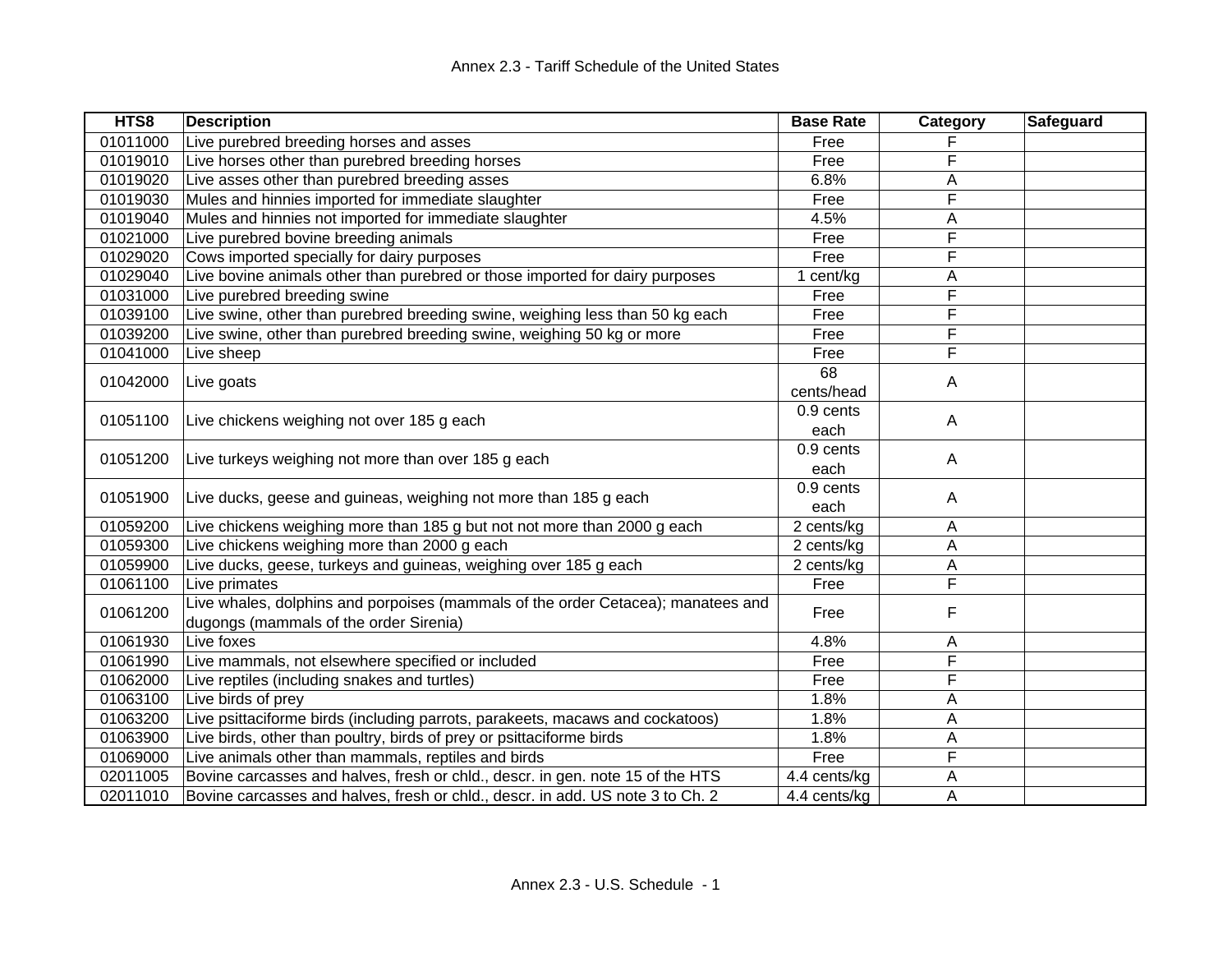| HTS8     | <b>Description</b>                                                                                                        | <b>Base Rate</b> | Category     | <b>Safeguard</b> |
|----------|---------------------------------------------------------------------------------------------------------------------------|------------------|--------------|------------------|
| 02011050 | Bovine carcasses and halves, fresh or chld., other than descr. in gen. note 15 or add.<br>US note 3 to Ch. 2              | 26.4%            | D            |                  |
| 02012002 | High-qual. beef cuts w/bone in, processed, fresh or chld., descr in gen. note 15 of the<br><b>HTS</b>                     | 4%               | $\mathsf{A}$ |                  |
| 02012004 | Bovine meat cuts (except high-qual. beef cuts), w/bone in, processed, fresh or chld.,<br>descr in gen. note 15 of the HTS | 10%              | A            |                  |
| 02012006 | Bovine meat cuts, w/bone in, not processed, fresh or chld., descr in gen. note 15 of<br>the HTS                           | 4.4 cents/kg     | A            |                  |
| 02012010 | High-qual. beef cuts, w/bone in, processed, fresh or chld., descr in add. US note 3 to<br>Ch. 2                           | 4%               | $\mathsf{A}$ |                  |
| 02012030 | Bovine meat cuts (except high-qual. beef cuts), w/bone in, processed, fresh or chld.,<br>descr in add. US note 3 to Ch. 2 | 10%              | A            |                  |
| 02012050 | Bovine meat cuts, w/bone in, not processed, fresh or chld., descr in add. US note 3 to<br>Ch. 2                           | 4.4 cents/kg     | A            |                  |
| 02012080 | Bovine meat cuts, w/bone in, fresh or chld., not descr in gen. note 15 or add. US note<br>3 to Ch. 2                      | 26.4%            | D            |                  |
| 02013002 | High-qual. beef cuts, boneless, processed, fresh or chld., descr in gen. note 15 of the<br><b>HTS</b>                     | 4%               | A            |                  |
| 02013004 | Bovine meat cuts (except high-qual. beef cuts), boneless, processed, fresh or chld.,<br>descr in gen. note 15 of the HTS  | 10%              | A            |                  |
| 02013006 | Bovine meat cuts, boneless, not processed, fresh or chld., descr in gen. note 15 of the<br><b>HTS</b>                     | 4.4 cents/kg     | $\mathsf{A}$ |                  |
| 02013010 | High-qual. beef cuts, boneless, processed, fresh or chld., descr in add. US note 3 to<br>Ch. 2                            | 4%               | $\mathsf{A}$ |                  |
| 02013030 | Bovine meat cuts (except high-qual. beef cuts), boneless, processed, fresh or chld.,<br>descr in add. US note 3 to Ch. 2  | 10%              | A            |                  |
| 02013050 | Bovine meat cuts, boneless, not processed, fresh or chld., descr in add. US note 3 to<br>Ch. 2                            | 4.4 cents/kg     | A            |                  |
| 02013080 | Bovine meat cuts, boneless, fresh or chld., not descr in gen. note 15 or add. US note<br>3 to Ch. 2                       | 26.4%            | D            |                  |
| 02021005 | Bovine carcasses and halves, frozen, descr. in gen. note 15 of the HTS                                                    | 4.4 cents/kg     | A            |                  |
| 02021010 | Bovine carcasses and halves, frozen, descr. in add. US note 3 to Ch. 2                                                    | 4.4 cents/kg     | A            |                  |
| 02021050 | Bovine carcasses and halves, frozen, other than descr. in gen. note 15 or add. US<br>note 3 to Ch. 2                      | 26.4%            | D            |                  |
| 02022002 | High-qual. beef cuts w/bone in, processed, frozen, descr in gen. note 15 of the HTS                                       | 4%               | A            |                  |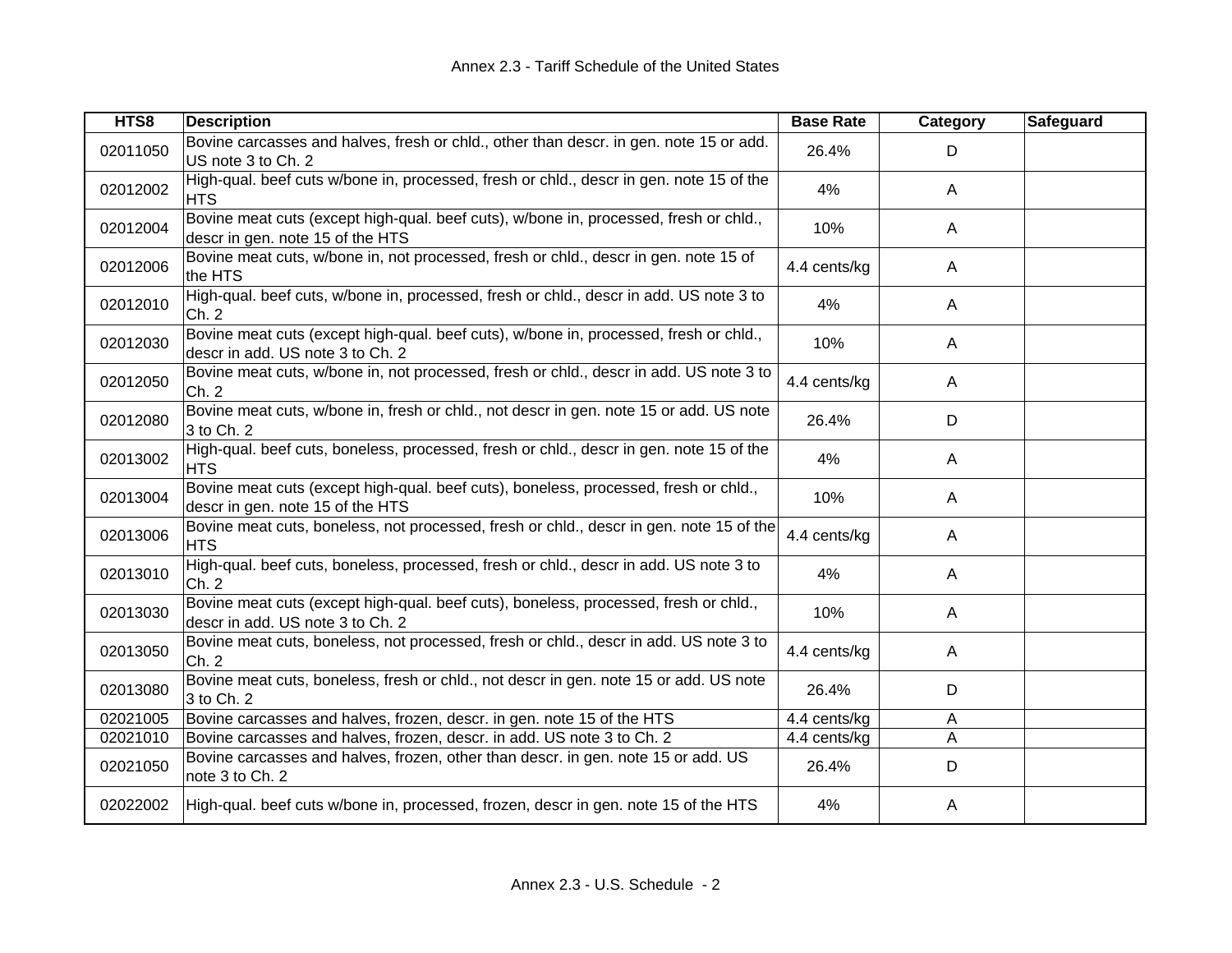| HTS8     | <b>Description</b>                                                                                                | <b>Base Rate</b> | Category     | Safeguard |
|----------|-------------------------------------------------------------------------------------------------------------------|------------------|--------------|-----------|
| 02022004 | Bovine meat cuts (except high-qual. beef cuts), w/bone in, processed, frozen, descr in<br>gen. note 15 of the HTS | 10%              | A            |           |
| 02022006 | Bovine meat cuts, w/bone in, not processed, frozen, descr in gen. note 15 of the HTS                              | 4.4 cents/kg     | A            |           |
| 02022010 | High-qual. beef cuts, w/bone in, processed, frozen, descr in add. US note 3 to Ch. 2                              | 4%               | A            |           |
| 02022030 | Bovine meat cuts (except high-qual. beef cuts), w/bone in, processed, frozen, descr in<br>add. US note 3 to Ch. 2 | 10%              | A            |           |
| 02022050 | Bovine meat cuts, w/bone in, not processed, frozen, descr in add. US note 3 to Ch. 2                              | 4.4 cents/kg     | $\mathsf{A}$ |           |
| 02022080 | Bovine meat cuts, w/bone in, frozen, not descr in gen. note 15 or add. US note 3 to<br>Ch. 2                      | 26.4%            | D            |           |
| 02023002 | High-qual. beef cuts, boneless, processed, frozen, descr in gen. note 15 of the HTS                               | 4%               | $\mathsf{A}$ |           |
| 02023004 | Bovine meat cuts (except high-qual. beef cuts), boneless, processed, frozen, descr in<br>gen. note 15 of the HTS  | 10%              | A            |           |
| 02023006 | Bovine meat cuts, boneless, not processed, frozen, descr in gen. note 15 of the HTS                               | 4.4 cents/kg     | A            |           |
| 02023010 | High-qual. beef cuts, boneless, processed, frozen, descr in add. US note 3 to Ch. 2                               | 4%               | A            |           |
| 02023030 | Bovine meat cuts (except high-qual. beef cuts), boneless, processed, frozen, descr in<br>add. US note 3 to Ch. 2  | 10%              | A            |           |
| 02023050 | Bovine meat cuts, boneless, not processed, frozen, descr in add. US note 3 to Ch. 2                               | 4.4 cents/kg     | $\mathsf{A}$ |           |
| 02023080 | Bovine meat cuts, boneless, frozen, not descr in gen. note 15 or add. US note 3 to<br>Ch. 2                       | 26.4%            | D            |           |
| 02031100 | Carcasses and half-carcasses of swine, fresh or chilled                                                           | Free             | F            |           |
| 02031210 | Fresh or chilled retail cuts of ham, shoulders and cuts thereof, with bone in                                     | 1.4 cents/kg     | A            |           |
| 02031290 | Fresh or chilled hams, shoulders and cuts thereof, with bone in, other than processed                             | Free             | F            |           |
| 02031920 | Meat of swine nesi, retail cuts, fresh or chilled                                                                 | 1.4 cents/kg     | Α            |           |
| 02031940 | Meat of swine, nesi, non retail cuts, fresh or chilled                                                            | Free             | F            |           |
| 02032100 | Carcasses and half-carcasses of swine, frozen                                                                     | Free             | F            |           |
| 02032210 | Frozen retail cuts of hams, shoulders and cuts thereof, with bone in                                              | 1.4 cents/kg     | Α            |           |
| 02032290 | Frozen hams, shoulders and cuts thereof, with bone in, other than retail cuts                                     | Free             | F            |           |
| 02032920 | Frozen retail cuts of meat of swine, nesi                                                                         | 1.4 cents/kg     | A            |           |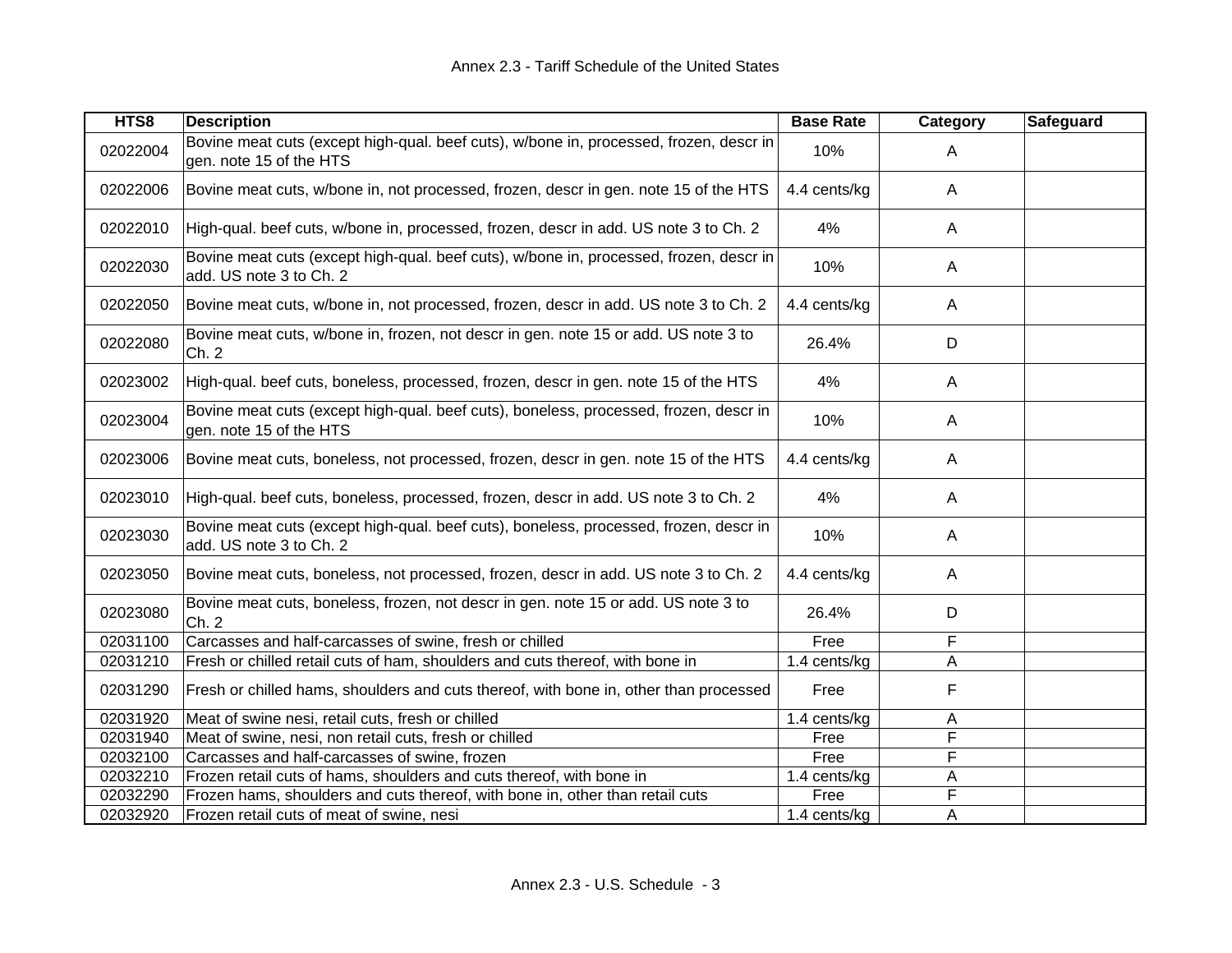| HTS8     | <b>Description</b>                                                              | <b>Base Rate</b> | Category | <b>Safeguard</b> |
|----------|---------------------------------------------------------------------------------|------------------|----------|------------------|
| 02032940 | Frozen meat of swine, other than retail cuts, nesi                              | Free             |          |                  |
| 02041000 | Carcasses and half-carcasses of lamb, fresh or chilled                          | 0.7 cents/kg     | А        |                  |
| 02042100 | Carcasses and half-carcasses of sheep, other than lamb, fresh or chilled        | 2.8 cents/kg     | А        |                  |
| 02042220 | Cuts of lamb meat with bone in, fresh or chilled                                | 0.7 cents/kg     | A        |                  |
| 02042240 | Cuts of sheep meat with bone in, nesi, fresh or chilled                         | 2.8 cents/kg     | Α        |                  |
| 02042320 | Boneless meat of lamb, fresh or chilled                                         | 0.7 cents/kg     | A        |                  |
| 02042340 | Boneless meat of sheep, nesi, fresh or chilled                                  | 2.8 cents/kg     | А        |                  |
| 02043000 | Carcasses and half-carcasses of lamb, frozen                                    | 0.7 cents/kg     | A        |                  |
| 02044100 | Carcasses and half-carcasses of sheep, other than lamb, frozen                  | 2.8 cents/kg     | A        |                  |
| 02044220 | Cuts of lamb meat with bone in, frozen                                          | 0.7 cents/kg     | Α        |                  |
| 02044240 | Cuts of sheep meat with bone in, nesi, frozen                                   | 2.8 cents/kg     | A        |                  |
| 02044320 | Boneless meat of lamb, frozen                                                   | 0.7 cents/kg     | A        |                  |
| 02044340 | Boneless meat of sheep, nesi, frozen                                            | 2.8 cents/kg     | А        |                  |
| 02045000 | Meat of goats, fresh, chilled or frozen                                         | Free             | F        |                  |
| 02050000 | Meat of horses, asses, mules or hinnies, fresh, chilled or frozen               | Free             | F        |                  |
| 02061000 | Edible offal of bovine animals, fresh or chilled                                | Free             | F        |                  |
| 02062100 | Tongues of bovine animals, frozen                                               | Free             | F        |                  |
| 02062200 | Livers of bovine animals, frozen                                                | Free             | F        |                  |
| 02062900 | Edible offal of bovine animals, except tongues or livers, frozen                | Free             | F        |                  |
| 02063000 | Edible offal of swine, fresh or chilled                                         | Free             | F        |                  |
| 02064100 | Livers of swine, frozen                                                         | Free             | F        |                  |
| 02064900 | Edible offal of swine, except liver, frozen                                     | Free             | F        |                  |
| 02068000 | Edible offal of sheep, goats, horses, asses, mules or hinnies, fresh or chilled | Free             | F        |                  |
| 02069000 | Edible offal of sheep, goats, horses, asses, mules or hinnies, frozen           | Free             | F        |                  |
| 02071100 | Chickens, not cut in pieces, fresh or chilled                                   | 8.8 cents/kg     | А        |                  |
| 02071200 | Chickens, not cut in pieces, frozen                                             | 8.8 cents/kg     | Α        |                  |
| 02071300 | Cuts and offal of chickens, fresh or chilled                                    | 17.6 cents/kg    | A        |                  |
| 02071400 | Cuts and offal of chickens, frozen                                              | 17.6 cents/kg    | A        |                  |
| 02072400 | Turkeys, not cut in pieces, fresh or chilled                                    | 15 cents/kg      | A        |                  |
| 02072520 | Turkeys, not cut in pieces, valued less than 88 cents/kg, frozen                | 8.8 cents/kg     | A        |                  |
| 02072540 | Turkeys, not cut in pieces, valued 88 cents or more per kg, frozen              | 10%              | A        |                  |
| 02072600 | Cuts and offal of turkeys, fresh or chilled                                     | 17.6 cents/kg    | A        |                  |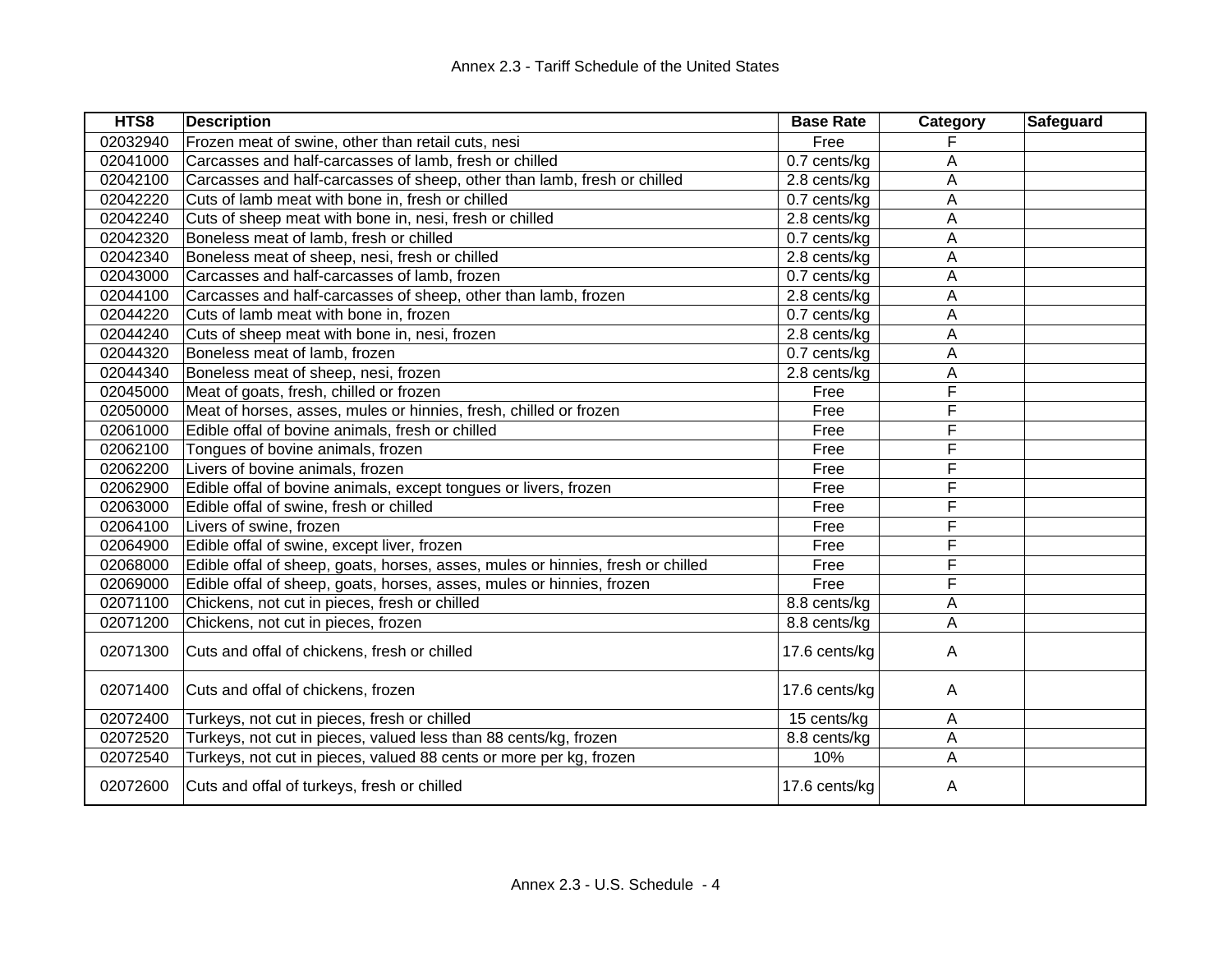| HTS8     | <b>Description</b>                                                                                                                             | <b>Base Rate</b> | Category | Safeguard |
|----------|------------------------------------------------------------------------------------------------------------------------------------------------|------------------|----------|-----------|
| 02072700 | Cuts and offal of turkeys, frozen                                                                                                              | 17.6 cents/kg    | A        |           |
| 02073200 | Ducks, geese or guineas, not cut in pieces, fresh or chilled                                                                                   | 8.8 cents/kg     | A        |           |
| 02073300 | Ducks, geese or guineas, not cut in pieces, frozen                                                                                             | 8.8 cents/kg     | A        |           |
| 02073400 | Fatty livers of ducks, geese or guineas, fresh or chilled                                                                                      | 17.6 cents/kg    | A        |           |
| 02073500 | Cuts and offal, other than fatty livers, of ducks, geese or guineas, fresh or chilled                                                          | 17.6 cents/kg    | A        |           |
| 02073600 | Cuts and offal of ducks, geese or guineas, frozen                                                                                              | 17.6 cents/kg    | Α        |           |
| 02081000 | Meat and edible meat offal of rabbits or hares, fresh, chilled or frozen                                                                       | 6.4%             | A        |           |
| 02082000 | Frog legs, fresh, chilled or frozen                                                                                                            | Free             | F        |           |
| 02083000 | Meat and edible meat offal of primates, fresh, chilled or frozen                                                                               | 6.4%             | A        |           |
| 02084000 | Meat and edible meat offal of whales, dolphins and porpoises or of manatees and<br>dugongs, fresh, chilled or frozen                           | 6.4%             | Α        |           |
| 02085000 | Meat and edible meat offal of reptiles, fresh, chilled or frozen                                                                               | 6.4%             | A        |           |
| 02089020 | Meat and edible offal of deer, fresh, chilled or frozen                                                                                        | Free             | F        |           |
| 02089030 | Fresh, chilled or frozen quail, eviscerated, not in pieces                                                                                     | 7 cents/kg       | Α        |           |
| 02089090 | Other meat and edible meat offal not elsewhere specified or included, fresh, chilled or<br>frozen                                              | 6.4%             | A        |           |
| 02090000 | Pig fat, free of lean meat, and poultry fat, not rendered or otherwise extracted, fresh,<br>chilled, frozen, salted, in brine, dried or smoked | 3.2%             | A        |           |
| 02101100 | Hams, shoulders and cuts thereof with bone in, salted, in brine, dried or smoked                                                               | 1.4 cents/kg     | A        |           |
| 02101200 | Bellies (streaky) and cuts thereof of swine, salted, in brine, dried or smoked                                                                 | 1.4 cents/kg     | Α        |           |
| 02101900 | Meat of swine other than hams, shoulders, bellies (streaky) and cuts thereof, salted,<br>in brine, dried or smoked                             | 1.4 cents/kg     | Α        |           |
| 02102000 | Meat of bovine animals, salted, in brine, dried or smoked                                                                                      | Free             | F        |           |
| 02109100 | Meat and edible offal of primates, salted, in brine, dried or smoked; edible flours and<br>meals thereof                                       | 2.3%             | A        |           |
| 02109200 | Meat and edible offal of whales, dolphins, porpoises, manatees and dugongs, salted,<br>in brine, dried or smoked; edible flour & meals thereof | 2.3%             | A        |           |
| 02109300 | Meat and edible offal of reptiles, salted, in brine, dried or smoked; edible flours and<br>meals thereof                                       | 2.3%             | A        |           |
| 02109920 | Meat and edible offal of poultry of heading 0105, in brine, dried or smoked; edible<br>flours and meals thereof                                | 2.3%             | A        |           |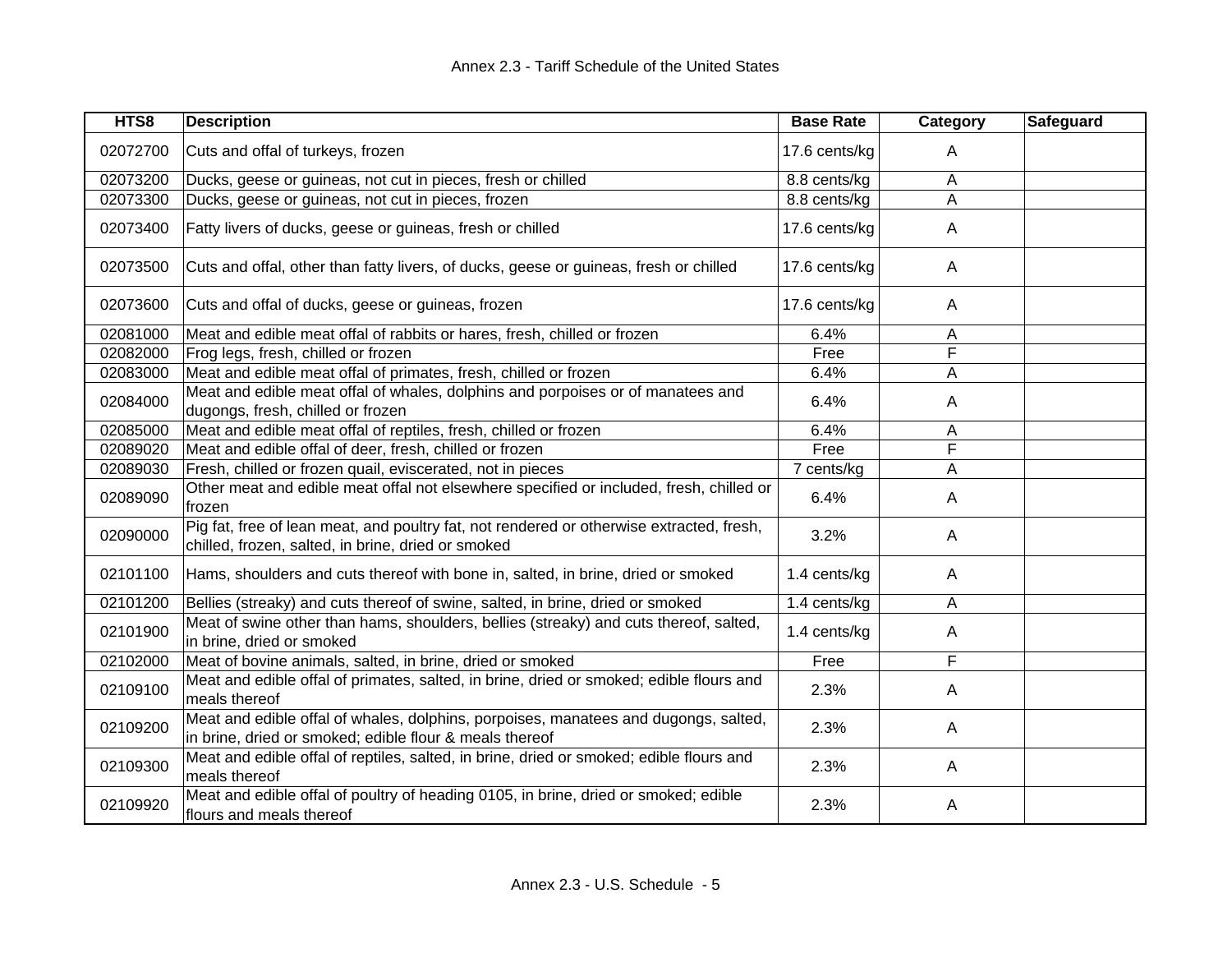| HTS8     | <b>Description</b>                                                                           | <b>Base Rate</b> | Category | Safeguard |
|----------|----------------------------------------------------------------------------------------------|------------------|----------|-----------|
| 02109990 | Meat and edible offal not elsewhere specified or included, salted, in brine, dried or        | 2.3%             | A        |           |
|          | smoked; edible flours and meals thereof                                                      |                  |          |           |
| 03011000 | Live ornamental fish                                                                         | Free             | F        |           |
| 03019100 | Live trout                                                                                   | Free             | F        |           |
| 03019200 | Live eels                                                                                    | Free             | F        |           |
| 03019300 | Live carp                                                                                    | Free             | F        |           |
| 03019900 | Live fish, other than trout, eel, carp or ornamental fish                                    | Free             | F        |           |
| 03021100 | Trout, fresh or chilled, excluding fillets, other meat portions, livers and roes             | Free             | F        |           |
|          | Pacific, Atlantic and Danube salmon, fresh or chilled, excluding fillets, other meat         |                  |          |           |
| 03021200 | portions, livers and roes                                                                    | Free             | F        |           |
|          | Salmonidae other than trout or Pacific, Atlantic & Danube salmon, fresh or chilled,          |                  |          |           |
| 03021900 | excluding fillets, other meat portions, livers & roes                                        | Free             | F        |           |
|          | Halibut and Greenland turbot, fresh or chilled, excluding fillets, other meat portions,      |                  |          |           |
| 03022100 | livers and roes                                                                              | Free             | F        |           |
| 03022200 | Plaice, fresh or chilled, excluding fillets, other meat portions, livers and roes            | Free             | F        |           |
| 03022300 | Sole, fresh or chilled, excluding fillets, other meat portions, livers and roes              | 1.1 cents/kg     | A        |           |
|          |                                                                                              |                  |          |           |
| 03022900 | Flat fish, nesi, fresh or chilled, excluding fillets, other meat portions, livers and roes   | Free             | F        |           |
|          | Albacore or longfinned tunas, fresh or chilled, excluding fillets, other meat portions,      |                  |          |           |
| 03023100 | livers and roes                                                                              | Free             | F        |           |
|          |                                                                                              |                  |          |           |
| 03023200 | Yellowfin tunas, fresh or chilled, excluding fillets, other meat portions, livers and roes   | Free             | F        |           |
|          | Skipjack or stripe-bellied bonito, fresh or chilled, excluding fillets, other meat portions, |                  |          |           |
| 03023300 | livers and roes                                                                              | Free             | F        |           |
|          | Bigeye tunas (Thunnas obesus), fresh or chilled, excluding fillets, other meat portions,     |                  |          |           |
| 03023400 | livers and roes                                                                              | Free             | F        |           |
|          | Bluefin tunas (Thunnas thynnus), fresh or chilled, excluding fillets, other meat             |                  |          |           |
| 03023500 | portions, livers and roes                                                                    | Free             | F        |           |
|          | Sourther bluefin tunas (Thunnas maccoyii), fresh or chilled, excluding fillets, other        |                  |          |           |
| 03023600 | meat portions, livers and roes                                                               | Free             | F        |           |
|          | Tunas not elsewhere specified or included, fresh or chilled, excluding fillets, other        |                  |          |           |
| 03023901 | meat portions, livers and roes                                                               | Free             | F        |           |
| 03024000 | Herrings, fresh or chilled, excluding fillets, other meat portions, livers and roes          | Free             | F        |           |
| 03025000 | Cod, fresh or chilled, excluding fillets, other meat portions, livers and roes               | Free             | F        |           |
|          | Sardines, sardinella, brisling or sprats, fresh or chilled, excluding fillets, other meat    |                  |          |           |
| 03026100 | portions, livers and roes                                                                    | Free             | F        |           |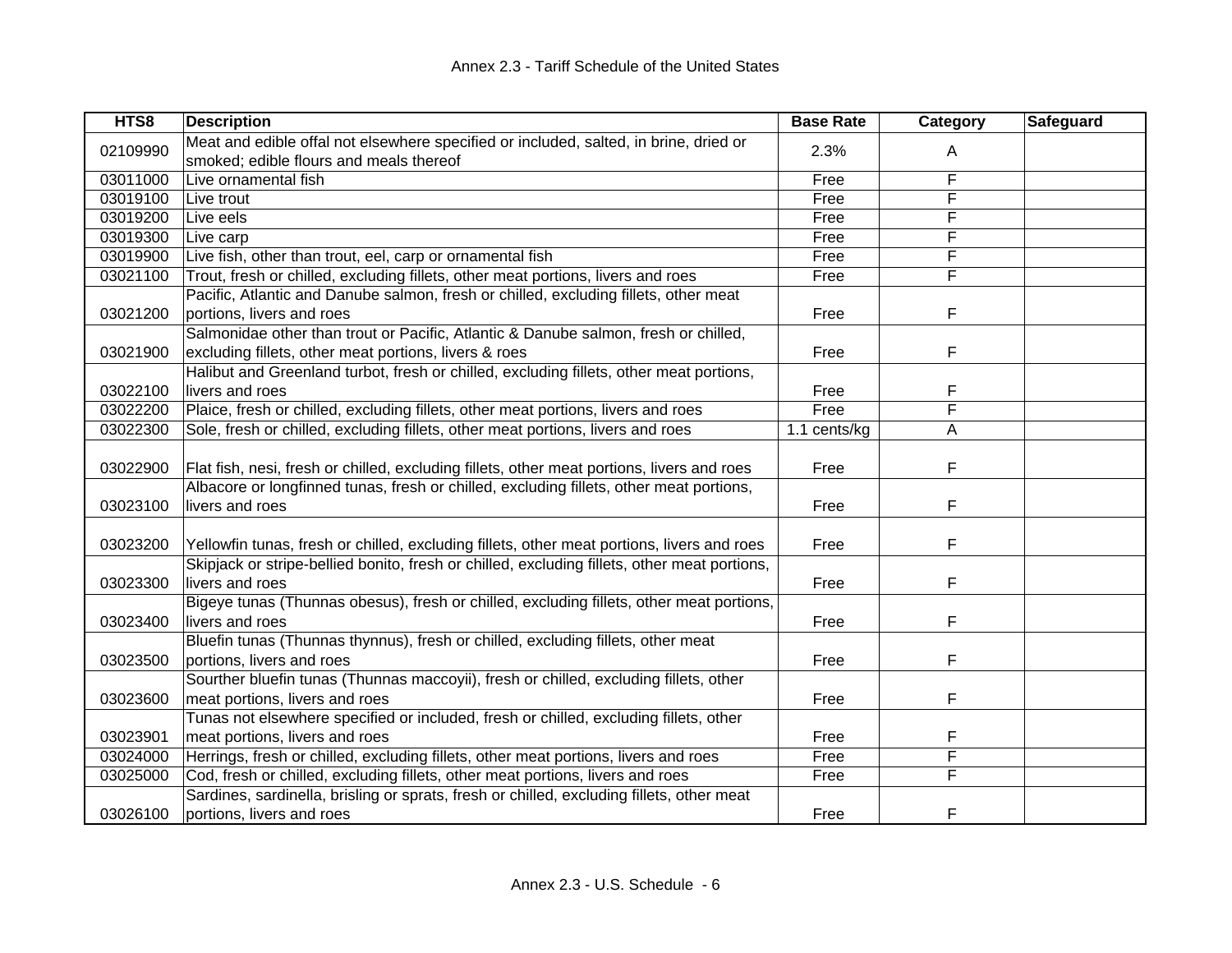| HTS8     | <b>Description</b>                                                                           | <b>Base Rate</b> | Category | Safeguard |
|----------|----------------------------------------------------------------------------------------------|------------------|----------|-----------|
| 03026200 | Haddock, fresh or chilled, excluding fillets, other meat portions, livers and roes           | Free             |          |           |
|          |                                                                                              |                  |          |           |
| 03026300 | Atlantic pollock, fresh or chilled, excluding fillets, other meat portions, livers and roes  | Free             | F        |           |
| 03026400 | Mackerel, fresh or chilled, excluding fillets, other meat portions, livers and roes          | Free             | F        |           |
|          | Dogfish and other sharks, fresh or chilled, excluding fillets, livers, roes and fish meat    |                  |          |           |
| 03026500 | of 0304                                                                                      | Free             | F        |           |
| 03026600 | Eels, fresh or chilled, excluding fillets, other meat portions, livers and roes              | Free             | F        |           |
|          | Fish, nesi, excl. fillets, livers and roes, fresh or chilled, scaled, in immediate           |                  |          |           |
| 03026910 | containers weighing with their contents 6.8 kg or less                                       | 3.0%             | A        |           |
|          | Smelts, cusk, hake, etc. excl. fillets, livers & roes, fresh or chilled, not scaled, or      |                  |          |           |
| 03026920 | scaled in immediate containers over 6.8 kg                                                   | Free             | F        |           |
|          | Fish, nesi, excl. fillets, livers and roes, fresh or chilled, not scaled, or scaled in       |                  |          |           |
| 03026940 | immediate containers weighing over 6.8 kg                                                    | Free             | F        |           |
| 03027020 | Sturgeon roe, fresh or chilled                                                               | 15.0%            | A        |           |
| 03027040 | Fish roes and livers, other than sturgeon, fresh or chilled                                  | Free             | F        |           |
|          | Sockeye salmon (red salmon) (Orncorhynchus nerka), frozen, excluding fillets, other          |                  |          |           |
| 03031100 | meat portions, livers and roes                                                               | Free             | F        |           |
|          | Pacific salmon, other than sockeye, frozen, excluding fillets, other meat portions,          |                  |          |           |
| 03031900 | livers and roes                                                                              | Free             | F        |           |
| 03032100 | Trout, frozen, excluding fillets, other meat portions, livers and roes                       | Free             | F        |           |
| 03032200 | Atlantic salmon and Danube salmon, frozen, excluding livers and roes                         | Free             | F        |           |
|          | Salmonidae, other than trout or Atlantic and Danube salmon, nesi, frozen, excluding          |                  |          |           |
| 03032900 | fillets, other meat portions, livers and roes                                                | Free             | F        |           |
|          | Halibut and Greenland turbot, frozen, excluding fillets, other meat portions & livers        |                  |          |           |
| 03033100 | and roes                                                                                     | Free             | F        |           |
| 03033200 | Plaice, frozen, excluding fillets, other meat portions, livers and roes                      | Free             | F        |           |
| 03033300 | Sole, frozen, excluding fillets, other meat portions, livers and roes                        | 1.1 cents/kg     | A        |           |
|          | Flat fish, other than halibut, Greenland turbot, plaice and sole, frozen, excluding fillets, |                  |          |           |
| 03033900 | other meat portions, livers and roes                                                         | 1.1 cents/kg     | A        |           |
|          | Albacore or longfinned tunas, frozen, excluding fillets, other meat portions, livers and     |                  |          |           |
| 03034100 | roes                                                                                         | Free             | F        |           |
| 03034200 | Yellowfin tunas, frozen, excluding fillets, other meat portions, livers and roes             | Free             | F        |           |
|          | Skipjack or stripe-bellied bonito, frozen, excluding fillets, other meat portions, livers    |                  |          |           |
| 03034300 | and roes                                                                                     | Free             | F        |           |
|          | Bigeye tunas (Thunnas obesus), frozen, excluding fillets, other meat portions, livers        |                  |          |           |
| 03034400 | and roes                                                                                     | Free             | F        |           |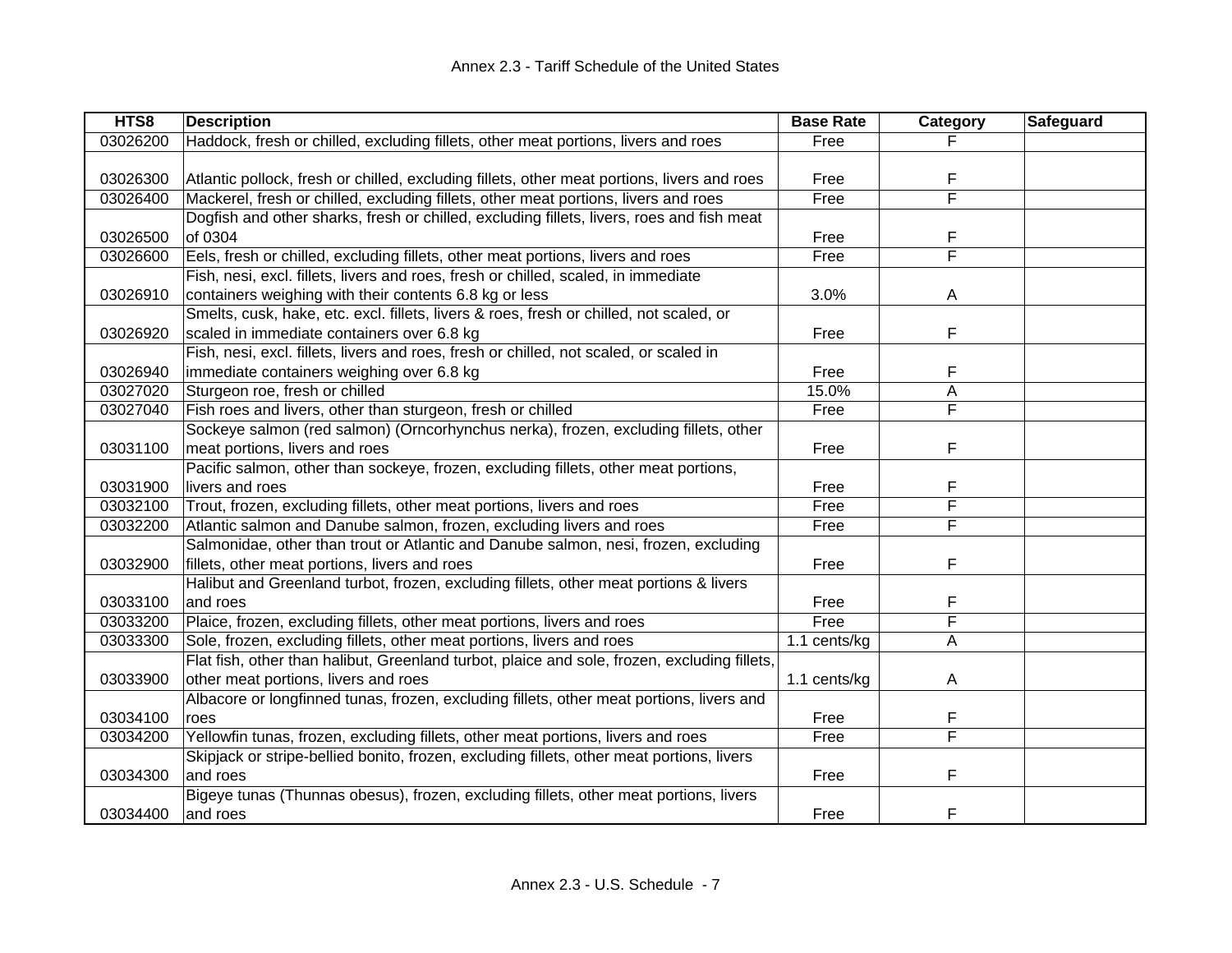| HTS8     | <b>Description</b>                                                                        | <b>Base Rate</b> | <b>Category</b>         | Safeguard |
|----------|-------------------------------------------------------------------------------------------|------------------|-------------------------|-----------|
|          | Bluefin tunas (Thunnas thynnus), frozen, excluding fillets, other meat portions, livers   |                  |                         |           |
| 03034500 | and roes                                                                                  | Free             | F                       |           |
|          | Sourther bluefin tunas (Thunnas maccoyii), frozen, excluding fillets, other meat          |                  |                         |           |
| 03034600 | portions, livers and roes                                                                 | Free             | F                       |           |
|          | Tunas, not elsewhere specified or included, frozen, excluding fillets, other meat         |                  |                         |           |
| 03034901 | portions, livers and roes                                                                 | Free             | F                       |           |
| 03035000 | Herrings, frozen, excluding fillets, other meat portions, livers and roes                 | Free             | F                       |           |
| 03036000 | Cod, frozen, excluding fillets, other meat portions, livers and roes                      | Free             | $\overline{F}$          |           |
|          | Sardines, sardinella, brisling or sprats, frozen, excluding fillets, other meat portions, |                  |                         |           |
| 03037100 | livers and roes                                                                           | 1.1 cents/kg     | A                       |           |
| 03037200 | Haddock, frozen, excluding fillets, other meat portions, livers and roes                  | Free             | F                       |           |
| 03037300 | Atlantic pollock, frozen, excluding fillets, other meat portions, livers and roes         | Free             | F                       |           |
| 03037400 | Mackerel frozen excluding fillets, livers and roes                                        | Free             | F                       |           |
|          |                                                                                           |                  |                         |           |
| 03037500 | Dogfish and other sharks, frozen, excluding fillets, livers, roes and fish meat of 0304   | 1.1 cents/kg     | A                       |           |
| 03037600 | Eels, frozen, excluding fillets, other meat portions, livers and roes                     | Free             | F                       |           |
| 03037700 | Sea bass, frozen, excluding fillets, other meat portions, livers and roes                 | Free             | F                       |           |
| 03037800 | Whiting and hake, frozen, excluding fillets, other meat portions, livers and roes         | Free             | $\overline{\mathsf{F}}$ |           |
|          | Smelts, cusk, pollock, shad, sturgeon, swordfish, and fresh-water fish, frozen,           |                  |                         |           |
| 03037920 | excluding fillets, other meat portions, livers and roes                                   | Free             | F                       |           |
| 03037940 | Fish, nesi, frozen, excluding fillets, other meat portions, livers and roes               | Free             | F                       |           |
| 03038020 | Sturgeon roe, frozen                                                                      | 15.0%            | А                       |           |
| 03038040 | Fish livers and roes, other than sturgeon roe, frozen                                     | Free             | F                       |           |
|          |                                                                                           |                  |                         |           |
| 03041010 | Cod, cusk, haddock, pollock, Atlantic ocean perch, filleted or minced, fresh or chilled   | Free             | F                       |           |
| 03041030 | Hake, filleted or minced, fresh or chilled                                                | Free             | F                       |           |
| 03041040 | Fillets and other meat portions of other fish nesi, fresh or chilled                      | Free             | F                       |           |
|          | Frozen fish fillets, skinned, in blocks weighing over 4.5 kg, to be minced, ground or     |                  |                         |           |
| 03042020 | cut into pieces of uniform weight and dimension                                           | Free             | F                       |           |
|          | Fillets and minced meat, frozen, of cod, cusk, haddock, pollock or Atlantic ocean         |                  |                         |           |
| 03042030 | perch                                                                                     | Free             | F                       |           |
| 03042050 | Fillets and minced meat, frozen, of hake                                                  | Free             | F                       |           |
| 03042060 | Frozen fillets of fresh-water fish, flat fish, etc., nesi                                 | Free             | F                       |           |
|          | Frozen fish meat (excluding fillets), in bulk or in immediate containers weighing with    |                  |                         |           |
| 03049010 | their contents over 6.8 kg each                                                           | Free             | F                       |           |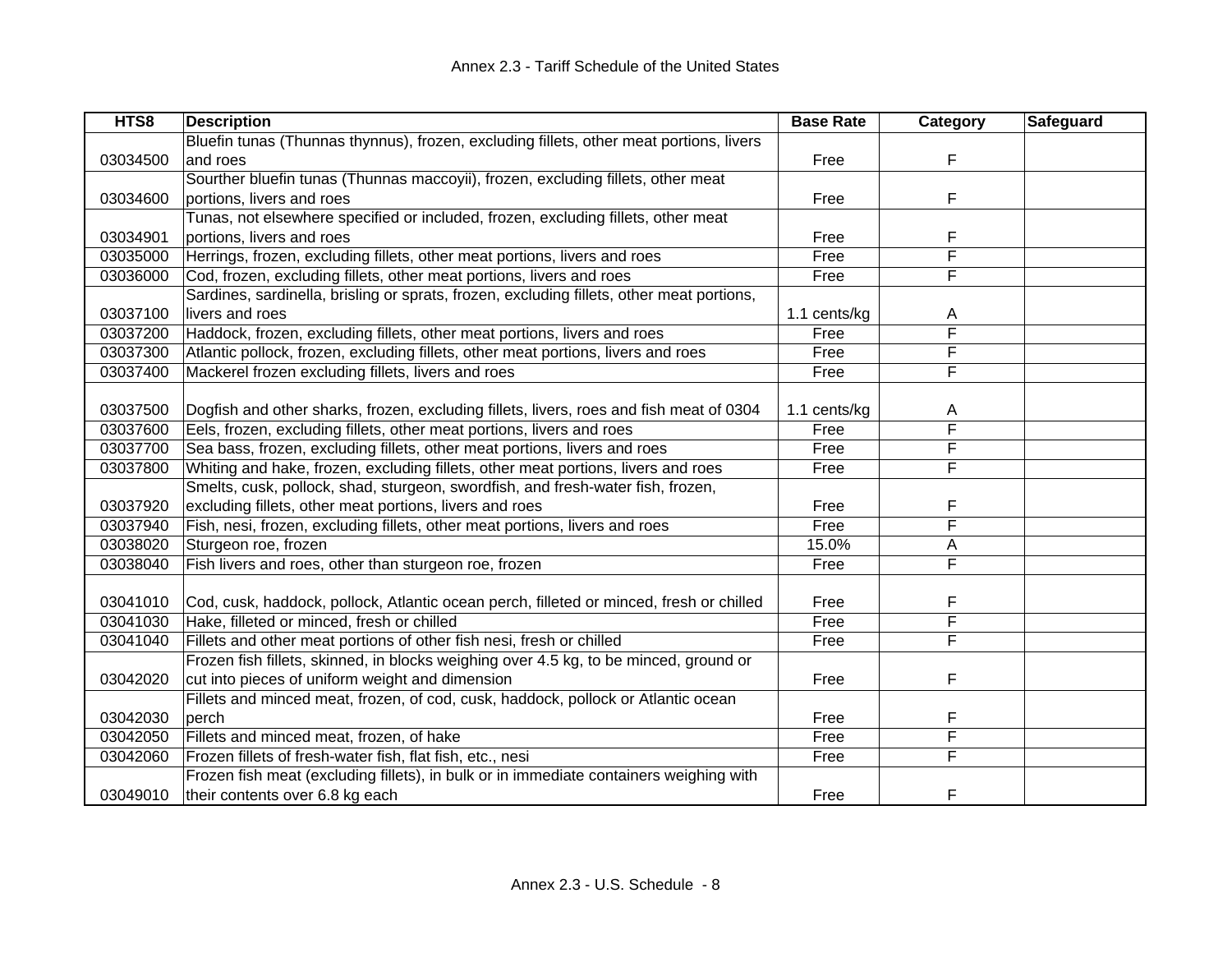| HTS8     | <b>Description</b>                                                                       | <b>Base Rate</b> | <b>Category</b>         | <b>Safeguard</b> |
|----------|------------------------------------------------------------------------------------------|------------------|-------------------------|------------------|
|          | Frozen fish meat (excluding fillets), other than in bulk or in immediate containers      |                  |                         |                  |
| 03049090 | weighing with their contents over 6.8 kg each                                            | 6.0%             | A                       |                  |
|          | Flours, meals and pellets of fish, fit for human consumption, in bulk or in immediate    |                  |                         |                  |
| 03051020 | containers weighing with contents over 6.8 kg each                                       | Free             | F                       |                  |
|          | Flours, meals and pellets of fish, fit for human consumption, other than in bulk or      |                  |                         |                  |
| 03051040 | immediate containers weighing contents over 6.8 kg each                                  | 6.0%             | A                       |                  |
| 03052020 | Sturgeon roe, dried, smoked, salted or in brine                                          | 7.5%             | $\overline{A}$          |                  |
| 03052040 | Fish livers and roes, other than sturgeon roe, dried, smoked, salted or in brine         | Free             | F                       |                  |
|          | Fillets of herrings, dried, salted or in brine, but not smoked, in immediate containers  |                  |                         |                  |
| 03053020 | weighing with their contents 6.8 kg or less each                                         | 4.0%             | A                       |                  |
|          | Fillets of mackerel, dried, salted or in brine, but not smoked, in immediate containers  |                  |                         |                  |
| 03053040 | weighing with their contents 6.8 kg or less each                                         | 5.0%             | A                       |                  |
| 03053060 | Fish fillets, nesi, dried, salted or in brine, but not smoked                            | Free             | F                       |                  |
| 03054100 | Smoked Pacific, Atlantic and Danube salmon, including fillets                            | 5.0%             | A                       |                  |
| 03054200 | Smoked herrings, including fillets                                                       | Free             | F                       |                  |
| 03054920 | Smoked mackerel, including fillets                                                       | Free             | F                       |                  |
|          | Smoked fish, including fillets, other than Pacific, Atlantic and Danube salmon, herrings |                  |                         |                  |
| 03054940 | or mackerel                                                                              | Free             | F                       |                  |
| 03055100 | Dried cod, whether or not salted but not smoked                                          | Free             | $\overline{\mathsf{F}}$ |                  |
| 03055920 | Dried shark fins, whether or not salted but not smoked                                   | Free             | F                       |                  |
| 03055940 | Dried fish, other than cod or shark fins, whether or not salted but not smoked           | Free             | F                       |                  |
|          | Herrings, in brine or salted but not dried or smoked, in immediate containers weighing   |                  |                         |                  |
| 03056120 | with their contents 6.8 kg or less each                                                  | 4.0%             | Α                       |                  |
|          | Herrings, in brine or salted but not dried or smoked, other than in immediate            |                  |                         |                  |
| 03056140 | containers weighing with their contents 6.8 kg or less each                              | Free             | F                       |                  |
| 03056200 | Cod, in brine or salted but not dried or smoked                                          | Free             | F                       |                  |
|          | Anchovies, in brine or salted but not dried or smoked, in immediate airtight containers  |                  |                         |                  |
| 03056320 | weighing with their contents 6.8 kg or less each                                         | 5.0%             | A                       |                  |
|          | Anchovies, in brine or salted but not dried or smoked, in immediate containers, nesi,    |                  |                         |                  |
| 03056340 | weighing with their contents 6.8 kg or less each                                         | Free             | F                       |                  |
|          | Anchovies, in brine or salted but not dried or smoked, other than in immediate           |                  |                         |                  |
| 03056360 | containers weighing with their contents 6.8 kg or less each                              | Free             | F                       |                  |
| 03056910 | Cusk, haddock, hake, and pollock, in brine or salted but not dried or smoked             | Free             | F                       |                  |
|          | Mackerel, in brine or salted but not dried or smoked, in immediate containers            |                  |                         |                  |
| 03056920 | weighing with their contents 6.8 kg or less each                                         | 5.0%             | A                       |                  |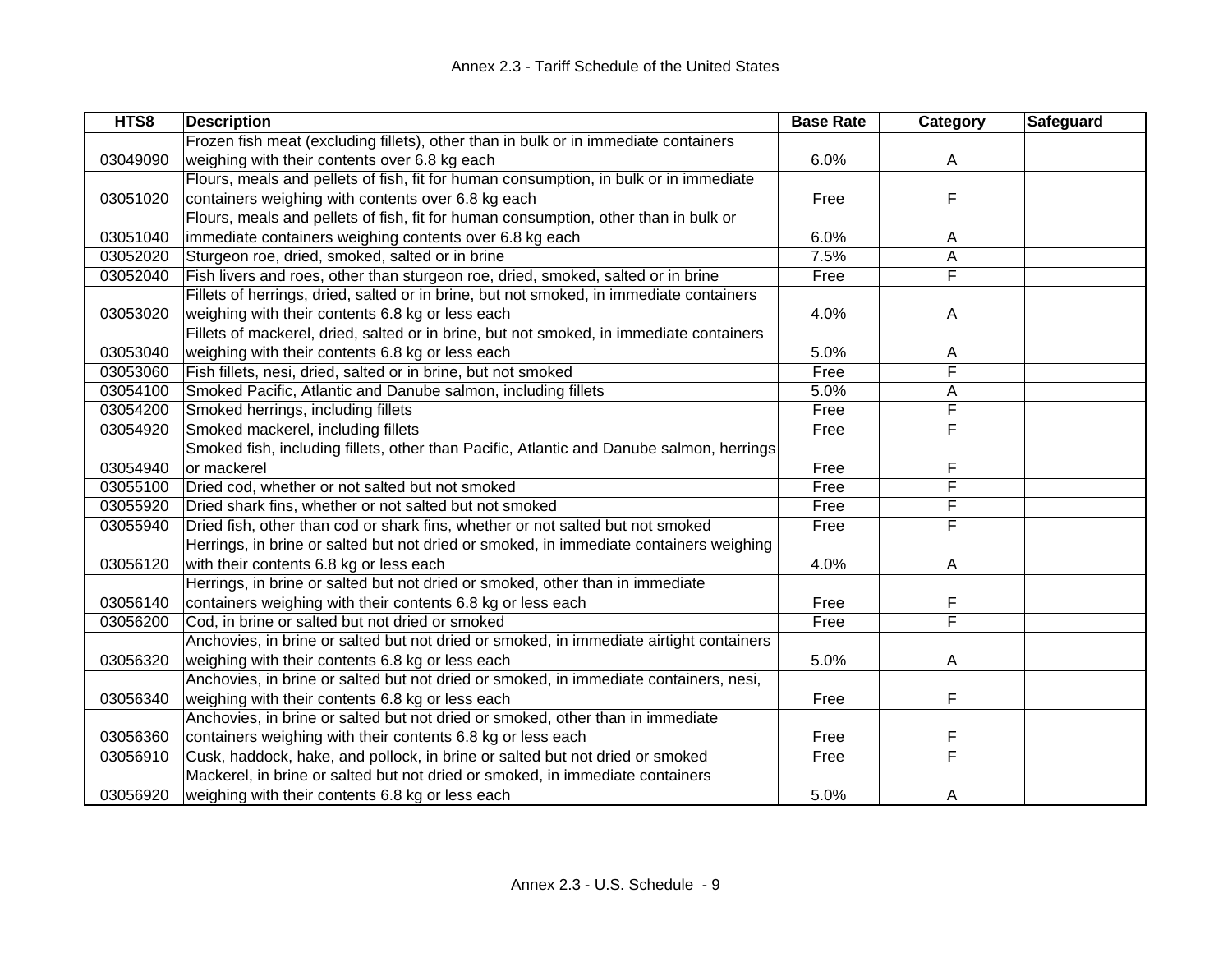| HTS8     | <b>Description</b>                                                                        | <b>Base Rate</b> | Category       | Safeguard |
|----------|-------------------------------------------------------------------------------------------|------------------|----------------|-----------|
|          | Mackerel, in brine or salted but not dried or smoked, other than in immediate             |                  |                |           |
| 03056930 | containers weighing with their contents 6.8 kg or less each                               | Free             | F              |           |
| 03056940 | Salmon, in brine or salted but not dried or smoked                                        | 3.0%             | $\overline{A}$ |           |
|          | Fish, nesi, in brine or salted but not dried or smoked, in immediate containers           |                  |                |           |
| 03056950 | weighing with their contents 6.8 kg or less each                                          | Free             | F              |           |
|          | Fish, nesi, in brine or salted but not dried or smoked, other than in immediate           |                  |                |           |
| 03056960 | containers weighing with their contents 6.8 kg or less each                               | 0.5%             | A              |           |
|          | Rock lobster and other sea crawfish, cooked in shell or uncooked, dried, salted or in     |                  |                |           |
| 03061100 | brine, frozen                                                                             | Free             | F              |           |
|          | Lobsters excluding rock lobster, cooked in shell or uncooked, dried, salted or in brine,  |                  |                |           |
| 03061200 | frozen                                                                                    | Free             | F              |           |
|          |                                                                                           |                  |                |           |
| 03061300 | Shrimps and prawns, cooked in shell or uncooked, dried, salted or in brine, frozen        | Free             | F              |           |
| 03061420 | Crabmeat, frozen                                                                          | 7.5%             | A              |           |
|          | Crabs, cooked in shell or uncooked (whether in shell or not), dried, salted or in brine,  |                  |                |           |
| 03061440 | frozen                                                                                    | Free             | F              |           |
|          | Crustateans, nesi (including flours, meals and pellets of crustaceans fit for human       |                  |                |           |
| 03061900 | consumption), cooked in shell or uncooked, etc., frozen                                   | Free             | F              |           |
|          | Rock lobster and other sea crawfish, live, cooked in shell, or uncooked, dried, salted    |                  |                |           |
| 03062100 | or in brine, not frozen                                                                   | Free             | F              |           |
|          | Lobsters, (Homarus spp.), live, cooked in shell, or uncooked, dried, salted or in brine,  |                  |                |           |
| 03062200 | not frozen                                                                                | Free             | F              |           |
|          | Shrimps and prawns, live, cooked in shell, or uncooked (whether in shell or not),         |                  |                |           |
| 03062300 | dried, salted or in brine, not frozen                                                     | Free             |                |           |
| 03062420 | Crabmeat, not frozen                                                                      | 7.5%             | A              |           |
|          | Crabs, live, cooked in shell, or uncooked (whether in shell or not), dried, salted or in  |                  |                |           |
| 03062440 | brine, not frozen                                                                         | Free             | F              |           |
|          |                                                                                           |                  |                |           |
| 03062900 | Crustaceans, nesi, live, cooked in shell, uncooked, dried, salted, in brine, not frozen   | Free             | F              |           |
|          |                                                                                           |                  |                |           |
| 03071000 | Oysters, whether in shell or not, live, fresh, chilled, frozen, dried, salted or in brine | Free             | F              |           |
| 03072100 | Scallops, including queen scallops, whether in shell or not, live, fresh or chilled       | Free             | F              |           |
|          | Scallops, including queen scallops, whether in shell or not, frozen, dried, salted or in  |                  |                |           |
| 03072900 | brine                                                                                     | Free             | F              |           |
| 03073100 | Mussels, whether in shell or not, live, fresh or chilled                                  | Free             | F              |           |
| 03073900 | Mussels, whether in shell or not, frozen, dried, salted or in brine                       | Free             | F              |           |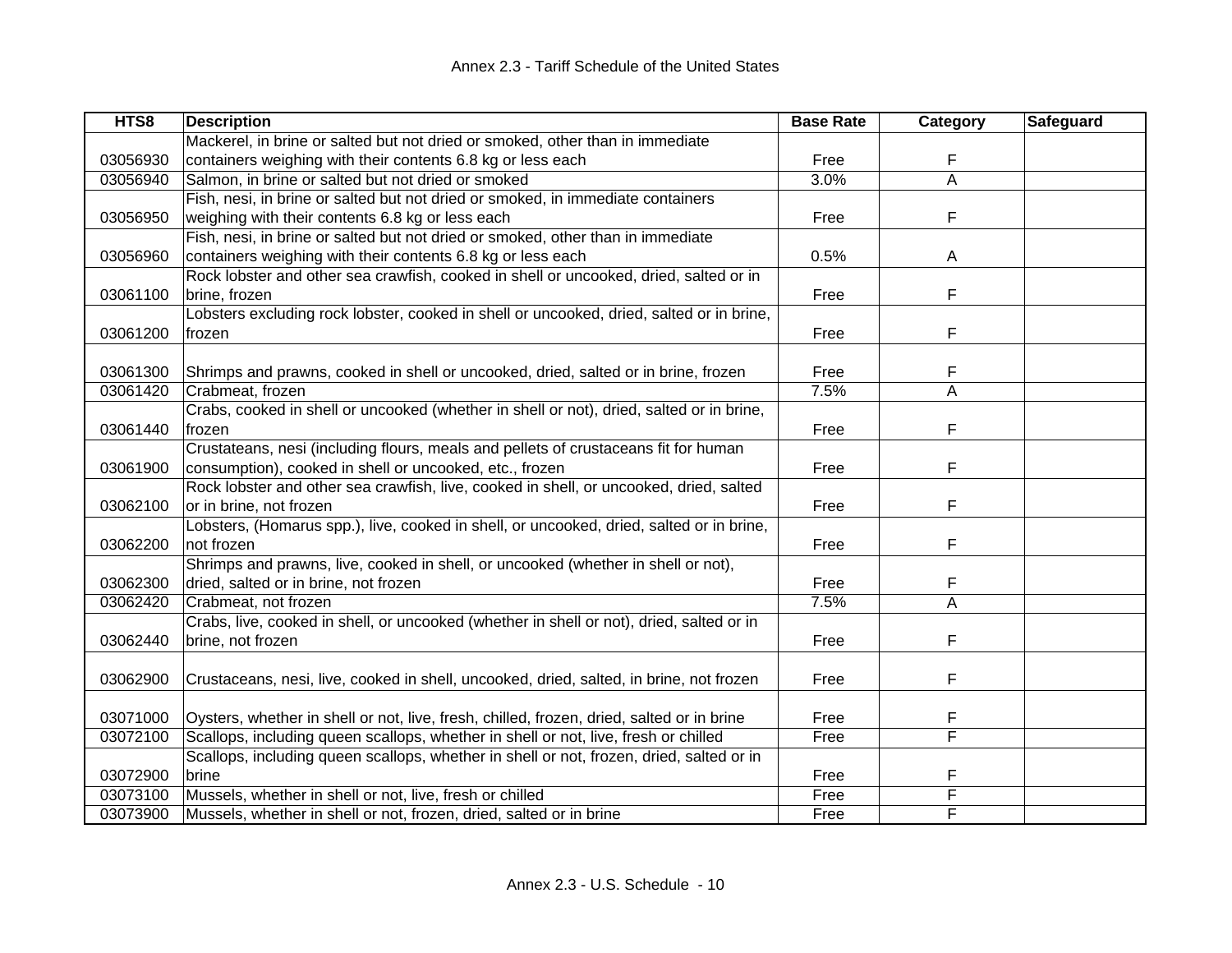| HTS8     | <b>Description</b>                                                                           | <b>Base Rate</b> | Category     | Safeguard |
|----------|----------------------------------------------------------------------------------------------|------------------|--------------|-----------|
| 03074100 | Cuttle fish and squid, live, fresh or chilled                                                | Free             |              |           |
| 03074900 | Cuttle fish and squid, frozen, dried, salted or in brine                                     | Free             | F            |           |
| 03075100 | Octopus, live, fresh or chilled                                                              | Free             | F            |           |
| 03075900 | Octopus, frozen, dried, salted or in brine                                                   | Free             | F            |           |
|          | Snails, other than sea snails, whether in shell or not, live, fresh, chilled, frozen, dried, |                  |              |           |
| 03076000 | salted or in brine                                                                           | 5.0%             | A            |           |
|          | Molluscs and other aquatic invertebrates, excluding crustaceans, nesi, whether in            |                  |              |           |
| 03079100 | shell or not, live, fresh or chilled                                                         | Free             | F            |           |
|          | Molluscs and other aquatic invertebrates, excluding crustaceans, whether in shell or         |                  |              |           |
| 03079900 | not, frozen, dried, salted or in brine                                                       | Free             | F            |           |
| 04011000 | Milk and cream, unconcentrated, with no added sweeteners, fat content, by weight,            | 0.34             |              |           |
|          | not more than 1 percent                                                                      | cents/liter      | Α            |           |
| 04012020 | Milk and cream, unconcentrated, unsweetened, fat content over 1% but n/o 6%, for             | 0.43             |              |           |
|          | not over 11,356,236 liters entered in any calender year                                      | cents/liter      | A            |           |
|          | Milk and cream, unconcentrated, unsweetened, fat content over 1% but not over 6%,            |                  | $\mathsf{C}$ |           |
| 04012040 | for over 11,356,236 liters entered in any calender year                                      | 1.5 cents/liter  |              |           |
| 04013002 | Milk and cream, not concentrated, not sweetened, fat content o/6% but not o/45%,             | 3.2 cents/liter  |              |           |
|          | subject to gen. note 15 of the HTS                                                           |                  | A            |           |
| 04013005 | Milk and cream, not concentrated, not sweetened, fat content o/6% but not o/45%,             |                  | A            |           |
|          | subject to add. US note 5 to Ch. 4                                                           | 3.2 cents/liter  |              |           |
| 04013025 | Milk and cream, not concentrated, not sweetened, fat content o/6% but not o/45%, not         | 77.2             | D            |           |
|          | subject to gen. nte 15 or add. nte 5 to Ch. 4                                                | cents/liter      |              |           |
| 04013042 | Milk and cream, not concentrated, not sweetened, fat content o/45%, subject to gen.          |                  |              |           |
|          | note 15 of the HTS                                                                           | 12.3 cents/kg    | A            |           |
| 04013050 | Milk and cream, not concentrated, not sweetened, fat content o/45%, subject to add.          | 12.3 cents/kg    |              |           |
|          | US note 6 to Ch. 4                                                                           |                  | A            |           |
| 04013075 | Milk and cream, not concentrated, not sweetened, fat content o/45%, not subject to           | \$1.646/kg       | D            |           |
|          | gen. nte 15 or add. nte 6 to Ch. 4                                                           |                  |              |           |
| 04021005 | Milk & cream, concen or sweetened, in powder, granules or other solid forms, w/fat           | 3.3 cents/kg     | A            |           |
|          | content by weight not o/1.5%, subj to GN15                                                   |                  |              |           |
| 04021010 | Milk & cream in powder granules/other solid forms fat content by weight not exceeding        | 3.3 cents/kg     | A            |           |
|          | 1.5% whether/not sweetened, described in addl note 7                                         |                  |              |           |
| 04021050 | Milk & cream in powder granules/other solid forms fat content by weight not exceeding        | 86.5 cents/kg    | $\mathsf Q$  |           |
|          | 1.5% whether/not sweetened, nesi                                                             |                  |              |           |
| 04022102 | Milk & cream, concen, not sweetened, in powder, granules or other solid forms, w/fat         | 3.3 cents/kg     |              |           |
|          | content o/1.5% but not o/3%, subj to GN15                                                    |                  | A            |           |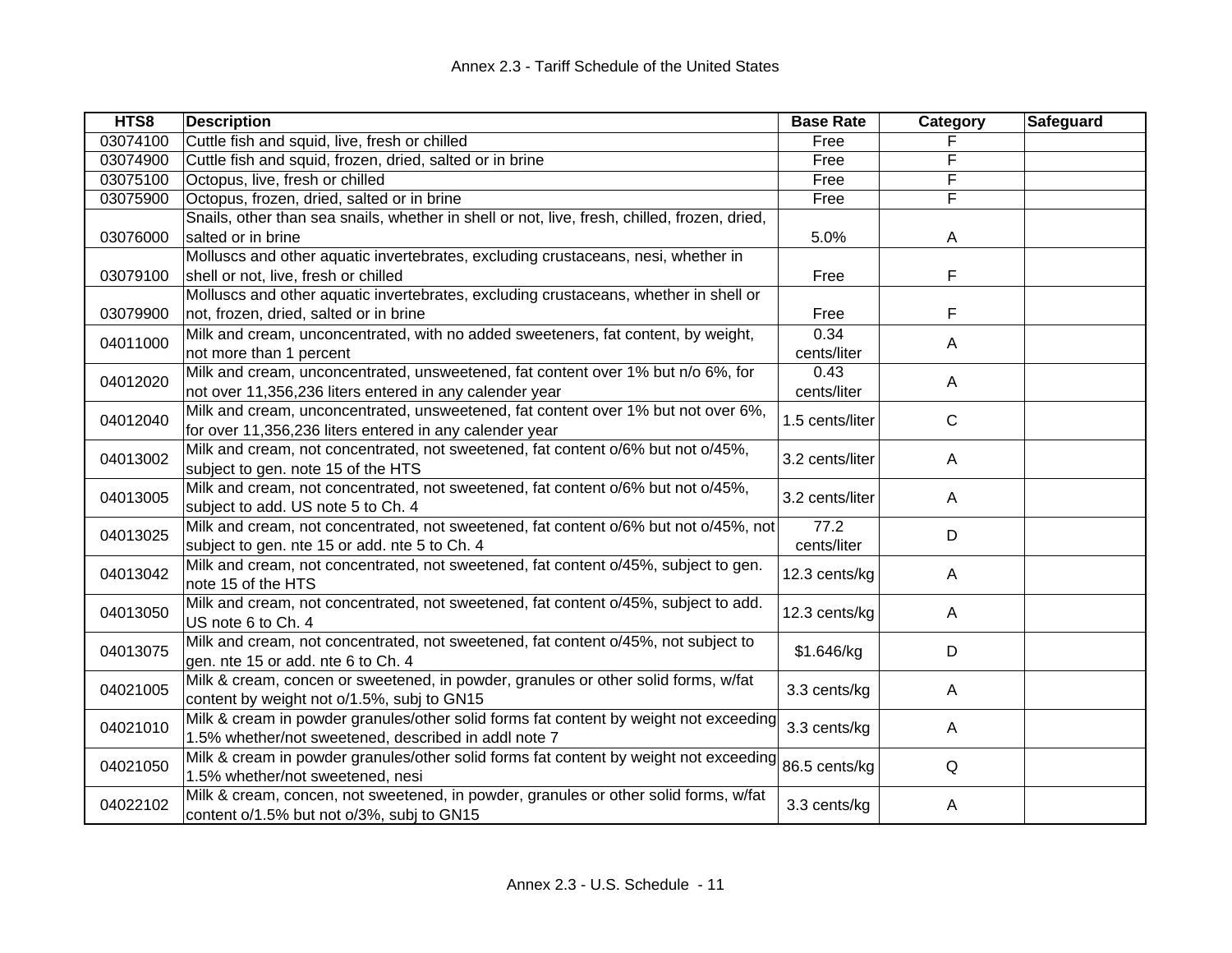| HTS8     | <b>Description</b>                                                                                                                              | <b>Base Rate</b>       | <b>Category</b>                                                                                  | <b>Safeguard</b> |
|----------|-------------------------------------------------------------------------------------------------------------------------------------------------|------------------------|--------------------------------------------------------------------------------------------------|------------------|
| 04022105 | Milk & cream, concen, not sweetened, in powder, granules or other solid forms, w/fat<br>content o/1.5% but not o/3%, subj Ch4 US note 7         | 3.3 cents/kg           | A                                                                                                |                  |
| 04022125 | Milk & cream, concen, not sweetened, in powder, granules or other solid forms, w/fat<br>content o/1.5% but not o/3%, not subj GN15/Ch4 US note7 | 86.5 cents/kg          | Q                                                                                                |                  |
| 04022127 | Milk & cream, concen, not sweetened, in powder, granules or other solid forms, w/fat<br>content o/3% but not o/35%, subject to gen. note 15     | 6.8 cents/kg           | A                                                                                                |                  |
| 04022130 | Milk & cream, concen, not sweetened, in powder/granules/oth solid forms, fat cont<br>o/3% but not o/35%, subj to Ch 4 US note 7                 | 6.8 cents/kg           | A                                                                                                |                  |
| 04022150 | Milk & cream, concen, not sweetened, in powder/granules/oth solid forms, fat cont<br>o/3% but not o/35%, not subj to GN15 or Ch 4 US.S. note 7  | \$1.092/kg             | Q                                                                                                |                  |
| 04022173 | Milk & cream, concen, not sweetened, in powder, granules or other solid forms, w/fat<br>content o/35%, subject to gen. note 15                  | 13.7 cents/kg          | A                                                                                                |                  |
| 04022175 | Milk & cream, concen, not sweetened, in powder, granules or other solid forms, w/fat<br>content o/35%, subject to add. US note 9 to Ch.4        | 13.7 cents/kg          | A                                                                                                |                  |
| 04022190 | Milk & cream, concen, not sweetened, in powder, granules or other solid forms, w/fat<br>content o/35%, not subj to GN15 or Ch4 US note 9        | \$1.556/kg             | D                                                                                                |                  |
| 04022905 | Milk & cream, concen, sweetened, in powder, granules or other solid forms, w/fat<br>content o/1.5%, subject to gen. note 15                     | 17.5%                  | A                                                                                                |                  |
| 04022910 | Milk & cream, concen, sweetened, in powder, granules or other solid forms, w/fat<br>content o/1.5%, subject to add. US note 10 to Ch.4          | 17.5%                  | A                                                                                                |                  |
| 04022950 | Milk & cream, concen, sweetened, in powder, granules or other solid forms, w/fat<br>content o/1.5%, not subj to GN15 or Ch4 US note 10          | $$1.104/kg +$<br>14.9% | See paragraph 4 of<br>Appendix I to the<br>General Notes of<br>the United States to<br>Annex 2.3 |                  |
| 04029103 | Milk & cream, concen, in non-solid forms, not sweetened, in airtight containers,<br>subject to gen. note 15 of the HTS                          | 2.2 cents/kg           | A                                                                                                |                  |
| 04029106 | Milk & cream, concen in non-solid forms, not sweetened, not in airtight containers,<br>subject to gen. note 15 of the HTS                       | 3.3 cents/kg           | A                                                                                                |                  |
| 04029110 | Milk & cream, concen in non-solid forms, not sweetened, in airtight containers, subject<br>to add. US note 11 to Ch.4                           | 2.2 cents/kg           | A                                                                                                |                  |
| 04029130 | Milk & cream, concen in non-solid forms, not sweetened, not in airtight containers,<br>subject to add. US note 11 to Ch. 4                      | 3.3 cents/kg           | A                                                                                                |                  |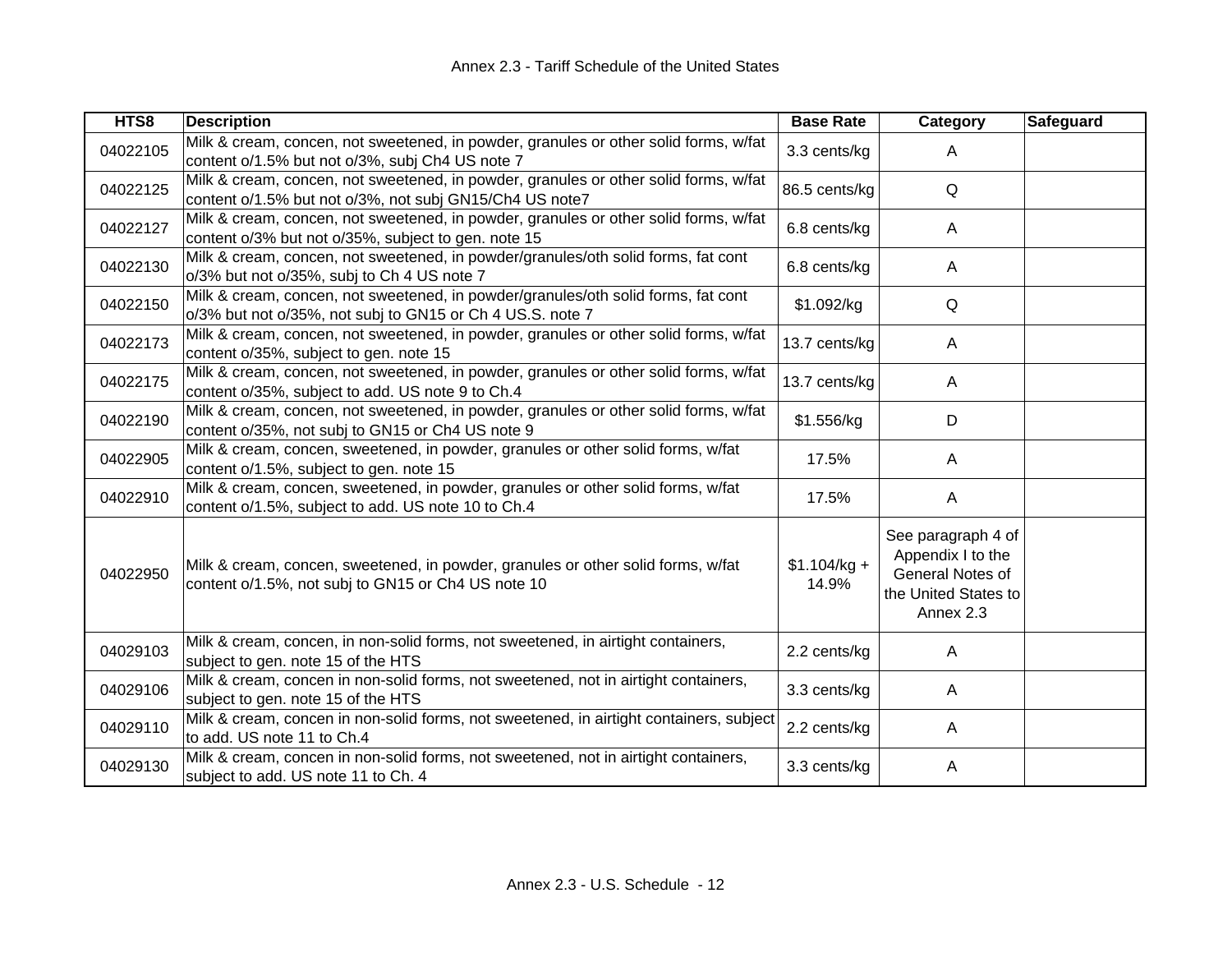| HTS8     | <b>Description</b>                                                                                                                        | <b>Base Rate</b> | Category                                                                                         | Safeguard      |
|----------|-------------------------------------------------------------------------------------------------------------------------------------------|------------------|--------------------------------------------------------------------------------------------------|----------------|
| 04029170 | Milk & cream, concen in non-solid forms, not sweetened, in airtight containers, not<br>subject to gen. note 15 or add. US note 11 to Ch.4 | 31.3 cents/kg    | See paragraph 3 of<br>Appendix I to the<br>General Notes of<br>the United States to<br>Annex 2.3 | See Annex 2.18 |
| 04029190 | Milk and cream, concentrated, in other than powder, granules or other solid forms,<br>unsweetened, other than in airtight containers      | 31.3 cents/kg    | See paragraph 3 of<br>Appendix I to the<br>General Notes of<br>the United States to<br>Annex 2.3 | See Annex 2.18 |
| 04029903 | Condensed milk, sweetened, in airtight containers, subject to gen. note 15 of the HTS                                                     | 3.9 cents/kg     | $\overline{A}$                                                                                   |                |
| 04029906 | Condensed milk, sweetened, not in airtight containers, subject to gen. note 15 of the<br><b>HTS</b>                                       | 3.3 cents/kg     | A                                                                                                |                |
| 04029910 | Condensed milk, sweetened, in airtight containers, subject to add. US note 11 to Ch.4                                                     | 3.9 cents/kg     | $\overline{A}$                                                                                   |                |
| 04029930 | Condensed milk, sweetened, not in airtight containers, subject to add. US note 11 to<br>Ch. 4                                             | 3.3 cents/kg     | A                                                                                                |                |
| 04029945 | Condensed milk, sweetened, in airtight containers, not subject to gen. note 15 or add.<br>US note 11 to Ch.4                              | 49.6 cents/kg    | See paragraph 3 of<br>Appendix I to the<br>General Notes of<br>the United States to<br>Annex 2.3 | See Annex 2.18 |
| 04029955 | Condensed milk, sweetened, not in airtight containers, not subject to gen. note 15 or<br>add. US note 11 to Ch.4                          | 49.6 cents/kg    | See paragraph 3 of<br>Appendix I to the<br>General Notes of<br>the United States to<br>Annex 2.3 | See Annex 2.18 |
| 04029968 | Milk & cream (except condensed milk), concentrated in non-solid forms, sweetened,<br>subject to gen. note 15 of the HTS                   | 17.5%            | A                                                                                                |                |
| 04029970 | Milk & cream (except condensed milk), concentrated in non-solid forms, sweetened,<br>subject to add. US note 10 to Ch. 4                  | 17.5%            | Α                                                                                                |                |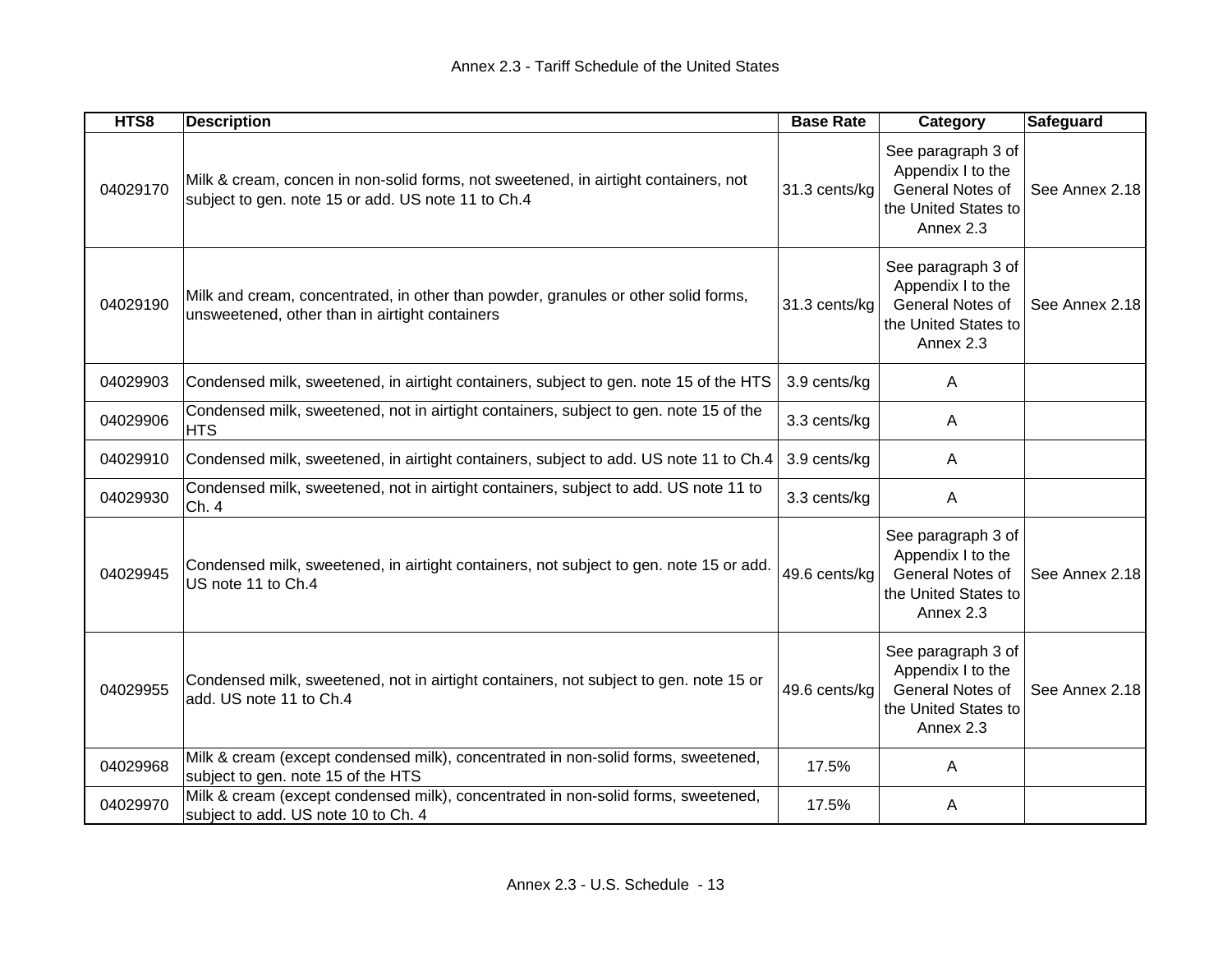| HTS8     | <b>Description</b>                                                                                                                      | <b>Base Rate</b>          | Category                                                                                         | <b>Safeguard</b> |
|----------|-----------------------------------------------------------------------------------------------------------------------------------------|---------------------------|--------------------------------------------------------------------------------------------------|------------------|
| 04029990 | Milk & cream (except condensed milk), concentrated in non-solid forms, sweetened,<br>not desc. gen. note 15 or add. US note 10 to Ch. 4 | 46.3 cents/kg<br>$+14.9%$ | See paragraph 4 of<br>Appendix I to the<br>General Notes of<br>the United States to<br>Annex 2.3 |                  |
| 04031005 | Yogurt, in dry form, whether or not flavored or containing add fruit or cocoa, subject to<br>gen. note 15 of the HTS                    | 20%                       | A                                                                                                |                  |
| 04031010 | Yogurt, in dry form, whether or not flavored or containing add fruit or cocoa, subject to<br>add. US note 10 to Ch. 4                   | 20%                       | $\mathsf{A}$                                                                                     |                  |
| 04031050 | Yogurt, in dry form, whether or not flavored or containing add fruit or cocoa, not<br>subject to gen nte 15 or add. US nte 10 to Ch.4   | $$1.035/kg +$<br>17%      | See paragraph 4 of<br>Appendix I to the<br>General Notes of<br>the United States to<br>Annex 2.3 |                  |
| 04031090 | Yogurt, not in dry form, whether or not flavored or containing add fruit or cocoa                                                       | 17%                       | A                                                                                                |                  |
| 04039002 | Sour cream, fluid, n/o 45% by wt. butterfat, subject to gen. note 15 of the HTS                                                         | 3.2 cents/liter           | A                                                                                                |                  |
| 04039004 | Sour cream, fluid, n/o 45% by wt. butterfat, subject to add. US note 5 to Ch.4                                                          | 3.2 cents/liter           | A                                                                                                |                  |
| 04039016 | Sour cream, fluid, n/o 45% by wt. butterfat, not subject to gen nte 15 or add US note 5<br>to Ch.4                                      | 77.2<br>cents/liter       | D                                                                                                |                  |
| 04039020 | <b>Fluid buttermilk</b>                                                                                                                 | 0.34<br>cents/liter       | A                                                                                                |                  |
| 04039037 | Sour cream, dried, n/o 6% by wt. butterfat, subject to gen. note 15 of the HTS                                                          | 3.3 cents/kg              | Α                                                                                                |                  |
| 04039041 | Sour cream, dried, n/o 6% by wt. butterfat, subject to add. US note 12 to Ch. 4                                                         | 3.3 cents/kg              | A                                                                                                |                  |
| 04039045 | Sour cream, dried, n/o 6% by wt. butterfat, not subject to gen nte 15 or add. US note<br>12 to Ch. 4                                    | 87.6 cents/kg             | D                                                                                                |                  |
| 04039047 | Sour cream, dried, o/6% but n/o 35% by wt. butterfat, subject to gen. note 15 of the<br><b>HTS</b>                                      | 6.8 cents/kg              | A                                                                                                |                  |
| 04039051 | Sour cream, dried, o/6% but n/o 35% by wt. butterfat, subject to add. US note 8 to Ch.                                                  | 6.8 cents/kg              | A                                                                                                |                  |
| 04039055 | Sour cream, dried, o/6% but n/o 35% by wt. butterfat, not subject to gen nte 15 or add.<br>US note 8 to Ch. 4                           | \$1.092/kg                | Q                                                                                                |                  |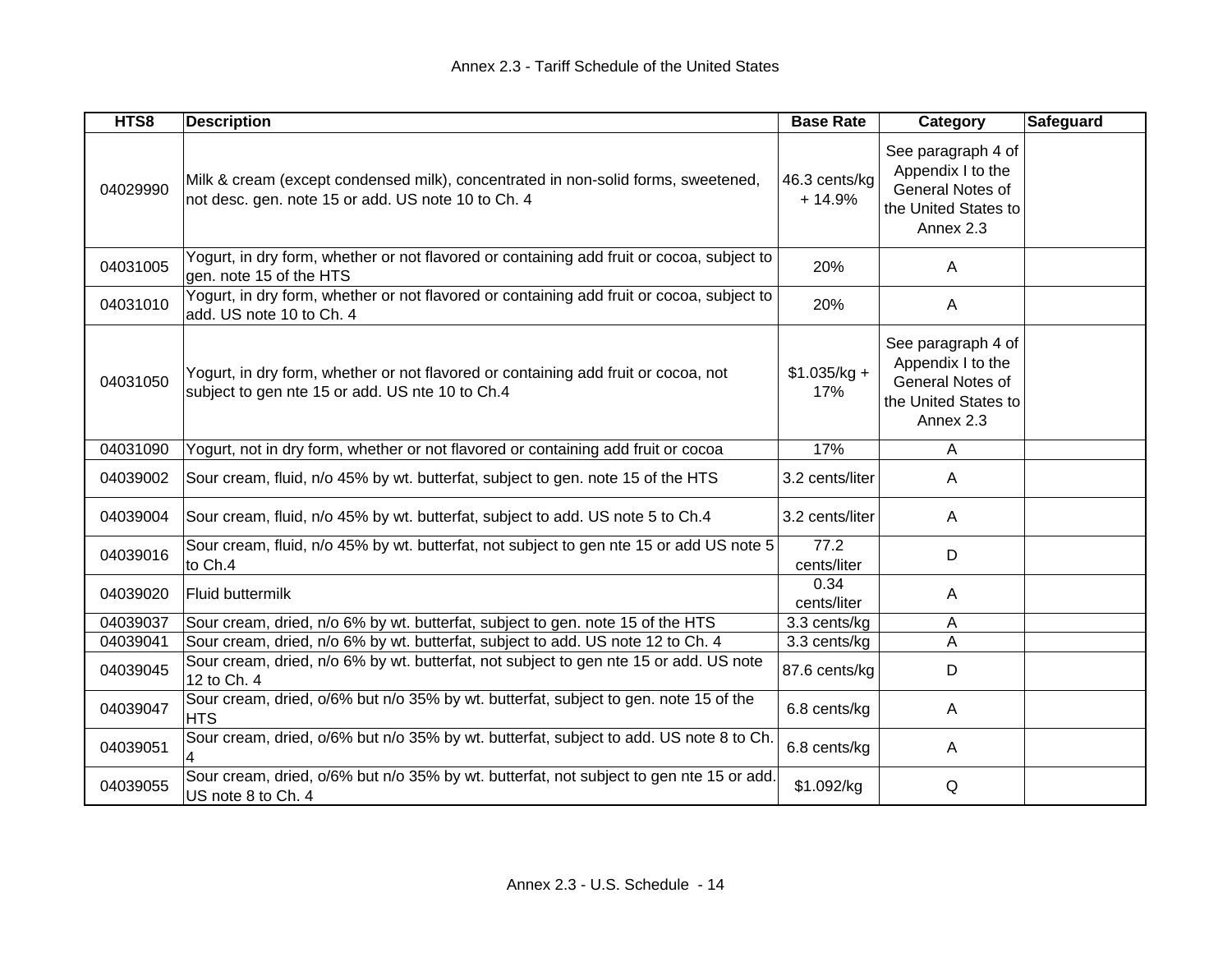| HTS8     | <b>Description</b>                                                                                             | <b>Base Rate</b>      | Category                                                                                         | Safeguard |
|----------|----------------------------------------------------------------------------------------------------------------|-----------------------|--------------------------------------------------------------------------------------------------|-----------|
| 04039057 | Sour cream, dried, o/35% but n/o 45% by wt. butterfat, subject to gen. note 15 of the<br><b>HTS</b>            | 13.7 cents/kg         | A                                                                                                |           |
| 04039061 | Sour cream, dried, o/35% but n/o 45% by wt. butterfat, subject to add. US note 9 to<br>Ch. 4                   | 13.7 cents/kg         | A                                                                                                |           |
| 04039065 | Sour cream, dried, o/35% but n/o 45% by wt. butterfat, not subject to gen nte 15 or<br>add. US note 9 to Ch. 4 | \$1.556/kg            | D                                                                                                |           |
| 04039072 | Sour cream, o/45% by wt. butterfat, subject to gen. note 15 of the HTS                                         | 12.3 cents/kg         | A                                                                                                |           |
| 04039074 | Sour cream, o/45% by wt. butterfat, subject to add. US note 6 to Ch. 4                                         | 12.3 cents/kg         | A                                                                                                |           |
| 04039078 | Sour cream, o/45% by wt. butterfat, not subject to gen nte 15 or add. US note 6 to Ch.                         | \$1.646/kg            | D                                                                                                |           |
| 04039085 | Fermented milk o/than dried fermented milk or o/than dried milk with added lactic<br>ferments                  | 17%                   | A                                                                                                |           |
| 04039087 | Curdled milk/cream/kephir & other fermentd or acid. milk/cream descr.in gen. note 15                           | 20%                   | A                                                                                                |           |
| 04039090 | Curdled milk/cream/kephir & other fermentd or acid. milk/cream subject to add US<br>note 10 to Ch.4            | 20%                   | A                                                                                                |           |
| 04039095 | Curdled milk/cream/kephir & other fermentd or acid. milk/cream subj to GN 15 or Ch4<br>US note 10              | $$1.034/kg +$<br>17%  | See paragraph 4 of<br>Appendix I to the<br>General Notes of<br>the United States to<br>Annex 2.3 |           |
| 04041005 | Whey protein concentrates                                                                                      | 8.5%                  | A                                                                                                |           |
| 04041008 | Modified whey (except protein conc.), subject to gen. note 15 of the HTS                                       | 13%                   | A                                                                                                |           |
| 04041011 | Modified whey (except protein conc.), wheth/not conc. or sweetened, subject to add<br>US note 10 to Ch.4       | 13%                   | A                                                                                                |           |
| 04041015 | Modified whey (except protein conc.), wheth/not conc. or sweetened, not subject to<br>gen. note 15 or          | $$1.035/kg +$<br>8.5% | See paragraph 4 of<br>Appendix I to the<br>General Notes of<br>the United States to<br>Annex 2.3 |           |
| 04041020 | Fluid whey, whether or not concentrated or containing added sweeteners                                         | 0.34<br>cents/liter   | Α                                                                                                |           |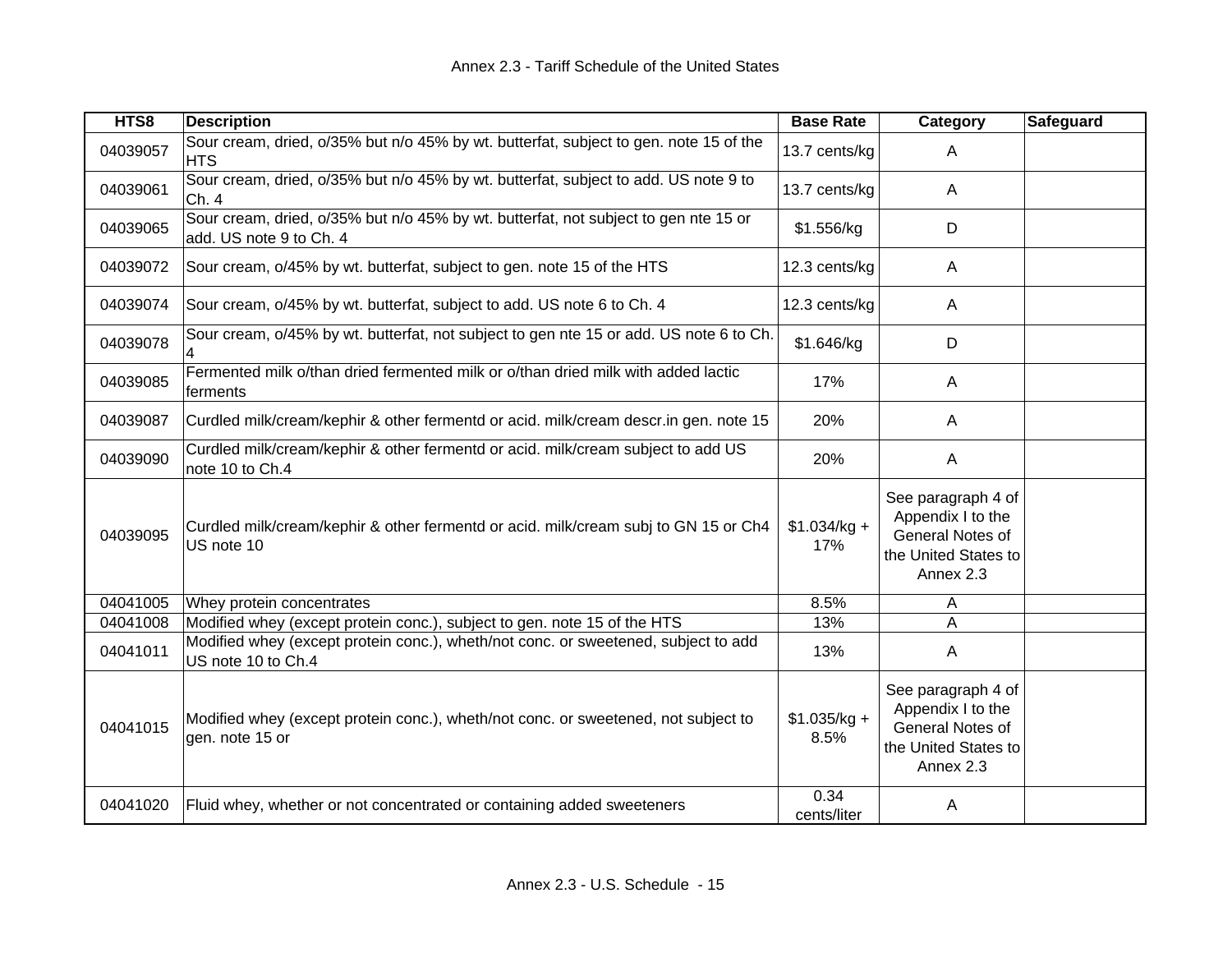| HTS8     | <b>Description</b>                                                                                                                           | <b>Base Rate</b>      | Category                                                                                         | Safeguard |
|----------|----------------------------------------------------------------------------------------------------------------------------------------------|-----------------------|--------------------------------------------------------------------------------------------------|-----------|
| 04041048 | Whey (except modified whey), dried, whether or not conc. or sweetened, subject to<br>gen. note 15 of the HTS                                 | 3.3 cents/kg          | A                                                                                                |           |
| 04041050 | Whey (except modified whey), dried, whether or not conc. or sweetened, subject to<br>add. US note 12 to Ch. 4                                | 3.3 cents/kg          | A                                                                                                |           |
| 04041090 | Whey (except modified whey), dried, whether or not conc. or sweetened, not subject<br>to gen. note 15 or add US nte 12 to Ch.4               | 87.6 cents/kg         | D                                                                                                |           |
| 04049010 | Milk protein concentrates                                                                                                                    | 0.37 cents/kg         | A                                                                                                |           |
| 04049028 | Dairy products of nat. milk constituents (except protein conc.), descr. in add. US nte 1<br>to Ch. 4 and subj to GN 15                       | 14.5%                 | A                                                                                                |           |
| 04049030 | Dairy products of nat. milk constituents (except protein conc.), descr. in add. US nte 1<br>to Ch. 4 and sub to Ch4 US note 10               | 14.5%                 | A                                                                                                |           |
| 04049050 | Dairy products of nat. milk constituents (except protein conc.), descr. in add. US nte 1<br>to Ch. 4 & not subj to GN15 or Ch4 US note 10    | $$1.189/kg +$<br>8.5% | See paragraph 4 of<br>Appendix I to the<br>General Notes of<br>the United States to<br>Annex 2.3 |           |
| 04049070 | Products consisting of natural milk constituents (except protein conc.), whether or not<br>sweetened, not descr. in add US note 1 to Ch. 4   | 8.5%                  | A                                                                                                |           |
| 04051005 | Butter subject to general note 15 (outside quota)                                                                                            | 12.3 cents/kg         | A                                                                                                |           |
| 04051010 | Butter subject to quota pursuant to chapter 4 additional US note 6                                                                           | 12.3 cents/kg         | A                                                                                                |           |
| 04051020 | Butter not subject to general note 15 and in excess of quota in chapter 4 additional<br>U.S. note 6                                          | \$1.541/kg            | D                                                                                                |           |
| 04052010 | Butter substitute dairy spreads, over 45% butterfat weight, subject to general note 15<br>(outside quota)                                    | 15.4 cents/kg         | A                                                                                                |           |
| 04052020 | Butter substitute dairy spreads, over 45% butterfat weight, subject to quota pursuant<br>to chapter 4 additional US note 14                  | 15.4 cents/kg         | A                                                                                                |           |
| 04052030 | Butter substitute dairy spreads, over 45% butterfat weight, not subj to gen note 15 and<br>in excess of quota in ch. 4 additional US note 14 | \$1.996/kg            | D                                                                                                |           |
| 04052040 | Butter substitute dairy spreads, containing 45% or less butterfat by weight                                                                  | 13.1 cents/kg         | A                                                                                                |           |
| 04052050 | Other dairy spreads of a type provided in chapter 4 additional US note 1, subject to<br>general note 15 (outside quota)                      | 10%                   | A                                                                                                |           |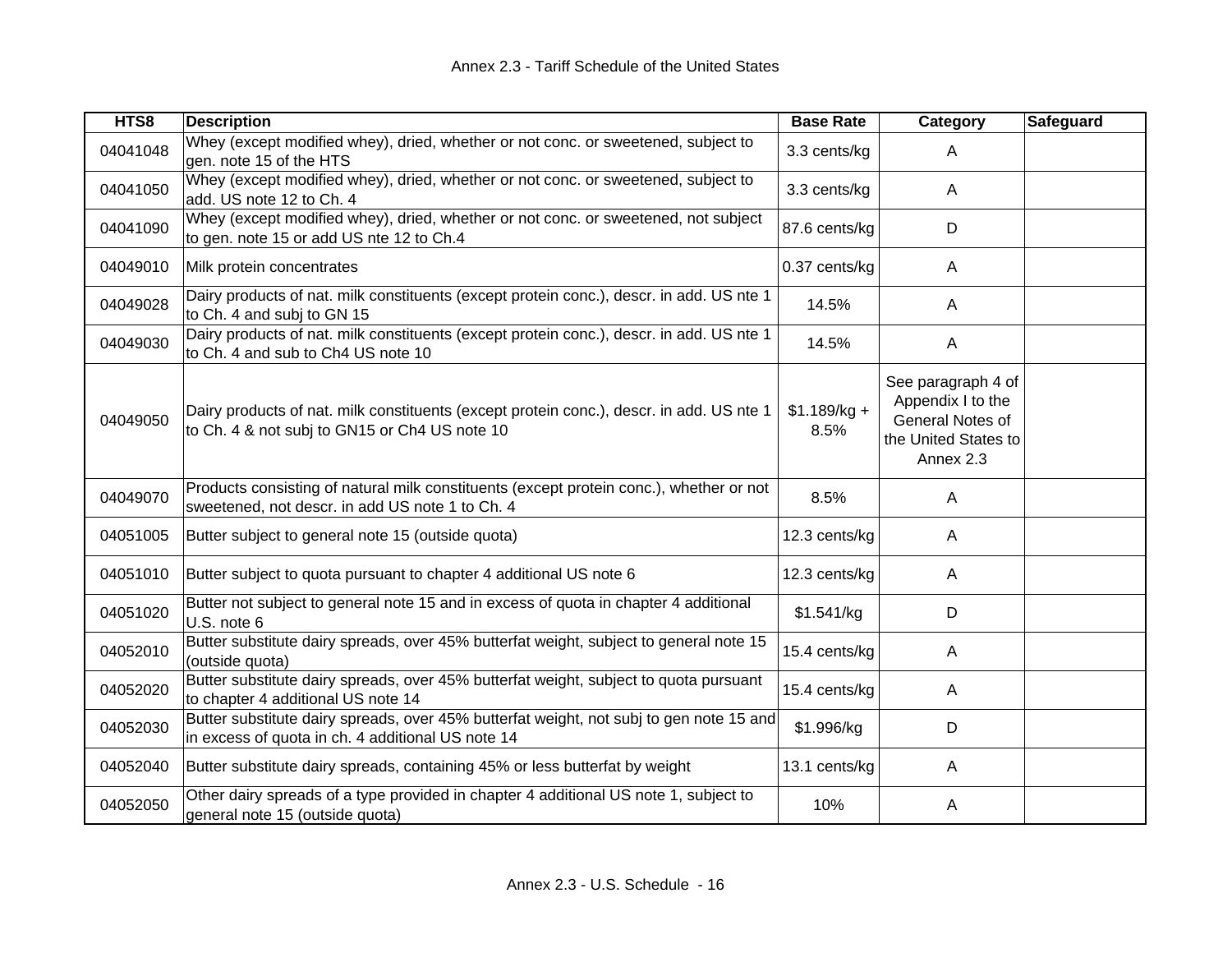| HTS8     | <b>Description</b>                                                                                                                                          | <b>Base Rate</b>      | Category                                                                                         | Safeguard      |
|----------|-------------------------------------------------------------------------------------------------------------------------------------------------------------|-----------------------|--------------------------------------------------------------------------------------------------|----------------|
| 04052060 | Other dairy spreads of a type provided in ch. 4 add. US note 1, subject to quota<br>pursuant to chapter 4 additional US note 10                             | 10%                   | A                                                                                                |                |
| 04052070 | Other dairy spreads of a type provided in ch. 4 add. US note 1, not subject to gen note 70.4 cents/kg<br>15 and in excess of quota in ch. 4 add. US note 10 | $+8.5%$               | See paragraph 4 of<br>Appendix I to the<br>General Notes of<br>the United States to<br>Annex 2.3 |                |
| 04052080 | Other dairy spreads, not butter substitutes or of a type provided for in chapter 4<br>additional US note 1                                                  | 6.4%                  | A                                                                                                |                |
| 04059005 | Fats and oils derived from milk, other than butter or dairy spreads, subject to general<br>note 15 (outside quota)                                          | 10%                   | A                                                                                                |                |
| 04059010 | Fats and oils derived from milk, other than butter or dairy spreads, subject to quota<br>pursuant to chapter 4 additional US note 14                        | 10%                   | A                                                                                                |                |
| 04059020 | Fats and oils derived from milk, other than butter or dairy spreads, not subject to gen<br>note 15 and excess of quota in ch 4 add US note 14               | $$1.865/kg +$<br>8.5% | D                                                                                                |                |
| 04061002 | Chongos, unripened or uncured cheese, including whey cheese and curd, subject to<br>gen. note 15 of the HTS                                                 | 10%                   | A                                                                                                |                |
| 04061004 | Chongos, unripened or uncured cheese, including whey cheese and curd, subject to<br>add. US note 16 to Ch. 4                                                | 10%                   | A                                                                                                |                |
| 04061008 | Chongos, unripened or uncured cheese, including whey cheese and curd, not subject<br>to gen note 15 or add. US note 16 to Ch. 4                             | \$1.509/kg            | See paragraph 2 of<br>Appendix I to the<br>General Notes of<br>the United States to<br>Annex 2.3 | See Annex 2.18 |
| 04061012 | Fresh (unripened/uncured) cheese (ex chongos), incl whey cheese and curd, subj to<br>gen. note 15 of the HTS, not GN15                                      | 10%                   | A                                                                                                |                |
| 04061014 | Fresh (unripened/uncured) blue-mold cheese, cheese/subs for cheese cont or procd<br>fr blue-mold cheese, subj to Ch4 US note 17, not GN15                   | 10%                   | A                                                                                                |                |
| 04061018 | Fresh (unripened/uncured) blue-mold cheese, cheese/subs for cheese cont or proc fr<br>blue-mold cheese, not subj to Ch4 US note 17 or GN15                  | \$2.269/kg            | See paragraph 2 of<br>Appendix I to the<br>General Notes of<br>the United States to<br>Annex 2.3 | See Annex 2.18 |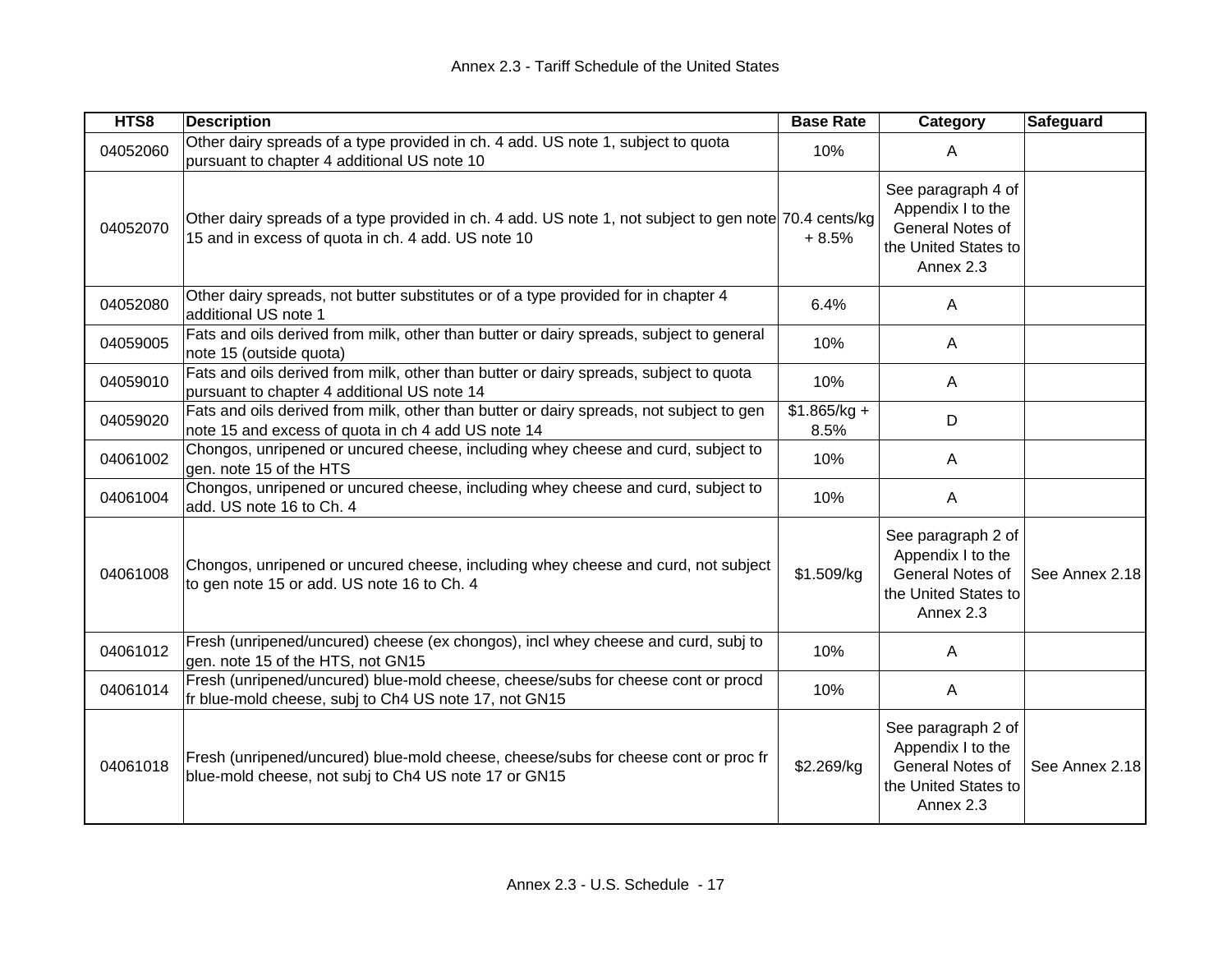| HTS8     | <b>Description</b>                                                                                                                           | <b>Base Rate</b> | Category                                                                                         | Safeguard      |
|----------|----------------------------------------------------------------------------------------------------------------------------------------------|------------------|--------------------------------------------------------------------------------------------------|----------------|
| 04061024 | Fresh (unripened/uncured) cheddar cheese, cheese/subs for cheese cont or proc<br>from cheddar cheese, subj to Ch 4 US note 18, not GN15      | 10%              | A                                                                                                |                |
| 04061028 | Fresh (unripened/uncured) cheddar cheese, cheese/subs for cheese cont or proc<br>from cheddar cheese, not subj to Ch4 US note 18, not GN15   | \$1.227/kg       | See paragraph 2 of<br>Appendix I to the<br>General Notes of<br>the United States to<br>Annex 2.3 | See Annex 2.18 |
| 04061034 | Fresh (unripened/uncured) american-type cheese, cheese cont or proc. fr american-<br>type, subj to add. US note 19 to Ch.4, not GN15         | 10%              | A                                                                                                |                |
| 04061038 | Fresh (unripened/uncured) american-type cheese, cheese cont or proc. fr american-<br>type, not subj to add. US note 19 to Ch.4, not GN15     | \$1.055/kg       | See paragraph 2 of<br>Appendix I to the<br>General Notes of<br>the United States to<br>Annex 2.3 | See Annex 2.18 |
| 04061044 | Fresh (unripened/uncured) edam and gouda cheeses, cheese/subs for cheese cont<br>or processed therefrom, subj to Ch4 US note 20, not GN15    | 10%              | A                                                                                                |                |
| 04061048 | Fresh (unripened/uncured) edam and gouda cheeses, cheese/subs for cheese cont<br>or processed therefrom, not sub to Ch4 US note 20, not GN15 | \$1.803/kg       | See paragraph 2 of<br>Appendix I to the<br>General Notes of<br>the United States to<br>Annex 2.3 | See Annex 2.18 |
| 04061054 | Fresh (unripened/uncured) Italian-type cheeses from cow milk, cheese/substitutes<br>cont or proc therefrom, subj to Ch4 US nte 21, not GN15  | 10%              | A                                                                                                |                |
| 04061058 | Fresh (unrip./uncured) Italian-type cheeses from cow milk, cheese/substitutes cont or<br>proc therefrom, not subj to Ch4 US note 21 or GN15  | \$2.146/kg       | See paragraph 2 of<br>Appendix I to the<br>General Notes of<br>the United States to<br>Annex 2.3 | See Annex 2.18 |
| 04061064 | Fresh (unrip./uncured) Swiss/emmentaler cheeses w/o eyes, gruyere-process and<br>cheese cont/proc. from, subj to Ch4 US note 22, not GN15    | 10%              | A                                                                                                |                |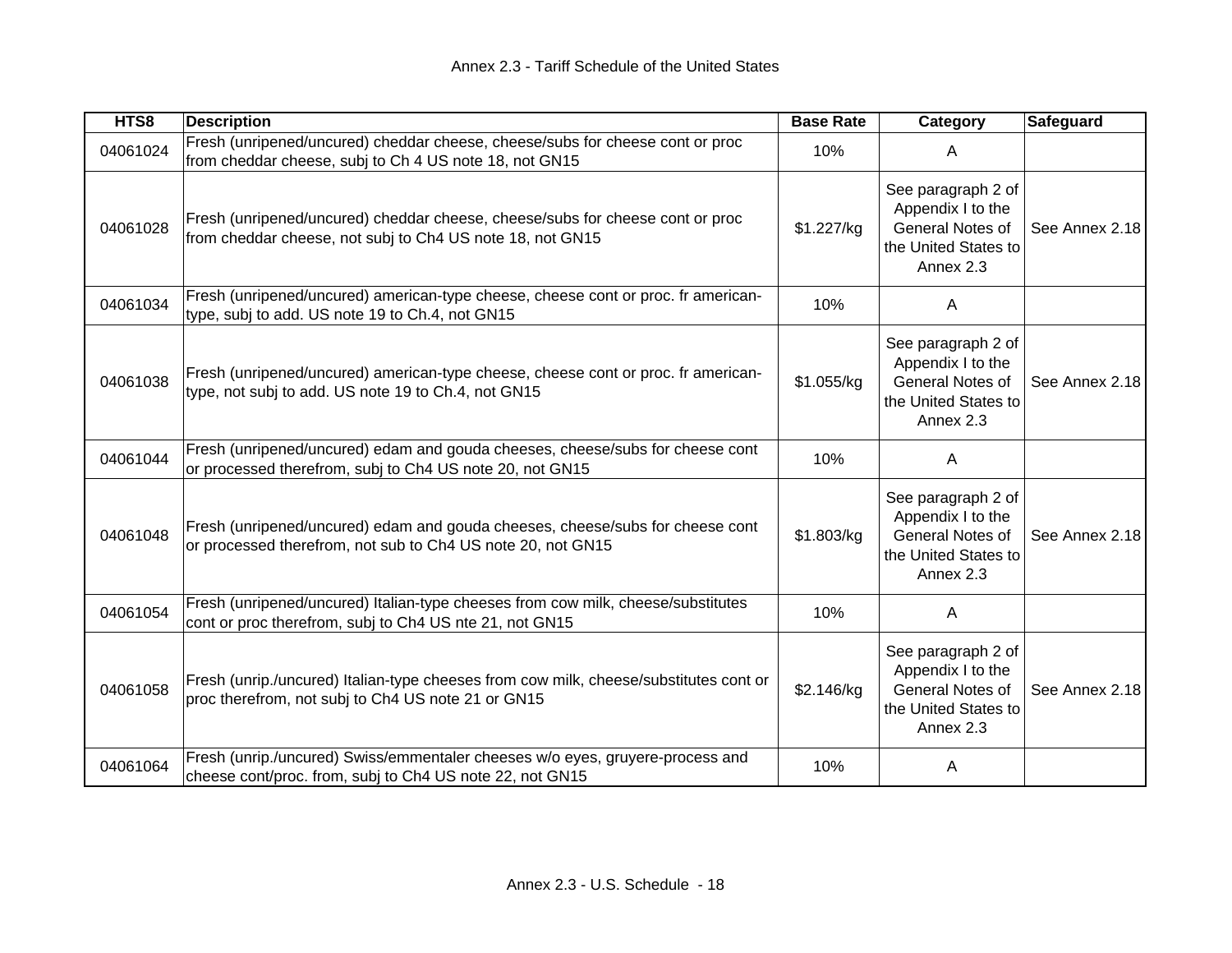| HTS8     | <b>Description</b>                                                                                                                              | <b>Base Rate</b> | Category                                                                                         | Safeguard      |
|----------|-------------------------------------------------------------------------------------------------------------------------------------------------|------------------|--------------------------------------------------------------------------------------------------|----------------|
| 04061068 | Fresh (unripened/uncured) Swiss/emmentaler cheeses exc eye formation, gruyere-<br>process cheese and cheese cont or proc. from such, not subj   | \$1.386/kg       | See paragraph 2 of<br>Appendix I to the<br>General Notes of<br>the United States to<br>Annex 2.3 | See Annex 2.18 |
| 04061074 | Fresh cheese, and substitutes for cheese, neosi, w/0.5% or less by wt. of butterfat,<br>descr in add US note 23 to Ch 4, not GN15               | 10%              | A                                                                                                |                |
| 04061078 | Fresh cheese, and substitutes for cheese, neosi, w/0.5% or less by wt. of butterfat, not<br>descr in add US note 23 to Ch 4, not GN15           | \$1.128/kg       | See paragraph 2 of<br>Appendix I to the<br>General Notes of<br>the United States to<br>Annex 2.3 | See Annex 2.18 |
| 04061084 | Fresh cheese, and substitutes for cheese, cont. cows milk, neosi, o/0.5% by wt. of<br>butterfat, descr in add US note 16 to Ch 4, not GN15      | 10%              | A                                                                                                |                |
| 04061088 | Fresh cheese, and substitutes for cheese, cont. cows milk, neosi, o/0.5% by wt. of<br>butterfat, not descr in add US note 16 to Ch 4, not GN 15 | \$1.509/kg       | See paragraph 2 of<br>Appendix I to the<br>General Notes of<br>the United States to<br>Annex 2.3 | See Annex 2.18 |
| 04061095 | Fresh cheese, and substitutes for cheese, not cont. cows milk, neosi, o/0.5% by wt. of<br>butterfat                                             | 8.5%             | A                                                                                                |                |
| 04062010 | Roquefort cheese, grated or powdered                                                                                                            | 8%               | A                                                                                                |                |
| 04062015 | Stilton cheese, grated or powdered, subject to add. US note 24 to Ch. 4                                                                         | 17%              | A                                                                                                |                |
| 04062022 | Blue-veined cheese (except Roquefort or Stilton), grated or powdered, subject to gen.<br>note 15 of the HTS                                     | 20%              | A                                                                                                |                |
| 04062024 | Blue-veined cheese (except Roquefort or Stilton), grated or powdered, subject to add.<br>US note 17 to Ch.4                                     | 20%              | A                                                                                                |                |
| 04062028 | Blue-veined cheese (except Roquefort or Stilton), grated or powdered, not subject to<br>gen nte 15 or add. US note 17 to Ch.4                   | \$2.269/kg       | See paragraph 2 of<br>Appendix I to the<br>General Notes of<br>the United States to<br>Annex 2.3 | See Annex 2.18 |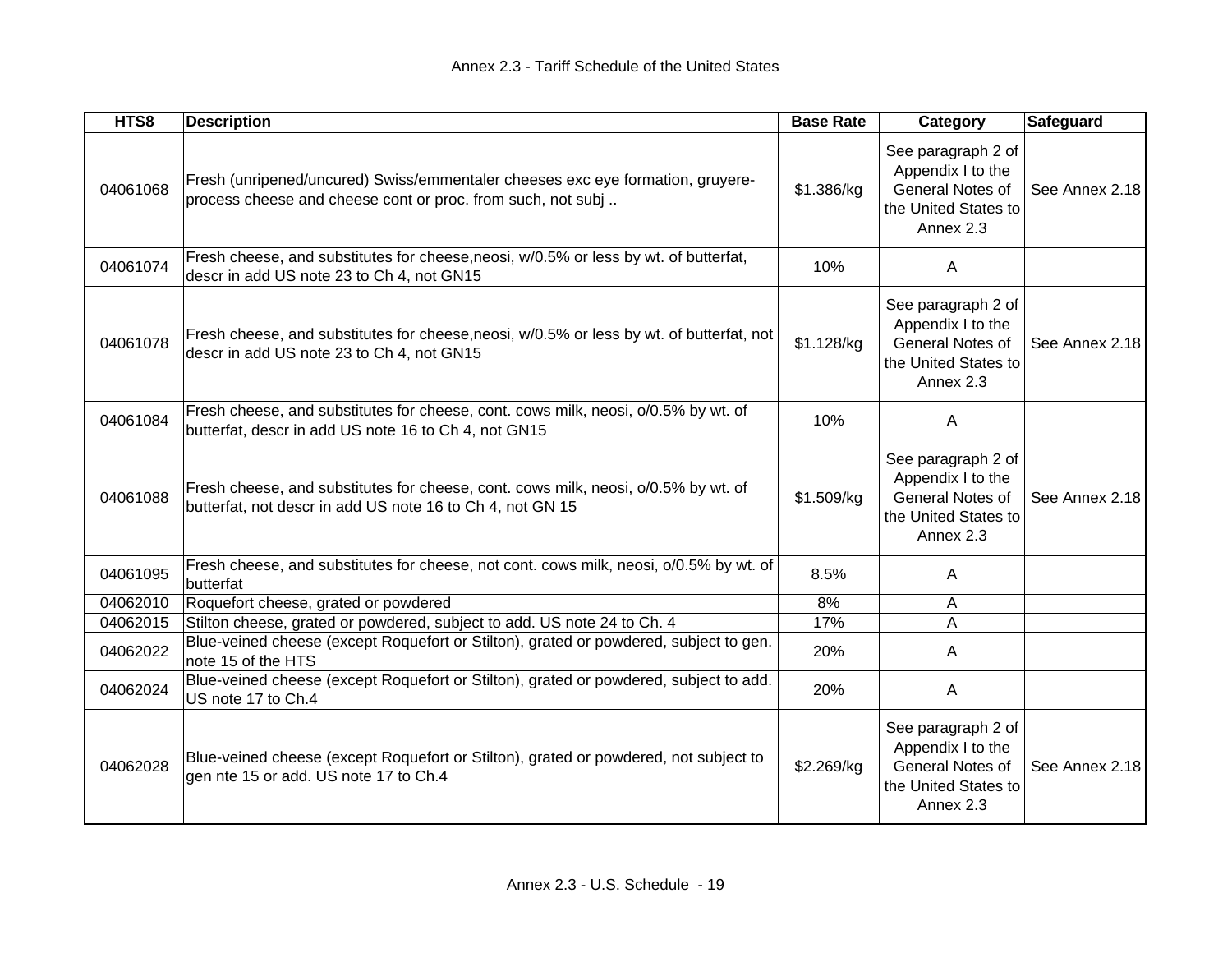| HTS8     | <b>Description</b>                                                                                                                       | <b>Base Rate</b> | Category                                                                                         | Safeguard      |
|----------|------------------------------------------------------------------------------------------------------------------------------------------|------------------|--------------------------------------------------------------------------------------------------|----------------|
| 04062029 | Cheddar cheese, grated or powdered, subject to gen. note 15 of the HTS                                                                   | 16%              | A                                                                                                |                |
| 04062031 | Cheddar cheese, grated or powdered, subject to add. US note 18 to Ch. 4                                                                  | 16%              | A                                                                                                |                |
| 04062033 | Cheddar cheese, grated or powdered, not subject to gen. note 15 or add. US note 18<br>to Ch. 4                                           | \$1.227/kg       | See paragraph 2 of<br>Appendix I to the<br>General Notes of<br>the United States to<br>Annex 2.3 | See Annex 2.18 |
| 04062034 | Colby cheese, grated or powdered, subject to gen. note 15 of the HTS                                                                     | 20%              | A                                                                                                |                |
| 04062036 | Colby cheese, grated or powdered, subject to add. US note 19 to Ch. 4                                                                    | 20%              | A                                                                                                |                |
| 04062039 | Colby cheese, grated or powdered, not describ. in gen. note 15 or add. US note 19 to<br>Ch. 4                                            | \$1.055/kg       | See paragraph 2 of<br>Appendix I to the<br>General Notes of<br>the United States to<br>Annex 2.3 | See Annex 2.18 |
| 04062043 | Edam and gouda cheese, grated or powdered, subject to gen. note 15 of the HTS                                                            | 15%              | $\mathsf{A}$                                                                                     |                |
| 04062044 | Edam and gouda cheese, grated or powdered, subject to add. US note 20 to Ch. 4                                                           | 15%              | $\mathsf{A}$                                                                                     |                |
| 04062048 | Edam and gouda cheese, grated or powdered, not subject to gen note 15 or add. US<br>nte 20 to Ch. 4                                      | \$1.803/kg       | See paragraph 2 of<br>Appendix I to the<br>General Notes of<br>the United States to<br>Annex 2.3 | See Annex 2.18 |
| 04062049 | Romano (cows milk), reggiano, provolone, provoletti, sbrinz and goya, grated or<br>powdered, subject to gen. note 15 to HTS              | 15%              | A                                                                                                |                |
| 04062051 | Romano, reggiano, provolone, provoletti, sbrinz and goya, made from cow's milk,<br>grated or powdered, subject to add US note 21 to Ch.4 | 15%              | $\mathsf{A}$                                                                                     |                |
| 04062053 | Romano, reggiano, provolone, provoletti, sbrinz and goya, made from cow's milk,<br>grated or powdered, not subj to Ch4 US nte 21 or GN15 | \$2.146/kg       | See paragraph 2 of<br>Appendix I to the<br>General Notes of<br>the United States to<br>Annex 2.3 | See Annex 2.18 |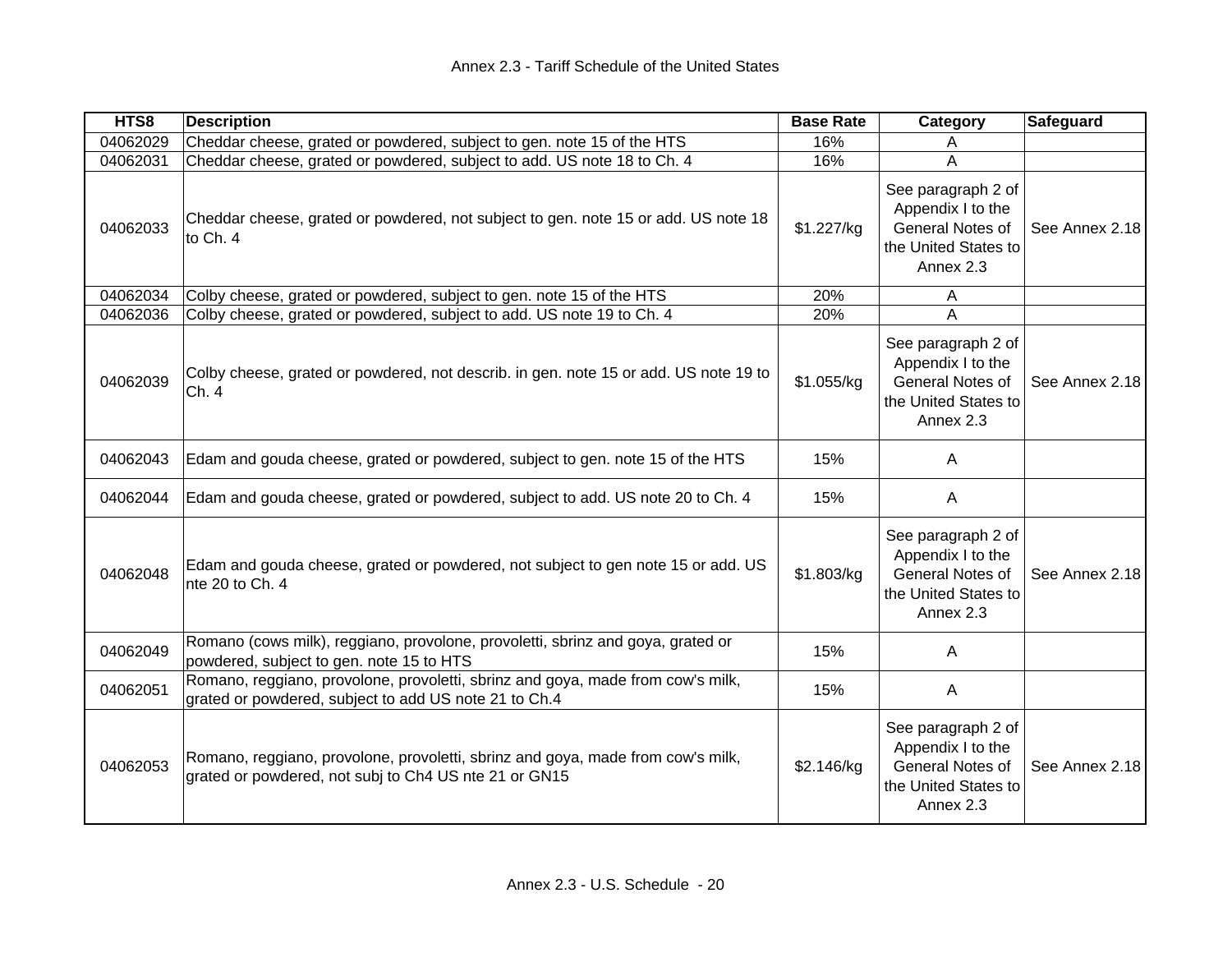| HTS8     | <b>Description</b>                                                                                                                       | <b>Base Rate</b> | Category                                                                                         | <b>Safeguard</b> |
|----------|------------------------------------------------------------------------------------------------------------------------------------------|------------------|--------------------------------------------------------------------------------------------------|------------------|
| 04062054 | Reggiano, provolone, provoletti, sbrinz and goya cheeses, not made from cow's milk,<br>grated or powdered                                | 9.6%             | A                                                                                                |                  |
| 04062055 | Cheeses made from sheep's milk, including mixtures of such cheeses, grated or<br>powdered                                                | 9.6%             | A                                                                                                |                  |
| 04062056 | Cheese (including mixtures) nesoi, grated or powdered, subject to gen. note 15 of the<br><b>HTS</b>                                      | 10%              | A                                                                                                |                  |
| 04062057 | Cheese containing or processed from bryndza, gjetost, gammelost, nokkelost or<br>roquefort cheeses, grated or powdered                   | 8.5%             | A                                                                                                |                  |
| 04062061 | Cheese containing or processed from blue-veined cheese (except roquefort),<br>grated/powdered, subject to add US note 17 to Ch.4         | 10%              | A                                                                                                |                  |
| 04062063 | Cheese containing or processed from blue-veined cheese (except roquefort),<br>grated/powdered, not subject to add US note 17 to Ch.4     | \$2.269/kg       | See paragraph 2 of<br>Appendix I to the<br>General Notes of<br>the United States to<br>Annex 2.3 | See Annex 2.18   |
| 04062065 | Cheese containing or processed from cheddar cheese, grated or powdered, subject to<br>add US note 18 to Ch. 4                            | 10%              | A                                                                                                |                  |
| 04062067 | Cheese containing or processed from cheddar cheese, grated or powdered, not<br>subject to add US note 18 to Ch. 4                        | \$1.227/kg       | See paragraph 2 of<br>Appendix I to the<br>General Notes of<br>the United States to<br>Annex 2.3 | See Annex 2.18   |
| 04062069 | Cheese containing or processed from american-type cheese (except cheddar), grated<br>or powdered, subject to add US note 19 to Ch. 4     | 10%              | A                                                                                                |                  |
| 04062071 | Cheese containing or processed from american-type cheese (except cheddar), grated<br>or powdered, not subject to add US note 19 to Ch. 4 | \$1.055/kg       | See paragraph 2 of<br>Appendix I to the<br>General Notes of<br>the United States to<br>Annex 2.3 | See Annex 2.18   |
| 04062073 | Cheese containing or processed from edam or gouda cheeses, grated or powdered,<br>subject to add US note 20 to Ch.4                      | 10%              | A                                                                                                |                  |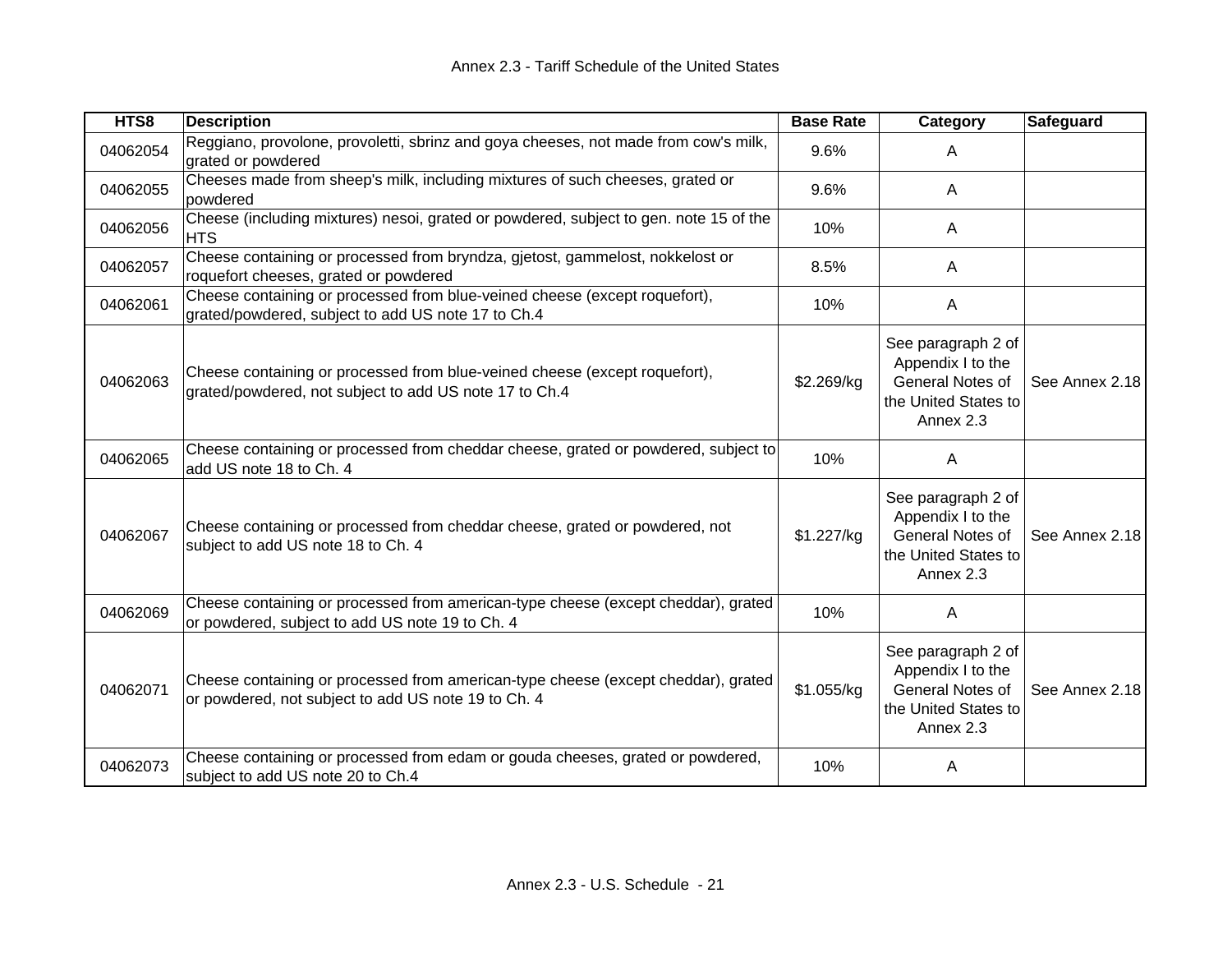| HTS8     | <b>Description</b>                                                                                                                             | <b>Base Rate</b> | Category                                                                                                | <b>Safeguard</b> |
|----------|------------------------------------------------------------------------------------------------------------------------------------------------|------------------|---------------------------------------------------------------------------------------------------------|------------------|
| 04062075 | Cheese containing or processed from edam or gouda cheeses, grated or powdered,<br>not subject to add US note 20 to Ch. 4                       | \$1.803/kg       | See paragraph 2 of<br>Appendix I to the<br>General Notes of<br>the United States to<br>Annex 2.3        | See Annex 2.18   |
| 04062077 | Cheese containing or processed from italian-type cheeses made from cow's milk,<br>grated or powdered, subject to add US note 21 to Ch. 4       | 10%              | A                                                                                                       |                  |
| 04062079 | Cheese containing or processed from italian-type cheeses made from cow's milk,<br>grated or powdered, not subject to add US note 21 to Ch. 4   | \$2.146/kg       | See paragraph 2 of<br>Appendix I to the<br>General Notes of<br>the United States to<br>Annex 2.3        | See Annex 2.18   |
| 04062081 | Cheese containing or processed from swiss, emmentaler or gruyere-process<br>cheeses, grated or powdered, subject to add US nte 22 to Ch.4      | 10%              | A                                                                                                       |                  |
| 04062083 | Cheese containing or processed from swiss, emmentaler or gruyere-process<br>cheeses, grated or powdered, not subject to add US nte 22 to Ch. 4 | \$1.386/kg       | See paragraph 2 of<br>Appendix I to the<br><b>General Notes of</b><br>the United States to<br>Annex 2.3 | See Annex 2.18   |
| 04062085 | Cheese (including mixtures), nesoi, n/o 0.5% by wt. of butterfat, grated or powdered,<br>subject to add US note 23 to Ch. 4                    | 10%              | A                                                                                                       |                  |
| 04062087 | Cheese (including mixtures), nesoi, n/o 0.5% by wt. of butterfat, grated or powdered,<br>not subject to add US note 23 to Ch. 4                | \$1.128/kg       | See paragraph 2 of<br>Appendix I to the<br><b>General Notes of</b><br>the United States to<br>Annex 2.3 | See Annex 2.18   |
| 04062089 | Cheese (including mixtures), nesoi, o/0.5% by wt of butterfat, w/cow's milk, grated or<br>powdered, subject to add US note 16 to Ch. 4         | 10%              | A                                                                                                       |                  |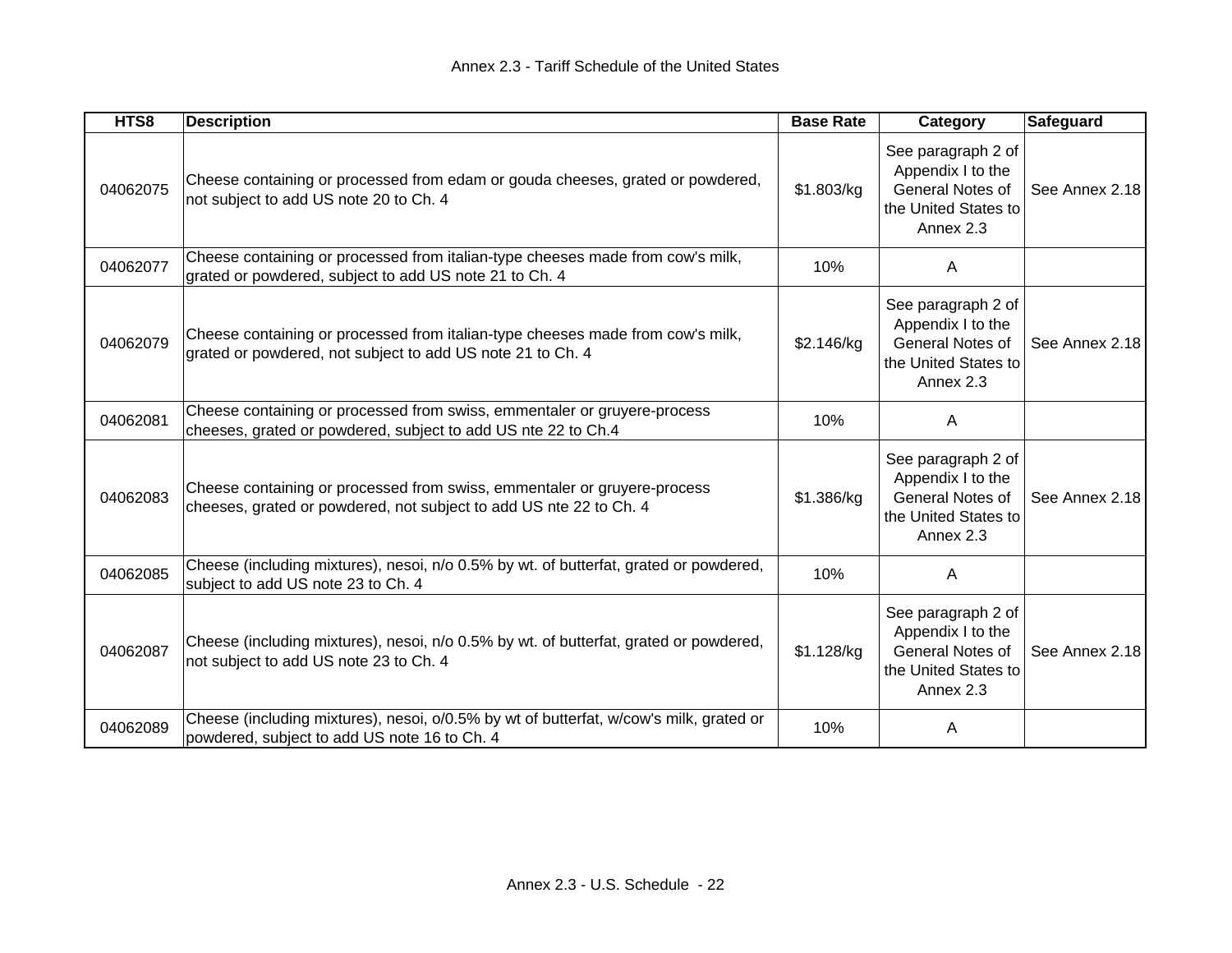| HTS8     | <b>Description</b>                                                                                                                         | <b>Base Rate</b> | Category                                                                                         | <b>Safeguard</b> |
|----------|--------------------------------------------------------------------------------------------------------------------------------------------|------------------|--------------------------------------------------------------------------------------------------|------------------|
| 04062091 | Cheese (including mixtures), nesoi, o/0.5% by wt of butterfat, w/cow's milk, grated or<br>powdered, not subject to add US note 16 to Ch. 4 | \$1.509/kg       | See paragraph 2 of<br>Appendix I to the<br>General Notes of<br>the United States to<br>Annex 2.3 | See Annex 2.18   |
| 04062095 | Cheese (including mixtures), nesoi, o/0.5% by wt of butterfat, not containing cow's<br>milk, grated or powdered                            | 8.5%             | A                                                                                                |                  |
| 04063005 | Stilton cheese, processed, not grated or powdered, subject to add US note 24 to Ch.                                                        | 17%              | A                                                                                                |                  |
| 04063012 | Blue-veined cheese (except roquefort), processed, not grated or powdered, subject to<br>gen. note 15 of the HTS                            | 20%              | A                                                                                                |                  |
| 04063014 | Blue-veined cheese (except roquefort), processed, not grated or powdered, subject to<br>add. US note 17 to Ch. 4                           | 20%              | $\mathsf{A}$                                                                                     |                  |
| 04063018 | Blue-veined cheese (except roquefort), processed, not grated or powdered, not<br>subject to gen. note 15 or add. US note 17 to Ch. 4       | \$2.269/kg       | See paragraph 2 of<br>Appendix I to the<br>General Notes of<br>the United States to<br>Annex 2.3 | See Annex 2.18   |
| 04063022 | Cheddar cheese, processed, not grated or powdered, subject to gen. note 15 of the<br><b>HTS</b>                                            | 16%              | A                                                                                                |                  |
| 04063024 | Cheddar cheese, processed, not grated or powdered, subject to add US note 18 to<br>Ch. 4                                                   | 16%              | A                                                                                                |                  |
| 04063028 | Cheddar cheese, processed, not grated or powdered, not subject to gen note 15 or in<br>add US note 18 to Ch. 4                             | \$1.227/kg       | See paragraph 2 of<br>Appendix I to the<br>General Notes of<br>the United States to<br>Annex 2.3 | See Annex 2.18   |
| 04063032 | Colby cheese, processed, not grated or powdered, subject to gen. note 15 of the HTS                                                        | 20%              | A                                                                                                |                  |
| 04063034 | Colby cheese, processed, not grated or powdered, subject to add US note 19 to Ch. 4                                                        | 20%              | A                                                                                                |                  |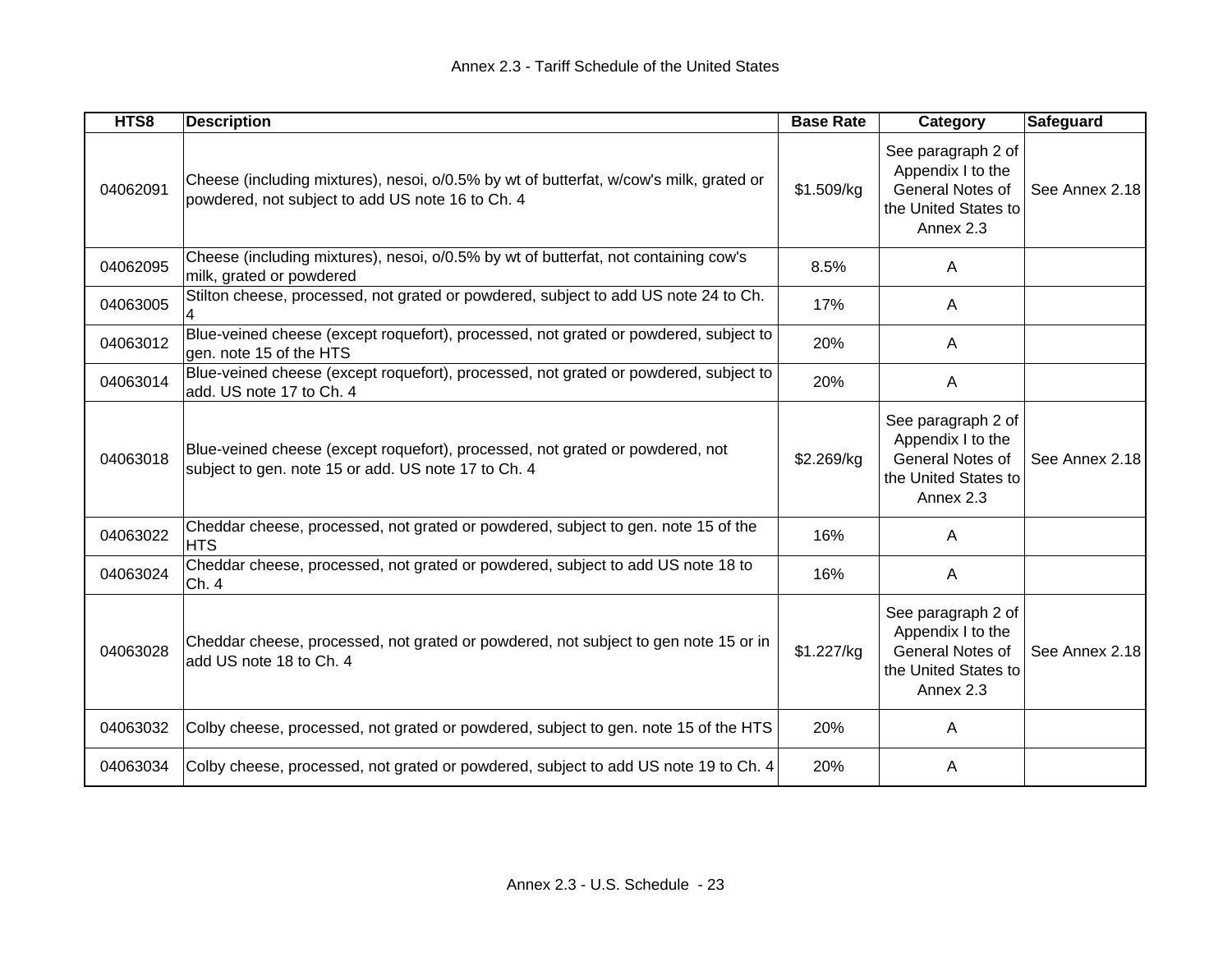| HTS8     | <b>Description</b>                                                                                                                     | <b>Base Rate</b> | Category                                                                                         | Safeguard      |
|----------|----------------------------------------------------------------------------------------------------------------------------------------|------------------|--------------------------------------------------------------------------------------------------|----------------|
| 04063038 | Colby cheese, processed, not grated or powdered, not subject to gen note 15 or add<br>US note 19 to Ch. 4                              | \$1.055/kg       | See paragraph 2 of<br>Appendix I to the<br>General Notes of<br>the United States to<br>Annex 2.3 | See Annex 2.18 |
| 04063042 | Edam and gouda cheese, processed, not grated or powdered, subject to gen. note 15<br>of the HTS                                        | 15%              | A                                                                                                |                |
| 04063044 | Edam and gouda cheese, processed, not grated or powdered, subject to add. US<br>note 20 to Ch. 4                                       | 15%              | A                                                                                                |                |
| 04063048 | Edam and gouda cheese, processed, not grated or powdered, not subject to gen note<br>15 or add. US note 20 to Ch. 4                    | \$1.803/kg       | See paragraph 2 of<br>Appendix I to the<br>General Notes of<br>the United States to<br>Annex 2.3 | See Annex 2.18 |
| 04063049 | Gruyere-process cheese, processed, not grated or powdered, subject to gen. note 15<br>of the HTS                                       | 6.4%             | A                                                                                                |                |
| 04063051 | Gruyere-process cheese, processed, not grated or powdered, subject to add. US note<br>22 to Ch. 4                                      | 6.4%             | $\mathsf{A}$                                                                                     |                |
| 04063053 | Gruyere-process cheese, processed, not grated or powdered, not subject to gen note<br>15 or add. US note 22 to Ch. 4                   | \$1.386/kg       | See paragraph 2 of<br>Appendix I to the<br>General Notes of<br>the United States to<br>Annex 2.3 | See Annex 2.18 |
| 04063055 | Processed cheeses made from sheep's milk, including mixtures of such cheeses, not<br>grated or powdered                                | 9.6%             | A                                                                                                |                |
| 04063056 | Cheese (including mixtures) nesoi, processed, not grated or powdered, subject to<br>gen. note 15 of the HTS                            | 10%              | A                                                                                                |                |
| 04063057 | Processed cheese containing or processed from bryndza, gjetost, gammelost,<br>nokkelost or roquefort, not grated or powdered, not GN15 | 8.5%             | A                                                                                                |                |
| 04063061 | Processed cheese cont/procd fr blue-veined cheese (ex roquefort), not<br>grated/powdered, subject to add US note 17 to Ch. 4, not GN15 | 10%              | A                                                                                                |                |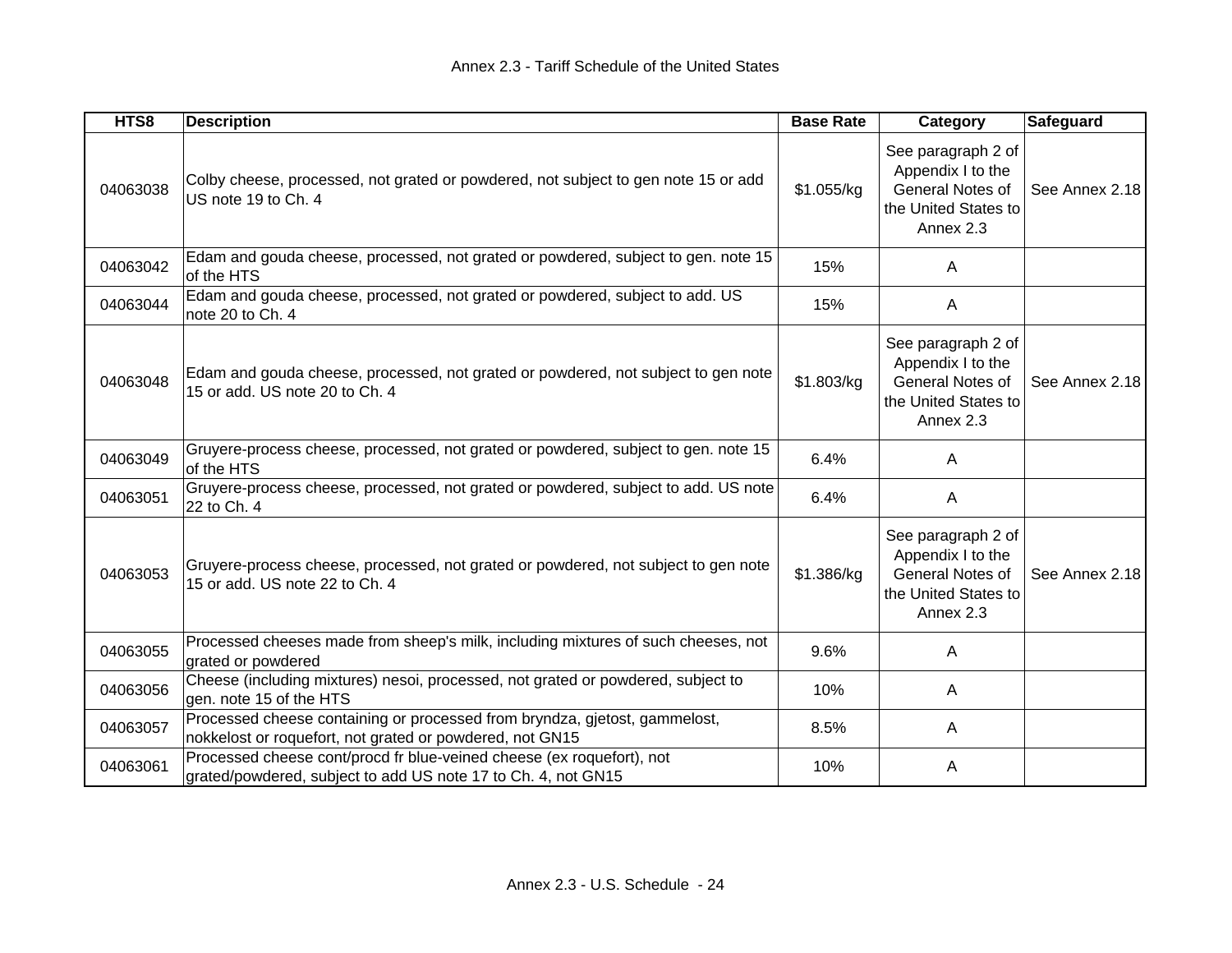| HTS8     | <b>Description</b>                                                                                                                         | <b>Base Rate</b> | Category                                                                                                | <b>Safeguard</b> |
|----------|--------------------------------------------------------------------------------------------------------------------------------------------|------------------|---------------------------------------------------------------------------------------------------------|------------------|
| 04063063 | Processed cheese cont/procd fr blue-veined cheese (ex roquefort), not<br>grated/powdered, not subject to add US note 17 to Ch. 4, not GN15 | \$2.269/kg       | See paragraph 2 of<br>Appendix I to the<br>General Notes of<br>the United States to<br>Annex 2.3        | See Annex 2.18   |
| 04063065 | Processed cheese cont/procd fr cheddar cheese, not grated/powdered, subject to add<br>US note 18, not GN15                                 | 10%              | A                                                                                                       |                  |
| 04063067 | Processed cheese cont/procd fr cheddar cheese, not grated/powdered, not subject to<br>add US note 18, not GN15                             | \$1.227/kg       | See paragraph 2 of<br>Appendix I to the<br>General Notes of<br>the United States to<br>Annex 2.3        | See Annex 2.18   |
| 04063069 | Processed cheese cont/procd fr american-type cheese (ex cheddar), not<br>grated/powdered, subject to add US note 19 to Ch. 4, not GN15     | 10%              | A                                                                                                       |                  |
| 04063071 | Processed cheese cont/procd fr american-type cheese (ex cheddar), not<br>grated/powdered, not subject to add US note 19 to Ch. 4, not GN15 | \$1.055/kg       | See paragraph 2 of<br>Appendix I to the<br><b>General Notes of</b><br>the United States to<br>Annex 2.3 | See Annex 2.18   |
| 04063073 | Processed cheese cont/procd fr edam or gouda, not grated/powdered, subject to add<br>US note 20 to Ch. 4, not GN15                         | 10%              | $\mathsf{A}$                                                                                            |                  |
| 04063075 | Processed cheese cont/procd from edam or gouda, not grated/powdered, not subject<br>to add US note 20 to Ch. 4, not GN15                   | \$1.803/kg       | See paragraph 2 of<br>Appendix I to the<br>General Notes of<br>the United States to<br>Annex 2.3        | See Annex 2.18   |
| 04063077 | Processed cheese cont/procd from italian-type, not grated/powdered, subject to add<br>US note 21 to Ch. 4, not GN15                        | 10%              | A                                                                                                       |                  |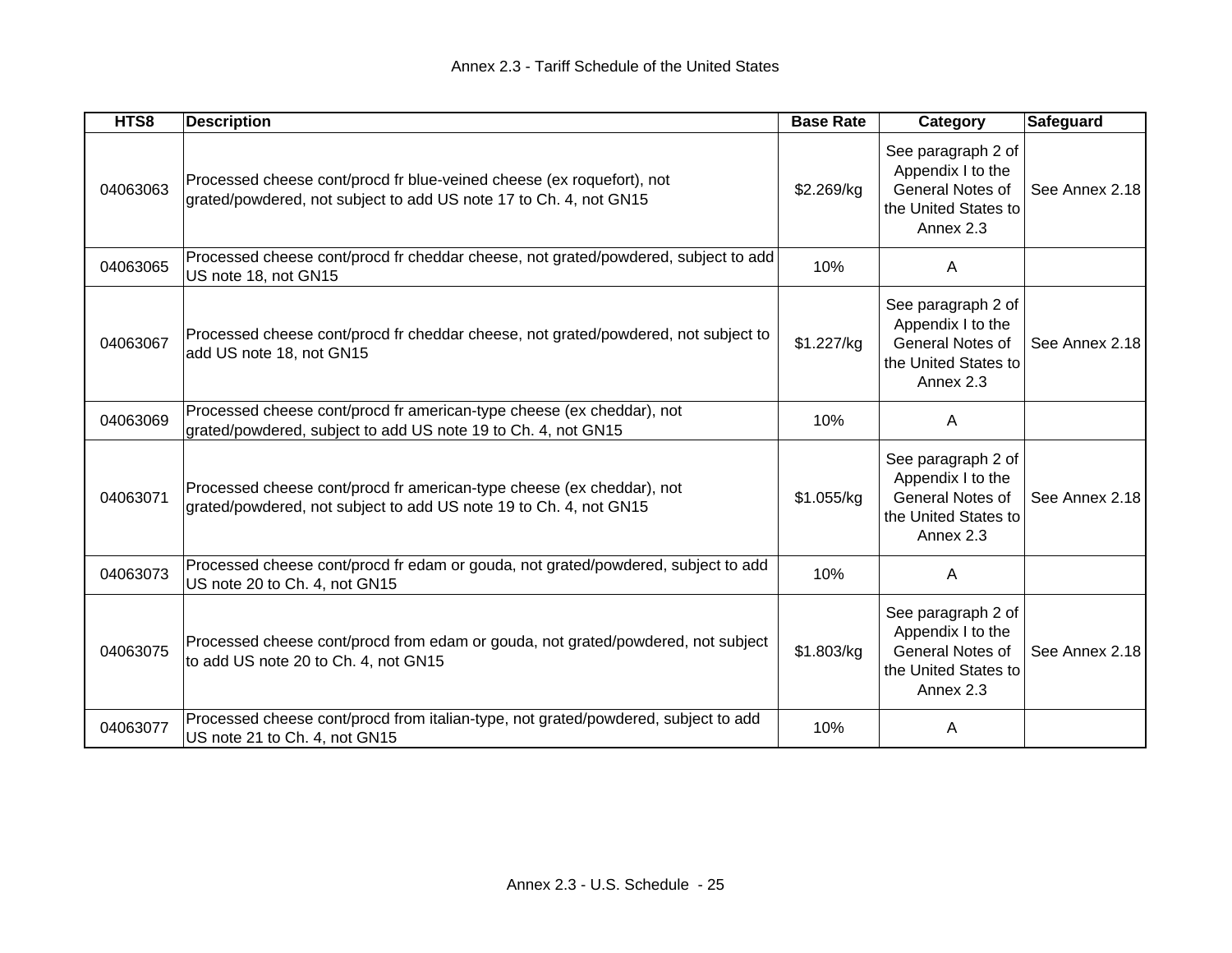| HTS8     | <b>Description</b>                                                                                                                        | <b>Base Rate</b> | Category                                                                                         | Safeguard      |
|----------|-------------------------------------------------------------------------------------------------------------------------------------------|------------------|--------------------------------------------------------------------------------------------------|----------------|
| 04063079 | Processed cheese cont/procd from italian-type, not grated/powdered, not subject to<br>add US note 21 to Ch. 4, not GN15                   | \$2.146/kg       | See paragraph 2 of<br>Appendix I to the<br>General Notes of<br>the United States to<br>Annex 2.3 | See Annex 2.18 |
| 04063081 | Processed cheese cont/procd from swiss, emmentaler or gruyere-process,<br>n/grated/powdered, subject to add US note 22 to Ch. 4, not GN15 | 10%              | $\mathsf{A}$                                                                                     |                |
| 04063083 | Processed cheese cont/procd from swiss/emmentaler/gruyere-process,<br>n/grated/powdered, not subject to add US note 22 to Ch. 4, not GN15 | \$1.386/kg       | See paragraph 2 of<br>Appendix I to the<br>General Notes of<br>the United States to<br>Annex 2.3 | See Annex 2.18 |
| 04063085 | Processed cheese (incl. mixtures), nesoi, n/o 0.5% by wt. butterfat, not grated or<br>powdered, subject to Ch4 US note 23, not GN15       | 10%              | $\mathsf{A}$                                                                                     |                |
| 04063087 | Processed cheese (incl. mixtures), nesoi, n/o 0.5% by wt. butterfat, not grated or<br>powdered, not subj to Ch 4 US note 23 or not GN15   | \$1.128/kg       | See paragraph 2 of<br>Appendix I to the<br>General Notes of<br>the United States to<br>Annex 2.3 | See Annex 2.18 |
| 04063089 | Processed cheese (incl. mixtures), nesoi, w/cow's milk, not grated or powdered,<br>subject to add US note 16 to Ch. 4, not GN15           | 10%              | $\mathsf{A}$                                                                                     |                |
| 04063091 | Processed cheese (incl. mixtures), nesoi, w/cow's milk, not grated or powdered, not<br>subject to add US note 16 to Ch. 4, not GN15       | \$1.509/kg       | See paragraph 2 of<br>Appendix I to the<br>General Notes of<br>the United States to<br>Annex 2.3 | See Annex 2.18 |
| 04063095 | Processed cheese (incl. mixtures), nesoi, w/o cows milk, not grated or powdered, not<br><b>GN15</b>                                       | 8.5%             | A                                                                                                |                |
| 04064020 | Roquefort cheese in original loaves, not grated or powdered, not processed                                                                | 2.7%             | A                                                                                                |                |
| 04064040 | Roquefort cheese, other than in original loaves, not grated or powdered, not<br>processed                                                 | 4.5%             | A                                                                                                |                |
| 04064044 | Stilton cheese, nesoi, in original loaves, subject to add. US note 24 to Ch. 4                                                            | 12.8%            | A                                                                                                |                |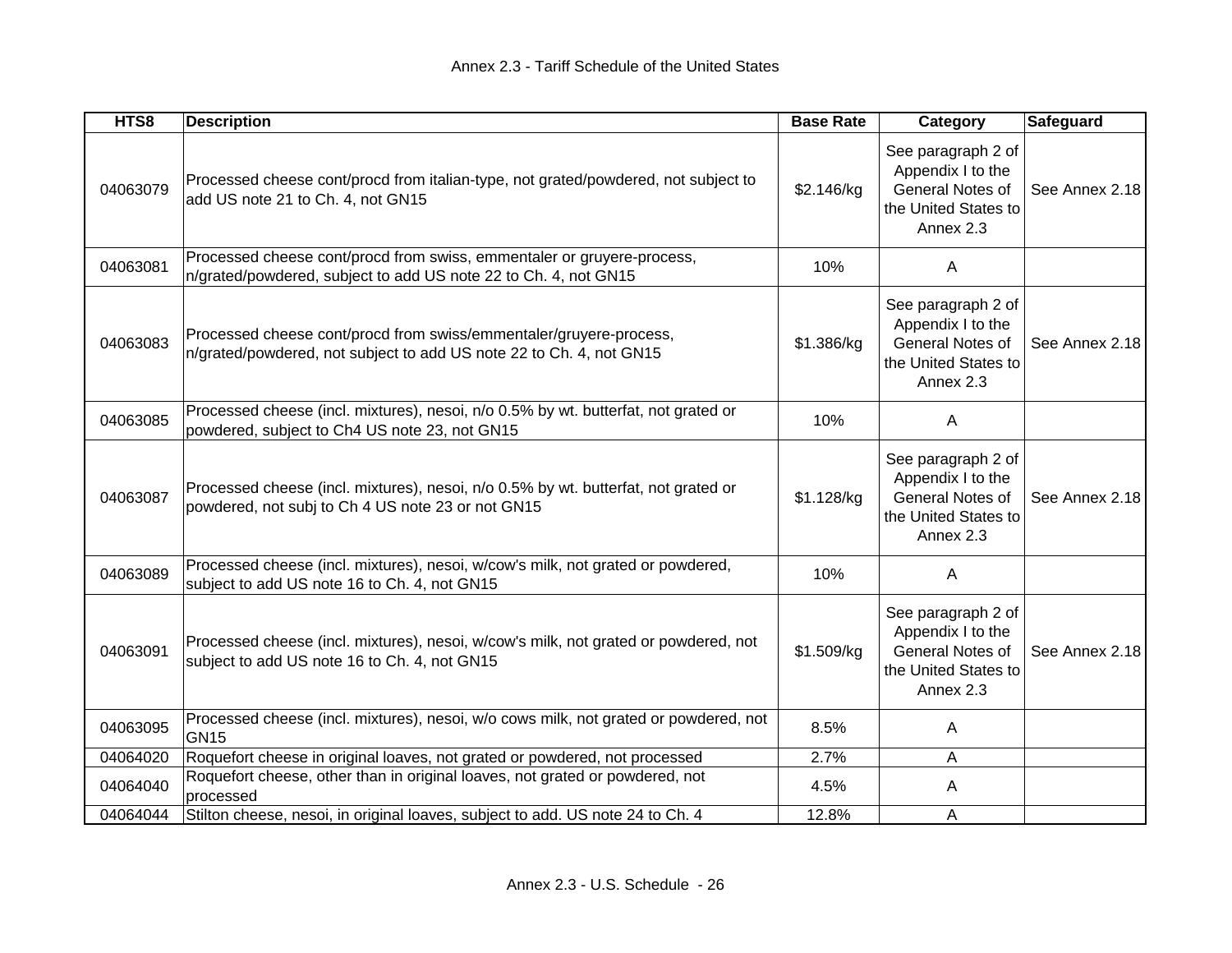| HTS8     | <b>Description</b>                                                                                                                         | <b>Base Rate</b> | Category                                                                                         | Safeguard      |
|----------|--------------------------------------------------------------------------------------------------------------------------------------------|------------------|--------------------------------------------------------------------------------------------------|----------------|
| 04064048 | Stilton cheese, nesoi, not in original loaves, subject to add. US note 24 to Ch. 4                                                         | 17%              | A                                                                                                |                |
| 04064051 | Blue-veined cheese, nesoi, in original loaves, subject to gen. note 15 of the HTS                                                          | 15%              | A                                                                                                |                |
| 04064052 | Blue-veined cheese, nesoi, not in original loaves, subject to gen. note 15 of the HTS                                                      | 20%              | A                                                                                                |                |
| 04064054 | Blue-veined cheese, nesoi, in original loaves, subject to add. US note 17 to Ch. 4                                                         | 15%              | A                                                                                                |                |
| 04064058 | Blue-veined cheese, nesoi, not in original loaves, subject to add. US note 17 to Ch. 4                                                     | 20%              | A                                                                                                |                |
| 04064070 | Blue-veined cheese, nesoi, not subject to gen. note 15 of the HTS or to add. US note<br>17 to Ch. 4                                        | \$2.269/kg       | See paragraph 2 of<br>Appendix I to the<br>General Notes of<br>the United States to<br>Annex 2.3 | See Annex 2.18 |
| 04069005 | Bryndza cheese, not grated or powdered, not processed                                                                                      | 7.2%             | A                                                                                                |                |
| 04069006 | Cheddar cheese, neosi, subject to gen. note 15 of the & entered pursuant to its<br>provisions                                              | 12%              | A                                                                                                |                |
| 04069008 | Cheddar cheese, neosi, subject to add. US note 18 to Ch. 4                                                                                 | 12%              | A                                                                                                |                |
| 04069012 | Cheddar cheese, nesoi, not subject to gen. note 15 of the HTS or to add. US note 18<br>to Ch. 4                                            | \$1.227/kg       | See paragraph 2 of<br>Appendix I to the<br>General Notes of<br>the United States to<br>Annex 2.3 | See Annex 2.18 |
| 04069014 | Edam and gouda cheese, nesoi, subject to gen. note 15 of the HTS                                                                           | 15%              | A                                                                                                |                |
| 04069016 | Edam and gouda cheese, nesoi, subject to add. US note 20 to Ch. 4                                                                          | 15%              | A                                                                                                |                |
| 04069018 | Edam and gouda cheese, nesoi, not subject to gen. note 15 of the HTS or to add. US<br>note 20 to Ch. 4                                     | \$1.803/kg       | See paragraph 2 of<br>Appendix I to the<br>General Notes of<br>the United States to<br>Annex 2.3 | See Annex 2.18 |
| 04069020 | Gjetost cheese from goat's milk, whey or whey obtained from a mixture of goat's & n/o<br>20% cow's milk, not grated, powdered or processed | 4.2%             | A                                                                                                |                |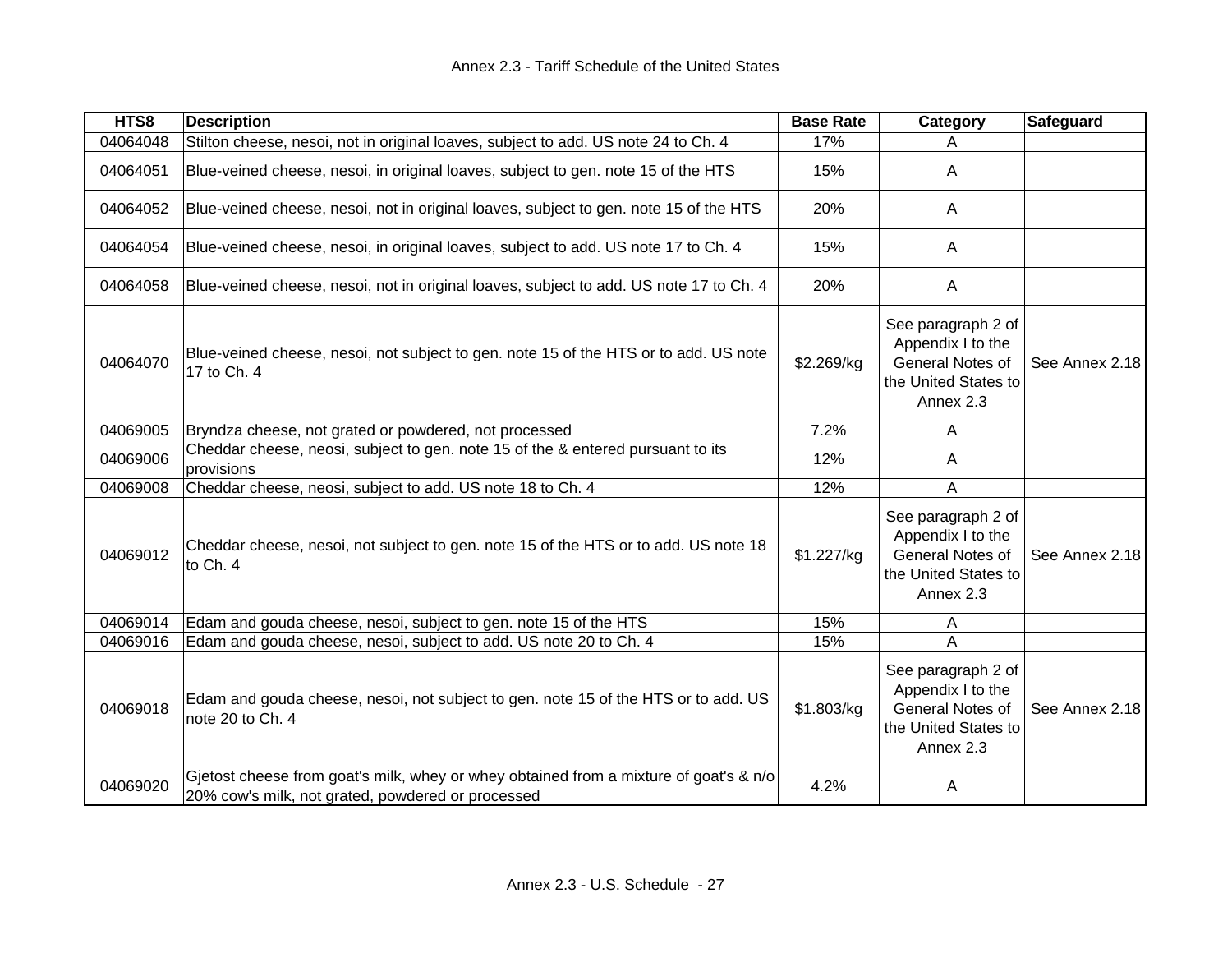| HTS8     | <b>Description</b>                                                                                                                              | <b>Base Rate</b> | Category                                                                                         | Safeguard      |
|----------|-------------------------------------------------------------------------------------------------------------------------------------------------|------------------|--------------------------------------------------------------------------------------------------|----------------|
| 04069025 | Gjetost cheese, made from goats' milk, whey or whey obtained from a mixture of<br>goats' & n/o 20% cows milk, not grated, powdered or processed | 8.5%             | A                                                                                                |                |
| 04069028 | Goya cheese, nesoi, subject to gen. note 15 of the HTS                                                                                          | 25%              | A                                                                                                |                |
| 04069031 | Goya cheese from cow's milk, not in original loaves, nesoi, subject to add. US note 21<br>to Ch. 4                                              | 25%              | A                                                                                                |                |
| 04069032 | Goya cheese from cow's milk, not in original loaves, nesoi, not subject to gen. note 15<br>or to add. US note 21 to Ch. 4                       | \$2.146/kg       | See paragraph 2 of<br>Appendix I to the<br>General Notes of<br>the United States to<br>Annex 2.3 | See Annex 2.18 |
| 04069033 | Goya cheese not from cow's milk, nesoi, not subject to gen. note 15 or to add. US<br>note 21 to Ch. 4                                           | 21.3%            | A                                                                                                |                |
| 04069034 | Sbrinz cheese, nesoi, subject to gen. note 15 of the HTS                                                                                        | 19%              | A                                                                                                |                |
| 04069036 | Sbrinz cheese from cow's milk, nesoi, subject to add. US note 21 to Ch. 4                                                                       | 19%              | A                                                                                                |                |
| 04069037 | Sbrinz cheese from cow's milk, nesoi, not subject to gen. note 15 or to add. US note<br>21 to Ch. 4                                             | \$2.146/kg       | See paragraph 2 of<br>Appendix I to the<br>General Notes of<br>the United States to<br>Annex 2.3 | See Annex 2.18 |
| 04069038 | Sbrinz cheese not from cow's milk, nesoi, not subject to gen. note 15 or to add. US<br>note 21 to Ch. 4                                         | 12.2%            | A                                                                                                |                |
| 04069039 | Romano from cows milk, Reggiano, Parmeson, Provolne, and Provoletti cheese,<br>nesoi, subject to gen. note 15 of the HTS                        | 15%              | A                                                                                                |                |
| 04069041 | Romano, Reggiano, Parmeson, Provolne, and Provoletti cheese, nesoi, from cow's<br>milk, subject to add. US note 21 to Ch. 4                     | 15%              | A                                                                                                |                |
| 04069042 | Romano, Reggiano, Parmeson, Provolne, and Provoletti cheese, nesoi, from cow's<br>milk, not subj to to GN 15 or Ch4 US note 21                  | \$2.146/kg       | See paragraph 2 of<br>Appendix I to the<br>General Notes of<br>the United States to<br>Annex 2.3 | See Annex 2.18 |
| 04069043 | Reggiano, Parmeson, Provolne, and Provoletti cheese, nesoi, not from cow's milk, not<br>subject to gen. note 15                                 | 9.6%             | A                                                                                                |                |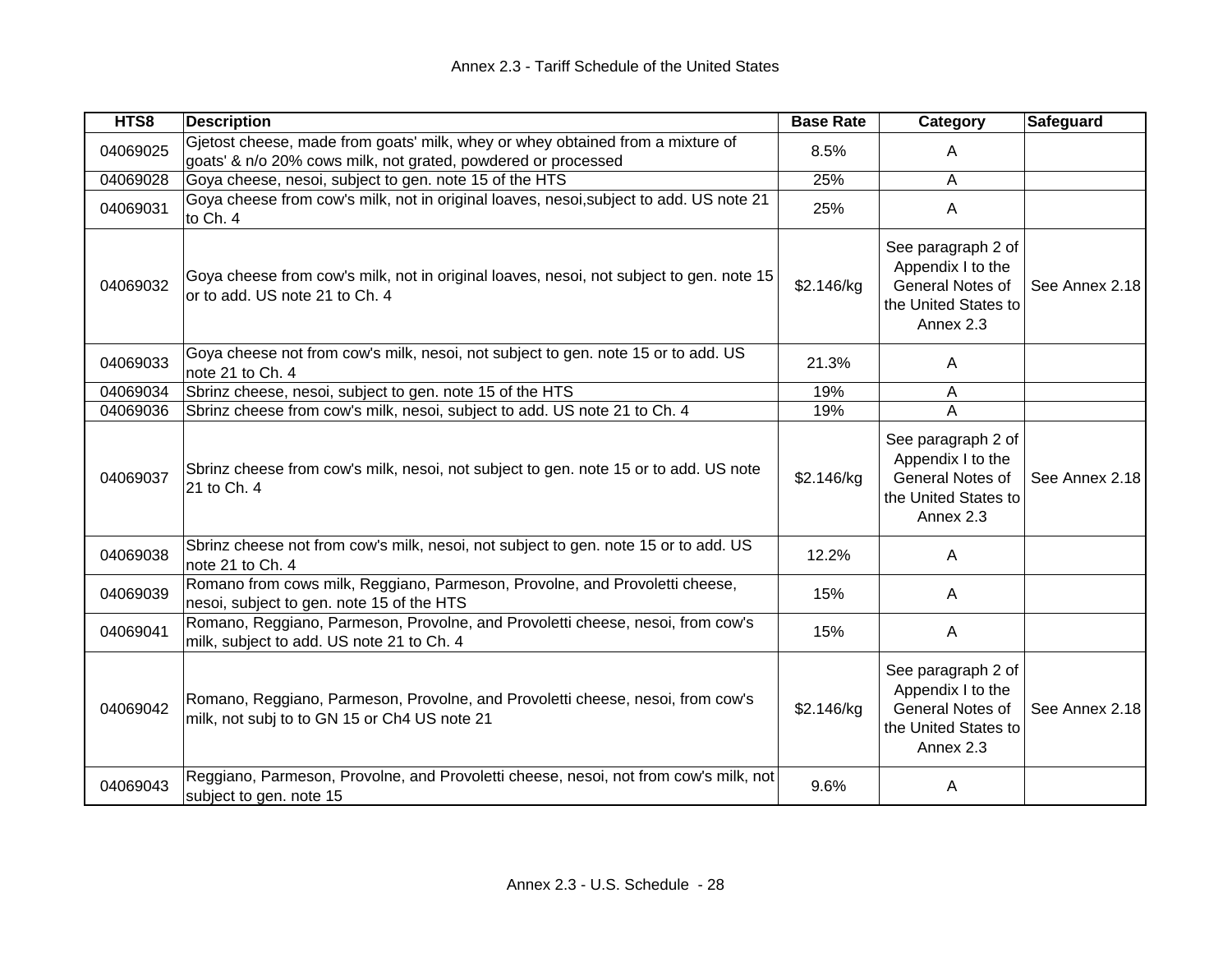| HTS8     | <b>Description</b>                                                                                                                                 | <b>Base Rate</b> | Category                                                                                         | <b>Safeguard</b> |
|----------|----------------------------------------------------------------------------------------------------------------------------------------------------|------------------|--------------------------------------------------------------------------------------------------|------------------|
| 04069044 | Swiss or emmenthaler cheese with eye formation, nesoi, subject to gen. note 15 of<br>the HTS                                                       | 6.4%             | A                                                                                                |                  |
| 04069046 | Swiss or emmenthaler cheese with eye formation, nesoi, subject to add. US note 25<br>to Ch. 4                                                      | 6.4%             | A                                                                                                |                  |
| 04069048 | Swiss or emmenthaler cheese with eye formation, nesoi, not subject to gen. note 15<br>or to add. US note 25 to Ch. 4                               | \$1.877/kg       | See paragraph 2 of<br>Appendix I to the<br>General Notes of<br>the United States to<br>Annex 2.3 | See Annex 2.18   |
| 04069049 | Gammelost and nokkelost cheese, nesoi                                                                                                              | 5.4%             | Α                                                                                                |                  |
| 04069051 | Colby cheese, nesoi, subject to gen. note 15 of the HTS and entered pursuant to its<br>provisions                                                  | 20%              | A                                                                                                |                  |
| 04069052 | Colby cheese, nesoi, subject to add. US note 19 to Ch. 4 and entered pursuant to its<br>provisions                                                 | 20%              | A                                                                                                |                  |
| 04069054 | Colby cheese, nesoi, not subject to gen. note 15 or to add. US note 19 to Ch. 4                                                                    | \$1.055/kg       | See paragraph 2 of<br>Appendix I to the<br>General Notes of<br>the United States to<br>Annex 2.3 | See Annex 2.18   |
| 04069056 | Cheeses, nesoi, from sheep's milk in original loaves and suitable for grating                                                                      | Free             | F                                                                                                |                  |
| 04069057 | Pecorino cheese, from sheep's milk, in original loaves, not suitable for grating                                                                   | Free             | F                                                                                                |                  |
| 04069059 | Cheeses, substitute for cheese (including mixtures of cheeses), nesoi, made from<br>sheep's milk                                                   | 9.6%             | A                                                                                                |                  |
| 04069061 | Cheeses & substitutes for cheese (incl.mixtures)<br>w/romano/reggiano/parmesan/provolone/etc from cows milk, subj. to gen. note 15                 | 7.5%             | A                                                                                                |                  |
| 04069063 | Cheeses & substitutes for cheese (incl.mixtures) not<br>cont.romano/reggiano/parmesan/provolone/etc from cows milk, subj. to gen. note 15          | 10%              | A                                                                                                |                  |
| 04069066 | Cheeses & subst. for cheese(incl. mixt.), nesoi,<br>w/romano/reggiano/parmesan/provolone/etc, f/cow milk, subj. Ch4 US note 21, not<br><b>GN15</b> | 7.5%             | A                                                                                                |                  |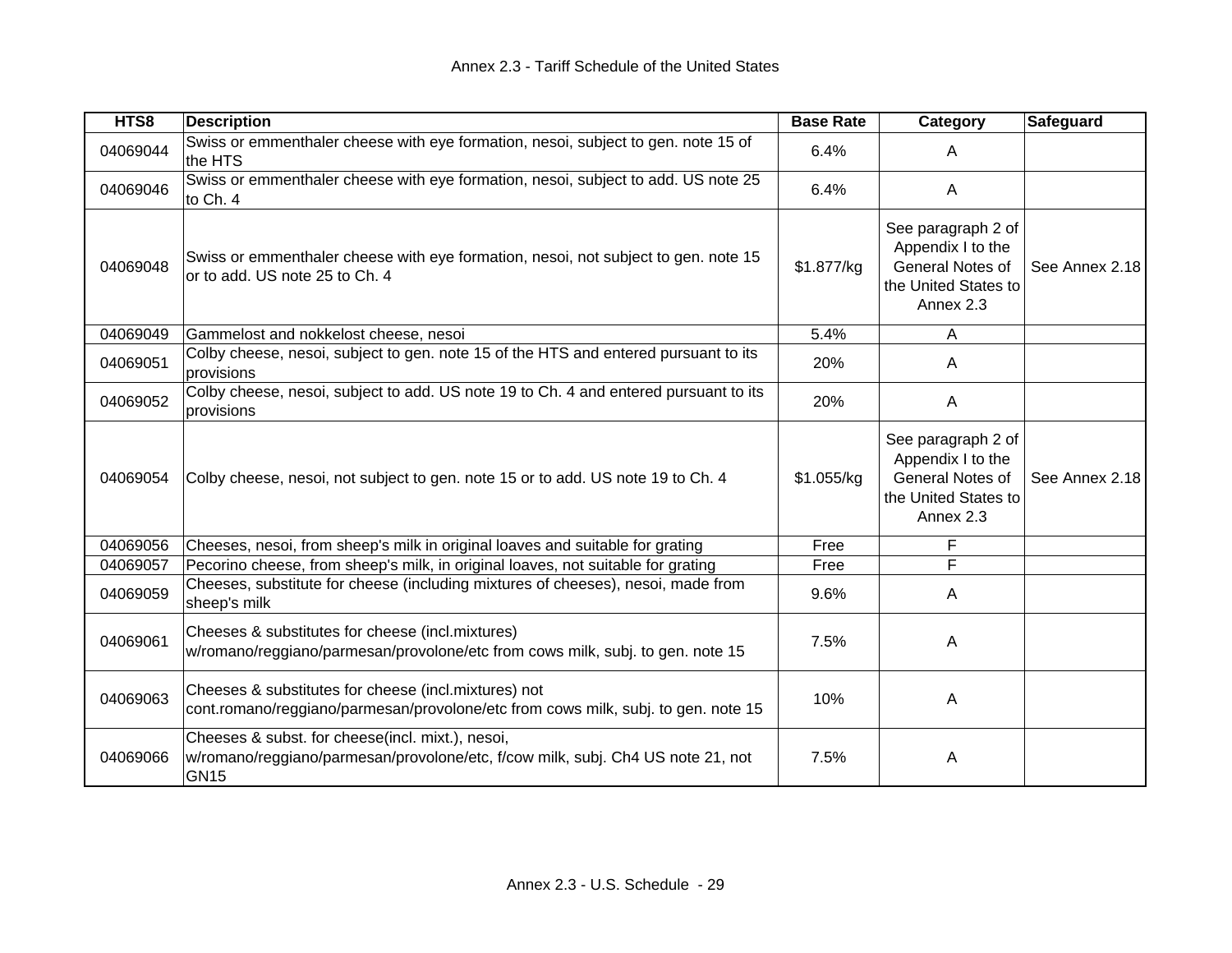| HTS8     | <b>Description</b>                                                                                                                              | <b>Base Rate</b> | Category                                                                                         | Safeguard      |
|----------|-------------------------------------------------------------------------------------------------------------------------------------------------|------------------|--------------------------------------------------------------------------------------------------|----------------|
| 04069068 | Cheeses & subst. for cheese(incl. mixt.), nesoi,<br>w/romano/reggiano/parmesan/provolone/etc, f/cow milk, not subj. Ch4 US note 21,<br>not GN15 | \$2.146/kg       | See paragraph 2 of<br>Appendix I to the<br>General Notes of<br>the United States to<br>Annex 2.3 | See Annex 2.18 |
| 04069072 | Cheeses & subst. for cheese (incl. mixt.), nesoi, w/ or from blue-veined cheese, subj.<br>to add. US note 17 to Ch.4, not GN15                  | 10%              | A                                                                                                |                |
| 04069074 | Cheeses & subst. for cheese (incl. mixt.), nesoi, w/ or from blue-veined cheese, not<br>subj. to add. US note 17 to Ch.4, not GN15              | \$2.269/kg       | See paragraph 2 of<br>Appendix I to the<br>General Notes of<br>the United States to<br>Annex 2.3 | See Annex 2.18 |
| 04069076 | Cheeses & subst. for cheese (incl. mixt.), nesoi, w/ or from cheddar cheese, subj. to<br>add. US note 18 to Ch.4, not GN15                      | 10%              | $\mathsf{A}$                                                                                     |                |
| 04069078 | Cheeses & subst. for cheese (incl. mixt.), nesoi, w/ or from cheddar cheese, not subj.<br>to add. US note 18 to Ch.4, not GN15                  | \$1.227/kg       | See paragraph 2 of<br>Appendix I to the<br>General Notes of<br>the United States to<br>Annex 2.3 | See Annex 2.18 |
| 04069082 | Cheeses & subst. for cheese (incl. mixt.), nesoi, w/ or from Am. cheese except<br>cheddar, subj. to add. US note 19 to Ch.4, not GN15           | 10%              | $\mathsf{A}$                                                                                     |                |
| 04069084 | Cheeses & subst. for cheese (incl. mixt.), nesoi, w/ or from Am. cheese except<br>cheddar, not subj. to add. US note 19 to Ch.4, not GN15       | \$1.055/kg       | See paragraph 2 of<br>Appendix I to the<br>General Notes of<br>the United States to<br>Annex 2.3 | See Annex 2.18 |
| 04069086 | Cheeses & subst. for cheese (incl. mixt.), nesoi, w/ or from edam or gouda cheese,<br>subj. to add. US note 20 to Ch.4, not GN15                | 10%              | A                                                                                                |                |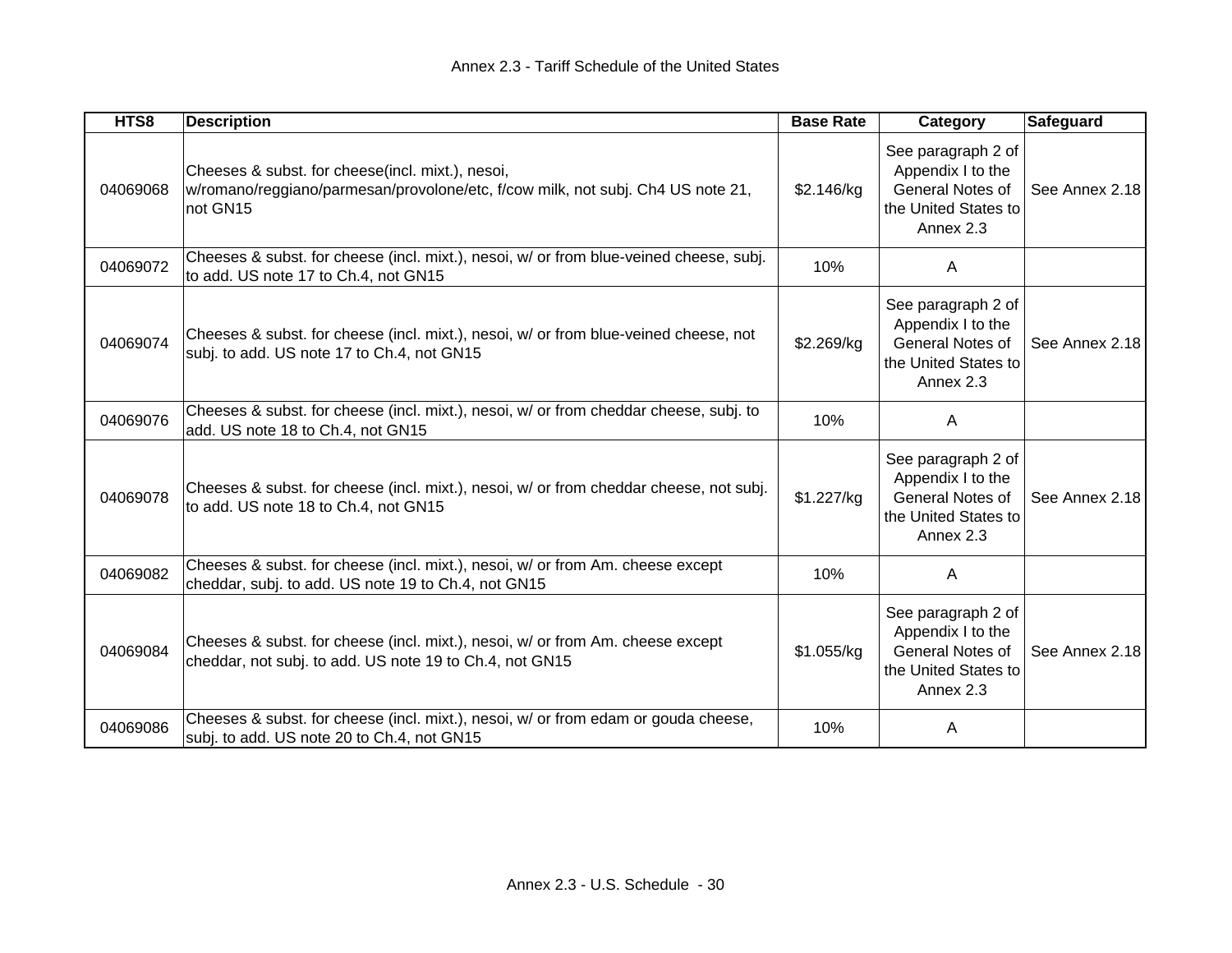| HTS8     | <b>Description</b>                                                                                                                       | <b>Base Rate</b>  | Category                                                                                                | Safeguard      |
|----------|------------------------------------------------------------------------------------------------------------------------------------------|-------------------|---------------------------------------------------------------------------------------------------------|----------------|
| 04069088 | Cheeses & subst. for cheese (incl. mixt.), nesoi, w/ or from edam or gouda cheese,<br>not subj. to add. US note 20 to Ch.4, not GN15     | \$1.803/kg        | See paragraph 2 of<br>Appendix I to the<br>General Notes of<br>the United States to<br>Annex 2.3        | See Annex 2.18 |
| 04069090 | Cheeses & subst. for cheese (incl. mixt.), nesoi, w/ or from swiss, emmentaler or<br>gruyere, subj. to add. US note 22 to Ch.4, not GN15 | 10%               | $\mathsf{A}$                                                                                            |                |
| 04069092 | Cheeses & subst. for cheese (incl. mixt.), nesoi, w/ or from swiss, emmentaler or<br>gruyere, not subj. Ch4 US note 22, not GN15         | \$1.386/kg        | See paragraph 2 of<br>Appendix I to the<br>General Notes of<br>the United States to<br>Annex 2.3        | See Annex 2.18 |
| 04069093 | Cheeses & subst. for cheese (incl. mixt.), nesoi, w/butterfat n/o 0.5% by wt, subject to<br>add. US note 23 to Ch. 4, not GN15           | 10%               | $\mathsf{A}$                                                                                            |                |
| 04069094 | Cheeses & subst. for cheese (incl. mixt.), nesoi, w/butterfat n/o 0.5% by wt, not<br>subject to add. US note 23 to Ch. 4, not GN15       | \$1.128/kg        | See paragraph 2 of<br>Appendix I to the<br>General Notes of<br>the United States to<br>Annex 2.3        | See Annex 2.18 |
| 04069095 | Cheeses & subst. for cheese (incl. mixt.), nesoi, w/cows milk, w/butterfat o/0.5% by<br>wt, subject to Ch 4 US note 16 (quota)           | 10%               | $\overline{A}$                                                                                          |                |
| 04069097 | Cheeses & subst. for cheese (incl. mixt.), nesoi, w/cows milk, w/butterfat o/0.5% by<br>wt, not subject to Ch4 US note 16, not GN15      | \$1.509/kg        | See paragraph 2 of<br>Appendix I to the<br><b>General Notes of</b><br>the United States to<br>Annex 2.3 | See Annex 2.18 |
| 04069099 | Cheeses & subst. for cheese (incl. mixt.), nesoi, w/o cows milk, w/butterfat o/0.5% by<br>wt, not GN15                                   | 8.5%              | A                                                                                                       |                |
| 04070000 | Birds' eggs, in shell, fresh, preserved or cooked                                                                                        | 2.8<br>cents/doz. | A                                                                                                       |                |
| 04081100 | Egg yolks, dried, whether or not containing added sweeteners                                                                             | 47.6 cents/kg     | A                                                                                                       |                |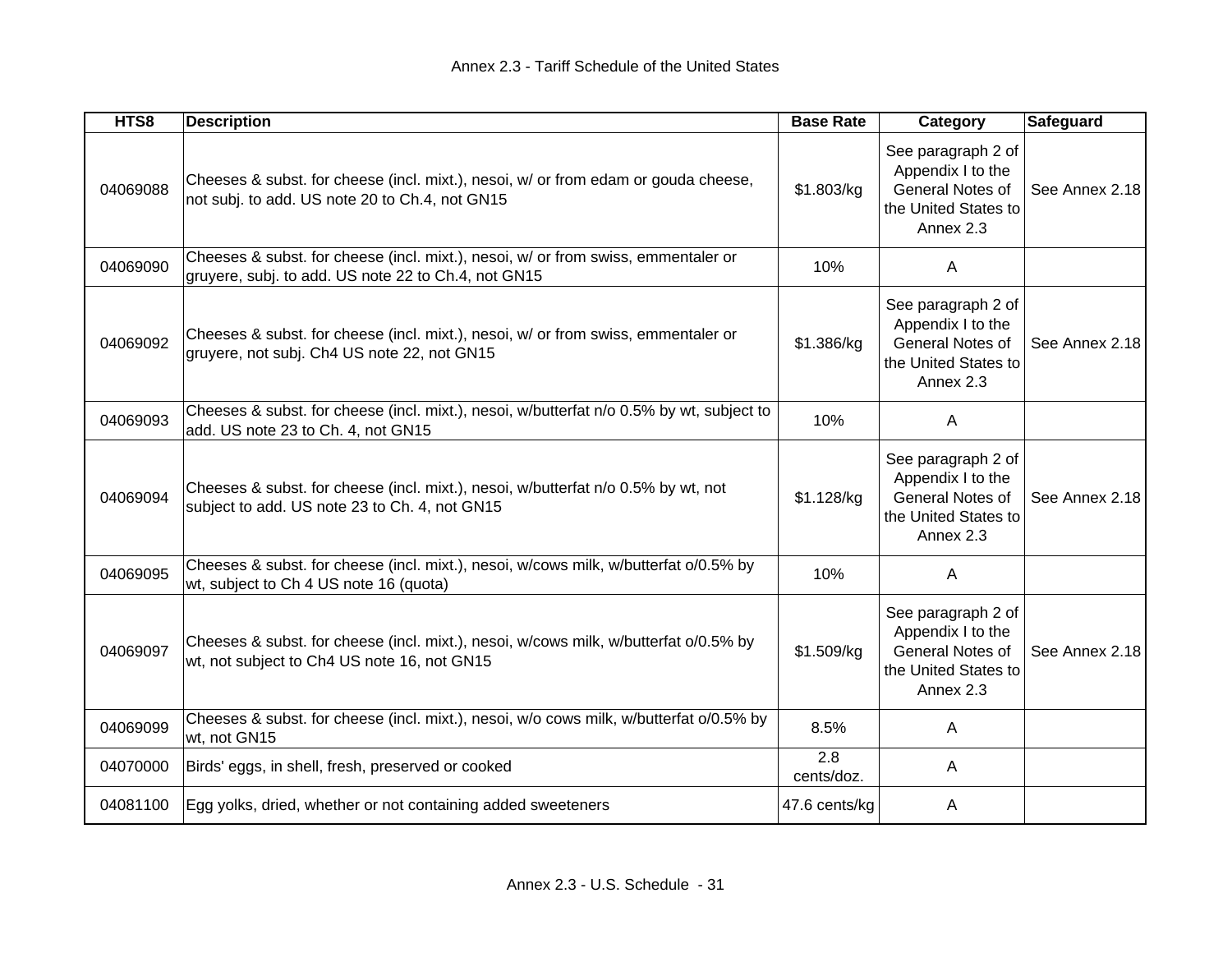| HTS8     | <b>Description</b>                                                                                                                             | <b>Base Rate</b> | Category | Safeguard |
|----------|------------------------------------------------------------------------------------------------------------------------------------------------|------------------|----------|-----------|
| 04081900 | Egg yolks, other than dried, whether or not containing added sweeteners                                                                        | 9.7 cents/kg     |          |           |
| 04089100 | Birds' eggs, not in shell, dried, whether or not containing added sweeteners                                                                   | 47.6 cents/kg    | A        |           |
| 04089900 | Birds' eggs, not in shell, other than dried, whether or not containing added sweeteners                                                        | 9.7 cents/kg     | A        |           |
| 04090000 | Natural honey                                                                                                                                  | 1.9 cents/kg     | A        |           |
| 04100000 | Edible products of animal origin, nesi                                                                                                         | 1.1%             | A        |           |
| 05010000 | Human hair, unworked, whether or not washed and scoured; waste of human hair                                                                   | 1.4%             | A        |           |
| 05021000 | Pigs', hogs' or boars' bristles and hair and waste thereof                                                                                     | 0.8 cents/kg     | Α        |           |
| 05029000 | Badger hair and other brushmaking hair, nesi, and waste thereof                                                                                | Free             | F        |           |
| 05030000 | Horsehair and horsehair waste, whether or not put up as a layer with or without<br>supporting material                                         | Free             | F        |           |
| 05040000 | Guts, bladders and stomachs of animals (other than fish), whole and pieces thereof                                                             | Free             | F        |           |
| 05051000 | Feathers of a kind used for stuffing, and down                                                                                                 | Free             | F        |           |
| 05059020 | Feather meal and waste                                                                                                                         | 2.3%             | A        |           |
| 05059060 | Skins and parts of birds with their feathers or down (except meal and waste) nesoi                                                             | Free             | F        |           |
| 05061000 | Ossein and bones treated with acid                                                                                                             | Free             | F        |           |
| 05069000 | Bones & horn-cores, unworked, defatted, simply prepared (but not cut to shape) or<br>degelatinized; powder & waste of these products           | Free             | F        |           |
| 05071000 | Ivory, ivory powder and waste                                                                                                                  | Free             | F        |           |
| 05079000 | Tortoise shell, whalebone and whalebone hair, horns, antlers, hooves, nails, claws<br>and beaks, unworked or simply prepared; waste and powder | Free             | F        |           |
| 05080000 | Coral, shells, cuttlebone and similar materials, unworked or simply prepared, but not<br>cut to shape; powder and waste thereof                | Free             | F        |           |
| 05090000 | Natural sponges of animal origin                                                                                                               | 3%               | A        |           |
| 05100020 | Ambergris, castoreum, civet, and musk used in the preparation of pharmaceutical<br>products                                                    | 5.1%             | A        |           |
| 05100040 | Cantharides; bile; glands and other animal products nesi, used in pharmaceutical<br>products                                                   | Free             | F        |           |
| 05111000 | Bovine semen                                                                                                                                   | Free             | F        |           |
| 05119100 | Products of fish, crustaceans, molluscs or other aquatic invertebrates nesi; dead<br>animals of chapter 3, unfit for human consumption         | Free             | F        |           |
| 05119920 | Parings and similar waste of raw hides or skins; glue stock nesi                                                                               | Free             | F        |           |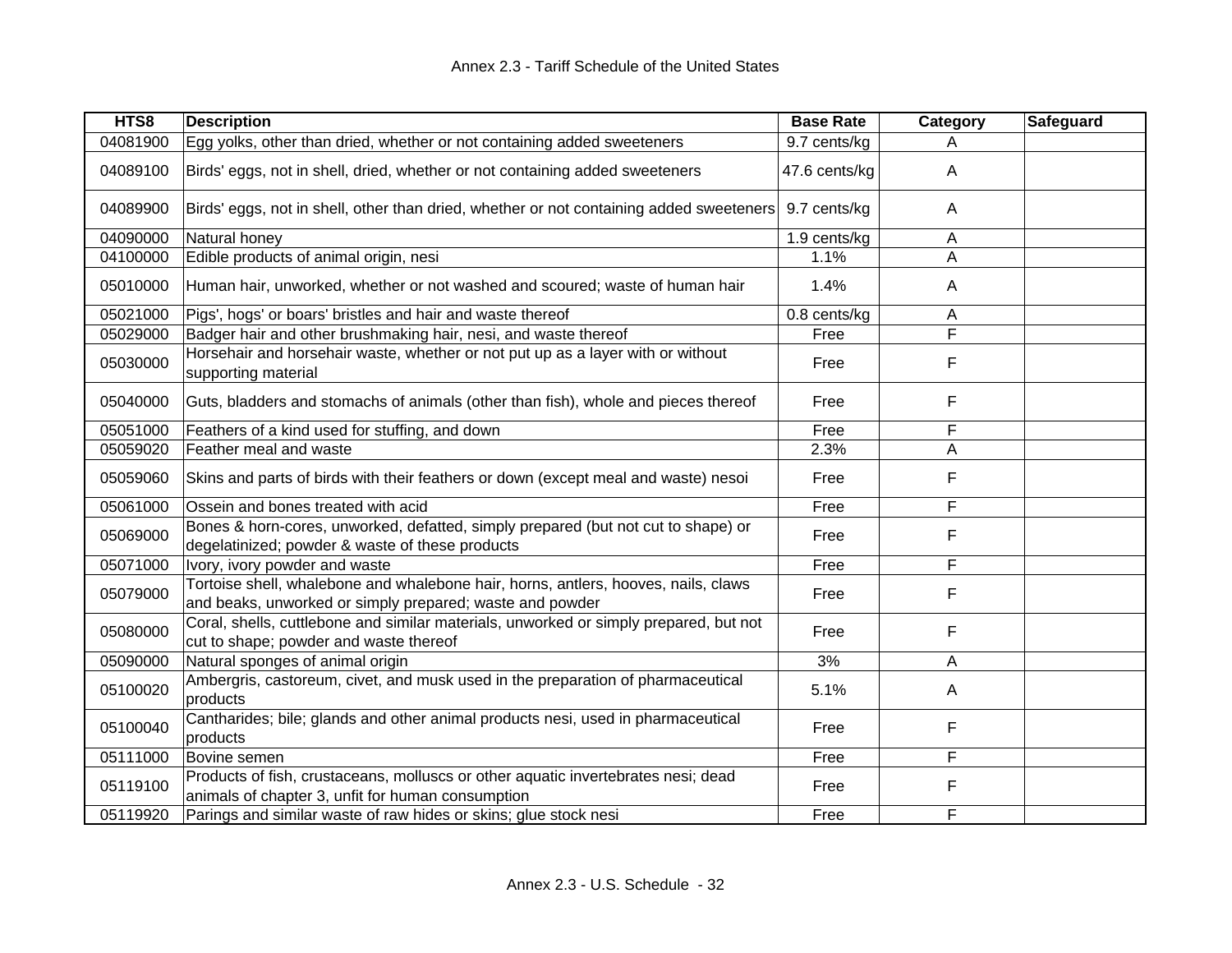| HTS8     | <b>Description</b>                                                                                                  | <b>Base Rate</b>   | Category | Safeguard |
|----------|---------------------------------------------------------------------------------------------------------------------|--------------------|----------|-----------|
| 05119930 | Animal products chiefly used as food for animals or as ingredients in such food, nesi                               | Free               | F        |           |
| 05119940 | Animal products nesi; dead animals of chapter 1, unfit for human consumption                                        | 1.1%               | A        |           |
| 06011015 | Tulip bulbs, dormant                                                                                                | 89.6<br>cents/1000 | A        |           |
| 06011030 | Hyacinth bulbs, dormant                                                                                             | 38.4<br>cents/1000 | A        |           |
| 06011045 | Lily bulbs, dormant                                                                                                 | 55.7<br>cents/1000 | A        |           |
| 06011060 | Narcissus bulbs, dormant                                                                                            | \$1.34/1000        | Α        |           |
| 06011075 | Crocus corms, dormant                                                                                               | 19.2<br>cents/1000 | A        |           |
| 06011085 | Lily of the valley pips, dormant                                                                                    | \$1.44/1000        | A        |           |
| 06011090 | Bulbs, tubers, tuberous roots, corms, crowns and rhizomes, nesi, dormant                                            | 3.5%               | A        |           |
| 06012010 | Hyacinth bulbs, without soil attached, in growth or in flower                                                       | 38.4<br>cents/1000 | Α        |           |
| 06012090 | Bulbs nesi, tubers, tuberous roots, corms, crowns and rhizomes, in growth or in<br>flower; chicory plants and roots | 1.4%               | A        |           |
| 06021000 | Unrooted cuttings and slips of live plants                                                                          | 4.8%               | A        |           |
| 06022000 | Trees, shrubs, and bushes, grafted or not of kinds which bear edible fruits or nuts                                 | Free               | F        |           |
| 06023000 | Rhododendron and azalea plants, grafted or not                                                                      | 1.9%               | A        |           |
| 06024000 | Rose plants, grafted or not                                                                                         | Free               | F        |           |
| 06029020 | Live orchid plants                                                                                                  | Free               | F        |           |
| 06029030 | Live herbaceous perennials, other than orchid plants, with soil attached to roots                                   | 1.4%               | A        |           |
| 06029040 | Live herbaceous perennials, other than orchid plants, without soil attached to roots                                | 3.5%               | A        |           |
| 06029050 | Live mushroom spawn                                                                                                 | 1.4 cents/kg       | A        |           |
| 06029060 | Other live plants nesoi, with soil attached to roots                                                                | 1.9%               | A        |           |
| 06029090 | Other live plants nesoi, other than those with soil attached to roots                                               | 4.8%               | A        |           |
| 06031030 | Miniature (spray) carnations, fresh cut                                                                             | 3.2%               | Α        |           |
| 06031060 | Roses, fresh cut                                                                                                    | 6.8%               | Α        |           |
| 06031070 | Chrysanthemums, standard carnations, anthuriums and orchids, fresh cut                                              | 6.4%               | A        |           |
| 06031080 | Cut flowers and flower buds suitable for bouquets or ornamental purposes, fresh cut,<br>nesi                        | 6.4%               | Α        |           |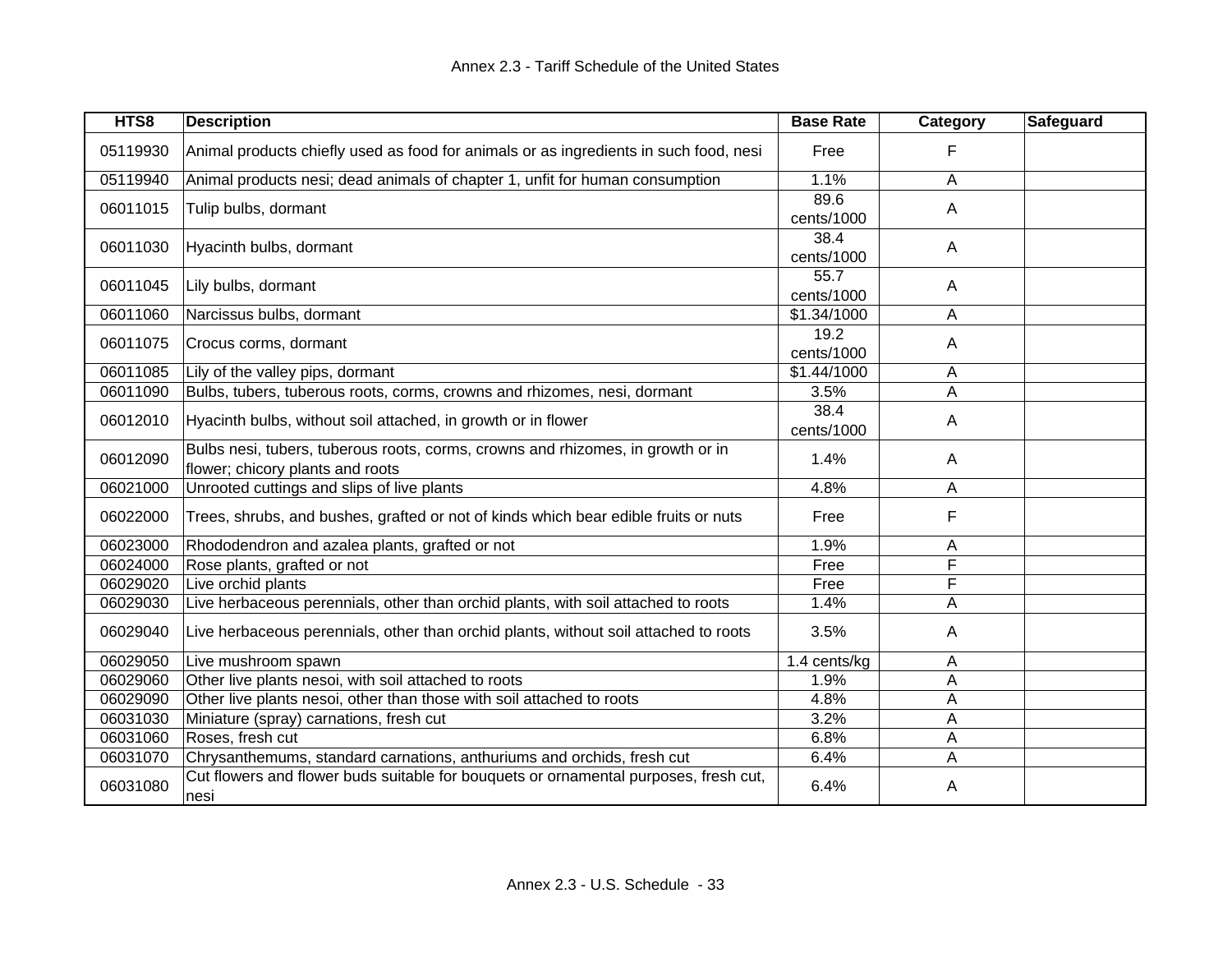| HTS8     | <b>Description</b>                                                                                                                              | <b>Base Rate</b> | <b>Category</b> | <b>Safeguard</b> |
|----------|-------------------------------------------------------------------------------------------------------------------------------------------------|------------------|-----------------|------------------|
| 06039000 | Cut flowers and flower buds, suitable for bouquets or ornamental purposes, dried,<br>dyed, bleached, impregnated or otherwise prepared          | 4%               | A               |                  |
| 06041000 | Mosses and lichens                                                                                                                              | Free             | F               |                  |
| 06049100 | Foliage, branches and other parts of plants without flowers or flower buds, and<br>grasses, suitable for bouquets or ornamental purposes, fresh | Free             | F               |                  |
| 06049930 | Foliage, branches, parts of plants without flowers or buds, and grasses, suitable for<br>bouquets or ornamental purposes, dried or bleached     | Free             | F               |                  |
| 06049960 | Foliage, branches, parts of plants and grasses, suitable for bouquets or ornamental<br>purposes, dyed, impregnated or otherwise prepared        | 7%               | A               |                  |
| 07011000 | Seed potatoes, fresh or chilled                                                                                                                 | 0.5 cents/kg     | A               |                  |
| 07019010 | Yellow (Solano) potatoes, excluding seed                                                                                                        | 0.5 cents/kg     | A               |                  |
| 07019050 | Fresh potatoes, other than yellow (Solano) potatoes or seed potatoes                                                                            | 0.5 cents/kg     | A               |                  |
| 07020020 | Tomatoes, fresh or chilled, entered during Mar.1 to July 14, or the period Sept.1 to<br>Nov.14 in any year                                      | 3.9 cents/kg     | A               |                  |
| 07020040 | Tomatoes, fresh or chilled, entered during July 15 to Aug.31 in any year                                                                        | 2.8 cents/kg     | A               |                  |
| 07020060 | Tomatoes, fresh or chilled, entered from Nov. 15 thru the last day of Feb. of the<br>following year                                             | 2.8 cents/kg     | A               |                  |
| 07031020 | Onion sets, fresh or chilled                                                                                                                    | 0.83 cents/kg    | A               |                  |
| 07031030 | Pearl onions not over 16 mm in diameter, fresh or chilled                                                                                       | 0.96 cents/kg    | A               |                  |
| 07031040 | Onions, other than onion sets or pearl onions not over 16 mm in diameter, and<br>shallots, fresh or chilled                                     | 3.1 cents/kg     | A               |                  |
| 07032000 | Garlic, fresh or chilled                                                                                                                        | 0.43 cents/kg    | A               |                  |
| 07039000 | Leeks and other alliaceous vegetables nesi, fresh or chilled                                                                                    | 20%              | A               |                  |
| 07041020 | Cauliflower and headed broccoli, fresh or chilled, if entered June 5 to October 15,<br>inclusive, in any year                                   | 2.5%             | A               |                  |
| 07041040 | Cauliflower and headed broccoli, fresh or chilled, not reduced in size, if entered Oct.<br>16 through June 4, inclusive                         | 10%              | A               |                  |
| 07041060 | Cauliflower and headed broccoli, fresh or chilled, reduced in size, if entered Oct. 16<br>through June 4, inclusive                             | 14%              | A               |                  |
| 07042000 | Brussels sprouts, fresh or chilled                                                                                                              | 12.5%            | A               |                  |
| 07049020 | Cabbage, fresh or chilled                                                                                                                       | 0.54 cents/kg    | Α               |                  |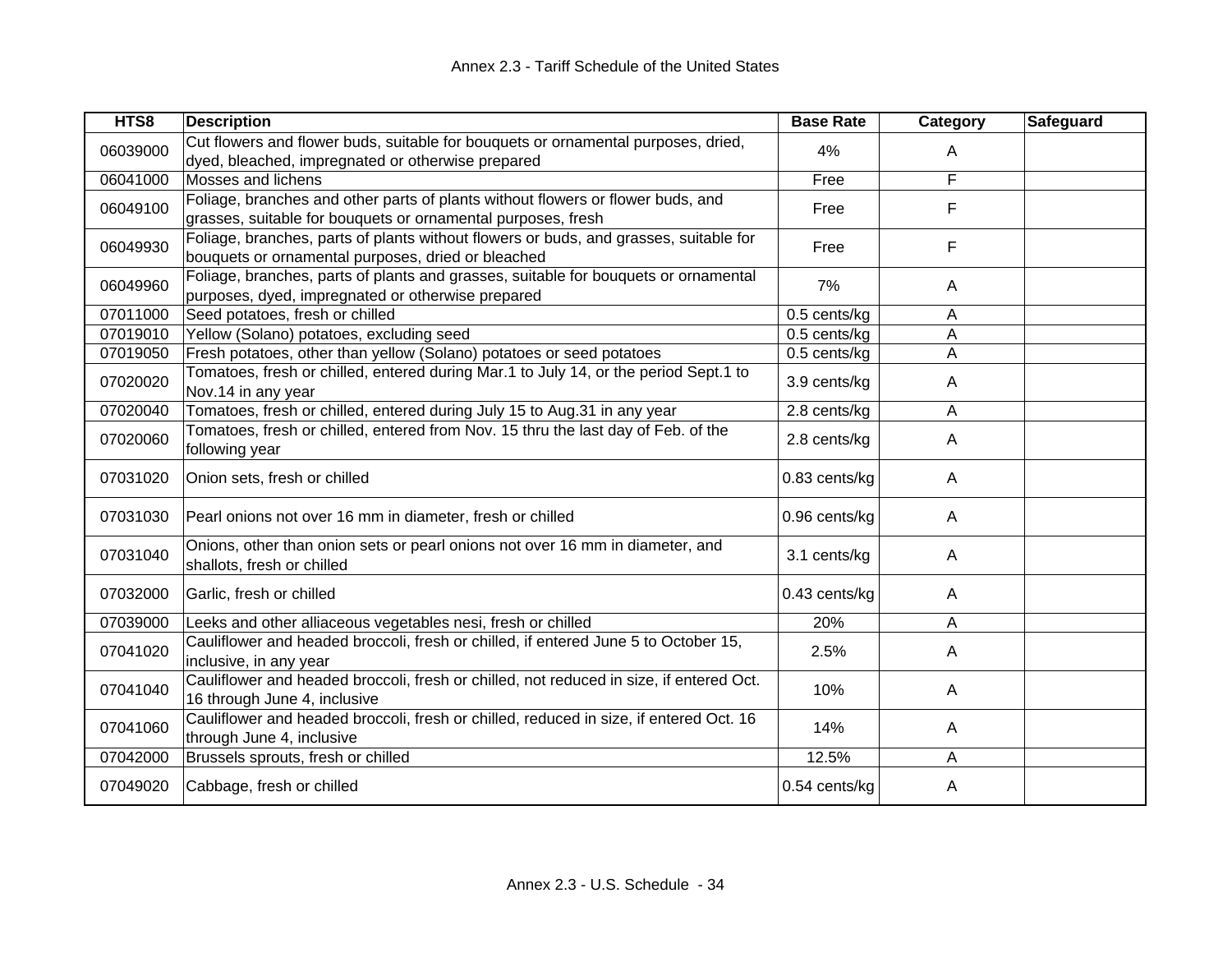| HTS8     | <b>Description</b>                                                                                                                         | <b>Base Rate</b> | Category       | Safeguard |
|----------|--------------------------------------------------------------------------------------------------------------------------------------------|------------------|----------------|-----------|
| 07049040 | Kohlrabi, kale and similar edible brassicas nesi, including sprouting broccoli, fresh or<br>chilled                                        | 20%              | A              |           |
| 07051120 | Head lettuce (cabbage lettuce), fresh or chilled, if entered June 1 to October 31,<br>inclusive, in any year                               | 0.4 cents/kg     | $\mathsf{A}$   |           |
| 07051140 | Head lettuce (cabbage lettuce), fresh or chilled, if entered Nov. 1 through May 30,<br>inclusive, in any year                              | 3.7 cents/kg     | $\mathsf{A}$   |           |
| 07051920 | Lettuce, other than head lettuce, fresh or chilled, if entered June 1 to October 31,<br>inclusive, in any year                             | 0.4 cents/kg     | $\mathsf{A}$   |           |
| 07051940 | Lettuce, other than head lettuce, fresh or chilled, if entered Nov. 1 through May 30,<br>inclusive, in any year                            | 3.7 cents/kg     | $\mathsf{A}$   |           |
| 07052100 | Witloof chicory, fresh or chilled                                                                                                          | 0.15 cents/kg    | $\mathsf{A}$   |           |
| 07052900 | Chicory, other than witloof chicory, fresh or chilled                                                                                      | 0.15 cents/kg    | $\overline{A}$ |           |
| 07061005 | Carrots, fresh or chilled, reduced in size                                                                                                 | 14.9%            | A              |           |
| 07061010 | Carrots, fresh or chilled, not reduced in size, under 10 cm in length                                                                      | 1.4 cents/kg     | A              |           |
| 07061020 | Carrots, fresh or chilled, not reduced in size, 10 cm or over in length                                                                    | 0.7 cents/kg     | A              |           |
| 07061040 | Turnips, fresh or chilled                                                                                                                  | Free             | F              |           |
| 07069020 | Radishes, fresh or chilled                                                                                                                 | 2.7%             | A              |           |
| 07069030 | Beets and horseradish, fresh or chilled                                                                                                    | 1.9%             | A              |           |
| 07069040 | Salsify, celeriac, radishes and similar edible roots nesi, fresh or chilled                                                                | 10%              | A              |           |
| 07070020 | Cucumbers, including gherkins, fresh or chilled, if entered December 1 in any year to<br>the last day of the following February, inclusive | 4.2 cents/kg     | A              |           |
| 07070040 | Cucumbers, including gherkins, fresh or chilled, if entered March 1 to April 30,<br>inclusive, in any year                                 | 5.6 cents/kg     | A              |           |
| 07070050 | Cucumbers, including gherkins, fresh or chilled, if entered May 1 to June 30, inclusive,<br>or Sept. 1 to Nov. 30, inclusive, in any year  | 5.6 cents/kg     | A              |           |
| 07070060 | Cucumbers, including gherkins, fresh or chilled, if entered July 1 to August 31,<br>inclusive, in any year                                 | 1.5 cents/kg     | $\mathsf{A}$   |           |
| 07081020 | Peas, fresh or chilled, shelled or unshelled, if entered July 1 to Sept. 30, inclusive, in<br>any year                                     | 0.5 cents/kg     | $\mathsf{A}$   |           |
| 07081040 | Peas, fresh or chilled, shelled or unshelled, if entered Nov. 1 through the following<br>June 30, inclusive                                | 2.8 cents/kg     | $\mathsf{A}$   |           |
| 07082010 | Lima beans, fresh or chilled, shelled or unshelled, if entered November 1 through the<br>following May 31, inclusive                       | 2.3 cents/kg     | Α              |           |
| 07082020 | Cowpeas (other than black-eye peas), fresh or chilled, shelled or unshelled                                                                | Free             | F              |           |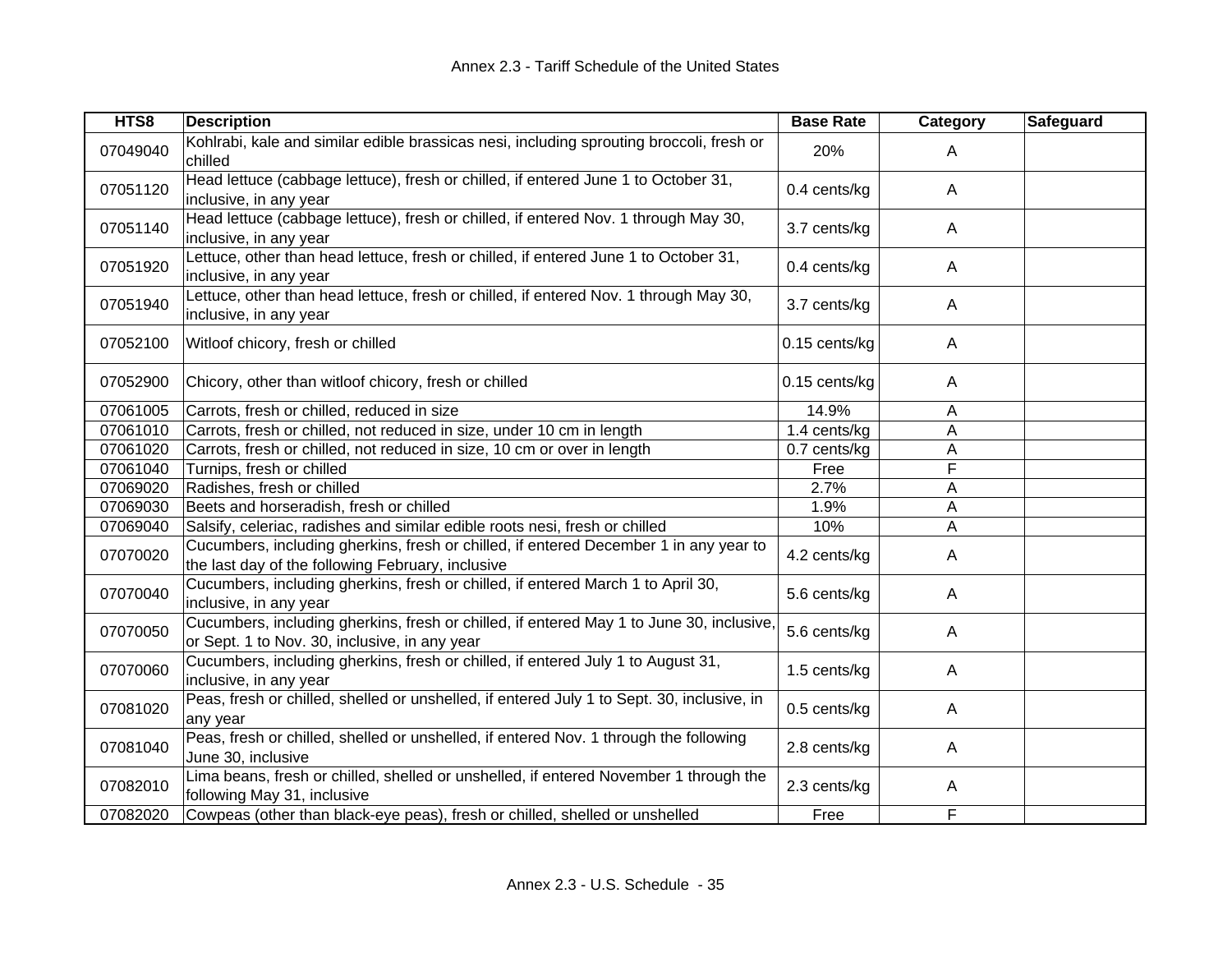| HTS8     | <b>Description</b>                                                                                                                         | <b>Base Rate</b>       | Category | Safeguard |
|----------|--------------------------------------------------------------------------------------------------------------------------------------------|------------------------|----------|-----------|
| 07082090 | Beans nesi, fresh or chilled, shelled or unshelled                                                                                         | 4.9 cents/kg           | A        |           |
| 07089005 | Chickpeas (garbanzos), fresh or chilled, shelled or unshelled                                                                              | 1 cent/kg              | Α        |           |
| 07089015 | Lentils, fresh or chilled, shelled or unshelled                                                                                            | 0.1 cents/kg           | A        |           |
| 07089025 | Pigeon peas, fresh or chilled, shelled or unshelled, if entered from July 1 to<br>September 30, inclusive, in any year                     | Free                   | F        |           |
| 07089030 | Pigeon peas, fresh or chilled, shelled or unshelled, if entered Oct. 1 through the<br>following June 30, inclusive                         | 0.8 cents/kg           | A        |           |
| 07089040 | Leguminous vegetables nesi, fresh or chilled, shelled or unshelled                                                                         | 4.9 cents/kg           | A        |           |
| 07091000 | Globe artichokes, fresh or chilled                                                                                                         | 11.3%                  | A        |           |
| 07092010 | Asparagus, fresh or chilled, not reduced in size, if entered September 15 to November<br>15, inclusive, and transported to the U.S. by air | 5%                     | Α        |           |
| 07092090 | Asparagus, nesi, fresh or chilled                                                                                                          | 21.3%                  | Α        |           |
| 07093020 | Eggplants (aubergines), fresh or chilled, if entered April 1 to November 30, inclusive,<br>in any year                                     | 2.6 cents/kg           | A        |           |
| 07093040 | Eggplants (aubergines), fresh or chilled, if entered December 1 through the following<br>March 31, inclusive                               | 1.9 cents/kg           | Α        |           |
| 07094020 | Celery, other than celeriac, fresh or chilled, reduced in size                                                                             | 14.9%                  | A        |           |
| 07094040 | Celery, other than celeriac, fresh or chilled, not reduced in size, if entered April 15 to<br>July 31, inclusive, in any year              | 0.25 cents/kg          | A        |           |
| 07094060 | Celery, other than celeriac, fresh or chilled, not reduced in size, if entered August 1<br>through the following April 14, inclusive       | 1.9 cents/kg           | A        |           |
| 07095101 | Mushrooms of the genus Agaricus, fresh or chilled                                                                                          | 8.8 cents/kg<br>$+20%$ | Α        |           |
| 07095200 | Truffles, fresh or chilled                                                                                                                 | Free                   | F        |           |
| 07095900 | Mushrooms, other than of the genus Agaricus, fresh or chilled                                                                              | 8.8 cents/kg<br>$+20%$ | Α        |           |
| 07096020 | Chili peppers, fresh or chilled                                                                                                            | 4.4 cents/kg           | A        |           |
| 07096040 | Fruits of the genus capsicum (peppers) (ex. chili peppers) or of the genus pimenta<br>(e.g., Allspice), fresh or chilled                   | 4.7 cents/kg           | Α        |           |
| 07097000 | Spinach, New Zealand spinach and orache spinach (garden spinach), fresh or chilled                                                         | 20%                    | A        |           |
| 07099005 | Jicamas, pumpkins and breadfruit, fresh or chilled                                                                                         | 11.3%                  | Α        |           |
| 07099010 | Chayote, fresh or chilled                                                                                                                  | 5.6%                   | Α        |           |
| 07099014 | Okra, fresh or chilled                                                                                                                     | 20%                    | Α        |           |
| 07099020 | Squash, fresh or chilled                                                                                                                   | 1.5 cents/kg           | A        |           |
| 07099030 | Fiddlehead greens, fresh or chilled                                                                                                        | 8%                     | A        |           |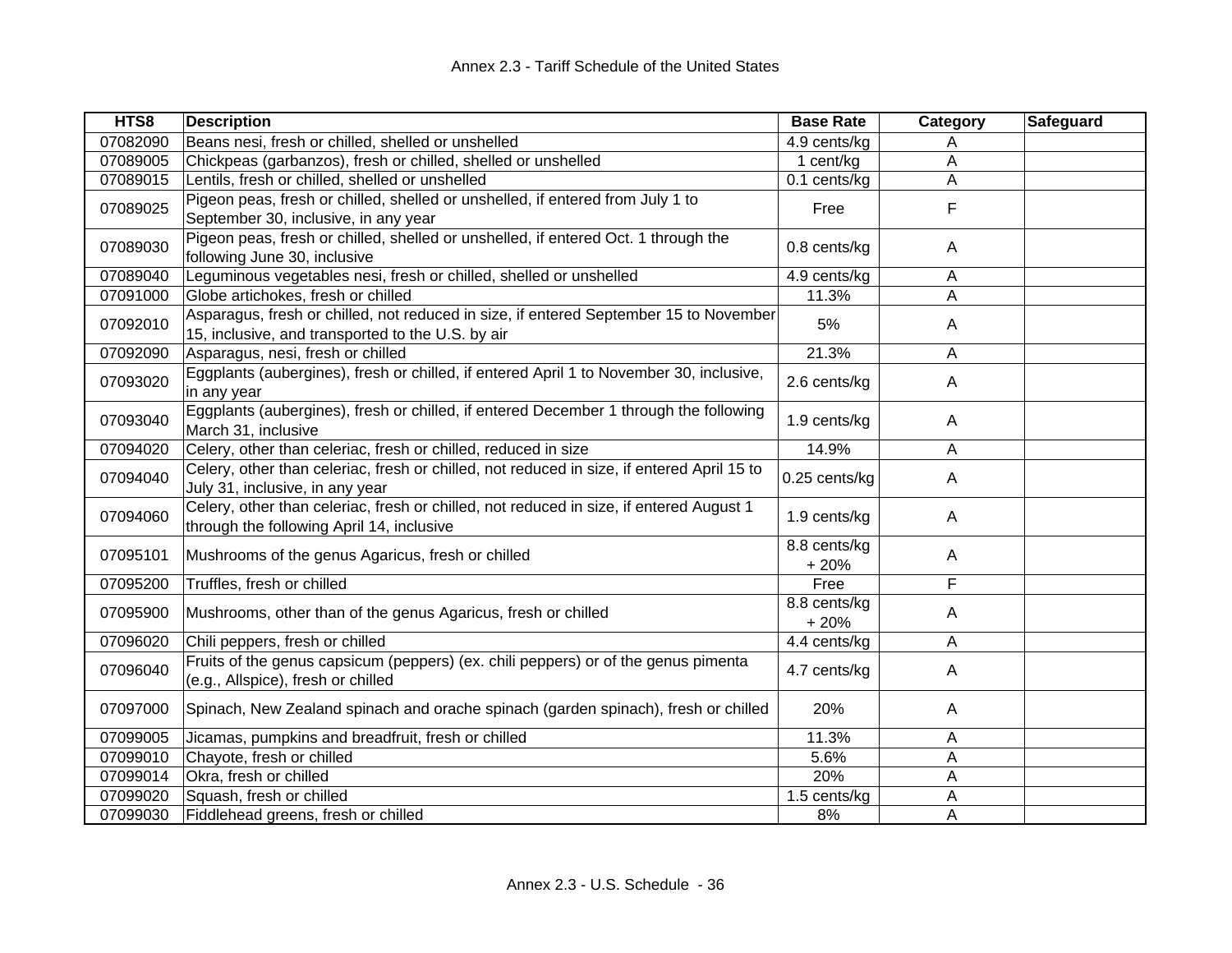| HTS8     | <b>Description</b>                                                                                                                            | <b>Base Rate</b>      | Category | Safeguard |
|----------|-----------------------------------------------------------------------------------------------------------------------------------------------|-----------------------|----------|-----------|
| 07099035 | Olives, fresh or chilled                                                                                                                      | 8.8 cents/kg          | Α        |           |
| 07099045 | Sweet corn, fresh or chilled                                                                                                                  | 21.3%                 | Α        |           |
| 07099091 | Vegetables, not elsewhere specified or included, fresh or chilled                                                                             | 20%                   | Α        |           |
| 07101000 | Potatoes, uncooked or cooked by steaming or boiling in water, frozen                                                                          | 14%                   | A        |           |
| 07102120 | Peas, uncooked or cooked by steaming or boiling in water, frozen, if entered July 1<br>through September 30, inclusive, in any year           | 1 cent/kg             | A        |           |
| 07102140 | Peas, uncooked or cooked by steaming or boiling in water, frozen, if entered Jan. 1<br>through June 30, or Oct. 1 through Dec. 31, inclusive  | 2 cents/kg            | A        |           |
| 07102210 | Lima beans, uncooked or cooked by steaming or boiling in water, frozen, not reduced<br>in size, entered Nov. 1 through the following May 31   | 2.3 cents/kg          | Α        |           |
| 07102215 | Lima beans, frozen, entered June 1 - October 31                                                                                               | 4.9 cents/kg          | A        |           |
| 07102220 | Cowpeas (other than black-eye peas), uncooked or cooked by steaming or boiling in<br>water, frozen, not reduced in size                       | Free                  | F        |           |
| 07102225 | Frozen string beans (snap beans), not reduced in size                                                                                         | 4.9 cents/kg          | Α        |           |
| 07102237 | Frozen beans nesi, not reduced in size                                                                                                        | 4.9 cents/kg          | Α        |           |
| 07102240 | Beans nesi, uncooked or cooked by steaming or boiling in water, frozen, reduced in<br>size                                                    | 11.2%                 | A        |           |
| 07102905 | Chickpeas (garbanzos), uncooked or cooked by steaming or boiling in water, frozen                                                             | 1 cent/kg             | A        |           |
| 07102915 | Lentils, uncooked or cooked by steaming or boiling in water, frozen                                                                           | 0.1 cents/kg          | A        |           |
| 07102925 | Pigeon peas, uncooked or cooked by steaming or boiling in water, frozen, if entered<br>July 1 through September 30, inclusive, in any year    | Free                  | F        |           |
| 07102930 | Pigeon peas, uncooked or cooked by steaming or boiling in water, frozen, if entered<br>Oct. 1 through the following June 30, inclusive        | 0.8 cents/kg          | A        |           |
| 07102940 | Leguminous vegetables nesi, uncooked or cooked by steaming or boiling in water,<br>frozen                                                     | 3.5 cents/kg          | A        |           |
| 07103000 | Spinach, New Zealand spinach and orache spinach (garden spinach), uncooked or<br>cooked by steaming or boiling in water, frozen               | 14%                   | A        |           |
| 07104000 | Sweet corn, uncooked or cooked by steaming or boiling in water, frozen                                                                        | 14%                   | A        |           |
| 07108015 | Bamboo shoots and water chestnuts (other than Chinese water chestnuts), uncooked<br>or cooked by steaming or boiling in water, frozen         | Free                  | F        |           |
| 07108020 | Mushrooms, uncooked or cooked by steaming or boiling in water, frozen                                                                         | 5.7 cents/kg<br>$+8%$ | Α        |           |
| 07108040 | Tomatoes, uncooked or cooked by steaming or boiling in water, frozen, if entered<br>Mar. 1 thru July 14, incl. or Sept. 1 thru Nov. 14, incl. | 2.9 cents/kg          | A        |           |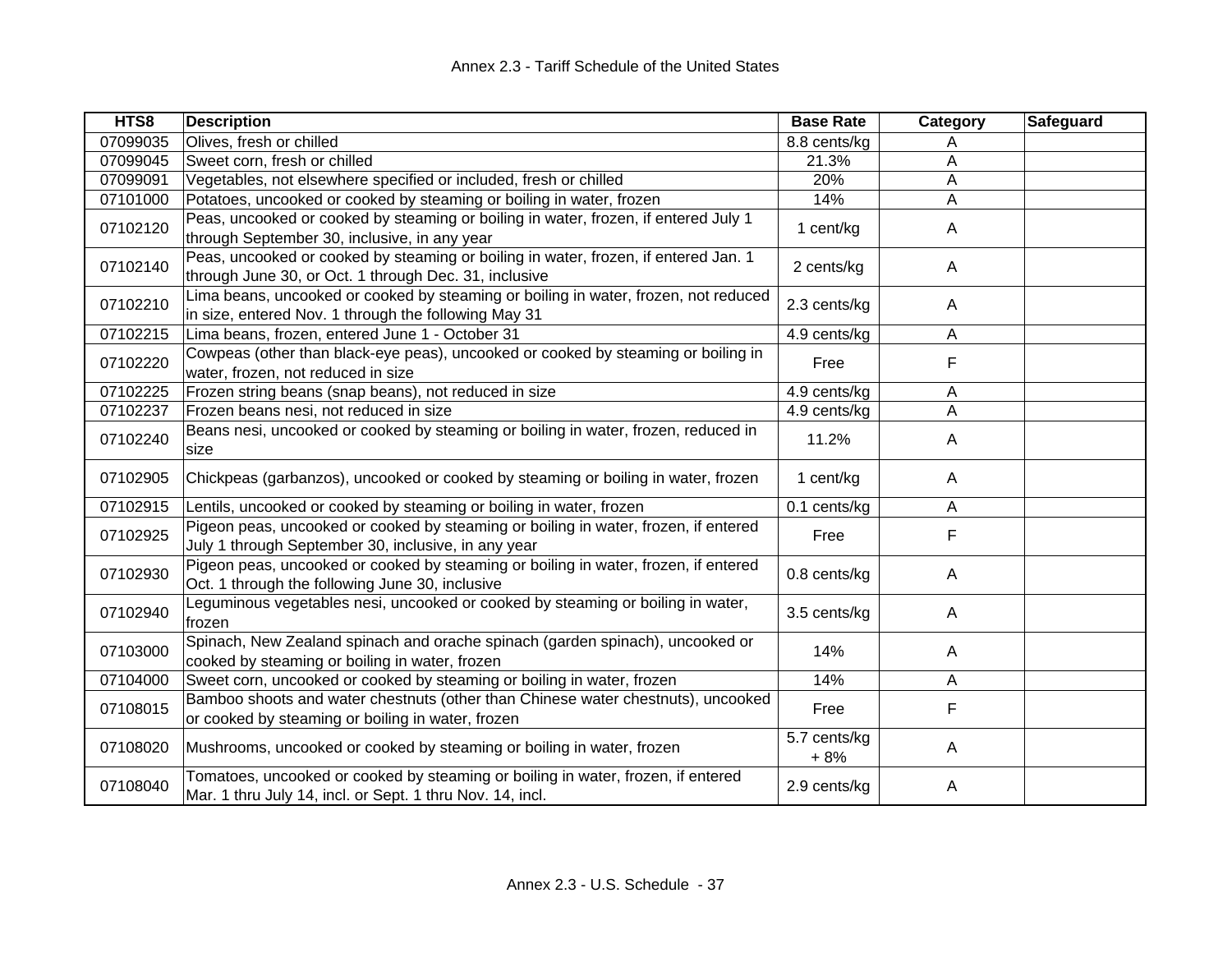| HTS8     | <b>Description</b>                                                                                                                           | <b>Base Rate</b>                     | Category | <b>Safeguard</b> |
|----------|----------------------------------------------------------------------------------------------------------------------------------------------|--------------------------------------|----------|------------------|
| 07108045 | Tomatoes, uncooked or cooked by steaming or boiling in water, frozen, if entered July<br>15 through August 31, inclusive, in any year        | 2.1 cents/kg                         | A        |                  |
| 07108050 | Tomatoes, uncooked or cooked by steaming or boiling in water, frozen, if entered<br>Nov. 15 through the following February, incl.            | 2.1 cents/kg                         | A        |                  |
| 07108060 | Fiddlehead greens, uncooked or cooked by steaming or boiling in water, frozen, not<br>reduced in size                                        | 8%                                   | A        |                  |
| 07108065 | Brussels sprouts, uncooked or cooked by steaming or boiling in water, frozen, not<br>reduced in size                                         | 12.5%                                | A        |                  |
| 07108070 | Vegetables nesi, uncooked or cooked by steaming or boiling in water, frozen, not<br>reduced in size                                          | 11.3%                                | A        |                  |
| 07108085 | Brussels sprouts, uncooked or cooked by steaming or boiling in water, frozen,<br>reduced in size                                             | 14%                                  | A        |                  |
| 07108093 | Okra, reduced in size, frozen                                                                                                                | 14.9%                                | A        |                  |
| 07108097 | Vegetables nesi, uncooked or cooked by steaming or boiling in water, frozen, reduced<br>in size                                              | 14.9%                                | A        |                  |
| 07109011 | Mixtures of pea pods and water chestnuts (other than Chinese water chestnuts),<br>uncooked or cooked by steaming or boiling in water, frozen | 7.9%                                 | A        |                  |
| 07109091 | Mixtures of vegetables not elsewhere specified or included, uncooked or cooked by<br>steaming or boiling in water, frozen                    | 14%                                  | A        |                  |
| 07112018 | Olives, n/pitted, green, in saline sol., in contain. > 8 kg, drained wt, for repacking or<br>sale, subject to add. US note 5 to Ch. 7        | 3.7 cents/kg<br>on drained<br>weight | Α        |                  |
| 07112028 | Olives, n/pitted, green, in saline sol., in contain. > 8 kg, drained wt, for repacking or<br>sale, not subject to add. US note 5 to Ch. 7    | 5.9 cents/kg<br>on drained<br>weight | Α        |                  |
| 07112038 | Olives, n/pitted, nesoi                                                                                                                      | 5.9 cents/kg<br>on drained<br>weight | A        |                  |
| 07112040 | Olives, pitted or stuffed, provisionally preserved but unsuitable in that state for<br>immediate consumption                                 | 8.6 cents/kg<br>on drained<br>weight | A        |                  |
| 07113000 | Capers, provisionally preserved but unsuitable in that state for immediate<br>consumption                                                    | 8%                                   | A        |                  |
| 07114000 | Cucumbers including gherkins, provisionally preserved but unsuitable in that state for<br>immediate consumption                              | 7.7%                                 | A        |                  |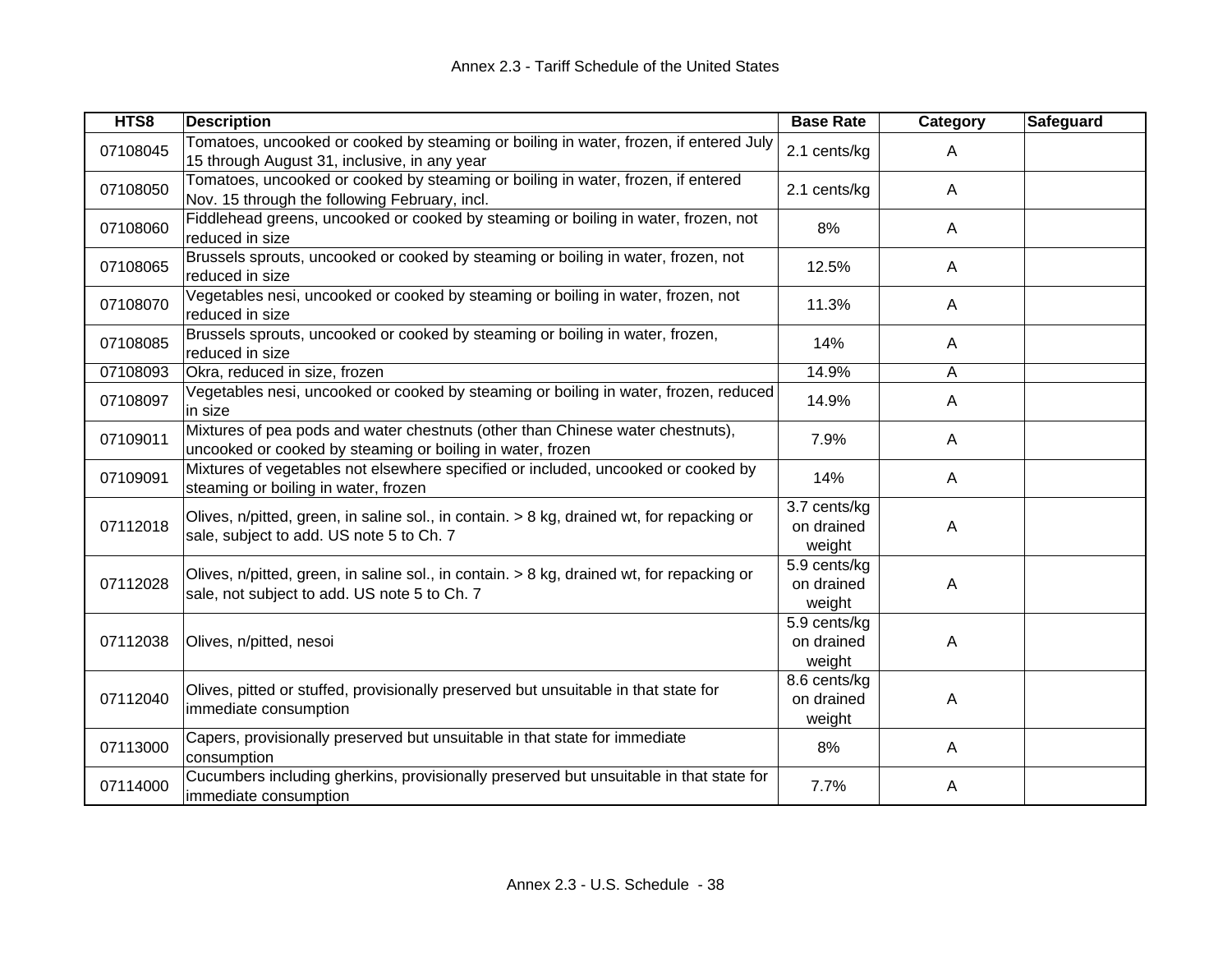| HTS8     | <b>Description</b>                                                                                                                              | <b>Base Rate</b>                            | Category     | Safeguard |
|----------|-------------------------------------------------------------------------------------------------------------------------------------------------|---------------------------------------------|--------------|-----------|
| 07115100 | Mushrooms of the genus Agaricus, provisionally preserved but unsuitable in that state<br>for immediate consumption                              | 5.7 cents/kg<br>on drained<br>weight $+8%$  | A            |           |
| 07115910 | Mushrooms, other than of the genus Agaricus, provisionally preserved but unsuitable<br>in that state for immediate consumption                  | 5.7 cents/kg<br>on drained<br>weight $+ 8%$ | A            |           |
| 07115990 | Truffles, provisionally preserved but unsuitable in that state for immediate<br>consumption                                                     | 7.7%                                        | $\mathsf{A}$ |           |
| 07119020 | Leguminous vegetables, provisionally preserved but unsuitable in that state for<br>immediate consumption                                        | Free                                        | F            |           |
| 07119050 | Onions, provisionally preserved but unsuitable in that state for immediate<br>consumption                                                       | 5.1%                                        | $\mathsf{A}$ |           |
| 07119065 | Vegetables nesoi, and mixtures of vegetables, provisionally preserved but unsuitable<br>in that state for immediate consumption                 | 7.7%                                        | $\mathsf{A}$ |           |
| 07122020 | Dried onion powder or flour                                                                                                                     | 29.8%                                       | A            |           |
| 07122040 | Dried onions whole, cut, sliced or broken, but not further prepared                                                                             | 21.3%                                       | A            |           |
| 07123110 | Air dried or sun dried mushrooms of the genus Agaricus, whole, cut, sliced, broken or<br>in powder, but not further prepared                    | 1.3 cents/kg<br>$+1.8%$                     | A            |           |
| 07123120 | Dried (not air or sun dried) mushrooms of the genus Agaricus, whole, cut, sliced,<br>broken or in powder, but not further prepared              | 1.9 cents/kg<br>$+2.6%$                     | $\mathsf{A}$ |           |
| 07123200 | Dried wood ears (Auricularia spp.), whole, cut, sliced, broken or in powder, but not<br>further prepared                                        | 8.3%                                        | $\mathsf{A}$ |           |
| 07123300 | Dried jelly fungi (Tremella spp), whole, cut, sliced, broken or in powder, but not further<br>prepared                                          | 8.3%                                        | $\mathsf{A}$ |           |
| 07123910 | Air dried or sun dried mushrooms (other than of the genus Agaricus), whole, cut,<br>sliced, broken or in powder, but not further prepared       | 1.3 cents/kg<br>$+1.8%$                     | A            |           |
| 07123920 | Dried (not air or sun dried) mushrooms (other than of the genus Agaricus), whole, cut,<br>sliced, broken or in powder, but not further prepared | 1.9 cents/kg<br>$+2.6%$                     | Α            |           |
| 07123940 | Dried truffles, whole, cut, sliced, broken or in powder, but not further prepared                                                               | Free                                        | F            |           |
| 07129010 | Dried carrots, whole, cut, sliced, broken or in powder, but not further prepared                                                                | 1.3%                                        | A            |           |
| 07129015 | Dried olives, not ripe                                                                                                                          | 5.5 cents/kg                                | A            |           |
| 07129020 | Dried olives, ripe                                                                                                                              | 2.5 cents/kg                                | A            |           |
| 07129030 | Dried potatoes, whether or not cut or sliced but not further prepared                                                                           | 2.3 cents/kg                                | A            |           |
| 07129040 | Dried garlic, whole, cut, sliced, broken or in powder, but not further prepared                                                                 | 29.8%                                       | A            |           |
| 07129060 | Dried fennel, marjoram, parsley, savory and tarragon, crude or not manufactured                                                                 | Free                                        | F            |           |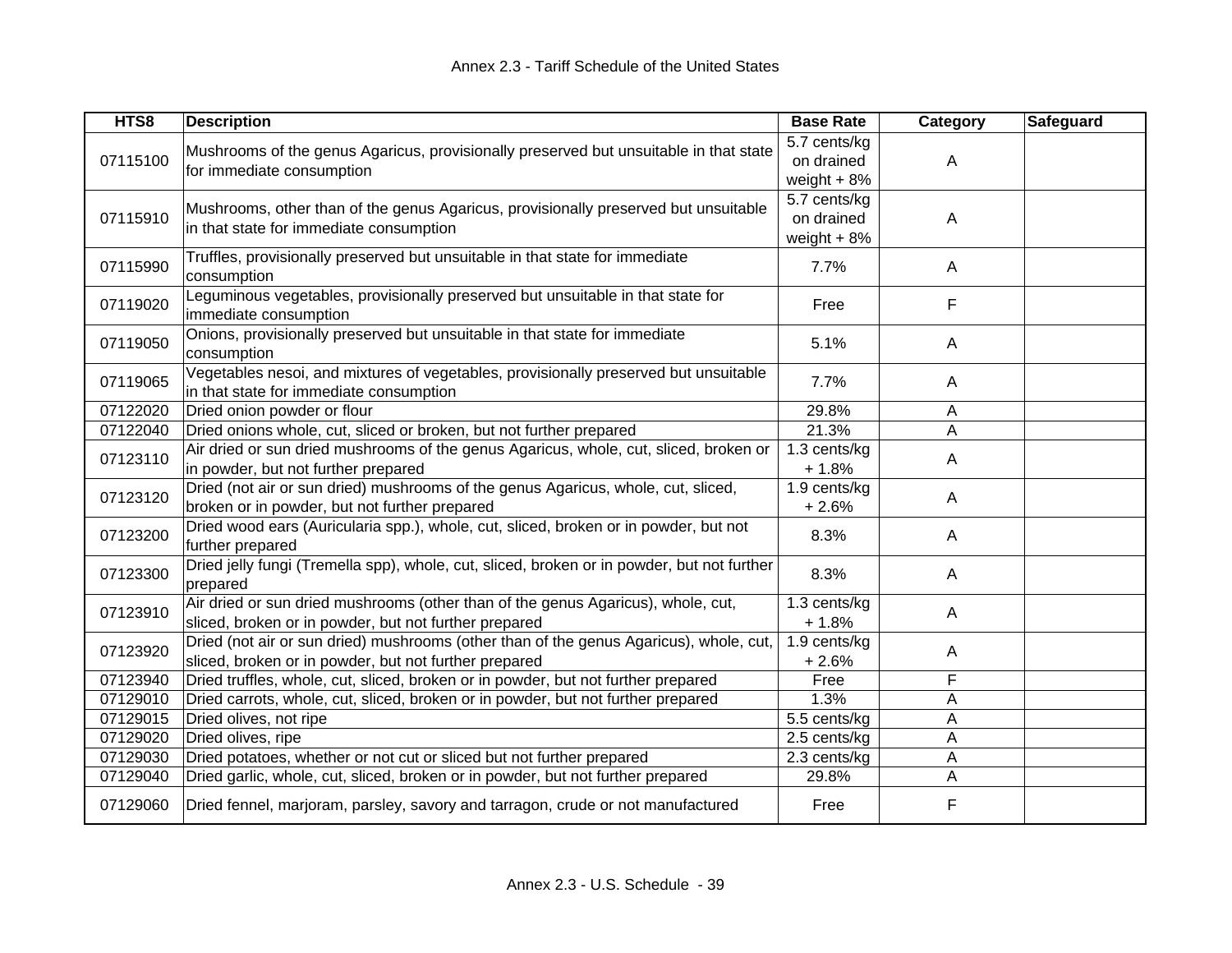| HTS8     | <b>Description</b>                                                                                                                       | <b>Base Rate</b> | Category     | Safeguard |
|----------|------------------------------------------------------------------------------------------------------------------------------------------|------------------|--------------|-----------|
| 07129065 | Dried parsley nesi, whole, cut, sliced, broken or in powder, but not further prepared                                                    | 3.8%             | $\mathsf{A}$ |           |
| 07129070 | Dried fennel, marjoram, savory and tarragon nesi, whole, cut, sliced, broken or in<br>powder, but not further prepared                   | 1.9%             | $\mathsf{A}$ |           |
| 07129074 | Tomatoes, dried in powder                                                                                                                | 8.7%             | A            |           |
| 07129078 | Tomatoes, dried, whole, other                                                                                                            | 8.7%             | A            |           |
| 07129085 | Dried vegetables nesoi, and mixtures of dried vegetables, whole, cut, sliced, broken or<br>in powder, but not further prepared           | 8.3%             | A            |           |
| 07131010 | Seeds of peas of a kind used for sowing                                                                                                  | 1.5 cents/kg     | Α            |           |
| 07131020 | Dried split peas, shelled                                                                                                                | Free             | F            |           |
| 07131040 | Dried peas, nesi, shelled                                                                                                                | 0.4 cents/kg     | A            |           |
| 07132010 | Seeds of chickpeas (garbanzos) of a kind used for sowing                                                                                 | 1.5 cents/kg     | A            |           |
| 07132020 | Dried chickpeas (garbanzos), shelled                                                                                                     | 1.4 cents/kg     | A            |           |
| 07133110 | Seeds of beans of a kind used for sowing                                                                                                 | 0.8 cents/kg     | Α            |           |
| 07133120 | Dried beans, shelled, if entered May 1 through August 31, inclusive, in any year                                                         | Free             | F            |           |
| 07133140 | Dried beans, shelled, if entered September 1 through the following April 30, or<br>withdrawn for consumption at any time                 | $0.3$ cents/kg   | A            |           |
| 07133210 | Seeds of small red (adzuki) beans of a kind used for sowing                                                                              | 1.5 cents/kg     | A            |           |
| 07133220 | Dried small red (adzuki) beans, shelled                                                                                                  | 1.2 cents/kg     | A            |           |
| 07133310 | Seeds of kidney beans, including white pea beans of a kind used for sowing                                                               | 1.5 cents/kg     | A            |           |
| 07133320 | Dried kidney beans, including white pea beans, shelled, if entered May 1 through<br>August 31, inclusive, in any year                    | 1 cent/kg        | A            |           |
| 07133340 | Dried kidney beans, including white pea beans, shelled, if entered Sept. 1 through<br>April 30, or withdrawn for consumption at any time | 1.5 cents/kg     | Α            |           |
| 07133910 | Seeds of beans nesi, of a kind used for sowing                                                                                           | 1.5 cents/kg     | Α            |           |
| 07133915 | Dried cowpeas, shelled                                                                                                                   | Free             | F            |           |
| 07133920 | Dried beans nesi, shelled, if entered for consumption from May 1 through August 31,<br>inclusive, in any year                            | $0.8$ cents/kg   | A            |           |
| 07133940 | Dried beans nesi, shelled, if entered for consumption September 1 through April 30,<br>or withdrawn for consumption at any time          | 0.8 cents/kg     | A            |           |
| 07134010 | Lentil seeds of a kind used for sowing                                                                                                   | 1.5 cents/kg     | A            |           |
| 07134020 | Dried lentils, shelled                                                                                                                   | 0.15 cents/kg    | A            |           |
| 07135010 | Seeds of broad beans and horse beans of a kind used for sowing                                                                           | 1.5 cents/kg     | A            |           |
| 07135020 | Dried broad beans and horse beans, shelled                                                                                               | 1.2 cents/kg     | A            |           |
| 07139010 | Seeds of leguminous vegetables nesi, of a kind used for sowing                                                                           | 1.5 cents/kg     | A            |           |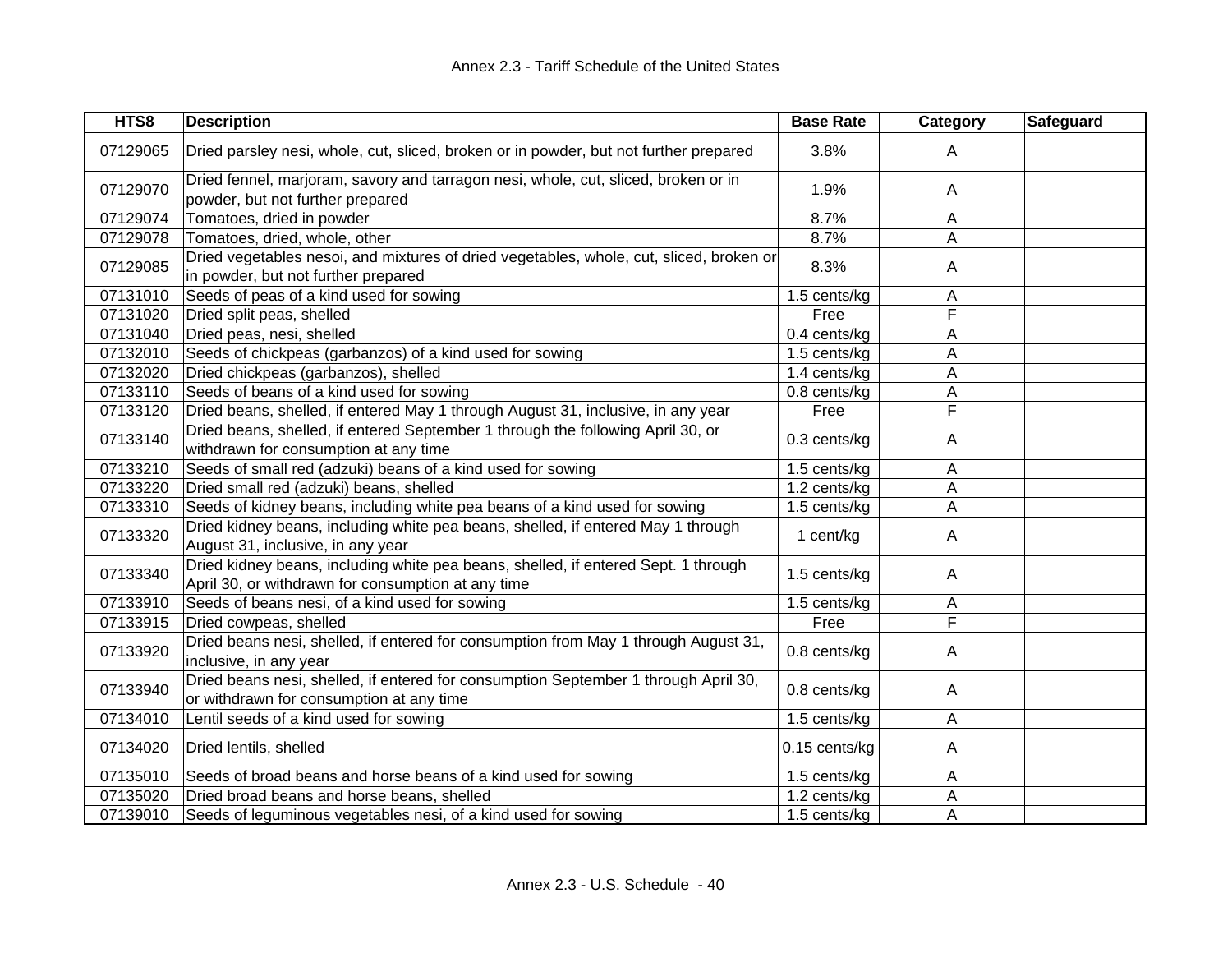| HTS8     | <b>Description</b>                                                                                                                              | <b>Base Rate</b> | Category | Safeguard |
|----------|-------------------------------------------------------------------------------------------------------------------------------------------------|------------------|----------|-----------|
| 07139050 | Dried guar seeds, shelled                                                                                                                       | Free             |          |           |
| 07139060 | Dried leguminous vegetables nesi, shelled, if entered for consumption during the                                                                | 0.8 cents/kg     | Α        |           |
|          | period from May 1 through August 31, inclusive, in any year                                                                                     |                  |          |           |
| 07139080 | Dried leguminous vegetables nesi, shelled, if entered Sept. 1 through the following<br>April 30, or withdrawn for consumption at any time       | 1.5 cents/kg     | A        |           |
| 07141010 | Cassava (manioc), frozen, whether or not sliced or in the form of pellets                                                                       | 7.9%             | Α        |           |
| 07141020 | Cassava (manioc), fresh, chilled or dried, whether or not sliced or in the form of<br>pellets                                                   | 11.3%            | A        |           |
| 07142010 | Sweet potatoes, frozen, whether or not sliced or in the form of pellets                                                                         | 6%               | Α        |           |
| 07142020 | Sweet potatoes, fresh, chilled or dried, whether or not sliced or in the form of pellets                                                        | 4.5%             | A        |           |
| 07149005 | Chinese water chestnuts, fresh or chilled                                                                                                       | 20%              | A        |           |
| 07149010 | Fresh or chilled dasheens, whether or not sliced or in the form of pellets                                                                      | 2.3%             | Α        |           |
| 07149020 | Fresh or chilled yams, whether or not sliced or in the form of pellets                                                                          | 6.4%             | Α        |           |
| 07149040 | Fresh or chilled arrowroot, salep, Jerusalem artichokes and similar roots and tubers                                                            | 16%              | Α        |           |
|          | nesoi, whether or not sliced or in the form of pellets                                                                                          |                  |          |           |
| 07149041 | Mixtures of pea pods and Chineses water chestnuts, frozen                                                                                       | 7.9%             | A        |           |
| 07149042 | Other mixtures of Chinese water chestnuts, frozen                                                                                               | 14%              | A        |           |
| 07149044 | Chinese water chestnuts, not mixed, frozen                                                                                                      | Free             | F        |           |
| 07149045 | Frozen dasheens/yams/arrowroot/salep/Jerusalem artichokes/similar roots & tubers<br>(but not cassava, sweet potatoes & Chinese water chestnuts) | 6%               | A        |           |
| 07149048 | Chinese water chestnuts, dried                                                                                                                  | 8.3%             | A        |           |
| 07149050 | Dried dasheens, yams, arrowroot, salep, Jerusalem artichokes and similar roots and<br>tubers nesoi, in the form of pellets                      | Free             | F        |           |
| 07149060 | Dried dasheens, yams, arrowroot, salep, Jerusalem artichokes, and similar roots and<br>tubers nesoi, whether or not sliced but not in pellets   | 8.3%             | A        |           |
| 08011100 | Coconuts, desiccated                                                                                                                            | Free             | F        |           |
| 08011900 | Coconuts, fresh, in shell or shelled                                                                                                            | Free             | F        |           |
| 08012100 | Brazil nuts, fresh or dried, in shell                                                                                                           | Free             | F        |           |
| 08012200 | Brazil nuts, fresh or dried, shelled                                                                                                            | Free             | F        |           |
| 08013100 | Cashew nuts, fresh or dried, in shell                                                                                                           | Free             | F        |           |
| 08013200 | Cashew nuts, fresh or dried, shelled                                                                                                            | Free             | F        |           |
| 08021100 | Almonds, fresh or dried, in shell                                                                                                               | 7.7 cents/kg     | A        |           |
| 08021200 | Almonds, fresh or dried, shelled                                                                                                                | 24 cents/kg      | Α        |           |
| 08022100 | Hazelnuts or filberts, fresh or dried, in shell                                                                                                 | 7 cents/kg       | A        |           |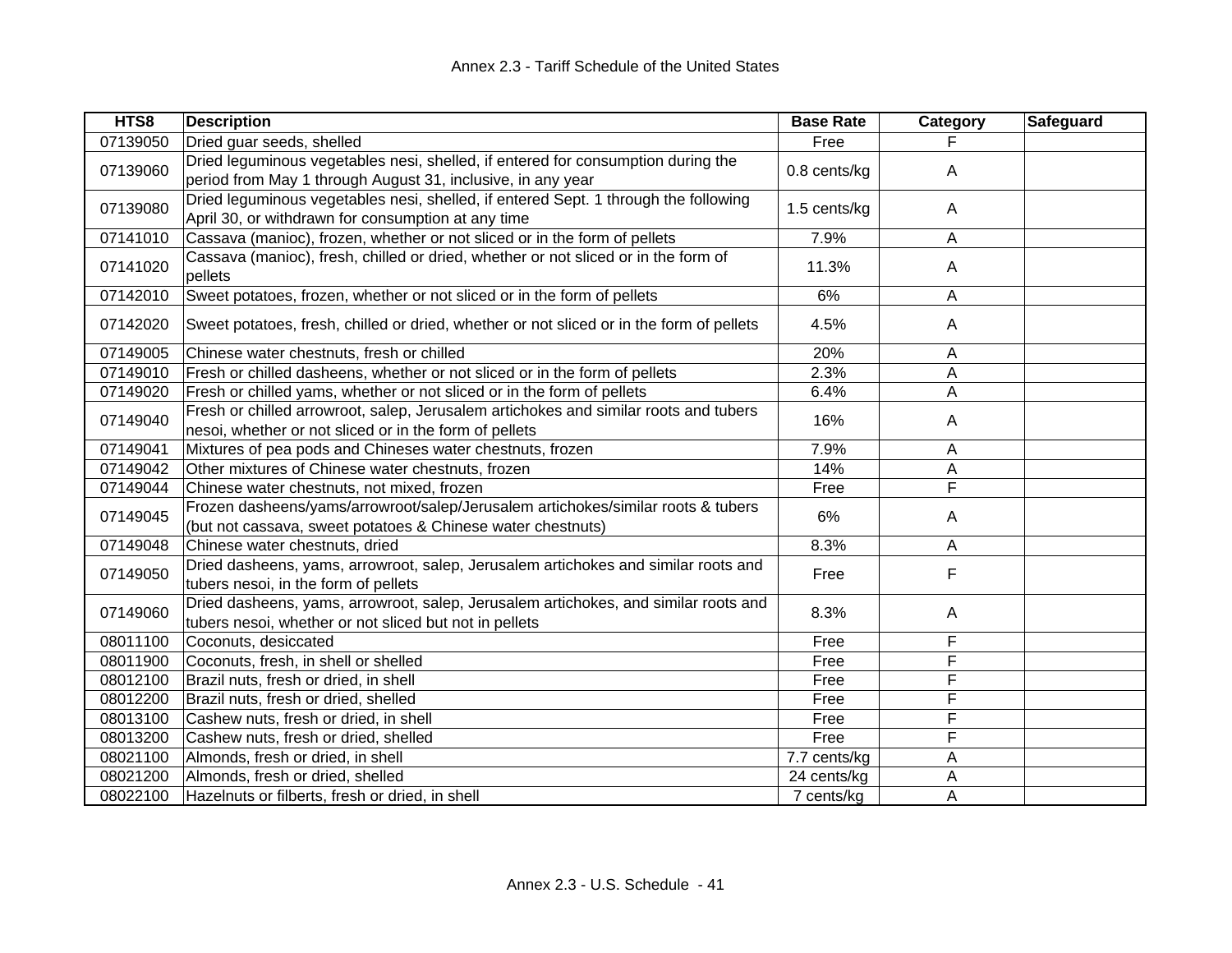| HTS8     | <b>Description</b>                                                                                                                 | <b>Base Rate</b> | Category | Safeguard |
|----------|------------------------------------------------------------------------------------------------------------------------------------|------------------|----------|-----------|
| 08022200 | Hazelnuts or filberts, fresh or dried, shelled                                                                                     | 14.1 cents/kg    | A        |           |
| 08023100 | Walnuts, fresh or dried, in shell                                                                                                  | 7 cents/kg       | Α        |           |
| 08023200 | Walnuts, fresh or dried, shelled                                                                                                   | 26.5 cents/kg    | A        |           |
| 08024000 | Chestnuts, fresh or dried, shelled or in shell                                                                                     | Free             | F        |           |
| 08025020 | Pistachios, fresh or dried, in shell                                                                                               | 0.9 cents/kg     | Α        |           |
| 08025040 | Pistachios, fresh or dried, shelled                                                                                                | 1.9 cents/kg     | A        |           |
| 08029010 | Pecans, fresh or dried, in shell                                                                                                   | 8.8 cents/kg     | A        |           |
| 08029015 | Pecans, fresh or dried, shelled                                                                                                    | 17.6 cents/kg    | A        |           |
| 08029020 | Pignolias, fresh or dried, in shell                                                                                                | 0.7 cents/kg     | A        |           |
| 08029025 | Pignolias, fresh or dried, shelled                                                                                                 | 1 cent/kg        | А        |           |
| 08029080 | Nuts nesi, fresh or dried, in shell                                                                                                | 1.3 cents/kg     | A        |           |
| 08029094 | Kola nuts, fresh or dried, shelled                                                                                                 | 5 cents/kg       | A        |           |
| 08029098 | Nuts nesi, fresh or dried, shelled                                                                                                 | 5 cents/kg       | А        |           |
| 08030020 | Bananas, fresh or dried                                                                                                            | Free             | F        |           |
| 08030030 | Plantains, fresh                                                                                                                   | Free             | F        |           |
| 08030040 | Plantains, dried                                                                                                                   | 1.4%             | A        |           |
| 08041020 | Dates, fresh or dried, whole, with or without pits, packed in units weighing (with<br>immediate container, if any) not over 4.6 kg | 13.2 cents/kg    | A        |           |
| 08041040 | Dates, fresh or dried, whole, with pits, packed in units weighing over 4.6 kg                                                      | 1 cent/kg        | A        |           |
| 08041060 | Dates, fresh or dried, whole, without pits, packed in units weighing over 4.6 kg                                                   | 2.8 cents/kg     | Α        |           |
| 08041080 | Dates, fresh or dried, other than whole                                                                                            | 29.8%            | А        |           |
| 08042040 | Figs, fresh or dried, whole, in units weighing more than 0.5 kg each                                                               | 7.9 cents/kg     | A        |           |
| 08042060 | Figs, fresh or dried, whole, in immediate containers weighing with their contents 0.5<br>kg or less                                | 6.2 cents/kg     | A        |           |
| 08042080 | Figs, fresh or dried, other than whole (including fig paste)                                                                       | 8.8 cents/kg     | A        |           |
| 08043020 | Pineapples, fresh or dried, not reduced in size, in bulk                                                                           | 0.51 cents/kg    | A        |           |
| 08043040 | Pineapples, fresh or dried, not reduced in size, in crates or other packages                                                       | 1.1 cents/kg     | A        |           |
| 08043060 | Pineapples, fresh or dried, reduced in size                                                                                        | 0.44 cents/kg    | A        |           |
| 08044000 | Avocados, fresh or dried, entered February 1 - September 15                                                                        | 11.2 cents/kg    | A        |           |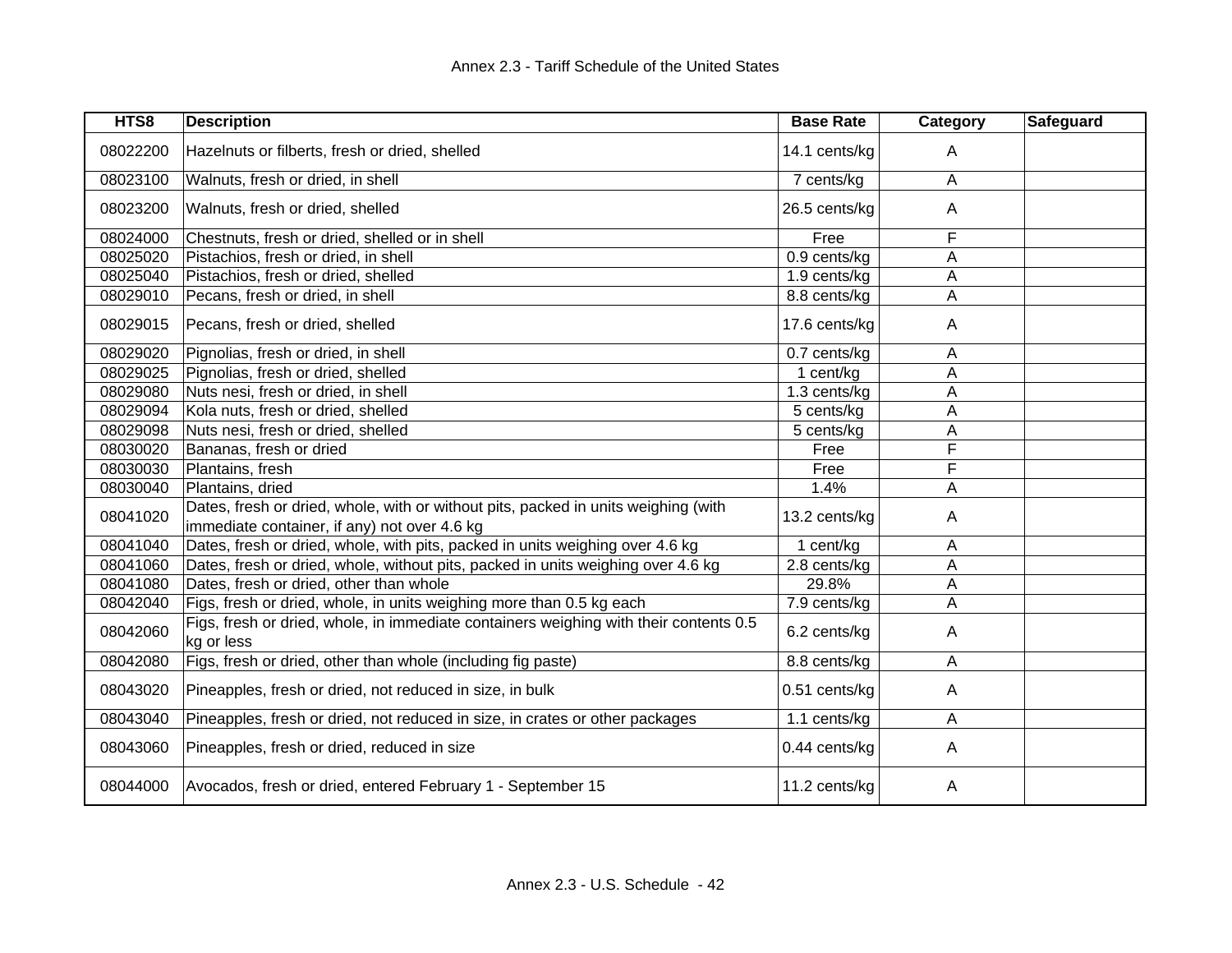| HTS8     | <b>Description</b>                                                                                                            | <b>Base Rate</b> | <b>Category</b> | <b>Safeguard</b> |
|----------|-------------------------------------------------------------------------------------------------------------------------------|------------------|-----------------|------------------|
| 08045040 | Guavas, mangoes, and mangosteens, fresh, if entered during the period September 1<br>through May 31, inclusive                | 6.6 cents/kg     | A               |                  |
| 08045060 | Guavas, mangoes, and mangosteens, fresh, if entered during the period June 1<br>through August 31, inclusive                  | 6.6 cents/kg     | A               |                  |
| 08045080 | Guavas, mangoes, and mangosteens, dried                                                                                       | 1.5 cents/kg     | Α               |                  |
| 08051000 | Oranges, fresh or dried                                                                                                       | 1.9 cents/kg     | A               |                  |
| 08052000 | Mandarins (including tangerines and satsumas); clementines, wilkings and similar<br>citrus hybrids, fresh or dried            | 1.9 cents/kg     | A               |                  |
| 08054040 | Grapefruit, fresh or dried, entered during the period August 1 through September 30,<br>inclusive                             | 1.9 cents/kg     | A               |                  |
| 08054060 | Grapefruit, fresh or dried, if entered during the month of October                                                            | 1.5 cents/kg     | Α               |                  |
| 08054080 | Grapefruit, fresh or dried, if entered during the period November 1 through the<br>following July 31, inclusive               | 2.5 cents/kg     | A               |                  |
| 08055020 | Lemons, fresh or dried                                                                                                        | 2.2 cents/kg     | A               |                  |
| 08055030 | Tahitian lines, Persian limes and other limes of the Citrus latifolia variety, fresh or<br>dried                              | 0.8%             | Α               |                  |
| 08055040 | Limes of the Citrus aurantifolia variety, fresh or dried                                                                      | 1.8 cents/kg     | A               |                  |
| 08059001 | Citrus fruit, not elsewhere specified or included, fresh or dried, including kumquats,<br>citrons and bergamots               | 0.8%             | A               |                  |
| 08061020 | Grapes, fresh, if entered during the period February 15 through March 31, inclusive                                           | \$1.13/m3        | A               |                  |
| 08061040 | Grapes, fresh, if entered during the period April 1 through June 30, inclusive                                                | Free             | F               |                  |
| 08061060 | Grapes, fresh, if entered during the period July 1 through the following February 14,<br>inclusive                            | \$1.80/m3        | A               |                  |
| 08062010 | Raisins, made from dried seedless grapes                                                                                      | 1.8 cents/kg     | A               |                  |
| 08062020 | Raisins, made from other than seedless grapes                                                                                 | 2.8 cents/kg     | A               |                  |
| 08062090 | Grapes, dried, other than raisins                                                                                             | 3.5 cents/kg     | Α               |                  |
| 08071130 | Watermelons, fresh, if entered during the period from December 1, in any year, to the<br>following March 31, inclusive        | 9%               | A               |                  |
| 08071140 | Watermelons, fresh, if entered during the period April 1 through November 30,<br>inclusive                                    | 17%              | A               |                  |
| 08071910 | Cantaloupes, fresh, if entered during the period from August 1 through September 15,<br>inclusive                             | 12.8%            | A               |                  |
| 08071920 | Cantaloupes, fresh, if entered during the periods from January 1 through July 31 or<br>September 16 to December 31, inclusive | 29.8%            | A               |                  |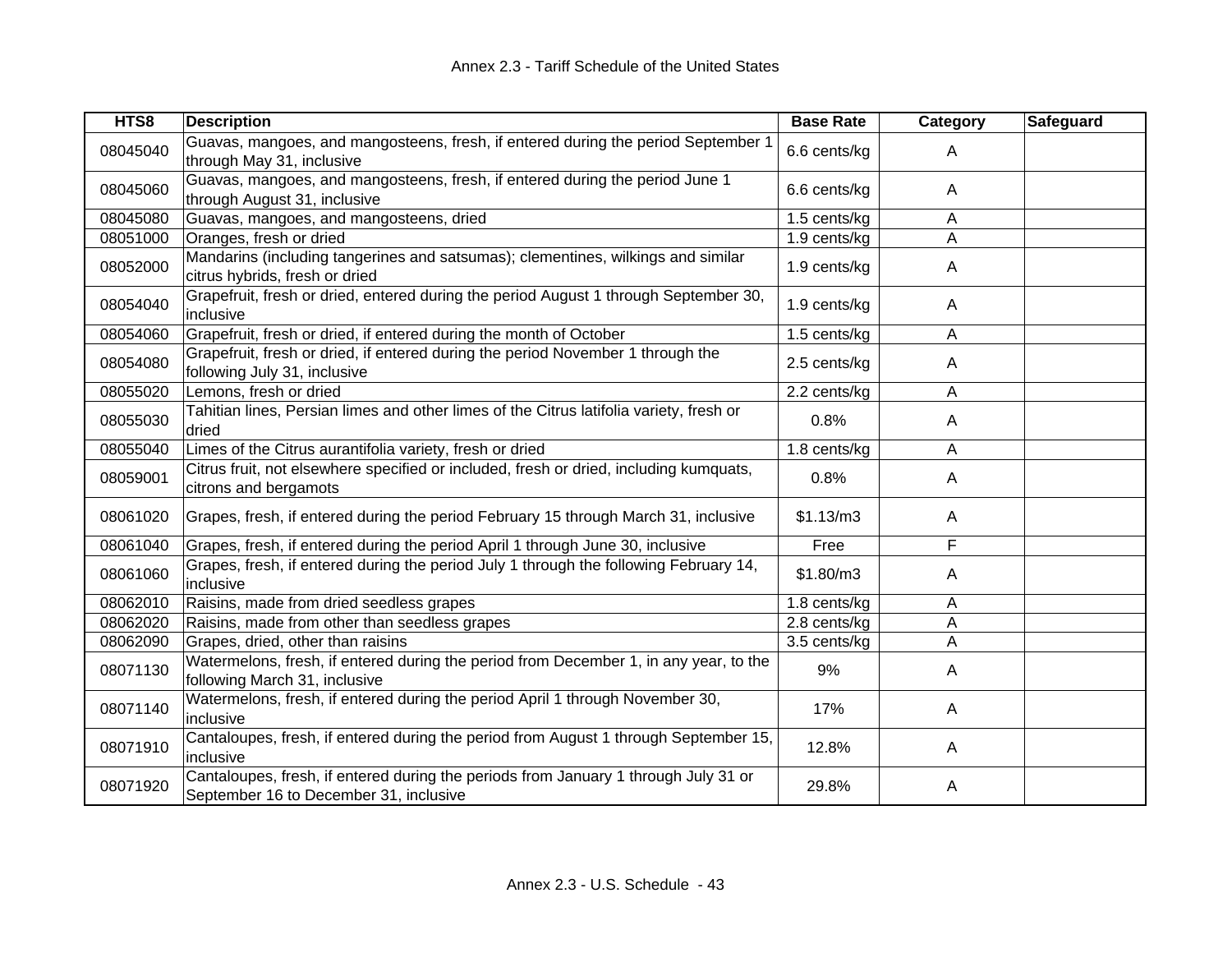| HTS8     | <b>Description</b>                                                                                                                   | <b>Base Rate</b> | Category | Safeguard |
|----------|--------------------------------------------------------------------------------------------------------------------------------------|------------------|----------|-----------|
| 08071950 | Ogen and Galia melons, fresh, if entered during the period from December 1, in any<br>year, to the following May 31, inclusive       | 1.6%             | A        |           |
| 08071960 | Ogen and Galia melons, fresh, if entered during the period from June 1 through<br>November 30, inclusive                             | 6.3%             | A        |           |
| 08071970 | Other melons nesoi, fresh, if entered during the period from December 1, in any year,<br>to the following May 31, inclusive          | 5.4%             | A        |           |
| 08071980 | Other melons nesoi, fresh, if entered during the period from June 1 through<br>November 30, inclusive                                | 28%              | Α        |           |
| 08072000 | Papayas (papaws), fresh                                                                                                              | 5.4%             | A        |           |
| 08081000 | Apples, fresh                                                                                                                        | Free             | F        |           |
| 08082020 | Pears and quinces, fresh, if entered during the period from April 1 through June 30,<br>inclusive                                    | Free             | F        |           |
| 08082040 | Pears and quinces, fresh, if entered during the period from July 1 through the<br>following March 31, inclusive                      | 0.3 cents/kg     | Α        |           |
| 08091000 | Apricots, fresh                                                                                                                      | 0.2 cents/kg     | Α        |           |
| 08092000 | Cherries, fresh                                                                                                                      | Free             | F        |           |
| 08093020 | Peaches, including nectarines, fresh, if entered during the period from June 1 through<br>November 30, inclusive                     | 0.2 cents/kg     | A        |           |
| 08093040 | Peaches, including nectarines, fresh, if entered during the period from December 1<br>through the following May 31, inclusive        | Free             | F        |           |
| 08094020 | Plums, prunes and sloes, fresh, if entered during the period from January 1 through<br>May 31, inclusive                             | Free             | F        |           |
| 08094040 | Plums, prunes and sloes, fresh, if entered during the period from June 1 through<br>December 31, inclusive                           | 0.5 cents/kg     | A        |           |
| 08101020 | Strawberries, fresh, if entered during the period from June 15 through September 15,<br>inclusive                                    | 0.2 cents/kg     | A        |           |
| 08101040 | Strawberries, fresh, if entered during the period from September 16 through the<br>following June 14, inclusive                      | 1.1 cents/kg     | A        |           |
| 08102010 | Raspberries and loganberries, fresh, if entered during the period from September 1<br>through the following June 30, inclusive       | 0.18 cents/kg    | A        |           |
| 08102090 | Raspberries and loganberries, fresh, if entered July 1 - August 31, inclusive;<br>blackberries & mulberries, fresh, entered any time | Free             | F        |           |
| 08103000 | Black, white or red currants and gooseberries, fresh                                                                                 | Free             | F        |           |
| 08104000 | Cranberries, blueberries and other fruits of the genus Vaccinium, fresh                                                              | Free             | F        |           |
| 08105000 | Kiwi fruit, fresh                                                                                                                    | Free             | F        |           |
| 08106000 | Durians, fresh                                                                                                                       | 2.2%             | A        |           |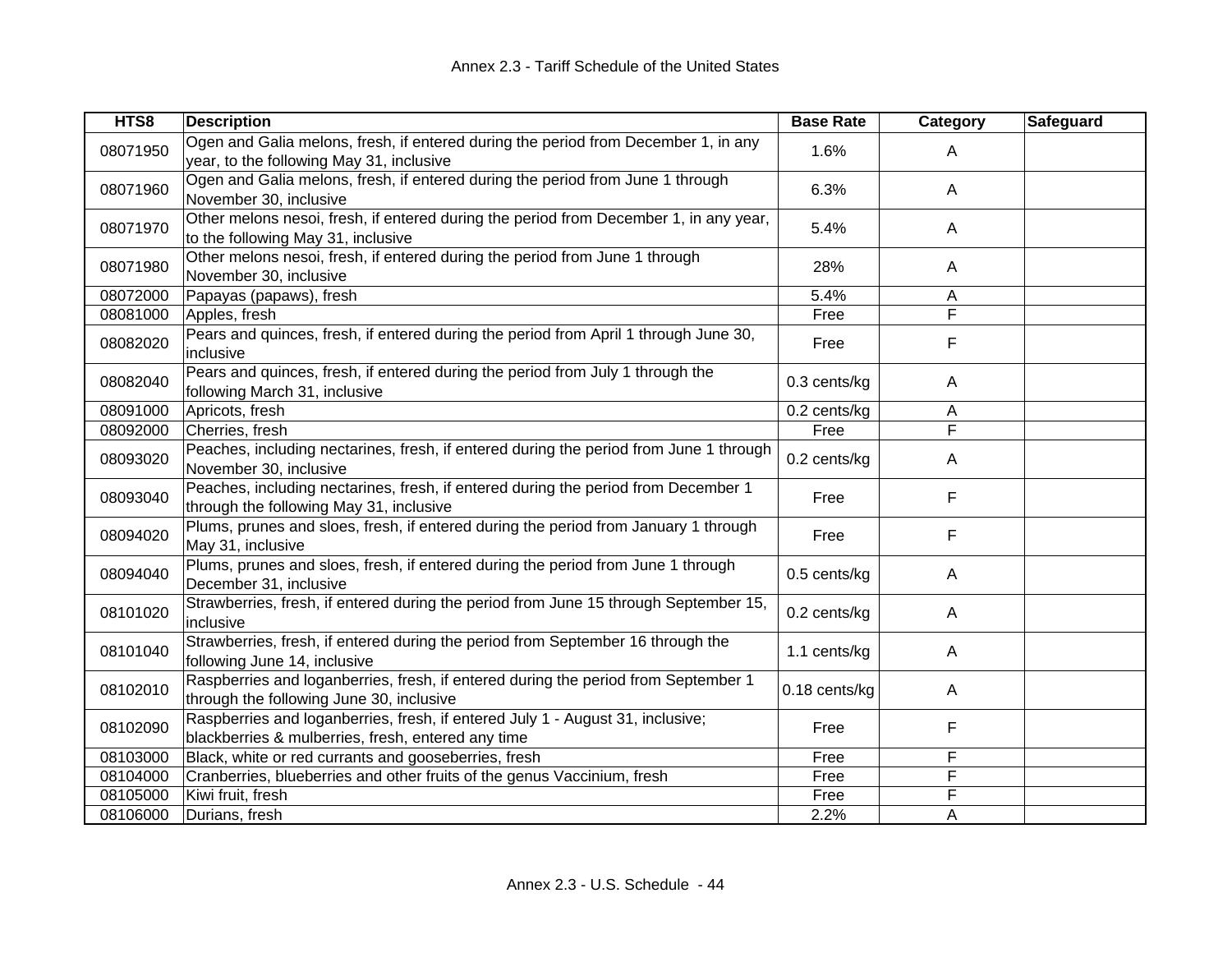| HTS8     | <b>Description</b>                                                                                                       | <b>Base Rate</b> | Category       | Safeguard |
|----------|--------------------------------------------------------------------------------------------------------------------------|------------------|----------------|-----------|
| 08109025 | Berries and tamarinds, fresh                                                                                             | Free             |                |           |
| 08109045 | Fruit, not elsewhere specified or included, fresh                                                                        | 2.2%             | Α              |           |
| 08111000 | Strawberries, frozen, in water or containing added sweetening                                                            | 11.2%            | Α              |           |
| 08112020 | Raspberries, loganberries, black currants and gooseberries, frozen, in water or<br>containing added sweetening           | 4.5%             | A              |           |
| 08112040 | Blackberries, mulberries and white or red currants, frozen, in water or containing<br>added sweetening                   | 9%               | A              |           |
| 08119010 | Bananas and plantains, frozen, in water or containing added sweetening                                                   | 3.4%             | A              |           |
| 08119020 | Blueberries, frozen, in water or containing added sweetening                                                             | Free             | F              |           |
| 08119022 | Boysenberries, frozen, in water or containing added sweetening                                                           | 11.2%            | Α              |           |
| 08119025 | Cashew apples, mameyes colorados, sapodillas, soursops and sweetsops, frozen, in<br>water or containing added sweetening | 3.2%             | A              |           |
| 08119030 | Coconut meat, frozen, in water or containing added sweetening                                                            | Free             | F              |           |
| 08119035 | Cranberries, frozen, in water or containing added sweetening                                                             | Free             | F              |           |
| 08119040 | Papayas, frozen, in water or containing added sweetening                                                                 | 11.2%            | A              |           |
| 08119050 | Pineapples, frozen, in water or containing added sweetening                                                              | 0.25 cents/kg    | A              |           |
| 08119052 | Mangoes, frozen, whether or not previously steamed or boiled                                                             | 10.9%            | A              |           |
| 08119055 | Melons, frozen, in water or containing added sweetening                                                                  | 11.2%            | Α              |           |
| 08119080 | Fruit, nesi, frozen, whether or not previously steamed or boiled                                                         | 14.5%            | A              |           |
| 08121000 | Cherries, provisionally preserved, but unsuitable in that state for immediate<br>consumption                             | 13.4 cents/kg    | $\mathsf{A}$   |           |
| 08129010 | Mixtures of two or more fruits, provisionally preserved, but unsuitable in that state for<br>consumption                 | 11.2%            | $\mathsf{A}$   |           |
| 08129020 | Citrus fruit, provisionally preserved, but unsuitable in that state for immediate<br>consumption                         | 1.8 cents/kg     | A              |           |
| 08129030 | Figs, provisionally preserved, but unsuitable in that state for immediate consumption                                    | 2.6 cents/kg     | $\mathsf{A}$   |           |
| 08129040 | Pineapples, provisionally preserved, but unsuitable in that state for immediate<br>consumption                           | 0.25 cents/kg    | A              |           |
| 08129050 | Strawberries, provisionally preserved, but unsuitable in that state for immediate<br>consumption                         | 0.8 cents/kg     | A              |           |
| 08129090 | Fruit and nuts nesi, including mixtures containing nuts, provisionally preserved, but not<br>for immediate consumption   | 0.1 cents/kg     | $\overline{A}$ |           |
| 08131000 | Apricots, dried                                                                                                          | 1.8 cents/kg     | A              |           |
| 08132010 | Prunes and plums, soaked in brine and dried                                                                              | 2 cents/kg       | A              |           |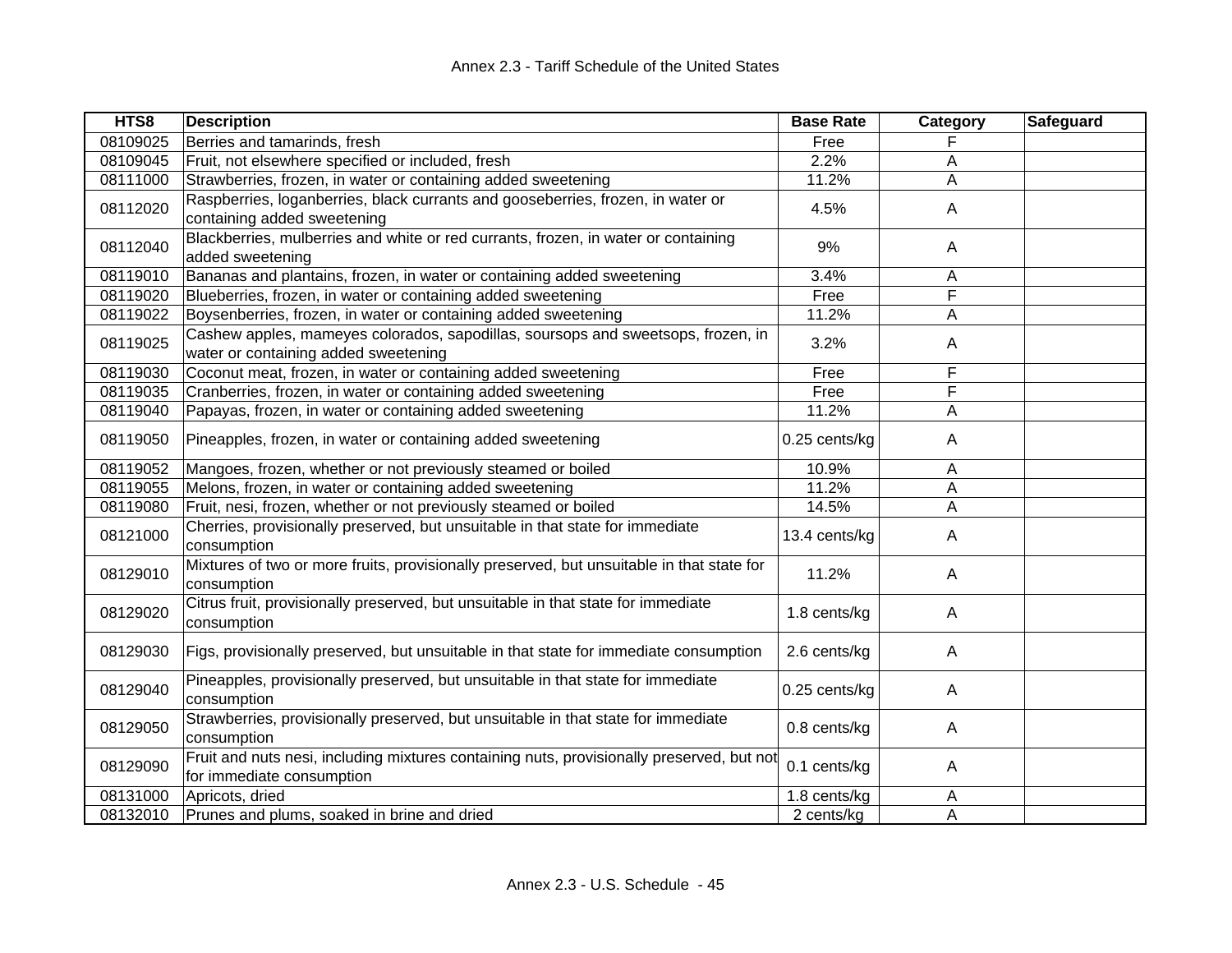| HTS8     | <b>Description</b>                                                                                                                     | <b>Base Rate</b> | Category       | Safeguard |
|----------|----------------------------------------------------------------------------------------------------------------------------------------|------------------|----------------|-----------|
| 08132020 | Prunes and plums, dried, (except if presoaked in brine)                                                                                | 14%              | Α              |           |
| 08133000 | Apples, dried                                                                                                                          | 0.74 cents/kg    | A              |           |
| 08134010 | Papayas, dried                                                                                                                         | 1.8%             | A              |           |
| 08134015 | Barberries, dried                                                                                                                      | 3.5 cents/kg     | Α              |           |
| 08134020 | Berries except barberries, dried                                                                                                       | 1.4 cents/kg     | A              |           |
| 08134030 | Cherries, dried                                                                                                                        | 10.6 cents/kg    | $\overline{A}$ |           |
| 08134040 | Peaches, dried                                                                                                                         | 1.4 cents/kg     | A              |           |
| 08134080 | Tamarinds, dried                                                                                                                       | 6.8%             | A              |           |
| 08134090 | Fruit nesi, dried, other than that of headings 0801 to 0806, and excluding mixtures                                                    | 2.5%             | A              |           |
| 08135000 | Mixtures of nuts or dried fruits of Chapter 8                                                                                          | 14%              | A              |           |
| 08140010 | Peel of orange or citron, fresh, frozen, dried or provisionally preserved in brine, in<br>sulfur water or other preservative solutions | Free             | F              |           |
| 08140040 | Lime peel, fresh, frozen or in brine                                                                                                   | 1.6 cents/kg     | A              |           |
| 08140080 | Peel of citrus fruit, excl. orange or citron and peel, nesi, of melon, fresh, frozen, dried<br>or provisionally preserved              | 1.6 cents/kg     | A              |           |
| 09011100 | Coffee, not roasted, not decaffeinated                                                                                                 | Free             | F              |           |
| 09011200 | Coffee, not roasted, decaffeinated                                                                                                     | Free             | F              |           |
| 09012100 | Coffee, roasted, not decaffeinated                                                                                                     | Free             | F              |           |
| 09012200 | Coffee, roasted, decaffeinated                                                                                                         | Free             | F              |           |
| 09019010 | Coffee husks and skins                                                                                                                 | Free             | F              |           |
| 09019020 | Coffee substitutes containing coffee                                                                                                   | 1.5 cents/kg     | Α              |           |
| 09021010 | Green tea in packages not over 3 kg, flavored                                                                                          | 6.4%             | A              |           |
| 09021090 | Green tea in packages not over 3 kg, not flavored                                                                                      | Free             | F              |           |
| 09022010 | Green tea in packages over 3 kg, flavored                                                                                              | 6.4%             | A              |           |
| 09022090 | Green tea in packages over 3 kg, not flavored                                                                                          | Free             | F              |           |
| 09023000 | Black tea (fermented) and partly fermented tea, in immediate packings of a content<br>not exceeding 3 kg                               | Free             | F              |           |
| 09024000 | Black tea (fermented) and partly fermented tea, other than in immediate packings of a<br>content not exceeding 3 kg                    | Free             | F              |           |
| 09030000 | Mate                                                                                                                                   | Free             | F              |           |
| 09041100 | Pepper of the genus Piper, neither crushed nor ground                                                                                  | Free             | F              |           |
| 09041200 | Pepper of the genus Piper, crushed or ground                                                                                           | Free             | F              |           |
| 09042020 | Paprika, dried or crushed or ground                                                                                                    | 3 cents/kg       | A              |           |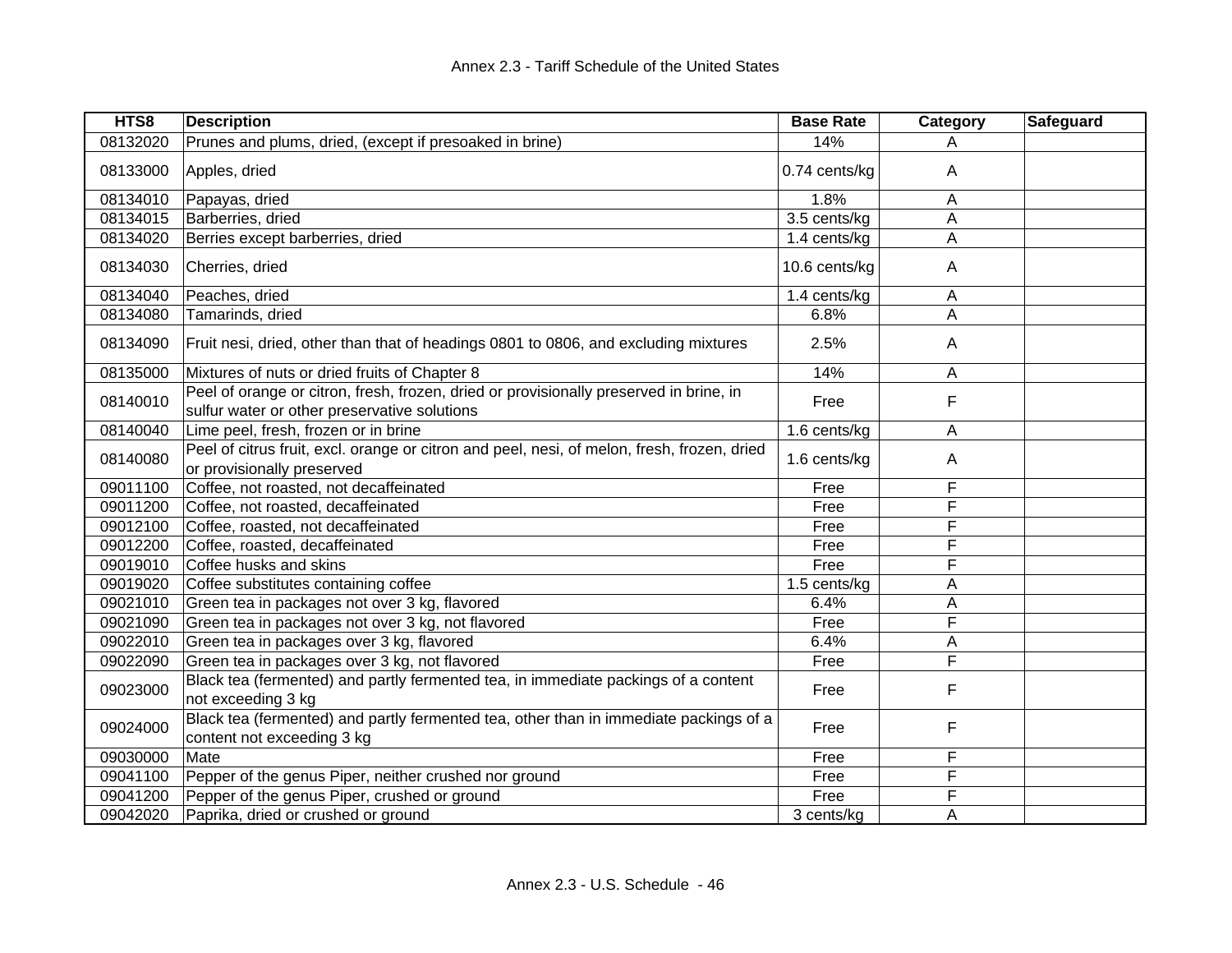| HTS8     | <b>Description</b>                                                                          | <b>Base Rate</b> | Category | <b>Safeguard</b> |
|----------|---------------------------------------------------------------------------------------------|------------------|----------|------------------|
| 09042040 | Anaheim and ancho pepper, dried or crushed or ground                                        | 5 cents/kg       | Α        |                  |
| 09042060 | Fruits of the genus Capsicum, other than paprika or anaheim and ancho pepper, not<br>ground | 2.5 cents/kg     | A        |                  |
| 09042073 | Mixtures of mashed or macerated hot red peppers and salt, nesoi                             | Free             | F        |                  |
| 09042076 | Fruits of the genus capsicum, ground, nesoi                                                 | 5 cents/kg       | A        |                  |
| 09042080 | Fruits of the genus Pimenta (including allspice), dried or crushed or ground                | Free             | F        |                  |
| 09050000 | Vanilla beans                                                                               | Free             | F        |                  |
| 09061000 | Cinnamon and cinnamon-tree flowers, neither crushed nor ground                              | Free             | F        |                  |
| 09062000 | Cinnamon and cinnamon-tree flowers, crushed or ground                                       | Free             | F        |                  |
| 09070000 | Cloves (whole fruit, cloves and stems)                                                      | Free             | F        |                  |
| 09081000 | Nutmeg                                                                                      | Free             | F        |                  |
| 09082020 | Mace, bombay or wild, ground                                                                | 7.4 cents/kg     | Α        |                  |
| 09082040 | Mace, other than ground Bombay or wild mace                                                 | Free             | F        |                  |
| 09083000 | Cardamoms                                                                                   | Free             | F        |                  |
| 09091000 | Seeds of anise or badian                                                                    | Free             | F        |                  |
| 09092000 | Seeds of coriander                                                                          | Free             | F        |                  |
| 09093000 | Seeds of cumin                                                                              | Free             | F        |                  |
| 09094000 | Seeds of caraway                                                                            | Free             | F        |                  |
| 09095000 | Seeds of fennel or juniper berries                                                          | Free             | F        |                  |
| 09101020 | Ginger, not ground                                                                          | Free             | F        |                  |
| 09101040 | Ginger, ground                                                                              | 1 cent/kg        | A        |                  |
| 09102000 | Saffron                                                                                     | Free             | F        |                  |
| 09103000 | Tumeric (curcuma)                                                                           | Free             | F        |                  |
| 09104020 | Thyme; bay leaves, crude or not manufactured                                                | Free             | F        |                  |
| 09104030 | Thyme, other than crude or not manufactured                                                 | 4.8%             | A        |                  |
| 09104040 | Bay leaves, other than crude or not manufactured                                            | 3.2%             | Α        |                  |
| 09105000 | Curry                                                                                       | Free             | F        |                  |
| 09109100 | Mixtures of spices                                                                          | 1.9%             | A        |                  |
| 09109920 | Origanum, crude or not manufactured                                                         | Free             | F        |                  |
| 09109940 | Origanum, other than crude or not manufactured                                              | 3.4%             | A        |                  |
| 09109950 | Dill                                                                                        | Free             | F        |                  |
| 09109960 | Spices, nesi                                                                                | 1.9%             | A        |                  |
| 10011000 | Durum wheat                                                                                 | 0.65 cents/kg    | A        |                  |
| 10019010 | Seed of wheat and meslin                                                                    | 2.8%             | Α        |                  |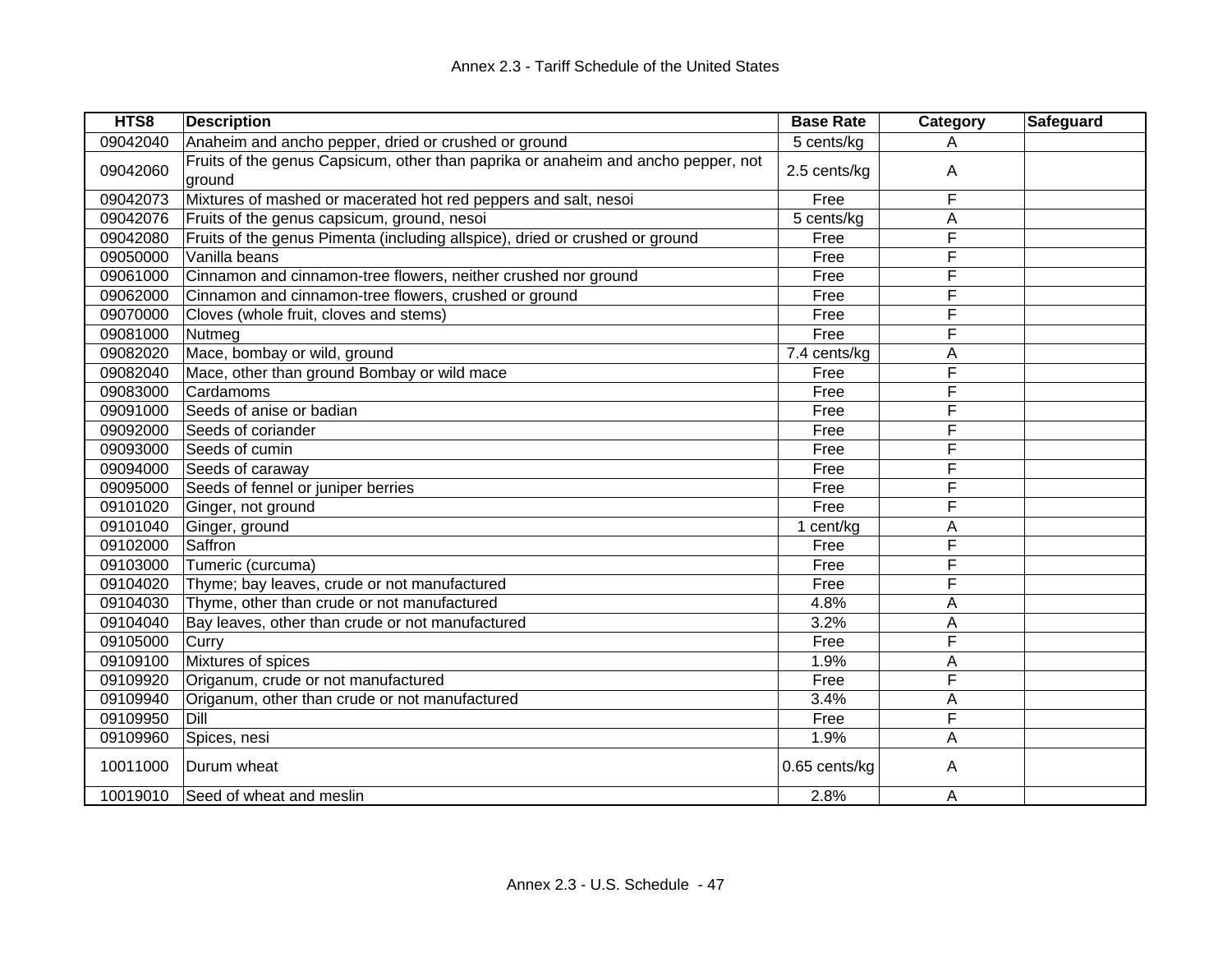| HTS8     | <b>Description</b>                                                                            | <b>Base Rate</b> | Category | Safeguard |
|----------|-----------------------------------------------------------------------------------------------|------------------|----------|-----------|
| 10019020 | Wheat & meslin other than durum or seed wheat                                                 | 0.35 cents/kg    | A        |           |
| 10020000 | Rye                                                                                           | Free             | F        |           |
| 10030020 | Barley, for malting purposes                                                                  | 0.1 cents/kg     | A        |           |
| 10030040 | Barley, other than for malting purposes                                                       | 0.15 cents/kg    | A        |           |
| 10040000 | Oats                                                                                          | Free             | F        |           |
| 10051000 | Seed corn (maize)                                                                             | Free             | F        |           |
| 10059020 | Yellow dent corn                                                                              | 0.05 cents/kg    | Α        |           |
| 10059040 | Corn (maize), other than seed and yellow dent corn                                            | 0.25 cents/kg    | A        |           |
| 10061000 | Rice in the husk (paddy or rough)                                                             | 1.8 cents/kg     | A        |           |
| 10062020 | Basmati rice, husked                                                                          | 0.83 cents/kg    | A        |           |
| 10062040 | Husked (brown) rice, other than Basmati                                                       | 2.1 cents/kg     | A        |           |
| 10063010 | Rice semi-milled or wholly milled, whether or not polished or glazed, parboiled               | 11.2%            | A        |           |
| 10063090 | Rice semi-milled or wholly milled, whether or not polished or glazed, other than<br>parboiled | 1.4 cents/kg     | Α        |           |
| 10064000 | Broken rice                                                                                   | 0.44 cents/kg    | A        |           |
| 10070000 | Grain sorghum                                                                                 | 0.22 cents/kg    | A        |           |
| 10081000 | Buckwheat                                                                                     | Free             | F        |           |
| 10082000 | <b>Millet</b>                                                                                 | 0.32 cents/kg    | A        |           |
| 10083000 | Canary seed                                                                                   | 0.12 cents/kg    | A        |           |
| 10089000 | Cereals nesi (including wild rice)                                                            | 1.1%             | A        |           |
| 11010000 | Wheat or meslin flour                                                                         | 0.7 cents/kg     | A        |           |
| 11021000 | <b>Rye flour</b>                                                                              | 0.23 cents/kg    | A        |           |
| 11022000 | Corn (maize) flour                                                                            | 0.3 cents/kg     | A        |           |
| 11023000 | Rice flour                                                                                    | 0.09 cents/kg    | A        |           |
| 11029020 | <b>Buckwheat flour</b>                                                                        | Free             | F        |           |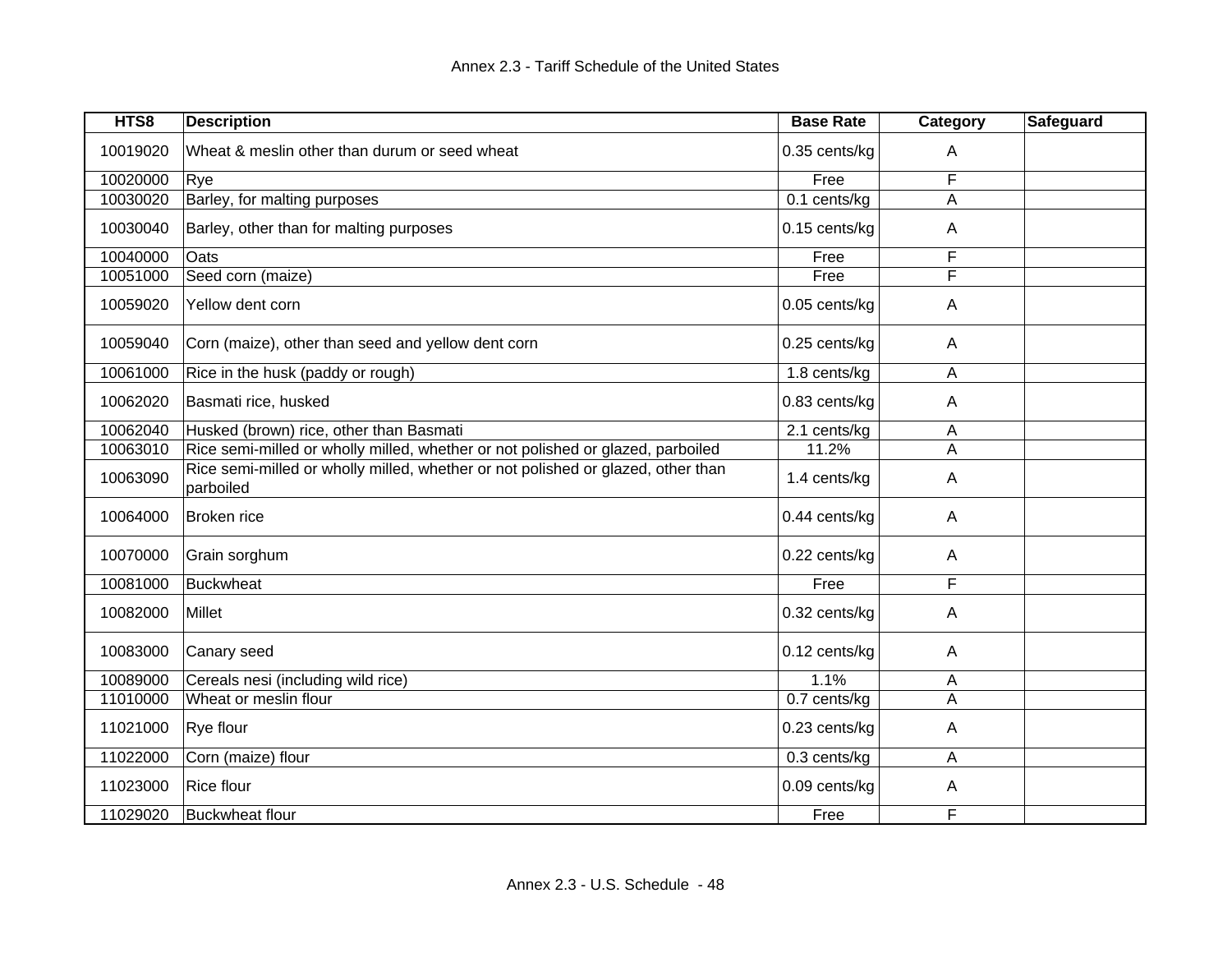| HTS8     | <b>Description</b>                                                                                                                            | <b>Base Rate</b> | Category | Safeguard |
|----------|-----------------------------------------------------------------------------------------------------------------------------------------------|------------------|----------|-----------|
| 11029030 | Cereal flours nesi, mixed together                                                                                                            | 12.8%            | Α        |           |
| 11029060 | Cereal flours, other than of wheat or meslin, rye, corn, rice or buckwheat                                                                    | 9%               | A        |           |
| 11031100 | Groats and meal of wheat                                                                                                                      | 0.5 cents/kg     | A        |           |
| 11031300 | Groats and meal of corn (maize)                                                                                                               | 0.3 cents/kg     | A        |           |
| 11031912 | Groats and meal of oats                                                                                                                       | 0.8 cents/kg     | A        |           |
| 11031914 | Groats and meal of rice                                                                                                                       | 0.09 cents/kg    | A        |           |
| 11031990 | Groats and meal of cereals other than wheat, oats, corn (maize) or rice                                                                       | 9%               | A        |           |
| 11032000 | Pellets of cereals                                                                                                                            | Free             | F        |           |
| 11041200 | Rolled or flaked grains of oats                                                                                                               | 1.2 cents/kg     | A        |           |
| 11041910 | Rolled or flaked grains of barley                                                                                                             | 2 cents/kg       | A        |           |
| 11041990 | Rolled or flaked grains of cereals, other than of barley or oats                                                                              | 0.45 cents/kg    | A        |           |
| 11042200 | Grains of oats, hulled, pearled, clipped, sliced, kibbled or otherwise worked, but not<br>rolled or flaked                                    | 0.5%             | A        |           |
| 11042300 | Grains of corn (maize), hulled, pearled, clipped, sliced, kibbled or otherwise worked,<br>but not rolled or flaked                            | 0.45 cents/kg    | A        |           |
| 11042910 | Grains of barley, hulled, pearled, clipped, sliced, kibbled or otherwise worked, but not<br>rolled or flaked                                  | 1.2%             | A        |           |
| 11042990 | Grains of cereals other than barley, oats or corn, hulled, pearled, clipped, sliced,<br>kibbled or otherwise worked, but not rolled or flaked | 2.7%             | A        |           |
| 11043000 | Germ of cereals, whole, rolled, flaked or ground                                                                                              | 4.5%             | A        |           |
| 11051000 | Flour, meal and powder of potatoes                                                                                                            | 1.7 cents/kg     | A        |           |
| 11052000 | Flakes, granules and pellets, of potatoes                                                                                                     | $1.3$ cents/kg   | A        |           |
| 11061000 | Flour, meal and powder of the dried leguminous vegetables of heading 0713                                                                     | 8.3%             | Α        |           |
| 11062010 | Flour, meal and powder of Chinese water chestnuts                                                                                             | 8.3%             | A        |           |
| 11062090 | Flour, meal and powder of sago, or of roots or tubers of heading 0714 (excluding<br>Chinese water chestnuts)                                  | Free             | F        |           |
| 11063020 | Flour, meal and powder of banana and plantain                                                                                                 | 2.8%             | A        |           |
| 11063040 | Fruit and nut flour, meal and powder of the products of chapter 8, other than of<br>banana and plantain                                       | 9.6%             | A        |           |
| 11071000 | Malt, not roasted                                                                                                                             | 0.3 cents/kg     | Α        |           |
| 11072000 | Malt, roasted                                                                                                                                 | 0.42 cents/kg    | A        |           |
| 11081100 | Wheat starch                                                                                                                                  | 0.54 cents/kg    | A        |           |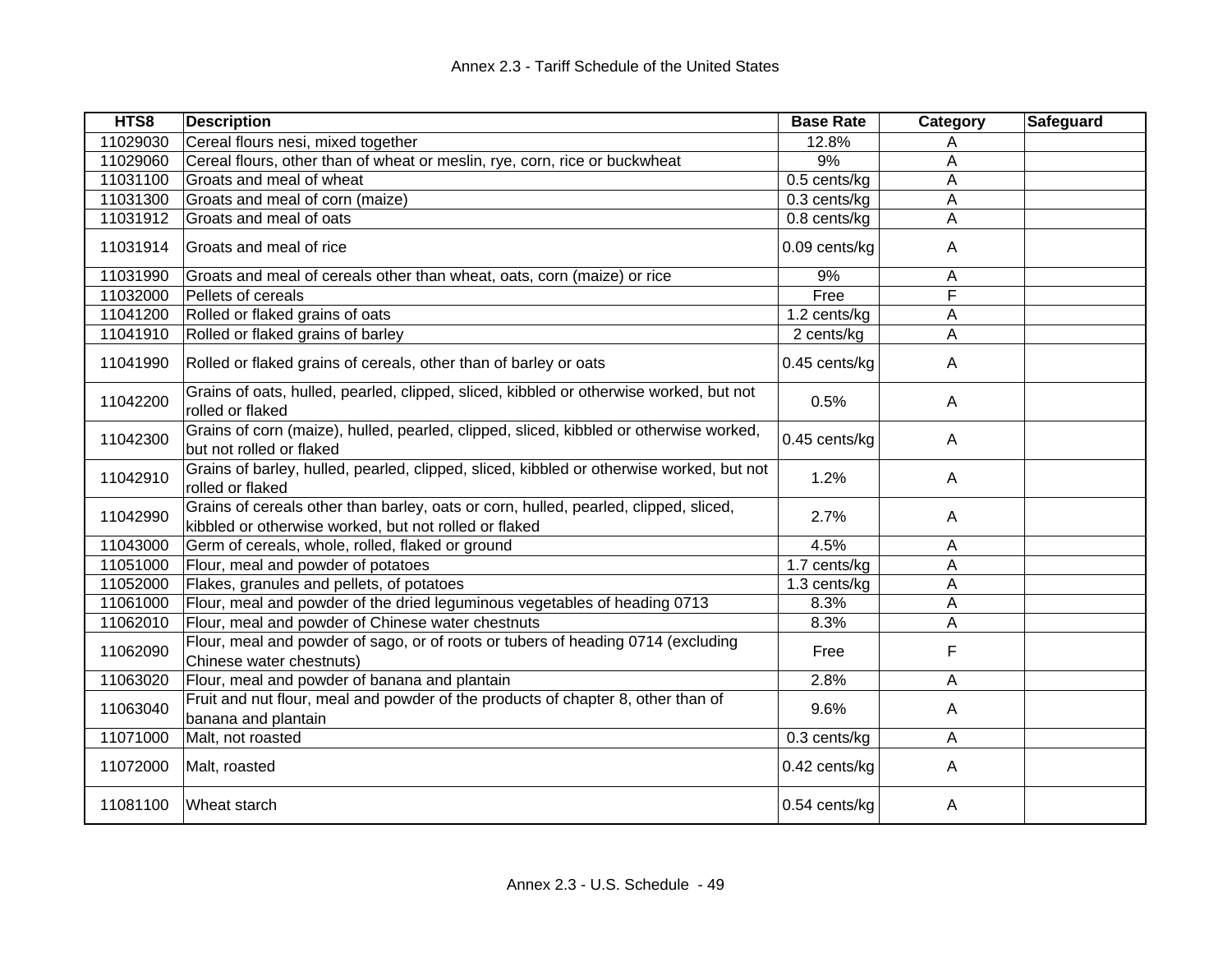| HTS8     | <b>Description</b>                                                                                               | <b>Base Rate</b> | Category       | Safeguard |
|----------|------------------------------------------------------------------------------------------------------------------|------------------|----------------|-----------|
| 11081200 | Corn (maize) starch                                                                                              | 0.54 cents/kg    | A              |           |
| 11081300 | Potato starch                                                                                                    | 0.56 cents/kg    | A              |           |
| 11081400 | Cassava (manioc) starch                                                                                          | Free             | F              |           |
| 11081900 | Starches other than wheat, corn (maize), potato or cassava (manioc) starches                                     | Free             | F              |           |
| 11082000 | Inulin                                                                                                           | 2.6%             | A              |           |
| 11090010 | Wheat gluten, whether or not dried, to be used as animal feed                                                    | 1.8%             | A              |           |
| 11090090 | Wheat gluten, whether or not dried, to be used for other than animal feed                                        | 6.8%             | А              |           |
| 12010000 | Soybeans, whether or not broken                                                                                  | Free             | F              |           |
| 12021005 | Peanuts (ground-nuts), not roasted or cooked, in shell, subject to gen note 15 of the<br><b>HTS</b>              | 9.35 cents/kg    | A              |           |
| 12021040 | Peanuts (ground-nuts), not roasted or cooked, in shell, subject to add. US note 2 to<br>Ch.12                    | 9.35 cents/kg    | A              |           |
| 12021080 | Peanuts (ground-nuts), not roasted or cooked, in shell, not subject to gen note 15 or<br>add. US note 2 to Ch.12 | 163.8%           | D              |           |
| 12022005 | Peanuts (ground-nuts), not roasted or cooked, shelled, subject to gen note 15 of the<br>HTS                      | 6.6 cents/kg     | A              |           |
| 12022040 | Peanuts (ground-nuts), not roasted or cooked, shelled, subject to add. US note 2 to<br>Ch.12                     | 6.6 cents/kg     | A              |           |
| 12022080 | Peanuts (ground-nuts), not roasted or cooked, shelled, not subject to gen note 15 or<br>add. US note 2 to Ch.12  | 131.8%           | D              |           |
| 12030000 | Copra                                                                                                            | Free             | F              |           |
| 12040000 | Flaxseed (linseed), whether or not broken                                                                        | 0.39 cents/kg    | A              |           |
| 12051000 | Low erucic acid rape or colza seeds, whether or not broken                                                       | 0.58 cents/kg    | A              |           |
| 12059000 | Rape or colza seeds (other than of low erucic acid), whether or not broken                                       | 0.58 cents/kg    | A              |           |
| 12060000 | Sunflower seeds, whether or not broken                                                                           | Free             | F              |           |
| 12071000 | Palm nuts and kernels, whether or not broken                                                                     | Free             | F              |           |
| 12072000 | Cotton seeds, whether or not broken                                                                              | 0.47 cents/kg    | Α              |           |
| 12073000 | Castor beans, whether or not broken                                                                              | Free             | F              |           |
| 12074000 | Sesame seeds, whether or not broken                                                                              | Free             | $\overline{F}$ |           |
| 12075000 | Mustard seeds, whether or not broken                                                                             | Free             | F              |           |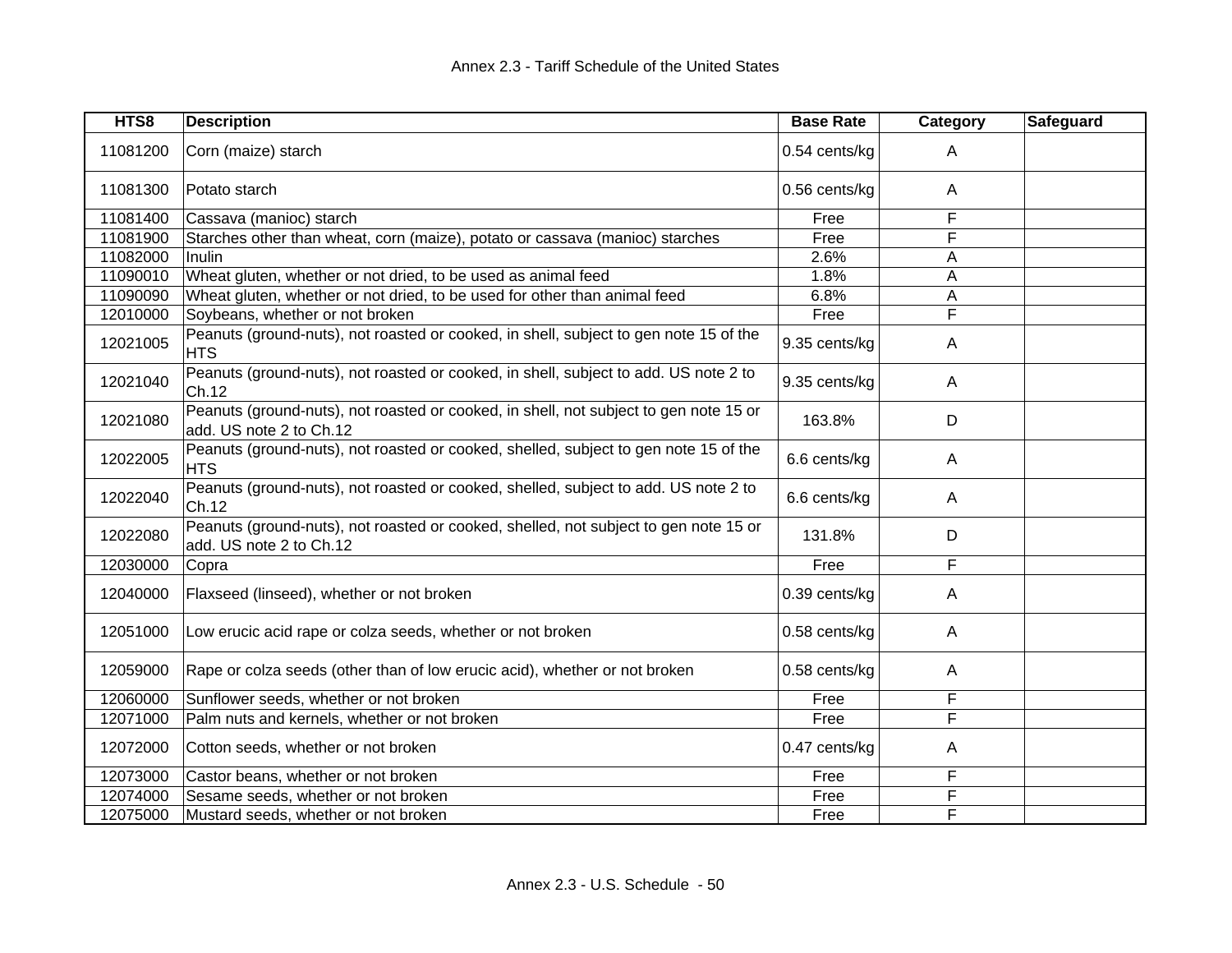| HTS8     | <b>Description</b>                                                                                                               | <b>Base Rate</b> | Category | Safeguard |
|----------|----------------------------------------------------------------------------------------------------------------------------------|------------------|----------|-----------|
| 12076000 | Safflower seeds, whether or not broken                                                                                           | Free             |          |           |
| 12079100 | Poppy seeds, whether or not broken                                                                                               | 0.06 cents/kg    | A        |           |
| 12079901 | Oil seeds and oleaginous fruits not elsewhere specified or included, whether or not<br>broken                                    | Free             | F        |           |
| 12081000 | Flours and meals of soybeans                                                                                                     | 1.9%             | А        |           |
| 12089000 | Flours and meals of oil seeds or oleaginous fruits other than those of mustard or<br>soybeans                                    | 1.4%             | A        |           |
| 12091000 | Sugar beet seed of a kind used for sowing                                                                                        | Free             | F        |           |
| 12092100 | Alfalfa (lucerne) seed of a kind used for sowing                                                                                 | 1.5 cents/kg     | А        |           |
| 12092220 | White and ladino clover seed of a kind used for sowing                                                                           | 1.6 cents/kg     | Α        |           |
| 12092240 | Clover seed, other than white and ladino, of a kind used for sowing                                                              | Free             | F        |           |
| 12092300 | Fescue seed of a kind used for sowing                                                                                            | Free             | F        |           |
| 12092400 | Kentucky blue grass seed of a kind used for sowing                                                                               | 1.2 cents/kg     | А        |           |
| 12092500 | Rye grass seed of a kind used for sowing                                                                                         | 1.4 cents/kg     | Α        |           |
| 12092600 | Timothy grass seed of a kind used for sowing                                                                                     | Free             | F        |           |
| 12092910 | Beet seed, other than sugar beet seed, of a kind used for sowing                                                                 | Free             | F        |           |
| 12092990 | Seeds of forage plants of a kind used for sowing, not elsewhere specified or included                                            | Free             | F        |           |
| 12093000 | Seeds of herbaceous plants cultivated principally for their flowers                                                              | 1 cent/kg        | A        |           |
| 12099110 | Cauliflower seeds of a kind used for sowing                                                                                      | 5.9 cents/kg     | A        |           |
| 12099120 | Celery seeds of a kind used for sowing                                                                                           | Free             | F        |           |
| 12099140 | Onion seeds of a kind used for sowing                                                                                            | Free             | F        |           |
| 12099150 | Parsley seeds of a kind used for sowing                                                                                          | 0.68 cents/kg    | A        |           |
| 12099160 | Pepper seeds of a kind used for sowing                                                                                           | Free             | F        |           |
| 12099180 | Vegetable seeds, nesi, of a kind used for sowing                                                                                 | 1.5 cents/kg     | Α        |           |
| 12099920 | Tree and shrub seeds of a kind used for sowing                                                                                   | Free             | F        |           |
| 12099940 | Seeds, fruits and spores, of a kind used for sowing, nesi                                                                        | 0.83 cents/kg    | A        |           |
| 12101000 | Hop cones, fresh or dried, neither ground, powdered nor in the form of pellets                                                   | 13.2 cents/kg    | A        |           |
| 12102000 | Hop cones, fresh or dried, ground, powdered or in the form of pellets; lupulin                                                   | 13.2 cents/kg    | A        |           |
| 12111000 | Licorice roots, fresh or dried, of a kind used in perfumery, in pharmacy, or for<br>insecticidal, fungicidal or similar purposes | Free             | F        |           |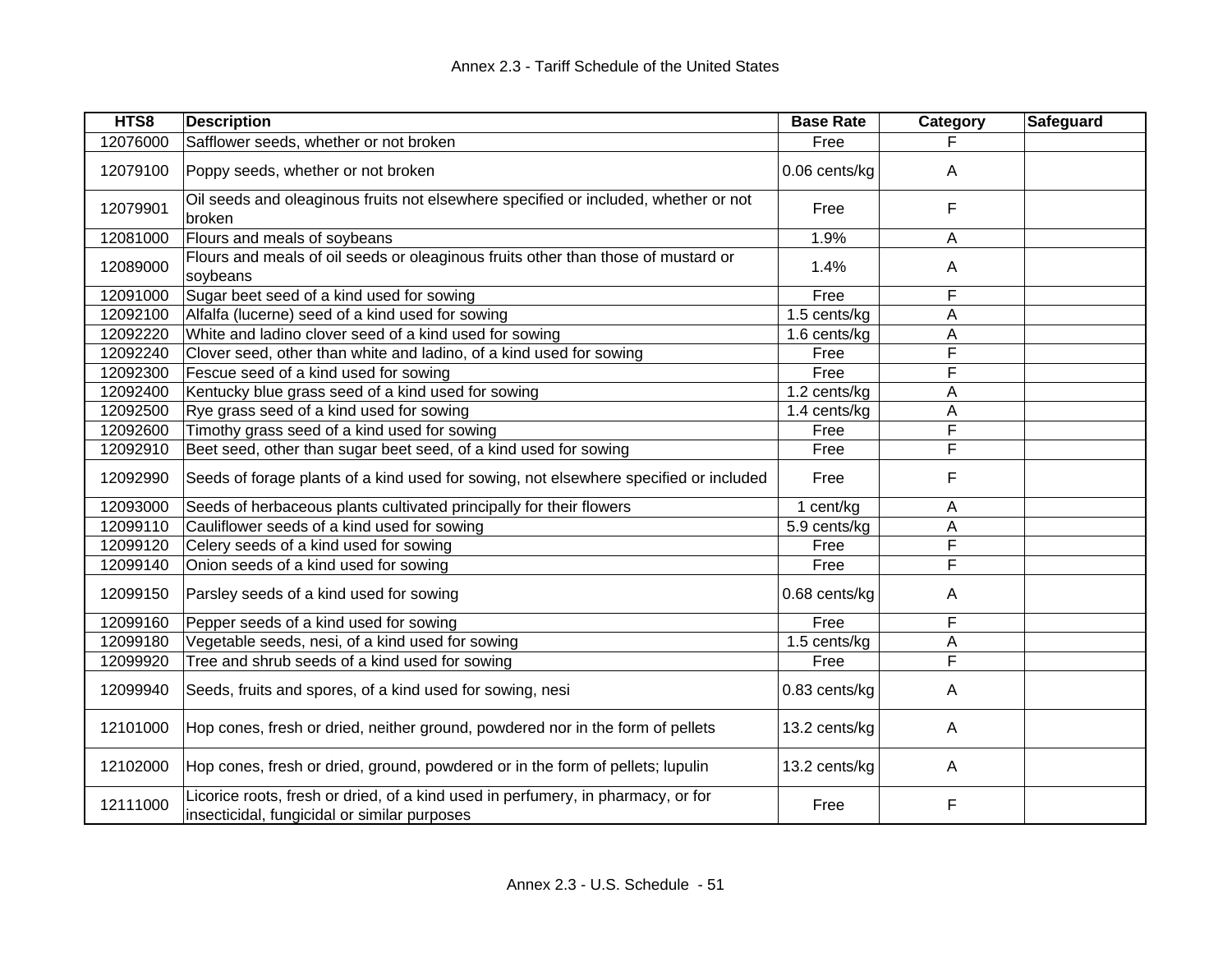| HTS8     | <b>Description</b>                                                                                                                              | <b>Base Rate</b>          | Category     | Safeguard |
|----------|-------------------------------------------------------------------------------------------------------------------------------------------------|---------------------------|--------------|-----------|
| 12112000 | Ginseng roots, fresh or dried, of a kind used in perfumery, in pharmacy, or for<br>insecticidal, fungicidal or similar purposes                 | Free                      | F.           |           |
| 12113000 | Coca leaf, of a kind used in perfumery, in pharmacy or for insecticidal, fungicidal or<br>similar purposes                                      | Free                      | F            |           |
| 12114000 | Poppy straw, of a kind used in perfumery, in pharmacy or for insecticidal, fungicidal or<br>similar purposes                                    | Free                      | F            |           |
| 12119020 | Mint leaves, crude or not manufactured, of a kind used in perfumery, in pharmacy or<br>for insecticidal, fungicidal or similar purposes         | Free                      | F            |           |
| 12119040 | Mint leaves nesi, of a kind used in perfumery, in pharmacy or for insecticidal,<br>fungicidal or similar purposes                               | 4.8%                      | $\mathsf{A}$ |           |
| 12119060 | Tonka beans, of a kind used in perfumery, in pharmacy or for insecticidal, fungicidal<br>or similar purposes                                    | 6.6 cents/kg              | $\mathsf{A}$ |           |
| 12119090 | Plants and parts of plants nesoi, of a kind used in perfumery, in pharmacy or for<br>insecticidal, fungicidal or similar purposes               | Free                      | F            |           |
| 12121000 | Locust beans, including locust bean seeds, fresh, chilled, frozen or dried, whether or<br>not ground                                            | Free                      | F            |           |
| 12122000 | Seaweeds and other algae, fresh, chilled, frozen or dried, whether or not ground                                                                | Free                      | F            |           |
| 12123010 | Nectarine stones and kernels of a kind used primarily for human consumption, not<br>elsewhere specified or included                             | Free                      | F            |           |
| 12123090 | Apricot, peach (other than nectarine) or plum stones and kernels used primarily for<br>human consumption, not elsewhere specified or included   | 1.5 cents/kg              | A            |           |
| 12129100 | Sugar beet, fresh, chilled, frozen or dried, whether or not ground                                                                              | $\overline{39.7}$ cents/t | A            |           |
| 12129910 | Sugar cane, fresh, chilled, frozen or dried, whether or not ground                                                                              | \$1.24/t                  | A            |           |
| 12129990 | Fruit stone & kernel (not apricot/peach/plum) & other vegetable products (eg,<br>unroasted chicory roots) used primary human consumption, nesoi | Free                      | F            |           |
| 12130000 | Cereal straw and husks, unprepared, whether or not chopped, ground, pressed or in<br>the form of pellets                                        | Free                      | F            |           |
| 12141000 | Alfalfa (lucerne) meal and pellets                                                                                                              | 1.4%                      | A            |           |
| 12149000 | Rutabagas, mangolds, fodder roots, hay, clover, sainfoin, kale, lupines, vetches &<br>forage products nesi                                      | Free                      | F            |           |
| 13011000 | Lac                                                                                                                                             | Free                      | F            |           |
| 13012000 | <b>Gum Arabic</b>                                                                                                                               | Free                      | F            |           |
| 13019040 | Turpentine gum (oleoresinous exudate from living trees)                                                                                         | 1.3%                      | A            |           |
| 13019090 | Natural gums, resins, gum-resins and oleoresins (e.g., balsams), nesoi                                                                          | Free                      | F            |           |
| 13021100 | Saps and extracts of opium                                                                                                                      | Free                      | F            |           |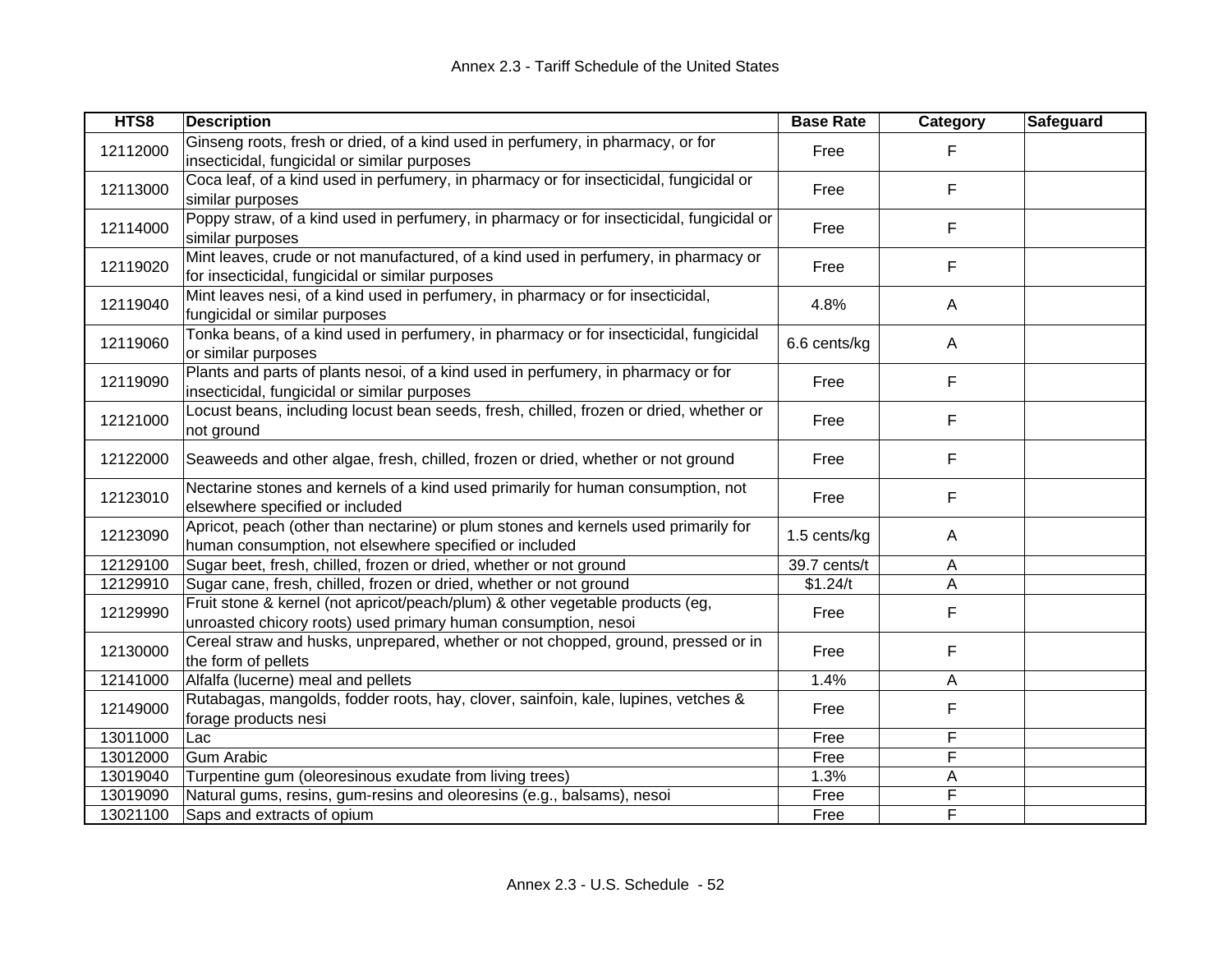| HTS8     | <b>Description</b>                                                                                                                            | <b>Base Rate</b> | Category     | Safeguard |
|----------|-----------------------------------------------------------------------------------------------------------------------------------------------|------------------|--------------|-----------|
| 13021200 | Saps and extracts of licorice                                                                                                                 | 3.8%             | A            |           |
| 13021300 | Saps and extracts of hops                                                                                                                     | 89 cents/kg      | Α            |           |
| 13021400 | Saps and extracts of pyrethrum or of the roots of plants containing rotenone                                                                  | Free             | F            |           |
| 13021921 | Poppy straw extract                                                                                                                           | Free             | F            |           |
| 13021940 | Ginseng; substances having anesthetic, prophylactic or therapeutic properties, other<br>than poppy straw extract                              | 1%               | A            |           |
| 13021990 | Vegetable saps and extracts nesi                                                                                                              | Free             | F            |           |
| 13022000 | Pectic substances, pectinates and pectates                                                                                                    | Free             | F            |           |
| 13023100 | Agar-agar                                                                                                                                     | Free             | F            |           |
| 13023200 | Mucilages and thickeners, whether or not modified, derived from locust beans, locust<br>bean seeds or guar seeds                              | Free             | F            |           |
| 13023900 | Mucilages and thickeners derived from vegetable products other than locust beans,<br>locust bean seeds or guar seeds, and excluding agar-agar | 3.2%             | $\mathsf{A}$ |           |
| 14011000 | Bamboos, of a kind used primarily for plaiting                                                                                                | Free             | F            |           |
| 14012020 | Rattans, in the rough or cut transversely into sections, of a kind used primarily for<br>plaiting                                             | Free             | F            |           |
| 14012040 | Rattans, other than those in the rough or cut transversely into sections, of a kind used<br>primarily for plaiting                            | 2%               | $\mathsf{A}$ |           |
| 14019020 | Willow (osier), of a kind used primarily for plaiting                                                                                         | 4.4%             | A            |           |
| 14019040 | Lime bark, raffia, reeds, rushes, cleaned, bleached or dyed cereal straw, other<br>vegetable materials nesi, used primarily for plaiting      | 3.2%             | $\mathsf{A}$ |           |
| 14020091 | Vegetable hair of a kind used primarily as stuffing or padding, whether or not<br>supported                                                   | 0.5 cents/kg     | $\mathsf{A}$ |           |
| 14020099 | Kapok, eel grass and other vegetable materials nesoi, of a kind used primarily as<br>stuffing or padding, whether or not supported            | Free             | F            |           |
| 14030010 | Broomcorn (Sorghum vulgare var. technicum) of a kind used primarily in brooms or<br>brushes                                                   | \$4.95/t         | A            |           |
| 14030092 | Istle of a kind used primarily in brooms or brushes                                                                                           | Free             | F            |           |
| 14030094 | Piassava, couch-grass and other vegetable materials nesoi, of a kind used primarily in<br>brooms or brushes                                   | 2.3%             | A            |           |
| 14041000 | Raw vegetable materials of a kind used primarily in dyeing or tanning                                                                         | Free             | F            |           |
| 14042000 | <b>Cotton linters</b>                                                                                                                         | Free             | F            |           |
| 14049000 | Vegetable products nesi                                                                                                                       | Free             | F            |           |
| 15010000 | Pig fat (including lard) and poultry fat, other than that of head 0209 or 1503                                                                | 3 cents/kg       | Α            |           |
| 15020000 | Fats of bovine animals, sheep or goats, other than those of heading 1503                                                                      | 0.43 cents/kg    | Α            |           |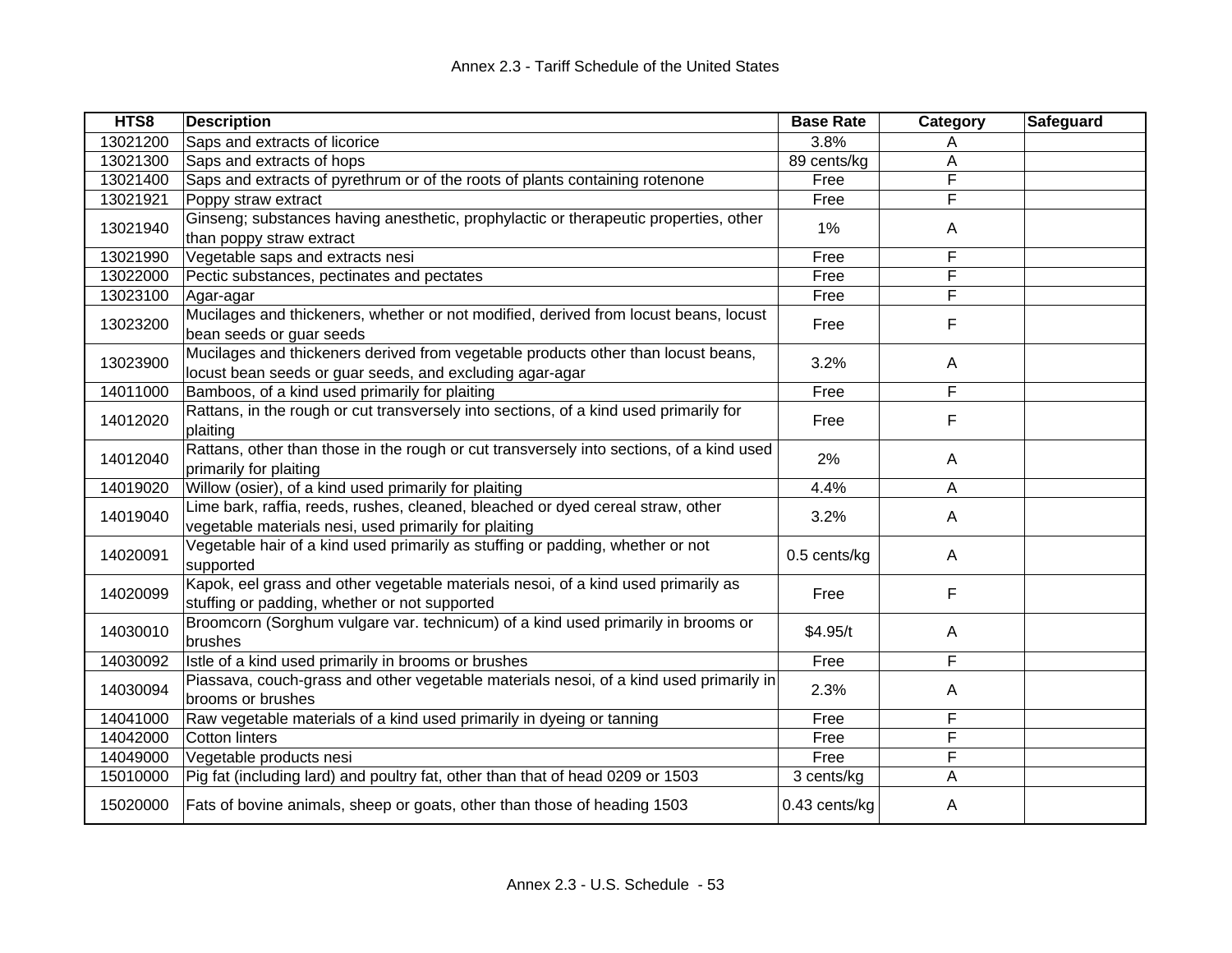| HTS8     | <b>Description</b>                                                                                                                          | <b>Base Rate</b>                           | Category       | Safeguard |
|----------|---------------------------------------------------------------------------------------------------------------------------------------------|--------------------------------------------|----------------|-----------|
| 15030000 | Lard stearin, lard oil, oleostearin, oleo-oil, and tallow oil, not emulsified or mixed or<br>otherwise prepared                             | 2 cents/kg                                 | A              |           |
| 15041020 | Cod-liver oil and its fractions                                                                                                             | Free                                       | F              |           |
| 15041040 | Fish-liver oils and their fractions, other than cod-liver oil and its fractions                                                             | 2.5%                                       | A              |           |
| 15042020 | Cod oil and its fractions, other than liver oil                                                                                             | Free                                       | F              |           |
| 15042040 | Herring oil and its fractions, other than liver oil                                                                                         | 1 cents/kg                                 | A              |           |
| 15042060 | Fats and oils and their fractions, of fish other than cod and herring, excluding liver oil                                                  | 1.5 cents/kg<br>$+5%$                      | Α              |           |
| 15043000 | Fats and oils and their fractions, of marine mammals                                                                                        | 1.7 cents/kg<br>$+5%$                      | A              |           |
| 15050010 | Wool grease, crude                                                                                                                          | 1.3 cents/kg                               | A              |           |
| 15050090 | Fatty substances derived from wool grease (including lanolin)                                                                               | 2.4%                                       | A              |           |
| 15060000 | Animal fats and oils and their fractions nesi, whether or not refined, but not chemically<br>modified                                       | 2.3%                                       | A              |           |
| 15071000 | Crude soybean oil, whether or not degummed                                                                                                  | 19.1%                                      | A              |           |
| 15079020 | Pharmaceutical grade soybean oil meeting FDA requirements for use in intravenous<br>fat emulsions, valued over \$5 per kg                   | Free                                       | F              |           |
| 15079040 | Soybean oil, other than crude, and its fractions, whether or not refined, but not<br>chemically modified, nesi                              | 19.1%                                      | $\overline{A}$ |           |
| 15081000 | Crude peanut (ground-nut) oil                                                                                                               | 7.5 cents/kg                               | $\overline{A}$ |           |
| 15089000 | Peanut (ground-nut) oil, other than crude, and its fractions, whether or not refined, but<br>not chemically modified                        | 7.5 cents/kg                               | A              |           |
| 15091020 | Virgin olive oil and its fractions, whether or not refined, not chemically modified,<br>weighing with the immediate container under 18 kg   | 5 cents/kg on<br>contents and<br>container | A              |           |
| 15091040 | Virgin olive oil and its fractions, whether or not refined, not chemically modified,<br>weighing with the immediate container 18 kg or over | 3.4 cents/kg                               | $\overline{A}$ |           |
| 15099020 | Olive oil, other than virgin olive oil, and its fractions, not chemically modified, weighing<br>with the immediate container under 18 kg    | 5 cents/kg on<br>contents and<br>container | A              |           |
| 15099040 | Olive oil, other than virgin olive oil, and its fractions, not chemically modified, weighing<br>with the immediate container 18 kg or over  | 3.4 cents/kg                               | A              |           |
| 15100020 | Olive oil, including blends, and their fractions, not chemically modified, rendered unfit<br>for use as food                                | Free                                       | F              |           |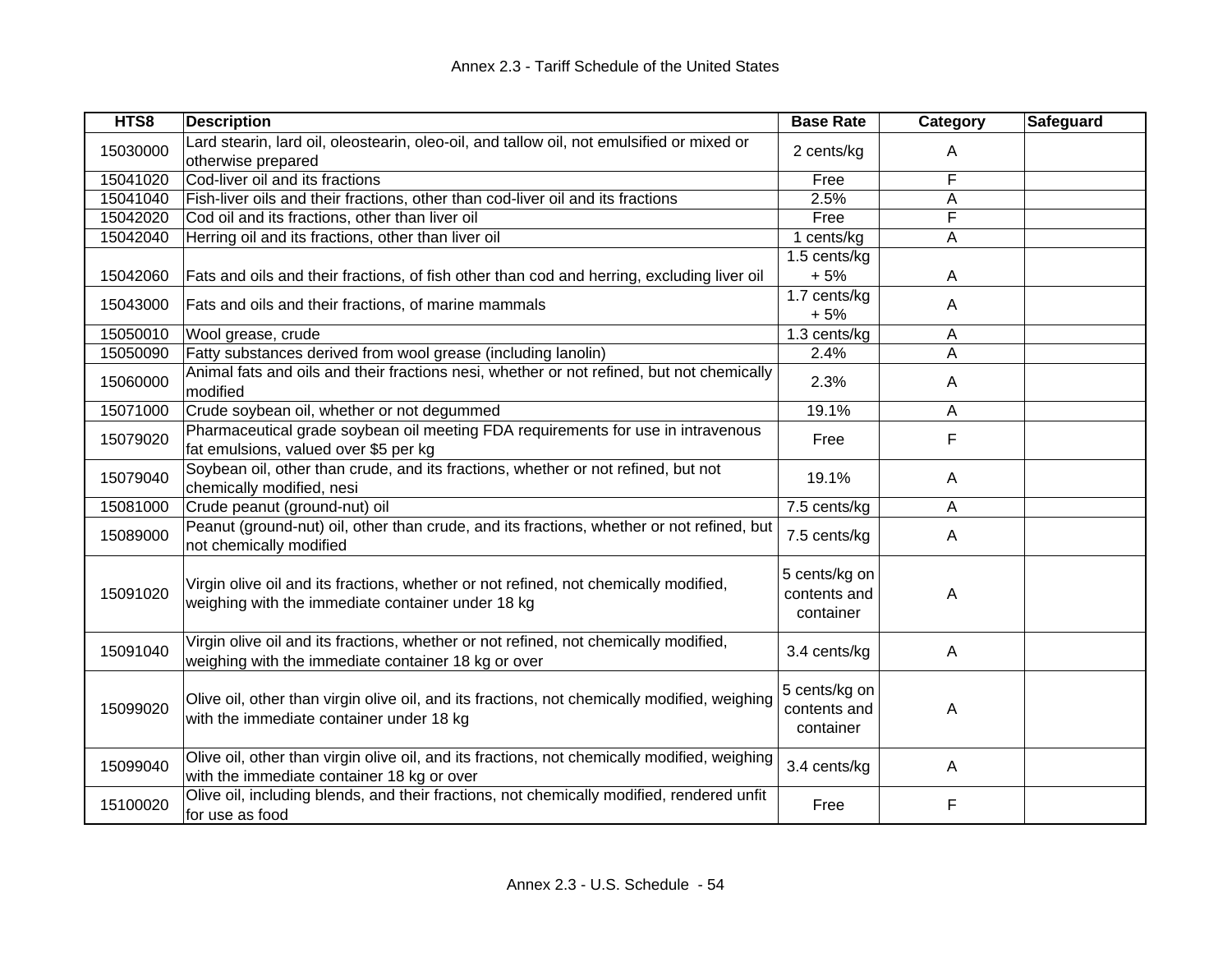| HTS8     | <b>Description</b>                                                                                                                                 | <b>Base Rate</b>                           | Category       | Safeguard |
|----------|----------------------------------------------------------------------------------------------------------------------------------------------------|--------------------------------------------|----------------|-----------|
| 15100040 | Edible oil including blends, and their fractions, nesi, not chemically modified, weighing<br>under 18 kg                                           | 5 cents/kg on<br>contents and<br>container | A              |           |
| 15100060 | Edible oil including blends, and their fractions, nesi, not chemically modified, weighing<br>18 kg or over                                         | 3.4 cents/kg                               | A              |           |
| 15111000 | Palm oil, crude, and its fractions, whether or not refined, not chemically modified                                                                | Free                                       | F              |           |
| 15119000 | Palm oil, other than crude, and its fractions, whether or not refined, but not chemically<br>modified                                              | Free                                       | F              |           |
| 15121100 | Sunflower-seed or safflower oil, crude, and their fractions, whether or not refined, not<br>chemically modified                                    | 1.7 cents/kg<br>$+3.4%$                    | $\mathsf{A}$   |           |
| 15121900 | Sunflower seed or safflower oil, other than crude, and their fractions, whether or not<br>refined, but not chemically modified                     | 1.7 cents/kg<br>$+3.4%$                    | A              |           |
| 15122100 | Cottonseed oil, crude, and its fractions, whether or not gossypol has been removed                                                                 | 5.6 cents/kg                               | $\overline{A}$ |           |
| 15122900 | Cottonseed oil, other than crude, and its fractions, whether or not refined, but not<br>chemically modified                                        | 5.6 cents/kg                               | A              |           |
| 15131100 | Coconut (copra) oil, crude, and its fractions, not chemically modified                                                                             | Free                                       | F              |           |
| 15131900 | Coconut (copra) oil, other than crude, and its fractions, whether or not refined, but not<br>chemically modified                                   | Free                                       | F              |           |
| 15132100 | Palm kernel or babassu oil, crude, and their fractions, not chemically modified                                                                    | Free                                       | F              |           |
| 15132900 | Palm kernel oil or babassu oil, other than crude, and their fractions, whether or not<br>refined, but not chemically modified                      | Free                                       | F              |           |
| 15141100 | Low erucic acid rapeseed or colza oil, crude, but not chemically modified                                                                          | 6.4%                                       | A              |           |
| 15141900 | Low erucic acid rapeseed or colza oil, other than crude, and their fractions, whether or<br>not refined, but not chemically modified               | 6.4%                                       | A              |           |
| 15149110 | Rapeseed/colza (not low erucic) or mustard oil, for use in manufacture of rubber<br>substitutes or lubricating oil, crude, not chem modified       | Free                                       | F              |           |
| 15149190 | Rapeseed or colza (not low erucic acid) or mustard oil, crude, not chemically modified,<br>nesoi                                                   | 6.4%                                       | $\mathsf{A}$   |           |
| 15149910 | Rapeseed/colza(not low erucic) or mustard oil, for use manufacture rubber substitute<br>or lube oil, not crude, & its fractions, not chem modified | Free                                       | F              |           |
| 15149950 | Denatured rapeseed or colza (not low erucic acid) or mustard oil, other than crude,<br>and their fractions, whether or not refined, nesoi          | 1.3 cents/kg                               | Α              |           |
| 15149990 | Rapeseed/colza (not low erucic) or mustard oil, other than crude, & their fractions,<br>whether or not refined, not chemically modified, nesoi     | 6.4%                                       | Α              |           |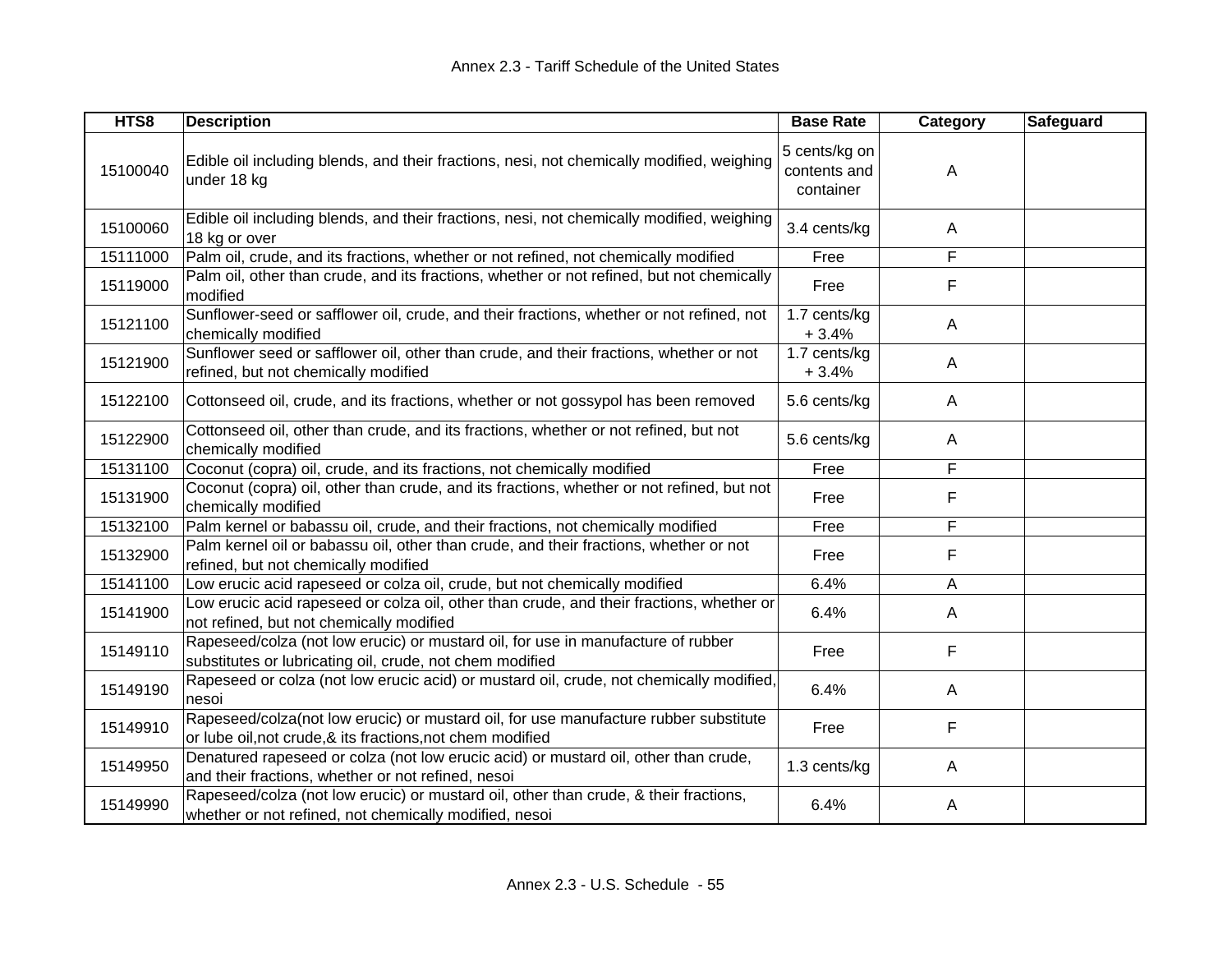| HTS8     | <b>Description</b>                                                                                                                             | <b>Base Rate</b> | <b>Category</b>                                                                                  | <b>Safeguard</b> |
|----------|------------------------------------------------------------------------------------------------------------------------------------------------|------------------|--------------------------------------------------------------------------------------------------|------------------|
| 15151100 | Linseed oil, crude, and its fractions, not chemically modified                                                                                 | 6.3 cents/kg     | A                                                                                                |                  |
| 15151900 | Linseed oil, other than crude, and its fractions, whether or not refined, not chemically<br>modified                                           | 6.3 cents/kg     | A                                                                                                |                  |
| 15152100 | Corn (maize) oil, crude, and its fractions, not chemically modified                                                                            | 3.4%             | A                                                                                                |                  |
| 15152900 | Corn (maize) oil, other than crude, and its fractions, whether or not refined, not<br>chemically modified                                      | 3.4%             | A                                                                                                |                  |
| 15153000 | Castor oil and its fractions, whether or not refined, but not chemically modified                                                              | Free             | F                                                                                                |                  |
| 15154000 | Tung oil and its fractions, whether or not refined, not chemically modified                                                                    | Free             | F                                                                                                |                  |
| 15155000 | Sesame oil and its fractions, whether or not refined, not chemically modified                                                                  | 0.68 cents/kg    | A                                                                                                |                  |
| 15159020 | Nut oils, whether or not refined, not chemically modified                                                                                      | Free             | F                                                                                                |                  |
| 15159060 | Jojoba oil and its fractions, whether or not refined, not chemically modified                                                                  | 2.3%             | A                                                                                                |                  |
| 15159080 | Fixed vegetable fats and oils and their fractions nesoi, whether or not refined, not<br>chemically modified                                    | 3.2%             | A                                                                                                |                  |
| 15161000 | Animal fats and oils, partly or wholly hydrogenated, interesterified, reesterified or<br>elaidinized, not further prepared                     | 7 cents/kg       | Α                                                                                                |                  |
| 15162010 | Rapeseed oil, hydrogenated or hardened                                                                                                         | 7.7%             | A                                                                                                |                  |
| 15162090 | Vegetable fats and oils nesi, partly or wholly hydrogenated, interesterified, reesterified<br>or elaidinized, not further prepared             | 8.8 cents/kg     | A                                                                                                |                  |
| 15171000 | Margarine, excluding liquid margarine                                                                                                          | 12.3 cents/kg    | A                                                                                                |                  |
| 15179010 | Edible artificial mixtures of products provided for in headings 1501 to 1515, cont. 5%<br>or more by weight of soybean oil or fraction thereof | 18%              | Α                                                                                                |                  |
| 15179020 | Edible artificial mixtures of products provided for in headings 1501 to 1515, nesi                                                             | 8%               | A                                                                                                |                  |
| 15179045 | Edible mixt. & preps, dairy products described in add. US note 1 to Ch 4: subject to<br>gen. note 15 of the HTS                                | 11 cents/kg      | A                                                                                                |                  |
| 15179050 | Edible mixt. & preps, dairy products described in add. US note 1 to Ch 4: subject to<br>add. US note 10 to Ch. 4                               | 11 cents/kg      | A                                                                                                |                  |
| 15179060 | Edible mixt. & preps, dairy products described in add. US note 1 to Ch 4: not subj. to<br>gen. note 15 or add. US note 10 to Ch. 4             | 34.2 cents/kg    | See paragraph 4 of<br>Appendix I to the<br>General Notes of<br>the United States to<br>Annex 2.3 |                  |
| 15179090 | Edible mixt. & preps (ex. dairy products descr. in add. US note 1 to Ch. 4), nesoi                                                             | 8.8 cents/kg     | A                                                                                                |                  |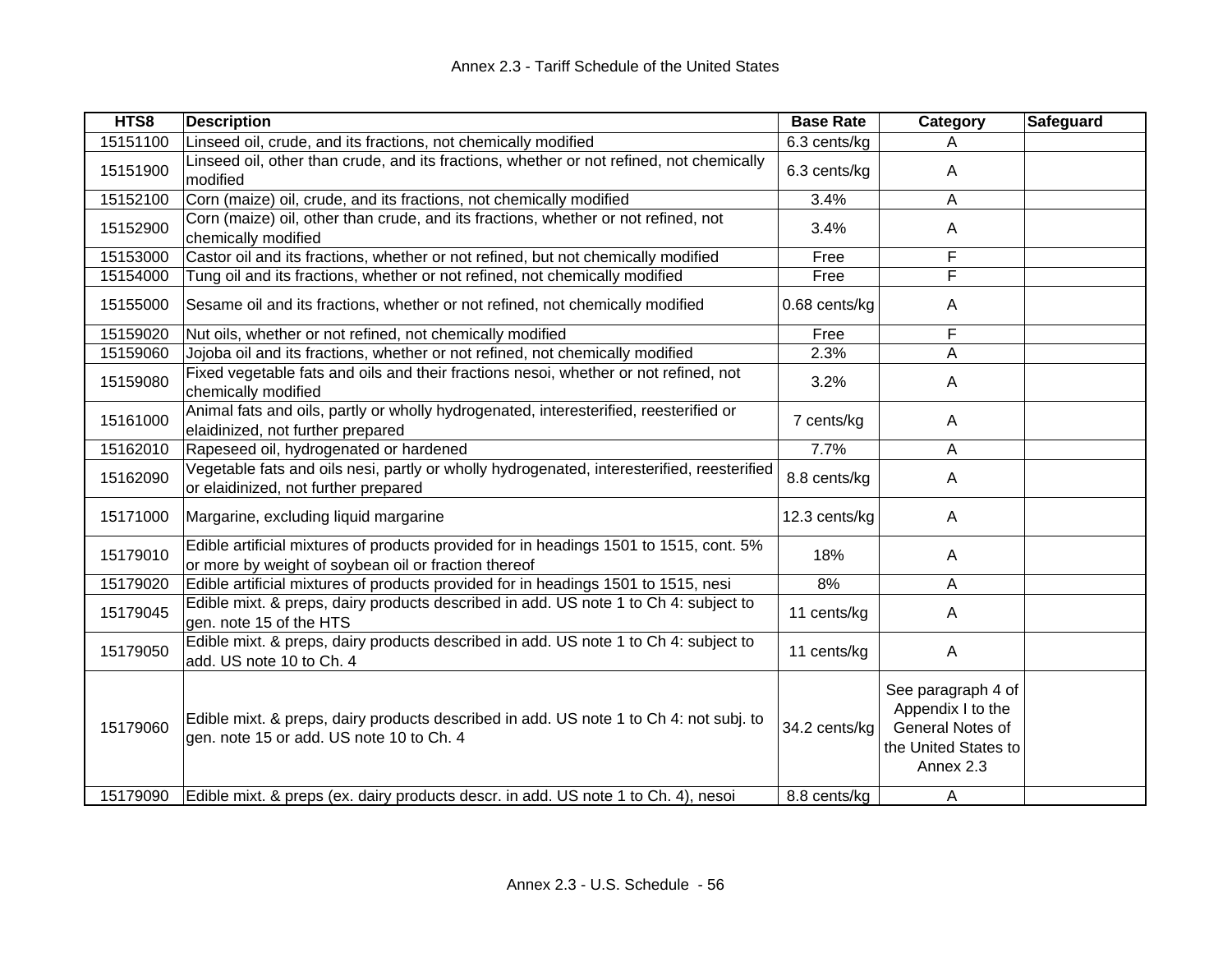| HTS8     | <b>Description</b>                                                                                                                             | <b>Base Rate</b> | Category     | Safeguard |
|----------|------------------------------------------------------------------------------------------------------------------------------------------------|------------------|--------------|-----------|
| 15180020 | Linseed or flaxseed oil, and their fractions, boiled, oxidized, dehydrated, sulfurized,<br>blown or otherwise chemically modified              | 6.3 cents/kg     | A            |           |
| 15180040 | Animal or vegetable fats and oils, nesi, oxidized, dehydrated or otherwise chemically<br>modified; inedible mixtures of fats and oils nesi     | 8%               | A            |           |
| 15200000 | Glycerol, crude; glycerol waters and glycerol lyes                                                                                             | Free             | F            |           |
| 15211000 | Vegetable waxes (other than triglycerides), whether or not refined or colored                                                                  | Free             | F            |           |
| 15219020 | <b>Bleached beeswax</b>                                                                                                                        | 4.8%             | Α            |           |
| 15219040 | Insect waxes, other than bleached beeswax, and spermaceti, whether or not refined<br>or colored                                                | Free             | F            |           |
| 15220000 | Degras; residues resulting from the treatment of fatty substances or animal or<br>vegetable waxes                                              | 3.8%             | $\mathsf{A}$ |           |
| 16010020 | Pork sausages and similar products of pork, pork offal or blood; food preparations<br>based on these products                                  | 0.8 cents/kg     | $\mathsf{A}$ |           |
| 16010040 | Sausages and similar products of beef, beef offal or blood; food preparations based<br>on these products, in airtight containers               | 3.4%             | $\mathsf{A}$ |           |
| 16010060 | Sausage and similar products of meats, meat offal or blood nesi; food preparations<br>based on these products                                  | 3.2%             | A            |           |
| 16021000 | Homogenized preparations of meat, meat offal or blood, nesi                                                                                    | 1.9%             | A            |           |
| 16022020 | Prepared or preserved liver of goose                                                                                                           | 4.9 cents/kg     | Α            |           |
| 16022040 | Prepared or preserved liver of any animal other than of goose                                                                                  | 3.2%             | Α            |           |
| 16023100 | Prepared or preserved meat or meat offal of turkeys, nesi                                                                                      | 6.4%             | Α            |           |
| 16023200 | Prepared or preserved meat or meat offal of chickens, nesoi                                                                                    | 6.4%             | A            |           |
| 16023900 | Prepared or preserved meat or meat offal of ducks, geese or guineas, nesoi                                                                     | 6.4%             | A            |           |
| 16024110 | Prepared or preserved pork ham and cuts thereof, containing cereals or vegetables                                                              | 6.4%             | A            |           |
| 16024120 | Pork hams and cuts thereof, not containing cereals or vegetables, boned and cooked<br>and packed in airtight containers                        | 5.3 cents/kg     | A            |           |
| 16024190 | Prepared or preserved pork hams and cuts thereof, not containing cereals or<br>vegetables, nesi                                                | 1.4 cents/kg     | A            |           |
| 16024220 | Pork shoulders and cuts thereof, boned and cooked and packed in airtight containers                                                            | 4.2 cents/kg     | $\mathsf{A}$ |           |
| 16024240 | Prepared or preserved pork shoulders and cuts thereof, other than boned and cooked<br>and packed in airtight containers                        | 1.4 cents/kg     | A            |           |
| 16024910 | Prepared or preserved pork offal, including mixtures                                                                                           | 3.2%             | A            |           |
| 16024920 | Pork other than ham and shoulder and cuts thereof, not containing cereals or<br>vegetables, boned and cooked and packed in airtight containers | 4.2 cents/kg     | Α            |           |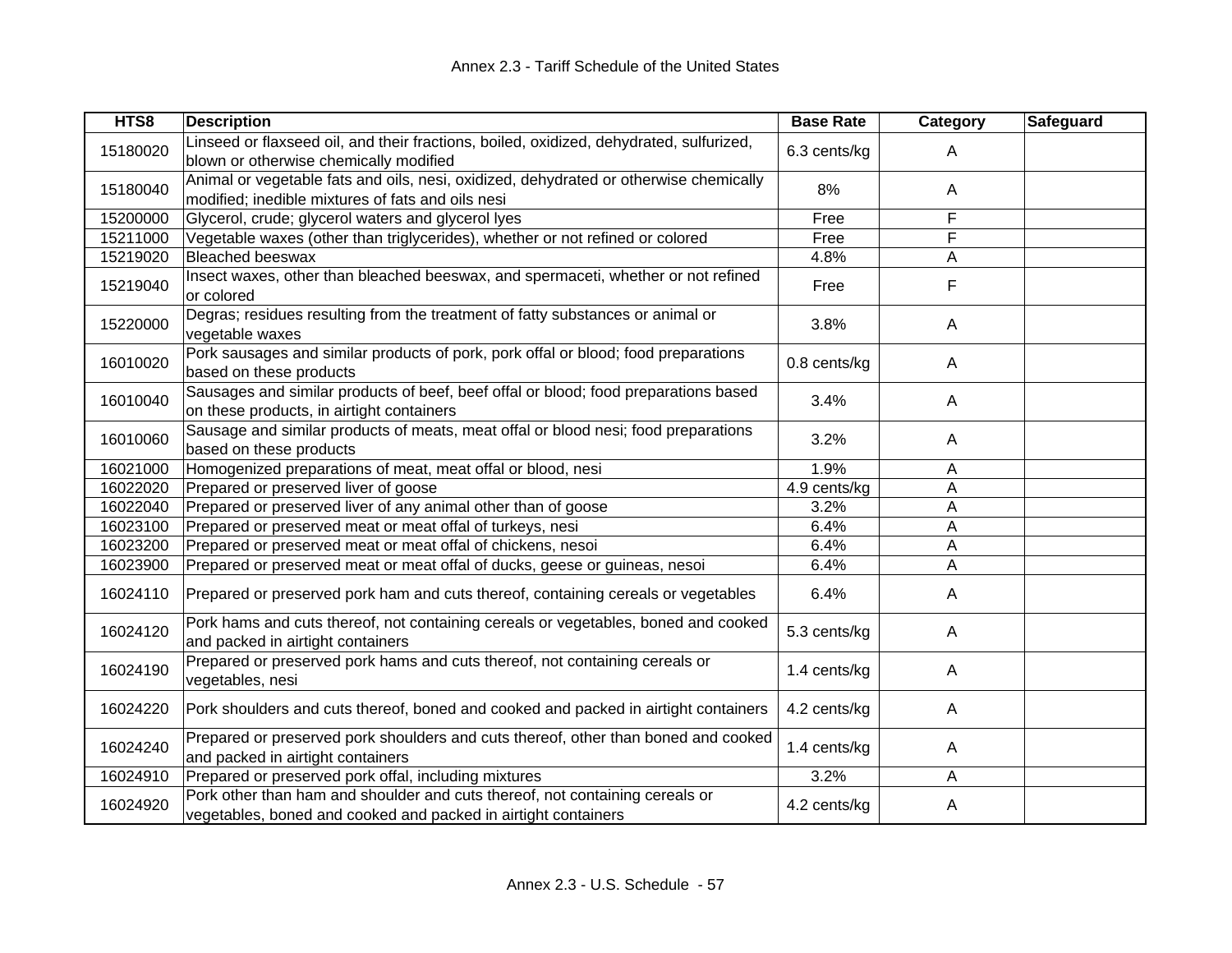| HTS8     | <b>Description</b>                                                                                                                           | <b>Base Rate</b> | Category                | Safeguard |
|----------|----------------------------------------------------------------------------------------------------------------------------------------------|------------------|-------------------------|-----------|
| 16024940 | Prepared or preserved pork, not containing cereals or vegetables, nesi                                                                       | 1.4 cents/kg     | Α                       |           |
| 16024960 | Prepared or preserved pork mixed with beef                                                                                                   | 3.2%             | Α                       |           |
| 16024990 | Prepared or preserved pork, nesi                                                                                                             | 6.4%             | A                       |           |
| 16025005 | Prepared or preserved offal of bovine animals                                                                                                | 2.3%             | A                       |           |
| 16025009 | Prepared or preserved meat of bovine animals, cured or pickled, not containing<br>cereals or vegetables                                      | 4.5%             | Α                       |           |
| 16025010 | Corned beef in airtight containers                                                                                                           | Free             | F                       |           |
| 16025020 | Prepared or preserved beef in airtight containers, other than corned beef, not<br>containing cereals or vegetables                           | 1.4%             | Α                       |           |
| 16025060 | Prepared or preserved meat of bovine animals, not containing cereals or vegetables,<br>nesi                                                  | 1.8%             | A                       |           |
| 16025090 | Prepared or preserved meat of bovine animals, containing cereals or vegetables                                                               | 2.5%             | A                       |           |
| 16029010 | Prepared or preserved frog meat                                                                                                              | 2.7%             | A                       |           |
| 16029090 | Prepared or preserved meat, meat offal or blood, nesi                                                                                        | 6.4%             | A                       |           |
| 16030010 | Clam juice                                                                                                                                   | 8.5%             | Α                       |           |
| 16030090 | Extracts and juices of meat, fish, crustaceans, molluscs or other aquatic<br>invertebrates, other than clam juice                            | Free             | F                       |           |
| 16041120 | Prepared or preserved salmon, whole or in pieces, but not minced, in oil, in airtight<br>containers                                          | 6.0%             | A                       |           |
| 16041140 | Prepared or preserved salmon, whole or in pieces, but not minced, other than in oil<br>and in airtight containers                            | Free             | F                       |           |
| 16041220 | Prepared or preserved herrings, whole or in pieces, but not minced, in oil, in airtight<br>containers                                        | 4.0%             | A                       |           |
| 16041240 | Herrings, whole or in pieces, but not minced, in tomato sauce, smoked or kippered, in<br>immediate containers over 0.45 kg each              | Free             | F                       |           |
| 16041260 | Herrings prepared or preserved, whole or in pieces, but not minced, nesi                                                                     | Free             | $\overline{\mathsf{F}}$ |           |
| 16041310 | Smoked sardines, in oil, not skinned nor boned, \$1/kg or more in tin-plate containers,<br>or \$1.10/kg or more in other airtight containers | Free             | F                       |           |
| 16041320 | Sardines, not smoked, sardinella, brisling or sprats, neither skinned nor boned, in oil,<br>in airtight containers                           | 15.0%            | A                       |           |
| 16041330 | Sardines, sardinella, brisling or sprats, skinned or boned, in oil, in airtight containers                                                   | 20.0%            | Α                       |           |
| 16041340 | Sardines, sardinella, brisling, sprats in containers with their contents under 225 g<br>each, except those in oil and in airtight containers | Free             | F                       |           |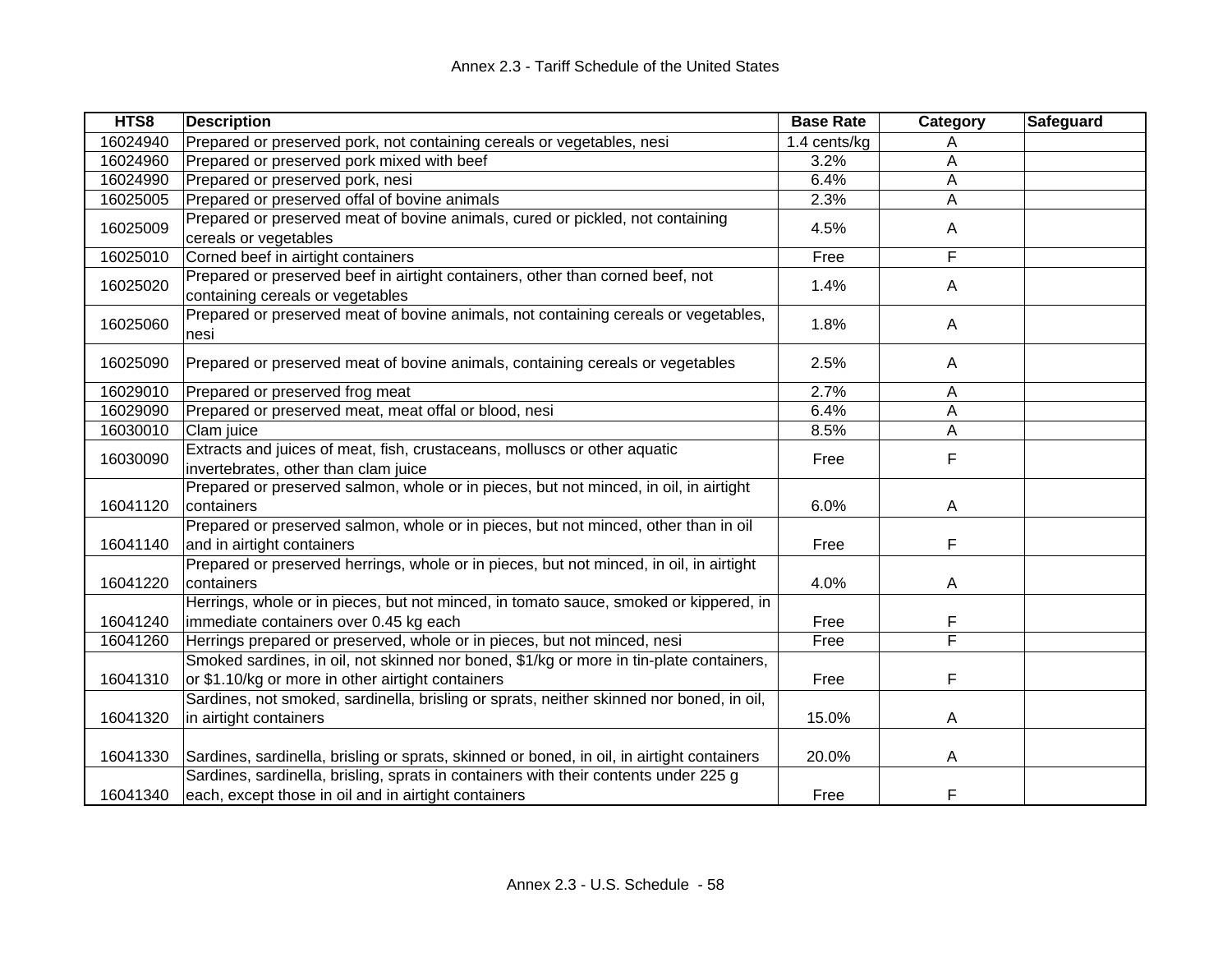| HTS8     | <b>Description</b>                                                                         | <b>Base Rate</b> | Category | <b>Safeguard</b> |
|----------|--------------------------------------------------------------------------------------------|------------------|----------|------------------|
|          | Sardines, sardinella and brisling or sprats (not in oil and airtight cont.), prepared or   |                  |          |                  |
| 16041390 | preserved, not minced, cont. 225 g or more                                                 | 3.1%             | A        |                  |
|          |                                                                                            |                  |          |                  |
| 16041410 | Tunas and skipjack, whole or in pieces, but not minced, in oil, in airtight containers     | 35.0%            | C        |                  |
|          | Tunas and skipjack, not in oil, in airtight cont., n/o 7 kg, not of U.S. possessions,      |                  |          |                  |
| 16041422 | product within quota                                                                       | 6.0%             | С        |                  |
|          | Tunas and skipjack, not in oil, in airtight containers, n/o 7 kg, not of U.S. possessions, |                  |          |                  |
| 16041430 | over quota                                                                                 | 12.5%            | C        |                  |
|          | Tunas and skipjack, not in airtight containers, not in oil, in bulk or in immediate        |                  |          |                  |
| 16041440 | containers weighing with contents over 6.8 kg each                                         | 1.1 cents/kg     | A        |                  |
|          | Tunas and skipjack, not in airtight containers, not in bulk or in immediate containers     |                  |          |                  |
| 16041450 | weighing with contents over 6.8 kg each                                                    | 6.0%             | A        |                  |
| 16041470 | Bonito (Sarda spp.), in oil                                                                | 4.9%             | Α        |                  |
| 16041480 | Bonito (Sarda spp.), not in oil                                                            | 6.0%             | A        |                  |
| 16041500 | Prepared or preserved mackerel, whole or in pieces, but not minced                         | 3.0%             | A        |                  |
|          | Anchovies, whole or in pieces but not minced, in oil, in airtight containers, the first    |                  |          |                  |
| 16041610 | 3,000 metric tons per year                                                                 | Free             | F        |                  |
|          | Anchovies, whole or in pieces but not minced, in oil, in airtight containers, after the    |                  |          |                  |
| 16041630 | first 3,000 metric tons per year                                                           | Free             | F        |                  |
|          | Prepared or preserved anchovies, whole or in pieces, not minced, not in oil, in            |                  |          |                  |
| 16041640 | immediate containers with their contents 6.8 kg or less ea.                                | 5.0%             | A        |                  |
|          |                                                                                            |                  |          |                  |
| 16041660 | Prepared or preserved anchovies, whole or in pieces, but not minced, not in oil, nesi      | Free             | F        |                  |
|          | Bonito, yellowtail and pollock, whole or in pieces, but not minced, in airtight            |                  |          |                  |
| 16041910 | containers, not in oil                                                                     | 4.0%             | A        |                  |
|          | Prepared or preserved fish, nesi, whole or in pieces, but not minced, in airtight          |                  |          |                  |
| 16041920 | containers, not in oil                                                                     | 4.0%             | A        |                  |
|          | Bonito, yellowtail and pollock, whole or in pieces, but not minced, in airtight            |                  |          |                  |
| 16041925 | containers, in oil                                                                         | 5.0%             | A        |                  |
|          | Prepared or preserved fish, nesi, whole or in pieces, but not minced, in airtight          |                  |          |                  |
| 16041930 | containers, in oil                                                                         | 4.0%             | A        |                  |
|          | Fish sticks and like products of any size or shape, fillets or other portions of fish,     |                  |          |                  |
| 16041940 | breaded, coated with batter, not cooked nor in oil                                         | 10.0%            | A        |                  |
|          | Fish sticks and like products of any size or shape, fillets or other portions of fish, if  |                  |          |                  |
| 16041950 | breaded, coated with batter, cooked or in oil                                              | 7.5%             | A        |                  |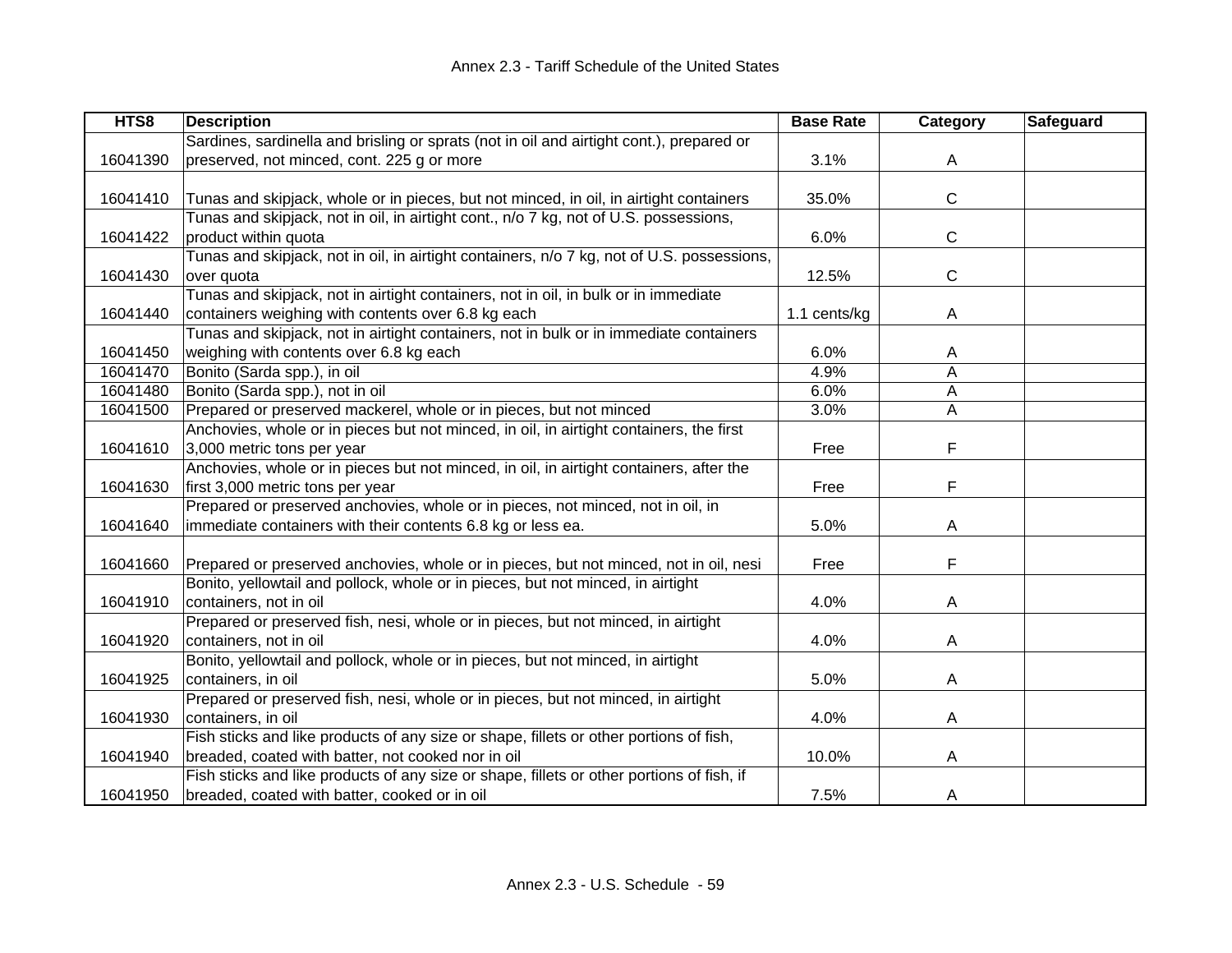| HTS8     | <b>Description</b>                                                                       | <b>Base Rate</b> | Category | Safeguard |
|----------|------------------------------------------------------------------------------------------|------------------|----------|-----------|
|          | Prepared or preserved fish nesi, in oil and in bulk or in immediate containers weighing  |                  |          |           |
| 16041960 | over 7 kg each                                                                           | Free             | F        |           |
| 16041980 | Prepared or preserved fish, whole or in pieces, but not minced, nesi                     | 6.0%             | A        |           |
|          | Products containing meat of crustaceans, molluscs or other aquatic invertebrates,        |                  |          |           |
| 16042005 | prepared meals                                                                           | 10.0%            | A        |           |
| 16042010 | Fish pastes                                                                              | Free             | F        |           |
| 16042015 | Fish balls, cakes and puddings, in oil                                                   | Free             | F        |           |
|          | Fish balls, cakes and puddings, not in oil, in immediate airtight containers, weighing   |                  |          |           |
| 16042020 | with their contents not over 6.8 kg each                                                 | Free             | F        |           |
|          | Fish balls, cakes and puddings, not in oil, and in immediate nonairtight containers      |                  |          |           |
| 16042025 | weighing with their contents not over 6.8 kg each                                        | Free             | F        |           |
|          | Fish balls, cakes and puddings, not in oil, not in immediate containers, weighing with   |                  |          |           |
| 16042030 | their contents not over 6.8 kg each                                                      | Free             | F        |           |
|          | Fish sticks and similar products of any size or shape, if breaded, coated with batter or |                  |          |           |
| 16042040 | similarly prepared, not cooked nor in oil                                                | 10.0%            | A        |           |
|          | Fish sticks and similar products of any size or shape, if breaded, coated with batter or |                  |          |           |
| 16042050 | similarly prepared, cooked or in oil                                                     | 7.5%             | A        |           |
| 16042060 | Prepared or preserved fish, other than whole or in pieces, nesi                          | Free             | F        |           |
| 16043020 | Caviar                                                                                   | 15.0%            | A        |           |
| 16043030 | Caviar substitutes prepared from fish eggs, boiled and in airtight containers            | Free             | F        |           |
| 16043040 | Caviar substitutes prepared from fish eggs, nesi                                         | Free             | F        |           |
| 16051005 | Crab products containing fish meat; prepared meals of crab                               | 10.0%            | A        |           |
| 16051020 | Crabmeat, prepared or preserved, in airtight containers                                  | Free             | F        |           |
| 16051040 | Crabmeat, prepared or preserved, other than in airtight containers                       | 5.0%             | Α        |           |
| 16051060 | Crabs, other than crabmeat, prepared or preserved                                        | Free             | F        |           |
|          | Shrimp and prawn products containing fish meat; prepared meals of shrimps or             |                  |          |           |
| 16052005 | prawns                                                                                   | 5.0%             | A        |           |
| 16052010 | Shrimps and prawns, prepared or preserved, not containing fish meat, nesi                | Free             | F        |           |
| 16053005 | Lobster products containing fish meat; prepared meals of lobster                         | 10.0%            | Α        |           |
| 16053010 | Lobster, prepared or preserved, not containing fish meat, nesi                           | Free             | F        |           |
|          |                                                                                          |                  |          |           |
| 16054005 | Crustacean products nesi, containing fish meat; prepared meals of crustaceans, nesi      | Free             | F        |           |
| 16054010 | Crustaceans nesi, prepared or preserved, not containing fish meat, nesi                  | Free             | F        |           |
|          | Products of molluscs and other aquatic invertebrates containing fish meat; prepared      |                  |          |           |
| 16059005 | meals of molluscs or other aquatic invertebrates                                         | Free             | F        |           |
| 16059006 | Razor clams, in airtight containers, prepared or preserved, nesi                         | Free             | F        |           |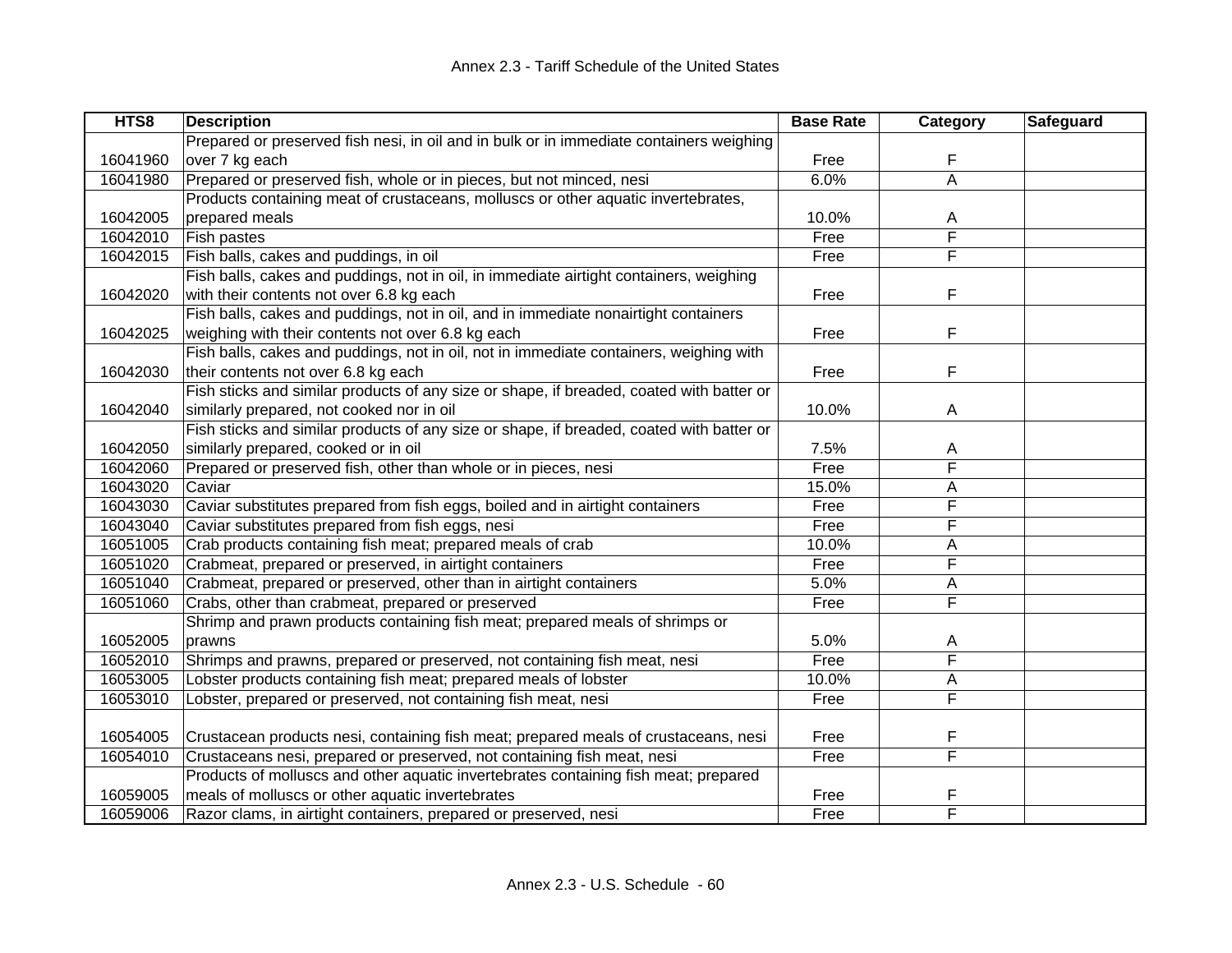| HTS8     | <b>Description</b>                                                                                                  | <b>Base Rate</b>                                                                                                                                                              | Category | <b>Safeguard</b> |
|----------|---------------------------------------------------------------------------------------------------------------------|-------------------------------------------------------------------------------------------------------------------------------------------------------------------------------|----------|------------------|
|          | Boiled clams in immediate airtight containers, the contents of which do not exceed                                  |                                                                                                                                                                               |          |                  |
| 16059010 | 680 g gross weight                                                                                                  | 10.0%                                                                                                                                                                         | A        |                  |
|          | Clams, prepared or preserved, excluding boiled clams, in immediate airtight                                         |                                                                                                                                                                               |          |                  |
| 16059020 | containers, nesi                                                                                                    | Free                                                                                                                                                                          | F        |                  |
| 16059030 | Clams, prepared or preserved, other than in airtight containers                                                     | Free                                                                                                                                                                          | F        |                  |
| 16059040 | Smoked oysters                                                                                                      | Free                                                                                                                                                                          | F        |                  |
| 16059050 | Oysters, prepared or preserved, but not smoked                                                                      | 4.7%                                                                                                                                                                          | Α        |                  |
| 16059055 | Prepared or preserved snails, other than sea snails                                                                 | 5.0%                                                                                                                                                                          | Α        |                  |
|          | Molluscs other than clams and oysters, and aquatic invertebrates nesi, prepared or                                  |                                                                                                                                                                               |          |                  |
| 16059060 | preserved                                                                                                           | Free                                                                                                                                                                          | F        |                  |
| 17011105 | Cane sugar, raw, in solid form, w/o added flavoring or coloring, subject to gen. note 15 degrees (and<br>of the HTS | 1.4606<br>cents/kg less<br>0.020668<br>cents/kg for<br>each degree<br>under 100<br>fractions of a<br>degree in<br>proportion)<br>but not less<br>than<br>0.943854<br>cents/kg | Α        |                  |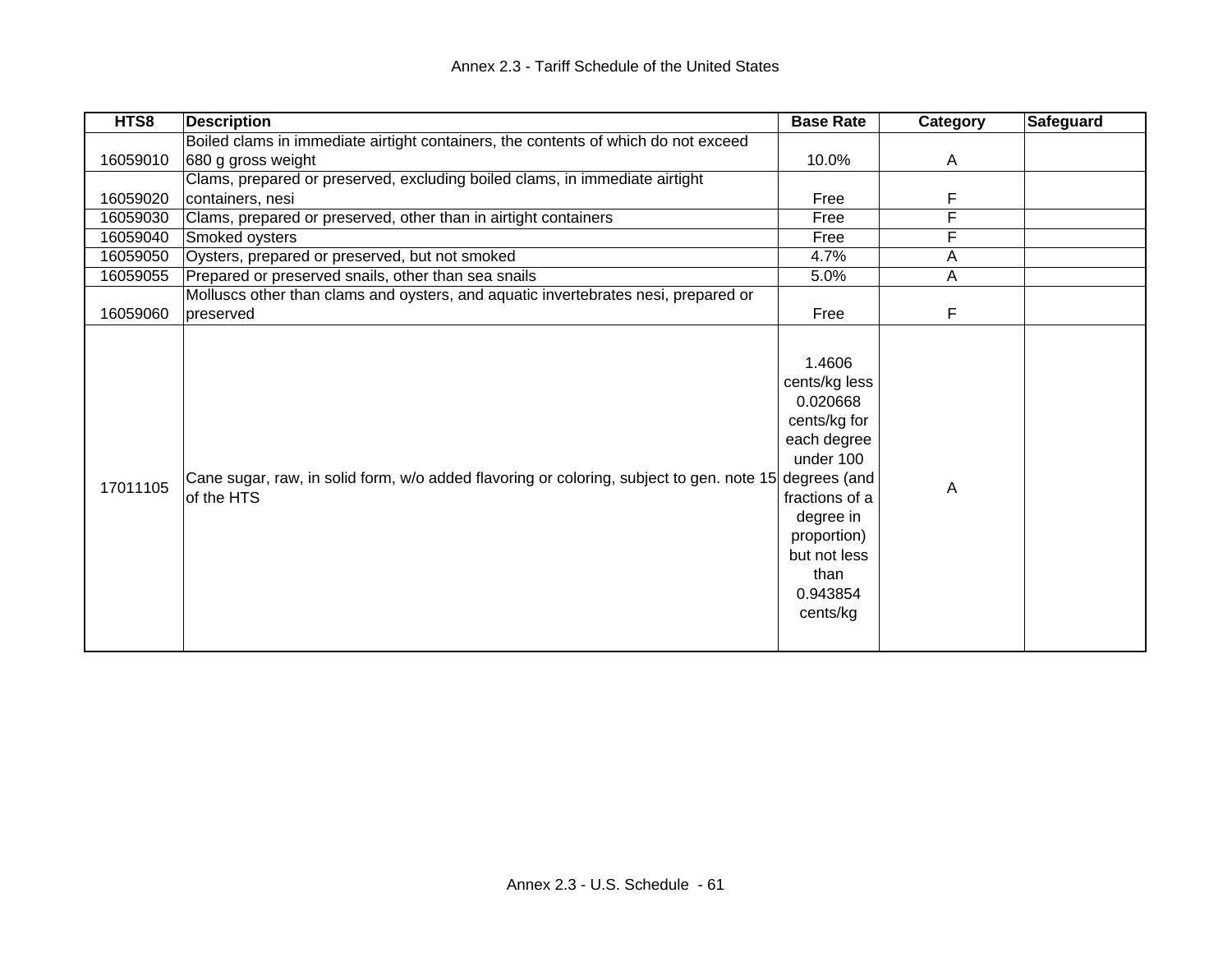| HTS8     | <b>Description</b>                                                                                             | <b>Base Rate</b>                                                                                                                                                                              | <b>Category</b> | <b>Safeguard</b> |
|----------|----------------------------------------------------------------------------------------------------------------|-----------------------------------------------------------------------------------------------------------------------------------------------------------------------------------------------|-----------------|------------------|
| 17011110 | Cane sugar, raw, in solid form, w/o added flavoring or coloring, subject to add. US 5 to degrees (and<br>Ch.17 | 1.4606<br>cents/kg less<br>0.020668<br>cents/kg for<br>each degree<br>under 100<br>fractions of a<br>degree in<br>proportion)<br>but not less<br>than<br>0.943854<br>cents/kg                 | $\overline{A}$  |                  |
| 17011120 | Cane sugar, raw, in solid form, to be used for certain polyhydric alcohols                                     | 1.4606<br>cents/kg less<br>0.020668<br>cents/kg for<br>each degree<br>under 100<br>degrees (and<br>fractions of a<br>degree in<br>proportion)<br>but not less<br>than<br>0.943854<br>cents/kg | $\overline{A}$  |                  |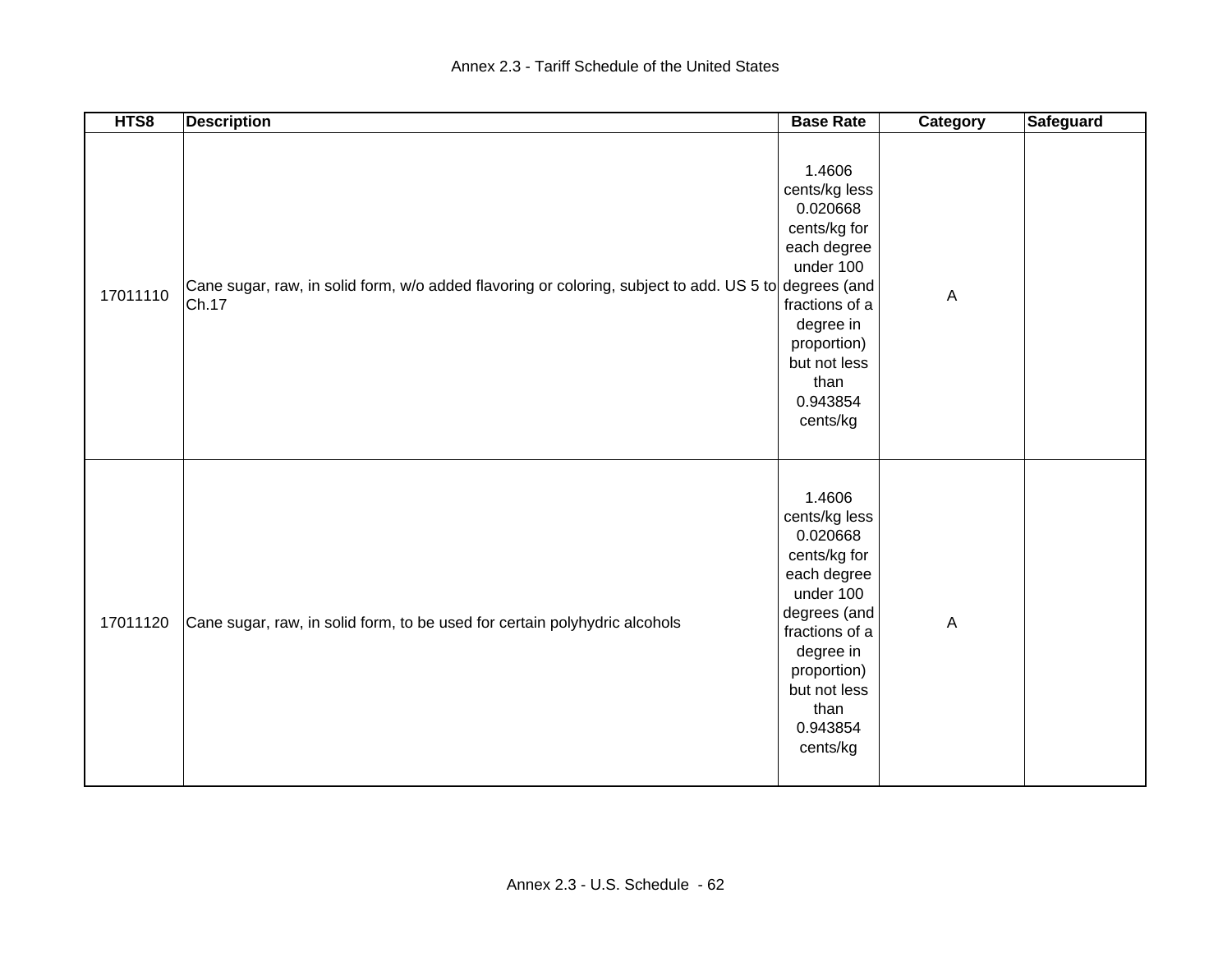| HTS8     | <b>Description</b>                                                                                                 | <b>Base Rate</b>                                                                                                                                                                              | Category                                                                                         | Safeguard |
|----------|--------------------------------------------------------------------------------------------------------------------|-----------------------------------------------------------------------------------------------------------------------------------------------------------------------------------------------|--------------------------------------------------------------------------------------------------|-----------|
| 17011150 | Cane sugar, raw solid form, w/o flavoring or coloring, nesoi, not subject to gen. note<br>15 or add. US 5 to Ch.17 | 33.87<br>cents/kg                                                                                                                                                                             | See paragraph 5 of<br>Appendix I to the<br>General Notes of<br>the United States to<br>Annex 2.3 |           |
| 17011205 | Beet sugar, raw, in solid form, w/o added flavoring or coloring, subject to gen. note 15<br>of the HTS             | 3.6606<br>cents/kg less<br>0.020668<br>cents/kg for<br>each degree<br>under 100<br>degrees (and<br>fractions of a<br>degree in<br>proportion)<br>but not less<br>than<br>3.143854<br>cents/kg | A                                                                                                |           |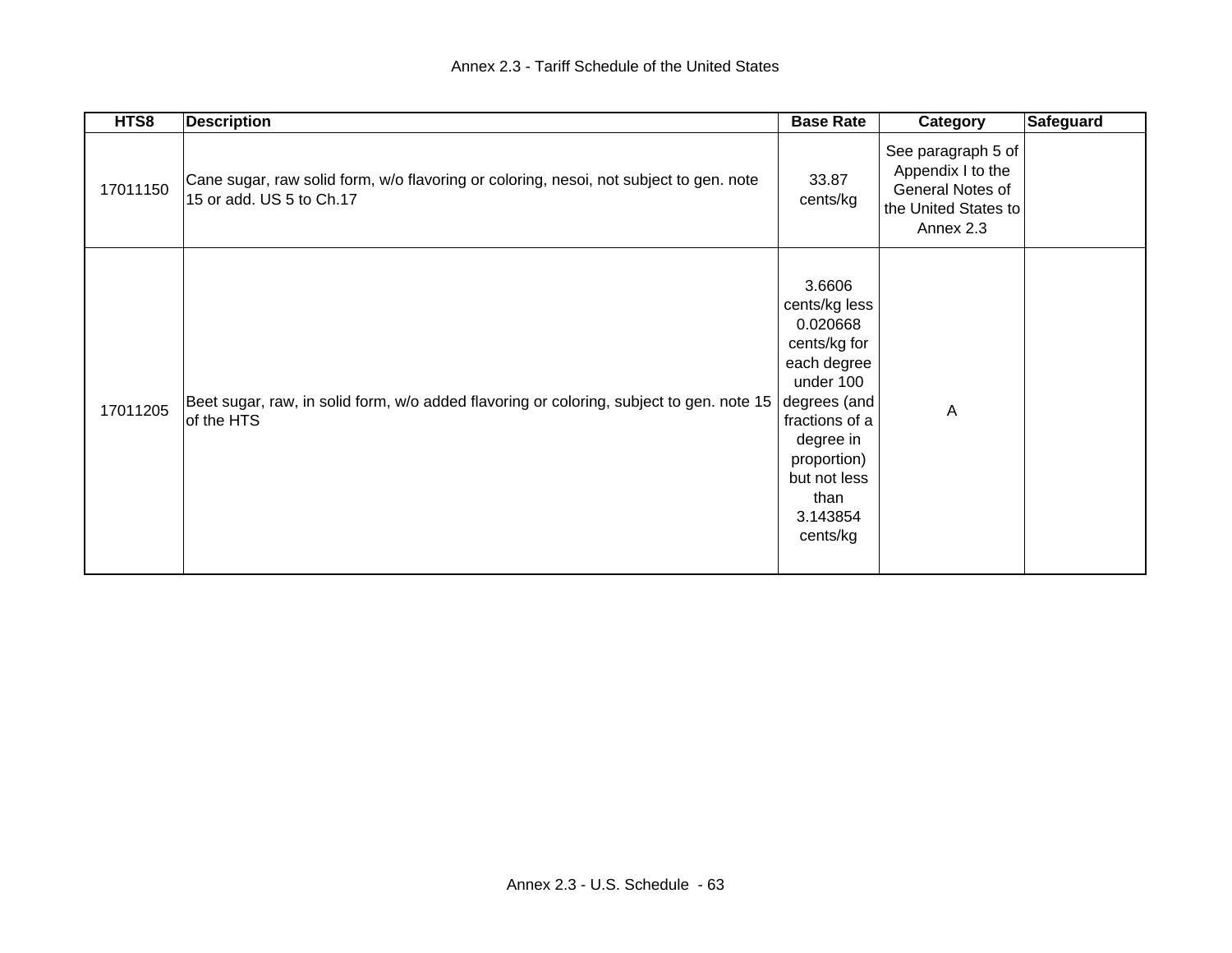| HTS8     | <b>Description</b>                                                                                                           | <b>Base Rate</b>                                                                                                                                                                              | Category                                                                                         | Safeguard |
|----------|------------------------------------------------------------------------------------------------------------------------------|-----------------------------------------------------------------------------------------------------------------------------------------------------------------------------------------------|--------------------------------------------------------------------------------------------------|-----------|
| 17011210 | Beet sugar, raw, in solid form, w/o added flavoring or coloring, subject to add. US 5 to<br>Ch.17                            | 3.6606<br>cents/kg less<br>0.020668<br>cents/kg for<br>each degree<br>under 100<br>degrees (and<br>fractions of a<br>degree in<br>proportion)<br>but not less<br>than<br>3.143854<br>cents/kg | $\overline{A}$                                                                                   |           |
| 17011250 | Beet sugar, raw, in solid form, w/o added flavoring or coloring, nesoi, not subject to<br>gen. note 15 or add. US 5 to Ch.17 | 35.74<br>cents/kg                                                                                                                                                                             | See paragraph 5 of<br>Appendix I to the<br>General Notes of<br>the United States to<br>Annex 2.3 |           |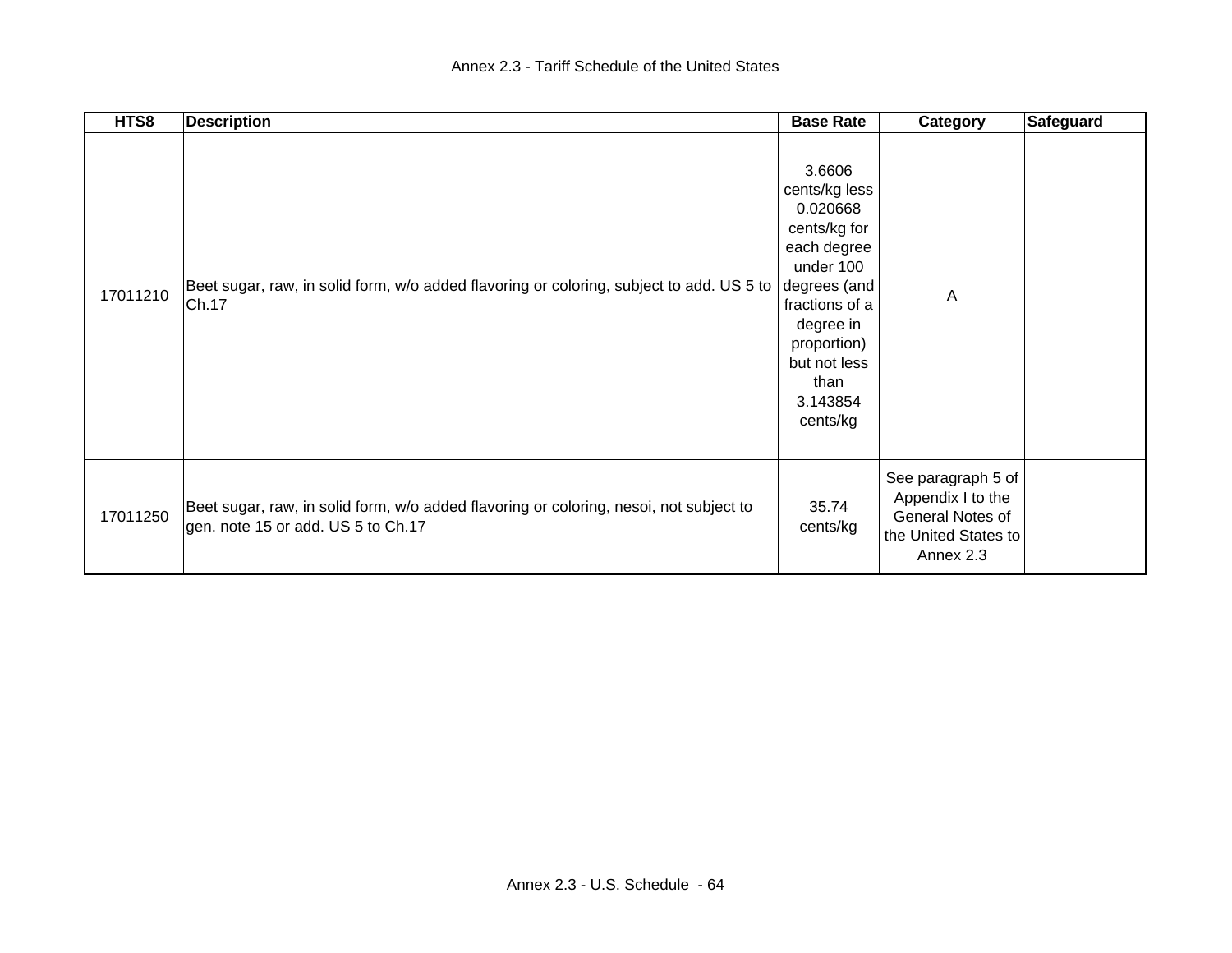| HTS8     | <b>Description</b>                                                                                                                 | <b>Base Rate</b>                                                                                                                                                              | <b>Category</b> | <b>Safeguard</b> |
|----------|------------------------------------------------------------------------------------------------------------------------------------|-------------------------------------------------------------------------------------------------------------------------------------------------------------------------------|-----------------|------------------|
| 17019105 | Cane/beet sugar & pure sucrose, refined, solid, w/added coloring but not flav., subject degrees (and<br>to gen. note 15 of the HTS | 3.6606<br>cents/kg less<br>0.020668<br>cents/kg for<br>each degree<br>under 100<br>fractions of a<br>degree in<br>proportion)<br>but not less<br>than<br>3.143854<br>cents/kg | $\overline{A}$  |                  |
| 17019110 | Cane/beet sugar & pure sucrose, refined, solid, w/added coloring but not flav., subject degrees (and<br>to add. US 5 to Ch.17      | 3.6606<br>cents/kg less<br>0.020668<br>cents/kg for<br>each degree<br>under 100<br>fractions of a<br>degree in<br>proportion)<br>but not less<br>than<br>3.143854<br>cents/kg | $\overline{A}$  |                  |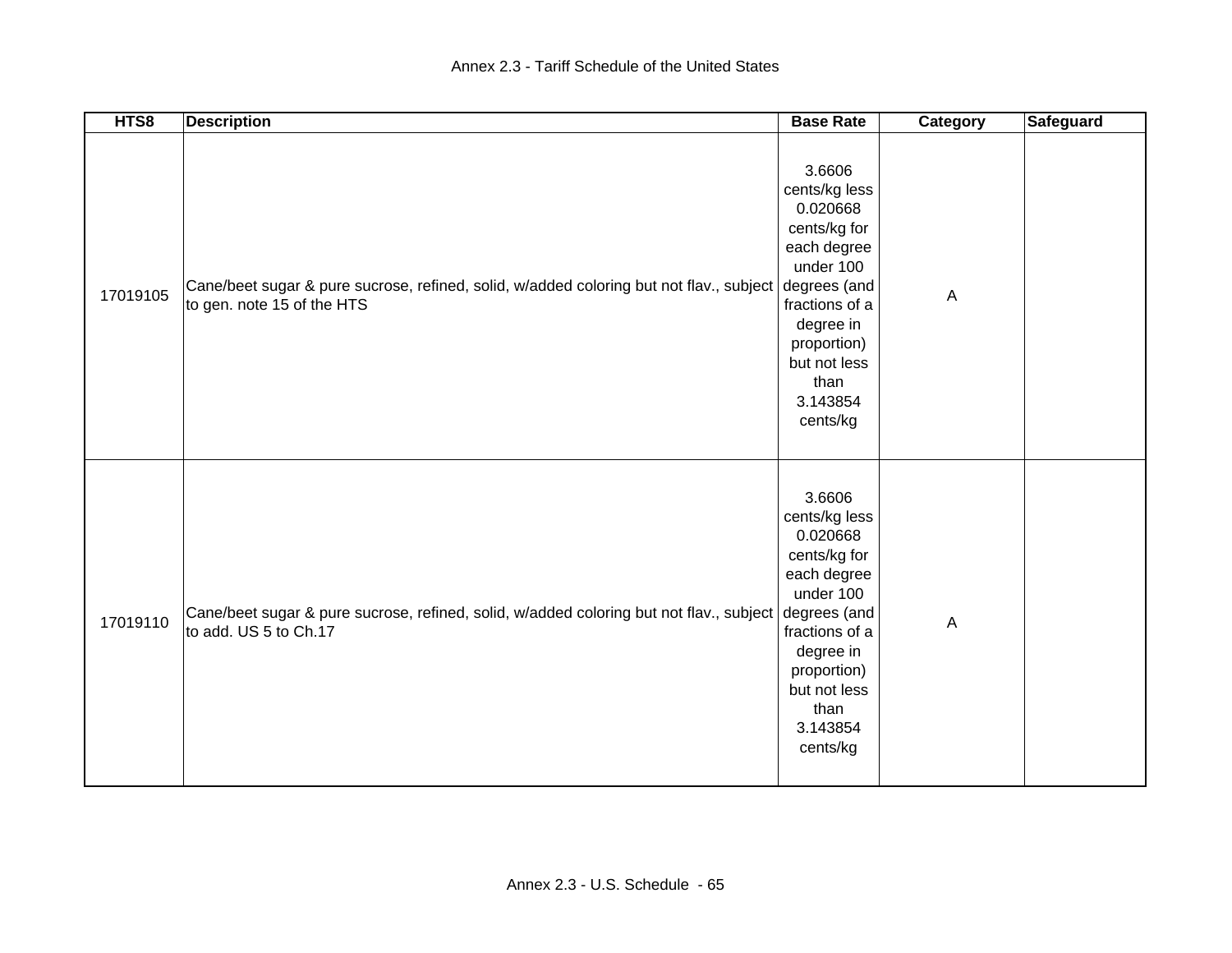| HTS8     | <b>Description</b>                                                                                                                           | <b>Base Rate</b>         | Category                                                                                                | Safeguard |
|----------|----------------------------------------------------------------------------------------------------------------------------------------------|--------------------------|---------------------------------------------------------------------------------------------------------|-----------|
| 17019130 | Cane/beet sugar & pure sucrose, refined, solid, w/added coloring but not flav., not<br>subject to gen. note 15 or add. US 5 to Ch.17         | 35.74<br>cents/kg        | See paragraph 5 of<br>Appendix I to the<br>General Notes of<br>the United States to<br>Annex 2.3        |           |
| 17019142 | Cane/beet sugar & pure sucrose, refined, solid, w/added flavoring, o/65% by wt.<br>sugar, descr. in Ch17 US note 2, subj. to gen nte 15      | 6%                       | A                                                                                                       |           |
| 17019144 | Cane/beet sugar & pure sucrose, refined, solid, w/added flavoring, o/65% by wt.<br>sugar, descr. in Ch17 US note 2, subj. to Ch17 US nte 7   | 6%                       | A                                                                                                       |           |
| 17019148 | Cane/beet sugar & pure sucrose, refined, solid, w/added flavoring, o/65% by wt.<br>sugar, descr. in Ch17 US note 2, not GN 15/Ch 17 US nte 7 | 33.9 cents/kg<br>$+5.1%$ | See paragraph 5 of<br>Appendix I to the<br><b>General Notes of</b><br>the United States to<br>Annex 2.3 |           |
| 17019152 | Cane/beet sugar & pure sucrose, refined, solid, w/added flavoring, o/10% by wt.<br>sugar, descr. in Ch17 US note 3, subj. to gen nte 15      | 6%                       | A                                                                                                       |           |
| 17019154 | Cane/beet sugar & pure sucrose, refined, solid, w/added flavoring, o/10% by wt.<br>sugar, descr. in Ch17 US note 3, subj. to Ch17 US nte 8   | 6%                       | A                                                                                                       |           |
| 17019158 | Cane/beet sugar & pure sucrose, refined, solid, w/added flavoring, o/10% by wt.<br>sugar, descr. in Ch17 US note 3, not GN15/Ch.17 US nte 8  | 33.9 cents/kg<br>$+5.1%$ | See paragraph 5 of<br>Appendix I to the<br>General Notes of<br>the United States to<br>Annex 2.3        |           |
| 17019180 | Cane/beet sugar & pure sucrose, refined, solid, w/added flavoring, nesoi                                                                     | 5.1%                     | A                                                                                                       |           |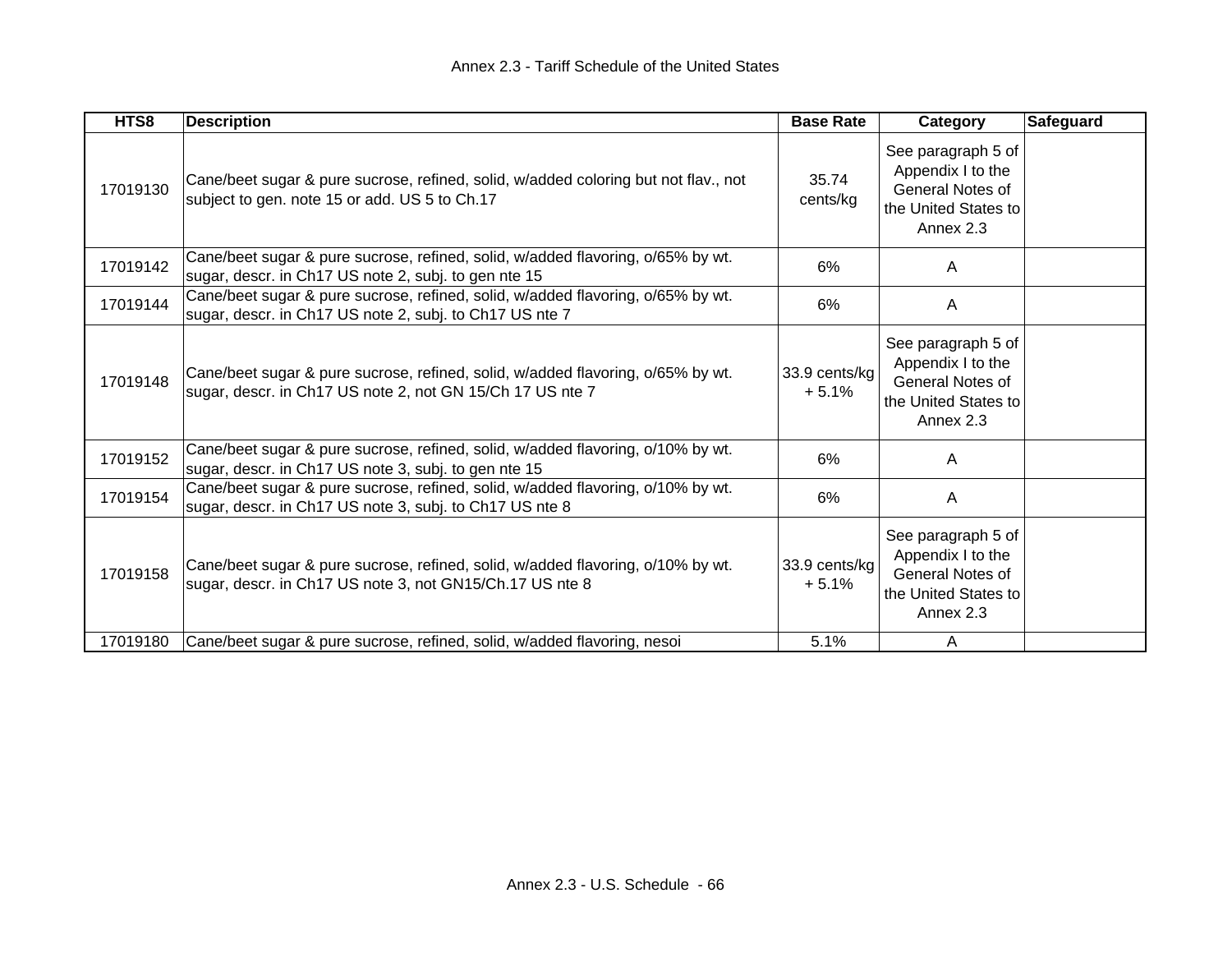| HTS8     | <b>Description</b>                                                                                                     | <b>Base Rate</b>                                                                                                                                                                              | Category     | <b>Safeguard</b> |
|----------|------------------------------------------------------------------------------------------------------------------------|-----------------------------------------------------------------------------------------------------------------------------------------------------------------------------------------------|--------------|------------------|
| 17019905 | Cane/beet sugar & pure sucrose, refined, solid, w/o added coloring or flavoring,<br>subject to gen. note 15 of the HTS | 3.6606<br>cents/kg less<br>0.020668<br>cents/kg for<br>each degree<br>under 100<br>degrees (and<br>fractions of a<br>degree in<br>proportion)<br>but not less<br>than<br>3.143854<br>cents/kg | $\mathsf{A}$ |                  |
| 17019910 | Cane/beet sugar & pure sucrose, refined, solid, w/o added coloring or flavoring,<br>subject to add. US 5 to Ch.17      | 3.6606<br>cents/kg less<br>0.020668<br>cents/kg for<br>each degree<br>under 100<br>degrees (and<br>fractions of a<br>degree in<br>proportion)<br>but not less<br>than<br>3.143854<br>cents/kg | $\mathsf{A}$ |                  |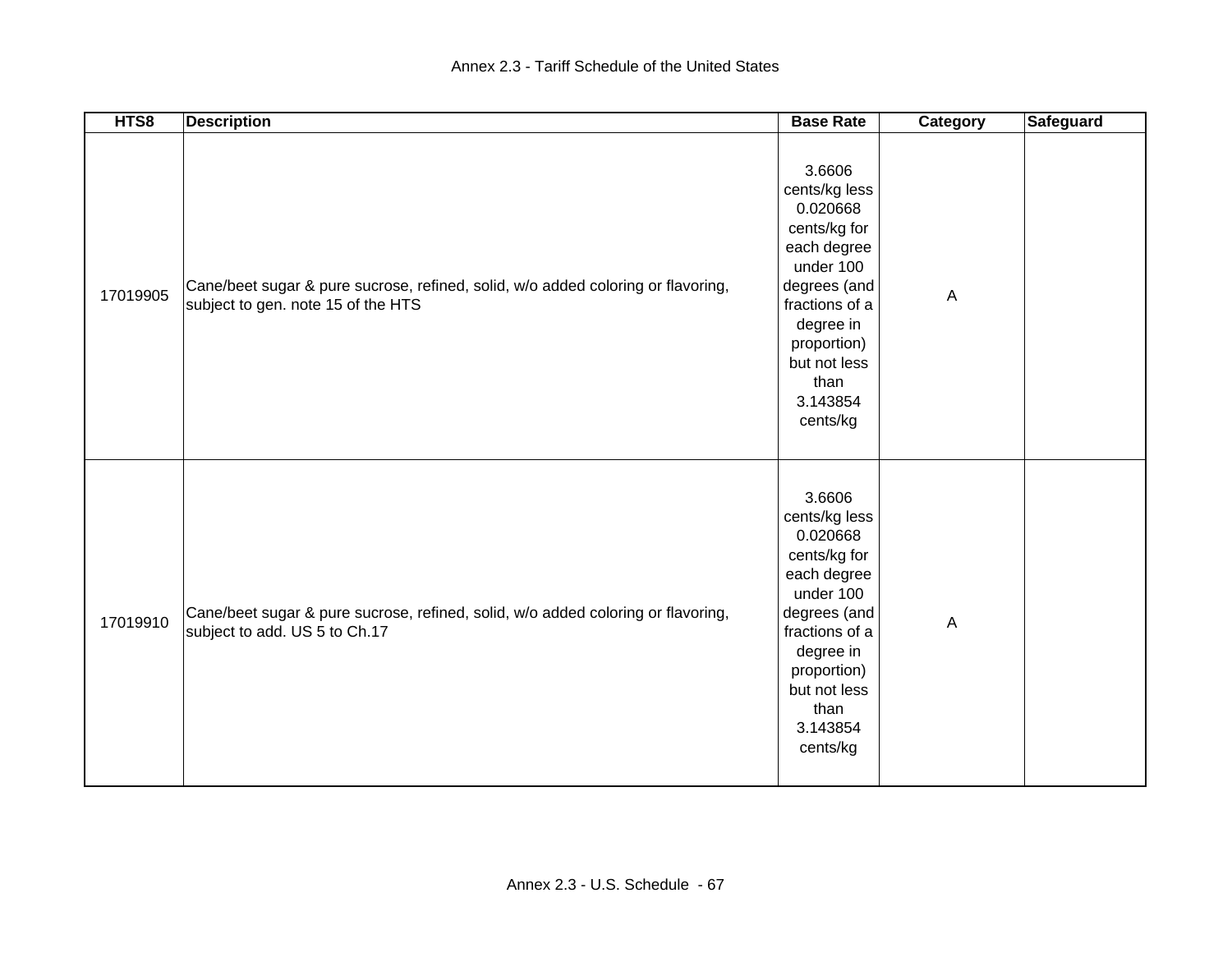| HTS8     | <b>Description</b>                                                                                                                            | <b>Base Rate</b>                                | Category                                                                                         | <b>Safeguard</b> |
|----------|-----------------------------------------------------------------------------------------------------------------------------------------------|-------------------------------------------------|--------------------------------------------------------------------------------------------------|------------------|
| 17019950 | Cane/beet sugar & pure sucrose, refined, solid, w/o added coloring or flavoring, not<br>subject to gen. note 15 or add. US 5 to Ch.17         | 35.74<br>cents/kg                               | See paragraph 5 of<br>Appendix I to the<br>General Notes of<br>the United States to<br>Annex 2.3 |                  |
| 17021100 | Lactose and lactose syrup containing by weight 99% or more lactose, calculated on<br>the dry matter                                           | 6.4%                                            | A                                                                                                |                  |
| 17021900 | Lactose and lactose syrup containing by weight less than 99% lactose, calculated on<br>the dry matter                                         | 6.4%                                            | A                                                                                                |                  |
| 17022022 | Maple syrup, blended, described in add. US note 4 to Ch.17: subject to gen. note 15<br>of the HTS                                             | 6%                                              | A                                                                                                |                  |
| 17022024 | Maple syrup, blended, described in add. US note 4 to Ch.17: subject to add. US note<br>9 to Ch.17                                             | 6%                                              | A                                                                                                |                  |
| 17022028 | Maple syrup, blended, described in add. US note 4 to Ch.17: not subject to gen note<br>15 or add. US note 9 to Ch.17                          | 16.9 cents/kg<br>of total<br>sugars $+$<br>5.1% | See paragraph 5 of<br>Appendix I to the<br>General Notes of<br>the United States to<br>Annex 2.3 |                  |
| 17022040 | Maple sugar and maple syrup, nesi                                                                                                             | Free                                            | F                                                                                                |                  |
| 17023022 | Glucose & glucose syrup nt containing or containing in dry state less than 20%<br>fructose; blended, see gen. note 15 of the schedule & prov. | 6%                                              | A                                                                                                |                  |
| 17023024 | Glucose & glucose syrup nt containing or containing in dry state less than 20%<br>fructose; blended, see add'l U.S. note 9 (chap. 17) & Prov. | 6%                                              | $\mathsf{A}$                                                                                     |                  |
| 17023028 | Glucose & glucose syrup not containing or containing in dry state less than 20%<br>fructose; blended syrups (chap 17-note 4), nesoi           | 16.9 cents/kg<br>of total<br>sugars $+$<br>5.1% | See paragraph 5 of<br>Appendix I to the<br>General Notes of<br>the United States to<br>Annex 2.3 |                  |
| 17023040 | Glucose and glucose syrup, not containing fructose or in the dry state less than 20<br>percent by weight of fructose, nesi                    | 2.2 cents/kg                                    | A                                                                                                |                  |
| 17024022 | Blended syrup desc. in add'l U.S. note 4(chap.17) Contng in dry state 20%-50% by<br>weight of fructose, see gen. note 15 of the HTS & prov.   | 6%                                              | A                                                                                                |                  |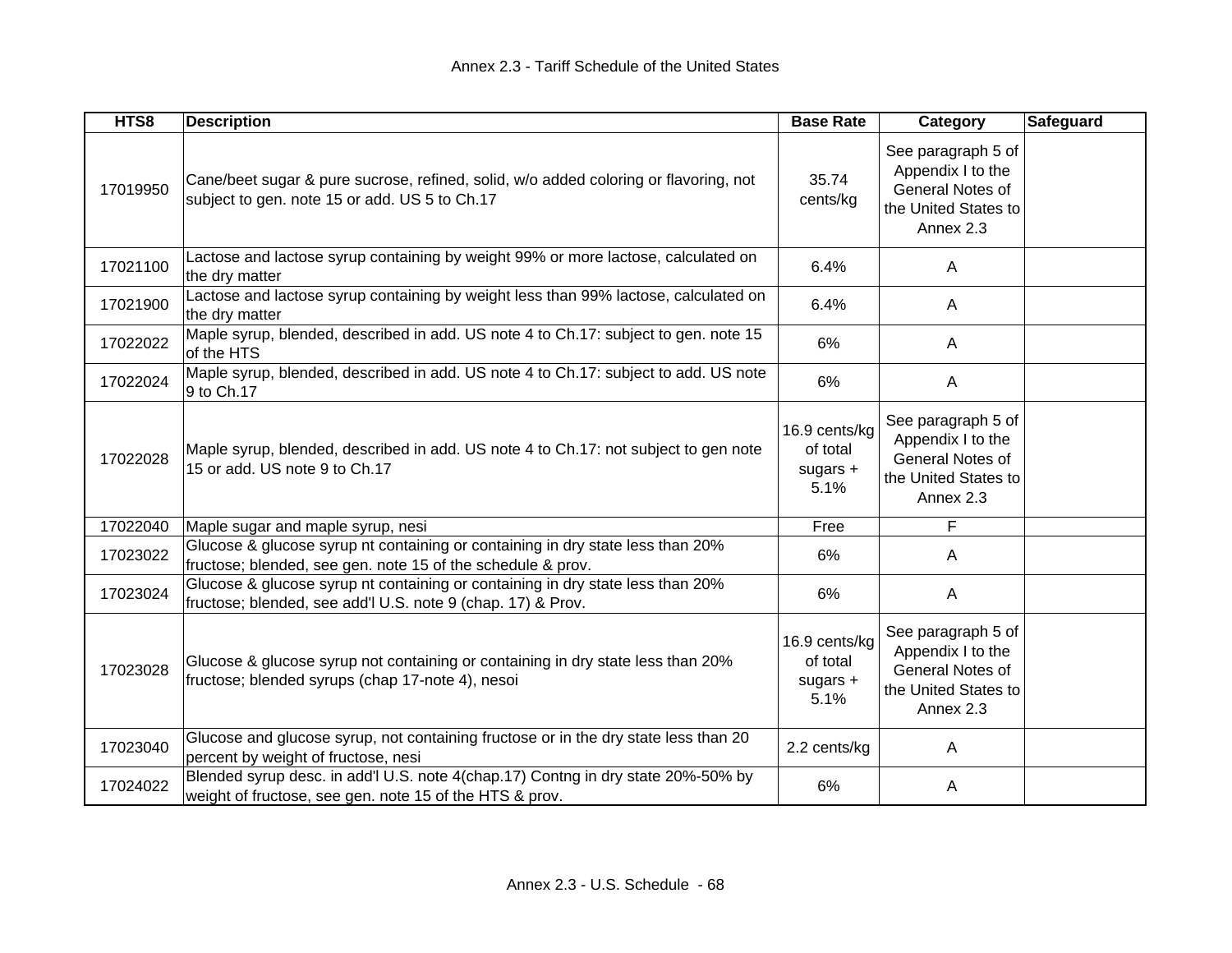| HTS8     | <b>Description</b>                                                                                                                              | <b>Base Rate</b>                                | <b>Category</b>                                                                                  | <b>Safeguard</b> |
|----------|-------------------------------------------------------------------------------------------------------------------------------------------------|-------------------------------------------------|--------------------------------------------------------------------------------------------------|------------------|
| 17024024 | Blended syrup desc. in add'l U.S. note 4(chap.17) Contng in dry state 20%-50% by<br>weight of fructose, see add'l U.S. note 9 (chap.17) & Prov. | 6%                                              | A                                                                                                |                  |
| 17024028 | Blended syrup desc. in add'l U.S. note 4(chap.17) Contng in dry state 20%-50% by<br>weight of fructose, nesoi                                   | 33.9 cents/kg<br>of total<br>sugars $+$<br>5.1% | See paragraph 5 of<br>Appendix I to the<br>General Notes of<br>the United States to<br>Annex 2.3 |                  |
| 17024040 | Glucose in solid form & glucose syrup, containing in dry state at least 20% but less<br>than 50% by weight of fructose, nesoi                   | 5.1%                                            | A                                                                                                |                  |
| 17025000 | Chemically pure fructose                                                                                                                        | 9.6%                                            | A                                                                                                |                  |
| 17026022 | Oth fructose & fruc. syrup contng in dry state >50% by wt. of fructose, blended<br>syrup(see add'l U.S. note 4-chap 17) & see gen. note 15      | 6%                                              | A                                                                                                |                  |
| 17026024 | Oth fructose & fruc. syrup contng in dry state >50% by wt. of fructose, blended<br>syrup(see add'l U.S. note 4-chap 17) & see add'l U.S. note 9 | 6%                                              | $\mathsf{A}$                                                                                     |                  |
| 17026028 | Oth fructose & fruc. syrup contng in dry state >50% by wt. of fructose, blended<br>syrup(see add'l U.S. note 4-chap 17), nesoi                  | 33.9 cents/kg<br>of total<br>sugars $+$<br>5.1% | See paragraph 5 of<br>Appendix I to the<br>General Notes of<br>the United States to<br>Annex 2.3 |                  |
| 17026040 | Glucose and glucose syrup, w/50% or more fructose, other than blended syrups<br>described in add. US note 4 to Ch.17                            | 5.1%                                            | A                                                                                                |                  |
| 17029005 | Cane/beet sugars & syrups (incl. invert sugar); nesoi, w/soluble non-sugar solids 6%<br>or less soluble solids, subj to GN 15                   | 3.6606<br>cents/kg of<br>total sugars           | A                                                                                                |                  |
| 17029010 | Cane/beet sugars & syrups (incl. invert sugar); nesoi, w/soluble non-sugar solids 6%<br>or less soluble solids, subj Ch17 US note 5             | 3.6606<br>cents/kg of<br>total sugars           | A                                                                                                |                  |
| 17029020 | Cane/beet sugars & syrups (incl. invert sugar); nesoi, w/soluble non-sugar solids 6%<br>or less soluble solids, not subj to GN15/Ch17 US nte 5  | 35.74<br>cents/kg                               | See paragraph 5 of<br>Appendix I to the<br>General Notes of<br>the United States to<br>Annex 2.3 |                  |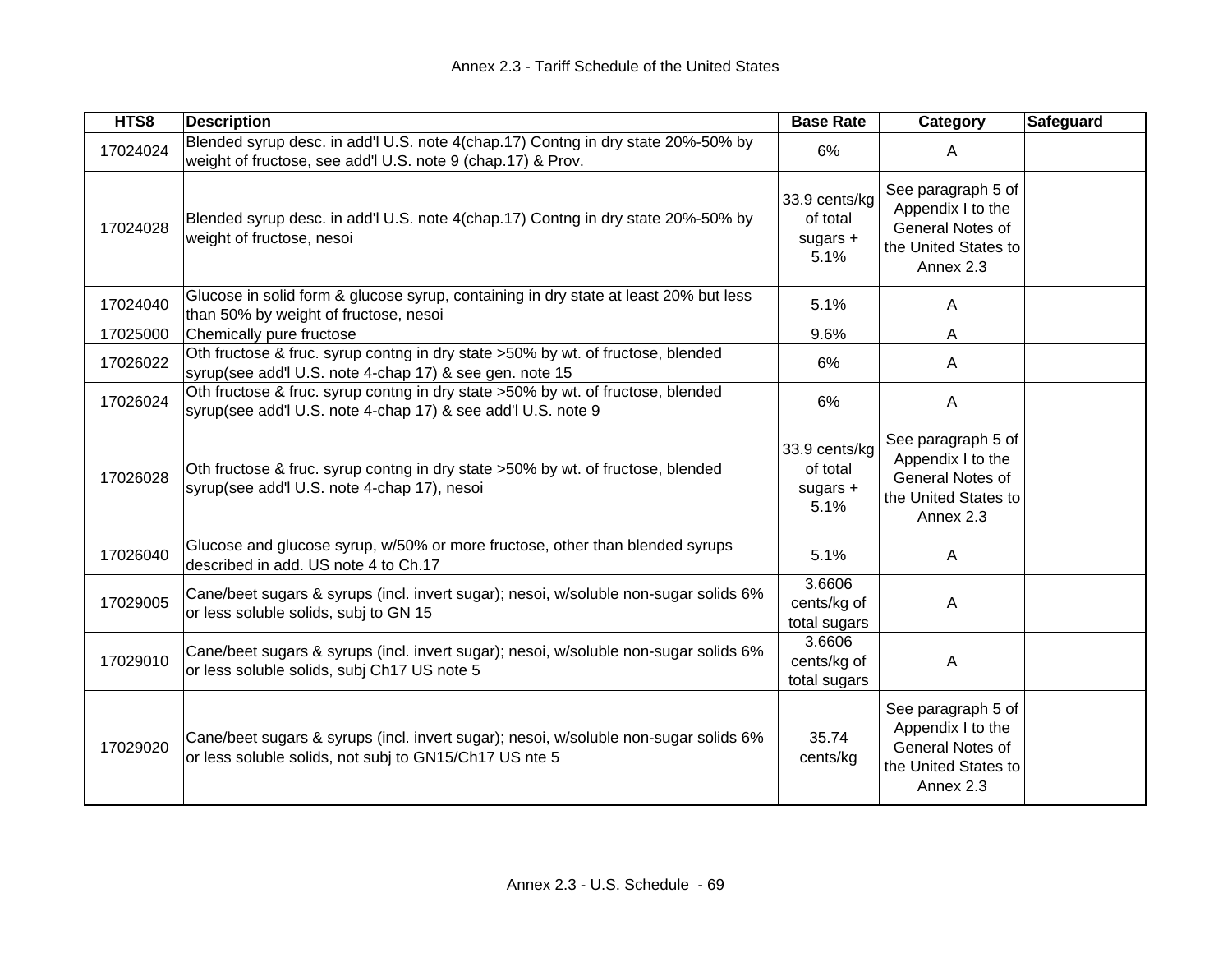| HTS8     | <b>Description</b>                                                                                                        | <b>Base Rate</b>                                | Category                                                                                         | <b>Safeguard</b> |
|----------|---------------------------------------------------------------------------------------------------------------------------|-------------------------------------------------|--------------------------------------------------------------------------------------------------|------------------|
| 17029035 | Invert molasses                                                                                                           | 0.35<br>cents/liter                             | A                                                                                                |                  |
| 17029040 | Other cane/beet syrups nesi                                                                                               | 0.35<br>cents/liter                             | A                                                                                                |                  |
| 17029052 | Sugar syrups, artificial honey, caramel, nesoi, subject to gen. note 15 of the HTS                                        | 6%                                              | $\mathsf{A}$                                                                                     |                  |
| 17029054 | Blended syrups described in add. US note 4 to chap. 17, nesoi, subject to add. US<br>note 9 to Ch. 17                     | 6%                                              | A                                                                                                |                  |
| 17029058 | Blended syrups described in add. US note 4 to chap. 17, nesoi, not subject to add. US<br>note 9 to Ch. 17                 | 33.9 cents/kg<br>of total<br>sugars $+$<br>5.1% | See paragraph 5 of<br>Appendix I to the<br>General Notes of<br>the United States to<br>Annex 2.3 |                  |
| 17029064 | Sugars nesoi w/o 65% by dry wt. sugar, described in add. U.S note 2 to Ch.17: and<br>subj. to add. US note 7 to Ch.17     | 6%                                              | A                                                                                                |                  |
| 17029068 | Sugars nesoi w/o 65% by dry wt. sugar, described in add. U.S note 2 to Ch.17: and<br>not subj. to add. US note 7 to Ch.17 | 33.9 cents/kg<br>$+5.1%$                        | See paragraph 5 of<br>Appendix I to the<br>General Notes of<br>the United States to<br>Annex 2.3 |                  |
| 17029090 | Sugars and sugar syrups, and articles containing sugar, neosi                                                             | 5.1%                                            | Α                                                                                                |                  |
| 17031030 | Cane molasses imported for (a) the commercial extraction of sugar or (b) human<br>consumption                             | 0.35<br>cents/liter                             | A                                                                                                |                  |
| 17031050 | Cane molasses nesi                                                                                                        | 0.01 cents/kg<br>of total<br>sugars             | A                                                                                                |                  |
| 17039030 | Molasses, other than cane, imported for (a) the commercial extraction of sugar or (b)<br>human consumption                | 0.35<br>cents/liter                             | A                                                                                                |                  |
| 17039050 | Molasses nesi                                                                                                             | 0.01 cents/kg<br>of total<br>sugars             | A                                                                                                |                  |
| 17041000 | Chewing gum, not containing cocoa, whether or not sugar-coated                                                            | 4%                                              | Α                                                                                                |                  |
| 17049010 | Candied nuts, not containing cocoa                                                                                        | 4.5%                                            | Α                                                                                                |                  |
| 17049025 | Sugar confectionary cough drops, not containing cocoa                                                                     | Free                                            | F                                                                                                |                  |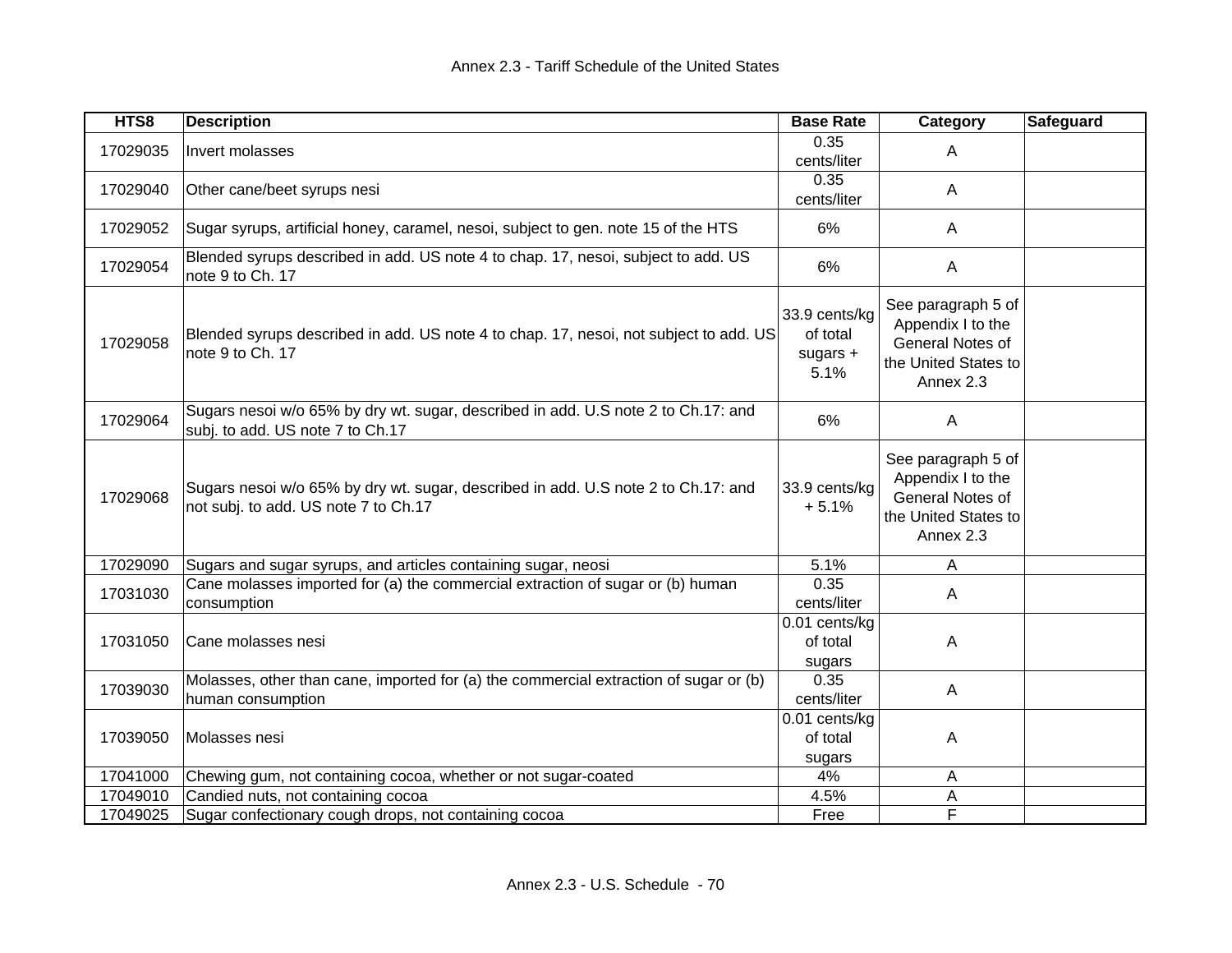| HTS8     | <b>Description</b>                                                                                                                        | <b>Base Rate</b>          | Category                                                                                         | Safeguard |
|----------|-------------------------------------------------------------------------------------------------------------------------------------------|---------------------------|--------------------------------------------------------------------------------------------------|-----------|
| 17049035 | Sugar confections or sweetmeats ready for consumption, not containing cocoa, other<br>than candied nuts or cough drops                    | 5.6%                      | A                                                                                                |           |
| 17049052 | Sugar confectionery nesoi, not containing cocoa, subject to gen. note 15 of the HTS                                                       | 12.2%                     | $\mathsf{A}$                                                                                     |           |
| 17049054 | Sugar confectionery nesoi, w/o cocoa, dairy products subject to add. US note 1 to<br>chap. 4: subject to add US note 10 to chapter 4      | 12.2%                     | $\mathsf{A}$                                                                                     |           |
| 17049058 | Sugar confectionery nesoi, w/o cocoa, dairy products subject to add. US note 1 to<br>chap. 4: not subject to add US note 10 to chapter 4  | 40 cents/ $kg +$<br>10.4% | See paragraph 4 of<br>Appendix I to the<br>General Notes of<br>the United States to<br>Annex 2.3 |           |
| 17049064 | Sugar confectionery nesoi o/65% by dry wt. of sugar described in add. US note 2 to<br>Ch. 17, w/o cocoa, subj. to add. US note 7 to Ch.17 | 12.2%                     | A                                                                                                |           |
| 17049068 | Sugar confectionery nesoi o/65% by dry wt. of sugar described in add. US note 2 to<br>Ch. 17, w/o cocoa, not subj. to Ch17 US note 7      | 40 cents/kg +<br>10.4%    | See paragraph 5 of<br>Appendix I to the<br>General Notes of<br>the United States to<br>Annex 2.3 |           |
| 17049074 | Sugar confectionery nesoi o/10% by dry wt. of sugar described in add. US note 3 to<br>Ch. 17, w/o cocoa, subj. to add. US note 8 to Ch.17 | 12.2%                     | A                                                                                                |           |
| 17049078 | Sugar confectionery nesoi o/10% by dry wt. of sugar described in add. US note 3 to<br>Ch. 17, w/o cocoa, not subj. to Ch17 US note 8      | 40 cents/kg +<br>10.4%    | See paragraph 5 of<br>Appendix I to the<br>General Notes of<br>the United States to<br>Annex 2.3 |           |
| 17049090 | Sugar confectionery, w/o cocoa, nesoi                                                                                                     | 10.4%                     | A                                                                                                |           |
| 18010000 | Cocoa beans, whole or broken, raw or roasted                                                                                              | Free                      | F                                                                                                |           |
| 18020000 | Cocoa shells, husks, skins and other cocoa waste                                                                                          | Free                      | F                                                                                                |           |
| 18031000 | Cocoa paste, not defatted                                                                                                                 | Free                      | F                                                                                                |           |
| 18032000 | Cocoa paste, wholly or partly defatted                                                                                                    | 0.2 cents/kg              | A                                                                                                |           |
| 18040000 | Cocoa butter, fat and oil                                                                                                                 | Free                      | F                                                                                                |           |
| 18050000 | Cocoa powder, not containing added sugar or other sweetening matter                                                                       | 0.52 cents/kg             | Α                                                                                                |           |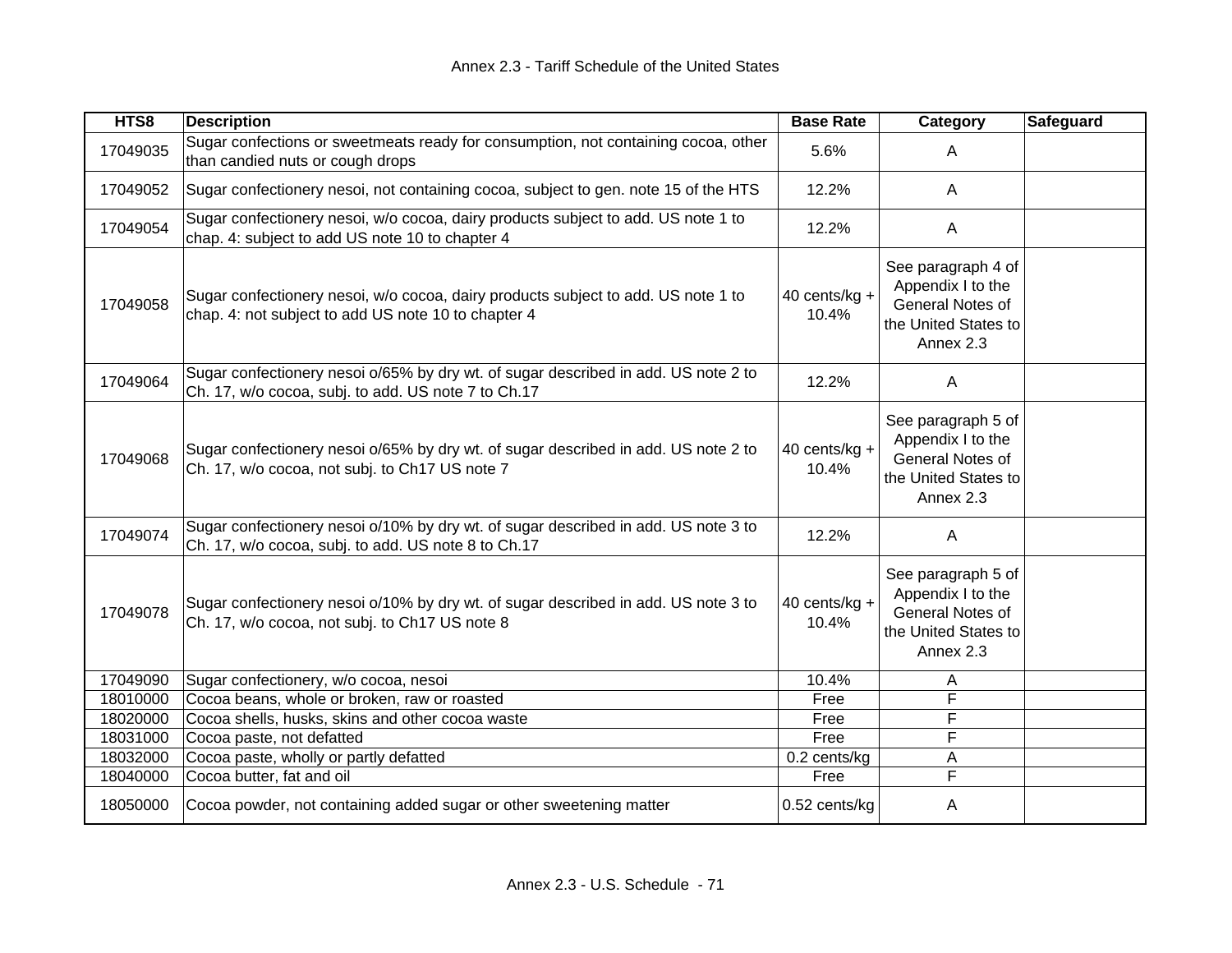| HTS8     | <b>Description</b>                                                                                                                     | <b>Base Rate</b> | Category<br>Safeguard                                                                            |  |
|----------|----------------------------------------------------------------------------------------------------------------------------------------|------------------|--------------------------------------------------------------------------------------------------|--|
| 18061005 | Cocoa powder, sweetened, w/less than 65% by dry wt. sugar, subject to gen. note 15<br>of the HTS                                       | Free             | F                                                                                                |  |
| 18061010 | Cocoa powder, sweetened, w/less than 65% by dry wt. sugar, subject to add US note<br>1 to Ch. 18                                       | Free             | F                                                                                                |  |
| 18061015 | Cocoa powder, sweetened, w/less than 65% by dry wt. sugar, not subject to gen note<br>15 or add US note 1 to Ch. 18                    | 21.7 cents/kg    | See paragraph 5 of<br>Appendix I to the<br>General Notes of<br>the United States to<br>Annex 2.3 |  |
| 18061022 | Cocoa powder, o/65% but less than 90% by dry wt of sugar, subject to gen. note 15 of<br>the HTS                                        | 10%              | A                                                                                                |  |
| 18061024 | Cocoa powder, o/65% but less than 90% by dry wt of sugar, described in add US note<br>2 to Ch.17: subj. to add US note 7 to Ch. 17     | 10%              | $\mathsf{A}$                                                                                     |  |
| 18061028 | Cocoa powder, o/65% but less than 90% by dry wt of sugar, described in add US note<br>2 to Ch.17: not subj. to add US note 7 to Ch. 17 | 33.6 cents/kg    | See paragraph 5 of<br>Appendix I to the<br>General Notes of<br>the United States to<br>Annex 2.3 |  |
| 18061034 | Cocoa powder, sweetened, neosi, subject to add US note 1 to Ch. 18                                                                     | 10%              | A                                                                                                |  |
| 18061038 | Cocoa powder, sweetened, neosi, not subject to add US note 1 to Ch. 18                                                                 | 33.6 cents/kg    | See paragraph 5 of<br>Appendix I to the<br>General Notes of<br>the United States to<br>Annex 2.3 |  |
| 18061043 | Cocoa powder, o/90% by dry wt of sugar, subject to gen. note 15 of the HTS                                                             | 10%              | A                                                                                                |  |
| 18061045 | Cocoa powder, o/90% by dry wt of sugar, described in add US note 2 to Ch. 17:<br>subject to add US note 7 to Ch. 17                    | 10%              | A                                                                                                |  |
| 18061055 | Cocoa powder, o/90% by dry wt of sugar, described in add US note 2 to Ch. 17: not<br>subject to add US note 7 to Ch. 17                | 33.6 cents/kg    | See paragraph 5 of<br>Appendix I to the<br>General Notes of<br>the United States to<br>Annex 2.3 |  |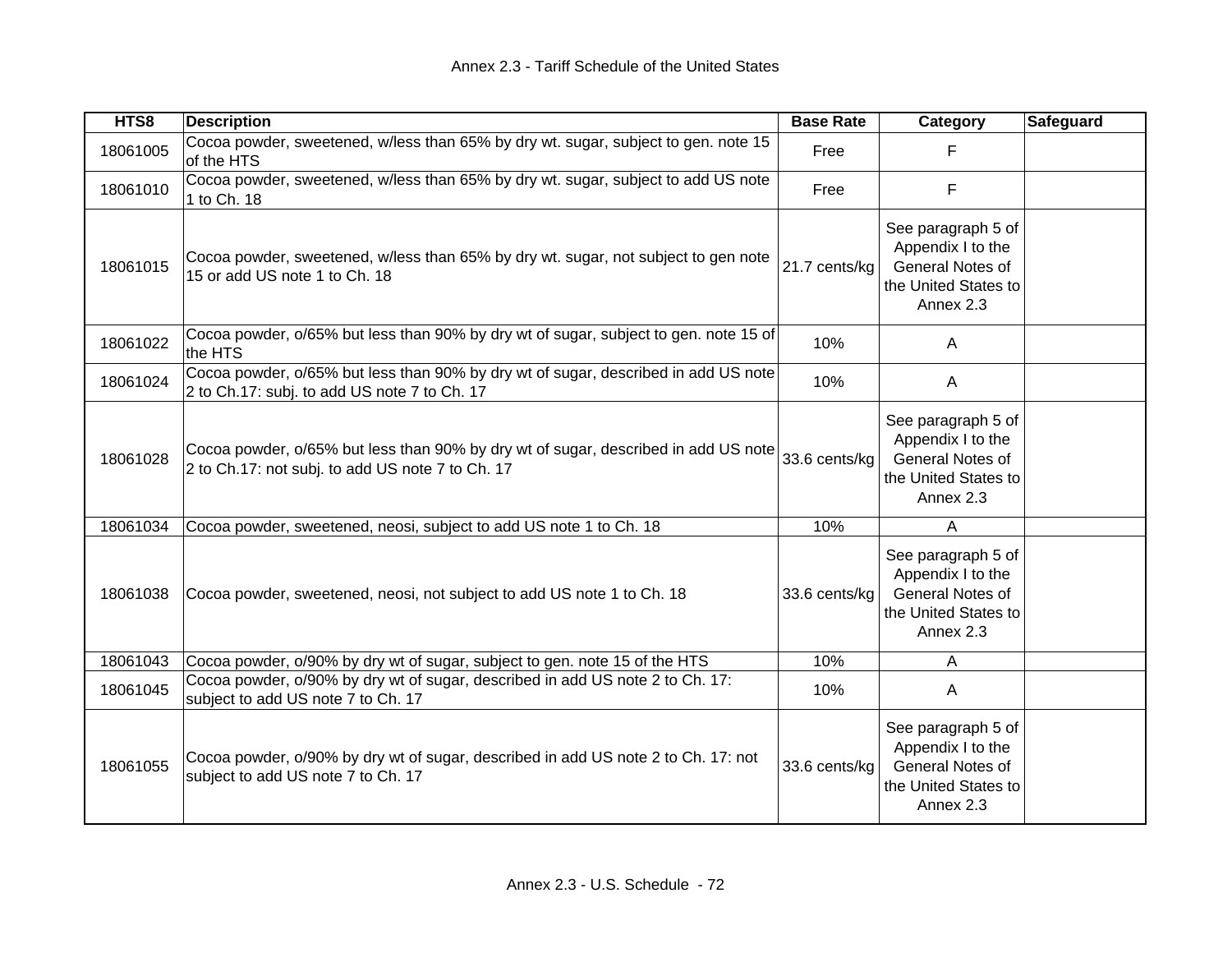| HTS8     | <b>Description</b>                                                                                                                                 | <b>Base Rate</b>         | Category                                                                                         | <b>Safeguard</b> |
|----------|----------------------------------------------------------------------------------------------------------------------------------------------------|--------------------------|--------------------------------------------------------------------------------------------------|------------------|
| 18061065 | Cocoa powder, o/90% by dry wt of sugar, neosi, subject to add. US note 1 to Ch. 18                                                                 | 10%                      | A                                                                                                |                  |
| 18061075 | Cocoa powder, o/90% by dry wt of sugar, neosi                                                                                                      | 33.6 cents/kg            | See paragraph 5 of<br>Appendix I to the<br>General Notes of<br>the United States to<br>Annex 2.3 |                  |
| 18062020 | Preparation consist wholly of ground cocoa beans, cont. n/o 32% butterfat and 60%<br>sugar, in blocks or slabs 4.5 kg or more each                 | Free                     | F                                                                                                |                  |
| 18062022 | Chocolate, ov 2kg, cont. milk solids, not in blocks 4.5 kg or more, subj. to gen. note<br>15 of the HTS                                            | 5%                       | A                                                                                                |                  |
| 18062024 | Chocolate, ov 2kg, cont. milk solids, not in blocks 4.5 kg or more, subj. to add US<br>note 2 to Ch. 18, not GN15, ov 5.5 pc bf                    | 5%                       | $\mathsf{A}$                                                                                     |                  |
| 18062026 | Chocolate, ov 2kg, cont. milk solids, not in blocks 4.5 kg or more, not subj. Ch18 US<br>note 2/GN15, ov 5.5 pc bf, less th 21% milk solids        | 37.2 cents/kg<br>$+4.3%$ | D                                                                                                |                  |
| 18062028 | Chocolate, ov 2kg, cont. milk solids, not in blocks 4.5 kg or more, not GN15, ov 5.5 pc 52.8 cents/kg<br>bf ov 21 pc milk solids                   | $+4.3%$                  | D                                                                                                |                  |
| 18062034 | Chocolate, ov 2kg, cont. milk solids, not in blocks 4.5 kg or more, not ov 5.5 pc bf,<br>subj. to add US note 3 to Ch. 18, not GN15                | 5%                       | A                                                                                                |                  |
| 18062036 | Chocolate, ov 2kg, cont. milk solids, not in blocks 4.5 kg or more, less than 21 pc milk 37.2 cents/kg<br>solids, not subj. to Ch18 US note 3/GN15 | $+4.3%$                  | D                                                                                                |                  |
| 18062038 | Chocolate, ov 2kg, cont. milk solids, not in blocks 4.5 kg or more, 21 pc or more milk<br>solids, not GN15                                         | 52.8 cents/kg<br>$+4.3%$ | D                                                                                                |                  |
| 18062050 | Chocolate, ov 2kg, cont. milk solids, not in blocks 4.5 kg or more, no milk solids, not<br><b>GN15</b>                                             | 4.3%                     | $\mathsf{A}$                                                                                     |                  |
| 18062060 | Confectioners' coatings & other products, not less than 6.8% non-fat solids of the<br>cocoa bean nib and not less than 15% vegetable fats          | 2%                       | A                                                                                                |                  |
| 18062067 | Chocolate/oth preps with cocoa, ov 2kg but n/o 4.5 kg, o/65% by wt of sugar, subject<br>to gen. note 15 of the HTS                                 | 10%                      | A                                                                                                |                  |
| 18062071 | Chocolate/oth preps with cocoa, ov 2kg but n/o 4.5 kg, o/65% by wt of sugar, desc in<br>add US nte 2 to Ch. 17: subj. to add note 7 to Ch. 17      | 10%                      | A                                                                                                |                  |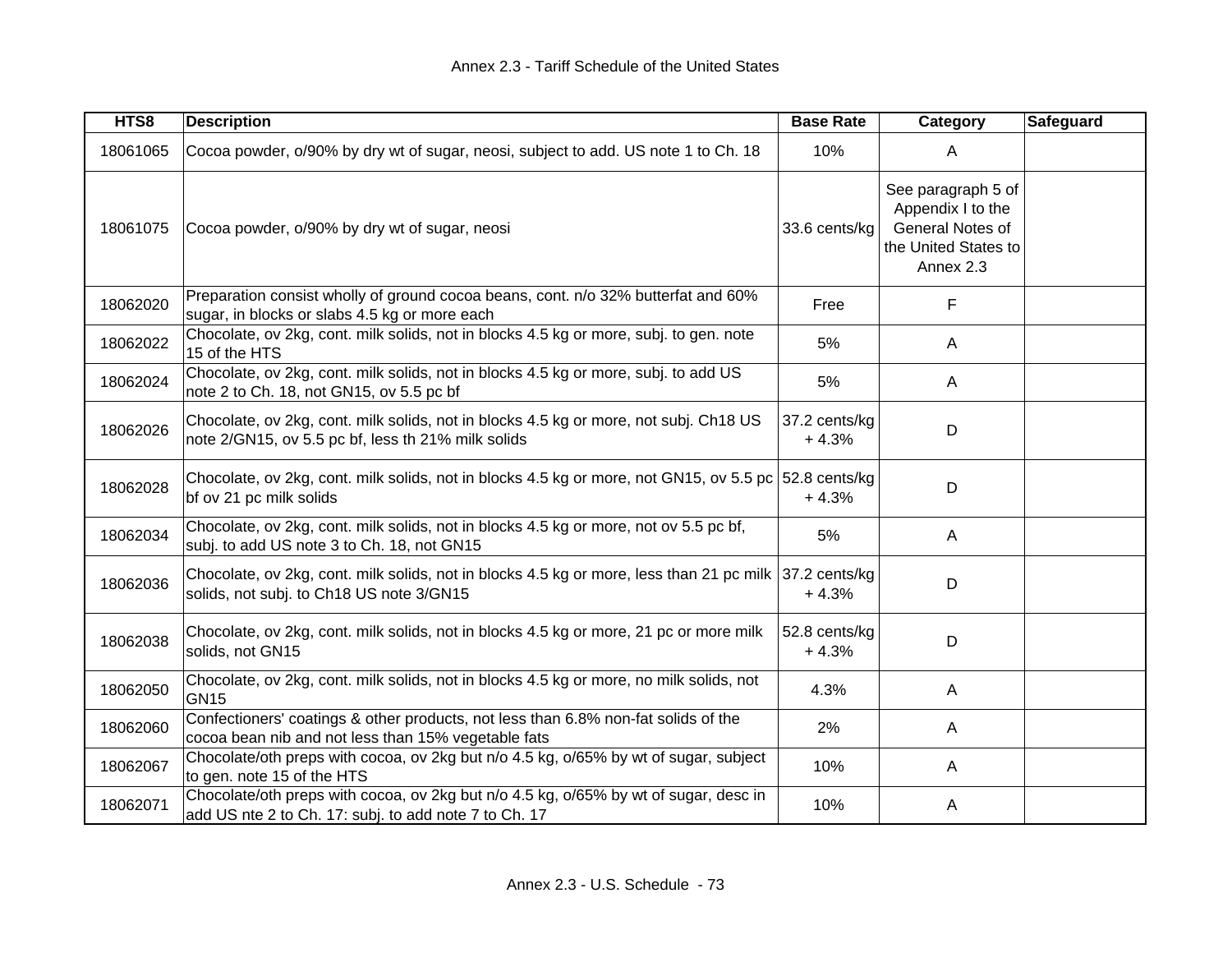| HTS8     | <b>Description</b>                                                                                                                                  | <b>Base Rate</b>         | Category                                                                                         | <b>Safeguard</b> |
|----------|-----------------------------------------------------------------------------------------------------------------------------------------------------|--------------------------|--------------------------------------------------------------------------------------------------|------------------|
| 18062073 | Chocolate/oth preps with cocoa, ov 2kg but n/o 4.5 kg, o/65% by wt of sugar, desc in<br>Ch17 US nte 2, not subj. to Ch17 US note 7                  | 30.5 cents/kg<br>$+8.5%$ | See paragraph 5 of<br>Appendix I to the<br>General Notes of<br>the United States to<br>Annex 2.3 |                  |
| 18062075 | Chocolate/oth preps with cocoa, ov 2kg but n/o 4.5 kg, o/65% by wt of sugar, desc in<br>add US nte 3 to Ch. 17: subj. to Ch17 US note 8             | 10%                      | A                                                                                                |                  |
| 18062077 | Chocolate/oth preps with cocoa, ov 2kg but n/o 4.5 kg, o/65% by wt of sugar, desc in<br>add US nte 3 to Ch. 17: not subj. to Ch17 US note 8         | 30.5 cents/kg<br>$+8.5%$ | See paragraph 5 of<br>Appendix I to the<br>General Notes of<br>the United States to<br>Annex 2.3 |                  |
| 18062078 | Chocolate/oth preps with cocoa, ov 2kg but n/o 4.5 kg, o/65% by wt of sugar, neosi                                                                  | 8.5%                     | A                                                                                                |                  |
| 18062079 | Chocolate/oth preps with cocoa, ov 2kg but n/o 4.5 kg, n/o 65% by wt of sugar, not in<br>blocks 4.5 kg or more, subj to GN 15                       | 10%                      | A                                                                                                |                  |
| 18062081 | Chocolate/oth preps with cocoa, ov 2kg but n/o 4.5 kg, (dairy prod. descr. in Ch.4 US<br>note 1), n/o 65% sugar, subj to Ch.4 nte 10, not GN15      | 10%                      | A                                                                                                |                  |
| 18062082 | Chocolate/oth preps w/cocoa, o/2kg but n/o4.5 kg (dairy prod. of Ch4 US note 1), n/o<br>65% sugar, less th 21% milk solid, not GN15                 | 37.2 cents/kg<br>$+8.5%$ | See paragraph 4 of<br>Appendix I to the<br>General Notes of<br>the United States to<br>Annex 2.3 |                  |
| 18062083 | Chocolate/oth preps w/cocoa, o/2kg but n/o4.5 kg (dairy prod. of Ch4 US note 10), n/o 52.8 cents/kg<br>65% sugar, 21% or more milk solids, not GN15 | $+8.5%$                  | See paragraph 4 of<br>Appendix I to the<br>General Notes of<br>the United States to<br>Annex 2.3 |                  |
| 18062085 | Low-fat chocoate crumb, n/o 65% by wt of sugar, ov 2kg but n/o 4.5 kg, subject to add<br>US note 3 to Ch. 18, not GN15                              | 10%                      | A                                                                                                |                  |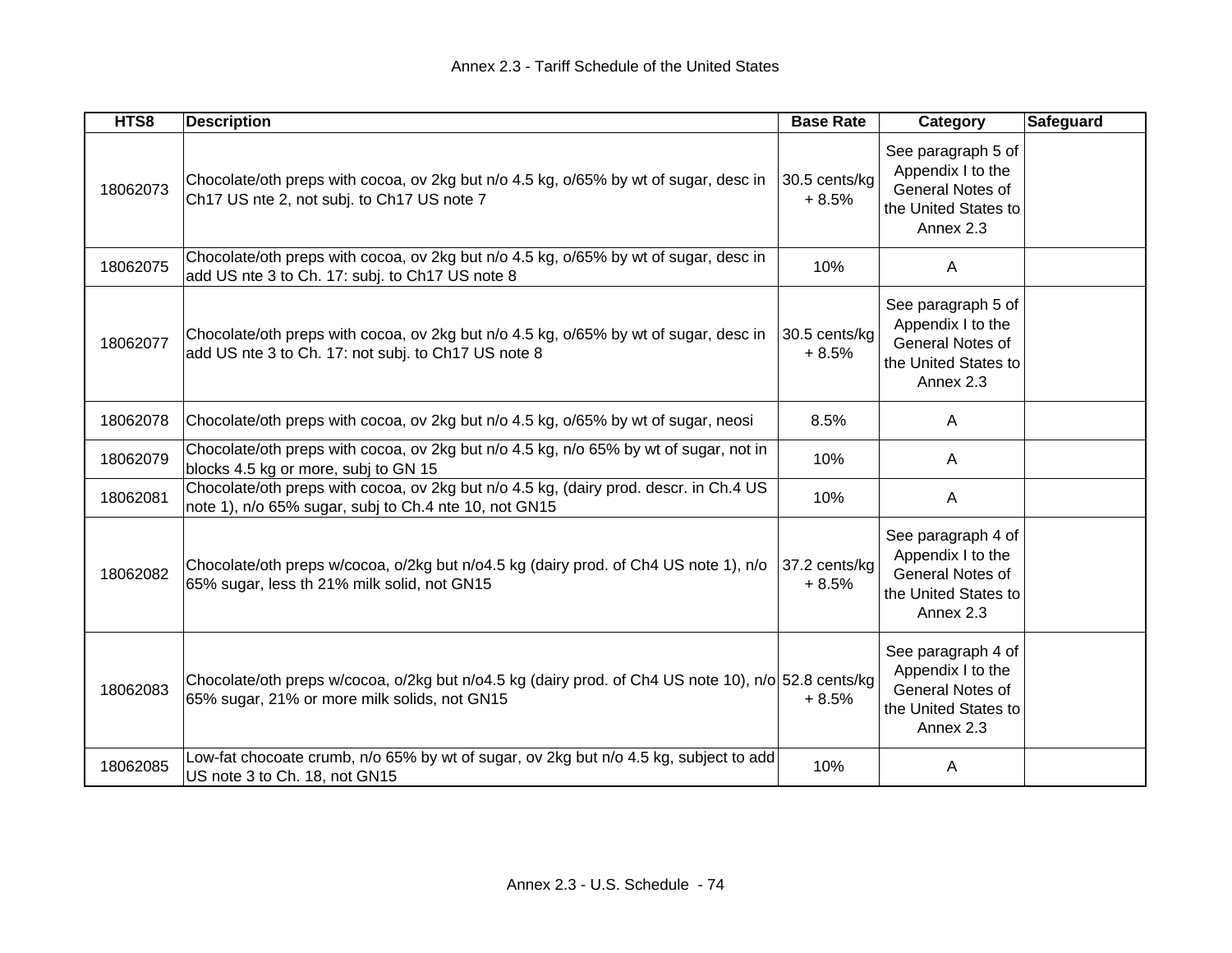| HTS8     | <b>Description</b>                                                                                                                           | <b>Base Rate</b>         | Category                                                                                         | <b>Safeguard</b> |
|----------|----------------------------------------------------------------------------------------------------------------------------------------------|--------------------------|--------------------------------------------------------------------------------------------------|------------------|
| 18062087 | Low-fat chocolate crumb, n/o 65% by wt of sugar, ov 2kg but n/o 4.5 kg, less than<br>21% milk solids, not GN15, not subj to ch 18 US note 3  | 37.2 cents/kg<br>$+8.5%$ | D                                                                                                |                  |
| 18062089 | Low-fat chocolate crumb, n/o 65% by wt of sugar, 21% or more milk solids, not ov<br>2kg, not GN15, not subj to ch 18 US note 3               | 52.8 cents/kg<br>$+8.5%$ | D                                                                                                |                  |
| 18062091 | Blended syrups w/chocolate or cocoa, o/2kg but n/o 4.5 kg, n/o 65% sugar, descr in<br>Ch17 US note 4, subj. to Ch17 US note 9, not GN15      | 10%                      | $\mathsf{A}$                                                                                     |                  |
| 18062094 | Blended syrups w/chocolate or cocoa, o/2kg but n/o 4.5 kg, n/o 65% sugar, descr in<br>Ch 17 US note 4, not subj. to Cha7 US note 9, not GN15 | 37.2 cents/kg<br>$+8.5%$ | See paragraph 5 of<br>Appendix I to the<br>General Notes of<br>the United States to<br>Annex 2.3 |                  |
| 18062095 | Chocolate and preps w/cocoa, nesoi, o/2kg but n/o 4.5 kg, n/o 65% sugar, desc in<br>Ch17 US note 3, subj. to Ch17 US note 8, not GN15        | 10%                      | A                                                                                                |                  |
| 18062098 | Chocolate and preps w/cocoa, neosi, o/2kg but n/o 4.5 kg, n/o 65% sugar, desc in<br>Ch17 US note 3, not subj to Ch.17 US note 8, not GN15    | 37.2 cents/kg<br>$+8.5%$ | See paragraph 5 of<br>Appendix I to the<br>General Notes of<br>the United States to<br>Annex 2.3 |                  |
| 18062099 | Chocolate and preps with cocoa, nesoi, ov 2kg but n/o 4.5 kg, n/o 65% sugar, nesoi                                                           | 8.5%                     | A                                                                                                |                  |
| 18063100 | Chocolate and other cocoa preparations, in blocks, slabs or bars, filled, not in bulk                                                        | 5.6%                     | A                                                                                                |                  |
| 18063201 | Chocolate, nt filled, in blocks/slabs/bars 2kg or less, subj. to GN15                                                                        | 5%                       | A                                                                                                |                  |
| 18063204 | Chocolate, nt filled, in blocks/slabs/bars 2kg or less, subj. to add US note 2 to Ch. 18                                                     | 5%                       | A                                                                                                |                  |
| 18063206 | Chocolate, not filled, less than 21% milk solids, in blocks/slabs/bars 2kg or less                                                           | 37.2 cents/kg<br>$+4.3%$ | D                                                                                                |                  |
| 18063208 | Chocolate, not filled, 21% or more milk solids, in blocks/slabs/bars 2kg or less                                                             | 52.8 cents/kg<br>$+4.3%$ | D                                                                                                |                  |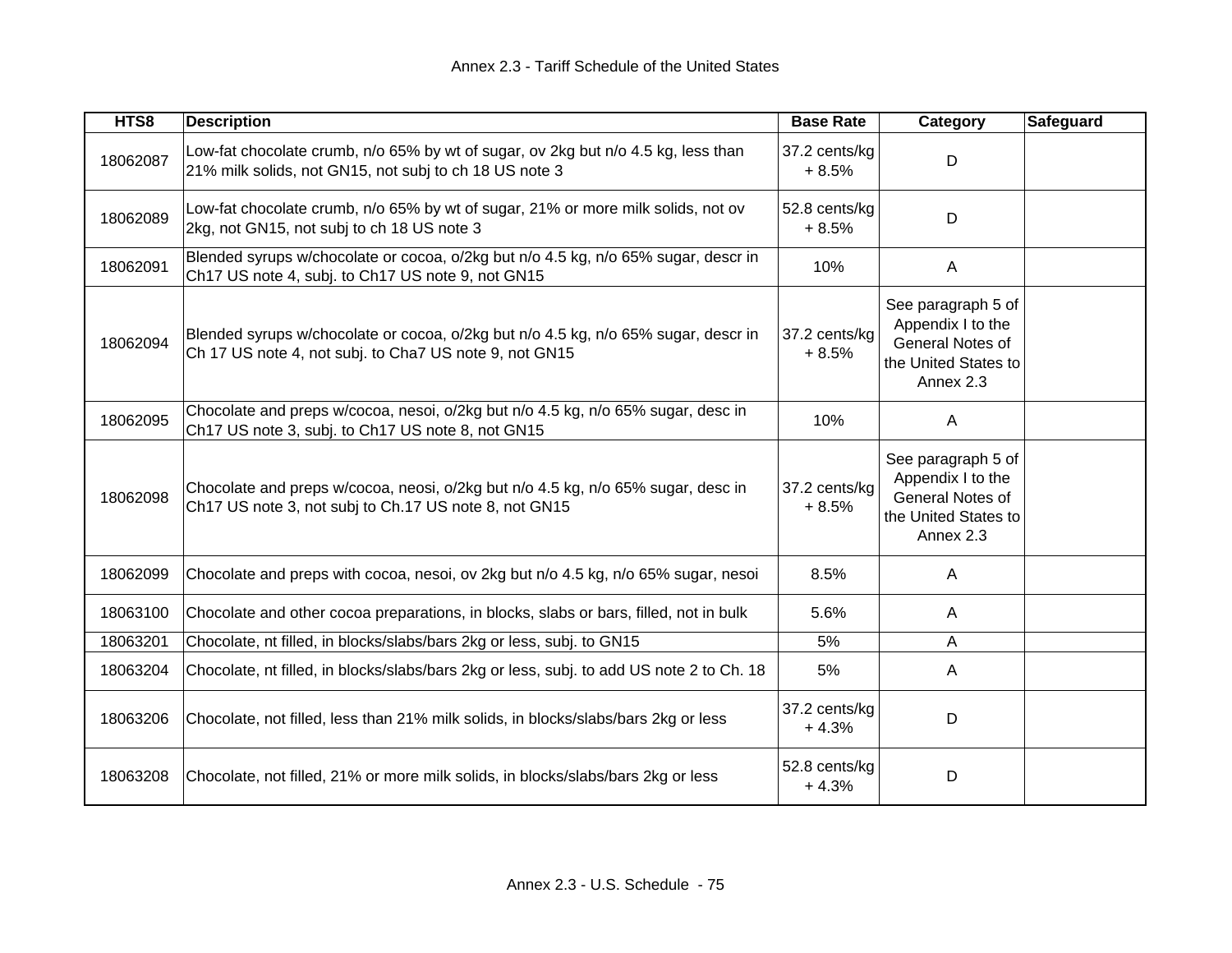| HTS8     | <b>Description</b>                                                                                                                             | <b>Base Rate</b>         | Category                                                                                         | Safeguard |
|----------|------------------------------------------------------------------------------------------------------------------------------------------------|--------------------------|--------------------------------------------------------------------------------------------------|-----------|
| 18063214 | Chocolate, not filled, in blocks/slabs/bars 2kg or less, subj. to add US note 3 to Ch. 18                                                      | 5%                       | A                                                                                                |           |
| 18063216 | Chocolate, not filled, less than 21% milk solids, in blocks/slabs/bars 2kg or less                                                             | 37.2 cents/kg<br>$+4.3%$ | D                                                                                                |           |
| 18063218 | Chocolate, not filled, 21% or more milk solids, in blocks/slabs/bars 2kg or less                                                               | 52.8 cents/kg<br>$+4.3%$ | D                                                                                                |           |
| 18063230 | Chocolate, not filled, w/o butterfat/milk solids, in blocks/slabs/bars 2kg or less                                                             | 4.3%                     | A                                                                                                |           |
| 18063255 | Cocoa preps, not filled, in blocks, slabs or bars weighing 2 kg or less, subject to gen.<br>note 15 of the HTS                                 | 7%                       | A                                                                                                |           |
| 18063260 | Cocoa preps, (dairy prod. of Ch4 US note 1), not filled, in blocks, slabs or bars, w/wt 2<br>kg or less, subj. to add. US note 10 to Ch 4      | 7%                       | A                                                                                                |           |
| 18063270 | Cocoa preps, (dairy prod. of Ch4 US note 1), less than 21% milk solids, not filled, in<br>blocks/slabs/bars, 2 kg or less, not Ch.4 US nte 10  | 37.2 cents/kg<br>$+6%$   | See paragraph 4 of<br>Appendix I to the<br>General Notes of<br>the United States to<br>Annex 2.3 |           |
| 18063280 | Cocoa preps, (dairy prod. of Ch4 US note 1), 21% or more milk solids, not filled, in<br>blocks/slabs/bars, 2 kg or less, not Ch.4 US nte 10    | 52.8 cents/kg<br>$+6%$   | See paragraph 4 of<br>Appendix I to the<br>General Notes of<br>the United States to<br>Annex 2.3 |           |
| 18063290 | Cocoa preps, not filled, in blocks, slabs or bars weighing 2kg or less,                                                                        | 6%                       | A                                                                                                |           |
| 18069001 | Cocoa preps, not in blocks/slabs/bars, subj. to gen. note 15 of the HTS                                                                        | 3.5%                     | A                                                                                                |           |
| 18069005 | Cocoa preps, (dairy prod. descr. in add US note 1 to Ch.4), not in blocks, slabs or<br>bars, subj. to add. US note 10 to Ch 4, not GN15        | 3.5%                     | A                                                                                                |           |
| 18069008 | Cocoa preps, (dairy prod. descr. in add US note 1 to Ch.4), less than 21% milk solids, 37.2 cents/kg<br>not in blocks, slabs or bars, not GN15 | $+6%$                    | See paragraph 4 of<br>Appendix I to the<br>General Notes of<br>the United States to<br>Annex 2.3 |           |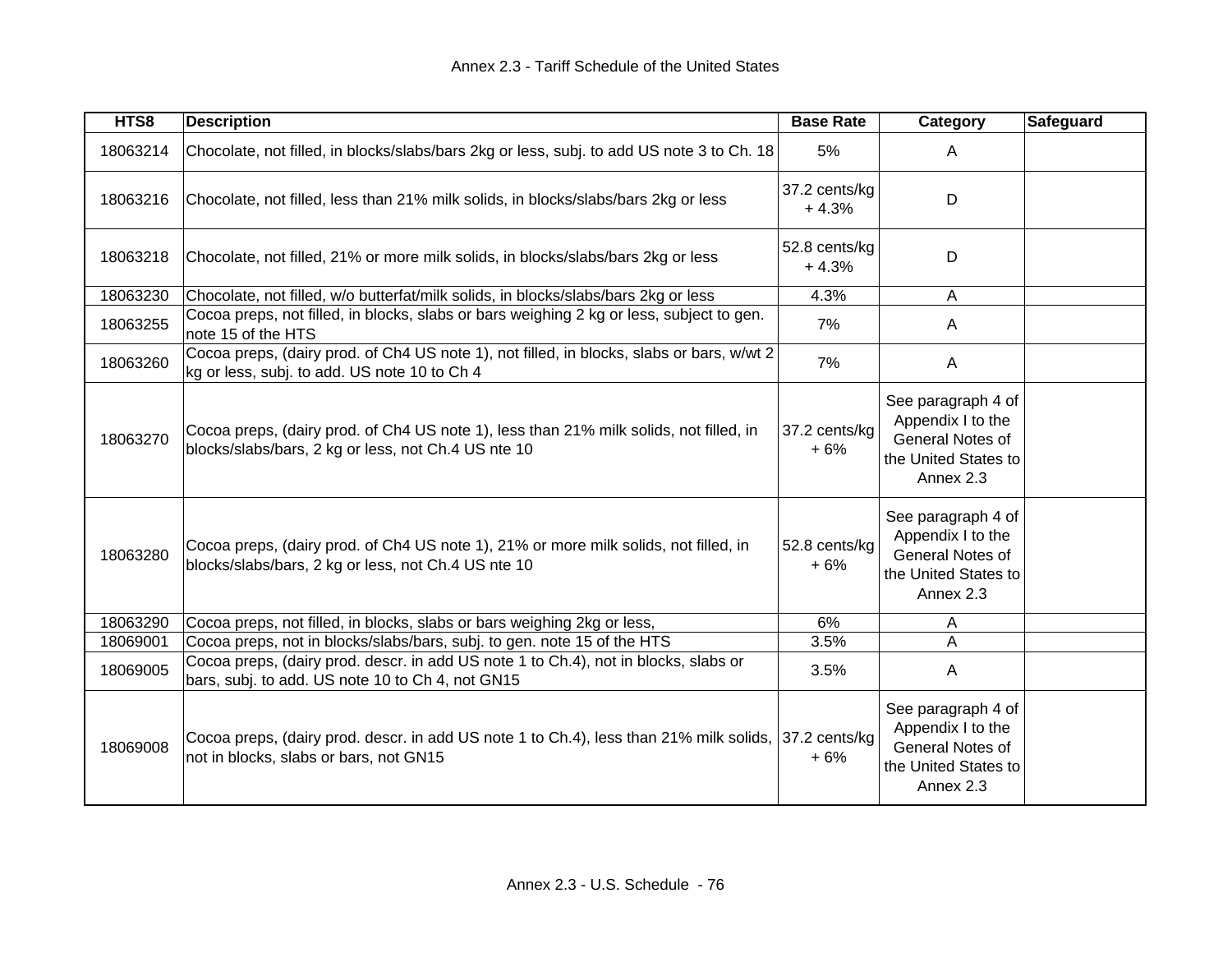| HTS8     | <b>Description</b>                                                                                                                               | <b>Base Rate</b>       | Category                                                                                         | Safeguard |
|----------|--------------------------------------------------------------------------------------------------------------------------------------------------|------------------------|--------------------------------------------------------------------------------------------------|-----------|
| 18069010 | Cocoa preps, (dairy prod. descr. in Ch4 US note 1), 21% or more milk solids, not in<br>blocks, slabs or bars, not Ch4 USNote 10, not GN15        | 52.8 cents/kg<br>+6%   | See paragraph 4 of<br>Appendix I to the<br>General Notes of<br>the United States to<br>Annex 2.3 |           |
| 18069015 | Cocoa preps, o/5.5% butterfat by wt, not in blocks/slabs/bars, subj. to add US note 2<br>to Ch. 18, not GN15                                     | 3.5%                   | A                                                                                                |           |
| 18069018 | Cocoa preps, o/5.5% butterfat by wt, w/less than 21% milk solids, not in<br>blocks/slabs/bars, not GN15                                          | 37.2 cents/kg<br>$+6%$ | D                                                                                                |           |
| 18069020 | Cocoa preps, o/5.5% butterfat by wt, 21% or more milk solids, not in<br>blocks/slabs/bars, not GN15                                              | 52.8 cents/kg<br>$+6%$ | D                                                                                                |           |
| 18069025 | Cocoa preps, cont. milk solids, n/o 5.5% butterfat by wt, not in blocks/slabs/bars, subj.<br>to add US note 3 to Ch. 18, not GN15                | 3.5%                   | $\mathsf{A}$                                                                                     |           |
| 18069028 | Cocoa preps, cont. milk solids, n/o 5.5% butterfat by wt, w/less than 21% milk solids,<br>not blocks/slabs/bars, not Ch18 US note 3, not GN15    | 37.2 cents/kg<br>$+6%$ | D                                                                                                |           |
| 18069030 | Cocoa preps, cont. milk solids, n/o 5.5% butterfat by wt, 21% or more milk solids, not<br>in blocks/slabs/bars, not Ch18 US note 3, not GN15     | 52.8 cents/kg<br>+6%   | D                                                                                                |           |
| 18069035 | Blended syrups w/chocolate or cocoa, nesoi, described in add US note 4 to Ch.17:<br>subj. to add US note 9 to Ch. 17, not GN15                   | 3.5%                   | A                                                                                                |           |
| 18069039 | Blended syrups w/chocolate or cocoa, nesoi, described in add US note 4 to Ch.17: not 37.2 cents/kg<br>subj. to add US note 9 to Ch. 17, not GN15 | $+6%$                  | See paragraph 5 of<br>Appendix I to the<br>General Notes of<br>the United States to<br>Annex 2.3 |           |
| 18069045 | Chocolate and preps w/cocoa, nesoi, o/65% by dry wt of sugar, described in add US<br>note 2 to Ch.17: subj. to Ch17 US note 7, not GN15          | 3.5%                   | A                                                                                                |           |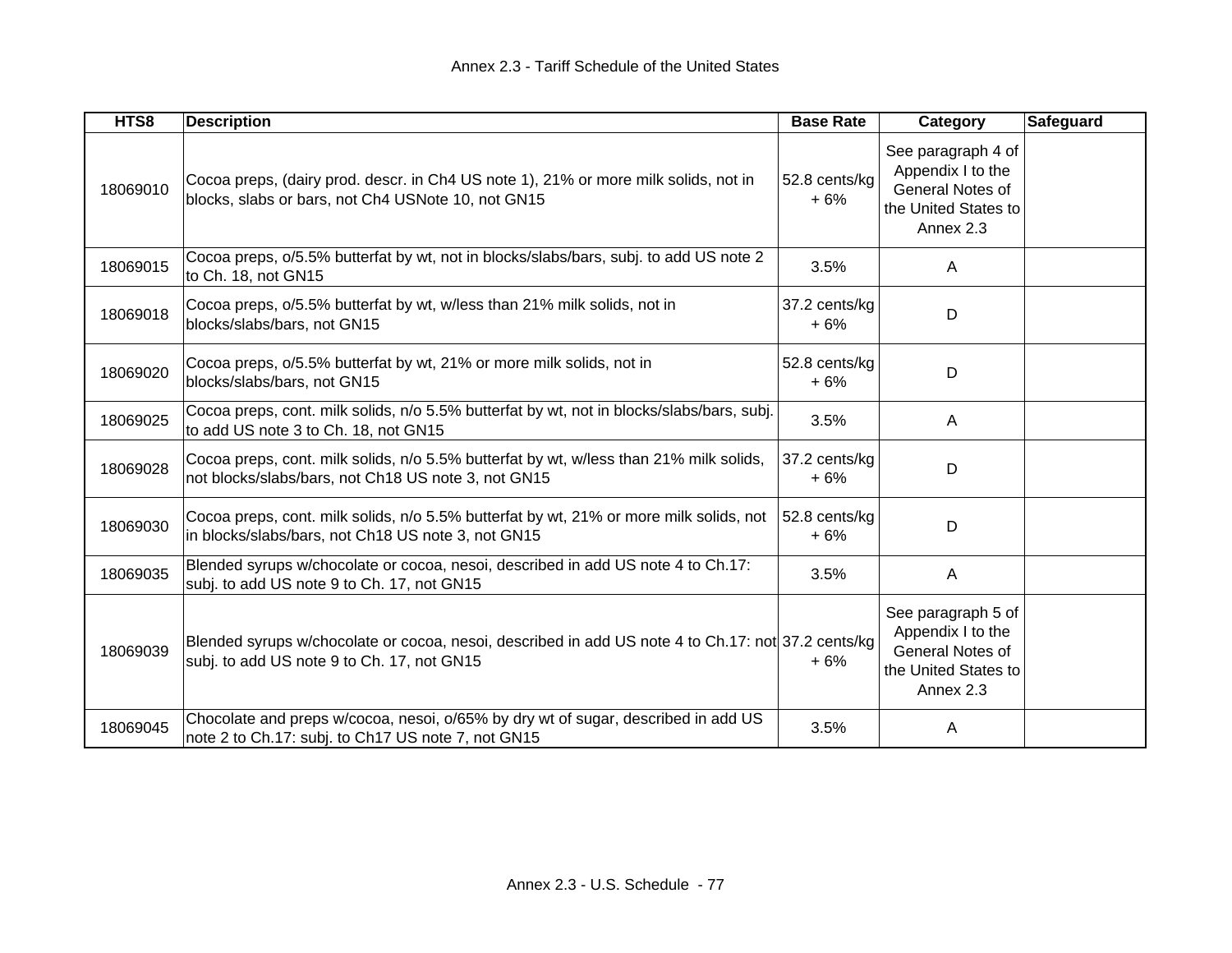| HTS8     | <b>Description</b>                                                                                                                         | <b>Base Rate</b>       | Category                                                                                         | <b>Safeguard</b> |
|----------|--------------------------------------------------------------------------------------------------------------------------------------------|------------------------|--------------------------------------------------------------------------------------------------|------------------|
| 18069049 | Chocolate and preps w/cocoa, nesoi, o/65% by dry wt of sugar, described in add US<br>note 2 to Ch.17: not subj to Ch17 US note 7, not GN15 | 37.2 cents/kg<br>$+6%$ | See paragraph 5 of<br>Appendix I to the<br>General Notes of<br>the United States to<br>Annex 2.3 |                  |
| 18069055 | Chocolate and preps w/cocoa, nesoi, o/10% by dry wt of sugar, described in add US<br>note 3 to Ch.17: subj to Ch17 US note 8, not GN15     | 3.5%                   | A                                                                                                |                  |
| 18069059 | Chocolate and preps w/cocoa, nesoi, o/10% by dry wt of sugar, described in add US<br>note 3 to Ch.17: not subj to Ch17 US note 8, not GN15 | 37.2 cents/kg<br>$+6%$ | See paragraph 5 of<br>Appendix I to the<br>General Notes of<br>the United States to<br>Annex 2.3 |                  |
| 18069090 | Chocolate and preps w/cocoa, nesoi, not put up for retail sale                                                                             | 6%                     | Α                                                                                                |                  |
| 19011005 | Preps for infant use, for retail sale, o/10% milk solids, subject to gen. note 15                                                          | 17.5%                  | A                                                                                                |                  |
| 19011015 | Preps for infant use, infant formula containing oligossaccharides and > 10% milk<br>solids, described in add'l U.S. note 2: provisional    | 17.5%                  | A                                                                                                |                  |
| 19011030 | Infant formula w/oligossaccharides, for retail sale, o/10% milk solids, not subject to<br>add US note 2 to Ch. 19, not GN15                | $$1.035/kg +$<br>14.9% | D                                                                                                |                  |
| 19011035 | Preps for infant use (dairy prod. of add US note 1 to Ch.4), for retail sale, o/10% milk<br>solids, subject to Ch4 US note 10, not GN15    | 17.5%                  | A                                                                                                |                  |
| 19011040 | Preps for infant use (dairy prod. of add US note 1 to Ch.4), for retail sale, o/10% milk<br>solids, not subject to add US note 10 to Ch. 4 | $$1.035/kg +$<br>14.9% | See paragraph 4 of<br>Appendix I to the<br>General Notes of<br>the United States to<br>Annex 2.3 |                  |
| 19011045 | Preps for infant use (not dairy prod. of add US note 1 to Ch.4), for retail sale, o/10%<br>milk solids, not GN15, nesoi                    | 14.9%                  | A                                                                                                |                  |
| 19011055 | Preps for infant use, for retail sale, n/o 10% milk solids, subject to gen. note 15                                                        | 17.5%                  | A                                                                                                |                  |
| 19011060 | Infant formula w/oligossaccharides, for retail sale, n/o 10% milk solids, subject to add<br>US note 2 to Ch. 19, not GN15                  | 17.5%                  | A                                                                                                |                  |
| 19011075 | Infant formula w/oligossaccharides, for retail sale, n/o 10% milk solids, not subject to<br>add US note 2 to Ch. 19, not GN15              | $$1.035/kg +$<br>14.9% | D                                                                                                |                  |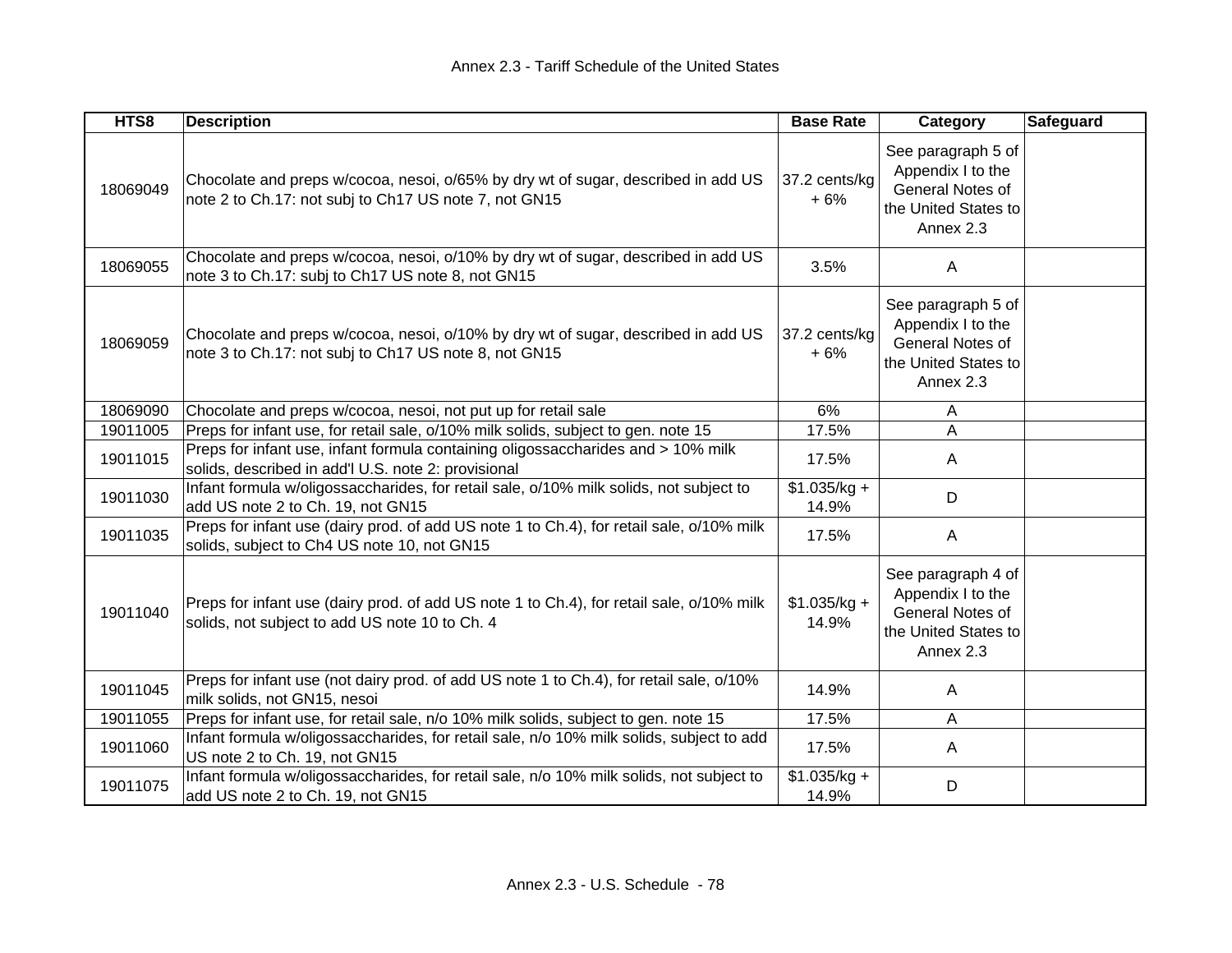| HTS8     | <b>Description</b>                                                                                                                                            | <b>Base Rate</b>         | Category<br>Safeguard                                                                            |
|----------|---------------------------------------------------------------------------------------------------------------------------------------------------------------|--------------------------|--------------------------------------------------------------------------------------------------|
| 19011080 | Preps for infant use (dairy prod. of Ch4 US note 1), retail sale, n/o 10% milk solids,<br>subject to add US note 10 to Ch. 4, not GN15                        | 17.5%                    | A                                                                                                |
| 19011085 | Preps for infant use (dairy prod. of Ch4 US note 1), retail sale, n/o 10% milk solids,<br>not subject to add US note 10 to Ch. 4, not GN15                    | $$1.035/kg +$<br>14.9%   | See paragraph 4 of<br>Appendix I to the<br>General Notes of<br>the United States to<br>Annex 2.3 |
| 19011095 | Preps for infant use (not dairy prod. of Ch4 US note 1), retail sale, n/o 10% milk<br>solids, nesoi                                                           | 14.9%                    | A                                                                                                |
| 19012002 | Mixes for bakers wares, o/25% butterfat, not retail, subject to gen. note 15 of the HTS                                                                       | 10%                      | $\mathsf{A}$                                                                                     |
| 19012005 | Mixes for bakers wares (dairy prod. of Ch4 US note 1), o/25% by wt butterfat, not<br>retail, subj. to add. US nte 10 to Ch.4, not GN15                        | 10%                      | $\mathsf{A}$                                                                                     |
| 19012015 | Mixes for bakers wares (dairy prod. of Ch4 US note 1), o/25% by wt butterfat, not<br>retail, not subj. to add. US nte 10 to Ch.4, not GN15                    | 42.3 cents/kg<br>$+8.5%$ | See paragraph 4 of<br>Appendix I to the<br>General Notes of<br>the United States to<br>Annex 2.3 |
| 19012020 | Mixes for bakers wares, o/65% sugar, o/25% bf, not retail, descr in add US note 2 to<br>Ch. 17: subj. to add. US nte 7 to Ch.17, not GN15                     | 10%                      | A                                                                                                |
| 19012025 | Mixes and doughs for the prep of bakers wares of heading 1905, containing over 25% 42.3 cents/kg<br>by weight of butterfat, not put up for retail sale, nesoi | $+8.5%$                  | See paragraph 5 of<br>Appendix I to the<br>General Notes of<br>the United States to<br>Annex 2.3 |
| 19012030 | Mixes for bakers wares, o/25% bf, not retail, descr in add US note 1 to Ch. 19: subj. to<br>add. US nte 3 to Ch.19, not GN15                                  | 10%                      | A                                                                                                |
| 19012035 | Mixes for bakers wares, o/25% bf, not retail, descr in add US note 1 to Ch. 19: not<br>subj. to add. US nte 3 to Ch.19, not GN15                              | 42.3 cents/kg<br>$+8.5%$ | See paragraph 5 of<br>Appendix I to the<br>General Notes of<br>the United States to<br>Annex 2.3 |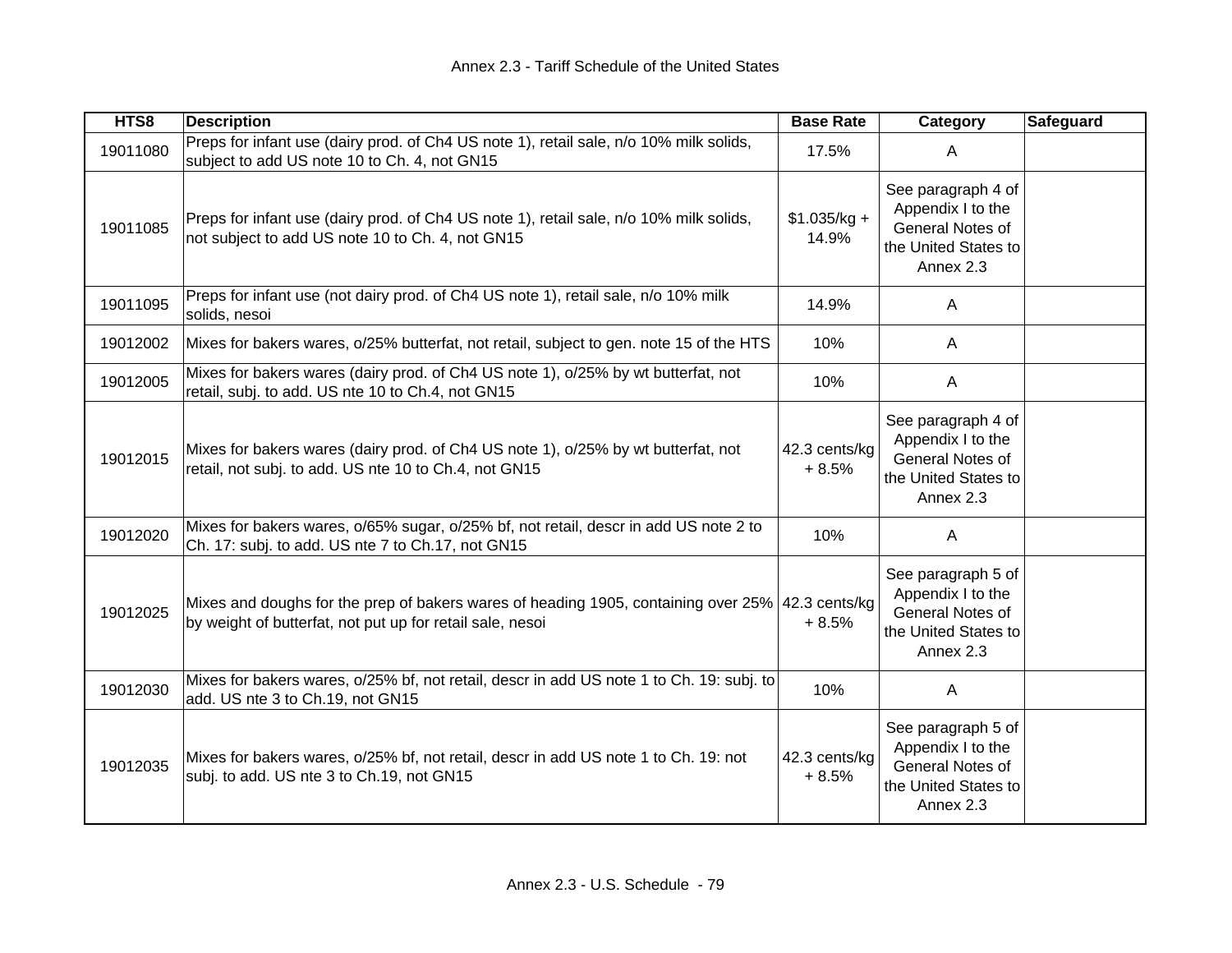| HTS8     | <b>Description</b>                                                                                                                                   | <b>Base Rate</b>         | Category                                                                                         | <b>Safeguard</b> |
|----------|------------------------------------------------------------------------------------------------------------------------------------------------------|--------------------------|--------------------------------------------------------------------------------------------------|------------------|
| 19012040 | Mixes for bakers wares, o/25% bf, not retail, nesoi                                                                                                  | 8.5%                     | A                                                                                                |                  |
| 19012042 | Mixes for bakers wares, n/o 25% bf, not retail, subject to gen. note 15 of the HTS                                                                   | 10%                      | A                                                                                                |                  |
| 19012045 | Mixes for bakers wares (dairy prod. of Ch4 US note 1), n/o 25% bf, not retail, subj. to<br>add. US nte 10 to Ch.4, not GN15                          | 10%                      | A                                                                                                |                  |
| 19012050 | Mixes for bakers wares (dairy prod. of Ch4 US note 1), n/o 25% bf, not retail, not subj. 42.3 cents/kg<br>to add. US nte 10 to Ch.4, not GN15        | $+8.5%$                  | See paragraph 4 of<br>Appendix I to the<br>General Notes of<br>the United States to<br>Annex 2.3 |                  |
| 19012055 | Mixes for bakers wares, o/65% sugar, n/o 25% bf, not retail, descr in add US note 2 to<br>Ch. 17: subj. to Ch17 US nte 7, not GN15                   | 10%                      | A                                                                                                |                  |
| 19012060 | Mixes for bakers wares, o/65% sugar, n/o 25% bf, not retail, descr in add US note 2 to 42.3 cents/kg<br>Ch. 17: not subj. to Ch17 US nte 7, not GN15 | $+8.5%$                  | See paragraph 5 of<br>Appendix I to the<br>General Notes of<br>the United States to<br>Annex 2.3 |                  |
| 19012065 | Mixes for bakers wares, n/o 25% bf, not retail, descr in add US note 1 to Ch. 19: subj.<br>to add. US nte 3 to Ch.19, not GN15                       | 10%                      | A                                                                                                |                  |
| 19012070 | Mixes for bakers wares, n/o 25% bf, not retail, descr in add US note 1 to Ch. 19: not<br>subj. to add. US nte 3 to Ch.19, not GN15                   | 42.3 cents/kg<br>$+8.5%$ | See paragraph 5 of<br>Appendix I to the<br>General Notes of<br>the United States to<br>Annex 2.3 |                  |
| 19012080 | Mixes for bakers wares, n/o 25% bf, not retail, nesoi                                                                                                | 8.5%                     | A                                                                                                |                  |
| 19019010 | Malt extract, fluid                                                                                                                                  | 3.2 cents/liter          | A                                                                                                |                  |
| 19019020 | Malt extract, solid or condensed                                                                                                                     | 9.6%                     | A                                                                                                |                  |
| 19019025 | Puddings, ready for immediate consumption without further preparation                                                                                | Free                     | F                                                                                                |                  |
| 19019028 | Dry mix. w/less than 31% bf & 17.5% or more sodium caseinate, bf, whey solids<br>o/5.5% b'fat & dry whole milk, n/cntng dry milk/whey/b'fat          | 0.37 cents/kg            | A                                                                                                |                  |
| 19019032 | Cajeta not made from cow's milk                                                                                                                      | 11.2%                    | A                                                                                                |                  |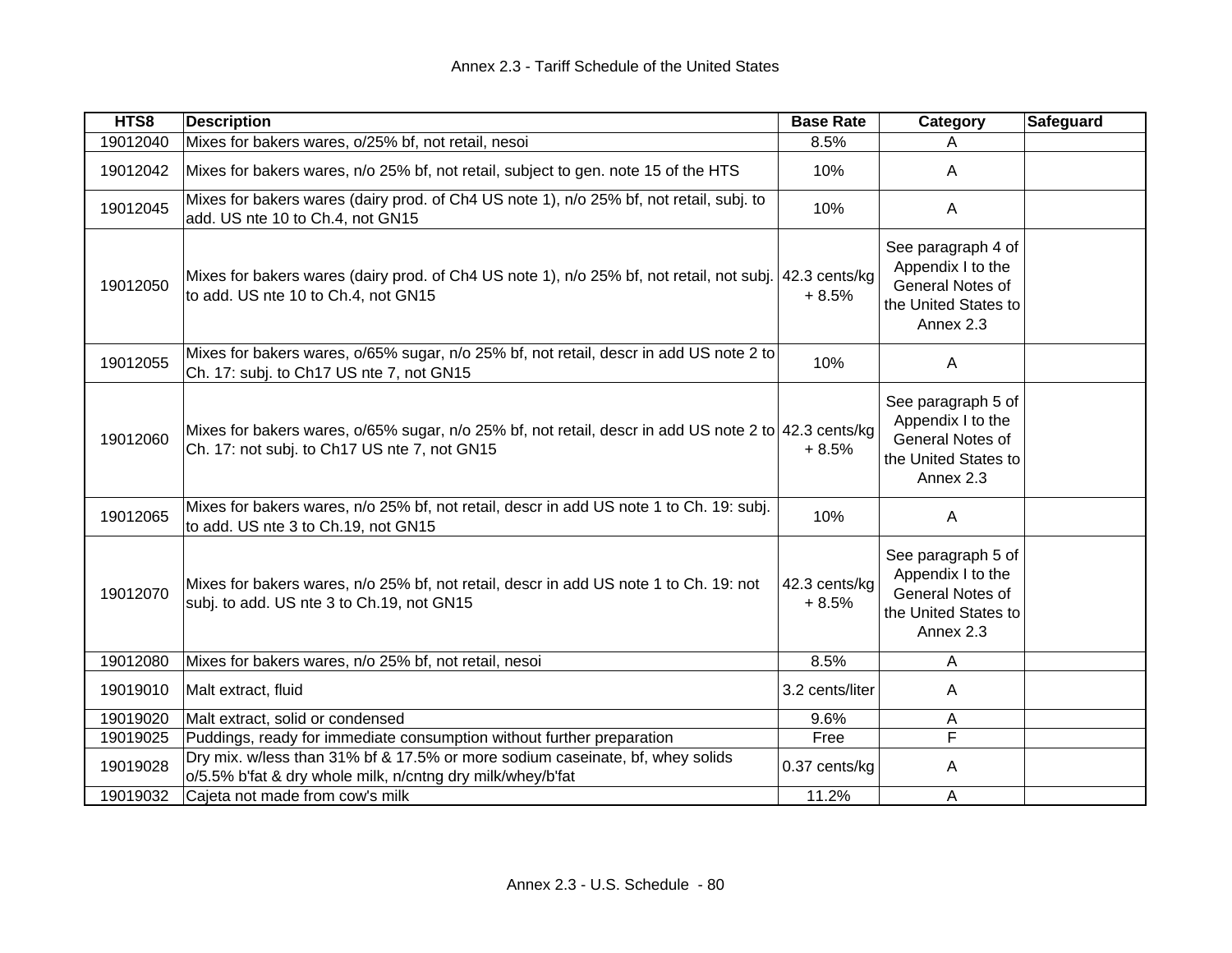| HTS8     | <b>Description</b>                                                                                                                          | <b>Base Rate</b>       | Category                                                                                         | <b>Safeguard</b> |
|----------|---------------------------------------------------------------------------------------------------------------------------------------------|------------------------|--------------------------------------------------------------------------------------------------|------------------|
| 19019033 | Margarine cheese subject to gen. note 15 of the HTS and entered pursuant to its<br>provisions                                               | 10%                    | A                                                                                                |                  |
| 19019034 | Margarine cheese subject to add. US note 23 to Ch. 4 and entered pursuant to its<br>provisions                                              | 10%                    | $\mathsf{A}$                                                                                     |                  |
| 19019036 | Margarine cheese not subject to gen. note 15 or add US note 23 to Ch. 4                                                                     | \$1.128/kg             | See paragraph 2 of<br>Appendix I to the<br>General Notes of<br>the United States to<br>Annex 2.3 | See Annex 2.18   |
| 19019038 | Dairy preps o/10% by wt of milk solids (descr. in add US note 1 to Ch. 4), neosi,<br>subject to gen. note 15 of the HTS                     | 16%                    | A                                                                                                |                  |
| 19019042 | Dairy preps o/10% by wt of milk solids (descr. in add US note 1 to Ch. 4), neosi,<br>subject to add US note 10 to Ch.4                      | 16%                    | A                                                                                                |                  |
| 19019043 | Dairy preps o/10% by wt of milk solids (descr. in add US note 1 to Ch. 4), neosi, not<br>subject to gen note 15 or add US note 10 to Ch.4   | $$1.035/kg +$<br>13.6% | See paragraph 4 of<br>Appendix I to the<br>General Notes of<br>the United States to<br>Annex 2.3 |                  |
| 19019044 | Dairy preps n/o 10% by wt of milk solids (descr. in add US note 1 to Ch. 4), neosi,<br>subject to gen. note 15 of the HTS                   | 16%                    | A                                                                                                |                  |
| 19019046 | Dairy preps n/o 10% by wt of milk solids (descr. in add US note 1 to Ch. 4), neosi,<br>subject to add US note 10 to Ch.4                    | 16%                    | A                                                                                                |                  |
| 19019047 | Dairy preps n/o 10% by wt of milk solids (descr. in add US note 1 to Ch. 4), neosi, not<br>subject to gen note 15 or add US note 10 to Ch.4 | $$1.035/kg +$<br>13.6% | See paragraph 4 of<br>Appendix I to the<br>General Notes of<br>the United States to<br>Annex 2.3 |                  |
| 19019048 | Malt extract and other preps of flour, etc., nesoi, subject to gen. note 15 of the HTS                                                      | 10%                    | A                                                                                                |                  |
| 19019052 | Food preps of flour, etc., nesoi, o/65% by dry wt of sugar, described in add. US note 2<br>to chap. 17: subj. to add US note 7 to Ch.17     | 10%                    | A                                                                                                |                  |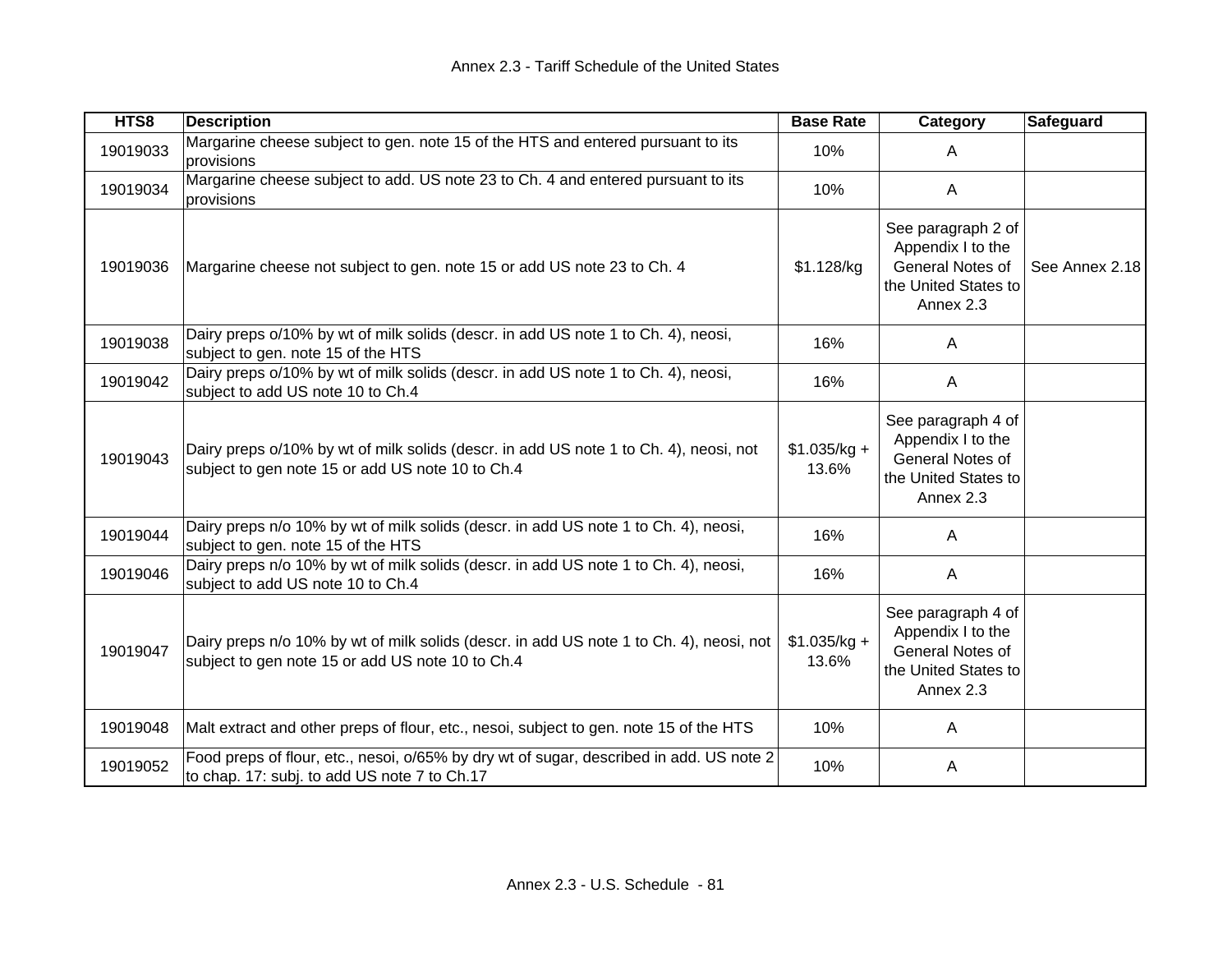| HTS8     | <b>Description</b>                                                                                                                                        | <b>Base Rate</b> | Category                                                                                         | <b>Safeguard</b> |
|----------|-----------------------------------------------------------------------------------------------------------------------------------------------------------|------------------|--------------------------------------------------------------------------------------------------|------------------|
| 19019054 | Food preps of flour, etc., nesoi, o/65% by dry wt of sugar, described in add. US note 2 23.7 cents/kg<br>to chap. 17: not subj. to add US note 7 to Ch.17 | $+8.5%$          | See paragraph 5 of<br>Appendix I to the<br>General Notes of<br>the United States to<br>Annex 2.3 |                  |
| 19019056 | Food preps of flour, etc., nesoi, o/10% by dry wt of sugar, described in add. US note 3<br>to chap. 17: subj. to add US note 8 to Ch.17                   | 10%              | A                                                                                                |                  |
| 19019058 | Food preps of flour, etc., nesoi, o/10% by dry wt of sugar, described in add. US note 3 23.7 cents/kg<br>to chap. 17: not subj. to add US note 8 to Ch.17 | $+8.5%$          | See paragraph 5 of<br>Appendix I to the<br>General Notes of<br>the United States to<br>Annex 2.3 |                  |
| 19019070 | Food preps of flour, etc., nesoi, o/5.5% by wt of butterfat, not pkgd for retail sale,<br>nesoi                                                           | 10.2%            | A                                                                                                |                  |
| 19019090 | Flour-, meal-, starch-, malt extract- or dairy-based food preps not containing cocoa<br>and not containing specific amounts of dairy, nesoi               | 6.4%             | A                                                                                                |                  |
| 19021120 | Uncooked pasta, not stuffed or otherwise prepared, containing eggs, exclusively pasta                                                                     | Free             | F                                                                                                |                  |
| 19021140 | Uncooked pasta, not stuffed or otherwise prepared, containing eggs, nesi, including<br>pasta packaged with sauce preparations                             | 6.4%             | A                                                                                                |                  |
| 19021920 | Uncooked pasta, not stuffed or otherwise prepared, not containing eggs, exclusively<br>pasta                                                              | Free             | F                                                                                                |                  |
| 19021940 | Uncooked pasta, not stuffed or otherwise prepared, not containing eggs, nesi,<br>including pasta packaged with sauce preparations                         | 6.4%             | A                                                                                                |                  |
| 19022000 | Stuffed pasta, whether or not cooked or otherwise prepared                                                                                                | 6.4%             | Α                                                                                                |                  |
| 19023000 | Pasta nesi                                                                                                                                                | 6.4%             | A                                                                                                |                  |
| 19024000 | Couscous, whether or not prepared                                                                                                                         | 6.4%             | A                                                                                                |                  |
| 19030020 | Tapioca and substitutes prepared from arrowroot, cassava or sago, in the form of<br>flakes, grains, pearls, siftings or in similar forms                  | Free             | F                                                                                                |                  |
| 19030040 | Tapioca and substitutes, prepared from starch nesi, in the form of flakes, grains,<br>pearls, siftings or in similar forms                                | 0.8 cents/kg     | A                                                                                                |                  |
| 19041000 | Prepared foods obtained by the swelling or roasting of cereals or cereal products                                                                         | 1.1%             | A                                                                                                |                  |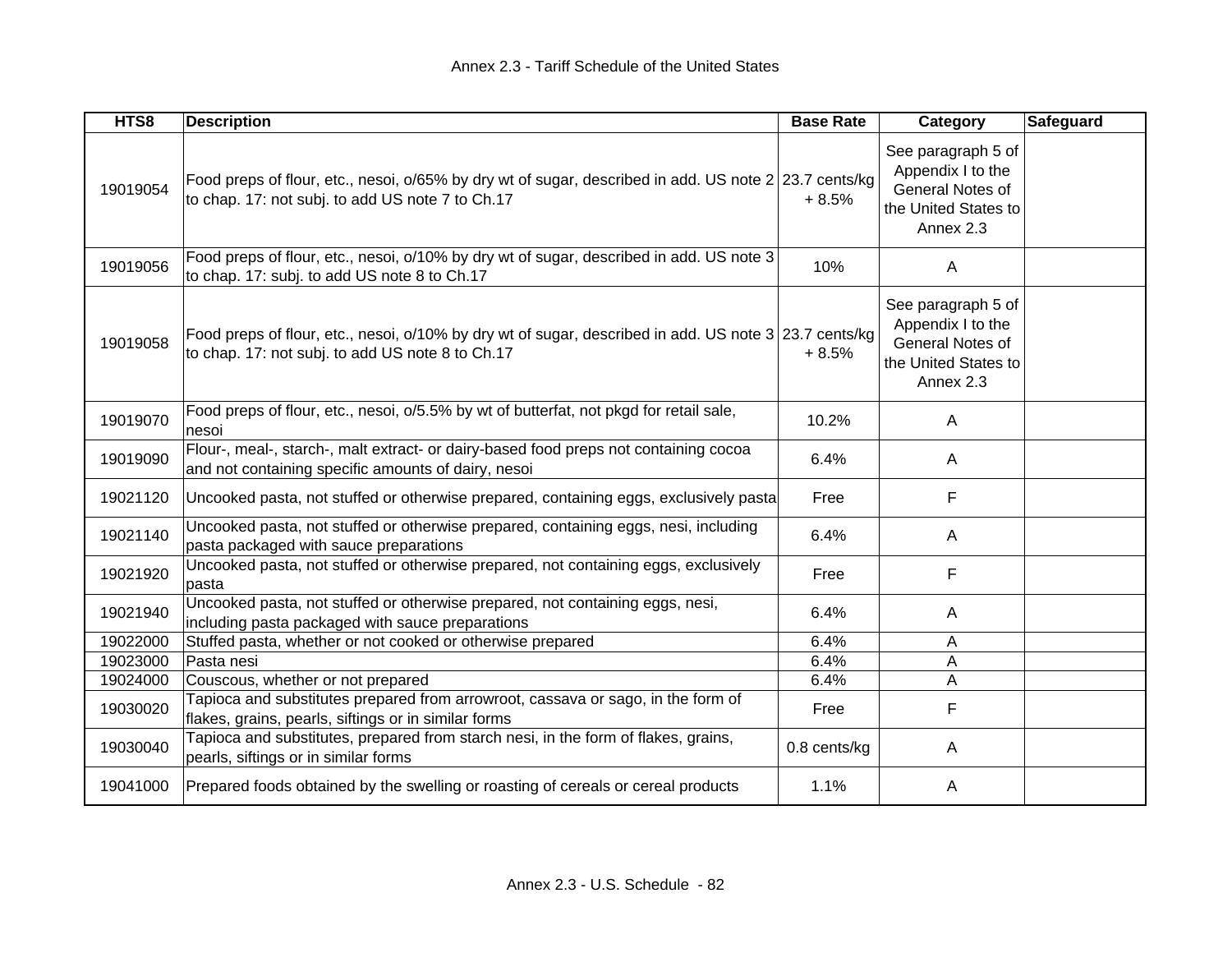| HTS8     | <b>Description</b>                                                                                                                                 | <b>Base Rate</b> | <b>Category</b> | <b>Safeguard</b> |
|----------|----------------------------------------------------------------------------------------------------------------------------------------------------|------------------|-----------------|------------------|
| 19042010 | Prep food in airtght cont., of unroast cereal flake/mixture of unroasted/roasted cereal<br>flake/swelled cereal, no apricot/citrus/peach/pear      | 5.6%             | A               |                  |
| 19042090 | Prepared foods obtained from unroasted cereal flakes or from mixtures of unroasted<br>and roasted cereal flakes or swelled cereals, nesoi          | 14.9%            | A               |                  |
| 19043000 | Bulgur wheat, in grain form or in form of flakes or other worked grain (except<br>flour, groats & meal), pre-cooked or otherwise prepared, nesoi   | 14%              | A               |                  |
| 19049001 | Cereals, other than corn, in grain form or form flakes or other worked grain (not<br>flour, groat & meal), pre-cooked or otherwise prepared, nesoi | 14%              | A               |                  |
| 19051000 | Crispbread                                                                                                                                         | Free             | F               |                  |
| 19052000 | Gingerbread and the like                                                                                                                           | Free             | $\overline{F}$  |                  |
| 19053100 | Sweet biscuits                                                                                                                                     | Free             | F               |                  |
| 19053200 | Waffles and wafers                                                                                                                                 | Free             | F               |                  |
| 19054000 | Rusks, toasted bread and similar toasted products                                                                                                  | Free             | F               |                  |
| 19059010 | Bread, pastry, cake, biscuit and similar baked products nesi, and puddings whether or<br>not containing chocolate, fruit, nuts or confectionery    | Free             | F               |                  |
| 19059090 | Bakers' wares communion wafers, empty capsules suitable for pharmaceutical use,<br>sealing wafers, rice paper and similar products, nesi           | 4.5%             | A               |                  |
| 20011000 | Cucumbers including gherkins, prepared or preserved by vinegar or acetic acid                                                                      | 9.6%             | A               |                  |
| 20019010 | Capers, prepared or preserved by vinegar or acetic acid, in immediate containers<br>holding more than 3.4 kg                                       | 8%               | A               |                  |
| 20019020 | Capers, prepared or preserved by vinegar or acetic acid, nesi                                                                                      | 8%               | Α               |                  |
| 20019025 | Artichokes, prepared or preserved by vinegar or acetic acid                                                                                        | 10.2%            | A               |                  |
| 20019030 | Beans, prepared or preserved by vinegar or acetic acid                                                                                             | 5.8%             | A               |                  |
| 20019033 | Nopalitos, preserved by vinegar                                                                                                                    | 7.7%             | A               |                  |
| 20019034 | Onions, prepared or preserved by vinegar or acetic acid                                                                                            | 3.6%             | A               |                  |
| 20019035 | Pimientos, prepared or preserved by vinegar or acetic acid                                                                                         | 8.1%             | A               |                  |
| 20019038 | Vegetables (including olives) nesoi, prepared or preserved by vinegar or acetic acid                                                               | 9.6%             | A               |                  |
| 20019042 | Chestnuts, prepared or preserved by vinegar or acetic acid                                                                                         | 4.9 cents/kg     | Α               |                  |
| 20019045 | Mangoes, prepared or preserved by vinegar or acetic acid                                                                                           | 1.5 cents/kg     | Α               |                  |
| 20019048 | Chinese water chestnuts, prepared or preserved by vinegar or acetic acid                                                                           | 9.6%             | A               |                  |
| 20019050 | Walnuts, prepared or preserved by vinegar or acetic acid                                                                                           | 7 cents/kg       | A               |                  |
| 20019060 | Fruits, nuts, and other edible parts of plants, nesi, prepared or preserved by vinegar or<br>acetic acid                                           | 14%              | A               |                  |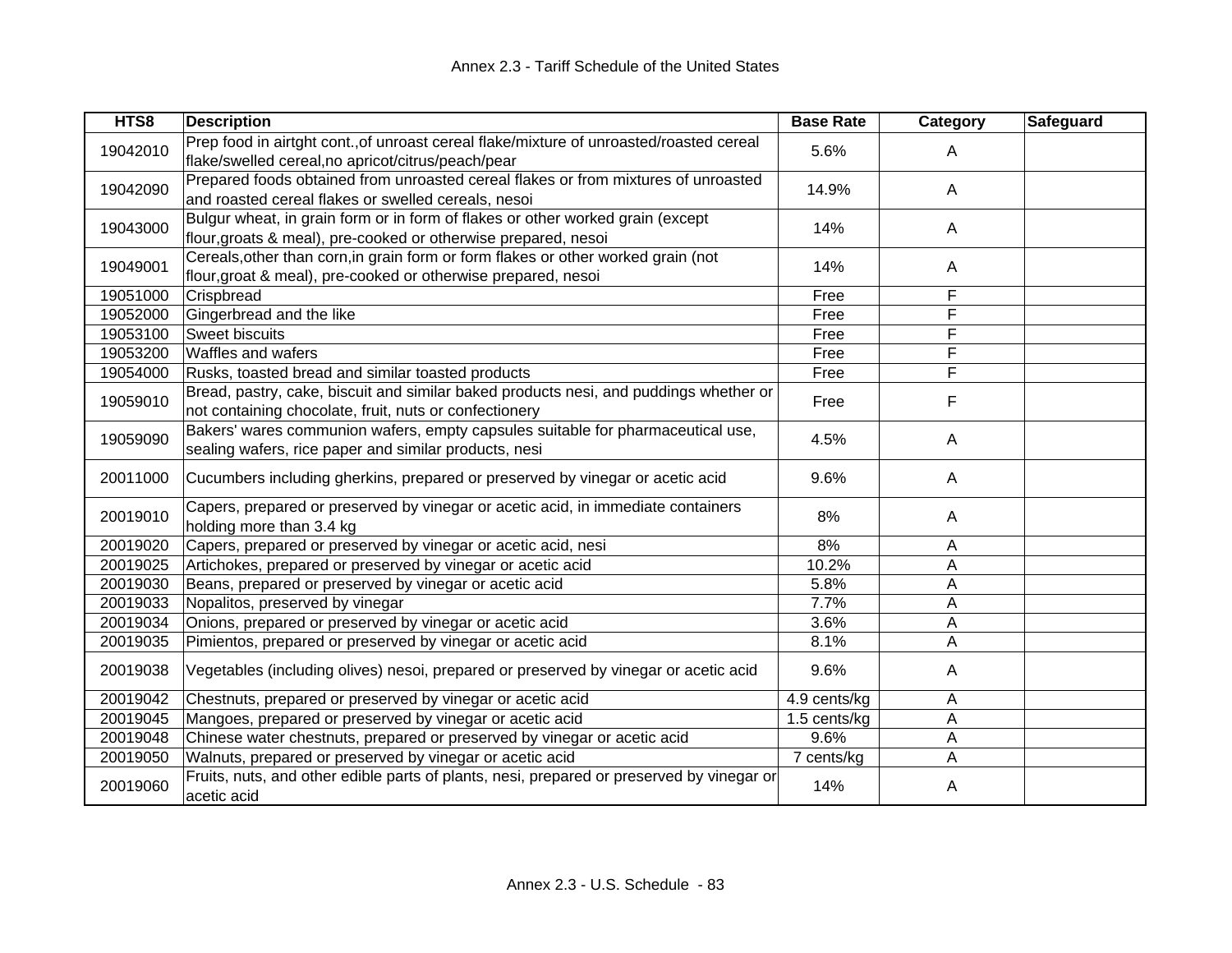| HTS8     | <b>Description</b>                                                                                                                          | <b>Base Rate</b>                                      | Category     | <b>Safeguard</b> |
|----------|---------------------------------------------------------------------------------------------------------------------------------------------|-------------------------------------------------------|--------------|------------------|
| 20021000 | Tomatoes, whole or in pieces, prepared or preserved otherwise than by vinegar or<br>acetic acid                                             | 12.5%                                                 | A            |                  |
| 20029040 | Tomato prep/pres ex by vinegar/acetic acid, powder                                                                                          | 11.6%                                                 | A            |                  |
| 20029080 | Tomatoes prepared or preserved otherwise than by vinegar or acetic acid, nesoi                                                              | 11.6%                                                 | $\mathsf{A}$ |                  |
| 20031001 | Mushrooms of the genus Agaricus, prepared or preserved otherwise than by vinegar<br>or acetic acid                                          | 6 cents/kg on<br>drained<br>weight $+$<br>8.5%        | Α            |                  |
| 20032000 | Truffles, prepared or preserved otherwise than by vinegar or acetic acid                                                                    | Free                                                  | F            |                  |
| 20039000 | Mushrooms other than of the genus Agaricus, prepared or preserved otherwise than<br>by vinegar or acetic acid                               | 6 cents/kg on<br>drained<br>weight $+$<br>8.5%        | A            |                  |
| 20041040 | Yellow (Solano) potatoes, prepared or preserved otherwise than by vinegar or acetic<br>acid, frozen                                         | 6.4%                                                  | A            |                  |
| 20041080 | Potatoes (not Solano), prepared or preserved otherwise than by vinegar or acetic<br>acid, frozen                                            | 8%                                                    | A            |                  |
| 20049010 | Antipasto, prepared or preserved otherwise than by vinegar or acetic acid, frozen                                                           | 3.2%                                                  | A            |                  |
| 20049080 | Beans, prepared or preserved otherwise than by vinegar or acetic acid, frozen                                                               | 2.1 cents/kg<br>on entire<br>contents of<br>container | Α            |                  |
| 20049085 | Vegetables and mixtures of vegetables, nesoi, prepared or preserved other than by<br>vinegar or acetic acid, frozen, not preserved by sugar | 11.2%                                                 | A            |                  |
| 20051000 | Homogenized vegetables, prepared or preserved otherwise than by vinegar or acetic<br>acid, not frozen                                       | 11.2%                                                 | A            |                  |
| 20052000 | Potato preparations, prepared or preserved otherwise than by vinegar or acetic acid,<br>not frozen                                          | 6.4%                                                  | A            |                  |
| 20054000 | Peas, prepared or preserved otherwise than by vinegar or acetic acid, not frozen                                                            | Free                                                  | F            |                  |
| 20055120 | Black-eye cowpeas, shelled, prepared or preserved otherwise than by vinegar or<br>acetic acid, not frozen                                   | 1.5 cents/kg<br>on entire<br>contents of<br>container | Α            |                  |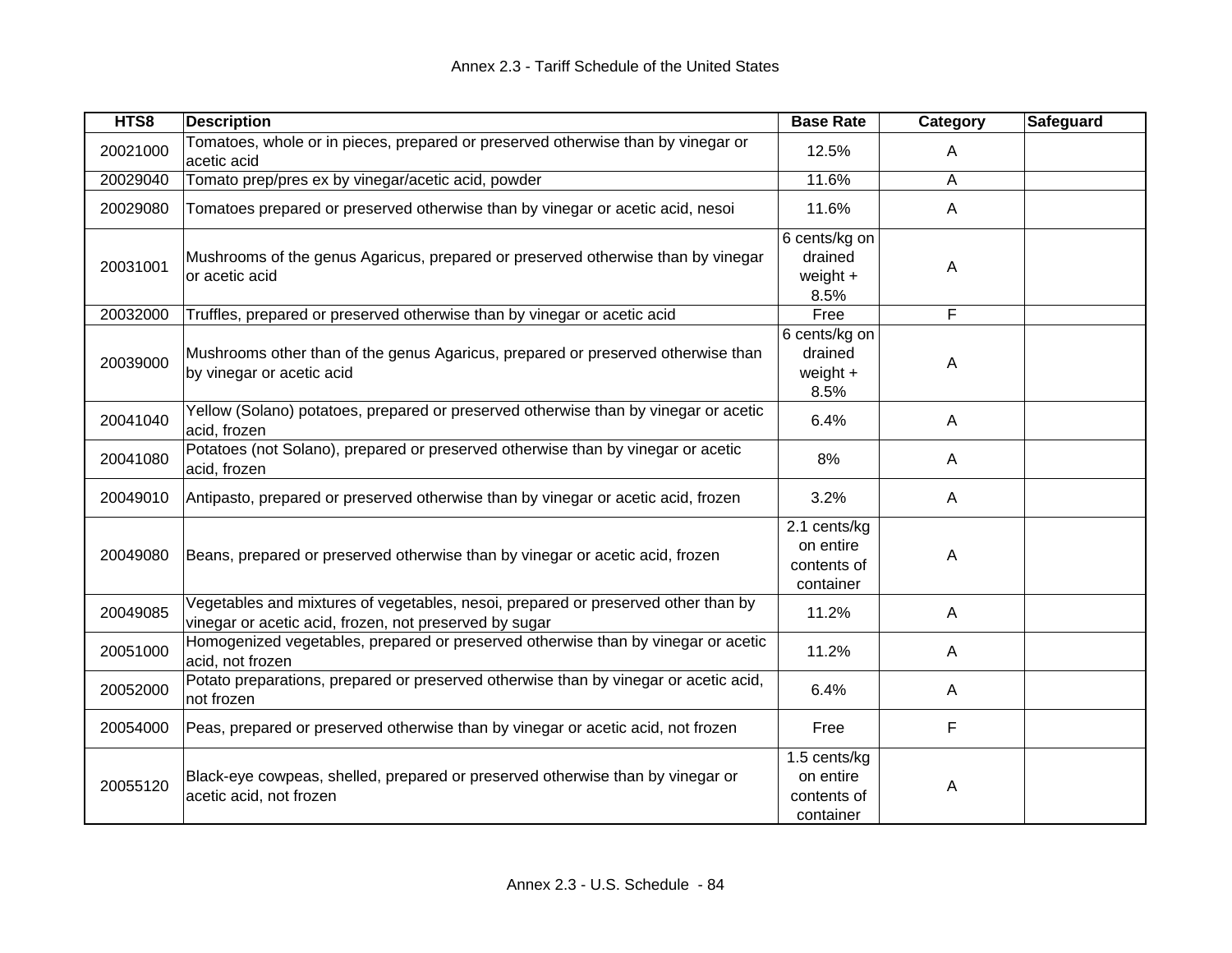| HTS8     | <b>Description</b>                                                                                                                 | <b>Base Rate</b>                                      | Category | <b>Safeguard</b> |
|----------|------------------------------------------------------------------------------------------------------------------------------------|-------------------------------------------------------|----------|------------------|
| 20055140 | Beans other than black-eye cowpeas, shelled, prepared or preserved otherwise than<br>by vinegar or acetic acid, not frozen         | 2.1 cents/kg<br>on entire<br>contents of<br>container | A        |                  |
| 20055900 | Beans, not shelled, prepared or preserved otherwise than by vinegar or acetic acid,<br>not frozen                                  | 1.5 cents/kg<br>on entire<br>contents of<br>container | A        |                  |
| 20056000 | Asparagus, prepared or preserved otherwise than by vinegar or acetic acid, not frozen                                              | 14.9%                                                 | A        |                  |
| 20057002 | Olives, green, not pitted, in saline, ripe, in containers holding 13 kg or less, aggregate<br>quantity not to exceed 730 m ton/yr  | 5.4 cents/kg<br>on drained<br>weight                  | A        |                  |
| 20057004 | Olives, green, not pitted, in saline, ripe, in containers holding 13 kg or less, aggregate<br>quantity exceeding 730 m ton/yr      | 3.7 cents/kg<br>on drained<br>weight                  | A        |                  |
| 20057006 | Olives, green, not pitted, in saline, not ripe, in containers holding o/8 kg for repkg,<br>subject to add. US note 4 to Ch. 20     | 3.7 cents/kg<br>on drained<br>weight                  | A        |                  |
| 20057008 | Olives, green, not pitted, in saline, not ripe, in containers holding o/8 kg for repkg, not<br>subject to add. US note 4 to Ch. 20 | 3.7 cents/kg<br>on drained<br>weight                  | A        |                  |
| 20057012 | Olives, green, not pitted, in saline, not ripe                                                                                     | 3.7 cents/kg<br>on drained<br>weight                  | Α        |                  |
| 20057016 | Olives, green, in saline, place packed, stuffed, in containers holding n/o 1 kg,<br>aggregate quantity n/o 2700 m ton/yr           | 5.4 cents/kg<br>on drained<br>weight                  | Α        |                  |
| 20057018 | Olives, green, in saline, place packed, stuffed, in containers holding n/o 1 kg,<br>aggregate quantity o/2700 m ton/yr             | 6.9 cents/kg<br>on drained<br>weight                  | A        |                  |
| 20057023 | Olives, green, in saline, place packed, stuffed, not in containers holding 1 kg or less                                            | 6.9 cents/kg<br>on drained<br>weight                  | Α        |                  |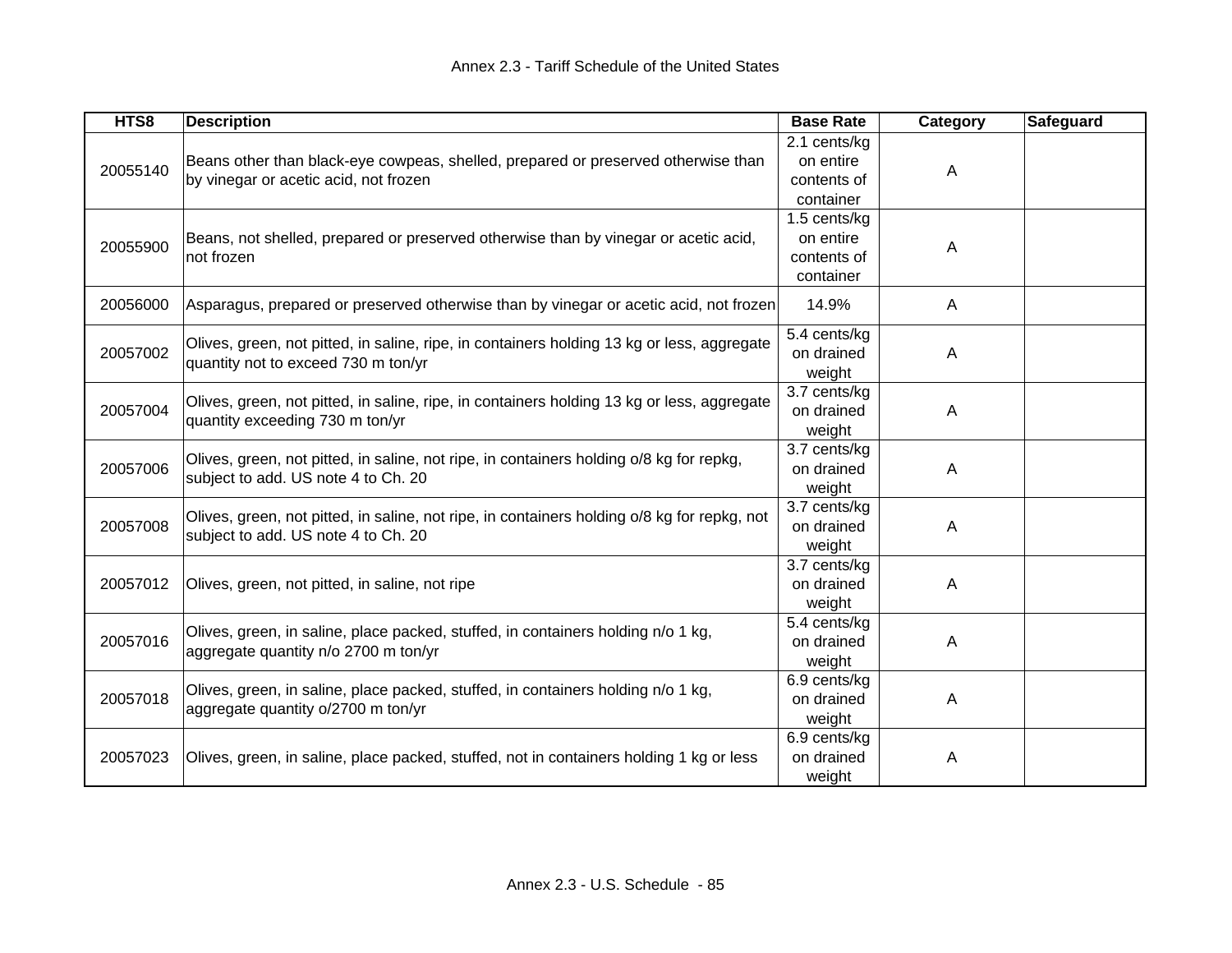| HTS8     | <b>Description</b>                                                                                                                              | <b>Base Rate</b>                      | <b>Category</b> | <b>Safeguard</b> |
|----------|-------------------------------------------------------------------------------------------------------------------------------------------------|---------------------------------------|-----------------|------------------|
| 20057025 | Olives, green, in a saline solution, pitted or stuffed, not place packed                                                                        | 8.6 cents/kg<br>on drained<br>weight  | A               |                  |
| 20057050 | Olives (not green), in a saline solution, canned, not pitted                                                                                    | 9.3 cents/kg<br>on drained<br>weight  | A               |                  |
| 20057060 | Olives (not green), in a saline solution, canned, pitted                                                                                        | 10.1 cents/kg<br>on drained<br>weight | Α               |                  |
| 20057070 | Olives (not green), in a saline solution, in airtight containers of glass or metal but not<br>canned                                            | 9.9 cents/kg<br>on drained<br>weight  | A               |                  |
| 20057075 | Olives (not green), in a saline solution, not canned, nesi                                                                                      | 4.3 cents/kg<br>on drained<br>weight  | A               |                  |
| 20057091 | Olives, green, container less 13 kg, quota of 550 m tons/year, prepared or preserved<br>otherwise than by vinegar/acetic acid, not in saline    | 5.5 cents/kg<br>on drained<br>weight  | Α               |                  |
| 20057093 | Olives, green, container less than 13 kg, exceed 550 m tons/year, prepared or<br>preserved otherwise than by vinegar/acetic acid, not in saline | 8.8 cents/kg<br>on drained<br>weight  | A               |                  |
| 20057097 | Olives, prepared or preserved otherwise than by vinegar, acetic acid or saline soln,<br>not frozen, nesoi                                       | 8.8 cents/kg<br>on drained<br>weight  | A               |                  |
| 20058000 | Sweet corn, prepared or preserved otherwise than by vinegar, acetic acid or sugar,<br>not frozen                                                | 5.6%                                  | A               |                  |
| 20059010 | Carrots in airtight containers, prepared or preserved otherwise than by vinegar, acetic<br>acid or sugar, not frozen                            | 6.4%                                  | A               |                  |
| 20059020 | Onions, prepared or preserved otherwise than by vinegar or acetic acid, not frozen                                                              | 4.5%                                  | A               |                  |
| 20059030 | Sauerkraut, prepared or preserved otherwise than by vinegar or acetic acid, not<br>frozen                                                       | 4.8%                                  | A               |                  |
| 20059041 | Water chestnuts, other than Chinese water chestnuts, prepared or preserved<br>otherwise than by vinegar or acetic acid or sugar, not frozen     | Free                                  | F               |                  |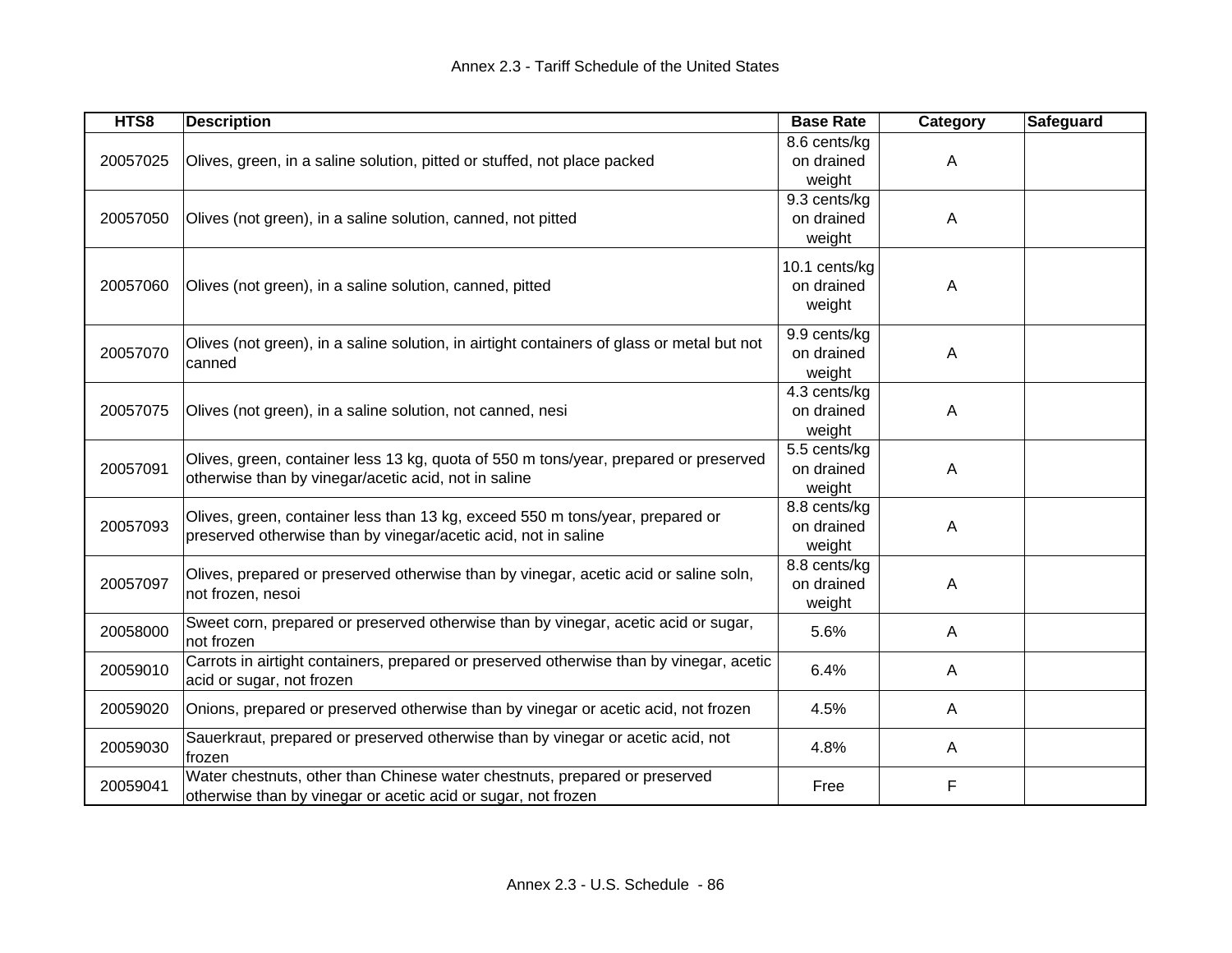| HTS8     | <b>Description</b>                                                                                                                               | <b>Base Rate</b>                                      | Category       | Safeguard |
|----------|--------------------------------------------------------------------------------------------------------------------------------------------------|-------------------------------------------------------|----------------|-----------|
| 20059050 | Pimientos, prepared or preserved otherwise than by vinegar or acetic acid, not frozen                                                            | 8.1%                                                  | $\mathsf{A}$   |           |
| 20059055 | Fruits of the genus Capsicum or Pimenta, not pimientos, prepared or preserved<br>otherwise than by vinegar or acetic acid, not frozen            | 14.9%                                                 | $\mathsf{A}$   |           |
| 20059060 | Bamboo shoots in airtight containers, prepared or preserved otherwise than by<br>vinegar or acetic acid, not frozen, not preserved by sugar      | Free                                                  | F              |           |
| 20059080 | Artichokes, prepared or preserved otherwise than by vinegar or acetic acid, not frozen                                                           | 14.9%                                                 | $\mathsf{A}$   |           |
| 20059085 | Chickpeas (garbanzos), prepared or preserved otherwise than by vinegar or acetic<br>acid, not frozen                                             | 0.8 cents/kg<br>on entire<br>contents of<br>container | A              |           |
| 20059097 | Vegetables nesoi,& mixtures of vegetables, prepared or preserved otherwise than by<br>vinegar or acetic acid, not frozen, not preserved by sugar | 11.2%                                                 | $\mathsf{A}$   |           |
| 20060020 | Cherries, preserved by sugar (drained, glace or crystallized)                                                                                    | 9.9 cents/kg<br>$+6.4%$                               | $\mathsf{A}$   |           |
| 20060030 | Ginger root, preserved by sugar (drained, glace or crystallized)                                                                                 | 2.4%                                                  | $\overline{A}$ |           |
| 20060040 | Pineapples, preserved by sugar (drained, glace or crystallized)                                                                                  | 2.1%                                                  | A              |           |
| 20060050 | Mixtures of vegetables, fruit, nuts, fruit-peel or other parts of plants, preserved by<br>sugar (drained, glace or crystallized)                 | 16%                                                   | A              |           |
| 20060060 | Citrus fruit or peel of citrus or other fruit, except mixtures, preserved by sugar<br>(drained, glace or crystallized)                           | 6 cents/kg                                            | $\mathsf{A}$   |           |
| 20060070 | Fruit nesi, and nuts, except mixtures, preserved by sugar (drained, glace or<br>crystallized)                                                    | 8%                                                    | $\mathsf{A}$   |           |
| 20060090 | Vegetables and parts of plants, nesoi, preserved by sugar (drained, glace or<br>crystallized), except mixtures,                                  | 16%                                                   | $\mathsf{A}$   |           |
| 20071000 | Homogenized cooked preparations of fruit put up for retail sale as infant food or for<br>dietetic purposes, in cont. not over 250 grams, net     | 12%                                                   | $\mathsf{A}$   |           |
| 20079110 | Citrus fruit pastes and purees, being cooked preparations                                                                                        | 11.2%                                                 | A              |           |
| 20079140 | Orange marmalade                                                                                                                                 | 3.5%                                                  | A              |           |
| 20079190 | Citrus jams, fruit jellies, and marmalades (other than orange)                                                                                   | 4.5%                                                  | Α              |           |
| 20079905 | Lingonberry and raspberry jams                                                                                                                   | 1.8%                                                  | A              |           |
| 20079910 | Strawberry jam                                                                                                                                   | 2.2%                                                  | A              |           |
| 20079915 | Currant and other berry jams, nesi                                                                                                               | 1.4%                                                  | A              |           |
| 20079920 | Apricot jam                                                                                                                                      | 3.5%                                                  | A              |           |
| 20079925 | Cherry jam                                                                                                                                       | 4.5%                                                  | A              |           |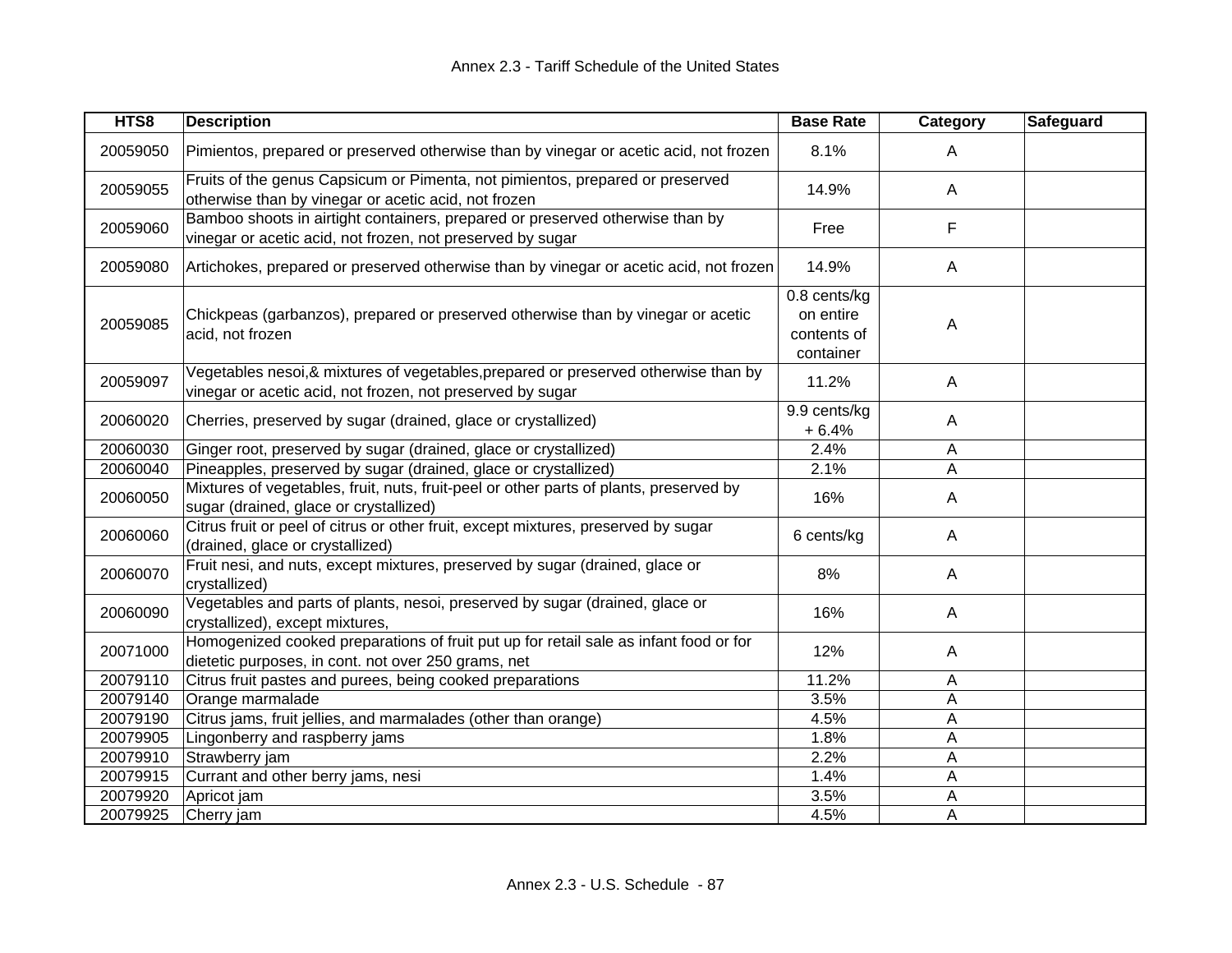| HTS8     | <b>Description</b>                                                                                        | <b>Base Rate</b> | Category                | Safeguard |
|----------|-----------------------------------------------------------------------------------------------------------|------------------|-------------------------|-----------|
| 20079930 | Guava jam                                                                                                 | Free             |                         |           |
| 20079935 | Peach jam                                                                                                 | 7%               | Α                       |           |
| 20079940 | Pineapple jam                                                                                             | 4%               | A                       |           |
| 20079945 | Jams, nesi                                                                                                | 5.6%             | A                       |           |
| 20079948 | Apple, quince and pear pastes and purees, being cooked preparations                                       | 12%              | Α                       |           |
| 20079950 | Guava and mango pastes and purees, being cooked preparations                                              | 1.3%             | A                       |           |
| 20079955 | Papaya pastes and purees, being cooked preparations                                                       | 14%              | A                       |           |
| 20079960 | Strawberry pastes and purees, being cooked preparations                                                   | 12%              | A                       |           |
| 20079965 | Fruit pastes and purees, nesi, and nut pastes and purees, being cooked preparations                       | 10%              | A                       |           |
| 20079970 | Currant and berry fruit jellies                                                                           | 1.4%             | A                       |           |
| 20079975 | Fruit jellies, other than currant and berry                                                               | 3.2%             | A                       |           |
| 20081102 | Peanut butter and paste, subject to gen. note 15 of the HTS                                               | Free             | $\overline{\mathsf{F}}$ |           |
| 20081105 | Peanut butter and paste, subject to add. US note 5 to Ch. 20, not GN15                                    | Free             | F                       |           |
| 20081115 | Peanut butter and paste, nesoi, not subject to gen note 15 or add US note 5 to Ch. 20                     | 131.8%           | D                       |           |
| 20081122 | Blanched peanuts, subject to gen. note 15 of the HTS                                                      | 6.6 cents/kg     | $\overline{\mathsf{A}}$ |           |
| 20081125 | Blanched peanuts, subject to add. US note 2 to Ch. 12, not GN15                                           | 6.6 cents/kg     | A                       |           |
| 20081135 | Blanched peanuts, nesoi, not subject to gen note 15 or add US note 2 to Ch. 12                            | 131.8%           | D                       |           |
| 20081142 | Peanuts, otherwise prepared or preserved, nesoi, subject to gen. note 15 of the HTS                       | 6.6 cents/kg     | A                       |           |
| 20081145 | Peanuts, otherwise prepared or preserved, nesoi, subject to add. US note 2 to chap.<br>12, not GN15       | 6.6 cents/kg     | A                       |           |
| 20081160 | Peanuts, otherwise prepared or preserved, nesoi, not subject to gen note 15 or add<br>US note 2 to Ch. 12 | 131.8%           | D                       |           |
| 20081910 | Brazil nuts and cashew nuts, otherwise prepared or preserved, nesi                                        | Free             | F                       |           |
| 20081915 | Coconuts, otherwise prepared or preserved, nesi                                                           | 1%               | A                       |           |
| 20081920 | Filberts, otherwise prepared or preserved, nesi                                                           | 11.3 cents/kg    | A                       |           |
| 20081925 | Pecans, otherwise prepared or preserved, nesi                                                             | 9.9 cents/kg     | A                       |           |
| 20081930 | Pignolia and pistachio nuts, otherwise prepared or preserved, nesi                                        | 1 cent/kg        | A                       |           |
| 20081940 | Almonds, otherwise prepared or preserved, nesi                                                            | 32.6 cents/kg    | A                       |           |
| 20081950 | Watermelon seeds, otherwise prepared or preserved, nesi                                                   | 6.4%             | Α                       |           |
| 20081985 | Mixtures of nuts or other seeds otherwise prepared or preserved, nesi                                     | 22.4%            | A                       |           |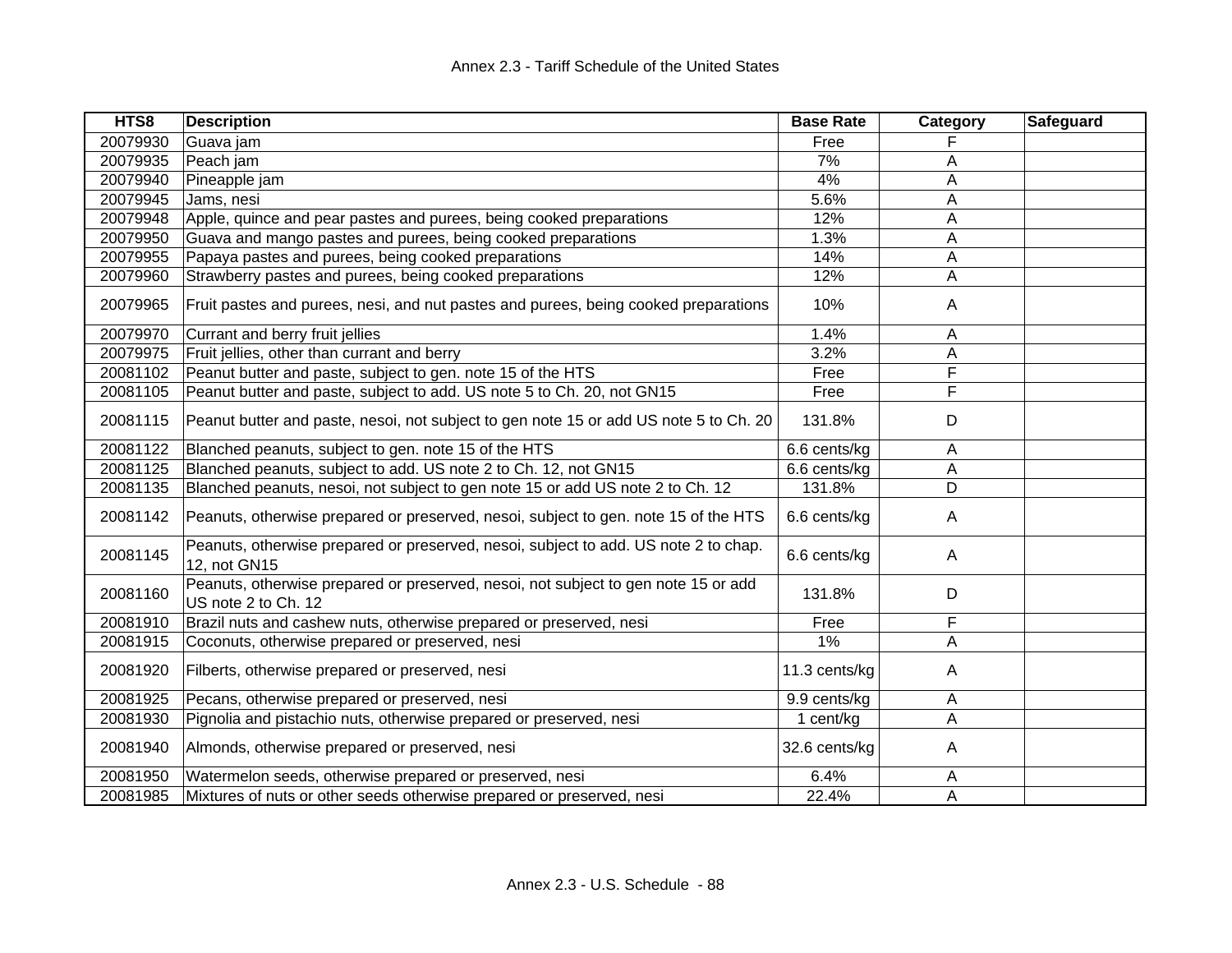| HTS8     | <b>Description</b>                                                                                                     | <b>Base Rate</b>        | Category                | Safeguard |
|----------|------------------------------------------------------------------------------------------------------------------------|-------------------------|-------------------------|-----------|
| 20081990 | Other nuts and seeds nesi, excluding mixtures, otherwise prepared or preserved, nesi                                   | 17.9%                   | $\mathsf{A}$            |           |
| 20082000 | Pineapples, otherwise prepared or preserved, nesi                                                                      | 0.35 cents/kg           | $\mathsf{A}$            |           |
| 20083010 | Peel of oranges, mandarins, clementines, wilkings and similar citrus hybrids,<br>otherwise prepared or preserved, nesi | 2 cents/kg              | $\mathsf{A}$            |           |
| 20083020 | Peel of lemons, otherwise prepared or preserved, nesi                                                                  | 4.2 cents/kg            | $\mathsf{A}$            |           |
| 20083030 | Peel of citrus fruit, nesi, otherwise prepared or preserved, nesi                                                      | 11.3 cents/kg           | $\mathsf{A}$            |           |
| 20083035 | Orange pulp, otherwise prepared or preserved, nesi                                                                     | 11.2%                   | A                       |           |
| 20083037 | Citrus fruit pulp other than orange, otherwise prepared or preserved, nesi                                             | 6.8%                    | A                       |           |
| 20083040 | Oranges (other than peel or pulp), otherwise prepared or preserved, nesi                                               | 1.4 cents/kg            | A                       |           |
| 20083042 | Satsumas, prepared or preserved, in airtight containers, aggregate quantity n/o<br>40,000 metric tons/calandar yr      | Free                    | F                       |           |
| 20083046 | Satsumas, prepared or preserved, in airtight containers, aggregate quantity o/40,000<br>metric tons/calandar yr        | 0.28 cents/kg           | $\mathsf{A}$            |           |
| 20083048 | Mandarins (other than satsuma), prepared or preserved, nesoi                                                           | 0.28 cents/kg           | $\mathsf{A}$            |           |
| 20083055 | Clementines, wilkings and similar citrus hybrids (other than peel or pulp), otherwise<br>prepared or preserved, nesi   | 1.4 cents/kg            | A                       |           |
| 20083060 | Lemons (other than peel or pulp), otherwise prepared or preserved, nesi                                                | 0.8 cents/kg            | A                       |           |
| 20083066 | Limes (other than peel or pulp), otherwise prepared or preserved, not elsewhere<br>specified or included               | 14%                     | $\mathsf{A}$            |           |
| 20083070 | Grapefruit (other than peel or pulp), otherwise prepared or preserved, nesi                                            | 1.1 cents/kg            | A                       |           |
| 20083080 | Kumquats (other than peel or pulp), otherwise prepared or preserved, nesi                                              | 0.55 cents/kg           | $\overline{\mathsf{A}}$ |           |
| 20083085 | Citron (other than peel or pulp), otherwise prepared or preserved, nesi                                                | 14%                     | $\mathsf{A}$            |           |
| 20083096 | Citrus fruit nesoi (including bergamots), other than peel or pulp, otherwise prepared or<br>preserved, nesoi           | 14%                     | $\mathsf{A}$            |           |
| 20084000 | Pears, otherwise prepared or preserved, nesi                                                                           | 15.3%                   | A                       |           |
| 20085020 | Apricot pulp, otherwise prepared or preserved, nesi                                                                    | 10%                     | Α                       |           |
| 20085040 | Apricots, other than pulp, otherwise prepared or preserved, nesi                                                       | 29.8%                   | A                       |           |
| 20086000 | Cherries, otherwise prepared or preserved, nesi                                                                        | 6.9 cents/kg<br>$+4.5%$ | $\mathsf{A}$            |           |
| 20087010 | Nectarines, otherwise prepared or preserved, not elsewhere specified or included                                       | 16%                     | A                       |           |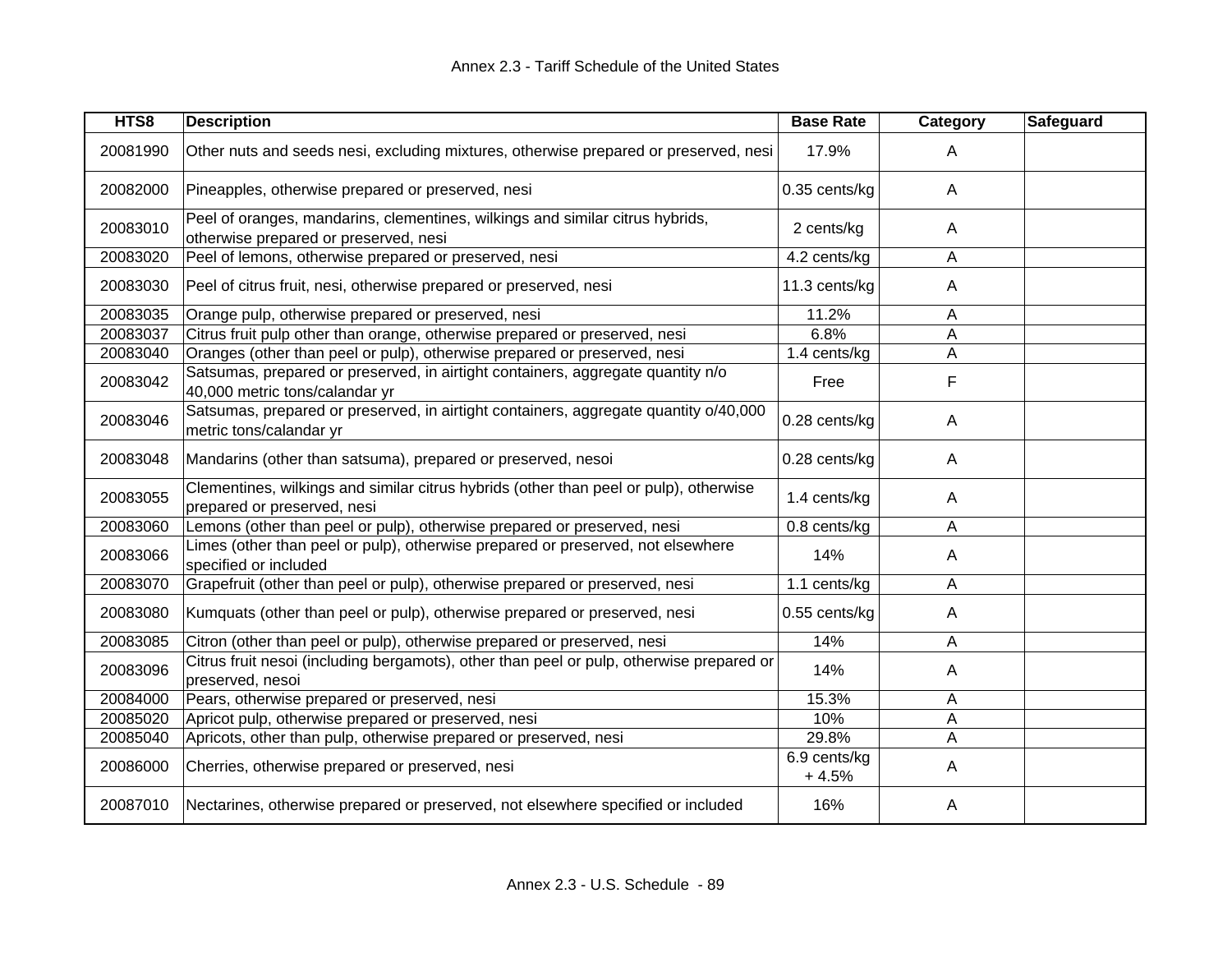| HTS8     | <b>Description</b>                                                                                                                             | <b>Base Rate</b> | Category | Safeguard |
|----------|------------------------------------------------------------------------------------------------------------------------------------------------|------------------|----------|-----------|
| 20087020 | Peaches (excluding nectarines), otherwise prepared or preserved, not elsewhere<br>specified or included                                        | 17%              | A        |           |
| 20088000 | Strawberries, otherwise prepared or preserved, nesi                                                                                            | 11.9%            | Α        |           |
| 20089100 | Palm hearts, otherwise prepared or preserved, nesi                                                                                             | 0.9%             | A        |           |
| 20089210 | Mixtures of fruit or edible parts of plants, in airtight cont. excl. apricots, citrus, peaches<br>or pears (incl. canned tropical fruit salad) | 5.6%             | A        |           |
| 20089290 | Mixtures of fruit or other edible parts of plants, otherwise prepared or preserved, nesi<br>(excluding tropical fruit salad)                   | 14.9%            | A        |           |
| 20089905 | Apples, otherwise prepared or preserved, nesi                                                                                                  | 0.9 cents/kg     | A        |           |
| 20089910 | Avocados, otherwise prepared or preserved, nesi                                                                                                | 10.6 cents/kg    | A        |           |
| 20089913 | Banana pulp, otherwise prepared or preserved, nesi                                                                                             | 3.4%             | Α        |           |
| 20089915 | Bananas, other than pulp, otherwise prepared or preserved, nesi                                                                                | 0.8%             | A        |           |
| 20089918 | Blueberries, otherwise prepared or preserved, nesi.                                                                                            | 2.2%             | Α        |           |
| 20089920 | Berries, other than blueberries and strawberries, otherwise prepared or preserved,<br>nesi                                                     | 4.5%             | A        |           |
| 20089923 | Cashew apples, mameyes colorados, sapodillas, soursops and sweetsops, otherwise<br>prepared or preserved, nesi                                 | 1.3%             | A        |           |
| 20089925 | Dates, otherwise prepared or preserved, nesi                                                                                                   | 22.4%            | Α        |           |
| 20089928 | Figs, otherwise prepared or preserved, nesi                                                                                                    | 9.6%             | A        |           |
| 20089929 | Grapes, otherwise prepared or preserved, nesi                                                                                                  | 7%               | A        |           |
| 20089930 | Guavas, otherwise prepared or preserved, nesi                                                                                                  | Free             | F        |           |
| 20089935 | Lychees and longans, otherwise prepared or preserved, nesi                                                                                     | 7%               | Α        |           |
| 20089940 | Mangoes, otherwise prepared or preserved, nesi                                                                                                 | 1.5 cents/kg     | A        |           |
| 20089945 | Papaya pulp, otherwise prepared or preserved, nesi                                                                                             | 14%              | A        |           |
| 20089950 | Papayas, other than pulp, otherwise prepared or preserved, nesi                                                                                | 1.8%             | Α        |           |
| 20089960 | Plums (including prune plums and sloes), otherwise prepared or preserved, nesi                                                                 | 11.2%            | A        |           |
| 20089961 | Soybeans, otherwise prepared or preserved, nesi                                                                                                | 3.8%             | Α        |           |
| 20089963 | Sweet ginger, otherwise prepared or preserved, nesi                                                                                            | 4.4%             | Α        |           |
| 20089965 | Yucca, otherwise prepared or preserved, nesi                                                                                                   | 7.9%             | Α        |           |
| 20089970 | Chinese water chestnuts, otherwise prepared or preserved, frozen, not elsewhere<br>specified or included                                       | 11.2%            | A        |           |
| 20089971 | Chinese water chestnuts, otherwise prepared or preserved, not frozen, not elsewhere<br>specified or included                                   | Free             | F        |           |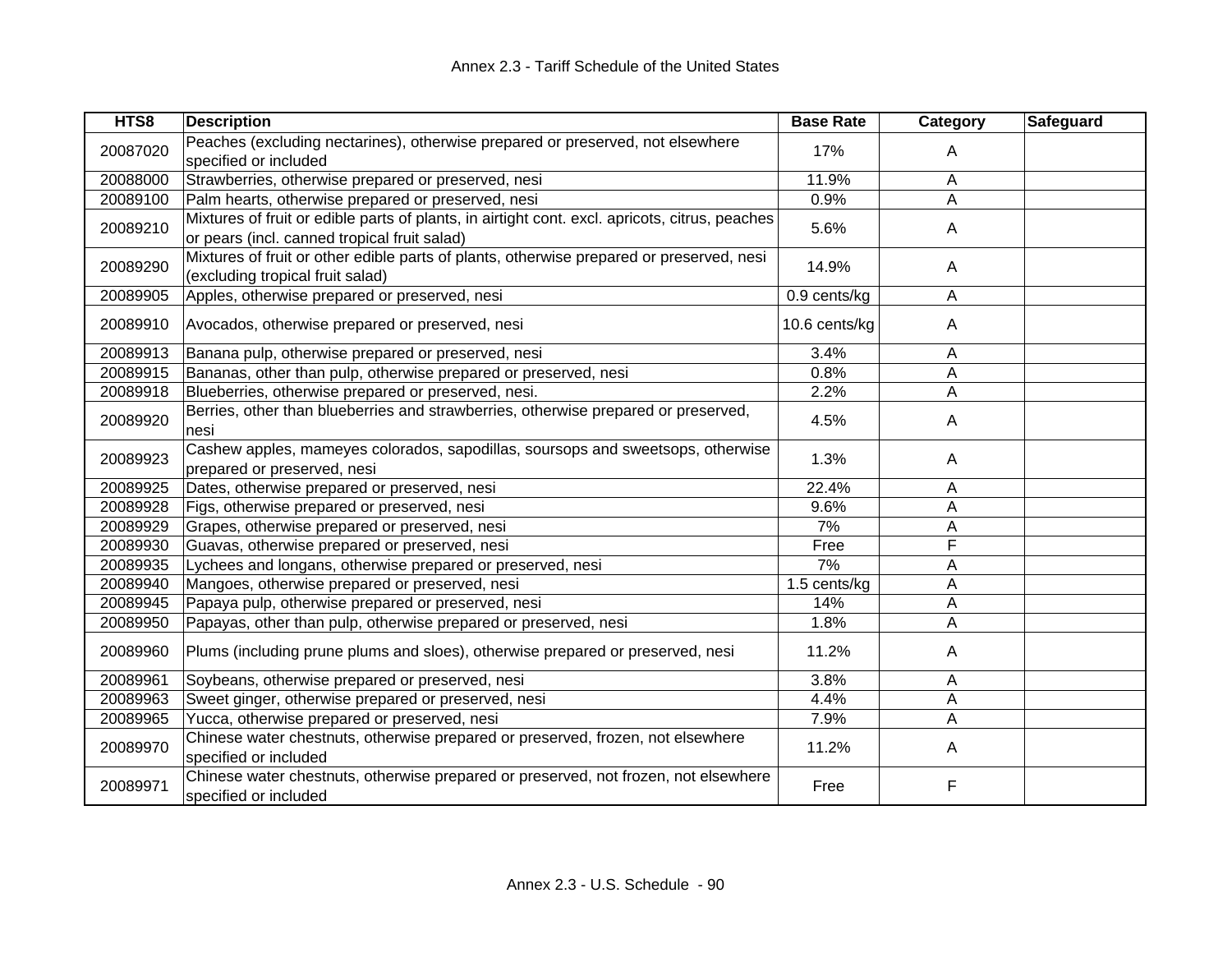| HTS8     | <b>Description</b>                                                                                                                              | <b>Base Rate</b>    | Category     | Safeguard |
|----------|-------------------------------------------------------------------------------------------------------------------------------------------------|---------------------|--------------|-----------|
| 20089980 | Pulp of fruit nesi, and other edible parts of plants nesi, excluding mixtures, otherwise<br>prepared or preserved, nesi                         | 9.6%                | A            |           |
| 20089990 | Fruit nesi, and other edible parts of plants nesi, other than pulp and excluding<br>mixtures, otherwise prepared or preserved, nesi             | 6%                  | A            |           |
| 20091100 | Orange juice, frozen, unfermented and not containing added spirit                                                                               | 7.85<br>cents/liter | A            |           |
| 20091225 | Orange juice, not frozen, Brix value not exceed 20, not concentrate & not made from<br>juice degree concentration of 1.5 or >, unfermented      | 4.5 cents/liter     | A            |           |
| 20091245 | Orange juice, not frozen, of a Brix value not exceeding 20, concentrated, unfermented                                                           | 7.85<br>cents/liter | A            |           |
| 20091900 | Orange juice, not frozen, of a Brix value exceeding 20, unfermented                                                                             | 7.85<br>cents/liter | A            |           |
| 20092120 | Grapefruit juice, Brix value not exceeding 20, not concentrated and not made from a<br>juice degree of concentration of 1.5 or >, unfermented   | 4.5 cents/liter     | A            |           |
| 20092140 | Grapefruit juice, of a Brix value not exceeding 20, concentrated, unfermented                                                                   | 7.9 cents/liter     | A            |           |
| 20092900 | Grapefruit juice, of a Brix value exceeding 20, unfermented                                                                                     | 7.9 cents/liter     | A            |           |
| 20093110 | Lime juice, of a Brix value not exceeding 20, unfit for beverage purposes,<br>unfermented                                                       | 1.8 cents/kg        | A            |           |
| 20093120 | Lime juice, of a Brix value not exceeding 20, fit for beverage purposes, unfermented                                                            | 1.7 cents/liter     | A            |           |
| 20093140 | Citrus juice of any single citrus fruit (other than orange, grapefruit or lime), Brix value<br>not exceeding 20, not concentrated, unfermented  | 3.4 cents/liter     | A            |           |
| 20093160 | Citrus juice of any single citrus fruit (other than orange, grapefruit or lime), of a Brix<br>value not exceeding 20, concentrated, unfermented | 7.9 cents/liter     | A            |           |
| 20093910 | Lime juice, of a Brix value exceeding 20, unfit for beverage purposes, unfermented                                                              | 1.8 cents/kg        | A            |           |
| 20093920 | Lime juice, of a Brix value exceeding 20, fit for beverage purposes, unfermented                                                                | 1.7 cents/liter     | $\mathsf{A}$ |           |
| 20093960 | Citrus juice of any single citrus fruit (other than orange, grapefruit or lime), of a Brix<br>value exceeding 20, unfermented                   | 7.9 cents/liter     | A            |           |
| 20094120 | Pineapple juice, of a Brix value not exceeding 20, not concentrated, or not having a<br>degree of concentration of $> 3.5$ , unfermented        | 4.2 cents/liter     | A            |           |
| 20094140 | Pineapple juice, of a Brix value not exceeding 20, concentrated (in degree of<br>concentration greater than 3.5), unfermented                   | 1 cent/liter        | A            |           |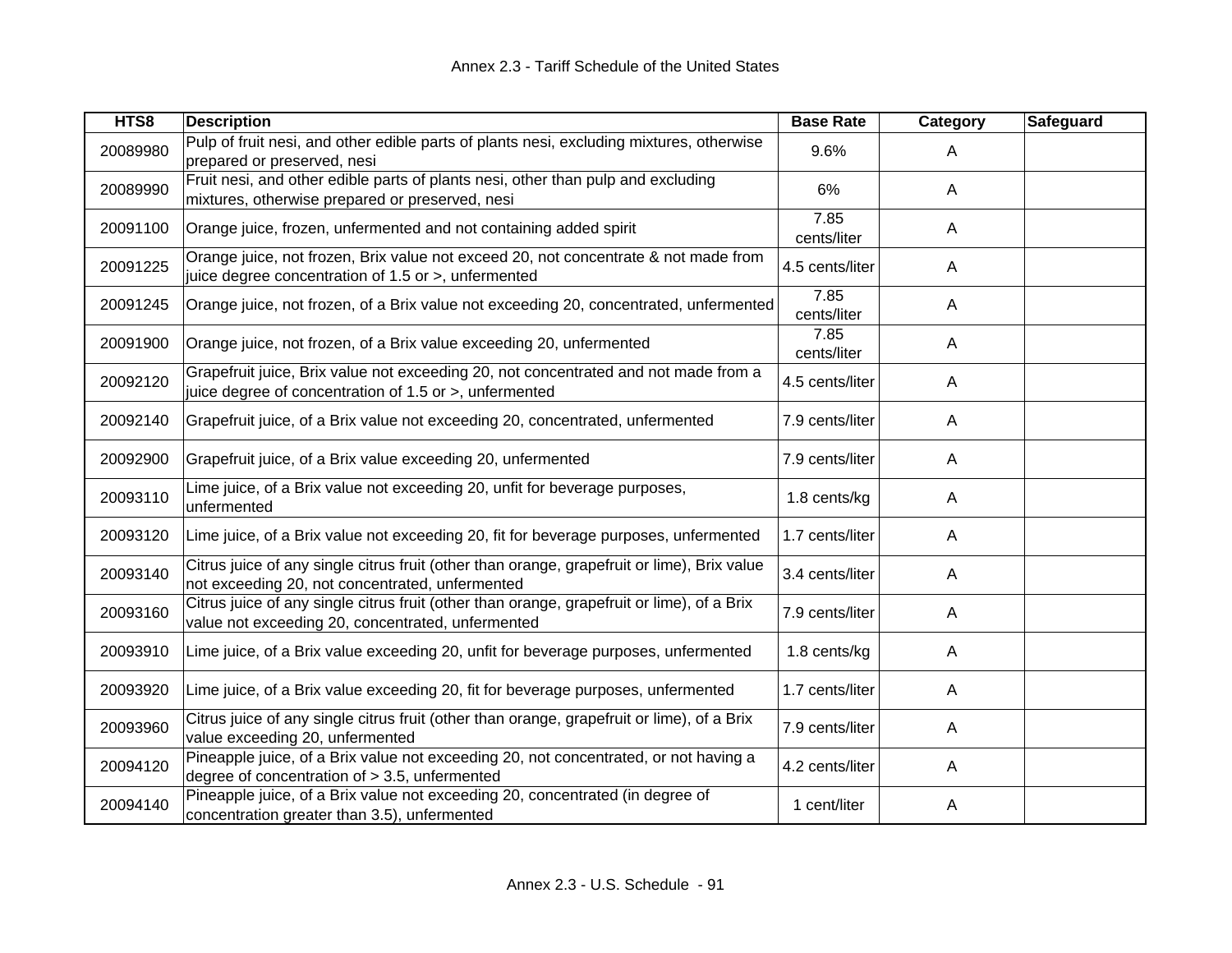| HTS8     | <b>Description</b>                                                                                                                                | <b>Base Rate</b>         | Category<br>Safeguard                                                                            |
|----------|---------------------------------------------------------------------------------------------------------------------------------------------------|--------------------------|--------------------------------------------------------------------------------------------------|
| 20094920 | Pineapple juice, of a Brix value exceeding 20, not concentrated, or not having a<br>degree of concentration of > 3.5, unfermented                 | 4.2 cents/liter          | A                                                                                                |
| 20094940 | Pineapple juice, of a Brix value exceeding 20, concentrated (in degree of<br>concentration greater than 3.5)                                      | 1 cent/liter             | $\mathsf{A}$                                                                                     |
| 20095000 | Tomato juice, concentrated or not concentrated                                                                                                    | 0.14<br>cents/liter      | $\mathsf{A}$                                                                                     |
| 20096100 | Grape juice (including grape must), of a Brix value not exceeding 30, unfermented                                                                 | 4.4 cents/liter          | $\mathsf{A}$                                                                                     |
| 20096900 | Grape juice (including grape must), of a Brix value exceeding 30, unfermented                                                                     | 4.4 cents/liter          | $\mathsf{A}$                                                                                     |
| 20097100 | Apple juice, of a Brix value not exceeding 20, unfermented                                                                                        | Free                     | F                                                                                                |
| 20097900 | Apple juice, of a Brix value exceeding 20, unfermented                                                                                            | Free                     | F                                                                                                |
| 20098020 | Pear juice, concentrated or not concentrated                                                                                                      | Free                     | F                                                                                                |
| 20098040 | Prune juice, concentrated or not concentrated                                                                                                     | 0.64<br>cents/liter      | A                                                                                                |
| 20098060 | Juice of any other single fruit, nesi, (including cherries and berries), concentrated or<br>not concentrated                                      | 0.5 cents/liter          | $\mathsf{A}$                                                                                     |
| 20098080 | Juice of any single vegetable, other than tomato, concentrated or not concentrated                                                                | 0.2 cents/liter          | $\mathsf{A}$                                                                                     |
| 20099020 | Mixtures of vegetable juices, concentrated or not concentrated                                                                                    | 0.2 cents/liter          | $\overline{A}$                                                                                   |
| 20099040 | Mixtures of fruit juices, or mixtures of vegetable and fruit juices, concentrated or not<br>concentrated                                          | 7.4 cents/liter          | $\mathsf{A}$                                                                                     |
| 21011121 | Instant coffee, not flavored                                                                                                                      | Free                     | F                                                                                                |
| 21011129 | Extracts, essences and concentrates of coffee other than unflavored instant coffee                                                                | Free                     | F                                                                                                |
| 21011232 | Preparations with a basis of extracts, essences or concentrates or with a basis of<br>coffee, subject to general note 15 (outside quota)          | 10%                      | $\mathsf{A}$                                                                                     |
| 21011234 | Blend syrup (Ch17 add US note 4) preparation w/basis of extract, essence or<br>concentrate or w/basis of coffee, subj. quota of Ch17 add US nte 9 | 10%                      | $\mathsf{A}$                                                                                     |
| 21011238 | Blend syrup (Ch17 add US note 4) preparation w/basis of extract, essence or<br>concentrate or w/ basis of coffee, over Ch17 add US note 9 quota   | 30.5 cents/kg<br>$+8.5%$ | See paragraph 5 of<br>Appendix I to the<br>General Notes of<br>the United States to<br>Annex 2.3 |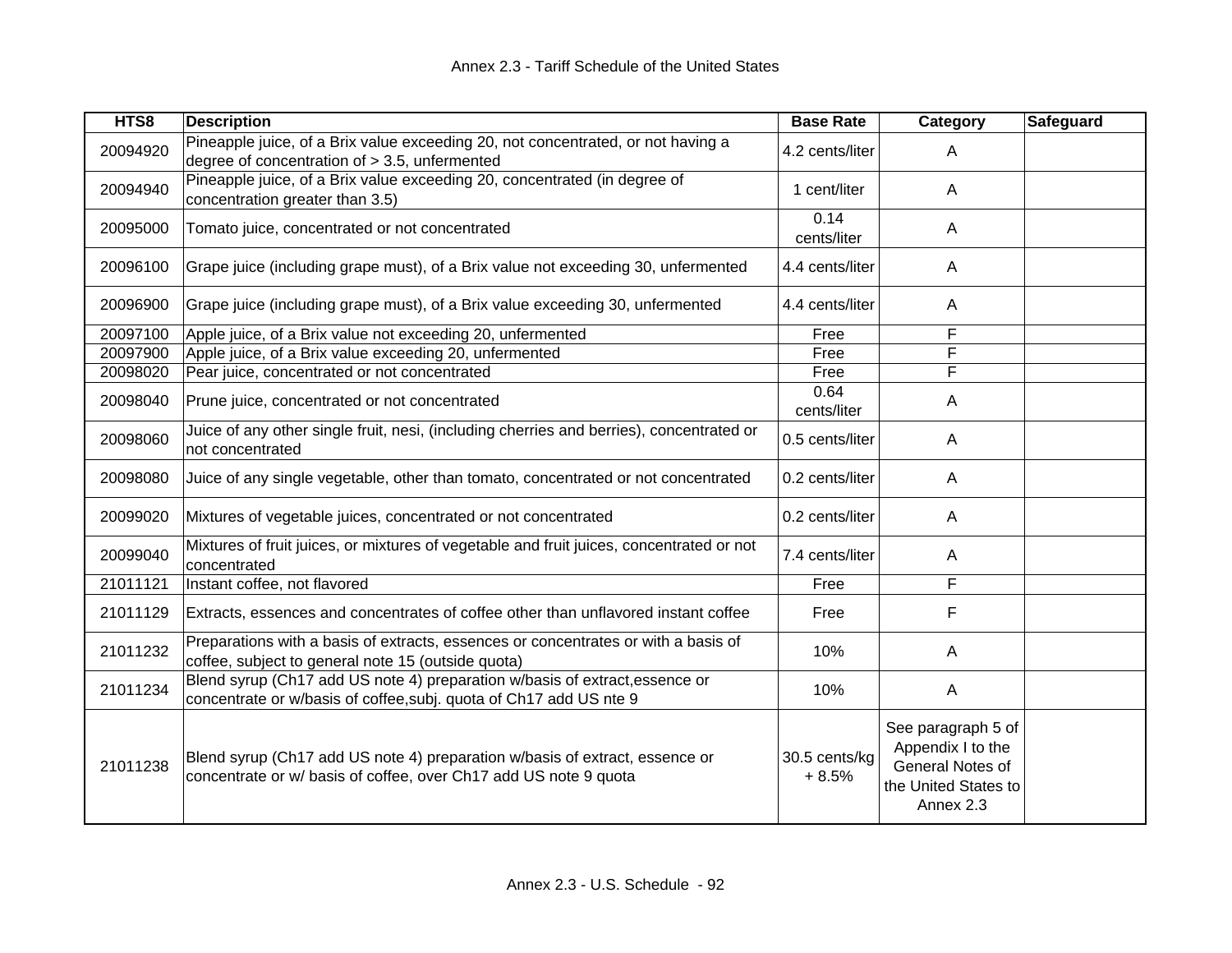| HTS8     | <b>Description</b>                                                                                                                                            | <b>Base Rate</b>         | Category                                                                                         | Safeguard |
|----------|---------------------------------------------------------------------------------------------------------------------------------------------------------------|--------------------------|--------------------------------------------------------------------------------------------------|-----------|
| 21011244 | Preparation ov 65% sugar (Ch17 add US nte 2) w/basis of extract, essence or<br>concentrate or w/basis of coffee, subj. quota of Ch17 add US nte 7             | 10%                      | A                                                                                                |           |
| 21011248 | Preparation ov 65% sugar (Ch17 add US note 2) w/ basis of extract, essence or<br>concentrate or w/ basis of coffee, ov Ch17 add US note 9 quota               | 30.5 cents/kg<br>$+8.5%$ | See paragraph 5 of<br>Appendix I to the<br>General Notes of<br>the United States to<br>Annex 2.3 |           |
| 21011254 | Preparation ov 10% sugar (Ch17 add US nte 3) w/basis of extract, essence or<br>concentrate or w/basis of coffee, subj. quota of Ch17 add US nte 8             | 10%                      | A                                                                                                |           |
| 21011258 | Preparation ov 10% sugar (Ch17 add US note 3) w/ basis of extract, essence or<br>concentrate or w/ basis of coffee, ov Ch17 add US note 8 quota               | 30.5 cents/kg<br>$+8.5%$ | See paragraph 5 of<br>Appendix I to the<br>General Notes of<br>the United States to<br>Annex 2.3 |           |
| 21011290 | Preparations nesoi, with a basis of extracts, essences or concentrates or with a basis<br>of coffee                                                           | 8.5%                     | A                                                                                                |           |
| 21012020 | Extracts, essences or concentrates of tea or mate                                                                                                             | Free                     | F                                                                                                |           |
| 21012032 | Preparations with a basis of extracts, essences or concentrates or with a basis of tea<br>or mate, subject to general note 15 (outside quota)                 | 10%                      | A                                                                                                |           |
| 21012034 | Blend syrup (Ch17 add US nte 4) preparation w/basis extract/essence/concentrate or<br>w/basis of tea or mate, subj. quota of Ch17 add US nte 9                | 10%                      | A                                                                                                |           |
| 21012038 | Blend syrup (Ch17 add US note 4) preparation w/basis of extract/essence/concentrate 30.5 cents/kg<br>or w/basis of tea or mate, over Ch17 add US note 9 quota | $+8.5%$                  | See paragraph 5 of<br>Appendix I to the<br>General Notes of<br>the United States to<br>Annex 2.3 |           |
| 21012044 | Preparation ov 65% sugar (Ch17 add US nte 2) w/basis extract/essence/concentrate<br>or w/basis of tea or mate, subj. quota of Ch17 add US note 7              | 10%                      | A                                                                                                |           |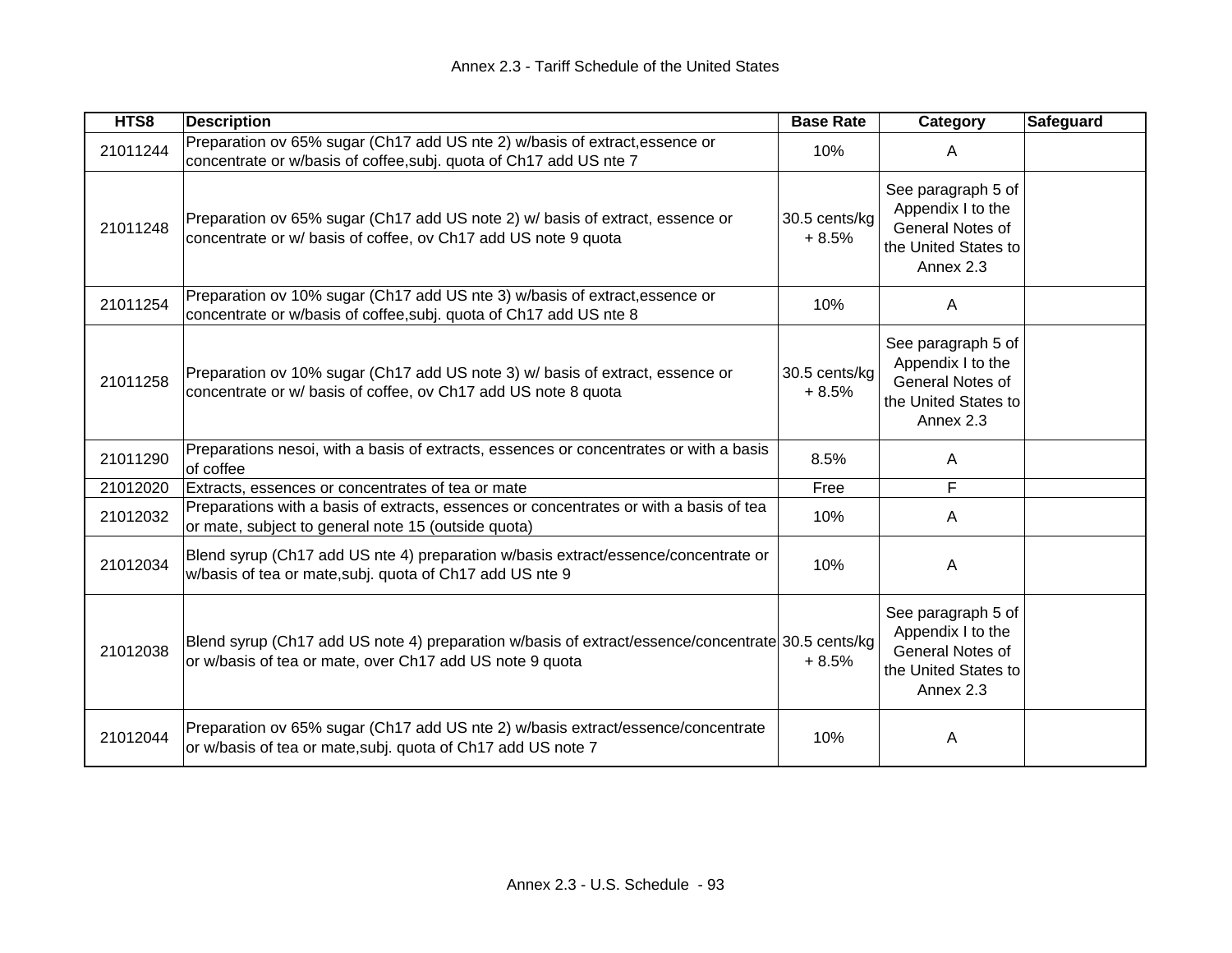| HTS8     | <b>Description</b>                                                                                                                               | <b>Base Rate</b>         | Category                                                                                         | <b>Safeguard</b> |
|----------|--------------------------------------------------------------------------------------------------------------------------------------------------|--------------------------|--------------------------------------------------------------------------------------------------|------------------|
| 21012048 | Preparation ov 65% sugar (Ch17 add US note 2) w/basis of<br>extract/essence/concentrate or w/basis of tea or mate, ov Ch17 add US note 9 quota   | 30.5 cents/kg<br>$+8.5%$ | See paragraph 5 of<br>Appendix I to the<br>General Notes of<br>the United States to<br>Annex 2.3 |                  |
| 21012054 | Preparation ov 10% sugar (Ch17 add US nte 3) w/basis extract/essence/concentrate<br>or w/basis of tea or mate, subj. quota of Ch17 add US note 8 | 10%                      | A                                                                                                |                  |
| 21012058 | Preparation ov 10% sugar (Ch17 add US note 3) w/basis of<br>extract/essence/concentrate or w/basis of tea or mate, ov Ch17 add US note 8 quota   | 30.5 cents/kg<br>$+8.5%$ | See paragraph 5 of<br>Appendix I to the<br>General Notes of<br>the United States to<br>Annex 2.3 |                  |
| 21012090 | Preparations nesoi, with a basis of extracts, essences or concentrates or with a basis<br>of tea or mate                                         | 8.5%                     | A                                                                                                |                  |
| 21013000 | Roasted chicory and other roasted coffee substitutes and extracts, essences and<br>concentrates thereof                                          | 2.1 cents/kg             | A                                                                                                |                  |
| 21021000 | Active yeasts                                                                                                                                    | 6.4%                     | Α                                                                                                |                  |
| 21022020 | Inactive yeasts (except dried brewers' yeast)                                                                                                    | 6.4%                     | A                                                                                                |                  |
| 21022040 | Dried brewers' yeast, crude                                                                                                                      | Free                     | F                                                                                                |                  |
| 21022060 | Single-cell micro-organisms, dead, excluding yeasts, (but not including vaccines of<br>heading 3002)                                             | 3.2%                     | A                                                                                                |                  |
| 21023000 | Prepared baking powders                                                                                                                          | Free                     | F                                                                                                |                  |
| 21031000 | Soy sauce                                                                                                                                        | 3%                       | Α                                                                                                |                  |
| 21032020 | Tomato ketchup                                                                                                                                   | 6%                       | A                                                                                                |                  |
| 21032040 | Tomato sauces, nesi                                                                                                                              | 11.6%                    | А                                                                                                |                  |
| 21033020 | Mustard flour and meal                                                                                                                           | Free                     | F                                                                                                |                  |
| 21033040 | Prepared mustard                                                                                                                                 | 2.8 cents/kg             | A                                                                                                |                  |
| 21039020 | Sauces derived or prepared from fish                                                                                                             | Free                     | F                                                                                                |                  |
| 21039040 | Nonalcoholic preparations of yeast extract (other than sauces)                                                                                   | 3.2%                     | A                                                                                                |                  |
| 21039072 | Mixed condiments and mixed seasonings (described in add US note 3 to Ch. 21),<br>subject to gen. note 15 of the HTS                              | 7.5%                     | A                                                                                                |                  |
| 21039074 | Mixed condiments and mixed seasonings (described in add US note 3 to Ch. 21),<br>subject to add. US note 8(a) to Ch.17, not GN15                 | 7.5%                     | A                                                                                                |                  |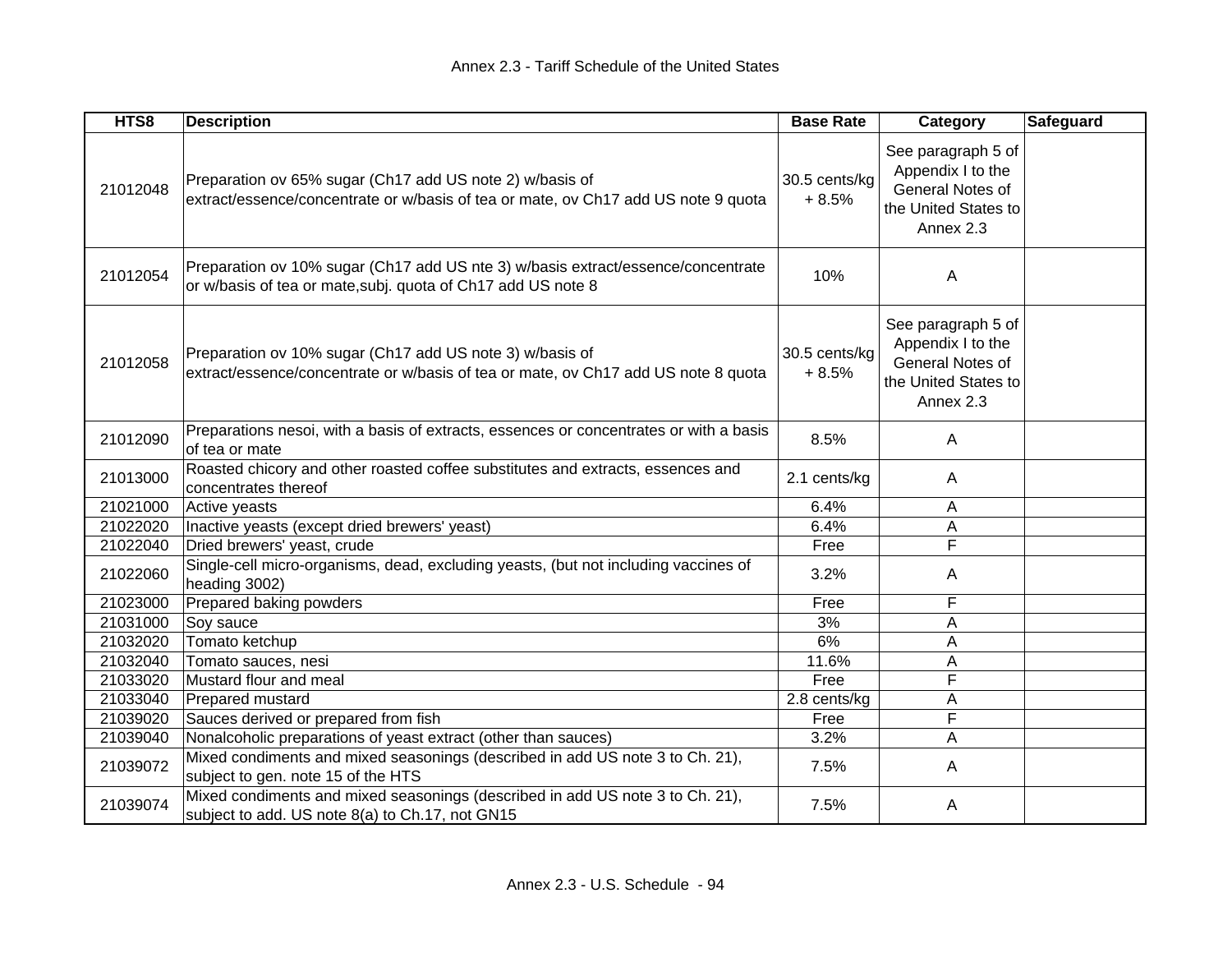| HTS8     | <b>Description</b>                                                                                                                             | <b>Base Rate</b>         | Category                                                                                         | Safeguard |
|----------|------------------------------------------------------------------------------------------------------------------------------------------------|--------------------------|--------------------------------------------------------------------------------------------------|-----------|
| 21039078 | Mixed condiments and mixed seasonings (described in add US note 3 to Ch. 21), not<br>subject to gen note 15 or add. US note 8(a) to Ch.17      | 30.5 cents/kg<br>$+6.4%$ | See paragraph 5 of<br>Appendix I to the<br>General Notes of<br>the United States to<br>Annex 2.3 |           |
| 21039080 | Mixed condiments and mixed seasonings, not described in add US note 3 to Ch. 21                                                                | 6.4%                     | A                                                                                                |           |
| 21039090 | Sauces and preparations therefor, neosi                                                                                                        | 6.4%                     | A                                                                                                |           |
| 21041000 | Soups and broths and preparations therefor                                                                                                     | 3.2%                     | A                                                                                                |           |
| 21042000 | Homogenized composite food preparations                                                                                                        | 2.5%                     | A                                                                                                |           |
| 21050005 | Ice cream, whether or not w/cocoa, subject to gen. note 15 of the HTS                                                                          | 20%                      | Α                                                                                                |           |
| 21050010 | Ice cream, whether or not w/cocoa, subject to add. US note 5 to Ch. 21, not GN15                                                               | 20%                      | A                                                                                                |           |
| 21050020 | Ice cream, whether or not containing cocoa, not subject to gen note 15 or add. US<br>note 5 to Ch.21                                           | 50.2 cents/kg<br>$+17%$  | D                                                                                                |           |
| 21050025 | Edible ice (dairy prod. described in add US note 1 to Ch. 4), subject to gen note 15 of<br>the HTS                                             | 20%                      | A                                                                                                |           |
| 21050030 | Edible ice (dairy prod. described in add US note 1 to Ch. 4), subject to add US note 10<br>to Ch. 4, not GN15                                  | 20%                      | A                                                                                                |           |
| 21050040 | Edible ice except ice cream, dairy products described in add'l U.S. note 1 to chap. 4,<br>nesoi                                                | 50.2 cents/kg<br>$+17%$  | See paragraph 4 of<br>Appendix I to the<br>General Notes of<br>the United States to<br>Annex 2.3 |           |
| 21050050 | Edible ice, except ice cream, not described in add US note 1 to Ch. 4, nesoi                                                                   | 17%                      | A                                                                                                |           |
| 21061000 | Protein concentrates and textured protein substances                                                                                           | 6.4%                     | A                                                                                                |           |
| 21069003 | Food preps, nesoi, n/o 5.5% bf, mixed w/other ingred. if o/16% milk solids capable of<br>being further proc., subj. to GN15                    | 2.9 cents/kg             | A                                                                                                |           |
| 21069006 | Food preps, nesoi, n/o 5.5% bf, mixed w/other ingred. if o/16% milk solids capable of<br>being further proc., subj. to Ch4 US nte 10, not GN15 | 2.9 cents/kg             | A                                                                                                |           |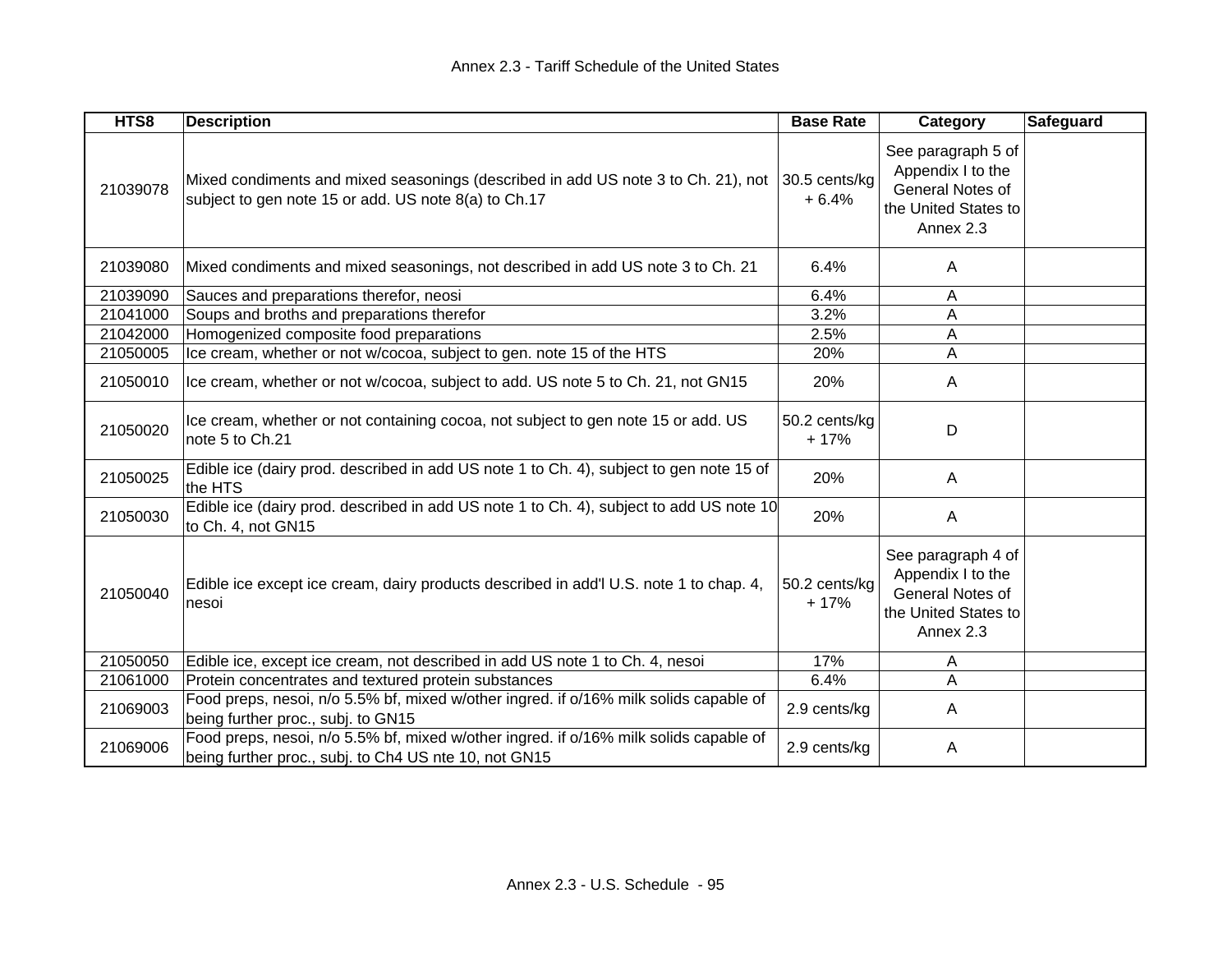| HTS8     | <b>Description</b>                                                                                                                             | <b>Base Rate</b>                      | Category                                                                                         | <b>Safeguard</b> |
|----------|------------------------------------------------------------------------------------------------------------------------------------------------|---------------------------------------|--------------------------------------------------------------------------------------------------|------------------|
| 21069009 | Food preps, nesoi, n/o 5.5% b'fat, mixed w/other ingredi., if o/16% milk solids by wt,<br>capable of being further proc, bulk, nesoi, not GN15 | 86.2 cents/kg                         | See paragraph 4 of<br>Appendix I to the<br>General Notes of<br>the United States to<br>Annex 2.3 |                  |
| 21069012 | Compound alcoholic preparations of a kind used for the manufacture of beverages,<br>over 20% weight alcohol but not over 0.5% vol alcohol      | 4.2 cents/kg<br>$+1.9%$               | A                                                                                                |                  |
| 21069015 | Compound alcoholic preparations used in the manufacture of beverages, cont. over<br>20% not over 50% of alcohol by weight                      | 8.4 cents/kg<br>$+1.9%$               | A                                                                                                |                  |
| 21069018 | Compound alcoholic preparations of a kind used for the manufacture of beverages,<br>containing over 50% of alcohol by weight                   | 17 cents/ $kg +$<br>1.9%              | A                                                                                                |                  |
| 21069022 | Butter substitutes o/10% by wt of milk solids, o/45% butterfat, subject to gen. note 15<br>to the HTS                                          | 15.4 cents/kg                         | A                                                                                                |                  |
| 21069024 | Butter substitutes o/10% by wt of milk solids, o/45% butterfat, subject to add US note<br>14 to Ch.4, not GN15                                 | 15.4 cents/kg                         | A                                                                                                |                  |
| 21069026 | Butter substitutes o/10% by wt of milk solids, o/45% butterfat, not subject to gen note<br>15 or add US note 14 to Ch.4                        | \$1.996/kg                            | D                                                                                                |                  |
| 21069028 | Butter substitutes o/10% by wt of milk solids, n/o 45% butterfat, neosi                                                                        | 13.1 cents/kg                         | A                                                                                                |                  |
| 21069032 | Butter substitutes n/o 10% by wt of milk solids, o/45% butterfat, subject to gen. note<br>15 to the HTS                                        | 15.4 cents/kg                         | A                                                                                                |                  |
| 21069034 | Butter substitutes n/o 10% by wt of milk solids, o/45% butterfat, subject to add US<br>note 14 to Ch.4, not GN15                               | 15.4 cents/kg                         | A                                                                                                |                  |
| 21069036 | Butter substitutes n/o 10% by wt of milk solids, o/45% butterfat, not subject to gen<br>note 15 or add US note 14 to Ch.4                      | \$1.996/kg                            | D                                                                                                |                  |
| 21069038 | Butter substitutes n/o 10% by wt of milk solids, n/o 45% butterfat, neosi                                                                      | 13.1 cents/kg                         | A                                                                                                |                  |
| 21069039 | Artificially sweetened cough drops                                                                                                             | Free                                  | F                                                                                                |                  |
| 21069042 | Syrups from cane/beet sugar, neosi, w/added coloring but not added flavoring, subject<br>to gen. note 15 of the HTS                            | 3.6606<br>cents/kg of<br>total sugars | A                                                                                                |                  |
| 21069044 | Syrups from cane/beet sugar, neosi, w/added coloring but not added flavoring, subject<br>to add US note 5 to Ch. 17, not GN15                  | 3.6606<br>cents/kg of<br>total sugars | A                                                                                                |                  |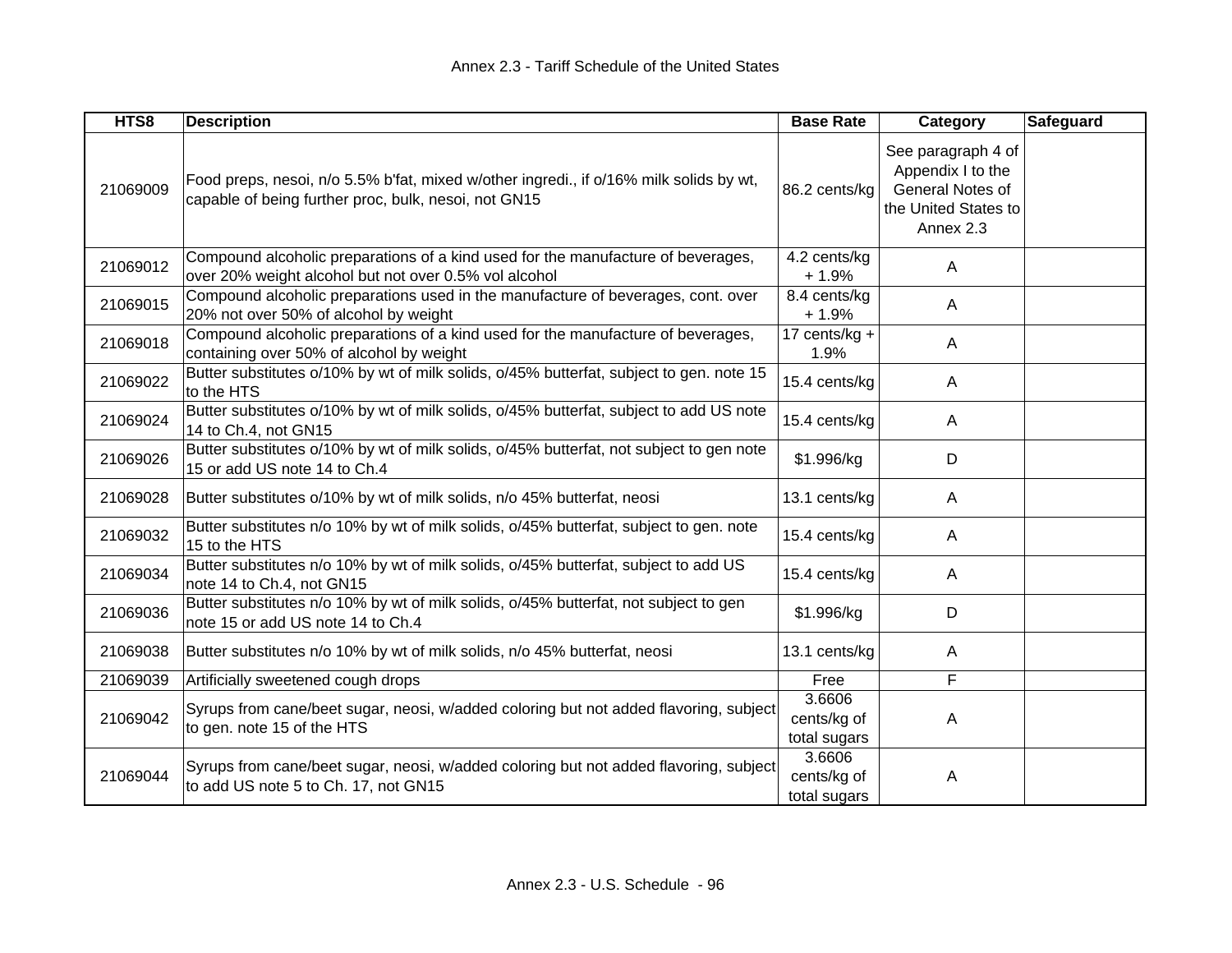| HTS8     | <b>Description</b>                                                                                                                          | <b>Base Rate</b>                                                     | Category                                                                                         | Safeguard |
|----------|---------------------------------------------------------------------------------------------------------------------------------------------|----------------------------------------------------------------------|--------------------------------------------------------------------------------------------------|-----------|
| 21069046 | Syrups from cane/beet sugar, neosi, w/added coloring but not added flavoring, not<br>subject to gen note 15 or add US note 5 to Ch. 17      | 35.74<br>cents/kg                                                    | See paragraph 5 of<br>Appendix I to the<br>General Notes of<br>the United States to<br>Annex 2.3 |           |
| 21069048 | Orange juice, fortified with vitamins or minerals                                                                                           | 7.85<br>cents/liter                                                  | A                                                                                                |           |
| 21069052 | Juice of any single fruit or vegetables juices (o/t orange), concentrated, fortified with<br>vitamins or minerals                           | The rate<br>applicable to<br>the natural<br>juice in<br>heading 2009 | A                                                                                                |           |
| 21069054 | Mixtures of fruit or vegetable juices, fortified with vitamins or minerals, nesoi, mixtures<br>of juices in concentrated form               | The rate<br>applicable to<br>the natural<br>juice in<br>heading 2009 | Α                                                                                                |           |
| 21069058 | Food preparations of gelatin, neosi                                                                                                         | 4.8%                                                                 | A                                                                                                |           |
| 21069062 | Food preps, nesoi, o/10% by wt of milk solids, subject to gen. note 15 of the HTS                                                           | 10%                                                                  | A                                                                                                |           |
| 21069064 | Food preps, nesoi, o/10% by wt of milk solids, dairy prods, descr. in add US note 1 to<br>Ch.4: subject to add US note 10 to Ch.4, not GN15 | 10%                                                                  | A                                                                                                |           |
| 21069066 | Food preps, nesoi, o/10% by wt of milk solids, dairy prods, descr. in add US note 1 to<br>Ch.4: not subject to Ch4 US note 10, not GN15     | 70.4 cents/kg<br>$+8.5%$                                             | See paragraph 4 of<br>Appendix I to the<br>General Notes of<br>the United States to<br>Annex 2.3 |           |
| 21069068 | Blended syrups, neosi, o/10% milk solids, descr. in add US note 4 to Ch 17: subject to<br>add US note 9 to Ch. 17, not GN15                 | 10%                                                                  | A                                                                                                |           |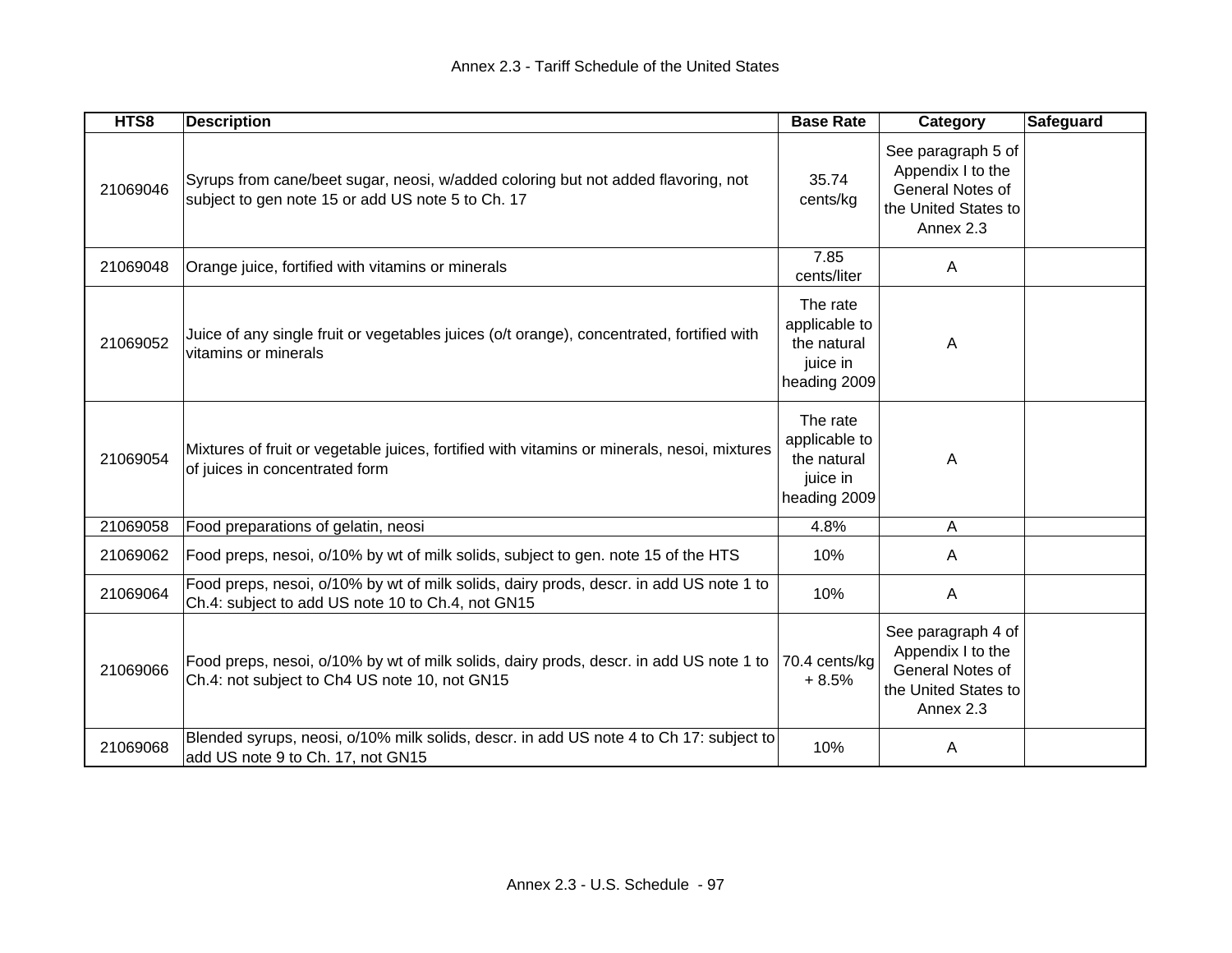| HTS8     | <b>Description</b>                                                                                                                             | <b>Base Rate</b>         | Category                                                                                         | <b>Safeguard</b> |
|----------|------------------------------------------------------------------------------------------------------------------------------------------------|--------------------------|--------------------------------------------------------------------------------------------------|------------------|
| 21069072 | Blended syrups, neosi, o/10% milk solids, descr. in add US note 4 to Ch 17: not<br>subject to add US note 9 to Ch. 17, not GN15                | 70.4 cents/kg<br>$+8.5%$ | See paragraph 5 of<br>Appendix I to the<br>General Notes of<br>the United States to<br>Annex 2.3 |                  |
| 21069074 | Food preps, nesoi, o/10% milk solids, o/65% sugar, descr. in add US note 2 to Ch.17,<br>subject to add US note 7 to Ch. 17, not GN15           | 10%                      | A                                                                                                |                  |
| 21069076 | Food preps, nesoi, o/10% milk solids, o/65% sugar, descr. in add US note 2 to Ch.17,<br>not subject to add US note 7 to Ch. 17, not GN15       | 70.4 cents/kg<br>$+8.5%$ | See paragraph 5 of<br>Appendix I to the<br>General Notes of<br>the United States to<br>Annex 2.3 |                  |
| 21069078 | Food preps, nesoi, o/10% milk solids, o/10% sugar, descr. in add US note 3 to Ch.17,<br>subject to add US note 8 to Ch. 17, not GN15           | 10%                      | A                                                                                                |                  |
| 21069080 | Food preps, nesoi, o/10% milk solids, o/10% sugar, descr. in add US note 3 to Ch.17,<br>not subject to add US note 8 to Ch. 17, not GN15       | 70.4 cents/kg<br>$+8.5%$ | See paragraph 5 of<br>Appendix I to the<br>General Notes of<br>the United States to<br>Annex 2.3 |                  |
| 21069082 | Food preps, nesoi, o/10% milk solids, neosi                                                                                                    | 6.4%                     | A                                                                                                |                  |
| 21069083 | Food preps, nesoi, n/o 10% by wt of milk solids, subject to gen. note 15 of the HTS                                                            | 10%                      | A                                                                                                |                  |
| 21069085 | Food preps, nesoi, n/o 10% by wt of milk solids, dairy prods, descr. in add US note 1<br>to Ch.4: subject to add US note 10 to Ch.4, not GN15  | 10%                      | A                                                                                                |                  |
| 21069087 | Food preps, nesoi, n/o 10% by wt of milk solids, dairy prods, descr. in add US note 1<br>to Ch.4: n/subject to add US note 10 to Ch. 4, n/GN15 | 28.8 cents/kg<br>$+8.5%$ | See paragraph 4 of<br>Appendix I to the<br>General Notes of<br>the United States to<br>Annex 2.3 |                  |
| 21069089 | Blended syrups, neosi, n/o 10% milk solids, descr. in add US note 4 to Ch 17: subject<br>to add US note 9 to Ch. 17, not GN15                  | 10%                      | A                                                                                                |                  |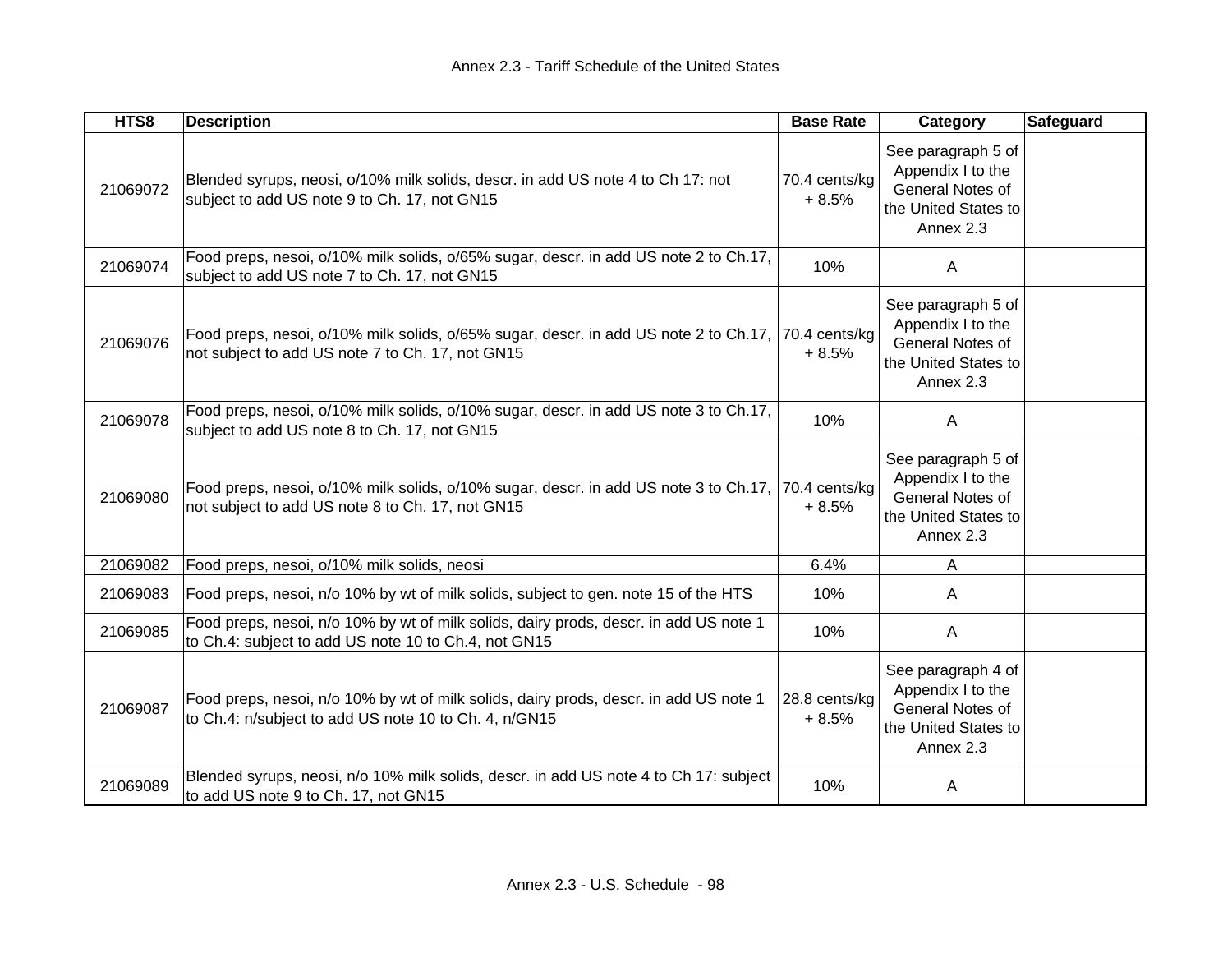| HTS8     | <b>Description</b>                                                                                                                             | <b>Base Rate</b>         | Category                                                                                         | <b>Safeguard</b> |
|----------|------------------------------------------------------------------------------------------------------------------------------------------------|--------------------------|--------------------------------------------------------------------------------------------------|------------------|
| 21069091 | Blended syrups, neosi, n/o/10% milk solids, descr. in add US note 4 to Ch 17: not<br>subject to add US note 9 to Ch. 17, not GN15              | 28.8 cents/kg<br>$+8.5%$ | See paragraph 5 of<br>Appendix I to the<br>General Notes of<br>the United States to<br>Annex 2.3 |                  |
| 21069092 | Food preps, nesoi, n/o 10% milk solids, o/65% sugar, descr. in add US note 2 to<br>Ch.17, subject to add US note 7 to Ch. 17, not GN15         | 10%                      | $\mathsf{A}$                                                                                     |                  |
| 21069094 | Food preps, nesoi, n/o 10% milk solids, o/65% sugar, descr. in add US note 2 to<br>Ch.17, not subject to add US note 7 to Ch. 17, not GN15     | 28.8 cents/kg<br>$+8.5%$ | See paragraph 5 of<br>Appendix I to the<br>General Notes of<br>the United States to<br>Annex 2.3 |                  |
| 21069095 | Food preps, nesoi, n/o 10% milk solids, o/10% sugar, descr. in add US note 3 to<br>Ch.17, subject to add US note 8 to Ch. 17, not GN15         | 10%                      | $\mathsf{A}$                                                                                     |                  |
| 21069097 | Food preps, nesoi, n/o 10% milk solids, o/10% sugar, descr. in add US note 3 to<br>Ch.17, not subject to add US note 8 to Ch. 17, not GN15     | 28.8 cents/kg<br>$+8.5%$ | See paragraph 5 of<br>Appendix I to the<br>General Notes of<br>the United States to<br>Annex 2.3 |                  |
| 21069099 | Food preparations not elsewhere specified or included, not canned or frozen                                                                    | 6.4%                     | A                                                                                                |                  |
| 22011000 | Mineral waters and aerated waters, not containing added sugar or other sweetening<br>matter nor flavored                                       | 0.26<br>cents/liter      | $\mathsf{A}$                                                                                     |                  |
| 22019000 | Waters (incl. ice, snow and steam), ot/than mineral waters or aerated waters, not<br>cont. added sugar or other sweetening matter nor flavored | Free                     | F                                                                                                |                  |
| 22021000 | Waters, including mineral waters and aerated waters, containing added sugar or other<br>sweetening matter or flavored                          | 0.2 cents/liter          | A                                                                                                |                  |
| 22029010 | Chocolate milk drink                                                                                                                           | 17%                      | A                                                                                                |                  |
| 22029022 | Non-alcoholic milk-based drinks (except chocolate), subject to gen. note 15 of the<br><b>HTS</b>                                               | 17.5%                    | $\mathsf{A}$                                                                                     |                  |
| 22029024 | Non-alcoholic milk-based drinks (except chocolate), subject to add US note 10 to Ch.<br>4, not GN15                                            | 17.5%                    | A                                                                                                |                  |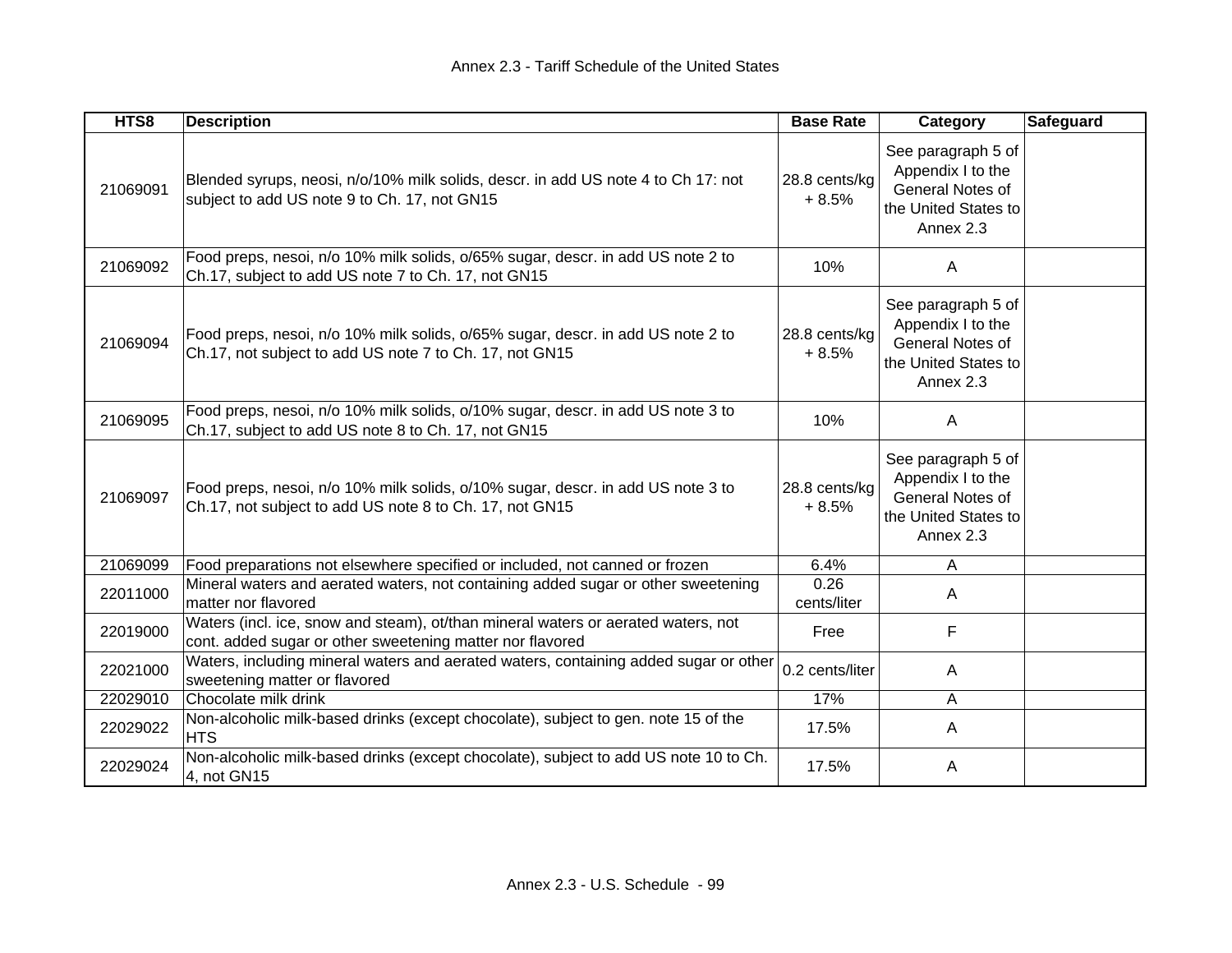| HTS8     | <b>Description</b>                                                                                            | <b>Base Rate</b>                                                     | Category                                                                                         | <b>Safeguard</b> |
|----------|---------------------------------------------------------------------------------------------------------------|----------------------------------------------------------------------|--------------------------------------------------------------------------------------------------|------------------|
| 22029028 | Non-alcoholic milk-based drinks (except chocolate), not subject to gen note 15 or add<br>US note 10 to Ch. 4  | 23.5<br>cents/liter +<br>14.9%                                       | See paragraph 4 of<br>Appendix I to the<br>General Notes of<br>the United States to<br>Annex 2.3 |                  |
| 22029030 | Orange juice, fortified with vitamins or minerals, not concentrated and not prepared<br>from concentrate      | 4.5 cents/liter                                                      | Α                                                                                                |                  |
| 22029035 | Orange juice, fortified with vitamins or minerals, prepared from concentrate                                  | 7.85<br>cents/liter                                                  | A                                                                                                |                  |
| 22029036 | Single fruit or vegetable juice (other than orange), fortified with vitamins or minerals,<br>not concentrated | The rate<br>applicable to<br>the natural<br>juice in<br>heading 2009 | A                                                                                                |                  |
| 22029037 | Mixed fruit or vegetable juice (other than orange), fortified with vitamins or minerals,<br>not concentrated  | The rate<br>applicable to<br>the natural<br>juice in<br>heading 2009 | Α                                                                                                |                  |
| 22029090 | Nonalcoholic beverages, nesi, not including fruit or vegetable juices of heading 2009                         | 0.2 cents/liter                                                      | A                                                                                                |                  |
| 22030000 | Beer made from malt                                                                                           | Free                                                                 | F                                                                                                |                  |
| 22041000 | Sparkling wine, made from grapes                                                                              | 19.8<br>cents/liter                                                  | A                                                                                                |                  |
| 22042120 | Effervescent grape wine, in containers holding 2 liters or less                                               | 19.8<br>cents/liter                                                  | Α                                                                                                |                  |
| 22042130 | Tokay wine (not carbonated) not over 14% alcohol, in containers not over 2 liters                             | 6.3 cents/liter                                                      | A                                                                                                |                  |
| 22042150 | Wine other than Tokay (not carbonated), not over 14% alcohol, in containers not over<br>2 liters              | 6.3 cents/liter                                                      | A                                                                                                |                  |
| 22042160 | "Marsala" wine, over 14% vol. alcohol, in containers holding 2 liters or less                                 | 5.3 cents/liter                                                      | Α                                                                                                |                  |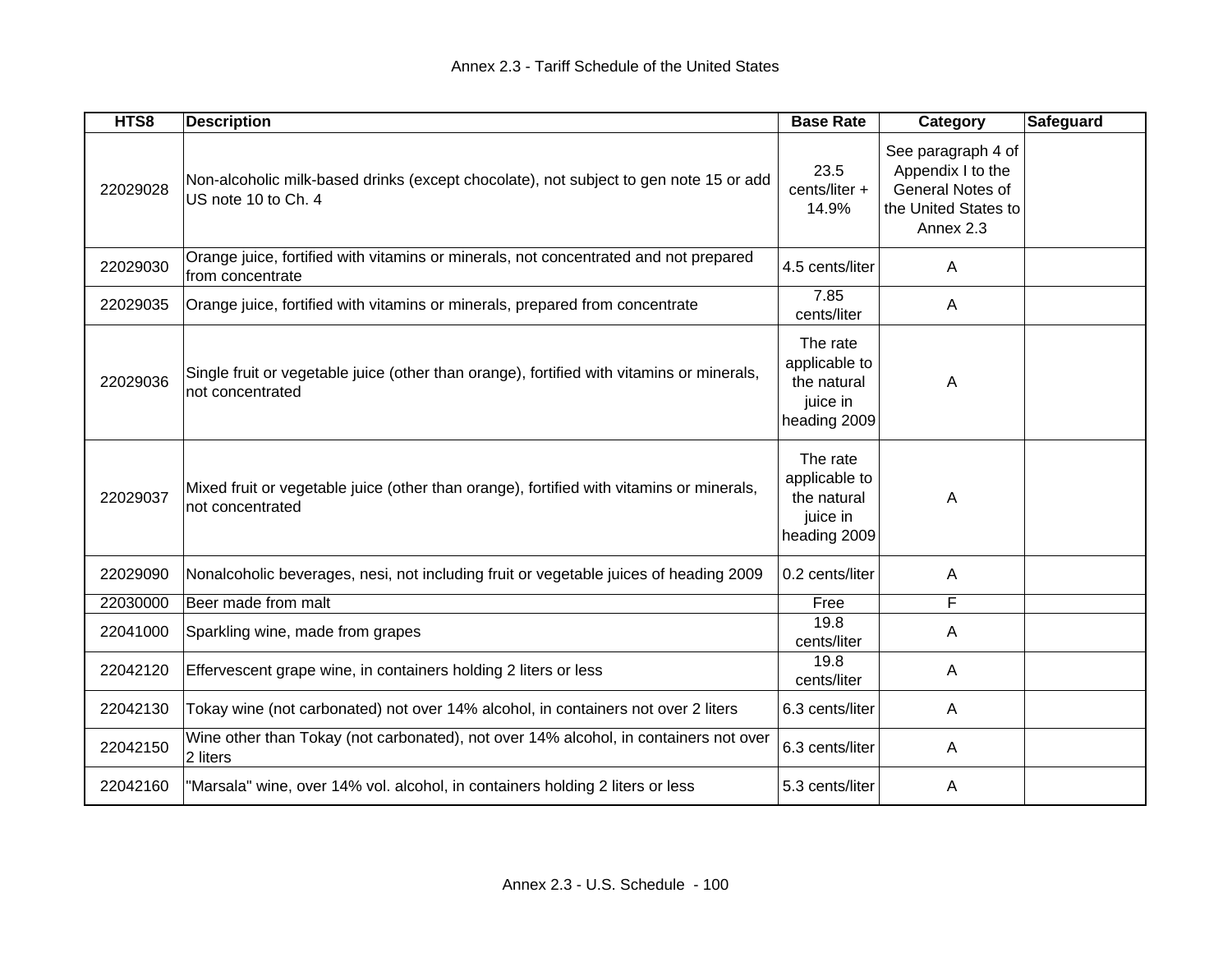| HTS8     | <b>Description</b>                                                                                                                | <b>Base Rate</b>                                                                | <b>Category</b> | Safeguard |
|----------|-----------------------------------------------------------------------------------------------------------------------------------|---------------------------------------------------------------------------------|-----------------|-----------|
| 22042180 | Grape wine, other than "Marsala", not sparkling or effervescent, over 14% vol.<br>alcohol, in containers holding 2 liters or less | 16.9<br>cents/liter                                                             | A               |           |
| 22042920 | Grape wine, other than sparkling, not over 14% vol. alcohol, in containers holding over<br>2 but not over 4 liters                | 8.4 cents/liter                                                                 | A               |           |
| 22042940 | Grape wine, other than sparkling, over 14% vol. alcohol, in containers holding over 2<br>but not over 4 liters                    | 22.4<br>cents/liter                                                             | A               |           |
| 22042960 | Grape wine, other than sparkling, not over 14% vol. alcohol, in containers holding over<br>4 liters                               | 14 cents/liter                                                                  | A               |           |
| 22042980 | Grape wine, other than sparkling, over 14% vol. alcohol, in containers holding over 4<br>liters                                   | 22.4<br>cents/liter                                                             | A               |           |
| 22043000 | Grape must, nesi, in fermentation or with fermentation arrested otherwise than by<br>addition of alcohol                          | 4.4 cents/liter<br>$+31.4$<br>cents/pf. Liter                                   | A               |           |
| 22051030 | Vermouth in containers holding 2 liters or less                                                                                   | 3.5 cents/liter                                                                 | A               |           |
| 22051060 | Wine of fresh grapes flavored with plants or aromatic substances, other than<br>vermouth, in containers holding 2 liters or less  | 4.2 cents/liter                                                                 | A               |           |
| 22059020 | Vermouth in containers each holding over 2 liters but not over 4 liters                                                           | 3.5 cents/liter                                                                 | A               |           |
| 22059040 | Vermouth in containers each holding over 4 liters                                                                                 | 3.8 cents/liter                                                                 | A               |           |
| 22059060 | Wine of fresh grapes flavored with plants or aromatic substances, other than<br>vermouth, in containers holding over 2 liters     | 4.2 cents/liter                                                                 | A               |           |
| 22060015 | Cider, fermented, whether still or sparkling                                                                                      | 0.4 cents/liter                                                                 | A               |           |
| 22060030 | Prune wine                                                                                                                        | 3.1 cents/liter<br>$+22.1$<br>cents/pf. liter<br>on ethyl<br>alcohol<br>content | Α               |           |
| 22060045 | Rice wine or sake                                                                                                                 | 3 cents/liter                                                                   | A               |           |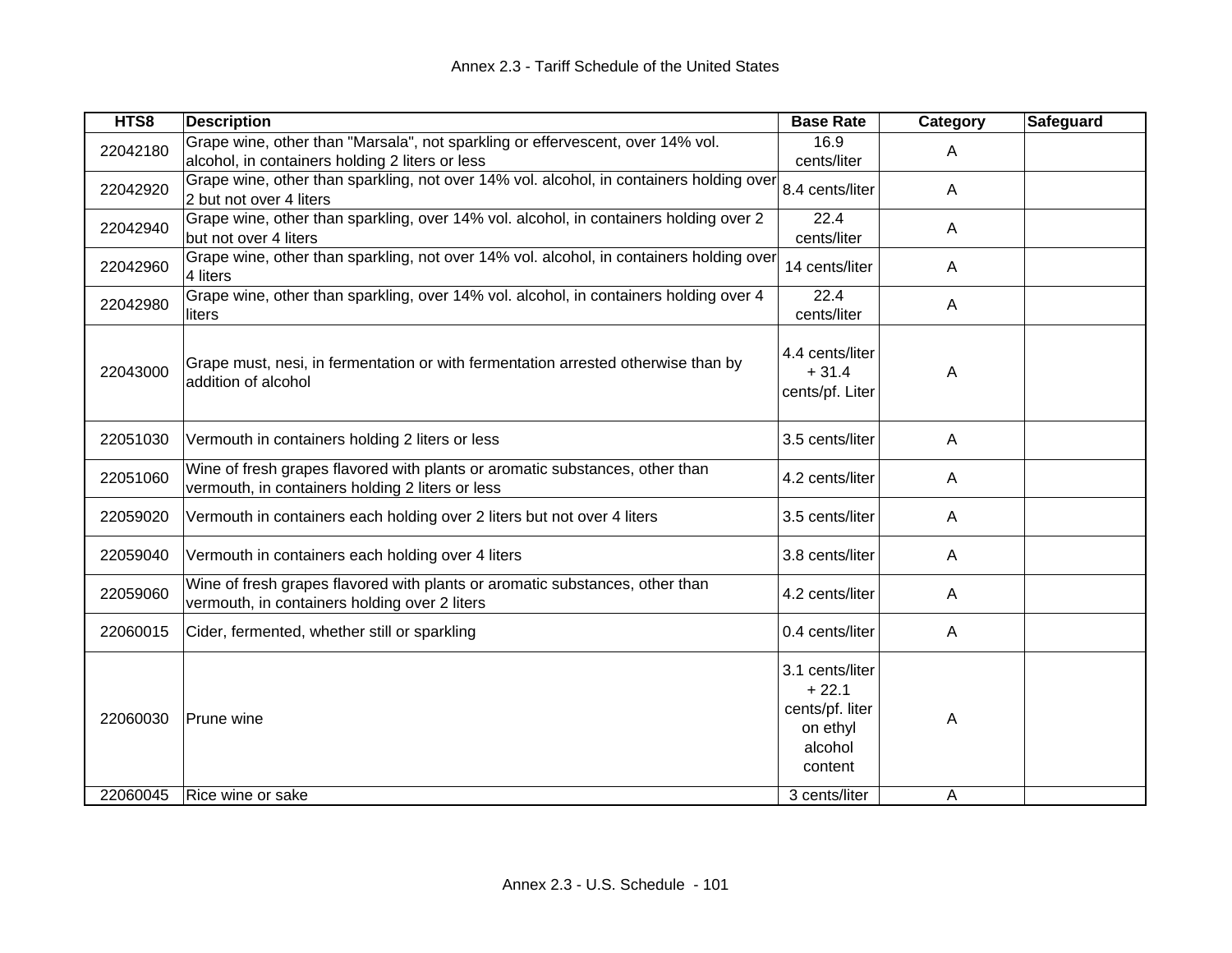| HTS8     | <b>Description</b>                                                                                                   | <b>Base Rate</b>        | Category | Safeguard |
|----------|----------------------------------------------------------------------------------------------------------------------|-------------------------|----------|-----------|
| 22060060 | Effervescent wine, nesi                                                                                              | 13.9<br>cents/liter     | A        |           |
| 22060090 | Fermented beverages (other than grape wine, beer, cider, prune wine, sake,<br>vermouth, or other effervescent wines) | 4.2 cents/liter         | A        |           |
| 22071030 | Undenatured ethyl alcohol of 80 percent vol. alcohol or higher, for beverage purposes                                | 18.9 cents/pf.<br>liter | A        |           |
| 22071060 | Undenatured ethyl alcohol of 80 percent vol. alcohol or higher, for nonbeverage<br>purposes                          | 2.5%                    | A        |           |
| 22072000 | Ethyl alcohol and other spirits, denatured, of any strength                                                          | 1.9%                    | Α        |           |
| 22082010 | Pisco and singani                                                                                                    | Free                    | F        |           |
| 22082020 | Grape brandy, excluding pisco and singani, in containers not over 4 liters, not over<br>\$2.38/liter                 | Free                    | F        |           |
| 22082030 | Grape brandy, excluding pisco and singani, in containers not over 4 liters, valued over<br>\$2.38 to \$3.43/liter    | Free                    | F        |           |
| 22082040 | Grape brandy, excluding pisco and singani, in containers not over 4 liters, valued over<br>\$3.43/liter              | Free                    | F        |           |
| 22082050 | Grape brandy, excluding pisco and singani, in containers over 4 liters, not over<br>\$2.38/liter                     | Free                    | F        |           |
| 22082060 | Grape brandy, excluding pisco and singani, in containers over 4 liters, over \$2.38/liter                            | Free                    | F        |           |
| 22083030 | Irish and Scotch whiskies                                                                                            | Free                    | F        |           |
| 22083060 | Whiskies, other than Irish and Scotch whiskies                                                                       | Free                    | F        |           |
| 22084020 | Rum and tafia, in containers each holding not over 4 liters, valued not over \$3/proof<br>liter                      | 23.7 cents/pf.<br>liter | Α        |           |
| 22084040 | Rum and tafia, in containers each holding not over 4 liters, valued over \$3/proof liter                             | Free                    | F        |           |
| 22084060 | Rum and tafia, in containers each holding over 4 liters, valued not over \$0.69/proof<br>liter                       | 23.7 cents/pf.<br>liter | D        |           |
| 22084080 | Rum and tafia, in containers each holding over 4 liters, valued over \$0.69/proof liter                              | Free                    | F        |           |
| 22085000 | <b>Gin and Geneve</b>                                                                                                | Free                    | F        |           |
| 22086010 | Vodka, in containers each holding not over 4 liters, valued not over \$2.05/liter                                    | Free                    | F        |           |
| 22086020 | Vodka, in containers each holding not over 4 liters, valued over \$2.05/liter                                        | Free                    | F        |           |
| 22086050 | Vodka, in containers each holding over 4 liters                                                                      | Free                    | F        |           |
| 22087000 | Liqueurs and cordials                                                                                                | Free                    | F        |           |
| 22089001 | Aquavit                                                                                                              | Free                    | F        |           |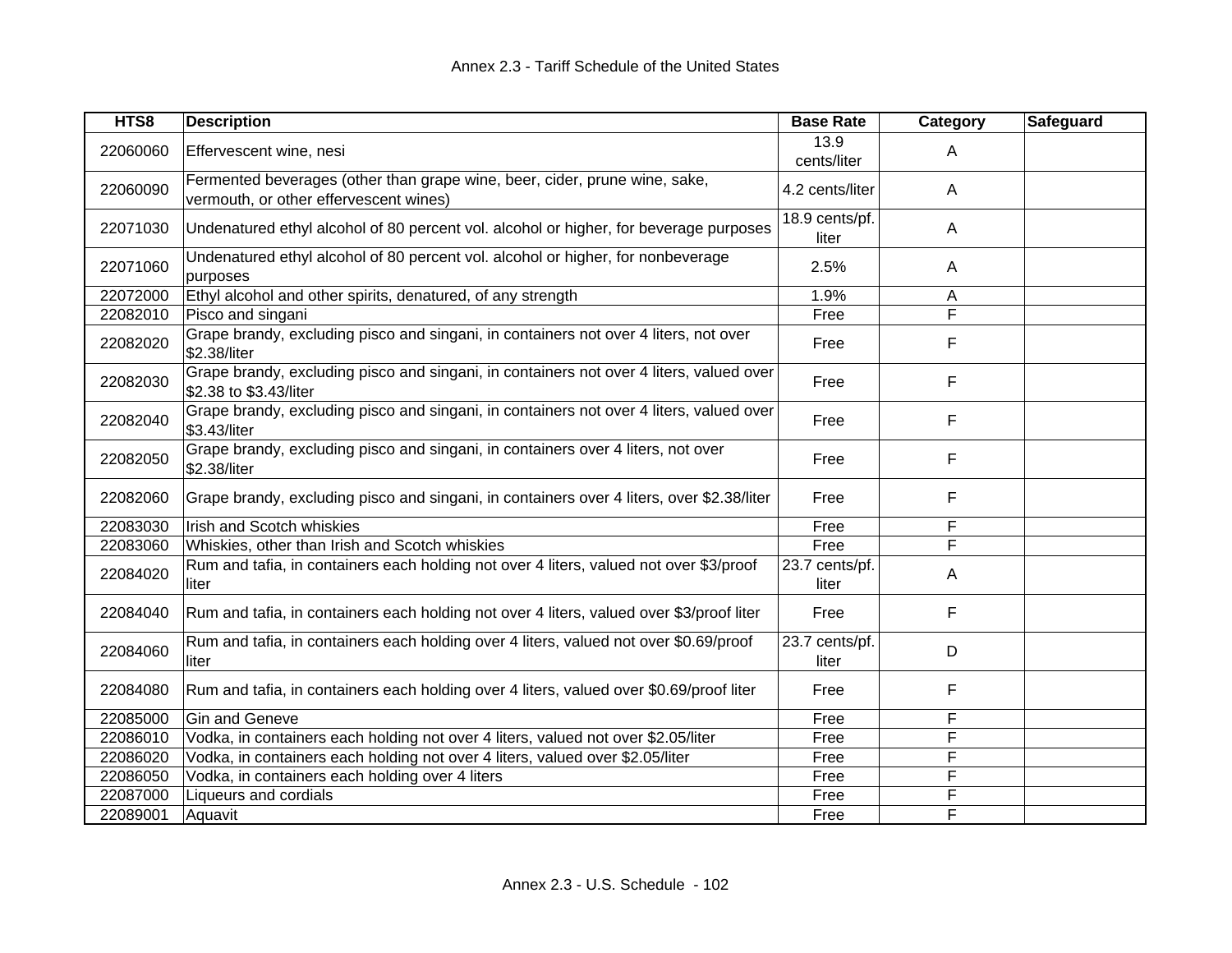| HTS8     | <b>Description</b>                                                                                                                       | <b>Base Rate</b>        | Category | Safeguard |
|----------|------------------------------------------------------------------------------------------------------------------------------------------|-------------------------|----------|-----------|
| 22089005 | Bitters, not fit for use as beverages                                                                                                    | Free                    |          |           |
| 22089010 | Bitters, fit for use as beverages                                                                                                        | Free                    | F        |           |
| 22089012 | Slivovitz brandy, valued not over \$3.43/liter, in containers each holding not over 4<br>liters                                          | Free                    | F        |           |
| 22089014 | Slivovitz brandy, valued not over \$3.43/liter, in containers each holding over 4 liters                                                 | Free                    | F        |           |
| 22089015 | Slivovitz brandy, valued over \$3.43/liter                                                                                               | Free                    | F        |           |
| 22089020 | Brandy, except slivovitz, in containers each holding not over 4 liters, valued not over<br>\$2.38/liter                                  | Free                    | F        |           |
| 22089025 | Brandy, except grape brandy and slivovitz, in containers each holding not over 4 liters,<br>valued over \$2.38 but not over \$3.43/liter | Free                    | F        |           |
| 22089030 | Brandy, except grape brandy and slivovitz, in containers each holding not over 4 liters,<br>valued over \$3.43/liter                     | Free                    | F        |           |
| 22089035 | Brandy, except grape brandy and slivovitz, in containers each holding over 4 liters,<br>valued not over \$2.38/liter                     | Free                    | F        |           |
| 22089040 | Brandy, except grape brandy and slivovitz, in containers each holding over 4 liters,<br>valued over \$2.38/liter                         | Free                    | F        |           |
| 22089046 | Kirschwasser and ratafia                                                                                                                 | Free                    | F        |           |
| 22089050 | Tequila, in containers each holding not over 4 liters                                                                                    | Free                    | F        |           |
| 22089055 | Tequila, in containers each holding over 4 liters                                                                                        | Free                    | F        |           |
| 22089071 | Imitations of brandy and other spirituous beverages containing alcohol                                                                   | Free                    | F        |           |
| 22089072 | Mescal in containers each holding not over 4 liters                                                                                      | Free                    | F        |           |
| 22089075 | Spirits nesi, fit for use as beverages or for beverage purposes                                                                          | Free                    | F        |           |
| 22089080 | Undenatured ethyl alcohol of an alcoholic strength by volume of less than 80 percent<br>vol., nesi                                       | 21.1 cents/pf.<br>liter | A        |           |
| 22090000 | Vinegar and substitutes for vinegar obtained from acetic acid                                                                            | 0.5 cents/pf.<br>Liter  | A        |           |
| 23011000 | Flours, meals, and pellets, of meat or meat offal unfit for human consumption;<br>greaves (cracklings)                                   | Free                    | F        |           |
| 23012000 | Flours, meals, and pellets, of fish or of crustaceans, molluscs or other aquatic<br>invertebrates, unfit for human consumption           | Free                    | F        |           |
| 23021000 | Bran, sharps (middlings) and other residues, derived from the sifting, milling or other<br>working of corn (maize)                       | Free                    | F        |           |
| 23022000 | Bran, sharps (middlings) and other residues, derived from the sifting, milling or other<br>working of rice                               | Free                    | F        |           |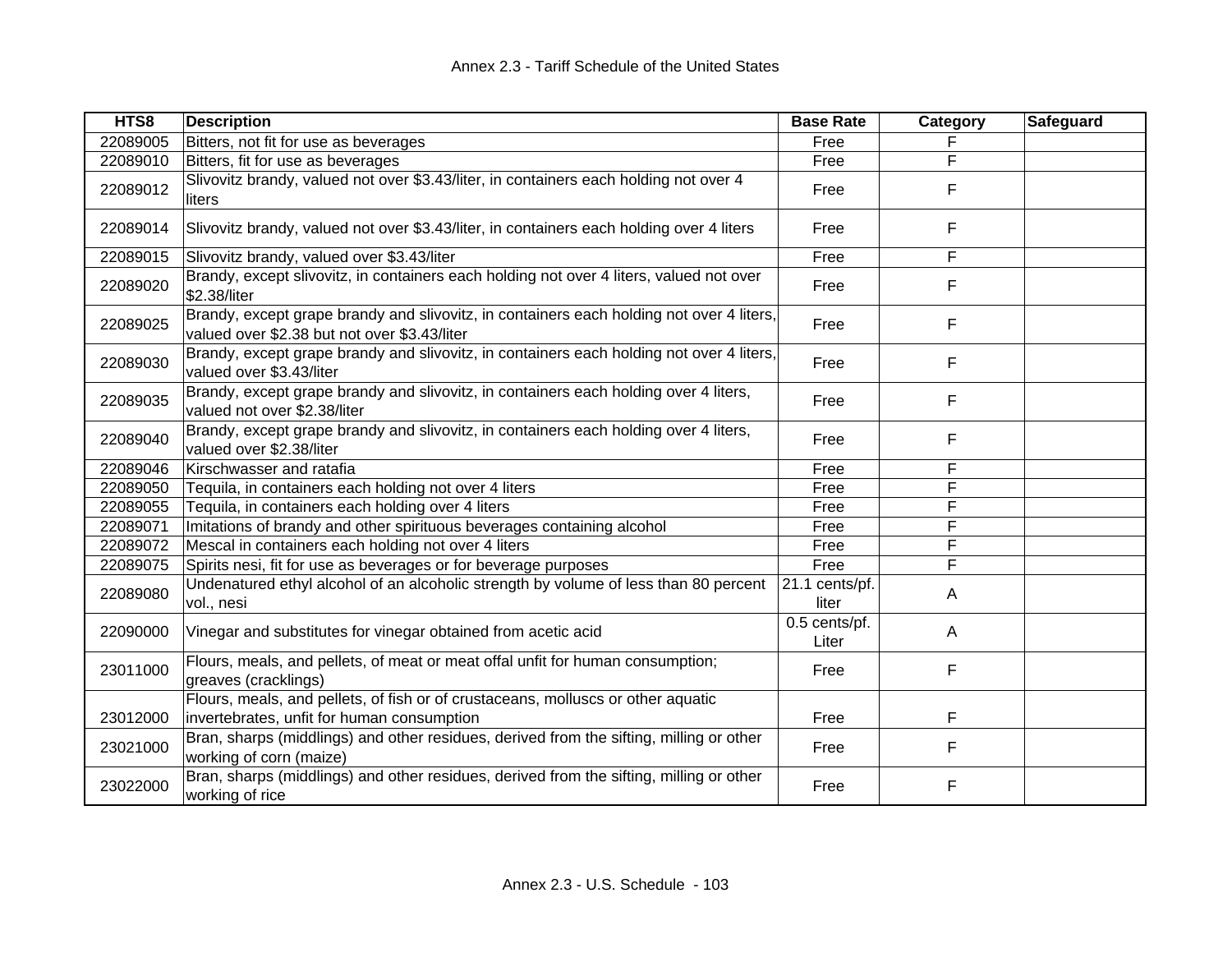| HTS8     | <b>Description</b>                                                                                                                             | <b>Base Rate</b> | Category | Safeguard |
|----------|------------------------------------------------------------------------------------------------------------------------------------------------|------------------|----------|-----------|
| 23023000 | Bran, sharps (middlings) and other residues, derived from the sifting, milling or other<br>working of wheat                                    | Free             | F        |           |
| 23024000 | Bran, sharps (middlings) and other residues, derived from the sifting, milling or other<br>working of cereals, excluding corn, rice and wheat  | Free             | F        |           |
| 23025000 | Bran, sharps (middlings) and other residues, derived from the sifting, milling or other<br>working of leguminous plants                        | 1.4%             | A        |           |
| 23031000 | Residues of starch manufacture and similar residues                                                                                            | 1.4%             | A        |           |
| 23032000 | Beet-pulp, bagasse and other waste of sugar manufacture                                                                                        | Free             | F        |           |
| 23033000 | Brewing or distilling dregs and waste                                                                                                          | Free             | F        |           |
| 23040000 | Oilcake and other solid residues, resulting from the extraction of soybean oil                                                                 | 0.45 cents/kg    | A        |           |
| 23050000 | Oilcake and other solid residues, resulting from the extraction of peanut (ground-nut)<br>oil                                                  | 0.32 cents/kg    | A        |           |
| 23061000 | Oilcake and other solid residues, resulting from the extraction of vegetable fats or oils,<br>of cotton seeds                                  | 0.56 cents/kg    | A        |           |
| 23062000 | Oilcake and other solid residues, resulting from the extraction of vegetable fats or oils,<br>of linseed                                       | 0.12 cents/kg    | A        |           |
| 23063000 | Oilcake and other solid residues, resulting from the extraction of vegetable fats or oils,<br>of sunflower seeds                               | 0.45 cents/kg    | A        |           |
| 23064100 | Oilcake and other solid residues, resulting from the extraction of vegetable fats or oils,<br>of low erucic acid rape or colza seeds           | 0.17 cents/kg    | A        |           |
| 23064900 | Oilcake and other solid residues, resulting from the extraction of vegetable fats/oils, of<br>rape or colza seeds (other than low erucic acid) | 0.17 cents/kg    | Α        |           |
| 23065000 | Oilcake and other solid residues, resulting from the extraction of vegetable fats or oils,<br>of coconut or copra                              | 0.45 cents/kg    | A        |           |
| 23066000 | Oilcake and other solid residues, resulting from the extraction of vegetable fats or oils.<br>of palm nuts or kernels                          | 0.32 cents/kg    | A        |           |
| 23067000 | Oilcake and other solid residues, resulting from the extraction of vegetable fats or oils,<br>of corn (maize) germ                             | 0.32 cents/kg    | A        |           |
| 23069000 | Oilcake and other solid residues, resulting from the extraction of vegetable fats or oils,<br>nesi                                             | 0.32 cents/kg    | A        |           |
| 23070000 | Wine lees; argol                                                                                                                               | Free             | F        |           |
| 23080010 | Acorns and horse-chestnuts, of a kind used in animal feeding, not elsewhere specified<br>or included                                           | 1.4%             | A        |           |
| 23080093 | Screenings, scalpings, chaff or scourings, ground or not ground of flaxseed (linseed),<br>of a kind used in animal feeding, nesoi              | Free             | F        |           |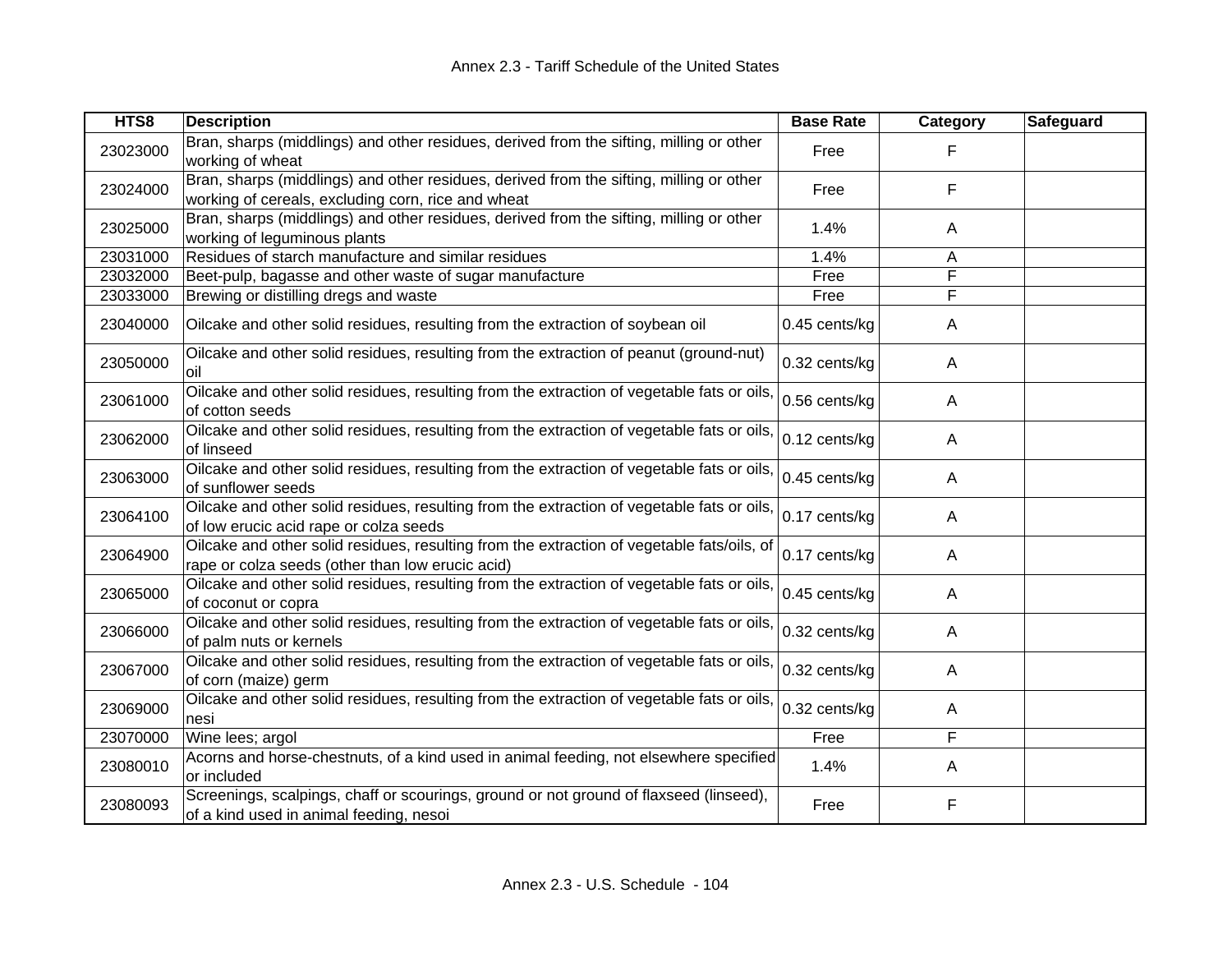| HTS8     | <b>Description</b>                                                                                                            | <b>Base Rate</b>         | Category     | Safeguard |
|----------|-------------------------------------------------------------------------------------------------------------------------------|--------------------------|--------------|-----------|
| 23080095 | Dehydrated marigolds, of a kind used in animal feeding, not elsewhere specified or<br>included                                | 1.9%                     | A            |           |
| 23080098 | Vegetable materials and vegetable waste, vegetable residues and byproducts, of a<br>kind used in animal feeding, nesoi        | 1.4%                     | $\mathsf{A}$ |           |
| 23091000 | Dog or cat food, put up for retail sale                                                                                       | Free                     | F            |           |
| 23099010 | Mixed feed or mixed feed ingredients used in animal feeding                                                                   | Free                     | F            |           |
| 23099022 | Animal feeds w/milk or milk derivatives, o/10% by wt of milk solids, subject to gen.<br>note 15 of the HTS                    | 7.5%                     | A            |           |
| 23099024 | Animal feeds w/milk or milk derivatives, o/10% by wt of milk solids, subject to add<br>note 2 to Ch. 23, not GN15             | 7.5%                     | $\mathsf{A}$ |           |
| 23099028 | Animal feeds w/milk or milk derivatives, o/10% by wt of milk solids, not subject to gen<br>note 15 or add note 2 to Ch. 23    | 80.4 cents/kg<br>$+6.4%$ | D            |           |
| 23099042 | Animal feeds w/milk or milk derivatives, n/o 10% by wt of milk solids, subject to gen.<br>note 15 of the HTS                  | 7.5%                     | $\mathsf{A}$ |           |
| 23099044 | Animal feeds w/milk or milk derivatives, n/o 10% by wt of milk solids, subject to add<br>note 2 to Ch. 23, not GN15           | 7.5%                     | $\mathsf{A}$ |           |
| 23099048 | Animal feeds w/milk or milk derivatives, n/o 10% by wt of milk solids, not subject to<br>gen note 15 or add note 2 to Ch. 23  | 80.4 cents/kg<br>$+6.4%$ | D            |           |
| 23099060 | Animal feeds containing egg, other than mixed feeds or mixed feed ingredients, not<br>containing milk or milk derivatives     | 1.9%                     | $\mathsf{A}$ |           |
| 23099070 | Other preps nes with a basis of vitamin B12, for supplementing animal in animal<br>feeding, not cont milk or egg prods        | 1.4%                     | A            |           |
| 23099095 | Other preps nes of a kind used in animal feeding, not cont milk or egg prods                                                  | 1.4%                     | A            |           |
| 24011021 | Wrapper tobacco, not stemmed/stripped                                                                                         | Free                     | F            |           |
| 24011029 | Tobacco (o/t wrapper tobacco), cont ov 35% wrapper tobacco, not stemmed/stripped                                              | Free                     | F            |           |
| 24011044 | Tobacco, not stemmed or stripped, not or not over 35% wrapper tobacco, oriental or<br>turkish type, cigarette leaf            | Free                     | F            |           |
| 24011048 | Tobacco, not stemmed or stripped, not or not over 35% wrapper tobacco, oriental or<br>turkish type, other than cigarette leaf | Free                     | F            |           |
| 24011053 | Tobacco, not stemmed or stripped, not or not over 35% wrapper tobacco, cigar<br>binder and filler                             | Free                     | F            |           |
| 24011061 | Tobacco, not stemmed or stripped, not or not over 35% wrapper tobacco, flue-cured<br>burley etc, not for cigarettes           | 23.9 cents/kg            | Α            |           |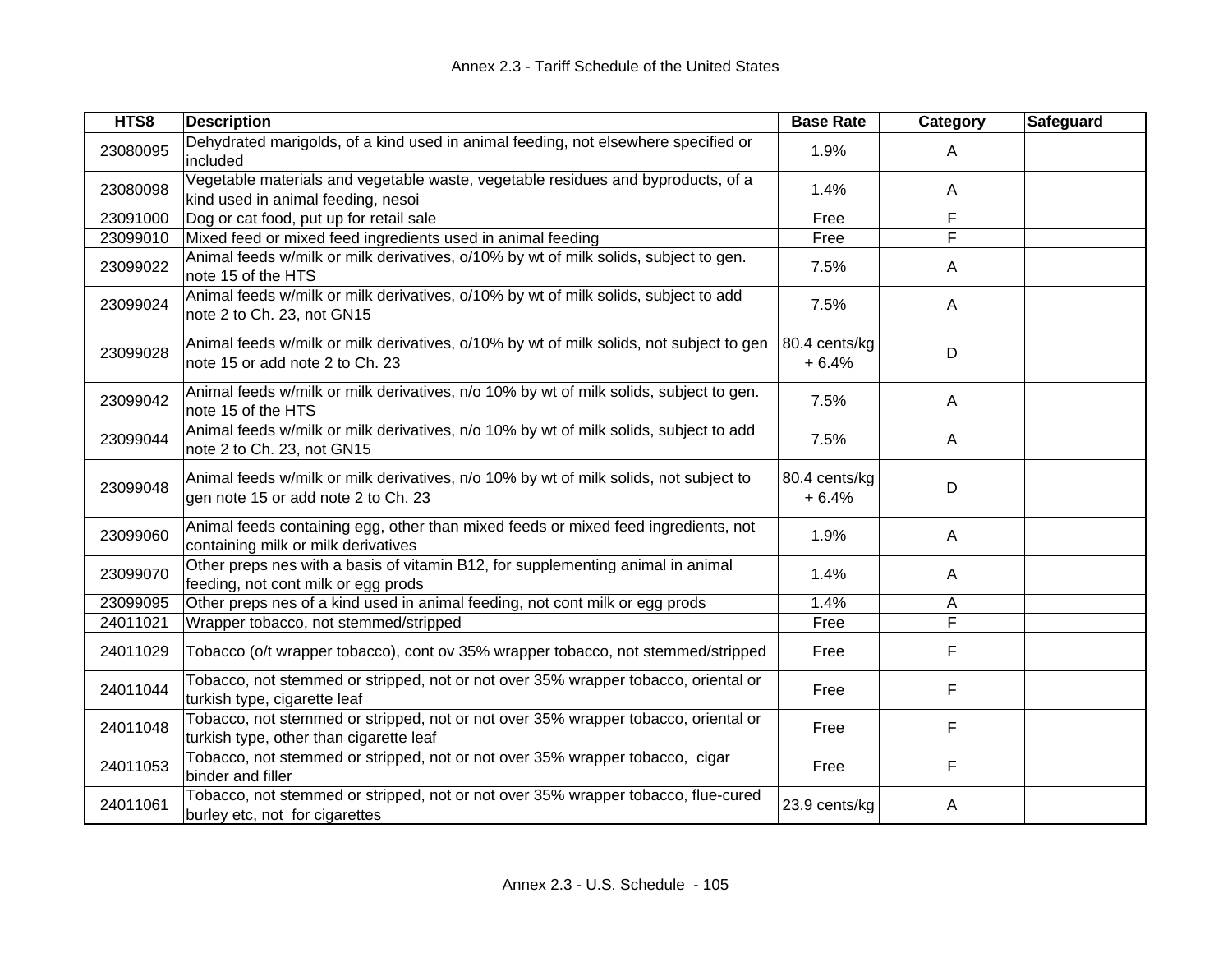| HTS8     | <b>Description</b>                                                                                                                              | <b>Base Rate</b> | Category     | Safeguard |
|----------|-------------------------------------------------------------------------------------------------------------------------------------------------|------------------|--------------|-----------|
| 24011063 | Tobacco, not stemmed or stripped, not or not over 35% wrapper tobacco, flue-cured<br>burley, etc., described in addl US note 5 to chap 24       | 23.9 cents/kg    | A            |           |
| 24011065 | Tobacco, not stemmed or stripped, not or not over 35% wrapper tobacco, flue-cured<br>burley, etc., other nesi                                   | 350%             | D            |           |
| 24011095 | Tobacco, not stemmed or stripped, not or not over 35% wrapper tobacco, not flue-<br>cured burley, etc., other nesi                              | 32.7 cents/kg    | A            |           |
| 24012005 | Leaf tobacco, the product of two or more countries or dependencies, when mixed or<br>packed together, partly or wholly stemmed, not threshed    | \$5.48/kg        | A            |           |
| 24012014 | Wrapper tobacco, partly or wholly stemmed (stripped), not threshed or similarly<br>processed                                                    | Free             | F            |           |
| 24012018 | Tobacco containing over 35% wrapper tobacco, partly or wholly stemmed (stripped),<br>not threshed or similarly processed                        | Free             | F            |           |
| 24012023 | Tobacco, partly or wholly stemmed/stripped, n/threshed or similarly processed, not or<br>n/over 35% wrapper, oriental or turkish, cigarette lea | Free             | F            |           |
| 24012026 | Tobacco, partly or wholly stemmed/stripped, n/threshed or similarly processed, not or<br>n/over 35% wrapper, not cigarette leaf                 | Free             | F            |           |
| 24012029 | Tobacco, partly or wholly stemmed/stripped, n/threshed or similarly processed, not or<br>n/over 35% wrapper, cigar binder and filler            | Free             | F            |           |
| 24012031 | Tobacco, partly or wholly stemmed/stripped, n/threshed or similarly proc., not or<br>n/over 35% wrapper, flue-cured burley etc, not for cigaret | 40.9 cents/kg    | A            |           |
| 24012033 | Tobacco, partly or wholly stemmed/stripped, n/threshed or similarly proc., not or<br>n/over 35% wrapper, des. in addl US note 5 to ch. 24       | 40.9 cents/kg    | $\mathsf{A}$ |           |
| 24012035 | Tobacco, partly or wholly stemmed/stripped, n/threshed or similarly proc., not or<br>n/over 35% wrapper, flue-cured burley etc, other nesi      | 350%             | D            |           |
| 24012057 | Tobacco, partly or wholly stemmed/stripped, n/threshed or similarly proc., not or<br>n/over 35% wrapper, not flue-cured burley etc., other nesi | 39.7 cents/kg    | Α            |           |
| 24012060 | Tobacco, partly or wholly stemmed (stripped), threshed or similarly processed, from<br>cigar leaf                                               | Free             | F            |           |
| 24012075 | Tobacco, partly or wholly stemmed/stripped, threshed or similarly processed, not from<br>cigar leaf, oriental or turkish                        | Free             | F            |           |
| 24012083 | Tobacco, partly or wholly stemmed/stripped, threshed or similarly processed, not from<br>cigar leaf, not oriental or turkish, not for cigarett  | 37.5 cents/kg    | $\mathsf{A}$ |           |
| 24012085 | Tobacco, partly or wholly stemmed/stripped, threshed or similarly processed, not from<br>cigar leaf, described in addl US note 5 to chap 24     | 37.5 cents/kg    | A            |           |
| 24012087 | Tobacco, partly or wholly stemmed/stripped, threshed or similarly processed, not from<br>cigar leaf, not oriental or turkish, other nesi        | 350%             | D            |           |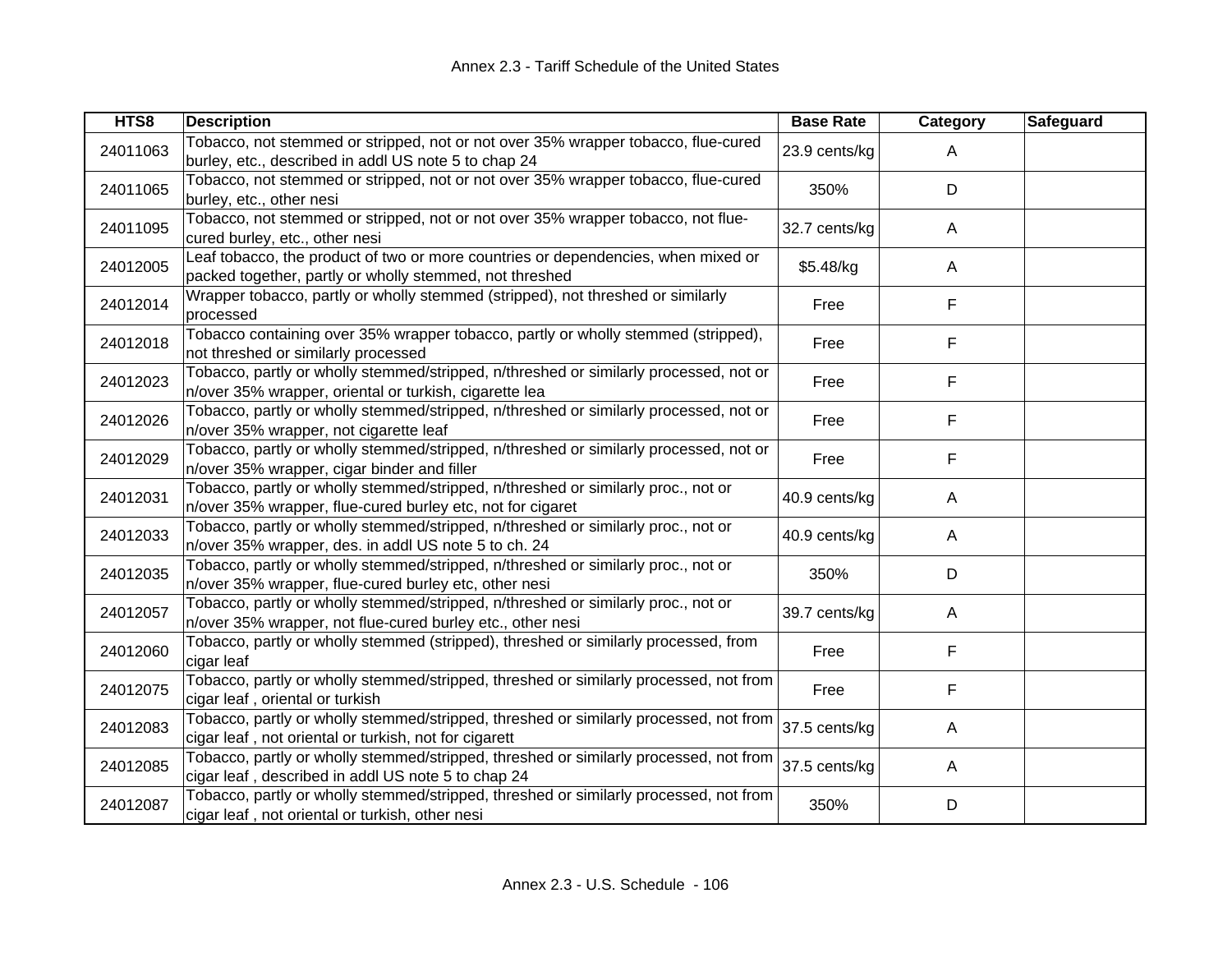| HTS8     | <b>Description</b>                                                                                                                          | <b>Base Rate</b>         | Category     | Safeguard |
|----------|---------------------------------------------------------------------------------------------------------------------------------------------|--------------------------|--------------|-----------|
| 24013003 | Tobacco refuse, tobacco stems, not cut, ground or pulverized                                                                                | Free                     |              |           |
| 24013006 | Tobacco refuse, from cigar leaf, tobacco stems, cut, ground or pulverized                                                                   | Free                     | F            |           |
| 24013009 | Tobacco refuse, from cigar leaf, other than tobacco stems                                                                                   | Free                     | F            |           |
| 24013013 | Tobacco refuse, from oriental or turkish type, tobacco stems, not cut, ground or<br>pulverized                                              | Free                     | F            |           |
| 24013016 | Tobacco refuse, from oriental or turkish type, tobacco stems, cut, ground or<br>pulverized                                                  | Free                     | F            |           |
| 24013019 | Tobacco refuse, from oriental or turkish type, other than tobacco stems                                                                     | Free                     | F            |           |
| 24013023 | Tobacco refuse, from other tobacco, other than for cigarettes, tobacco stems, not<br>cut, ground or pulverized                              | Free                     | F            |           |
| 24013025 | Tobacco refuse, from other tobacco, other than for cigarettes, tobacco stems, cut,<br>ground or pulverized                                  | 97 cents/kg              | $\mathsf{A}$ |           |
| 24013027 | Tobacco refuse, from other tobacco, other than for cigarettes, tother than tobacco<br>stems                                                 | 28.4 cents/kg            | $\mathsf{A}$ |           |
| 24013033 | Tobacco refuse, from other tobacco, for cigarettes, described in addl US note 5 to<br>chap 24, tobacco stems, not cut, ground or pulverized | Free                     | F            |           |
| 24013035 | Tobacco refuse, from other tobacco, for cigarettes, described in addl US note 5 to<br>chap 24, tobacco stems, cut, ground or pulverized     | 97 cents/kg              | A            |           |
| 24013037 | Tobacco refuse, from other tobacco, for cigarettes, described in addl US note 5 to<br>chap 24, not tobacco stems                            | 28.4 cents/kg            | $\mathsf{A}$ |           |
| 24013070 | Tobacco refuse, from other tobacco, for cigarettes, other nesi                                                                              | 350%                     | D            |           |
| 24021030 | Cigars, cheroots and cigarillos containing tobacco, each valued less than 15 cents                                                          | $$1.89/kg +$<br>4.7%     | $\mathsf{A}$ |           |
| 24021060 | Cigars, cheroots and cigarillos containing tobacco, each valued 15 cents or over but<br>less than 23 cents                                  | 57 cents/kg +<br>1.4%    | A            |           |
| 24021080 | Cigars, cheroots and cigarillos containing tobacco, each valued 23 cents or over                                                            | 57 cents/kg +<br>1.4%    | $\mathsf{A}$ |           |
| 24022010 | Cigarettes containing tobacco and clove                                                                                                     | 41.7 cents/kg<br>$+0.9%$ | A            |           |
| 24022080 | Cigarettes containing tobacco but not containing clove, paper-wrapped                                                                       | $$1.05/kg +$<br>2.3%     | $\mathsf{A}$ |           |
| 24022090 | Cigarettes containing tobacco, nesi                                                                                                         | $$1.50/kg +$<br>3.2%     | $\mathsf{A}$ |           |
| 24029000 | Cigars, cheroots and cigarillos and cigarettes of tobacco substitutes                                                                       | $$1.05/kg +$<br>2.3%     | Α            |           |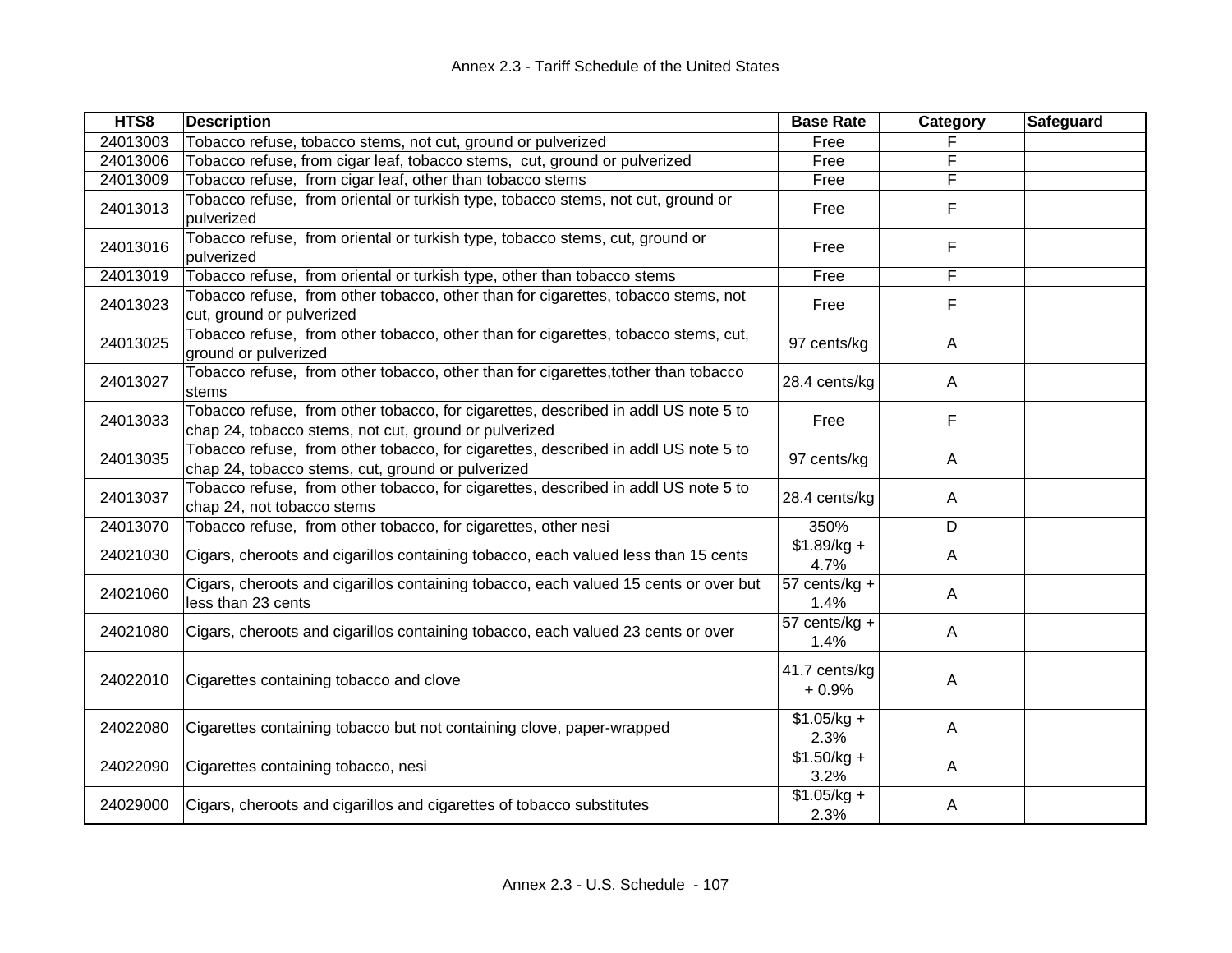| HTS8     | <b>Description</b>                                                                                                                              | <b>Base Rate</b> | Category                | Safeguard |
|----------|-------------------------------------------------------------------------------------------------------------------------------------------------|------------------|-------------------------|-----------|
| 24031020 | Smoking tobacco, whether or not containing tobacco substitutes, prepared for<br>marketing directly to consumer as packaged                      | 32.8 cents/kg    | $\mathsf{A}$            |           |
| 24031030 | Smoking tobacco, whether or not containing tobacco substitutes, other, to be used in<br>products other than cigarettes                          | 32.8 cents/kg    | $\mathsf{A}$            |           |
| 24031060 | Smoking tobacco, whether or not containing tobacco substitutes, other, to be used in<br>cigarettes, described in addl US note 5 to chap 24      | 32.8 cents/kg    | $\mathsf{A}$            |           |
| 24031090 | Smoking tobacco, whether or not containing tobacco substitutes, other, to be used in<br>cigarettes, other nesi                                  | 350%             | D                       |           |
| 24039120 | "Homogenized" or "reconstituted" tobacco suitable for use as wrapper tobacco                                                                    | 62 cents/kg      | $\mathsf{A}$            |           |
| 24039143 | "Homogenized" or "reconstituted" tobacco, not suitable for use as wrapper tobacco, to<br>be used in products other than cigarettes              | 19.9 cents/kg    | $\mathsf{A}$            |           |
| 24039145 | "Homogenized" or "reconstituted" tobacco, not suitable for use as wrapper tobacco, to<br>be used in cigarettes, des. in addl US note 5 to chap  | 19.9 cents/kg    | $\mathsf{A}$            |           |
| 24039147 | "Homogenized" or "reconstituted" tobacco, not suitable for use as wrapper tobacco, to<br>be used in cigarettes, other nesi                      | 350%             | D                       |           |
| 24039920 | Other manufactured tobacco, tobacco substitutes, tobacco extracts or essences,<br>prepared for marketing directly to consumer as packaged       | 24.7 cents/kg    | A                       |           |
| 24039930 | Other manufactured tobacco, tobacco substitutes, tobacco extracts or essences,<br>other, to be used in products other than cigarettes           | 24.7 cents/kg    | A                       |           |
| 24039960 | Other manufactured tobacco, tobacco substitutes, tobacco extracts or essences, to<br>be used in cigarettes, described in addl US note 5 to chap | 24.7 cents/kg    | $\mathsf{A}$            |           |
| 24039990 | Other manufactured tobacco, tobacco substitutes, tobacco extracts or essences,<br>other, to be used in cigarettes, other nesi                   | 350%             | D                       |           |
| 25010000 | Salt & pure sodium chloride, whether or not in aqueous solution or cont. added<br>anticaking or free-flowing agents; sea water                  | Free             | F                       |           |
| 25020000 | Iron pyrites, unroasted                                                                                                                         | Free             | F                       |           |
| 25030000 | Sulfur of all kinds, other than sublimed, precipitated and colloidal sulfur                                                                     | Free             | F                       |           |
| 25041010 | Natural graphite, crystalline flake (not including flake dust)                                                                                  | Free             | F                       |           |
| 25041050 | Natural graphite in powder or flakes (other than crystalline flake)                                                                             | Free             | F                       |           |
| 25049000 | Natural graphite, other than in powder or in flakes                                                                                             | Free             | F                       |           |
|          | Natural silica and quartz sands, containing by weight 95% or more of silica and not                                                             |                  |                         |           |
| 25051010 | more than 0.6% of oxide of iron                                                                                                                 | Free             | F                       |           |
| 25051050 | Natural silica and quartz sands, nesoi                                                                                                          | Free             | $\overline{\mathsf{F}}$ |           |
| 25059000 | Natural sands, other than silica or quartz sands and other than metal-bearing sands of<br>chapter 26                                            | Free             | F                       |           |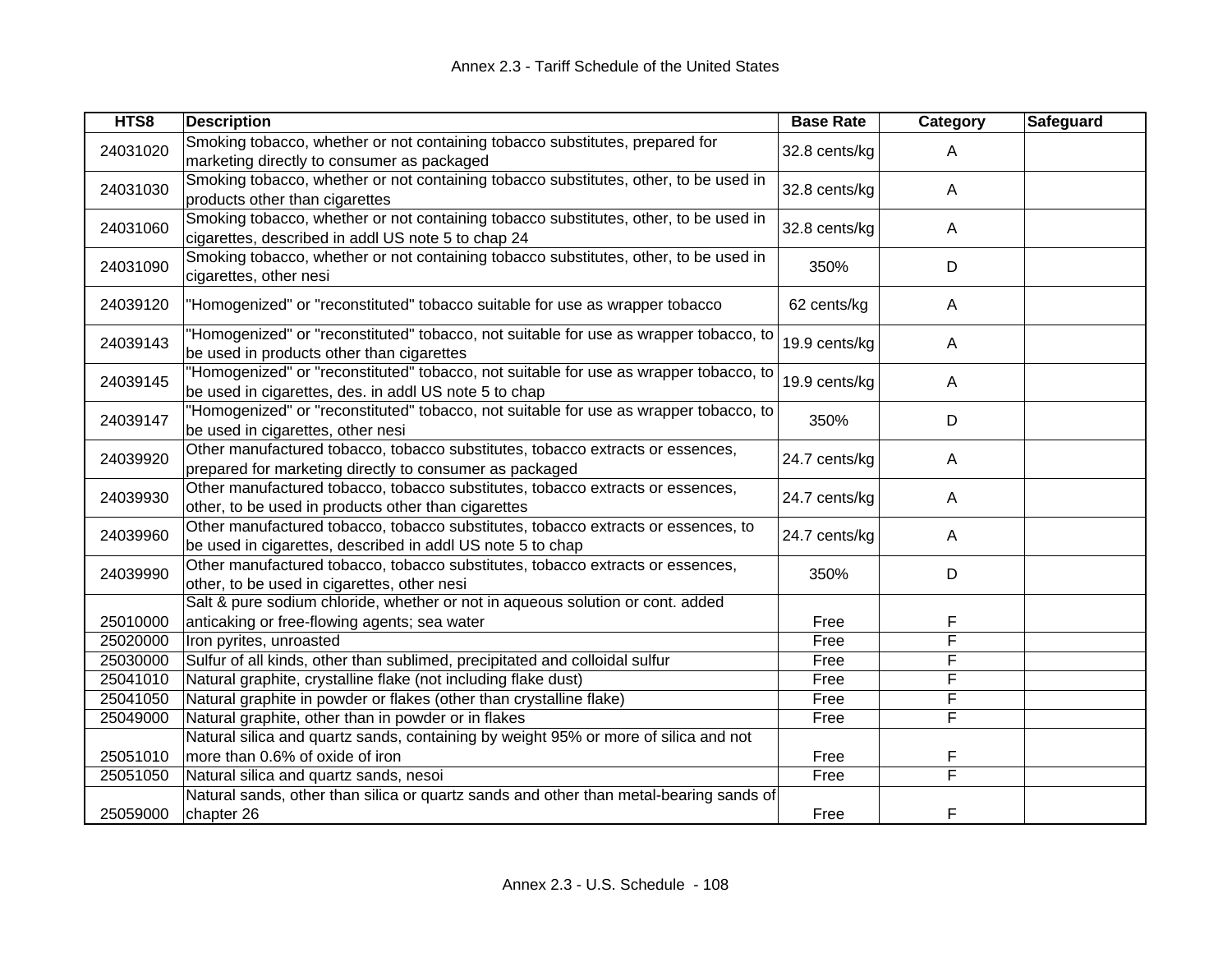| HTS8     | <b>Description</b>                                                                      | <b>Base Rate</b> | <b>Category</b> | Safeguard |
|----------|-----------------------------------------------------------------------------------------|------------------|-----------------|-----------|
| 25061000 | Quartz (other than natural sands)                                                       | Free             |                 |           |
| 25062100 | Quartzite, crude or roughly trimmed                                                     | Free             | F               |           |
|          | Quartzite, cut by sawing or otherwise, into blocks or slabs of a rectangular (including |                  |                 |           |
| 25062900 | square) shape                                                                           | Free             | F               |           |
| 25070000 | Kaolin and other kaolinic clays, whether or not calcined                                | Free             | F               |           |
| 25081000 | Bentonite clay, whether or not calcined                                                 | Free             | F               |           |
| 25082000 | Decolorizing earths and fuller's earth, whether or not calcined                         | Free             | F               |           |
| 25083000 | Fire-clay, whether or not calcined                                                      | Free             | F               |           |
|          |                                                                                         |                  |                 |           |
| 25084000 | Clays, (not including expanded clays of heading 6806), nesoi, whether or not calcined   | Free             | F               |           |
| 25085000 | Andalusite, kyanite and sillimanite, whether or not calcined                            | Free             | F               |           |
| 25086000 | Mullite                                                                                 | Free             | F               |           |
| 25087000 | Chamotte or dinas earths                                                                | Free             | F               |           |
| 25090010 | Chalk, crude                                                                            | Free             | F               |           |
| 25090020 | Chalk, other than crude                                                                 | Free             | F               |           |
|          | Natural calcium phosphates, natural aluminum calcium phosphates and phosphatic          |                  |                 |           |
| 25101000 | chalk, unground                                                                         | Free             | F               |           |
|          | Natural calcium phosphates, natural aluminum calcium phosphates and phosphatic          |                  |                 |           |
| 25102000 | chalk, ground                                                                           | Free             | F               |           |
| 25111010 | Natural barium sulfate (barytes), ground                                                | Free             | F               |           |
| 25111050 | Natural barium sulfate (barytes), not ground                                            | \$1.25/t         | A               |           |
| 25112000 | Natural barium carbonate (witherite), whether or not calcined                           | Free             | F               |           |
|          | Siliceous fossil meals and similar siliceous earths, whether or not calcined, of an     |                  |                 |           |
| 25120000 | apparent specific gravity of 1 or less                                                  | Free             | F               |           |
| 25131100 | Pumice, crude or in irregular pieces, including crushed                                 | Free             | F               |           |
| 25131900 | Pumice, other than crude, crushed or in irregular pieces                                | Free             | F               |           |
|          | Emery; natural corundum, nat. garnet and other nat. abrasives, whether or not heat-     |                  |                 |           |
| 25132010 | treated, all the foregoing crude or in irregular pieces                                 | Free             | F               |           |
|          | Emery; natural corundum, nat. garnet and other nat. abrasives, whether or not heat-     |                  |                 |           |
| 25132090 | treated, all the foregoin not crude or irregular pieces                                 | Free             | F               |           |
|          | Slate, whether or not roughly trimmed or merely cut into blocks or slabs of a           |                  |                 |           |
| 25140000 | rectangular (including square) shape                                                    | Free             | F               |           |
| 25151100 | Marble and travertine, crude or roughly trimmed                                         | Free             | F               |           |
|          |                                                                                         |                  |                 |           |
| 25151210 | Marble, merely cut into blocks or slabs of a rectangular (including square) shape       | Free             | F               |           |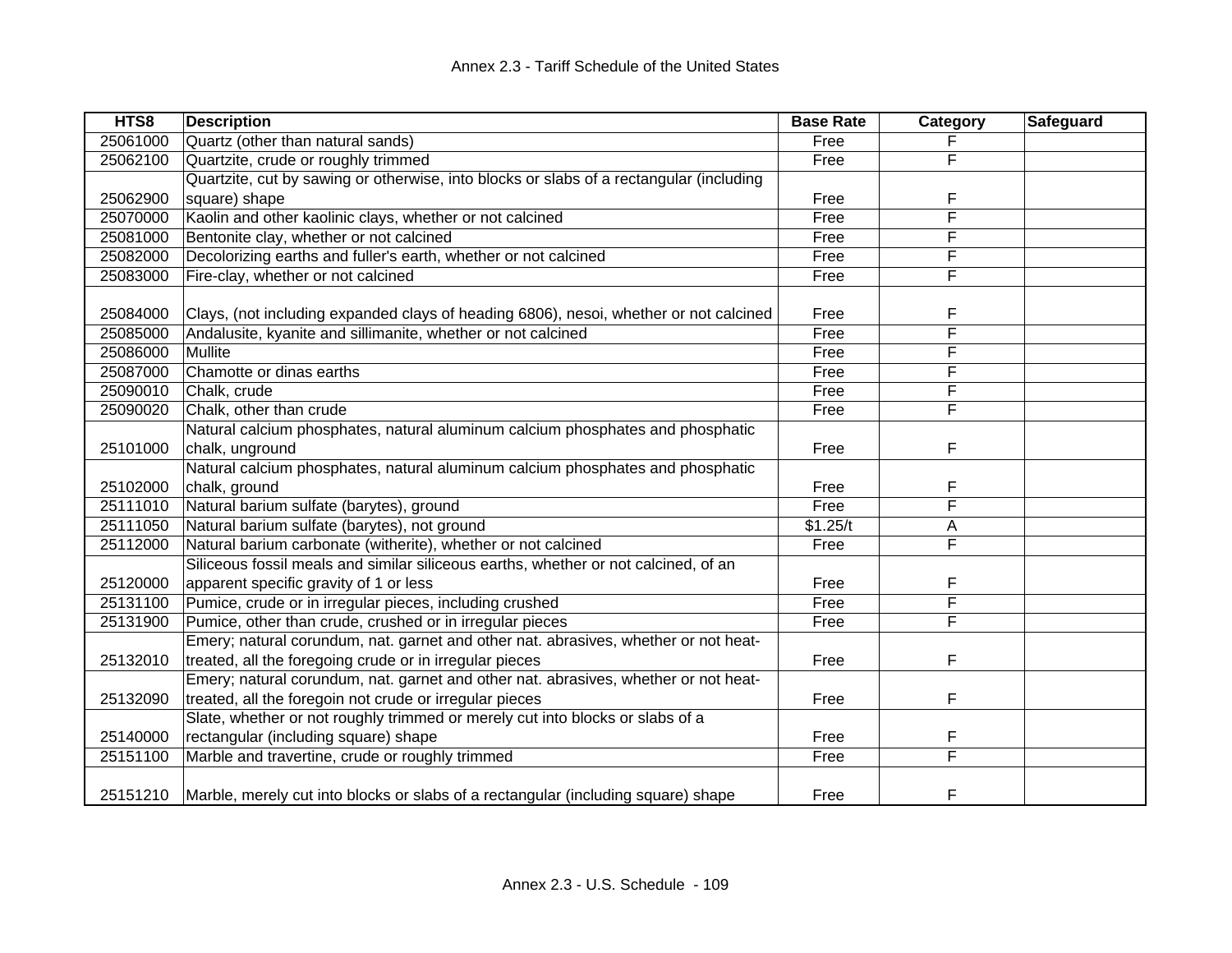| HTS8     | <b>Description</b>                                                                     | <b>Base Rate</b> | Category                | Safeguard |
|----------|----------------------------------------------------------------------------------------|------------------|-------------------------|-----------|
|          |                                                                                        |                  |                         |           |
| 25151220 | Travertine, merely cut into blocks or slabs of a rectangular (including square) shape  | 3.0%             | Α                       |           |
|          | Calcareous monument.or build.stone (o/than marble/traver.) of spec. gravity >=2.5 &    |                  |                         |           |
| 25152000 | alabaster, crude, rough, trimmed or cut blocks or slabs                                | 3.0%             | A                       |           |
| 25161100 | Granite, crude or roughly trimmed                                                      | Free             | $\overline{\mathsf{F}}$ |           |
|          |                                                                                        |                  |                         |           |
| 25161200 | Granite, merely cut into blocks or slabs of a rectangular (including square) shape     | 2.8%             | A                       |           |
| 25162100 | Sandstone, crude or roughly trimmed                                                    | Free             | $\overline{\mathsf{F}}$ |           |
|          |                                                                                        |                  |                         |           |
| 25162200 | Sandstone, merely cut into blocks or slabs of a rectangular (including square) shape   | 3.0%             | A                       |           |
|          | Porphyry, basalt and other monument. or build. stone (except granite/sandstone),       |                  |                         |           |
| 25169000 | crude or roughly trimmed or cut into rect. blocks/slabs                                | 3.0%             | A                       |           |
|          | Pebbles, gravel, broken or crushed stones, for concrete aggregates, road metalling,    |                  |                         |           |
| 25171000 | ballast, shingle or flint, whether o/not heat-treated                                  | Free             | F                       |           |
|          | Macadam of slag, dross or similar industrial waste, whether or not incorporating       |                  |                         |           |
| 25172000 | pebbles, gravel, etc.                                                                  | Free             | F                       |           |
| 25173000 | Tarred macadam                                                                         | Free             | F                       |           |
| 25174100 | Granules, chippings and powder of marble, whether or not heat-treated                  | Free             | F                       |           |
|          | Granules, chippings and powder, of travertine/calcareous monument. or build.stone      |                  |                         |           |
| 25174900 | (except marble)/granite/porphyry/basalt/sandstone etc.                                 | Free             | F                       |           |
|          | Dolomite, not calcined, whether or not or roughly trimmed or merely cut into blocks or |                  |                         |           |
| 25181000 | slabs of a rectangular (including square) shape                                        | Free             | F                       |           |
|          | Dolomite, calcined, whether or not roughly trimmed or merely cut into blocks or slabs  |                  |                         |           |
| 25182000 | of a rectangular (including square) shape                                              | 3.0%             | A                       |           |
| 25183000 | Agglomerated dolomite (including tarred dolomite)                                      | Free             | $\overline{\mathsf{F}}$ |           |
| 25191000 | Natural magnesium carbonate (magnesite)                                                | Free             | $\overline{\mathsf{F}}$ |           |
|          | Fused magnesia; dead-burned (sintered) magnesia, whether or not cont. small quant.     |                  |                         |           |
| 25199010 | of other oxides added before sintering                                                 | Free             | F                       |           |
| 25199020 | Caustic calcined magnesite                                                             | Free             | F                       |           |
| 25199050 | Magnesium oxide, nesi, whether or not pure                                             | Free             | F                       |           |
| 25201000 | Gypsum; anhydrite                                                                      | Free             | F                       |           |
|          | Plasters (of calcined gypsum or calcium sulfate), whether or not colored, with or      |                  |                         |           |
| 25202000 | without small quantities of accelerators or retarders                                  | Free             | F                       |           |
|          | Limestone flux; limestone and other calcareous stone, of a kind used for the           |                  |                         |           |
| 25210000 | manufacture of lime or cement                                                          | Free             | F                       |           |
| 25221000 | Quicklime (other than calcium oxide and hydroxide of heading 2825)                     | Free             | F                       |           |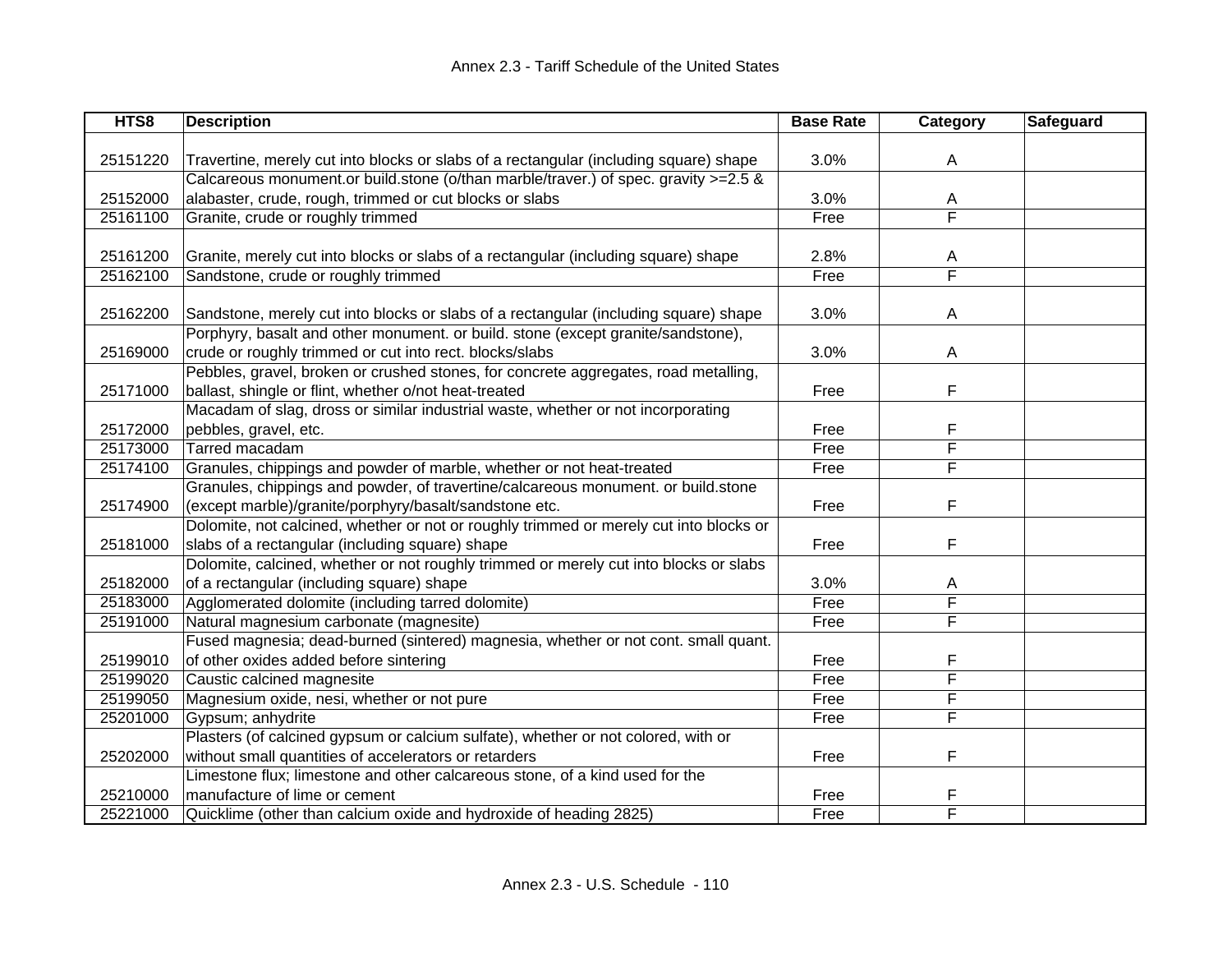| HTS8     | <b>Description</b>                                                                   | <b>Base Rate</b> | Category | Safeguard |
|----------|--------------------------------------------------------------------------------------|------------------|----------|-----------|
| 25222000 | Slaked lime (other than calcium oxide and hydroxide of heading 2825)                 | Free             |          |           |
| 25223000 | Hydraulic lime (other than calcium oxide and hydroxide of heading 2825)              | Free             | F        |           |
|          |                                                                                      |                  |          |           |
| 25231000 | Clinkers of portland, aluminous, slag, supersulfate and similar hydraulic cements    | Free             | F        |           |
| 25232100 | Portland cement (white cement), whether or not artificially colored                  | Free             | F        |           |
| 25232900 | Portland cement (other than white cement), whether or not colored                    | Free             | F        |           |
| 25233000 | Aluminous cement, whether or not colored                                             | Free             | F        |           |
|          | Slag cement, supersulfate cement and other hydraulic cements, nesoi, whether or not  |                  |          |           |
| 25239000 | colored                                                                              | Free             | F        |           |
| 25240000 | Asbestos                                                                             | Free             | F        |           |
| 25251000 | Mica, crude or rifted into sheets or splittings                                      | Free             | F        |           |
| 25252000 | Mica, powder                                                                         | Free             | F        |           |
| 25253000 | Mica, waste                                                                          | Free             | F        |           |
|          | Steatite, natural n/crushed or powdered, whether or not roughly trimmed or cut into  |                  |          |           |
| 25261000 | rect. blocks or slabs; talc n/crushed or powdered                                    | Free             | F        |           |
| 25262000 | Steatite, natural; talc; the foregoing crushed or powdered                           | Free             | F        |           |
|          | Sodium borates, natural, and concentrates thereof (whether or not calcined), but not |                  |          |           |
| 25281000 | incl. borates separated from nat. brine                                              | Free             | F        |           |
|          | Borates (except sodium borates), natural and conc., but n/incl. borates from nat.    |                  |          |           |
| 25289000 | brine; nat. boric acid w/not over 85% H3B03 by dry weight                            | Free             | F        |           |
| 25291000 | Feldspar                                                                             | Free             | F        |           |
| 25292100 | Fluorspar, containing by weight 97 percent or less of calcium fluoride               | Free             | F        |           |
| 25292200 | Fluorspar, containing by weight more than 97 percent of calcium fluoride             | Free             | F        |           |
| 25293000 | Leucite; nepheline and nepheline syenite                                             | Free             | F        |           |
| 25301000 | Vermiculite, perlite and chlorites, unexpanded                                       | Free             | F        |           |
| 25302010 | Kieserite                                                                            | Free             | F        |           |
| 25302020 | Epsom salts (natural magnesium sulfates)                                             | Free             | F        |           |
| 25309010 | Natural cryolite; natural chiolite                                                   | Free             | F        |           |
| 25309020 | Natural micaceous iron oxides                                                        | 2.9%             | А        |           |
| 25309080 | Other mineral substances, not elsewhere specified or included                        | Free             | F        |           |
| 26011100 | Iron ores and concentrates (other than roasted iron pyrites), not agglomerated       | Free             | F        |           |
| 26011200 | Iron ores and concentrates (other than roasted iron pyrites), agglomerated           | Free             | F        |           |
| 26012000 | Roasted iron pyrites                                                                 | Free             | F        |           |
|          | Manganese ores and concentrates including ferruginous manganese ores &               |                  |          |           |
| 26020000 | concentrates with manganese content over 20% calculated on dry weight                | Free             | F        |           |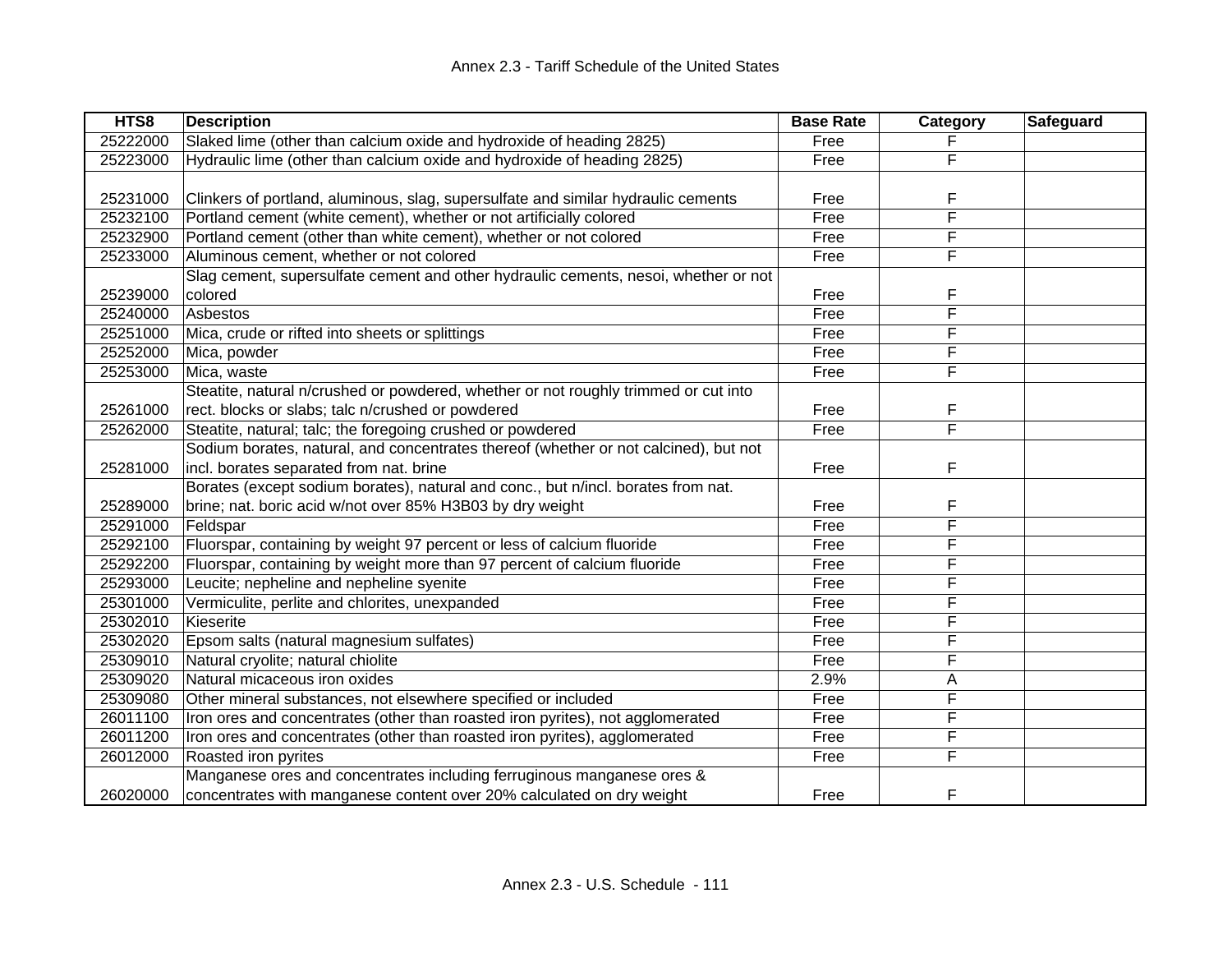| HTS8     | <b>Description</b>                                          | <b>Base Rate</b> | Category | Safeguard |
|----------|-------------------------------------------------------------|------------------|----------|-----------|
|          |                                                             | 1.7 cents/kg     |          |           |
|          |                                                             | on lead          |          |           |
| 26030000 | Copper ores and concentrates                                | content          | А        |           |
| 26040000 | Nickel ores and concentrates                                | Free             | F        |           |
| 26050000 | Cobalt ores and concentrates                                | Free             | F        |           |
| 26060000 | Aluminum ores and concentrates                              | Free             | F        |           |
|          |                                                             | 1.1 cents/kg     |          |           |
|          |                                                             | on lead          |          |           |
| 26070000 | Lead ores and concentrates                                  | content          | A        |           |
| 26080000 | Zinc ores and concentrates                                  | Free             | F        |           |
| 26090000 | Tin ores and concentrates                                   | Free             | F        |           |
| 26100000 | Chromium ores and concentrates                              | Free             | F        |           |
| 26110030 | Tungsten ores                                               | Free             | F        |           |
|          |                                                             |                  |          |           |
|          |                                                             | 37.5 cents/kg    |          |           |
|          |                                                             | on tungsten      |          |           |
| 26110060 | Tungsten concentrates                                       | content          | A        |           |
| 26121000 | Uranium ores and concentrates                               | Free             | F        |           |
| 26122000 | Thorium ores and concentrates                               | Free             | F        |           |
|          |                                                             | 12.8 cents/kg    |          |           |
|          |                                                             | on               |          |           |
|          |                                                             | molybdenum       |          |           |
|          |                                                             | content +        |          |           |
| 26131000 | Molybdenum ores and concentrates, roasted                   | 1.8%             | A        |           |
|          |                                                             | 17.8 cents/kg    |          |           |
|          |                                                             | on               |          |           |
|          |                                                             | molybdenum       |          |           |
| 26139000 | Molybdenum ores and concentrates, not roasted               | content          | A        |           |
| 26140030 | Synthetic rutile                                            | Free             | F        |           |
| 26140060 | Titanium ores and concentrates, other than synthetic rutile | Free             | F        |           |
| 26151000 | Zirconium ores and concentrates                             | Free             | F        |           |
| 26159030 | Synthetic tantalum-niobium concentrates                     | Free             | F        |           |
| 26159060 | Niobium, tantalum or vanadium ores and concentrates, nesoi  | Free             | F        |           |
|          |                                                             | 0.8 cents/kg     |          |           |
|          |                                                             | on lead          |          |           |
| 26161000 | Silver ores and concentrates                                | content          | A        |           |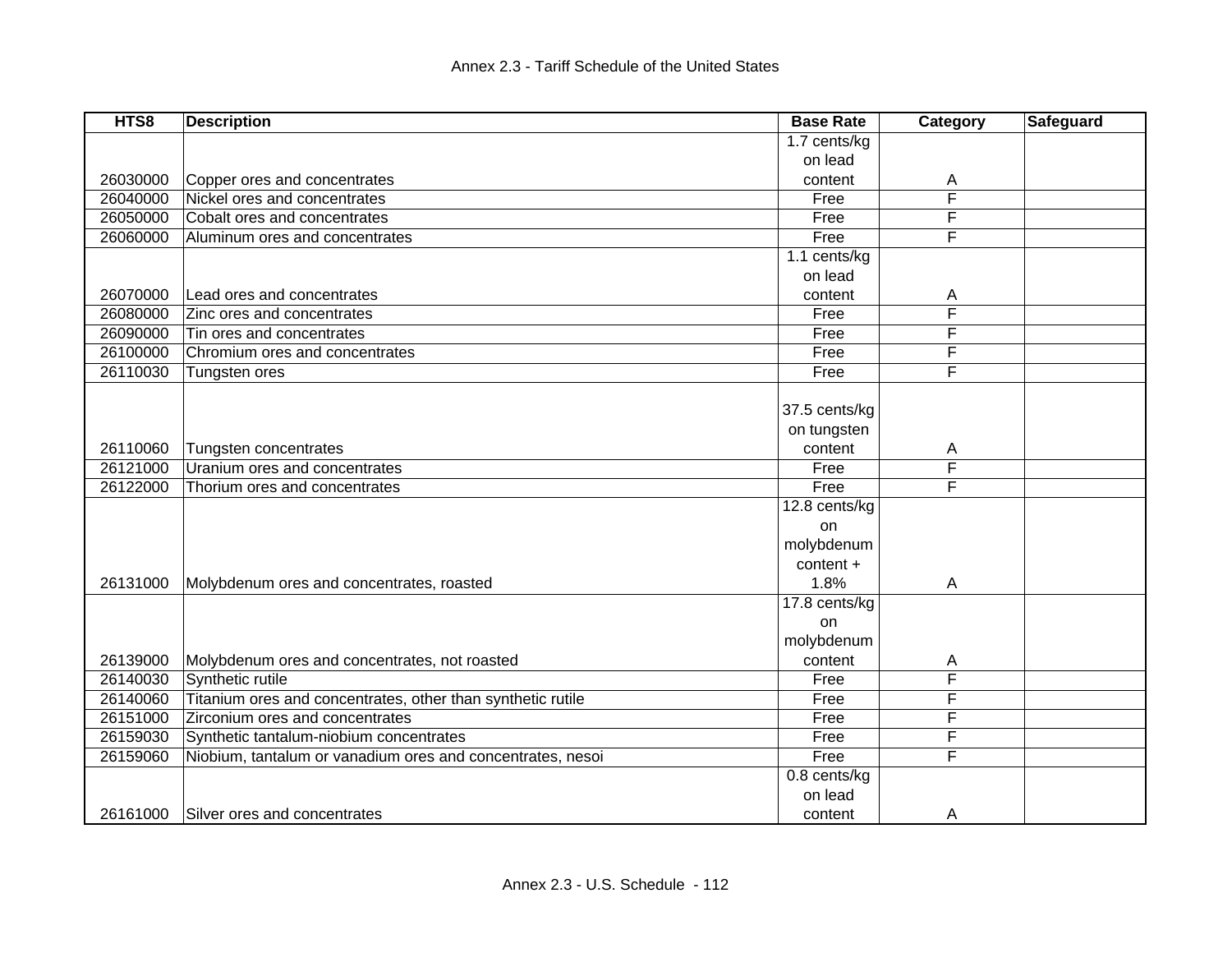| HTS8     | <b>Description</b>                                                                        | <b>Base Rate</b> | Category | Safeguard |
|----------|-------------------------------------------------------------------------------------------|------------------|----------|-----------|
|          |                                                                                           | 1.7 cents/kg     |          |           |
|          |                                                                                           | on lead          |          |           |
| 26169000 | Precious metal (other than silver) ores and concentrates                                  | content          | A        |           |
| 26171000 | Antimony ores and concentrates                                                            | Free             | F        |           |
| 26179000 | Metal ores and concentrates, nesoi                                                        | Free             | F        |           |
| 26180000 | Granulated slag (slag sand) from the manufacture of iron or steel                         | Free             | F        |           |
| 26190030 | Ferrous scale                                                                             | Free             | F        |           |
|          | Slag, dross and other waste (except ferrous scale) from the manufacture of iron or        |                  |          |           |
| 26190090 | steel                                                                                     | Free             | F        |           |
| 26201100 | Hard zinc spelter                                                                         | Free             | F        |           |
| 26201930 | Zinc dross and skimmings (not from from the mfr. of iron or steel)                        | Free             | F        |           |
|          |                                                                                           | 0.7 cents/kg     |          |           |
|          |                                                                                           | on copper        |          |           |
|          |                                                                                           | content $+0.7$   |          |           |
|          | Ash and residues (not from the mfr. of iron or steel), containing mainly zinc, other than | cents/kg on      |          |           |
| 26201960 | hard zinc spelter/zinc dross & skimmings                                                  | lead content     | Α        |           |
|          | Leaded gasoline sludges and leaded anti-knock compound sludges, containing mainly         |                  |          |           |
| 26202100 | lead                                                                                      | Free             | F        |           |
|          | Ash and residues (other than from the manufacture of iron or steel), containing mainly    |                  |          |           |
| 26202900 | lead, nesoi                                                                               | Free             | F        |           |
| 26203000 | Ash and residues (not from the mfr. of iron or steel), containing mainly copper           | Free             | F        |           |
| 26204000 | Ash and residues (not from the mfr. of iron or steel), containing mainly aluminum         | Free             | F        |           |
|          | Ash/residues contain arsenic, mercury, thallium or their mixtures, kind used only for     |                  |          |           |
| 26206010 | extraction of arsenic or manufacture of its compounds                                     | 5.0%             | A        |           |
|          | Ash/residue contain arsenic, mercury, thallium/their mixtures, kind used only for         |                  |          |           |
| 26206090 | extraction of those metals or manufacture of their compounds                              | Free             | F        |           |
|          | Ash and residues (other than from the manufacture of iron or steel), containing           |                  |          |           |
| 26209100 | antimony, beryllium, cadmium, chromium or their mixtures                                  | Free             | F        |           |
|          | Ash and residues (other than from the manufacture of iron or steel), containing mainly    |                  |          |           |
| 26209910 | vanadium                                                                                  | Free             | F        |           |
|          |                                                                                           |                  |          |           |
|          |                                                                                           | 17.6 cents/kg    |          |           |
|          |                                                                                           | on tungsten      |          |           |
|          | Ash and residues (other than from the manufacture of iron or steel), containing mainly    | content +        |          |           |
| 26209920 | tungsten                                                                                  | 3.8%             | A        |           |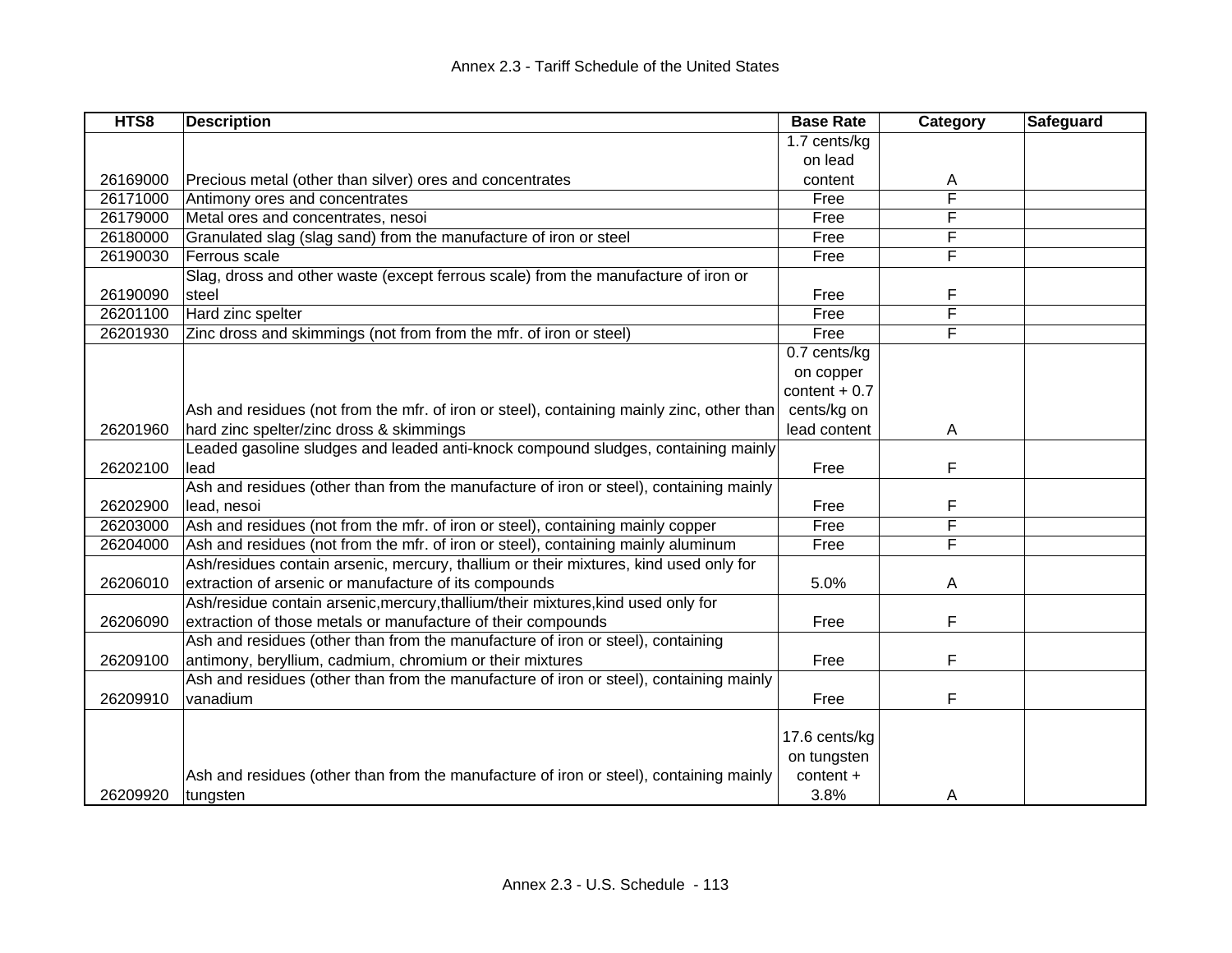| HTS8     | <b>Description</b>                                                                          | <b>Base Rate</b> | Category | Safeguard |
|----------|---------------------------------------------------------------------------------------------|------------------|----------|-----------|
|          | Materials (ash and residues) not provided for elsewhere in heading 2620 containing          |                  |          |           |
| 26209930 | by weight over 10 percent nickel                                                            | Free             | F        |           |
|          | Slag (other than from the manufacture of iron or steel) contains over 40% titanium & if     |                  |          |           |
| 26209950 | has over 2% Cu/Pb/Zn is not for recovery thereof                                            | Free             | F        |           |
|          | Residues (not from mfr. of iron or steel) cont. metals/metal compounds nesoi, and           |                  |          |           |
| 26209975 | n/adv. in value or cond. & if > 2% Cu/Pb/Zn n/for recovery                                  | Free             | F        |           |
|          | Other ash and residues (other than from the manufacture of iron or steel), containing       |                  |          |           |
| 26209985 | metals or metal compounds, nesoi                                                            | Free             | F        |           |
| 26211000 | Ash and residues from the incineraction of municipal waste                                  | Free             | F        |           |
|          |                                                                                             |                  |          |           |
| 26219000 | Other slag and ash, including seaweed ash (kelp), not elsewhere specified or included       | Free             | F        |           |
| 27011100 | Coal, anthracite, whether or not pulverized, but not agglomerated                           | Free             | F        |           |
| 27011200 | Coal, bituminous, whether or not pulverized, but not agglomerated                           | Free             | F        |           |
|          | Coal, other than anthracite or bituminous, whether or not pulverized, but not               |                  |          |           |
| 27011900 | agglomerated                                                                                | Free             | F        |           |
| 27012000 | Coal, briquettes, ovoids and similar solid fuels manufactured from coal                     | Free             | F        |           |
| 27021000 | Lignite (excluding jet), whether or not pulverized, but not agglomerated                    | Free             | F        |           |
| 27022000 | Lignite (excluding jet), agglomerated                                                       | Free             | F        |           |
| 27030000 | Peat (including peat litter), whether or not agglomerated                                   | Free             | F        |           |
|          | Coke and semicoke of coal, lignite or peat, whether or not agglomerated; retort             |                  |          |           |
| 27040000 | carbon                                                                                      | Free             | F        |           |
|          | Coal gas, water gas, producer gas and similar gases, other than petroleum gases or          |                  |          |           |
| 27050000 | other gaseous hydrocarbons                                                                  | Free             | F        |           |
|          | Tars (including reconstituted tars), distill. from coal, lignite or peat, and other mineral |                  |          |           |
| 27060000 | tars, whether dehydrated or partially distilled                                             | Free             | F        |           |
|          | Benzene, from distillation of hi-temp coal tar or in which wt. of aromatic components       |                  |          |           |
| 27071000 | o/wt. of nonaromatic components                                                             | Free             | F        |           |
|          | Toluene, from distillation of hi-temp coal tar or in which wt. of aromatic components       |                  |          |           |
| 27072000 | o/wt. of nonaromatic components                                                             | Free             | F        |           |
|          | Xylenes, from distillation of hi-temp coal tar or in which wt. of aromatic components       |                  |          |           |
| 27073000 | o/wt. of nonaromatic components                                                             | Free             | F        |           |
|          | Naphthalene, from distillation of hi-temp coal tar or in which wt. of aromatic              |                  |          |           |
| 27074000 | components o/wt. of nonaromatic components                                                  | Free             | F        |           |
|          | Aromatichydrocarbon mix.(from dist.ofhi-temp coaltar or wt.of aromatic >                    |                  |          |           |
| 27075000 | nonaromatic), 65%+ by vol. (incl.losses) dist. at 250 C/ASTM D 86                           | Free             | F        |           |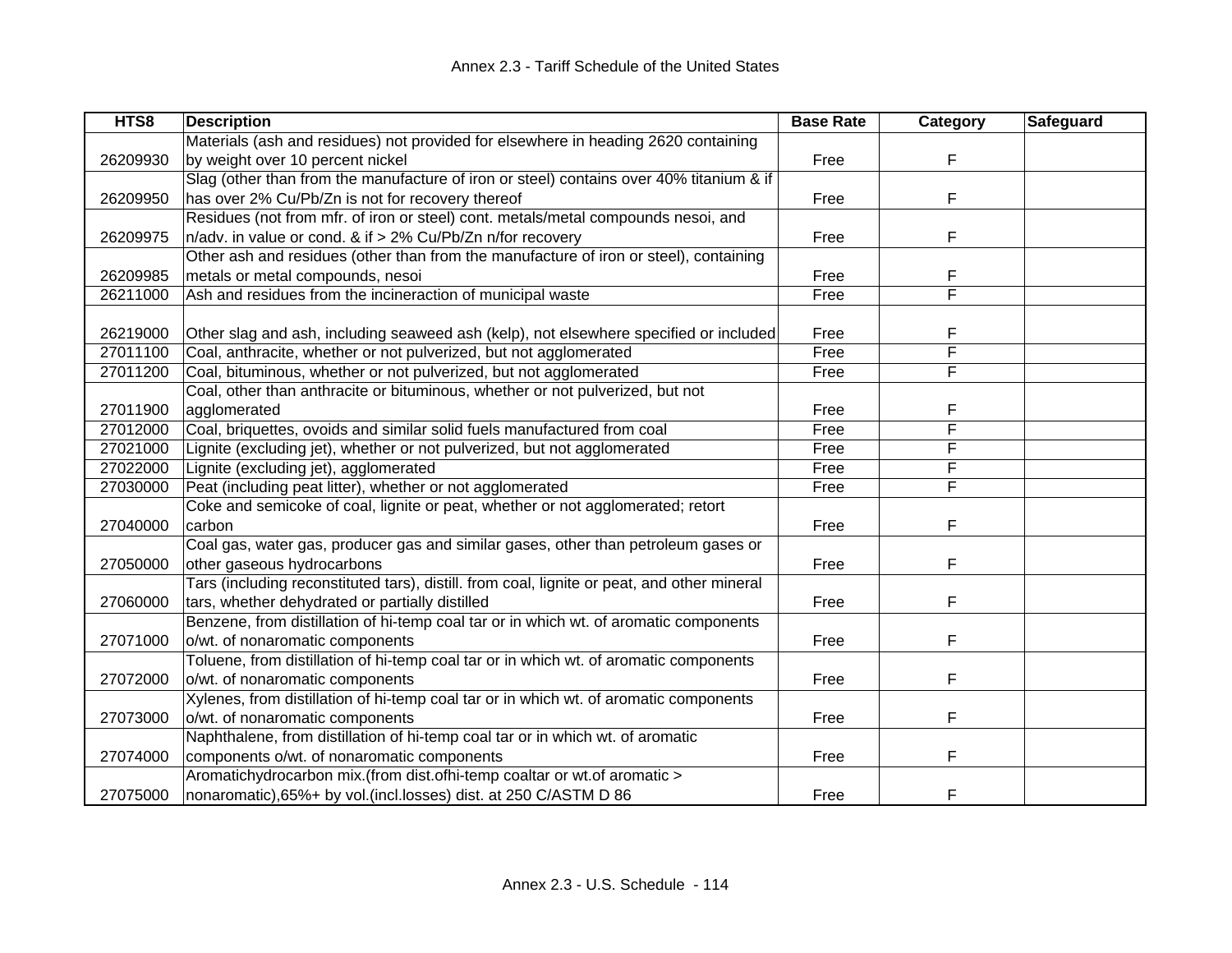| HTS8     | <b>Description</b>                                                                        | <b>Base Rate</b> | Category                | Safeguard |
|----------|-------------------------------------------------------------------------------------------|------------------|-------------------------|-----------|
|          |                                                                                           | 2.9 cents/kg     |                         |           |
| 27076005 | Phenols > 50% by wt hydroxybenzene                                                        | $+12.5%$         | A                       |           |
|          | Metacresol/orthocresol/paracresol/metaparacresol (from dist.of hi-temp coal tar or wt.    | $0.9$ cents/kg   |                         |           |
| 27076010 | of aromatic > nonaromatic), w/purity of 75%+ by wt.                                       | $+3%$            | A                       |           |
| 27076090 | Phenols, nesoi                                                                            | Free             | $\overline{\mathsf{F}}$ |           |
|          |                                                                                           |                  |                         |           |
| 27079100 | Creosote oils, from dist.of hi-temp coal tar or wt. of aromatic exceeds nonaromatic       | Free             | F                       |           |
| 27079910 | Light oil, from dist.of hi-temp coal tar or wt. of aromatic exceeds nonaromatic           | Free             | F                       |           |
| 27079920 | Picolines, from dist.of hi-temp coal tar or wt. of aromatic exceeds nonaromatic           | Free             | F                       |           |
|          | Carbazole, from dist.of hi-temp coal tar or wt. of aromatic exceeds nonaromatic,          | 0.9 cents/kg     |                         |           |
| 27079940 | w/purity of 65% or more by wt.                                                            | $+3%$            | A                       |           |
|          | Other products of hi-temp coal tar distillation and like products in which aromatic       |                  |                         |           |
| 27079950 | constituents exceed nonaromatic constituents, nesi                                        | Free             | F                       |           |
| 27081000 | Pitch, obtained from coal tar or other mineral tars                                       | Free             | F                       |           |
| 27082000 | Pitch coke, obtained from coal tar or other mineral tars                                  | Free             | F                       |           |
|          | Petroleum oils and oils from bituminous minerals, crude, testing under 25 degrees         | 5.25             |                         |           |
| 27090010 | A.P.I.                                                                                    | cents/bbl        | A                       |           |
|          | Petroleum oils and oils from bituminous minerals, crude, testing 25 degrees A.P.I. or     | 10.5             |                         |           |
| 27090020 | more                                                                                      | cents/bbl        | A                       |           |
|          | Light oil motor fuel from petroleum oils and bituminous minerals (o/than crude) or        | 52.5             |                         |           |
| 27101115 | preps. 70%+ by wt. from petroleum oils                                                    | cents/bbl        | A                       |           |
|          | Light oil motor fuel blending stock from petroleum oils & bituminous minerals (o/than     | 52.5             |                         |           |
| 27101118 | crude) or prep 70%+ by wt. from petroleum oils                                            | cents/bbl        | A                       |           |
|          | Naphthas (exc. motor fuel/mtr fuel blend. stock) fr petroleum oils & bitumin minerals     | 10.5             |                         |           |
| 27101125 | (o/than crude) or preps 70%+ by wt. fr petroleum oils                                     | cents/bbl        | A                       |           |
|          | Light oil mixt. of hydrocarbons fr petro oils & bitum min(o/than crude) or prep 70%+      | 10.5             |                         |           |
| 27101145 | wt. fr petro oils, nesoi, n/o 50% any single hydrocarbon                                  | cents/bbl        | A                       |           |
|          | Light oils and preparations from petroleum oils & oils from bituminous min. or preps      |                  |                         |           |
| 27101190 | 70%+ by wt. from petro. oils or bitum. min., nesoi                                        | 7.0%             | Α                       |           |
|          | Distillate and residual fuel oil (including blends) derived from petroleum or oils from   | 5.25             |                         |           |
| 27101905 | bituminous minerals, testing under 25 degrees A.P.I.                                      | cents/bbl        | A                       |           |
|          | Distillate and residual fuel oil (including blends) derived from petroleum oils or oil of | 10.5             |                         |           |
| 27101910 | bituminous minerals, testing 25 degree A.P.I. or >                                        | cents/bbl        | A                       |           |
|          | Kerosene-type jet fuel from petroleum oils and oils of bitumin minerals (o/than crude)    | 52.5             |                         |           |
| 27101915 | or preps. 70%+ by wt. from petroleum oils                                                 | cents/bbl        | A                       |           |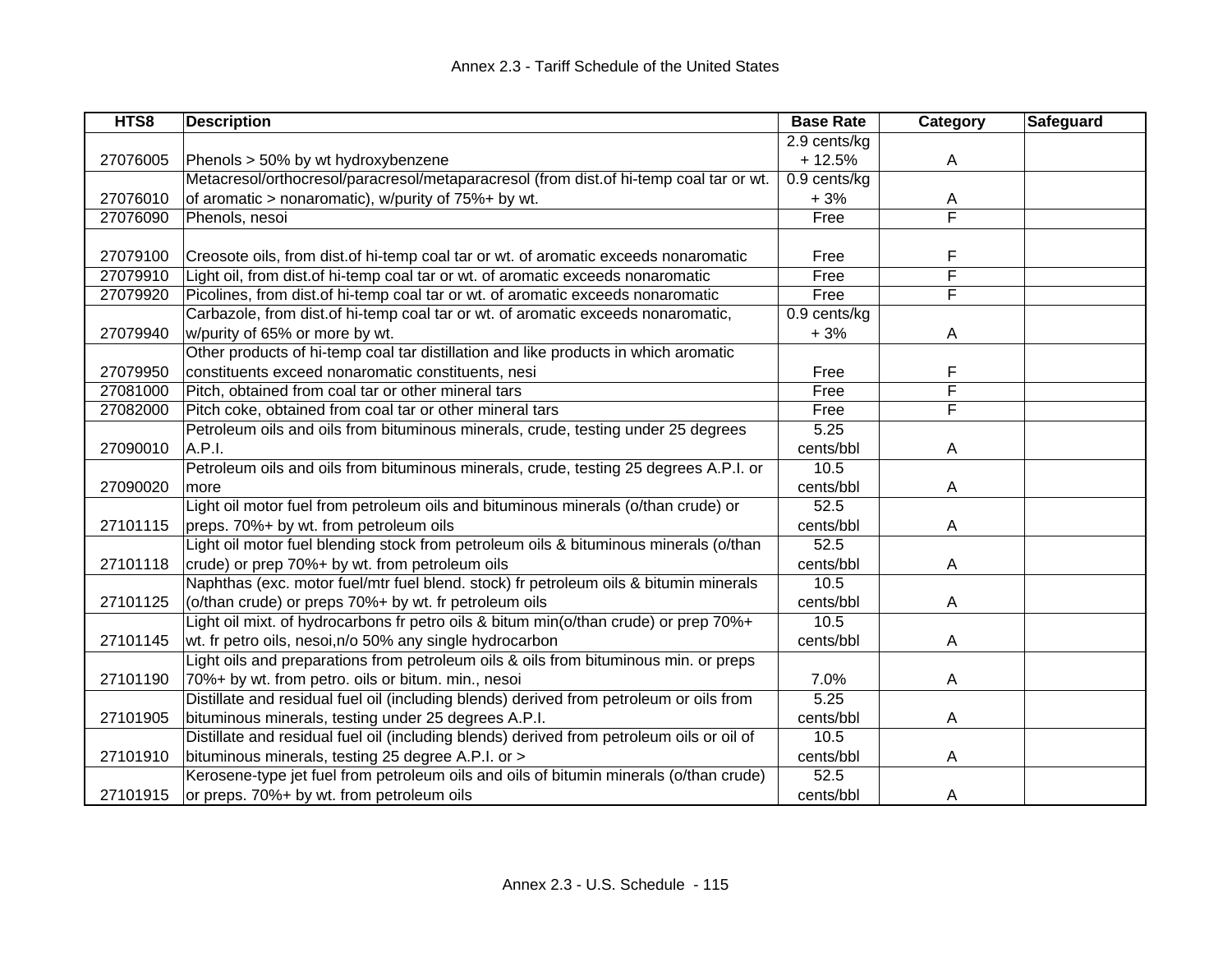| HTS8     | <b>Description</b>                                                                          | <b>Base Rate</b> | Category | Safeguard |
|----------|---------------------------------------------------------------------------------------------|------------------|----------|-----------|
|          | Kerosene motor fuel (not jet) from petro oils and bitumin minerals (o/than crude) or        | 52.5             |          |           |
| 27101921 | preps. 70%+ by wt. from petroleum oils                                                      | cents/bbl        | A        |           |
|          | kerosene motor fuel blending stock (not jet), from petro oils and bitumin. minerals         | 52.5             |          |           |
| 27101922 | (o/than crude) or preps. 70%+ by wt. from petro oils                                        | cents/bbl        | A        |           |
|          | Kerosene (ex. motor fuel/mtr fuel blend stock/jet), fr petro oils and bitumin. minerals     | 10.5             |          |           |
| 27101923 | (o/than crude) or preps. 70%+ by wt. fr petro oils                                          | cents/bbl        | Α        |           |
|          | Lubricating oils, w/or w/o additives, fr. petro oils and bitumin minerals (o/than crude) or |                  |          |           |
| 27101930 | preps. 70%+ by wt. fr. petro oils                                                           | 84 cents/bbl     | Α        |           |
|          | Lubricating greases from petro oil/bitum min/70%+ by wt. fr. petro. oils but n/o 10% by     |                  |          |           |
| 27101935 | wt. of fatty acid salts animal/vegetable origin                                             | 5.8%             | A        |           |
|          | Lubricating greases from petro oil/bitum min/70%+ by wt. fr. petro. oils but over 10%       | 1.3 cents/kg     |          |           |
| 27101940 | by wt. of fatty acid salts animal/vegetable origin                                          | $+5.7%$          | A        |           |
|          | Mixture of hydrocarbons from petro oils & bitum. min. or preps.70%+ by wt. fr. petro.       | 10.5             |          |           |
| 27101945 | oils, nesoi, n/o 50% any single hydrocarbon                                                 | cents/bbl        | A        |           |
|          | Petroleum oils & oils from bituminous minerals or preps nesoi 70%+ by wt. from              |                  |          |           |
| 27101990 | petroleum oils or bitum. min., not waste, nesoi                                             | 7.0%             | A        |           |
|          | Waste oils from petro oils/bitum minerals/preps 70%+ by wt. fr. petro oils/bitum            | 10.5             |          |           |
| 27109100 | minerals containing PCBs, PCTs or PBBs                                                      | cents/bbl        | A        |           |
|          | Wastes of distillate and residual fuel oil (including blends) derived from petroleum        | 5.25             |          |           |
| 27109905 | oil/bituminous minerals, testing under 25 degree A.P.I.                                     | cents/bbl        | A        |           |
|          | Wastes of distillate and residual fuel oil (including blends) derived from petroleum        | 10.5             |          |           |
| 27109910 | oil/bituminous minerals, testing 25 degrees A.P.I. or >                                     | cents/bbl        | A        |           |
|          | Waste motor fuel or motor fuel blending stock from petro oils and bitumin. minerals         | 52.5             |          |           |
| 27109916 | (o/than crude) or preps. 70%+ by wt. from petro oils                                        | cents/bbl        | A        |           |
|          | Waste kerosene or naphthas from petro oils and bitumin minerals (o/than crude) or           | 10.5             |          |           |
| 27109921 | preps. 70%+ by wt. From petro oils/bitumin minerals                                         | cents/bbl        | A        |           |
|          | Waste lubricating oils, w/or w/o additives, from petro oils and bitumin minerals (o/than    |                  |          |           |
| 27109931 | crude) or preps. 70%+ by wt. from petro oils                                                | 84 cents/bbl     | Α        |           |
|          | Waste lubricating greases from petro oil/bitum min/70%+ by wt. fr petro oils but n/o        |                  |          |           |
| 27109932 | 10% by wt. of fatty acid salts animal/vegetable origin                                      | 5.8%             | Α        |           |
|          | Waste lubricating greases from petro oil/bitum min/70%+ by wt. fr petro oils but over       | 1.3 cents/kg     |          |           |
| 27109939 | 10% by wt. of fatty acid salts animal/vegetable origin                                      | $+5.7%$          | A        |           |
|          | Waste mixtures of hydrocarbons from petro oils & bitum. min. or preps.70%+ by wt. fr.       | 10.5             |          |           |
| 27109945 | petro oils, nesoi, n/o 50% any single hydrocarbon                                           | cents/bbl        | Α        |           |
|          | Waste petroleum oils & oils from bitum. min. or preps nesoi 70%+ by wt. from petro.         |                  |          |           |
| 27109990 | oils or bitum. min., nesoi                                                                  | 7.0%             | A        |           |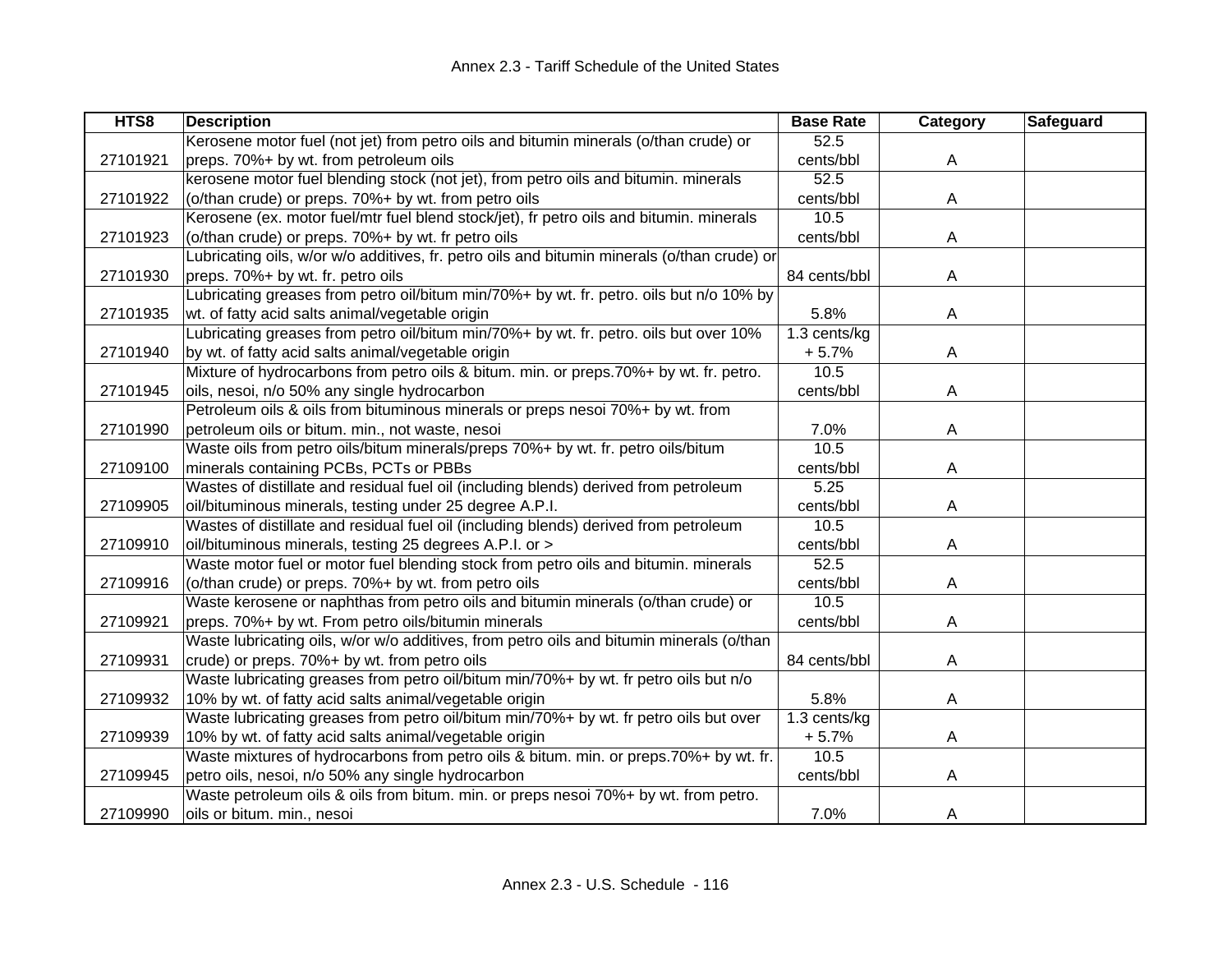| HTS8     | <b>Description</b>                                                                     | <b>Base Rate</b> | Category | Safeguard |
|----------|----------------------------------------------------------------------------------------|------------------|----------|-----------|
| 27111100 | Natural gas, liquefied                                                                 | Free             |          |           |
| 27111200 | Propane, liquefied                                                                     | Free             | F        |           |
| 27111300 | Butanes, liquefied                                                                     | Free             | F        |           |
| 27111400 | Ethylene, propylene, butylene and butadiene, liquefiec                                 | Free             | F        |           |
| 27111900 | Liquefied petroleum gases and other gaseous hydrocarbons, nesoi                        | Free             | F        |           |
| 27112100 | Natural gas, in gaseous state                                                          | Free             | F        |           |
| 27112900 | Petroleum gases and other gaseous hydrocarbons, except natural gas                     | Free             | F        |           |
| 27121000 | Petroleum jelly                                                                        | Free             | F        |           |
|          | Paraffin wax (whether or not colored), obtained by synthesis or other process and less |                  |          |           |
| 27122000 | than 0.75% oil by wt.                                                                  | Free             | F        |           |
| 27129010 | Montan wax (whether or not colored), obtained by synthesis or other process            | Free             | F        |           |
|          | Mineral waxes (i.e., paraffin w/0.75%+ oil, microcrystall. wax, slack lignite & peat   |                  |          |           |
| 27129020 | waxes, ozokerite), obtained by synthesis                                               | Free             | F        |           |
| 27131100 | Coke, petroleum, not calcined                                                          | Free             | F        |           |
| 27131200 | Coke, petroleum coke, calcined                                                         | Free             | F        |           |
| 27132000 | Petroleum bitumen                                                                      | Free             | F        |           |
|          | Residues (except petroleum coke or petroleum bitumen) of petroleum oils or of oils     |                  |          |           |
| 27139000 | obtained from bituminous materials                                                     | Free             | F        |           |
| 27141000 | Bituminous or oil shale and tar sands                                                  | Free             | F        |           |
| 27149000 | Bitumen and asphalt, natural; asphaltites and asphaltic rocks                          | Free             | F        |           |
|          | Bituminous mixtures based on natural asphalt, natural bitumen, petroleum bitumen,      |                  |          |           |
| 27150000 | mineral tar or mineral tar pitch                                                       | Free             | F        |           |
| 27160000 | Electrical energy                                                                      | Free             | F        |           |
| 28011000 | Chlorine                                                                               | Free             | F        |           |
| 28012000 | lodine                                                                                 | Free             | F        |           |
| 28013010 | Fluorine                                                                               | 3.7%             | A        |           |
| 28013020 | Bromine                                                                                | 5.5%             | A        |           |
| 28020000 | Sulfur, sublimed or precipitated; colloidal sulfur                                     | Free             | F        |           |
|          |                                                                                        |                  |          |           |
| 28030000 | Carbon (carbon blacks and other forms of carbon not elsewhere specified or included)   | Free             | F        |           |
| 28041000 | Hydrogen                                                                               | 3.7%             | Α        |           |
| 28042100 | Argon                                                                                  | 3.7%             | A        |           |
| 28042900 | Rare gases, other than argon                                                           | 3.7%             | A        |           |
| 28043000 | Nitrogen                                                                               | 3.7%             | A        |           |
| 28044000 | Oxygen                                                                                 | 3.7%             | A        |           |
| 28045000 | Boron; tellurium                                                                       | Free             | F        |           |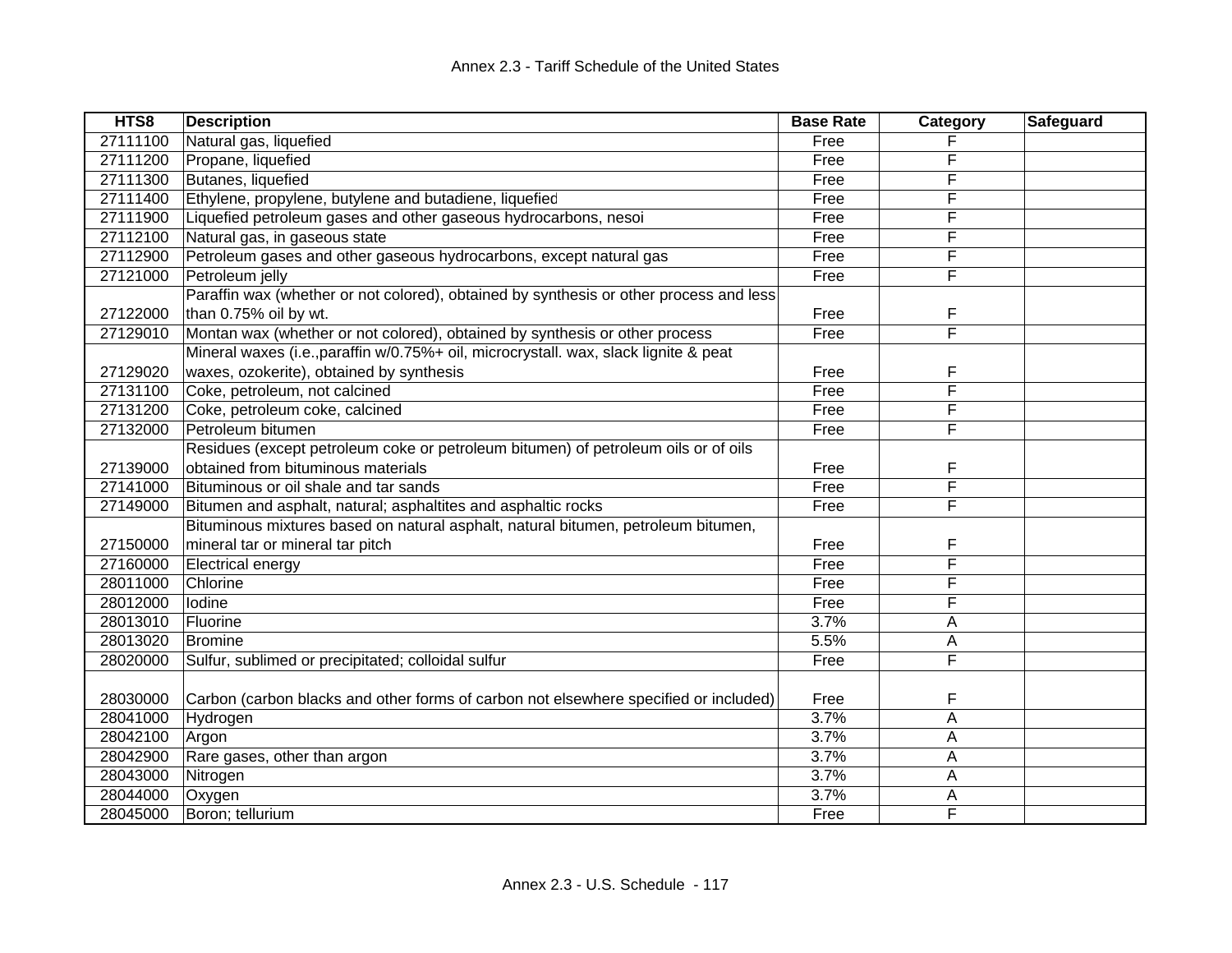| HTS8     | <b>Description</b>                                                                    | <b>Base Rate</b> | <b>Category</b> | Safeguard |
|----------|---------------------------------------------------------------------------------------|------------------|-----------------|-----------|
| 28046100 | Silicon containing by weight not less than 99.99 percent of silicon                   | Free             |                 |           |
|          | Silicon, containing by weight less than 99.99 percent but not less than 99 percent of |                  |                 |           |
| 28046910 | silicon                                                                               | 5.3%             | Α               |           |
| 28046950 | Silicon, containing by weight less than 99 percent of silicon                         | 5.5%             | Α               |           |
| 28047000 | Phosphorus                                                                            | Free             | F               |           |
| 28048000 | Arsenic                                                                               | Free             | F               |           |
| 28049000 | Selenium                                                                              | Free             | F               |           |
| 28051100 | Sodium                                                                                | 5.3%             | A               |           |
| 28051200 | Calcium                                                                               | 3.0%             | A               |           |
| 28051910 | Strontium                                                                             | 3.7%             | A               |           |
| 28051920 | Barium                                                                                | Free             | F               |           |
| 28051990 | Alkali metals, other than sodium                                                      | 5.5%             | Α               |           |
|          |                                                                                       |                  |                 |           |
| 28053000 | Rare-earth metals, scandium and yttrium, whether or not intermixed or interalloyed    | 5.0%             | Α               |           |
| 28054000 | Mercury                                                                               | 1.7%             | A               |           |
| 28061000 | Hydrogen chloride (Hydrochloric acid)                                                 | Free             | F               |           |
| 28062000 | Chlorosulfuric acid                                                                   | 4.2%             | Α               |           |
| 28070000 | Sulfuric acid; oleum                                                                  | Free             | F               |           |
| 28080000 | Nitric acid; sulfonitric acids                                                        | Free             | F               |           |
| 28091000 | Diphosphorus pentoxide                                                                | Free             | F               |           |
| 28092000 | Phosphoric acid and polyphosphoric acids                                              | Free             | F               |           |
| 28100000 | Oxides of boron; boric acids                                                          | 1.5%             | Α               |           |
| 28111100 | Hydrogen fluoride (Hydrofluoric acid)                                                 | Free             | F               |           |
| 28111910 | Arsenic acid                                                                          | 2.3%             | A               |           |
| 28111930 | Hydrobromic acid                                                                      | Free             | F               |           |
| 28111960 | Other inorganic acids                                                                 | 4.2%             | А               |           |
| 28112100 | Carbon dioxide                                                                        | 3.7%             | А               |           |
| 28112210 | Synthetic silica gel                                                                  | 3.7%             | А               |           |
| 28112250 | Silicon dioxide, other than synthetic silica gel                                      | Free             | F               |           |
| 28112300 | Sulfur dioxide                                                                        | 4.2%             | А               |           |
| 28112910 | Arsenic trioxide                                                                      | Free             | F               |           |
| 28112920 | Selenium dioxide                                                                      | Free             | F               |           |
| 28112950 | Other inorganic oxygen compounds of nonmetals, nesoi                                  | 3.7%             | Α               |           |
| 28121010 | Phosphorus pentachloride                                                              | Free             | F               |           |
| 28121050 | Chlorides and chloride oxides other than phosphorus pentachloride                     | 3.7%             | Α               |           |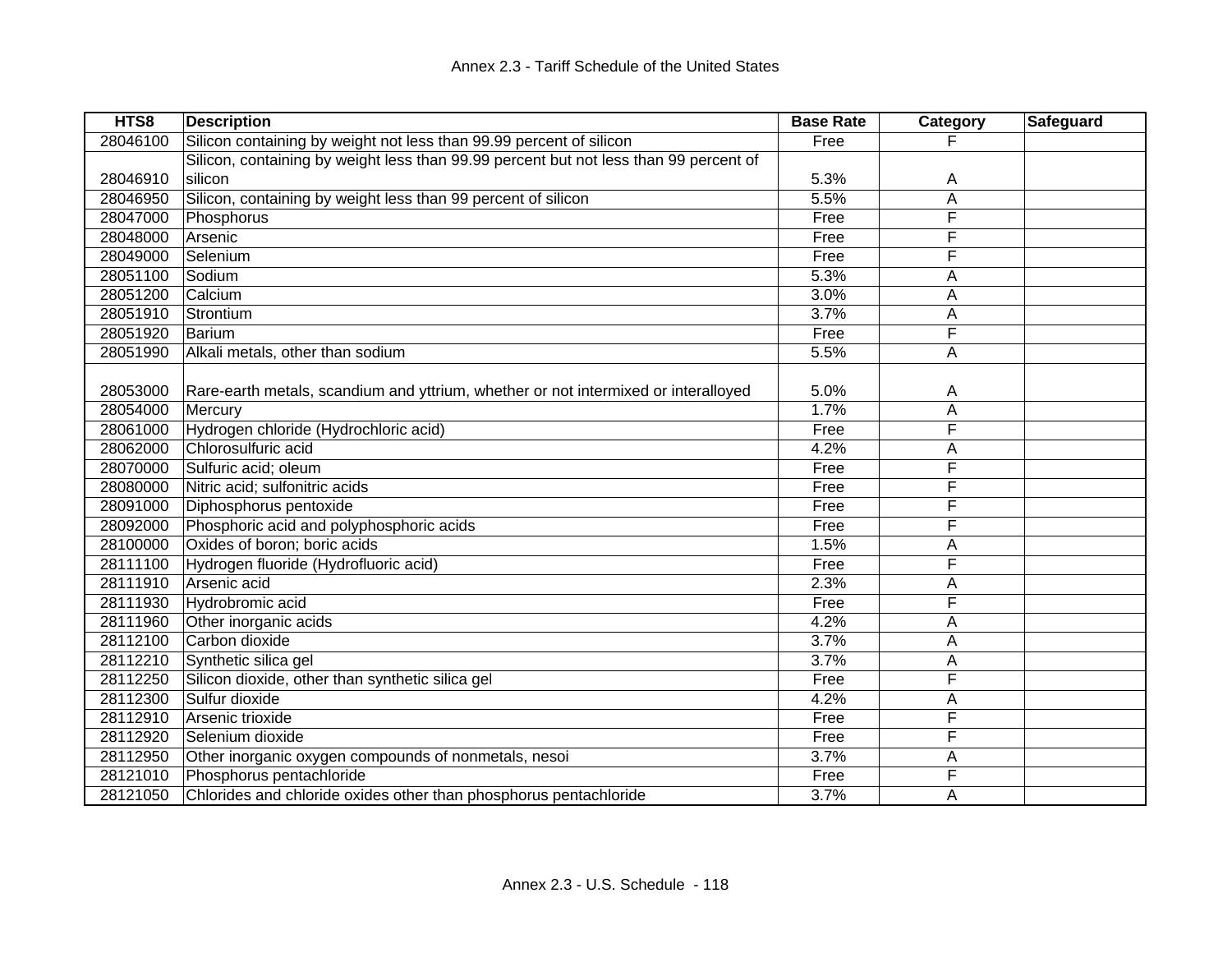| HTS8     | <b>Description</b>                                                                 | <b>Base Rate</b> | Category | Safeguard |
|----------|------------------------------------------------------------------------------------|------------------|----------|-----------|
|          |                                                                                    |                  |          |           |
| 28129000 | Halides and halide oxides of nonmetals, excluding chlorides and chloride oxides    | 3.7%             | A        |           |
| 28131000 | Carbon disulfide                                                                   | 3.7%             | A        |           |
| 28139010 | Arsenic sulfides                                                                   | Free             | F        |           |
| 28139020 | Phosphorus sulfides                                                                | Free             | F        |           |
|          | Sulfides of nonmetals, excluding carbon disulfide and sulfides of arsenic or       |                  |          |           |
| 28139050 | phosphorus                                                                         | 3.7%             | Α        |           |
| 28141000 | Anhydrous ammonia                                                                  | Free             | F        |           |
| 28142000 | Ammonia in aqueous solution                                                        | Free             | F        |           |
| 28151100 | Sodium hydroxide (Caustic soda), solid                                             | Free             | F        |           |
|          |                                                                                    |                  |          |           |
| 28151200 | Sodium hydroxide (Caustic soda), in aqueous solution (Soda lye or liquid soda)     | Free             | F        |           |
| 28152000 | Potassium hydroxide (Caustic potash)                                               | Free             | F        |           |
| 28153000 | Peroxides of sodium or potassium                                                   | 3.7%             | Α        |           |
| 28161000 | Hydroxide and peroxide of magnesium                                                | 3.1%             | Α        |           |
| 28164010 | Oxides, hydroxides and peroxides of strontium                                      | 4.2%             | Α        |           |
| 28164020 | Oxides, hydroxides and peroxides of barium                                         | 2.0%             | A        |           |
| 28170000 | Zinc oxide; zinc peroxide                                                          | Free             | F        |           |
| 28181010 | Artificial corundum, crude                                                         | Free             | F        |           |
| 28181020 | Artificial corundum, in grains, or ground, pulverized or refined                   | 1.3%             | Α        |           |
| 28182000 | Aluminum oxide, other than artificial corundum                                     | Free             | F        |           |
| 28183000 | Aluminum hydroxide                                                                 | Free             | F        |           |
| 28191000 | Chromium trioxide                                                                  | 3.7%             | Α        |           |
| 28199000 | Chromium oxides and hydroxides, other than chromium trioxide                       | 3.7%             | А        |           |
| 28201000 | Manganese dioxide                                                                  | 4.7%             | A        |           |
| 28209000 | Manganese oxides, other than manganese dioxide                                     | 4.7%             | А        |           |
| 28211000 | Iron oxides and hydroxides                                                         | 3.7%             | A        |           |
|          | Earth colors containing 70 percent or more by weight of combined iron evaluated as |                  |          |           |
| 28212000 | Fe2O3                                                                              | 5.5%             | A        |           |
| 28220000 | Cobalt oxides and hydroxides; commercial cobalt oxides                             | 0.1%             | Α        |           |
| 28230000 | Titanium oxides                                                                    | 5.5%             | A        |           |
| 28241000 | Lead monoxide (Litharge, massicot)                                                 | 3.0%             | A        |           |
| 28242000 | Red lead and orange lead                                                           | 3.4%             | A        |           |
| 28249010 | Lead suboxide (Leady litharge)                                                     | 5.5%             | Α        |           |
| 28249050 | Lead oxides, nesoi                                                                 | 4.8%             | Α        |           |
| 28251000 | Hydrazine and hydroxylamine and their inorganic salts                              | 3.7%             | Α        |           |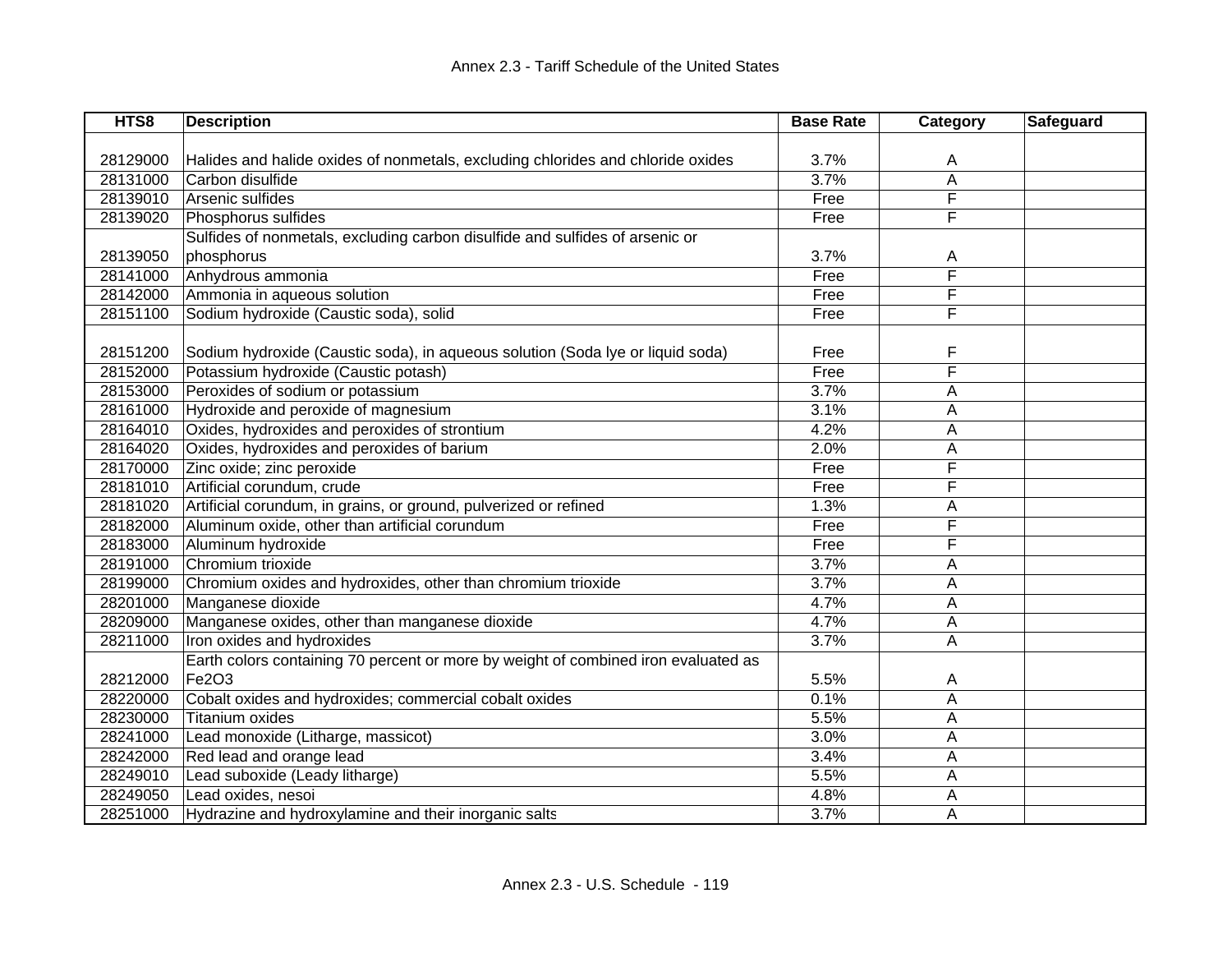| HTS8     | <b>Description</b>                                                         | <b>Base Rate</b> | Category | Safeguard |
|----------|----------------------------------------------------------------------------|------------------|----------|-----------|
| 28252000 | Lithium oxide and hydroxide                                                | 3.7%             | Α        |           |
| 28253000 | Vanadium oxides and hydroxides                                             | 5.5%             | А        |           |
| 28254000 | Nickel oxides and hydroxides                                               | Free             | F        |           |
| 28255010 | Cupric oxide                                                               | 4.3%             | Α        |           |
| 28255020 | Cuprous oxide                                                              | 5.0%             | A        |           |
| 28255030 | Copper hydroxides                                                          | 3.9%             | Α        |           |
| 28256000 | Germanium oxides and zirconium dioxide                                     | 3.7%             | А        |           |
| 28257000 | Molybdenum oxides and hydroxides                                           | 3.2%             | А        |           |
| 28258000 | Antimony oxides                                                            | Free             | F        |           |
| 28259010 | Beryllium oxide and hydroxide                                              | 3.7%             | Α        |           |
| 28259015 | Niobium oxide                                                              | 3.7%             | Α        |           |
| 28259020 | Tin oxides                                                                 | 4.2%             | А        |           |
| 28259030 | Tungsten oxides                                                            | 5.5%             | А        |           |
| 28259045 | Mercuric oxide                                                             | Free             | F        |           |
| 28259075 | Cadmium oxide                                                              | Free             | F        |           |
| 28259090 | Other inorganic bases; other metal oxides, hydroxides and peroxides, nesoi | 3.7%             | Α        |           |
| 28261110 | Ammonium fluoride                                                          | 3.1%             | A        |           |
| 28261150 | Sodium fluoride                                                            | 3.7%             | А        |           |
| 28261200 | Fluorides of aluminum                                                      | Free             | F        |           |
| 28261900 | Fluorides, other than of ammonium, sodium or aluminum                      | 3.9%             | A        |           |
| 28262000 | Fluorosilicates of sodium or of potassium                                  | 4.1%             | A        |           |
| 28263000 | Sodium hexafluoroaluminate (Synthetic cryolite)                            | Free             | F        |           |
| 28269000 | Other complex fluorine salts, nesoi                                        | 3.1%             | А        |           |
| 28271000 | Ammonium chloride                                                          | 2.9%             | Α        |           |
| 28272000 | Calcium chloride                                                           | Free             | F        |           |
| 28273100 | Magnesium chloride                                                         | 1.5%             | Α        |           |
| 28273200 | Aluminum chloride                                                          | Free             | F        |           |
| 28273300 | Iron chlorides                                                             | 3.7%             | А        |           |
| 28273400 | Cobalt chlorides                                                           | 4.2%             | Α        |           |
| 28273500 | Nickel chloride                                                            | 3.7%             | Α        |           |
| 28273600 | Zinc chloride                                                              | 1.6%             | A        |           |
| 28273910 | Vanadium chlorides                                                         | 5.5%             | A        |           |
| 28273920 | Mercury chlorides                                                          | 5.1%             | А        |           |
| 28273925 | Tin chlorides                                                              | 4.2%             | А        |           |
| 28273930 | <b>Titanium chlorides</b>                                                  | 4.9%             | Α        |           |
| 28273940 | Tungsten hexachloride                                                      | 5.5%             | Α        |           |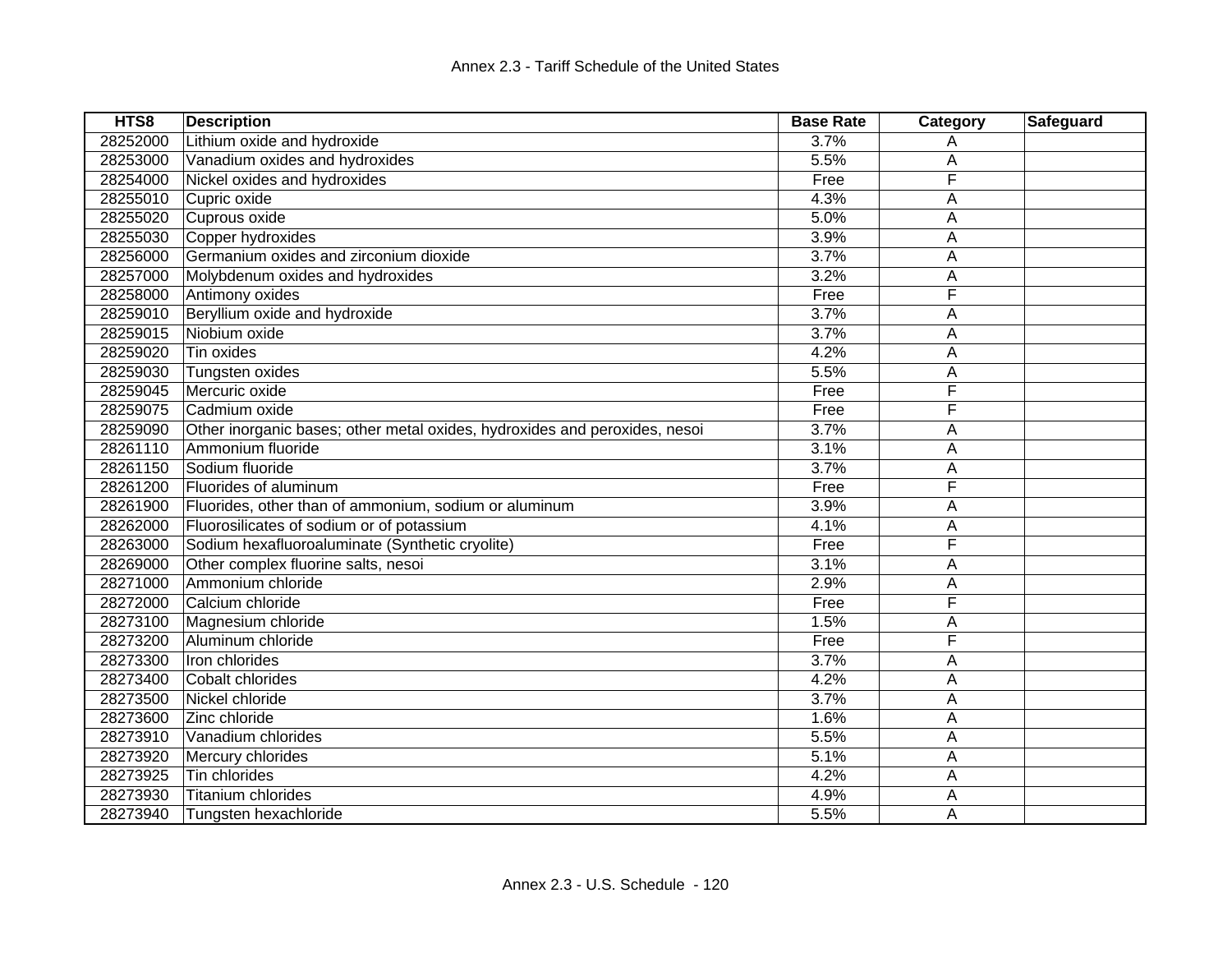| HTS8     | <b>Description</b>                                                          | <b>Base Rate</b> | Category | Safeguard |
|----------|-----------------------------------------------------------------------------|------------------|----------|-----------|
| 28273945 | Barium chloride                                                             | 4.2%             | Α        |           |
| 28273950 | Chlorides, nesoi                                                            | 3.7%             | Α        |           |
| 28274100 | Chloride oxides and chloride hydroxides of copper                           | 3.9%             | А        |           |
| 28274910 | Chloride oxides and chloride hydroxides of vanadium                         | 5.5%             | А        |           |
| 28274950 | Chloride oxides and chloride hydroxides other than of copper or of vanadium | 5.5%             | Α        |           |
| 28275100 | Bromides of sodium or potassium                                             | Free             | F        |           |
| 28275925 | Bromides or bromide oxides of ammonium, calcium, or zinc                    | Free             | F        |           |
| 28275950 | Bromides and bromide oxides, nesoi                                          | 3.6%             | А        |           |
| 28276010 | lodide and iodide oxide of calcium or copper                                | Free             | F        |           |
| 28276020 | lodide and iodide oxide of potassium                                        | 2.8%             | A        |           |
| 28276050 | lodides and iodide oxides, other than of calcium, copper or potassium       | 4.2%             | Α        |           |
| 28281000 | Commercial calcium hypochlorite and other calcium hypochlorites             | 2.4%             | Α        |           |
| 28289000 | Hypochlorites, except of calcium; hypobromites; chlorites                   | 3.7%             | A        |           |
| 28291100 | Sodium chlorate                                                             | Free             | F        |           |
| 28291900 | Chlorates, other than of sodium                                             | 3.3%             | А        |           |
| 28299005 | Potassium bromate                                                           | Free             | F        |           |
| 28299025 | Sodium bromate                                                              | Free             | F        |           |
| 28299040 | Perchlorates, perbromates, iodates, periodates; of potassium                | 3.1%             | A        |           |
| 28299060 | Perchlorates, perbromates, iodates, periodates, excluding potassium nesoi   | 3.7%             | Α        |           |
| 28301000 | Sodium sulfides                                                             | 3.7%             | А        |           |
| 28302010 | Zinc sulfide, luminescent grade, purity>= 99.99 % By wt.                    | Free             | F        |           |
| 28302020 | Zinc sulfide excluding luminescent grade                                    | 2.8%             | Α        |           |
| 28303000 | Cadmium sulfide                                                             | 3.1%             | A        |           |
| 28309000 | Polysulfides; sulfides, other than those of sodium, zinc and cadmium        | 3.0%             | Α        |           |
| 28311010 | Sodium formaldehyde sulfoxylate                                             | Free             | F        |           |
| 28311050 | Dithionites and sulfoxylates of sodium                                      | 5.5%             | Α        |           |
| 28319000 | Dithionites and sulfoxylates, other than those of sodium                    | 5.5%             | А        |           |
| 28321000 | Sodium sulfites                                                             | 1.5%             | Α        |           |
| 28322000 | Sulfites, except sodium sulfites                                            | 3.1%             | Α        |           |
| 28323010 | Sodium thiosulfate                                                          | 1.5%             | А        |           |
| 28323050 | Thiosulfates, except sodium thiosulfate                                     | 3.1%             | А        |           |
| 28331110 | Disodium sulfate, crude (Salt cake)                                         | Free             | F        |           |
| 28331150 | Disodium sulfate, other than crude                                          | 0.4%             | А        |           |
| 28331900 | Sodium sulfates, other than disodium sulfate                                | Free             | F        |           |
| 28332100 | Magnesium sulfate                                                           | 3.7%             | Α        |           |
| 28332200 | Aluminum sulfate                                                            | Free             | F        |           |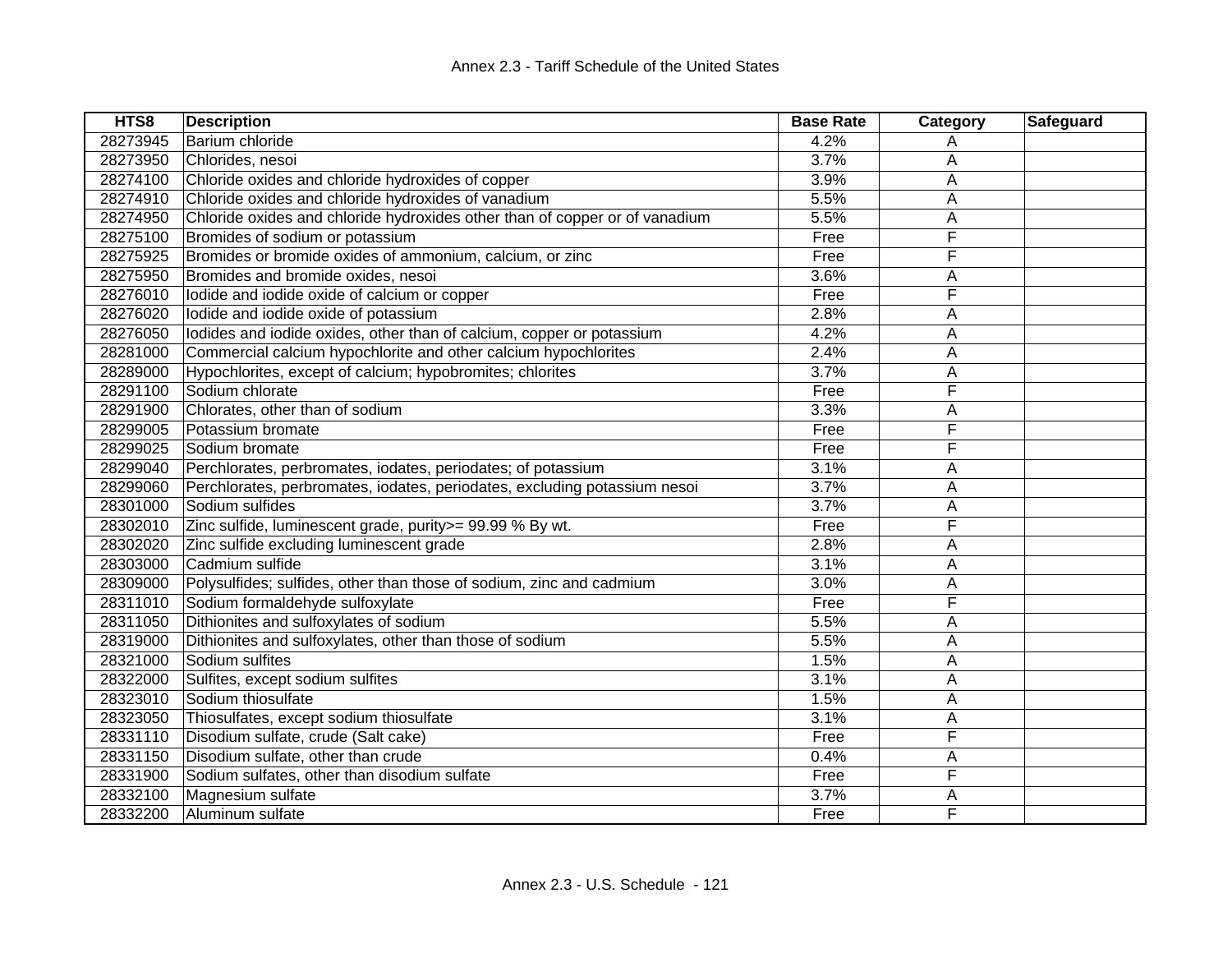| HTS8     | <b>Description</b>                                                         | <b>Base Rate</b> | Category | Safeguard |
|----------|----------------------------------------------------------------------------|------------------|----------|-----------|
| 28332300 | Chromium sulfate                                                           | 3.7%             | A        |           |
| 28332400 | Nickel sulfate                                                             | 3.2%             | Α        |           |
| 28332500 | Copper sulfate                                                             | 1.4%             | А        |           |
| 28332600 | Zinc sulfate                                                               | 1.6%             | A        |           |
| 28332700 | Barium sulfate                                                             | 0.6%             | Α        |           |
| 28332910 | Cobalt sulfate                                                             | 1.4%             | Α        |           |
| 28332920 | Iron sulfate                                                               | Free             | F        |           |
| 28332930 | Vanadium sulfate                                                           | 5.5%             | А        |           |
| 28332950 | Other sulfates nesoi                                                       | 3.7%             | Α        |           |
| 28333000 | Alums                                                                      | 1.6%             | Α        |           |
| 28334020 | Sodium peroxosulfates (sodium persulfates)                                 | 3.7%             | Α        |           |
| 28334060 | Peroxosulfates (persulfates), nesoi                                        | 3.1%             | А        |           |
| 28341010 | Sodium nitrite                                                             | 5.5%             | A        |           |
| 28341050 | Nitrites, other than of sodium                                             | 3.1%             | Α        |           |
| 28342100 | Potassium nitrate                                                          | Free             | F        |           |
| 28342905 | <b>Bismuth nitrate</b>                                                     | 5.5%             | А        |           |
| 28342910 | Calcium nitrate                                                            | Free             | F        |           |
| 28342920 | Strontium nitrate                                                          | 4.2%             | А        |           |
| 28342950 | Nitrates, nesoi                                                            | 3.5%             | Α        |           |
| 28351000 | Phosphinates (hypophosphites) and phosphonates (phosphites)                | 3.1%             | A        |           |
| 28352200 | Mono- or disodium phosphates                                               | 1.4%             | Α        |           |
| 28352300 | Trisodium phosphate                                                        | 2.2%             | А        |           |
| 28352400 | Potassium phosphate                                                        | 3.1%             | А        |           |
| 28352500 | Calcium hydrogenorthophosphate ("Dicalcium phosphate")                     | Free             | F        |           |
| 28352600 | Other phosphates of calcium, nesoi                                         | Free             | F        |           |
| 28352910 | Aluminum phosphate                                                         | Free             | F        |           |
| 28352920 | Triammonium phosphate                                                      | 1.5%             | А        |           |
| 28352950 | Phosphates, nesoi                                                          | 4.1%             | А        |           |
| 28353100 | Sodium triphosphate (Sodium tripolyphosphate)                              | 1.4%             | Α        |           |
| 28353910 | Potassium polyphosphate                                                    | 3.1%             | Α        |           |
| 28353950 | Polyphosphates, other than sodium triphosphate and potassium polyphosphate | 3.7%             | A        |           |
|          | Commercial ammonium carbonate, containing ammonium carbamate, and other    |                  |          |           |
| 28361000 | ammonium carbonates                                                        | 1.7%             | A        |           |
| 28362000 | Disodium carbonate                                                         | 1.2%             | А        |           |
| 28363000 | Sodium hydrogencarbonate (Sodium bicarbonate)                              | Free             | F        |           |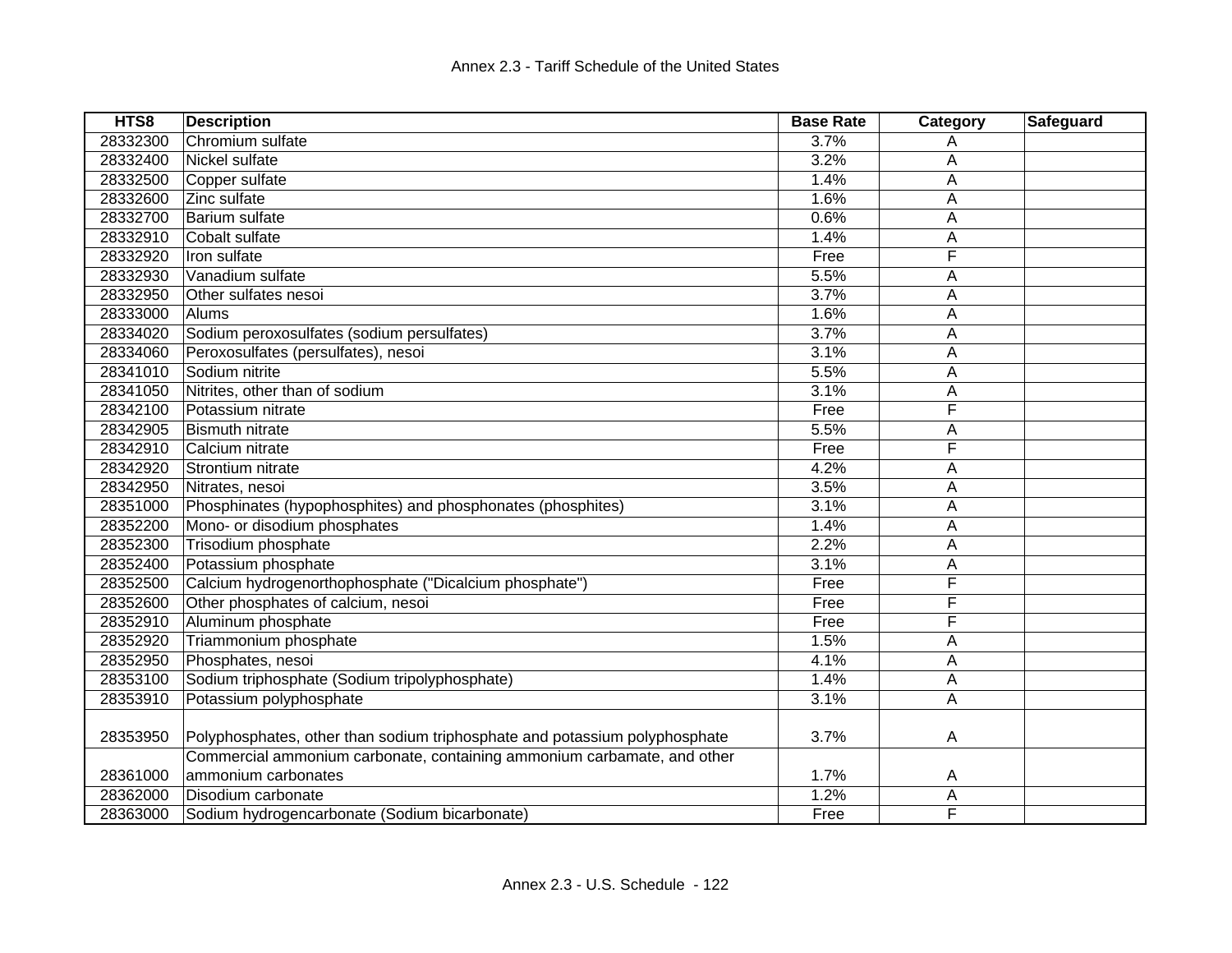| HTS8     | <b>Description</b>                                                              | <b>Base Rate</b> | Category | Safeguard |
|----------|---------------------------------------------------------------------------------|------------------|----------|-----------|
| 28364010 | Dipotassium carbonate                                                           | 1.9%             | A        |           |
| 28364020 | Potassium hydrogencarbonate (Potassium bicarbonate)                             | 1.3%             | A        |           |
| 28365000 | Calcium carbonate                                                               | Free             | F        |           |
| 28366000 | Barium carbonate                                                                | 2.3%             | А        |           |
| 28367000 | Lead carbonate                                                                  | 0.5%             | А        |           |
| 28369100 | Lithium carbonates                                                              | 3.7%             | Α        |           |
| 28369200 | Strontium carbonate                                                             | 4.2%             | A        |           |
| 28369910 | Cobalt carbonates                                                               | 4.2%             | Α        |           |
| 28369920 | <b>Bismuth carbonate</b>                                                        | 5.5%             | Α        |           |
| 28369950 | Carbonates nesoi, and peroxocarbonates (percarbonates)                          | 3.7%             | А        |           |
| 28371100 | Sodium cyanide                                                                  | Free             | F        |           |
| 28371900 | Cyanides and cyanide oxides, except those of sodium                             | Free             | F        |           |
| 28372010 | Potassium ferricyanide                                                          | 1.1%             | Α        |           |
| 28372050 | Complex cyanides, excluding potassium ferricyanide                              | 1.7%             | A        |           |
| 28380000 | Fulminates, cyanates and thiocyanates                                           | 3.1%             | Α        |           |
| 28391100 | Sodium metasilicates                                                            | 1.1%             | Α        |           |
| 28391900 | Sodium silicates except sodium metasilicates                                    | 1.1%             | А        |           |
| 28392000 | Potassium silicate                                                              | 3.1%             | A        |           |
|          | Silicates and commercial alkali metal silicates, excluding those of sodium and  |                  |          |           |
| 28399000 | potassium                                                                       | 3.1%             | A        |           |
| 28401100 | Anhydrous disodium tetraborate (refined borax)                                  | 0.3%             | Α        |           |
| 28401900 | Disodium tetraborate (refined borax) except anhydrous                           | 0.1%             | Α        |           |
| 28402000 | Borates, other than disodium tetraborate (refined borax)                        | 3.7%             | Α        |           |
| 28403000 | Peroxoborates (perborates)                                                      | 3.7%             | А        |           |
| 28411000 | Aluminates                                                                      | 3.1%             | А        |           |
| 28412000 | Chromates of zinc or of lead                                                    | 3.7%             | А        |           |
| 28413000 | Sodium dichromate                                                               | 2.4%             | А        |           |
| 28415010 | Potassium dichromate                                                            | 1.5%             | Α        |           |
|          | Chromates except of zinc or lead and dichromates except of sodium or potassium; |                  |          |           |
| 28415090 | peroxochromates                                                                 | 3.1%             | A        |           |
| 28416100 | Potassium permanganate                                                          | 5.0%             | Α        |           |
|          |                                                                                 |                  |          |           |
| 28416900 | Manganites, manganates and permanganates (except potassium permanganate)        | 5.0%             | A        |           |
| 28417010 | Ammonium molybdate                                                              | 4.3%             | Α        |           |
| 28417050 | Molybdates, other than of ammonium                                              | 3.7%             | А        |           |
| 28418000 | Tungstates (wolframates)                                                        | 5.5%             | Α        |           |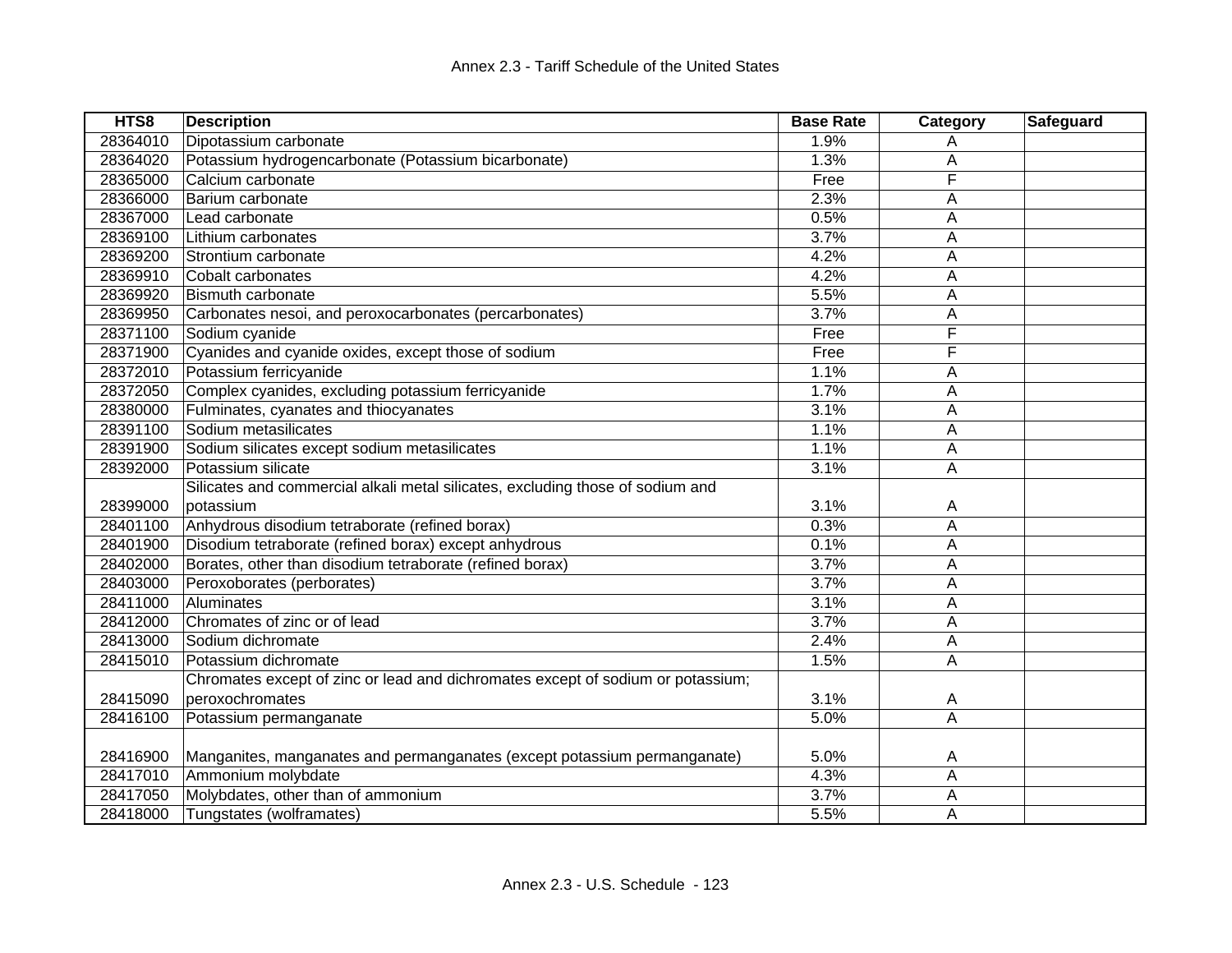| HTS8     | <b>Description</b>                                                                   | <b>Base Rate</b> | Category                | Safeguard |
|----------|--------------------------------------------------------------------------------------|------------------|-------------------------|-----------|
| 28419010 | Vanadates                                                                            | 5.5%             | A                       |           |
| 28419020 | Ammonium perrhenate                                                                  | 3.1%             | А                       |           |
| 28419030 | Potassium stannate                                                                   | 3.1%             | A                       |           |
| 28419050 | Salts of oxometallic or peroxometallic acids nesoi                                   | 3.7%             | Α                       |           |
| 28421000 | Double or complex silicates                                                          | 3.7%             | A                       |           |
| 28429000 | Salts of inorganic acids or peroxoacids nesoi, excluding azides                      | 3.3%             | A                       |           |
| 28431000 | Colloidal precious metals                                                            | 5.5%             | A                       |           |
| 28432100 | Silver nitrate                                                                       | 3.7%             | Α                       |           |
| 28432900 | Silver compounds, other than silver nitrate                                          | 3.7%             | Α                       |           |
| 28433000 | Gold compounds                                                                       | 5.0%             | A                       |           |
|          | Inorganic or organic compounds of precious metals, excluding those of silver and     |                  |                         |           |
| 28439000 | gold; amalgams of precious metals                                                    | 3.7%             | A                       |           |
| 28441010 | Natural uranium metal                                                                | 5.0%             | A                       |           |
| 28441020 | Natural uranium compounds                                                            | Free             | $\overline{\mathsf{F}}$ |           |
|          | Alloys, dispersions (including cermets), ceramic products and mixtures containing    |                  |                         |           |
| 28441050 | natural uranium or natural uranium compounds                                         | 5.0%             | A                       |           |
|          | Uranium enriched in U235 and plutonium and their compounds; alloys, dispersions,     |                  |                         |           |
| 28442000 | ceramic products and mixtures containing these products                              | Free             | F                       |           |
| 28443010 | Thorium compounds                                                                    | 5.5%             | А                       |           |
| 28443020 | Compounds of uranium depleted in U235                                                | Free             | F                       |           |
|          | Uranium depleted in U235, thorium; alloys, dispersions, ceramic products and         |                  |                         |           |
| 28443050 | mixtures of these products and their compounds                                       | 5.0%             | A                       |           |
|          | Radioactive elements, isotopes, compounds nesoi; alloys, dispersions, ceramic        |                  |                         |           |
| 28444000 | products and mixtures of these products; radioactive residues                        | Free             | F                       |           |
| 28445000 | Spent (irradiated) fuel elements (cartridges) of nuclear reactors                    | Free             | F                       |           |
| 28451000 | Heavy water (Deuterium oxide)                                                        | Free             | F                       |           |
| 28459000 | Isotopes not in heading 2844 and their compounds other than heavy water              | Free             | F                       |           |
| 28461000 | Cerium compounds                                                                     | 5.5%             | Α                       |           |
| 28469020 | Mixtures of rare-earth oxides or of rare-earth chlorides                             | Free             | F                       |           |
|          | Yttrium materials and compounds containing by wt. >19% But < 85% yttrium oxide       |                  |                         |           |
| 28469040 | equivalent                                                                           | Free             | F                       |           |
|          | Compounds, inorganic or organic, of rare-earth metals, of yttrium or of scandium, or |                  |                         |           |
| 28469080 | of mixtures of these metals, nesoi                                                   | 3.7%             | A                       |           |
| 28470000 | Hydrogen peroxide, whether or not solidified with urea                               | 3.7%             | A                       |           |
|          | Phosphide of copper (phosphor copper), containing more than 15 percent by weight of  |                  |                         |           |
| 28480010 | phosphorus                                                                           | 2.6%             | A                       |           |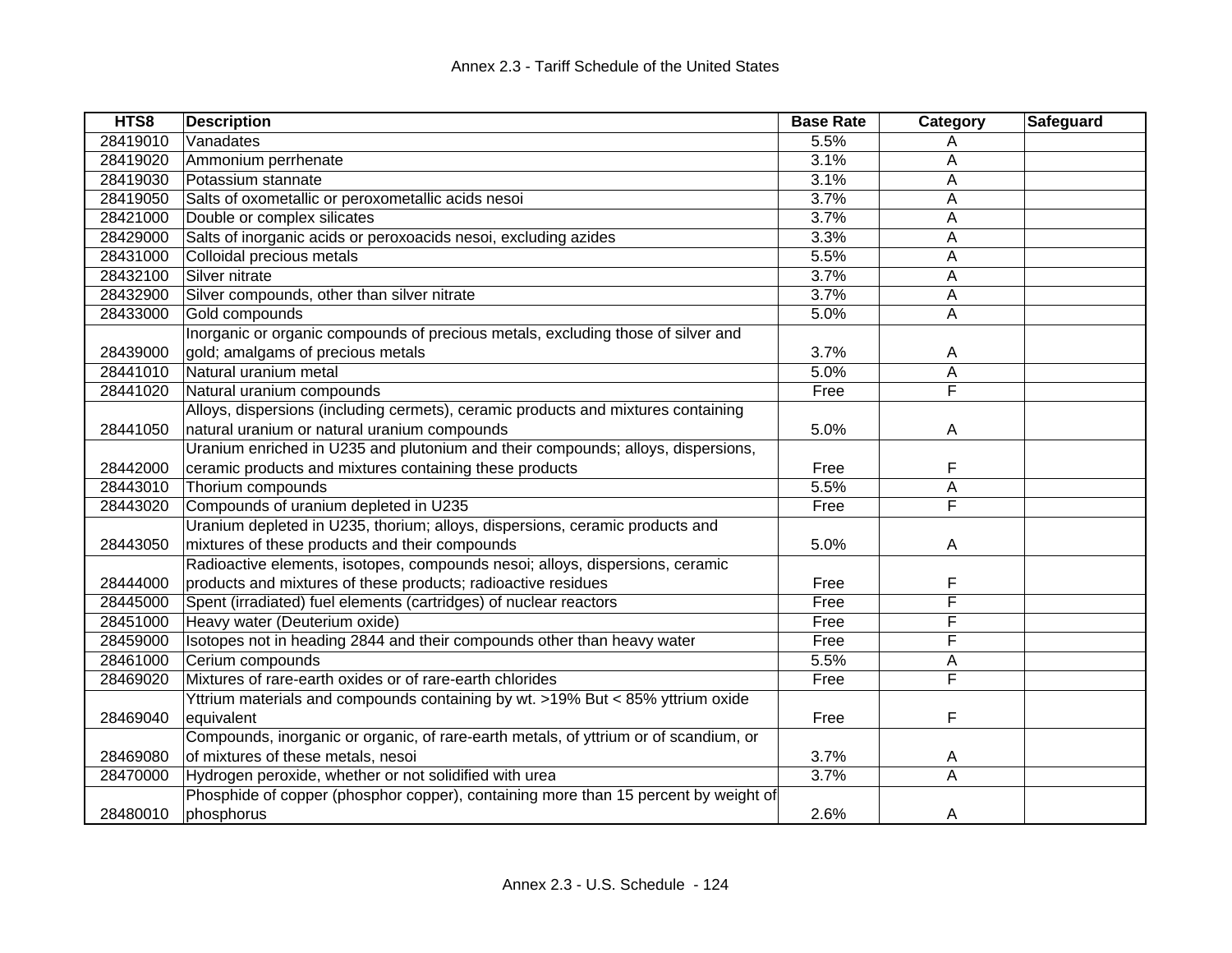| HTS8     | <b>Description</b>                                                                      | <b>Base Rate</b> | Category | Safeguard |
|----------|-----------------------------------------------------------------------------------------|------------------|----------|-----------|
|          | Phosphides of metals or nonmetals, excluding ferrophosphorus and phosphor copper        |                  |          |           |
| 28480090 | containing more than 15 percent by weight of phosphorus                                 | Free             | F        |           |
| 28491000 | Calcium carbide                                                                         | 1.8%             | A        |           |
| 28492010 | Silicon carbide, crude                                                                  | Free             | F        |           |
| 28492020 | Silicon carbide, in grains, or ground, pulverized or refined                            | 0.5%             | А        |           |
| 28499010 | Boron carbide                                                                           | 3.7%             | A        |           |
| 28499020 | Chromium carbide                                                                        | 4.2%             | A        |           |
| 28499030 | Tungsten carbide                                                                        | 5.5%             | Α        |           |
| 28499050 | Carbides, nesoi                                                                         | 3.7%             | Α        |           |
| 28500005 | Hydride, nitride, azide, silicide and boride of calcium                                 | Free             | F        |           |
| 28500007 | Hydride, nitride, azide, silicide and boride of titanium                                | 4.9%             | Α        |           |
| 28500010 | Hydride, nitride, azide, silicide and boride of tungsten                                | 5.5%             | Α        |           |
| 28500020 | Hydride, nitride, azide, silicide and boride of vanadium                                | 5.5%             | A        |           |
|          | Hydrides, nitrides, azides, silicides and borides other than of calcium, titanium,      |                  |          |           |
| 28500050 | tungsten or vanadium                                                                    | 3.7%             | A        |           |
|          | Inorganic compounds, nesoi; liquid air; compressed air; amalgams, other than of         |                  |          |           |
| 28510000 | precious metals                                                                         | 2.8%             | Α        |           |
| 29011010 | Ethane and butane                                                                       | Free             | F        |           |
| 29011030 | n-Pentane and isopentane                                                                | Free             | F        |           |
|          | Saturated acyclic hydrocarbon (not ethane, butane, n-pentane or isopentane), derived in |                  |          |           |
| 29011040 | whole or part from petroleum, shale oil or natural gas                                  | Free             | F        |           |
|          | Saturated acyclic hydrocarbon (not ethane, butane, n-pentane or isopentane), not        |                  |          |           |
| 29011050 | derived in whole or part petroleum, shale oil or natural gas                            | Free             | F        |           |
| 29012100 | Ethylene                                                                                | Free             | F        |           |
| 29012200 | Propene (Propylene)                                                                     | Free             | F        |           |
| 29012300 | Butene (Butylene) and isomers thereof                                                   | Free             | F        |           |
| 29012410 | Buta-I, 3-diene                                                                         | Free             | F        |           |
| 29012420 | Isoprene, having a purity of 95 percent or more by weight                               | Free             | F        |           |
| 29012450 | Isoprene less than 95 percent pure                                                      | Free             | F        |           |
|          | Unsaturated acyclic hydrocarbons, nesoi, derived in whole or in part from petroleum,    |                  |          |           |
| 29012910 | shale oil or natural gas                                                                | Free             | F        |           |
|          | Unsaturated acyclic hydrocarbons, nesoi, not derived in whole or in part from           |                  |          |           |
| 29012950 | petroleum, shale oil or natural gas                                                     | Free             | F        |           |
| 29021100 | Cyclohexane                                                                             | Free             | F        |           |
|          | Cyclanic hydrocarbons (except cyclohexane), cyclenic hydrocarbons and                   |                  |          |           |
| 29021900 | cycloterpenes                                                                           | Free             | F        |           |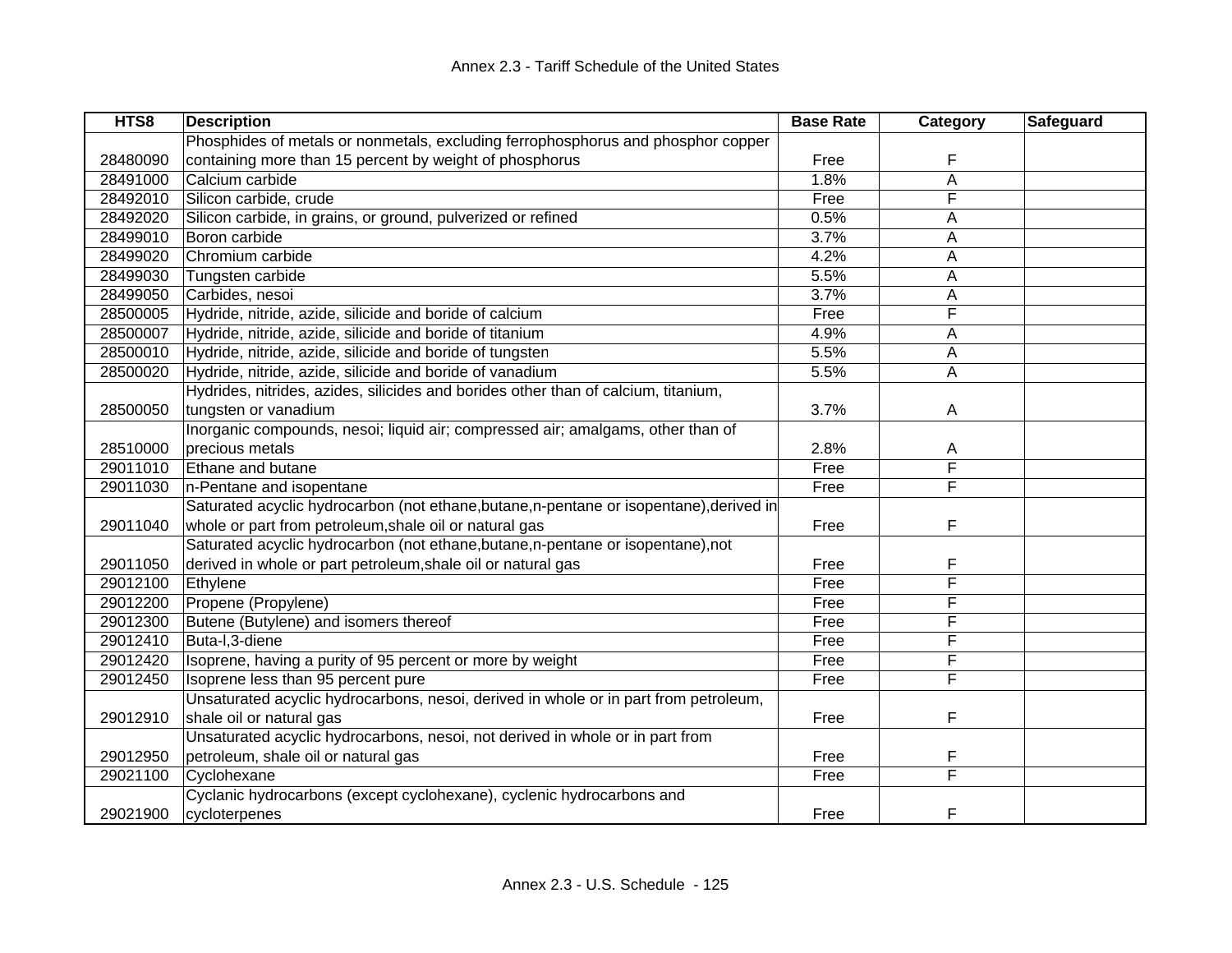| HTS8     | <b>Description</b>                                                              | <b>Base Rate</b> | Category | Safeguard |
|----------|---------------------------------------------------------------------------------|------------------|----------|-----------|
| 29022000 | Benzene                                                                         | Free             |          |           |
| 29023000 | Toluene                                                                         | Free             | F        |           |
| 29024100 | o-Xylene                                                                        | Free             | F        |           |
| 29024200 | m-Xylene                                                                        | Free             | F        |           |
| 29024300 | p-Xylene                                                                        | Free             | F        |           |
| 29024400 | Mixed xylene isomers                                                            | Free             | F        |           |
| 29025000 | Styrene                                                                         | Free             | F        |           |
| 29026000 | Ethylbenzene                                                                    | Free             | F        |           |
| 29027000 | Cumene                                                                          | Free             | F        |           |
| 29029010 | Pseudocumene                                                                    | Free             | F        |           |
|          | Acenaphthene, chrysene, cymene, dimethylnaphthalenes, fluoranthene, fluorene,   |                  |          |           |
| 29029020 | indene, mesitylene, and other specified cyclic hydrocarbons                     | Free             | F        |           |
| 29029030 | Alkylbenzenes and polyalkylbenzenes                                             | Free             | F        |           |
| 29029040 | Anthracene and 1,4-di-(2-methylstyryl)benzene                                   | Free             | F        |           |
| 29029060 | Biphenyl (diphenyl), in flakes                                                  | Free             | F        |           |
| 29029090 | Cyclic hydrocarbons, nesoi                                                      | Free             | F        |           |
| 29031100 | Chloromethane (Methyl chloride) & chloroethane (Ethyl chloride)                 | 5.5%             | A        |           |
| 29031200 | Dichloromethane (Methylene chloride)                                            | 3.7%             | Α        |           |
| 29031300 | Chloroform (Trichloromethane)                                                   | 5.5%             | A        |           |
| 29031400 | Carbon tetrachloride                                                            | 2.3%             | A        |           |
| 29031500 | 1,2-Dichloroethane (Ethylene dichloride)                                        | 5.5%             | Α        |           |
| 29031905 | 1,2-Dichloropropane (Propylene dichloride) and dichlorobutanes                  | 5.1%             | A        |           |
| 29031910 | Hexachloroethane and tetrachloroethane                                          | 3.7%             | A        |           |
| 29031930 | sec-Butyl chloride                                                              | Free             | F        |           |
| 29031960 | Saturated chlorinated derivatives of acyclic hydrocarbons, nesoi                | 5.5%             | A        |           |
| 29032100 | Vinyl chloride (Chloroethylene)                                                 | 5.5%             | A        |           |
| 29032200 | Trichloroethylene                                                               | 4.2%             | A        |           |
| 29032300 | Tetrachloroethylene (Perchloroethylene)                                         | 3.4%             | A        |           |
| 29032900 | Unsaturated chlorinated derivatives of acyclic hydrocarbons, nesoi              | 5.5%             | A        |           |
| 29033005 | Ethylene dibromide                                                              | 5.4%             | Α        |           |
| 29033015 | Acetylene tetrabromide; alkyl bromides; methylene dibromide; and vinyl bromide  | Free             | F        |           |
| 29033020 | Fluorinated, brominated or iodinated derivatives of acyclic hydrocarbons, nesoi | 3.7%             | A        |           |
| 29034100 | Trichlorofluoromethane                                                          | 3.7%             | A        |           |
| 29034200 | Dichlorodifluoromethane                                                         | 3.7%             | Α        |           |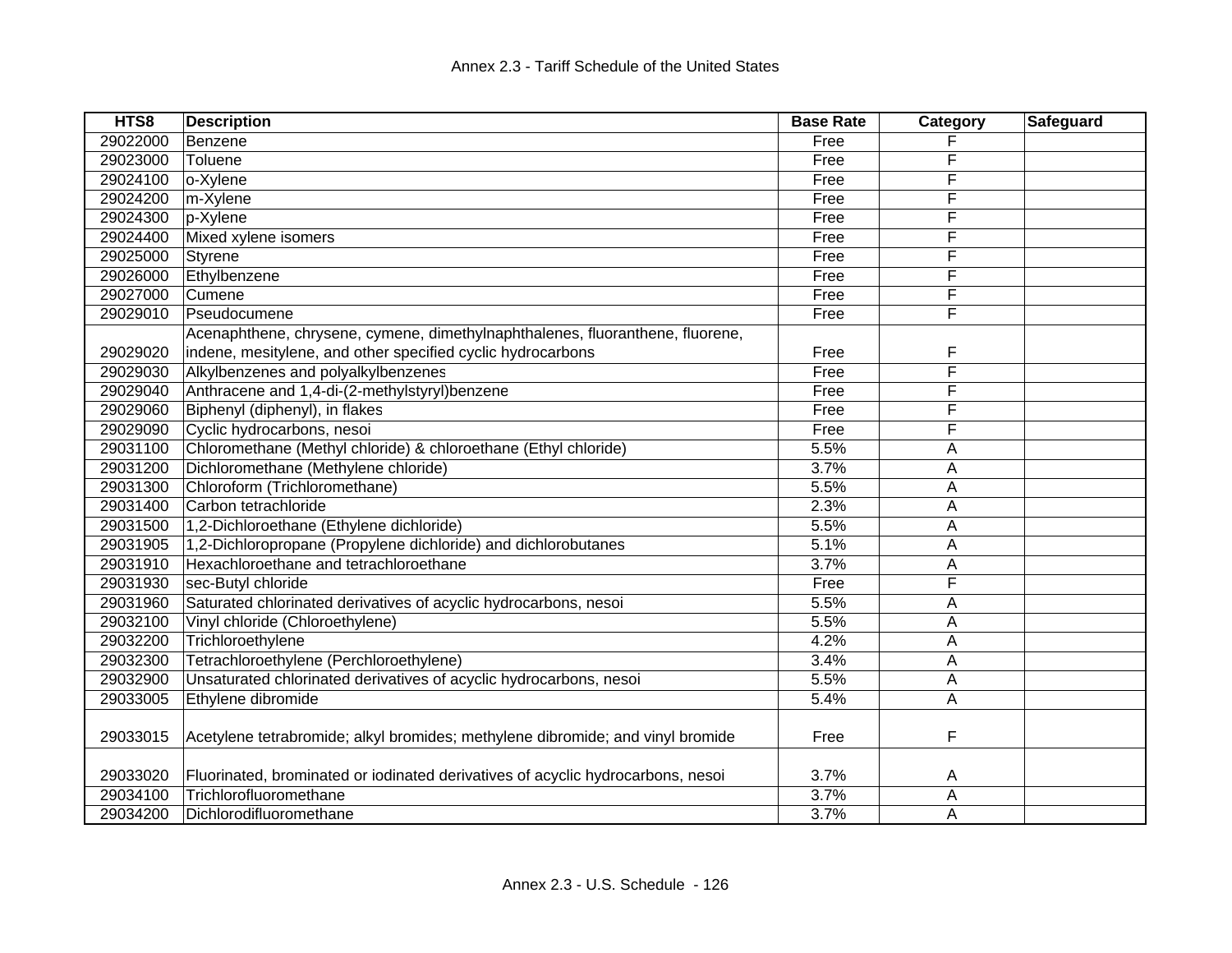| HTS8     | <b>Description</b>                                                                   | <b>Base Rate</b> | Category                | Safeguard |
|----------|--------------------------------------------------------------------------------------|------------------|-------------------------|-----------|
| 29034300 | Trichlorotrifluoroethanes                                                            | 3.7%             | A                       |           |
| 29034400 | Dichlorotetrafluoroethanes and chloropentafluoroethane                               | 3.7%             | Α                       |           |
|          | Other halogenated acyclic hydrocarbon derivatives perhalogenated only with fluorine  |                  |                         |           |
| 29034500 | and chlorine                                                                         | 3.7%             | A                       |           |
|          |                                                                                      |                  |                         |           |
| 29034600 | Bromochlorodifluoromethane, bromotrifluoromethane and dibromotetrafluoroethanes      | 3.7%             | A                       |           |
| 29034700 | Other perhalogenated acyclic hydrocarbon derivatives, nesoi                          | 3.7%             | A                       |           |
| 29034910 | Bromochloromethane                                                                   | Free             | F                       |           |
|          | Other halogenated derivatives of acyclic hydrocarbons containing two or more         |                  |                         |           |
| 29034990 | different halogens, nesoi                                                            | 3.7%             | A                       |           |
| 29035100 | 1,2,3,4,5,6-Hexachlorocyclohexane                                                    | 5.5%             | Α                       |           |
| 29035905 | Dibromoethyldibromocyclohexane                                                       | Free             | $\overline{\mathsf{F}}$ |           |
|          | Halogenated pesticides derived in whole or in part from benzene or other aromatic    |                  |                         |           |
| 29035910 | hydrocarbon, nesoi                                                                   | 5.5%             | A                       |           |
|          | Halogenated products derived in whole or in part from benzene or other aromatic      |                  |                         |           |
| 29035915 | hydrocarbon, described in additional U.S. note 3 to sec. VI                          | 5.5%             | A                       |           |
|          | Halogenated derivatives derived in whole or in part from benzene or other aromatic   |                  |                         |           |
| 29035920 | hydrocarbon, nesoi                                                                   | 5.5%             | A                       |           |
|          | Chlorinated, but not otherwise halogenated derivatives of cyclanic, cyclenic or      |                  |                         |           |
| 29035930 | cycloterpenic hydrocarbons, nesoi                                                    | 5.5%             | A                       |           |
| 29035940 | 1,3,5,7,9,11-Hexabromocyclododecane                                                  | 3.7%             | Α                       |           |
| 29035960 | Tetrabromocyclooctane                                                                | Free             | F                       |           |
|          | Other halogenated derivatives of cyclanic etc hydrocarbons not deriv from benzene or |                  |                         |           |
| 29035970 | other aromatic hydrocarbons                                                          | 3.7%             | A                       |           |
| 29036110 | Chlorobenzene                                                                        | 5.5%             | A                       |           |
| 29036120 | o-Dichlorobenzene                                                                    | 5.5%             | A                       |           |
| 29036130 | p-Dichlorobenzene                                                                    | 5.5%             | Α                       |           |
| 29036200 | Hexachlorobenzene and DDT (1,1,1-Trichloro-2,2-bis(p-chlorophenyl)ethane)            | 5.5%             | A                       |           |
|          | 3-Bromo-alpha, alpha, alpha-trifluorotoluene; and other specified halogenated        |                  |                         |           |
| 29036905 | derivatives of aromatic hydrocarbons                                                 | 5.5%             | A                       |           |
| 29036908 | p-Chlorobenzotrifluoride; and 3,4-Dichlorobenzotrifluoride                           | 5.5%             | A                       |           |
|          |                                                                                      |                  |                         |           |
| 29036910 | m-Dichlorobenzene; 1,1-dichloro-2,2-bis(p-ethylphenyl)ethane; and trichlorobenzenes  | 5.5%             | A                       |           |
| 29036915 | Triphenylmethyl chloride                                                             | Free             | $\overline{\mathsf{F}}$ |           |
|          | Benzyl chloride (alpha-Chlorotoluene); benzotrichloride (alpha, alpha, alpha-        |                  |                         |           |
| 29036920 | trichlorotoluene)                                                                    | 5.5%             | A                       |           |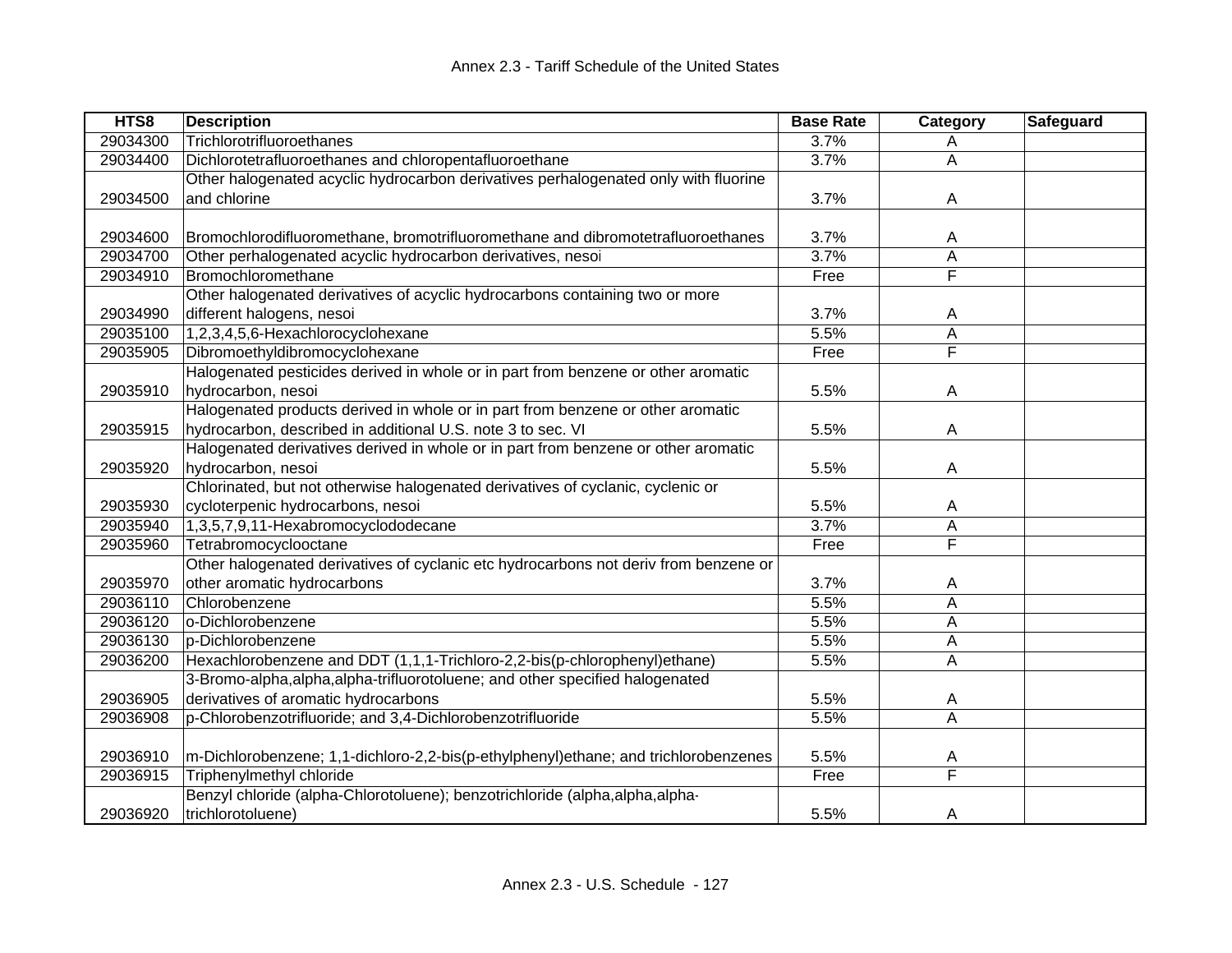| HTS8     | <b>Description</b>                                                                    | <b>Base Rate</b> | Category                | Safeguard |
|----------|---------------------------------------------------------------------------------------|------------------|-------------------------|-----------|
| 29036923 | Pentabromoethylbenzene                                                                | Free             |                         |           |
| 29036927 | Tribromocumene                                                                        | 5.5%             | Α                       |           |
| 29036930 | Pesticides derived from halogenated derivatives of aromatic hydrocarbons              | 5.5%             | А                       |           |
| 29036980 | Other halogenated derivatives of aromatic hydrocarbons, nesoi                         | 5.5%             | A                       |           |
| 29041004 | 2-Anthracenesulfonic acid                                                             | 5.5%             | A                       |           |
| 29041008 | Benzenesulfonyl chloride                                                              | 5.5%             | A                       |           |
|          | m-Benzenedisulfonic acid, sodium salt; 1,5-naphthalenedisulfonic acid; and p-         |                  |                         |           |
| 29041010 | toluenesulfonyl chloride                                                              | 5.5%             | A                       |           |
|          |                                                                                       |                  |                         |           |
| 29041015 | Mixtures of 1,3,6-naphthalenetrisulfonic acid and 1,3,7-naphthalenetrisulfonic acid   | 5.5%             | A                       |           |
|          | Aromatic derivatives of hydrocarbons containing only sulfo groups, their salts and    |                  |                         |           |
| 29041032 | ethyl esters, described in add. U.S. note 3 to sec. VI                                | 5.5%             | A                       |           |
|          | Aromatic derivatives of hydrocarbons containing only sulfo groups, their salts and    |                  |                         |           |
| 29041037 | ethyl esters, nesoi                                                                   | 5.5%             | A                       |           |
|          | Nonaromatic derivatives of hydrocarbons containing only sulfo groups, their salts and |                  |                         |           |
| 29041050 | ethyl esters, nesoi                                                                   | 4.2%             | A                       |           |
| 29042010 | p-Nitrotoluene                                                                        | 5.5%             | A                       |           |
| 29042015 | p-Nitro-o-xylene                                                                      | 5.5%             | A                       |           |
| 29042020 | Trinitrotoluene                                                                       | Free             | F                       |           |
| 29042030 | 5-tert-Butyl-2,4,6-trinitro-m-xylene (Musk xylol) and other artificial musks          | 5.5%             | A                       |           |
|          |                                                                                       |                  |                         |           |
| 29042035 | Nitrated benzene, nitrated toluene (except p-nitrotoluene) or nitrated naphthalene    | 5.5%             | A                       |           |
|          | Aromatic derivatives of hydrocarbons containing only nitro or only nitroso groups,    |                  |                         |           |
| 29042040 | described in additional U.S. note 3 to section VI                                     | 5.5%             | A                       |           |
|          | Aromatic derivatives of hydrocarbons containing only nitro or only nitroso groups,    |                  |                         |           |
| 29042045 | nesoi                                                                                 | 5.5%             | A                       |           |
|          | Nonaromatic derivatives of hydrocarbons containing only nitro or only nitroso groups, |                  |                         |           |
| 29042050 | nesoi                                                                                 | 5.5%             | A                       |           |
| 29049004 | o- and p-Nitrochlorobenzenes                                                          | 5.5%             | A                       |           |
| 29049008 | m-Nitrochlorobenzene                                                                  | 5.5%             | A                       |           |
|          | 4-Chloro-3-nitro-alpha,alpha,alpha-trifluorotoluene; and other specified aromatic     |                  |                         |           |
| 29049015 | sulfonated, nitrated or nitrosated deriv. of hydrocar.                                | 5.5%             | A                       |           |
| 29049020 | Nitrotoluenesulfonic acids                                                            | 5.5%             | $\overline{\mathsf{A}}$ |           |
|          | 1-Bromo-2-nitrobenzene; 1-chloro-3,4-dinitrobenzene; 1,2-dichloro-4-nitrobenzene;     |                  |                         |           |
| 29049030 | and o-fluoronitrobenzene                                                              | 5.5%             | A                       |           |
| 29049035 | 4,4'-Dinitrostilbene-2,2'-disulfonic acid                                             | 5.5%             | $\overline{A}$          |           |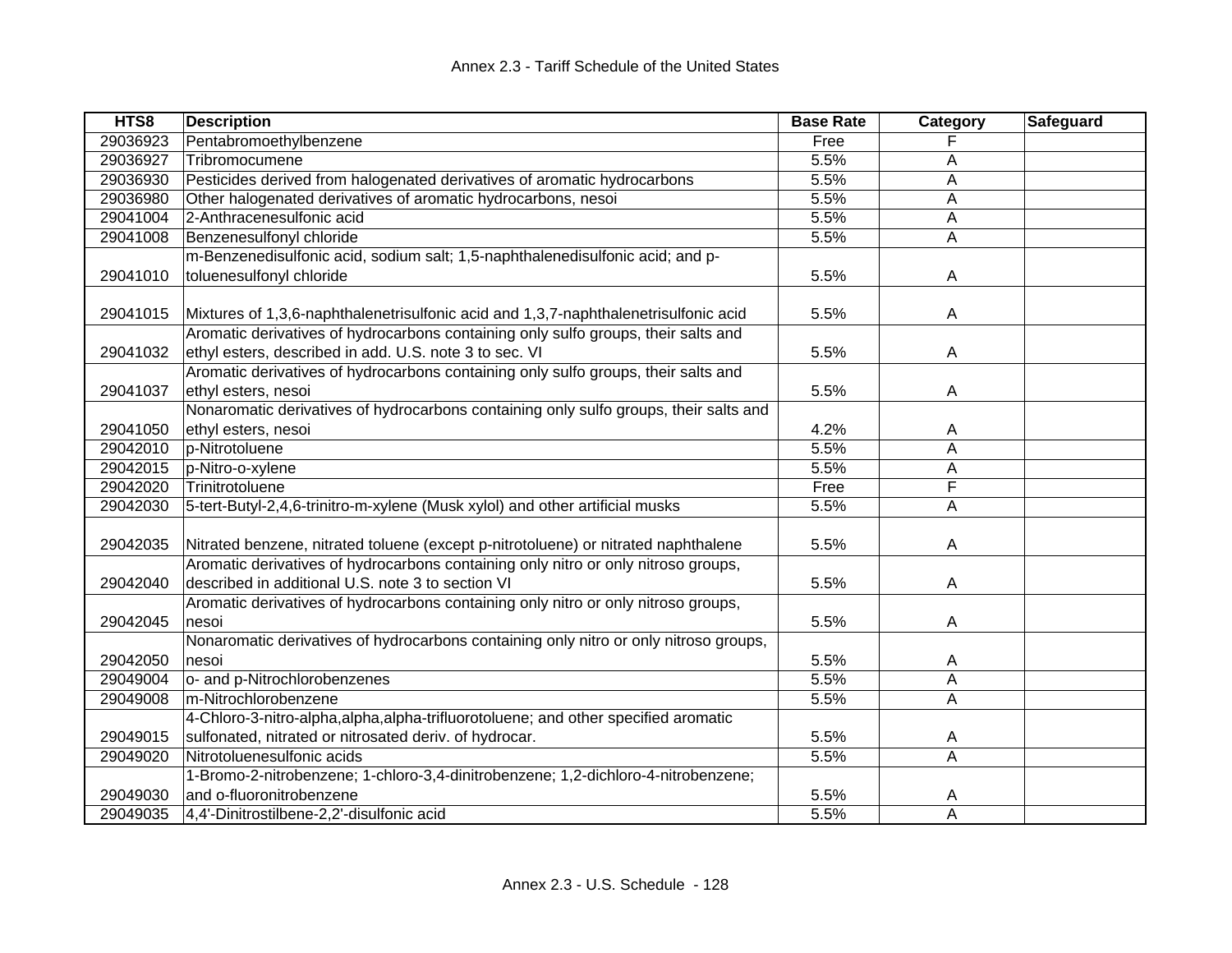| HTS8     | <b>Description</b>                                                                     | <b>Base Rate</b> | Category                | Safeguard |
|----------|----------------------------------------------------------------------------------------|------------------|-------------------------|-----------|
|          | Aromatic sulfonated, nitrated or nitrosated derivatives of hydrocarbons nesoi,         |                  |                         |           |
| 29049040 | described in additional U.S. note 3 to section VI                                      | 5.5%             | Α                       |           |
| 29049047 | Aromatic sulfonated, nitrated or nitrosated derivatives of hydrocarbons, nesoi         | 5.5%             | $\overline{\mathsf{A}}$ |           |
|          |                                                                                        |                  |                         |           |
| 29049050 | Nonaromatic sulfonated, nitrated or nitrosated derivatives of hydrocarbons nesoi       | 3.7%             | A                       |           |
|          | Methanol (Methyl alcohol) imported only for use in producing synthetic natural gas     |                  |                         |           |
| 29051110 | (SNG) or for direct use as a fuel                                                      | Free             | F                       |           |
|          | Methanol (Methyl alcohol), other than imported only for use in producing synthetic     |                  |                         |           |
| 29051120 | natural gas (SNG) or for direct use as fuel                                            | 5.5%             | A                       |           |
| 29051200 | Propan-1-ol (Propyl alcohol) and Propan-2-ol (isopropyl alcohol)                       | 5.5%             | A                       |           |
| 29051300 | Butan-1-ol (n-Butyl alcohol)                                                           | 5.5%             | A                       |           |
| 29051410 | tert-Butyl alcohol, having a purity of less than 99 percent by weight                  | Free             | F                       |           |
|          | Butanols other than butan-1-ol and tert-butyl alcohol having a purity of less than 99  |                  |                         |           |
| 29051450 | percent by weight                                                                      | 5.5%             | A                       |           |
| 29051500 | Pentanol (Amyl alcohol) and isomers thereof                                            | 5.5%             | A                       |           |
| 29051600 | Octanol (Octyl acohol) and isomers thereof                                             | 3.7%             | A                       |           |
|          | Dodecan-1-ol (Lauryl alcohol); hexadecan-1-ol (Cetyl alcohol); octadecan-1-ol (Stearyl |                  |                         |           |
| 29051700 | alcohol)                                                                               | 5.0%             | A                       |           |
| 29051900 | Saturated monohydric alcohols, nesoi                                                   | 3.7%             | A                       |           |
| 29052210 | Geraniol                                                                               | 3.0%             | A                       |           |
| 29052220 | Isophytol                                                                              | 3.7%             | A                       |           |
| 29052250 | Acyclic terpene alcohols, other than geraniol and isophytol                            | 4.8%             | A                       |           |
| 29052910 | Allyl alcohol                                                                          | 5.5%             | A                       |           |
|          |                                                                                        |                  |                         |           |
| 29052990 | Unsaturated monohydric alcohols, other than allyl alcohol or acyclic terpene alcohols  | 3.7%             | A                       |           |
| 29053100 | Ethylene glycol (Ethanediol)                                                           | 5.5%             | A                       |           |
| 29053200 | Propylene glycol (Propane-1,2-diol)                                                    | 5.5%             | A                       |           |
| 29053910 | Butylene glycol                                                                        | 5.5%             | A                       |           |
| 29053920 | Neopentyl glycol                                                                       | 5.5%             | A                       |           |
| 29053960 | Hexylene glycol                                                                        | Free             | F                       |           |
| 29053990 | Dihydric alcohols (diols), nesoi                                                       | 5.5%             | Α                       |           |
| 29054100 | 2-Ethyl-2-(hydroxymethyl)propane-1,3-diol (Trimethylolpropane)                         | 3.7%             | A                       |           |
| 29054200 | Pentaerythritol                                                                        | 3.7%             | A                       |           |
| 29054300 | Mannitol                                                                               | 4.6%             | A                       |           |
| 29054400 | D-glucitol (Sorbitol)                                                                  | 4.9%             | Α                       |           |
| 29054500 | Glycerol                                                                               | 0.5 cents/kg     | A                       |           |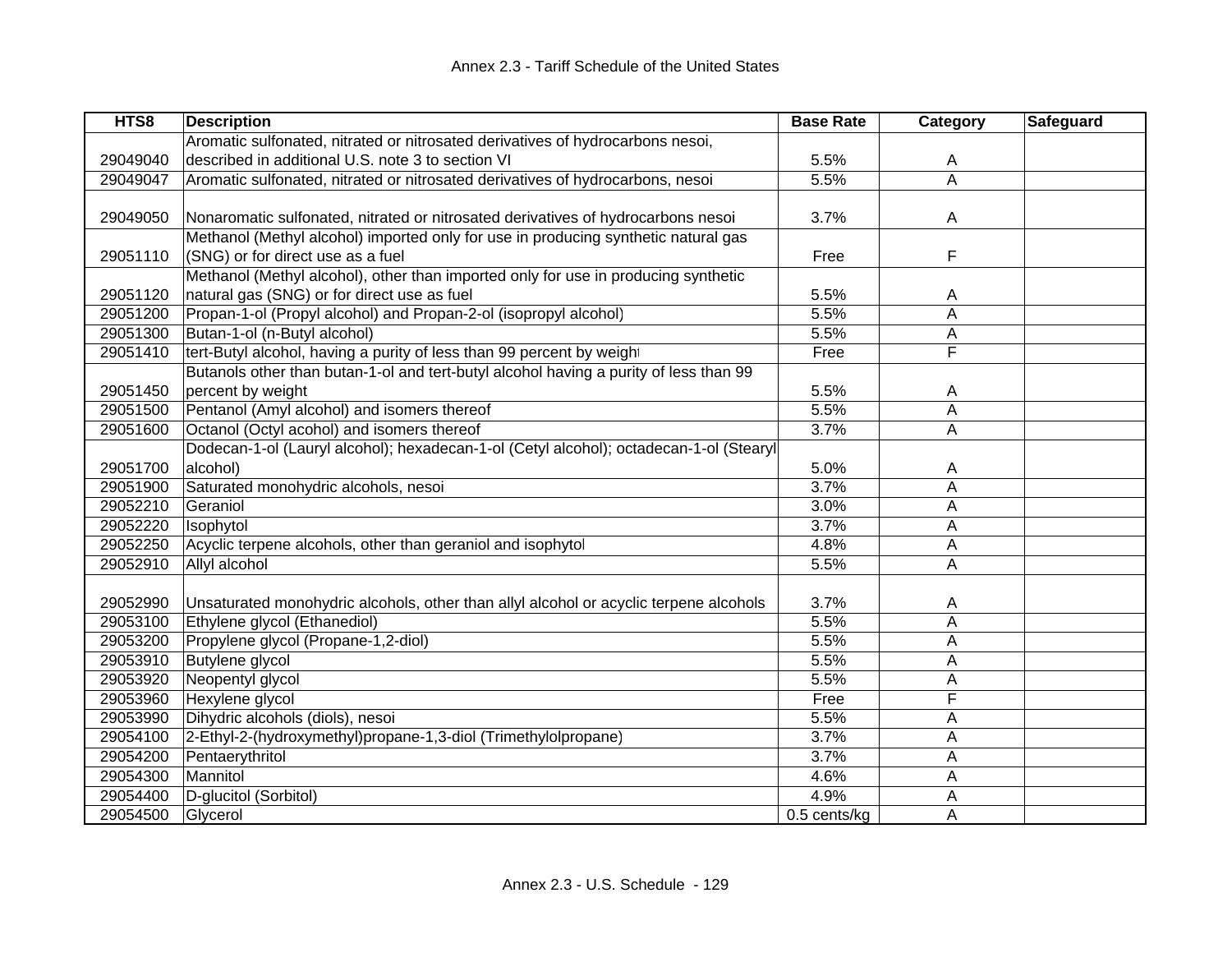| HTS8                 | <b>Description</b>                                                                                                                               | <b>Base Rate</b> | Category | Safeguard |
|----------------------|--------------------------------------------------------------------------------------------------------------------------------------------------|------------------|----------|-----------|
| 29054910             | Triols and tetrols                                                                                                                               | 3.7%             | A        |           |
| 29054920             | Esters of glycerol formed with the acids of heading 2904                                                                                         | 5.5%             | A        |           |
| 29054930             | Xylitol                                                                                                                                          | Free             | F        |           |
| 29054940             | Polyhydric alcohols derived from sugars, nesoi                                                                                                   | 5.5%             | А        |           |
| 29054950             | Polyhydric alcohols, nesoi                                                                                                                       | 5.5%             | А        |           |
| 29055100             | Ethchlorvynol (INN)                                                                                                                              | Free             | F        |           |
| 29055910             | Halogenated, sulfonated, nitrated or nitrosated derivatives of monohydric alcohols                                                               | 5.5%             | A        |           |
| 29055930             | Dibromoneopentylglycol                                                                                                                           | Free             | F        |           |
| 29055990<br>29061100 | Halogenated, sulfonated, nitrated or nitrosated derivatives of acyclic alcohols, nesoi<br>Menthol                                                | 5.5%<br>2.1%     | A<br>A   |           |
| 29061200             | Cyclohexanol, methylcyclohexanols and dimethylcyclohexanols                                                                                      | 5.5%             | Α        |           |
| 29061310             | Inositols                                                                                                                                        | Free             | F        |           |
| 29061350             | <b>Sterols</b>                                                                                                                                   | 3.7%             | Α        |           |
| 29061400             | Terpineols                                                                                                                                       | 5.5%             | Α        |           |
| 29061910             | 4,4'-Isopropylidenedicyclohexanol; and mixt. w/not less 90% stereoisomers of 2-<br>isopropyl-5-methylcyclohexanol but n/o 30% any 1 stereoisomer | Free             | F        |           |
|                      | Other cyclanic, cyclenic or cycloterpenic alcohols and their halogenated, sulfonated,                                                            |                  |          |           |
| 29061950             | nitrated or nitrosated derivatives                                                                                                               | 5.5%             | A        |           |
| 29062100             | Benzyl alcohol                                                                                                                                   | 5.5%             | Α        |           |
| 29062910             | Phenethyl alcohol                                                                                                                                | 5.5%             | Α        |           |
| 29062920             | Odoriferous or flavoring compounds of aromatic alcohols and their halogenated,<br>sulfonated, nitrated or nitrosated derivatives, nesoi          | 5.5%             | A        |           |
| 29062930             | 1,1-Bis(4-chlorophenyl)-2,2,2-trichloroethanol (Dicofol); and p-nitrobenzyl alcohol                                                              | Free             | F        |           |
| 29062960             | Other aromatic alcohols and their halogenated, sulfonated, nitrated or nitrosated<br>derivatives                                                 | 5.5%             | A        |           |
| 29071100             | Phenol (Hydroxybenzene) and its salts                                                                                                            | 5.5%             | Α        |           |
| 29071200             | Cresols and their salts                                                                                                                          | 4.2%             | A        |           |
| 29071300             | Octylphenol, nonylphenol and their isomers; salts thereof                                                                                        | 5.5%             | Α        |           |
| 29071400             | Xylenols and their salts                                                                                                                         | Free             | F        |           |
| 29071510             | alpha-Naphthol                                                                                                                                   | 5.5%             | А        |           |
| 29071530             | 2-Naphthol                                                                                                                                       | Free             | F        |           |
| 29071560             | Naphthols and their salts, other than alpha-Naphthol and 2-Naphthol                                                                              | 5.5%             | Α        |           |
| 29071910             | Alkylcresols                                                                                                                                     | 5.5%             | А        |           |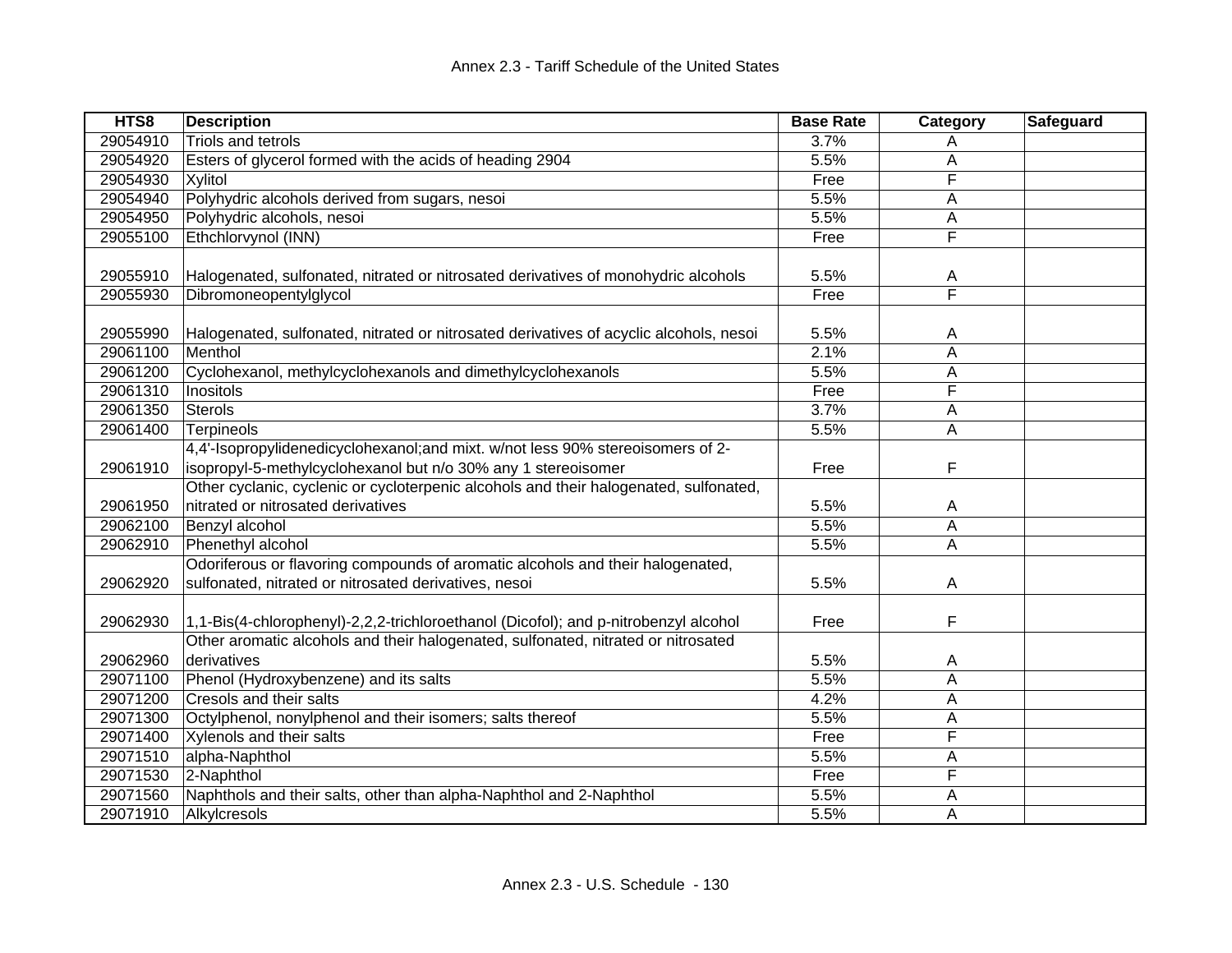| HTS8     | <b>Description</b>                                                                        | <b>Base Rate</b> | Category | Safeguard |
|----------|-------------------------------------------------------------------------------------------|------------------|----------|-----------|
| 29071920 | Alkylphenols                                                                              | 5.5%             |          |           |
| 29071940 | Thymol                                                                                    | 4.2%             | A        |           |
| 29071960 | 2-t-Butyl ethyl phenol; and 6-t-butyl-2,4-xyleno                                          | Free             | F        |           |
| 29071980 | Other monophenols                                                                         | 5.5%             | Α        |           |
| 29072100 | Resorcinol and its salts                                                                  | 5.5%             | A        |           |
| 29072210 | Hydroquinone (Quinol) and its salts, photographic grade                                   | 5.5%             | A        |           |
| 29072250 | Hydroquinone (Quinol) and its salts, other than photographic grade                        | 5.5%             | A        |           |
| 29072300 | 4,4'-Isopropylidenediphenol (Bisphenol A, Diphenylolpropane) and its salts                | 5.5%             | Α        |           |
| 29072905 | Phenol-alcohols                                                                           | 5.5%             | A        |           |
| 29072910 | Pyrogallic acid                                                                           | 1.3%             | A        |           |
| 29072915 | 4,4'-Biphenol                                                                             | Free             | F        |           |
| 29072925 | tert-Butylhydroquinone                                                                    | 5.5%             | Α        |           |
| 29072990 | Other polyphenols, nesoi                                                                  | 5.5%             | A        |           |
| 29081005 | 2,2-Bis(4-hydroxyphenyl)-1,1,1,3,3,3-hexafluoropropane                                    | Free             | F        |           |
| 29081010 | 6-Chloro-m-cresol [OH=1]; m-chlorophenol; and chlorothymol                                | 5.5%             | A        |           |
| 29081015 | 3-Hydroxy-alpha, alpha, alpha-trifluorotoluene                                            | 5.5%             | A        |           |
| 29081020 | Pentachlorophenol and its salts; and 2,4,5-trichlorophenol and its salts                  | 5.5%             | A        |           |
| 29081025 | Tetrabromobisphenol A                                                                     | 5.5%             | Α        |           |
|          | Derivatives of phenols or phenol-alcohols containing only halogen substituents and        |                  |          |           |
| 29081035 | their salts described in add. U.S. note 3 to sec. VI                                      | 5.5%             | A        |           |
|          | Other halogenated, sulfonated, nitrated or nitrosated derivatives of phenol or phenol-    |                  |          |           |
| 29081060 | alcohols                                                                                  | 5.5%             | Α        |           |
|          | Specified derivatives of phenols or phenol-alcohols containing only sulfo groups, their   |                  |          |           |
| 29082004 | salts and esters                                                                          | 5.5%             | Α        |           |
| 29082008 | 4-Hydroxy-1-naphthalenesulfonic acid                                                      | Free             | F        |           |
| 29082015 | 1,8-Dihydroxynaphthalene-3,6-disulfonic acid and its sodium salt                          | 5.5%             | Α        |           |
|          | Derivatives nesoi, of phenols or phenol-alcohols cont. only sulfo groups, their salts and |                  |          |           |
| 29082020 | esters, described in add. U.S. note 3 to section VI                                       | 5.5%             | Α        |           |
|          | Derivatives of phenol or phenol-alcohols containing only sulfo groups, their salts and    |                  |          |           |
| 29082060 | esters, nesoi                                                                             | 5.5%             | A        |           |
| 29089004 | p-Nitrophenol                                                                             | 5.5%             | A        |           |
| 29089008 | Nitrophenols, except p-nitrophenol                                                        | 5.5%             | A        |           |
| 29089024 | 4,6-Dinitro-o-cresol                                                                      | 5.5%             | A        |           |
| 29089028 | 4-Nitro-m-cresol                                                                          | 5.5%             | A        |           |
| 29089030 | Dinitrobutylphenol and its salts                                                          | 5.5%             | Α        |           |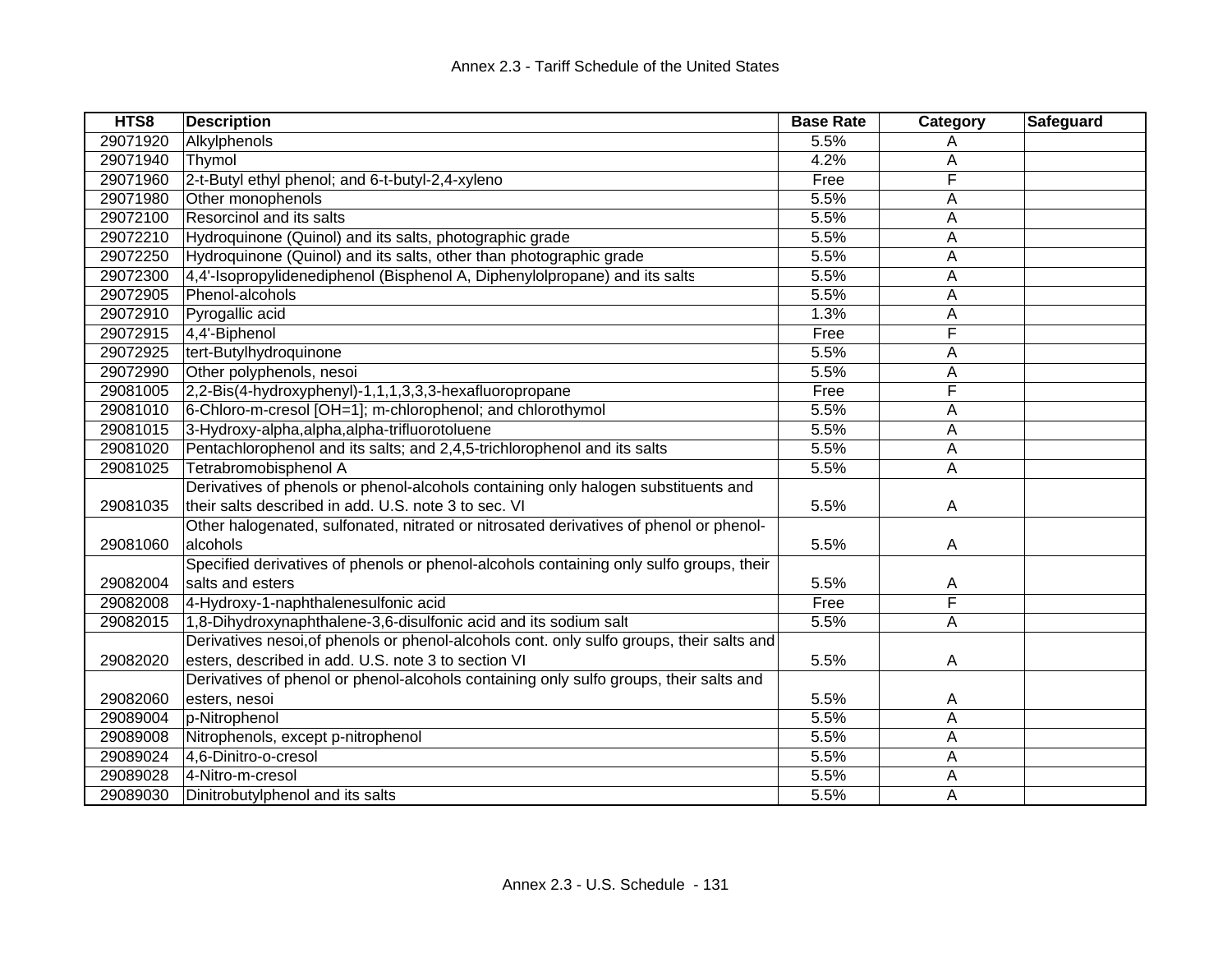| HTS8     | <b>Description</b>                                                                       | <b>Base Rate</b> | Category | <b>Safeguard</b> |
|----------|------------------------------------------------------------------------------------------|------------------|----------|------------------|
|          | Halogenated, sulfonated, nitrated or nitrosated derivatives of phenols or phenol-        |                  |          |                  |
| 29089040 | alcohols described in additional U.S. note 3 to section VI                               | 5.5%             | A        |                  |
|          | Halogenated, sulfonated, nitrated or nitrosated derivatives of phenols or phenol-        |                  |          |                  |
| 29089050 | alcohols, nesoi                                                                          | 5.5%             | A        |                  |
| 29091100 | Diethyl ether                                                                            | 1.0%             | A        |                  |
| 29091914 | Methyl tertiay-butyl ether. (MTBE)                                                       | 5.5%             | A        |                  |
| 29091918 | Ethers of acyc monohydric alcohols & deriv, nesoi                                        | 5.5%             | A        |                  |
| 29091930 | Triethylene glycol dichloride                                                            | Free             | F        |                  |
|          | Ethers of polyhydric alcohols and their halogenated, sulfonated, nitrated or nitrosated  |                  |          |                  |
| 29091960 | derivatives, nesoi                                                                       | 5.5%             | A        |                  |
|          | Cyclanic, cyclenic or cycloterpenic ethers and their halogenated, sulfonated, nitrated   |                  |          |                  |
| 29092000 | or nitrosated derivatives                                                                | 3.7%             | A        |                  |
|          | 5-Chloro-2-nitroanisole; 6-chloro-3-nitro-p-dimethoxybenzene; and dimethyl diphenyl      |                  |          |                  |
| 29093005 | ether                                                                                    | 5.5%             | A        |                  |
| 29093007 | Decabromodiphenyl oxide; and octabromodiphenyl oxide                                     | 5.5%             | A        |                  |
|          | Bis-(tribromophenoxy)ethane; pentabromodiphenyl oxide; and                               |                  |          |                  |
| 29093009 | tetradecabromodiphenoxy benzene                                                          | Free             | F        |                  |
|          |                                                                                          |                  |          |                  |
| 29093010 | 6-tert-Butyl-3-methyl-2,4-dinitroanisole (Musk ambrette) and other artificial musks      | 5.5%             | A        |                  |
|          | Odoriferous or flavoring compounds of aromatic ethers and their halogenated,             |                  |          |                  |
| 29093020 | sulfonated, nitrated or nitrosated derivatives, nesoi                                    | 5.5%             | A        |                  |
|          | Pesticides, of aromatic ethers and their halogenated, sulfonated, nitrated or nitrosated |                  |          |                  |
| 29093030 | derivatives                                                                              | 5.5%             | A        |                  |
|          | Aromatic ethers and their halogenated, sulfonated, nitrated or nitrosated derivatives,   |                  |          |                  |
| 29093040 | nesoi, described in add. U.S. note 3 to section VI                                       | 5.5%             | A        |                  |
|          | Other aromatic ethers and their halogenated, sulfonated, nitrated, or nitrosated         |                  |          |                  |
| 29093060 | derivatives, nesoi                                                                       | 5.5%             | A        |                  |
| 29094100 | 2,2'-Oxydiethanol (Diethylene glycol, Digol)                                             | 5.5%             | A        |                  |
| 29094200 | Monomethyl ethers of ethylene glycol or of diethylene glyco                              | 5.5%             | A        |                  |
| 29094300 | Monobutyl ethers of ethylene glycol or of diethylene glyco                               | 5.5%             | A        |                  |
|          |                                                                                          |                  |          |                  |
| 29094400 | Monoalkyl (except monomethyl) ethers of ethylene glycol or of diethylene glycol          | 5.5%             | A        |                  |
| 29094905 | Guaifenesin                                                                              | Free             | F        |                  |
|          | Other aromatic ether-alcohols, their halogenated, sulfonated, nitrated or nitrosated     |                  |          |                  |
| 29094910 | derivatives described in add. US note 3 to section VI                                    | 5.5%             | A        |                  |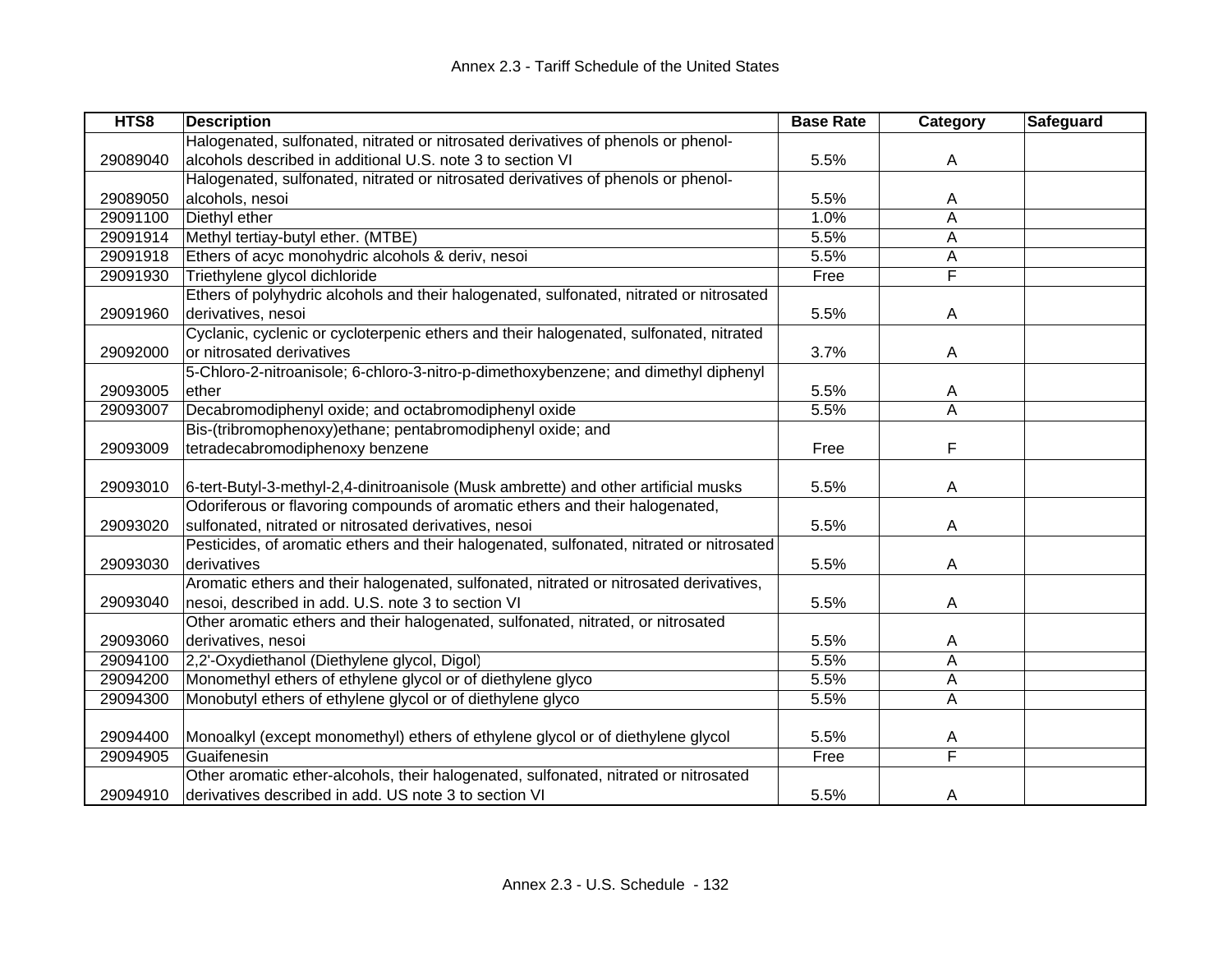| HTS8     | <b>Description</b>                                                                   | <b>Base Rate</b> | <b>Category</b>         | Safeguard |
|----------|--------------------------------------------------------------------------------------|------------------|-------------------------|-----------|
|          | Aromatic ether-alcohols and their halogenated, sulfonated, nitrated or nitrosated    |                  |                         |           |
| 29094915 | derivatives, nesoi                                                                   | 5.5%             | A                       |           |
| 29094920 | Nonaromatic glycerol ethers                                                          | 3.7%             | A                       |           |
| 29094930 | Di-pentaerythritol having a purity of 94% or more by weight                          | Free             | F                       |           |
|          | Other non-aromatic ether-alcohols and their halogenated, sulfonated, nitrated or     |                  |                         |           |
| 29094960 | nitrosated derivatives                                                               | 5.5%             | A                       |           |
| 29095010 | 4-Ethylguaiacol                                                                      | 5.5%             | A                       |           |
| 29095020 | Guaiacol and its derivatives                                                         | 5.5%             | A                       |           |
|          | Odoriferous or flavoring compounds of ether-phenols, ether-alcohol-phenols & their   |                  |                         |           |
| 29095040 | halogenated, sulfonated, nitrated, nitrosated derivatives                            | 4.8%             | A                       |           |
|          | Ether-phenols, ether-alcohol-phenols & their halogenated, sulfonated, nitrated,      |                  |                         |           |
| 29095045 | nitrosated derivatives nesoi, in add. U.S. note 3 to sec. VI                         | 5.5%             | Α                       |           |
|          | Ether-phenols, ether-alcohol-phenols and their halogenated, sulfonated, nitrated or  |                  |                         |           |
| 29095050 | nitrosated derivatives, nesoi                                                        | 5.5%             | Α                       |           |
|          | Aromatic alcohol, ether and ketone peroxides and their halogenated, sulfonated,      |                  |                         |           |
| 29096010 | nitrated, nitrosated derivatives, in add. US note 3 sec. VI                          | 5.5%             | Α                       |           |
|          | Aromatic alcohol peroxides, ether peroxides, ketone peroxides and their halogenated, |                  |                         |           |
| 29096020 | sulfonated, nitrated or nitrosated derivatives, nesoi                                | 5.5%             | A                       |           |
|          | Nonaromatic alcohol, ether and ketone peroxides and their halogenated, sulfonated,   |                  |                         |           |
| 29096050 | nitrated or nitrosated derivatives                                                   | 3.7%             | Α                       |           |
| 29101000 | Oxirane (Ethylene oxide)                                                             | 5.5%             | A                       |           |
| 29102000 | Methyloxirane (Propylene oxide)                                                      | 5.5%             | Α                       |           |
| 29103000 | 1-Chloro-2,3-epoxypropane (Epichlorohydrin)                                          | 3.7%             | Α                       |           |
| 29109010 | <b>Butylene oxide</b>                                                                | 4.6%             | Α                       |           |
|          | Aromatic epoxides, epoxyalcohols, epoxyphenols and epoxyethers, with a three-        |                  |                         |           |
| 29109020 | membered ring, and their derivatives, nesoi                                          | 5.5%             | Α                       |           |
|          | Nonaromatic epoxides, epoxyalcohols, epoxyphenols and epoxyethers, with a three-     |                  |                         |           |
| 29109050 | membered ring, and their derivatives, nesoi                                          | 4.8%             | A                       |           |
| 29110010 | 1,1-Bis-(1-methylethoxy)cyclohexane                                                  | Free             | $\overline{\mathsf{F}}$ |           |
|          | Acetals and hemiacetals, whether or not with other oxygen function, and their        |                  |                         |           |
| 29110050 | halogenated, sulfonated, nitrated or nitrosated derivatives                          | 5.3%             | A                       |           |
| 29121100 | Methanal (Formaldehyde)                                                              | 2.8%             | A                       |           |
| 29121200 | Ethanal (Acetaldehyde)                                                               | 5.5%             | A                       |           |
| 29121300 | Butanal (Butyraldehyde, normal isomer)                                               | 5.5%             | А                       |           |
| 29121910 | Citral                                                                               | 5.5%             | Α                       |           |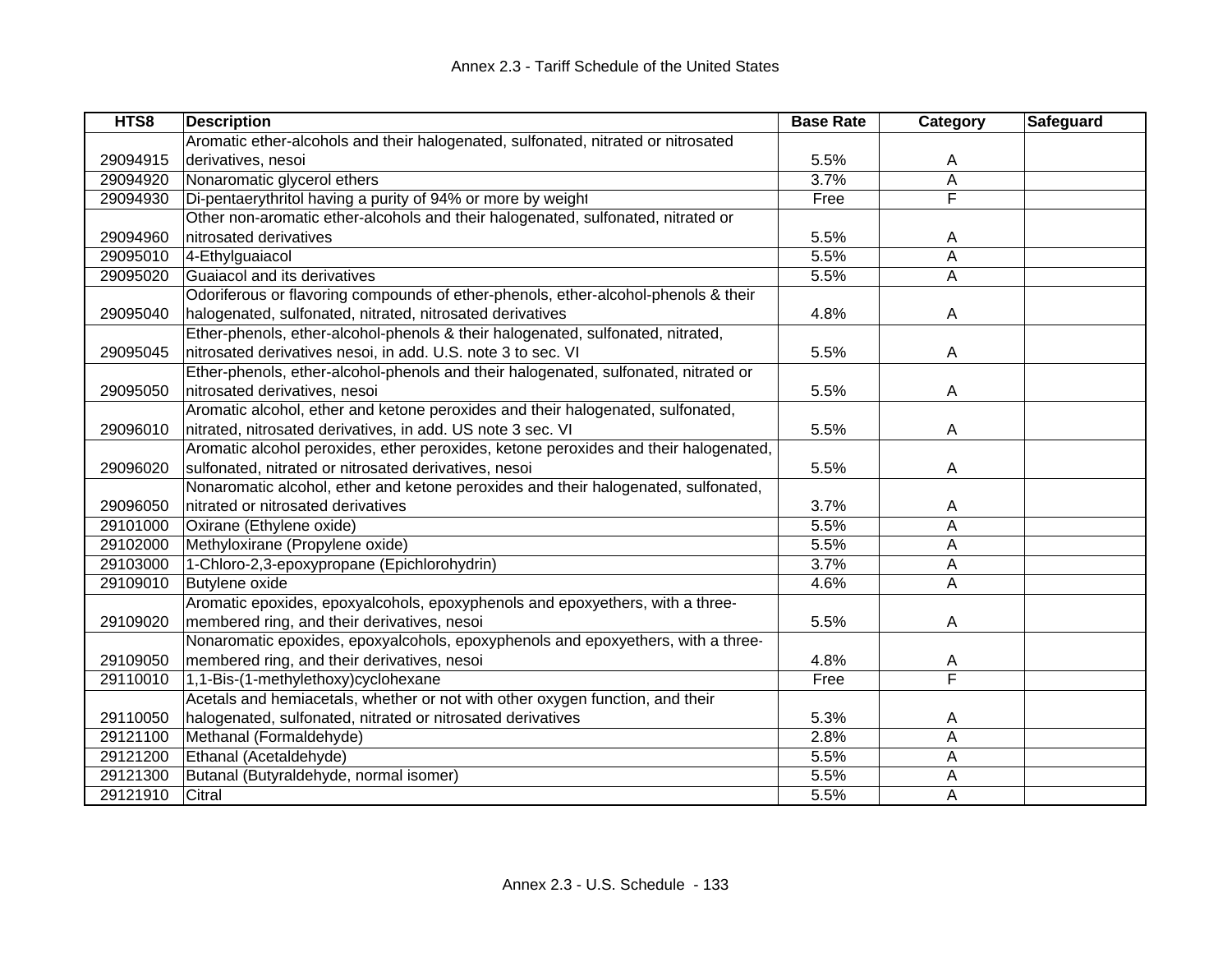| HTS8     | <b>Description</b>                                                                     | <b>Base Rate</b> | Category | Safeguard |
|----------|----------------------------------------------------------------------------------------|------------------|----------|-----------|
|          | Odoriferous or flavoring compounds of acyclic aldehydes without other oxygen           |                  |          |           |
| 29121920 | function, nesoi                                                                        | 4.8%             | A        |           |
| 29121930 | Glyoxal                                                                                | 3.7%             | A        |           |
| 29121940 | Isobutanal                                                                             | 5.5%             | Α        |           |
| 29121950 | Acyclic aldehydes without other oxygen function, nesoi                                 | 5.5%             | A        |           |
| 29122100 | Benzaldehyde                                                                           | 5.5%             | A        |           |
| 29122910 | Phenylacetaldehyde                                                                     | 5.5%             | A        |           |
| 29122930 | 3,4-Dimethylbenzaldehyde and p-tolualdehyde                                            | Free             | F        |           |
| 29122960 | Other cyclic aldehydes without other oxygen function                                   | 5.5%             | A        |           |
| 29123010 | Aromatic aldehyde-alcohols                                                             | 5.5%             | A        |           |
| 29123020 | Hydroxycitronellal                                                                     | 4.8%             | A        |           |
| 29123050 | Nonaromatic aldehyde-alcohols, other than hydroxycitronellal                           | 5.1%             | A        |           |
| 29124100 | Vanillin (4-Hydroxy-3-methoxybenzaldehyde)                                             | 5.5%             | A        |           |
| 29124200 | Ethylvanillin (3-Ethoxy-4-hydroxy-benzaldehyde)                                        | 5.5%             | A        |           |
| 29124910 | p-Anisaldehyde                                                                         | 5.5%             | A        |           |
| 29124915 | P-Hydroxybenzaldehyde                                                                  | Free             | F        |           |
|          | Other aromatic aldehyde-ethers, aldehyde-phenols and aldehydes with other oxygen       |                  |          |           |
| 29124925 | function                                                                               | 5.5%             | A        |           |
|          | Nonaromatic aldehyde-ethers, aldehyde-phenols and aldehydes with other oxygen          |                  |          |           |
| 29124950 | function, nesoi                                                                        | 4.8%             | A        |           |
| 29125010 | Metaldehyde from cyclic polymers of aldehydes                                          | Free             | F        |           |
| 29125050 | Cyclic polymers of aldehydes, other than Metaldehyde.                                  | 5.5%             | A        |           |
| 29126000 | Paraformaldehyde                                                                       | 5.1%             | A        |           |
| 29130020 | 4-Fluoro-3-phenoxybenzaldehyde                                                         | Free             | F        |           |
|          | Aromatic halogenated, sulfonated, nitrated or nitrosated derivatives of product of     |                  |          |           |
| 29130040 | heading 2912                                                                           | 5.5%             | A        |           |
|          | Nonaromatic halogenated, sulfonated, nitrated or nitrosated derivatives of products of |                  |          |           |
| 29130050 | heading 2912                                                                           | 5.5%             | A        |           |
| 29141110 | Acetone, derived in whole or in part from cumene                                       | 5.5%             | Α        |           |
| 29141150 | Acetone, not derived in whole or in part from cumene                                   | Free             | F        |           |
| 29141200 | Butanone (Methyl ethyl ketone)                                                         | 3.1%             | Α        |           |
| 29141300 | 4-Methylpentan-2-one (Methyl isobutyl ketone)                                          | 4.0%             | A        |           |
| 29141900 | Acyclic ketones without other oxygen function, nesoi                                   | 4.0%             | A        |           |
| 29142110 | Natural camphor                                                                        | Free             | F        |           |
| 29142120 | Synthetic camphor                                                                      | 2.6%             | A        |           |
| 29142210 | Cyclohexanone                                                                          | 5.5%             | A        |           |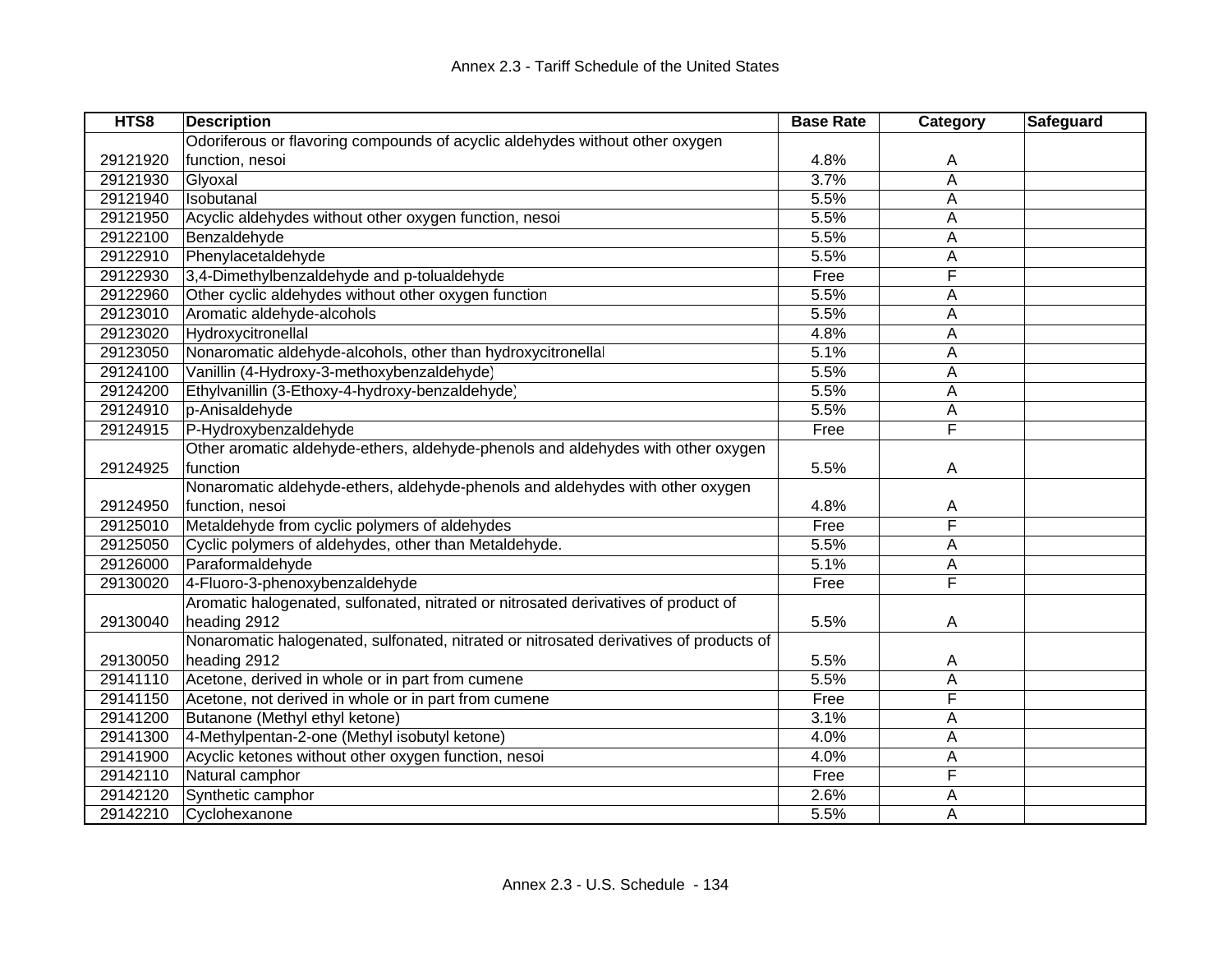| HTS8     | <b>Description</b>                                                                     | <b>Base Rate</b> | Category                | Safeguard |
|----------|----------------------------------------------------------------------------------------|------------------|-------------------------|-----------|
| 29142220 | Methylcyclohexanone                                                                    | 5.5%             | A                       |           |
| 29142300 | Ionones and methylionones                                                              | 5.5%             | А                       |           |
| 29142910 | Isophorone                                                                             | 4.0%             | A                       |           |
|          |                                                                                        |                  |                         |           |
| 29142950 | Cyclanic, cyclenic or cycloterpenic ketones without other oxygen function, nesoi       | 4.8%             | A                       |           |
| 29143100 | Phenylacetone (Phenylpropan-2-one)                                                     | 5.5%             | A                       |           |
|          | 7-Acetyl-1,1,3,4,4,6-hexamethyltetrahydronaphthalene; 1-(2-Naphthalenyl)ethanone;      |                  |                         |           |
| 29143910 | and 6-Acetyl-1,1,2,3,3,5-hexamethylindan                                               | Free             | F                       |           |
| 29143990 | Aromatic ketones without other oxygen function, nesoi                                  | 5.5%             | Α                       |           |
| 29144010 | 4-Hydroxy-4-methylpentan-2-one (Diacetone alcohol)                                     | 4.0%             | Α                       |           |
| 29144020 | 1,2,3-Indantrione monohydrate (Ninhydrin)                                              | 5.5%             | A                       |           |
| 29144040 | Aromatic ketone-alcohols and ketone-aldehydes, nesoi                                   | 5.5%             | А                       |           |
| 29144060 | 1,3-Dihydroxyacetone                                                                   | Free             | F                       |           |
| 29144090 | Nonaromatic ketone-alcohols and ketone-aldehydes, nesoi                                | 4.8%             | Α                       |           |
| 29145010 | 5-Benzoyl-4-hydroxy-2-methoxy-benzenesulfonic acid                                     | Free             | F                       |           |
| 29145030 | Aromatic ketone-phenols and ketones with other oxygen function                         | 5.5%             | A                       |           |
| 29145050 | Nonaromatic ketone-phenols and ketones with other oxygen function                      | 4.0%             | A                       |           |
| 29146100 | Anthraquinone                                                                          | Free             | F                       |           |
| 29146910 | Photographic chemicals of quinones                                                     | 5.5%             | Α                       |           |
| 29146920 | Drugs of quinones                                                                      | 5.5%             | А                       |           |
| 29146960 | 1,4-Dihydroxyanthraquinone; and 2-ethylanthraquinone                                   | Free             | F                       |           |
| 29146990 | Quinones, nesoi                                                                        | 5.5%             | A                       |           |
|          | Specified aromatic halogenated, sulfonated, nitrated or nitrosated derivatives of      |                  |                         |           |
| 29147010 | ketones and quinones                                                                   | 5.5%             | A                       |           |
|          |                                                                                        |                  |                         |           |
| 29147030 | Anthraquinone disulfonic acid, sodium salt; and 4-(3,4-dichlorophenyl)-1-tetralone     | Free             | F                       |           |
|          | Other halogenated, sulfonated, nitrated, or nitrosated derivatives of aromatic ketones |                  |                         |           |
| 29147040 | & quinones whether or not with other oxygen function                                   | 5.5%             | A                       |           |
| 29147060 | 1-Chloro-5-hexanone                                                                    | Free             | $\overline{\mathsf{F}}$ |           |
|          | Other halogenated, sulfonated, nitrated or nitrosated derivatives of non-aromatic      |                  |                         |           |
| 29147090 | ketones & quinones whether or not w/other oxygen function                              | 4.0%             | A                       |           |
| 29151100 | Formic acid                                                                            | 5.5%             | A                       |           |
| 29151200 | Salts of formic acid                                                                   | 5.5%             | A                       |           |
| 29151310 | Aromatic esters of formic acid                                                         | 5.5%             | Α                       |           |
| 29151350 | Nonaromatic esters of formic acid                                                      | 3.7%             | Α                       |           |
| 29152100 | Acetic acid                                                                            | 1.8%             | A                       |           |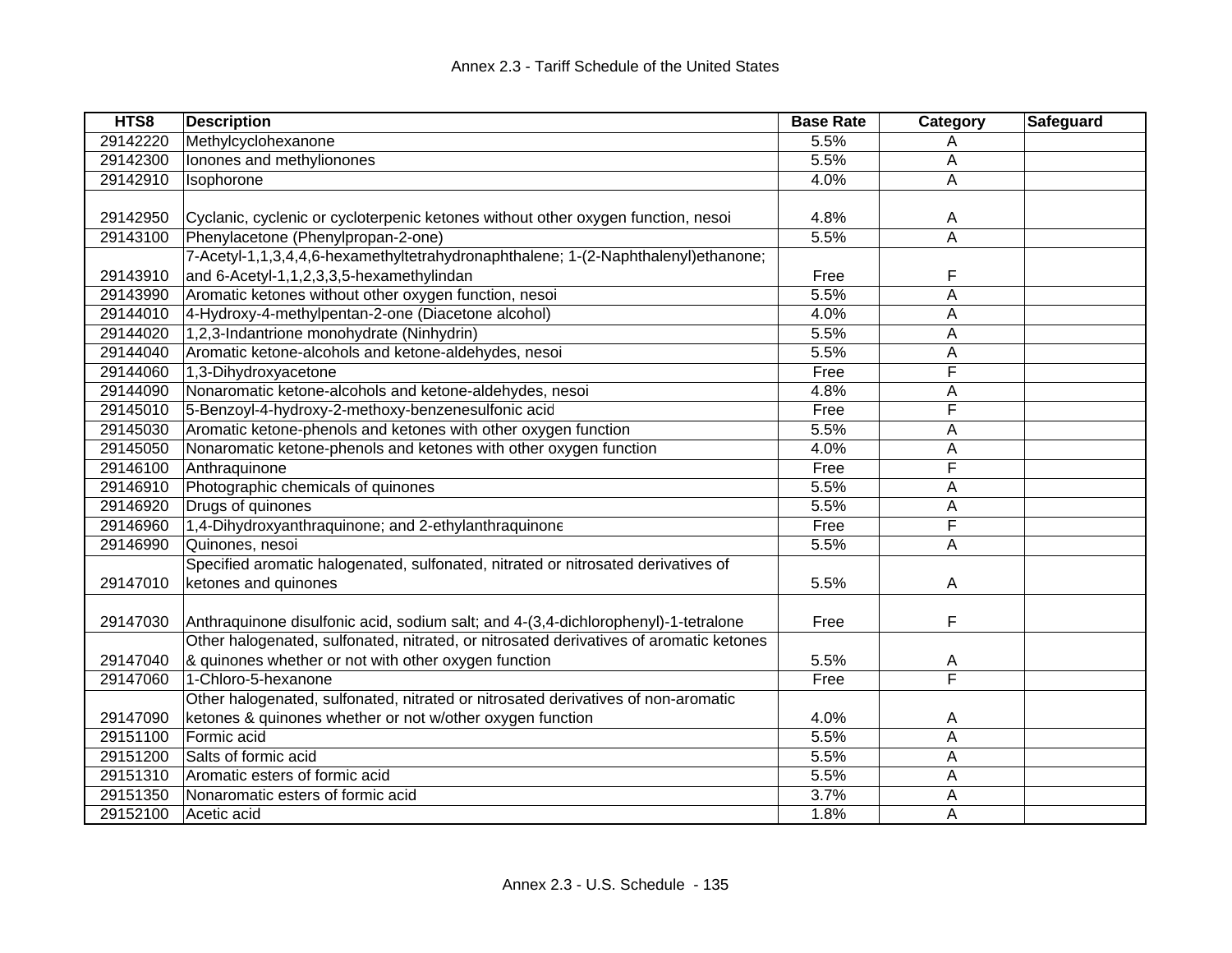| HTS8     | <b>Description</b>                                                                     | <b>Base Rate</b> | Category | Safeguard |
|----------|----------------------------------------------------------------------------------------|------------------|----------|-----------|
| 29152200 | Sodium acetate                                                                         | 3.7%             | A        |           |
| 29152300 | Cobalt acetates                                                                        | 4.2%             | Α        |           |
| 29152400 | Acetic anhydride                                                                       | 3.5%             | Α        |           |
| 29152910 | Cupric acetate monohydrate                                                             | Free             | F        |           |
| 29152950 | Other salts of acetic acid                                                             | 2.8%             | A        |           |
| 29153100 | Ethyl acetate                                                                          | 3.7%             | A        |           |
| 29153200 | Vinyl acetate                                                                          | 3.8%             | A        |           |
| 29153300 | n-Butyl acetate                                                                        | 5.5%             | A        |           |
| 29153400 | Isobutyl acetate                                                                       | 5.5%             | Α        |           |
| 29153500 | 2-Ethoxyethyl acetate (Ethylene glycol, monoethyl ether acetate)                       | 5.5%             | A        |           |
| 29153910 | Benzyl acetate                                                                         | 5.5%             | A        |           |
|          | Odoriferous or flavoring compounds of aromatic esters of acetic acid, other than       |                  |          |           |
| 29153920 | benzyl acetate                                                                         | 5.5%             | A        |           |
| 29153930 | Aromatic esters of acetic acid described in additional U.S. note 3 to section VI       | 5.5%             | A        |           |
| 29153935 | Aromatic esters of acetic acid, nesoi                                                  | 5.5%             | A        |           |
| 29153940 | Linalyl acetate                                                                        | 5.5%             | Α        |           |
|          |                                                                                        |                  |          |           |
| 29153945 | Odoriferous or flavoring compounds of nonaromatic esters of acetic acid, nesoi         | 4.8%             | A        |           |
| 29153947 | Acetates of polyhydric alcohols or of polyhydric alcohol ethers                        | 5.5%             | A        |           |
| 29153960 | Bis(bromoacetoxy)butene                                                                | Free             | F        |           |
| 29153990 | Other non-aromatic esters of acetic acid                                               | 3.7%             | A        |           |
| 29154010 | Chloroacetic acids                                                                     | 1.8%             | Α        |           |
|          | Aromatic salts and esters of chlorocetic acids, described in additional U.S. note 3 to |                  |          |           |
| 29154020 | section VI                                                                             | 5.5%             | A        |           |
| 29154030 | Aromatic salts and esters of chlorocetic acids, nesoi                                  | 5.5%             | Α        |           |
| 29154050 | Nonaromatic salts and esters of chlorocetic acids, nesoi                               | 3.7%             | Α        |           |
| 29155010 | Propionic acid                                                                         | 4.2%             | A        |           |
| 29155020 | Aromatic salts and esters of propionic acid                                            | 5.5%             | А        |           |
| 29155050 | Nonaromatic salts and esters of propionic acid                                         | 3.7%             | A        |           |
| 29156010 | Aromatic salts and esters of butyric acids and valeric acids                           | 5.5%             | A        |           |
| 29156050 | Butyric acids, valeric acids, their nonaromatic salts and esters                       | 2.1%             | А        |           |
| 29157000 | Palmitic acid, stearic acid, their salts and esters                                    | 5.0%             | A        |           |
| 29159010 | Fatty acids of animal or vegetable origin, nesoi                                       | 5.0%             | A        |           |
| 29159014 | Valproic acid                                                                          | 4.2%             | А        |           |
| 29159018 | Saturated acyclic monocarboxylic acids, nesoi                                          | 4.2%             | A        |           |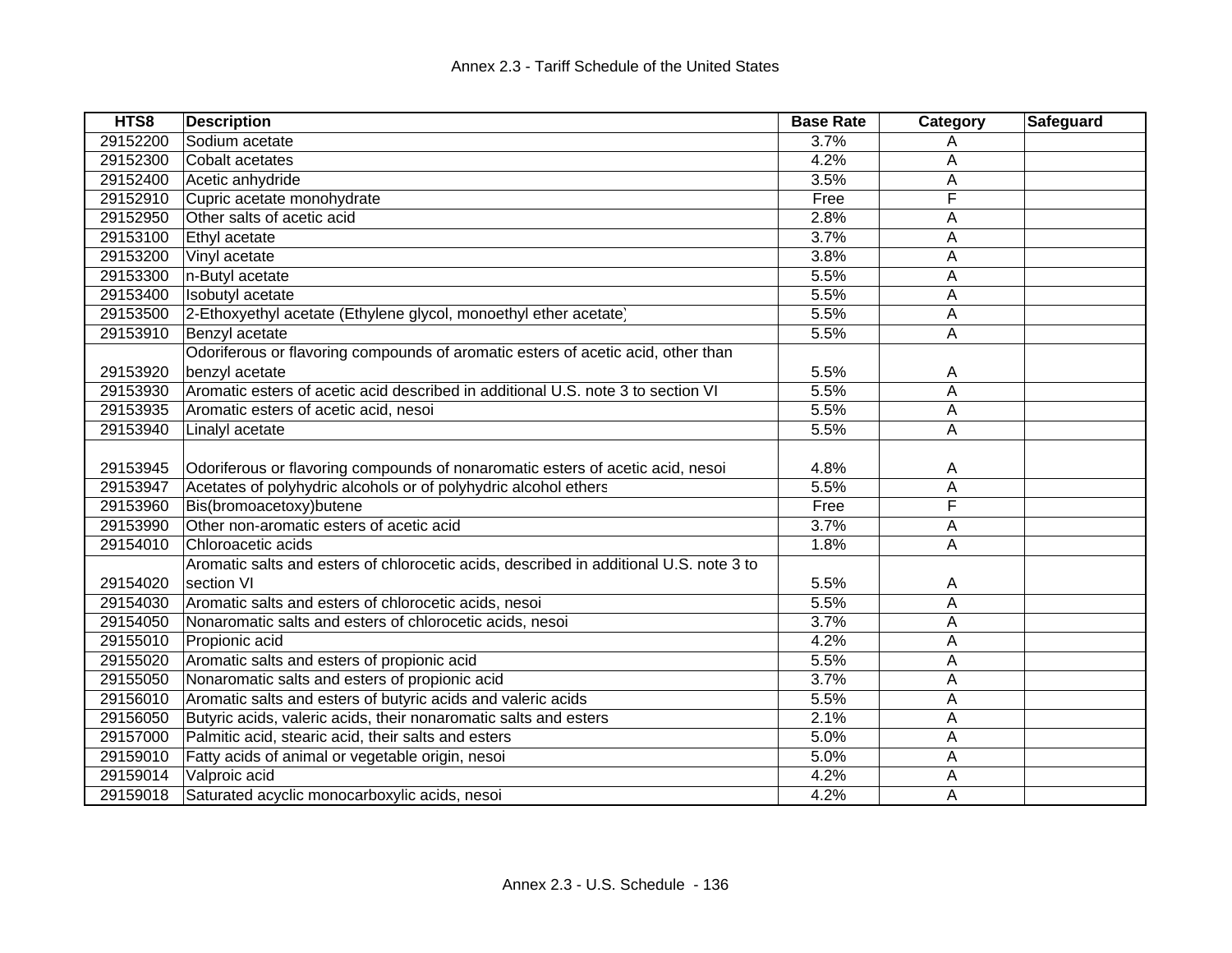| HTS8     | <b>Description</b>                                                                      | <b>Base Rate</b> | Category | Safeguard |
|----------|-----------------------------------------------------------------------------------------|------------------|----------|-----------|
|          | Aromatic anhydrides, halides, peroxides and peroxyacids, of saturated acyclic           |                  |          |           |
| 29159020 | monocarboxylic acids, and their derivatives, nesoi                                      | 5.5%             | Α        |           |
|          | Nonaromatic anhydrides, halides, peroxides and peroxyacids, of saturated acyclic        |                  |          |           |
| 29159050 | monocarboxylic acids, and their derivatives, nesoi                                      | 3.8%             | A        |           |
| 29161100 | Acrylic acid and its salts                                                              | 4.2%             | A        |           |
| 29161210 | Aromatic esters of acrylic acid                                                         | 6.5%             | Α        |           |
| 29161250 | Nonaromatic esters of acrylic acid                                                      | 3.7%             | Α        |           |
| 29161300 | Methacrylic acid and its salts                                                          | 4.2%             | А        |           |
| 29161410 | Dicyclopentenyloxyethyl methacrylate                                                    | Free             | F        |           |
| 29161420 | Other esters of methacrylic acid                                                        | 3.7%             | Α        |           |
| 29161510 | Oleic, linoleic or linolenic acids                                                      | 6.5%             | A        |           |
| 29161550 | Salts and esters of oleic, linoleic or linolenic acids                                  | 4.4%             | Α        |           |
| 29161910 | Potassium sorbate                                                                       | 3.1%             | Α        |           |
| 29161920 | Sorbic acid                                                                             | 4.2%             | Α        |           |
| 29161930 | Unsaturated acyclic monocarboxylic acids, nesoi                                         | 6.1%             | А        |           |
|          | Unsaturated acyclic monocarboxylic acid anhydrides, halides, peroxides, peroxyacids     |                  |          |           |
| 29161950 | and their derivatives, nesoi                                                            | 3.7%             | A        |           |
| 29162010 | Tefluthrin                                                                              | Free             | F        |           |
|          | Cyclanic, cyclenic or cycloterpenic monocarboxylic acids, their anhydrides, halides,    |                  |          |           |
| 29162050 | peroxides, peroxyacids and their derivatives                                            | 3.7%             | A        |           |
| 29163110 | Benzoic acid and its salts                                                              | 6.5%             | А        |           |
| 29163120 | Odoriferous or flavoring compounds of benzoic acid esters                               | 6.5%             | A        |           |
|          | Benzoic acid esters, except odoriferous or flavoring compounds, described in            |                  |          |           |
| 29163130 | additional U.S. note 3 to section VI                                                    | 6.5%             | A        |           |
| 29163150 | Benzoic acid esters, nesoi                                                              | 6.5%             | A        |           |
| 29163210 | Benzoyl peroxide                                                                        | 6.5%             | A        |           |
| 29163220 | Benzoyl chloride                                                                        | 6.5%             | Α        |           |
| 29163410 | Phenylacetic acid (alpha-Toluic acid)                                                   | 6.5%             | Α        |           |
| 29163415 | Odoriferous or flavoring compounds of phenylacetic acid and its salts                   | 6.5%             | Α        |           |
| 29163425 | Phenylacetic acid salts, nesoi, described in additional US note 3 to section VI         | 6.5%             | Α        |           |
| 29163455 | Phenylacetic acid salts, nesoi                                                          | Free             | F        |           |
| 29163515 | Odoriferous or flavoring compounds of phenylacetic acid esters                          | 6.5%             | Α        |           |
| 29163525 | Phenylacetic acid esters, nesoi, described in additional US note 3 to section VI        | 6.5%             | А        |           |
| 29163555 | Phenylacetic acid esters, nesoi                                                         | Free             | F        |           |
|          | Benzoic anhydride; tert-butyl peroxybenzoate; p-nitrobenzoyl chloride; 2-nitro-m-toluic |                  |          |           |
| 29163903 | acid; and 3-nitro-o-toluic acid                                                         | 6.5%             | A        |           |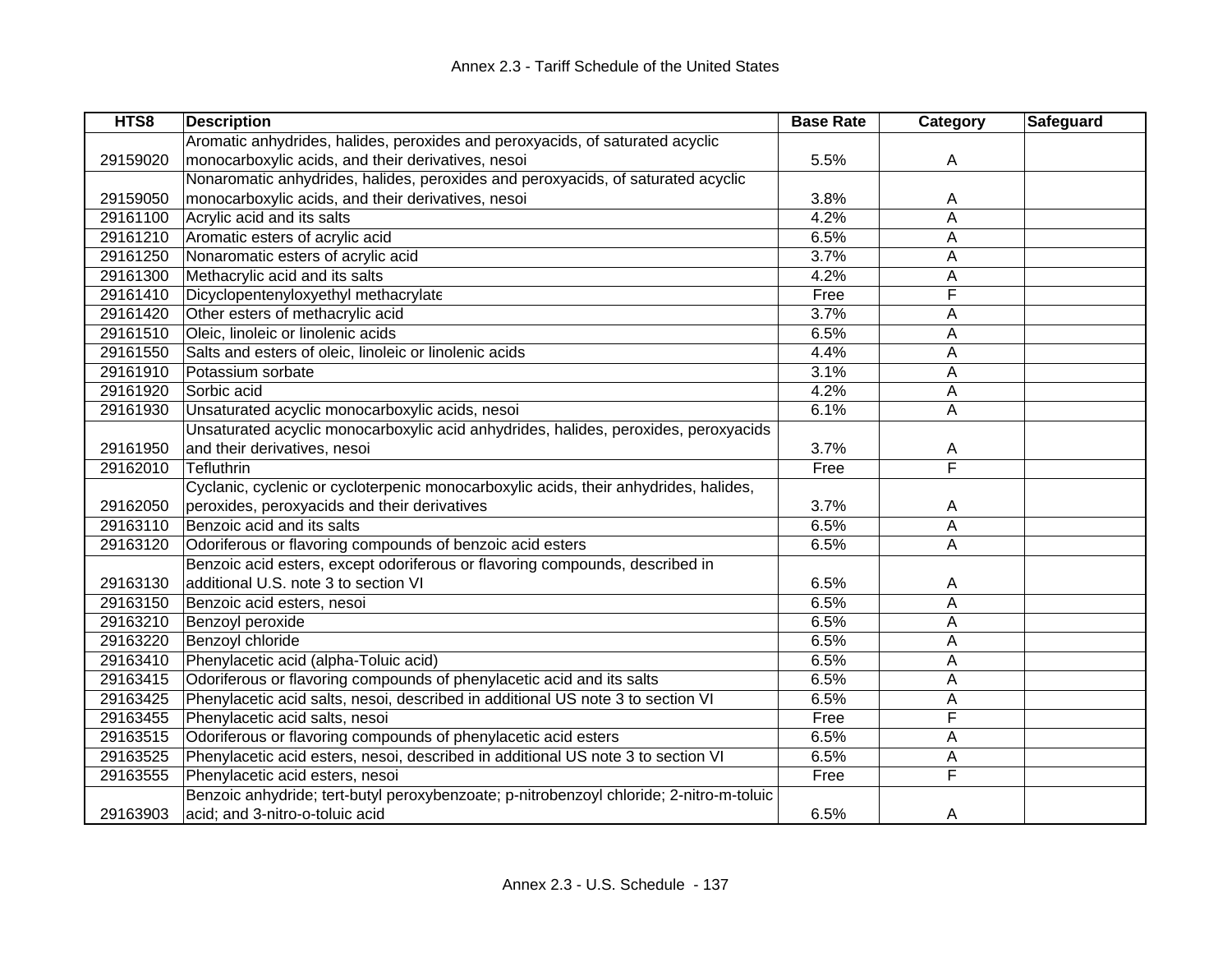| HTS8     | <b>Description</b>                                                                      | <b>Base Rate</b> | Category       | Safeguard |
|----------|-----------------------------------------------------------------------------------------|------------------|----------------|-----------|
| 29163904 | Specified derivatives of benzoic and toluic acids                                       | Free             |                |           |
| 29163906 | Cinnamic acid                                                                           | 6.5%             | A              |           |
| 29163908 | 4-Chloro-3-nitrobenzoic acid                                                            | 6.5%             | Α              |           |
| 29163912 | 4-Chloro-3,5-dinitrobenzoic acid and its esters                                         | 6.5%             | A              |           |
| 29163915 | Ibuprofen                                                                               | 6.5%             | A              |           |
| 29163916 | 4-Chlorobenzoic acid                                                                    | 6.5%             | A              |           |
| 29163917 | 2,2-Dichlorophenylacetic acid ethyl ester and m-toluic acid                             | Free             | F              |           |
|          | Odoriferous or flavoring compounds of aromatic monocarboxylic acids, their              |                  |                |           |
| 29163920 | anhydrides, halides, peroxides, peroxyacids and derivatives                             | 6.5%             | A              |           |
|          | Aromatic monocarboxylic acids, their anhydrides, halides, peroxides, peroxyacids and    |                  |                |           |
| 29163945 | derivatives described in add'l US note 3 to section VI                                  | 6.5%             | A              |           |
|          | Other aromatic monocarboxylic acids, their anhydrides, halides, peroxides,              |                  |                |           |
| 29163975 | peroxyacids and their derivatives                                                       | 6.5%             | A              |           |
| 29171100 | Oxalic acid, its salts and esters                                                       | 3.1%             | A              |           |
| 29171210 | Adipic acid                                                                             | 6.5%             | Α              |           |
| 29171220 | Plasticizers of adipic acid salts and esters                                            | 6.5%             | A              |           |
| 29171250 | Adipic acid salts and esters, nesoi                                                     | 6.5%             | A              |           |
| 29171300 | Azelaic acid, sebacic acid, their salts and esters                                      | 4.8%             | A              |           |
|          | Maleic anhydride derived in whole or in part from benzene or other aromatic             |                  |                |           |
| 29171410 | hydrocarbons                                                                            | 6.5%             | A              |           |
|          | Maleic anhydride, except derived in whole or in part from benzene or other aromatic     |                  |                |           |
| 29171450 | hydrocarbons                                                                            | 4.2%             | Α              |           |
| 29171910 | Ferrous fumarate                                                                        | 6.5%             | A              |           |
| 29171915 | Fumaric acid, derived in whole or in part from aromatic hydrocarbons                    | 6.5%             | A              |           |
| 29171917 | Fumaric acid except derived in whole or in part from aromatic hydrocarbons              | 4.2%             | A              |           |
|          | Specified acyclic polycarboxylic acids and their derivatives, described in additional   |                  |                |           |
| 29171920 | U.S. note 3 to section VI                                                               | 6.5%             | A              |           |
| 29171923 | Maleic acid                                                                             | 6.5%             | $\overline{A}$ |           |
|          | Succinic acid, glutaric acid, and their derivatives, and derivatives of adipic, fumeric |                  |                |           |
| 29171927 | and maleic acids, nesoi                                                                 | 6.5%             | A              |           |
| 29171930 | Ethylene brassylate                                                                     | 4.8%             | A              |           |
| 29171935 | Malonic acid                                                                            | Free             | F              |           |
|          | Acyclic polycarboxylic acids, derived from aromatic hydrocarbons, and their             |                  |                |           |
| 29171940 | derivatives, nesoi                                                                      | 6.5%             | A              |           |
| 29171970 | Acyclic polycarboxylic acids and derivative (excluding plasticizers)                    | 4.0%             | A              |           |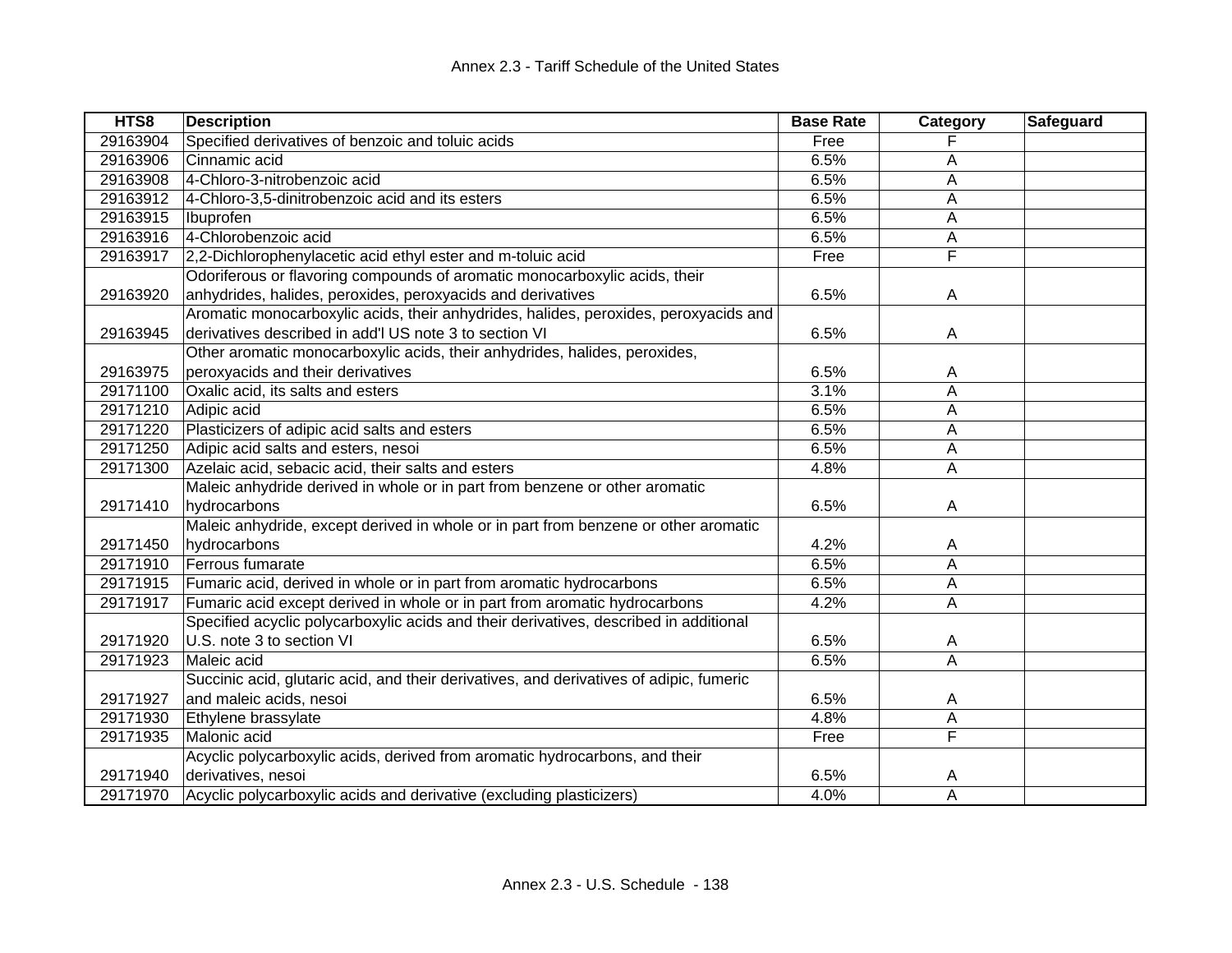| HTS8     | <b>Description</b>                                                                                                                                 | <b>Base Rate</b> | Category | Safeguard |
|----------|----------------------------------------------------------------------------------------------------------------------------------------------------|------------------|----------|-----------|
|          | Cyclanic, cyclenic or cycloterpenic polycarboxylic acids, their anhydrides, halides,                                                               |                  |          |           |
| 29172000 | peroxides, peroxyacids and their derivatives                                                                                                       | 4.2%             | A        |           |
| 29173100 | Dibutyl orthophthalates                                                                                                                            | 6.5%             | A        |           |
| 29173200 | Dioctyl orthophthalates                                                                                                                            | 6.5%             | Α        |           |
| 29173300 | Dinonyl or didecyl orthophthalates                                                                                                                 | 6.5%             | А        |           |
| 29173400 | Esters of orthophthalic acid, nesoi                                                                                                                | 6.5%             | A        |           |
| 29173500 | Phthalic anhydride                                                                                                                                 | 6.5%             | A        |           |
| 29173600 | Terephthalic acid and its salts                                                                                                                    | 6.5%             | Α        |           |
| 29173700 | Dimethyl terephthalate                                                                                                                             | 6.5%             | Α        |           |
| 29173904 | 1,2,4-Benzenetricarboxylic acid,1,2-dianhydride(trimellitic anhydride);naphthalic<br>anhydride; phthalic acid; & 4-sulfo-1, 8-naphthalic anhydride | 6.5%             | A        |           |
| 29173908 | Naphthalic anhydride                                                                                                                               | Free             | F        |           |
| 29173912 | 4,4'-(Hexafluoroisopropyl-indene)bis(phthalic anhydride)                                                                                           | Free             | F        |           |
| 29173915 | Isophthalic acid                                                                                                                                   | 6.5%             | A        |           |
| 29173917 | Tetrabromophthalic anhydride                                                                                                                       | 6.5%             | A        |           |
| 29173920 | Plasticizers of aromatic polycarboxylic acids, their anhydrides, halides, peroxides,<br>peroxyacids and their derivatives                          | 6.5%             | A        |           |
| 29173930 | Aromatic polycarboxylic acids, their anhydrides, halides, peroxides, peroxyacids and<br>their derivatives nesoi, in add. U.S. note 3 to sec. VI    | 6.5%             | A        |           |
| 29173970 | Other aromatic polycarboxylic acids and their derivatives (excluding those described<br>in additional US note 3 to section VI                      | 6.5%             | A        |           |
| 29181110 | Lactic acid                                                                                                                                        | 5.1%             | Α        |           |
| 29181150 | Salts and esters of lactic acid                                                                                                                    | 3.4%             | А        |           |
| 29181200 | Tartaric acid                                                                                                                                      | Free             | F        |           |
| 29181310 | Potassium antimony tartrate (Tartar emetic)                                                                                                        | Free             | F        |           |
| 29181320 | Potassium bitartrate (Cream of tartar)                                                                                                             | Free             | F        |           |
| 29181330 | Potassium sodium tartrate (Rochelle salts)                                                                                                         | Free             | F        |           |
| 29181350 | Salts and esters of tartaric acid, nesoi                                                                                                           | 4.4%             | Α        |           |
| 29181400 | Citric acid                                                                                                                                        | 6.0%             | A        |           |
| 29181510 | Sodium citrate                                                                                                                                     | 6.5%             | Α        |           |
| 29181550 | Salts and esters of citric acid, except sodium citrate                                                                                             | 3.7%             | Α        |           |
| 29181610 | Gluconic acid                                                                                                                                      | 6.0%             | Α        |           |
| 29181650 | Salts and esters of gluconic acid                                                                                                                  | 3.7%             | Α        |           |
| 29181910 | Benzilic acid; and benzilic acid, methyl ester                                                                                                     | 5.8%             | Α        |           |
| 29181912 | Phenylglycolic acid (Mandelic acid)                                                                                                                | Free             | F        |           |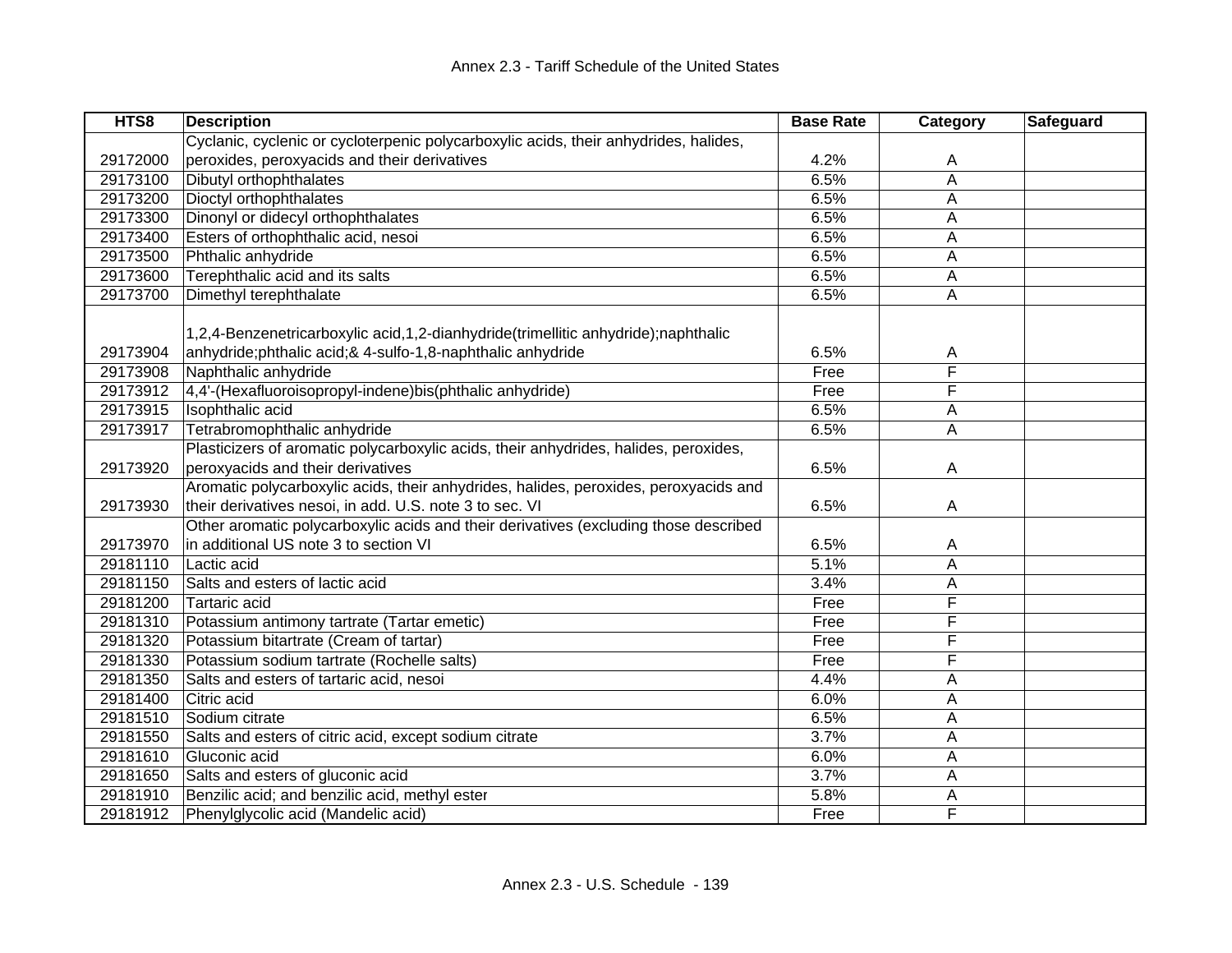| HTS8     | <b>Description</b>                                                                          | <b>Base Rate</b> | Category | <b>Safeguard</b> |
|----------|---------------------------------------------------------------------------------------------|------------------|----------|------------------|
| 29181915 | Phenylglycolic (Mandelic) acid salts and esters                                             | 6.5%             | A        |                  |
|          | Aromatic carboxylic acids with alcohol function, w/o other oxygen functions, and their      |                  |          |                  |
| 29181920 | derivatives, described in add. U.S. note 3 to sec. VI                                       | 6.5%             | A        |                  |
|          | Aromatic carboxylic acids with alcohol function, without other oxygen functions, and        |                  |          |                  |
| 29181930 | their derivatives, nesoi                                                                    | 6.5%             | A        |                  |
| 29181960 | Malic acid                                                                                  | 4.0%             | A        |                  |
|          | Nonaromatic carboxylic acids with alcohol function, without other oxygen function, and      |                  |          |                  |
| 29181990 | their derivatives, nesoi                                                                    | 4.0%             | A        |                  |
| 29182110 | Salicylic acid and its salts, suitable for medicinal use                                    | 6.5%             | A        |                  |
| 29182150 | Salicylic acid and its salts, not suitable for medicinal use                                | 6.5%             | A        |                  |
| 29182210 | O-Acetylsalicylic acid (Aspirin)                                                            | 6.5%             | A        |                  |
| 29182250 | Salts and esters Of O-acetylsalicylic acid                                                  | 6.5%             | A        |                  |
| 29182310 | Salol (Phenyl salicylate) suitable for medicinal use                                        | 6.5%             | Α        |                  |
|          | Odoriferous or flavoring compounds of other esters of salicyclic acid and their salts,      |                  |          |                  |
| 29182320 | nesoi                                                                                       | 6.5%             | A        |                  |
|          |                                                                                             |                  |          |                  |
| 29182330 | Esters of salicylic acid and their salts, described in additional U.S. note 3 to section VI | 6.5%             | A        |                  |
| 29182350 | Esters of salicylic acid and their salts, nesoi                                             | 6.5%             | A        |                  |
|          | 2,3-Cresotic acid; m-hydroxybenzoic acid; 2-hydroxybenzoic acid, calcium salt; and          |                  |          |                  |
| 29182904 | other specified carboxylic acids w/phenol function                                          | 5.8%             | A        |                  |
| 29182908 | m-Hydroxybenzoic acid                                                                       | Free             | F        |                  |
| 29182920 | Gentisic acid; and hydroxycinnamic acid and its salts                                       | 6.5%             | A        |                  |
| 29182922 | p-Hydroxybenzoic acid                                                                       | 6.5%             | Α        |                  |
| 29182925 | 3-Hydroxy-2-naphthoic acid                                                                  | 6.5%             | A        |                  |
| 29182930 | Gallic acid                                                                                 | 1.0%             | A        |                  |
| 29182939 | 4,4-Bis(4-hydroxyphenyl)-pentanoic acid; and 3,5,6-triclorosalicylic acid                   | Free             | F        |                  |
|          | Carboxylic acids with phenol function but w/o other oxygen function, described in           |                  |          |                  |
| 29182965 | add'l. U.S. note 3 to section VI                                                            | 6.5%             | A        |                  |
|          | Other carboxylic acids w/phenol function but w/o other oxygen function & their              |                  |          |                  |
| 29182975 | derivatives (excluding goods of add. US note 3 to section VI)                               | 6.5%             | A        |                  |
| 29183010 | 1-Formylphenylacetic acid, methyl ester                                                     | 5.8%             | A        |                  |
|          | 2-Chloro-4,5-difluoro-beta-oxobenzenepropanoic acid, ethyl ester; and ethyl 2-keto-4-       |                  |          |                  |
| 29183015 | phenylbutanoate                                                                             | Free             | F        |                  |
|          | Aromatic carboxylic acids w/aldehyde or ketone function but w/o other oxygen function       |                  |          |                  |
| 29183025 | & their deriv desc. in add US note 3 to sec VI, nesoi                                       | 6.5%             | A        |                  |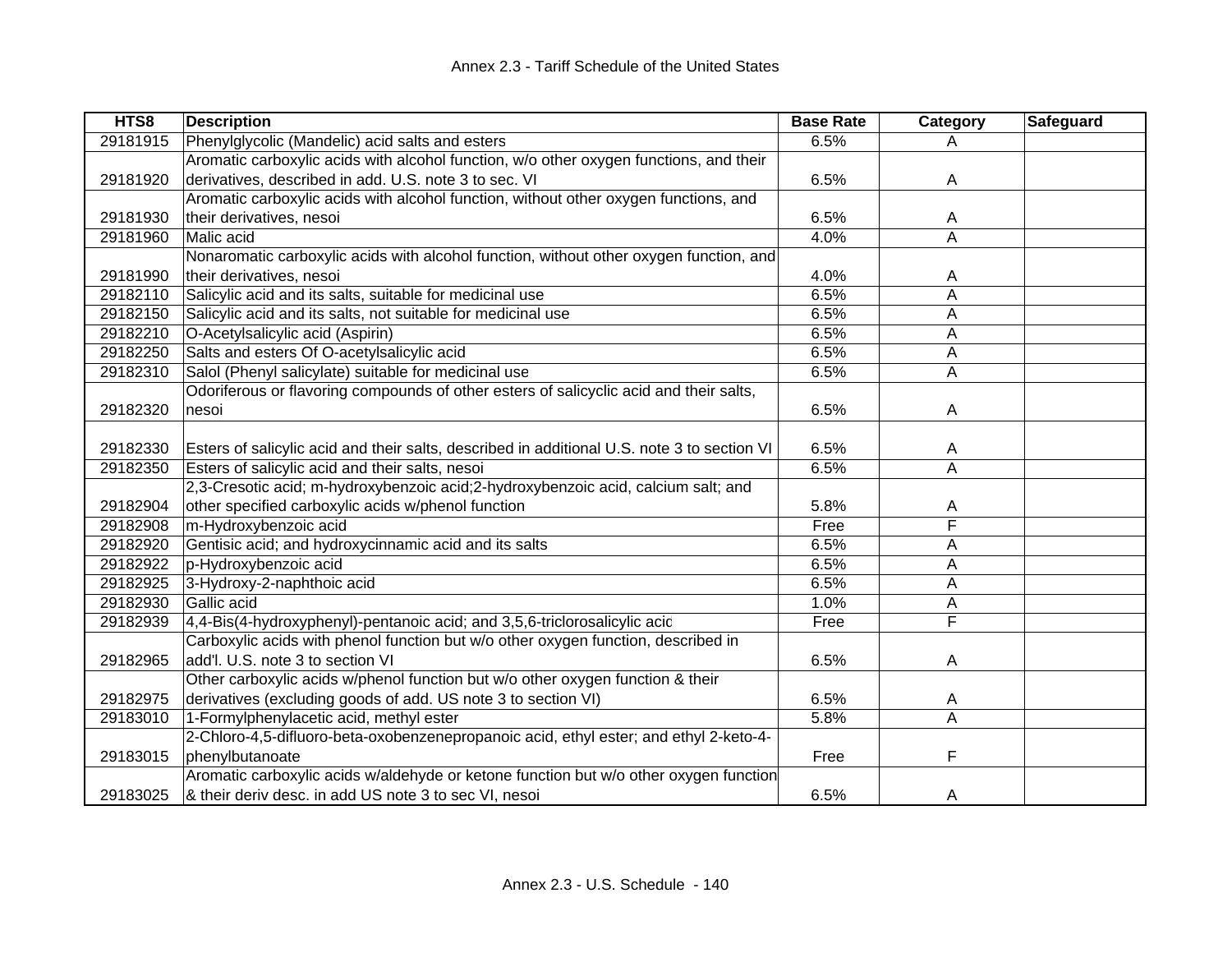| HTS8     | <b>Description</b>                                                                       | <b>Base Rate</b> | Category | Safeguard |
|----------|------------------------------------------------------------------------------------------|------------------|----------|-----------|
|          | Aromatic carboxylic acids with aldehyde or ketone function, but without other oxygen     |                  |          |           |
| 29183030 | function, and derivatives, nesoi                                                         | 6.5%             | A        |           |
|          | Dimethyl acetyl succinate; oxalacetic acid diethyl ester sodium salt; 4,4,4-trifluoro-3- |                  |          |           |
| 29183070 | oxobutanoic acid, both ethyl & methyl ester versions                                     | Free             | F        |           |
|          | Non-aromatic carboxylic acids w/aldehyde or ketone function but w/o other oxygen         |                  |          |           |
| 29183090 | func. their anhydrides, halides, peroxides, etc derivatives                              | 3.7%             | A        |           |
|          | p-Anisic acid; clofibrate; 1,6-hexanediol-bis(3,5-dibutyl-4-hydroxyphenyl)propionate;    |                  |          |           |
| 29189005 | and 3-phenoxybenzoic acid                                                                | 5.8%             | A        |           |
|          | 1-Hydroxy-6-octadecyloxy-2-naphthalenccarboxylic acid; and 1-hydroxy-6-docosyloxy-       |                  |          |           |
| 29189006 | 2-naphthalene carboxylic acid                                                            | Free             | F        |           |
| 29189014 | 2-(4-Chloro-2-methyl-phenoxy) propionic acid and its salts                               | Free             | F        |           |
|          | 4-(4-Chloro-2-methyl-phenoxy)butyric acid; p-chlorophenoxyacetic acid; and 2-(2,4-       |                  |          |           |
| 29189018 | dichlorophenoxy) propionic acid                                                          | 6.5%             | A        |           |
|          | Aromatic pesticides, derived from carboxylic acids with additional oxygen function,      |                  |          |           |
| 29189020 | and their derivatives, nesoi                                                             | 6.5%             | A        |           |
|          | Aromatic drugs derived from carboxylic acids with additional oxygen function, and        |                  |          |           |
| 29189030 | their derivatives, nesoi                                                                 | 6.5%             | A        |           |
|          | Odoriferous or flavoring compounds of carboxylic acids with additional oxygen            |                  |          |           |
| 29189035 | function, and their derivatives, nesoi                                                   | 6.5%             | A        |           |
|          | Aromatic carboxylic acids with add'l oxygen function and their anhydrides, halide, etc   |                  |          |           |
| 29189043 | deriv described in add US note 3 to sect VI, nesoi                                       | 6.5%             | Α        |           |
|          | Other aromatic carboxylic acids with add'l oxygen function and their anhydrides,         |                  |          |           |
| 29189047 | halide, etc deriv (exclud goods in add US note 3 to sec VI)                              | 6.5%             | Α        |           |
|          | Nonaromatic carboxylic acids with additional oxygen function, and their derivatives,     |                  |          |           |
| 29189050 | nesoi                                                                                    | 4.0%             | A        |           |
| 29190015 | Triphenyl phosphate plasticizers                                                         | Free             | F        |           |
| 29190025 | Other aromatic plasticizers                                                              | 6.5%             | Α        |           |
|          | Aromatic phosphoric esters and their salts, including lactophosphates, and their         |                  |          |           |
| 29190030 | derivatives, not used as plasticizers                                                    | 6.5%             | A        |           |
|          | Nonaromatic phosphoric esters and their salts, including lactophosphates, and their      |                  |          |           |
| 29190050 | derivatives                                                                              | 3.7%             | A        |           |
| 29201010 | O,O-Dimethyl-O-(4-nitro-m-tolyl)-phosphorothioate (Fenitrothion)                         | 6.5%             | A        |           |
|          | O,O-diethyl-O-(4-nitrophenyl) phosphorothioate; and O,O-dimethyl-O-(4-                   |                  |          |           |
| 29201030 | nitrophenyl)phosphorothioate                                                             | Free             | F        |           |
|          | Other aromatic thiophosphoric esters (phosphorothioates) and their salts; their          |                  |          |           |
| 29201040 | halogenated, sulfonated, nitrated or nitrosated derivatives                              | 6.5%             | A        |           |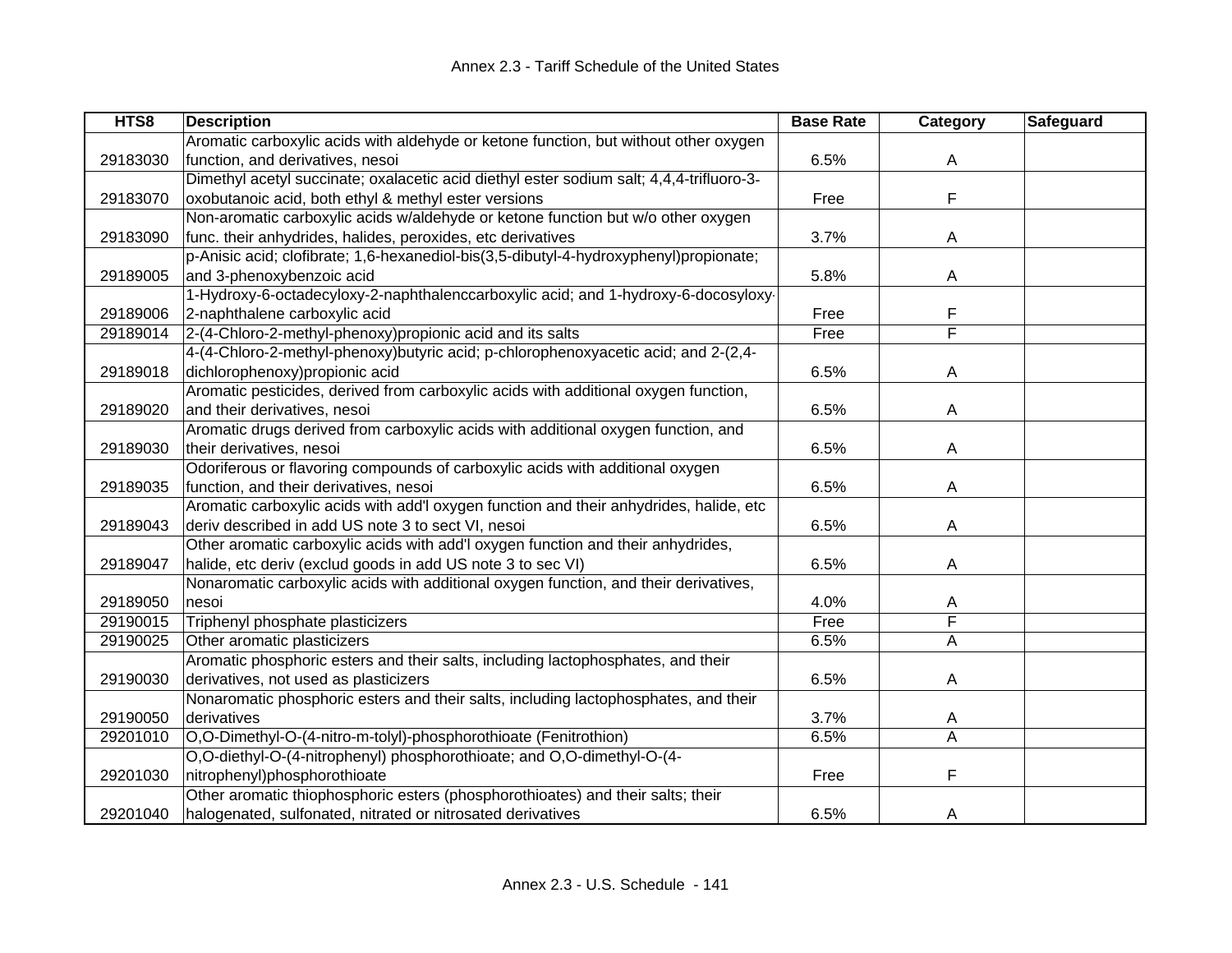| HTS8     | <b>Description</b>                                                                     | <b>Base Rate</b> | Category | <b>Safeguard</b> |
|----------|----------------------------------------------------------------------------------------|------------------|----------|------------------|
|          | Nonaromatic phosphorothioates, their salts and halogenated, sulfonated, nitrated or    |                  |          |                  |
| 29201050 | nitrosated derivatives, nesoi                                                          | 3.7%             | A        |                  |
|          | Aromatic pesticides of esters of other inorganic acids (excluding hydrogen halides),   |                  |          |                  |
| 29209010 | their salts and their derivatives                                                      | 6.5%             | A        |                  |
|          | Aromatic esters of other inorganic acids (excluding hydrogen halides) their salts and  |                  |          |                  |
| 29209020 | their derivatives, nesoi                                                               | 6.5%             | A        |                  |
|          | Nonaromatic esters of other inorganic acids (excluding hydrogen halides), their salts  |                  |          |                  |
| 29209050 | and their derivatives, nesoi                                                           | 3.7%             | A        |                  |
| 29211100 | Methylamine, di- or trimethylamine, and their salts                                    | 3.7%             | Α        |                  |
| 29211200 | Diethylamine and its salts                                                             | 3.7%             | A        |                  |
|          | Mono- and triethylamines; mono-, di-, and tri(propyl- and butyl-) monoamines; salts of |                  |          |                  |
| 29211910 | any of the foregoing                                                                   | 3.7%             | A        |                  |
|          | 3-Amino-3-methyl-1-butyne; 2-chloro-N,N-dimethylethylamine hydrochloride; 2-           |                  |          |                  |
| 29211930 | (diethylamino) ethyl HCI; and dimethylaminoisopropyl CI HCI                            | Free             | F        |                  |
| 29211960 | Other acyclic monoamines and their derivatives                                         | 6.5%             | A        |                  |
| 29212100 | Ethylenediamine and its salts                                                          | 5.8%             | A        |                  |
| 29212205 | Hexamethylenediamine adipate (Nylon salt)                                              | 6.5%             | A        |                  |
|          | Hexamethylenediamine and its salts (except Nylon salt), derived in whole or in part    |                  |          |                  |
| 29212210 | from adipic acid                                                                       | 6.5%             | A        |                  |
|          | Hexamethylenediamine and its salts (except Nylon salt), not derived in whole or in     |                  |          |                  |
| 29212250 | part from adipic acid                                                                  | 6.5%             | A        |                  |
|          | Acyclic polyamines, their derivatives and salts, other than ethylenediamine or         |                  |          |                  |
| 29212900 | hexamethylenediamine and their salts                                                   | 6.5%             | A        |                  |
| 29213005 | 1,3-Bis(aminoethyl)cyclohexane                                                         | Free             | F        |                  |
|          | Cyclanic, cyclenic, cycloterpenic mono- or polyamines, derivatives and salts, from any |                  |          |                  |
| 29213010 | aromatic compound desc in add US note 3, sec. VI                                       | 6.5%             | Α        |                  |
|          | Cyclanic, cyclenic, cycloterpenic mono- or polyamines and their derivative, deriv from |                  |          |                  |
| 29213030 | any aromatic cmpd (excl goods in add US note 3 sec VI                                  | 6.5%             | A        |                  |
|          | Cyclanic, cyclenic or cycloterpenic mono- or polyamines, and their derivatives and     |                  |          |                  |
| 29213050 | salts, from any nonaromatic compounds                                                  | 3.7%             | A        |                  |
| 29214110 | Aniline                                                                                | 6.5%             | A        |                  |
| 29214120 | Aniline salts                                                                          | 6.5%             | A        |                  |
| 29214210 | N,N-Dimethylaniline                                                                    | 6.5%             | A        |                  |
| 29214215 | N-Ethylaniline and N,N-diethylaniline                                                  | 6.5%             | A        |                  |
| 29214216 | 2,4,5-Trichloroaniline                                                                 | Free             | F        |                  |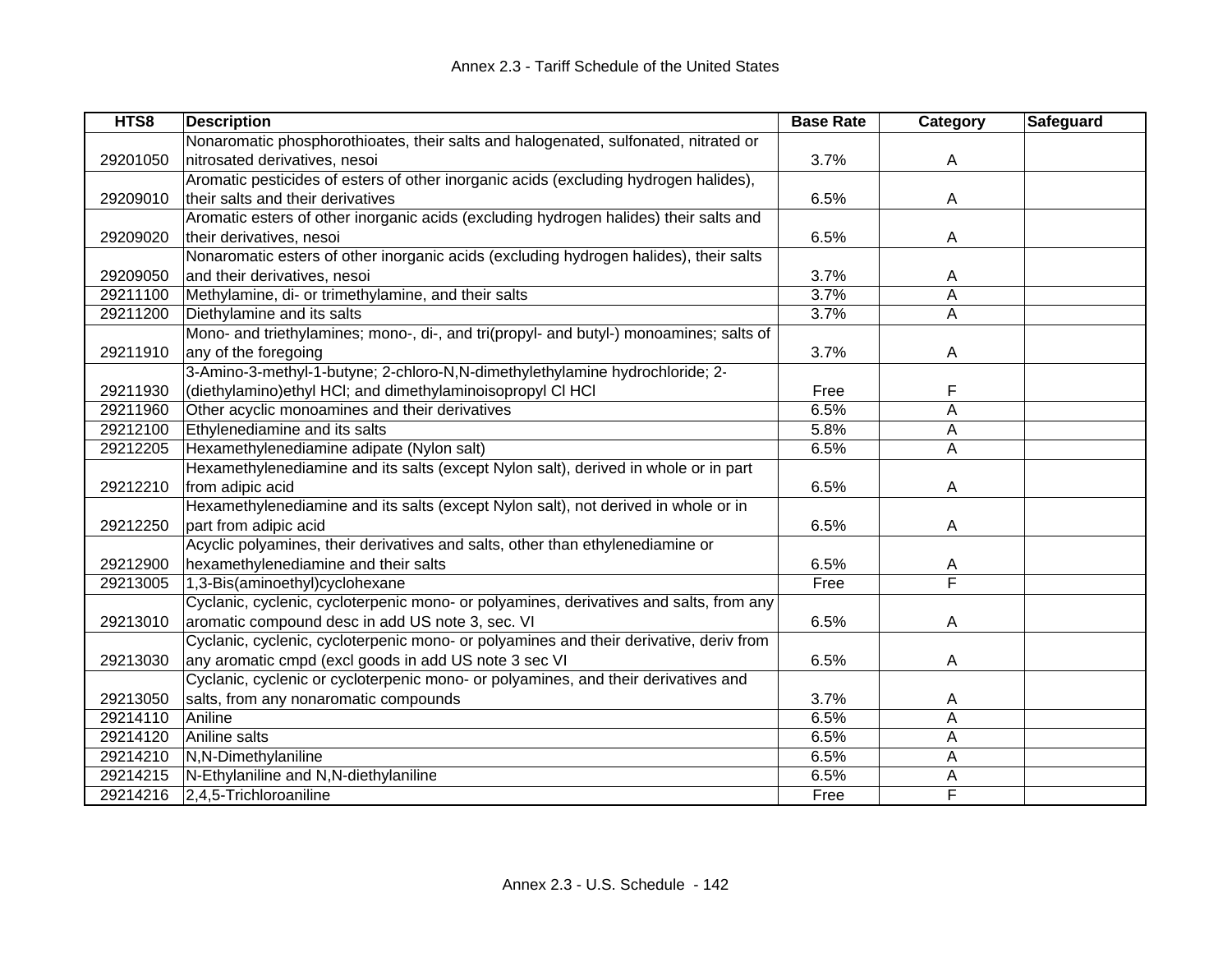| HTS8     | <b>Description</b>                                                                            | <b>Base Rate</b> | Category                | <b>Safeguard</b> |
|----------|-----------------------------------------------------------------------------------------------|------------------|-------------------------|------------------|
|          | o-Aminobenzenesulfonic acid; 6-chlorometanilic acid; 2-chloro-5-nitroaniline; 4-chloro-       |                  |                         |                  |
| 29214218 | 3-nitroaniline; dichloroanilines; and other specified                                         | 5.8%             | A                       |                  |
| 29214221 | Metanilic acid                                                                                | 6.5%             | A                       |                  |
| 29214222 | Sulfanilic acid                                                                               | 6.5%             | A                       |                  |
| 29214223 | 3,4-Dichloroaniline                                                                           | 6.5%             | A                       |                  |
|          | m-Chloroaniline;2-chloro-4-nitroaniline;2,5-dicholoraniline-4-sulfonic acid & its             |                  |                         |                  |
| 29214236 | monosodium salt; & other specified aniline derivatives                                        | Free             | F                       |                  |
| 29214255 | Fast color bases of aniline derivatives and their salts                                       | 6.5%             | $\overline{A}$          |                  |
|          |                                                                                               |                  |                         |                  |
| 29214265 | Aniline derivatives and their salts of products in additional U.S. note 3 to section VI       | 6.5%             | A                       |                  |
| 29214290 | Other aniline derivatives and their salts                                                     | 6.5%             | $\overline{A}$          |                  |
| 29214304 | 3-Chloro-o-toluidine; and 6-chloro-o-toluidine                                                | Free             | $\overline{\mathsf{F}}$ |                  |
|          | 4-Chloro-o-toluidine hydrochloride; 5-chloro-o-o-toluidine; 6-chloro-2-toluidine-sulfonic     |                  |                         |                  |
| 29214308 | acid; 4-chloro-a,a,a-trifluoro-o-toluidine;& other                                            | 5.8%             | A                       |                  |
| 29214315 | alpha, alpha, alpha-Trifluoro-2, 6-dinitro-N, N-dipropyl-p-toluidine (Trifluralin)            | 6.5%             | $\overline{A}$          |                  |
|          |                                                                                               |                  |                         |                  |
| 29214319 | alpha, alpha, alpha-Trifluoro-o-toluidine; alpha, alpha, alpha-trifluoro-6-chloro-m-toluidine | 6.5%             | A                       |                  |
| 29214322 | N-Ethyl-N-(2-methyl-2-propenyl)-2,6-dinitro-4-(trifluoromethyl)benzenamine                    | 6.5%             | $\overline{A}$          |                  |
|          | 2-Amino-5-chloro-4-ethyl-benzenesulfonic acid; 2-amino-5-chloro-p-toluenesulfonic             |                  |                         |                  |
| 29214324 | acid; p-nitro-o-toluidine; and 3-(trifluoromethyl) aniline                                    | Free             | F                       |                  |
|          | Toluidines and their derivatives; salts thereof; described in additional U.S. note 3 to       |                  |                         |                  |
| 29214340 | section VI                                                                                    | 6.5%             | Α                       |                  |
| 29214390 | Other toluidines and their derivatives; and salts thereof, nesoi                              | 6.5%             | A                       |                  |
|          |                                                                                               |                  |                         |                  |
| 29214405 | 4,4'-Bis(alpha,alpha-dimethlbenzyl)diphenylamine; and N-nitrosodiphenylamine                  | Free             | F                       |                  |
| 29214410 | Nitrosodiphenylamine                                                                          | 6.5%             | A                       |                  |
|          | Diphenylamine and its derivatives (except nitrodiphenylamine); salts thereof,                 |                  |                         |                  |
| 29214420 | described in additional U.S. note 3 to section VI                                             | 6.5%             | A                       |                  |
|          | Diphenylamine and its derivatives; salts thereof; excluding goods in additional U.S.          |                  |                         |                  |
| 29214470 | note 3 to section VI                                                                          | 6.5%             | A                       |                  |
|          | 7-Amino-1,3-naphthalenedisulfonic acid, specified naphthalenesulfonic acids and their         |                  |                         |                  |
| 29214510 | salts; N-phenyl-2-napthylamine                                                                | 6.5%             | A                       |                  |
| 29214520 | Specified aromatic monoamines and their derivatives; salts thereof                            | 5.8%             | $\overline{A}$          |                  |
|          | Mixture of 5- & 8-amino-2-naphthalenesulfonic acid; 2-naphthalamine-o-sulfonic acid; &        |                  |                         |                  |
| 29214525 | o-naphthionic acid (1-amino-2-naphthalenesulfonic acid)                                       | Free             | F                       |                  |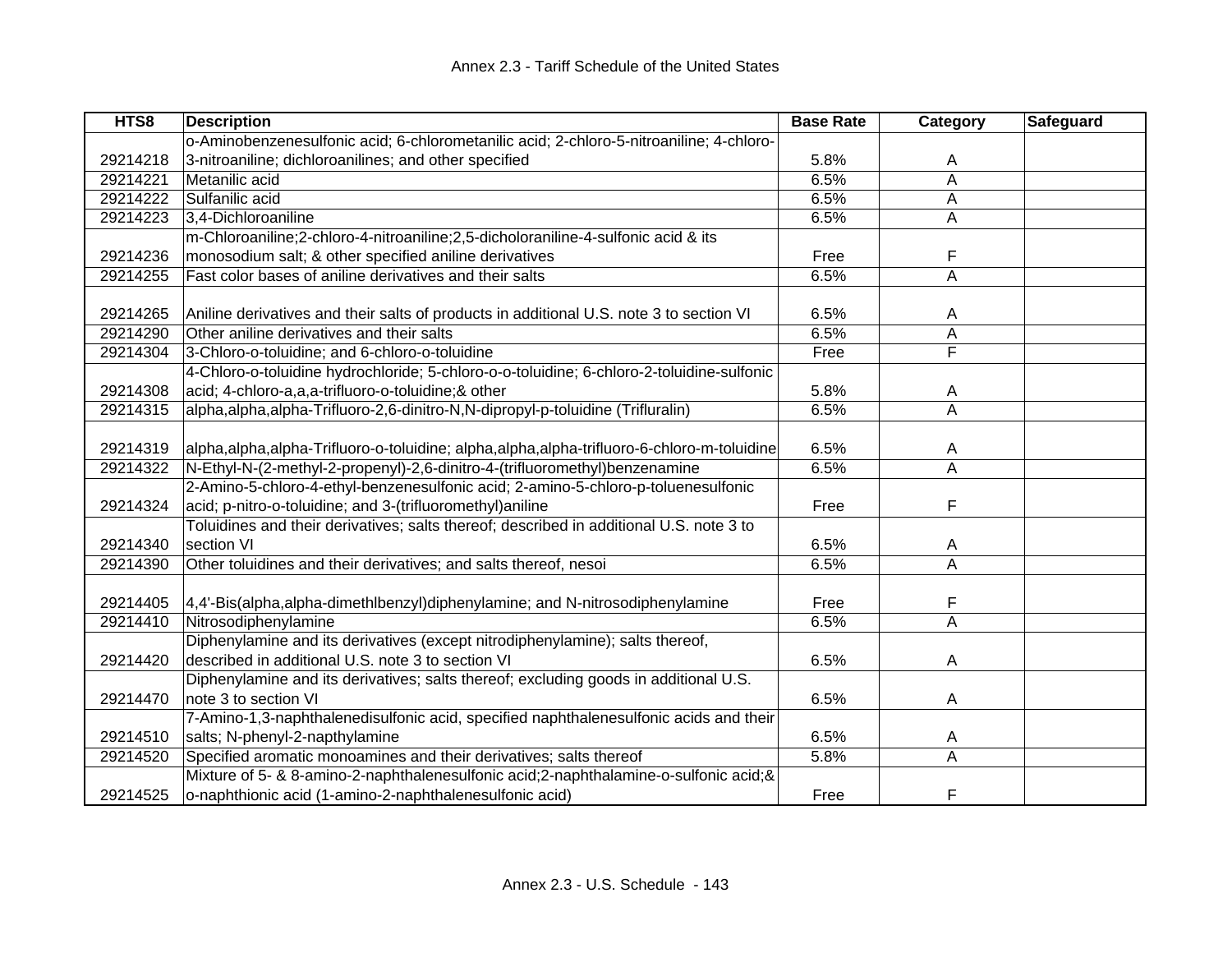| HTS8     | <b>Description</b>                                                                     | <b>Base Rate</b> | Category                | Safeguard |
|----------|----------------------------------------------------------------------------------------|------------------|-------------------------|-----------|
|          | Aromatic monoamines and their derivatives and salts described in additional US note    |                  |                         |           |
| 29214560 | 3 to section VI, nesoi                                                                 | 6.5%             | A                       |           |
| 29214590 | Aromatic monoamines and their derivatives and salts thereof nesoi                      | 6.5%             | $\overline{\mathsf{A}}$ |           |
|          | Amfetamine (INN), benzfetamine (INN), dexamfetamine (INN), etilamfetamine (INN),       |                  |                         |           |
| 29214600 | and other specified INNs; salts thereof                                                | Free             | F                       |           |
|          | 4-Amino-2-stilbenesulfonic acid and its salts, p-ethylaniline; 2,4,6-trimethylaniline  |                  |                         |           |
| 29214910 | (Mesidine); and specified xylidines                                                    | 5.8%             | Α                       |           |
| 29214915 | m-Nitro-p-toluidine                                                                    | Free             | F                       |           |
| 29214932 | Fast color bases of aromatic monamines and their derivatives                           | 6.5%             | A                       |           |
|          | Aromatic monoamine antidepressants, tranquilizers and other psychotherapeutic          |                  |                         |           |
| 29214938 | agents, nesoi                                                                          | 6.5%             | A                       |           |
| 29214943 | Aromatic monoamine drugs, nesoi                                                        | 6.5%             | A                       |           |
|          | Aromatic monoamines and their derivatives nesoi; salts thereof, described in           |                  |                         |           |
| 29214945 | additional U.S. note 3 to section VI                                                   | 6.5%             | A                       |           |
| 29214950 | Aromatic monoamines and their derivatives and salts thereof, nesoi                     | 6.5%             | A                       |           |
|          |                                                                                        |                  |                         |           |
|          | 4-Amino-2-(N,N-diethylamino)toluene hydrochloride; m- and o-phenylenediamine;          |                  |                         |           |
| 29215110 | toluene-2,4- and -2,5-diamine; and toluene-2,5-diamine sulfate                         | 6.5%             | A                       |           |
|          | Photographic chemicals of o-, m-, p-phenylenediamine, diaminotoluenes, and their       |                  |                         |           |
| 29215120 | derivatives, and salts thereof                                                         | 6.5%             | A                       |           |
|          | o-, m-, p-Phenylenediamine, diaminotoluenes, and their derivatives, and salts thereof, |                  |                         |           |
| 29215130 | described in additional U.S. note 3 to section VI                                      | 6.5%             | A                       |           |
|          | o-, m-, p-Phenylenediamine, and diaminotoluenes and their derivatives, and salts       |                  |                         |           |
| 29215150 | thereof, nesoi                                                                         | 6.5%             | A                       |           |
| 29215904 | 1,8-diaminonaphthalene (1,8-naphthalenediamino)                                        | Free             | $\overline{\mathsf{F}}$ |           |
|          | 5-Amino-2-(p-aminoanilino)benzenesulfonic acid; 4,4-diamino-3-biphenylsulfonic acid;   |                  |                         |           |
| 29215908 | 3,3-dimethylbenzidine (o-tolidine); & other specified                                  | 5.8%             | A                       |           |
|          | 4,4'-Benzidine-2,2'-disulfonic acid;1,4-diaminobenzene-2-sulfonic acid;4,4'-           |                  |                         |           |
| 29215917 | methylenebis-(2,6-diethylaniline); m-xylenediamine; and 1 other                        | Free             | F                       |           |
| 29215920 | 4,4'-Diamino-2,2'-stilbenedisulfonic acid                                              | 6.5%             | Α                       |           |
| 29215930 | 4,4'-Methylenedianiline                                                                | 6.5%             | Α                       |           |
|          | Aromatic polyamines and their derivatives and salts thereof, described in additional   |                  |                         |           |
| 29215940 | U.S. note 3 to section VI                                                              | 6.5%             | A                       |           |
| 29215980 | Aromatic polyamines and their derivatives; salts thereof nesoi                         | 6.5%             | Α                       |           |
| 29221100 | Monoethanolamine and its salts                                                         | 6.5%             | Α                       |           |
| 29221200 | Diethanolamine and its salts                                                           | 6.5%             | Α                       |           |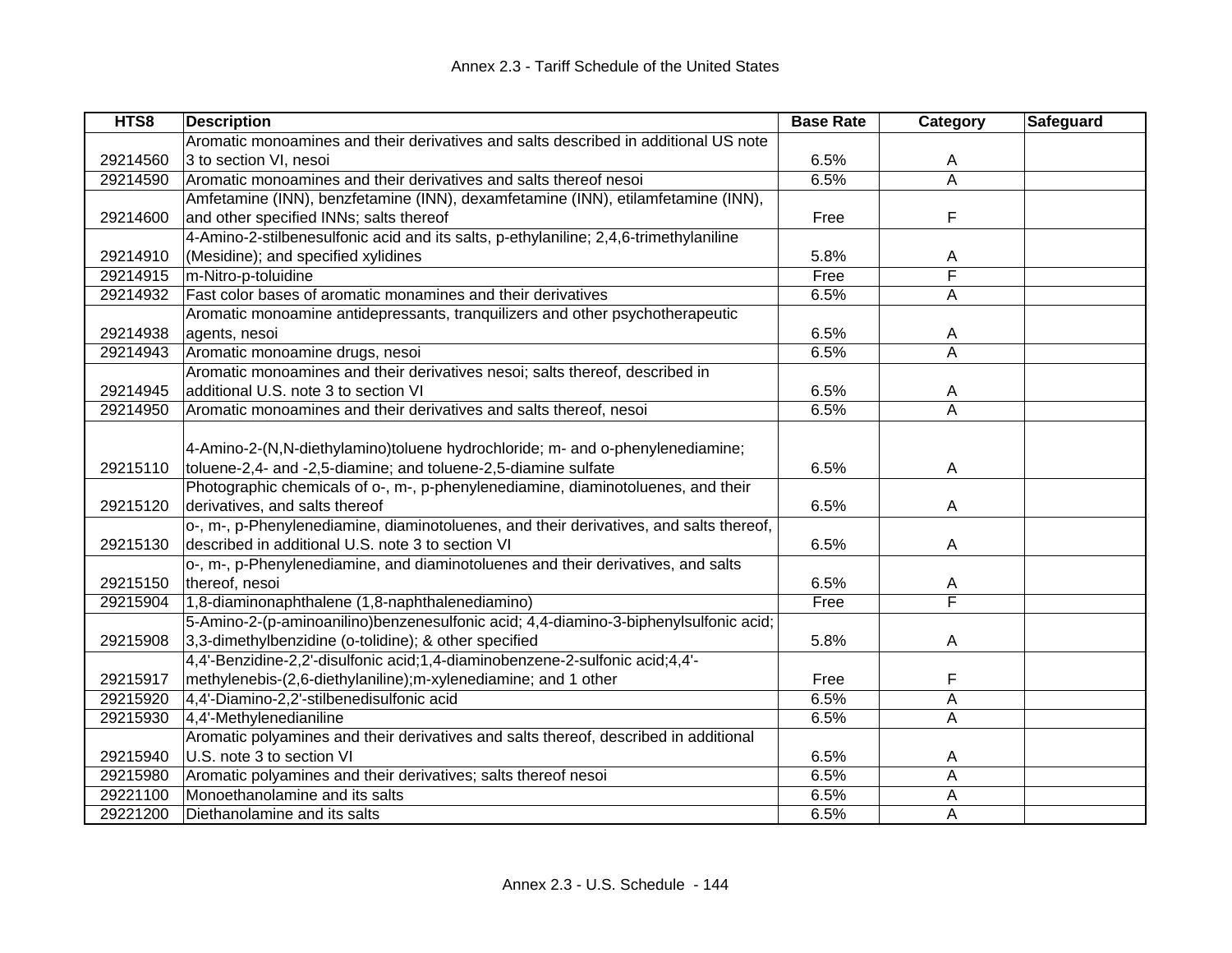| HTS8     | <b>Description</b>                                                                    | <b>Base Rate</b> | Category                | Safeguard |
|----------|---------------------------------------------------------------------------------------|------------------|-------------------------|-----------|
| 29221300 | Triethanolamine and its salts                                                         | 6.5%             | Α                       |           |
| 29221400 | Dextropropoxyphene (INN) and its salts                                                | Free             | $\overline{\mathsf{F}}$ |           |
|          | Aromatic amino-alcohols drugs, their ethers and esters, other than those containing > |                  |                         |           |
| 29221909 | one kind of oxygen function; salts thereof; nesoi                                     | 6.5%             | A                       |           |
|          | 4,4'-Bis(dimethylamino)benzhydrol (Michler's hydrol) and other specified aromatic     |                  |                         |           |
| 29221920 | amino-alcohols, their ethers and esters; salts thereof                                | 5.8%             | A                       |           |
|          | N1-(2-Hydroxyethyl-2-nitro-1,4-phenylendiamine; N1, N4, N4-tris(2-hydroxyethyl)-2-    |                  |                         |           |
| 29221933 | nitro-1,4-phenylenediamine; and other specified chemicals                             | Free             | F                       |           |
|          | Aromatic amino-alcohols, their ethers and esters, other than those containing more    |                  |                         |           |
| 29221960 | than one oxy func described in add. US note 3 to sect VI                              | 6.5%             | A                       |           |
|          | Other aromatic amino-alcohols, their ethers & esters, other than those contain more   |                  |                         |           |
| 29221970 | than one oxy func (exc goods of add. US note 3 sect VI)                               | 6.5%             | A                       |           |
|          | Other non-aromatic amino-alcohols, their ethers and esters other than those           |                  |                         |           |
| 29221995 | containing more than one oxygen function; salts thereof                               | 6.5%             | A                       |           |
|          | 1-Amino-8-hydroxy-3,6-naphthalenedisulfonic acid; and other specified                 |                  |                         |           |
| 29222110 | aminohydroxynaphthalenesulfonic acids and their salts                                 | 5.8%             | A                       |           |
| 29222125 | 1-Amino-8-hydroxy-4,6-naphthalenedisulfonic acid, monosodium salts                    | Free             | Ē                       |           |
|          | Aminohydroxynaphthalene sulfonic acids and their salts of products described in       |                  |                         |           |
| 29222140 | additional US note 3 to section VI                                                    | 6.5%             | A                       |           |
| 29222150 | Aminohydroxynaphthalene sulfonic acids and their salts, nesoi                         | 6.5%             | Α                       |           |
| 29222210 | o-Anisidine; p-anisidine; and p-phenetidine                                           | 6.5%             | A                       |           |
|          | Anisidines, dianisidines, phenetidines, and their salts, described in additional U.S. |                  |                         |           |
| 29222220 | note 3 to section VI                                                                  | 6.5%             | Α                       |           |
| 29222250 | Other anisidines, dianisidines, phenetidines, and their salts, nesoi                  | 6.5%             | A                       |           |
| 29222906 | m-Nitro-p-anisidine and m-nitro-o-anisidine as fast color bases                       | Free             | F                       |           |
| 29222908 | m-Nitro-p-anisidine and m-nitro-o-anisidine, nesoi                                    | Free             | F                       |           |
|          | 2-Amino-6-chloro-4-nitrophenol and other specified amino-naphthols and amino-         |                  |                         |           |
| 29222910 | phenols, their ethers and esters; salts thereof                                       | 5.8%             | A                       |           |
| 29222913 | o-Aminophenol; and 2,2-bis-[4-(4-aminophenoxy)phenyl]propane                          | Free             | $\overline{\mathsf{F}}$ |           |
|          | m-Diethylaminophenol; m-dimethylaminophenol; 3-ethylamino-p-cresol; and 5-            |                  |                         |           |
| 29222915 | methoxy-m-phenylenediamine                                                            | 6.5%             | A                       |           |
| 29222920 | 4-Chloro-2,5-dimethoxyaniline; and 2,4-dimethoxyaniline                               | Free             | $\overline{\mathsf{F}}$ |           |
|          | Amino-naphthols and other amino-phenols and their derivatives used as fast color      |                  |                         |           |
| 29222926 | bases                                                                                 | 6.5%             | A                       |           |
|          | Drugs of amino-naphthols and -phenols, their ethers and esters, except those cont.    |                  |                         |           |
| 29222927 | more than one oxygen function; salts thereof, nesoi                                   | 6.5%             | A                       |           |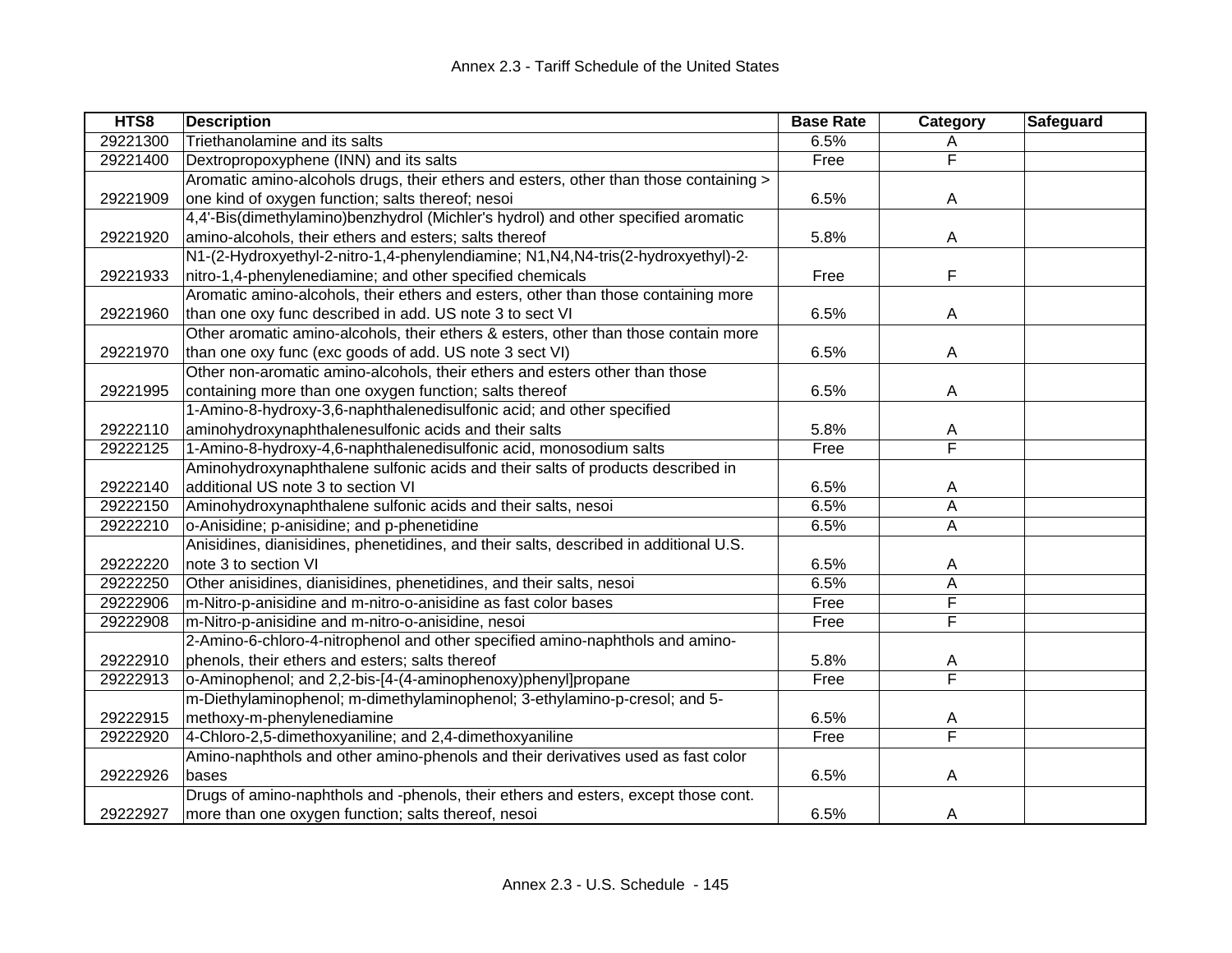| HTS8     | <b>Description</b>                                                                    | <b>Base Rate</b> | Category                | <b>Safeguard</b> |
|----------|---------------------------------------------------------------------------------------|------------------|-------------------------|------------------|
|          | Photographic chemicals of amino-naphthols and -phenols, their ethers/esters, except   |                  |                         |                  |
| 29222929 | those cont. more than one oxygen function; salts, nesoi                               | 6.5%             | A                       |                  |
|          | Amino-naphthols and other amino-phenols and their derivatives of products described   |                  |                         |                  |
| 29222960 | in add'l U.S. note 3 to section VI                                                    | 6.5%             | A                       |                  |
|          | Amino-naphthols and other amino-phenols; their ethers, esters & salts (not containing |                  |                         |                  |
| 29222980 | more than one oxygen function) thereof nesoi                                          | 6.5%             | A                       |                  |
| 29223100 | Amfepramone (INN), methadone (INN) and normethadone (INN); salts thereof              | Free             | $\overline{\mathsf{F}}$ |                  |
| 29223905 | 1-Amino-2,4-dibromoanthraquinone; and 2-Amino-5-chlorobenzophenone                    | Free             | F                       |                  |
|          | 2'-Aminoacetophenone & other specified aromatic amino-aldehydes, -ketones and -       |                  |                         |                  |
| 29223910 | quinones, other than those with more than one oxygen function                         | 5.8%             | A                       |                  |
| 29223914 | 2-Aminoanthraquinone                                                                  | 6.5%             | A                       |                  |
| 29223917 | 1-Aminoanthraquinone                                                                  | Free             | F                       |                  |
|          | Aromatic amino-aldehydes, -ketones and -quinones, other than those with more than     |                  |                         |                  |
| 29223925 | one oxygen function; salts; desc in add US note 3 sec VI                              | 6.5%             | A                       |                  |
|          | Aromatic amino-aldehydes, -ketones and -quinones, other than those with more than     |                  |                         |                  |
| 29223945 | one oxygen function; salts thereof; nesoi                                             | 6.5%             | A                       |                  |
|          | Nonaromatic amino-aldehydes, -ketones and -quinones, other than those with more       |                  |                         |                  |
| 29223950 | than one kind of oxygen function, salts thereof; nesoi                                | 6.5%             | A                       |                  |
|          | Amino-naphthols and amino-phenol, their ethers, esters, except those with more than   |                  |                         |                  |
| 29224100 | one kind of oxygen function; and salts thereof, nesoi                                 | 3.7%             | A                       |                  |
| 29224210 | Monosodium glutamate                                                                  | 6.5%             | Α                       |                  |
| 29224250 | Glutamic acid and its salts, other than monosodium glutamate                          | 3.7%             | Α                       |                  |
| 29224310 | Anthranilic acid and its salts, described in additional US note 3 to section VI       | 6.5%             | A                       |                  |
| 29224350 | Anthranilic acid and its salts, nesoi                                                 | 6.5%             | А                       |                  |
| 29224400 | Tildine (INN) and its salts                                                           | Free             | F                       |                  |
|          |                                                                                       |                  |                         |                  |
| 29224905 | (R)-alpha-Aminobenzeneacetic acid; and 2-amino-3-chlorobenzoic acid, methyl ester     | Free             | F                       |                  |
|          | m-Aminobenzoic acid, technical; and other specified aromatic amino-acids and their    |                  |                         |                  |
| 29224910 | esters, except those with more than one oxygen function                               | 5.8%             | A                       |                  |
|          | Aromatic amino-acids drugs and their esters, not containing more than one kind of     |                  |                         |                  |
| 29224926 | oxygen function, nesoi                                                                | 6.5%             | A                       |                  |
|          | Aromatic amino-acids and their esters, excl. those with more than one oxygen          |                  |                         |                  |
| 29224930 | function; salts; described in add. U.S. note 3 to sect VI                             | 6.5%             | A                       |                  |
|          | Aromatic amino-acids and their esters, not contng more than 1 kind of oxygen          |                  |                         |                  |
| 29224937 | function (excluding goods in add U.S. note 3 to sec VI), nesoi                        | 6.5%             | A                       |                  |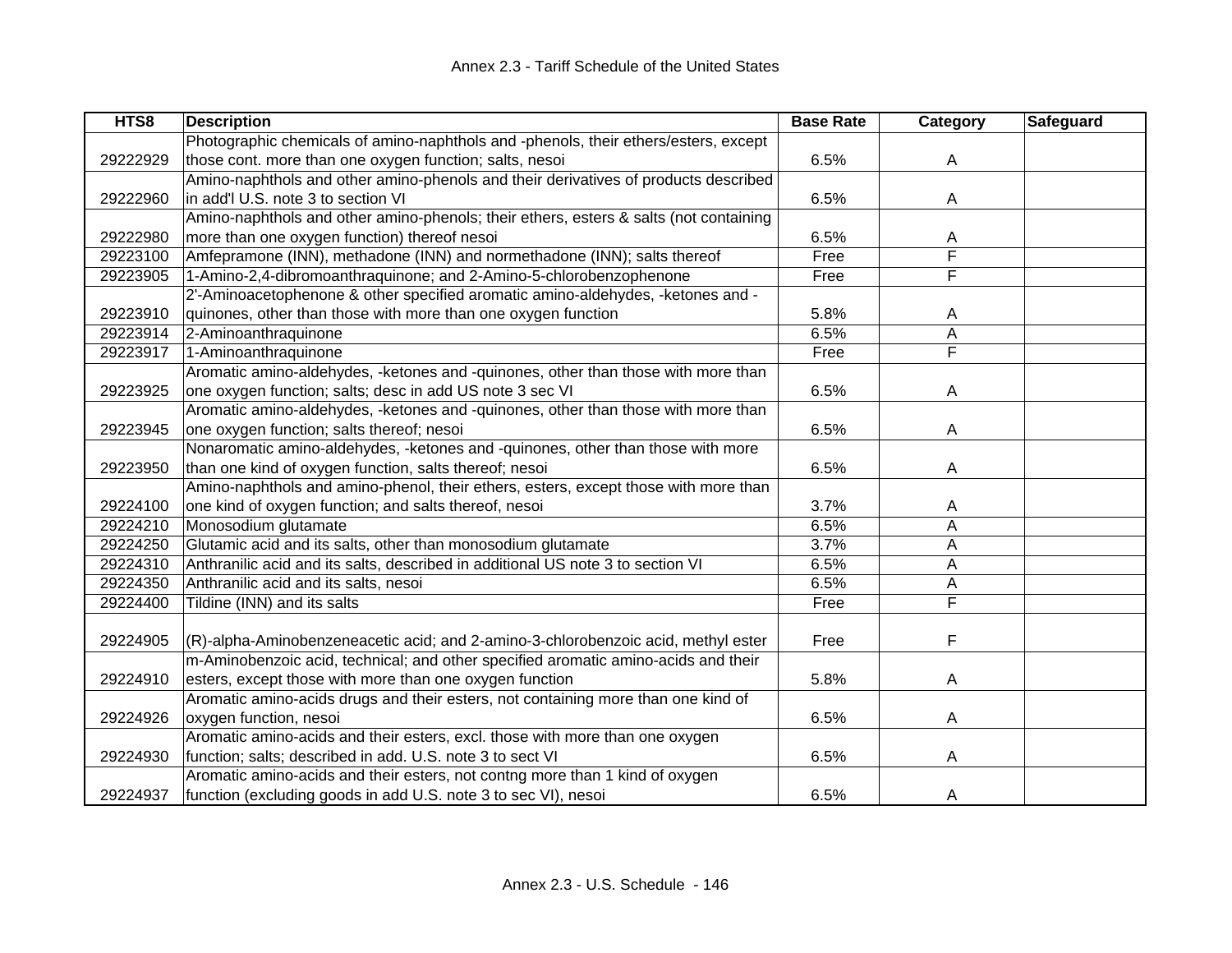| HTS8     | <b>Description</b>                                                                  | <b>Base Rate</b> | Category | Safeguard |
|----------|-------------------------------------------------------------------------------------|------------------|----------|-----------|
|          | Nonaromatic amino-acids, other than those containing more than one kind of oxygen   |                  |          |           |
| 29224940 | function, nesoi                                                                     | 4.2%             | A        |           |
|          | 3-Aminocrotonic acid, methyl ester; and (R)-alpha-amino-1,4-cyclohexadiene-1-acetic |                  |          |           |
| 29224960 | acid                                                                                | Free             | F        |           |
|          | Non-aromatic esters of amino-acids, other than those containing more than one kind  |                  |          |           |
| 29224980 | of oxygen function; salts thereof                                                   | 3.7%             | A        |           |
|          | 3,4-Diaminophenetole dihydrogen sulfate; 2-nitro-5-[(2,3-dihydroxy)propoxy]-N-      |                  |          |           |
| 29225007 | methylaniline; and other specified aromatic chemicals                               | Free             | F        |           |
|          | Specified aromatic amino-alcohol-phenols, amino-acid-phenols and other amino-       |                  |          |           |
| 29225010 | compounds with oxygen function                                                      | 5.8%             | A        |           |
| 29225011 | Salts of d(underscored)-(-)-p-Hydroxyphenylglycine                                  | 6.5%             | A        |           |
|          | Isoetharine hydrochloride and other specified aromatic drugs of amino-compounds     |                  |          |           |
| 29225013 | with oxygen function                                                                | Free             | F        |           |
|          |                                                                                     |                  |          |           |
| 29225014 | Other aromatic cardiovascular drugs of amino-compounds with oxygen function         | 6.5%             | A        |           |
|          | Aromatic dermatological agents and local anesthetics of amino-compounds with        |                  |          |           |
| 29225017 | oxygen function                                                                     | 6.5%             | A        |           |
| 29225019 | Aromatic guaiacol derivatives of amino-compounds with oxygen function               | 6.5%             | A        |           |
| 29225025 | Aromatic drugs of amino-compounds with oxygen function, nesoi                       | 6.5%             | A        |           |
|          | Aromatic amino-alcohol-phenols, amino-acid-phenols and other amino-compounds        |                  |          |           |
| 29225035 | with oxygen function described in add. US note 3 to section VI                      | 6.5%             | A        |           |
|          | Aromatic amino-alcohol-phenols, amino-acid-phenols and other amino-compounds        |                  |          |           |
| 29225040 | with oxygen function, nesoi                                                         | 6.5%             | A        |           |
|          | Nonaromatic amino-alcohol-phenols, amino-acid-phenols and other amino-              |                  |          |           |
| 29225050 | compounds with oxygen function                                                      | 6.5%             | A        |           |
| 29231000 | Choline and its salts                                                               | 3.7%             | Α        |           |
|          | Purified egg phospholipids, pharmaceutical grade meeting requirements of the U.S.   |                  |          |           |
| 29232010 | FDA for use in intravenous fat emulsion                                             | Free             | F        |           |
| 29232020 | Lecithins and other phosphoaminolipids, nesoi                                       | 5.0%             | A        |           |
| 29239000 | Quaternary ammonium salts and hydroxides, except choline and its salts              | 6.2%             | Α        |           |
| 29241100 | Meprobamate (INN)                                                                   | Free             | F        |           |
| 29241910 | Acyclic amides (including acyclic carbamates)                                       | 3.7%             | Α        |           |
| 29241980 | Acyclic amide derivatives; salts thereof; nesoi                                     | 6.5%             | A        |           |
| 29242104 | 3-(p-Chlorophenyl)-1,1-dimethylurea (Monuron)                                       | 6.5%             | Α        |           |
| 29242108 | 1,1-Diethyl-3-(alpha,alpha,alpah-trifluoro-m-tolyl)urea (Fluometuron)               | Free             | F        |           |
| 29242112 | 1-(2-Methylcyclohexyl)-3-phenylurea                                                 | Free             | F        |           |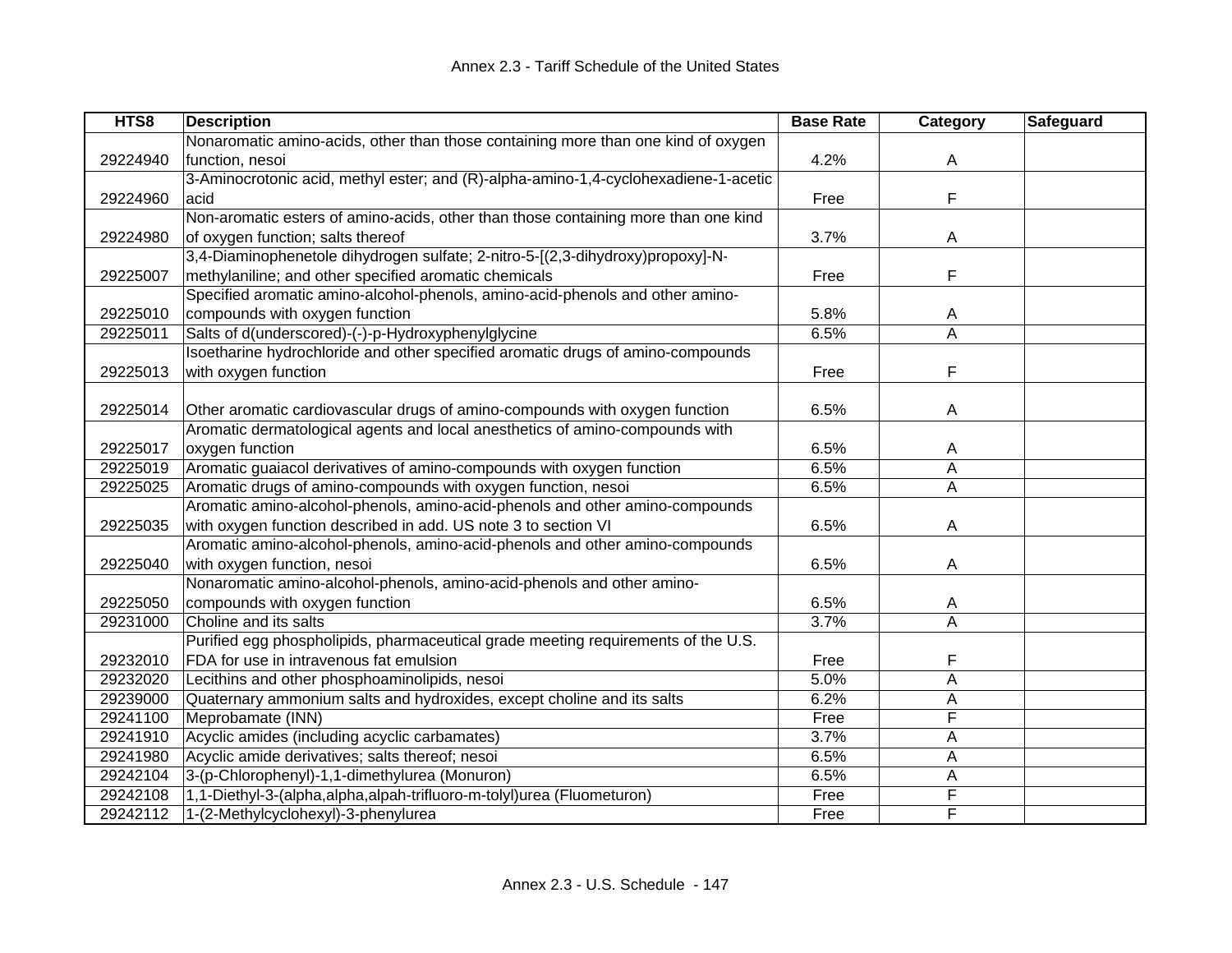| HTS8     | <b>Description</b>                                                                       | <b>Base Rate</b> | Category       | Safeguard |
|----------|------------------------------------------------------------------------------------------|------------------|----------------|-----------|
| 29242116 | Aromatic ureines and their derivatives pesticides, nesoi                                 | 6.5%             | Α              |           |
| 29242118 | sym-Diethyldiphenylurea                                                                  | 6.5%             | A              |           |
|          | Aromatic ureines and their derivatives; salts thereof; described in additional U.S. note |                  |                |           |
| 29242120 | 3 to section VI                                                                          | 6.5%             | A              |           |
| 29242145 | Aromatic ureines and their derivatives; salts thereof, nesoi                             | 6.5%             | A              |           |
| 29242150 | Nonaromatic ureines and their derivatives; and salts thereof                             | 6.5%             | Α              |           |
| 29242310 | 2-Acetamidobenzoic acid                                                                  | 6.5%             | Α              |           |
| 29242370 | 2-Acetamidobenzoic acid salts described in additional U.S. note 3 to section VI          | 6.5%             | Α              |           |
| 29242375 | 2-Acetamidobenzoic acid salts, nesoi                                                     | 6.5%             | A              |           |
| 29242400 | Ethinamate (INN)                                                                         | Free             | F              |           |
|          | p-Acetanisidide; p-acetoacetatoluidide; 4'-amino-N-methylacetanilide; 2,5-               |                  |                |           |
| 29242901 | dimethoxyacetanilide; and N-(7-hydroxy-1-naphthyl)acetamide                              | Free             | F              |           |
| 29242903 | 3,5-Dinitro-o-toluamide                                                                  | Free             | F              |           |
| 29242905 | Biligrafin acid; 3,5-diacetamido-2,4,6-triiodobenzoic acid; and metrizoic acid           | 5.3%             | A              |           |
|          | Acetanilide; N-acetylsulfanilyl chloride; aspartame; and 2-methoxy-5-acetamino-N,N-      |                  |                |           |
| 29242910 | bis(2-acetoxyethyl)aniline                                                               | 6.5%             | $\overline{A}$ |           |
|          |                                                                                          |                  |                |           |
|          | 2-Acetamido-3-chloroanthraquinone; o-acetoacetaidide; o-acetoacetotoluidide; 2,4-        |                  |                |           |
| 29242920 | acetoacetoxylidide; and 1-amino-5-benzamidoanthraquinone                                 | 6.5%             | A              |           |
|          | 4-Aminoacetanilide; 2-2-oxamidobis[ethyl-3-(3,5-di-tert-butyl-4-                         |                  |                |           |
| 29242923 | hydroxyphenyl)propionate]; and other specified cyclic amide chemicals                    | Free             | F              |           |
| 29242926 | 3-Aminomethoxybenzanilide                                                                | Free             | F              |           |
|          | N-[[(4-Chlorophenyl)amino]carbonyl]difluorobenzamide; and 3,5-dichloro-N-(1,1-           |                  |                |           |
| 29242928 | dimethyl-2-propynyl)benzamide (pronamide)                                                | Free             | F              |           |
|          |                                                                                          |                  |                |           |
|          | 4-Acetamido-2-aminophenol; p-acetaminobenzaldehyde; acetoacetbenzylamide; p-             |                  |                |           |
| 29242931 | acetoacetophenetidide; N-acetyl-2,6-xylidine; & other specified                          | 5.8%             | A              |           |
|          | 3-Hydroxy-2-naphthanilide; 3-hydroxy-2-naphtho-o-toluidide; 3-hydroxy-2-naphtho-o-       |                  |                |           |
| 29242933 | anisidine; 3-hydroxy-2-naphtho-o-phenetidide; & other                                    | Free             | F              |           |
| 29242936 | Naphthol AS and derivatives, nesoi                                                       | 6.5%             | A              |           |
|          | 3-Ethoxycarbonylaminophenyl-N-phenylcarbamate (desmedipham); and Isopropyl-N-            |                  |                |           |
| 29242943 | (3-chlorophenyl)carbamate (CIPC)                                                         | 6.5%             | A              |           |
| 29242947 | Other cyclic amides used as pesticides                                                   | 6.5%             | A              |           |
| 29242952 | Aromatic cyclic amides for use as fast color bases                                       | 6.5%             | A              |           |
| 29242957 | Diethylaminoacetoxylidide (Lidocaine)                                                    | Free             | F              |           |
| 29242962 | Other aromatic cyclic amides and derivatives for use as drugs                            | 6.5%             | A              |           |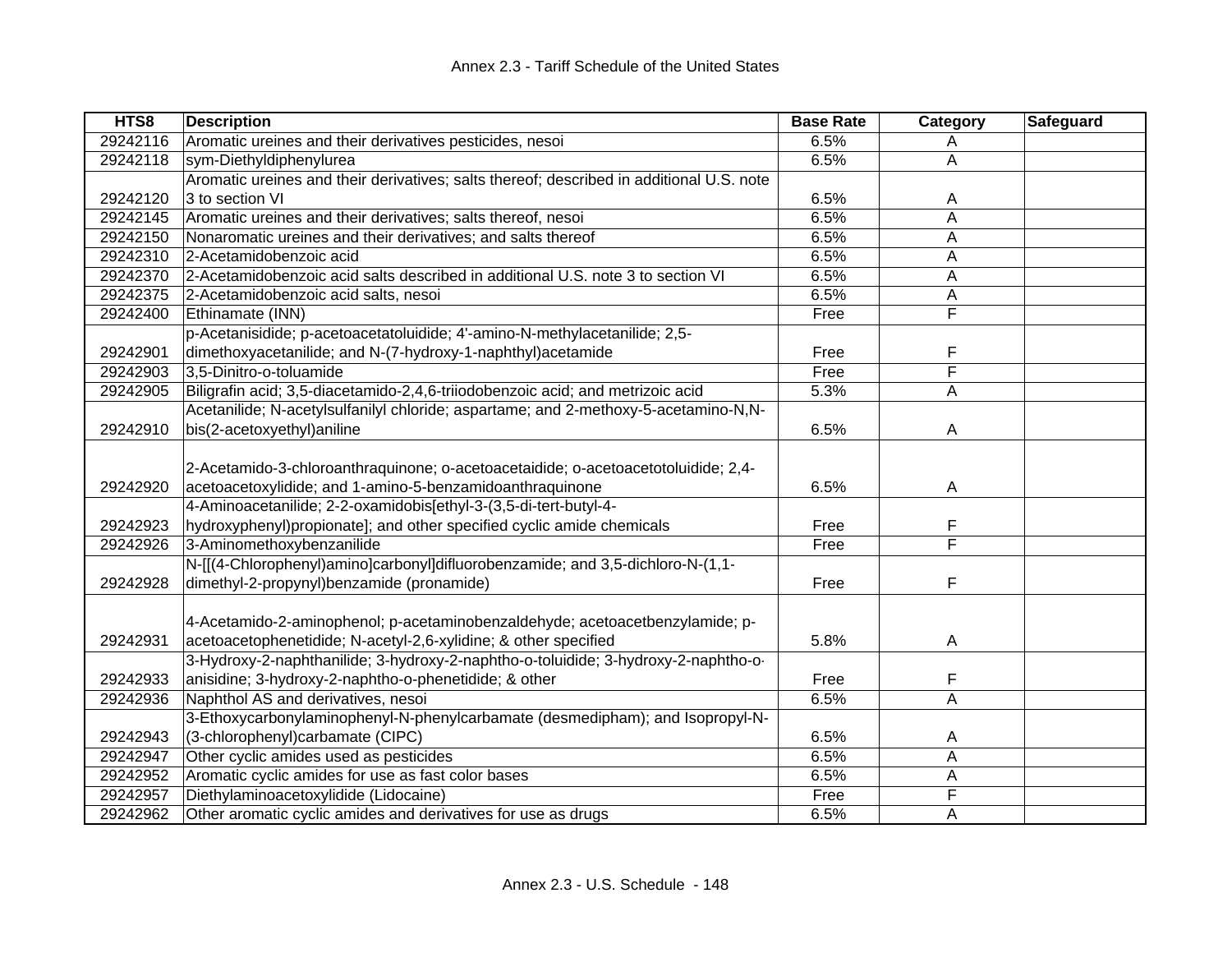| HTS8     | <b>Description</b>                                                                    | <b>Base Rate</b> | Category | Safeguard |
|----------|---------------------------------------------------------------------------------------|------------------|----------|-----------|
| 29242965 | 5-Bromoacetyl-2-salicylamide                                                          | 6.5%             | A        |           |
|          | Aromatic cyclic amides and their derivatives of products described in additional U.S. |                  |          |           |
| 29242971 | note 3 to section VI, nesoi                                                           | 6.5%             | Α        |           |
| 29242976 | Aromatic cyclic amides and their derivatives; salts thereof; nesoi                    | 6.5%             | A        |           |
| 29242980 | 2,2-Dimethylcyclopropylcarboxamide                                                    | Free             | F        |           |
| 29242995 | Other nonaromatic cyclic amides and their derivatives; salts thereof; nesoi           | 6.5%             | A        |           |
| 29251100 | Saccharin and its salts                                                               | 6.5%             | Α        |           |
| 29251200 | Glutethimide (INN)                                                                    | Free             | F        |           |
| 29251910 | Ethylenebistetrabromophthalimide                                                      | 6.5%             | Α        |           |
| 29251930 | Bis(o-tolyl)carbodiimide; and 2,2,6,6-tetraisopropyldiphenylcarbodiimide              | Free             | F        |           |
| 29251942 | Other aromatic imides and their derivatives; salts thereof; nesoi                     | 6.5%             | A        |           |
|          | N-Chlorosuccinimide; and N,N-ethylenebis(5,6-dibromo-2,3-                             |                  |          |           |
| 29251970 | norbornanedicarbooximide                                                              | Free             | F        |           |
| 29251990 | Other non-aromatic imides and their derivatives                                       | 3.7%             | A        |           |
|          | N'-(4-Chloro-o-tolyl)-N,N-dimethylformamidine; bunamidine hydrochloride; and          |                  |          |           |
| 29252010 | pentamidine                                                                           | 6.5%             | A        |           |
|          | N,N'-diphenylguanidine; 3-dimethylaminomethyleneiminophenol hydrochloride; 1,3-di-    |                  |          |           |
| 29252018 | o-tolyguandidine; and one other specified chemical                                    | Free             | F        |           |
| 29252020 | Aromatic drugs of imines and their derivatives, nesoi                                 | 6.5%             | Α        |           |
| 29252060 | Aromatic imines and their derivatives; salts thereof (excluding drugs); nesoi         | 6.5%             | А        |           |
| 29252070 | Tetramethylguanidine                                                                  | Free             | F        |           |
| 29252090 | Non-aromatic imines and their derivatives; salts thereof                              | 3.7%             | А        |           |
| 29261000 | Acrylonitrile                                                                         | 6.5%             | А        |           |
| 29262000 | 1-Cyanoguanidine (Dicyandiamide)                                                      | Free             | F        |           |
| 29263010 | Fenproporex (INN) and its salts                                                       | Free             | F        |           |
| 29263020 | 4-Cyano-2-dimethylamino-4,4-diphenylbutane                                            | 6.5%             | Α        |           |
| 29269001 | 2-Cyano-4-nitroaniline                                                                | Free             | F        |           |
|          | 2-Amino-4-chlorobenzonitrile (5-chloro-2-cyanoaniline); 2-amino-5-chlorobenzonitrile; |                  |          |           |
| 29269005 | 4-amino-2-chlorobenzonitrile; and others specified                                    | 6.5%             | A        |           |
| 29269008 | Benzonitrile                                                                          | 6.5%             | A        |           |
| 29269011 | 2,6-Diclorobenzonitrile                                                               | Free             | F        |           |
| 29269012 | Other dichlorobenzonitriles                                                           | 6.5%             | А        |           |
| 29269014 | p-Chlorobenzonitrile and verapamil hydrochloride                                      | 6.5%             | А        |           |
| 29269016 | Specifically named derivative of dimethylcyclopropanecarboxylic acid                  | Free             | F        |           |
| 29269017 | o-Chlorobenzonitrile                                                                  | 6.5%             | Α        |           |
| 29269019 | N,N-Bis(2-cyanoethyl)aniline; and 2,6-diflourobenzonitrile                            | Free             | F        |           |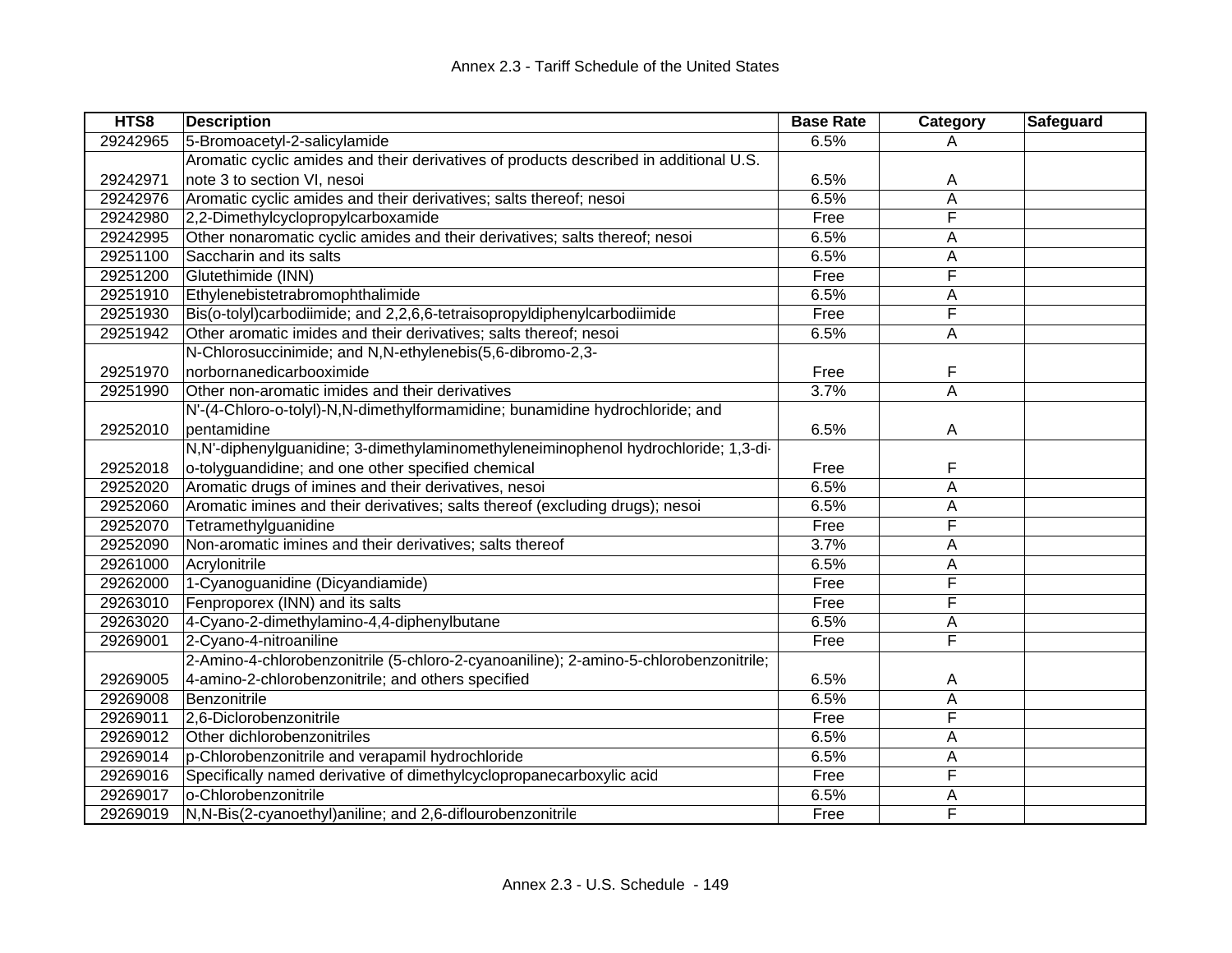| HTS8     | <b>Description</b>                                                                    | <b>Base Rate</b> | Category     | Safeguard |
|----------|---------------------------------------------------------------------------------------|------------------|--------------|-----------|
| 29269021 | Aromatic fungicides of nitrile-function compounds                                     | 6.5%             | Α            |           |
| 29269023 | 3,5-Dibromo-4-hydroxybenzonitrile (Bromoxynil)                                        | 6.5%             | A            |           |
| 29269025 | Aromatic herbicides of nitrile-function compounds, nesoi                              | 6.5%             | A            |           |
| 29269030 | Other aromatic nitrile-function pesticides                                            | 6.5%             | A            |           |
|          | Aromatic nitrile-function compounds, nesoi, described in additional U.S. note 3 to    |                  |              |           |
| 29269043 | section VI                                                                            | 6.5%             | $\mathsf{A}$ |           |
|          | Aromatic nitrile-function compounds other than those products in additional U.S. note |                  |              |           |
| 29269048 | 3 to section VI, nesoi                                                                | 6.5%             | Α            |           |
| 29269050 | Nonaromatic nitrile-function compounds, nesoi                                         | Free             | F            |           |
| 29270003 | 4-Aminoazobenzenedisulfonic acid, monosodium salt                                     | Free             | F            |           |
|          |                                                                                       |                  |              |           |
| 29270006 | p-Aminoazobenzenedisulfonic acid; and diazoaminobenzene (1,3-diphenyltriazine)        | 5.8%             | A            |           |
| 29270015 | 1,1'-Azobisformamide                                                                  | 3.7%             | A            |           |
|          | 1-Naphthalenesulfonic acid, 6-diazo-5,6-dihydro-5-oxo, ester with phenyl compound;    |                  |              |           |
| 29270018 | and three other specified chemicals                                                   | Free             | F            |           |
| 29270025 | Diazo-, azo- or azoxy-compounds used as photographic chemicals                        | 6.5%             | Α            |           |
| 29270030 | Fast color bases and fast color salts, of diazo-, azo- or azoxy-compounds             | 6.5%             | Α            |           |
|          | Diazo-, azo- or azoxy-compounds, nesoi, described in additional U.S. note 3 to        |                  |              |           |
| 29270040 | section VI                                                                            | 6.5%             | A            |           |
| 29270050 | Other diazo-, azo- or azoxy-compounds, nesoi                                          | 6.5%             | A            |           |
| 29280010 | Methyl ethyl ketoxime                                                                 | 3.7%             | A            |           |
| 29280015 | Phenylhydrazine                                                                       | Free             | F            |           |
| 29280025 | Aromatic organic derivatives of hydrazine or of hydroxylamine                         | 6.5%             | A            |           |
|          | Nonaromatic drugs of organic derivatives of hydrazine or of hydroxylamine, other than |                  |              |           |
| 29280030 | Methyl ethyl ketoxime                                                                 | 3.7%             | A            |           |
| 29280050 | Nonaromatic organic derivatives of hydrazine or of hydroxylamine, nesoi               | 6.5%             | A            |           |
| 29291010 | Toluenediisocyanates (unmixed)                                                        | 6.5%             | Α            |           |
| 29291015 | Mixtures of 2,4- and 2,6-toluenediisocyanates                                         | 6.5%             | A            |           |
|          | Bitolylene diisocyanate (TODI); o-Isocyanic acid, o-tolyl ester; and Xylene           |                  |              |           |
| 29291020 | diisocyanate                                                                          | 5.8%             | A            |           |
|          |                                                                                       |                  |              |           |
|          | N-Butylisocyanate; cyclohexyl isocyanate; 1-isocyanato-3-(trifluoromethyl)benzene;    |                  |              |           |
| 29291027 | 1,5-naphthalene diisocyanate; and octadecyl isocyanate                                | Free             | F            |           |
| 29291030 | 3,4-Dichlorophenylisocyanate                                                          | 6.5%             | Α            |           |
| 29291035 | 1,6-Hexamethylene diisocyanate                                                        | 6.5%             | A            |           |
| 29291055 | Isocyanates of products described in additioonal U.S. note 3 to sect VI               | 6.5%             | А            |           |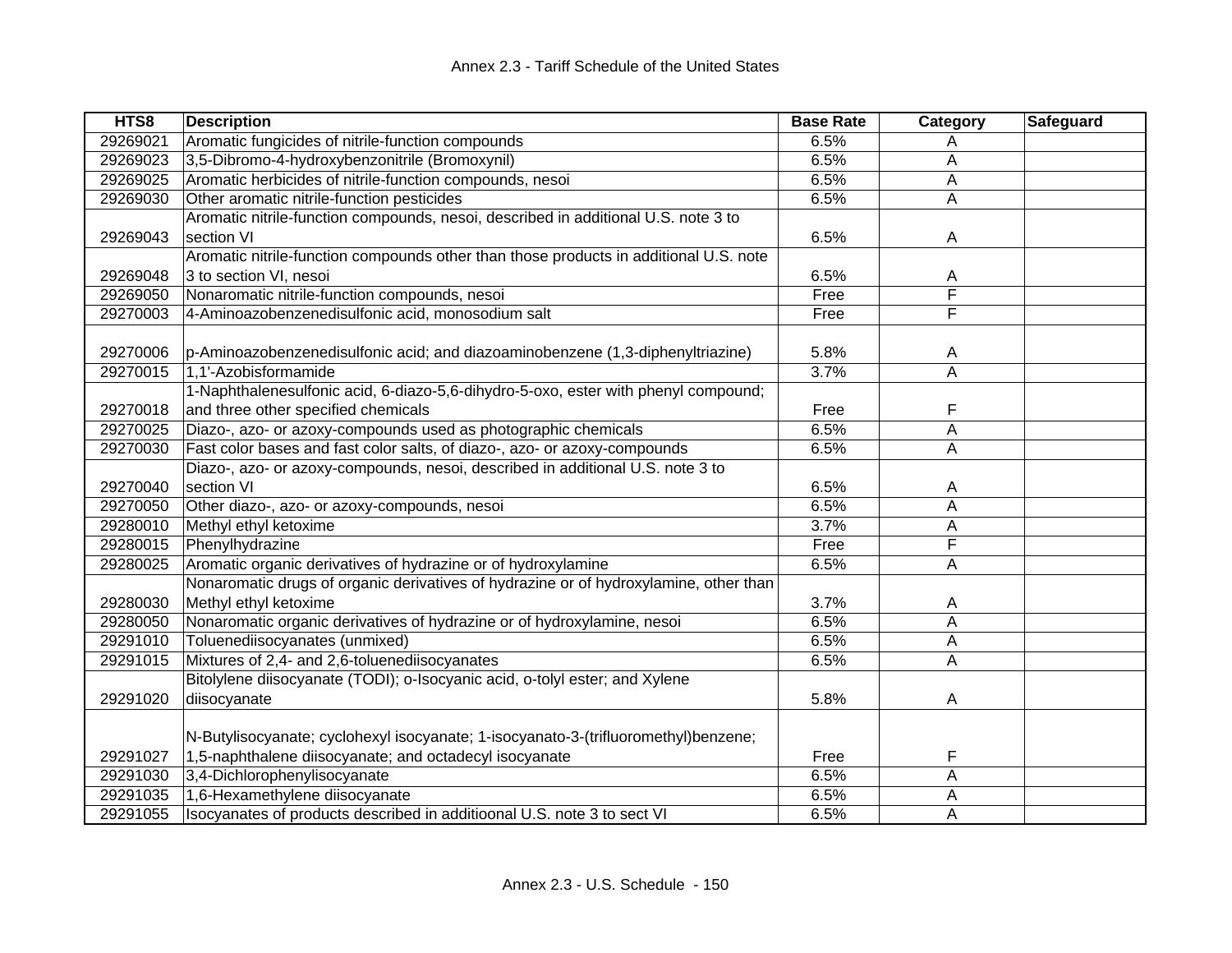| HTS8     | <b>Description</b>                                                               | <b>Base Rate</b> | <b>Category</b> | <b>Safeguard</b> |
|----------|----------------------------------------------------------------------------------|------------------|-----------------|------------------|
| 29291080 | Other isocyanates, nesoi                                                         | 6.5%             | A               |                  |
|          | 2,2-Bis(4-cyanatophenyl)-1,1,1,3,3,3,-hexafluoropropane; 2,2-bis(4-              |                  |                 |                  |
| 29299005 | cyanatophenyl)propane; 1,1-ethylidenebis(phenyl-4-cyanate); and 2 others         | Free             | F               |                  |
|          | Other aromatic compounds with other nitrogen function of products described in   |                  |                 |                  |
| 29299015 | additional U.S. note 3 to section VI                                             | 6.5%             | A               |                  |
| 29299020 | Aromatic compounds with other nitrogen function, nesoi                           | 6.5%             | A               |                  |
| 29299050 | Nonaromatic compounds with other nitrogen functions, except isocyanates          | 6.5%             | Α               |                  |
| 29301000 | Dithiocarbonates (xanthates)                                                     | 3.7%             | A               |                  |
| 29302010 | Aromatic pesticides of thiocarbamates and dithiocarbamates                       | 6.5%             | A               |                  |
|          |                                                                                  |                  |                 |                  |
| 29302020 | Aromatic compounds of thiocarbamates and dithiocarbamates, excluding pesticides  | 6.5%             | A               |                  |
| 29302070 | S-(2,3,3-trichloroallyl)diisopropylthiocarbamate                                 | Free             | F               |                  |
| 29302090 | Other non-aromatic thiocarbamates and dithiocarbamates                           | 3.7%             | Α               |                  |
| 29303030 | Tetramethylthiuram monosulfide                                                   | Free             | F               |                  |
| 29303060 | Thiuram mono-, di- or tetrasulfides, other than tetramethylthiuram monosulfide   | 3.7%             | A               |                  |
| 29304000 | Methionine                                                                       | Free             | F               |                  |
| 29309010 | Aromatic pesticides of organo-sulfur compounds, nesoi                            | 6.5%             | A               |                  |
| 29309024 | N-Cyclohexylthiophthalimide                                                      | 6.5%             | A               |                  |
|          |                                                                                  |                  |                 |                  |
|          | 3-(4-Aminobenzamido)phenyl-beta-hydroxyethylsulfone; 2-[(4-                      |                  |                 |                  |
| 29309026 | aminophenyl)sulfonyl]ethanol, hydrogen sulfate ester; diphenylthiourea; & others | Free             | F               |                  |
| 29309029 | Other aromatic organo-sulfur compounds (excluding pesticides)                    | 6.5%             | A               |                  |
| 29309030 | Thiocyanates, thiurams and isothiocyanates                                       | 3.7%             | Α               |                  |
| 29309042 | O,O-Dimethyl-S-methylcarbamoylmethyl phosphorodithioate; and malathion           | Free             | F               |                  |
| 29309044 | Other non-aromatic organo-sulfur compounds used as pesticides                    | 6.5%             | A               |                  |
| 29309046 | dl(underscored)-Hydroxy analog of dl(underscored)-methionine                     | Free             | F               |                  |
| 29309049 | Nonaromatic organo-sulfur acids, nesoi                                           | 4.2%             | Α               |                  |
| 29309071 | Dibutylthiourea                                                                  | Free             | F               |                  |
| 29309090 | Other non-aromatic organo-sulfur compounds                                       | 3.7%             | Α               |                  |
| 29310005 | Diphenyldichlorosilane; and phenyltrichlorosilane                                | Free             | F               |                  |
| 29310010 | 4,4'-Diphenyl-bis-phosphonous acid, di(2',2",4',4"-di-tert-butyl)phenyl ester    | 6.5%             | A               |                  |
| 29310015 | Sodium tetraphenylboron                                                          | 5.8%             | A               |                  |
| 29310022 | Drugs of aromatic organo-inorganic (except organo-sulfur) compounds              | 6.5%             | A               |                  |
| 29310025 | Pesticides of aromatic organo-inorganic (except organo-sulfur) compounds         | 6.5%             | A               |                  |
| 29310027 | Aromatic organo-mercury compounds                                                | 6.5%             | A               |                  |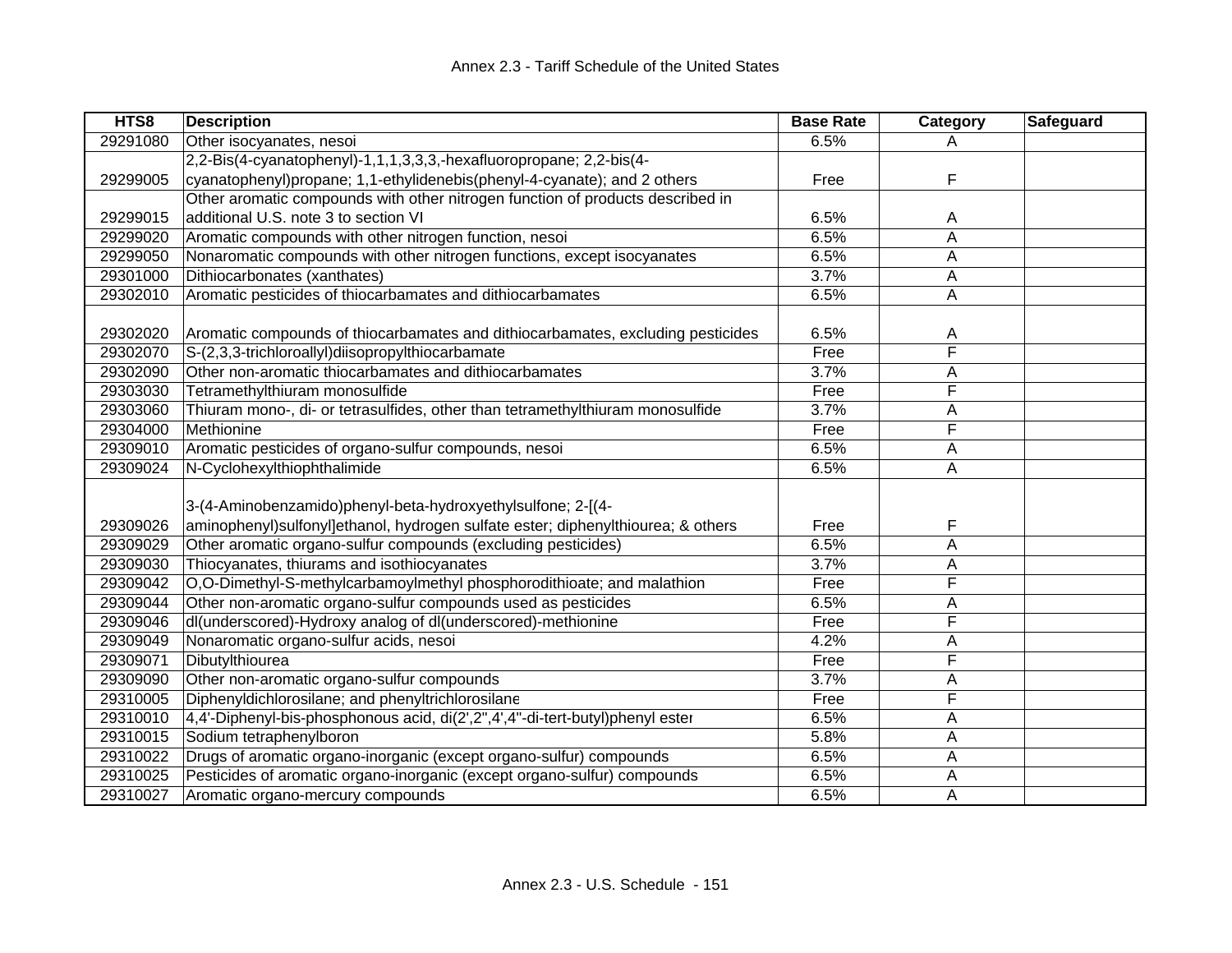| HTS8     | <b>Description</b>                                                                     | <b>Base Rate</b> | <b>Category</b> | <b>Safeguard</b> |
|----------|----------------------------------------------------------------------------------------|------------------|-----------------|------------------|
|          | Aromatic organo-inorganic compounds, nesoi, described in additional U.S. note 3 to     |                  |                 |                  |
| 29310030 | section VI                                                                             | 6.5%             | Α               |                  |
|          | Other aromatic organo-inorganic compounds (excluding products described in             |                  |                 |                  |
| 29310060 | additional U.S. note 3 to section VI                                                   | 6.5%             | A               |                  |
|          | N,N'-Bis(trimethylsilyl)urea;2-Phosphonobutane-1,2,4-tricarboxylic acid and its salts; |                  |                 |                  |
| 29310070 | and one other specified chemical                                                       | Free             | F               |                  |
| 29310090 | Other non-aromatic organo-inorganic compounds                                          | 3.7%             | A               |                  |
| 29321100 | Tetrahydrofuran                                                                        | 3.7%             | Α               |                  |
| 29321200 | 2-Furaldehyde (Furfuraldehyde)                                                         | Free             | F               |                  |
| 29321300 | Furfuryl alcohol and tetrahydrofurfuryl alcohol                                        | 3.7%             | A               |                  |
|          | Aromatic heterocyclic compounds with oxygen hetero-atom(s) only, containing an         |                  |                 |                  |
| 29321910 | unfused furan ring, nesoi                                                              | 6.5%             | A               |                  |
|          | Nonaromatic heterocyclic compounds with oxygen hetero-atom(s) only, containing an      |                  |                 |                  |
| 29321950 | unfused furan ring, nesoi                                                              | 3.7%             | A               |                  |
| 29322100 | Coumarin, methylcoumarins and ethylcoumarins                                           | 6.5%             | A               |                  |
| 29322910 | Aromatic pesticides of lactones                                                        | 6.5%             | Α               |                  |
| 29322920 | Aromatic drugs of lactones                                                             | 6.5%             | A               |                  |
| 29322925 | 4-Hydroxycoumarin                                                                      | 6.5%             | A               |                  |
| 29322930 | Aromatic lactones, nesoi, described in additional U.S. note 3 to section VI            | 6.5%             | A               |                  |
| 29322945 | Aromatic lactones, nesoi                                                               | 6.5%             | Α               |                  |
| 29322950 | Nonaromatic lactones                                                                   | 3.7%             | A               |                  |
| 29329100 | Isosafrole                                                                             | 6.5%             | Α               |                  |
| 29329200 | 1-(1,3-Benzodioxol-5-yl)propan-2-one                                                   | 6.5%             | Α               |                  |
| 29329300 | Piperonal (heliotropin)                                                                | 4.8%             | Α               |                  |
| 29329400 | Safrole                                                                                | 6.5%             | Α               |                  |
| 29329500 | Tetrahydrocannabinols (all isomers)                                                    | Free             | F               |                  |
| 29329904 | 2,2-Dimethyl-1,3-benzodioxol-4-yl methylcarbamate (Bendiocarb)                         | Free             | F               |                  |
| 29329908 | 2-Ethoxy-2,3-dihydro-3,3-dimethyl-5-benzofuranylmethanesulfonate                       | 6.5%             | Α               |                  |
|          | Aromatic pesticides of heterocyclic compounds with oxygen hetero-atom(s) only,         |                  |                 |                  |
| 29329920 | nesoi                                                                                  | 6.5%             | A               |                  |
| 29329932 | Benzofuran (Coumarone); and Dibenzofuran (Diphenylene oxide)                           | Free             | F               |                  |
| 29329935 | 2-Hydroxy-3-dibenzofurancarboxylic acid                                                | 6.5%             | A               |                  |
| 29329939 | Benzointetrahydropyranyl ester; and Xanthen-9-one                                      | 5.8%             | A               |                  |
|          | Bis-O-[(4-methylphenyl)methylene]-D-glucitol (Dimethylbenzylidene sorbitol); and       |                  |                 |                  |
| 29329955 | Rhodamine 2C base                                                                      | Free             | F               |                  |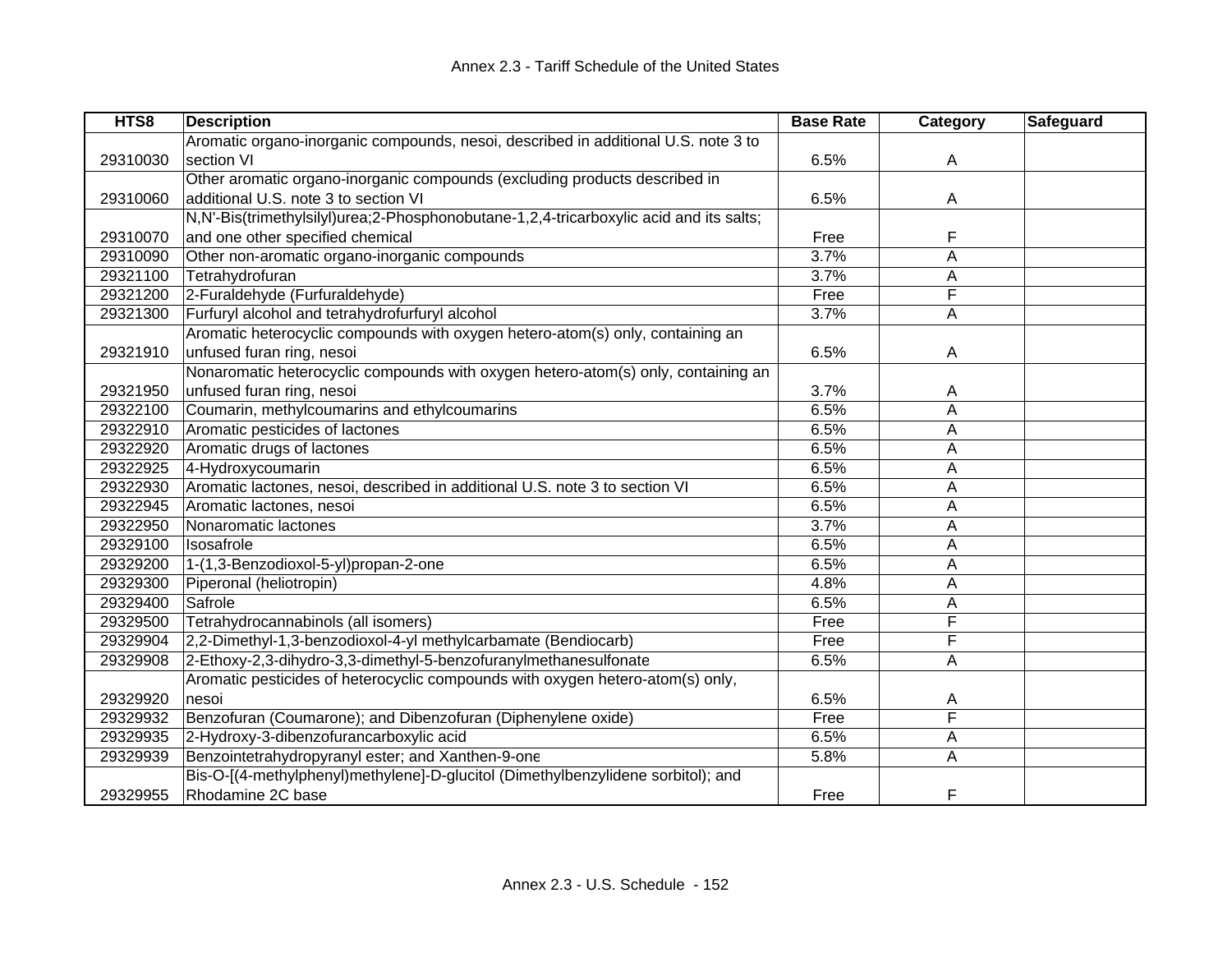| HTS8     | <b>Description</b>                                                                  | <b>Base Rate</b> | Category                | <b>Safeguard</b> |
|----------|-------------------------------------------------------------------------------------|------------------|-------------------------|------------------|
|          | Aromatic heterocyclic compounds with oxygen hetero-atom(s) only described in        |                  |                         |                  |
| 29329961 | additional U.S. note 3 to section VI, nesoi                                         | 6.5%             | A                       |                  |
| 29329970 | Aromatic heterocyclic compounds with oxygen hetero-atom(s) only, nesoi              | 6.5%             | Α                       |                  |
| 29329980 | Paraldehyde, USP grade                                                              | Free             | F                       |                  |
| 29329990 | Nonaromatic heterocyclic compounds with oxygen hetero-atom(s) only, nesoi           | 3.7%             | A                       |                  |
| 29331100 | Phenazone (Antipyrine) and its derivatives                                          | 6.5%             | Α                       |                  |
|          | Aminoethylphenylpyrazole (phenylmethylaminopyrazole); 3-methyl-1-(p-tolyl)-2-       |                  |                         |                  |
| 29331904 | pyrazolin-5-one (p-tolylmethylpyrazolone)                                           | Free             | F                       |                  |
|          | 3-(5-Amino-3-methyl-1H-pyrazol-1-yl)benzenesulfonic acid; amino-J-pyrazolone; and   |                  |                         |                  |
| 29331908 | another 12 specified chemicals                                                      | 5.8%             | A                       |                  |
|          |                                                                                     |                  |                         |                  |
| 29331915 | 1,2-Dimethyl-3,5-diphenyl-1H-pyrazolium methyl sulfate (difenzoquat methyl sulfate) | Free             | F                       |                  |
|          | 2-Chloro-5-sulfophenylmethylpyrazolone; phenylcarbethyoxypyrazolone; and 3 other    |                  |                         |                  |
| 29331918 | specified chemicals                                                                 | Free             | F                       |                  |
|          | Aromatic or modified aromatic pesticides containing an unfused pyrazole ring        |                  |                         |                  |
| 29331923 | (whether or not hydrogenated) in the structure                                      | 6.5%             | A                       |                  |
|          | Aromatic or modified aromatic photographic chemicals containing an unfused          |                  |                         |                  |
| 29331930 | pyrazole ring (whether or n/hydrogenated) in the structure, nesoi                   | 6.5%             | A                       |                  |
|          | Aromatic or modified aromatic drugs of heterocyclic compounds with nitrogen hetero- |                  |                         |                  |
| 29331935 | atom(s) only containing an unfused pyrazole ring                                    | 6.5%             | Α                       |                  |
|          | Aromatic or mod. aromatic compound desc in add US note 3 to section VI contain an   |                  |                         |                  |
| 29331937 | unfused pyrazole ring (w/wo hydrogenated) in the structure                          | 6.5%             | Α                       |                  |
|          | Aromatic or modified aromatic compounds (excluding products in add US note 3 to     |                  |                         |                  |
| 29331943 | sec VI) containing an unfused pyrazole ring in the structure                        | 6.5%             | Α                       |                  |
|          | Nonaromatic drugs of heterocyclic compounds with nitrogen hetero-atom(s) only       |                  |                         |                  |
| 29331945 | containing an unfused pyrazole ring                                                 | 3.7%             | A                       |                  |
| 29331970 | 3-Methyl-5-pyrazolone                                                               | Free             | F                       |                  |
|          | Other compound (excluding aromatic, modified aromatic & drugs) containing unfused   |                  |                         |                  |
| 29331990 | pyrazole ring (whether or n/hydrogenated) in the structure                          | 6.5%             | A                       |                  |
| 29332100 | Hydantoin and its derivatives                                                       | 6.5%             | $\overline{\mathsf{A}}$ |                  |
|          | 1-[1-((4-Chloro-2-(trifluoromethyl)phenyl)imino)-2-propoxyethyl]-1H-imidazole       |                  |                         |                  |
| 29332905 | (triflumizole); and ethylene thiourea                                               | Free             | F                       |                  |
| 29332910 | 2-Phenylimidazole                                                                   | 5.8%             | $\overline{\mathsf{A}}$ |                  |
|          | Aromatic or modified aromatic drugs of heterocyclic compounds with nitrogen hetero- |                  |                         |                  |
| 29332920 | atom(s) only cont. an unfused imidazole ring                                        | 6.0%             | A                       |                  |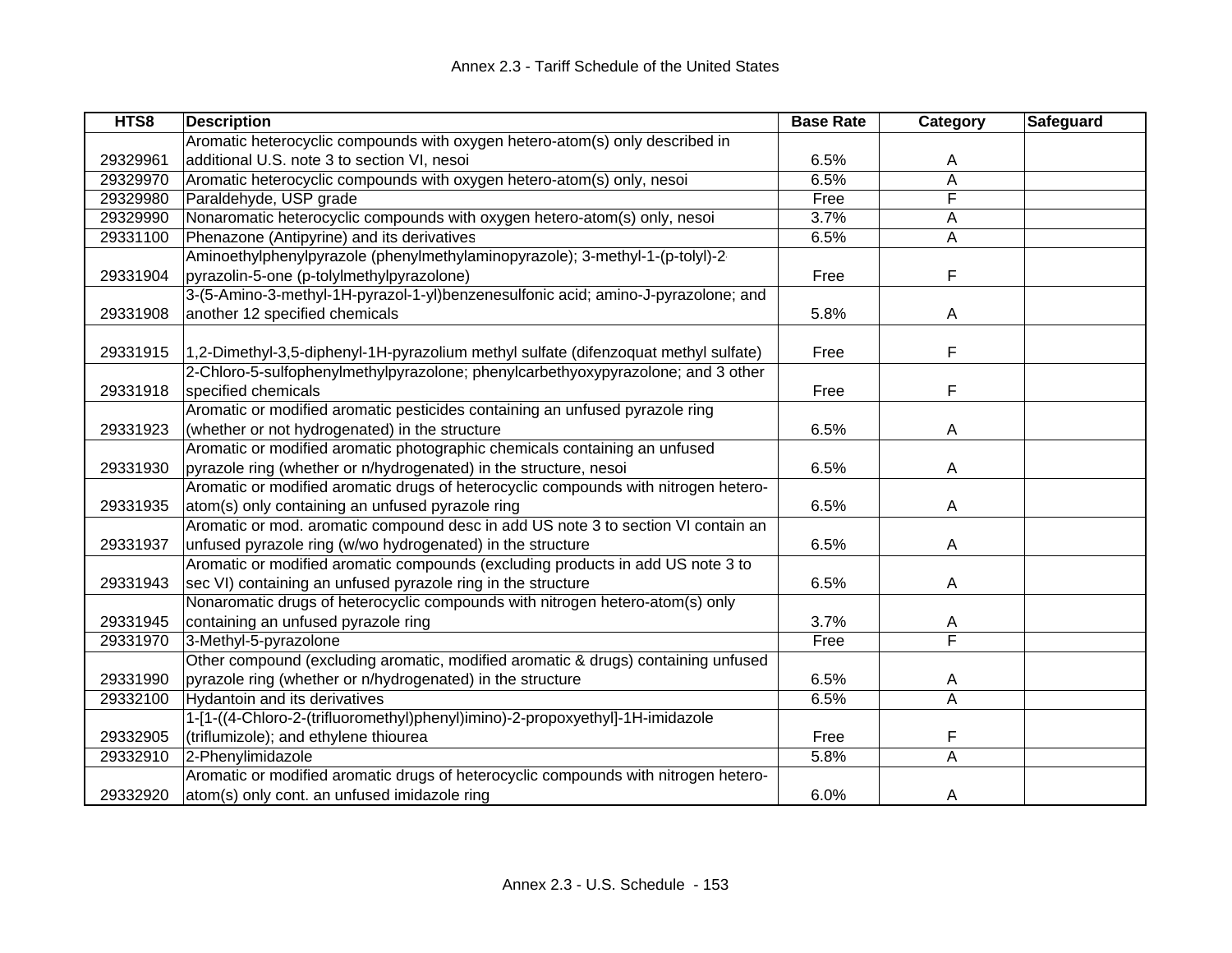| HTS8     | <b>Description</b>                                                                     | <b>Base Rate</b> | Category | Safeguard |
|----------|----------------------------------------------------------------------------------------|------------------|----------|-----------|
|          | Aromatic or mod. aromatic goods in add US note 3 to sect VI containing an unfused      |                  |          |           |
| 29332935 | imidazole ring (whether or n/hydrogenated) in structure                                | 6.5%             | A        |           |
|          | Aromatic or mod aromatic goods contng unfused imidazole ring (whether or               |                  |          |           |
| 29332943 | n/hydrogenated) in the structure (exc prod in add US note 3 sec VI)                    | 6.5%             | A        |           |
|          | Nonaromatic drugs of heterocyclic compounds with nitrogen hetero-atom(s) only,         |                  |          |           |
| 29332945 | containing an unfused imidazole ring, nesoi                                            | 3.7%             | A        |           |
| 29332960 | Imidazole                                                                              | Free             | F        |           |
|          | Other compounds (excluding drugs, aromatic and modified aromatic compounds)            |                  |          |           |
| 29332990 | containing an unfused imidazole ring (whether or n/hydrogenated)                       | 6.5%             | A        |           |
| 29333100 | Pyridine and its salts                                                                 | Free             | F        |           |
| 29333210 | Piperidine                                                                             | 6.5%             | A        |           |
| 29333250 | Piperidine salts                                                                       | 6.5%             | Α        |           |
|          | Alfentanil (INN), anileridine (INN), bezitramide (INN), bromazepam (INN), difenoxin    |                  |          |           |
| 29333300 | (INN), and other specified INNs; salts thereof                                         | Free             | F        |           |
|          | 1-(3-Sulfapropyl)pryidinium hydroxide; N,N-bis(2,2,6,6-tetramethyl-4-piperidinyl)-1,6- |                  |          |           |
| 29333908 | hexanediamine; and 5 other specified chemicals                                         | Free             | F        |           |
| 29333910 | Collidines, lutidines and picolines                                                    | Free             | F        |           |
|          | p-Chloro-2-benzylpyridine & other specified heterocyclic compounds, w nitrogen         |                  |          |           |
| 29333920 | hetero-atom(s) only cont. an unfused pyridine ring                                     | 5.8%             | A        |           |
|          | Fungicides of heterocyclic compounds with nitrogen hetero-atom(s) only, containing     |                  |          |           |
| 29333921 | an unfused pyridine ring                                                               | 6.5%             | A        |           |
| 29333923 | o-Paraquat dichloride                                                                  | 6.5%             | A        |           |
|          | Herbicides nesoi, of heterocyclic compounds with nitrogen hetero-atom(s) only,         |                  |          |           |
| 29333925 | containing an unfused pyridine ring                                                    | 6.5%             | A        |           |
|          | Pesticides nesoi, of heterocyclic compounds with nitrogen hetero-atom(s) only,         |                  |          |           |
| 29333927 | containing an unfused pyridine ring                                                    | 6.5%             | A        |           |
|          | Psychotherapeutic agents of heterocyclic compounds with nitrogen hetero-atom(s)        |                  |          |           |
| 29333931 | only, containing an unfused pyridine ring, nesoi                                       | 6.5%             | A        |           |
|          | Drugs containing an unfused pyridine ring (whether or not hydrogenated) in the         |                  |          |           |
| 29333941 | structure, nesoi                                                                       | 6.5%             | A        |           |
|          | Heterocyclic compounds with nitrogen hetero-atom(s) only containing an unfused         |                  |          |           |
| 29333961 | pyridine ring, described in add. US note 3 to sec. VI                                  | 6.5%             | A        |           |
|          | Heterocyclic compounds with nitrogen hetero-atom(s) only containing an unfused         |                  |          |           |
| 29333991 | pyridine ring, nesoi                                                                   | 6.5%             | A        |           |
| 29334100 | Levorphenol (INN) and its salts                                                        | Free             | F        |           |
| 29334908 | 4,7-Dichloroquinoline                                                                  | 6.5%             | A        |           |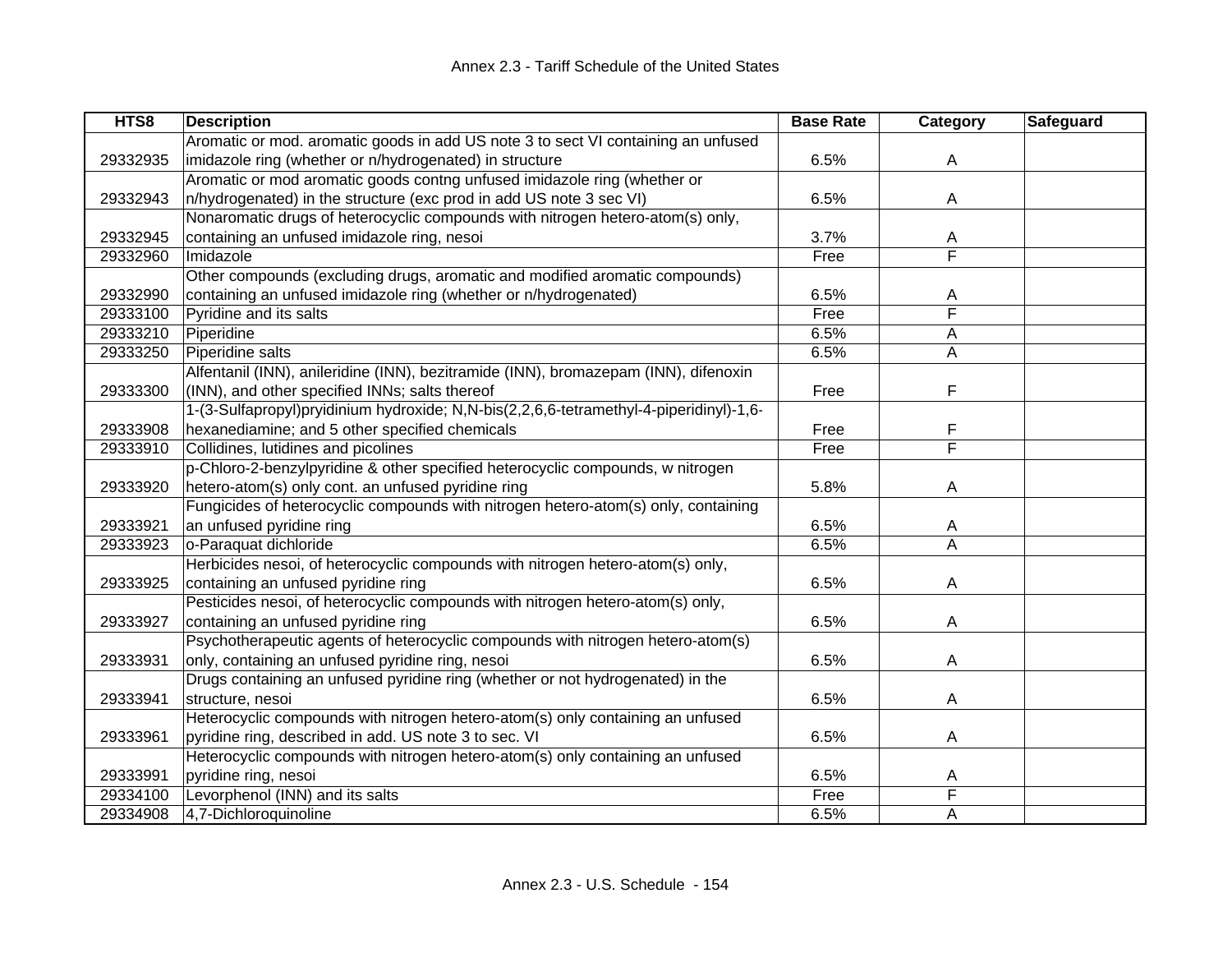| 29334910<br>Ethoxyquin (1,2-Dihydro-6-ethoxy-2,2,4-trimethylquinoline)<br>6.5%<br>A<br>29334915<br>8-Methylquinoline and Isoquinoline<br>5.8%<br>Α<br>F<br>Ethyl ethyl-6,7,8-trifluoro-1,4-dihydro-4-oxo-3-quinoline carboxylate<br>29334917<br>Free<br>5-Chloro-7-iodo-8-quinolinol (lodochlorhydroxyquin); Decoquinate; Diiodohydroxyquin;<br>and Oxyquinoline sulfate<br>$\overline{A}$<br>29334920<br>6.5%<br>Drugs containing a quinoline or isoquinoline ring-system (whether or not<br>hydrogenated) not further fused, nesoi<br>29334926<br>6.5%<br>A<br>Pesticides of heterocyclic compounds with nitrogen hetero-atom(s) only, cont. a<br>quinoline or isoquinoline ring-system, not further fused<br>29334930<br>6.5%<br>A<br>Products described in add. US note 3 to sec VI containing quinoline or isoquinoline<br>ring-system (whether or n/hydrogenated), n/further fused<br>$\overline{A}$<br>29334960<br>6.5%<br>Heterocyclic compounds with nitrogen hetero-atom(s) only, containing a quinoline ring-<br>system, not further fused, nesoi<br>29334970<br>6.5%<br>A<br>F<br>Malonylurea (barbituric acid)<br>Free<br>29335210<br>F<br>29335290<br>Salts of barbituric acid<br>Free<br>Allobarbital (INN), amobarbital (INN), barbital (INN), butalbital (INN), butobarbital, and<br>F<br>29335300<br>other specified INNs; salts thereof<br>Free<br>3.7%<br>A<br>29335400<br>Other derivatives of malonylurea (barbituric acid); salts thereof<br>Loprazolam (INN), mecloqualone (INN), methaqualone (INN) and zipeprol (INN); salts<br>F<br>thereof<br>29335500<br>Free<br>Aromatic or modified aromatic herbicides of heterocyclic compounds with nitrogen<br>hetero-atom(s) only, cont. a pyrimidine or piperazine ring<br>29335910<br>6.5%<br>A<br>Aromatic or mod. aromatic pesticides nesoi, of heterocyclic compounds with nitrogen<br>hetero-atom(s) only cont. pyrimidine or piperazine ring<br>29335915<br>6.5%<br>A<br>Nonaromatic pesticides of heterocyclic compounds with nitrogen hetero-atom(s) only,<br>29335918<br>cont. pyrimidine or piperazine ring, nesoi<br>6.5%<br>A | HTS8 | <b>Description</b> | <b>Base Rate</b> | Category | Safeguard |
|----------------------------------------------------------------------------------------------------------------------------------------------------------------------------------------------------------------------------------------------------------------------------------------------------------------------------------------------------------------------------------------------------------------------------------------------------------------------------------------------------------------------------------------------------------------------------------------------------------------------------------------------------------------------------------------------------------------------------------------------------------------------------------------------------------------------------------------------------------------------------------------------------------------------------------------------------------------------------------------------------------------------------------------------------------------------------------------------------------------------------------------------------------------------------------------------------------------------------------------------------------------------------------------------------------------------------------------------------------------------------------------------------------------------------------------------------------------------------------------------------------------------------------------------------------------------------------------------------------------------------------------------------------------------------------------------------------------------------------------------------------------------------------------------------------------------------------------------------------------------------------------------------------------------------------------------------------------------------------------------------------------------------------------------------------------------------------------------------------------|------|--------------------|------------------|----------|-----------|
|                                                                                                                                                                                                                                                                                                                                                                                                                                                                                                                                                                                                                                                                                                                                                                                                                                                                                                                                                                                                                                                                                                                                                                                                                                                                                                                                                                                                                                                                                                                                                                                                                                                                                                                                                                                                                                                                                                                                                                                                                                                                                                                |      |                    |                  |          |           |
|                                                                                                                                                                                                                                                                                                                                                                                                                                                                                                                                                                                                                                                                                                                                                                                                                                                                                                                                                                                                                                                                                                                                                                                                                                                                                                                                                                                                                                                                                                                                                                                                                                                                                                                                                                                                                                                                                                                                                                                                                                                                                                                |      |                    |                  |          |           |
|                                                                                                                                                                                                                                                                                                                                                                                                                                                                                                                                                                                                                                                                                                                                                                                                                                                                                                                                                                                                                                                                                                                                                                                                                                                                                                                                                                                                                                                                                                                                                                                                                                                                                                                                                                                                                                                                                                                                                                                                                                                                                                                |      |                    |                  |          |           |
|                                                                                                                                                                                                                                                                                                                                                                                                                                                                                                                                                                                                                                                                                                                                                                                                                                                                                                                                                                                                                                                                                                                                                                                                                                                                                                                                                                                                                                                                                                                                                                                                                                                                                                                                                                                                                                                                                                                                                                                                                                                                                                                |      |                    |                  |          |           |
|                                                                                                                                                                                                                                                                                                                                                                                                                                                                                                                                                                                                                                                                                                                                                                                                                                                                                                                                                                                                                                                                                                                                                                                                                                                                                                                                                                                                                                                                                                                                                                                                                                                                                                                                                                                                                                                                                                                                                                                                                                                                                                                |      |                    |                  |          |           |
|                                                                                                                                                                                                                                                                                                                                                                                                                                                                                                                                                                                                                                                                                                                                                                                                                                                                                                                                                                                                                                                                                                                                                                                                                                                                                                                                                                                                                                                                                                                                                                                                                                                                                                                                                                                                                                                                                                                                                                                                                                                                                                                |      |                    |                  |          |           |
|                                                                                                                                                                                                                                                                                                                                                                                                                                                                                                                                                                                                                                                                                                                                                                                                                                                                                                                                                                                                                                                                                                                                                                                                                                                                                                                                                                                                                                                                                                                                                                                                                                                                                                                                                                                                                                                                                                                                                                                                                                                                                                                |      |                    |                  |          |           |
|                                                                                                                                                                                                                                                                                                                                                                                                                                                                                                                                                                                                                                                                                                                                                                                                                                                                                                                                                                                                                                                                                                                                                                                                                                                                                                                                                                                                                                                                                                                                                                                                                                                                                                                                                                                                                                                                                                                                                                                                                                                                                                                |      |                    |                  |          |           |
|                                                                                                                                                                                                                                                                                                                                                                                                                                                                                                                                                                                                                                                                                                                                                                                                                                                                                                                                                                                                                                                                                                                                                                                                                                                                                                                                                                                                                                                                                                                                                                                                                                                                                                                                                                                                                                                                                                                                                                                                                                                                                                                |      |                    |                  |          |           |
|                                                                                                                                                                                                                                                                                                                                                                                                                                                                                                                                                                                                                                                                                                                                                                                                                                                                                                                                                                                                                                                                                                                                                                                                                                                                                                                                                                                                                                                                                                                                                                                                                                                                                                                                                                                                                                                                                                                                                                                                                                                                                                                |      |                    |                  |          |           |
|                                                                                                                                                                                                                                                                                                                                                                                                                                                                                                                                                                                                                                                                                                                                                                                                                                                                                                                                                                                                                                                                                                                                                                                                                                                                                                                                                                                                                                                                                                                                                                                                                                                                                                                                                                                                                                                                                                                                                                                                                                                                                                                |      |                    |                  |          |           |
|                                                                                                                                                                                                                                                                                                                                                                                                                                                                                                                                                                                                                                                                                                                                                                                                                                                                                                                                                                                                                                                                                                                                                                                                                                                                                                                                                                                                                                                                                                                                                                                                                                                                                                                                                                                                                                                                                                                                                                                                                                                                                                                |      |                    |                  |          |           |
|                                                                                                                                                                                                                                                                                                                                                                                                                                                                                                                                                                                                                                                                                                                                                                                                                                                                                                                                                                                                                                                                                                                                                                                                                                                                                                                                                                                                                                                                                                                                                                                                                                                                                                                                                                                                                                                                                                                                                                                                                                                                                                                |      |                    |                  |          |           |
|                                                                                                                                                                                                                                                                                                                                                                                                                                                                                                                                                                                                                                                                                                                                                                                                                                                                                                                                                                                                                                                                                                                                                                                                                                                                                                                                                                                                                                                                                                                                                                                                                                                                                                                                                                                                                                                                                                                                                                                                                                                                                                                |      |                    |                  |          |           |
|                                                                                                                                                                                                                                                                                                                                                                                                                                                                                                                                                                                                                                                                                                                                                                                                                                                                                                                                                                                                                                                                                                                                                                                                                                                                                                                                                                                                                                                                                                                                                                                                                                                                                                                                                                                                                                                                                                                                                                                                                                                                                                                |      |                    |                  |          |           |
|                                                                                                                                                                                                                                                                                                                                                                                                                                                                                                                                                                                                                                                                                                                                                                                                                                                                                                                                                                                                                                                                                                                                                                                                                                                                                                                                                                                                                                                                                                                                                                                                                                                                                                                                                                                                                                                                                                                                                                                                                                                                                                                |      |                    |                  |          |           |
|                                                                                                                                                                                                                                                                                                                                                                                                                                                                                                                                                                                                                                                                                                                                                                                                                                                                                                                                                                                                                                                                                                                                                                                                                                                                                                                                                                                                                                                                                                                                                                                                                                                                                                                                                                                                                                                                                                                                                                                                                                                                                                                |      |                    |                  |          |           |
|                                                                                                                                                                                                                                                                                                                                                                                                                                                                                                                                                                                                                                                                                                                                                                                                                                                                                                                                                                                                                                                                                                                                                                                                                                                                                                                                                                                                                                                                                                                                                                                                                                                                                                                                                                                                                                                                                                                                                                                                                                                                                                                |      |                    |                  |          |           |
|                                                                                                                                                                                                                                                                                                                                                                                                                                                                                                                                                                                                                                                                                                                                                                                                                                                                                                                                                                                                                                                                                                                                                                                                                                                                                                                                                                                                                                                                                                                                                                                                                                                                                                                                                                                                                                                                                                                                                                                                                                                                                                                |      |                    |                  |          |           |
|                                                                                                                                                                                                                                                                                                                                                                                                                                                                                                                                                                                                                                                                                                                                                                                                                                                                                                                                                                                                                                                                                                                                                                                                                                                                                                                                                                                                                                                                                                                                                                                                                                                                                                                                                                                                                                                                                                                                                                                                                                                                                                                |      |                    |                  |          |           |
|                                                                                                                                                                                                                                                                                                                                                                                                                                                                                                                                                                                                                                                                                                                                                                                                                                                                                                                                                                                                                                                                                                                                                                                                                                                                                                                                                                                                                                                                                                                                                                                                                                                                                                                                                                                                                                                                                                                                                                                                                                                                                                                |      |                    |                  |          |           |
|                                                                                                                                                                                                                                                                                                                                                                                                                                                                                                                                                                                                                                                                                                                                                                                                                                                                                                                                                                                                                                                                                                                                                                                                                                                                                                                                                                                                                                                                                                                                                                                                                                                                                                                                                                                                                                                                                                                                                                                                                                                                                                                |      |                    |                  |          |           |
|                                                                                                                                                                                                                                                                                                                                                                                                                                                                                                                                                                                                                                                                                                                                                                                                                                                                                                                                                                                                                                                                                                                                                                                                                                                                                                                                                                                                                                                                                                                                                                                                                                                                                                                                                                                                                                                                                                                                                                                                                                                                                                                |      |                    |                  |          |           |
|                                                                                                                                                                                                                                                                                                                                                                                                                                                                                                                                                                                                                                                                                                                                                                                                                                                                                                                                                                                                                                                                                                                                                                                                                                                                                                                                                                                                                                                                                                                                                                                                                                                                                                                                                                                                                                                                                                                                                                                                                                                                                                                |      |                    |                  |          |           |
|                                                                                                                                                                                                                                                                                                                                                                                                                                                                                                                                                                                                                                                                                                                                                                                                                                                                                                                                                                                                                                                                                                                                                                                                                                                                                                                                                                                                                                                                                                                                                                                                                                                                                                                                                                                                                                                                                                                                                                                                                                                                                                                |      |                    |                  |          |           |
|                                                                                                                                                                                                                                                                                                                                                                                                                                                                                                                                                                                                                                                                                                                                                                                                                                                                                                                                                                                                                                                                                                                                                                                                                                                                                                                                                                                                                                                                                                                                                                                                                                                                                                                                                                                                                                                                                                                                                                                                                                                                                                                |      |                    |                  |          |           |
| 29335921<br>Antihistamines, including those principally used as antinauseants<br>6.5%<br>A                                                                                                                                                                                                                                                                                                                                                                                                                                                                                                                                                                                                                                                                                                                                                                                                                                                                                                                                                                                                                                                                                                                                                                                                                                                                                                                                                                                                                                                                                                                                                                                                                                                                                                                                                                                                                                                                                                                                                                                                                     |      |                    |                  |          |           |
| A<br>29335922<br>Nicarbazin and trimethoprim<br>6.5%                                                                                                                                                                                                                                                                                                                                                                                                                                                                                                                                                                                                                                                                                                                                                                                                                                                                                                                                                                                                                                                                                                                                                                                                                                                                                                                                                                                                                                                                                                                                                                                                                                                                                                                                                                                                                                                                                                                                                                                                                                                           |      |                    |                  |          |           |
| Anti-infective agents nesoi, of heterocyclic compounds with nitrogen hetero-atom(s)                                                                                                                                                                                                                                                                                                                                                                                                                                                                                                                                                                                                                                                                                                                                                                                                                                                                                                                                                                                                                                                                                                                                                                                                                                                                                                                                                                                                                                                                                                                                                                                                                                                                                                                                                                                                                                                                                                                                                                                                                            |      |                    |                  |          |           |
| 29335936<br>only, cont. pyrimidine, piperazine ring<br>6.5%<br>A                                                                                                                                                                                                                                                                                                                                                                                                                                                                                                                                                                                                                                                                                                                                                                                                                                                                                                                                                                                                                                                                                                                                                                                                                                                                                                                                                                                                                                                                                                                                                                                                                                                                                                                                                                                                                                                                                                                                                                                                                                               |      |                    |                  |          |           |
| Psychotherapeutic agents of heterocyclic compounds with nitrogen hetero-atom(s)                                                                                                                                                                                                                                                                                                                                                                                                                                                                                                                                                                                                                                                                                                                                                                                                                                                                                                                                                                                                                                                                                                                                                                                                                                                                                                                                                                                                                                                                                                                                                                                                                                                                                                                                                                                                                                                                                                                                                                                                                                |      |                    |                  |          |           |
| 29335946<br>only, cont. pyrimidine or piperazine ring, nesoi<br>6.5%<br>A                                                                                                                                                                                                                                                                                                                                                                                                                                                                                                                                                                                                                                                                                                                                                                                                                                                                                                                                                                                                                                                                                                                                                                                                                                                                                                                                                                                                                                                                                                                                                                                                                                                                                                                                                                                                                                                                                                                                                                                                                                      |      |                    |                  |          |           |
| Other aromatic or modified aromatic drugs containing a pyrimidine ring (whether or                                                                                                                                                                                                                                                                                                                                                                                                                                                                                                                                                                                                                                                                                                                                                                                                                                                                                                                                                                                                                                                                                                                                                                                                                                                                                                                                                                                                                                                                                                                                                                                                                                                                                                                                                                                                                                                                                                                                                                                                                             |      |                    |                  |          |           |
| not hydrogenated) or piperazine ring in the structure<br>6.5%<br>29335953<br>A                                                                                                                                                                                                                                                                                                                                                                                                                                                                                                                                                                                                                                                                                                                                                                                                                                                                                                                                                                                                                                                                                                                                                                                                                                                                                                                                                                                                                                                                                                                                                                                                                                                                                                                                                                                                                                                                                                                                                                                                                                 |      |                    |                  |          |           |
| Nonaromatic drugs of heterocyclic compounds nesoi, with nitrogen hetero-atom(s)                                                                                                                                                                                                                                                                                                                                                                                                                                                                                                                                                                                                                                                                                                                                                                                                                                                                                                                                                                                                                                                                                                                                                                                                                                                                                                                                                                                                                                                                                                                                                                                                                                                                                                                                                                                                                                                                                                                                                                                                                                |      |                    |                  |          |           |
| 3.7%<br>29335959<br>only, cont. a pyrimidine or piperazine ring<br>A                                                                                                                                                                                                                                                                                                                                                                                                                                                                                                                                                                                                                                                                                                                                                                                                                                                                                                                                                                                                                                                                                                                                                                                                                                                                                                                                                                                                                                                                                                                                                                                                                                                                                                                                                                                                                                                                                                                                                                                                                                           |      |                    |                  |          |           |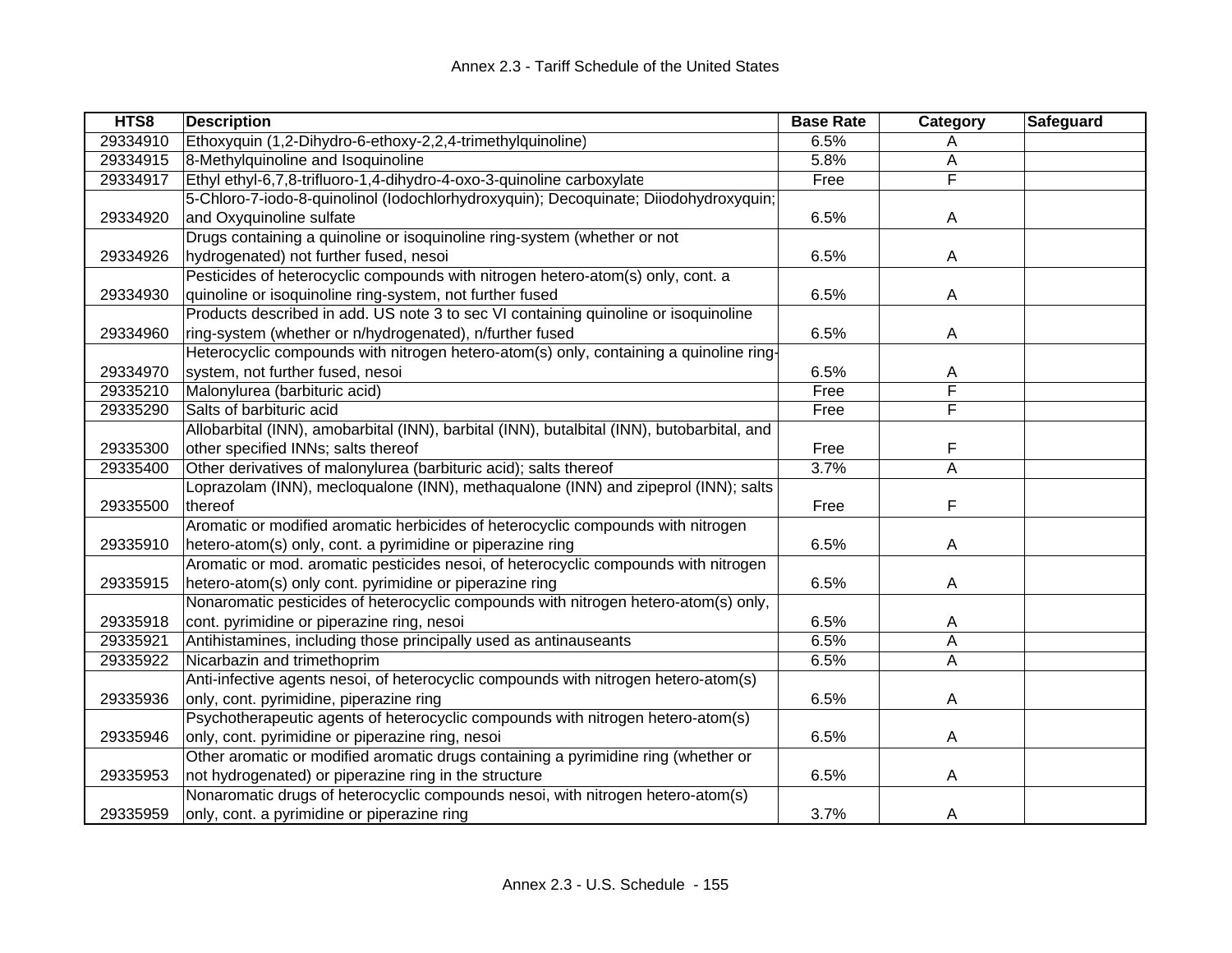| HTS8     | <b>Description</b>                                                                     | <b>Base Rate</b> | Category | Safeguard |
|----------|----------------------------------------------------------------------------------------|------------------|----------|-----------|
|          | Aromatic heterocyclic compounds nesoi, with nitrogen hetero-atom(s) only, cont.        |                  |          |           |
| 29335970 | pyrimidine or piperazine ring, in add. U.S. note 3, sec. VI                            | 6.5%             | A        |           |
|          | Aromatic or modified aromatic heterocyclic compounds nesoi, with nitrogen hetero-      |                  |          |           |
| 29335980 | atom(s) only, cont. pyrimidine or piperazine ring                                      | 6.5%             | A        |           |
|          | 2-Amino-4-chloro-6-methoxypyrimidine; 2-amino-4,6-dimethoxypyrimidine; and 6-          |                  |          |           |
| 29335985 | methyluracil                                                                           | Free             | F        |           |
|          | Other (excluding aromatic or mod aromatic) compds containing pyrimidine ring           |                  |          |           |
| 29335995 | (whether or n/hydrogenated) or piperazine ring in the structure                        | 6.5%             | A        |           |
| 29336100 | Melamine                                                                               | 3.5%             | A        |           |
| 29336920 | 2,4-Diamino-6-phenyl-1,3,5-triazine                                                    | Free             | F        |           |
|          | Other compounds containing an unfused triazine ring (whether or not hydrogenated)      |                  |          |           |
| 29336960 | in the structure                                                                       | 3.5%             | A        |           |
| 29337100 | 6-Hexanelactam (epsilon-Caprolactam)                                                   | 6.5%             | A        |           |
| 29337200 | Clobazam (INN) and methyprylon (INN)                                                   | Free             | F        |           |
| 29337904 | 2,4-Dihydro-3,6-diphenylpyrrolo-(3,4-C)pyrrole-1,4-dione                               | Free             | F        |           |
|          | Aromatic or modified aromatic lactams with nitrogen hetero-atoms only described in     |                  |          |           |
| 29337908 | additional U.S. note 3 to section VI                                                   | 6.5%             | A        |           |
| 29337915 | Aromatic or modified aromatic lactams, nesoi                                           | 6.5%             | A        |           |
| 29337920 | N-Methyl-2-pyrrolidone; and 2-pyrrolidone                                              | 4.2%             | Α        |           |
| 29337930 | N-Vinyl-2-pyrrolidone, monomer                                                         | 5.5%             | Α        |           |
| 29337940 | 12-Aminododecanoic acid lactam                                                         | Free             | F        |           |
| 29337985 | Aromatic or modified aromatic lactams with nitrogen hetero-atoms only, nesoi           | 6.5%             | Α        |           |
|          | Alprazolam (INN), camazepam (INN), chlordiazepoxide (INN), clonazepam (INN),           |                  |          |           |
| 29339100 | clorazepate, and other specified INNs; salts thereof                                   | Free             | F        |           |
| 29339901 | Butyl (R)-2-[4-(5-triflouromethyl-2-pyridinyloxy)phenoxy]propanoate                    | Free             | F        |           |
|          | 2-[4-[(6-Chloro-2-quinoxalinyl)oxy]phenoxy]propionic acid, ethyl ester; and 1 other    |                  |          |           |
| 29339902 | specified aromatic chemical                                                            | Free             | F        |           |
| 29339905 | Acridine and indole                                                                    | Free             | F        |           |
|          | alpha-Butyl-alpha-(4-chlorophenyl)-1H-1,2,4-triazole-1-propanenitrile (Mycolbutanil);  |                  |          |           |
| 29339906 | and one other specified aromatic chemical                                              | 6.5%             | A        |           |
|          | Acetoacetyl-5-aminobenzimidazolone; 1,3,3-Trimethyl-2-methyleneindoline; and two       |                  |          |           |
| 29339908 | other specified aromatic chemicals                                                     | Free             | F        |           |
| 29339911 | Carbazole                                                                              | Free             | F        |           |
|          | 6-Bromo-5-methyl-1H-imidazo-(4,5-b)pyridine; 2-sec-butyl-4-tert-butyl-6-(benzotriazol- |                  |          |           |
| 29339913 | 2-yl)phenol; 2-methylindoline; and other specific                                      | 5.8%             | Α        |           |
| 29339914 | 5-Amino-4-chloro-alpha-phenyl-3-pyridazinone                                           | 6.5%             | A        |           |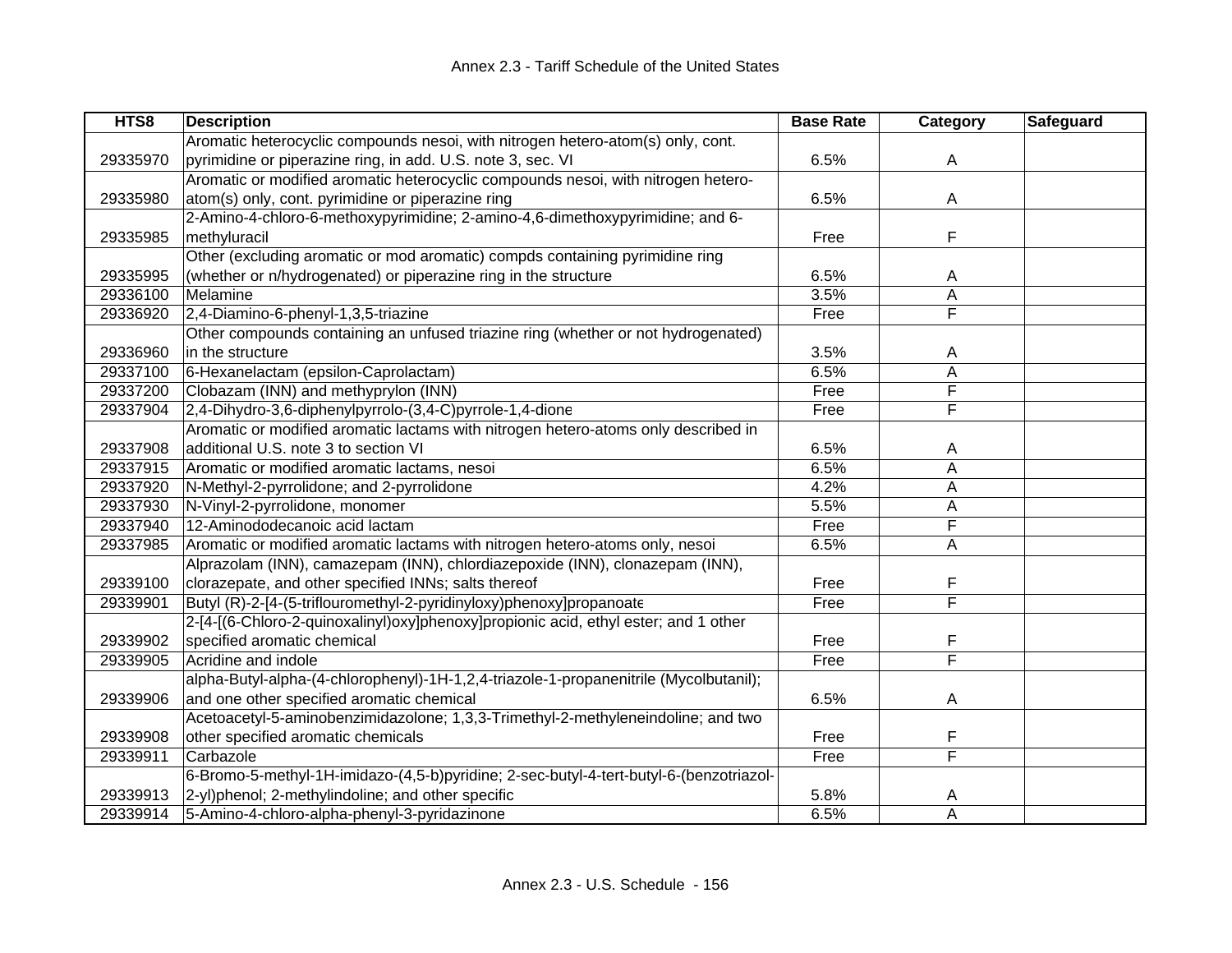| HTS8     | <b>Description</b>                                                                   | <b>Base Rate</b> | Category                | Safeguard |
|----------|--------------------------------------------------------------------------------------|------------------|-------------------------|-----------|
| 29339916 | o-Diquat dibromide (1,1-Ethylene-2,2-dipyridylium dibromide)                         | Free             |                         |           |
|          |                                                                                      |                  |                         |           |
| 29339917 | Aromatic or modified aromatic insecticides with nitrogen hetero-atom(s) only, nesoi  | 6.5%             | $\overline{A}$          |           |
|          | Other heterocyclic aromatic or modified aromatic pesticides with nitrogen hereo-     |                  |                         |           |
| 29339922 | atom(s) only, nesoi                                                                  | 6.5%             | A                       |           |
|          | Aromatic or modified aromatic photographic chemicals with nitrogen hetero-atom(s)    |                  |                         |           |
| 29339924 | only                                                                                 | 6.5%             | A                       |           |
|          | Aromatic or modified aromatic antihistamines of heterocyclic compounds with nitrogen |                  |                         |           |
| 29339926 | hetero-atom(s) only                                                                  | 6.5%             | Α                       |           |
| 29339942 | Acriflavin; Acriflavin hydrochloride; Carbadox; Pyrazinamide                         | Free             | F                       |           |
|          | Aromatic or modified aromatic anti-infective agents of heterocyclic compounds with   |                  |                         |           |
| 29339946 | nitrogen hetero-atom(s) only, nesoi                                                  | 6.5%             | A                       |           |
| 29339951 | Hydralazine hydrochloride                                                            | Free             | $\overline{\mathsf{F}}$ |           |
|          | Aromatic or modified aromatic cardiovascular drugs of heterocyclic compounds with    |                  |                         |           |
| 29339953 | nitrogen hetero-atom(s) only, nesoi                                                  | 6.5%             | A                       |           |
|          | Aromatic or modified aromatic analgesics and certain like affecting chemicals, of    |                  |                         |           |
| 29339955 | heterocyclic compounds with nitrogen hetero-atom(s) only                             | 6.5%             | Α                       |           |
| 29339958 | Droperidol; and Imipramine hydrochloride                                             | Free             | F                       |           |
|          | Aromatic/modified aromatic psychotherapeutic agents, affecting the CNS, of           |                  |                         |           |
| 29339961 | heterocyclic compounds with nitrogen hetero-atom(s) only, nesoi                      | 6.5%             | A                       |           |
|          | Aromatic or modified aromatic anticonvulsants, hypnotics and sedatives, of           |                  |                         |           |
| 29339965 | heterocyclic compounds with nitrogen hetero-atom(s) only, nesoi                      | 6.5%             | A                       |           |
|          | Aromatic or modified aromatic drugs affecting the central nervous system, of         |                  |                         |           |
| 29339970 | heterocyclic compounds with nitrogen atom(s) only, nesoi                             | 6.5%             | A                       |           |
|          | Aromatic or modified aromatic drugs of heterocyclic compounds with nitrogen hetero-  |                  |                         |           |
| 29339975 | atom(s) only, nesoi                                                                  | 6.5%             | A                       |           |
|          | Aromatic or modified aromatic compounds with nitrogen hetero-atom(s) only            |                  |                         |           |
| 29339979 | described in additional U.S. note 3 to section VI                                    | 6.5%             | A                       |           |
|          | Aromatic or mod. aromatic compounds with nitrogen hetero-atom(s) only other than     |                  |                         |           |
| 29339982 | products described in add. U.S. note 3 to section VI, nesoi                          | 6.5%             | A                       |           |
| 29339985 | 3-Amino-1,2,4-triazole                                                               | 3.7%             | A                       |           |
| 29339987 | Hexamethylenetetramine                                                               | 6.3%             | А                       |           |
| 29339989 | Hexamethyleneimine                                                                   | Free             | F                       |           |
|          | Nonaromatic drugs of heterocyclic compounds with nitrogen hetero-atom(s) only,       |                  |                         |           |
| 29339990 | nesoi                                                                                | 3.7%             | A                       |           |
| 29339997 | Nonaromatic heterocyclic compounds with nitrogen hetero-atom(s) only, nesoi          | 6.5%             | Α                       |           |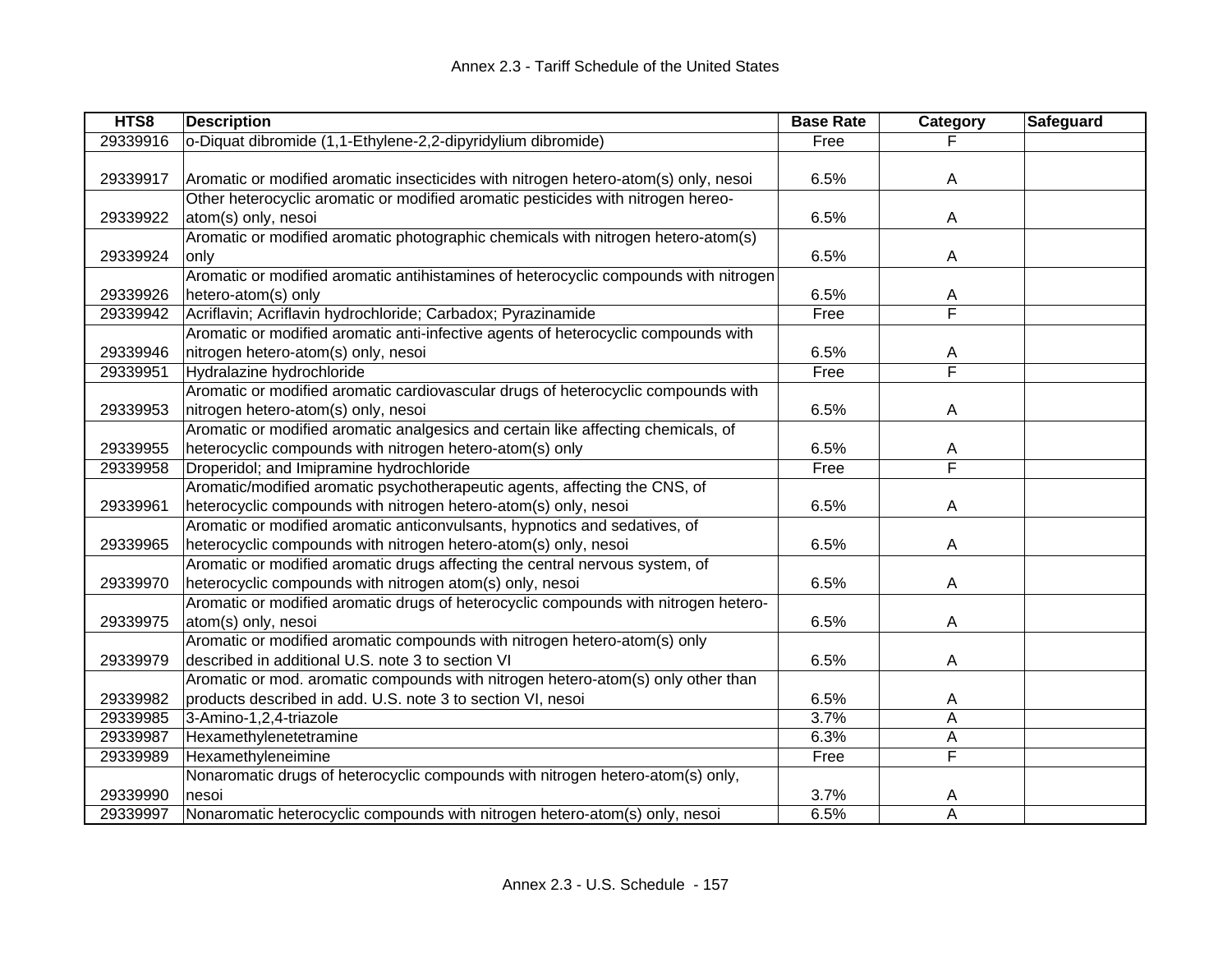| HTS8     | <b>Description</b>                                                                   | <b>Base Rate</b> | Category | Safeguard |
|----------|--------------------------------------------------------------------------------------|------------------|----------|-----------|
|          | Aromatic or modified aromatic heterocyclic compounds cont. an unfused thiazole ring, |                  |          |           |
| 29341010 | described in add. U.S. note 3 to section VI                                          | 6.5%             | A        |           |
|          | Aromatic or modified aromatic heterocyclic compounds, nesoi, containing an unfused   |                  |          |           |
| 29341020 | thiazole ring                                                                        | 6.5%             | A        |           |
|          | 4,5-Dichloro-2-n-octyl-4-isothiazolin-3-one; thiothiamine hydrochloride; and 4 other |                  |          |           |
| 29341070 | specified chemicals                                                                  | Free             | F        |           |
|          | Other compounds (excluding aromatic or modified aromatic) containing an unfused      |                  |          |           |
| 29341090 | thiazole ring (whether or not hydrogenated) in the structure                         | 6.5%             | A        |           |
| 29342005 | N-tert-Butyl-2-benzothiazolesulfenamide                                              | 6.5%             | A        |           |
| 29342010 | 2,2'-Dithiobisbenzothiazole                                                          | 6.5%             | A        |           |
| 29342015 | 2-Mercaptobenzothiazole; and N-(Oxydiethylene)benzothiazole-2-sulfenamide            | 6.5%             | A        |           |
| 29342020 | 2-Mercaptobenzothiazole, sodium salt (2-Benzothiazolethiol, sodium salt)             | 6.5%             | A        |           |
|          | 2-Amino-5,6-dichlorobenzothiazole; 2-amino-6-nitrobenzothiazole; and 2 other         |                  |          |           |
| 29342025 | specified chemicals                                                                  | Free             | F        |           |
|          | 2-Amino-6-methoxybenzothiazole and other specified heterocyclic compounds, cont.     |                  |          |           |
| 29342030 | a benzothiazole ring-system, not further fused                                       | 5.8%             | A        |           |
| 29342035 | Pesticides containing a benzothiazole ring-system, not further fused                 | 6.5%             | Α        |           |
|          | Heterocyclic compounds containing a benzothiazole ring-system, not further fused,    |                  |          |           |
| 29342040 | described in add. U.S. note 3 to section VI                                          | 6.5%             | A        |           |
|          | Other compounds containing a benzothiazole ring system (whether or not               |                  |          |           |
| 29342080 | hydrogenated), not further fused                                                     | 6.5%             | A        |           |
| 29343012 | 2-(Trifluoromethyl)phenothiazine                                                     | 6.5%             | A        |           |
| 29343018 | Ethyl (1H-phenothiazin-2,4,1)carbamate                                               | Free             | F        |           |
|          | Antidepressants, tranquilizers and other pschotherapeutic agents containing a        |                  |          |           |
| 29343023 | phenothiazine ring-system, not further fused                                         | 6.5%             | A        |           |
|          | Other drugs containing a phenothiazine ring system (whether or not hydrogenated),    |                  |          |           |
| 29343027 | not further fused, nesoi                                                             | 6.5%             | A        |           |
|          | Products described in add. US note 3 to section VI containing a phenothiazine ring   |                  |          |           |
| 29343043 | system (whether or not hydrogenated), not further fused                              | 6.5%             | A        |           |
|          | Heterocyclic compounds containing a phenothiazine ring-system (whether or not        |                  |          |           |
| 29343050 | hydrogenated), not further fused, nesoi                                              | 6.5%             | A        |           |
|          | Aminorex (INN), brotizolam (INN), clotiazepam (INN), cloxazolam (INN),               |                  |          |           |
| 29349100 | dextromoramide (INN), and other specified INNs; salts thereof                        | Free             | F        |           |
| 29349901 | Mycophenolate mofetil                                                                | Free             | F        |           |
|          | 2-Acetylbenzo(b)thiophene; and 2 other specified aromatic or modified aromatic       |                  |          |           |
| 29349903 | compounds                                                                            | Free             | F        |           |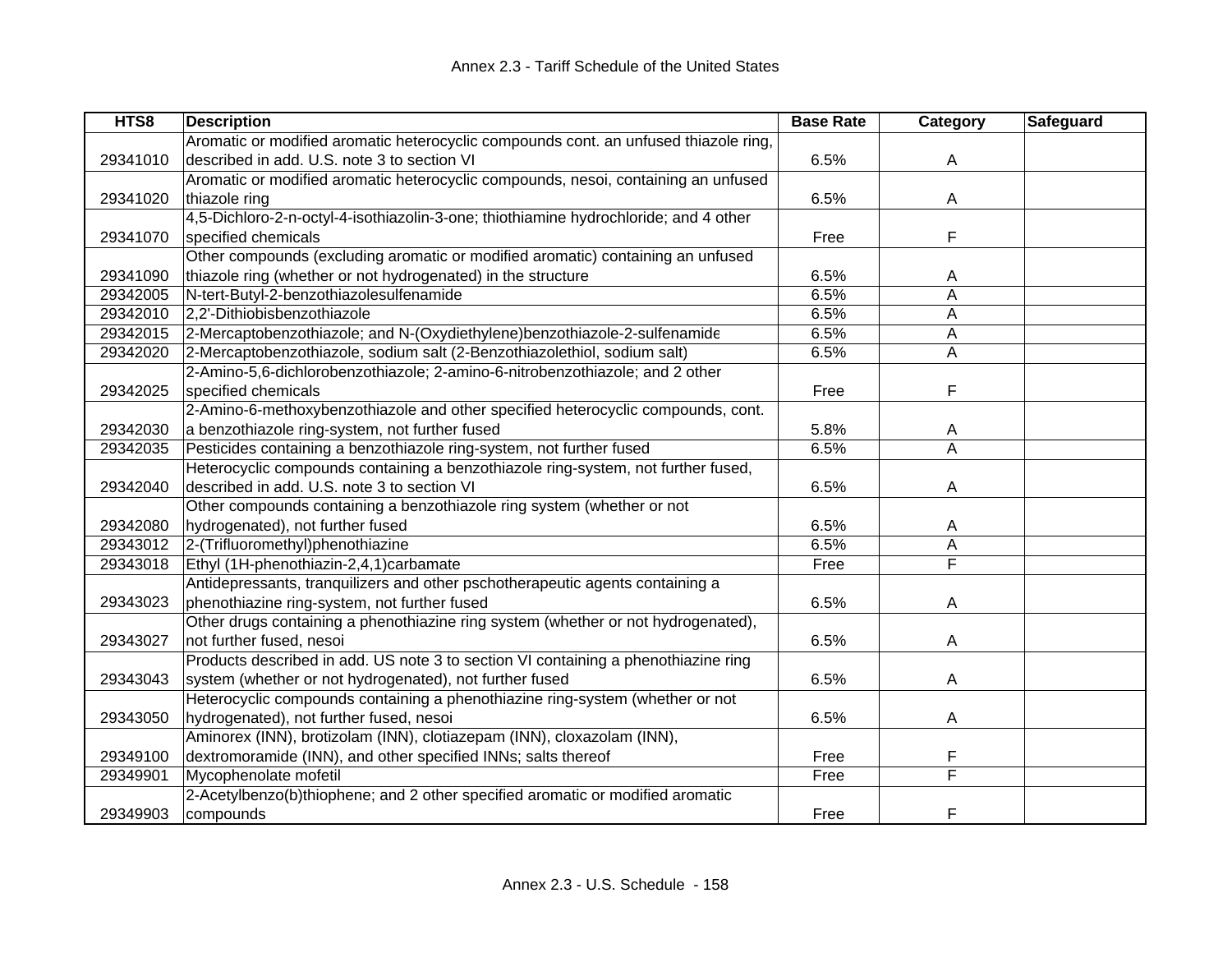| HTS8     | <b>Description</b>                                                                   | <b>Base Rate</b> | Category       | Safeguard |
|----------|--------------------------------------------------------------------------------------|------------------|----------------|-----------|
|          | 5-Amino-3-phenyl-1,2,4-thiadiazole(3-Phenyl-5-amino-1,2,4-thiadiazole); and 3 other  |                  |                |           |
| 29349905 | specified aromatic/mod. aromatic heterocyclic compounds                              | 5.8%             | A              |           |
| 29349906 | 7-Nitronaphth[1,2]oxadiazole-5-sulfonic acid and its salts                           | 6.5%             | A              |           |
|          |                                                                                      |                  |                |           |
| 29349907 | Ethyl 2-[4-[(6-chloro-2-benzoxazoyl)oxy]phenoxy]propanoate (Fenoxaprop-ethyl)        | Free             | F              |           |
| 29349908 | 2,5-Diphenyloxazole                                                                  | 6.5%             | A              |           |
| 29349909 | 1,2-Benzisothiazolin-3-one                                                           | Free             | F              |           |
|          | 2-tert-Butyl-4-(2,4-dichloro-5-isopropoxyphenyl)-delta(squared)-1,3,4-oxadiazolin-5- |                  |                |           |
| 29349911 | one; Bentazon; Phosalone                                                             | 6.5%             | $\overline{A}$ |           |
|          |                                                                                      |                  |                |           |
| 29349912 | Aromatic or modified aromatic fungicides of other heterocyclic compounds, nesoi      | 6.5%             | $\overline{A}$ |           |
|          |                                                                                      |                  |                |           |
| 29349915 | Aromatic or modified aromatic herbicides of other heterocyclic compounds, nesoi      | 6.5%             | A              |           |
|          |                                                                                      |                  |                |           |
| 29349916 | Aromatic or modified aromatic insecticides of other heterocyclic compounds, nesoi    | 6.5%             | A              |           |
|          | Aromatic or modified aromatic pesticides nesoi, of other heterocyclic compounds,     |                  |                |           |
| 29349918 | nesoi                                                                                | 6.5%             | A              |           |
|          | Aromatic or modified aromatic photographic chemicals of other heterocyclic           |                  |                |           |
| 29349920 | compounds, nesoi                                                                     | 6.5%             | A              |           |
| 29349930 | Aromatic or modified aromatic drugs of other heterocyclic compounds, nesoi           | 6.5%             | A              |           |
|          | Aromatic or modified aromatic other heterocyclic compounds described in additional   |                  |                |           |
| 29349939 | U.S. note 3 to section VI                                                            | 6.5%             | A              |           |
| 29349944 | Aromatic or modified aromatic other heterocyclic compounds, nesoi                    | 6.5%             | A              |           |
| 29349947 | Nonaromatic drugs of other heterocyclic compounds, nesoi                             | 3.7%             | A              |           |
|          | Morpholinethyl chloride hydrochloride; 2-methyl-2,5-dioxo-1-oxa-2-phospholan; and 1  |                  |                |           |
| 29349970 | other specified nonaromatic chemical                                                 | Free             | F              |           |
| 29349990 | Nonaromatic other heterocyclic compounds, nesoi                                      | 6.5%             | A              |           |
|          | 4-Amino-6-chloro-m-benzenedisulfonamide; and Methyl-4-                               |                  |                |           |
| 29350006 | aminobenzenesulfonylcarbamate (Asulam)                                               | 6.5%             | A              |           |
| 29350010 | 2-Amino-N-ethylbenzenesulfonamide; and six other specified sulfonamides              | 6.5%             | A              |           |
|          | (5-[2-Chloro-4-(trifluoromeythyl)phenoxy]-N-(methylsulfonyl)-2-nitrobenzamide)       |                  |                |           |
| 29350013 | (fomesafen); and seven other specified chemicals                                     | Free             | F              |           |
| 29350015 | o-Toluenesulfonamide                                                                 | 6.5%             | A              |           |
| 29350020 | Fast color bases and fast color salts, of sulfonamides                               | 6.5%             | Α              |           |
| 29350029 | Acetylsulfaguanidine                                                                 | Free             | F              |           |
| 29350030 | Sulfamethazine                                                                       | Free             | F              |           |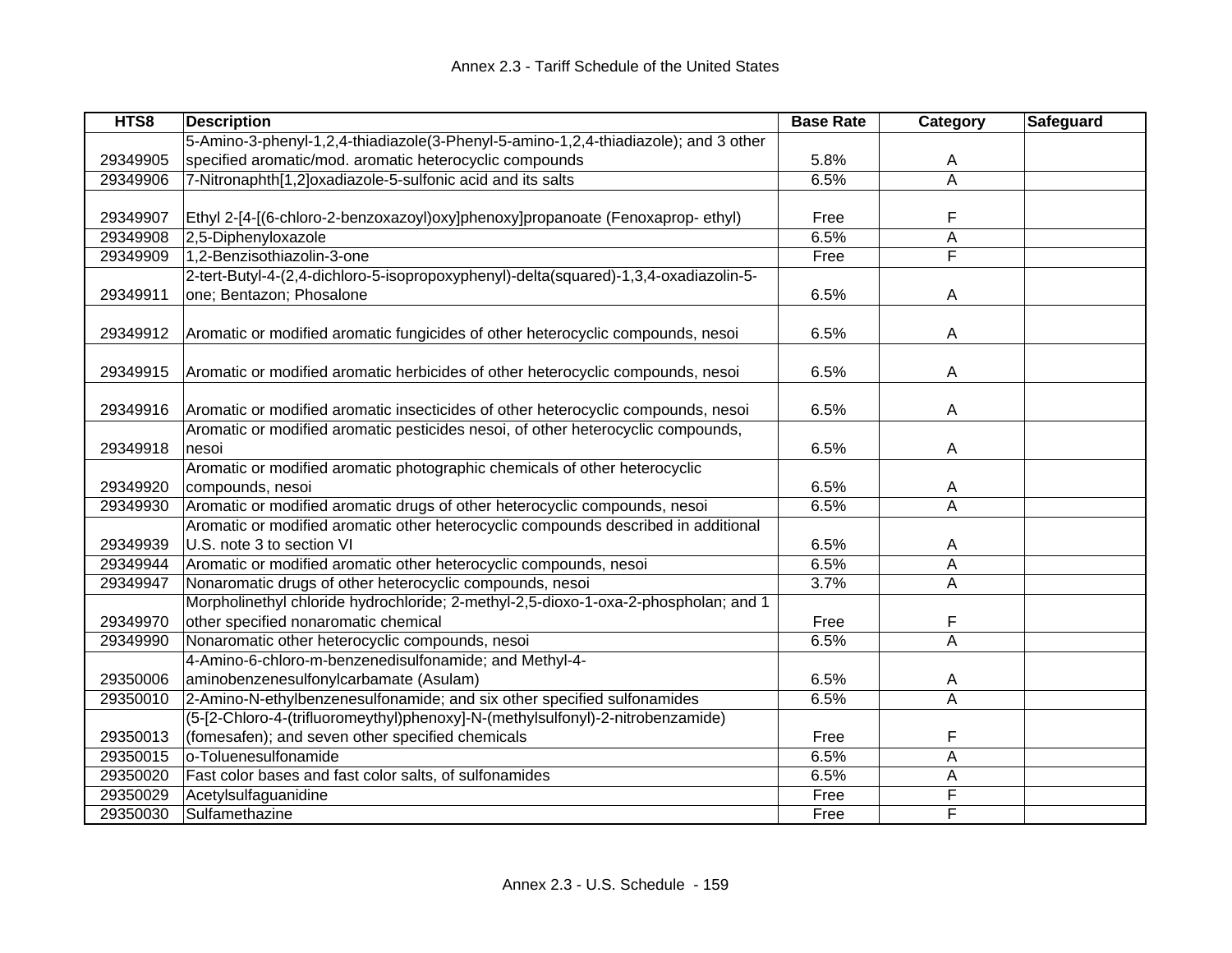| HTS8     | <b>Description</b>                                                                      | <b>Base Rate</b> | Category    | Safeguard |
|----------|-----------------------------------------------------------------------------------------|------------------|-------------|-----------|
| 29350032 | Acetylsulfisoxazole; sulfacetamide, sodium; and sulfamethazine, sodium                  | 6.5%             | A           |           |
| 29350033 | Sulfathiazole; and sulfathiazole, sodium                                                | Free             | F           |           |
|          |                                                                                         |                  |             |           |
| 29350042 | Salicylazosulfapyridine; sulfadiazine; sulfamerazine; sulfaguanidine; and sulfapyridine | Free             | F           |           |
| 29350048 | Other sulfonamides used as anti-infective agents                                        | 6.5%             | $\mathsf A$ |           |
| 29350060 | Other sulfonamide drugs (excluding anti-infective agents)                               | 6.5%             | A           |           |
|          | Other sulfonamides (excluding drugs and certain specified chemicals) described in       |                  |             |           |
| 29350075 | additional U.S. note 3 to section VI                                                    | 6.5%             | A           |           |
|          | Other sulfonamides (excluding drugs and certain specified chemicals) not described      |                  |             |           |
| 29350095 | in additional U.S. note 3 to section VI                                                 | 6.5%             | A           |           |
| 29361000 | Provitamins, unmixed                                                                    | Free             | F           |           |
| 29362100 | Vitamins A and their derivatives, unmixed, natural or synthesized                       | Free             | F           |           |
| 29362200 | Vitamin B1 (Thiamine) and its derivatives, unmixed, natural or synthesized              | Free             | F           |           |
| 29362300 | Vitamin B2 (Riboflavin) and its derivatives, unmixed, natural or synthesized            | Free             | F           |           |
|          | Vitamin B3 or B5 (d- or dl-Pantothenic acid) and its derivatives, unmixed, natural or   |                  |             |           |
| 29362400 | synthesized                                                                             | Free             | F           |           |
|          | Vitamin B6 (Pyridoxine and related compounds with Vitamin B6 activity) and its          |                  |             |           |
| 29362500 | derivatives, unmixed, natural or synthesized                                            | Free             | F           |           |
|          | Vitamin B12 (Cyanocobalamin and related compounds with Vitamin B12 activity) and        |                  |             |           |
| 29362600 | its derivatives, unmixed, natural or synthesized                                        | Free             | F           |           |
| 29362700 | Vitamin C (Ascorbic acid) and its derivatives, unmixed, natural or synthesized          | Free             | F           |           |
|          | Vitamin E (Tocopherols and related compounds with Vitamin E activity) and its           |                  |             |           |
| 29362800 | derivatives, unmixed, natural or synthesized                                            | Free             | F           |           |
| 29362910 | Folic acid and its derivatives, unmixed                                                 | Free             | F           |           |
| 29362915 | Niacin an niacinamide                                                                   | Free             | F           |           |
| 29362920 | Aromatic or modified aromatic vitamins and their derivatives, nesoi                     | Free             | F           |           |
| 29362950 | Other vitamins and their derivatives, nesoi                                             | Free             | F           |           |
|          | Vitamins or provitamins nesoi (including natural concentrates) and intermixtures of the |                  |             |           |
| 29369000 | foregoing, whether or not in any solvent                                                | Free             | F           |           |
| 29371100 | Somatotropin, its derivatives and structural analogues                                  | Free             | F           |           |
| 29371200 | Insulin and its salts                                                                   | Free             | F           |           |
|          | Polypeptide hormones, protein hormones and glycoprotein hormones, their                 |                  |             |           |
| 29371900 | derivatives and structural analogues, nesoi                                             | Free             | F           |           |
|          | Cortisone, hydrocortisone, prednisone (Dehydrocortisone) and prednisolone               |                  |             |           |
| 29372100 | (Dehydrohydrocortisone)                                                                 | Free             | F           |           |
| 29372200 | Halogenated derivatives of corticosteroidal hormones                                    | Free             | F           |           |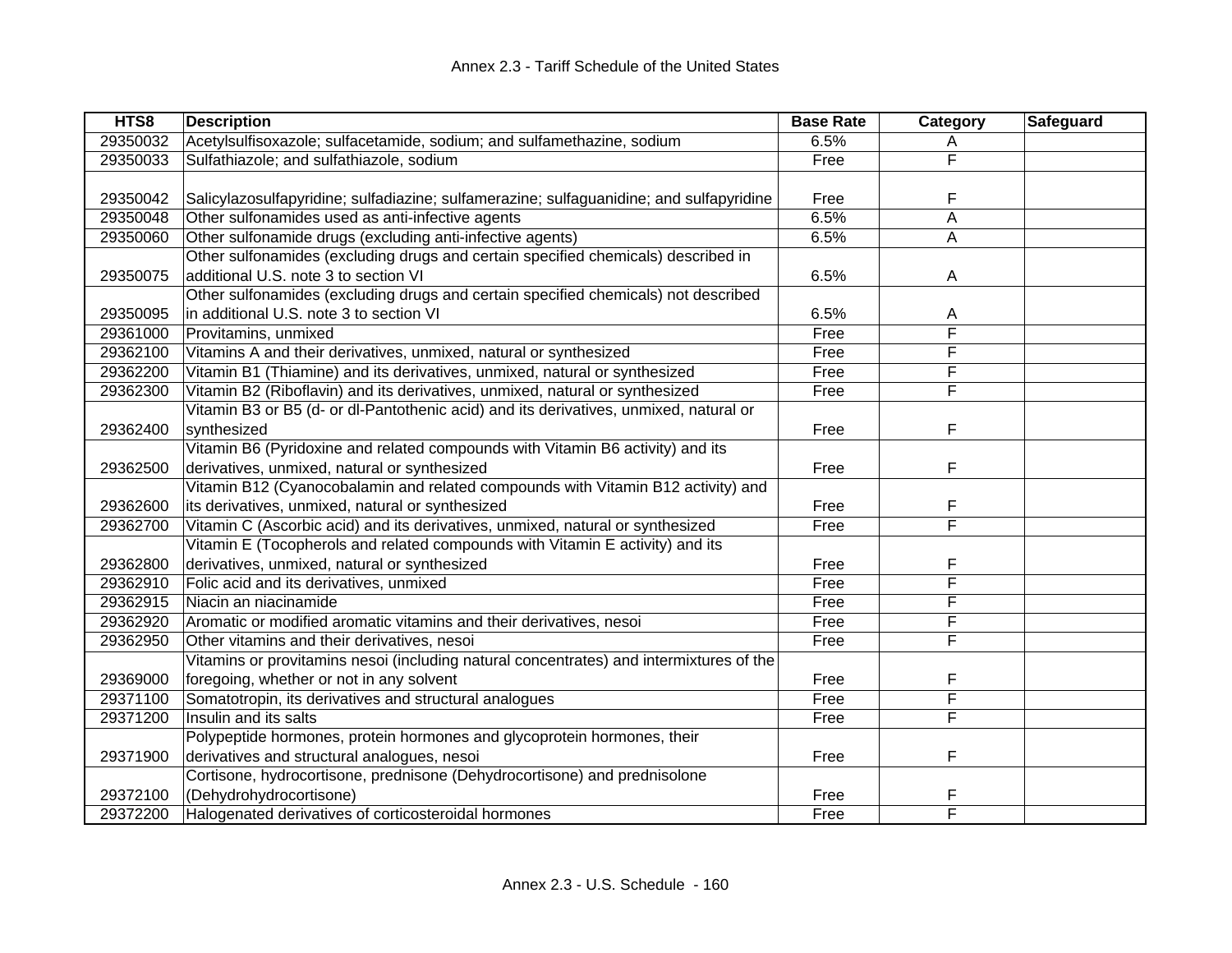| HTS8     | <b>Description</b>                                                                      | <b>Base Rate</b> | Category                | Safeguard |
|----------|-----------------------------------------------------------------------------------------|------------------|-------------------------|-----------|
|          | Estrogens and progestins obtained directly or indirectly from animal or vegetable       |                  |                         |           |
| 29372310 | materials                                                                               | Free             | F                       |           |
| 29372325 | Estradiol benzoate; and Estradiol cyclopentylpropionate (estradiol cypionate)           | Free             | F                       |           |
|          |                                                                                         |                  |                         |           |
| 29372350 | Other estrogens and progestins not derived from animal or vegetable materials, nesoi    | Free             | F                       |           |
| 29372910 | Desonide; and Nandrolone phenpropionate                                                 | Free             | F                       |           |
| 29372990 | Steroidal hormones, their derivatives and structural analogues, nesoi                   | Free             | F                       |           |
| 29373100 | Epinephrine                                                                             | Free             | F                       |           |
| 29373910 | Epinephrine hydrochloride                                                               | Free             | F                       |           |
| 29373990 | Catecholamine hormones, their derivatives and structural analogues, nesoi               | Free             | F                       |           |
| 29374010 | I(underscored)-Thyroxine, sodium                                                        | Free             | F                       |           |
| 29374090 | Amino-acid derivatives of hormones and their derivatives, nesoi                         | Free             | F                       |           |
|          | Prostaglandins, thromboxanes and leukotrienes, their derivatives and structural         |                  |                         |           |
| 29375000 | analogues                                                                               | Free             | F                       |           |
|          | Other hormones, their derivatives and structural analogues, other steroid derivatives   |                  |                         |           |
| 29379000 | and structural analogue used primarily as hormones, nesoi                               | Free             | F                       |           |
| 29381000 | Rutoside (Rutin) and its derivatives                                                    | 1.5%             | A                       |           |
|          | Glycosides, natural or synthesized, and their salts, ethers, esters, and other          |                  |                         |           |
| 29389000 | derivatives other than rutoside and its derivatives                                     | 3.7%             | A                       |           |
|          | Concentrates of poppy straw; buprenorphine (INN), codeine, dihydrocodeine (INN),        |                  |                         |           |
| 29391100 | ethylmorphine, and other specified INNs; salts thereof                                  | Free             | F                       |           |
| 29391910 | Papaverine and its salts                                                                | Free             | F                       |           |
| 29391920 | Synthetic alkaloids of opium and their derivatives; salts thereof; nesoi                | Free             | F                       |           |
| 29391950 | Nonsynthetic alkaloids of opium and their derivatives; salts thereof; nesoi             | Free             | F                       |           |
| 29392100 | Quinine and its salts                                                                   | Free             | F                       |           |
|          | Alkaloids of cinchona, and their derivatives; salts thereof, other than quinine and its |                  |                         |           |
| 29392900 | salts                                                                                   | Free             | F                       |           |
| 29393000 | Caffeine and its salts                                                                  | Free             | F                       |           |
| 29394100 | Ephedrine and its salts                                                                 | Free             | F                       |           |
| 29394200 | Pseudoephedrine and its salts                                                           | Free             | F                       |           |
| 29394300 | Cathine (INN) and its salts                                                             | Free             | F                       |           |
|          |                                                                                         |                  |                         |           |
| 29394901 | Ephedrines and their salts, other than cathine and pseudoephedrine and their salts      | Free             | F                       |           |
| 29395100 | Fenetylline (INN) its salts                                                             | Free             | $\overline{\mathsf{F}}$ |           |
|          | Theophylline aminophylline (Theophylline-ethylenediamine) and their derivatives; salts  |                  |                         |           |
| 29395900 | thereof; nesoi                                                                          | Free             | F                       |           |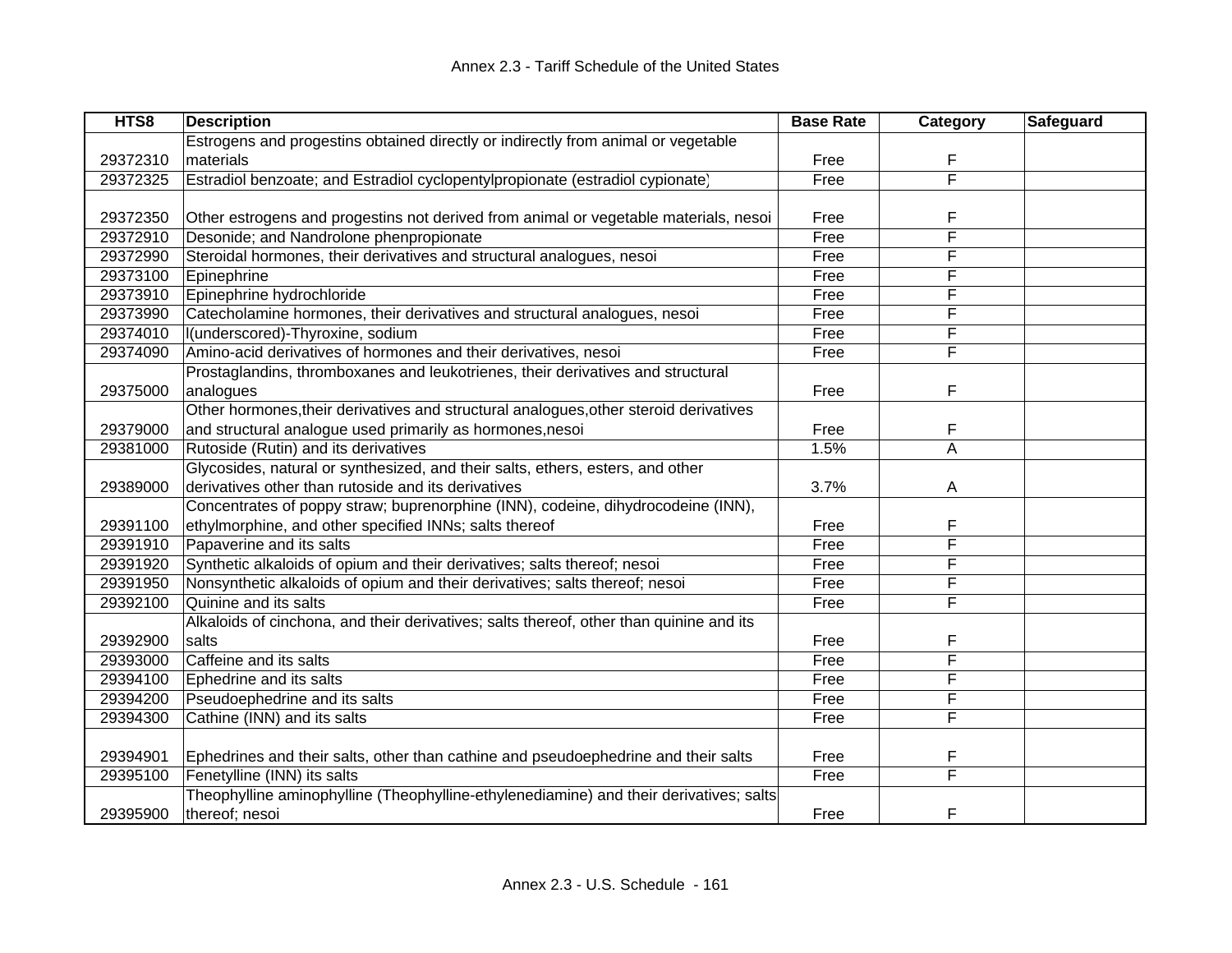| HTS8     | <b>Description</b>                                                                               | <b>Base Rate</b> | Category                | Safeguard |
|----------|--------------------------------------------------------------------------------------------------|------------------|-------------------------|-----------|
| 29396100 | Ergometrine and its salts                                                                        | Free             |                         |           |
| 29396200 | Ergotamine and its salts                                                                         | Free             | F                       |           |
| 29396300 | Lysergic acid and its salts                                                                      | Free             | F                       |           |
| 29396900 | Alkaloids of rye ergot and their derivatives, nesoi; salts thereof                               | Free             | F                       |           |
|          | Cocaine, ecgonine, levometamfetamine, metamfetamine (INN), metamfetamine                         |                  |                         |           |
| 29399100 | racemate; salts, esters and other derivatives thereof                                            | Free             | F                       |           |
|          | Vegetable alkaloids, natural or reproduced by synthesis, and their salts, ethers, esters         |                  |                         |           |
| 29399900 | and other derivatives, nesoi                                                                     | Free             | F                       |           |
| 29400020 | D-Arabinose                                                                                      | Free             | F                       |           |
| 29400060 | Other sugars, nesoi excluding d-arabinose                                                        | 5.8%             | A                       |           |
| 29411010 | Ampicillin and its salts                                                                         | Free             | F                       |           |
| 29411020 | Penicillin G salts                                                                               | Free             | F                       |           |
|          | Carfecillin, sodium; cloxacillin, sodium; dicloxacillin, sodium; flucloxacillin (Floxacillin);   |                  |                         |           |
| 29411030 | and oxacillin, sodium                                                                            | Free             | F                       |           |
|          |                                                                                                  |                  |                         |           |
| 29411050 | Penicillins and their derivatives nesoi, with a penicillanic acid structure; salts thereof       | Free             | F                       |           |
| 29412010 | Dihydrostreptomycins and its derivatives; salts thereof                                          | 3.5%             | A                       |           |
| 29412050 | Streptomycins and their derivatives; salts thereof, nesoi                                        | Free             | F                       |           |
| 29413000 | Tetracyclines and their derivatives; salts thereof                                               | Free             | F                       |           |
| 29414000 | Chloramphenicol and their derivatives; salts thereof                                             | Free             | F                       |           |
| 29415000 | Erythromycin and their derivatives; salts thereof                                                | Free             | F                       |           |
| 29419010 | Natural antibiotics, nesoi                                                                       | Free             | F                       |           |
| 29419030 | Antibiotics, nesoi, aromatic or modified aromatic, other than natural                            | Free             | F                       |           |
| 29419050 | Antibiotics nesoi, other than aromatic or modified aromatic antibiotics                          | Free             | F                       |           |
|          | $[2,2'-\text{Thiobis}(4-(1,1,3,3-tetramethyl-n-butyl)phenolato)(2,1)]-O, O', S-s(1-butanamine),$ |                  |                         |           |
| 29420003 | nickel II                                                                                        | Free             | F                       |           |
| 29420005 | Aromatic or modified aromatic drugs of other organic compounds, nesoi                            | 6.5%             | $\overline{\mathsf{A}}$ |           |
|          | Aromatic or modified aromatic organic compounds, nesoi, described in additional U.S.             |                  |                         |           |
| 29420010 | note 3 to section VI                                                                             | 6.5%             | A                       |           |
|          | Other aromatic or modified aromatic organic compounds (excluding products                        |                  |                         |           |
| 29420035 | described in additional U.S. note 3 to section VI)                                               | 6.5%             | A                       |           |
| 29420050 | Nonaromatic organic compounds, nesoi                                                             | 3.7%             | A                       |           |
|          |                                                                                                  |                  |                         |           |
| 30011000 | Glands and other organs for organotherapeutic uses, dried, whether or not powdered               | Free             | F                       |           |
|          |                                                                                                  |                  |                         |           |
| 30012000 | Extracts of glands or other organs or of their secretions for organotherapeutic uses             | Free             | F                       |           |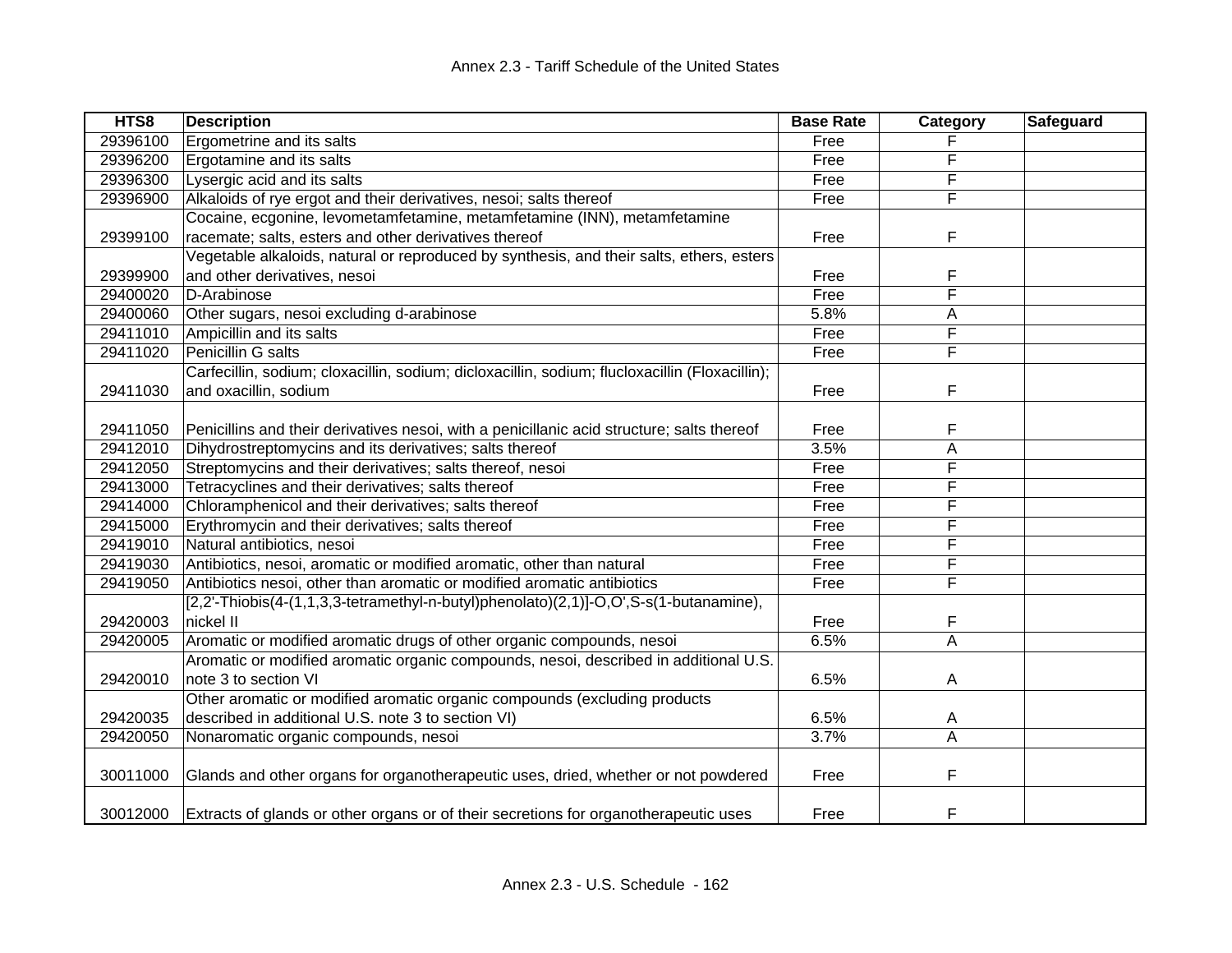| HTS8     | <b>Description</b>                                                                       | <b>Base Rate</b> | Category | Safeguard |
|----------|------------------------------------------------------------------------------------------|------------------|----------|-----------|
|          | Heparin and its salts; other human or animal substances prepared for therapeutic or      |                  |          |           |
| 30019000 | prophylactic uses, nesoi                                                                 | Free             | F        |           |
| 30021001 | Antisera and other blood fractions and modified immunological products                   | Free             | F        |           |
| 30022000 | Vaccines for human medicine                                                              | Free             | F        |           |
| 30023000 | Vaccines for veterinary medicine                                                         | Free             | F        |           |
| 30029010 | Ferments, excluding yeasts                                                               | Free             | F        |           |
|          | Human blood; animal blood prepared for therapeutic, prophylactic, diagnostic uses;       |                  |          |           |
| 30029051 | toxins, cultures of micro-organisms nesoi & like products                                | Free             | F        |           |
|          | Medicaments, cont. penicillins or streptomycins, not dosage form and not packed for      |                  |          |           |
| 30031000 | retail                                                                                   | Free             | F        |           |
|          | Medicaments containing antibiotics, nesoi, not dosage form and not packaged for          |                  |          |           |
| 30032000 | retail                                                                                   | Free             | F        |           |
| 30033100 | Medicaments containing insulin, not dosage form and not packed for retail                | Free             | F        |           |
|          | Medicaments containing artificial mixtures of natural hormones, but not antibiotics, not |                  |          |           |
| 30033910 | dosage form and not packed for retail                                                    | Free             | F        |           |
|          | Medicaments containing products of heading 2937, nesoi, but not antibiotics, not         |                  |          |           |
| 30033950 | dosage form and not packed for retail                                                    | Free             | F        |           |
|          | Medicaments containing alkaloids but not products of heading 2937 or antibiotics, not    |                  |          |           |
| 30034000 | dosage form and not packed for retail                                                    | Free             | F        |           |
| 30039000 | Medicaments nesoi, not dosage form and not packed for retail                             | Free             | F        |           |
| 30041010 | Medicaments containing penicillin G salts, in dosage form and packed for retail          | Free             | F        |           |
|          | Medicaments cont. penicillins or streptomycins, nesoi, in dosage form or packed for      |                  |          |           |
| 30041050 | retail                                                                                   | Free             | F        |           |
| 30042000 | Medicaments containing antibiotics, nesoi, in dosage form or packed for retail           | Free             | F        |           |
| 30043100 | Medicaments containing insulin, in dosage form or packed for retail                      | Free             | F        |           |
|          | Medicaments, containing adrenal cortical hormones, in dosage form or packed for          |                  |          |           |
| 30043200 | retail                                                                                   | Free             | F        |           |
|          | Medicaments, containing products of heading 2937 nesoi, in dosage form or packed         |                  |          |           |
| 30043900 | for retail                                                                               | Free             | F        |           |
|          | Medicaments cont. alkaloids, but not products of heading 2937 or antibiotics, in         |                  |          |           |
| 30044000 | dosage form or packed for retail                                                         | Free             | F        |           |
|          | Medicaments containing vitamin B2 synthesized from aromatic or mod. aromatic             |                  |          |           |
| 30045010 | compounds, in dosage form or packed for retail                                           | Free             | F        |           |
|          | Medicaments containing vitamim B12 synthesized from aromatic or mod. aromatic            |                  |          |           |
| 30045020 | compounds, in dosage form or packed for retail                                           | Free             | F        |           |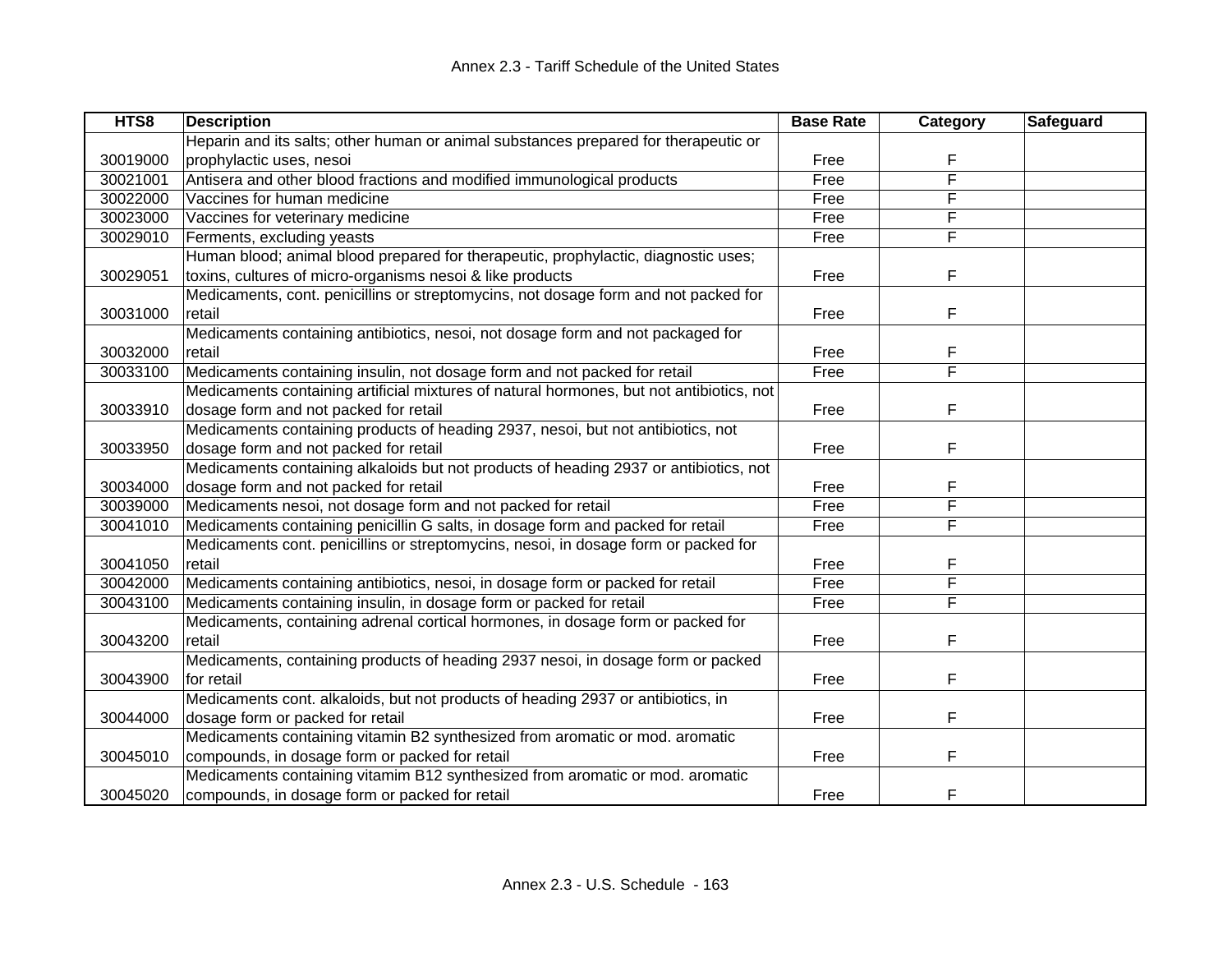| HTS8     | <b>Description</b>                                                                    | <b>Base Rate</b> | Category | Safeguard |
|----------|---------------------------------------------------------------------------------------|------------------|----------|-----------|
|          | Medicaments containing vitamin E synthesized from aromatic or mod. aromatic           |                  |          |           |
| 30045030 | compounds, in dosage form or packed for retail                                        | Free             | F        |           |
|          | Medicaments containing vitamins nesoi, synthesized from aromatic or mod. aromatic     |                  |          |           |
| 30045040 | compounds, in dosage form or packed for retail                                        | Free             | F        |           |
|          | Medicaments containing vitamins or other products of heading 2936, nesoi, in dosage   |                  |          |           |
| 30045050 | form or packed for retail                                                             | Free             | F        |           |
|          | Medicaments containing antigens or hyaluronic acid or its sodium salt, nesoi, in      |                  |          |           |
| 30049010 | dosage form or packed for retail                                                      | Free             | F        |           |
|          | Medicaments consisting of mixed or unmixed products for therapeutic or prophylactic   |                  |          |           |
| 30049091 | uses, in measured doses or put up for retail, nesoi                                   | Free             | F        |           |
|          | Adhesive dressings and other articles having an adhesive layer, coated or             |                  |          |           |
| 30051010 | impregnated with pharmaceutical substances, packed for retail                         | Free             | F        |           |
|          | Adhesive dressings and other articles having an adhesive layer, packed for retail for |                  |          |           |
| 30051050 | medical, surgical, dental, veterinary purposes                                        | Free             | F        |           |
|          | Wadding, gauze, bandages, & similar articles, not having an adhesive layer, coated,   |                  |          |           |
| 30059010 | impregnated with pharmaceutical substances, for retail                                | Free             | F        |           |
|          | Wadding, gauze, bandages, and similar articles, not having an adhesive layer, packed  |                  |          |           |
| 30059050 | for retail for medical, surgical, like purposes                                       | Free             | F        |           |
|          | Sterile surgical catgut, suture materials, tissue adhesives for wound closure,        |                  |          |           |
| 30061000 | laminaria, laminaria tents, and absorbable hemostatics                                | Free             | F        |           |
| 30062000 | Blood-grouping reagents                                                               | Free             | F        |           |
|          | Opacifying preparation for X-ray examination; diagnostic reagent designed to be       |                  |          |           |
| 30063010 | administered to the patient; all cont. antigens or antisera                           | Free             | F        |           |
|          | Opacifying preparations for X-ray examinations; diagnostic reagents designed to be    |                  |          |           |
| 30063050 | administered to the patient, nesoi                                                    | Free             | F        |           |
| 30064000 | Dental cements and other dental fillings; bone reconstruction cements                 | Free             | F        |           |
| 30065000 | First-aid boxes and kits                                                              | Free             | F        |           |
| 30066000 | Chemical contraceptive preparations based on hormones or spermicides                  | Free             | F        |           |
|          | Gel preparation use human/veterinary medicine lubricant in surgical operation,        |                  |          |           |
| 30067000 | physical exam or coupling agent tween body & med instrument                           | 5.0%             | A        |           |
| 30068000 | Waste pharmaceuticals                                                                 | Free             | F        |           |
|          | Animal or vegetable fertilizers; fertilizers produced by the mixing or chemical       |                  |          |           |
| 31010000 | treatment of animal or vegetable products                                             | Free             | F        |           |
| 31021000 | Urea, whether or not in aqueous solution                                              | Free             | F        |           |
| 31022100 | Ammonium sulfate                                                                      | Free             | F        |           |
| 31022900 | Double salts and mixtures of ammonium sulfate and ammonium nitrate                    | Free             | F        |           |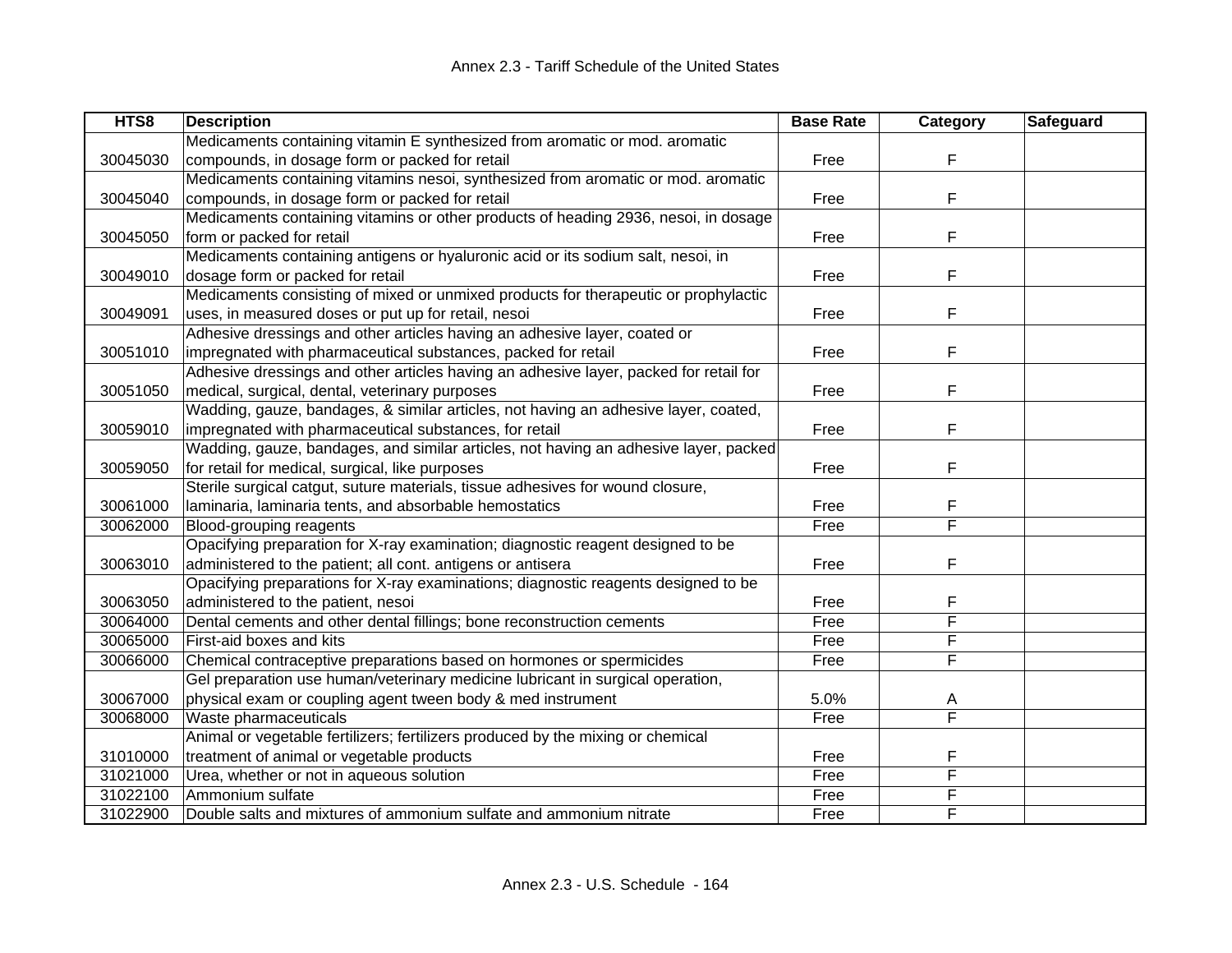| HTS8     | <b>Description</b>                                                                         | <b>Base Rate</b> | Category | <b>Safeguard</b> |
|----------|--------------------------------------------------------------------------------------------|------------------|----------|------------------|
| 31023000 | Ammonium nitrate, whether or not in aqueous solution                                       | Free             |          |                  |
|          | Mixtures of ammonium nitrate with calcium carbonate or other inorganic nonfertilizing      |                  |          |                  |
| 31024000 | substances                                                                                 | Free             | F        |                  |
| 31025000 | Sodium nitrate                                                                             | Free             | F        |                  |
| 31026000 | Double salts and mixtures of calcium nitrate and ammonium nitrate                          | Free             | F        |                  |
| 31027000 | Calcium cyanamide                                                                          | Free             | F        |                  |
| 31028000 | Mixtures of urea and ammonium nitrate in aqueous or ammoniacal solution                    | Free             | F        |                  |
|          | Mineral or chemical fertilizers, nitrogenous, nesoi, including mixtures not specified      |                  |          |                  |
| 31029000 | elsewhere in heading 3102                                                                  | Free             | F        |                  |
| 31031000 | Superphosphates                                                                            | Free             | F        |                  |
| 31032000 | Basic slag phosphatic fertilizers                                                          | Free             | F        |                  |
|          |                                                                                            |                  |          |                  |
| 31039000 | Mineral or chemical fertilizers, phosphatic, other than superphosphates or basic slag      | Free             | F        |                  |
| 31041000 | Carnallite, sylvite and other crude natural potassium salts                                | Free             | F        |                  |
| 31042000 | Potassium chloride                                                                         | Free             | F        |                  |
| 31043000 | Potassium sulfate                                                                          | Free             | F        |                  |
| 31049000 | Mineral or chemical fertilizers, potassic, nesoi                                           | Free             | F        |                  |
|          | Fertilizers of chapter 31 in tablets or similar forms or in packages of a gross weight     |                  |          |                  |
| 31051000 | not exceeding 10 kg                                                                        | Free             | F        |                  |
|          | Mineral or chemical fertilizers nesoi, containing the three fertilizing elements nitrogen, |                  |          |                  |
| 31052000 | phosphorus and potassium                                                                   | Free             | F        |                  |
| 31053000 | Diammonium hydrogenorthophosphate (Diammonium phosphate)                                   | Free             | F        |                  |
|          |                                                                                            |                  |          |                  |
|          | Ammonium dihydrogenorthophosphate (Monoammonium phosphate), mixtures                       |                  |          |                  |
| 31054000 | thereof with diammonium hydrogenorthophosphate (Diammonium phosphate)                      | Free             | F        |                  |
| 31055100 | Mineral or chemical fertilizers nesoi, containing nitrates and phosphates                  | Free             | E        |                  |
|          | Mineral or chemical fertilizers nesoi, containing the two fertilizing elements nitrogen    |                  |          |                  |
| 31055900 | and phosphorus                                                                             | Free             | F        |                  |
|          | Mineral or chemical fertilizers nesoi, containing the two fertilizing elements             |                  |          |                  |
| 31056000 | phosphorous and potassium                                                                  | Free             | F        |                  |
|          | Mineral or chemical fertilizers cont. two or three of the fertilizing elements nitrogen,   |                  |          |                  |
| 31059000 | phosphorus and potassium fertilizers, nesoi                                                | Free             | F        |                  |
| 32011000 | Quebracho tanning extract                                                                  | Free             | F        |                  |
| 32012000 | Wattle tanning extract                                                                     | Free             | F        |                  |
| 32019010 | Tannic acid, containing by weight 50 percent or more of tannic acid                        | 1.5%             | A        |                  |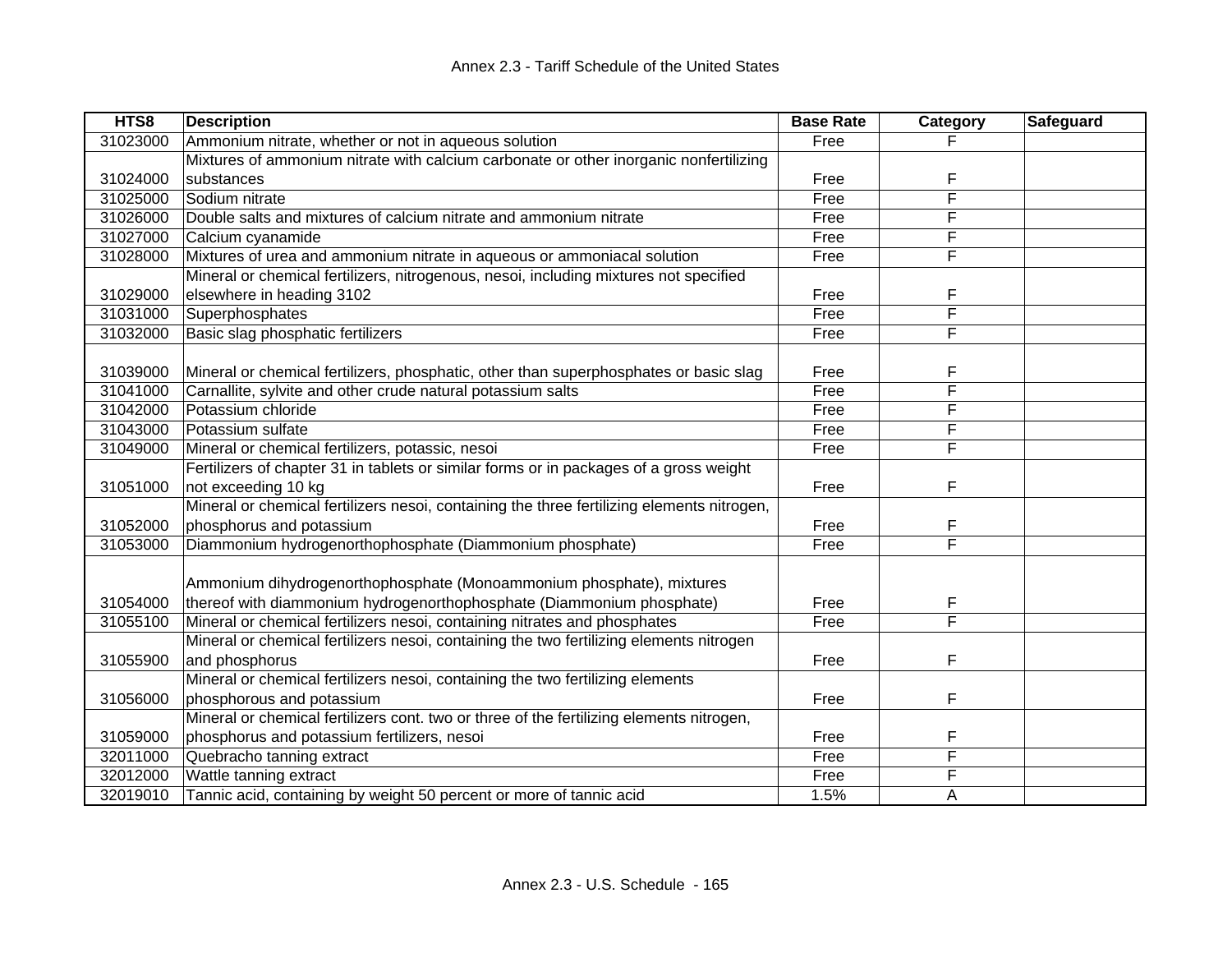| HTS8     | <b>Description</b>                                                                      | <b>Base Rate</b> | Category | <b>Safeguard</b> |
|----------|-----------------------------------------------------------------------------------------|------------------|----------|------------------|
|          | Tanning extracts of canaigre, chestnut curupay, divi-                                   |                  |          |                  |
|          | divi,eucalyptus,gambier,hemlock,larch,mangrove,myrobalan,oak,sumac,tara,urunday,        |                  |          |                  |
| 32019025 | valonia                                                                                 | Free             | F        |                  |
|          | Tanning extracts of vegetable origin nesoi; tannins and their salts, ethers, esters and |                  |          |                  |
| 32019050 | other derivatives                                                                       | 3.1%             | A        |                  |
| 32021010 | Aromatic or modified aromatic synthetic organic tanning substances                      | 6.5%             | A        |                  |
| 32021050 | Synthetic organic tanning substances, nonaromatic                                       | 6.5%             | A        |                  |
|          | Tanning substances, tanning preparations and enzymatic preparations for pre-tanning     |                  |          |                  |
| 32029010 | consisting wholly of inorganic substances                                               | Free             | F        |                  |
|          | Tanning substances, tanning preparations and enzymatic preparations for pre-            |                  |          |                  |
| 32029050 | tanning, nesoi                                                                          | 5.0%             | A        |                  |
| 32030010 | Coloring matter of annato, archil, cochineal, cudbear, litmus and marigold meal         | Free             | F        |                  |
|          | Mixtures of 3,4-dihydroxyphenyl-2,4,6,-trihydroxypphenylmethanone and 2-(2,4-           |                  |          |                  |
| 32030030 | dihydroxyphenyl)-3,5,7-trihydroxy-4H-1-benzopyran-4-one                                 | Free             | F        |                  |
| 32030080 | Coloring matter of vegetable or animal origin, nesoi                                    | 3.1%             | A        |                  |
|          |                                                                                         |                  |          |                  |
| 32041110 | Disperse blue 19 and other specified dispersed dyes and preparations based thereon      | 6.5%             | A        |                  |
| 32041115 | Disperse blue 30 and preparations based thereon                                         | 6.5%             | A        |                  |
|          |                                                                                         |                  |          |                  |
|          | N-[2-[2,6-Dicyano-4-methylphenylazo]-5-(diethylamino)phenyl]methanesulfonamide;         |                  |          |                  |
| 32041118 | and 1 other specified disperse dye                                                      | Free             | F        |                  |
| 32041135 | Disperse dyes described in add'l U.S. note 3 to section VI                              | 6.5%             | A        |                  |
| 32041150 | Disperse dyes and preparations based thereon, nesoi                                     | 6.5%             | A        |                  |
| 32041205 | Acid black 210 powder and presscake                                                     | Free             | F        |                  |
| 32041213 | Acid violet 19                                                                          | Free             | F        |                  |
|          | Acid dyes, whether or not premetallized, and preparations based thereon, acid black     |                  |          |                  |
| 32041217 | 31, and other specified acid or mordant dyes                                            | 6.5%             | A        |                  |
|          | Acid black 61 and other specified acid and mordant dyes and preparations based          |                  |          |                  |
| 32041220 | thereon                                                                                 | 6.5%             | A        |                  |
| 32041230 | Mordant black 75, blue 1, brown 79, red 81, 84 and preparations based thereon           | 6.5%             | A        |                  |
|          | Acid dyes, whether or not premetallized, and preparations based thereon, described in   |                  |          |                  |
| 32041245 | add'l U.S. note 3 to section VI                                                         | 6.5%             | A        |                  |
| 32041250 | Synthetic acid and mordant dyes and preparations based thereon, nesoi                   | 6.5%             | A        |                  |
| 32041310 | Basic black 7 and other specified basic dyes and preparations based thereon             | 6.5%             | Α        |                  |
| 32041320 | Basic orange 22, basic red 13 dyes, and preparations based thereon                      | 6.5%             | A        |                  |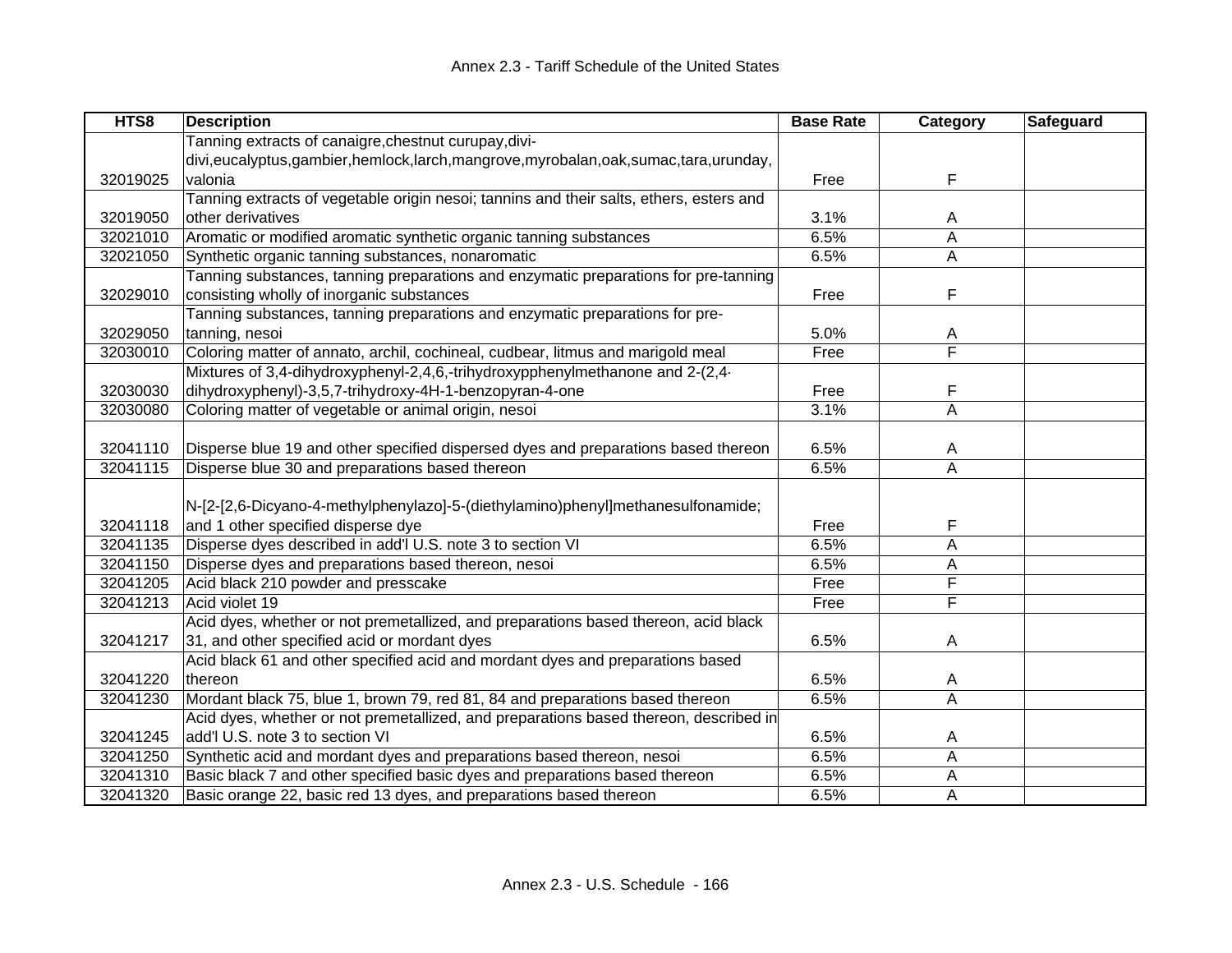| HTS8     | <b>Description</b>                                                                      | <b>Base Rate</b> | Category                | Safeguard |
|----------|-----------------------------------------------------------------------------------------|------------------|-------------------------|-----------|
|          | Basic blue 3; basic red 14; and basic yellow 1, 11, 13; and preparations based          |                  |                         |           |
| 32041325 | thereon                                                                                 | 6.5%             | A                       |           |
|          | 3,7-Bis(dimethylamino)phenazathionium chloride (methylene blue); and basic blue         |                  |                         |           |
| 32041345 | 147                                                                                     | Free             | F                       |           |
|          | Basic dyes and preparations based thereon, described in add'l U.S note 3 to section     |                  |                         |           |
| 32041360 | Vlvi                                                                                    | 6.5%             | A                       |           |
| 32041380 | Basic dyes and preparations based thereon, nesoi                                        | 6.5%             | A                       |           |
|          |                                                                                         |                  |                         |           |
| 32041410 | Direct black 62 and other specified basic dyes and preparations based thereon           | 6.5%             | A                       |           |
|          |                                                                                         |                  |                         |           |
| 32041420 | Direct black 51 and other specified basic dyes and preparations based thereon           | 6.5%             | A                       |           |
|          |                                                                                         |                  |                         |           |
| 32041425 | Direct blue 86; direct red 83; direct yellow 28 dyes; and preparations based thereon    | 6.5%             | A                       |           |
|          | Direct dyes nesoi, and preparations based thereon, described in additional U.S. note 3  |                  |                         |           |
| 32041430 | to section VI                                                                           | 6.5%             | A                       |           |
| 32041450 | Direct dyes and preparations based thereon, nesoi                                       | 6.5%             | A                       |           |
|          | Vat blue 1 (synthetic indigo) dye, "Colour Index No. 73000" and preparations based      |                  |                         |           |
| 32041510 | thereon                                                                                 | 6.5%             | A                       |           |
|          | Vat brown 3; vat orange 2, 7; and vat violet 9, 13 dyes and preparations based          |                  |                         |           |
| 32041520 | thereon                                                                                 | 6.5%             | Α                       |           |
| 32041525 | Vat red 1                                                                               | Free             | $\overline{\mathsf{F}}$ |           |
|          | Solubilized vat blue 5 and specified solubilized vat dyes and preparations based        |                  |                         |           |
| 32041530 | thereon                                                                                 | 6.5%             | A                       |           |
|          | Solubilized vat orange 3, vat blue 2, vat red 44; and vat yellow 4, 20 and preparations |                  |                         |           |
| 32041535 | based thereon                                                                           | 6.5%             | A                       |           |
|          | Vat dyes (incl. those usable as pigments) and preparations based thereon, described     |                  |                         |           |
| 32041540 | in add. U.S. note 3 to sec. VI                                                          | 6.5%             | A                       |           |
|          | Vat dyes (including those usable in that state as pigments) and preparations based      |                  |                         |           |
| 32041580 | thereon, nesoi                                                                          | 6.5%             | A                       |           |
|          | Reactive black 1; blue 1, 2, 4; orange 1; red 1, 2, 3, 5, 6; and yellow 1; and          |                  |                         |           |
| 32041610 | preparations based thereon                                                              | 6.5%             | A                       |           |
| 32041620 | Specified reactive dye mixtures and preparations based thereon                          | 6.5%             | A                       |           |
|          | Reactive dyes and preparations based thereon nesoi, described in additional U.S.        |                  |                         |           |
| 32041630 | note 3 to section VI                                                                    | 6.5%             | A                       |           |
| 32041650 | Synthetic reactive dyes and preparations based thereon, nesoi                           | 6.5%             | A                       |           |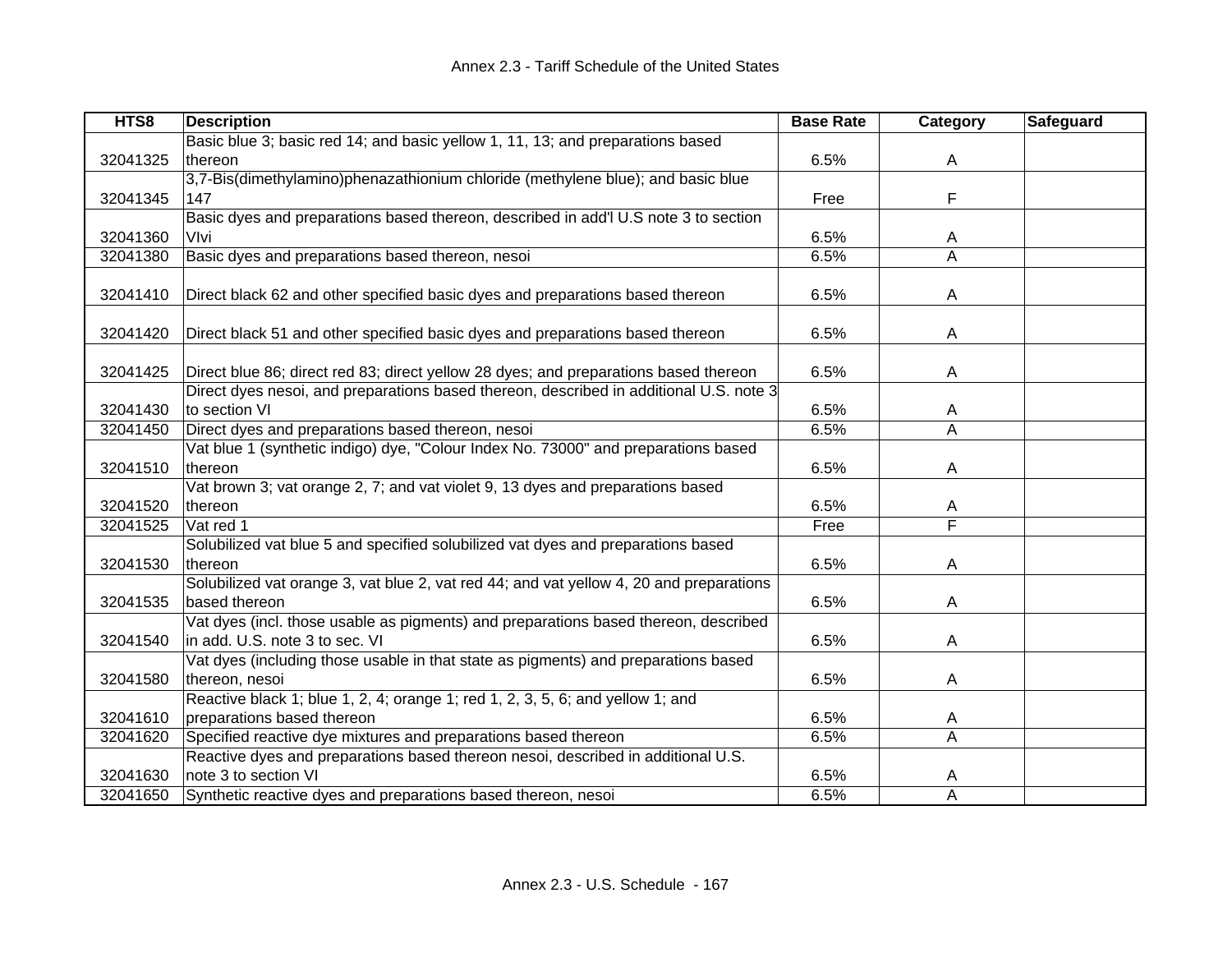| HTS8     | <b>Description</b>                                                                    | <b>Base Rate</b> | Category       | Safeguard |
|----------|---------------------------------------------------------------------------------------|------------------|----------------|-----------|
|          | Pigments and preparations based thereon, pigment black 1, and other specified         |                  |                |           |
| 32041704 | pigments, nesoi                                                                       | 6.5%             | A              |           |
| 32041708 | Pigment red 178; pigment yellow 101, 138                                              | Free             | F              |           |
|          |                                                                                       |                  |                |           |
| 32041720 | Copper phthalocyanine ([Phthalocyanato(2-)]copper) not ready for use as a pigment     | 6.5%             | A              |           |
|          | Pigments and preparations based thereon, isoindoline red pigment; pigment red 242,    |                  |                |           |
| 32041740 | 245; pigment yellow 155, 183, nesoi                                                   | Free             | F              |           |
|          | Pigments and preparations based thereon, products described in add'l U.S. note 3 to   |                  |                |           |
| 32041760 | section VI, nesoi                                                                     | 6.5%             | A              |           |
| 32041790 | Other pigments and preparations based thereon, nesoi                                  | 6.5%             | A              |           |
| 32041906 | Solvent yellow 43, 44, 85, 172                                                        | Free             | F              |           |
|          |                                                                                       |                  |                |           |
| 32041911 | Solvent black 2 and other specified solvent dyes and preparations based thereon       | 6.5%             | A              |           |
|          | Solvent dyes and preparations based thereon, products described in add'l U.S. note 3  |                  |                |           |
| 32041920 | to section VI                                                                         | 6.5%             | A              |           |
| 32041925 | Solvent dyes and preparations based thereon nesoi                                     | 6.5%             | A              |           |
|          | Sulfur black, "Colour Index Nos. 53185, 53190 and 53195" and preparations based       |                  |                |           |
| 32041930 | thereon                                                                               | 6.5%             | A              |           |
| 32041935 | Beta-carotene and other carotenoid coloring matter                                    | 3.1%             | A              |           |
|          | Synthetic organic coloring matter and preparations based thereon, nesoi, described in |                  |                |           |
| 32041940 | additional U.S. note 3 to section VI                                                  | 6.5%             | A              |           |
|          | Synthetic organic coloring matter and preparations based thereon nesoi, including     |                  |                |           |
| 32041950 | mixtures of items from subheading 320411 to 320419                                    | 6.5%             | A              |           |
| 32042010 | Fluorescent brightening agent 32                                                      | 6.5%             | $\overline{A}$ |           |
| 32042040 | Benzoxazol                                                                            | Free             | F              |           |
|          |                                                                                       |                  |                |           |
| 32042080 | Synthetic organic products of a kind used as fluorescent brightening agents, nesoi    | 6.5%             | A              |           |
|          | Synthetic organic coloring matter or preparations based thereon, nesoi; synthetic     |                  |                |           |
| 32049000 | organic products used as luminophores                                                 | 5.9%             | A              |           |
|          | Carmine food coloring solutions, cont cochineal carmine lake and paprika oleoresins,  |                  |                |           |
| 32050005 | not including any synthetic organic coloring matter                                   | Free             | F              |           |
|          |                                                                                       |                  |                |           |
| 32050015 | Carmine color lakes and preparations as specified in note 3 to this chapter, nesoi    | 6.5%             | Α              |           |
|          | Color lakes and preparations based thereon, described in additional U.S. note 3 to    |                  |                |           |
| 32050040 | section VI                                                                            | 6.5%             | A              |           |
| 32050050 | Color lakes and preparations based thereon, nesoi                                     | 6.5%             | A              |           |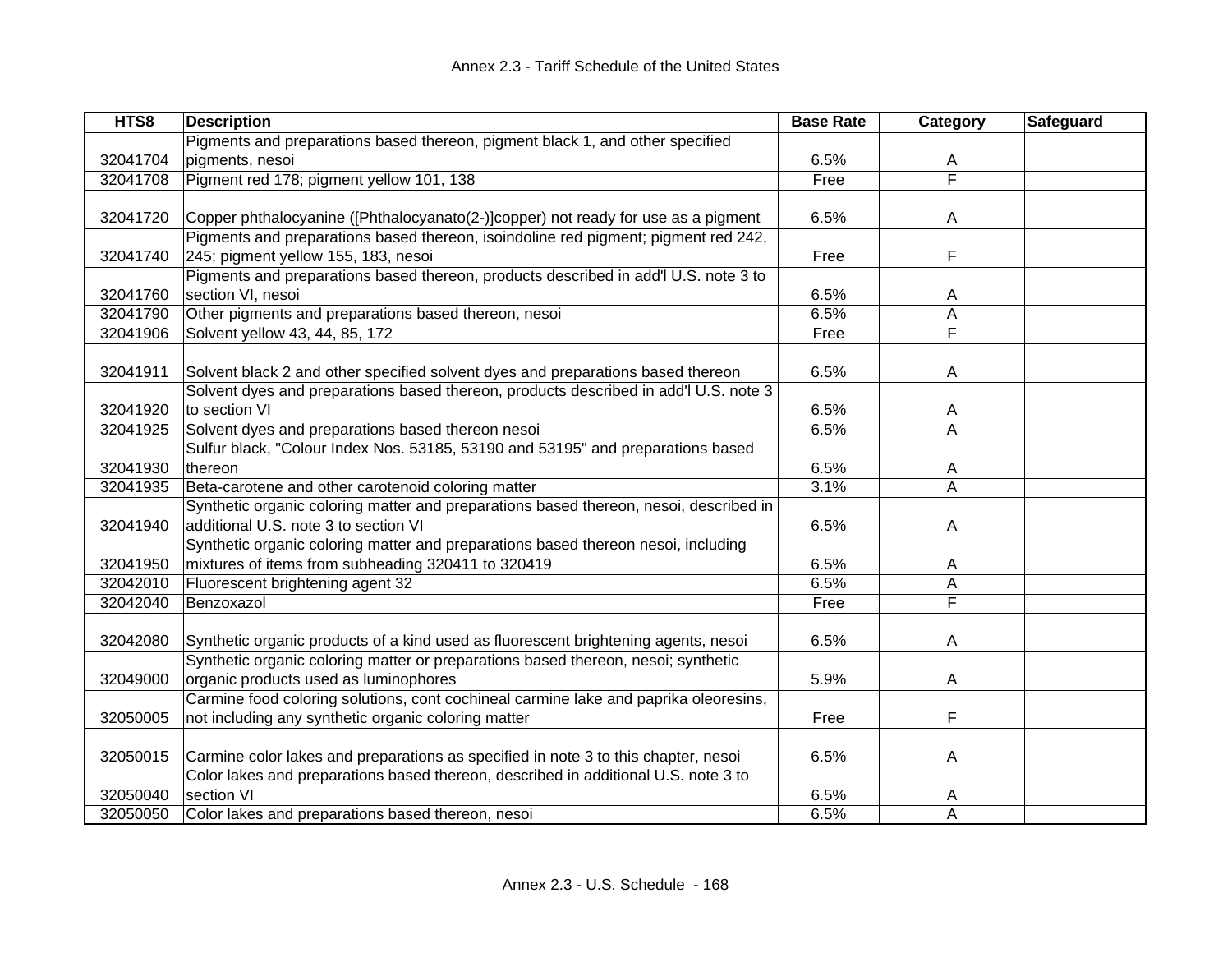| HTS8     | <b>Description</b>                                                                     | <b>Base Rate</b> | Category | Safeguard |
|----------|----------------------------------------------------------------------------------------|------------------|----------|-----------|
|          | Pigments & preparations based on titanium dioxide containing 80 percent or more by     |                  |          |           |
| 32061100 | weight off titanium dioxide calculated on the dry weight                               | 6.0%             | A        |           |
| 32061900 | Pigments and preparations based on titanium dioxide, nesoi                             | 6.0%             | A        |           |
| 32062000 | Pigments and preparations based on chromium compounds                                  | 3.7%             | A        |           |
| 32063000 | Pigments and preparations based on cadmium compounds                                   | 3.1%             | A        |           |
| 32064100 | Ultramarine and preparations based thereon                                             | 1.5%             | A        |           |
| 32064200 | Lithopone and other pigments and preparations based on zinc sulfide                    | 2.2%             | A        |           |
|          | Pigments and preparations based on hexacyanoferrates (ferrocyanides and                |                  |          |           |
| 32064300 | ferricyanides)                                                                         | 3.7%             | A        |           |
| 32064910 | Concentrated dispersions of pigments in plastics materials                             | 5.9%             | A        |           |
|          |                                                                                        |                  |          |           |
| 32064920 | Coloring preparations based on iron oxides, as specified in note 3 to this chapter 32  | 6.5%             | A        |           |
|          |                                                                                        |                  |          |           |
| 32064930 | Coloring preparations based on zinc oxides, as specified in note 3 to this chapter 32  | 1.3%             | A        |           |
|          |                                                                                        |                  |          |           |
| 32064940 | Coloring preparations based on carbon black, as specified in note 3 to this chapter 32 | Free             | F        |           |
|          |                                                                                        |                  |          |           |
| 32064950 | Coloring matter and preparations, nesoi, as specified in note 3 to this chapter 32     | 3.1%             | A        |           |
| 32065000 | Inorganic products of a kind used as luminophores                                      | 6.5%             | A        |           |
|          | Prepared pigments, opacifiers, colors, and similar preparations, of a kind used in the |                  |          |           |
| 32071000 | ceramic, enamelling or glass industry                                                  | 3.1%             | A        |           |
|          | Vitrifiable enamels and glazes, engobes (slips), and similar preparations, of a kind   |                  |          |           |
| 32072000 | used in the ceramic, enamelling or glass industry                                      | 4.9%             | A        |           |
|          | Liquid lustres and similar preparations, of a kind used in the ceramic, enamelling or  |                  |          |           |
| 32073000 | glass industry                                                                         | 3.1%             | A        |           |
| 32074010 | Glass frit and other glass, ground or pulverized                                       | 6.0%             | A        |           |
| 32074050 | Glass frit and other glass, in the form of granules or flakes                          | 6.5%             | A        |           |
|          | Paints and varnishes (including enamels and lacquers) based on polyesters in a         |                  |          |           |
| 32081000 | nonaqueous medium                                                                      | 3.7%             | A        |           |
|          | Paints and varnishes (including enamels and lacquers) based on acrylic or vinyl        |                  |          |           |
| 32082000 | polymers in a nonaqueous medium                                                        | 3.6%             | A        |           |
|          | Paints and varnishes based on synthetic polymers or chemically modified natural        |                  |          |           |
| 32089000 | polymers nesoi, in a nonaqueous medium                                                 | 3.2%             | A        |           |
|          | Paints and varnishes (including enamels and lacquers) based on acrylic or vinyl        |                  |          |           |
| 32091000 | polymers in an aqueous medium                                                          | 5.1%             | A        |           |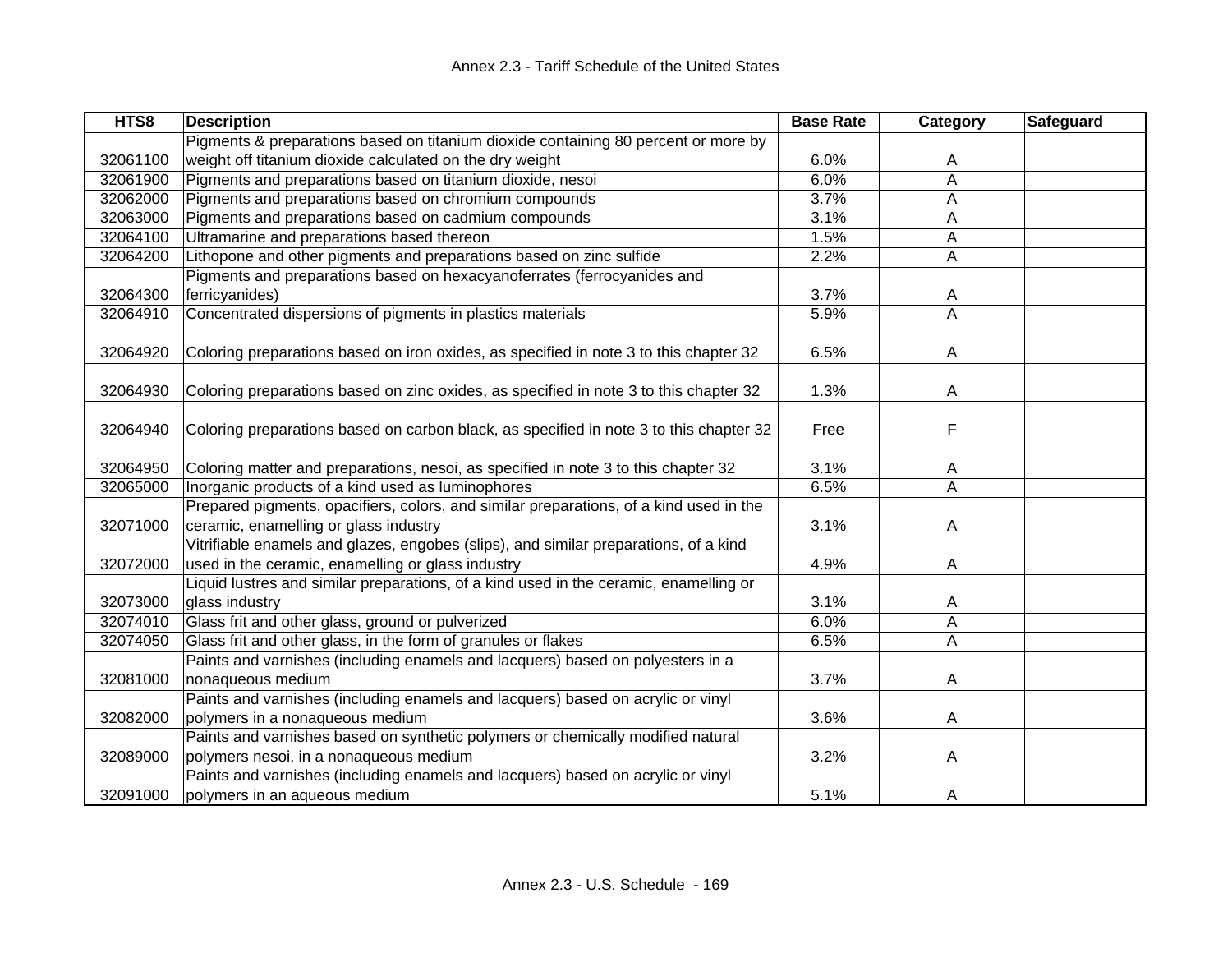| HTS8     | <b>Description</b>                                                                           | <b>Base Rate</b> | Category | Safeguard |
|----------|----------------------------------------------------------------------------------------------|------------------|----------|-----------|
|          | Paints and varnishes based on synthetic polymers or chemically modified natural              |                  |          |           |
| 32099000 | polymers nesoi, in an aqueous medium                                                         | 5.9%             | A        |           |
|          | Other paints and varnishes (including enamels, lacquers and distempers) nesoi;               |                  |          |           |
| 32100000 | prepared water pigments of a kind used for finishing leather                                 | 1.8%             | A        |           |
| 32110000 | Prepared driers for paints and varnishes                                                     | 3.7%             | Α        |           |
| 32121000 | Stamping foils                                                                               | 4.7%             | A        |           |
|          | Pigments dispersed in nonaqueous media, in liquid or paste form, used in making              |                  |          |           |
| 32129000 | paints; dyes & coloring matter packaged for retail sale                                      | 3.1%             | Α        |           |
|          | Artists', students' or signboard painters' colors, in tablets, tubes, jars, bottles, pans or | 6.5% on the      |          |           |
| 32131000 | in similar packings, in sets                                                                 | entire set       | A        |           |
|          | Artists', students' or signboard painters' colors, in tablets, tubes, jars, bottles, pans or |                  |          |           |
| 32139000 | in similar packings, not in sets                                                             | 3.4%             | A        |           |
|          | Glaziers' putty, grafting putty, resin cements, caulking compounds and other mastics;        |                  |          |           |
| 32141000 | painters' fillings                                                                           | 3.7%             | A        |           |
|          | Nonrefractory surfacing preparations for facades, indoor walls, floors, ceilings or the      |                  |          |           |
| 32149010 | like, based on rubber                                                                        | Free             | F        |           |
|          | Nonrefractory surfacing preparations for facades, indoor walls, floors, ceilings or the      |                  |          |           |
| 32149050 | like, not based on rubber                                                                    | 6.5%             | A        |           |
| 32151100 | Printing ink, black                                                                          | 1.8%             | Α        |           |
| 32151900 | Printing ink, other than black                                                               | 1.8%             | А        |           |
| 32159010 | Drawing ink                                                                                  | 3.1%             | Α        |           |
| 32159050 | Inks, other than printing or drawing inks                                                    | 1.8%             | A        |           |
| 33011100 | Essential oils of bergamot                                                                   | Free             | F        |           |
| 33011200 | Essential oils of orange                                                                     | 2.7%             | A        |           |
| 33011300 | Essential oils of lemon                                                                      | 3.8%             | Α        |           |
| 33011400 | Essential oils of lime                                                                       | Free             | F        |           |
| 33011910 | Essential oils of grapefruit                                                                 | 2.7%             | Α        |           |
| 33011950 | Essential oils of citrus fruit, nesoi                                                        | Free             | F        |           |
| 33012100 | Essential oils of geranium                                                                   | Free             | F        |           |
| 33012200 | Essential oils of jasmine                                                                    | Free             | F        |           |
| 33012300 | Essential oils of lavender or of lavandin                                                    | Free             | F        |           |
| 33012400 | Essential oils of peppermint (Mentha piperita)                                               | 4.2%             | A        |           |
| 33012500 | Essential oils of mints, other than peppermint                                               | Free             | F        |           |
| 33012600 | Essential oils of vetiver                                                                    | Free             | F        |           |
| 33012910 | Essential oils of eucalyptus                                                                 | 1.8%             | A        |           |
| 33012920 | <b>Essential oils of orris</b>                                                               | 1.1%             | A        |           |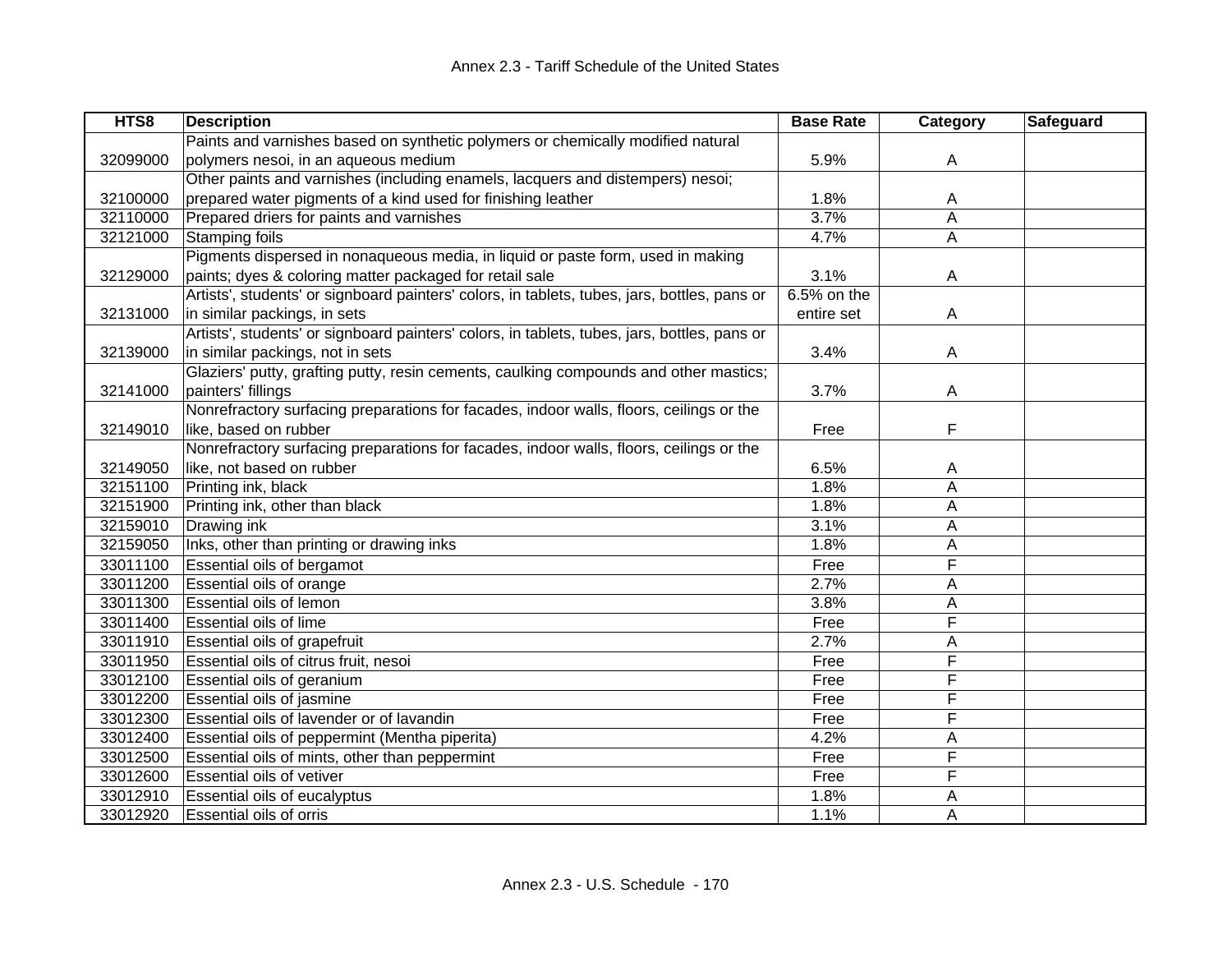| HTS8     | <b>Description</b>                                                                     | <b>Base Rate</b> | Category                | Safeguard |
|----------|----------------------------------------------------------------------------------------|------------------|-------------------------|-----------|
| 33012950 | Essential oils other than those of citrus fruits, nesoi                                | Free             |                         |           |
| 33013000 | Resinoids                                                                              | Free             | F                       |           |
| 33019010 | Extracted oleoresins consisting essentially of nonvolatile components of the natural   | 3.8%             | A                       |           |
|          | raw plant                                                                              |                  |                         |           |
| 33019050 | Concentrates of essential oils; terpenic by-product of the deterpenation of essential  | Free             | F                       |           |
|          | oils; aqueous distillates& solutions of essential oils                                 |                  |                         |           |
| 33021010 | Mixtures of odoriferous substances, mixtures with a basis of these substances, used    | Free             | F                       |           |
|          | in the food or drink industries, not containing alcohol                                |                  |                         |           |
| 33021020 | Mixtures of or with a basis of odoriferous substances, used in the food or drink       | Free             | F                       |           |
|          | industries, not over 20 percent alcohol by weight                                      |                  |                         |           |
| 33021040 | Mixtures of/with basis of odoriferous substances, with 20% to 50% alcohol by weight,   | 8.4 cents/kg     | A                       |           |
|          | needs only addn of ethyl alcohol or water to be beverage                               | $+1.9%$          |                         |           |
| 33021050 | Mixtures of/with basis of odoriferous substances, over 50% of alcohol by weight,       | 17 cents/ $kg +$ | Α                       |           |
|          | requiring only addn of ethyl alcohol or water to be beverage                           | 1.9%             |                         |           |
| 33021090 | Mixtures of or with a basis of odoriferous substances, used in the food or drink       | Free             | F                       |           |
|          | industries, over 20 percent of alcohol by weight, nesoi                                |                  |                         |           |
|          | Mixtures of or with a basis of odoriferous substances, used in other than the food or  |                  |                         |           |
| 33029010 | drink industries, zero to 10% alcohol by weight                                        | Free             | F                       |           |
|          | Mixtures of or with a basis of odoriferous substances, used in other than the food or  |                  |                         |           |
| 33029020 | drink industries, over 10 percent alcohol by weight                                    | Free             | F                       |           |
| 33030010 | Floral or flower waters, not containing alcohol                                        | Free             | $\overline{\mathsf{F}}$ |           |
|          |                                                                                        |                  |                         |           |
| 33030020 | Perfumes and toilet waters, other than floral or flower waters, not containing alcohol | Free             | F                       |           |
| 33030030 | Perfumes and toilet waters, containing alcohol                                         | Free             | F                       |           |
| 33041000 | Lip make-up preparations                                                               | Free             | F                       |           |
| 33042000 | Eye make-up preparations                                                               | Free             | F                       |           |
| 33043000 | Manicure or pedicure preparations                                                      | Free             | F                       |           |
| 33049100 | Beauty or make-up powders, whether or not compressed                                   | Free             | F                       |           |
| 33049910 | Petroleum jelly put up for retail sale                                                 | Free             | F                       |           |
|          | Beauty or make-up preparations & preparations for the care of the skin, excl.          |                  |                         |           |
| 33049950 | medicaments but incl. sunscreen or sun tan preparations, nesoi                         | Free             | F                       |           |
| 33051000 | Shampoos                                                                               | Free             | F                       |           |
| 33052000 | Preparations for permanent waving or straightening the hair                            | Free             | F                       |           |
| 33053000 | Hair lacquers                                                                          | Free             | F                       |           |
| 33059000 | Preparations for use on the hair, nesoi                                                | Free             | F                       |           |
| 33061000 | Dentifrices                                                                            | Free             | F                       |           |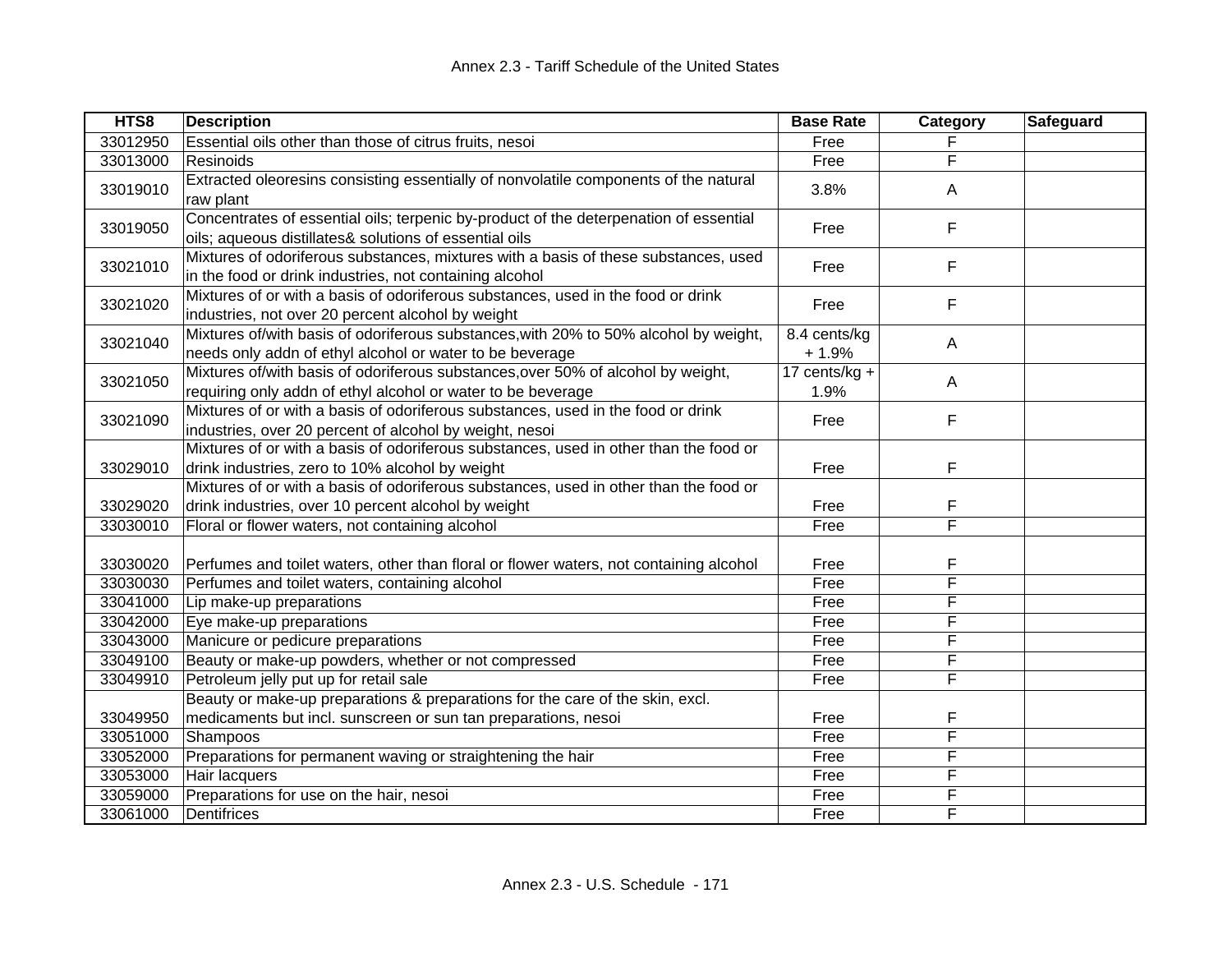| HTS8     | <b>Description</b>                                                                      | <b>Base Rate</b> | Category                | Safeguard |
|----------|-----------------------------------------------------------------------------------------|------------------|-------------------------|-----------|
| 33062000 | Yarn used to clean between the teeth (dental floss)                                     | Free             |                         |           |
|          | Preparations for oral or dental hygiene, including denture fixative pastes and powders, |                  |                         |           |
| 33069000 | excluding dentifrices                                                                   | Free             | F                       |           |
| 33071010 | Pre-shave, shaving or after-shave preparations, not containing alcohol                  | 4.9%             | A                       |           |
| 33071020 | Pre-shave, shaving or after-shave preparations, containing alcohol                      | 4.9%             | А                       |           |
| 33072000 | Personal deodorants and antiperspirants                                                 | 4.9%             | Α                       |           |
| 33073010 | Bath salts, whether or not perfumed                                                     | 5.8%             | А                       |           |
| 33073050 | Bath preparations, other than bath salts                                                | 4.9%             | Α                       |           |
|          | Agarbatti and other odoriferous preparations which operate by burning, to perfume or    |                  |                         |           |
| 33074100 | deodorize rooms or used during religious rites                                          | 2.4%             | A                       |           |
|          | Preparations for perfuming or deodorizing rooms, including odoriferous preparations     |                  |                         |           |
| 33074900 | used during religious rites, nesoi                                                      | 6.0%             | A                       |           |
| 33079000 | Depilatories and other perfumery, cosmetic or toilet preparations. nesoi                | 5.4%             | Α                       |           |
| 34011110 | Castile soap in the form of bars, cakes or molded pieces or shapes                      | Free             | F                       |           |
|          | Soap, nesoi; organic surface-active products used as soap, in bars, cakes, pieces,      |                  |                         |           |
| 34011150 | soap-impregnated paper, wadding, felt, for toilet use                                   | Free             | F                       |           |
|          | Soap; organic surface-active products used as soap, in bars, cakes, pieces; soap-       |                  |                         |           |
| 34011900 | impregnated paper, wadding, felt, not for toilet use                                    | Free             | F                       |           |
| 34012000 | Soap, not in the form of bars, cakes, molded pieces or shapes                           | Free             | $\overline{\mathsf{F}}$ |           |
|          | Organic surface-active products for wash skin, in liquid or cream, contain any          |                  |                         |           |
| 34013010 | aromatic/mod aromatic surface-active agent, put up for retail                           | 4.0%             | A                       |           |
|          | Organic surface-active products and preparations for washing the skin, in liquid or     |                  |                         |           |
| 34013050 | cream form, put up for retail sale, nesoi                                               | Free             | F                       |           |
| 34021120 | Linear alkylbenzene sulfonates                                                          | 6.5%             | A                       |           |
|          | Anionic, aromatic or modified aromatic organic surface-active agents, whether or not    |                  |                         |           |
| 34021140 | put up for retail sale, nesoi                                                           | 4.0%             | A                       |           |
| 34021150 | Nonaromatic anionic organic surface-active agents (other than soap)                     | 3.7%             | A                       |           |
|          | Aromatic or modified aromatic cationic organic surface-active agents (other than        |                  |                         |           |
| 34021210 | soap)                                                                                   | 4.0%             | A                       |           |
| 34021250 | Nonaromatic cationic organic surface-active agents (other than soap)                    | 4.0%             | Α                       |           |
|          | Aromatic or modified aromatic nonionic organic surface-active agents (other than        |                  |                         |           |
| 34021310 | soap)                                                                                   | 4.0%             | Α                       |           |
|          | Nonaromatic nonionic organic surface-active agents (other than soap) of fatty           |                  |                         |           |
| 34021320 | substances of animal or vegetable origin                                                | 4.0%             | Α                       |           |
|          | Nonaromatic nonionic organic surface-active agents (other than soap), other than of     |                  |                         |           |
| 34021350 | fatty substances of animal or vegetable origin                                          | 3.7%             | A                       |           |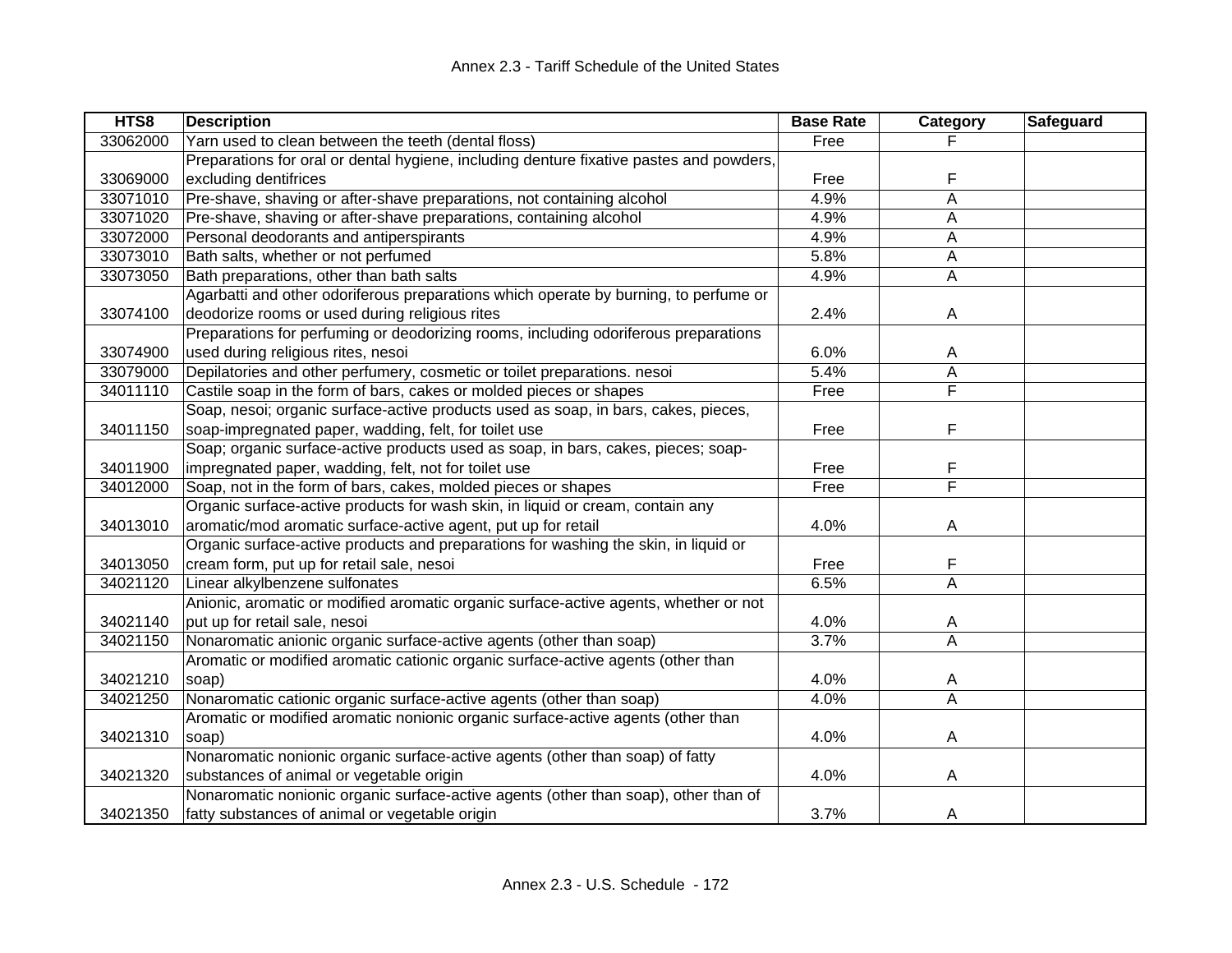| HTS8     | <b>Description</b>                                                                       | <b>Base Rate</b> | Category                | Safeguard |
|----------|------------------------------------------------------------------------------------------|------------------|-------------------------|-----------|
|          | Aromatic or modified aromatic organic surface-active agents (other than soap) other      |                  |                         |           |
| 34021910 | than anionic, cationic or nonionic                                                       | 4.0%             | A                       |           |
| 34021950 | Nonaromatic organic surface-active agents (other than soap) nesoi                        | 3.7%             | $\overline{\mathsf{A}}$ |           |
|          | Surface-active/washing/cleaning preparations containing any aromatic or mod              |                  |                         |           |
| 34022011 | aromatic surface-active agent, put up for retail, not head 3401                          | 4.0%             | A                       |           |
|          | Surface-active, washing, and cleaning preparations nesoi, put up for retail sale, not of |                  |                         |           |
| 34022051 | heading 3401                                                                             | Free             | F                       |           |
| 34029010 | Synthetic detergents put up for retail sale                                              | 3.8%             | A                       |           |
|          | Surface-active, washing, and cleaning preparations cont. any aromatic or modified        |                  |                         |           |
| 34029030 | aromatic surface-active agent, put up for retail sale                                    | 4.0%             | A                       |           |
| 34029050 | Surface-active, washing, and cleaning preparations nesoi, put up for retail sale         | 3.7%             | A                       |           |
|          | Preparations for the treatment of textile materials, containing 50 but not over 70       |                  |                         |           |
| 34031120 | percent or more by weight of petroleum oils                                              | 0.2%             | A                       |           |
|          | Preparations for the treatment of textile materials, containing less than 50 percent by  |                  |                         |           |
| 34031140 | weight of petroleum oils                                                                 | 6.1%             | A                       |           |
|          | Preparations for the treatment of leather, furskins, other materials nesoi, containing   |                  |                         |           |
| 34031150 | less than 70% petroleum or bituminous mineral oils                                       | 1.4%             | A                       |           |
|          | Lubricating preparations containing 50% but less than 70% by weight of petroleum oils    |                  |                         |           |
| 34031910 | or of oils obtained from bituminous minerals                                             | 0.2%             | A                       |           |
|          | Lubricating preparations containing less than 50% by weight of petroleum oils or of      |                  |                         |           |
| 34031950 | oils from bituminous minerals                                                            | 5.8%             | A                       |           |
| 34039110 | Preparations for the treatment of textile materials, nesoi                               | 6.0%             | Α                       |           |
| 34039150 | Preparations nesoi, for the treatment of leather, furskins or other materials nesoi      | 6.5%             | А                       |           |
| 34039900 | Lubricating preparations (incl. lubricant-based preparations), nesoi                     | 6.5%             | А                       |           |
| 34041000 | Artificial waxes and prepared waxes of chemically modified lignite                       | Free             | F                       |           |
| 34042000 | Artificial waxes and prepared waxes of polyethylene glycol                               | 4.1%             | Α                       |           |
| 34049010 | Artificial waxes and prepared waxes containing bleached beeswax                          | Free             | $\overline{F}$          |           |
|          | Artificial waxes and prepared waxes, excluding those of chemically modified lignite,     |                  |                         |           |
| 34049050 | polyethylene glycol or containing bleached beeswax                                       | Free             | F                       |           |
| 34051000 | Polishes, creams and similar preparations for footwear or leather                        | Free             | F                       |           |
|          | Polishes, creams and similar preparations for the maintenance of wooden furniture,       |                  |                         |           |
| 34052000 | floors or other woodwork                                                                 | Free             | F                       |           |
| 34053000 | Polishes and similar preparations for coachwork, other than metal polishes               | Free             | F                       |           |
| 34054000 | Scouring pastes and powders and other scouring preparations                              | Free             | F                       |           |
| 34059000 | Polishes, creams and similar preparations for glass or metal                             | Free             | F                       |           |
| 34060000 | Candles, tapers and the like                                                             | Free             | F                       |           |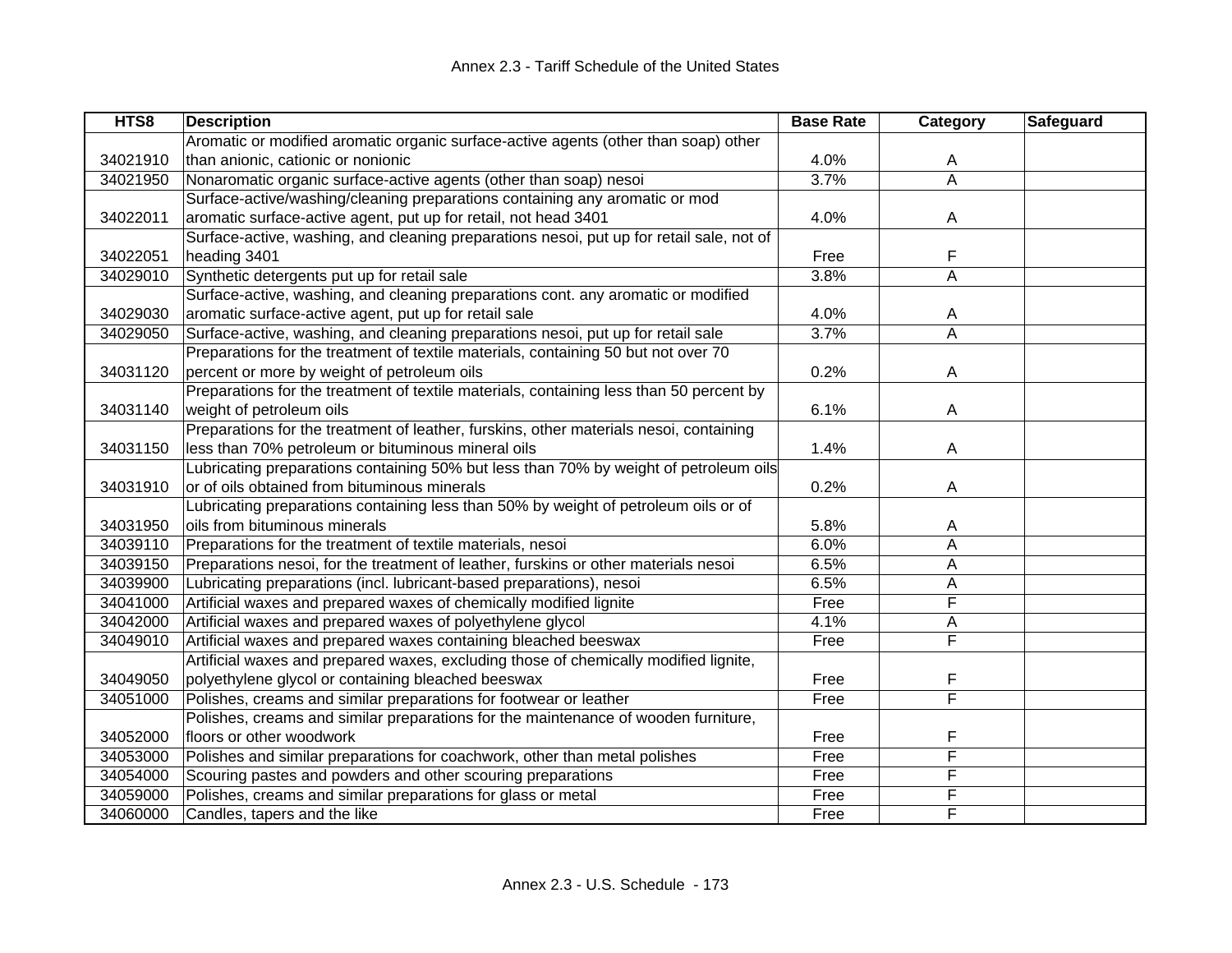| HTS8                 | <b>Description</b>                                                                                                            | <b>Base Rate</b>        | Category     | Safeguard |
|----------------------|-------------------------------------------------------------------------------------------------------------------------------|-------------------------|--------------|-----------|
| 34070020             | Modeling pastes, including those put up for children's amusement                                                              | Free                    |              |           |
| 34070040             | Modeling pastes, nesoi                                                                                                        | Free                    | F            |           |
| 35011010             | Casein, milk protein concentrate                                                                                              | 0.37 cents/kg           | A            |           |
| 35011050             | Casein, other than milk protein concentrate                                                                                   | Free                    | F            |           |
| 35019020             | Casein glues                                                                                                                  | 6%                      | Α            |           |
| 35019060             | Caseinates and other casein derivatives, nesoi                                                                                | 0.37 cents/kg           | A            |           |
| 35021100             | Egg albumin, dried                                                                                                            | 47.6 cents/kg           | A            |           |
| 35021900             | Egg albumin, other than dried                                                                                                 | 9.7 cents/kg            | Α            |           |
| 35022000             | Milk albumin, including concentrates of two or more whey proteins                                                             | Free                    | F            |           |
| 35029000             | Albumins, albuminates and other albumin derivatives, nesoi                                                                    | Free                    | F            |           |
| 35030010             | Fish glue                                                                                                                     | 1.2 cents/kg<br>$+1.5%$ | $\mathsf{A}$ |           |
| 35030020             | Inedible gelatin and animal glue valued under 88 cents per kg                                                                 | 1.2 cents/kg<br>$+3.2%$ | A            |           |
| 35030040             | Inedible gelatin and animal glue valued 88 cents or more per kg                                                               | 2.8 cents/kg<br>$+3.8%$ | A            |           |
| 35030055             | Gelatin sheets and derivatives, nesoi; isinglass; other glues of animal origin, nesoi                                         | 2.8 cents/kg<br>$+3.8%$ | A            |           |
| 35040010             | Protein isolates                                                                                                              | 5%                      | A            |           |
| 35040050             | Peptones and their derivatives; protein substances and their derivatives, nesoi; hide<br>powder                               | 4%                      | A            |           |
| 35051000             | Dextrins and other modified starches                                                                                          | 0.7 cents/kg            | A            |           |
| 35052000             | Glues based on starches or on dextrins or other modified starches                                                             | 2.1 cents/kg<br>$+2.9%$ | $\mathsf{A}$ |           |
| 35061010             | Animal glue, including casein glue but not including fish glue, not exceeding a net<br>weight of 1 kg, put up for retail sale | 6.5%                    | A            |           |
|                      | Products suitable for use as glues or adhesives, nesoi, not exceeding 1 kg, put up for                                        |                         |              |           |
| 35061050             | retail sale                                                                                                                   | 2.1%                    | A            |           |
| 35069100             | Adhesive preparations based on rubber or plastics (including artificial resins)                                               | 2.1%                    | A            |           |
|                      | Prepared glues and other prepared adhesives, excluding adhesives based on rubber                                              |                         |              |           |
| 35069900             | or plastics, nesoi<br>Rennet and concentrates thereof                                                                         | 2.1%<br>Free            | A<br>F       |           |
| 35071000<br>35079020 | Penicillin G amidase                                                                                                          | Free                    | F            |           |
|                      |                                                                                                                               |                         |              |           |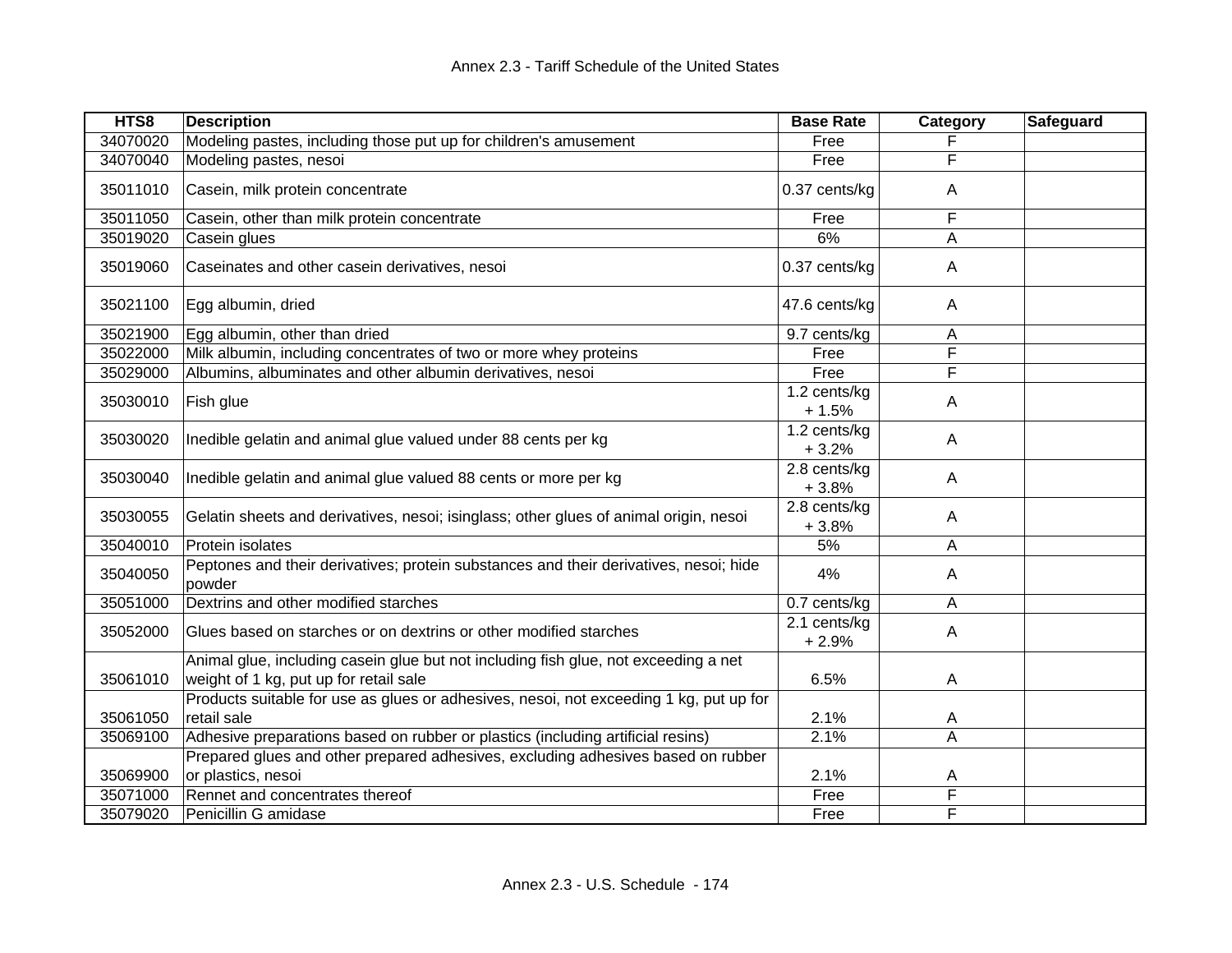| HTS8     | <b>Description</b>                                                                            | <b>Base Rate</b> | Category       | Safeguard |
|----------|-----------------------------------------------------------------------------------------------|------------------|----------------|-----------|
| 35079070 | Enzymes and prepared enzymes, nesoi                                                           | Free             |                |           |
| 36010000 | Propellant powders                                                                            | 6.5%             | A              |           |
| 36020000 | Prepared explosives, other than propellant powders                                            | Free             | F              |           |
| 36030030 | Safety fuses or detonating fuses                                                              | 3.0%             | A              |           |
| 36030060 | Percussion caps                                                                               | 4.2%             | Α              |           |
| 36030090 | Detonating caps, igniters or electric detonators                                              | 0.2%             | Α              |           |
| 36041010 | Display or special fireworks (Class 1.3G)                                                     | 2.4%             | A              |           |
| 36041090 | Fireworks, nesoi                                                                              | 5.3%             | Α              |           |
|          | Signaling flares, rain rockets, fog signals and other pyrotechnic articles, excluding         |                  |                |           |
| 36049000 | fireworks                                                                                     | 6.5%             | Α              |           |
| 36050000 | Matches, other than pyrotechnic articles of heading 3604                                      | Free             | F              |           |
|          | Liquid or liquefied-gas fuels in containers used for filling cigarette or similar lighters of |                  |                |           |
| 36061000 | a capacity not exceeding 300 cubic cm                                                         | Free             | F              |           |
| 36069030 | Ferrocerium and other pyrophoric alloys in all forms                                          | 5.9%             | A              |           |
| 36069040 | Metaldehyde                                                                                   | Free             | F              |           |
| 36069080 | Articles of combustible materials as specified in note 2 of chap. 36, nesoi                   | 5.0%             | A              |           |
|          | Photographic plates and film in the flat, sensitized, unexposed, of any material other        |                  |                |           |
| 37011000 | than paper, paperboard or textiles, for X-ray use                                             | 3.7%             | Α              |           |
| 37012000 | Instant print film in the flat, sensitized, unexposed, whether or not in packs                | 3.7%             | $\overline{A}$ |           |
|          | Photographic plates and film nesoi, with any side 255 mm, in the flat, sensitized,            |                  |                |           |
| 37013000 | unexposed, not of paper, paperboard, or textiles                                              | 3.7%             | A              |           |
|          | Photographic plates, film, for color photography, nesoi, in the flat, sensitized,             |                  |                |           |
| 37019100 | unexposed, not of paper, paperboard, textiles                                                 | 3.7%             | A              |           |
|          | Photographic dry plates, nesoi, sensitized, unexposed, of any material other than             |                  |                |           |
| 37019930 | paper, paperboard or textiles                                                                 | 4.9%             | A              |           |
|          | Photographic plates and film, nesoi, in the flat, sensitized, unexposed, of any material      |                  |                |           |
| 37019960 | other than paper, paperboard or textiles                                                      | 3.7%             | A              |           |
|          | Photographic film in rolls, sensitized, unexposed, for X-ray use; of any material other       |                  |                |           |
| 37021000 | than paper, paperboard or textiles                                                            | 3.7%             | A              |           |
| 37022000 | Instant print film in rolls, sensitized, unexposed                                            | 3.7%             | A              |           |
|          | Film in rolls, for color photography, without sprocket holes, of a width not exceeding        |                  |                |           |
| 37023100 | 105 mm, sensitized, unexposed                                                                 | 3.7%             | A              |           |
|          | Film in rolls, with silver halide emulsion, without sprocket holes, of a width not            |                  |                |           |
| 37023200 | exceeding 105 mm, sensitized, unexposed                                                       | 3.7%             | A              |           |
|          | Film in rolls without sprocket holes, width not exceeding 105 mm, other than color            |                  |                |           |
| 37023900 | photography or silver halide emulsion film                                                    | 3.7%             | A              |           |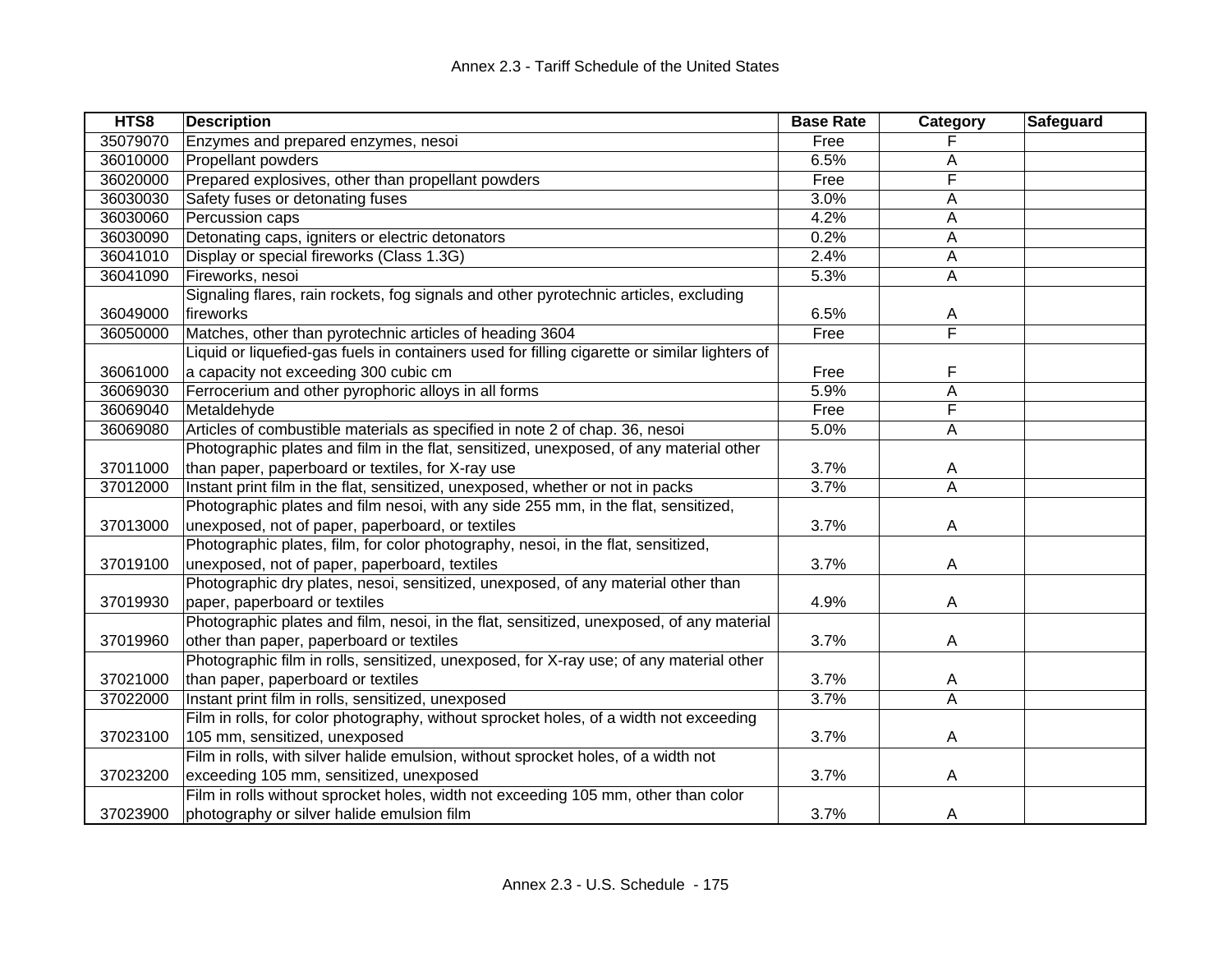| HTS8     | <b>Description</b>                                                                        | <b>Base Rate</b> | Category | Safeguard |
|----------|-------------------------------------------------------------------------------------------|------------------|----------|-----------|
|          | Film in rolls, without sprocket holes, of a width exceeding 610 mm and of a length        |                  |          |           |
| 37024100 | exceeding 200 m, for color photography                                                    | 3.7%             | A        |           |
|          | Film in rolls, without sprocket holes, of a width exceeding 610 mm and of a length        |                  |          |           |
| 37024200 | exceeding 200 m, other than for color photography                                         | 3.7%             | A        |           |
|          | Film in rolls, without sprocket holes, of a width exceeding 610 mm and of a length not    |                  |          |           |
| 37024300 | exceeding 200 m                                                                           | 3.7%             | A        |           |
|          | Film in rolls, without sprocket holes, of a width exceeding 105 mm but not exceeding      |                  |          |           |
| 37024400 | 610 mm                                                                                    | 3.7%             | Α        |           |
|          | Film for color photography, in rolls, of a width not exceeding 16 mm and of a length      |                  |          |           |
| 37025100 | not exceeding 14 m                                                                        | 3.7%             | A        |           |
|          | Film for color photography, in rolls, of a width not exceeding 16 mm and of a length      |                  |          |           |
| 37025200 | exceeding 14 m                                                                            | 3.7%             | A        |           |
|          | Film for color photography, in rolls, exceeding 16 but not 35 mm in width and of a        |                  |          |           |
| 37025300 | length not exceeding 30 m, for slides                                                     | 3.7%             | A        |           |
|          | Film for color photography, in rolls, exceeding 16 but not 35 mm in width, of a length    |                  |          |           |
| 37025400 | not exceeding 30 m, other than for slides                                                 | 3.7%             | A        |           |
|          | Film for color photography, in rolls, exceeding 16 but not 35 mm in width and of a        |                  |          |           |
| 37025500 | length exceeding 30 m                                                                     | Free             | F        |           |
| 37025600 | Film for color photography, in rolls, of a width exceeding 35 mm                          | Free             | F        |           |
|          | Photographic film nesoi in rolls, sensitivized, unexposed, of materials nesoi, of a width |                  |          |           |
| 37029101 | not exceeding 16 mm                                                                       | 3.7%             | A        |           |
|          | Photographic film nesoi, in rolls, of a width exceeding 16 but not 35 mm and of a         |                  |          |           |
| 37029300 | length not exceeding 30 m                                                                 | 3.7%             | A        |           |
|          | Photographic film nesoi, in rolls, of a width exceeding 16 but not 35 mm and of a         |                  |          |           |
| 37029400 | length exceeding 30 m                                                                     | Free             | F        |           |
| 37029500 | Photographic film nesoi, in rolls, of a width exceeding 35 mm                             | 3.7%             | A        |           |
|          | Silver halide photographic papers, sensitized, unexposed, in rolls of a width exceeding   |                  |          |           |
| 37031030 | 610 mm                                                                                    | 3.7%             | A        |           |
|          | Photographic paper (other than silver halide), paperboard and textiles, sensitized,       |                  |          |           |
| 37031060 | unexposed, in rolls of a width exceeding 610 mm                                           | 3.1%             | A        |           |
|          | Silver halide papers, other than in rolls of a width exceeding 610 mm, for color          |                  |          |           |
| 37032030 | photography, sensitized, unexposed                                                        | 3.7%             | A        |           |
|          | Photographic paper (not silver halide), paperbd & textiles for color photos, other than   |                  |          |           |
| 37032060 | in rolls of a width > 610 mm, sensitized, unexposed                                       | 3.1%             | A        |           |
|          | Silver halide photographic papers, sensitized, unexposed, not for color photography,      |                  |          |           |
| 37039030 | other than in rolls of a width exceeding 610 mm                                           | 3.7%             | A        |           |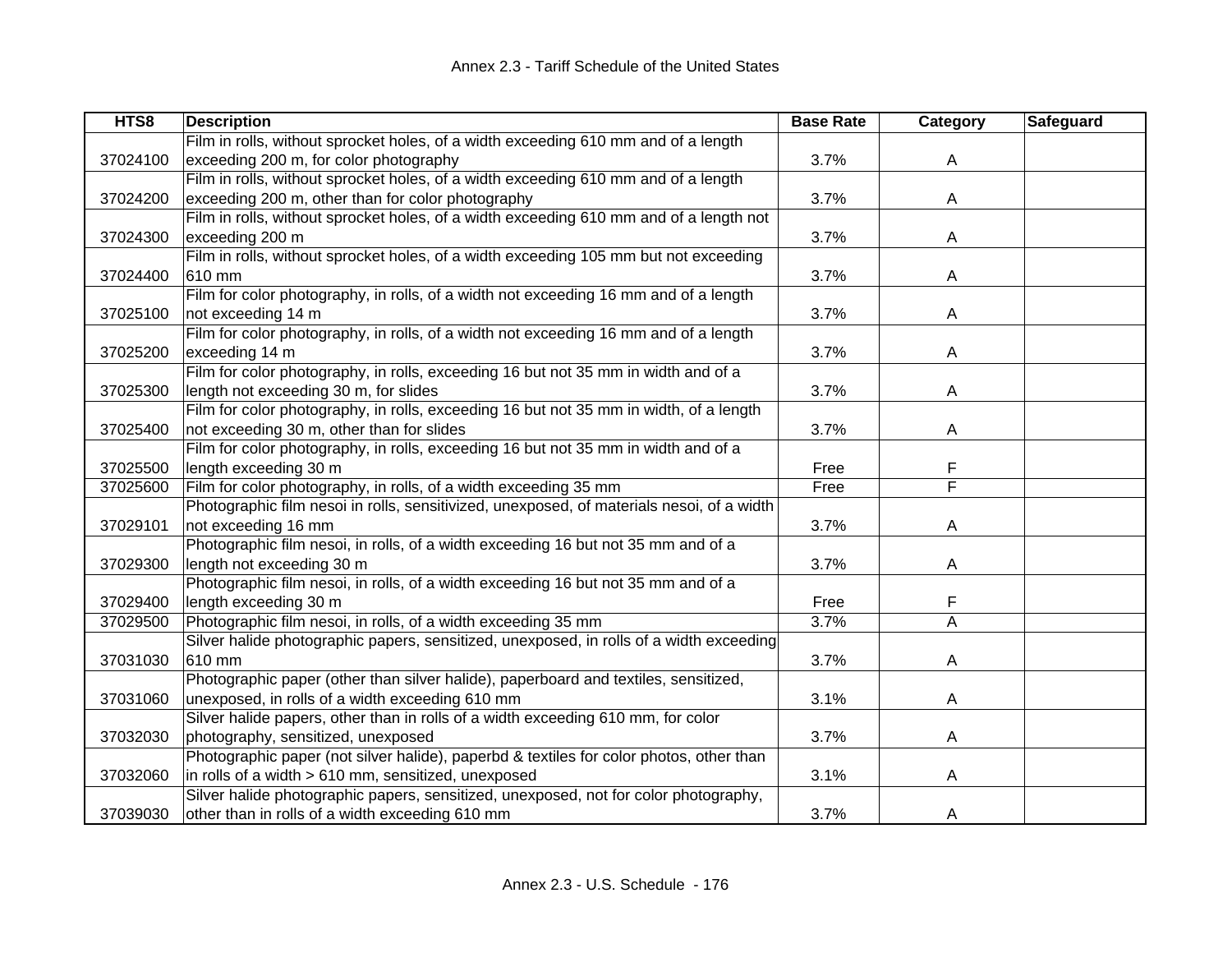| HTS8     | <b>Description</b>                                                                        | <b>Base Rate</b> | Category                | Safeguard |
|----------|-------------------------------------------------------------------------------------------|------------------|-------------------------|-----------|
|          | Photographic paper (not silver halide), paperbd, tex., not for color photo, other than in |                  |                         |           |
| 37039060 | rolls of a width > 610 mm, sensitized, unexposed                                          | 2.8%             | Α                       |           |
|          |                                                                                           |                  |                         |           |
| 37040000 | Photographic plates, film, paper, paperboard and textiles, exposed but not developed      | Free             | F                       |           |
|          | Photographic plates and films, exposed and developed, other than motion picture film,     |                  |                         |           |
| 37051000 | for offset reproduction                                                                   | Free             | F                       |           |
| 37052010 | Microfilms covered by Nairobi Protocal                                                    | Free             | F                       |           |
| 37052050 | Microfilms not covered by Nairobi Protocal                                                | Free             | $\overline{\mathsf{F}}$ |           |
|          | Photographic plates and films, exposed and developed, other than motion picture film,     |                  |                         |           |
| 37059000 | nesoi                                                                                     | Free             | F                       |           |
|          | Sound recordings on motion-picture film of a width of 35 mm or more, suitable for use     |                  |                         |           |
| 37061030 | with motion-picture exhibits                                                              | 1.4%             | A                       |           |
|          | Motion-picture film of a width of 35 mm or more, exposed and developed, whether or        |                  |                         |           |
| 37061060 | not incorporating sound track, nesoi                                                      | Free             | F                       |           |
| 37069000 | Motion-picture film, exposed and developed, less than 35 mm wide                          | Free             | F                       |           |
| 37071000 | Sensitizing emulsions, for photographic uses, nesoi                                       | 3.0%             | Α                       |           |
| 37079031 | Acid violet 19 for photographic uses                                                      | Free             | F                       |           |
| 37079032 | Chemical preparations for photographic uses, nesoi                                        | 6.5%             | А                       |           |
|          | Unmixed products for photographic uses, put up in measured portions or put up for         |                  |                         |           |
| 37079060 | retail sale in a form ready for use                                                       | 1.5%             | A                       |           |
|          | Artificial graphite plates, rods, powder and other forms, for manufacture into brushes    |                  |                         |           |
| 38011010 | for electric generators, motors or appliances                                             | 3.7%             | A                       |           |
| 38011050 | Artificial graphite, nesoi                                                                | Free             | F                       |           |
| 38012000 | Colloidal or semi-colloidal graphite                                                      | Free             | F                       |           |
| 38013000 | Carbonaceous pastes for electrodes and similar pastes for furnace linings                 | 4.9%             | Α                       |           |
|          | Preparations based on graphite or other carbon in the form of pastes, blocks, plates      |                  |                         |           |
| 38019000 | or other semimanufactures, nesoi                                                          | 4.9%             | A                       |           |
| 38021000 | Activated carbon                                                                          | 4.8%             | A                       |           |
| 38029010 | Bone black                                                                                | 5.8%             | А                       |           |
| 38029020 | Activated clays and activated earths                                                      | 2.5%             | Α                       |           |
|          |                                                                                           |                  |                         |           |
| 38029050 | Activated natural mineral products, nesoi; animal black, including spent animal black     | 4.8%             | Α                       |           |
| 38030000 | Tall oil, whether or not refined                                                          | Free             | $\overline{\mathsf{F}}$ |           |
| 38040010 | Lignin sulfonic acid and its salts                                                        | Free             | F                       |           |
| 38040050 | Residual lyes from the manufacture of wood pulp, nesoi, excluding tall oil                | 3.7%             | А                       |           |
| 38051000 | Gum, wood or sulfate turpentine oils                                                      | 5.0%             | А                       |           |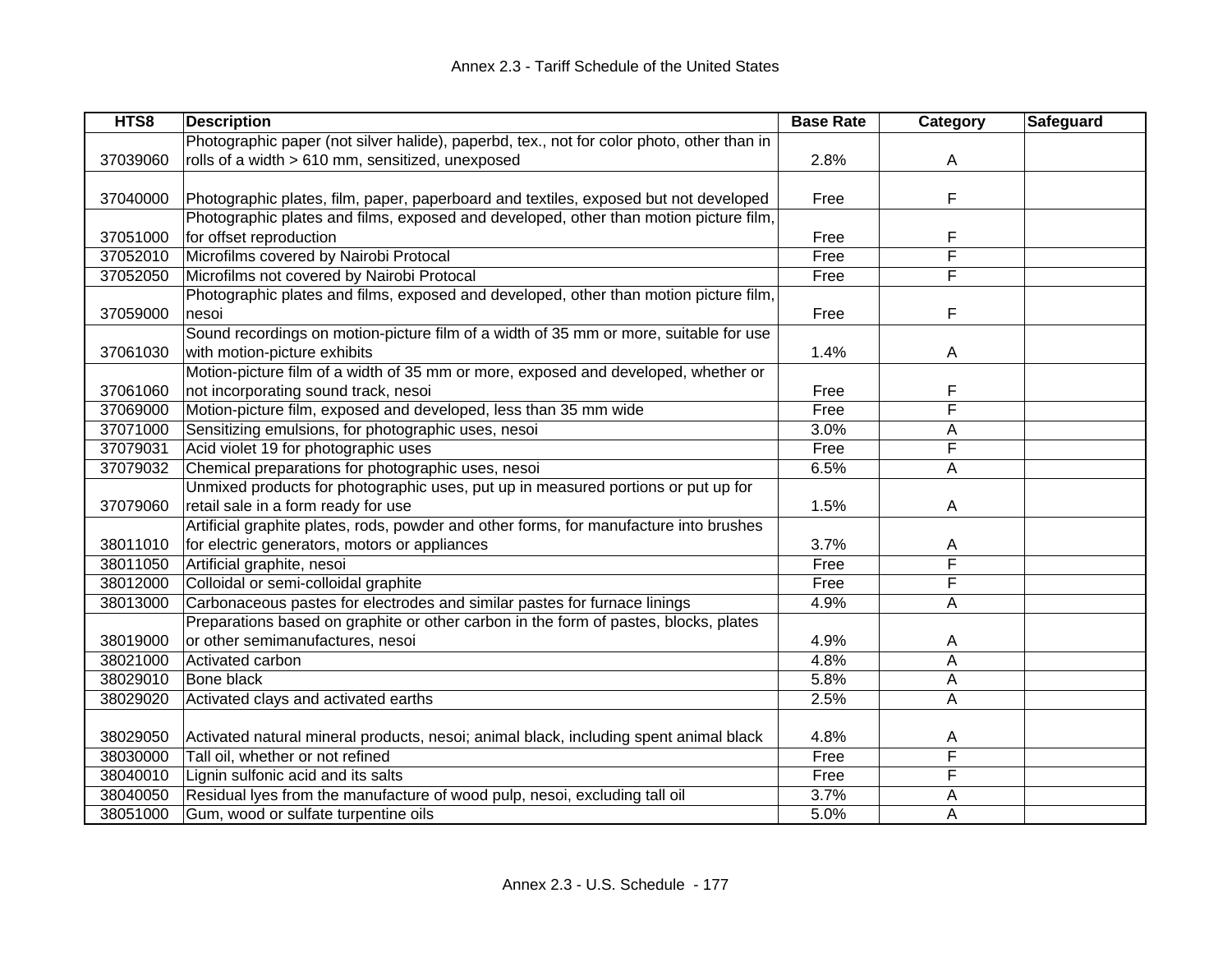| HTS8     | <b>Description</b>                                                                        | <b>Base Rate</b> | Category       | Safeguard |
|----------|-------------------------------------------------------------------------------------------|------------------|----------------|-----------|
| 38052000 | Pine oil containing alpha-terpineol as the main constituent                               | Free             |                |           |
|          | Terpenic oils, nesoi, produced by treatment of coniferous woods; crude dipentene;         |                  |                |           |
| 38059000 | sulfite turpentine and other crude para-cymene                                            | 3.7%             | A              |           |
| 38061000 | Rosin and resin acids                                                                     | 5.0%             | A              |           |
| 38062000 | Salts of rosin or of resin acids                                                          | 3.7%             | A              |           |
| 38063000 | Ester gums                                                                                | 6.5%             | A              |           |
|          | Resin acids, derivatives of resin acids and rosin, rosin spirit and rosin oils, run gums, |                  |                |           |
| 38069000 | nesoi                                                                                     | 4.2%             | Α              |           |
|          | Wood tar and its oils; wood creosote; wood naphtha; vegetable pitch; preparations         |                  |                |           |
| 38070000 | based on rosin, resin acids or vegetable pitch                                            | 0.1%             | A              |           |
| 38081010 | Fly ribbons (ribbon fly catchers), put up in packings for retail sale                     | 2.8%             | A              |           |
|          | Mixtures of N-[[(chlorophenyl)amino]carbonyl]-2,6-difluorobenzamide and inert             |                  |                |           |
| 38081015 | substances                                                                                | Free             | F              |           |
| 38081025 | Insecticides containing any aromatic or modified aromatic insecticide, nesoi              | 6.5%             | A              |           |
| 38081030 | Insecticides, nesoi, containing an inorganic substance, put up for retail sale            | 5.0%             | Α              |           |
| 38081050 | Insecticides, nesoi, for retail sale or as preparations or articles                       | 5.0%             | Α              |           |
| 38082005 | Mixtures of dinocap and application adjuvants                                             | Free             | F              |           |
| 38082015 | Fungicides containing any aromatic or modified aromatic fungicide, nesoi                  | 6.5%             | Α              |           |
| 38082024 | Maneb; zinab; mancozeb; and metiram                                                       | Free             | F              |           |
|          | Fungicides containing any fungicide which is a thioamide, thiocarbamate, dithio           |                  |                |           |
| 38082028 | carbamate, thiuram or isothiocyanate, nesoi                                               | 3.7%             | A              |           |
| 38082030 | Fungicides, nesoi, containing an inorganic substance, put up for retail sale              | 5.0%             | $\overline{A}$ |           |
|          | Fungicides nesoi, put up in forms or packing for retail sale or as preparations or        |                  |                |           |
| 38082050 | articles                                                                                  | 5.0%             | A              |           |
|          | Herbicides, antisprouting products and plant-growth regulators, aromatic or modified      |                  |                |           |
| 38083005 | aromatic, for retail sale                                                                 | Free             | F              |           |
|          | Herbicides containing any aromatic or modified aromatic herbicide, antisprouting          |                  |                |           |
| 38083015 | agent or plant-growth regulator, nesoi                                                    | 6.5%             | A              |           |
|          | Herbicides, antisprouting products and plant-growth regulators, nesoi, containing an      |                  |                |           |
| 38083020 | inorganic substance, for retail sale                                                      | 5.0%             | A              |           |
|          | Herbicides, antisprouting products and plant-growth regulators nesoi, put up for retail   |                  |                |           |
| 38083050 | sale                                                                                      | 5.0%             | A              |           |
| 38084010 | Disinfectants, containing any aromatic or modified aromatic disinfectant                  | 6.5%             | A              |           |
| 38084050 | Disinfectants nesoi                                                                       | 5.0%             | Α              |           |
|          | Mixtures of 1,1-bis(4-chlorophenyl)-2,2,2-trichloroethanol (Dicofol) and application      |                  |                |           |
| 38089004 | adjuvants                                                                                 | Free             | F              |           |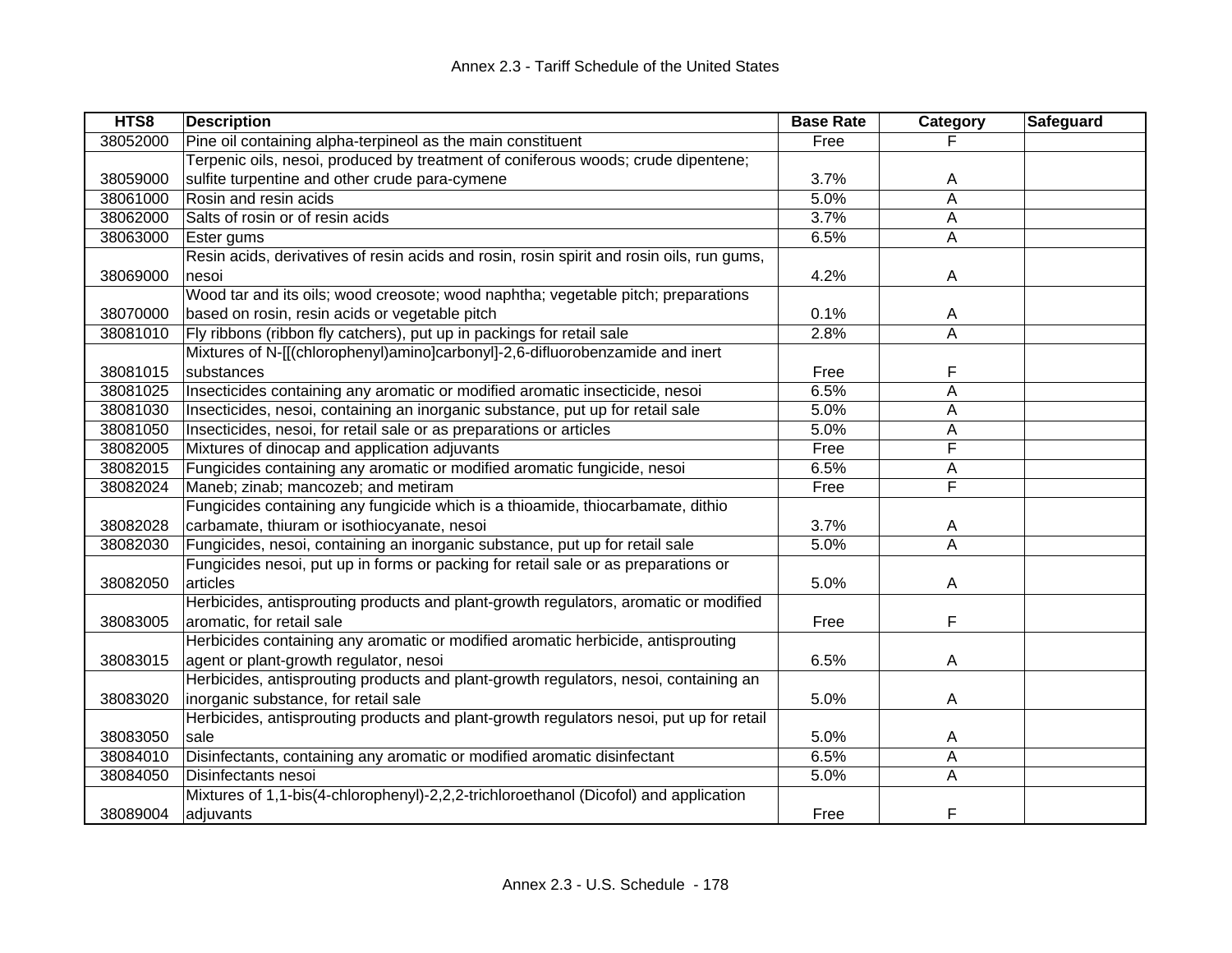| HTS8     | <b>Description</b>                                                                        | <b>Base Rate</b> | Category                | Safeguard |
|----------|-------------------------------------------------------------------------------------------|------------------|-------------------------|-----------|
| 38089008 | Rodenticides containing any aromatic or modified aromatic pesticide, nesoi                | 6.5%             | A                       |           |
|          | Formulated biocides based on 2-methyl-4-isothiazolin-3-one, or 2-n-octyl-4-               |                  |                         |           |
| 38089030 | isothiazolin-3-one, or on certain other chemicals; metaldehyde                            | Free             | F                       |           |
| 38089070 | Rodenticides containing an inorganic substance                                            | 5.0%             | A                       |           |
| 38089095 | Rodenticides, nesoi                                                                       | 5.0%             | A                       |           |
| 38091000 | Finishing agents, dye carriers and like products, nesoi, with a basis of amylaceous       | 2.2 cents/kg     | $\mathsf{A}$            |           |
|          | substances                                                                                | $+3%$            |                         |           |
|          | Finishing agents, dye carriers and like products, nesoi, used in the textile or like      |                  |                         |           |
| 38099100 | industries                                                                                | 6.0%             | A                       |           |
|          | Finishing agents, dye carriers and other preparations used in paper or like industries,   |                  |                         |           |
| 38099210 | 5% or more by wt. aromatic (mod.) substance(s)                                            | 6.5%             | A                       |           |
|          | Finishing agents, dye carriers and other preparations used in paper or like industries,   |                  |                         |           |
| 38099250 | < 5% by weight of aromatic (mod.) substance(s)                                            | 6.0%             | A                       |           |
|          | Finishing agents, dye carriers and other preparations used in leather and like            |                  |                         |           |
| 38099310 | industries, > 5% by weight aromatic (mod.) substance(s)                                   | 6.5%             | A                       |           |
|          | Finishing agents, dye carriers and other preparations used in leather and like            |                  |                         |           |
| 38099350 | industries, < 5% by weight aromatic (mod.) substance(s)                                   | 6.0%             | A                       |           |
|          | Pickling preparations for metal surfaces; soldering, brazing or welding powders and       |                  |                         |           |
| 38101000 | pastes consisting of metal and other materials                                            | 5.0%             | A                       |           |
|          | Preparations used for soldering or cores or coatings for welding electrodes or rods,      |                  |                         |           |
| 38109010 | 5% or more by weight aromatic (or mod.) substance(s)                                      | 6.5%             | A                       |           |
|          | Preparations used for soldering or as cores or coatings for welding electrodes or rods,   |                  |                         |           |
| 38109020 | consisting wholly of inorganic substances                                                 | Free             | F                       |           |
|          | Preparations used for soldering or as cores or coatings for welding electrodes or rods,   |                  |                         |           |
| 38109050 | nesoi                                                                                     | 5.0%             | A                       |           |
|          | Antiknock preparations based on tetraethyl lead or on a mixture of tetraethyl lead and    |                  |                         |           |
| 38111110 | tetramethyl lead                                                                          | Free             | F                       |           |
| 38111150 | Antiknock preparations based on lead compounds, nesoi                                     | Free             | F                       |           |
| 38111900 | Antiknock preparations based on other than lead compounds                                 | 6.5%             | A                       |           |
|          | Additives for lubricating oils containing petroleum oils or oils obtained from bituminous |                  |                         |           |
| 38112100 | minerals                                                                                  | 6.5%             | A                       |           |
| 38112900 | Additives for lubricating oils, nesoi                                                     | 6.5%             | $\overline{\mathsf{A}}$ |           |
|          | Prepared additives for mineral oils (incl. gasoline) or other liquids used for the same   |                  |                         |           |
| 38119000 | purposes as mineral oils, nesoi                                                           | 6.5%             | A                       |           |
|          | Prepared rubber accelerators containing any aromatic or modified aromatic rubber          |                  |                         |           |
| 38121010 | accelerator nesoi                                                                         | 6.5%             | A                       |           |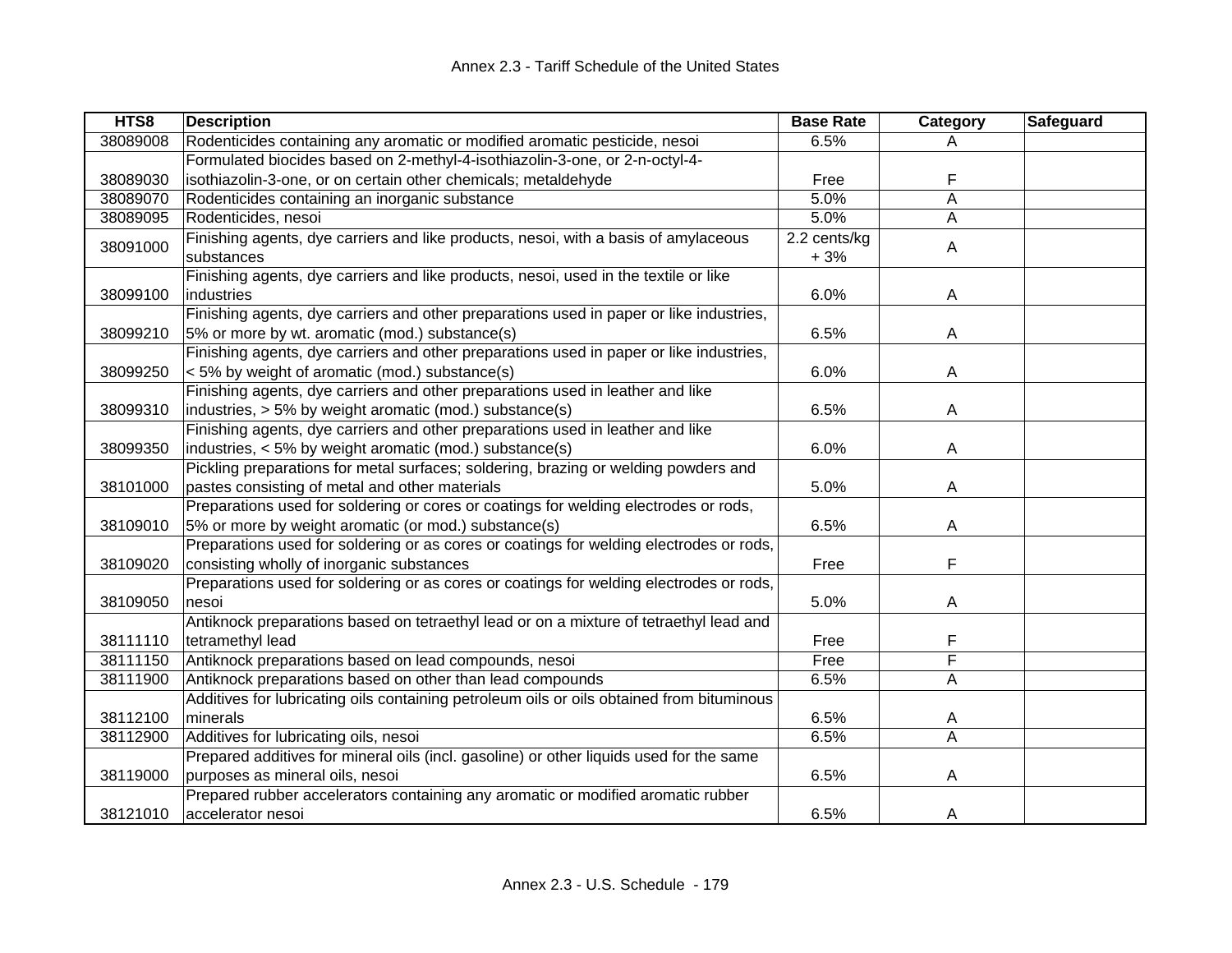| HTS8     | <b>Description</b>                                                                       | <b>Base Rate</b> | Category | Safeguard |
|----------|------------------------------------------------------------------------------------------|------------------|----------|-----------|
|          | Prepared rubber accelerators not containing any aromatic or modified aromatic rubber     |                  |          |           |
| 38121050 | accelerator nesoi                                                                        | 5.0%             | A        |           |
|          | Compound plasticizers for rubber or plastics containing any aromatic or modified         |                  |          |           |
| 38122010 | aromatic plasticizer nesoi                                                               | 6.5%             | A        |           |
|          | Compound plasticizers for rubber or plastics not containing any aromatic or modified     |                  |          |           |
| 38122050 | aromatic plasticizer nesoi                                                               | 5.0%             | A        |           |
| 38123020 | Mixtures of N,N'-diaryl-p-phenylenediamines                                              | 6.5%             | A        |           |
|          | Specific master batches of aromatic or mod aromatic antioxidizing preparations and       |                  |          |           |
| 38123030 | other compound stabilizers for rubber or plastics                                        | Free             | F        |           |
|          | Antioxidizing prep & oth compound stabilizers for rubber/plastics cont any aromatic or   |                  |          |           |
| 38123060 | modified aromatic antioxidant or o/stabilizer, nesoi                                     | 6.5%             | A        |           |
| 38123070 | Bis (1,2,2,6,6-pentamethyl-4-piperidinyl)sebacate                                        | Free             | F        |           |
|          |                                                                                          |                  |          |           |
| 38123090 | Antioxidizing preparations and other compound stabilizers for rubber or plastics, nesoi  | 5.0%             | A        |           |
|          | Preparations and charges for fire extinguishers; charged fire-extinguishing grenades;    |                  |          |           |
| 38130010 | consisting wholly of inorganic substances                                                | Free             | F        |           |
|          | Preparations and charges for fire extinguishers; charged fire-extinguishing grenades;    |                  |          |           |
| 38130050 | nesoi                                                                                    | 3.7%             | Α        |           |
|          | Organic composite solvents and thinners containing 5 to 25 percent, by weight of one     |                  |          |           |
| 38140010 | or more aromatic substances                                                              | 6.5%             | A        |           |
|          | Organic composite solvents and thinners containing more than 25 percent by weight        |                  |          |           |
| 38140020 | of one or more aromatic substances                                                       | 6.5%             | A        |           |
|          | Organic composite solvents and thinners, nesoi; prepared paint or varnish removers;      |                  |          |           |
| 38140050 | nesoi                                                                                    | 6.0%             | A        |           |
| 38151100 | Supported catalysts with nickel or nickel compounds as the active substance              | Free             | F        |           |
|          | Supported catalysts with precious metal or precious metal compounds as the active        |                  |          |           |
| 38151200 | substance                                                                                | Free             | F        |           |
|          | Supported catalysts other than with nickel or precious metal or their compounds as       |                  |          |           |
| 38151900 | the active substance                                                                     | Free             | F        |           |
|          | Reaction initiators, reaction accelerators and catalytic preparations, nesoi, consisting |                  |          |           |
| 38159010 | wholly of bismuth, of tungsten or of vanadium                                            | 6.5%             | Α        |           |
|          | Reaction initiators, reaction accelerators and catalytic preparations, nesoi, consisting |                  |          |           |
| 38159020 | wholly of mercury or of molybdenum                                                       | 2.8%             | A        |           |
|          | Reaction initiators, reaction accelerators and catalytic preparations, nesoi, consisting |                  |          |           |
| 38159030 | wholly of inorganic substances nesoi                                                     | Free             | F        |           |
| 38159050 | Reaction initiators, reaction accelerators and catalytic preparations, nesoi             | 5.0%             | A        |           |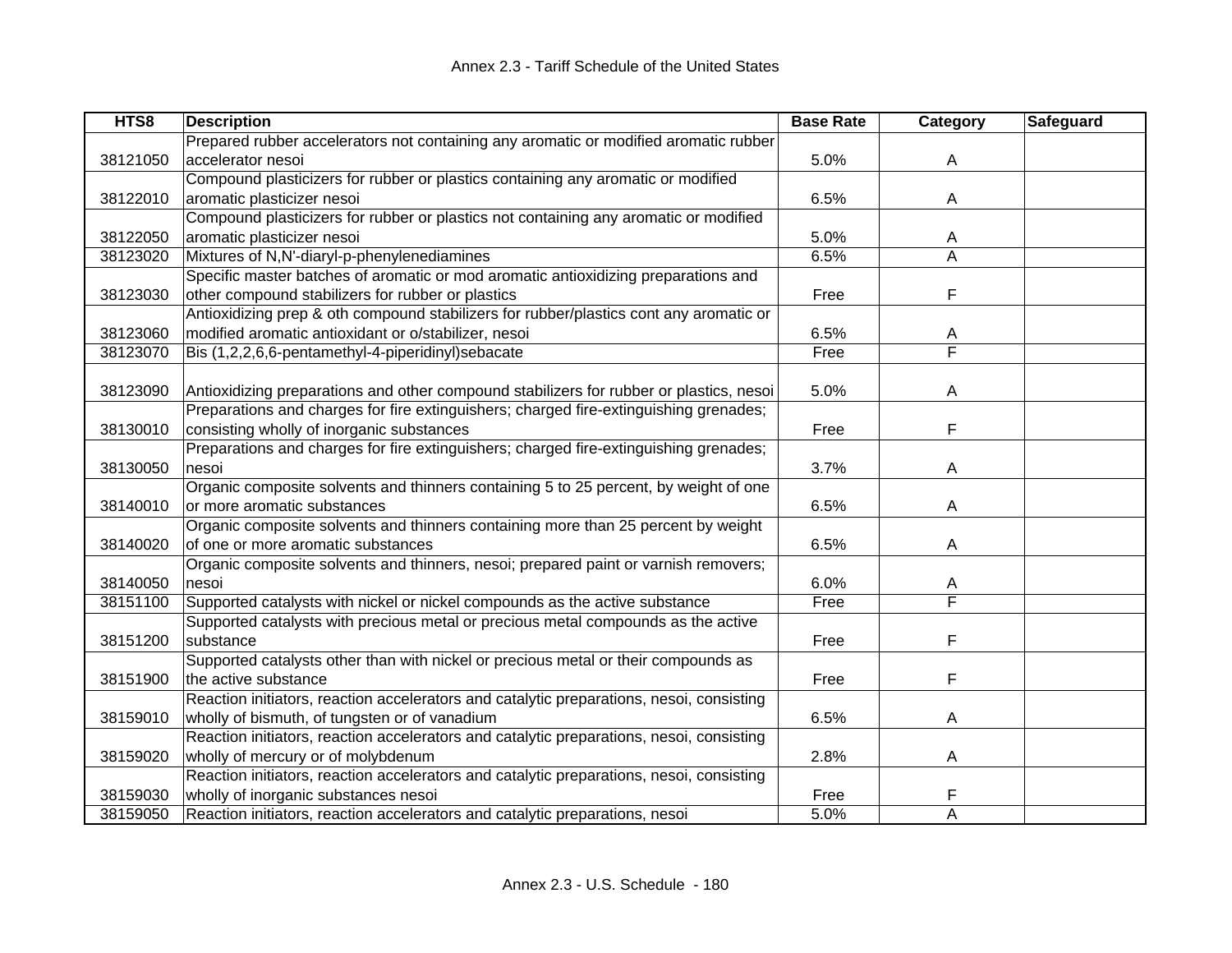| HTS8     | <b>Description</b>                                                                      | <b>Base Rate</b> | Category | Safeguard |
|----------|-----------------------------------------------------------------------------------------|------------------|----------|-----------|
|          | Refractory cements, mortars, concretes and similar compositions, other than products    |                  |          |           |
| 38160000 | of heading 3801                                                                         | 3.0%             | A        |           |
| 38170010 | Mixed linear alkylbenzenes, other than those of heading 2707 or 2902                    | 6.5%             | A        |           |
| 38170015 | Mixed alkylbenzenes, other than linear or those of heading 2707 or 2902                 | 6.5%             | A        |           |
| 38170020 | Mixed alkylnaphthalenes, other than those of heading 2707 or 2902                       | 6.5%             | A        |           |
|          | Chemical elements doped for use in electronics, in the form of discs, wafers etc.,      |                  |          |           |
| 38180000 | chemical compounds doped for electronic use                                             | Free             | F        |           |
|          | Hydraulic brake fluids and transmission fluids cont. less than 70% by weight of         |                  |          |           |
| 38190000 | petroleum oils, or bituminous mineral oils                                              | 6.5%             | A        |           |
| 38200000 | Antifreezing preparations and prepared de-icing fluids                                  | 6.5%             | A        |           |
| 38210000 | Prepared culture media for development of microorganisms                                | 5.0%             | Α        |           |
|          | Composite diagnostic or laboratory reagents, other than those of heading 3002 or        |                  |          |           |
| 38220010 | 3006, containing antigens or antisera                                                   | Free             | F        |           |
| 38220050 | Composite diagnostic or laboratory reagents, nesoi                                      | Free             | F        |           |
| 38220060 | Certified reference materials as defined in note 2 to chapter 38                        | Free             | F        |           |
|          |                                                                                         | 2.1 cents/kg     |          |           |
| 38231100 | Stearic acid                                                                            | $+3.8%$          | A        |           |
|          |                                                                                         | 2.1 cents/kg     |          |           |
| 38231200 | Oleic acid                                                                              | $+3.2%$          | A        |           |
| 38231300 | Tall oil fatty acids                                                                    | 3.2%             | A        |           |
|          | Industrial monocarboxylic fatty acids or acid oils from refining derived from coconut,  |                  |          |           |
| 38231920 | palm-kernel, or palm oil                                                                | 2.3%             | A        |           |
| 38231940 | Industrial monocarboxylic fatty acids or acid oils from refining, nesoi                 | 3.2%             | A        |           |
| 38237020 | Oleyl alcohol derived from fatty substances of animal or vegetable origin               | 5.1%             | A        |           |
|          | Industrial fatty alcohols, other than oleyl, derived from fatty substances of animal or |                  |          |           |
| 38237040 | vegetable origin                                                                        | 2%               | A        |           |
|          | Industrial fatty alcohols other than derived from fatty substances of animal or         |                  |          |           |
| 38237060 | vegetable origin                                                                        | 2.4%             | A        |           |
| 38241000 | Prepared binders for foundry molds or cores                                             | 6.0%             | A        |           |
| 38242000 | Naphthenic acids, their water-insoluble salts, and their esters                         | 3.7%             | A        |           |
| 38243000 | Nonagglomerated metal carbides mixed together or with metallic binders                  | 3.6%             | A        |           |
|          | Prepared additives for cements, mortars or concretes containing 5% or more by           |                  |          |           |
| 38244010 | weight of aromatic or modified aromatic substances                                      | 6.5%             | A        |           |
|          | Prepared additives for cements, mortars or concretes consisting wholly of inorganic     |                  |          |           |
| 38244020 | substances                                                                              | Free             | F        |           |
| 38244050 | Prepared additives for cements, mortars or concretes, nesoi                             | 5.0%             | A        |           |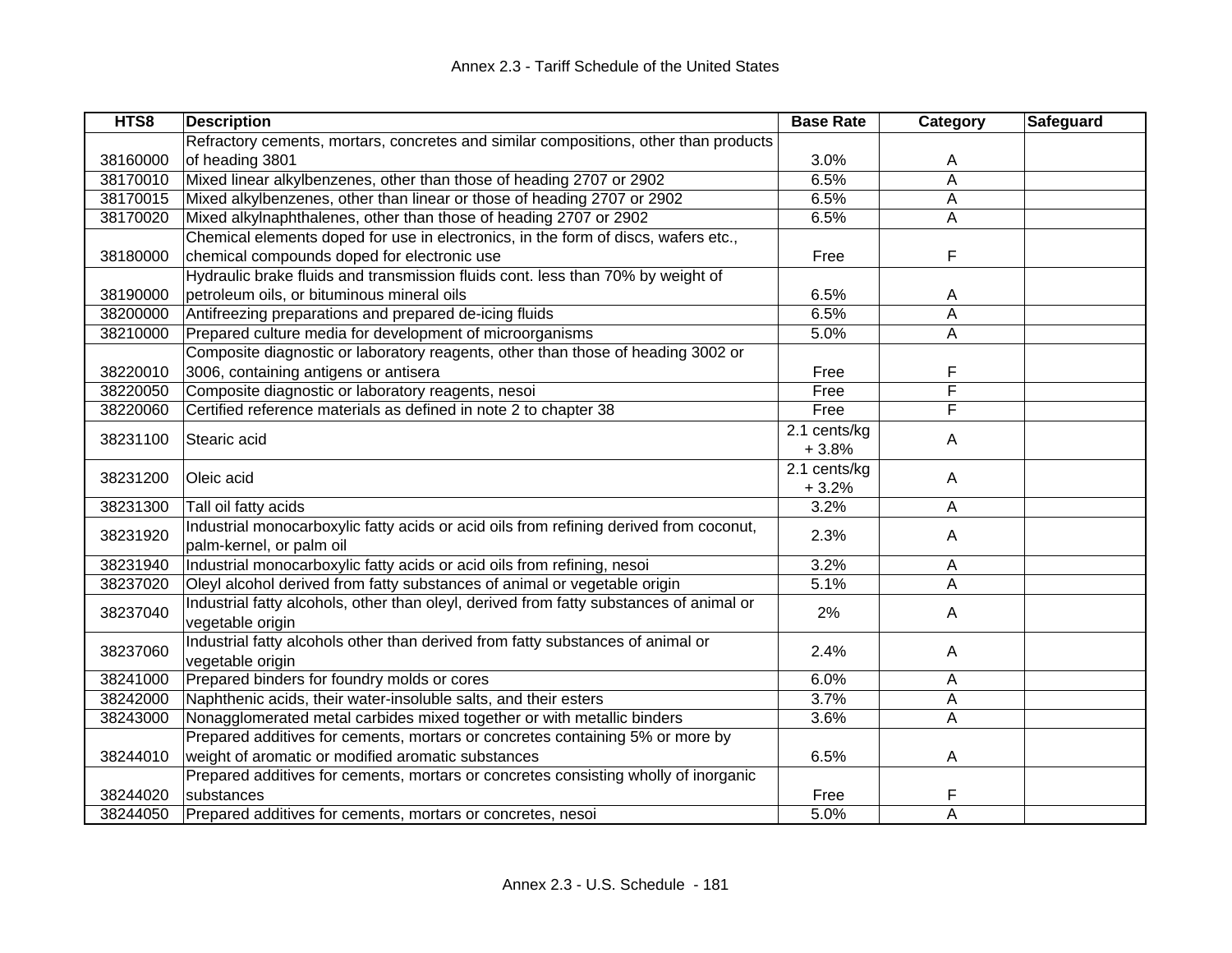| HTS8     | <b>Description</b>                                                                       | <b>Base Rate</b> | Category | Safeguard |
|----------|------------------------------------------------------------------------------------------|------------------|----------|-----------|
| 38245000 | Non-refractory mortars and concretes                                                     | Free             |          |           |
| 38246000 | Sorbitol other than that of subheading 2905.44                                           | 4.9%             | A        |           |
|          | Mixtures containing acyclic hydrocarbons perhalogenated only with fluorine and           |                  |          |           |
| 38247100 | chlorine                                                                                 | 3.7%             | A        |           |
|          | Mixtures containing perhalogenated derivatives of acyclic hydrocarbons containing        |                  |          |           |
| 38247900 | two or more different halogens, nesoi                                                    | 3.7%             | A        |           |
|          | Cultured crystals (other than optical elements of Chapter 90), in the form of ingots,    |                  |          |           |
| 38249011 | weighing not less than 2.5 g each                                                        | Free             | F        |           |
|          | Cultured crystals (other than optical elements of Chapter 90) weighing not less than     |                  |          |           |
| 38249019 | 2.5 g each, not in the form of ingots                                                    | 6.5%             | A        |           |
|          | Mixtures containing 5% or more by weight of aromatic/modified aromatic                   |                  |          |           |
| 38249021 | substance(s), wholly of substances found naturally in coal tar, nesoi                    | Free             | F        |           |
|          | Mixtures containing polymers of 1,2-dihydro-2,2,4-trimethylquinoline average under 5     |                  |          |           |
| 38249022 | monomer units                                                                            | 6.5%             | A        |           |
|          | Aqueous mixtures: triphenyl sulfonium CI;diphenyl (4-phenylthio)phenyl sulfonium         |                  |          |           |
| 38249025 | CI; (thiodi-4,1-phenylene) bis (diphenyl sulfonium) dichloride                           | 6.5%             | A        |           |
|          | Benzene, 2,4-diisocyanate-1,3,5-tris-(1-methylethyl) homopolymer; a specified            |                  |          |           |
| 38249026 | chemical; and two specified mixtures                                                     | Free             | F        |           |
|          | Chemical mixtures nesoi, containing 5% or more by weight of aromatic or modified         |                  |          |           |
| 38249028 | aromatic substance(s), nesoi                                                             | 6.5%             | A        |           |
| 38249031 | Chemical mixtures nesoi, of two or more inorganic compounds, of bismuth                  | 6.5%             | Α        |           |
|          | Chemical mixtures nesoi, of two or more inorganic compounds, of hydrosulfite or          |                  |          |           |
| 38249032 | sulfoxylate compounds or of both                                                         | 6.5%             | A        |           |
| 38249033 | Chemical mixtures nesoi, of two or more inorganic compounds, of mercury                  | 4.2%             | A        |           |
| 38249034 | Chemical mixtures nesoi, of two or more inorganic compounds, of molybdenum               | 2.8%             | A        |           |
| 38249035 | Chemical mixtures nesoi, of two or more inorganic compounds, of tungsten                 | 6.5%             | A        |           |
| 38249036 | Chemical mixtures nesoi, of two or more inorganic compounds, of vanadium                 | 6.5%             | Α        |           |
| 38249039 | Chemical mixtures of two or more inorganic compounds, nesoi                              | Free             | F        |           |
| 38249040 | Fatty substances of animal or vegetable origin and mixtures thereof, nesoi               | 4.6%             | A        |           |
|          | Mixtures nesoi, that are in whole or in part of hydrocarbons derived in whole or in part |                  |          |           |
| 38249045 | from petroleum, shale oil or natural gas                                                 | 6.5%             | A        |           |
|          | Mixtures of halogenated hydrocarbons, chlorinated but not otherwise halogenated,         |                  |          |           |
| 38249046 | nesoi                                                                                    | 6.5%             | A        |           |
| 38249047 | Mixtures of halogenated hydrocarbons other than chlorinated only, nesoi                  | 3.7%             | A        |           |
|          | Various chemicals and mixtures for electroplating and other plating solutions, printed   |                  |          |           |
| 38249070 | circuit boards, plastics, and metal finishings                                           | Free             | F        |           |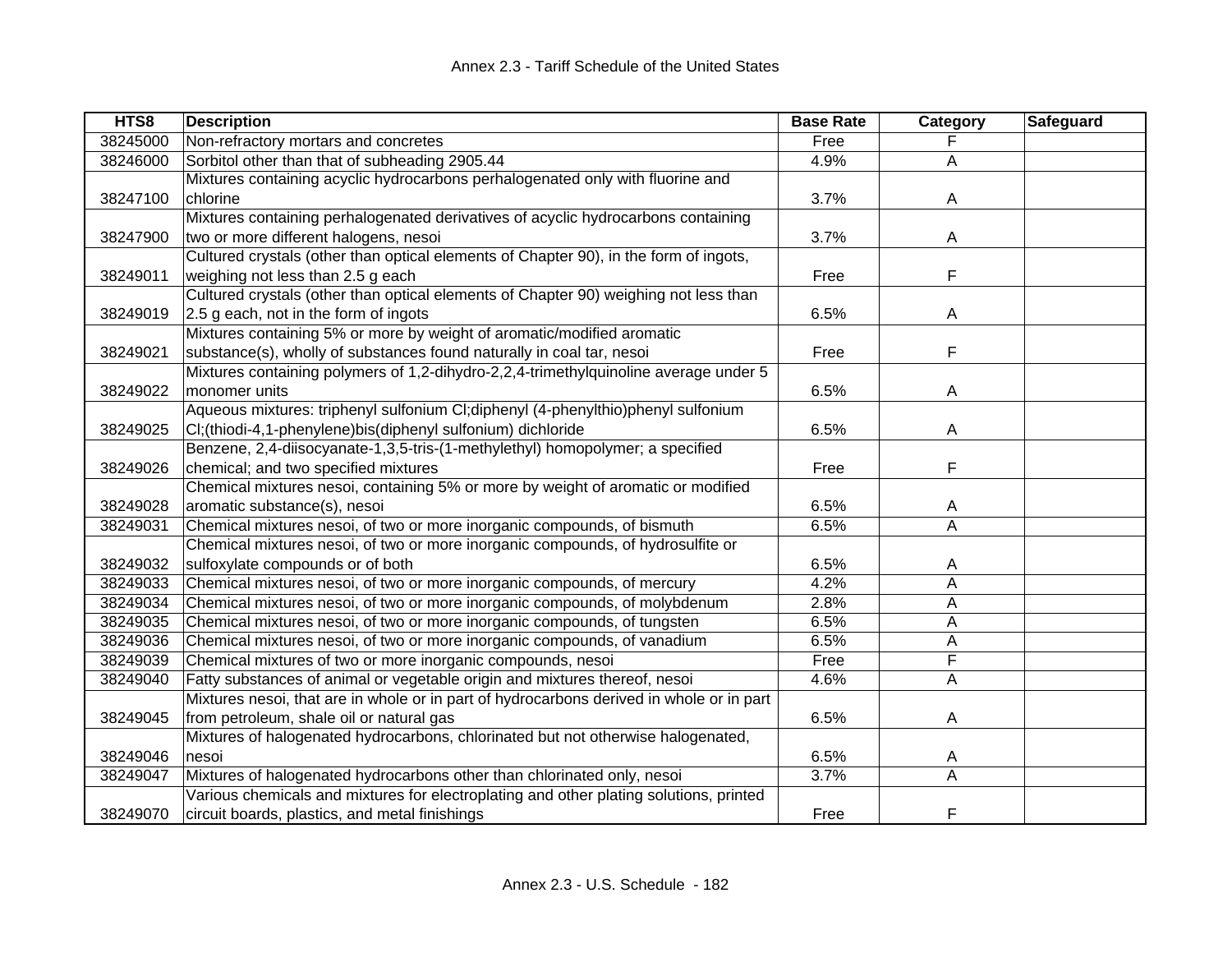| HTS8     | <b>Description</b>                                                                      | <b>Base Rate</b> | <b>Category</b> | Safeguard |
|----------|-----------------------------------------------------------------------------------------|------------------|-----------------|-----------|
|          | Chemical products, preparations, and residual products of the chemical or allied        |                  |                 |           |
| 38249091 | products industries, nesoi                                                              | 5.0%             | A               |           |
| 38251000 | Municipal waste                                                                         | Free             | F               |           |
| 38252000 | Sewage sludge                                                                           | Free             | F               |           |
| 38253000 | Clinical waste                                                                          | Free             | F               |           |
| 38254100 | Halogenated waste organic solvents                                                      | Free             | F               |           |
| 38254900 | Waste organic solvents, other than halogenated                                          | Free             | F               |           |
|          |                                                                                         |                  |                 |           |
| 38255000 | Wastes of metal-pickling liquors, hydraulic fluids, brake fluids and anti-freeze fluids | Free             | F               |           |
|          | Other wastes from the chemical or allied industries mainly containing organic           |                  |                 |           |
| 38256100 | constituents                                                                            | Free             | F               |           |
|          | Other wastes from the chemical or allied industries, other than those mainly            |                  |                 |           |
| 38256900 | containing organic constituents                                                         | Free             | F               |           |
|          | Residual products of the chemical or allied industries, nesoi; other wastes, nesoi,     |                  |                 |           |
| 38259000 | specified in note 6 to chapter 38                                                       | Free             | F               |           |
| 39011000 | Polyethylene having a specific gravity of less than 0.94, in primary forms              | 6.5%             | $\mathsf A$     |           |
| 39012000 | Polyethylene having a specific gravity of 0.94 or more, in primary forms                | 6.5%             | A               |           |
|          | Ethylene copolymer: Vinyl acetate-vinyl chloride-ethylene terpoly w/ < 50% deriv of     |                  |                 |           |
| 39013020 | vinyl acetate, exc polymer aromatic/mod arom monomers                                   | Free             | F               |           |
| 39013060 | Ethylene-vinyl acetate copolymers, nesoi                                                | 5.3%             | A               |           |
| 39019010 | Polymers of ethylene, nesoi, in primary forms, elastomeric                              | Free             | F               |           |
| 39019055 | Ethylene copolymers, in primary forms, other than elastomeric                           | 6.5%             | А               |           |
| 39019090 | Polymers of ethylene, nesoi, in primary forms, other than elastomeric                   | 6.5%             | А               |           |
| 39021000 | Polypropylene, in primary forms                                                         | 6.5%             | А               |           |
| 39022010 | Polyisobutylene, elastomeric, in primary forms                                          | Free             | F               |           |
| 39022050 | Polyisobutylene, other than elastomeric, in primary forms                               | 6.5%             | A               |           |
| 39023000 | Propylene copolymers, in primary forms                                                  | 6.5%             | А               |           |
| 39029000 | Polymers of propylene or of other olefins, nesoi, in primary forms                      | 6.5%             | А               |           |
| 39031100 | Polystyrene, expandable, in primary forms                                               | 6.5%             | A               |           |
| 39031900 | Polystyrene, other than expandable, in primary forms                                    | 6.5%             | Α               |           |
| 39032000 | Styrene-acrylonitrile (SAN) copolymers, in primary forms                                | 6.5%             | A               |           |
| 39033000 | Acrylonitrile-butadiene-styrene (ABS) copolymers, in primary forms                      | 6.5%             | A               |           |
| 39039010 | Methyl methacrylate-butadiene-styrene (MBS) copolymers, in primary forms                | 6.5%             | A               |           |
| 39039050 | Polymers of styrene, nesoi, in primary forms                                            | 6.5%             | A               |           |
| 39041000 | Polyvinyl chloride, not mixed with any other substances, in primary forms               | 6.5%             | A               |           |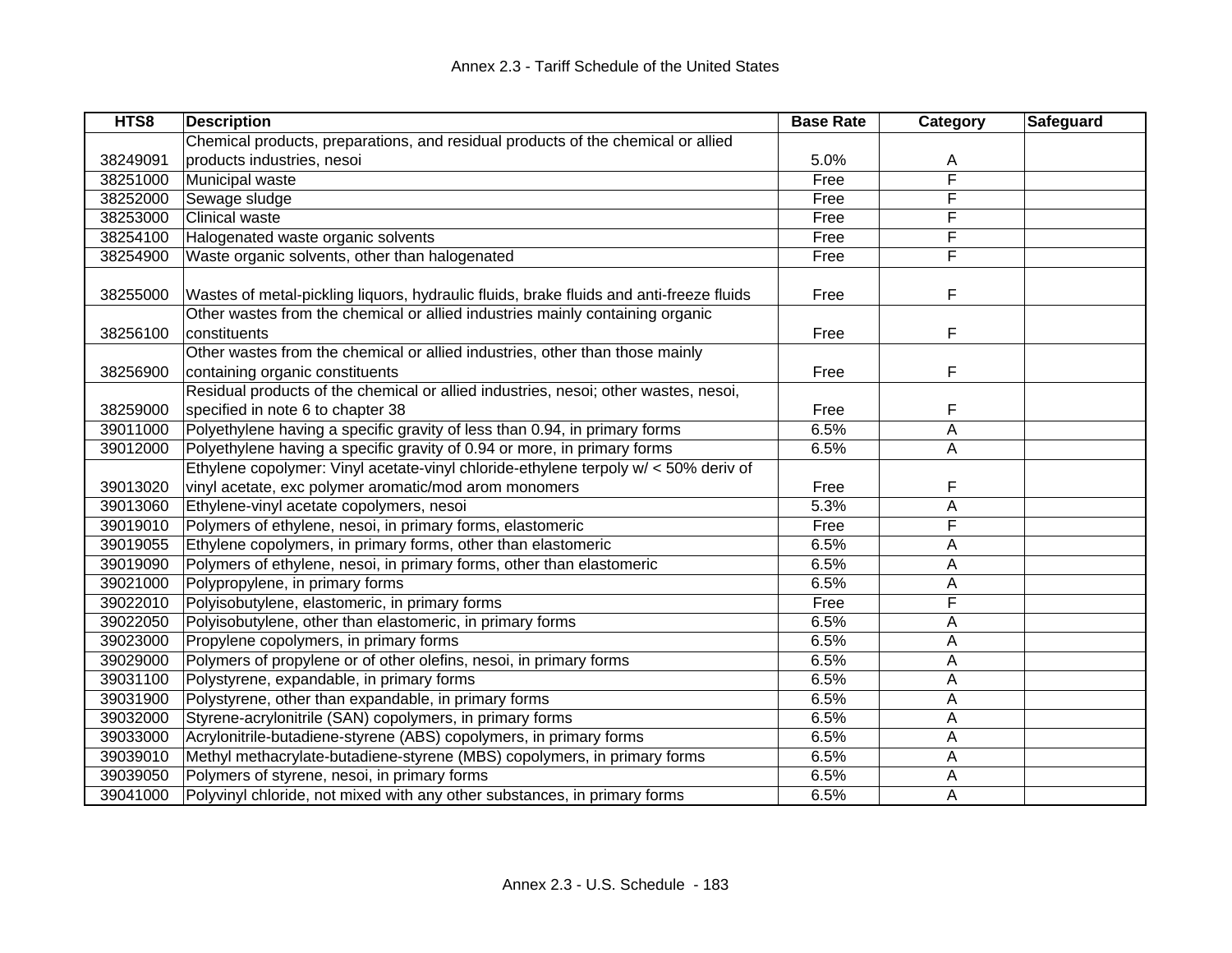| HTS8     | <b>Description</b>                                                                     | <b>Base Rate</b> | Category                | Safeguard |
|----------|----------------------------------------------------------------------------------------|------------------|-------------------------|-----------|
|          |                                                                                        |                  |                         |           |
| 39042100 | Polyvinyl chloride, mixed with other substances, nonplasticized, in primary forms      | 6.5%             | A                       |           |
| 39042200 | Polyvinyl chloride, mixed with other substances, plasticized, in primary forms         | 6.5%             | $\overline{\mathsf{A}}$ |           |
|          | Vinyl chloride copolymer: Vinyl acetate-vinyl chloride-ethylene terpoly w/< 50% deriv  |                  |                         |           |
| 39043020 | vinyl acetate, exc polymer aromatic/mod arom monomers                                  | Free             | F                       |           |
| 39043060 | Vinyl chloride-vinyl acetate copolymers, nesoi                                         | 5.3%             | A                       |           |
| 39044000 | Vinyl chloride copolymers nesoi, in primary forms                                      | 5.3%             | Α                       |           |
| 39045000 | Vinylidene chloride polymers, in primary forms                                         | 6.5%             | Α                       |           |
| 39046100 | Polytetrafluoroethylene (PTFE), in primary forms                                       | 5.8%             | A                       |           |
| 39046910 | Fluoropolymers, elastomeric, other than polytetrafluoroethylene, in primary forms      | Free             | F                       |           |
|          | Fluoropolymers, other than elastomeric and other than polytetrafluoroethylene, in      |                  |                         |           |
| 39046950 | primary forms                                                                          | 6.5%             | A                       |           |
|          | Polymers of vinyl chloride or of other halogenated olefins, nesoi, in primary forms,   |                  |                         |           |
| 39049010 | elastomeric, in primary forms                                                          | Free             | F                       |           |
|          | Polymers of vinyl chloride or of other halogenated olefins, nesoi, in primary forms,   |                  |                         |           |
| 39049050 | other than elastomeric, in primary forms                                               | 6.5%             | A                       |           |
| 39051200 | Polyvinyl acetate, in aqueous dispersion                                               | 4.0%             | A                       |           |
| 39051900 | Polyvinyl acetate, other than in aqueous dispersion, in primary forms                  | 4.0%             | A                       |           |
| 39052100 | Vinyl acetate copolymers, in aqueous dispersion                                        | 4.0%             | Α                       |           |
| 39052900 | Vinyl acetate copolymers, other than in aqueous dispersion, in primary forms           | 4.0%             | A                       |           |
|          | Polyvinyl alcohols, whether or not containing unhydrolyzed acetate groups, in primary  |                  |                         |           |
| 39053000 | forms                                                                                  | 3.2%             | A                       |           |
|          | Copolymers of vinyl esters or other vinyls, in primary forms, containing by weight 50% |                  |                         |           |
| 39059110 | or more of derivatives of vinyl acetate                                                | 4.0%             | A                       |           |
| 39059150 | Copolymers of vinyl esters or other vinyls, in primary forms, nesoi                    | 5.3%             | A                       |           |
| 39059930 | Polyvinyl carbazole (including adjuvants)                                              | Free             | F                       |           |
| 39059980 | Polymers of vinyl esters or other vinyl polymers, in primary forms, nesoi              | 5.3%             | Α                       |           |
| 39061000 | Polymethyl methacrylate, in primary forms                                              | 6.3%             | А                       |           |
| 39069010 | Acrylic polymers (except PMMA) in primary forms, elastomeric                           | Free             | F                       |           |
| 39069020 | Acrylic plastics polymers (except PMMA), in primary forms, nonelastomeric              | 6.3%             | Α                       |           |
| 39069050 | Acrylic polymers (except plastics or elastomers), in primary forms, nesoi              | 4.2%             | Α                       |           |
| 39071000 | Polyacetals in primary forms                                                           | 6.5%             | A                       |           |
| 39072000 | Polyethers, other than polyacetals, in primary forms                                   | 6.5%             | Α                       |           |
| 39073000 | Epoxide resins in primary forms                                                        | 6.1%             | A                       |           |
| 39074000 | Polycarbonates in primary forms                                                        | 5.8%             | A                       |           |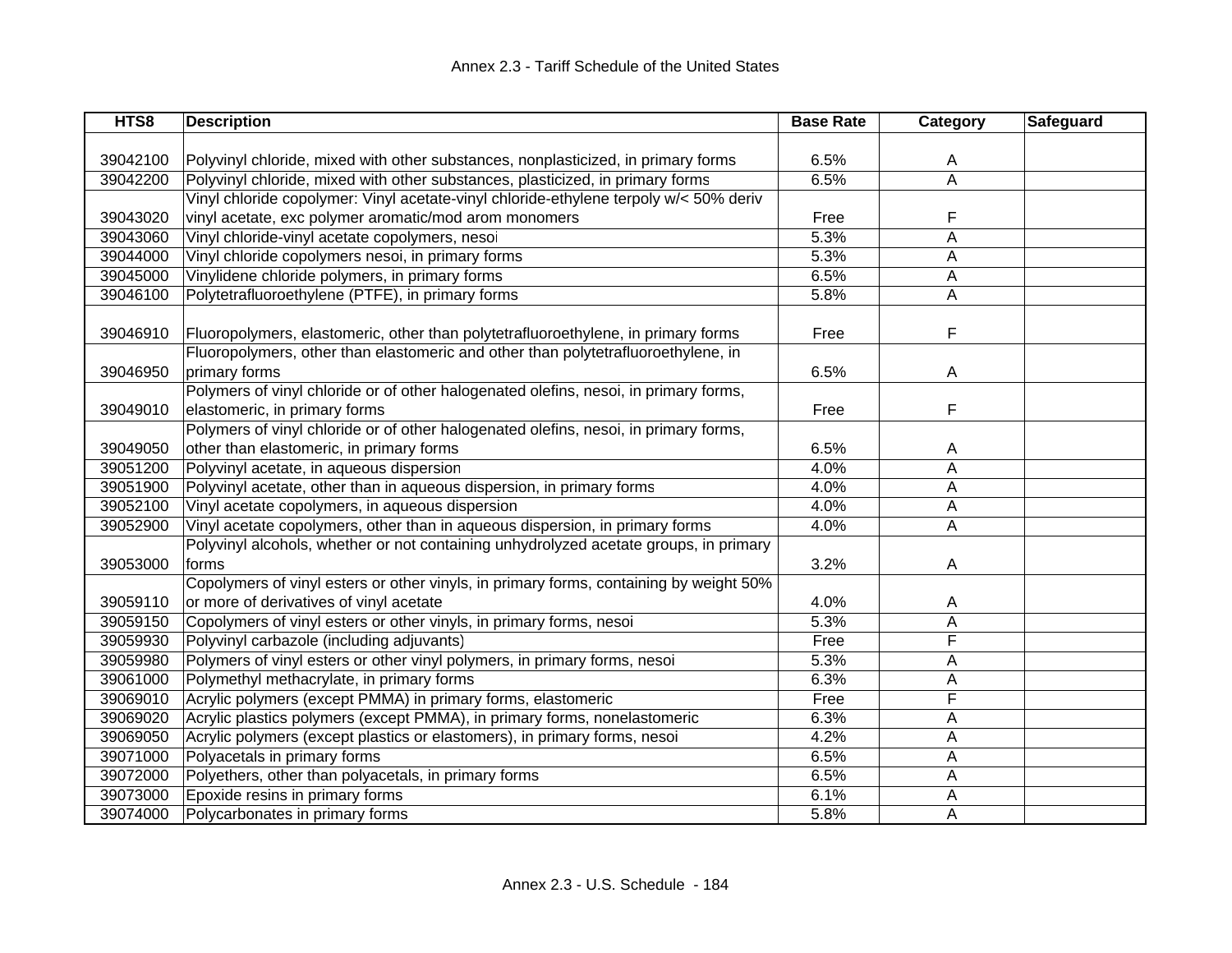| HTS8     | <b>Description</b>                                                                     | <b>Base Rate</b> | Category                | Safeguard |
|----------|----------------------------------------------------------------------------------------|------------------|-------------------------|-----------|
| 39075000 | Alkyd resins in primary forms                                                          | 6.5%             | A                       |           |
| 39076000 | Polyethylene terephthalate in primary forms                                            | 6.5%             | A                       |           |
| 39079120 | Unsaturated allyl resins, uncompounded                                                 | Free             | F                       |           |
| 39079140 | Unsaturated allyl resins, nesoi                                                        | 5.8%             | A                       |           |
| 39079150 | Unsaturated polyesters, other than allyl resins in primary forms                       | 6.5%             | А                       |           |
| 39079900 | Polyesters nesoi, saturated, in primary forms                                          | 6.5%             | Α                       |           |
| 39081000 | Polyamide-6, -11, -12, -6,6, -6,9, -6,10 or -6,12 in primary form                      | 6.3%             | Α                       |           |
|          |                                                                                        |                  |                         |           |
| 39089020 | Bis(4-amino-3-methylcyclohexyl)methaneisophthalic acid-laurolactam copolymer           | Free             | F                       |           |
| 39089070 | Other polyamides in primary forms                                                      | 6.5%             | A                       |           |
| 39091000 | Urea resins; thiourea resins                                                           | 6.5%             | A                       |           |
| 39092000 | Melamine resins                                                                        | 6.5%             | A                       |           |
| 39093000 | Amino-resins, nesoi                                                                    | 6.5%             | Α                       |           |
| 39094000 | Phenolic resins                                                                        | 6.5%             | А                       |           |
| 39095010 | Polyurethanes, elastomeric, in primary forms                                           | Free             | F                       |           |
| 39095020 | Polyurethanes: cements, in primary forms                                               | 2.1%             | A                       |           |
| 39095050 | Polyurethanes, other than elastomeric or cements, in primary forms                     | 6.3%             | А                       |           |
| 39100000 | Silicones in primary forms                                                             | 3.0%             | A                       |           |
|          | Petroleum resins, coumarone, indene, or coumarone-indene resins and polyterpenes,      |                  |                         |           |
| 39111000 | in primary forms                                                                       | 6.1%             | A                       |           |
|          | Elastomeric polysulfides, polysulfones and other products specified in note 3 to       |                  |                         |           |
| 39119010 | chapter 39, nesoi, in primary forms                                                    | Free             | F                       |           |
|          |                                                                                        |                  |                         |           |
| 39119015 | Specified carbodiimide or homopolymer with polyethylene thermoplastic goods            | Free             | F                       |           |
|          | Thermoplastic polysulfides, polysulfones & oth products spec in note 3, chapt 39, cont |                  |                         |           |
| 39119025 | aromatic monomer units or derived therefrom                                            | 6.1%             | A                       |           |
| 39119035 | Benzenamine; and hydrocarbon novolac cyanate ester                                     | Free             | $\overline{\mathsf{F}}$ |           |
|          | Thermosetting polysulfides, polysulfones & oth products spec in note 3, chapt 39, cont |                  |                         |           |
| 39119045 | aromatic monomer units or derived therefrom                                            | 5.8%             | A                       |           |
| 39119070 | Chlorinated synthetic rubber                                                           | Free             | F                       |           |
|          |                                                                                        |                  |                         |           |
| 39119090 | Polysulfides, polysulfones & other products specified in note 3 to chapter 39, nesoi   | 6.5%             | A                       |           |
| 39121100 | Cellulose acetates, nesoi, in primary forms, nonplasticized                            | 5.6%             | A                       |           |
| 39121200 | Cellulose acetates, nesoi, in primary forms, plasticized                               | 5.6%             | Α                       |           |
| 39122000 | Cellulose nitrates (including collodions), in primary forms                            | 5.2%             | Α                       |           |
| 39123100 | Carboxymethylcellulose and its salts                                                   | 6.4%             | Α                       |           |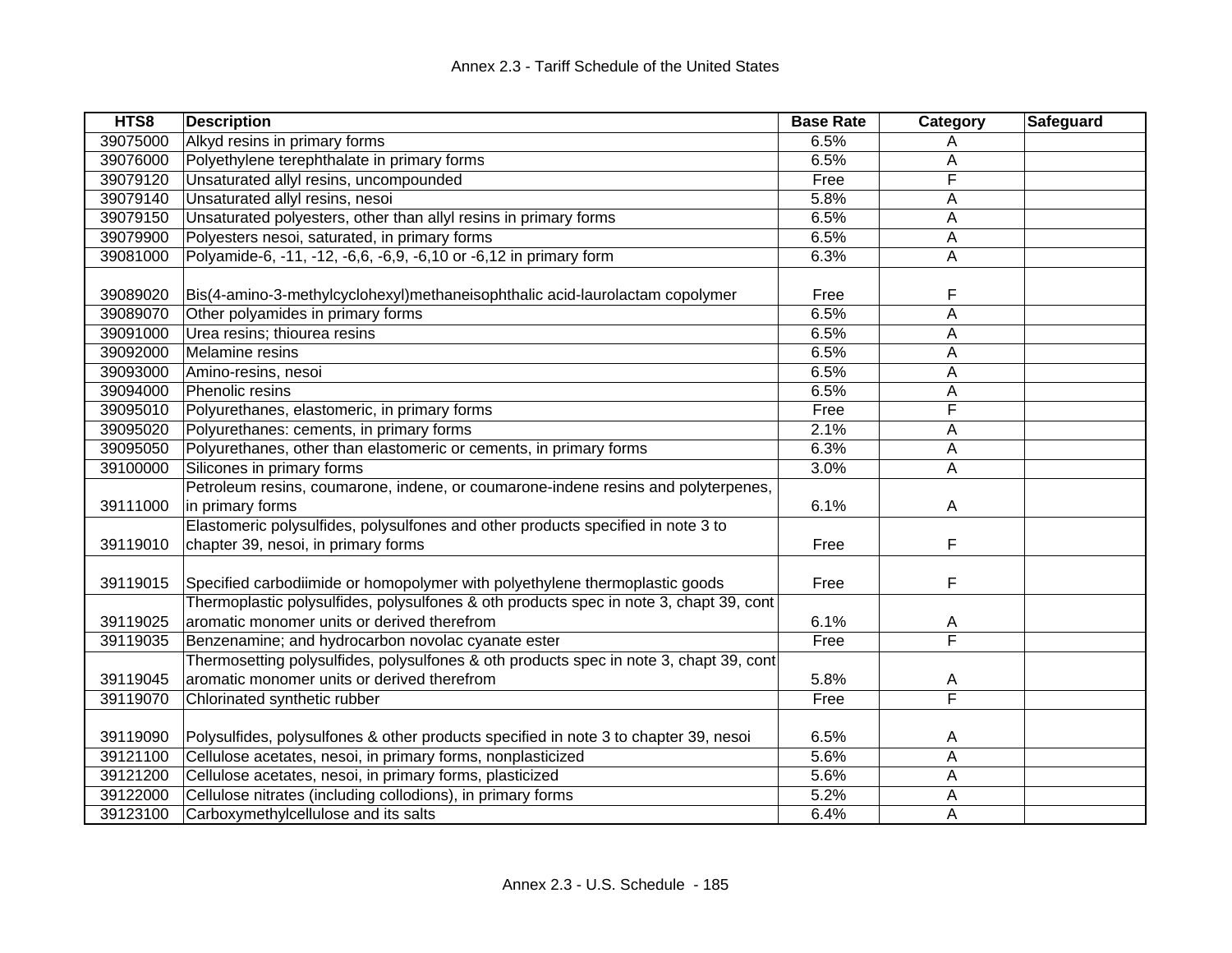| HTS8     | <b>Description</b>                                                                       | <b>Base Rate</b> | Category       | Safeguard |
|----------|------------------------------------------------------------------------------------------|------------------|----------------|-----------|
|          |                                                                                          |                  |                |           |
| 39123900 | Cellulose ethers, other than carboxymethylcellulose and its salts, in primary forms      | 4.2%             | A              |           |
| 39129000 | Cellulose and its chemical derivatives nesoi, in primary forms                           | 5.2%             | $\overline{A}$ |           |
| 39131000 | Alginic acid, and its salts and esters, in primary forms                                 | 4.2%             | A              |           |
| 39139010 | Chemical derivatives of natural rubber, nesoi, in primary forms                          | Free             | F              |           |
| 39139020 | Polysaccharides and their derivatives, nesoi, in primary forms                           | 5.8%             | A              |           |
| 39139050 | Natural polymers and modified natural polymers, nesoi, in primary forms                  | 6.5%             | A              |           |
|          |                                                                                          |                  |                |           |
| 39140020 | Cross-linked polyvinylbenzyltrimethylammonium chloride (Cholestyramine resin USP)        | Free             | F              |           |
|          |                                                                                          |                  |                |           |
| 39140060 | Ion-exchangers based on polymers of headings 3901 to 3913, in primary forms, nesoi       | 3.9%             | A              |           |
| 39151000 | Waste, parings and scraps, of polymers of ethylene                                       | Free             | F              |           |
| 39152000 | Waste, parings and scrap, of polymers of styrene                                         | Free             | F              |           |
| 39153000 | Waste, parings and scrap, of polymers of vinyl chloride                                  | Free             | F              |           |
| 39159000 | Waste, parings and scrap, of plastics, nesoi                                             | Free             | F              |           |
|          | Monofilament with cross-section dimension over 1 mm, rods, sticks, profile shapes, at    |                  |                |           |
| 39161000 | most surface-worked, of polymers of ethylene                                             | 5.8%             | A              |           |
|          | Monofilament with cross-section dimension over 1 mm, rods, sticks, profile shapes, at    |                  |                |           |
| 39162000 | most surface-worked, of polymers of vinyl chloride                                       | 5.8%             | A              |           |
|          | Monofilament with cross-section dimension over 1 mm, rods, sticks, profile shapes, at    |                  |                |           |
| 39169010 | most surface-worked, of acrylic polymers                                                 | 6.5%             | A              |           |
|          | Monofilament racket strings of plastics of which any cross-sectional dimension           |                  |                |           |
| 39169020 | exceeds 1 mm                                                                             | 3.1%             | A              |           |
|          |                                                                                          |                  |                |           |
| 39169030 | Monafilament nesoi, of plastics, excluding ethylene, vinyl chloride and acrylic polymers | 6.5%             | A              |           |
| 39169050 | Rods, sticks and profile shapes, at most surface-worked, of plastics, nesoi              | 5.8%             | Α              |           |
| 39171010 | Artificial guts (sausage casings) of cellulosic plastics materials                       | 6.5%             | А              |           |
| 39171060 | Artificial guts (sausage casings) of collagen                                            | Free             | F              |           |
| 39171090 | Artificial guts (sausage casings) of hardened protein, nesoi                             | 4.2%             | A              |           |
| 39172100 | Tubes, pipes and hoses, rigid, of polymers of ethylene                                   | 3.1%             | A              |           |
| 39172200 | Tubes, pipes and hoses, rigid, of polymers of propylene                                  | 3.1%             | A              |           |
| 39172300 | Tubes, pipes and hoses, rigid, of polymers of vinyl chloride                             | 3.1%             | A              |           |
| 39172900 | Tubes, pipes and hoses, rigid, of other plastics nesoi                                   | 3.1%             | A              |           |
|          | Flexible plastic tubes, pipes and hoses, having a minimum burst pressure of 27.6         |                  |                |           |
| 39173100 | MPa                                                                                      | 3.1%             | A              |           |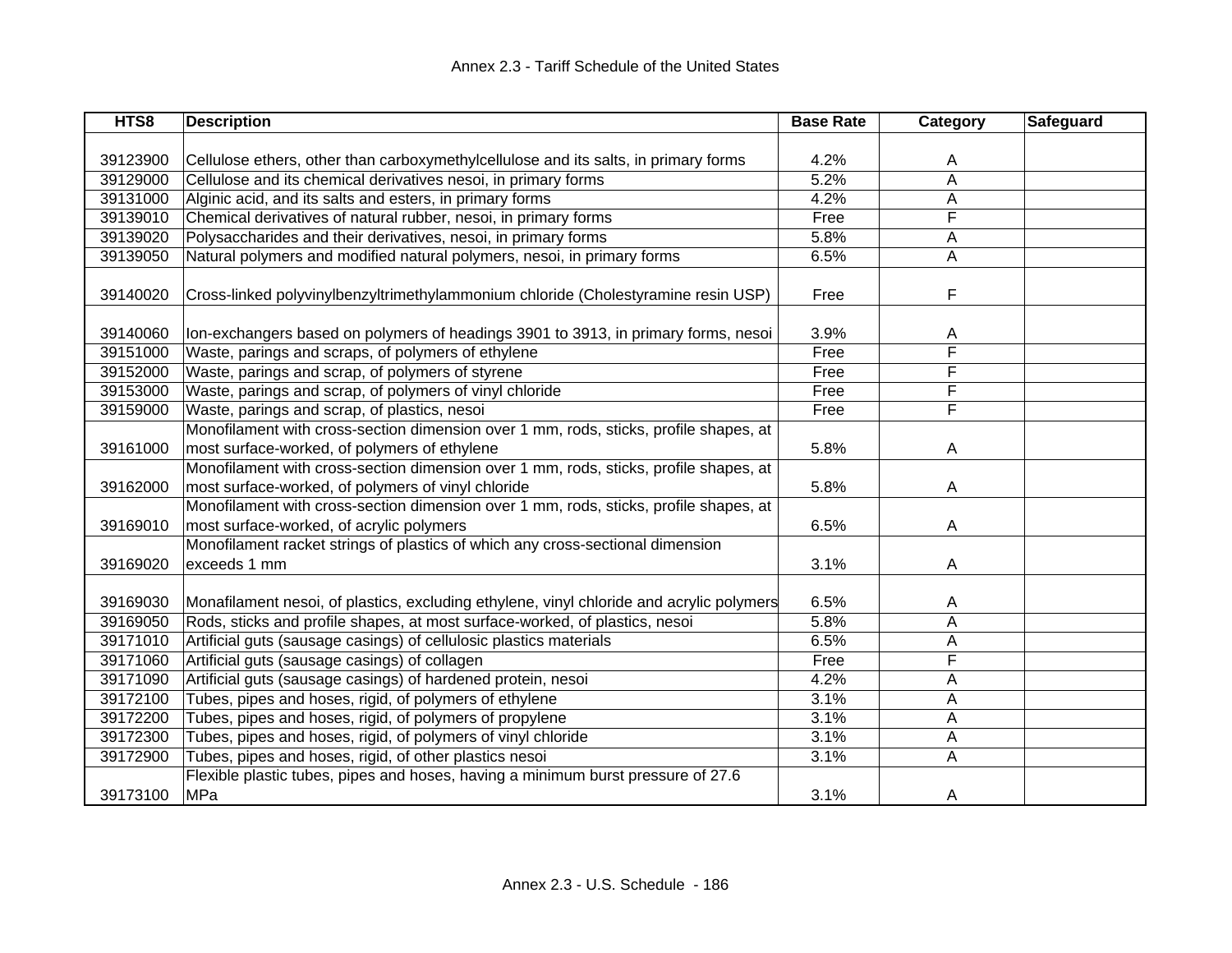| HTS8     | <b>Description</b>                                                                          | <b>Base Rate</b> | Category       | Safeguard |
|----------|---------------------------------------------------------------------------------------------|------------------|----------------|-----------|
|          | Tubes, pipes and hoses, of plastics, other than rigid, not reinforced or otherwise          |                  |                |           |
| 39173200 | combined with other materials, without fittings                                             | 3.1%             | A              |           |
|          | Flexible plastic tubes, pipes and hoses, nesoi, with fittings, not reinforced or otherwise  |                  |                |           |
| 39173300 | combined with other materials                                                               | 3.1%             | A              |           |
| 39173900 | Flexible plastic tubes, pipes and hoses, nesoi                                              | 3.1%             | A              |           |
| 39174000 | Fittings of plastics, for plastic tubes, pipes and hoses, nesoi                             | 5.3%             | A              |           |
| 39181010 | Vinyl tile floor coverings                                                                  | 5.3%             | A              |           |
| 39181020 | Vinyl flooring, excluding vinyl tile                                                        | 5.3%             | A              |           |
|          | Wall or ceiling coverings, with a backing of manmade fibers, greater than 70% by            |                  |                |           |
| 39181031 | weight of PVC                                                                               | 4.2%             | A              |           |
|          | Wall or ceiling coverings, with a backing of manmade fibers, less than or equal to          |                  |                |           |
| 39181032 | 70% by weight of PVC                                                                        | 6.5%             | A              |           |
|          | Wall or ceiling coverings of polymers of vinyl chloride with a backing of textile fibers    |                  |                |           |
| 39181040 | other than of manmade fibers                                                                | 5.3%             | A              |           |
|          | Wall or ceiling coverings of polymers of vinyl chloride, without a backing of textile       |                  |                |           |
| 39181050 | fibers                                                                                      | 4.2%             | A              |           |
| 39189010 | Floor coverings of plastics, other than of polymers of vinyl chloride, nesoi                | 5.3%             | A              |           |
|          | Wall or ceiling coverings, with a backing of manmade fibers, of plastics other than         |                  |                |           |
| 39189020 | polymers of vinyl chloride                                                                  | 6.5%             | $\overline{A}$ |           |
|          | Wall or ceiling coverings of plastics other than of polymers of vinyl chloride with a       |                  |                |           |
| 39189030 | backing of textile fibers other than of manmade fiber                                       | 5.3%             | A              |           |
|          | Wall or ceiling coverings of plastics other than vinyl chloride, without a backing of       |                  |                |           |
| 39189050 | textile fibers                                                                              | 4.2%             | A              |           |
|          | Self-adhesive plates, sheets, other flat shapes, of plastics, in rolls n/o 20 cm wide,      |                  |                |           |
| 39191010 | light-reflecting surface produced by glass grains                                           | 6.5%             | A              |           |
|          | Self-adhesive plates, sheets, other flat shapes, of plastics, in rolls n/o 20 cm wide, not  |                  |                |           |
| 39191020 | having a light-reflecting glass grain surface                                               | 5.8%             | A              |           |
|          | Self-adhesive plates, sheets, other flat shapes, of plastics, light-reflecting surface      |                  |                |           |
| 39199010 | produced by glass grains, nesoi                                                             | 6.5%             | A              |           |
|          | Self-adhesive plates, sheets, other flat shapes, of plastics, not having a light-reflecting |                  |                |           |
| 39199050 | surface produced by glass grains, nesoi                                                     | 5.8%             | A              |           |
|          | Nonadhesive plates, sheets, film, foil and strip, noncellular, not reinforced or            |                  |                |           |
| 39201000 | combined with other materials, of polymers of ethylene                                      | 4.2%             | A              |           |
|          | Nonadhesive plates, sheets, film, foil and strip, noncellular, not reinforced or            |                  |                |           |
| 39202000 | combined with other materials, of polymers of propylene                                     | 4.2%             | A              |           |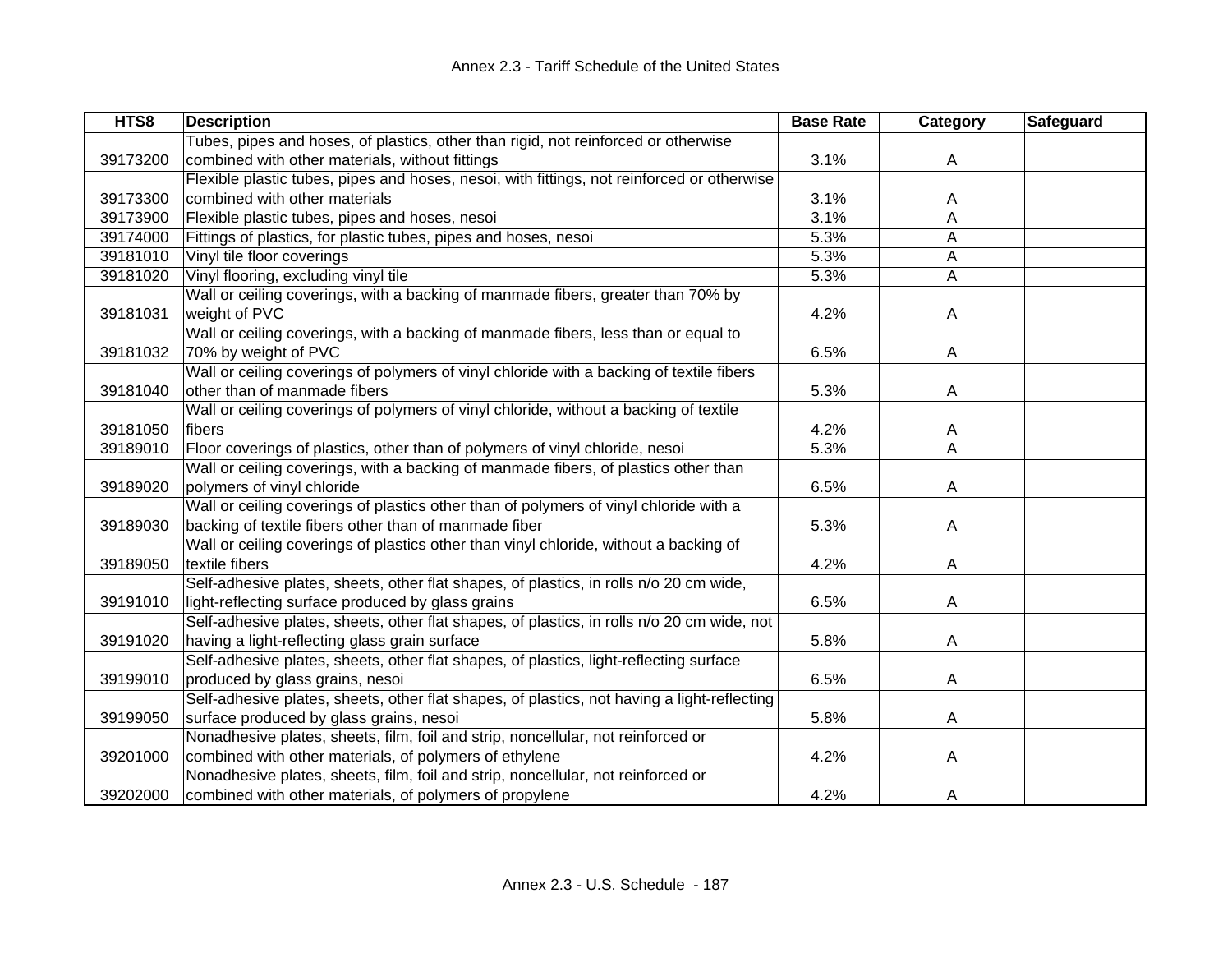| HTS8     | <b>Description</b>                                                                     | <b>Base Rate</b> | Category | <b>Safeguard</b> |
|----------|----------------------------------------------------------------------------------------|------------------|----------|------------------|
|          | Nonadhesive plates, sheets, film, foil and strip, noncellular, not reinforced or       |                  |          |                  |
| 39203000 | combined with other materials, of polymers of styrene                                  | 5.8%             | A        |                  |
|          | Nonadhesive plates/sheets/film/foil/strip made imitation of patent leather, of vinyl   |                  |          |                  |
| 39204310 | chloride polymers, not less 6% plasticizers                                            | 3.1%             | A        |                  |
|          | Nonadhesive plate/sheet/film/foil/strip, noncellular, not comb w/other materials, of   |                  |          |                  |
| 39204350 | vinyl chloride polymers, not less 6% plasticizer, nesoi                                | 4.2%             | A        |                  |
|          | Nonadhesive plates, sheets, film, foil, strip, noncellular, not combined w/other       |                  |          |                  |
| 39204900 | materials, of polymers of vinyl chloride, < 6% plasticizers                            | 5.8%             | A        |                  |
|          | Nonadhesive plates, sheets, film, foil and strip, noncellular, not combined with other |                  |          |                  |
| 39205110 | materials, of polymethyl methacrylate, flexible                                        | 6.0%             | A        |                  |
|          | Nonadhesive plates, sheets, film, foil and strip, noncellular, not combined with other |                  |          |                  |
| 39205150 | materials, of polymethyl methacrylate, not flexible                                    | 6.5%             | A        |                  |
|          | Nonadhesive plates, sheets, film, foil and strip, noncellular, not combined with other |                  |          |                  |
| 39205910 | materials, of acrylic polymers, flexible, nesoi                                        | 6.0%             | A        |                  |
| 39205940 | Transparent sheeting containing 30% or more by weight of lead                          | Free             | F        |                  |
|          | Plates, sheets, film, etc, noncellular, not reinforced, laminated, combined, of other  |                  |          |                  |
| 39205980 | acrylic polymers, nesoi                                                                | 6.5%             | A        |                  |
|          | Nonadhesive plates, sheets, film, foil and strip, noncellular, not combined with other |                  |          |                  |
| 39206100 | materials, of polycarbonates                                                           | 5.8%             | A        |                  |
|          | Nonadhesive plates, sheets, film, foil and strip, noncellular, not combined with other |                  |          |                  |
| 39206200 | materials, of polyethylene terephthalate                                               | 4.2%             | A        |                  |
|          | Nonadhesive plates, sheets, film, foil and strip, noncellular, not combined with other |                  |          |                  |
| 39206310 | materials, of unsaturated polyesters, flexible                                         | 4.2%             | A        |                  |
|          | Nonadhesive plates, sheets, film, foil and strip, noncellular, not combined with other |                  |          |                  |
| 39206320 | materials, of unsaturated polyesters, not flexible                                     | 5.8%             | A        |                  |
|          | Nonadhesive plates, sheets, film, foil and strip, noncellular, not combined with other |                  |          |                  |
| 39206900 | materials, of polyesters, nesoi                                                        | 4.2%             | A        |                  |
|          | Nonadhesive plates, sheets, film, foil and strip, noncellular, not combined with other |                  |          |                  |
| 39207100 | materials, of regenerated cellulose                                                    | 6.2%             | A        |                  |
|          | Nonadhesive plates, sheets, film, foil and strip, noncellular, not combined with other |                  |          |                  |
| 39207200 | materials, of vulcanized fiber                                                         | 3.1%             | A        |                  |
|          | Nonadhesive plates, sheets, film, foil and strip, noncellular, not combined with other |                  |          |                  |
| 39207300 | materials, of cellulose acetate                                                        | 2.9%             | A        |                  |
|          | Nonadhesive films, strips, sheets, noncellular, not combined with other materials, of  |                  |          |                  |
| 39207910 | other cellulose derivatives nesoi, n/o 0.076 mm thick                                  | 6.2%             | A        |                  |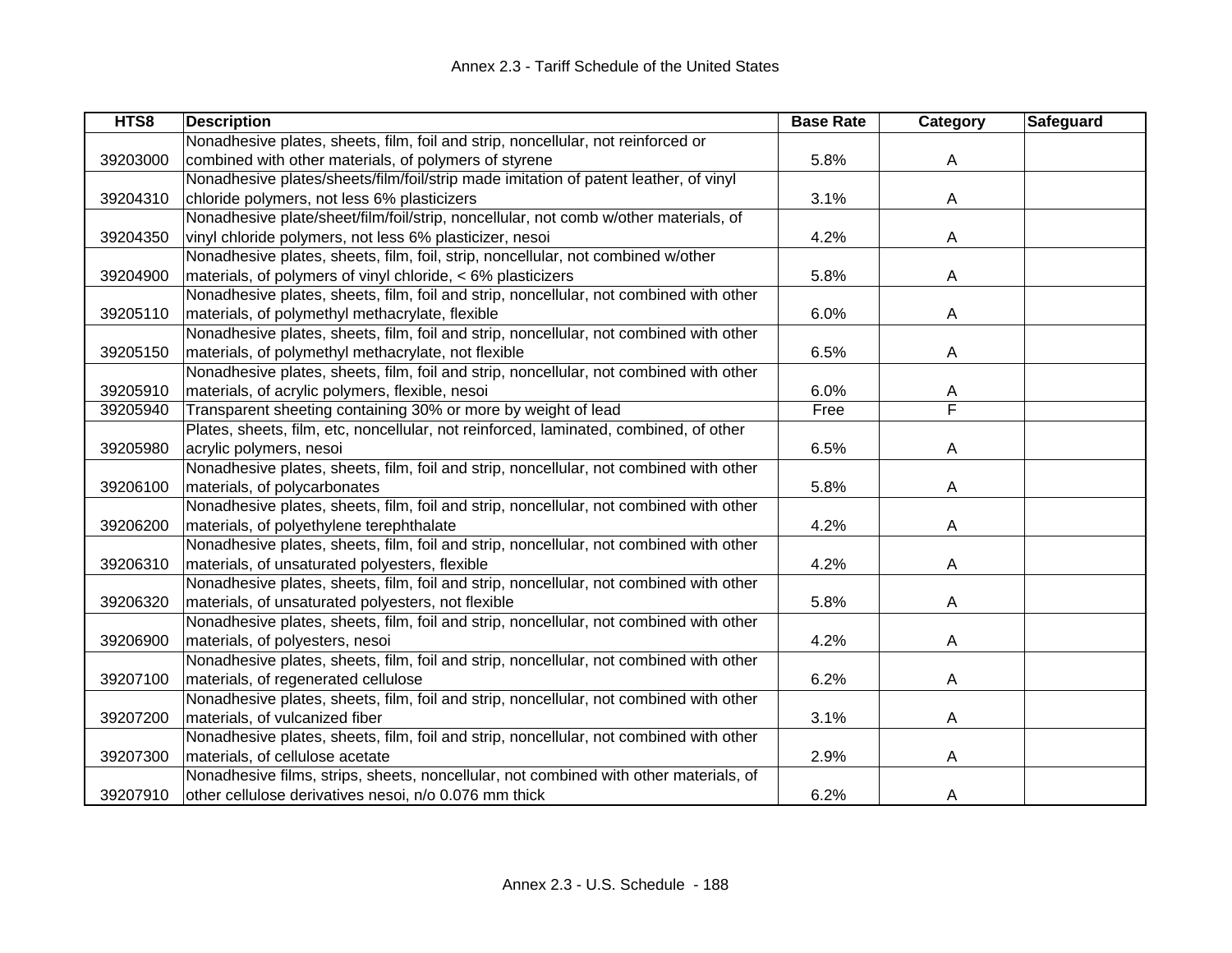| HTS8     | <b>Description</b>                                                                           | <b>Base Rate</b> | Category | Safeguard |
|----------|----------------------------------------------------------------------------------------------|------------------|----------|-----------|
|          | Nonadhesive plates, sheets, film, foil and strip, noncellular, not combined with other       |                  |          |           |
| 39207950 | materials, of cellulose derivatives, nesoi                                                   | 3.7%             | A        |           |
|          | Nonadhesive plates, sheets, film, foil and strip, noncellular, not combined with other       |                  |          |           |
| 39209100 | materials, of polyvinyl butyral                                                              | 4.2%             | A        |           |
|          | Nonadhesive plates, sheets, film, foil and strip, noncellular, not combined with other       |                  |          |           |
| 39209200 | materials, of polyamides                                                                     | 4.2%             | A        |           |
|          | Nonadhesive plates, sheets, film, foil and strip, noncellular, not combined with other       |                  |          |           |
| 39209300 | materials, of amino-resins                                                                   | 5.8%             | A        |           |
|          | Nonadhesive plates, sheets, film, foil and strip, noncellular, not combined with other       |                  |          |           |
| 39209400 | materials, of phenolic resins                                                                | 5.8%             | A        |           |
|          | Nonadhesive film, noncellular, not combined with other materials, of plastics nesoi,         |                  |          |           |
| 39209910 | flexible, over 0.152mm thick, not in rolls                                                   | 6.0%             | A        |           |
|          | Nonadhesive film, strips and sheets, noncellular, not combined with other materials, of      |                  |          |           |
| 39209920 | plastics nesoi, flexible                                                                     | 4.2%             | A        |           |
|          | Nonadhesive plates, sheets, film, foil and strip, noncellular, not combined with other       |                  |          |           |
| 39209950 | materials, of plastics, nesoi                                                                | 5.8%             | A        |           |
| 39211100 | Nonadhesive plates, sheets, film, foil and strip, cellular, of polymers of styrene           | 5.3%             | A        |           |
|          | Nonadhesive plates, sheets, film, foil, strip, cellular, of polymers of vinyl chloride, with |                  |          |           |
| 39211211 | man-made textile fibers, over 70% plastics                                                   | 4.2%             | Α        |           |
|          | Nonadhesive plates, sheets, film, foil, strip, cellular, of polymers of vinyl chloride, with |                  |          |           |
| 39211215 | man-made textile fibers, n/o 70% plastics                                                    | 6.50%            | А        |           |
|          | Nonadhesive plates, sheets, film, foil and strip, cellular, of polymers of vinyl chloride,   |                  |          |           |
| 39211219 | combined with textile materials, nesoi                                                       | 5.30%            | А        |           |
|          | Nonadhesive plates, sheets, film, foil and strip, cellular, of polymers of vinyl chloride,   |                  |          |           |
| 39211250 | not combined with textile materials                                                          | 6.5%             | Α        |           |
|          | Nonadhesive plates, sheets, film, foil and strip, cellular, of polyurethanes, with man-      |                  |          |           |
| 39211311 | made textile fibers, over 70% plastics                                                       | 4.2%             | A        |           |
|          | Nonadhesive plates, sheets, film, foil and strip, cellular, of polyurethanes, with man-      |                  |          |           |
| 39211315 | made textile fibers, not over 70 percent plastics                                            | 6.50%            | A        |           |
|          | Nonadhesive plates, sheets, film, foil and strip, cellular, of polyurethanes, combined       |                  |          |           |
| 39211319 | with textile materials nesoi                                                                 | 5.30%            | Α        |           |
|          | Nonadhesive plates, sheets, film, foil and strip, cellular, of polyurethanes, not            |                  |          |           |
| 39211350 | combined with textile materials, nesoi                                                       | 4.2%             | Α        |           |
|          |                                                                                              |                  |          |           |
| 39211400 | Nonadhesive plates, sheets, film, foil and strip, cellular, of regenerated cellulose         | 6.5%             | Α        |           |
| 39211900 | Nonadhesive plates, sheets, film, foil and strip, cellular, of plastics nesoi                | 6.5%             | Α        |           |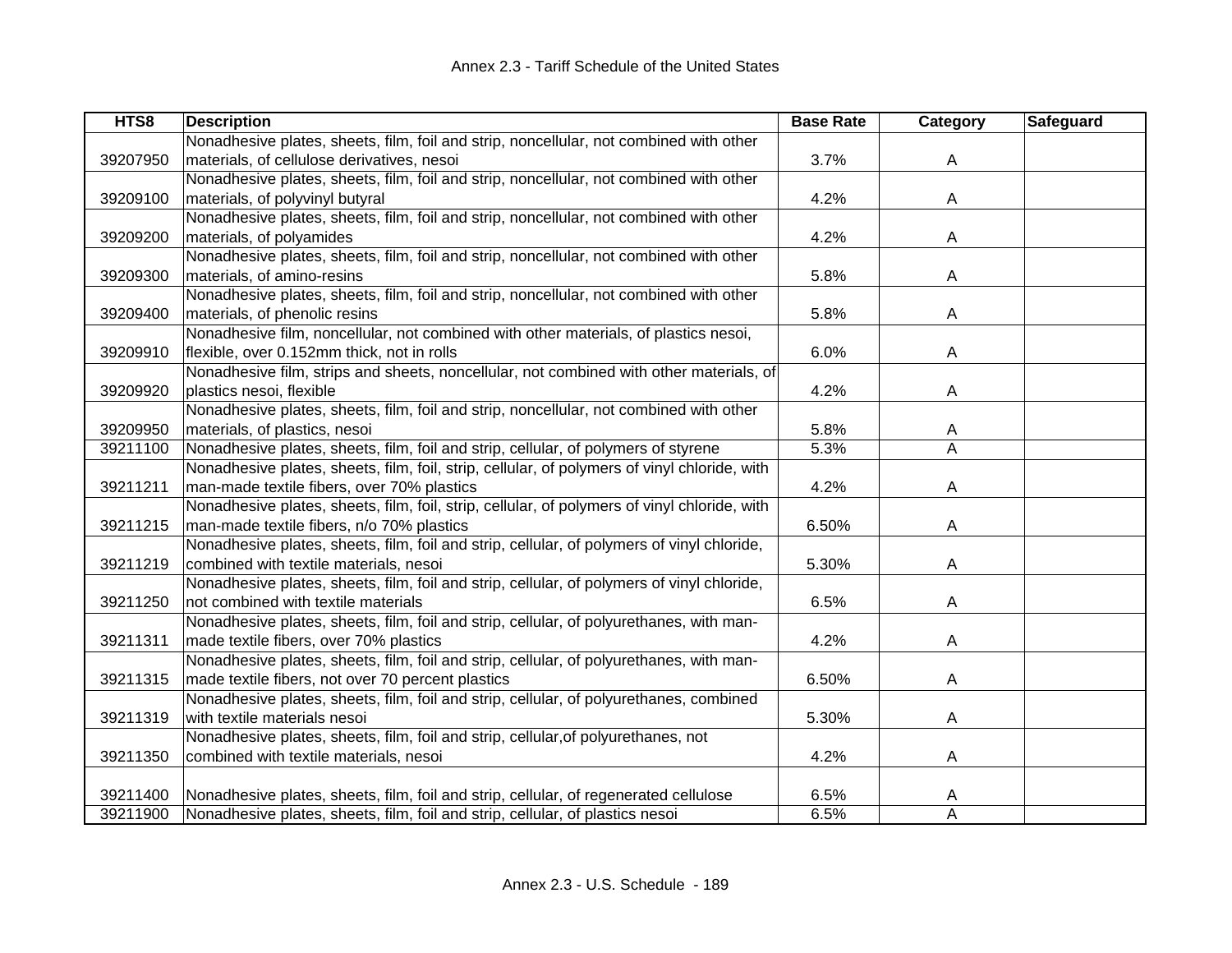| HTS8     | <b>Description</b>                                                                         | <b>Base Rate</b> | Category | Safeguard |
|----------|--------------------------------------------------------------------------------------------|------------------|----------|-----------|
|          | Nonadhesive plates, sheets, film, foil, strip, of noncellular plastics combined with man-  |                  |          |           |
| 39219011 | made fibers, n/o 1.492 kg/sq m, over 70% plastics                                          | 4.2%             | A        |           |
|          | Nonadhesive plates, sheets, film, foil, strip, of noncellular plastics combined with man-  |                  |          |           |
| 39219015 | made fibers, n/o 1.492 kg/sq m, n/o 70% plastics                                           | 6.50%            | A        |           |
|          | Nonadhesive plates, sheets, film, foil and strip, of noncellular plastics combined with    |                  |          |           |
| 39219019 | textile materials, nesoi, not over 1.492 kg/sq m                                           | 5.30%            | A        |           |
|          | Nonadhesive plates, sheets, film, foil and strip, of noncellular plastics combined with    |                  |          |           |
| 39219021 | cotton, over 1.492 kg/sq m                                                                 | 6.5%             | A        |           |
|          | Nonadhesive plates, sheets, film, foil and strip, of noncellular plastics combined with    |                  |          |           |
| 39219025 | man-made fibers, over 1.492 kg/sq m                                                        | 6.5%             | A        |           |
|          | Nonadhesive plates, sheets, film, foil and strip, of noncellular plastics combined with    |                  |          |           |
| 39219029 | textile materials, nesoi, over 1.492 kg/sq m                                               | 4.4%             | A        |           |
|          |                                                                                            |                  |          |           |
| 39219040 | Nonadhesive plates, sheets, film, foil and strip, flexible, nesoi, of noncellular plastics | 4.2%             | A        |           |
|          | Nonadhesive plates, sheets, film, foil and strip, nonflexible, nesoi, of noncellular       |                  |          |           |
| 39219050 | plastics                                                                                   | 4.8%             | A        |           |
| 39221000 | Baths, shower baths and washbasins, of plastics                                            | 6.3%             | A        |           |
| 39222000 | Lavatory seats and covers, of plastics                                                     | 6.3%             | A        |           |
|          |                                                                                            |                  |          |           |
| 39229000 | Bidets, lavatory pans, flushing cisterns and similar sanitary ware nesoi, of plastics      | 6.3%             | A        |           |
|          | Boxes, cases, crates and similar articles for the conveyance or packing of goods, of       |                  |          |           |
| 39231000 | plastics                                                                                   | 3.0%             | A        |           |
|          | Sacks and bags (including cones) for the conveyance or packing of goods, of                |                  |          |           |
| 39232100 | polymers of ethylene                                                                       | 3.0%             | A        |           |
|          | Sacks and bags (including cones) for the conveyance or packing of goods, of plastics       |                  |          |           |
| 39232900 | other than polymers of ethylene                                                            | 3.0%             | Α        |           |
|          | Carboys, bottles, flasks and similar articles for the conveyance or packing of goods, of   |                  |          |           |
| 39233000 | plastics                                                                                   | 3.0%             | Α        |           |
| 39234000 | Spools, cops, bobbins and similar supports, of plastics                                    | 5.3%             | A        |           |
| 39235000 | Stoppers, lids, caps and other closures, of plastics                                       | 5.3%             | A        |           |
| 39239000 | Articles nesoi, for the conveyance or packing of goods, of plastics                        | 3.0%             | A        |           |
|          |                                                                                            |                  |          |           |
| 39241010 | Salt, pepper, mustard and ketchup dispensers and similar dispensers, of plastics           | 3.4%             | A        |           |
|          | Plates, cups, saucers, soup bowls, cereal bowls, sugar bowls, creamers, gravy boats,       |                  |          |           |
| 39241020 | serving dishes and platters, of plastics                                                   | 6.5%             | Α        |           |
| 39241030 | Trays, of plastics                                                                         | 5.3%             | A        |           |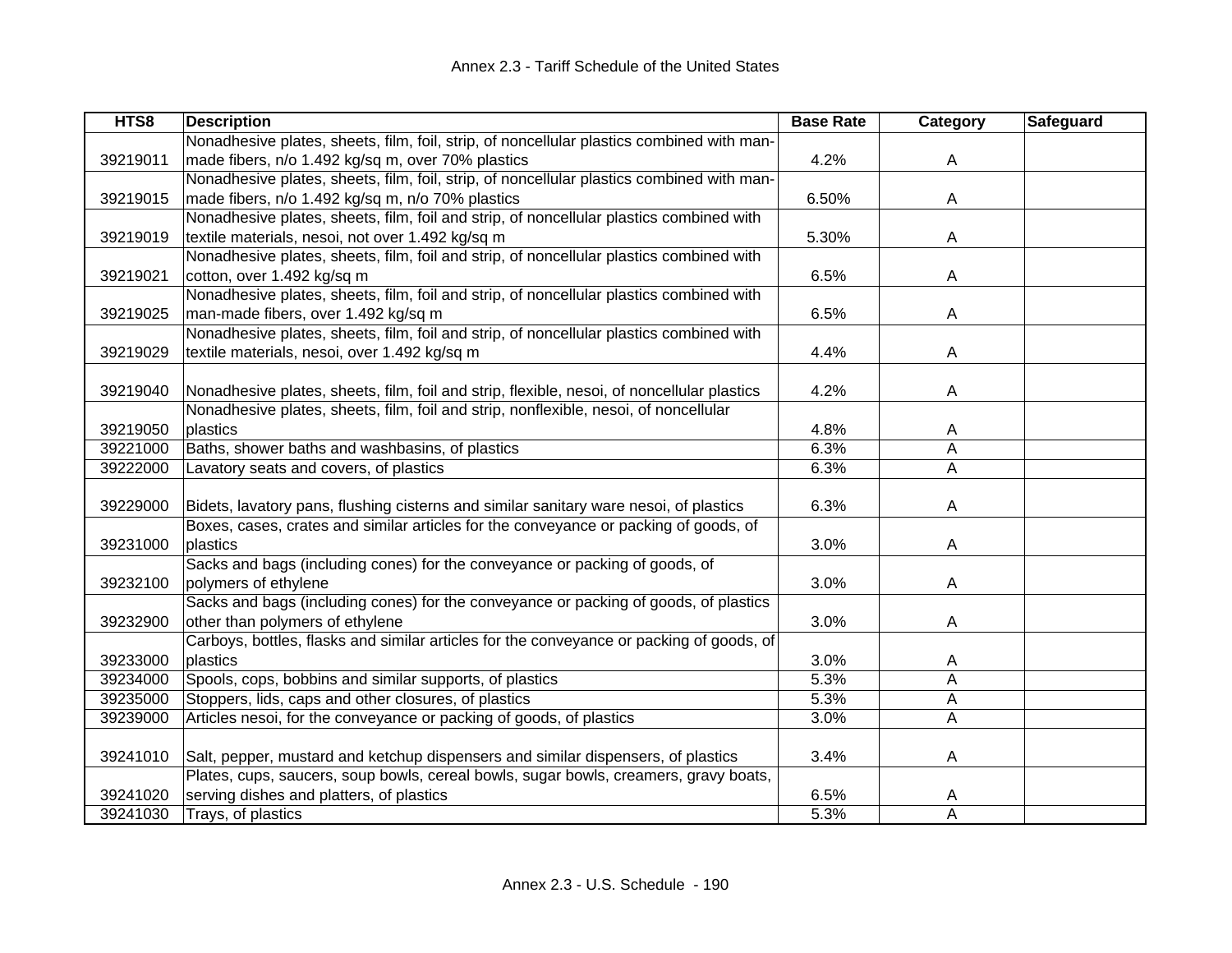| HTS8     | <b>Description</b>                                                                        | <b>Base Rate</b> | Category | Safeguard |
|----------|-------------------------------------------------------------------------------------------|------------------|----------|-----------|
| 39241040 | Tableware and kitchenware articles, nesoi, of plastics                                    | 3.4%             | A        |           |
|          | Curtains and drapes, incl. panels and valances, napkins, table covers, mats, scarves,     |                  |          |           |
| 39249010 | runners, doilies, and like furnishings, of plastics                                       | 3.3%             | A        |           |
| 39249020 | Picture frames of plastics                                                                | 3.4%             | A        |           |
| 39249055 | Household articles and toilet articles, nesoi, of plastics                                | 3.4%             | A        |           |
|          | Reservoirs, tanks, vats and similar containers, of a capacity exceeding 300 liters, of    |                  |          |           |
| 39251000 | plastics                                                                                  | 6.3%             | A        |           |
| 39252000 | Doors, windows, and their frames and thresholds for doors, of plastics                    | 5.3%             | Α        |           |
| 39253010 | Blinds (including venetian blinds), of plastics                                           | 3.3%             | A        |           |
| 39253050 | Shutters and similar articles and parts thereof, nesoi, of plastics                       | 5.3%             | A        |           |
| 39259000 | Builders' ware of plastics, nesoi                                                         | 5.3%             | A        |           |
| 39261000 | Office or school supplies, of plastics                                                    | 5.3%             | А        |           |
| 39262010 | Gloves, seamless, of plastics                                                             | Free             | F        |           |
| 39262020 | Baseball and softball gloves and mitts, of plastics                                       | Free             | F        |           |
| 39262030 | Gloves specially designed for use in sports, nesoi, of plastics                           | 3.0%             | Α        |           |
| 39262040 | Gloves, nesoi, of plastics                                                                | 6.5%             | A        |           |
|          | Plastic rainwear, incl jackets, coats, ponchos, parkas & slickers, w/ outer shell PVC     |                  |          |           |
| 39262060 | and w/wo attached hoods, val not over \$10 per unit                                       | Free             | F        |           |
| 39262090 | Articles of apparel & clothing accessories, of plastic, nesoi                             | 5.0%             | А        |           |
| 39263010 | Handles and knobs for furniture, coachwork or the like, of plastics                       | 6.5%             | A        |           |
|          |                                                                                           |                  |          |           |
| 39263050 | Fittings for furniture, coachwork or the like, other than handles and knobs, of plastics  | 5.3%             | A        |           |
| 39264000 | Statuettes and other ornamental articles, of plastics                                     | 5.3%             | A        |           |
| 39269010 | Buckets and pails, of plastics, nesoi                                                     | 3.4%             | A        |           |
| 39269015 | Nursing nipples and pacifiers, of plastics                                                | 3.1%             | Α        |           |
| 39269020 | Specified sanitary, invalid and nursing products, and fittings therefor, of plastics      | 4.2%             | A        |           |
|          |                                                                                           |                  |          |           |
| 39269025 | Handles and knobs, not used as fittings for furniture, coachwork or the like, of plastics | 6.5%             | A        |           |
|          | Parts for yachts or pleasure boats of heading 8903 and watercraft not used with           |                  |          |           |
| 39269030 | motors or sails, of plastics                                                              | 4.2%             | A        |           |
| 39269033 | Handbags made of beads, bugles and spangles, of plastics                                  | 6.5%             | Α        |           |
|          |                                                                                           |                  |          |           |
| 39269035 | Beads, bugles and spangles, not strung or set; articles thereof, nesoi, of plastics       | 6.5%             | A        |           |
| 39269040 | Imitation gemstones, of plastics                                                          | 2.8%             | A        |           |
| 39269045 | Gaskets, washers and other seals, of plastics                                             | 3.5%             | Α        |           |
| 39269050 | Frames or mounts for photographic slides, of plastics                                     | 3.8%             | Α        |           |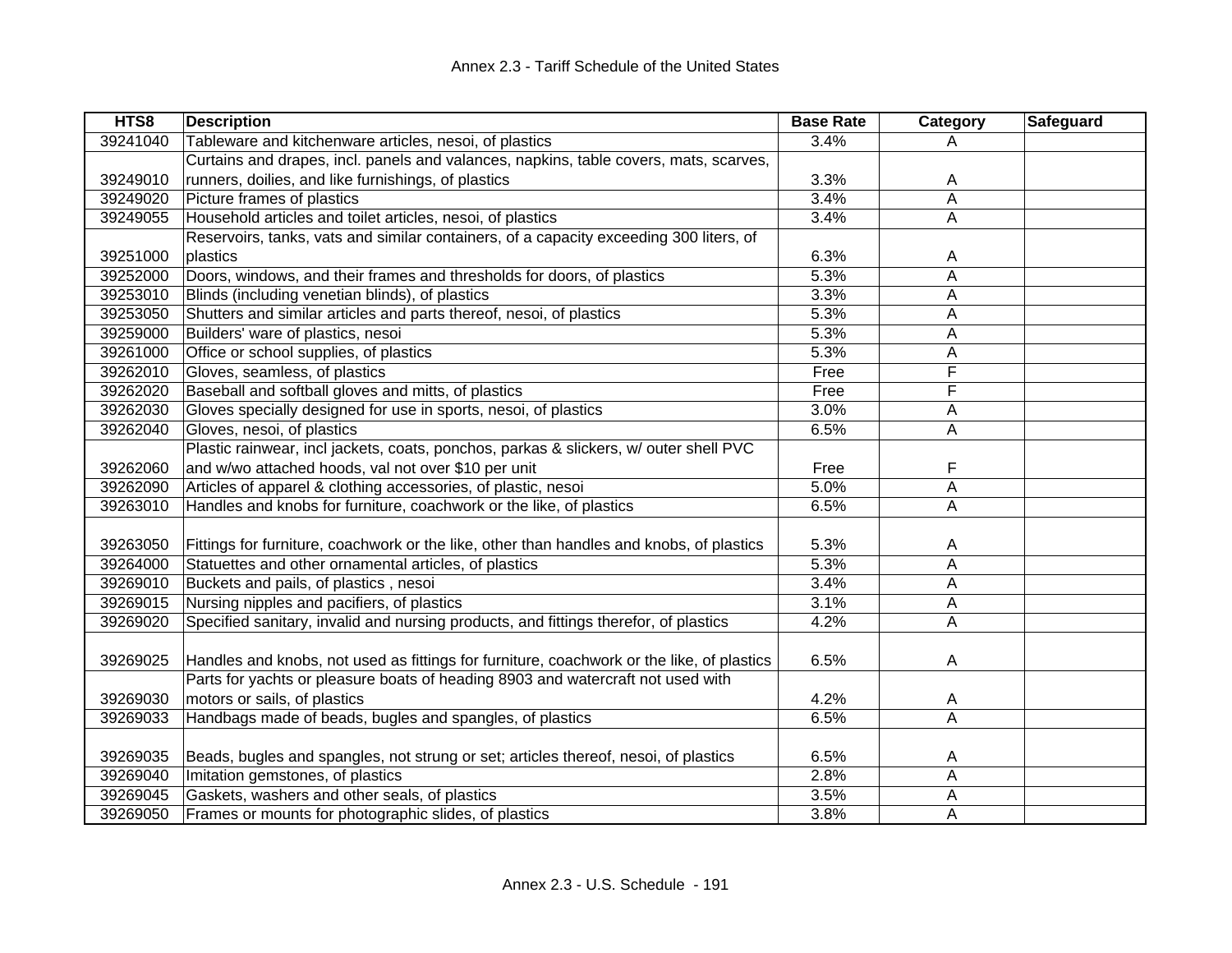| HTS8     | <b>Description</b>                                                                       | <b>Base Rate</b> | <b>Category</b> | Safeguard |
|----------|------------------------------------------------------------------------------------------|------------------|-----------------|-----------|
| 39269055 | V-belts of plastics, containing textile fibers                                           | 5.1%             | A               |           |
|          | Belting and belts (except V-belts) for machinery, of plastics, containing predominately  |                  |                 |           |
| 39269056 | vegetable fibers                                                                         | 5.1%             | A               |           |
|          | Belting and belts (except V-belts) for machinery, of plastics, containing predominately  |                  |                 |           |
| 39269057 | man-made fibers                                                                          | 6.5%             | Α               |           |
|          | Belting and belts (except V-belts) for machinery, of plastics, containing textile fibers |                  |                 |           |
| 39269059 | nesoi                                                                                    | 2.4%             | A               |           |
|          | Belting and belts (except V-belts) for machinery, of plastics, not containing textile    |                  |                 |           |
| 39269060 | fibers                                                                                   | 4.2%             | A               |           |
| 39269065 | Clothespins, spring type, of plastics                                                    | 4.2%             | А               |           |
| 39269070 | Clothespins, other than spring type, of plastics                                         | 5.3%             | Α               |           |
| 39269075 | Pneumatic mattresses and other inflatable articles, nesoi, of plastics                   | 4.2%             | A               |           |
| 39269077 | Waterbed mattresses and liners and parts of the foregoing, of plastics                   | 2.4%             | Α               |           |
| 39269083 | Empty cartridges and cassettes for typewriter and machine ribbons, of plastics           | 5.3%             | A               |           |
| 39269085 | Fasteners, in clips suitable for use in a mechanical attaching device, of plastics       | 6.5%             | A               |           |
| 39269087 | Flexible document binders with tabs, rolled or flat, of plastics                         | 5.3%             | Α               |           |
|          | Cards, not punched, suit. for jacquard cards; jacquard cards & jacquard heads for        |                  |                 |           |
| 39269094 | power-driven weaving mach, etc;& trans sheet plast 30%lead                               | Free             | F               |           |
|          | Casing for bicycle derailleur cable; and casing for cable or inner wire for caliper and  |                  |                 |           |
| 39269096 | cantilever bake, whether or not cut length; of plastic                                   | Free             | F               |           |
| 39269098 | Other articles of plastic, nesoi                                                         | 5.3%             | A               |           |
| 40011000 | Natural rubber latex, whether or not prevulcanized                                       | Free             | F               |           |
| 40012100 | Natural rubber smoked sheets                                                             | Free             | F               |           |
| 40012200 | Technically specified natural rubber (TSNR), in primary forms                            | Free             | Ē               |           |
|          | Natural rubber in primary forms other than latex, smoked sheets or technically           |                  |                 |           |
| 40012900 | specified natural rubber (TSNR)                                                          | Free             | F               |           |
|          | Balata, gutta-percha, guayule, chicle and similar natural rubber gums, in primary        |                  |                 |           |
| 40013000 | forms                                                                                    | Free             | F               |           |
|          | Styrene-butadiene rubber (SBR) or carboxylated styrene-butadiene rubber (XSBR),          |                  |                 |           |
| 40021100 | latex, in primary forms or in plates, sheets or strip                                    | Free             | F               |           |
|          | Styrene-butadiene rubber (SBR), carboxylated styrene-butadiene rubber (XSBR),            |                  |                 |           |
| 40021900 | except latex, in primary forms or in plates, sheets or strip                             | Free             | F               |           |
| 40022000 | Butadiene rubber (BR), in primary forms or in plates, sheets or strip                    | Free             | F               |           |
|          |                                                                                          |                  |                 |           |
| 40023100 | Isobutene-isoprene (butyl) rubber (IIR), in primary forms or in plates, sheets or strip  | Free             | F               |           |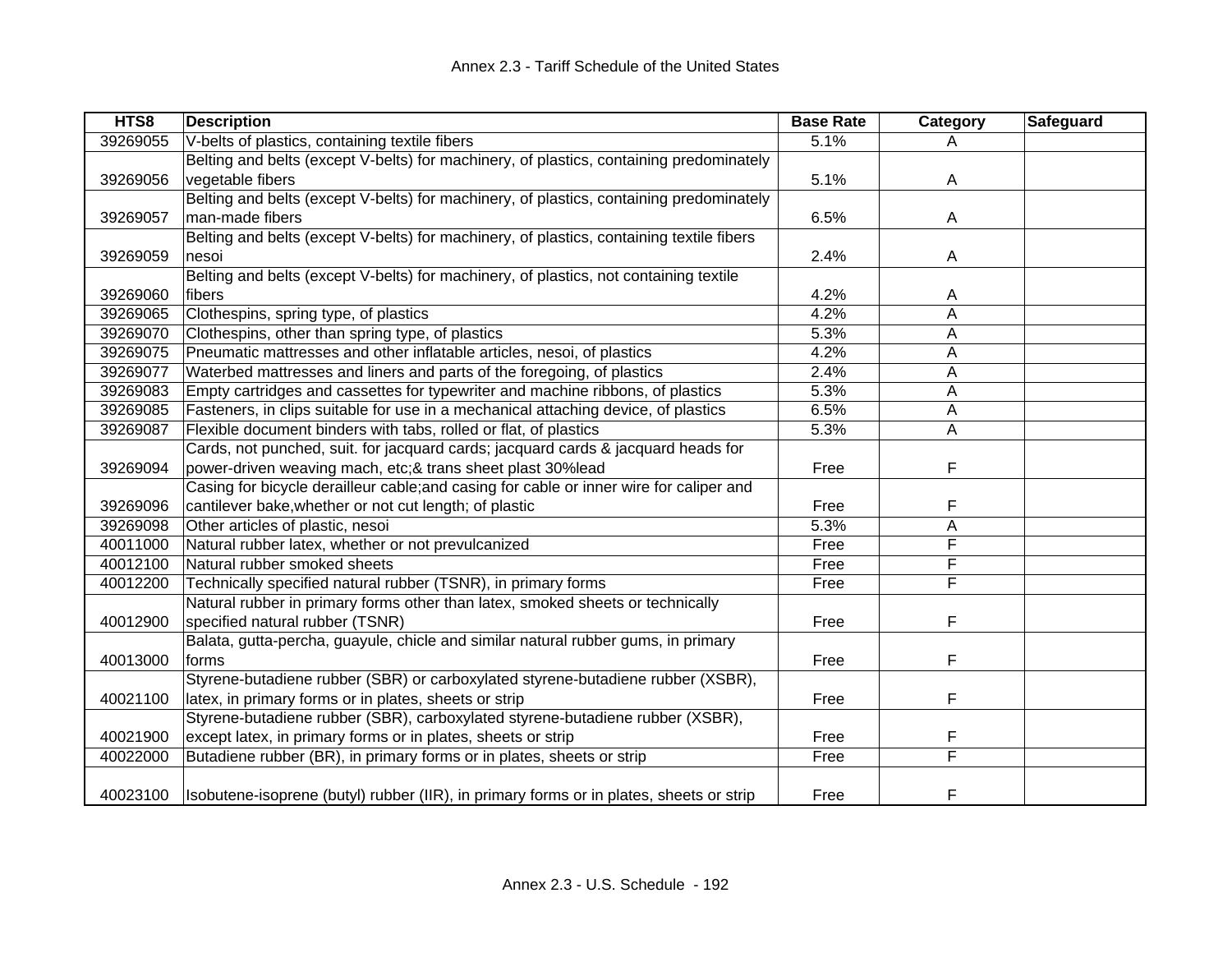| HTS8     | <b>Description</b>                                                                        | <b>Base Rate</b> | Category | Safeguard |
|----------|-------------------------------------------------------------------------------------------|------------------|----------|-----------|
|          | Halo-isobutene-isoprene rubber (CIIR or BIIR), in primary forms or in plates, sheets or   |                  |          |           |
| 40023900 | strip                                                                                     | Free             | F        |           |
|          | Chloroprene (chlorobutadiene) rubber (CR), latex, in primary forms or in plates,          |                  |          |           |
| 40024100 | sheets or strip                                                                           | Free             | F        |           |
|          | Chloroprene (chlorobutadiene) rubber (CR), other than latex, in primary forms or in       |                  |          |           |
| 40024900 | plates, sheets or strip                                                                   | Free             | F        |           |
|          | Acrylonitrile-butadiene rubber (NBR), latex, in primary forms or in plates, sheets or     |                  |          |           |
| 40025100 | strip                                                                                     | Free             | F        |           |
|          | Acrylonitrile-butadiene rubber (NBR), other than latex, in primary forms or in plates,    |                  |          |           |
| 40025900 | sheets or strip                                                                           | Free             | F        |           |
| 40026000 | Isoprene rubber (IR), in primary forms or in plates, sheets or strip                      | Free             | F        |           |
|          | Ethylene-propylene-nonconjugated diene rubber (EPDM), in primary forms or in              |                  |          |           |
| 40027000 | plates, sheets or strip                                                                   | Free             | F        |           |
|          | Mixtures of natural rubber gums with synthetic rubber, in primary forms or in plates,     |                  |          |           |
| 40028000 | sheets or strip                                                                           | Free             | F        |           |
|          | Synthetic rubber and factice derived from oils, in latex form, in primary forms or in     |                  |          |           |
| 40029100 | plates, sheets or strip, nesoi                                                            | Free             | F        |           |
|          | Synthetic rubber and factice derived from oils, in primary forms or in plates, sheets or  |                  |          |           |
| 40029900 | strip, nesoi                                                                              | Free             | F        |           |
| 40030000 | Reclaimed rubber in primary forms or in plates, sheets or strip                           | Free             | F        |           |
|          | Waste, parings and scrap of rubber (other than hard rubber) and powders and               |                  |          |           |
| 40040000 | granules obtained therefrom                                                               | Free             | F        |           |
|          | Rubber, unvulcanized, compounded with carbon black or silica, in primary forms or in      |                  |          |           |
| 40051000 | plates, sheets or strip                                                                   | Free             | F        |           |
|          | Solutions and dispersions of rubber, unvulcanized, compounded with other than             |                  |          |           |
| 40052000 | carbon black or silica                                                                    | Free             | F        |           |
| 40059100 | Compounded rubber, unvulcanized, in plates, sheets and strip                              | Free             | F        |           |
| 40059900 | Compounded rubber, unvulcanized, in primary forms, nesoi                                  | Free             | F        |           |
| 40061000 | Camel-back strips of unvulcanized rubber, for retreading rubber tires                     | 2.9%             | Α        |           |
|          | Rods, tubes, profile shapes, discs, rings, and similar articles, of natural, unvulcanized |                  |          |           |
| 40069010 | rubber                                                                                    | Free             | F        |           |
|          | Rods, tubes, profile shapes, discs, rings, and similar articles, of synthetic             |                  |          |           |
| 40069050 | unvulcanized rubber                                                                       | 2.7%             | A        |           |
| 40070000 | Vulcanized rubber thread and cord                                                         | Free             | F        |           |
|          |                                                                                           |                  |          |           |
| 40081110 | Plates, sheets and strip of vulcanized natural cellular rubber, other than hard rubber    | Free             | F        |           |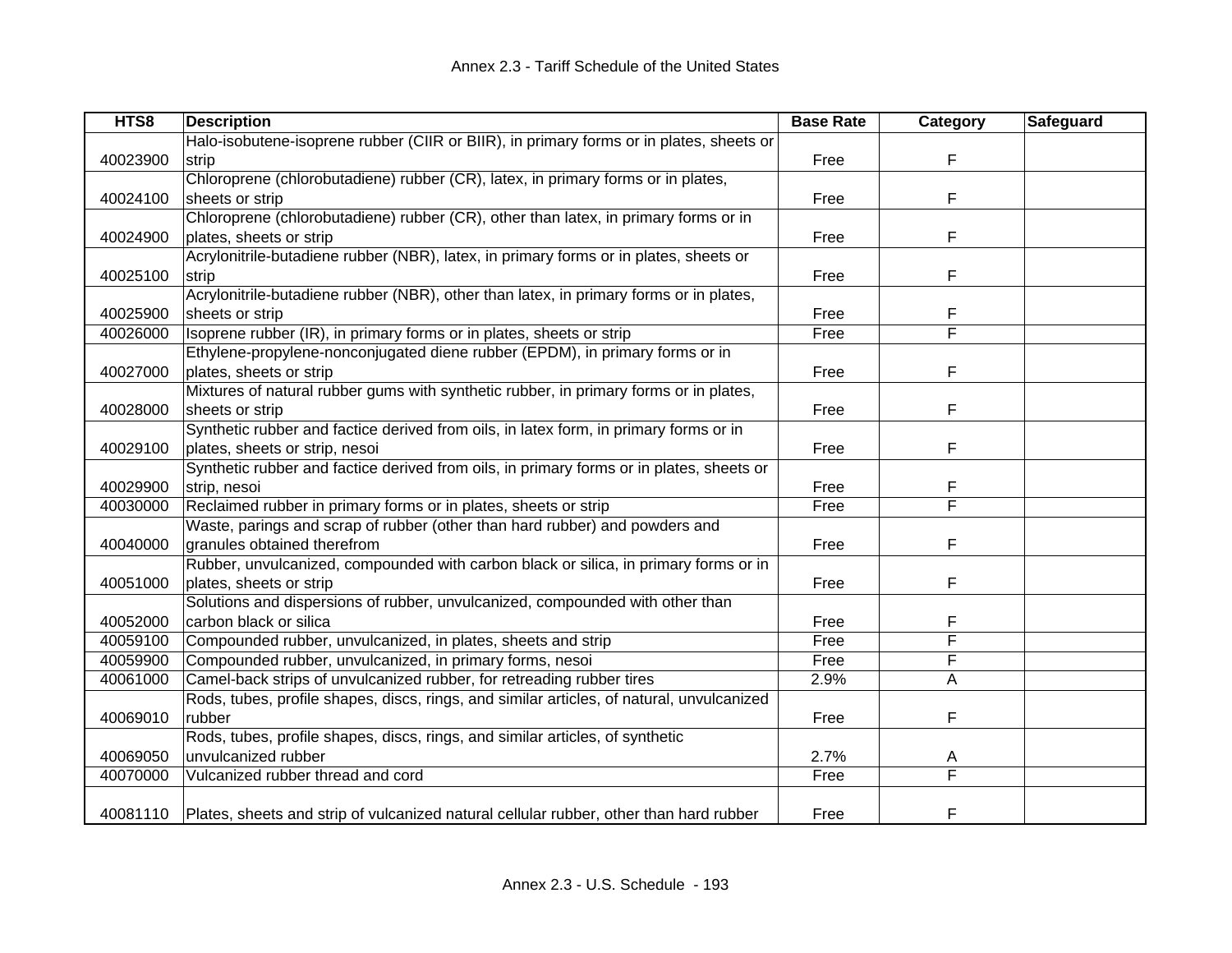| HTS8     | <b>Description</b>                                                                        | <b>Base Rate</b> | <b>Category</b> | Safeguard |
|----------|-------------------------------------------------------------------------------------------|------------------|-----------------|-----------|
|          |                                                                                           |                  |                 |           |
| 40081150 | Plates, sheets and strip of vulcanized synthetic cellular rubber, other than hard rubber  | 3.3%             | A               |           |
|          |                                                                                           |                  |                 |           |
| 40081920 | Rods and profile shapes of vulcanized natural cellular rubber, other than hard rubber     | Free             | F               |           |
|          | Vulcanized natural cellular rubber, other than hard rubber, other than rods and profile   |                  |                 |           |
| 40081940 | shapes, nesi                                                                              | Free             | F               |           |
|          | Rods and profile shapes of vulcanized, synthetic cellular rubber, other than hard         |                  |                 |           |
| 40081960 | rubber                                                                                    | 3.3%             | A               |           |
|          | Vulcanized, synthetic cellular rubber, other than hard rubber, other than rods and        |                  |                 |           |
| 40081980 | profile shapes                                                                            | 3.3%             | Α               |           |
|          |                                                                                           |                  |                 |           |
| 40082100 | Plates, sheets and strip of vulcanized, noncellular rubber, other than hard rubber        | Free             | F               |           |
|          |                                                                                           |                  |                 |           |
| 40082920 | Rods and profile shapes of vulcanized, noncellular rubber, other than hard rubber         | 2.9%             | A               |           |
|          | Vulcanized, noncellular rubber, other than hard rubber, other than rods and profile       |                  |                 |           |
| 40082940 | shapes, nesoi                                                                             | 2.9%             | A               |           |
|          | Tubes, pipes and hoses of vulcanized rubber other than hard rubber, not reinforced or     |                  |                 |           |
| 40091100 | combined w/other materials, without fittings                                              | 2.5%             | Α               |           |
|          | Tubes, pipes and hoses of vulcanized rubber other than hard rubber, not reinforced or     |                  |                 |           |
| 40091200 | combined w/other materials, with fittings                                                 | 2.5%             | Α               |           |
|          | Tubes, pipes and hoses of vulcanized rubber other than hard rubber, reinforced or         |                  |                 |           |
| 40092100 | combined only with metal, without fittings                                                | 2.5%             | Α               |           |
|          | Tubes, pipes and hoses of vulcanized rubber other than hard rubber, reinforced or         |                  |                 |           |
| 40092200 | combined only with metal, with fittings                                                   | 2.5%             | Α               |           |
|          | Tubes, pipes and hoses of vulcanized rubber other than hard rubber, reinforced or         |                  |                 |           |
| 40093100 | combined only with textile materials, without fittings                                    | 2.5%             | A               |           |
|          | Tubes, pipes and hoses of vulcanized rubber other than hard rubber, reinforced or         |                  |                 |           |
| 40093200 | combined only with textile materials, with fittings                                       | 2.5%             | A               |           |
|          | Tubes, pipes and hoses of vulcanized rubber other than hard rubber, reinforced or         |                  |                 |           |
| 40094100 | combined with other materials nesoi, without fittings                                     | 2.5%             | A               |           |
|          | Tubes, pipes and hoses of vulcanized rubber other than hard rubber, reinforced or         |                  |                 |           |
| 40094200 | combined with other materials nesoi, with fittings                                        | 2.5%             | A               |           |
| 40101100 | Conveyor belts or belting of vulcanized rubber reinforced only with metal                 | 3.3%             | A               |           |
|          | Conveyor belts or belting of vulcanized rubber reinforced only with textile materials, in |                  |                 |           |
| 40101210 | which vegetable fibers predominate ov other fibers                                        | 4.1%             | A               |           |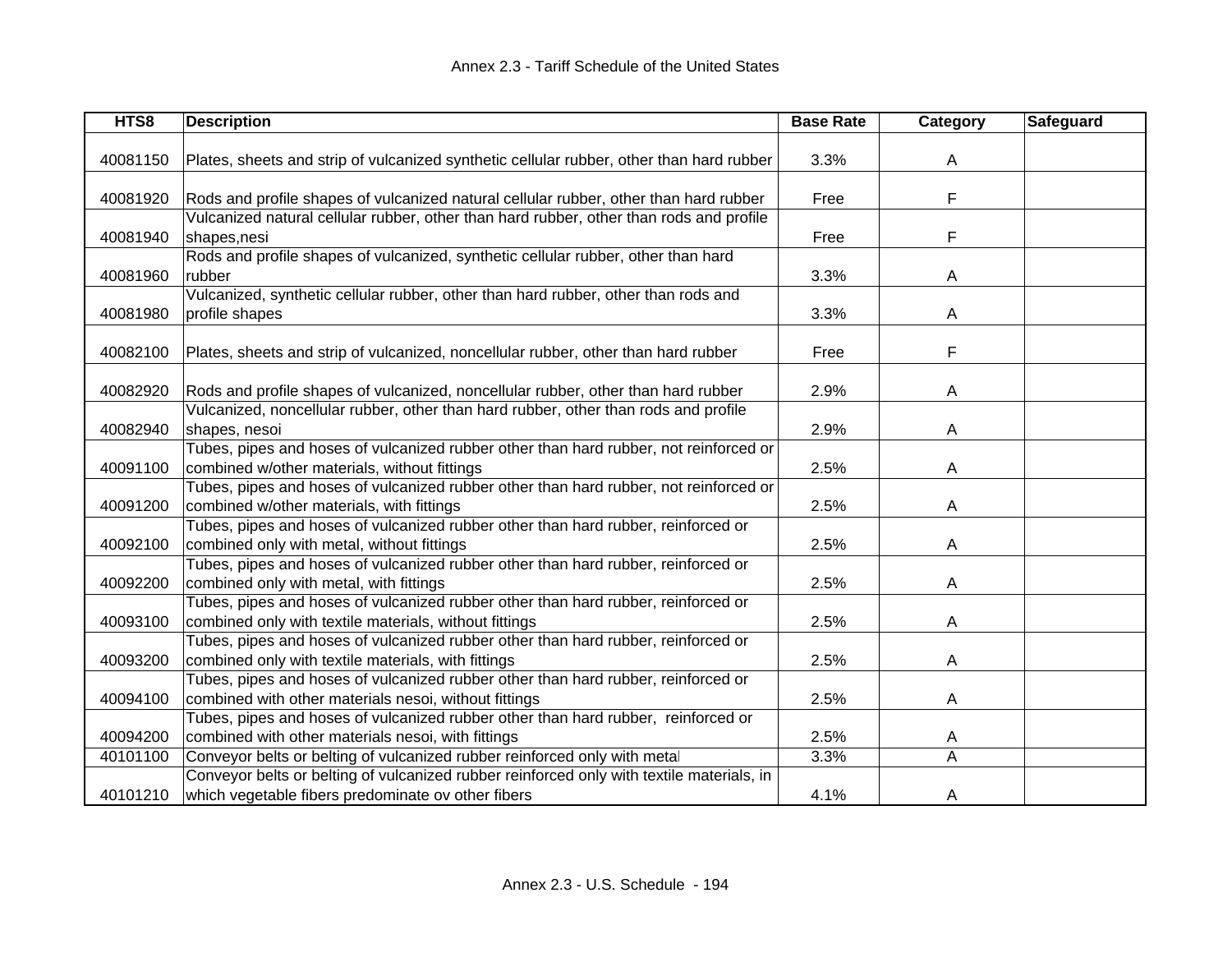| HTS8     | <b>Description</b>                                                                     | <b>Base Rate</b> | <b>Category</b> | Safeguard |
|----------|----------------------------------------------------------------------------------------|------------------|-----------------|-----------|
|          | Conveyor belts/belting of vulcanized rubber reinforced w/textile material, mostly man- |                  |                 |           |
| 40101250 | made fiber, width exceeds 20 cm                                                        | 8.0%             | A               |           |
|          | Conveyor belts/belting of vulcanized rubber reinforced only w/textile material, mostly |                  |                 |           |
| 40101255 | man-made fiber, width not over 20 cm                                                   | 6.4%             | A               |           |
|          | Conveyor belts or belting of vulcanized rubber reinforced only with textile materials, |                  |                 |           |
| 40101290 | nesoi                                                                                  | 1.9%             | A               |           |
| 40101300 | Conveyor belts or belting of vulcanized rubber reinforced only with plastics           | 3.3%             | A               |           |
|          | Conveyor belts or belting of vulcanized rubber, nesoi, combined with textile materials |                  |                 |           |
| 40101910 | in which vegetable fibers predominate ov other fibers                                  | 4.1%             | A               |           |
|          | Conveyor belts/belting of vulcanized rubber, nesoi, combined w/textile components in   |                  |                 |           |
| 40101950 | which man-made fibers predominate, width exceed 20 cm                                  | 8.0%             | A               |           |
|          | Conveyor belts/belting of vulcanized rubber, nesoi, combined w/textile components in   |                  |                 |           |
| 40101955 | which man-made fibers predominate, width under 20 cm                                   | 6.4%             | A               |           |
|          | Conveyor belts/belting of vulcanized rubber, nesoi, combined with textile materials    |                  |                 |           |
| 40101980 | nesoi                                                                                  | 1.9%             | A               |           |
|          | Conveyor belts/belting of vulcanized rubber, nesoi, other than combined with textile   |                  |                 |           |
| 40101990 | materials                                                                              | 3.3%             | A               |           |
|          | Transmission V-belts of vulcanized rubber, V-ribbed, circumference exceed 60 cm but    |                  |                 |           |
| 40103130 | not exceed 180 cm, combined with textile materials                                     | 3.4%             | A               |           |
|          | Transmission V-belt of vulcanized rubber, V-ribbed, circumference exceed 60 cm but     |                  |                 |           |
| 40103160 | not exceed 180 cm, other than combined w/textile material                              | 2.8%             | A               |           |
|          | Transmission V-belts of vulcanized rubber, not V-ribbed, circumference exceed 60 cm    |                  |                 |           |
| 40103230 | but not exceed 180 cm, combined with textile materials                                 | 3.4%             | A               |           |
|          | Transmission V-belt of vulcanized rubber, not V-ribbed, circumference exceed 60 cm     |                  |                 |           |
| 40103260 | not exceed 180 cm, other than combined w/textile material                              | 2.8%             | A               |           |
|          | Transmission V-belts of vulcanized rubber, V-ribbed, circumference exceed 180 cm       |                  |                 |           |
| 40103330 | but not exceed 240 cm, combined with textile materials                                 | 3.4%             | A               |           |
|          | Transmission V-belt of vulcanized rubber, V-ribbed, circumference exceed 180 cm not    |                  |                 |           |
| 40103360 | exceed 240 cm, other than combined w/textile material                                  | 2.8%             | A               |           |
|          | Transmission V-belts of vulcanized rubber, not V-ribbed, circumference exceed 180      |                  |                 |           |
| 40103430 | cm but not exceed 240 cm, combined with textile materials                              | 3.4%             | A               |           |
|          | Transmission V-belt of vulcanized rubber, not V-ribbed, circumference exceed 180 cm    |                  |                 |           |
| 40103460 | not exceed 240 cm, other than combined w/textile material                              | 2.8%             | Α               |           |
|          | Endless synchronous transmission belt of vulcan. rubber, circum. 60-150 cm,            |                  |                 |           |
| 40103530 | combined w/textile mat. w/vegetable fiber more than other fibers                       | 4.1%             | A               |           |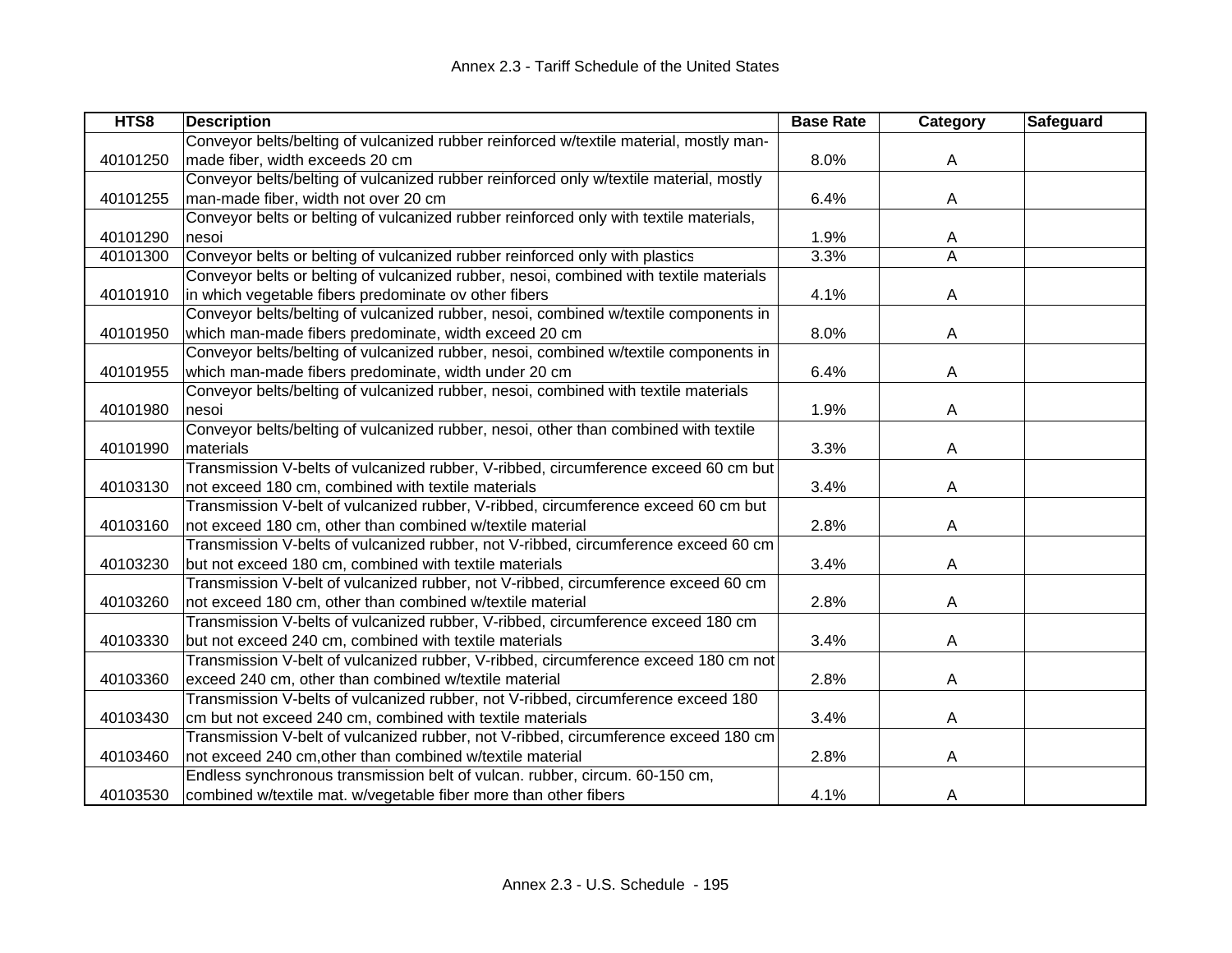| HTS8     | <b>Description</b>                                                                     | <b>Base Rate</b> | Category | Safeguard |
|----------|----------------------------------------------------------------------------------------|------------------|----------|-----------|
|          | Endless synchronous transmission belt of vulcan. rubber, circum. 60-150 cm,            |                  |          |           |
| 40103541 | combine w/textile mat.; manmade fiber predominant; width ov 20 cm                      | 8.0%             | A        |           |
|          | Endless synchronous transmission belt of vulcan. rubber, circum. 60-150 cm,            |                  |          |           |
| 40103545 | combine w/text. mat.; manmade fiber predominant; width n/o 20 cm                       | 6.4%             | A        |           |
|          | Endless synchronous transmission belt of vulcanized rubber, circumference 60 to 150    |                  |          |           |
| 40103550 | cm, combined with textile materials nesoi                                              | 1.9%             | A        |           |
|          | Endless synchronous transmission belt of vulcanized rubber, circumference 60 to 150    |                  |          |           |
| 40103590 | cm, other than combined with textile materials                                         | 3.3%             | A        |           |
|          | Endless synchronous transmission belt of vulcan. rubber, circum. 150-198 cm,           |                  |          |           |
| 40103630 | combined w/textile with vegetable fiber predom over other fiber                        | 4.1%             | A        |           |
|          | Endless synchronous transmission belt of vulcan. rubber, circum. 150-198cm,            |                  |          |           |
| 40103641 | combined w/manmade fiber exceeding other fibers, width ov 20 cm                        | 8.0%             | A        |           |
|          | Endless synchronous transmission belt of vulcan. rubber, circum. 150-198cm,            |                  |          |           |
| 40103645 | combined w/manmade fiber exceeding other fiber, width n/o 20 cm                        | 6.4%             | A        |           |
|          | Endless synchronous transmission belts of vulcanized rubber, circumference 150 to      |                  |          |           |
| 40103650 | 198 cm, combined with textile materials nesoi                                          | 1.9%             | A        |           |
|          | Endless synchronous transmission belts of vulcanized rubber, circumference 150 to      |                  |          |           |
| 40103690 | 198 cm, other than combined with textile materials                                     | 3.3%             | A        |           |
|          | Transmission V-belts and V-belting of vulcanized rubber, nesoi, combined with textile  |                  |          |           |
| 40103910 | materials                                                                              | 3.4%             | Α        |           |
|          | Transmission V-belts and V-belting of vulcanized rubber, nesoi, other than combined    |                  |          |           |
| 40103920 | with textile materials                                                                 | 2.8%             | A        |           |
|          | Transmission belts or belting of vulcanized rubber, nesoi, combined with textile       |                  |          |           |
| 40103930 | materials in which vegetable fiber predominate other fibers                            | 4.1%             | A        |           |
|          | Transmission belts or belting of vulcanized rubber, nesoi, combined w. textile         |                  |          |           |
| 40103941 | materials with man-made fibers predominant, width over 20 cm                           | 8.0%             | A        |           |
|          | Transmission belts or belting of vulcanized rubber, nesoi, combined w. textile         |                  |          |           |
| 40103945 | materials with man-made fibers predominant, width n/o 20 cm                            | 6.4%             | A        |           |
|          | Transmission belts or belting of vulcanized rubber, nesoi, combined with textile       |                  |          |           |
| 40103950 | materials nesoi                                                                        | 1.9%             | A        |           |
|          | Transmission belts or belting of vulcanized rubber, nesoi, other than combined with    |                  |          |           |
| 40103990 | textile materials                                                                      | 3.3%             | A        |           |
|          | New pneumatic radial tires, of rubber, of a kind used on motor cars (including station |                  |          |           |
| 40111010 | wagons and racing cars)                                                                | 4.0%             | A        |           |
|          | New pneumatic tires excluding radials, of rubber, of a kind used on motor cars         |                  |          |           |
| 40111050 | (including station wagons and racing cars)                                             | 3.4%             | A        |           |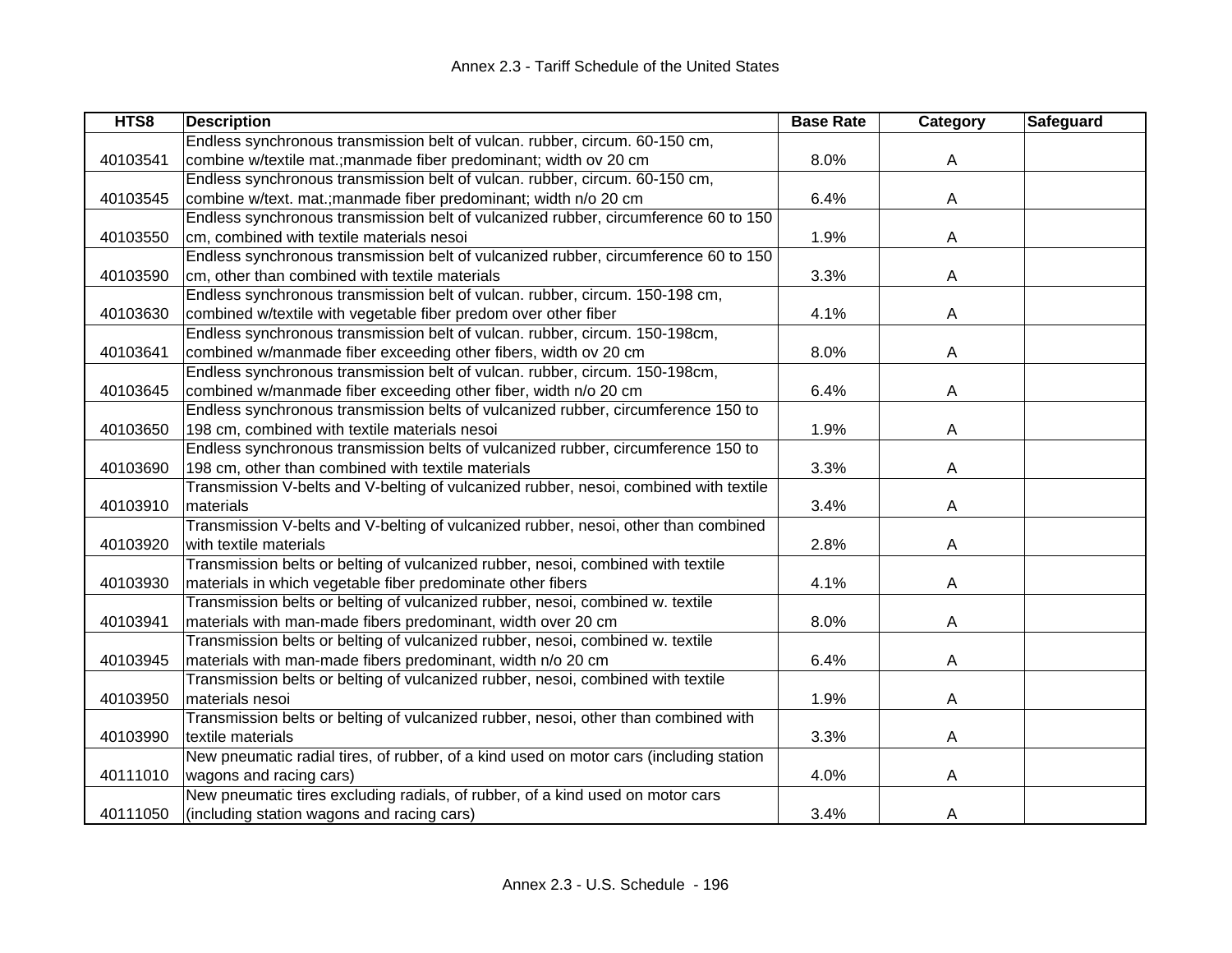| HTS8     | <b>Description</b>                                                                       | <b>Base Rate</b> | Category | Safeguard |
|----------|------------------------------------------------------------------------------------------|------------------|----------|-----------|
| 40112010 | New pneumatic radial tires, of rubber, of a kind used on buses or trucks                 | 4.0%             | A        |           |
|          |                                                                                          |                  |          |           |
| 40112050 | New pneumatic tires excluding radials, of rubber, of a kind used on buses or trucks      | 3.4%             | A        |           |
| 40113000 | New pneumatic tires, of rubber, of a kind used on aircraft                               | Free             | F        |           |
| 40114000 | New pneumatic tires, of rubber, of a kind used on motorcycles                            | Free             | F        |           |
| 40115000 | New pneumatic tires, of rubber, of a kind used on bicycles                               | Free             | F        |           |
|          | New pneumatic tires, of rubber, with a "herring-bone" or like tread, of a kind used on   |                  |          |           |
| 40116100 | agricultural or forestry vehicles and machines                                           | Free             | F        |           |
|          | New pneumatic tires, of rubber, with a "herring-bone" or like tread, for construction or |                  |          |           |
| 40116200 | industrial handling vehicles, rim size n/o 61 cm                                         | Free             | F        |           |
|          | New pneumatic tires, of rubber, with a "herring-bone" or like tread, for construction or |                  |          |           |
| 40116300 | industrial handling vehicles, rim size over 61 cm                                        | Free             | F        |           |
|          | New pneumatic tires, of rubber, having a "herring-bone" or similar tread, for            |                  |          |           |
| 40116900 | equipment or vehicles nesoi                                                              | Free             | F        |           |
|          | New pneumatic tires, of rubber, nesoi, of a kind used on agricultural or forestry        |                  |          |           |
| 40119200 | vehicles and machines                                                                    | Free             | F        |           |
|          | Other new pneumatic radial tires, of rubber, for construction or industrial handling     |                  |          |           |
| 40119340 | vehicles and machines, rim size not over 61 cm, nesoi                                    | 4.0%             | A        |           |
|          | New pneumatic tires (nonradial), of rubber, for construction or industrial handling      |                  |          |           |
| 40119380 | vehicles and machines, rim size not over 61 cm, nesoi                                    | 3.4%             | A        |           |
|          | Other new pneumatic radial tires, of rubber, for construction or industrial handling     |                  |          |           |
| 40119440 | vehicles and machines, rim size over 61 cm, nesoi                                        | 4.0%             | A        |           |
|          | New pneumatic tires (nonradial), of rubber, for construction or industrial handling      |                  |          |           |
| 40119480 | vehicles and machines, rim size over 61 cm, nesoi                                        | 3.4%             | A        |           |
| 40119945 | Other new pnuematic radial tires, of rubber, nesoi                                       | 4.0%             | A        |           |
| 40119985 | New pneumatic tire, of rubber, nesoi                                                     | 3.4%             | A        |           |
|          | Retreaded radial pnuematic tires, of rubber, of a kind used on motor cars (including     |                  |          |           |
| 40121140 | station wagons and racing cars)                                                          | 4.0%             | A        |           |
|          | Retreaded pnuematic tires (nonradials), of rubber, of a kind used on motor cars          |                  |          |           |
| 40121180 | (including station wagons and racing cars)                                               | 3.4%             | A        |           |
| 40121240 | Retreaded pnuematic radial tires, of rubber, of a kind used on buses or trucks           | 4.0%             | A        |           |
|          |                                                                                          |                  |          |           |
| 40121280 | Retreaded pnuematic tires (nonradials), of rubber, of a kind used on buses or trucks     | 3.4%             | A        |           |
| 40121300 | Retreaded pneumatic tires, of rubber, of a kind used on aircraft                         | Free             | F        |           |
|          | Retreaded pneumatic tires, of rubber, designed for certain agricultural or horticultural |                  |          |           |
| 40121920 | machinery                                                                                | Free             | F        |           |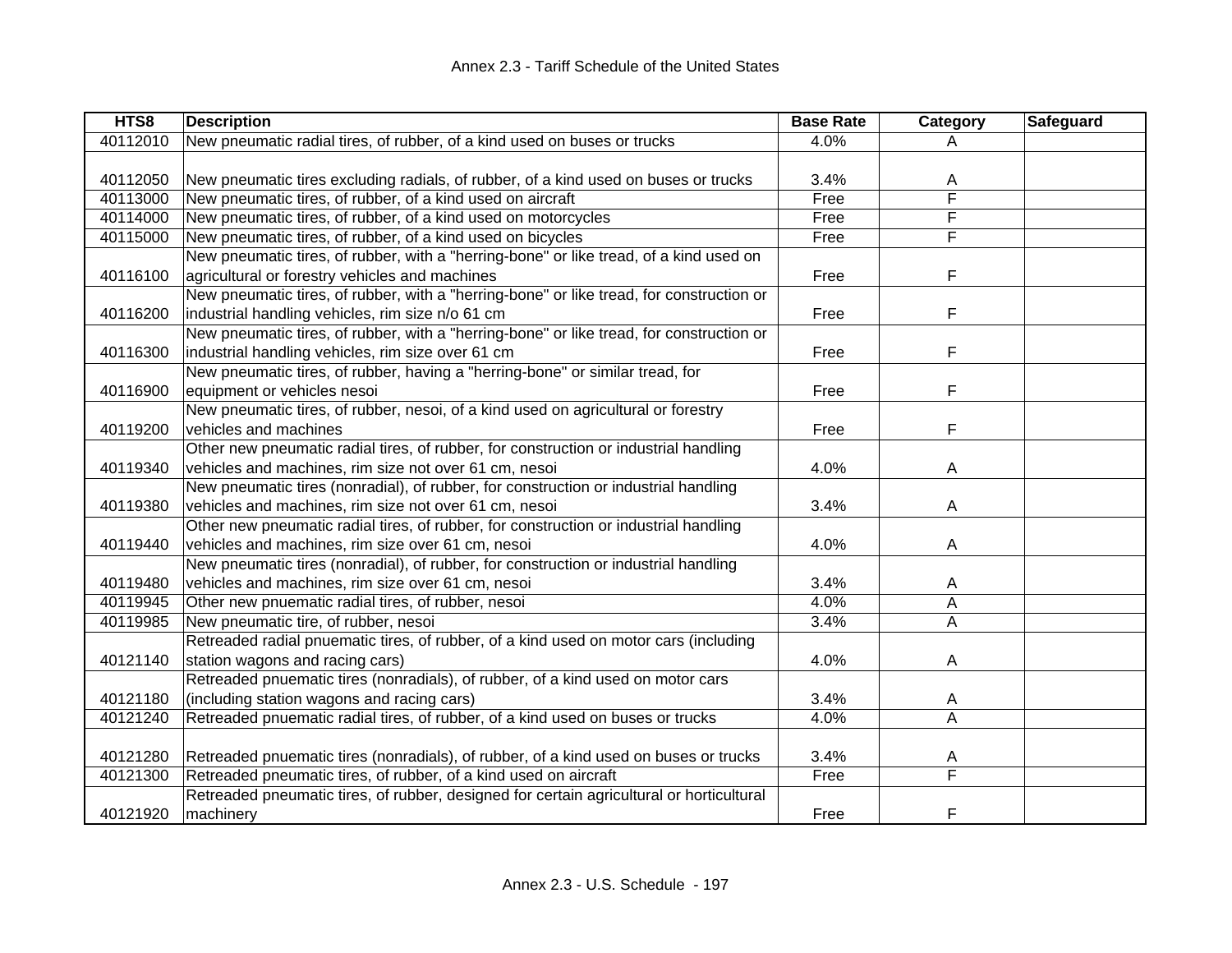| HTS8     | <b>Description</b>                                                                      | <b>Base Rate</b> | Category                | Safeguard |
|----------|-----------------------------------------------------------------------------------------|------------------|-------------------------|-----------|
|          |                                                                                         |                  |                         |           |
| 40121940 | Retreaded pnuematic radial tires, of rubber, not elsewhere specified or included        | 4.0%             | A                       |           |
|          |                                                                                         |                  |                         |           |
| 40121980 | Retreaded pnuematic tires (nonradials), of rubber, not elsewhere specified or included  | 3.4%             | A                       |           |
| 40122010 | Used pneumatic tires of rubber, for aircraft                                            | Free             | $\overline{\mathsf{F}}$ |           |
|          | Used pneumatic tires of rubber, designed for certain agricultural or horticultural      |                  |                         |           |
| 40122015 | machinery, for on-highway trasnport of passengers or goods                              | Free             | F                       |           |
|          | Used pneumatic tires of rubber, designed for certain agricultural or horticultural      |                  |                         |           |
| 40122045 | machinery, nesoi                                                                        | Free             | F                       |           |
|          | Used pneumatic tires, of rubber, for vehicles for on-highway transport of passengers    |                  |                         |           |
| 40122060 | or goods nesoi, or vehicles of heading 8705                                             | Free             | F                       |           |
| 40122080 | Used pneumatic tires, of rubber for machinery, nesoi                                    | Free             | F                       |           |
| 40129010 | Solid or cushion tires of rubber                                                        | Free             | F                       |           |
| 40129030 | Bicycle rim strips of natural rubber                                                    | Free             | F                       |           |
| 40129045 | Interchangeable tire treads and tire flaps, of natural rubber, nesoi                    | 4.2%             | A                       |           |
| 40129070 | Bicycle rim strips of rubber other than of natural rubber                               | Free             | F                       |           |
|          | Interchangeable tire treads and tire flaps, of rubber other than natural rubber, except |                  |                         |           |
| 40129090 | bicycle rim strips, nesoi                                                               | 2.7%             | A                       |           |
|          | Inner tubes of rubber, of a kind used on motor cars (including station wagons and       |                  |                         |           |
| 40131000 | racing cars), buses or trucks                                                           | 3.7%             | A                       |           |
| 40132000 | Inner tubes of rubber, of a kind used on bicycles                                       | Free             | F                       |           |
|          | Inner tubes of rubber designed for tires used on certain agricultural or horticultural  |                  |                         |           |
| 40139010 | machinery                                                                               | Free             | F                       |           |
| 40139050 | Inner tubes of rubber for vehicles nesoi                                                | 3.7%             | Α                       |           |
| 40141000 | Sheath contraceptives of vulcanized rubber                                              | Free             | F                       |           |
| 40149010 | Nursing nipples of vulcanized rubber                                                    | Free             | F                       |           |
|          | Hygienic or pharmaceutical articles nesoi, of vulcanized rubber other than hard         |                  |                         |           |
| 40149050 | rubber, with or without fittings of hard rubber                                         | 4.2%             | A                       |           |
| 40151101 | Surgical gloves of vulcanized rubber other than hard rubber                             | Free             | F                       |           |
| 40151905 | Medical gloves of vulcanized rubber other than hard rubber                              | Free             | F                       |           |
|          | Seamless gloves of vulcanized rubber other than hard rubber, other than surgical or     |                  |                         |           |
| 40151910 | medical gloves                                                                          | 3.0%             | Α                       |           |
|          | Nonseamless gloves of vulcanized rubber other than hard rubber, other than surgical     |                  |                         |           |
| 40151950 | or medical gloves                                                                       | 14.0%            | A                       |           |
|          | Articles of apparel and clothing accessories, excluding gloves, of vulcanized rubber    |                  |                         |           |
| 40159000 | other than hard rubber                                                                  | 4.0%             | A                       |           |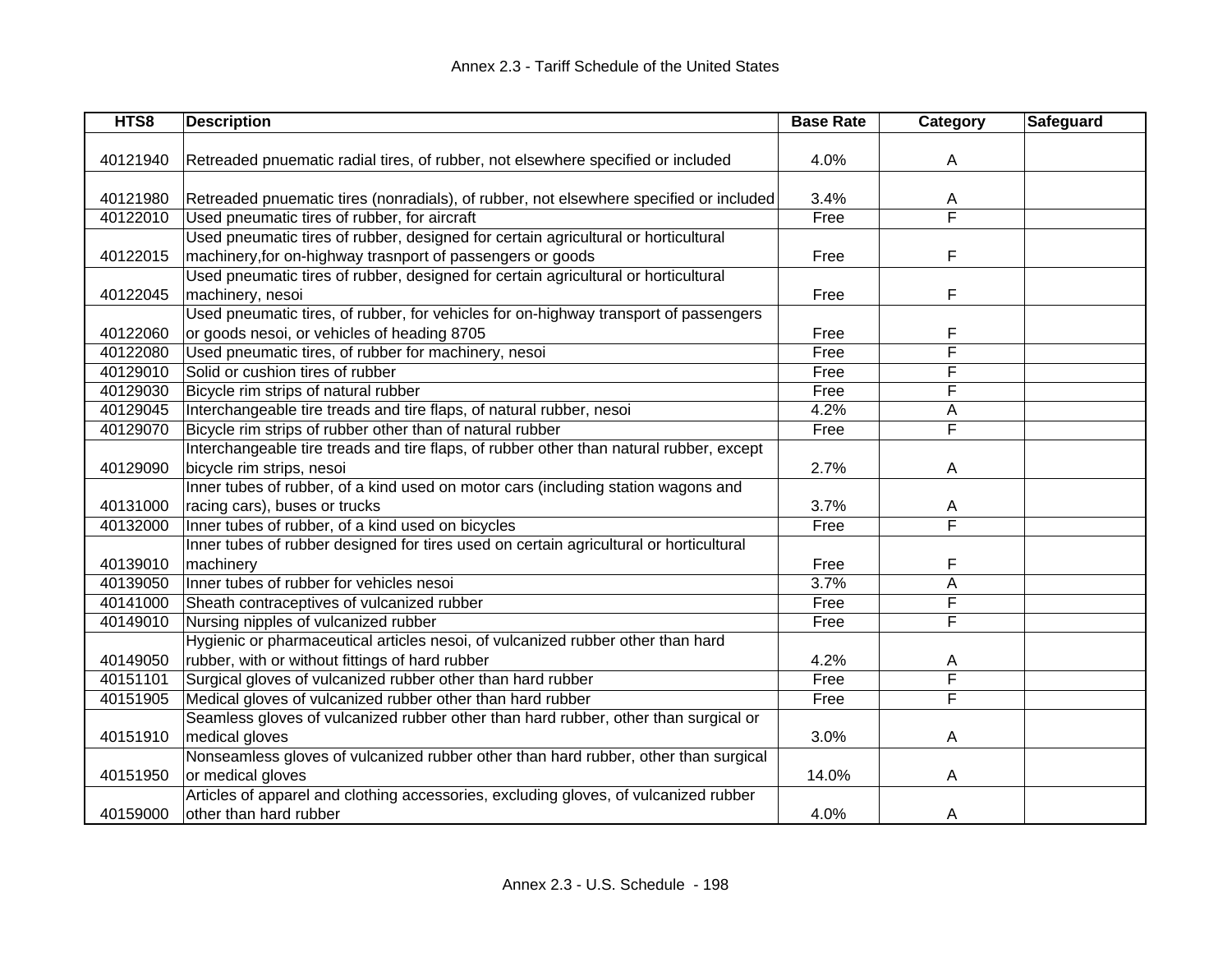| HTS8     | <b>Description</b>                                                                      | <b>Base Rate</b> | Category                | Safeguard |
|----------|-----------------------------------------------------------------------------------------|------------------|-------------------------|-----------|
| 40161000 | Articles of vulcanized cellular rubber other than hard rubber                           | Free             |                         |           |
|          |                                                                                         |                  |                         |           |
| 40169100 | Floor covering and mats, of noncellular vulcanized rubber other than hard rubber        | 2.7%             | A                       |           |
| 40169200 | Erasers, of noncellular vulcanized rubber other than hard rubber                        | 4.2%             | $\overline{\mathsf{A}}$ |           |
|          | Gaskets, washers and other seals, of noncellular vulcanized rubber other than hard      |                  |                         |           |
| 40169310 | rubber                                                                                  | 2.5%             | A                       |           |
|          | Gaskets, washers and other seals, of noncellular vulcanized rubber other than hard      |                  |                         |           |
| 40169350 | rubber                                                                                  | 2.5%             | A                       |           |
|          | Boat or dock fenders, whether or not inflatable, of noncellular vulcanized rubber other |                  |                         |           |
| 40169400 | than hard rubber                                                                        | 4.2%             | A                       |           |
| 40169500 | Inflatable articles nesoi, of noncellular vulcanized rubber other than hard rubber      | 4.2%             | $\overline{\mathsf{A}}$ |           |
|          | Containers of noncellular vulcanized rubber, other than hard rubber, of a kind for      |                  |                         |           |
| 40169903 | packing, transport or marketing of merchandise                                          | 3.0%             | A                       |           |
|          |                                                                                         |                  |                         |           |
| 40169905 | Household articles nesoi, of noncellular vulcanized rubber other than hard rubber       | 3.4%             | A                       |           |
| 40169910 | Handles and knobs, of noncellular vulcanized rubber other than hard rubber              | 3.3%             | A                       |           |
|          | Caps, lids, seals, stoppers and other closures, of noncellular vulcanized rubber other  |                  |                         |           |
| 40169915 | than hard rubber                                                                        | 2.7%             | A                       |           |
| 40169920 | Toys for pets made of noncellular vulcanized rubber other than hard rubber              | 4.3%             | A                       |           |
|          | Articles made of noncellular vulcanized natural rubber, used as vibration control       |                  |                         |           |
| 40169930 | goods in vehicles of 8701 through 8705                                                  | Free             | F                       |           |
|          | Articles made of noncellular vulcanized natural rubber, not used as vibration control   |                  |                         |           |
| 40169935 | goods in vehicles of 8701 through 8705 nesoi                                            | Free             | F                       |           |
|          | Articles nesoi, of noncellular vulcanized synthetic rubber other than hard rubber, used |                  |                         |           |
| 40169955 | as vibration control goods in veh 8701/8705                                             | 2.5%             | A                       |           |
| 40169960 | Articles of noncellular vulcanized synthetic rubber other than hard rubber              | 2.5%             | A                       |           |
|          | Hard rubber (for example, ebonite) in all forms, including waste and scrap; articles of |                  |                         |           |
| 40170000 | hard rubber                                                                             | 2.7%             | A                       |           |
| 41012010 | Whole raw hide/skin of bovine/equines (n/o 8 kg when dried, 10 kg when dry salted or    | Free             | F                       |           |
|          | 16 kg when fresh/otherwise preserved), not pretanned                                    |                  |                         |           |
| 41012020 | Whole bovine hides/skin upper/lining (n/o 8 kg when dried, 10 kg when dry salted or     | Free             | F                       |           |
|          | 16 kg when fresh/otherwise preserved), n/o 2.6 m2, nesoi                                |                  |                         |           |
| 41012030 | Whole bovine hides/skin nesoi (n/o 8 kg when dried, 10 kg when dry salted or 16 kg      | 2.4%             | A                       |           |
|          | when fresh/otherwise preserved), n/o 2.6 m2, nesoi                                      |                  |                         |           |
| 41012035 | Whole raw buffalo hides/skins (n/o 8 kg when dried, 10 kg when dry salted or 16 kg      | 2.4%             | Α                       |           |
|          | when fresh/otherwise preserved), over 2.6 m2, nesoi                                     |                  |                         |           |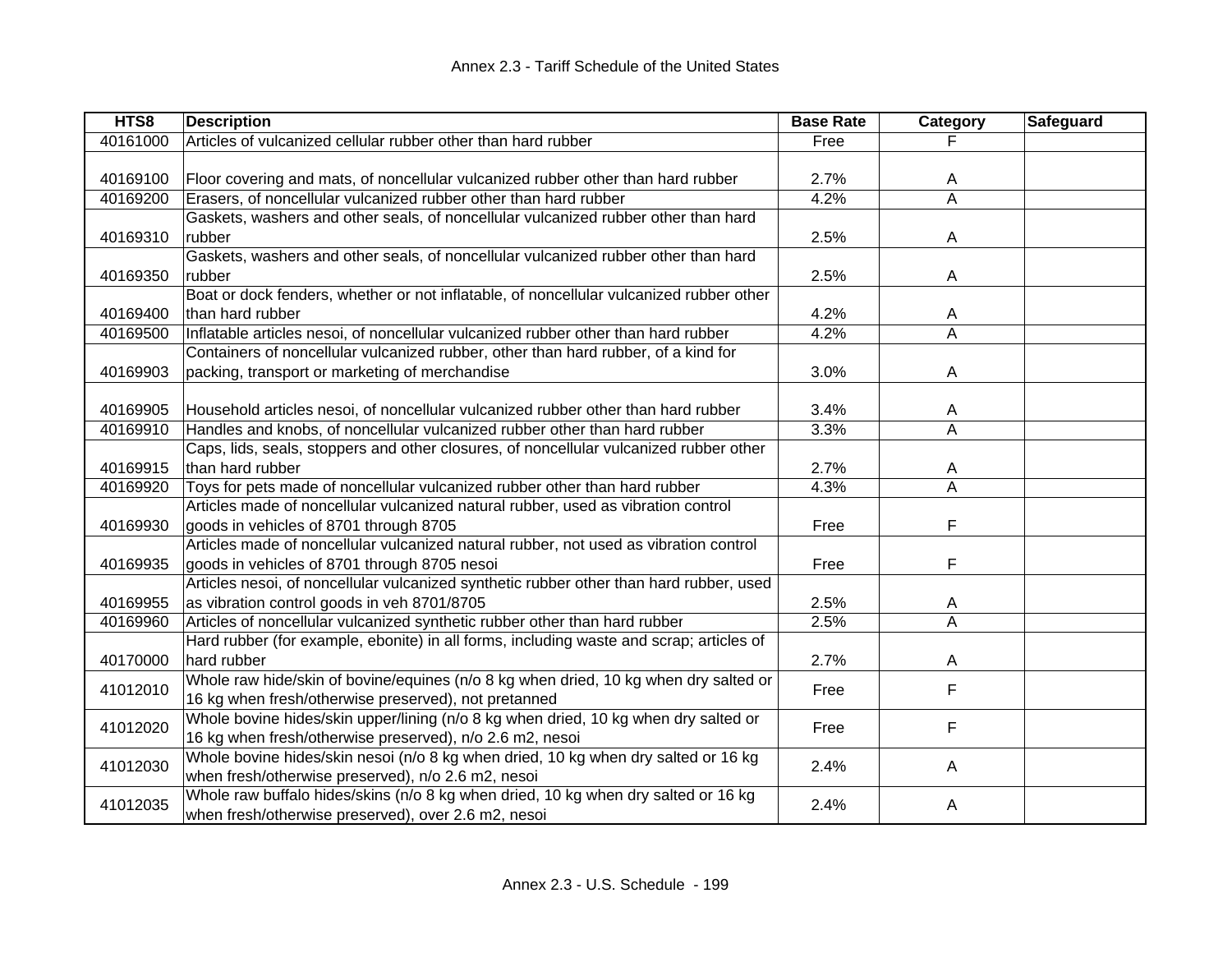| HTS8     | <b>Description</b>                                                                                                                              | <b>Base Rate</b> | <b>Category</b> | <b>Safeguard</b> |
|----------|-------------------------------------------------------------------------------------------------------------------------------------------------|------------------|-----------------|------------------|
| 41012040 | Whole bovine hides/skins (not buffalo) (n/o 8 kg dried, 10 kg dry salted or 16 kg<br>fresh/otherwise preserved), ov 2.6 m2, vegetable pretanned | 5%               | A               |                  |
| 41012050 | Whole bovine hide/skin (not buffalo) (n/o 8 kg dried, 10 kg dry salted or 16 kg<br>fresh/otherwise preserved), ov 2.6 m2, not vegetable pretann | 3.3%             | A               |                  |
| 41012070 | Whole equine hides and skins (n/o 8 kg when dried, 10 kg when dry salted or 16 kg<br>when fresh/otherwise preserved), other than not pretanned  | 3.3%             | A               |                  |
| 41015010 | Whole raw hides and skins of bovine or equine animals, of a weight exceeding 16 kg,<br>not pretanned                                            | Free             | F               |                  |
| 41015020 | Whole raw bovine hides and skins upper/lining, of a weight over 16 kg, unit surface<br>area n/o 2.6 m2, pretanned but not further prepared      | Free             | F               |                  |
| 41015030 | Whole raw bovine hides and skins, of a weight over 16 kg, unit surface area n/o 2.6<br>sq m, pretanned but not further prepared                 | 2.4%             | A               |                  |
| 41015035 | Whole raw buffalo hidess and skins, of a weight over 16 kg, surface area over 2.6 sq<br>m, pretanned but not further prepared,                  | 2.4%             | A               |                  |
| 41015040 | Whole raw bovine hides and skins (not buffalo), weight over 16 kg, surface area over<br>2.6 m2, vegetable pretanned but not further prepared    | 5%               | A               |                  |
| 41015050 | Whole raw bovine hides/skins (not buffalo), weight over 16 kg, surface area over 2.6<br>m2, pretanned (not vegetable) but not further prepared  | 3.3%             | A               |                  |
| 41015070 | Whole raw equine hides and skins, of a weight exceeding 16 kg, pretanned but not<br>further prepared                                            | 3.3%             | A               |                  |
| 41019010 | Raw hides and skins (other than whole) of bovine or equine animals, not pretanned                                                               | Free             | F               |                  |
| 41019035 | Raw buffalo hides and skins (other than whole), pretanned but not further prepared                                                              | 2.4%             | A               |                  |
| 41019040 | Raw bovine hides and skins (other than whole), vegetable pretanned but not further<br>prepared                                                  | 5%               | A               |                  |
| 41019050 | Raw bovine hides and skins (other than whole), pretanned (other than vegetable<br>pretanned) but not further prepared                           | 3.3%             | A               |                  |
| 41019070 | Raw equine hides and skins (other than whole), pretanned but further prepared                                                                   | 3.3%             | A               |                  |
| 41021010 | Raw skins of sheep or lambs (not excluded by note 1(c) to chapter 41), with wool on,<br>not pretanned                                           | Free             | F               |                  |
| 41021020 | Raw skins of sheep or lamb (not excluded by note 1(c) to chapter 41), with wool on,<br>vegetable pretanned but not further prepared             | Free             | F               |                  |
| 41021030 | Raw skins of sheep or lamb (not excluded by note 1(c) to chapter 41), with wool on,<br>pretanned other than vegetable but not further prepared  | 2%               | Α               |                  |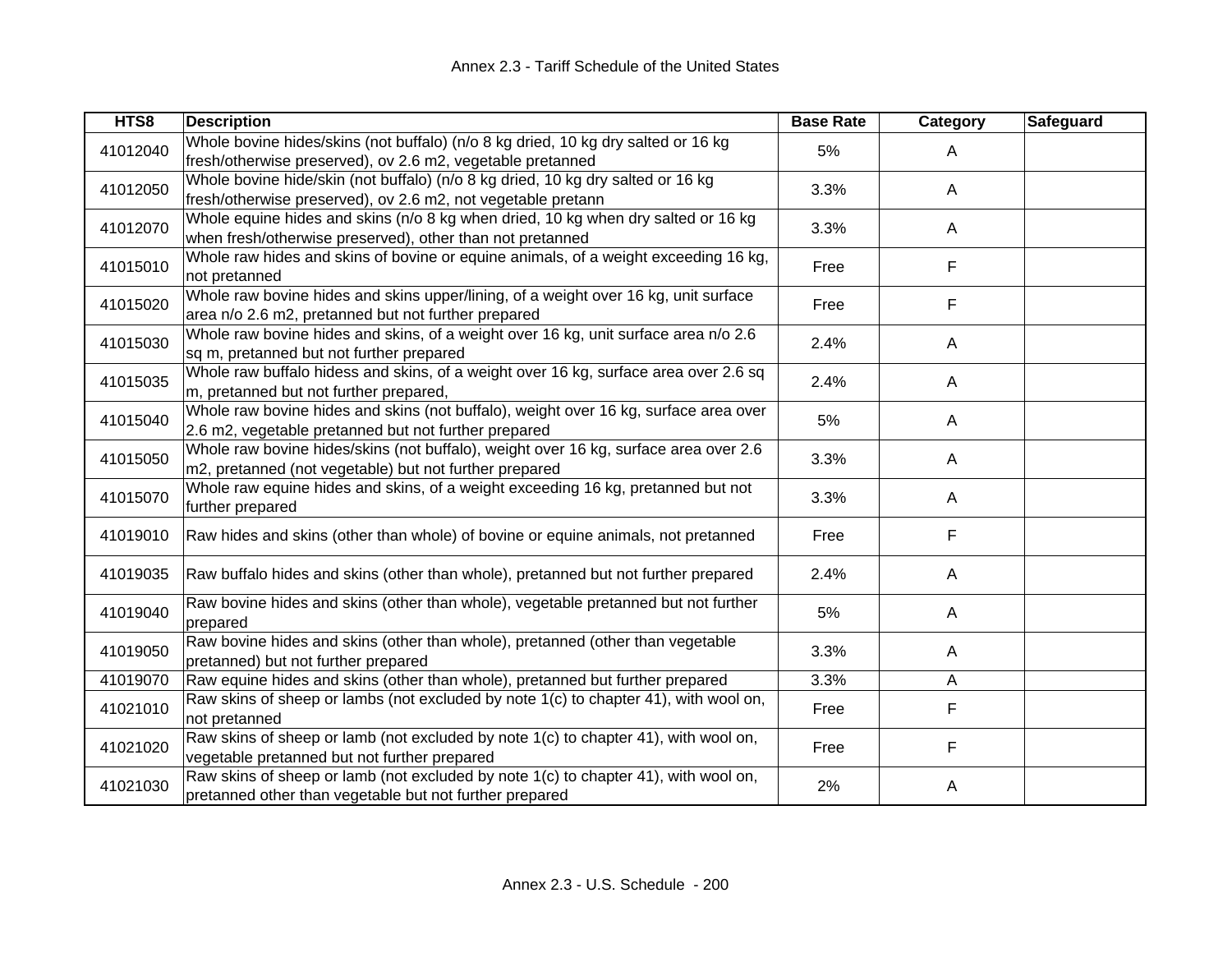| HTS8     | <b>Description</b>                                                                                                                              | <b>Base Rate</b> | Category     | Safeguard |
|----------|-------------------------------------------------------------------------------------------------------------------------------------------------|------------------|--------------|-----------|
| 41022100 | Raw skins of sheep or lambs, without wool on, pickled, other than those excluded by<br>note 1(c) to chapter 41                                  | Free             | F            |           |
| 41022910 | Raw skins of sheep or lamb (not excluded by note 1(c) to chapter 41), without wool<br>on, not pretanned                                         | Free             | F            |           |
| 41022920 | Raw sheep or lamb skins (not excluded by note 1(c) to chapter 41), without wool on,<br>vegetable pretanned but not further prepared             | Free             | F            |           |
| 41022930 | Raw sheep or lamb skins (not excluded by note 1(c) to chapter 41), without wool on,<br>pretanned other than vegetable but not further prepared  | 2%               | $\mathsf{A}$ |           |
| 41031010 | Raw hides and skins of goats or kids (not excluded by note 1(c) to chapter 41), not<br>pretanned                                                | Free             | F            |           |
| 41031020 | Raw hides and skins of goats or kids (not excluded by note 1(c) to chapter 41),<br>vegetable pretanned but not further prepared                 | Free             | F            |           |
| 41031030 | Raw hides and skins of goat or kid (not excluded by note 1(c) to chapter 41),<br>pretanned (other than vegetable) but not prepared              | 3.7%             | $\mathsf{A}$ |           |
| 41032010 | Raw hides and skins of reptiles, not pretanned                                                                                                  | Free             | F            |           |
| 41032020 | Raw hides and skins of reptiles, vegetable pretanned but not further prepared                                                                   | 5%               | Α            |           |
| 41032030 | Raw hides and skins of reptiles, pretanned other than vegetable pretanned but not<br>further prepared                                           | Free             | F            |           |
| 41033010 | Raw hides and skins of swine, not pretanned                                                                                                     | Free             | F            |           |
| 41033020 | Raw hides and skins of swine, pretanned but not further prepared                                                                                | 4.2%             | A            |           |
| 41039010 | Raw hides and skins of animals nesoi (other than those excluded by note 1(b) or 1(c)<br>to chapter 41), not pretanned                           | Free             | F            |           |
| 41039020 | Raw hides and skins of animals nesoi (other than those excluded by note 1(b) or 1(c)<br>to chapter 41), pretanned but not further prepared      | 3.3%             | $\mathsf{A}$ |           |
| 41041110 | Tanned whole bovine skin and hide upper/lining leather, w/o hair on, unit surface area<br>n/o 2.6 sq m, in the wet state                        | Free             | F            |           |
| 41041120 | Tanned whole bovine skin and hide leather (not upper/lining), w/o hair on, unit surface<br>area n/o 2.6 sq m, in the wet state                  | 2.4%             | A            |           |
| 41041130 | Full grain unsplit or grain split buffalo hide or skin, w/o hair on, tanned but not further<br>prepared, surface ov 2.6 m2, in the wet state    | 2.4%             | A            |           |
| 41041140 | Full grain unsplit/grain split bovine nesoi and equine upper & sole hides/skins, w/o<br>hair, tanned but not further prepared, in the wet state | 5.0%             | A            |           |
| 41041150 | Full grain unsplit/grain split bovine (except buffalo) nesoi and equine hides/skins, w/o<br>hair, tanned not further prepared, in the wet state | 3.3%             | A            |           |
| 41041910 | Whole bovine skin upper or lining leather, w/o hair on, unit surface n/o 2.6 sq m,<br>tanned but not further prepared, in the wet state         | Free             | F            |           |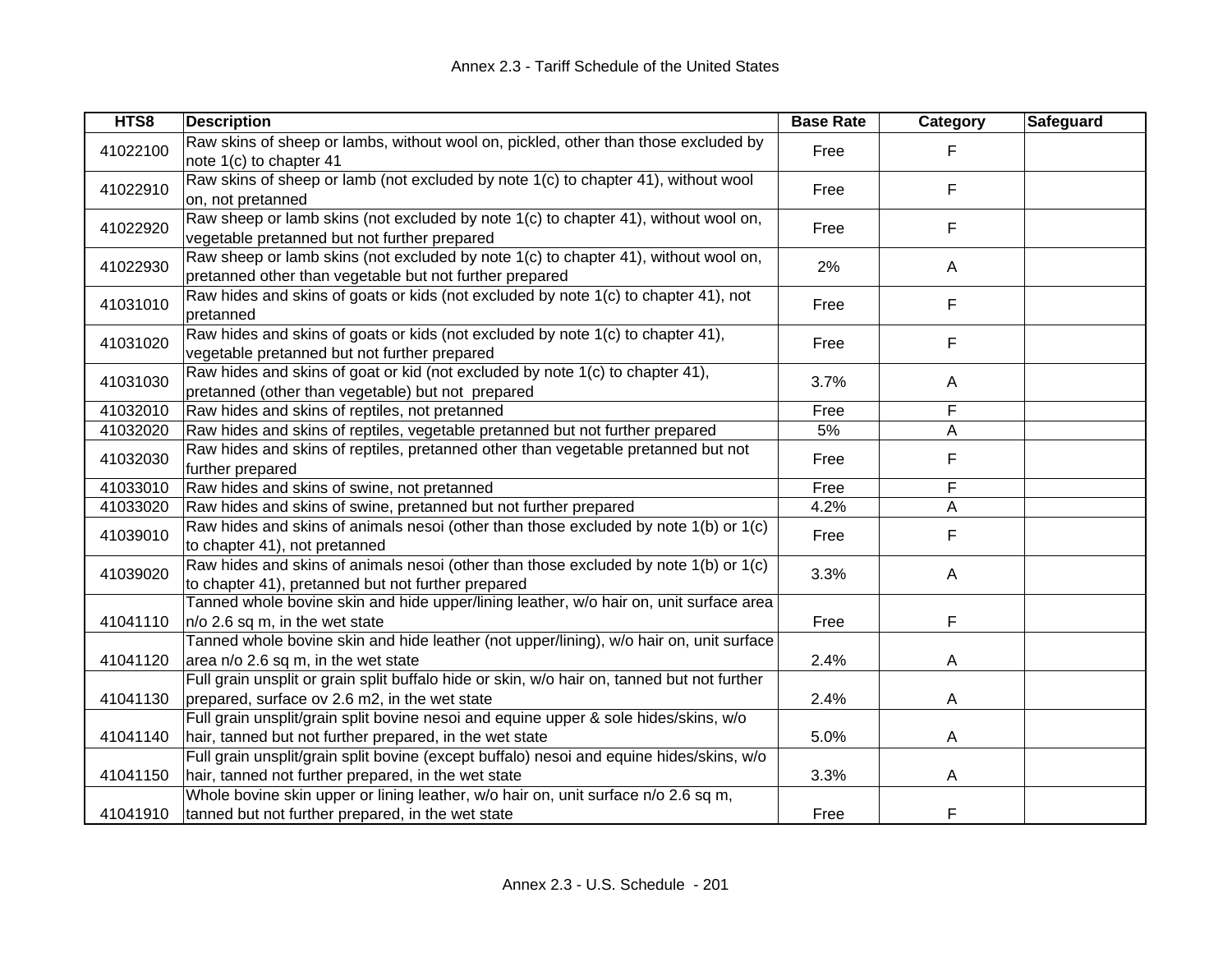| HTS8     | <b>Description</b>                                                                         | <b>Base Rate</b> | <b>Category</b> | Safeguard |
|----------|--------------------------------------------------------------------------------------------|------------------|-----------------|-----------|
|          | Whole bovine skin leather (not upper or lining), w/o hair on, surface n/o 2.6 sq m,        |                  |                 |           |
| 41041920 | tanned but not further prepared, in the wet state                                          | 2.4%             | A               |           |
|          | Buffalo hides and skins nesoi, w/o hair on, unit surface area ov 2.6 m2, tanned but not    |                  |                 |           |
| 41041930 | further prepared, in the wet state                                                         | 2.4%             | A               |           |
|          | Upper and sole bovine (except buffalo) and equine hides and skins, nesoi, w/o hair,        |                  |                 |           |
| 41041940 | tanned but not further prepared, in the wet state                                          | 5.0%             | A               |           |
|          | Bovine (except buffalo) and equine hides and skins (not upper/sole) nesoi, w/o hair,       |                  |                 |           |
| 41041950 | tanned but not further prepared, in the wet state                                          | 3.3%             | A               |           |
|          | Crust whole bovine hide and skin upper or lining leather, w/o hair on, unit surface n/o    |                  |                 |           |
| 41044110 | 2.6 sq m, tanned but not further prepared                                                  | Free             | F               |           |
|          | Crust whole bovine hide and skin leather (not upper or lining), w/o hair on, surface n/o   |                  |                 |           |
| 41044120 | 2.6 sq m, tanned but not further prepared                                                  | 2.4%             | Α               |           |
|          | Crust full grain unsplit or grain split buffalo hides and skins, surface area over 2.6 m2, |                  |                 |           |
| 41044130 | without hair on, tanned but not further prepared                                           | 2.4%             | A               |           |
|          | Crust full grain unsplit/grain split bovine (ex. buffalo) nesoi/equine hides/skins         |                  |                 |           |
| 41044140 | upper/sole leather, w/o hair, tanned not further prepared                                  | 5.0%             | A               |           |
|          | Crust full grain unsplit/grain split bovine (except buffalo) nesoi and equine hides and    |                  |                 |           |
| 41044150 | skins, nesoi, w/o hair, tanned not further prepared                                        | 3.3%             | A               |           |
|          | Crust whole bovine hide and skin upper or lining leather, w/o hair on, unit surface n/o    |                  |                 |           |
| 41044910 | 2.6 sq m, tanned but not further prepared, nesoi                                           | Free             | F               |           |
|          | Crust whole bovine hide and skin (not upper or lining leather), w/o hair on, surface n/o   |                  |                 |           |
| 41044920 | 2.6 sq m, tanned but not further prepared, nesoi                                           | 2.4%             | A               |           |
|          | Crust buffalo hides and skins nesoi, without hair on, surface area over 2.6 m2, tanned     |                  |                 |           |
| 41044930 | but not further prepared                                                                   | 2.4%             | A               |           |
|          | Crust upper and sole equine and bovine (except buffalo) nesoi hides and skins, nesoi,      |                  |                 |           |
| 41044940 | w/o hair, tanned but not further prepared                                                  | 5.0%             | Α               |           |
|          | Crust bovine (except buffalo) nesoi and equine hides and skins, nesoi, w/o hair,           |                  |                 |           |
| 41044950 | tanned but not further prepared                                                            | 3.3%             | A               |           |
| 41051010 | Sheep or lamb skins, without wool on, tanned but not further prepared, wet blue            | 2.0%             | A               |           |
|          | Sheep or lamb skins, without wool on, tanned but not further prepared, in the wet          |                  |                 |           |
| 41051090 | state other than wet blue                                                                  | 2.0%             | A               |           |
|          | Sheep or lamb skins, without wool on, tanned but not further prepared, in the dry state    |                  |                 |           |
| 41053000 | (crust)                                                                                    | 2.0%             | A               |           |
|          | Hides and skins of goats or kids, without hair on, tanned but not further prepared, wet    |                  |                 |           |
| 41062110 | blue                                                                                       | 2.4%             | A               |           |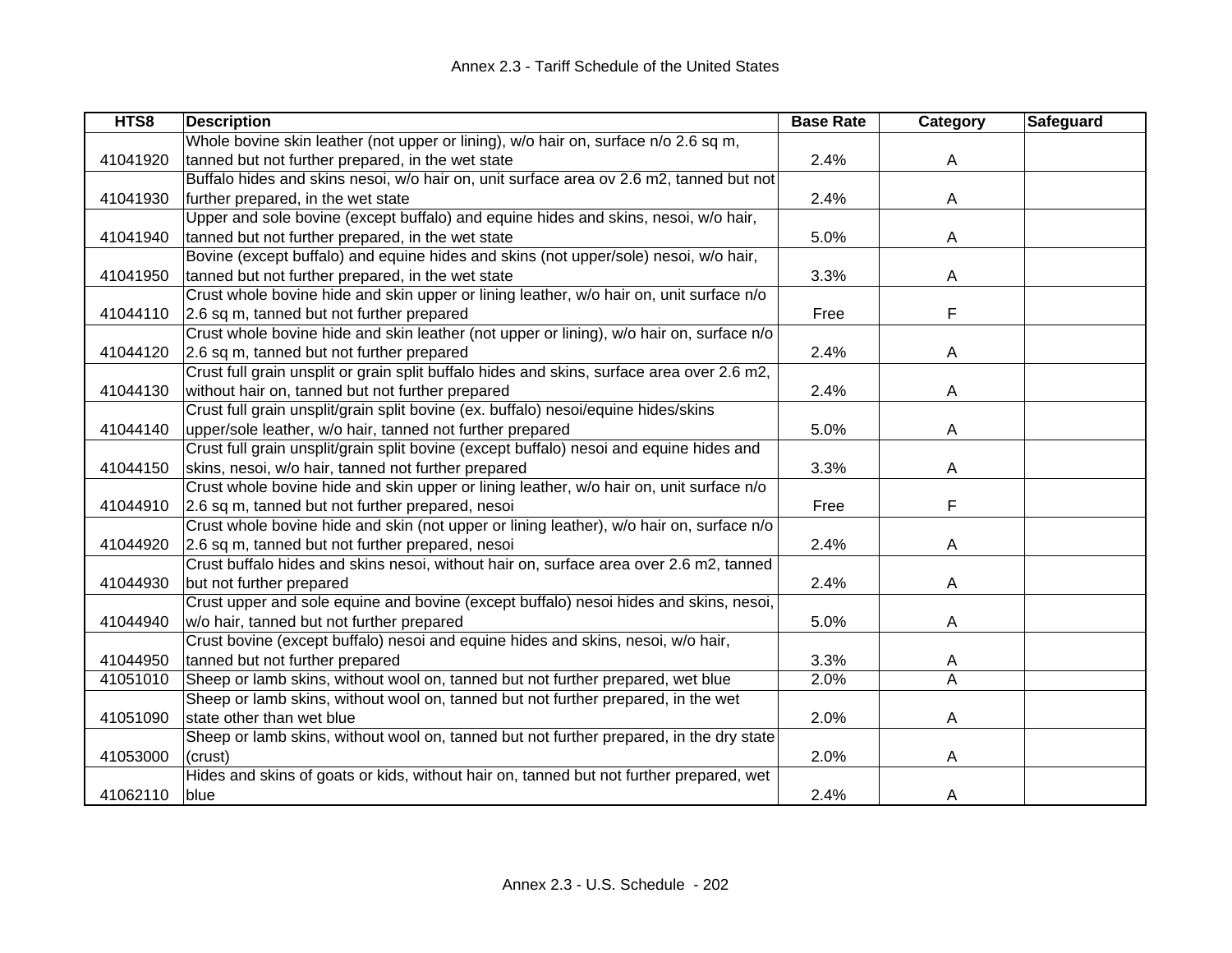| HTS8     | <b>Description</b>                                                                          | <b>Base Rate</b> | Category | Safeguard |
|----------|---------------------------------------------------------------------------------------------|------------------|----------|-----------|
|          | Hides and skins of goats or kids, without hair on, tanned but not further prepared, in      |                  |          |           |
| 41062190 | the wet state other than wet blue                                                           | 2.4%             | A        |           |
|          | Hides and skins of goats or kids, without hair on, tanned but not further prepared, in      |                  |          |           |
| 41062200 | the dry state (crust)                                                                       | 2.4%             | A        |           |
|          |                                                                                             |                  |          |           |
| 41063110 | Hides and skins of swine, without hair on, tanned but not further prepared, wet blue        | 4.2%             | A        |           |
|          | Hides and skins of swine, without hair on, tanned but not further prepared, in the wet      |                  |          |           |
| 41063190 | state other than wet blue                                                                   | 4.2%             | Α        |           |
|          | Hides and skins of swine, without hair on, tanned but not further prepared, in the dry      |                  |          |           |
| 41063200 | state (crust)                                                                               | 4.2%             | A        |           |
|          | Tanned or cust hides and skins of reptiles, whether or not split, but not further           |                  |          |           |
| 41064000 | prepared                                                                                    | Free             | F        |           |
|          | Hides and skins of animals nesoi, without hair on, tanned but not further prepared, in      |                  |          |           |
| 41069100 | the wet state (including wet-blue)                                                          | 3.3%             | A        |           |
|          | Hides and skins of animals nesoi, without hair on, tanned but not further prepared, in      |                  |          |           |
| 41069200 | the dry state (crust)                                                                       | 3.3%             | Α        |           |
|          | Full grain unsplit whole bovine upper or lining leather, w/o hair on, surface n/o 2.6 m2,   |                  |          |           |
| 41071110 | prepared after tanning or crusting, not head 4114                                           | Free             | F        |           |
|          | Full grain unsplit whole bovine leather (not upper/lining), w/o hair on, not fancy, n/o 2.6 |                  |          |           |
| 41071120 | m2, prepared after tanning or crust, not head 4114                                          | 2.4%             | A        |           |
|          | Full grain unsplit whole bovine leather (not upper/lining), w/o hair on, fancy, n/o 2.6     |                  |          |           |
| 41071130 | m2, prepared after tanning or crusting, not head 4114                                       | 3.6%             | A        |           |
|          | Full grain unsplit whole buffalo leather, without hair on, surface over 2.6 sq m,           |                  |          |           |
| 41071140 | prepared after tanning or crusting, not heading 4114                                        | 2.5%             | A        |           |
|          | Full grain unsplit upholstery leather of bovines (not buffalo) nesoi and equines, w/o       |                  |          |           |
| 41071150 | hair on, prepared after tanning or crusting, not 4114                                       | 2.8%             | A        |           |
|          | Full grain unsplit upper & sole leather of bovines (not buffalo) nesoi or equine, w/o hair  |                  |          |           |
| 41071160 | on, prepared after tanning or crusting, not 4114                                            | 3.3%             | A        |           |
|          | Full grain unsplit whole bovine (not buffalo) nesoi and equine leather nesoi, w/o hair,     |                  |          |           |
| 41071170 | prepared after tanning/crusting, not fancy, not 4114                                        | 5.0%             | A        |           |
|          | Full grain unsplit whole bovine (not buffalo) nesoi and equine leather nesoi, w/o hair,     |                  |          |           |
| 41071180 | prepared after tanning or crusting, fancy, not 4114                                         | 2.4%             | A        |           |
|          | Grain split whole bovine skin upper or lining leather, w/o hair on, unit surface n/o 2.6    |                  |          |           |
| 41071210 | sq m, prepared after tanning or crusting, not 4114                                          | Free             | F        |           |
|          | Grain split whole bovine skin leather (not upper or lining), w/o hair, not fancy, n/o 2.6   |                  |          |           |
| 41071220 | sq m, prepared after tanning or crusting, not 4114                                          | 2.4%             | A        |           |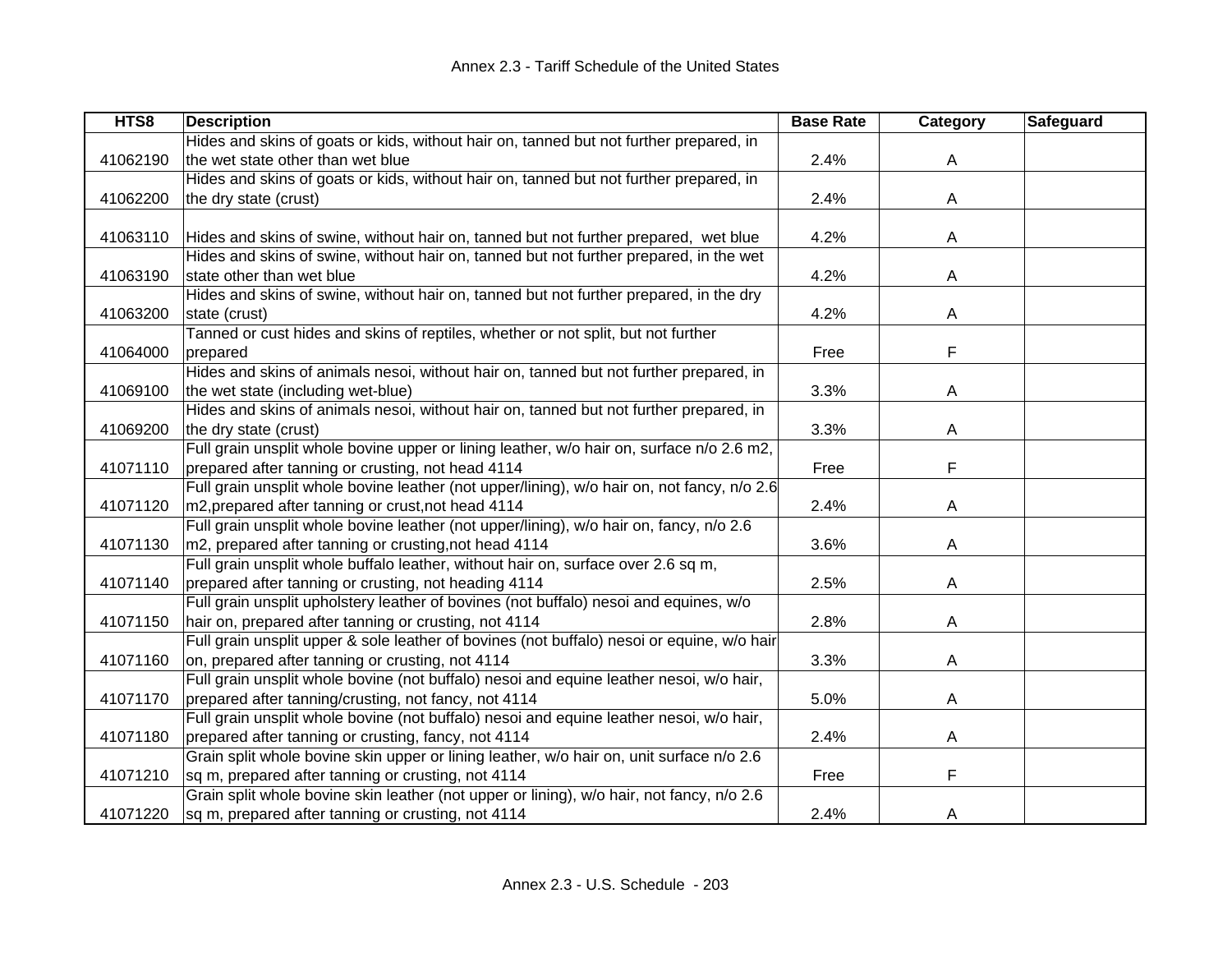| HTS8     | <b>Description</b>                                                                          | <b>Base Rate</b> | Category | Safeguard |
|----------|---------------------------------------------------------------------------------------------|------------------|----------|-----------|
|          | Grain split whole bovine skin leather (not upper or lining), w/o hair on, fancy, n/o 2.6    |                  |          |           |
| 41071230 | sq m, prepared after tanning or crusting, not 4114                                          | 3.6%             | A        |           |
|          | Grain split whole buffalo leather, without hair on, unit surface area over 2.6 sq m,        |                  |          |           |
| 41071240 | prepared after tanning or crusting, not of heading 4114                                     | 2.5%             | A        |           |
|          | Grain split whole upholstery leather of bovines (not buffalo) nesoi and equines, w/o        |                  |          |           |
| 41071250 | hair on, prepared after tanning or crusting, not 4114                                       | 2.8%             | A        |           |
|          | Grain split whole upper & sole leather of bovines (not buffalo) nesoi or equines, w/o       |                  |          |           |
| 41071260 | hair on, prepared after tanning or crusting, not 4114                                       | 3.3%             | A        |           |
|          | Grain split whole bovine (not buffalo) nesoi and equine nesoi leathers, w/o hair on,        |                  |          |           |
| 41071270 | prepared after tanning or crusting, not fancy, not 4114                                     | 5.0%             | A        |           |
|          | Grain split whole bovine (not buffalo) nesoi and equine nesoi leathers, without hair on,    |                  |          |           |
| 41071280 | prepared after tanning or crusting, fancy, not 4114                                         | 2.4%             | A        |           |
|          | Whole bovine skin upper or lining leather nesoi, w/o hair on, unit surface n/o 2.6 m2,      |                  |          |           |
| 41071910 | prepared after tanning or crusting, not of head 4114                                        | Free             | F        |           |
|          | Whole bovine skin leather (not upper or lining) nesoi, w/o hair on, not fancy, n/or 2.6     |                  |          |           |
| 41071920 | sq m, prepared after tanning or crusting, not 4114                                          | 2.4%             | A        |           |
|          | Whole bovine skin leather (not upper or lining) nesoi, w/o hair on, fancy, surface n/o      |                  |          |           |
| 41071930 | 2.6 m2, prepared after tanning or crusting, not 4114                                        | 3.6%             | A        |           |
|          | Whole buffalo skin leather (not full grain unsplits/grain splits), w/o hair on, over 2.6 sq |                  |          |           |
| 41071940 | m, prepared after tanning or crusting, not 4114                                             | 2.5%             | A        |           |
|          | Whole upholstery leather of bovines (not buffalo) nesoi and equines nesoi, without          |                  |          |           |
| 41071950 | hair on, prepared after tanning or crusting, not 4114                                       | 2.8%             | Α        |           |
|          | Whole upper & sole leather of bovines (not buffalo) nesoi or equines nesoi, without         |                  |          |           |
| 41071960 | hair on, prepared after tanning or crusting, not 4114                                       | 5.0%             | A        |           |
|          | Whole bovine (not buffalo) and equine leather, nesoi, without hair on, not fancy,           |                  |          |           |
| 41071970 | prepared after tanning or crusting, not of heading 4114                                     | 5.0%             | A        |           |
|          | Whole bovine (not buffalo) and equine leather, nesoi, without hair on, fancy, prepared      |                  |          |           |
| 41071980 | after tanning or crusting, not of heading 4114                                              | 2.4%             | A        |           |
|          | Full grain unsplit buffalo leather (not whole), w/o hair on, prepared after tanning or      |                  |          |           |
| 41079140 | crusting (including parchment-dressed), not head 4114                                       | 2.5%             | Α        |           |
|          | Full grain unsplit upholstery leather of bovines (not buffalo) & equines, not whole, w/o    |                  |          |           |
| 41079150 | hair, prepared after tanning or crusting, not 4114                                          | 2.8%             | A        |           |
|          | Full grain unsplit upper & sole leather of bovines (not buffalo) or equines, not whole,     |                  |          |           |
| 41079160 | w/o hair, prep. after tanning or crusting, not 4114                                         | 3.3%             | A        |           |
|          | Full grain unsplit bovine (not buffalo) & equine leather, not whole, w/o hair on, nesoi,    |                  |          |           |
| 41079170 | not fancy, prep. after tanning/crusting, not 4114                                           | 5.0%             | A        |           |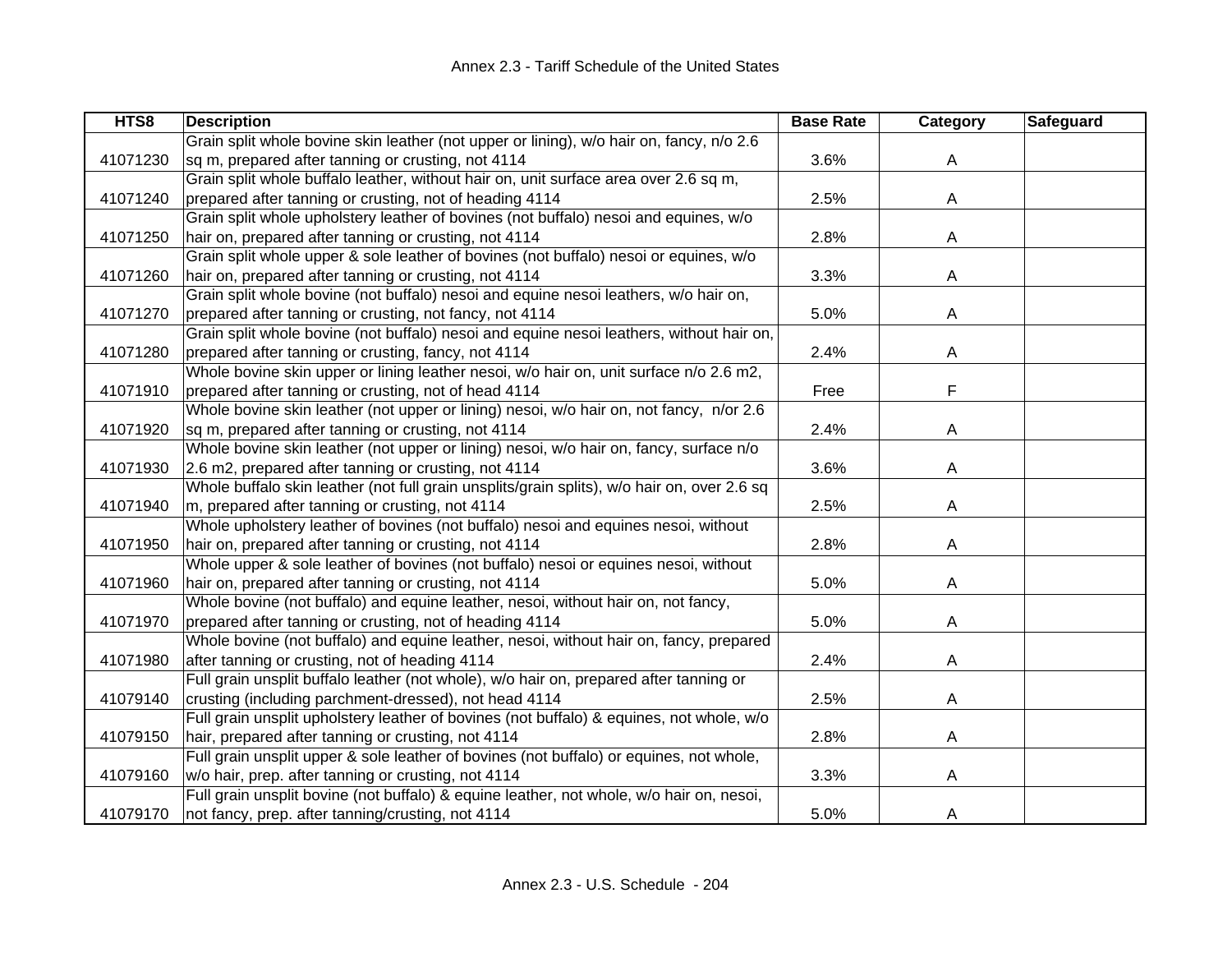| HTS8     | <b>Description</b>                                                                         | <b>Base Rate</b> | Category | Safeguard |
|----------|--------------------------------------------------------------------------------------------|------------------|----------|-----------|
|          | Full grain unsplit bovine (not buffalo) & equine leather, not whole, w/o hair on, nesoi,   |                  |          |           |
| 41079180 | fancy, prepared after tanning or crusting, not 4114                                        | 2.4%             | A        |           |
|          | Grain splits buffalo leather (not whole), without hair on, prepared after tanning or       |                  |          |           |
| 41079240 | crusting, other than of heading 4114                                                       | 2.5%             | A        |           |
|          | Grain splits upholstery leather of bovines (not buffalo) and equines, not whole, w/o       |                  |          |           |
| 41079250 | hair on, prepared after tanning or crusting, not 4114                                      | 2.8%             | A        |           |
|          | Grain splits upper & sole leather of bovines (not buffalo) or equines, not whole, w/o      |                  |          |           |
| 41079260 | hair on, prepared after tanning or crusting, not 4114                                      | 3.3%             | A        |           |
|          | Grain splits bovine (not buffalo) and equine leather, not whole, w/o hair on, nesoi, not   |                  |          |           |
| 41079270 | fancy, prepared after tanning or crusting, not 4114                                        | 5.0%             | A        |           |
|          | Grain splits bovine (not buffalo) and equine leather, not whole, without hair on, nesoi,   |                  |          |           |
| 41079280 | fancy, prepared after tanning or crusting, not 4114                                        | 2.4%             | A        |           |
|          | Buffalo leather other than full grains unsplit & grain splits, not whole, w/o hair on,     |                  |          |           |
| 41079940 | prepared after tanning or crusting, not heading 4114                                       | 2.5%             | A        |           |
|          | Upholstery leather of bovines (not buffalo) or equines, not whole, nesoi, without hair     |                  |          |           |
| 41079950 | on, prepared after tanning or crusting, not 4114                                           | 2.8%             | A        |           |
|          | Upper & sole leather of bovines (not buffalo) or equines, not whole, nesoi, w/o hair on,   |                  |          |           |
| 41079960 | prepare after tanning or crusting, not 4114                                                | 5.0%             | A        |           |
|          | Bovine (not buffalo) and equine leather, not whole, nesoi, without hair on, not fancy,     |                  |          |           |
| 41079970 | prepared after tanning or crusting, not heading 4114                                       | 5.0%             | A        |           |
|          | Bovine (not buffalo) and equine leather, not whole, nesoi, without hair on, fancy,         |                  |          |           |
| 41079980 | prepared after tanning or crusting, not of heading 4114                                    | 2.4%             | A        |           |
|          | Sheep or lamb skin leather, without wool on, not fancy, prepared after tanning or          |                  |          |           |
| 41120030 | crusting, other than of heading 4114                                                       | 2.0%             | A        |           |
|          | Sheep or lamb skin leather, without wool on, fancy, further prepared after tanning or      |                  |          |           |
| 41120060 | crusting, other than of heading 4114                                                       | 2.0%             | A        |           |
|          | Goat or kidskin leather, without hair on, not fancy, further prepared after tanning or     |                  |          |           |
| 41131030 | crusting, other than of heading 4114                                                       | 2.4%             | A        |           |
|          | Goat or kidskin leather, without hair on, fancy, further prepared after tanning or         |                  |          |           |
| 41131060 | crusting, other than of heading 4114                                                       | 2.8%             | A        |           |
|          | Leather of swine, without hair on, further prepared after tanning or crusting, other than  |                  |          |           |
| 41132000 | leather of heading 4114                                                                    | 4.2%             | A        |           |
|          | Reptile leather, not fancy, further prepared after tanning or crusting, other than leather |                  |          |           |
| 41133030 | of heading 4114                                                                            | Free             | F        |           |
|          | Reptile leather, fancy, further prepared after tanning or crusting, other than leather of  |                  |          |           |
| 41133060 | heading 4114                                                                               | Free             | F        |           |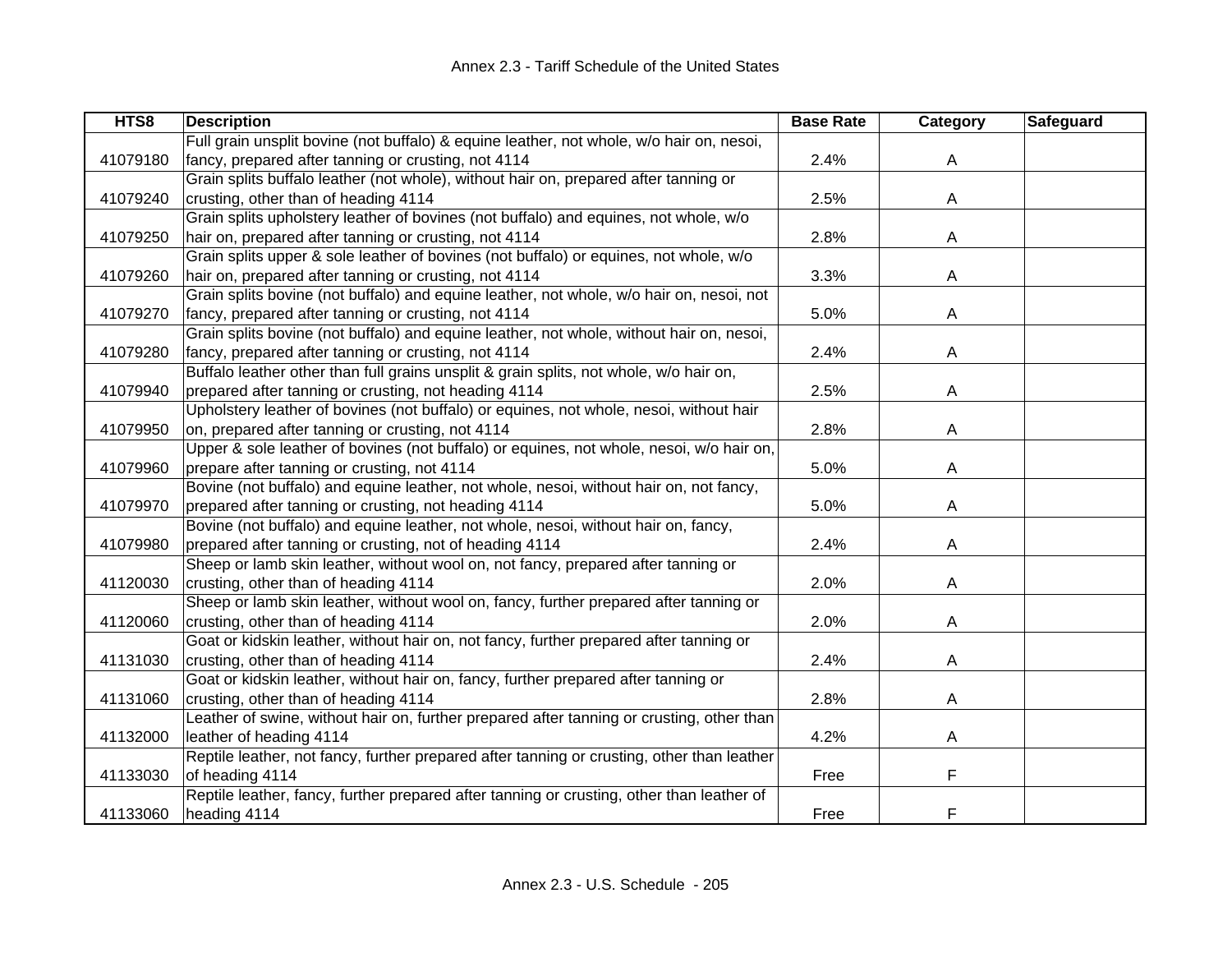| HTS8     | <b>Description</b>                                                                       | <b>Base Rate</b> | Category     | Safeguard |
|----------|------------------------------------------------------------------------------------------|------------------|--------------|-----------|
|          | Leather of animals nesoi, without hair on, not fancy, further prepared after tanning or  |                  |              |           |
| 41139030 | crusting, other than leather of heading 4114                                             | 3.3%             | A            |           |
|          | Leather of animals nesoi, without hair on, fancy, further prepared after tanning or      |                  |              |           |
| 41139060 | crusting, other than leather of heading 4114                                             | 1.6%             | A            |           |
| 41141000 | Chamois (including combination chamois) leather                                          | 3.2%             | A            |           |
| 41142030 | Patent leather                                                                           | 2.3%             | A            |           |
| 41142040 | Patent laminated leather or metallized leather, of calf or kip                           | 3.6%             | A            |           |
| 41142070 | Patent laminated leather or metallized leather, other than calf or kip                   | 1.6%             | $\mathsf{A}$ |           |
|          | Composition leather with a basis of leather or leather fiber, in slabs, sheets or strip, |                  |              |           |
| 41151000 | whether or not in rolls                                                                  | Free             | F            |           |
|          | Parings & other waste of leather or composition leather, not suitable for the            |                  |              |           |
| 41152000 | manufacture of leather articles; leather dust, powder & flour                            | Free             | F            |           |
|          |                                                                                          |                  |              |           |
| 42010030 | Dog leashes, collars, muzzles, harnesses and similar dog equipment, of any material      | 2.4%             | A            |           |
|          | Saddlery and harnesses for animals nesi, (incl. traces, leads, knee pads, muzzles,       |                  |              |           |
| 42010060 | saddle cloths and bags and the like), of any material                                    | 2.8%             | A            |           |
|          | Trunks, suitcases, vanity & all other cases, occupational luggage & like containers,     |                  |              |           |
| 42021100 | surface of leather, composition or patent leather                                        | 8.0%             | A            |           |
|          | Trunks, suitcases, vanity and attache cases, occupational luggage and similar            |                  |              |           |
| 42021220 | containers, with outer surface of plastics                                               | 20.0%            | A            |           |
|          | Trunks, suitcases, vanity & attache cases, occupational luggage & like containers,       |                  |              |           |
| 42021240 | surfaces of cotton, not of pile or tufted construction                                   | 6.30%            | A            |           |
|          | Trunks, suitcases, vanity & attache cases, occupational luggage & like containers, w     |                  |              |           |
| 42021260 | outer surface of veg. fibers, excl. cotton                                               | 5.70%            | A            |           |
|          | Trunks, suitcases, vanity & attache cases, occupational luggage and similar              |                  |              |           |
| 42021280 | containers, with outer surface of textile materials nesi                                 | 17.60%           | A            |           |
|          | Trunks, suitcases, vanity cases, attache cases, occupational luggage & like              |                  |              |           |
| 42021900 | containers surface of vulcanized fiber or paperboard nesi                                | 20.0%            | A            |           |
|          | Handbags, with or without shoulder strap or without handle, with outer surface of        |                  |              |           |
| 42022130 | reptile leather                                                                          | 5.3%             | A            |           |
|          | Handbags, with or without shoulder strap or without handle, with outer surface of        |                  |              |           |
| 42022160 | leather, composition or patent leather, nesi, n/o \$20 ea.                               | 10.0%            | A            |           |
|          | Handbags, with or without shoulder strap or without handle, with outer surface of        |                  |              |           |
| 42022190 | leather, composition or patent leather, nesi, over \$20 ea.                              | 9.0%             | A            |           |
|          | Handbags, with or without shoulder straps or without handle, with outer surface of       |                  |              |           |
| 42022215 | sheeting of plastics                                                                     | 16.0%            | A            |           |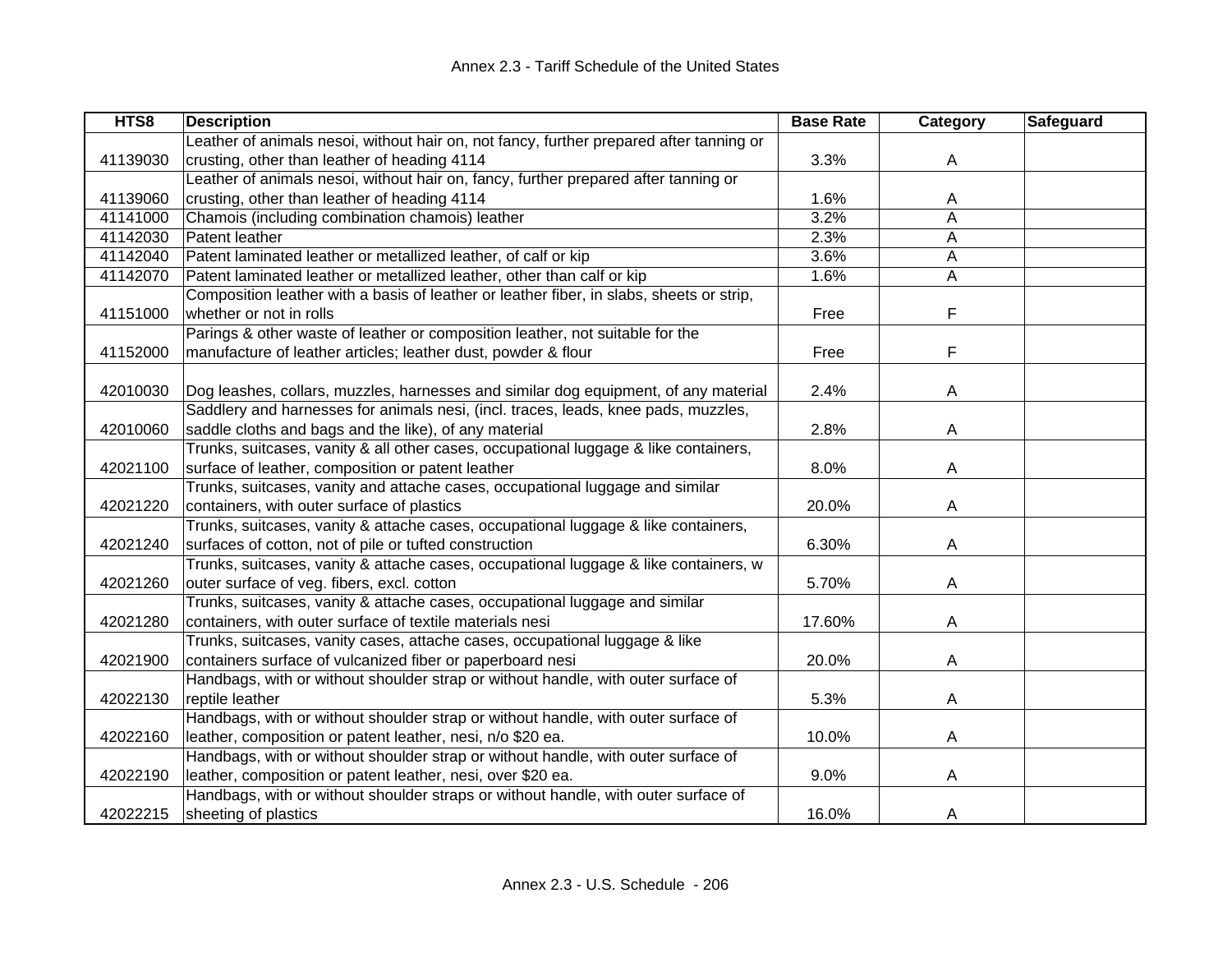| HTS8     | <b>Description</b>                                                                       | <b>Base Rate</b> | <b>Category</b> | Safeguard |
|----------|------------------------------------------------------------------------------------------|------------------|-----------------|-----------|
|          | Handbags with or without shoulder strap or without handle, with outer surface of textile |                  |                 |           |
| 42022235 | materials, wholly or in part of braid, of abaca                                          | 8.40%            | A               |           |
|          | Handbags with or without shoulder strap or without handle, with outer surface of textile |                  |                 |           |
| 42022240 | materials, wholly or in part of braid, nesi                                              | 7.40%            | A               |           |
|          | Handbags with or without shoulder strap or without handle, with outer surface of         |                  |                 |           |
| 42022245 | cotton, not of pile or tufted construction or braid                                      | 6.30%            | A               |           |
|          | Handbags with or w/o shoulder strap or w/o handle, outer surface of veg. fibers, exc.    |                  |                 |           |
| 42022260 | cotton, not of pile or tufted construction or braid                                      | 5.70%            | A               |           |
|          | Handbags with or w/o shoulder strap or w/o handle, with outer surface containing 85%     |                  |                 |           |
| 42022270 | or more of silk, not braided                                                             | 7%               | A               |           |
|          | Handbags with or without shoulder strap or without handle, with outer surface of textile |                  |                 |           |
| 42022280 | materials, nesi                                                                          | 17.60%           | A               |           |
|          | Handbags w. or w/o shld. strap or w/o handle of mat. (o/t leather, shtng. of plas., tex. |                  |                 |           |
| 42022910 | mat., vul. fib. or paperbd.), paper cov., of plas.                                       | 5.3%             | A               |           |
|          | Handbags w. or w/o shld. strap or w/o handle of mat. (o/t leather, shtng. of plas., tex. |                  |                 |           |
| 42022920 | mat., vul. fib. or paperbd.), paper cov., of wood                                        | 3.3%             | A               |           |
|          | Handbags w. or w/o shld. strap or w/o handle of mat. (o/t leather, shtng. of plas., tex. |                  |                 |           |
| 42022950 | mat., vul. fib. or paperbd.), pap.cov., of mat. nesi                                     | 7.8%             | Α               |           |
|          | Handbags with or without shoulder straps or without handle, with outer surface of        |                  |                 |           |
| 42022990 | vulcanized fiber or of paperboard, not covered with paper                                | 20.0%            | Α               |           |
|          | Articles of a kind normally carried in the pocket or handbag, with outer surface of      |                  |                 |           |
| 42023130 | reptile leather                                                                          | 3.7%             | A               |           |
|          | Articles of a kind normally carried in the pocket or handbag, with outer surface of      |                  |                 |           |
| 42023160 | leather, composition or patent leather, nesi                                             | 8.0%             | A               |           |
|          |                                                                                          |                  |                 |           |
|          | Articles of a kind normally carried in the pocket or handbag, with outer surface of      | 12.1 cents/kg    |                 |           |
| 42023210 | reinforced or laminated plastics                                                         | $+4.6%$          | A               |           |
|          | Articles of a kind normally carried in the pocket or handbag, with outer surface of      |                  |                 |           |
| 42023220 | plastic sheeting, nesi                                                                   | 20.0%            | Α               |           |
|          | Articles of a kind normally carried in the pocket or handbag, with outer surface of      |                  |                 |           |
| 42023240 | cotton, not of pile or tufted construction                                               | 6.30%            | A               |           |
|          | Articles of a kind normally carried in the pocket or handbag, with outer surface of      |                  |                 |           |
| 42023280 | vegetable fibers, not of pile or tufted construction, nesi                               | 5.70%            | Α               |           |
|          | Articles of a kind normally carried in the pocket or handbag, with outer surface 85% or  |                  |                 |           |
| 42023285 | more silk or silk waste                                                                  | Free             | F               |           |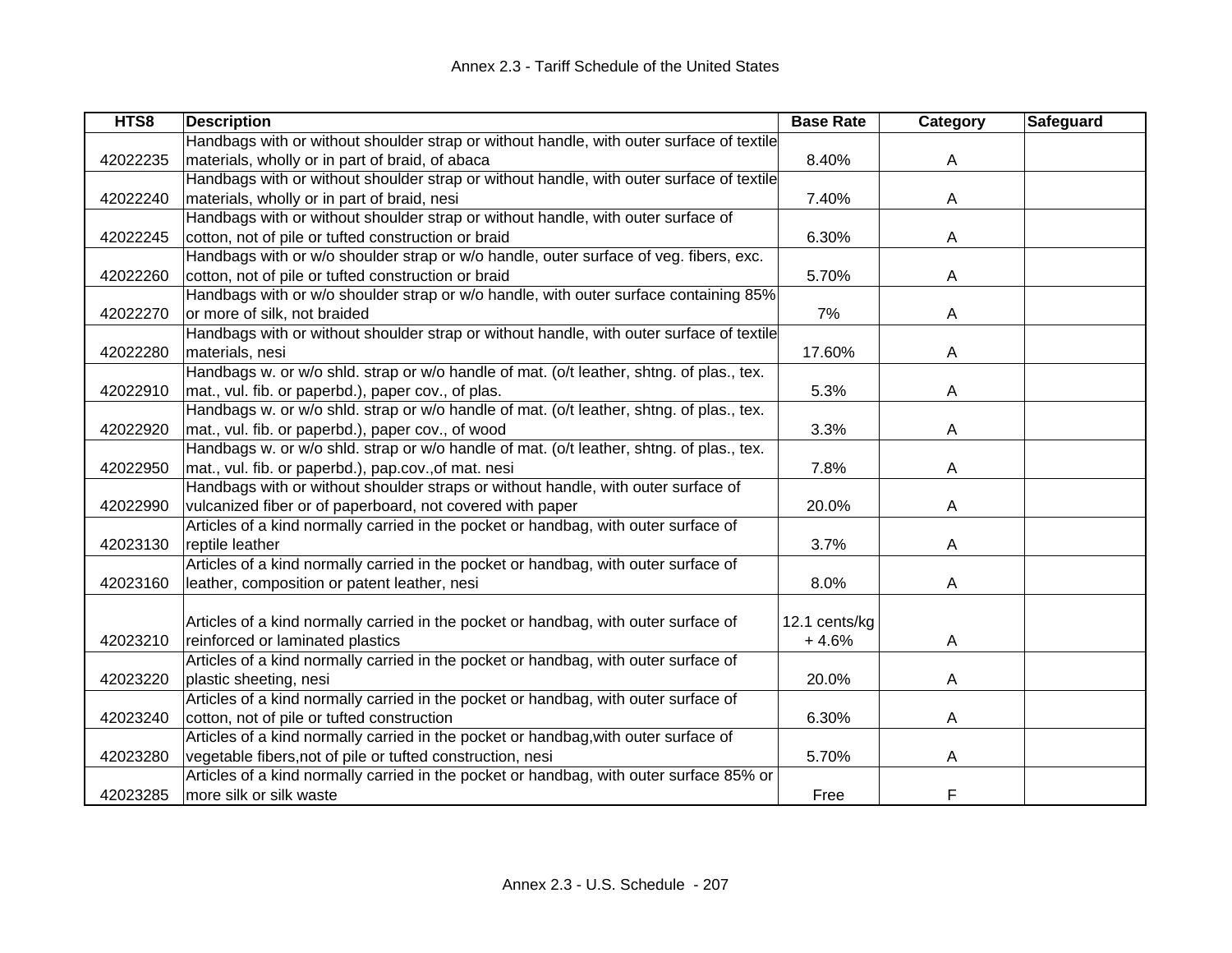| HTS8     | <b>Description</b>                                                                        | <b>Base Rate</b> | Category       | Safeguard |
|----------|-------------------------------------------------------------------------------------------|------------------|----------------|-----------|
|          | Articles of a kind normally carried in the pocket or handbag, with outer surface of       |                  |                |           |
| 42023295 | textile materials, nesi                                                                   | 17.60%           | A              |           |
|          | Articles of kind usually carried in pocket or handbag (o/t leather, shtng. of plas., tex. |                  |                |           |
| 42023910 | mat., vul. fib. or paperbd.), pap. cov., of plas.                                         | 5.3%             | A              |           |
|          | Articles of kind usually carried in pocket or handbag (o/t leather, shtng. of plas., tex. |                  |                |           |
| 42023920 | mat., vul. fib. or paperbd.), pap. cov., of wood                                          | 3.3%             | A              |           |
|          | Articles of kind usu. carried in pocket or handbag (o/t lea., shtng. of plas., tex. mat., |                  |                |           |
| 42023950 | vul. fib. or paperbd.), pap. cov., of mat. nesi                                           | 7.8%             | A              |           |
|          | Articles of a kind normally carried in the pocket or handbag, with outer surface of       |                  |                |           |
| 42023990 | vulcanized fiber or of paperboard                                                         | 20.0%            | A              |           |
|          | Cases, bags and containers nesi, with outer surface of leather, of composition leather    |                  |                |           |
| 42029100 | or patent leather                                                                         | 4.5%             | A              |           |
|          | Insulated beverage bag w/outer surface textiles, interior only flexible plastic container |                  |                |           |
| 42029204 | storing/dispensing beverage thru flexible tubing                                          | 7%               | A              |           |
| 42029208 | Insulated food or beverage bags with outer surface of textile materials, nesoi            | 7%               | A              |           |
| 42029210 | Insulated food or beverage bags with outer surface of sheeting of plastic                 | 3.4%             | A              |           |
|          | Travel, sports and similar bags with outer surface of cotton, not of pile or tufted       |                  |                |           |
| 42029215 | construction                                                                              | 6.30%            | Α              |           |
|          | Travel, sports and similar bags with outer surface of vegetable fibers, excl. cotton, not |                  |                |           |
| 42029220 | of pile construction                                                                      | 5.70%            | Α              |           |
|          | Travel, sports and similar bags with outer surface of textile materials other than of     |                  |                |           |
| 42029230 | vegetable fibers                                                                          | 17.60%           | A              |           |
| 42029245 | Travel, sports and similar bags with outer surface of plastic sheeting                    | 20.0%            | $\overline{A}$ |           |
|          |                                                                                           |                  |                |           |
| 42029250 | Musical instrument cases, with outer surface of plastic sheeting or of textile materials  | 4.20%            | A              |           |
| 42029260 | Bags, cases and similar containers, nesi, with outer surface of cotton                    | 6.30%            | A              |           |
|          | Bags, cases and similar containers nesi, with outer surface of plastic sheeting or of     |                  |                |           |
| 42029290 | textile materials, excl. cotton                                                           | 17.60%           | A              |           |
|          | Cases, bags and sim. containers, nesi, of mat. (o/t leather, shtng. of plas., tex. mat.,  |                  |                |           |
| 42029910 | vul. fib., or paperbd.), pap. cov., of plastic                                            | 3.4%             | A              |           |
|          | Cases & sim. cont., nesi, of mat. (o/t lea., shtng. of plas., tex. mat., vul. fib. or     |                  |                |           |
| 42029920 | paperbd.), pap. cov., of wood, not lined with tex.fab.                                    | 4.3%             | A              |           |
|          | Cases, bags & sim. cont., nesi, of mat. (o/t lea., plas. shtng., tex. mat., vul. fib. or  |                  |                |           |
| 42029930 | paperbd.), pap. cov., of wood, lined with tex. fab.                                       | Free             | F              |           |
|          | Cases, bags & sim. cont., nesi, of mat. (o/t lea., plas. shtng., tex. mat., vul. fib. or  |                  |                |           |
| 42029950 | paperbd.), pap. cov., except of wood or plastic                                           | 7.8%             | A              |           |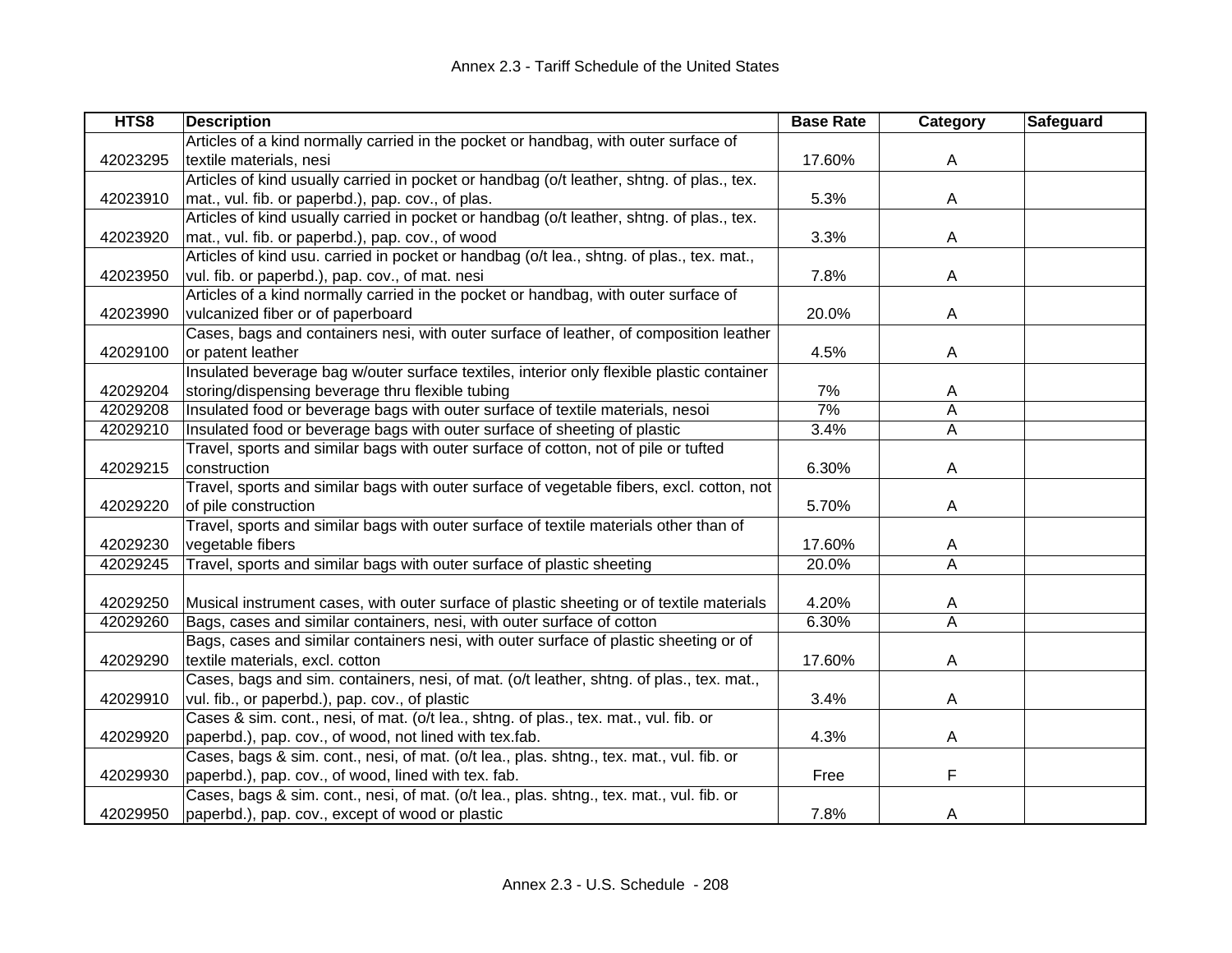| HTS8     | <b>Description</b>                                                                        | <b>Base Rate</b> | Category                | Safeguard |
|----------|-------------------------------------------------------------------------------------------|------------------|-------------------------|-----------|
|          | Cases, bags and similar containers, nesi, with outer surface of vulcanized fiber or of    |                  |                         |           |
| 42029990 | paperboard                                                                                | 20.0%            | A                       |           |
| 42031020 | Articles of apparel, of reptile leather                                                   | 4.7%             | A                       |           |
| 42031040 | Articles of apparel, of leather or of composition leather, nesi                           | 6.0%             | A                       |           |
| 42032120 | Batting gloves, of leather or of composition leather                                      | 3.0%             | A                       |           |
|          | Baseball and softball gloves and mitts, excluding batting gloves, of leather or of        |                  |                         |           |
| 42032140 | composition leather                                                                       | Free             | F                       |           |
| 42032155 | Cross-country ski gloves, mittens and mitts, of leather or of composition leather         | 3.5%             | A                       |           |
|          |                                                                                           |                  |                         |           |
| 42032160 | Ski or snowmobile gloves, mittens and mitts, nesi, of leather or of composition leather   | 5.5%             | A                       |           |
| 42032170 | Ice hockey gloves, of leather or of composition leather                                   | Free             | $\overline{\mathsf{F}}$ |           |
|          | Gloves, mittens and mitts specially designed for use in sports, nesi, of leather or of    |                  |                         |           |
| 42032180 | composition leather                                                                       | 4.9%             | A                       |           |
|          | Gloves, wholly of horsehide or cowhide leather not specially designed for use in          |                  |                         |           |
| 42032905 | sports, with fourchettes or sidewalls                                                     | 12.6%            | A                       |           |
|          | Gloves, wholly of horsehide or cowhide (except calfskin) leather, not specially           |                  |                         |           |
| 42032908 | designed for use in sports, nesi                                                          | 14.0%            | A                       |           |
|          | Gloves not wholly of horsehide or cowhide leather not specially designed for use in       |                  |                         |           |
| 42032915 | sports, with fourchettes or sidewalls                                                     | 14.0%            | A                       |           |
|          | Gloves not wholly of horsehide or cowhide leather not specially designed for use in       |                  |                         |           |
| 42032918 | sports, nesi                                                                              | 14.0%            | A                       |           |
| 42032920 | Gloves, mittens and mitts of leather or composition leather, nesi, not seamed             | 12.6%            | A                       |           |
| 42032930 | Men's gloves, mittens and mitts of leather or composition leather, nesi, seamed           | 14.0%            | A                       |           |
|          | Gloves, mittens and mitts of leather or composition leather, nesi, not lined, for persons |                  |                         |           |
| 42032940 | other than men                                                                            | 12.6%            | A                       |           |
|          | Gloves, mittens and mitts of leather or composition leather, nesi, lined, for persons     |                  |                         |           |
| 42032950 | other than men                                                                            | 12.6%            | A                       |           |
|          |                                                                                           |                  |                         |           |
| 42033000 | Belts and bandoliers with or without buckles, of leather or of composition leather        | 2.7%             | A                       |           |
| 42034030 | Clothing accessories nesi, of reptile leather                                             | 4.9%             | A                       |           |
| 42034060 | Clothing accessories of leather or of composition leather, nesi                           | Free             | F                       |           |
|          | Belting leather cut or wholly or partly manufactured into forms or shapes suit. for       |                  |                         |           |
| 42040030 | conversion into belting for machinery or appliances                                       | 2.9%             | A                       |           |
|          | Articles of leather or composition leather used in machinery or mechanical appliances     |                  |                         |           |
| 42040060 | or for other technical uses, except belting leathers                                      | Free             | F                       |           |
| 42050020 | Shoelaces of leather or of composition leather                                            | Free             | F                       |           |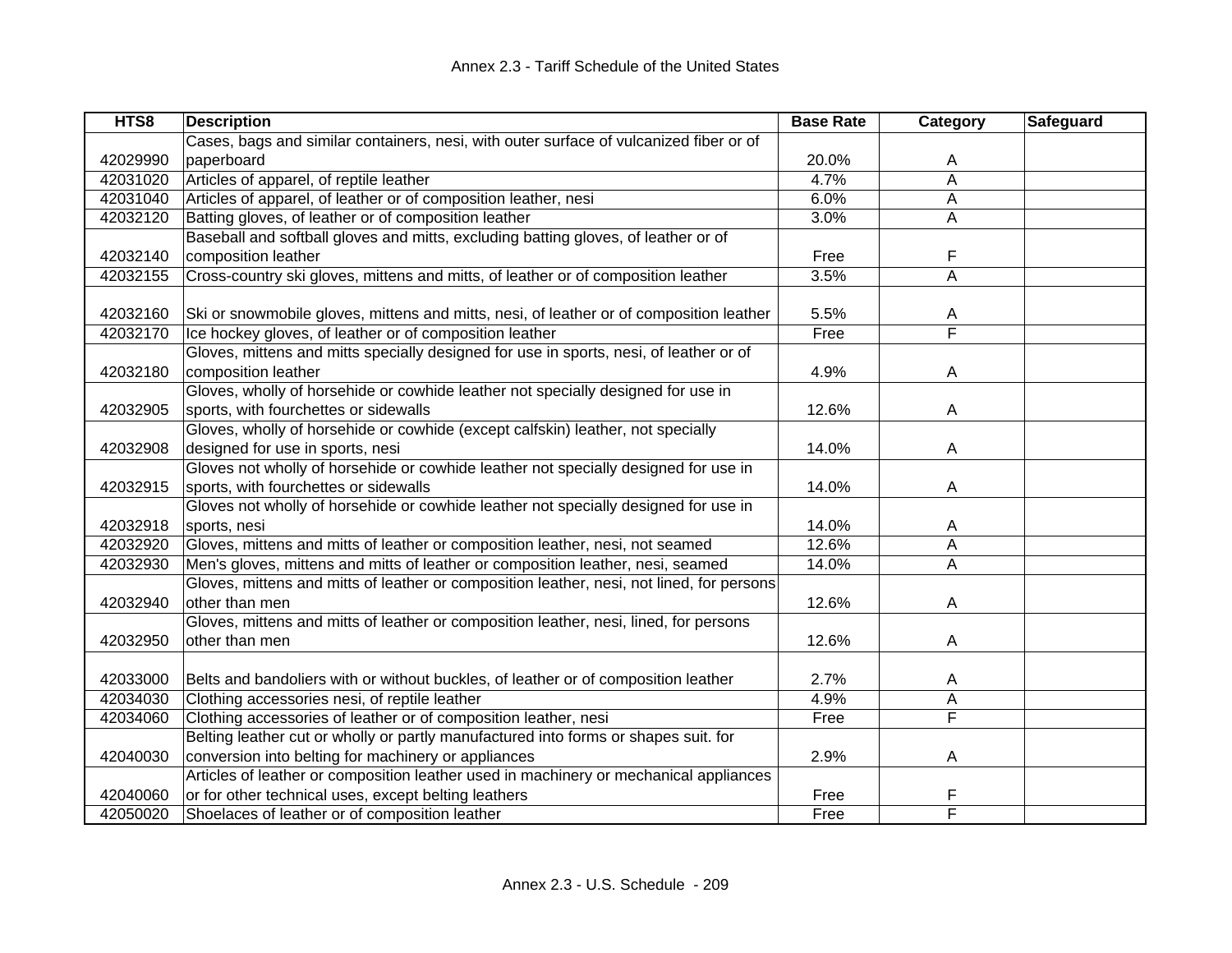| HTS8     | <b>Description</b>                                                                        | <b>Base Rate</b> | Category                | Safeguard |
|----------|-------------------------------------------------------------------------------------------|------------------|-------------------------|-----------|
| 42050040 | Straps and strops of leather or of composition leather                                    | 1.8%             | A                       |           |
| 42050060 | Articles of reptile leather, nesi                                                         | 4.9%             | Α                       |           |
| 42050080 | Articles of leather or of composition leather, nesi, excluding reptile leather            | Free             | F                       |           |
| 42061030 | Articles of catgut if imported for use in the manufacture of sterile surgical sutures     | 3.5%             | A                       |           |
| 42061090 | Articles of catgut, nesi                                                                  | 3.9%             | A                       |           |
|          | Articles of gut (other than silkworm gut or catgut), of goldbeater's skin, of bladders or |                  |                         |           |
| 42069000 | of tendons                                                                                | Free             | F                       |           |
| 43011000 | Raw furskins of mink, whole, with or without head, tail or paws                           | Free             | $\overline{\mathsf{F}}$ |           |
|          | Raw lamb furskins of Astrakhan, Broadtail, Caracul, Persian, Indian, Chinese,             |                  | F                       |           |
| 43013000 | Mongolian, Tibetan, whole                                                                 | Free             |                         |           |
|          | Raw furskins of silver, black or platinum fox (including mutations of these), whole, with |                  |                         |           |
| 43016030 | or without head, tail or paws                                                             | 5.1%             | A                       |           |
|          | Raw furskins of fox, other than of silver, black or platinum fox, whole, with or without  |                  | F                       |           |
| 43016060 | head, tail or paws                                                                        | Free             |                         |           |
| 43017000 | Raw furskins of seal, whole, with or without head, tail or paws                           | Free             | F                       |           |
|          | Raw furskins, whole, with or without head, tail or paws, not elsewhere specified or       |                  |                         |           |
| 43018001 | included                                                                                  | Free             | F                       |           |
|          | Heads, tails, paws and other pieces or cuttings of raw furskins, suitable for furriers'   |                  |                         |           |
| 43019000 | use                                                                                       | Free             | F                       |           |
|          | Tanned or dressed whole furskins of mink, with or without head, tail or paws, not         |                  |                         |           |
| 43021100 | assembled                                                                                 | 2.1%             | A                       |           |
|          | Tanned/dressed whole skins of Astrakhan, Broadtail, Caracul, Persian, Indian,             |                  |                         |           |
| 43021300 | Mongolian, Chinese & Tibetan lamb, not assembled                                          | 2.2%             | A                       |           |
|          | Tanned or dressed whole furskins of silver, black or platinum fox (including              |                  |                         |           |
| 43021915 | mutations), with or without head, tail or paws, not assembled                             | 5.6%             | A                       |           |
|          | Tanned or dressed whole furskins of beaver, chinchilla, ermine, lynx, raccoon, sable,     |                  |                         |           |
| 43021930 | other specified animals, not dyed, not assembled                                          | 1.5%             | A                       |           |
|          | Tanned or dressed whole furskins of beaver, chinchilla, ermine, lynx, raccoon, sable,     |                  |                         |           |
| 43021945 | wolf, other specified animals, dyed, not assembled                                        | 2.2%             | A                       |           |
|          | Tanned or dressed whole furskins of rabbit or hare, with or without head, tail or paws,   |                  |                         |           |
| 43021955 | not assembled                                                                             | 2.7%             | A                       |           |
|          | Tanned or dressed whole furskins, nesi, with or without head, tail or paws, not           |                  |                         |           |
| 43021960 | assembled, not dyed                                                                       | 3.5%             | A                       |           |
|          | Tanned or dressed whole furskins, nesi, with or without head, tail or paws, not           |                  |                         |           |
| 43021975 | assembled, dyed                                                                           | 1.7%             | A                       |           |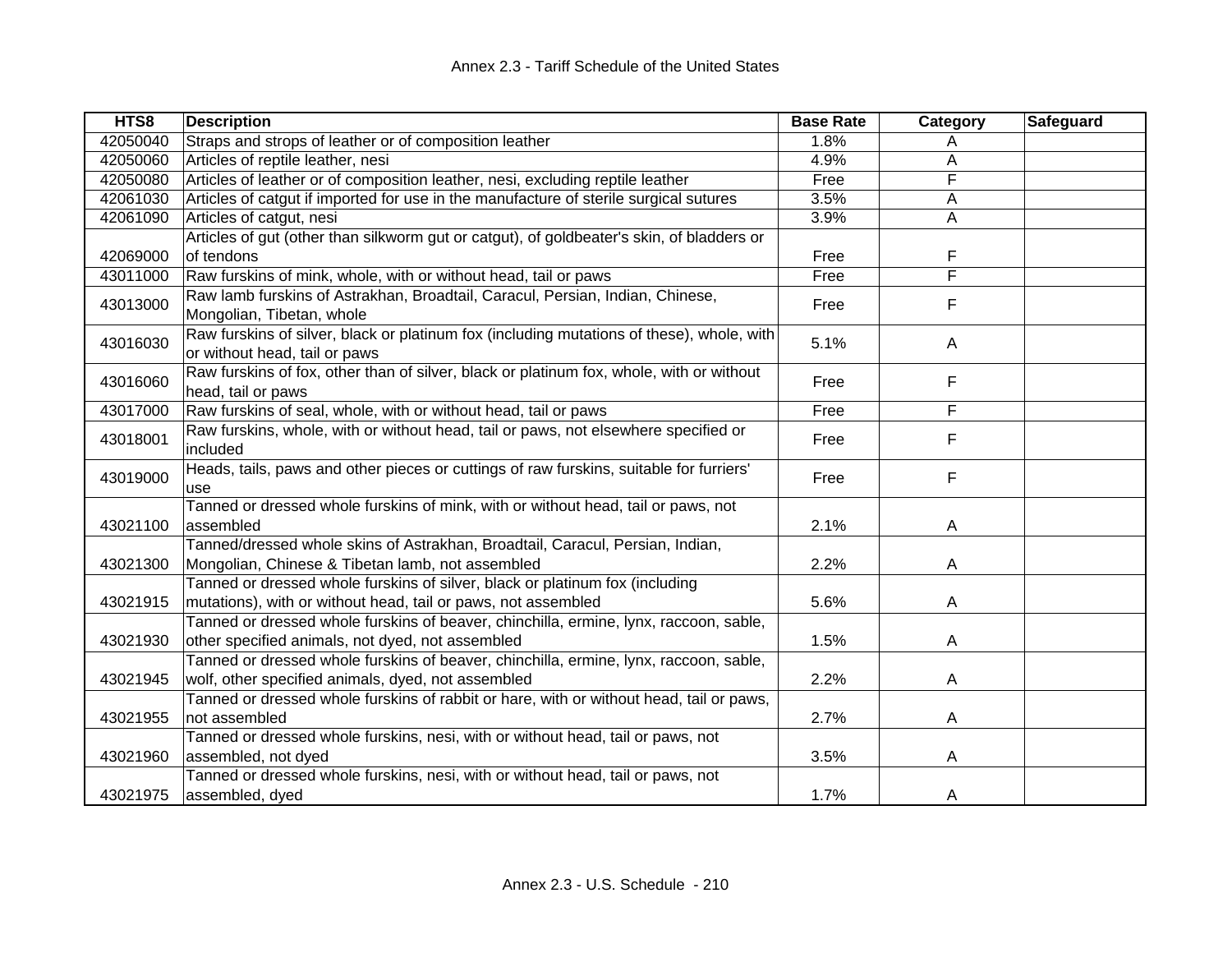| HTS8     | <b>Description</b>                                                                     | <b>Base Rate</b> | Category | Safeguard |
|----------|----------------------------------------------------------------------------------------|------------------|----------|-----------|
|          | Heads, tails, paws, other pieces or cuttings of dressed or tanned furskins, of beaver, |                  |          |           |
| 43022030 | ermine, wolf, other specified animals, nt assembled                                    | 2.1%             | A        |           |
|          | Heads, tails, paws and other pieces or cuttings of dressed or tanned furskins, nesi,   |                  |          |           |
| 43022060 | not assembled, not dyed                                                                | 3.5%             | A        |           |
|          | Heads, tails, paws and other pieces or cuttings of dressed or tanned furskins, nesi,   |                  |          |           |
| 43022090 | not assembled, dyed                                                                    | 1.7%             | A        |           |
| 43023000 | Whole furskins and pieces or cuttings thereof, tanned and dressed, assembled           | 5.3%             | A        |           |
| 43031000 | Articles of apparel and clothing accessories, of furskins                              | 4.0%             | А        |           |
| 43039000 | Articles of furskin, nesi                                                              | Free             | F        |           |
| 43040000 | Artificial fur and articles thereof                                                    | 6.5%             | A        |           |
| 44011000 | Fuel wood, in logs, in billets, in twigs, in faggots or similar forms                  | Free             | F        |           |
| 44012100 | Coniferous wood in chips or particles                                                  | Free             | F        |           |
| 44012200 | Nonconiferous wood in chips or particles                                               | Free             | F        |           |
|          |                                                                                        |                  |          |           |
| 44013020 | Artificial fire logs, composed of wax and sawdust, with or without added materials     | Free             | F        |           |
|          | Sawdust and wood waste and scrap, whether or not agglomerated in logs, briquettes,     |                  |          |           |
| 44013040 | pellets or similar forms, nesi                                                         | Free             | F        |           |
| 44020000 | Wood charcoal (including shell or nut charcoal), whether or not agglomerated           | Free             | F        |           |
|          | Wood in the rough whether or not stripped of bark or sapwood, or roughly squared,      |                  |          |           |
| 44031000 | treated with paint, stain, creosote or other preservatives                             | Free             | F        |           |
|          | Coniferous wood in the rough, whether or not stripped of bark or sapwood or roughly    |                  |          |           |
| 44032000 | squared, not treated with preservatives                                                | Free             | F        |           |
|          | Wood in the rough/roughly squared, of Dark Red Meranti, Light Red Meranti and          |                  |          |           |
| 44034100 | Meranti Bakau, not treated with paint/stain/cresote/other preserv                      | Free             | F        |           |
|          | Wood in rough/roughly squared, of tropical wood specified in ch. 44 subhead note 1     |                  |          |           |
| 44034900 | nesoi, not treated with paint/stain/cresote/other preserv                              | Free             | F        |           |
|          | Oak wood in the rough, whether or not stripped of bark or sapwood, or roughly          |                  |          |           |
| 44039100 | squared, not treated with preservatives                                                | Free             | F        |           |
| 44039200 | Beech wood in the rough, not treated with preservatives                                | Free             | F        |           |
| 44039900 | Wood in the rough, nesi                                                                | Free             | F        |           |
|          | Coniferous wood, roughly shaped into poles, pickets, stakes, sticks and other forms,   |                  |          |           |
| 44041000 | to be finished into specific articles or products                                      | Free             | F        |           |
|          | Nonconiferous wood, roughly shaped into poles, pickets, stakes, sticks and other       |                  |          |           |
| 44042000 | forms, to be finished into specific articles or products                               | Free             | F        |           |
| 44050000 | Wood wool (excelsior); wood flour                                                      | 3.2%             | А        |           |
| 44061000 | Railway or tramway sleepers (cross-ties) of wood, not impregnated                      | Free             | F        |           |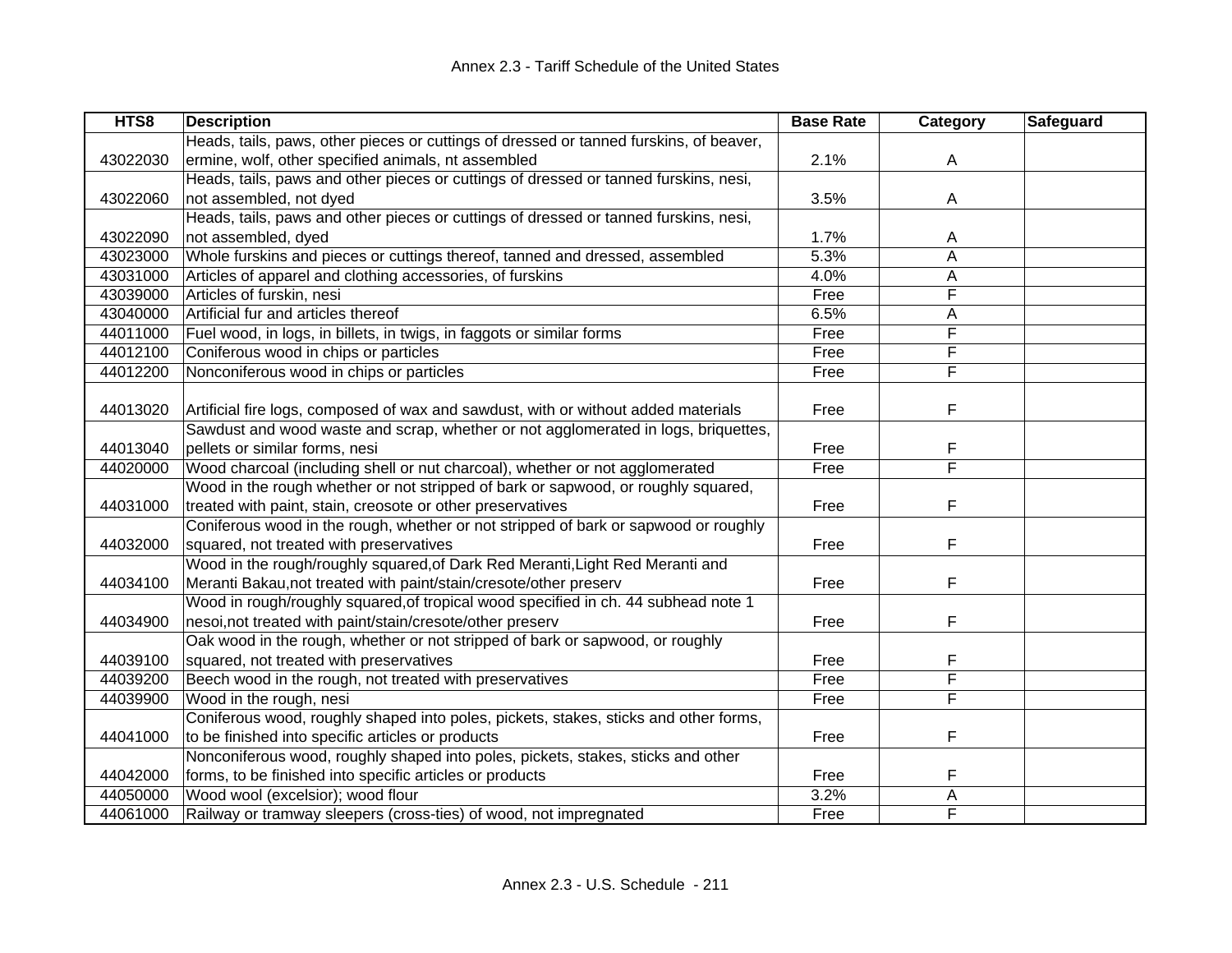| HTS8     | <b>Description</b>                                                                   | <b>Base Rate</b> | Category | <b>Safeguard</b> |
|----------|--------------------------------------------------------------------------------------|------------------|----------|------------------|
| 44069000 | Railway or tramway sleepers (cross-ties) of wood, impregnated                        | Free             |          |                  |
|          | Coniferous wood sawn or chipped lengthwise, sliced or peeled, of a thickness         |                  |          |                  |
| 44071000 | exceeding 6 mm                                                                       | Free             | F        |                  |
|          | Virola, Mahogany, Imbuia and Balsa wood sawn or chipped lengthwise, sliced or        |                  |          |                  |
| 44072400 | peeled, over 6 mm thick                                                              | Free             | F        |                  |
|          | Dark Red Meranti, Light Red Meranti and Meranti Bakau wood sawn or chipped           |                  |          |                  |
| 44072500 | lengthwise, sliced or peeled, over 6 mm thick                                        | Free             | F        |                  |
|          | White Lauan, White Meranti, White Seraya, Yellow Meranta and Alan wood sawn or       |                  |          |                  |
| 44072600 | chipped lengthwise, sliced or peeled, over 6 mm thick                                | Free             | F        |                  |
|          | Tropical wood specified in chapter 44 subheading note 1, nesoi, sawn or chipped      |                  |          |                  |
| 44072900 | lengthwise, sliced or peeled, over 6 mm thick                                        | Free             | F        |                  |
| 44079100 | Oak wood, sawn or chipped lengthwise, sliced or peeled, over 6 mm thick              | Free             | F        |                  |
| 44079200 | Beech wood, sawn or chipped lengthwise, sliced or peeled, over 6 mm thick            | Free             | F        |                  |
|          | Nonconiferous woods, nesi, sawn or chipped lengthwise, sliced or peeled, over 6 mm   |                  |          |                  |
| 44079900 | thick                                                                                | Free             | F        |                  |
|          | Coniferous veneer sheets and sheets for plywood & coniferous wood                    |                  |          |                  |
| 44081001 | sawn/sliced/peeled not over 6 mm thick                                               | Free             | F        |                  |
|          | Dark Red Meranti, Light Red Meranti and Meranti Bakau veneer sheets and sheets       |                  |          |                  |
| 44083101 | for plywood and other wood sawn/sliced/peeled, n/o 6 mm thick                        | Free             | F        |                  |
|          | Tropical wood specified in ch. 44 subhead note 1,nesoi, veneer sheets and sheets for |                  |          |                  |
| 44083901 | plywood and other wood sawn/sliced/peeled, n/o 6 mm thick                            | Free             | F        |                  |
|          | Nontropical nonconiferous veneer sheets and sheets for plywood and other wood        |                  |          |                  |
| 44089001 | sawn/sliced/peeled, not over 6 mm thick                                              | Free             | F        |                  |
|          | Coniferous wood continuously shaped along any of its ends, wether or not also        |                  |          |                  |
| 44091005 | continuously shaped along any its edges or faces                                     | 3.2%             | A        |                  |
|          | Coniferous wood siding continuously shaped along any of its edges or faces but not   |                  |          |                  |
| 44091010 | on its ends                                                                          | Free             | F        |                  |
|          | Coniferous wood flooring continuously shaped along any of its edges or faces but not |                  |          |                  |
| 44091020 | on its ends                                                                          | Free             | F        |                  |
|          | Standard wood moldings of pine (Pinus spp.) continuously shaped along any of its     |                  |          |                  |
| 44091040 | edges or faces but not on its ends                                                   | Free             | F        |                  |
|          | Standard coniferous wood moldings, other than of pine, continuously shaped along     |                  |          |                  |
| 44091045 | any of its edges or faces but not on its ends                                        | Free             | F        |                  |
|          | Coniferous wood moldings, other than standard type, continuously shaped along any    |                  |          |                  |
| 44091050 | of its edges or faces but not on its ends                                            | Free             | F        |                  |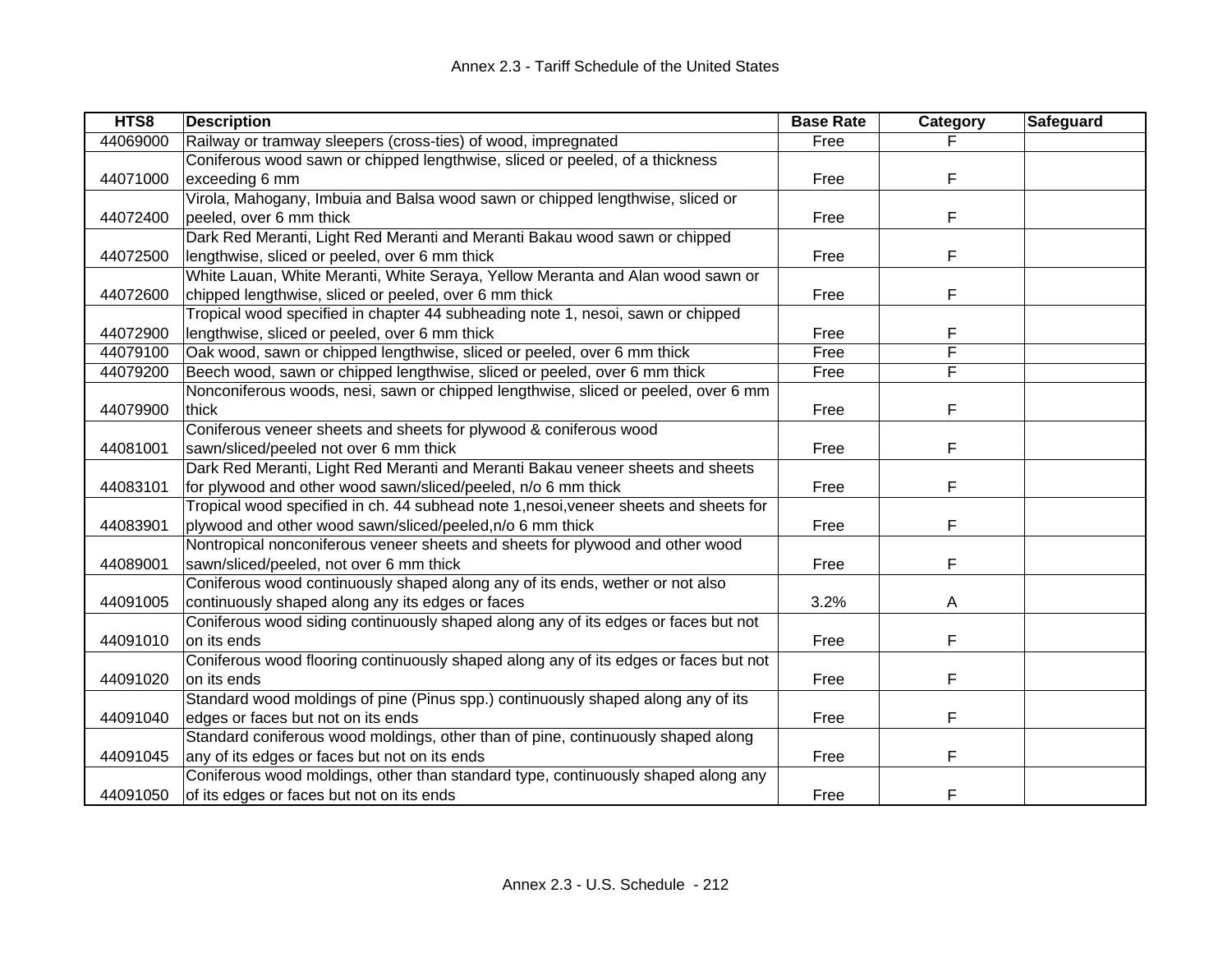| HTS8     | <b>Description</b>                                                                   | <b>Base Rate</b> | Category | Safeguard |
|----------|--------------------------------------------------------------------------------------|------------------|----------|-----------|
|          | Coniferous wood dowel rods, plain, continuously shaped along any of its edges or     |                  |          |           |
| 44091060 | faces but not on its ends                                                            | Free             | F        |           |
|          | Coniferous wood dowel rod, sanded/grooved/otherwise advanced in condition,           |                  |          |           |
| 44091065 | continuously shaped along any of edges or faces but not its ends                     | 4.9%             | A        |           |
|          | Coniferous wood, other than siding, flooring, moldings or dowel rod, continuously    |                  |          |           |
| 44091090 | shaped along any of its edges or faces but not on its ends                           | Free             | F        |           |
|          | Nonconiferous wood continuously shaped along any of its ends, wether or not also     |                  |          |           |
| 44092005 | continuously shaped along any its edges or faces                                     | 3.2%             | A        |           |
|          | Nonconiferous wood siding continuously shaped along any of its edges or faces but    |                  |          |           |
| 44092010 | not on its ends                                                                      | Free             | F        |           |
|          | Nonconiferous wood flooring continuously shaped along any of its edges or faces but  |                  |          |           |
| 44092025 | not on its ends                                                                      | Free             | F        |           |
|          | Standard nonconiferous wood moldings continuously shaped along any of its edges or   |                  |          |           |
| 44092040 | faces but not on its ends                                                            | Free             | F        |           |
|          | Nonconiferous wood moldings, other than standard type, continuously shaped along     |                  |          |           |
| 44092050 | any of its edges or faces but not on its ends                                        | Free             | F        |           |
|          | Nonconiferous wood dowel rods, plain, continuously shaped along any of its edges or  |                  |          |           |
| 44092060 | faces but not on its ends                                                            | Free             | F        |           |
|          | Nonconiferous wood dowel rods, sanded/grooved/otherwise advanced in condition,       |                  |          |           |
| 44092065 | continuously shaped along any of edges or faces but not ends                         | 4.9%             | A        |           |
|          | Nonconiferous wood, other than siding, flooring, molding or dowel rods, continuously |                  |          |           |
| 44092090 | shaped along any of edges or faces but not on its ends                               | Free             | F        |           |
|          | Oriented strand board and waferboard, of wood, unworked or not further worked than   |                  |          |           |
| 44102100 | sanded                                                                               | Free             | F        |           |
| 44102900 | Oriented strand board and waferboard, of wood, further worked than sanded            | Free             | F        |           |
|          | Particle board and similar board of wood, other than oriented strand board or        |                  |          |           |
| 44103100 | waferboard, unworked or not further worked than sanded                               | Free             | F        |           |
|          | Particle board and similar board of wood, other than oriented strand board or        |                  |          |           |
| 44103200 | waferboard, surface-covered with melamine-impregnated paper                          | Free             | F        |           |
|          | Particle board and similar board of wood, other than oriented strand                 |                  |          |           |
| 44103300 | board/waferboard, surface-covered with decorative laminates of plastic               | Free             | F        |           |
|          | Particle board and similar board of wood, other than oriented strand board or        |                  |          |           |
| 44103900 | waferboard, further worked than sanded, nesoi                                        | Free             | F        |           |
| 44109000 | Particle board and similar board of ligneous materials other than wood               | Free             | F        |           |
|          | Fiberboard of a density exceeding 0.8 g/cm3, not mechanically worked or surface      |                  |          |           |
| 44111100 | covered                                                                              | Free             | F        |           |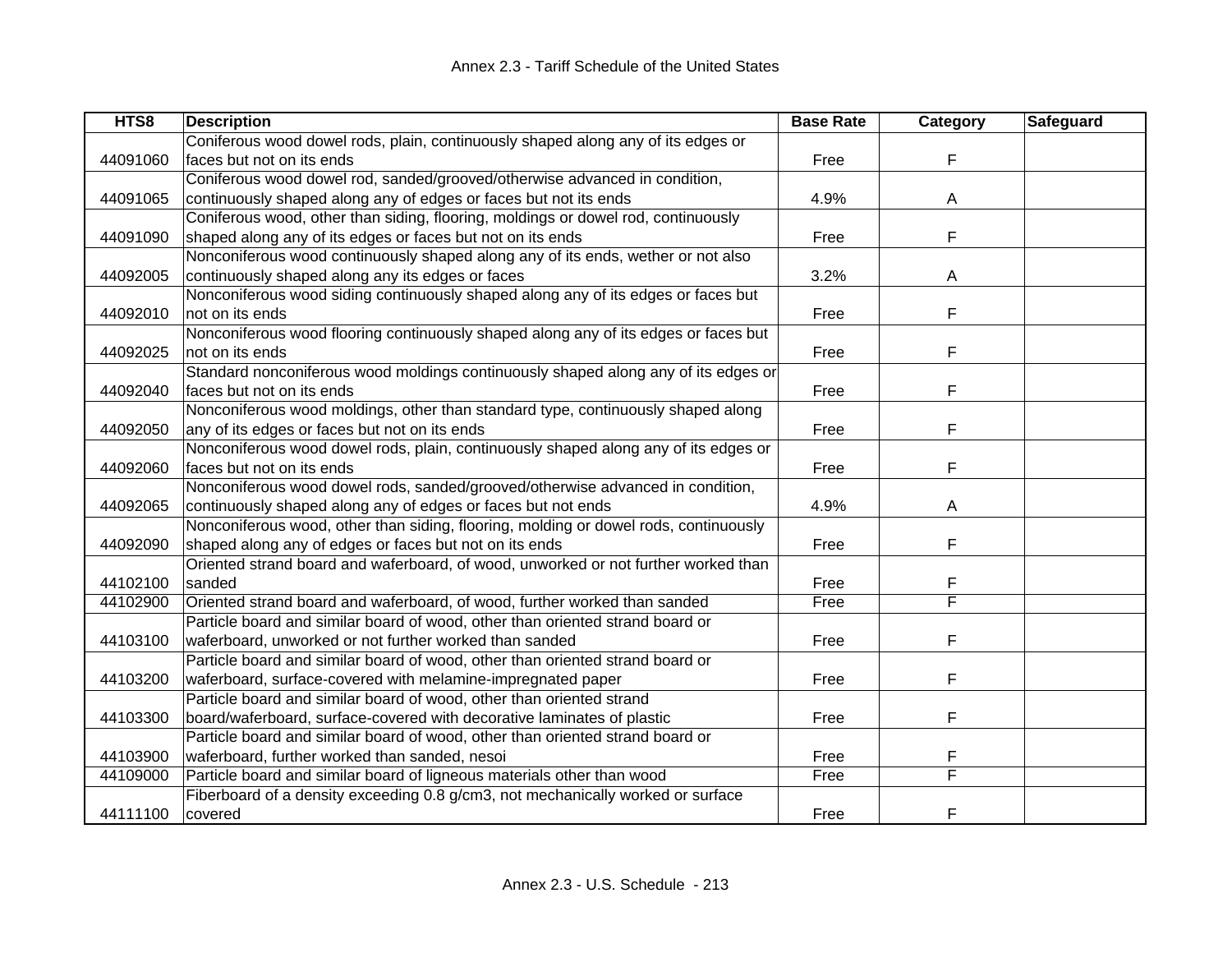| HTS8     | <b>Description</b>                                                                     | <b>Base Rate</b> | Category | Safeguard |
|----------|----------------------------------------------------------------------------------------|------------------|----------|-----------|
|          | Fiberboard, of a density exceeding 0.8 g/cm3, mechanically worked, not surface         |                  |          |           |
| 44111920 | covered (except for oil treatment)                                                     | Free             | F        |           |
|          | Fiberboard, of a density exceeding 0.8 g/cm3, mechanically edged-worked, for           |                  |          |           |
| 44111930 | construction uses                                                                      | Free             | F        |           |
| 44111940 | Fiberboard nesi, density exceeding 0.8 g/cm3                                           | 6.0%             | A        |           |
|          | Fiberboard of a density over 0.5 but not over 0.8 g/cm3, not mechanically worked or    |                  |          |           |
| 44112100 | surface covered                                                                        | Free             | F        |           |
|          | Fiberboard of a density over 0.5 but not over 0.8 g/cm3, edgeworked continuously,      | 1.9 cents/kg     |          |           |
| 44112920 | laminated, for construction uses                                                       | $+1.5%$          | A        |           |
|          | Fiberboard of a density over 0.5 but not over 0.8 g/cm 3, tongued, grooved or          |                  |          |           |
| 44112930 | rabbetted continuously, for construction uses, nesi                                    | Free             | F        |           |
|          | Fiberboard of a density over 0.5 g/cm3 but not over 0.8 g/cm3, not mechanically        |                  |          |           |
| 44112960 | worked surface covered                                                                 | Free             | F        |           |
| 44112990 | Fiberboard nesi, density between 0.5 g/cm3 and 0.8 g/cm3                               | 3.9%             | A        |           |
|          | Fiberboard of a density exceeding 0.35 g/cm3 but not exceeding 0.5 g/cm3, not          |                  |          |           |
| 44113100 | mechanically worked or surface covered                                                 | Free             | F        |           |
|          | Fiberboard of a density exceeding 0.35 g/cm3 but not exceeding 0.5 g/cm3,              |                  |          |           |
| 44113900 | mechanically worked or surface covered                                                 | Free             | F        |           |
|          | Fiberboard of a density 0.35 g/cm3 or less, not mechanically worked or surface         |                  |          |           |
| 44119100 | covered                                                                                | Free             | F        |           |
|          |                                                                                        |                  |          |           |
| 44119900 | Fiberboard of a density 0.35 g/cm3 or less, mechanically worked or surface covered     | Free             | F        |           |
|          | Plywood sheets n/o 6 mm thick, tropical hardwood outer ply, birch face ply, not        |                  |          |           |
| 44121305 | surface-covered beyond clear/transparent                                               | Free             | F        |           |
|          | Plywood sheet n/o 6 mm thick, tropical hard wood outer ply, face ply of Spanish cedar  |                  |          |           |
| 44121325 | or walnut, not surface-covered beyond clear/transparent                                | 8.0%             | A        |           |
|          | Plywood sheets n/o 6 mm thick, with specified tropical wood outer ply, with face ply   |                  |          |           |
| 44121340 | nesoi, not surface-covered beyond clear/transparent                                    | 8.0%             | A        |           |
|          | Plywood sheets n/o 6 mm thick, tropical wood nesoi at least one outer ply, with face   |                  |          |           |
| 44121351 | ply nesoi, not surface-covered beyond clear/transparent                                | 8.0%             | A        |           |
|          | Plywood sheets n/o 6 mm thick, with certain specified tropical wood outer ply, surface |                  |          |           |
| 44121360 | covered beyond clear or transparent                                                    | 8.0%             | A        |           |
|          | Plywood sheets n/o 6 mm thick, tropical wood nesoi at least one outer ply, surface     |                  |          |           |
| 44121391 | covered beyond clear or transparent                                                    | 8.0%             | Α        |           |
|          | Plywood sheets n/o 6 mm thick, outer ply of nontropical hardwood, birch face ply, not  |                  |          |           |
| 44121405 | surface-covered beyond clear/transparent                                               | Free             | F        |           |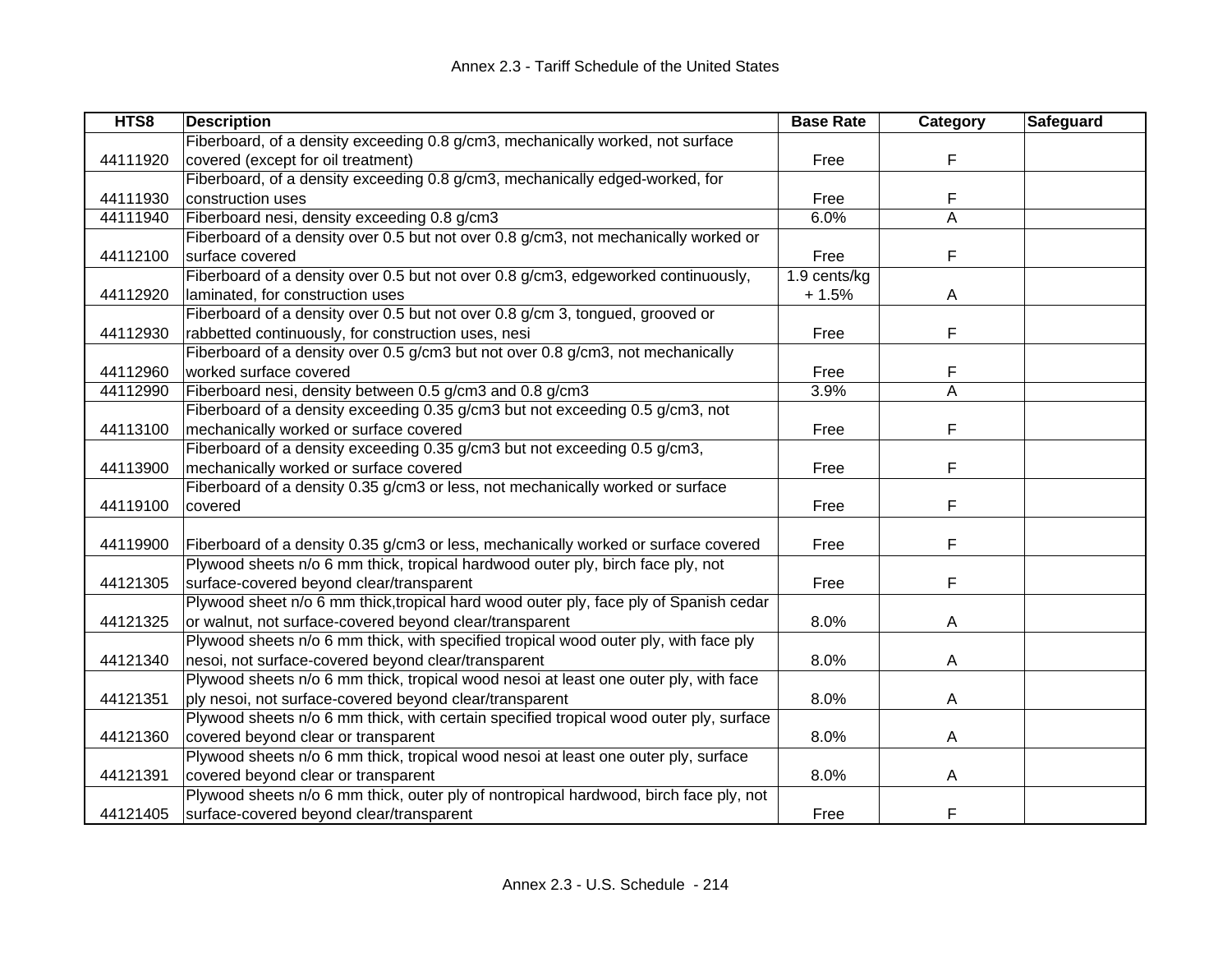| HTS8     | <b>Description</b>                                                                    | <b>Base Rate</b> | Category | Safeguard |
|----------|---------------------------------------------------------------------------------------|------------------|----------|-----------|
|          | Plywood sheet n/o 6 mm thick, outer ply of nontropical hardwood, face ply Spanish     |                  |          |           |
| 44121425 | Cedar or walnut, not surface-covered beyond clear/transparent                         | 5.1%             | A        |           |
|          | Plywood sheet n/o 6 mm thick, at least one outer ply of nonconiferous wood, with face |                  |          |           |
| 44121431 | ply nesoi, not surfacecovered beyond clear/transparent                                | 8.0%             | A        |           |
|          | Plywood sheets n/o 6 mm thick, at least one outer ply of nonconiferous wood, surface  |                  |          |           |
| 44121456 | covered other than clear or transparent                                               | 8.0%             | A        |           |
|          | Plywood of wood sheets, n/o 6 mm thick each, with outer plies of coniferous wood,     |                  |          |           |
| 44121910 | face ply of Parana pine, not or clear surface covered                                 | Free             | F        |           |
|          | Plywood of wood sheets, n/o 6 mm thick each, with outer plies of coniferous wood,     |                  |          |           |
| 44121930 | European red pine face ply, not or clear surface covered                              | 3.4%             | A        |           |
|          | Plywood of wood sheets, n/o 6 mm thick each, with outer plies of coniferous wood,     |                  |          |           |
| 44121940 | with face play nesi, not or clear surface covered                                     | 8.0%             | A        |           |
|          | Plywood of wood sheets, n/o 6 mm thick each, with outer plies of coniferous wood,     |                  |          |           |
| 44121950 | nesi, surface covered, nesi                                                           | 5.1%             | A        |           |
|          | Plywood nesoi, veneered panel & similar laminated wood w/hardwood outer ply, least    |                  |          |           |
| 44122206 | on ply of tropical wood, least one layer of particle board                            | Free             | F        |           |
|          | Plywood nesoi, at least one hardwood outer ply, not surface-covered beyond            |                  |          |           |
| 44122210 | clear/transparent, face ply of birch                                                  | Free             | F        |           |
|          | Plywood nesoi, least one hardwood outer ply, w/tropical wood ply, not surface-covered |                  |          |           |
| 44122231 | beyond clear/transparent, not w/face ply of birch                                     | 8.0%             | A        |           |
|          | Plywood nesoi, at least one hardwood outer ply, at least one tropical hardwood ply,   |                  |          |           |
| 44122241 | surface covered other than clear or transparent                                       | 8.0%             | A        |           |
|          | Veneered panels and similar laminated wood w/ at least one hardwood outer ply, at     |                  |          |           |
| 44122251 | least one ply of tropical wood, nesoi                                                 | Free             | F        |           |
|          | Plywood nesoi, veneered panel and similar laminated wood w/least one hardwood         |                  |          |           |
| 44122301 | outer ply nesoi, at least one layer of particle board                                 | Free             | F        |           |
|          | Plywood nesoi, at least one hardwood outer ply nesoi, no particle board, not surface- |                  |          |           |
| 44122915 | covered beyond clear/transparent, birch face ply                                      | Free             | F        |           |
|          | Plywood nesoi, at least one hardwood outer ply nesoi, no particle board, not surface- |                  |          |           |
| 44122936 | covered beyond clear/transparent, face ply nesoi                                      | 8.0%             | A        |           |
|          | Plywood nesoi, at least one hardwood outer ply nesoi, no particle board, surface      |                  |          |           |
| 44122946 | covered other than clear/transparent                                                  | 8.0%             | A        |           |
|          | Veneer panels and similar laminated wood, nesoi, at least one hardwood outer ply      |                  |          |           |
| 44122956 | nesoi                                                                                 | Free             | F        |           |
|          | Plywood/veneered panel/sim. laminated wood nesoi, softwood outer plies, least one     |                  |          |           |
| 44129206 | ply tropical hardwood, least one layer of particle board                              | Free             | F        |           |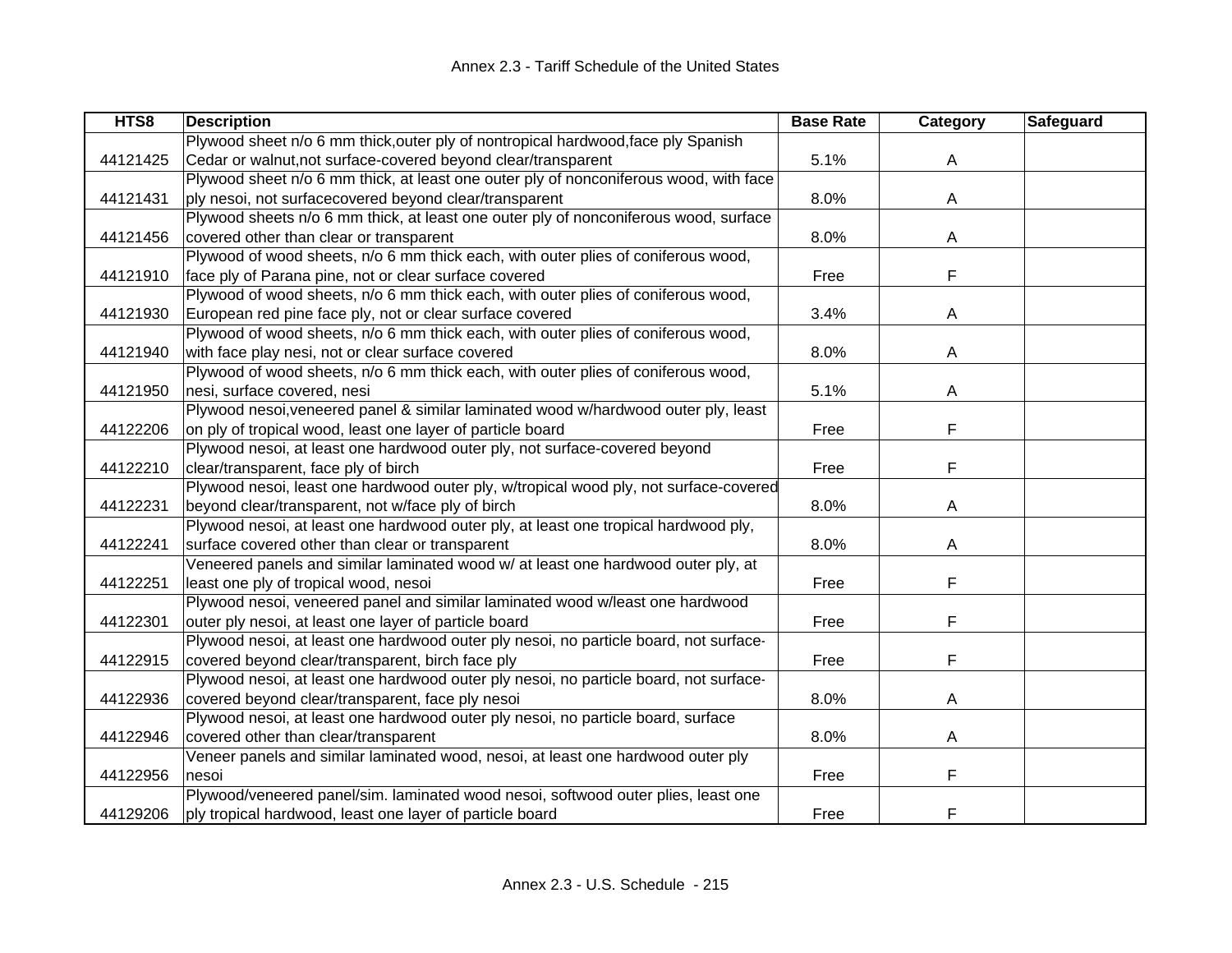| HTS8     | <b>Description</b>                                                                         | <b>Base Rate</b> | <b>Category</b> | Safeguard |
|----------|--------------------------------------------------------------------------------------------|------------------|-----------------|-----------|
|          | Plywood nesoi, softwood outer plies, least 1 ply tropical hardwood, no particle board, not |                  |                 |           |
| 44129210 | surf.-cov. beyond clear/transp., face ply Parana pine                                      | Free             | F               |           |
|          | Plywood nesoi, softwood outer plies, least 1 ply trop. hardwood, no particle board, not    |                  |                 |           |
| 44129230 | surf.-cov. beyond clear/transp., face ply Europe red pine                                  | 3.4%             | Α               |           |
|          | Plywood nesoi, softwood outer plies, least 1 ply trop. hardwood, no particle board, not    |                  |                 |           |
| 44129241 | surface-covered beyond clear/transparent, face ply nesoi                                   | 8.0%             | A               |           |
|          | Plywood nesoi, softwood outer plies, at least 1 ply tropical hardwood, no particle         |                  |                 |           |
| 44129251 | board, surface covered other than clear or transparent                                     | 5.1%             | A               |           |
|          | Veneered panels and similar laminated wood nesoi, softwood outer plies, at least one       |                  |                 |           |
| 44129291 | ply tropical hard wood, no particle board                                                  | Free             | F               |           |
|          | Veneered panels and similar laminated wood nesoi, softwood outer plies, no tropical        |                  |                 |           |
| 44129301 | hardwood ply, containing least one layer of particle board                                 | Free             | F               |           |
|          | Plywood nesoi, softwood outer plies, no tropical hardwood ply, no particle board, not      |                  |                 |           |
| 44129915 | surface-covered beyond clear/transp., face ply Parana pine                                 | Free             | F               |           |
|          | Plywood nesoi, softwood outer plies, no trop. hardwood ply, no particle board, not         |                  |                 |           |
| 44129935 | surface-cov. beyond clear/transp., face ply European red pine                              | 3.4%             | A               |           |
|          | Plywood nesoi, softwood outer plies, no trop. hardwood ply, no particle board, not         |                  |                 |           |
| 44129946 | surface-covered beyond clear/transparent, face ply nesoi                                   | 8.0%             | A               |           |
|          | Plywood nesoi, softwood outer plies, no tropical hardwood ply, no particle board,          |                  |                 |           |
| 44129956 | surface covered other than clear or transparent                                            | 5.1%             | A               |           |
|          | Veneered panels and similar laminated wood nesoi, softwood outer plies, no tropical        |                  |                 |           |
| 44129996 | hardwood ply, no particle board, nesoi                                                     | Free             | F               |           |
| 44130000 | Densified wood, in blocks, plates, strips or profile shapes                                | 3.7%             | A               |           |
| 44140000 | Wooden frames for paintings, photographs, mirrors or similar objects                       | 3.9%             | А               |           |
| 44151030 | Packing boxes and cases of wood with solid sides, lids and bottoms                         | Free             | F               |           |
| 44151060 | Wooden containers designed for use in the harvesting of fruits and vegetables              | Free             | F               |           |
|          |                                                                                            |                  |                 |           |
| 44151090 | Wood cases, boxes, crates, drums and similar packings nesi; cable-drums of wood            | 10.7%            | A               |           |
|          | Wooden pallets, box-pallets and other load boards designed for use in the harvesting       |                  |                 |           |
| 44152040 | of fruits and vegetables                                                                   | Free             | F               |           |
|          | Wooden pallets, box-pallets and other load boards, other than designed for use in the      |                  |                 |           |
| 44152080 | harvesting of fruits and vegetables                                                        | 10.7%            | A               |           |
| 44160030 | Wooden casks, barrels and hogsheads                                                        | Free             | F               |           |
| 44160060 | Wooden staves and hoops; tight barrelheads of softwood                                     | Free             | F               |           |
| 44160090 | Wooden vats, tubs and other coopers' products and parts thereof                            | 3.2%             | Α               |           |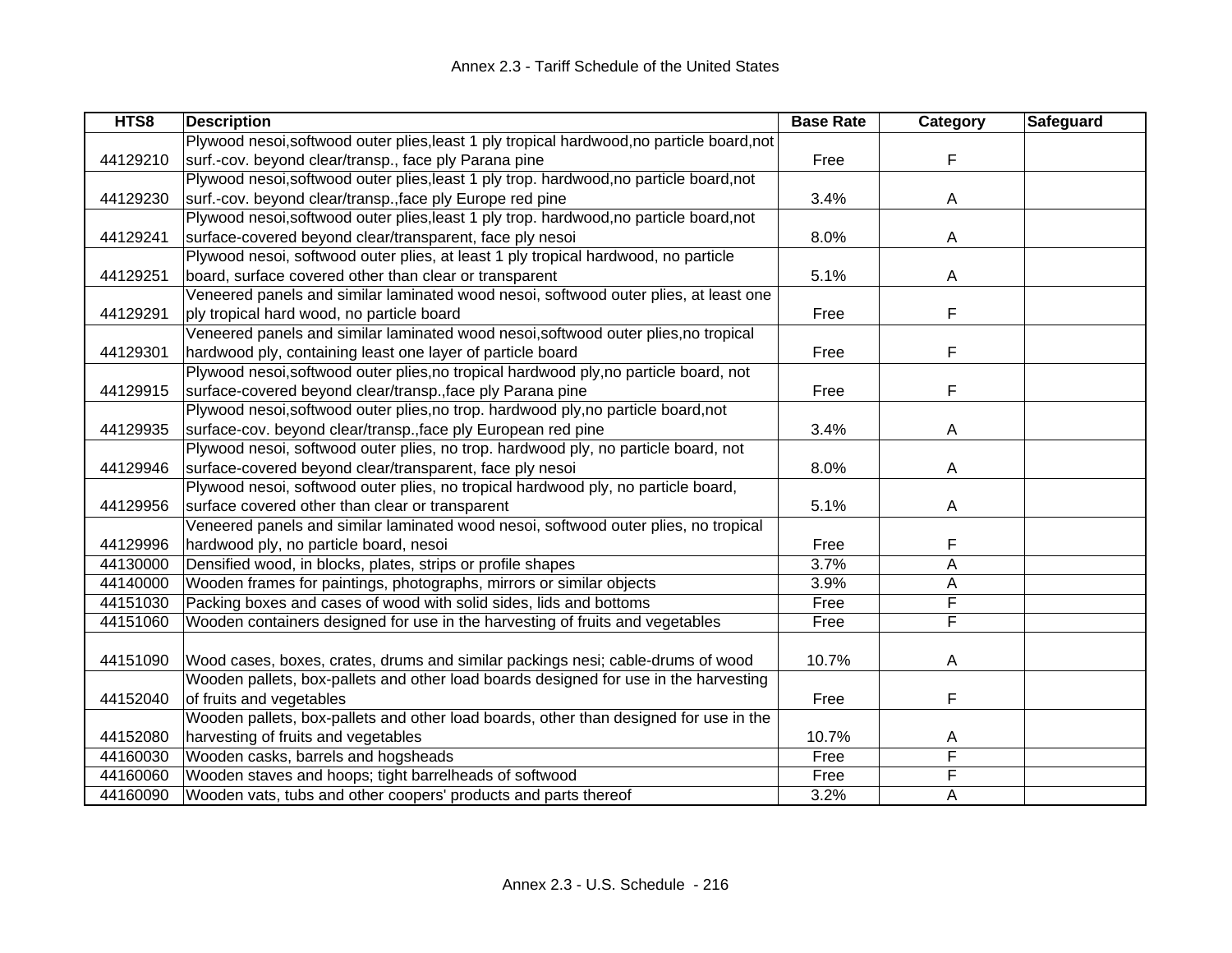| HTS8     | <b>Description</b>                                                                  | <b>Base Rate</b> | Category | Safeguard |
|----------|-------------------------------------------------------------------------------------|------------------|----------|-----------|
|          | Wooden broom and mop handles, 1.9 cm or more in diameter and 97 cm or more in       |                  |          |           |
| 44170020 | length                                                                              | Free             | F        |           |
| 44170040 | Wooden paint brush and paint roller handles                                         | Free             | F        |           |
| 44170060 | Wooden brush backs                                                                  | Free             | F        |           |
|          | Wooden tools, tool bodies, tool handles, broom or brush bodies and handles nesi;    |                  |          |           |
| 44170080 | wooden boot or shoe lasts and trees                                                 | 5.1%             | A        |           |
| 44181000 | Wooden windows, French-windows and their frames                                     | 3.2%             | Α        |           |
| 44182040 | French doors of wood                                                                | 4.8%             | A        |           |
| 44182080 | Doors of wood, other than French doors                                              | 4.8%             | Α        |           |
| 44183000 | Wooden parquet panels                                                               | Free             | F        |           |
| 44184000 | Wooden formwork (shuttering) for concrete constructional work                       | 3.2%             | A        |           |
| 44185000 | Wooden shingles and shakes                                                          | Free             | F        |           |
| 44189020 | Edge-glued lumber                                                                   | Free             | F        |           |
| 44189045 | Builders' joinery and carpentry of wood, including cellular wood panels, nesoi      | 3.2%             | А        |           |
| 44190040 | Wooden forks and spoons for tableware and kitchenware                               | 5.3%             | A        |           |
| 44190080 | Wooden tableware and kitchenware, other than forks and spoons                       | 3.2%             | A        |           |
| 44201000 | Wooden statuettes and other wood ornaments                                          | 3.2%             | A        |           |
| 44209020 | Wooden cigar and cigarette boxes                                                    | Free             | F        |           |
|          | Wooden jewelry boxes, silverware chests, microscope, tool or utensil cases, similar |                  |          |           |
| 44209045 | boxes, cases and chests, not lined with textile fabrics                             | 4.3%             | A        |           |
|          | Wooden jewelry boxes, silverware chests, microscope, tool or utensil cases, similar |                  |          |           |
| 44209065 | boxes, cases and chests, lined with textile fabrics                                 | Free             | F        |           |
| 44209080 | Wood marquetry and inlaid wood; wooden articles of furniture, nesi                  | 3.2%             | А        |           |
| 44211000 | Wooden clothes hangers                                                              | 3.2%             | Α        |           |
| 44219010 | Plain coniferous wood dowel pins                                                    | Free             | F        |           |
| 44219015 | Plain nonconiferous wood dowel pins                                                 | Free             | F        |           |
| 44219020 | Wood dowel pins, sanded, grooved or otherwise advanced in condition                 | 4.9%             | Α        |           |
|          | Wood blinds, shutters, screens and shades consisting of wooden frames in the center |                  |          |           |
| 44219030 | of which are fixed louver boards or slats                                           | 10.7%            | A        |           |
|          | Wood blinds, shutters, screens and shades, not consisting of wooden frames in the   |                  |          |           |
| 44219040 | center of which are fixed louver boards or slats                                    | 5.1%             | A        |           |
| 44219050 | Wooden toothpicks                                                                   | Free             | F        |           |
|          | Wooden skewers, candy sticks, ice cream sticks, tongue depressors, drink mixers     |                  |          |           |
| 44219060 | and similar small wares, other than toothpicks                                      | 5.1%             | A        |           |
|          | Wooden pickets, palings, posts and rails, which are sawn; assembled wooden fence    |                  |          |           |
| 44219070 | sections                                                                            | Free             | F        |           |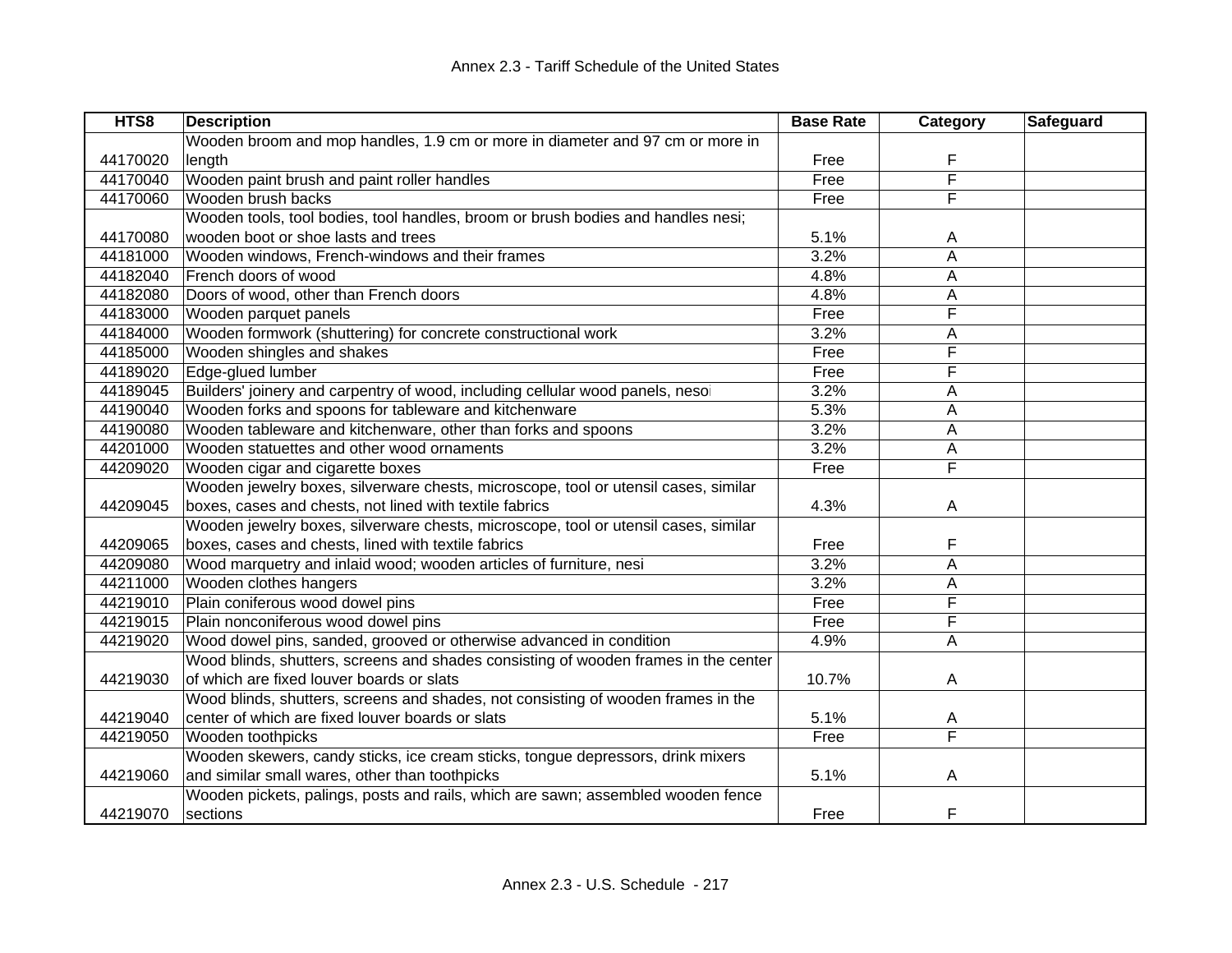| HTS8     | <b>Description</b>                                                                         | <b>Base Rate</b> | Category | Safeguard |
|----------|--------------------------------------------------------------------------------------------|------------------|----------|-----------|
|          |                                                                                            | 6.5              |          |           |
| 44219080 | Spring-type clothespins made of wood                                                       | cents/gross      | A        |           |
| 44219085 | Clothespins made of wood, other than the spring-type                                       | 4.8%             | A        |           |
| 44219088 | Canoe paddles of wood                                                                      | Free             | F        |           |
| 44219093 | Theatrical, ballet, and operatic scenery and properties, including sets, of wood           | Free             | F        |           |
| 44219097 | Articles of wood, not elsewhere specified or included                                      | 3.3%             | A        |           |
| 45011000 | Natural cork, raw or simply prepared                                                       | Free             | F        |           |
| 45019020 | Waste cork                                                                                 | Free             | F        |           |
| 45019040 | Crushed, granulated or ground cork                                                         | Free             | F        |           |
|          | Natural cork, debacked or roughly squared or in rectangular blocks, plates, sheets or      |                  |          |           |
| 45020000 | strip (incl. sharp-edged blanks for corks or stoppers)                                     | Free             | F        |           |
|          | Corks and stoppers of natural cork, tapered and of a thickness (or length) greater         |                  |          |           |
| 45031020 | than the maximum diameter, n/o 19 mm maximum diameter                                      | Free             | F        |           |
|          | Corks and stoppers wholly of natural cork, tapered & of a thickness (or length) greater    |                  |          |           |
| 45031030 | than the maximum diam., over 19 mm maximum diam.                                           | Free             | F        |           |
|          | Corks and stoppers of natural cork, tapered & of a thickness (or length) greater than      |                  |          |           |
| 45031040 | the maximum diam., over 19 mm maximum diam., nesi                                          | Free             | F        |           |
|          | Corks and stoppers of natural cork, of a thickness (or length) not greater than the        |                  |          |           |
| 45031060 | maximum diameter                                                                           | Free             | F        |           |
| 45039020 | Disks, wafers and washers of natural cork                                                  | Free             | F        |           |
| 45039040 | Natural cork wallcoverings, backed with paper or otherwise reinforced                      | Free             | F        |           |
| 45039060 | Articles of natural cork, other than corks and stoppers                                    | 14.0%            | Α        |           |
|          | Vulcanized sheets and slabs wholly of agglomerated ground or pulverized cork and           |                  |          |           |
| 45041010 | rubber                                                                                     | Free             | F        |           |
| 45041020 | Insulation of compressed agglomerated cork, coated or not coated                           | Free             | F        |           |
| 45041030 | Floor coverings of agglomerated cork                                                       | Free             | F        |           |
| 45041040 | Agglomerated cork wallcoverings, backed with paper or otherwise reinforced                 | Free             | F        |           |
|          | Agglomerated cork stoppers, not tapered, wholly of cork, of a thickness (or length)        |                  |          |           |
| 45041045 | greater than the maximum diameter                                                          | Free             | F        |           |
| 45041047 | Corks, stoppers, disks, wafers and washers of agglomerated cork, nesi                      | Free             | F        |           |
|          | Blocks, plates, sheets and strip; tiles of any shape; solid cylinder; all the foregoing of |                  |          |           |
| 45041050 | cork; all the foregoing, nesi                                                              | Free             | F        |           |
| 45049000 | Agglomerated cork and articles of cork, nesoi                                              | Free             | F        |           |
| 46012020 | Rattan webbing for mats, matting and screens                                               | Free             | F        |           |
|          | Woven or partly assembled materials of one or more of the materials bamboo, rattan         |                  |          |           |
| 46012040 | or willow for mats, matting and screens                                                    | 3.3%             | A        |           |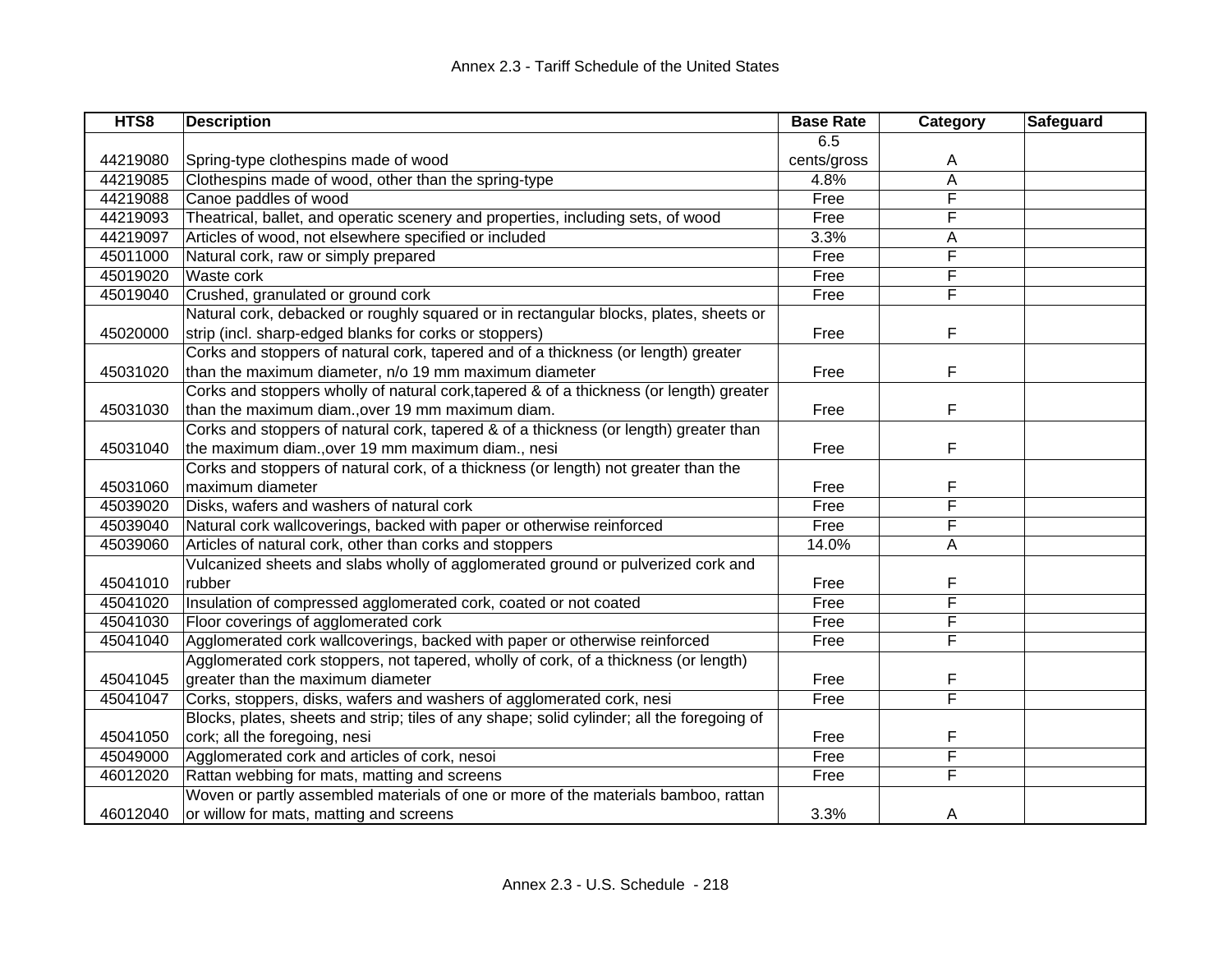| HTS8     | <b>Description</b>                                                                        | <b>Base Rate</b> | Category       | Safeguard |
|----------|-------------------------------------------------------------------------------------------|------------------|----------------|-----------|
|          | Woven or partly assembled vegetable materials other than bamboo, rattan or willow,        |                  |                |           |
| 46012060 | for mats, matting and screens                                                             | 4.8%             | A              |           |
| 46012080 | Floor coverings nesi, of vegetable materials                                              | Free             | F              |           |
| 46012090 | Mats, matting and screens of vegetable materials, nesi                                    | 8.0%             | A              |           |
|          | Plaits of vegetable materials and similar products of such plaiting materials, whether    |                  |                |           |
| 46019105 | or not assembled into strips                                                              | 2.7%             | A              |           |
|          | Products nesoi, of plaiting materials, bound together in parallel strands or woven, in    |                  |                |           |
| 46019120 | sheet form, of bamboo, rattan, willow or wood                                             | 6.6%             | A              |           |
|          | Products nesoi, of plaiting vegetable materials nesoi, bound together in parallel         |                  |                |           |
| 46019140 | strands or woven, in sheet form                                                           | Free             | F              |           |
|          | Plaits and similar products of plaiting materials (not vegetable), whether or not         |                  |                |           |
| 46019905 | assembled into strips                                                                     | 2.7%             | A              |           |
|          | Products nesoi of plaiting materials (not vegetable), bound together in parallel strands  |                  |                |           |
| 46019990 | or woven, in sheet form, nesoi                                                            | 3.3%             | A              |           |
| 46021005 | Fishing baskets or creels made from vegetable materials                                   | 5.0%             | A              |           |
| 46021007 | Baskets and bags of bamboo wickerwork                                                     | Free             | F              |           |
| 46021009 | Baskets and bags of bamboo other than wickerwork                                          | 10.0%            | A              |           |
| 46021012 | Baskets and bags, nesi, whether or not lined, of willow                                   | 5.8%             | A              |           |
| 46021014 | Baskets and bags of rattan or palm leaf wickerwork                                        | Free             | F              |           |
| 46021016 | Baskets and bags of rattan or palm leaf other than wickerwork                             | 5.0%             | Α              |           |
| 46021017 | Baskets and bags of vegetable material wickerwork, neosi                                  | Free             | F              |           |
| 46021018 | Baskets and bags of vegetable material, neosi                                             | 4.5%             | A              |           |
| 46021021 | Luggage, handbags and flat goods, whether or not lined, of bamboo                         | 6.2%             | $\overline{A}$ |           |
| 46021022 | Luggage, handbags and flat goods, whether or not lined, of willow                         | 5.8%             | A              |           |
|          | Articles of a kind normally carried in the pocket or in the handbag, of rattan or of palm |                  |                |           |
| 46021023 | leaf                                                                                      | 9.0%             | A              |           |
|          |                                                                                           |                  |                |           |
| 46021025 | Luggage, handbags and flat goods, whether or not lined, of rattan or of palm leaf, nesi   | 18.0%            | A              |           |
|          | Luggage, handbags and flat goods, whether or not lined, made from plaiting materials      |                  |                |           |
| 46021029 | nesi                                                                                      | 5.3%             | A              |           |
|          | Articles of wickerwork, neosi, of one or more of the following:bamboo, rattan, willow or  |                  |                |           |
| 46021035 | wood                                                                                      | Free             | F              |           |
|          | Basketwork and other articles, neosi, of one or more of bamboo, rattan, willow or         |                  |                |           |
| 46021045 | wood                                                                                      | 6.6%             | A              |           |
| 46021060 | Articles of wickerwork, neosi, of vegetable materials, nesoi                              | Free             | F              |           |
| 46021080 | Basketwork and other articles, neosi, of vegetables materials, nesoi                      | 2.3%             | A              |           |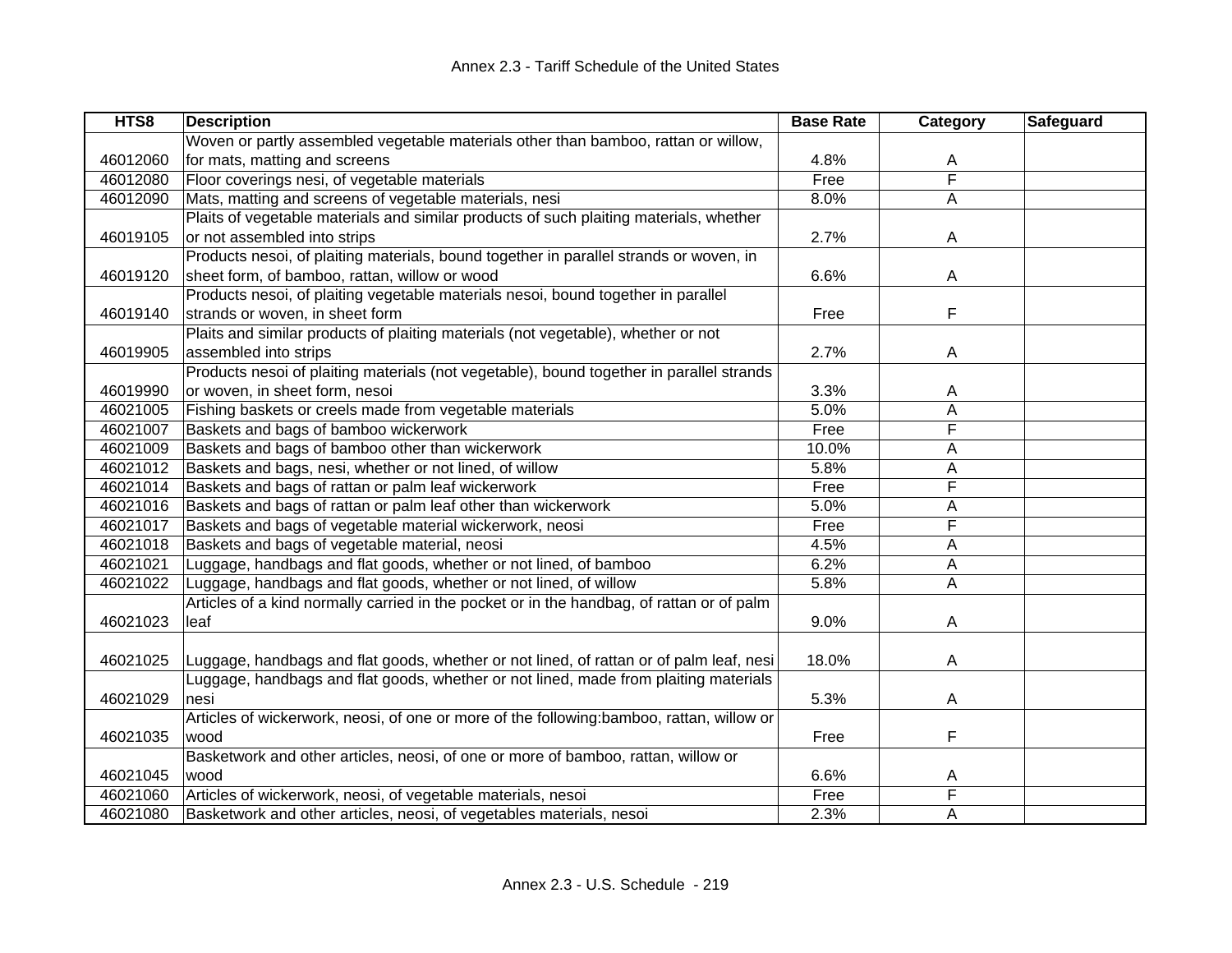| HTS8     | <b>Description</b>                                                                   | <b>Base Rate</b> | Category | Safeguard |
|----------|--------------------------------------------------------------------------------------|------------------|----------|-----------|
|          | Basketwork, wickerwork and other articles made directly from plaiting materials or   |                  |          |           |
| 46029000 | from articles of heading 4601, nesi; loofah articles                                 | 3.5%             | A        |           |
| 47010000 | Mechanical woodpulp                                                                  | Free             | F        |           |
| 47020000 | Chemical woodpulp, dissolving grades                                                 | Free             | F        |           |
|          | Chemical woodpulp, soda or sulfate, other than dissolving grades, of unbleached      |                  |          |           |
| 47031100 | coniferous wood                                                                      | Free             | F        |           |
|          | Chemical woodpulp, soda or sulfate, other than dissolving grades, of unbleached      |                  |          |           |
| 47031900 | nonconiferous wood                                                                   | Free             | F        |           |
|          | Chemical woodpulp, soda or sulfate, other than dissolving grades, of semibleached or |                  |          |           |
| 47032100 | bleached coniferous wood                                                             | Free             | F        |           |
|          | Chemical woodpulp, soda or sulfate, other than dissolving grades, of semibleached or |                  |          |           |
| 47032900 | bleached nonconiferous wood                                                          | Free             | F        |           |
|          | Chemical woodpulp, sulfite, other than dissolving grades, of unbleached coniferous   |                  |          |           |
| 47041100 | wood                                                                                 | Free             | F        |           |
|          | Chemical woodpulp, sulfite, other than dissolving grades, of unbleached              |                  |          |           |
| 47041900 | nonconiferous wood                                                                   | Free             | F        |           |
|          | Chemical woodpulp, sulfite, other than dissolving grades, of semibleached or         |                  |          |           |
| 47042100 | bleached coniferous wood                                                             | Free             | F        |           |
|          | Chemical woodpulp, sulfite, other than dissolving grades, of semibleached or         |                  |          |           |
| 47042900 | bleached nonconiferous wood                                                          | Free             | F        |           |
| 47050000 | Semichemical woodpulp                                                                | Free             | F        |           |
| 47061000 | Cotton linters pulp                                                                  | Free             | F        |           |
|          |                                                                                      |                  |          |           |
| 47062000 | Pulps of fibers derived from recovered (waste and scrap) paper or paperboard         | Free             | F        |           |
| 47069100 | Pulps of fibrous cellulosic material, other than cotton linters pulp, mechanical     | Free             | F        |           |
| 47069200 | Pulps of fibrous cellulosic material, other than cotton linters pulp, chemical       | Free             | F        |           |
| 47069300 | Pulps of fibrous cellulosic material, other than cotton linters pulp, semichemical   | Free             | F        |           |
|          | Waste and scrap of unbleached kraft paper or paperboard or of corrugated paper or    |                  |          |           |
| 47071000 | paperboard                                                                           | Free             | F        |           |
|          | Waste and scrap of other paper or paperboard, made mainly of bleached chemical       |                  |          |           |
| 47072000 | pulp, not colored in the mass                                                        | Free             | F        |           |
|          | Waste and scrap of paper or paperboard made mainly of mechanical pulp (for           |                  |          |           |
| 47073000 | example, newspapers, journals, and similar printed matter)                           | Free             | F        |           |
|          |                                                                                      |                  |          |           |
| 47079000 | Waste and scrap of paper or paperboard nesi, including unsorted waste and scrap      | Free             |          |           |
| 48010000 | Newsprint, in rolls or sheets                                                        | Free             | F        |           |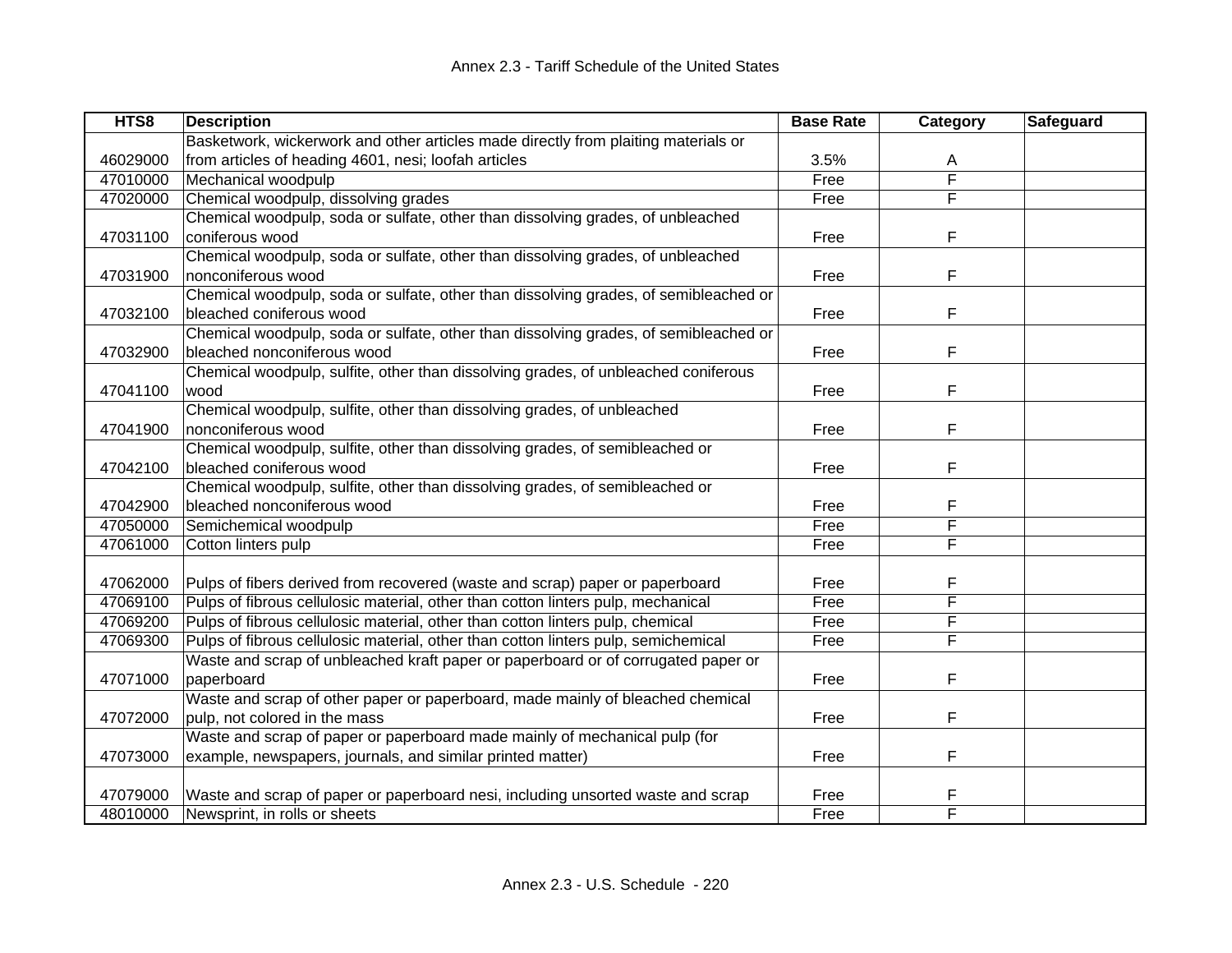| HTS8     | <b>Description</b>                                                                     | <b>Base Rate</b> | Category | Safeguard |
|----------|----------------------------------------------------------------------------------------|------------------|----------|-----------|
| 48021000 | Handmade paper and paperboard                                                          | Free             |          |           |
|          | Paper & paperboard use for photo-sensitive/heat-sensitive/electro-sensitive            |                  |          |           |
| 48022010 | paper/paperboard, in strip/rolls ov 15 cm wide or certain sheets                       | Free             | F        |           |
|          | Uncoated basic paper for photo-sensitive/heat-sensitve/eletro-sensitive                |                  |          |           |
| 48022020 | paper/paperboard to be sensitized for photography, roll/sheets nesoi                   | Free             | F        |           |
|          | Uncoated paper and paperboard of a kind used for photo-sensitive/heat-                 |                  |          |           |
| 48022040 | sensitve/eletro-sensitive paper/paperboard, in rolls or sheets nesoi                   | Free             | F        |           |
|          | Carbonizing base paper weighing n/ov 15 g/m2, in strip/roll over 15 cm wide or         |                  |          |           |
| 48023050 | rectangular sheets w/side ov 36 cm and other ov 15 cm unfold                           | Free             | F        |           |
|          | Carbonizing base paper weighing over 15 g/m2, in strip/roll over 15 cm wide or         |                  |          |           |
| 48023060 | rectangular sheets w/side ov 36 cm and other ov 15 cm unfold                           | Free             | F        |           |
|          | Carbonizing base paper of a kind used for writing, printing or other graphic purposes, |                  |          |           |
| 48023070 | in rolls or sheets nesoi                                                               | Free             | F        |           |
| 48024000 | Wallpaper base (hanging paper), in rolls or sheets                                     | Free             | F        |           |
|          | Writing paper, weigh < 40 g/m2, cont. n/o 10% total fiber content by a                 |                  |          |           |
| 48025410 | mechanical/chemi- process, in strip/roll ov 15 cm wide/certain sheets                  | Free             | F        |           |
|          | India & bible paper, weigh < 40 g/m2, n/o 10% total fiber content by a                 |                  |          |           |
| 48025420 | mechanical/chemi- process, in strip/roll ov 15 cm wide/certain sheets                  | Free             | F        |           |
|          | Paper/paperboard nesoi, weigh < 40 g/m2, n/o 10% total fiber by mechanical/chemi-      |                  |          |           |
| 48025430 | process, in strip/roll ov 15 cm wide or certain sheets                                 | Free             | F        |           |
|          | Other basic paper to be sensitized use in photography, wt < 40g/m2, n/o 10% total      |                  |          |           |
| 48025450 | fiber by mechanical/chem- process, in rolls/sheets nesoi                               | Free             | F        |           |
|          | Other paper/paperboard kind use writing/printing/other graphic purposes, wt <          |                  |          |           |
| 48025460 | 40g/m2, n/o fiber by mechanical/chemi process, roll/sheet nesoi                        | Free             | F        |           |
|          | Writing/cover paper, wt 40 g/m2-150 g/m2, n/o 10% total fiber by mechanical/chemi-     |                  |          |           |
| 48025510 | process, in rolls exceeding 15 cm in width                                             | Free             | F        |           |
|          | Drawing paper, wt 40 g/m2 -150 g/m2, n/o 10% total fiber content by                    |                  |          |           |
| 48025520 | mechanical/chemi- process, in rolls exceeding 15 cm in width                           | Free             | F        |           |
|          | India/bible paper, wt 40 g/m2-150 g/m2, n/o 10% total fiber content by                 |                  |          |           |
| 48025530 | mechanical/chemi- process, in rolls exceeding 15 cm in width                           | Free             | F        |           |
|          | Paper & paperboard, nesoi, 40 g/m2-150 g/m2, n/o 10% total fiber by                    |                  |          |           |
| 48025540 | mechanical/chemi- process, in rolls exceeding 15 cm in width                           | Free             | F        |           |
|          | Other basic paper be sensitized for use photography, 40g/m2-150g/m2, n/o 10% total     |                  |          |           |
| 48025560 | fiber by mechanical/chemi- process, rolls n/o 15 cm wide                               | Free             | F        |           |
|          | Other paper/paperboard for writing/printing/other graphic purpose, 40g/m2-             |                  |          |           |
| 48025570 | 150g/m2,n/o 10% fiber mechanical/chemi- process,roll n/o 15 cm wide                    | Free             | F        |           |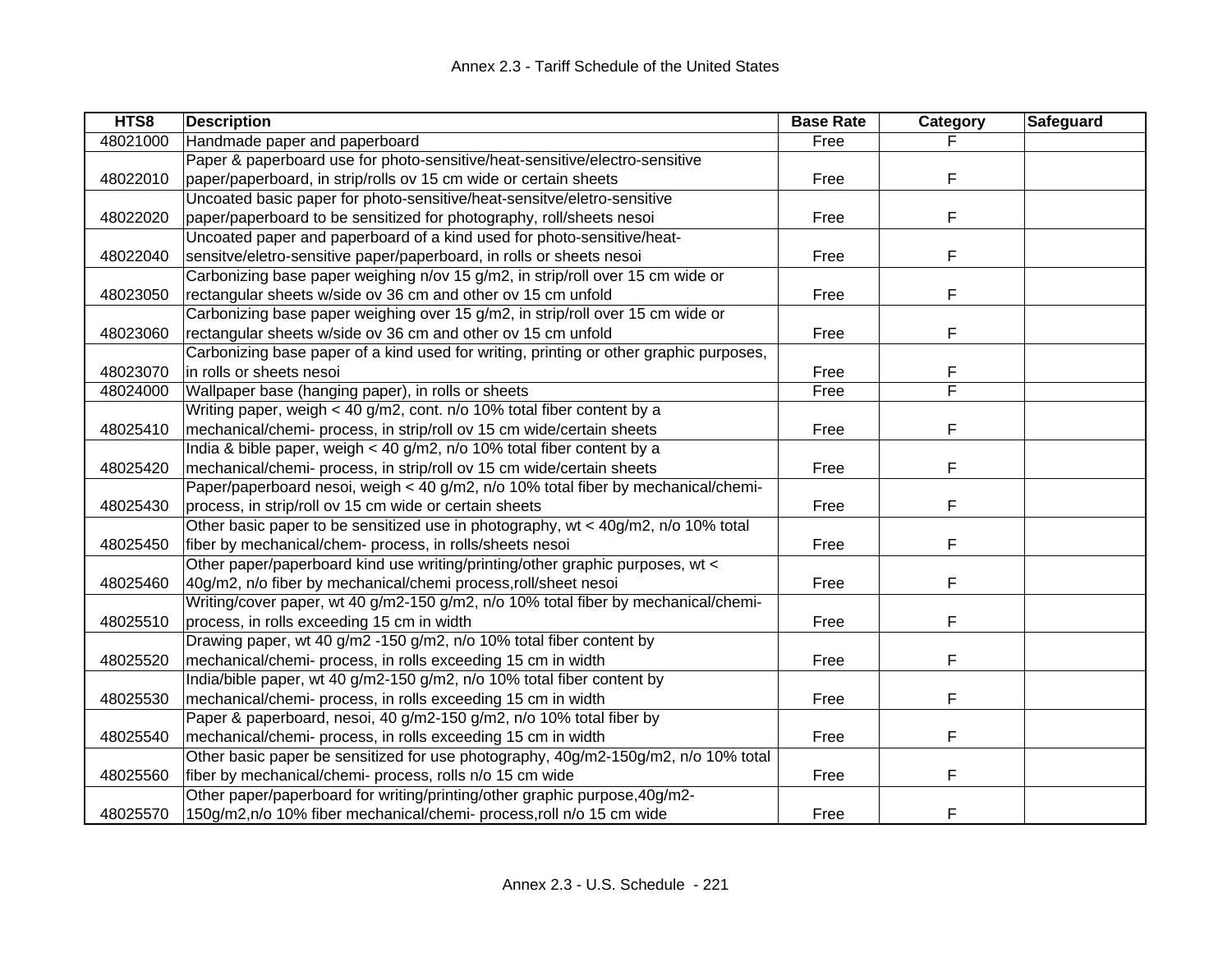| HTS8     | <b>Description</b>                                                                      | <b>Base Rate</b> | Category | Safeguard |
|----------|-----------------------------------------------------------------------------------------|------------------|----------|-----------|
|          | Writing & cover paper, wt 40 g/m2-150 g/m2, n/o 10% by weight total fiber content by    |                  |          |           |
| 48025610 | mechanical/chemi- process, in certain size sheets                                       | Free             | F        |           |
|          | Drawing paper, wt 40 g/m2-150 g/m2, contain n/o 10% weight total fiber content          |                  |          |           |
| 48025620 | obtained by mechanical/chemi- process, in certain size sheets                           | Free             | F        |           |
|          | India & bible paper, wt 40 g/m2-150 g/m2, n/o 10% by wt. total fiber content obtained   |                  |          |           |
| 48025630 | by mechanical/chemi- process, in certain size sheets                                    | Free             | F        |           |
|          | Paper & paperboard nesoi, 40 g/m2-150 g/m2, n/o 10% by wt. total fiber content          |                  |          |           |
| 48025640 | obtained by mechanical/chemi- process, in certain size sheets                           | Free             | F        |           |
|          | Other basic paper be sensitized use in photography, wt. 40g/m2-150g/m2, n/o 10%         |                  |          |           |
| 48025660 | total fiber by mechanical/chemi- process, other sized sheets                            | Free             | F        |           |
|          | Paper/paperboard for writing/printing/other graphic purpose, wt 40g/m2-150g/m2, n/o     |                  |          |           |
| 48025670 | 10% fiber by mechanical/chemi- process, other sized sheets                              | Free             | F        |           |
|          | Writing/cover paper, wt 40 g/m2-150 g/m2, cont. n/o 10% by weight total fiber content   |                  |          |           |
| 48025710 | obtained by mechanical/chemi- process, in sheets nesoi                                  | Free             | F        |           |
|          | Drawing paper, wt 40 g/m2 to 150 g/m2, cont. n/o 10% by weight total fiber content      |                  |          |           |
| 48025720 | obtained by mechanical/chemi- process, in sheets nesoi                                  | Free             | F        |           |
|          | India & bible paper, wt 40 g/m2 to 150 g/m2, cont. n/o 10% by wt. total fiber content   |                  |          |           |
| 48025730 | obtained by mechanical/chemi- process, in sheets nesoi                                  | Free             | F        |           |
|          | Paper & paperboard nesoi, 40 g/m2-150 g/m2, cont. n/o 10% by wt. total fiber content    |                  |          |           |
| 48025740 | obtained by mechanical/chemi- process, in sheets nesoi                                  | Free             | F        |           |
|          | Writing/cover paper, >150 g/m2, n/o 10% by wt total fiber content by mechanical         |                  |          |           |
| 48025810 | process/chemi-, in strip/roll ov 15 cm wide or certain sheet                            | Free             | F        |           |
|          | Paper & paperboard nesoi, >150 g/m2, n/o 10% total fiber content by                     |                  |          |           |
| 48025820 | mechanical/chemi- process, in strip/roll ov 15 cm wide or certain sheets                | Free             | F        |           |
|          | Basic paper be sensitized for photography, wt >150 g/m2, n/o 10% total fiber content    |                  |          |           |
| 48025850 | by mechanical process/chemi-, in rolls/sheets nesoi                                     | Free             | F        |           |
|          | Paper/paperboard for writing/printing/other graphic purpose,>150 g/m2, n/o 10% fiber    |                  |          |           |
| 48025860 | content by mechanical process/chemi-,rolls/sheets nesoi                                 | Free             | F        |           |
|          | Writing & cover paper, over 10% by wt total fiber content consists of fiber obtained by |                  |          |           |
| 48026110 | mechanical/chemi- process, in rolls over 15 cm wide                                     | Free             | F        |           |
|          | Drawing paper, over 10% by weight total fiber content consists of fiber obtained by     |                  |          |           |
| 48026120 | mechanical/chemi- process, in rolls over 15 cm wide                                     | Free             | F        |           |
|          | Paper and paperboard for graphic purpose nesoi, ov 10% total fiber content obtained     |                  |          |           |
| 48026130 | by mechanical/chemi- process, in rolls over 15 cm wide                                  | Free             | F        |           |
|          | Basic paper to be sensitized for photography, ov 10% total fiber content obtained by    |                  |          |           |
| 48026150 | mechanical/chemi- process, in rolls n/o 15 cm wide                                      | Free             | F        |           |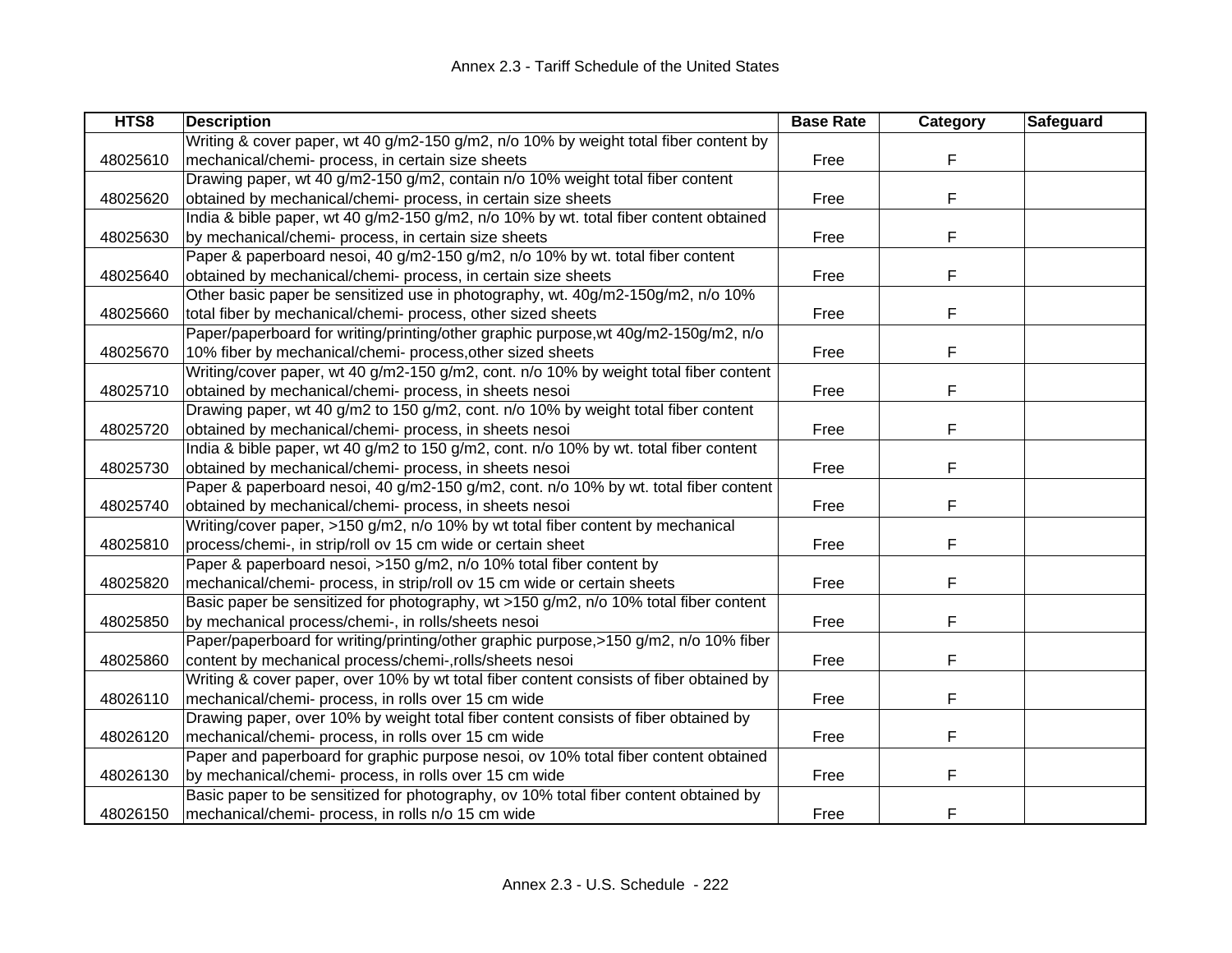| HTS8     | <b>Description</b>                                                                       | <b>Base Rate</b> | Category | Safeguard |
|----------|------------------------------------------------------------------------------------------|------------------|----------|-----------|
|          | Paper/paperboard for writing/printing/other graphic purposes nesoi, ov 10% total fiber   |                  |          |           |
| 48026160 | by mechanical/chemi- process, in rolls n/o 15 cm wide                                    | Free             | F        |           |
|          | Writing & cover paper, over 10% by wt total fiber content consists of fiber obtained by  |                  |          |           |
| 48026210 | mechanical/chemi- process, in certain size sheets                                        | Free             | F        |           |
|          | Drawing paper, which ov 10% by weight total fiber content consists of fiber obtained     |                  |          |           |
| 48026220 | by mechanical/chemi- process, in certain size sheets                                     | Free             | F        |           |
|          | Paper and paperboard for graphic purposes nesoi, ov 10% by wt total fiber obtained       |                  |          |           |
| 48026230 | by mechanical/chemi- process, in certain size sheets                                     | Free             | F        |           |
|          | Basic paper to be sensitized for use in photography, ov 10% by wt total fiber obtained   |                  |          |           |
| 48026250 | by mechanical/chemi- process, other sized sheets                                         | Free             | F        |           |
|          | Paper/paperboard used for graphic purposes nesoi, ov 10% by wt total fiber obtained      |                  |          |           |
| 48026260 | by mechanical/chemi- process, other sized sheets                                         | Free             | F        |           |
|          | Writing & cover paper, of which over 10% by weight total fiber content consists of fiber |                  |          |           |
| 48026910 | obtained by mechanical process, sheets nesoi                                             | Free             | F        |           |
|          | Drawing paper, of which over 10% by weight total fiber content consists of fiber         |                  |          |           |
| 48026920 | obtained by mechanical process, in sheets nesoi                                          | Free             | F        |           |
|          | Paper and paperboard for graphic purposes nesoi, ov 10% by wt total fiber obtained       |                  |          |           |
| 48026930 | by mechanical/chemi- process, in sheets nesoi                                            | Free             | F        |           |
|          |                                                                                          |                  |          |           |
| 48030020 | Cellulose wadding in rolls over 36 cm wide or sheets with at least one side over 36 cm   | Free             | F        |           |
|          | Toilet, facial tissue, towel or napkin stock and paper for household/sanitary purposes,  |                  |          |           |
| 48030040 | in rolls or sheets of specific measure                                                   | Free             | F        |           |
| 48041100 | Uncoated, unbleached kraftliner, in rolls or sheets                                      | Free             | F        |           |
| 48041900 | Uncoated kraftliner, other than unbleached, in rolls or sheets                           | Free             | F        |           |
| 48042100 | Uncoated, unbleached sack kraft paper, in rolls or sheets                                | Free             | F        |           |
| 48042900 | Uncoated sack kraft paper, other than unbleached, in rolls or sheets                     | Free             | F        |           |
|          | Uncoated, unbleached kraft condenser paper, in rolls or sheets, weighing more than       |                  |          |           |
| 48043110 | 15 g/m 2 but not over 30 g/m 2                                                           | Free             | F        |           |
|          | Uncoated, unbleached kraft condenser paper, in rolls or sheets, weighing less than 15    |                  |          |           |
| 48043120 | $g/m$ 2 or more than 30 $g/m$ 2 to 150 $g/m$ 2                                           | Free             | F        |           |
|          | Uncoated, unbleached kraft wrapping paper in rolls or sheets, weighing 150 g/m2 or       |                  |          |           |
| 48043140 | less                                                                                     | Free             | F.       |           |
|          |                                                                                          |                  |          |           |
| 48043160 | Uncoated, unbleached kraft paper nesi, in rolls or sheets, weighing 150 g/m2 or less     | Free             | F        |           |
|          | Uncoated kraft condenser paper, other than unbleached, in rolls or sheets, weighing      |                  |          |           |
| 48043920 | 150 g/m2 or less                                                                         | Free             | F        |           |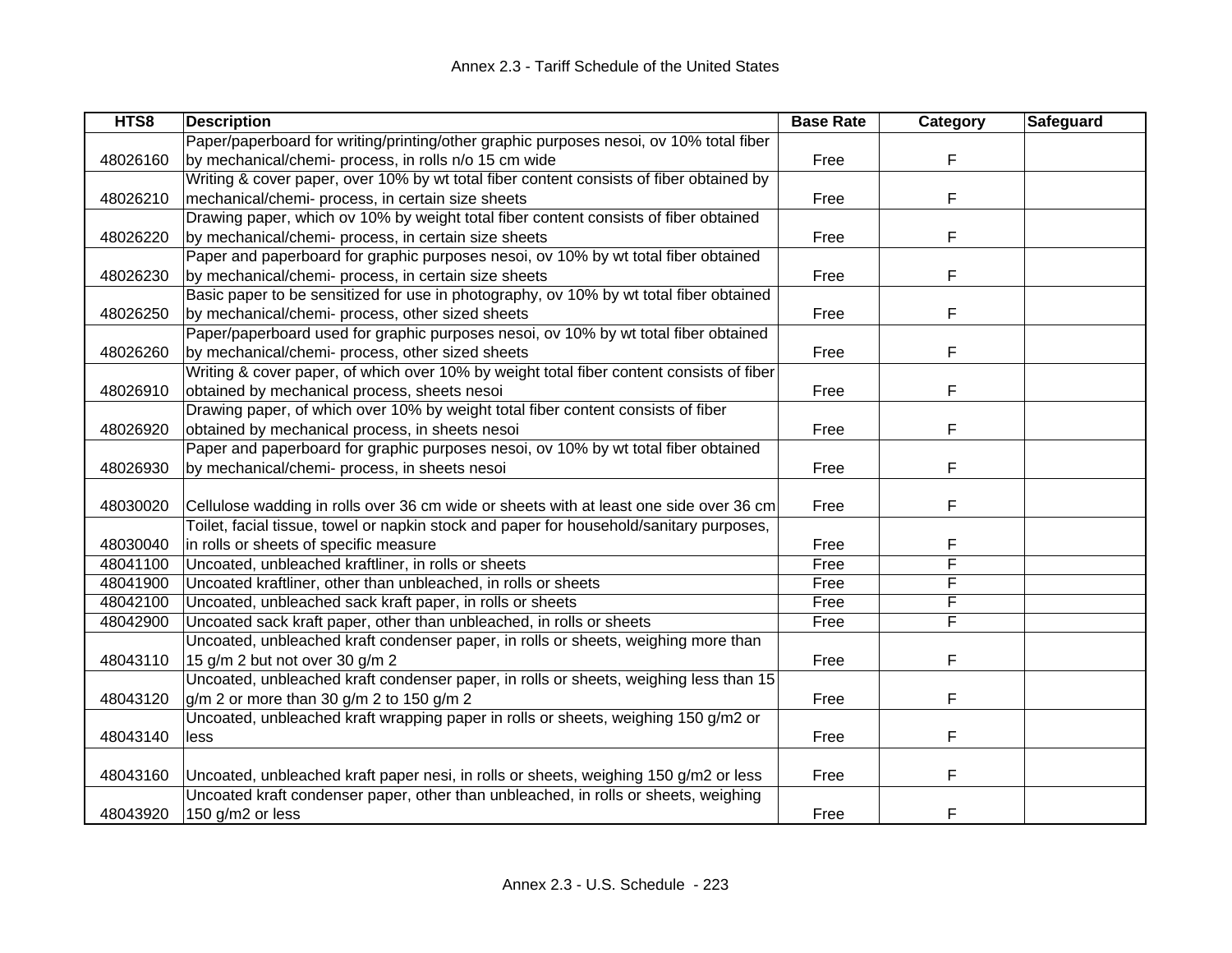| HTS8     | <b>Description</b>                                                                       | <b>Base Rate</b> | Category | Safeguard |
|----------|------------------------------------------------------------------------------------------|------------------|----------|-----------|
|          | Uncoated kraft wrapping paper, other than unbleached, in rolls or sheets, weighing       |                  |          |           |
| 48043940 | 150 g/m2 or less                                                                         | Free             | F        |           |
|          | Uncoated kraft paper and paperboard, other than unbleached, in rolls or sheets,          |                  |          |           |
| 48043960 | weighing 150 g/m2 or less, nesi                                                          | Free             | F        |           |
|          | Uncoated, unbleached kraft wrapping paper in rolls or sheets, weighing more than         |                  |          |           |
| 48044120 | 150 but less than 225 g/m2                                                               | Free             | F        |           |
|          | Uncoated, unbleached kraft paper and paperboard, nesi, in rolls or sheets, weighing      |                  |          |           |
| 48044140 | more than 150 but less than 225 g/m2                                                     | Free             | F        |           |
|          | Uncoated, bleached kraft paper and paperboard, over 150 but n/o 225 g/m2, over 95%       |                  |          |           |
| 48044200 | content of wood fibers by chemical process, rolls or sheets                              | Free             | F        |           |
|          | Uncoated kraft paper and paperboard, nesi, in rolls or sheets, weighing more than        |                  |          |           |
| 48044900 | 150 but less than 225 g/m2, nesi                                                         | Free             | F        |           |
|          | Uncoated, unbleached kraft paper and paperboard, in rolls or sheets, weighing 225        |                  |          |           |
| 48045100 | g/m2 or more                                                                             | Free             | F        |           |
|          | Uncoated, bleached kraft paper & paperboard, over 225 g/m2, over 95% content of          |                  |          |           |
| 48045200 | wood fibers obtained by chemical process, rolls or sheets                                | Free             | F        |           |
|          | Uncoated kraft paper and paperboard in rolls or sheets, weighing 225 g/m2 or more,       |                  |          |           |
| 48045900 | nesi                                                                                     | Free             | F        |           |
|          | Uncoated semichemical fluting paper, in rolls or sheets, not further worked than as      |                  |          |           |
| 48051100 | specified in note 3 to chapter 48                                                        | Free             | F        |           |
|          | Uncoated straw fluting paper, weighing 150 g/m2 or less, in rolls or sheets, not further |                  |          |           |
| 48051210 | worked than as specified in note 3 to chapter 48                                         | Free             | F        |           |
|          | Uncoated straw fluting pape, weighing over 150 g/m2, in rolls or sheets, not further     |                  |          |           |
| 48051220 | worked than as specified in note 3 to chapter 48                                         | Free             | F        |           |
|          | Uncoated fluting paper nesoi, weighing 150 g/m2 or less, in rolls or sheets, not further |                  |          |           |
| 48051910 | worked than as specified in note 3 to chapter 48                                         | Free             | F        |           |
|          | Uncoated fluting paper nesoi, weighing over 150 g/m2, in rolls or sheets, not further    |                  |          |           |
| 48051920 | worked than as specified in note 3 to chapter 48                                         | Free             | F        |           |
|          | Uncoated testliner (recycled liner board), weighing n/o 15 g/m2, in rolls or sheets, not |                  |          |           |
| 48052450 | further worked than in note 3 to chapter 48                                              | Free             | F        |           |
|          | Uncoated testliner, weighing over 15 g/m2 but not over 30 g/m2, in rolls or sheets, not  |                  |          |           |
| 48052470 | further worked than in note 3 to chapter 48                                              | Free             | F.       |           |
|          | Uncoated testliner, weighing over 30 g/m2 but not over 150 g/m2, in rolls or sheets,     |                  |          |           |
| 48052490 | not further worked than in note 3 to chapter 48                                          | Free             | F        |           |
|          | Uncoated testliner, weighing more than 150 g/m2, in rolls or sheets, not further         |                  |          |           |
| 48052500 | worked than as specified in note 3 to chapter 48                                         | Free             | F        |           |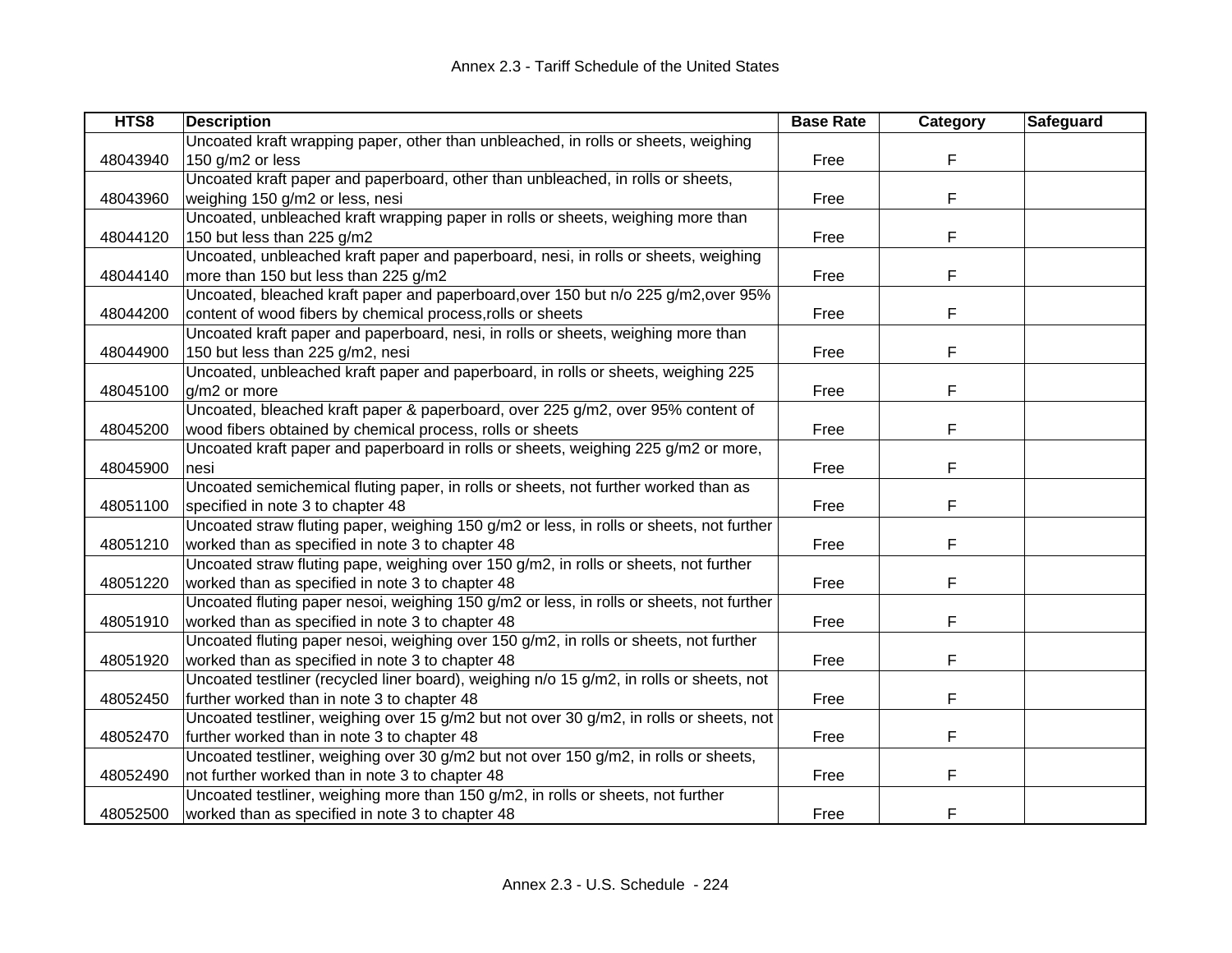| HTS8     | <b>Description</b>                                                                     | <b>Base Rate</b> | Category                | Safeguard |
|----------|----------------------------------------------------------------------------------------|------------------|-------------------------|-----------|
| 48053000 | Uncoated sulfite wrapping paper in rolls or sheets                                     | Free             |                         |           |
| 48054000 | Uncoated filter paper and paperboard in rolls or sheets                                | Free             | F                       |           |
| 48055000 | Uncoated felt paper and paperboard in rolls or sheets                                  | Free             | F                       |           |
|          | Uncoated multi-ply paper & paperboard, bibulous & wrapping paper, weigh 150 g/m2       |                  |                         |           |
| 48059110 | or less, in rolls/sheets, not further worked than in note 3                            | Free             | F                       |           |
|          | Uncoated condenser paper, weighing 150 g/m2 or less, in rolls or sheets, not further   |                  |                         |           |
| 48059120 | worked than as specified in note 3 to chapter 48                                       | Free             | F                       |           |
|          | Uncoated paper and paperboard nesoi, weighing not over 15 g/m2, in rolls or sheets,    |                  |                         |           |
| 48059150 | not further worked than as in note 3 to chapter 48                                     | Free             | F                       |           |
|          | Uncoated paper and paperboard nesoi, weigh over 15 g/m2 but n/o 30 g/m2, in rolls      |                  |                         |           |
| 48059170 | or sheets, not further worked than in note 3 to chapter 48                             | Free             | F                       |           |
|          | Uncoated paper and paperboard nesoi, weigh ov 30 g/m2 but n/o 150 g/m2, in rolls or    |                  |                         |           |
| 48059190 | sheets, not further worked than in note 3 to chapter 48                                | Free             | F                       |           |
|          | Uncoated pressboard, weighing more than 150 g/m2 but less than 225 g/m2, in rolls      |                  |                         |           |
| 48059220 | or sheets, not further worked than in note 3 to chapter 48                             | Free             | F                       |           |
|          | Uncoated paper & paperboard nesoi, weighing > 150 g/m2 but < 225 g/m2, in rolls or     |                  |                         |           |
| 48059240 | sheets, not further worked than in note 3 to chapter 48                                | Free             | F                       |           |
|          | Uncoated pressboard weighing 225 g/m2 or more, in rolls or sheets, not further         |                  |                         |           |
| 48059320 | worked than as specified in note 3 to chapter 48                                       | Free             | F                       |           |
|          | Uncoated paper and paperboard nesoi, weighing 225 g/m2 or more, in rolls or sheets,    |                  |                         |           |
| 48059340 | not further worked than as in note 3 to chapter 48                                     | Free             | F                       |           |
| 48061000 | Vegetable parchment in rolls or sheets                                                 | Free             | F                       |           |
| 48062000 | Greaseproof papers in rolls or sheets                                                  | Free             | F                       |           |
| 48063000 | Tracing papers in rolls or sheets                                                      | Free             | F                       |           |
| 48064000 | Glassine and other glazed transparent or translucent papers, in rolls or sheets        | Free             | F                       |           |
|          | Composite paper and paperboard, laminated internally with bitumen, tar or asphalt,     |                  |                         |           |
| 48070010 | not surface-coated or impregnated, in rolls or sheets                                  | Free             | F                       |           |
|          | Composite straw paper and paperboard, not surface-coated or impregnated, in rolls or   |                  |                         |           |
| 48070091 | sheets                                                                                 | Free             | F                       |           |
|          | Composite cloth-lined or reinforced paper, not surface-coated or impregnated, in rolls |                  |                         |           |
| 48070092 | or sheets                                                                              | Free             | F                       |           |
|          | Composite paper and paperboard nesoi, not surface-coated or impregnated, in rolls or   |                  |                         |           |
| 48070094 | sheets                                                                                 | Free             | F                       |           |
| 48081000 | Corrugated paper and paperboard, whether or not perforated, in rolls or sheets         | Free             | $\overline{\mathsf{F}}$ |           |
|          | Sack kraft paper, creped or crinkled, whether or not embossed or perforated, in rolls  |                  |                         |           |
| 48082000 | or sheets                                                                              | Free             | F                       |           |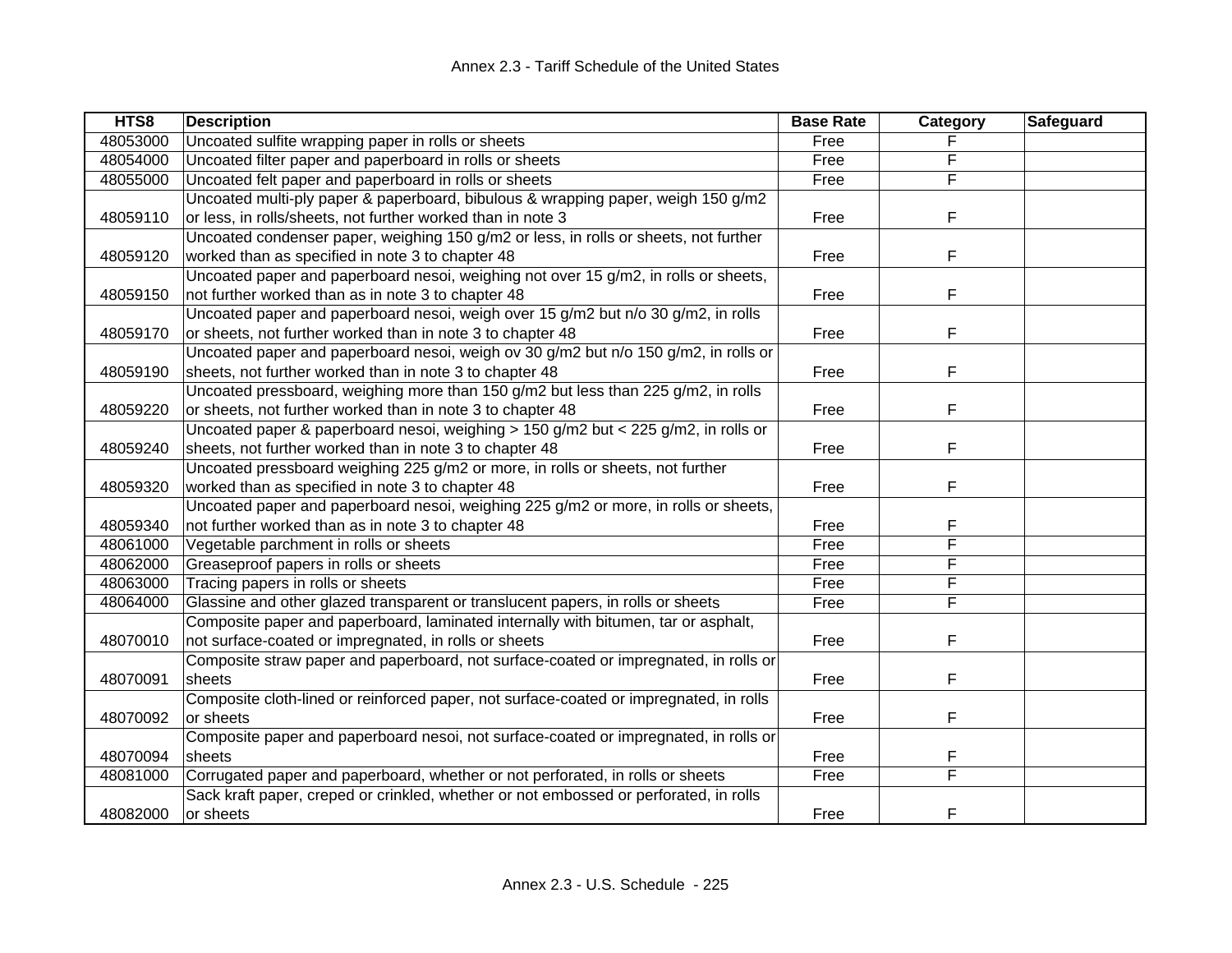| HTS8     | <b>Description</b>                                                                     | <b>Base Rate</b> | Category | Safeguard |
|----------|----------------------------------------------------------------------------------------|------------------|----------|-----------|
|          | Kraft paper, nesi, creped or crinkled, whether or not embossed or perforated, in rolls |                  |          |           |
| 48083000 | or sheets                                                                              | Free             | F        |           |
| 48089020 | Paper and paperboard, creped or crinkled, in rolls or sheets, nesi                     | Free             | F        |           |
| 48089040 | Paper and paperboard, embossed, in rolls or sheets, nesi                               | Free             | F        |           |
| 48089060 | Paper and paperboard, in rolls or sheets, nesi                                         | Free             | F        |           |
|          | Carbon or similar copying paper, in rolls over 36 cm wide or rectangular sheets over   |                  |          |           |
| 48091020 | 36cm on side(s), weighing n/o 15 g/m2                                                  | Free             | F        |           |
|          | Carbon or similar copying paper, in rolls over 36 cm wide or rectangular sheets over   |                  |          |           |
| 48091040 | 36 cm on side(s), weighing over 15 g/m2                                                | Free             | F        |           |
|          | Self-copy writing paper in rolls over 36 cm wide or rectangular sheets over 36 cm on   |                  |          |           |
| 48092020 | side(s)                                                                                | Free             | F        |           |
|          | Self-copy paper in rolls over 36 cm wide or rectangular sheets over 36 cm on side(s),  |                  |          |           |
| 48092040 | other than writing paper                                                               | Free             | F        |           |
|          | Stereotype-matrix board and mat in rolls over 36 cm wide or in rectangular sheets      |                  |          |           |
| 48099020 | over 36 cm on side(s)                                                                  | Free             | F        |           |
|          | Simplex decalcomania paper in rolls over 36 cm wide or in rectangular sheets over 36   |                  |          |           |
| 48099040 | cm on side(s)                                                                          | Free             | F        |           |
|          | Duplex decalcomania paper in rolls over 36 cm wide or in rectangular sheets over 36    |                  |          |           |
| 48099060 | cm on side(s)                                                                          | Free             | F        |           |
|          | Copying or transfer paper impregnated and/or coated, in rolls over 36 cm wide or       |                  |          |           |
| 48099070 | rectangular sheets over 36 cm on side(s)                                               | Free             | F        |           |
|          | Copying or transfer papers, nesi, in rolls over 36 cm wide or rectangular sheets over  |                  |          |           |
| 48099080 | 36 cm on side(s)                                                                       | Free             | F        |           |
|          | Basic paper be sensitized for photography, coated w/inorganic, n/o 150 g/m2, n/o 10%   |                  |          |           |
| 48101311 | fiber by mechanical/chemi- process, rolls ov 15 cm wide                                | Free             | F        |           |
|          | India or bible paper, coated w/inorganic, n/o 150 g/m2, n/o 10% fiber content obtained |                  |          |           |
| 48101313 | by a mechanical/chemi- process, rolls ov 15 cm wide                                    | Free             | F        |           |
|          | Paper/paperboard for graphic use nesoi, coated w/inorganic, n/o 150g/m2, n/o 10%       |                  |          |           |
| 48101319 | fiber by mechanical/chemi- process, rolls ov 15 cm wide                                | Free             | F        |           |
|          | Paper and paperboard for graphic use, coated w/inorganic, ov 150g/m2, n/o 10% fiber    |                  |          |           |
| 48101320 | by mechanical/chemi- process, in rolls over 15 cm wide                                 | Free             | F        |           |
|          | Printed/embossed/perforated paper & paperboard graphic use, coated w/inorganic,        |                  |          |           |
| 48101350 | n/o 10% fiber by mech/chemi- process, rolls n/o 15 cm wide                             | Free             | F        |           |
|          | Basic paper be sensitized for photography, coated w/kaolin/inorganic, n/o 10% fiber    |                  |          |           |
| 48101360 | by mechanical/chemi- process, rolls n/o 15 cm wide                                     | Free             | F        |           |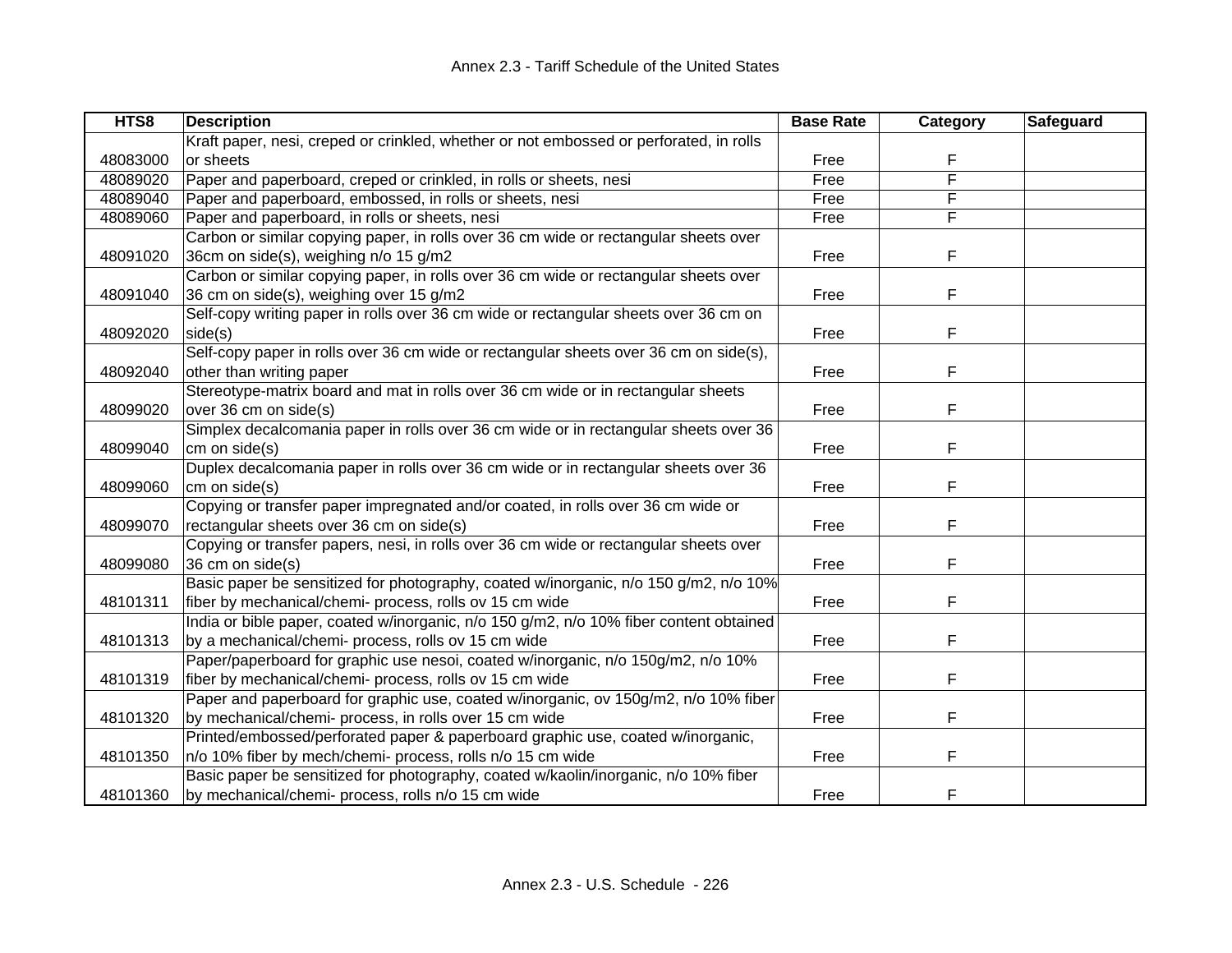| HTS8     | <b>Description</b>                                                                  | <b>Base Rate</b> | Category | Safeguard |
|----------|-------------------------------------------------------------------------------------|------------------|----------|-----------|
|          | Paper & paperboard for graphic purposes nesoi, coated w/kaolin/inorganic, n/o 10%   |                  |          |           |
| 48101370 | fiber by mechanical/chemi- process, rolls n/o 15 cm wide                            | Free             | F        |           |
|          | Basic paper be sensitized for photography, coated w/inorganic, n/o 150g/m2, n/o 10% |                  |          |           |
| 48101411 | fiber by mechanical/chemi- process, certain size sheets                             | Free             | F        |           |
|          | India or bible paper, coated w/inorganic, n/o 150 g/m2, of n/o 10% fiber content    |                  |          |           |
| 48101413 | obtained by mechanical/chemi- process, certain size sheets                          | Free             | F        |           |
|          | Paper and paperboard for graphic use nesoi, coated w/inorganic, n/o 150g/m2, n/o    |                  |          |           |
| 48101419 | 10% fiber by mechanical/chemi- process, certain size sheets                         | Free             | F        |           |
|          | Paper and paperboard for graphic use, coated w/inorganic, ov 150g/m2, n/o 10% fiber |                  |          |           |
| 48101420 | obtained mechanical/chemi- process, certain size sheets                             | Free             | F        |           |
|          | Printed/embossed/perforated paper & paperboard, coated w/inorganic, n/o 10% fiber   |                  |          |           |
| 48101450 | obtained mechanical/chemi- process, other sized sheets                              | Free             | F        |           |
|          | Basic paper be sensitized use in photography, coated w/inorganic, n/o 10% fiber     |                  |          |           |
| 48101460 | obtained mechanical/chemi- process, other sized sheets                              | Free             | F        |           |
|          | Paper & paperboard for graphic purposes nesoi, coated w/inorganic, n/o 10% fiber    |                  |          |           |
| 48101470 | obtained mechanical/chemi- process, other sized sheets                              | Free             | F        |           |
|          | Basic paper be sensitized use in photography, coated w/inorganic, n/o 150g/m2, n/o  |                  |          |           |
| 48101911 | 10% fiber by mechanical/chemi- process, sheets nesoi                                | Free             | F        |           |
|          | India or bible paper, coated w/inorganic, n/o 150 g/m2, of n/o 10% fiber content    |                  |          |           |
| 48101913 | obtained by a mechanical/chemi- process, sheets nesoi                               | Free             | F        |           |
|          | Paper & paperboard for graphic use nesoi, coated w/inorganic, n/o 150g/m2, n/o 10%  |                  |          |           |
| 48101919 | fiber obtained by mechanical/chemi- process, sheets nesoi                           | Free             | F        |           |
|          | Paper and paperboard for graphic use, coated w/inorganic, ov 150g/m2, n/o 10% fiber |                  |          |           |
| 48101920 | obtained by a mechanical/chemi- process, sheets nesoi                               | Free             | F        |           |
|          | Light-weight coated paper for graphic use, > 10% fiber content obtained by          |                  |          |           |
| 48102210 | mechanical/chemi- process, strip/roll ov 15 cm wide/sized sheets                    | Free             | F        |           |
|          | Light-wt coated printed/embossed/perforated paper/paperboard for graphic, > 10%     |                  |          |           |
| 48102250 | fiber obtained mechanical/chemi- process, roll/sheet nesoi                          | Free             | F        |           |
|          | Light-weight coated basic paper be sensitized use in photography, > 10% fiber       |                  |          |           |
| 48102260 | obtained mechanical/chemi- process, rolls/sheets nesoi                              | Free             | F        |           |
|          | Light-wt coated paper & paperboard used for graphic purposes, > 10% fiber obtained  |                  |          |           |
| 48102270 | by a mechanical/chemi- process, roll/sheet nesoi                                    | Free             | F        |           |
|          | Paper/paperboard for graphic, coated w/inorganic, > 10% fiber obtained by           |                  |          |           |
| 48102910 | mechanical/chemi- process, strip/roll ov 15 cm wide & sized sheets                  | Free             | F        |           |
|          | Printed/embossed/perforated paper/paperboard for graphic, coated w/inorganic, >     |                  |          |           |
| 48102950 | 10% fiber by mechanical/chemi- process, rolls/sheets nesoi                          | Free             | F        |           |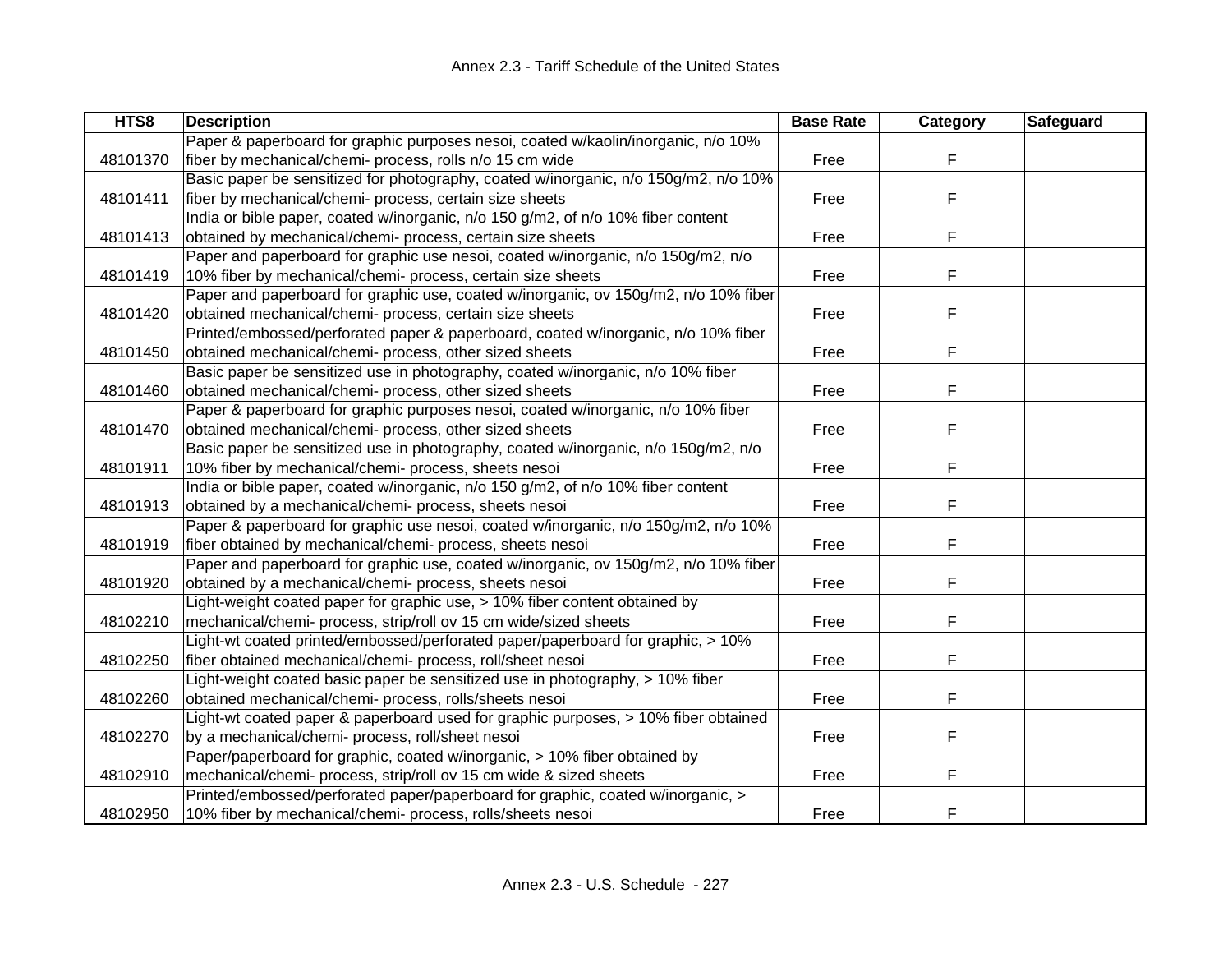| HTS8     | <b>Description</b>                                                                     | <b>Base Rate</b> | Category | Safeguard |
|----------|----------------------------------------------------------------------------------------|------------------|----------|-----------|
|          | Basic paper to be sensitized for use in photography, coated w/inorganic, > 10% fiber   |                  |          |           |
| 48102960 | by mechanical/chemi- process, rolls/sheets nesoi                                       | Free             | F        |           |
|          | Paper/paperboard used for graphic purposes, coated w/inorganic, > 10% fiber by         |                  |          |           |
| 48102970 | mechanical/chemi- process, rolls/sheets nesoi                                          | Free             | F        |           |
|          | Nongraphic bleached coated kraft paper/paperboard, >95% wood fiber by chemical         |                  |          |           |
| 48103110 | process, 150g/m2 or <, strip/roll ov 15 cm wide/certain sheet                          | Free             | F        |           |
|          | Bleached coated kraft paper cards, not punched, for punchcard machine, >95% wood       |                  |          |           |
| 48103130 | fiber by chemical process, 150g/m2 or <, rolls/sheets nesoi                            | Free             | F        |           |
|          | Nongraphic bleached coated kraft paper/paperboard nesoi, of > 95% wood fiber by        |                  |          |           |
| 48103165 | chemical process, 150 g/m2 or less, in rolls or sheets nesoi                           | Free             | F        |           |
|          | Nongraphic bleached coated kraft paper/paperboard, > 95% wood fiber by chemical        |                  |          |           |
| 48103210 | process, >150g/m2, strip/roll ov 15 cm wide/certain sheets                             | Free             | F        |           |
|          | Bleached coated kraft paper card, not punched, for punchcard machine, >95% wood        |                  |          |           |
| 48103230 | fiber by chemical process, > 150g/m2, in strips/sheets nesoi                           | Free             | F        |           |
|          | Nongraphic bleached coated kraft paper/paperboard nesoi, of > 95% wood fiber           |                  |          |           |
| 48103265 | obtained chemical process, > 150 g/m2, in rolls or sheets nesoi                        | Free             | F        |           |
|          | Nongraphic nonbleach uniformly kraft paper/paperboard,coated w/inorganic,wheth         |                  |          |           |
| 48103912 | impreg but not treated, strip/roll ov 15cm wide/certain sheet                          | Free             | F        |           |
|          | Nongraphic nonbleached uniformly kraft paper and paperboard nesoi, coated              |                  |          |           |
| 48103914 | w/kaolin/inorganic substances, strip/roll ov 15 cm/certain sheets                      | Free             | F        |           |
|          | Nonbleached uniformly kraft paper cards, not punched, for punchcard machines,          |                  |          |           |
| 48103930 | coated w/inorganic substances, strips/sheets nesoi                                     | Free             | F        |           |
|          | Nongraphic nonbleached uniformly kraft paper or paperboard nesoi, coated with          |                  |          |           |
| 48103965 | kaolin or other inorganic substances, in rolls or sheets nesoi                         | Free             | F        |           |
|          | Multi-ply paper & paperboard nesoi, coat w/kaolin/other inorganic substances, wt >     |                  |          |           |
| 48109212 | 150g/m2, strips/rolls ov 15 cm wide or certain sheets                                  | Free             | F        |           |
|          | Multi-ply paper/paperboard nesoi, coat w/kaolin/other inorganic substances, wt         |                  |          |           |
| 48109214 | 150g/m2 or less, strips/rolls ov 15 cm wide or certain sheets                          | Free             | F        |           |
|          | Mult-ply paper/paperboard cards, not punched, for punchcard machines, coated           |                  |          |           |
| 48109230 | w/kaolin/other inorganic substances, in strips/sheets nesoi                            | Free             | F        |           |
|          | Multi-ply paper or paperboard nesoi, coated with kaolin or other inorganic substances, |                  |          |           |
| 48109265 | in rolls n/o 15 cm wide and rectangular sheets nesoi                                   | Free             | F.       |           |
|          | Paper & paperboard nesoi, coated with kaolin or other inorganic substances, in         |                  |          |           |
| 48109910 | strips/rolls ov 15 cm wide or certain size rectangular sheets                          | Free             | F        |           |
|          | Paper & paperboard cards nesoi, not punched, for punchcard machines, coated            |                  |          |           |
| 48109930 | w/kaolin/inorganic substances, in strips or sheets nesoi                               | Free             | F        |           |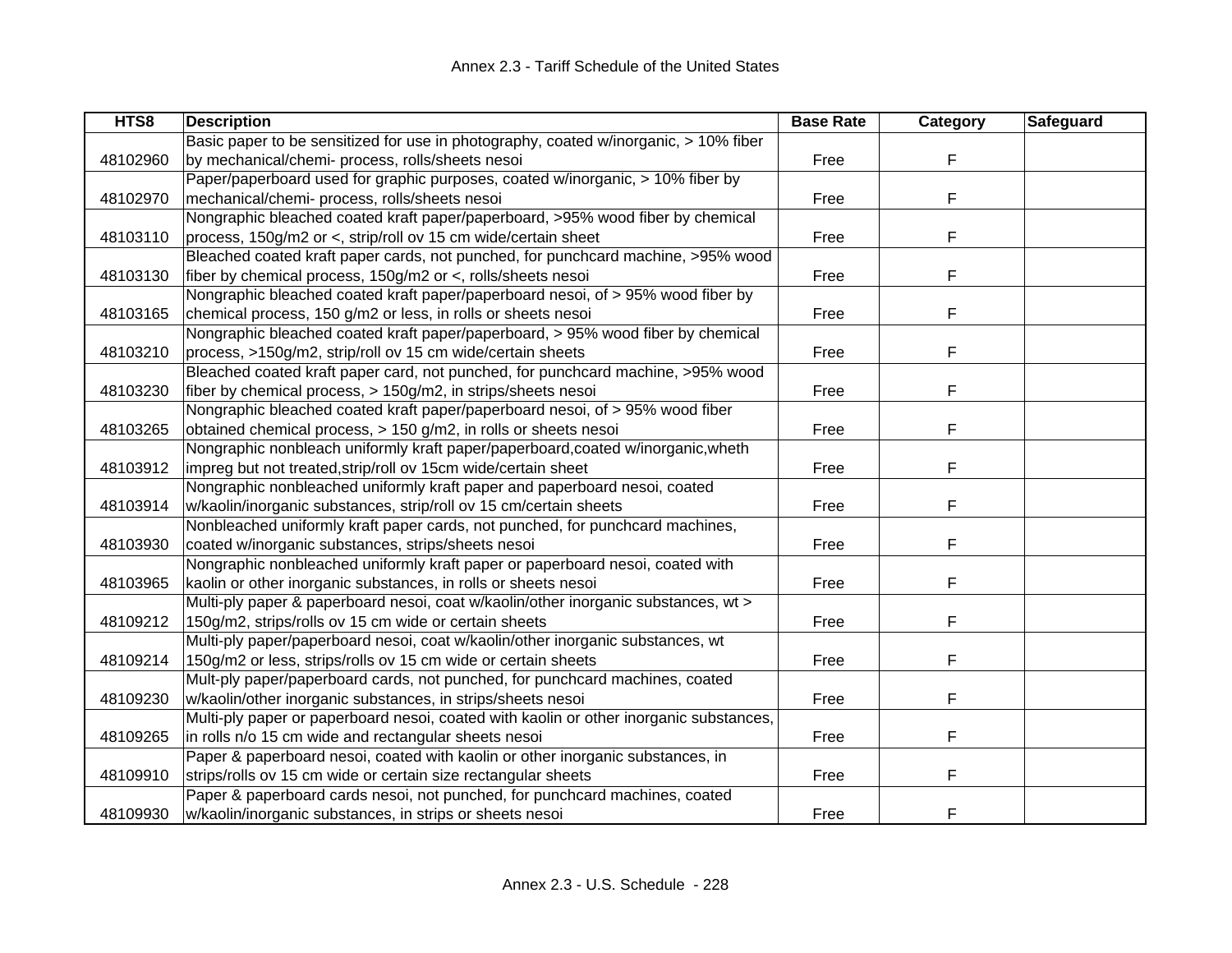| HTS8     | <b>Description</b>                                                                     | <b>Base Rate</b> | <b>Category</b> | <b>Safeguard</b> |
|----------|----------------------------------------------------------------------------------------|------------------|-----------------|------------------|
|          | Paper and paperboard nesoi, coated with kaolin or other inorganic substances, in rolls |                  |                 |                  |
| 48109965 | n/o 15 cm wide and rectangular sheets nesoi                                            | Free             | F               |                  |
|          | Tarred, bituminized or asphalted paper & paperboard, in strip/roll ov 15cm wide or     |                  |                 |                  |
| 48111010 | rectangular sheet w/side ov 36cm & other ov 15cm unfolded                              | Free             | F               |                  |
|          | Tarred, bituminized or asphalted paper and paperboard, in strips or rolls not over 15  |                  |                 |                  |
| 48111020 | cm wide or in rectangular sheets nesoi                                                 | Free             | F               |                  |
|          | Self-adhesive paper & paperboard, in strips/rolls ov 15cm wide or rectangular sheets   |                  |                 |                  |
| 48114110 | w/1 side ov 36cm & other side ov 15cm in unfolded                                      | Free             | F               |                  |
| 48114120 | Self-adhesive paper and paperboard, in strips or rolls not over 15 cm wide             | Free             | F               |                  |
| 48114130 | Self-adhesive paper and paperboard, in rectangular sheets nesoi                        | Free             | F               |                  |
|          | Gummed or adhesive paper and paperboard (other than self-adhesive), in strips or       |                  |                 |                  |
| 48114910 | rolls over 15 cm wide or certain sized rectangular sheets                              | Free             | F               |                  |
|          | Gummed or adhesive paper and paperboard (other than self-adhesive), in strips or       |                  |                 |                  |
| 48114920 | rolls not over 15 cm wide                                                              | Free             | F               |                  |
|          | Gummed or adhesive paper and paperboard (other than self-adhesive), in rectangular     |                  |                 |                  |
| 48114930 | sheets nesoi                                                                           | Free             | F               |                  |
|          | Bleached paper and paperboard, coated/impregnated/covered w/plastics, wt               |                  |                 |                  |
| 48115120 | >150g/m2, 0.3mm or more thick, in certain size strips/rolls/sheets                     | Free             | F               |                  |
|          | Bleached paper and paperboard, coated/impregnated/covered w/plastics, wt > 150         |                  |                 |                  |
| 48115140 | g/m2, < 0.3 mm thick, in certain size strips/rolls/sheets                              | Free             | F               |                  |
|          | Bleached paper and paperboard, coated/impregnated/covered w/plastics, wt > 150         |                  |                 |                  |
| 48115160 | g/m2, in rolls n/o 15 cm wide or rectangular sheets nesoi                              | Free             | F               |                  |
|          | Bleached nesoi/nonbleached printing paper, coated, impregnated or covered with         |                  |                 |                  |
| 48115920 | plastics, in strips/rolls ov 15cm wide or certain size sheets                          | Free             | F               |                  |
|          | Bleached nesoi/nonbleached paper and paperboard nesoi,                                 |                  |                 |                  |
| 48115940 | coated/impregnated/covered with plastics, in certain size strip/rolls/sheets           | Free             | F               |                  |
|          |                                                                                        |                  |                 |                  |
|          | Bleached nesoi/nonbleached paper & paperboard, coated/impregnated/covered with         |                  |                 |                  |
| 48115960 | plastics, in rolls n/o 15 cm wide or rectangular sheets nesoi                          | Free             | F               |                  |
|          |                                                                                        |                  |                 |                  |
|          | Paper and paperboard, coated/impregnated/covered with                                  |                  |                 |                  |
| 48116040 | wax/paraffin/stearin/oil/glycerol, in strips/rolls ov 15cm wide or certain size sheets | Free             | F               |                  |
|          |                                                                                        |                  |                 |                  |
|          | Paper and paperboard, coated/impregnated/covered with                                  |                  |                 |                  |
| 48116060 | wax/paraffin/stearin/oil/glycerol, in rolls n/o 15cm wide or rectangular sheets nesoi  | Free             | F               |                  |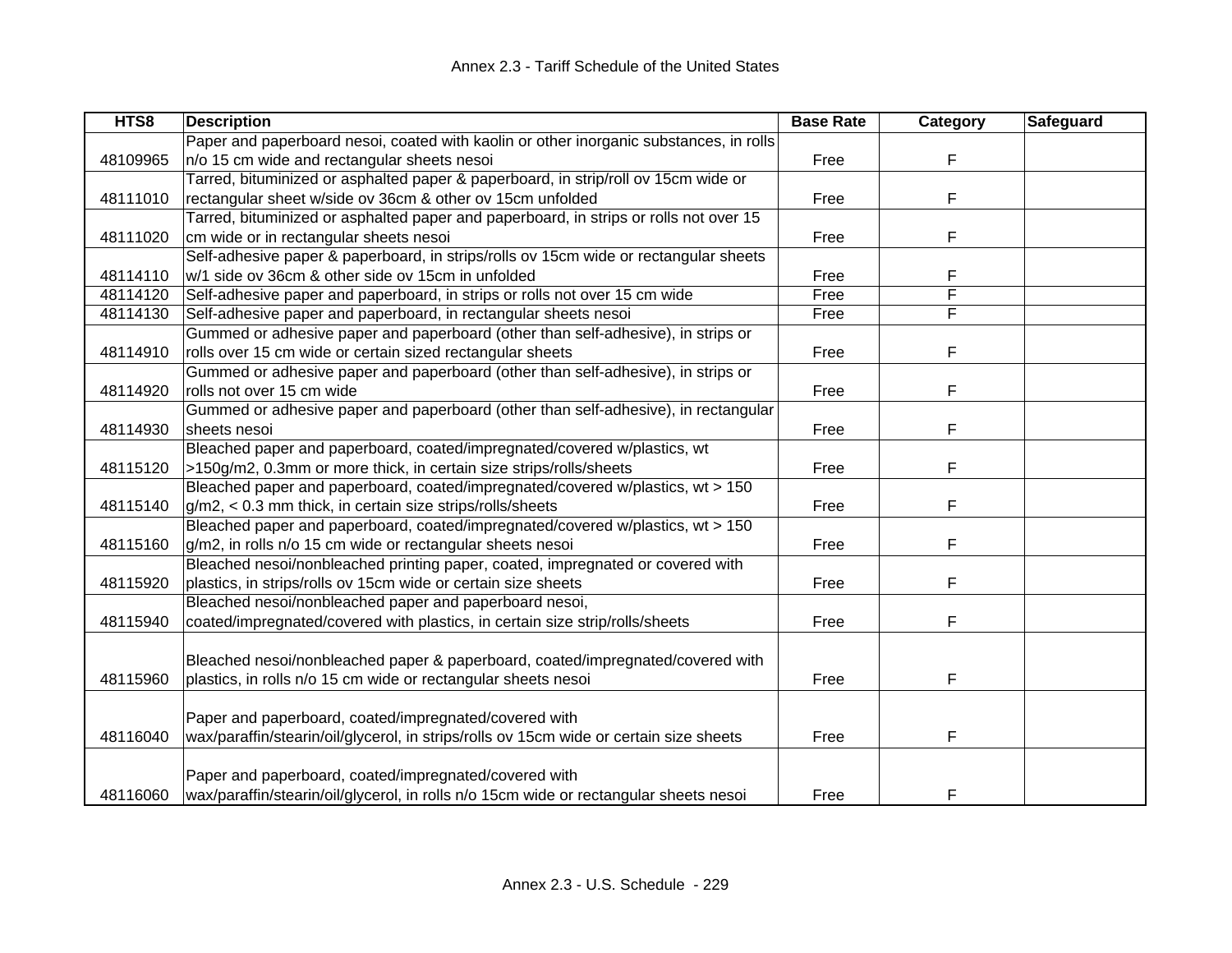| HTS8     | <b>Description</b>                                                                     | <b>Base Rate</b> | Category | Safeguard |
|----------|----------------------------------------------------------------------------------------|------------------|----------|-----------|
|          | Handmade paper of cellulose fibers, in strip or roll ov 15 cm wide or rectangular      |                  |          |           |
| 48119010 | sheets w/1 side ov 36 cm and other ov 15 cm in unfolded                                | Free             | F        |           |
|          | Paper/paperboard/cell wadding/webs of cell fibers, all/partly covered                  |                  |          |           |
| 48119020 | w/flock/gelatin/metal/metal solutions, in certain strip/rolls/sheets                   | Free             | F        |           |
|          | Paper, paperboard, cellulose wadding and webs of cellulose fibers, impregnated with    |                  |          |           |
| 48119030 | latex, in certain size strips/rolls/sheets                                             | Free             | F        |           |
|          | Paper, paperboard, cellulose wadding and webs of cellulose fibers, nesoi, weighing     |                  |          |           |
| 48119040 | not over 15 g/m2, in certain size strips, rolls or sheets                              | Free             | F        |           |
|          | Paper, paperboard, cellulose wadding and web of cellulose fibers, nesoi, wt ov         |                  |          |           |
| 48119060 | 15g/m2 n/o 30g/m2, in certain size strips, rolls or sheets                             | Free             | F        |           |
|          | Paper, paperboard, cellulose wadding and webs of cellulose fibers, nesoi, weighing     |                  |          |           |
| 48119080 | over 30 g/m2, in certain size strips, rolls or sheets                                  | Free             | F        |           |
|          | Paper, paperboard, cellulose wadding and webs of cellulose fibers, nesoi, in rolls n/o |                  |          |           |
| 48119090 | 15 cm wide or rectangular sheets nesoi                                                 | Free             | F        |           |
| 48120000 | Filter blocks, slabs and plates of paper pulp                                          | Free             | F        |           |
| 48131000 | Cigarette paper in the form of booklets or tubes                                       | Free             | F        |           |
| 48132000 | Cigarette paper in rolls of a width not exceeding 5 cm                                 | Free             | F        |           |
| 48139000 | Cigarette paper, whether or not cut to size, nesi                                      | Free             | F        |           |
| 48141000 | Ingrain paper                                                                          | Free             | F        |           |
|          | Wallpaper and similar wallcoverings of paper, coated or covered on the face side with  |                  |          |           |
| 48142000 | a layer of plastics                                                                    | Free             | F        |           |
|          | Wallpaper and similar wallcoverings of paper, covered on the face side with plaiting   |                  |          |           |
| 48143000 | material                                                                               | Free             | F        |           |
|          |                                                                                        |                  |          |           |
| 48149000 | Other wallpaper and similar wallcoverings, nesi; window transparencies of paper, nesi  | Free             | F        |           |
| 48150000 | Floor coverings on a base of paper or of paperboard, whether or not cut to size        | Free             | F        |           |
| 48161000 | Carbon or similar copying papers, nesi                                                 | Free             | F        |           |
| 48162000 | Self-copy paper, nesi                                                                  | Free             | F        |           |
| 48163000 | Duplicator stencils                                                                    | Free             | F        |           |
| 48169000 | Copying or transfer papers, nesi                                                       | Free             | F        |           |
| 48171000 | Envelopes of paper or paperboard                                                       | Free             | F        |           |
|          | Sheets of writing paper with border gummed or perforated, prepared for use as          |                  |          |           |
| 48172020 | combination sheets and envelopes                                                       | Free             | F        |           |
| 48172040 | Other letter cards, plain postcards and correspondence cards, nesi                     | Free             | F        |           |
|          | Boxes, pouches, wallets and writing compendiums, of paper or paperboard,               |                  |          |           |
| 48173000 | containing an assortment of paper stationery                                           | Free             | F        |           |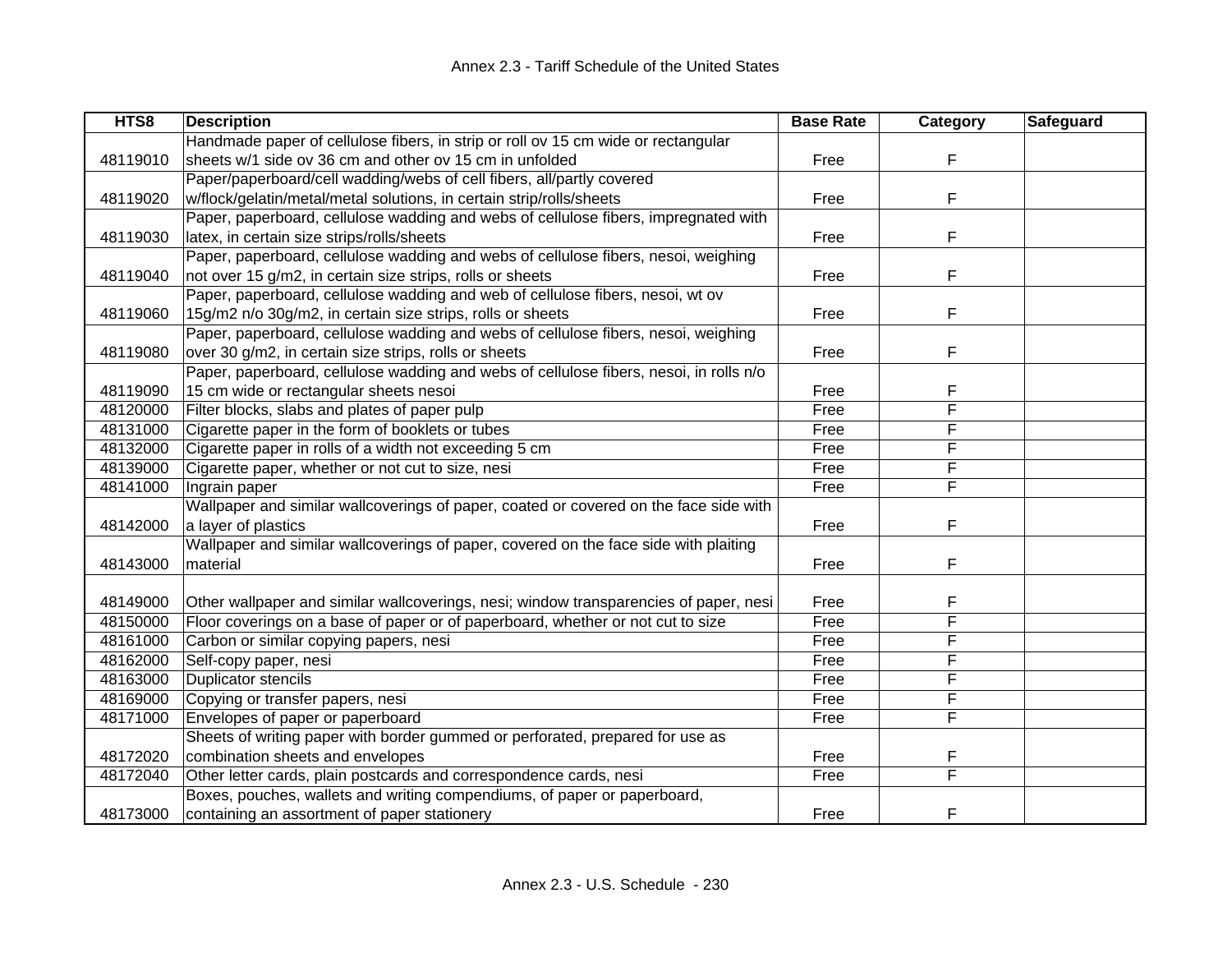| HTS8     | <b>Description</b>                                                                      | <b>Base Rate</b> | Category | Safeguard |
|----------|-----------------------------------------------------------------------------------------|------------------|----------|-----------|
| 48181000 | Toilet paper                                                                            | Free             |          |           |
|          | Handkerchiefs, cleansing or facial tissues and towels of paper pulp, paper, cellulose   |                  |          |           |
| 48182000 | wadding or webs of cellulose fiber                                                      | Free             | F        |           |
|          | Tablecloths and table napkins of paper pulp, paper, cellulose wadding or webs of        |                  |          |           |
| 48183000 | cellulose fiber                                                                         | Free             | F        |           |
|          | Sanitary napkins and tampons, diapers and diaper liners and similar sanitary articles,  |                  |          |           |
| 48184020 | of paper pulp                                                                           | Free             | F        |           |
|          | Sanitary napkins and tampons, diapers and diaper liners and similar sanitary articles,  |                  |          |           |
| 48184040 | other than of paper pulp                                                                | Free             | F        |           |
|          | Articles of apparel and clothing accessories of paper pulp, paper, cellulose wadding or |                  |          |           |
| 48185000 | webs of cellulose fibers                                                                | Free             | F        |           |
|          | Bedsheets and similar household, sanitary or hospital articles of paper, cellulose      |                  |          |           |
| 48189000 | wadding or webs of cellulose fibers, nesi                                               | Free             | F        |           |
| 48191000 | Cartons, boxes and cases of corrugated paper or paperboard                              | Free             | F        |           |
| 48192000 | Folding cartons, boxes and cases of noncorrugated paper or paperboard                   | Free             | F        |           |
|          | Sacks and bags, having a base of a width of 40 cm or more, of paper, paperboard,        |                  |          |           |
| 48193000 | cellulose wadding or webs of cellulose fibers                                           | Free             | F        |           |
|          | Sacks and bags, nesi, including cones, of paper, paperboard, cellulose wadding or       |                  |          |           |
| 48194000 | webs of cellulose fibers                                                                | Free             | F        |           |
|          | Sanitary food and beverage containers of paper, paperboard, cellulose wadding or        |                  |          |           |
| 48195020 | webs of cellulose fibers, nesi                                                          | Free             | F        |           |
|          |                                                                                         |                  |          |           |
| 48195030 | Record sleeves of paper, paperboard, cellulose wadding or webs of cellulose fibers      | Free             | F        |           |
|          | Packing containers, nesi, of paper, paperboard, cellulose wadding or webs of            |                  |          |           |
| 48195040 | cellulose fibers                                                                        | Free             | F        |           |
|          | Box files, letter trays, storage & like articles, used in offices & shops, of           |                  |          |           |
| 48196000 | paper, paperboard, cellulose wadding/webs of cellulose fibers                           | Free             | F        |           |
|          | Diaries, notebooks and address books, bound; letter and memorandum pads and             |                  |          |           |
| 48201020 | similar articles, of paper or paperboard                                                | Free             | F        |           |
|          | Registers, account, order and receipt books, and similar articles, of paper or          |                  |          |           |
| 48201040 | paperboard, nesi                                                                        | Free             | F        |           |
| 48202000 | Exercise books of paper or paperboard                                                   | Free             | F        |           |
|          |                                                                                         |                  |          |           |
| 48203000 | Binders (other than book covers), folders and file covers of paper or paperboard        | Free             | F        |           |
| 48204000 | Manifold business forms and interleaved carbon sets of paper or paperboard              | Free             | F        |           |
| 48205000 | Albums for samples or for collections, of paper or paperboard                           | Free             | F        |           |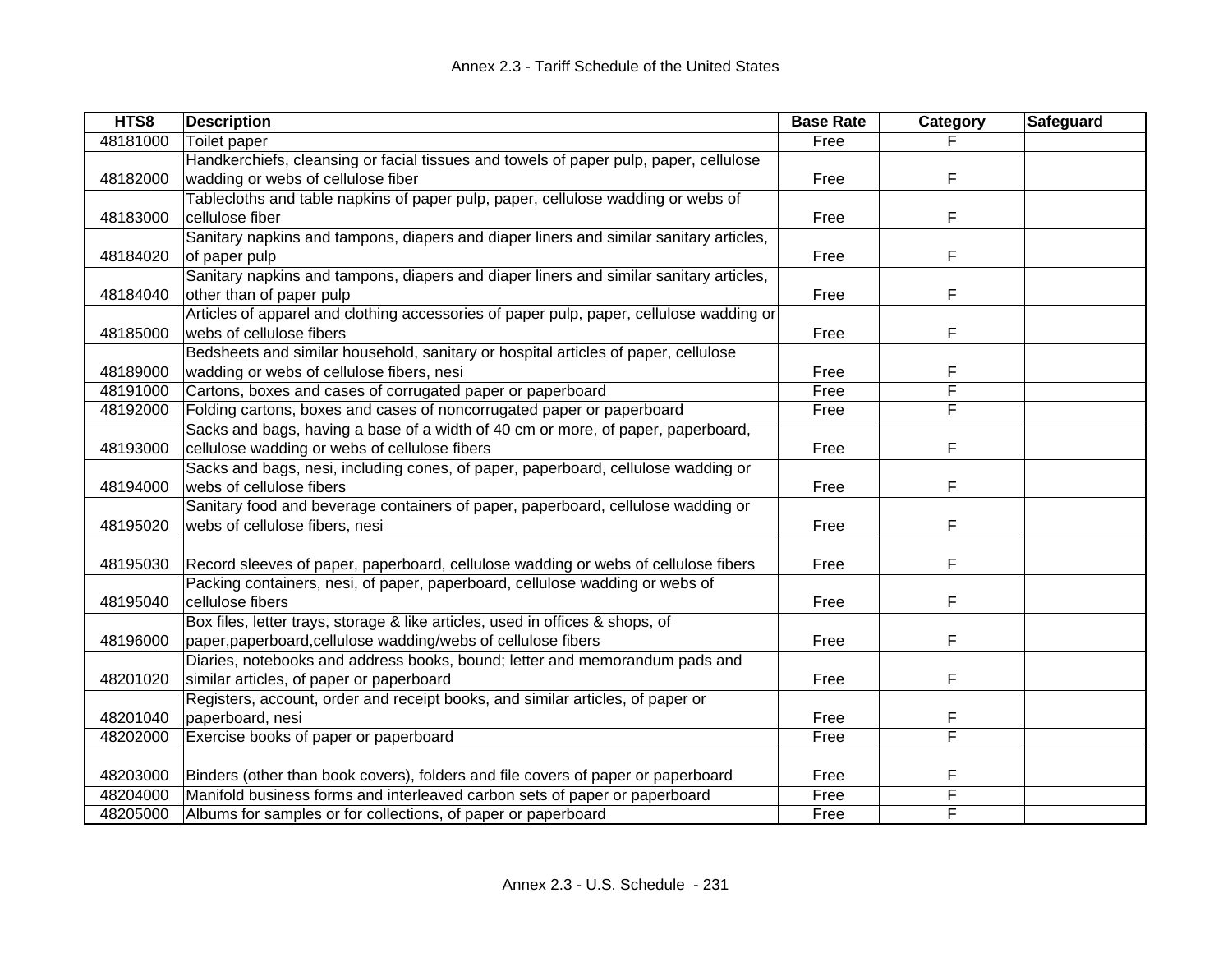| HTS8     | <b>Description</b>                                                                      | <b>Base Rate</b> | <b>Category</b> | <b>Safeguard</b> |
|----------|-----------------------------------------------------------------------------------------|------------------|-----------------|------------------|
|          | Blotting pads and other articles of stationery nesi, and book covers, of paper or       |                  |                 |                  |
| 48209000 | paperboard                                                                              | Free             | F               |                  |
|          |                                                                                         |                  |                 |                  |
| 48211020 | Paper and paperboard labels, printed in whole or part by a lithographic process         | Free             | F               |                  |
| 48211040 | Paper and paperboard labels, printed by other than a lithographic process               | Free             | F               |                  |
| 48219020 | Pressure-sensitive paper and paperboard labels, not printed                             | Free             | F               |                  |
| 48219040 | Paper and paperboard labels, not printed, nesi                                          | Free             | F               |                  |
|          | Bobbins, spools, cops and similar supports of paper pulp, paper or paperboard of a      |                  |                 |                  |
| 48221000 | kind used for winding textile yarn                                                      | Free             | F               |                  |
|          |                                                                                         |                  |                 |                  |
| 48229000 | Bobbins, spools, cops and similar supports of paper pulp, paper or paperboard, nesi     | Free             | F               |                  |
| 48231200 | Self-adhesive gummed or adhesive paper, in strips or rolls, nesoi                       | Free             | F               |                  |
| 48231901 | Gummed or adhesive paper (other than self-adhesive), in strips or rolls, nesoi          | Free             | F               |                  |
| 48232010 | Paint filters and strainers of paper or paperboard                                      | Free             | F               |                  |
| 48232090 | Filter paper and paperboard, nesi                                                       | Free             | F               |                  |
|          |                                                                                         |                  |                 |                  |
| 48234000 | Rolls, sheets and dials of paper or paperboard printed for self-recording apparatus     | Free             | F               |                  |
| 48236000 | Trays, dishes, plates, cups and the like, of paper or paperboard                        | Free             | F               |                  |
| 48237000 | Molded or pressed articles of paper pulp                                                | Free             | F               |                  |
| 48239010 | Articles of paper pulp, nesi                                                            | Free             | F               |                  |
| 48239020 | Articles of papier-mache, nesi                                                          | Free             | F               |                  |
|          | Cards of paper or paperboard, nesoi, not punched, for punchcard machines, whether       |                  |                 |                  |
| 48239031 | or not in strips                                                                        | Free             | F               |                  |
| 48239040 | Frames or mounts for photographic slides of paper or paperboard                         | Free             | F               |                  |
| 48239050 | Hand fans of paper or paperboard                                                        | Free             | F               |                  |
| 48239060 | Gaskets, washers and other seals of coated paper or paperboard                          | Free             | F               |                  |
| 48239066 | Articles of coated paper or paperboard, nesoi                                           | Free             | F               |                  |
| 48239070 | Articles of cellulose wadding, nesi                                                     | Free             | F               |                  |
|          | Gaskets, washers and other seals of paper, paperboard and webs of cellulose fibers,     |                  |                 |                  |
| 48239080 | nesi                                                                                    | Free             | F               |                  |
|          | Articles of paper pulp, paper, paperboard, cellulose wadding or webs of cellulose       |                  |                 |                  |
| 48239086 | fibers, nesoi                                                                           | Free             | F               |                  |
|          | Printed books, brochures, leaflets and similar printed matter in single sheets, whether |                  |                 |                  |
| 49011000 | or not folded                                                                           | Free             | F               |                  |
| 49019100 | Printed dictionaries and encyclopedias and serial installments thereof                  | Free             | F               |                  |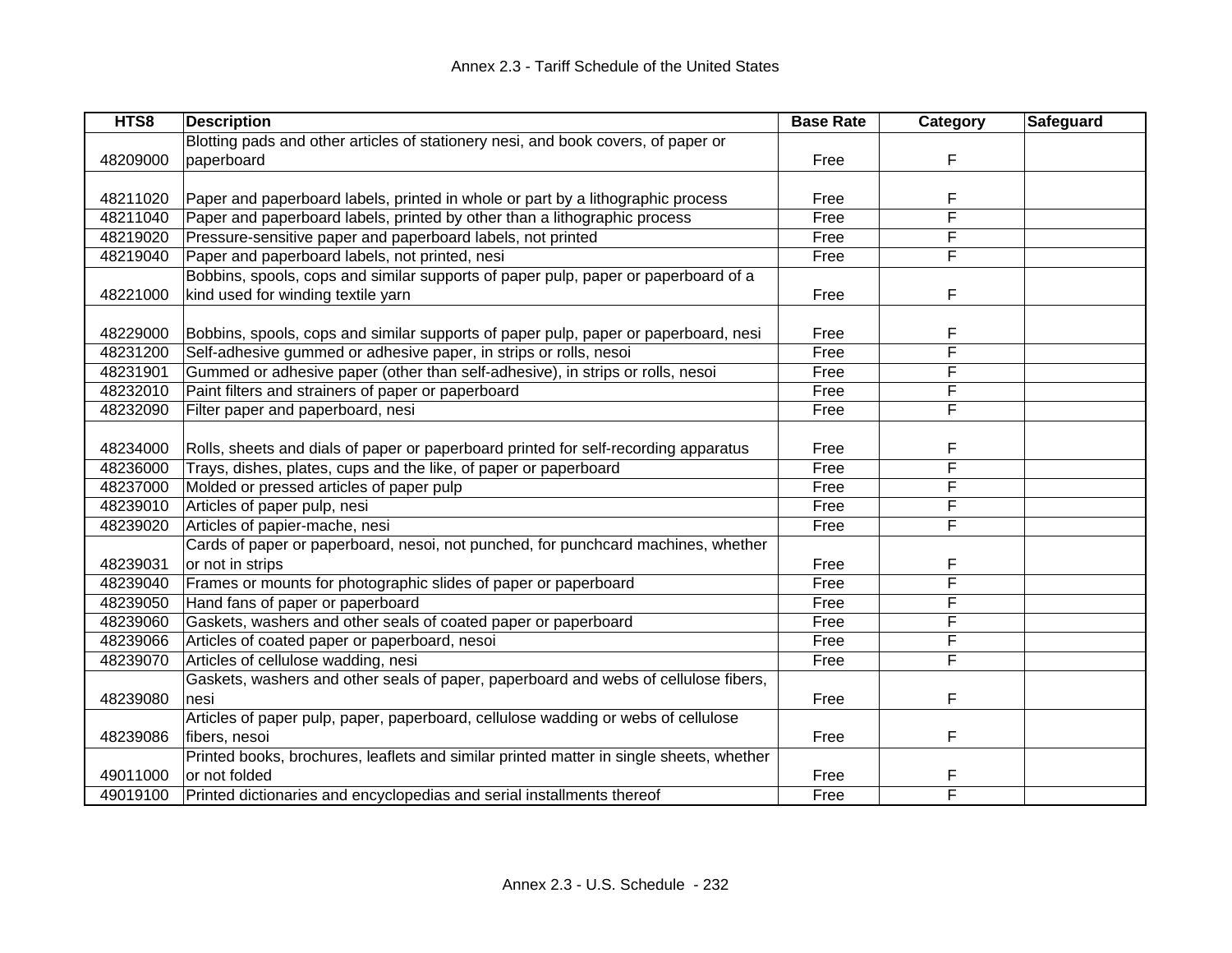| HTS8     | <b>Description</b>                                                                     | <b>Base Rate</b> | Category | Safeguard |
|----------|----------------------------------------------------------------------------------------|------------------|----------|-----------|
|          | Printed books, brochures, leaflets and similar printed matter, other than in single    |                  |          |           |
| 49019900 | sheets                                                                                 | Free             | F        |           |
| 49021000 | Newspapers, journals and periodicals, appearing at least four times a week             | Free             | F        |           |
| 49029010 | Newspaper supplements printed by a gravure process                                     | Free             | F        |           |
|          | Newspaper, journals and periodicals, except those appearing at least four times a      |                  |          |           |
| 49029020 | week                                                                                   | Free             | F        |           |
| 49030000 | Children's picture, drawing or coloring books                                          | Free             | F        |           |
| 49040000 | Music, printed or in manuscript, whether or not bound or illustrated                   | Free             | F        |           |
| 49051000 | Globes, printed                                                                        | Free             | F        |           |
|          | Maps and hydrographic or similar charts of all kinds, including atlases and            |                  |          |           |
| 49059100 | topographical plans, printed in book form                                              | Free             | F        |           |
|          | Maps and hydrographic or similar charts of all kinds, including atlases, wall maps and |                  |          |           |
| 49059900 | topographical plans, printed, in other than book form                                  | Free             | F        |           |
|          | Hand-drawn original plans and drawings; hand-written texts; photo reproductions on     |                  |          |           |
| 49060000 | sensitized paper and carbon copies of the foregoing                                    | Free             | F        |           |
|          | Unused stamps of current or new issue in country to which destined; stamp-             |                  |          |           |
| 49070000 | impressed paper; check forms; documents of title, etc                                  | Free             | F        |           |
| 49081000 | Transfers (decalcomanias), vitrifiable                                                 | Free             | F        |           |
| 49089000 | Transfers (decalcomanias), not vitrifiable                                             | Free             | F        |           |
| 49090020 | Postcards, printed or illustrated                                                      | Free             | F        |           |
|          | Printed cards (except postcards) bearing personal greetings, messages or               |                  |          |           |
| 49090040 | announcements, with or without envelopes or trimmings                                  | Free             | F        |           |
|          | Calendars printed on paper or paperboard in whole or in part by a lithographic         |                  |          |           |
| 49100020 | process, not over 0.51 mm in thickness                                                 | Free             | F        |           |
|          | Calendars printed on paper or paperboard in whole or in part by a lithographic         |                  |          |           |
| 49100040 | process, over 0.51 mm in thickness                                                     | Free             | F        |           |
|          | Printed calendars, including calendar blocks, printed on paper or paperboard by other  |                  |          |           |
| 49100060 | than a lithographic process                                                            | Free             | F        |           |
| 49111000 | Printed trade advertising material, commercial catalogs and the like                   | Free             | F        |           |
| 49119110 | Pictures, designs and photographs, printed over 20 years at time of importation        | Free             | F        |           |
|          | Pictures, designs and photographs printed not over 20 years at time of importation,    |                  |          |           |
| 49119115 | used in production of articles of heading 4901                                         | Free             | F        |           |
|          | Lithographs on paper or paperboard, not over 0.51 mm in thickness, printed not over    |                  |          |           |
| 49119120 | 20 years at time of importation                                                        | Free             | F        |           |
|          | Lithographs on paper or paperboard, over 0.51 mm in thickness, printed not over 20     |                  |          |           |
| 49119130 | years at time of importation                                                           | Free             | F        |           |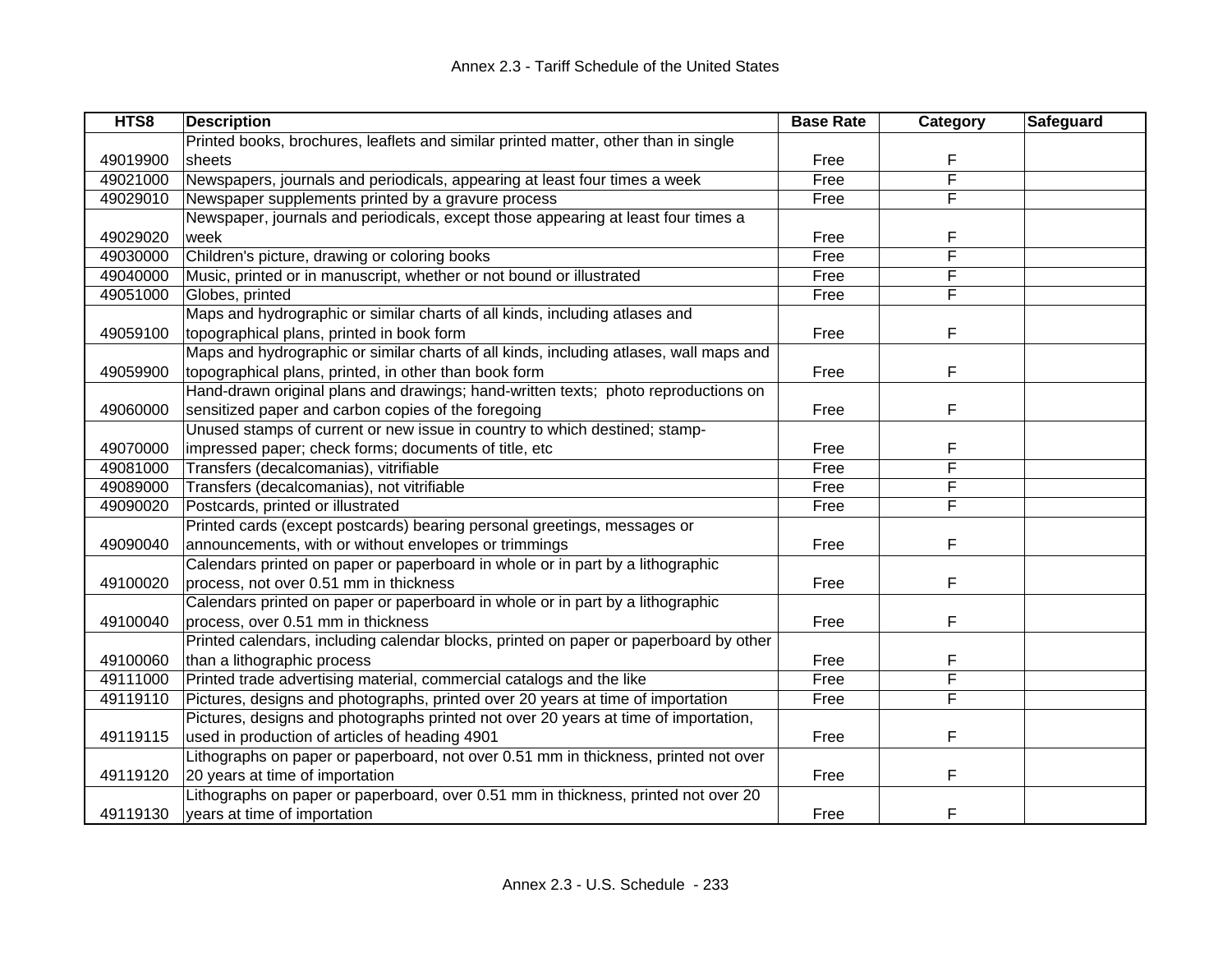| HTS8     | <b>Description</b>                                                                        | <b>Base Rate</b> | Category | Safeguard |
|----------|-------------------------------------------------------------------------------------------|------------------|----------|-----------|
|          | Pictures, designs and photographs, excluding lithographs on paper or paperboard,          |                  |          |           |
| 49119140 | printed not over 20 years at time of importation                                          | Free             | F        |           |
|          | Printed international customs forms (carnets), and parts thereof, in English or French,   |                  |          |           |
| 49119920 | (whether or not in additional languages)                                                  | Free             | F        |           |
|          |                                                                                           |                  |          |           |
| 49119960 | Printed matter, nesi, printed on paper in whole or in part by a lithographic process      | Free             | F        |           |
| 49119980 | Printed matter, nesi                                                                      | Free             | F        |           |
| 50010000 | Silkworm cocoons suitable for reeling                                                     | Free             | F        |           |
| 50020000 | Raw silk (not thrown)                                                                     | Free             | F        |           |
|          | Silk waste (including cocoons unsuitable for reeling, yarn waste and garnetted stock)     |                  |          |           |
| 50031000 | not carded or combed                                                                      | Free             | F        |           |
|          | Silk waste (including cocoons unsuitable for reeling, yarn waste and garnetted stock)     |                  |          |           |
| 50039000 | carded or combed                                                                          | 2.5%             | Α        |           |
| 50040000 | Silk yarns (other than yarn spun from silk waste) not put up for retail sale              | Free             | F        |           |
| 50050000 | Yarn spun from silk waste, not put up for retail sale                                     | Free             | F        |           |
|          | Spun yarn, containing 85% or more by weight of silk, put up for retail sale; silkworm     |                  |          |           |
| 50060010 | gut                                                                                       | Free             | F        |           |
| 50060090 | Spun silk yarn, containing less than 85% by weight of silk, put up for retail sale        | Free             | F        |           |
|          |                                                                                           |                  |          |           |
| 50071030 | Woven fabrics of noil silk, containing 85 percent or more by weight of silk or silk waste | 0.80%            | A        |           |
|          | Woven fabrics of noil silk, containing less than 85 percent by weight of silk or silk     |                  |          |           |
| 50071060 | waste                                                                                     | 3.90%            | A        |           |
|          | Woven fabrics containing 85 percent or more by weight of silk or of silk waste, other     |                  |          |           |
| 50072000 | than noil silk                                                                            | Free             | F        |           |
|          |                                                                                           |                  |          |           |
| 50079030 | Woven silk fabrics, containing 85 percent or more by weight of silk or silk waste, nesoi  | 0.80%            | A        |           |
|          | Other silk woven fabrics, containing less than 85 percent by weight of silk or silk       |                  |          |           |
| 50079060 | waste, nesoi                                                                              | 3.90%            | Α        |           |
|          | Unimproved wool and other wool not finer than 46s, greasy, shorn, not carded or           |                  |          |           |
| 51011110 | combed, for special uses                                                                  | Free             | F        |           |
|          | Unimproved wool and other wool not finer than 40s, greasy, shorn, not carded or           |                  |          |           |
| 51011120 | combed, not for special uses                                                              | Free             | F        |           |
|          | Wool, excluding unimproved, finer than 40s but not 44s, greasy, shorn, not carded or      |                  |          |           |
| 51011140 | combed, not for special uses                                                              | Free             | F        |           |
|          | Wool, excluding unimproved, finer than 44s but not 46s, greasy, shorn, not carded or      |                  |          |           |
| 51011150 | combed, not for special uses                                                              | Free             | F        |           |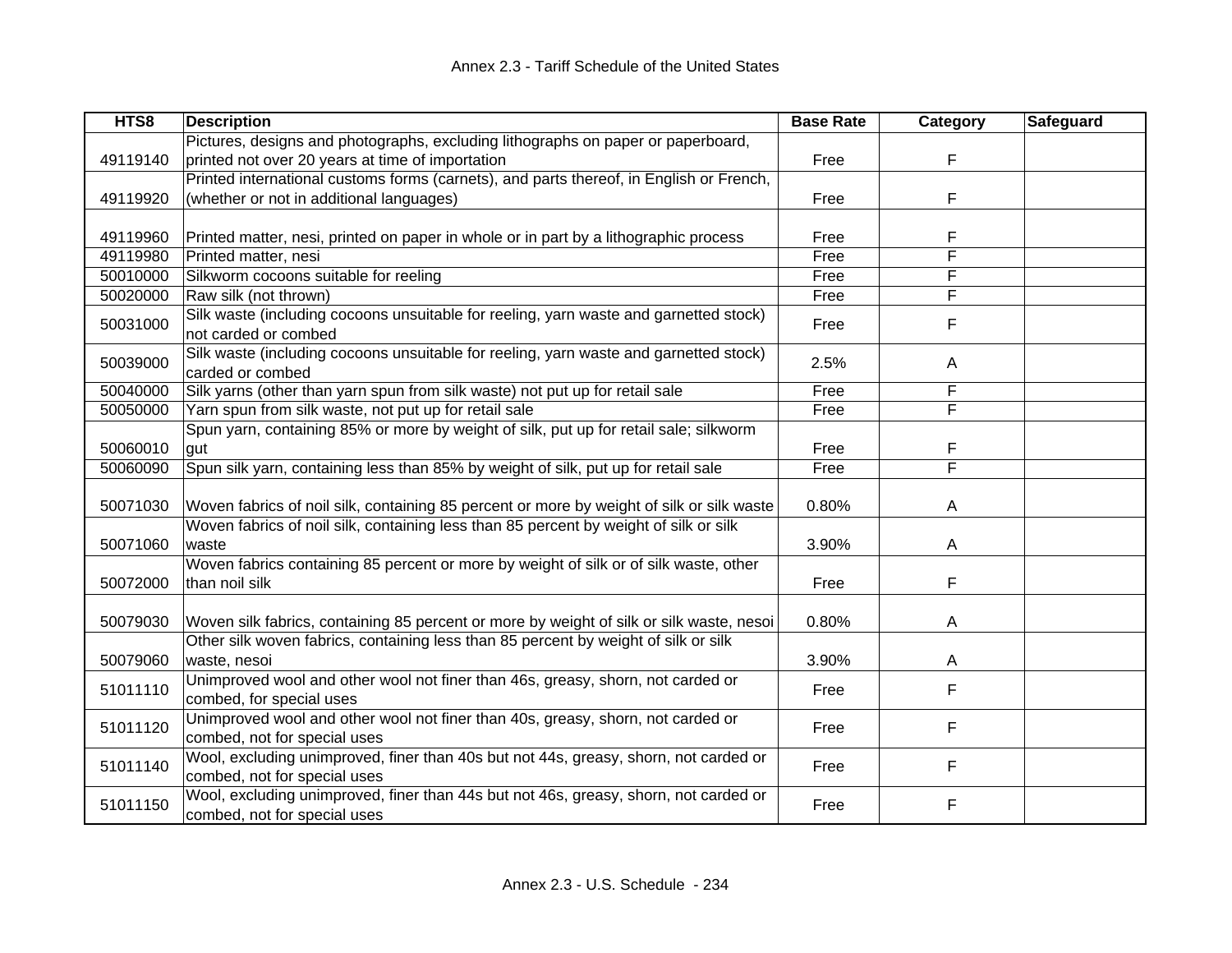| HTS8     | <b>Description</b>                                                                                                                             | <b>Base Rate</b>          | <b>Category</b> | <b>Safeguard</b> |
|----------|------------------------------------------------------------------------------------------------------------------------------------------------|---------------------------|-----------------|------------------|
| 51011160 | Wool, excluding unimproved, finer than 46s, greasy, shorn, not carded or combed                                                                | 18.7<br>cents/clean<br>kg | A               |                  |
| 51011910 | Unimproved wool and other wool not finer than 46s, greasy, not shorn, not carded or<br>combed, for special uses                                | Free                      | F               |                  |
| 51011920 | Unimproved wool and other wool not finer than 40s, greasy, not shorn, not carded or<br>combed, not for special uses                            | Free                      | F               |                  |
| 51011940 | Wool, excl. unimproved, finer than 40s, but not 44s, greasy, not shorn, not carded or<br>combed, not for special uses                          | Free                      | F               |                  |
| 51011950 | Wool, excluding unimproved, finer than 44s but not 46s, greasy, not shorn, not carded<br>or combed, not for special uses                       | Free                      | F               |                  |
| 51011960 | Wool, excluding unimproved, finer than 46s, greasy, incl. fleece-washed, not shorn,<br>not carded or combed                                    | 18.7<br>cents/clean<br>kg | A               |                  |
| 51012110 | Unimproved wool and other wool not finer than 46s, degreased, not further processed,<br>shorn, not carded or combed, for special uses          | Free                      | F               |                  |
| 51012115 | Unimproved wool and other wool not finer than 40s, degreased, not further processed,<br>shorn, not carded or combed, not for special uses      | Free                      | F               |                  |
| 51012130 | Wool, excl. unimproved, finer than 40s but not 44s, degreased, not further processed,<br>shorn, not carded or combed, not for special uses     | Free                      | F               |                  |
| 51012135 | Wool, excl. unimproved, finer than 44s but not 46s, degreased, not further processed,<br>shorn, not carded or combed, not for special uses     | Free                      | F               |                  |
| 51012140 | Wool, excl. unimproved, finer than 46s, degreased, not further processed, shorn, not<br>carded or combed, not for special uses                 | 20.6<br>cents/clean<br>kg | A               |                  |
| 51012165 | Unimproved wool and other wool, not finer than 46s, degreased, shorn, not<br>carbonized, not carded or combed                                  | Free                      | F               |                  |
| 51012170 | Unimproved wool and other wool, finer than 46s, degreased, shorn, not carbonized,<br>not carded or combed                                      | 6.5 cents/kg<br>$+5.3%$   | B               |                  |
| 51012910 | Unimproved wool and other wool not finer than 46s, degreased, not further processed,<br>not shorn, not carded or combed, for special uses      | Free                      | F               |                  |
| 51012915 | Unimproved wool and other wool not finer than 40s, degreased, not further processed,<br>not shorn, not carded or combed, not for special uses  | Free                      | F               |                  |
| 51012930 | Wool, excl. unimproved, finer than 40s but not 44s, degreased, not further processed,<br>not shorn, not carded or combed, not for special uses | Free                      | F               |                  |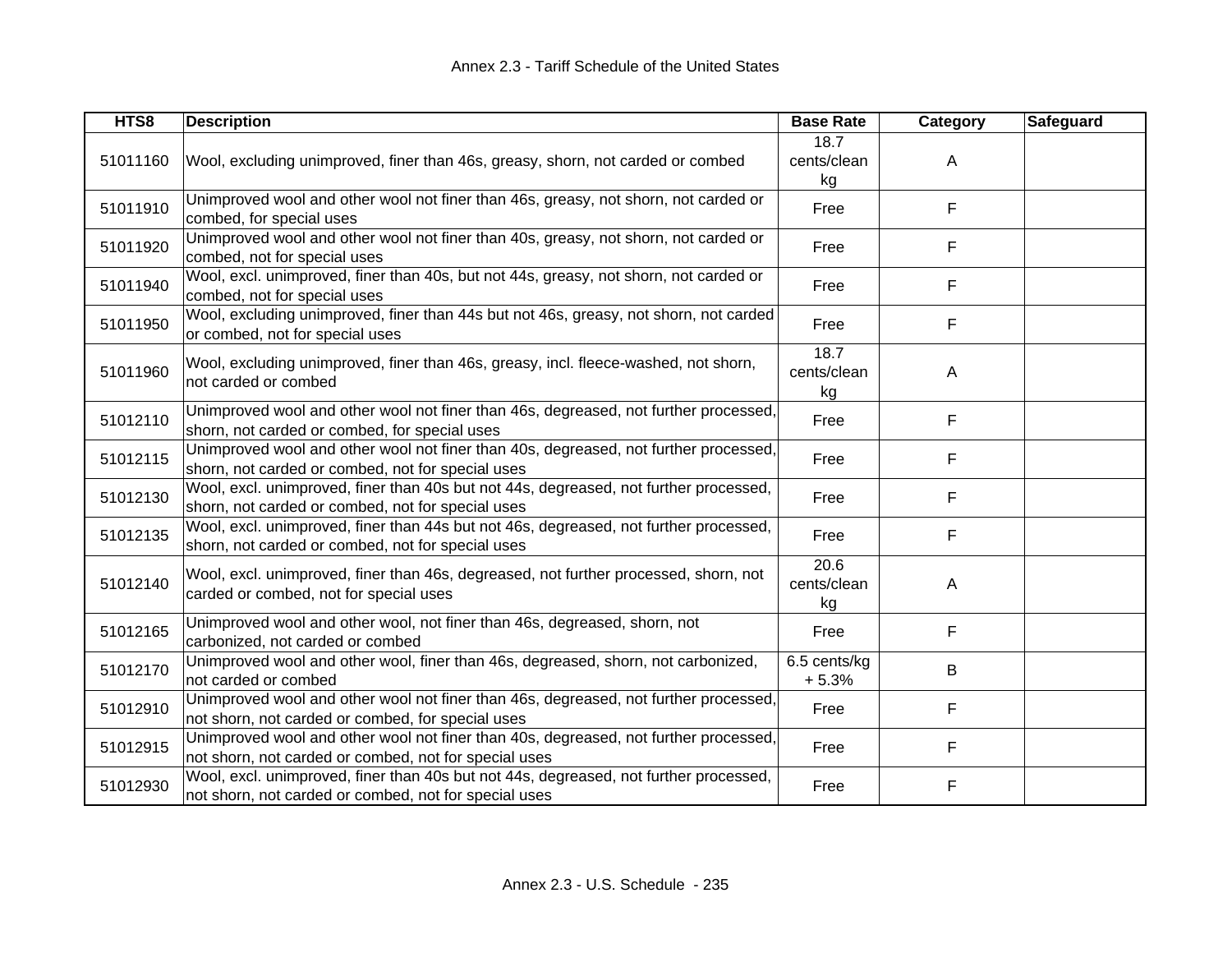| HTS8     | <b>Description</b>                                                                                                                             | <b>Base Rate</b>          | Category     | Safeguard |
|----------|------------------------------------------------------------------------------------------------------------------------------------------------|---------------------------|--------------|-----------|
| 51012935 | Wool, excl. unimproved, finer than 44s but not 46s, degreased, not further processed,<br>not shorn, not carded or combed, not for special uses | Free                      | F            |           |
| 51012940 | Wool, excl. unimproved, finer than 46s, degreased, not further processed, not shorn,<br>not carded or combed, not for special uses             | 20.6<br>cents/clean<br>kg | A            |           |
| 51012965 | Unimproved wool and other wool, not finer than 46s, not shorn, not carbonized,<br>degreased and further processed, not carded or combed        | Free                      | F            |           |
| 51012970 | Wool, finer than 46s, not carded or combed, not carbonized, not shorn, degreased<br>and processed to remove grease                             | 6.5 cents/kg<br>$+5.3%$   | B            |           |
| 51013010 | Unimproved wool and other wool, not finer than 40s, carbonized, not further<br>processed, not carded or combed                                 | Free                      | F            |           |
| 51013015 | Wool, excluding unimproved, finer than 40s but not finer than 44s, carbonized, not<br>further processed, not carded or combed                  | Free                      | F            |           |
| 51013030 | Wool, excluding unimproved, finer than 44s but not finer than 46s, carbonized, not<br>further processed, not carded or combed                  | Free                      | F            |           |
| 51013040 | Wool, excluding unimproved, finer than 46s, carbonized, not further processed, not<br>carded or combed                                         | 24.4 cents/kg             | $\mathsf{A}$ |           |
| 51013065 | Unimproved wool and other wool, not finer than 46s, carbonized and further<br>processed, not carded or combed                                  | Free                      | F            |           |
| 51013070 | Unimproved wool and other wool, finer than 46s, carbonized and further processed,<br>not carded or combed                                      | 6.5 cents/kg<br>$+5.3%$   | В            |           |
| 51021110 | Fine hair of Kashmir (cashmere) goats, not processed in any manner beyond the<br>degreased or carbonized condition, not carded or combed       | 5.1<br>cents/clean<br>kg  | A            |           |
| 51021190 | Fine hair of Kashmir (cashmere) goats, processed beyond the degreased or<br>carbonized condition, not carded or combed                         | 4.9 cents/kg<br>$+4%$     | $\mathsf{A}$ |           |
| 51021920 | Fine hair of the camel, not processed in any manner beyond the degreased or<br>carbonized condition, not carded or combed                      | 5 cents/clean<br>kg       | A            |           |
| 51021960 | Fine animal hair (other than Kashmir or camel), not processed beyond the degreased<br>or carbonized condition, not carded or combed            | 0.4%                      | $\mathsf{A}$ |           |
| 51021980 | Fur, prepared for hatters' use, not carded or combed                                                                                           | Free                      | F            |           |
| 51021990 | Fine animal hair (other than Kashmir), processed beyond the degreased or<br>carbonized condition, not carded or combed                         | 4.9 cents/kg<br>$+4%$     | Α            |           |
| 51022000 | Coarse animal hair, not carded or combed                                                                                                       | Free                      | F            |           |
| 51031000 | Noils of wool or of fine animal hair                                                                                                           | 2.6 cents/kg              | A            |           |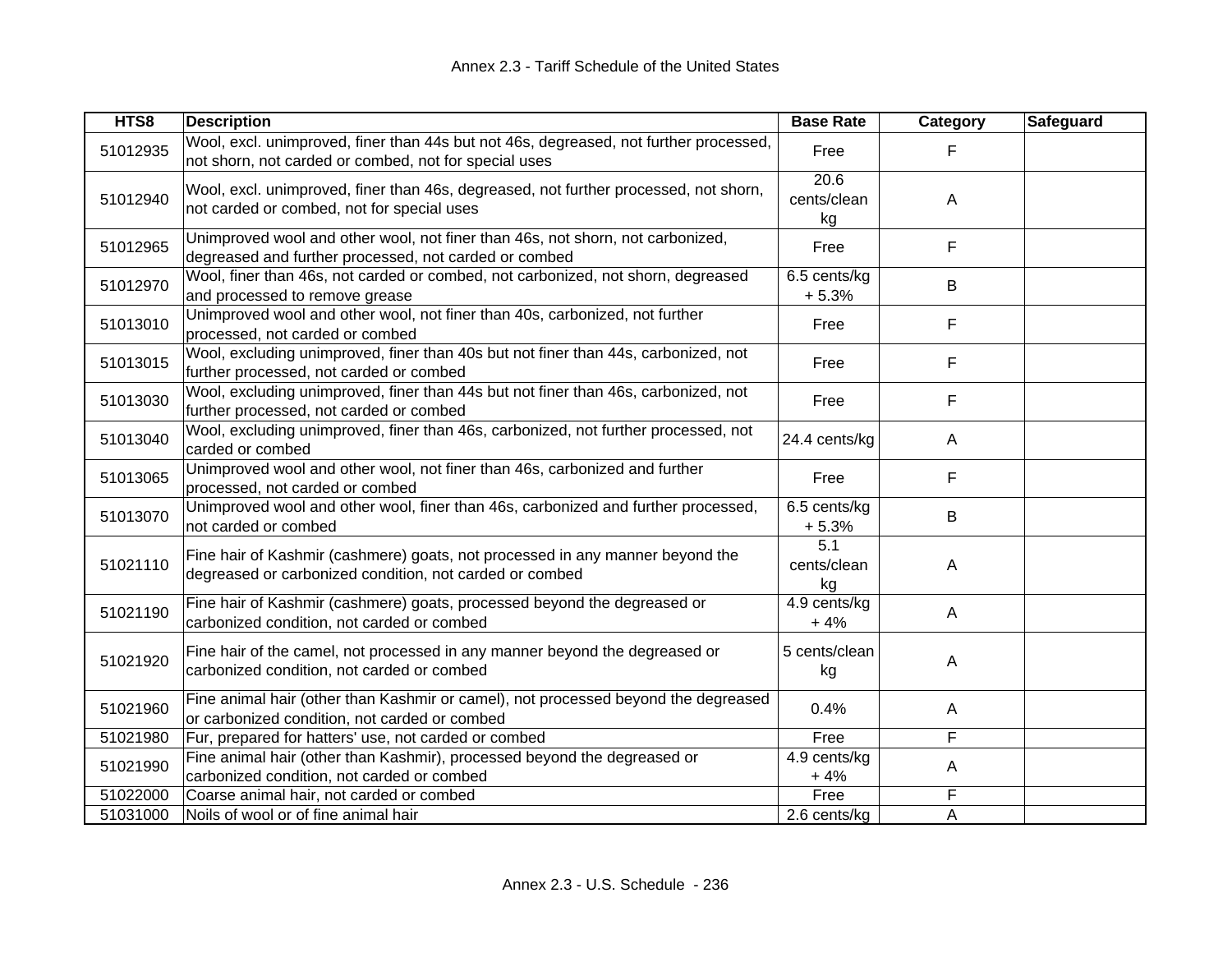| HTS8     | <b>Description</b>                                                                                                                           | <b>Base Rate</b> | Category                | Safeguard |
|----------|----------------------------------------------------------------------------------------------------------------------------------------------|------------------|-------------------------|-----------|
| 51032000 | Waste, other than noils, of wool or of fine animal hair, including yarn waste but<br>excluding garnetted stock                               | 2.6 cents/kg     | Α                       |           |
| 51033000 | Waste of coarse animal hair, including yarn waste but excluding garnetted stock                                                              | 7%               | A                       |           |
| 51040000 | Garnetted stock of wool or of fine or coarse animal hair                                                                                     | Free             | F                       |           |
|          |                                                                                                                                              | 6.5 cents/kg     |                         |           |
| 51051000 | Carded wool                                                                                                                                  | $+5.3%$          | $\overline{A}$          |           |
|          |                                                                                                                                              | 3.7 cents/kg     |                         |           |
| 51052100 | Combed wool in fragments                                                                                                                     | $+3%$            | A                       |           |
|          |                                                                                                                                              | 3.9 cents/kg     |                         |           |
| 51052900 | Wool tops and other combed wool, except in fragments                                                                                         | $+3.1%$          | A                       |           |
|          |                                                                                                                                              | 6.8 cents/kg     |                         |           |
| 51053100 | Fine hair of Kashmir (cashmere) goats, carded or combed                                                                                      | $+5.5%$          | A                       |           |
|          |                                                                                                                                              | 6.8 cents/kg     |                         |           |
| 51053900 | Fine animal hair (other than Kashmir), carded or combed                                                                                      | $+5.5%$          | A                       |           |
| 51054000 | Coarse animal hair, carded or combed                                                                                                         | Free             | F                       |           |
| 51061000 | Yarn of carded wool, containing 85 percent or more by weight of wool, not put up for<br>retail sale                                          | 6%               | A                       |           |
|          | Yarn of carded wool, containing less than 85 percent by weight of wool, not put up for                                                       |                  |                         |           |
| 51062000 | retail sale                                                                                                                                  | 6%               | A                       |           |
| 51071030 | Yarn of combed wool, containing 85% or more by weight of wool, not put up for retail<br>sale, of wool fiber avg diameter 18.5 micron or <    | 6%               | A                       |           |
| 51071060 | Yarn of combed wool, containing 85% or more by weight of wool, not put up for retail<br>sale, nesoi                                          | 6%               | A                       |           |
|          | Yarn of combed wool, containing less than 85 percent by weight of wool, not put up                                                           |                  |                         |           |
| 51072030 | retail sale, of wool fiber avg diameter 18.5 micron or <                                                                                     | 6%               | A                       |           |
|          | Yarn of combed wool, containing less than 85 percent by weight of wool, not put up                                                           |                  |                         |           |
| 51072060 | retail sale, nesoi                                                                                                                           | 6%               | A                       |           |
| 51081030 | Yarn of Angora rabbit hair, carded, not put up for retail sale                                                                               | 4%               | $\overline{\mathsf{A}}$ |           |
|          |                                                                                                                                              |                  |                         |           |
| 51081060 | Yarn of fine animal hair other than Angora rabbit hair, carded, not put up for retail sale                                                   | 4%               | A                       |           |
| 51082030 | Yarn of Angora rabbit hair, combed, not put up for retail sale                                                                               | 4%               | A                       |           |
|          | Yarn of fine animal hair other than Angora rabbit hair, combed, not put up for retail                                                        |                  |                         |           |
| 51082060 | sale                                                                                                                                         | 4%               | A                       |           |
| 51091020 | Yarn of wool, containing 85 percent or more by weight of wool, colored, cut into<br>uniform lengths of not over 8 cm, put up for retail sale | Free             | F                       |           |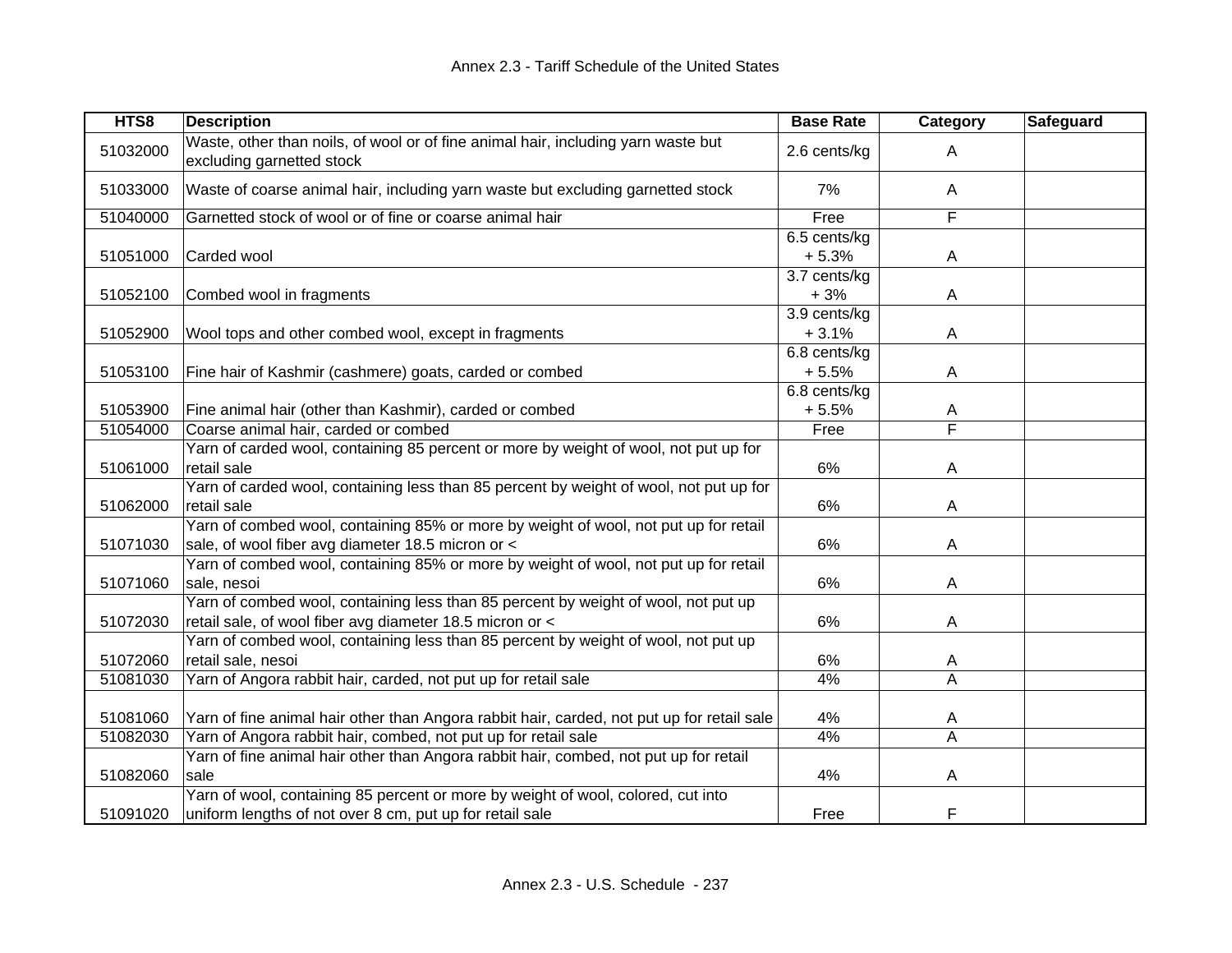| HTS8     | <b>Description</b>                                                                          | <b>Base Rate</b> | Category | Safeguard |
|----------|---------------------------------------------------------------------------------------------|------------------|----------|-----------|
|          | Yarn of Angora rabbit hair, containing 85 percent or more by weight of the Angora           |                  |          |           |
| 51091040 | hair, put up for retail sale                                                                | 4%               | A        |           |
|          | Yarn of wool nesoi, or fine animal hair nesoi, over 85% or > of that wool/hair, for retail  |                  |          |           |
| 51091080 | sale, of wool fiber avg diamter 18.5 micron or <                                            | 6%               | A        |           |
|          | Yarn of wool nesoi, or fine animal hair nesoi, over 85% or > of that wool/hair, put up      |                  |          |           |
| 51091090 | for retail sale, nesoi                                                                      | 6%               | Α        |           |
|          | Yarn of wool, colored, and cut into uniform lengths of not over 8 cm, containing less       |                  |          |           |
| 51099020 | than 85% by weight of wool, put up for retail sale                                          | Free             | F        |           |
|          | Yarn of Angora rabbit hair containing less than 85 percent by weight of the Angora          |                  |          |           |
| 51099040 | hair, put up for retail sale                                                                | 4%               | A        |           |
|          | Yarn of wool nesoi, or fine animal hair nesoi, < 85% of that wool/hair, for retail sale, of |                  |          |           |
| 51099080 | wool fiber avg diameter 18.5 micron or <                                                    | 6%               | A        |           |
|          | Yarn of wool nesoi, or fine animal hair nesoi, < 85% of that wool/hair, put up for retail   |                  |          |           |
| 51099090 | sale, nesoi                                                                                 | 6%               | A        |           |
|          | Yarn of coarse animal hair or horsehair (including gimped horsehair yarn) whether or        |                  |          |           |
| 51100000 | not put up for retail sale                                                                  | Free             | F        |           |
|          | Tapestry and upholstery fabrics of carded wool/fine animal hair, over 85% wool or           |                  |          |           |
| 51111120 | hair, weighing not over 140 g/m2                                                            | 7%               | A        |           |
|          | Hand-woven fabrics of carded wool/fine animal hair, 85% or more wool or hair, loom          |                  |          |           |
| 51111130 | width less than 76 cm, weight not over 300 g/m2                                             | 10%              | A        |           |
|          | Woven fabrics, 85% or more by weight of carded wool/fine animal hair, weight not            |                  |          |           |
| 51111170 | over 300 g/m2, nesoi                                                                        | 25%              | Α        |           |
|          | Tapestry and upholstery fabrics, woven, 85% or more by weight of carded wool/fine           |                  |          |           |
| 51111910 | animal hair, weight over 300 g/m2                                                           | 7%               | A        |           |
|          | Hand-woven fabrics, with 85 percent or more by weight of carded wool/fine animal            |                  |          |           |
| 51111920 | hair, loom width of less than 76 cm, weight ov 300 g/m2                                     | 10%              | A        |           |
|          | Woven fabrics, with 85 percent or more by weight of carded wool/fine animal hair            |                  |          |           |
| 51111960 | nesoi, weight over 300 g/m2                                                                 | 25%              | A        |           |
|          | Tapestry & upholstery fabrics of carded wool/fine animal hair, mixed mainly or solely       |                  |          |           |
| 51112005 | with man-made filaments, weight exceeding 300 g/m2                                          | 7%               | Α        |           |
|          | Tapestry & upholstery fabrics of carded wool/fine animal hair, mixed mainly or solely       |                  |          |           |
| 51112010 | with man-made filaments, weight not over 140 g/m2                                           | 7%               | A        |           |
|          | Woven fabrics of carded wool/fine animal hair, mixed mainly or solely with man-made         |                  |          |           |
| 51112090 | filaments, nesoi                                                                            | 25%              | Α        |           |
|          | Tapestry & upholstery fabrics of carded wool/fine animal hair, mixed mainly/solely with     |                  |          |           |
| 51113005 | man-made staple fibers, weight exceeding 300 g/m2                                           | 7%               | A        |           |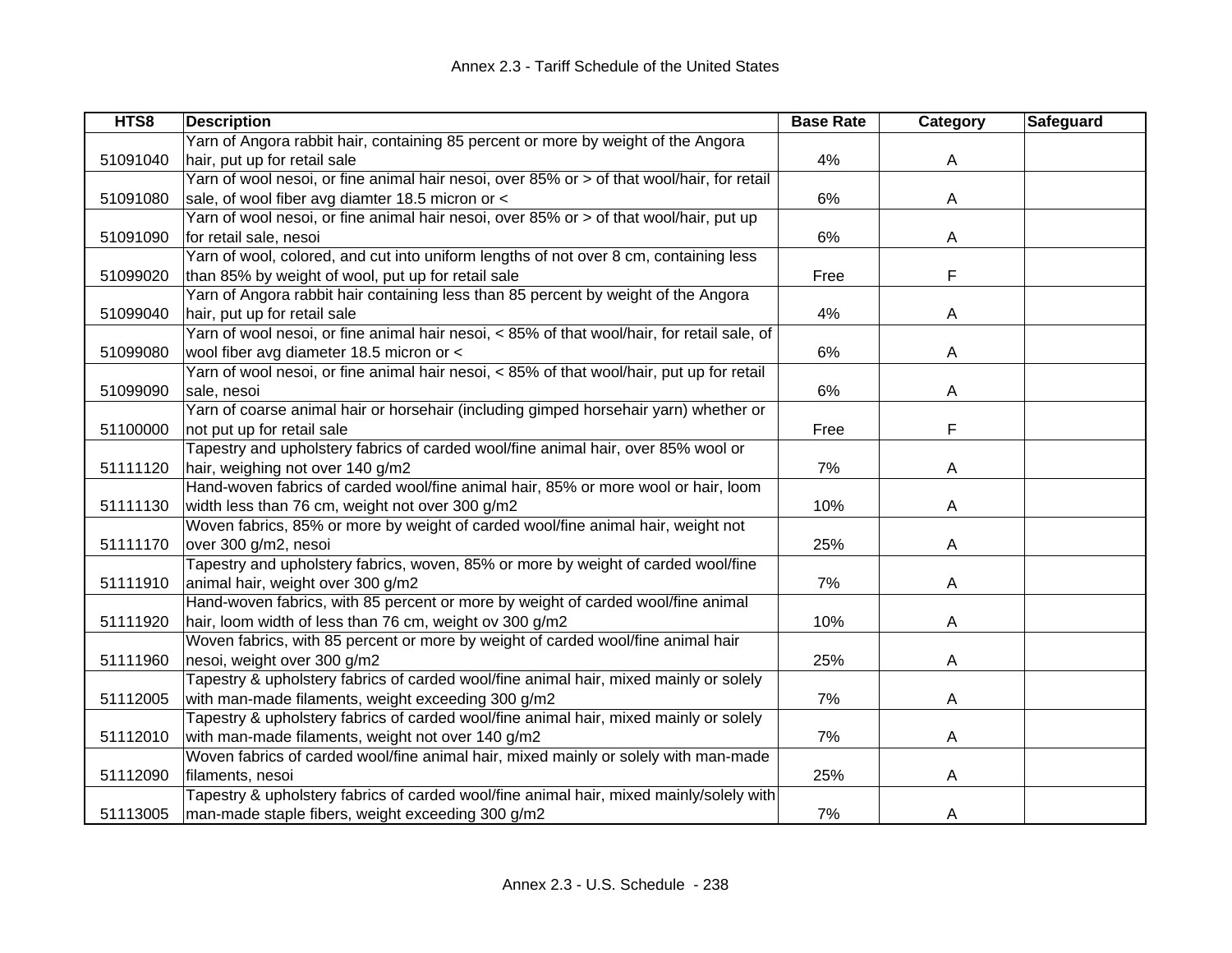| HTS8     | <b>Description</b>                                                                      | <b>Base Rate</b> | Category | Safeguard |
|----------|-----------------------------------------------------------------------------------------|------------------|----------|-----------|
|          | Tapestry & upholstery fabrics of carded wool/fine animal hair, mixed mainly/solely with |                  |          |           |
| 51113010 | man-made staple fibers, weight not over 140 g/m2                                        | 7%               | A        |           |
|          | Woven fabrics of carded wool/fine animal hair, mixed mainly or solely with man-made     |                  |          |           |
| 51113090 | staple fibers, nesoi                                                                    | 25%              | Α        |           |
|          | Woven fabrics of carded wool/fine animal hair, containing 30 percent or more by         |                  |          |           |
| 51119030 | weight of silk or silk waste, valued over \$33/kg                                       | 6.90%            | A        |           |
|          | Tapestry and upholstery fabrics of carded wool/fine animal hair, weight over 300        |                  |          |           |
| 51119040 | g/m2, containing less than 85% wool or hair, nesoi                                      | 7%               | A        |           |
|          | Tapestry and upholstery fabrics of carded wool/fine animal hair, weight not over 140    |                  |          |           |
| 51119050 | g/m2, containing less than 85% wool or hair, nesoi                                      | 7%               | A        |           |
|          | Woven fabrics of carded wool/fine animal hair, containing less than 85% wool or hair,   |                  |          |           |
| 51119090 | nesoi                                                                                   | 25%              | A        |           |
|          | Tapestry and upholstery fabrics of combed wool/fine animal hair, containing 85% or      |                  |          |           |
| 51121110 | more wool or hair, weight not over 140 g/m2                                             | 7%               | A        |           |
|          | Woven fabrics of combed wool/fine animal hair, over 85% wool or hair, weight not        |                  |          |           |
| 51121130 | over 200 g/m2, avg wool fiber diameter 18.5 micron or <                                 | 25%              | A        |           |
|          | Woven fabrics of combed wool/fine animal hair, over 85% wool or hair, weight not        |                  |          |           |
| 51121160 | over 200 g/m2, nesoi                                                                    | 25%              | A        |           |
|          | Tapestry and upholstery fabrics of combed wool/fine animal hair, over 85% wool or       |                  |          |           |
| 51121920 | hair, weight over 300 g/m2                                                              | 7%               | A        |           |
|          | Woven fabrics of combed wool/fine animal hair, over 85% wool or fine animal hair, ov    |                  |          |           |
| 51121960 | 200 g/m2, avg wool fiber diameter 18.5 micron or <                                      | 25%              | A        |           |
|          | Woven fabrics of combed wool/fine animal hair, over 85% wool or fine animal hair,       |                  |          |           |
| 51121995 | weight over 200 g/m2, nesoi                                                             | 25%              | A        |           |
|          | Tapestry and upholstery fabrics of combed wool/fine animal hair, mixed mainly/solely    |                  |          |           |
| 51122010 | with man-made filaments, weight over 300 g/m2                                           | 7%               | A        |           |
|          | Tapestry and upholstery fabrics of combed wool/fine animal hair, mixed mainly/solely    |                  |          |           |
| 51122020 | with man-made filaments, weight not over 140 g/m2                                       | 7%               | A        |           |
|          | Woven fabrics of combed wool/fine animal hair, mixed mainly or solely with man-         |                  |          |           |
| 51122030 | made filaments, nesoi                                                                   | 25%              | A        |           |
|          | Tapestry and upholstery fabrics of combed wool/fine animal hair, mixed mainly/solely    |                  |          |           |
| 51123010 | with man-made staple fibers, weight over 300 g/m2                                       | 7%               | A        |           |
|          | Tapestry & upholstery fabrics of combed wool/fine animal hair, mixed mainly/solely      |                  |          |           |
| 51123020 | with man-made staple fibers, weight not over 140 g/m2                                   | 7%               | A        |           |
|          | Woven fabrics of combed wool/fine animal hair, mixed mainly or solely with man-         |                  |          |           |
| 51123030 | made staple fibers, nesoi                                                               | 25%              | A        |           |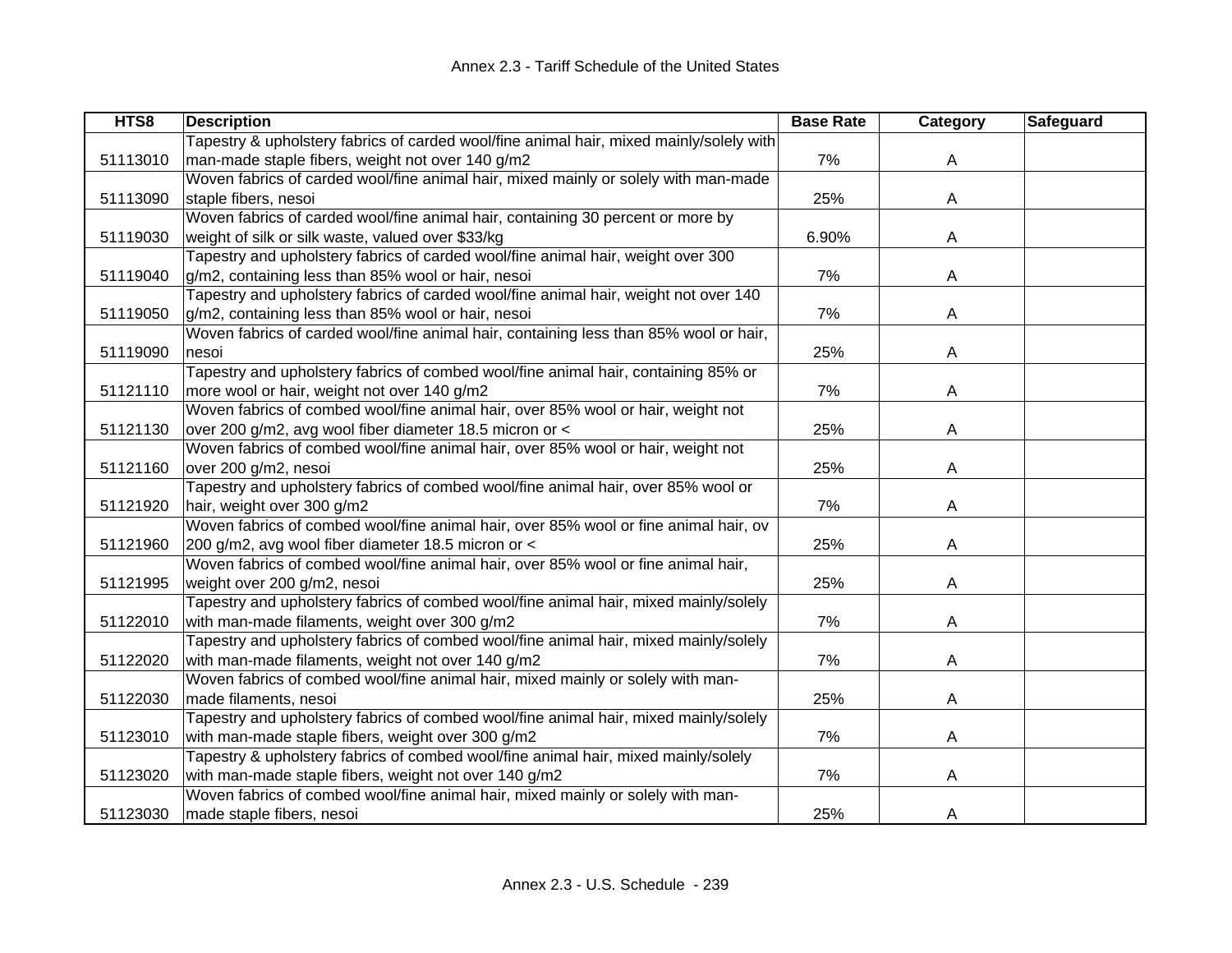| HTS8     | <b>Description</b>                                                                   | <b>Base Rate</b> | Category | Safeguard |
|----------|--------------------------------------------------------------------------------------|------------------|----------|-----------|
|          | Woven fabrics of combed wool/fine animal hair, nesoi, containing 30 percent or more  |                  |          |           |
| 51129030 | by weight of silk or silk waste, valued over \$33/kg                                 | 6.90%            | A        |           |
|          | Woven tapestry/upholstery fabrics of combed wool/fine animal hair, con. by wt. under |                  |          |           |
| 51129040 | 85% wool/hair & under 30% silk, over 300 g/m2, nesoi                                 | 7%               | A        |           |
|          | Woven tapestry/upholstery fabrics of combed wool/fine animal hair, con. by wt. under |                  |          |           |
| 51129050 | 85% wool/hair & under 30% silk, n/o 140 g/m2, nesoi                                  | 7%               | A        |           |
| 51129090 | Woven fabrics of combed wool or combed fine animal hair, nesoi                       | 25%              | Α        |           |
| 51130000 | Woven fabrics of coarse animal hair or of horsehair                                  | 2.70%            | Α        |           |
| 52010005 | Cotton, not carded or combed, having a staple length under 19.05 mm (3/4 inch),      | Free             | F        |           |
|          | harsh or rough                                                                       |                  |          |           |
| 52010012 | Cotton, n/carded or combed, having a staple length < 28.575 mm (1-1/8 inches),       | Free             | F        |           |
|          | n/harsh or rough, described in gen. note 15                                          |                  |          |           |
| 52010014 | Cotton, n/carded or combed, having a staple length < 28.575 mm (1-1/8 inches),       | Free             | F        |           |
|          | n/harsh or rough, quota described in ch 52 add'l US note 5                           |                  |          |           |
| 52010018 | Cotton, not carded or combed, having a staple length under 28.575 mm (1-1/8          | 31.4 cents/kg    | A        |           |
|          | inches), n/harsh or rough, nesoi                                                     |                  |          |           |
| 52010022 | Cotton, not carded or combed, staple length of 28.575 mm or more but under 34.925    | 4.4 cents/kg     |          |           |
|          | mm, described in gen. note 15                                                        |                  | A        |           |
| 52010024 | Cotton, n/carded or combed, harsh or rough, staple length 29.36875 mm or more but    | 4.4 cents/kg     | Α        |           |
|          | n/o 34.925 mm, white in color, quota descrd ch 52 add US note 6                      |                  |          |           |
| 52010028 | Cotton, not carded or combed, harsh or rough, staple length of 29.36875 mm or more   | 31.4 cents/kg    |          |           |
|          | but under 34.925 mm & white in color, nesoi                                          |                  | A        |           |
| 52010034 | Cotton, not carded or combed, staple length of 28.575 mm or more but under 34.925    | 4.4 cents/kg     | A        |           |
|          | mm, other, quota described in chapter 52 add'l US note 7                             |                  |          |           |
| 52010038 | Cotton, not carded or combed, staple length of 28.575 mm or more but under 34.925    | 31.4 cents/kg    | A        |           |
|          | mm, nesoi                                                                            |                  |          |           |
| 52010055 | Cotton, not carded or combed, having a staple length of 34.925 mm or more,           | 1.5 cents/kg     | A        |           |
|          | described in the gen. note 15                                                        |                  |          |           |
| 52010060 | Cotton, not carded or combed, having a staple length of 34.925 mm or more, quota     | 1.5 cents/kg     | A        |           |
|          | described in chapter 52 add'l US note 8                                              |                  |          |           |
| 52010080 | Cotton, not carded or combed, having a staple length of 34.925 mm or more, nesoi     | 31.4 cents/kg    | A        |           |
|          |                                                                                      |                  |          |           |
| 52021000 | Cotton yarn waste (including thread waste)                                           | Free             | F        |           |
| 52029100 | Cotton garnetted stock                                                               | 4.3%             | Α        |           |
| 52029905 | Cotton card strips made from cotton waste having staple length under 30.1625 mm &    | Free             | F        |           |
|          | lap, sliver & roving waste described in gen. nte 15                                  |                  |          |           |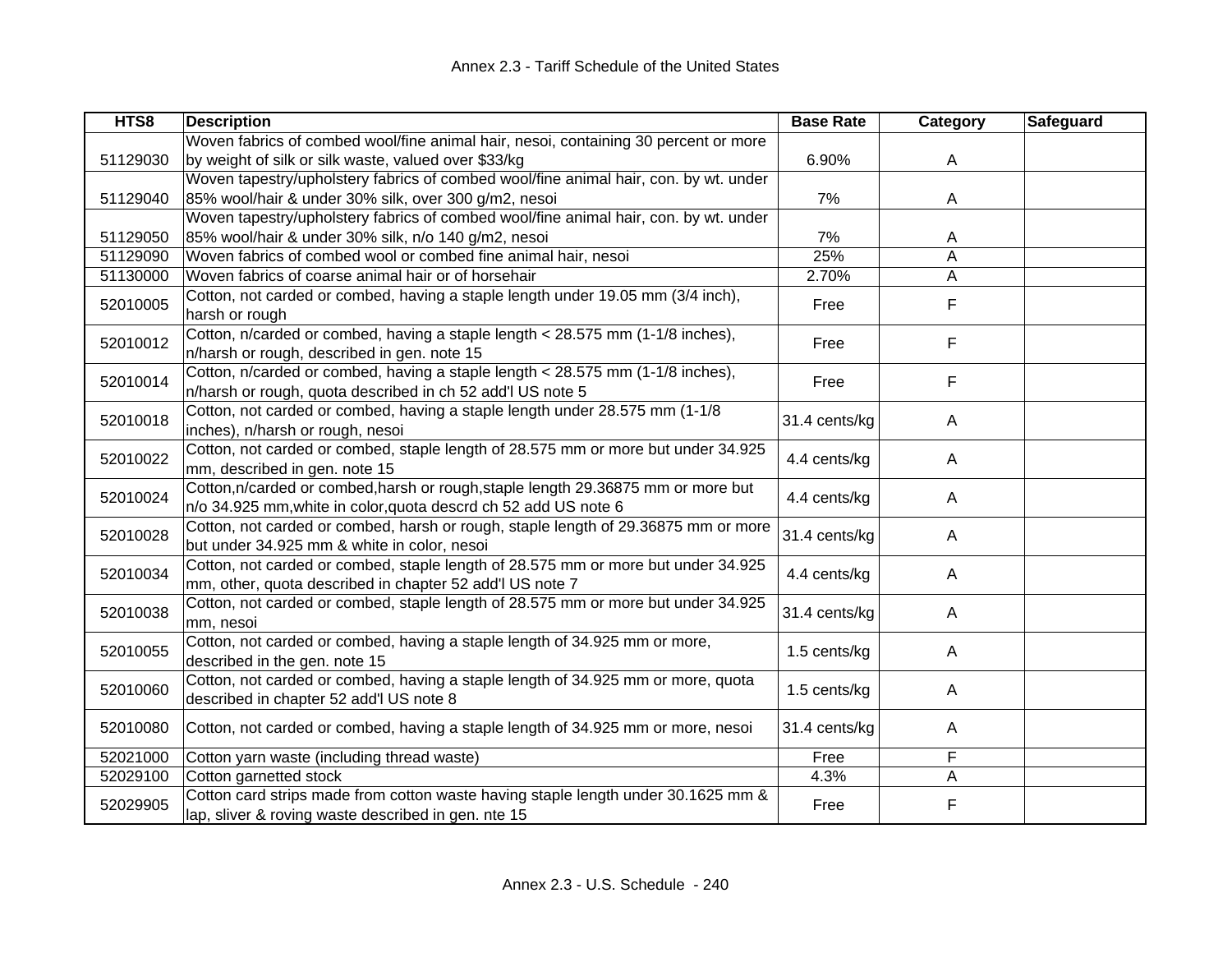| HTS8     | <b>Description</b>                                                                                                                              | <b>Base Rate</b> | Category       | <b>Safeguard</b> |
|----------|-------------------------------------------------------------------------------------------------------------------------------------------------|------------------|----------------|------------------|
| 52029910 | Cotton card strips made from cotton waste w/staple length under 30.1625 mm & lap,<br>sliver & roving waste, quota dscrbd in ch 52 add US note 9 | Free             | F              |                  |
| 52029930 | Cotton card strips made from cotton waste having staple length under 30.1625 mm &<br>lap, sliver & roving waste, nesoi                          | 7.8 cents/kg     | A              |                  |
| 52029950 | Cotton waste, other than yarn waste and garnetted stock, nesoi                                                                                  | Free             | F              |                  |
| 52030005 | Cotton fibers, carded or combed, of cotton fiber processed but not spun, described in<br>gen. note 15                                           | 5%               | A              |                  |
| 52030010 | Cotton fibers, carded or combed, of cotton fiber processed but not spun, quota<br>described in chapter 52 add'l US note 10                      | 5%               | A              |                  |
| 52030030 | Cotton fibers, carded or combed, of cotton fiber processed, but not spun, nesoi                                                                 | 31.4 cents/kg    | A              |                  |
| 52030050 | Cotton carded or combed, excluding fibers of cotton processed but not spun                                                                      | 4.3%             | $\mathsf{A}$   |                  |
| 52041100 | Cotton sewing thread, containing 85 percent or more by weight of cotton, not put up<br>for retail sale                                          | 4.40%            | A              |                  |
| 52041900 | Cotton sewing thread, containing less than 85 percent by weight of cotton, not put up<br>for retail sale                                        | 4.40%            | A              |                  |
| 52042000 | Cotton sewing thread, put up for retail sale                                                                                                    | 4.40%            | $\overline{A}$ |                  |
| 52051110 | Single cotton yarn, 85% or more cotton by weight, of uncombed fibers, not over 14<br>nm, unbleached, not mercerized, not put up for retail sale | 3.70%            | A              |                  |
| 52051120 | Single cotton yarn, 85% or more cotton by weight, of uncombed fibers, n/o 14 nm,<br>bleached or mercerized                                      | 5%               | A              |                  |
| 52051210 | Single cotton yarn, 85% or more cotton, of uncombed fibers, over 14 but n/o 43 nm,<br>unbleached, not mercerized, not put up for retail sale    | 5.20%            | A              |                  |
| 52051220 | Single cotton yarn, 85% or more cotton by weight, of uncombed fibers, over 14 nm but<br>n/o 43 nm, bleached or mercerized                       | 6.50%            | A              |                  |
| 52051310 | Single cotton yarn, 85% or more cotton, of uncombed fibers, over 43 but n/o 52 nm,<br>unbleached, not mercerized, not put up for retail sale    | 6.50%            | A              |                  |
| 52051320 | Single cotton yarn, 85% or more cotton, of uncombed fibers, over 43 nm but n/o 52<br>mm, bleached or mercerized                                 | 7.30%            | A              |                  |
| 52051410 | Single cotton yarn, 85% or more cotton, of uncombed fibers, over 52 but n/o 80 nm,<br>unbleached, not mercerized, not put up for retail sale    | 7.80%            | A              |                  |
| 52051420 | Single cotton yarn, 85% or more cotton by weight, of uncombed fibers, over 52 but n/o<br>80 nm, bleached or mercerized                          | 8.70%            | A              |                  |
| 52051510 | Single cotton yarn, 85% or more cotton, of uncombed fibers, over 80 nm, unbleached,<br>not mercerized, not put up for retail sale               | 9.90%            | A              |                  |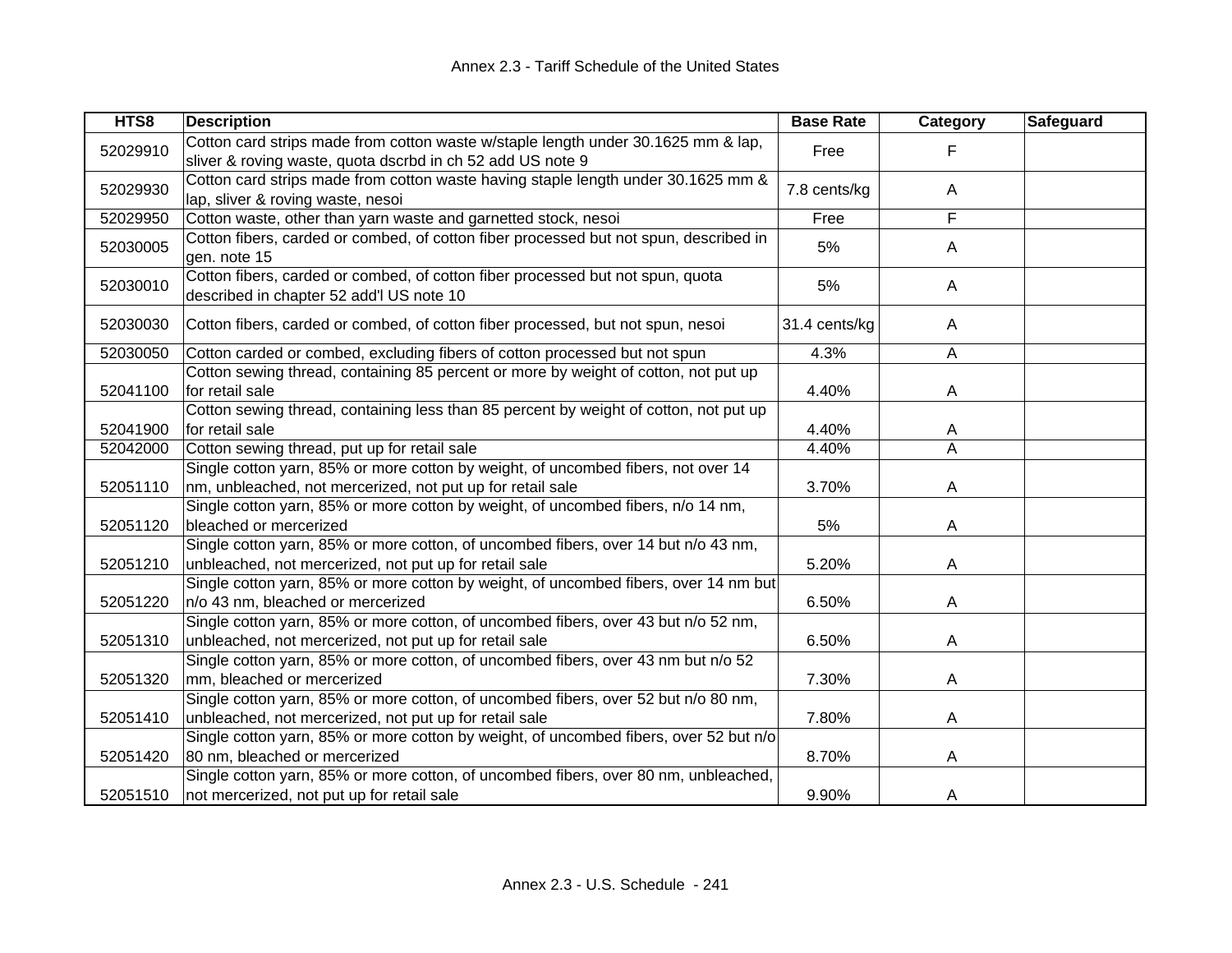| HTS8     | <b>Description</b>                                                                     | <b>Base Rate</b> | Category | Safeguard |
|----------|----------------------------------------------------------------------------------------|------------------|----------|-----------|
|          | Single cotton yarn, 85% or more cotton, of uncombed fibers, over 80 nm, bleached or    |                  |          |           |
| 52051520 | mercerized, not put up for retail sale, nesoi                                          | 12%              | A        |           |
|          | Single cotton yarn, 85% or more cotton by weight, of combed fibers, not over 14 nm,    |                  |          |           |
| 52052100 | not put up for retail sale                                                             | 5.80%            | A        |           |
|          | Single cotton yarn, 85% or more cotton by weight, of combed fibers, over 14 but n/o    |                  |          |           |
| 52052200 | 43 nm, not put up for retail sale                                                      | 7.30%            | A        |           |
|          | Single cotton yarn, 85% or more cotton by weight, of combed fibers, over 43 but n/o    |                  |          |           |
| 52052300 | 52 nm, not put up for retail sale                                                      | 8.60%            | A        |           |
|          | Single cotton yarn, 85% or more cotton by weight, of combed fibers, over 52 but n/o    |                  |          |           |
| 52052400 | 80 nm, not put up for retail sale                                                      | 9.90%            | A        |           |
|          | Single cotton yarn, 85% or > cotton by wt, of combed fiber, meas.<125 but not<106.38   |                  |          |           |
| 52052600 | decitex, >80nm but not >94nm, not put up for retail sale                               | 12%              | A        |           |
|          | Single cotton yarn, 85% or > cotton by wt, of combed fiber, meas.<106.38 but not<83.33 |                  |          |           |
| 52052700 | decitex, >94nm but not >120nm, not put up for retail sale                              | 12%              | A        |           |
|          | Single cotton yarn, 85% or > cotton by wt, of combed fibers, meas.<83.33 decitex,      |                  |          |           |
| 52052800 | >120 nm, not put up for retail sale                                                    | 12%              | A        |           |
|          | Multiple or cabled cotton yarn, 85% or more cotton by weight, of uncombed fibers, n/o  |                  |          |           |
| 52053100 | 14 nm per single yarn, not put up for retail sale                                      | 5.80%            | A        |           |
|          | Multiple or cabled cotton yarn, 85% or more cotton by weight, of uncombed fibers,      |                  |          |           |
| 52053200 | yarn over 14 but n/o 43 nm, not put up for retail sale                                 | 7.30%            | A        |           |
|          | Multiple or cabled cotton yarn, 85% or more cotton by weight, of uncombed fibers,      |                  |          |           |
| 52053300 | yarn over 43 but n/o 52 nm, not put up for retail sale                                 | 8.60%            | A        |           |
|          | Multiple or cabled cotton yarn, 85% or more cotton by weight, of uncombed fibers,      |                  |          |           |
| 52053400 | yarn over 52 but n/o 80 nm, not put up for retail sale                                 | 9.90%            | A        |           |
|          | Multiple or cabled cotton yarn, 85% or more cotton by weight, of uncombed fibers,      |                  |          |           |
| 52053500 | over 80 nm per single yarn, not put up for retail sale                                 | 12%              | A        |           |
|          | Multiple or cabled cotton yarn, 85% or more cotton by weight, of combed fibers, not    |                  |          |           |
| 52054100 | over 14 nm per single yarn, not put up for retail sale                                 | 5%               | A        |           |
|          | Multiple or cabled cotton yarn, 85% or more cotton by weight, of combed fibers, yarn   |                  |          |           |
| 52054200 | over 14 but n/o 43 nm, not put up for retail sale                                      | 6.50%            | Α        |           |
|          | Multiple or cabled cotton yarn, 85% or more cotton by weight, of combed fibers, yarn   |                  |          |           |
| 52054300 | over 43 but n/o 52 nm, not put up for retail sale                                      | 8.60%            | A        |           |
|          | Multiple or cabled cotton yarn, 85% or more cotton by weight, of combed fibers, yarn   |                  |          |           |
| 52054400 | over 52 but n/o 80 nm, not put up for retail sale                                      | 9.90%            | A        |           |
|          | Multiple or cabled cotton yarn, 85% or > cotton by wt, of combed fibers, >80nm but     |                  |          |           |
| 52054600 | not >94nm/single yarn, not put up for retail sale                                      | 12%              | A        |           |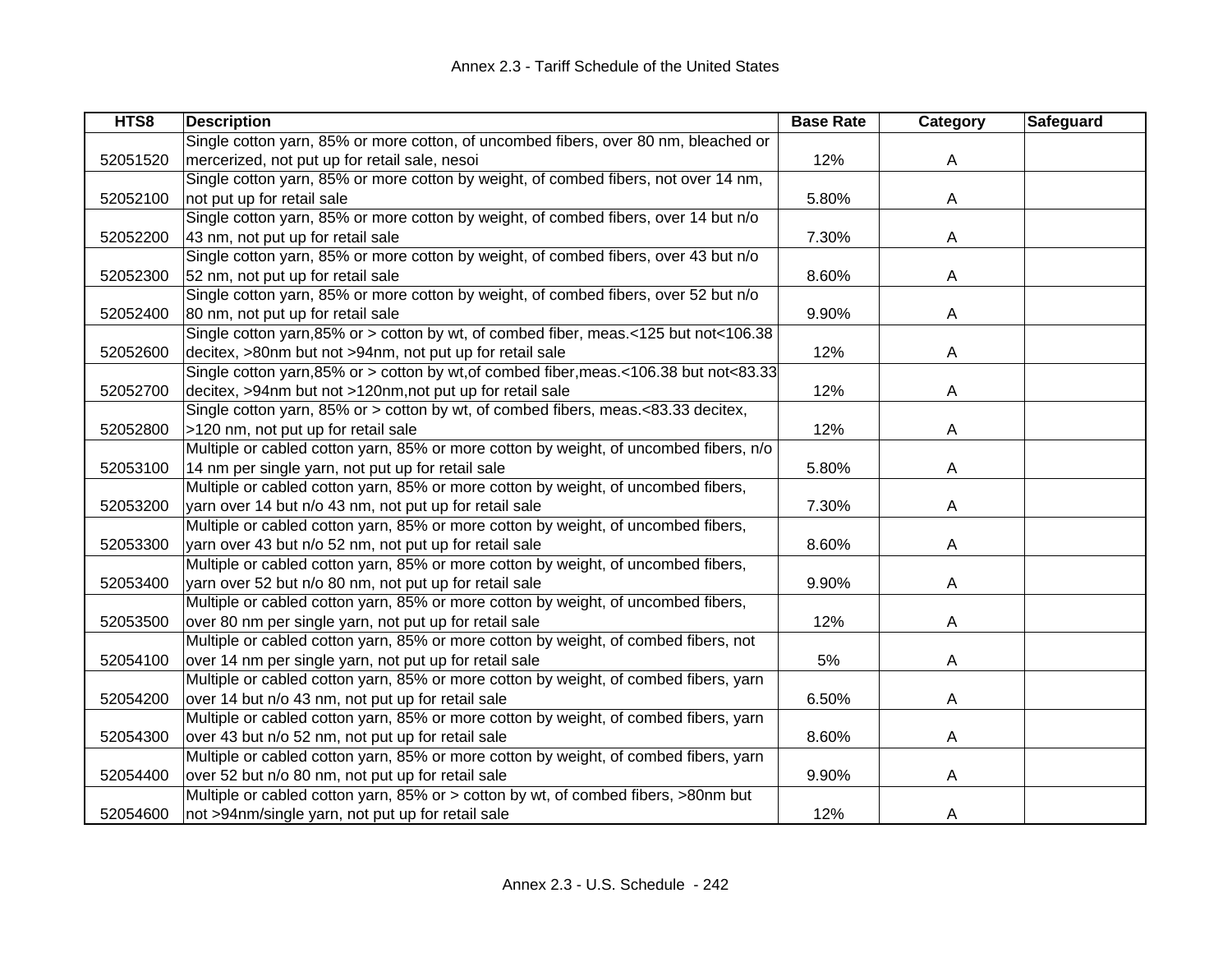| HTS8     | <b>Description</b>                                                                     | <b>Base Rate</b> | Category | <b>Safeguard</b> |
|----------|----------------------------------------------------------------------------------------|------------------|----------|------------------|
|          | Multiple or cabled cotton yarn, 85% or > cotton by wt, of combed fibers, >94nm but     |                  |          |                  |
| 52054700 | not >120nm/single yarn, not put up for retail sale                                     | 12%              | A        |                  |
|          | Multiple or cabled cotton yarn, 85% or > cotton by wt, of combed fibers, >120nm per    |                  |          |                  |
| 52054800 | single yarn, not put up for retail sale                                                | 12%              | A        |                  |
|          | Single cotton yarn, less than 85 percent cotton by weight, of uncombed fibers, not     |                  |          |                  |
| 52061100 | over 14 nm, not put up for retail sale                                                 | 9.20%            | Α        |                  |
|          | Single cotton yarn, less than 85 percent cotton by weight, of uncombed fibers, over 14 |                  |          |                  |
| 52061200 | but n/o 43 nm, not put up for retail sale                                              | 9.20%            | A        |                  |
|          | Single cotton yarn, less than 85 percent cotton by weight, of uncombed fibers, over 43 |                  |          |                  |
| 52061300 | but n/o 52 nm, not put up for retail sale                                              | 9.20%            | A        |                  |
|          | Single cotton yarn, less than 85 percent cotton by weight, of uncombed fibers, over 52 |                  |          |                  |
| 52061400 | but n/o 80 nm, not put up for retail sale                                              | 9.20%            | A        |                  |
|          | Single cotton yarn, less than 85 percent cotton by weight, of uncombed fibers, over 80 |                  |          |                  |
| 52061500 | nm, not put up for retail sale                                                         | 9.20%            | A        |                  |
|          | Single cotton yarn, less than 85 percent cotton by weight, of combed fibers, not over  |                  |          |                  |
| 52062100 | 14 nm, not put up for retail sale                                                      | 9.20%            | A        |                  |
|          | Single cotton yarn, less than 85 percent cotton by weight, of combed fibers, over 14   |                  |          |                  |
| 52062200 | but n/o 43 nm, not put up for retail sale                                              | 9.20%            | A        |                  |
|          | Single cotton yarn, less than 85 percent cotton by weight, of combed fibers, over 43   |                  |          |                  |
| 52062300 | but n/o 52 nm, not put up for retail sale                                              | 9.20%            | A        |                  |
|          | Single cotton yarn, less than 85 percent cotton by weight, of combed fibers, over 52   |                  |          |                  |
| 52062400 | but n/o 80 nm, not put up for retail sale                                              | 9.20%            | A        |                  |
|          | Single cotton yarn, less than 85 percent cotton by weight, of combed fibers, over 80   |                  |          |                  |
| 52062500 | nm, not put up for retail sale                                                         | 9.20%            | A        |                  |
|          | Multiple or cabled cotton yarn, < 85% cotton by weight, of uncombed fibers, not over   |                  |          |                  |
| 52063100 | 14 nm per single yarn, not put up for retail sale                                      | 9.20%            | Α        |                  |
|          | Multiple or cabled cotton yarn, < 85% cotton by weight, of uncombed fibers, over 14    |                  |          |                  |
| 52063200 | but n/o 43 nm/single yarn, not put up for retail sale                                  | 9.20%            | Α        |                  |
|          | Multiple or cabled cotton yarn, < 85% cotton by weight, of uncombed fibers, over 43    |                  |          |                  |
| 52063300 | but n/o 52 nm/single yarn, not put up for retail sale                                  | 9.20%            | A        |                  |
|          | Multiple or cabled cotton yarn, < 85% cotton by weight, of uncombed fibers, over 52    |                  |          |                  |
| 52063400 | but n/o 80 nm/single yarn, not put up for retail sale                                  | 9.20%            | A        |                  |
|          | Multiple or cabled cotton yarn, < 85% cotton by weight, of uncombed fibers, over 80    |                  |          |                  |
| 52063500 | nm per single yarn, not put up for retail sale                                         | 9.20%            | A        |                  |
|          | Multiple or cabled cotton yarn, < 85% cotton by weight, of combed fibers, n/o 14 nm    |                  |          |                  |
| 52064100 | per single yarn, not put up for retail sale                                            | 9.20%            | A        |                  |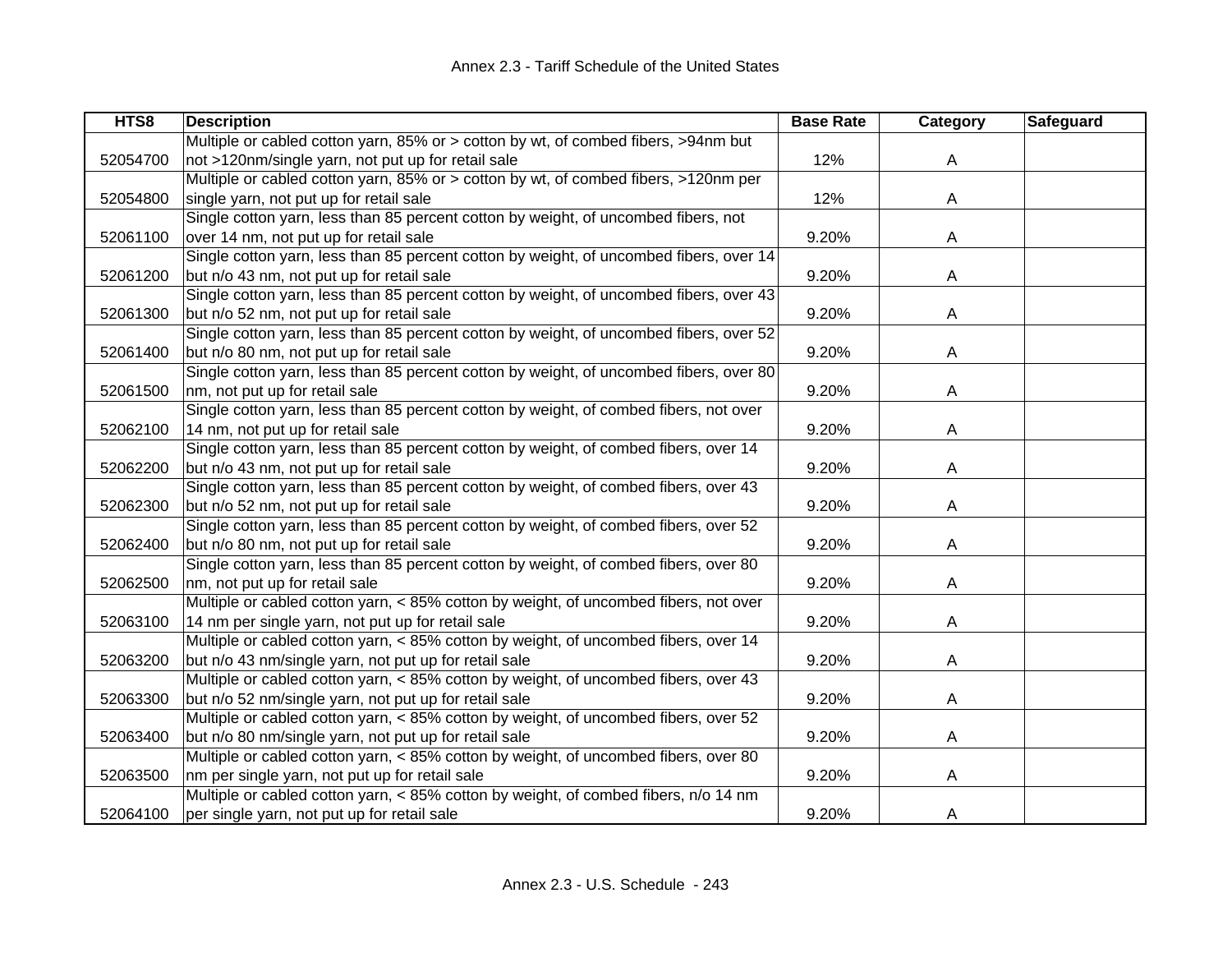| HTS8     | <b>Description</b>                                                                      | <b>Base Rate</b> | Category | Safeguard |
|----------|-----------------------------------------------------------------------------------------|------------------|----------|-----------|
|          | Multiple or cabled cotton yarn, < 85% cotton by weight, of combed fibers, over 14 but   |                  |          |           |
| 52064200 | n/o 43 nm per single yarn, not put up for retail sale                                   | 9.20%            | A        |           |
|          | Multiple or cabled cotton yarn, < 85% cotton by weight, of combed fibers, over 43 but   |                  |          |           |
| 52064300 | n/o 52 nm per single yarn, not put up for retail sale                                   | 9.20%            | Α        |           |
|          | Multiple or cabled cotton yarn, < 85% cotton by weight, of combed fibers, over 52 but   |                  |          |           |
| 52064400 | n/o 80 nm per single yarn, not put up for retail sale                                   | 9.20%            | Α        |           |
|          | Multiple or cabled cotton yarn, < 85% cotton by weight, of combed fibers, over 80 nm    |                  |          |           |
| 52064500 | per single yarn, not put up for retail sale                                             | 9.20%            | A        |           |
|          | Cotton yarn, other than sewing thread, containing 85 percent or more cotton by          |                  |          |           |
| 52071000 | weight, put up for retail sale                                                          | Free             | F        |           |
|          | Cotton yarn, other than sewing thread, containing less than 85 percent cotton by        |                  |          |           |
| 52079000 | weight, put up for retail sale                                                          | 5%               | A        |           |
|          | Woven cotton fabric, 85% or more cotton by weight, plain weave, weight not over 100     |                  |          |           |
| 52081120 | g/m2, unbleached, of number 42 or lower                                                 | 7%               | A        |           |
|          | Woven cotton fabric, 85% or more cotton by weight, plain weave, weight not over 100     |                  |          |           |
| 52081140 | g/m2, unbleached, of numbers 43-68                                                      | 9%               | A        |           |
|          | Woven cotton fabric, 85% or more cotton by weight, plain weave, wt n/o 100 g/m2,        |                  |          |           |
| 52081160 | unbleached, of number 69 or over, for typewriter ribbon                                 | Free             | F        |           |
|          | Woven cotton fabric, 85% or more cotton by weight, plain weave, weight not over 100     |                  |          |           |
| 52081180 | g/m2, unbleached, of number 69 or over, nesoi                                           | 10.50%           | A        |           |
|          | Woven cotton fabric, 85% or more cotton by weight, plain weave, weight over 100 but     |                  |          |           |
| 52081240 | n/o 200 g/m2, unbleached, of numbers 42 or lower                                        | 7%               | Α        |           |
|          | Woven cotton fabric, 85% or more cotton by weight, plain weave, weight over 100 but     |                  |          |           |
| 52081260 | n/o 200 g/m2, unbleached, of numbers 43-68                                              | 9%               | A        |           |
|          | Woven cotton fabric, 85% or more cotton by weight, plain weave, weight over 100 but     |                  |          |           |
| 52081280 | n/o 200 g/m2, unbleached, of number 69 or over                                          | 10.50%           | A        |           |
|          | Unbleached 3- or 4-thread twill fabrics of cotton, incl. cross twill, containing 85% or |                  |          |           |
| 52081300 | more of cotton by weight, weighing not over 200 g/m2                                    | 7.90%            | A        |           |
|          | Unbleached satin or twill weave fabrics of cotton, containing 85% or more cotton by     |                  |          |           |
| 52081920 | weight, weighing not more than 200 g/m2, nesoi                                          | 7.90%            | A        |           |
|          | Unbleached woven fabrics of cotton, nesoi, 85% or more of cotton by weight,             |                  |          |           |
| 52081940 | weighing not more than 200 g/m2, of number 42 or lower                                  | 7%               | A        |           |
|          | Unbleached woven fabrics of cotton, nesoi, 85% or more of cotton by weight,             |                  |          |           |
| 52081960 | weighing not more than 200 g/m2, of numbers 43-68                                       | 9%               | A        |           |
|          | Unbleached woven fabrics of cotton, nesoi, 85% or more of cotton by weight,             |                  |          |           |
| 52081980 | weighing not more than 200 g/m2, of number 69 or higher                                 | 10.50%           | A        |           |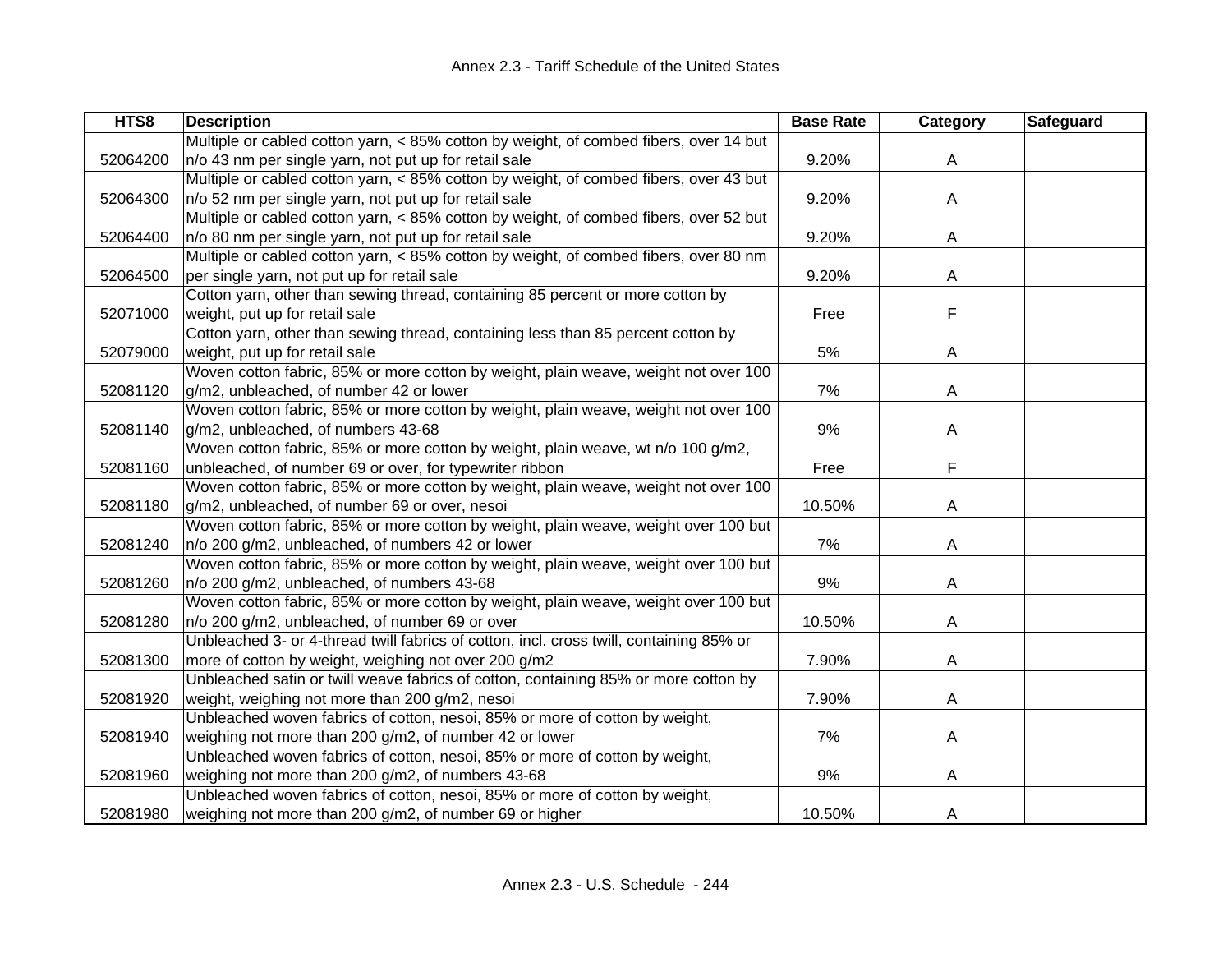| HTS8     | <b>Description</b>                                                                     | <b>Base Rate</b> | <b>Category</b> | Safeguard |
|----------|----------------------------------------------------------------------------------------|------------------|-----------------|-----------|
|          | Woven cotton fabric, 85 percent or more cotton by weight, plain weave, not over 100    |                  |                 |           |
| 52082120 | g/m2, bleached, of number 42 or lower                                                  | 8.40%            | A               |           |
|          | Woven cotton fabric, 85% or more cotton by weight, plain weave, not over 100 g/m2,     |                  |                 |           |
| 52082140 | bleached, of numbers 43-68                                                             | 10.20%           | A               |           |
|          | Woven cotton fabric, 85% or more cotton by weight, plain weave, not over 100 g/m2,     |                  |                 |           |
| 52082160 | bleached, of number 69 or higher                                                       | 11.50%           | A               |           |
|          | Woven cotton fabric, 85% or more cotton by weight, plain weave, over 100 but n/o       |                  |                 |           |
| 52082240 | 200 g/m2, bleached, of number 42 or lower                                              | 8.40%            | A               |           |
|          | Woven cotton fabric, 85% or more cotton by weight, plain weave, over 100 but n/o       |                  |                 |           |
| 52082260 | 200 g/m2, bleached, of numbers 43-68                                                   | 8.70%            | A               |           |
|          | Woven cotton fabric, 85% or more cotton by weight, plain weave, over 100 but n/o       |                  |                 |           |
| 52082280 | 200 g/m2, bleached, of number 69 or higher                                             | 11.50%           | A               |           |
|          | Bleached 3- or 4-thread twill fabrics, including cross twill, 85% or more of cotton by |                  |                 |           |
| 52082300 | weight, weighing not more than 200 g/m2                                                | 9.10%            | A               |           |
|          | Bleached satin or twill weave fabrics, containing 85% or more cotton by weight,        |                  |                 |           |
| 52082920 | weighing not more than 200 g/m2, nesoi                                                 | 7.70%            | A               |           |
|          | Bleached woven fabrics of cotton, nesoi, 85% or more cotton by weight, weighing not    |                  |                 |           |
| 52082940 | more than 200 g/m2, of number 42 or lower                                              | 8.40%            | A               |           |
|          | Bleached woven fabrics of cotton, nesoi, containing 85% or more cotton by weight,      |                  |                 |           |
| 52082960 | weighing not more than 200 g/m2, of numbers 43-68                                      | 10.20%           | A               |           |
|          | Bleached woven fabrics of cotton, nesoi, containing 85% or more cotton by weight,      |                  |                 |           |
| 52082980 | weighing not more than 200 g/m2, of number 69 or higher                                | 13.50%           | A               |           |
|          | Dyed plain weave certified hand-loomed fabrics of cotton, containing 85% or more       |                  |                 |           |
| 52083120 | cotton by weight, weighing not more than 100 g/m2                                      | 3%               | A               |           |
|          | Dyed plain weave fabrics of cotton, containing 85% or more cotton by weight,           |                  |                 |           |
| 52083140 | weighing not more than 100 g/m2, of number 42 or lower, nesoi                          | 8.10%            | A               |           |
|          | Dyed plain weave fabrics of cotton, containing 85% or more cotton by weight,           |                  |                 |           |
| 52083160 | weighing not more than 100 g/m2, of numbers 43-68, nesoi                               | 9.70%            | A               |           |
|          | Dyed plain weave fabrics of cotton, containing 85% or more cotton by weight,           |                  |                 |           |
| 52083180 | weighing not more than 100 g/m2, of number 69 or higher, nesoi                         | 12.50%           | A               |           |
|          | Dyed plain weave certified hand-loomed fabrics of cotton, cont. 85% or more cotton     |                  |                 |           |
| 52083210 | by weight, weighing over 100 g/m2 but not over 200 g/m2                                | 3%               | A               |           |
|          | Dyed plain weave fabrics of cotton, nesoi, 85% or more cotton by weight, over 100      |                  |                 |           |
| 52083230 | $g/m2$ but not more than 200 $g/m2$ , of number 42 or lower                            | 7%               | A               |           |
|          | Dyed plain weave fabrics of cotton, nesoi, 85% or more cotton by weight, over 100      |                  |                 |           |
| 52083240 | g/m2 but not more than 200 g/m2, of numbers 43-68                                      | 9.70%            | A               |           |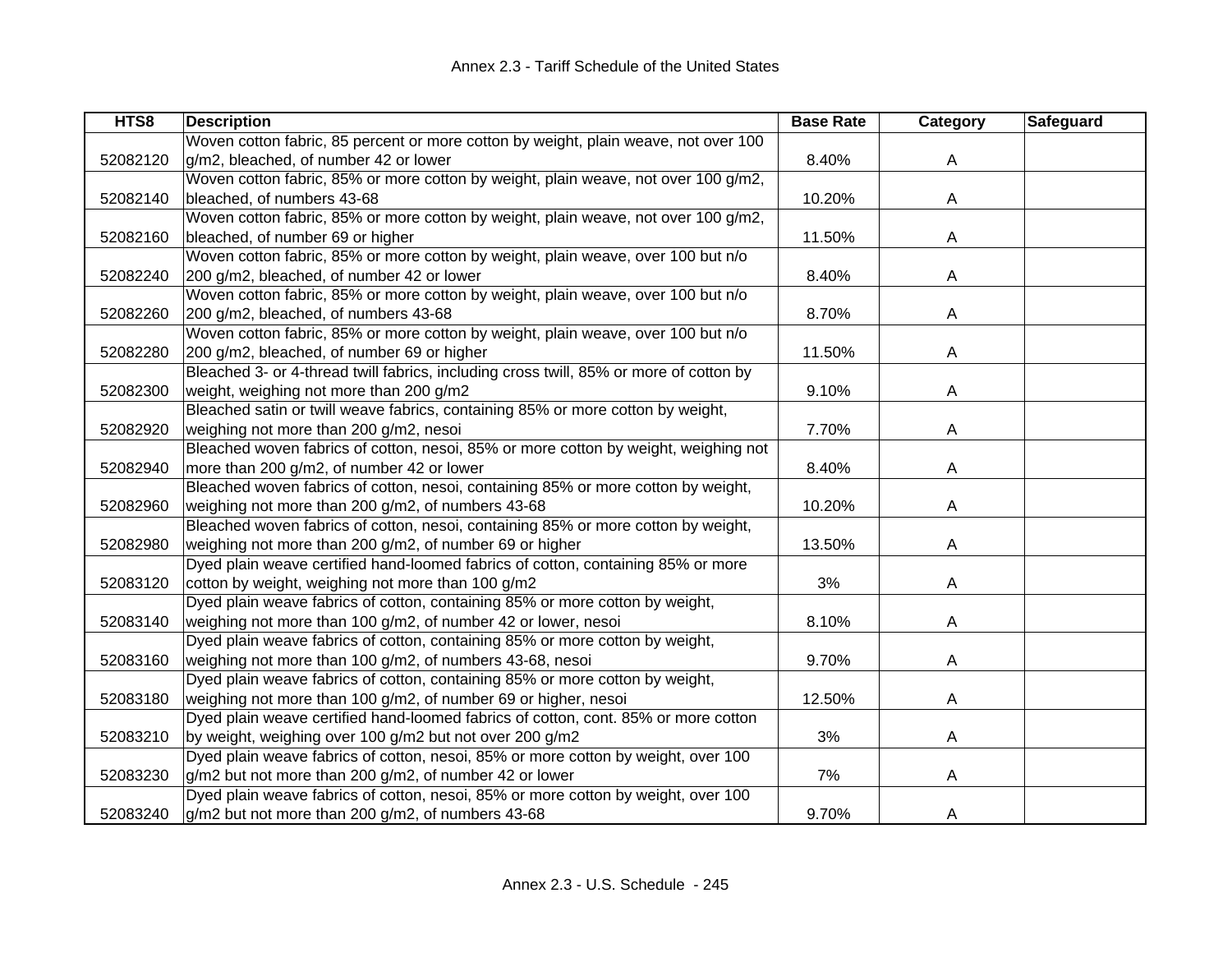| HTS8     | <b>Description</b>                                                                        | <b>Base Rate</b> | Category | Safeguard |
|----------|-------------------------------------------------------------------------------------------|------------------|----------|-----------|
|          | Dyed plain weave fabrics of cotton, nesoi, 85% or more cotton by weight, over 100         |                  |          |           |
| 52083250 | g/m2 but not more than 200 g/m2, of number 69 or higher                                   | 12.50%           | A        |           |
|          | Dyed 3- or 4-thread twill fabrics of cotton, including cross twill, 85% or more cotton by |                  |          |           |
| 52083300 | weight, weighing not more than 200 g/m2                                                   | 10.30%           | A        |           |
|          | Dyed satin or twill weave fabrics of cotton, containing 85% or more cotton by weight,     |                  |          |           |
| 52083920 | weighing not more than 200 g/m2, nesoi                                                    | 8.80%            | Α        |           |
|          | Dyed woven fabrics of cotton, nesoi, containing 85% or more cotton by weight,             |                  |          |           |
| 52083940 | weighing not more than 200 g/m2, of number 42 or lower                                    | 7%               | A        |           |
|          | Dyed woven fabrics of cotton, nesoi, containing 85% or more cotton by weight,             |                  |          |           |
| 52083960 | weighing not more than 200 g/m2, of numbers 43-68                                         | 9.70%            | A        |           |
|          | Dyed woven fabrics of cotton, nesoi, containing 85% or more cotton by weight,             |                  |          |           |
| 52083980 | weighing not more than 200 g/m2, of number 69 or higher                                   | 12.50%           | A        |           |
|          | Plain weave certified hand-loomed fabrics of cotton, 85% or more cotton by weight,        |                  |          |           |
| 52084120 | weighing not over 100 g/m2, of yarns of different colors                                  | 3%               | A        |           |
|          | Plain weave fabrics of cotton, 85% or more cotton by weight, weighing not over 100        |                  |          |           |
| 52084140 | g/m2, number 42 or lower, of yarns of different colors                                    | 8.10%            | A        |           |
|          | Plain weave fabrics of cotton, 85% or more cotton by weight, weighing not over 100        |                  |          |           |
| 52084160 | g/m2, of numbers 43-68, of yarns of different colors                                      | 11.40%           | A        |           |
|          | Plain weave fabrics of cotton, 85% or more cotton by weight, weighing not over 100        |                  |          |           |
| 52084180 | g/m2, of number 69 or higher, of yarn of different colors                                 | 14.70%           | A        |           |
|          | Plain weave certified hand-loomed fabrics of cotton, 85% or more cotton by weight,        |                  |          |           |
| 52084210 | over 100 but n/o 200 g/m2, of yarns of different colors                                   | 3%               | A        |           |
|          | Plain weave fabrics of cotton, 85% or more cotton by weight, over 100 but n/o 200         |                  |          |           |
| 52084230 | g/m2, of numbers 42 or lower, of yarns of different colors                                | 8.10%            | A        |           |
|          | Plain weave fabrics of cotton, 85% or more cotton by weight, over 100 but n/o 200         |                  |          |           |
| 52084240 | g/m2, of numbers 43-68, of yarns of different colors                                      | 11.40%           | Α        |           |
|          | Plain weave fabrics of cotton, 85% or more cotton by weight, over 100 but n/o 200         |                  |          |           |
| 52084250 | g/m2, number 69 or higher, of yarns of different colors                                   | 14.70%           | Α        |           |
|          | 3- or 4-thread twill fabrics of cotton, including cross twill, 85% or more cotton by      |                  |          |           |
| 52084300 | weight, not over 200 g/m2, of yarns of different colors                                   | Free             | F        |           |
|          | Satin or twill weave fabrics of cotton, cont. 85% or more cotton by weight, weighing      |                  |          |           |
| 52084920 | not over 200 g/m2, of yarns of different colors, nesoi                                    | Free             | F        |           |
|          | Woven fabrics of cotton, nesoi, 85% or more cotton by weight, wt not more than 200        |                  |          |           |
| 52084940 | g/m2, of number 42 or lower, of yarns of different colors                                 | 8.10%            | A        |           |
|          | Woven fabrics of cotton, nesoi, 85% or more cotton by weight, wt not over 200 g/m2,       |                  |          |           |
| 52084960 | of numbers 43-68, of yarns of different colors                                            | 9.70%            | A        |           |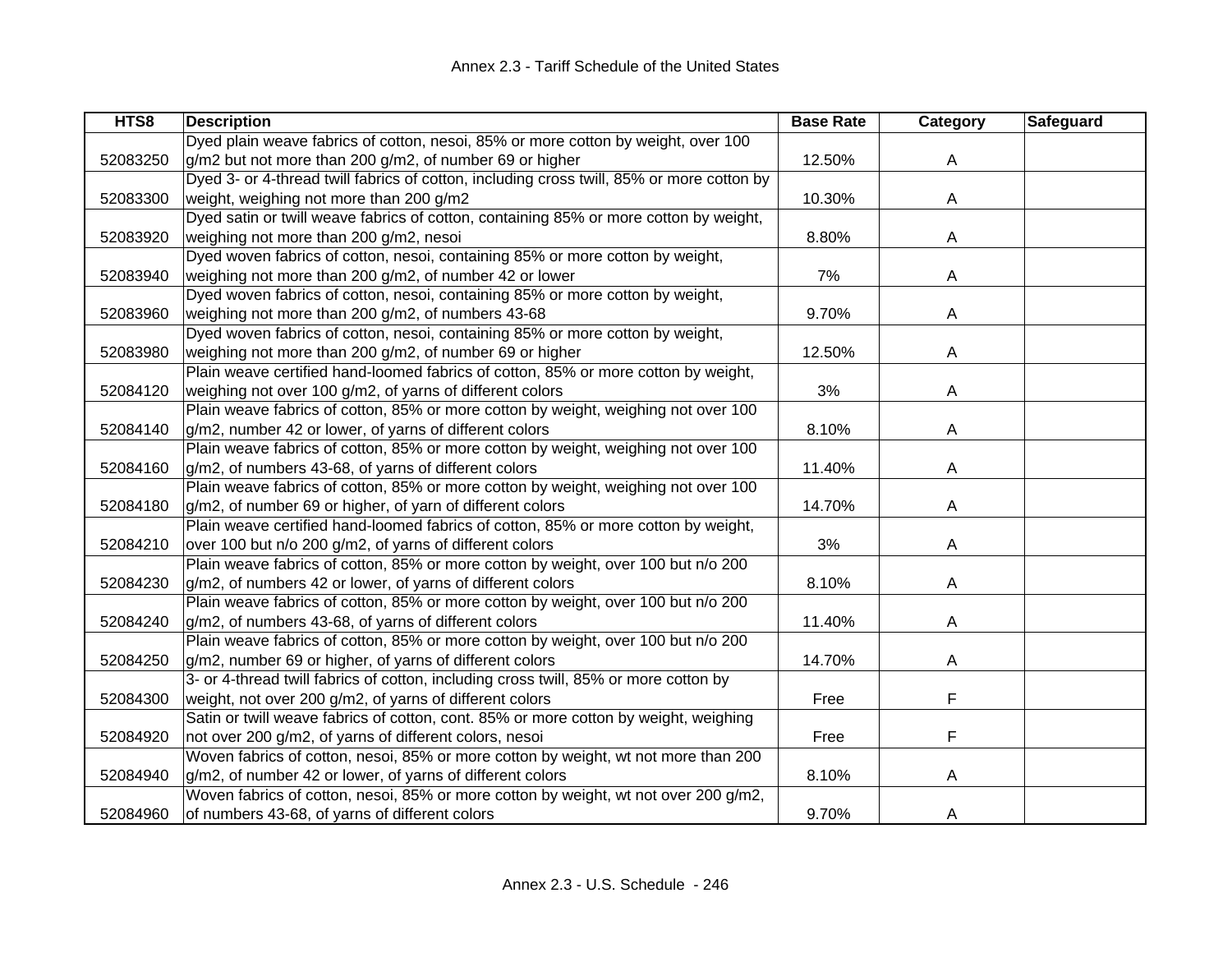| HTS8     | <b>Description</b>                                                                        | <b>Base Rate</b> | Category | Safeguard |
|----------|-------------------------------------------------------------------------------------------|------------------|----------|-----------|
|          | Woven fabrics of cotton, nesoi, 85% or more cotton by weight, wt not over 200 g/m2,       |                  |          |           |
| 52084980 | of number 69 or higher, of yarns of different colors                                      | 14.70%           | A        |           |
|          | Printed certified hand-loomed plain weave fabrics of cotton, 85% or more cotton by        |                  |          |           |
| 52085120 | weight, weighing not over 100 g/m2                                                        | 3%               | A        |           |
|          | Printed plain weave fabrics of cotton, containg 85% or more cotton by weight,             |                  |          |           |
| 52085140 | weighing not over 100 g/m2, of number 42 or lower                                         | 8.10%            | A        |           |
|          | Printed plain weave fabrics of cotton, containing 85% or more cotton by weight,           |                  |          |           |
| 52085160 | weighing not over 100 g/m2, of numbers 43-68                                              | 11.40%           | A        |           |
|          | Printed plain weave fabrics of cotton, containg 85% or more cotton by weight,             |                  |          |           |
| 52085180 | weighing not over 100 g/m2, of number 69 or higher                                        | 12.50%           | A        |           |
|          | Printed certified hand-loomed plain weave fabrics of cotton, 85% or more cotton by        |                  |          |           |
| 52085210 | weight, wt more than 100 g/m2 but not more than 200 g/m2                                  | 3%               | A        |           |
|          | Printed plain weave fabrics of cotton, 85% or more cotton by weight, weighing over        |                  |          |           |
| 52085230 | 100g/m2 but not more than 200 g/m2, of number 42 or lower                                 | 6%               | A        |           |
|          | Printed plain weave fabrics of cotton, 85% or more cotton by weight, weighing over        |                  |          |           |
| 52085240 | 100 g/m2 but not more than 200 g/m2, of numbers 43-68                                     | 11.40%           | A        |           |
|          | Printed plain weave fabrics of cotton, 85% or more cotton by weight, weighing over        |                  |          |           |
| 52085250 | 100g/m2 but not more than 200g/m2, of number 69 or higher                                 | 12.50%           | A        |           |
|          | Printed 3- or 4-thread twill fabrics of cotton, including cross twill, 85% or more cotton |                  |          |           |
| 52085300 | by weight, weighing not more than 200 g/m2                                                | 8.80%            | A        |           |
|          | Printed satin or twill weave fabrics of cotton, containing 85% or more cotton by weight,  |                  |          |           |
| 52085920 | weighing not more than 200 g/m2, nesoi                                                    | 10.30%           | A        |           |
|          | Printed woven fabrics of cotton, nesoi, containing 85% or more cotton by weight,          |                  |          |           |
| 52085940 | weighing not more than 200 g/m2, of number 42 or lower                                    | 6%               | A        |           |
|          | Printed woven fabrics of cotton, nesoi, containing 85% or more cotton by weight,          |                  |          |           |
| 52085960 | weighing not more than 200 g/m2, of numbers 43-68                                         | 9.70%            | A        |           |
|          | Printed woven fabrics of cotton, nesoi, containing 85% or more cotton by weight,          |                  |          |           |
| 52085980 | weighing not more than 200 g/m2, of number 69 or higher                                   | 11.40%           | A        |           |
|          | Unbleached plain weave fabrics of cotton, 85 percent or more cotton by weight, weight     |                  |          |           |
| 52091100 | more than 200 g/m2                                                                        | 6.50%            | A        |           |
|          | Unbleached 3- or 4-thread twill fabrics of cotton, including cross twill, 85 percent or   |                  |          |           |
| 52091200 | more cotton by weight, weighing more than 200 g/m2                                        | 6.50%            | A        |           |
|          | Unbleached woven fabrics of cotton, nesoi, containing 85% or more cotton by weight,       |                  |          |           |
| 52091900 | weighing more than 200g/m2                                                                | 6.50%            | A        |           |
|          | Bleached plain weave fabrics of cotton, 85% or more cotton by weight, weighing more       |                  |          |           |
| 52092100 | than 200 g/m2                                                                             | 7.70%            | A        |           |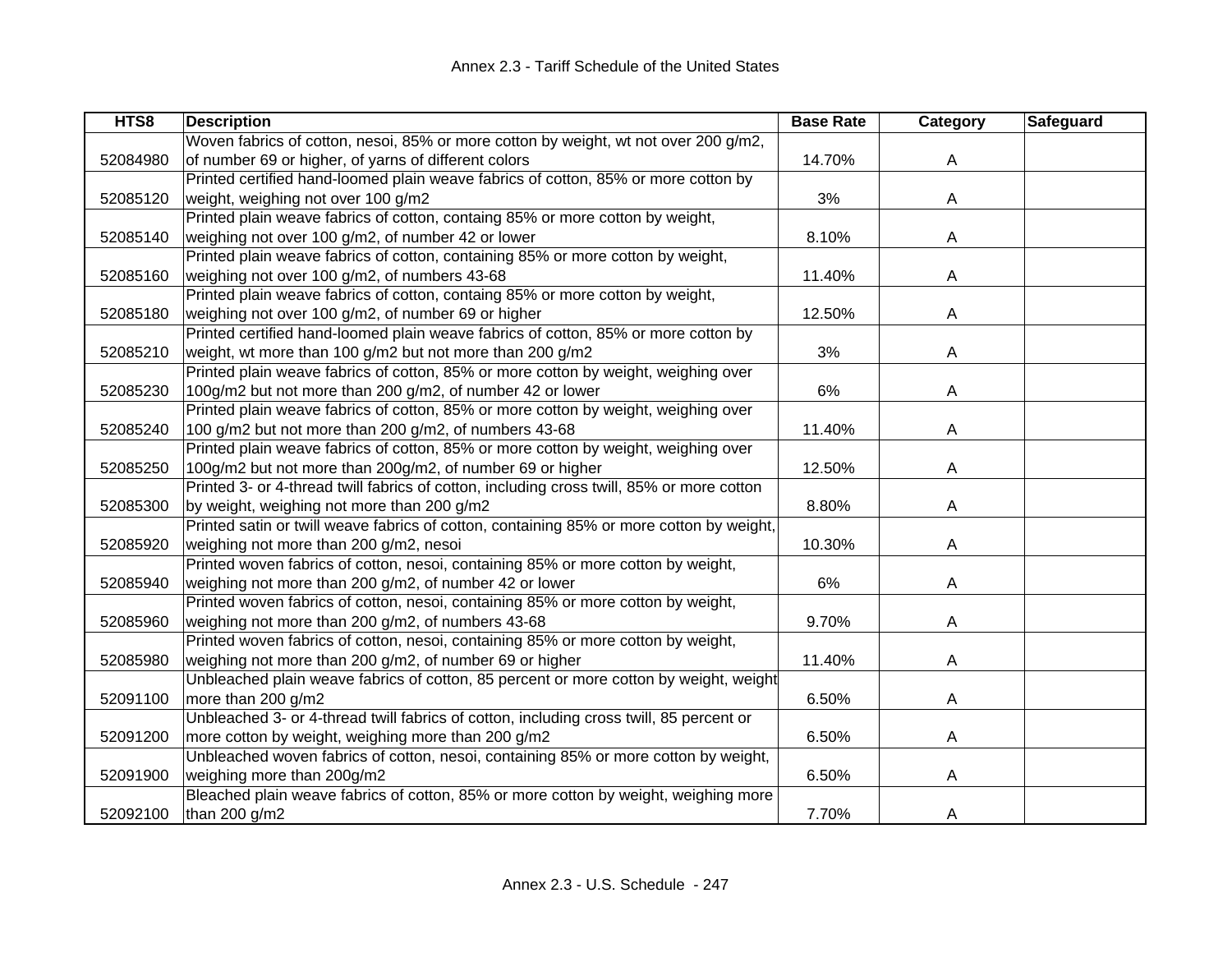| HTS8     | <b>Description</b>                                                                          | <b>Base Rate</b> | Category | Safeguard |
|----------|---------------------------------------------------------------------------------------------|------------------|----------|-----------|
|          | Bleached 3- or 4-thread twill fabrics of cotton, including cross twill, 85 percent or more  |                  |          |           |
| 52092200 | cotton by weight, weighing more than 200 g/m2                                               | 7.70%            | A        |           |
|          | Bleached woven fabrics of cotton, nesoi, containing 85% or more cotton by weight,           |                  |          |           |
| 52092900 | weighing more than 200g/m2                                                                  | 7.70%            | A        |           |
|          | Dyed, plain weave certified hand-loomed fabrics of cotton, containing 85% or more           |                  |          |           |
| 52093130 | cotton by weight, weighing more than 200 g/m2                                               | 3%               | Α        |           |
|          | Dyed, plain weave fabrics of cotton, containing 85% or more cotton by weight,               |                  |          |           |
| 52093160 | weighing more than 200 g/m2, nesoi                                                          | 8.40%            | A        |           |
|          | Dyed 3- or 4-thread twill fabrics of cotton, including cross twill, containing 85% or       |                  |          |           |
| 52093200 | more cotton by weight, weighing more than 200 g/m2                                          | 8.40%            | A        |           |
|          | Dyed woven fabrics of cotton, nesoi, containing 85% or more cotton by weight,               |                  |          |           |
| 52093900 | weighing more than 200 g/m2                                                                 | 8.40%            | A        |           |
|          | Plain weave certified hand-loomed fabrics of cotton, cont. 85% or more cotton by            |                  |          |           |
| 52094130 | weight, weighing over 200 g/m2, of yarns of different colors                                | 3%               | A        |           |
|          | Plain weave fabrics of cotton, nesoi, containing 85% or more cotton by weight,              |                  |          |           |
| 52094160 | weighing more than 200 g/m2, of yarns of different colors                                   | 7.50%            | A        |           |
|          | Denim containing 85% or more cotton by weight, weighing more than 200 g/m2, of              |                  |          |           |
| 52094200 | yarns of different colors                                                                   | 8.40%            | A        |           |
|          | 3- or 4-thread twill fabrics of cotton, incl. cross twill, nesoi, 85% or more cotton by wt, |                  |          |           |
| 52094300 | weighing ov 200g/m2, of yarns of different colors                                           | 8.40%            | Α        |           |
|          | Woven fabrics of cotton, nesoi, containing 85% or more cotton by weight, weighing           |                  |          |           |
| 52094900 | more than 200 g/m2, of yarns of different colors                                            | 8.40%            | Α        |           |
|          | Printed plain weave certified hand-loomed fabrics of cotton, containing 85% or more         |                  |          |           |
| 52095130 | cotton by weight, weighing more than 200 g/m2                                               | 3%               | A        |           |
|          | Printed plain weave fabrics of cotton, nesoi, containing 85% or more cotton by weight,      |                  |          |           |
| 52095160 | weighing more than 200 g/m2                                                                 | 8.40%            | Α        |           |
|          | Printed 3- or 4-thread twill fabrics of cotton, including cross twill, containing 85% or    |                  |          |           |
| 52095200 | more cotton by weight, weighing more than 200 g/m2                                          | 8.40%            | А        |           |
|          | Printed woven fabrics of cotton, nesoi, containing 85% or more cotton by weight,            |                  |          |           |
| 52095900 | weighing more than 200 g/m2                                                                 | 8.40%            | Α        |           |
|          | Unbleached plain weave fabrics of cotton, < 85% cotton, mixed mainly/solely with man        |                  |          |           |
| 52101140 | made fibers, wt < 200 g/m2, of number 42 or lower                                           | 8.40%            | A        |           |
|          | Unbleached plain weave fabrics of cotton, < 85% cotton, mixed mainly/solely with man        |                  |          |           |
| 52101160 | made fibers, wt < 200 g/m2, of numbers 43-68                                                | 10.20%           | A        |           |
|          | Unbleached plain weave fabrics of cotton, < 85% cotton, mixed mainly/solely with man        |                  |          |           |
| 52101180 | made fibers, wt < 200 g/m2, of number 69 or higher                                          | 13.50%           | A        |           |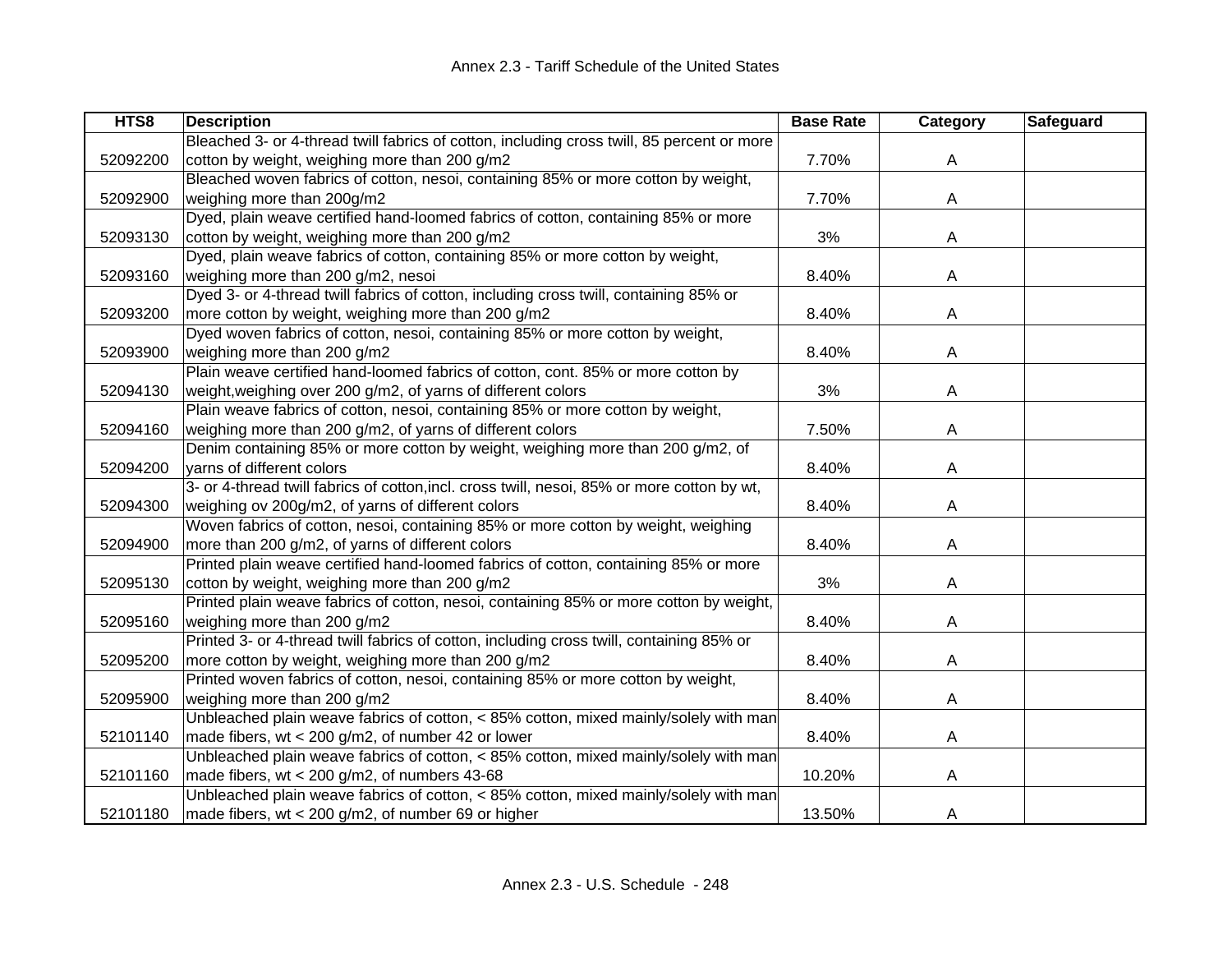| HTS8     | <b>Description</b>                                                                        | <b>Base Rate</b> | Category | Safeguard |
|----------|-------------------------------------------------------------------------------------------|------------------|----------|-----------|
|          | Unbleached 3- or 4-thread twill fabrics of cotton, incl. cross twill, < 85% cotton by wt, |                  |          |           |
| 52101200 | mixed mainly/solely with mm fibers, n/o 200 g/m2                                          | 9.10%            | A        |           |
|          | Unbleached satin or twill weave fabrics of cotton, < 85% cotton by wt, mixed              |                  |          |           |
| 52101920 | mainly/solely with man-made fibers, not more than 200 g/m2                                | 9.10%            | A        |           |
|          | Unbleached woven fabrics of cotton, nesoi, < 85% cotton by wt, mixed mainly/solely        |                  |          |           |
| 52101940 | with man-made fibers, n/o 200 g/m2, of number 42 or lower                                 | 8.40%            | Α        |           |
|          | Unbleached woven fabrics of cotton, nesoi, < 85% cotton by wt, mixed mainly/solely        |                  |          |           |
| 52101960 | with man-made fibers, n/o 200 g/m2, of numbers 43-68                                      | 8.70%            | A        |           |
|          | Unbleached woven fabrics of cotton, nesoi, < 85% cotton by wt, mixed mainly/solely        |                  |          |           |
| 52101980 | w/man-made fibers, n/o 200 g/m2, of number 69 or higher                                   | 10.20%           | A        |           |
|          | Bleached plain weave fabrics of cotton, < 85% cotton by wt, mixed mainly/solely with      |                  |          |           |
| 52102140 | man-made fibers, n/o 200 g/m2, of number 42 or lower                                      | 8.10%            | A        |           |
|          | Bleached plain weave fabrics of cotton, < 85% cotton by wt, mixed mainly/solely with      |                  |          |           |
| 52102160 | man-made fibers, not over 200 g/m2, of numbers 43-68                                      | 11.40%           | A        |           |
|          | Bleached plain weave fabrics of cotton, < 85% cotton by wt, mixed mainly/solely with      |                  |          |           |
| 52102180 | man-made fibers, n/o 200 g/m2, of number 69 or higher                                     | 12.50%           | A        |           |
|          | Bleached 3- or 4-thread twill fabrics of cotton, incl. cross twill, < 85% cotton by wt,   |                  |          |           |
| 52102200 | mixed mainly/solely w/man-made fibers, n/o 200 g/m2                                       | 10.30%           | Α        |           |
|          | Bleached satin or twill weave fabrics of cotton, < 85% cotton by weight, mixed            |                  |          |           |
| 52102920 | mainly/solely with man-made fibers, not more than 200 g/m2                                | 10.30%           | A        |           |
|          | Bleached woven fabrics of cotton, nesoi, < 85% cotton by weight, mixed mainly/solely      |                  |          |           |
| 52102940 | w/man-made fibers, n/o 200 g/m2, of number 42 or lower                                    | 8.10%            | A        |           |
|          | Bleached woven fabrics of cotton, nesoi, < 85% cotton by weight, mixed mainly/solely      |                  |          |           |
| 52102960 | with man-made fibers, n/o 200 g/m2, of numbers 43-68                                      | 11.40%           | A        |           |
|          | Bleached woven fabrics of cotton, nesoi, < 85% cotton by wt, mixed mainly/solely with     |                  |          |           |
| 52102980 | man-made fibers, n/o 200 g/m2, of number 69 or higher                                     | 14.70%           | Α        |           |
|          | Dyed plain weave fabrics of cotton, < 85% cotton by wt, mixed mainly/solely with man-     |                  |          |           |
| 52103140 | made fibers, not over 200 g/m2, of number 42 or lower                                     | 10%              | Α        |           |
|          | Dyed plain weave fabrics of cotton, < 85% cotton by wt, mixed mainly/solely with man-     |                  |          |           |
| 52103160 | made fibers, not over 200 g/m2, of numbers 43-68                                          | 12.20%           | Α        |           |
|          | Dyed plain weave cotton fabrics, < 85% cotton by wt, mixed mainly/solely with man-        |                  |          |           |
| 52103180 | made fibers, not over 200 g/m2, of number 69 or higher                                    | 15.50%           | A        |           |
|          | Dyed 3 or 4-thread twill fabrics of cotton, incl. cross twill, < 85% cotton by wt, mixed  |                  |          |           |
| 52103200 | mainly/solely with man-made fibers, wt n/o 200 g/m2                                       | 10%              | Α        |           |
|          | Dyed satin or twill weave fabrics of cotton, < 85% cotton by wt, mixed mainly/solely      |                  |          |           |
| 52103920 | with man-made fibers, weighing not more than 200 g/m2                                     | 10%              | A        |           |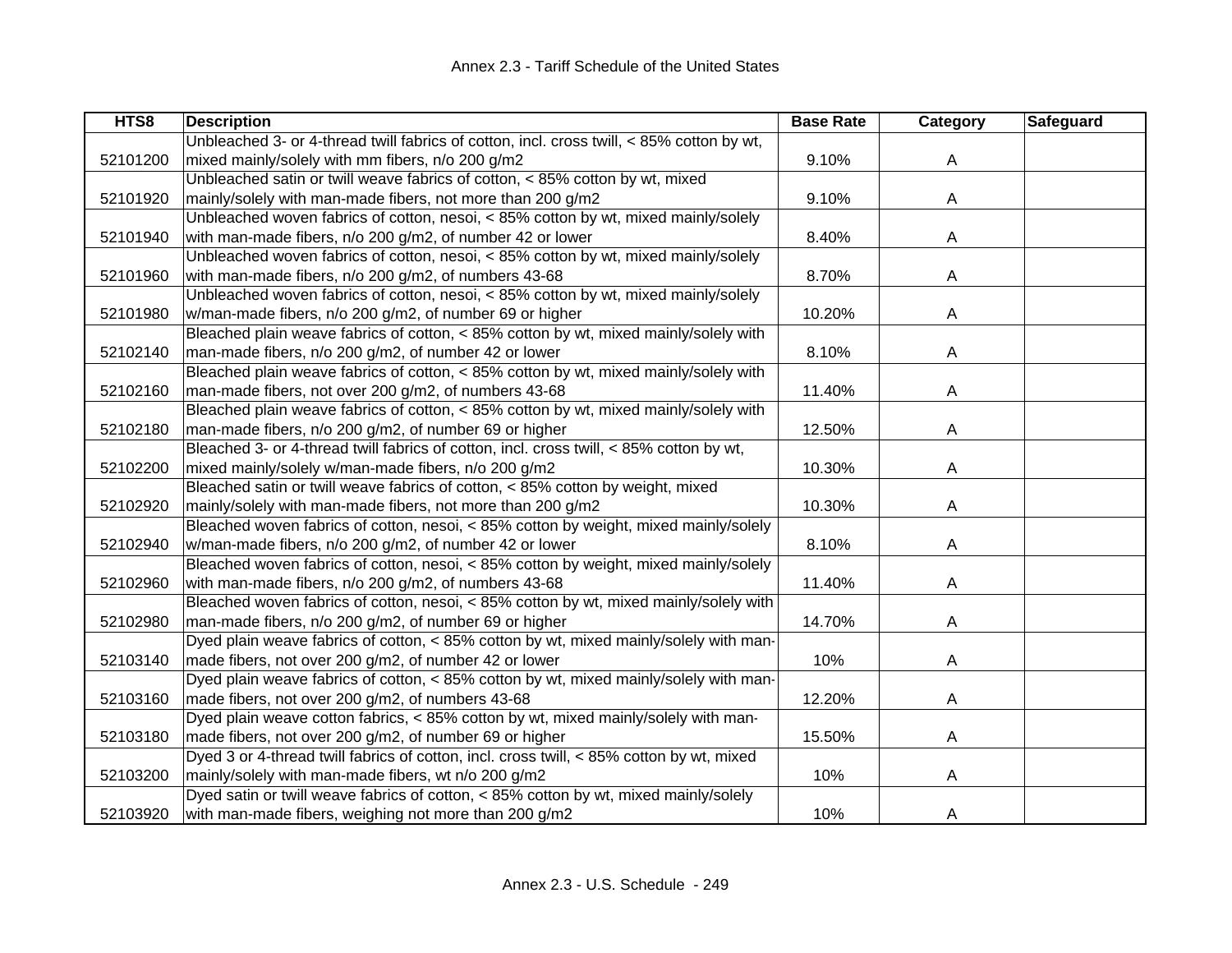| HTS8     | <b>Description</b>                                                                           | <b>Base Rate</b> | Category | Safeguard |
|----------|----------------------------------------------------------------------------------------------|------------------|----------|-----------|
|          | Dyed woven fabrics of cotton, nesoi, < 85% cotton by weight, mixed mainly/solely             |                  |          |           |
| 52103940 | w/man-made fibers, not over 200 g/m2, of number 42 or lower                                  | 8.80%            | A        |           |
|          | Dyed woven fabrics of cotton, nesoi, < 85% cotton by weight, mixed mainly/solely             |                  |          |           |
| 52103960 | w/man-made fibers, not over 200 g/m2, of numbers 43-68                                       | 12.20%           | A        |           |
|          | Dyed woven fabrics of cotton, nesoi, < 85% cotton by wt, mixed mainly/solely w/man-          |                  |          |           |
| 52103980 | made fibers, not over 200 g/m2, of number 69 or higher                                       | 12.40%           | A        |           |
|          | Plain weave cotton fabrics, < 85% cotton by wt, mixed mainly/solely w/mm fibers, n/o         |                  |          |           |
| 52104140 | 200 g/m2, of number 42 or lower, of yarn of diff colors                                      | 10%              | A        |           |
|          | Plain weave cotton fabrics, < 85% cotton by wt, mixed mainly/solely w/mm fibers, n/o         |                  |          |           |
| 52104160 | 200 g/m2, of numbers 43-68, of yarn of different colors                                      | 12.20%           | A        |           |
|          | Plain weave cotton fabrics, < 85% cotton by wt, mixed mainly/solely w/mm fibers, n/o         |                  |          |           |
| 52104180 | 200 g/m2, number 69 or higher, of yarn of diff colors                                        | 15.50%           | A        |           |
|          | 3- or 4-thread twill fabrics of cotton, incl. cross twill, < 85% cotton by wt, mixed         |                  |          |           |
| 52104200 | mainly/solely w/mm fibers, n/o 200 g/m2, of yarn diff colors                                 | 10%              | A        |           |
|          | Satin or twill weave fabrics of cotton,< 85% cotton by wt, mixed mainly/solely w/mm          |                  |          |           |
| 52104920 | fibers, wt n/o 200g/m2, of yarn of different colors, nesoi                                   | 10%              | A        |           |
|          | Woven fabrics of cotton, nesoi, < 85% cotton by wt, mixed mainly/solely w/mm fibers,         |                  |          |           |
| 52104940 | n/o 200g/m2, of number 42 or lower, of yarn of diff colors                                   | 10%              | A        |           |
|          | Woven fabrics of cotton, nesoi, < 85% cotton by wt, mixed mainly/solely w/man-made           |                  |          |           |
| 52104960 | fibers, n/o 200 g/m2, numbers 43-68, of yarn of diff colors                                  | 10.40%           | A        |           |
|          | Woven fabrics of cotton, nesoi, < 85% cotton by wt, mixed mainly with m-m fibers, n/o        |                  |          |           |
| 52104980 | 200 g/m2, number 69 or higher, of yarn of diff colors                                        | 15.50%           | A        |           |
|          | Printed plain weave cotton fabrics, < 85% cotton by wt, mixed mainly/solely with man-        |                  |          |           |
| 52105140 | made fibers, n/o 200 g/m2, of number 42 or lower                                             | 10%              | A        |           |
|          | Printed plain weave cotton fabrics, < 85% cotton by wt, mixed mainly/solely with man-        |                  |          |           |
| 52105160 | made fibers, n/o 200 g/m2, of numbers 43-68                                                  | 12.20%           | A        |           |
|          | Printed plain weave cotton fabrics, < 85% cotton by weight, mixed mainly/solely with         |                  |          |           |
| 52105180 | man-made fibers, n/o 200 g/m2, of number 69 or higher                                        | 15.50%           | A        |           |
|          | Printed 3- or 4-thread twill fabrics of cotton, incl. cross twill, < 85% cotton by wt, mixed |                  |          |           |
| 52105200 | mainly/solely w/man-made fibers, n/o 200 g/m2                                                | 10%              | A        |           |
|          | Printed satin or twill weave cotton fabrics, nesoi, < 85% cotton by wt, mixed                |                  |          |           |
| 52105920 | mainly/solely with man-made fibers, weighing n/o 200 g/m2                                    | 10%              | A        |           |
|          | Printed woven fabrics of cotton, nesoi, < 85% cotton by wt, mixed mainly/solely with         |                  |          |           |
| 52105940 | man-made fibers, wt n/o 200g/m2, of number 42 or lower                                       | 8.80%            | A        |           |
|          | Printed woven fabrics of cotton, nesoi, < 85% cotton by wt, mixed mainly/solely with         |                  |          |           |
| 52105960 | man-made fibers, weighing n/o 200g/m2, of numbers 43-68                                      | 10.40%           | A        |           |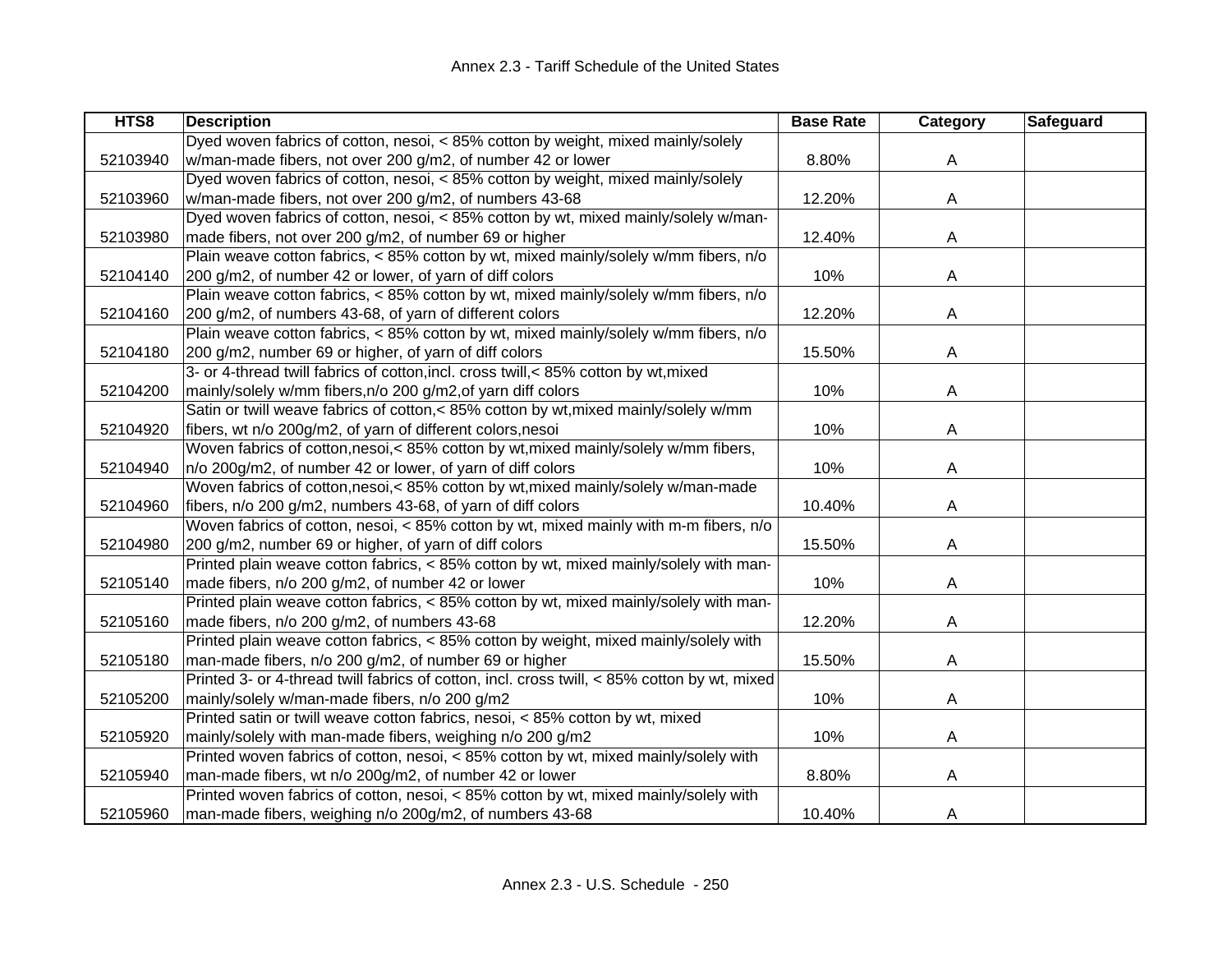| HTS8     | <b>Description</b>                                                                          | <b>Base Rate</b> | Category | Safeguard |
|----------|---------------------------------------------------------------------------------------------|------------------|----------|-----------|
|          | Printed woven fabrics of cotton, nesoi, < 85% cotton by wt, mixed mainly/solely w/man       |                  |          |           |
| 52105980 | made fibers, weighing n/o 200g/m2, number 69 or higher                                      | 7.80%            | A        |           |
|          | Unbleached plain weave fabrics of cotton, < 85% cotton by wt, mixed mainly/solely           |                  |          |           |
| 52111100 | with man-made fibers, over 200 g/m2                                                         | 7.70%            | A        |           |
|          | Unbleached 3- or 4-thread twill fabrics of cotton, incl. cross twill, < 85% cotton by wt,   |                  |          |           |
| 52111200 | mixed mainly/solely w/man-made fiber, ov 200 g/m2                                           | 7.70%            | A        |           |
|          | Unbleached woven fabrics of cotton, nesoi, containing < 85% cotton by weight, mixed         |                  |          |           |
| 52111900 | mainly/solely with man-made fibers, more than 200 g/m2                                      | 7.70%            | A        |           |
|          | Bleached plain weave fabrics of cotton, < 85% cotton by weight, mixed mainly/solely         |                  |          |           |
| 52112100 | with man-made fibers, over 200 g/m2                                                         | 8.40%            | A        |           |
|          | Bleached 3- or 4-thread twill fabrics of cotton, incl. cross twill, < 85% cotton by wt,     |                  |          |           |
| 52112200 | mixed mainly/solely w/man-made fibers, over 200 g/m2                                        | 8.40%            | A        |           |
|          | Bleached woven fabrics of cotton, nesoi, containing < 85% cotton by weight, mixed           |                  |          |           |
| 52112900 | mainly/solely with man-made fibers, more than 200g/m2                                       | 8.40%            | A        |           |
|          | Dyed plain weave fabrics of cotton, containing < 85% cotton by weight, mixed                |                  |          |           |
| 52113100 | mainly/solely with man-made fibers, more than 200 g/m2                                      | 8.10%            | A        |           |
|          | Dyed 3- or 4-thread twill fabrics of cotton, incl. cross twill, < 85% cotton by wt, mixed   |                  |          |           |
| 52113200 | mainly/solely w/man-made fibers, more than 200g/m2                                          | 8.10%            | A        |           |
|          | Dyed woven fabrics of cotton, nesoi, < 85% cotton by weight, mixed mainly/solely with       |                  |          |           |
| 52113900 | man-made fibers, weighing more than 200g/m2                                                 | 8.10%            | A        |           |
|          | Plain weave fabrics of cotton, < 85% cotton by weight, mixed mainly/solely with man-        |                  |          |           |
| 52114100 | made fibers, over 200g/m2, of yarns of different colors                                     | 8.10%            | A        |           |
|          | Denim containing < 85% cotton by wt, mixed mainly/solely w/man-made fibers,                 |                  |          |           |
| 52114200 | weighing > 200 g/m2, of yarns of different colors                                           | 8.10%            | A        |           |
|          | 3-or 4-thread twill fab of cotton, incl cross twill, nesoi, < 85% cotton wt, mixed          |                  |          |           |
| 52114300 | mainly/solely w/mm fibers, ov 200 g/m2, of yarn of diff colors                              | 8.10%            | A        |           |
|          | Woven fabrics of cotton, nesoi, < 85% cotton by weight, mixed mainly/solely                 |                  |          |           |
| 52114900 | w/manmade fibers, over 200g/m2, of yarns of different colors                                | 8.10%            | A        |           |
|          | Printed plain weave fabrics of cotton, < 85% cotton by wt, mixed mainly/solely with         |                  |          |           |
| 52115100 | man-made fibers, weighing more than 200g/m2                                                 | Free             | F        |           |
|          | Printed 3- or 4-thread twill fabrics of cotton, incl cross twill, < 85% cotton by wt, mixed |                  |          |           |
| 52115200 | mainly/solely with man-made fibers, over 200g/m2                                            | 8.10%            | A        |           |
|          | Printed woven fabrics of cotton, nesoi, < 85% cotton by weight, mixed mainly/solely         |                  |          |           |
| 52115900 | with man-made fibers, weighing more than 200g/m2                                            | 8.10%            | A        |           |
|          | Other woven fabrics of cotton, containing 36% or more by weight of wool or fine hair,       |                  |          |           |
| 52121110 | weighing not more than 200 g/m2, unbleached                                                 | 16.50%           | A        |           |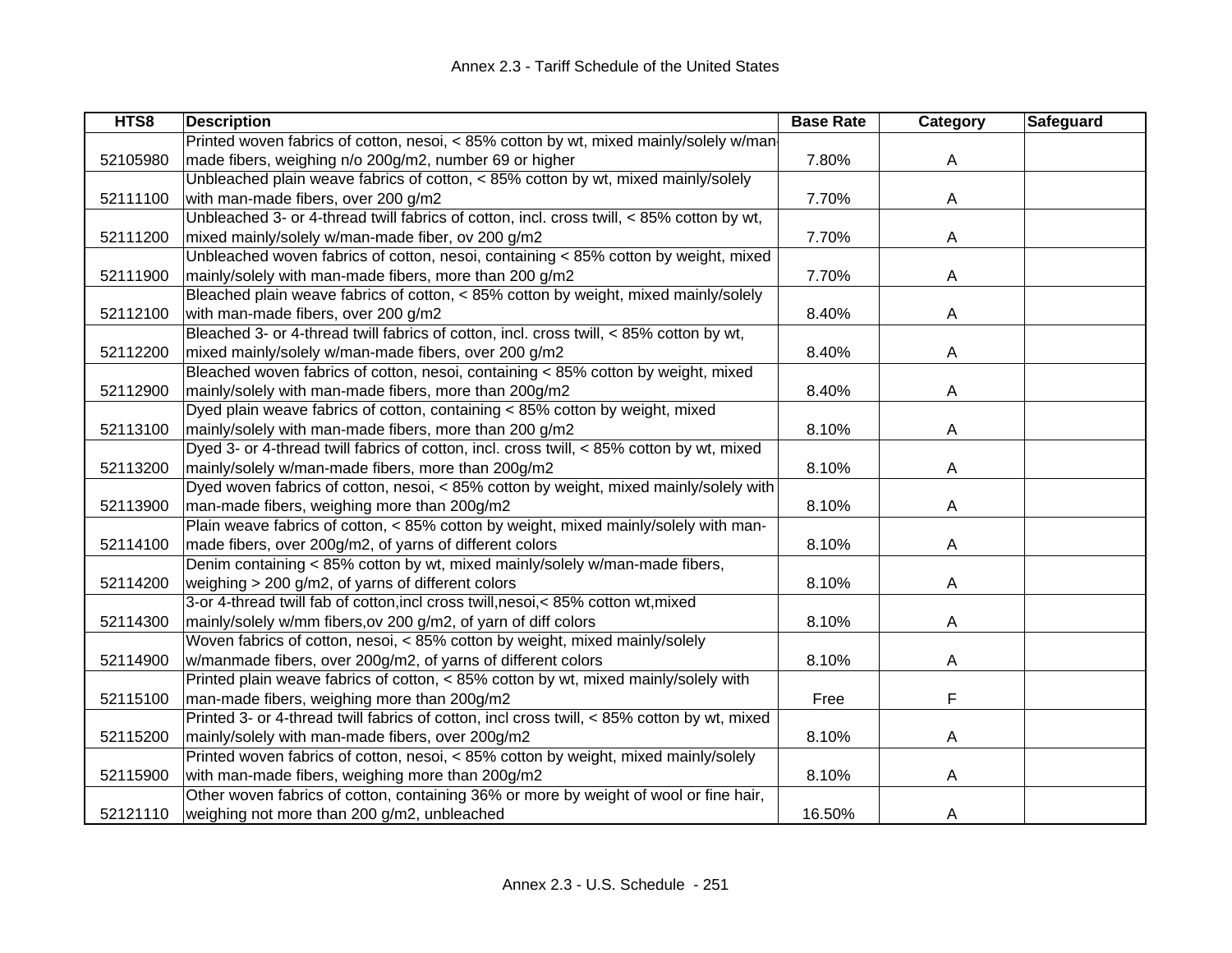| HTS8     | <b>Description</b>                                                                    | <b>Base Rate</b> | Category                | Safeguard |
|----------|---------------------------------------------------------------------------------------|------------------|-------------------------|-----------|
|          |                                                                                       |                  |                         |           |
| 52121160 | Other woven fabrics of cotton, nesoi, weighing not more than 200 g/m2, unbleached     | 7.80%            | A                       |           |
|          | Other woven fabrics of cotton, containing 36% or more by weight of wool or fine hair, |                  |                         |           |
| 52121210 | weighing not more than 200 g/m2, bleached                                             | 16.50%           | A                       |           |
|          |                                                                                       |                  |                         |           |
| 52121260 | Other woven fabrics of cotton, nesoi, weighing not more than 200 g/m2, bleached       | 7.80%            | A                       |           |
|          | Other woven fabrics of cotton, containing 36% or more by weight of wool or fine hair, |                  |                         |           |
| 52121310 | weighing not more than 200 g/m2, dyed                                                 | 16.50%           | A                       |           |
| 52121360 | Other woven fabrics of cotton, nesoi, weighing not more than 200 g/m2, dyed           | 7.80%            | Α                       |           |
|          | Other woven fabrics of cotton, containing 36% or more of wool or fine hair, weighing  |                  |                         |           |
| 52121410 | not more than 200 g/m2, of yarns of different colors                                  | 16.50%           | A                       |           |
|          | Other woven fabrics of cotton, nesoi, weighing not more than 200 g/m2, of yarns of    |                  |                         |           |
| 52121460 | different colors                                                                      | 7.80%            | A                       |           |
|          | Other woven fabrics of cotton, containing 36% or more by weight of wool or fine hair, |                  |                         |           |
| 52121510 | weighing not more than 200 g/m2, printed                                              | Free             | F                       |           |
| 52121560 | Other woven fabrics of cotton, nesoi, weighing not more than 200 g/m2, printed        | 7.80%            | A                       |           |
|          | Other woven fabrics of cotton, containing 36% or more by weight of wool or fine hair, |                  |                         |           |
| 52122110 | weighing more than 200 g/m2, unbleached                                               | 16.50%           | A                       |           |
| 52122160 | Other woven fabrics of cotton, nesoi, weighing more than 200 g/m2, unbleached         | 7.80%            | A                       |           |
|          | Other woven fabrics of cotton, containing 36% or more by weight of wool or fine hair, |                  |                         |           |
| 52122210 | weighing more than 200 g/m2, bleached                                                 | 16.50%           | A                       |           |
| 52122260 | Other woven fabrics of cotton, nesoi, weighing more than 200 g/m2, bleached           | 7.80%            | A                       |           |
|          | Other woven fabrics of cotton, containing 36% or more by weight of wool or fine hair, |                  |                         |           |
| 52122310 | weighing more than 200 g/m2, dyed                                                     | 16.50%           | A                       |           |
| 52122360 | Other woven fabrics of cotton, nesoi, weighing more than 200 g/m2, dyed               | 7.80%            | $\overline{\mathsf{A}}$ |           |
|          | Other woven fabrics of cotton, containing 36% or more by weight of wool or fine       |                  |                         |           |
| 52122410 | hair, weighing more than 200 g/m2, of yarns of different colors                       | 16.50%           | A                       |           |
|          | Other woven fabrics of cotton, nesoi, weighing more than 200 g/m2, of yarns of        |                  |                         |           |
| 52122460 | different colors                                                                      | 7.80%            | A                       |           |
|          | Other woven fabrics of cotton, containing 36% or more by weight of wool or fine hair, |                  |                         |           |
| 52122510 | weighing more than 200 g/m2, printed                                                  | Free             | F                       |           |
| 52122560 | Other woven fabrics of cotton, nesoi, weighing more than 200 g/m2, printed            | Free             | F                       |           |
| 53011000 | Flax, raw or retted                                                                   | Free             | F                       |           |
| 53012100 | Flax, broken or scutched                                                              | 0.2 cents/kg     | A                       |           |
| 53012900 | Flax, hackled or otherwise processed, except broken or scutched but not spun          | 3.8%             | Α                       |           |
| 53013000 | Flax tow and waste (including yarn waste and garnetted stock)                         | Free             | F                       |           |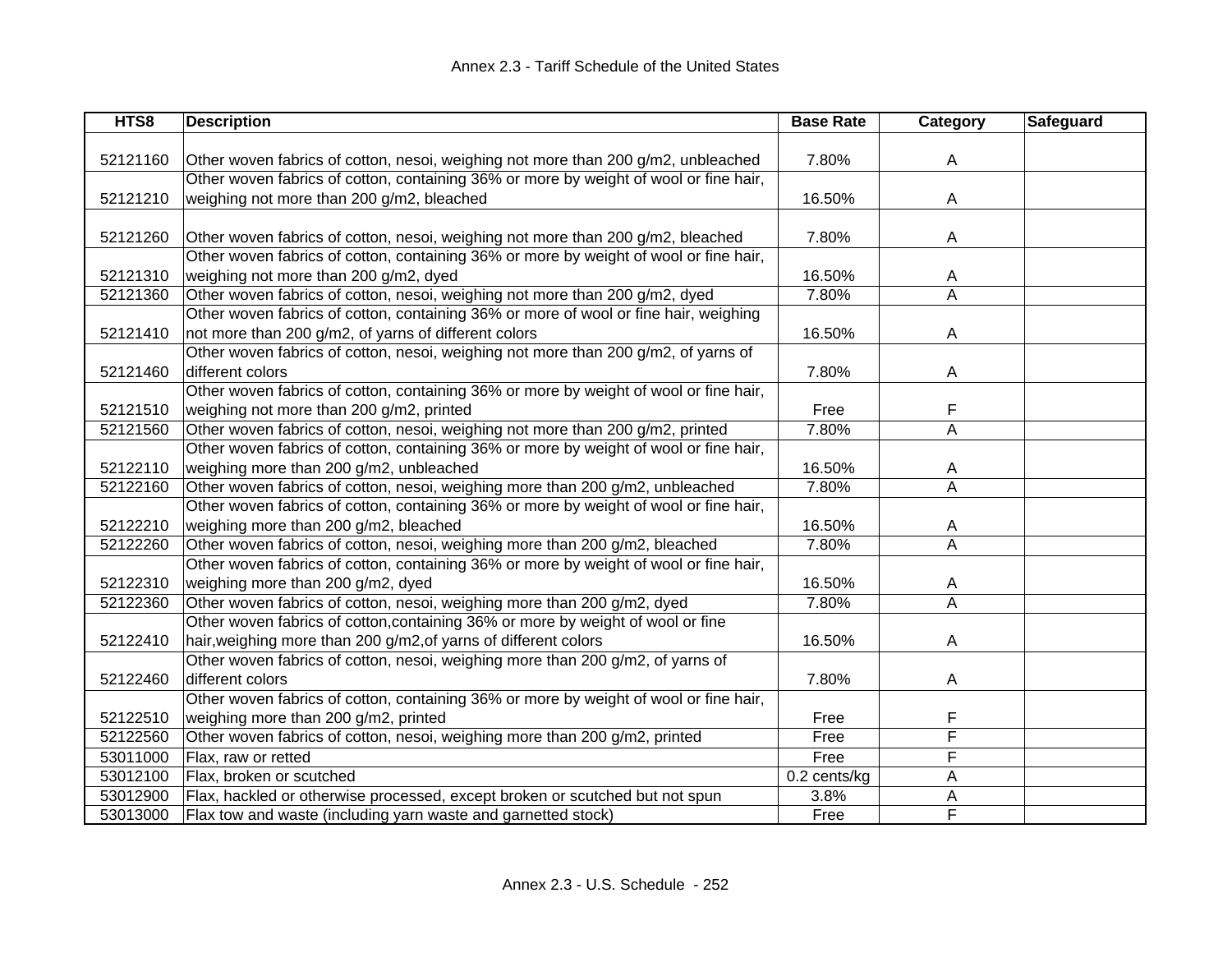| HTS8     | <b>Description</b>                                                                           | <b>Base Rate</b> | Category | Safeguard |
|----------|----------------------------------------------------------------------------------------------|------------------|----------|-----------|
| 53021000 | True hemp, raw or retted                                                                     | Free             |          |           |
| 53029000 | True hemp, processed but not spun; tow and waste of true hemp (including yarn                | Free             | F        |           |
|          | waste and garnetted stock)                                                                   |                  |          |           |
|          |                                                                                              |                  |          |           |
| 53031000 | Jute and other textile bast fibers (excluding flax, true hemp and ramie), raw or retted      | Free             | F        |           |
|          | Jute and other textile bast fibers (excluding flax, true hemp and ramie), processed but      |                  |          |           |
| 53039000 | not spun; tow and waste of these fibers                                                      | Free             | F        |           |
| 53041000 | Sisal and other textile fibers of genus Agave, raw                                           | Free             | F        |           |
|          | Sisal and other textile fibers of genus Agave, processed but not spun; tow and waste         |                  |          |           |
| 53049000 | of these fibers (incl. yarn waste and garnetted stock)                                       | Free             | F        |           |
| 53051100 | Coconut (coir) fibers, raw                                                                   | Free             | F        |           |
|          | Coconut (coir) fibers, processed but not spun; coconut tow, noils and waste (including       |                  |          |           |
| 53051900 | yarn waste and garnetted stock)                                                              | Free             | F        |           |
| 53052100 | Abaca (Manila hemp or Musa textilis Nee) fibers, raw                                         | Free             | F        |           |
|          | Abaca (Manila hemp or Musa textilis Nee) fibers, processed but not spun; abaca tow,          |                  |          |           |
| 53052900 | noils and waste (incl. yarn waste and garnetted stock)                                       | Free             | F        |           |
|          | Vegetable textile fibers nesoi, raw or processed but not spun; tow, noils & waste of         |                  |          |           |
| 53059000 | these fibers (including yarn waste and garnetted stock)                                      | Free             | F        |           |
| 53061000 | Flax yarn, single                                                                            | Free             | F        |           |
| 53062000 | Flax yarn, multiple (folded) or cabled                                                       | Free             | F        |           |
|          |                                                                                              |                  |          |           |
| 53071000 | Yarn of jute or other textile bast fibers (excluding flax, true hemp, and ramie), single     | Free             | F        |           |
|          | Yarn of jute or other textile bast fibers (excluding flax, true hemp, and ramie), multiple   |                  |          |           |
| 53072000 | (folded) or cabled                                                                           | Free             | F        |           |
| 53081000 | Coir yarn                                                                                    | Free             | F        |           |
| 53082000 | True hemp yarn                                                                               | Free             | F        |           |
| 53089010 | Paper yarn                                                                                   | 2.70%            | Α        |           |
| 53089090 | Yarn of other vegetable textile fibers, nesoi                                                | Free             | F        |           |
|          | Woven fabrics of flax, containing 85 percent or more by weight of flax, unbleached or        |                  |          |           |
| 53091100 | bleached                                                                                     | Free             | F        |           |
|          | Woven fabrics of flax, containing 85 percent or more by weight of flax, other than           |                  |          |           |
| 53091900 | unbleached or bleached                                                                       | Free             | F        |           |
|          | Woven fabrics of flax, containing less than 85% by weight of flax, containing over 17%       |                  |          |           |
| 53092120 | of wool or fine animal hair, unbleached or bleached                                          | 14.50%           | A        |           |
|          | Woven fabrics of flax, $\lt$ 85% by wt of flax, unbleached or bleached, containing $\lt$ 17% |                  |          |           |
| 53092130 | by wt of wool and containing cotton and manmade fibers                                       | 6.90%            | A        |           |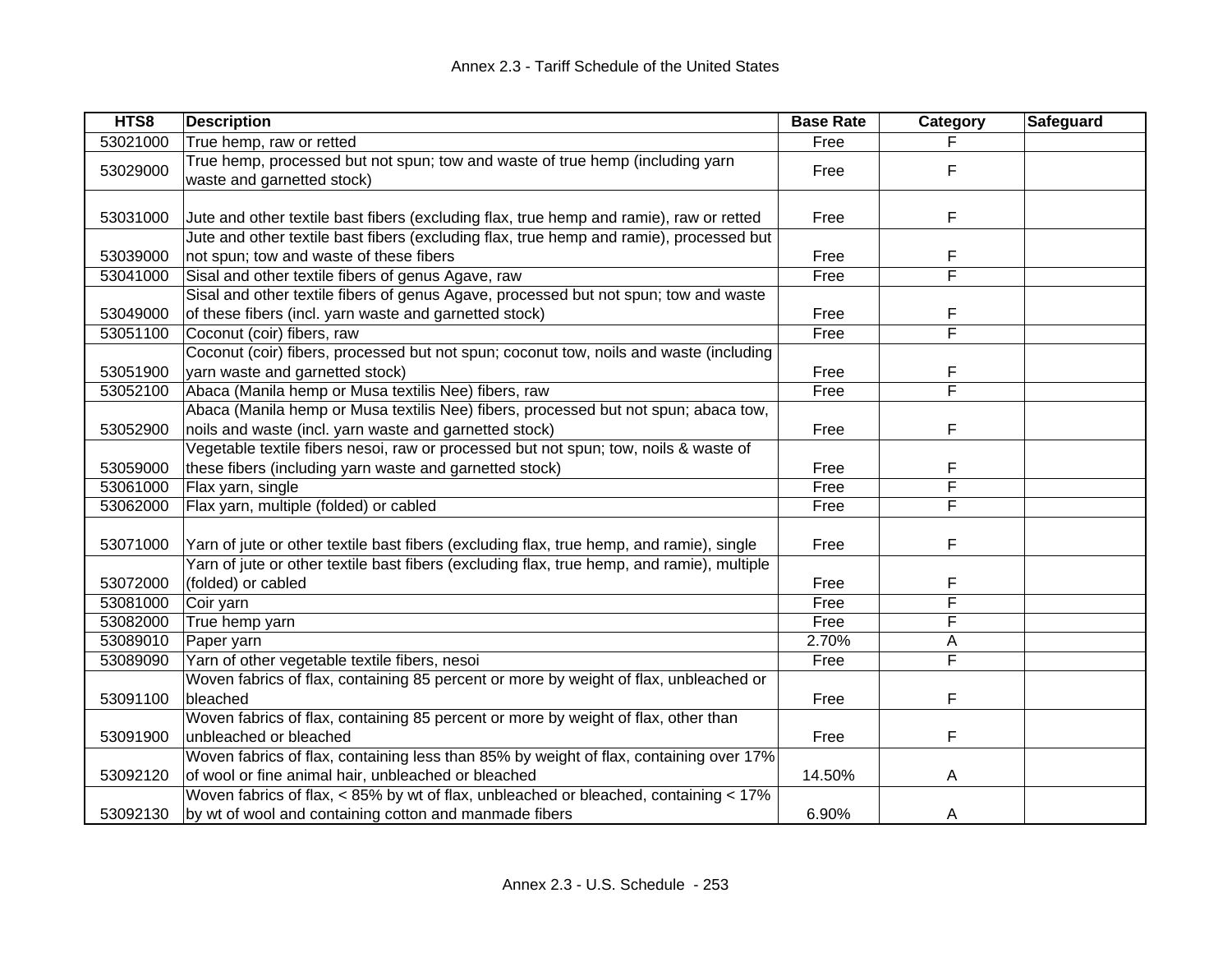| HTS8     | <b>Description</b>                                                                       | <b>Base Rate</b> | Category                | Safeguard |
|----------|------------------------------------------------------------------------------------------|------------------|-------------------------|-----------|
|          | Woven fabrics of flax, containing less than 85 percent by weight of flax, unbleached or  |                  |                         |           |
| 53092140 | bleached, nesoi                                                                          | Free             | F                       |           |
|          | Woven fabrics of flax, containing < 85% by wt of flax, contain over 17% by wt of wool    |                  |                         |           |
| 53092920 | or fine animal hair, other than unbleached or bleached                                   | 14.50%           | A                       |           |
|          | Woven fabrics of flax, less than 85% by wt of flax, containing less than 17% by wt of    |                  |                         |           |
| 53092930 | wool and containing cotton and manmade fibers, nesoi                                     | Free             | F                       |           |
|          | Woven fabrics of flax, containing less than 85 percent by weight of flax, other than     |                  |                         |           |
| 53092940 | unbleached or bleached, nesoi                                                            | Free             | F                       |           |
| 53101000 | Unbleached woven fabrics of jute or of other textile bast fibers of heading 5303         | Free             | $\overline{\mathsf{F}}$ |           |
|          | Woven fabrics of jute or of other textile bast fibers of heading 5303, other than        |                  |                         |           |
| 53109000 | unbleached                                                                               | Free             | F                       |           |
|          | Woven fabrics of other vegetable textile fibers, containing more than 17% by weight of   |                  |                         |           |
| 53110020 | wool or fine animal hair                                                                 | 14.50%           | Α                       |           |
|          | Woven fabrics of other vegetable textile fibers, containing cotton and manmade fibers,   |                  |                         |           |
| 53110030 | nesoi                                                                                    | Free             | F                       |           |
| 53110040 | Woven fabrics of other vegetable textile fibers, nesoi                                   | Free             | F                       |           |
| 53110060 | Woven fabrics of paper yarn                                                              | 2.70%            | Α                       |           |
| 54011000 | Sewing thread of synthetic filaments, whether or not put up for retail sale              | 11.40%           | A                       |           |
| 54012000 | Sewing thread of artificial filaments, whether or not put up for retail sale             | 11.40%           | Α                       |           |
| 54021030 | Single high tenacity yarn of nylon or polyamides, not put up for retail sale             | 8.80%            | Α                       |           |
|          | Multiple (folded) or cabled high tenacity yarn (except sewing thread) of nylon or other  |                  |                         |           |
| 54021060 | polyamides, not put up for retail sale                                                   | 8%               | A                       |           |
| 54022030 | Single high tenacity yarn of polyesters, not put up for retail sale                      | 8.80%            | $\overline{\mathsf{A}}$ |           |
|          | Multiple (folded) or cabled high tenacity yarn (except sewing thread) of polyesters, not |                  |                         |           |
| 54022060 | put up for retail sale                                                                   | 7.50%            | Α                       |           |
|          | Single textured yarn, of nylon or other polyamides, measuring not more than 500          |                  |                         |           |
| 54023130 | decitex, not put up for retail sale                                                      | 8.80%            | A                       |           |
|          | Multiple or cabled textured yarn (except sewing thread), of polyamides, single yarn not  |                  |                         |           |
| 54023160 | more than 500 decitex, not put up for retail sale                                        | 8%               | A                       |           |
|          | Single textured yarn, of nylon or other polyamides, measuring more than 500 decitex,     |                  |                         |           |
| 54023230 | not put up for retail sale                                                               | 8%               | A                       |           |
|          | Multiple or cabled textured yarn (except sewing thread), of polyamides, single yarn      |                  |                         |           |
| 54023260 | more than 500 decitex, not put up for retail sale                                        | 8%               | A                       |           |
| 54023330 | Single textured yarn of polyesters, not put up for retail sale                           | 8.80%            | A                       |           |
|          | Multiple or cabled textured yarn (except sewing thread), of polyesters, not put up for   |                  |                         |           |
| 54023360 | retail sale                                                                              | 8%               | A                       |           |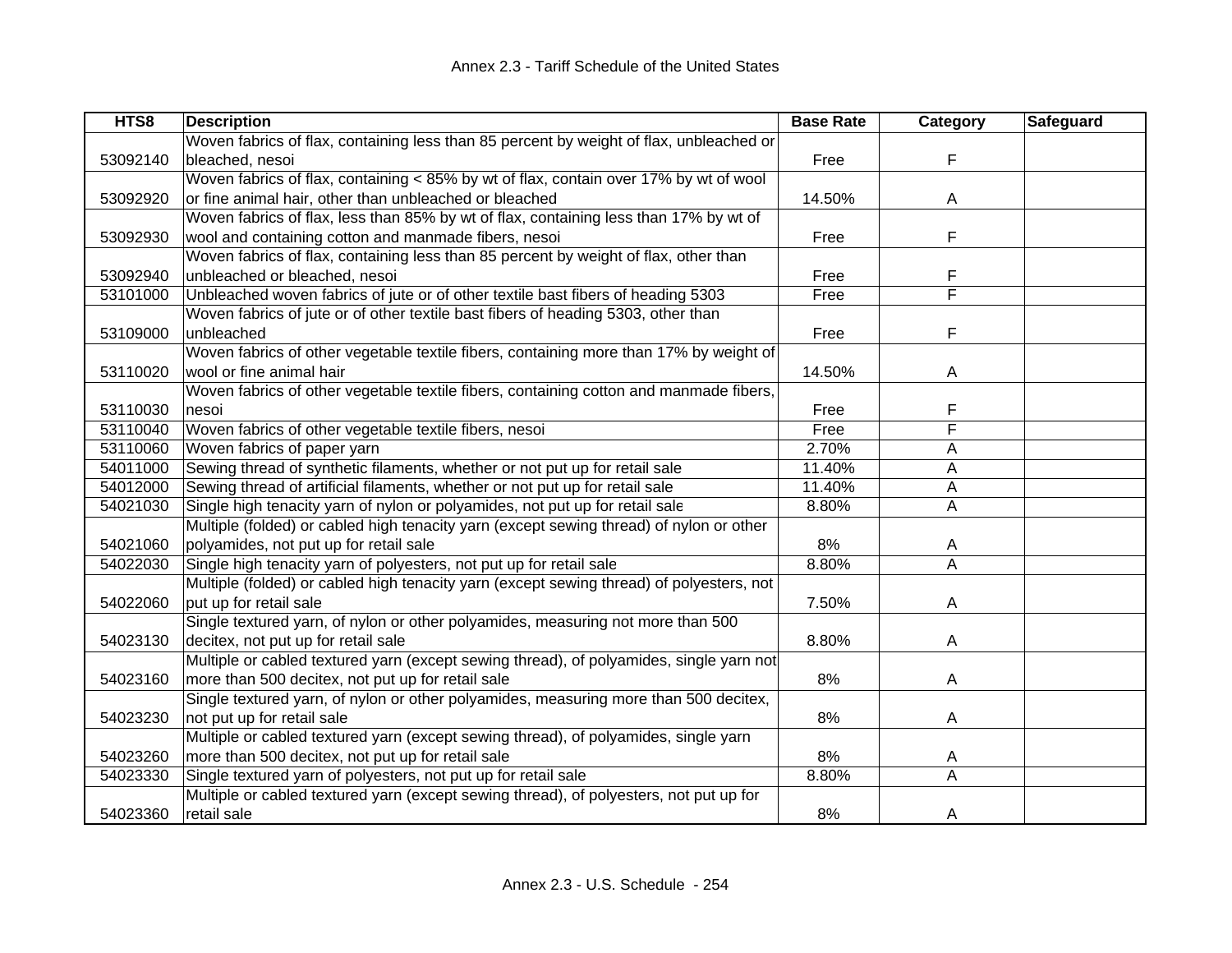| HTS8     | <b>Description</b>                                                                         | <b>Base Rate</b> | Category                | Safeguard |
|----------|--------------------------------------------------------------------------------------------|------------------|-------------------------|-----------|
| 54023930 | Single textured yarn, nesoi, not put up for retail sale                                    | 8.80%            | A                       |           |
|          | Multiple or cabled textured yarn (except sewing thread), nesoi, not put up for retail      |                  |                         |           |
| 54023960 | sale                                                                                       | 8%               | A                       |           |
|          | Synth filament yarn, for doll wigs, of colored multifil, untwisted/with twist < 5          |                  |                         |           |
| 54024110 | turns/meter, of nylon or other polyamide, not retail sale                                  | Free             | F                       |           |
|          | Syn filament yarn (not for doll wigs), of colored multifil, untwisted/with twist < 5       |                  |                         |           |
| 54024190 | turns/meter, of nylon or o/polyamides, not retail sale                                     | 8%               | A                       |           |
|          | Yarn of polyesters, partially oriented, single, untwisted or with a twist not exceeding 50 |                  |                         |           |
| 54024200 | turns/m, not put up for retail sale                                                        | 8.80%            | Α                       |           |
|          | Single yarn, twist of 0-50 turns/m, wholly polyester, 75-80 decitex, 24 filaments, nesoi,  |                  |                         |           |
| 54024310 | not put up for retail sale                                                                 | 8%               | A                       |           |
|          | Single yarn, twist of 0-50 turns/m, other than wholly of polyester, nesoi, not put up for  |                  |                         |           |
| 54024390 | retail sale                                                                                | 8%               | A                       |           |
|          | Colored multifilament yarn to be used to make wigs for dolls, of modacrylic, untwisted     |                  |                         |           |
| 54024910 | or twisted, < 5 turns per meter, not for retail sale                                       | Free             | F                       |           |
|          | Other yarns, monofil; multifil, untwisted or twisted > or = to 5, not exceeding 50 turns   |                  |                         |           |
| 54024990 | per meter of other synthetic, not for retail sale                                          | 8%               | A                       |           |
|          | Nylon or other polyamide yarns, single, with a twist exceeding 50 turns/m, not put up      |                  |                         |           |
| 54025100 | for retail sale                                                                            | 8.80%            | A                       |           |
|          | Single yarn, twist exceeding 50 turns/m, wholly polyester, 75-80 decitex, 24 filaments,    |                  |                         |           |
| 54025210 | nesoi, not put up for retail sale                                                          | 8.80%            | A                       |           |
|          | Single yarn, twist exceeding 50 turns/m, other than wholly of polyester, nesoi, not put    |                  |                         |           |
| 54025290 | up for retail sale                                                                         | 8.80%            | Α                       |           |
|          | Yarn of synthetic filaments nesoi, single, twist exceeding 50 turns/m, not put up for      |                  |                         |           |
| 54025900 | retail sale                                                                                | 8%               | A                       |           |
|          | Nylon or other polyamide yarn, multiple (folded) or cabled, (except sewing thread), not    |                  |                         |           |
| 54026100 | put up for retail sale                                                                     | 7.50%            | A                       |           |
|          | Polyester yarn, multiple (folded) or cabled, (except sewing thread), not put up for retail |                  |                         |           |
| 54026200 | sale                                                                                       | 7.50%            | A                       |           |
|          | Yarn of synthetic filaments nesoi, multiple (folded) or cabled, (except sewing thread),    |                  |                         |           |
| 54026900 | not put up for retail sale                                                                 | 7.50%            | A                       |           |
| 54031030 | Single high tenacity yarn of viscose rayon, not put up for retail sale                     | 10%              | $\overline{\mathsf{A}}$ |           |
|          | Multiple (folded) or cabled high tenacity yarn of viscose rayon (except sewing thread),    |                  |                         |           |
| 54031060 | not put up for retail sale                                                                 | 9.10%            | A                       |           |
|          | Single textured artificial filament yarn (other than sewing thread), not put up for retail |                  |                         |           |
| 54032030 | sale                                                                                       | 10%              | A                       |           |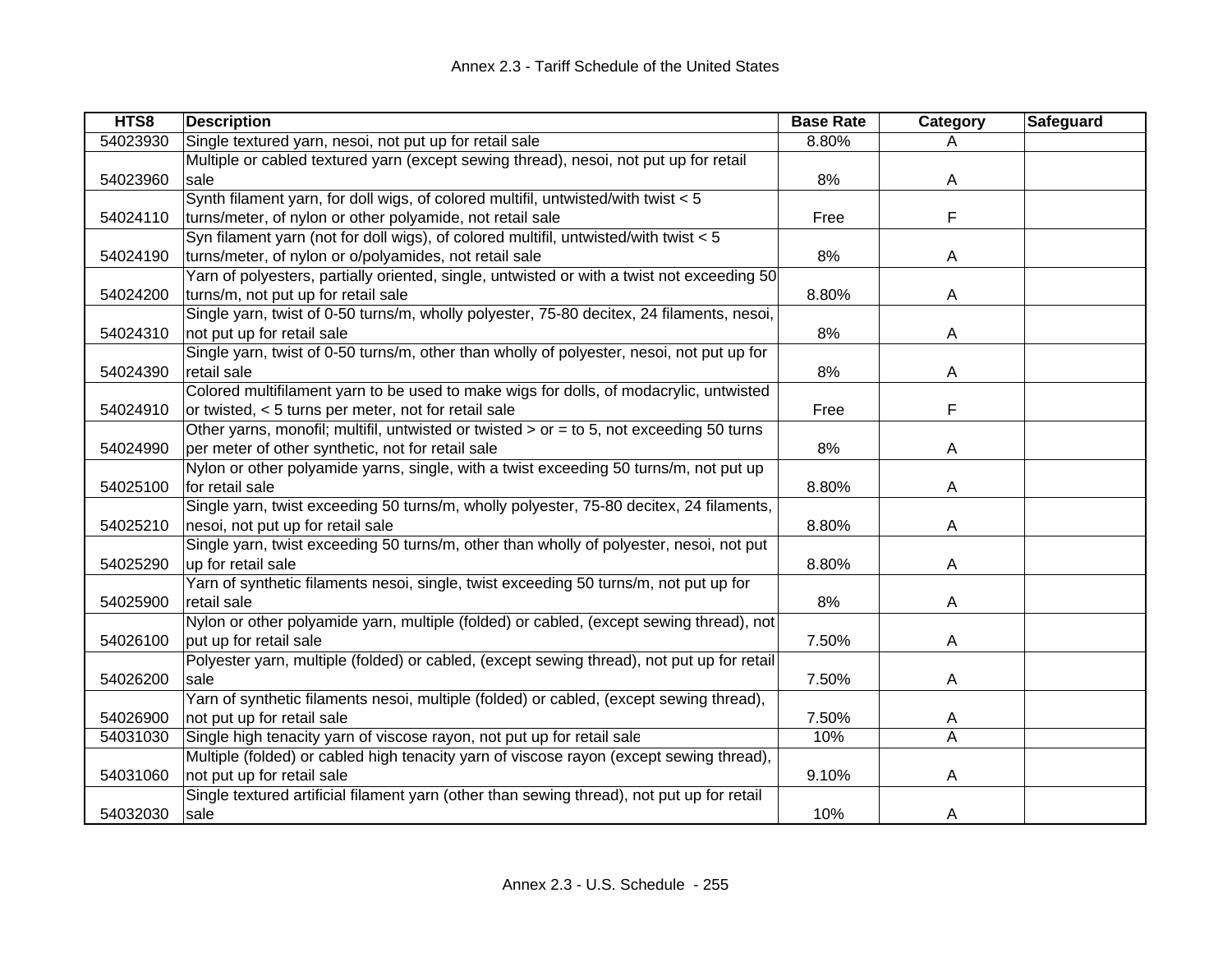| HTS8     | <b>Description</b>                                                                         | <b>Base Rate</b> | <b>Category</b>         | <b>Safeguard</b> |
|----------|--------------------------------------------------------------------------------------------|------------------|-------------------------|------------------|
|          | Multiple (folded) or cabled textured artificial filament yarn (other than sewing thread),  |                  |                         |                  |
| 54032060 | not put up for retail sale                                                                 | 9.10%            | A                       |                  |
|          | Single yarn of viscose rayon (not high ten. or sewing thread), untwisted or with a twist   |                  |                         |                  |
| 54033100 | not over 120 turns/m, not put up for retail sale                                           | 10%              | A                       |                  |
|          | Single yarn of viscose rayon (not high ten. or sewing thread), with twist exceeding 120    |                  |                         |                  |
| 54033200 | turns/m, not put up for retail sale                                                        | 10%              | A                       |                  |
|          | Single yarn of cellulose acetate (not high ten. or sewing thread), not put up for retail   |                  |                         |                  |
| 54033300 | sale                                                                                       | 8.80%            | A                       |                  |
| 54033900 | Artificial filament yarn nesoi, single, not put up for retail sale                         | 8%               | A                       |                  |
|          | Viscose rayon yarn (except sewing thread), multiple (folded) or cabled, not put up for     |                  |                         |                  |
| 54034100 | retail sale                                                                                | 9.10%            | Α                       |                  |
|          | Yarn of cellulose acetate (except sewing thread) multiple (folded) or cabled, not put up   |                  |                         |                  |
| 54034200 | for retail sale                                                                            | 8%               | Α                       |                  |
|          | Artificial filament yarn (except sewing thread) nesoi, multiple (folded) or cabled, not    |                  |                         |                  |
| 54034900 | put up for retail sale                                                                     | 7.50%            | A                       |                  |
|          | Racket strings of synthetic monofilament of 67 decitex or more and of which no cross-      |                  |                         |                  |
| 54041010 | sectional dimension exceeds 1 mm                                                           | 2.70%            | A                       |                  |
|          | Polypropylene monofilament of 67 decitex or more (not racket strings), and with no         |                  |                         |                  |
| 54041040 | cross-sectional dim. > 1 mm, not over 254 mm in length                                     | 6.90%            | Α                       |                  |
|          | Synthetic monofilament (exc. polypropylene), of 67 decitex or more and with no cross-      |                  |                         |                  |
| 54041080 | sectional dimension > 1 mm, nesoi                                                          | 6.90%            | Α                       |                  |
|          | Strip and the like of synthetic textile materials of an apparent width not exceeding 5     |                  |                         |                  |
| 54049000 | mm                                                                                         | Free             | F                       |                  |
|          | Artificial monofilament of 67 decitex or more and of which no cross-sectional              |                  |                         |                  |
| 54050030 | dimension exceeds 1 mm                                                                     | 6.90%            | A                       |                  |
|          |                                                                                            |                  |                         |                  |
| 54050060 | Strip and the like of artificial textile materials of an apparent width not exceeding 5 mm | 5.80%            | A                       |                  |
| 54061000 | Synthetic filament yarn (except sewing thread), put up for retail sale                     | 7.50%            | A                       |                  |
| 54062000 | Artificial filament yarn (except sewing thread), put up for retail sale                    | 7.50%            | A                       |                  |
|          | Woven fabrics obtained from high tenacity yarn of nylon or other polyamides or of          |                  |                         |                  |
| 54071000 | polyesters                                                                                 | 13.60%           | A                       |                  |
| 54072000 | Woven fabrics obtained from strip or the like of synthetic textile materials               | Free             | $\overline{\mathsf{F}}$ |                  |
|          | Woven fabrics specified in note 9 to section XI, of synthetic filament yarn, over 60       |                  |                         |                  |
| 54073010 | percent by weight of plastics                                                              | Free             | F                       |                  |
| 54073090 | Woven fabrics specified in note 9 to section XI, of synthetic filament yarn, nesoi         | 8%               | Α                       |                  |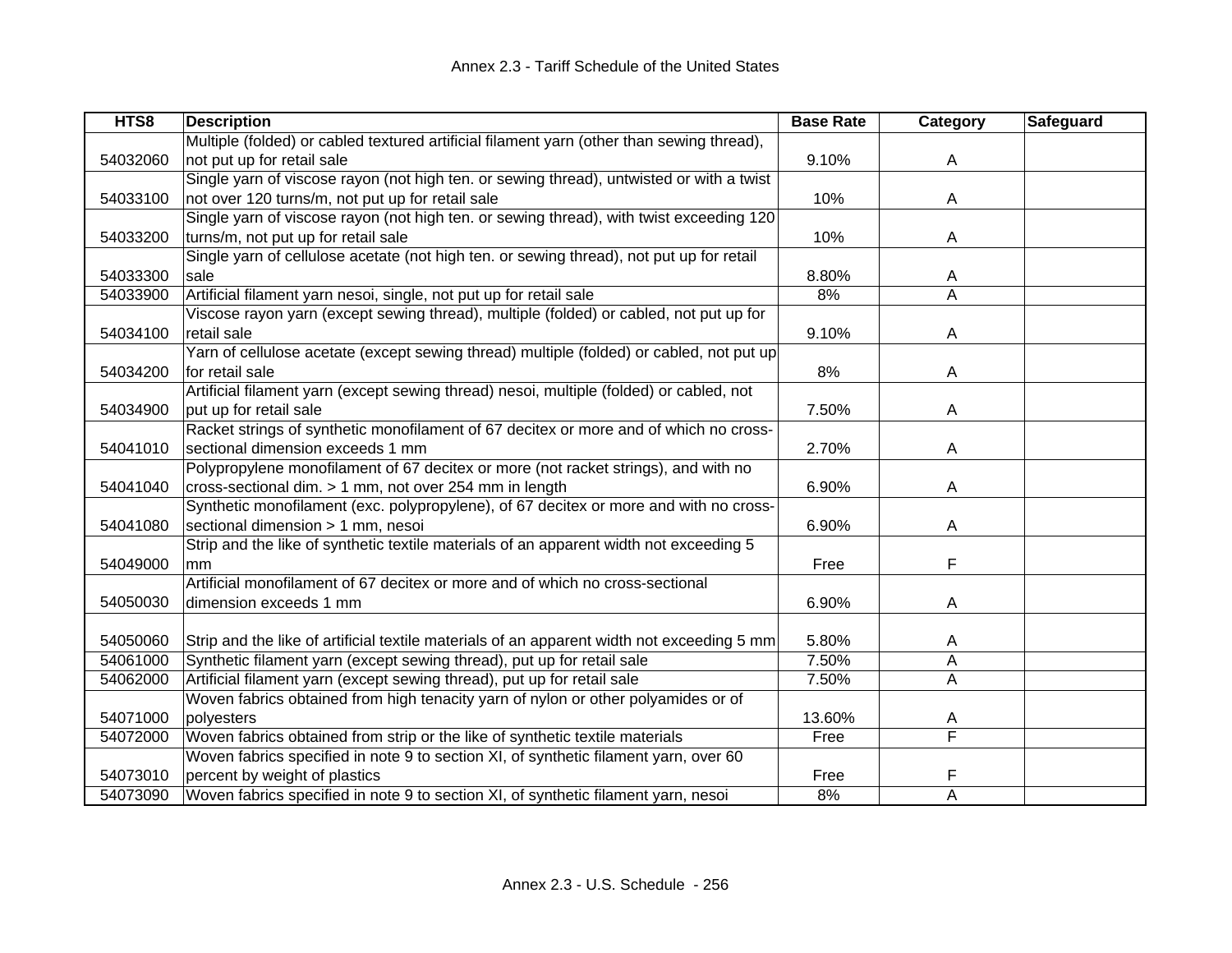| Woven fabrics, containing 85 percent or more by weight of filaments of nylon or other<br>polyamides, unbleached or bleached<br>54074100<br>13.60%<br>A<br>Woven fabrics, containing 85 percent or more by weight of filaments of nylon or other<br>54074200<br>polyamides, dyed<br>14.90%<br>A<br>Woven fabrics, over 85% by wt fil. of nylon/other polyamides, of diff colored yarns,<br>12.2 cents/kg<br>thread count over 69-142/cm warp, over 31-71/cm filling<br>$+11.3%$<br>54074310<br>A<br>Woven fabrics, containing 85 percent or more by weight of filaments of nylon or other<br>polyamides, of yarns of different colors, nesoi<br>8.50%<br>54074320<br>A<br>Woven fabrics, containing 85 percent or more by weight of filaments of nylon or other<br>54074400<br>polyamides, printed<br>12%<br>A<br>Woven fabrics, containing 85 percent or more by weight of textured polyester<br>54075100<br>filaments, unbleached or bleached<br>14.90%<br>A<br>Woven fabrics, over 85 percent textured polyester filaments, dyed, less than 77 cm in<br>18.9 cents/kg<br>width, thread count 69-142/cm warp, 31-71/cm filling<br>$+17.6%$<br>54075205<br>A<br>54075220<br>Woven fabrics, over 85 percent textured polyester filaments, dyed, nesoi<br>14.90%<br>Α<br>Woven fabrics, over 85% textured polyester filaments, of different colored yarns,<br>18.8 cents/kg<br>thread count 69-142/cm warp and 31-71/cm filling<br>54075310<br>$+17.4%$<br>A<br>Woven fabrics, containing 85 percent or more by weight of textured polyester<br>filaments, of yarns of different colors, nesoi<br>12%<br>54075320<br>A<br>Woven fabrics, containing 85 percent or more by weight of textured polyester<br>54075400<br>filaments, printed<br>14.90%<br>A<br>Woven fab, dyed, 100% polyester, <77cm wide, >69-142 warp >31-71 filling, of non-<br>19.4 cents/kg<br>tex singles yarn, 75-80dtx, 24 fil/yn, twist 900+ turns/m<br>54076111<br>$+18%$<br>A<br>Woven fab,dyed,85%+ non-tex poly. fil., <77cm wide, >69-142 warp >31-71 filling (not   19.4 cents/kg<br>54076119<br>100%poly. sin.yarn, 75-80dtx, 24 fil/yn & 900+ turns/m)<br>$+18%$<br>A<br>Woven fab,yn diff colors,<77cm wide, >69-142 warp, >31-71 filling, 100% poly.non-tex 12.2 cents/kg<br>54076121<br>sin. yarn of 75-80 dtx., 24 fillyn & twist 900+ turns/m<br>$+11.3%$<br>A<br>Woven fab, 85%+ non-tex poly, yn diff colors, <77cm wide, >69-142 warp, >31-71 filling<br>12.2 cents/kg | HTS8     | <b>Description</b>                                          | <b>Base Rate</b> | Category | Safeguard |
|------------------------------------------------------------------------------------------------------------------------------------------------------------------------------------------------------------------------------------------------------------------------------------------------------------------------------------------------------------------------------------------------------------------------------------------------------------------------------------------------------------------------------------------------------------------------------------------------------------------------------------------------------------------------------------------------------------------------------------------------------------------------------------------------------------------------------------------------------------------------------------------------------------------------------------------------------------------------------------------------------------------------------------------------------------------------------------------------------------------------------------------------------------------------------------------------------------------------------------------------------------------------------------------------------------------------------------------------------------------------------------------------------------------------------------------------------------------------------------------------------------------------------------------------------------------------------------------------------------------------------------------------------------------------------------------------------------------------------------------------------------------------------------------------------------------------------------------------------------------------------------------------------------------------------------------------------------------------------------------------------------------------------------------------------------------------------------------------------------------------------------------------------------------------------------------------------------------------------------------------------------------------------------------------------------------------------------------------------------------------------------------------------------------------------------------------------------|----------|-------------------------------------------------------------|------------------|----------|-----------|
|                                                                                                                                                                                                                                                                                                                                                                                                                                                                                                                                                                                                                                                                                                                                                                                                                                                                                                                                                                                                                                                                                                                                                                                                                                                                                                                                                                                                                                                                                                                                                                                                                                                                                                                                                                                                                                                                                                                                                                                                                                                                                                                                                                                                                                                                                                                                                                                                                                                            |          |                                                             |                  |          |           |
|                                                                                                                                                                                                                                                                                                                                                                                                                                                                                                                                                                                                                                                                                                                                                                                                                                                                                                                                                                                                                                                                                                                                                                                                                                                                                                                                                                                                                                                                                                                                                                                                                                                                                                                                                                                                                                                                                                                                                                                                                                                                                                                                                                                                                                                                                                                                                                                                                                                            |          |                                                             |                  |          |           |
|                                                                                                                                                                                                                                                                                                                                                                                                                                                                                                                                                                                                                                                                                                                                                                                                                                                                                                                                                                                                                                                                                                                                                                                                                                                                                                                                                                                                                                                                                                                                                                                                                                                                                                                                                                                                                                                                                                                                                                                                                                                                                                                                                                                                                                                                                                                                                                                                                                                            |          |                                                             |                  |          |           |
|                                                                                                                                                                                                                                                                                                                                                                                                                                                                                                                                                                                                                                                                                                                                                                                                                                                                                                                                                                                                                                                                                                                                                                                                                                                                                                                                                                                                                                                                                                                                                                                                                                                                                                                                                                                                                                                                                                                                                                                                                                                                                                                                                                                                                                                                                                                                                                                                                                                            |          |                                                             |                  |          |           |
|                                                                                                                                                                                                                                                                                                                                                                                                                                                                                                                                                                                                                                                                                                                                                                                                                                                                                                                                                                                                                                                                                                                                                                                                                                                                                                                                                                                                                                                                                                                                                                                                                                                                                                                                                                                                                                                                                                                                                                                                                                                                                                                                                                                                                                                                                                                                                                                                                                                            |          |                                                             |                  |          |           |
|                                                                                                                                                                                                                                                                                                                                                                                                                                                                                                                                                                                                                                                                                                                                                                                                                                                                                                                                                                                                                                                                                                                                                                                                                                                                                                                                                                                                                                                                                                                                                                                                                                                                                                                                                                                                                                                                                                                                                                                                                                                                                                                                                                                                                                                                                                                                                                                                                                                            |          |                                                             |                  |          |           |
|                                                                                                                                                                                                                                                                                                                                                                                                                                                                                                                                                                                                                                                                                                                                                                                                                                                                                                                                                                                                                                                                                                                                                                                                                                                                                                                                                                                                                                                                                                                                                                                                                                                                                                                                                                                                                                                                                                                                                                                                                                                                                                                                                                                                                                                                                                                                                                                                                                                            |          |                                                             |                  |          |           |
|                                                                                                                                                                                                                                                                                                                                                                                                                                                                                                                                                                                                                                                                                                                                                                                                                                                                                                                                                                                                                                                                                                                                                                                                                                                                                                                                                                                                                                                                                                                                                                                                                                                                                                                                                                                                                                                                                                                                                                                                                                                                                                                                                                                                                                                                                                                                                                                                                                                            |          |                                                             |                  |          |           |
|                                                                                                                                                                                                                                                                                                                                                                                                                                                                                                                                                                                                                                                                                                                                                                                                                                                                                                                                                                                                                                                                                                                                                                                                                                                                                                                                                                                                                                                                                                                                                                                                                                                                                                                                                                                                                                                                                                                                                                                                                                                                                                                                                                                                                                                                                                                                                                                                                                                            |          |                                                             |                  |          |           |
|                                                                                                                                                                                                                                                                                                                                                                                                                                                                                                                                                                                                                                                                                                                                                                                                                                                                                                                                                                                                                                                                                                                                                                                                                                                                                                                                                                                                                                                                                                                                                                                                                                                                                                                                                                                                                                                                                                                                                                                                                                                                                                                                                                                                                                                                                                                                                                                                                                                            |          |                                                             |                  |          |           |
|                                                                                                                                                                                                                                                                                                                                                                                                                                                                                                                                                                                                                                                                                                                                                                                                                                                                                                                                                                                                                                                                                                                                                                                                                                                                                                                                                                                                                                                                                                                                                                                                                                                                                                                                                                                                                                                                                                                                                                                                                                                                                                                                                                                                                                                                                                                                                                                                                                                            |          |                                                             |                  |          |           |
|                                                                                                                                                                                                                                                                                                                                                                                                                                                                                                                                                                                                                                                                                                                                                                                                                                                                                                                                                                                                                                                                                                                                                                                                                                                                                                                                                                                                                                                                                                                                                                                                                                                                                                                                                                                                                                                                                                                                                                                                                                                                                                                                                                                                                                                                                                                                                                                                                                                            |          |                                                             |                  |          |           |
|                                                                                                                                                                                                                                                                                                                                                                                                                                                                                                                                                                                                                                                                                                                                                                                                                                                                                                                                                                                                                                                                                                                                                                                                                                                                                                                                                                                                                                                                                                                                                                                                                                                                                                                                                                                                                                                                                                                                                                                                                                                                                                                                                                                                                                                                                                                                                                                                                                                            |          |                                                             |                  |          |           |
|                                                                                                                                                                                                                                                                                                                                                                                                                                                                                                                                                                                                                                                                                                                                                                                                                                                                                                                                                                                                                                                                                                                                                                                                                                                                                                                                                                                                                                                                                                                                                                                                                                                                                                                                                                                                                                                                                                                                                                                                                                                                                                                                                                                                                                                                                                                                                                                                                                                            |          |                                                             |                  |          |           |
|                                                                                                                                                                                                                                                                                                                                                                                                                                                                                                                                                                                                                                                                                                                                                                                                                                                                                                                                                                                                                                                                                                                                                                                                                                                                                                                                                                                                                                                                                                                                                                                                                                                                                                                                                                                                                                                                                                                                                                                                                                                                                                                                                                                                                                                                                                                                                                                                                                                            |          |                                                             |                  |          |           |
|                                                                                                                                                                                                                                                                                                                                                                                                                                                                                                                                                                                                                                                                                                                                                                                                                                                                                                                                                                                                                                                                                                                                                                                                                                                                                                                                                                                                                                                                                                                                                                                                                                                                                                                                                                                                                                                                                                                                                                                                                                                                                                                                                                                                                                                                                                                                                                                                                                                            |          |                                                             |                  |          |           |
|                                                                                                                                                                                                                                                                                                                                                                                                                                                                                                                                                                                                                                                                                                                                                                                                                                                                                                                                                                                                                                                                                                                                                                                                                                                                                                                                                                                                                                                                                                                                                                                                                                                                                                                                                                                                                                                                                                                                                                                                                                                                                                                                                                                                                                                                                                                                                                                                                                                            |          |                                                             |                  |          |           |
|                                                                                                                                                                                                                                                                                                                                                                                                                                                                                                                                                                                                                                                                                                                                                                                                                                                                                                                                                                                                                                                                                                                                                                                                                                                                                                                                                                                                                                                                                                                                                                                                                                                                                                                                                                                                                                                                                                                                                                                                                                                                                                                                                                                                                                                                                                                                                                                                                                                            |          |                                                             |                  |          |           |
|                                                                                                                                                                                                                                                                                                                                                                                                                                                                                                                                                                                                                                                                                                                                                                                                                                                                                                                                                                                                                                                                                                                                                                                                                                                                                                                                                                                                                                                                                                                                                                                                                                                                                                                                                                                                                                                                                                                                                                                                                                                                                                                                                                                                                                                                                                                                                                                                                                                            |          |                                                             |                  |          |           |
|                                                                                                                                                                                                                                                                                                                                                                                                                                                                                                                                                                                                                                                                                                                                                                                                                                                                                                                                                                                                                                                                                                                                                                                                                                                                                                                                                                                                                                                                                                                                                                                                                                                                                                                                                                                                                                                                                                                                                                                                                                                                                                                                                                                                                                                                                                                                                                                                                                                            |          |                                                             |                  |          |           |
|                                                                                                                                                                                                                                                                                                                                                                                                                                                                                                                                                                                                                                                                                                                                                                                                                                                                                                                                                                                                                                                                                                                                                                                                                                                                                                                                                                                                                                                                                                                                                                                                                                                                                                                                                                                                                                                                                                                                                                                                                                                                                                                                                                                                                                                                                                                                                                                                                                                            |          |                                                             |                  |          |           |
|                                                                                                                                                                                                                                                                                                                                                                                                                                                                                                                                                                                                                                                                                                                                                                                                                                                                                                                                                                                                                                                                                                                                                                                                                                                                                                                                                                                                                                                                                                                                                                                                                                                                                                                                                                                                                                                                                                                                                                                                                                                                                                                                                                                                                                                                                                                                                                                                                                                            |          |                                                             |                  |          |           |
|                                                                                                                                                                                                                                                                                                                                                                                                                                                                                                                                                                                                                                                                                                                                                                                                                                                                                                                                                                                                                                                                                                                                                                                                                                                                                                                                                                                                                                                                                                                                                                                                                                                                                                                                                                                                                                                                                                                                                                                                                                                                                                                                                                                                                                                                                                                                                                                                                                                            |          |                                                             |                  |          |           |
|                                                                                                                                                                                                                                                                                                                                                                                                                                                                                                                                                                                                                                                                                                                                                                                                                                                                                                                                                                                                                                                                                                                                                                                                                                                                                                                                                                                                                                                                                                                                                                                                                                                                                                                                                                                                                                                                                                                                                                                                                                                                                                                                                                                                                                                                                                                                                                                                                                                            |          |                                                             |                  |          |           |
|                                                                                                                                                                                                                                                                                                                                                                                                                                                                                                                                                                                                                                                                                                                                                                                                                                                                                                                                                                                                                                                                                                                                                                                                                                                                                                                                                                                                                                                                                                                                                                                                                                                                                                                                                                                                                                                                                                                                                                                                                                                                                                                                                                                                                                                                                                                                                                                                                                                            |          |                                                             |                  |          |           |
|                                                                                                                                                                                                                                                                                                                                                                                                                                                                                                                                                                                                                                                                                                                                                                                                                                                                                                                                                                                                                                                                                                                                                                                                                                                                                                                                                                                                                                                                                                                                                                                                                                                                                                                                                                                                                                                                                                                                                                                                                                                                                                                                                                                                                                                                                                                                                                                                                                                            |          |                                                             |                  |          |           |
|                                                                                                                                                                                                                                                                                                                                                                                                                                                                                                                                                                                                                                                                                                                                                                                                                                                                                                                                                                                                                                                                                                                                                                                                                                                                                                                                                                                                                                                                                                                                                                                                                                                                                                                                                                                                                                                                                                                                                                                                                                                                                                                                                                                                                                                                                                                                                                                                                                                            |          |                                                             |                  |          |           |
|                                                                                                                                                                                                                                                                                                                                                                                                                                                                                                                                                                                                                                                                                                                                                                                                                                                                                                                                                                                                                                                                                                                                                                                                                                                                                                                                                                                                                                                                                                                                                                                                                                                                                                                                                                                                                                                                                                                                                                                                                                                                                                                                                                                                                                                                                                                                                                                                                                                            |          |                                                             |                  |          |           |
|                                                                                                                                                                                                                                                                                                                                                                                                                                                                                                                                                                                                                                                                                                                                                                                                                                                                                                                                                                                                                                                                                                                                                                                                                                                                                                                                                                                                                                                                                                                                                                                                                                                                                                                                                                                                                                                                                                                                                                                                                                                                                                                                                                                                                                                                                                                                                                                                                                                            |          |                                                             |                  |          |           |
|                                                                                                                                                                                                                                                                                                                                                                                                                                                                                                                                                                                                                                                                                                                                                                                                                                                                                                                                                                                                                                                                                                                                                                                                                                                                                                                                                                                                                                                                                                                                                                                                                                                                                                                                                                                                                                                                                                                                                                                                                                                                                                                                                                                                                                                                                                                                                                                                                                                            |          |                                                             |                  |          |           |
|                                                                                                                                                                                                                                                                                                                                                                                                                                                                                                                                                                                                                                                                                                                                                                                                                                                                                                                                                                                                                                                                                                                                                                                                                                                                                                                                                                                                                                                                                                                                                                                                                                                                                                                                                                                                                                                                                                                                                                                                                                                                                                                                                                                                                                                                                                                                                                                                                                                            |          |                                                             |                  |          |           |
|                                                                                                                                                                                                                                                                                                                                                                                                                                                                                                                                                                                                                                                                                                                                                                                                                                                                                                                                                                                                                                                                                                                                                                                                                                                                                                                                                                                                                                                                                                                                                                                                                                                                                                                                                                                                                                                                                                                                                                                                                                                                                                                                                                                                                                                                                                                                                                                                                                                            |          |                                                             |                  |          |           |
|                                                                                                                                                                                                                                                                                                                                                                                                                                                                                                                                                                                                                                                                                                                                                                                                                                                                                                                                                                                                                                                                                                                                                                                                                                                                                                                                                                                                                                                                                                                                                                                                                                                                                                                                                                                                                                                                                                                                                                                                                                                                                                                                                                                                                                                                                                                                                                                                                                                            |          |                                                             |                  |          |           |
|                                                                                                                                                                                                                                                                                                                                                                                                                                                                                                                                                                                                                                                                                                                                                                                                                                                                                                                                                                                                                                                                                                                                                                                                                                                                                                                                                                                                                                                                                                                                                                                                                                                                                                                                                                                                                                                                                                                                                                                                                                                                                                                                                                                                                                                                                                                                                                                                                                                            |          |                                                             |                  |          |           |
|                                                                                                                                                                                                                                                                                                                                                                                                                                                                                                                                                                                                                                                                                                                                                                                                                                                                                                                                                                                                                                                                                                                                                                                                                                                                                                                                                                                                                                                                                                                                                                                                                                                                                                                                                                                                                                                                                                                                                                                                                                                                                                                                                                                                                                                                                                                                                                                                                                                            |          |                                                             |                  |          |           |
|                                                                                                                                                                                                                                                                                                                                                                                                                                                                                                                                                                                                                                                                                                                                                                                                                                                                                                                                                                                                                                                                                                                                                                                                                                                                                                                                                                                                                                                                                                                                                                                                                                                                                                                                                                                                                                                                                                                                                                                                                                                                                                                                                                                                                                                                                                                                                                                                                                                            | 54076129 | (not 100%poly sin yarn, 75-80dtx, 24 fil/yn & 900+ turns/m) | $+11.3%$         | A        |           |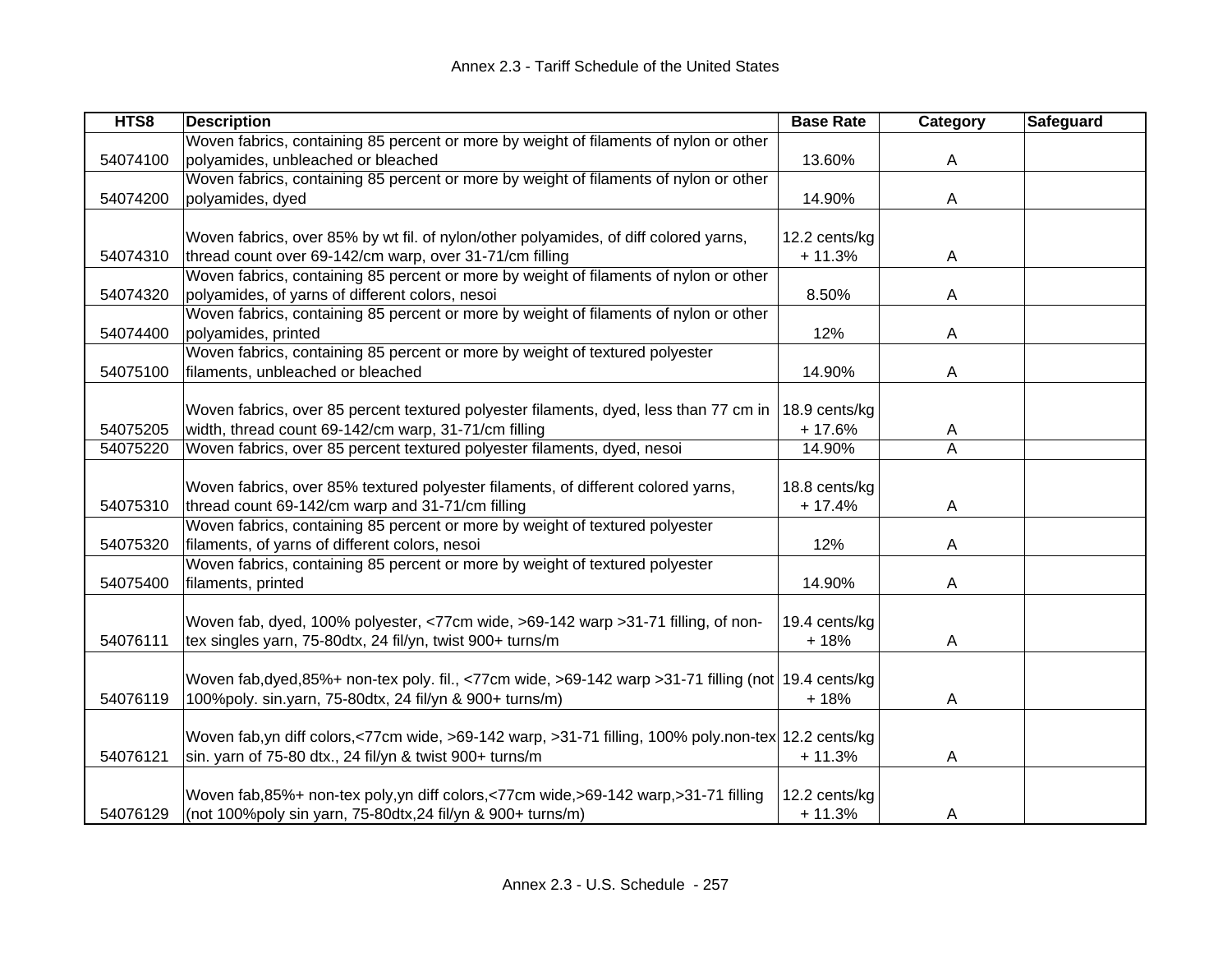| HTS8     | <b>Description</b>                                                                     | <b>Base Rate</b> | Category | <b>Safeguard</b> |
|----------|----------------------------------------------------------------------------------------|------------------|----------|------------------|
|          | Woven fab, 85%+ non-tex poly fil, wholly of polyester, of single yarns 75-80 decitex,  |                  |          |                  |
| 54076191 | 24 fil/yarn & a twist of 900 or more turns/m                                           | 14.90%           | A        |                  |
|          | Woven fab, of 85%+ non-text. polyester filaments, nesoi (not wholly polyester single   |                  |          |                  |
| 54076199 | yarns, 75-80 dtx, 24 fil/yarn & twist 900+ turns/m)                                    | 14.90%           | A        |                  |
|          | Woven fab, containing 85%+ by wt of polyester filaments nesoi, unbleached or           |                  |          |                  |
| 54076910 | bleached                                                                               | 14.90%           | A        |                  |
| 54076920 | Woven fab, containing 85%+ by wt of polyester filaments nesoi, dyed                    | 14.90%           | A        |                  |
|          | Woven fab, cont. 85%+ by wt polyester filaments nesoi, thread count >69-142/cm in      |                  |          |                  |
| 54076930 | warp & >31-71/cm filling, of yarns of diff. colors                                     | Free             | F        |                  |
|          | Woven fab, containing 85%+ by wt polyester filaments nesoi, of yarns of different      |                  |          |                  |
| 54076940 | colors, nesoi                                                                          | 8.50%            | A        |                  |
| 54076990 | Woven fab, containing 85%+ by wt polyester filaments nesoi, printed                    | 14.90%           | A        |                  |
|          | Woven fabrics, containing 85 percent or more by weight of synthetic filaments,         |                  |          |                  |
| 54077100 | unbleached or bleached                                                                 | 14.90%           | A        |                  |
|          |                                                                                        |                  |          |                  |
| 54077200 | Woven fabrics, containing 85 percent or more by weight of synthetic filaments, dyed    | 14.90%           | A        |                  |
|          | Woven fabrics, cont. 85% or more syn. filaments by weight, thread count >69-142/cm     |                  |          |                  |
| 54077310 | warp and >31-71/cm filling, of different colored yarns                                 | Free             | F        |                  |
|          | Woven fabrics, containing 85% or more by weight of synthetic filaments, of yarns of    |                  |          |                  |
| 54077320 | different colors, nesoi                                                                | 8.50%            | A        |                  |
|          |                                                                                        |                  |          |                  |
| 54077400 | Woven fabrics, containing 85 percent or more by weight of synthetic filaments, printed | 14.90%           | A        |                  |
|          | Woven fabrics, containing less than 85% by weight of synthetic filaments, mixed        |                  |          |                  |
| 54078100 | mainly or solely with cotton, unbleached or bleached                                   | 14.90%           | A        |                  |
|          | Woven fabrics, containing less than 85 percent by weight of synthetic filaments, mixed |                  |          |                  |
| 54078200 | mainly or solely with cotton, dyed                                                     | 14.90%           | A        |                  |
|          | Woven fabrics, less than 85 percent by weight of synthetic filaments, mixed mainly or  |                  |          |                  |
| 54078300 | solely with cotton, of yarns of different colors                                       | 8.50%            | A        |                  |
|          | Woven fabrics, containing less than 85 percent by weight of synthetic filaments, mixed |                  |          |                  |
| 54078400 | mainly or solely with cotton, printed                                                  | 14.90%           | A        |                  |
|          | Woven fabrics of synthetic filament yarn nesoi, containing 36 percent or more by       |                  |          |                  |
| 54079105 | weight of wool or fine animal hair, unbleached or bleached                             | 25%              | Α        |                  |
|          | Woven fabrics of synthetic filament yarn nesoi, mixed mainly or solely with wool or    |                  |          |                  |
| 54079110 | fine animal hair, unbleached or bleached, nesoi                                        | 12%              | A        |                  |
| 54079120 | Woven fabrics of synthetic filament yarn nesoi, unbleached or bleached, nesoi          | 14.90%           | A        |                  |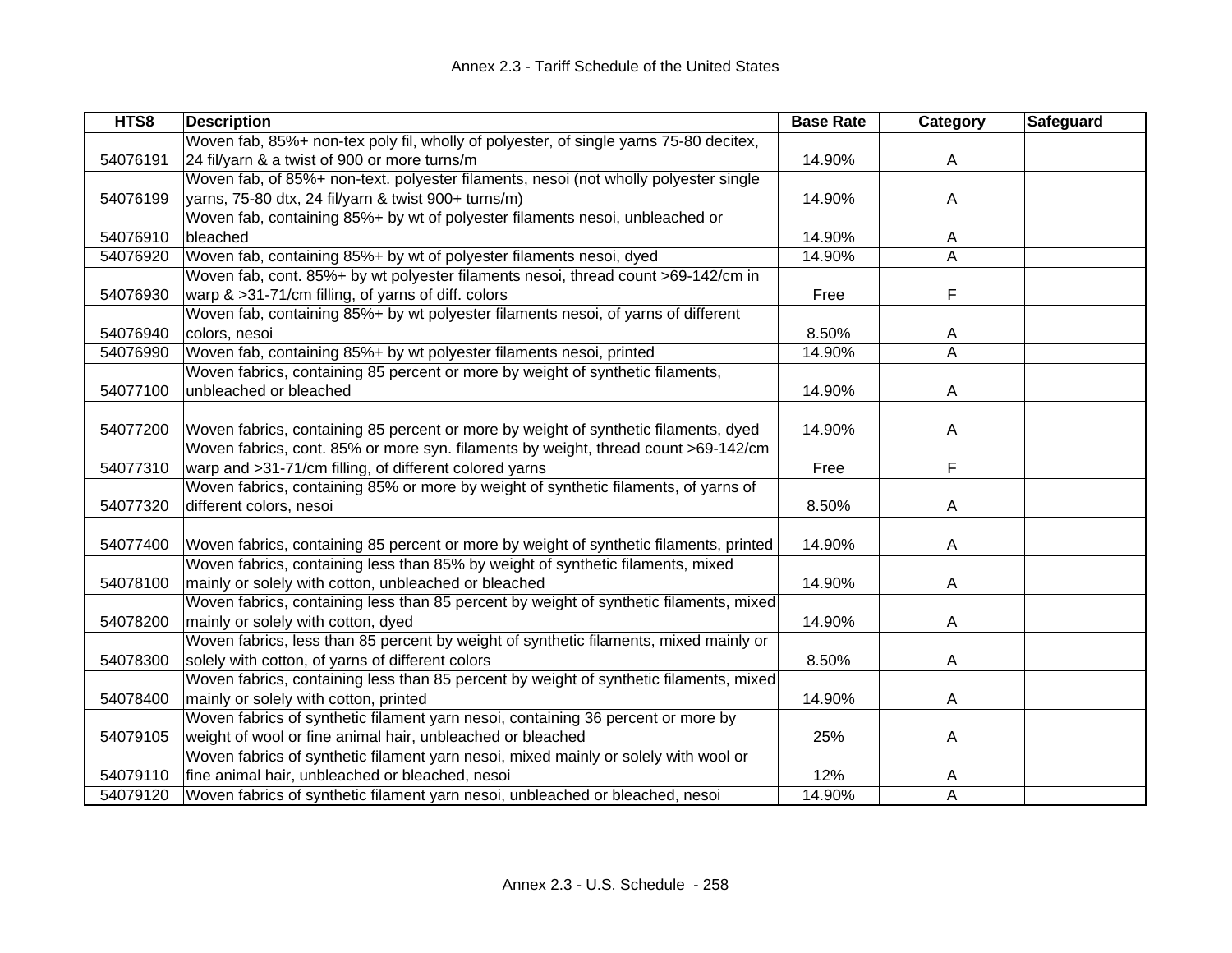| HTS8     | <b>Description</b>                                                                        | <b>Base Rate</b> | <b>Category</b> | <b>Safeguard</b> |
|----------|-------------------------------------------------------------------------------------------|------------------|-----------------|------------------|
|          | Woven fabrics of synthetic filament yarn nesoi, containing 36 percent or more by          |                  |                 |                  |
| 54079205 | weight of wool or fine animal hair, dyed                                                  | 25%              | A               |                  |
|          | Woven fabrics of synthetic filament yarn nesoi, mixed mainly or solely with wool or       |                  |                 |                  |
| 54079210 | fine animal hair, cont. < 36% wool/fine animal hair, dyed                                 | 12%              | A               |                  |
| 54079220 | Woven fabrics of synthetic filament yarn nesoi, dyed, nesoi                               | 14.90%           | A               |                  |
|          | Woven fabrics of synthetic filament yarn nesoi, containing 36% or more by weight of       |                  |                 |                  |
| 54079305 | wool or fine animal hair, of yarns of different colors                                    | 25%              | A               |                  |
|          | Woven fabrics of synthetic filament yarn nesoi, mixed mainly or solely with wool or       |                  |                 |                  |
| 54079310 | fine animal hair, of yarns of different colors, nesoi                                     | 12%              | A               |                  |
|          | Woven fabrics, cont. 85% or more of man-made filaments, thread count >69-142/cm           |                  |                 |                  |
| 54079315 | warp and >31-71/cm filling, of different colored yarns                                    | Free             | F               |                  |
|          |                                                                                           |                  |                 |                  |
| 54079320 | Woven fabrics of synthetic filament yarn nesoi, of yarns of different colors, nesoi       | 12%              | A               |                  |
|          | Woven fabrics of synthetic filament yarn nesoi, containing 36 percent or more by          |                  |                 |                  |
| 54079405 | weight of wool or fine animal hair, printed                                               | Free             | F               |                  |
|          | Woven fabrics of synthetic filament yarn nesoi, mixed mainly/solely with wool/fine        |                  |                 |                  |
| 54079410 | animal hair, contain < 36% wool/fine animal hair, printed                                 | 12%              | A               |                  |
| 54079420 | Woven fabrics of synthetic filament yarn nesoi, printed, nesoi                            | 14.90%           | A               |                  |
| 54081000 | Woven fabrics obtained from high tenacity yarn, of viscose rayon                          | 14.90%           | A               |                  |
|          | Woven fabrics, containing 85 percent or more by weight of artificial filament or strip or |                  |                 |                  |
| 54082100 | the like, unbleached or bleached                                                          | 14.90%           | A               |                  |
|          | Woven fabric, 85%+ artificial filament or strip or the like, dyed, of cuprammonium        |                  |                 |                  |
| 54082210 | rayon                                                                                     | 14.90%           | Α               |                  |
|          | Woven fabric, 85%+ artificial filament or strip or the like, dyed, not of cuprammonium    |                  |                 |                  |
| 54082290 | rayon, nesoi                                                                              | 14.90%           | A               |                  |
|          | Woven fabric, 85%+ artificial filament/strip, of yarns of different colors,> 69-142 warp  |                  |                 |                  |
| 54082311 | & > 31-71 filling yarns, of cupra/rayon, nesoi                                            | Free             | F               |                  |
|          | Woven fabric, 85%+ artificial filament/strip, of yarns of different colors,> 69-142 warp  |                  |                 |                  |
| 54082319 | & > 31-71 filling yarns, not of cupra/rayon, nesoi                                        | Free             | F               |                  |
|          | Woven fabric, 85%+ artificial filament/strip, of yarns of different colors, not 69-142    |                  |                 |                  |
| 54082321 | warp & 31-71 filling yarns, of cupra/rayon, nesoi                                         | 12%              | A               |                  |
|          | Woven fabric, 85%+ artificial filament/strip, of yarns of different colors, not 69-142    |                  |                 |                  |
| 54082329 | warp & 31-71 filling yarns, not of cupra/rayon, nesoi                                     | 12%              | A               |                  |
|          |                                                                                           |                  |                 |                  |
| 54082410 | Woven fabric, 85%+ artificial filament/strip, printed, of cuprammonium rayon, nesoi       | 12%              | A               |                  |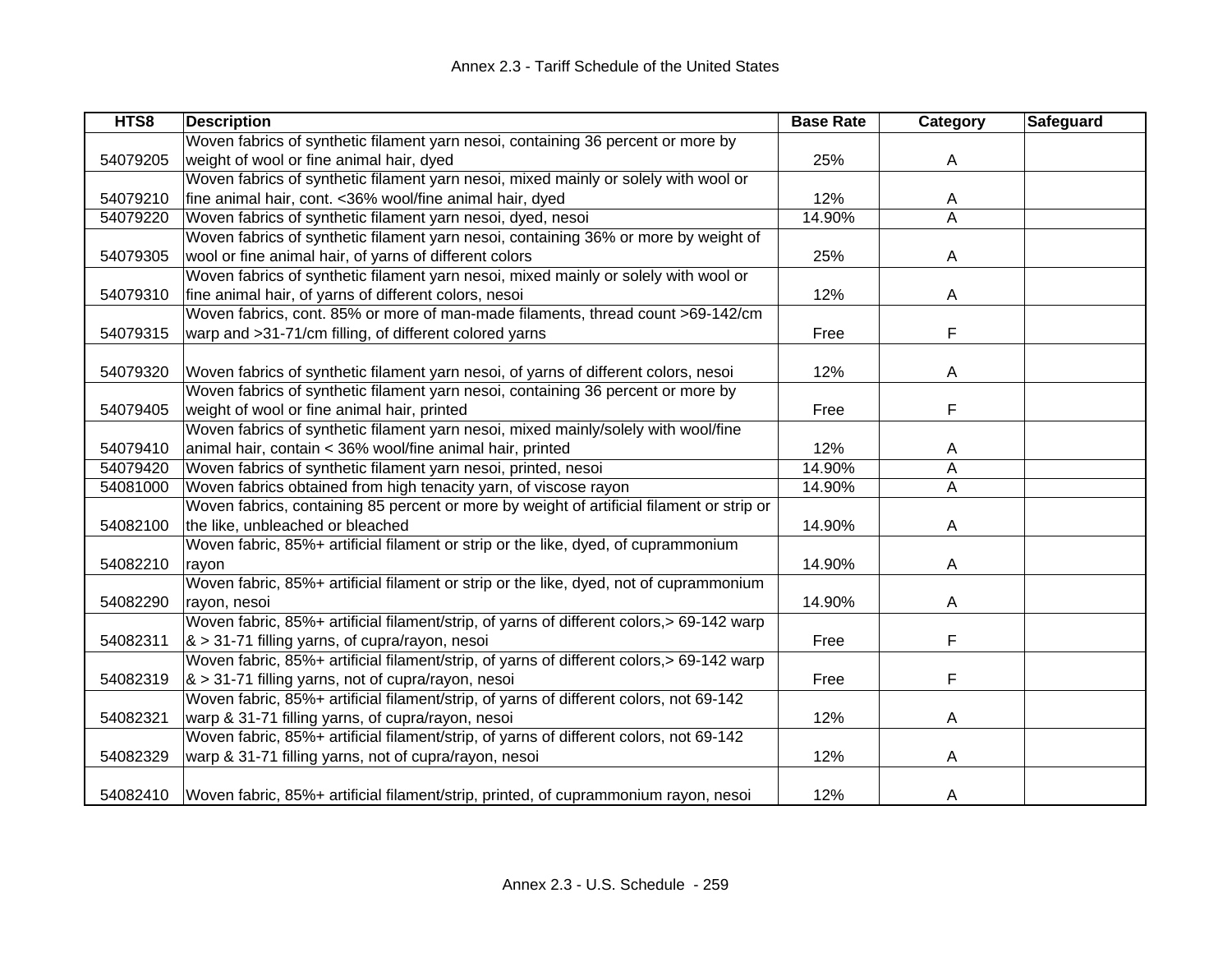| HTS8     | <b>Description</b>                                                                        | <b>Base Rate</b> | Category                | Safeguard |
|----------|-------------------------------------------------------------------------------------------|------------------|-------------------------|-----------|
|          | Woven fabric, 85%+ artificial filament/strip, printed, not of cuprammonium rayon,         |                  |                         |           |
| 54082490 | nesoi                                                                                     | 12%              | A                       |           |
|          | Woven fabrics of artificial filament yarn nesoi, containing 36 percent or more by wt of   |                  |                         |           |
| 54083105 | wool or fine animal hair, unbleached or bleached                                          | 25%              | A                       |           |
|          | Woven fabrics of artificial filament yarn nesoi, mixed mainly or solely with wool or fine |                  |                         |           |
| 54083110 | animal hair, unbleached or bleached, nesoi                                                | 12%              | A                       |           |
| 54083120 | Woven fabrics of artificial filament yarn nesoi, unbleached or bleached, nesoi            | 14.90%           | A                       |           |
|          | Woven fabrics of artificial filament yarn nesoi, containing 36 percent or more by wt of   |                  |                         |           |
| 54083205 | wool or fine animal hair, dyed                                                            | 19.70%           | A                       |           |
|          | Woven fabrics of artificial filament yarn nesoi, mixed mainly or solely with wool or fine |                  |                         |           |
| 54083210 | animal hair, dyed, nesoi                                                                  | 12%              | Α                       |           |
|          | Woven fabrics of artificial filament yarn nesoi, dyed, 30 percent or more by wt of silk   |                  |                         |           |
| 54083230 | or silk waste, valued over \$33/kg                                                        | 6.90%            | A                       |           |
| 54083290 | Woven fabrics of artificial filament yarn nesoi, dyed, nesoi                              | 15%              | $\overline{\mathsf{A}}$ |           |
|          | Woven fabrics of artificial filament yarn nesoi, containing 36% or more by wt of wool     |                  |                         |           |
| 54083305 | or fine animal hair, of yarns of different colors                                         | 19.60%           | A                       |           |
|          | Woven fabrics of artificial filament yarn nesoi, mixed mainly or solely with wool or fine |                  |                         |           |
| 54083310 | animal hair, of yarns of different colors, nesoi                                          | 12%              | A                       |           |
|          |                                                                                           |                  |                         |           |
|          | Woven fabrics cont. 85% or more mm filaments nesoi, thread count > 69-142/cm              | 12.3 cents/kg    |                         |           |
| 54083315 | warp and > 31-71/cm filling, of different colored yarns                                   | $+11.4%$         | Α                       |           |
|          | Woven fabrics of artificial filament yarn nesoi, of yarns of different colors, 30 percent |                  |                         |           |
| 54083330 | or more of silk or silk waste, valued over \$33/kg                                        | 6.90%            | A                       |           |
| 54083390 | Woven fabrics of artificial filament yarn nesoi, of yarns of different colors, nesoi      | 12%              | A                       |           |
|          | Woven fabrics of artificial filament yarn nesoi, containing 36 percent or more by         |                  |                         |           |
| 54083405 | weight of wool or fine animal hair, printed                                               | Free             | F                       |           |
|          | Woven fabrics of artificial filament yarn nesoi, mixed mainly or solely with wool or fine |                  |                         |           |
| 54083410 | animal hair, printed, nesoi                                                               | 12%              | A                       |           |
|          | Woven fabrics of artificial filament yarn nesoi, printed, 30 percent or more by weight of |                  |                         |           |
| 54083430 | silk or silk waste, valued over \$33/kg                                                   | Free             | F                       |           |
| 54083490 | Woven fabrics of artificial filament yarn nesoi, printed, nesoi                           | 12%              | Α                       |           |
| 55011000 | Synthetic filament tow of nylon or other polyamides                                       | 7.50%            | Α                       |           |
| 55012000 | Synthetic filament tow of polyesters                                                      | 7.50%            | А                       |           |
| 55013000 | Synthetic filament tow of acrylic or modacrylic                                           | 7.50%            | Α                       |           |
| 55019000 | Synthetic filament tow, nesoi                                                             | 7.50%            | А                       |           |
| 55020000 | Artificial filament tow                                                                   | 7.50%            | A                       |           |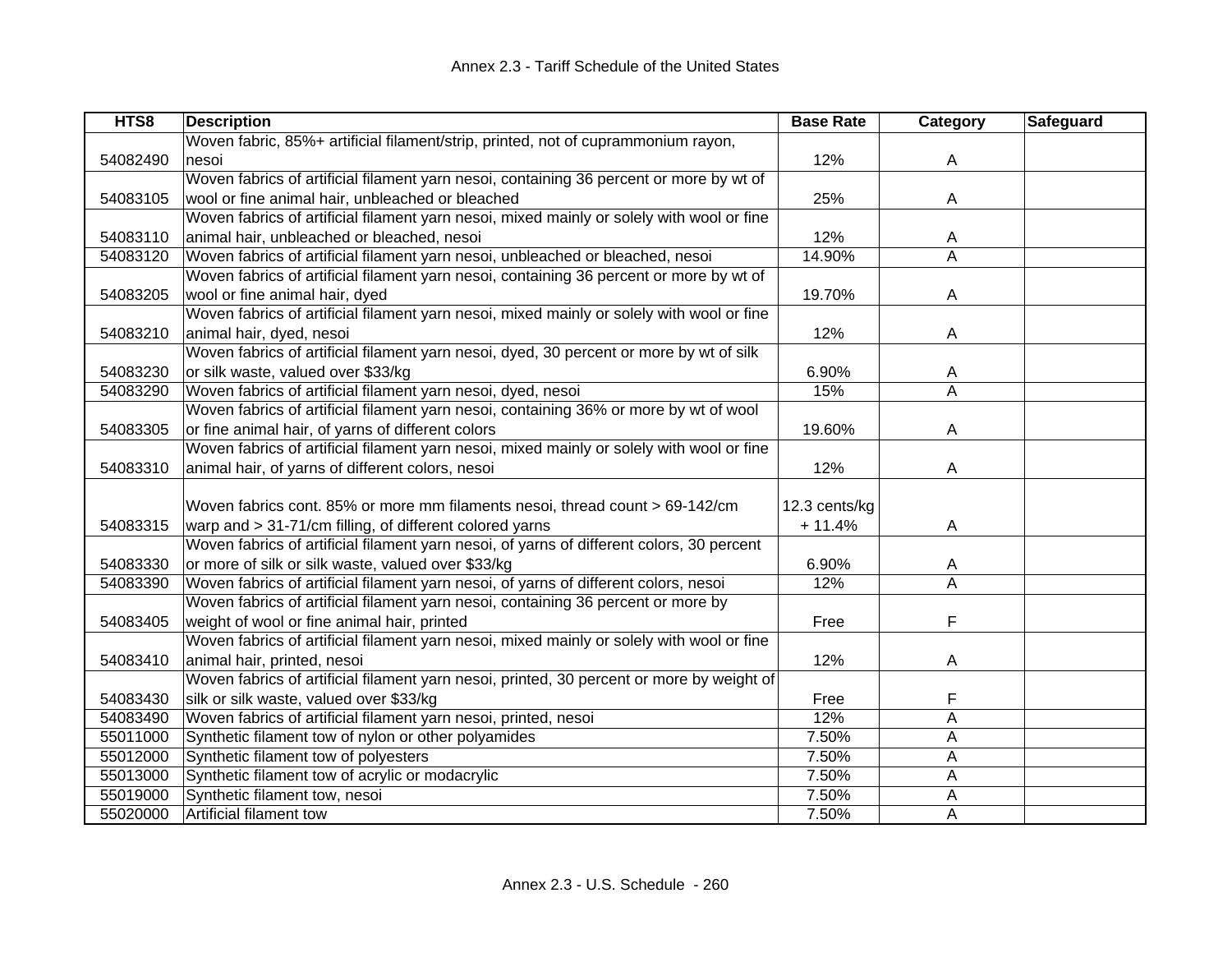| HTS8     | <b>Description</b>                                                                      | <b>Base Rate</b> | Category                | Safeguard |
|----------|-----------------------------------------------------------------------------------------|------------------|-------------------------|-----------|
|          | Synthetic staple fibers, n/carded, combed or otherwise processed for spinning, of       |                  |                         |           |
| 55031010 | nylon/other polyamides, cont 10% or more by wt of nylon 12                              | Free             | F                       |           |
|          | Synthetic staple fibers, n/carded, combed or otherwise processed for spinning, of       |                  |                         |           |
| 55031090 | nylon or other polyamides, nesoi                                                        | 4.30%            | A                       |           |
|          | Synthetic staple fibers, not carded, combed or otherwise processed for spinning, of     |                  |                         |           |
| 55032000 | polyesters                                                                              | 4.30%            | Α                       |           |
|          | Synthetic (acrylic or modacrylic) staple fibers, not carded, combed or otherwise        |                  |                         |           |
| 55033000 | processed for spinning                                                                  | 4.30%            | Α                       |           |
|          | Synthetic staple fibers, not carded, combed or otherwise processed for spinning, of     |                  |                         |           |
| 55034000 | polypropylene                                                                           | 4.30%            | Α                       |           |
|          | Synthetic staple fibers, not carded, combed or otherwise processed for spinning, of     |                  |                         |           |
| 55039010 | vinyon                                                                                  | Free             | F                       |           |
|          | Synthetic staple fibers, not carded, combed or otherwise processed for spinning,        |                  |                         |           |
| 55039090 | nesoi                                                                                   | 4.30%            | A                       |           |
|          | Artificial staple fibers, not carded, combed or otherwise processed for spinning, of    |                  |                         |           |
| 55041000 | viscose rayon                                                                           | 4.30%            | Α                       |           |
|          | Artificial staple fibers, not carded, combed or otherwise processed for spinning, other |                  |                         |           |
| 55049000 | than of viscose rayon                                                                   | 4.30%            | A                       |           |
| 55051000 | Waste (including noils, yarn waste and garnetted stock) of synthetic fibers             | Free             | F                       |           |
| 55052000 | Waste (including noils, yarn waste and garnetted stock) of artificial fibers            | Free             | $\overline{\mathsf{F}}$ |           |
|          | Synthetic staple fibers, carded, combed or otherwise processed for spinning, of nylon   |                  |                         |           |
| 55061000 | or other polyamides                                                                     | 5%               | Α                       |           |
|          | Synthetic staple fibers, carded, combed or otherwise processed for spinning, of         |                  |                         |           |
| 55062000 | polyesters                                                                              | 5.70%            | Α                       |           |
|          | Synthetic (acrylic or modacrylic) staple fibers, carded, combed or otherwise processed  |                  |                         |           |
| 55063000 | for spinning                                                                            | 5%               | Α                       |           |
|          |                                                                                         |                  |                         |           |
| 55069000 | Synthetic staple fibers, carded, combed or otherwise processed for spinning, nesoi      | 5%               | A                       |           |
| 55070000 | Artificial staple fibers, carded, combed or otherwise processed for spinning            | 5%               | А                       |           |
| 55081000 | Sewing thread of synthetic staple fibers, whether or not put up for retail sale         | 11.40%           | Α                       |           |
| 55082000 | Sewing thread of artificial staple fibers, whether or not put up for retail sale        | 11%              | А                       |           |
|          | Yarn (other than sewing thread) containing 85% or more by weight of nylon/polyamide     |                  |                         |           |
| 55091100 | staple fibers, singles, not put up for retail sale                                      | 9.40%            | A                       |           |
|          | Yarn (other than sewing thread) cont. 85% or more by weight of nylon/polyamide          |                  |                         |           |
| 55091200 | staple fibers, multiple or cabled, not put up for retail sale                           | 10.60%           | A                       |           |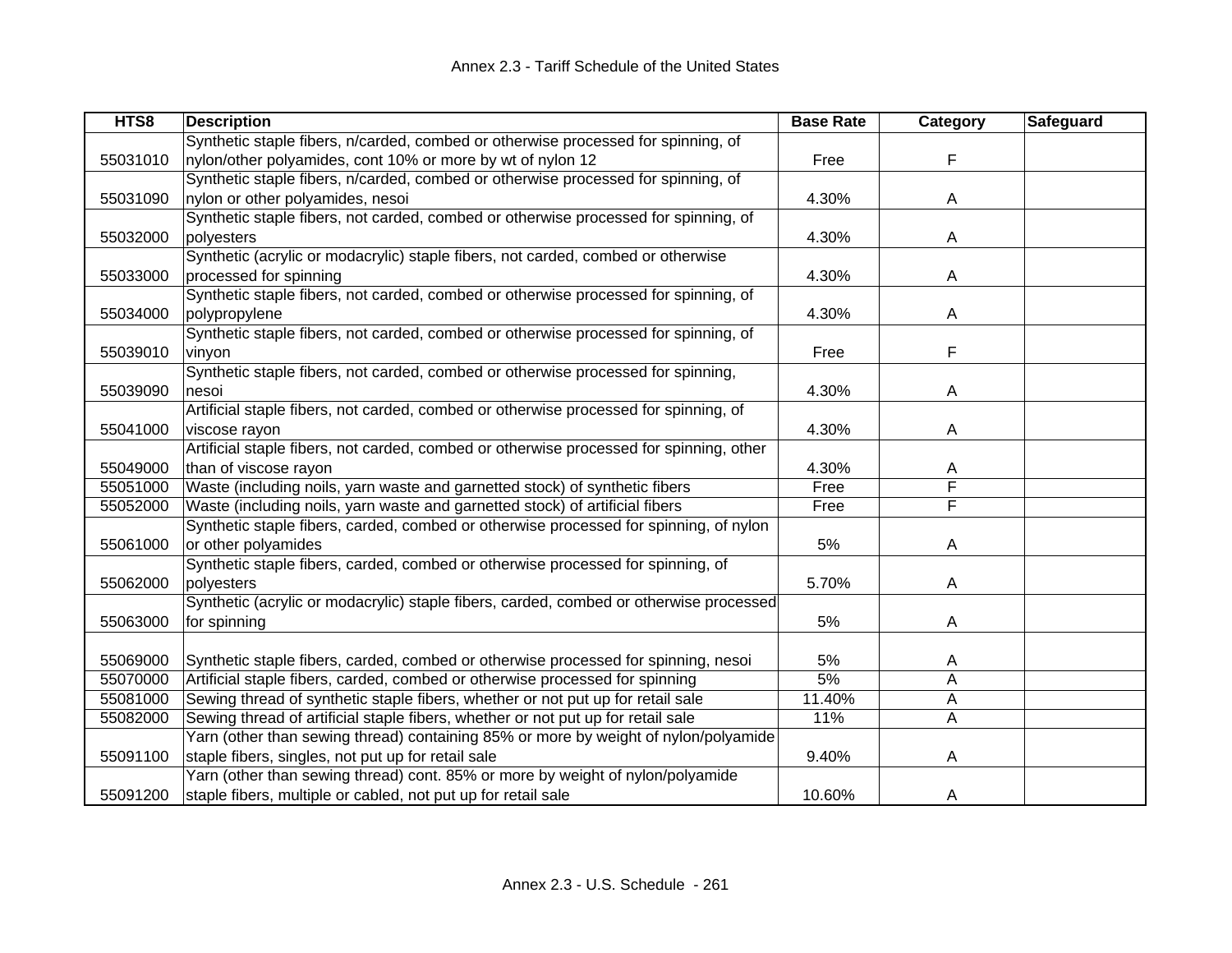| HTS8     | <b>Description</b>                                                                         | <b>Base Rate</b> | Category | Safeguard |
|----------|--------------------------------------------------------------------------------------------|------------------|----------|-----------|
|          | Yarn (other than sewing thread) containing 85% or more by weight of polyester staple       |                  |          |           |
| 55092100 | fibers, singles, not put up for retail sale                                                | 9.70%            | A        |           |
|          | Yarn (other than sewing thread) cont. 85% or more by weight of polyester staple            |                  |          |           |
| 55092200 | fibers, multiple or cabled, not put up for retail sale                                     | 10.60%           | A        |           |
|          | Yarn (not sewing thread) cont. 85% or more by weight of acrylic or modacrylic staple       |                  |          |           |
| 55093100 | fibers, singles, not put up for retail sale                                                | 9%               | A        |           |
|          | Yarn (not sewing thread) cont. 85% or more by wt. of acrylic or modacrylic staple          |                  |          |           |
| 55093200 | fibers, multiple or cabled, not put up for retail sale                                     | 10%              | A        |           |
|          | Yarn (other than sewing thread) containing 85% or more by weight of synthetic staple       |                  |          |           |
| 55094100 | fibers nesoi, singles, not put up for retail sale                                          | 9%               | A        |           |
|          | Yarn (other than sewing thread) cont. 85% or more by weight of synthetic staple fibers     |                  |          |           |
| 55094200 | nesoi, multiple or cabled, not put up for retail sale                                      | 7%               | A        |           |
|          | Yarn (not sewing thread) of polyester staple fibers mixed mainly/solely with artificial    |                  |          |           |
| 55095130 | staple fibers, single, not put up for retail sale                                          | 9.70%            | A        |           |
|          | Yarn (not sewing thread) of polyester staple fibers mixed mainly/solely with artificial    |                  |          |           |
| 55095160 | staple fibers, multiple, not put up for retail sale                                        | 10.60%           | A        |           |
|          | Yarn (other than sewing thread) of polyester staple fibers mixed mainly/solely with        |                  |          |           |
| 55095200 | wool or fine animal hair, not put up for retail sale                                       | 12%              | A        |           |
|          | Yarn (other than sewing thread) of polyester staple fibers mixed mainly or solely with     |                  |          |           |
| 55095300 | cotton, not put up for retail sale                                                         | 13.20%           | Α        |           |
|          | Yarn (other than sewing thread) of polyester staple fibers nesoi, not put up for retail    |                  |          |           |
| 55095900 | sale                                                                                       | 13.20%           | Α        |           |
|          | Yarn (other than sewing thread) of acrylic or modacrylic staple fibers mixed with wool     |                  |          |           |
| 55096100 | or fine animal hair, not put up for retail sale                                            | 13.20%           | A        |           |
|          | Yarn (other than sewing thread) of acrylic or modacrylic staple fibers mixed mainly or     |                  |          |           |
| 55096200 | solely with cotton, not put up for retail sale                                             | 12%              | A        |           |
|          | Yarn (not sew thread) of acrylic/modacrylic staple fibers mixed mainly/solely w/artificial |                  |          |           |
| 55096920 | staple fibers, singles, not for retail sale                                                | 9%               | A        |           |
|          | Yarn (not sewing thread) of acrylic/modacrylic staple fiber mixed mainly/solely            |                  |          |           |
| 55096940 | w/artificial staple fiber, multiple or cabled, not retail sale                             | 10%              | Α        |           |
|          | Yarn (other than sewing thread) of acrylic or modacrylic staple fibers nesoi, not put up   |                  |          |           |
| 55096960 | for retail sale                                                                            | 13.20%           | A        |           |
|          | Yarn (other than sewing thread) of synthetic staple fibers mixed mainly or solely with     |                  |          |           |
| 55099100 | wool or fine animal hair, not put up for retail sale                                       | 12%              | A        |           |
|          | Yarn (other than sewing thread) of synthetic staple fibers mixed mainly or solely with     |                  |          |           |
| 55099200 | cotton, not put up for retail sale                                                         | 7.50%            | A        |           |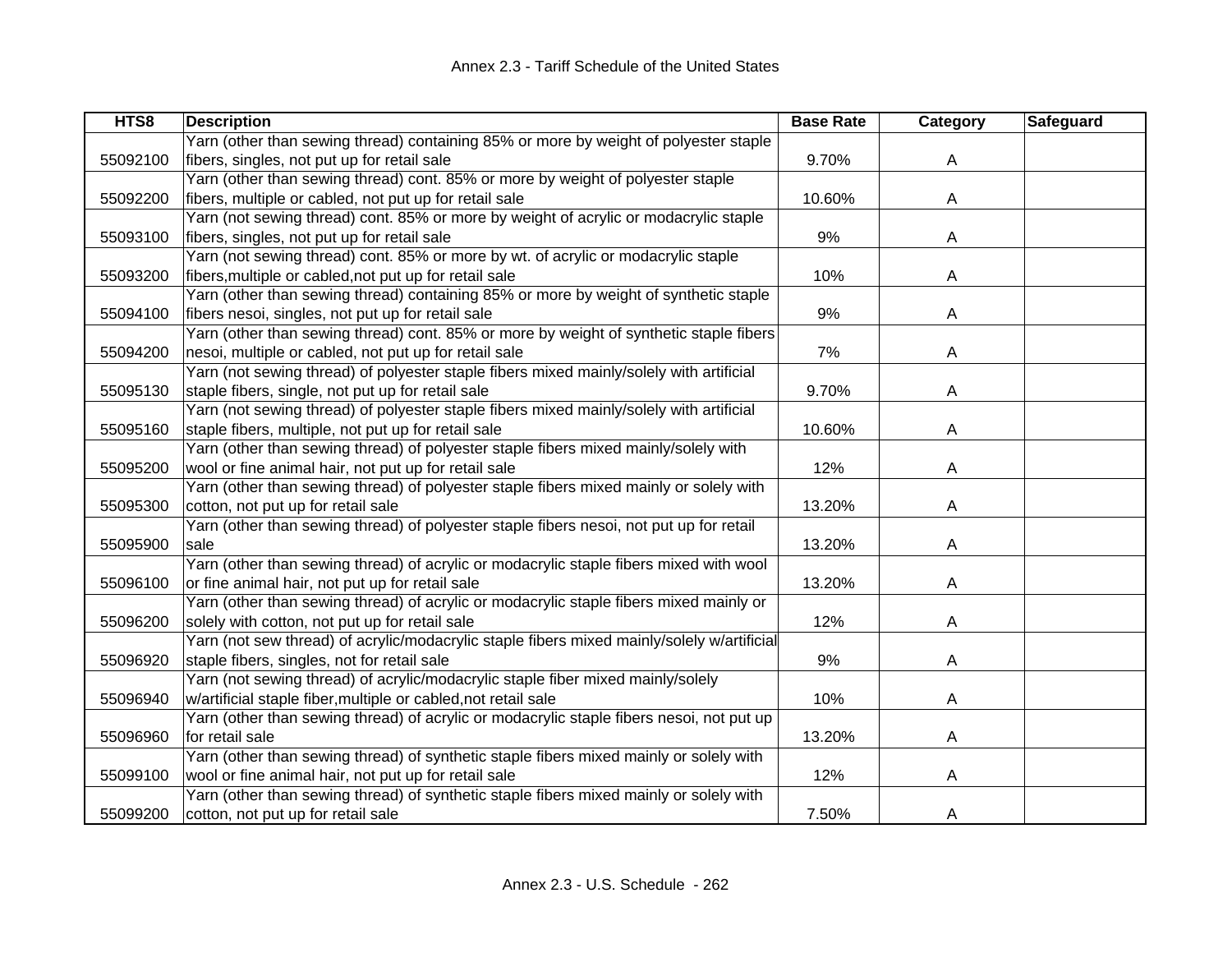| HTS8     | <b>Description</b>                                                                       | <b>Base Rate</b> | <b>Category</b> | <b>Safeguard</b> |
|----------|------------------------------------------------------------------------------------------|------------------|-----------------|------------------|
|          | Yarn (not sewing thread) of synthetic staple fibers nesoi, mixed mainly/solely           |                  |                 |                  |
| 55099920 | w/artificial staple fibers, singles, not for retail sale                                 | 9%               | A               |                  |
|          | Yarn (not sewing thread) of synthetic staple fibers nesoi, mixed mainly/solely           |                  |                 |                  |
| 55099940 | w/artificial staple fibers, multiple, not for retail sale                                | 10.60%           | A               |                  |
|          | Yarn (other than sewing thread) of synthetic staple fibers nesoi, not put up for retail  |                  |                 |                  |
| 55099960 | sale                                                                                     | 13.20%           | A               |                  |
|          | Yarn (other than sewing thread) containing 85% or more by weight of artificial staple    |                  |                 |                  |
| 55101100 | fibers, singles, not put up for retail sale                                              | 9%               | A               |                  |
|          | Yarn (other than sewing thread) cont. 85% or more by weight of artificial staple fibers, |                  |                 |                  |
| 55101200 | multiple or cabled, not put up for retail sale                                           | 10.60%           | A               |                  |
|          | Yarn (other than sewing thread) of artificial staple fibers mixed mainly or solely with  |                  |                 |                  |
| 55102000 | wool or fine animal hair, not put up for retail sale                                     | 10.20%           | A               |                  |
|          | Yarn (other than sewing thread) of artificial staple fibers mixed mainly or solely with  |                  |                 |                  |
| 55103000 | cotton, not put up for retail sale                                                       | 7.50%            | A               |                  |
|          | Yarn (other than sewing thread) of artificial staple fibers mixed mainly/solely with     |                  |                 |                  |
| 55109020 | synthetic staple fibers, singles, not for retail sale                                    | 9%               | Α               |                  |
|          | Yarn (other than sewing thread) of artificial staple fibers mixed mainly/solely with     |                  |                 |                  |
| 55109040 | synthetic staple fibers, multiple, not for retail sale                                   | 10.60%           | A               |                  |
|          | Yarn (other than sewing thread) of artificial staple fibers nesoi, not put up for retail |                  |                 |                  |
| 55109060 | sale                                                                                     | 13.20%           | A               |                  |
|          | Yarn (other than sewing thread) of synthetic staple fibers, containing 85% or more by    |                  |                 |                  |
| 55111000 | weight of such fibers, put up for retail sale                                            | 7.50%            | Α               |                  |
|          | Yarn (other than sewing thread) of synthetic staple fibers, containing less than 85% by  |                  |                 |                  |
| 55112000 | weight of such fibers, put up for retail sale                                            | 7.50%            | A               |                  |
| 55113000 | Yarn (other than sewing thread) of artificial staple fibers, put up for retail sale      | 7.50%            | A               |                  |
|          | Woven fabrics containing 85% or more by weight of polyester staple fibers,               |                  |                 |                  |
| 55121100 | unbleached or bleached                                                                   | 12%              | A               |                  |
|          | Woven fabrics containing 85% or more by weight of polyester staple fibers, other than    |                  |                 |                  |
| 55121900 | unbleached or bleached                                                                   | 13.60%           | A               |                  |
|          | Woven fabrics containing 85% or more by weight of acrylic or modacrylic staple fibers,   |                  |                 |                  |
| 55122100 | unbleached or bleached                                                                   | 12%              | A               |                  |
|          | Woven fabrics containing 85% or more by weight of acrylic or modacrylic staple fibers,   |                  |                 |                  |
| 55122900 | other than unbleached or bleached                                                        | 12%              | A               |                  |
|          | Woven fabrics, containing 85% or more by weight of synthetic fibers nesoi,               |                  |                 |                  |
| 55129100 | unbleached or bleached                                                                   | 14.90%           | A               |                  |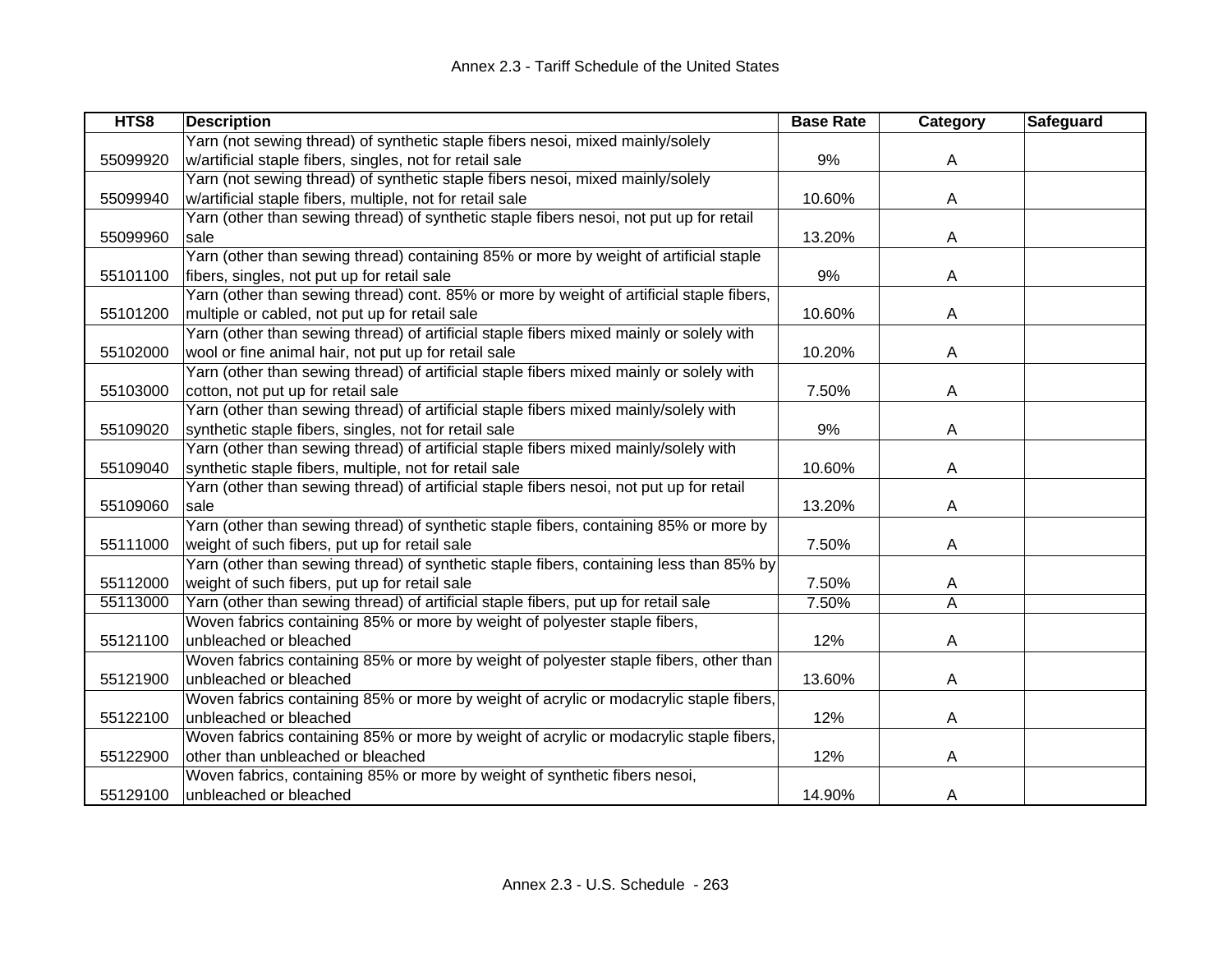| HTS8     | <b>Description</b>                                                                            | <b>Base Rate</b> | Category | Safeguard |
|----------|-----------------------------------------------------------------------------------------------|------------------|----------|-----------|
|          | Woven fabrics, containing 85% or more by weight of synthetic fibers nesoi, other than         |                  |          |           |
| 55129900 | unbleached or bleached                                                                        | 12%              | A        |           |
|          | Woven fabric of poly staple fiber,< 85% wt poly staple fibers, mixed mainly/solely            |                  |          |           |
| 55131100 | w/cotton, wt n/o 170 g/m2, plain weave, unbleached/bleached                                   | 14.90%           | A        |           |
|          | Woven 3-or 4-thread twill fabric of poly staple fib, < 85% poly staple fiber, mixed           |                  |          |           |
| 55131200 | mainly/solely w/cotton, wt n/o 170 g/m2, unbleached/bleached                                  | 14.90%           | A        |           |
|          | Woven fabrics of polyester staple fibers,< 85% polyester staple fibers, mixed                 |                  |          |           |
| 55131300 | mainly/solely w/cotton,n/o 170 g/m2,unbleached/bleached, nesoi                                | 14.90%           | Α        |           |
|          | Woven fabrics of synthetic staple fibers nesoi, < 85% by weight of such fibers, mixed         |                  |          |           |
| 55131900 | with cotton, n/o 170g/m2, unbleached or bleached                                              | 14.90%           | A        |           |
|          | Woven fabrics of polyester staple fibers, < 85% polyester staple fibers, mixed                |                  |          |           |
| 55132100 | mainly/solely w/cotton, not over 170 g/m2, plain weave, dyed                                  | 14.90%           | A        |           |
|          | Woven 3- or 4-thread twill fabric of poly staple fib, < 85% polyester staple fibers,          |                  |          |           |
| 55132200 | mixed mainly/solely w/cotton, n/o 170 g/m2, dyed                                              | 14.90%           | A        |           |
|          | Woven fabrics of polyester staple fibers, < 85% by wt polyester staple fibers, mixed          |                  |          |           |
| 55132300 | mainly/solely w/cotton, not over 170 g/m2, dyed, nesoi                                        | 14.90%           | A        |           |
|          | Woven fabrics of synthetic staple fibers nesoi, < 85% by wt of such fibers, mixed             |                  |          |           |
| 55132900 | mainly/solely w/cotton, weighing n/o 170g/m2, dyed, nesoi                                     | 14.90%           | A        |           |
|          | Woven fabrics of poly staple fib,< 85% polyester staple fibers, mixed mainly/solely           |                  |          |           |
| 55133100 | w/cotton, n/o 170 g/m2, plain weave, of yarns of dif. colors                                  | 14.90%           | A        |           |
|          | Woven 3-or 4-thread twill fabric of poly stple fib,< 85% poly stple fibers, mixed             |                  |          |           |
| 55133200 | mainly/solely w/cotton, n/o 170 g/m2, of yarns of dif. colors                                 | 14.90%           | A        |           |
|          | Woven fabrics of poly staple fib, < 85% by wt polyester staple fibers, mixed                  |                  |          |           |
| 55133300 | mainly/solely w/cotton, wt n/o 170 g/m2, of yarns of dif. colors                              | 14.90%           | Α        |           |
|          | Woven fabrics of synthetic staple fibers nesoi, < 85% by wt of such fibers, mixed             |                  |          |           |
| 55133900 | mainly/solely w/cotton, n/o 170g/m2, of dif. colored yarns                                    | 14.90%           | Α        |           |
|          | Printed plain weave fabrics of poly staple fib,< 85% by weight polyester staple fibers,       |                  |          |           |
| 55134100 | mixed mainly/solely with cotton, n/o 170g/m2                                                  | 14.90%           | A        |           |
|          | Printed 3-or 4-thread twill fabric of poly staple fib, incl cross twill, < 85% wt poly staple |                  |          |           |
| 55134200 | fibers, mixed mainly/solely w/cotton, n/o 170g/m2                                             | 13.60%           | A        |           |
|          | Printed woven fabrics of polyester staple fibers, < 85% by wt polyester staple fibers,        |                  |          |           |
| 55134300 | mixed mainly/solely with cotton, weighing n/o 170g/m2                                         | 14.90%           | A        |           |
|          | Printed woven fabrics of synthetic staple fibers nesoi, < 85% by weight of such fibers,       |                  |          |           |
| 55134900 | mixed mainly or solely with cotton, n/o 170g/m2                                               | 8.50%            | А        |           |
|          | Plain weave fabrics of poly staple fiber,< 85% wt polyester staple fibers, mixed              |                  |          |           |
| 55141100 | mainly/solely w/cotton, wt ov 170 g/m2, unbleached/bleached                                   | 14.90%           | A        |           |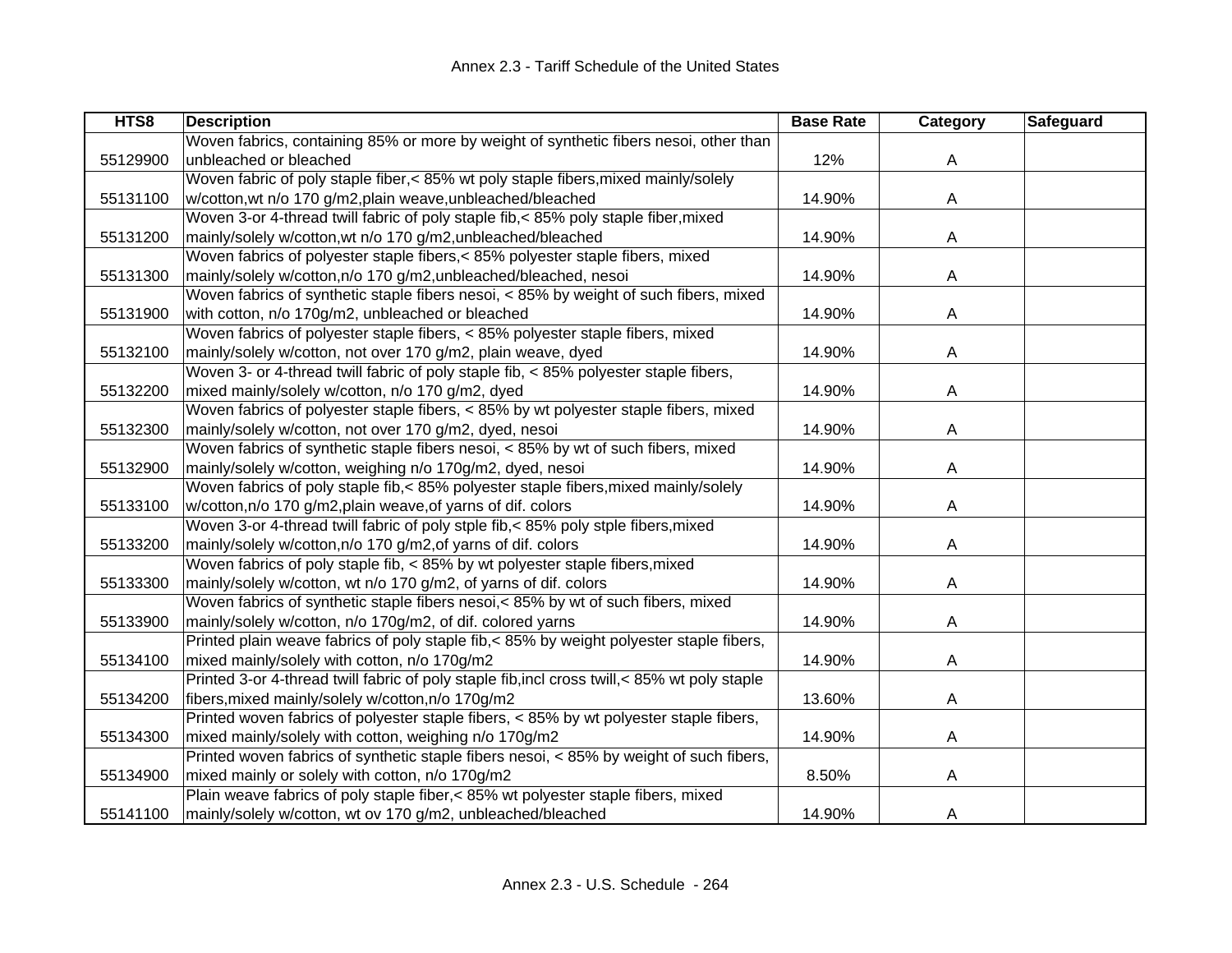| HTS8     | <b>Description</b>                                                                            | <b>Base Rate</b> | Category | Safeguard |
|----------|-----------------------------------------------------------------------------------------------|------------------|----------|-----------|
|          | Wov 3-or 4-thread twill fabric of poly staple fib, < 85% polyester staple fiber, mixed        |                  |          |           |
| 55141200 | mainly/solely w/cotton, ov 170 g/m2, unbleached/bleached                                      | 14.90%           | A        |           |
|          | Woven fabric of poly staple fiber, < 85% wt polyester staple fibers, mixed mainly/solely      |                  |          |           |
| 55141300 | w/cotton, over 170 g/m2, unbleached/bleached, nesoi                                           | 14.90%           | A        |           |
|          | Unbleached or bleached woven fabric of synthetic staple fibers nesoi, < 85% by wt of          |                  |          |           |
| 55141900 | such fibers, mixed mainly/solely w/cotton, over 170g/m2                                       | 8.50%            | Α        |           |
|          | Plain weave fabrics of polyester staple fiber, $< 85\%$ by wt polyester staple fibers,        |                  |          |           |
| 55142100 | mixed mainly/solely with cotton, over 170 g/m2, dyed                                          | 14.90%           | Α        |           |
|          | Wov 3-or 4-thread twill fabric of poly staple fib, incl cross twill, < 85% poly staple        |                  |          |           |
| 55142200 | fibers, mixed mainly/solely w/cotton, ov 170 g/m2, dyed                                       | 14.90%           | A        |           |
|          | Woven fabrics of polyester staple fib, < 85% by wt polyester staple fibers, mixed             |                  |          |           |
| 55142300 | mainly/solely w/cotton, over 170 g/m2, dyed, nesoi                                            | 14.90%           | A        |           |
|          | Dyed woven fabrics of synthetic staple fibers nesoi, < 85% by weight of such fibers,          |                  |          |           |
| 55142900 | mixed mainly or solely with cotton, over 170g/m2                                              | 12%              | A        |           |
|          | Plain weave fabrics of poly staple fiber, < 85% polyester staple fibers, mixed                |                  |          |           |
| 55143100 | mainly/solely with cotton, ov 170 g/m2, of yarns of dif. colors                               | 14.90%           | Α        |           |
|          | Woven 3-or 4-thread twill fabric of poly staple fib, $<$ 85% poly staple fibers, mixed        |                  |          |           |
| 55143200 | mainly/solely w/cotton,ov 170 g/m2,of yarn of dif. colors                                     | 14.90%           | A        |           |
|          | Woven fabrics of poly staple fiber,< 85% polyester staple fibers, mixed mainly/solely         |                  |          |           |
| 55143300 | w/cotton, ov 170 g/m2, of yarns of different colors, nesoi                                    | 12%              | A        |           |
|          | Woven fabrics of synthetic staple fibers nesoi, < 85% by wt of such fibers, mixed             |                  |          |           |
| 55143900 | mainly/solely w/cotton, ov 170g/m2, of dif. colored yarns                                     | Free             | F        |           |
|          | Printed plain weave fabrics of polyester staple fiber, < 85% by wt polyester staple           |                  |          |           |
| 55144100 | fibers, mixed mainly or solely with cotton, over 170g/m2                                      | 14.90%           | A        |           |
|          | Printed 3-or 4-thread twill fab of poly staple fib, incl cross twill, < 85% by wt poly staple |                  |          |           |
| 55144200 | fibers, mixed mainly/solely w/cotton, ov 170g/m                                               | 14.90%           | Α        |           |
|          | Printed woven fabrics of polyester staple fiber, < 85% by wt polyester staple fibers,         |                  |          |           |
| 55144300 | mixed mainly/solely with cotton, over 170g/m2, nesoi                                          | Free             | F        |           |
|          | Printed woven fabrics of synthetic staple fibers nesoi, < 85% by weight of such fibers,       |                  |          |           |
| 55144900 | mixed mainly or solely with cotton, over 170g/m2                                              | 8.50%            | Α        |           |
|          | Woven fabrics of polyester staple fibers, mixed mainly or solely with viscose rayon           |                  |          |           |
| 55151100 | staple fibers, nesoi                                                                          | 14.90%           | A        |           |
|          | Woven fabrics of polyester staple fibers, mixed mainly or solely with man-made                |                  |          |           |
| 55151200 | filaments, nesoi                                                                              | 12%              | A        |           |
|          | Woven fabrics of polyester staple fibers, containing 36 percent or more by weight of          |                  |          |           |
| 55151305 | wool or fine animal hair, nesoi                                                               | 25%              | A        |           |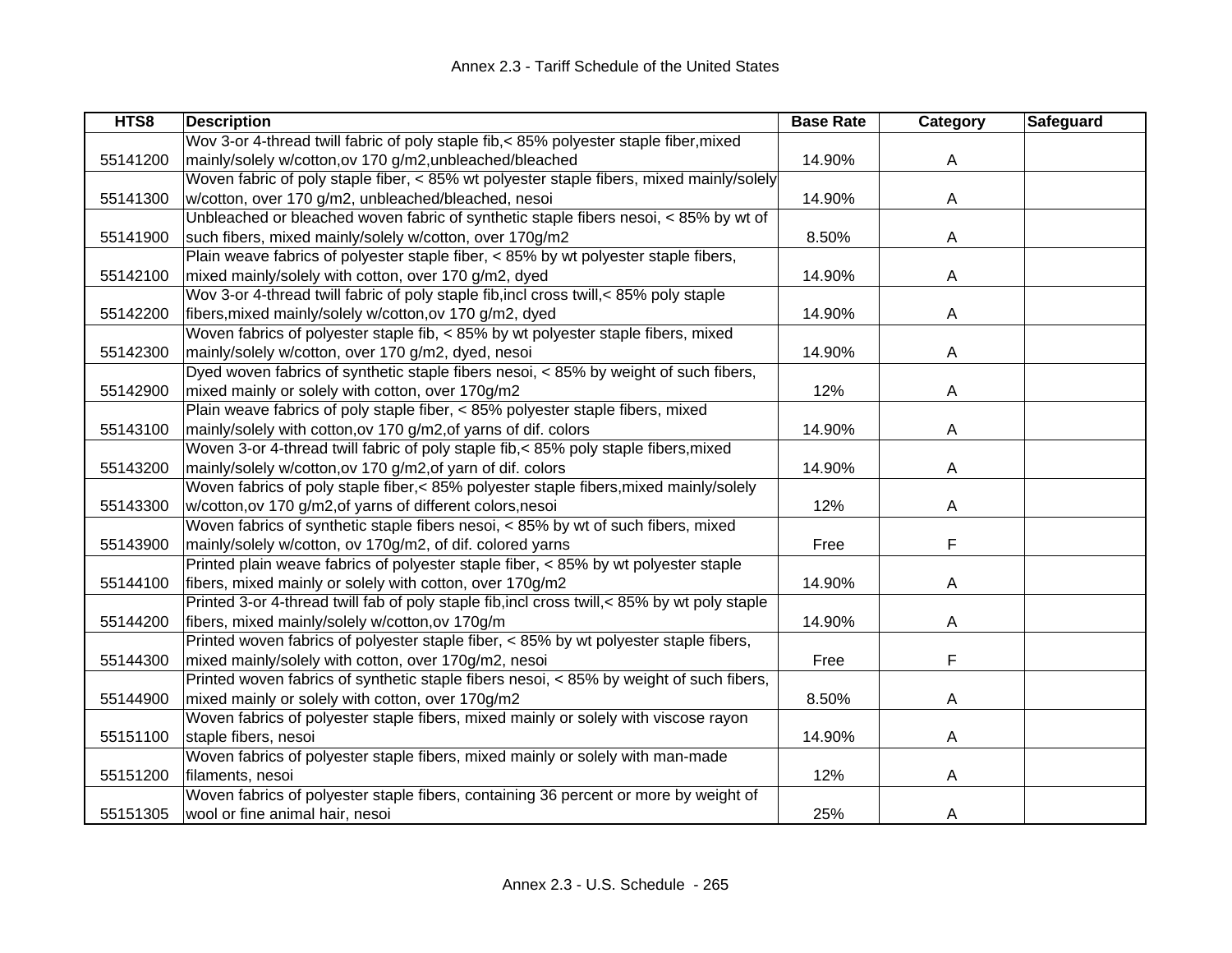| HTS8     | <b>Description</b>                                                                       | <b>Base Rate</b> | Category                | Safeguard |
|----------|------------------------------------------------------------------------------------------|------------------|-------------------------|-----------|
|          | Woven fabrics of polyester staple fibers, mixed mainly or solely with wool or fine       |                  |                         |           |
| 55151310 | animal hair, nesoi                                                                       | 12%              | A                       |           |
| 55151900 | Woven fabrics of polyester staple fibers, nesoi                                          | 12%              | Ā                       |           |
|          | Woven fabrics of acrylic or modacrylic staple fibers, mixed mainly or solely with man-   |                  |                         |           |
| 55152100 | made filaments, nesoi                                                                    | Free             | F                       |           |
|          | Woven fabrics of acrylic or modacrylic staple fibers, containing 36% or more by weight   |                  |                         |           |
| 55152205 | of wool or fine animal hair, nesoi                                                       | 20.10%           | A                       |           |
|          | Woven fabrics of acrylic or modacrylic staple fibers, mixed mainly or solely with wool   |                  |                         |           |
| 55152210 | or fine animal hair, nesoi                                                               | 12%              | A                       |           |
| 55152900 | Woven fabrics of acrylic or modacrylic staple fibers, nesoi                              | Free             | $\overline{\mathsf{F}}$ |           |
|          | Woven fabrics of synthetic staple fibers (not polyester/acrylic or modacrylic staple     |                  |                         |           |
| 55159100 | fiber) mixed mainly/solely w/man-made filaments, nesoi                                   | 12%              | A                       |           |
|          | Woven fabrics of synthetic staple fibers (not polyester/acrylic or modacrylic staple     |                  |                         |           |
| 55159205 | fiber) contain 36% or more wool/fine animal hair, nesoi                                  | 25%              | A                       |           |
|          | Woven fabrics of synthetic staple fibers (not polyester/acrylic/modacrylic staple fiber) |                  |                         |           |
| 55159210 | mixed mainly/solely w/wool/fine animal hair, nesoi                                       | 12%              | A                       |           |
|          | Woven fabrics of synthetic staple fibers (not of polyester, acrylic or modacrylic staple |                  |                         |           |
| 55159900 | fibers), nesoi                                                                           | 8.50%            | A                       |           |
|          | Woven fabrics of artificial staple fibers, containing 85% or more by weight of such      |                  |                         |           |
| 55161100 | fibers, unbleached or bleached                                                           | 14.90%           | A                       |           |
|          | Woven fabrics of artificial staple fibers, containing 85% or more by weight of such      |                  |                         |           |
| 55161200 | fibers, dyed                                                                             | 14.90%           | A                       |           |
|          | Woven fabrics of artificial staple fibers, containing 85% or more by weight of such      |                  |                         |           |
| 55161300 | fibers, of yarns of different colors                                                     | 14.90%           | Α                       |           |
|          | Woven fabrics of artificial staple fibers, containing 85% or more by weight of such      |                  |                         |           |
| 55161400 | fibers, printed                                                                          | 10%              | Α                       |           |
|          | Woven fabrics of artificial staple fibers, < 85% by weight of such fibers, mixed         |                  |                         |           |
| 55162100 | mainly/solely with man-made filaments, unbleached/bleached                               | 14.90%           | A                       |           |
|          | Woven fabrics of artificial staple fibers, < 85% by weight of such fibers, mixed         |                  |                         |           |
| 55162200 | mainly/solely with man-made filaments, dyed                                              | 14.90%           | Α                       |           |
|          | Woven fabrics of artificial staple fibers, < 85% by wt of such fibers, mixed             |                  |                         |           |
| 55162300 | mainly/solely w/man-made filaments, of different colored yarns                           | 8.50%            | A                       |           |
|          | Woven fabrics of artificial staple fibers, < 85% by weight of such fibers, mixed mainly  |                  |                         |           |
| 55162400 | or solely with man-made filaments, printed                                               | 14.90%           | A                       |           |
|          | Woven fabrics of artificial staple fibers, < 85% of such fibers, containing 36% or more  |                  |                         |           |
| 55163105 | of wool or fine animal hair, unbleached or bleached                                      | 19.80%           | A                       |           |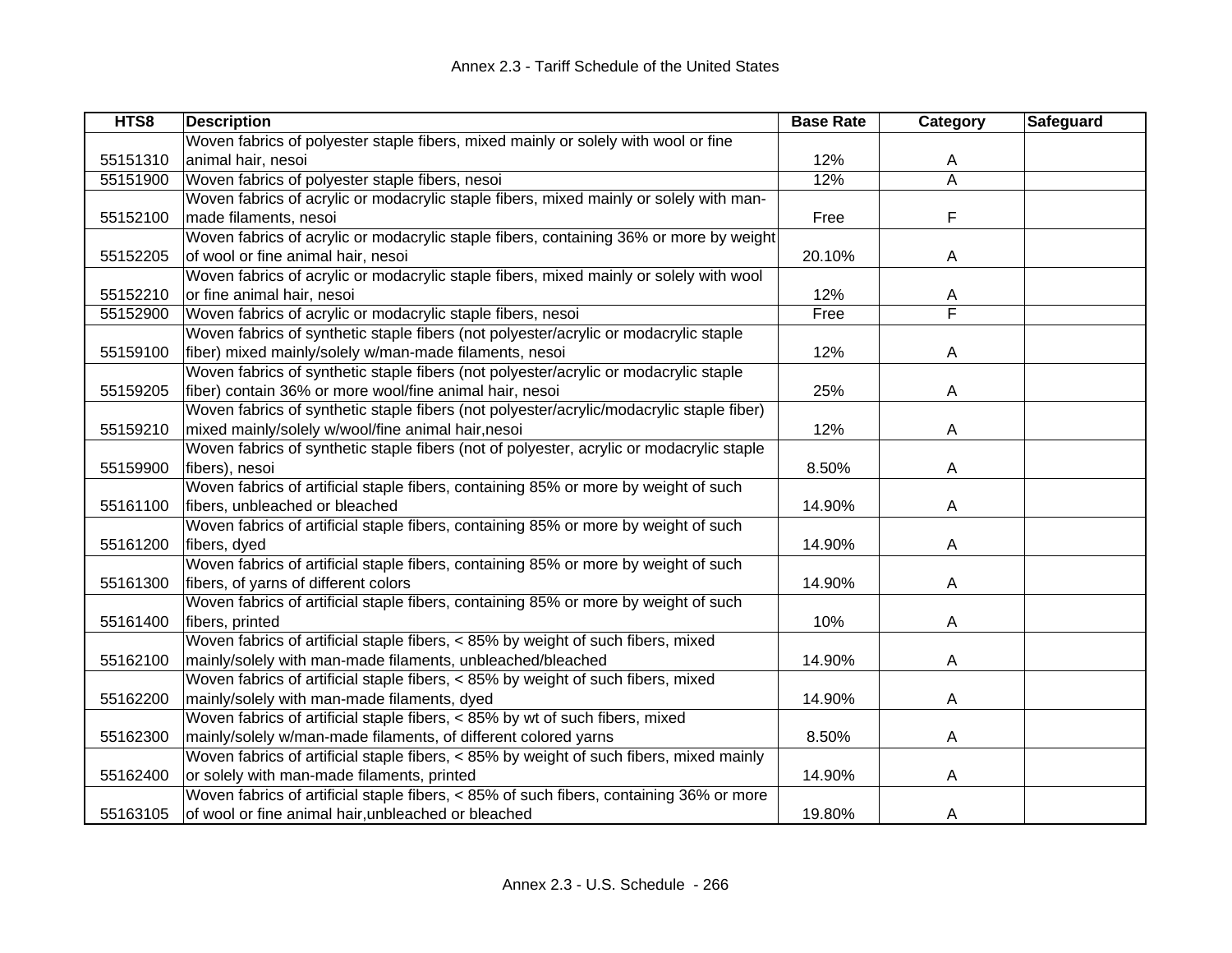| HTS8     | <b>Description</b>                                                                       | <b>Base Rate</b> | Category | Safeguard |
|----------|------------------------------------------------------------------------------------------|------------------|----------|-----------|
|          | Woven fabrics of artificial staple fibers, < 85% of such fibers, mixed mainly/solely     |                  |          |           |
| 55163110 | w/wool or fine animal hair, unbleached/bleached, nesoi                                   | 12%              | A        |           |
|          | Woven fabrics of artificial staple fibers, < 85% of such fibers, containing 36% or more  |                  |          |           |
| 55163205 | of wool or fine animal hair, dyed                                                        | 25%              | A        |           |
|          | Woven fabrics of artificial staple fibers, < 85% by weight of such fibers, mixed         |                  |          |           |
| 55163210 | mainly/solely with wool or fine animal hair, dyed, nesoi                                 | 12%              | A        |           |
|          | Woven fabrics of artificial staple fibers, < 85% such fibers, containing 36% or more of  |                  |          |           |
| 55163305 | wool or fine animal hair, of different colored yarns                                     | 25%              | A        |           |
|          | Woven fabrics of artificial staple fibers, < 85% of such fiber, mixed mainly/solely      |                  |          |           |
| 55163310 | w/wool or fine animal hair, of dif. colored yarns, nesoi                                 | 12%              | A        |           |
|          | Woven fabrics of artificial staple fibers, < 85% of such fibers, containing 36% or more  |                  |          |           |
| 55163405 | of wool or fine animal hair, printed                                                     | 19.70%           | A        |           |
|          | Woven fabrics of artificial staple fibers, < 85% of such fibers, mixed mainly or solely  |                  |          |           |
| 55163410 | with wool or fine animal hair, printed, nesoi                                            | 12%              | A        |           |
|          | Woven fabrics of artificial staple fibers, < 85% by weight of such fibers, mixed mainly  |                  |          |           |
| 55164100 | or solely with cotton, unbleached or bleached                                            | 14.90%           | A        |           |
|          | Woven fabrics of artificial staple fibers, less than 85% by weight of such fibers, mixed |                  |          |           |
| 55164200 | mainly or solely with cotton, dyed                                                       | 12%              | A        |           |
|          | Woven fabrics of artificial staple fibers, < 85% by wt. of such fibers, mixed mainly or  |                  |          |           |
| 55164300 | solely with cotton, of yarns of different colors                                         | Free             | F        |           |
|          | Woven fabrics of artificial staple fibers, less than 85% by weight of such fibers, mixed |                  |          |           |
| 55164400 | mainly or solely with cotton, printed                                                    | 8.50%            | A        |           |
| 55169100 | Woven fabrics of artificial staple fibers nesoi, unbleached or bleached, nesoi           | 12%              | A        |           |
| 55169200 | Woven fabrics of artificial staple fibers nesoi, dyed, nesoi                             | 12%              | A        |           |
| 55169300 | Woven fabrics of artificial staple fibers nesoi, of yarns of different colors, nesoi     | 8.50%            | A        |           |
| 55169400 | Woven fabrics of artificial staple fibers nesoi, printed, nesoi                          | 12%              | A        |           |
|          | Sanitary towels and tampons, diapers and diaper liners for babies and similar sanitary   |                  |          |           |
| 56011010 | articles, of wadding of cotton                                                           | 3.60%            | A        |           |
|          | Sanitary towels and tampons, diapers and diaper liners for babies & similar sanitary     |                  |          |           |
| 56011020 | articles, of wadding of other textile materials, nesoi                                   | 6.30%            | A        |           |
| 56012100 | Wadding of cotton and other articles of cotton wadding nesoi                             | 3.60%            | Α        |           |
| 56012200 | Wadding of man-made fibers and other articles of such wadding nesoi                      | 6.30%            | A        |           |
|          | Wadding of textile materials (excluding cotton and man-made fibers) and articles         |                  |          |           |
| 56012900 | thereof, nesoi                                                                           | 4%               | A        |           |
| 56013000 | Textile flock, not exceeding 5 mm in length, and textile dust and mill neps              | Free             | F        |           |
| 56021010 | Laminated fabrics of needleloom felt or stitch-bonded fiber fabrics                      | 12%              | A        |           |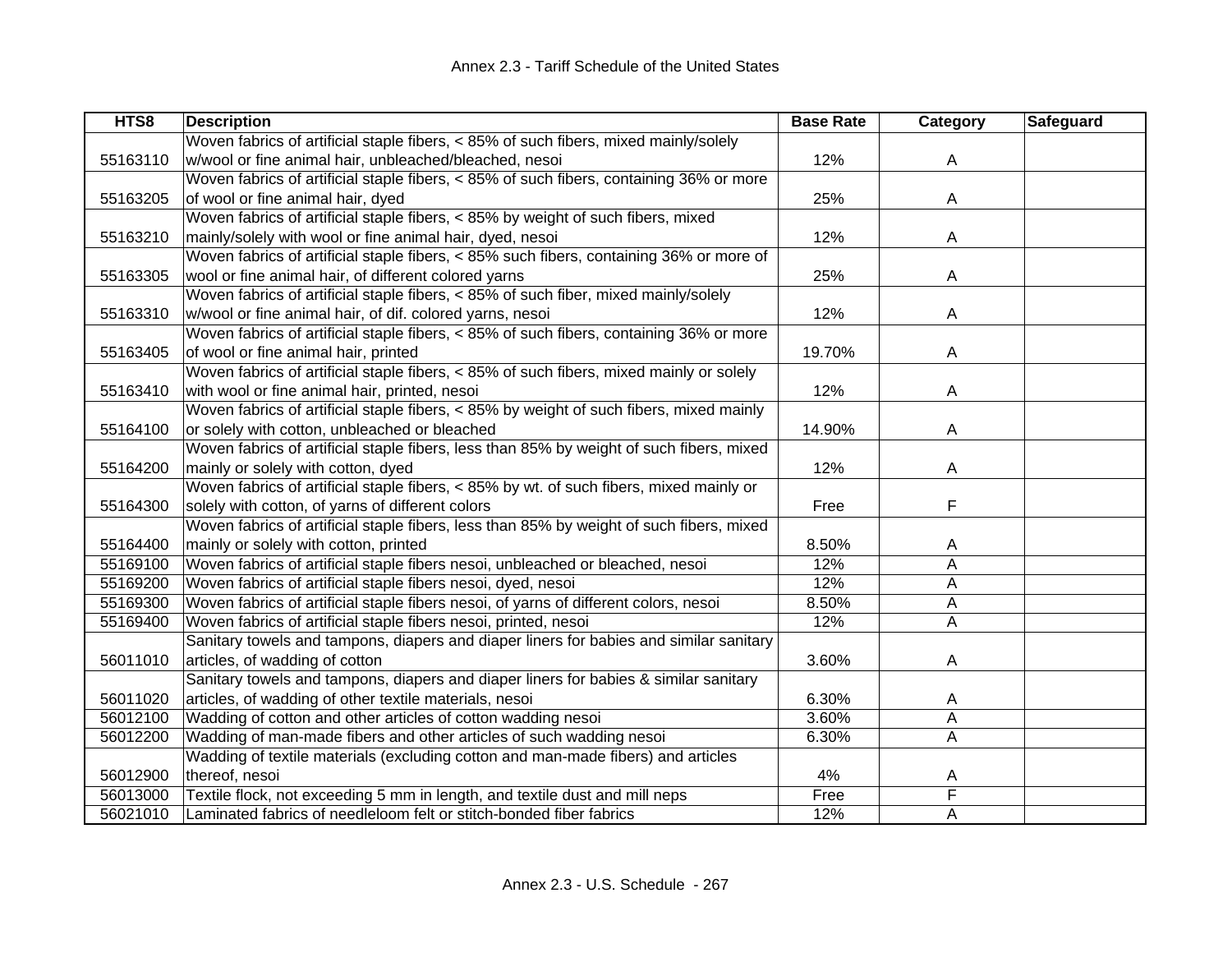| HTS8     | <b>Description</b>                                                                  | <b>Base Rate</b> | Category | Safeguard |
|----------|-------------------------------------------------------------------------------------|------------------|----------|-----------|
|          | Needleloom felt and stitch-bonded fabrics, whether or not impregnated, coated or    |                  |          |           |
| 56021090 | covered, nesoi                                                                      | 10.60%           | A        |           |
|          |                                                                                     |                  |          |           |
|          | Felt, excluding needleloom felt and stitch-bonded fiber fabrics, not impregnated,   | 49.5 cents/kg    |          |           |
| 56022100 | coated, covered or laminated, of wool or fine animal hair                           | $+7.5%$          | A        |           |
|          | Felt, excluding needleloom felt and stitch-bonded fiber fabrics, not impregnated,   |                  |          |           |
| 56022900 | coated, covered or laminated, of textile materials nesoi                            | 6.30%            | A        |           |
| 56029030 | Laminated fabrics of felt, nesoi                                                    | Free             | F        |           |
| 56029060 | Felt, impregnated, coated or covered, of man-made fibers, nesoi                     | 6.30%            | A        |           |
|          |                                                                                     |                  |          |           |
|          |                                                                                     | 52.9 cents/kg    |          |           |
| 56029090 | Felt, impregnated, coated or covered, nesoi                                         | $+8%$            | A        |           |
|          | Nonwovens, of man-made filaments, weighing not >25 g/square m, whether or not       |                  |          |           |
| 56031100 | impregnated, coated, covered or laminated                                           | Free             | F        |           |
|          | Nonwovens, of man-made filaments, weighing >25 but not >70 g/square m, whether      |                  |          |           |
| 56031200 | or not impregnated, coated, covered or laminated                                    | Free             | F        |           |
|          | Nonwovens, of man-made filaments, weighing >70 but not >150 g/square m, whether     |                  |          |           |
| 56031300 | or not impregnated, coated, covered or laminated                                    | Free             | F        |           |
| 56031430 | Laminated nonwoven fabs, of man-made filaments, weighing >150 g/square m            | Free             | F        |           |
|          | Nonwovens (except laminated), of man-made filaments, weighing >150 g/square m,      |                  |          |           |
| 56031490 | whether or not impregnated, coated, or covered                                      | Free             | F        |           |
|          | Nonwovens (not of man-made filaments), weighing not >25 g/square m, whether or      |                  |          |           |
| 56039100 | not impregnated, coated, covered or laminated                                       | Free             | F        |           |
|          | Nonwovens (not of man-made filaments), weighing >25 but not >70 g/square m,         |                  |          |           |
| 56039200 | whether or not impregnated, coated, covered or laminated                            | Free             | F        |           |
|          | Nonwovens (not of man-made filaments), weighing >70 but not >150 g/square m,        |                  |          |           |
| 56039300 | whether or not impregnated, coated, covered or laminated                            | Free             | F        |           |
|          | Nonwoven floor covering underlays (not of man-made filaments), weighing >150        |                  |          |           |
| 56039410 | g/square m, whether or not impreg, coated, cov or laminated                         | Free             | F        |           |
|          |                                                                                     |                  |          |           |
| 56039430 | Laminated nonwovens nesoi (not of man-made filaments), weighing >150 g/square m     | Free             | F        |           |
|          | Nonwovens nesoi (not of man-made filaments), weighing >150 g/square m, whether      |                  |          |           |
| 56039490 | or not impregnated, coated, covered but not laminated                               | Free             | F        |           |
| 56041000 | Rubber thread and cord, textile covered                                             | 6.30%            | A        |           |
|          | High tenacity yarn of polyesters, of nylon or other polyamides or of viscose rayon, |                  |          |           |
| 56042000 | impregnated or coated                                                               | 8.80%            | A        |           |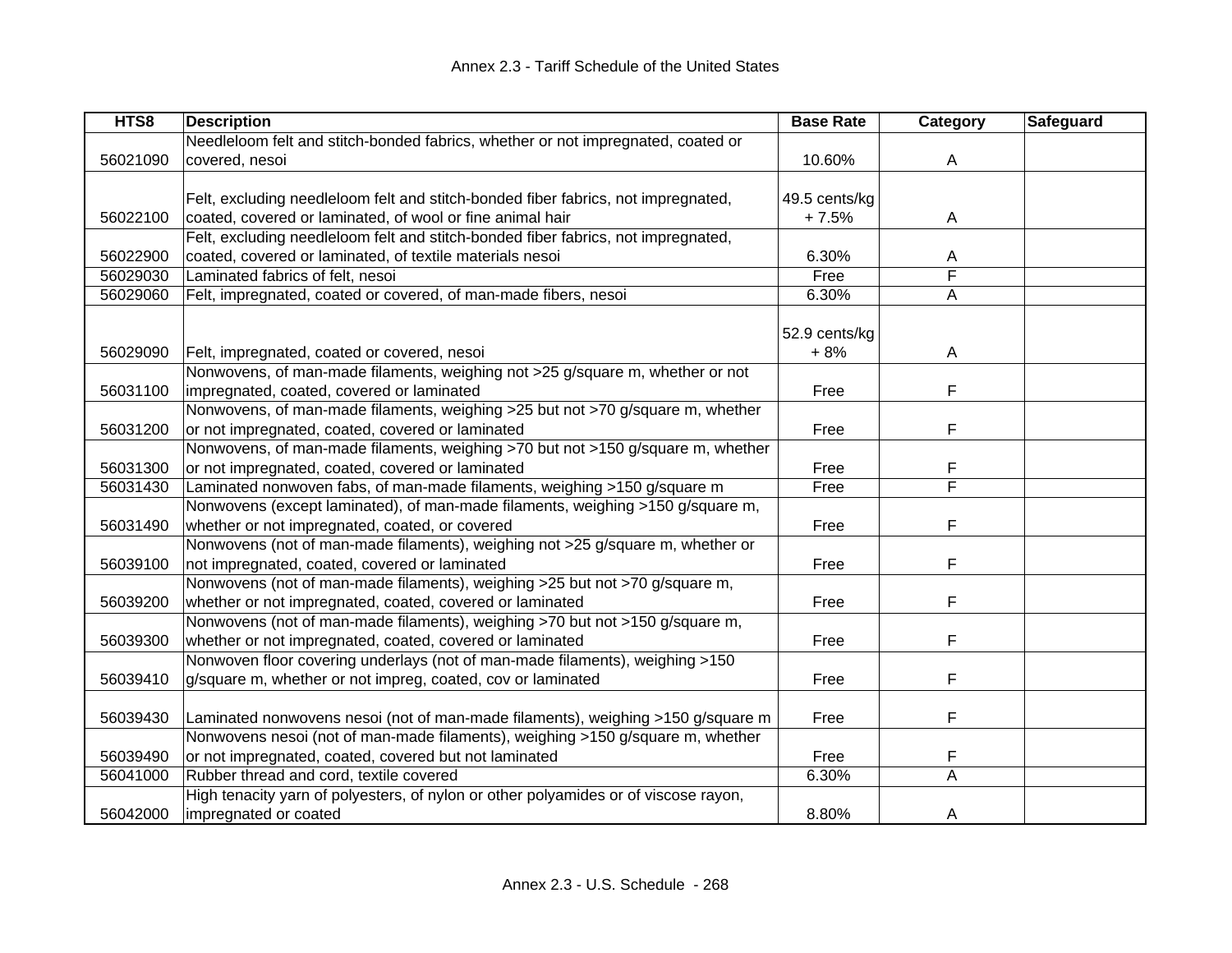| HTS8     | <b>Description</b>                                                                       | <b>Base Rate</b> | Category                | Safeguard |
|----------|------------------------------------------------------------------------------------------|------------------|-------------------------|-----------|
|          | Textile yarn and strip and the like of heading 5404 or 5405, impregnated, coated,        |                  |                         |           |
| 56049000 | covered or sheathed with rubber or plastics, nesoi                                       | 5%               | A                       |           |
|          | Metal coated or metal laminated man-made monofilament or strip or the like,              |                  |                         |           |
| 56050010 | ungimped & untwisted or w/twist of less than 5 turns per meter                           | 7.50%            | A                       |           |
|          | Metalized textile yarn nesoi, of man-made monofilament or strip or the like, other than  |                  |                         |           |
| 56050090 | ungimped or w/twist of $<$ 5 turns per meter                                             | 13.20%           | A                       |           |
|          | Gimped yarn, and strip and the like of man-made monofilament; chenille yarn; loop        |                  |                         |           |
| 56060000 | wale-yarn                                                                                | 8%               | Α                       |           |
|          | Twine, cordage, rope and cables, of jute or other textile bast fibers (excluding flax,   |                  |                         |           |
| 56071000 | true hemp and ramie)                                                                     | Free             | F                       |           |
| 56072100 | Binder or baler twine, of sisal or other textile fibers of genus Agave                   | Free             | $\overline{\mathsf{F}}$ |           |
|          | Twine (except binder or baler twine), cordage, rope and cables of sisal or other textile |                  |                         |           |
| 56072900 | fibers of genus Agave                                                                    | 3.60%            | A                       |           |
|          |                                                                                          |                  |                         |           |
| 56074110 | Binder or baler twine of wide nonfibrillated strip, of polyethylene or polypropylene     | 2.70%            | A                       |           |
| 56074130 | Binder or baler twine, of polyethylene or polypropylene, neso                            | 4%               | $\overline{\mathsf{A}}$ |           |
|          | Twine (other than binder or baler twine), cordage, rope and cables of wide               |                  |                         |           |
| 56074910 | nonfibrillated strip, of polyethylene or polypropylene                                   | 2.70%            | А                       |           |
|          | Twine (ex binder/baler twine), cordage, rope and cables, of polyethylene or              |                  |                         |           |
| 56074915 | polypropylene, not braided or plaited, less than 4.8 mm in diam                          | 7%               | Α                       |           |
|          | Twine (except binder or baler twine), cordage, rope and cables, of polyethylene or       | 9.8 cents/kg     |                         |           |
| 56074925 | polypropylene, not braided or plaited, nesoi                                             | $+5.3%$          | A                       |           |
|          | Twine (except binder or baler twine), cordage, rope and cables, of polyethylene or       |                  |                         |           |
| 56074930 | polypropylene, nesoi                                                                     | 3.60%            | A                       |           |
|          | 3- or 4-ply multicolor twine of synthetic fibers nesoi at least 10% cotton, having "S"   |                  |                         |           |
| 56075025 | twist, < 3.5 mm diameter, not braided or plaited                                         | 7%               | A                       |           |
|          |                                                                                          |                  |                         |           |
|          | Twine nesoi, cordage, rope and cables of synthetic fibers, other than of polyethylene    | 19.9 cents/kg    |                         |           |
| 56075035 | or polypropylene, not braided or plaited                                                 | $+10.8%$         | A                       |           |
|          | Twine, cordage, rope and cables of synthetic fibers, other than of polyethylene or       |                  |                         |           |
| 56075040 | polypropylene, nesoi                                                                     | 3.60%            | Α                       |           |
| 56079010 | Twine, cordage, rope and cables, of coir                                                 | Free             | F                       |           |
|          | Twine, cordage, rope and cables of abaca or other hard (leaf) fibers, of stranded        |                  |                         |           |
| 56079025 | construction measuring 1.88 cm or over in diameter                                       | Free             | F                       |           |
|          | Twine, cordage, rope & cables of abaca or other hard (leaf) fibers, other than           |                  |                         |           |
| 56079035 | stranded construction or stranded n/o 1.88 cm in diameter                                | 3.40%            | A                       |           |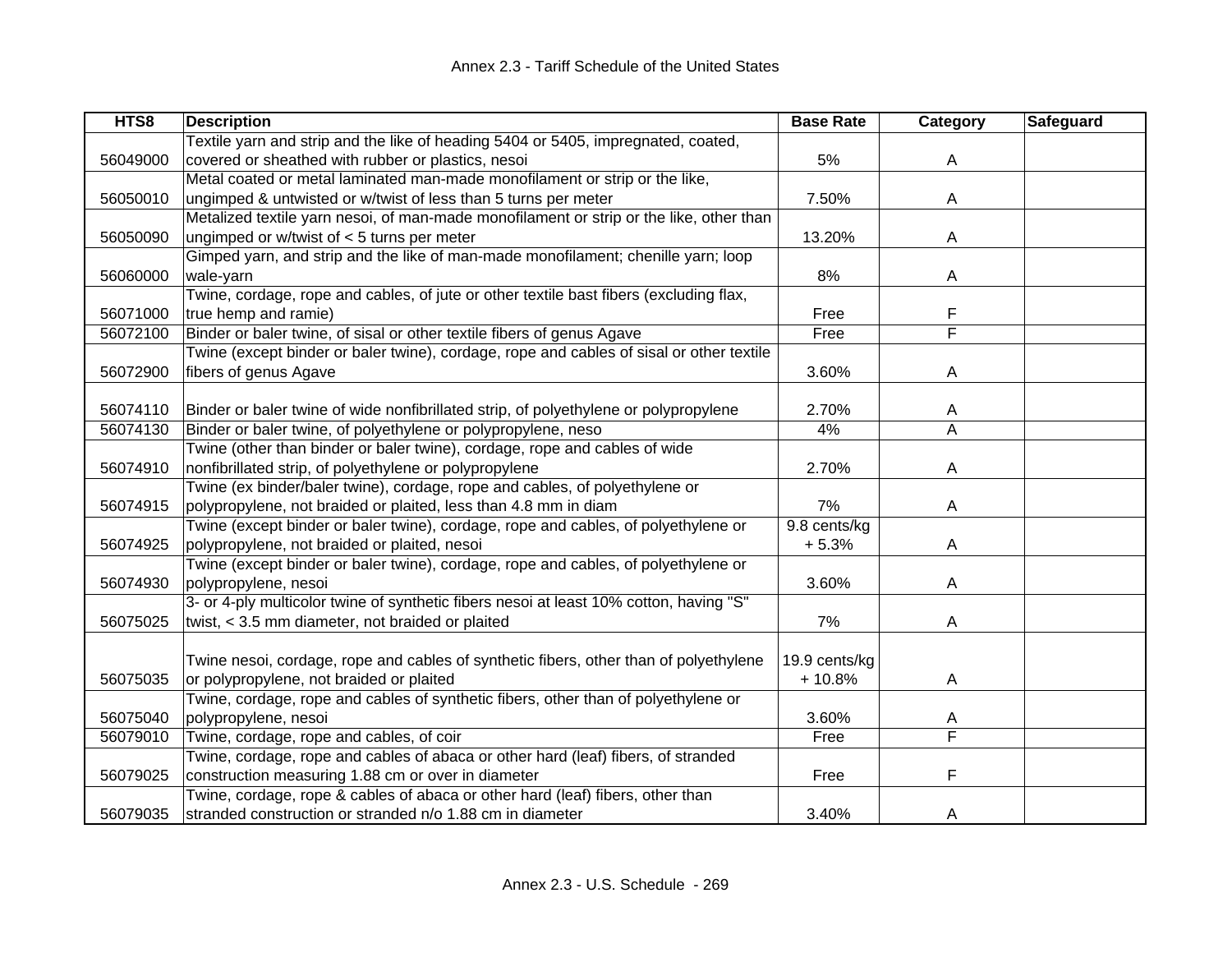| HTS8     | <b>Description</b>                                                                        | <b>Base Rate</b> | Category | Safeguard |
|----------|-------------------------------------------------------------------------------------------|------------------|----------|-----------|
| 56079090 | Twine, cordage, rope and cables, of materials nesoi                                       | 6.30%            | A        |           |
| 56081100 | Made-up fishing nets, of man-made textile materials                                       | 8%               | A        |           |
| 56081910 | Fish netting (other than made-up fishing nets) of man-made textile materials              | 8.50%            | A        |           |
|          | Knotted netting of twine, cordage or rope (excluding fish netting or made-up fishing      |                  |          |           |
| 56081920 | nets) of man-made textile materials                                                       | 5%               | A        |           |
| 56089010 | Fish netting and fishing nets, of textile materials other than man-made materials         | 8%               | A        |           |
| 56089023 | Hammocks, of cotton                                                                       | 14.10%           | A        |           |
| 56089027 | Netting or nets, of cotton, other than hammocks or netting or nets for fishing            | 14.10%           | A        |           |
|          | Knotted netting of twine, cordage or rope or other made-up nets (not fish netting and     |                  |          |           |
| 56089030 | nets) of textile materials (not cotton/manmade mat.)                                      | 5%               | A        |           |
| 56090010 | Articles of yarn, strip, twine, cordage, rope or cables nesoi, of cotton                  | 2.90%            | A        |           |
|          | Articles of yarn, strip, twine, cordage, rope or cables nesoi, of vegetable fibers except |                  |          |           |
| 56090020 | cotton                                                                                    | Free             | F        |           |
| 56090030 | Articles of yarn, strip, twine, cordage, rope or cables nesoi, of man-made fibers         | 4.50%            | Α        |           |
|          | Articles of yarn, strip or the like of man-made monofilaments, twine, cordage, rope or    |                  |          |           |
| 56090040 | cables, nesoi                                                                             | 3.90%            | A        |           |
|          | Carpet & other textile floor covering, hand-knotted/hand-inserted, w/ov 50% wt pile of    |                  |          |           |
| 57011013 | fine animal hair, foregoing cert. hand-loomed & folklore                                  | Free             | F        |           |
|          | Carpets & other textile floor coverings, hand-knotted or hand-inserted, w/ov 50% by       |                  |          |           |
| 57011016 | weight of the pile of fine animal hair, nesoi                                             | Free             | F        |           |
|          | Carpets and other textile floor coverings, of wool or fine animal hair, hand-hooked       |                  |          |           |
| 57011040 | (tufts were inserted and knotted by hand or hand tool)                                    | Free             | F        |           |
|          | Carpets and other textile floor coverings, of wool or fine animal hair, not hand-hooked,  |                  |          |           |
| 57011090 | not hand knotted during weaving                                                           | 4.50%            | A        |           |
|          | Carpet and oth textile floor covering, knotted, of text. materials (not wool/hair) nesoi, |                  |          |           |
| 57019010 | pile inserted & knotted during weaving or knitting                                        | Free             | F        |           |
|          | Carpet & oth textile floor covering, knotted, of text materials (not wool/hair) nesoi,not |                  |          |           |
| 57019020 | w/pile inserted & knotted during weaving/knitting                                         | Free             | F        |           |
|          | Certified hand-loomed and folklore products being "Kelem", "Schumacks",                   |                  |          |           |
| 57021010 | "Karamanie" and similar hand-woven rugs                                                   | Free             | F        |           |
|          | Kelem, "Schumacks", "Karamanie" and similar hand-woven rugs, other than certified         |                  |          |           |
| 57021090 | hand-loomed and folklore products                                                         | Free             | F        |           |
| 57022010 | Floor coverings of coconut fibers (coir), woven, not tufted or flocked, with pile         | Free             | F        |           |
|          | Floor coverings of coconut fibers (coir), woven, not tufted or flocked, other than with   |                  |          |           |
| 57022020 | pile                                                                                      | Free             | F        |           |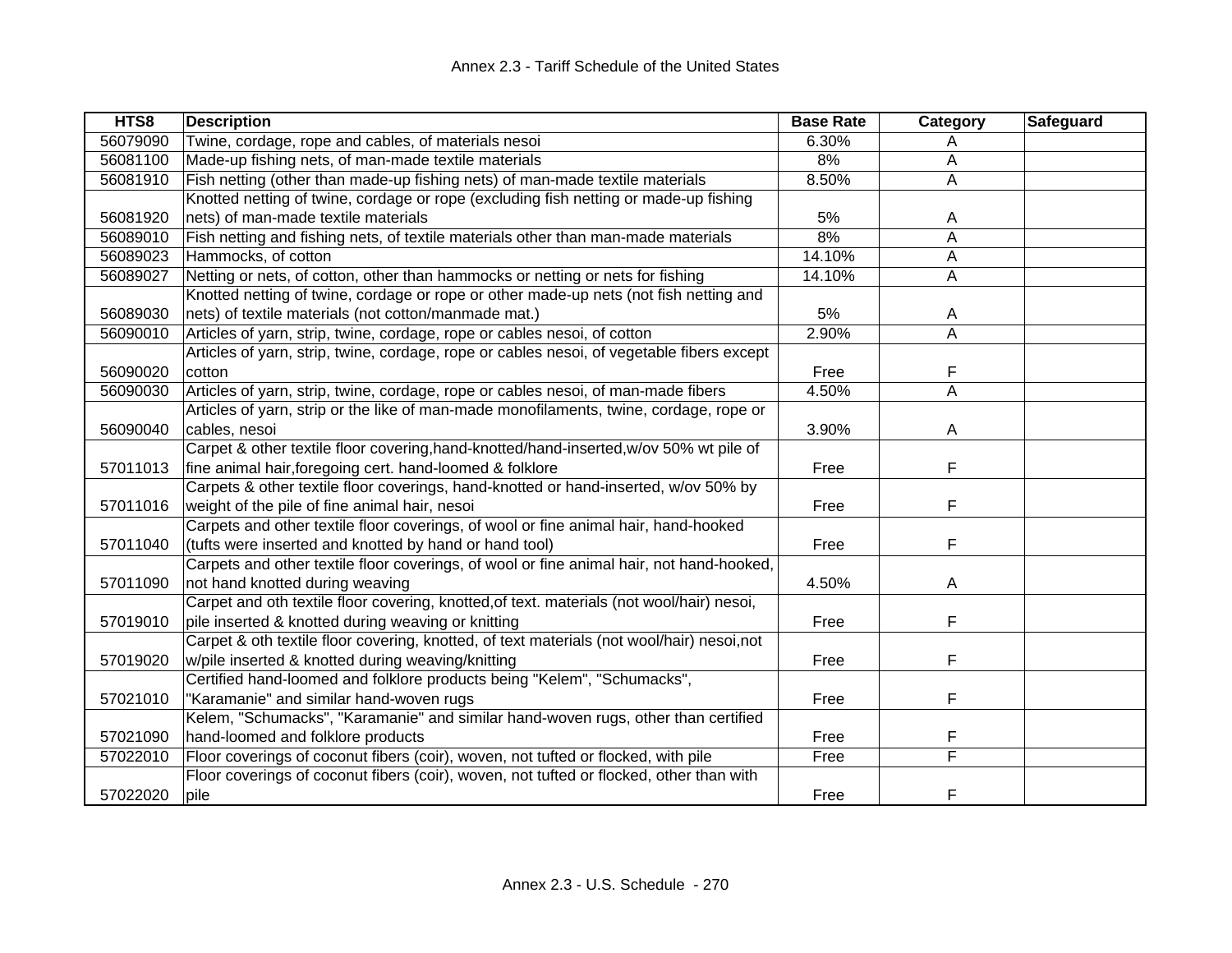| HTS8     | <b>Description</b>                                                                          | <b>Base Rate</b> | Category | <b>Safeguard</b> |
|----------|---------------------------------------------------------------------------------------------|------------------|----------|------------------|
|          | Wilton, velvet and like floor coverings of pile construction, woven, not tufted or          |                  |          |                  |
| 57023110 | flocked, not made up, of wool or fine animal hair                                           | 8%               | A        |                  |
|          | Carpets and other textile floor coverings of pile construction, woven, not tufted or        |                  |          |                  |
| 57023120 | flocked, not made up, of wool/fine animal hair, nesoi                                       | 4%               | A        |                  |
|          | Wilton, velvet and like floor coverings of pile construction, woven, not tufted or          |                  |          |                  |
| 57023210 | flocked, not made up, of man-made textile materials                                         | 8%               | A        |                  |
|          | Carpets & other textile floor coverings of pile construction, woven, not tufted or flocked, |                  |          |                  |
| 57023220 | not made up, of man-made textile materials, nesoi                                           | 7%               | A        |                  |
|          | Carpets and other textile floor coverings of pile construction, woven, not tufted or        |                  |          |                  |
| 57023910 | flocked, not made up, of jute                                                               | Free             | F        |                  |
|          | Carpets and other textile floor coverings of pile construction, woven, not tufted or        |                  |          |                  |
| 57023920 | flocked, not made up, of other textile materials nesoi                                      | 3.60%            | A        |                  |
|          | Wilton, velvet and like floor coverings of pile construction, woven, not tufted or          |                  |          |                  |
| 57024110 | flocked, made up, of wool or fine animal hair                                               | Free             | F        |                  |
|          | Carpets and other textile floor coverings of pile construction, woven, not tufted or        |                  |          |                  |
| 57024120 | flocked, made up, of wool or fine animal hair, nesoi                                        | Free             | F        |                  |
|          | Wilton, velvet and like floor coverings of pile construction, woven, not tufted or          |                  |          |                  |
| 57024210 | flocked, made up, of man-made textile materials                                             | Free             | F        |                  |
|          | Carpets and other textile floor coverings, of pile construction, woven, not tufted or       |                  |          |                  |
| 57024220 | flocked, made up, of man-made textile materials, nesoi                                      | Free             | F        |                  |
|          | Carpets not other textile floor coverings of pile construction, woven, not tufted or        |                  |          |                  |
| 57024910 | flocked, made up, of cotton                                                                 | Free             | F        |                  |
|          | Carpets and other textile floor coverings of pile construction, woven, not tufted or        |                  |          |                  |
| 57024915 | flocked, made up, of jute                                                                   | Free             | F        |                  |
|          | Carpets & other textile floor coverings of pile construction, woven, not tufted or          |                  |          |                  |
| 57024920 | flocked, made up, of other textile materials nesoi                                          | 4%               | A        |                  |
|          | Carpets & other textile floor coverings, not of pile construction, woven but not on a       |                  |          |                  |
| 57025120 | power-driven loom, not made up, of wool/fine animal hair                                    | 4.30%            | A        |                  |
|          | Carpets & other textile floor coverings, not of pile construction, woven, not made up,      |                  |          |                  |
| 57025140 | of wool or fine animal hair, nesoi                                                          | 6.30%            | A        |                  |
|          | Carpets & other textile floor coverings, not of pile construction, woven, not made up,      |                  |          |                  |
| 57025200 | of man-made textile materials                                                               | 4.70%            | A        |                  |
|          | Carpets & other textile floor coverings, not of pile construction, woven, not made up,      |                  |          |                  |
| 57025910 | of cotton                                                                                   | 6.80%            | A        |                  |
|          | Carpets & other textile floor coverings, not of pile construction, woven, not made up,      |                  |          |                  |
| 57025920 | of other textile materials nesoi                                                            | 2.70%            | A        |                  |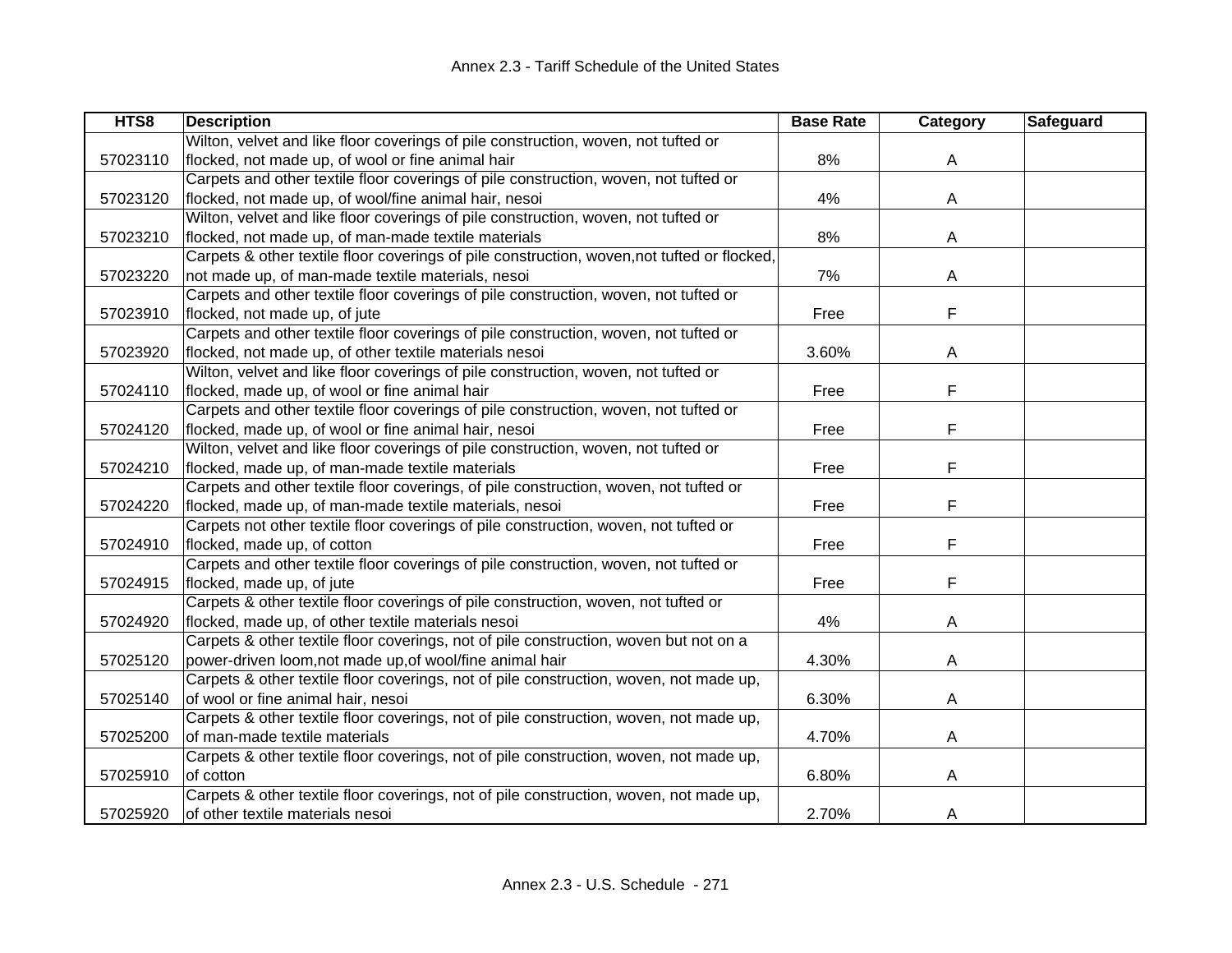| HTS8     | <b>Description</b>                                                                           | <b>Base Rate</b> | Category | Safeguard |
|----------|----------------------------------------------------------------------------------------------|------------------|----------|-----------|
|          | Certified hand-loomed & folklore floor covering, woven not on power-driven loom,not          |                  |          |           |
| 57029120 | of pile construction, made up, of wool or fine animal hair                                   | Free             | F        |           |
|          | Floor coverings, not of pile construction, woven not on power-driven loom, made up, of       |                  |          |           |
| 57029130 | wool or fine animal hair, nesi                                                               | 4.30%            | A        |           |
|          | Carpets & other textile floor coverings, not of pile construction, woven nesoi, made up,     |                  |          |           |
| 57029140 | of wool or fine animal hair, nesoi                                                           | 3.60%            | A        |           |
|          | Carpet & other textile floor coverings, not of pile construction, woven, made up, of         |                  |          |           |
| 57029200 | man-made textile materials, nesi                                                             | 2.70%            | A        |           |
|          | Carpets and other textile floor coverings, not of pile construction, woven, made up, of      |                  |          |           |
| 57029910 | cotton                                                                                       | 6.80%            | Α        |           |
|          | Carpets & other textile floor coverings, not of pile construction, woven, made up, of        |                  |          |           |
| 57029920 | other textile materials nesoi                                                                | 2.70%            | Α        |           |
|          | Carpets and other textile floor coverings, tufted, whether or not made up, of wool or        |                  |          |           |
| 57031000 | fine animal hair                                                                             | 6%               | Α        |           |
|          | Carpets and other textile floor coverings, tufted, whether or not made up, of nylon or       |                  |          |           |
| 57032010 | other polyamides, hand-hooked                                                                | 5.80%            | A        |           |
|          | Carpets and other textile floor coverings, tufted, whether or not made up, of nylon or       |                  |          |           |
| 57032020 | other polyamides, nesoi                                                                      | 6.70%            | A        |           |
|          | Carpets and other textile floor coverings, tufted, whether or not made up, of man-           |                  |          |           |
| 57033000 | made textile materials (not nylon or other polyamides)                                       | 6%               | A        |           |
|          | Carpets and other textile floor coverings, tufted, whether or not made up, of other          |                  |          |           |
| 57039000 | textile materials nesoi                                                                      | 3.80%            | A        |           |
|          | Carpet tiles of felt, not tufted or flocked, whether or not made up, having a maximum        |                  |          |           |
| 57041000 | surface area of 0.3 m2                                                                       | 4.70%            | A        |           |
|          | Carpets and other textile floor coverings (excluding certain felt carpet tiles) of felt, not |                  |          |           |
| 57049000 | tufted or flocked, whether or not made up                                                    | Free             | F        |           |
| 57050010 | Carpets and other textile floor coverings, whether or not made up, of coir, nesoi            | Free             | F        |           |
| 57050020 | Carpets and other textile floor coverings, whether or not made up, nesoi                     | 3.30%            | Α        |           |
|          | Woven pile fabrics and chenille fabrics, other than fabrics of heading 5802 or 5806, of      |                  |          |           |
| 58011000 | wool or fine animal hair                                                                     | Free             | F        |           |
| 58012100 | Uncut weft pile fabrics of cotton, other than fabrics of heading 5802 or 5806                | 20.20%           | A        |           |
|          | Cut corduroy woven pile fabrics of cotton, greater than 7.5 wales per cm, other than         |                  |          |           |
| 58012210 | fabrics of heading 5802 or 5806                                                              | 10%              | A        |           |
|          | Cut corduroy woven pile fabrics of cotton, less than 7.5 wales per cm, other than            |                  |          |           |
| 58012290 | fabrics of heading 5802 or 5806                                                              | 20.20%           | A        |           |
| 58012300 | Weft pile fabrics, cut, of cotton, other than fabrics of heading 5802 or 5806, nesoi         | 10%              | A        |           |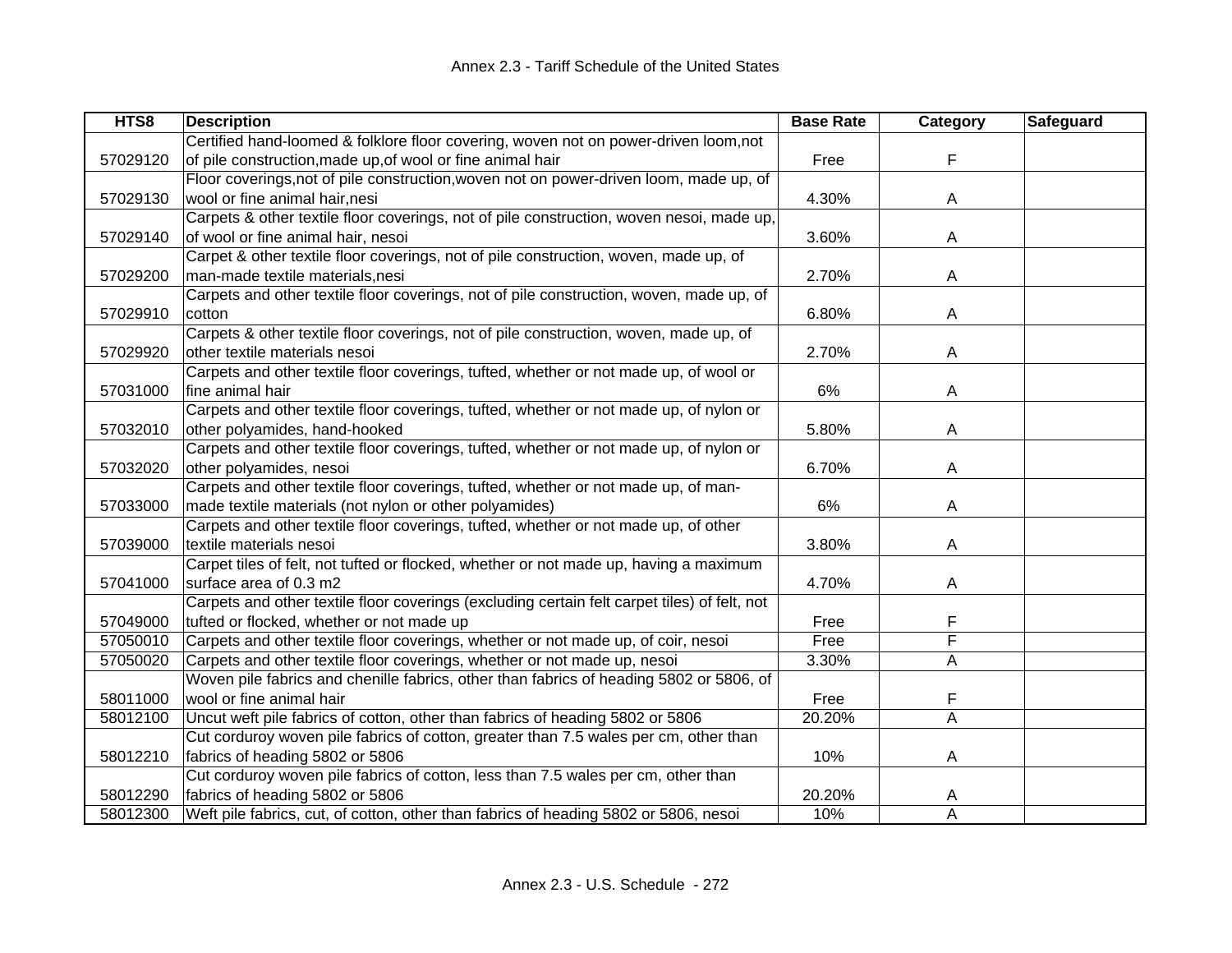| HTS8     | <b>Description</b>                                                                        | <b>Base Rate</b> | Category       | <b>Safeguard</b> |
|----------|-------------------------------------------------------------------------------------------|------------------|----------------|------------------|
|          | Warp pile fabrics, epingle (uncut), of cotton, other than fabrics of heading 5802 or      |                  |                |                  |
| 58012400 | 5806                                                                                      | 10.50%           | A              |                  |
| 58012500 | Warp pile fabrics, cut, of cotton, other than fabrics of heading 5802 or 5806             | 18.50%           | Α              |                  |
| 58012600 | Chenille fabrics of cotton, other than fabrics of heading 5802 or 5806                    | Free             | F              |                  |
|          | Uncut weft pile fabrics of man-made fibers, other than fabrics of heading 5802 or         |                  |                |                  |
| 58013100 | 5806                                                                                      | 17.20%           | A              |                  |
| 58013200 | Cut corduroy of man-made fibers, other than fabrics of heading 5802 or 5806               | 14%              | $\overline{A}$ |                  |
|          | Weft pile fabrics of man-made fibers, cut, other than fabrics of heading 5802 or 5806,    |                  |                |                  |
| 58013300 | nesoi                                                                                     | 9.80%            | A              |                  |
|          | Warp pile fabrics, epingle (uncut), of man-made fibers, other than fabrics of heading     |                  |                |                  |
| 58013400 | 5802 or 5806                                                                              | 14%              | A              |                  |
|          |                                                                                           |                  |                |                  |
| 58013500 | Warp pile fabrics, cut, of man-made fibers, other than fabrics of heading 5802 or 5806    | 17.20%           | A              |                  |
| 58013600 | Chenille fabrics of man-made fibers, other than fabrics of heading 5802 or 5806           | 9.80%            | A              |                  |
|          | Woven pile fabrics and chenille fabrics of vegetable fibers except cotton, other than     |                  |                |                  |
| 58019010 | fabrics of heading 5802 or 5806                                                           | 3.70%            | A              |                  |
|          | Woven pile fabrics and chenille fabrics of textile materials nesoi, other than fabrics of |                  |                |                  |
| 58019020 | heading 5802 or 5806                                                                      | 2.70%            | A              |                  |
|          | Terry toweling and similar woven terry fabrics (other than narrow fabrics of heading      |                  |                |                  |
| 58021100 | 5806) of cotton, unbleached                                                               | 9.80%            | A              |                  |
|          | Terry toweling and similar woven terry fabrics (other than narrow fabrics of heading      |                  |                |                  |
| 58021900 | 5806) of cotton, other than unbleached                                                    | 9.40%            | A              |                  |
|          | Terry toweling and similar woven terry fabrics (other than narrow fabrics of heading      |                  |                |                  |
| 58022000 | 5806) of textile materials other than cotton                                              | 14%              | A              |                  |
| 58023000 | Tufted textile fabrics, other than products of heading 5703                               | 6.20%            | Α              |                  |
| 58031000 | Gauze (other than narrow fabrics of heading 5806) of cotton                               | Free             | F              |                  |
|          | Gauze (other than narrow fabrics of heading 5806) tapestry and upholstery fabrics, of     |                  |                |                  |
| 58039011 | wool or fine animal hair, weighing not over 140 g/m2                                      | 7%               | A              |                  |
|          | Gauze (not narrow fabrics of heading 5806), except tapestry and upholstery fabrics, of    |                  |                |                  |
| 58039012 | wool or fine animal hair, weighing n/o 140 g/m2                                           | 16.50%           | A              |                  |
|          |                                                                                           |                  |                |                  |
| 58039020 | Gauze (other than narrow fabrics of heading 5806) of vegetable fibers except cotton       | Free             | F              |                  |
| 58039030 | Gauze (other than narrow fabrics of heading 5806) of man-made fibers                      | Free             | F              |                  |
|          |                                                                                           |                  |                |                  |
| 58039040 | Gauze (other than narrow fabrics of heading 5806) of other textile materials nesoi        | Free             | F              |                  |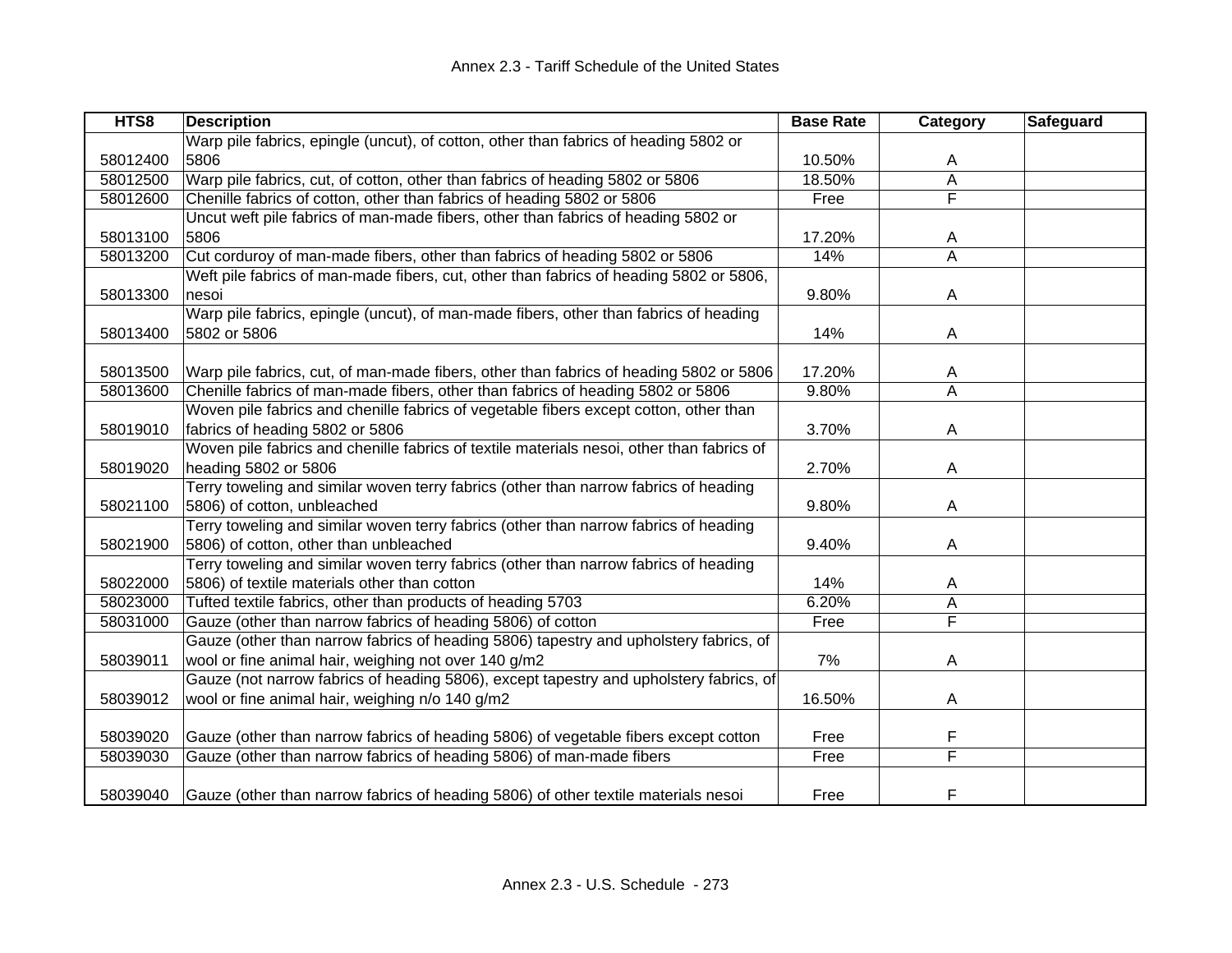| HTS8     | <b>Description</b>                                                                          | <b>Base Rate</b> | Category | Safeguard |
|----------|---------------------------------------------------------------------------------------------|------------------|----------|-----------|
|          | Tulles and other net fabrics (not including woven, knitted or crocheted fabrics) of         |                  |          |           |
| 58041010 | cotton or man-made fibers                                                                   | 6%               | A        |           |
|          | Tulles and other net fabrics (not including woven, knitted or crocheted fabrics) of         |                  |          |           |
| 58041090 | textile fibers except cotton or man-made                                                    | Free             | F        |           |
|          | Mechanically made lace, in the piece, in strips or in motifs (not fabric of heading         |                  |          |           |
| 58042100 | 6002), of man-made fibers                                                                   | 12%              | A        |           |
|          | Mechanically made lace, in the piece, in strips or in motifs (not fabric of heading         |                  |          |           |
| 58042910 | 6002), of cotton                                                                            | 8%               | A        |           |
|          | Mechanically made lace, in the piece, in strips or in motifs (not fabric of heading         |                  |          |           |
| 58042990 | 6002), of textile materials (not cotton or mm fibers)                                       | 5%               | A        |           |
|          | Hand-made lace, in the piece, in strips or in motifs (other than fabrics of heading         |                  |          |           |
| 58043000 | 6002)                                                                                       | 13.20%           | A        |           |
|          | Hand-woven tapestries of the type Gobelins, Flanders, Aubusson, Beauvais and the            |                  |          |           |
| 58050010 | like, used only as wall hangings, valued over \$215/m2                                      | Free             | F        |           |
| 58050020 | Certified hand-loomed and folklore, of wool                                                 | Free             | F        |           |
|          | Hand-woven tapestries nesoi and needle-worked tapestries, of wool or fine animal            |                  |          |           |
| 58050025 | hair                                                                                        | Free             | F        |           |
| 58050030 | Hand-woven tapestries nesoi and needle-worked tapestries, of cotton                         | Free             | F        |           |
|          | Hand-woven tapestries nesoi and needle-worked tapestries, other than of cotton, wool        |                  |          |           |
| 58050040 | or fine animal hair                                                                         | Free             | F        |           |
|          | Narrow woven pile fabrics (including terry toweling and the like) and chenille fabrics      |                  |          |           |
| 58061010 | (other than goods of heading 5807) of cotton                                                | 7.80%            | A        |           |
|          | Narrow woven pile fastener fabric tapes (other than goods of heading 5807) of man-          |                  |          |           |
| 58061024 | made fibers                                                                                 | 7%               | A        |           |
|          | Narrow woven pile fabrics, incl terry toweling/chenille fabric (excl fastener fabric tape)) |                  |          |           |
| 58061028 | (other than goods of heading 5807) of m-m fibers                                            | 8.40%            | A        |           |
|          | Narrow woven pile fabrics (including terry toweling/the like) & chenille fabrics, except    |                  |          |           |
| 58061030 | of cotton or of m-m fibers (not goods of head 5807)                                         | 3.80%            | A        |           |
|          | Narrow woven fabrics (not goods of heading 5807), not pile, containing by weight 5          |                  |          |           |
| 58062000 | percent or more of elastomeric yarn or rubber thread                                        | 7%               | A        |           |
|          | Narrow woven fabrics (other than goods of heading 5807), not pile, not cont by wt 5%        |                  |          |           |
| 58063100 | or more of elastomeric yarn or rubber, of cotton, nesoi                                     | 8.80%            | A        |           |
|          | Woven ribbons of man-made fibers, not pile, not cont by wt 5% or more of elastomeric        |                  |          |           |
| 58063210 | varn or rubber                                                                              | 6%               | A        |           |
|          | Narrow woven fabrics (other than ribbons), not pile, of man-made fibers, not cont by        |                  |          |           |
| 58063220 | wt 5% or more of elastomeric yarn or rubber                                                 | 6.20%            | A        |           |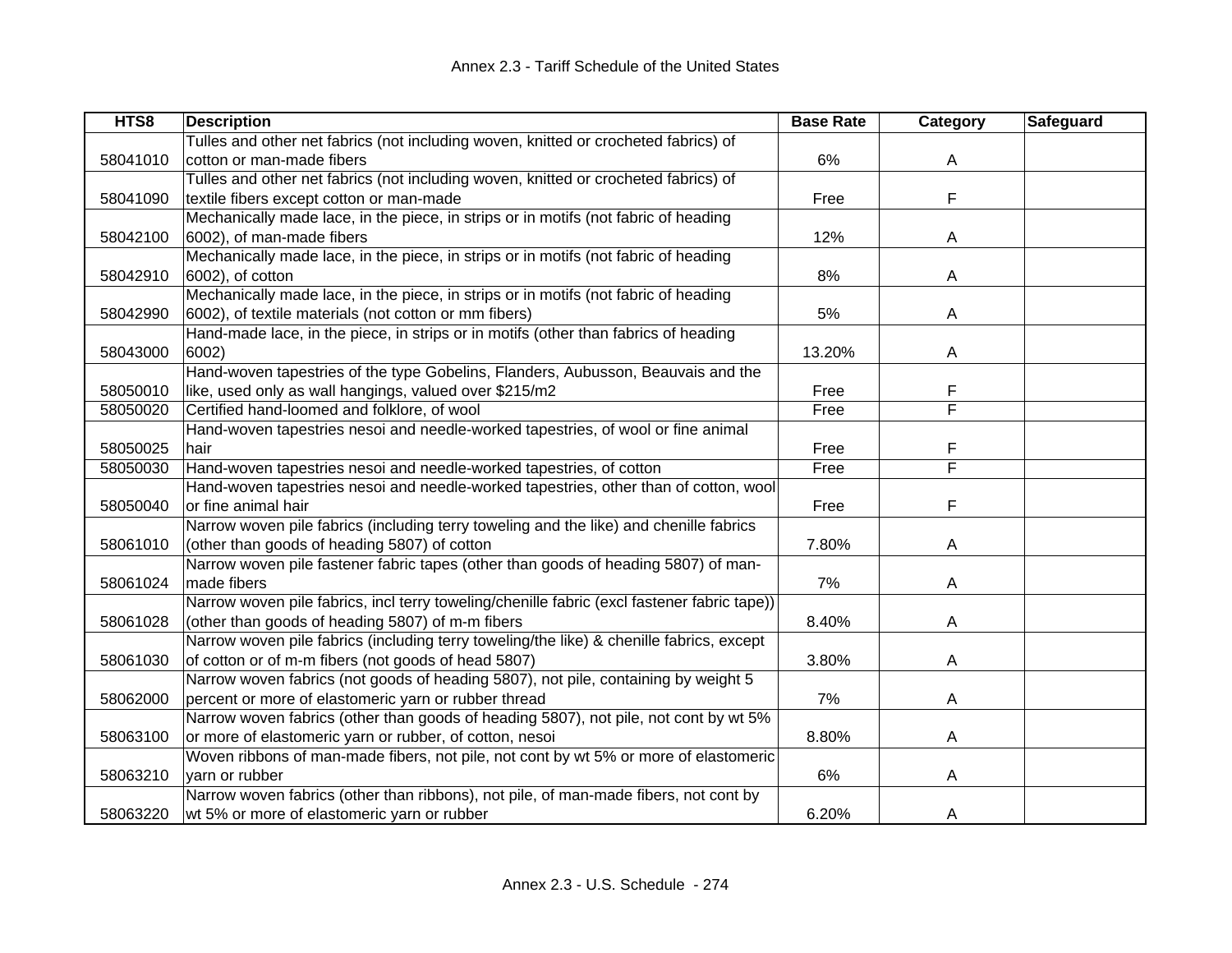| HTS8     | <b>Description</b>                                                                       | <b>Base Rate</b> | Category | <b>Safeguard</b> |
|----------|------------------------------------------------------------------------------------------|------------------|----------|------------------|
|          | Narrow woven fabrics (not goods of heading 5807), not pile, of wool/fine animal hair,    |                  |          |                  |
| 58063910 | not cont by wt 5% or more elastomeric yarn or rubber                                     | 6.60%            | A        |                  |
|          | Narrow woven fabric (not good of heading 5807), not pile, of vegetable fibers except     |                  |          |                  |
| 58063920 | cotton, not cont by wt 5% or more elastomer yarn/rubber                                  | 4.90%            | A        |                  |
|          | Narrow woven fabrics (not goods of heading 5807), not pile, of textile materials nesoi,  |                  |          |                  |
| 58063930 | not cont by wt 5% or more elastomeric yarn or rubber                                     | Free             | F        |                  |
|          | Narrow fabrics consisting of warp without weft assembled by means of an adhesive         |                  |          |                  |
| 58064000 | (bolducs)                                                                                | 8%               | A        |                  |
|          | Labels, in the piece, in strips or cut to shape or size, woven, not embroidered, of      |                  |          |                  |
| 58071005 | cotton or man-made fibers                                                                | 7.90%            | A        |                  |
|          | Labels, in the piece, in strips or cut to shape or size, woven, not embroidered, of      |                  |          |                  |
| 58071015 | textile materials other than cotton or man-made fibers                                   | 4.50%            | A        |                  |
|          | Woven badges and similar articles of textile materials (except labels), in the piece, in |                  |          |                  |
| 58071020 | strips or cut to shape or size, not embroidered                                          | 3.30%            | A        |                  |
|          | Labels, in the piece, in strips or cut to shape or size, nonwoven, not embroidered, of   |                  |          |                  |
| 58079005 | cotton or man-made fibers                                                                | 7.90%            | A        |                  |
|          | Labels, in the piece, in strips or cut to shape or size, nonwoven, not embroidered, of   |                  |          |                  |
| 58079015 | textile materials other than cotton or man-made fiber                                    | 4.50%            | A        |                  |
|          | Badges & similar articles (except labels) of textile materials, not woven, not           |                  |          |                  |
| 58079020 | embroidered, in the piece, in strips or cut to shape or size                             | 3.30%            | A        |                  |
|          |                                                                                          |                  |          |                  |
| 58081010 | Braids, in the piece, of abaca or ramie, suitable for making or ornamenting headwear     | Free             | F        |                  |
|          | Braids in the piece, suitable for making or ornamenting headwear, of cotton or man-      |                  |          |                  |
| 58081040 | made fibers                                                                              | 3.20%            | Α        |                  |
|          | Braids in the piece, suitable for making or ornamenting headwear, of textile materials   |                  |          |                  |
| 58081050 | other than cotton or man-made fibers                                                     | Free             | F        |                  |
|          | Braids in the piece, not suitable for making or ornamenting headwear, of cotton or       |                  |          |                  |
| 58081070 | man-made fibers                                                                          | 7.40%            | A        |                  |
|          | Braids in the piece, not suitable for making or ornamenting headwear, of textile         |                  |          |                  |
| 58081090 | materials other than cotton or man-made fibers                                           | 4.20%            | A        |                  |
|          | Ornamental trimmings in the piece, without embroidery, other than knitted or             |                  |          |                  |
| 58089000 | crocheted; tassels, pompons and similar articles                                         | 3.90%            | A        |                  |
|          | Woven fabrics of metal thread & woven fabrics of metallized yarn of heading 5605,        |                  |          |                  |
| 58090000 | used in apparel, as furnishing fabrics or the like, nesoi                                | 14.90%           | A        |                  |
| 58101000 | Embroidery in the piece, in strips or in motifs, without visible ground                  | 14.10%           | Α        |                  |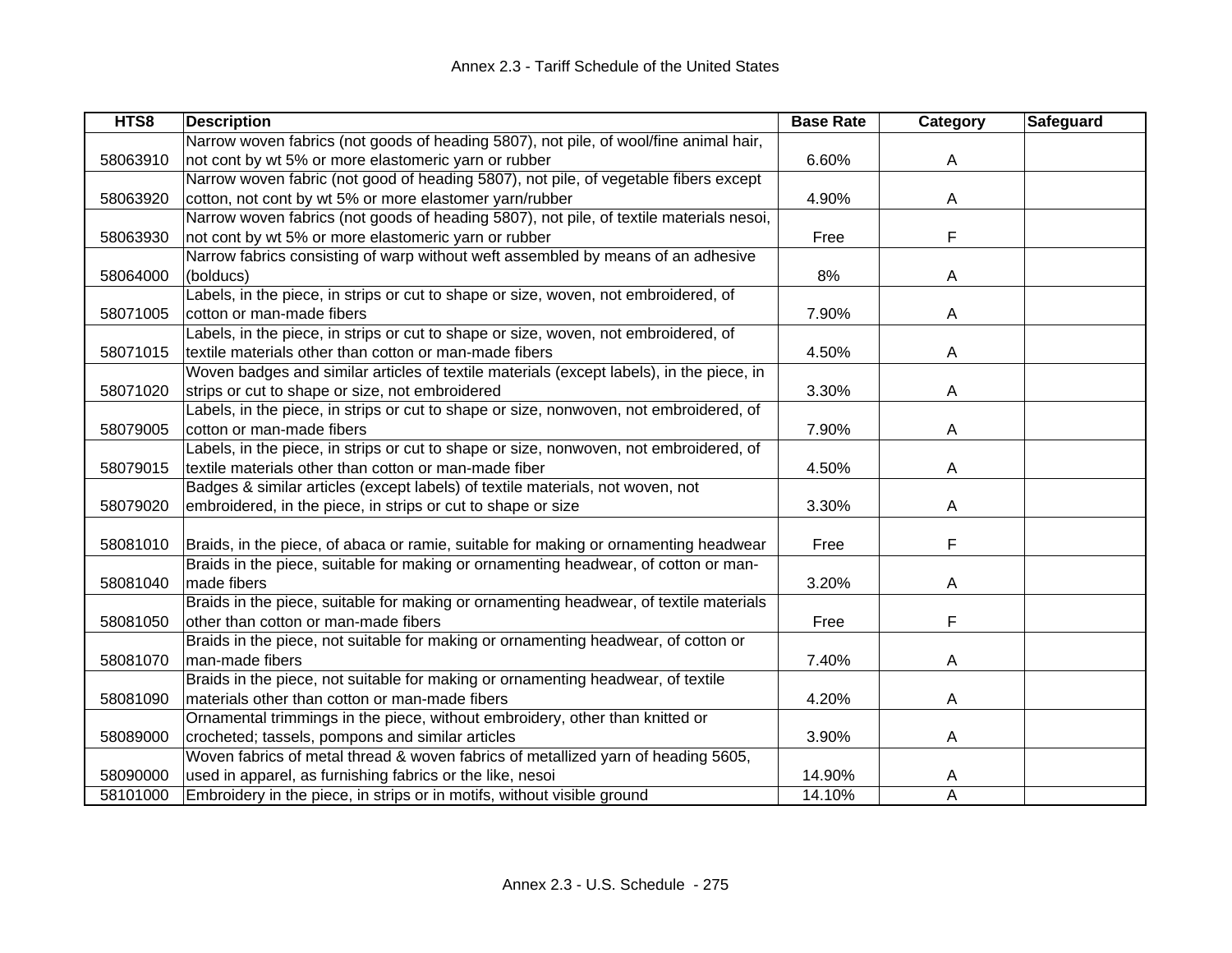| HTS8     | <b>Description</b>                                                                       | <b>Base Rate</b> | Category | Safeguard |
|----------|------------------------------------------------------------------------------------------|------------------|----------|-----------|
|          |                                                                                          | See              |          |           |
|          | Embroidery of cotton, in the piece, in strips or in motifs, other than without visible   | additional       |          |           |
| 58109100 | ground                                                                                   | U.S. note 1      | A        |           |
|          |                                                                                          | See              |          |           |
|          | Badges, emblems, and motifs of man-made fibers, embroidered, in the piece or in          | additional       |          |           |
| 58109210 | strips, other than without visible ground                                                | U.S. note 2      | A        |           |
|          |                                                                                          | See              |          |           |
|          | Embroidery in the piece or in strips (excluding badges, emblems and motifs), of man-     | additional       |          |           |
| 58109290 | made fibers, other than without visible ground                                           | U.S. note 3      | A        |           |
|          |                                                                                          | See              |          |           |
|          | Embroidery in the piece, in strips or in motifs, of wool or fine animal hair, other than | additional       |          |           |
| 58109910 | without visible ground                                                                   | U.S. note 4      | A        |           |
|          |                                                                                          | See              |          |           |
|          | Embroidery in piece/strips/motifs, of textile material except cotton, man-made fiber,    | additional       |          |           |
| 58109990 | wool or fine animal hair, other than w/o visible ground                                  | U.S. note 5      | A        |           |
|          | Quilted textile products in the piece (excluding embroidery), of one or more layers      |                  |          |           |
| 58110010 | assembled with padding, of wool or fine animal hair                                      | 13.20%           | A        |           |
|          | Quilted textile products in the piece (excluding embroidery), of one or more layers      |                  |          |           |
| 58110020 | assembled with padding, of cotton                                                        | 6.30%            | A        |           |
|          | Quilted textile products in the piece (excluding embroidery), of one or more layers      |                  |          |           |
| 58110030 | assembled with padding, of man-made fibers                                               | 8%               | A        |           |
|          | Quilted textile products in the piece (excluding embroidery), of one or more layers      |                  |          |           |
| 58110040 | assembled with padding, of textile materials nesoi                                       | Free             | F        |           |
|          | Textile fabrics coated with gum or amylaceous substances, of a kind used for outer       |                  |          |           |
| 59011010 | covers of books or the like, of man-made fibers                                          | 7%               | A        |           |
|          | Textile fabrics coated with gum or amylaceous substances, of a kind used for outer       |                  |          |           |
| 59011020 | covers of books or the like, other than man-made fibers                                  | 4.10%            | A        |           |
|          | Tracing cloth, prepared painting canvas, buckram and similar stiffened textile fabrics   |                  |          |           |
| 59019020 | used in hat foundations, of man-made fibers                                              | 7%               | A        |           |
|          | Tracing cloth, prepared painting canvas, buckram and similar stiffened textile fabrics   |                  |          |           |
| 59019040 | used in hat foundations, except of man-made fibers                                       | 4.10%            | A        |           |
| 59021000 | Tire cord fabric of high tenacity yarn of nylon or other polyamides                      | 5.80%            | Α        |           |
| 59022000 | Tire cord fabric of high tenacity yarn of polyesters                                     | 5.80%            | A        |           |
| 59029000 | Tire cord fabric of high tenacity yarns of viscose rayon                                 | Free             | F        |           |
|          | Textile fabrics of cotton, impregnated, coated, covered or laminated with polyvinyl      |                  |          |           |
| 59031010 | chloride                                                                                 | 2.70%            | A        |           |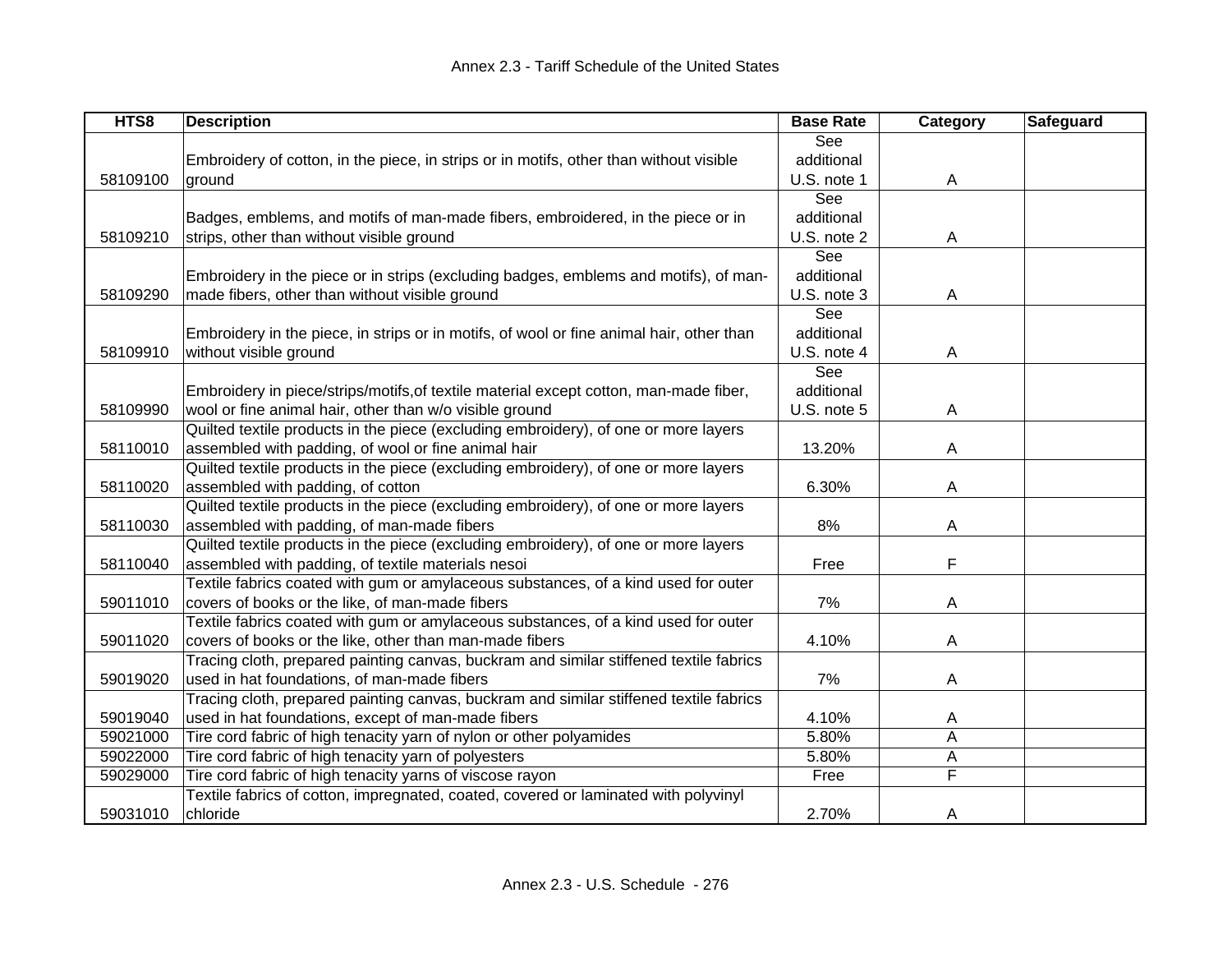| HTS8     | <b>Description</b>                                                                      | <b>Base Rate</b> | Category | <b>Safeguard</b> |
|----------|-----------------------------------------------------------------------------------------|------------------|----------|------------------|
|          | Textile fabric spec in note 9 to sect XI, of man-made fibers, impreg, coated, covered   |                  |          |                  |
| 59031015 | or laminated w/polyvinyl chloride, over 60% plastics                                    | Free             | F        |                  |
|          | Textile fabrics spec in note 9 to section XI, of man-made fibers, impregnated, coated,  |                  |          |                  |
| 59031018 | covered or laminated with polyvinyl chloride, nesoi                                     | 14.10%           | A        |                  |
|          | Textile fabrics nesoi, of man-made fibers, impregnated, coated, covered or laminated    |                  |          |                  |
| 59031020 | with polyvinyl chloride, over 70% wt. rubber or plastics                                | Free             | F        |                  |
|          | Textile fabrics nesoi, of man-made fibers, impregnated, coated, covered or laminated    |                  |          |                  |
| 59031025 | with polyvinyl chloride, n/o 70% by wt. rubber or plastics                              | 7.50%            | A        |                  |
|          | Textile fabrics nesoi, impregnated, coated, covered or laminated with polyvinyl         |                  |          |                  |
| 59031030 | chloride, other than those of heading 5902                                              | 2.70%            | A        |                  |
|          |                                                                                         |                  |          |                  |
| 59032010 | Textile fabrics of cotton, impregnated, coated, covered or laminated with polyurethane  | 2.70%            | A        |                  |
|          | Textile fabrics spec in note 9 to section XI, of man-made fibers, impreg, coated,       |                  |          |                  |
| 59032015 | covered or laminated with polyurethane, over 60% plastics                               | Free             | F        |                  |
|          | Textile fabrics specified in note 9 to section XI, of man-made fibers, impregnated,     |                  |          |                  |
| 59032018 | coated, covered or laminated with polyurethane, nesoi                                   | 8%               | A        |                  |
|          | Textile fabrics of man-made fibers, impregnated, coated, covered or laminated with      |                  |          |                  |
| 59032020 | polyurethane, over 70% weight rubber or plastics                                        | Free             | F        |                  |
|          | Textile fabrics of man-made fibers, impregnated, coated, covered or laminated with      |                  |          |                  |
| 59032025 | polyurethane, n/o 70% by weight rubber or plastics                                      | 7.50%            | A        |                  |
|          |                                                                                         |                  |          |                  |
| 59032030 | Textile fabrics nesoi, impregnated, coated, covered or laminated with polyurethane      | 2.70%            | A        |                  |
|          | Textile fabrics of cotton, impregnated, coated, covered or laminated with plastics      |                  |          |                  |
| 59039010 | nesoi, other than those of heading 5902                                                 | 2.70%            | A        |                  |
|          | Textile fabrics spec in note 9 to section XI, of man-made fibers, impreg, coated,       |                  |          |                  |
| 59039015 | covered or laminated w/plastics, nesoi, over 60% plastics                               | Free             | F        |                  |
|          | Textile fabrics specified in note 9 to section XI, of man-made fabrics, impregnated,    |                  |          |                  |
| 59039018 | coated, covered or laminated with plastics, nesoi                                       | 8%               | A        |                  |
|          | Textile fabrics of man-made fibers, impregnated, coated, covered or laminated with      |                  |          |                  |
| 59039020 | plastics, nesoi, over 70% weight rubber or plastics                                     | Free             | F        |                  |
|          | Textile fabrics of man-made fibers, impregnated, coated, covered or laminated with      |                  |          |                  |
| 59039025 | plastics, nesoi, n/o 70% by weight rubber or plastics                                   | 7.50%            | A        |                  |
|          | Textile fabrics nesoi, impreg, coated, covered or laminated w/plastics other than vinyl |                  |          |                  |
| 59039030 | chloride or polyurethane, other than those head 5902                                    | 2.70%            | A        |                  |
| 59041000 | Linoleum, whether or not cut to shape                                                   | Free             | F        |                  |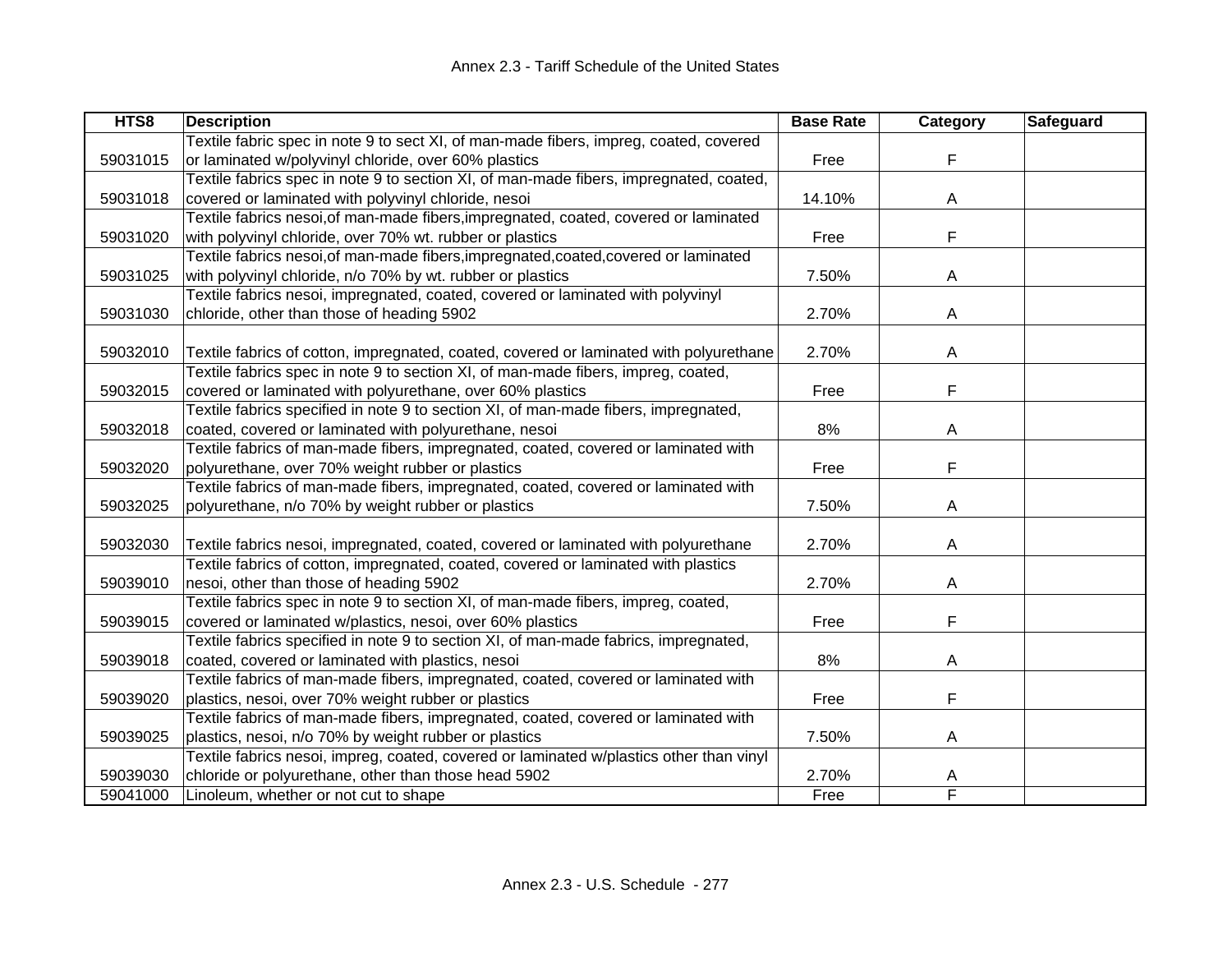| HTS8     | <b>Description</b>                                                                       | <b>Base Rate</b> | Category | Safeguard |
|----------|------------------------------------------------------------------------------------------|------------------|----------|-----------|
|          | Floor coverings consisting of a coating or covering applied on a textile backing, with a |                  |          |           |
| 59049010 | base consisting of needleloom felt or nonwovens                                          | Free             | F        |           |
|          | Floor coverings consisting of a coating or covering applied on textile backing, with     |                  |          |           |
| 59049090 | textile base other than of needleloom felt or nonwovens                                  | Free             | F        |           |
| 59050010 | Textile wall coverings backed with permanently affixed paper                             | Free             | F        |           |
| 59050090 | Textile wall coverings, nesoi                                                            | Free             | F        |           |
|          | Rubberized textile fabric adhesive tape of a width not exceeding 20 cm (other than       |                  |          |           |
| 59061000 | fabric of heading 5902)                                                                  | 2.90%            | A        |           |
|          | Rubberized textile fabrics of cotton, knitted or crocheted (other than fabric of heading |                  |          |           |
| 59069110 | 5902                                                                                     | 2.70%            | A        |           |
|          | Rubberized textile fabrics (other than of heading 5902) nesoi, knitted or crocheted, of  |                  |          |           |
| 59069120 | man-made fibers, ov 70% by wt of rubber or plastics                                      | Free             | F        |           |
|          | Rubberized textile fabrics (other than of head 5902), nesoi, knitted or crocheted, of    |                  |          |           |
| 59069125 | man-made fibers, n/o 70% by wt of rubber or plastics                                     | 7.50%            | A        |           |
|          | Rubberized textile fabrics (other than of heading 5902) nesoi, knitted or crocheted,     |                  |          |           |
| 59069130 | other than of cotton or man-made fibers                                                  | 2.70%            | A        |           |
|          | Rubberized textile fabrics not knitted or crocheted, of cotton, other than fabrics of    |                  |          |           |
| 59069910 | heading 5902                                                                             | 2.70%            | A        |           |
|          | Rubberized textile fabrics (other than of head 5902), nesoi, not knitted or crocheted,   |                  |          |           |
| 59069920 | of man-made fibers, ov 70% by wt of rubber/plastics                                      | Free             | F        |           |
|          | Rubberized textile fabrics (other than of head 5902), nesoi, not knitted or crocheted,   |                  |          |           |
| 59069925 | of man-made fibers, n/o 70% by wt of rubber/plastics                                     | Free             | F        |           |
|          | Rubberized textile fabrics, not knitted or crocheted, other than those of heading 5902,  |                  |          |           |
| 59069930 | nesoi                                                                                    | 3.30%            | A        |           |
|          | Laminated fabrics specified in note 9 to sect. XI of HTS, of m-m fiber, for theatrical,  |                  |          |           |
| 59070005 | ballet, & operatic scenery & properties, incl sets                                       | Free             | F        |           |
|          | Laminated fabrics spec in note 9 to sect XI of HTS, of m-m fiber, other than theatrical, |                  |          |           |
| 59070015 | ballet, & operatic scenery & properties, incl sets                                       | 8%               | A        |           |
|          | Lam fabs specified in nte 9 to sect. XI of HTS, of tx mats except m-m fiber, for         |                  |          |           |
| 59070025 | theatrical, ballet, & opera scenery & properties, incl sets                              | Free             | F        |           |
|          | Lam fabs specified in nte 9 to sect. XI of HTS, of tx mats except m-m fiber, other than  |                  |          |           |
| 59070035 | theatrical, ballet, & oper scenery & prop, incl sets                                     | 8%               | A        |           |
|          | Other fabric, impregnated, coated or covered, and painted canvas being theatrical        |                  |          |           |
| 59070060 | scenery, back-cloths or the like, of man-made fibers                                     | Free             | F        |           |
|          | Other fabric, impregnated, coated or covered, & painted canvas being theatrical          |                  |          |           |
| 59070080 | scenery, back-cloths or the like, other than man-made fibers                             | Free             | F        |           |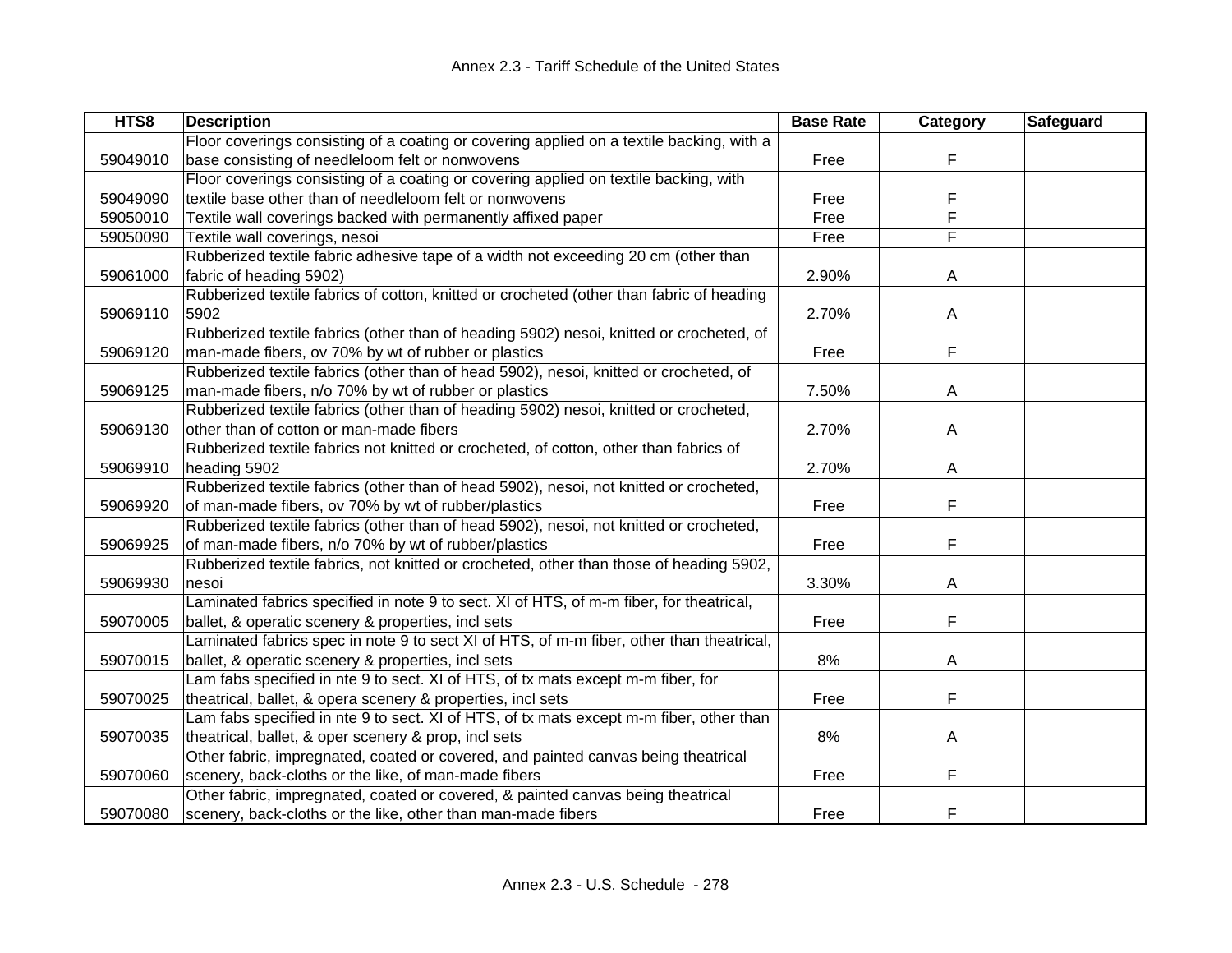| HTS8     | <b>Description</b>                                                                         | <b>Base Rate</b> | <b>Category</b> | Safeguard |
|----------|--------------------------------------------------------------------------------------------|------------------|-----------------|-----------|
|          | Textile wicks, woven, plaited or knitted, for lamps, stoves, candles and the like; gas     |                  |                 |           |
| 59080000 | mantles and tubular knitted gas mantle fabric                                              | 3.40%            | A               |           |
|          | Textile hosepiping and similar textile tubing of vegetable fibers, with or without lining, |                  |                 |           |
| 59090010 | armor or accessories of other materials                                                    | Free             | F               |           |
|          | Textile hosepiping and similar textile tubing nesoi, with or without lining, armor or      |                  |                 |           |
| 59090020 | accessories of other materials                                                             | 3.30%            | A               |           |
| 59100010 | Transmission or conveyor belts or belting of man-made fibers                               | 4%               | A               |           |
|          | Transmission or conveyor belts or belting of textile materials, other than man-made        |                  |                 |           |
| 59100090 | fibers                                                                                     | 2.60%            | A               |           |
| 59111010 | Printers' rubberized blankets of textile fabrics                                           | 2.90%            | A               |           |
|          | Textile fabrics, felt and felt-lined woven fabrics, combined with layer(s) of rubber,      |                  |                 |           |
| 59111020 | leather or other material, for technical uses, nesoi                                       | 3.80%            | Α               |           |
|          | Bolting cloth fabrics principally used for stenciling purposes in screen-process printing, |                  |                 |           |
| 59112010 | whether or not made up                                                                     | 3.30%            | A               |           |
| 59112020 | Bolting cloth nesoi, of silk, whether or not made up                                       | Free             | F               |           |
| 59112030 | Bolting cloth, whether or not made up, nesoi                                               | Free             | F               |           |
|          | Textile fabrics and felts, endless or fitted with linking devices, used for papermaking    |                  |                 |           |
| 59113100 | or similar machines, weighing less than 650 g/m2                                           | 3.80%            | A               |           |
|          | Textile fabrics and felts, endless or fitted with linking devices, used for papermaking    |                  |                 |           |
| 59113200 | or similar machines, weighing 650 g/m2 or more                                             | 3.80%            | A               |           |
|          | Straining cloth of a kind used in oil presses or the like, of textile material or of human |                  |                 |           |
| 59114000 | hair                                                                                       | 8%               | Α               |           |
|          | Textile products and articles, of a kind used in machinery or plants for technical uses,   |                  |                 |           |
| 59119000 | specified in note 7 to chapter 59, nesoi                                                   | 3.80%            | A               |           |
| 60011020 | Knitted or crocheted "long pile" fabrics of man-made fibers                                | 17.20%           | Α               |           |
| 60011060 | Knitted or crocheted "long pile" fabrics, other than of man-made fibers                    | 9%               | А               |           |
| 60012100 | Knitted or crocheted looped pile fabrics of cotton                                         | 9.80%            | Α               |           |
| 60012200 | Knitted or crocheted looped pile fabrics of man-made fibers                                | 17.20%           | Α               |           |
|          | Knitted or crocheted looped pile fabrics of textile materials, other than of cotton or     |                  |                 |           |
| 60012900 | man-made fibers                                                                            | 7%               | A               |           |
| 60019100 | Knitted or crocheted pile fabrics (other than "long pile" or looped pile) of cotton        | 18.50%           | Α               |           |
|          | Knitted or crocheted pile fabrics (other than "long pile" or looped pile) of man-made      |                  |                 |           |
| 60019200 | fibers                                                                                     | 17.20%           | Α               |           |
|          | Knitted or crocheted pile fabrics (except long or looped pile), of tex mats other than     |                  |                 |           |
| 60019910 | cotton or mmf, containing 85% or more by wt of silk                                        | 4%               | Α               |           |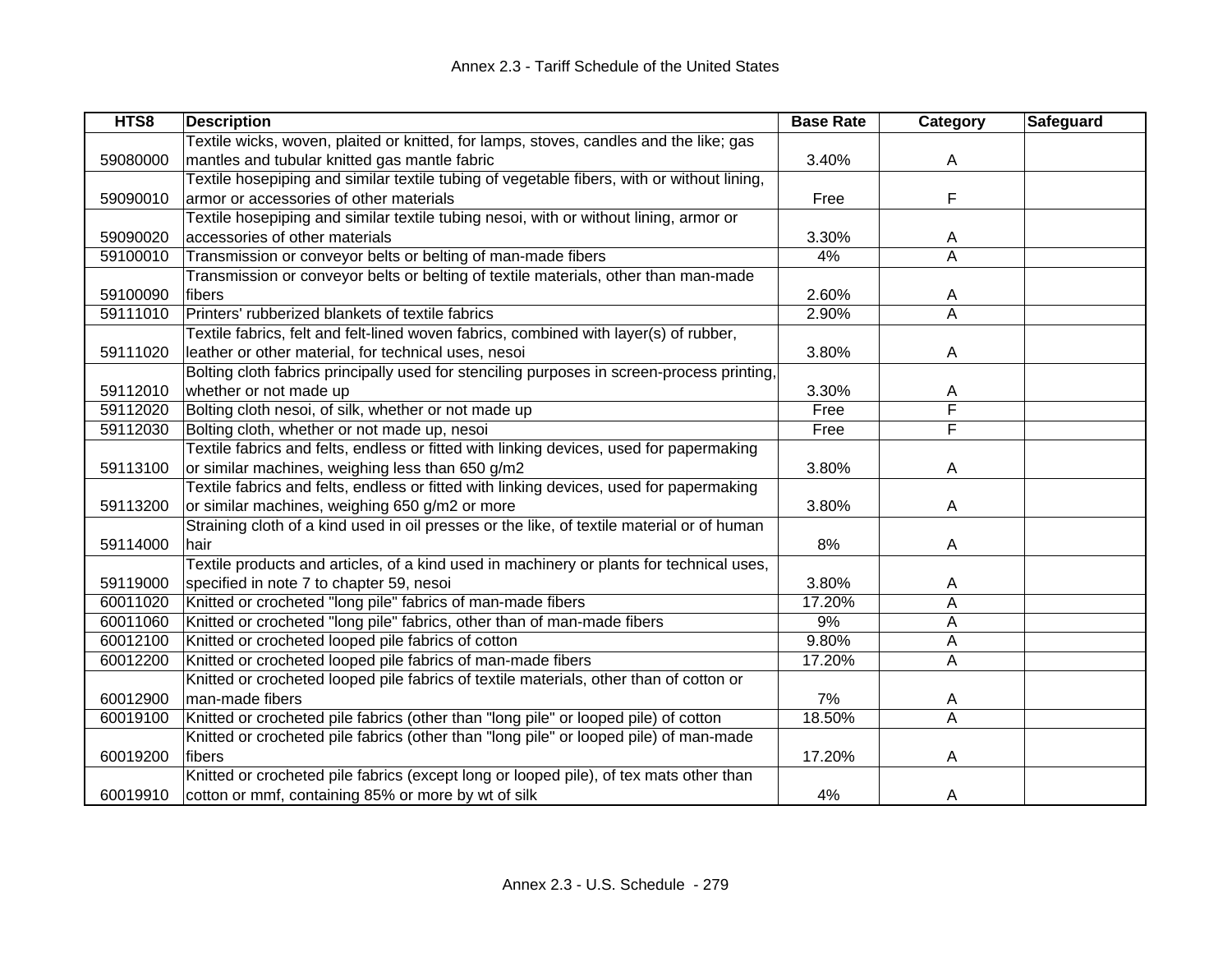| HTS8     | <b>Description</b>                                                                       | <b>Base Rate</b> | Category | <b>Safeguard</b> |
|----------|------------------------------------------------------------------------------------------|------------------|----------|------------------|
|          | Knitted or crocheted pile fabrics (except long or looped pile), of tex mats other than   |                  |          |                  |
| 60019990 | cotton or mmf, cont less than 85% by wt of silk,                                         | 7%               | A        |                  |
|          | Knitted or crocheted fabrics nesoi, width not exceeding 30 cm, containing 5% or more     |                  |          |                  |
| 60024040 | elastomeric yarn but no rubber thread, of cotton                                         | 8.80%            | A        |                  |
|          | Knitted or crocheted fabrics nesoi, width n/o 30 cm, containing 5% or more               |                  |          |                  |
| 60024080 | elastomeric yarn but no rubber thread, other than of cotton                              | 8%               | A        |                  |
|          | Knitted or crocheted fabrics nesoi, width not exceeding 30 cm, containing 5% or more     |                  |          |                  |
| 60029040 | elastomeric yarn or rubber thread nesoi, of cotton                                       | 8.80%            | A        |                  |
|          | Knitted or crocheted fabrics nesoi, width n/o 30 cm, containing 5% or more               |                  |          |                  |
| 60029080 | elastomeric yarn or rubber thread nesoi, other than of cotton                            | 8%               | A        |                  |
|          | Warp knit open-worked fabrics of wool or fine animal hair, width not exceeding 30 cm,    |                  |          |                  |
| 60031010 | other than those of heading 6001 or 6002                                                 | 14.10%           | A        |                  |
|          | Knitted or crocheted fabrics of wool or fine animal hair nesoi, width not exceeding 30   |                  |          |                  |
| 60031090 | cm, other than those of heading 6001 or 6002                                             | 6.60%            | A        |                  |
|          | Warp knit open-worked fabrics of cotton, width not exceeding 30 cm, other than those     |                  |          |                  |
| 60032010 | of heading 6001 or 6002                                                                  | 14.10%           | A        |                  |
|          | Knitted or crocheted fabrics of cotton (other than warp knit open-worked), width not     |                  |          |                  |
| 60032030 | exceed 30 cm, other than those of heading 6001 or 6002                                   | 8%               | A        |                  |
|          | Warp knit open-worked fabrics of synthetic fibers, width not exceeding 30 cm, other      |                  |          |                  |
| 60033010 | than those of heading 6001 or 6002                                                       | 14.10%           | A        |                  |
|          | Knitted or crocheted fabrics of synthetic fibers nesoi, width not over 30 cm, other than |                  |          |                  |
| 60033060 | those of heading 6001 or 6002                                                            | 7.60%            | A        |                  |
|          | Warp knit open-worked fabrics of artificial fibers, width not exceeding 30 cm, other     |                  |          |                  |
| 60034010 | than those of heading 6001 or 6002                                                       | 14.10%           | A        |                  |
|          | Knitted or crocheted fabrics of artifical fibers nesoi, width not over 30 cm, other than |                  |          |                  |
| 60034060 | those of heading 6001 or 6002                                                            | 7.60%            | A        |                  |
|          | Warp knit open-worked fabrics nesoi, width not exceeding 30 cm, other than those of      |                  |          |                  |
| 60039010 | heading 6001 or 6002                                                                     | 14.10%           | A        |                  |
|          | Knitted or crocheted fabrics nesoi, width not exceeding 30 cm, other than those of       |                  |          |                  |
| 60039090 | heading 6001 or 6002                                                                     | 6.60%            | A        |                  |
|          | Knitted or crocheted fabrics, width exceeding 30 cm, containing 5% or more of            |                  |          |                  |
| 60041000 | elastomeric yarn but no rubber thread, not of heading 6001                               | 12.30%           | A        |                  |
|          | Knitted or crocheted fabrics, width exceeding 30 cm, containing 5% or more of            |                  |          |                  |
| 60049020 | elastomeric yarn and rubber thread, other than of heading 6001                           | 12.30%           | A        |                  |
|          | Knitted or crocheted fabrics, width exceeding 30 cm, containing 5% or more of rubber     |                  |          |                  |
| 60049090 | thread, other than those of heading 6001                                                 | 7%               | A        |                  |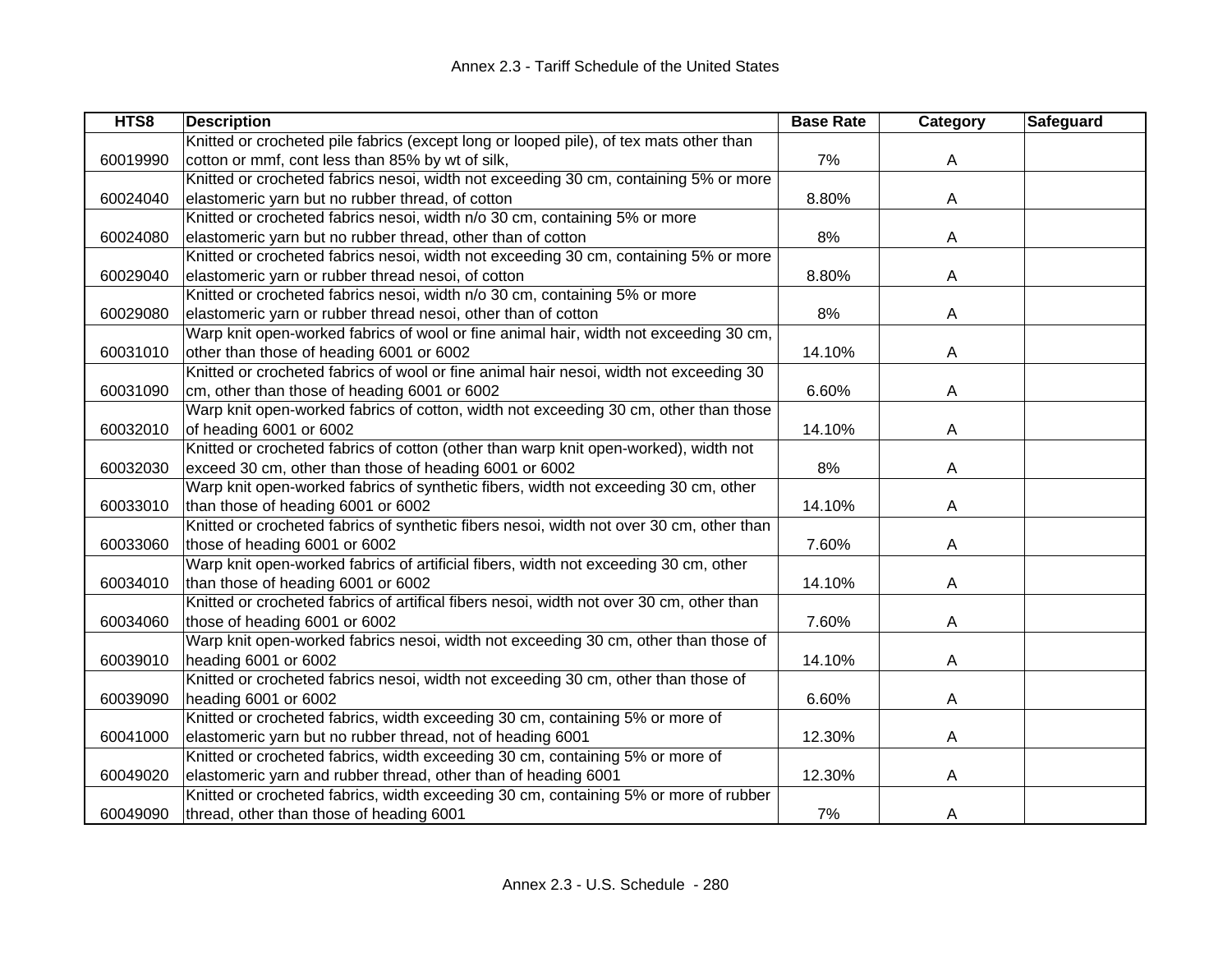| HTS8     | <b>Description</b>                                                                       | <b>Base Rate</b> | Category | Safeguard |
|----------|------------------------------------------------------------------------------------------|------------------|----------|-----------|
|          | Warp knit fabrics (including those made on galloon knitting machines) of wool or fine    |                  |          |           |
| 60051000 | animal hair, other than those of headings 6001 to 6004                                   | 10%              | A        |           |
|          | Unbleached or bleached warp knit fabrics (including those made on galloon knitting       |                  |          |           |
| 60052100 | machines) of cotton, other than of headings 6001 to 6004                                 | 10%              | A        |           |
|          | Dyed warp knit fabrics (including those made on galloon knitting machines) of cotton,    |                  |          |           |
| 60052200 | other than those of headings 6001 to 6004                                                | 10%              | A        |           |
|          | Warp knit fabrics of yarns of different colors (including made on galloon knitting       |                  |          |           |
| 60052300 | machines) of cotton, other than headings 6001 to 6004                                    | 10%              | A        |           |
|          | Printed warp knit fabrics (including those made on galloon knitting machines) of         |                  |          |           |
| 60052400 | cotton, other than those of headings 6001 to 6004                                        | 10%              | A        |           |
|          | Unbleached or bleached warp knit fabrics (including made on galloon knitting             |                  |          |           |
| 60053100 | machines) of synthetic fibers, other than headings 6001 to 6004                          | 10%              | А        |           |
|          | Dyed warp knit fabrics (including those made on galloon knitting machines) of            |                  |          |           |
| 60053200 | synthetic fibers, other than those of headings 6001 to 6004                              | 10%              | А        |           |
|          | Warp knit fabrics of yarn of different color (including made on galloon knitting         |                  |          |           |
| 60053300 | machine) of synthetic fiber, other than headings 6001-6004                               | 10%              | A        |           |
|          | Printed warp knit fabrics (including those made on galloon knitting machines) of         |                  |          |           |
| 60053400 | synthetic fibers, other than those of headings 6001 to 6004                              | 10%              | A        |           |
|          | Unbleached or bleached warp knit fabrics (including made on galloon knitting             |                  |          |           |
| 60054100 | machines) of artificial fiber, other than headings 6001 to 6004                          | 10%              | Α        |           |
|          | Dyed warp knit fabrics (including those made on galloon knitting machines) of artificial |                  |          |           |
| 60054200 | fibers, other than those of headings 6001 to 6004                                        | 10%              | Α        |           |
|          | Warp knit fabrics of yarn of different color (including made on galloon knitting         |                  |          |           |
| 60054300 | machine) of artificial fiber, other than headings 6001-6004                              | 10%              | Α        |           |
|          | Printed warp knit fabrics (including those made on galloon knitting machine) of          |                  |          |           |
| 60054400 | artificial fibers, other than those of headings 6001 to 6004                             | 10%              | А        |           |
|          | Warp knit fabric (including made on galloon knit machine), not of wool/fine animal       |                  |          |           |
| 60059000 | hair, cotton or manmade fiber, not of headings 6001-6004                                 | 10%              | A        |           |
| 60061000 | Knitted or crocheted fabrics of wool or fine animal hair, nesoi                          | 10%              | A        |           |
|          | Unbleached or bleached circular knit fabric, wholly of cotton yarns over 100 metric      |                  |          |           |
| 60062110 | number per single yarn, nesoi                                                            | 10%              | A        |           |
| 60062190 | Unbleached or bleached knitted or crocheted fabrics of cotton, nesoi                     | 10%              | A        |           |
|          | Dyed circular knit fabric, wholly of cotton yarns over 100 metric number per single      |                  |          |           |
| 60062210 | yarn, nesoi                                                                              | 10%              | A        |           |
| 60062290 | Dyed knitted or crocheted fabrics of cotton, nesoi                                       | 10%              | A        |           |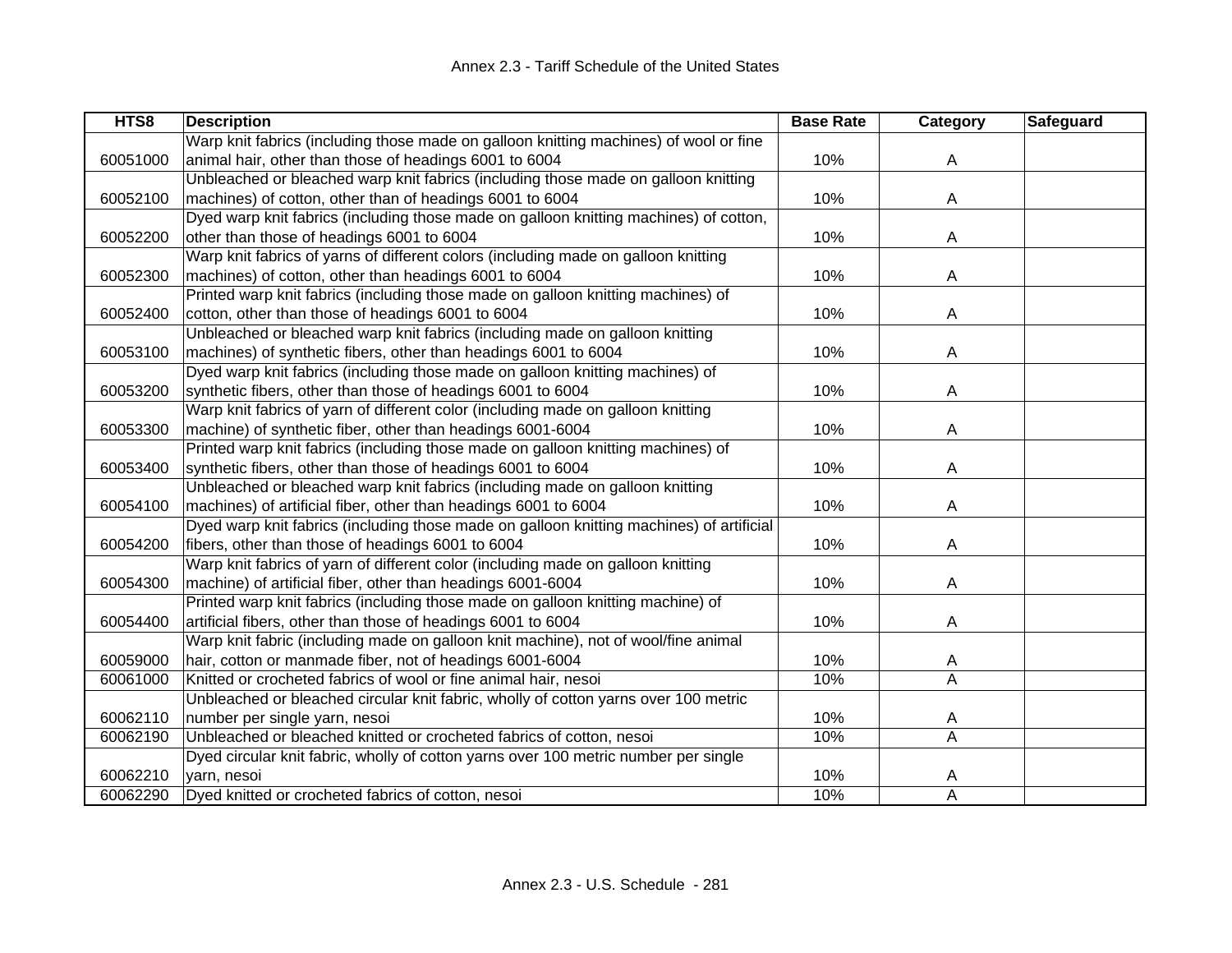| HTS8     | <b>Description</b>                                                                         | <b>Base Rate</b> | Category | Safeguard |
|----------|--------------------------------------------------------------------------------------------|------------------|----------|-----------|
|          | Circular knit fabric, of yarns of different colors, wholly of cotton yarns over 100 metric |                  |          |           |
| 60062310 | number per single yarn, nesoi                                                              | 10%              | A        |           |
| 60062390 | Knitted or crocheted fabrics of cotton, of yarns of different colors, nesoi                | 10%              | A        |           |
|          | Printed circular knit fabric, wholly of cotton yarns over 100 metric number per single     |                  |          |           |
| 60062410 | yarn, nesoi                                                                                | 10%              | A        |           |
| 60062490 | Printed knitted or crocheted fabrics of cotton, nesoi                                      | 10%              | Α        |           |
| 60063100 | Unbleached or bleached knitted or crocheted fabrics of synthetic fibers, nesoi             | 10%              | A        |           |
| 60063200 | Dyed knitted or crocheted fabrics of synthetic fibers, nesoi                               | 10%              | A        |           |
| 60063300 | Knitted or crocheted fabrics of synthetic fibers, of yarns of different colors, nesoi      | 10%              | A        |           |
| 60063400 | Printed knitted or crocheted fabrics of synthetic fibers, nesoi                            | 10%              | A        |           |
| 60064100 | Unbleached or bleached knitted or crocheted fabrics of artificial fibers, nesoi            | 10%              | A        |           |
| 60064200 | Dyed knitted or crocheted fabrics of artificial fibers, nesoi                              | 10%              | Α        |           |
| 60064300 | Knitted or crocheted fabrics of artificial fibers, of yarns of different colors, nesoi     | 10%              | A        |           |
| 60064400 | Printed knitted or crocheted fabrics of artificial fibers, nesoi                           | 10%              | A        |           |
|          | Other knitted or crocheted fabrics nesoi, containing 85 percent or more by weight of       |                  |          |           |
| 60069010 | silk or silk waste                                                                         | 7%               | A        |           |
|          | Other knitted or crocheted fabrics nesoi, other than of wool, cotton or manmade fibers     |                  |          |           |
| 60069090 | & containing < 85% by wt of silk/silk waste                                                | Free             | F        |           |
|          |                                                                                            |                  |          |           |
|          | Men's or boys' overcoats, carcoats, capes, cloaks, windbreakers and similar articles,      | 61.7 cents/kg    |          |           |
| 61011000 | knitted or crocheted, of wool or fine animal hair                                          | $+16%$           | A        |           |
|          | Men's or boys' overcoats, carcoats, capes, cloaks, anoraks, windbreakers and similar       |                  |          |           |
| 61012000 | articles, knitted or crocheted, of cotton                                                  | 15.90%           | A        |           |
|          | Men's or boys' overcoats, carcoats, capes and like articles knitted or crocheted, of       |                  |          |           |
| 61013010 | man-made fibers, 25% or more by weight of leather                                          | 5.60%            | A        |           |
|          |                                                                                            |                  |          |           |
|          | Men's or boy's overcoat, etc., knitted or crocheted, of manmade fibers, containing 23%     | 38.6 cents/kg    |          |           |
| 61013015 | or more wool or fine animal hair, nesoi                                                    | $+10%$           | A        |           |
|          | Men's or boy's overcoats, carcoats, capes, cloaks, windbreakers and similar articles,      |                  |          |           |
| 61013020 | knitted or crocheted, of man-made fibers, nesoi                                            | 28.20%           | A        |           |
|          | Men's or boys' overcoats, carcoats, etc., of tex mats (other than wool, cotton or mmf),    |                  |          |           |
| 61019010 | cont 70% or more wt of silk, knitted or crocheted                                          | 0.90%            | A        |           |
|          | Men's or boys' overcoats, carcoats, etc., of tex mats (other than wool, cotton or mmf),    |                  |          |           |
| 61019090 | cont less than 70% wt silk, knitted or crocheted                                           | 5.70%            | A        |           |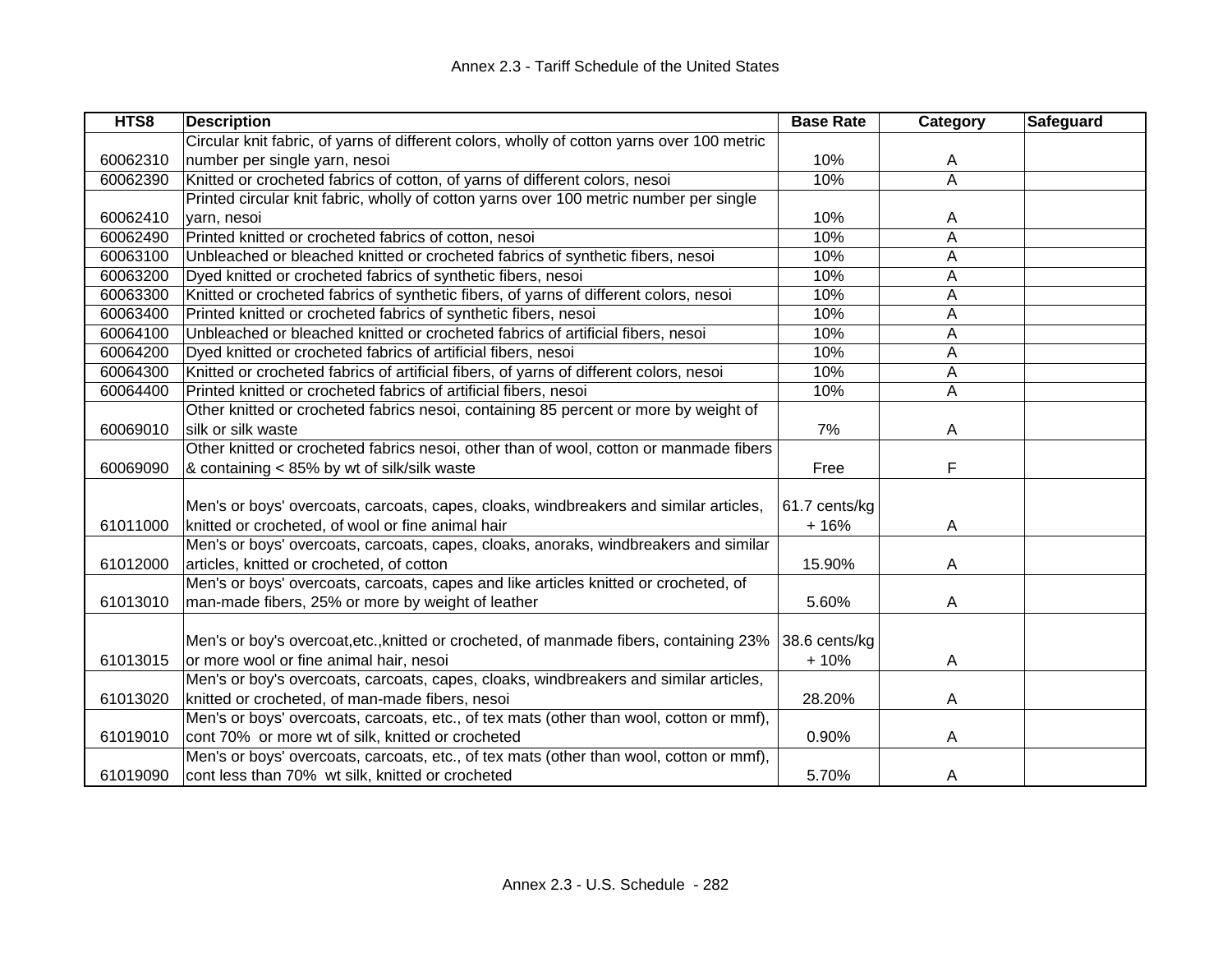| HTS8     | <b>Description</b>                                                                         | <b>Base Rate</b> | Category | <b>Safeguard</b> |
|----------|--------------------------------------------------------------------------------------------|------------------|----------|------------------|
|          |                                                                                            |                  |          |                  |
|          | Women's or girls' overcoats, carcoats, capes, windbreakers and similar articles,           | 55.9 cents/kg    |          |                  |
| 61021000 | knitted or crocheted, of wool or fine animal hair                                          | $+16.4%$         | A        |                  |
|          | Women's or girls' overcoats, carcoats, capes, cloaks, anoraks, windbreakers and            |                  |          |                  |
| 61022000 | similar articles, knitted or crocheted, of cotton                                          | 15.90%           | A        |                  |
|          | Women's or girls' overcoats, carcoats, etc., knitted or crocheted, of manmade fibers,      |                  |          |                  |
| 61023005 | cont. 25% or more by weight of leather                                                     | 5.30%            | A        |                  |
|          |                                                                                            |                  |          |                  |
|          | Women's or girls' overcoats, carcoats, etc., knitted or crocheted, of manmade fibers,      | 64.4 cents/kg    |          |                  |
| 61023010 | containing 23% or more of wool or fine animal hair                                         | $+18.8%$         | A        |                  |
|          | Women's or girls' overcoats, carcoats, capes, windbreakers and similar articles,           |                  |          |                  |
| 61023020 | knitted or crocheted, of manmade fibers, nesoi                                             | 28.20%           | A        |                  |
|          | Women's or girls' overcoats, carcoats, etc., of tex mats (other than wool, cotton or       |                  |          |                  |
| 61029010 | mmf), cont 70% or more wt of silk, knitted or crochet                                      | 0.90%            | A        |                  |
|          | Women's or girls' overcoats, carcoats, etc., of tex mats (other than wool, cotton or       |                  |          |                  |
| 61029090 | mmf), cont less than 70% wt of silk, knitted/crocheted                                     | 5.70%            | A        |                  |
|          |                                                                                            |                  |          |                  |
|          |                                                                                            | 38.8 cents/kg    |          |                  |
| 61031100 | Men's or boys' suits, knitted or crocheted, of wool or fine animal hair                    | $+10%$           | A        |                  |
|          |                                                                                            |                  |          |                  |
|          | Men's or boys' suits, knitted or crocheted, of synthetic fibers, containing 23 percent or  | 60.3 cents/kg    |          |                  |
| 61031210 | more of wool or fine animal hair                                                           | $+15.6%$         | A        |                  |
| 61031220 | Men's or boys' suits, knitted or crocheted, of synthetic fibers, nesoi                     | 28.20%           | A        |                  |
|          | Men's or boys' suits, knitted or crocheted, of artificial fibers, containing 23 percent or |                  |          |                  |
| 61031910 | more of wool or fine animal hair                                                           | Free             | F        |                  |
| 61031915 | Men's or boys' suits, knitted or crocheted, of artificial fibers, nesoi                    | Free             | F        |                  |
| 61031920 | Men's or boys' suits, knitted or crocheted, of cotton                                      | 9.40%            | A        |                  |
|          | Men's or boys' suits, of tex mats(ex wool, cotton or mmf), containing 70% or more by       |                  |          |                  |
| 61031960 | weight of silk or silk waste, knitted or crocheted                                         | 0.90%            | A        |                  |
|          | Men's or boys' suits, of tex mats (ex wool, cotton or mmf), containing under 70% by        |                  |          |                  |
| 61031990 | weight of silk or silk waste, knitted or crocheted                                         | 5.60%            | A        |                  |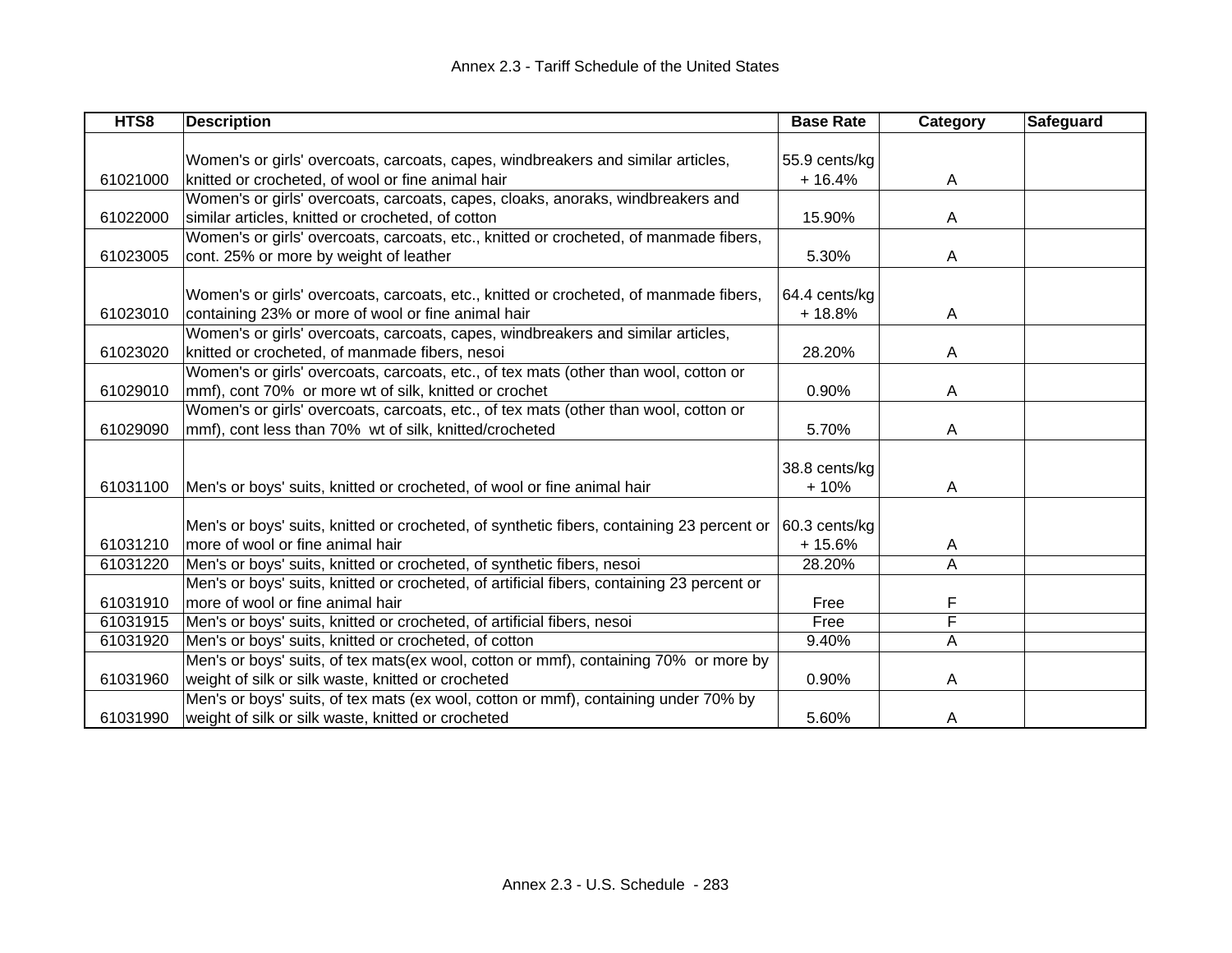| HTS8     | <b>Description</b>                                                          | <b>Base Rate</b>       | Category     | <b>Safeguard</b> |
|----------|-----------------------------------------------------------------------------|------------------------|--------------|------------------|
|          |                                                                             |                        |              |                  |
|          |                                                                             | The rate               |              |                  |
|          |                                                                             | applicable to          |              |                  |
|          |                                                                             | each garment           |              |                  |
|          |                                                                             | in the                 |              |                  |
|          |                                                                             | ensemble if            |              |                  |
|          |                                                                             | separately             |              |                  |
| 61032100 | Men's or boys' ensembles, knitted or crocheted, of wool or fine animal hair | entered                | A            |                  |
|          |                                                                             |                        |              |                  |
|          |                                                                             | The rate               |              |                  |
|          |                                                                             | applicable to          |              |                  |
|          |                                                                             | each garment           |              |                  |
|          |                                                                             | in the                 |              |                  |
|          |                                                                             | ensemble if            |              |                  |
|          |                                                                             | separately             |              |                  |
| 61032200 | Men's or boys' ensembles, knitted or crocheted, of cotton                   | entered                | $\mathsf{A}$ |                  |
|          |                                                                             |                        |              |                  |
|          |                                                                             | The rate               |              |                  |
|          |                                                                             | applicable to          |              |                  |
|          |                                                                             | each garment           |              |                  |
|          |                                                                             | in the                 |              |                  |
|          |                                                                             | ensemble if            |              |                  |
|          |                                                                             | separately             |              |                  |
| 61032300 | Men's or boys' ensembles, knitted or crocheted, of synthetic fibers         | entered                | Α            |                  |
|          |                                                                             | The rate               |              |                  |
|          |                                                                             |                        |              |                  |
|          |                                                                             | applicable to          |              |                  |
|          |                                                                             | each garment<br>in the |              |                  |
|          |                                                                             |                        |              |                  |
|          |                                                                             | ensemble if            |              |                  |
|          |                                                                             | separately             |              |                  |
| 61032910 | Men's or boys' ensembles, knitted or crocheted, of artificial fibers        | entered                | A            |                  |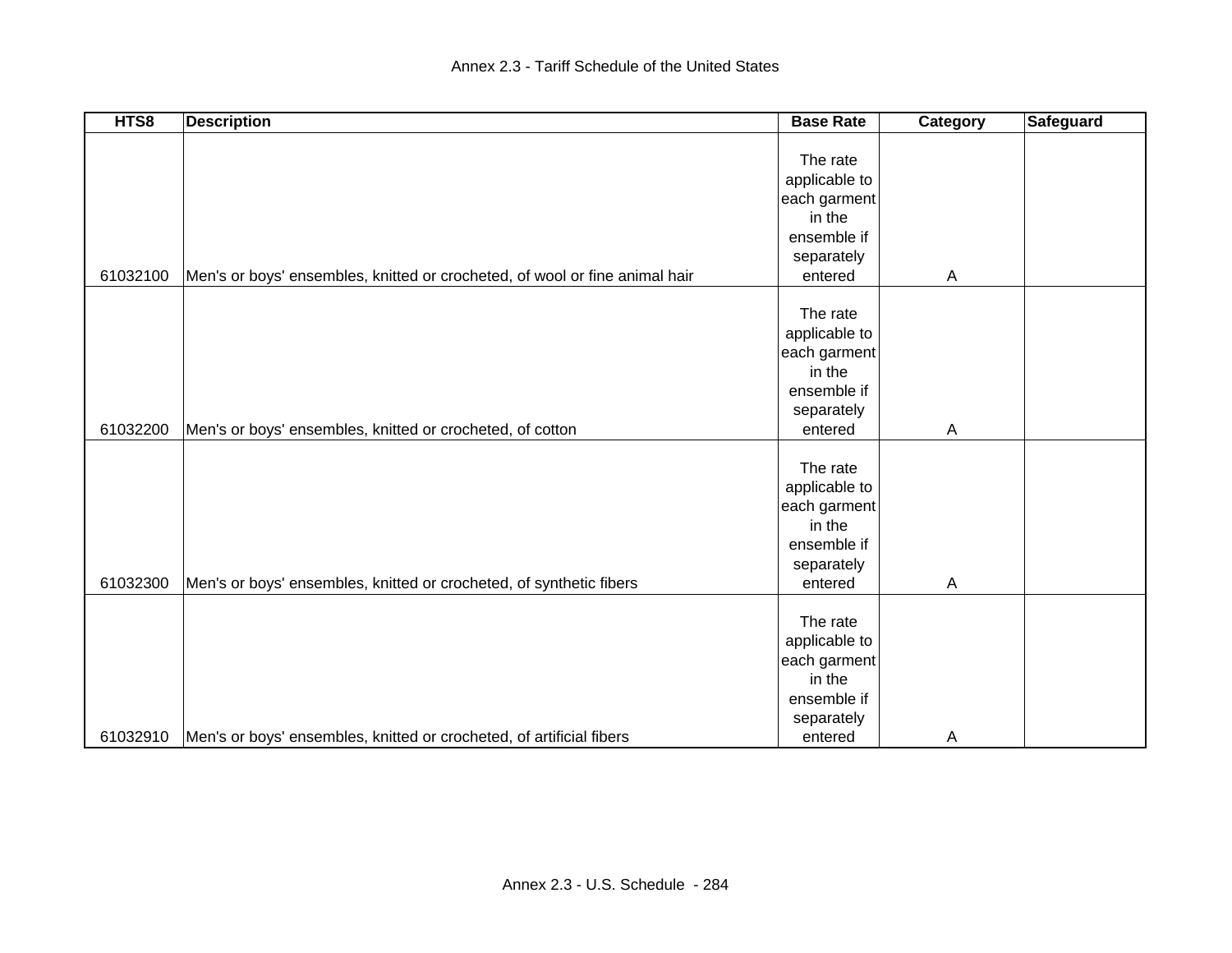| HTS8     | <b>Description</b>                                                                       | <b>Base Rate</b> | Category | Safeguard |
|----------|------------------------------------------------------------------------------------------|------------------|----------|-----------|
|          |                                                                                          |                  |          |           |
|          |                                                                                          | The rate         |          |           |
|          |                                                                                          | applicable to    |          |           |
|          |                                                                                          | each garment     |          |           |
|          |                                                                                          | in the           |          |           |
|          |                                                                                          | ensemble if      |          |           |
|          |                                                                                          | separately       |          |           |
| 61032920 | Men's or boys' ensembles, knitted or crocheted, of textile materials nesoi               | entered          | A        |           |
|          |                                                                                          |                  |          |           |
|          | Men's or boys' suit-type jackets and blazers, knitted or crocheted, of wool or fine      | 38.6 cents/kg    |          |           |
| 61033100 | animal hair                                                                              | $+10%$           | A        |           |
| 61033200 | Men's or boys' suit-type jackets and blazers, knitted or crocheted, of cotton            | 13.50%           | A        |           |
|          |                                                                                          |                  |          |           |
|          | Men's or boys' suit-type jackets and blazers, knitted or crocheted, of synthetic fibers, | 38.6 cents/kg    |          |           |
| 61033310 | containing 23% or more of wool or fine animal hair                                       | $+10%$           | A        |           |
|          | Men's or boys' suit-type jackets and blazers, knitted or crocheted, of synthetic fibers, |                  |          |           |
| 61033320 | nesoi                                                                                    | 28.20%           | A        |           |
|          |                                                                                          |                  |          |           |
| 61033910 | Men's or boys' suit-type jackets and blazers, knitted or crocheted, of artificial fibers | 14.90%           | A        |           |
|          | Men's or boys' suit-type jackets and blazers, of textile mats, (except wool, cotton, or  |                  |          |           |
| 61033940 | mmf), cont 70% or more by wt of silk, knitted/croc                                       | 0.90%            | A        |           |
|          | Men's or boys' suit-type jackets and blazers, of textile mats, (except wool, cotton, or  |                  |          |           |
| 61033980 | mmf), cont less than 70% by wt of silk, knitted/croc                                     | 5.60%            | A        |           |
|          |                                                                                          |                  |          |           |
|          | Men's or boys' trousers, breeches and shorts, knitted or crocheted, of wool or fine      | 61.1 cents/kg    |          |           |
| 61034110 | animal hair                                                                              | $+15.8%$         | Α        |           |
|          |                                                                                          |                  |          |           |
| 61034120 | Men's or boys' bib and brace overalls, knitted or crocheted, of wool or fine animal hair | 13.60%           | A        |           |
| 61034210 | Men's or boys' trousers, breeches and shorts, knitted or crocheted, of cotton            | 16.10%           | Α        |           |
| 61034220 | Men's or boys' bib and brace overalls, knitted or crocheted, of cotton                   | 10.30%           | A        |           |
|          |                                                                                          |                  |          |           |
|          | Men's or boys' trousers, breeches and shorts, knitted or crocheted, of syn. fibers,      | 58.5 cents/kg    |          |           |
| 61034310 | cont. 23 percent or more of wool or fine animal hair                                     | $+15.2%$         | A        |           |
|          | Men's or boys' trousers, breeches and shorts, knitted or crocheted, of synthetic fibers, |                  |          |           |
| 61034315 | nesoi                                                                                    | 28.20%           | A        |           |
| 61034320 | Men's and boys' bib and brace overalls of synthetic fibers, knitted or crocheted         | 14.90%           | Α        |           |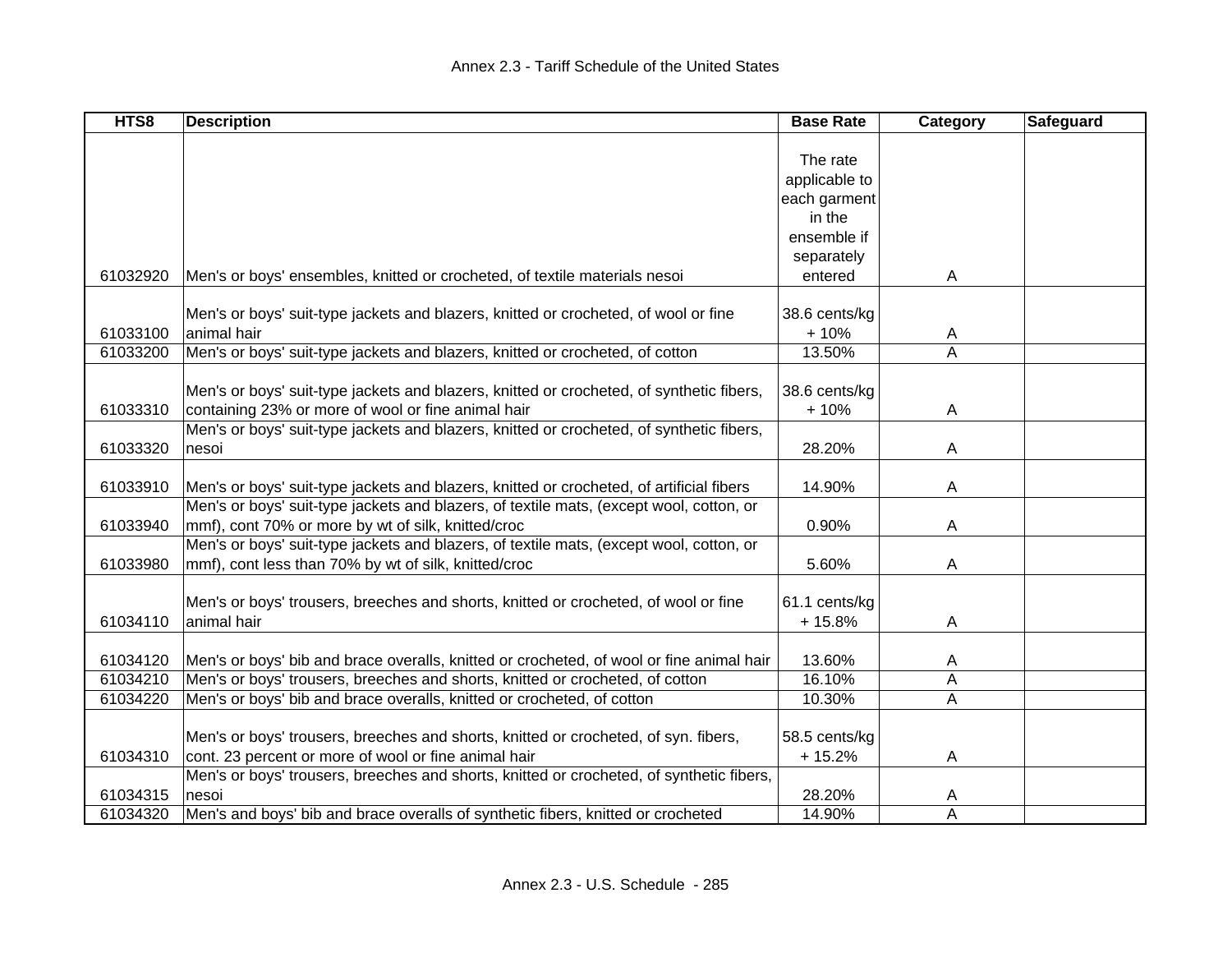| HTS8     | <b>Description</b>                                                                         | <b>Base Rate</b> | <b>Category</b> | Safeguard |
|----------|--------------------------------------------------------------------------------------------|------------------|-----------------|-----------|
|          |                                                                                            |                  |                 |           |
| 61034910 | Men's or boys' trousers, breeches and shorts, knitted or crocheted, of artificial fibers   | 28.20%           | A               |           |
| 61034920 | Men's or boys' bib and brace overalls, knitted or crocheted, of artificial fibers          | 13.60%           | A               |           |
|          | Men's or boys' trousers, bib and brace overalls, breeches and shorts, of tex mat           |                  |                 |           |
| 61034940 | (except wool, cot or mmf), con 70% or more wt of silk, k/c                                 | 0.90%            | Α               |           |
|          | Men's or boys' trousers, bib and brace overalls, breeches and shorts, of tex mat           |                  |                 |           |
| 61034980 | (except wool, cot or mmf), con under 70% by wt of silk, k/c                                | 5.60%            | A               |           |
| 61041100 | Women's or girls' suits, knitted or crocheted, of wool or fine animal hair                 | 13.60%           | Α               |           |
| 61041200 | Women's or girls' suits, knitted or crocheted, of cotton                                   | 9.40%            | Α               |           |
|          | Women's or girls' suits, knitted or crocheted, of synthetic fibers, containing 23 percent  |                  |                 |           |
| 61041310 | or more of wool or fine animal hair                                                        | Free             | F               |           |
| 61041320 | Women's or girls' suits, knitted or crocheted, of synthetic fibers, nesoi                  | 14.90%           | A               |           |
|          | Women's or girls' suits, knitted or crocheted, of artificial fibers, containing 23 percent |                  |                 |           |
| 61041910 | or more of wool or fine animal hair                                                        | 8.50%            | Α               |           |
| 61041915 | Women's or girls' suits, knitted or crocheted, of artificial fibers, nesoi                 | Free             | F               |           |
|          | Women's or girls' suits, of tex mats (ex wool, cotton or mmf), containing 70% or more      |                  |                 |           |
| 61041940 | by weight of silk or silk waste, knitted or crocheted                                      | 0.90%            | A               |           |
|          | Women's or girls' suits, of tex mats (ex wool, cotton or mmf), containing under 70% by     |                  |                 |           |
| 61041980 | weight of silk or silk waste, knitted or crocheted                                         | 5.60%            | Α               |           |
|          |                                                                                            |                  |                 |           |
|          |                                                                                            | The rate         |                 |           |
|          |                                                                                            | applicable to    |                 |           |
|          |                                                                                            | each garment     |                 |           |
|          |                                                                                            | in the           |                 |           |
|          |                                                                                            | ensemble if      |                 |           |
|          |                                                                                            | separately       |                 |           |
| 61042100 | Women's or girls' ensembles, knitted or crocheted, of wool or fine animal hair             | entered          | A               |           |
|          |                                                                                            |                  |                 |           |
|          |                                                                                            | The rate         |                 |           |
|          |                                                                                            | applicable to    |                 |           |
|          |                                                                                            | each garment     |                 |           |
|          |                                                                                            | in the           |                 |           |
|          |                                                                                            | ensemble if      |                 |           |
|          |                                                                                            | separately       |                 |           |
| 61042200 | Women's or girls' ensembles, knitted or crocheted, of cotton                               | entered          | A               |           |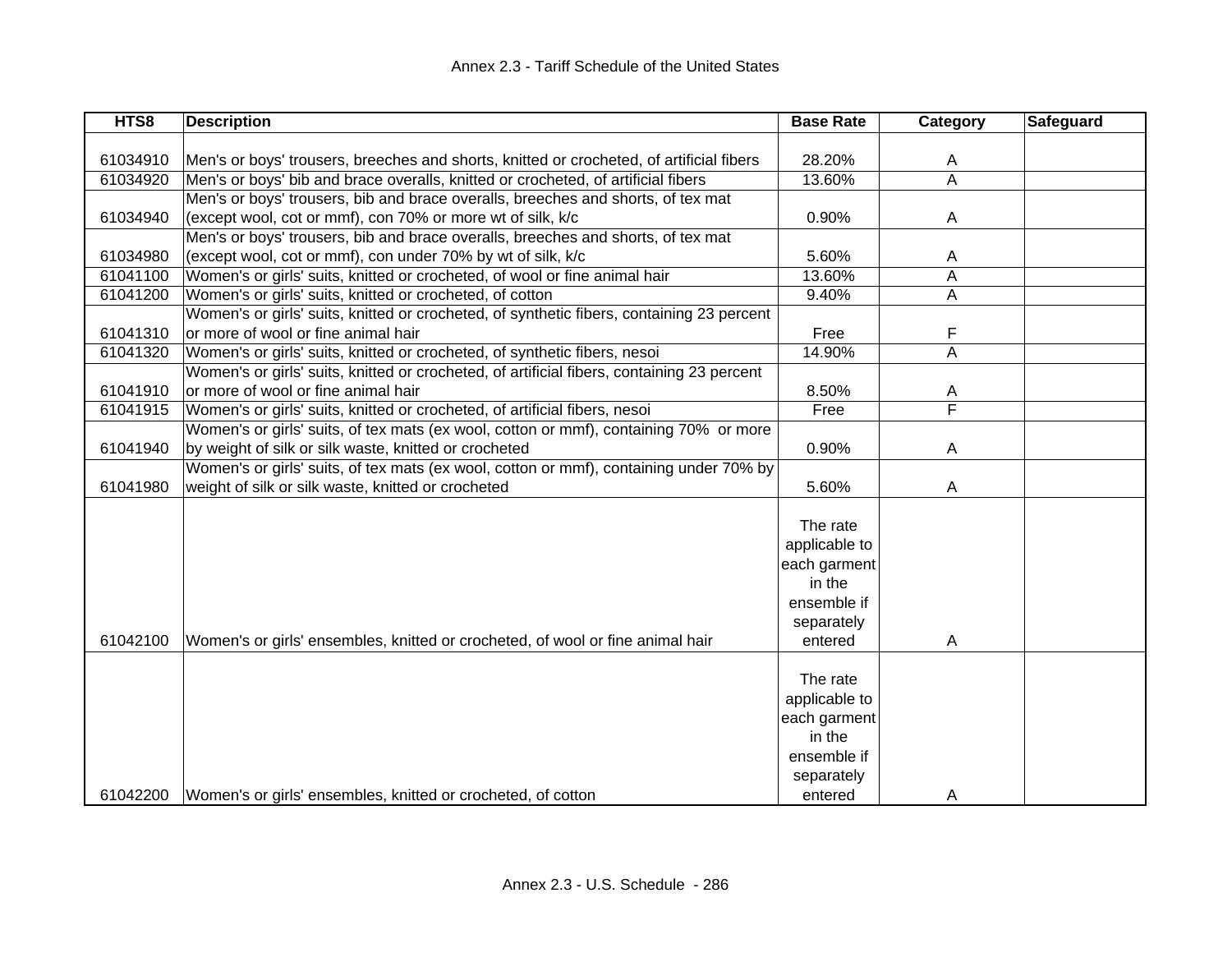| HTS8     | <b>Description</b>                                                                     | <b>Base Rate</b> | Category | Safeguard |
|----------|----------------------------------------------------------------------------------------|------------------|----------|-----------|
|          |                                                                                        |                  |          |           |
|          |                                                                                        | The rate         |          |           |
|          |                                                                                        | applicable to    |          |           |
|          |                                                                                        | each garment     |          |           |
|          |                                                                                        | in the           |          |           |
|          |                                                                                        | ensemble if      |          |           |
|          |                                                                                        | separately       |          |           |
| 61042300 | Women's or girls' ensembles, knitted or crocheted, of synthetic fibers                 | entered          | A        |           |
|          |                                                                                        |                  |          |           |
|          |                                                                                        | The rate         |          |           |
|          |                                                                                        | applicable to    |          |           |
|          |                                                                                        | each garment     |          |           |
|          |                                                                                        | in the           |          |           |
|          |                                                                                        | ensemble if      |          |           |
|          |                                                                                        | separately       |          |           |
| 61042910 | Women's or girls' ensembles, knitted or crocheted, of artificial fibers                | entered          | A        |           |
|          |                                                                                        |                  |          |           |
|          |                                                                                        | The rate         |          |           |
|          |                                                                                        | applicable to    |          |           |
|          |                                                                                        | each garment     |          |           |
|          |                                                                                        | in the           |          |           |
|          |                                                                                        | ensemble if      |          |           |
|          |                                                                                        | separately       |          |           |
| 61042920 | Women's or girls' ensembles, knitted or crocheted, of textile materials nesoi          | entered          | Α        |           |
|          |                                                                                        |                  |          |           |
|          | Women's or girls' suit-type jackets and blazers, knitted or crocheted, of wool or fine | 54.8 cents/kg    |          |           |
| 61043100 | animal hair                                                                            | $+16%$           | A        |           |
| 61043200 | Women's or girls' suit-type jackets and blazers, knitted or crocheted, of cotton       | 14.90%           | Α        |           |
|          |                                                                                        |                  |          |           |
|          | Women's or girls' suit-type jackets & blazers, knit or crocheted, of synthetic fibers, | 56.4 cents/kg    |          |           |
| 61043310 | cont. 23% or more of wool or fine animal hair                                          | $+16.5%$         | Α        |           |
|          | Women's or girls' suit-type jackets and blazers, knitted or crocheted, of synthetic    |                  |          |           |
| 61043320 | fibers, nesoi                                                                          | 28.20%           | A        |           |
| 61043910 | Women's or girls' suit-type jackets, knitted or crocheted, of artificial fibers        | 24%              | Α        |           |
| 61043920 | Women's or girls' suit-type jackets, knitted or crocheted, of textile materials nesoi  | Free             | F        |           |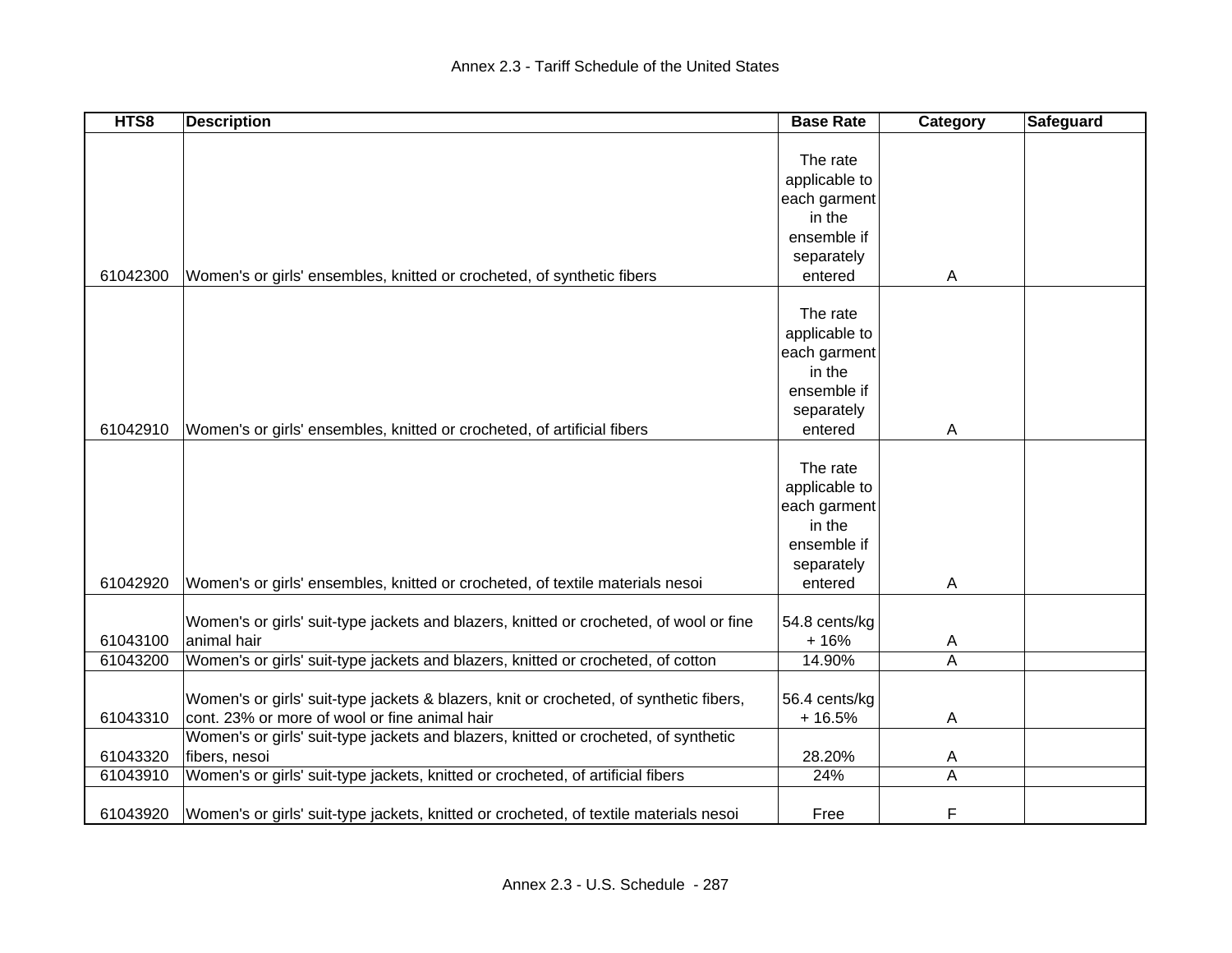| HTS8     | <b>Description</b>                                                                          | <b>Base Rate</b> | Category | Safeguard |
|----------|---------------------------------------------------------------------------------------------|------------------|----------|-----------|
| 61044100 | Women's or girls' dresses, knitted or crocheted, of wool or fine animal hair                | 13.60%           | A        |           |
| 61044200 | Women's or girls' dresses, knitted or crocheted, of cotton                                  | 11.50%           | A        |           |
|          | Women's or girls' dresses, knitted or crocheted, of synthetic fibers, containing 23         |                  |          |           |
| 61044310 | percent or more of wool or fine animal hair                                                 | 14.90%           | A        |           |
| 61044320 | Women's or girls' dresses, knitted or crocheted, of synthetic fibers, nesoi                 | 16%              | A        |           |
|          | Women's or girls' dresses, knitted or crocheted, of artificial fibers, containing 23        |                  |          |           |
| 61044410 | percent or more of wool or fine animal hair                                                 | 14.90%           | A        |           |
| 61044420 | Women's or girls' dresses, knitted or crocheted, of artificial fibers, nesoi                | 14.90%           | A        |           |
|          | Women's or girls' dresses, of textile mats (ex wool, cotton or mmf), containing 70% or      |                  |          |           |
| 61044910 | more by weight of silk or silk waste, knitted or croc                                       | 0.90%            | A        |           |
|          | Women's or girls' dresses, of textile mats (ex wool, cotton or mmf), containing under       |                  |          |           |
| 61044990 | 70% by weight of silk or silk waste, knitted or croc                                        | 5.60%            | A        |           |
|          | Women's or girls' skirts and divided skirts, knitted or crocheted, of wool or fine animal   |                  |          |           |
| 61045100 | hair                                                                                        | 14.90%           | A        |           |
| 61045200 | Women's or girls' skirts and divided skirts, knitted or crocheted, of cotton                | 8.30%            | A        |           |
|          | Women's or girls' skirts & divided skirts, knitted or crocheted, of synthetic fibers, cont. |                  |          |           |
| 61045310 | 23% or more of wool or fine animal hair                                                     | 14.90%           | Α        |           |
|          | Women's or girls' skirts and divided skirts, knitted or crocheted, of synthetic fibers,     |                  |          |           |
| 61045320 | nesoi                                                                                       | 16%              | A        |           |
|          |                                                                                             |                  |          |           |
| 61045910 | Women's or girls' skirts and divided skirts, knitted or crocheted, of artificial fibers     | 8%               | A        |           |
|          | Women's or girls' skirts & divided skirts, of textile mats (ex wool, cotton or mmf),        |                  |          |           |
| 61045940 | containing 70% or more by wt of silk, knitted or croc                                       | 0.90%            | A        |           |
|          | Women's or girls' skirts and divided skirts, of textile mats (ex wool, cotton or mmf),      |                  |          |           |
| 61045980 | containing under 70% by wt of silk, knitted or croc                                         | 5.60%            | A        |           |
|          | Women's or girls' trousers, bib and brace overalls, breeches and shorts, knitted or         |                  |          |           |
| 61046100 | crocheted, of wool or fine animal hair                                                      | 14.90%           | A        |           |
| 61046210 | Women's or girls' bib and brace overalls, knitted or crocheted, of cotton                   | 10.30%           | A        |           |
| 61046220 | Women's or girls' trousers, breeches and shorts, knitted or crocheted, of cotton            | 14.90%           | A        |           |
|          |                                                                                             |                  |          |           |
| 61046310 | Women's or girls' bib and brace overalls, knitted or crocheted, of synthetic fibers         | 14.90%           | Α        |           |
|          | Women's or girls' trousers, etc., knitted or crocheted, of synthetic fibers, containing 23  |                  |          |           |
| 61046315 | percent or more of wool or fine animal hair                                                 | 14.90%           | A        |           |
|          | Women's or girls' trousers, breeches and shorts, knitted or crocheted, of synthetic         |                  |          |           |
| 61046320 | fibers, nesoi                                                                               | 28.20%           | A        |           |
| 61046910 | Women's or girls' bib and brace overalls, knitted or crocheted, of artificial fibers        | 13.60%           | A        |           |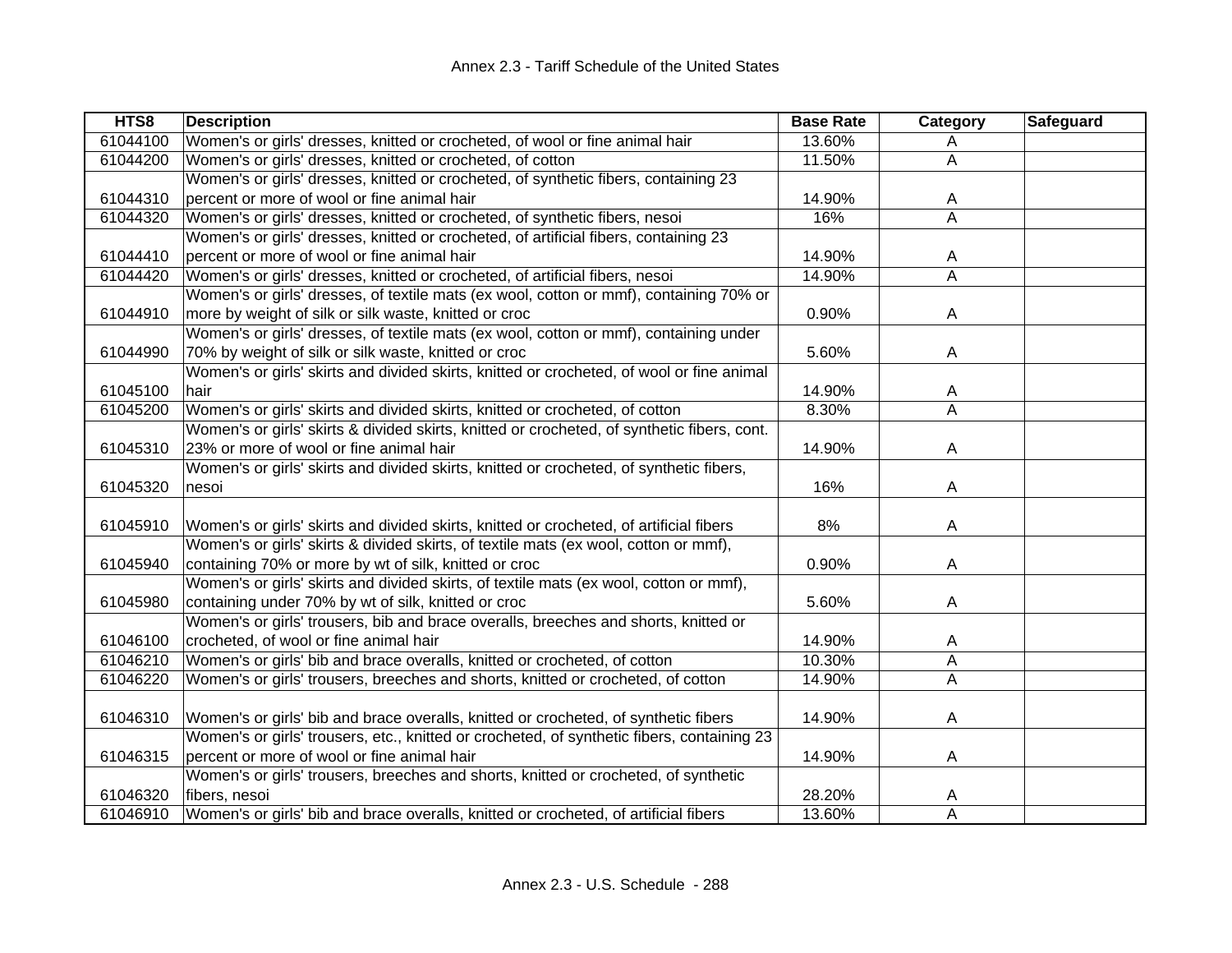| HTS8     | <b>Description</b>                                                                      | <b>Base Rate</b> | Category | Safeguard |
|----------|-----------------------------------------------------------------------------------------|------------------|----------|-----------|
|          | Women's or girls' trousers, breeches and shorts, knitted or crocheted, of artificial    |                  |          |           |
| 61046920 | fibers                                                                                  | 28.20%           | A        |           |
|          | Women's or girls' trousers, bib & brace overalls, breeches & shorts, of tex mats (ex    |                  |          |           |
| 61046940 | wool, cotton or mmf), cont 70% or more wt of silk, k/c                                  | 0.90%            | Α        |           |
|          | Women's or girls' trousers, bib & brace overalls, breeches & shorts, of tex mats (ex    |                  |          |           |
| 61046980 | wool, cotton or mmf), cont under 70% by wt of silk, k/c                                 | 5.60%            | A        |           |
| 61051000 | Men's or boys' shirts, knitted or crocheted, of cotton                                  | 19.70%           | A        |           |
|          | Men's or boys' shirts, knitted or crocheted, of manmade fibers, containing 23 percent   |                  |          |           |
| 61052010 | or more of wool or fine animal hair                                                     | 13.60%           | A        |           |
| 61052020 | Men's or boys' shirts, knitted or crocheted, of manmade fibers, nesoi                   | 32%              | Α        |           |
| 61059010 | Men's or boys' shirts, knitted or crocheted, of wool or fine animal hair                | 14.90%           | А        |           |
|          | Men's or boys' shirts, of textile materials (ex wool, cotton or mmf), containing 70% or |                  |          |           |
| 61059040 | more by weight of silk or silk waste, knitted/croch                                     | 0.90%            | A        |           |
|          | Men's or boys' shirts, of textile materials (ex wool, cotton or mmf), containing under  |                  |          |           |
| 61059080 | 70% by weight of silk or silk waste, knitted/crochete                                   | 5.60%            | A        |           |
| 61061000 | Women's or girls' blouses and shirts, knitted or crocheted, of cotton                   | 19.70%           | A        |           |
|          | Women's or girls' blouses and shirts, knitted or crocheted, of manmade fibers,          |                  |          |           |
| 61062010 | containing 23 percent or more of wool or fine animal hair                               | 14.90%           | A        |           |
|          |                                                                                         |                  |          |           |
| 61062020 | Women's or girls' blouses and shirts, knitted or crocheted, of man-made fibers, nesoi   | 32%              | Α        |           |
|          |                                                                                         |                  |          |           |
| 61069010 | Women's or girls' blouses and shirts, knitted or crocheted, of wool or fine animal hair | 13.60%           | A        |           |
|          | Women's or girls' blouses and shirts, of textile materials (ex wool, cotton or mmf),    |                  |          |           |
| 61069015 | containing 70% or more weight of silk, knitted or croc                                  | 0.90%            | A        |           |
|          | Women's or girls' blouses and shirts, of textile materials (ex wool, cotton or mmf),    |                  |          |           |
| 61069025 | containing under 70% by weight of silk, knitted or croc                                 | 5.60%            | A        |           |
|          |                                                                                         |                  |          |           |
| 61069030 | Women's or girls' blouses and shirts, knitted or crocheted, of textile materials nesoi  | 4.70%            | A        |           |
| 61071100 | Men's or boys' underpants and briefs, knitted or crocheted, of cotton                   | 7.40%            | А        |           |
| 61071200 | Men's or boys' underpants and briefs, knitted or crocheted, of man-made fibers          | 14.90%           | А        |           |
|          | Men's or boys' underpants & briefs, of textile materials (ex cotton or mmf), containing |                  |          |           |
| 61071910 | 70% or more by weight of silk or silk waste, k/croc                                     | 0.90%            | A        |           |
|          | Men's or boys' underpants and briefs, of textile materials (except cotton or mmf),      |                  |          |           |
| 61071990 | containing under 70% by weight of silk, knitted or croc                                 | 5.60%            | A        |           |
| 61072100 | Men's or boys' nightshirts and pajamas, knitted or crocheted, of cotton                 | 8.90%            | A        |           |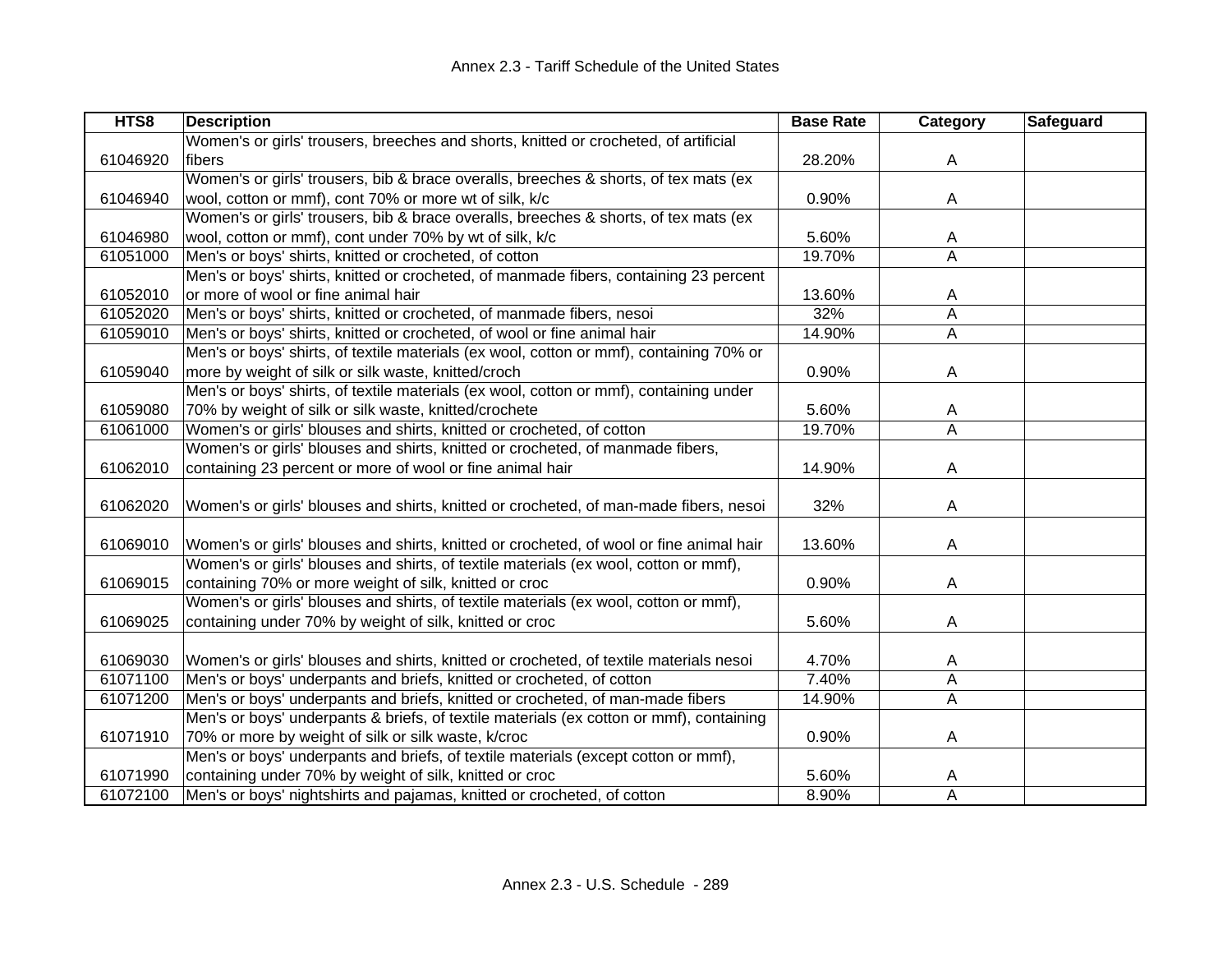| HTS8     | <b>Description</b>                                                                      | <b>Base Rate</b> | Category | Safeguard |
|----------|-----------------------------------------------------------------------------------------|------------------|----------|-----------|
|          |                                                                                         |                  |          |           |
| 61072200 | Men's or boys' nightshirts and pajamas, knitted or crocheted, of man-made fibers        | 16%              | A        |           |
|          | Men's or boys' nightshirts and pajamas, knitted or crocheted, of wool or fine animal    |                  |          |           |
| 61072920 | hair                                                                                    | 8.50%            | A        |           |
|          | Men's or boys' nightshirts and pajamas, of textile materials (ex cotton, mmf or wool),  |                  |          |           |
| 61072950 | containing 70% or more by wt of silk, knitted or croc                                   | 0.90%            | A        |           |
|          | Men's or boys' nightshirts and pajamas, of textile materials (ex cotton, mmf or wool),  |                  |          |           |
| 61072990 | containing under 70% by wt of silk, knitted or croc                                     | 5.60%            | A        |           |
|          | Men's or boys' bathrobes, dressing gowns and similar articles, knitted or crocheted, of |                  |          |           |
| 61079100 | cotton                                                                                  | 8.70%            | A        |           |
|          | Men's or boys' bathrobes, dressing gowns and similar articles, knitted or crocheted, of |                  |          |           |
| 61079200 | man-made fibers                                                                         | 14.90%           | A        |           |
|          | Men's or boys' bathrobes, dressing gowns and similar articles, knitted or crocheted, of |                  |          |           |
| 61079920 | wool or fine animal hair                                                                | 13.60%           | A        |           |
|          | Men's or boys' bathrobes, dressing gowns, & similar articles, of textile materials      |                  |          |           |
| 61079950 | (except wool), containing 70% or more by wt of silk, k/c                                | 0.80%            | A        |           |
|          | Men's or boys' bathrobes, dressing gowns, and similar articles, of textile materials    |                  |          |           |
| 61079990 | (except wool), containing under 70% by wt of silk, k/c                                  | 4.80%            | A        |           |
|          |                                                                                         |                  |          |           |
| 61081100 | Women's or girls' slips and petticoats, knitted or crocheted, of man-made fibers        | 14.90%           | A        |           |
|          | Women's or girls' slips and petticoats, of textile materials (except mmf), containing   |                  |          |           |
| 61081910 | 70% or more by weight of silk, knitted or crocheted                                     | 1.10%            | A        |           |
|          | Women's or girls' slips and petticoats, of textile materials (except mmf), containing   |                  |          |           |
| 61081990 | under 70% by weight of silk, knitted or crocheted                                       | 6.60%            | A        |           |
| 61082100 | Women's or girls' briefs and panties, knitted or crocheted, of cotton                   | 7.60%            | A        |           |
|          | Women's or girls' disposable briefs and panties designed for one-time use, of man-      |                  |          |           |
| 61082210 | made fibers, knitted or crocheted                                                       | 8.30%            | A        |           |
|          | Women's or girls' briefs and panties (other than disposable), of man-made fibers,       |                  |          |           |
| 61082290 | knitted or crocheted                                                                    | 15.60%           | A        |           |
|          | Women's or girls' briefs and panties (other than disposable), of text materials (other  |                  |          |           |
| 61082910 | than cotton or mmf) cont 70% or more wt of silk, k/c                                    | 2.10%            | A        |           |
|          | Women's or girls' briefs and panties (other than disposable), of text mats (other than  |                  |          |           |
| 61082990 | cotton or mmf) cont under 70% by wt of silk, k/c                                        | 13.30%           | A        |           |
| 61083100 | Women's or girls' nightdresses and pajamas, knitted or crocheted, of cotton             | 8.50%            | A        |           |
|          | Women's or girls' nightdresses and pajamas, knitted or crocheted, of man-made           |                  |          |           |
| 61083200 | fibers                                                                                  | 16%              | A        |           |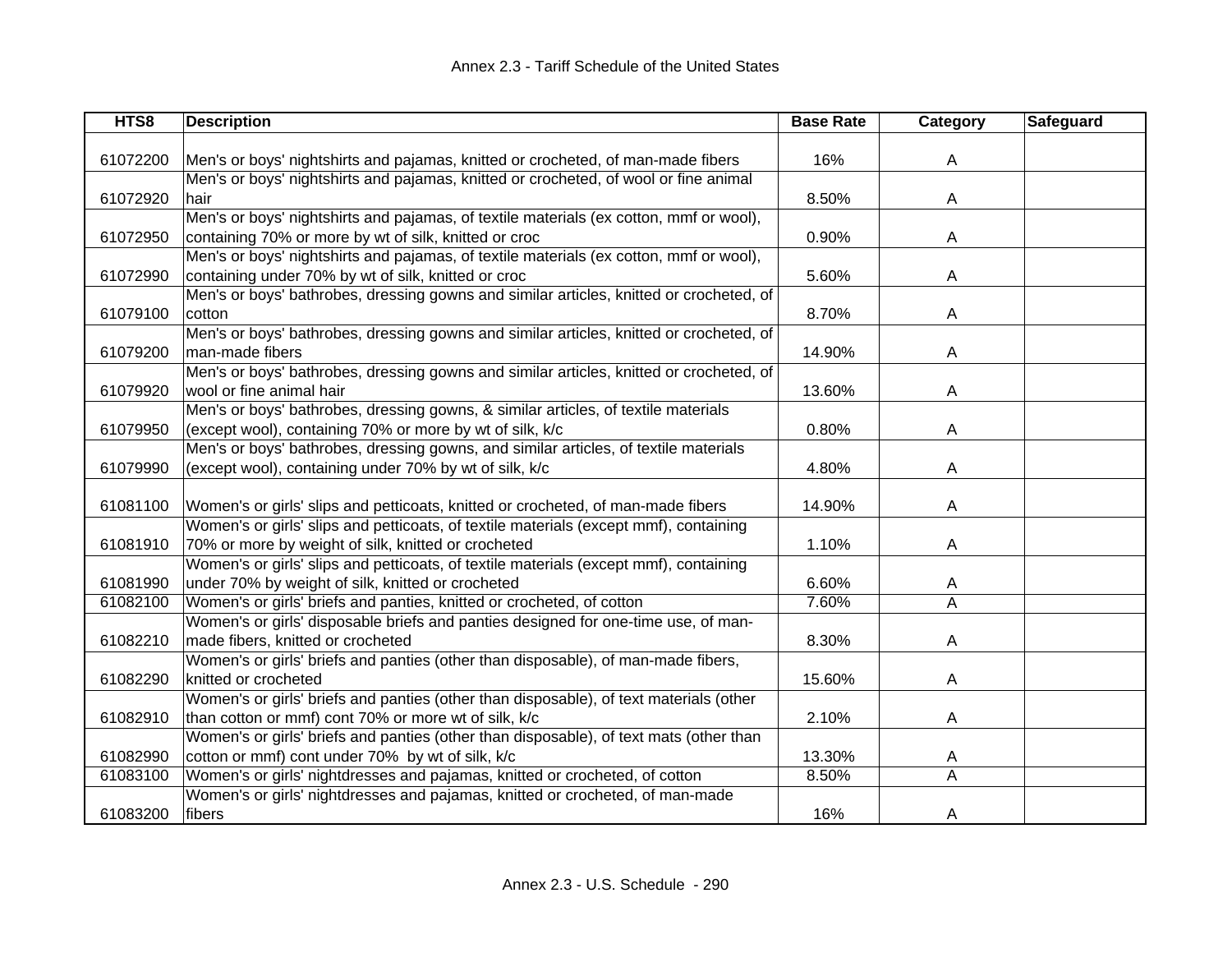| HTS8     | <b>Description</b>                                                                       | <b>Base Rate</b> | Category | <b>Safeguard</b> |
|----------|------------------------------------------------------------------------------------------|------------------|----------|------------------|
|          | Women's or girls' nightdresses and pajamas, knitted or crocheted, of wool or fine        |                  |          |                  |
| 61083910 | animal hair                                                                              | 8.50%            | Α        |                  |
|          | Women's or girls' nightdresses & pajamas, con. 70% or more by wt of silk or silk         |                  |          |                  |
| 61083940 | waste, knitted or crocheted                                                              | 0.60%            | A        |                  |
|          | Women's or girls' nightdresses & pajamas, of textiles (except of cotton/mmf/wool),       |                  |          |                  |
| 61083980 | con. under 70% by wt of silk, knitted or crocheted                                       | 3.80%            | A        |                  |
|          | Women's or girls' negligees, bathrobes, dressing gowns and similar articles, knitted or  |                  |          |                  |
| 61089100 | crocheted, of cotton                                                                     | 8.50%            | A        |                  |
|          | Women's or girls' negligees, bathrobes, dressing gowns and similar articles, knitted or  |                  |          |                  |
| 61089200 | crocheted, of man-made fibers                                                            | 16%              | A        |                  |
|          | Women's or girls' negligees, bathrobes, dressing gowns and similar articles, knitted or  |                  |          |                  |
| 61089920 | crocheted, of wool or fine animal hair                                                   | 8.50%            | A        |                  |
|          | Women's or girls' bathrobes, negligees, & sim. articles, con. 70% or more by wt of silk  |                  |          |                  |
| 61089950 | or silk waste, knitted or crocheted                                                      | 0.60%            | A        |                  |
|          | Women's or girls' bathrobes, negligees, & sim. articles, of textiles (except of          |                  |          |                  |
| 61089990 | cotton/mmf/wool), con under 70% by wt of silk, k/c                                       | 3.80%            | A        |                  |
| 61091000 | T-shirts, singlets, tank tops and similar garments, knitted or crocheted, of cotton      | 16.50%           | Α        |                  |
|          | T-shirts, singlets, tank tops and similar garments, knitted or crocheted, of man-made    |                  |          |                  |
| 61099010 | fibers                                                                                   | 32%              | A        |                  |
| 61099015 | T-shirts and similar garments, knitted or crocheted, of wool, with long sleeves          | 5.60%            | A        |                  |
|          | T-shirts, singlets tanktops & sim garments, of text mat (except cotton, mmf or long      |                  |          |                  |
| 61099040 | sleeve wool garments), cont 70% or more wt of silk, k/c                                  | 2.60%            | Α        |                  |
|          | T-shirts, singlets tanktops and sim garments, of text mat (except cotton, mmf or long    |                  |          |                  |
| 61099080 | sleeve wool garments), cont under 70% wt of silk, k/c                                    | 16%              | A        |                  |
|          | Sweaters, pullovers, sweatshirts, waistcoats (vests) and similar articles, knitted or    |                  |          |                  |
| 61101100 | crocheted, of wool                                                                       | 16%              | A        |                  |
|          | Sweaters, pullovers, sweatshirts, waistcoats (vests) and similar articles, knitted or    |                  |          |                  |
| 61101210 | crocheted, of Kashmir goats, wholly of cashmere                                          | 4%               | A        |                  |
|          | Sweaters, pullovers, sweatshirts, waistcoats (vests) and similar articles, knitted or    |                  |          |                  |
| 61101220 | crocheted, of Kashmir goats, not wholly of cashmere                                      | 16%              | A        |                  |
|          | Sweaters, pullovers, sweatshirts, waistcoats (vests) and similar articles, knitted or    |                  |          |                  |
| 61101900 | crocheted, of fine animal hair                                                           | 16%              | A        |                  |
|          | Sweaters, pullovers and similar articles, knitted or crocheted, of cotton, containing 36 |                  |          |                  |
| 61102010 | percent or more of flax fibers                                                           | 5%               | A        |                  |
| 61102020 | Sweaters, pullovers and similar articles, knitted or crocheted, of cotton, nesoi         | 16.50%           | A        |                  |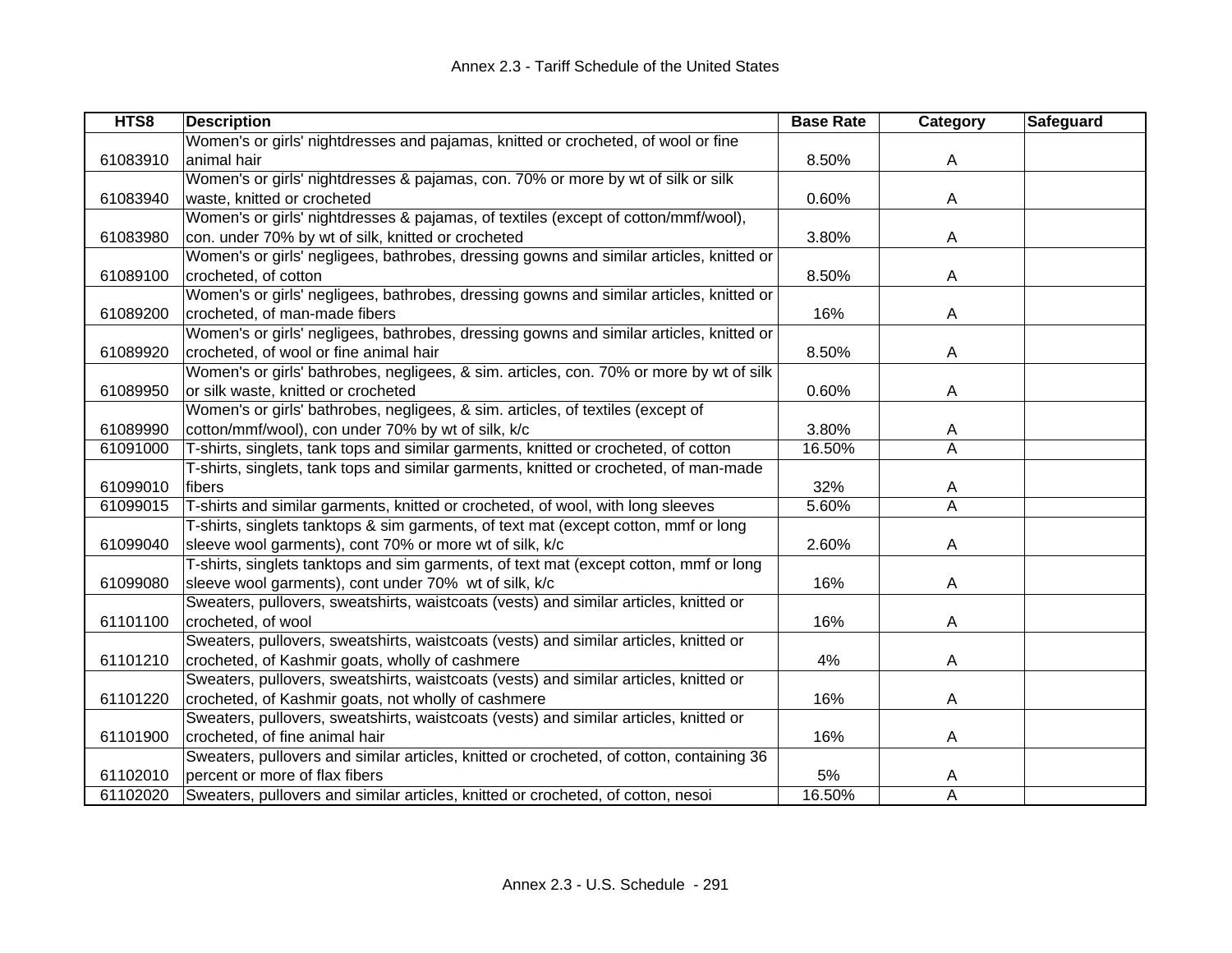| HTS8     | <b>Description</b>                                                                      | <b>Base Rate</b> | Category | <b>Safeguard</b> |
|----------|-----------------------------------------------------------------------------------------|------------------|----------|------------------|
|          | Sweaters, pullovers, sweatshirts and similar articles, knitted or crocheted, of man-    |                  |          |                  |
| 61103010 | made fibers, cont. 25% or more by weight of leather                                     | 6%               | A        |                  |
|          | Sweaters, etc., knitted or crocheted, of manmade fibers, containing 23% or more of      |                  |          |                  |
| 61103015 | wool or fine animal hair                                                                | 17%              | A        |                  |
|          | Sweaters, pullovers & similar articles, knitted or crocheted, of manmade fibers,        |                  |          |                  |
| 61103020 | containing 30 percent or more of silk or silk waste                                     | 6.30%            | A        |                  |
|          | Sweaters, pullovers and similar articles, knitted or crocheted, of manmade fibers,      |                  |          |                  |
| 61103030 | nesoi                                                                                   | 32%              | A        |                  |
|          | Sweaters, pullovers, sweatshirts, vests and similar articles, of text mat (except wool, |                  |          |                  |
| 61109010 | cotton or mmf), cont 70% or more by wt of silk, k/c                                     | 0.90%            | A        |                  |
|          | Sweaters, pullovers, sweatshirts, vests and sim articles, of text mat (except wool,     |                  |          |                  |
| 61109090 | cotton or mmf), containing under 70% by wt of silk, k/c                                 | 6%               | Α        |                  |
|          | Babies' garments and clothing accessories, knitted or crocheted, of wool or fine        |                  |          |                  |
| 61111000 | animal hair                                                                             | 13.60%           | Α        |                  |
|          | Babies' blouses and shirts, except those imported as parts of sets, knitted or          |                  |          |                  |
| 61112010 | crocheted, of cotton                                                                    | 19.70%           | Α        |                  |
|          | Babies' T-shirts, singlets and similar garments, except those imported as parts of      |                  |          |                  |
| 61112020 | sets, of cotton                                                                         | 14.90%           | A        |                  |
|          | Babies' sweaters, pullovers, sweatshirts and similar articles, except those imported as |                  |          |                  |
| 61112030 | parts of sets, knitted or crocheted, of cotton                                          | 14.90%           | Α        |                  |
| 61112040 | Babies' dresses, knitted or crocheted, of cotton                                        | 11.50%           | A        |                  |
|          | Babies' trousers, breeches and shorts, except those imported as parts of sets, knitted  |                  |          |                  |
| 61112050 | or crocheted, of cotton                                                                 | 14.90%           | A        |                  |
|          |                                                                                         |                  |          |                  |
| 61112060 | Babies' garments and clothing accessories, knitted or crocheted, of cotton, nesoi       | 8.10%            | A        |                  |
|          | Babies' trousers, breeches and shorts, except those imported as parts of sets, knitted  |                  |          |                  |
| 61113010 | or crocheted, of synthetic fibers                                                       | 28.20%           | A        |                  |
|          | Babies' blouses and shirts, except those imported as parts of sets, knitted or          |                  |          |                  |
| 61113020 | crocheted, of synthetic fibers                                                          | 32%              | A        |                  |
|          | Babies' T-shirts, singlets and similar garments, except those imported as parts of      |                  |          |                  |
| 61113030 | sets, knitted or crocheted, of synthetic fibers                                         | 32%              | A        |                  |
|          | Babies' sweaters, pullovers and similar articles, except those imported as parts of     |                  |          |                  |
| 61113040 | sets, knitted or crocheted, of synthetic fibers                                         | 30%              | A        |                  |
|          | Babies' garments and clothing accessories, knitted or crocheted, of synthetic fibers,   |                  |          |                  |
| 61113050 | nesoi                                                                                   | 16%              | A        |                  |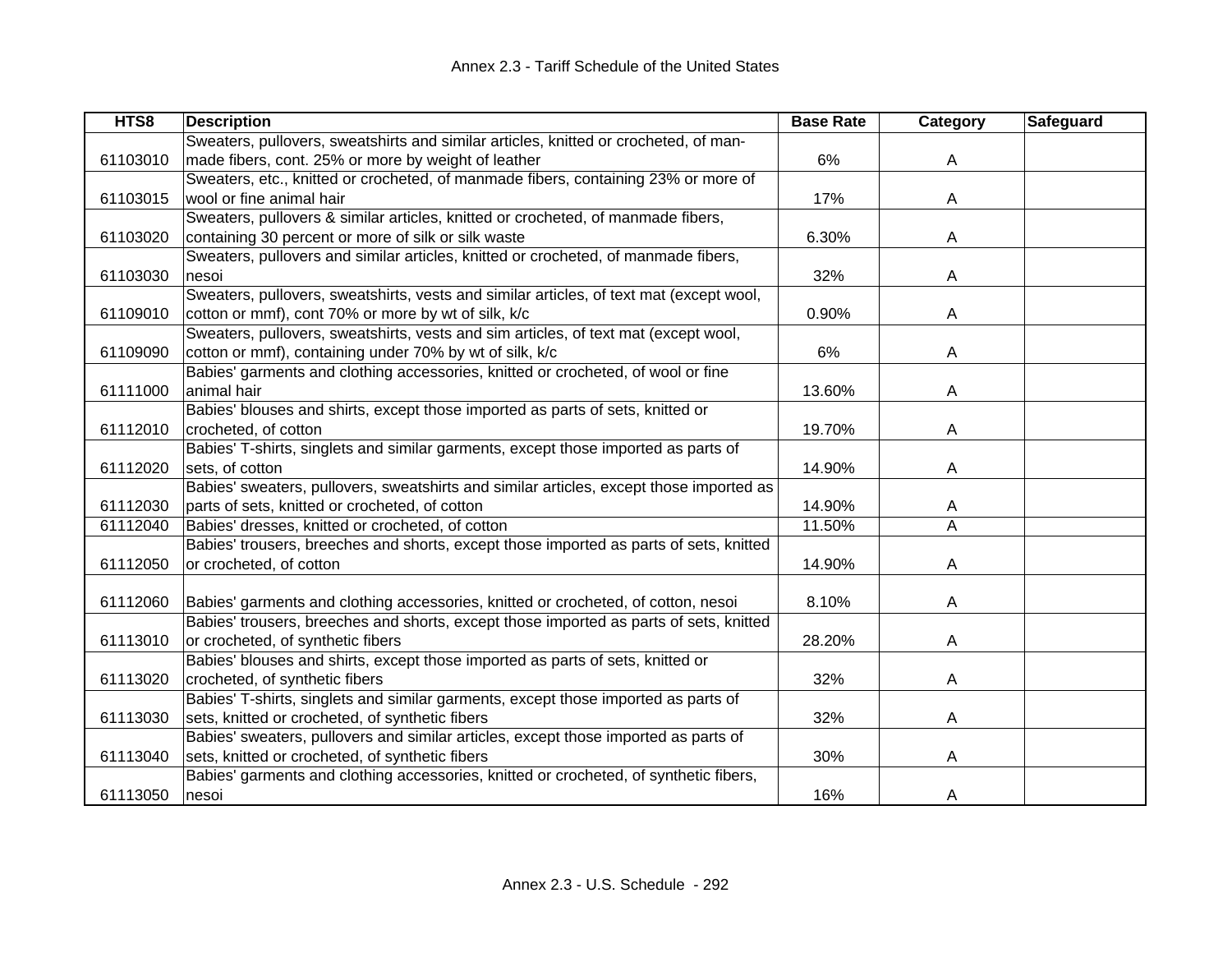| HTS8     | <b>Description</b>                                                                       | <b>Base Rate</b> | Category       | Safeguard |
|----------|------------------------------------------------------------------------------------------|------------------|----------------|-----------|
|          | Babies' trousers, breeches and shorts, except those imported as parts of sets, knitted   |                  |                |           |
| 61119010 | or crocheted, of artificial fibers                                                       | 14.90%           | A              |           |
|          | Babies' blouses and shirts, except those imported as parts of sets, knitted or           |                  |                |           |
| 61119020 | crocheted, of artificial fibers                                                          | 17.30%           | $\overline{A}$ |           |
|          | Babies' T-shirts, singlets and similar garments, except those imported as parts of       |                  |                |           |
| 61119030 | sets, knitted or crocheted, of artificial fibers                                         | Free             | F              |           |
|          | Babies' sweaters, sweatshirts, and similar articles, except those imported as parts of   |                  |                |           |
| 61119040 | sets, knitted or crocheted, of artificial fibers                                         | 26%              | A              |           |
|          | Babies' garments and clothing accessories, knitted or crocheted, of artificial fibers,   |                  |                |           |
| 61119050 | nesoi                                                                                    | 14.90%           | A              |           |
|          | Babies garments and clothing accessories, of textile materials (except wool, cotton or   |                  |                |           |
| 61119070 | mmf), containing 70% or more by weight of silk, k/c                                      | 0.90%            | A              |           |
|          | Babies garments and clothing accessories, of textile materials (except wool, cotton or   |                  |                |           |
| 61119090 | mmf), containing under 70% by weight of silk, k/c                                        | 5.60%            | A              |           |
| 61121100 | Track suits, knitted or crocheted, of cotton                                             | 14.90%           | A              |           |
| 61121200 | Track suits, knitted or crocheted, of synthetic fibers                                   | 28.20%           | A              |           |
| 61121910 | Track suits, knitted or crocheted, of artificial fibers                                  | 28.20%           | $\overline{A}$ |           |
|          | Track suits, of textile materials (except cotton or mmf), containing 70% or more by      |                  |                |           |
| 61121940 | weight of silk or silk waste, knitted or crocheted                                       | 3.50%            | A              |           |
|          | Track suits, of textile materials (except cotton or mmf), containing less than 70% by    |                  |                |           |
| 61121980 | weight of silk or silk waste, knitted or crocheted                                       | 21.60%           | A              |           |
| 61122010 | Ski-suits, knitted or crocheted, of man-made fibers                                      | 28.20%           | A              |           |
| 61122020 | Ski-suits, knitted or crocheted, of textile materials other than man-made fibers         | 8.30%            | A              |           |
| 61123100 | Men's or boys' swimwear, knitted or crocheted, of synthetic fibers                       | 25.90%           | A              |           |
|          | Men's or boys' swimwear, knitted or crocheted, of textile materials other than synthetic |                  |                |           |
| 61123900 | fibers                                                                                   | 13.20%           | A              |           |
| 61124100 | Women's or girls' knitted or crocheted swimwear of synthetic fibers                      | 24.90%           | A              |           |
|          | Women's or girls' swimwear, knitted or crocheted, of textile materials other than        |                  |                |           |
| 61124900 | synthetic fibers                                                                         | 13.20%           | A              |           |
|          | Garments nesoi, made up of k/c fabrics of 5903, 5906 or 5907, w an outer surf            |                  |                |           |
| 61130010 | impreg, coated, cov, or lam w rub/p mat which obscures the fab                           | 3.80%            | A              |           |
|          | Garments nesoi, made up of k/c fabrics of 5903, 5906 or 5907, not impreg, coated,        |                  |                |           |
| 61130090 | covered, or laminated w rubber or plastics materials                                     | 7.10%            | A              |           |
| 61141000 | Garments nesoi, knitted or crocheted, of wool or fine animal hair                        | 12%              | A              |           |
| 61142000 | Garments nesoi, knitted or crocheted, of cotton                                          | 10.80%           | A              |           |
| 61143010 | Tops, knitted or crocheted, of man-made fibers                                           | 28.20%           | A              |           |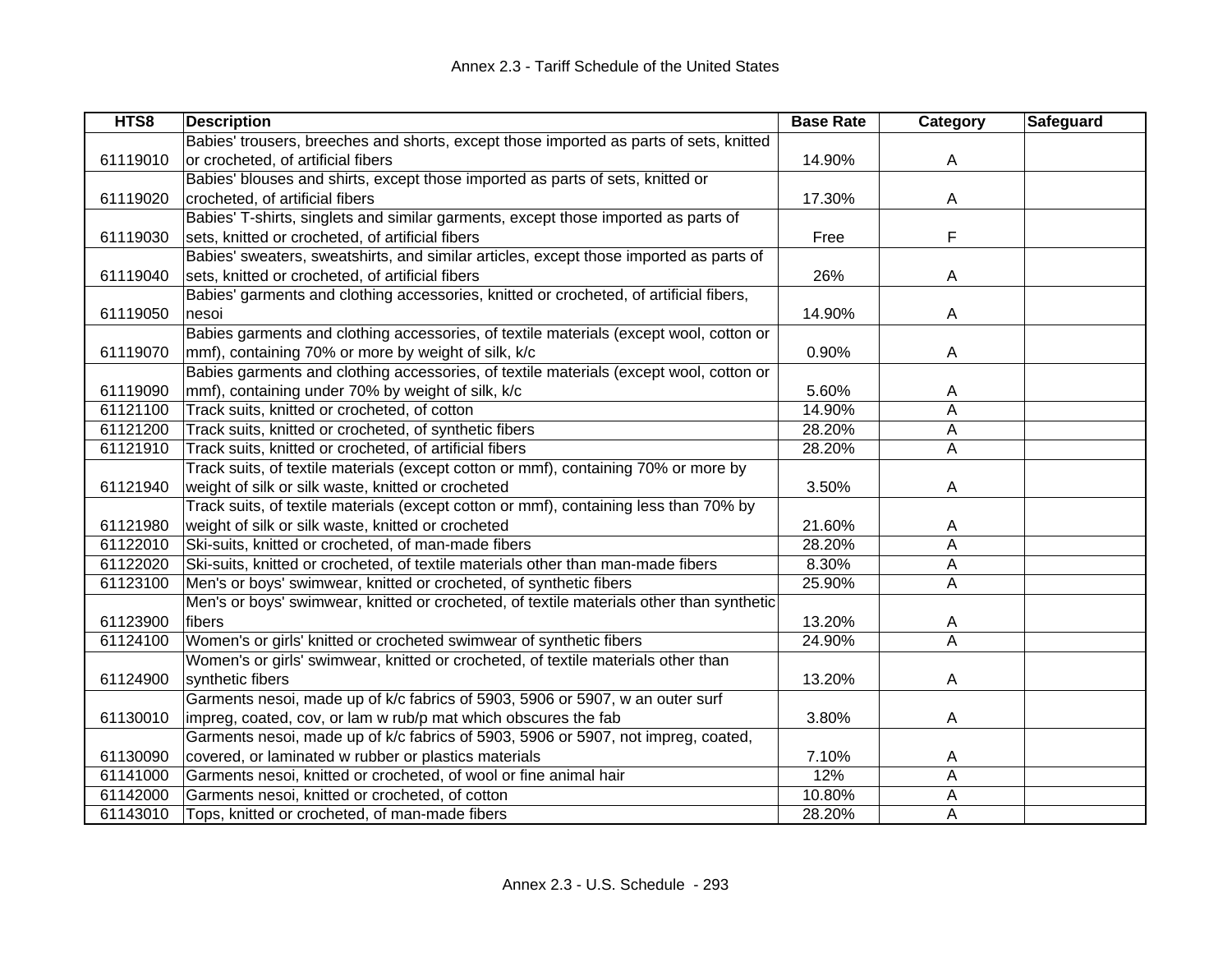| HTS8     | <b>Description</b>                                                                         | <b>Base Rate</b> | Category       | Safeguard |
|----------|--------------------------------------------------------------------------------------------|------------------|----------------|-----------|
| 61143020 | Bodysuits and bodyshirts, knitted or crocheted, of man-made fibers                         | 32%              | A              |           |
| 61143030 | Garments nesoi, knitted or crocheted, of man-made fibers                                   | 14.90%           | A              |           |
|          | Other garments nesoi, of textile materials (except wool, cotton or mmf), contain 70%       |                  |                |           |
| 61149010 | or more by weight of silk or silk waste, knitted/croch                                     | 0.90%            | A              |           |
|          | Other garment, nesoi, of textile materials (except wool, cotton or mmf), containing        |                  |                |           |
| 61149090 | under 70% by wt of silk or silk waste, knitted/crocheted                                   | 5.60%            | A              |           |
|          | Panty hose and tights, knitted or crocheted, of synthetic fibers, measuring per single     |                  |                |           |
| 61151100 | yarn less than 67 decitex                                                                  | 16%              | A              |           |
|          | Surgical panty hose w/graduated compression for orthopedic treatment,                      |                  |                |           |
| 61151210 | knitted/crocheted, of syn fibers, meas per single yarn 67+ dtx                             | Free             | F              |           |
|          | Panty hose (not surgical) & tights, knitted/crocheted, of syn fibers, measuring per        |                  |                |           |
| 61151220 | single yarn 67+ dtx                                                                        | 14.90%           | A              |           |
|          | Surgical panty hose w/graduated compression for orthopedic treatment,                      |                  |                |           |
| 61151920 | knitted/crocheted, of textile materials exc syn fibers                                     | Free             | F              |           |
|          | Panty hose (not surgical) and tights, containing 70% or more by weight of silk or silk     |                  |                |           |
| 61151940 | waste, knitted or crocheted                                                                | 2.60%            | A              |           |
|          |                                                                                            |                  |                |           |
| 61151980 | Panty hose (not surgical) and tights, of textile materials nesoi, knitted or crocheted     | 16%              | A              |           |
|          | Women's full-length or knee-length hosiery, measuring per single yarn less than 67         |                  |                |           |
| 61152010 | decitex containing 70% or more by wt of silk, knit/croc                                    | 2.70%            | Α              |           |
|          | Women's full-length or knee-length hosiery, measuring per single yarn less than 67         |                  |                |           |
| 61152090 | decitex containing under 70% by wt of silk, knitted/croc                                   | 14.60%           | A              |           |
| 61159100 | Hosiery nesoi, knitted or crocheted, of wool or fine animal hair                           | 11.30%           | $\overline{A}$ |           |
|          | Surgical stockings w/graduated compression for orthopedic treatment, knitted or            |                  |                |           |
| 61159230 | crocheted, of cotton                                                                       | Free             | F              |           |
|          | Stockings, socks, etc. (not surgical), knitted or crocheted, of cotton, containing lace or |                  |                |           |
| 61159260 | net                                                                                        | 10%              | A              |           |
|          | Stockings, socks, etc. nesoi (not surgical and not containing lace or net), knitted or     |                  |                |           |
| 61159290 | crocheted, of cotton                                                                       | 13.50%           | Α              |           |
|          | Surgical stockings w/graduated compression for orthopedic treatment, knitted or            |                  |                |           |
| 61159330 | crocheted, of synthetic fibers                                                             | Free             | F              |           |
|          | Stockings, socks, etc. nesoi, knitted or crocheted, of synthetic fibers, containing lace   |                  |                |           |
| 61159360 | or net                                                                                     | 18.80%           | Α              |           |
|          | Stockings, socks, etc. nesoi, knitted or crocheted, of synthetic fibers (not containing    |                  |                |           |
| 61159390 | lace or net)                                                                               | 14.60%           | A              |           |
| 61159914 | Hosiery nesoi, of artificial fibers, containing lace or net                                | 18.80%           | A              |           |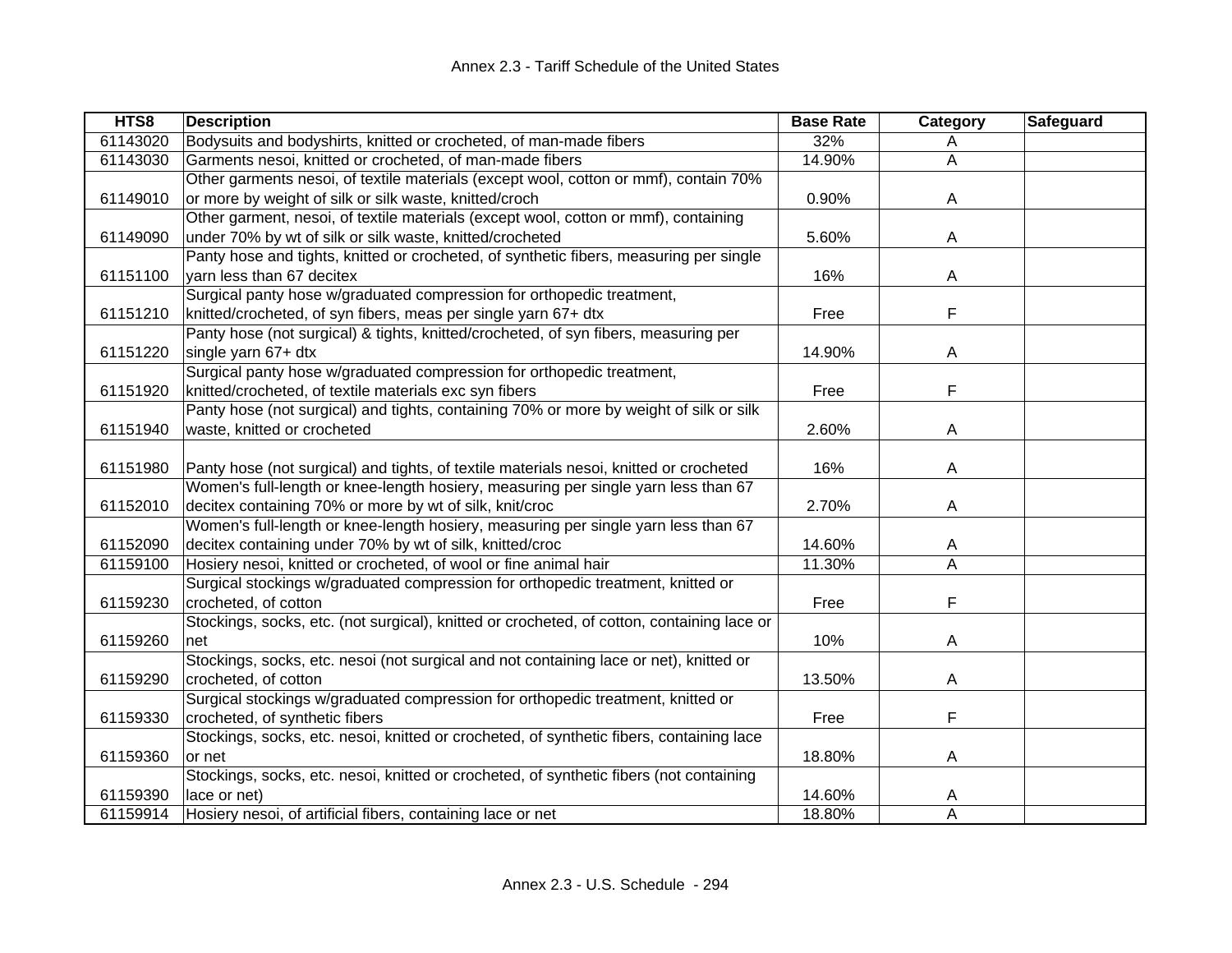| HTS8     | <b>Description</b>                                                                          | <b>Base Rate</b> | Category | <b>Safeguard</b> |
|----------|---------------------------------------------------------------------------------------------|------------------|----------|------------------|
|          | Hosiery nesoi, knitted or crocheted, of artificial fibers, other than those containing lace |                  |          |                  |
| 61159918 | or net                                                                                      | 14.60%           | A        |                  |
|          | Stockings and other hosiery, including footwear without applied soles, of textile           |                  |          |                  |
| 61159940 | materials(except mmf), cont 70% or more by wt of silk, k/c                                  | 1.60%            | Α        |                  |
|          | Stockings and other hosiery, including footwear without applied soles, of textile           |                  |          |                  |
| 61159980 | materials(except mmf), cont under 70% by wt of silk, k/c                                    | 9.90%            | A        |                  |
|          | Ice hockey and field hockey gloves, knitted or crocheted, impregnated, coated or            |                  |          |                  |
| 61161005 | covered with plastics or rubber                                                             | Free             | F        |                  |
|          | Other gloves, mittens and mitts, the foregoing specially designed for sports use, incl.     |                  |          |                  |
| 61161008 | ski and snowmobile gloves, mittens and mitts                                                | 2.80%            | Α        |                  |
|          | Gloves, mittens & mitts, w/o four., k/c, coated w. plastics/rubber nesoi, cut & sewn, of    |                  |          |                  |
| 61161013 | veg. fibers, cont. > 50% by wt. of plastics/rubber                                          | 12.50%           | Α        |                  |
|          | Gloves, mittens & mitts, w/o four., k/c, coated w. plastics/rubber, nesoi, cut & sewn, of   |                  |          |                  |
| 61161017 | veg. fibers, cont. 50 % or less wt. of plas./rub.                                           | 23.50%           | Α        |                  |
|          | Gloves, mittens & mitts(excl sports), impreg etc, cut & sewn from pre-exist non-veg         |                  |          |                  |
| 61161044 | fib impreg fab, w/o fourch, con ov 50% wt plast/rub k/c                                     | 9.90%            | A        |                  |
|          | Gloves, mittens & mitts(excl sports), impreg etc, cut & sewn from pre-exist non-veg         |                  |          |                  |
| 61161048 | fib impreg fab, w/o fourch, con < 50% wt pla/rub k/c                                        | 18.60%           | A        |                  |
|          | Gloves, mittens & mitts(excl ports), impreg etc, not cut & sewn from pre-existing           |                  |          |                  |
| 61161055 | fabric, w/o fourch, con 50% or more wt of tex fibers, k/c                                   | 13.20%           | A        |                  |
|          | Gloves, mittens & mitts(excl sports), impreg etc, not cut & sewn from pre-existing          |                  |          |                  |
| 61161065 | fabric, w/o fourch, cont < 50% by wt of text fib, k/c                                       | 7%               | Α        |                  |
|          | Gloves, mittens & mitts(excl sports), impreg etc, not cut & sewn from pre-existing          |                  |          |                  |
| 61161075 | fabric, with fourch, con 50% or more wt of text fib, k/c                                    | 13.20%           | A        |                  |
|          | Gloves, mittens & mitts(excl sports), impreg etc, not cut & sewn from pre-existing fab,     |                  |          |                  |
| 61161095 | w fourch, cont < 50% by wt of textile fiber, k/c                                            | 7%               | Α        |                  |
|          |                                                                                             |                  |          |                  |
|          |                                                                                             | 31.2 cents/kg    |          |                  |
| 61169100 | Gloves, mittens and mitts, knitted or crocheted, of wool or fine animal hair                | $+7%$            | A        |                  |
|          | Ice hockey and field hockey gloves, knitted or crocheted, of cotton, not impregnated,       |                  |          |                  |
| 61169205 | coated or covered with plastics or rubber                                                   | Free             | F        |                  |
|          | Gloves, etc., specially designed for sports, including ski and snowmobile gloves,           |                  |          |                  |
| 61169208 | mittens and mitts, knitted or crocheted, of cotton                                          | 2.80%            | Α        |                  |
|          | Gloves, mittens & mitts, (excl. ski or snowmobile), knitted or crocheted, of cotton,        |                  |          |                  |
| 61169264 | made from a pre-existing machine knit fabric, w/o four.                                     | 23.50%           | A        |                  |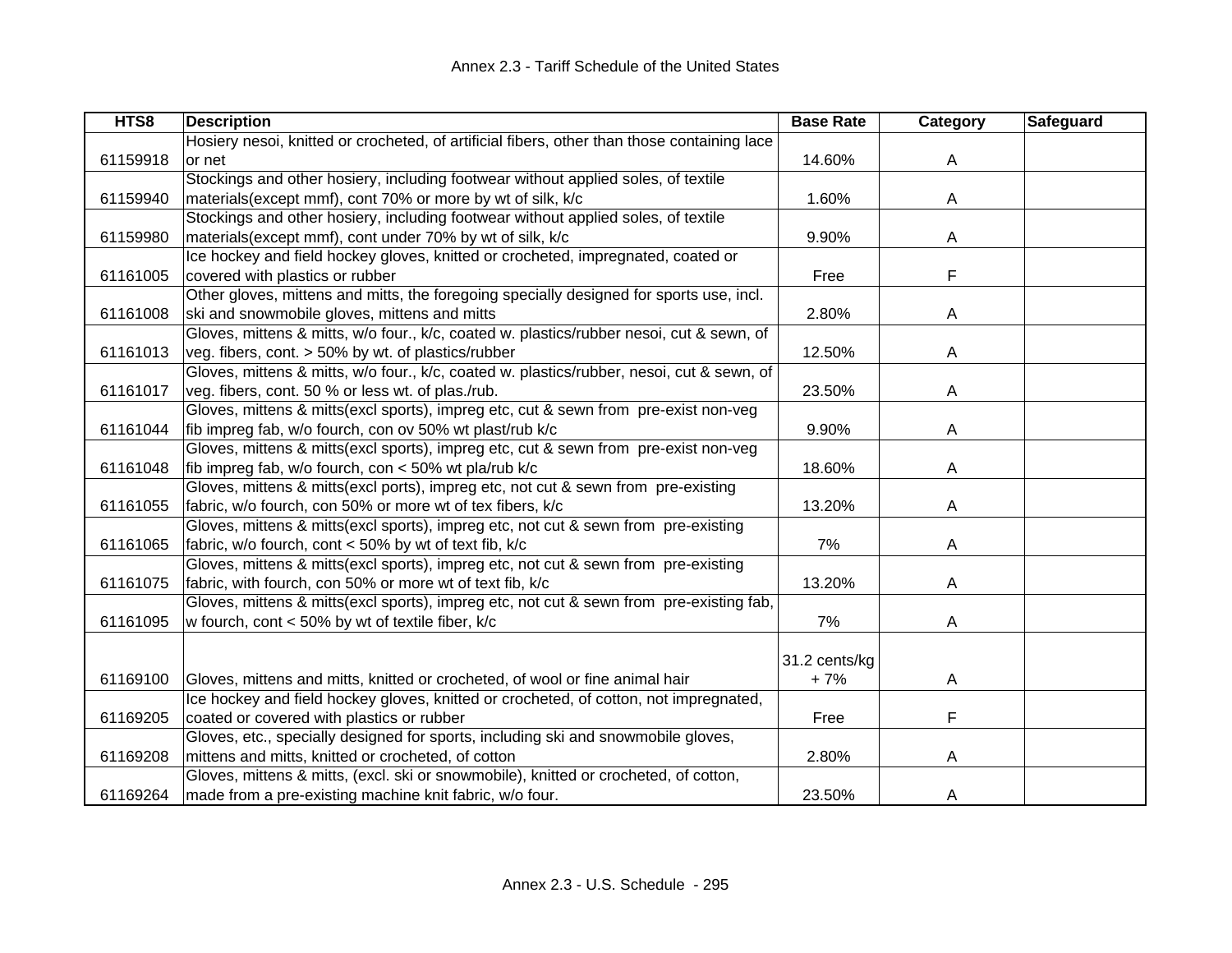| HTS8     | <b>Description</b>                                                                          | <b>Base Rate</b> | Category | <b>Safeguard</b> |
|----------|---------------------------------------------------------------------------------------------|------------------|----------|------------------|
|          | Gloves, mittens & mitts (excl. ski or snowmobile), k/c, of cotton, from a pre-existing      |                  |          |                  |
| 61169274 | machine knit fabric, with fourchettes                                                       | 23.50%           | A        |                  |
|          | Gloves, mittens & mitts, (excl. ski or snowmobile), k/c, of cotton, not made from a pre-    |                  |          |                  |
| 61169288 | existing machine knit fabric, w/o fourchettes                                               | 9.40%            | A        |                  |
|          | Gloves, mittens & mitts, of cotton, k/c, not impreg. etc. with plas./rub., not from pre-ex. |                  |          |                  |
| 61169294 | mach. knit fabric, not for sports, with four.                                               | 9.40%            | A        |                  |
|          | Ice hockey and field hockey gloves, knitted or crocehted, of synthetic fibers, not          |                  |          |                  |
| 61169305 | impregnated, coated or covered with plastics or rubber                                      | Free             | F        |                  |
|          | Gloves, mittens & mitts, for sports use, (incl. ski and snowmobile gloves, etc.), of        |                  |          |                  |
| 61169308 | synthetic fibers                                                                            | 2.80%            | A        |                  |
|          | Gloves, mittens & mitts (excl. those designed for sports etc.), k/c, of synthetic fiber,    | 31 cents/ $kg +$ |          |                  |
| 61169364 | cont. 23% or more wt. of wool etc., w/o four.                                               | 6.9%             | A        |                  |
|          | Gloves, mittens & mitts (excl. those designed for sports etc.), k/c, of synthetic fibers,   | 31 cents/ $kg +$ |          |                  |
| 61169374 | cont. 23% or more wt. of wool etc., with four.                                              | 6.9%             | A        |                  |
|          | Gloves, mittens & mitts (excl. those designed for sports etc.), k/c, of synthetic fibers,   |                  |          |                  |
| 61169388 | under 23% by wt. of wool etc., w/o fourchettes                                              | 18.60%           | A        |                  |
|          | Gloves, mittens & mitts (excl. those designed for sports etc.), k/c, of synthetic fibers,   |                  |          |                  |
| 61169394 | under 23% by wt. of wool etc., with fourchettes                                             | 18.60%           | A        |                  |
|          | Ice hockey and field hockey gloves, knitted or crocheted, of artificial fibers, not         |                  |          |                  |
| 61169920 | impregnated, coated or covered with plastics or rubber                                      | Free             | F        |                  |
|          | Gloves, mittens & mitts specially designed for sports, including ski and snowmobile         |                  |          |                  |
| 61169935 | gloves, mittens and mitts, of artificial fibers                                             | 2.80%            | A        |                  |
|          | Gloves, mittens & mitts (excl. those designed for sports etc.), knitted/crocheted, of       |                  |          |                  |
| 61169948 | artificial fibers, without fourchettes                                                      | 18.80%           | A        |                  |
|          | Gloves, mittens & mitts (excl. those designed for sports etc.), knitted or crocheted, of    |                  |          |                  |
| 61169954 | artificial fibers, with fourchettes                                                         | 18.80%           | A        |                  |
|          | Gloves, mittens and mitts, of textile materials(except wool, cotton or mmf), containing     |                  |          |                  |
| 61169975 | 70% or more by wt of silk or silk waste, knit/croc                                          | Free             | F        |                  |
|          | Gloves, mittens and mitts, of textile materials(except wool, cotton or mmf), containing     |                  |          |                  |
| 61169995 | under 70% by weight of silk or silk waste, knit/croc                                        | 3.80%            | A        |                  |
|          | Shawls, scarves, mufflers, mantillas, veils and the like, knitted or crocheted, of wool or  |                  |          |                  |
| 61171010 | fine animal hair                                                                            | 9.60%            | A        |                  |
|          | Shawls, scarves, mufflers, mantillas, veils and the like, knitted or crocheted, of man-     |                  |          |                  |
| 61171020 | made fibers                                                                                 | 11.30%           | A        |                  |
|          | Shawls, scarves, etc., knitted or crocheted, containing 70% or more by weight of silk       |                  |          |                  |
| 61171040 | or silk waste                                                                               | 1.50%            | A        |                  |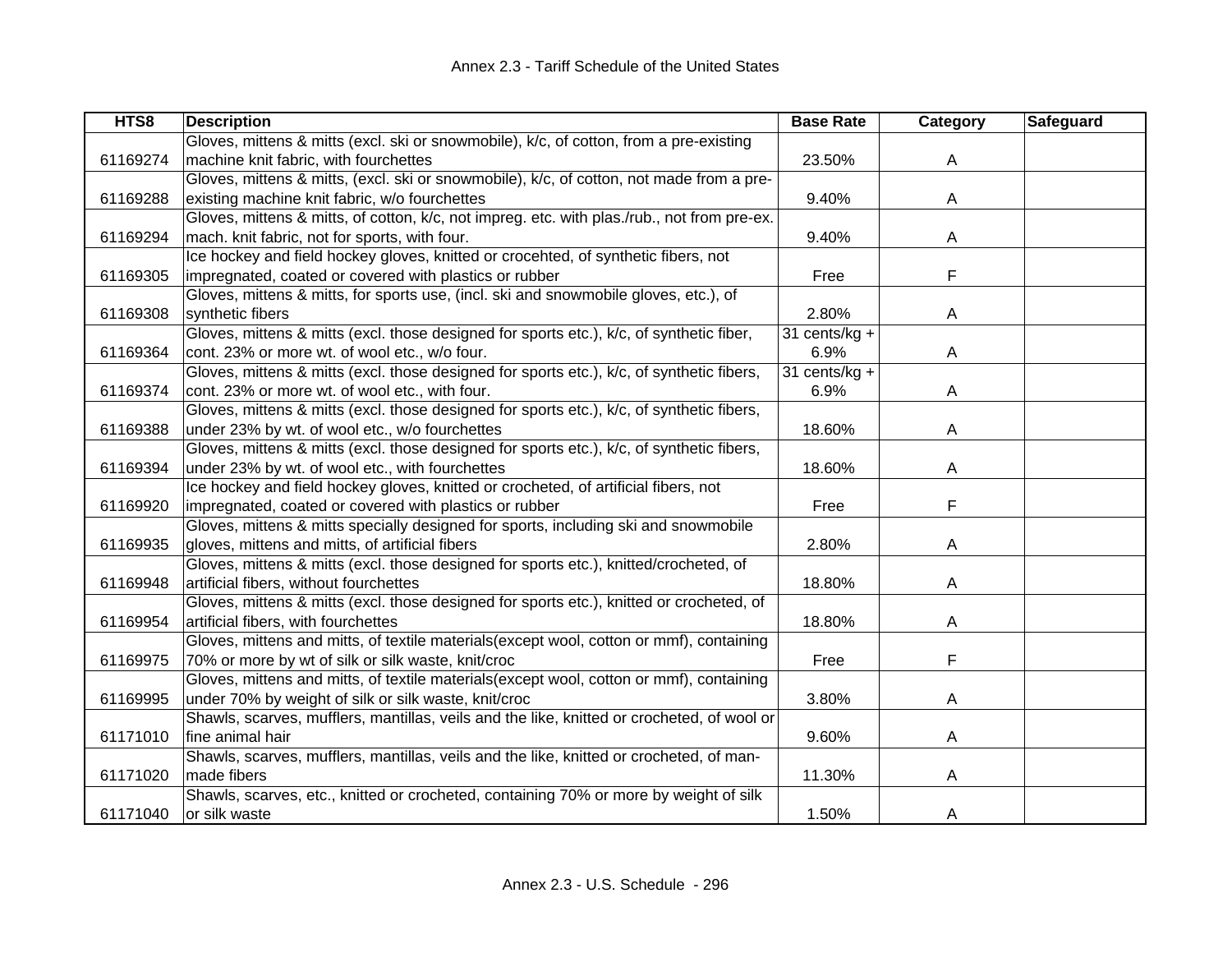| HTS8     | <b>Description</b>                                                                     | <b>Base Rate</b> | Category | <b>Safeguard</b> |
|----------|----------------------------------------------------------------------------------------|------------------|----------|------------------|
| 61171060 | Shawls, scarves, mufflers, mantillas, veils and the like, nesoi                        | 9.50%            | A        |                  |
|          | Ties, bow ties and cravats, containing 70% or more by weight of silk or silk waste,    |                  |          |                  |
| 61172010 | knitted or crocheted                                                                   | 1.20%            | A        |                  |
|          | Ties, bow ties and cravats, containing under 70% by weight of silk or silk waste,      |                  |          |                  |
| 61172090 | knitted or crocheted                                                                   | 5%               | Α        |                  |
|          | Made up clothing accessories(excl shawls, scarves, mufflers, mantillas, veils and the  |                  |          |                  |
| 61178010 | like; ties and cravat), con > or = 70% wt of silk, $k/c$                               | 2.30%            | A        |                  |
|          | Headbands, ponytail holders & similar articles, of textile materials other than        |                  |          |                  |
| 61178085 | containing 70% or more by weight of silk, knitted/crocheted                            | 14.60%           | A        |                  |
|          | Made up clothing accessories (excl shawl, scarve, and like, tie, cravat, headband,     |                  |          |                  |
| 61178095 | ponytail holder and like), cont < 70% wt of silk, k/c                                  | 14.60%           | A        |                  |
|          | Parts of garments or of clothing accessories, containing 70% or more by weight of silk |                  |          |                  |
| 61179010 | or silk waste, knitted or crocheted                                                    | 2.30%            | A        |                  |
|          | Parts of garments or of clothing accessories, containing under 70% by weight of silk   |                  |          |                  |
| 61179090 | or silk waste, knitted or crocheted                                                    | 14.60%           | A        |                  |
|          | Men's or boys' overcoats, carcoats, capes, cloaks and similar coats of wool or fine    | 41 cents/kg $+$  |          |                  |
| 62011100 | animal hair, not knitted or crocheted                                                  | 16.3%            | A        |                  |
|          | Men's or boys' overcoats, carcoats, capes, & similar coats of cotton, not knit or      |                  |          |                  |
| 62011210 | crocheted, containing 15% or more by wt of down, etc                                   | 4.40%            | A        |                  |
|          | Men's or boys' overcoats, carcoats, capes, & similar coats of cotton, not knit or      |                  |          |                  |
| 62011220 | crocheted, not containing 15% or more by wt of down, etc                               | 9.40%            | A        |                  |
|          | Men's or boys' overcoats, carcoats, capes, & like coats of man-made fibers, not knit   |                  |          |                  |
| 62011310 | or crocheted, cont. 15% or more by wt of down, etc                                     | 4.40%            | A        |                  |
|          |                                                                                        |                  |          |                  |
|          | Men's or boys' overcoats, carcoats, capes, & like coats of manmade fibers, not knit or | 49.7 cents/kg    |          |                  |
| 62011330 | crocheted, cont. 36 percent or more of wool, nesoi                                     | $+19.7%$         | A        |                  |
|          | Men's or boys' overcoats, carcoats, capes, cloaks and similar coats, not knitted or    |                  |          |                  |
| 62011340 | crocheted, of manmade fibers, nesoi                                                    | 27.70%           | A        |                  |
|          | Men's or boys' overcoats, carcoats, capes, cloaks, & sim coats, of tex mats(except     |                  |          |                  |
| 62011910 | wool, cotton or mmf), cont > or = $70\%$ by wt silk, not k/c                           | Free             | F        |                  |
|          | Men's or boys' overcoats, carcoats, capes, cloaks, & sim coats, of tex mats(except     |                  |          |                  |
| 62011990 | wool, cotton or mmf), cont under 70% by wt silk, not k/c                               | 2.80%            | A        |                  |
|          | Men's or boys' padded, sleeveless jackets, not knitted or crocheted, of wool or fine   |                  |          |                  |
| 62019110 | animal hair                                                                            | 8.50%            | A        |                  |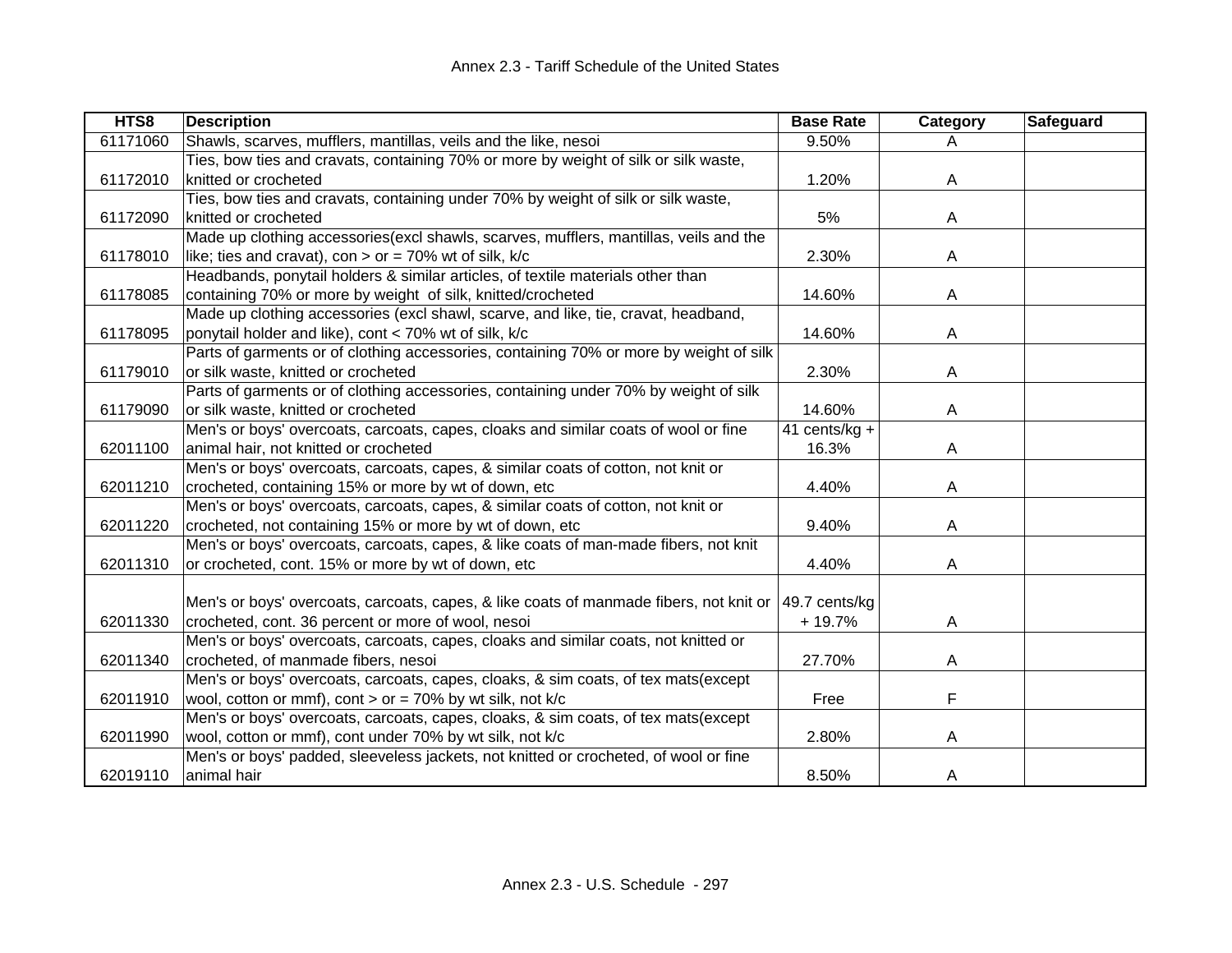| HTS8     | <b>Description</b>                                                                      | <b>Base Rate</b> | Category | Safeguard |
|----------|-----------------------------------------------------------------------------------------|------------------|----------|-----------|
|          |                                                                                         |                  |          |           |
|          | Men's or boys' anoraks, windbreakers and similar articles nesoi, not knitted or         | 49.7 cents/kg    |          |           |
| 62019120 | crocheted, of wool or fine animal hair                                                  | $+19.7%$         | A        |           |
|          | Men's or boys' anoraks, windbreakers & similar articles, not knitted or crocheted, of   |                  |          |           |
| 62019210 | cotton, containing 15% or more by weight of down, etc                                   | 4.40%            | A        |           |
|          | Men's or boys' anoraks, windbreakers and similar articles, nesoi, not knitted or        |                  |          |           |
| 62019215 | crocheted, of cotton, water resistant                                                   | 6.20%            | A        |           |
|          | Men's or boys' anoraks, windbreakers & similar articles nesoi, not knitted or           |                  |          |           |
| 62019220 | crocheted, of cotton, not cont. 15% or more by wt of down, etc                          | 9.40%            | A        |           |
|          | Men's or boys' anoraks, windbreakers & similar articles, not knitted or crocheted, of   |                  |          |           |
| 62019310 | man-made fibers, cont. 15% or more by wt of down, etc                                   | 4.40%            | A        |           |
|          | Men's or boys' padded, sleeveless jackets, not knitted or crocheted, of man-made        |                  |          |           |
| 62019320 | fibers, not containing 15% or more by weight of down, etc                               | 14.90%           | Α        |           |
|          |                                                                                         |                  |          |           |
|          | Men's or boys' anoraks, etc, nesoi, not knitted or crocheted, of manmade fibers,        | 49.5 cents/kg    |          |           |
| 62019325 | containing 36 percent or more of wool or fine animal hair                               | $+19.6%$         | A        |           |
|          | Men's or boys' anoraks, windbreakers and similar articles, not knitted or crocheted, of |                  |          |           |
| 62019330 | manmade fibers, nesoi, water resistant                                                  | 7.10%            | A        |           |
|          | Men's or boys' anoraks, windbreakers and similar articles, not knitted or crocheted, of |                  |          |           |
| 62019335 | manmade fibers, nesoi                                                                   | 27.70%           | A        |           |
|          | Men's or boys' anoraks, wind-breakers and similar articles, of tex mats(except wool,    |                  |          |           |
| 62019910 | cotton or mmf), cont 70% or more by wt silk, not k/c                                    | Free             | F        |           |
|          | Men's or boys' anoraks, wind-breakers and similar articles, of text mats(except wool,   |                  |          |           |
| 62019990 | cotton or mmf), cont under 70% by wt of silk, not k/c                                   | 4.20%            | A        |           |
|          | Women's or girls' overcoats, carcoats, capes, cloaks and similar coats, not knitted or  | 41 cents/ $kg +$ |          |           |
| 62021100 | crocheted, of wool or fine animal hair                                                  | 16.3%            | A        |           |
|          | Women's or girls' overcoats, carcoats, etc, not knitted or crocheted, of cotton,        |                  |          |           |
| 62021210 | containing 15% or more by weight of down, etc                                           | 4.40%            | A        |           |
|          | Women's or girls' overcoats, carcoats, etc, not knitted or crocheted, of cotton, not    |                  |          |           |
| 62021220 | containing 15% or more by weight of down, etc                                           | 8.90%            | A        |           |
|          | Women's or girls' overcoats, carcoats, etc, not knitted or crocheted, of man-made       |                  |          |           |
| 62021310 | fibers, containing 15% or more by weight of down, etc                                   | 4.40%            | A        |           |
|          |                                                                                         |                  |          |           |
|          | Women's or girls' overcoats, carcoats, etc, not knitted or crocheted, of m-m fibers,    | 43.5 cents/kg    |          |           |
| 62021330 | cont. 36% or more of wool or fine animal hair, nesoi                                    | $+19.7%$         | A        |           |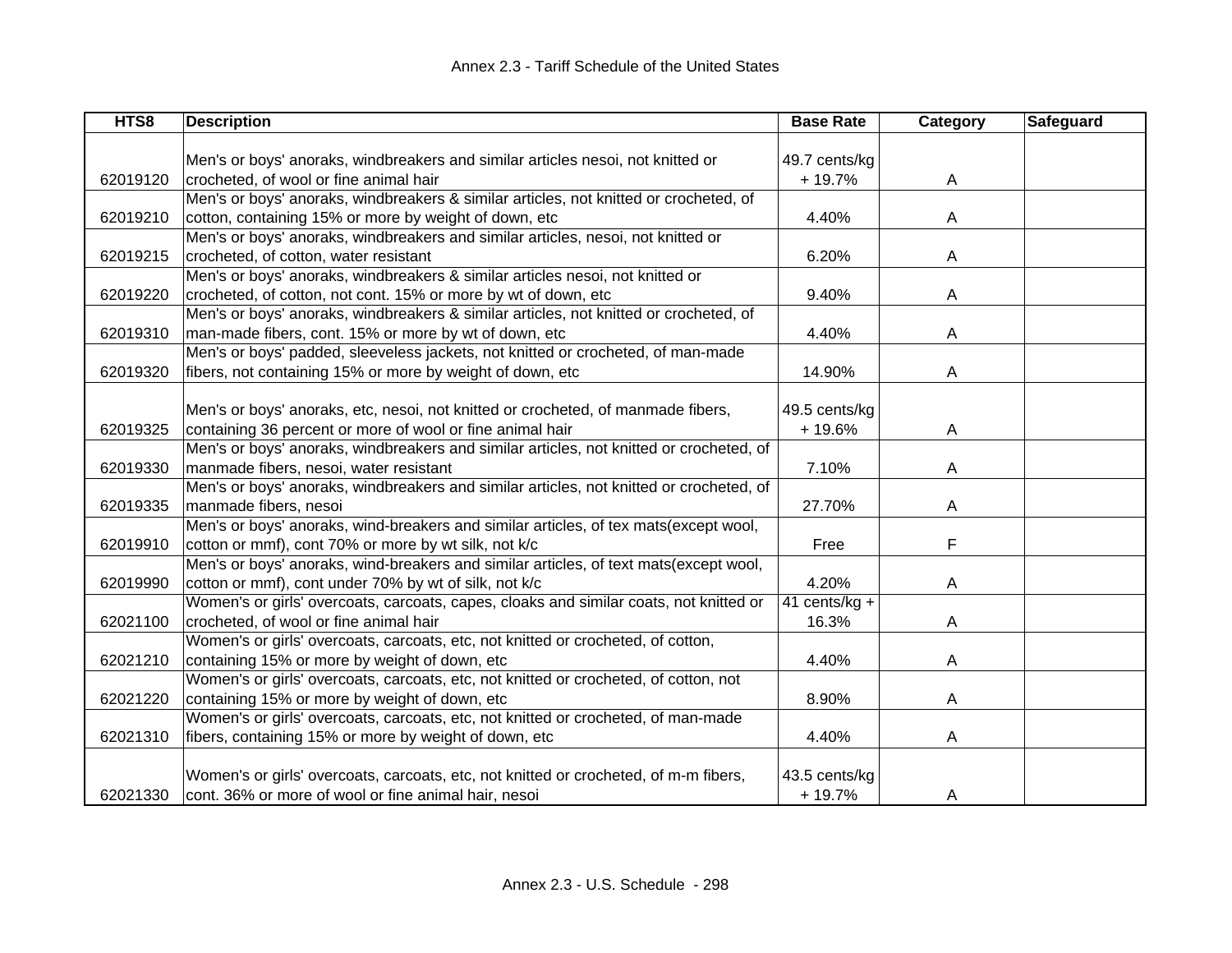| HTS8     | <b>Description</b>                                                                        | <b>Base Rate</b> | <b>Category</b> | Safeguard |
|----------|-------------------------------------------------------------------------------------------|------------------|-----------------|-----------|
|          | Women's or girls' overcoats, carcoats, capes, cloaks and similar articles, not knitted    |                  |                 |           |
| 62021340 | or crocheted, of man-made fibers, nesoi                                                   | 27.70%           | A               |           |
|          | Women's or girls' overcoats, carcoats, capes, cloaks & sim coats, of tex mats(except      |                  |                 |           |
| 62021910 | wool, cotton or mmf), con 70% or more wt silk, not k/c                                    | Free             | F               |           |
|          | Women's or girls' overcoats, carcoats, capes, cloaks & sim coats, of tex mats(except      |                  |                 |           |
| 62021990 | wool, cotton or mmf), con under 70% wt silk, not k/c                                      | 2.80%            | A               |           |
|          | Women's or girls' padded, sleeveless jackets, not knitted or crocheted, of wool or fine   |                  |                 |           |
| 62029110 | animal hair                                                                               | 14%              | Α               |           |
|          | Women's or girls' anoraks, windbreakers and similar articles nesoi, not knitted or        | 36 cents/kg +    |                 |           |
| 62029120 | crocheted, of wool or fine animal hair                                                    | 16.3%            | A               |           |
|          | Women's or girls' anoraks, windbreakers and similar articles, not knitted or crocheted,   |                  |                 |           |
| 62029210 | of cotton, cont. 15% or more by weight of down                                            | 4.40%            | A               |           |
|          | Women's or girls' anoraks, windbreakers and similar articles, not knitted or crocheted,   |                  |                 |           |
| 62029215 | of cotton, nesoi, water resistant                                                         | 6.20%            | A               |           |
|          | Women's or girls' anoraks, windbreakers & similar articles, nt knitted or crocheted, of   |                  |                 |           |
| 62029220 | cotton, nt cont. 15% or more by wt of down, etc                                           | 8.90%            | A               |           |
|          | Women's or girls' anoraks, windbreakers & like articles, not knitted or crocheted, of     |                  |                 |           |
| 62029310 | man-made fibers, cont. 15% or more by wt of down, etc                                     | 4.40%            | A               |           |
|          | Women's or girls' padded, sleeveless jackets, not knitted or crocheted, of man-made       |                  |                 |           |
| 62029320 | fibers, not cont. 15% or more by weight of down, etc                                      | 14.90%           | A               |           |
|          |                                                                                           |                  |                 |           |
|          | Women's or girls' anoraks, windbreakers, etc, nt knit or crocheted, of manmade            | 43.4 cents/kg    |                 |           |
| 62029340 | fibers, cont. 36% or more of wool or fine animal hair, nesoi                              | $+19.7%$         | Α               |           |
|          | Women's or girls' anoraks, windbreakers and similar articles, not knitted or crocheted,   |                  |                 |           |
| 62029345 | of manmade fibers, nesoi, water resistant                                                 | 7.10%            | A               |           |
|          | Women's or girls' anoraks, windbreakers and similar articles, not knitted or crocheted,   |                  |                 |           |
| 62029350 | of man-made fibers, nesoi                                                                 | 27.70%           | A               |           |
|          | Women's or girls' anoraks, wind-breakers and similar articles, of tex mats(except         |                  |                 |           |
| 62029910 | wool, cotton or mmf), cont 70% or more by wt silk, not k/c                                | Free             | F               |           |
|          | Women's or girls' anoraks, wind-breakers and similar articles, of tex mats(except         |                  |                 |           |
| 62029990 | wool, cotton or mmf), cont < 70% by wt of silk, not k/c                                   | 2.80%            | A               |           |
|          | Men's/boys' suits of wool, not knitted or crocheted, 30% or more of silk or silk waste,   |                  |                 |           |
| 62031115 | of wool yarn w/avg fiber diameter 18.5 micron or <                                        | 7.50%            | A               |           |
|          | Men's or boys' suits of wool or fine animal hair, not knitted or crocheted, containing 30 |                  |                 |           |
| 62031130 | percent or more of silk or silk waste, nesoi                                              | 7.50%            | A               |           |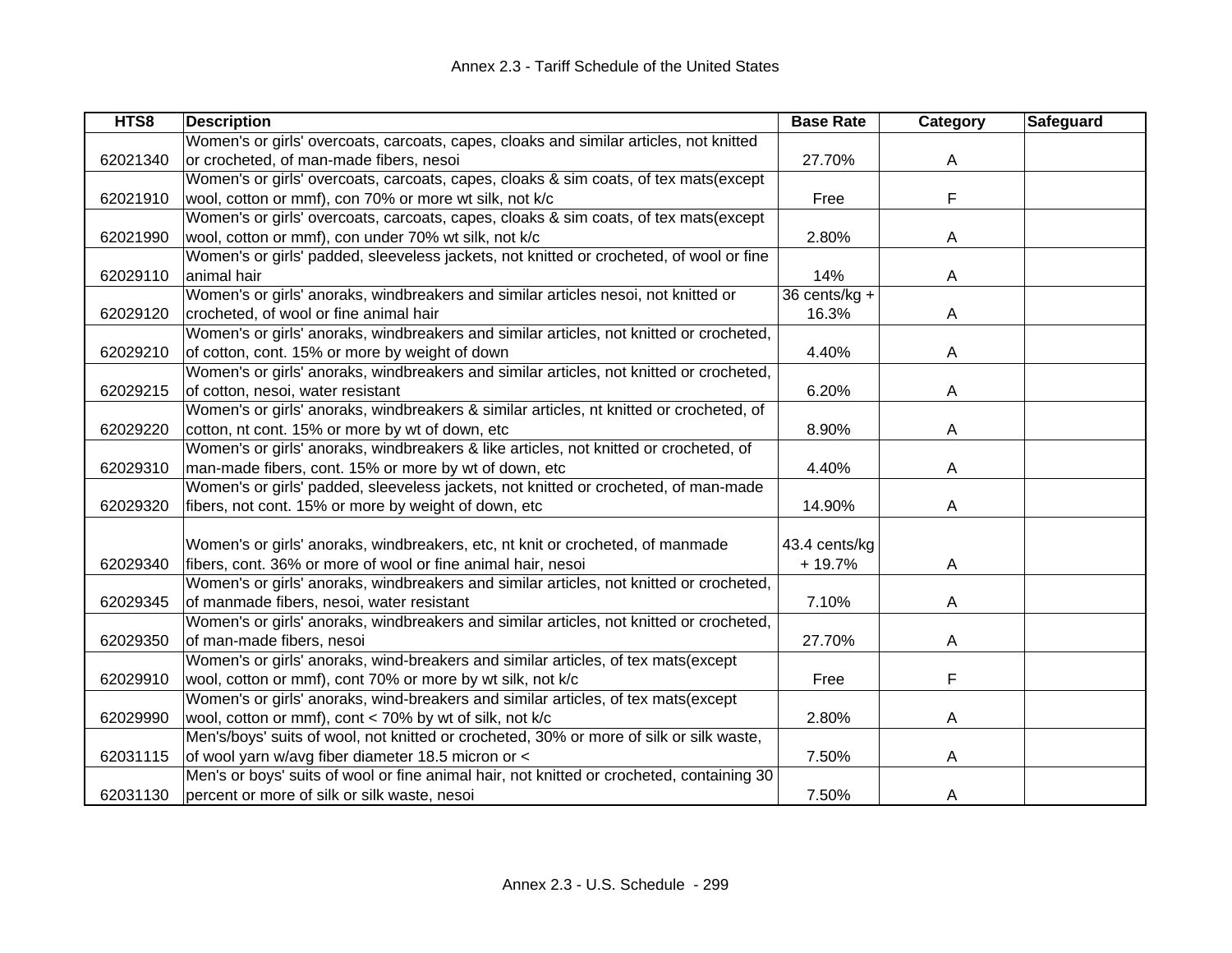| HTS8     | <b>Description</b>                                                                          | <b>Base Rate</b> | Category       | Safeguard |
|----------|---------------------------------------------------------------------------------------------|------------------|----------------|-----------|
|          | Men's or boys' suits of wool, not knitted or crocheted, nesoi, of wool yarn with average    |                  |                |           |
| 62031160 | fiber diameter of 18.5 micron or less                                                       | 17.50%           | A              |           |
| 62031190 | Men's or boys' suits of wool or fine animal hair, not knitted or crocheted, nesoi           | 17.50%           | $\overline{A}$ |           |
|          | Men's or boys' suits, of synthetic fibers, not knitted or crocheted, containing 36          |                  |                |           |
| 62031210 | percent or more by weight of wool or fine animal hair                                       | 17.50%           | A              |           |
|          | Men's or boys' suits, of synthetic fibers, under 36% by weight of wool, not knitted or      |                  |                |           |
| 62031220 | crocheted                                                                                   | 27.30%           | A              |           |
| 62031910 | Men's or boys' suits, not knitted or crocheted, of cotton                                   | 13.20%           | A              |           |
|          |                                                                                             |                  |                |           |
|          | Men's or boys' suits, of artificial fibers, not knitted or crocheted, containing 36 percent | 52.9 cents/kg    |                |           |
| 62031920 | or more of wool or fine animal hair                                                         | $+21%$           | A              |           |
| 62031930 | Men's or boys' suits, of artificial fibers, nesoi, not knitted or crocheted                 | 14.90%           | $\overline{A}$ |           |
|          | Men's or boys' suits, of textile mats(except wool, cotton or mmf), containing 70% or        |                  |                |           |
| 62031950 | more by weight of silk or silk waste, not knit or croch                                     | 3.80%            | A              |           |
|          | Men's or boys' suits, of textile mats(except wool, cotton or mmf), containing under         |                  |                |           |
| 62031990 | 70% by weight of silk or silk waste, not knit or croch                                      | 7.10%            | A              |           |
|          |                                                                                             |                  |                |           |
|          |                                                                                             | The rate         |                |           |
|          |                                                                                             | applicable to    |                |           |
|          |                                                                                             | each garment     |                |           |
|          |                                                                                             | in the           |                |           |
|          |                                                                                             | ensemble if      |                |           |
|          | Men's or boys' ensembles, not knitted or crocheted, of worsted wool fabric with wool        | separately       |                |           |
| 62032130 | yarn having average fiber diameter of 18.5 micron or <                                      | entered          | A              |           |
|          |                                                                                             |                  |                |           |
|          |                                                                                             | The rate         |                |           |
|          |                                                                                             | applicable to    |                |           |
|          |                                                                                             | each garment     |                |           |
|          |                                                                                             | in the           |                |           |
|          |                                                                                             | ensemble if      |                |           |
|          |                                                                                             | separately       |                |           |
| 62032190 | Men's or boys' ensembles, not knitted or crocheted, of wool or fine animal hair             | entered          | A              |           |
|          | Men's or boys' judo, karate and other oriental martial arts uniforms, not knitted or        |                  |                |           |
| 62032210 | crocheted, of cotton                                                                        | 7.50%            | A              |           |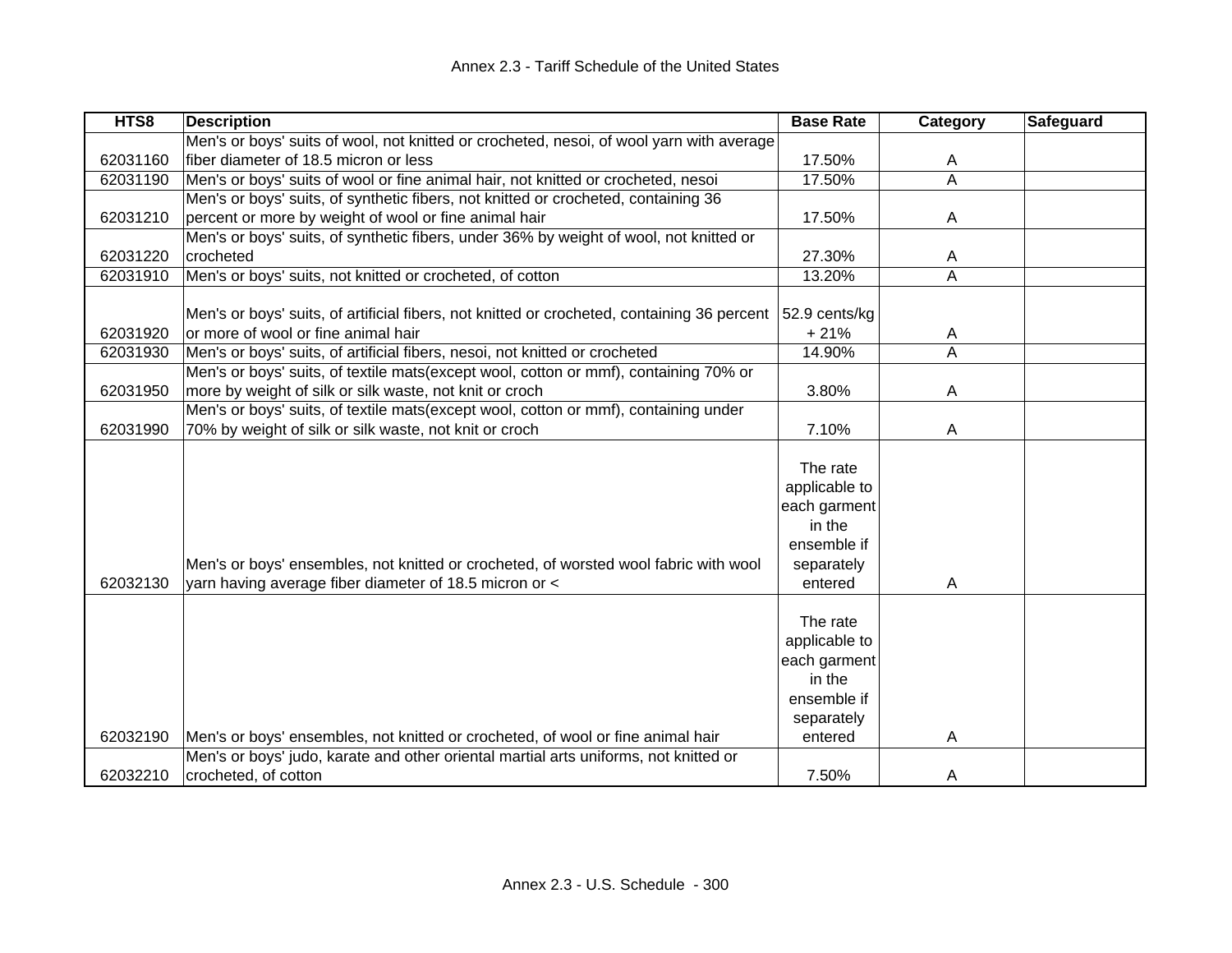| HTS8     | <b>Description</b>                                                                        | <b>Base Rate</b> | Category | Safeguard |
|----------|-------------------------------------------------------------------------------------------|------------------|----------|-----------|
|          |                                                                                           |                  |          |           |
|          |                                                                                           | The rate         |          |           |
|          |                                                                                           | applicable to    |          |           |
|          |                                                                                           | each garment     |          |           |
|          |                                                                                           | in the           |          |           |
|          |                                                                                           | ensemble if      |          |           |
|          | Men's or boys' ensembles, not knitted or crocheted, of cotton, other than judo, karate    | separately       |          |           |
| 62032230 | and other oriental martial arts uniforms                                                  | entered          | A        |           |
|          |                                                                                           |                  |          |           |
|          |                                                                                           | The rate         |          |           |
|          |                                                                                           | applicable to    |          |           |
|          |                                                                                           | each garment     |          |           |
|          |                                                                                           | in the           |          |           |
|          |                                                                                           | ensemble if      |          |           |
|          |                                                                                           | separately       |          |           |
| 62032300 | Men's or boys' ensembles, not knitted or crocheted, of synthetic fibers                   | entered          | A        |           |
|          |                                                                                           |                  |          |           |
|          |                                                                                           | The rate         |          |           |
|          |                                                                                           | applicable to    |          |           |
|          |                                                                                           | each garment     |          |           |
|          |                                                                                           | in the           |          |           |
|          |                                                                                           | ensemble if      |          |           |
|          |                                                                                           | separately       |          |           |
| 62032920 | Men's or boys' ensembles, not knitted or crocheted, of artificial fibers                  | entered          | A        |           |
|          |                                                                                           |                  |          |           |
|          |                                                                                           | The rate         |          |           |
|          |                                                                                           | applicable to    |          |           |
|          |                                                                                           | each garment     |          |           |
|          |                                                                                           | in the           |          |           |
|          |                                                                                           | ensemble if      |          |           |
|          |                                                                                           | separately       |          |           |
| 62032930 | Men's or boys' ensembles, not knitted or crocheted, of textile materials nesoi            | entered          | A        |           |
|          | Men's or boys' suit-type jackets and blazers, of worsted wool fabric of wool yarn fiber   |                  |          |           |
| 62033150 | avg diameter 18.5 micron or <, not knitt/crocheted                                        | 17.50%           | A        |           |
|          | Men's or boys' suit-type jackets and blazers, of wool or fine animal hair, not knitted or |                  |          |           |
| 62033190 | crocheted                                                                                 | 17.50%           | A        |           |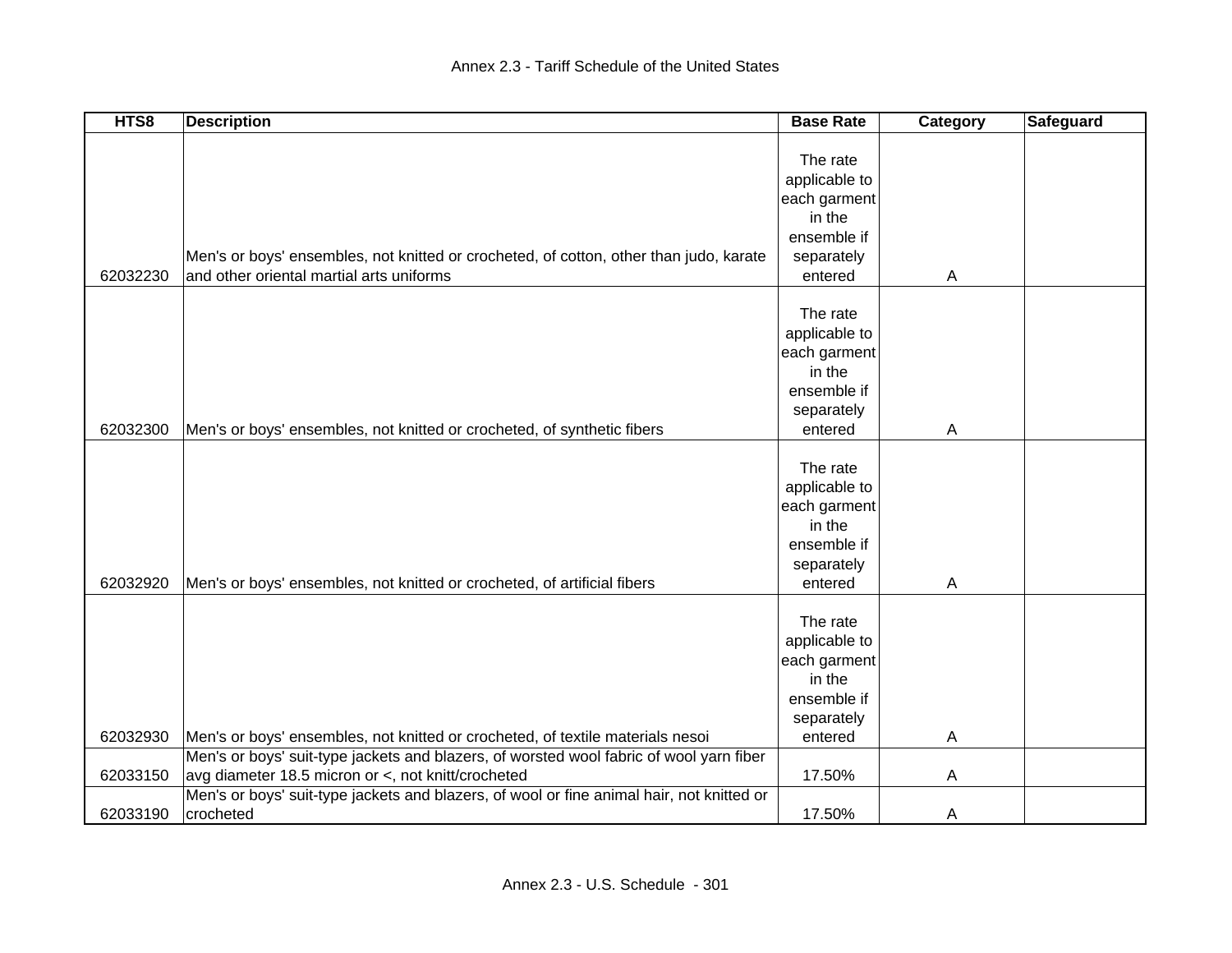| HTS8     | <b>Description</b>                                                                        | <b>Base Rate</b> | Category | Safeguard |
|----------|-------------------------------------------------------------------------------------------|------------------|----------|-----------|
|          | Men's or boys' suit-type jackets and blazers, not knitted or crocheted, of cotton,        |                  |          |           |
| 62033210 | containing 36 percent or more of flax fibers                                              | 2.80%            | A        |           |
|          | Men's or boys' suit-type jackets and blazers, not knitted or crocheted, of cotton, under  |                  |          |           |
| 62033220 | 36% by weight of flax                                                                     | 9.40%            | A        |           |
|          | Men's or boys' suit-type jackets and blazers, not knitted or crocheted, of synthetic      |                  |          |           |
| 62033310 | fibers, cont. 36% or more of wool or fine animal hair                                     | 22%              | A        |           |
|          | Men's or boys' suit-type jackets and blazers, not knitted or crocheted, of synthetic      |                  |          |           |
| 62033320 | fibers, under 36% by weight of wool                                                       | 27.30%           | A        |           |
|          | Men's or boys' suit-type jackets and blazers, of artificial fibers, containing 36% or     |                  |          |           |
| 62033910 | more by weight of wool or fine animal hair, not k/c                                       | 22%              | A        |           |
|          | Men's or boys' suit-type jackets and blazers, not knitted or crocheted, of artificial     |                  |          |           |
| 62033920 | fibers, under 36% by weight of wool                                                       | 27.30%           | A        |           |
|          | Men's or boys' suit-type jackets and blazers, of textile materials(except wool, cotton or |                  |          |           |
| 62033950 | mmf), cont 70% or more by weight of silk, not k/c                                         | 1%               | Α        |           |
|          | Men's or boys' suit-type jackets and blazers, of text materials(except wool, cotton or    |                  |          |           |
| 62033990 | mmf), containing under 70% by weight of silk, not k/c                                     | 6.50%            | A        |           |
|          | Men's or boys' trousers & breeches, of wool or fine an. hair, cont elastomeric fib,       |                  |          |           |
| 62034105 | water resist, w/o belt loops, weighing >9 kg/doz                                          | 7.60%            | А        |           |
|          |                                                                                           |                  |          |           |
|          | Men's or boys' trousers and breeches, other than of HTSA 6203.41.05, of wool yarn         | 41.9 cents/kg    |          |           |
| 62034112 | having average fiber diameter of 18.5 micron or less                                      | $+16.3%$         | A        |           |
|          |                                                                                           |                  |          |           |
|          |                                                                                           | 41.9 cents/kg    |          |           |
| 62034118 | Men's or boys' trousers and breeches, other than of HTSA 6203.41.05, nesoi                | $+16.3%$         | Α        |           |
|          | Men's or boys' bib and brace overalls, not knitted or crocheted, of wool or fine animal   |                  |          |           |
| 62034120 | hair                                                                                      | 8.50%            | Α        |           |
|          | Men's or boys' trousers, overalls & shorts, not knitted or crocheted, of cotton, cont. 10 |                  |          |           |
| 62034210 | to 15% or more by weight of down                                                          | Free             | F        |           |
|          | Men's or boys' bib and brace overalls, not knitted or crocheted, of cotton, not           |                  |          |           |
| 62034220 | containing 10 to 15% or more by weight of down, etc                                       | 10.30%           | Α        |           |
|          | Men's or boys' trousers and shorts, not bibs, not knitted or crocheted, of cotton, not    |                  |          |           |
| 62034240 | containing 15% or more by weight of down, etc                                             | 16.60%           | Α        |           |
|          | Men's or boys' trousers, bib & brace overalls, breeches & shorts, not knitted or          |                  |          |           |
| 62034310 | crocheted, of syn. fibers, cont. 15% or more of down, etc                                 | Free             | F        |           |
|          | Men's or boys' bib and brace overalls, not knitted or crocheted, of synthetic fibers,     |                  |          |           |
| 62034315 | water resistant, not down                                                                 | 7.10%            | A        |           |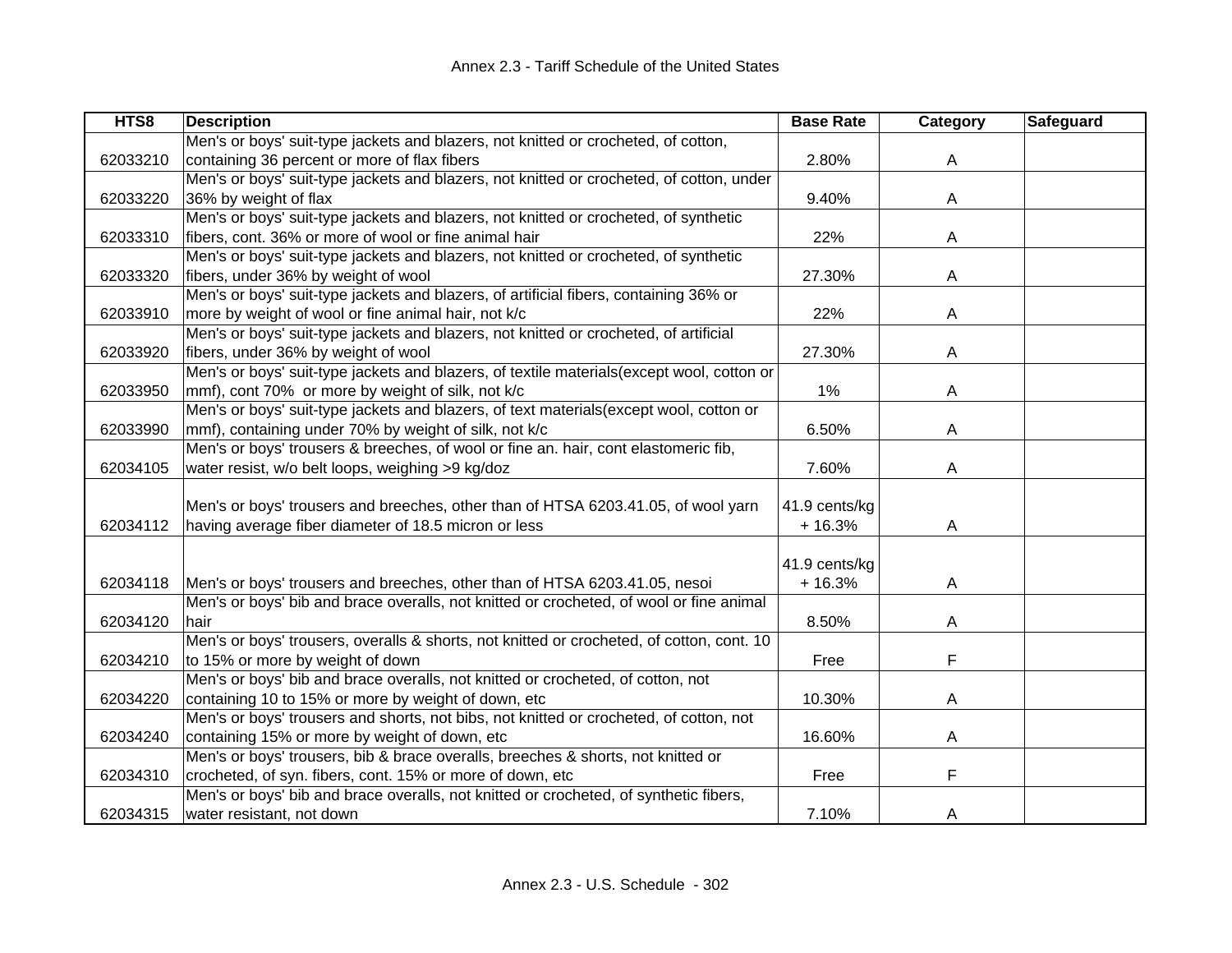| HTS8     | <b>Description</b>                                                                                       | <b>Base Rate</b> | <b>Category</b> | Safeguard |
|----------|----------------------------------------------------------------------------------------------------------|------------------|-----------------|-----------|
|          | Men's or boys' bib and brace overalls, not knitted or crocheted, of synthetic fibers, not                |                  |                 |           |
| 62034320 | down, not water resistant                                                                                | 14.90%           | A               |           |
|          | Men's or boys' trousers, breeches and shorts, not knitted or crocheted, of synthetic                     |                  |                 |           |
| 62034325 | fibers, certified hand-loomed and folklore products                                                      | 12.20%           | A               |           |
|          |                                                                                                          |                  |                 |           |
|          | Men's or boys' trousers, etc, not knitted or crocheted, of synthetic fibers, containing 36 49.6 cents/kg |                  |                 |           |
| 62034330 | percent or more of wool or fine animal hair                                                              | + 19.7%          | A               |           |
|          | Men's or boys' trousers and breeches, not knitted or crocheted, of synthetic fibers,                     |                  |                 |           |
| 62034335 | nesoi, water resistant                                                                                   | 7.10%            | A               |           |
|          | Men's or boys' trousers, breeches & shorts, of synthetic fibers, con under 15% wt                        |                  |                 |           |
| 62034340 | down etc, cont under 36% wt wool, n/water resist, not k/c                                                | 27.90%           | A               |           |
|          |                                                                                                          |                  |                 |           |
| 62034910 | Men's or boys' bib and brace overalls, not knitted or crocheted, of artificial fibers                    | 8.50%            | A               |           |
|          | Men's or boys' trousers, breeches and shorts, not knitted or crocheted, of artificial                    |                  |                 |           |
| 62034915 | fibers, certified hand-loomed and folklore products                                                      | 12.20%           | A               |           |
|          | Men's or boys' trousers, breeches and shorts, not knitted or crocheted, of artificial                    |                  |                 |           |
| 62034920 | fibers, nesoi                                                                                            | 27.90%           | A               |           |
|          | Men's or boys' trousers, bib & brace overalls, breeches & shorts, of text mats(except                    |                  |                 |           |
| 62034940 | wool, cotton or mmf), cont $>$ or = 70% wt silk, not k/c                                                 | Free             | F               |           |
|          | Men's or boys' trousers, bib & brace overalls, breeches & shorts, of text mats(except                    |                  |                 |           |
| 62034980 | wool, cotton or mmf), con < 70% by wt silk, not k/c                                                      | 2.80%            | A               |           |
| 62041100 | Women's or girls' suits, not knitted or crocheted, of wool or fine animal hair                           | 14%              | A               |           |
| 62041200 | Women's or girls' suits, not knitted or crocheted, of cotton                                             | 14.90%           | Α               |           |
|          | Women's or girls' suits, not knitted or crocheted, of synthetic fibers, containing 36                    |                  |                 |           |
| 62041310 | percent or more of wool or fine animal hair                                                              | 17%              | Α               |           |
|          |                                                                                                          |                  |                 |           |
|          |                                                                                                          | 35.3 cents/kg    |                 |           |
| 62041320 | Women's or girls' suits, not knitted or crocheted, of synthetic fibers, nesoi                            | $+25.9%$         | A               |           |
|          | Women's or girls' suits, not knitted or crocheted, of artificial fibers, containing 36                   |                  |                 |           |
| 62041910 | percent or more of wool or fine animal hair                                                              | 17%              | A               |           |
|          |                                                                                                          |                  |                 |           |
|          |                                                                                                          | 35.3 cents/kg    |                 |           |
| 62041920 | Women's or girls' suits, not knitted or crocheted, of artificial fibers, nesoi                           | $+25.9%$         | A               |           |
|          | Women's or girls' suits, of textile materials(except wool, cotton or mmf), containing                    |                  |                 |           |
| 62041940 | 70% or more by weight of silk or silk waste, not k/c                                                     | 1%               | A               |           |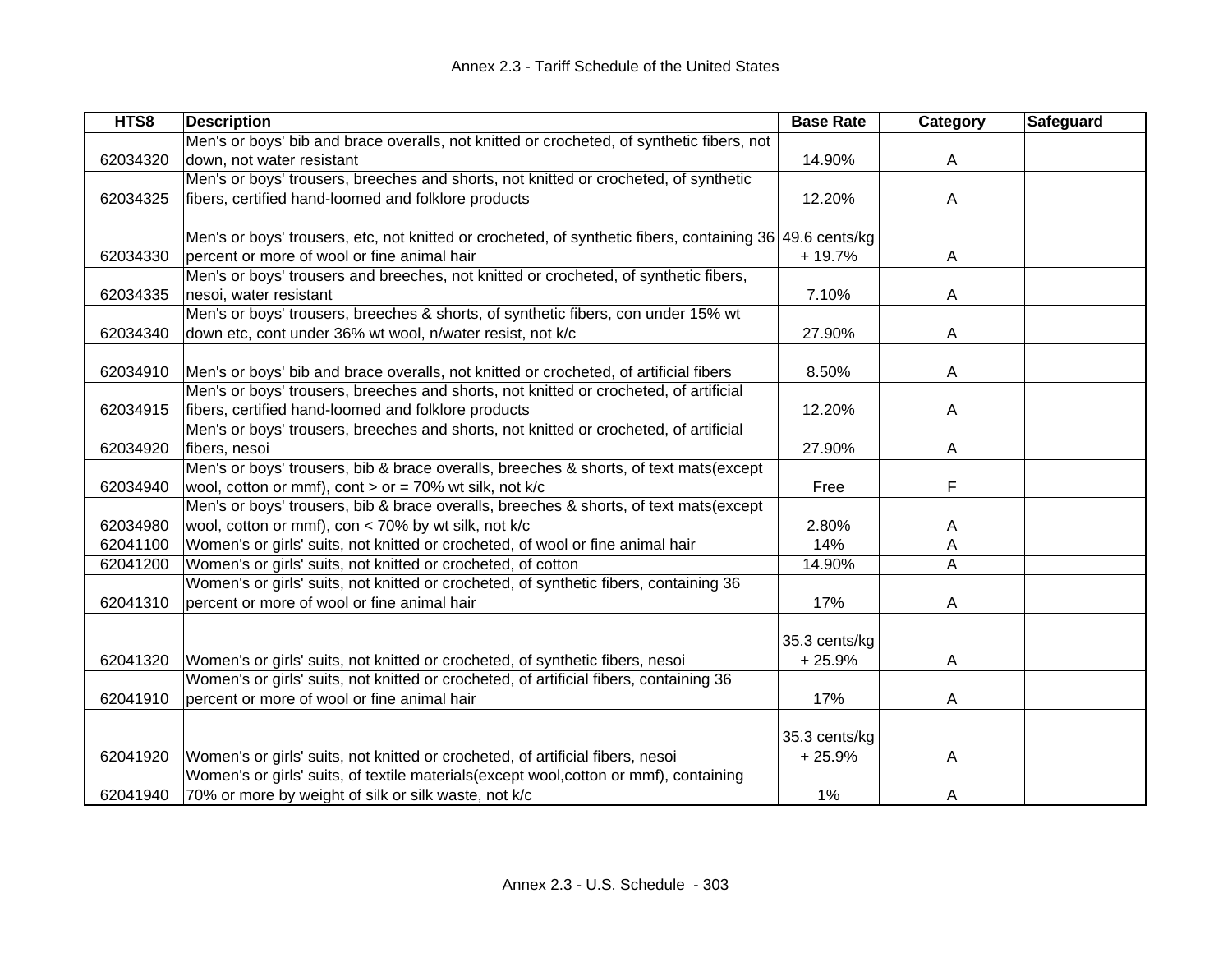| HTS8     | <b>Description</b>                                                                      | <b>Base Rate</b>       | Category       | Safeguard |
|----------|-----------------------------------------------------------------------------------------|------------------------|----------------|-----------|
|          | Women's or girls' suits, of textile material(except wool, cotton or mmf), containing    |                        |                |           |
| 62041980 | under 70% by weight of silk or silk waste, not knit/croc                                | 6.50%                  | $\overline{A}$ |           |
|          |                                                                                         |                        |                |           |
|          |                                                                                         | The rate               |                |           |
|          |                                                                                         | applicable to          |                |           |
|          |                                                                                         | each garment           |                |           |
|          |                                                                                         | in the                 |                |           |
|          |                                                                                         | ensemble if            |                |           |
|          |                                                                                         | separately             |                |           |
| 62042100 | Women's or girls' ensembles, not knitted or crocheted, of wool or fine animal hair      | entered                | A              |           |
|          | Women's or girls' judo, karate and other oriental martial arts uniforms, not knitted or |                        |                |           |
| 62042210 | crocheted, of cotton                                                                    | 7.50%                  | $\overline{A}$ |           |
|          |                                                                                         |                        |                |           |
|          |                                                                                         | The rate               |                |           |
|          |                                                                                         | applicable to          |                |           |
|          |                                                                                         | each garment           |                |           |
|          |                                                                                         | in the                 |                |           |
|          |                                                                                         | ensemble if            |                |           |
|          | Women's or girls' ensembles, not knitted or crocheted, of cotton, other than judo,      | separately             |                |           |
| 62042230 | karate and other oriental martial arts uniforms                                         | entered                | $\mathsf{A}$   |           |
|          |                                                                                         |                        |                |           |
|          |                                                                                         | The rate               |                |           |
|          |                                                                                         | applicable to          |                |           |
|          |                                                                                         | each garment           |                |           |
|          |                                                                                         | in the                 |                |           |
|          |                                                                                         | ensemble if            |                |           |
|          |                                                                                         | separately             |                |           |
| 62042300 | Women's or girls' ensembles, not knitted or crocheted, of synthetic fibers              | entered                | $\overline{A}$ |           |
|          |                                                                                         | The rate               |                |           |
|          |                                                                                         | applicable to          |                |           |
|          |                                                                                         |                        |                |           |
|          |                                                                                         | each garment<br>in the |                |           |
|          |                                                                                         | ensemble if            |                |           |
|          |                                                                                         |                        |                |           |
| 62042920 |                                                                                         | separately             |                |           |
|          | Women's or girls' ensembles, not knitted or crocheted, of artificial fibers             | entered                | A              |           |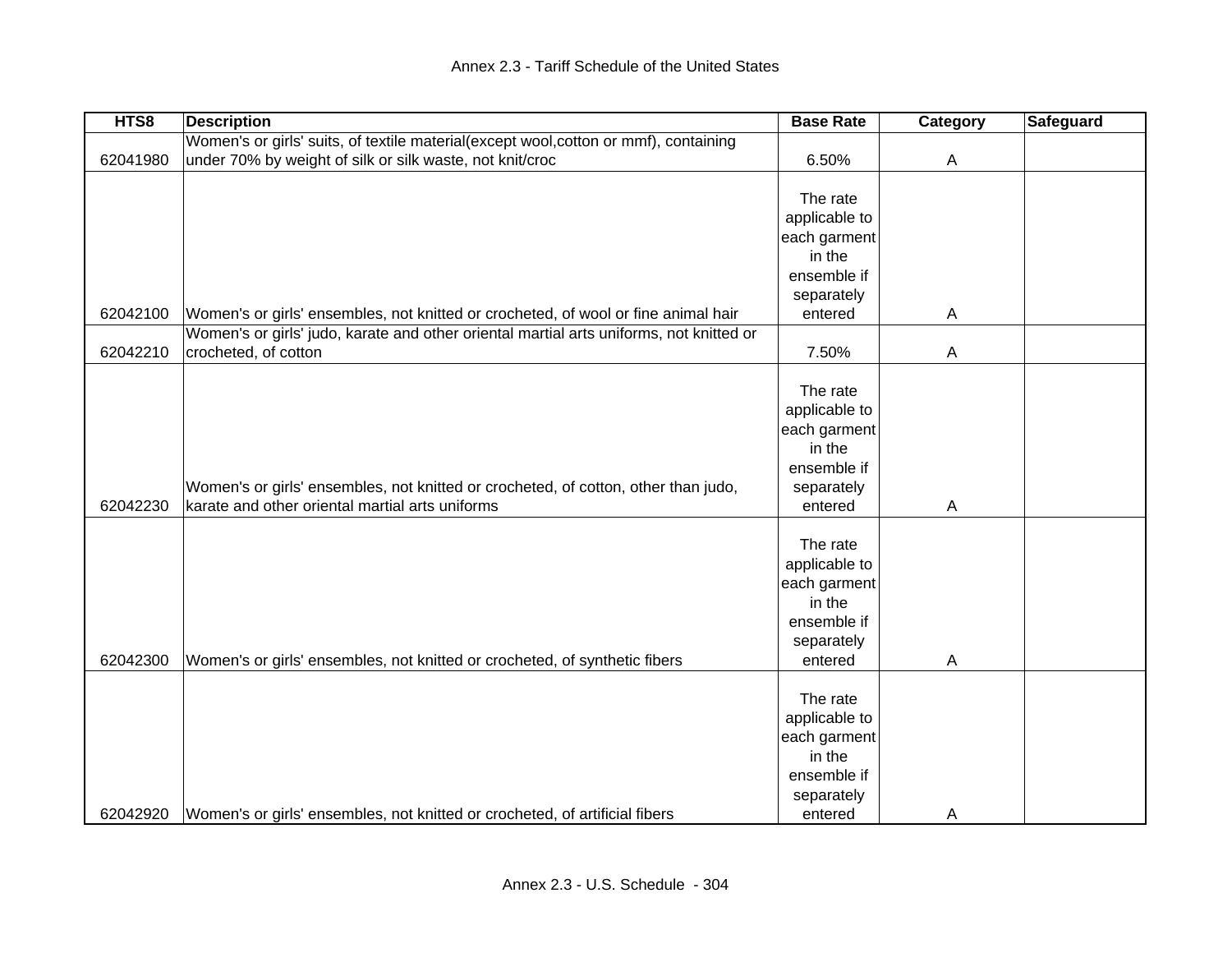| HTS8     | <b>Description</b>                                                                         | <b>Base Rate</b> | Category | Safeguard |
|----------|--------------------------------------------------------------------------------------------|------------------|----------|-----------|
|          |                                                                                            |                  |          |           |
|          |                                                                                            | The rate         |          |           |
|          |                                                                                            | applicable to    |          |           |
|          |                                                                                            | each garment     |          |           |
|          |                                                                                            | in the           |          |           |
|          |                                                                                            | ensemble if      |          |           |
|          |                                                                                            | separately       |          |           |
| 62042940 | Women's or girls' ensembles, not knitted or crocheted, of textile materials nesoi          | entered          | A        |           |
|          | Women's or girls' suit-type jackets & blazers, of wool or fine animal hair, not knitted or |                  |          |           |
| 62043110 | crocheted, cont. 30% or more of silk/silk waste                                            | 7.50%            | A        |           |
|          | Women's or girls' suit-type jackets and blazers, of wool or fine animal hair, not knitted  |                  |          |           |
| 62043120 | or crocheted, under 30% by weight of silk                                                  | 17.50%           | A        |           |
|          | Women's or girls' suit-type jackets and blazers, of cotton, not knitted or crocheted,      |                  |          |           |
| 62043210 | containing 36 percent or more of flax fibers                                               | 2.80%            | A        |           |
|          | Women's or girls' suit-type jackets and blazers, of cotton, not knitted or crocheted,      |                  |          |           |
| 62043220 | under 36% flax                                                                             | 9.40%            | A        |           |
|          | Women's or girls' suit-type jackets and blazers, not knitted or crocheted, of synthetic    |                  |          |           |
| 62043310 | fibers, cont. 30% or more of silk/silk waste                                               | 7.10%            | A        |           |
|          | Women's or girls' suit-type jackets and blazers, not knitted or crocheted, of synthetic    |                  |          |           |
| 62043320 | fibers, containing 36 percent or more of flax fibers                                       | 2.80%            | A        |           |
|          |                                                                                            |                  |          |           |
|          | Women's or girls' suit-type jackets & blazers, not knitted or crocheted, of synthetic      | 46.3 cents/kg    |          |           |
| 62043340 | fibers, cont. 36% or more of wool or fine animal hair                                      | $+21%$           | A        |           |
|          | Women's or girls' suit-type jackets and blazers, not knitted or crocheted, of synthetic    |                  |          |           |
| 62043350 | fibers, nesoi                                                                              | 27.30%           | A        |           |
|          |                                                                                            |                  |          |           |
|          | Women's or girls' suit-type jackets & blazers, not knitted or crocheted, of artificial     | 37.1 cents/kg    |          |           |
| 62043920 | fibers, cont. 36% or more of wool or fine animal hair                                      | $+16.8%$         | A        |           |
|          | Women's or girls' suit-type jackets and blazers, not knitted or crocheted, of artificial   |                  |          |           |
| 62043930 | fibers, under 36% by weight of wool                                                        | 27.30%           | A        |           |
|          | Women's or girls' suit-type jackets and blazers, not knitted/crocheted, of textile         |                  |          |           |
| 62043960 | materials nesoi, cont. 70% + of silk or silk waste                                         | 1%               | A        |           |
|          | Women's or girls' suit-type jackets and blazers, not knitted or crocheted, of textile      |                  |          |           |
| 62043980 | materials nesoi                                                                            | 6.30%            | A        |           |
|          | Women's or girls' dresses, not knitted or crocheted, of wool or fine animal hair,          |                  |          |           |
| 62044110 | containing 30 percent of silk or silk waste                                                | 7.20%            | A        |           |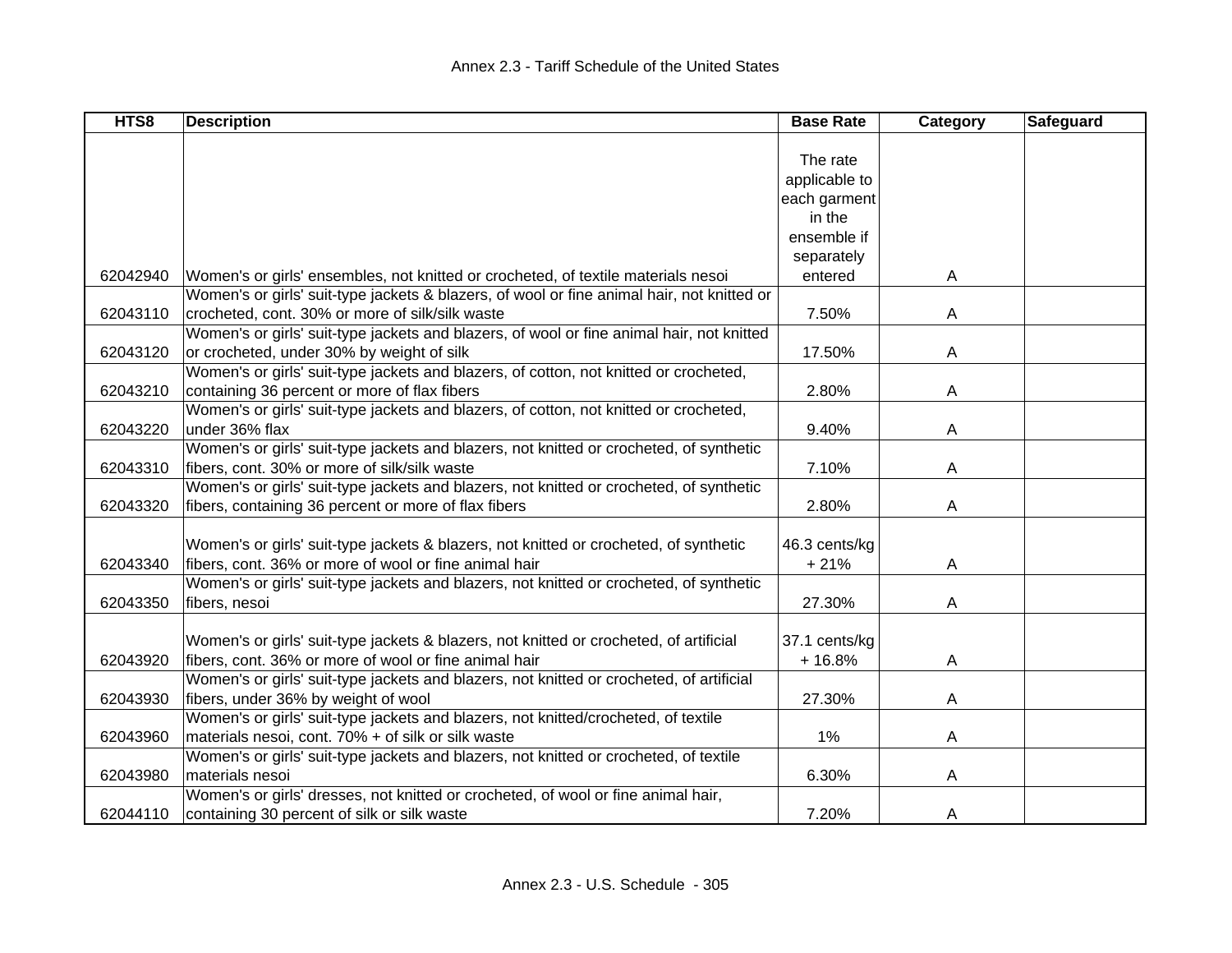| HTS8     | <b>Description</b>                                                                           | <b>Base Rate</b> | Category                | Safeguard |
|----------|----------------------------------------------------------------------------------------------|------------------|-------------------------|-----------|
|          | Women's or girls' dresses, not knitted or crocheted, of wool or fine animal hair, under      |                  |                         |           |
| 62044120 | 30% by weight of silk                                                                        | 13.60%           | A                       |           |
|          | Women's or girls' dresses, not knitted or crocheted, of cotton, certified hand-loomed        |                  |                         |           |
| 62044210 | and folklore products                                                                        | 11.80%           | A                       |           |
|          | Women's or girls' dresses, not knitted or crocheted, of cotton, containing 36 percent        |                  |                         |           |
| 62044220 | or more of flax fibers, other than certified                                                 | 5.50%            | A                       |           |
| 62044230 | Women's or girls' dresses, not knitted or crocheted, of cotton, nesoi                        | 8.40%            | A                       |           |
|          | Women's or girls' dresses, not knitted or crocheted, of synthetic fibers, certified hand-    |                  |                         |           |
| 62044310 | loomed and folklore products                                                                 | 11.30%           | A                       |           |
|          | Women's or girls' dresses, not knit or crocheted, of synthetic fibers, containing 30% or     |                  |                         |           |
| 62044320 | more of silk or silk waste, other than certified                                             | 7.10%            | A                       |           |
|          | Women's or girls' dresses, of synthetic fibers, not knitted or crocheted, containing 36      |                  |                         |           |
| 62044330 | percent or more of wool or fine animal hair, nesoi                                           | 14.90%           | A                       |           |
| 62044340 | Women's or girls' dresses, not knitted or crocheted, of synthetic fibers, nesoi              | 16%              | A                       |           |
|          | Women's or girls' dresses, not knitted or crocheted, of artificial fibers, nesoi, certified  |                  |                         |           |
| 62044420 | hand-loomed and folklore products                                                            | 11.30%           | A                       |           |
|          | Women's or girls' dresses, not knitted or crocheted, of artificial fibers, containing 36     |                  |                         |           |
| 62044430 | percent or more of wool or fine animal hair                                                  | 8.50%            | A                       |           |
| 62044440 | Women's or girls' dresses, not knitted or crocheted, of artificial fibers, nesoi             | 16%              | A                       |           |
|          | Women's or girls' dresses, not knitted or crocheted, containing 70% or more by weight        |                  |                         |           |
| 62044910 | of silk or silk waste                                                                        | 6.90%            | A                       |           |
| 62044950 | Women's or girls' dresses, not knitted or crocheted, of textile materials nesoi              | 6.90%            | $\overline{\mathsf{A}}$ |           |
|          | Women's or girls' skirts and divided skirts, not knitted or crocheted, of wool or fine       |                  |                         |           |
| 62045100 | animal hair                                                                                  | 14%              | A                       |           |
|          | Women's or girls' skirts and divided skirts, not knitted or crocheted, of cotton, certified  |                  |                         |           |
| 62045210 | hand-loomed and folklore products                                                            | 8%               | A                       |           |
|          |                                                                                              |                  |                         |           |
| 62045220 | Women's or girls' skirts and divided skirts, not knitted or crocheted, of cotton, nesoi      | 8.20%            | A                       |           |
|          | Women's or girls' skirts and divided skirts, not knitted or crocheted, of synthetic fibers,  |                  |                         |           |
| 62045310 | certified hand-loomed and folklore products                                                  | 11.30%           | A                       |           |
|          | Women's or girls' skirts & divided skirts, nt knit or crocheted, of synthetic fibers, cont.  |                  |                         |           |
| 62045320 | 36% or more of wool or fine animal hair, nesoi                                               | 14.90%           | A                       |           |
|          | Women's or girls' skirts and divided skirts, not knitted or crocheted, of synthetic fibers,  |                  |                         |           |
| 62045330 | nesoi                                                                                        | 16%              | A                       |           |
|          | Women's or girls' skirts and divided skirts, not knitted or crocheted, of artificial fibers, |                  |                         |           |
| 62045910 | certified hand-loomed and folklore products                                                  | 11.30%           | A                       |           |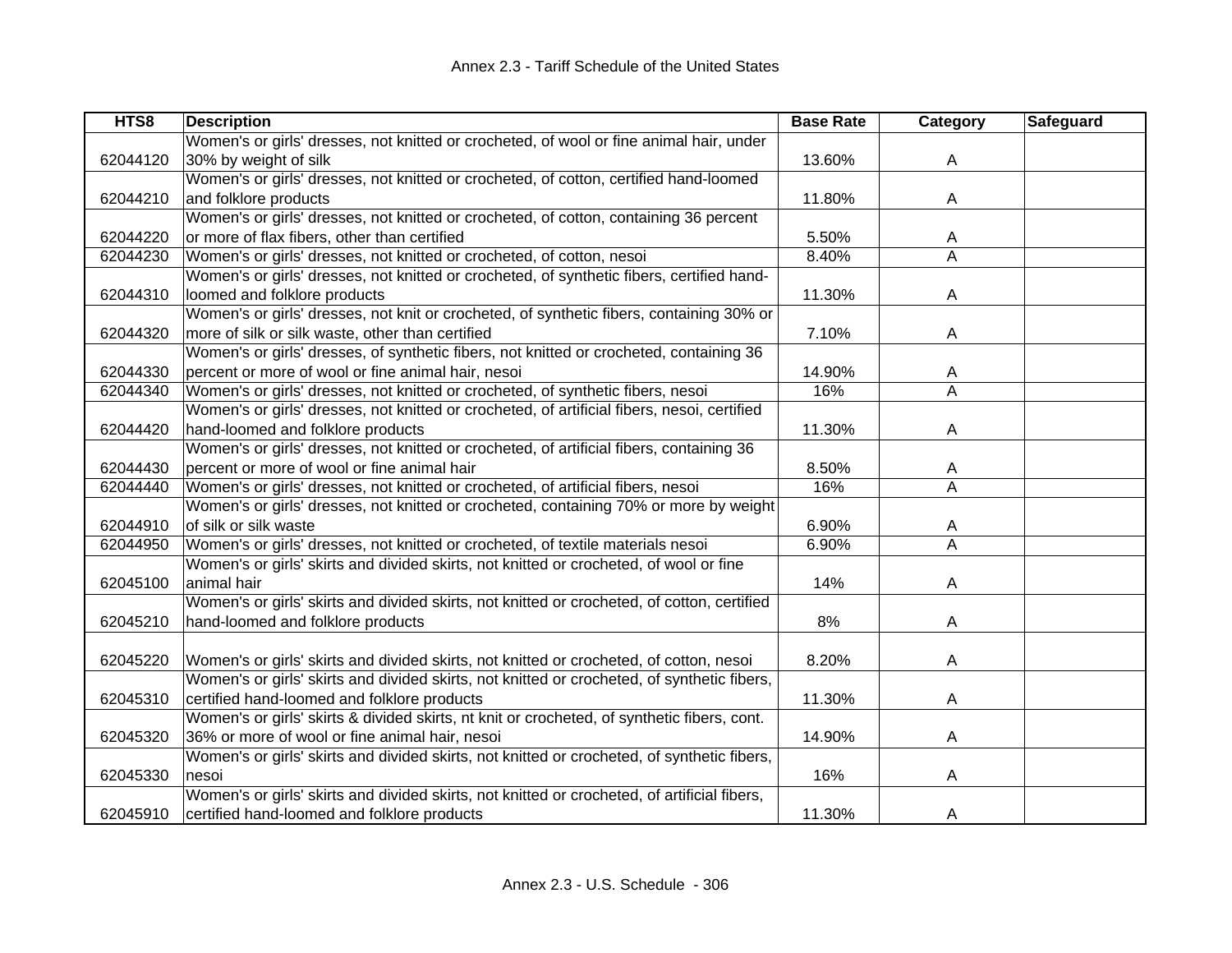| HTS8     | <b>Description</b>                                                                           | <b>Base Rate</b> | Category | Safeguard |
|----------|----------------------------------------------------------------------------------------------|------------------|----------|-----------|
|          | Women's or girls' skirts & divided skirts, nt knit or crocheted, of artificial fibers, cont. |                  |          |           |
| 62045920 | 36% or more of wool or fine animal hair, nesoi                                               | 14.90%           | A        |           |
|          | Women's or girls' skirts and divided skirts, not knitted or crocheted, of artificial fibers, |                  |          |           |
| 62045930 | nesoi                                                                                        | 16%              | A        |           |
|          | Women's or girls' skirts and divided skirts, not knitted or crocheted, of textile materials  |                  |          |           |
| 62045940 | nesoi                                                                                        | 6.60%            | A        |           |
|          | Women's or girls' trousers & breeches, of wool or f.a.h., cont elastomeric fib, water        |                  |          |           |
| 62046110 | resist, w/o belt loops, weighing > 6 kg/doz, not k/c                                         | 7.60%            | A        |           |
|          | Women's or girls' trousers & breeches, of wool, not cont elastomeric fib, not water          |                  |          |           |
| 62046190 | resist, w belt loops, weighing under 6 kg/doz, not k/c                                       | 13.60%           | A        |           |
|          | Women's or girls' trousers, bib & brace overalls, breeches & shorts, not knit or             |                  |          |           |
| 62046210 | crocheted, of cotton, cont. 15% or more by wt of down, etc                                   | Free             | F        |           |
|          | Women's or girls' bib and brace overalls, not knitted or crocheted, of cotton, not           |                  |          |           |
| 62046220 | containing 15% or more by weight of down, etc                                                | 8.90%            | A        |           |
|          | Women's or girls' trousers, breeches and shorts, not knitted or crocheted, of cotton,        |                  |          |           |
| 62046230 | nesoi, certified hand-loomed and folklore products                                           | 7.10%            | A        |           |
|          | Women's or girls' trousers, breeches and shorts, not knitted or crocheted, of cotton,        |                  |          |           |
| 62046240 | nesoi                                                                                        | 16.60%           | Α        |           |
|          | Women's or girls' trousers, bib & brace overalls, breeches & shorts, nt knit or              |                  |          |           |
| 62046310 | crocheted, of syn. fibers, cont. 15% or more of down, etc.                                   | Free             | F        |           |
|          | Women's or girls' bib & brace overalls, not knit or crocheted, of syn. fibers, water         |                  |          |           |
| 62046312 | resistant, not cont. 15% or more by wt. of down, etc                                         | 7.10%            | A        |           |
|          | Women's or girls' bib & brace overalls of synthetic fibers, not knitted or crocheted, not    |                  |          |           |
| 62046315 | cont. 15% or more by weight of down, etc, nesoi                                              | 14.90%           | A        |           |
|          | Women's or girls' trousers, breeches & shorts, not knit or crocheted, of synthetic           |                  |          |           |
| 62046320 | fibers, nesoi, certified hand-loomed & folklore products                                     | 11.30%           | Α        |           |
|          | Women's or girls' trousers, breeches & shorts, not knit or crocheted, of syn. fibers,        |                  |          |           |
| 62046325 | cont. 36% or more of wool or fine animal hair, nesoi                                         | 13.60%           | Α        |           |
|          | Women's or girls' trousers, breeches and shorts, not knitted or crocheted, of synthetic      |                  |          |           |
| 62046330 | fibers, nesoi, water resistant                                                               | 7.10%            | A        |           |
|          | Women's or girls' trousers, breeches and shorts, not knitted or crocheted, of synthetic      |                  |          |           |
| 62046335 | fibers, nesoi                                                                                | 28.60%           | A        |           |
|          |                                                                                              |                  |          |           |
| 62046910 | Women's or girls' bib and brace overalls, not knitted or crocheted, of artificial fibers     | 13.60%           | A        |           |
|          | Women's or girls' trousers, breeches & shorts, not knit or crocheted, of artificial fibers,  |                  |          |           |
| 62046920 | cont. 36% or more of wool or fine animal hair                                                | 13.60%           | A        |           |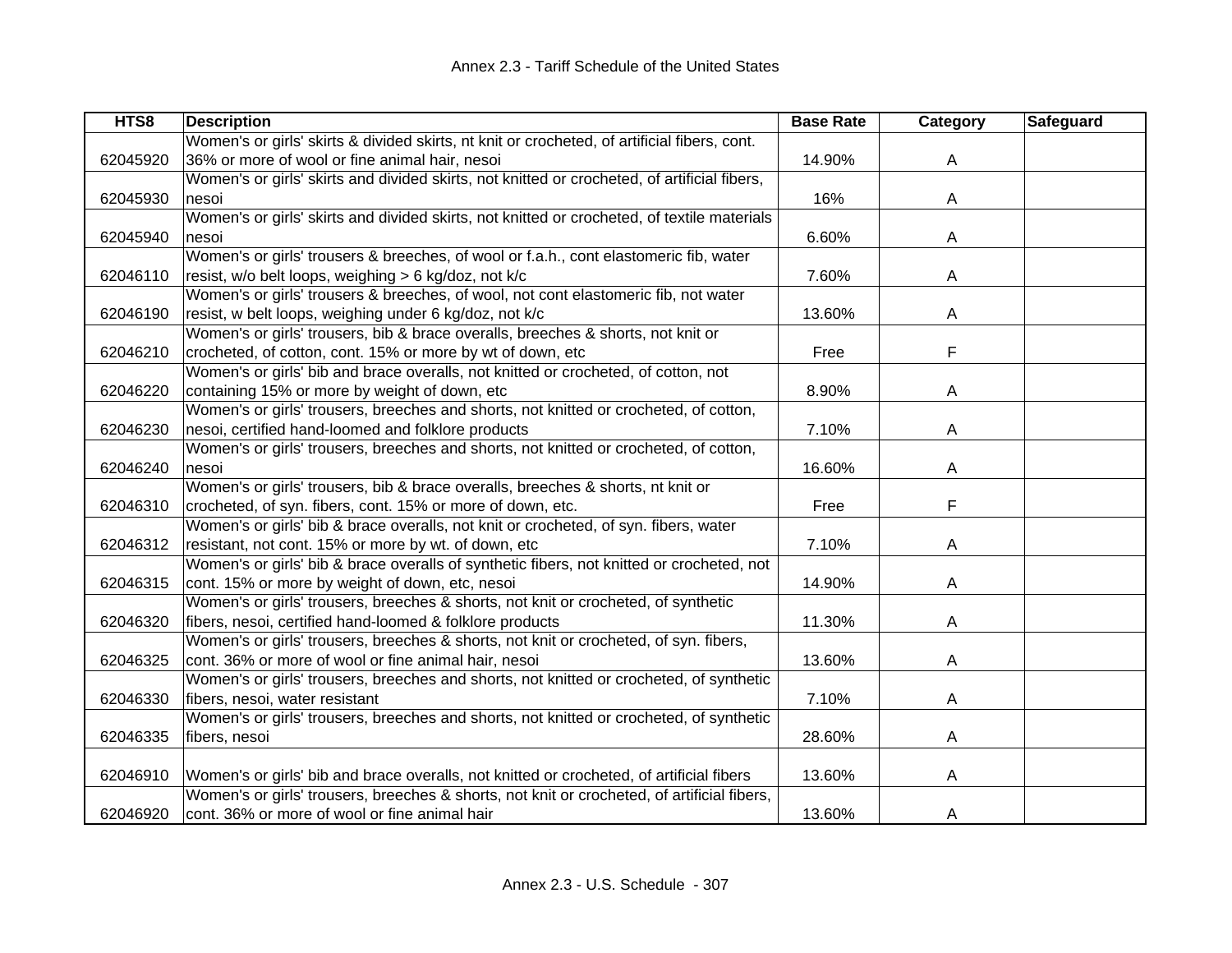| HTS8     | <b>Description</b>                                                                         | <b>Base Rate</b> | Category                | Safeguard |
|----------|--------------------------------------------------------------------------------------------|------------------|-------------------------|-----------|
|          | Women's or girls' trousers, breeches and shorts, not knitted or crocheted, of artificial   |                  |                         |           |
| 62046925 | fibers, nesoi                                                                              | 28.60%           | A                       |           |
|          | Women's or girls' trousers, bib and brace overalls, breeches & shorts, of silk or silk     |                  |                         |           |
| 62046940 | waste, cont > or = $70\%$ wt silk or silk waste, not k/c                                   | 1.10%            | A                       |           |
|          | Women's or girls' trousers, bib & brace overalls, breeches & shorts, of silk or silk       |                  |                         |           |
| 62046960 | waste, cont under 70% by wt silk or silk waste, not k/c                                    | 7.10%            | Α                       |           |
|          | Women's or girls' trousers, bib and brace overalls, breeches and shorts, not knitted or    |                  |                         |           |
| 62046990 | crocheted, of textile materials nesoi                                                      | 2.80%            | A                       |           |
|          | Men's or boys' shirts, not knitted or crocheted, of wool or fine animal hair, certified    |                  |                         |           |
| 62051010 | hand-loomed and folklore products                                                          | 9.20%            | A                       |           |
| 62051020 | Men's or boys' shirts, not knitted or crocheted, of wool or fine animal hair, nesoi        | 17.50%           | A                       |           |
|          | Men's or boys' shirts, not knitted or crocheted, of cotton, certified hand-loomed and      |                  |                         |           |
| 62052010 | folklore products                                                                          | 8.70%            | A                       |           |
| 62052020 | Men's or boys' shirts, not knitted or crocheted, of cotton, nesoi                          | 19.70%           | $\overline{\mathsf{A}}$ |           |
|          | Men's or boys' shirts, not knitted or crocheted, of manmade fibers, certified hand-        |                  |                         |           |
| 62053010 | loomed and folklore products                                                               | 12.20%           | Α                       |           |
|          |                                                                                            |                  |                         |           |
|          | Men's or boys' shirts, not knitted or crocheted, of manmade fibers, containing 36          | 49.6 cents/kg    |                         |           |
| 62053015 | percent or more of wool or fine animal hair, nesoi                                         | $+19.7%$         | Α                       |           |
|          |                                                                                            |                  |                         |           |
|          |                                                                                            | 29.1 cents/kg    |                         |           |
| 62053020 | Men's or boys' shirts, not knitted or crocheted, of manmade fibers, nesoi                  | $+25.9%$         | A                       |           |
|          | Men's or boys' shirts, of silk or silk waste, containing 70% or more by wt of silk or silk |                  |                         |           |
| 62059010 | waste, not knitted or crocheted                                                            | 1.10%            | A                       |           |
|          | Men's or boys' shirts, of silk or silk waste, containing under 70% by wt of silk or silk   |                  |                         |           |
| 62059030 | waste, not knitted or crocheted                                                            | 7.10%            | A                       |           |
| 62059040 | Men's or boys' shirts, not knitted or crocheted, of textile materials, nesoi               | 2.80%            | $\overline{\mathsf{A}}$ |           |
|          | Women's or girls' blouses, shirts and shirt-blouses, not knitted or crocheted, of silk or  |                  |                         |           |
| 62061000 | silk waste                                                                                 | 6.90%            | Α                       |           |
|          | Women's or girls' blouses and shirts, not knitted or crocheted, of wool or fine animal     |                  |                         |           |
| 62062010 | hair, certified hand-loomed and folklore products                                          | 8.50%            | A                       |           |
|          | Women's or girls' blouses & shirts, not knitted or crocheted, of wool or fine animal       |                  |                         |           |
| 62062020 | hair, containing 30% or more of silk/silk waste, nesoi                                     | 7.10%            | A                       |           |
|          | Women's or girls' blouses and shirts, not knitted or crocheted, of wool or fine animal     |                  |                         |           |
| 62062030 | hair, nesoi                                                                                | 17%              | A                       |           |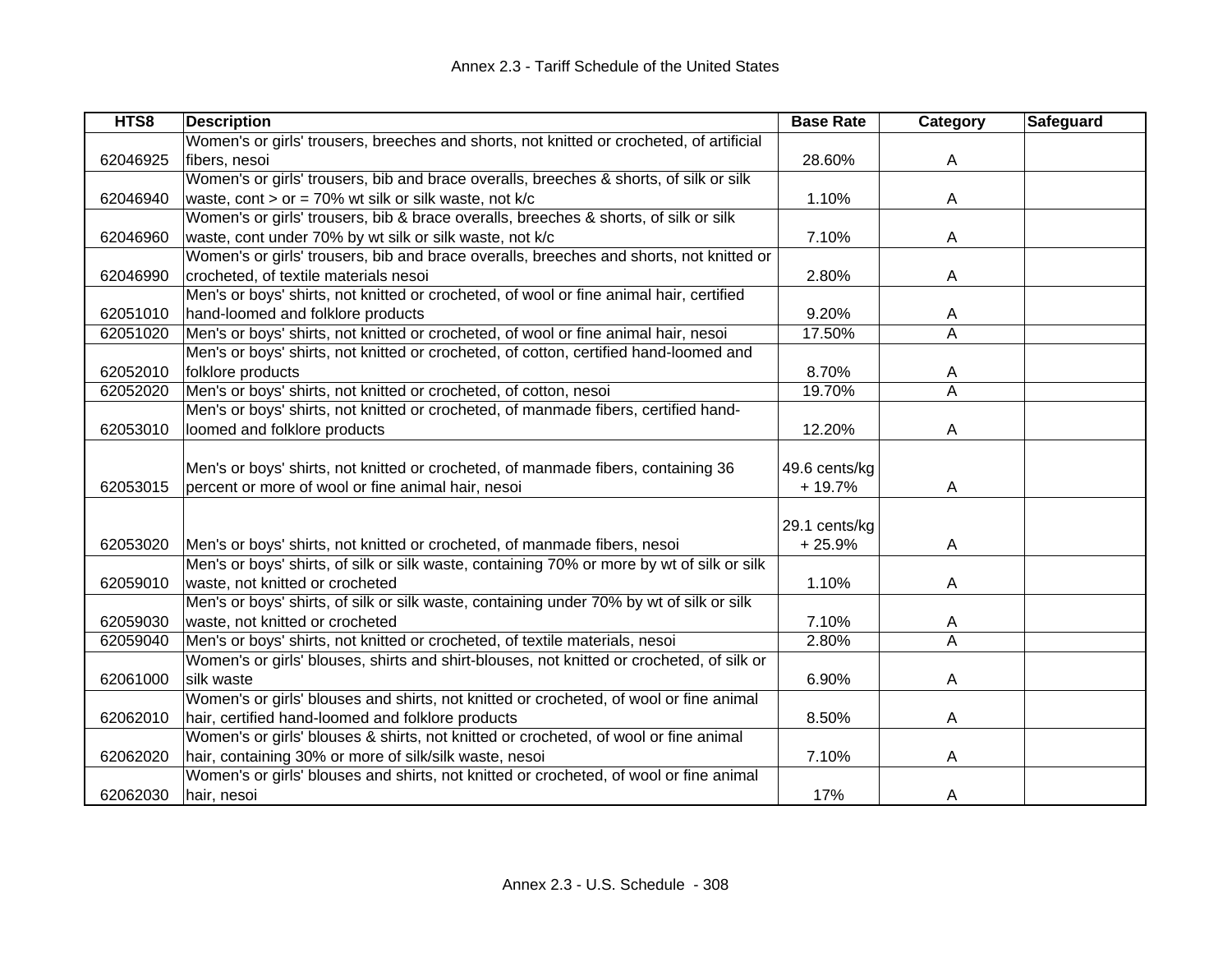| HTS8     | <b>Description</b>                                                                         | <b>Base Rate</b> | Category | <b>Safeguard</b> |
|----------|--------------------------------------------------------------------------------------------|------------------|----------|------------------|
|          | Women's or girls' blouses and shirts, not knitted or crocheted, of cotton, certified hand- |                  |          |                  |
| 62063010 | loomed and folklore products                                                               | 9%               | A        |                  |
|          | Women's or girls' blouses and shirts, not knitted or crocheted, of cotton, containing 36   |                  |          |                  |
| 62063020 | percent or more of flax fibers, nesoi                                                      | 3.50%            | A        |                  |
| 62063030 | Women's or girls' blouses and shirts, not knitted or crocheted, of cotton, nesoi           | 15.40%           | A        |                  |
|          | Women's or girls' blouses and shirts, not knitted or crocheted, of manmade fibers,         |                  |          |                  |
| 62064010 | certified hand-loomed and folklore products                                                | 11.30%           | A        |                  |
|          | Women's or girls' blouses and shirts, not knitted or crocheted, of manmade fibers,         |                  |          |                  |
| 62064020 | containing 30 percent or more of silk/silk waste, nesoi                                    | 4%               | A        |                  |
|          |                                                                                            |                  |          |                  |
|          | Women's or girls' blouses, shirts and shirt-blouses, not knitted or crocheted, of          | 56.3 cents/kg    |          |                  |
| 62064025 | manmade fibers, containing 36% or more of wool, nesoi                                      | $+14.3%$         | A        |                  |
|          | Women's or girls' blouses and shirts, not knitted or crocheted, of manmade fibers,         |                  |          |                  |
| 62064030 | nesoi                                                                                      | 26.90%           | A        |                  |
|          | Women's or girls' blouses, shirts and shirt-blouses, not knitted or crocheted, of textile  |                  |          |                  |
| 62069000 | materials nesoi                                                                            | 6.70%            | A        |                  |
| 62071100 | Men's or boys' underpants and briefs, not knitted or crocheted, of cotton                  | 6.10%            | A        |                  |
|          | Men's or boys' underpants and briefs, of textile mats(except cotton), cont 70% or          |                  |          |                  |
| 62071910 | more wt of silk or silk waste, not knitted/crocheted                                       | 1.70%            | A        |                  |
|          | Men's or boys' underpants and briefs, of textile mats(except cotton), cont under 70%       |                  |          |                  |
| 62071990 | by wt of silk or silk waste, not knitted/crocheted                                         | 10.50%           | A        |                  |
| 62072100 | Men's or boys' nightshirts and pajamas, not knitted or crocheted, of cotton                | 8.90%            | A        |                  |
|          |                                                                                            |                  |          |                  |
| 62072200 | Men's or boys' nightshirts and pajamas, not knitted or crocheted, of man-made fibers       | 16%              | A        |                  |
|          | Men's or boys' nightshirts and pajamas, of textile materials(except cotton or mmf),        |                  |          |                  |
| 62072910 | cont 70% or more by wt of silk or silk waste, not k/c                                      | 1.10%            | A        |                  |
|          | Men's or boys' nightshirts and pajamas, of textile materials(except cotton or mmf),        |                  |          |                  |
| 62072990 | cont under 70% by weight of silk or silk waste, not k/c                                    | 7.10%            | A        |                  |
|          | Men's or boys' bathrobes, dressing gowns and similar articles, not knitted or              |                  |          |                  |
| 62079110 | crocheted, of cotton                                                                       | 8.40%            | A        |                  |
| 62079130 | Men's or boys' singlets and other undershirts, not knitted or crocheted, of cotton         | 6.10%            | A        |                  |
|          | Men's or boys' bathrobes, dressing gowns and similar articles, not knitted or              |                  |          |                  |
| 62079220 | crocheted, of man-made fibers                                                              | 14.90%           | A        |                  |
|          | Men's or boys' singlets and other undershirts, not knitted or crocheted, of man-made       |                  |          |                  |
| 62079240 | fibers, nesoi                                                                              | 10.50%           | A        |                  |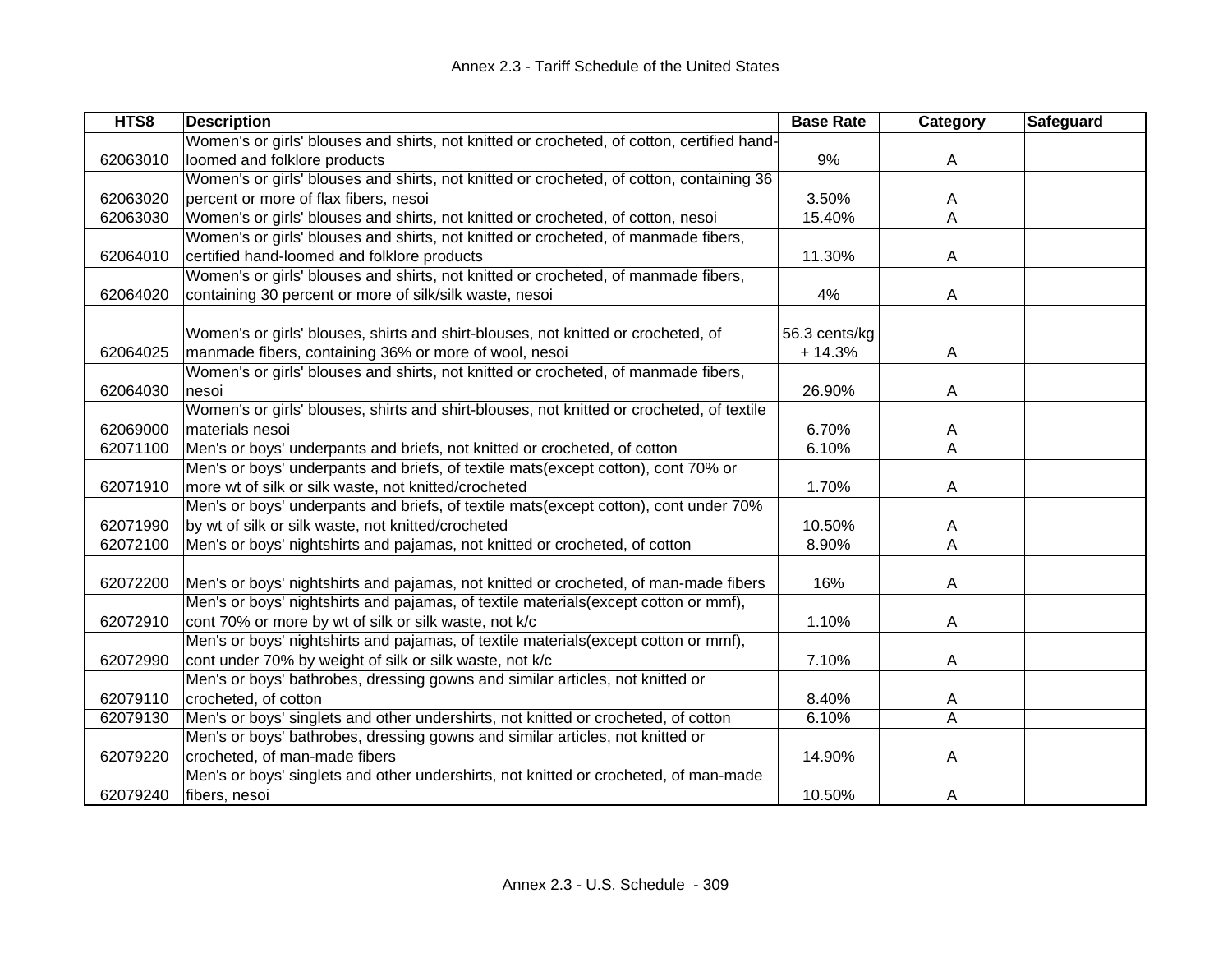| HTS8     | <b>Description</b>                                                                        | <b>Base Rate</b> | Category | <b>Safeguard</b> |
|----------|-------------------------------------------------------------------------------------------|------------------|----------|------------------|
|          | Men's or boys' bathrobes, dressing gowns and similar articles, not knitted or             |                  |          |                  |
| 62079920 | crocheted, of wool or fine animal hair                                                    | 8.50%            | A        |                  |
|          | Men's or boys' singlets and other undershirts, not knitted or crocheted, of wool or fine  |                  |          |                  |
| 62079940 | animal hair                                                                               | 6.10%            | A        |                  |
|          | Men's or boys' undershirts, bathrobes, & sim art, cont 70% or more by wt of silk or silk  |                  |          |                  |
| 62079970 | waste, not knitted or crocheted                                                           | 1.10%            | A        |                  |
|          | Men's or boys' undershirts, bathrobes, & sim art, of text mats (except of cotton, mmf,    |                  |          |                  |
| 62079990 | wool, silk), not knitted or crocheted                                                     | 7.10%            | A        |                  |
|          |                                                                                           |                  |          |                  |
| 62081100 | Women's or girls' slips and petticoats, not knitted or crocheted, of man-made fibers      | 14.90%           | A        |                  |
| 62081920 | Women's or girls' slips and petticoats, not knitted or crocheted, of cotton               | 11.20%           | A        |                  |
|          | Women's or girls' slips and petticoats, of textile materials (except mmf or cotton), cont |                  |          |                  |
| 62081950 | 70% or more by wt of silk or silk waste, not k/c                                          | 1.40%            | Α        |                  |
|          | Women's or girls' slips and petticoats, of textile materials (except mmf or cotton), cont |                  |          |                  |
| 62081990 | under 70% by weight of silk or silk waste, not k/c                                        | 8.70%            | A        |                  |
|          |                                                                                           |                  |          |                  |
| 62082100 | Women's or girls' nightdresses and pajamas, not knitted or crocheted, of cotton           | 8.90%            | A        |                  |
|          | Women's or girls' nightdresses and pajamas, not knitted or crocheted, of man-made         |                  |          |                  |
| 62082200 | fibers                                                                                    | 16%              | Α        |                  |
|          | Women's or girls' nightdresses and pajamas, of textile materials(except cotton or         |                  |          |                  |
| 62082910 | mmf), cont > or = 70% by wt of silk or silk waste, not $k/c$                              | 1.10%            | Α        |                  |
|          | Women's or girls' nightdresses and pajamas, of textile materials(except cotton or         |                  |          |                  |
| 62082990 | mmf), cont under 70% by wt of silk or silk waste, not k/c                                 | 7.10%            | Α        |                  |
|          | Women's or girls' bathrobes, dressing gowns and similar articles, not knitted or          |                  |          |                  |
| 62089110 | crocheted, of cotton                                                                      | 7.50%            | Α        |                  |
|          |                                                                                           |                  |          |                  |
| 62089130 | Women's or girls' undershirts and underpants, not knitted or crocheted, of cotton         | 11.20%           | A        |                  |
|          | Women's or girls' singlets & other undershirts, briefs, panties, bathrobes & similar      |                  |          |                  |
| 62089200 | articles, not knitted or crocheted, of man-made fibers                                    | 16%              | A        |                  |
|          | Women's or girls' undershirts, underpants, bathrobes & like articles, not knitted or      |                  |          |                  |
| 62089920 | crocheted, of wool or fine animal hair                                                    | 8.50%            | A        |                  |
|          | Women's or girls' singlet & other undershirt, briefs, panties, negligees, dressing        |                  |          |                  |
| 62089930 | gowns & sim art, of silk, con > or = 70% wt silk, not k/c                                 | 1.10%            | A        |                  |
|          | Women's or girls' singlets & other undershirts, briefs, panties, negligees, dressing      |                  |          |                  |
| 62089950 | gowns & sim art, of silk, con < 70% wt silk, not k/c                                      | 7.10%            | A        |                  |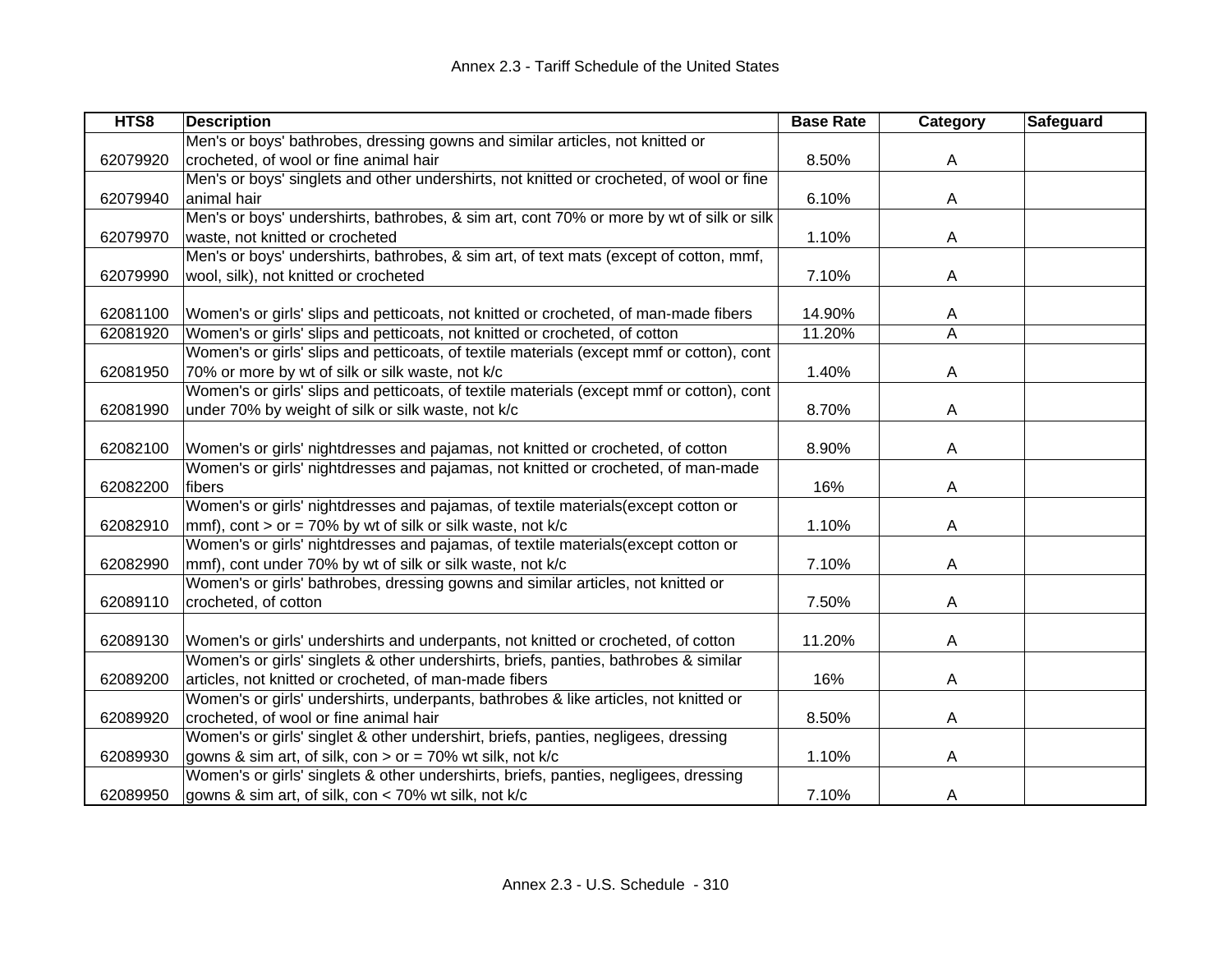| HTS8     | <b>Description</b>                                                                        | <b>Base Rate</b> | Category | <b>Safeguard</b> |
|----------|-------------------------------------------------------------------------------------------|------------------|----------|------------------|
|          | Women's or girls' undershirts, underpants, bathrobes & like articles, not knitted or      |                  |          |                  |
| 62089980 | crocheted, of textile materials nesoi                                                     | 2.80%            | A        |                  |
|          |                                                                                           |                  |          |                  |
|          | Babies' garments and clothing accessories, not knitted or crocheted, of wool or fine      | 31.8 cents/kg    |          |                  |
| 62091000 | animal hair                                                                               | $+ 14.4%$        | A        |                  |
| 62092010 | Babies' dresses, not knitted or crocheted, of cotton                                      | 11.80%           | A        |                  |
|          | Babies' blouses and shirts, except those imported as parts of sets, not knitted or        |                  |          |                  |
| 62092020 | crocheted, of cotton                                                                      | 14.90%           | A        |                  |
|          | Babies' trousers, breeches and shorts, except those imported as parts of sets, not        |                  |          |                  |
| 62092030 | knitted or crocheted, of cotton                                                           | 14.90%           | A        |                  |
|          | Babies' garments & clothing acc. nesoi, of cotton, incl. sunsuits & sim app, sets &       |                  |          |                  |
| 62092050 | parts of sets, & diapers, not knitted or crocheted                                        | 9.30%            | A        |                  |
|          | Babies' blouses and shirts, except those imported as parts of sets, not knitted or        |                  |          |                  |
| 62093010 | crocheted, of synthetic fibers                                                            | 22%              | A        |                  |
|          | Babies' trousers, breeches and shorts, except those imported as parts of sets, not        |                  |          |                  |
| 62093020 | knitted or crocheted, of synthetic fibers                                                 | 28.60%           | A        |                  |
|          | Babies' garments and clothing accessories, not knitted or crocheted, nesoi, of            |                  |          |                  |
| 62093030 | synthetic fibers                                                                          | 16%              | A        |                  |
|          | Babies' blouses and shirts, except those imported as parts of sets, not knitted or        |                  |          |                  |
| 62099010 | crocheted, of artificial fibers                                                           | 22%              | A        |                  |
|          | Babies' trousers, breeches and shorts, except those imported as parts of sets, not        |                  |          |                  |
| 62099020 | knitted or crocheted, of artificial fibers                                                | 14.90%           | A        |                  |
|          | Babies' garments and clothing accessories, not knitted or crocheted, nesoi, of artificial |                  |          |                  |
| 62099030 | fibers                                                                                    | 14.90%           | A        |                  |
|          | Babies' garments and clothing accessories, of text mats(except wool, cotton or mmf),      |                  |          |                  |
| 62099050 | cont 70% or more by wt of silk or silk waste, not k/c                                     | Free             | F        |                  |
|          | Babies' garments and clothing accessories, of textile mats(except wool, cotton or         |                  |          |                  |
| 62099090 | mmf), cont under 70% by wt of silk or silk waste, not k/c                                 | 2.80%            | A        |                  |
|          | Garments, not knitted or crocheted, made up of fabrics of heading 5602 or 5603            |                  |          |                  |
| 62101020 | formed on a base of paper or covered or lined with paper                                  | 2.80%            | A        |                  |
|          | Nonwoven dispos apparel designed for hosps, clinics, labs or cont area use, made up       |                  |          |                  |
| 62101050 | of fab of 5602/5603, n/formed or lined w paper, not k/c                                   | Free             | F        |                  |
|          | Disposable briefs and panties designed for one time use, made up of fabrics of 5602       |                  |          |                  |
| 62101070 | or 5603, not formed or lined w paper, not k/c                                             | 8.50%            | A        |                  |
|          | Garments, nesoi, made up of fabrics of heading 5602 or 5603, not formed or lined w        |                  |          |                  |
| 62101090 | paper, not k/c                                                                            | 16%              | A        |                  |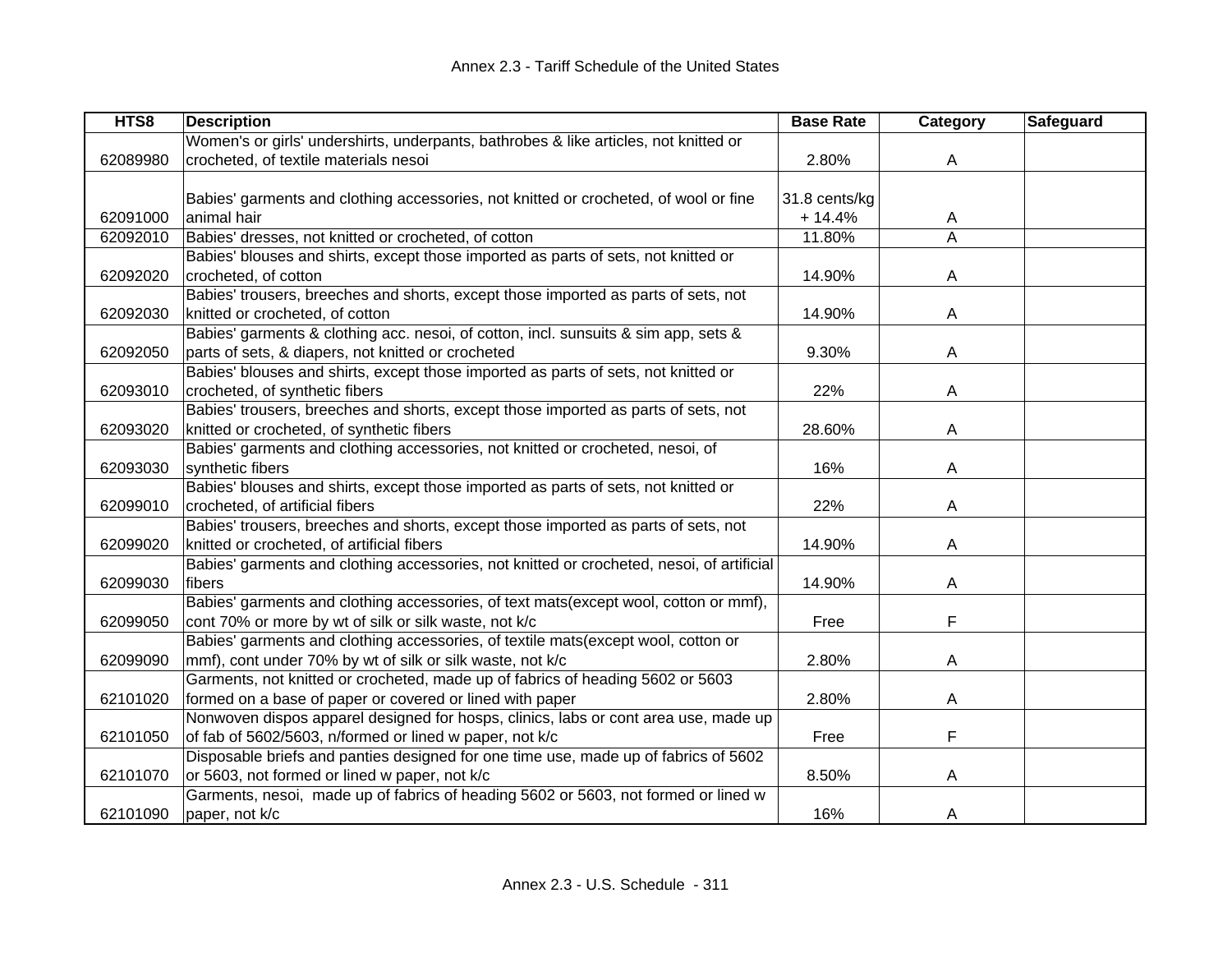| HTS8     | <b>Description</b>                                                                    | <b>Base Rate</b> | Category | <b>Safeguard</b> |
|----------|---------------------------------------------------------------------------------------|------------------|----------|------------------|
|          | Men's or boys' garments, sim to 6201.11-6201.19, of mmf, outer surf impreg, coated    |                  |          |                  |
| 62102030 | etc. w rub/plast, underlying fab completely obsc, not k/c                             | 3.80%            | A        |                  |
|          | Men's or boys' overcoats/carcoats/capes/etc. of mmf, other than with outer sur.       |                  |          |                  |
| 62102050 | impreg/coated/etc. w/ rub/plast, n knitted/crocheted                                  | 7.10%            | A        |                  |
|          | Men's or boys' overcoats/carcoats/capes/etc. of tx mat(excl mmf), outer sur.          |                  |          |                  |
| 62102070 | impreg/etc. w/rub/plast completely obscuring fab, n k/c                               | 3.30%            | A        |                  |
|          | Men's or boys' overcoats/carcoats/capes/etc. of tx mat(excl mmf), other than with     |                  |          |                  |
| 62102090 | outer sur. impreg/coated/etc. w/ rub/plast, n k/c                                     | 6.20%            | A        |                  |
|          | Women's or girls' overcoats/carcoats/capes/etc. of mmf, outer sur. impreg/coated/etc. |                  |          |                  |
| 62103030 | w/rub/plast completely obscuring fab, n k/c                                           | 3.80%            | A        |                  |
|          | Women's or girls' overcoats/carcoats/capes/etc. of mmf, other than with outer sur.    |                  |          |                  |
| 62103050 | impreg/coated/etc. w/rub/plast, n k/c                                                 | 7.10%            | Α        |                  |
|          | Women's or girls' overcoats/carcoats/capes/etc. of tx mat(excl mmf), fabric           |                  |          |                  |
| 62103070 | impreg/coated w/rub/plast completely obscuring fab, n k/c                             | 3.30%            | Α        |                  |
|          | Women's or girls' overcoats/carcoats/capes/etc. of tx mat(excl mmf), other than with  |                  |          |                  |
| 62103090 | outer sur. impreg/coated etc. w/rub/plast, n k/c                                      | 6.20%            | Α        |                  |
|          | Men's or boys' garm, nesoi, of fab of 5903/5906/5907, of mmf, w/outer sur.            |                  |          |                  |
| 62104030 | impreg/coated/etc. w/rub/plast completely obscuring fab, n k/c                        | 3.80%            | A        |                  |
|          | Men's or boys' garm, nesoi, of fab of 5903/5906/5907, of mmf, other than w/outer sur. |                  |          |                  |
| 62104050 | impreg/coated/etc. w/rub/plast, n k/c                                                 | 7.10%            | Α        |                  |
|          | Men's or boys' garm, nesoi, of fab of 5903/5906/5907, of tx mat(excl mmf), w/outer    |                  |          |                  |
| 62104070 | sur. impreg/etc. w/rub/plast compl obscuring fab, n k/c                               | 3.30%            | A        |                  |
|          | Men's or boys' garm, nesoi, of fab of 5903/5906/5907, of tx mat(excl mmf), w/outer    |                  |          |                  |
| 62104090 | sur. impreg/etc. w/rub/plast, n k/c                                                   | 6.20%            | Α        |                  |
|          | Women's or girls' garm, nesoi, of fab of 5903/5906/5907, of mmf, w/outer sur.         |                  |          |                  |
| 62105030 | impreg/coated/etc. w/rub/plast compl obscuring fab, n k/c                             | 3.80%            | A        |                  |
|          | Women's or girls' garm, nesoi, of fab of 5903/5906/5907, of mmf, other than w/outer   |                  |          |                  |
| 62105050 | sur. impreg/etc. w/rub/plast, n k/c                                                   | 7.10%            | Α        |                  |
|          | Wom's or girls' garm, nesoi, of fab of 5903/5906/5907, of tx mat(excl mmf), w/outer   |                  |          |                  |
| 62105070 | sur. impreg/etc. w/rub/plast comp obscuring fab, n k/c                                | 3.30%            | A        |                  |
|          | Wom's or girls' garm, nesoi, of fab of 5903/5906/5907, of tx mat(except mmf), other   |                  |          |                  |
| 62105090 | than w/outer sur. impreg/coated w/rub/plas, n k/c                                     | 6.20%            | A        |                  |
| 62111110 | Men's or boys' swimwear, not knitted or crocheted, of man-made fibers                 | 27.80%           | A        |                  |
|          | Men's or boys' swimwear, of textile materials(except mmf), containing 70% or more by  |                  |          |                  |
| 62111140 | weight of silk or silk waste, not knit or crocheted                                   | 4%               | A        |                  |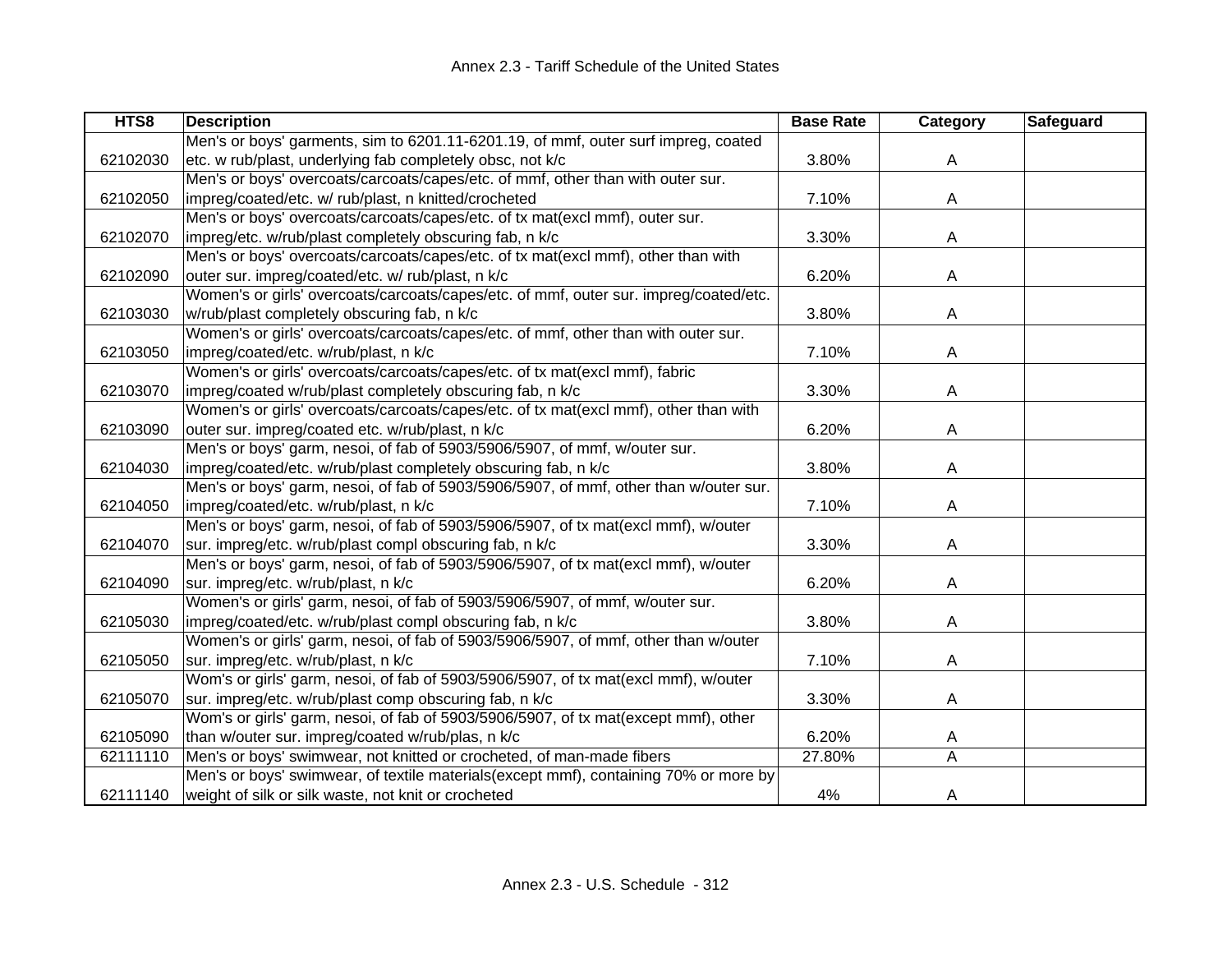| HTS8     | <b>Description</b>                                                                      | <b>Base Rate</b> | Category | Safeguard |
|----------|-----------------------------------------------------------------------------------------|------------------|----------|-----------|
|          | Men's or boys' swimwear, of textile materials(except mmf), containing under 70% by      |                  |          |           |
| 62111180 | weight of silk or silk waste, not knit or crocheted                                     | 7.50%            | A        |           |
| 62111210 | Women's or girls' swimwear, not knitted or crocheted, of man-made fibers                | 11.80%           | A        |           |
|          | Women's or girls' swimwear, of textile materials(except mmf), containing 70% or more    |                  |          |           |
| 62111240 | by weight of silk or silk waste, not knit or crocheted                                  | 1.20%            | A        |           |
|          | Women's or girls' swimwear, of textile materials(except mmf), containing under 70%      |                  |          |           |
| 62111280 | by weight of silk or silk waste, not knit or crocheted                                  | 7.50%            | A        |           |
|          | Anoraks, windbreakers and similar articles imported as parts of ski-suits, con 15% or   |                  |          |           |
| 62112004 | more by wt of down & waterfowl plumage, etc, not k/c                                    | 0.70%            | A        |           |
|          | Anoraks, windbreakers and similar articles imported as parts of ski-suits, con under    |                  |          |           |
| 62112008 | 15% by wt of down & waterfowl plumage, etc, not k/c                                     | 4.40%            | A        |           |
|          | Men's or boys' ski-suits, not knitted or crocheted, water resistant, not containing 15% |                  |          |           |
| 62112015 | or more by weight of down, etc                                                          | 7.10%            | Α        |           |
|          | Men's or boys' anoraks, windbreakers and sim art impted as pts of ski-suits, of wool,   |                  |          |           |
| 62112024 | con < 15% wt of down etc, not water resist, not k/c                                     | 17.50%           | Α        |           |
|          | Men's or boys' anoraks, etc. imported as parts of ski-suits, of tx mats(except wool),   |                  |          |           |
| 62112028 | con 15% wt of down etc, not water resist, not k/c                                       | 27.70%           | Α        |           |
|          | Men's or boys' trousers and breeches imported as parts of ski-suits, of wool, con       |                  |          |           |
| 62112034 | under 15% by wt of down etc., not water resist, not k/c                                 | 17.50%           | A        |           |
|          | Men's or boys' trousers & breeches imported as pts of ski-suits, of tx mat(except       |                  |          |           |
| 62112038 | wool), con 15% wt down etc, not water resist, not k/c                                   | 28.10%           | A        |           |
|          | Men's or boys' ski-suits nesoi, of wool or fine animal hair, con under 15% wt down etc, |                  |          |           |
| 62112044 | not water resist, not knitted/crocheted                                                 | 14%              | A        |           |
|          | Men's or boys' ski-suits nesoi, of tx mats(except wool or fine animal hair), con under  |                  |          |           |
| 62112048 | 15% wt down etc, not water resist, not knitted/croch                                    | 14.90%           | Α        |           |
|          | Women's or girls' anoraks, windbreakers and sim art impted as pts of ski-suits, of      |                  |          |           |
| 62112054 | wool, con 15% wt down etc, not water resist, not k/c                                    | 17.50%           | A        |           |
|          | Women's or girls' anoraks and sim art imported as pts of ski-suits, of tx mats(except   |                  |          |           |
| 62112058 | wool), con < 15% wt down etc, not wat resist, n k/c                                     | 28%              | A        |           |
|          | Women's or girls' trousers and breeches imported as parts of ski-suits, of wool, cont   |                  |          |           |
| 62112064 | under 15% by wt of down etc, not water resist, not k/c                                  | 17.50%           | A        |           |
|          | Women's or girls' trousers & breeches imp as pts of ski-suits, of tx mats(except wool), |                  |          |           |
| 62112068 | con < 15% wt of down etc, not wat resist, not k/c                                       | 28.60%           | A        |           |
|          | Women's or girls' ski-suits nesoi, of wool or fine animal hair, con under 15% by wt of  |                  |          |           |
| 62112074 | down etc, not water resistant, not knit or crocheted                                    | 14%              | A        |           |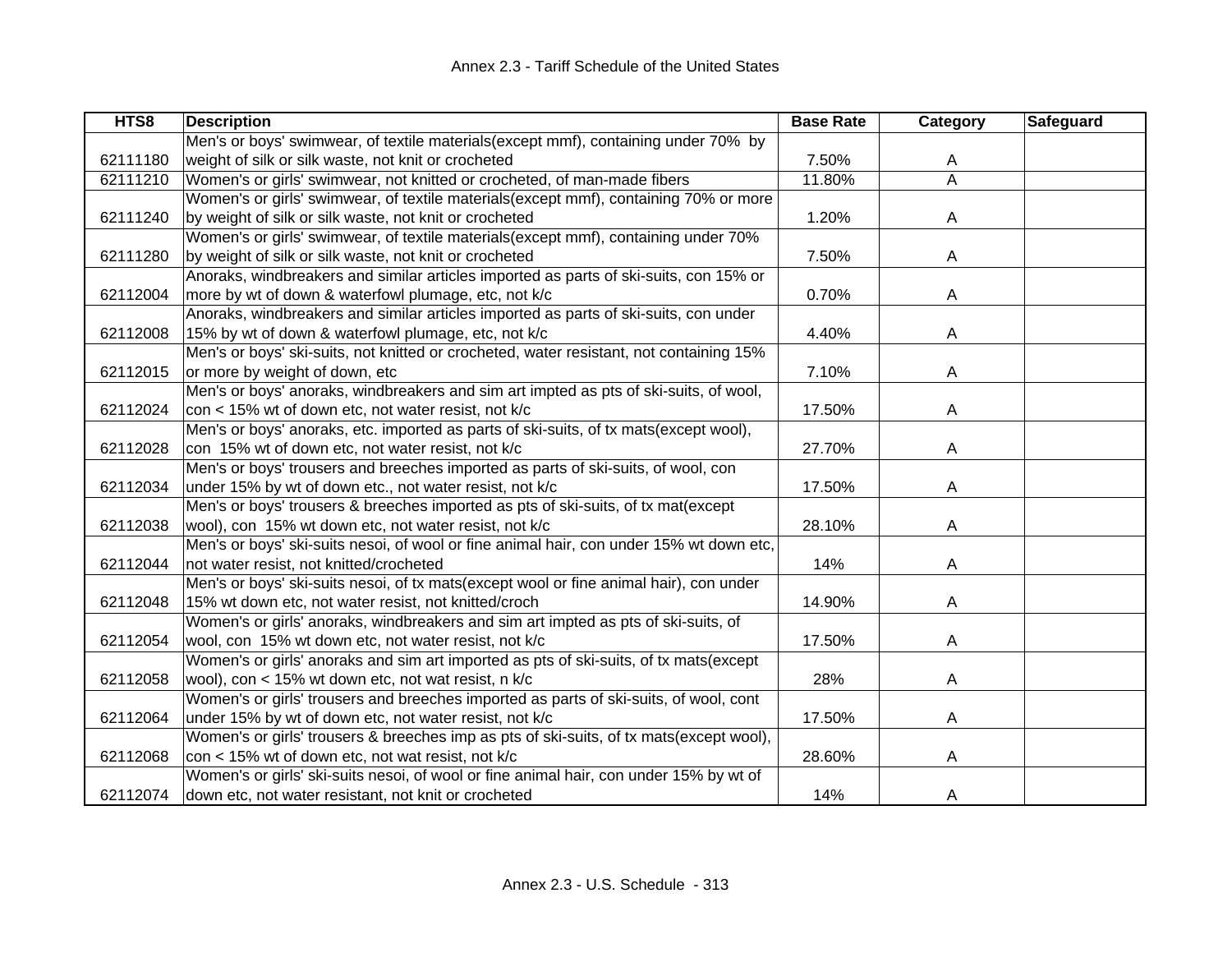| HTS8     | <b>Description</b>                                                                       | <b>Base Rate</b> | <b>Category</b> | <b>Safeguard</b> |
|----------|------------------------------------------------------------------------------------------|------------------|-----------------|------------------|
|          | Women's or girls' ski-suits nesoi, of tx mats(except wool), con under 15% by weight of   |                  |                 |                  |
| 62112078 | down etc, not water resistant, not knit or crocheted                                     | 14.90%           | A               |                  |
|          | Men's or boys' track suits or other garments nesoi, not knitted or crocheted, of wool or |                  |                 |                  |
| 62113100 | fine animal hair                                                                         | 12%              | A               |                  |
|          |                                                                                          |                  |                 |                  |
| 62113200 | Men's or boys' track suits or other garments nesoi, not knitted or crocheted, of cotton  | 8.10%            | A               |                  |
|          | Men's or boys' track suits or other garments nesoi, not knitted or crocheted, of man-    |                  |                 |                  |
| 62113300 | made fibers                                                                              | 16%              | A               |                  |
|          | Men's or boys' garments(excl swimwear or ski-suits), nesoi, of tex mat(except wool,      |                  |                 |                  |
| 62113910 | cotton or mmf), cont 70% or more wt of silk, not k/c                                     | 0.50%            | A               |                  |
|          | Men's or boys' garments(excl swimwear or ski-suits), nesoi, of tex mat(except wool,      |                  |                 |                  |
| 62113990 | cotton or mmf), cont under 70% by wt of silk, not k/c                                    | 2.80%            | A               |                  |
|          | Women's or girls' track suits or other garments nesoi, not knitted or crocheted, of wool |                  |                 |                  |
| 62114100 | or fine animal hair                                                                      | 12%              | Α               |                  |
|          | Women's or girls' track suits or other garments nesoi, not knitted or crocheted, of      |                  |                 |                  |
| 62114200 | cotton                                                                                   | 8.10%            | Α               |                  |
|          | Women's or girls' track suits or other garments nesoi, not knitted or crocheted, of man- |                  |                 |                  |
| 62114300 | made fibers                                                                              | 16%              | A               |                  |
|          | Women's or girls' garments(excl swimwear or ski-suits), nesoi, of tex mat(except         |                  |                 |                  |
| 62114910 | wool, cotton or mmf), cont 70% or more wt of silk, not k/c                               | 1.20%            | Α               |                  |
|          | Women's or girls' garments(excl swimwear or ski-suits), nesoi, of tex mat(except         |                  |                 |                  |
| 62114990 | wool, cotton or mmf), cont under 70% by wt of silk, not k/c                              | 7.30%            | Α               |                  |
|          | Brassieres, containing lace, net or embroidery, containing 70% or more by weight of      |                  |                 |                  |
| 62121030 | silk or silk waste, whether or not knitted or crocheted                                  | 4.80%            | A               |                  |
|          | Brassieres containing lace, net or embroidery, containing under 70% by weight of silk    |                  |                 |                  |
| 62121050 | or silk waste, whether or not knitted or crocheted                                       | 16.90%           | A               |                  |
|          | Brassieres, not containing lace, net or embroidery, containing 70% or more by wt of      |                  |                 |                  |
| 62121070 | silk or silk waste, whether or not knitted or crocheted                                  | 2.70%            | A               |                  |
|          | Brassieres, not containing lace, net or embroidery, containing under 70% by wt of silk   |                  |                 |                  |
| 62121090 | or silk waste, whether or not knitted or crocheted                                       | 16.90%           | A               |                  |
| 62122000 | Girdles and panty-girdles                                                                | 20%              | A               |                  |
| 62123000 | Corsets                                                                                  | 23.50%           | A               |                  |
| 62129000 | Braces, suspenders, garters and similar articles and parts thereof                       | 6.60%            | A               |                  |
|          | Handkerchiefs, not knitted or crocheted, containing 70% or more by weight of silk or     |                  |                 |                  |
| 62131010 | silk waste                                                                               | 1.10%            | A               |                  |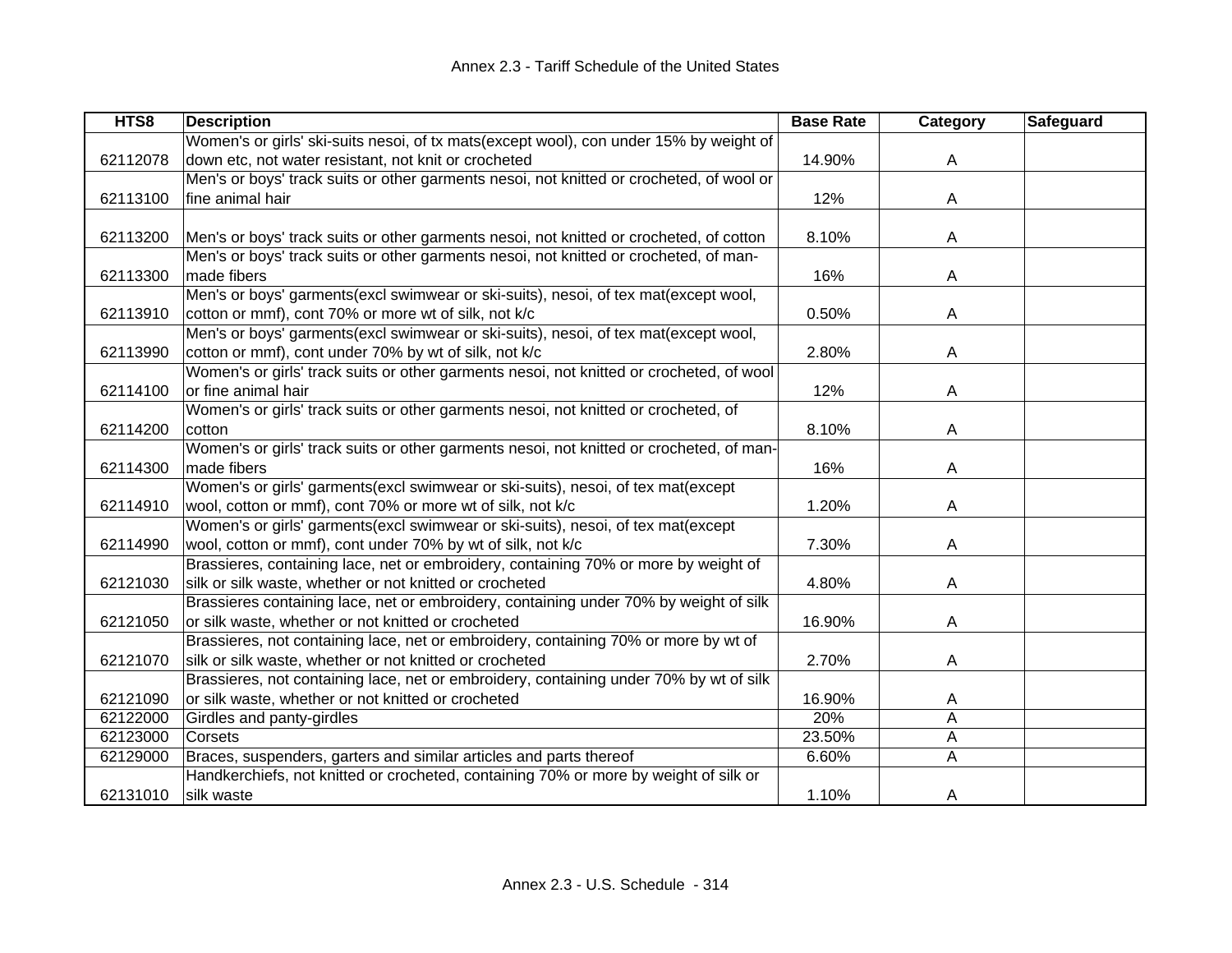| HTS8     | <b>Description</b>                                                                          | <b>Base Rate</b> | Category       | <b>Safeguard</b> |
|----------|---------------------------------------------------------------------------------------------|------------------|----------------|------------------|
|          | Handkerchiefs, of silk or silk waste, containing less than 70 percent by weight of silk     |                  |                |                  |
| 62131020 | or silk waste                                                                               | 3.80%            | A              |                  |
|          | Handkerchiefs, not knitted or crocheted, of cotton, hemmed, not containing lace or          |                  |                |                  |
| 62132010 | embroidery                                                                                  | 13.20%           | A              |                  |
| 62132020 | Handkerchiefs, not knitted or crocheted, of cotton, nesoi                                   | 7.10%            | A              |                  |
| 62139010 | Handkerchiefs, not knitted or crocheted, of man-made fibers                                 | 10.80%           | A              |                  |
| 62139020 | Handkerchiefs, not knitted or crocheted, of textile materials, nesoi                        | 5.30%            | A              |                  |
|          | Shawls, scarves, mufflers, mantillas, veils and the like, not knitted or crocheted,         |                  |                |                  |
| 62141010 | containing 70% or more silk or silk waste                                                   | 1.20%            | A              |                  |
|          | Shawls, scarves, mufflers, mantillas, veils and the like, not knitted or crocheted,         |                  |                |                  |
| 62141020 | containing less than 70% silk or silk waste                                                 | 3.90%            | A              |                  |
|          | Shawls, scarves, mufflers, mantillas, veils and the like, not knitted or crocheted, of      |                  |                |                  |
| 62142000 | wool or fine animal hair                                                                    | 6.70%            | A              |                  |
|          | Shawls, scarves, mufflers, mantillas, veils and the like, not knitted or crocheted, of      |                  |                |                  |
| 62143000 | synthetic fibers                                                                            | 5.30%            | A              |                  |
|          | Shawls, scarves, mufflers, mantillas, veils and the like, not knitted or crocheted, of      |                  |                |                  |
| 62144000 | artificial fibers                                                                           | 5.30%            | A              |                  |
|          | Shawls, scarves, mufflers, mantillas, veils and the like, not knitted or crocheted, of      |                  |                |                  |
| 62149000 | textile materials nesoi                                                                     | 11.30%           | A              |                  |
| 62151000 | Ties, bow ties and cravats, not knitted or crocheted, of silk or silk waste                 | 7.20%            | $\overline{A}$ |                  |
|          |                                                                                             |                  |                |                  |
|          |                                                                                             | 24.8 cents/kg    |                |                  |
| 62152000 | Ties, bow ties and cravats, not knitted or crocheted, of man-made fibers                    | $+12.7%$         | Α              |                  |
| 62159000 | Ties, bow ties and cravats, not knitted or crocheted, of textile materials nesoi            | 5%               | A              |                  |
|          | Ice hockey and field hockey gloves, not knitted or crocheted, impregnated, coated or        |                  |                |                  |
| 62160005 | covered with plastics or rubber                                                             | Free             | F              |                  |
|          | Gloves, mittens & mitts, for sports, including ski & snowmobile gloves, etc., not           |                  |                |                  |
| 62160008 | knitted/crocheted, impreg. or cov. with plastic/rubber                                      | 0.80%            | A              |                  |
|          | Gloves etc. (excl. for sports etc.), not k/c, impreg. etc. with plas/rub, w/o four., cut &  |                  |                |                  |
| 62160013 | sewn, of veg. fibers, over 50% by wt. plas/rub                                              | 12.50%           | A              |                  |
|          | Gloves etc. (excl. for sports), not k/c, impreg. etc. with plas/rub, w/o four., cut & sewn, |                  |                |                  |
| 62160017 | of veg. fibers, cont. <50% by wt. plas./rubber                                              | 23.50%           | Α              |                  |
|          |                                                                                             |                  |                |                  |
|          | Gloves, mittens and mitts(excl sports), w/o four, impreg etc, cut & sewn from pre-          | 11.1 cents/kg    |                |                  |
| 62160019 | exist impreg fab, of non-veg fib, con > 50% wt plas/rub                                     | $+5.5%$          | A              |                  |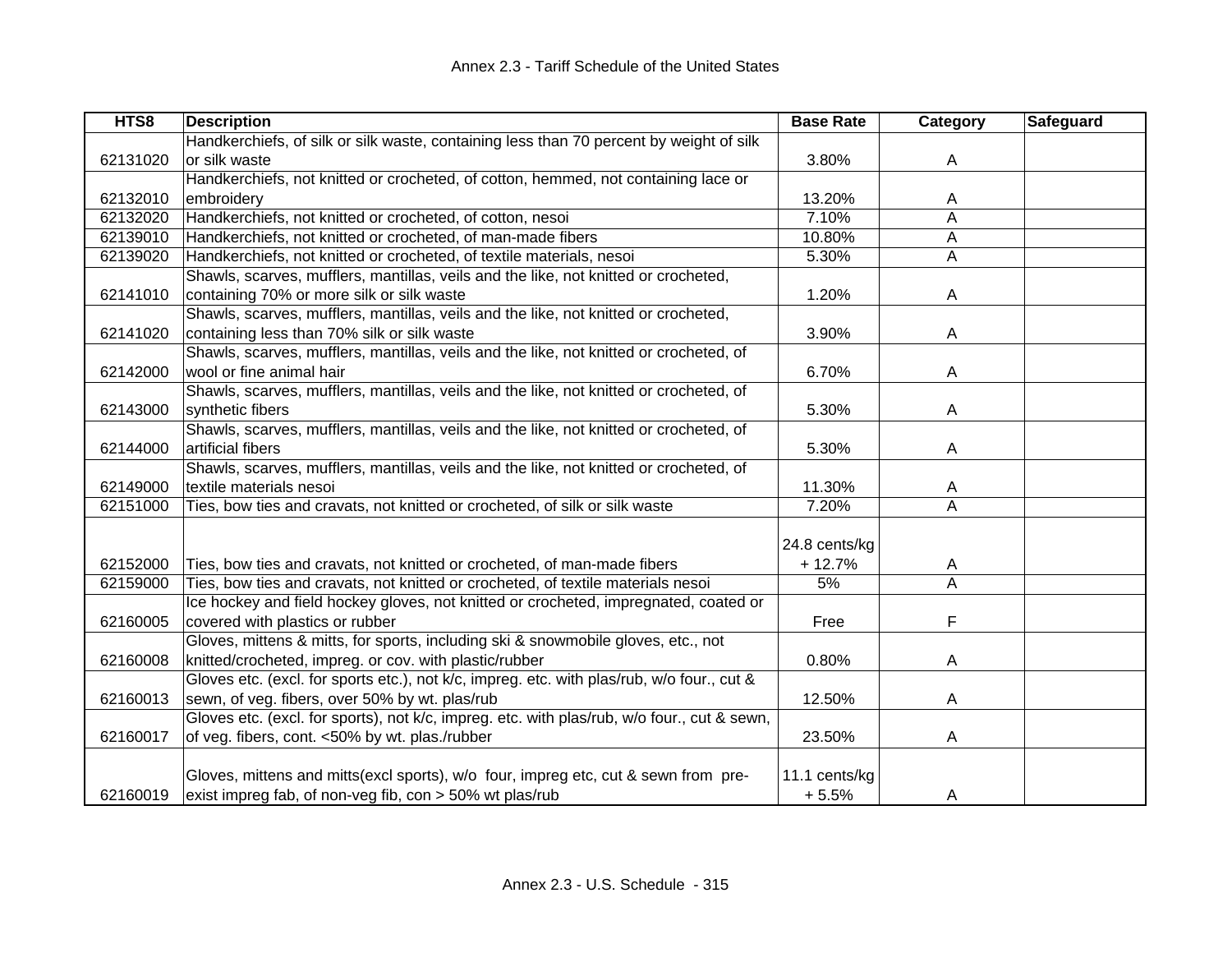| HTS8     | <b>Description</b>                                                                      | <b>Base Rate</b> | Category | Safeguard |
|----------|-----------------------------------------------------------------------------------------|------------------|----------|-----------|
|          |                                                                                         |                  |          |           |
|          | Gloves, mittens and mitts(excl sports), w/o four, impreg etc, cut & sewn from pre-      | 20.6 cents/kg    |          |           |
| 62160021 | exist impreg fab, of non-veg fib, con < 50% wt plas/rub                                 | $+10.3%$         | A        |           |
|          | Gloves, mittens and mitts(excl sports), w/o four, impreg etc, not cut & sewn from pre-  |                  |          |           |
| 62160024 | exist fab, con 50% or more wt cotton/mmf, not k/c                                       | 13.20%           | A        |           |
|          | Gloves, mittens and mitts(excl sports), w/o four, impreg etc, not cut & sewn from pre-  |                  |          |           |
| 62160026 | exist fab, con under 50% wt cotton or mmf, not k/c                                      | 7%               | A        |           |
|          | Gloves, mittens and mitts(excl sports), impreg, etc., with fourchettes, cont 50% or     |                  |          |           |
| 62160029 | more by wt of coton, mmf or combo thereof, not knit/croc                                | 13%              | A        |           |
|          | Gloves, mittens and mitts(excl sports), impreg, etc., with fourchettes, cont under 50%  |                  |          |           |
| 62160031 | by wt of coton, mmf or combo thereof, not knit/croc                                     | 7%               | A        |           |
|          | Ice hockey and field hockey gloves, not knitted or crocheted, of cotton, not            |                  |          |           |
| 62160033 | impregnated, coated or covered with plastics or rubber                                  | Free             | F        |           |
|          | Gloves, mittens & mitts, all the foregoing for sports use, including ski & snowmobile   |                  |          |           |
| 62160035 | gloves, mittens & mitts, of cotton                                                      | 2.80%            | A        |           |
|          | Gloves, mittens & mitts (excl. for sports), not impregnated, coated or covered with     |                  |          |           |
| 62160038 | plastics or rubber, of cotton, without fourchettes                                      | 23.50%           | Α        |           |
|          | Gloves, mittens & mitts (excl. for sports), not impregnated, coated or covered with     |                  |          |           |
| 62160041 | plastics or rubber, of cotton, with fourchettes                                         | 23.50%           | A        |           |
|          | Ice hockey and field hockey gloves, not knitted or crocheted, of man-made fibers, not   |                  |          |           |
| 62160043 | impregnated etc. with plastics or rubber                                                | Free             | F        |           |
|          | Gloves, mittens & mitts, for sports use, incl. ski & snowmobile, of man-made fibers,    |                  |          |           |
| 62160046 | not impregnated/coated with plastics or rubber                                          | 2.80%            | A        |           |
|          |                                                                                         |                  |          |           |
|          | Gloves, mittens & mitts (excl. for sports), not impregnated, coated or covered with     | 20.7 cents/kg    |          |           |
| 62160054 | plastics or rubber, of man-made fibers, w/o fourchettes                                 | $+10.4%$         | A        |           |
|          |                                                                                         |                  |          |           |
|          | Gloves, mittens & mitts (excl. for sports), not impregnated, coated or covered with     | 20.7 cents/kg    |          |           |
| 62160058 | plastics or rubber, of mmf, with fourchettes                                            | $+10.4%$         | A        |           |
|          |                                                                                         |                  |          |           |
| 62160080 | Gloves, mittens and mitts, not knitted or crocheted, of wool or fine animal hair, nesoi | 3.50%            | A        |           |
| 62160090 | Gloves, mittens and mitts, not knitted or crocheted, of textile materials nesoi         | 3.80%            | A        |           |
|          | Made up clothing accessories(excl those of heading 6212), containing 70% or more        |                  |          |           |
| 62171010 | by weight of silk or silk waste, not knitted or crocheted                               | 2.30%            | A        |           |
|          | Headbands, ponytail holders and similar articles, of textile materials containing < 70% |                  |          |           |
| 62171085 | by weight of silk, not knit/crochet                                                     | 14.60%           | A        |           |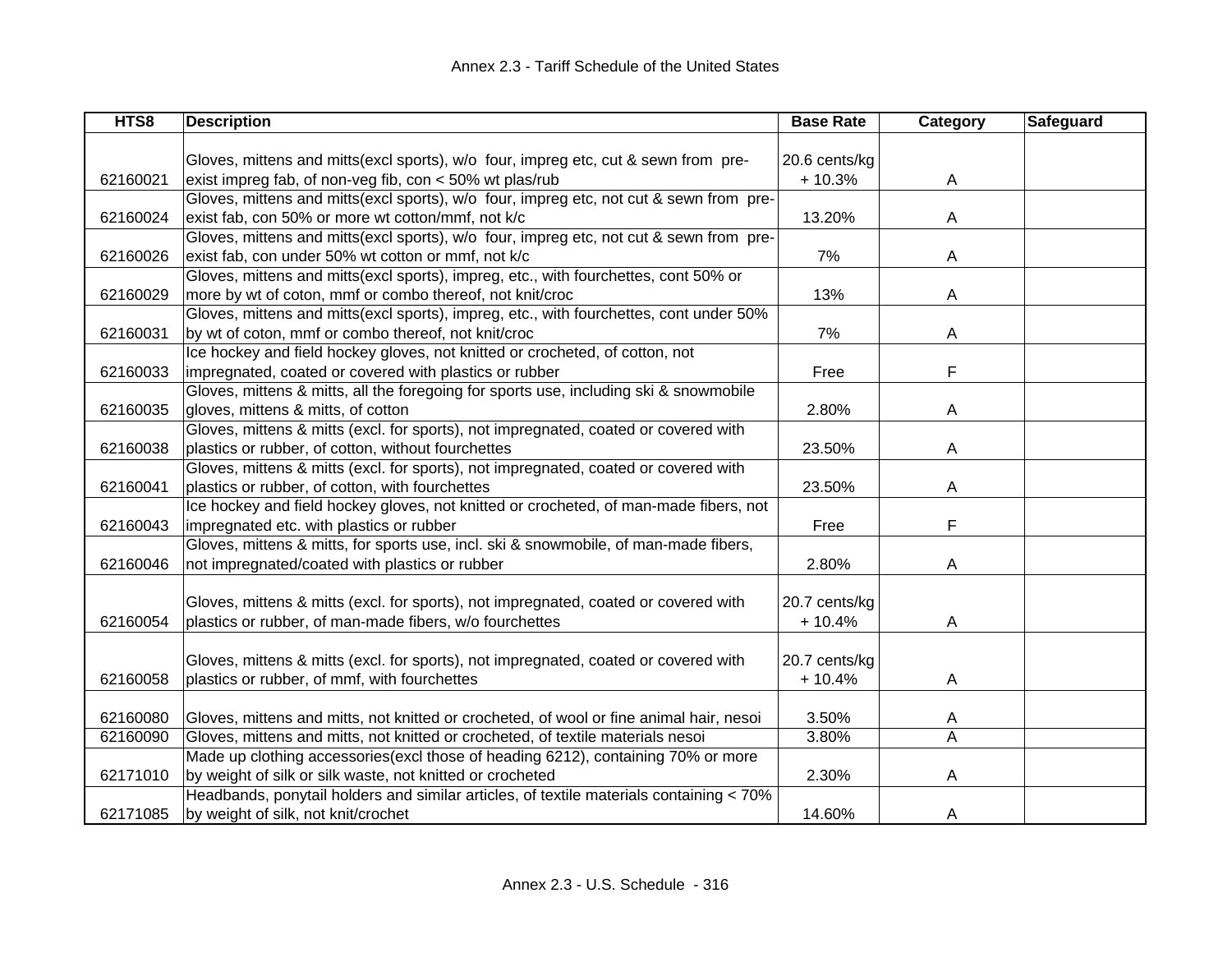| HTS8     | <b>Description</b>                                                                      | <b>Base Rate</b> | Category | Safeguard |
|----------|-----------------------------------------------------------------------------------------|------------------|----------|-----------|
|          | Made up clothing accessories (excl of heading 6212 or headbands, ponytail holders &     |                  |          |           |
| 62171095 | like), containing < 70% wgt of silk, not knit/crochet                                   | 14.60%           | A        |           |
|          | Parts of garments or of clothing accessories (excl those of heading 6212), containing   |                  |          |           |
| 62179010 | 70% or more by weight of silk or silk waste, not k/c                                    | 2.30%            | A        |           |
|          | Parts of garments or of clothing accessories(excl those of heading 6212), containing    |                  |          |           |
| 62179090 | under 70% by weight of silk or silk waste, n/knit/croc                                  | 14.60%           | Α        |           |
| 63011000 | Electric blankets                                                                       | 11.40%           | Α        |           |
|          |                                                                                         |                  |          |           |
| 63012000 | Blankets (other than electric blankets) and traveling rugs, of wool or fine animal hair | Free             | F        |           |
| 63013000 | Blankets (other than electric blankets) and traveling rugs, of cotton                   | 8.40%            | A        |           |
| 63014000 | Blankets (other than electric blankets) and traveling rugs, of synthetic fibers         | 8.50%            | Α        |           |
| 63019000 | Blankets and traveling rugs, nesoi                                                      | 7.20%            | Α        |           |
| 63021000 | Bed linen, knitted or crocheted                                                         | 6%               | A        |           |
|          | Bed linen, not knitted or crocheted, printed, of cotton, cont any embroidery, lace,     |                  |          |           |
| 63022130 | braid, edging, trimming, piping or applique work, napped                                | 11.90%           | A        |           |
|          | Bed linen, not knit or crocheted, printed, of cotton, cont any embroidery, lace, braid, |                  |          |           |
| 63022150 | edging, trimming, piping or applique work, n/napped                                     | 20.90%           | A        |           |
|          | Bed linen, not knit or crocheted, printed, of cotton, not cont any embroidery,          |                  |          |           |
| 63022170 | lace, braid, edging, trimming, piping or applique work, napped                          | 2.50%            | A        |           |
|          | Bed linen, not knit or croc, printed, of cotton, not cont any embroidery, lace, braid,  |                  |          |           |
| 63022190 | edging, trimming, piping or applique work, not napped                                   | 6.70%            | А        |           |
|          | Bed linen, not knitted or crocheted, printed, of manmade fibers, containing             |                  |          |           |
| 63022210 | embroidery, lace, braid, etc or applique work                                           | 14.90%           | A        |           |
| 63022220 | Bed linen, not knitted or crocheted, printed, of manmade fibers, nesoi                  | 11.40%           | Α        |           |
| 63022900 | Bed linen, not knitted or crocheted, printed, of textile materials nesoi                | 4.50%            | A        |           |
|          | Bed linen, not knit/croc, not printed, of cotton, cont any embroidery, lace, braid,     |                  |          |           |
| 63023130 | edging, trimming, piping or applique work, napped                                       | 11.90%           | A        |           |
|          | Bed linen, not knit/croc, not printed, of cotton, cont any embroidery, lace, braid,     |                  |          |           |
| 63023150 | edging, trimming, piping or applique work, not napped                                   | 20.90%           | A        |           |
|          | Bed linen, not knit/croc, not printed, of cotton, not cont any embroidery, lace, braid, |                  |          |           |
| 63023170 | edging, trimming, piping or applique work, napped                                       | 3.80%            | A        |           |
|          | Bed linen, not knit/croc, not printed, of cotton, not cont any embroidery, lace, braid, |                  |          |           |
| 63023190 | edging, trimming, piping or applique work, not napped                                   | 6.70%            | А        |           |
|          | Bed linen, not knitted or crocheted, not printed, of manmade fiber, containing          |                  |          |           |
| 63023210 | embroidery, lace, braid, etc or applique work                                           | 14.90%           | Α        |           |
| 63023220 | Bed linen, not knitted or crocheted, not printed, of manmade fibers, nesoi              | 11.40%           | A        |           |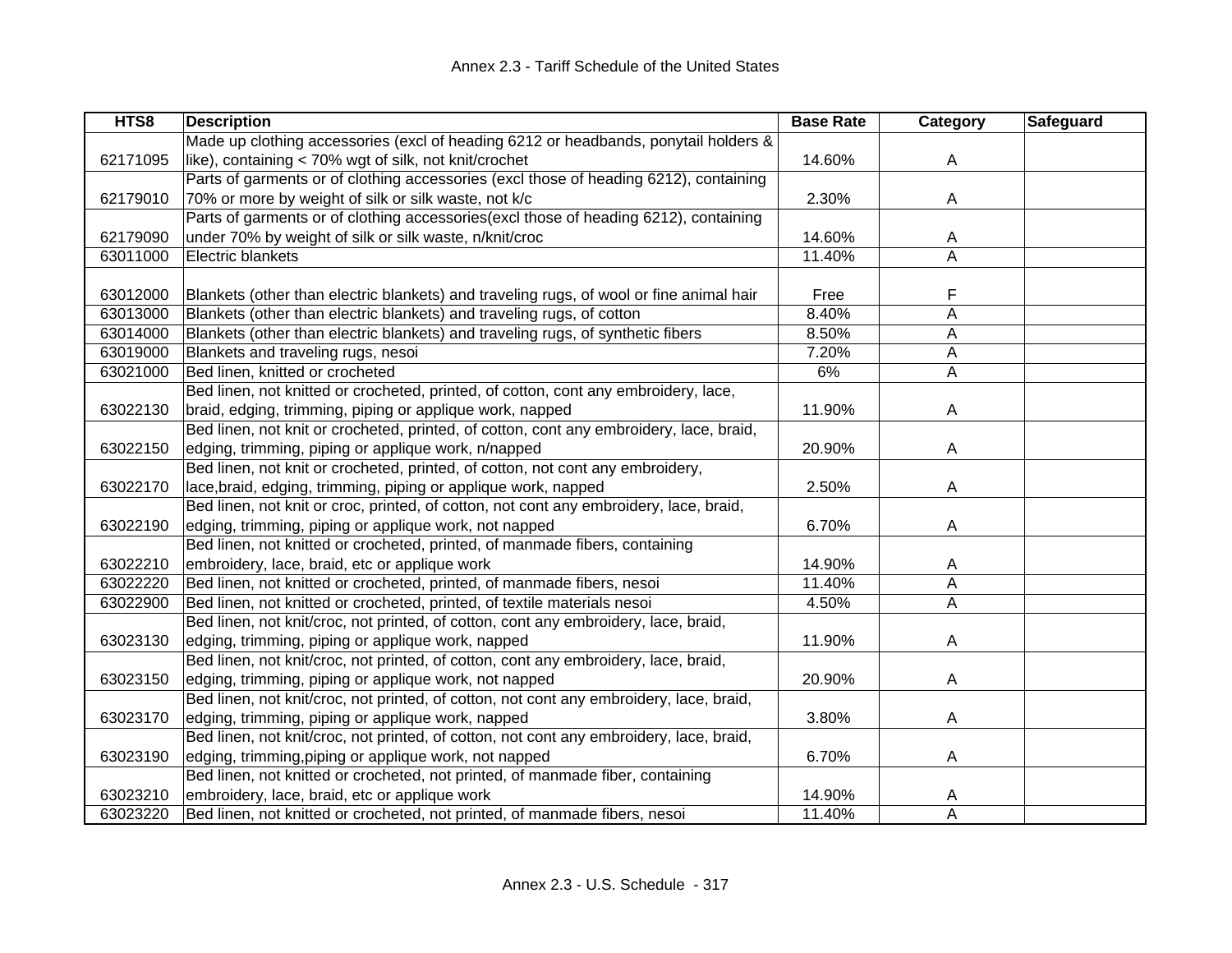| HTS8     | <b>Description</b>                                                                         | <b>Base Rate</b> | Category | Safeguard |
|----------|--------------------------------------------------------------------------------------------|------------------|----------|-----------|
| 63023900 | Bed linen, not knitted or crocheted, not printed, of textile materials nesoi               | 4.30%            | A        |           |
| 63024010 | Table linen, knitted or crocheted, of vegetable fiber (except of cotton)                   | 6.40%            | Α        |           |
| 63024020 | Table linen, knitted or crocheted, nesoi                                                   | 6.80%            | A        |           |
| 63025110 | Damask tablecloths and napkins, not knitted or crocheted, of cotton                        | 6.10%            | A        |           |
| 63025120 | Plain woven tablecloths and napkins, not knitted or crocheted, of cotton                   | 4.80%            | A        |           |
|          | Tablecloths and napkins, other than plain woven or damask, not knitted or crocheted,       |                  |          |           |
| 63025130 | of cotton                                                                                  | 5.80%            | A        |           |
|          | Table linen, other than tablecloths and napkins, not knitted or crocheted, of cotton,      |                  |          |           |
| 63025140 | nesoi                                                                                      | 6.30%            | A        |           |
| 63025210 | Tablecloths and napkins of flax, not knitted or crocheted                                  | 5.10%            | Α        |           |
| 63025220 | Table linen of flax, other than tablecloths and napkins, not knitted or crocheted          | Free             | F        |           |
| 63025300 | Table linen of man-made fibers, not knitted or crocheted                                   | 11.30%           | A        |           |
|          | Table linen, of textile materials other than of cotton, flax or man-made fibers, not       |                  |          |           |
| 63025900 | knitted or crocheted                                                                       | 8.80%            | A        |           |
| 63026000 | Toilet linen and kitchen linen, of terry toweling or similar terry fabrics, of cotton      | 9.10%            | A        |           |
| 63029100 | Toilet and kitchen linen, other than terry toweling or similar terry fabrics of cotton     | 9.20%            | Α        |           |
| 63029200 | Toilet and kitchen linen of flax                                                           | Free             | F        |           |
| 63029310 | Toilet and kitchen linen, of manmade fibers, of pile or tufted construction                | 6.20%            | A        |           |
| 63029320 | Toilet and kitchen linen, of manmade fibers, nesoi                                         | 9.90%            | Α        |           |
|          | Toilet and kitchen linen of textile materials nesoi, containing 85% or more by weight of   |                  |          |           |
| 63029910 | silk or silk waste                                                                         | 2.70%            | Α        |           |
|          | Toilet and kitchen linen of textile materials nesoi, containing less than 85% by weight    |                  |          |           |
| 63029920 | of silk or silk waste                                                                      | 8.40%            | A        |           |
|          |                                                                                            |                  |          |           |
| 63031100 | Curtains (including drapes), interior blinds and valances of cotton, knitted or crocheted  | 10.30%           | A        |           |
|          | Curtains (including drapes), interior blinds and valances of synthetic fibers, knitted or  |                  |          |           |
| 63031200 | crocheted                                                                                  | 11.30%           | Α        |           |
|          | Curtains (including drapes), interior blinds and valances of textile materials other than  |                  |          |           |
| 63031900 | of cotton or synthetic fibers, knitted or crocheted                                        | 6.40%            | A        |           |
|          | Curtains (including drapes), interior blinds and valances of cotton, not knitted or        |                  |          |           |
| 63039100 | crocheted                                                                                  | 10.30%           | A        |           |
|          | Curtains/drapes, inter. blinds, etc. of syn fib, made up from fab of subh                  |                  |          |           |
| 63039210 | 5407.60.11/5407.60.21/5407.60.91, not knitted or crocheted                                 | 11.30%           | A        |           |
|          | Curtains (including drapes), interior blinds and valances, nesoi, of synthetic fibers, not |                  |          |           |
| 63039220 | knitted or crocheted                                                                       | 11.30%           | A        |           |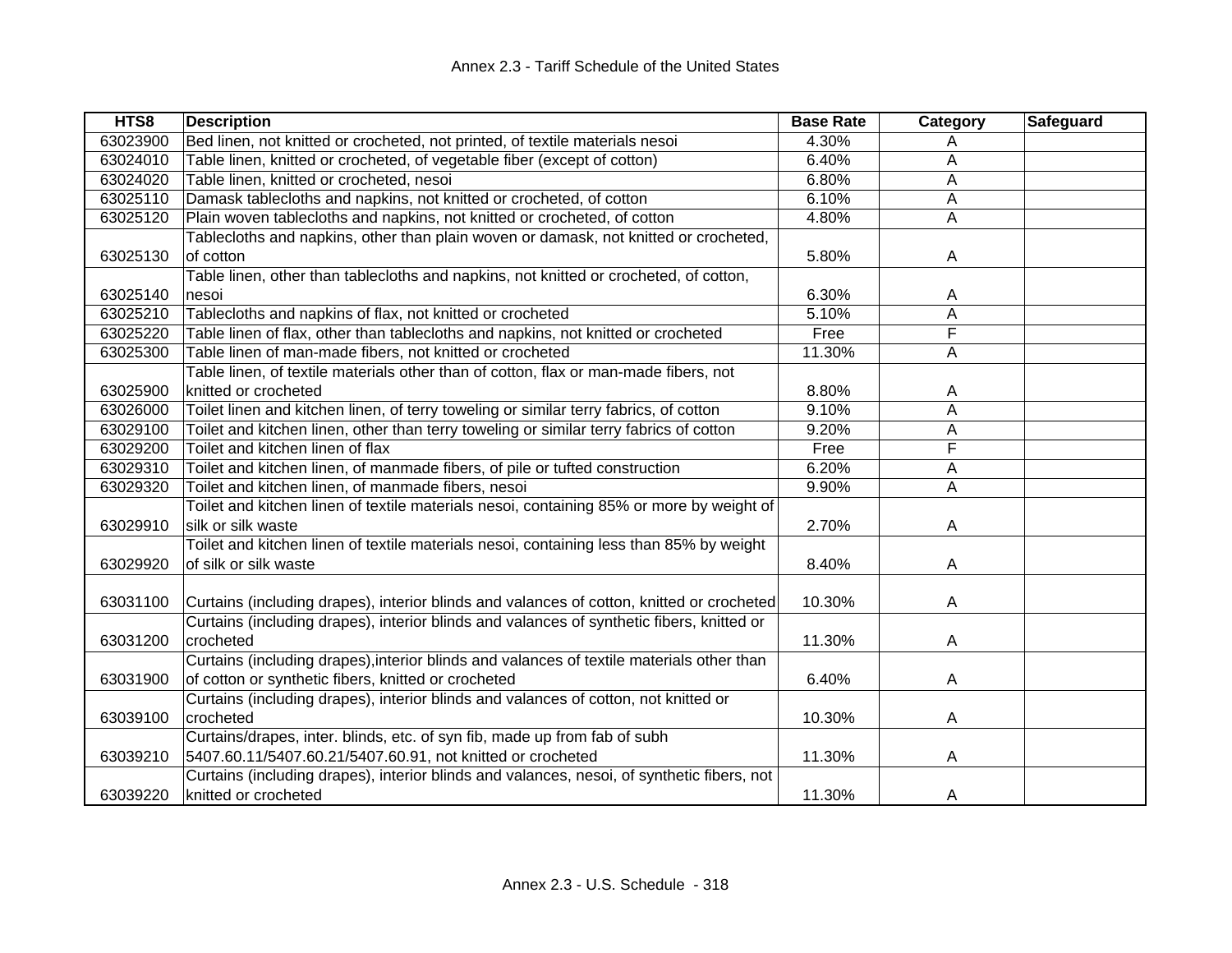| HTS8     | <b>Description</b>                                                                        | <b>Base Rate</b> | Category                | Safeguard |
|----------|-------------------------------------------------------------------------------------------|------------------|-------------------------|-----------|
|          | Curtains (including drapes), interior blinds, valances of textile materials other than of |                  |                         |           |
| 63039900 | cotton or of synthetic fibers, not knitted/crocheted                                      | 11.30%           | A                       |           |
| 63041110 | Bedspreads of cotton, knitted or crocheted, excluding those of heading 9404               | 12%              | $\overline{\mathsf{A}}$ |           |
|          | Bedspreads of man-made fibers, knitted or crocheted, excluding those of heading           |                  |                         |           |
| 63041120 | 9404                                                                                      | 6.50%            | A                       |           |
|          | Bedspreads of textile materials other than of cotton or of man-made fibers, knitted or    |                  |                         |           |
| 63041130 | crocheted, excluding those of heading 9404                                                | 5.90%            | A                       |           |
|          |                                                                                           |                  |                         |           |
| 63041905 | Bedspreads, not knitted or crocheted, of cotton, containing any embroidery, lace, etc.    | 12%              | A                       |           |
| 63041910 | Bedspreads, not knitted or crocheted, of cotton, nesoi                                    | 4.40%            | A                       |           |
|          | Bedspreads, not knitted or crocheted, of manmade fibers, containing any embroidery,       |                  |                         |           |
| 63041915 | lace, etc.                                                                                | 14.90%           | A                       |           |
| 63041920 | Bedspreads, not knitted or crocheted, of manmade fibers, nesoi                            | 6.50%            | A                       |           |
|          | Bedspreads, not knitted or crocheted, other than those of cotton or man-made fibers,      |                  |                         |           |
| 63041930 | excluding those of heading 9404                                                           | 6.30%            | A                       |           |
|          | Furnishing articles (excluding those of heading 9404 and other than bedspreads)           |                  |                         |           |
| 63049100 | knitted or crocheted                                                                      | 5.80%            | A                       |           |
|          | Furnishing articles (excluding those of heading 9404 and other than bedspreads) not       |                  |                         |           |
| 63049200 | knitted or crocheted, of cotton                                                           | 6.30%            | A                       |           |
|          | Furnishing articles (excluding those of heading 9404 and other than bedspreads) not       |                  |                         |           |
| 63049300 | knitted or crocheted, of synthetic fibers                                                 | 9.30%            | A                       |           |
|          | Wall hangings, not knitted or crocheted, of wool or fine animal hair, the foregoing       |                  |                         |           |
| 63049910 | certified hand-loomed and folklore products                                               | 3.80%            | A                       |           |
| 63049915 | Wall hangings, not knitted or crocheted, of wool or fine animal hair, nesoi               | 11.30%           | A                       |           |
| 63049925 | Wall hangings of jute, excluding those of heading 9404                                    | 11.30%           | $\overline{A}$          |           |
|          | Furnishing articles (excl. those of heading 9404 and other than bedspreads and jute       |                  |                         |           |
| 63049935 | wall hangings) of veg. fibers (excl. cotton), not k/c                                     | 11.30%           | A                       |           |
|          | Certified hand-loomed and folklore pillow covers of wool or fine animal hair, not         |                  |                         |           |
| 63049940 | knitted or crocheted                                                                      | 3.80%            | A                       |           |
|          | Furnishing articles (excluding those of heading 9404 and other than bedspreads) not       |                  |                         |           |
| 63049960 | knitted or crocheted, of textile materials, nesoi                                         | 3.20%            | A                       |           |
|          | Sacks and bags of a kind used for the packing of goods, of jute or of other textile bast  |                  |                         |           |
| 63051000 | fibers of heading 5303                                                                    | Free             | F                       |           |
| 63052000 | Sacks and bags of a kind used for the packing of goods, of cotton                         | 6.20%            | A                       |           |
|          | Flexible intermed. bulk containers of a kind used for packing goods, of man-made          |                  |                         |           |
| 63053200 | textile materials                                                                         | 8.40%            | A                       |           |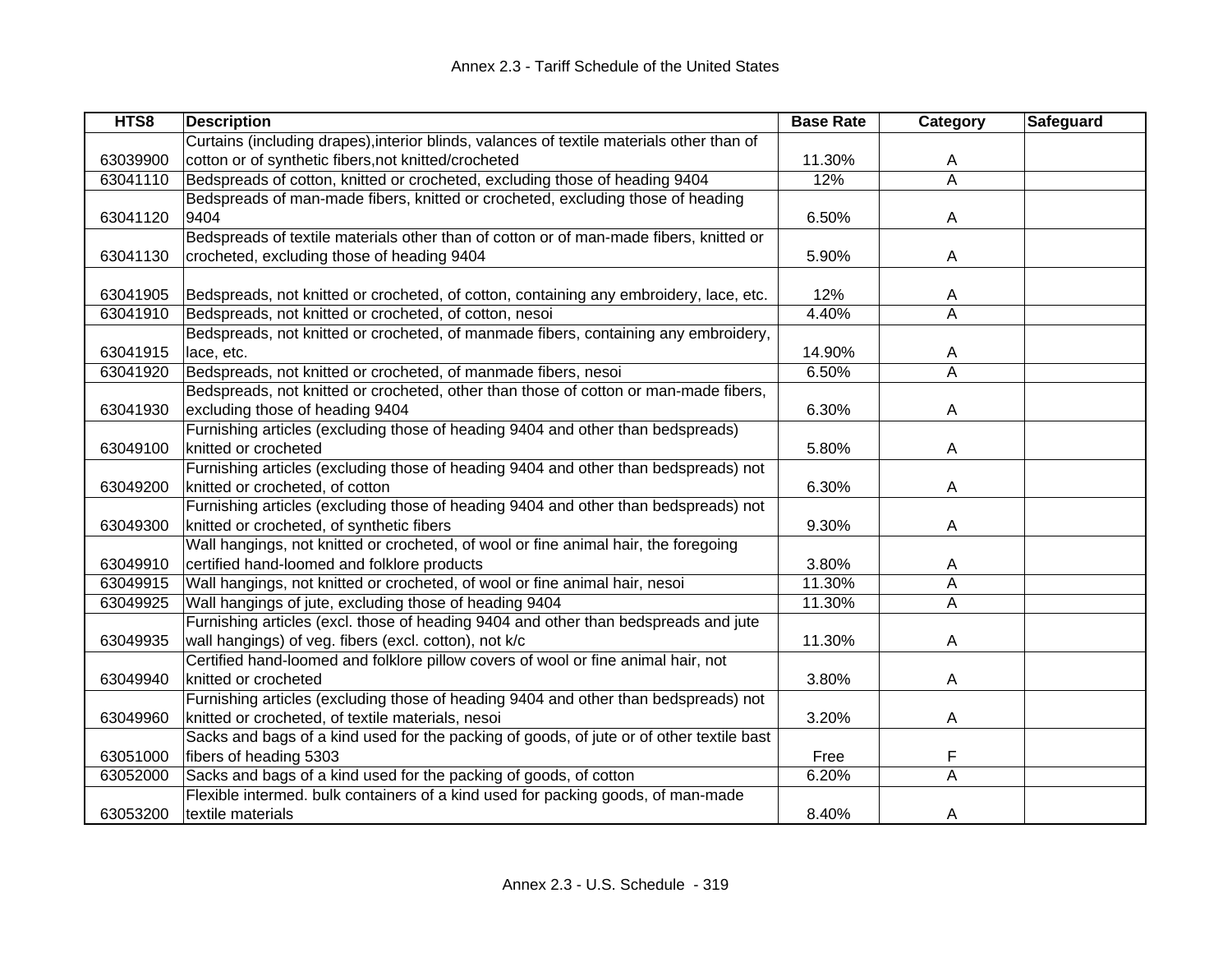| HTS8     | <b>Description</b>                                                                     | <b>Base Rate</b> | <b>Category</b> | <b>Safeguard</b> |
|----------|----------------------------------------------------------------------------------------|------------------|-----------------|------------------|
|          | Other sacks/bags for packing goods, of mm tex.mat. (not flex.intermed.bulk             |                  |                 |                  |
| 63053300 | containers), of polyethylene or polypro. strip or the like                             | 8.40%            | A               |                  |
|          | Sacks and bags of a kind used for the packing of goods, of man-made textile            |                  |                 |                  |
| 63053900 | materials, nesoi                                                                       | 8.40%            | A               |                  |
|          |                                                                                        |                  |                 |                  |
| 63059000 | Sacks and bags of a kind used for the packing of goods, of textile materials, nesoi    | 6.20%            | A               |                  |
| 63061100 | Tarpaulins, awnings and sunblinds, of cotton                                           | 8%               | A               |                  |
| 63061200 | Tarpaulins, awnings and sunblinds, of synthetic fibers                                 | 8.80%            | A               |                  |
|          | Tarpaulins, awnings and sunblinds, of textile materials other than of cotton or        |                  |                 |                  |
| 63061900 | synthetic fibers                                                                       | 5.10%            | A               |                  |
| 63062100 | Tents of cotton                                                                        | 8%               | Α               |                  |
| 63062210 | Backpacking tents of synthetic fibers                                                  | Free             | F               |                  |
| 63062290 | Tents other than backpacking tents, of synthetic fibers                                | 8.80%            | A               |                  |
| 63062900 | Tents of textile materials other than of cotton or synthetic fibers                    | 2.90%            | Α               |                  |
| 63063100 | Sails for boats, sailboards or landcraft, of synthetic fibers                          | Free             | F               |                  |
|          | Sails for boats, sailboards or landcraft, of textile materials other than of synthetic |                  |                 |                  |
| 63063900 | fibers                                                                                 | Free             | F               |                  |
| 63064100 | Pneumatic mattresses of cotton                                                         | 3.70%            | A               |                  |
| 63064900 | Pneumatic mattresses of textile materials other than of cotton                         | 3.70%            | Α               |                  |
| 63069100 | Camping goods nesoi, of cotton                                                         | 3.50%            | Α               |                  |
| 63069900 | Camping goods nesoi, of textile materials other than of cotton                         | 4.50%            | A               |                  |
| 63071010 | Dustcloths, mop cloths and polishing cloths, of cotton                                 | 4.10%            | A               |                  |
|          | Floor cloths, dishcloths and similar cleaning cloths of textile materials (except      |                  |                 |                  |
| 63071020 | dustcloths, mops cloths and polishing cloths of cotton)                                | 5.30%            | A               |                  |
| 63072000 | Lifejackets and lifebelts of textile materials                                         | 4.50%            | A               |                  |
| 63079030 | Made-up labels of textile materials                                                    | 7.90%            | Α               |                  |
| 63079040 | Cords and tassels of textile materials                                                 | Free             | F               |                  |
| 63079050 | Corset lacings, footwear lacings or similar lacings of textile materials               | Free             | F               |                  |
|          |                                                                                        |                  |                 |                  |
| 63079060 | Surgical drapes of fabric formed on a base of paper or covered or lined with paper     | Free             | F               |                  |
|          | Surgical drapes of spunlaced or bonded fiber fabric disposable surgical drapes of man- |                  |                 |                  |
| 63079068 | made fibers                                                                            | Free             | F               |                  |
| 63079072 | Surgical drapes, nesoi, not spunlaced or bonded fiber fabric                           | 4.50%            | A               |                  |
| 63079075 | Toys for pets, of textile materials                                                    | 4.30%            | Α               |                  |
| 63079085 | Wall banners, of man-made fibers                                                       | 5.80%            | A               |                  |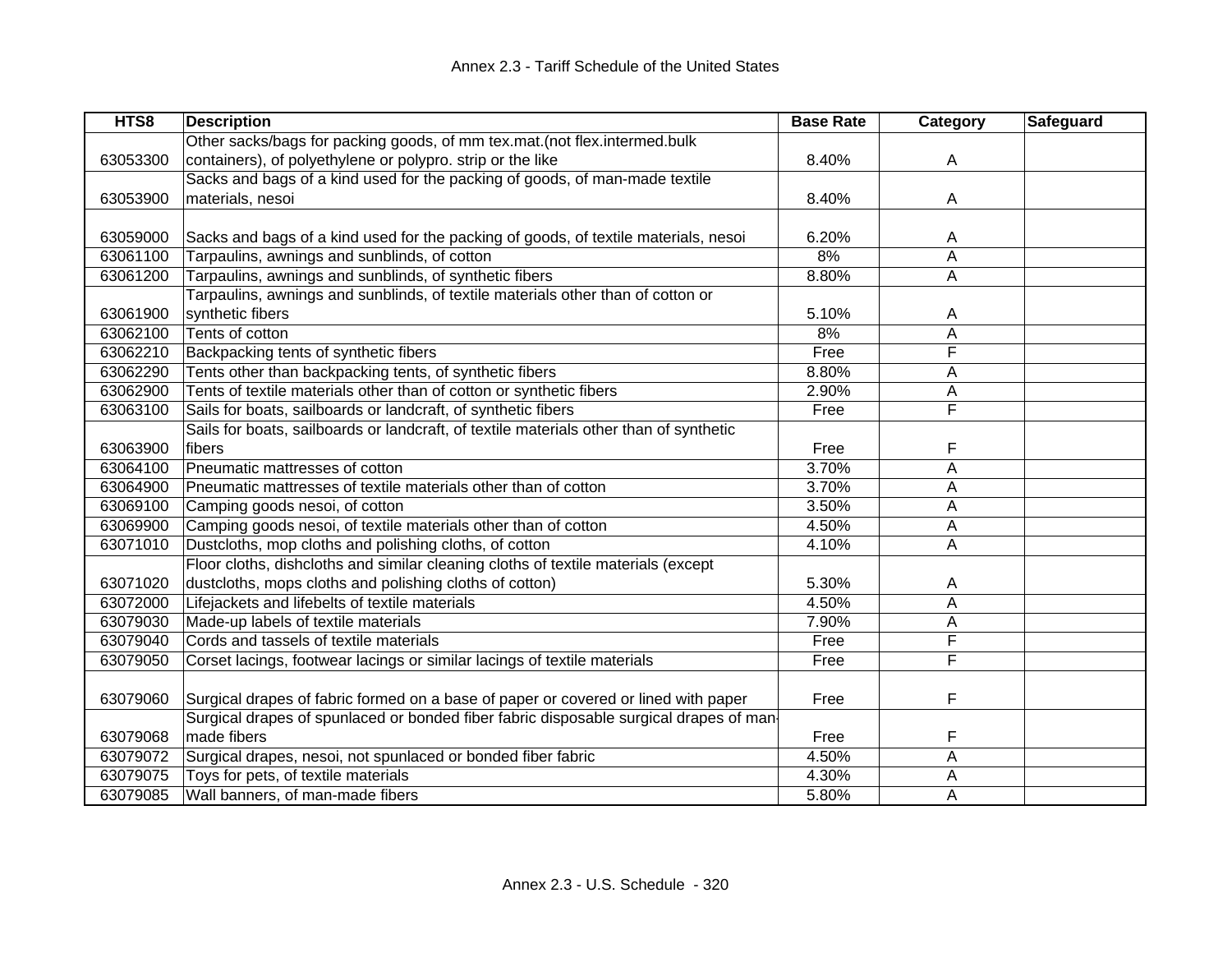| HTS8     | <b>Description</b>                                                                         | <b>Base Rate</b> | Category                | <b>Safeguard</b> |
|----------|--------------------------------------------------------------------------------------------|------------------|-------------------------|------------------|
|          | Surgical towels; cotton towels of pile/tufted const.; pillow shells, of cotton; shells for |                  |                         |                  |
| 63079089 | quilts etc., and similar articles of cotton                                                | 7%               | A                       |                  |
| 63079098 | National flags and other made-up articles of textile materials, nesoi                      | 7%               | $\overline{A}$          |                  |
|          | Needlecraft sets for making up into rugs, etc., consist of woven fabric and yarn,          |                  |                         |                  |
| 63080000 | whether/not w/accessories, put up packings for retail sale                                 | 11.40%           | A                       |                  |
| 63090000 | Worn clothing and other worn articles                                                      | Free             | $\overline{\mathsf{F}}$ |                  |
|          | Used or new rags, scrap and worn out articles of twine, cordage, rope or cables, of        |                  |                         |                  |
| 63101010 | wool or fine animal hair, sorted                                                           | Free             | F                       |                  |
|          | Used or new rags, scrap and worn out articles of twine, cordage, rope or cables, of        |                  |                         |                  |
| 63101020 | textile materials nesoi, sorted                                                            | Free             | F                       |                  |
|          | Used or new rags, scrap and worn out articles of twine, cordage, rope or cables, of        |                  |                         |                  |
| 63109010 | wool or fine animal hair, not sorted                                                       | 5.5 cents/kg     | A                       |                  |
|          | Used or new rags, scrap and worn out articles of twine, cordage, rope or cables, of        |                  |                         |                  |
| 63109020 | textile materials nesoi, not sorted                                                        | Free             | F                       |                  |
|          | Waterproof footwear, not mechanically assembled, w/outer soles & uppers of rubber          |                  |                         |                  |
| 64011000 | or plastics, w/metal toecap                                                                | 37.5%            | C                       |                  |
|          | Waterproof footwear, not mechanically assembled, w/outer soles & uppers of rubber          |                  |                         |                  |
| 64019100 | or plastics, covering the knee                                                             | 37.5%            | C                       |                  |
|          | Waterproof ski boots & snowboard boots, not mechanically asmbld., w/outer sole and         |                  |                         |                  |
| 64019230 | uppers of rubb. or plast., cover/ankle but not knee                                        | Free             | F                       |                  |
|          | Waterproof footwear, not mechanically asmbld., w/over 90% of ext. surf. area of soles      |                  |                         |                  |
| 64019260 | & uppers PVC, covering/ankle but not knee                                                  | 4.6%             | A                       |                  |
|          | Waterproof footwear, not mechanically asmbld., w/outer soles and upper of rubber or        |                  |                         |                  |
| 64019290 | plastics, nesoi, covering ankle but not knee                                               | 37.5%            | С                       |                  |
|          | Waterproof protect. footwear, not mechanically asmbld., w/outer soles and uppers of        |                  |                         |                  |
| 64019930 | rubber or plastics, not cover ankle, w/o closures                                          | 25.0%            | C                       |                  |
|          | Waterproof protect. footwear, not mechanically asmbld., w/outer soles and uppers of        |                  |                         |                  |
| 64019960 | rubber or plastics, not cover ankle, w/closures                                            | 37.5%            | C                       |                  |
|          | Waterproof footwear, not mechanically asmbld, w/outer soles and 90% of ext. surf.          |                  |                         |                  |
| 64019980 | area of uppers of rubber or plastics, not cover ankle                                      | Free             | F                       |                  |
|          | Waterproof footwear, not mechanically asmbld, w/outer soles and uppers of rubber or        |                  |                         |                  |
| 64019990 | plastics, nesoi, not cover ankle                                                           | 37.5%            | C                       |                  |
|          | Ski-boots, cross-country ski footwear and snowboard boots, w/outer soles and uppers        |                  |                         |                  |
| 64021200 | of rubber or plastics                                                                      | Free             | F                       |                  |
|          | Golf shoes w/outer soles of rubber or plastics and uppers > 90% of ext. surface area       |                  |                         |                  |
| 64021905 | rubber or plastics                                                                         | 6.0%             | A                       |                  |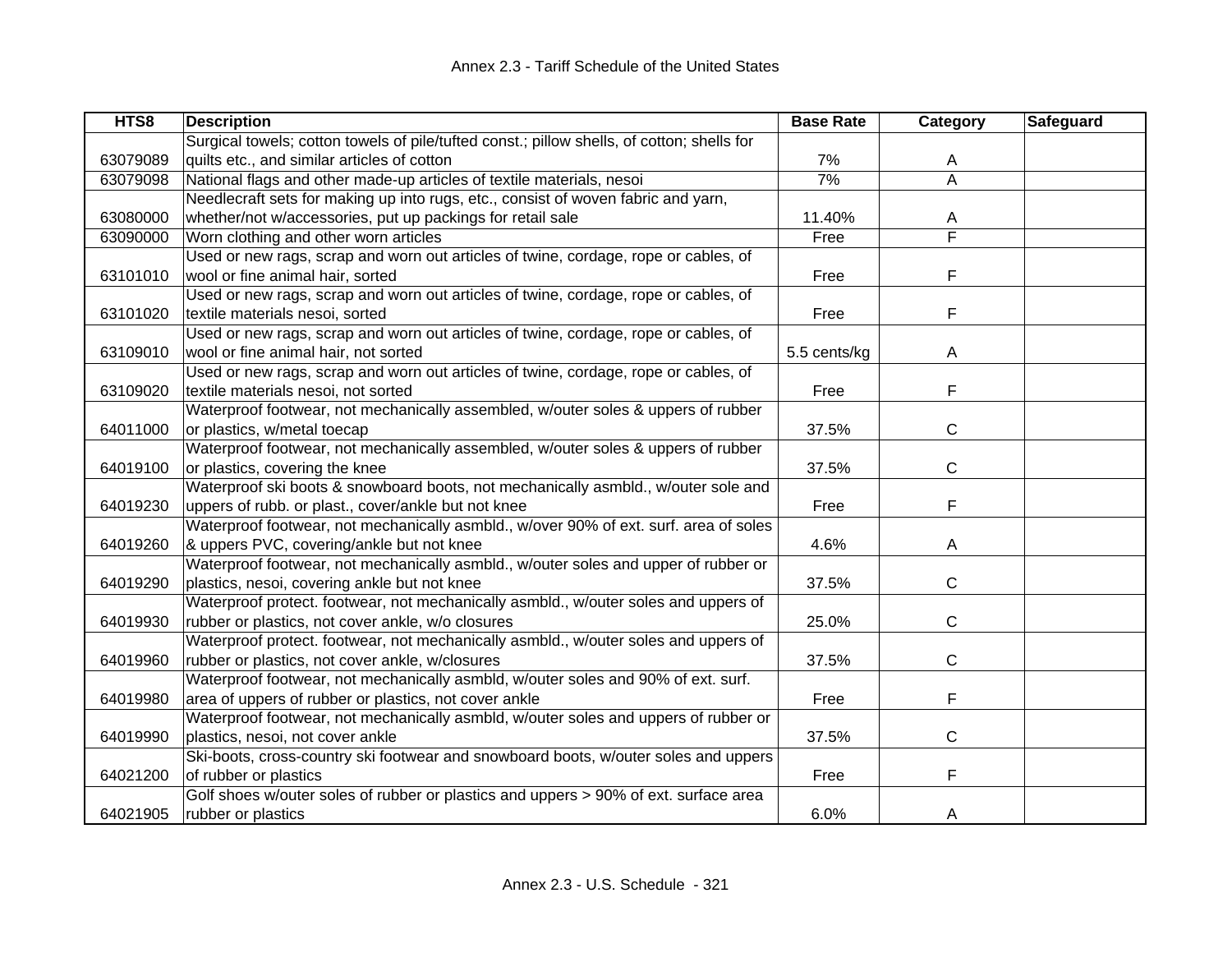| HTS8     | <b>Description</b>                                                                     | <b>Base Rate</b>            | Category     | Safeguard |
|----------|----------------------------------------------------------------------------------------|-----------------------------|--------------|-----------|
|          | Sports footwear (o/than ski fwear & golf shoes), w/outer soles of rubber or plastics & |                             |              |           |
| 64021915 | uppers >90% ext. surf. area rubber or plast.                                           | 5.1%                        | A            |           |
|          | Sports footwear w/outer soles and uppers of rubber or plastics, nesi, valued not over  |                             |              |           |
| 64021930 | \$3/pair                                                                               | Free                        | F            |           |
|          | Sports footwear w/outer soles and uppers of rubber or plastics, nesi, valued over \$3  | 76 cents/pr. $+$            |              |           |
| 64021950 | but not over \$6.50/pair                                                               | 32%                         | A            |           |
|          | Sports footwear w/outer soles and uppers of rubber or plastics, nesi, valued over      | $\overline{76}$ cents/pr. + |              |           |
| 64021970 | \$6.50 but not over \$12/pair                                                          | 17%                         | A            |           |
|          | Sports footwear w/outer soles and uppers of rubber or plastics, nesi, valued over      |                             |              |           |
| 64021990 | $$12$ /pair                                                                            | 9.0%                        | A            |           |
|          | Footwear w/outer soles & uppers of rubber/plastics, w/upper straps or thongs           |                             |              |           |
| 64022000 | assembled to sole by means of plugs (zoris)                                            | Free                        | F            |           |
|          | Footwear w/outer soles of rubber or plastics, nesoi, w/metal toe-cap, w/ext. surf.     |                             |              |           |
| 64023030 | uppers o/90% rubber or plastics                                                        | 6.0%                        | A            |           |
|          | Footwear w/outer soles & uppers of rubber or plastics, nesoi, w/metal toe-cap,         |                             |              |           |
| 64023050 | designed as a protection against liquids, chemicals, weather                           | 37.5%                       | $\mathsf{C}$ |           |
|          | Footwear w/outer soles & uppers of rubber or plastics, nesoi, w/metal toe-cap, not     |                             |              |           |
| 64023060 | protective, valued n/o \$3/pair                                                        | 24.0%                       | Α            |           |
|          | Footwear w/outer soles & uppers of rubber or plastics, nesoi, w/metal toe-cap, not     | 90 cents/pr. +              |              |           |
| 64023070 | protective, valued over \$3 but n/o \$6.50/pair                                        | 37.5%                       | С            |           |
|          | Footwear w/outer soles & uppers of rubber or plastics, nesoi, w/metal toe-cap, not     | 90 cents/pr. +              |              |           |
| 64023080 | protective, valued o/\$6.50 but n/o \$12/pair                                          | 20%                         | С            |           |
|          | Footwear w/outer soles & uppers of rubber or plastics, nesoi, w/metal toe-cap, not     |                             |              |           |
| 64023090 | protective, valued over \$12/pair                                                      | 20.0%                       | A            |           |
|          | Footwear w/outer soles & uppers of rubber or plastics, nesoi, covering ankle, w/ext.   |                             |              |           |
| 64029140 | surf. of uppers o/90% rubber or plastics                                               | 6.0%                        | Α            |           |
|          | Footwear w/outer soles & uppers of rubber or plastics, nesoi, covering ankle,          |                             |              |           |
| 64029150 | designed as protection against liquids, chemicals, weather                             | 37.5%                       | C            |           |
|          | Footwear w/outer soles & uppers of rubber or plastics, nesoi, covering ankle, nesoi,   |                             |              |           |
| 64029160 | valued n/o \$3/pair                                                                    | 48.0%                       | Α            |           |
|          | Footwear w/outer soles & uppers of rubber or plastics, nesoi, covering ankle, nesoi,   | 90 cents/pr. +              |              |           |
| 64029170 | valued over \$3 but n/o \$6.50/pair                                                    | 37.5%                       | Α            |           |
|          | Footwear w/outer soles & uppers of rubber or plastics, nesoi, covering ankle, nesoi,   | 90 cents/pr. +              |              |           |
| 64029180 | valued o/\$6.50 but n/o \$12/pair                                                      | 20%                         | C            |           |
|          | Footwear w/outer soles & uppers of rubber or plastics, nesoi, covering ankle, nesoi,   |                             |              |           |
| 64029190 | valued over \$12/pair                                                                  | 20.0%                       | $\mathsf{C}$ |           |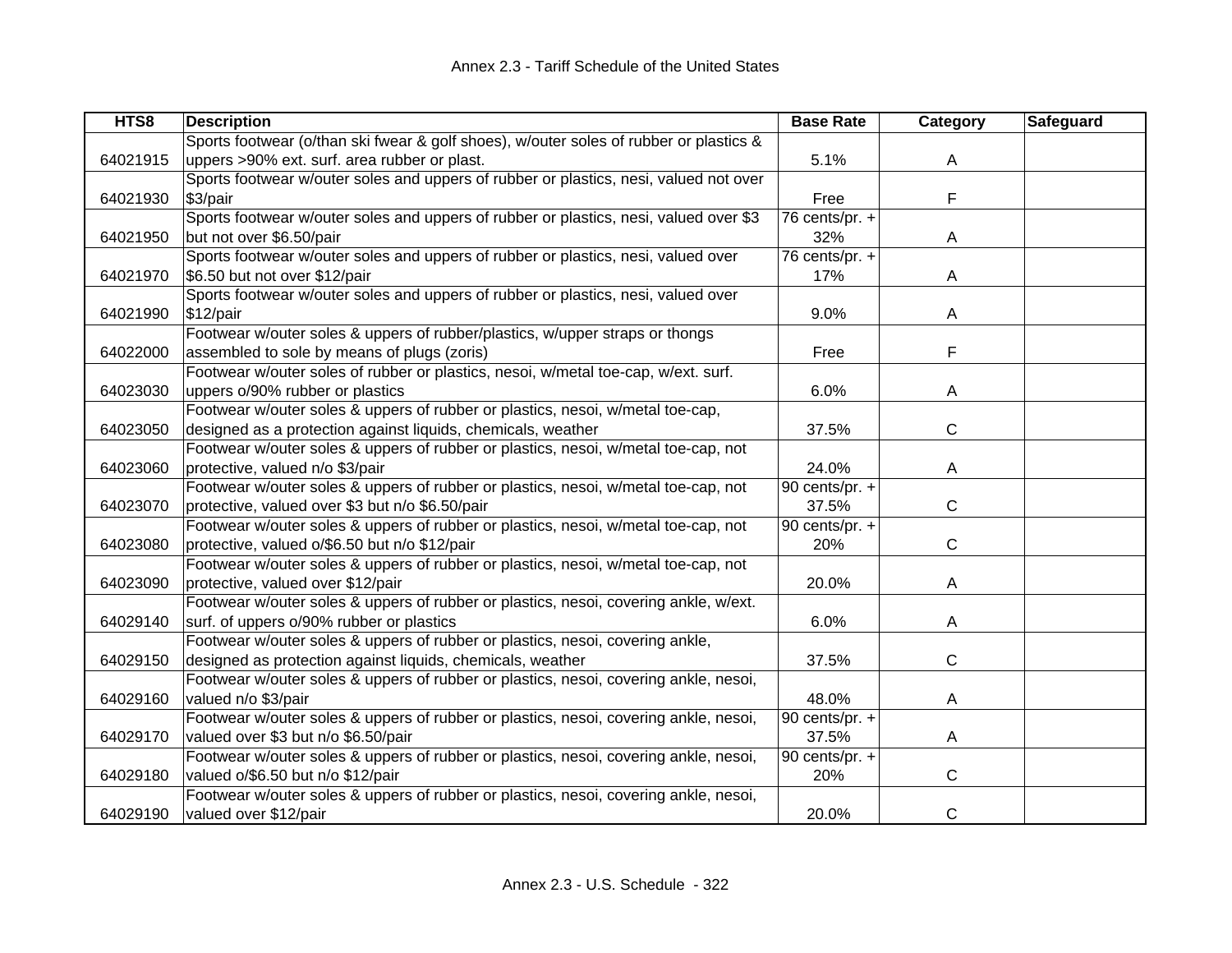| HTS8     | <b>Description</b>                                                                       | <b>Base Rate</b> | Category     | <b>Safeguard</b> |
|----------|------------------------------------------------------------------------------------------|------------------|--------------|------------------|
|          | Footwear w/outer soles & uppers of rubber or plastics, nesoi, n/cov. ankle, w/ext. surf. |                  |              |                  |
| 64029905 | uppers o/90% rubber/plastics, w/base of wood                                             | 8.0%             | A            |                  |
|          | Footwear w/outer soles & uppers of rubber or plastics, nesoi, n/cov. ankle, w/ext. surf. |                  |              |                  |
| 64029910 | uppers o/90% rubber/plastics, w/base of cork                                             | 12.5%            | A            |                  |
|          | Sandals w/outer soles & uppers of rubber or plastics, not cov. ankle, produced in one    |                  |              |                  |
| 64029914 | piece by molding                                                                         | 3.0%             | Α            |                  |
|          | Footwear w/outer soles & uppers of rubber or plastics, nesoi, n/cov. ankle, w/ext. surf. |                  |              |                  |
| 64029918 | of uppers o/90% rubber or plastics, nesoi                                                | 6.0%             | A            |                  |
|          | Footwear w/outer soles & uppers of rubber or plastics, nesoi, n/cov. ankle, nesoi,       |                  |              |                  |
| 64029920 | design. as protection against liquids/chemicals/weather                                  | 37.5%            | $\mathsf{C}$ |                  |
|          | Footwear w/outer soles & uppers of rubber or plastics, nesoi, n/cov. ankle, w/open       |                  |              |                  |
| 64029930 | toes or heels or of the slip-on type                                                     | 37.5%            | A            |                  |
|          | Footwear w/outer soles & uppers of rubber or plastics, nesoi, n/cov. ankle, nesoi,       |                  |              |                  |
| 64029960 | valued n/o \$3/pair                                                                      | 48.0%            | A            |                  |
|          | Footwear w/outer soles & uppers of rubber or plastics, nesoi, n/cov. ankle, nesoi,       | 90 cents/pr. $+$ |              |                  |
| 64029970 | valued o/\$3 but n/o \$6.50/pair                                                         | 37.5%            | A            |                  |
|          | Footwear w/outer soles & uppers of rubber or plastics, nesoi, n/cov. ankle, nesoi,       | 90 cents/pr. +   |              |                  |
| 64029980 | valued o/\$6.50 but n/o \$12/pair                                                        | 20%              | $\mathsf{C}$ |                  |
|          | Footwear w/outer soles & uppers of rubber or plastics, nesoi, n/cov. ankle, nesoi,       |                  |              |                  |
| 64029990 | valued over \$12/pair                                                                    | 20.0%            | $\mathsf{C}$ |                  |
|          | Ski-boots, cross-country ski footwear and snowboard boots, w/outer soles of              |                  |              |                  |
| 64031230 | rubber/plastics/leather/comp. leather & uppers of leather, welt                          | Free             | F            |                  |
|          | Ski-boots, cross-country ski footwear and snowboard boot, w/outer soles of               |                  |              |                  |
| 64031260 | rubber/plastics/leather/comp. leather &uppers of leather, n/welt                         | Free             | F            |                  |
|          | Golf shoes, w/outer soles rubber/plastics/leather/comp. leather & uppers of leather,     |                  |              |                  |
| 64031910 | welt, for men/youths/boys                                                                | 5.0%             | A            |                  |
|          | Sports footwear, nesoi, w/outer soles of rubber/plastics/leather/comp. leather &         |                  |              |                  |
| 64031920 | uppers of leather, welt, for men/youths/boys                                             | Free             | F            |                  |
|          | Golf shoes, w/outer soles rubber/plastics/leather/comp. leather & uppers of leather,     |                  |              |                  |
| 64031930 | n/welt, for men/youths/boys                                                              | 8.5%             | A            |                  |
|          | Sports footwear, nesoi, w/outer soles rubber/plastics/leather/comp. leather & uppers     |                  |              |                  |
| 64031940 | of leather, n/welt, for men/youths/boys                                                  | 4.3%             | A            |                  |
|          | Golf shoes, w/outer soles rubber/plastics/leather/comp. leather & upper of leather, for  |                  |              |                  |
| 64031950 | persons other than men/youths/boys                                                       | 10.0%            | A            |                  |
|          | Sports footwear, nesoi, w/outer soles rubber/plastics/leather/comp.leather & uppers of   |                  |              |                  |
| 64031970 | leather, for persons other than men/youths/boys                                          | Free             | F            |                  |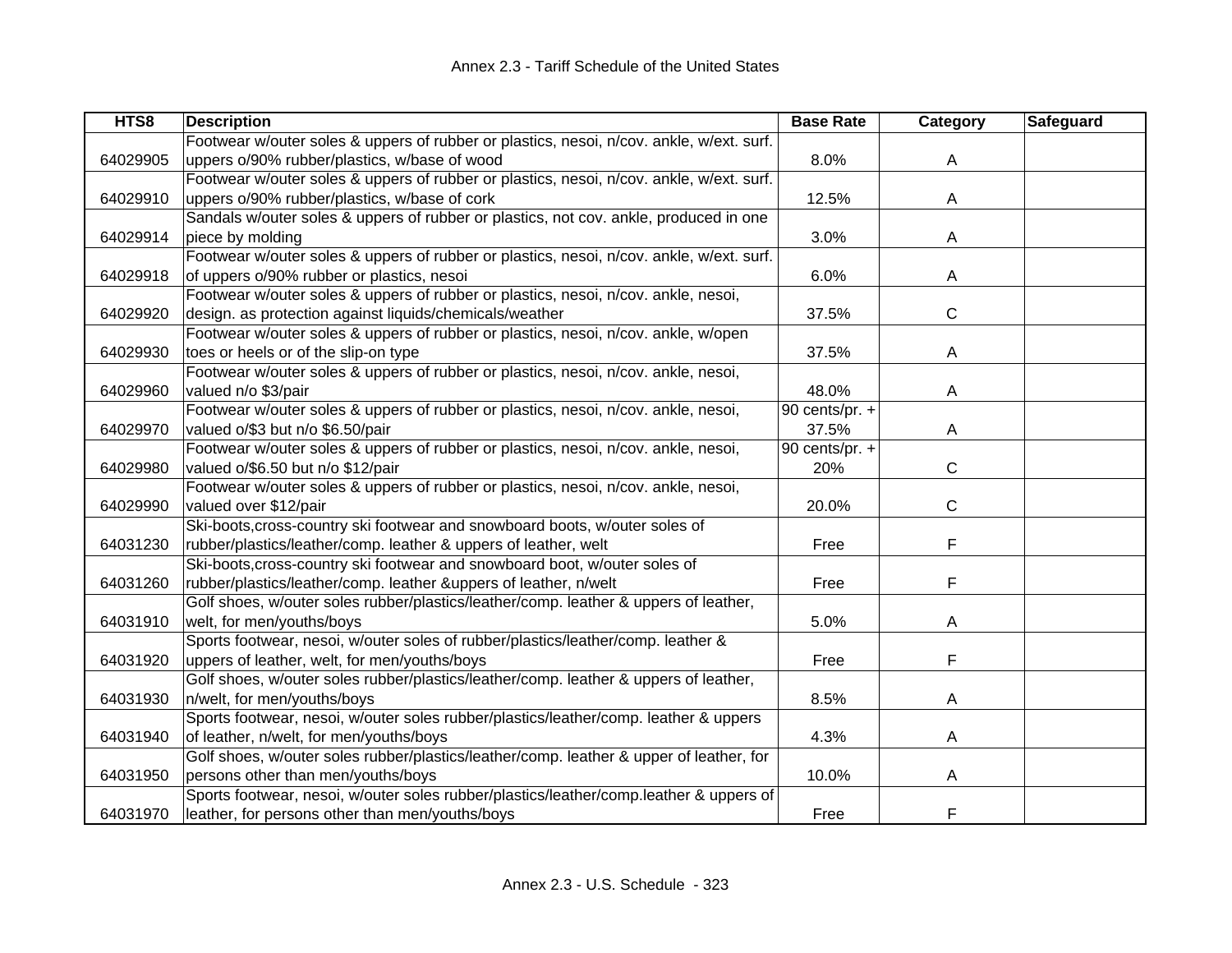| HTS8     | <b>Description</b>                                                                      | <b>Base Rate</b> | Category | <b>Safeguard</b> |
|----------|-----------------------------------------------------------------------------------------|------------------|----------|------------------|
|          | Footwear w/outer soles leather and uppers consist. of leather straps across the instep  |                  |          |                  |
| 64032000 | and around the big toe                                                                  | Free             | F        |                  |
|          | Footwear w/outer soles of rubber/plastics/leather/comp. leather & uppers of leather,    |                  |          |                  |
| 64033000 | nesoi, made on a base or platform of wood, w/o insole                                   | Free             | F        |                  |
|          | Footwear w/outer soles of rubber/plastics/leather/comp. leather & uppers of leather,    |                  |          |                  |
| 64034030 | w/protective metal toe-cap, welt                                                        | 5.0%             | A        |                  |
|          | Footwear w/outer soles of rubber/plastics/leather/comp. leather & uppers of leather,    |                  |          |                  |
| 64034060 | w/protective metal toe-cap, n/welt                                                      | 8.5%             | A        |                  |
| 64035130 | Footwear w/outer soles and uppers of leather, nesoi, covering the ankle, welt           | 5.0%             | A        |                  |
|          | Footwear w/outer soles and uppers of leather, nesoi, covering the ankle, n/welt, for    |                  |          |                  |
| 64035160 | men, youths and boys                                                                    | 8.5%             | Α        |                  |
|          | Footwear w/outer soles and uppers of leather, nesoi, covering the ankle, n/welt, for    |                  |          |                  |
| 64035190 | persons other than men, youths and boys                                                 | 10.0%            | A        |                  |
|          |                                                                                         |                  |          |                  |
| 64035915 | Turn or turned footwear w/outer soles and uppers of leather, not covering the ankle     | 2.5%             | A        |                  |
|          |                                                                                         |                  |          |                  |
| 64035930 | Footwear w/outer soles and uppers of leather, not covering the ankle, welt, nesoi       | 5.0%             | A        |                  |
|          | Footwear w/outer soles and uppers of leather, not cov. ankle, n/welt, for men, youths   |                  |          |                  |
| 64035960 | and boys                                                                                | 8.5%             | A        |                  |
|          | Footwear w/outer soles and uppers of leather, not cov. ankle, n/welt, for persons other |                  |          |                  |
| 64035990 | than men, youths and boys                                                               | 10.0%            | A        |                  |
|          | Footwear w/outer soles of rubber/plastics/composition leather & uppers of leather,      |                  |          |                  |
| 64039130 | covering the ankle, welt                                                                | 5.0%             | A        |                  |
|          | Footwear w/outer soles of rubber/plastics/composition leather & uppers of leather,      |                  |          |                  |
| 64039160 | covering the ankle, n/welt, for men, youths and boys                                    | 8.5%             | A        |                  |
|          | Footwear w/outer soles of rubber/plastics/comp. leather & uppers of leather, cov.       |                  |          |                  |
| 64039190 | ankle, n/welt, for persons other than men/youths/boys                                   | 10.0%            | A        |                  |
|          | Footwear w/outer soles of rubber/plastics/comp. leather & uppers of leather, n/cov.     |                  |          |                  |
| 64039920 | ankle, made on a base wood                                                              | 8.0%             | A        |                  |
|          | Footwear w/outer soles of rubber/plastics/comp. leather & uppers of leather, n/cov.     |                  |          |                  |
| 64039940 | ankle, welt, nesoi                                                                      | 5.0%             | A        |                  |
|          | Footwear w/outer soles of rubber/plastics/comp. leather & uppers of leather, n/cov.     |                  |          |                  |
| 64039960 | ankle, n/welt, for men, youths and boys, nesoi                                          | 8.5%             | A        |                  |
|          | Footwear w/outer soles of rubber/plastics/comp. leather & uppers of leather, n/cov.     |                  |          |                  |
| 64039975 | ankle, for women/child./infants, val.n/o \$2.50/pr                                      | 7.0%             | A        |                  |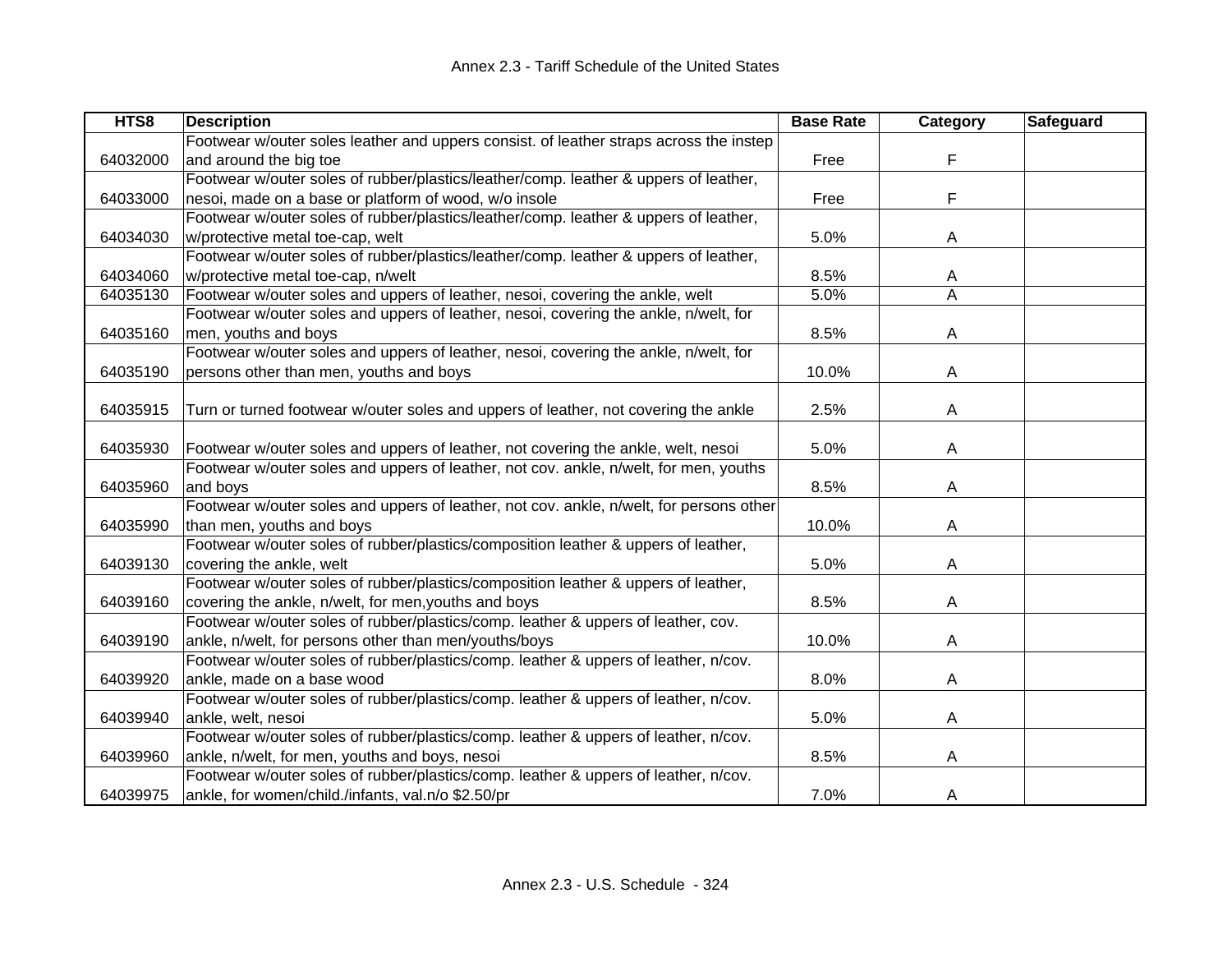| HTS8     | <b>Description</b>                                                                                           | <b>Base Rate</b>            | Category     | Safeguard |
|----------|--------------------------------------------------------------------------------------------------------------|-----------------------------|--------------|-----------|
|          | Footwear w/outer soles of rubber/plastics/comp. leather & uppers of leather, n/cov.                          |                             |              |           |
| 64039990 | ankle, for women/child./infants, val. over \$2.50/pair                                                       | 10.0%                       | A            |           |
|          | Sports & athletic footwear w/outer soles of rubber/plastics & uppers of textile, w/ext.                      |                             |              |           |
| 64041120 | surf. of uppers over 50% leather                                                                             | 10.5%                       | A            |           |
|          | Sports & athletic footwear w/outer soles of rubber/plastics & uppers of textile, val. n/o                    |                             |              |           |
| 64041140 | \$3/pair, w/soles fixed w/adhesives w/o foxing                                                               | 37.5%                       | A            |           |
|          | Sports & athletic footwear w/outer soles of rubber/plastics & uppers of textile, valued                      |                             |              |           |
| 64041150 | n/o \$3/pair, nesoi                                                                                          | 48.0%                       | A            |           |
|          | Sports & athletic footwear w/outer soles of rubber/plastics & uppers of textile, val. o/\$3                  |                             |              |           |
| 64041160 | but n/o \$6.50/pr, w/soles fixed w/adhesives                                                                 | 37.5%                       | A            |           |
|          | Sports & athletic footwear w/outer soles of rubber/plastics & uppers of textile, valued                      | $\overline{90}$ cents/pr. + |              |           |
| 64041170 | o/\$3 but n/o \$6.50/pr, nesoi                                                                               | 37.5%                       | A            |           |
|          | Sports & athletic footwear w/outer soles of rubber/plastics & uppers of textile, valued                      | 90 cents/pr. $+$            |              |           |
| 64041180 | o/\$6.50 but n/o \$12/pair                                                                                   | 20%                         | A            |           |
|          | Sports & athletic footwear w/outer soles of rubber/plastics & uppers of textile, valued                      |                             |              |           |
| 64041190 | $o$ /\$12/pair                                                                                               | 20.0%                       | $\mathsf{C}$ |           |
|          | Footwear w/outer soles of rubber/plastics & uppers of textile, nesoi, w/ext. surf. of                        |                             |              |           |
| 64041915 | uppers over 50% leather                                                                                      | 10.5%                       | A            |           |
|          | Footwear w/outer soles of rubber/plastics & uppers of textile, nesoi, designed as a                          |                             |              |           |
| 64041920 | protection against liquids, chemicals & weather                                                              | 37.5%                       | $\mathsf{C}$ |           |
|          | Footwear w/outer soles of rub./plast. & upp. of veg. fibers, nesoi, w/open toes/heels or                     |                             |              |           |
| 64041925 | slip-on type, less than 10% rubber/plastics by wt.                                                           | 7.5%                        | A            |           |
|          | Footwear w/outer soles of rub./plast. & upp. of textile, nesoi, w/open toes/heels or slip-                   |                             |              |           |
| 64041930 | on type, less than 10% rubber/plastics by wt.                                                                | 12.5%                       | A            |           |
|          | Footwear w/outer soles of rub./plast. & upp. of textile, nesoi, w/open toes/heels or slip-                   |                             |              |           |
| 64041935 | on type, 10% or more by wt. of rubb./plastic                                                                 | 37.5%                       | A            |           |
|          | Footwear w/outer soles of rub./plast. & upp. of textile, nesoi, val. n/o \$3/pr, w/soles                     |                             |              |           |
| 64041940 | affixed to upp. w/adhesives & w/o foxing                                                                     | 37.5%                       | A            |           |
|          |                                                                                                              |                             |              |           |
| 64041950 | Footwear w/outer soles of rub./plast. & upp. of textile, nesoi, val. n/o \$3/pr, nesoi                       | 48.0%                       | A            |           |
|          | Footwear w/outer soles of rub./plast. & upp. of textile, nesoi, val. o/\$3 but n/o \$6.50/pr,                |                             |              |           |
| 64041960 | w/soles affixed to upp. w/adhesives & w/o foxing                                                             | 37.5%                       | A            |           |
|          | Footwear w/outer soles of rub./plast. & upp. of textile, nesoi, val. o/\$3 but n/o \$6.50/pr, 90 cents/pr. + |                             |              |           |
| 64041970 | nesoi                                                                                                        | 37.5%                       | A            |           |
|          | Footwear w/outer soles of rub./plast. & upp. of textile, nesoi, val. o/\$6.50 but n/o                        | 90 cents/pr. $+$            |              |           |
| 64041980 | \$12/pr                                                                                                      | 20%                         | A            |           |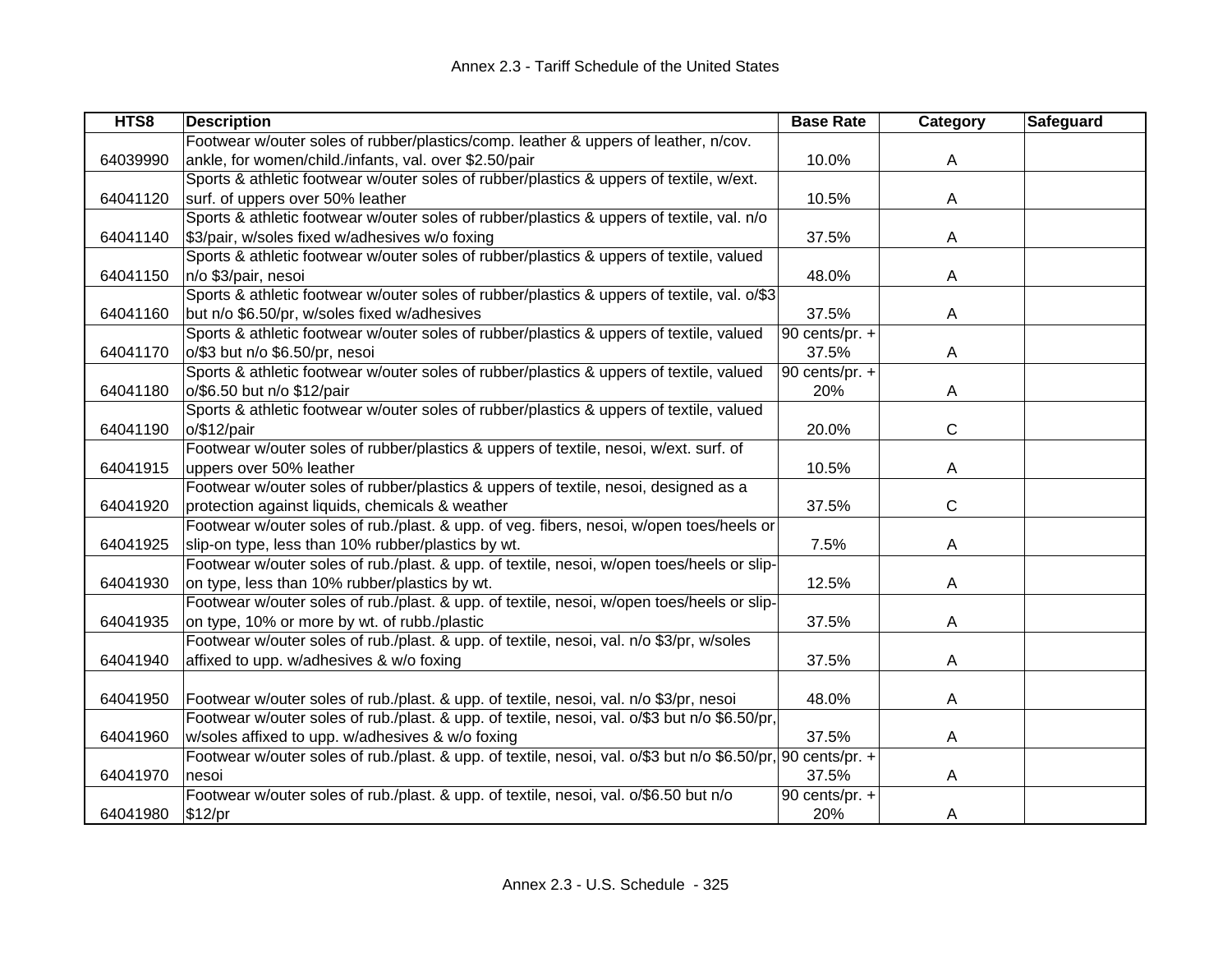| HTS8     | <b>Description</b>                                                                       | <b>Base Rate</b> | Category | Safeguard |
|----------|------------------------------------------------------------------------------------------|------------------|----------|-----------|
| 64041990 | Footwear w/outer soles of rub./plast. & upp. of textile, nesoi, val. o/\$12/pr           | 9.0%             | A        |           |
|          | Footwear w/outer soles of leather/comp. leath., n/o 50% by wt. rub./plast. or            |                  |          |           |
| 64042020 | rub./plast./text. & 10%+ by wt. rub./plast., val. n/o \$2.50/pr                          | 15.0%            | A        |           |
|          | Footwear w/outer soles of leather/comp. leath., n/o 50% by wt. rub./plast. or            |                  |          |           |
| 64042040 | rub./plast./text. & 10%+ by wt. rub./plast., val. o/\$2.50/pr                            | 10.0%            | A        |           |
| 64042060 | Footwear w/outer soles of leather/comp. leather & uppers of textile, nesoi               | 37.5%            | A        |           |
|          |                                                                                          |                  |          |           |
|          | Footwear, nesoi, w/outer soles of other than rubber/plastics/leather/comp.leather &      |                  |          |           |
| 64051000 | uppers of leather/composition leather, nesoi                                             | 10.0%            | A        |           |
|          | Footwear, nesoi, w/outer soles of other than rubber/plastics/leather/comp.leather &      |                  |          |           |
| 64052030 | uppers of vegetable fibers, nesoi                                                        | 7.5%             | A        |           |
| 64052060 | Footwear, nesoi, with soles and uppers of wool felt                                      | 2.50%            | A        |           |
|          | Footwear,nesoi,w/outer sole other than rubber/plastics/leather/comp. leather & upper     |                  |          |           |
| 64052090 | of text. material other than veg. fibers or wool felt                                    | 12.5%            | A        |           |
| 64059020 | Disposable footwear, nesoi, designed for one-time use                                    | 3.8%             | A        |           |
|          | Footwear, nesoi, w/outer soles and uppers other than of rubber/plastics/leather/comp.    |                  |          |           |
| 64059090 | leather/textile materials                                                                | 12.5%            | A        |           |
|          |                                                                                          |                  |          |           |
| 64061005 | Formed uppers for footwear, of leather/composition leather, for men, youths and boys     | 8.5%             | A        |           |
|          | Formed uppers for footwear, of leather/composition leather, for women, misses,           |                  |          |           |
| 64061010 | children and infants                                                                     | 10.0%            | Α        |           |
|          |                                                                                          |                  |          |           |
| 64061020 | Formed uppers for footwear, of textile materials, w/o 50% of external surface leather    | 10.5%            | Α        |           |
| 64061025 | Formed uppers for footwear, of textile materials, nesoi, valued n/o \$3/pr               | 33.6%            | A        |           |
|          |                                                                                          | 63 cents/pr. $+$ |          |           |
| 64061030 | Formed uppers for footwear, of textile materials, nesoi, valued o/\$3 but n/o \$6.50/pr  | 26.2%            | Α        |           |
|          |                                                                                          | 62 cents/pr. +   |          |           |
| 64061035 | Formed uppers for footwear, of textile materials, nesoi, valued o/\$6.50 but n/o \$12/pr | 13.7%            | A        |           |
| 64061040 | Formed uppers for footwear, of textile materials, nesoi, valued o/\$12/pr                | 7.5%             | A        |           |
|          | Formed upper for footwear, of materials other than leather/comp.leather or textile,      |                  |          |           |
| 64061045 | w/over 90% of ext. surf. rub./plast. not for fw w/foxing                                 | 6.0%             | A        |           |
|          | Formed uppers for footwear, of materials other than leather/comp.leather or textile      |                  |          |           |
| 64061050 | materials, nesoi                                                                         | 26.2%            | A        |           |
| 64061060 | Uppers & pts. thereof for footwear, nesoi, of rubber or plastics                         | Free             | F        |           |
| 64061065 | Uppers & pts. thereof for footwear, nesoi, of leather                                    | Free             | F        |           |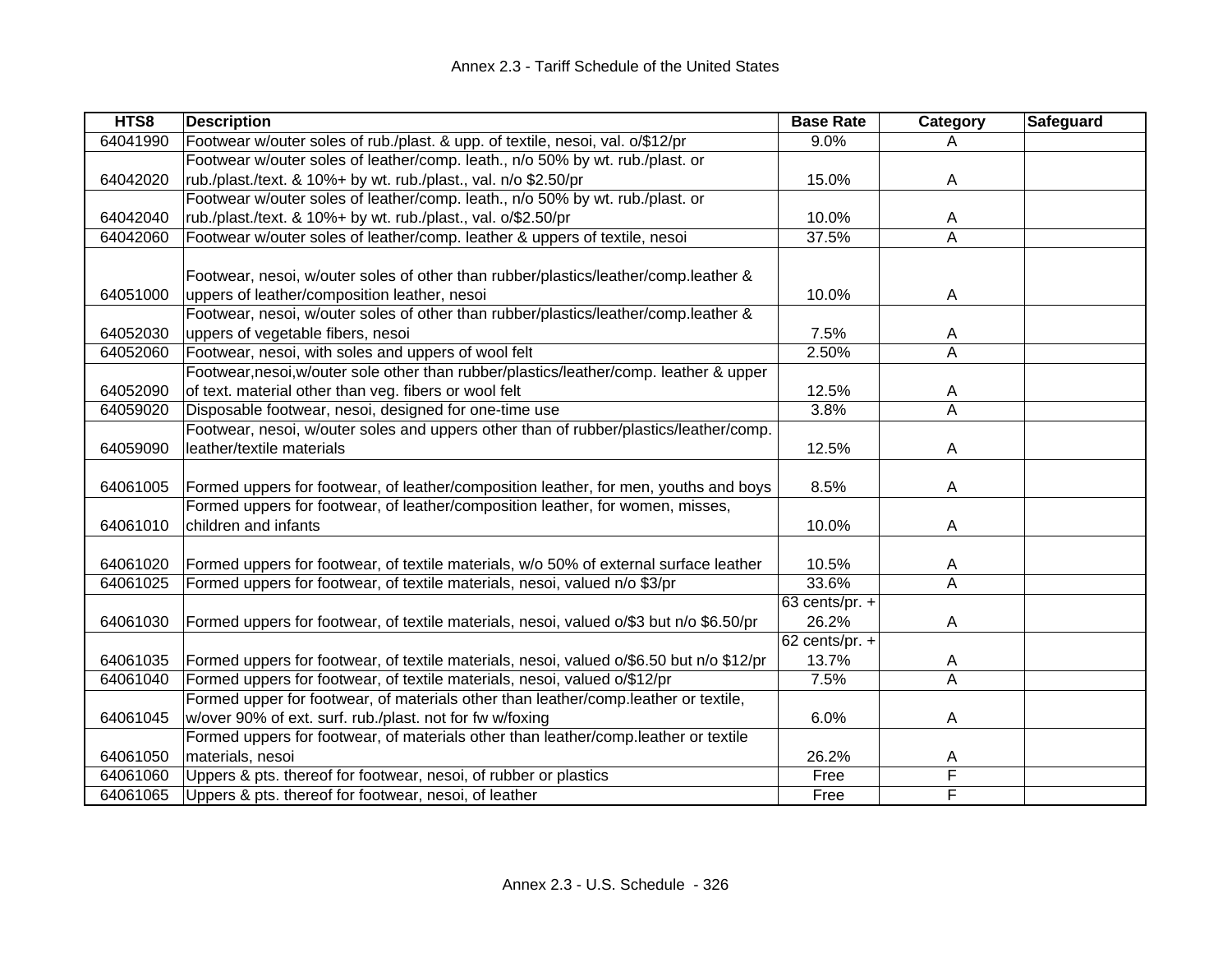| HTS8     | <b>Description</b>                                                                       | <b>Base Rate</b> | Category | Safeguard |
|----------|------------------------------------------------------------------------------------------|------------------|----------|-----------|
|          | Uppers & pts. thereof for footwear, nesoi, of textile materials w/external surface area  |                  |          |           |
| 64061070 | over 50% leather                                                                         | Free             | F        |           |
|          | Uppers for footwear, nesoi, of cotton, w/external surface area less than 50% textile     |                  |          |           |
| 64061072 | materials                                                                                | 11.2%            | A        |           |
|          | Uppers & pts. thereof for footwear, nesoi, of cotton, w/external surface area 50% or     |                  |          |           |
| 64061077 | more of textile materials                                                                | 11.20%           | A        |           |
|          | Uppers for footwear, nesoi, of materials nesoi, w/external surface area less than 50%    |                  |          |           |
| 64061085 | textile materials                                                                        | 4.5%             | A        |           |
| 64061090 | Uppers & pts. thereof for footwear, nesoi                                                | 4.50%            | Α        |           |
| 64062000 | Outer soles and heels for footwear, of rubber or plastics                                | 2.7%             | Α        |           |
| 64069100 | Parts of footwear, nesoi, of wood                                                        | 2.6%             | Α        |           |
|          | Parts of footwear; removable insoles, heel cushions, etc; gaiters, leggings, etc, & pts. |                  |          |           |
| 64069915 | thereof; all the foregoing of textile materials                                          | 14.90%           | A        |           |
|          | Parts of footwear, nesoi; removable insoles, heel cushions, etc; gaiters, leggings, etc, |                  |          |           |
| 64069930 | & pts. thereof; all the foregoing of rub./plast.                                         | 5.3%             | A        |           |
|          | Parts of footwear; removable insoles, heel cushions, etc; gaiters, leggings, etc, & pts. |                  |          |           |
| 64069960 | thereof; all the foregoing of leather                                                    | Free             | F        |           |
|          | Parts of footwear, nesoi; removable insoles, heel cushions, etc; gaiters, leggings, etc, |                  |          |           |
| 64069990 | & pts thereof; all the foregoing of materials nesoi                                      | Free             | F        |           |
|          | Hat forms, hat bodies and hoods, not blocked to shape or with made brims; plateaux       |                  |          |           |
| 65010030 | & manchons; all of fur felt, for men or boys                                             | Free             | F        |           |
|          |                                                                                          |                  |          |           |
|          | Hat forms, hat bodies and hoods, not blocked to shape or with made brims; plateaux       | 96 cents/doz.    |          |           |
| 65010060 | & manchons; all of fur felt, not for men or boys                                         | $+1.4%$          | A        |           |
|          |                                                                                          |                  |          |           |
|          | Hat forms, hat bodies and hoods, not blocked to shape or with made brims; plateaux       | 10.3 cents/kg    |          |           |
| 65010090 | & manchons; all of felt, other than fur felt                                             | $+10.3%$         | A        |           |
|          |                                                                                          |                  |          |           |
|          | Hat shapes, plaited or assembled from strips, not blocked/lined/trimmed & w/o made       | 34 cents/doz.    |          |           |
| 65020020 | brims, of veg. fibers or materls, or paper yarn, sewed                                   | $+3.4%$          | A        |           |
|          | Hat shapes, plaited or asmbld from strips, n/blocked/lined/trimmed & w/o made brims,     |                  |          |           |
| 65020040 | of veg. fibers or materls, not sewed/bleached/colored                                    | 4%               | A        |           |
|          | Hat shapes, plaited or asmbld from strips, n/blocked/lined/trimmed & w/o made brims,     |                  |          |           |
| 65020060 | of veg. fibers or materls, not sewed but bleachd/colord                                  | Free             | F        |           |
|          | Hat shapes, plaited or assembled from strips, not blocked/lined/trimmed & w/o made       |                  |          |           |
| 65020090 | brims, not veg. fibers/veg. materials/paper yarn, nesoi                                  | 6.80%            | A        |           |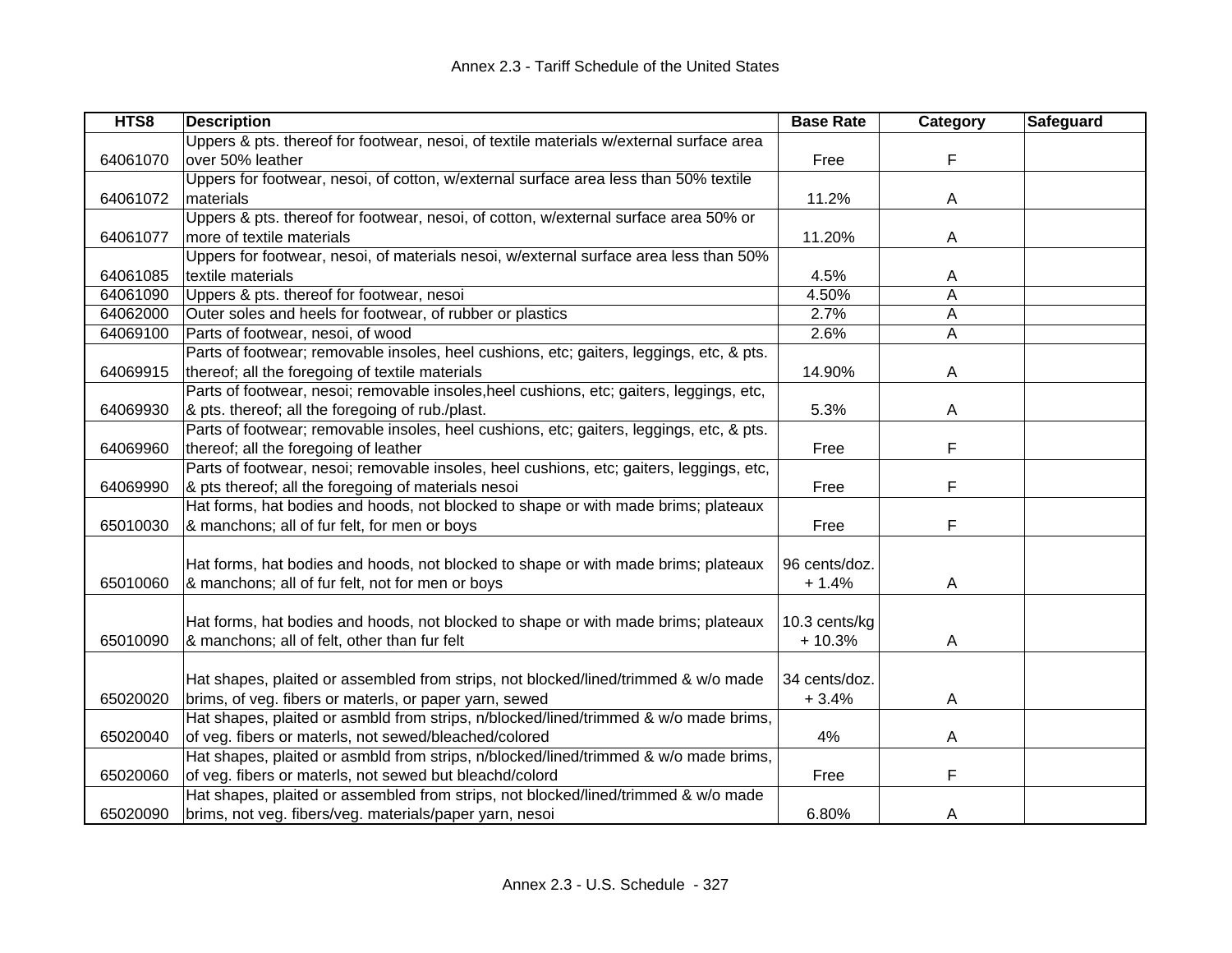| HTS8     | <b>Description</b>                                                                    | <b>Base Rate</b> | Category | Safeguard |
|----------|---------------------------------------------------------------------------------------|------------------|----------|-----------|
|          | Hats and headgear of fur felt made from hat forms and hat bodies of 6501, for men or  |                  |          |           |
| 65030030 | boys                                                                                  | Free             | F        |           |
|          | Hats and headgear of fur felt made from hat forms and hat bodies of 6501, not for     |                  |          |           |
| 65030060 | men or boys                                                                           | Free             | F        |           |
|          |                                                                                       |                  |          |           |
|          |                                                                                       | 13.5 cents/kg    |          |           |
|          | Hats and headgear of felt, other than of fur felt, made from hat forms and hat bodies | $+6.3% + 1.9$    |          |           |
| 65030090 | of 6501                                                                               | cents/article    | A        |           |
|          | Hats and headgear, plaited or assembled from strips of veg. fibers or unspun fibrous  |                  |          |           |
| 65040030 | veg. materials and/or paper yarn, sewed                                               | 6%               | A        |           |
|          | Hats and headgear, plaited or assembled from strips of veg. fibers or unspun fibrous  | 94 cents/doz.    |          |           |
| 65040060 | veg. materials and/or paper yarn, not sewed                                           | $+4.6%$          | A        |           |
|          | Hats and headgear, plaited or assembled from strips of any material (o/than veg.      |                  |          |           |
| 65040090 | fibers/unspun fibrous veg. materials and/or paper yarn)                               | 6.80%            | A        |           |
| 65051000 | Hair-nets of any material, whether or not lined or trimmed                            | 9.4%             | A        |           |
| 65059015 | Hats and headgear, of cotton and/or flax, knitted                                     | 7.90%            | A        |           |
|          | Headwear, of cotton, not knitted; certified hand-loomed and folklore hats & headgear, |                  |          |           |
| 65059020 | of cotton and/or flax, not knitted                                                    | 7.50%            | A        |           |
| 65059025 | Hats and headgear, of flax or of flax and cotton, not knitted                         | 7.50%            | A        |           |
|          |                                                                                       |                  |          |           |
|          | Hats and headgear, of wool, knitted or crocheted or made up from knitted or           | 25.4 cents/kg    |          |           |
| 65059030 | crocheted fabric                                                                      | $+7.7%$          | A        |           |
|          | Hats and headgear, of wool, made up from felt or o/textile materl, but n/knitted or   | 31 cents/ $kg +$ |          |           |
| 65059040 | crocheted or made up from knitted or crocheted fabric                                 | 7.9%             | A        |           |
|          | Hats and headgear, of mmf, knitted or crocheted or made up from knitted or            |                  |          |           |
| 65059050 | crocheted fabric, wholly or in part of braid                                          | 6.80%            | A        |           |
|          | Hats and headgear, of mmf, knitted or crocheted or made up from knitted or            | 20 cents/kg +    |          |           |
| 65059060 | crocheted fabrics, not in part of braid                                               | 7%               | A        |           |
|          | Hats and headgear, of mmf, made up from felt or o/textile material (but n/knitted or  |                  |          |           |
| 65059070 | crocheted), wholly or in part braid                                                   | 6.80%            | Α        |           |
|          |                                                                                       |                  |          |           |
|          | Hats and headgear, of mmf, made up from felt or o/textile material (but n/knitted or  | 18.7 cents/kg    |          |           |
| 65059080 | crocheted), not in part of braid                                                      | $+6.8%$          | A        |           |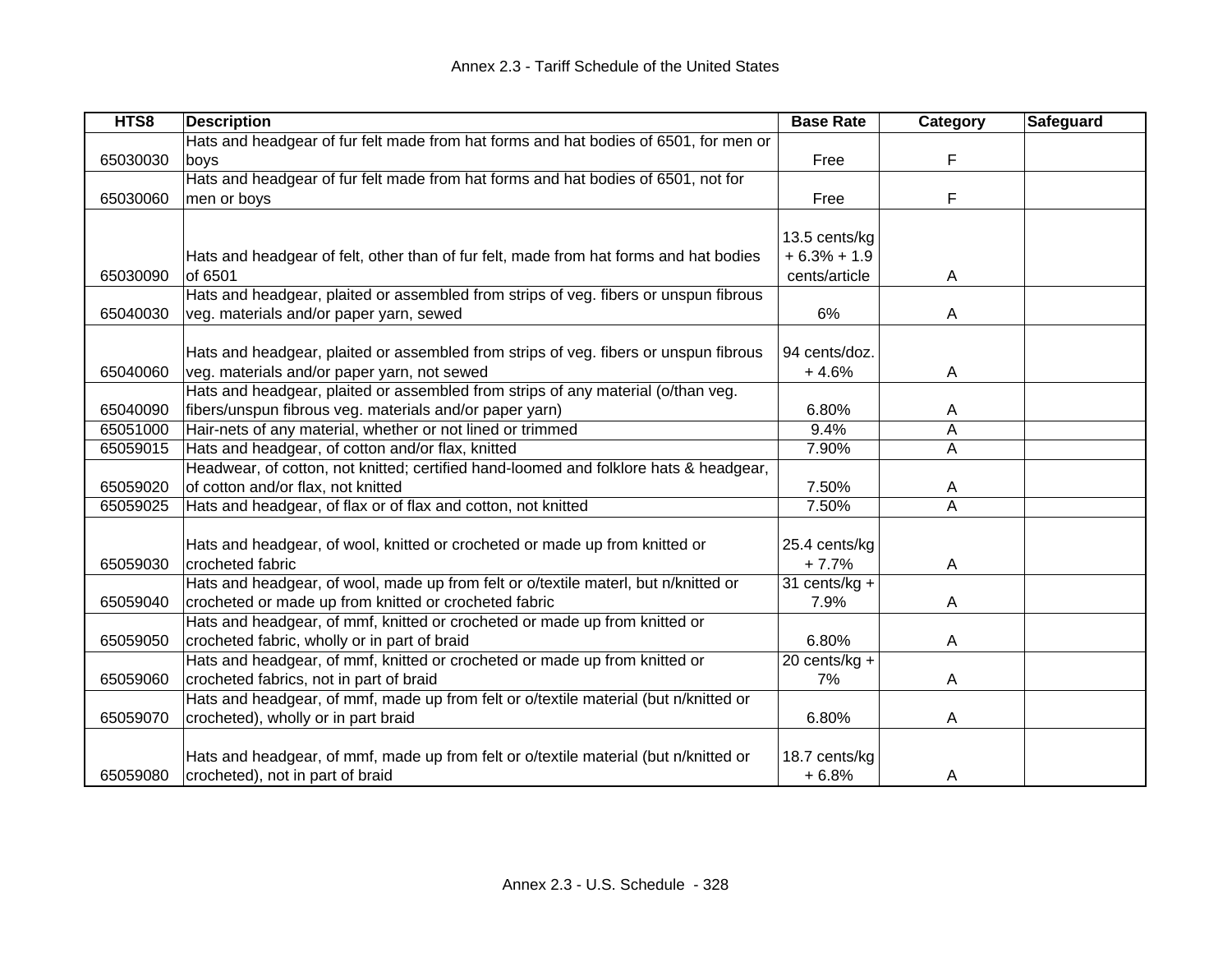| HTS8     | <b>Description</b>                                                                           | <b>Base Rate</b> | Category | Safeguard |
|----------|----------------------------------------------------------------------------------------------|------------------|----------|-----------|
|          |                                                                                              |                  |          |           |
|          |                                                                                              | 20.7 cents/kg    |          |           |
| 65059090 | Hats and headgear, of textile materials (other than of cotton, flax, wool or mmf), nesoi     | $+7.5%$          | A        |           |
|          |                                                                                              |                  |          |           |
| 65061030 | Safety headgear of reinforced or laminated plastics, whether or not lined or trimmed         | Free             | F        |           |
|          | Safety headgear, other than of reinforced or laminated plastics, whether or not lined or     |                  |          |           |
| 65061060 | trimmed                                                                                      | Free             | F        |           |
|          | Headgear (other than safety headgear), nesoi, of rubber or plastics, whether or not          |                  |          |           |
| 65069100 | lined or trimmed                                                                             | Free             | F        |           |
| 65069200 | Headgear, nesoi, of furskin, whether or not lined or trimmed                                 | 3.3%             | A        |           |
|          | Headgear (other than safety headgear), nesoi, of materials other than rubber, plastics,      |                  |          |           |
| 65069900 | or furskins, whether or not lined or trimmed                                                 | 8.5%             | Α        |           |
|          | Headbands, linings, covers, hat foundations, hat frames, peaks (visors) and                  |                  |          |           |
| 65070000 | chinstraps, for headgear                                                                     | Free             | F        |           |
| 66011000 | Garden or similar umbrellas                                                                  | 6.5%             | A        |           |
| 66019100 | Umbrellas, other than garden or similar umbrellas, having a telescopic shaft                 | Free             | F        |           |
|          |                                                                                              |                  |          |           |
| 66019900 | Umbrellas, other than garden or similar umbrellas, not having a telescopic shaft             | 8.2%             | A        |           |
| 66020000 | Walking-sticks, seat-sticks, whips, riding-crops and the like                                | 4.0%             | A        |           |
| 66031040 | Umbrella handles and knobs                                                                   | Free             | F        |           |
|          |                                                                                              |                  |          |           |
| 66031080 | Handles and knobs for walking sticks, seat-sticks, whips, riding crops and the like          | 5.2%             | A        |           |
|          | Umbrella frames, including frames mounted on shafts (sticks), for hand-held                  |                  |          |           |
| 66032030 | umbrellas chiefly used for protection against rain                                           | Free             | F        |           |
|          | Umbrella frames, including frames mounted on shafts (sticks), other than for hand-           |                  |          |           |
| 66032090 | held rain umbrellas, nesoi                                                                   | 12.0%            | A        |           |
| 66039040 | Umbrella tips and caps                                                                       | Free             | F        |           |
|          | Parts, trimmings and accessories, nesoi, for umbrellas, walking-sticks, seat-sticks and      |                  |          |           |
| 66039080 | the like                                                                                     | 5.2%             | A        |           |
|          | Articles of feathers or down (other than articles & apparel filled or stuffed with           |                  |          |           |
| 67010030 | feathers/down and worked quills & scapes)                                                    | 4.7%             | A        |           |
|          | Skins and o/parts of birds w/their feathers or down, feathers, pts of feathers/down,         |                  |          |           |
| 67010060 | nesoi                                                                                        | 4.7%             | A        |           |
|          | Artificial flowers/foliage/fruit; articles of art. flowers, etc.; all of plastics, asmbld by |                  |          |           |
| 67021020 | binding/gluing/or similar methods                                                            | 8.4%             | A        |           |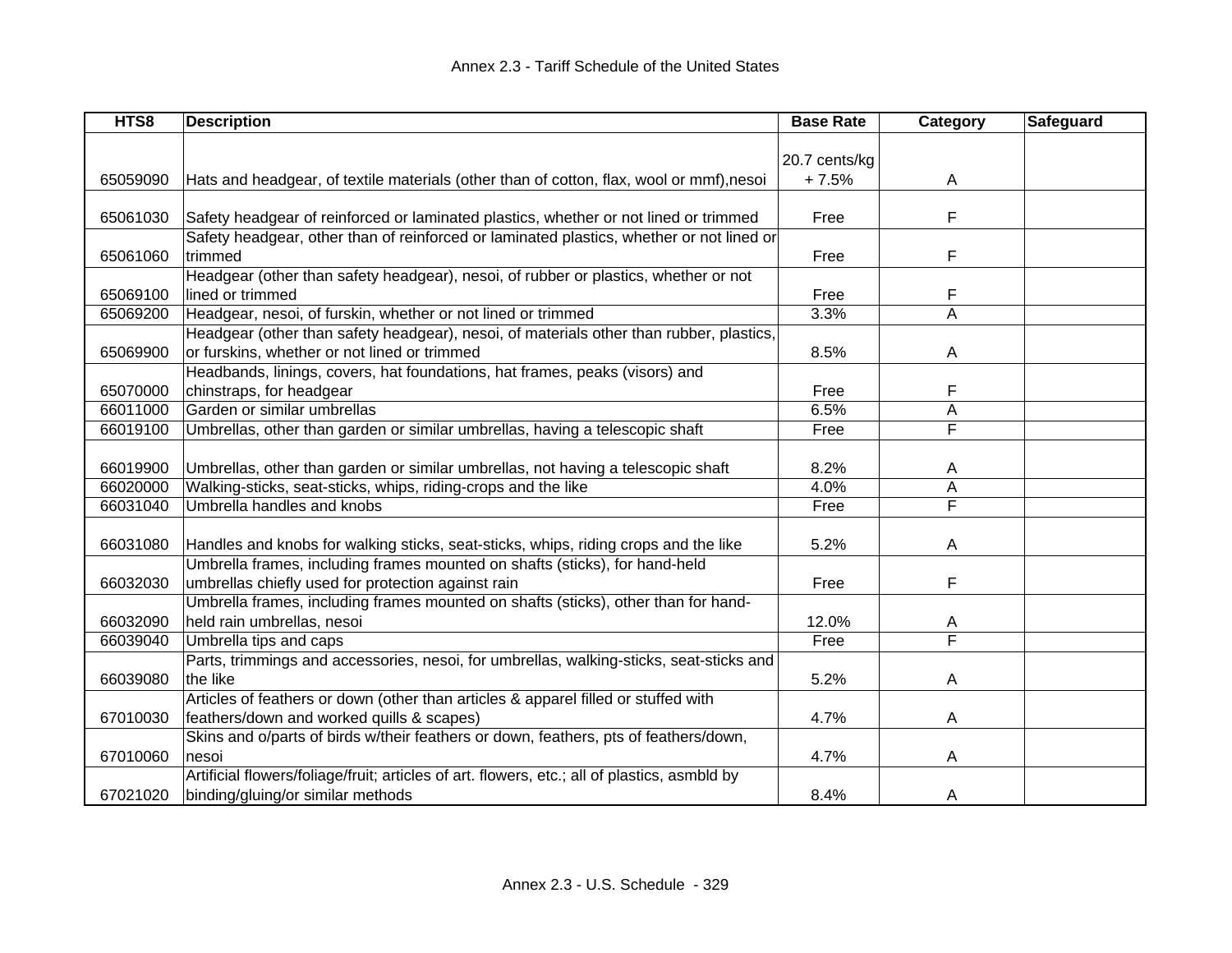| HTS8     | <b>Description</b>                                                                              | <b>Base Rate</b> | Category | Safeguard |
|----------|-------------------------------------------------------------------------------------------------|------------------|----------|-----------|
|          | Artificial flowers/foliage/fruit & pts of; articles of art. flowers, etc.; all of plastics, not |                  |          |           |
| 67021040 | asmbld by binding/gluing/or similar methods                                                     | 3.4%             | A        |           |
|          | Artificial flowers/foliage/fruit & pts thereof; articles of artif. flowers, etc.; all the       |                  |          |           |
| 67029010 | foregoing of feathers                                                                           | 4.7%             | A        |           |
|          | Artificial flowers/foliage/fruit & pts thereof; articles of artif. flowers, etc.; all the       |                  |          |           |
| 67029035 | foregoing of man-made fibers                                                                    | 9.0%             | A        |           |
|          | Artificial flowers/foliage/fruit & pts thereof; articles of artif. flowers, etc.; all the       |                  |          |           |
| 67029065 | foregoing of materials o/than plast./feath./mmf                                                 | 17.0%            | A        |           |
|          | Human hair, dressed, thinned, bleached or otherwise worked, for use in making wigs              |                  |          |           |
| 67030030 | or the like                                                                                     | Free             | F        |           |
|          | Wool or other animal hair or other textile materials, prepared for use in making wigs or        |                  |          |           |
| 67030060 | the like                                                                                        | Free             | F        |           |
| 67041100 | Wigs (complete), of synthetic textile materials                                                 | Free             | F        |           |
| 67041900 | Wigs (partial), false beards, eyebrows and the like, of synthetic textile materials             | Free             | F        |           |
|          | Wigs, false beards, eyebrows and the like, of human hair; articles of human hair,               |                  |          |           |
| 67042000 | nesoi                                                                                           | Free             | F        |           |
|          | Wigs, false beards, eyebrows and the like, of animal hair or textile materials (other           |                  |          |           |
| 67049000 | than synthetic textiles)                                                                        | Free             |          |           |
| 68010000 | Setts, curbstones and flagstones, of natural stone (except slate)                               | 2.8%             | A        |           |
|          | Tiles/cubes/similar arts. of natural stone, enclosable in a sq. w/a side less than 7 cm;        |                  |          |           |
| 68021000 | artificially colored granules, chippings & powder                                               | 4.8%             | A        |           |
|          | Monumental or building stone & arts. thereof, of travertine, simply cut/sawn, w/flat or         |                  |          |           |
| 68022110 | even surface                                                                                    | 4.2%             | A        |           |
|          | Monumental or building stone & arts. thereof, of marble & alabaster, simply cut/sawn,           |                  |          |           |
| 68022150 | w/flat or even surface                                                                          | 1.9%             | A        |           |
|          | Monumental or building stone & arts. thereof, of calcareous stone, nesoi, simply                |                  |          |           |
| 68022200 | cut/sawn, w/flat or even surface                                                                | 4.9%             | A        |           |
|          | Monumental or building stone & arts. thereof, of granite, simply cut/sawn, w/flat or            |                  |          |           |
| 68022300 | even surface                                                                                    | 3.7%             | A        |           |
|          | Monumental or building stone & arts. thereof, of stone, nesoi, simply cut/sawn, w/flat          |                  |          |           |
| 68022900 | or even surface                                                                                 | 6.0%             | A        |           |
| 68029105 | Marble slabs, further worked than simply cut/sawn                                               | 2.5%             | A        |           |
|          | Monumental or building stone & arts. thereof (o/than slabs), of marble, further worked          |                  |          |           |
| 68029115 | than simply cut/sawn, nesoi                                                                     | 4.9%             | A        |           |
|          | Monumental or building stone & arts. thereof, of travertine, dressed or polished but not        |                  |          |           |
| 68029120 | further worked, nesoi                                                                           | 4.2%             | A        |           |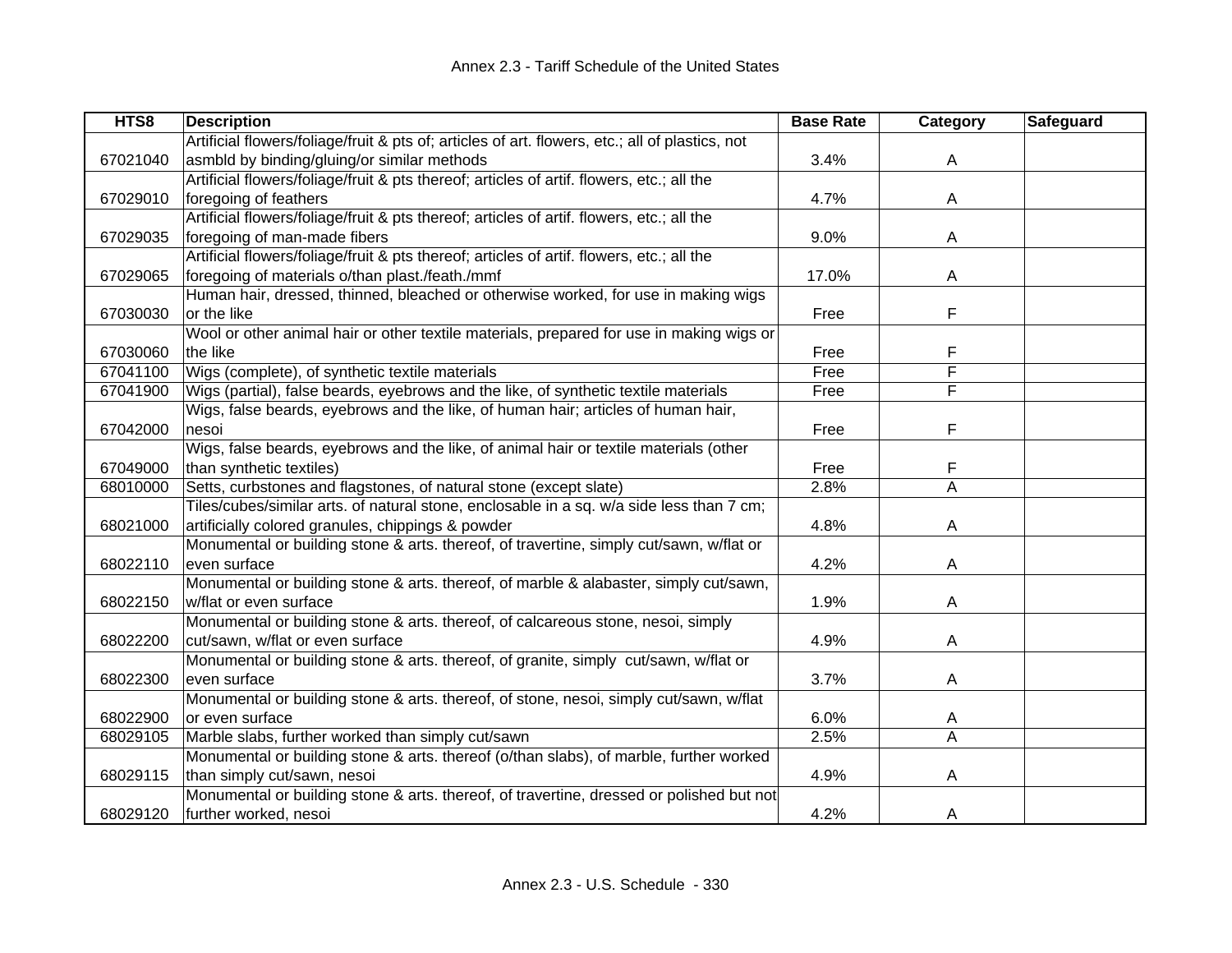| HTS8     | <b>Description</b>                                                                         | <b>Base Rate</b> | Category | <b>Safeguard</b> |
|----------|--------------------------------------------------------------------------------------------|------------------|----------|------------------|
|          | Monumental or building stone & arts. thereof, of travertine, further worked than           |                  |          |                  |
| 68029125 | dressed or polished, nesoi                                                                 | 3.7%             | A        |                  |
|          | Monumental or building stone & arts. thereof, of alabaster, further worked than simply     |                  |          |                  |
| 68029130 | cut/sawn, nesoi                                                                            | 4.7%             | A        |                  |
|          | Monumental or building stone & arts. thereof, of calcareous stone, nesoi, further          |                  |          |                  |
| 68029200 | worked than simply cut/sawn, nesoi                                                         | 4.9%             | A        |                  |
|          | Monumental or building stone & arts. thereof, of granite, further worked than simply       |                  |          |                  |
| 68029300 | cut/sawn, nesoi                                                                            | 3.7%             | A        |                  |
|          | Monumental or building stone & arts. thereof, nesoi, further worked than simply            |                  |          |                  |
| 68029900 | cut/sawn, nesoi                                                                            | 6.5%             | A        |                  |
| 68030010 | Roofing slate                                                                              | 3.3%             | Α        |                  |
|          |                                                                                            |                  |          |                  |
| 68030050 | Worked slate (other than roofing slate) and articles of slate or agglomerated slate        | Free             | F        |                  |
| 68041000 | Millstones and grindstones for milling, grinding or pulping                                | Free             | F        |                  |
|          | Millstones, grindstones, grinding wheels and the like, nesoi, of agglomerated synthetic    |                  |          |                  |
| 68042100 | or natural diamond                                                                         | Free             | F        |                  |
|          | Millstones, grindstones, grinding wheels and the like, nesoi, of agglomerated              | 5 cents/kg +     |          |                  |
| 68042210 | abrasives nesoi, or ceramics, bonded with synthetic resins                                 | 2%               | A        |                  |
|          | Abrasive wheels of agglomerated abrasives nesoi, or ceramics, not bonded with              |                  |          |                  |
| 68042240 | synthetic resins                                                                           | Free             | F        |                  |
|          | Millstones, grindstones, grinding wheels and the like, nesoi, of agglomerated              |                  |          |                  |
| 68042260 | abrasives nesoi, or ceramics, not bonded w/synthetic resins                                | Free             | F        |                  |
| 68042300 | Millstones, grindstones, grinding wheels and the like, nesoi, of natural stone             | Free             | F        |                  |
| 68043000 | Hand sharpening or polishing stones                                                        | Free             | F        |                  |
|          |                                                                                            |                  |          |                  |
| 68051000 | Natural or artificial abrasive powder or grain on a base of woven textile fabric only      | Free             | F        |                  |
|          |                                                                                            |                  |          |                  |
| 68052000 | Natural or artificial abrasive powder or grain on a base of paper or paperboard only       | Free             | F        |                  |
|          | Articles wholly or partly coated natural or artificial abrasive powder or grain, on a base |                  |          |                  |
| 68053010 | of materials nesoi, in sheets, strips, disks, etc.                                         | Free             | F        |                  |
|          | Natural or artificial abrasive powder or grain on a base of materials nesoi, in forms      |                  |          |                  |
| 68053050 | nesoi                                                                                      | Free             | F        |                  |
| 68061000 | Slag wool, rock wool and similar mineral wools, in bulk, sheets or rolls                   | 3.9%             | A        |                  |
|          | Exfoliated vermiculite, expanded clays, foamed slag and similar expanded mineral           |                  |          |                  |
| 68062000 | materials                                                                                  | Free             | F        |                  |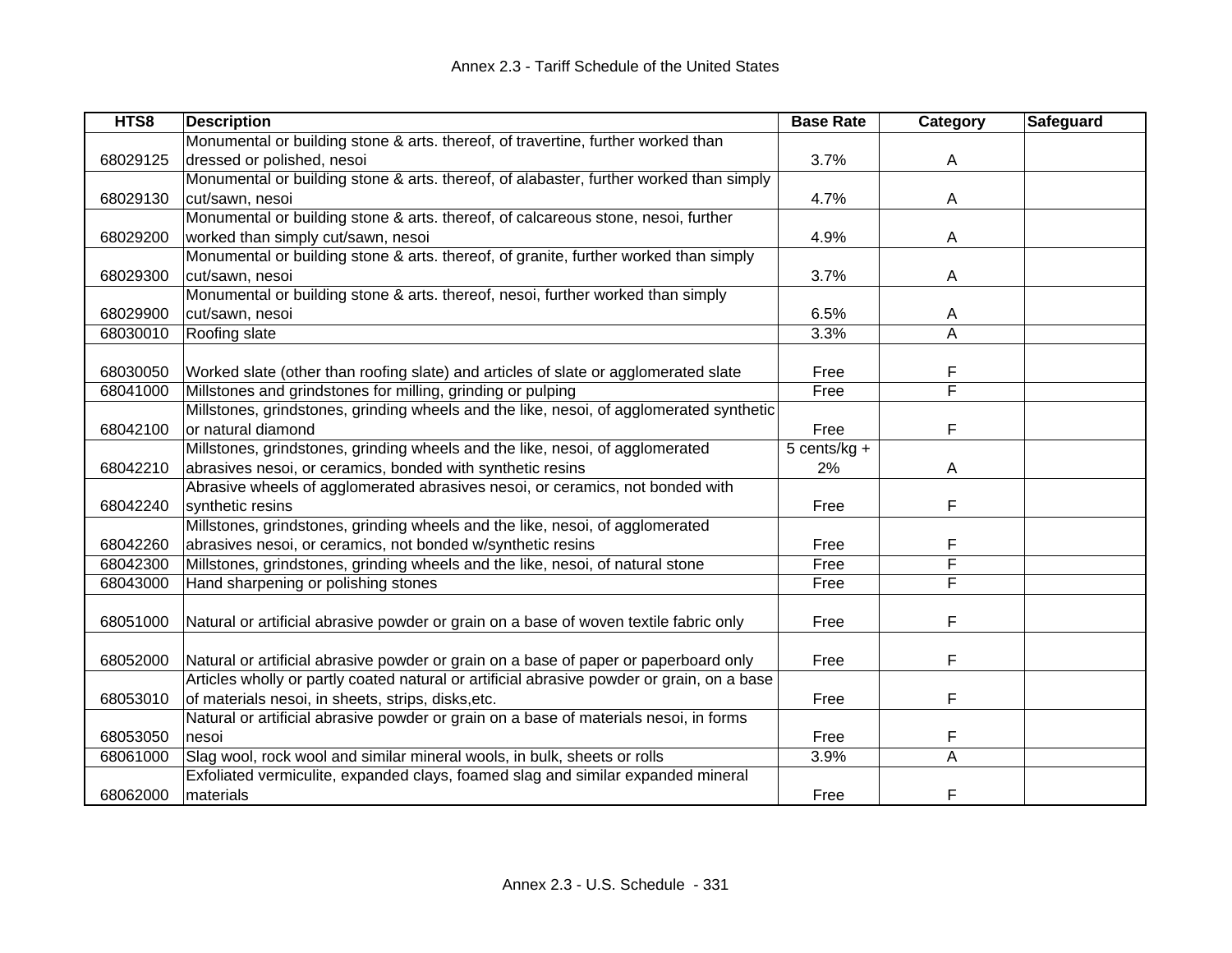| HTS8     | <b>Description</b>                                                                          | <b>Base Rate</b> | Category | Safeguard |
|----------|---------------------------------------------------------------------------------------------|------------------|----------|-----------|
|          | Mixtures and articles of heat-insulating, sound-insulating or sound-absorbing mineral       |                  |          |           |
| 68069000 | materials, nesoi                                                                            | Free             | F        |           |
| 68071000 | Articles of asphalt or of similar material, in rolls                                        | Free             | F        |           |
| 68079000 | Articles of asphalt or of similar material, not in rolls                                    | 2.7%             | A        |           |
|          | Panels, boards, tiles and similar articles of vegetable fiber, straw or wood wastes,        |                  |          |           |
| 68080000 | agglomerated with cement, plaster or o/mineral binders                                      | Free             | F        |           |
|          | Panels, boards, sheets, tiles and similar articles of plaster or comp. plaster,             |                  |          |           |
| 68091100 | n/ornamented, faced or reinforced w/paper or paperboard only                                | Free             | F        |           |
|          | Panels, boards, sheets, tiles and similar articles of plaster or comp. plaster, not         |                  |          |           |
| 68091900 | ornamented, nesoi                                                                           | 3.0%             | A        |           |
|          | Articles (other than panels, boards, sheets, tiles, etc.) of plaster or of compositions     |                  |          |           |
| 68099000 | based on plaster, nesoi                                                                     | Free             | F        |           |
|          | Building blocks and bricks, of cement, concrete or artificial stone, whether or not         |                  |          |           |
| 68101100 | reinforced                                                                                  | 3.2%             | A        |           |
| 68101912 | Floor and wall tiles, of stone agglomerated with binders other than cement                  | 4.9%             | A        |           |
|          | Floor and wall tiles, of cement, concrete, or of artificial stone (except stone agglom.     |                  |          |           |
| 68101914 | w/binders other than cement)                                                                | 9.0%             | A        |           |
|          | Tiles, flagstones, and similar articles, nesoi, of cement, concrete or artificial stone,    |                  |          |           |
| 68101950 | whether or not reinforced                                                                   | 3.9%             | A        |           |
|          | Prefabricated structural components for building or civil engineering, of cement,           |                  |          |           |
| 68109100 | concrete or artificial stone, nesoi                                                         | Free             | F        |           |
|          | Articles of cement (other than tiles, flagstones, bricks and similar arts.), of concrete or |                  |          |           |
| 68109900 | artificial stone, nesoi                                                                     | Free             | F        |           |
| 68111000 | Corrugated sheets, of asbestos-cement, cellulose fiber-cement or the like                   | Free             | F        |           |
|          | Sheets (other than corrugated), panels, tiles and similar articles of asbestos-cement,      |                  |          |           |
| 68112000 | cellulose-fiber cement or the like                                                          | Free             | F        |           |
|          | Tubes, pipes and tube or pipe fittings, of asbestos-cement, cellulose fiber-cement or       |                  |          |           |
| 68113000 | the like                                                                                    | Free             | F        |           |
| 68119000 | Articles of asbestos-cement, cellulose fiber-cement or the like, nesoi                      | Free             | F        |           |
| 68125010 | Asbestos or mixtures with a basis of asbestos, footwear                                     | 8.3%             | A        |           |
|          | Asbestos or mixtures with a basis of asbestos, clothing, clothing accessories and           |                  |          |           |
| 68125050 | headgear                                                                                    | Free             | F        |           |
| 68126000 | Asbestos or mixtures with a basis of asbestos, paper, millboard and felt                    | Free             | F        |           |
|          | Asbestos or mixtures with a basis of asbestos, compressed fiber jointing, in sheets or      |                  |          |           |
| 68127000 | rolls                                                                                       | Free             | F        |           |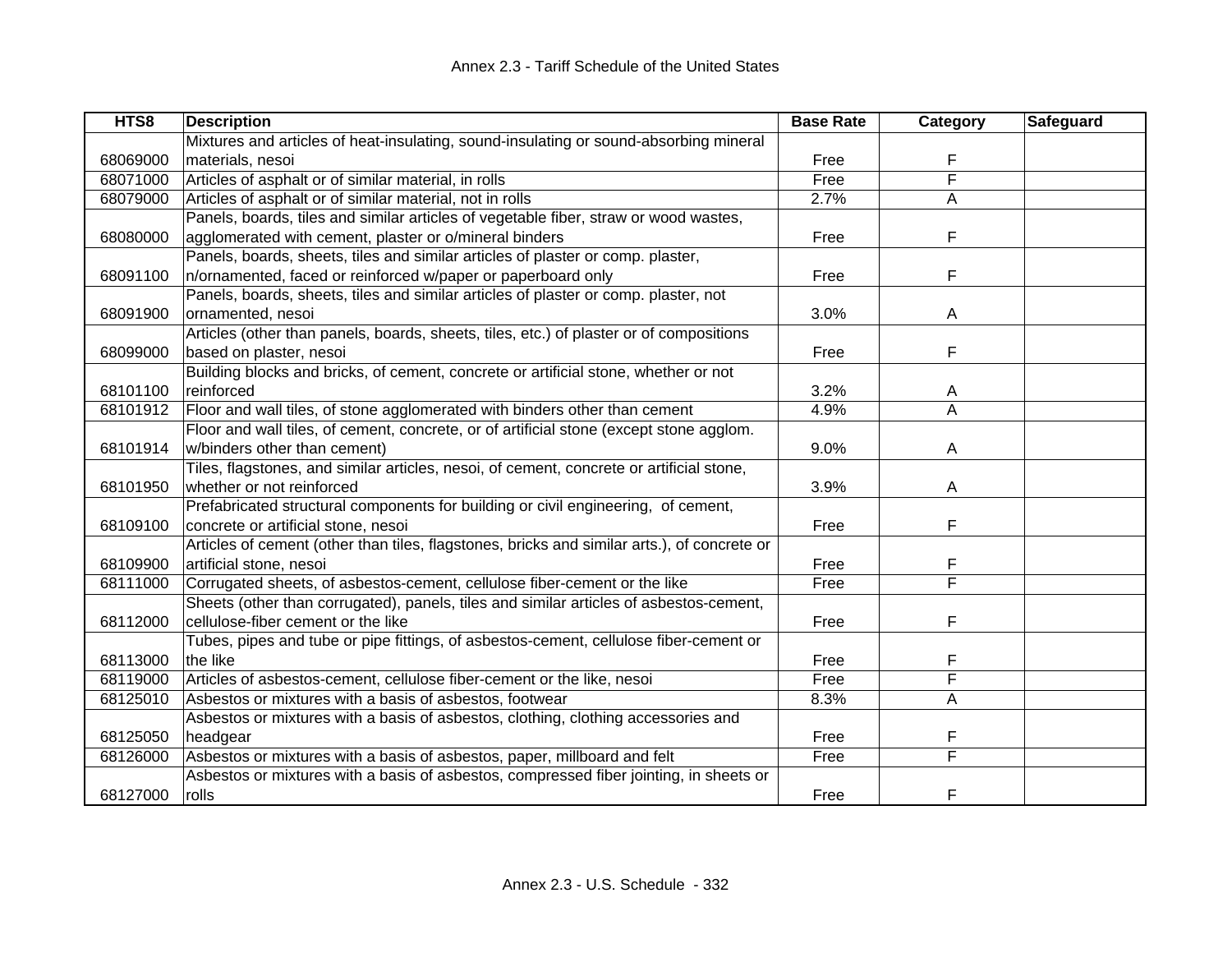| HTS8     | <b>Description</b>                                                                      | <b>Base Rate</b> | Category | <b>Safeguard</b> |
|----------|-----------------------------------------------------------------------------------------|------------------|----------|------------------|
|          | Articles nesoi, of asbestos or mixtures with a basis of asbestos or asbestos and        |                  |          |                  |
| 68129001 | magnesium carbonate, other than heading 6811 or 6813                                    | Free             | F        |                  |
|          | Brake linings and pads, not mounted, of friction material with a basis of asbestos or   |                  |          |                  |
| 68131000 | other mineral substances or cellulose                                                   | Free             | F        |                  |
|          | Friction material & articles thereof, nesoi, not mounted, with a basis of asbestos or   |                  |          |                  |
| 68139000 | other mineral substances or cellulose                                                   | Free             | F        |                  |
|          | Agglomerated or reconstituted mica, in plates, sheets and strips, whether or not on a   |                  |          |                  |
| 68141000 | support                                                                                 | 2.7%             | A        |                  |
|          | Worked mica and articles of mica, nesoi, whether or not on a support of paper,          |                  |          |                  |
| 68149000 | paperboard or other materials                                                           | 2.6%             | A        |                  |
| 68151000 | Nonelectrical articles of graphite or other carbon, nesoi                               | Free             | F        |                  |
| 68152000 | Articles of peat, nesoi                                                                 | Free             | F        |                  |
| 68159100 | Articles containing magnesoite, dolomite or chromite, nesoi                             | Free             | F        |                  |
|          | Talc, steatite and soapstone, cut or sawn, or in blanks, crayons, cubes, disks or other |                  |          |                  |
| 68159920 | forms                                                                                   | Free             | F        |                  |
|          | Articles of stone or of other mineral substances (including carbon fibers & articles    |                  |          |                  |
| 68159940 | thereof), nesoi                                                                         | Free             | F        |                  |
| 69010000 | Siliceous fossil meal or earth bricks, blocks, tiles and other ceramic goods            | Free             | F        |                  |
| 69021010 | Refractory bricks of magnesite, containing by weight o/50% MgO                          | Free             | F        |                  |
|          | Refractory bricks, blocks, tiles and similar goods containing by weight o/50% MgO,      |                  |          |                  |
| 69021050 | CaO, or Cr2O3                                                                           | Free             | F        |                  |
|          | Refractory bricks containing by weight o/50% alumina (Al2O2) or silica (SiO2) or        |                  |          |                  |
| 69022010 | mixtures or compounds thereof                                                           | Free             | F        |                  |
|          | Refractory blocks, tiles & similar goods (o/than bricks), cont. by wt. o/50% alumina    |                  |          |                  |
| 69022050 | (Al2O2) or silica (SiO2) or mixtures thereof                                            | Free             | F        |                  |
| 69029010 | Refractory bricks, nesoi                                                                | Free             | F        |                  |
| 69029050 | Refractory blocks, tiles & similar goods (other than bricks), nesoi                     | Free             | F        |                  |
|          | Refractory ceramic goods (o/than of siliceous fossil meals or earths), nesoi, cont. by  |                  |          |                  |
| 69031000 | wt. o/50% graphite or o/forms or mix. of carbon                                         | Free             | F        |                  |
|          | Refractory ceramic goods (o/than of siliceous fossil meals or earths), nesoi, cont. by  |                  |          |                  |
| 69032000 | wt. o/50% alumina or mix. or comp. of Al2O3 & SiO3                                      | Free             | F        |                  |
| 69039000 | Refractory ceramic goods (o/than of siliceous fossil meals or earths), nesoi            | Free             | F        |                  |
| 69041000 | Ceramic building bricks (o/than refractory bricks)                                      | Free             | F        |                  |
| 69049000 | Ceramic flooring blocks, support or filler tiles and the like (other than bricks)       | Free             | F        |                  |
| 69051000 | Ceramic roofing tiles                                                                   | 13.5%            | Α        |                  |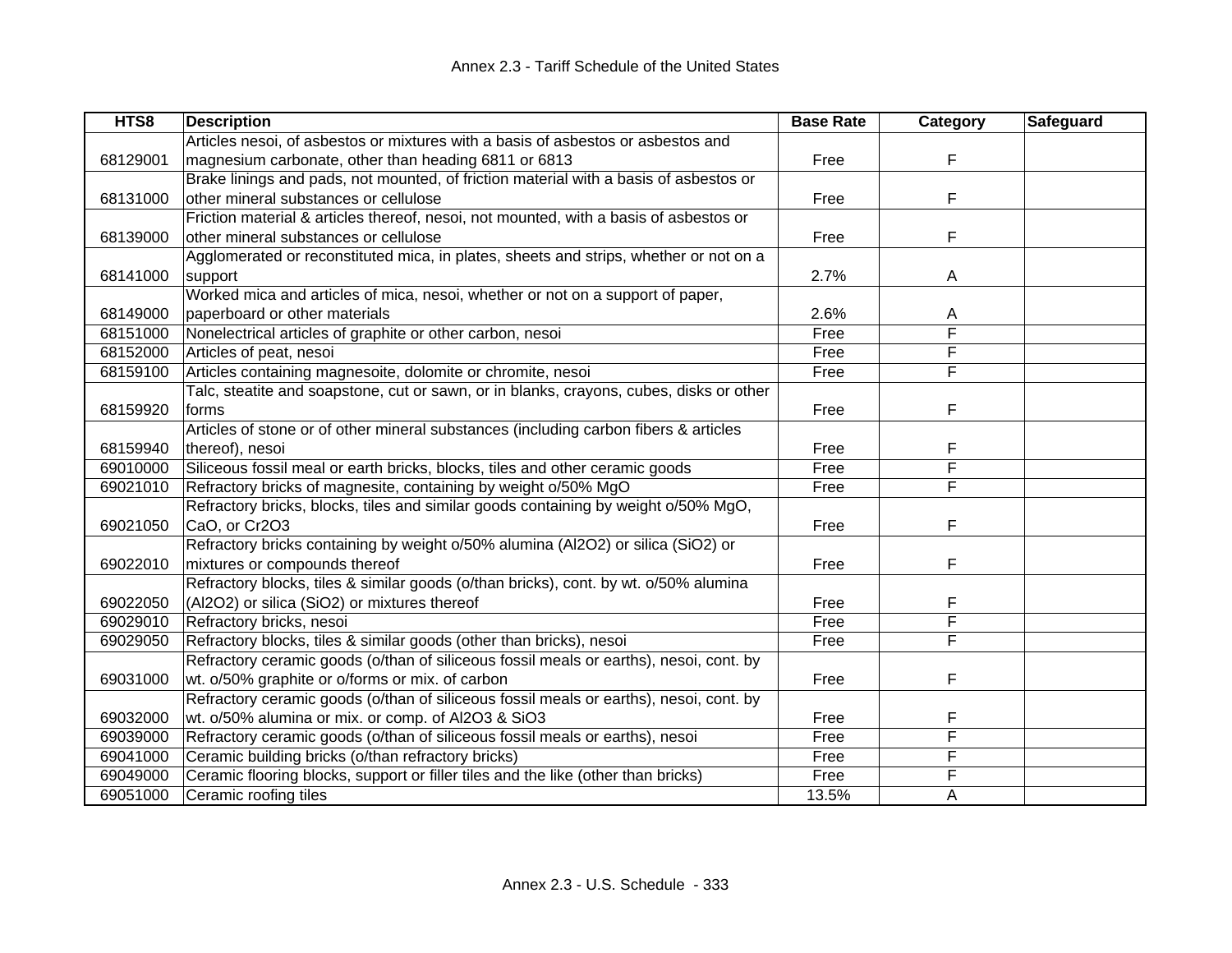| HTS8     | <b>Description</b>                                                                       | <b>Base Rate</b> | Category                | Safeguard |
|----------|------------------------------------------------------------------------------------------|------------------|-------------------------|-----------|
|          | Ceramic chimney pots, cowls, chimney liners, architectural ornaments and other           |                  |                         |           |
| 69059000 | construction goods                                                                       | 3.2%             | A                       |           |
| 69060000 | Ceramic pipes, conduits, guttering and pipe fittings                                     | Free             | $\overline{\mathsf{F}}$ |           |
|          | Unglazed ceramic tiles, cubes and similar articles with largest area enclosable in a sq. |                  |                         |           |
| 69071000 | w/sides under 7 cm                                                                       | 10.0%            | A                       |           |
|          |                                                                                          |                  |                         |           |
| 69079000 | Unglazed ceramic flags, paving, hearth or wall tiles, mosaic cubes and the like, nesoi   | 10.0%            | A                       |           |
|          | Glazed ceramic tiles, cubes & similar arts. w/largest area enclosable in sq. w/sides     |                  |                         |           |
| 69081010 | under 7 cm & n/o 3229 tiles/m2, boundd by straig lines                                   | 10.0%            | A                       |           |
|          | Glazed ceramic tiles, cubes & similar arts. w/largest area enclosable in sq. w/sides     |                  |                         |           |
| 69081020 | under 7 cm & larg. surf. area less than 38.7 cm2                                         | 10.0%            | A                       |           |
|          | Glazed ceramic tiles, cubes & similar arts. w/largest area enclosable in sq. w/sides     |                  |                         |           |
| 69081050 | under 7 cm, nesoi                                                                        | 8.5%             | A                       |           |
|          | Glazed ceramic flags and paving, hearth or wall tiles; glazed ceramic mosaic cubes       |                  |                         |           |
| 69089000 | and the like, nesoi                                                                      | 8.5%             | A                       |           |
| 69091120 | Porcelain or china ceramic machinery parts                                               | Free             | $\overline{\mathsf{F}}$ |           |
|          | Porcelain or china ceramic wares for laboratory, chemical or other technical uses        |                  |                         |           |
| 69091140 | (other than machinery parts), nesoi                                                      | 4.5%             | A                       |           |
|          | Ceramic wares (o/than of porcelain or china) for laboratory, chemical or technical       |                  |                         |           |
| 69091200 | uses, w/hardness equivalent to 9 or more on Mohs scale                                   | 4.0%             | A                       |           |
| 69091910 | Ceramic ferrite core memories                                                            | Free             | $\overline{\mathsf{F}}$ |           |
|          | Ceramic wares for laboratory, chemical or other technical uses (o/than of porcelain or   |                  |                         |           |
| 69091950 | china), nesoi                                                                            | 4.0%             | Α                       |           |
|          | Ceramic troughs, tubes & siml. receptacles for agriculture; ceramic pots, jars, & siml.  |                  |                         |           |
| 69099000 | arts. for conveyance or packing of goods                                                 | 4.0%             | A                       |           |
|          | Porcelain or china ceramic sinks, washbasins, baths, bidets, water closet bowls,         |                  |                         |           |
| 69101000 | urinals & siml. sanitary fixtures                                                        | 5.8%             | A                       |           |
|          | Ceramic (o/than porcelain or china) sinks, washbasins, baths, bidets, water closet       |                  |                         |           |
| 69109000 | bowls, urinals & siml. sanitary fixtures                                                 | 5.7%             | A                       |           |
| 69111010 | Porcelain or china hotel, restaurant & nonhousehold table and kitchenware                | 25.0%            | A                       |           |
| 69111015 | Bone china household table & kitchenware valued n/o \$31.50/doz. pcs.                    | 8.0%             | A                       |           |
| 69111025 | Bone china household table & kitchenware valued o/\$31.50/doz. pcs.                      | 6.0%             | A                       |           |
|          | Porcelain or china (o/than bone china) househld tabl. & kitch.ware in sets in which      |                  |                         |           |
| 69111035 | aggregate val. of arts./US note 6(b) n/o \$56                                            | 26.0%            | A                       |           |
|          | Porcelain or china (o/than bone china) househld tabl. & kitch.ware in sets in which      |                  |                         |           |
| 69111037 | aggregate val. of arts./US note 6(b) o/\$56 n/o \$200                                    | 8.0%             | A                       |           |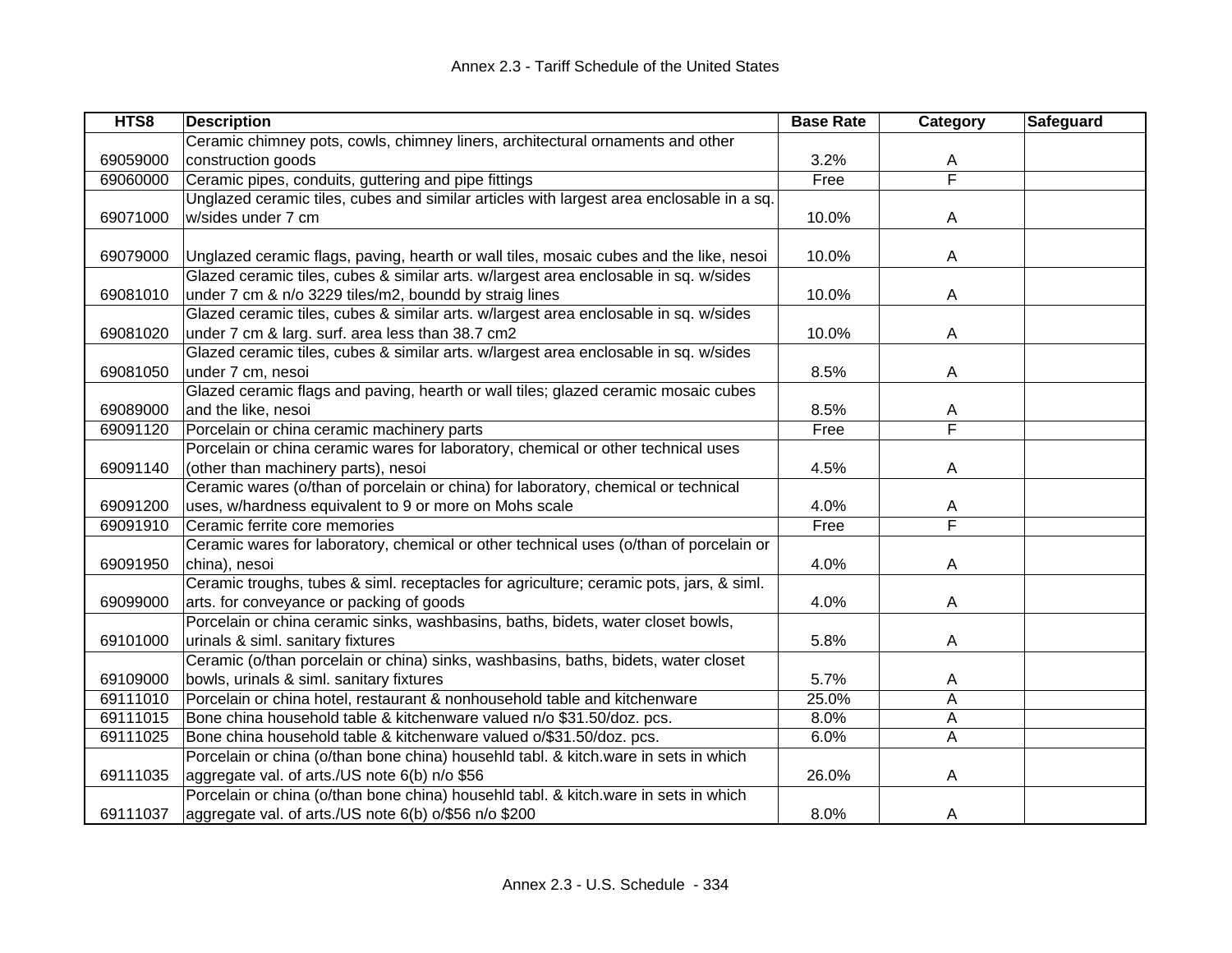| HTS8     | <b>Description</b>                                                                       | <b>Base Rate</b> | Category | Safeguard |
|----------|------------------------------------------------------------------------------------------|------------------|----------|-----------|
|          | Porcelain or china (o/than bone china) househld tabl. & kitch.ware in sets in which      |                  |          |           |
| 69111038 | aggregate val. of arts./US note 6(b) o/\$200                                             | 6.0%             | A        |           |
|          | Porcelain or china (o/than bone china) hsehld steins w/pewter lids, decanters, punch     |                  |          |           |
| 69111041 | bowls, spoons & rests, salt/pepper sets, etc.                                            | 6.3%             | A        |           |
|          | Porcelain or china (o/than bone china) household mugs and steins w/o attached            |                  |          |           |
| 69111045 | pewter lids                                                                              | 14.0%            | A        |           |
|          | Porcelain or china (o/than bone china) hsehld tabl/kit.ware n/in specif.sets,cups o/\$8  |                  |          |           |
| 69111052 | but n/o \$29/dz, saucers o/\$5.25 but n/o \$18.75/dz,etc                                 | 8.0%             | A        |           |
|          | Porcelain or china (o/than bone china) hsehld tabl/kit ware n/in specif. sets, cups      |                  |          |           |
| 69111058 | o/\$29/dz, saucers o/\$18.75/dz, bowls o/\$33/dz, etc.                                   | 6.0%             | A        |           |
| 69111060 | Porcelain or china (o/than bone china) household serviette rings                         | 20.8%            | A        |           |
|          | Porcelain or china (o/than bone china) household tableware & kitchenware, not in         |                  |          |           |
| 69111080 | specified sets, nesoi                                                                    | 20.8%            | A        |           |
|          | Porcelain or china (o/than bone china) household and toilet articles (other than         |                  |          |           |
| 69119000 | tableware or kitchenware), nesoi                                                         | 5.4%             | A        |           |
|          | Course-grained earthen/stoneware tabl & kitchware; fine-grain earthenware tabl &         |                  |          |           |
| 69120010 | kitch.ware w/reddish body & lustrous colored/mottled glaze                               | 0.7%             | Α        |           |
|          | Ceramic (o/than porcelain or china) hotel, restaurant or nonhousehold tableware and      |                  |          |           |
| 69120020 | kitchenware                                                                              | 28.0%            | Α        |           |
|          | Ceramic (o/than porcelain or china) household table and kitchenware, in sets in which    |                  |          |           |
| 69120035 | aggregate val. of arts./US note 6(b) n/o \$38                                            | 9.8%             | A        |           |
|          | Ceramic (o/than porcelain or china) household table and kitchenware, in sets in which    |                  |          |           |
| 69120039 | aggregate val. of arts./US note 6(b) o/\$38                                              | 4.5%             | A        |           |
|          | Ceramic (o/than porcelain or china) hsehld steins w/pewter lids, decanters, punch        |                  |          |           |
| 69120041 | bowls, spoons & rests, salt/pepper sets, etc.                                            | 3.9%             | A        |           |
|          | Ceramic (o/than porcelain or china) household mugs and steins w/o attached pewter        |                  |          |           |
| 69120044 | lids                                                                                     | 10.0%            | Α        |           |
|          | Ceramic (o/than porcelain or china) household tabl/kitch.ware,n/in specif. sets, cups    |                  |          |           |
| 69120045 | o/\$5.25/dz, saucers o/\$3/dz, etc.                                                      | 4.5%             | A        |           |
| 69120046 | Ceramic (o/than porcelain or china) household serviette rings                            | 9.8%             | Α        |           |
|          |                                                                                          |                  |          |           |
| 69120048 | Ceramic (o/than porcelain or china) household tableware and kitchenware, nesoi           | 9.8%             | A        |           |
|          | Ceramic (o/than porcelain or china) household articles and toilet articles (o/than table |                  |          |           |
| 69120050 | and kitchenware), nesoi                                                                  | 6.0%             | A        |           |
|          | Porcelain or china statues, statuettes & handmade flowers, valued o/\$2.50 each, of      |                  |          |           |
| 69131010 | original work by professional sculptors                                                  | Free             | F        |           |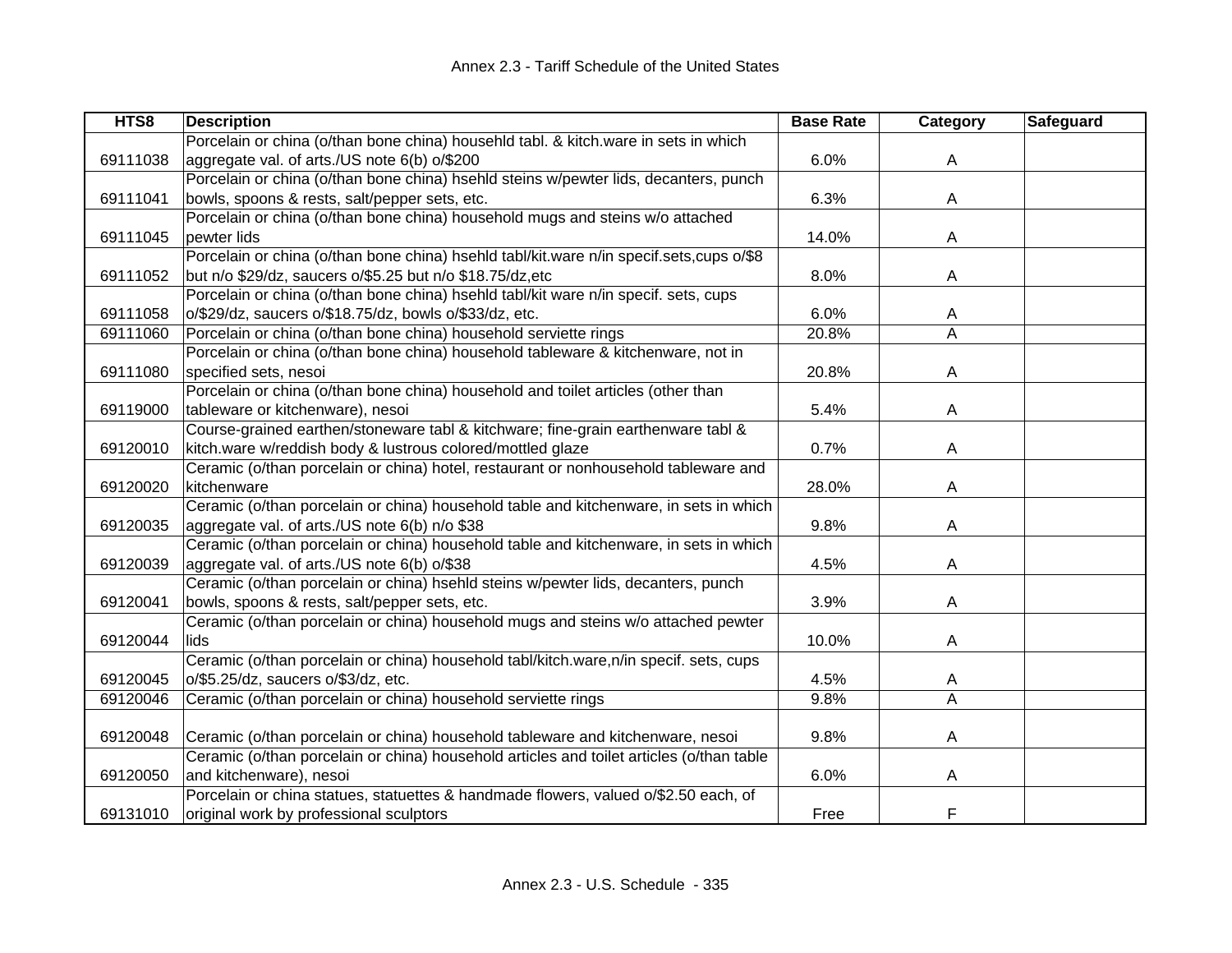| HTS8     | <b>Description</b>                                                                     | <b>Base Rate</b> | Category                | Safeguard |
|----------|----------------------------------------------------------------------------------------|------------------|-------------------------|-----------|
| 69131020 | Bone china statuettes and other ornamental articles, nesoi                             | 3.3%             |                         |           |
|          |                                                                                        |                  |                         |           |
| 69131050 | Porcelain or china (o/than bone china) statuettes and other ornamental articles, nesoi | Free             | F                       |           |
|          | Ceramic (o/than porcelain or china) statues, statuettes, handmade flowers, val.        |                  |                         |           |
| 69139010 | o/\$2.50 each, of original work by professional sculptors                              | Free             | F                       |           |
| 69139020 | Ornamental articles of ceramic tile                                                    | Free             | F                       |           |
|          | Earthenware ornamental articles, having a reddish-colored body and a lustrous glaze    |                  |                         |           |
| 69139030 | of differing colors                                                                    | Free             | F                       |           |
| 69139050 | Ceramic (o/than porcelain, china or eartherware) ornamental articles, nesoi            | 6.0%             | A                       |           |
|          | Porcelain or china ceramic ferrules, n/o 3mm diam or 25mm long, w/fiber channel        |                  |                         |           |
| 69141040 | open. and/or ceramic mating sleeves of Al2O3 or zirconia                               | Free             | F                       |           |
|          | Porcelain or china arts. (o/than tableware/kitchenware/household & ornament.           |                  |                         |           |
| 69141080 | arts), nesoi                                                                           | 9.0%             | A                       |           |
|          | Ceramic (o/porcelain or china) ferrules, n/o 3mm or 25mm long, w/fiber channel open.   |                  |                         |           |
| 69149040 | and/or ceramic mating of sleeves of Al2O3 or zirconia                                  | Free             | F                       |           |
|          | Ceramic (o/than porcelain or china) arts. (o/than tableware/kitchenware/household &    |                  |                         |           |
| 69149080 | ornament. arts), nesoi                                                                 | 5.6%             | A                       |           |
| 70010010 | Glass in the mass of fused quartz or other fused silica                                | Free             | F                       |           |
| 70010020 | Glass in the mass (other than of fused quartz or other fused silica)                   | 3.0%             | A                       |           |
| 70010050 | Cullet and other waste and scrap of glass                                              | Free             | F                       |           |
|          |                                                                                        |                  |                         |           |
| 70021010 | Glass in balls (o/than microspheres of heading 7018), unworked, n/o 6mm in diameter    | 3.9%             | A                       |           |
|          | Glass in balls (o/than microspheres of heading 7018), unworked, over 6 mm in           |                  |                         |           |
| 70021020 | diameter                                                                               | Free             | F                       |           |
| 70022010 | Glass rods of fused quartz or other fused silica, unworked                             | Free             | F                       |           |
| 70022050 | Glass rods (o/than of fused quartz or other fused silica), unworked                    | 6.0%             | Α                       |           |
| 70023100 | Glass tubes of fused quartz or other fused silica, unworked                            | Free             | $\overline{\mathsf{F}}$ |           |
|          | Glass tubes (o/than fused quartz/silica), w/linear coefficient of expansion n/o 5x10-6 |                  |                         |           |
| 70023200 | per Kelvin in range of 0-300 degrees C, unworked                                       | 6.0%             | A                       |           |
| 70023900 | Glass tubes (o/than fused quartz/silica), nesoi, unworked                              | 6.0%             | A                       |           |
|          | Cast or rolled glass, in nonwired sheets, colored thru the mass, opacified, flashed or |                  |                         |           |
| 70031200 | w/absorbent,reflect. or non-reflect.layer, not wkd.                                    | 1.4%             | A                       |           |
|          | Cast or rolled glass, in nonwired sheets, n/colored thru the mass, opacified, flashed, |                  |                         |           |
| 70031900 | etc. & not further worked                                                              | 1.3%             | A                       |           |
| 70032000 | Cast or rolled glass, in wired sheets                                                  | 1.1%             | А                       |           |
| 70033000 | Cast or rolled glass profiles                                                          | 6.3%             | A                       |           |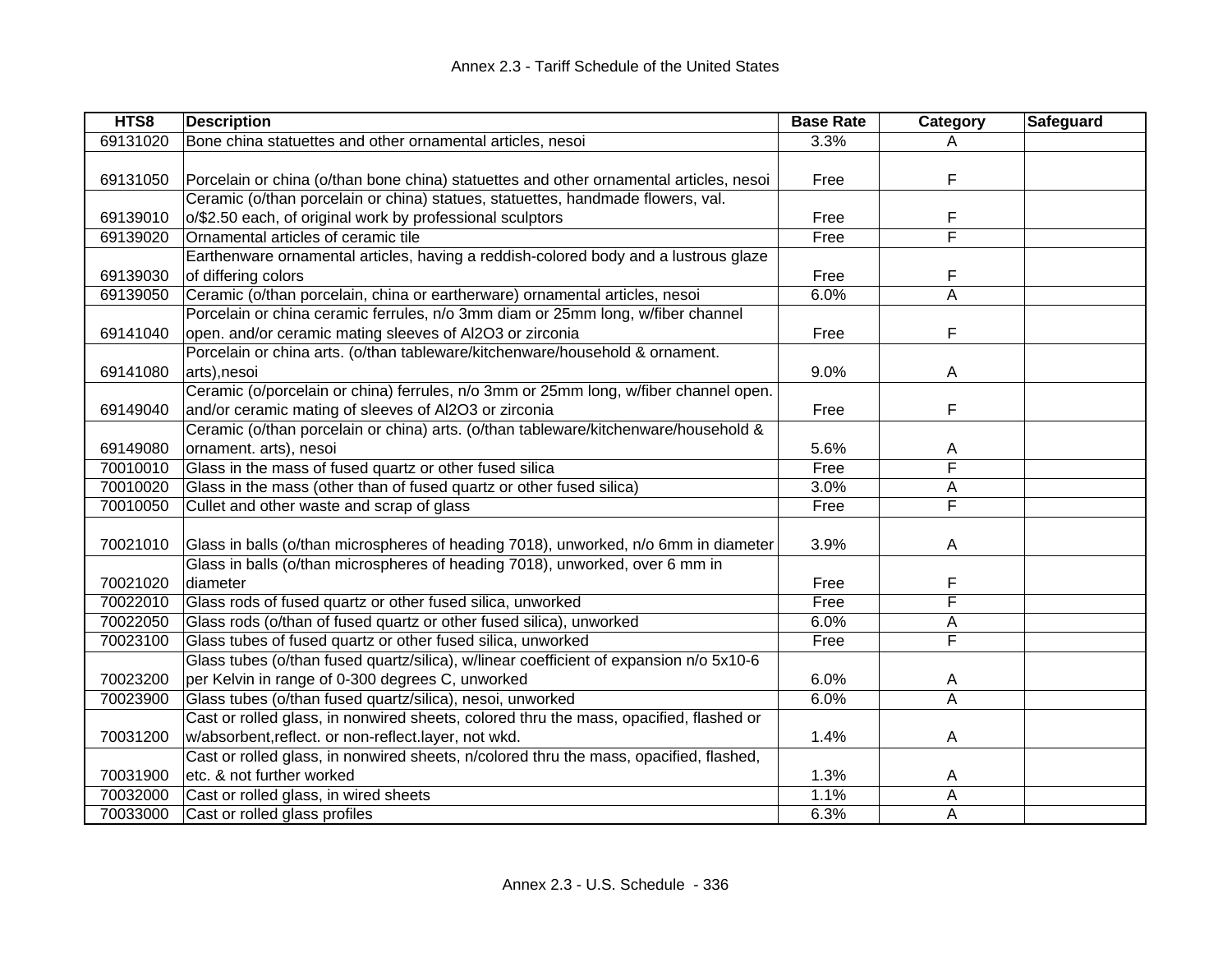| HTS8     | <b>Description</b>                                                                    | <b>Base Rate</b> | Category       | Safeguard |
|----------|---------------------------------------------------------------------------------------|------------------|----------------|-----------|
|          | Drawn or blown glass, in sheets, w/absorbent, reflecting or non-reflecting layer,     |                  |                |           |
| 70042010 | n/furth. wkd.                                                                         | Free             | F              |           |
|          | Drawn or blown glass, in rect. sheets, colored thru the mass, etc., w/o absorbent,    | 1 cents/ $kg +$  |                |           |
| 70042020 | reflecting or non-reflect. layer, n/furth wkd                                         | 1.6%             | A              |           |
|          | Drawn or blown glass, in sheets (o/than rect.), colored thru the mass, opacified,     |                  |                |           |
| 70042050 | flashed, w/o absorbent, etc. layer, n/furth. wkd.                                     | 7.2%             | A              |           |
|          | Drawn or blown glass, nesoi, in rectangular sheets, w/thick. n/o 1.5 mm & n/o 0.26 m2 |                  |                |           |
| 70049005 | in area, n/further wkd.                                                               | Free             | F              |           |
|          | Drawn or blown glass, nesoi, in rectangular sheets, w/thick. n/o 1.5 mm & over 0.26   |                  |                |           |
| 70049010 | m2 in area, n/further wkd.                                                            | Free             | F              |           |
|          | Drawn or blown glass, nesoi, in rectangular sheets, w/thick. over 1.5 but n/o 2 mm &  |                  |                |           |
| 70049015 | n/o 0.26 m2 in area, n/further wkd.                                                   | Free             | F              |           |
|          | Drawn or blown glass, nesoi, in rectangular sheets, w/thick. over 1.5 but n/o 2 mm &  |                  |                |           |
| 70049020 | over 0.26 m2 in area, n/further wkd.                                                  | Free             | F              |           |
|          | Drawn or blown glass, nesoi, in rectangular sheets, w/thick. over 2 but n/o 3.5 mm,   |                  |                |           |
| 70049025 | not further wkd.                                                                      | 0.7 cents/kg     | A              |           |
|          | Drawn or blown glass, nesoi, in rectangular sheets, w/thick. over 3.5 mm & n/o 0.65   |                  |                |           |
| 70049030 | m2 in area, not further wkd.                                                          | Free             | F              |           |
|          | Drawn or blown glass, nesoi, in rectangular sheets, w/thick. over 3.5 mm & over 0.65  |                  |                |           |
| 70049040 | m2 in area, not further wkd.                                                          | Free             | F              |           |
| 70049050 | Drawn or blown glass, nesoi, in sheets (other than rectangular), nesoi                | 5.0%             | $\overline{A}$ |           |
|          | Surface ground or polished glass, w/absorb. or reflect. layer, n/o 1.2 mm thick & n/o |                  |                |           |
| 70051040 | 0.8 M2 in area, suitable for use in LCD's                                             | Free             | F              |           |
|          | Float glass & surface ground or polished glass, nonwired, in sheets, w/absorb. or     |                  |                |           |
| 70051080 | reflect. layer, nesoi, not worked                                                     | 4.4%             | A              |           |
|          |                                                                                       | 14.5             |                |           |
|          | Float glass & surface ground or polished glass, nonwired, in sheets, colored thru     | cents/ $m$ ? +   |                |           |
| 70052110 | mass, opacified, flashed, under 10 mm thick, not worked                               | 0.4%             | A              |           |
|          | Float glass & surface ground or polished glass, nonwired, in sheets, colored thru     |                  |                |           |
| 70052120 | mass, opacified, flashed, 10 mm or more thick, not worked                             | 5.6%             | A              |           |
|          | Float glass & surface ground or polished glass, in sheets, less than 10 mm thick,     |                  |                |           |
| 70052904 | w/area n/o 0.65 M2 & for liquid crystal displays                                      | Free             | F              |           |
|          | Float glass & surface ground or polished glass, nonwired, in sheets, less than 10 mm  | 18.7             |                |           |
| 70052908 | thick, w/area n/o 0.65 M2 & not for LCD's                                             | cents/m?         | Α              |           |
|          | Float glass & surface ground or polished glass, in sheets, less than 10 mm thick,     |                  |                |           |
| 70052914 | w/area o/0.65 M2 & for liquid crystal displays                                        | Free             | F              |           |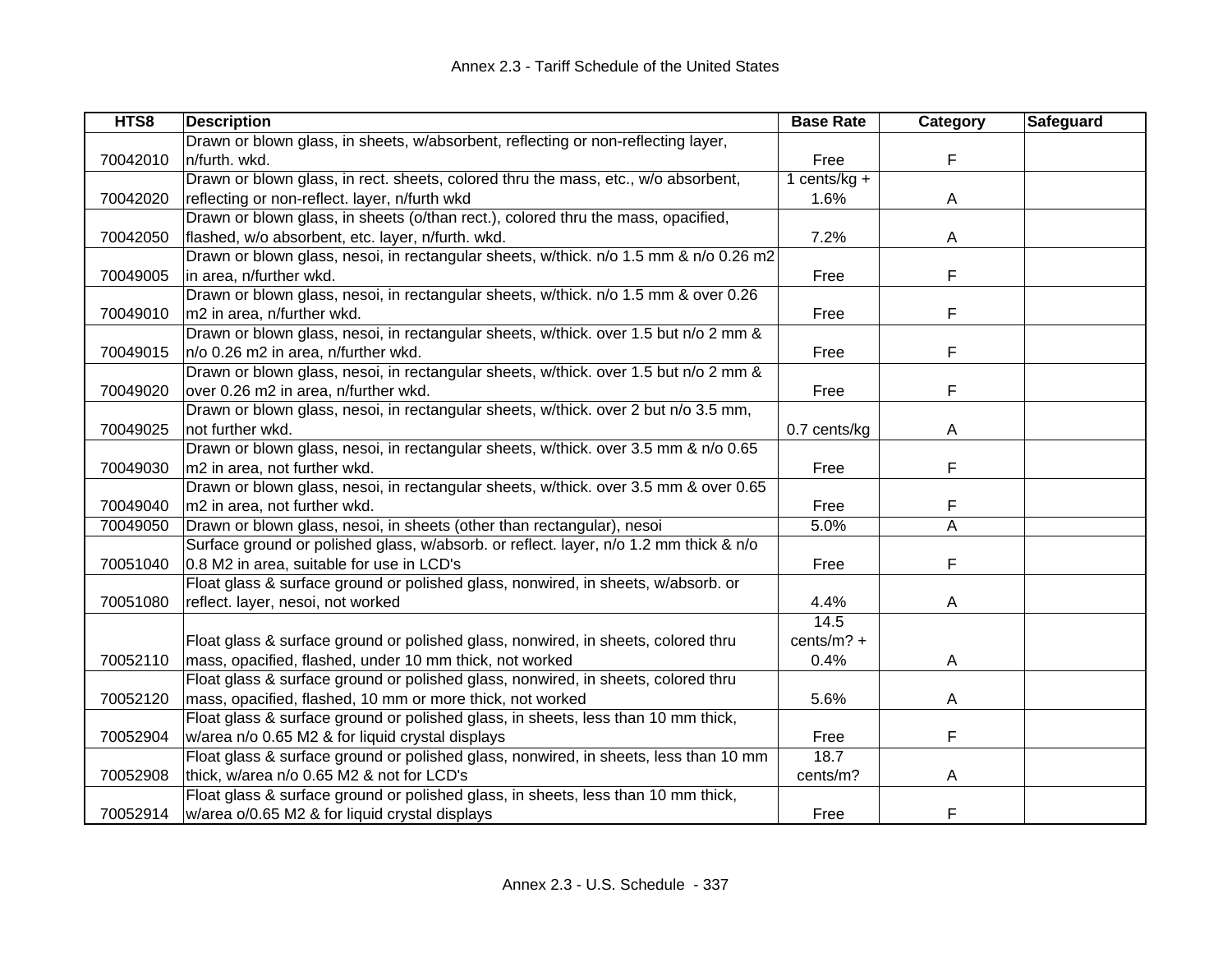| HTS8     | <b>Description</b>                                                                    | <b>Base Rate</b> | <b>Category</b>         | Safeguard |
|----------|---------------------------------------------------------------------------------------|------------------|-------------------------|-----------|
|          | Float glass & surface ground or polished glass, nonwired, in sheets, less than 10 mm  | 14.5             |                         |           |
| 70052918 | thick, w/area over 0.65 M2 & not for LCD's                                            | cents/m?         | A                       |           |
|          | Float glass & surface ground or polished glass, nonwired, in sheets, 10 mm or more in |                  |                         |           |
| 70052925 | thickness                                                                             | 4.9%             | A                       |           |
|          |                                                                                       | 29.1             |                         |           |
| 70053000 | Float glass & surface ground or polished glass, wired, in sheets                      | cents/m?         | Α                       |           |
|          | Glass of heading 7003-7005 in strips n/o 15.2 cm wide & o/2 mm thick, w/longitudinal  |                  |                         |           |
| 70060010 | edges ground or smoothed                                                              | 8.8%             | A                       |           |
|          | Drawn or blown glass, not containing wire netting & not surface ground or polished,   |                  |                         |           |
| 70060020 | but bent, edged or otherwise worked but not framed                                    | 6.4%             | A                       |           |
|          | Glass of heading 7003-7005, bent, edgeworked, engraved, drilled, enameled or          |                  |                         |           |
| 70060040 | otherwise worked, but not framed or fitted, nesoi                                     | 4.9%             | A                       |           |
|          | Toughened (tempered) safety glass, of size and shape suitable for incorporation in    |                  |                         |           |
| 70071100 | vehicles, aircraft, spacecraft or vessels                                             | 5.5%             | A                       |           |
|          | Toughened (tempered) safety glass, not of size or shape suitable for incorporation in |                  |                         |           |
| 70071900 | vehicles, aircraft, spacecraft or vessels                                             | 5.0%             | A                       |           |
|          | Laminated safety glass, windshields, of size and shape suitable for incorporation in  |                  |                         |           |
| 70072110 | vehicles, aircraft, spacecraft or vessels                                             | 4.9%             | A                       |           |
|          | Laminated safety glass (o/than windshields), of size and shape suitable for           |                  |                         |           |
| 70072150 | incorporation in vehicles, aircraft, spacecraft or vessels                            | 4.9%             | A                       |           |
|          | Laminated safety glass, not of size or shape suitable for incorporation in vehicles,  |                  |                         |           |
| 70072900 | aircraft, spacecraft or vessels                                                       | 4.9%             | A                       |           |
| 70080000 | Glass multiple-walled insulating units                                                | 3.9%             | A                       |           |
| 70091000 | Glass rearview mirrors for vehicles                                                   | 3.9%             | A                       |           |
|          |                                                                                       |                  |                         |           |
| 70099110 | Glass mirrors (o/than rearview mirrors), unframed, n/o 929 cm2 in reflecting area     | 7.8%             | Α                       |           |
|          |                                                                                       |                  |                         |           |
| 70099150 | Glass mirrors (o/than rearview mirrors), unframed, over 929 cm2 in reflecting area    | 6.5%             | A                       |           |
| 70099210 | Glass mirrors (o/than rearview mirrors), framed, n/o 929 cm2 in reflecting area       | 7.8%             | A                       |           |
| 70099250 | Glass mirrors (o/than rearview mirrors), framed, over 929 cm2 in reflecting area      | 6.5%             | Α                       |           |
| 70101000 | Glass ampoules used for the conveyance or packing of goods                            | Free             | F                       |           |
| 70102020 | Glass stoppers, lids and other closures produced by automatic machine                 | 2.5%             | Α                       |           |
| 70102030 | Glass stoppers, lids and other closures not produced by automatic machine             | 5.2%             | А                       |           |
| 70109005 | Glass serum bottles, vials and other pharmaceutical containers                        | Free             | $\overline{\mathsf{F}}$ |           |
|          | Glass containers for conveyance/packing perfume/toilet preps & containers             |                  |                         |           |
| 70109020 | with/designed for ground glass stopper, made by automatic machine                     | 2.5%             | A                       |           |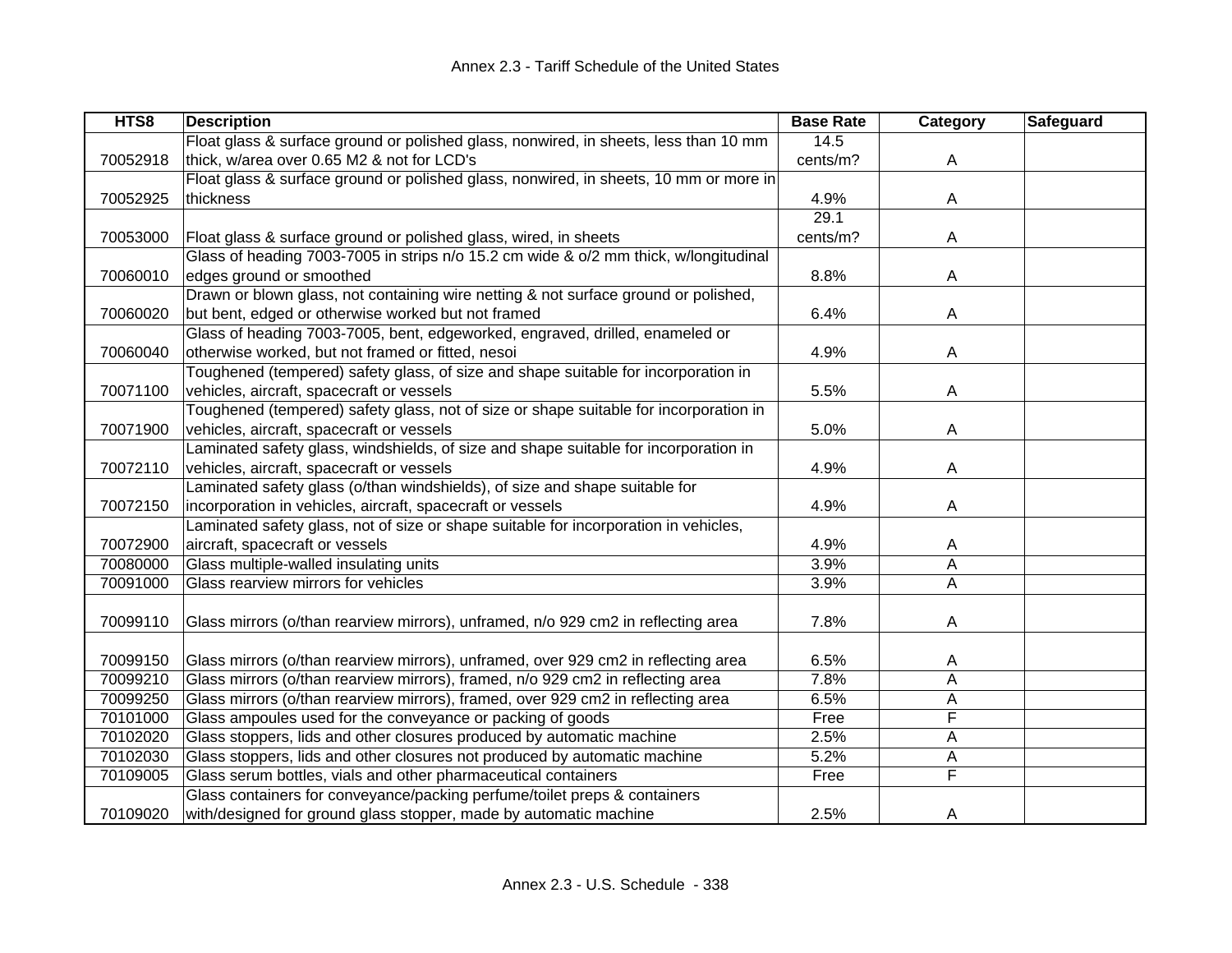| HTS8     | <b>Description</b>                                                                        | <b>Base Rate</b> | <b>Category</b> | Safeguard |
|----------|-------------------------------------------------------------------------------------------|------------------|-----------------|-----------|
|          | Glass containers for convey/pack perfume/toilet preps & containers with/designed for      |                  |                 |           |
| 70109030 | ground glass stopper, not made by automatic machine                                       | 5.2%             | A               |           |
|          | Glass carboys, bottles, jars, pots, flasks, & other containers for conveyance/packing     |                  |                 |           |
| 70109050 | of goods (w/wo closures) & preserving jars, nesoi                                         | Free             | F               |           |
| 70111010 | Glass bulbs (w/o fittings) for electric incandescent lamps                                | Free             | F               |           |
|          | Glass envelopes, open, & glass parts thereof, for electric lighting (other than bulbs for |                  |                 |           |
| 70111050 | incandescent lamps), without fittings                                                     | 4.6%             | A               |           |
| 70112010 | Glass cones (w/o fittings) for cathode-ray tubes                                          | 5.2%             | A               |           |
|          | Monochrome glass envelopes (open & w/o fittings), to specified specs. & certified by      |                  |                 |           |
| 70112040 | importer for actual use in computer display CRTs                                          | Free             | F               |           |
|          | Glass envelopes (open & w/o fittings) & glass parts thereof, nesoi, for cathode-ray       |                  |                 |           |
| 70112080 | tubes                                                                                     | 5.2%             | A               |           |
|          | Glass envelopes (open & w/o fittings) & glass parts thereof (o/than for electric lighting |                  |                 |           |
| 70119000 | or cathode-ray tubes                                                                      | 6.6%             | A               |           |
| 70120000 | Glass inners for vacuum flasks or for other vacuum vessels                                | 6.6%             | A               |           |
|          | Transparent glass-ceramic kitchenware 75% by vol. crystallilne, of lithium                |                  |                 |           |
| 70131010 | aluminosilicate, w/low lin. coefficient of expansion                                      | 6.9%             | A               |           |
|          | Glass-ceramic ware of a kind used for household, office, indoor decoration or similar     |                  |                 |           |
| 70131050 | purposes, nesoi                                                                           | 26.0%            | A               |           |
| 70132110 | Drinking glasses of lead crystal, valued n/over \$1 each                                  | 15.0%            | Α               |           |
| 70132120 | Drinking glasses of lead crystal, valued o/\$1 but n/over \$3 each                        | 14.0%            | A               |           |
| 70132130 | Drinking glasses of lead crystal, valued o/\$3 but n/over \$5 each                        | 7.3%             | Α               |           |
| 70132150 | Drinking glasses of lead crystal, valued over \$5 each                                    | 3.0%             | Α               |           |
| 70132905 | Drinking glasses of pressed and toughened (specially tempered) glass                      | 12.5%            | $\mathsf{A}$    |           |
| 70132910 | Drinking glasses of glass (o/than Pb crystal), nesoi, valued n/over \$0.30 each           | 28.5%            | A               |           |
|          | Drinking glasses of glass (o/than Pb crystal), nesoi, valued over \$0.30 but n/over \$3   |                  |                 |           |
| 70132920 | each                                                                                      | 22.5%            | A               |           |
|          | Drinking glasses of glass (o/than Pb crystal), nesoi, cut or engraved, valued over \$3    |                  |                 |           |
| 70132930 | but n/over \$5 each                                                                       | 11.3%            | A               |           |
|          | Drinking glasses of glass (o/than Pb crystal), nesoi, cut or engraved, valued over \$5    |                  |                 |           |
| 70132940 | each                                                                                      | 5.0%             | A               |           |
|          | Drinking glasses of glass (o/than Pb crystal), nesoi, n/cut or engraved, valued over \$3  |                  |                 |           |
| 70132950 | but n/over \$5 each                                                                       | 7.5%             | Α               |           |
|          | Drinking glasses of glass (o/than Pb crystal), nesoi, n/cut or engraved, valued over \$5  |                  |                 |           |
| 70132960 | each                                                                                      | 5.0%             | A               |           |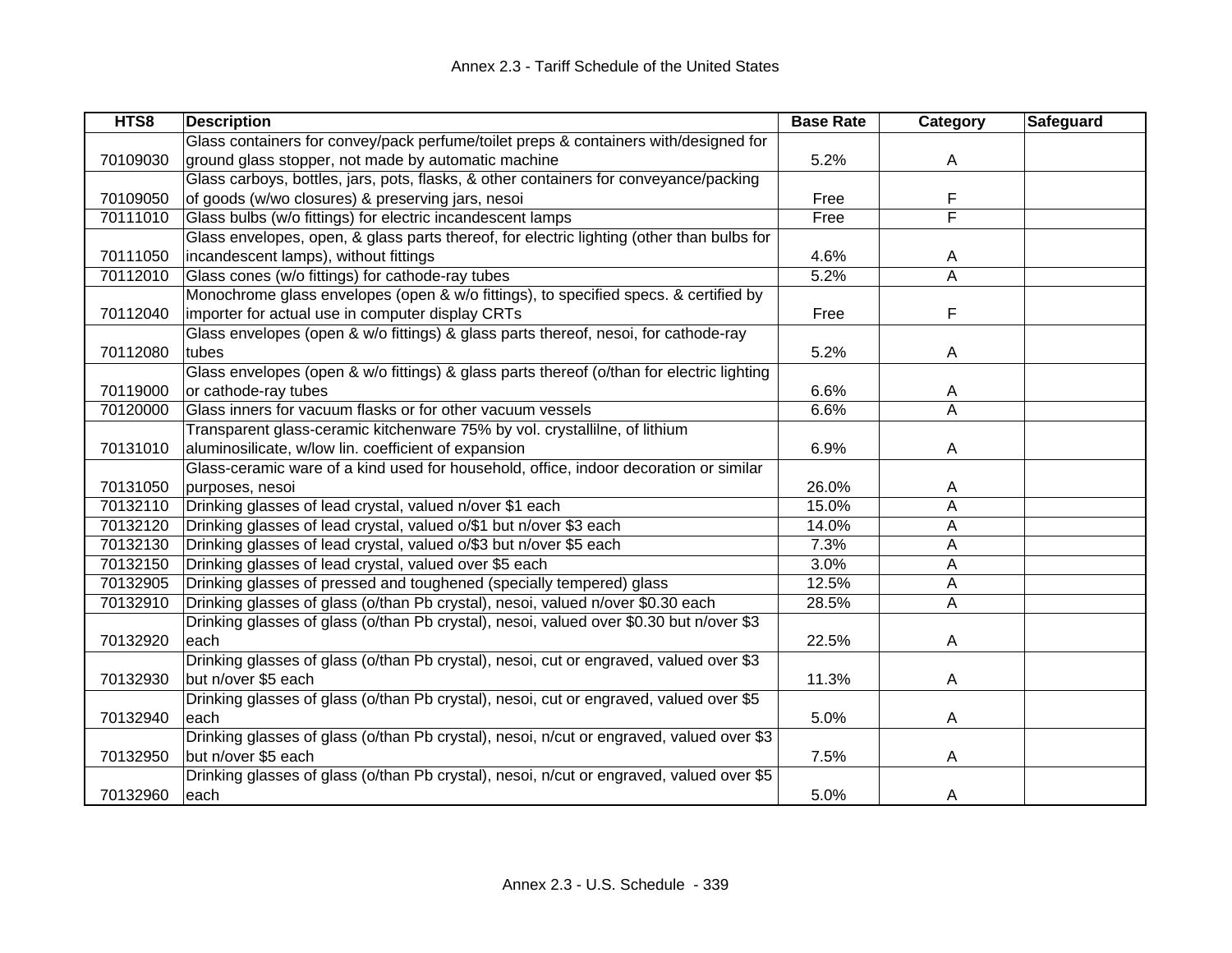| HTS8     | <b>Description</b>                                                                       | <b>Base Rate</b> | Category | Safeguard |
|----------|------------------------------------------------------------------------------------------|------------------|----------|-----------|
|          | Glassware for table or kitchen purposes (o/than drinking glasses), of lead crystal,      |                  |          |           |
| 70133110 | valued n/over \$1 each                                                                   | 15.0%            | A        |           |
|          | Glassware for table or kitchen purposes (o/than drinking glasses), of lead crystal,      |                  |          |           |
| 70133120 | valued over \$1 but n/over \$3 each                                                      | 14.0%            | A        |           |
|          | Glassware for table or kitchen purposes (o/than drinking glasses), of lead crystal,      |                  |          |           |
| 70133130 | valued over \$3 but n/over \$5 each                                                      | 10.5%            | A        |           |
|          | Glassware for table or kitchen purposes (o/than drinking glasses), of lead crystal,      |                  |          |           |
| 70133150 | valued over \$5 each                                                                     | 6.0%             | A        |           |
|          | Glassware for table or kitchen purposes (o/than drinking glasses), of pressed and        |                  |          |           |
| 70133210 | toughened low coefficient of heat expansion glass                                        | 12.5%            | A        |           |
|          | Glassware for table or kitchen purposes (o/than drinking glasses), of low coefficient of |                  |          |           |
| 70133220 | heat expansion glass, n/o \$3 each                                                       | 22.5%            | A        |           |
|          | Glassware for table or kitchen purposes (o/than drinking glasses), of low coefficient of |                  |          |           |
| 70133230 | heat expansion glass, over \$3 but n/o \$5 each                                          | 11.3%            | A        |           |
|          | Glassware for table or kitchen purposes (o/than drinking glasses), of low coefficient of |                  |          |           |
| 70133240 | heat expansion, over \$5 each                                                            | 7.2%             | A        |           |
|          | Glassware for table or kitchen purposes (o/than drinking glasses), of pressed and        |                  |          |           |
| 70133910 | toughened glass, nesoi                                                                   | 12.5%            | A        |           |
|          | Glassware for table or kitchen purposes (o/than drinking glasses), nesoi, valued         |                  |          |           |
| 70133920 | n/over \$3 each                                                                          | 22.5%            | A        |           |
|          | Glassware for table or kitchen purposes (o/than drinking glasses), nesoi, cut or         |                  |          |           |
| 70133930 | engraved, valued over \$3 but n/over \$5 each                                            | 11.3%            | A        |           |
|          | Glassware for table or kitchen purposes (o/than drinking glasses), nesoi, cut or         |                  |          |           |
| 70133940 | engraved, valued over \$5 each                                                           | 7.2%             | A        |           |
|          | Glassware for table or kitchen purposes (o/than drinking glasses), nesoi, n/cut or       |                  |          |           |
| 70133950 | engraved, valued over \$3 but n/o \$5 each                                               | 15.0%            | A        |           |
|          | Glassware for table or kitchen purposes (o/than drinking glasses), nesoi, n/cut or       |                  |          |           |
| 70133960 | engraved, valued over \$5 each                                                           | 7.2%             | A        |           |
|          | Glassware for toilet/office/indoor decor. & similar purposes, of lead crystal, valued    |                  |          |           |
| 70139110 | n/over \$1 each                                                                          | 20.0%            | A        |           |
|          | Glassware for toilet/office/indoor decor. & similar purposes, of lead crystal, valued    |                  |          |           |
| 70139120 | over \$1 but n/over \$3 each                                                             | 14.0%            | A        |           |
|          | Glassware for toilet/office/indoor decor. & similar purposes, of lead crystal, valued    |                  |          |           |
| 70139130 | over \$3 but n/over \$5 each                                                             | 10.5%            | A        |           |
|          | Glassware for toilet/office/indoor decor. & similar purposes, of lead crystal, valued    |                  |          |           |
| 70139150 | over \$5 each                                                                            | 6.0%             | A        |           |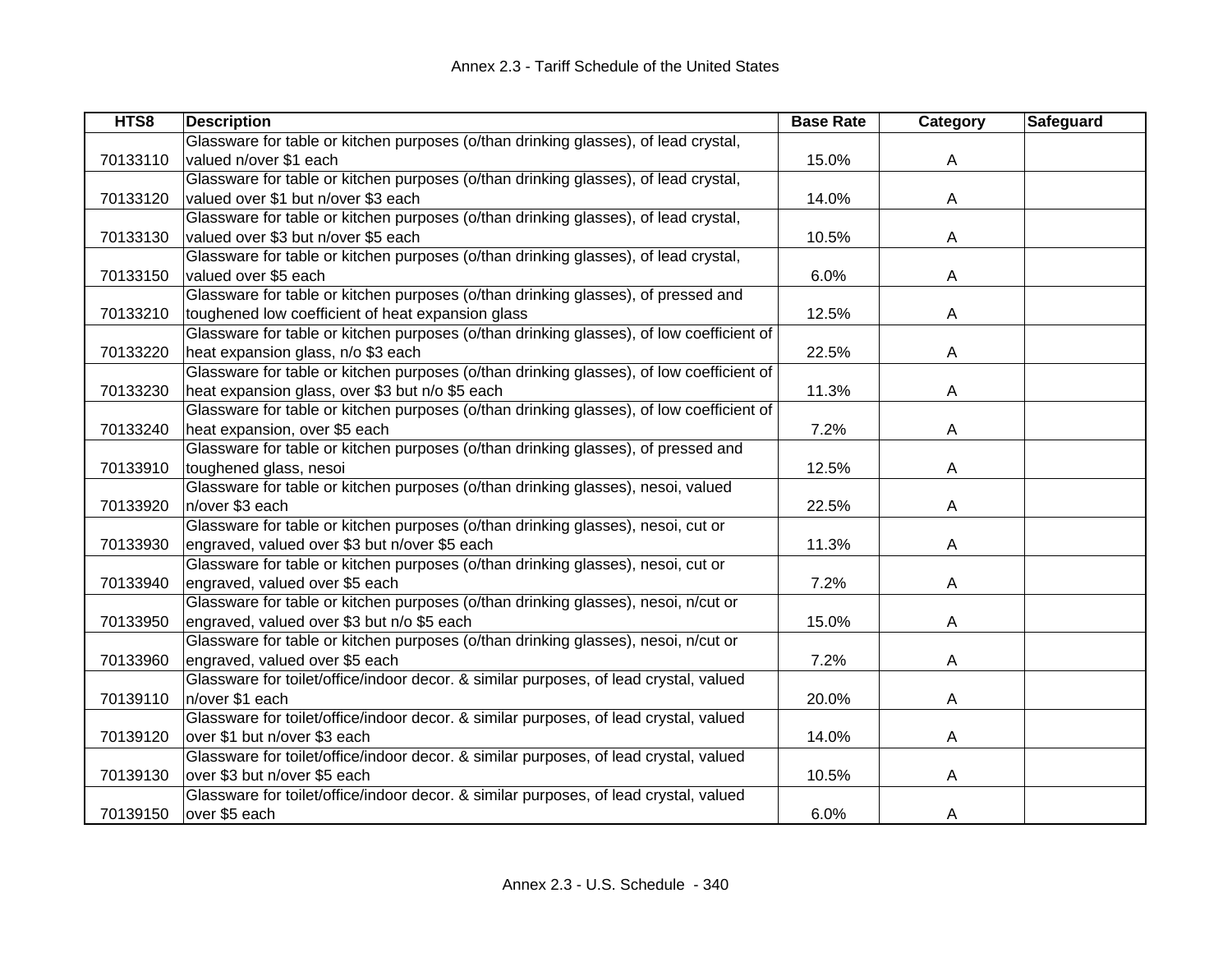| HTS8     | <b>Description</b>                                                                       | <b>Base Rate</b> | Category | Safeguard |
|----------|------------------------------------------------------------------------------------------|------------------|----------|-----------|
|          | Glassware, nesoi, decorated/colored within the body prior to solidification; millefiori  |                  |          |           |
| 70139910 | glassware; glassware colored & w/bubbles etc                                             | 15.0%            | A        |           |
|          | Glassware for toilet/office/indoor decor. & similar purposes, of pressed and toughened   |                  |          |           |
| 70139920 | (specially tempered) glass                                                               | 12.5%            | A        |           |
|          | Smokers' articles of glass, nesoi; perfume bottles of glass fitted with ground glass     |                  |          |           |
| 70139930 | stoppersk, nesoi                                                                         | 9.0%             | A        |           |
| 70139935 | Votive-candle holders of glass, nesoi                                                    | 6.6%             | A        |           |
|          | Glassware for toilet/office/indoor decor. or similar purposes, nesoi, valued n/over      |                  |          |           |
| 70139940 | \$0.30 each                                                                              | 38.0%            | A        |           |
|          | Glassware for toilet/office/indoor decor. or similar purposes, nesoi, valued over \$0.30 |                  |          |           |
| 70139950 | but n/over \$3 each                                                                      | 30.0%            | Α        |           |
|          | Glassware for toilet/office/indoor decor. or similar purposes, nesoi, cut or engraved,   |                  |          |           |
| 70139960 | valued over \$3 but n/over \$5 each                                                      | 15.0%            | A        |           |
|          | Glassware for toilet/office/indoor decor. or similar purposes, nesoi, cut or engraved,   |                  |          |           |
| 70139970 | valued over \$5 each                                                                     | 7.2%             | A        |           |
|          | Glassware for toilet/office/indoor decor. or similar purposes, nesoi, n/cut or engraved, |                  |          |           |
| 70139980 | valued over \$3 but n/over \$5 each                                                      | 11.3%            | A        |           |
|          | Glassware for toilet/office/indoor decor. or similar purposes, nesoi, n/cut or engraved, |                  |          |           |
| 70139990 | valued over \$5 each                                                                     | 7.2%             | A        |           |
| 70140010 | Glass lens blanks (other than for spectacles), not optically worked                      | 4.1%             | A        |           |
| 70140020 | Glass optical elements (other than lens blanks), not optically worked                    | 5.0%             | A        |           |
|          | Glass lenses and filters (other than optical elements) and parts thereof, for signaling  |                  |          |           |
| 70140030 | purposes, not optically worked                                                           | 3.4%             | A        |           |
| 70140050 | Signaling glassware, nesoi, not optically worked                                         | 3.3%             | Α        |           |
|          | Glasses, curved, bent, hollowed, or the like (but not optically worked), for corrective  |                  |          |           |
| 70151000 | spectacles                                                                               | Free             | F        |           |
| 70159010 | Watch glasses, round                                                                     | Free             | F        |           |
| 70159020 | Watch glasses, not round                                                                 | Free             | F        |           |
|          | Clock glasses; glasses curved, bent, hollowed, etc. for noncorrective spectacles;        |                  |          |           |
| 70159050 | hollow spheres & segments for glasses; all n/opt. wkd.                                   | Free             | F        |           |
|          | Glass cubes and other glass smallwares, whether or not on a backing, for mosaics or      |                  |          |           |
| 70161000 | similar decorative purposes                                                              | 2.7%             | A        |           |
|          | Paving blocks, slabs, bricks, squares, tiles & other arts. of pressed or molded glass,   |                  |          |           |
| 70169010 | for building or construction purposes                                                    | 8.0%             | A        |           |
|          | Leaded glass windows & the like; multicellular or foam glass in blocks, panels, plates,  |                  |          |           |
| 70169050 | shells or similar forms                                                                  | 5.0%             | A        |           |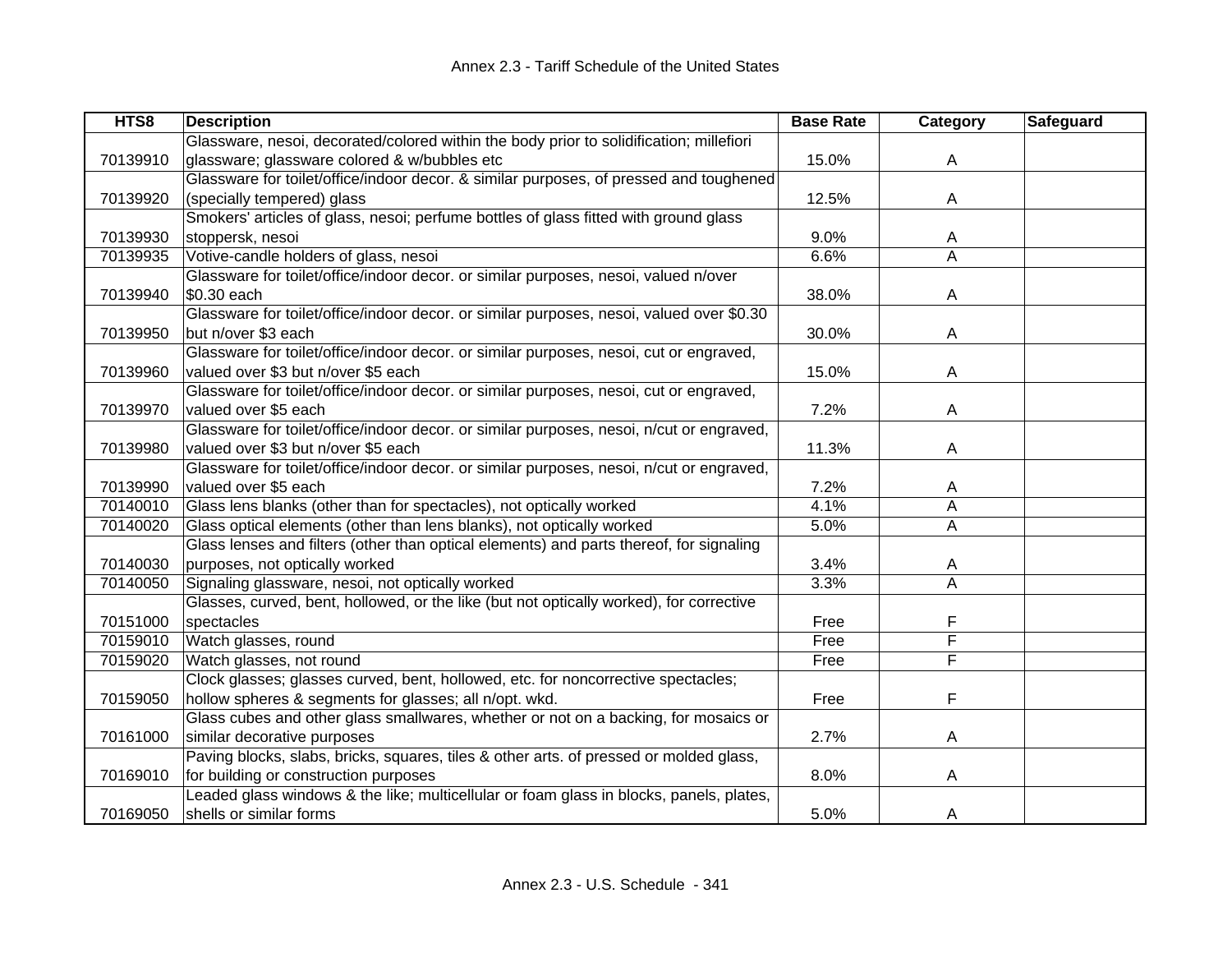| HTS8     | <b>Description</b>                                                                         | <b>Base Rate</b> | Category | Safeguard |
|----------|--------------------------------------------------------------------------------------------|------------------|----------|-----------|
|          | Fused quartz reactor tubes and holders designed for insertion into diffusion and           |                  |          |           |
| 70171030 | oxidation furnaces for semiconductor wafer production                                      | Free             | F        |           |
|          | Laboratory, hygienic or pharmaceutical glassware, whether or not calibrated or             |                  |          |           |
| 70171060 | graduated, of fused quartz or other fused silica, nesoi                                    | 4.6%             | Α        |           |
|          | Laboratory, hygienic or pharmaceutical glassware, whether or not calibrated or             |                  |          |           |
| 70172000 | graduated, of glass w/low coefficient of heat expansion                                    | 6.7%             | A        |           |
| 70179010 | Glass microscope slides and micro cover glasses                                            | Free             | F        |           |
|          | Laboratory, hygienic or pharmaceutical glassware, whether or not calibrated, nesoi, of     |                  |          |           |
| 70179050 | glass, nesoi                                                                               | 6.7%             | A        |           |
|          | Glass imitation pearls and pearl beads of all shapes and colors, whether or not drilled,   |                  |          |           |
| 70181010 | not strung and not set                                                                     | 4.0%             | A        |           |
| 70181020 | Glass imitation precious or semiprecious stones (except beads)                             | Free             | F        |           |
| 70181050 | Glass beads (o/than imitat. pearls) & similar glass smallwares, nesoi                      | Free             | F        |           |
| 70182000 | Glass microspheres not exceeding 1 mm in diameter                                          | 5.0%             | Α        |           |
| 70189010 | Glass eyes, except prosthetic articles                                                     | 3.2%             | Α        |           |
|          | Articles (o/than imitation jewellry) of glass beads, pearls and imitation stones and       |                  |          |           |
| 70189050 | statuettes & ornaments of lamp-worked glass                                                | 6.6%             | A        |           |
| 70191100 | Glass fiber chopped strands of a length not more than 50 mm                                | 4.9%             | A        |           |
| 70191200 | Glass fiber rovings                                                                        | 4.8%             | Α        |           |
|          | Fiberglass rubber reinforcing yarn, not color, of electrically nonconductive continuous    |                  |          |           |
| 70191905 | filament 9 to 11 microns diam & impreg for adhesion to                                     | Free             | F        |           |
| 70191915 | Glass fiber yarns, not colored, other than fiberglass rubber reinforcing yarn              | 6.50%            | A        |           |
|          | Fiberglass rubber reinforce yarn, color, of electrically nonconduct. continuous filament 9 |                  |          |           |
| 70191924 | to 11 microns diam & impreg for adhesion to polym.                                         | Free             | F        |           |
| 70191928 | Glass fiber yarns, colored, other than fiberglass rubber reinforcing yarn                  | 7%               | A        |           |
| 70191930 | Glass fiber chopped strands of a length more than 50 mm                                    | 4.9%             | A        |           |
|          | Fiberglass rubber reinforce cord, of electrically nonconduct. contin. filament 9 to 11     |                  |          |           |
| 70191970 | microns diam & impreg for adhesion to polymeric comp.                                      | Free             | F        |           |
| 70191990 | Glass fiber slivers                                                                        | 4.2%             | Α        |           |
| 70193100 | Nonwoven glass fiber mats                                                                  | 4.3%             | А        |           |
| 70193200 | Nonwoven glass fiber in thin sheets (voiles)                                               | 4.3%             | A        |           |
| 70193910 | Nonwoven glass wool insulation products                                                    | 4.9%             | A        |           |
|          | Nonwoven glass fiber webs, mattresses, boards and similar articles of nonwoven             |                  |          |           |
| 70193950 | glass fibers, nesoi                                                                        | 4.9%             | Α        |           |
|          | Woven fiberglass tire cord fabric of rovings, n/o 30 cm wide, of elect. nonconductive      |                  |          |           |
| 70194005 | cont. filament 9-11 micron diam & impreg for adhesion                                      | Free             | F        |           |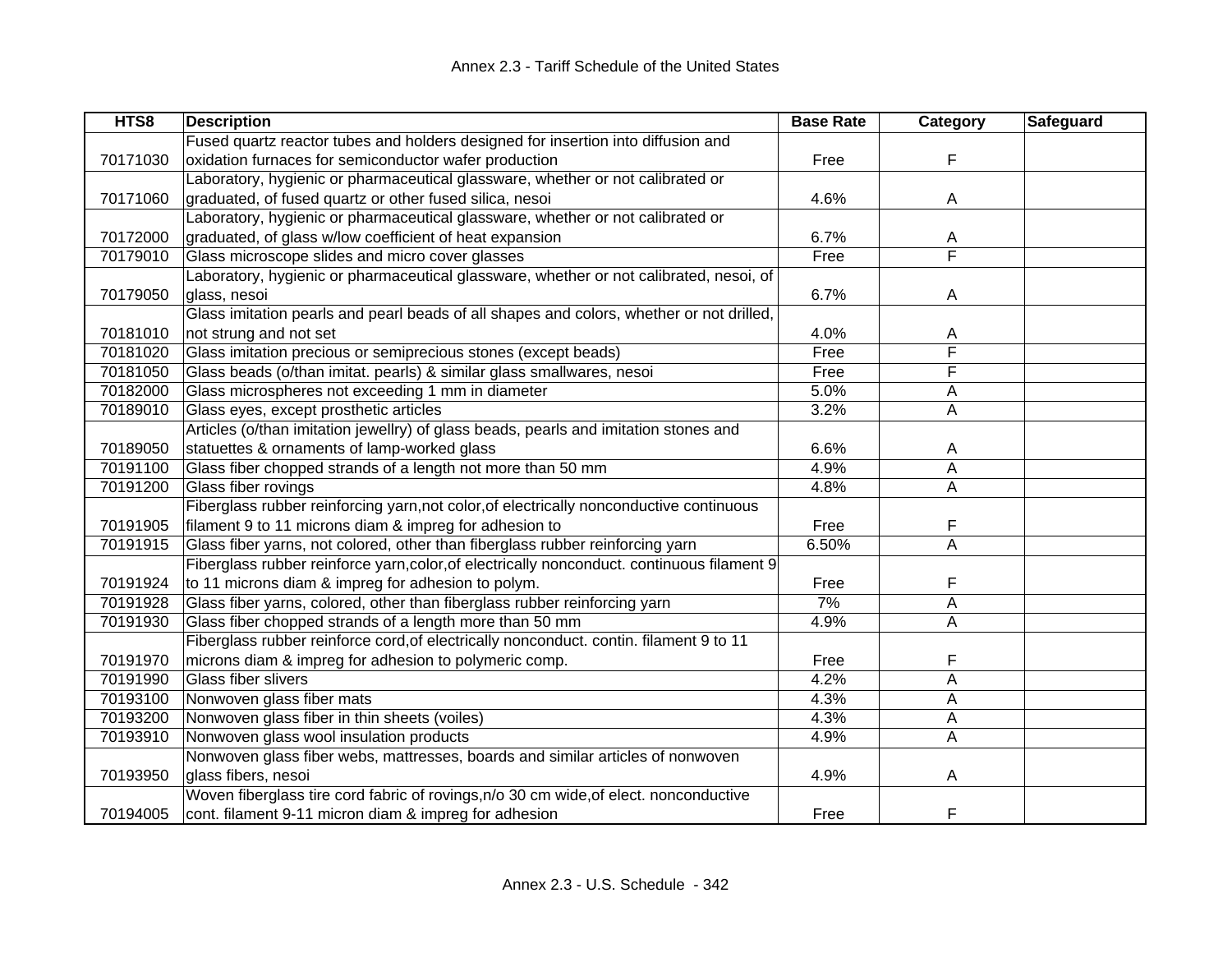| HTS8     | <b>Description</b>                                                                        | <b>Base Rate</b> | Category | Safeguard |
|----------|-------------------------------------------------------------------------------------------|------------------|----------|-----------|
|          | Woven glass fiber fabric of rovings, n/o 30 cm in width, other than fiberglass tire cord  |                  |          |           |
| 70194015 | fabric                                                                                    | 6%               | A        |           |
|          | Woven fiberglass tire cord fabric of roving, o/30 cm wide, n/color, of elect. nonconduct. |                  |          |           |
| 70194030 | contin. fil. 9-11 micron diam & impreg for adhesion                                       | Free             | F        |           |
|          | Woven glass fiber fabric of rovings, o/30 cm wide, not colored, other than fiberglass     |                  |          |           |
| 70194040 | tire cord fabric                                                                          | 7.30%            | A        |           |
|          | Woven fiberglass tire cord fabric of roving, o/30 cm wide, color, of elect nonconduct.    |                  |          |           |
| 70194070 | cont. filament 9-11 micron diam & impreg for adhesion                                     | Free             | F        |           |
|          | Woven glass fiber fabrics of rovings, o/30 cm wide, colored, other than fiberglass tire   |                  |          |           |
| 70194090 | cord fabric                                                                               | 7%               | A        |           |
|          | Woven fiberglass tire cord fabric, n/roving, n/o 30 cm wide, of electrical nonconduct.    |                  |          |           |
| 70195110 | contin. filament 9-11 micron diam & impreg for adhesion                                   | Free             | F        |           |
|          | Woven glass fiber fabric, not of rovings, n/o 30 cm wide, other than fiberglass tire cord |                  |          |           |
| 70195190 | fabric                                                                                    | 6%               | A        |           |
|          | Woven fiberglass tire cord fabric, n/rov, pl. weave, o/30 cm wide & less than 250         |                  |          |           |
| 70195230 | g/m2,w/no single yarn o/136 tex,n/colrd, of elect nonconduct                              | Free             | F        |           |
|          | Woven glass fiber woven fabric, not colored, not of rovings, plain weave, o/30 cm         |                  |          |           |
| 70195240 | wide, less than 250 g/m2, w/no single yarn o/136 tex, nesoi                               | 7.30%            | A        |           |
|          | Woven fiberglass tire cord fabric, n/rov, color, pl. weave, o/30 cm wide & less thna 250  |                  |          |           |
| 70195270 | g/m2,w/no single yarn o/136 tex, of elect nonconduct                                      | Free             | F        |           |
|          | Woven glass fiber fabric, not colored, not rovings, plain weave, o/30 cm wide & less than |                  |          |           |
| 70195290 | 250 g/m2, w/no single yarn not more than 136 tex, nesoi                                   | 7%               | A        |           |
|          | Woven fiberglass tire cord fabric, n/colored, nesoi, o/30 cm wide, of elect. noncond      |                  |          |           |
| 70195930 | contin filament 9-11 micron diam and impreg for adhesion                                  | Free             | F        |           |
| 70195940 | Woven glass fiber woven fabrics, not colored, nesoi, o/30 cm wide, nesoi                  | 7.30%            | A        |           |
|          | Woven fiberglass tire cord fabric, colored, nesoi, o/30 cm wide, of elect. nonconduct     |                  |          |           |
| 70195970 | contin filaments 9-11 micron diam & impreg for adhesion                                   | Free             | F        |           |
| 70195990 | Woven glass fiber woven fabrics, colored, nesoi, o/30 cm wide, nesoi                      | 7%               | A        |           |
| 70199010 | Woven glass fiber articles (other than fabrics), nesoi                                    | 4.8%             | A        |           |
| 70199050 | Glass fibers (including glass wool), nesoi, and articles thereof, nesoi                   | 4.3%             | A        |           |
|          | Quartz reactor tubes and holders designed for insertion into diffusion and oxidation      |                  |          |           |
| 70200030 | furnaces for semiconductor wafer production, nesoi                                        | Free             | F        |           |
| 70200060 | Articles of glass, not elsewhere specified or included                                    | 5.0%             | A        |           |
| 71011030 | Natural pearls, graded and temporarily strung for convenence of transport                 | Free             | F        |           |
| 71011060 | Natural pearls, not strung, mounted or set                                                | Free             | F        |           |
| 71012100 | Cultured pearls, unworked                                                                 | Free             | F        |           |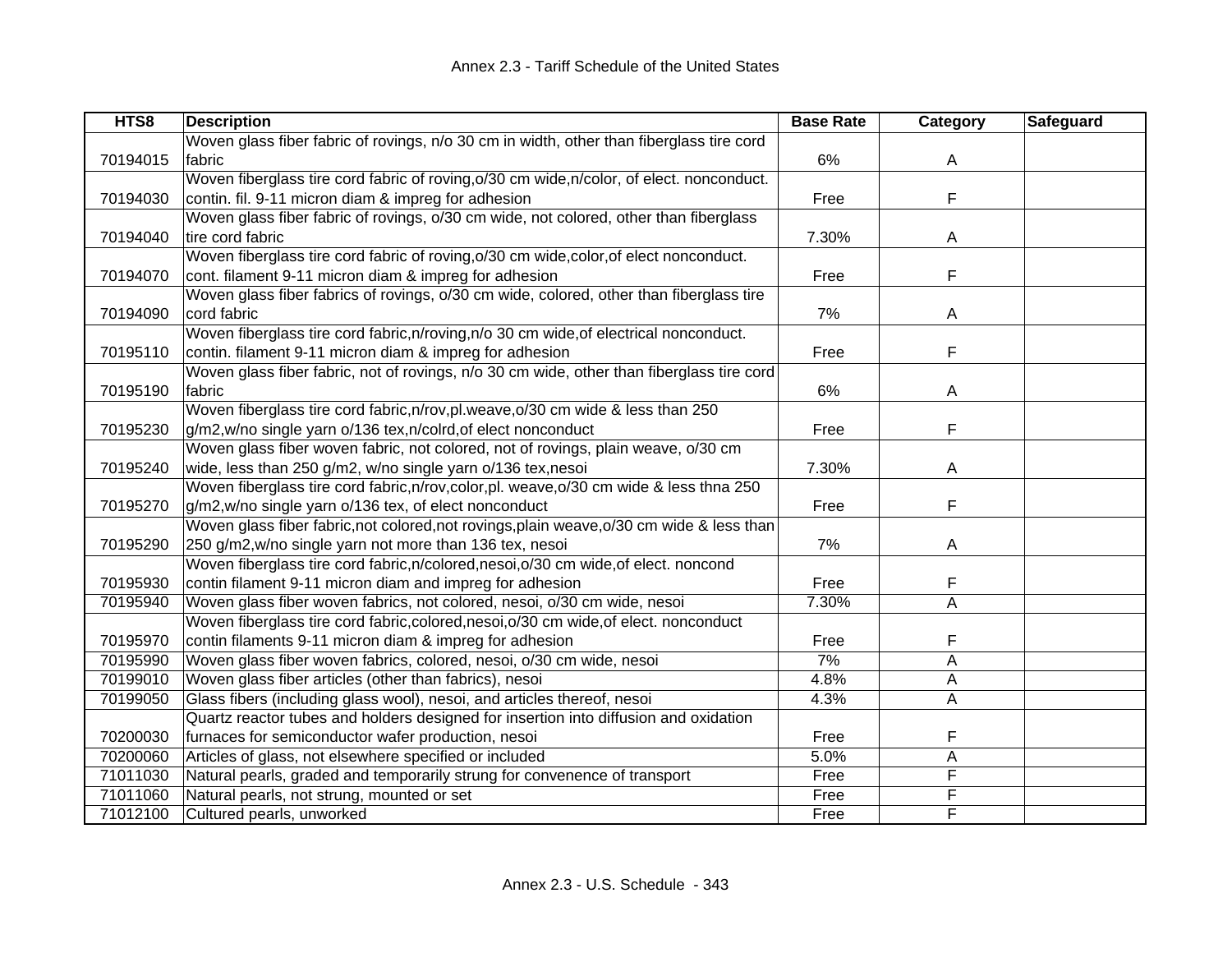| HTS8     | <b>Description</b>                                                                     | <b>Base Rate</b> | Category | Safeguard |
|----------|----------------------------------------------------------------------------------------|------------------|----------|-----------|
|          |                                                                                        |                  |          |           |
| 71012230 | Cultured pearls, worked, graded and temporarily strung for convenience of transport    | Free             | F        |           |
| 71012260 | Cultured pearls, worked, not strung, mounted or set                                    | Free             | F        |           |
| 71021000 | Diamonds, unsorted, whether or not worked                                              | Free             | F        |           |
| 71022110 | Miners' diamonds, unworked or simply sawn, cleaved or bruted                           | Free             | F        |           |
|          |                                                                                        |                  |          |           |
| 71022130 | Industrial diamonds (other than miners' diamonds), simply sawn, cleaved or bruted      | Free             | F        |           |
| 71022140 | Industrial diamonds (other than miners' diamonds), unworked                            | Free             | F        |           |
| 71022900 | Industrial diamonds, worked, but not mounted or set                                    | Free             | F        |           |
| 71023100 | Nonindustrial diamonds, unworked or simply sawn, cleaved or bruted                     | Free             | F        |           |
| 71023900 | Nonindustrial diamonds, worked, but not mounted or set                                 | Free             | F        |           |
| 71031020 | Precious stones (o/than diamonds) & semiprecious stones, unworked                      | Free             | F        |           |
|          | Precious stones (o/than diamonds) & semiprecious stones, simply sawn or roughly        |                  |          |           |
| 71031040 | shaped                                                                                 | 10.5%            | Α        |           |
|          | Rubies, sapphires and emeralds, worked, whether or not graded, but n/strung (ex.       |                  |          |           |
| 71039100 | ungraded temporarily strung), mounted or set                                           | Free             | F        |           |
|          | Precious or semiprecious stones, nesoi, cut but not set and suitable for use in the    |                  |          |           |
| 71039910 | manufacture of jewelry                                                                 | Free             | F        |           |
|          | Precious or semiprecious stones, nesoi, worked, whether or not graded, but n/strung    |                  |          |           |
| 71039950 | (ex. ungraded temporarily strung), mtd. or set                                         | 10.5%            | Α        |           |
| 71041000 | Piezo-electric quartz                                                                  | 3.0%             | A        |           |
|          | Synthetic or reconstructed precious or semiprecious stones, unworked or simply sawn    |                  |          |           |
| 71042000 | or roughly shaped                                                                      | 3.0%             | Α        |           |
|          | Synthetic or reconstructed precious or semiprecious stones, cut but not set & suitable |                  |          |           |
| 71049010 | for use in the manufacture of jewelry                                                  | Free             | F        |           |
|          | Synth.or reconstruct. precious or semiprecious stones, wkd, whether or not graded,     |                  |          |           |
| 71049050 | but n/strung (ex.ungraded temp. strung), mtd./set,nesoi                                | 6.4%             | A        |           |
| 71051000 | Diamond dust and powder                                                                | Free             | F        |           |
|          | Natural or synthetic precious (except diamond) or semiprecious stone dust and          |                  |          |           |
| 71059000 | powder                                                                                 | Free             | F        |           |
| 71061000 | Silver powder                                                                          | Free             | F        |           |
| 71069110 | Silver bullion and dore                                                                | Free             | F        |           |
| 71069150 | Silver, unwrought (o/than bullion and dore)                                            | 3.0%             | A        |           |
|          | Silver (incl. silver plate w gold/platinum), semimanufacture, rectangular/near         |                  |          |           |
| 71069210 | rectangular shape, 99.5% or > pure, marked only by wgt/identity                        | Free             | F        |           |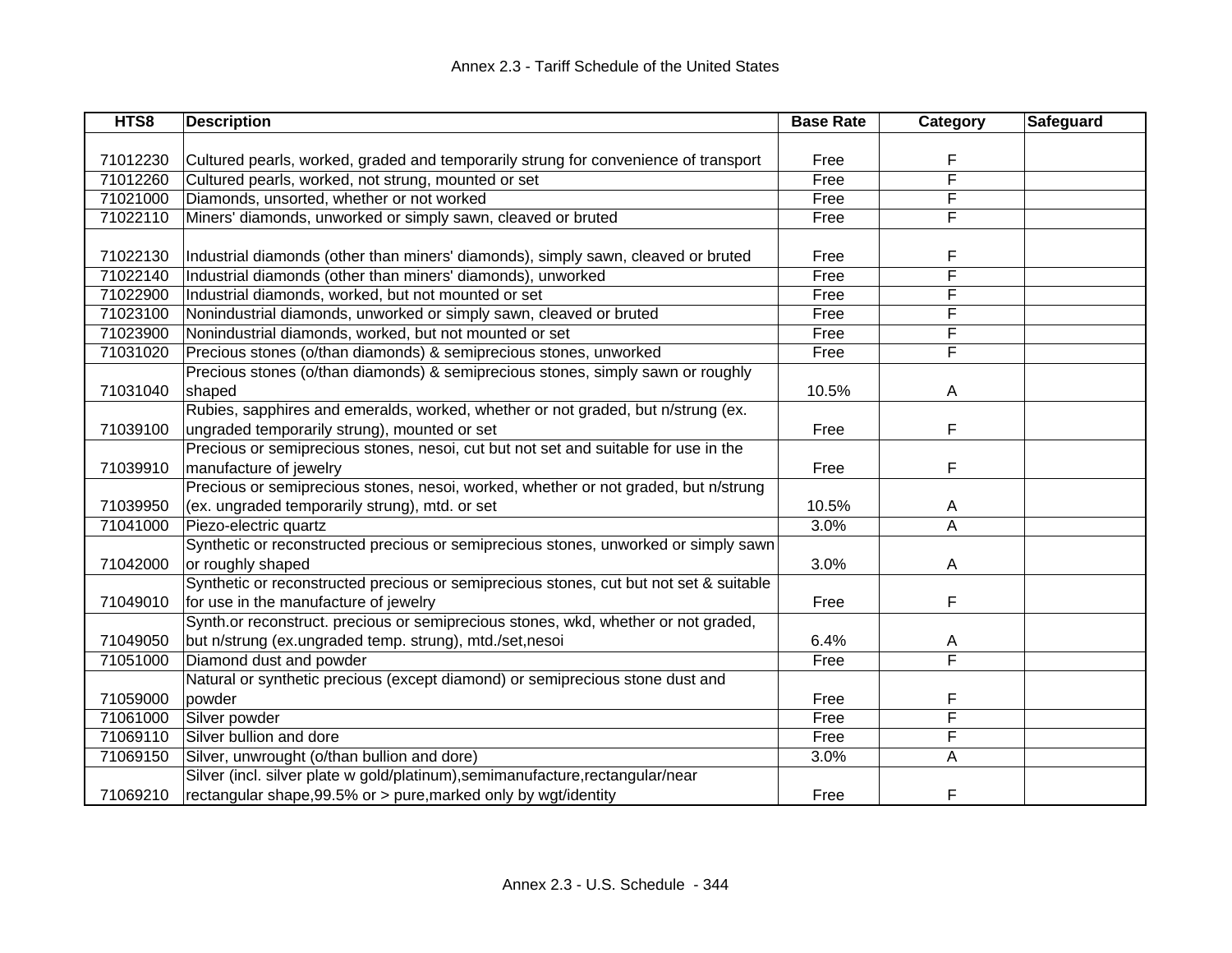| HTS8     | <b>Description</b>                                                                      | <b>Base Rate</b> | Category | Safeguard |
|----------|-----------------------------------------------------------------------------------------|------------------|----------|-----------|
|          |                                                                                         |                  |          |           |
| 71069250 | Silver (including silver plated with gold or platinum), in semimanufactured form, nesoi | 3.0%             | A        |           |
| 71070000 | Base metals clad with silver, not further worked than semimanufactured                  | 3.3%             | A        |           |
| 71081100 | Gold powder                                                                             | Free             | F        |           |
| 71081210 | Gold, nonmonetary, bullion and dore                                                     | Free             | F        |           |
| 71081250 | Gold, nonmonetary, unwrought (o/than gold bullion and dore)                             | 4.1%             | A        |           |
| 71081310 | Gold leaf                                                                               | Free             | F        |           |
|          | Gold (incl. gold plated w platinum), not money, semimanufacture, rectangle/near         |                  |          |           |
| 71081355 | rectangular shape, 99.5% or > pure, marked only by wgt/identity                         | Free             | F        |           |
|          | Gold (including gold plated with platinum), nonmonetary, in semimanufactured forms      |                  |          |           |
| 71081370 | (except gold leaf), nesoi                                                               | 4.1%             | A        |           |
| 71082000 | Gold, monetary, in unwrought, semimanufactured or powder form                           | Free             | F        |           |
|          |                                                                                         |                  |          |           |
| 71090000 | Base metals or silver clad with gold, but not further worked than semimanufactured      | 6.0%             | A        |           |
| 71101100 | Platinum, unwrought or in powder form                                                   | Free             | F        |           |
| 71101900 | Platinum, in semimanufactured forms                                                     | Free             | F        |           |
| 71102100 | Palladium, unwrought or in powder form                                                  | Free             | F        |           |
| 71102900 | Palladium, in semimanufactured forms                                                    | Free             | F        |           |
| 71103100 | Rhodium, unwrought or in powder form                                                    | Free             | F        |           |
| 71103900 | Rhodium, in semimanufactured forms                                                      | Free             | F        |           |
| 71104100 | Iridium, osmium and ruthenium, unwrought or in powder form                              | Free             | F        |           |
| 71104900 | Iridium, osmium and ruthenium, in semimanufactured forms                                | Free             | F        |           |
|          | Base metals, silver or gold clad with platinum, not further worked than                 |                  |          |           |
| 71110000 | semimanufactured                                                                        | 10.0%            | A        |           |
| 71123000 | Ash containing precious metals or precious metal compounds                              | Free             | F        |           |
|          | Gold waste and scrap, including metal clad with gold but excluding sweepings            |                  |          |           |
| 71129100 | containing other precious metals                                                        | Free             | F        |           |
|          | Platinum waste and scrap, including metal clad with platinum but excluding sweepings    |                  |          |           |
| 71129200 | containing other precious metals                                                        | Free             | F        |           |
|          | Precious metal (other than of gold or platinum) waste and scrap, including metal clad   |                  |          |           |
| 71129900 | with precious metals, nesoi                                                             | Free             | F        |           |
|          | Silver rope, curb, etc. in continuous lengths, whether or not plated/clad with other    |                  |          |           |
| 71131110 | precious metal, suitable for jewelry manufacture                                        | 6.3%             | A        |           |
|          | Silver articles of jewelry and parts thereof, nesoi, valued not over \$18 per dozen     |                  |          |           |
| 71131120 | pieces or parts                                                                         | 13.5%            | A        |           |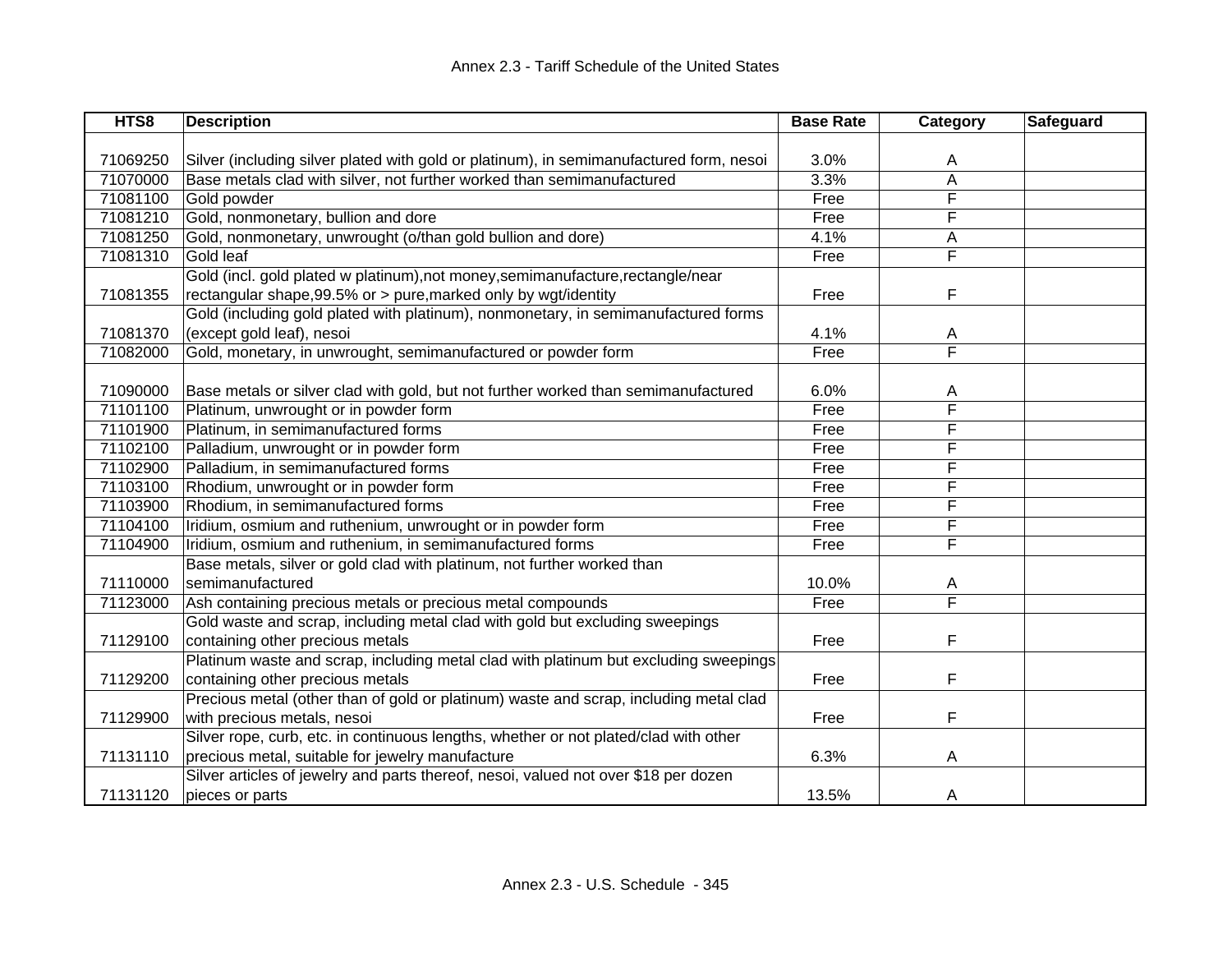| HTS8     | <b>Description</b>                                                                        | <b>Base Rate</b> | <b>Category</b> | Safeguard |
|----------|-------------------------------------------------------------------------------------------|------------------|-----------------|-----------|
|          | Silver articles of jewelry and parts thereof, nesoi, valued over \$18 per dozen pieces or |                  |                 |           |
| 71131150 | parts                                                                                     | 5.0%             | A               |           |
|          | Precious metal (o/than silver) rope, curb, etc. in continuous lengths, whether or not     |                  |                 |           |
| 71131910 | plated/clad precious metal, for jewelry manufacture                                       | 7.0%             | A               |           |
| 71131921 | Gold rope necklaces and neck chains                                                       | 5.0%             | A               |           |
| 71131925 | Gold mixed link necklaces and neck chains                                                 | 5.8%             | A               |           |
| 71131929 | Gold necklaces and neck chains (o/than of rope or mixed links)                            | 5.5%             | A               |           |
| 71131930 | Precious metal (o/than silver) clasps and parts thereof                                   | 5.8%             | A               |           |
|          | Precious metal (o/than silver) articles of jewelry and parts thereo, whether or not       |                  |                 |           |
| 71131950 | plated or clad with precious metal, nesoi                                                 | 5.5%             | A               |           |
|          | Base metal clad w/precious metal, rope, curb & like articles in continuous lengths,       |                  |                 |           |
| 71132010 | suitable for use in jewelry manufacture                                                   | 7.0%             | A               |           |
| 71132021 | Base metal clad w/gold rope necklaces and neck chains                                     | 5.8%             | A               |           |
| 71132025 | Base metal clad w/gold mixed link necklaces and neck chains                               | 5.8%             | A               |           |
| 71132029 | Base metal clad w/gold necklaces and neck chains, nesoi                                   | 5.2%             | A               |           |
| 71132030 | Base metal clad w/precious metal clasps and parts thereof                                 | 5.8%             | A               |           |
| 71132050 | Base metal clad w/precious metal articles of jewelry and parts thereof, nesoi             | 5.2%             | A               |           |
|          |                                                                                           |                  |                 |           |
| 71141110 | Knives with handles of silver, whether or not plated or clad with other precious metal    | 2.8%             | A               |           |
|          |                                                                                           |                  |                 |           |
| 71141120 | Forks with handles of silver, whether or not plated or clad with other precious metal     | 2.7%             | Α               |           |
| 71141130 | Spoons and ladles with handles of sterling silver                                         | 3.3%             | A               |           |
|          | Spoons and ladles (o/than w/sterling silver handles) of silver, whether or not plated or  |                  |                 |           |
| 71141140 | clad w/other precious metal                                                               | 3.5%             | A               |           |
|          | Sets of two or more knives or forks w/silver handles or spoons and ladles of silver,      |                  |                 |           |
| 71141145 | whether or not clad or plated w/prec.metal                                                | 3.0%             | Α               |           |
| 71141150 | Tableware, nesoi, of sterling silver                                                      | 3.3%             | A               |           |
|          | Articles of silver nesoi, for household, table or kitchen use, toilet and sanitary wares, |                  |                 |           |
| 71141160 | including parts thereof                                                                   | 3.0%             | A               |           |
|          | Silversmiths' wares (other than for household/table/kitchen use & toilet and sanitary     |                  |                 |           |
| 71141170 | wares) of silver, nesoi                                                                   | 3.0%             | A               |           |
|          | Precious metal (o/than silver) articles, nesoi, whether or not plated or clad with other  |                  |                 |           |
| 71141900 | precious metal, nesoi                                                                     | 7.9%             | A               |           |
| 71142000 | Goldsmiths' or silversmiths' wares of base metal clad with precious metal                 | 3.0%             | А               |           |
| 71151000 | Platinum catalysts in the form of wire cloth or grill                                     | 4.0%             | Α               |           |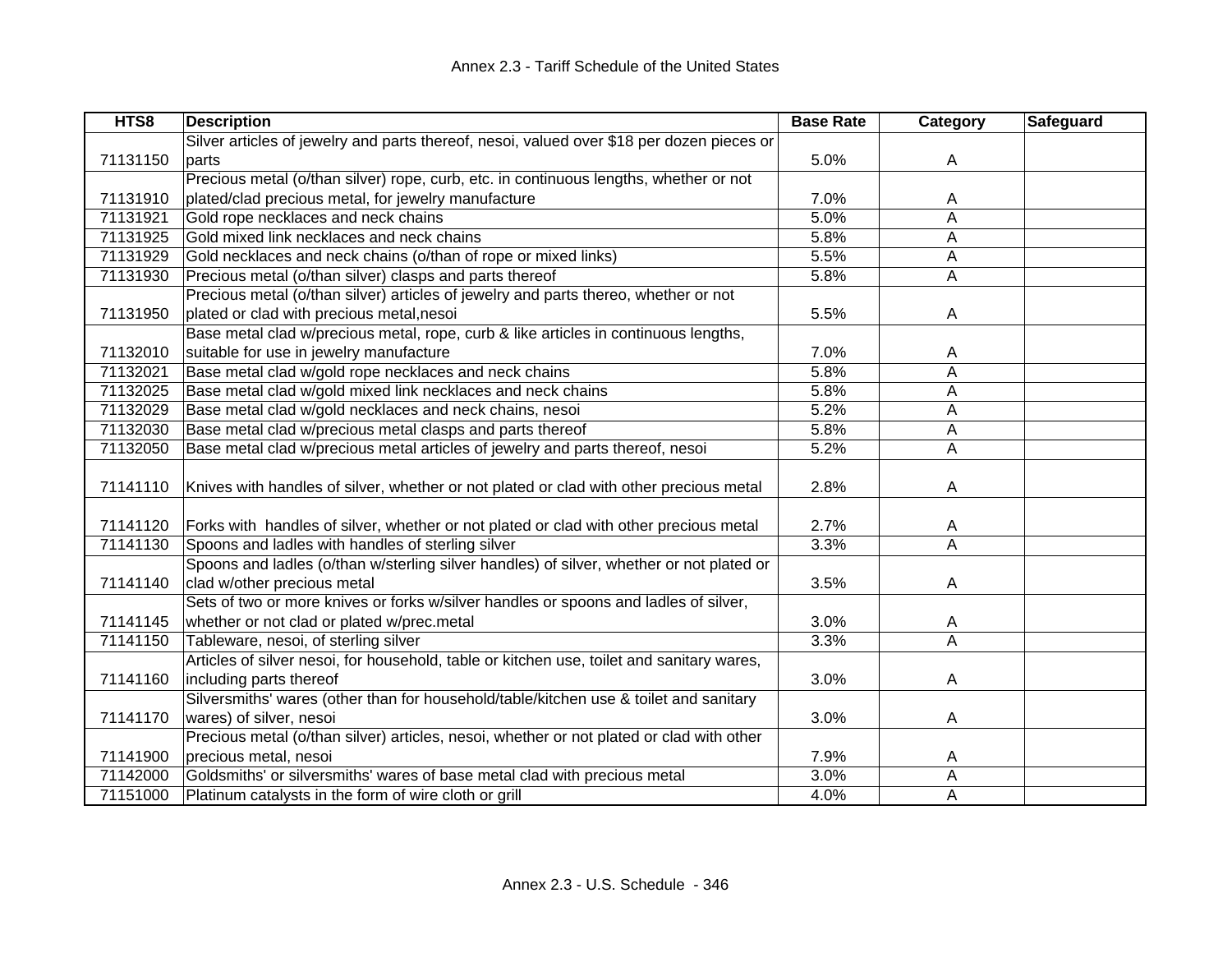| HTS8     | <b>Description</b>                                                                           | <b>Base Rate</b> | Category     | Safeguard |
|----------|----------------------------------------------------------------------------------------------|------------------|--------------|-----------|
|          | Precious metal articles, incl. metal clad w/precious metal, rectangle/near rectangle         |                  |              |           |
| 71159005 | shape, 99.5%/ or pure, marked only by wgt/identity                                           | Free             | F            |           |
|          | Gold (including metal clad with gold) articles (o/than jewellry or goldsmiths' wares),       |                  |              |           |
| 71159030 | nesoi                                                                                        | 3.9%             | $\mathsf{A}$ |           |
|          | Silver (including metal clad with silver) articles (o/than jewellry or silversmiths' wares), |                  |              |           |
| 71159040 | nesoi                                                                                        | 3.0%             | A            |           |
|          | Articles of precious metal (o/than gold or silver), including metal clad with precious       |                  |              |           |
| 71159060 | metal, nesoi                                                                                 | 4.0%             | A            |           |
| 71161010 | Natural pearl articles                                                                       | 3.3%             | Α            |           |
| 71161025 | Cultured pearl articles                                                                      | 5.5%             | A            |           |
|          |                                                                                              |                  |              |           |
| 71162005 | Jewelry articles of precious or semiprecious stones, valued not over \$40 per piece          | 3.3%             | Α            |           |
| 71162015 | Jewelry articles of precious or semiprecious stones, valued over \$40 per piece              | 6.5%             | A            |           |
|          | Semiprecious stones (except rock crystal), graded and strung temporarily for                 |                  |              |           |
| 71162030 | convenience of transport                                                                     | 2.1%             | A            |           |
| 71162035 | Semiprecious stone (except rock crystal) figurines                                           | 4.5%             | A            |           |
|          |                                                                                              |                  |              |           |
| 71162040 | Semiprecious stone (except rock crystal) articles (other than jewelry and figurines)         | 10.5%            | A            |           |
| 71162050 | Precious stone articles, nesoi                                                               | Free             | F            |           |
| 71171100 | Cuff links and studs of base metal (whether or not plated w/precious metal)                  | 8.0%             | A            |           |
|          | Toy jewelry rope, curb, cable, chain, etc, of base metal (whether or not plated w/prec.      |                  |              |           |
| 71171905 | metal), val. n/o 8 cents each                                                                | Free             | F            |           |
|          | Rope, curb, cable, chain, etc., of base metal (whether or n/plated w/prec. metal), val.      |                  |              |           |
| 71171915 | n/over 33 cents/meter for jewelry mfr.                                                       | 8.0%             | A            |           |
|          | Rope, curb, cable, chain, etc., of base metal (whether or n/plated w/prec. metal), val.      |                  |              |           |
| 71171920 | o/33 cents/meter, for jewelry mfr.                                                           | 11.0%            | A            |           |
|          | Religious articles of a devotional character, design. to be carried on the person, of        |                  |              |           |
| 71171930 | base metal (whether or not plated with precious metal)                                       | 3.9%             | A            |           |
|          | Toy jewelry (o/than rope, curb, cable, chain, etc.) of base metal, val. not over 8 cents     |                  |              |           |
| 71171960 | each                                                                                         | Free             | F            |           |
|          | Imitation jewelry (o/than toy jewelry & rope, curb, cable, chain, etc.), of base metal       |                  |              |           |
| 71171990 | (wheth. or n/plated w/prec.metal), nesoi                                                     | 11.0%            | A            |           |
|          | Necklaces wholly of plastic shapes on a fiber string, valued not over 30 cents per           |                  |              |           |
| 71179010 | dozen                                                                                        | Free             | F            |           |
|          | Rosaries and chaplets of a purely devotional character for personal use, of a material       |                  |              |           |
| 71179020 | o/than prec. or base metals, nesoi                                                           | 3.3%             | A            |           |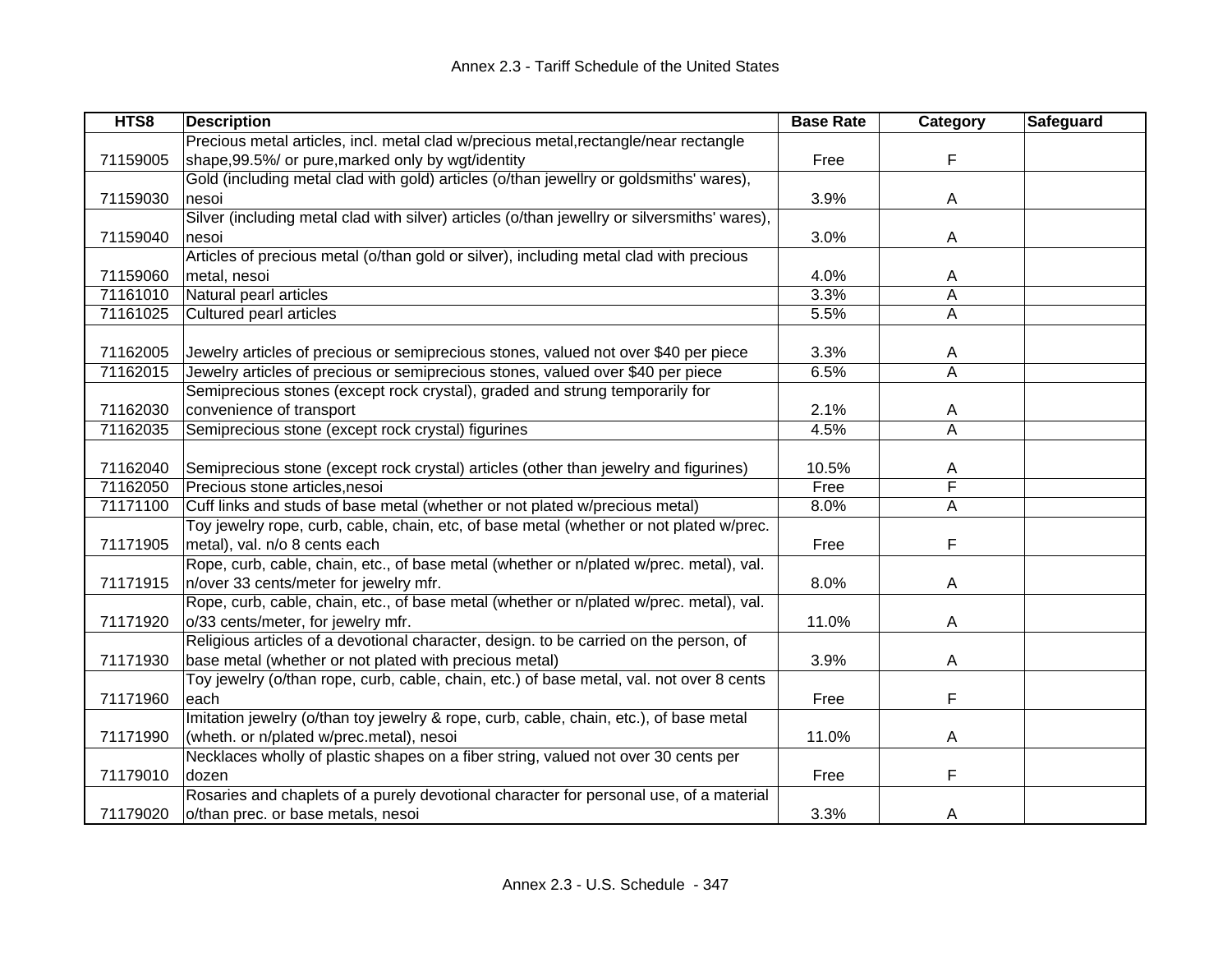| HTS8     | <b>Description</b>                                                                     | <b>Base Rate</b> | Category | Safeguard |
|----------|----------------------------------------------------------------------------------------|------------------|----------|-----------|
|          | Religious articles of a purely devotional character designed to be carried on the      |                  |          |           |
| 71179030 | person, nesoi                                                                          | 3.9%             | A        |           |
|          | Toy jewelry (except pts.), other than necklaces of plastic shapes, not of base metal,  |                  |          |           |
| 71179045 | n/o 20 cents/dozen pcs                                                                 | Free             | F        |           |
| 71179055 | Imitation jewelry nesoi, not of base metal, n/o 20 cents/doz. pcs or pts               | 7.2%             | A        |           |
| 71179060 | Toy jewelry (except pts.), not of base metal, n/o 8 cents each                         | Free             | F        |           |
| 71179075 | Imitation jewelry of plastics, nesoi, over 20 cents/dozen pcs or pts                   | Free             | F        |           |
|          |                                                                                        |                  |          |           |
| 71179090 | Imitation jewelry not of base metal or plastics, nesoi, over 20 cents/dozen pcs or pts | 11.0%            | A        |           |
| 71181000 | Coin (other than gold coin), not being legal tender                                    | Free             | F        |           |
| 71189000 | Coins, nesoi                                                                           | Free             | F        |           |
| 72011000 | Nonalloy pig iron containing by weight 0.5 percent or less of phosphorus               | Free             | F        |           |
| 72012000 | Nonalloy pig iron containing by weight more than 0.5 percent of phosphorus             | Free             | F        |           |
| 72015030 | Alloy pig iron in blocks or other primary forms                                        | Free             | F        |           |
| 72015060 | Spiegeleisen in blocks or other primary forms                                          | Free             | F        |           |
|          | Ferromanganese containing by weight more than 2 percent but not more than 4            |                  |          |           |
| 72021110 | percent of carbon                                                                      | 1.4%             | Α        |           |
| 72021150 | Ferromanganese containing by weight more than 4 percent of carbon                      | 1.5%             | A        |           |
| 72021910 | Ferromanganese containing by weight not more than 1 percent of carbon                  | 2.3%             | A        |           |
|          | Ferromanganese containing by weight more than 1 percent but not more than 2            |                  |          |           |
| 72021950 | percent of carbon                                                                      | 1.4%             | A        |           |
|          | Ferrosilicon containing by weight more than 55% but not more than 80% of silicon and   |                  |          |           |
| 72022110 | more than 3% of calcium                                                                | 1.1%             | A        |           |
|          | Ferrosilicon containing by weight more than 55% but not more than 80% of silicon,      |                  |          |           |
| 72022150 | nesoi                                                                                  | 1.5%             | A        |           |
|          |                                                                                        |                  |          |           |
| 72022175 | Ferrosilicon containing by weight more than 80% but not more than 90% of silicon       | 1.9%             | Α        |           |
| 72022190 | Ferrosilicon containing by weight more than 90% of silicon                             | 5.8%             | A        |           |
| 72022900 | Ferrosilicon containing by weight 55% or less of silicon                               | Free             | F        |           |
| 72023000 | Ferrosilicon manganese                                                                 | 3.9%             | А        |           |
| 72024100 | Ferrochromium containing by weight more than 4 percent of carbon                       | 1.9%             | А        |           |
|          | Ferrochromium containing by weight more than 3 percent but not more than 4 percent     |                  |          |           |
| 72024910 | of carbon                                                                              | 1.9%             | A        |           |
| 72024950 | Ferrochromium containing by weight 3 percent or less of carbon                         | 3.1%             | Α        |           |
| 72025000 | Ferrosilicon chromium                                                                  | 10.0%            | А        |           |
| 72026000 | Ferronickel                                                                            | Free             | F        |           |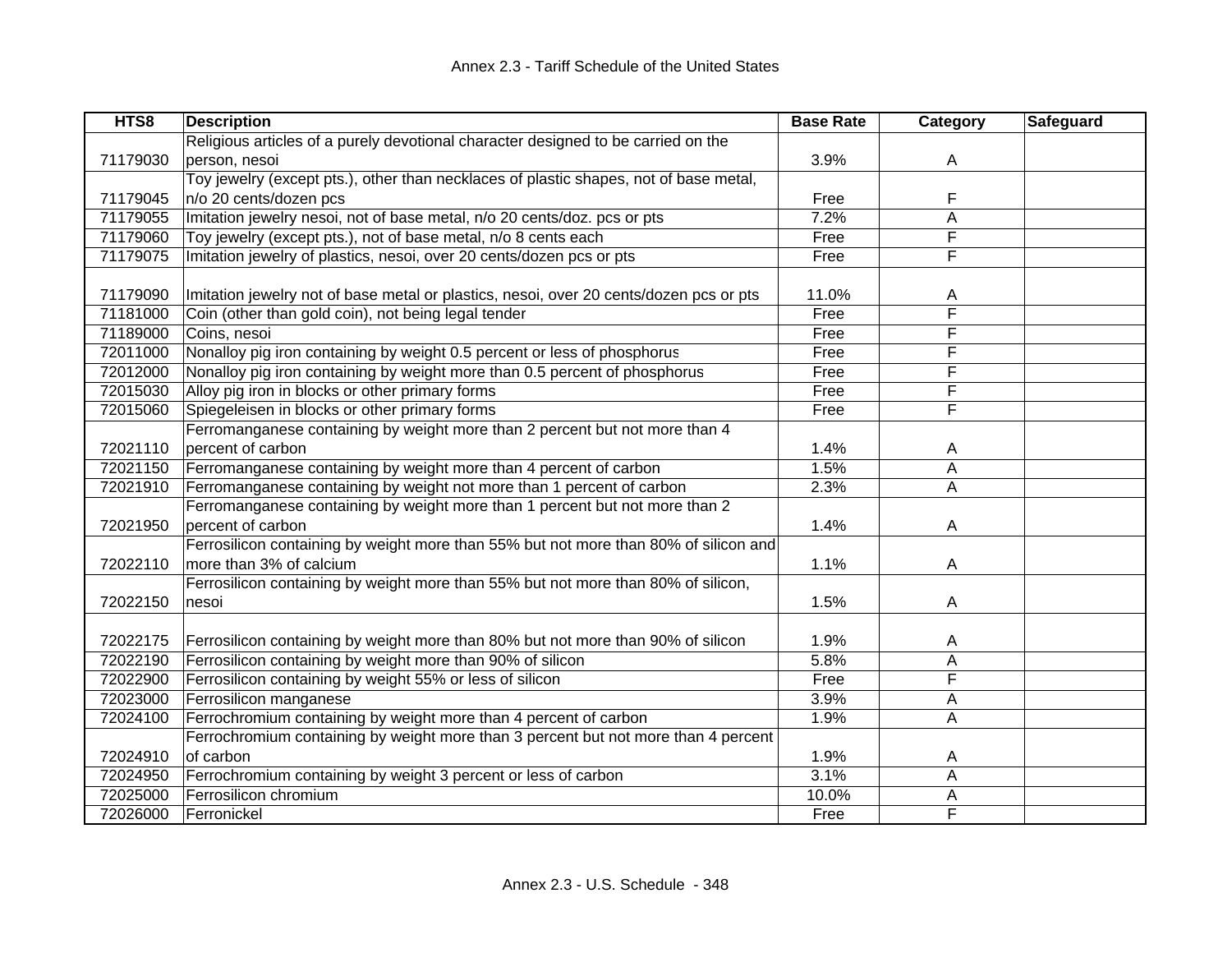| HTS8     | <b>Description</b>                                                                        | <b>Base Rate</b> | Category | Safeguard |
|----------|-------------------------------------------------------------------------------------------|------------------|----------|-----------|
| 72027000 | Ferromolybdenum                                                                           | 4.5%             | Α        |           |
| 72028000 | Ferrotungsten and ferrosilicon tungsten                                                   | 5.6%             | Α        |           |
| 72029100 | Ferrotitanium and ferrosilicon titanium                                                   | 3.7%             | A        |           |
| 72029200 | Ferrovanadium                                                                             | 4.2%             | A        |           |
|          | Ferroniobium containing by weight less than 0.02 percent of phosphorus or sulfur or       |                  |          |           |
| 72029340 | less than 0.4 percent of silicon                                                          | 5.0%             | A        |           |
| 72029380 | Ferroniobium, nesoi                                                                       | 5.0%             | A        |           |
| 72029910 | Ferrozirconium                                                                            | 4.2%             | A        |           |
| 72029920 | Calcium silicon ferroalloys                                                               | 5.0%             | A        |           |
| 72029980 | Ferroalloys nesoi                                                                         | 5.0%             | Α        |           |
| 72031000 | Ferrous products obtained by direct reduction of iron ore                                 | Free             | F        |           |
|          | Spongy ferrous products, in lumps, pellets or like forms; iron of a minimum purity by     |                  |          |           |
| 72039000 | weight of 99.94% in lumps, pellets or like forms                                          | Free             | F        |           |
| 72041000 | Cast iron waste and scrap                                                                 | Free             | F        |           |
| 72042100 | Stainless steel waste and scrap                                                           | Free             | F        |           |
| 72042900 | Alloy steel (o/than stainless) waste and scrap                                            | Free             | F        |           |
| 72043000 | Tinned iron or steel waste and scrap                                                      | Free             | F        |           |
|          | Ferrous turnings, shavings, chips, milling wastes, sawdust, fillings, trimmings and       |                  |          |           |
| 72044100 | stampings, whether or not in bundles                                                      | Free             | F        |           |
| 72044900 | Ferrous waste and scrap nesoi                                                             | Free             | F        |           |
| 72045000 | Iron or steel remelting scrap ingots                                                      | Free             | F        |           |
| 72051000 | Pig iron, spiegeleisen, and iron or steel granules                                        | Free             | F        |           |
| 72052100 | Alloy steel powders                                                                       | Free             | F        |           |
| 72052900 | Pig iron, spiegeleisen, and iron or steel (o/than alloy steel) powders                    | Free             | F        |           |
| 72061000 | Iron and nonalloy steel ingots                                                            | Free             | F        |           |
| 72069000 | Iron and nonalloy steel in primary forms (o/than ingots)                                  | Free             | F        |           |
|          | Iron or nonalloy steel semifinished products, w/less than 0.25% carbon, w/rect. cross     |                  |          |           |
| 72071100 | sect.(incl. sq.), w/width less than twice thickness                                       | Free             | F        |           |
|          | Iron or nonalloy steel semifinished products, w/less than 0.25% carbon, w/rect. cross     |                  |          |           |
| 72071200 | sect. (exclud. sq.), nesoi                                                                | Free             | F        |           |
|          | Iron or nonalloy steel semifinished products, w/less than 0.25% carbon, o/than w/rect.    |                  |          |           |
| 72071900 | cross section                                                                             | Free             | F        |           |
| 72072000 | Iron or nonalloy steel semifinished products, w/0.25% or more of carbon                   | Free             | F        |           |
|          | Iron/nonalloy steel, width 600mm+, hot-rolled flat-rolled products, w/patterns in relief, |                  |          |           |
| 72081015 | in coils, pickled, not clad/plated/coated                                                 | Free             | F        |           |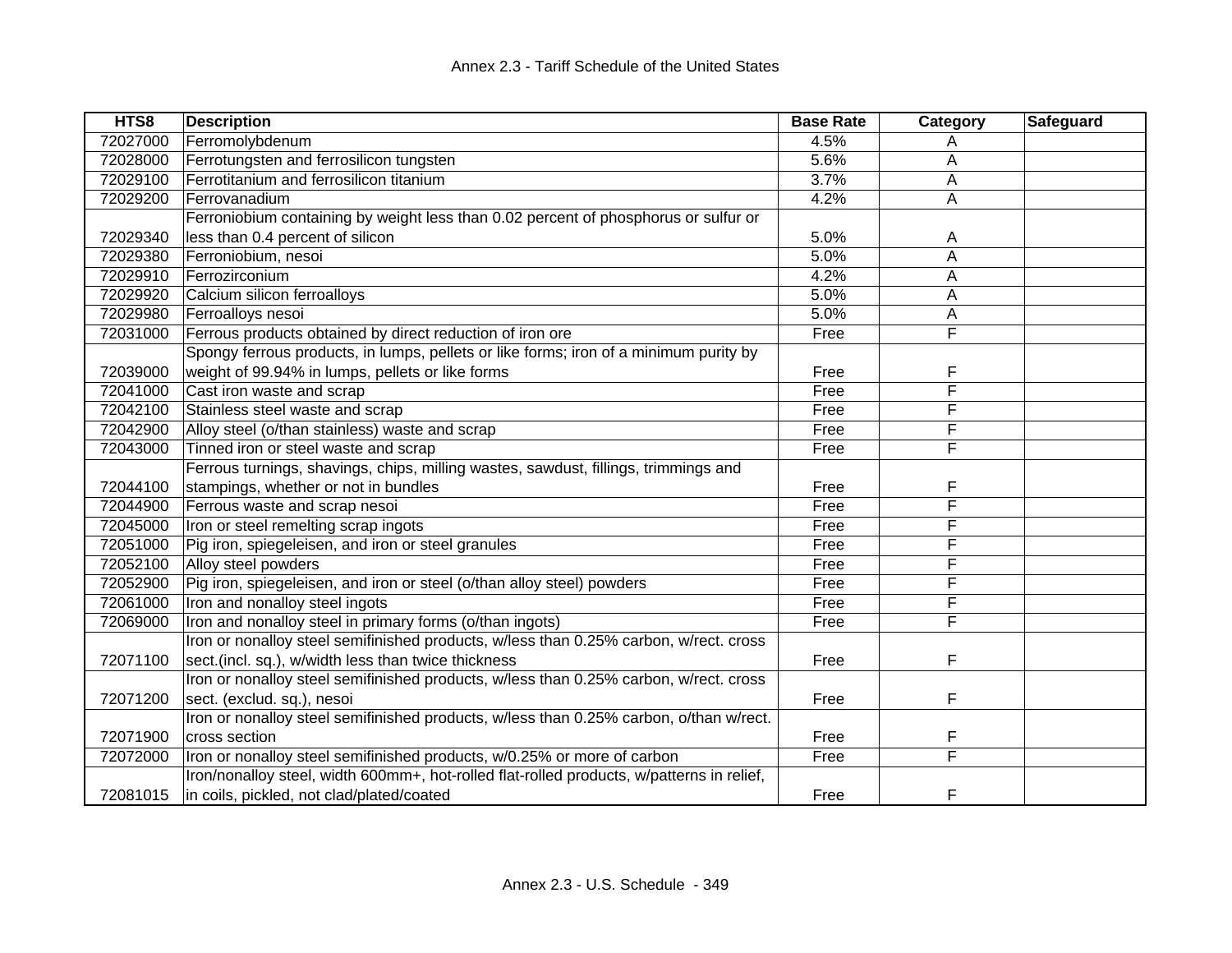| HTS8     | <b>Description</b>                                                                         | <b>Base Rate</b> | Category | Safeguard |
|----------|--------------------------------------------------------------------------------------------|------------------|----------|-----------|
|          | Iron/nonalloy steel, width 600mm+, hot-rolled flat-rolled product, in coil, w/pattern in   |                  |          |           |
| 72081030 | relief, w/thick 4.75mm+, not pickld, not clad/plated/coatd                                 | Free             | F        |           |
|          | Iron/nonalloy steel, width 600mm+, hot-rolled flat-rolled product, in coil, w/pattern in   |                  |          |           |
| 72081060 | relief, w/thick <4.75mm, not pickld, not clad/plated/coatd                                 | Free             | F        |           |
|          | Nonalloy hi-strength steel, width 600mm+, hot-rolled flat-rolled products, in coils,       |                  |          |           |
| 72082530 | w/thick 4.75mm+, pickled, not clad/plated/coated                                           | Free             | F        |           |
|          | Iron/nonalloy steel, width 600mm+, hot-rolled flat-rolled products, in coils, w/thick      |                  |          |           |
| 72082560 | 4.7mm or more, pickled, not clad/plated/coated                                             | Free             | F        |           |
|          | Iron/nonalloy steel, width 600mm+, hot-rolled flat-rolled products, in coils, w/thick      |                  |          |           |
| 72082600 | 3mm or mor but less 4.75mm, pickled, not clad/plated                                       | Free             | F        |           |
|          | Iron/nonalloy steel, width 600mm+, hot-rolled flat-rolled products, in coils, w/thick less |                  |          |           |
| 72082700 | than 3mm, pickled, not clad/plated/coated                                                  | Free             | F        |           |
|          | Iron/nonalloy steel, width 600mm+, hot-rolled flat-rolled products, in coils, w/thick      |                  |          |           |
| 72083600 | o/10mm, not pickled/clad/plated/coated                                                     | Free             | F        |           |
|          | Iron/nonalloy steel, width 600mm+, hot-rolled flat-rolled products, in coils, w/thick      |                  |          |           |
| 72083700 | 4.75mm or more & n/o 10mm, not pickled/clad/plated                                         | Free             | F        |           |
|          | Iron/nonalloy steel, width 600mm+, hot-rolled flat-rolled products, in coils, w/thick      |                  |          |           |
| 72083800 | 3mm or more & less 4.75mm, not pickld/clad/plated                                          | Free             | F        |           |
|          | Iron/nonalloy steel, width 600mm+, hot-rolled flat-rolled products, in coils, w/thick less |                  |          |           |
| 72083900 | than 3mm, not pickled/clad/plated/coated                                                   | Free             | F        |           |
|          | Iron/nonalloy steel, width 600mm+, hot-rolled flat-rolled products, w/pattern in           |                  |          |           |
| 72084030 | relief, not coils, w/thick 4.75 or more, n/clad/plated/coated                              | Free             | F        |           |
|          | Iron/nonalloy steel, width 600mm+, hot-rolled flat-rolled products, w/pattern in           |                  |          |           |
| 72084060 | relief, not coils, w/thick < 4.75mm, not clad/plated/coated                                | Free             | F        |           |
|          | Iron/nonalloy steel, width 600mm+, hot-rolled flat-rolled products, nesoi, not in coils,   |                  |          |           |
| 72085100 | w/thick o/10mm, not clad/plated/coated                                                     | Free             | F        |           |
|          | Iron/nonalloy steel, width 600mm+, hot-rolled flat-rolled products, neosi, not in coils,   |                  |          |           |
| 72085200 | w/thick 4.75mm+ but n/o 10mm, not clad/plated/                                             | Free             | F        |           |
|          | Iron/nonalloy steel, width 600mm+, hot-rolled flat-rolled products, neosi, not in coils,   |                  |          |           |
| 72085300 | w/thick 3mm+ but < 4.75mm, not clad/plated/coated                                          | Free             | F        |           |
|          | Iron/nonalloy steel, width 600mm+, hot-rolled flat-rolled products, neosi, not in coils,   |                  |          |           |
| 72085400 | w/thick less than 3mm, not clad/plated/coated                                              | Free             | F.       |           |
|          | Iron/nonalloy steel, width 600mm+, hot-rolled flat-rolled products, nesoi, not             |                  |          |           |
| 72089000 | clad/plated/coated                                                                         | Free             | F        |           |
|          | Iron/nonalloy steel, width 600mm+, cold-rolled flat-rolled products, in coils, w/thick     |                  |          |           |
| 72091500 | 3mm+, not clad/plated/coated                                                               | Free             | F        |           |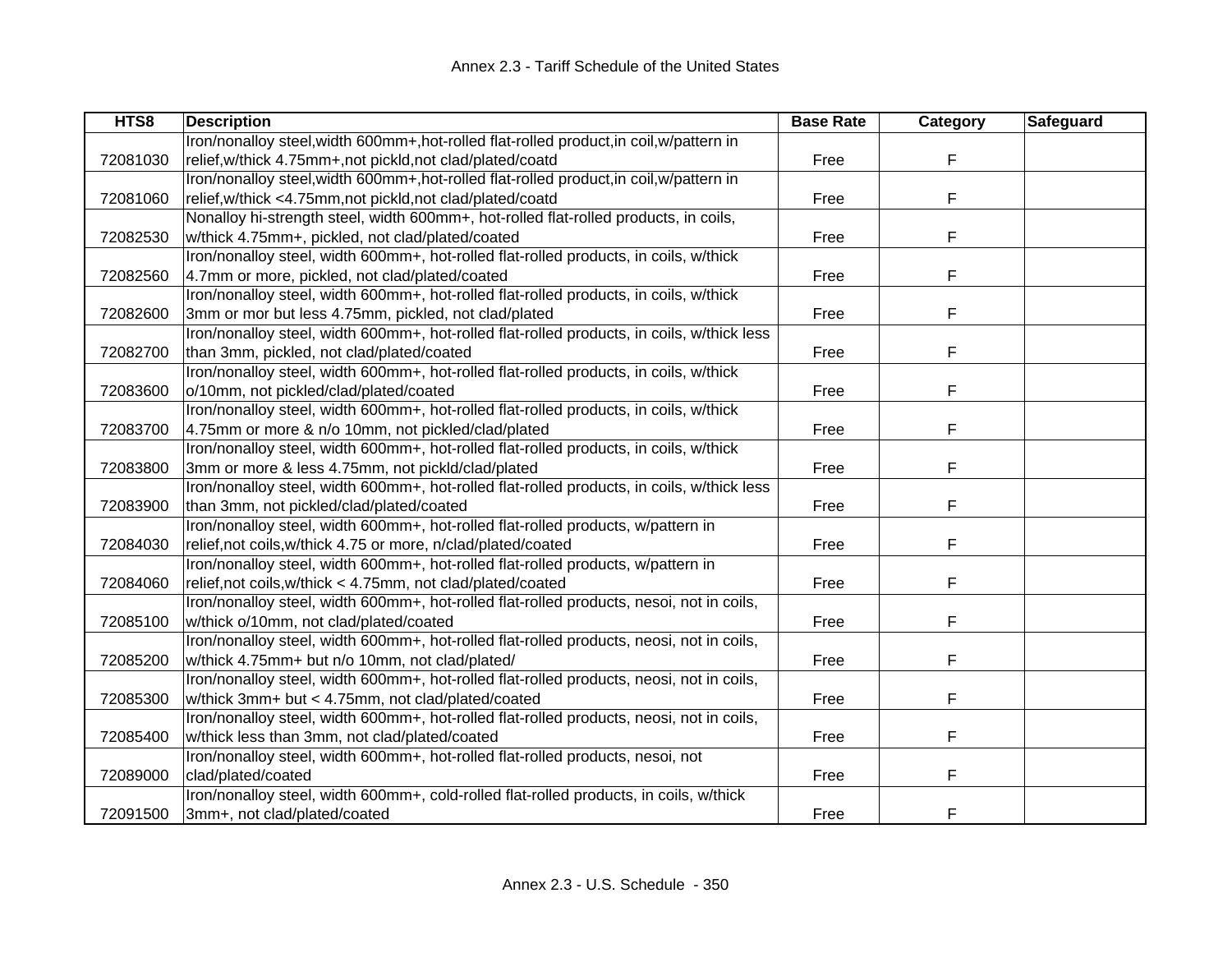| HTS8     | <b>Description</b>                                                                         | <b>Base Rate</b> | Category | Safeguard |
|----------|--------------------------------------------------------------------------------------------|------------------|----------|-----------|
|          | Iron/nonalloy steel, width 600mm+, cold-rolled flat-rolled products, in coils, w/thick     |                  |          |           |
| 72091600 | o/1mm but less than 3mm, not clad/plated/coated                                            | Free             | F        |           |
|          | Iron/nonalloy steel, width 600mm+, cold-rolled flat-rolled products, in coils, w/thick     |                  |          |           |
| 72091700 | 0.5mm or more but n/o 1mm, not clad/plated/coated                                          | Free             | F        |           |
|          | Nonalloy hi-strength steel, width 600mm+, cold-rolled flat-rolled products, in coils,      |                  |          |           |
| 72091815 | w/thick less than 0.5mm, not clad/plated/coated                                            | Free             | F        |           |
|          | Nonalloy steel(blackplate), width 600mm+, cold-rolled flat-rolled products, in coils,      |                  |          |           |
| 72091825 | w/thick less than 0.361mm, not clad/plated/coated                                          | Free             | F        |           |
|          | Iron/nonalloy steel, width 600mm+, cold-rolled flat-rolled products, in coils, w/thick     |                  |          |           |
| 72091860 | 0.361mm+ but less 5mm, not clad/plated/coated                                              | Free             | F        |           |
|          | Iron/nonalloy steel, width 600mm+, cold-rolled flat-rolled products, not in coils, w/thick |                  |          |           |
| 72092500 | 3mm or more, not clad/plated/coated                                                        | Free             | F        |           |
|          | Iron/nonalloy steel, width 600mm+, cold-rolled flat-rolled products, not in coils, w/thick |                  |          |           |
| 72092600 | o/1mm but less than 3mm, not clad/plated/coated                                            | Free             | F        |           |
|          | Iron/nonalloy steel, width 600mm+, cold-rolled flat-rolled products, not in coils, w/thick |                  |          |           |
| 72092700 | 0.5mm+ but n/o 1mm, not clad/plated/coated                                                 | Free             | F        |           |
|          | Iron/nonalloy steel, width 600mm+, cold-rolled flat-rolled products, not in coils, w/thick |                  |          |           |
| 72092800 | less than 0.5mm, not clad/plated/coated                                                    | Free             | F        |           |
|          | Iron/nonalloy steel, width 600mm+, flat-rolled products further worked than cold-rolled,   |                  |          |           |
| 72099000 | not clad/plated/coated, nesoi                                                              | Free             | F        |           |
|          | Iron/nonalloy steel, width 600mm+, flat-rolled products, plated or coated with tin,        |                  |          |           |
| 72101100 | w/thick. 0.5 mm or more                                                                    | Free             | F        |           |
|          | Iron/nonalloy steel, width 600mm+, flat-rolled products, plated or coated with tin, less   |                  |          |           |
| 72101200 | than 0.5 mm thick                                                                          | Free             | F        |           |
|          | Iron/nonalloy steel, width 600mm+, flat-rolled products, plated or coated with lead,       |                  |          |           |
| 72102000 | including terneplate                                                                       | Free             | F        |           |
|          | Iron/nonalloy steel, width 600mm+, flat-rolled products, electrolytically plated or coated |                  |          |           |
| 72103000 | with zinc                                                                                  | Free             | F        |           |
|          | Iron/nonalloy steel, width 600mm+, flat-rolled products, plated or coated with zinc        |                  |          |           |
| 72104100 | (other than electrolytically), corrugated                                                  | Free             | F        |           |
|          | Iron/nonalloy steel, width 600mm+, flat-rolled products, plated or coated with zinc        |                  |          |           |
| 72104900 | (other than electrolytically), not corrugated                                              | Free             | F.       |           |
|          | Iron/nonalloy steel, width 600mm+, flat-rolled products, plated or coated with             |                  |          |           |
| 72105000 | chromium oxides or with chromium and chromium oxides                                       | Free             | F        |           |
|          | Iron/nonalloy steel, width 600mm+, flat-rolled products, plated or coated with             |                  |          |           |
| 72106100 | aluminum-zinc alloys                                                                       | Free             | F        |           |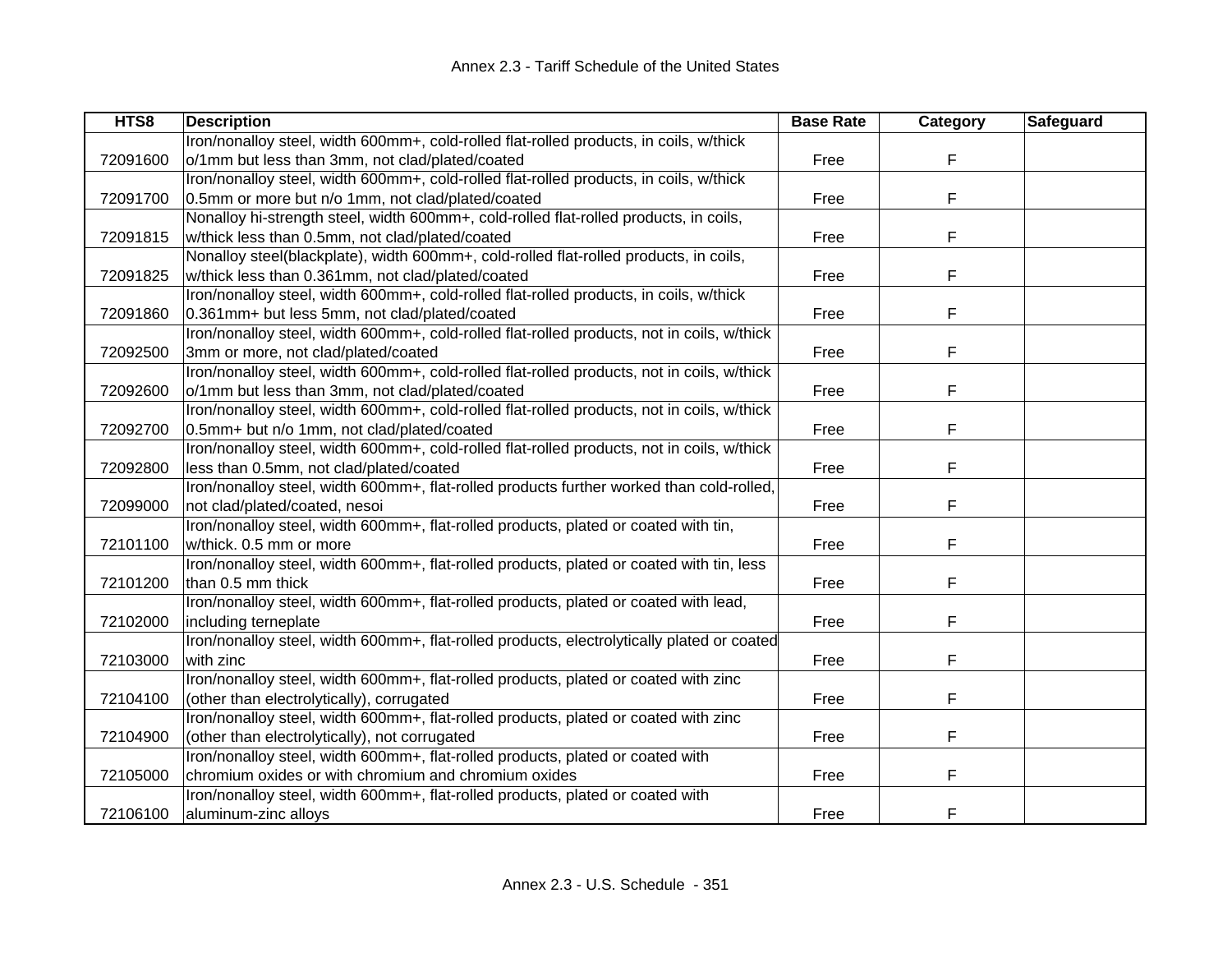| HTS8     | <b>Description</b>                                                                         | <b>Base Rate</b> | Category | Safeguard |
|----------|--------------------------------------------------------------------------------------------|------------------|----------|-----------|
|          | Iron/nonalloy steel, width 600mm+, flat-rolled products, plated or coated with             |                  |          |           |
| 72106900 | aluminum o/than aluminum-zinc alloy                                                        | Free             | F        |           |
|          | Iron/nonalloy steel, width 600mm+, flat-rolled products, painted/varnished or coated       |                  |          |           |
| 72107030 | w/plastic but not plated/coated or clad w/metal                                            | Free             | F        |           |
|          | Iron/nonalloy steel, width 600mm+, flat-rolled products, painted/varnished or coated       |                  |          |           |
| 72107060 | w/plastic, nesoi                                                                           | Free             | F        |           |
| 72109010 | Iron/nonalloy steel, width 600mm+, flat-rolled products, clad                              | Free             | F        |           |
|          | Iron/nonalloy steel, width 600mm+, flat-rolled products, electrolytically coated or plated |                  |          |           |
| 72109060 | with base metal, nesoi                                                                     | Free             | F        |           |
| 72109090 | Iron/nonalloy steel, width 600mm+, flat-rolled products, plated or coated, nesoi           | Free             | F        |           |
|          | Iron/nonalloy steel, width less th/600mm, hot-rolled flat-rolled universal mill plate, not |                  |          |           |
| 72111300 | clad/plated/coated                                                                         | Free             | F        |           |
|          | Iron/nonalloy steel, width less th/600mm, hot-rolled flat-rolled products, nesoi, w/thick  |                  |          |           |
| 72111400 | of 4.75mm or more, not clad/plated/coated                                                  | Free             | F        |           |
|          | Nonalloy hi-strength steel, width less th/300mm, hot-rolled flat-rolled products, not      |                  |          |           |
| 72111915 | clad/plated/coated                                                                         | Free             | F        |           |
|          | Iron/nonalloy steel, neosi, width less th/300mm, hot-rolled flat-rolled products, w/thick  |                  |          |           |
| 72111920 | o/1.25 mm but n/o 4.75 mm, n/clad/plated/coated                                            | Free             | F        |           |
|          | Iron/nonalloy steel, neosi, width less th/300mm, hot-rolled flat-rolled products, w/thick  |                  |          |           |
| 72111930 | 1.25mm or less, not clad/plated/coated                                                     | Free             | F        |           |
|          | Nonalloy hi-strength steel, width 300mm+ but less th/600mm, hot-rolled flat-rolled         |                  |          |           |
| 72111945 | products, not clad/plated/coated                                                           | Free             | F        |           |
|          | Iron/nonalloy steel, neosi, width 300mm+ but less th/600mm, hot-rolled flat-rolled         |                  |          |           |
| 72111960 | products, pickled, not clad/plated/coated                                                  | Free             | F        |           |
|          | Iron/nonalloy steel, neosi, width 300mm+ but less th/600mm, hot-rolled flat-rolled         |                  |          |           |
| 72111975 | products, not pickled, not clad/plated/coated                                              | Free             | F        |           |
|          | Nonalloy hi-strength steel, width less th/300mm, cold-rolled flat-rolled, <0.25% carbon,   |                  |          |           |
| 72112315 | w/thick o/1.25mm, not clad/plated/coated                                                   | Free             | F        |           |
|          | Iron/nonalloy steel, nesoi, width less th/300mm, cold-rolled flat-rolled, <0.25% carbon,   |                  |          |           |
| 72112320 | w/thick o/1.25mm, not clad/plated/coated                                                   | Free             | F        |           |
|          | Iron/nonalloy steel, nesoi, width less th/300mm, cold-rolled flat-rolled, <0.25% carbon,   |                  |          |           |
| 72112330 | w/thick o/0.25mm n/o 1.25mm, not clad/plated                                               | Free             | F.       |           |
|          | Iron/nonalloy steel, nesoi, width less th/300mm, cold-rolled flat-rolled, <0.25% carbon,   |                  |          |           |
| 72112345 | w/thick n/o 0.25mm, not clad/plated/coated                                                 | Free             | F        |           |
|          | Iron/nonalloy steel, nesoi, width 300mm+ but less th/600mm, cold-rolled flat-rolled,       |                  |          |           |
| 72112360 | <0.25% carbon, not clad/plated/coated                                                      | Free             | F        |           |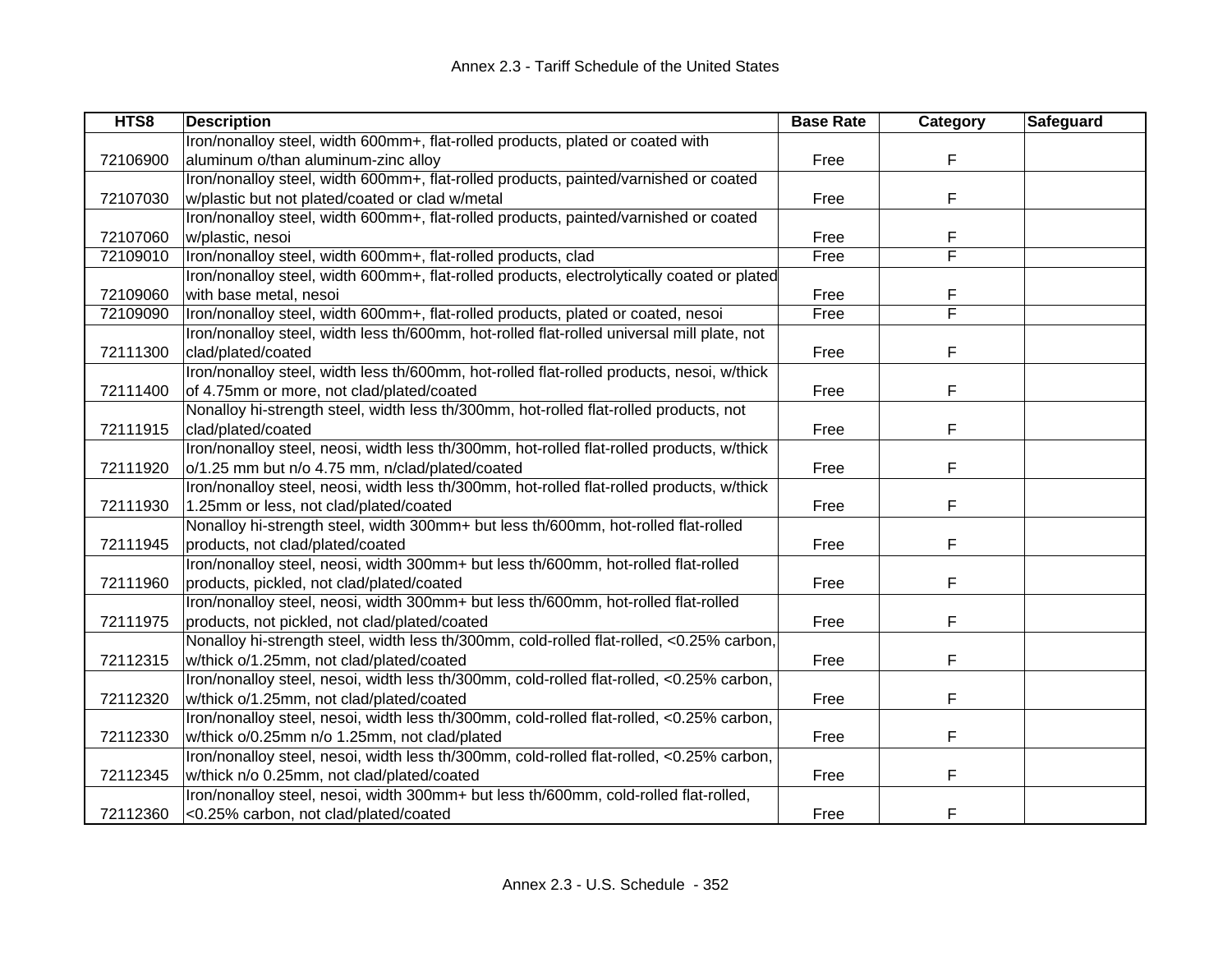| HTS <sub>8</sub> | <b>Description</b>                                                                         | <b>Base Rate</b> | Category | Safeguard |
|------------------|--------------------------------------------------------------------------------------------|------------------|----------|-----------|
|                  | Iron/nonalloy steel, width less th/300mm, cold-rolled flat-rolled, w/0.25% or more         |                  |          |           |
| 72112920         | carbon, w/thick o/0.25mm, not clad/plated/coated                                           | Free             | F        |           |
|                  | Iron/nonalloy steel, width less th/300mm, cold-rolled flat-rolled, w/0.25% or more         |                  |          |           |
| 72112945         | carbon, w/thick 0.25mm or less, not clad/plated/coated                                     | Free             | F        |           |
|                  | Iron/nonalloy steel, width 300mm+ but less th/600mm, cold-rolled flat-rolled, w/0.25%      |                  |          |           |
| 72112960         | or more carbon, not clad/plated/coated                                                     | Free             | F        |           |
|                  | Iron/nonalloy steel, width less th/600mm, flat-rolled further worked than cold-rolled,     |                  |          |           |
| 72119000         | not clad, plated or coated                                                                 | Free             | F        |           |
|                  |                                                                                            |                  |          |           |
| 72121000         | Iron/nonalloy steel, width less th/600mm, flat-rolled products, plated or coated with tin  | Free             | F        |           |
|                  | Iron/nonalloy steel, width less th/600mm, flat-rolled products, electrolytically plated or |                  |          |           |
| 72122000         | coated with zinc                                                                           | Free             | F        |           |
|                  | Iron/nonalloy steel, width less th/300mm, flat-rolled products, plated/coated with zinc    |                  |          |           |
| 72123010         | (other than electrolytically), w/thick o/0.25mm                                            | Free             | F        |           |
|                  | Iron/nonalloy steel, width less th/300mm, flat-rolled products, plated/coated w/zinc       |                  |          |           |
| 72123030         | (other than electrolytically), w/thick 0.25mm or less                                      | Free             | F        |           |
|                  | Iron/nonalloy steel, width 300+ but less th/600mm, flat-rolled products, plated or         |                  |          |           |
| 72123050         | coated with zinc (other than electrolytically)                                             | Free             | F        |           |
|                  | Iron/nonalloy steel, width less th/300mm, flat-rolled products, painted, varnished or      |                  |          |           |
| 72124010         | coated w/plastic                                                                           | Free             | F        |           |
|                  | Iron/nonalloy steel, width 300+ but less th/600mm, flat-rolled products, painted,          |                  |          |           |
| 72124050         | varnished or coated w/plastic                                                              | Free             | F        |           |
|                  |                                                                                            |                  |          |           |
| 72125000         | Iron/nonalloy steel, width less th/600mm, flat-rolled products, plated or coated nesoi     | Free             | F        |           |
| 72126000         | Iron/nonalloy steel, width less th/600mm, flat-rolled products, clad                       | Free             | F        |           |
|                  |                                                                                            |                  |          |           |
| 72131000         | Iron/nonalloy, concrete reinforcing bars and rods in irregularly wound coils, hot-rolled   | Free             | F        |           |
| 72132000         | Free-cutting steel, bars and rods in irregularly wound coils, hot-rolled                   | Free             | F        |           |
|                  | Iron/nonalloy steel, nesoi, hot-rolled bars & rods in irregularly wound coils, w/cir. x-   |                  |          |           |
| 72139130         | sect. diam. <14mm, n/tempered/treated/partly mfd                                           | Free             | F        |           |
|                  | Iron/nonalloy steel, nesoi, hot-rolled bars & rods in irregularly wound coils, w/cir. x-   |                  |          |           |
| 72139145         | sect. diam. <14mm, w/0.6%+ of carbon, nesoi                                                | Free             | F.       |           |
|                  | Iron/nonalloy steel, nesoi, hot-rolled bars & rods in irregularly wound coils, w/cir. x-   |                  |          |           |
| 72139160         | sect. diam. <14mm, w/less th/0.6% carbon, nesoi                                            | Free             | F        |           |
|                  | Iron/nonalloy steel, nesoi, hot-rolled bars & rods, w/cir. x-sect. diam 14+mm or non-      |                  |          |           |
| 72139900         | circ. x-sect., in irregularly wound coils, nesoi                                           | Free             | F        |           |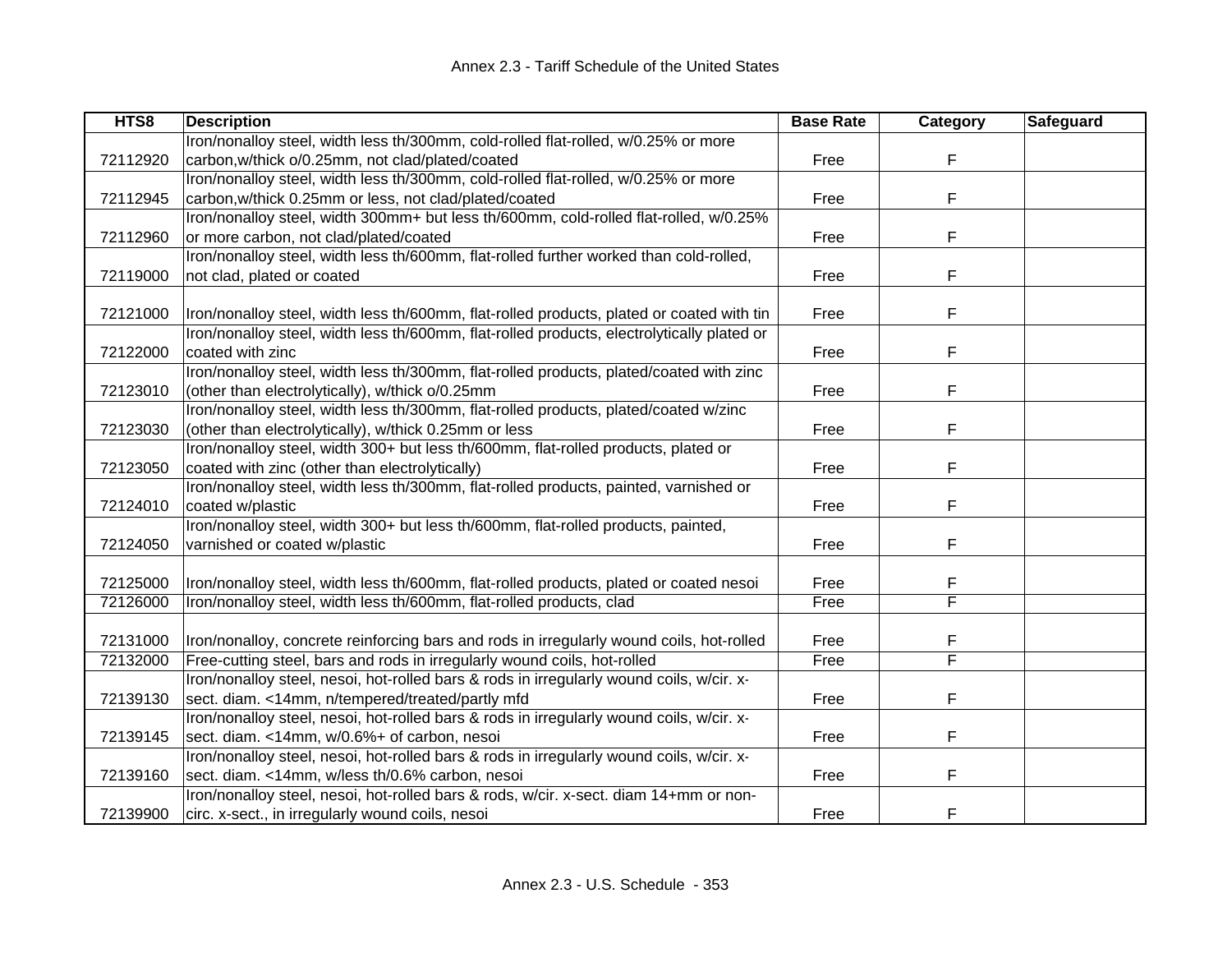| HTS8     | <b>Description</b>                                                                        | <b>Base Rate</b> | Category | Safeguard |
|----------|-------------------------------------------------------------------------------------------|------------------|----------|-----------|
| 72141000 | Iron/nonalloy steel, forged bars and rods, not in coils                                   | Free             |          |           |
|          | Iron/nonalloy steel, concrete reinforcing bars and rods, not further worked than hot-     |                  |          |           |
| 72142000 | rolled, hot-drawn or hot-extruded, n/coils                                                | Free             | F        |           |
|          | Free-cutting steel, bars and rods, not further worked than hot-rolled, hot-drawn or hot-  |                  |          |           |
| 72143000 | extruded, n/coils, nesoi                                                                  | Free             | F        |           |
|          | Iron/nonalloy steel, bars and rods, not further worked than hot-rolled, hot-drawn or hot- |                  |          |           |
| 72149100 | extruded, w/rectangular (o/than square) X-section                                         | Free             | F        |           |
|          | Iron/nonalloy steel, bars and rods, not further worked than hot-rolled, hot-drawn or hot- |                  |          |           |
| 72149900 | extruded, w/non-rectangular X-sect, not in coils                                          | Free             | F        |           |
|          | Free-cutting steel, bars and rods, not further worked than cold-formed or cold-           |                  |          |           |
| 72151000 | finished, not in coils                                                                    | Free             | F        |           |
|          | Iron/nonalloy steel nesoi, bars and rods, not further wkd. than cold-formed or cold-      |                  |          |           |
| 72155000 | finished, not in coils                                                                    | Free             | F        |           |
| 72159010 | Iron/nonalloy steel, bars and rods, not cold-formed, plated or coated with metal          | Free             | F        |           |
| 72159030 | Iron/nonalloy steel, bars and rods, cold-formed, plated or coated with metal              | Free             | F        |           |
|          | Iron/nonalloy steel, bars and rods, further worked than cold-formed or cold-finished,     |                  |          |           |
| 72159050 | nesoi                                                                                     | Free             | F        |           |
|          | Iron/nonalloy steel, U,I or H-sections, not further worked than hot-rolled, hot-drawn or  |                  |          |           |
| 72161000 | extruded, w/height under 80 mm                                                            | Free             | F        |           |
|          | Iron/nonalloy steel, L-sections, not further worked than hot-rolled, hot-drawn or         |                  |          |           |
| 72162100 | extruded, w/height under 80 mm                                                            | Free             | F        |           |
|          | Iron/nonalloy steel, T-sections, not further worked than hot-rolled, hot-drawn or         |                  |          |           |
| 72162200 | extruded, w/height under 80 mm                                                            | Free             | F        |           |
|          | Iron/nonalloy steel, U-sections, not further worked than hot-rolled, hot-drawn or         |                  |          |           |
| 72163100 | extruded, w/height of 80 mm or more                                                       | Free             | F        |           |
|          | Iron/nonalloy steel, I-sections (standard beams), not further worked than hot-rolled,     |                  |          |           |
| 72163200 | hot-drawn or extruded, w/height 80 mm or more                                             | Free             | F        |           |
|          | Iron/nonalloy steel, H-sections, not further worked than hot-rolled, hot-drawn or         |                  |          |           |
| 72163300 | extruded, w/height 80 mm or more                                                          | Free             | F        |           |
|          | Iron/nonalloy steel, L or T-sections, not further worked than hot-rolled, hot-drawn or    |                  |          |           |
| 72164000 | extruded, w/height 80 mm or more                                                          | Free             | F        |           |
|          | Iron/nonalloy steel, angles, shapes & sections nesoi, not further worked than hot-        |                  |          |           |
| 72165000 | rolled, hot-drawn or extruded                                                             | Free             | F        |           |
|          | Iron/nonalloy steel, angles, shapes & sections nesoi, not further worked than cold-       |                  |          |           |
| 72166100 | formed or cold-finished, from flat-rolled products                                        | Free             | F        |           |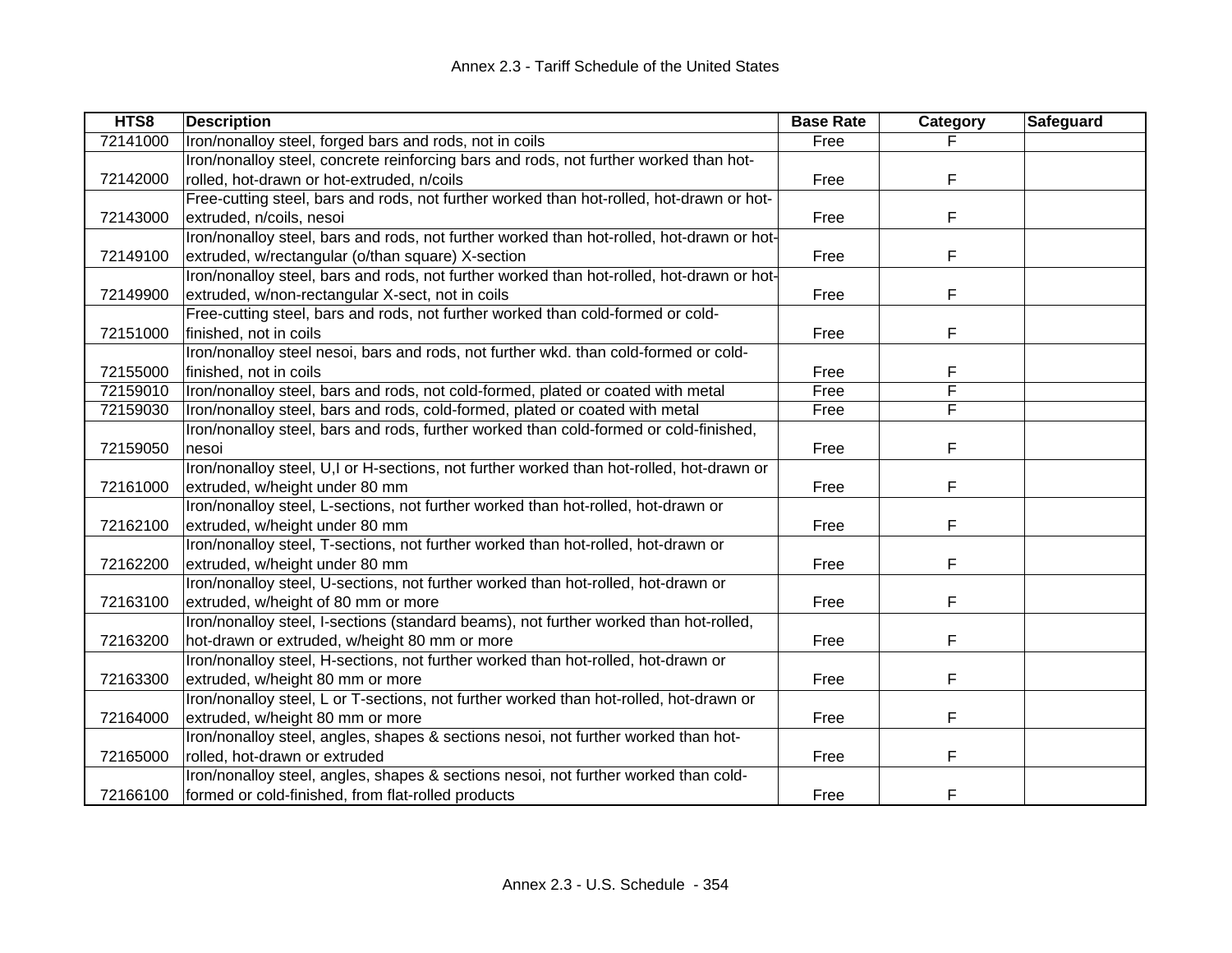| HTS8     | <b>Description</b>                                                                       | <b>Base Rate</b> | Category                | Safeguard |
|----------|------------------------------------------------------------------------------------------|------------------|-------------------------|-----------|
|          | Iron/nonalloy steel, angles, shapes & sections nesoi, not further worked than cold-      |                  |                         |           |
| 72166900 | formed or cold-finished, not from flat-rolled products                                   | Free             | F                       |           |
|          | Iron/nonalloy steel, angle, shapes & sections nesoi,cold-formed/cold-finished from flat- |                  |                         |           |
| 72169100 | rolled prod. & furth wkd th/cold-formed/cold-finish                                      | Free             | F                       |           |
|          | Iron/nonalloy steel, angles, shapes & sections nesoi, further wkd. than cold-formed or   |                  |                         |           |
| 72169900 | cold-finished and not from flat-rolled products                                          | Free             | F                       |           |
|          | Iron/nonalloy steel, flat wire, <0.25% carbon, not plated or coated, w/thick n/o 0.25    |                  |                         |           |
| 72171010 | mm                                                                                       | Free             | F                       |           |
|          | Iron/nonalloy steel, flat wire, <0.25% carbon, not plated or coated, w/thick o/0.25mm    |                  |                         |           |
| 72171020 | but n/o 1.25 mm                                                                          | Free             | F                       |           |
|          |                                                                                          |                  |                         |           |
| 72171030 | Iron/nonalloy steel, flat wire, <0.25% carbon, not plated or coated, w/thick o/1.25 mm   | Free             | F                       |           |
|          | Iron/nonalloy steel, round wire, <0.25% carbon, not plated or coated, w/diameter less    |                  |                         |           |
| 72171040 | than 1.5 mm                                                                              | Free             | F                       |           |
|          | Iron/nonalloy steel, round wire, <0.25% carbon, not plated or coated, w/diameter of      |                  |                         |           |
| 72171050 | 1.5 mm or more                                                                           | Free             | F                       |           |
|          | Iron/nonalloy steel, wire (other than flat or round), <0.25% carbon, not plated or       |                  |                         |           |
| 72171060 | coated                                                                                   | Free             | F                       |           |
| 72171070 | Iron/nonalloy steel, flat wire, w/0.25% or more carbon, not plated or coated             | Free             | F                       |           |
| 72171080 | Iron/nonalloy steel, round wire, w/0.25% or more carbon, not plated or coated            | Free             | F                       |           |
|          | Iron/nonalloy steel, wire (other than flat or round), w/0.25% or more of carbon, not     |                  |                         |           |
| 72171090 | plated or coated                                                                         | Free             |                         |           |
| 72172015 | Iron/nonalloy steel, flat wire, plated or coated with zinc                               | Free             | F                       |           |
|          | Iron/nonalloy steel, round wire, <0.25% carbon, plated or coated with zinc, w/diameter   |                  |                         |           |
| 72172030 | of 1.5 mm or more                                                                        | Free             | F                       |           |
|          | Iron/nonalloy steel, round wire, w/0.25% or more carbon and/or <1.5mm diam, plated       |                  |                         |           |
| 72172045 | or coated with zinc                                                                      | Free             | F                       |           |
|          | Iron/nonalloy steel, wire (other than flat or round), <0.25% carbon, plated or coated    |                  |                         |           |
| 72172060 | with zinc                                                                                | Free             | F                       |           |
|          | Iron/nonalloy steel, wire (other than flat or round), w/0.25% or more of carbon, plated  |                  |                         |           |
| 72172075 | or coated with zinc                                                                      | Free             |                         |           |
| 72173015 | Iron/nonalloy steel, flat wire, plated or coated with base metal other than zinc         | Free             | $\overline{\mathsf{F}}$ |           |
|          | Iron/nonalloy steel, round wire, <0.25% carbon, plated or coated with base metal other   |                  |                         |           |
| 72173030 | than zinc, w/diam. of 1.5 mm or more                                                     | Free             | F                       |           |
|          | Iron/nonalloy steel, round wire, w/0.25% or more carbon and/or <1.5mm diam, plated       |                  |                         |           |
| 72173045 | or coated with base metal other than zinc                                                | Free             | F                       |           |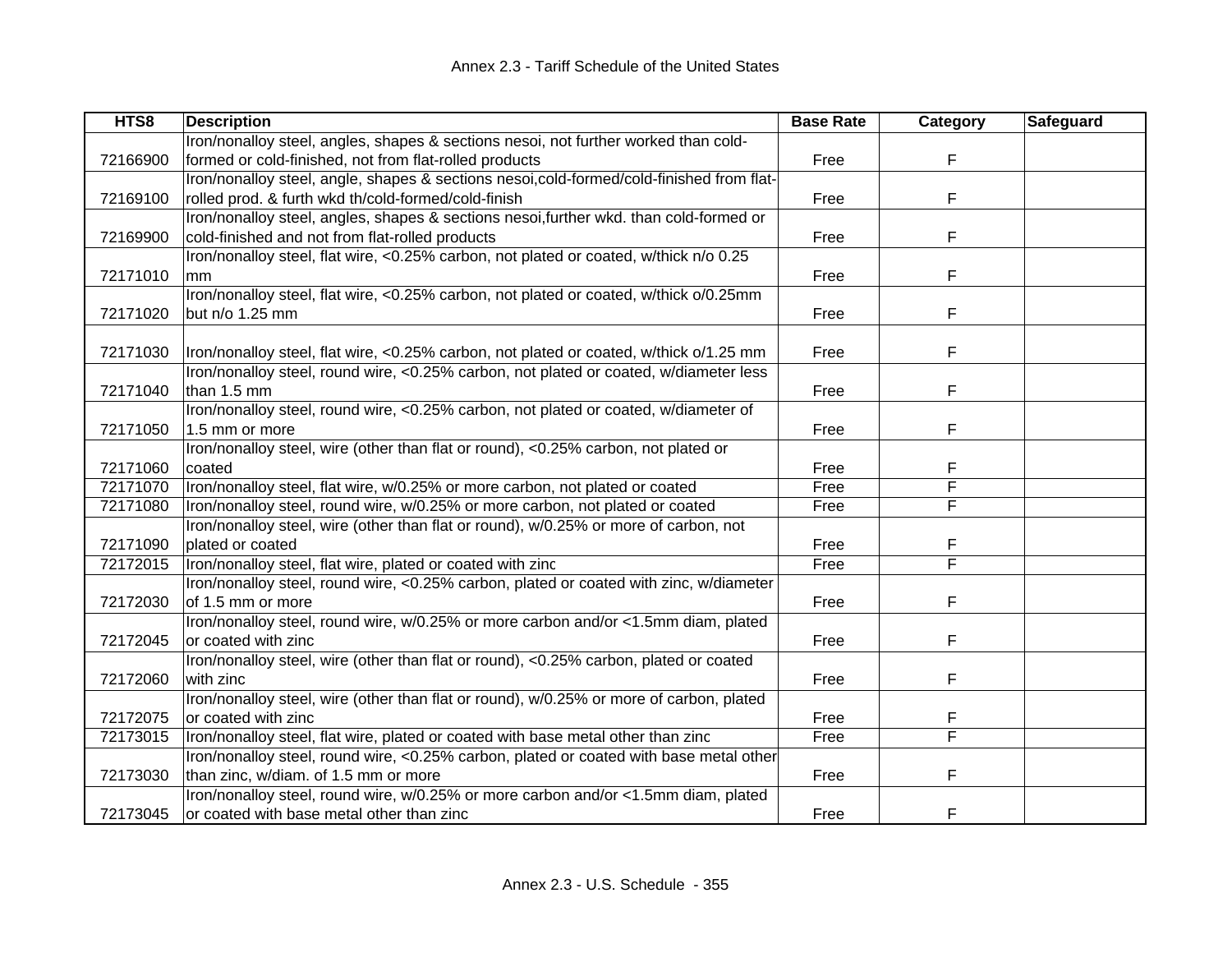| HTS8     | <b>Description</b>                                                                        | <b>Base Rate</b> | Category | Safeguard |
|----------|-------------------------------------------------------------------------------------------|------------------|----------|-----------|
|          | Iron/nonalloy steel, wire (other than flat or round), <0.25% carbon, plated or coated     |                  |          |           |
| 72173060 | with base metal other than zinc                                                           | Free             | F        |           |
|          | Iron/nonalloy steel, wire (other than flat or round), w/0.25% or more of carbon, plated   |                  |          |           |
| 72173075 | or coated with base metal other than zinc                                                 | Free             | F        |           |
| 72179010 | Iron/nonalloy steel, wire, coated with plastics                                           | Free             | F        |           |
|          | Iron/nonalloy steel, wire, plated or coated with materials other than base metals or      |                  |          |           |
| 72179050 | plastics                                                                                  | Free             | F        |           |
| 72181000 | Stainless steel, ingots and other primary forms                                           | Free             | F        |           |
|          |                                                                                           |                  |          |           |
| 72189100 | Stainless steel, semifinished products of rectangular (other than square) cross-section   | Free             | F        |           |
|          | Stainless steel, semifinished products, other than of rectangular (other than square)     |                  |          |           |
| 72189900 | cross-section                                                                             | Free             | F        |           |
|          | Stainless steel, width 600mm+, hot-rolled flat-rolled products, in coils, w/thickness     |                  |          |           |
| 72191100 | o/10 mm                                                                                   | Free             | F        |           |
|          | Stainless steel, width 600mm+, hot-rolled flat-rolled products, in coils, w/thick. 4.75   |                  |          |           |
| 72191200 | mm or more but n/o 10 mm                                                                  | Free             | F        |           |
|          | Stainless steel, width 600mm+, hot-rolled flat-rolled products, in coils, w/thick. 3 mm   |                  |          |           |
| 72191300 | or more but less than 4.75 mm                                                             | Free             | F        |           |
|          | Stainless steel, width 600mm+, hot-rolled flat-rolled products, in coils, w/thickness     |                  |          |           |
| 72191400 | less than 3 mm                                                                            | Free             | F        |           |
|          | Stainless steel, width 600mm+, hot-rolled flat-rolled products, not in coils, w/thickness |                  |          |           |
| 72192100 | o/10 mm                                                                                   | Free             | F        |           |
|          | Stainless steel, width 600mm+, hot-rolled flat-rolled products, not in coils, w/thick.    |                  |          |           |
| 72192200 | 4.75 mm or more but n/o 10 mm                                                             | Free             | F        |           |
|          | Stainless steel, width 600mm+, hot-rolled flat-rolled products, not in coils, w/thick. 3  |                  |          |           |
| 72192300 | mm or more but less than 4.75 mm                                                          | Free             | F        |           |
|          | Stainless steel, width 600mm+, hot-rolled flat-rolled products, not in coils, w/thickness |                  |          |           |
| 72192400 | less than 3 mm                                                                            | Free             | F        |           |
|          | Stainless steel, width 600mm+, cold-rolled flat-rolled products, w/thickness of 4.75      |                  |          |           |
| 72193100 | mm or more                                                                                | Free             | F        |           |
|          | Stainless steel, width 600mm+, cold-rolled flat-rolled products, w/thickness of 3 mm or   |                  |          |           |
| 72193200 | more but less than 4.75 mm                                                                | Free             | F.       |           |
|          | Stainless steel, width 600mm+, cold-rolled flat-rolled products, w/thickness o/1 mm       |                  |          |           |
| 72193300 | but less than 3 mm                                                                        | Free             | F        |           |
|          | Stainless steel, width 600mm+, cold-rolled flat-rolled products, w/thickness of 0.5 mm    |                  |          |           |
| 72193400 | or more but n/o 1 mm                                                                      | Free             | F        |           |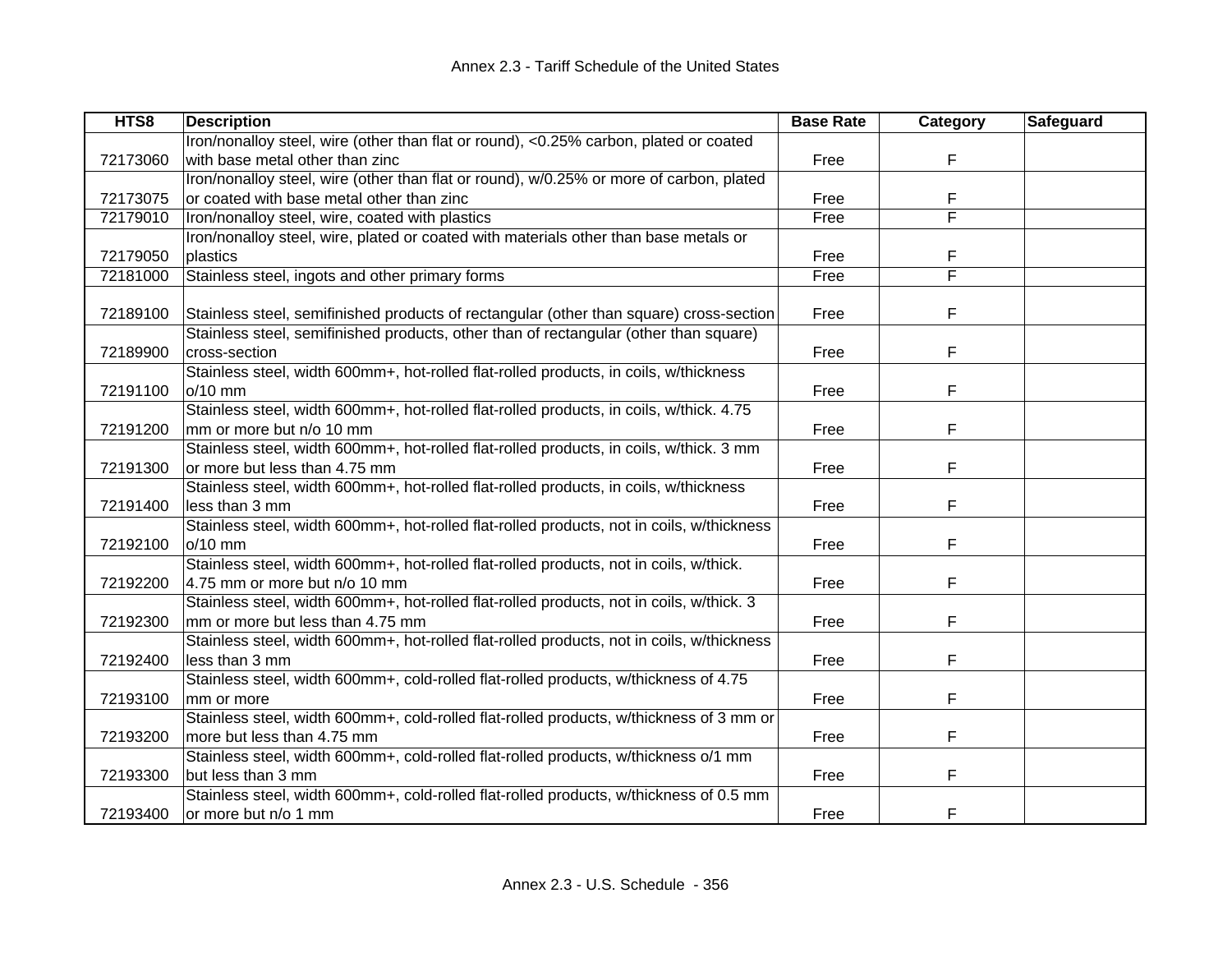| HTS8     | <b>Description</b>                                                                        | <b>Base Rate</b> | Category | Safeguard |
|----------|-------------------------------------------------------------------------------------------|------------------|----------|-----------|
|          | Stainless steel, width 600mm+, cold-rolled flat-rolled products, w/thickness of less      |                  |          |           |
| 72193500 | than 0.5 mm                                                                               | Free             | F        |           |
|          | Stainless steel, width 600mm+, flat-rolled products, nesoi, further worked than cold-     |                  |          |           |
| 72199000 | rolled                                                                                    | Free             | F        |           |
|          | Stainless steel, width less th/600mm, hot-rolled flat-rolled products, w/thickness of     |                  |          |           |
| 72201100 | 4.75 mm or more                                                                           | Free             | F        |           |
|          | Stainless steel, width 300m+ but less th/600mm, hot-rolled flat-rolled products,          |                  |          |           |
| 72201210 | w/thickness of less than 4.75 mm                                                          | Free             | F        |           |
|          | Stainless steel, width less th/300mm, hot-rolled flat-rolled products, w/thickness of     |                  |          |           |
| 72201250 | less than 4.75 mm                                                                         | Free             | F        |           |
| 72202010 | Stainless steel, width 300+ but less th/600mm, cold-rolled flat-rolled products           | Free             | F        |           |
|          | Stainless steel, width less th/300mm, cold-rolled flat-rolled products, w/thickness       |                  |          |           |
| 72202060 | o/1.25 mm                                                                                 | Free             | F        |           |
|          | Stainless steel, width less th/300mm, cold-rolled flat-rolled products, w/ thickness of   |                  |          |           |
| 72202070 | 0.25 mm but n/o 1.25 mm                                                                   | Free             | F        |           |
|          | Stainless razor blade steel, width less th/300mm, cold-rolled flat-rolled, w/thickness    |                  |          |           |
| 72202080 | n/o 0.25 mm                                                                               | Free             | F        |           |
|          | Stainless steel (o/than razor blade steel), width less th/300mm, cold-rolled flat-rolled  |                  |          |           |
| 72202090 | products, w/thickness n/o 0.25 mm                                                         | Free             | F        |           |
|          | Stainless steel, width less th/600mm, flat-rolled products further worked than cold-      |                  |          |           |
| 72209000 | rolled                                                                                    | Free             |          |           |
| 72210000 | Stainless steel, bars and rods in irregularly wound coils, hot-rolled                     | Free             | F        |           |
|          | Stainless steel, bars and rods, hot-rolled, hot-drawn or extruded, of circular cross-     |                  |          |           |
| 72221100 | section                                                                                   | Free             | F        |           |
|          | Stainless steel, bars and rods, hot-rolled, hot-drawn or extruded, other than of circular |                  |          |           |
| 72221900 | cross-section                                                                             | Free             | F        |           |
|          | Stainless steel, bars and rods, not further worked than cold-formed or cold-finished,     |                  |          |           |
| 72222000 | nesoi                                                                                     | Free             | F        |           |
|          |                                                                                           |                  |          |           |
| 72223000 | Stainless steel, bars and rods, further worked than cold-formed or cold-finished, nesoi   | Free             | F        |           |
|          | Stainless steel, angles, shapes & sections, hot-rolled, not drilled/punched or otherwise  |                  |          |           |
| 72224030 | advanced                                                                                  | Free             | F        |           |
|          | Stainless steel, angles, shapes & sections, other than hot-rolled and not                 |                  |          |           |
| 72224060 | drilled/punched or otherwise advanced                                                     | Free             |          |           |
| 72230010 | Stainless steel, round wire                                                               | Free             | F        |           |
| 72230050 | Stainless steel, flat wire                                                                | Free             | F        |           |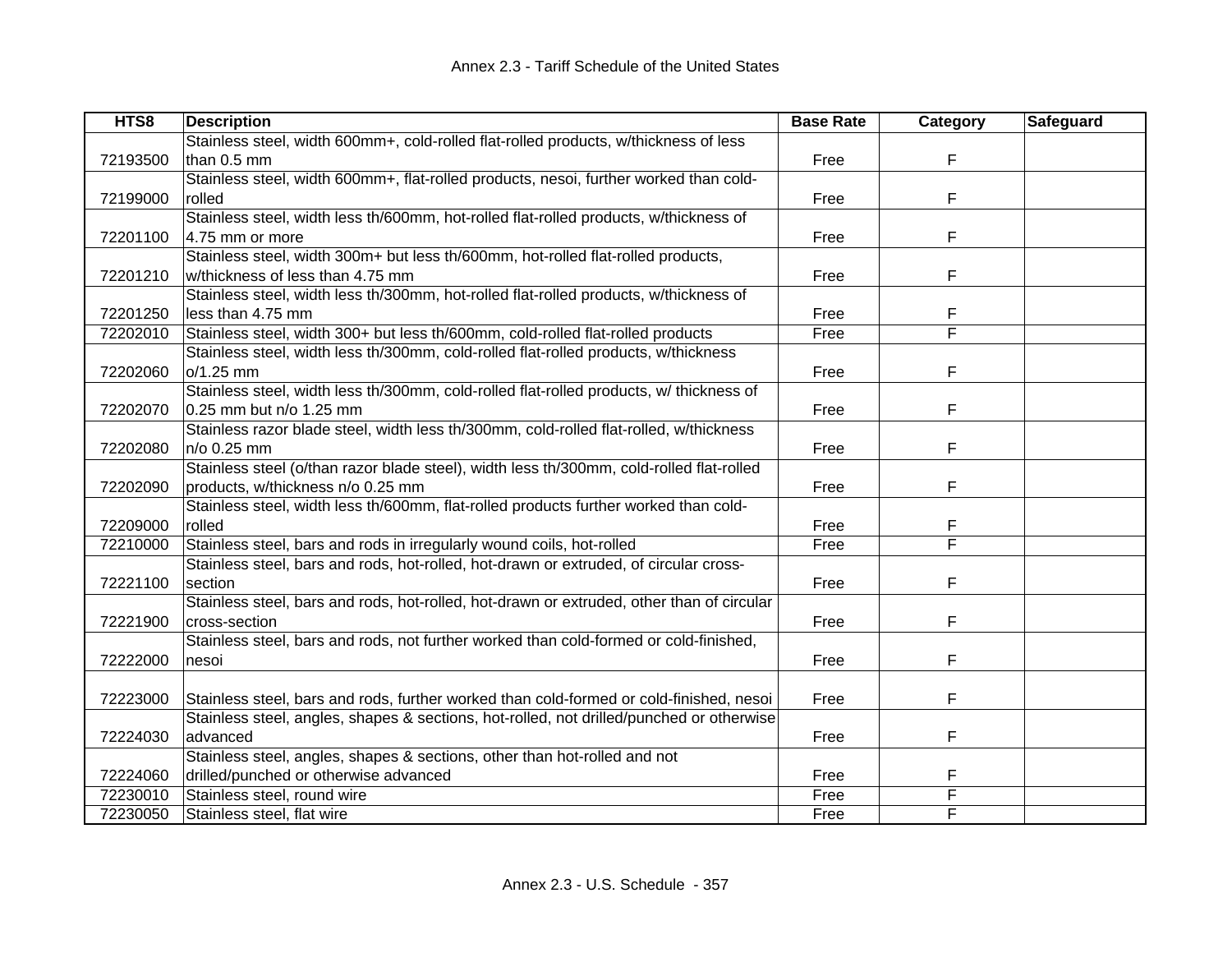| HTS8     | <b>Description</b>                                                                          | <b>Base Rate</b> | Category | Safeguard |
|----------|---------------------------------------------------------------------------------------------|------------------|----------|-----------|
| 72230090 | Stainless steel, wire (other than round or flat wire)                                       | Free             |          |           |
| 72241000 | Alloy (o/than stainless) steel, ingots and other primary forms                              | Free             | F        |           |
| 72249000 | Alloy (o/than stainless) steel, semifinished products                                       | Free             |          |           |
| 72251100 | Alloy silicon electrical steel (grain-oriented), width 600mm+, flat-rolled products         | Free             | F        |           |
|          | Alloy silicon electrical steel (other than grain-oriented), width 600mm+, flat-rolled       |                  |          |           |
| 72251900 | products                                                                                    | Free             | F        |           |
| 72252000 | Alloy high-speed steel, width 600mm+, flat-rolled products                                  | Free             | F        |           |
|          | Alloy tool steel (o/than hi-speed), width 600m+, hot-rolled flat-rolled products, in coils, |                  |          |           |
| 72253010 | w/thick. of 4.75 mm or more                                                                 | Free             | F        |           |
|          | Alloy (o/th stainless, silicon elect., hi-speed, or tool) steel, width 600mm+, hot-rolled   |                  |          |           |
| 72253030 | flat-rolled products, in coils, w/thick 4.75mm+                                             | Free             | F        |           |
|          | Alloy tool steel (o/than hi-speed), width 600m+, hot-rolled flat-rolled products, in coils, |                  |          |           |
| 72253050 | w/thick. of less than 4.75 mm                                                               | Free             | F        |           |
|          | Alloy (o/th stainless, silicon elect., hi-speed, or tool) steel, width 600mm+, hot-rolled   |                  |          |           |
| 72253070 | flat-rolled prod., in coils, w/thick less 4.75mm                                            | Free             | F        |           |
|          | Alloy tool steel (o/than hi-speed), width 600m+, hot-rolled flat-rolled products, n/coils,  |                  |          |           |
| 72254010 | w/thick. of 4.75 mm or more                                                                 | Free             | F        |           |
|          | Alloy (o/th stainless, silicon elect., hi-speed, or tool) steel, width 600mm+, hot-rolled   |                  |          |           |
| 72254030 | flat-rolled products, n/coils, w/thick 4.75mm+                                              | Free             | F        |           |
|          | Alloy tool steel (o/than hi-speed), width 600m+, hot-rolled flat-rolled products, n/coils,  |                  |          |           |
| 72254050 | w/thick. of less than 4.75 mm                                                               | Free             | F        |           |
|          | Alloy (o/th stainless, silicon elect., hi-speed, or tool) steel, width 600mm+, hot-rolled   |                  |          |           |
| 72254070 | flat-rolled prod., n/coils, w/thick less 4.75mm                                             | Free             | F        |           |
| 72255010 | Alloy tool steel (o/th hi-speed), width 600mm+, cold-rolled flat-rolled products            | Free             | F        |           |
|          | Alloy steel (o/ than tool), width 600mm+, cold-rolled flat-rolled products, w/thickness     |                  |          |           |
| 72255060 | 4.75 mm or more                                                                             | Free             | F        |           |
|          | Alloy heat-resisting steel, width 600mm+, cold-rolled flat-rolled products, w/thickness     |                  |          |           |
| 72255070 | less than 4.75 mm                                                                           | Free             | F        |           |
|          | Alloy steel (o/th heat-resisting), width 600mm+, cold-rolled flat-rolled products,          |                  |          |           |
| 72255080 | w/thickness less than 4.75 mm                                                               | Free             | F        |           |
|          | Alloy steel, width 600mm+, flat-rolled products further worked than cold-rolled,            |                  |          |           |
| 72259100 | electrolytically plated or coated with zinc                                                 | Free             | F        |           |
|          | Alloy steel, width 600mm+, flat-rolled products further worked than cold-rolled, plated     |                  |          |           |
| 72259200 | or coated with zinc (o/than electrolytically)                                               | Free             | F        |           |
| 72259900 | Alloy steel, width 600mm+, flat-rolled products further worked than cold-rolled, nesoi      | Free             | F        |           |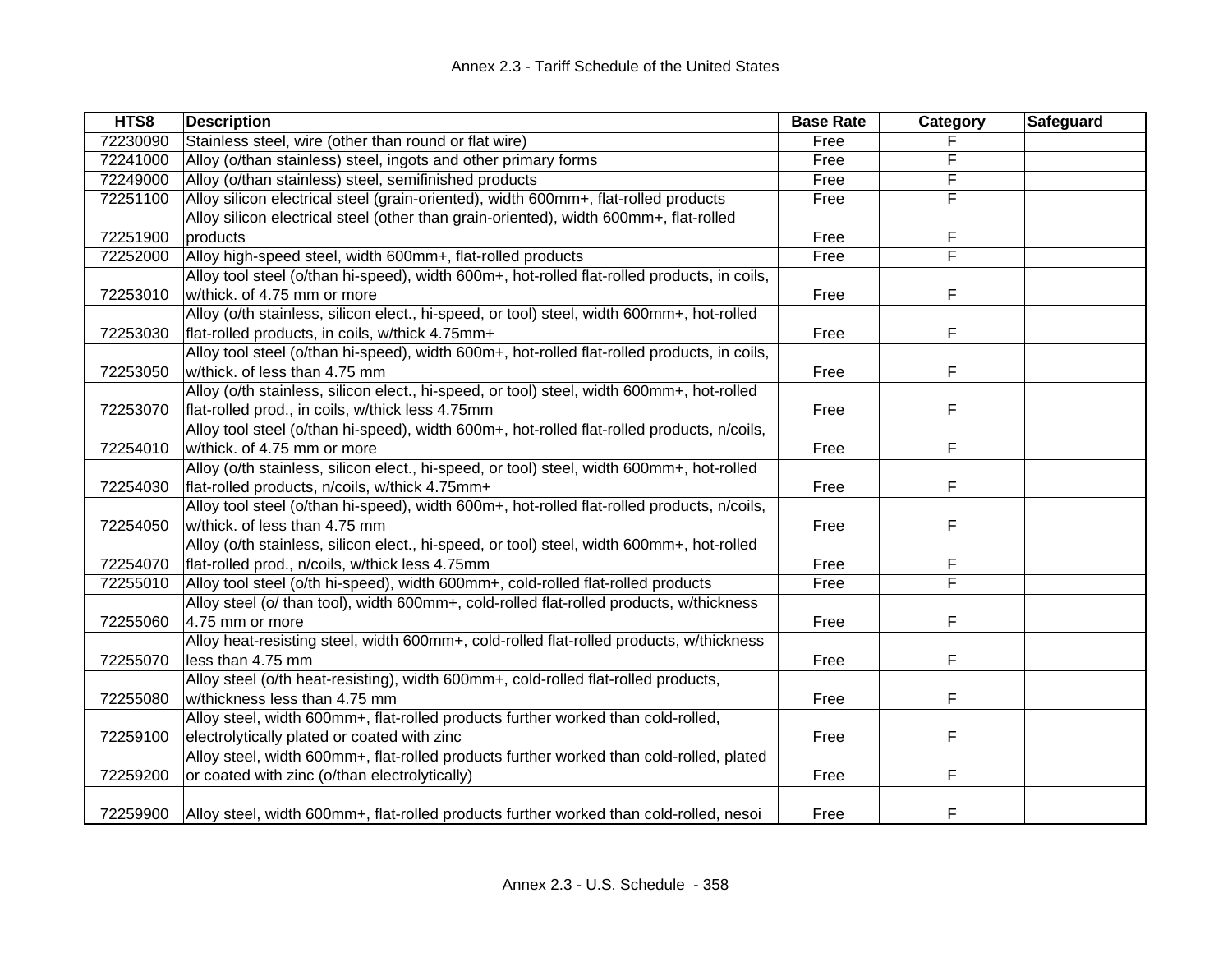| HTS8     | <b>Description</b>                                                                         | <b>Base Rate</b> | Category | Safeguard |
|----------|--------------------------------------------------------------------------------------------|------------------|----------|-----------|
|          | Alloy silicon electrical steel (grain-oriented), width 300mm+ but less th/600mm, flat-     |                  |          |           |
| 72261110 | rolled products                                                                            | Free             | F        |           |
|          |                                                                                            |                  |          |           |
| 72261190 | Alloy silicon electrical steel (grain-oriented), width less th/300mm, flat-rolled products | Free             | F        |           |
|          | Alloy silicon electrical steel (o/than grain-oriented), width 300mm+ but less th/600mm,    |                  |          |           |
| 72261910 | flat-rolled products                                                                       | Free             | F        |           |
|          | Alloy silicon electrical steel (o/than grain-oriented), width less th/300mm, flat-rolled   |                  |          |           |
| 72261990 | products                                                                                   | Free             | F        |           |
|          |                                                                                            |                  |          |           |
| 72262000 | Alloy high-speed steel, width less th/600mm, flat-rolled products of high-speed steel      | Free             | F        |           |
|          | Alloy chipper knife tool steel (o/than hi-speed), width less th/600mm, hot-rolled flat-    |                  |          |           |
| 72269105 | rolled products                                                                            | Free             | F        |           |
|          | Alloy tool steel (o/than hi-speed/chipper knife), width 300mm+ but less th/600mm, hot-     |                  |          |           |
| 72269115 | rolled flat-rolled products                                                                | Free             | F        |           |
|          | Alloy tool steel (o/than hi-speed/chipper knife), width less th/300mm, hot-rolled flat-    |                  |          |           |
| 72269125 | rolled products                                                                            | Free             | F        |           |
|          | Alloy steel (o/than silicon elect./tool), width less th/600mm, hot-rolled flat-rolled      |                  |          |           |
| 72269150 | products, w/thickness of 4.75 mm or more                                                   | Free             | F        |           |
|          | Alloy steel (o/than silicon elect./tool), width 300mm+ but less th/600mm, hot-rolled flat- |                  |          |           |
| 72269170 | rolled products, w/thickness less than 4.75 mm                                             | Free             | F        |           |
|          | Alloy steel (o/than silicon elect./tool), width less th/300mm, hot-rolled flat-rolled      |                  |          |           |
| 72269180 | products, w/thickness less than 4.75 mm                                                    | Free             | F        |           |
|          | Alloy tool steel (o/than hi-speed), width 300mm+ but less th/600mm, cold-rolled flat-      |                  |          |           |
| 72269210 | rolled products                                                                            | Free             | F        |           |
|          |                                                                                            |                  |          |           |
| 72269230 | Alloy tool steel (o/than hi-speed), width less th/300mm, cold-rolled flat-rolled products  | Free             | F        |           |
|          | Alloy steel (o/than tool), width 300mm+ but less th/600mm, cold-rolled flat-rolled         |                  |          |           |
| 72269250 | products                                                                                   | Free             | F        |           |
|          | Alloy steel (o/than tool), width less th/300mm, cold-rolled flat-rolled products,          |                  |          |           |
| 72269270 | w/thickness n/o 0.25 mm                                                                    | Free             | F        |           |
|          | Alloy steel (o/than tool), width less th/300mm, cold-rolled flat-rolled products,          |                  |          |           |
| 72269280 | w/thickness o/0.25 mm                                                                      | Free             | F        |           |
|          | Alloy steel, width less th/600mm, flat-rolled products further worked than cold-rolled,    |                  |          |           |
| 72269300 | electrolytically plated or coated with zinc                                                | Free             | F        |           |
|          | Alloy steel, width less th/600mm, flat-rolled products further wrkd than cold-rolled,      |                  |          |           |
| 72269400 | plated or coated with zinc o/than electrolytically                                         | Free             | F        |           |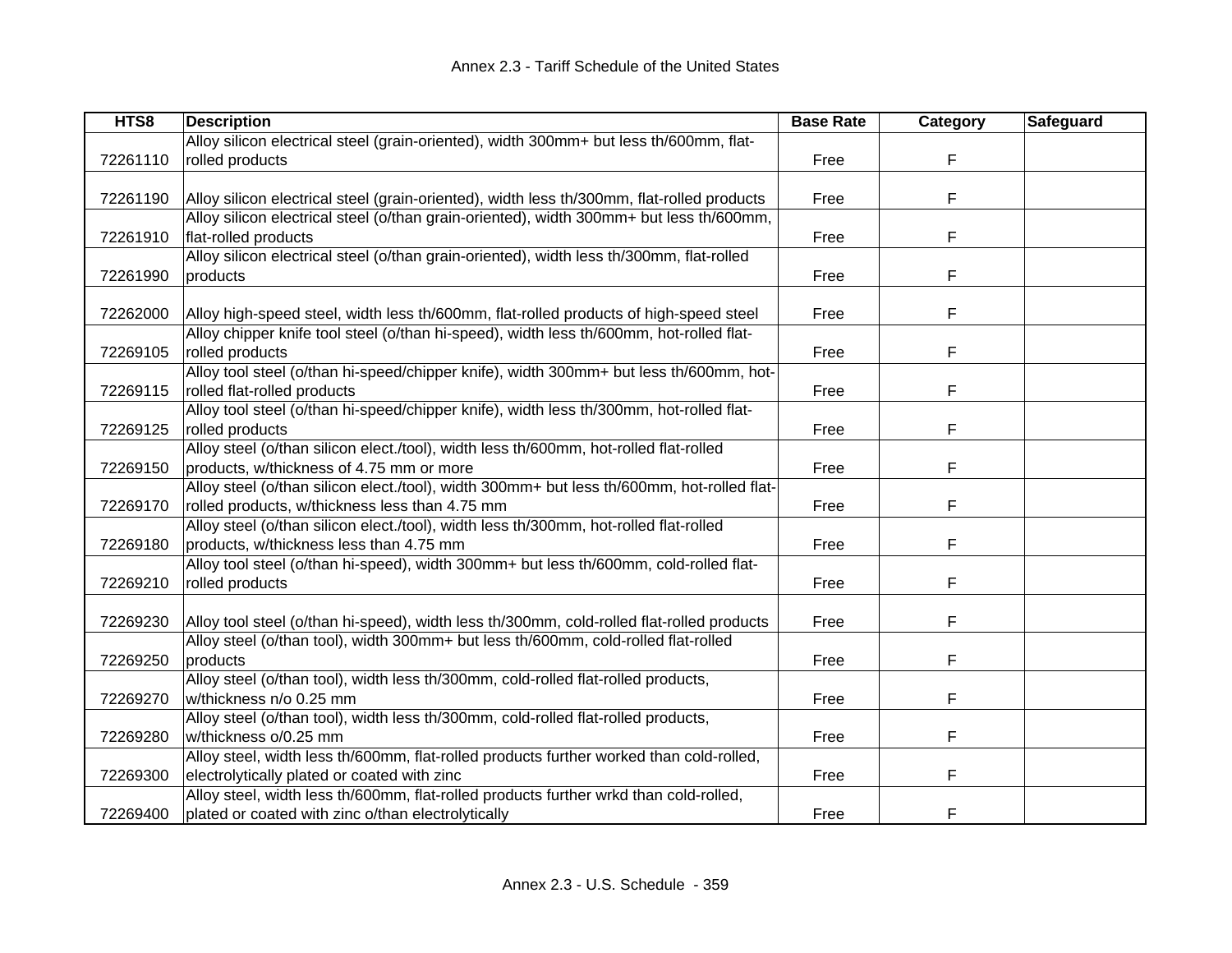| HTS8     | <b>Description</b>                                                                        | <b>Base Rate</b> | <b>Category</b> | Safeguard |
|----------|-------------------------------------------------------------------------------------------|------------------|-----------------|-----------|
|          | Alloy steel (n/plated or coated w/zinc), width less than 600mm, flat-rolled products      |                  |                 |           |
| 72269900 | further worked than cold-rolled, nesoi                                                    | Free             | F               |           |
| 72271000 | Alloy high-speed steel, bars and rods in irregularly wound coils, hmot-rolled             | Free             | F               |           |
|          |                                                                                           |                  |                 |           |
| 72272000 | Alloy silico-manganese steel, bars and rods in irregularly wound coils, hot-rolled        | Free             | F               |           |
|          | Alloy tool steel (o/than hi-speed), bars & rods in irregular wound coils, hot-rolled,     |                  |                 |           |
| 72279010 | n/tempered, treated or partly manufactured                                                | Free             | F               |           |
|          | Alloy tool steel (o/than hi-speed), bars and rods in irregularly wound coils, hot-rolled, |                  |                 |           |
| 72279020 | nesoi                                                                                     | Free             | F               |           |
|          | Alloy steel (o/than hi-speed/silico-mang./tool) steel, bars and rods in irregularly wound |                  |                 |           |
| 72279060 | coils, hot-rolled                                                                         | Free             | F               |           |
|          |                                                                                           |                  |                 |           |
| 72281000 | Alloy high-speed steel, bars and rods, o/than hot-rolled and in irregularly wound coils   | Free             | F               |           |
|          | Alloy silico-manganese steel, bars and rods, not cold-formed, o/than hot-rolled and in    |                  |                 |           |
| 72282010 | irregularly wound coils                                                                   | Free             | F               |           |
|          | Alloy silico-manganese steel, bars and rods, cold formed, o/than hot-rolled and in        |                  |                 |           |
| 72282050 | irregularly wound coils                                                                   | Free             | F               |           |
|          | Alloy ball-bearing tool steel, bars and rods, not further worked than hot-rolled, hot-    |                  |                 |           |
| 72283020 | drawn or extruded                                                                         | Free             | F               |           |
|          | Alloy chipper knife tool steel, bars and rods, not cold-formed & not further worked than  |                  |                 |           |
| 72283040 | hot-rolled, hot-drawn or extruded                                                         | Free             | F               |           |
|          | Alloy tool steel (o/than ball-bearing/chipper knife), bars and rods, not further worked   |                  |                 |           |
| 72283060 | than hot-rolled, hot-drawn or extruded                                                    | Free             | F               |           |
|          | Alloy steel (o/than hi-speed, silico-mang./tool), bars and rods, not further worked than  |                  |                 |           |
| 72283080 | hot-rolled, hot-drawn or extruded                                                         | Free             | F               |           |
| 72284000 | Alloy steel, bars and rods, not further worked than forged                                | Free             | F               |           |
|          | Alloy tool steel (o/than hi-speed), bars and rods, not further worked than cold-formed    |                  |                 |           |
| 72285010 | or cold-finished                                                                          | Free             | F               |           |
|          | Alloy steel (o/than tool), bars and rods, not further worked than cold-formed or cold-    |                  |                 |           |
| 72285050 | finished                                                                                  | Free             | F               |           |
|          | Alloy tool steel (o/than hi-speed), bars and rods, further worked than hot-rolled,        |                  |                 |           |
| 72286010 | forged, cold-formed or cold-finished                                                      | Free             | F               |           |
|          | Alloy steel (o/than tool), bars and rods, further worked than hot-rolled, forged but not  |                  |                 |           |
| 72286060 | cold-formed                                                                               | Free             | F               |           |
| 72286080 | Alloy steel (o/than tool), bars and rods, cold-formed                                     | Free             | F               |           |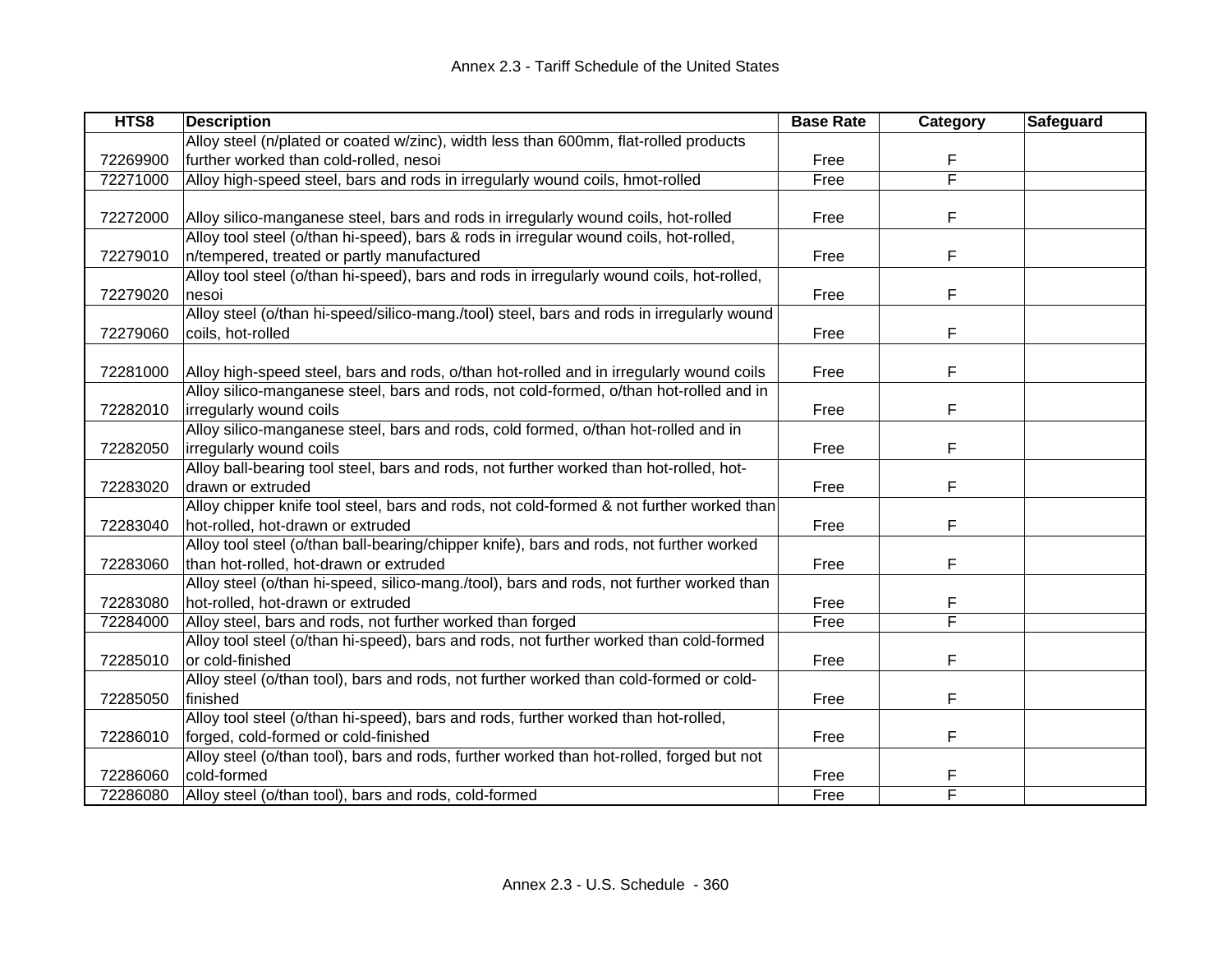| HTS8     | <b>Description</b>                                                                            | <b>Base Rate</b> | Category                | Safeguard |
|----------|-----------------------------------------------------------------------------------------------|------------------|-------------------------|-----------|
|          | Alloy steel, angles, shapes and sections, hot-rolled & not drilled/not punched and not        |                  |                         |           |
| 72287030 | otherwise advanced                                                                            | Free             | F                       |           |
|          | Alloy steel, angles, shapes and sections, o/than hot-rolled & not drilled/punced and          |                  |                         |           |
| 72287060 | not otherwise advanced                                                                        | Free             | F                       |           |
| 72288000 | Alloy steel hollow drill bars and rods                                                        | Free             | F                       |           |
| 72291000 | Alloy high-speed steel, wire                                                                  | Free             | F                       |           |
| 72292000 | Alloy silico-manganese steel, wire                                                            | Free             | F                       |           |
| 72299010 | Alloy steel (o/than hi-speed/silico-mang.), flat wire                                         | Free             | F                       |           |
| 72299050 | Alloy steel (o/than hi-speed/silico-mang.), round wire                                        | Free             | F                       |           |
| 72299090 | Alloy steel (o/than hi-speed/silico-mang.), wire (o/than flat or round wire)                  | Free             | F                       |           |
|          | Iron or steel sheet piling, whether or not drilled, punched or made from assembled            |                  |                         |           |
| 73011000 | elements                                                                                      | Free             | F                       |           |
| 73012010 | Iron or nonalloy steel, angles, shapes and sections, welded                                   | Free             | F                       |           |
| 73012050 | Alloy steel, angles, shapes and sections of alloy steel, welded                               | Free             | F                       |           |
| 73021010 | Iron or nonalloy steel, rails for railway or tramway tracks                                   | Free             | F                       |           |
| 73021050 | Alloy steel, rails for railway or tramway tracks                                              | Free             | F                       |           |
|          | Iron or steel, switch blades, crossing frogs, point rods and other crossing pieces, for       |                  |                         |           |
| 73023000 | jointing or fixing rails                                                                      | Free             | F                       |           |
| 73024000 | Iron or steel, fish plates and sole plates for jointing or fixing rails                       | Free             | F                       |           |
| 73029010 | Sleepers (cross-ties) for railway or tramway track construction of iron or steel              | Free             | F                       |           |
|          | Railway or tramway track construction material and other materials specialized for            |                  |                         |           |
| 73029090 | joing or fixing rails, of iron or steel, nesoi                                                | Free             | F                       |           |
| 73030000 | Cast iron, tubes, pipes and hollow profiles                                                   | Free             | $\overline{\mathsf{F}}$ |           |
|          |                                                                                               |                  |                         |           |
| 73041010 | Iron (o/than cast) or nonalloy steel, seamless line pipe used for oil and gas pipelines       | Free             | F                       |           |
| 73041050 | Alloy steel, seamless line pipe used for oil or gas pipelines                                 | Free             | F                       |           |
|          | Iron (o/than cast) or nonalloy steel, seamless drill pipe, of a kind used in drilling for oil |                  |                         |           |
| 73042130 | or gas                                                                                        | Free             | F                       |           |
| 73042160 | Alloy steel, seamless drill pipe, of a kind used in drilling for oil or gas                   | Free             | F                       |           |
|          | Iron (o/than cast) or nonalloy steel, seamless casing pipe, threaded or coupled, of a         |                  |                         |           |
| 73042910 | kind used in drilling for oil or gas                                                          | Free             | F                       |           |
|          | Iron (o/than cast) or nonalloy steel, seamless casing pipe, not threaded or coupled, of       |                  |                         |           |
| 73042920 | a kind used in drilling for oil or gas                                                        | Free             | F                       |           |
|          | Alloy steel, seamless casing pipe, threaded or coupled, of a kind used in drilling for oil    |                  |                         |           |
| 73042930 | or gas                                                                                        | Free             | F                       |           |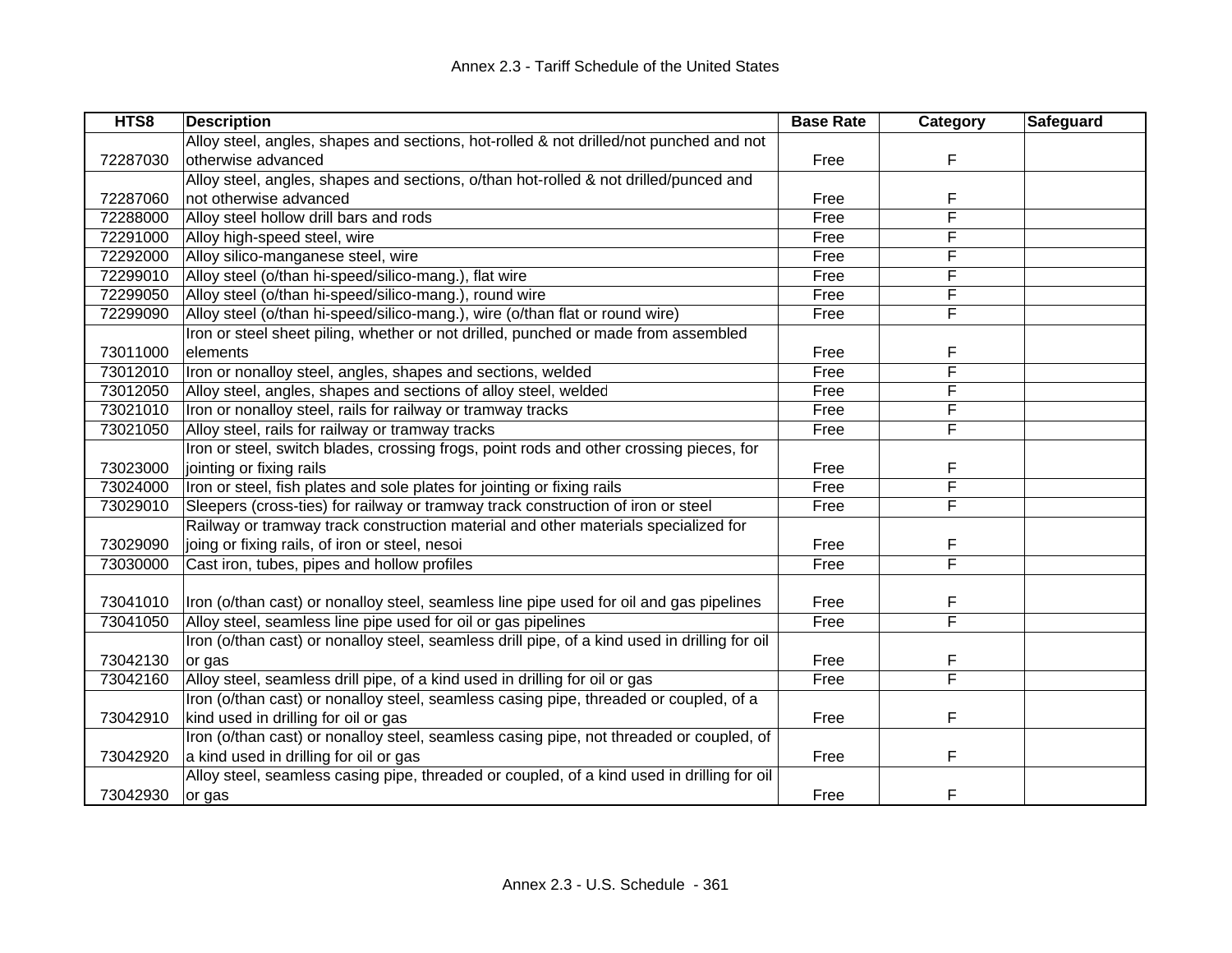| HTS8     | <b>Description</b>                                                                         | <b>Base Rate</b> | Category | <b>Safeguard</b> |
|----------|--------------------------------------------------------------------------------------------|------------------|----------|------------------|
|          | Alloy steel, seamless casing pipe, not threaded or coupled, of a kind used in drilling     |                  |          |                  |
| 73042940 | for oil or gas                                                                             | Free             | F        |                  |
|          |                                                                                            |                  |          |                  |
| 73042950 | Iron (o/than cast) or nonalloy, seamless tubing, of a kind used in drilling for oil or gas | Free             | F        |                  |
| 73042960 | Alloy steel, seamless tubing, of a kind used in drilling for oil or gas                    | Free             | F        |                  |
|          | Iron (o/than cast) or nonalloy steel, seamless, cold-drawn or cold-rolled, hollow bars     |                  |          |                  |
| 73043130 | w/circular cross section                                                                   | Free             | F        |                  |
|          | Iron (o/than cast) or nonalloy steel, seamless, cold-drawn or cold-rolled, tubes, pipes    |                  |          |                  |
| 73043160 | & hollow profiles, w/circular cross section, nesoi                                         | Free             | F        |                  |
|          | Iron (o/than cast) or nonalloy steel, seamless, not cold-drawn or cold-rolled, tubes,      |                  |          |                  |
| 73043900 | pipes and hollow prof., w/circular cross sect., nesoi                                      | Free             | F        |                  |
|          | Stainless steel, seamless, cold-drawn/cold-rolled, tubes, pipes and hollow profiles,       |                  |          |                  |
| 73044130 | w/circular cross section & extern. diam less than 19mm                                     | Free             | F        |                  |
|          | Stainless steel, seamless, cold-drawn/cold-rolled, tubes, pipes and hollow profiles,       |                  |          |                  |
| 73044160 | w/circular cross section & extern. diam of 19mm or more                                    | Free             | F        |                  |
|          | Stainless steel, seamless, not cold-drawn/cold-rolled, tubes, pipes and hollow profiles,   |                  |          |                  |
| 73044900 | w/circular cross section                                                                   | Free             | F        |                  |
|          | Alloy steel (o/than stainless), seamless, cold-drawn/cold-rolled, tubes, pipes, etc.,      |                  |          |                  |
| 73045110 | w/circ. cross sect., for mfr of ball/roller bearings                                       | Free             | F        |                  |
|          | Alloy steel (o/than stainless), seamless, cold-drawn/cold-rolled, tubes, pipes and         |                  |          |                  |
| 73045150 | hollow profiles, w/circular cross section, nesoi                                           | Free             | F        |                  |
|          | Alloy steel (o/than stainless), seamless, n/cold-drawn/cold-rolled, tubes, pipes, etc.     |                  |          |                  |
| 73045910 | w/circ. cross sect., for mfr ball/roller bearings                                          | Free             | F        |                  |
|          | Alloy steel (o/than stainless), seamless, n/cold-drawn/cold-rolled, tubes, pipes, etc.     |                  |          |                  |
| 73045920 | w/circ. cross sect., for boilers, heaters, etc                                             | Free             | F        |                  |
|          | Heat-resisting alloy steel (o/than stainless), seamless, n/cold-drawn/cold-rolled, tubes,  |                  |          |                  |
| 73045960 | pipes, etc., w/circ. cross sect., nesoi                                                    | Free             | F        |                  |
|          | Alloy steel (o/than heat-resist or stainless), seamless, n/cold-drawn/cold-rolled, tubes,  |                  |          |                  |
| 73045980 | pipes and hollow prof., w/circ. cross sect., nesoi                                         | Free             | F        |                  |
|          | Iron (o/than cast) or nonalloy steel, seamless, tubes, pipes and hollow profiles, o/than   |                  |          |                  |
| 73049010 | circ. cross sect., w/wall thickness of 4 mm or more                                        | Free             | F        |                  |
|          | Alloy steel (o/than stainless), seamless, tubes, pipes and hollow profiles, o/than circ.   |                  |          |                  |
| 73049030 | cross sect., w/wall thickness of 4 mm or more                                              | Free             | F        |                  |
|          | Iron (o/than cast) or nonalloy steel, seamless, tubes, pipes and hollow profiles, o/than   |                  |          |                  |
| 73049050 | circ. cross sect., w/wall thickness less than 4 mm                                         | Free             | F        |                  |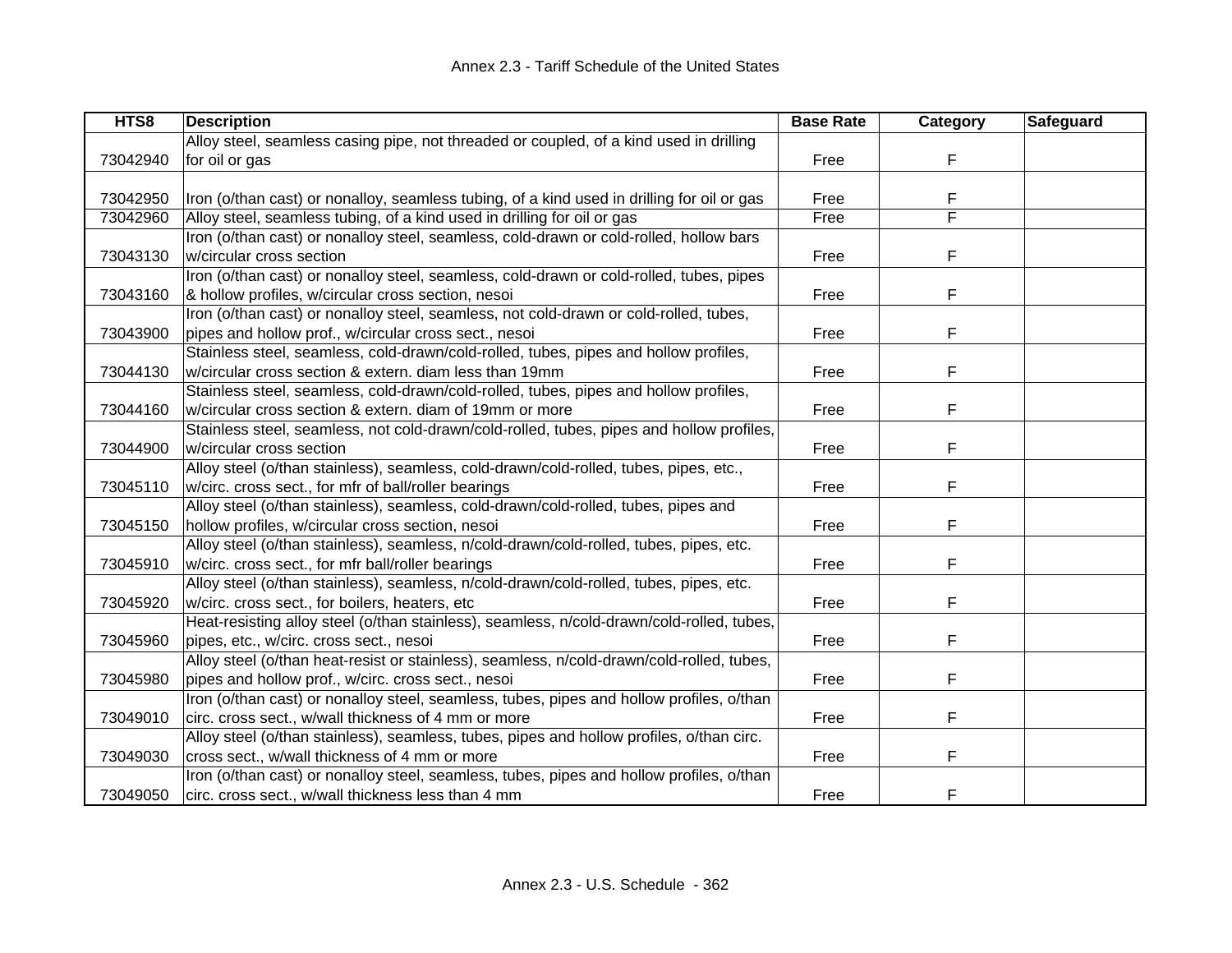| HTS8     | <b>Description</b>                                                                        | <b>Base Rate</b> | Category | Safeguard |
|----------|-------------------------------------------------------------------------------------------|------------------|----------|-----------|
|          | Alloy steel (o/than stainless), seamless, tubes, pipes and hollow profiles, o/than circ.  |                  |          |           |
| 73049070 | cross sect., w/wall thickness less than 4 mm                                              | Free             | F        |           |
|          | Iron or nonalloy steel, seamed, w/circ. cross sect. & ext. diam o/406.4mm, line pipe,     |                  |          |           |
| 73051110 | long. submerg. arc weld., used for oil/gas                                                | Free             | F        |           |
|          | Alloy steel, seamed, circ. w/cross sect. & ext. diam o/406.4mm, line pipe, long.          |                  |          |           |
| 73051150 | submerg. arc weld., used for oil/gas pipelines                                            | Free             | F        |           |
|          | Iron or nonalloy steel, seamed, w/circ. cross sect. & ext. diam o/406.4mm, line pipe,     |                  |          |           |
| 73051210 | long. welded nesoi, used for oil/gas                                                      | Free             | F        |           |
|          | Alloy steel, seamed, w/circ. cross sect. & ext. diam o/406.4mm, line pipe, long. welded   |                  |          |           |
| 73051250 | nesoi, used for oil/gas pipelines                                                         | Free             | F        |           |
|          | Iron or nonalloy steel, seamed, w/circ. cross sect.& ext. diam o/406.4mm, line pipe,      |                  |          |           |
| 73051910 | not long. welded, used for oil/gas                                                        | Free             | F        |           |
|          | Alloy steel, seamed, w/circ. cross sect. & ext. diam o/406.4mm, line pipe, not long.      |                  |          |           |
| 73051950 | welded, used for oil/gas pipelines                                                        | Free             | F        |           |
|          | Iron or nonalloy steel, seamed, w/circ. cross sect. & ext. diam. o/406.4mm, casing        |                  |          |           |
| 73052020 | pipe, threaded/coupled, of kind for drilling for oil/gas                                  | Free             | F        |           |
|          | Iron or nonalloy steel, seamed, w/circ. cross sect. & ext. diam. o/406.4mm, casing        |                  |          |           |
| 73052040 | pipe, n/threaded/coupled, of kind for drill. for oil/gas                                  | Free             | F        |           |
|          | Alloy steel, seamed, w/circ. cross sect. & ext. diam. o/406.4mm, casing pipe,             |                  |          |           |
| 73052060 | threaded/coupled, of kind for drilling for oil/gas                                        | Free             | F        |           |
|          | Alloy steel, seamed, w/circ. cross sect. & ext. diam. o/406.4mm, casing pipe,             |                  |          |           |
| 73052080 | n/threaded/coupled, of kind for drilling for oil/gas                                      | Free             | F        |           |
|          | Steel, long. welded, w/circ. cross sect & ext. diam o/406.4mm, tapered pipes and          |                  |          |           |
| 73053120 | tubes principally used as pts of illuminating arts.                                       | Free             | F        |           |
|          | Iron or nonalloy steel, long. welded, w/circ. cross sect. & ext. diam. o/406.4mm, tubes   |                  |          |           |
| 73053140 | and pipes, o/th used in oil/gas drill.etc                                                 | Free             | F        |           |
|          | Alloy steel, long. welded, w/circ. cross sect. & ext. diam. o/406.4mm, tubes and pipes,   |                  |          |           |
| 73053160 | o/than used in oil/gas drill. or pipelines                                                | Free             | F        |           |
|          | Iron or nonalloy steel, weld. o/than long. weld., w/circ. x-sect. & ext. diam. o/406.4mm, |                  |          |           |
| 73053910 | tubes and pipes, o/th used in oil/gas drill.etc                                           | Free             | F        |           |
|          | Alloy steel, weld. o/than long. weld., w/circ. x-sect. & ext. diam. o/406.4mm, tubes and  |                  |          |           |
| 73053950 | pipes, o/than used in oil/gas drill. or pipelines                                         | Free             | F.       |           |
|          | Iron or nonalloy steel, seamed, w/circ. cross sect. & ext. diam. o/406.4mm, not           |                  |          |           |
| 73059010 | welded, tubes and pipes, o/th used in oil/gas drill.etc                                   | Free             | F        |           |
|          | Alloy steel, seamed, w/circ. cross sect. & ext. diam. o/406.4mm, not welded, tubes        |                  |          |           |
| 73059050 | and pipes, o/than used in oil/gas drill. or pipelines                                     | Free             | F        |           |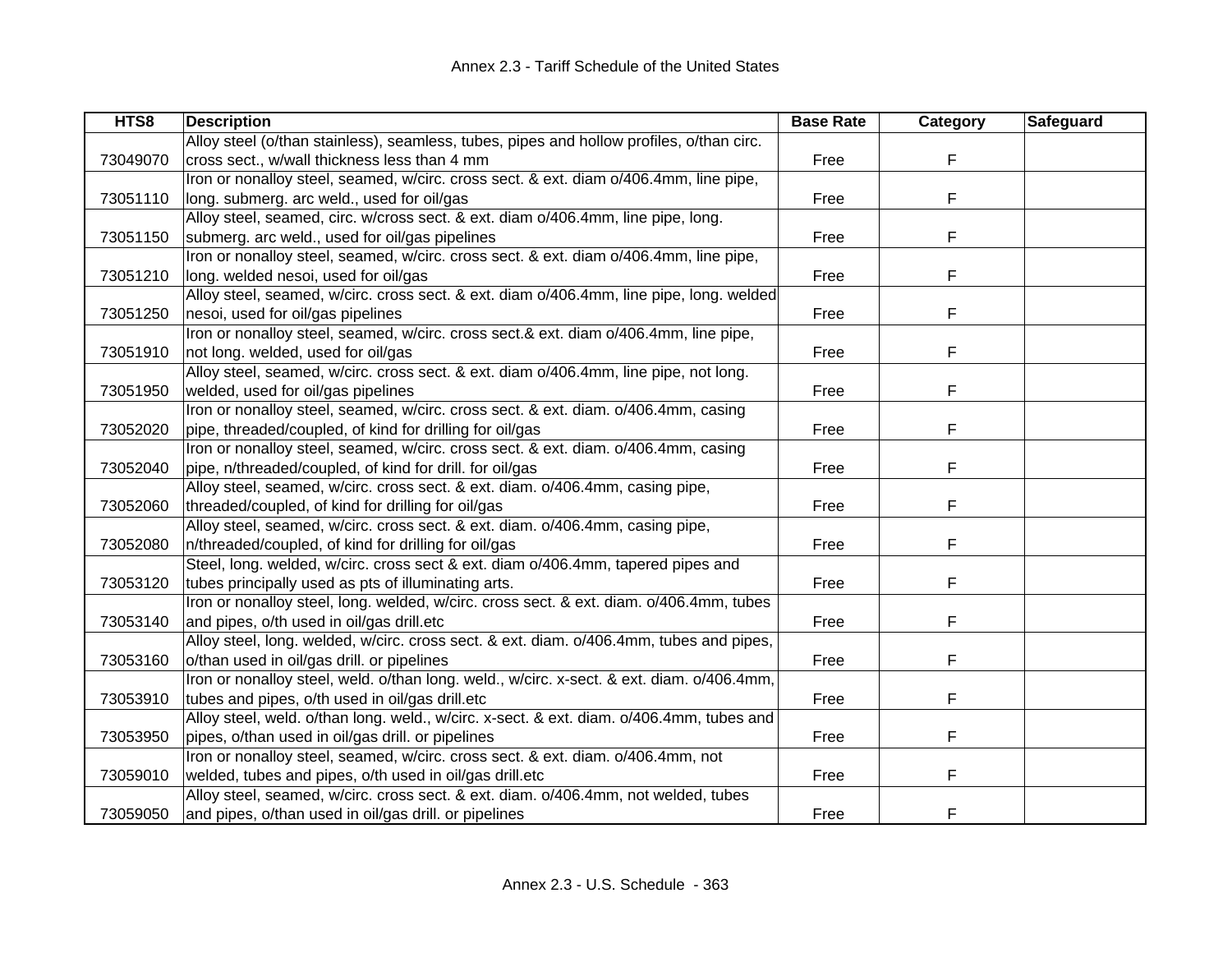| HTS8     | <b>Description</b>                                                                      | <b>Base Rate</b> | Category | <b>Safeguard</b> |
|----------|-----------------------------------------------------------------------------------------|------------------|----------|------------------|
|          | Iron or nonalloy steel, seamed, w/ext. diam. 406.4mm or less or o/than circ. x-sect,    |                  |          |                  |
| 73061010 | line pipe of a kind used for oil and gas pipelines                                      | Free             | F        |                  |
|          | Alloy steel, seamed, w/ext. diam 406.4mm or less or o/than circ. x-sect, line pipe of a |                  |          |                  |
| 73061050 | kind used for oil and gas pipelines                                                     | Free             | F        |                  |
|          | Iron or nonalloy steel, seamed, w/ext. diam 406.4mm or less or o/than circ. x-sect,     |                  |          |                  |
| 73062010 | threaded/coupled, casing of kind used in drill. oil/gas                                 | Free             | F        |                  |
|          | Iron or nonalloy steel, seamed, w/ext. diam 406.4mm or less or o/than circ. x-sect,     |                  |          |                  |
| 73062020 | n/threaded/coupled, casing kind used drill for oil/gas                                  | Free             | F        |                  |
|          | Alloy steel, seamed, w/ext. diam 406.4mm or less or o/than circ. x-sect,                |                  |          |                  |
| 73062030 | threaded/coupled, casing of kind used in drilling for oil/gas                           | Free             | F        |                  |
|          | Alloy steel, seamed, w/ext. diam 406.4mm or less or o/than circ. x-sect,                |                  |          |                  |
| 73062040 | n/threaded/coupled, casing of kind used in drilling for oil/gas                         | Free             | F        |                  |
|          | Iron or nonalloy steel, seamed, w/ext. diam. 406.4mm or less or o/than circ. x-sect,    |                  |          |                  |
| 73062060 | tubing of a kind used for drilling for oil/gas                                          | Free             | F        |                  |
|          | Alloy steel, seamed, w/ext. diam 406.4mm or less or o/than circ. x-sect, tubing of a    |                  |          |                  |
| 73062080 | kind used for drilling for oil/gas                                                      | Free             | F        |                  |
|          | Iron or nonalloy steel, welded, w/circ. x-sect & ext. diam. 406.4mm or less, tubes,     |                  |          |                  |
| 73063010 | pipes, hollow profiles, w/wall thick. less than 1.65 mm                                 | Free             | F        |                  |
|          | Nonalloy steel, welded, w/circ. x-sect & ext. diam. 406.4mm or less, tapered pipes &    |                  |          |                  |
| 73063030 | tubes, w/wall thick. of 1.65 mm+, pts. of illum. arts.                                  | Free             | F        |                  |
|          | Iron or nonalloy steel, welded, w/circ. x-sect & ext. diam. 406.4mm or less, pipes,     |                  |          |                  |
| 73063050 | tubes & holl. prof., w/wall thick. of 1.65 mm or more                                   | Free             | F        |                  |
|          | Stainless steel, welded, w/circ. x-sect & ext. diam. 406.4mm or less, tubes, pipes,     |                  |          |                  |
| 73064010 | hollow profiles, w/wall thick. less than 1.65 mm                                        | Free             | F        |                  |
|          | Stainless steel, welded, w/circ. x-sect & ext. diam. 406.4mm or less, tubes, pipes,     |                  |          |                  |
| 73064050 | hollow profiles, w/wall thick. of 1.65 mm or more                                       | Free             | F        |                  |
|          | Alloy steel (o/stainless), welded, w/circ. x-sect & ext. diam. 406.4mm or less, tubes,  |                  |          |                  |
| 73065010 | pipes, hollow prof., w/wall thick. less th/1.65 mm                                      | Free             | F        |                  |
|          | Alloy steel (o/stainless), welded, w/circ. x-sect & ext. diam. 406.4mm or less, tapered |                  |          |                  |
| 73065030 | pipes & tubes, w/wall thick. of 1.65 mm+, pts. illum                                    | Free             | F        |                  |
|          | Alloy steel (o/stainless), welded, w/circ. x-sect & ext. diam. 406.4mm or less, tubes,  |                  |          |                  |
| 73065050 | pipes, hollow prof., w/wall thick. of 1.65 mm+                                          | Free             | F        |                  |
|          | Iron or nonalloy steel, welded, w/non-circ. x-sect, tubes, pipes and hollow profiles,   |                  |          |                  |
| 73066010 | w/wall thickness of 4 mm or more                                                        | Free             | F        |                  |
|          | Alloy steel, welded, w/non-circ. x-sect, tubes, pipes and hollow profiles, w/wall       |                  |          |                  |
| 73066030 | thickness of 4 mm or more                                                               | Free             | F        |                  |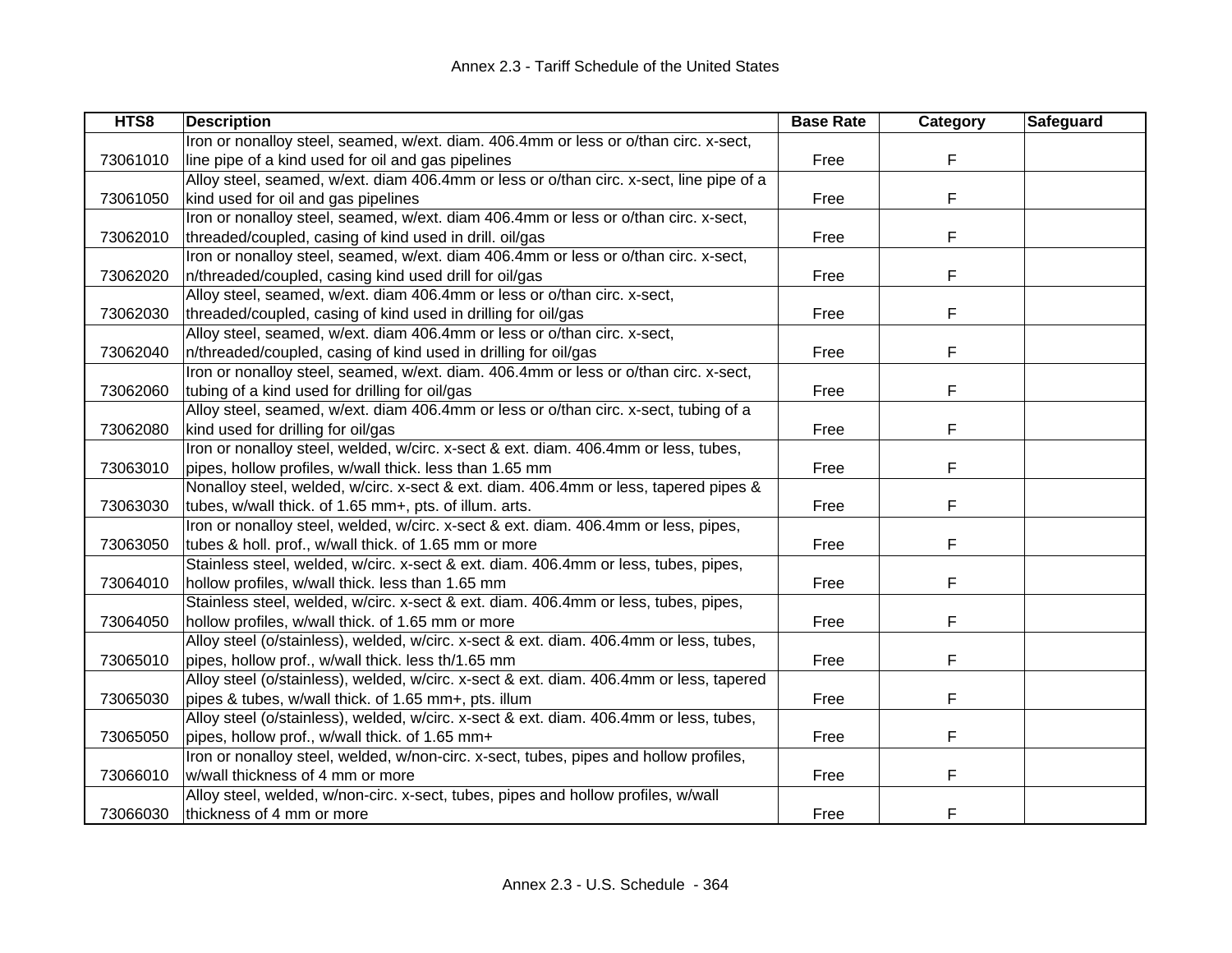| HTS8     | <b>Description</b>                                                                           | <b>Base Rate</b> | Category | <b>Safeguard</b> |
|----------|----------------------------------------------------------------------------------------------|------------------|----------|------------------|
|          | Iron or nonalloy steel, welded, w/non-circ. x-sect, tubes, pipes and hollow profiles,        |                  |          |                  |
| 73066050 | w/wall thickness less than 4 mm                                                              | Free             | F        |                  |
|          | Alloy steel, welded, w/non-circ. x-sect, tubes, pipes and hollow profiles, w/wall            |                  |          |                  |
| 73066070 | thickness less than 4 mm                                                                     | Free             | F        |                  |
|          | Iron or nonalloy steel, seamed o/welded, w/non-circ. x-sect. or circ. x-sect. w/ext.         |                  |          |                  |
| 73069010 | diam. 406.4mm or less, tubes, pipes & hollow profiles                                        | Free             | F        |                  |
|          | Alloy steel, seamed o/than welded, w/non-circ. x-sect or circ. x-sect w/ext. diam.           |                  |          |                  |
| 73069050 | 406.4mm or less, tubes, pipes and hollow profiles                                            | Free             | F        |                  |
| 73071100 | Cast nonmalleable iron, fittings for tubes or pipes                                          | 4.8%             | A        |                  |
| 73071930 | Cast ductile iron or steel, fittings for tubes or pipes                                      | 5.6%             | A        |                  |
| 73071990 | Cast iron or steel, fittings for tubes or pipes, nesoi                                       | 6.2%             | A        |                  |
|          | Stainless steel, flanges for tubes/pipes, forged, not machined, not tooled and not           |                  |          |                  |
| 73072110 | otherwise processed after forging                                                            | 3.3%             | A        |                  |
|          | Stainless steel, not cast, flanges for tubes/pipes, not forged or forged and machined,       |                  |          |                  |
| 73072150 | tooled and otherwise processed after forging                                                 | 5.6%             | A        |                  |
| 73072210 | Stainless steel, not cast, threaded sleeves (couplings) for tubes/pipes                      | Free             | F        |                  |
| 73072250 | Stainless steel, not cast, threaded elbow and bends for tubes/pipes                          | 6.2%             | A        |                  |
| 73072300 | Stainless steel, not cast, butt welding fittings for tubes/pipes                             | 5.0%             | A        |                  |
| 73072900 | Stainless steel, not cast, fittings for tubes/pipes, nesoi                                   | 5.0%             | A        |                  |
|          | Iron or nonalloy steel, flanges for tubes/pipes, forged, not machined, not tooled and        |                  |          |                  |
| 73079110 | not otherwise processed after forging                                                        | 3.3%             | A        |                  |
|          | Alloy steel (o/than stainless), not cast, flanges for tubes/pipes, forged, not               |                  |          |                  |
| 73079130 | machined/tooled and not otherwise processed after forging                                    | 3.2%             | A        |                  |
|          | Iron or steel (o/than stainless), not cast, flanges for tubes/pipes, not forged or forged    |                  |          |                  |
| 73079150 | and machined, tooled & processed after forging                                               | 5.5%             | A        |                  |
|          |                                                                                              |                  |          |                  |
| 73079230 | Iron or steel (o/than stainless), not cast, threaded sleeves (couplings) for tubes/pipes     | Free             | F        |                  |
|          |                                                                                              |                  |          |                  |
| 73079290 | Iron or steel (o/than stainless), not cast, threaded elbow and bends for tubes/pipes         | 6.2%             | A        |                  |
|          | Iron or nonalloy steel, not cast, butt welding fittings for tubes/pipes, w/inside diam. less |                  |          |                  |
| 73079330 | than 360mm                                                                                   | 6.2%             | A        |                  |
|          | Alloy steel (o/than stainless), not cast, butt welding fittings for tubes/pipes, w/inside    |                  |          |                  |
| 73079360 | diam. less than 360mm                                                                        | 5.5%             | A        |                  |
|          | Iron or alloy steel (o/than stainless), not cast, butt welding fittings for tubes/pipes,     |                  |          |                  |
| 73079390 | w/inside diam. 360mm or more                                                                 | 4.3%             | A        |                  |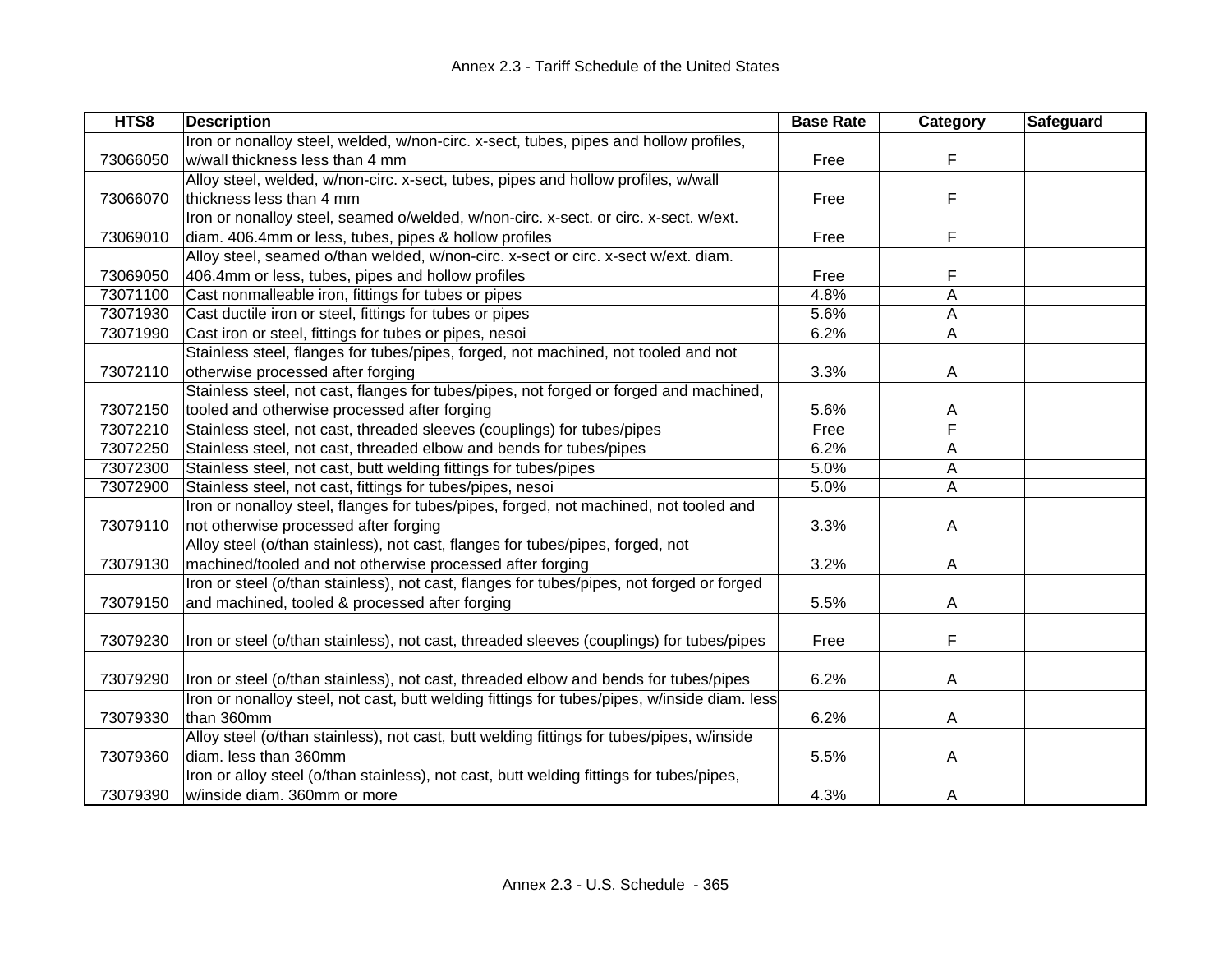| HTS8     | <b>Description</b>                                                                              | <b>Base Rate</b> | <b>Category</b>         | Safeguard |
|----------|-------------------------------------------------------------------------------------------------|------------------|-------------------------|-----------|
|          | Iron or nonalloy steel, fittings for tubes/pipes, nesoi, forged, not machined, not tooled       |                  |                         |           |
| 73079910 | and not otherwise processed after forging                                                       | 3.7%             | A                       |           |
|          | Alloy steel (o/than stainless), fittings for tubes/pipes, nesoi, forged, not                    |                  |                         |           |
| 73079930 | machined/tooled and not otherwise processed after forging                                       | 3.2%             | A                       |           |
|          | Iron/steel (o/than stainless), n/cast, fittings for tubes/pipes, nesoi, not forged or forged    |                  |                         |           |
| 73079950 | and machined, tooled & processed after forging                                                  | 4.3%             | A                       |           |
| 73081000 | Iron or steel, bridges and bridge sections                                                      | Free             | F                       |           |
| 73082000 | Iron or steel, towers and lattice masts                                                         | Free             | F                       |           |
| 73083010 | Stainless steel, doors, windows and their frames, and thresholds for doors                      | Free             | F                       |           |
|          | Iron or steel (o/than stainless), doors, windows and their frames, and thresholds for           |                  |                         |           |
| 73083050 | doors                                                                                           | Free             | F                       |           |
|          |                                                                                                 |                  |                         |           |
| 73084000 | Iron or steel, props and similar equipment for scaffolding, shuttering or pit-propping          | Free             | F                       |           |
| 73089030 | Iron or steel, not in part alloy steel, columns, pillars, posts, beams and girders              | Free             | F                       |           |
| 73089060 | Iron or steel, columns, pillars, posts, beams and girders, nesoi                                | Free             | F                       |           |
| 73089070 | Steel, grating for structures or parts of structures                                            | Free             | F                       |           |
|          | Iron or steel, structures (excluding prefab structures of 9406) and parts of structures,        |                  |                         |           |
| 73089095 | nesoi                                                                                           | Free             | F                       |           |
|          | Iron/steel, reservoirs, tanks, vats, siml. contain., for any material (o/than                   |                  |                         |           |
| 73090000 | compress./liq.gas), w/capacity o/300 l, n/fit. w/mech/thermal                                   | Free             | F                       |           |
|          | Iron/steel, tanks, casks, drums, cans, boxes & siml. cont. for any material (o/than             |                  |                         |           |
| 73101000 | compress./liq.gas), w/cap. of 50+ I but n/o 300 I                                               | Free             | F                       |           |
|          | Iron/steel, cans for any material (o/compressed/liq. gas), closed by soldering or               |                  |                         |           |
| 73102100 | crimping, w/cap. less than 50 l                                                                 | Free             | F                       |           |
|          | Iron/steel, cans for any material (o/compressed/liq. gas), n/closed by soldering or             |                  |                         |           |
| 73102900 | crimping, w/cap. less than 50 l                                                                 | Free             | F                       |           |
| 73110000 | Iron/steel, containers for compressed or liquefied gas                                          | Free             | $\overline{\mathsf{F}}$ |           |
|          | Stainless steel, stranded wire, not elect. insulated, fitted with fittings or made up into      |                  |                         |           |
| 73121005 | articles                                                                                        | Free             | F                       |           |
|          | Stainless steel, stranded wire, not elect. insulated, not fitted with fittings or made up       |                  |                         |           |
| 73121010 | into articles                                                                                   | Free             | F                       |           |
|          | Iron or steel (o/than stainless), stranded wire, not elect. insul., fitted with fittings or     |                  |                         |           |
| 73121020 | made up into articles                                                                           | Free             | F                       |           |
|          | Iron or steel (o/than stainless), stranded wire, not elect. insul., not fitted with fittings or |                  |                         |           |
| 73121030 | made up into articles                                                                           | Free             | F                       |           |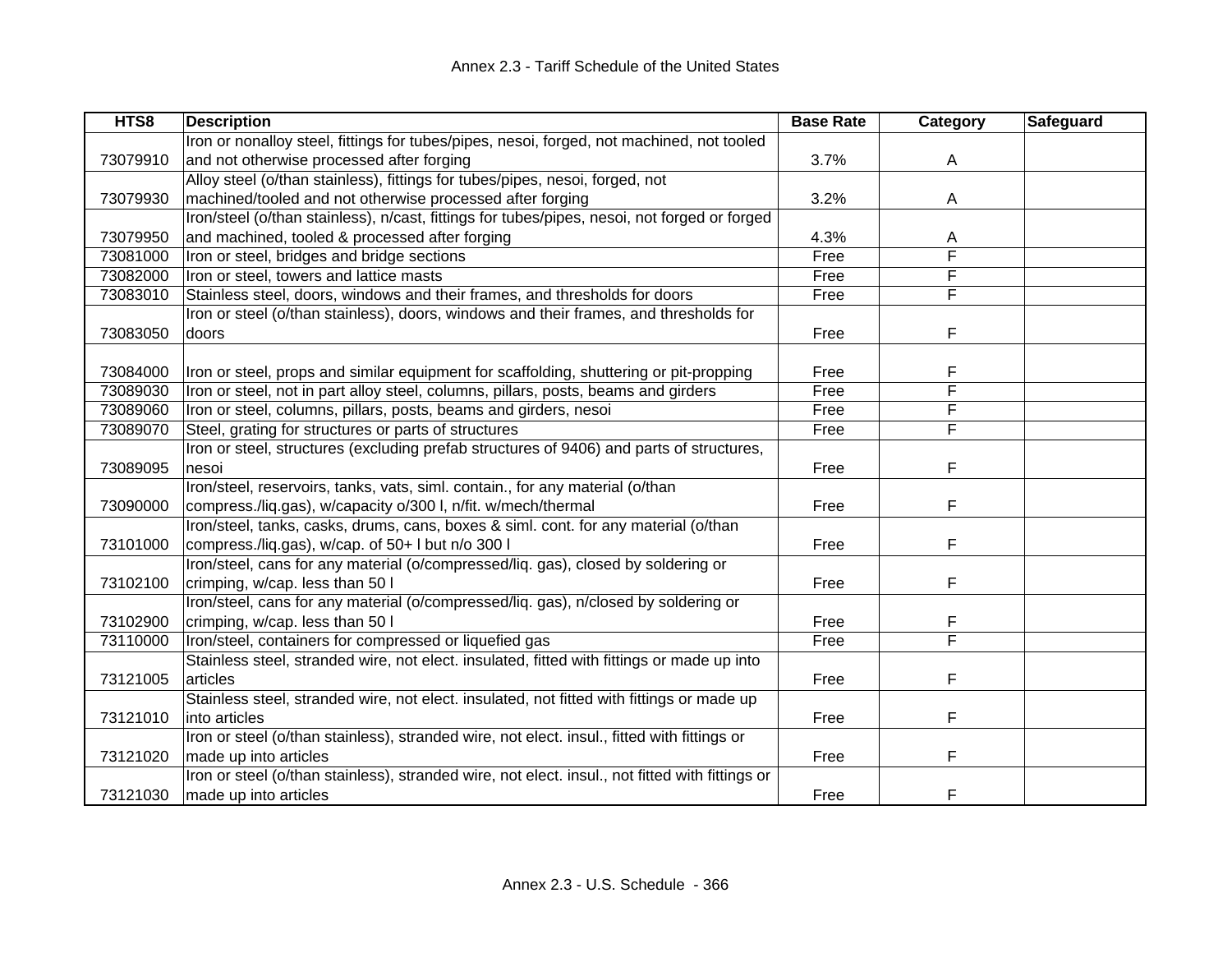| HTS8     | <b>Description</b>                                                                         | <b>Base Rate</b> | Category | Safeguard |
|----------|--------------------------------------------------------------------------------------------|------------------|----------|-----------|
|          | Stainless steel, ropes, cables and cordage (o/than stranded wire), not elect. insul.,      |                  |          |           |
| 73121050 | fitted with fittings or made up into articles                                              | Free             | F        |           |
|          | Stainless steel, ropes, cables and cordage (o/than stranded wire), not elect. insul., not  |                  |          |           |
| 73121060 | fitted with fittings or made up into articles                                              | Free             | F        |           |
|          | Iron/steel (o/stainless), ropes, cables & cordage (o/than stranded wire), n/elect. insul., |                  |          |           |
| 73121070 | fitted with fittings or made up into articles                                              | Free             | F        |           |
|          | Iron/steel (o/stainless), ropes, cables & cordage, of brass plated wire (o/than stranded   |                  |          |           |
| 73121080 | wire), n/elect. insul., w/o fittings or arts.                                              | Free             | F        |           |
|          | Iron/steel (o/stainless), ropes, cables & cordage, o/th of brass plate wire (o/than        |                  |          |           |
| 73121090 | stranded wire), n/elect. insul., w/o fittings etc.                                         | Free             | F        |           |
|          |                                                                                            |                  |          |           |
| 73129000 | Iron/steel (o/stainless), plaited bands, slings and the like, not electrically insulated   | Free             | F        |           |
|          | Iron/steel, barbed wire; iron/steel, twisted hoop or single flat wire and loosely twisted  |                  |          |           |
| 73130000 | double wire, of a kind used for fencing                                                    | Free             | F        |           |
|          | Stainless steel, woven cloth endless bands for machinery, w/meshes not finer than 12       |                  |          |           |
| 73141210 | wires to the lineal cm in warp or filling                                                  | Free             | F        |           |
|          | Stainless steel, woven cloth endless bands for machinery, w/meshes finer than 12 but       |                  |          |           |
| 73141220 | n/finer than 36 wires to the lineal cm warp or filling                                     | Free             | F        |           |
|          | Stainless steel, Fourdrinier wires for papermaking machines w/94 or more wires to the      |                  |          |           |
| 73141230 | lineal cm in warp or filling                                                               | Free             | F        |           |
|          | Stainless steel, Fourdrinier wires for papermaking machines w/36 to 93 wires to the        |                  |          |           |
| 73141260 | lineal cm in warp or filling                                                               | Free             | F        |           |
|          | Stainless steel, woven cloth endless bands for machinery, nesoi, w/meshes finer than       |                  |          |           |
| 73141290 | 36 wires to the lineal cm in warp or filling                                               | Free             | F        |           |
| 73141300 | Iron or steel (o/than stainless), woven cloth endless bands for machinery, neosi           | Free             | F        |           |
|          | Stainless steel, woven cloth (o/than endless bands for machinery), w/meshes not finer      |                  |          |           |
| 73141410 | than 12 wires to the lineal cm in warp or filling                                          | Free             | F        |           |
|          | Stainless steel, woven cloth (o/than endless bands for machinery), w/meshes finer 12       |                  |          |           |
| 73141420 | but n/finer 36 wires to the lineal cm warp/filling                                         | Free             | F        |           |
|          | Stainless steel, Fourdrinier wires (o/than endless bands) for papermaking                  |                  |          |           |
| 73141430 | machines, w/meshes 94 or more wire to lineal cm warp/filling                               | Free             | F        |           |
|          | Stainless steel, Fourdrinier wires (o/than endless bands) for papermaking machines,        |                  |          |           |
| 73141460 | w/meshes 36 to 93 wires to the lineal cm warp/filling                                      | Free             | F        |           |
|          | Stainless steel woven cloth (other than endless band for machinery), neosi, w/meshes       |                  |          |           |
| 73141490 | finer than 36 wires to the lineal cm in warp or filling                                    | Free             | F        |           |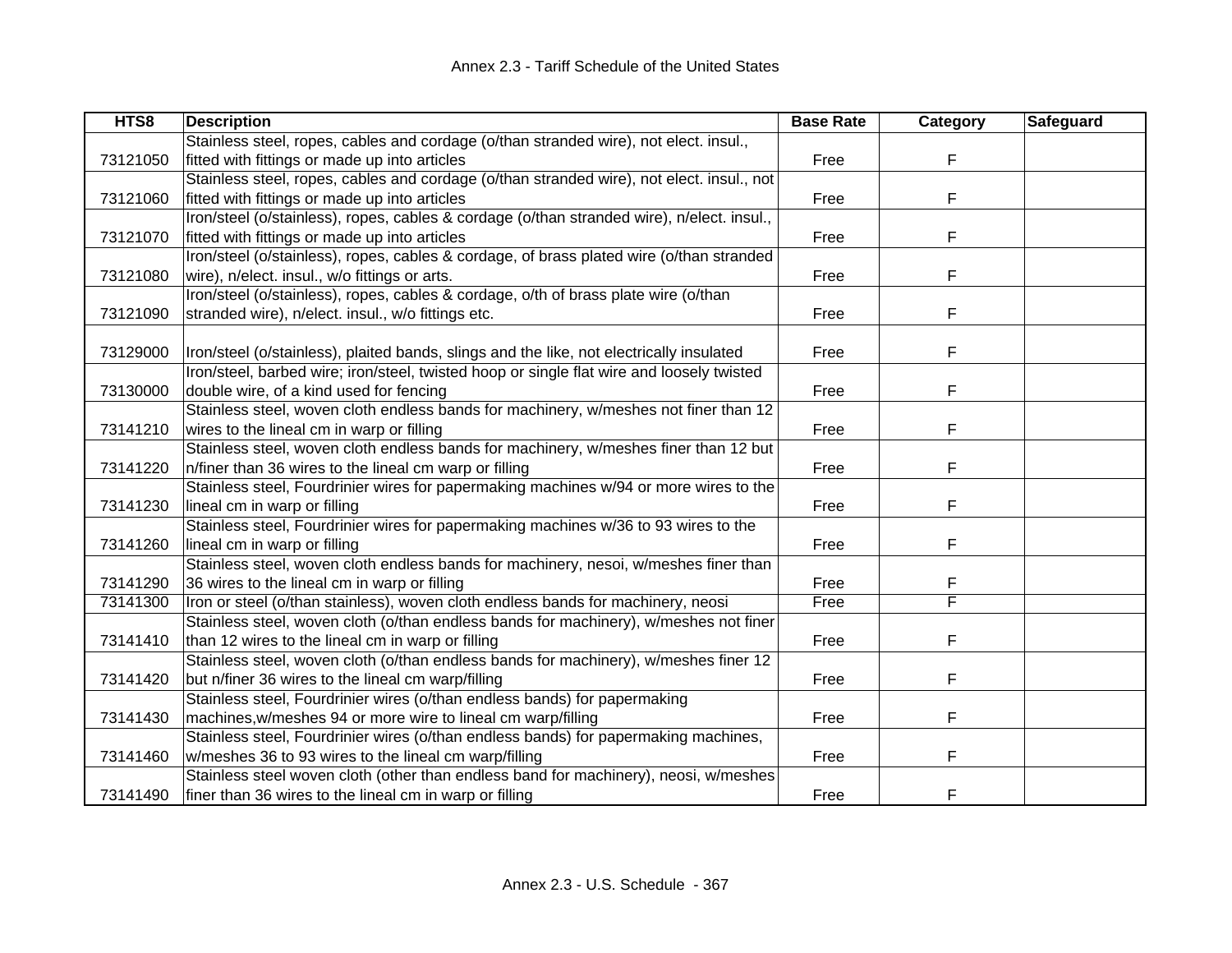| HTS8     | <b>Description</b>                                                                           | <b>Base Rate</b> | Category | Safeguard |
|----------|----------------------------------------------------------------------------------------------|------------------|----------|-----------|
|          |                                                                                              |                  |          |           |
| 73141900 | Iron or steel (o/than stainless), woven cloth (o/than endless bands for machinery)           | Free             | F        |           |
|          | Iron/steel, grill, netting & fencing, of wire w/maximum x-sect. dimension 3 mm or            |                  |          |           |
| 73142000 | more, welded at intersection, w/mesh size 100 cm2 or more                                    | Free             | F        |           |
|          | Iron/steel, fencing, of wire, welded at the intersection, plated or coated with zinc,        |                  |          |           |
| 73143110 | whether or not covered w/plastic material                                                    | Free             | F        |           |
|          | Iron/steel, grill and netting, of wire, welded at the intersection, plated or coated with    |                  |          |           |
| 73143150 | zinc, nesoi                                                                                  | Free             | F        |           |
|          | Iron/steel, grill, netting and fencing, of wire, welded at the intersection, not plated or   |                  |          |           |
| 73143900 | coated with zinc                                                                             | Free             | F        |           |
|          | Iron/steel, grill, netting and fencing, of wire, not welded at the intersection, plated or   |                  |          |           |
| 73144100 | coated with zinc                                                                             | Free             | F        |           |
|          | Iron/steel, grill, netting and fencing, of wire, not welded at the intersection, coated with |                  |          |           |
| 73144200 | plastics                                                                                     | Free             | F        |           |
|          | Iron/steel, grill, netting and fencing, of wire, not welded at the intersection, not cut to  |                  |          |           |
| 73144930 | shape                                                                                        | Free             | F        |           |
|          | Iron/steel, grill, netting and fencing, of wire, not welded at the intersection, cut to      |                  |          |           |
| 73144960 | shape                                                                                        | Free             | F        |           |
| 73145000 | Iron or steel, expanded metal                                                                | Free             | F        |           |
| 73151100 | Iron or steel, roller chain                                                                  | Free             | F        |           |
| 73151200 | Iron or steel, articulated link chain (other than roller chain)                              | Free             | F        |           |
| 73151900 | Iron or steel, parts of articulated link chain                                               | Free             | F        |           |
| 73152010 | Iron or steel, skid chain, not over 8 mm in diameter                                         | Free             | F        |           |
| 73152050 | Iron or steel, skid chain, over 8 mm in diameter                                             | Free             | F        |           |
| 73158100 | Iron or steel, stud link chain                                                               | Free             | F        |           |
| 73158210 | Alloy steel, welded link chain, not over 10 mm in diameter                                   | Free             | F        |           |
| 73158230 | Alloy steel, welded link chain, over 10 mm in diameter                                       | Free             | F        |           |
| 73158250 | Iron or nonalloy steel, welded link chain, not over 10 mm in diameter                        | Free             | F        |           |
| 73158270 | Iron or nonalloy steel, welded link chain, over 10 mm in diameter                            | Free             | F        |           |
|          | Iron or steel, chain nesoi, with links of essentially round cross section, not over 8 mm     |                  |          |           |
| 73158910 | in diameter                                                                                  | 1.5%             | A        |           |
|          | Iron or steel, chain nesoi, with links of essentially round cross sections, over 8 mm in     |                  |          |           |
| 73158930 | diameter                                                                                     | Free             | F        |           |
| 73158950 | Iron or steel, chain nesoi                                                                   | 3.9%             | Α        |           |
| 73159000 | Iron or steel, parts of chain (other than articulated link chain)                            | 2.9%             | Α        |           |
| 73160000 | Iron or steel, anchors, grapnels and parts thereof                                           | Free             | F        |           |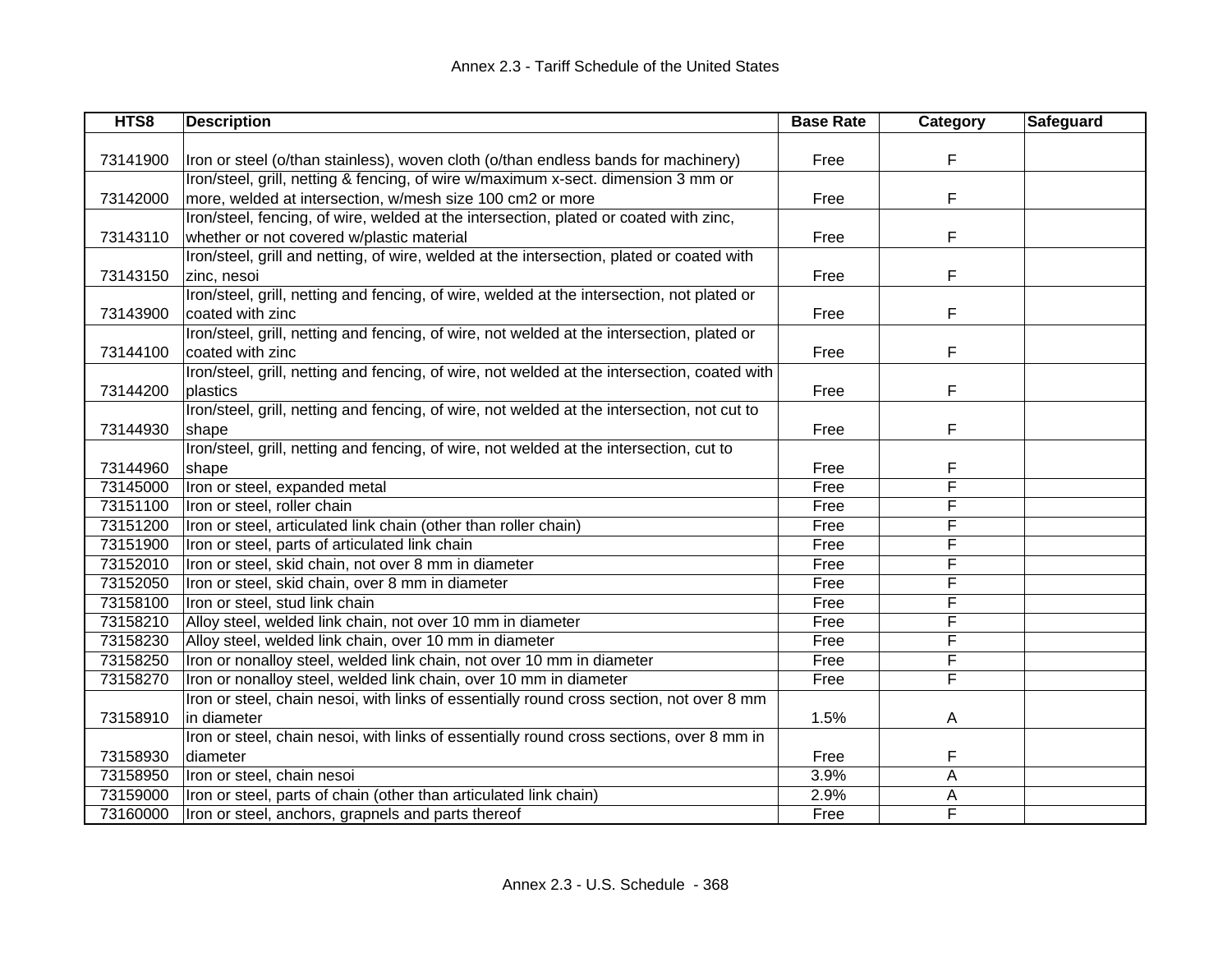| HTS8     | <b>Description</b>                                                                         | <b>Base Rate</b> | Category | Safeguard |
|----------|--------------------------------------------------------------------------------------------|------------------|----------|-----------|
| 73170010 | Iron or steel, thumb tacks                                                                 | Free             |          |           |
|          | Iron or steel, nails, tacks, corrugated nails, staples & similar arts., not threaded,      |                  |          |           |
| 73170020 | suitable for use in powder-actuated hand tools                                             | Free             | F        |           |
|          | Iron or steel, nails, tacks, corrugated nails, staples & similar arts., threaded, suitable |                  |          |           |
| 73170030 | for use in powder-actuated hand tools                                                      | Free             | F        |           |
|          | Iron or steel, nails, tacks, corrugated nails, staples & similar arts., of one piece       |                  |          |           |
| 73170055 | construction, made of round wire, nesoi                                                    | Free             | F        |           |
|          | Iron or steel, nails, tacks, corrugated nails, staples & similar arts., of one piece       |                  |          |           |
| 73170065 | construction, not made of round wire, nesoi                                                | Free             | F        |           |
|          | Iron or steel, nails, tacks, corrugated nails, staples & similar arts., of two or more     |                  |          |           |
| 73170075 | pieces, nesoi                                                                              | Free             | F        |           |
| 73181100 | Iron or steel, coach screws                                                                | 12.5%            | Α        |           |
| 73181200 | Iron or steel, wood screws (o/than coach screws)                                           | 12.5%            | A        |           |
| 73181300 | Iron or steel, screw hooks and screw rings                                                 | 5.7%             | A        |           |
|          |                                                                                            |                  |          |           |
| 73181410 | Iron or steel, self-tapping screws, w/shanks or threads less than 6 mm in diameter         | 6.2%             | A        |           |
|          |                                                                                            |                  |          |           |
| 73181450 | Iron or steel, self-tapping screws, w/shanks or threads 6 mm or more in diameter           | 8.6%             | A        |           |
|          |                                                                                            |                  |          |           |
| 73181520 | fron or steel, bolts and bolts & their nuts or washers, imported in the same shipment      | Free             | F        |           |
|          | Iron or steel, machine screws (o/than cap screws), 9.5 mm or more in length and 3.2        |                  |          |           |
| 73181540 | mm in diameter                                                                             | Free             | F        |           |
| 73181550 | Iron or steel, threaded studs                                                              | Free             | F        |           |
|          | Iron or steel, screws and bolts, nesoi, having shanks or threads less than 6 mm in         |                  |          |           |
| 73181560 | diameter                                                                                   | 6.2%             | A        |           |
|          | Iron or steel, screws and bolts, nesoi, having shanks or threads 6 mm or more in           |                  |          |           |
| 73181580 | diameter                                                                                   | 8.5%             | A        |           |
| 73181600 | Iron or steel, nuts                                                                        | Free             | F        |           |
|          | Iron or steel, threaded articles similar to screws, bolts, nuts, coach screws & screw      |                  |          |           |
| 73181900 | hooks, nesoi                                                                               | 5.7%             | A        |           |
| 73182100 | Iron or steel, spring washers and other lock washers                                       | 5.8%             | A        |           |
| 73182200 | Iron or steel, washers (o/than spring washers and other lock washers)                      | Free             | F        |           |
| 73182300 | Iron or steel, rivets                                                                      | Free             | F        |           |
| 73182400 | Iron or steel, cotters and cotter pins                                                     | 3.8%             | A        |           |
|          | Iron or steel, nonthreaded articles similar to rivets, cotters, cotter pins, washers and   |                  |          |           |
| 73182900 | spring washers                                                                             | 2.8%             | A        |           |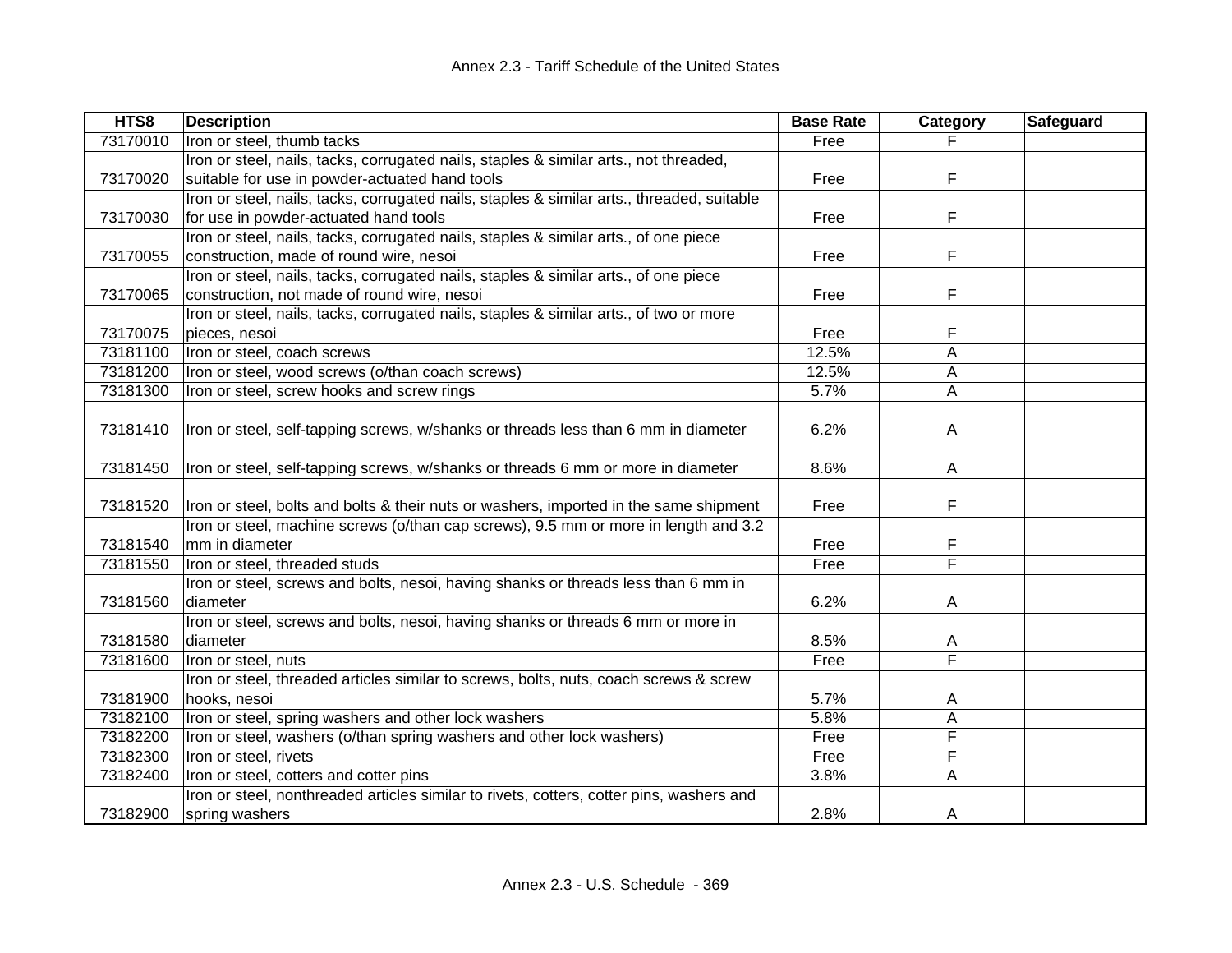| 73191000<br>Free<br>73192000<br>4.5%<br>Iron or steel, safety pins<br>A<br>4.1%<br>73193010<br>Iron or steel, dressmakers' or common pins<br>А<br>F<br>73193050<br>Iron or steel, pins (o/than safety pins, dressmakers' or common pins)<br>Free<br>Iron or steel, knitting needles, bodkins, crochet hooks, embroidery stilettos and similar<br>73199000<br>articles for use in the hand<br>$\overline{A}$<br>2.9%<br>Iron or steel, leaf springs & leaves therefore, to be used in motor vehicles having a<br>73201030<br>G.V.W. not exceeding 4 metric tons<br>3.2%<br>A<br>Iron or steel, leaf springs & leaves therefore, suitable for motor vehicle suspension<br>(o/than for motor vehicles w/a G.V.W. o/4 metric tons)<br>73201060<br>3.2%<br>Α<br>3.2%<br>73201090<br>A<br>Iron or steel, leaf springs & leaves therefore, not suitable for motor vehicle suspension<br>3.2%<br>73202010<br>Iron or steel, helical springs, suitable for motor-vehicle suspension<br>A<br>73202050<br>Iron or steel, helical springs (o/than suitable for motor-vehicle suspension)<br>3.9%<br>A<br>Free<br>F<br>73209010<br>Iron or steel, hairsprings<br>73209050<br>Iron or steel, springs (o/than leaf springs, helical springs or hairsprings)<br>A<br>2.9%<br>Iron or steel, portable non-electric domestic cooking appliances and plate warmers,<br>73211110<br>for gas fuel or for both gas and other fuels<br>5.7%<br>A<br>Iron or steel, nonportable non-electric domestic stoves or ranges, for gas fuel or for<br>F<br>both gas and other fuels<br>73211130<br>Free<br>Iron or steel, nonportable non-electric domestic cook. appl. (o/th stoves or ranges) &<br>F<br>73211160<br>plate warmers, for gas fuel or both gas & other fuels<br>Free<br>Iron or steel, non-electric domestic cooking appliances and plate warmers, for liquid<br>F<br>73211200<br>fuels<br>Free<br>Iron or steel, non-electric domestic cooking appliances and plate warmers, for solid<br>F<br>73211300<br>Free<br>fuels<br>Iron or steel, portable non-electric domestic grates & warming appl. (o/cooking/plate<br>warmers), for gas fuel or both gas and other fuels<br>73218110<br>2.9%<br>A<br>Iron or steel, nonportable non-electric domestic grates & warming appl. (o/than<br>F<br>cooking/plate warmers), for gas fuel/both gas & other fuels<br>73218150<br>Free<br>Iron or steel, portable non-electric domestic grates & warming appliances (o/than<br>cooking/plate warmers) for liquid fuels<br>73218210<br>2.9%<br>A<br>Iron or steel, nonportable non-electric domestic grates & warming appliances (o/than<br>73218250<br>cooking/plate warmers), for liquid fuels<br>F<br>Free<br>Iron or steel, non-electric domestic grates & warming appliances (o/than cooking/plate<br>F<br>73218300<br>warmers), for solid fuels<br>Free | HTS8 | <b>Description</b>                                   | <b>Base Rate</b> | Category | Safeguard |
|------------------------------------------------------------------------------------------------------------------------------------------------------------------------------------------------------------------------------------------------------------------------------------------------------------------------------------------------------------------------------------------------------------------------------------------------------------------------------------------------------------------------------------------------------------------------------------------------------------------------------------------------------------------------------------------------------------------------------------------------------------------------------------------------------------------------------------------------------------------------------------------------------------------------------------------------------------------------------------------------------------------------------------------------------------------------------------------------------------------------------------------------------------------------------------------------------------------------------------------------------------------------------------------------------------------------------------------------------------------------------------------------------------------------------------------------------------------------------------------------------------------------------------------------------------------------------------------------------------------------------------------------------------------------------------------------------------------------------------------------------------------------------------------------------------------------------------------------------------------------------------------------------------------------------------------------------------------------------------------------------------------------------------------------------------------------------------------------------------------------------------------------------------------------------------------------------------------------------------------------------------------------------------------------------------------------------------------------------------------------------------------------------------------------------------------------------------------------------------------------------------------------------------------------------------------------------------------------------------------------------------------------------------------------------------------------------------------------------------------------------------------------------------------------------------------------------------|------|------------------------------------------------------|------------------|----------|-----------|
|                                                                                                                                                                                                                                                                                                                                                                                                                                                                                                                                                                                                                                                                                                                                                                                                                                                                                                                                                                                                                                                                                                                                                                                                                                                                                                                                                                                                                                                                                                                                                                                                                                                                                                                                                                                                                                                                                                                                                                                                                                                                                                                                                                                                                                                                                                                                                                                                                                                                                                                                                                                                                                                                                                                                                                                                                                    |      | Iron or steel, sewing, darning or embroidery needles |                  |          |           |
|                                                                                                                                                                                                                                                                                                                                                                                                                                                                                                                                                                                                                                                                                                                                                                                                                                                                                                                                                                                                                                                                                                                                                                                                                                                                                                                                                                                                                                                                                                                                                                                                                                                                                                                                                                                                                                                                                                                                                                                                                                                                                                                                                                                                                                                                                                                                                                                                                                                                                                                                                                                                                                                                                                                                                                                                                                    |      |                                                      |                  |          |           |
|                                                                                                                                                                                                                                                                                                                                                                                                                                                                                                                                                                                                                                                                                                                                                                                                                                                                                                                                                                                                                                                                                                                                                                                                                                                                                                                                                                                                                                                                                                                                                                                                                                                                                                                                                                                                                                                                                                                                                                                                                                                                                                                                                                                                                                                                                                                                                                                                                                                                                                                                                                                                                                                                                                                                                                                                                                    |      |                                                      |                  |          |           |
|                                                                                                                                                                                                                                                                                                                                                                                                                                                                                                                                                                                                                                                                                                                                                                                                                                                                                                                                                                                                                                                                                                                                                                                                                                                                                                                                                                                                                                                                                                                                                                                                                                                                                                                                                                                                                                                                                                                                                                                                                                                                                                                                                                                                                                                                                                                                                                                                                                                                                                                                                                                                                                                                                                                                                                                                                                    |      |                                                      |                  |          |           |
|                                                                                                                                                                                                                                                                                                                                                                                                                                                                                                                                                                                                                                                                                                                                                                                                                                                                                                                                                                                                                                                                                                                                                                                                                                                                                                                                                                                                                                                                                                                                                                                                                                                                                                                                                                                                                                                                                                                                                                                                                                                                                                                                                                                                                                                                                                                                                                                                                                                                                                                                                                                                                                                                                                                                                                                                                                    |      |                                                      |                  |          |           |
|                                                                                                                                                                                                                                                                                                                                                                                                                                                                                                                                                                                                                                                                                                                                                                                                                                                                                                                                                                                                                                                                                                                                                                                                                                                                                                                                                                                                                                                                                                                                                                                                                                                                                                                                                                                                                                                                                                                                                                                                                                                                                                                                                                                                                                                                                                                                                                                                                                                                                                                                                                                                                                                                                                                                                                                                                                    |      |                                                      |                  |          |           |
|                                                                                                                                                                                                                                                                                                                                                                                                                                                                                                                                                                                                                                                                                                                                                                                                                                                                                                                                                                                                                                                                                                                                                                                                                                                                                                                                                                                                                                                                                                                                                                                                                                                                                                                                                                                                                                                                                                                                                                                                                                                                                                                                                                                                                                                                                                                                                                                                                                                                                                                                                                                                                                                                                                                                                                                                                                    |      |                                                      |                  |          |           |
|                                                                                                                                                                                                                                                                                                                                                                                                                                                                                                                                                                                                                                                                                                                                                                                                                                                                                                                                                                                                                                                                                                                                                                                                                                                                                                                                                                                                                                                                                                                                                                                                                                                                                                                                                                                                                                                                                                                                                                                                                                                                                                                                                                                                                                                                                                                                                                                                                                                                                                                                                                                                                                                                                                                                                                                                                                    |      |                                                      |                  |          |           |
|                                                                                                                                                                                                                                                                                                                                                                                                                                                                                                                                                                                                                                                                                                                                                                                                                                                                                                                                                                                                                                                                                                                                                                                                                                                                                                                                                                                                                                                                                                                                                                                                                                                                                                                                                                                                                                                                                                                                                                                                                                                                                                                                                                                                                                                                                                                                                                                                                                                                                                                                                                                                                                                                                                                                                                                                                                    |      |                                                      |                  |          |           |
|                                                                                                                                                                                                                                                                                                                                                                                                                                                                                                                                                                                                                                                                                                                                                                                                                                                                                                                                                                                                                                                                                                                                                                                                                                                                                                                                                                                                                                                                                                                                                                                                                                                                                                                                                                                                                                                                                                                                                                                                                                                                                                                                                                                                                                                                                                                                                                                                                                                                                                                                                                                                                                                                                                                                                                                                                                    |      |                                                      |                  |          |           |
|                                                                                                                                                                                                                                                                                                                                                                                                                                                                                                                                                                                                                                                                                                                                                                                                                                                                                                                                                                                                                                                                                                                                                                                                                                                                                                                                                                                                                                                                                                                                                                                                                                                                                                                                                                                                                                                                                                                                                                                                                                                                                                                                                                                                                                                                                                                                                                                                                                                                                                                                                                                                                                                                                                                                                                                                                                    |      |                                                      |                  |          |           |
|                                                                                                                                                                                                                                                                                                                                                                                                                                                                                                                                                                                                                                                                                                                                                                                                                                                                                                                                                                                                                                                                                                                                                                                                                                                                                                                                                                                                                                                                                                                                                                                                                                                                                                                                                                                                                                                                                                                                                                                                                                                                                                                                                                                                                                                                                                                                                                                                                                                                                                                                                                                                                                                                                                                                                                                                                                    |      |                                                      |                  |          |           |
|                                                                                                                                                                                                                                                                                                                                                                                                                                                                                                                                                                                                                                                                                                                                                                                                                                                                                                                                                                                                                                                                                                                                                                                                                                                                                                                                                                                                                                                                                                                                                                                                                                                                                                                                                                                                                                                                                                                                                                                                                                                                                                                                                                                                                                                                                                                                                                                                                                                                                                                                                                                                                                                                                                                                                                                                                                    |      |                                                      |                  |          |           |
|                                                                                                                                                                                                                                                                                                                                                                                                                                                                                                                                                                                                                                                                                                                                                                                                                                                                                                                                                                                                                                                                                                                                                                                                                                                                                                                                                                                                                                                                                                                                                                                                                                                                                                                                                                                                                                                                                                                                                                                                                                                                                                                                                                                                                                                                                                                                                                                                                                                                                                                                                                                                                                                                                                                                                                                                                                    |      |                                                      |                  |          |           |
|                                                                                                                                                                                                                                                                                                                                                                                                                                                                                                                                                                                                                                                                                                                                                                                                                                                                                                                                                                                                                                                                                                                                                                                                                                                                                                                                                                                                                                                                                                                                                                                                                                                                                                                                                                                                                                                                                                                                                                                                                                                                                                                                                                                                                                                                                                                                                                                                                                                                                                                                                                                                                                                                                                                                                                                                                                    |      |                                                      |                  |          |           |
|                                                                                                                                                                                                                                                                                                                                                                                                                                                                                                                                                                                                                                                                                                                                                                                                                                                                                                                                                                                                                                                                                                                                                                                                                                                                                                                                                                                                                                                                                                                                                                                                                                                                                                                                                                                                                                                                                                                                                                                                                                                                                                                                                                                                                                                                                                                                                                                                                                                                                                                                                                                                                                                                                                                                                                                                                                    |      |                                                      |                  |          |           |
|                                                                                                                                                                                                                                                                                                                                                                                                                                                                                                                                                                                                                                                                                                                                                                                                                                                                                                                                                                                                                                                                                                                                                                                                                                                                                                                                                                                                                                                                                                                                                                                                                                                                                                                                                                                                                                                                                                                                                                                                                                                                                                                                                                                                                                                                                                                                                                                                                                                                                                                                                                                                                                                                                                                                                                                                                                    |      |                                                      |                  |          |           |
|                                                                                                                                                                                                                                                                                                                                                                                                                                                                                                                                                                                                                                                                                                                                                                                                                                                                                                                                                                                                                                                                                                                                                                                                                                                                                                                                                                                                                                                                                                                                                                                                                                                                                                                                                                                                                                                                                                                                                                                                                                                                                                                                                                                                                                                                                                                                                                                                                                                                                                                                                                                                                                                                                                                                                                                                                                    |      |                                                      |                  |          |           |
|                                                                                                                                                                                                                                                                                                                                                                                                                                                                                                                                                                                                                                                                                                                                                                                                                                                                                                                                                                                                                                                                                                                                                                                                                                                                                                                                                                                                                                                                                                                                                                                                                                                                                                                                                                                                                                                                                                                                                                                                                                                                                                                                                                                                                                                                                                                                                                                                                                                                                                                                                                                                                                                                                                                                                                                                                                    |      |                                                      |                  |          |           |
|                                                                                                                                                                                                                                                                                                                                                                                                                                                                                                                                                                                                                                                                                                                                                                                                                                                                                                                                                                                                                                                                                                                                                                                                                                                                                                                                                                                                                                                                                                                                                                                                                                                                                                                                                                                                                                                                                                                                                                                                                                                                                                                                                                                                                                                                                                                                                                                                                                                                                                                                                                                                                                                                                                                                                                                                                                    |      |                                                      |                  |          |           |
|                                                                                                                                                                                                                                                                                                                                                                                                                                                                                                                                                                                                                                                                                                                                                                                                                                                                                                                                                                                                                                                                                                                                                                                                                                                                                                                                                                                                                                                                                                                                                                                                                                                                                                                                                                                                                                                                                                                                                                                                                                                                                                                                                                                                                                                                                                                                                                                                                                                                                                                                                                                                                                                                                                                                                                                                                                    |      |                                                      |                  |          |           |
|                                                                                                                                                                                                                                                                                                                                                                                                                                                                                                                                                                                                                                                                                                                                                                                                                                                                                                                                                                                                                                                                                                                                                                                                                                                                                                                                                                                                                                                                                                                                                                                                                                                                                                                                                                                                                                                                                                                                                                                                                                                                                                                                                                                                                                                                                                                                                                                                                                                                                                                                                                                                                                                                                                                                                                                                                                    |      |                                                      |                  |          |           |
|                                                                                                                                                                                                                                                                                                                                                                                                                                                                                                                                                                                                                                                                                                                                                                                                                                                                                                                                                                                                                                                                                                                                                                                                                                                                                                                                                                                                                                                                                                                                                                                                                                                                                                                                                                                                                                                                                                                                                                                                                                                                                                                                                                                                                                                                                                                                                                                                                                                                                                                                                                                                                                                                                                                                                                                                                                    |      |                                                      |                  |          |           |
|                                                                                                                                                                                                                                                                                                                                                                                                                                                                                                                                                                                                                                                                                                                                                                                                                                                                                                                                                                                                                                                                                                                                                                                                                                                                                                                                                                                                                                                                                                                                                                                                                                                                                                                                                                                                                                                                                                                                                                                                                                                                                                                                                                                                                                                                                                                                                                                                                                                                                                                                                                                                                                                                                                                                                                                                                                    |      |                                                      |                  |          |           |
|                                                                                                                                                                                                                                                                                                                                                                                                                                                                                                                                                                                                                                                                                                                                                                                                                                                                                                                                                                                                                                                                                                                                                                                                                                                                                                                                                                                                                                                                                                                                                                                                                                                                                                                                                                                                                                                                                                                                                                                                                                                                                                                                                                                                                                                                                                                                                                                                                                                                                                                                                                                                                                                                                                                                                                                                                                    |      |                                                      |                  |          |           |
|                                                                                                                                                                                                                                                                                                                                                                                                                                                                                                                                                                                                                                                                                                                                                                                                                                                                                                                                                                                                                                                                                                                                                                                                                                                                                                                                                                                                                                                                                                                                                                                                                                                                                                                                                                                                                                                                                                                                                                                                                                                                                                                                                                                                                                                                                                                                                                                                                                                                                                                                                                                                                                                                                                                                                                                                                                    |      |                                                      |                  |          |           |
|                                                                                                                                                                                                                                                                                                                                                                                                                                                                                                                                                                                                                                                                                                                                                                                                                                                                                                                                                                                                                                                                                                                                                                                                                                                                                                                                                                                                                                                                                                                                                                                                                                                                                                                                                                                                                                                                                                                                                                                                                                                                                                                                                                                                                                                                                                                                                                                                                                                                                                                                                                                                                                                                                                                                                                                                                                    |      |                                                      |                  |          |           |
|                                                                                                                                                                                                                                                                                                                                                                                                                                                                                                                                                                                                                                                                                                                                                                                                                                                                                                                                                                                                                                                                                                                                                                                                                                                                                                                                                                                                                                                                                                                                                                                                                                                                                                                                                                                                                                                                                                                                                                                                                                                                                                                                                                                                                                                                                                                                                                                                                                                                                                                                                                                                                                                                                                                                                                                                                                    |      |                                                      |                  |          |           |
|                                                                                                                                                                                                                                                                                                                                                                                                                                                                                                                                                                                                                                                                                                                                                                                                                                                                                                                                                                                                                                                                                                                                                                                                                                                                                                                                                                                                                                                                                                                                                                                                                                                                                                                                                                                                                                                                                                                                                                                                                                                                                                                                                                                                                                                                                                                                                                                                                                                                                                                                                                                                                                                                                                                                                                                                                                    |      |                                                      |                  |          |           |
|                                                                                                                                                                                                                                                                                                                                                                                                                                                                                                                                                                                                                                                                                                                                                                                                                                                                                                                                                                                                                                                                                                                                                                                                                                                                                                                                                                                                                                                                                                                                                                                                                                                                                                                                                                                                                                                                                                                                                                                                                                                                                                                                                                                                                                                                                                                                                                                                                                                                                                                                                                                                                                                                                                                                                                                                                                    |      |                                                      |                  |          |           |
|                                                                                                                                                                                                                                                                                                                                                                                                                                                                                                                                                                                                                                                                                                                                                                                                                                                                                                                                                                                                                                                                                                                                                                                                                                                                                                                                                                                                                                                                                                                                                                                                                                                                                                                                                                                                                                                                                                                                                                                                                                                                                                                                                                                                                                                                                                                                                                                                                                                                                                                                                                                                                                                                                                                                                                                                                                    |      |                                                      |                  |          |           |
|                                                                                                                                                                                                                                                                                                                                                                                                                                                                                                                                                                                                                                                                                                                                                                                                                                                                                                                                                                                                                                                                                                                                                                                                                                                                                                                                                                                                                                                                                                                                                                                                                                                                                                                                                                                                                                                                                                                                                                                                                                                                                                                                                                                                                                                                                                                                                                                                                                                                                                                                                                                                                                                                                                                                                                                                                                    |      |                                                      |                  |          |           |
|                                                                                                                                                                                                                                                                                                                                                                                                                                                                                                                                                                                                                                                                                                                                                                                                                                                                                                                                                                                                                                                                                                                                                                                                                                                                                                                                                                                                                                                                                                                                                                                                                                                                                                                                                                                                                                                                                                                                                                                                                                                                                                                                                                                                                                                                                                                                                                                                                                                                                                                                                                                                                                                                                                                                                                                                                                    |      |                                                      |                  |          |           |
|                                                                                                                                                                                                                                                                                                                                                                                                                                                                                                                                                                                                                                                                                                                                                                                                                                                                                                                                                                                                                                                                                                                                                                                                                                                                                                                                                                                                                                                                                                                                                                                                                                                                                                                                                                                                                                                                                                                                                                                                                                                                                                                                                                                                                                                                                                                                                                                                                                                                                                                                                                                                                                                                                                                                                                                                                                    |      |                                                      |                  |          |           |
|                                                                                                                                                                                                                                                                                                                                                                                                                                                                                                                                                                                                                                                                                                                                                                                                                                                                                                                                                                                                                                                                                                                                                                                                                                                                                                                                                                                                                                                                                                                                                                                                                                                                                                                                                                                                                                                                                                                                                                                                                                                                                                                                                                                                                                                                                                                                                                                                                                                                                                                                                                                                                                                                                                                                                                                                                                    |      |                                                      |                  |          |           |
|                                                                                                                                                                                                                                                                                                                                                                                                                                                                                                                                                                                                                                                                                                                                                                                                                                                                                                                                                                                                                                                                                                                                                                                                                                                                                                                                                                                                                                                                                                                                                                                                                                                                                                                                                                                                                                                                                                                                                                                                                                                                                                                                                                                                                                                                                                                                                                                                                                                                                                                                                                                                                                                                                                                                                                                                                                    |      |                                                      |                  |          |           |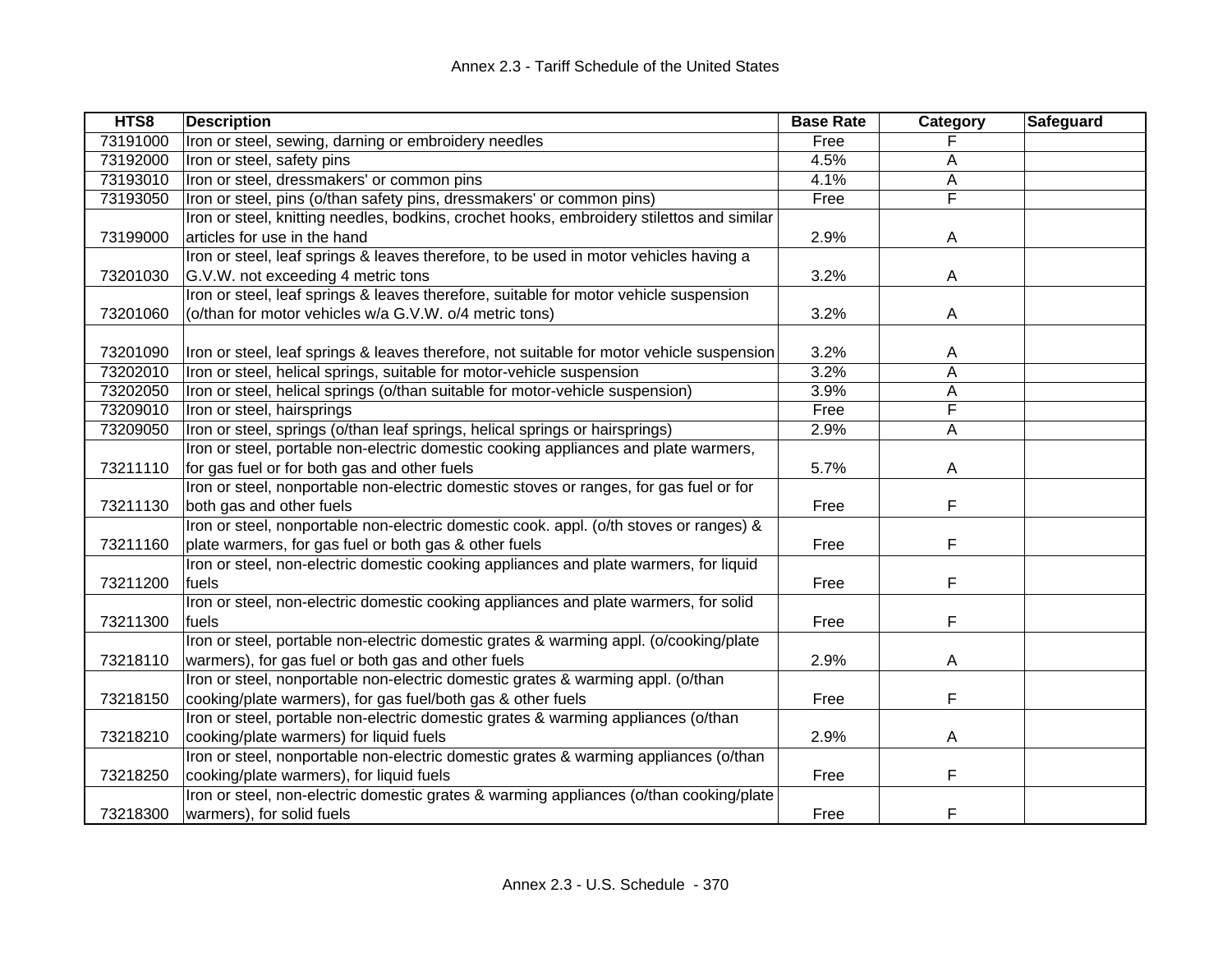| HTS8     | <b>Description</b>                                                                           | <b>Base Rate</b> | Category | Safeguard |
|----------|----------------------------------------------------------------------------------------------|------------------|----------|-----------|
|          | Iron/steel, cooking chambers for nonportable non-electric domestic stoves or ranges,         |                  |          |           |
| 73219010 | for gas or for gas and other fuels                                                           | Free             | F        |           |
|          | Iron/steel, top surface panels w/ or w/o burners/controls for nonportable non-elect.         |                  |          |           |
| 73219020 | domest. stoves or ranges, for gas or gas & other fuels                                       | Free             | F        |           |
|          | Iron/steel, door assmbly w/more than one of inner panel, out. panel, window, insul., for     |                  |          |           |
| 73219040 | non-elect. stoves or ranges, for gas or gas & other                                          | Free             | F        |           |
|          | Iron/steel, parts of nonportable non-electric domestic stoves or ranges, nesoi, for gas      |                  |          |           |
| 73219050 | fuel or for both gas and other fuels                                                         | Free             | F        |           |
|          |                                                                                              |                  |          |           |
| 73219060 | Iron/steel, parts, of nonelectric domestic cooking and warming appliances, nesoi             | Free             | F        |           |
| 73221100 | Cast iron, non-electrically heated radiators and parts thereof, for central heating          | Free             | F        |           |
|          | Iron (o/than cast) or steel, non-electrically heated radiators and parts thereof, for        |                  |          |           |
| 73221900 | central heating                                                                              | Free             | F        |           |
|          | Iron or steel, non-electrically heated air heaters and hot air distributors w/motor driven   |                  |          |           |
| 73229000 | fan or blower and parts thereof                                                              | Free             | F        |           |
|          | Iron or steel wool; iron or steel pot scourers and scouring or polishing pads, gloves        |                  |          |           |
| 73231000 | and the like                                                                                 | Free             | F        |           |
|          | Cast iron, table, kitchen or o/household arts. and parts thereof, not enameled but           |                  |          |           |
| 73239110 | coated or plated with precious metals                                                        | Free             | F        |           |
|          | Cast iron, table, kitchen or o/household arts. and parts thereof, not enameled & not         |                  |          |           |
| 73239150 | coated or plated with precious metals                                                        | 5.3%             | A        |           |
| 73239200 | Cast iron, table, kitchen or o/household arts. and parts thereof, enameled                   | Free             | F        |           |
| 73239300 | Stainless steel, table, kitchen or o/household arts. amd parts thereof                       | 2.0%             | A        |           |
|          | Iron (o/than cast) or steel (o/than stainless), table, kitchen or o/household arts. and      |                  |          |           |
| 73239400 | parts thereof, enameled                                                                      | 2.7%             | A        |           |
|          | Iron (o/th cast) or steel (o/th stainless), table, kitchen or o/household arts. & parts      |                  |          |           |
| 73239910 | thereof, not enameled but plated/coat. w/silver                                              | Free             | F        |           |
|          | Iron (o/th cast)/steel (o/th stainless), table/kitchen /household arts. & parts thereof, not |                  |          |           |
| 73239930 | enameled but plated/coat. w/prec metal o/silver                                              | 8.2%             | A        |           |
|          | Tinplate, table, kitchen or o/household arts. & parts thereof, not coated or plated          |                  |          |           |
| 73239950 | w/precious metal                                                                             | Free             | F        |           |
|          | Iron (o/th cast) or steel (o/than tinplate or stainless), cookingware, not coated or plated  |                  |          |           |
| 73239970 | with precious metal                                                                          | 5.3%             | A        |           |
|          | Iron (o/th cast)/steel (o/th tinplate or stainless), table, kitchen (o/th cooking.) or       |                  |          |           |
| 73239990 | o/household arts & part, n/coated/plated w/prec.metal                                        | 3.4%             | A        |           |
| 73241000 | Stainless steel, sinks and wash basins                                                       | 3.4%             | A        |           |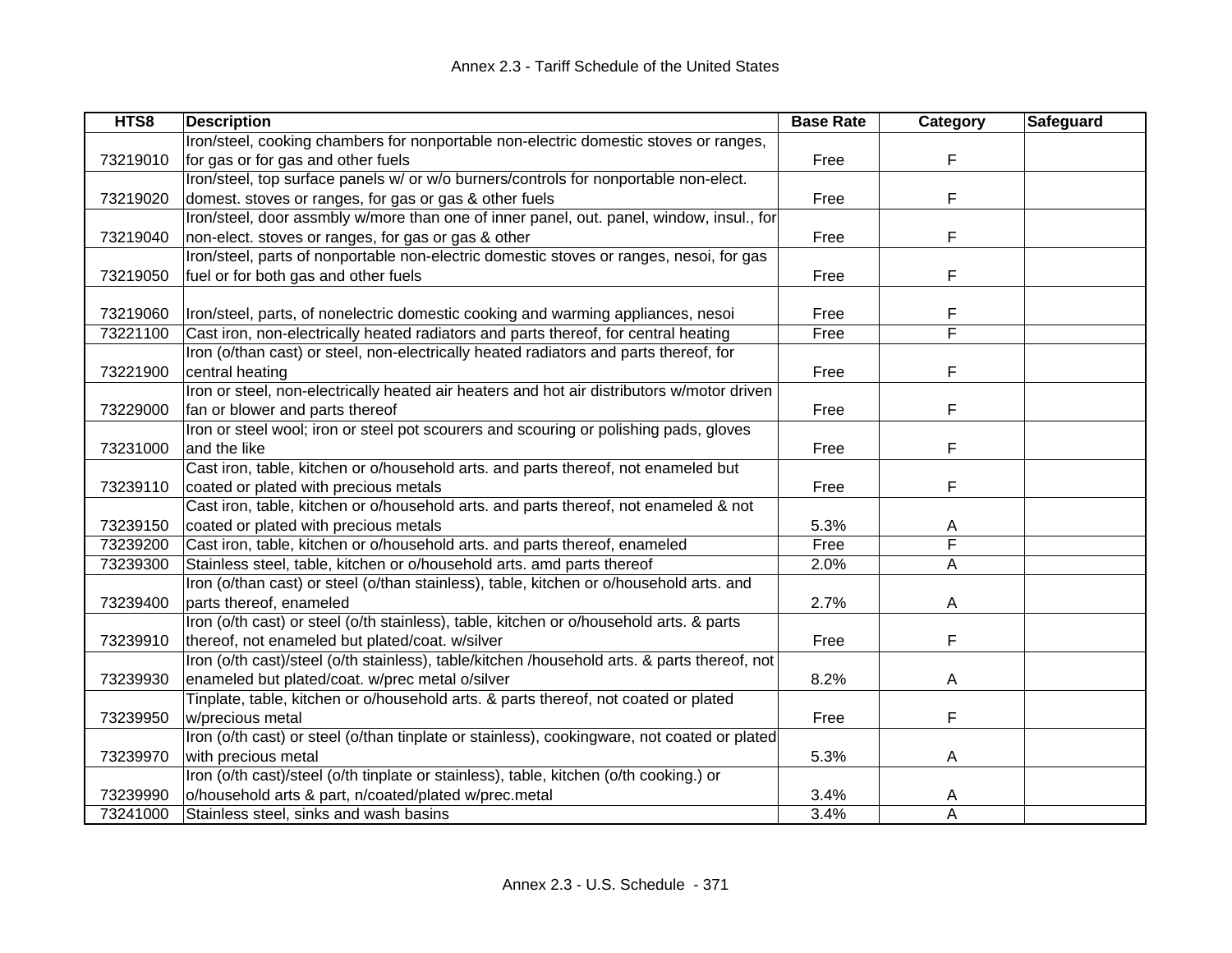| HTS8     | <b>Description</b>                                                                      | <b>Base Rate</b> | Category                | Safeguard |
|----------|-----------------------------------------------------------------------------------------|------------------|-------------------------|-----------|
|          |                                                                                         |                  |                         |           |
| 73242110 | Cast iron, baths (whether or not enameled), coated or plated with precious metal        | Free             | F                       |           |
|          |                                                                                         |                  |                         |           |
| 73242150 | Cast iron, baths (whether or not enameled), not coated or plated with precious metal    | Free             | F                       |           |
| 73242900 | Iron (o/than cast) or steel, baths (whether or not enameled)                            | Free             | $\overline{\mathsf{F}}$ |           |
|          | Iron or steel, sanitary ware (o/than baths or stainless steel sinks and wash basins)    |                  |                         |           |
| 73249000 | and parts thereof                                                                       | Free             | F                       |           |
| 73251000 | Nonmalleable cast iron, articles, nesoi                                                 | Free             | F                       |           |
| 73259100 | Iron or steel, cast grinding balls and similar articles for mills                       | 2.9%             | A                       |           |
| 73259910 | Cast iron (o/than nonmalleable cast iron), articles nesoi                               | Free             | F                       |           |
| 73259950 | Steel, cast articles nesoi                                                              | 2.9%             | Α                       |           |
| 73261100 | Iron or steel, forged or stamped grinding balls and similar articles for mills          | Free             | F                       |           |
| 73261900 | Iron or steel, articles forged or stamped but n/further worked, nesoi                   | 2.9%             | A                       |           |
| 73262000 | Iron or steel, articles of wire, nesoi                                                  | 3.9%             | Α                       |           |
| 73269010 | Tinplate, articles nesoi                                                                | Free             | F                       |           |
|          | Iron or steel, cable or inner wire for caliper and cantilever brakes and casing         |                  |                         |           |
| 73269025 | therefore, whether or not cut to length                                                 | Free             | F                       |           |
|          | Iron or steel, containers of a kind normally carried on the person, in the pocket or in |                  |                         |           |
| 73269035 | the handbag, nesoi                                                                      | 7.8%             | A                       |           |
| 73269045 | Iron or steel, horse and mule shoes                                                     | Free             | F                       |           |
| 73269060 | Iron or steel, articles nesoi, coated or plated with precious metal                     | 8.6%             | A                       |           |
| 73269085 | Iron or steel, articles, nesoi                                                          | 2.9%             | Α                       |           |
| 74011000 | Copper mattes                                                                           | Free             | F                       |           |
| 74012000 | Cement copper (precipitated copper)                                                     | Free             | F                       |           |
| 74020000 | Unrefined copper; copper anodes for electrolytic refining                               | Free             | F                       |           |
| 74031100 | Refined copper cathodes and sections of cathodes                                        | 1.0%             | A                       |           |
| 74031200 | Refined copper, wire bars                                                               | 1.0%             | A                       |           |
| 74031300 | Refined copper, billets                                                                 | 1.0%             | Α                       |           |
| 74031900 | Refined copper, unwrought articles nesoi                                                | 1.0%             | Α                       |           |
| 74032100 | Copper-zinc base alloys (brass), unwrought nesoi                                        | 1.0%             | Α                       |           |
| 74032200 | Copper-tin base alloys (bronze), unwrought nesoi                                        | 1.0%             | Α                       |           |
|          | Copper-nickel base alloys (cupro-nickel) or copper-nickel-zinc base alloys (nickel      |                  |                         |           |
| 74032300 | silver), unwrought nesoi                                                                | 1.0%             | A                       |           |
|          | Copper alloys (o/than copper-zinc, copper-tin, copper-nickel(cupro-nickel) or copper-   |                  |                         |           |
| 74032900 | nickel-zinc base alloys, unwrought nesoi                                                | 1.0%             | A                       |           |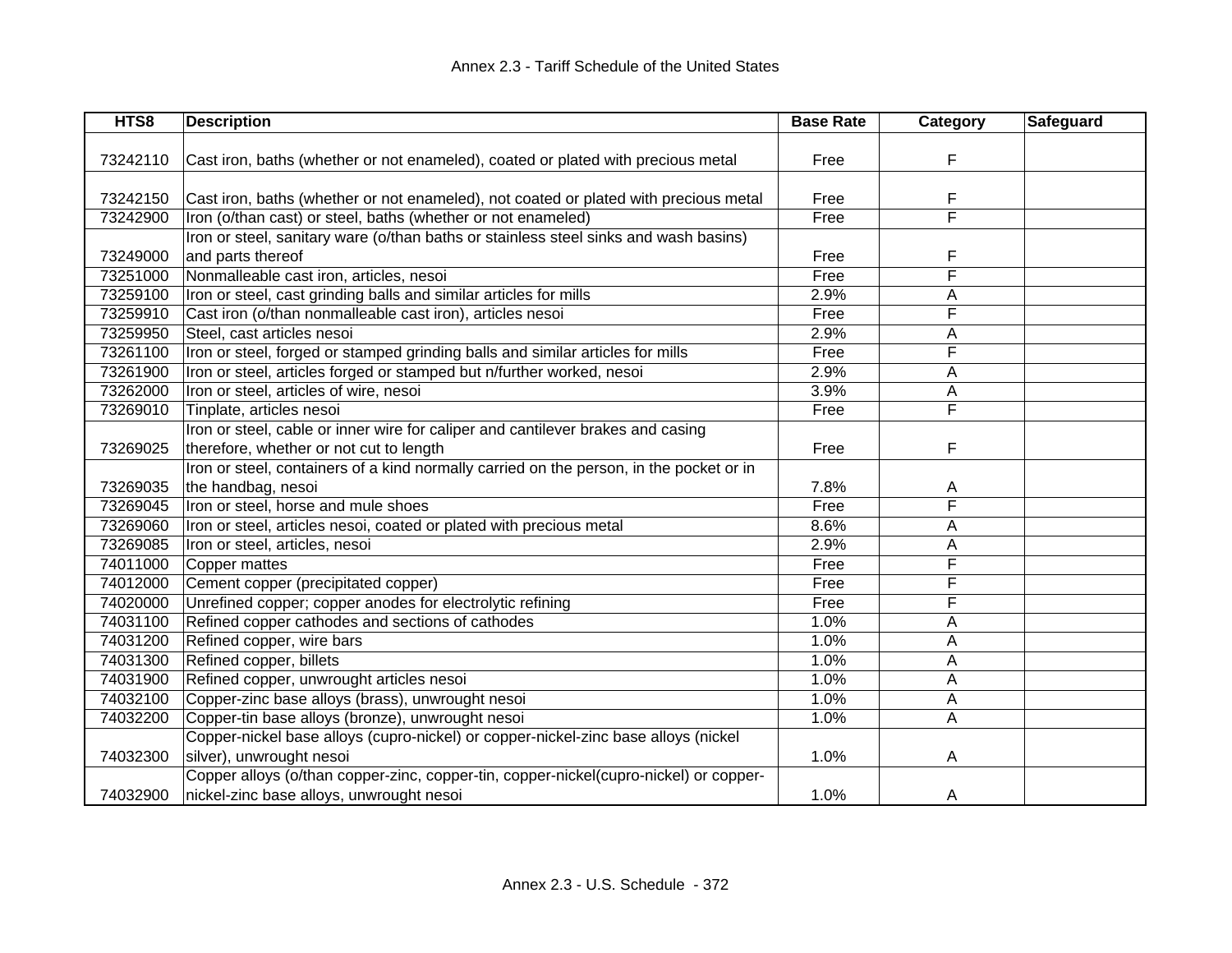| HTS8     | <b>Description</b>                                                                     | <b>Base Rate</b> | Category       | Safeguard |
|----------|----------------------------------------------------------------------------------------|------------------|----------------|-----------|
|          | Copper spent anodes; copper waste & scrap containing less than 94% by weight of        |                  |                |           |
| 74040030 | copper                                                                                 | Free             | F              |           |
| 74040060 | Copper, waste and scrap containing 94% or more by weight of copper                     | Free             | F              |           |
|          | Copper master alloys, containing 5% or more but n/more than 15% by weight of           |                  |                |           |
| 74050010 | phosphorus                                                                             | Free             | F              |           |
|          | Copper master alloys, not containing 5% or more but n/more than 15% by weight of       |                  |                |           |
| 74050060 | phosphorus                                                                             | Free             | F              |           |
| 74061000 | Copper, powders of non-lamellar structure                                              | Free             | F              |           |
| 74062000 | Copper, powders of lamellar structure; copper flakes                                   | Free             | F              |           |
| 74071015 | Refined copper, hollow profiles                                                        | 3.0%             | A              |           |
| 74071030 | Refined copper, profiles (o/than hollow profiles)                                      | 3.0%             | A              |           |
| 74071050 | Refined copper, bars and rods                                                          | 1.0%             | Α              |           |
| 74072115 | Copper-zinc base alloys (brass), hollow profiles                                       | 2.2%             | Α              |           |
| 74072130 | Copper-zinc base alloys (brass), profiles (o/than hollow profiles)                     | 2.2%             | A              |           |
| 74072150 | Copper-zinc base alloys (brass), low fuming brazing rods                               | 2.2%             | Α              |           |
|          |                                                                                        |                  |                |           |
| 74072170 | Copper-zinc base alloys (brass), bars & rods nesoi, having a rectangular cross section | 1.9%             | A              |           |
|          | Copper-zinc base alloys (brass), bars & rods nesoi, not having a rectangular cross     |                  |                |           |
| 74072190 | section                                                                                | 2.2%             | Α              |           |
|          | Copper-nickel base alloys (cupro-nickel) or copper-nickel-zinc base alloys (nickel     |                  |                |           |
| 74072215 | silver), hollow profiles                                                               | 3.0%             | A              |           |
|          | Copper-nickel base alloys (cupro-nickel) or copper-nickel-zinc base alloys (nickel     |                  |                |           |
| 74072230 | silver), profiles (o/than hollow profiles)                                             | 3.0%             | A              |           |
|          | Copper-nickel base alloys (cupro-nickel) or copper-nickel-zinc base alloys (nickel     |                  |                |           |
| 74072250 | silver), bars & rods                                                                   | 3.0%             | A              |           |
| 74072915 | Copper alloys (o/than brass, cupro-nickel or nickel silver), hollow profiles           | 3.0%             | $\overline{A}$ |           |
|          | Copper alloys (o/than brass, cupro-nickel or nickel silver), profiles (o/than hollow   |                  |                |           |
| 74072930 | profiles)                                                                              | 3.0%             | A              |           |
| 74072950 | Copper alloys (o/than brass, cupro-nickel or nickel silver), bars and rods             | 1.6%             | A              |           |
| 74081130 | Refined copper, wire, w/maximum cross-sectional dimension over 9.5 mm                  | 1.0%             | A              |           |
|          | Refined copper, wire, w/maximum cross-sectional dimension over 6 mm but not over       |                  |                |           |
| 74081160 | $9.5 \text{ mm}$                                                                       | 3.0%             | A              |           |
| 74081900 | Refined copper, wire, w/maximum cross-sectional dimension of 6 mm or less              | 3.0%             | A              |           |
| 74082100 | Copper-zinc base alloys (brass), wire                                                  | 3.0%             | A              |           |
|          | Copper-nickel base alloys (cupro-nickel) or copper-nickel-zinc base alloys (nickel     |                  |                |           |
| 74082210 | silver), wire, coated or plated with metal                                             | 3.0%             | A              |           |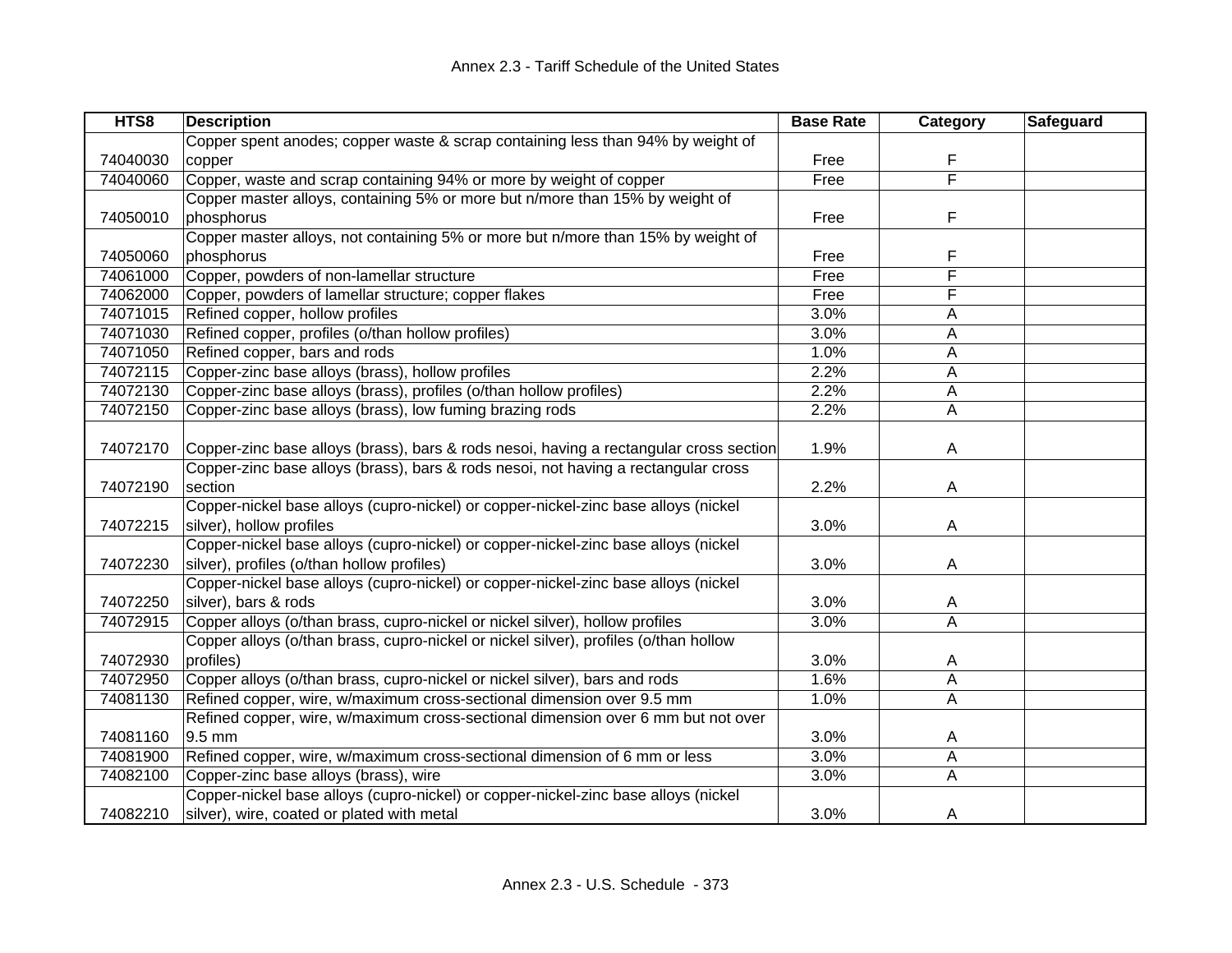| HTS8     | <b>Description</b>                                                                         | <b>Base Rate</b> | Category | Safeguard |
|----------|--------------------------------------------------------------------------------------------|------------------|----------|-----------|
|          | Copper-nickel base alloys (cupro-nickel) or copper-nickel-zinc base alloys (nickel         |                  |          |           |
| 74082250 | silver), wire, not coated or plated w/metal                                                | 3.0%             | A        |           |
|          | Copper alloys (o/than brass, cupro-nickel or nickel-silver), wire, coated or plated with   |                  |          |           |
| 74082910 | metal                                                                                      | 3.0%             | A        |           |
|          | Copper alloys (o/than brass, cupro-nickel or nickel-silver), wire, not coated or plated    |                  |          |           |
| 74082950 | with metal                                                                                 | 3.0%             | A        |           |
|          |                                                                                            |                  |          |           |
| 74091110 | Refined copper, plates, sheets and strip, in coils, with a thickness of 5 mm or more       | 3.0%             | A        |           |
|          | Refined copper, plates, sheets and strip, in coils, with a thickness over 0.15mm but       |                  |          |           |
| 74091150 | less than 5 mm                                                                             | 1.0%             | A        |           |
|          | Refined copper, plates, sheets and strip, not in coils, with a thickness of 5 mm or        |                  |          |           |
| 74091910 | more                                                                                       | 3.0%             | A        |           |
|          | Refined copper, plates, sheets and strip, not in coils, with a thickness o/0.15mm but      |                  |          |           |
| 74091950 | less than 5 mm & a width of 500 mm or more                                                 | 1.0%             | A        |           |
|          | Refined copper, plates, sheets and strip, not in coils, with a thickness o/0.15mm but      |                  |          |           |
| 74091990 | less than 5 mm & a width of less than 500 mm                                               | 3.0%             | A        |           |
| 74092100 | Copper-zinc base alloys (brass), plates, sheets and strip, in coils                        | 1.9%             | A        |           |
| 74092900 | Copper-zinc base alloys (brass), plates, sheets and strip, not in coils                    | 1.9%             | A        |           |
|          | Copper-tin base alloys (bronze), plates, sheets and strip, in coils. with a thickness of 5 |                  |          |           |
| 74093110 | mm or more                                                                                 | 3.0%             | A        |           |
|          | Copper-tin base alloys (bronze), plates, sheets and strip, in coils, with a thickness      |                  |          |           |
| 74093150 | o/0.15mm but less than 5mm & a width of 500mm or more                                      | 1.7%             | A        |           |
|          | Copper-tin base alloys (bronze), plates, sheets and strip, in coils, w/thickness           |                  |          |           |
| 74093190 | o/0.15mm but less than 5mm & a width of less than 500mm                                    | 3.0%             | A        |           |
|          | Copper-tin base alloys (bronze), plates, sheets and strip, with a thickness of 5 mm or     |                  |          |           |
| 74093910 | more                                                                                       | 3.0%             | A        |           |
|          | Copper-tin base alloys (bronze), plates, sheets and strip, with a thickness o/0.15 but     |                  |          |           |
| 74093950 | less than 5 mm & of a width of 500 mm or more                                              | 1.7%             | Α        |           |
|          | Copper-tin base alloys (bronze), plates, sheets and strip, with a thickness o/0.15 but     |                  |          |           |
| 74093990 | less than 5 mm & of a width of less than 500 mm                                            | 3.0%             | A        |           |
|          | Copper-nickel base alloys (cupro-nickel) or copper-nickel-zinc base alloys (nickel         |                  |          |           |
| 74094000 | silver), plates, sheets and strip, w/thickness o/0.15mm                                    | 3.0%             | A        |           |
|          | Copper alloys (o/than brass/bronze/cupro-nickel/nickel silver), plates, sheets & strip,    |                  |          |           |
| 74099010 | with thickness of 5 mm or more                                                             | 3.0%             | Α        |           |
|          | Copper alloys (o/than brass/bronze/cupro-nickel/nickel silver), plates, sheets & strip,    |                  |          |           |
| 74099050 | w/thick. o/0.15mm but less th/5mm & width 500mm+                                           | 1.7%             | A        |           |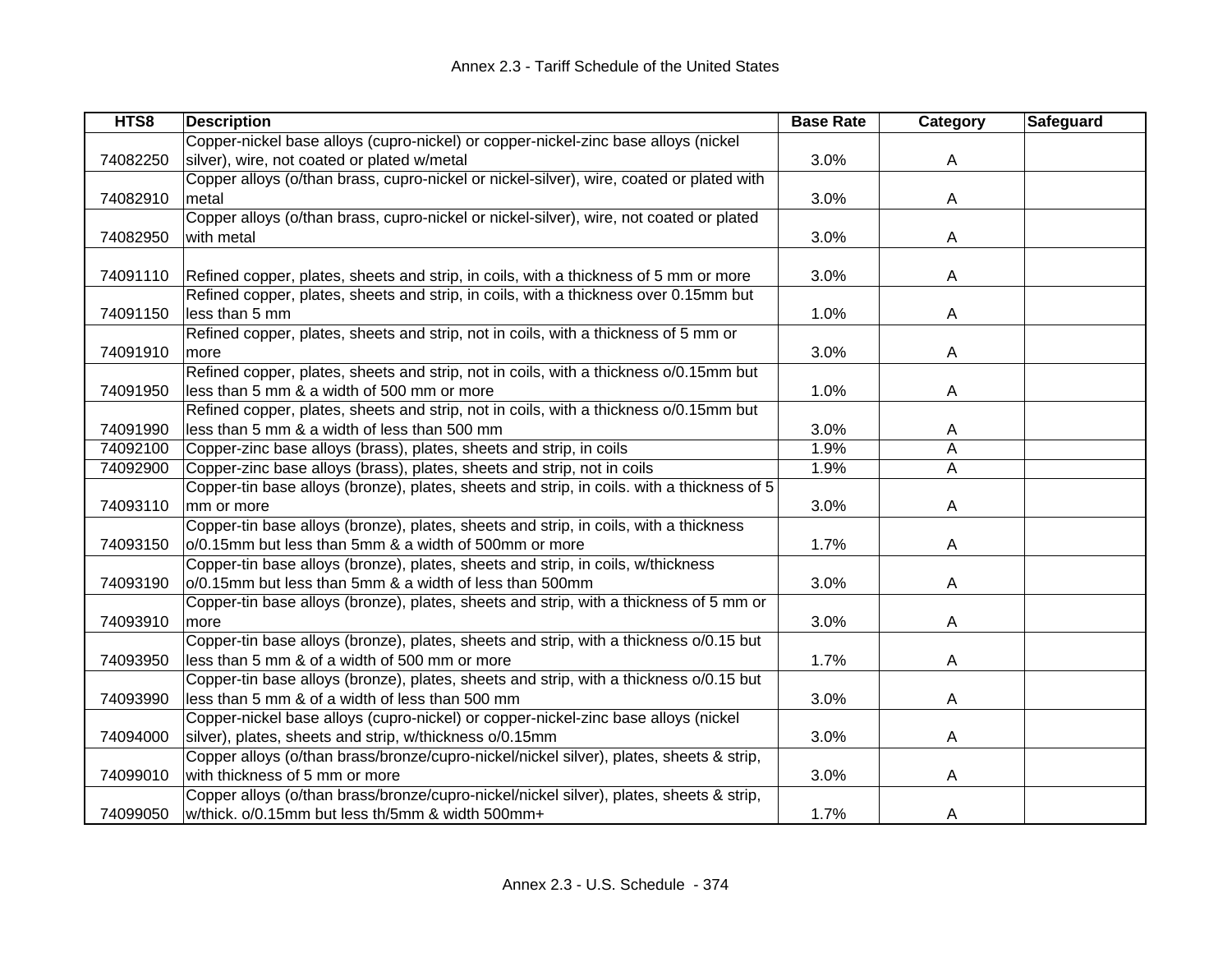| HTS8     | <b>Description</b>                                                                        | <b>Base Rate</b> | Category     | Safeguard |
|----------|-------------------------------------------------------------------------------------------|------------------|--------------|-----------|
|          | Copper alloys (o/than brass/bronze/cupro-nickel/nickel silver), plates, sheets & strip,   |                  |              |           |
| 74099090 | w/thick. o/0.15mm but less th/5mm & width less 500mm                                      | 3.0%             | A            |           |
| 74101100 | Refined copper, foil, w/thickness of 0.15 mm or less, not backed                          | 1.0%             | A            |           |
| 74101200 | Copper alloys, foil, w/thickness of 0.15 mm or less, not backed                           | 1.0%             | A            |           |
| 74102130 | Refined copper, clad laminates, w/thickness of 0.15 mm or less, backed                    | 3.0%             | A            |           |
| 74102160 | Refined copper, foil, w/thickness of 0.15 mm or less, backed                              | 1.5%             | A            |           |
| 74102200 | Copper alloys, foil, w/thickness of 0.15 mm or less, backed                               | 1.5%             | A            |           |
| 74111010 | Refined copper, tubes and pipes, seamless                                                 | 1.5%             | Α            |           |
| 74111050 | Refined copper, tubes and pipes, other than seamless                                      | 3.0%             | A            |           |
| 74112110 | Copper-zinc base alloys (brass), tubes and pipes, seamless                                | 1.4%             | $\mathsf{A}$ |           |
| 74112150 | Copper-zinc base alloys (brass), tubes and pipes, other than seamless                     | 3.0%             | A            |           |
|          | Copper-nickel base alloys (cupro-nickel) or copper-nickel-zinc base alloys (nickel-       |                  |              |           |
| 74112200 | silver), tubes and pipes                                                                  | 3.0%             | A            |           |
|          |                                                                                           |                  |              |           |
| 74112910 | Copper alloys (o/than brass/cupro-nickel/nickel-silver), pipes and tubes, seamless        | 1.4%             | A            |           |
|          | Copper alloys (o/than brass/cupro-nickel/nickel-silver), pipes and tubes, other than      |                  |              |           |
| 74112950 | seamless                                                                                  | 3.0%             | A            |           |
| 74121000 | Refined copper, fittings for tubes and pipes                                              | 3.0%             | A            |           |
| 74122000 | Copper alloys, fittings for tubes and pipes                                               | 3.0%             | A            |           |
|          | Copper, stranded wire, not electrically insulated, not fitted with fittings and not made  |                  |              |           |
| 74130010 | up into articles                                                                          | 3.0%             | A            |           |
|          | Copper, cables, plaited bands and the like, not fitted with fittings and not made up into |                  |              |           |
| 74130050 | articles                                                                                  | 2.0%             | A            |           |
|          | Copper, stranded wire, cables, plaited bands and the like, not electrically insulated,    |                  |              |           |
| 74130090 | fitted with fittings or made up into articles                                             | 3.0%             | A            |           |
|          | Copper, Fourdrinier wires, for use in papermaking machines, w/94 or more wires to         |                  |              |           |
| 74142030 | the lineal cm                                                                             | Free             | F            |           |
|          | Copper, Fourdrinier wires, for use in papermaking machines, w/less than 94 wires to       |                  |              |           |
| 74142060 | the lineal cm                                                                             | 3.0%             | A            |           |
| 74142090 | Copper, wire cloth (o/than Fourdrinier wires for use in papermaking machines)             | 3.0%             | A            |           |
| 74149000 | Copper, wire grill and netting; expanded metal of copper                                  | 3.0%             | Α            |           |
|          | Copper or iron/steel w/heads of copper, nails and tacks, drawing pins, staples and        |                  |              |           |
| 74151000 | similar articles                                                                          | 2.5%             | A            |           |
| 74152100 | Copper, washers (including spring washers)                                                | 3.0%             | A            |           |
|          |                                                                                           |                  |              |           |
| 74152900 | Copper, rivets, cotters, cotter pins and similar non-threaded articles (o/than washers)   | 3.0%             | A            |           |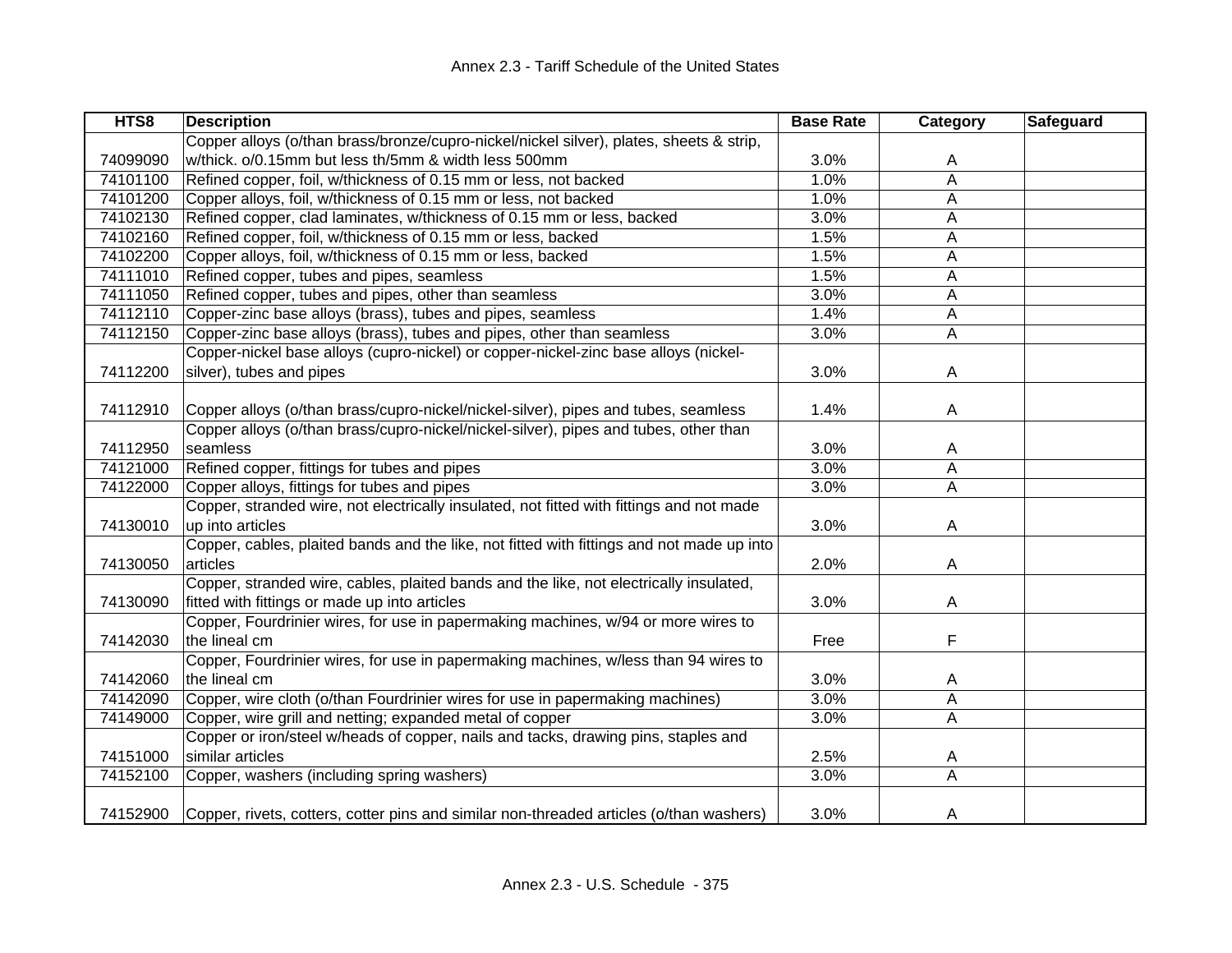| HTS8     | <b>Description</b>                                                                       | <b>Base Rate</b> | Category       | Safeguard |
|----------|------------------------------------------------------------------------------------------|------------------|----------------|-----------|
| 74153305 | Copper screws for wood                                                                   | 3.0%             | A              |           |
| 74153310 | Muntz or yellow metal copper bolts                                                       | 1.4%             | $\mathsf{A}$   |           |
|          | Screws (other than wood screws), bolts (other than Muntz or yellow metal) and nuts,      |                  |                |           |
| 74153380 | of copper, threaded, nesoi                                                               | 3.0%             | A              |           |
| 74153900 | Copper, screw hooks and other threaded articles, nesoi                                   | 3.0%             | A              |           |
| 74160000 | Copper, springs                                                                          | 3.0%             | Α              |           |
|          | Copper, cooking or heating apparatus of a kind used for domestic purposes,               |                  |                |           |
| 74170000 | nonelectric, and parts thereof                                                           | 3.0%             | A              |           |
|          | Copper-zinc alloy (brass), pot scourers, scouring or polishing pads, gloves and the      |                  |                |           |
| 74181120 | like                                                                                     | 3.0%             | A              |           |
|          | Copper (o/than copper-zinc alloys), pot scourers, scouring or polishing pads, gloves     |                  |                |           |
| 74181140 | and the like                                                                             | 3.0%             | A              |           |
|          | Copper, table, kitchen or other household articles and parts thereof, coated or plated   |                  |                |           |
| 74181910 | w/precious metals                                                                        | 3.0%             | A              |           |
|          | Copper-zinc alloy (brass), table, kitchen or other household articles and parts thereof, |                  |                |           |
| 74181920 | not coated or plated w/precious metals                                                   | 3.0%             | $\overline{A}$ |           |
|          | Copper (o/than brass), table kitchen or other household articles and parts thereof, not  |                  |                |           |
| 74181950 | coated or plated w/precious metals                                                       | 3.0%             | A              |           |
| 74182010 | Copper-zinc base alloys (brass), sanitary ware and parts thereof                         | 3.0%             | А              |           |
| 74182050 | Copper (o/than brass), sanitary ware and parts thereof                                   | 3.0%             | A              |           |
| 74191000 | Copper, chain and parts thereof                                                          | 3.0%             | A              |           |
| 74199100 | Copper, articles nesoi, cast, molded, stamped, or forged but not further worked          | Free             | F              |           |
|          | Copper, containers a kind normally carried on the person, in the pocket or in the        |                  |                |           |
| 74199915 | handbag                                                                                  | 3.0%             | A              |           |
| 74199930 | Copper, articles nesoi, coated or plated with precious metal                             | 3.0%             | А              |           |
| 74199950 | Copper, articles nesoi, not coated or plated with precious metal                         | Free             | F              |           |
| 75011000 | <b>Nickel mattes</b>                                                                     | Free             | F              |           |
| 75012000 | Nickel oxide sinters and other intermediate products of nickel metallurgy                | Free             | F              |           |
| 75021000 | Nickel (o/than alloy), unwrought                                                         | Free             | F              |           |
| 75022000 | Nickel alloys, unwrought                                                                 | Free             | F              |           |
| 75030000 | Nickel, waste and scrap                                                                  | Free             | F              |           |
| 75040000 | Nickel, powders and flakes                                                               | Free             | F              |           |
| 75051110 | Nickel (o/than alloy), bars and rods, cold formed                                        | 3.0%             | A              |           |
| 75051130 | Nickel (o/than alloy), bars and rods, not cold formed                                    | 2.6%             | Α              |           |
| 75051150 | Nickel (o/than alloy), profiles                                                          | 3.0%             | A              |           |
| 75051210 | Nickel alloy, bars and rods, cold formed                                                 | 3.0%             | Α              |           |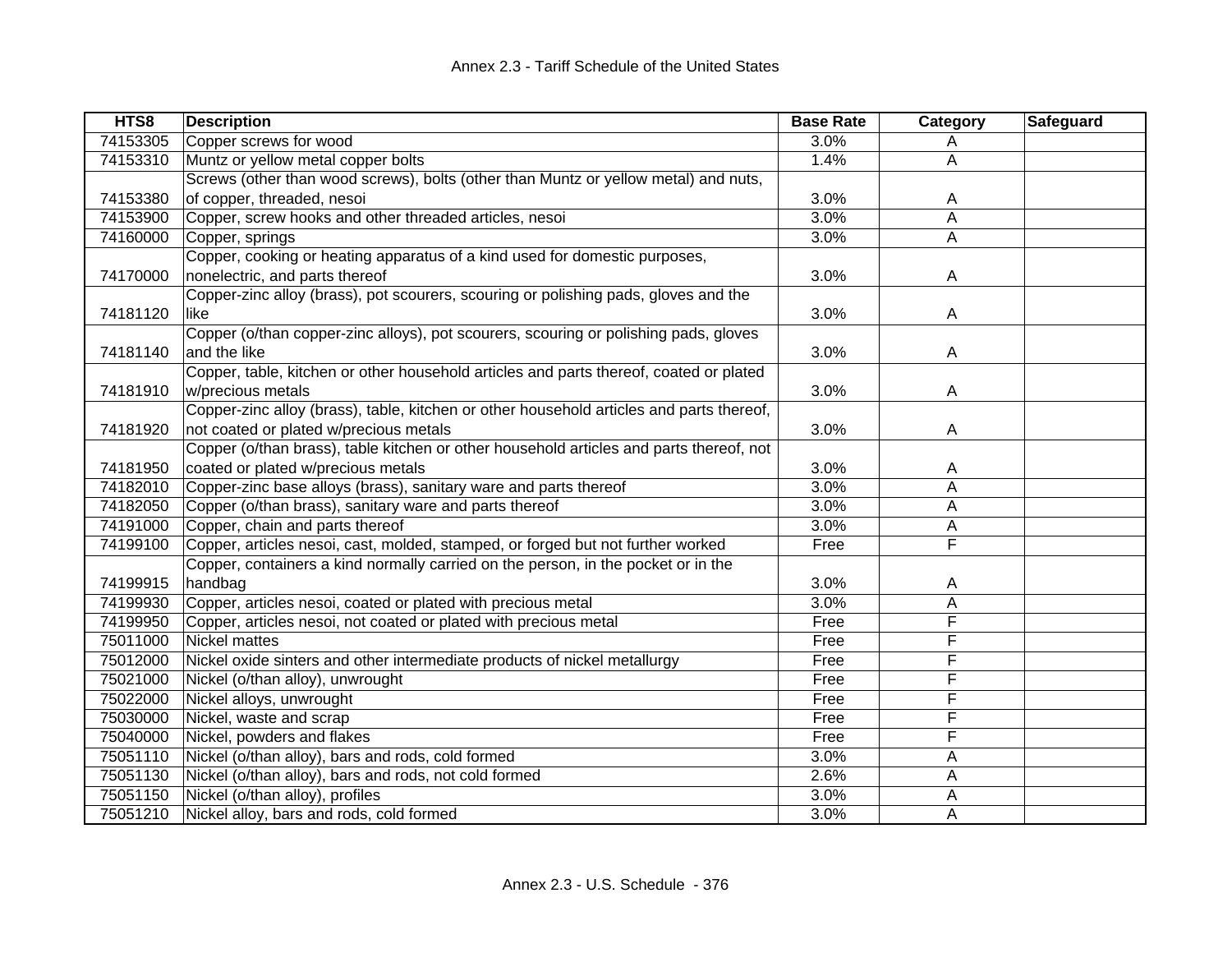| HTS8     | <b>Description</b>                                                                    | <b>Base Rate</b> | Category | Safeguard |
|----------|---------------------------------------------------------------------------------------|------------------|----------|-----------|
| 75051230 | Nickel alloy, bars and rods, not cold formed                                          | 2.5%             | Α        |           |
| 75051250 | Nickel alloy, profiles                                                                | 3.0%             | A        |           |
| 75052110 | Nickel (o/than alloy), wire, cold formed                                              | 3.0%             | Α        |           |
| 75052150 | Nickel (o/than alloy), wire, not cold formed                                          | 2.6%             | Α        |           |
| 75052210 | Nickel alloy, wire, cold formed                                                       | 3.0%             | Α        |           |
| 75052250 | Nickel alloy, wire, not cold formed                                                   | 2.6%             | A        |           |
| 75061010 | Nickel (o/than alloy), plates, sheets and strip, cold formed                          | 3.0%             | A        |           |
| 75061030 | Nickel (o/than alloy), plates, sheets and strip, not cold formed                      | 2.5%             | A        |           |
| 75061045 | Nickel, foil, w/thickness not over 0.15 mm                                            | 2.5%             | A        |           |
| 75061060 | Nickel, foil, w/thickness over 0.15 mm                                                | 2.5%             | А        |           |
| 75062010 | Nickel alloy, plates, sheets and strip, cold formed                                   | 3.0%             | Α        |           |
| 75062030 | Nickel alloy, plates, sheets and strip, not cold formed                               | 2.5%             | Α        |           |
| 75062045 | Nickel alloy, foil, w/thickness not over 0.15 mm                                      | 3.0%             | A        |           |
| 75062060 | Nickel alloy, foil, w/thickness over 0.15 mm                                          | 3.0%             | A        |           |
| 75071100 | Nickel (o/than alloy), tubes and pipes                                                | 2.0%             | A        |           |
| 75071200 | Nickel alloy, tubes and pipes                                                         | 2.0%             | Α        |           |
| 75072000 | Nickel, fittings for tubes and pipes                                                  | 3.0%             | Α        |           |
| 75081000 | Nickel, wire cloth, grill and netting                                                 | 3.0%             | Α        |           |
| 75089010 | Nickel, stranded wire                                                                 | 3.0%             | A        |           |
| 75089050 | Nickel, articles of nesoi                                                             | 3.0%             | A        |           |
|          | Aluminum (o/than alloy), unwrought, in coils, w/uniform x-section throughout length & |                  |          |           |
| 76011030 | w/least cross-sectional dimension n/o 9.5 mm                                          | 2.6%             | A        |           |
| 76011060 | Aluminum (o/than alloy), unwrought nesoi                                              | Free             | F        |           |
|          | Aluminum alloys, unwrought, in coils, w/uniform x-section throughout length & w/least |                  |          |           |
| 76012030 | cross-sectional dimension n/o 9.5 mm                                                  | 2.6%             | A        |           |
| 76012060 | Aluminum alloys, w/25% or more by weight of silicon, unwrought nesoi                  | 2.1%             | A        |           |
| 76012090 | Aluminum alloys nesoi, unwrought nesoi                                                | Free             | F        |           |
| 76020000 | Aluminum, waste and scrap                                                             | Free             | F        |           |
| 76031000 | Aluminum, powders of non-lamellar structure                                           | 5.0%             | Α        |           |
| 76032000 | Aluminum, powders of lamellar structure; aluminum flakes                              | 3.9%             | Α        |           |
| 76041010 | Aluminum (o/than alloy), profiles                                                     | 5.0%             | A        |           |
| 76041030 | Aluminum (o/than alloy), bar and rods, with a round cross section                     | 2.6%             | A        |           |
| 76041050 | Aluminum (o/than alloy), bar and rods, other than with a round cross section          | 3.0%             | Α        |           |
| 76042100 | Aluminum alloy, hollow profiles                                                       | 1.5%             | Α        |           |
| 76042910 | Aluminum alloy, profiles (o/than hollow profiles)                                     | 5.0%             | A        |           |
| 76042930 | Aluminum alloy, bars and rods, having a round cross section                           | 2.6%             | A        |           |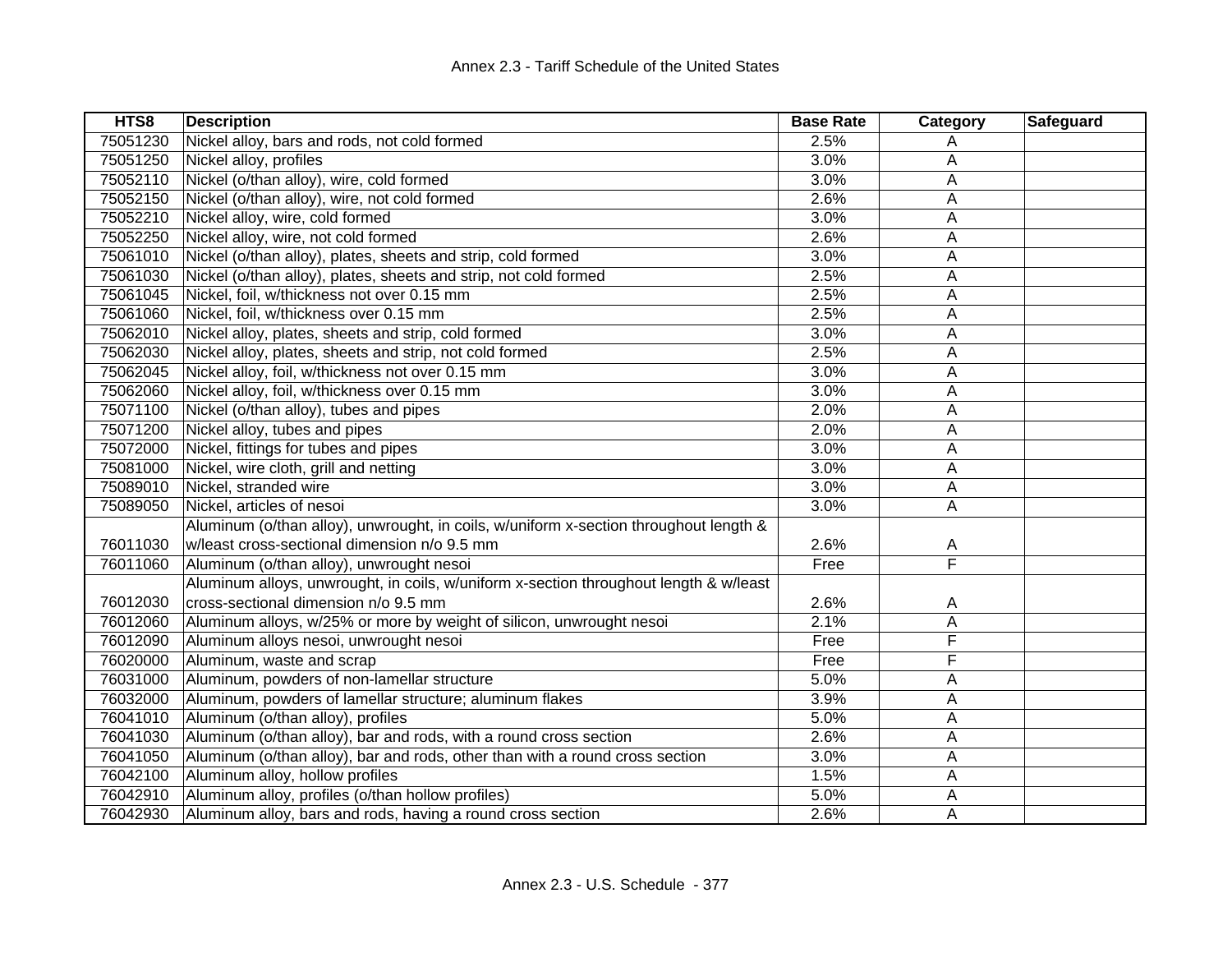| HTS8     | <b>Description</b>                                                                        | <b>Base Rate</b> | Category       | Safeguard |
|----------|-------------------------------------------------------------------------------------------|------------------|----------------|-----------|
| 76042950 | Aluminum alloy, bars and rodss, other than with a round cross section                     | 3.0%             |                |           |
|          |                                                                                           |                  |                |           |
| 76051100 | Aluminum (o/than alloy), wire, with a maximum cross-sectional dimension over 7 mm         | 2.6%             | $\overline{A}$ |           |
|          | Aluminum (o/than alloy), wire, with a maximum cross-sectional dimension of 7 mm or        |                  |                |           |
| 76051900 | less                                                                                      | 4.2%             | A              |           |
| 76052100 | Aluminum alloy, wire, with a maximum cross-sectional dimension over 7 mm                  | 2.6%             | A              |           |
|          |                                                                                           |                  |                |           |
| 76052900 | Aluminum alloy, wire, with a maximum cross-sectional dimension of 7 mm or less            | 4.2%             | A              |           |
|          | Aluminum (o/than alloy), plates/sheets/strip, w/thick. o/0.2mm, rectangular (incl. sq),   |                  |                |           |
| 76061130 | not clad                                                                                  | 3.0%             | A              |           |
|          | Aluminum (o/than alloy), plates/sheets/strip, w/thick. o/0.2mm, rectangular (incl. sq),   |                  |                |           |
| 76061160 | clad                                                                                      | 2.7%             | A              |           |
|          |                                                                                           |                  |                |           |
| 76061230 | Aluminum alloy, plates/sheets/strip, w/thick. o/0.2mm, rectangular (incl. sq), not clad   | 3.0%             | A              |           |
|          |                                                                                           |                  |                |           |
| 76061260 | Aluminum alloy, plates/sheets/strip, w/thick. o/0.2mm, rectangular (incl. sq), clad       | 6.5%             | A              |           |
|          | Aluminum (o/than alloy), plates/sheets/strip, w/thick. o/0.2mm, o/than rectangular        |                  |                |           |
| 76069130 | (incl. sq), not clad                                                                      | 3.0%             | A              |           |
|          | Aluminum (o/than alloy), plates/sheets/strip, w/thick. o/0.2mm, o/than rectangular        |                  |                |           |
| 76069160 | (incl. sq), clad                                                                          | 2.7%             | A              |           |
|          | Aluminum alloy, plates/sheets/strip, w/thick. o/0.2mm, o/than rectangular (incl. sq), not |                  |                |           |
| 76069230 | clad                                                                                      | 3.0%             | A              |           |
|          | Aluminum alloy, plates/sheets/strip, w/thick. o/0.2mm, o/than rectangular (incl. sq),     |                  |                |           |
| 76069260 | clad                                                                                      | 6.5%             | A              |           |
|          |                                                                                           |                  |                |           |
| 76071130 | Aluminum, foil, w/thickness n/o 0.01 mm, rolled but not further worked, not backed        | 5.8%             | A              |           |
|          | Aluminum, foil, w/thickness over 0.01 mm but n/o 0.15 mm, rolled but not further          |                  |                |           |
| 76071160 | worked, not backed                                                                        | 5.3%             | A              |           |
|          | Aluminum, foil, w/thickness over 0.15 mm but n/o 0.2 mm, rolled but not further           |                  |                |           |
| 76071190 | worked, not backed                                                                        | 3.0%             | A              |           |
|          | Aluminum, etched capacitor foil, w/thickness n/o 0.2 mm, not rolled or rolled and         |                  |                |           |
| 76071910 | further worked, not backed                                                                | 5.3%             | A              |           |
|          |                                                                                           |                  |                |           |
| 76071930 | Aluminum, foil nesoi, w/thickness n/o 0.15 mm, cut to shape, not rolled, not backed       | 5.7%             | A              |           |
|          | Aluminum, foil nesoi, w/thickness o/0.15mm but n/o 0.2 mm or 0.15mm or less & not         |                  |                |           |
| 76071960 | cut to shape, not rolled, not backed, nesoi                                               | 3.0%             | A              |           |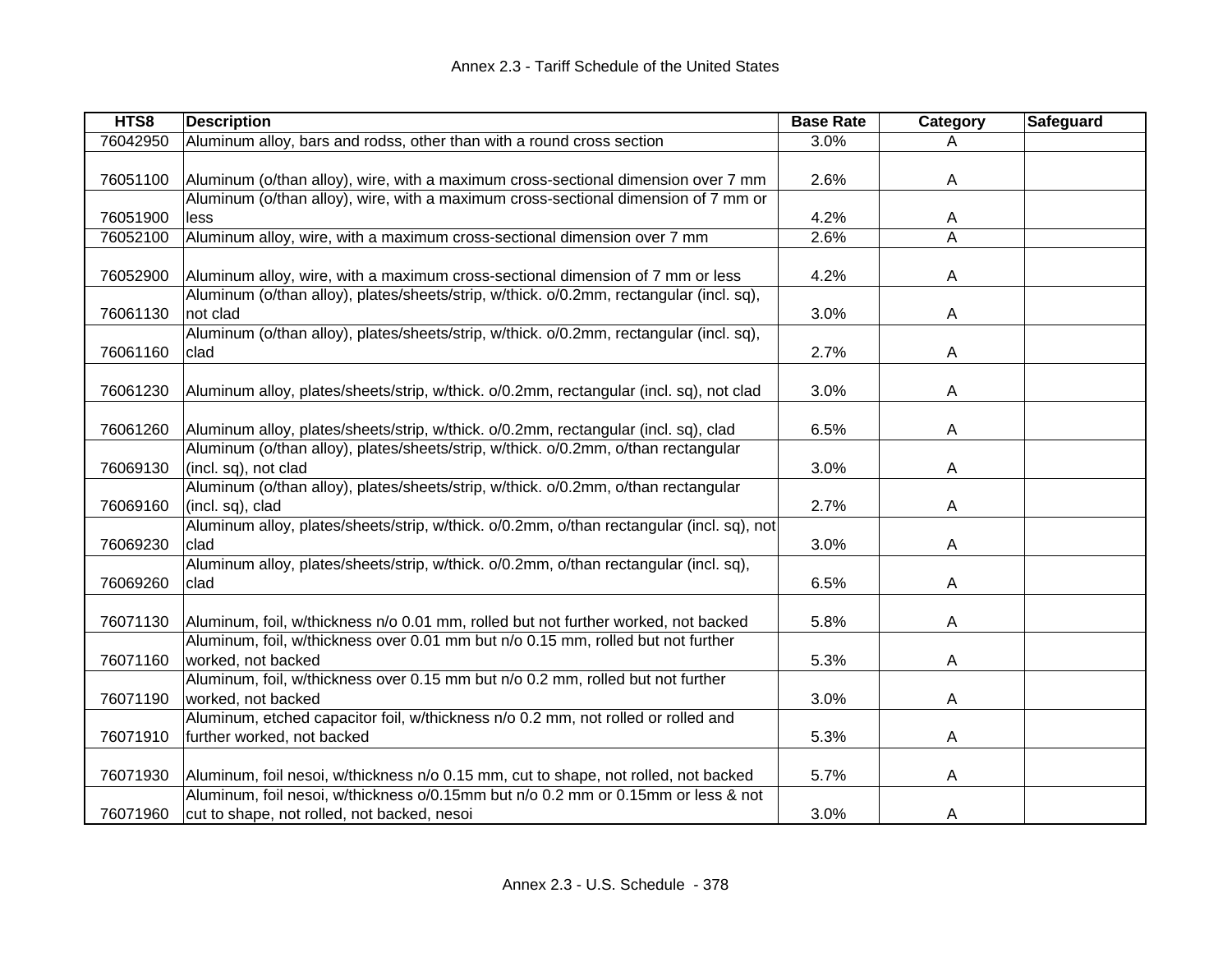| HTS8     | <b>Description</b>                                                                       | <b>Base Rate</b> | Category                | Safeguard |
|----------|------------------------------------------------------------------------------------------|------------------|-------------------------|-----------|
|          | Aluminum, foil, w/thickness n/o 0.2 mm, backed, covered or decorated with a              |                  |                         |           |
| 76072010 | character, design, fancy effect or pattern                                               | 3.7%             | Α                       |           |
| 76072050 | Aluminum, foil, w/thickness n/o 0.2 mm, backed, nesoi                                    | Free             | F                       |           |
| 76081000 | Aluminum (o/than alloy), tubes and pipes                                                 | 5.7%             | A                       |           |
| 76082000 | Aluminum alloy, tubes and pipes                                                          | 5.7%             | A                       |           |
| 76090000 | Aluminum, fittings for tubes and pipes                                                   | 5.7%             | A                       |           |
| 76101000 | Aluminum, doors, windows and their frames and thresholds for doors                       | 5.7%             | A                       |           |
|          | Aluminum, structures and parts of structures, nesoi; aluminum plates, rods, profiles,    |                  |                         |           |
| 76109000 | tubes and the like prepared for use in structures                                        | 5.7%             | A                       |           |
|          | Aluminum, reservoirs, tanks, vats & like containers for any material (o/than             |                  |                         |           |
| 76110000 | compressed or liq. gas), w/capacity o/300 l, not fitted w/                               | 2.6%             | A                       |           |
| 76121000 | Aluminum, collapsible tubular containers, w/capacity of 300 I or less                    | 2.4%             | Α                       |           |
|          | Aluminum, casks, drums & like containers, for any material (o/than compressed or liq.    |                  |                         |           |
| 76129010 | gas), w/cap. n/o 20 l, n/fitted w/mech/thermal                                           | 5.7%             | A                       |           |
|          | Aluminum, casks, drums & like containers, for any material (o/thna compressed or liq.    |                  |                         |           |
| 76129050 | gas), w/cap. o/20 but n/o 300 l, n/fitted w/mech                                         | Free             | F                       |           |
| 76130000 | Aluminum, containers for compressed or liquefied gas                                     | 5.0%             | $\overline{\mathsf{A}}$ |           |
|          | Aluminum, stranded wire, cables & the like w/steel core, not electrically insulated, not |                  |                         |           |
| 76141010 | fitted with fittings & not made up into articles                                         | 4.9%             | A                       |           |
|          | Aluminum, stranded wire, cables & the like w/steel core, not electrically insulated,     |                  |                         |           |
| 76141050 | fitted with fittings or made up into articles                                            | 4.9%             | A                       |           |
|          | Aluminum, elect. conductors of stranded wire, cables & the like (o/than w/steel core),   |                  |                         |           |
| 76149020 | n/elect. insulated, n/fitted w/fittings or articles                                      | 4.9%             | A                       |           |
|          | Aluminum, stranded wire, cables, & the like (o/than elect. conduct or w/steel core),     |                  |                         |           |
| 76149040 | n/elect. insulated, n/fitted w/fittings or articles                                      | 4.9%             | A                       |           |
|          | Aluminum, stranded wire, cables and the like (o/than w/steel core), not electrically     |                  |                         |           |
| 76149050 | insulated, fitted w/fittings or made up into articles                                    | 5.7%             | A                       |           |
| 76151100 | Aluminum, pot scourers, scouring or polishing pads, gloves and the like                  | 3.1%             | $\overline{\mathsf{A}}$ |           |
|          | Aluminum, cast cooking and kitchen ware, enameled or glazed or containing nonstick       |                  |                         |           |
| 76151910 | interior finishes                                                                        | 3.1%             | A                       |           |
|          | Aluminum, cooking and kitchen ware (o/than cast), enameled or glazed or containing       |                  |                         |           |
| 76151930 | nonstick interior finishes                                                               | 3.1%             | A                       |           |
|          | Aluminum, cast cooking and kitchen ware, not enameled or glazed and not containing       |                  |                         |           |
| 76151950 | nonstick interior finishes                                                               | 3.1%             | A                       |           |
|          | Aluminum, cooking and kitchen ware (o/than cast), not enameled or glazed and not         |                  |                         |           |
| 76151970 | containing nonstick interior finishes                                                    | 3.1%             | A                       |           |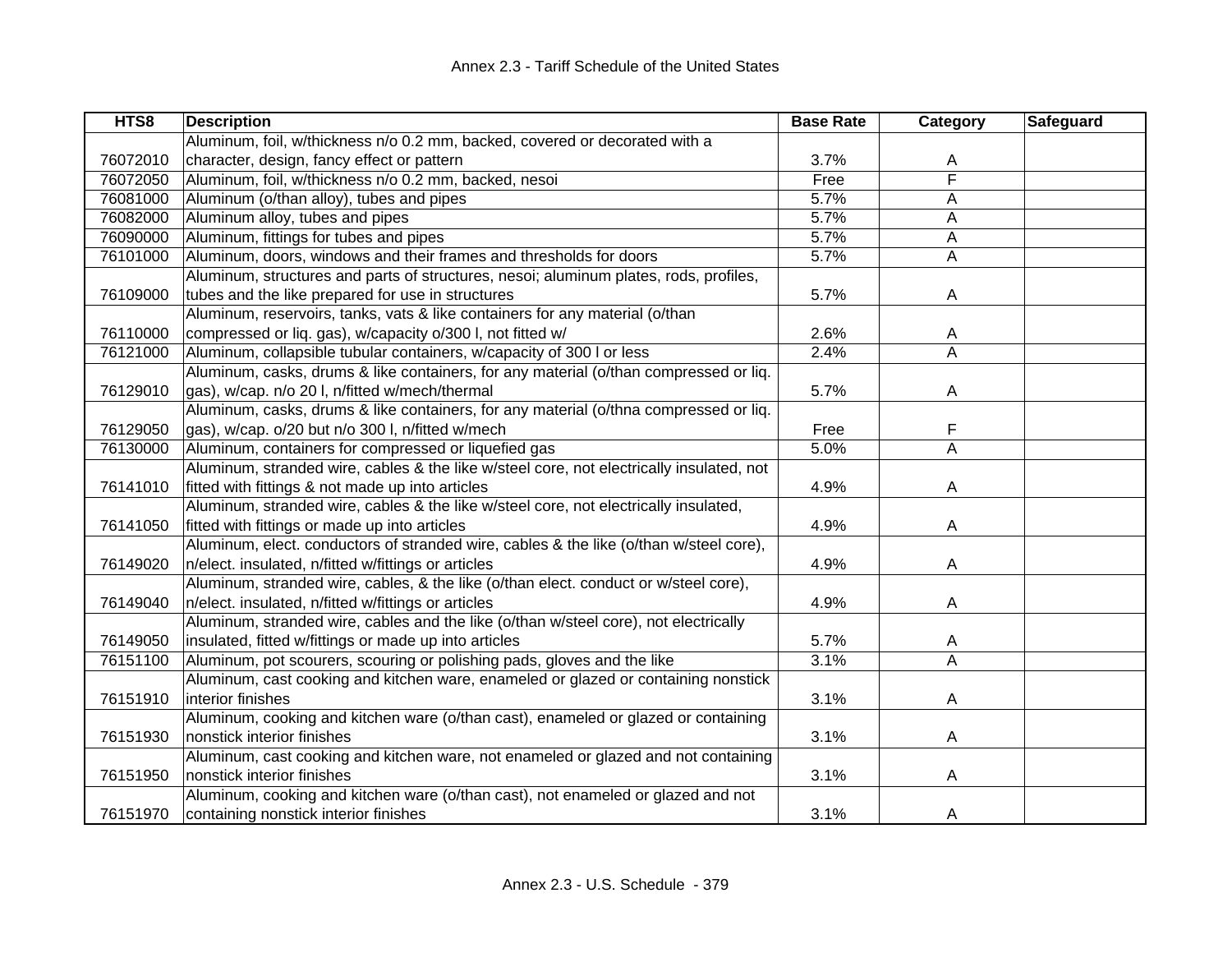| HTS8     | <b>Description</b>                                                                     | <b>Base Rate</b> | Category                | Safeguard |
|----------|----------------------------------------------------------------------------------------|------------------|-------------------------|-----------|
|          | Aluminum, table, kitchen or other household articles (o/than cooking or kitchen ware)  |                  |                         |           |
| 76151990 | and parts thereof                                                                      | 3.1%             | A                       |           |
| 76152000 | Aluminum, sanitary ware and parts thereof                                              | 3.8%             | A                       |           |
| 76161010 | Aluminum, nails, tacks and staples                                                     | 5.7%             | A                       |           |
| 76161030 | Aluminum, rivets                                                                       | 4.7%             | A                       |           |
| 76161050 | Aluminum, cotters and cotter pins                                                      | 5.7%             | Α                       |           |
|          | Aluminum, screws, bolts, nuts, screw hooks, washers and similar articles w/shanks,     |                  |                         |           |
| 76161070 | threads, or holes o/6 mm in diameter                                                   | 5.5%             | A                       |           |
|          | Aluminum, screws, bolts, nuts, screw hooks, washers and similar articles w/shanks,     |                  |                         |           |
| 76161090 | threads or holes 6 mm or less in diameter                                              | 6.0%             | A                       |           |
| 76169100 | Aluminum, wire cloth, grill, netting and fencing                                       | 2.5%             | A                       |           |
| 76169910 | Aluminum, luggage frames                                                               | Free             | F                       |           |
| 76169950 | Aluminum, articles, nesoi                                                              | 2.5%             | A                       |           |
|          |                                                                                        | 2.5% on the      |                         |           |
|          |                                                                                        | value of the     |                         |           |
| 78011000 | Refined lead, unwrought                                                                | lead content     | A                       |           |
|          |                                                                                        | 2.5% on the      |                         |           |
|          | Lead (o/than refined lead), containing by weight antimony as the principal other       | value of the     |                         |           |
| 78019100 | element, unwrought                                                                     | lead content     | A                       |           |
|          |                                                                                        | 2.5% on the      |                         |           |
|          |                                                                                        | value of the     |                         |           |
| 78019930 | Lead (o/than refined lead), bullion                                                    | lead content     | A                       |           |
|          |                                                                                        | $2.5%$ on the    |                         |           |
|          |                                                                                        | value of the     |                         |           |
| 78019990 | Lead (o/than refined lead), unwrought nesoi                                            | lead content     | A                       |           |
| 78020000 | Lead, waste and scrap                                                                  | Free             | $\overline{\mathsf{F}}$ |           |
| 78030000 | Lead, bars, rods, profiles and wire                                                    | 1.2%             | А                       |           |
| 78041100 | Lead, sheets, strip and foil, w/thickness n/o 0.2 mm, excluding any backing            | 2.2%             | A                       |           |
| 78041900 | Lead, plates & sheets, strip and foil w/thickness o/0.2mm, nesoi                       | 3.0%             | Α                       |           |
| 78042000 | Lead, powders and flakes                                                               | Free             | F                       |           |
| 78050000 | Lead, tubes or pipes and fittings for tubes or pipes                                   | 2.0%             | A                       |           |
| 78060000 | Lead, articles, nesoi                                                                  | 3.0%             | A                       |           |
| 79011100 | Zinc (o/than alloy), unwrought, containing o/99.99% by weight of zinc                  | 1.5%             | A                       |           |
|          | Zinc (o/than alloy), unwrought, casting-grade zinc, containing at least 97.5% but less |                  |                         |           |
| 79011210 | than 99.99% by weight of zinc                                                          | 3.0%             | A                       |           |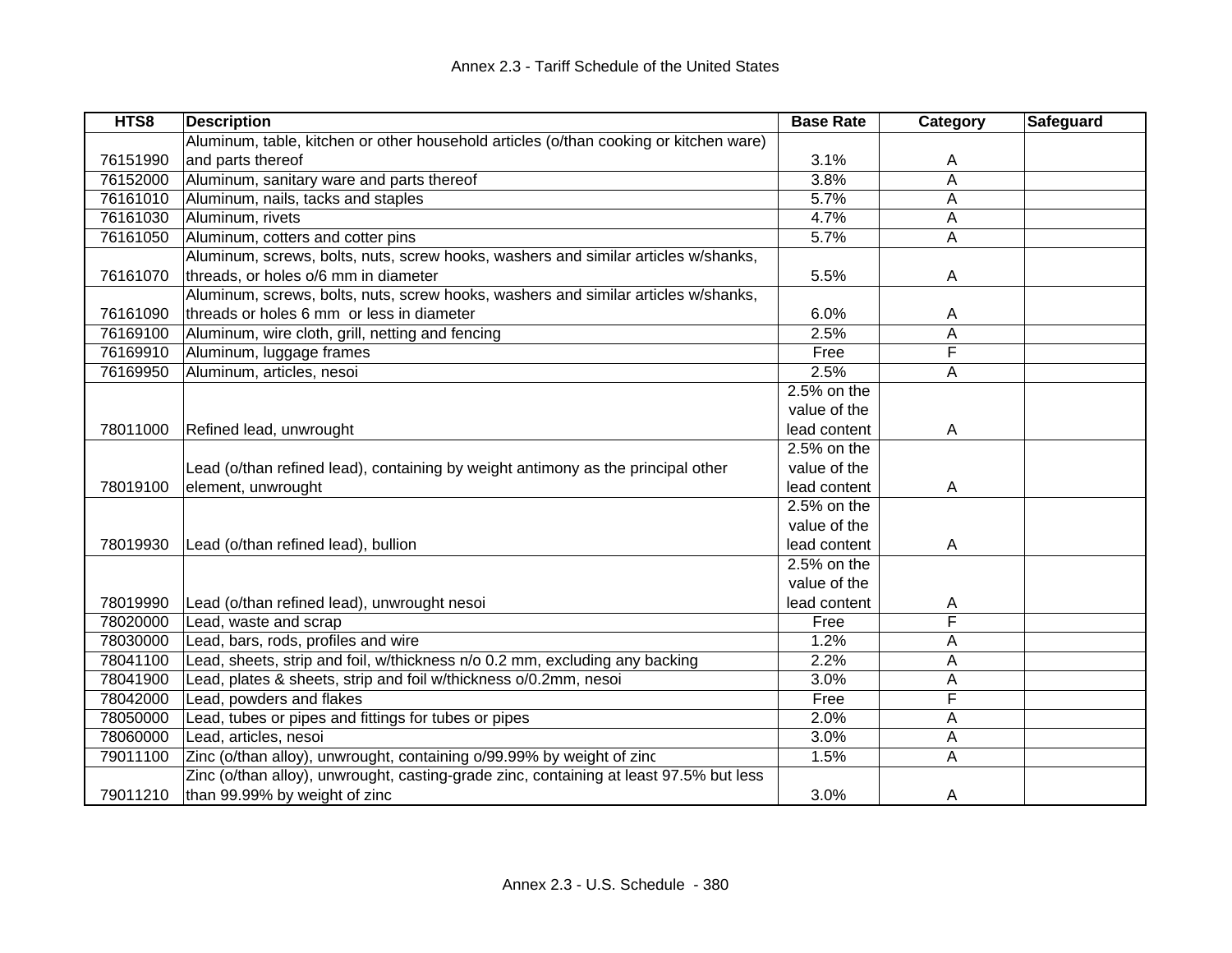| HTS8     | <b>Description</b>                                                                         | <b>Base Rate</b> | Category | Safeguard |
|----------|--------------------------------------------------------------------------------------------|------------------|----------|-----------|
|          | Zinc (o/than alloy), unwrought, o/than casting-grade zinc, containing at least 97.5%       |                  |          |           |
| 79011250 | but less than 99.99% by wt. of zinc                                                        | 1.5%             | A        |           |
| 79012000 | Zinc alloy, unwrought                                                                      | 3.0%             | A        |           |
| 79020000 | Zinc, waste and scrap                                                                      | Free             | F        |           |
| 79031000 | Zinc, dust                                                                                 | 0.7 cents/kg     | А        |           |
| 79039030 | Zinc, powders                                                                              | 0.5 cents/kg     | Α        |           |
| 79039060 | Zinc, flakes                                                                               | 3.0%             | Α        |           |
| 79040000 | Zinc, bars, rods, profiles and wire                                                        | 4.2%             | Α        |           |
| 79050000 | Zinc, plates, sheets, strip and foil                                                       | 2.8%             | Α        |           |
| 79060000 | Zinc, tubes or pipes and fittings for tubes or pipes                                       | 3.0%             | Α        |           |
|          | Zinc, household, table or kitchen use articles; zinc toilet and sanitary wares; zinc parts |                  |          |           |
| 79070010 | of all the foregoing                                                                       | 3.0%             | A        |           |
| 79070060 | Zinc, articles (o/than for household, table or kitchen use), nesoi                         | 3.0%             | Α        |           |
| 80011000 | Tin (o/than alloy), unwrought                                                              | Free             | F        |           |
| 80012000 | Tin alloy, unwrought                                                                       | Free             | F        |           |
| 80020000 | Tin, waste and scrap                                                                       | Free             | F        |           |
| 80030000 | Tin, bars, rods, profiles and wire                                                         | 3.0%             | А        |           |
| 80040000 | Tin, plates, sheets and strip, of a thickness exceeding 0.20 mm                            | 2.4%             | А        |           |
| 80050010 | Tin. foil, w/thickness (excluding any backing) n/o 0.2 mm                                  | 3.0%             | А        |           |
| 80050020 | Tin, powders and flakes                                                                    | 2.8%             | А        |           |
| 80060000 | Tin, tubes or pipes and fittings for tubes or pipes                                        | 2.4%             | Α        |           |
|          | Tin, household, table or kitchen use articles; tin toilet and sanitary wares; all the      |                  |          |           |
| 80070010 | foregoing, n/coated or plated w/prec. metal                                                | 2.1%             | A        |           |
| 80070050 | Tin, articles nesoi                                                                        | 2.8%             | Α        |           |
| 81011000 | Tungsten, powders                                                                          | 7.0%             | A        |           |
| 81019400 | Tungsten, unwrought (including bars and rods obtained simply by sintering)                 | 6.6%             | A        |           |
|          | Tungsten bars and rods (o/than those obtained simply by sintering), profiles, plates,      |                  |          |           |
| 81019500 | sheets, strip and foil                                                                     | 6.5%             | A        |           |
| 81019600 | Tungsten wire                                                                              | 4.4%             | A        |           |
| 81019700 | Tungsten waste and scrap                                                                   | 2.8%             | Α        |           |
| 81019900 | Tungsten, articles nesoi                                                                   | 3.7%             | Α        |           |
|          |                                                                                            | 9.1 cents/kg     |          |           |
|          |                                                                                            | on               |          |           |
|          |                                                                                            | molybdenum       |          |           |
|          |                                                                                            | content +        |          |           |
|          | 81021000 Molybdenum, powders                                                               | 1.2%             | A        |           |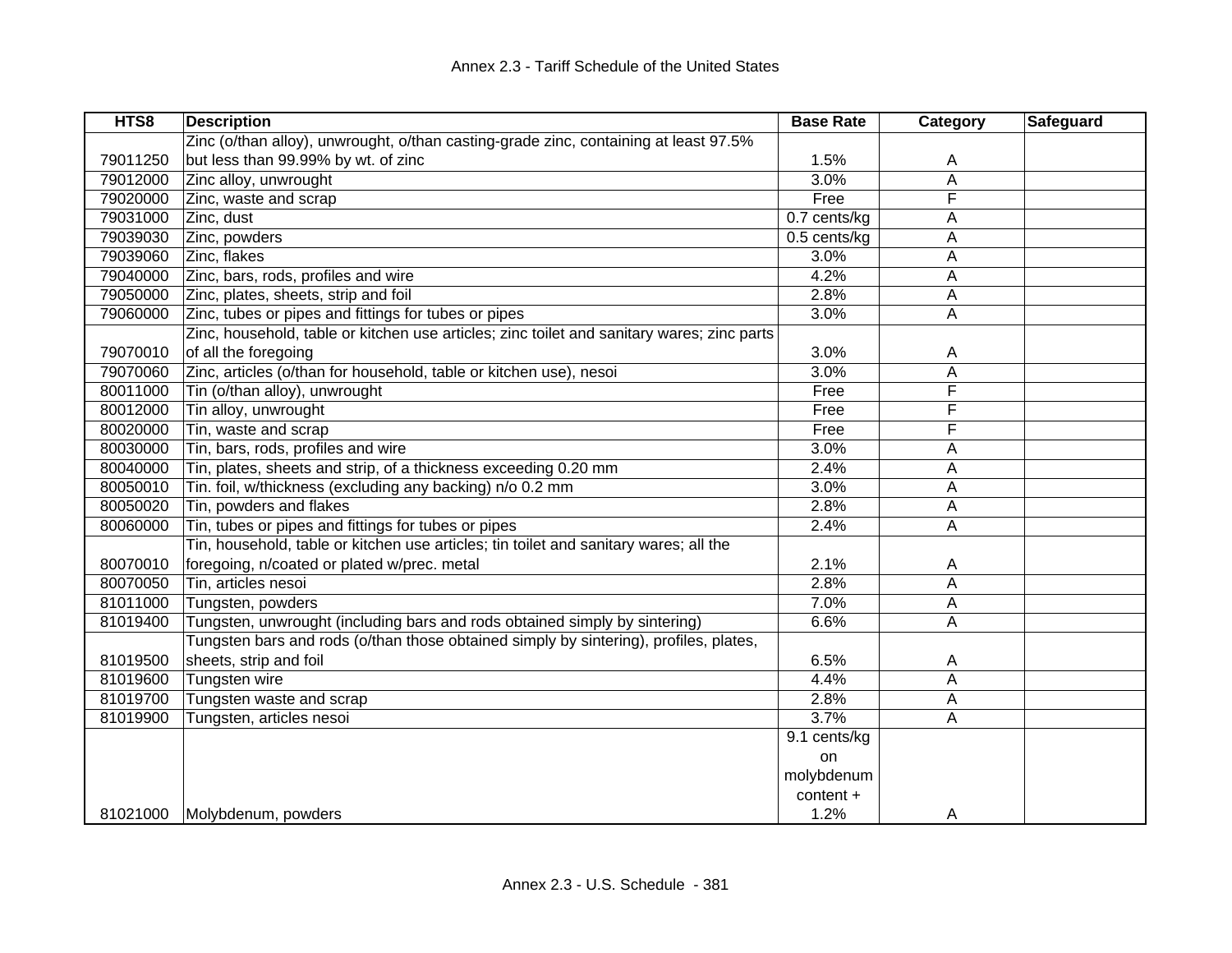| HTS8     | <b>Description</b>                                                                   | <b>Base Rate</b> | Category | <b>Safeguard</b> |
|----------|--------------------------------------------------------------------------------------|------------------|----------|------------------|
|          |                                                                                      | 13.9 cents/kg    |          |                  |
|          |                                                                                      | <b>on</b>        |          |                  |
|          |                                                                                      | molybdenum       |          |                  |
|          |                                                                                      | content +        |          |                  |
| 81029400 | Molybdenum, unwrought (including bars and rods obtained simply by sintering)         | 1.9%             | A        |                  |
| 81029530 | Molybdenum bars and rods (o/than those obtained simply by sintering)                 | 6.6%             | Α        |                  |
| 81029560 | Molybdenum profiles, plates, sheets, strip and foil                                  | 6.6%             | A        |                  |
| 81029600 | Molybdenum wire                                                                      | 4.4%             | A        |                  |
| 81029700 | Molybdenum waste and scrap                                                           | Free             | F        |                  |
| 81029900 | Molybdenum, articles nesoi                                                           | 3.7%             | A        |                  |
|          | Tantalum, unwrought (including bars and rods obtained simply by sintering); tantalum |                  |          |                  |
| 81032000 | powders                                                                              | 2.5%             | Α        |                  |
| 81033000 | Tantalum waste and scrap                                                             | Free             | F        |                  |
| 81039000 | Tantalum, articles nesoi                                                             | 4.4%             | A        |                  |
|          |                                                                                      |                  |          |                  |
| 81041100 | Magnesium, unwrought, containing at least 99.8 percent by weight of magnesium        | 8.0%             | A        |                  |
| 81041900 | Magnesium, unwrought, nesoi                                                          | 6.5%             | А        |                  |
| 81042000 | Magnesium, waste and scrap                                                           | Free             | F        |                  |
|          | Magnesium, raspings, turnings and granules graded according to size; magnesium       |                  |          |                  |
| 81043000 | powders                                                                              | 4.4%             | A        |                  |
|          |                                                                                      | 14.8 cents/kg    |          |                  |
|          |                                                                                      | on               |          |                  |
|          |                                                                                      | magnesium        |          |                  |
|          |                                                                                      | $content +$      |          |                  |
| 81049000 | Magnesium, articles nesoi                                                            | 3.5%             | A        |                  |
| 81052030 | Cobalt alloys, unwrought                                                             | 4.4%             | А        |                  |
| 81052060 | Cobalt (other than alloys), unwrought                                                | Free             | F        |                  |
|          |                                                                                      |                  |          |                  |
| 81052090 | Cobalt, mattes and other intermediate products of cobalt metallurgy; cobalt powders  | Free             | F        |                  |
| 81053000 | Cobalt waste and scrap                                                               | Free             | F        |                  |
| 81059000 | Cobalt, articles thereof nesoi                                                       | 3.7%             | Α        |                  |
| 81060000 | Bismuth (including waste & scrap) and articles thereof, nesoi                        | Free             | F        |                  |
| 81072000 | Cadmium, unwrought; cadmium powders                                                  | Free             | F        |                  |
| 81073000 | Cadmium waste and scrap                                                              | Free             | F        |                  |
| 81079000 | Cadmium, articles thereof nesoi                                                      | 4.4%             | A        |                  |
| 81082000 | Titanium, unwrought; titanium powders                                                | 15.0%            | A        |                  |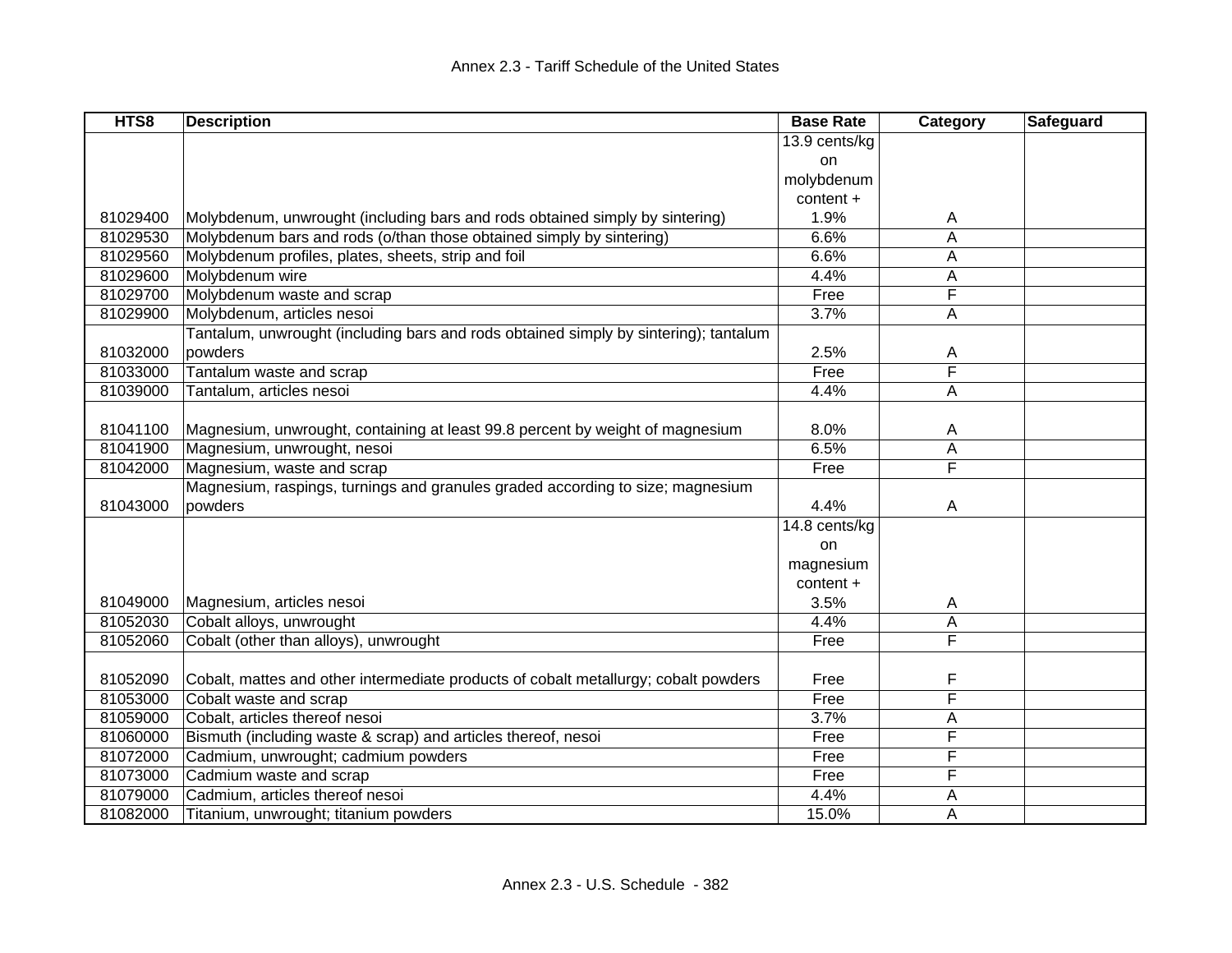| HTS8     | <b>Description</b>                                                        | <b>Base Rate</b> | Category | Safeguard |
|----------|---------------------------------------------------------------------------|------------------|----------|-----------|
| 81083000 | Titanium waste and scrap                                                  | Free             |          |           |
| 81089030 | Titanium, articles nesoi                                                  | 5.5%             | Α        |           |
| 81089060 | Titanium, wrought nesoi                                                   | 15.0%            | А        |           |
| 81092000 | Zirconium, unwrought; zirconium powders                                   | 4.2%             | А        |           |
| 81093000 | Zirconium waste and scrap                                                 | Free             | F        |           |
| 81099000 | Zirconium, articles, nesoi                                                | 3.7%             | А        |           |
| 81101000 | Antimony, unwrought; antimony powders                                     | Free             | F        |           |
| 81102000 | Antimony waste and scrap                                                  | Free             | F        |           |
| 81109000 | Articles of antimony, nesoi                                               | Free             | F        |           |
| 81110030 | Manganese, waste and scrap                                                | Free             | F        |           |
|          | UNWROUGHT MANGANESE FLAKE CONTAINING AT LEAST 99.5 PERCENT BY             |                  |          |           |
| 81110047 | <b>WEIGHT MANGANESE</b>                                                   | 14.0%            | A        |           |
| 81110049 | UNWROUGHT MANGANESE, NESOI                                                | 14.0%            | Α        |           |
| 81110060 | Manganese (o/than waste and scrap, unwrought) and articles thereof, nesoi | 3.7%             | A        |           |
| 81121200 | Beryllium, unwrought; beryllium powders                                   | 8.5%             | А        |           |
| 81121300 | Beryllium waste and scrap                                                 | Free             | F        |           |
| 81121900 | Beryllium, articles nesoi                                                 | 5.5%             | Α        |           |
| 81122100 | Chromium, unwrought; chromium powders                                     | 3.0%             | A        |           |
| 81122200 | Chromium waste and scrap                                                  | Free             | F        |           |
| 81122900 | Articles of chromium, nesoi                                               | 3.0%             | А        |           |
| 81123030 | Germanium, waste and scrap                                                | Free             | F        |           |
| 81123060 | Germanium, unwrought                                                      | 2.6%             | Α        |           |
| 81123090 | Germanium nesoi and articles thereof                                      | 4.4%             | Α        |           |
| 81124030 | Vanadium, waste and scrap                                                 | Free             | F        |           |
| 81124060 | Vanadium (o/than waste & scrap) and articles thereof                      | 2.0%             | А        |           |
| 81125100 | Thallium, unwrought; thallium powders                                     | 4.0%             | А        |           |
| 81125200 | Thallium waste and scrap                                                  | Free             | F        |           |
| 81125900 | Articles of thallium, nesoi                                               | 4.0%             | Α        |           |
| 81129205 | Waste and scrap of gallium, hafnium, indium, niobium or rhenium           | Free             | F        |           |
| 81129210 | Gallium, unwrought; gallium powders                                       | 3.0%             | Α        |           |
| 81129220 | Hafnium, unwrought; hafnium powders                                       | Free             | F        |           |
| 81129230 | Indium, unwrought; indium powders                                         | Free             | F        |           |
| 81129240 | Niobium (columbium), unwrought; niobium powders                           | 4.9%             | А        |           |
| 81129250 | Rhenium, unwrought; rhenium powders                                       | 3.0%             | Α        |           |
| 81129901 | Articles of gallium, hafnium, indium, niobium or rhenium, nesoi           | 4.0%             | Α        |           |
| 81130000 | Cermets (including waste & scrap) and articles thereof                    | 3.7%             | Α        |           |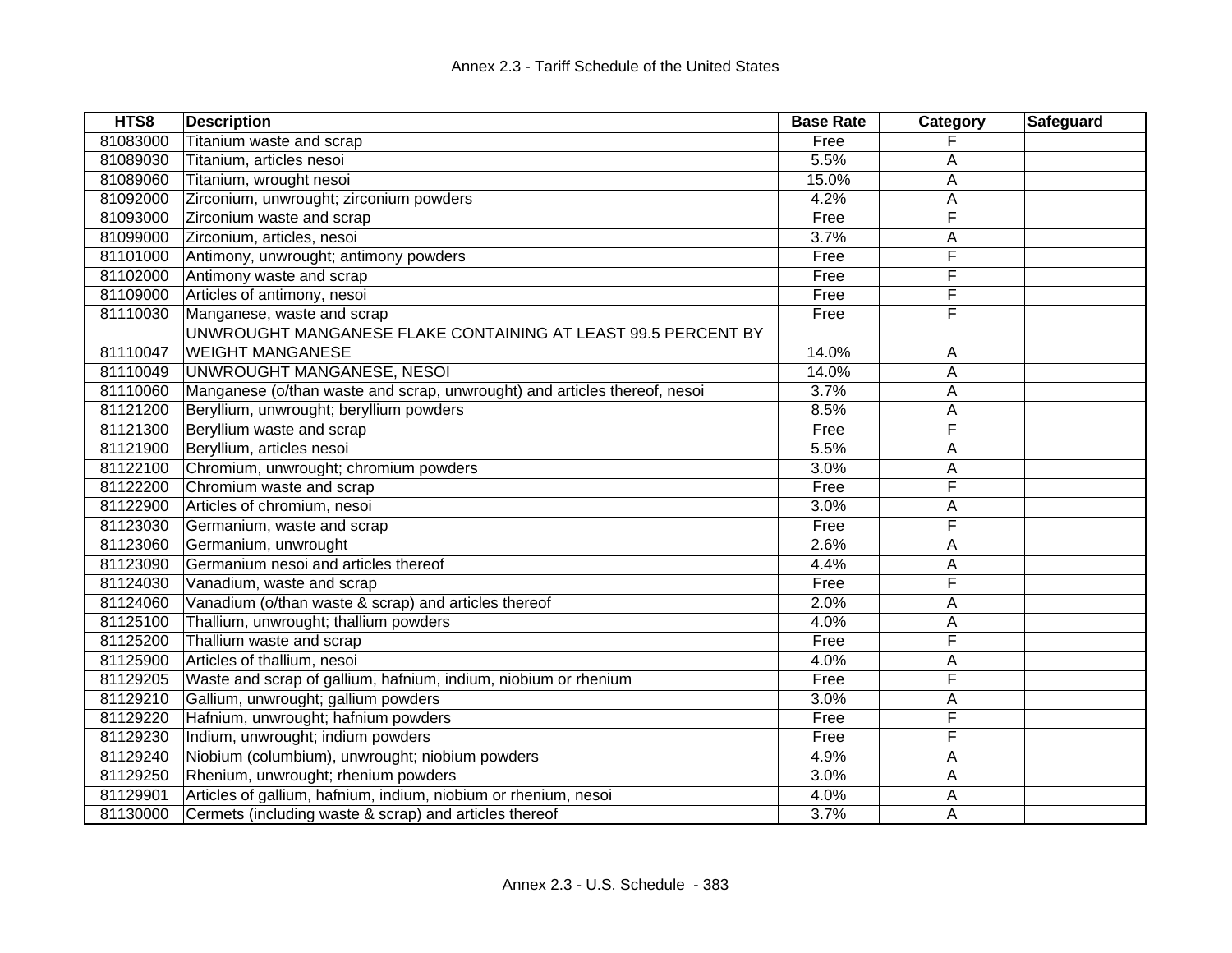| HTS8     | <b>Description</b>                                                                       | <b>Base Rate</b> | Category | Safeguard |
|----------|------------------------------------------------------------------------------------------|------------------|----------|-----------|
| 82011000 | Spades and shovels and base metal parts thereof                                          | Free             |          |           |
| 82012000 | Forks (hand tools) and base metal parts thereof                                          | Free             | F        |           |
| 82013000 | Mattocks, picks, hoes and rakes and base metal parts thereof                             | Free             | F        |           |
| 82014030 | Machetes, and base metal parts thereof                                                   | Free             | F        |           |
|          | Axes, bill hooks and similar hewing tools (o/than machetes), and base metal parts        |                  |          |           |
| 82014060 | thereof                                                                                  | 6.2%             | A        |           |
|          | One-handed secateurs, pruners and shears (including poultry shears), and base            | 1 cents each     |          |           |
| 82015000 | metal parts thereof                                                                      | $+2.8%$          | Α        |           |
|          | Hedge shears, two-handed pruning shears and similar two-handed shears, and base          | 1 cents each     |          |           |
| 82016000 | metal parts thereof                                                                      | $+2.8%$          | A        |           |
|          |                                                                                          | 2 cents each     |          |           |
| 82019030 | Grass shears, and base metal parts thereof                                               | $+5.1%$          | A        |           |
|          | Base metal hand tools of a kind used in agriculture, horticulture or forestry nesoi, and |                  |          |           |
| 82019060 | base metal parts thereof                                                                 | Free             | F        |           |
| 82021000 | Hand saws, and base metal parts thereof (except blades)                                  | Free             | F        |           |
| 82022000 | Band saw blades                                                                          | Free             | F        |           |
|          |                                                                                          |                  |          |           |
| 82023100 | Circular saw blades (including slitting or slotting saw blades), w/working part of steel | Free             | F        |           |
|          | Circular saw blades (including slitting or slotting saw blades), with working part of    |                  |          |           |
| 82023900 | o/than steel, & base metal parts thereof                                                 | Free             | F        |           |
|          | Chain saw blades & base metal parts thereof, w/cutting parts cont. o/0.2% of Cr, Mo      |                  |          |           |
| 82024030 | or W, or o/0.1% of V                                                                     | 7.2%             | A        |           |
| 82024060 | Chain saw blades and base metal parts thereof, nesoi                                     | Free             | F        |           |
| 82029130 | Hacksaw blades for working metal                                                         | Free             | F        |           |
|          | Straight saw blades for working metal (o/than hacksaw blades), and base metal parts      |                  |          |           |
| 82029160 | thereof                                                                                  | Free             | F        |           |
| 82029900 | Saw blades nesoi, and base metal parts thereof                                           | Free             | F        |           |
| 82031030 | Files, rasps and similar tools, n/o 11 cm in length                                      | Free             | F        |           |
| 82031060 | Files, rasps and similar tools, o/11 cm but n/o 17 cm in length                          | Free             | F        |           |
| 82031090 | Files, rasps and similar tools, o/17 cm in length                                        | Free             | F        |           |
| 82032020 | <b>Base metal tweezers</b>                                                               | 4.0%             | Α        |           |
| 82032040 | Slip joint pliers                                                                        | 12.0%            | Α        |           |
|          |                                                                                          |                  |          |           |
|          |                                                                                          | 12 cents/doz.    |          |           |
| 82032060 | Pliers (including cutting pliers but not slip joint pliers), pincers and similar tools   | $+5.5%$          | A        |           |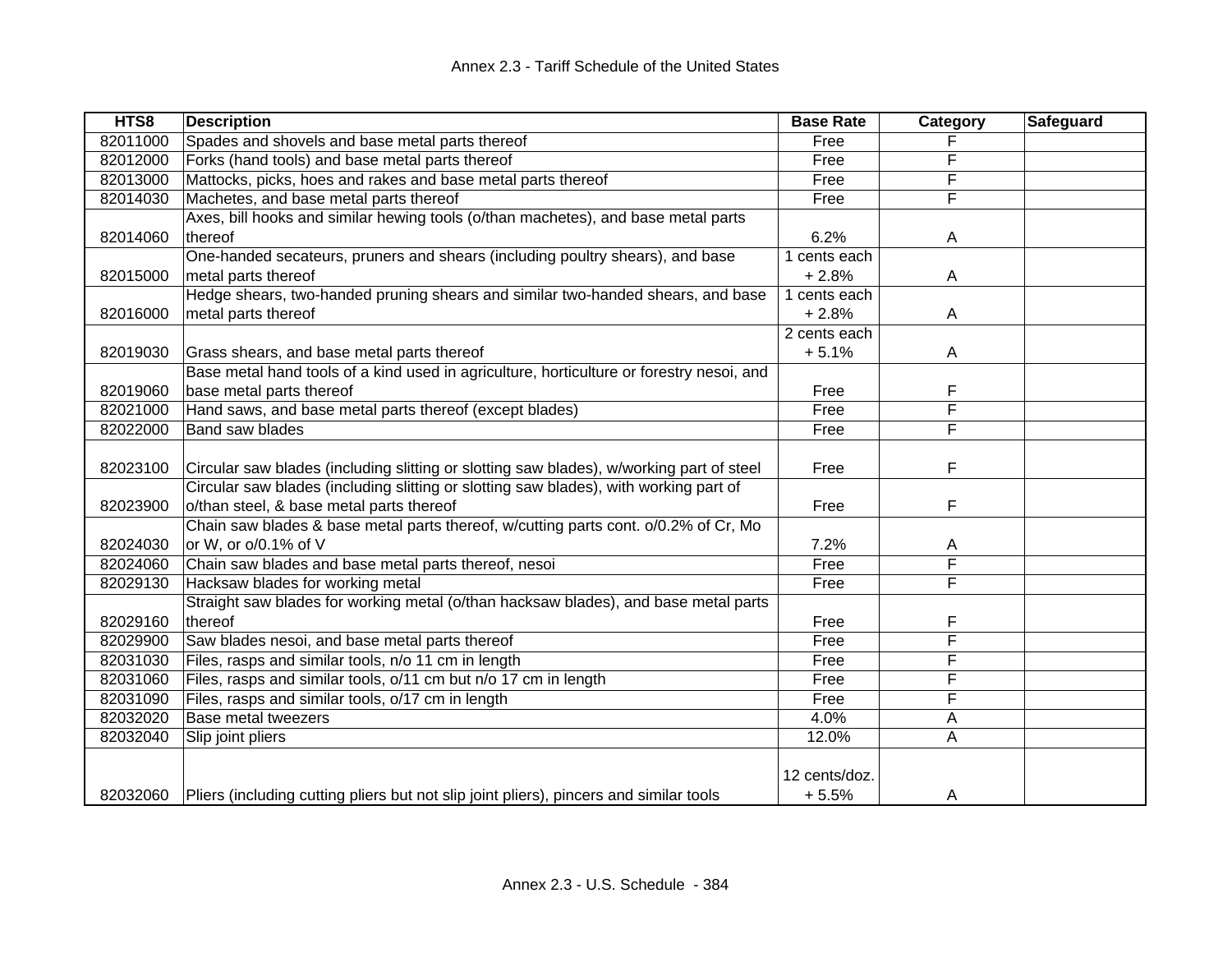| HTS8     | <b>Description</b>                                                                         | <b>Base Rate</b> | Category | Safeguard |
|----------|--------------------------------------------------------------------------------------------|------------------|----------|-----------|
|          |                                                                                            |                  |          |           |
| 82032080 | Base metal parts of pliers (including cutting pliers), pincers, tweezers and similar tools | 4.5%             | A        |           |
| 82033000 | Metal cutting shears and similar tools, and base metal parts thereof                       | Free             | F        |           |
|          | Pipe cutters, bolt cutters, perf. punches & similar tools, w/cutting parts o/0.2% Cr, Mo   |                  |          |           |
| 82034030 | or W, or o/0.1% V & base metal pts.                                                        | 6.0%             | A        |           |
|          | Pipe cutters, bolt cutters, perforating punches and similar tools, nesoi, and base metal   |                  |          |           |
| 82034060 | parts thereof                                                                              | 3.3%             | A        |           |
|          |                                                                                            |                  |          |           |
| 82041100 | Hand-operated non-adjustable spanners and wrenches, and base metal parts thereof           | 9.0%             | A        |           |
|          |                                                                                            |                  |          |           |
| 82041200 | Hand-operated adjustable spanners and wrenches, and base metal parts thereof               | 9.0%             | A        |           |
|          | Socket wrenches, with or without handles, drives and extensions, and base metal            |                  |          |           |
| 82042000 | parts thereof                                                                              | 9.0%             | A        |           |
| 82051000 | Drilling, threading or tapping tools, and base metal parts thereof                         | 6.2%             | A        |           |
|          | Hammers and sledge hammers, with heads not over 1.5 kg each, and base metal                |                  |          |           |
| 82052030 | parts thereof                                                                              | 6.2%             | A        |           |
|          | Hammers and sledge hammers, with heads over 1.5 kg each, and base metal parts              |                  |          |           |
| 82052060 | thereof                                                                                    | Free             | F        |           |
|          | Planes, chisels, gouges etc. for working wood, over 0.2% chromium, molybdenum or           |                  |          |           |
| 82053030 | tungsten, or over 0.1% vanadium, base metal parts thereof                                  | 5.7%             | A        |           |
|          | Planes, chisels, gouges and similar cutting tools for working wood, nesoi, and base        |                  |          |           |
| 82053060 | metal parts thereof                                                                        | 5.0%             | A        |           |
| 82054000 | Screwdrivers and base metal parts thereof                                                  | 6.2%             | A        |           |
| 82055115 | Carving and butcher steels, of iron or steel, with or without their handles                | Free             | F        |           |
|          | Iron or steel household handtools (o/than carving & butcher steels), and base metal        |                  |          |           |
| 82055130 | parts thereof                                                                              | 3.7%             | A        |           |
| 82055145 | Copper household handtools, and base metal parts thereof                                   | Free             | F        |           |
|          |                                                                                            | 2.2 cents/kg     |          |           |
| 82055160 | Aluminum household handtools, and base metal parts thereof                                 | $+5%$            | A        |           |
| 82055175 | Base metal, nesoi, household handtools, and base metal parts thereof                       | 3.7%             | Α        |           |
| 82055910 | Pipe tools and base metal parts thereof                                                    | 7.2%             | A        |           |
| 82055920 | Powder-actuated hand tools and base metal parts thereof                                    | Free             | F        |           |
| 82055930 | Crowbars, track tools and wedges, and base metal parts thereof                             | Free             | F        |           |
|          | Base metal handtools (o/than household) nesoi, for agricultural, horticultural or          |                  |          |           |
| 82055940 | forestry, and base metal parts thereof                                                     | Free             | F        |           |
| 82055945 | Caulking guns of iron or steel, and base metal parts thereof                               | 5.3%             | A        |           |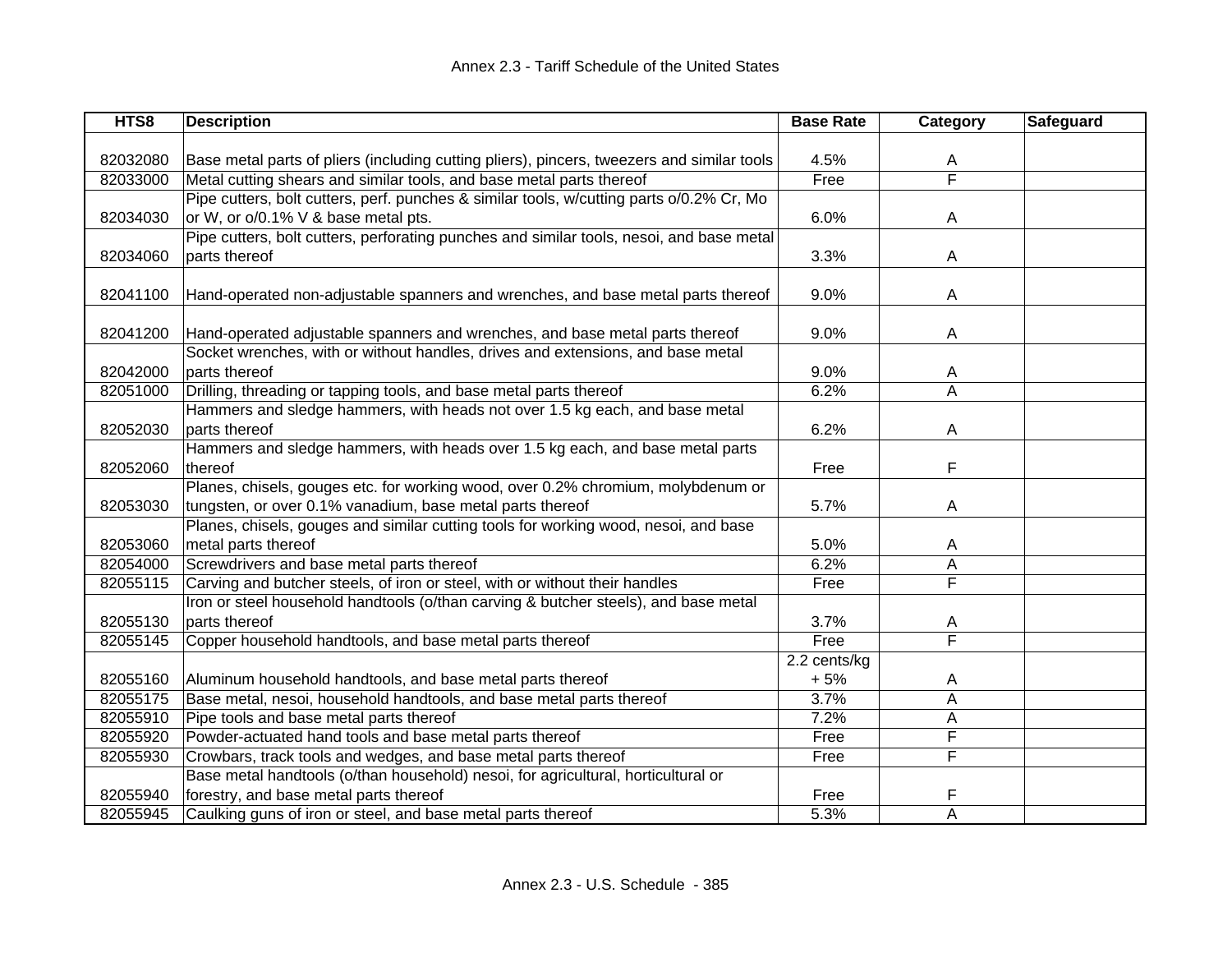| HTS8     | <b>Description</b>                                                                       | <b>Base Rate</b> | Category | <b>Safeguard</b> |
|----------|------------------------------------------------------------------------------------------|------------------|----------|------------------|
| 82055955 | Iron or steel handtools (o/than household) nesoi, and base metal parts thereof           | 5.3%             | A        |                  |
| 82055960 | Copper handtools (o/than household) nesoi, and base metal parts thereof                  | Free             | F        |                  |
|          |                                                                                          | 1.5 cents/kg     |          |                  |
| 82055970 | Aluminum handtools (o/than household) nesoi, and base metal parts thereof                | $+3.5%$          | A        |                  |
| 82055980 | Base metal, nesoi, handtools (o/than household), and base metal parts thereof            | 3.7%             | A        |                  |
| 82056000 | Blow torches and similar self-contained torches, and base metal parts thereof            | 2.9%             | Α        |                  |
| 82057000 | Vises, clamps and the like, and base metal parts thereof                                 | 5.0%             | A        |                  |
|          | Anvils, portable forges, hand- or pedal-operated grinding wheels with frameworks and     |                  |          |                  |
| 82058000 | base metal parts thereof                                                                 | Free             | F        |                  |
|          |                                                                                          | The rate of      |          |                  |
|          |                                                                                          | duty             |          |                  |
|          |                                                                                          | applicable to    |          |                  |
|          |                                                                                          | that article in  |          |                  |
|          |                                                                                          | the set          |          |                  |
|          |                                                                                          | subject to the   |          |                  |
|          | Sets of articles (handtools and other specified tools) of two or more subheadings of     | highest rate     |          |                  |
| 82059000 | heading 8205                                                                             | of duty          | A        |                  |
|          |                                                                                          | The rate of      |          |                  |
|          |                                                                                          | duty             |          |                  |
|          |                                                                                          | applicable to    |          |                  |
|          |                                                                                          | that article in  |          |                  |
|          |                                                                                          | the set          |          |                  |
|          |                                                                                          | subject to the   |          |                  |
|          |                                                                                          | highest rate     |          |                  |
| 82060000 | Tools of two or more of headings 8202 to 8205 put up in sets for retail sale             | of duty          | Α        |                  |
|          |                                                                                          |                  |          |                  |
| 82071300 | Interchangeable tools for rock drilling or earth boring tools, w/working part of cermets | 3.6%             | A        |                  |
|          | Interchangeable tools for rock drilling or earth boring tools, w/cutting part o/0.2% Cr, |                  |          |                  |
| 82071930 | Mo or W, or o/0.1% V by wt., & base metal parts                                          | 5.0%             | A        |                  |
|          | Interchangeable tools for rock drilling or earth boring tools, w/working part neosi, and |                  |          |                  |
| 82071960 | base metal parts thereof                                                                 | 2.9%             | A        |                  |
|          |                                                                                          |                  |          |                  |
| 82072000 | Interchangeable dies for drawing or extruding metal, and base metal parts thereof        | 3.9%             | A        |                  |
|          | Interchangeable tools for pressing, stamping or punching, suitable for cutting metal,    |                  |          |                  |
| 82073030 | and base metal parts thereof                                                             | 5.7%             | A        |                  |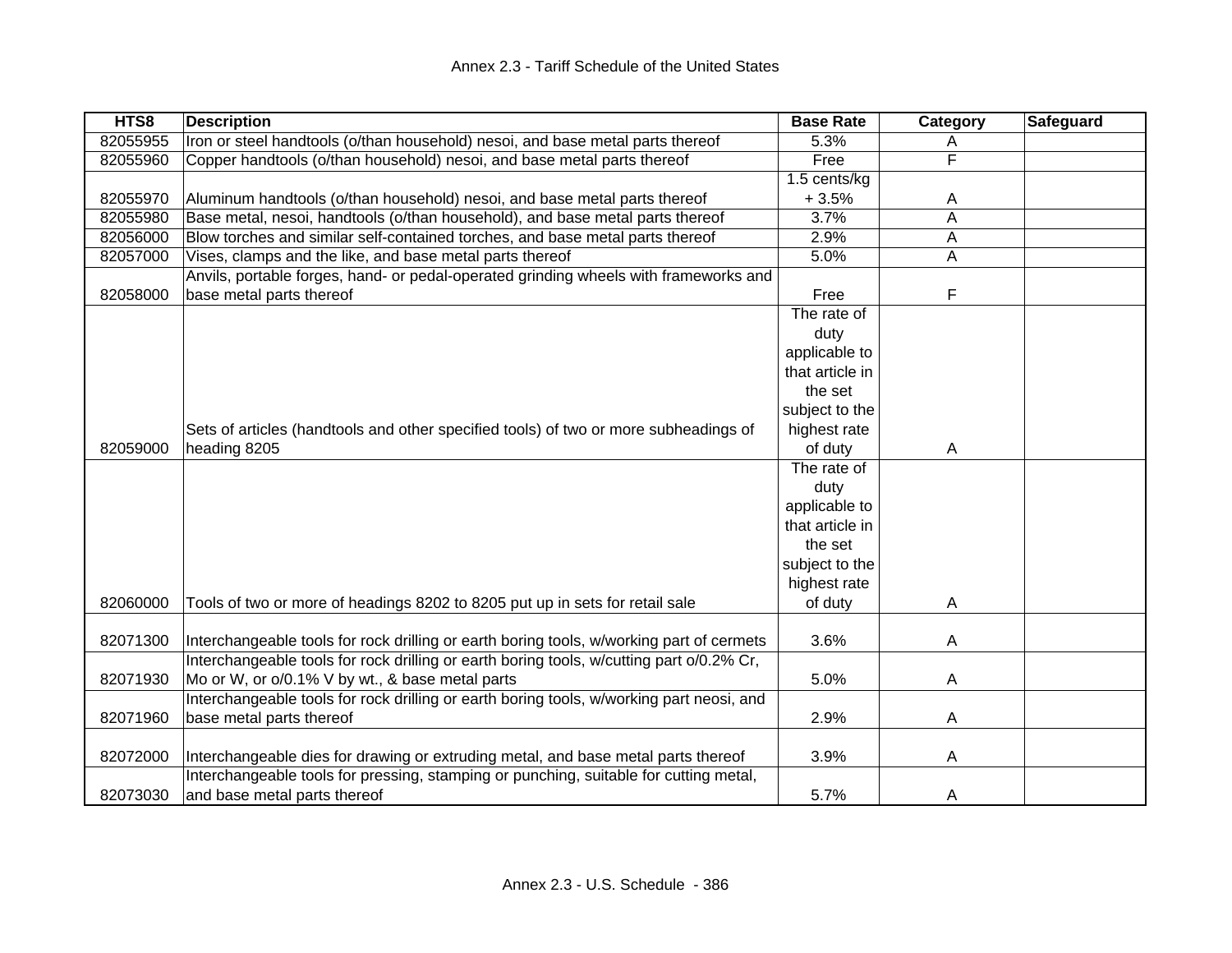| HTS8     | <b>Description</b>                                                                            | <b>Base Rate</b> | Category       | <b>Safeguard</b> |
|----------|-----------------------------------------------------------------------------------------------|------------------|----------------|------------------|
|          | Interchangeable tools for pressing, stamping or punching, not suitable for cutting            |                  |                |                  |
| 82073060 | metal, and base metal parts thereof                                                           | 2.9%             | A              |                  |
|          | Interchangeable tools for tapping or threading, w/cutting pts ov 0.2% by wt of Cr, Mo,        |                  |                |                  |
| 82074030 | W, or ov 0.1% V, & base metal pts thereof                                                     | 5.7%             | A              |                  |
|          |                                                                                               |                  |                |                  |
| 82074060 | Interchangeable tools for tapping or threading, nesoi, and base metal parts thereof           | 4.8%             | A              |                  |
|          | Interchangeable tools for drilling (o/than rock drilling) w/cutting part ov 0.2% Cr, Mo or    |                  |                |                  |
| 82075020 | W, or ov 0.1% V & base metal parts thereof                                                    | 5.0%             | A              |                  |
|          | Interchangeable tools for drilling (o/than rock drilling), nesoi, suitable for cutting metal, |                  |                |                  |
| 82075040 | and base metal parts thereof                                                                  | 8.4%             | A              |                  |
|          | Interchangeable tools for handtools, for drilling (o/than rock drilling), nesoi, n/suitable   |                  |                |                  |
| 82075060 | for cutting metal, & base metal parts thereof                                                 | 5.2%             | Α              |                  |
|          | Interchangeable tools (o/than for handtools) for drilling (o/than rock drilling), nesoi, not  |                  |                |                  |
| 82075080 | suitable for cutting metal, & base metal parts                                                | 2.9%             | A              |                  |
| 82076000 | Interchangeable tools for boring or broaching, and base metal parts thereof                   | 4.8%             | A              |                  |
|          | Interchangeable tools for milling, w/cutting part ov 0.2% by wt of Cr, Mo or W, or ov         |                  |                |                  |
| 82077030 | 0.1% by wt of V & base metal parts thereof                                                    | 5.0%             | A              |                  |
| 82077060 | Interchangeable tools for milling, nesoi, and base metal parts thereof                        | 2.9%             | $\overline{A}$ |                  |
|          | Interchangeable tools for turning, w/cutting part ov 0.2% by wt of Cr, Mo or W, or ov         |                  |                |                  |
| 82078030 | 0.1% by wt of V & base metal parts thereof                                                    | 4.8%             | A              |                  |
| 82078060 | Interchangeable tools for turning, nesoi, and base metal parts thereof                        | 3.7%             | A              |                  |
|          | Interchangeable files and rasps, including rotary files and rasps, and base metal parts       |                  |                |                  |
| 82079015 | thereof                                                                                       | 1.6%             | Α              |                  |
|          | Interchangeable cutting tools, nesoi, w/cutting part ov 0.2% by wt of Cr, Mo or W, or         |                  |                |                  |
| 82079030 | ov 0.1% by wt of V, and base metal parts thereof                                              | 5.0%             | A              |                  |
|          | Interchangeable tools, nesoi, suitable for cutting metal, nesoi and base metal parts          |                  |                |                  |
| 82079045 | thereof                                                                                       | 4.8%             | A              |                  |
|          | Interchangeable tools for handtools, nesoi, not suitable for cutting metal, nesoi and         |                  |                |                  |
| 82079060 | base metal parts thereof                                                                      | 4.3%             | A              |                  |
|          | Interchangeable tools (o/than for handtools) nesoi, not suitable for cutting metal, nesoi     |                  |                |                  |
| 82079075 | and base metal parts thereof                                                                  | 3.7%             | A              |                  |
|          | Knives and cutting blades for metal working machines or mechanical appliances, and            |                  |                |                  |
| 82081000 | base metal parts thereof                                                                      | Free             | F              |                  |
|          | Knives and cutting blades for wood working machines or mechanical appliances, and             |                  |                |                  |
| 82082000 | base metal parts thereof                                                                      | Free             | F              |                  |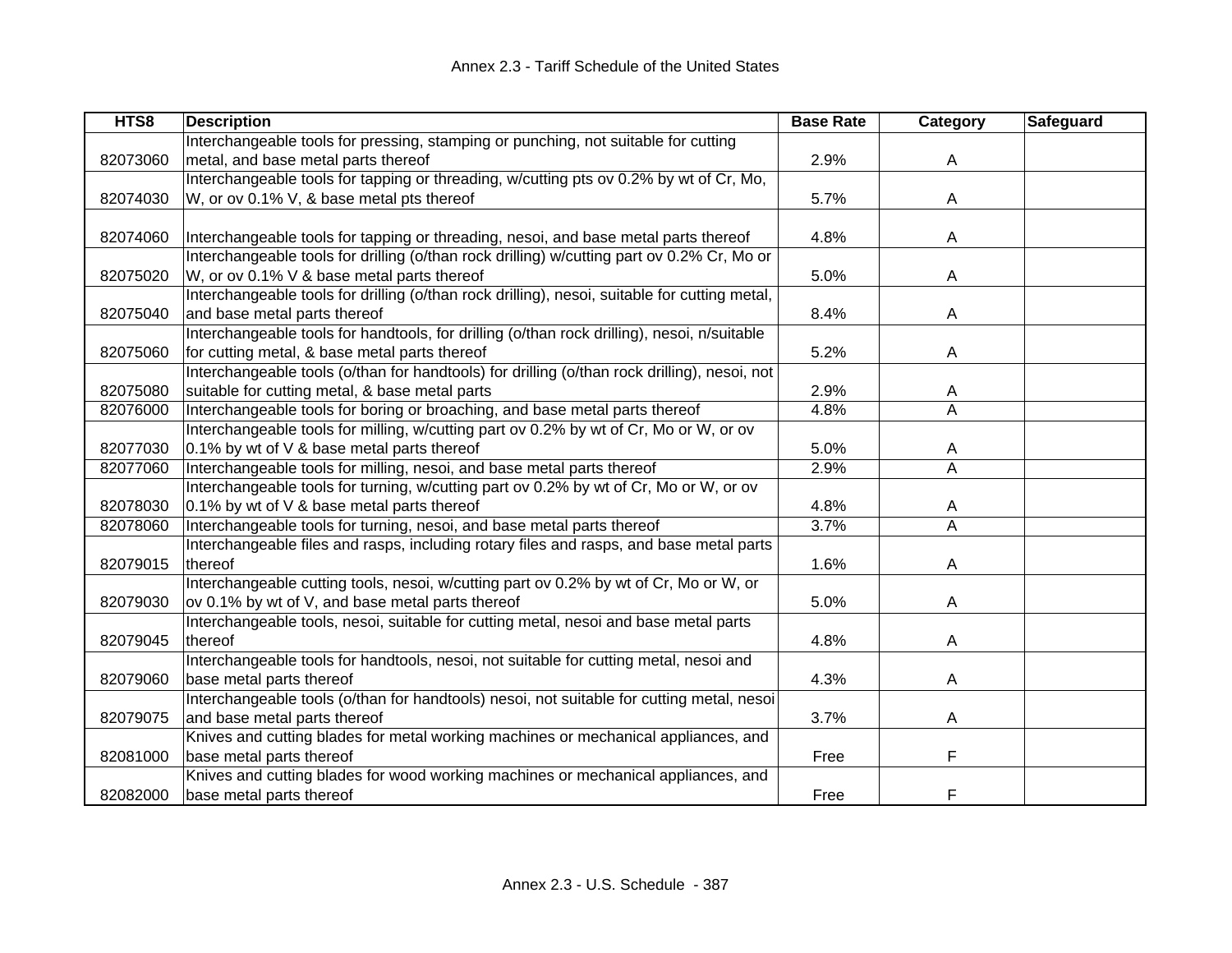| HTS8     | <b>Description</b>                                                                                                                   | <b>Base Rate</b> | Category                | Safeguard |
|----------|--------------------------------------------------------------------------------------------------------------------------------------|------------------|-------------------------|-----------|
|          | Knives and cutting blades for kitchen appliances or for machines used by the food                                                    |                  |                         |           |
| 82083000 | industry, and base metal parts thereof                                                                                               | Free             | F                       |           |
| 82084030 | Lawnmower blades for agricultural, horticultural or forestry machines                                                                | Free             | F                       |           |
|          | Knives and cutting blades (o/than lawnmower blades) for agricultural, horticultural or                                               |                  |                         |           |
| 82084060 | forestry machines, and base metal parts thereof                                                                                      | Free             | F                       |           |
| 82089030 | Knives and cutting blades for shoe machinery, and base metal parts thereof                                                           | Free             | F                       |           |
|          | Knives and cutting blades, nesoi for machines or for mechanical appliances nesoi,                                                    |                  |                         |           |
| 82089060 | and base metal parts thereof                                                                                                         | Free             | F                       |           |
| 82090000 | Cermet plates, sticks, tips and the like for tools, unmounted                                                                        | 4.6%             | A                       |           |
|          | Hand-operated mechanical appliances weighing 10 kg or less, used in preparation,                                                     |                  |                         |           |
| 82100000 | conditioning, serving food or drink & base metal pts                                                                                 | 3.7%             | A                       |           |
|          |                                                                                                                                      | The rate of      |                         |           |
|          |                                                                                                                                      | duty             |                         |           |
|          |                                                                                                                                      | applicable to    |                         |           |
|          |                                                                                                                                      | that article in  |                         |           |
|          |                                                                                                                                      | the set          |                         |           |
|          |                                                                                                                                      | subject to the   |                         |           |
|          |                                                                                                                                      | highest rate     |                         |           |
| 82111000 | Sets of assorted knives w/cutting blades serrated or not (including pruning knives)                                                  | of duty          | A                       |           |
| 82119110 | Table knives with fixed blades and silver-plated handles                                                                             | Free             | $\overline{\mathsf{F}}$ |           |
|          | Table knives w/fixed blades, w/stain. steel handles w/Ni or ov 10% by wt. of Mn,                                                     | 0.4 cents        |                         |           |
| 82119120 | w/overall length 25.9cm or less & val. <than 25="" cents="" ea<="" td=""><td>each <math>+ 6.4%</math></td><td>Α</td><td></td></than> | each $+ 6.4%$    | Α                       |           |
|          | Table knives w/fixed blades, w/stain. steel handles cont. Ni or ov 10% by wt of Mn.                                                  | 0.4 cents        |                         |           |
| 82119125 | nesoi                                                                                                                                | each $+6.8%$     | A                       |           |
|          |                                                                                                                                      |                  |                         |           |
|          | Table knives w/fixed blades, w/stain. steel handles, nesoi, not ov 25.9 cm in overall                                                | 0.9 cents        |                         |           |
| 82119130 | length & val less than 25 cents each                                                                                                 | each + 10.6%     | A                       |           |
|          |                                                                                                                                      | 0.3 cents        |                         |           |
| 82119140 | Table knives w/fixed blades, w/stain. steel handles, nesoi                                                                           | each $+3.7%$     | Α                       |           |
|          |                                                                                                                                      | 0.7 cents        |                         |           |
| 82119150 | Table knives w/fixed blades, with rubber or plastics handles                                                                         | each $+3.7%$     | A                       |           |
|          | Table knives w/fixed blades, w/handles other than of silver-plate, stainless steel,                                                  | 0.3 cents        |                         |           |
| 82119180 | rubber or plastics                                                                                                                   | each $+4.9%$     | Α                       |           |
|          |                                                                                                                                      | 0.8 cents        |                         |           |
| 82119220 | Kitchen and butcher knives w/fixed blades, with rubber or plastics handles                                                           | each $+4.6%$     | A                       |           |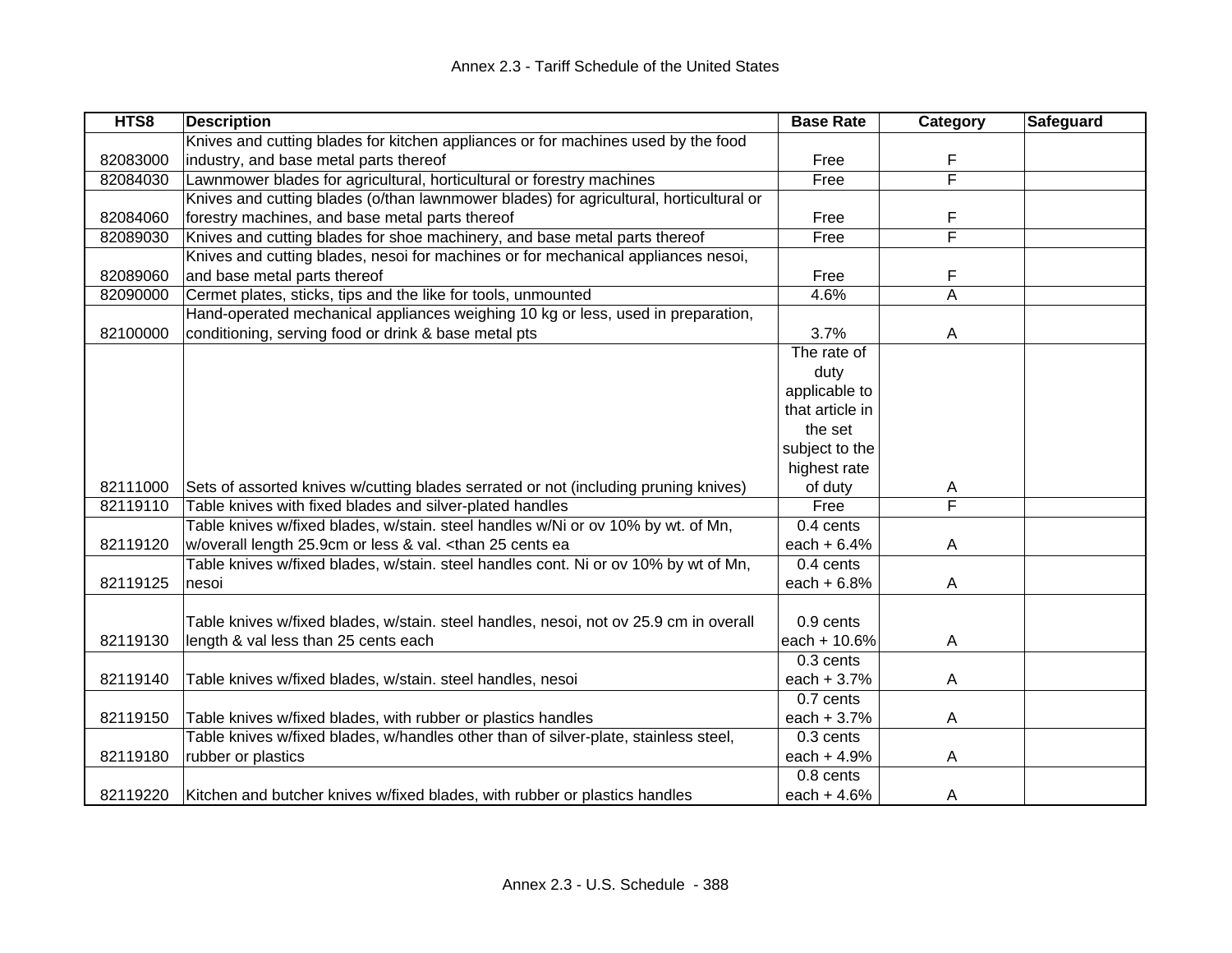| HTS8     | <b>Description</b>                                                                      | <b>Base Rate</b> | Category                | <b>Safeguard</b> |
|----------|-----------------------------------------------------------------------------------------|------------------|-------------------------|------------------|
|          | Knives w/fixed blades (o/than table or kitchen and butcher knives), with rubber or      | 1 cents each     |                         |                  |
| 82119240 | plastic handles                                                                         | $+4.6%$          | A                       |                  |
| 82119260 | Hunting knives w/fixed blades, with wood handles                                        | 4.4%             | $\overline{A}$          |                  |
|          | Knives w/fixed blades (o/than table knives, other knives w/rubb./plast. handles, or     | 0.4 cents        |                         |                  |
| 82119290 | hunting knives w/wood handles)                                                          | each $+6.1%$     | Α                       |                  |
|          |                                                                                         | 3 cents each     |                         |                  |
| 82119300 | Knives having other than fixed blades                                                   | $+5.4%$          | A                       |                  |
|          |                                                                                         | $0.16$ cents     |                         |                  |
| 82119410 | Base metal blades for knives having fixed blades                                        | each $+2.2%$     | A                       |                  |
|          |                                                                                         | 1 cents each     |                         |                  |
| 82119450 | Base metal blades for knives having other than fixed blades                             | $+5.4%$          | A                       |                  |
|          |                                                                                         | 0.3 cents        |                         |                  |
| 82119510 | Base metal handles for table knives w/fixed blades                                      | each $+4.9%$     | Α                       |                  |
|          |                                                                                         | 0.4 cents        |                         |                  |
| 82119550 | Base metal handles for knives (o/than table knivies) w/fixed blades                     | each $+ 6.1%$    | Α                       |                  |
|          |                                                                                         | 3 cents each     |                         |                  |
| 82119590 | Base metal handles for knives having other than fixed blades                            | $+5.4%$          | A                       |                  |
| 82121000 | Base metal razors                                                                       | Free             | F                       |                  |
| 82122000 | Base metal safety razor blades (including razor blade blanks)                           | Free             | F                       |                  |
| 82129000 | Base metal parts of razors and razor blades                                             | Free             | $\overline{\mathsf{F}}$ |                  |
|          | Base metal scissors, tailors' shears and similar shears, and blades thereof, valued n/o | $1.7$ cents      |                         |                  |
| 82130030 | \$1.75 per dozen                                                                        | each $+4.3%$     | Α                       |                  |
|          |                                                                                         | 8 cents each     |                         |                  |
| 82130060 | Base metal pinking shears, and blades thereof, valued over \$30 per dozen               | $+8%$            | A                       |                  |
|          | Base metal scissors, tailors' shears and similar shears (o/than pinking shears val      | 3 cents each     |                         |                  |
| 82130090 | o\$30/dz), and base metal parts, val. o/\$1.75 per dozen                                | $+3%$            | Α                       |                  |
|          | Base metal paper knives, letter openers, erasing knives, nonmechanical pencil           | 0.3 cents        |                         |                  |
| 82141000 | sharpeners and blades and base metal parts thereof                                      | each $+4.2%$     | A                       |                  |
|          | Base metal instruments for manicure or pedicure purposes, and base metal parts          |                  |                         |                  |
| 82142030 | thereof                                                                                 | 4.0%             | A                       |                  |
| 82142060 | Manicure and pedicure sets, and combinations thereof, in leather containers             | Free             | F                       |                  |
|          | Manicure and pedicure sets, and combinations thereof, other than in leather             |                  |                         |                  |
| 82142090 | containers                                                                              | 4.1%             | Α                       |                  |
|          |                                                                                         | 1 cents each     |                         |                  |
| 82149030 | Butchers' or kitchen cleavers with their handles, nesoi, and base metal parts thereof   | $+4.9%$          | A                       |                  |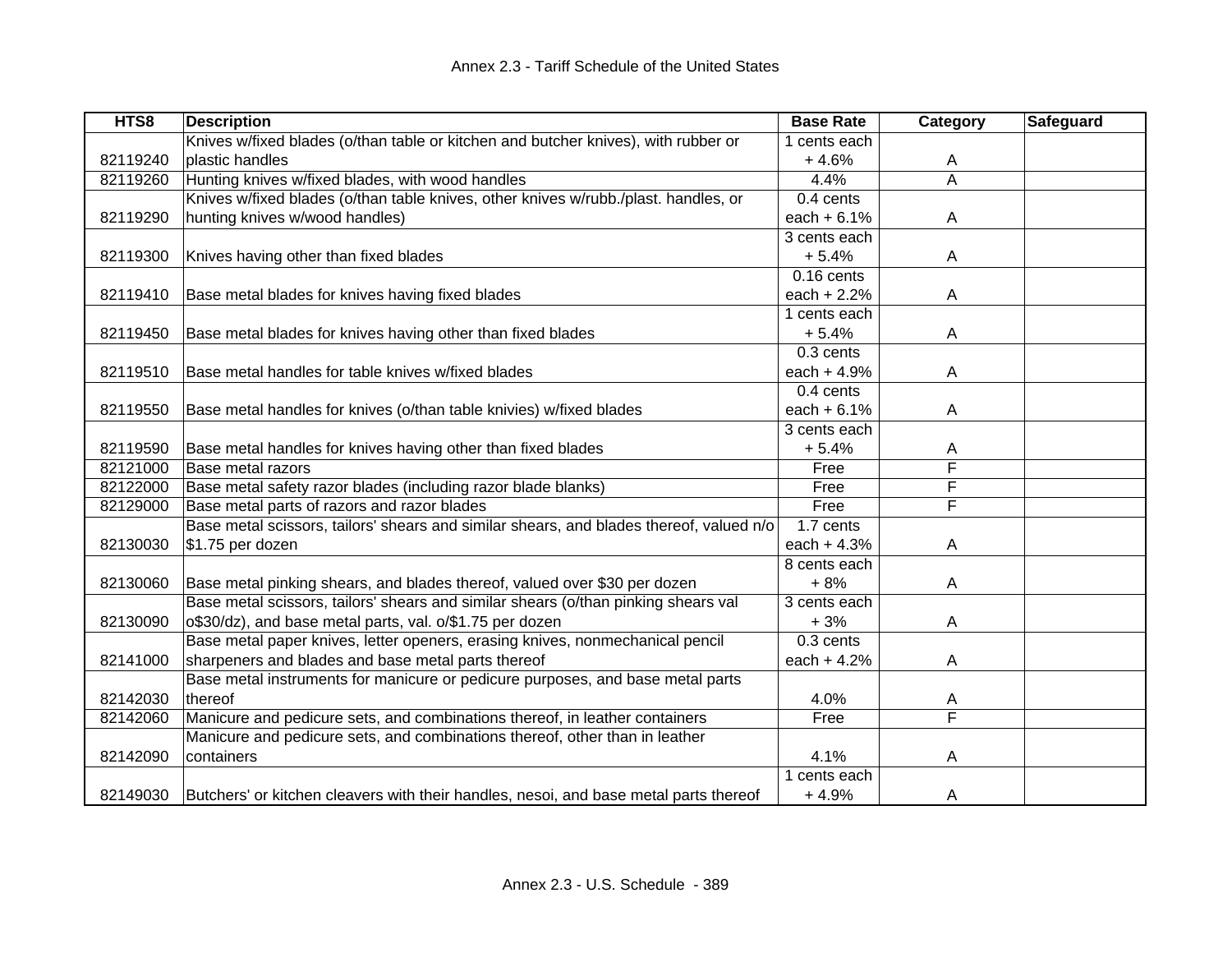| HTS8     | <b>Description</b>                                                                     | <b>Base Rate</b> | Category | <b>Safeguard</b> |
|----------|----------------------------------------------------------------------------------------|------------------|----------|------------------|
|          | Butchers' or kitchen chopping or mincing knives (o/than cleavers w/their handles), and | 0.2 cents        |          |                  |
| 82149060 | base metal parts thereof                                                               | each $+3.1%$     | A        |                  |
|          |                                                                                        | 1.4 cents        |          |                  |
| 82149090 | Articles of cutlery, nesoi, and base metal parts of cutlery, nesoi                     | each $+3.2%$     | A        |                  |
|          |                                                                                        | The rate of      |          |                  |
|          |                                                                                        | duty             |          |                  |
|          |                                                                                        | applicable to    |          |                  |
|          |                                                                                        | that article in  |          |                  |
|          |                                                                                        | the set          |          |                  |
|          |                                                                                        | subject to the   |          |                  |
|          | Sets of assted. base metal spoons, forks, ladles, etc. & similar kitchen or tableware, | highest rate     |          |                  |
| 82151000 | w/at least one article plated w/prec. metal                                            | of duty          | A        |                  |
|          |                                                                                        | The rate of      |          |                  |
|          |                                                                                        | duty             |          |                  |
|          |                                                                                        | applicable to    |          |                  |
|          |                                                                                        | that article in  |          |                  |
|          |                                                                                        | the set          |          |                  |
|          |                                                                                        | subject to the   |          |                  |
|          | Sets of assted. base metal spoons, forks, ladles, etc. & similar kitchen or tableware, | highest rate     |          |                  |
| 82152000 | w/no articles plated with precious metal                                               | of duty          | A        |                  |
| 82159130 | Base metal forks plated with precious metal                                            | Free             | F        |                  |
| 82159160 | Base metal spoons and ladles plated with precious metal                                | 4.2%             | Α        |                  |
|          | Base metal skimmers, cake-servers, fish-knives, etc. and similar kitchen or tableware  |                  |          |                  |
| 82159190 | and parts, plated with precious metal                                                  | 2.7%             | A        |                  |
|          |                                                                                        |                  |          |                  |
|          | Base metal forks, w/stainless steel handles cont. Ni or o/10% by wt of Mn, w/overall   | 0.9 cents        |          |                  |
| 82159901 | length n/o 25.9cm, valued under 25cents ea                                             | each + 15.8%     | Α        |                  |
|          |                                                                                        | 0.5 cents        |          |                  |
| 82159905 | Base metal forks, w/stainless steel handles cont. Ni or o/10% by wt of Mn, nesoi       | each $+8.5%$     | Α        |                  |
|          |                                                                                        | 0.5 cents        |          |                  |
| 82159910 | Base metal forks, w/stainless steel handles, nesoi, valued under 25 cents each         | each $+6.3%$     | Α        |                  |
|          |                                                                                        | 0.4 cents        |          |                  |
| 82159915 |                                                                                        | each $+4.8%$     |          |                  |
|          | Base metal forks, w/stainless steel handles, nesoi, valued at 25 cents each or more    | 0.5 cents        | Α        |                  |
|          |                                                                                        |                  |          |                  |
| 82159920 | Base metal forks, with rubber or plastic handles                                       | each + 3.2%      | Α<br>F   |                  |
| 82159922 | Base metal forks, without their handles                                                | Free             |          |                  |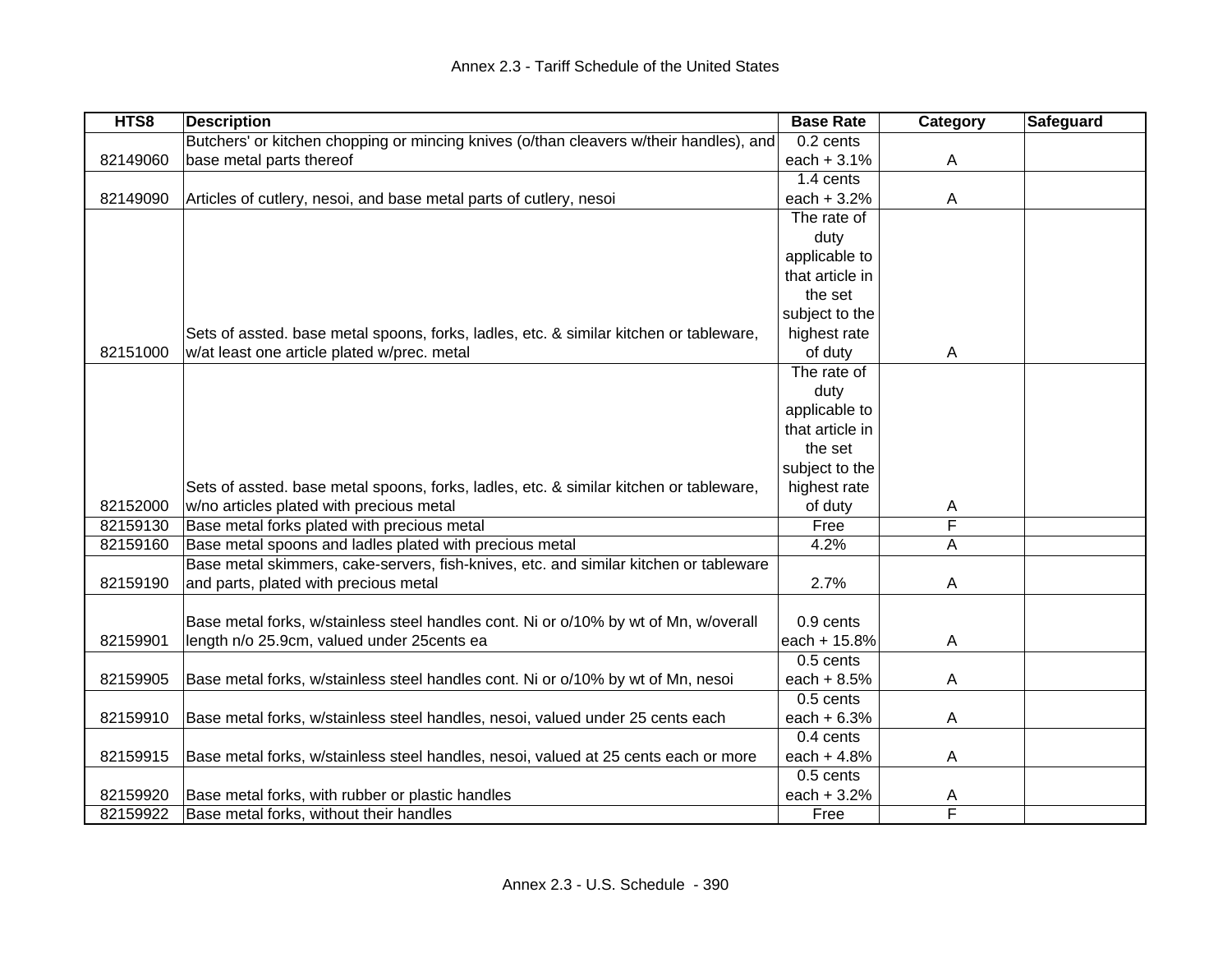| HTS8     | <b>Description</b>                                                                    | <b>Base Rate</b> | <b>Category</b> | <b>Safeguard</b> |
|----------|---------------------------------------------------------------------------------------|------------------|-----------------|------------------|
|          |                                                                                       | 0.3 cents        |                 |                  |
| 82159924 | Base metal table forks and barbecue forks, with wood handles                          | each $+4.5%$     | Α               |                  |
|          | Base metal forks (o/than plated w/prec. metal, or w/handles of stain. steel, wood,    | 0.2 cents        |                 |                  |
| 82159926 | rubber or plastics), nesoi                                                            | each $+3.1%$     | A               |                  |
| 82159930 | Base metal spoons, w/stainless steel handles & valued under 25 cents each             | 14.0%            | A               |                  |
|          | Base metal spoons, w/stainless steel handles & valued at 25 cents and over, and       |                  |                 |                  |
| 82159935 | base metal ladles w/stainless steel handles                                           | 6.8%             | A               |                  |
|          | Base metal spoons and ladles with handles of base metal (o/than stain. steel) or      |                  |                 |                  |
| 82159940 | w/nonmetal handles                                                                    | 5.0%             | A               |                  |
| 82159945 | Base metal spoons and ladles, nesoi                                                   | Free             | F               |                  |
|          | Base metal skimmers/cake-servers/butter-knives/sugar tongs & similar kitchen or       |                  |                 |                  |
| 82159950 | tableware, & base metal parts (incl. pts. of forks/spoons)                            | 5.3%             | A               |                  |
|          |                                                                                       |                  |                 |                  |
| 83011020 | Padlocks, base metal, not of cylinder or pin tumbler construction, not ov 3.8cm wide  | 2.3%             | A               |                  |
|          | Padlocks, base metal, not of cylinder or pin tumbler construction, ov 3.8cm but n/o   |                  |                 |                  |
| 83011040 | 6.4cm wide                                                                            | 3.8%             | Α               |                  |
|          |                                                                                       |                  |                 |                  |
| 83011050 | Padlocks, base metal, not of cylinder or pin tumbler construction, ov 6.4cm wide      | 3.6%             | A               |                  |
|          |                                                                                       |                  |                 |                  |
| 83011060 | Padlocks, base metal, of cylinder or pin tumbler construction, not ov 3.8cm wide      | 6.1%             | Α               |                  |
|          | Padlocks, base metal, of cylinder or pin tumbler construction, ov 3.8cm but n/o 6.4cm |                  |                 |                  |
| 83011080 | wide                                                                                  | 4.8%             | A               |                  |
| 83011090 | Padlocks, base metal, of cylinder or pin tumbler construction, ov 6.4cm wide          | 4.2%             | A               |                  |
| 83012000 | Base metal locks, of a kind used on motor vehicles                                    | 5.7%             | Α               |                  |
| 83013000 | Base metal locks, of a kind used for furniture                                        | 5.7%             | Α               |                  |
| 83014030 | Base metal luggage locks                                                              | 3.1%             | A               |                  |
|          | Base metal locks (o/than padlocks, locks for motor vehicles or furniture, luggage     |                  |                 |                  |
| 83014060 | locks)                                                                                | 5.7%             | A               |                  |
| 83015000 | Base metal clasps and frames with clasps, incorporating locks                         | 3.1%             | A               |                  |
|          | Base metal parts of padlocks, other locks, and clasps and frames with clasps          |                  |                 |                  |
| 83016000 | incorporating locks                                                                   | 2.8%             | A               |                  |
|          | Base metal keys for padlocks, other locks, and clasps and frames with clasps          |                  |                 |                  |
| 83017000 | incorporating locks                                                                   | 4.5%             | A               |                  |
|          | Iron or steel, aluminum, or zinc hinges and base metal parts thereof, designed for    |                  |                 |                  |
| 83021030 | motor vehicles                                                                        | 2.0%             | A               |                  |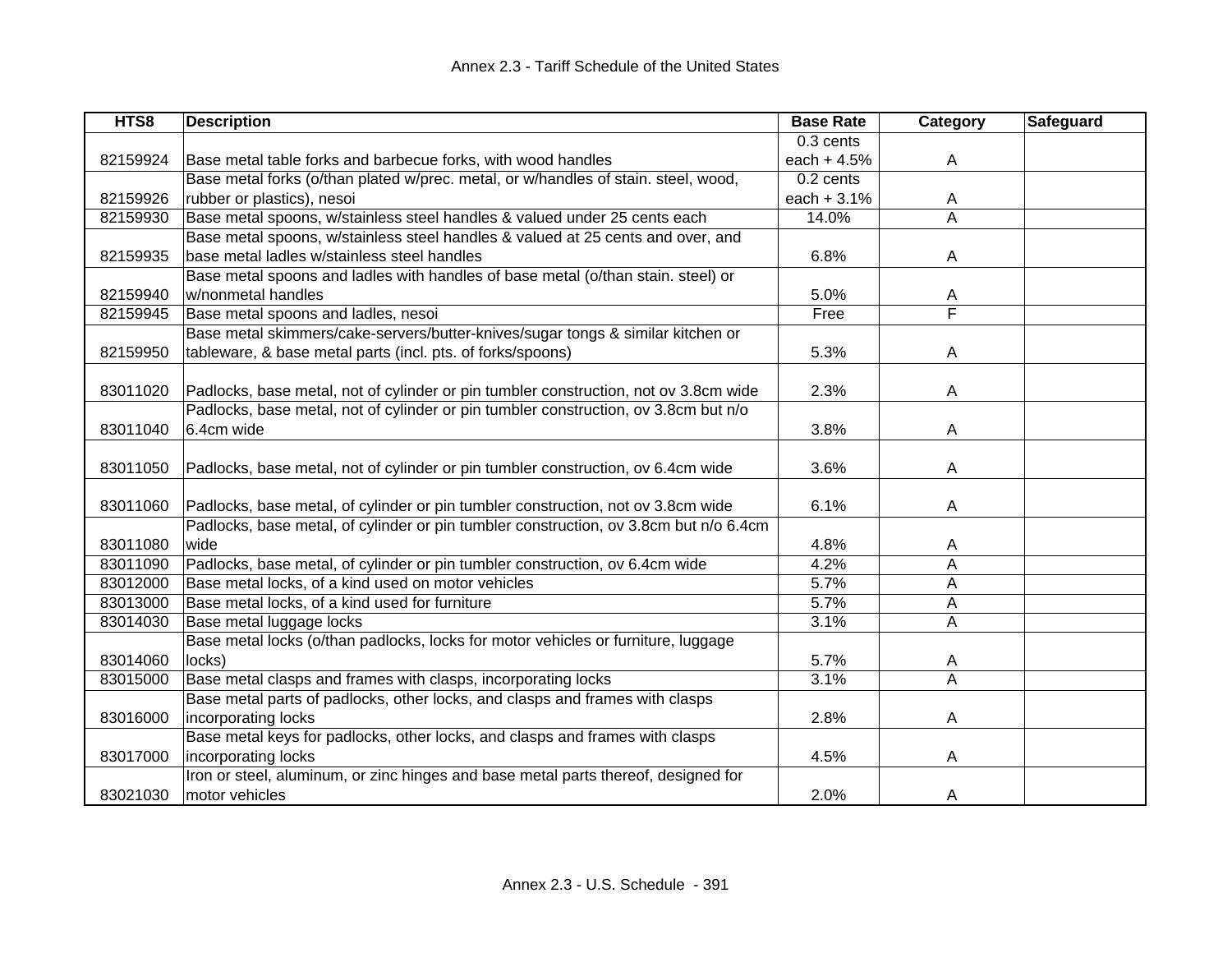| HTS8     | <b>Description</b>                                                                          | <b>Base Rate</b> | Category | Safeguard |
|----------|---------------------------------------------------------------------------------------------|------------------|----------|-----------|
|          | Iron or steel, aluminum, or zinc hinges and base metal parts thereof, not designed for      |                  |          |           |
| 83021060 | motor vehicles                                                                              | 3.5%             | A        |           |
|          |                                                                                             |                  |          |           |
| 83021090 | Base metal (o/than iron/steel/aluminum/zinc) hinges and base metal parts thereof            | 3.4%             | A        |           |
| 83022000 | Base metal castors and base metal parts thereof                                             | 5.7%             | A        |           |
|          | Iron or steel, aluminum or zinc mountings, fittings and similar articles nesoi, suitable    |                  |          |           |
| 83023030 | for motor vehicles, and base metal parts thereof                                            | 2.0%             | A        |           |
|          | Base metal (o/than iron/steel/aluminum/zinc) mountings, fittings & similar articles,        |                  |          |           |
| 83023060 | suitable for motor vehicles, & base metal pts thereof                                       | 3.5%             | A        |           |
|          | Base metal door closers (except automatic door closers) suitable for buildings, and         |                  |          |           |
| 83024130 | base metal parts thereof                                                                    | 3.9%             | A        |           |
|          | Iron or steel, aluminum or zinc mountings, fittings & similar articles, nesoi, suitable for |                  |          |           |
| 83024160 | buildings, & base metal pts thereof                                                         | 3.9%             | A        |           |
|          | Base metal (o/than iron/steel/aluminum/zinc) mountings, fittings and similar arts,          |                  |          |           |
| 83024190 | nesoi, suitable for buildings & base metal parts thereof                                    | 3.5%             | A        |           |
|          | Iron or steel, aluminum, or zinc mountings, fittings & similar articles, suitable for       |                  |          |           |
| 83024230 | furniture, and base metal parts thereof                                                     | 3.9%             | A        |           |
|          | Base metal (o/than iron/steel/aluminum/zinc) mountings, fittings & similar articles,        |                  |          |           |
| 83024260 | suitable for furniture, and base metal parts thereof                                        | 3.4%             | A        |           |
|          | Base metal harness, saddlery or riding-bridle hardware coated or plated w/prec.             |                  |          |           |
| 83024920 | metal, and base metal parts thereof                                                         | 7.5%             | A        |           |
|          | Base metal harness, saddlery or riding-bridle hardware, not coated or plated w/prec.        |                  |          |           |
| 83024940 | metal, and base metal parts thereof                                                         | Free             | F        |           |
|          | Iron or steel, aluminum, or zinc, mountings, fittings & similar articles nesoi, and base    |                  |          |           |
| 83024960 | metal parts thereof                                                                         | 5.7%             | A        |           |
|          | Base metal (o/than iron/steel/aluminum/zinc) mountings, fittings & similar articles         |                  |          |           |
| 83024980 | nesoi, and base metal parts thereof                                                         | 3.5%             | A        |           |
|          | Base metal hat-racks, hat pegs, brackets and similar fixtures, and base metal parts         |                  |          |           |
| 83025000 | thereof                                                                                     | Free             | F        |           |
| 83026030 | Base metal automatic door closers                                                           | 3.9%             | A        |           |
| 83026090 | Base metal parts of automatic door closers                                                  | 3.1%             | A        |           |
|          | Base metal armored or reinforced safes/strong-boxes & doors & safe deposit lockers          |                  |          |           |
| 83030000 | for strong rooms/cash & deed boxes etc., & base metal pts                                   | 3.8%             | A        |           |
|          | Base metal desk-top filing/card-index cabinets, paper trays, pen trays & similar            |                  |          |           |
| 83040000 | office/desk equipment nesoi, and base metal parts thereof                                   | 3.9%             | A        |           |
| 83051000 | Base metal fittings for loose-leaf binders or files                                         | 2.9%             | A        |           |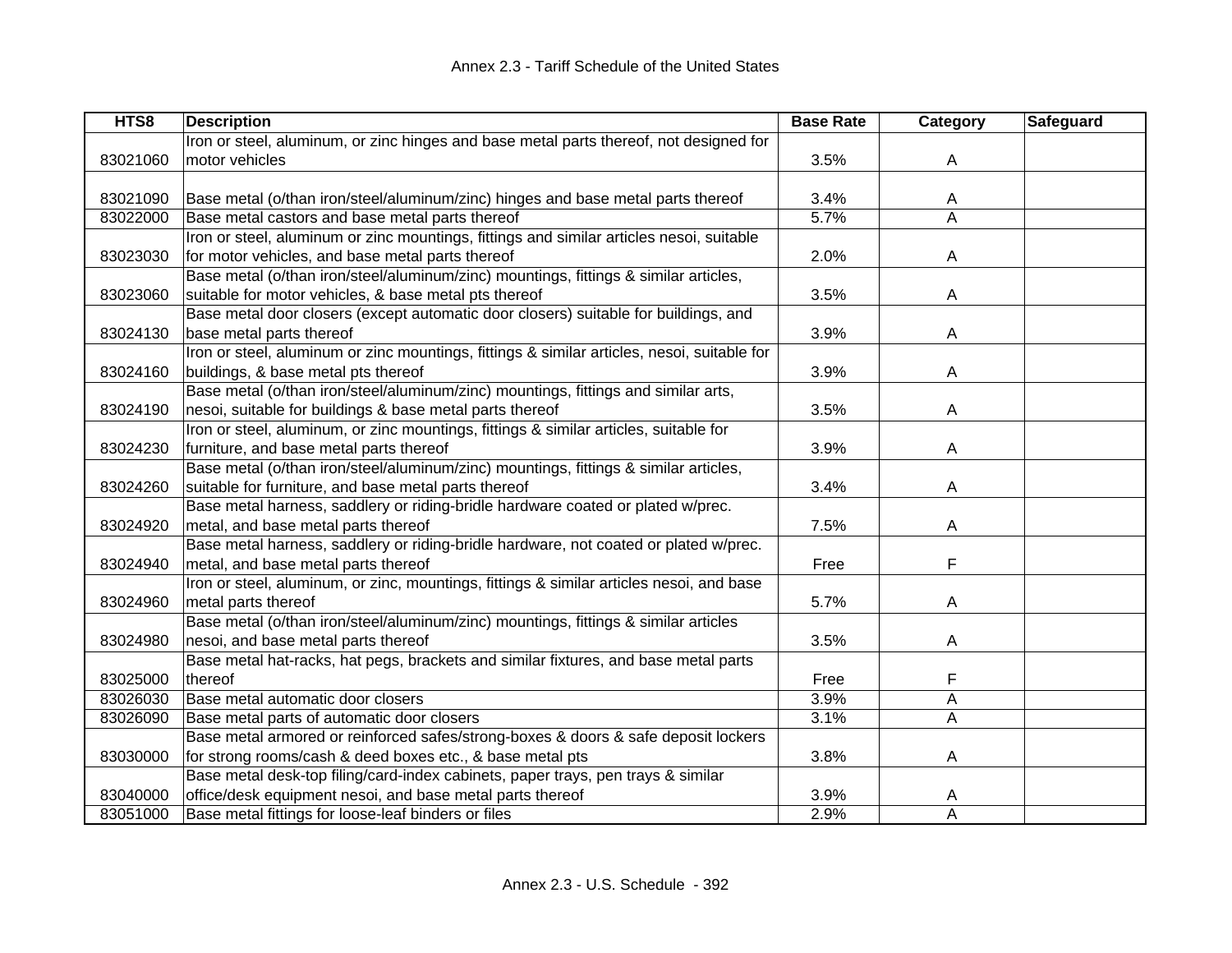| HTS8     | <b>Description</b>                                                                        | <b>Base Rate</b> | Category | Safeguard |
|----------|-------------------------------------------------------------------------------------------|------------------|----------|-----------|
| 83052000 | Base metal staples in strips (e.g., for offices, upholstery, packaging)                   | Free             |          |           |
| 83059030 | Base metal paper clips and base metal parts thereof                                       | Free             | F        |           |
|          | Base metal letter clips, letter corners, indexing tags and similar office articles nesoi, |                  |          |           |
| 83059060 | and base metal parts thereof                                                              | 5.7%             | A        |           |
|          |                                                                                           |                  |          |           |
| 83061000 | Base metal, nonelectric bells, gongs, and the like, and base metal parts thereof          | 5.8%             | A        |           |
|          | Base metal statuettes and other ornaments plated w/prec. metal, and base metal            |                  |          |           |
| 83062100 | parts thereof                                                                             | 4.5%             | A        |           |
|          | Base metal statuettes and other ornaments not plated w/prec.metal, and base metal         |                  |          |           |
| 83062900 | parts thereof                                                                             | Free             | F        |           |
|          | Base metal photograph, picture or similar frames; base metal mirrors; base metal          |                  |          |           |
| 83063000 | parts thereof                                                                             | 2.7%             | A        |           |
| 83071030 | Iron or steel flexible tubing, with fittings                                              | 3.8%             | A        |           |
| 83071060 | Iron or steel flexible tubing, without fittings                                           | 3.8%             | Α        |           |
| 83079030 | Base metal (o/than iron or steel) flexible tubing, with fittings                          | 3.8%             | Α        |           |
| 83079060 | Base metal (o/than iron or steel) flexible tubing, without fittings                       | 3.8%             | A        |           |
|          | Base metal hooks, eyes, and eyelets, of a kind used for clothing, footwear, awnings,      | 1.1 cents/kg     |          |           |
| 83081000 | handbags, travel goods, or other made up articles                                         | $+2.9%$          | A        |           |
| 83082030 | Iron or steel bifurcated rivets, not brightened, not lathed and not machined              | Free             | F        |           |
| 83082060 | Base metal tubular or bifurcated rivets (o/than of iron or steel)                         | Free             | F        |           |
| 83089030 | Base metal beads and spangles                                                             | Free             | F        |           |
| 83089060 | Base metal buckles and buckle clasps, and base metal parts thereof                        | 3.9%             | Α        |           |
|          | Base metal clasps, frames with clasps not incorporating a lock, and like articles, and    |                  |          |           |
| 83089090 | base metal parts thereof                                                                  | 2.7%             | Α        |           |
|          | Base metal crown corks (including crown seals and caps), and base metal parts             |                  |          |           |
| 83091000 | thereof                                                                                   | Free             | F        |           |
|          | Base metal stoppers, caps and lids (o/than crown corks), threaded bungs, bung             |                  |          |           |
| 83099000 | covers, seals, other packing accessories and parts                                        | 2.6%             | A        |           |
|          | Base metal sign plates, name plates, address plates, numbers, letters and other           |                  |          |           |
| 83100000 | symbols (o/than of 9405), and base metal parts thereof                                    | Free             | F        |           |
| 83111000 | Coated base metal electrodes for electric arc-welding                                     | Free             | F        |           |
| 83112000 | Base metal cored wire for electric arc-welding                                            | Free             | F        |           |
| 83113030 | Coated rod or cored wire lead-tin solders                                                 | Free             | F        |           |
|          | Coated rods and cored wire of base metal (o/than lead-tin solders), for soldering,        |                  |          |           |
| 83113060 | brazing or welding by flame                                                               | Free             | F        |           |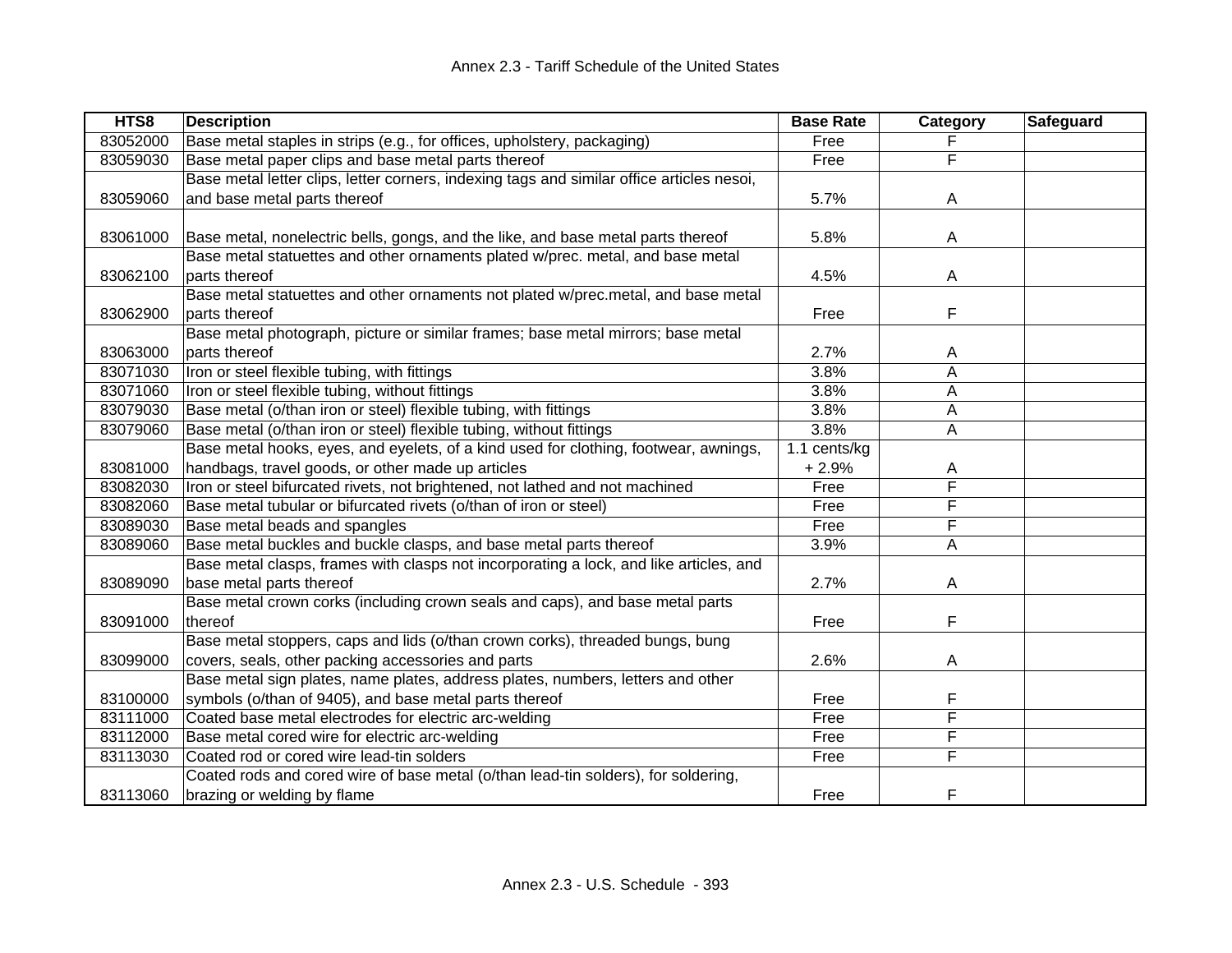| HTS8     | <b>Description</b>                                                                     | <b>Base Rate</b> | Category | Safeguard |
|----------|----------------------------------------------------------------------------------------|------------------|----------|-----------|
|          | Wire & rods of agglom. base metal powder for metal spray.; metal carbide wire, rods,   |                  |          |           |
| 83119000 | tubes, electrodes, coated/cored w/flux, for welding etc                                | Free             | F        |           |
| 84011000 | Nuclear reactors                                                                       | 3.3%             | A        |           |
| 84012000 | Machinery and apparatus for isotopic separation, and parts thereof                     | 2.6%             | Α        |           |
| 84013000 | Fuel elements (cartridges), non-irradiated and parts thereof                           | 3.3%             | А        |           |
| 84014000 | Parts of nuclear reactors                                                              | 3.3%             | А        |           |
| 84021100 | Watertube boilers with a steam production exceeding 45 tons per hour                   | 5.2%             | Α        |           |
| 84021200 | Watertube boilers with a steam production not exceeding 45 tons per hour               | 4.3%             | А        |           |
| 84021900 | Vapor-generating boilers, including hybrid boilers, other than watertube boilers       | 5.2%             | А        |           |
| 84022000 | Super-heated water boilers                                                             | 3.3%             | Α        |           |
| 84029000 | Parts of steam- or other vapor-generating boilers                                      | 4.3%             | Α        |           |
| 84031000 | Central heating boilers (other than those of heading 8402)                             | Free             | F        |           |
| 84039000 | Parts of central heating boilers (other than those of heading 8402)                    | Free             | F        |           |
| 84041000 | Auxiliary plant for use with boilers of heading 8402 or 8403                           | 3.5%             | Α        |           |
| 84042000 | Condensers for steam or other vapor power units                                        | 5.6%             | Α        |           |
|          | Parts for auxiliary plant for use with boilers of heading 8402 and 8403 and condensers |                  |          |           |
| 84049000 | for steam or vapor power units                                                         | 3.5%             | A        |           |
|          | Producer gas or water gas generators, acetylene gas generators and similar water       |                  |          |           |
| 84051000 | process gas generators; with or without their purifiers                                | Free             | F        |           |
| 84059000 | Parts for gas generators of subheading 8405.10                                         | Free             | F        |           |
| 84061010 | Steam turbines for marine propulsion                                                   | 6.7%             | Α        |           |
| 84061090 | Vapor turbines (other than steam) for marine propulsion                                | Free             | F        |           |
| 84068110 | Steam turbines other than for marine propulsion, of an output exceeding 40 MW          | 6.7%             | A        |           |
|          | Vapor turbines (excluding steam turbines) other than for marine propulsion, of an      |                  |          |           |
| 84068190 | output exceeding 40 MW                                                                 | Free             | F        |           |
|          |                                                                                        |                  |          |           |
| 84068210 | Steam turbines other than for marine propulsion, of an output not exceeding 40 MW      | 6.7%             | A        |           |
|          | Vapor turbines (excluding steam turbines) other than for marine propulsion, of an      |                  |          |           |
| 84068290 | output not exceeding 40 MW                                                             | Free             | F        |           |
| 84069020 | Parts of steam turbines, rotors, finished for final assembly                           | 6.7%             | Α        |           |
|          | Parts of steam turbines, rotors, not further worked than cleaned or machined for       |                  |          |           |
| 84069030 | removal of fins, etc., or certain other working                                        | 6.7%             | A        |           |
| 84069040 | Parts of steam turbines, blades, rotating or stationary                                | 6.7%             | A        |           |
| 84069045 | Parts of steam turbines, other                                                         | 6.7%             | Α        |           |
|          |                                                                                        |                  |          |           |
| 84069050 | Parts of vapor turbines other than steam turbines, rotors, finished for final assembly | Free             | F        |           |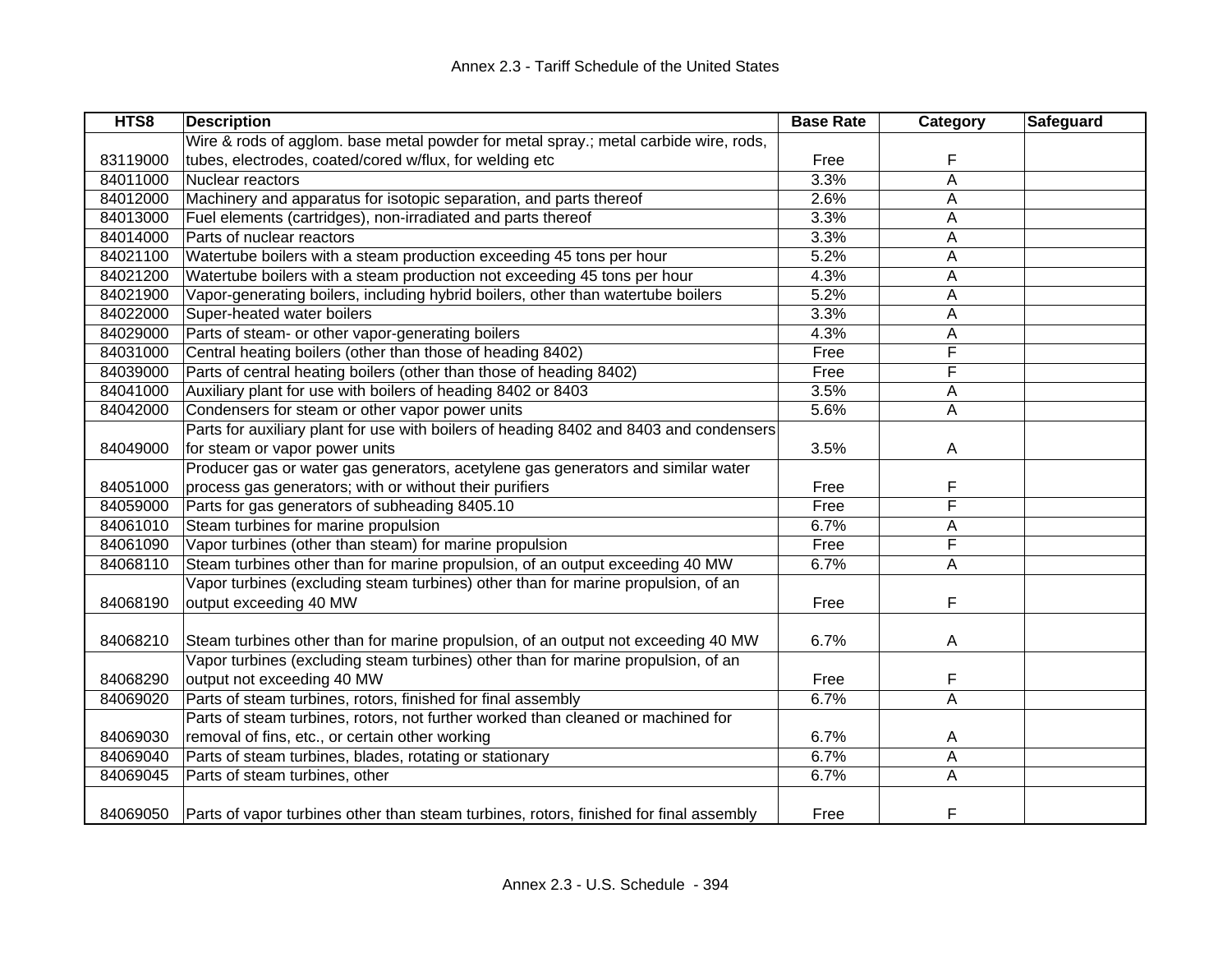| HTS8     | <b>Description</b>                                                                        | <b>Base Rate</b> | Category | Safeguard |
|----------|-------------------------------------------------------------------------------------------|------------------|----------|-----------|
|          | Parts of vapor turbines other than steam turbines, rotors, not further worked than        |                  |          |           |
| 84069060 | cleaned or machined for removal of fins, etc., or other                                   | Free             | F        |           |
| 84069070 | Parts of vapor turbines other than steam turbines, blades, rotating or stationary         | Free             | F        |           |
| 84069075 | Parts of vapor turbines other than steam turbines, other                                  | Free             | F        |           |
|          | Spark-ignition reciprocating or rotary internal combustion piston engines for use in      |                  |          |           |
| 84071000 | aircraft                                                                                  | Free             | F        |           |
|          | Marine propulsion spark-ignition reciprocating or rotary internal-combustion piston       |                  |          |           |
| 84072100 | engines for outboard motors                                                               | Free             | F        |           |
|          | Marine propulsion spark-ignition reciprocating or rotary internal-combustion piston       |                  |          |           |
| 84072900 | engines, nesi                                                                             | Free             | F        |           |
|          | Spark-ignition reciprocating piston engines used for propulsion of vehicles of chapter    |                  |          |           |
| 84073100 | 87, of a cylinder capacity not exceeding 50cc                                             | Free             | F        |           |
|          | Spark-ignition reciprocating piston engines used in tractors suitable for agricultural    |                  |          |           |
| 84073210 | use, of a cylinder capacity over 50cc but n/o 250cc                                       | Free             | F        |           |
|          | Spark-ignition reciprocating piston engines used in vehicles of heading 8701.20, 8702-    |                  |          |           |
| 84073220 | 8704, cylinder capacity over 50cc but n/o 250cc                                           | Free             | F        |           |
|          | Spark-ignition reciprocating piston engines used for vehicles, of chap. 87 nesi, of a     |                  |          |           |
| 84073290 | cylinder capacity over 50 but not over 250cc                                              | Free             | F        |           |
|          | Spark-ignition reciprocating piston engines used in tractors for agricultural use, of a   |                  |          |           |
| 84073310 | cylinder capacity over 250cc but not over 1000cc                                          | Free             | F        |           |
|          | Spark-ignition reciprocating piston engines, for certain spec. veh. of 8701.20, 8702,     |                  |          |           |
| 84073330 | 8703 or 8704, cylinder cap. > 250 cc > or = 1, 000 cc                                     | Free             | F        |           |
|          | Spark-ignition reciprocating piston engines, for other veh. of 8701.20, 8702, 8703 or     |                  |          |           |
| 84073360 | 8704, cylinder cap. $> 250$ cc $>$ or = 1, 000 cc, nesi                                   | 2.5%             | A        |           |
|          | Spark-ignition reciprocating piston engines for vehicles of chap. 87 nesi, of a cylinder  |                  |          |           |
| 84073390 | capacity over 250cc but not over 1000cc                                                   | Free             | F        |           |
|          | Spark-ignition reciprocating piston engines used in agricultural tractors, cylinder       |                  |          |           |
| 84073405 | capacity over 1000 cc to 2000 cc                                                          | Free             | F        |           |
|          | Spark-ignition reciprocating piston engines for vehicles of 8701.20 or 8702-8704,         |                  |          |           |
| 84073414 | cylinder cap. over 1000 cc to 2000 cc, used or rebuilt                                    | 2.5%             | A        |           |
|          | Spark-ignition reciprocating piston engines for vehicles of 8701.20 or 8702-8704,         |                  |          |           |
| 84073418 | cylinder cap. over 1000 cc to 2000 cc, new                                                | 2.5%             | A        |           |
|          | Spark-ignition reciprocating piston engines for other vehicles of chap. 87, of a cylinder |                  |          |           |
| 84073425 | capacity over 1000 cc to 2000 cc                                                          | Free             | F        |           |
|          | Spark-ignition reciprocating piston engines used in agricultural tractors, cylinder       |                  |          |           |
| 84073435 | capacity over 2000 cc                                                                     | Free             | F        |           |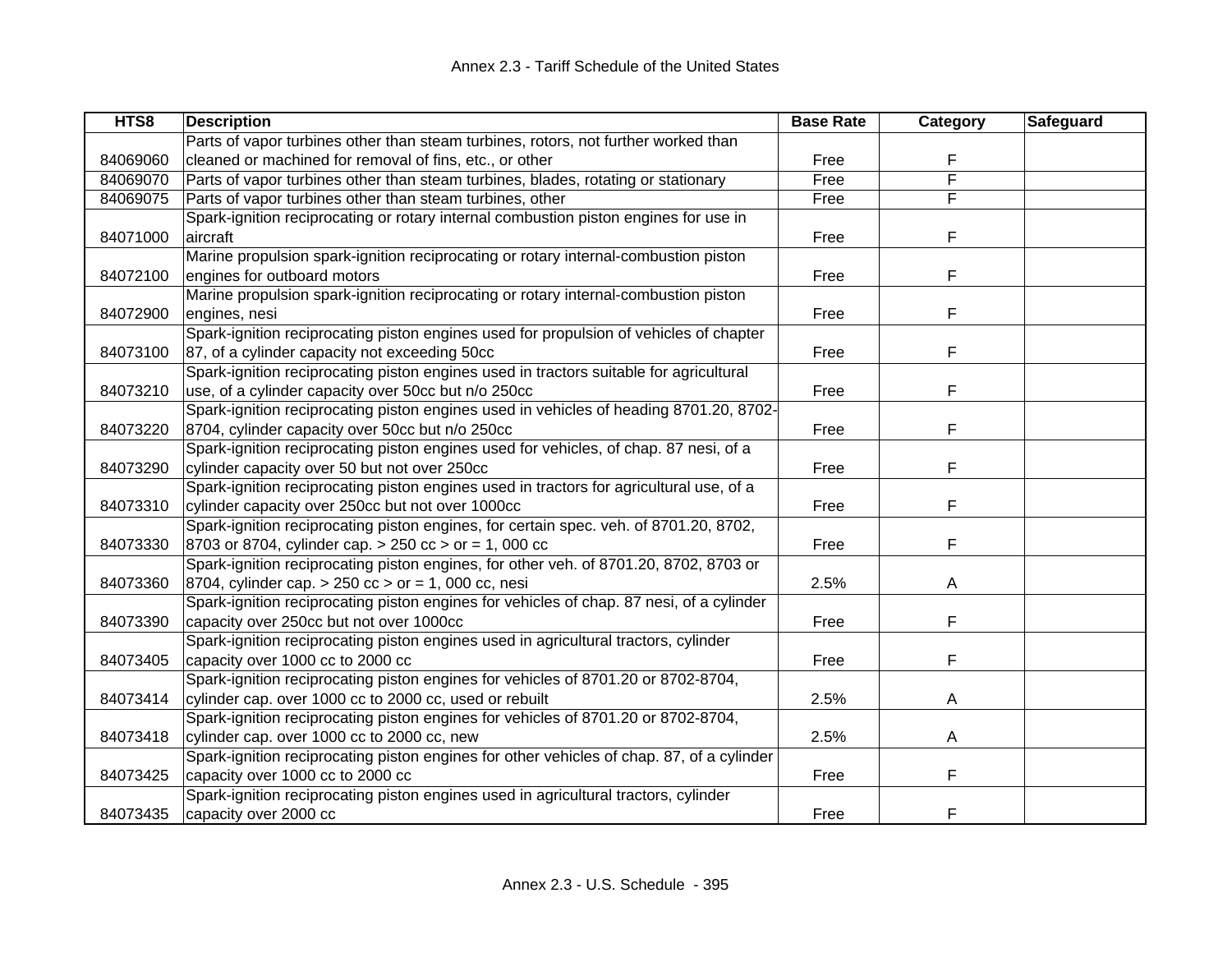| HTS8     | <b>Description</b>                                                                        | <b>Base Rate</b> | Category | Safeguard |
|----------|-------------------------------------------------------------------------------------------|------------------|----------|-----------|
|          | Spark-ignition reciprocating piston engines for vehicles of 8701.20 or 8702-8704,         |                  |          |           |
| 84073444 | cylinder capacity over 2000 cc, used or rebuilt                                           | 2.5%             | A        |           |
|          | Spark-ignition reciprocating piston engines for vehicles of 8701.20 or 8702-8704,         |                  |          |           |
| 84073448 | cylinder capacity over 2000 cc, new                                                       | 2.5%             | A        |           |
|          | Spark-ignition reciprocating piston engines for other vehicles of chap. 87 nesi, of a     |                  |          |           |
| 84073455 | cylinder capacity exceeding 2000 cc                                                       | Free             | F        |           |
|          | Spark-ignition rotary or reciprocating internal-combustion piston engines nesi,           |                  |          |           |
| 84079010 | installed in agricultural/horticultural machinery/equipment                               | Free             | F        |           |
|          | Spark-ignition rotary or reciprocating internal-combustion piston engines, for            |                  |          |           |
| 84079090 | machinery or equipment nesi                                                               | Free             | F        |           |
| 84081000 | Marine propulsion compression-ignition internal-combustion piston engines                 | 2.5%             | A        |           |
|          | Compression-ignition internal-combustion piston engines to be installed in tractors       |                  |          |           |
| 84082010 | suitable for agricultural use                                                             | Free             | F        |           |
|          | Compression-ignition internal-combustion piston engines to be installed in vehicles of    |                  |          |           |
| 84082020 | heading 8701.20, 8702, 8703, or 8704                                                      | 2.5%             | A        |           |
|          | Compression-ignition internal-combustion piston engines used for propulsion of            |                  |          |           |
| 84082090 | vehicles of chapter 87, nesi                                                              | 2.5%             | A        |           |
|          | Compression-ignition internal-combustion piston engines, to be installed in agricultural  |                  |          |           |
| 84089010 | or horticultural machinery or equipment, nesi                                             | Free             | F        |           |
|          | Compression-ignition internal-combustion piston engines, for machinery or                 |                  |          |           |
| 84089090 | equipment, nesi                                                                           | Free             | F        |           |
| 84091000 | Parts for internal combustion aircraft engines                                            | Free             | F        |           |
|          | Cast-iron parts used solely or principally with spark-ignition internal-combustion piston |                  |          |           |
| 84099110 | engines of heading 8407                                                                   | Free             | F        |           |
|          | Aluminum cylinder heads for spark-ignition internal combustion piston engines for         |                  |          |           |
| 84099130 | vehicles of 8701.20 or 8702-8704                                                          | 2.5%             | A        |           |
|          | Parts nesi, used solely or principally with spark-ignition internal-combustion piston     |                  |          |           |
| 84099150 | engines for vehicles of head 8701.20, 8702-8704                                           | 2.5%             | A        |           |
|          | Parts nesi, used solely or principally with spark-ignition internal-combustion piston     |                  |          |           |
| 84099192 | engines for marine propulsion                                                             | 2.5%             | Α        |           |
|          | Parts nesi, used solely or principally with spark-ignition internal-combustion piston     |                  |          |           |
| 84099199 | engines of heading 8407, nesi                                                             | 2.5%             | A        |           |
|          | Cast iron parts not advanced beyond cleaning & machined only for removal of fins,         |                  |          |           |
| 84099910 | gates, etc. or to permit location in machinery                                            | Free             | F        |           |
|          | Parts nesi, used solely or principally with the engines of heading 8408, for vehicles of  |                  |          |           |
| 84099991 | heading 8701.20, 8702, 8703, 8704                                                         | 2.5%             | A        |           |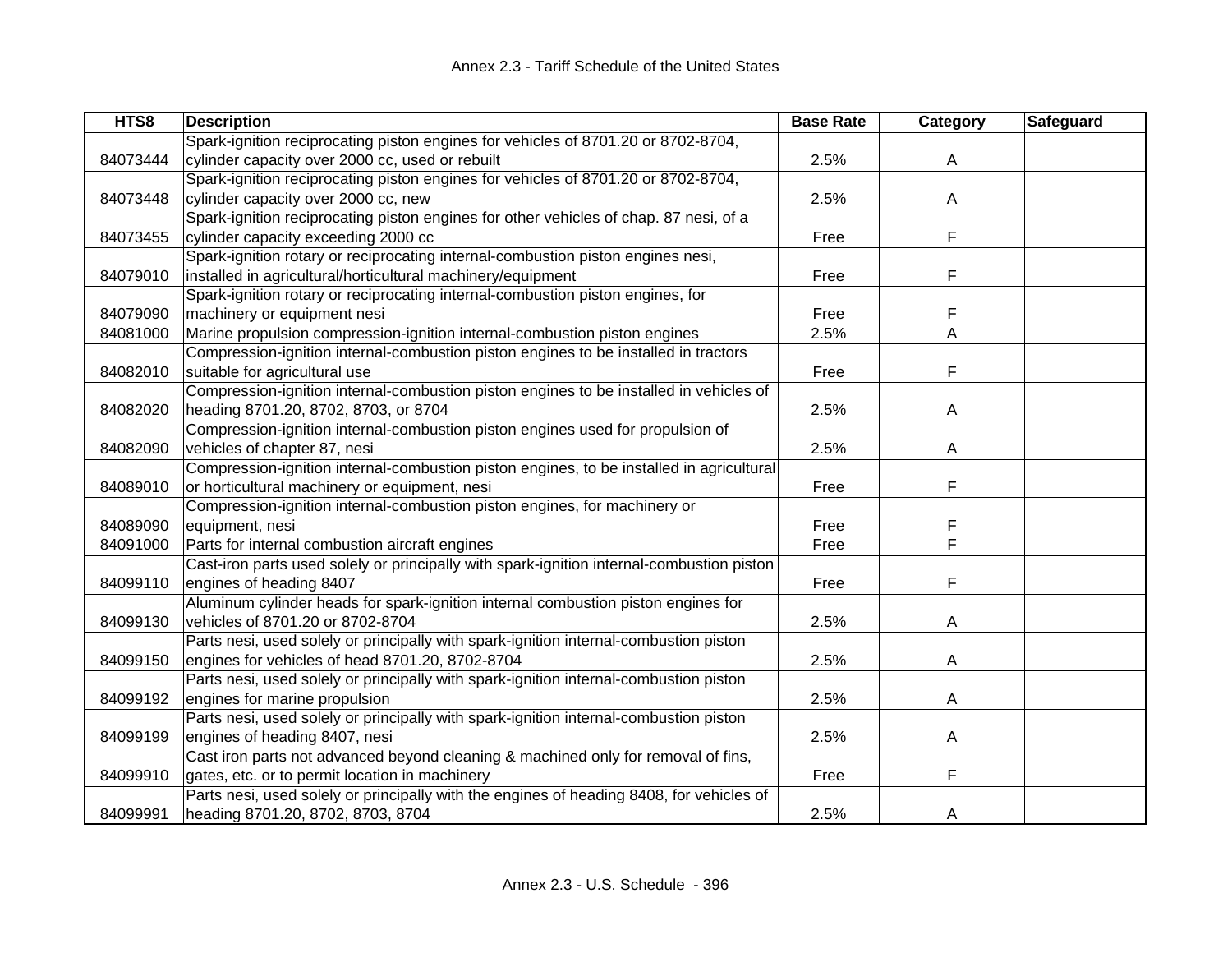| HTS8     | <b>Description</b>                                                                      | <b>Base Rate</b> | <b>Category</b> | Safeguard |
|----------|-----------------------------------------------------------------------------------------|------------------|-----------------|-----------|
|          | Parts nesi, used solely or principally with compression-ignition internal-combustion    |                  |                 |           |
| 84099992 | piston engines for marine propulsion                                                    | 2.5%             | A               |           |
|          | Parts nesi, used solely or principally with compression-ignition internal-combustion    |                  |                 |           |
| 84099999 | piston engines of heading 8407 or 8408, nesi                                            | Free             | F               |           |
| 84101100 | Hydraulic turbines and water wheels of a power not exceeding 1,000 kW                   | 3.8%             | A               |           |
|          | Hydraulic turbines and water wheels of a power exceeding 1,000 kW but not               |                  |                 |           |
| 84101200 | exceeding 10,000 kW                                                                     | 3.8%             | A               |           |
| 84101300 | Hydraulic turbines and water wheels of a power exceeding 10,000 kW                      | 3.8%             | A               |           |
| 84109000 | Parts, including regulators, of hydraulic turbines and water wheels                     | 3.8%             | А               |           |
| 84111140 | Aircraft turbojets of a thrust not exceeding 25 kN                                      | Free             | F               |           |
| 84111180 | Turbojets of a thrust not exceeding 25 kN, other than aircraft                          | Free             | F               |           |
| 84111240 | Aircraft turbojets of a thrust exceeding 25 kN                                          | Free             | F               |           |
| 84111280 | Turbojets of a thrust exceeding 25 kN, other than aircraft                              | Free             | F               |           |
| 84112140 | Aircraft turbopropellers of a power not exceeding 1,100 kW                              | Free             | F               |           |
| 84112180 | Turbopropellers of a power not exceeding 1,100 kW, other than aircraft                  | Free             | F               |           |
| 84112240 | Aircraft turbopropellers of a power exceeding 1,100 kW                                  | Free             | F               |           |
| 84112280 | Turbopropellers of a power exceeding 1,100 kW, other than aircraft                      | Free             | F               |           |
|          | Aircraft gas turbines other than turbojets or turbopropellers, of a power not exceeding |                  |                 |           |
| 84118140 | 5,000 kW                                                                                | Free             | F               |           |
|          | Gas turbines other than turbojets or turbopropellers, of a power not exceeding 5,000    |                  |                 |           |
| 84118180 | kW, other than aircraft                                                                 | 2.5%             | A               |           |
|          | Aircraft gas turbines other than turbojets or turbopropellers, of a power exceeding     |                  |                 |           |
| 84118240 | 5,000 kW                                                                                | Free             | F               |           |
|          | Gas turbines, other than turbojets or turbopropellers of a power exceeding 5,000 kW,    |                  |                 |           |
| 84118280 | other than aircraft                                                                     | 2.5%             | A               |           |
|          | Cast-iron parts of turbojets or turbopropellers machined only for removal of fins,      |                  |                 |           |
| 84119110 | gates, etc. or to permit location in machinery                                          | Free             | F               |           |
| 84119190 | Parts of turbojets or turbopropellers other than those of subheading 8411.91.10         | Free             | F               |           |
|          | Cast-iron parts of gas turbines nesi, not advanced beyond cleaning, and machined for    |                  |                 |           |
| 84119910 | removal of fins, gates, sprues and risers                                               | Free             | F               |           |
| 84119990 | Parts of gas turbines nesi, other than those of subheading 8411.99.10                   | 2.4%             | А               |           |
| 84121000 | Reaction engines other than turbojets                                                   | Free             | F               |           |
| 84122100 | Hydraulic power engines and motors, linear acting (cylinders)                           | Free             | F               |           |
| 84122940 | Hydrojet engines for marine propulsion                                                  | Free             | F               |           |
| 84122980 | Hydraulic power engines and motors, nesi                                                | Free             | F               |           |
| 84123100 | Pneumatic power engines and motors, linear acting (cylinders)                           | Free             | F               |           |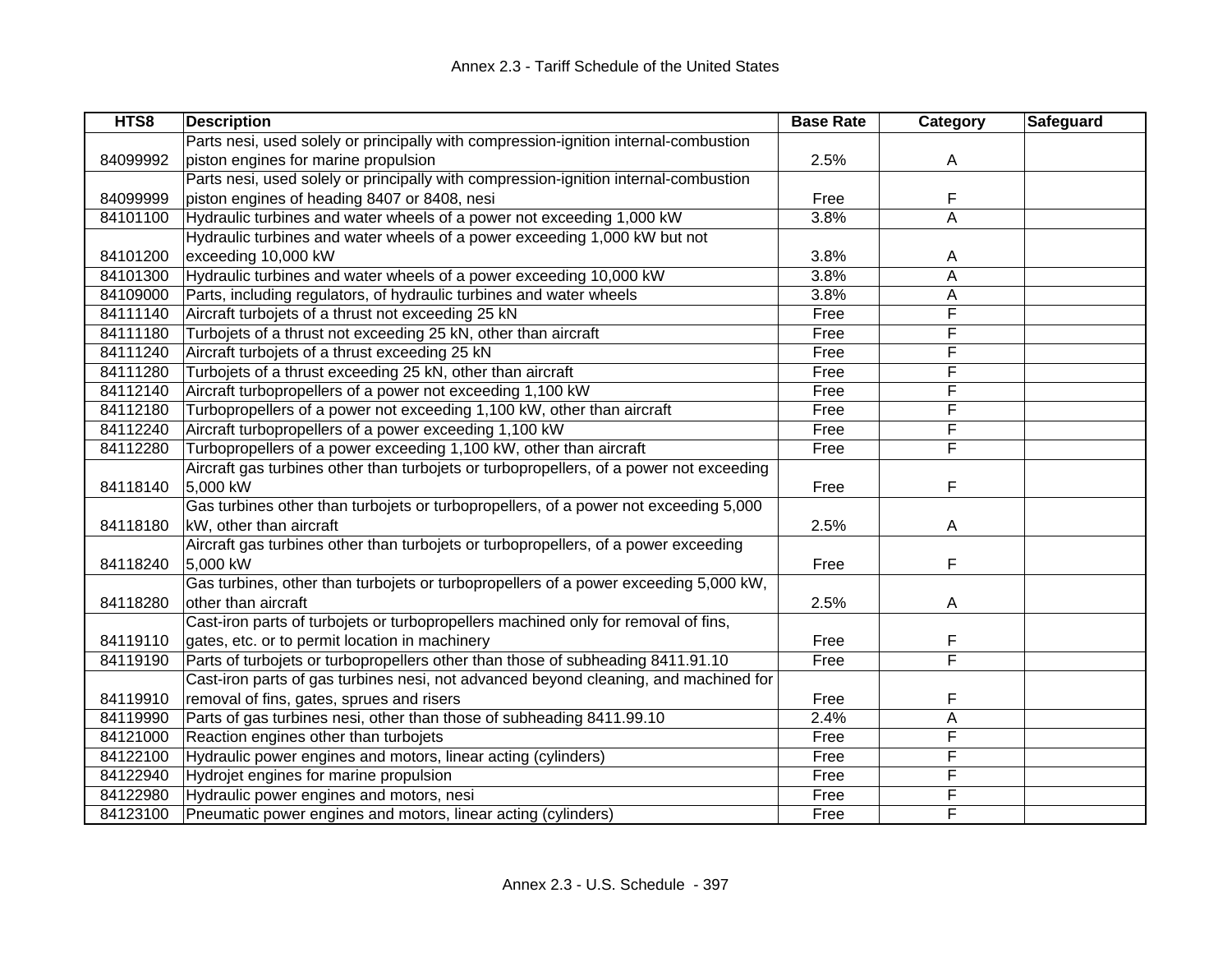| HTS8     | <b>Description</b>                                                                     | <b>Base Rate</b> | Category | Safeguard |
|----------|----------------------------------------------------------------------------------------|------------------|----------|-----------|
| 84123900 | Pneumatic power engines and motors, other than linear acting                           | Free             |          |           |
| 84128010 | Spring-operated and weight-operated motors                                             | Free             | F        |           |
| 84128090 | Engines and motors, nesi (excluding motors of heading 8501)                            | Free             | F        |           |
| 84129010 | Parts of hydrojet engines for marine propulsion                                        | Free             | F        |           |
|          |                                                                                        |                  |          |           |
| 84129090 | Parts for engines of heading 8412 other than hydrojet engines for marine propulsion    | Free             | F        |           |
|          | Pumps fitted or designed to be fitted with a measuring device, used for dispensing     |                  |          |           |
| 84131100 | fuel or lubricants, of the type used in filling-stations                               | Free             | F        |           |
| 84131900 | Pumps for liquids fitted or designed to be fitted with a measuring device, nesi        | Free             | F        |           |
|          | Hand pumps other than those of subheading 8413.11 or 8413.19, not fitted with a        |                  |          |           |
| 84132000 | measuring device                                                                       | Free             | F        |           |
|          | Fuel-injection pumps for compression-ignition engines, not fitted with a measuring     |                  |          |           |
| 84133010 | device                                                                                 | 2.5%             | A        |           |
|          | Fuel, lubricating or cooling medium pumps for internal-combustion piston engines, not  |                  |          |           |
| 84133090 | fitted with a measuring device, nesi                                                   | 2.5%             | A        |           |
| 84134000 | Concrete pumps for liquids, not fitted with a measuring device                         | Free             | F        |           |
|          | Reciprocating positive displacement pumps for liquids, not fitted with a measuring     |                  |          |           |
| 84135000 | device, nesi                                                                           | Free             | F        |           |
|          | Rotary positive displacement pumps for liquids, not fitted with a measuring device,    |                  |          |           |
| 84136000 | nesi                                                                                   | Free             | F        |           |
|          | Stock pumps imported for use with machines for making cellulosic pulp, paper or        |                  |          |           |
| 84137010 | paperboard, not fitted with a measuring device                                         | Free             | F        |           |
| 84137020 | Centrifugal pumps for liquids, not fitted with a measuring device, nesi                | Free             | F        |           |
| 84138100 | Pumps for liquids, not fitted with a measuring device, nesi                            | Free             | F        |           |
| 84138200 | Liquid elevators                                                                       | Free             | F        |           |
| 84139110 | Parts of fuel-injection pumps for compression-ignition engines                         | 2.5%             | A        |           |
|          | Parts of stock pumps imported for use with machines for making cellulosic pulp,        |                  |          |           |
| 84139120 | paper or paperboard                                                                    | Free             | F        |           |
| 84139190 | Parts of pumps, nesi                                                                   | Free             | F        |           |
| 84139200 | Parts of liquid elevators                                                              | Free             | F        |           |
| 84141000 | Vacuum pumps                                                                           | 2.5%             | Α        |           |
| 84142000 | Hand-operated or foot-operated air pumps                                               | 3.7%             | A        |           |
|          | Compressors of a kind used in refrigerating equipment (including air conditioning) not |                  |          |           |
| 84143040 | exceeding 1/4 horsepower                                                               | Free             | F        |           |
|          | Compressors of a kind used in refrigerating equipment (incl. air conditioning)         |                  |          |           |
| 84143080 | exceeding 1/4 horsepower                                                               | Free             | F        |           |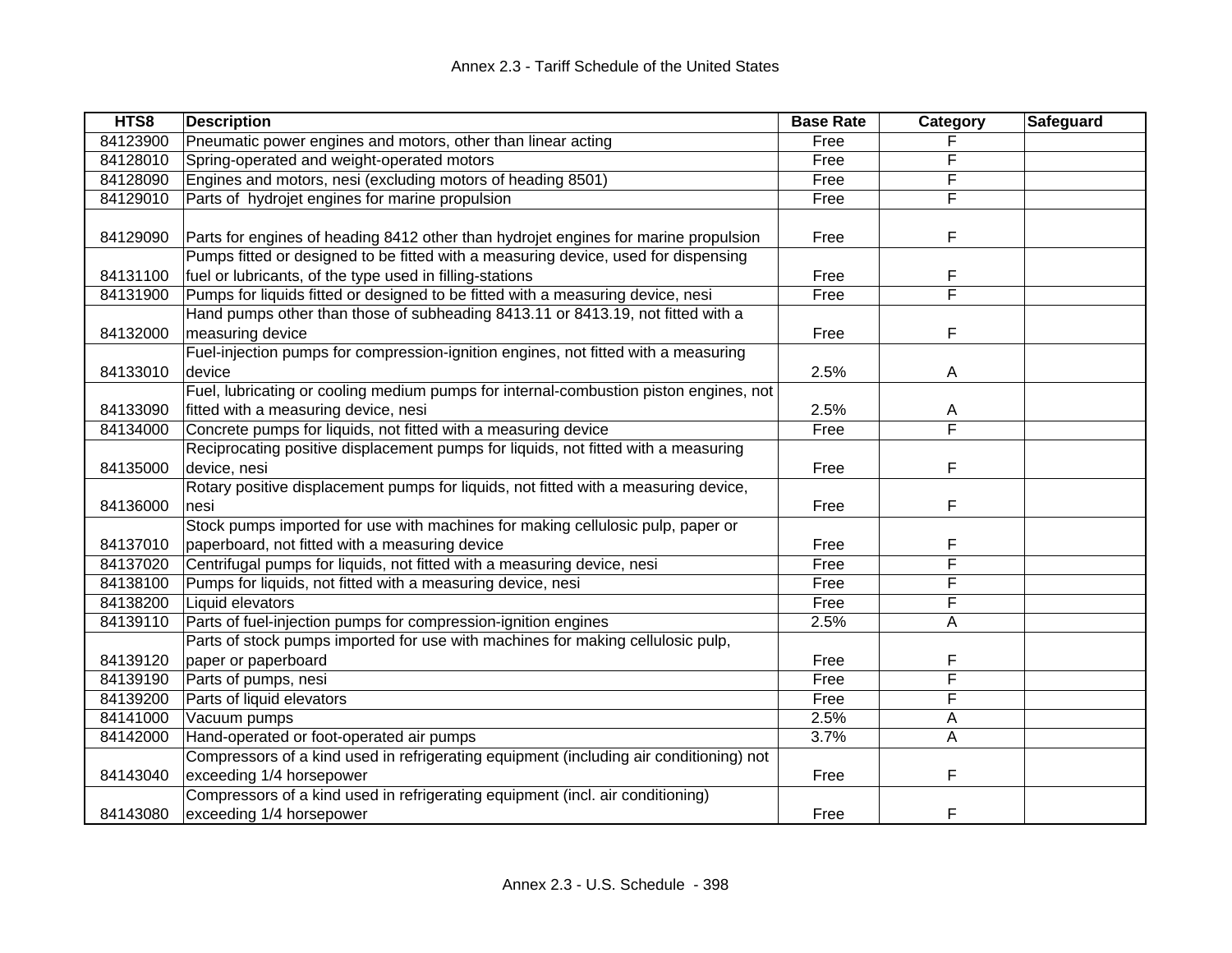| HTS8     | <b>Description</b>                                                                         | <b>Base Rate</b> | Category | Safeguard |
|----------|--------------------------------------------------------------------------------------------|------------------|----------|-----------|
| 84144000 | Air compressors mounted on a wheeled chassis for towing                                    | 2.7%             | A        |           |
|          | Ceiling fans for permanent installation, with a self-contained electric motor of an        |                  |          |           |
| 84145130 | output not exceeding 125 W                                                                 | 4.7%             | A        |           |
|          | Table, floor, wall, window or roof fans, with a self-contained electric motor of an output |                  |          |           |
| 84145190 | not exceeding 125 W                                                                        | 4.7%             | A        |           |
| 84145910 | Blowers for pipe organs                                                                    | Free             | F        |           |
| 84145930 | Turbocharger and supercharger fans                                                         | 2.3%             | A        |           |
| 84145960 | Fans, nesi                                                                                 | 2.3%             | Α        |           |
|          | Ventilating or recycling hoods incorporating a fan, having a maximum horizontal side       |                  |          |           |
| 84146000 | not exceeding 120 cm                                                                       | Free             | F        |           |
| 84148005 | Turbocharger and supercharger air compressors                                              | Free             | F        |           |
| 84148016 | Air compressors, nesoi                                                                     | Free             | F        |           |
| 84148020 | Gas compressors, nesi                                                                      | Free             | F        |           |
| 84148090 | Air or gas pumps, compressors and fans, nesi                                               | 3.7%             | A        |           |
| 84149010 | Parts of fans (including blowers) and ventilating or recycling hoods                       | 4.7%             | А        |           |
| 84149030 | Stators and rotors of goods of subheading 8414.30                                          | Free             | F        |           |
| 84149041 | Parts of air or gas compressors, nesoi                                                     | Free             | F        |           |
| 84149090 | Parts of air or vacuum pumps and ventilating or recycling hoods                            | Free             | F        |           |
| 84151030 | Window or wall type air conditioning machines, self-contained                              | Free             | F        |           |
|          | Window or wall type air conditioning machines, "split-system", incorporating a             |                  |          |           |
| 84151060 | refrigerating unit & valve for reversal of cooling/heat cycle                              | 1.0%             | A        |           |
| 84151090 | Window or wall type air conditioning machines, "split-system", nesoi                       | 2.2%             | A        |           |
| 84152000 | Air conditioning machines of a kind used for persons, in motor vehicles                    | 1.4%             | A        |           |
|          | Air conditioning machines incorporating a refrigerating unit and valve for reversal of     |                  |          |           |
| 84158101 | cooling/heat cycle, nesoi                                                                  | 1.0%             | A        |           |
| 84158201 | Air conditioning machines incorporating a refrigerating unit, nesoi                        | 2.2%             | A        |           |
| 84158300 | Air conditioning machines not incorporating a refrigerating unit                           | 1.4%             | A        |           |
| 84159040 | Chassis, chassis bases and other outer cabinets for air conditioning machines,             | 1.4%             | Α        |           |
| 84159080 | Parts for air conditioning machines, nesi                                                  | 1.4%             | А        |           |
| 84161000 | Furnace burners for liquid fuel                                                            | Free             | F        |           |
|          |                                                                                            |                  |          |           |
| 84162000 | Furnace burners for pulverized solid fuel or for gas, including combination burners        | Free             | F        |           |
|          | Mechanical stokers, including their mechanical grates, mechanical ash dischargers          |                  |          |           |
| 84163000 | and similar appliances                                                                     | Free             | F        |           |
|          | Parts for furnace burners, mechanical stokers, mechanical grates, mechanical ash           |                  |          |           |
| 84169000 | dischargers and similar appliances                                                         | Free             | F        |           |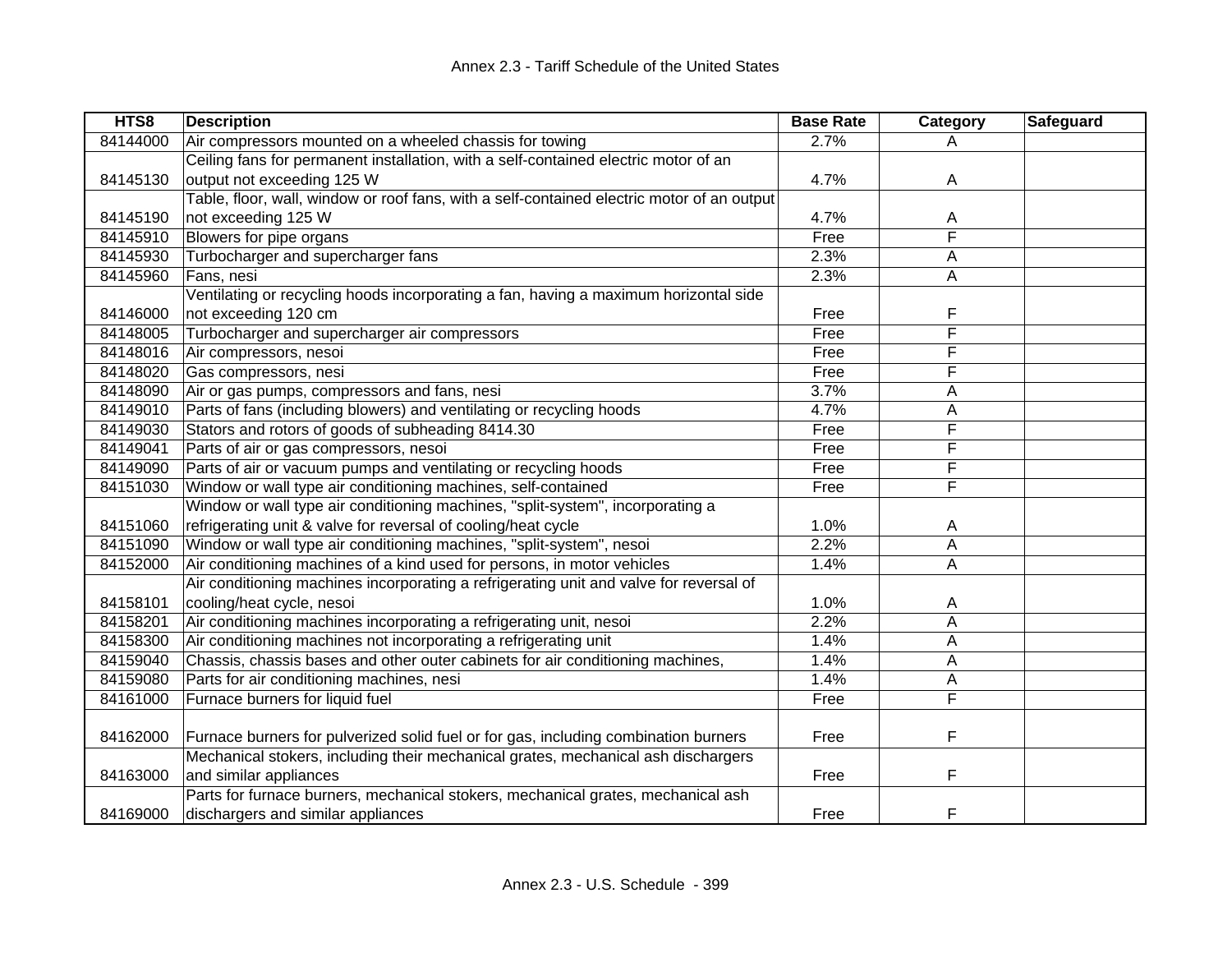| HTS8     | <b>Description</b>                                                                        | <b>Base Rate</b> | Category       | Safeguard |
|----------|-------------------------------------------------------------------------------------------|------------------|----------------|-----------|
|          | Furnaces and ovens for the roasting, melting or other heat treatment of ores, pyrites     |                  |                |           |
| 84171000 | or of metals                                                                              | 2.9%             | A              |           |
| 84172000 | Bakery ovens, including biscuit ovens                                                     | 3.5%             | $\overline{A}$ |           |
|          |                                                                                           |                  |                |           |
| 84178000 | Industrial or laboratory furnaces and ovens nesi, including incinerators, nonelectric     | 3.9%             | A              |           |
|          | Parts for industrial or laboratory furnaces and ovens, including incinerators,            |                  |                |           |
| 84179000 | nonelectric                                                                               | 3.9%             | A              |           |
|          |                                                                                           |                  |                |           |
| 84181000 | Combined refrigerator-freezers, fitted with separate external doors, electric or other    | Free             | F              |           |
|          | Refrigerators, household compression-type, electric or other, other than those of         |                  |                |           |
| 84182100 | subheading 8418.10                                                                        | Free             | F              |           |
|          | Refrigerators, household absorption-type, electrical, other than those of subheading      |                  |                |           |
| 84182200 | 8418.10                                                                                   | 1.0%             | A              |           |
|          | Refrigerators, household type, electric or other, other than those of subheading          |                  |                |           |
| 84182900 | 8418.10, nesi                                                                             | 1.9%             | A              |           |
| 84183000 | Freezers of the chest type, not exceeding 800 liters capacity, electric or other          | Free             | F              |           |
| 84184000 | Freezers of the upright type, not exceeding 900 liters capacity, electric or other        | Free             | F              |           |
|          | Refrigerating or freezing display counters, cabinets, showcases and similar               |                  |                |           |
| 84185000 | refrigerating or freezing furniture                                                       | Free             | F              |           |
| 84186100 | Compression-type refrigerating units whose condensers are heat exchangers                 | Free             | F              |           |
|          | Refrigerating or freezing equipment nesi; heat pumps, other than the air-conditioning     |                  |                |           |
| 84186900 | machines of heading 8415                                                                  | Free             | F              |           |
| 84189100 | Furniture designed to receive refrigerating or freezing equipment                         | Free             | F              |           |
|          | Certain door assemblies for refrigerators, freezers and other refrigerating or freezing   |                  |                |           |
| 84189940 | equipment                                                                                 | Free             | F              |           |
|          | Parts for refrigerators, freezers and other refrigerating or freezing equipment, electric |                  |                |           |
| 84189980 | or other, nesi; parts for heat pumps, nesi                                                | Free             | F              |           |
| 84191100 | Instantaneous gas water heaters, nonelectric                                              | Free             | F              |           |
| 84191900 | Storage water heaters, nonelectric                                                        | Free             | F              |           |
| 84192000 | Medical, surgical or laboratory sterilizers                                               | Free             | F              |           |
| 84193100 | Dryers for agricultural products, not used for domestic purposes                          | Free             | F              |           |
| 84193210 | Dryers for wood                                                                           | Free             | F              |           |
| 84193250 | Dryers for paper pulp, paper or paperboard                                                | Free             | F              |           |
| 84193901 | Dryers, other than of a kind for domestic purposes, nesoi                                 | Free             | F              |           |
| 84194000 | Distilling or rectifying plant, not used for domestic purposes                            | Free             | F              |           |
| 84195010 | Brazed aluminum plate-fin heat exchangers                                                 | 4.2%             | A              |           |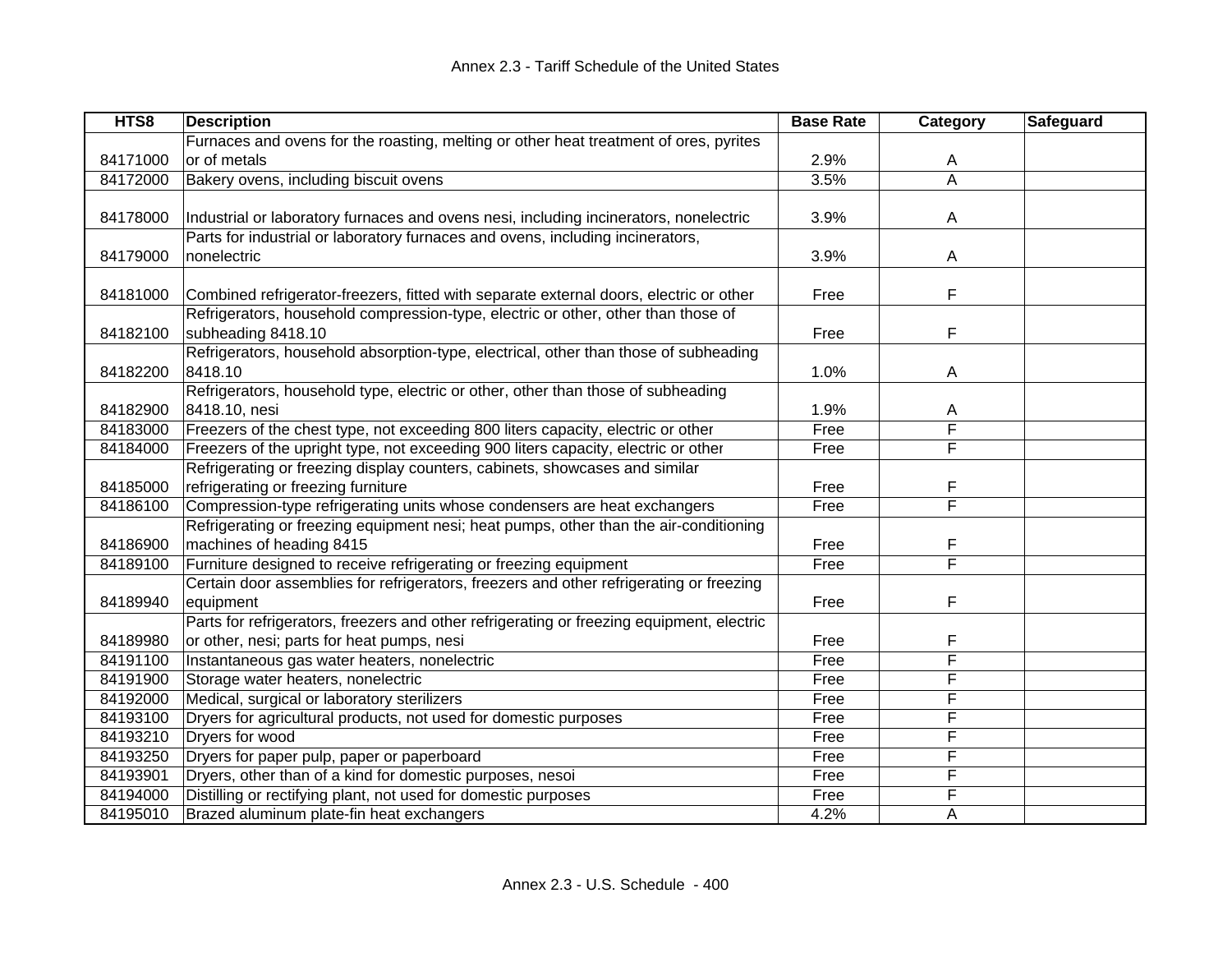| HTS8     | <b>Description</b>                                                                         | <b>Base Rate</b> | Category                | Safeguard |
|----------|--------------------------------------------------------------------------------------------|------------------|-------------------------|-----------|
| 84195050 | Heat exchange units, nesoi                                                                 | Free             |                         |           |
|          | Machinery for liquefying air or gas containing brazed aluminum plate-fin heat              |                  |                         |           |
| 84196010 | exchangers                                                                                 | 4.2%             | Α                       |           |
| 84196050 | Machinery for liquefying air or gas, nesoi                                                 | Free             | F                       |           |
|          | Cooking stoves, ranges & ovens, other than microwave, for making hot drinks or for         |                  |                         |           |
| 84198150 | cooking or heating food, not used for domestic purposes                                    | Free             | F                       |           |
|          | Machinery and equipment nesi, for making hot drinks or for cooking or heating food,        |                  |                         |           |
| 84198190 | not used for domestic purposes                                                             | Free             | F                       |           |
|          | Machinery and equipment for the treatment of materials (by a process which changes         |                  |                         |           |
| 84198910 | temperatures), for making paper pulp, paper or paperboard                                  | Free             | F                       |           |
|          | Industrial machinery, plant or equip. for the treat. of mat., involving a change in temp., |                  |                         |           |
| 84198960 | for molten-salt-cooled acrylic acid reactors                                               | Free             | F                       |           |
|          | Industrial machinery, plant or equipment for the treatment of materials, by process        |                  |                         |           |
| 84198995 | involving a change in temperature, nesoi                                                   | 4.2%             | Α                       |           |
| 84199010 | Parts of instantaneous or storage water heaters                                            | Free             | F                       |           |
| 84199020 | Parts of machinery and plant, for making paper pulp, paper or paperbroad                   | Free             | F                       |           |
| 84199030 | Parts of heat exchange units                                                               | Free             | F                       |           |
|          | Parts of molten-salt-cooled acrylic acid reactors, nesi; parts of certain medical,         |                  |                         |           |
| 84199050 | surgical or laboratory sterilizers, nesi                                                   | Free             | F                       |           |
|          | Parts of electromechanical tools for work in the hand, w/self-contained electric motor,    |                  |                         |           |
| 84199085 | for treatment of materials by change in temperature                                        | Free             | F                       |           |
|          | Parts of machinery, plant or laboratory equipment for the treatment of materials by a      |                  |                         |           |
| 84199095 | process involving a change of temperature, nesoi                                           | 4.0%             | A                       |           |
| 84201010 | Textile calendering or rolling machines                                                    | 3.5%             | Α                       |           |
|          |                                                                                            |                  |                         |           |
| 84201020 | Calendering or similar rolling machines for making paper pulp, paper or paperboard         | Free             | F                       |           |
| 84201090 | Calendering or other rolling machines, other than for metals or glass, nesi                | Free             | $\overline{\mathsf{F}}$ |           |
| 84209110 | Cylinders for textile calendering or rolling machines                                      | 2.6%             | A                       |           |
| 84209120 | Cylinders for paper pulp, paper or paperboard calendering or rolling machines              | Free             | F                       |           |
| 84209190 | Cylinders for calendering and similar rolling machines, nesi                               | Free             | F                       |           |
| 84209910 | Parts of calendering or rolling machines for processing textiles                           | 3.5%             | $\overline{A}$          |           |
|          |                                                                                            |                  |                         |           |
| 84209920 | Parts of calendering or rolling machines for making paper pulp, paper or paperboard        | Free             | F                       |           |
| 84209990 | Parts of calendering or other rolling machines, other than for metals or glass, nesi       | Free             | F                       |           |
| 84211100 | Cream separators                                                                           | Free             | F                       |           |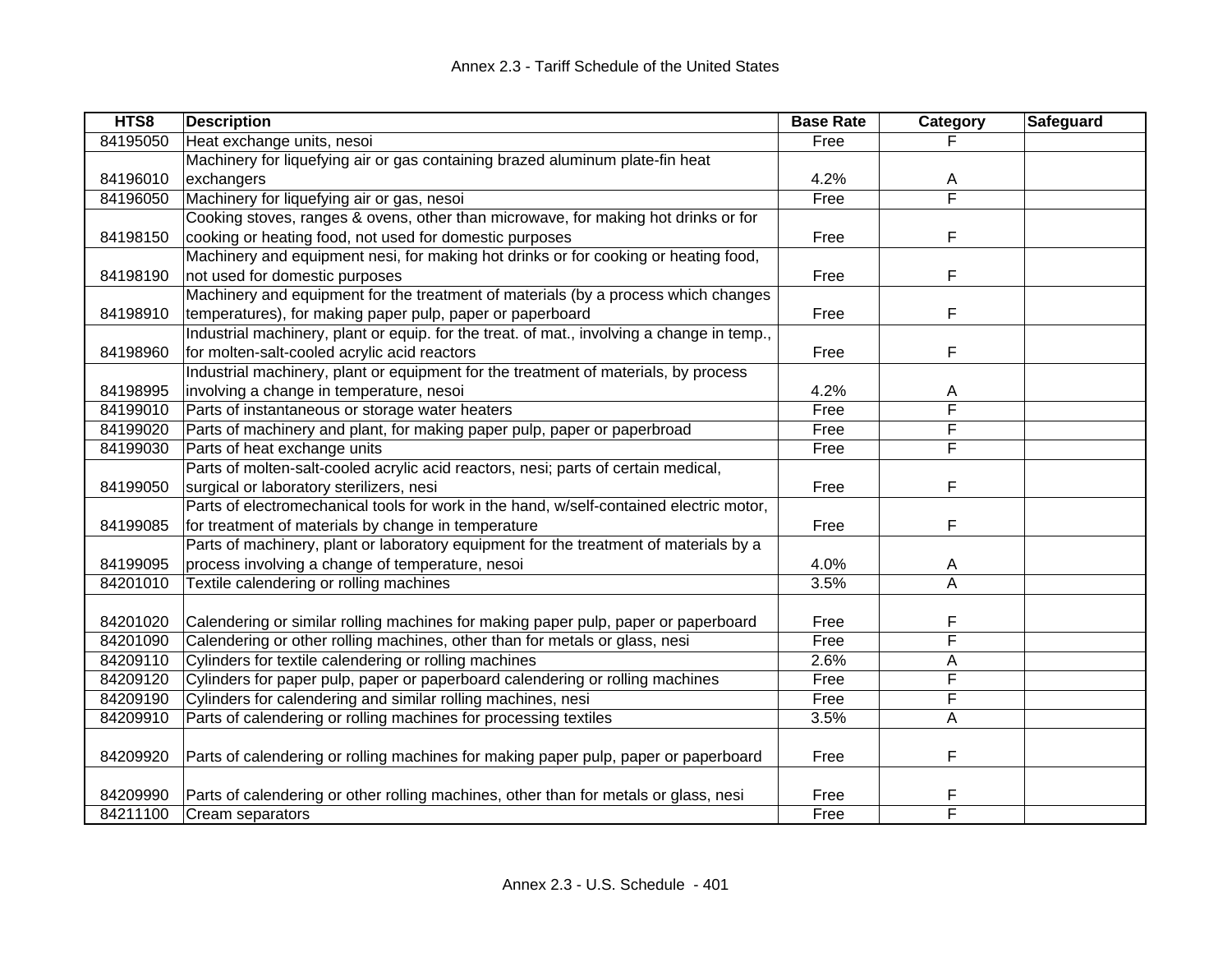| HTS8     | <b>Description</b>                                                                           | <b>Base Rate</b> | Category | Safeguard |
|----------|----------------------------------------------------------------------------------------------|------------------|----------|-----------|
| 84211200 | Centrifugal clothes dryers                                                                   | Free             |          |           |
| 84211930 | Spin dryers for semiconductor wafer processing                                               | Free             | F        |           |
|          | Centrifuges, other than cream separators, clothes dryers or spin dryers for                  |                  |          |           |
| 84211990 | semiconductor wafer processing                                                               | 1.3%             | Α        |           |
| 84212100 | Machinery and apparatus for filtering or purifying water                                     | Free             | F        |           |
| 84212200 | Machinery and apparatus for filtering or purifying beverages other than water                | Free             | F        |           |
| 84212300 | Oil or fuel filters for internal combustion engines                                          | 2.5%             | Α        |           |
| 84212900 | Filtering or purifying machinery and apparatus for liquids, nesi                             | Free             | F        |           |
| 84213100 | Intake air filters for internal combustion engines                                           | 2.5%             | Α        |           |
| 84213940 | Catalytic converters                                                                         | Free             | F        |           |
|          | Filtering or purifying machinery and apparatus for gases, other than intake air filters      |                  |          |           |
| 84213980 | for internal combustion engines or catalytic conv.                                           | Free             | F        |           |
|          | Drying chambers for the clothes-dryers of subheading 8421.12 and other parts of              |                  |          |           |
| 84219120 | clothes-dryers incorporating drying chambers                                                 | Free             | F        |           |
| 84219140 | Furniture designed to receive the clothes-dryers of subheading 8421.12                       | Free             | F        |           |
| 84219160 | Parts of centrifuges, including centrifugal dryers, nesi                                     | Free             | F        |           |
| 84219900 | Parts for filtering or purifying machinery or apparatus for liquids or gases                 | Free             | F        |           |
| 84221100 | Dishwashing machines of the household type                                                   | 2.4%             | A        |           |
| 84221900 | Dishwashing machines other than of the household type                                        | Free             | F        |           |
| 84222000 | Machinery for cleaning or drying bottles or other containers                                 | Free             | F        |           |
| 84223011 | Can-sealing machines                                                                         | Free             | F        |           |
|          | Machinery for filling, closing, sealing, capsuling or labeling bottles, cans, boxes or other |                  |          |           |
| 84223091 | containers; machinery for aerating beverages; nesoi                                          | Free             | F        |           |
|          | Machinery for packing or wrapping pipe tobacco, candy and cigarette packages;                |                  |          |           |
| 84224011 | combination candy cutting and wrapping machines                                              | Free             | F        |           |
| 84224091 | Packing or wrapping machinery, nesoi                                                         | Free             | F        |           |
|          | Water containment chambers for the household dishwashing machines and other                  |                  |          |           |
| 84229002 | parts of the same incorporating water containment chambers                                   | Free             | F        |           |
| 84229004 | Door assemblies for the dishwashing machines of subheading 8422.11                           | Free             | F        |           |
| 84229006 | Parts of dishwashing machines, nesi                                                          | Free             | F        |           |
| 84229011 | Parts of can-sealing machines                                                                | Free             | F        |           |
|          | Parts of machines for packing tobacco, wrapping candy, cigarette packages and of             |                  |          |           |
| 84229021 | combination candy cutting and wrapping machines                                              | Free             | F        |           |
| 84229091 | Parts of packing or wrapping machinery, nesoi                                                | Free             | F        |           |
| 84231000 | Personal weighing machines, including baby scales; household scales                          | Free             | F        |           |
| 84232000 | Scales for continuous weighing of goods on conveyors                                         | 2.9%             | A        |           |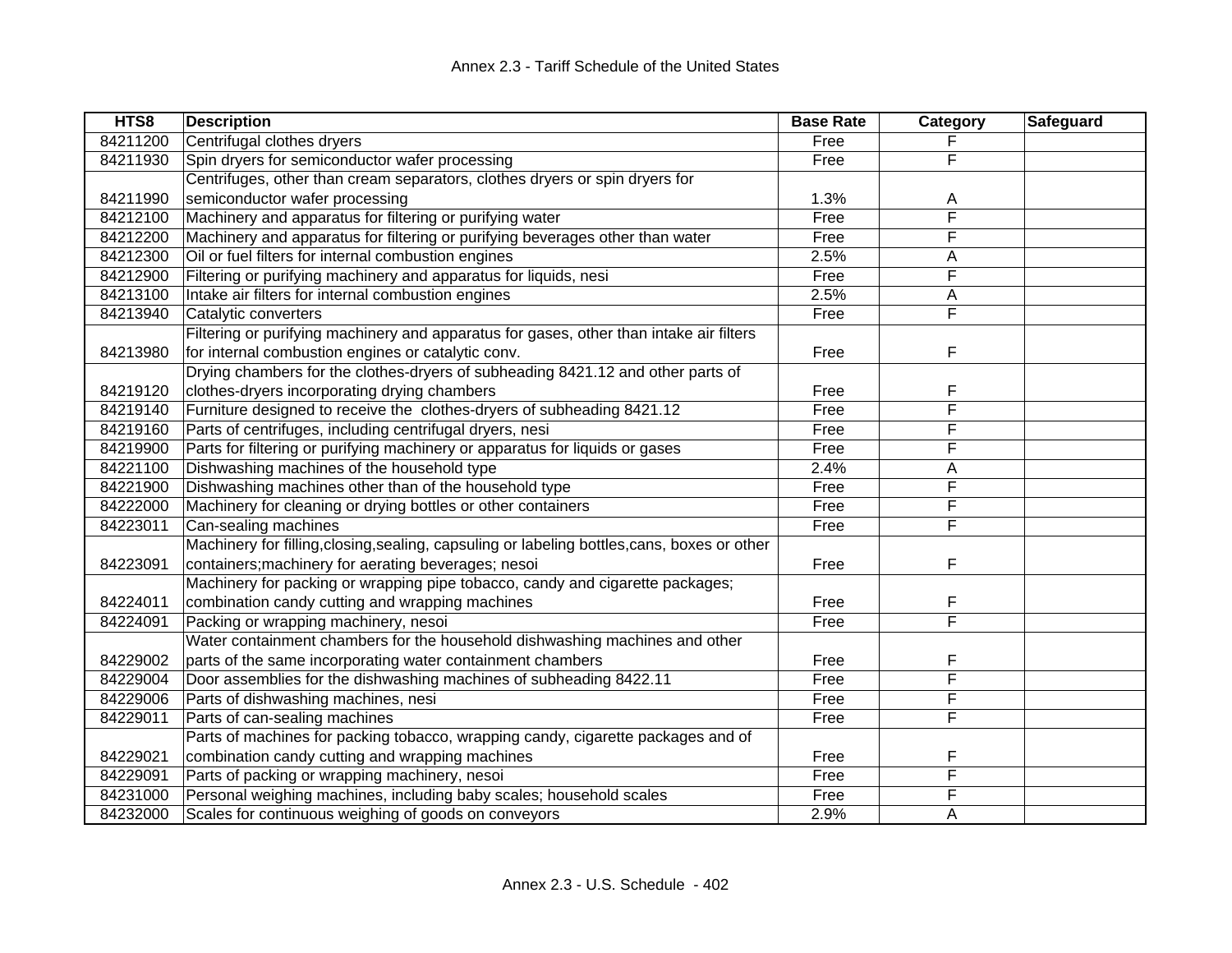| HTS8     | <b>Description</b>                                                                       | <b>Base Rate</b> | Category | Safeguard |
|----------|------------------------------------------------------------------------------------------|------------------|----------|-----------|
|          | Constant weight scales and scales for discharging a predetermined weight of material     |                  |          |           |
| 84233000 | into a bag or container, including hopper scales                                         | Free             | F        |           |
|          |                                                                                          |                  |          |           |
| 84238100 | Weighing machinery having a maximum weighing capacity not exceeding 30 kg                | Free             | F        |           |
|          | Weighing machinery having a maximum weighing capacity exceeding 30 kg but not            |                  |          |           |
| 84238200 | exceeding 5,000 kg                                                                       | Free             | F        |           |
| 84238900 | Weighing machinery, nesi                                                                 | 2.9%             | A        |           |
| 84239000 | Weighing machine weights of all kinds; parts of weighing machinery                       | 2.8%             | А        |           |
| 84241000 | Fire extinguishers, whether or not charged                                               | Free             | F        |           |
| 84242010 | Simple piston pump sprays and powder bellows                                             | 2.9%             | Α        |           |
|          | Spray guns and similar appliances other than simple piston pump sprays and powder        |                  |          |           |
| 84242090 | bellows                                                                                  | Free             | F        |           |
| 84243010 | Sand blasting machines                                                                   | Free             | F        |           |
|          | Steam blasting machines and similar jet projecting machines, other than sand blasting    |                  |          |           |
| 84243090 | machines; nesi                                                                           | Free             | F        |           |
|          | Mechanical sprayers (except sprayers self-contained, having a capacity not over 20       |                  |          |           |
| 84248110 | liters), suitable for agricultural or horticultural use                                  | Free             | F        |           |
|          | Mechanical agricultural or horticultural appliances for projecting, dispersing or        |                  |          |           |
| 84248190 | spraying liquids or powders, nesi                                                        | 2.4%             | A        |           |
| 84248930 | Spraying appliances for etching, stripping or cleaning semiconductor wafers              | Free             | F        |           |
|          | Spray appliance to develop semiconductor wafers; spray appliance to etch, develop,       |                  |          |           |
| 84248950 | strip or clean flat panel screen; certain deflash machine                                | Free             | F        |           |
|          | Mechanical appliances (whether or not hand operated) for projecting, dispersing or       |                  |          |           |
| 84248970 | spraying liquids or powder, nesoi                                                        | 1.8%             | A        |           |
| 84249005 | Parts of fire extinguishers                                                              | Free             | F        |           |
| 84249010 | Parts of simple piston pump sprays and powder bellows                                    | 2.9%             | Α        |           |
| 84249020 | Parts of sand blasting machines                                                          | Free             | F        |           |
|          | Parts of mechanical appliances for projecting, dispersing or spraying liquids or         |                  |          |           |
| 84249090 | powders, fire extinguishers and similar machines, nesi                                   | Free             | F        |           |
|          | Pulley tackle and hoists other than skip hoists or hoists used for raising vehicles,     |                  |          |           |
| 84251100 | powered by electric motor                                                                | Free             | F        |           |
|          | Pulley tackle and hoists other than skip hoists or hoists used for raising vehicles, not |                  |          |           |
| 84251900 | powered by electric motor                                                                | Free             | F        |           |
| 84252000 | Pit-head winding gear; winches specially designed for use underground                    | Free             | F        |           |
| 84253100 | Winches nesi, and capstans, powered by electric motor                                    | Free             | F        |           |
| 84253900 | Winches nesi, and capstans, not powered by electric motor                                | Free             | F        |           |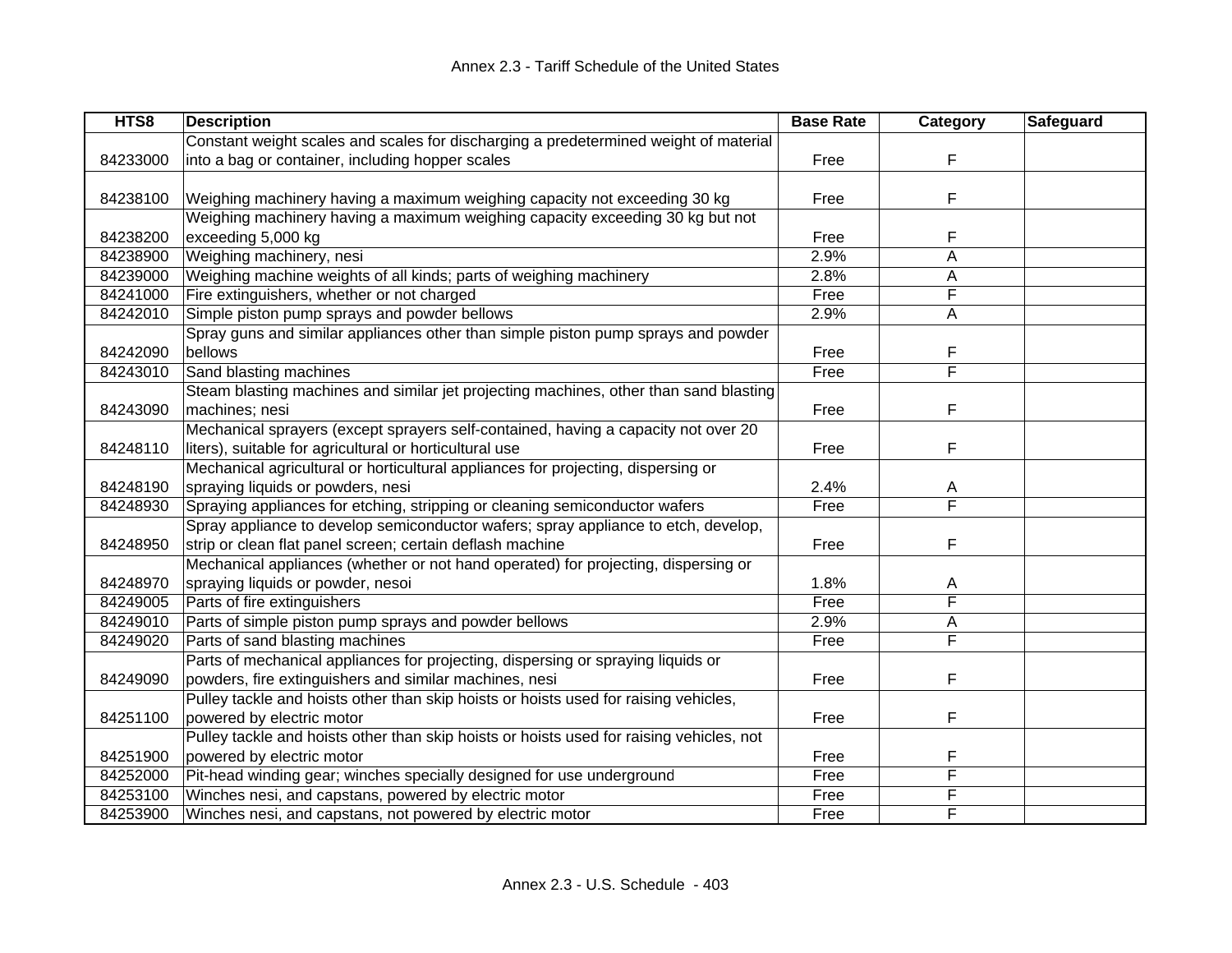| HTS8     | <b>Description</b>                                                                       | <b>Base Rate</b> | Category | Safeguard |
|----------|------------------------------------------------------------------------------------------|------------------|----------|-----------|
| 84254100 | Built-in jacking systems of a type used in garages                                       | Free             |          |           |
| 84254200 | Hydraulic jacks and hoists, nesi                                                         | Free             | F        |           |
| 84254900 | Jacks and hoists of a kind used for raising vehicles, other than hydraulic, nesi         | Free             | F        |           |
| 84261100 | Overhead traveling cranes on fixed support                                               | Free             | F        |           |
| 84261200 | Mobile lifting frames on tires and straddle carriers                                     | Free             | F        |           |
| 84261900 | Transporter cranes, gantry cranes and bridge cranes                                      | Free             | F        |           |
| 84262000 | Tower cranes                                                                             | Free             | F        |           |
| 84263000 | Portal or pedestal jib cranes                                                            | Free             | F        |           |
| 84264100 | Derricks, cranes and other lifting machinery nesi, self-propelled, on tires              | Free             | F        |           |
| 84264900 | Derricks, cranes and other lifting machinery nesi, self-propelled, not on tires          | Free             | F        |           |
|          | Derricks, cranes and other lifting machinery nesi, designed for mounting on road         |                  |          |           |
| 84269100 | vehicles                                                                                 | Free             | F        |           |
| 84269900 | Derricks, cranes and other lifting machinery nesi                                        | Free             | F        |           |
|          |                                                                                          |                  |          |           |
| 84271040 | Self-propelled works trucks powered by an electric motor, rider type forklift trucks     | Free             | F        |           |
|          | Self-propelled works trucks powered by an electric motor, fitted with lifting and        |                  |          |           |
| 84271080 | handling equipment, nesi                                                                 | Free             | F        |           |
|          |                                                                                          |                  |          |           |
| 84272040 | Self-propelled works trucks not powered by an electric motor, rider type forklift trucks | Free             | F        |           |
|          | Self-propelled works trucks not powered by an electric motor, fitted with lifting and    |                  |          |           |
| 84272080 | handling equipment, nesi                                                                 | Free             | F        |           |
| 84279000 | Trucks, fitted with lifting or handling equipment, nesi                                  | Free             | F        |           |
| 84281000 | Passenger or freight elevators other than continuous action; skip hoists                 | Free             | F        |           |
| 84282000 | Pneumatic elevators and conveyors                                                        | Free             | F        |           |
|          | Continuous-action elevators and conveyors, for goods or materials, specially designed    |                  |          |           |
| 84283100 | for underground use                                                                      | Free             | F        |           |
| 84283200 | Bucket type continuous-action elevators and conveyors, for goods or materials            | Free             | F        |           |
| 84283300 | Belt type continuous-action elevators and conveyors, for goods or materials              | Free             | F        |           |
| 84283900 | Continuous-action elevators and conveyors, for goods or materials, nesi                  | Free             | F        |           |
| 84284000 | Escalators and moving walkways                                                           | Free             | F        |           |
|          | Mine wagon pushers, locomotive or wagon traversers, wagon tippers and similar            |                  |          |           |
| 84285000 | railway wagon handling equipment                                                         | Free             | F        |           |
| 84286000 | Teleferics, chair lifts, ski draglines; traction mechanisms for funiculars               | Free             | F        |           |
| 84289000 | Machinery for lifting, handling, loading or unloading, nesi                              | Free             | F        |           |
| 84291100 | Self-propelled bulldozers and angledozers, for track laying                              | Free             | F        |           |
| 84291900 | Self-propelled bulldozers and angledozers other than track laying                        | Free             | F        |           |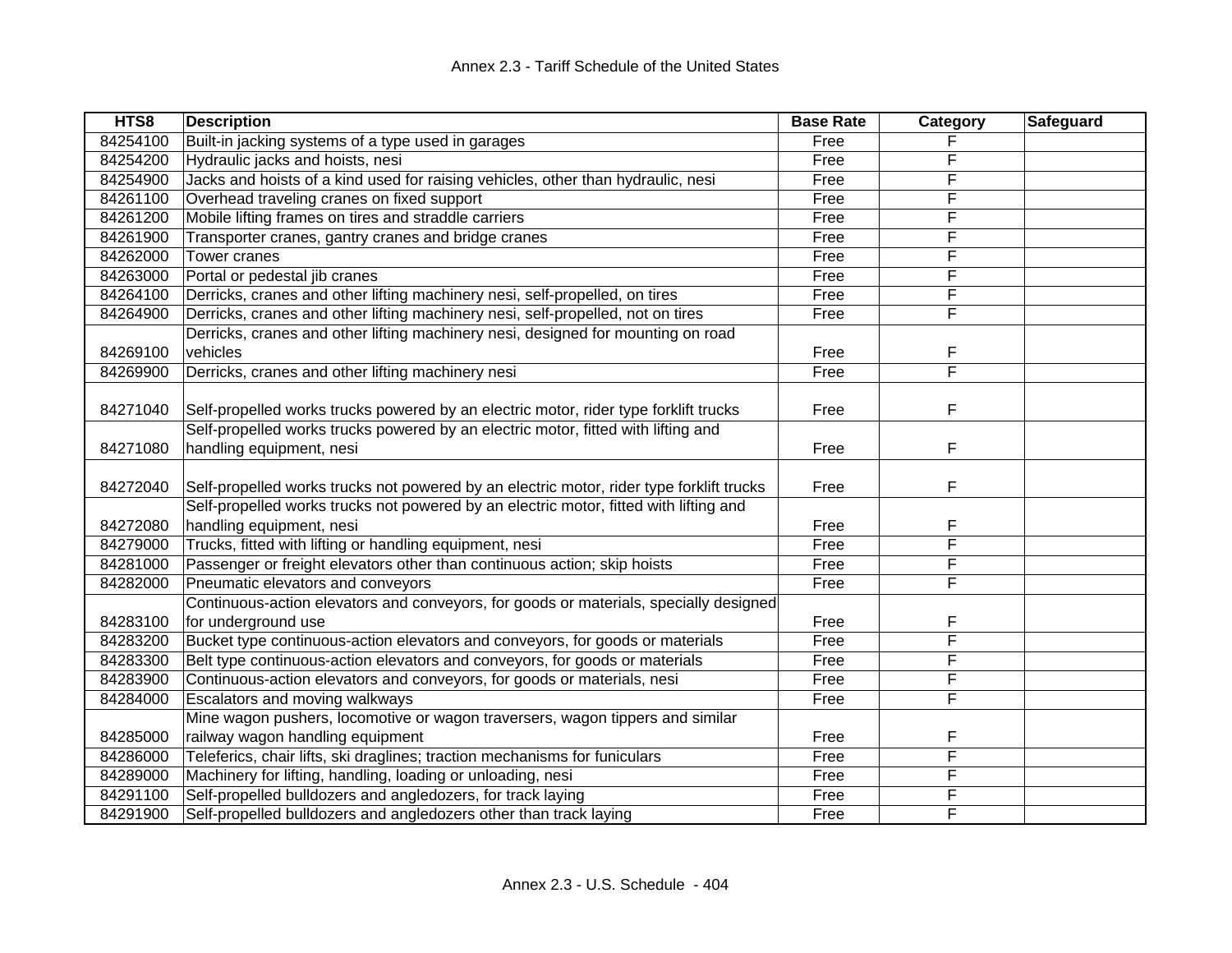| HTS8     | <b>Description</b>                                                                       | <b>Base Rate</b> | Category | Safeguard |
|----------|------------------------------------------------------------------------------------------|------------------|----------|-----------|
| 84292000 | Self-propelled graders and levelers                                                      | Free             |          |           |
| 84293000 | Self-propelled scrapers                                                                  | Free             | F        |           |
| 84294000 | Self-propelled tamping machines and road rollers                                         | Free             | F        |           |
| 84295110 | Self-propelled front-end shovel loaders, wheel-type                                      | Free             | F        |           |
| 84295150 | Self-propelled front-end shovel loaders, other than wheel-type                           | Free             | F        |           |
|          | Self-propelled backhoes, shovels, clamshells and draglines with a 360 degree             |                  |          |           |
| 84295210 | revolving superstructure                                                                 | Free             | F        |           |
|          | Self-propelled machinery with a 360 degree revolving superstructure, other than          |                  |          |           |
| 84295250 | backhoes, shovels, clamshells and draglines                                              | Free             | F        |           |
|          | Self-propelled backhoes, shovels, clamshells and draglines not with a 360 degree         |                  |          |           |
| 84295910 | revolving superstructure                                                                 | Free             | F        |           |
|          | Self-propelled machinery not with a 360 degree revolving superstructure, other than      |                  |          |           |
| 84295950 | backhoes, shovels, clamshells and draglines                                              | Free             | F        |           |
| 84301000 | Pile-drivers and pile-extractors                                                         | Free             | F        |           |
| 84302000 | Snowplows and snowblowers                                                                | Free             | F        |           |
| 84303100 | Self-propelled coal or rock cutters and tunneling machinery                              | Free             | F        |           |
| 84303900 | Coal or rock cutters and tunneling machinery, not self-propelled                         | Free             | F        |           |
| 84304100 | Self-propelled boring or sinking machinery                                               | Free             | F        |           |
| 84304940 | Offshore oil and natural gas drilling and production platforms                           | Free             | F        |           |
| 84304980 | Boring or sinking machinery, not self-propelled, nesi                                    | Free             | F        |           |
| 84305010 | Self-propelled peat excavators                                                           | Free             | F        |           |
| 84305050 | Self-propelled machinery for working earth, minerals or ores, nesi                       | Free             | F        |           |
| 84306100 | Tamping or compacting machinery, not self-propelled                                      | Free             | F        |           |
| 84306901 | Machinery for working earth, minerals or ores, not self-propelled, nesoi                 | Free             | F        |           |
| 84311000 | Parts suitable for use solely or principally with the machinery of heading 8425          | Free             | F        |           |
| 84312000 | Parts suitable for use solely or principally with the machinery of heading 8427          | Free             | F        |           |
|          | Parts suitable for use solely or principally with passenger or freight elevators other   |                  |          |           |
| 84313100 | than continuous action, skip hoists or escalators                                        | Free             | F        |           |
|          |                                                                                          |                  |          |           |
| 84313900 | Parts suitable for use solely or principally with the machinery of heading 8428, nesi    | Free             | F        |           |
|          | Buckets, shovels, grabs and grips suitable for use solely or principally with the        |                  |          |           |
| 84314100 | machinery of headings 8426, 8429, or 8430                                                | Free             | F        |           |
|          | Bulldozer or angledozer blades suitable for use solely or principally with the machinery |                  |          |           |
| 84314200 | of heading 8426, 8429 or 8430                                                            | Free             | F        |           |
| 84314340 | Parts for offshore oil & natural gas, drilling and production platforms                  | Free             | F        |           |
| 84314380 | Parts for boring or sinking machinery of 8430.41 or 8430.49, nesi                        | Free             | F        |           |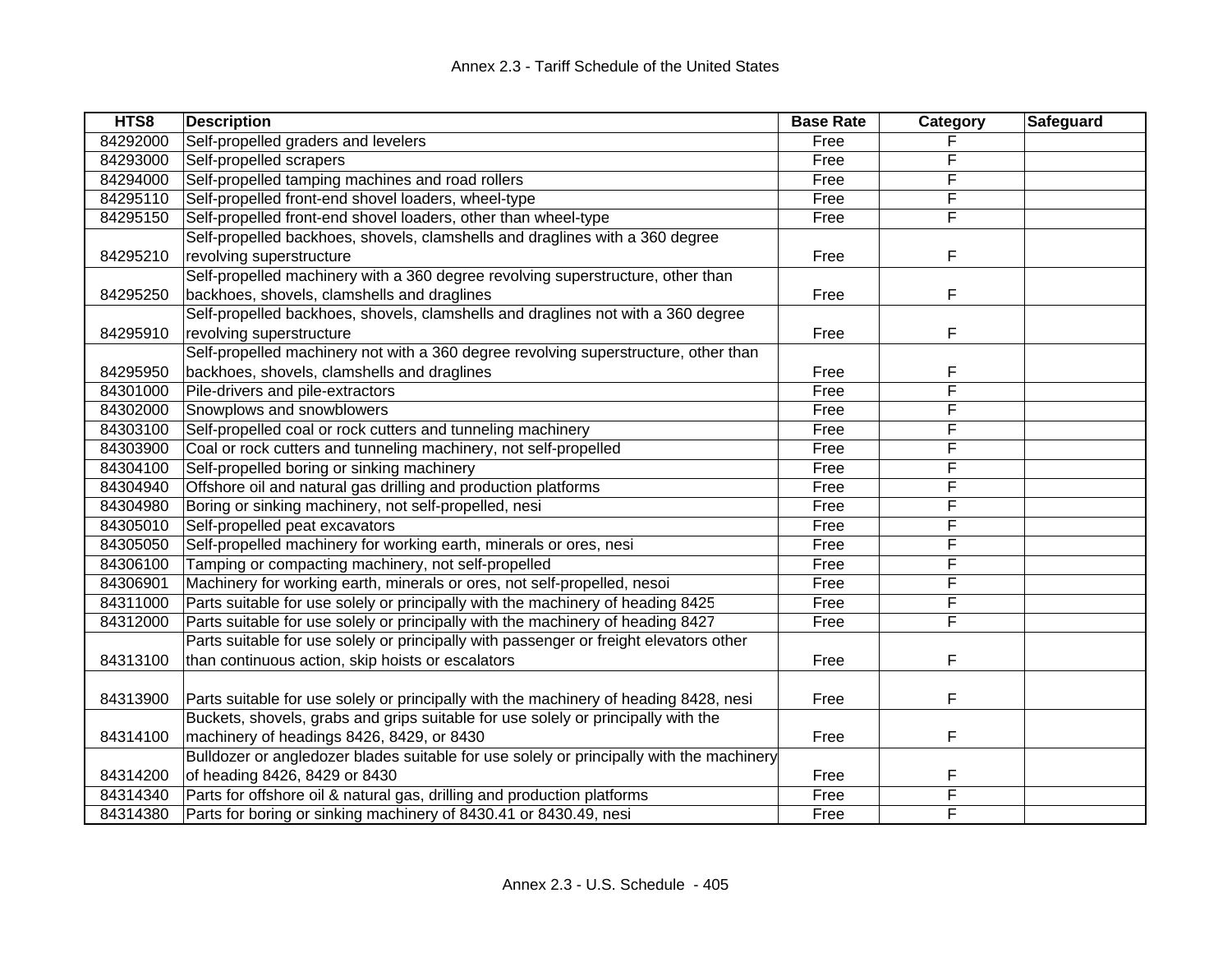| HTS8     | <b>Description</b>                                                                           | <b>Base Rate</b> | Category | Safeguard |
|----------|----------------------------------------------------------------------------------------------|------------------|----------|-----------|
|          |                                                                                              |                  |          |           |
| 84314910 | Parts suitable for use solely or principally with the machinery of heading 8426, nesi        | Free             | F        |           |
|          | Parts suitable for use solely or principally with the machinery of heading 8429 or 8430,     |                  |          |           |
| 84314990 | nesi                                                                                         | Free             | F        |           |
| 84321000 | Plows for soil preparation or cultivation                                                    | Free             | F        |           |
| 84322100 | Disc harrows for soil preparation or cultivation                                             | Free             | F        |           |
|          | Harrows (other than disc), scarifiers, cultivators, weeders and hoes for soil                |                  |          |           |
| 84322900 | preparation or cultivation                                                                   | Free             | F        |           |
| 84323000 | Seeders, planters and transplanters for soil preparation or cultivation                      | Free             | F        |           |
| 84324000 | Manure spreaders and fertilizer distributors for soil preparation or cultivation             | Free             | F        |           |
|          | Agricultural, horticultural or forestry machinery for soil preparation or cultivation, nesi; |                  |          |           |
| 84328000 | lawn or sports ground rollers                                                                | Free             | F        |           |
|          | Parts of agricultural, horticultural or forestry machinery for soil preparation or           |                  |          |           |
| 84329000 | cultivation; parts of lawn or sports ground rollers                                          | Free             | F        |           |
|          | Mowers for lawns, parks or sports grounds, powered, with the cutting device rotating         |                  |          |           |
| 84331100 | in a horizontal plane                                                                        | Free             | F        |           |
| 84331900 | Mowers for lawns, parks or sports grounds, nesi                                              | Free             | F        |           |
| 84332000 | Mowers nesi, including cutter bars for tractor mounting                                      | Free             | F        |           |
| 84333000 | Haymaking machinery other than mowers                                                        | Free             | F        |           |
| 84334000 | Straw or fodder balers, including pick-up balers                                             | Free             | F        |           |
| 84335100 | Combine harvester-threshers                                                                  | Free             | F        |           |
| 84335200 | Threshing machinery other than combine harvester-threshers                                   | Free             | F        |           |
| 84335300 | Root or tuber harvesting machines                                                            | Free             | F        |           |
| 84335900 | Harvesting machinery or threshing machinery, nesi                                            | Free             | F        |           |
|          |                                                                                              |                  |          |           |
| 84336000 | Machines for cleaning, sorting or grading eggs, fruit or other agricultural produce          | Free             | F        |           |
| 84339010 | Parts of mowers for lawns, parks or sports grounds                                           | Free             | F        |           |
| 84339050 | Parts for machinery of heading 8433, nesi                                                    | Free             | F        |           |
| 84341000 | Milking machines                                                                             | Free             | F        |           |
| 84342000 | Dairy machinery other than milking machines                                                  | Free             | F        |           |
| 84349000 | Parts for milking machines and dairy machinery                                               | Free             | F        |           |
|          | Presses, crushers and similar machinery used in the manufacture of wine, cider, fruit        |                  |          |           |
| 84351000 | juices or similar beverages                                                                  | Free             | F        |           |
|          | Parts of presses, crushers and similar machinery used in the manufacture of wine,            |                  |          |           |
| 84359000 | cider, fruit juices or similar beverages                                                     | Free             |          |           |
| 84361000 | Machinery for preparing animal feeds                                                         | Free             | F        |           |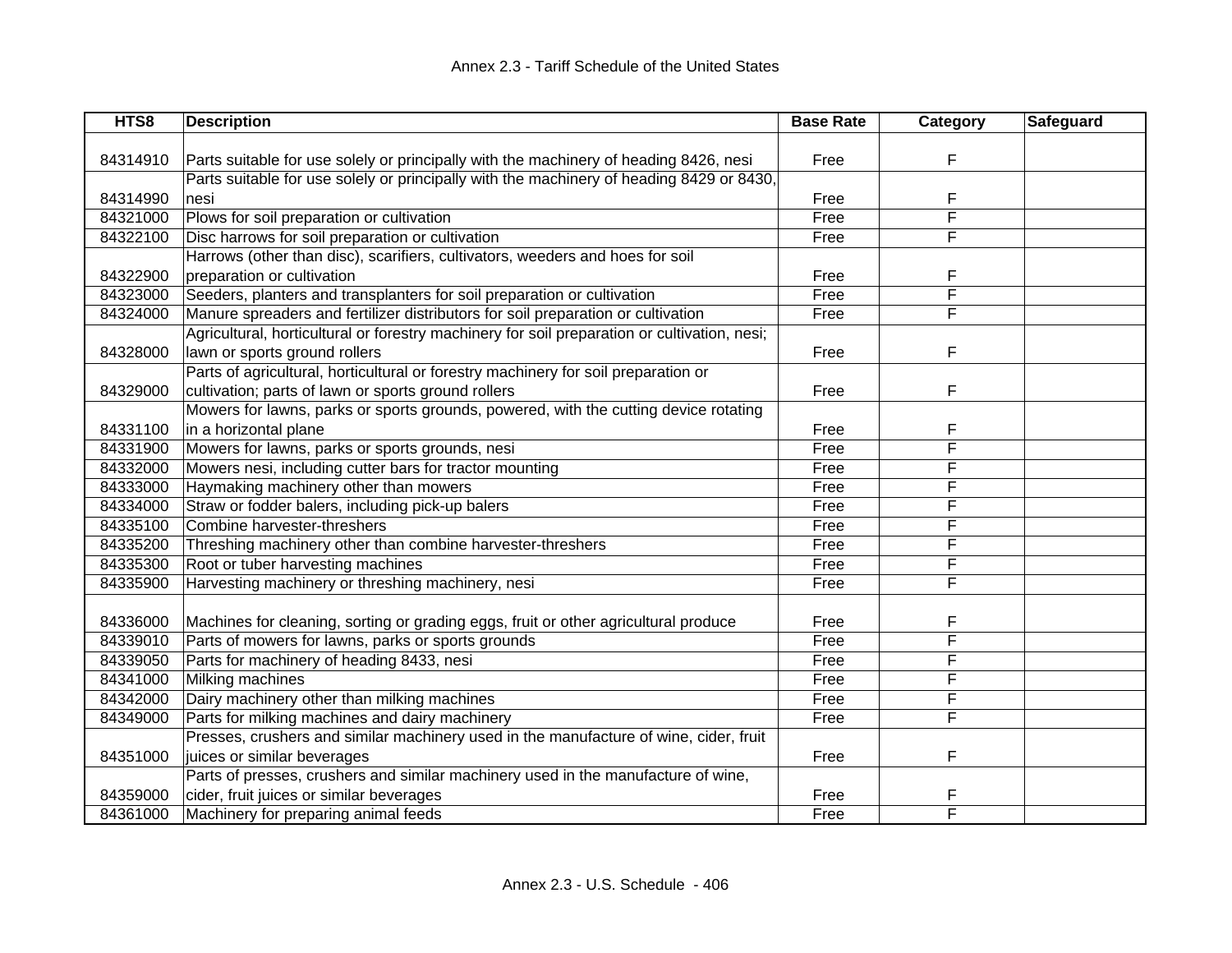| HTS8     | <b>Description</b>                                                                                                                         | <b>Base Rate</b> | Category | Safeguard |
|----------|--------------------------------------------------------------------------------------------------------------------------------------------|------------------|----------|-----------|
| 84362100 | Poultry incubators and brooders                                                                                                            | Free             |          |           |
| 84362900 | Poultry-keeping machinery                                                                                                                  | Free             | F        |           |
| 84368000 | Agricultural, horticultural, forestry or bee-keeping machinery, nesi                                                                       | Free             | F        |           |
| 84369100 | Parts of poultry-keeping machinery or poultry incubators and brooders                                                                      | Free             | F        |           |
| 84369900 | Parts for agricultural, horticultural, forestry or bee-keeping machinery, nesi                                                             | Free             | F        |           |
| 84371000 | Machines for cleaning, sorting or grading seed, grain or dried leguminous vegetables                                                       | Free             | F        |           |
|          | Machinery used in the milling industry or for the working of cereals or dried                                                              |                  |          |           |
| 84378000 | leguminous vegetables, other than farm type machinery                                                                                      | Free             | F        |           |
| 84379000 | Parts for machinery used in the milling industry or for cleaning, sorting, grading or<br>working of cereals or dried leguminous vegetables | Free             | F        |           |
|          | Bakery machinery and machinery for the manufacture of macaroni, spaghetti or                                                               |                  |          |           |
| 84381000 | similar products, nesi                                                                                                                     | Free             | F        |           |
| 84382000 | Machinery for the manufacture of confectionery, cocoa or chocolate, nesi                                                                   | Free             | F        |           |
| 84383000 | Machinery for sugar manufacture, nesi                                                                                                      | Free             | F        |           |
| 84384000 | Brewery machinery, nesi                                                                                                                    | 2.3%             | A        |           |
| 84385000 | Machinery for the preparation of meat or poultry, nesi                                                                                     | 2.8%             | Α        |           |
| 84386000 | Machinery for the preparation of fruits, nuts or vegetables, nesi                                                                          | Free             | F        |           |
| 84388000 | Machinery for the industrial preparation or manufacture of food or drink, nesi                                                             | Free             | F        |           |
| 84389010 | Parts of machinery for sugar manufacture, nesi                                                                                             | Free             | F        |           |
|          | Parts of machinery for the industrial preparation or manufacture of food or drink, other                                                   |                  |          |           |
| 84389090 | than sugar manufacturing, nesi                                                                                                             | 2.8%             | A        |           |
| 84391000 | Machinery for making pulp of fibrous cellulosic material                                                                                   | Free             | F        |           |
| 84392000 | Machinery for making paper or paperboard                                                                                                   | Free             | F        |           |
| 84393000 | Machinery for finishing paper or paperboard                                                                                                | Free             | F        |           |
|          | Bed plates, roll bars and other stock-treating parts of machinery for making pulp of                                                       |                  |          |           |
| 84399110 | fibrous cellulosic materials                                                                                                               | Free             | F        |           |
| 84399190 | Parts of machinery for making pulp of fibrous cellulosic materials, nesi                                                                   | Free             | F        |           |
| 84399910 | Parts of machinery for making paper or paperboard                                                                                          | Free             | F        |           |
| 84399950 | Parts of machinery for finishing paper or paperboard                                                                                       | Free             | F        |           |
| 84401000 | Bookbinding machinery, including book-sewing machines                                                                                      | Free             | F        |           |
| 84409000 | Parts for bookbinding machinery, including book-sewing machines                                                                            | Free             | F        |           |
| 84411000 | Cutting machines of all kinds used for making up paper pulp, paper or paperboard                                                           | Free             | F        |           |
| 84412000 | Machines for making bags, sacks or envelopes of paper pulp, paper or paperboard                                                            | Free             | F        |           |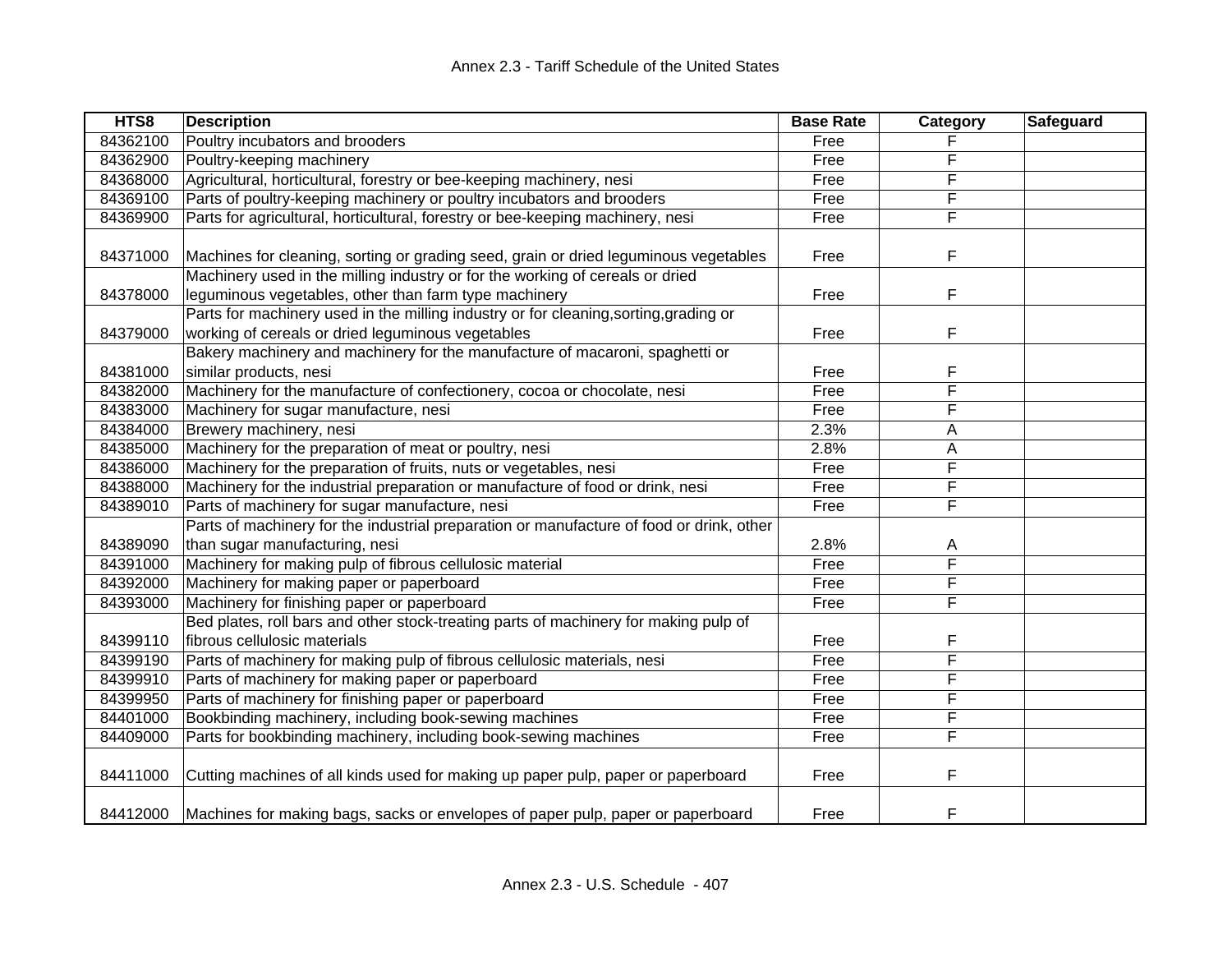| HTS8     | <b>Description</b>                                                                     | <b>Base Rate</b> | Category                | Safeguard |
|----------|----------------------------------------------------------------------------------------|------------------|-------------------------|-----------|
|          | Machines for making cartons, boxes, cases, tubes, drums or similar containers, other   |                  |                         |           |
| 84413000 | than by molding, of paper pulp, paper or paperboard                                    | Free             | F                       |           |
| 84414000 | Machines for molding articles in paper pulp, paper or paperboard                       | Free             | F                       |           |
| 84418000 | Machinery for making up paper pulp, paper or paperboard, nesi                          | Free             | F                       |           |
|          | Parts for machinery used in making up paper pulp, paper or paperboard, including       |                  |                         |           |
| 84419000 | cutting machines                                                                       | Free             | F                       |           |
| 84421000 | Phototypesetting and composing machines                                                | Free             | F                       |           |
|          | Machinery, apparatus and equipment for typesetting or composing by other               |                  |                         |           |
| 84422000 | processes, with or without founding device                                             | Free             | F                       |           |
| 84423000 | Machinery, apparatus and equipment of heading 8442, nesi                               | Free             | $\overline{\mathsf{F}}$ |           |
|          | Parts of the machinery, apparatus or equipment of subheadings 8442.10, 8442.20         |                  |                         |           |
| 84424000 | and 8442.30                                                                            | Free             | F                       |           |
| 84425010 | Printing plates                                                                        | Free             | $\overline{\mathsf{F}}$ |           |
|          | Printing type, blocks, cylinders and other printing components; blocks, cylinders and  |                  |                         |           |
| 84425090 | lithographic stones, prepared for printing purposes                                    | 4.0%             | A                       |           |
| 84431110 | Reel-fed offset printing machinery, double-width newspaper printing presses            | 3.3%             | A                       |           |
|          | Reel-fed offset printing machinery, other than double-width newspaper printing         |                  |                         |           |
| 84431150 | presses                                                                                | Free             | F                       |           |
|          |                                                                                        |                  |                         |           |
| 84431200 | Sheet-fed offset printing machinery, office type (sheet size not exceeding 22 X 36 cm) | Free             | F                       |           |
| 84431910 | Offset printing machinery, weighing 900 kg or less, nesi                               | Free             | F                       |           |
|          |                                                                                        |                  |                         |           |
| 84431950 | Offset printing machinery, weighing more than 900 kg but less than 1,600 kg, nesi      | Free             | F                       |           |
| 84431990 | Offset printing machinery, weighing 1,600 kg or more, nesi                             | Free             | F                       |           |
| 84432100 | Letterpress printing machinery, excluding flexographic printing, reel-fed              | 2.2%             | A                       |           |
|          |                                                                                        |                  |                         |           |
| 84432900 | Letterpress printing machinery, excluding flexographic printing, other than reel-fed   | Free             | F                       |           |
| 84433000 | Flexographic printing machinery                                                        | 2.2%             | A                       |           |
| 84434000 | Gravure printing machinery                                                             | 2.2%             | Α                       |           |
| 84435110 | Ink-jet textile printing machinery                                                     | 2.6%             | A                       |           |
| 84435150 | Ink-jet printing machinery nesoi, other than textile                                   | Free             | F                       |           |
| 84435910 | Textile printing machinery, nesoi                                                      | 2.6%             | A                       |           |
| 84435990 | Printing machinery, nesoi                                                              | Free             | F                       |           |
| 84436000 | Machines for uses ancillary to printing                                                | Free             | F                       |           |
| 84439010 | Parts of textile printing machinery                                                    | 2.6%             | Α                       |           |
| 84439090 | Parts for printing machinery other than textile printing machinery                     | Free             | F                       |           |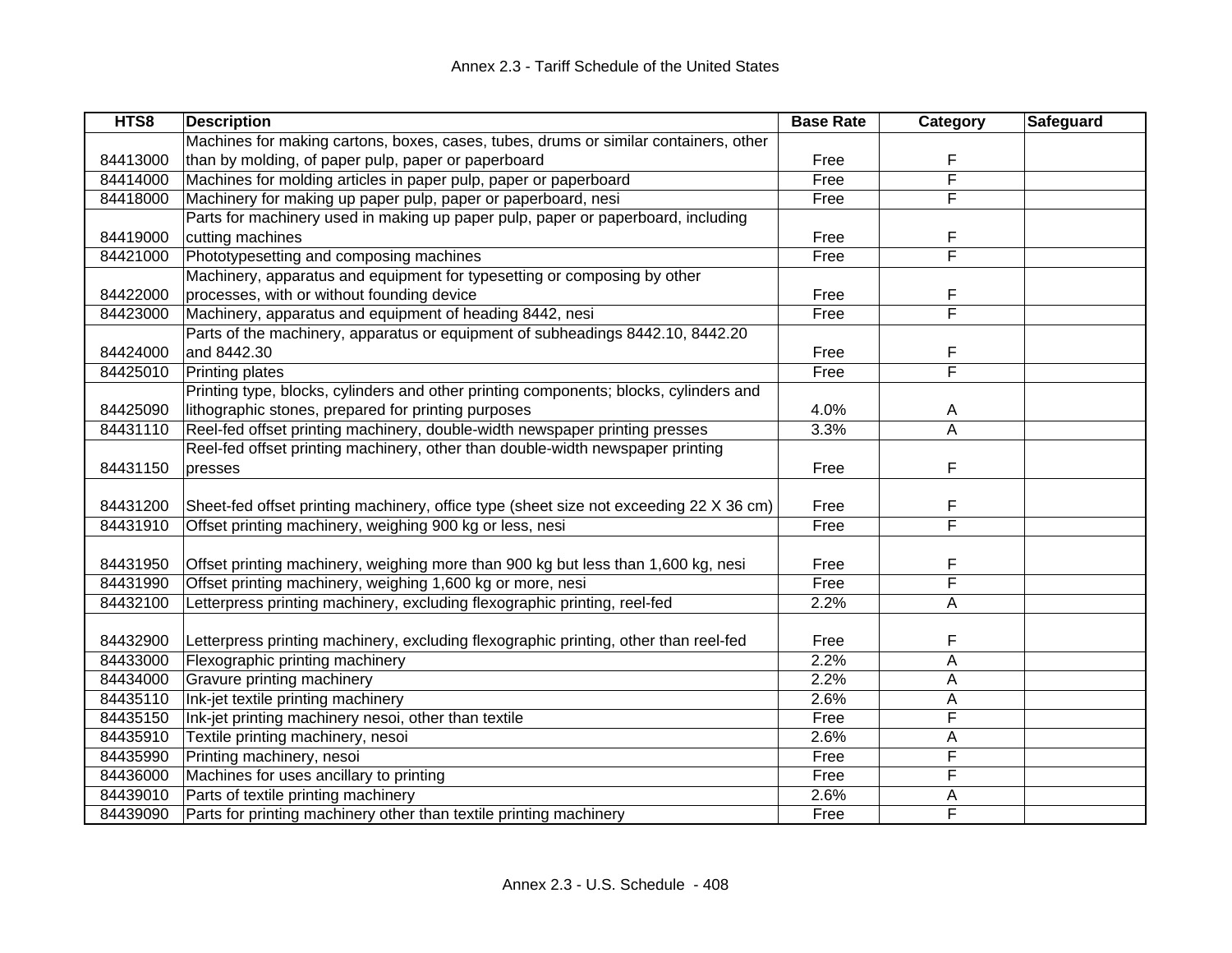| HTS8     | <b>Description</b>                                                                   | <b>Base Rate</b> | Category | Safeguard |
|----------|--------------------------------------------------------------------------------------|------------------|----------|-----------|
| 84440000 | Machines for extruding, drawing, texturing or cutting man-made textile materials     | Free             |          |           |
| 84451100 | Carding machines for preparing textile fibers                                        | Free             |          |           |
| 84451200 | Combing machines for preparing textile fibers                                        | Free             | F        |           |
| 84451300 | Drawing or roving machines for preparing textile fibers                              | Free             | F        |           |
| 84451900 | Machines for preparing textile fibers, nesi                                          | 3.3%             | Α        |           |
| 84452000 | Textile spinning machines                                                            | Free             | F        |           |
| 84453000 | Textile doubling or twisting machines                                                | Free             | F        |           |
| 84454000 | Textile winding (including weft-winding) or reeling machines                         | 3.7%             | Α        |           |
|          | Machinery for producing textile yarns nesi; machines for preparing textile yarns for |                  |          |           |
| 84459000 | use on machines of heading 8446 or 8447                                              | 3.7%             | A        |           |
| 84461000 | Weaving machines (looms) for weaving fabrics of a width not exceeding 30 cm          | Free             | F        |           |
| 84462110 | Shuttle type power looms for weaving fabrics of a width exceeding 4.9 m              | Free             | F        |           |
|          | Shuttle type power looms for weaving fabrics of a width exceeding 30 cm, but not     |                  |          |           |
| 84462150 | exceeding 4.9 m                                                                      | 3.7%             | A        |           |
|          |                                                                                      |                  |          |           |
| 84462900 | Weaving machines for weaving fabrics of a width exceeding 30 cm, shuttle type, nesi  | Free             | F        |           |
|          |                                                                                      |                  |          |           |
| 84463010 | Shuttleless type power looms, for weaving fabrics of a width exceeding 4.9 m, nesi   | Free             | F        |           |
|          | Shuttleless type weaving machines (looms), for weaving fabrics of a width exceeding  |                  |          |           |
| 84463050 | 30 cm, nesi                                                                          | 3.7%             | A        |           |
|          | Circular knitting machines with cylinder diameter not exceeding 165 mm, for knitting |                  |          |           |
| 84471110 | hosiery                                                                              | Free             | F        |           |
|          | Circular knitting machines with cylinder diameter not exceeding 165 mm, other than   |                  |          |           |
| 84471190 | for knitting hosiery                                                                 | Free             | F        |           |
|          | Circular knitting machines with cylinder diameter exceeding 165 mm, for knitting     |                  |          |           |
| 84471210 | hosiery                                                                              | Free             | F        |           |
|          | Circular knitting machines with cylinder diameter exceeding 165 mm, other than for   |                  |          |           |
| 84471290 | knitting hosiery                                                                     | Free             | F        |           |
| 84472020 | V-bed flat knitting machines, power driven, over 50.8 mm in width                    | Free             | F        |           |
| 84472030 | V-bed flat knitting machines, nesi                                                   | 2.6%             | Α        |           |
| 84472040 | Warp knitting machines                                                               | Free             | F        |           |
| 84472060 | Flat knitting machines, other than V-bed or warp; stitch-bonding machines            | Free             | F        |           |
| 84479010 | Braiding and lace-braiding machines                                                  | Free             | F        |           |
| 84479050 | <b>Embroidery machines</b>                                                           | Free             | F        |           |
|          | Knitting machines other than circular or flat knitting; machines for making gimped   |                  |          |           |
| 84479090 | yarn, tulle, trimmings or net; machines for tufting                                  | Free             | F        |           |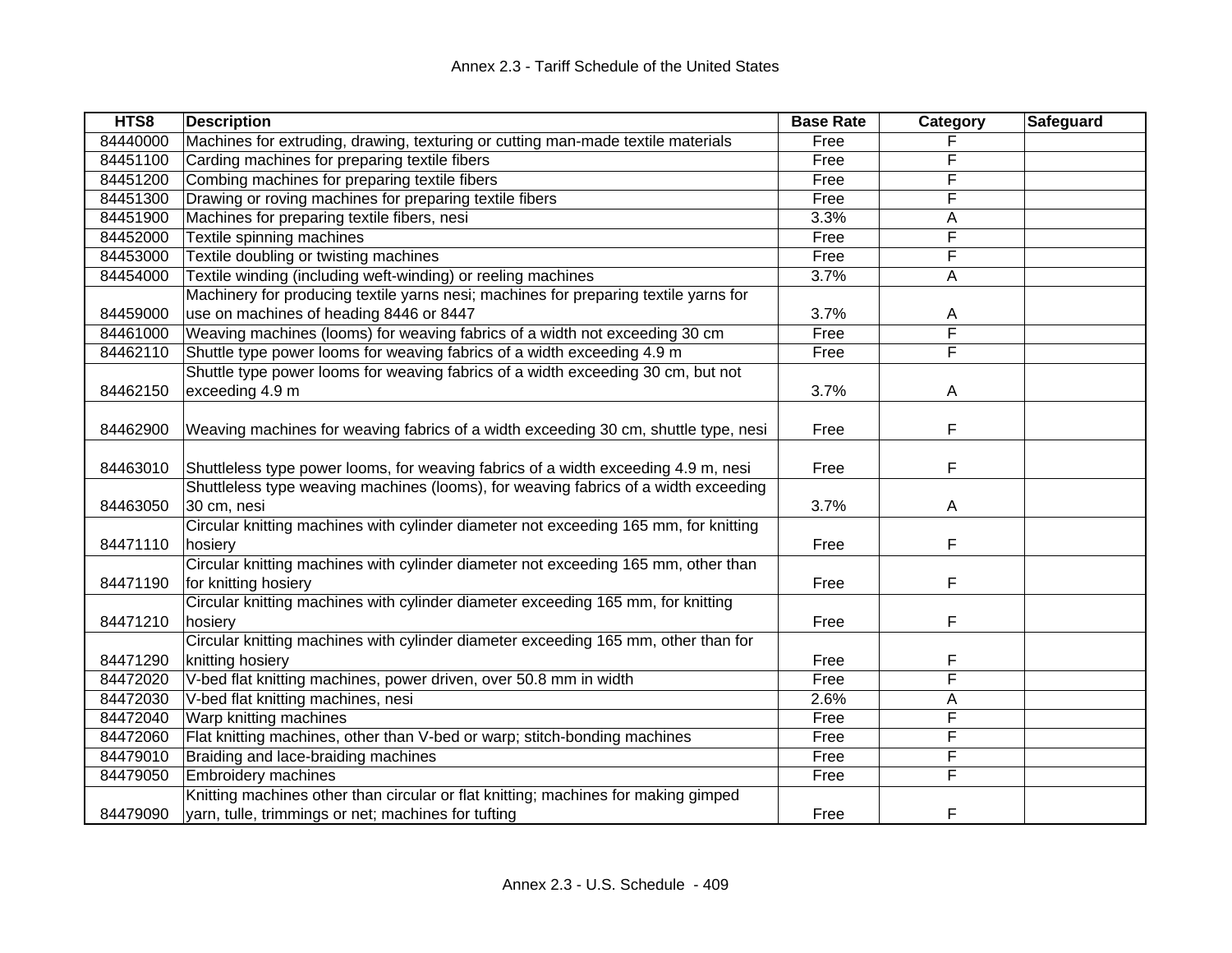| HTS8     | <b>Description</b>                                                                     | <b>Base Rate</b> | Category | Safeguard |
|----------|----------------------------------------------------------------------------------------|------------------|----------|-----------|
|          | Dobbies and Jacquards, card reducing, copying, punching or assembling machines         |                  |          |           |
| 84481100 | for use with machines of heading 8444, 8445, 8446 or 8447                              | Free             | F        |           |
| 84481900 | Auxiliary machinery for machines of heading 8444, 8445, 8446 or 8447, nesi             | Free             | F        |           |
|          | Parts and accessories of machines for extruding or drawing man-made textile            |                  |          |           |
| 84482010 | filaments                                                                              | 3.7%             | Α        |           |
|          | Parts and accessories of machines of heading 8444 or of their auxiliary machinery,     |                  |          |           |
| 84482050 | nesi                                                                                   | 3.3%             | A        |           |
|          | Card clothing as parts and accessories of machines of heading 8445 or of their         |                  |          |           |
| 84483100 | auxiliary machinery                                                                    | 3.3%             | A        |           |
|          | Parts and accessories of machines for preparing textile fibers, other than card        |                  |          |           |
| 84483200 | clothing                                                                               | Free             | F        |           |
|          | Spindles, spindle flyers, spinning rings and ring travellers of machines of heading    |                  |          |           |
| 84483300 | 8445 or of their auxiliary machines                                                    | 3.3%             | A        |           |
|          | Parts of spinning, doubling or twisting machines of heading 8445 or of their auxiliary |                  |          |           |
| 84483910 | machinery                                                                              | Free             | F        |           |
|          |                                                                                        |                  |          |           |
| 84483950 | Parts of winding or reeling machines of heading 8445 or of their auxiliary machinery   | 3.7%             | A        |           |
|          |                                                                                        |                  |          |           |
| 84483990 | Parts and accessories of machines of heading 8445 or their auxiliary machinery, nesi   | Free             | F        |           |
| 84484100 | Shuttles for weaving machines (looms)                                                  | 3.7%             | A        |           |
|          | Reeds for looms, healds and heald-frames of weaving machines (looms) or their          |                  |          |           |
| 84484200 | auxiliary machinery                                                                    | 3.7%             | A        |           |
|          | Parts and accessories of weaving machines (looms) or of their auxiliary machinery,     |                  |          |           |
| 84484900 | other than shuttles, reeds, healds and heald-frames                                    | Free             | F        |           |
| 84485110 | Latch needles for knitting machines                                                    | Free             | F        |           |
| 84485120 | Spring-beard needles for knitting machines                                             | Free             | F        |           |
|          |                                                                                        |                  |          |           |
| 84485130 | Needles for knitting machines other than latch needles or spring-beard needles         | Free             | F        |           |
|          | Sinkers, needles and other articles used to form stitches, nesi, for machines of       |                  |          |           |
| 84485150 | heading 8447                                                                           | Free             | F        |           |
| 84485910 | Parts of knitting machines of heading 8447 or of their auxiliary machinery, nesi       | Free             | F        |           |
| 84485950 | Accessories of machines of heading 8447 or of their auxiliary machinery, nesi          | Free             | F        |           |
| 84490010 | Finishing machinery for felt or nonwovens and parts thereof                            | 2.6%             | Α        |           |
| 84490050 | Machinery for making felt hats; blocks for making hats; parts thereof                  | Free             | F        |           |
|          | Household- or laundry-type washing machines, each of a dry linen capacity not          |                  |          |           |
| 84501100 | exceeding 10 kg, fully automatic                                                       | 1.4%             | A        |           |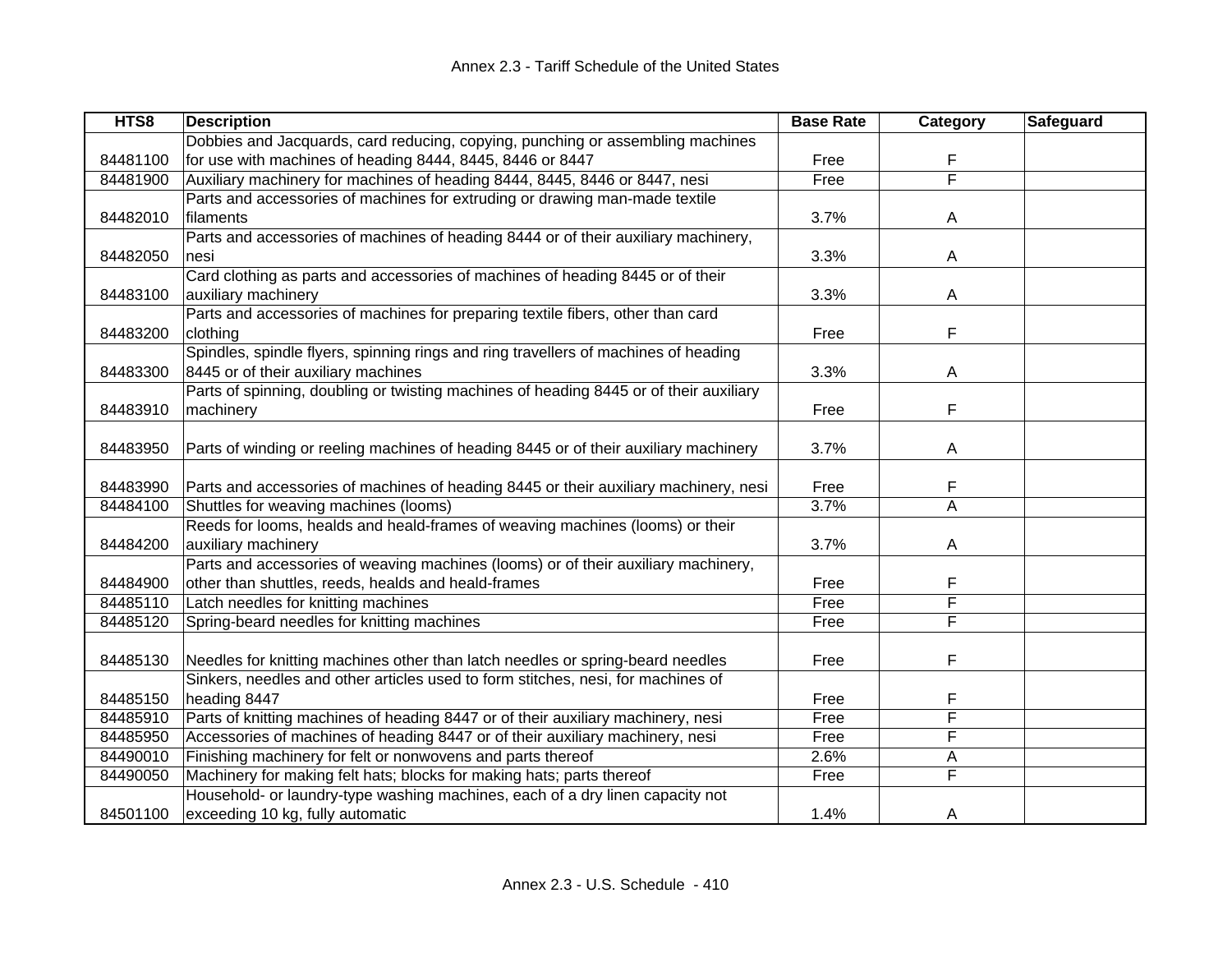| HTS8     | <b>Description</b>                                                                        | <b>Base Rate</b> | <b>Category</b>         | Safeguard |
|----------|-------------------------------------------------------------------------------------------|------------------|-------------------------|-----------|
|          | Household- or laundry-type washing machines, each of a dry linen capacity not             |                  |                         |           |
| 84501200 | exceeding 10 kg, with built-in centrifugal driers, nesi                                   | 2.6%             | A                       |           |
|          | Household- or laundry-type washing machines, each of a dry linen capacity not             |                  |                         |           |
| 84501900 | exceeding 10 kg, nesi                                                                     | 1.8%             | A                       |           |
|          | Household- or laundry-type washing machines, each of a dry linen capacity exceeding       |                  |                         |           |
| 84502000 | $10$ kg                                                                                   | 1.0%             | A                       |           |
| 84509020 | Tub and tub assemblies for household- or laundry-type washing machines                    | 2.6%             | A                       |           |
| 84509040 | Furniture designed to receive household- or laundry-type washing machines                 | 2.6%             | A                       |           |
| 84509060 | Parts for household- or laundry-type washing machines, nesi                               | 2.6%             | A                       |           |
| 84511000 | Dry-cleaning machines                                                                     | Free             | F                       |           |
| 84512100 | Drying machines, each of a dry linen capacity not exceeding 10 kg                         | 3.4%             | A                       |           |
|          | Drying machines for yarns, fabrics or made up textile articles, each of a dry linen       |                  |                         |           |
| 84512900 | capacity exceeding 10 kg                                                                  | 2.6%             | A                       |           |
|          | Ironing machines and presses (including fusing presses) for textile fabrics or made up    |                  |                         |           |
| 84513000 | textile articles                                                                          | Free             | F                       |           |
|          | Washing, bleaching or dyeing machines for textile yarns, fabrics or made up textile       |                  |                         |           |
| 84514000 | articles                                                                                  | 3.5%             | A                       |           |
| 84515000 | Machines for reeling, unreeling, folding, cutting or pinking textile fabrics              | Free             | F                       |           |
|          |                                                                                           |                  |                         |           |
| 84518000 | Machinery for the handling of textile yarns, fabrics or made up textile articles, nesi    | 3.5%             | A                       |           |
|          | Drying chambers for the drying machines of subheading 8451.21 or 8451.29, and             |                  |                         |           |
| 84519030 | other parts of drying machines incorporating drying chambers                              | 3.5%             | A                       |           |
|          |                                                                                           |                  |                         |           |
| 84519060 | Furniture designed to receive the drying machines of subheading 8451.21 or 8451.29        | 3.5%             | A                       |           |
|          | Parts of machines for the handling of textile yarns, fabrics or made up textile articles, |                  |                         |           |
| 84519090 | nesi                                                                                      | 3.5%             | A                       |           |
| 84521000 | Sewing machines of the household type                                                     | Free             | $\overline{\mathsf{F}}$ |           |
|          |                                                                                           |                  |                         |           |
| 84522110 | Sewing machines specially designed to join footwear soles to uppers, automatic            | Free             | F                       |           |
| 84522190 | Sewing machines, automatic, nesi                                                          | Free             | $\overline{\mathsf{F}}$ |           |
|          | Sewing machines, other than automatic, specially designed to join footwear soles to       |                  |                         |           |
| 84522910 | uppers                                                                                    | Free             | F                       |           |
| 84522990 | Sewing machines, other than automatic, nesi                                               | Free             | F                       |           |
| 84523000 | Sewing machine needles                                                                    | Free             | F                       |           |
| 84524000 | Furniture, bases and covers for sewing machines, and parts thereof                        | 2.5%             | Α                       |           |
| 84529000 | Parts of sewing machines, other than needles, nesi                                        | Free             | F                       |           |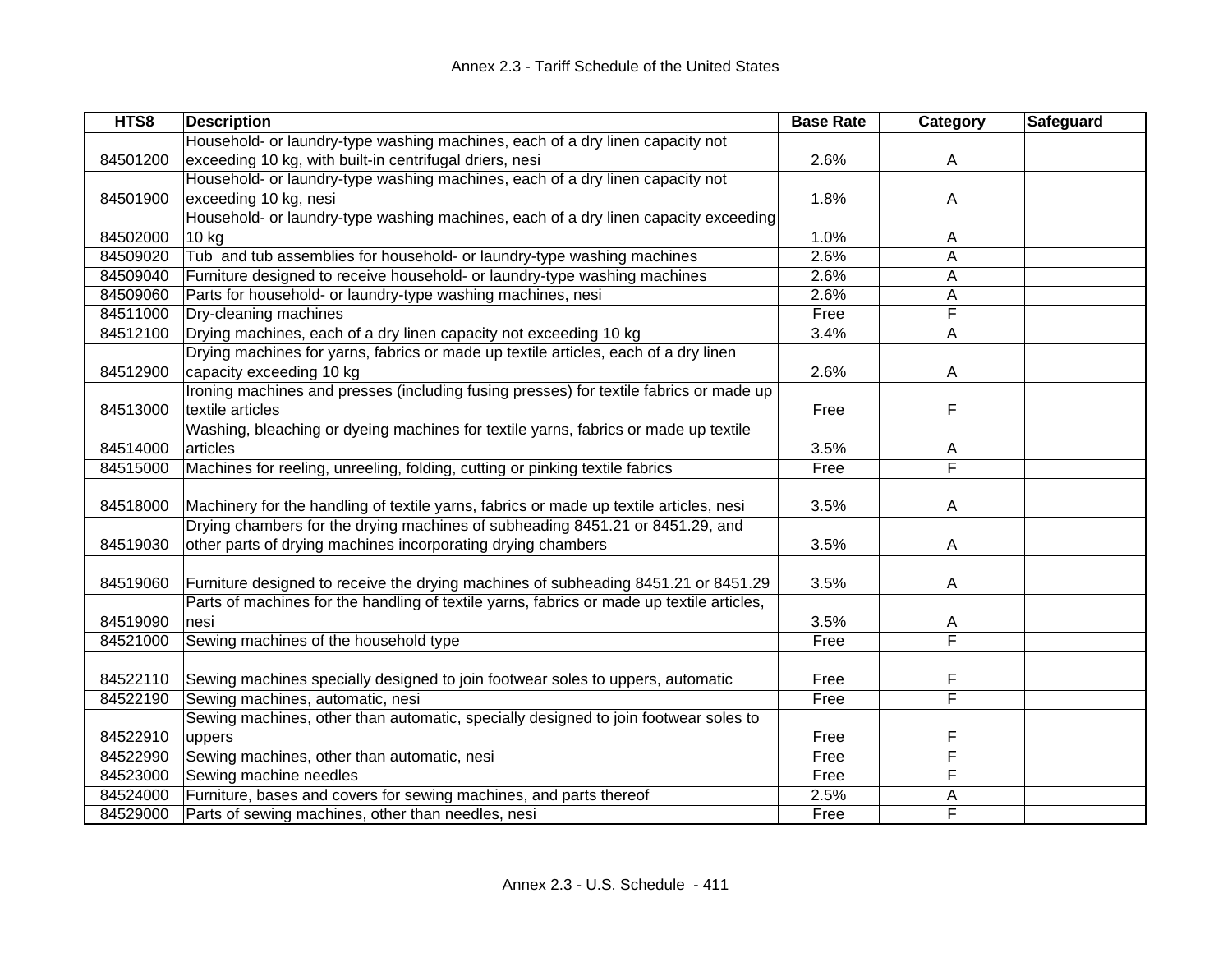| HTS8     | <b>Description</b>                                                                     | <b>Base Rate</b> | Category | Safeguard |
|----------|----------------------------------------------------------------------------------------|------------------|----------|-----------|
| 84531000 | Machinery for preparing, tanning or working hides, skins or leather                    | Free             |          |           |
| 84532000 | Machinery for making or repairing footwear                                             | Free             | F        |           |
| 84538000 | Machinery, nesi, for making or repairing articles of hides, skins or leather           | Free             | F        |           |
| 84539010 | Parts of machinery for making or repairing footwear                                    | Free             | F        |           |
|          | Parts of machinery for preparing, tanning or working hides, skins or leather or making |                  |          |           |
| 84539050 | or repairing articles of same, nesi                                                    | Free             | F        |           |
| 84541000 | Converters of a kind used in metallurgy or in metal foundries                          | Free             | F        |           |
| 84542000 | Ingot molds and ladles, of a kind used in metallurgy or in metal foundries             | Free             | F        |           |
| 84543000 | Casting machines, of a kind used in metallurgy or in metal foundries                   | Free             | F        |           |
|          | Parts of converters, ladles, ingot molds and casting machines, of a kind used in       |                  |          |           |
| 84549000 | metallurgy or in metal foundries                                                       | Free             | F        |           |
| 84551000 | Metal-rolling tube mills                                                               | Free             | F        |           |
| 84552100 | Metal-rolling mills, other than tube mills, hot or combination hot and cold            | Free             | F        |           |
| 84552200 | Metal-rolling mills, other than tube mills, cold                                       | Free             | F        |           |
| 84553000 | Rolls for metal-rolling mills                                                          | Free             | F        |           |
|          | Parts for metal-rolling mills, other than rolls, in the form of castings or weldments, |                  |          |           |
| 84559040 | individually weighing less than 90 tons                                                | Free             | F        |           |
| 84559080 | Parts for metal-rolling mills, other than rolls, nesi                                  | Free             | F        |           |
|          | Machine tools operated by laser or other light or photon beam processes, for working   |                  |          |           |
| 84561010 | metal                                                                                  | 3.5%             | Α        |           |
|          | Machine tool operate laser/other light/photon beam process in semicond wafer           |                  |          |           |
| 84561060 | production; lasercutter to cut contacting track in semiconductor                       | Free             | F        |           |
|          | Machine tools operated by laser or other light or photon beam processes, other than    |                  |          |           |
| 84561080 | for working metal, nesoi                                                               | 2.4%             | A        |           |
| 84562010 | Machine tools operated by ultrasonic processes, for working metal                      | 3.5%             | A        |           |
| 84562050 | Machine tools operated by ultrasonic processes, other than for working metal           | 2.4%             | A        |           |
| 84563010 | Machine tools operated by electro-discharge processes, for working metal               | 3.5%             | Α        |           |
|          |                                                                                        |                  |          |           |
| 84563050 | Machine tools operated by electro-discharge processes, other than for working metal    | 2.4%             | A        |           |
|          | Machine tools for dry etching patterns on semiconductor materials by electro-          |                  |          |           |
| 84569100 | chemical, electron-beam, ionic-beam or plasma arc processes                            | Free             | F        |           |
|          | Focused ion beam milling machines to produce or repair masks and reticles for          |                  |          |           |
| 84569910 | patterns on semiconductor devices                                                      | Free             | F        |           |
|          | Machine tool for working metal by removal of material nesoi, operated by electro-      |                  |          |           |
| 84569930 | chemical, electron-beam, ionic-beam or plasma arc processes                            | 3.5%             | A        |           |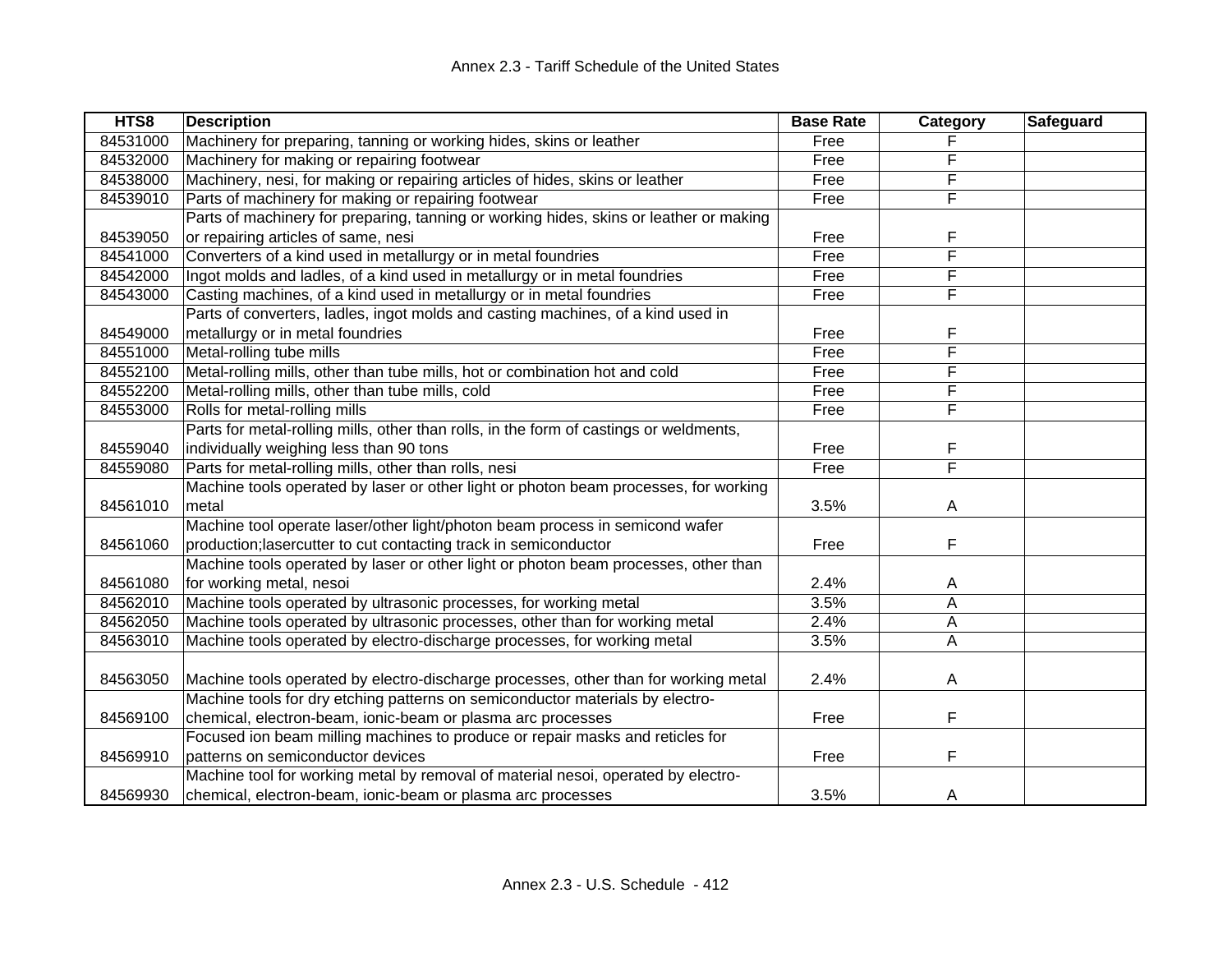| HTS8     | <b>Description</b>                                                                       | <b>Base Rate</b> | Category     | Safeguard |
|----------|------------------------------------------------------------------------------------------|------------------|--------------|-----------|
|          | Machine tool for stripping and cleaning semiconductor wafers, operated by electro-       |                  |              |           |
| 84569970 | chemical/electron-beam/ionic-beam/plasma arc process,nesoi                               | Free             | F            |           |
|          | Machine tool for working material (n/metal) removal of mat. operated by electro-         |                  |              |           |
| 84569990 | chemical/electron-beam/ionic-beam/plasma arc processes,nesoi                             | 2.2%             | A            |           |
| 84571000 | Machining centers for working metal                                                      | 4.2%             | A            |           |
| 84572000 | Unit construction machines (single station), for working metal                           | 3.3%             | Α            |           |
| 84573000 | Multistation transfer machines for working metal                                         | 3.3%             | A            |           |
|          |                                                                                          |                  |              |           |
| 84581100 | Horizontal lathes (including turning centers) for removing metal, numerically controlled | 4.4%             | A            |           |
|          | Horizontal lathes (including turning centers) for removing metal, other than             |                  |              |           |
| 84581900 | numerically controlled                                                                   | 4.4%             | $\mathsf{A}$ |           |
|          | Vertical turret lathes (including turning centers) for removing metal, numerically       |                  |              |           |
| 84589110 | controlled                                                                               | 4.2%             | A            |           |
|          | Lathes (including turning centers), other than horizontal or vertical turret lathes, for |                  |              |           |
| 84589150 | removing metal, numerically controlled                                                   | 4.4%             | A            |           |
|          | Vertical turret lathes (including turning centers) for removing metal, other than        |                  |              |           |
| 84589910 | numerically controlled                                                                   | 4.2%             | A            |           |
|          | Lathes (including turning centers), other than horizontal or vertical turret lathes, for |                  |              |           |
| 84589950 | removing metal, other than numerically controlled                                        | 4.4%             | A            |           |
|          | Way-type unit head machines for drilling, boring, milling, threading or tapping by       |                  |              |           |
| 84591000 | removing metal, other than lathes of heading 8458                                        | 3.3%             | A            |           |
| 84592100 | Drilling machines, numerically controlled, nesi                                          | 4.2%             | A            |           |
| 84592900 | Drilling machines, other than numerically controlled, nesi                               | 4.2%             | A            |           |
| 84593100 | Boring-milling machines, numerically controlled, nesi                                    | 4.2%             | A            |           |
| 84593900 | Boring-milling machines, other than numerically controlled, nesi                         | 4.2%             | A            |           |
| 84594000 | Boring machines nesi                                                                     | 4.2%             | A            |           |
| 84595100 | Milling machines, knee type, numerically controlled, nesi                                | 4.2%             | A            |           |
| 84595900 | Milling machines, knee type, other than numerically controlled, nesi                     | 4.2%             | A            |           |
| 84596100 | Milling machines, other than knee type, numerically controlled, nesi                     | 4.2%             | A            |           |
| 84596900 | Milling machines, other than knee type, other than numerically controlled, nesi          | 4.2%             | A            |           |
| 84597040 | Other threading or tapping machines, numerically controlled                              | 4.2%             | $\mathsf{A}$ |           |
| 84597080 | Other threading or tapping machines nesi                                                 | 4.2%             | A            |           |
|          | Flat-surface grinding machines for metal or cermets, w/positioning accuracy in any       |                  |              |           |
| 84601100 | one axis of at least 0.01 mm, numerically controlled                                     | 4.4%             | A            |           |
|          | Flat-surface grinding machines for metal or cermets, w/positioning accuracy in any       |                  |              |           |
| 84601900 | one axis of at least 0.01 mm, not numerically controlled                                 | 4.4%             | A            |           |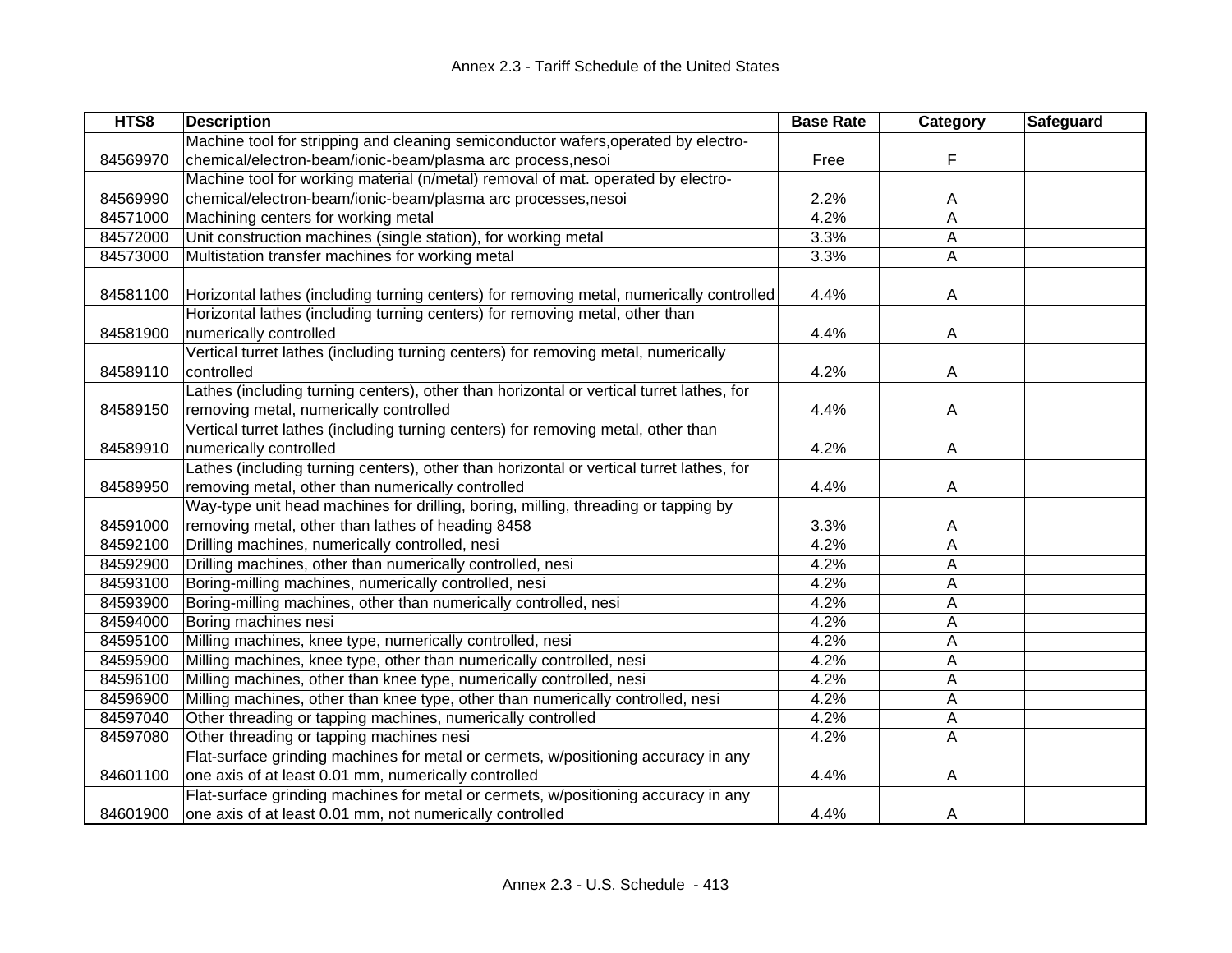| HTS8     | <b>Description</b>                                                                     | <b>Base Rate</b> | Category | <b>Safeguard</b> |
|----------|----------------------------------------------------------------------------------------|------------------|----------|------------------|
|          | Other grinding machines for metal or cermets, w/positioning accuracy in any one axis   |                  |          |                  |
| 84602100 | of at least 0.01 mm, numerically controlled                                            | 4.4%             | A        |                  |
|          | Other grinding machines for metal or cermets, w/positioning accuracy in any one axis   |                  |          |                  |
| 84602900 | of at least 0.01 mm, other than numerically controlled                                 | 4.4%             | A        |                  |
|          | Sharpening (tool or cutter grinding) machines for working metal or cermets,            |                  |          |                  |
| 84603100 | numerically controlled                                                                 | 4.4%             | A        |                  |
|          | Sharpening (tool or cutter grinding) machines for working metal or cermets, other than |                  |          |                  |
| 84603900 | numerically controlled                                                                 | 4.4%             | A        |                  |
|          |                                                                                        |                  |          |                  |
| 84604040 | Honing or lapping machines for working metal or cermets, numerically controlled        | 4.4%             | A        |                  |
|          | Honing or lapping machines for working metal or cermets, other than numerically        |                  |          |                  |
| 84604080 | controlled                                                                             | 4.4%             | Α        |                  |
|          | Other machine tools for deburring, polishing or otherwise finishing metal or cermets,  |                  |          |                  |
| 84609040 | nesoi, numerically controlled                                                          | 4.4%             | Α        |                  |
|          | Other machine tools for deburring, polishing or otherwise finishing metal or cermets,  |                  |          |                  |
| 84609080 | nesoi, other than numerically controlled                                               | 4.4%             | Α        |                  |
|          | Shaping or slotting machines for working by removing metal or cermets, numerically     |                  |          |                  |
| 84612040 | controlled                                                                             | 4.4%             | A        |                  |
|          | Shaping or slotting machines for working by removing metal or cermets, other than      |                  |          |                  |
| 84612080 | numerically controlled                                                                 | 4.4%             | A        |                  |
|          |                                                                                        |                  |          |                  |
| 84613040 | Broaching machines for working by removing metal or cermets, numerically controlled    | 4.4%             | A        |                  |
|          | Broaching machines for working by removing metal or cermets, other than numerically    |                  |          |                  |
| 84613080 | controlled                                                                             | 4.4%             | A        |                  |
| 84614010 | Gear cutting machines for working by removing metal or cermets                         | 5.8%             | A        |                  |
| 84614050 | Gear grinding or finishing machines for working by removing metal or cermets           | 4.4%             | Α        |                  |
|          | Sawing or cutting-off machines for working by removing metal or cermets, numerically   |                  |          |                  |
| 84615040 | controlled                                                                             | 4.4%             | Α        |                  |
|          | Sawing or cutting-off machines for working by removing metal or cermets, other than    |                  |          |                  |
| 84615080 | numerically controlled                                                                 | 4.4%             | A        |                  |
|          |                                                                                        |                  |          |                  |
| 84619030 | Machine-tools for working by removing metal or cermets, nesoi, numerically controlled  | 4.4%             | Α        |                  |
|          | Machine-tools for working by removing metal or cermets, nesoi, other than              |                  |          |                  |
| 84619060 | numerically controlled                                                                 | 4.4%             | A        |                  |
| 84621000 | Forging or die-stamping machines (including presses) and hammers                       | 4.4%             | Α        |                  |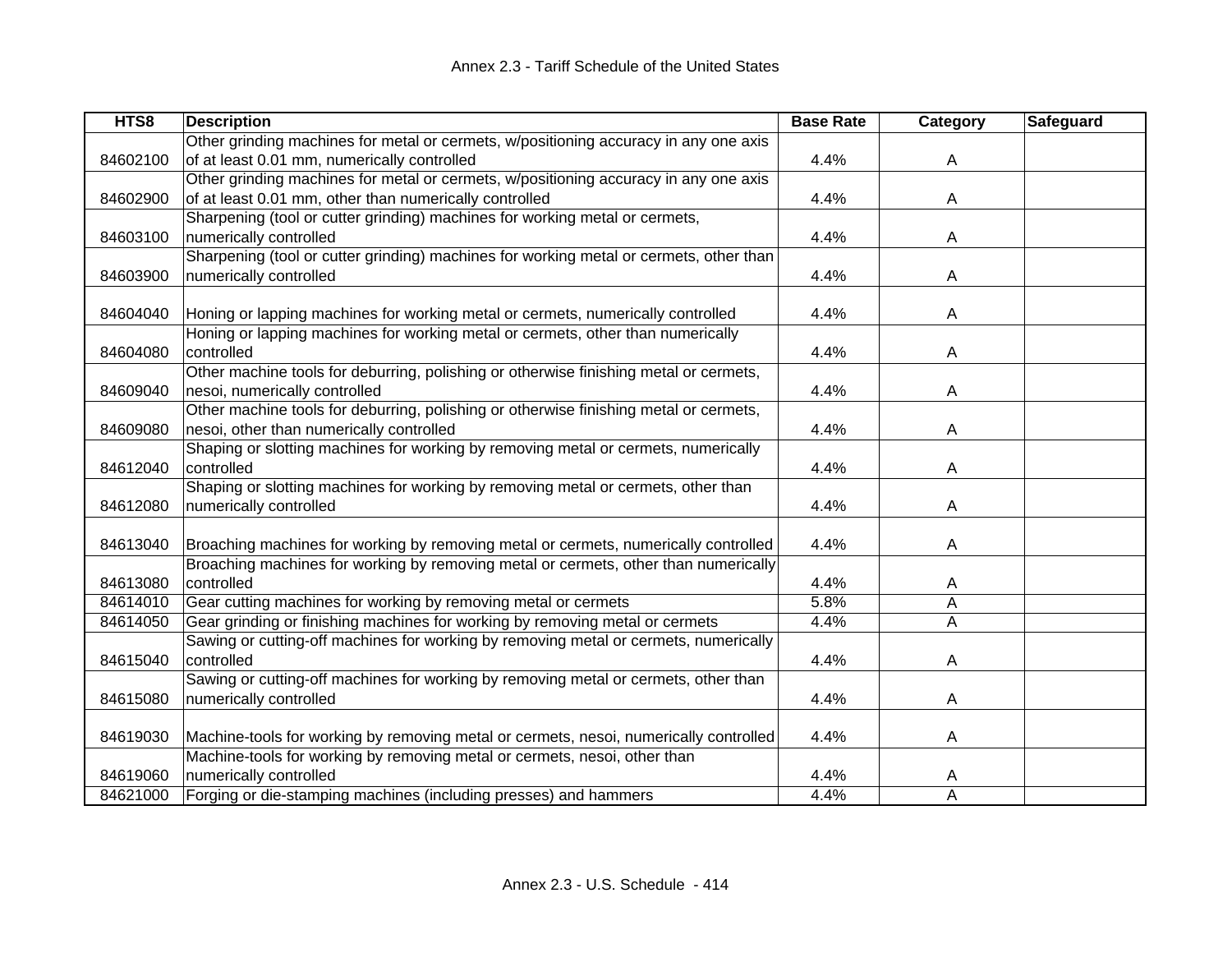| HTS8     | <b>Description</b>                                                                      | <b>Base Rate</b> | Category | Safeguard |
|----------|-----------------------------------------------------------------------------------------|------------------|----------|-----------|
|          | Bending, folding or straightening machines, numerically controlled, for semiconductor   |                  |          |           |
| 84622140 | leads                                                                                   | Free             | F        |           |
|          | Bending, folding, straightening or flattening machines (including presses) numerically  |                  |          |           |
| 84622180 | controlled for working metal or metal carbides, nesoi                                   | 4.4%             | A        |           |
|          | Bending, folding or straightening machines, not numerically controlled, for             |                  |          |           |
| 84622940 | semiconductor leads                                                                     | Free             | F        |           |
|          | Bending, folding, straightening or flattening machine (including presses) not           |                  |          |           |
| 84622980 | numerically controlled for working metal/metal carbides, nesoi                          | 4.4%             | Α        |           |
|          | Shearing machines (incl. presses), excl. combined punching & shearing machines,         |                  |          |           |
| 84623100 | numerically controlled for working metal or metal carbides                              | 4.4%             | Α        |           |
|          | Shearing machines (incl. presses), excl. combined punch & shearing machines, nt         |                  |          |           |
| 84623900 | numerically controlled for working metal or metal carbides                              | 4.4%             | A        |           |
|          | Punch/notch machines (incl. presses), incl. combined punch & shearing machines,         |                  |          |           |
| 84624100 | numerically controlled for working metal or metal carbides                              | 4.4%             | Α        |           |
|          | Punch/notch machines (incl. presses), incl. combined punch & shear machines, nt         |                  |          |           |
| 84624900 | numerically controlled for working metal or metal carbides                              | 4.4%             | A        |           |
| 84629140 | Hydraulic presses, numerically controlled                                               | 4.4%             | A        |           |
| 84629180 | Hydraulic presses, not numerically controlled                                           | 4.4%             | Α        |           |
|          | Machine tools (including nonhydraulic presses) for working metal or metal carbides,     |                  |          |           |
| 84629940 | nesi, numerically controlled                                                            | 4.4%             | A        |           |
|          | Machine tools (including nonhydraulic presses) for working metal or metal carbides,     |                  |          |           |
| 84629980 | nesi, not numerically controlled                                                        | 4.4%             | Α        |           |
|          | Draw-benches for bars, tubes, profiles, wire or the like, for working metal or cermets, |                  |          |           |
| 84631000 | without removing material                                                               | 4.4%             | Α        |           |
|          |                                                                                         |                  |          |           |
| 84632000 | Thread rolling machines for working metal or cermets, without removing material         | 4.4%             | A        |           |
| 84633000 | Machines for working wire of metal or cermets, without removing material                | 4.4%             | А        |           |
| 84639000 | Machine tools for working metal or cermets, without removing material, nesoi            | 4.4%             | A        |           |
|          | Sawing machines for working stone, ceramics, concrete, asbestos-cement or like          |                  |          |           |
| 84641000 | mineral materials or for cold working glass                                             | Free             | F        |           |
| 84642010 | Grinding or polishing machines for processing of semiconductor wafers                   | Free             | F        |           |
|          | Grinding or polishing machines for working stone, ceramics, concrete, asbestos-         |                  |          |           |
| 84642050 | cement or like mineral materials, or glass, nesi                                        | 2.0%             | Α        |           |
|          | Machine tools for scribing or scoring semiconductor wafers; machine tools for wet-      |                  |          |           |
| 84649010 | chemical etching semiconductor wafers                                                   | Free             | F        |           |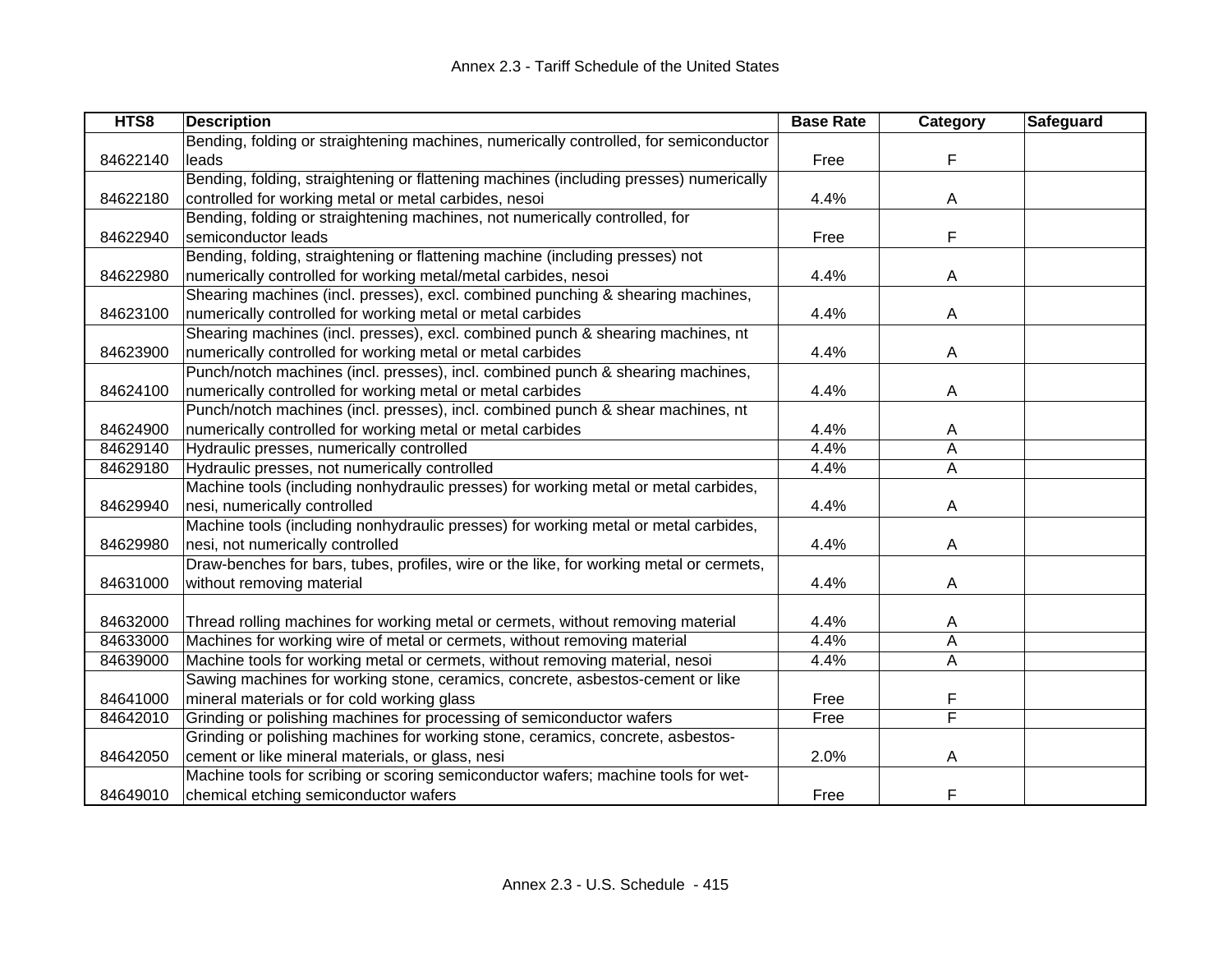| HTS8     | <b>Description</b>                                                                      | <b>Base Rate</b> | Category       | <b>Safeguard</b> |
|----------|-----------------------------------------------------------------------------------------|------------------|----------------|------------------|
|          | Machine tool for wet-etching or -stripping semiconductor wafers; machine tool for wet-  |                  |                |                  |
| 84649060 | etching, -developing or -stripping flat panel screens                                   | Free             | F              |                  |
|          | Machine tools for working stone, ceramics, concrete, asbestos-cement or like mineral    |                  |                |                  |
| 84649090 | materials or for cold working glass, nesoi                                              | 2.0%             | A              |                  |
|          | Machines for working certain hard materials which can carry out different types of      |                  |                |                  |
| 84651000 | machining operations w/o tool change between operations                                 | 2.4%             | A              |                  |
|          | Sawing machines for working wood, cork, bone, hard rubber, hard plastics or similar     |                  |                |                  |
| 84659100 | hard materials                                                                          | 3.0%             | A              |                  |
|          | Planing, milling or molding (by cutting) machines for working wood, cork, bone, hard    |                  |                |                  |
| 84659200 | rubber, hard plastics or similar hard materials                                         | 3.0%             | A              |                  |
|          | Grinding, sanding or polishing machines for working wood, cork, bone, hard rubber,      |                  |                |                  |
| 84659300 | hard plastics or similar hard materials                                                 | 3.0%             | A              |                  |
|          | Bending or assembling machines for working wood, cork, bone hard rubber, hard           |                  |                |                  |
| 84659400 | plastics or similar hard materials                                                      | 2.9%             | A              |                  |
|          | Drilling or mortising machines for working wood, cork, bone, hard rubber, hard plastics |                  |                |                  |
| 84659500 | or similar hard materials                                                               | 3.0%             | Α              |                  |
|          | Splitting, slicing or paring machines for working wood, cork, bone, hard rubber, hard   |                  |                |                  |
| 84659600 | plastics or similar hard materials                                                      | 2.4%             | A              |                  |
|          | Deflash machines (by chemical bath) for cleaning and removing contanimants from         |                  |                |                  |
| 84659940 | metal leads of semiconductor packages                                                   | Free             | F              |                  |
|          | Machine tools for working wood, cork, bone, hard rubber, hard plastics and similar      |                  |                |                  |
| 84659980 | hard materials, nesoi                                                                   | 2.4%             | A              |                  |
|          | Tool holders for use solely or principally with machines of headings 8456 to 8465       |                  |                |                  |
| 84661040 | described in add. US note 3 to chapter 84                                               | Free             | F              |                  |
|          | Tool holders and self-opening dieheads for use solely or principally with machines of   |                  |                |                  |
| 84661080 | headings 8456 to 8465, nesoi                                                            | 3.9%             | A              |                  |
| 84662010 | Work holders for machine tools used in cutting gears                                    | 4.6%             | A              |                  |
|          |                                                                                         |                  |                |                  |
| 84662040 | Work holders for the machine tools described in additional U.S. note 3 to chapter 84    | Free             | F              |                  |
| 84662080 | Work holders for machine tools other than those used in cutting gears, nesoi            | 3.7%             | $\overline{A}$ |                  |
|          |                                                                                         |                  |                |                  |
| 84663010 | Dividing heads for use solely or principally for machine tools of headings 8456 to 8465 | 3.7%             | A              |                  |
| 84663045 | Special attachments mach, us note 3 ch 84, nesoi                                        | Free             | F              |                  |
|          | Special attachments (which are machines) use solely or principally for machines of      |                  |                |                  |
| 84663060 | heading 8456 to 8465, excluding dividing heads, nesoi                                   | 2.9%             | A              |                  |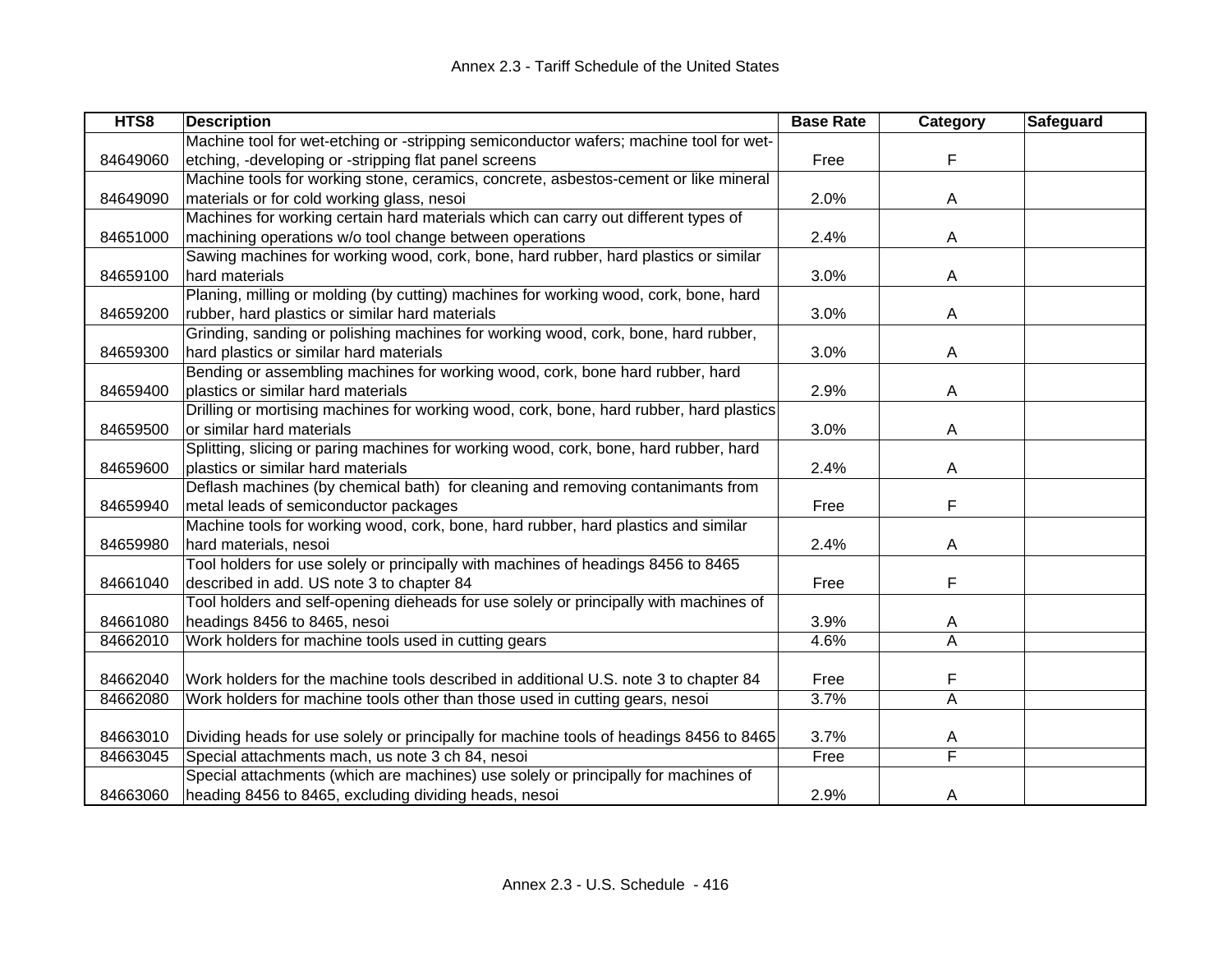| HTS8     | <b>Description</b>                                                                      | <b>Base Rate</b> | Category | Safeguard |
|----------|-----------------------------------------------------------------------------------------|------------------|----------|-----------|
|          | Special attachments for use solely or principally for machine tools of headings 8456 to |                  |          |           |
| 84663080 | 8465, nesoi                                                                             | 8.0%             | A        |           |
|          | Cast iron parts not advanced beyond cleaning and specifically machined, for             |                  |          |           |
| 84669110 | machines of heading 8464                                                                | Free             | F        |           |
| 84669150 | Parts and accessories nesi, for machines of heading 8464                                | Free             | F        |           |
|          | Cast-iron parts not advanced beyond cleaning and specifically machined, for             |                  |          |           |
| 84669210 | machines of heading 8465                                                                | Free             | F        |           |
| 84669250 | Parts and accessories nesi, for machines of heading 8465                                | 4.7%             | A        |           |
|          | Certain specified cast-iron parts not advanced beyond cleaning and specifically         |                  |          |           |
| 84669315 | machined, for metalworking machine tools for cutting, etc.                              | Free             | F        |           |
|          | Certain specified parts and accessories of metal working machine tools for cutting      |                  |          |           |
| 84669330 | gears                                                                                   | 5.8%             | A        |           |
|          | Certain specified parts and accessories for machines of subheading 8456.10.60,          |                  |          |           |
| 84669347 | 8456.91, 8456.99.10 or 8456.99.70, nesoi                                                | Free             | F        |           |
|          |                                                                                         |                  |          |           |
| 84669353 | Certain specified parts and accessories for machines of heading 8456 to 8461, nesoi     | 4.7%             | A        |           |
|          | Other cast-iron parts not advanced beyond cleaning and specifically machined, for       |                  |          |           |
| 84669360 | metalworking machine tools for cutting, etc.                                            | Free             | F        |           |
| 84669375 | Other parts and accessories of metal working machine tools for cutting gears            | 5.8%             | A        |           |
|          | Other parts and accessories for machines of subheading 8456.10.60, 8456.91,             |                  |          |           |
| 84669385 | 8456.99.10 or 8456.99.70, nesoi                                                         | Free             |          |           |
| 84669395 | Other parts and accessories for machines of heading 8456 to 8461, nesoi                 | 4.7%             | A        |           |
|          | Certain specified cast-iron parts not advanced beyond cleaning and specifically         |                  |          |           |
| 84669420 | machined, for machines of heading 8462 or 8463                                          | Free             | F        |           |
|          | Other cast-iron parts not advanced beyond cleaning and specifically machined, for       |                  |          |           |
| 84669440 | machines of heading 8462 or 8463                                                        | Free             | F        |           |
|          | Other specified parts and accessories for machines of subheading 8462.21.40 or          |                  |          |           |
| 84669455 | 8462.29.40, nesoi                                                                       | Free             | F        |           |
|          |                                                                                         |                  |          |           |
| 84669465 | Other specified parts and accessories for machines of heading 8462 or 8463, nesoi       | 4.7%             | A        |           |
|          | Other parts and accessories for machines of subheading 8462.21.40 or 8462.29.40,        |                  |          |           |
| 84669475 | nesoi                                                                                   | Free             | F        |           |
| 84669485 | Other parts and accessories for machines of heading 8462 or 8463, nesoi                 | 4.7%             | A        |           |
| 84671110 | Tools for working in the hand, pneumatic, rotary type, suitable for metal working       | 4.5%             | A        |           |
|          | Tools for working in the hand, pneumatic, rotary type, other than suitable for metal    |                  |          |           |
| 84671150 | working                                                                                 | Free             | F        |           |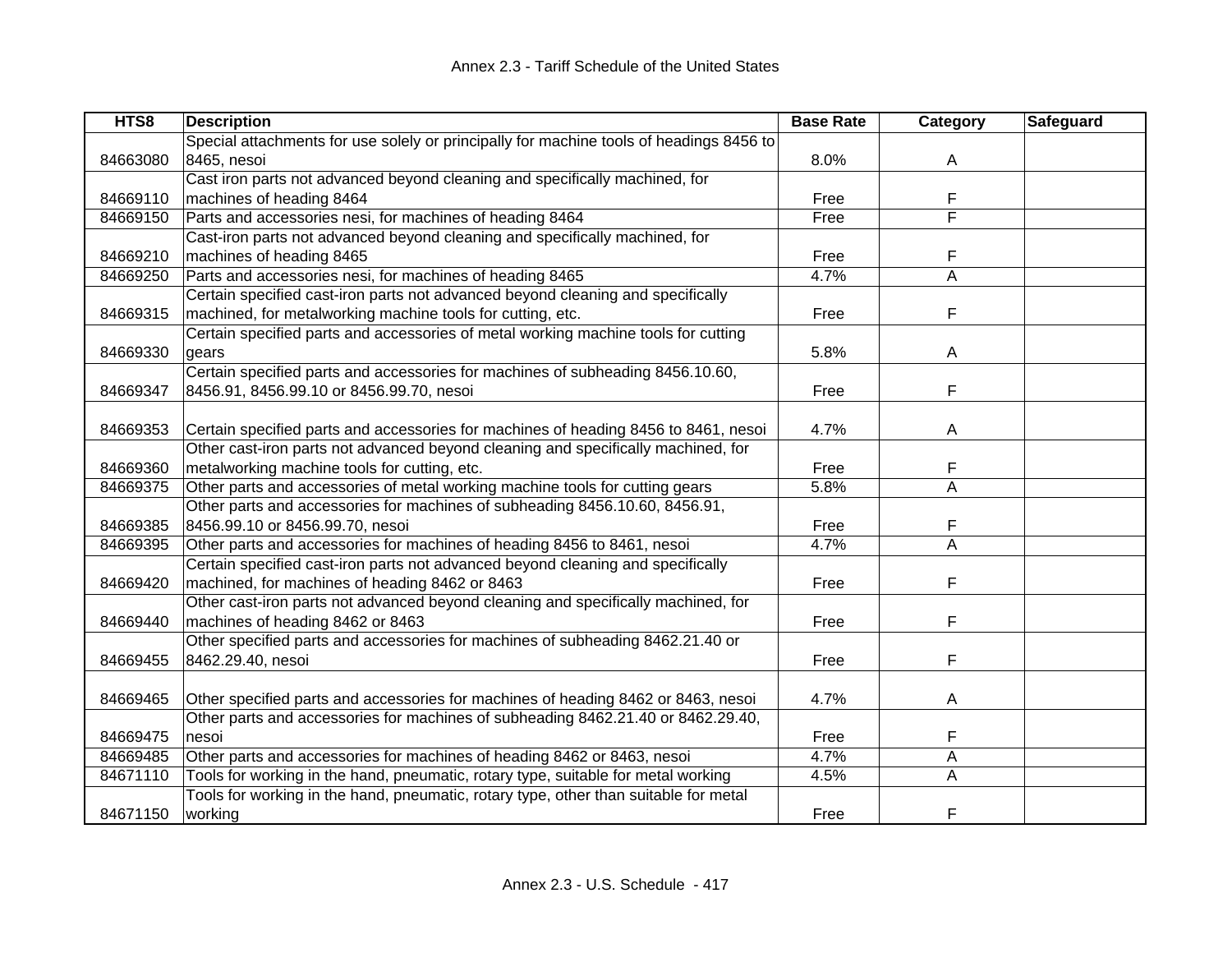| HTS8     | <b>Description</b>                                                                       | <b>Base Rate</b> | Category | Safeguard |
|----------|------------------------------------------------------------------------------------------|------------------|----------|-----------|
|          | Tools for working in the hand, pneumatic, other than rotary type, suitable for metal     |                  |          |           |
| 84671910 | working                                                                                  | 4.5%             | A        |           |
|          | Tools for working in the hand, pneumatic, other than rotary type, other than suitable    |                  |          |           |
| 84671950 | for metal working                                                                        | Free             | F        |           |
|          | Electromechanical drills of all kinds for working in the hand, with self-contained       |                  |          |           |
| 84672100 | electric motor                                                                           | 1.7%             | A        |           |
|          |                                                                                          |                  |          |           |
| 84672200 | Electromechanical saws for working in the hand, with self-contained electric motor       | Free             | F        |           |
|          | Electromechanical tools for working in the hand, other than drills or saws, with self-   |                  |          |           |
| 84672900 | contained electric motor                                                                 | Free             | F        |           |
|          |                                                                                          |                  |          |           |
| 84678100 | Chain saws for working in the hand, hydraulic or with self-contained nonelectric motor   | Free             | F        |           |
|          | Other tools for working in the hand, hydraulic or with self-contained nonelectric motor, |                  |          |           |
| 84678910 | suitable for metal working, nesoi                                                        | Free             | F        |           |
|          | Other tools for working in the hand, hydraulic or with self-contained nonelectric motor, |                  |          |           |
| 84678950 | other than suitable for metal working, nesoi                                             | Free             |          |           |
| 84679101 | Parts of chain saws                                                                      | Free             | F        |           |
| 84679200 | Parts of pneumatic tools for working in the hand                                         | Free             | F        |           |
|          | Parts of tools for working in the hand, hydraulic or with self-contained nonelectric or  |                  |          |           |
| 84679901 | electric motor, other than chain saws                                                    | Free             | F        |           |
| 84681000 | Hand-held blow torches                                                                   | 2.9%             | A        |           |
|          | Gas-operated machinery, apparatus and appliances, hand-directed or -controlled,          |                  |          |           |
| 84682010 | used for soldering, brazing, welding or tempering, nesi                                  | 3.9%             | A        |           |
|          | Gas-operated machinery, apparatus and appliances, not hand-directed or -controlled,      |                  |          |           |
| 84682050 | used for soldering, brazing, welding or tempering, nesi                                  | Free             | F        |           |
|          | Machinery and apparatus, hand-directed or -controlled, used for soldering, brazing or    |                  |          |           |
| 84688010 | welding, not gas-operated                                                                | 2.9%             | A        |           |
|          | Machinery and apparatus other than hand-directed or -controlled, used for soldering,     |                  |          |           |
| 84688050 | brazing or welding, not gas-operated                                                     | Free             | F        |           |
|          | Parts of hand-directed or -controlled machinery, apparatus and appliances used for       |                  |          |           |
| 84689010 | soldering, brazing, welding or tempering                                                 | 2.9%             | A        |           |
|          | Parts for machinery, apparatus or appliances, not hand-directed or -controlled, used     |                  |          |           |
| 84689050 | for soldering, brazing, welding or tempering                                             | Free             | F        |           |
| 84691100 | Word processing machines                                                                 | Free             | F        |           |
| 84691200 | Automatic typewriters                                                                    | Free             | F        |           |
| 84692000 | Electric typewriters, other than automatic                                               | Free             | F        |           |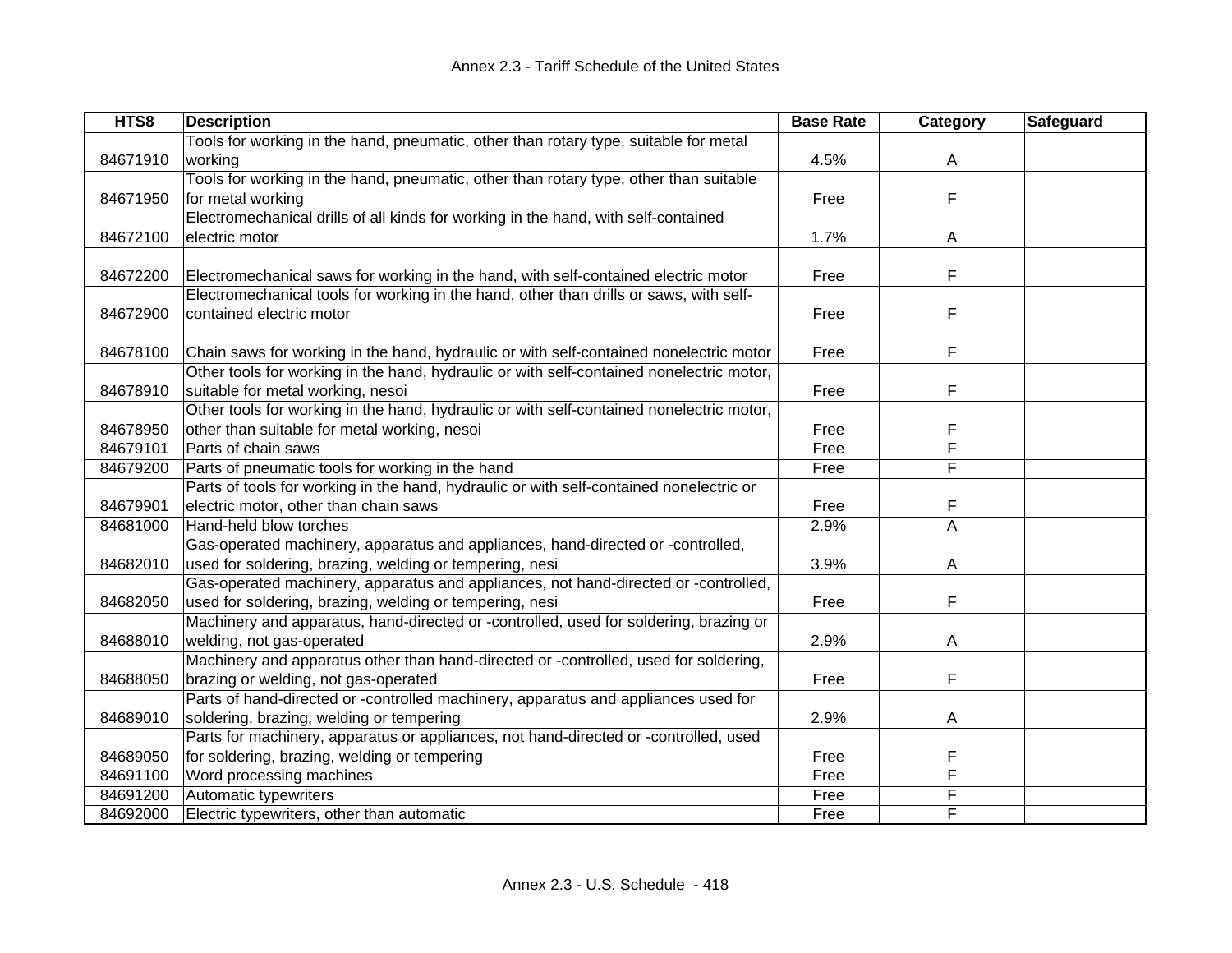| HTS8     | <b>Description</b>                                                                      | <b>Base Rate</b> | Category | Safeguard |
|----------|-----------------------------------------------------------------------------------------|------------------|----------|-----------|
| 84693000 | Nonelectric typewriters                                                                 | Free             |          |           |
|          | Electronic calculator operate w/o external electric power & pocket-size data            |                  |          |           |
| 84701000 | recording/reproducing/displaying machine w/calculating function                         | Free             | F        |           |
| 84702100 | Electronic calculating machines, incorporating a printing device, nesi                  | Free             | F        |           |
| 84702900 | Electronic calculating machines, not incorporating a printing device, nesi              | Free             | F        |           |
| 84703000 | Calculating machines nesi, other than electronic                                        | Free             | F        |           |
| 84704000 | Accounting machines                                                                     | Free             | F        |           |
| 84705000 | Cash registers                                                                          | Free             | F        |           |
|          | Postage-franking, ticket-issuing and similar machines nesi, incorporating a calculating |                  |          |           |
| 84709000 | device                                                                                  | Free             | F        |           |
| 84711000 | Analog or hybrid automatic data processing machines                                     | Free             | F        |           |
|          | Portable digital automatic data processing machines, not over 10 kg, consisting at      |                  |          |           |
| 84713000 | least a central processing unit, keyboard and display                                   | Free             | F        |           |
|          | Digital ADP machines, nonportable or over 10 kg, comprise in the same housing least     |                  |          |           |
| 84714100 | central processing unit and input & output unit                                         | Free             | F        |           |
|          | Digital processing units nesoi entered w/rest of system, may contain in same housing    |                  |          |           |
| 84714910 | one/two following: storage unit, input unit, output unit                                | Free             | F        |           |
|          | Combined input/output units for automatic data processing machines entered with the     |                  |          |           |
| 84714915 | rest of a system                                                                        | Free             | F        |           |
|          |                                                                                         |                  |          |           |
| 84714921 | Keyboards for automatic data processing machines entered with the rest of a system      | Free             | F        |           |
|          | Display unit without CRT, w/visual display diagonal not exceed 30.5 cm for automatic    |                  |          |           |
| 84714924 | data processing machines, entered w/ the rest of system                                 | Free             | F        |           |
|          | Display units for ADP machines with color cathode-ray tube entered with the rest of a   |                  |          |           |
| 84714926 | system                                                                                  | Free             | F        |           |
|          | Display units for ADP machines, with a non-color cathode-ray tube or non-CRT            |                  |          |           |
| 84714929 | display type nesoi, entered with the rest of a system                                   | Free             | F        |           |
|          | ADP laser printer units, entered with the rest of a system, capable of more than 20     |                  |          |           |
| 84714931 | pages per minute                                                                        | Free             | F        |           |
|          | ADP laser printer units, entered with the rest of a system, not capable of more than 20 |                  |          |           |
| 84714932 | pages per minute                                                                        | Free             | F        |           |
| 84714933 | ADP light bar electronic type printer units entered with the rest of a system           | Free             | F        |           |
| 84714934 | ADP ink jet printer units entered with the rest of a system                             | Free             | F        |           |
| 84714935 | ADP thermal transfer printer units entered with the rest of a system                    | Free             | F        |           |
| 84714936 | ADP ionographic printer units entered with the rest of a system                         | Free             | F        |           |
| 84714937 | ADP printer units, nesoi, entered with the rest of a system                             | Free             | F        |           |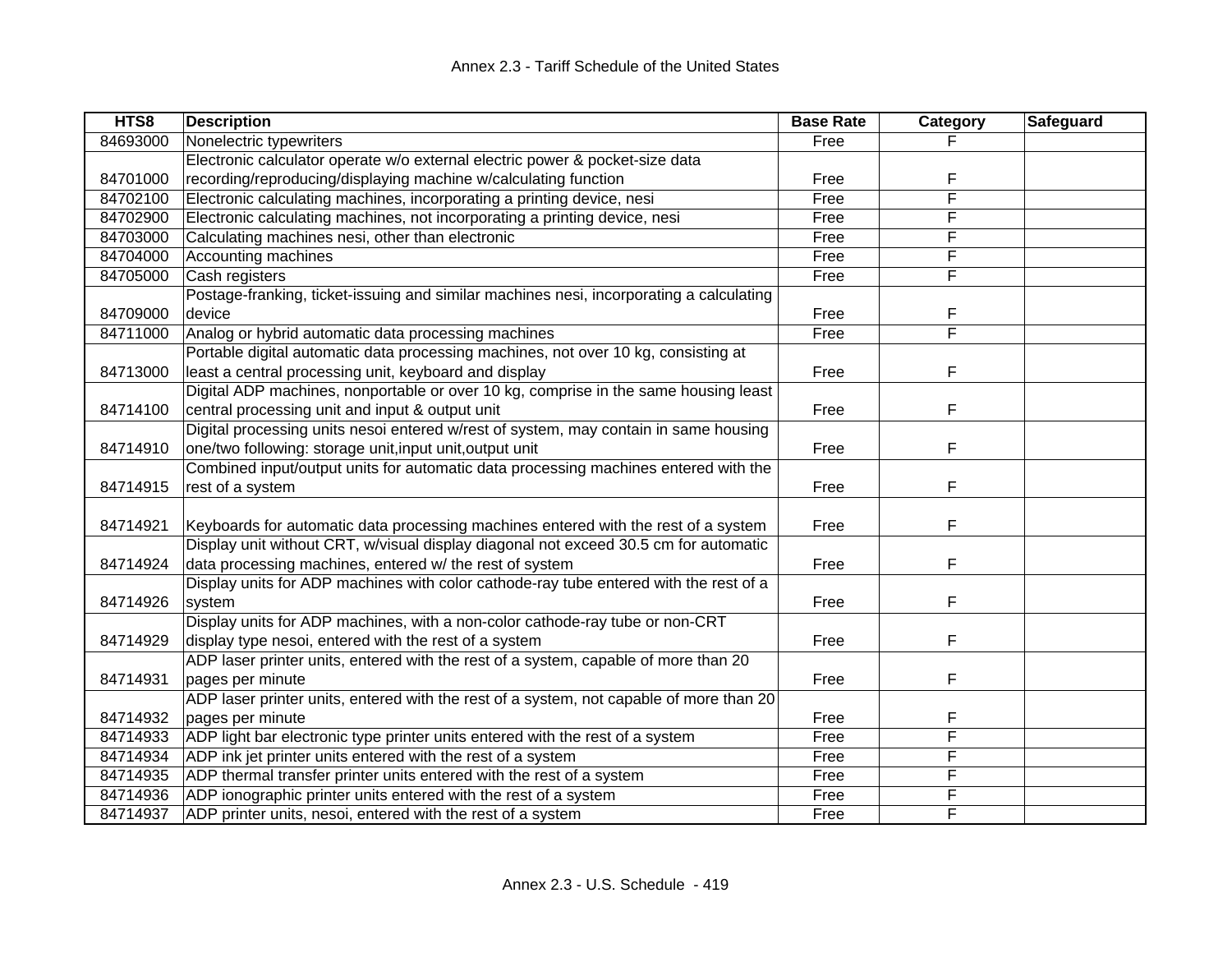| HTS8     | <b>Description</b>                                                                      | <b>Base Rate</b> | Category | Safeguard |
|----------|-----------------------------------------------------------------------------------------|------------------|----------|-----------|
|          | Optical scanners and magnetic ink recognition devices entered with the rest of a ADP    |                  |          |           |
| 84714942 | system                                                                                  | Free             | F        |           |
| 84714948 | Input or output units of ADP machines, nesoi, entered with the rest of a system         | Free             | F        |           |
|          | Storage units for automatic data processing machines entered with the rest of a         |                  |          |           |
| 84714950 | system                                                                                  | Free             | F        |           |
|          | Control or adapter units for automatic data processing machines entered with the rest   |                  |          |           |
| 84714960 | of a system                                                                             | Free             | F        |           |
|          | Power supplies for automatic data processing machines entered with the rest of a        |                  |          |           |
| 84714970 | system                                                                                  | Free             | F        |           |
|          | Units suitable for physical incorporation into automatic data processing machines or    |                  |          |           |
| 84714985 | units thereof, nesoi, entered with the rest of a system                                 | Free             | F        |           |
|          | Other units of digital automatic data processing machines, nesoi, entered with the rest |                  |          |           |
| 84714995 | of a system                                                                             | Free             | F        |           |
|          |                                                                                         |                  |          |           |
| 84715000 | Digital processing units other than those of subheading 8471.41 and 8471.49, nesoi      | Free             | F        |           |
|          | Combined input/output units for automatic data processing machines not entered with     |                  |          |           |
| 84716010 | the rest of a system                                                                    | Free             | F        |           |
|          | Keyboards for automatic data processing machines not entered with the rest of a         |                  |          |           |
| 84716020 | system                                                                                  | Free             | F        |           |
|          | Display unit w/o CRT, w/visual display diagonal not exceed 30.5 cm for automatic data   |                  |          |           |
| 84716030 | processing machine, not entered w/ the rest of system                                   | Free             | F        |           |
|          | Display units for ADP machines with color cathode-ray tube not entered with the rest    |                  |          |           |
| 84716035 | of a system                                                                             | Free             | F        |           |
|          | Display units for ADP machines, with a non-color cathode-ray tube or non-CRT            |                  |          |           |
| 84716045 | display type nesoi, not entered with the rest of a system                               | Free             | F        |           |
|          | Assembled ADP laser printer unit incorporating least certain mechanisms, not entered    |                  |          |           |
| 84716051 | w/ rest of system, capable of more than 20 page/minute                                  | Free             | F        |           |
|          | Assembled ADP laser printer unit incorporating least certain mechanisms, not entered    |                  |          |           |
| 84716052 | w/rest of system, not capable of more than 20 page/minute                               | Free             | F        |           |
|          | Assembled ADP light bar electronic type printer units incorporating at least certain    |                  |          |           |
| 84716053 | mechanisms, not entered with the rest of a system                                       | Free             | F        |           |
|          | Assembled ADP ink jet printer units incorporating at least certain mechanisms, not      |                  |          |           |
| 84716054 | entered with the rest of a system                                                       | Free             | F        |           |
|          | Assembled ADP thermal transfer printer units incorporating at least certain             |                  |          |           |
| 84716055 | mechanisms, not entered with the rest of a system                                       | Free             | F        |           |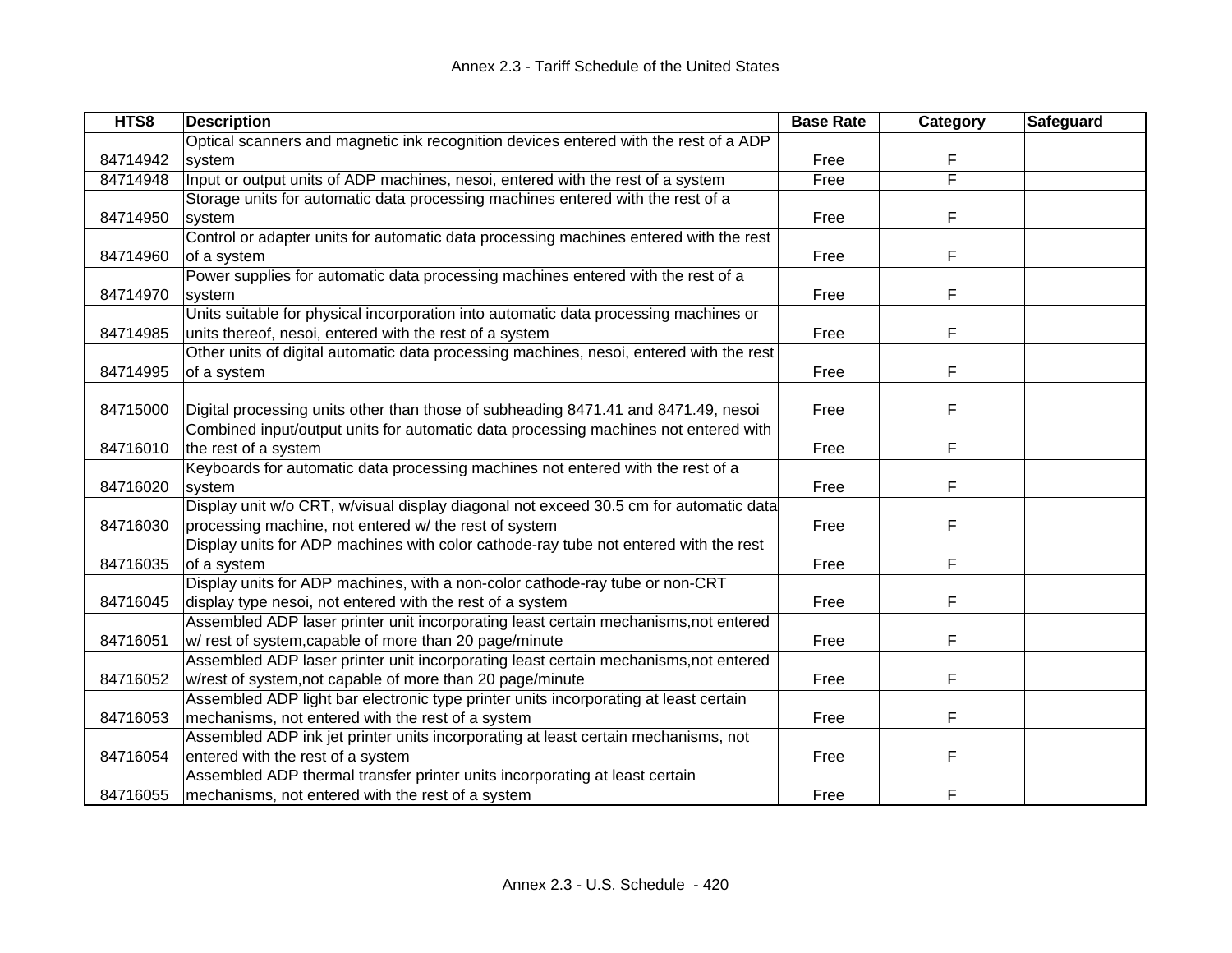| HTS8     | <b>Description</b>                                                                       | <b>Base Rate</b> | Category | Safeguard |
|----------|------------------------------------------------------------------------------------------|------------------|----------|-----------|
|          | Assembled ADP ionographic printer units incorporating at least certain mechanisms,       |                  |          |           |
| 84716056 | not entered with the rest of a system                                                    | Free             | F        |           |
|          | Assembled ADP printer units, nesoi, incorporating at least certain mechanisms, not       |                  |          |           |
| 84716057 | entered with the rest of a system                                                        | Free             | F        |           |
|          | Other ADP laser printer units capable of more than 20 pages per minute, not entered      |                  |          |           |
| 84716061 | with the rest of a system, nesoi                                                         | Free             | F        |           |
|          | Other ADP laser printer units not capable of more than 20 pages per minute, not          |                  |          |           |
| 84716062 | entered with the rest of a system, nesoi                                                 | Free             | F        |           |
|          | Other ADP light bar electronic type printer units not entered with the rest of a system, |                  |          |           |
| 84716063 | nesoi                                                                                    | Free             | F        |           |
| 84716064 | Other ADP ink jet printer units not entered with the rest of a system, nesoi             | Free             | F        |           |
|          |                                                                                          |                  |          |           |
| 84716065 | Other ADP thermal transfer printer units not entered with the rest of a system, nesoi    | Free             | F        |           |
| 84716066 | Other ADP ionographic printer units not entered with the rest of a system, nesoi         | Free             | F        |           |
| 84716067 | Other ADP printer units nesoi, not entered with the rest of a system, nesoi              | Free             | F        |           |
|          | Input or output units suitable for physical incorporation into ADP machine or unit       |                  |          |           |
| 84716070 | thereof, nesoi, not entered with the rest of a system                                    | Free             | F        |           |
|          | Optical scanners and magnetic ink recognition devices not entered with the rest of a     |                  |          |           |
| 84716080 | ADP system                                                                               | Free             | F        |           |
|          | Other input or output units of digital ADP machines, nesoi, not entered with the rest of |                  |          |           |
| 84716090 | a system                                                                                 | Free             | F        |           |
|          | ADP magnetic disk drive storage units, disk dia. ov 21 cm, w/o read-write unit; read-    |                  |          |           |
| 84717010 | write units; all not entered with the rest of a system                                   | Free             | F        |           |
|          | ADP magnetic disk drive storage units, disk dia. ov 21 cm: for incorp. into ADP          |                  |          |           |
| 84717020 | machines or units, not entered with the rest of a system                                 | Free             | F        |           |
|          | ADP magnetic disk drive storage units, disk dia. ov 21 cm, nesoi, not entered with the   |                  |          |           |
| 84717030 | rest of a system                                                                         | Free             | F        |           |
|          | ADP magnetic disk drive storage units, disk dia. n/ov 21 cm, not in cabinet, w/o         |                  |          |           |
| 84717040 | attached external power supply, n/entered w/rest of a system                             | Free             | F        |           |
|          | ADP magnetic disk drive storage units, disk dia. n/ov 21 cm, nesoi, not entered with     |                  |          |           |
| 84717050 | the rest of a system                                                                     | Free             | F        |           |
|          | ADP storage units other than magnetic disk, not in cabinets for placing on a table,      |                  |          |           |
| 84717060 | etc., not entered with the rest of a system                                              | Free             | F        |           |
|          | ADP storage units other than magnetic disk drive units, nesoi, not entered with the      |                  |          |           |
| 84717090 | rest of a system                                                                         | Free             | F        |           |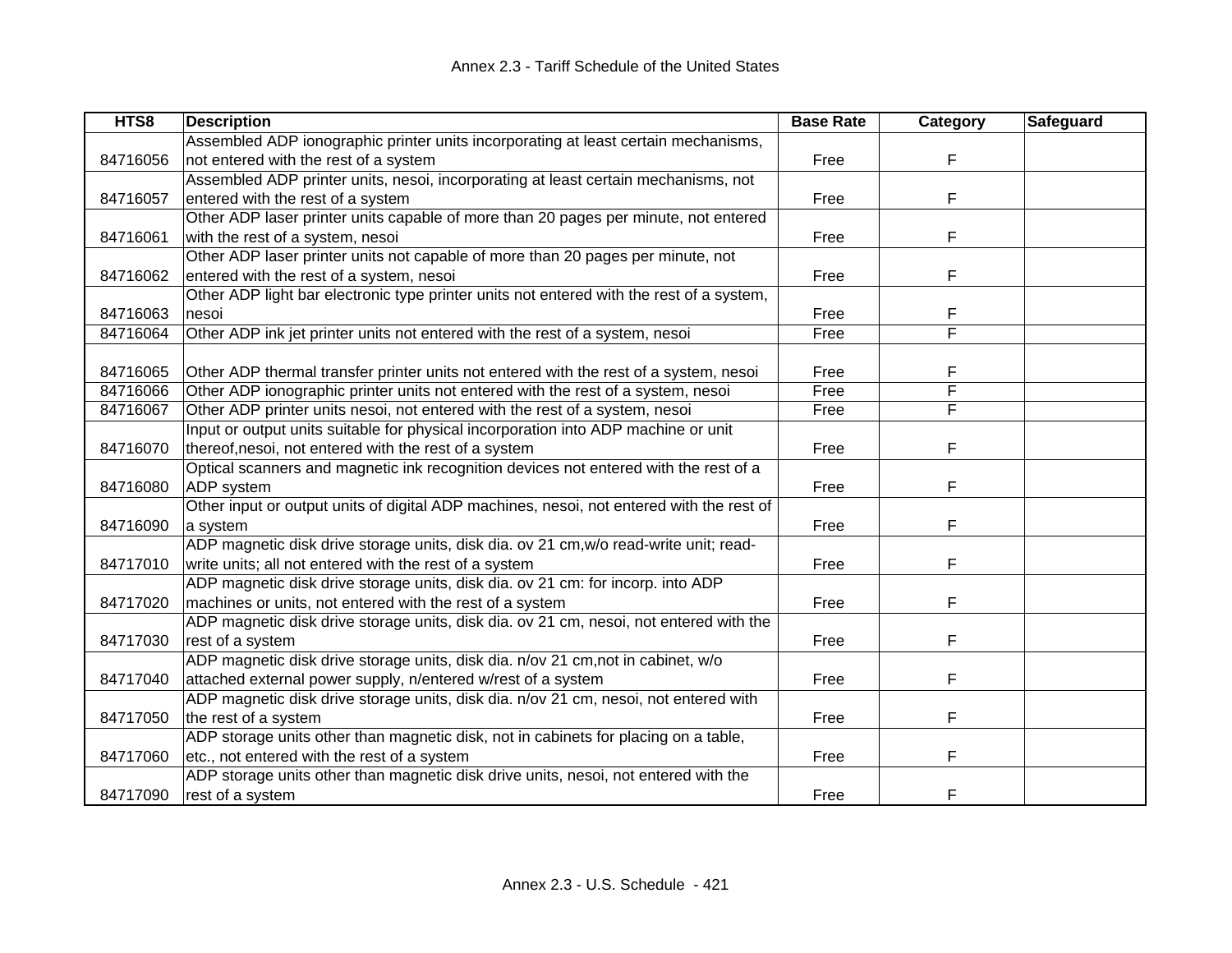| HTS8     | <b>Description</b>                                                                      | <b>Base Rate</b> | Category                | <b>Safeguard</b> |
|----------|-----------------------------------------------------------------------------------------|------------------|-------------------------|------------------|
|          | Control or adapter units for automatic data processing machines not entered with rest   |                  |                         |                  |
| 84718010 | of a system                                                                             | Free             | F                       |                  |
|          | Unit suitable for physical incorporation into automatic data processing machine or unit |                  |                         |                  |
| 84718040 | thereof, not entered with the rest of a system, nesoi                                   | Free             | F                       |                  |
|          | Other units of automatic data processing machines, not entered with the rest of a       |                  |                         |                  |
| 84718090 | system, nesoi                                                                           | Free             | F                       |                  |
|          | Magnetic or optical readers, nesoi; machines for transcribing data on data media in     |                  |                         |                  |
| 84719000 | coded form and machines for processing such data, nesoi                                 | Free             | F                       |                  |
| 84721000 | Hectographic or stencil duplicating machines                                            | 1.6%             | A                       |                  |
| 84722000 | Addressing machines and address plate embossing machines                                | 2.1%             | A                       |                  |
|          | Machines for sorting, folding, opening, closing or sealing mail, and postage stamp      |                  |                         |                  |
| 84723000 | affixing or canceling machines                                                          | 1.8%             | A                       |                  |
| 84729010 | Automatic teller machines                                                               | Free             | F                       |                  |
| 84729040 | Pencil sharpeners                                                                       | 2.6%             | Α                       |                  |
| 84729060 | Numbering, dating and check-writing machines                                            | Free             | F                       |                  |
|          | Accessory & auxiliary machines intended for attachment to an electrostatic              |                  |                         |                  |
| 84729070 | photocopier & which do not operate independent of such copier                           | Free             | F                       |                  |
| 84729080 | Office printing machines other than those of heading 8443 or 8471                       | Free             | F                       |                  |
| 84729090 | Other office machines, nesoi                                                            | 1.8%             | A                       |                  |
| 84731020 | Printed circuit asemblies for word processing machines                                  | Free             | F                       |                  |
| 84731040 | Parts of word processing machines, other than printed circuit assemblies                | 2.0%             | Α                       |                  |
| 84731060 | Parts of typewriters                                                                    | 2.0%             | Α                       |                  |
| 84731090 | Accessories of typewriters and word processing machines                                 | 2.0%             | Α                       |                  |
|          | Parts and accessories of the electronic calculating machines of subheading 8470.10,     |                  |                         |                  |
| 84732100 | 8470.21 or 8470.29                                                                      | Free             | F                       |                  |
| 84732900 | Parts and accessories of machines of heading 8470, nesi                                 | Free             | F                       |                  |
| 84733010 | Pts adp mch, nt incptng crt, prt crt assem.; nesoi                                      | Free             | $\overline{\mathsf{F}}$ |                  |
|          | Parts and accessories of the ADP machines of heading 8471, not incorporating a          |                  |                         |                  |
| 84733020 | CRT, parts and accessories of printed circuit assemblies                                | Free             | F                       |                  |
|          | Parts and accessories of the ADP machines of heading 8471, not incorporating a          |                  |                         |                  |
| 84733030 | CRT, other parts for printers specified in addl. U.S. note 2                            | Free             | F                       |                  |
|          | Parts and accessories of the ADP machines of heading 8471, not incorporating a          |                  |                         |                  |
| 84733050 | CRT, nesi                                                                               | Free             | F                       |                  |
|          | Parts and accessories of the ADP machines of heading 8471, incorporating a CRT,         |                  |                         |                  |
| 84733060 | other parts for printers specified in addl. U.S. note 2                                 | Free             | F                       |                  |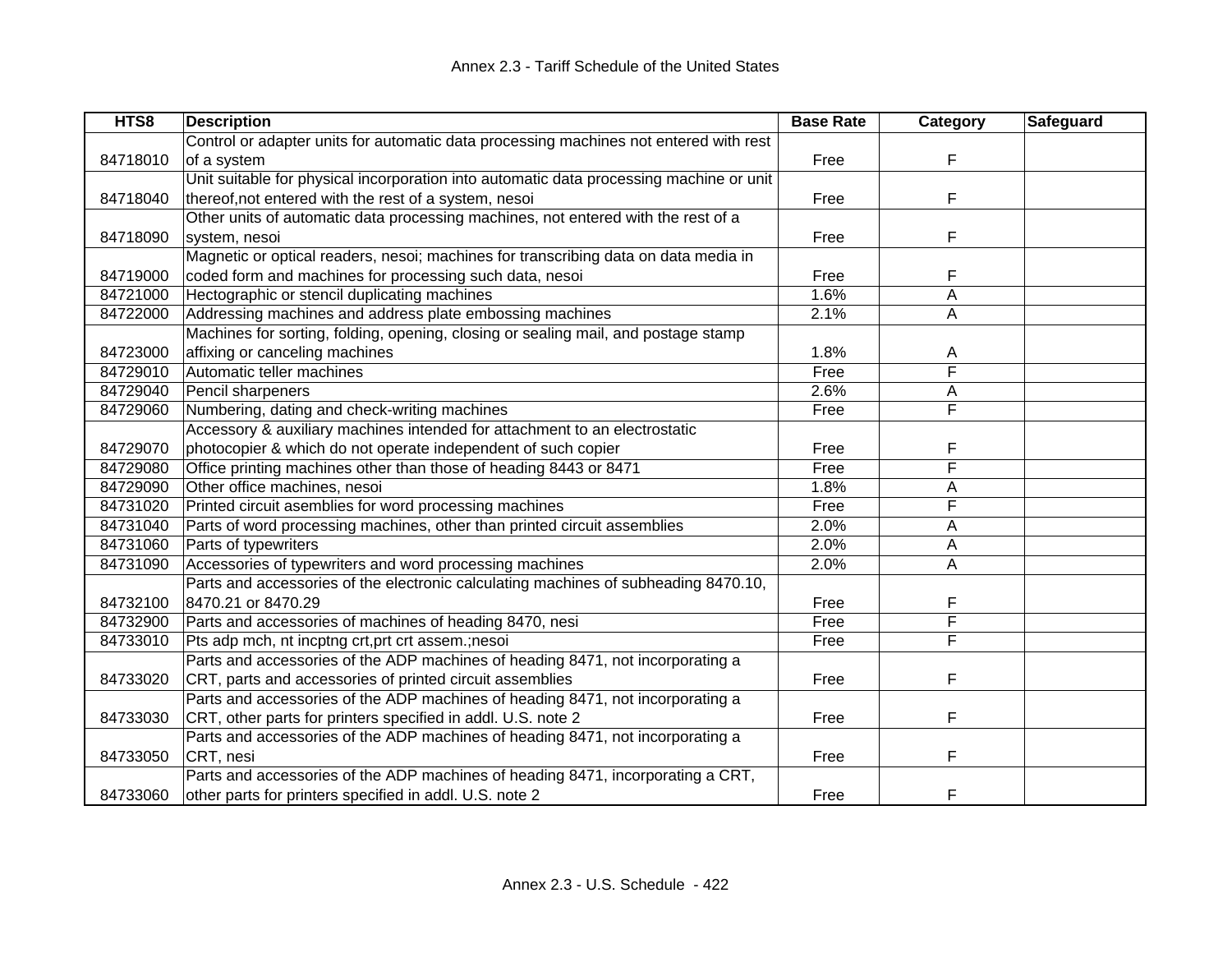| HTS8     | <b>Description</b>                                                                     | <b>Base Rate</b> | Category | <b>Safeguard</b> |
|----------|----------------------------------------------------------------------------------------|------------------|----------|------------------|
|          | Parts and accessories of the ADP machines of heading 8471, incorporating a CRT,        |                  |          |                  |
| 84733090 | nesi                                                                                   | Free             | F        |                  |
|          |                                                                                        |                  |          |                  |
| 84734010 | Printed circuit assemblies for automatic teller machines of subheading 8472.90.10      | Free             | F        |                  |
| 84734060 | Parts & accessories of machines of goods of subheading 8472.90.70                      | Free             | F        |                  |
| 84734080 | Parts and accessories of the goods of subheading 8472.90.80                            | Free             | F        |                  |
| 84734085 | Parts and accessories of machines of heading 8472, nesoi                               | 1.9%             | Α        |                  |
|          | Printed circuit assemblies suitable for use with machines of two or more of the        |                  |          |                  |
| 84735030 | headings 8469 to 8472                                                                  | Free             | F        |                  |
|          | Part/accessory (also face plate and lock latch) of printed circuit assemblies suitable |                  |          |                  |
| 84735060 | for use w/machine of two or more heading 8469 to 8472                                  | Free             | F        |                  |
|          | Parts and accessories, nesoi, suitable for use with machines of two or more of the     |                  |          |                  |
| 84735090 | headings 8469 to 8472                                                                  | Free             | F        |                  |
|          | Sorting, screening, separating or washing machines for earth, stones, ores or other    |                  |          |                  |
| 84741000 | mineral substances in solid form                                                       | Free             | F        |                  |
|          |                                                                                        |                  |          |                  |
| 84742000 | Crushing or grinding machines for earth, stones, ores or other mineral substances      | Free             | F        |                  |
| 84743100 | Concrete or mortar mixers                                                              | Free             | F        |                  |
| 84743200 | Machines for mixing mineral substances with bitumen                                    | Free             | F        |                  |
|          |                                                                                        |                  |          |                  |
| 84743900 | Mixing or kneading machines for earth, stones, ores or other mineral substances, nesi  | Free             | F        |                  |
|          | Machinery for agglomerating, shaping or molding solid mineral fuels, or other mineral  |                  |          |                  |
| 84748000 | products; machines for forming sand foundry molds                                      | Free             | F        |                  |
| 84749000 | Parts for the machinery of heading 8474                                                | Free             | F        |                  |
|          | Machines for assembling electric or electronic lamps, tubes or flashbulbs, in glass    |                  |          |                  |
| 84751000 | envelopes                                                                              | Free             | F        |                  |
| 84752100 | Machines for making glass optical fibers and preforms thereof                          | Free             | F        |                  |
| 84752900 | Machines for manufacturing or hot working glass or glassware, nesoi                    | Free             | F        |                  |
|          | Parts of machines for assembling electric or electronic lamps, tubes or flashbulbs, in |                  |          |                  |
| 84759010 | glass envelopes                                                                        | Free             | F        |                  |
| 84759090 | Parts of machines for manufacturing or hot working glass or glassware                  | Free             | F        |                  |
|          |                                                                                        |                  |          |                  |
| 84762100 | Automatic beverage-vending machines incorporating heating or refrigerating devices     | Free             | F        |                  |
|          | Automatic beverage-vending machines other than machines that incorporate heating       |                  |          |                  |
| 84762900 | or refrigerating devices                                                               | Free             | F        |                  |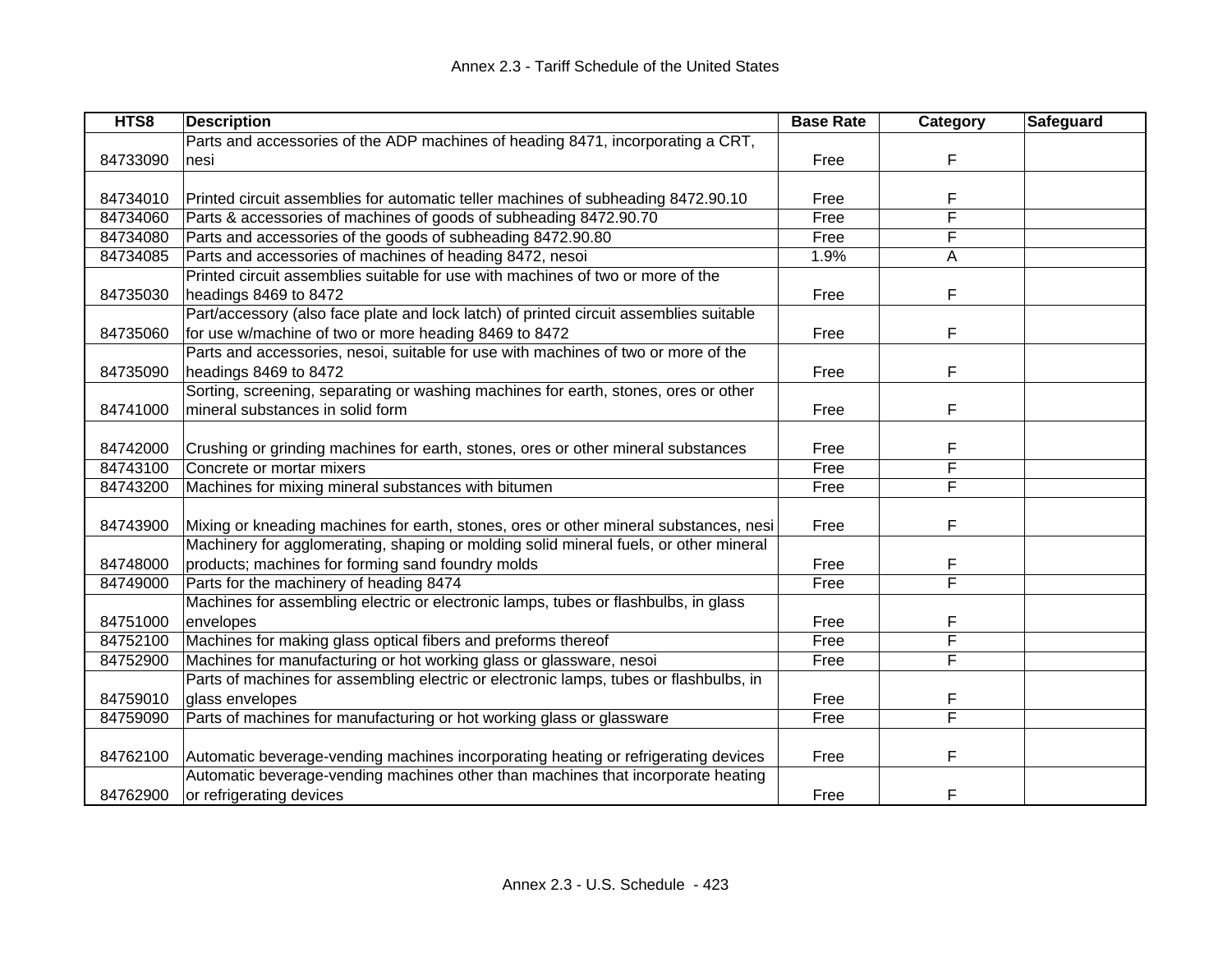| HTS8     | <b>Description</b>                                                                     | <b>Base Rate</b> | Category | Safeguard |
|----------|----------------------------------------------------------------------------------------|------------------|----------|-----------|
|          | Automatic goods-vending machines (other than beverage-vending) incorporating           |                  |          |           |
| 84768100 | heating or refrigerating devices                                                       | Free             | F        |           |
|          | Automatic goods-vending (other than beverage-vending but incl. money-changing          |                  |          |           |
| 84768900 | machines) not incorporating heating or refrigerating devices                           | Free             | F        |           |
| 84769000 | Parts for automatic goods-vending and money-changing machines                          | Free             | F        |           |
| 84771030 | Injection-molding machines for manufacturing shoes of rubber or plastics               | Free             | F        |           |
| 84771040 | Injection-molding machines for use in the manufacture of video laser discs             | Free             | F        |           |
|          |                                                                                        |                  |          |           |
| 84771070 | Injection-molding machines for encapsulation in the assembly of semiconductors         | Free             | F        |           |
|          | Injection-molding machines of a type used for working or manufacturing products from   |                  |          |           |
| 84771090 | rubber or plastics, nesoi                                                              | 3.1%             | Α        |           |
|          | Extruders for working rubber or plastics or for the manufacture of products from these |                  |          |           |
| 84772000 | materials, nesi                                                                        | 3.1%             | A        |           |
|          | Blow-molding machines for working rubber or plastics or for the manufacture of         |                  |          |           |
| 84773000 | products from these materials                                                          | 3.1%             | A        |           |
|          | Transfer molding and compression molding machines for encapsulation in the             |                  |          |           |
| 84774040 | assembly of semiconductors                                                             | Free             | F        |           |
|          | Vacuum-molding and other thermoforming machines for working rubber or plastics or      |                  |          |           |
| 84774080 | for manufacture of products from these materials, nesoi                                | 3.1%             | A        |           |
|          | Machinery for molding or retreading pneumatic tires or for molding or otherwise        |                  |          |           |
| 84775100 | forming inner tubes                                                                    | 3.1%             | A        |           |
|          | Liquid encapsulate molding machines for encapsulation in the assembly of               |                  |          |           |
| 84775940 | semiconductors                                                                         | Free             | F        |           |
|          | Machinery for molding or otherwise forming rubber or plastics other than for molding   |                  |          |           |
| 84775980 | or retreading pneumatic tires, nesoi                                                   | 3.1%             | A        |           |
|          | Machinery for working rubber or plastics or for the manufacture of products from       |                  |          |           |
| 84778000 | these materials, nesi                                                                  | 3.1%             | A        |           |
|          | Base, bed, platen, clamp cylinder and other specified parts of machines of             |                  |          |           |
| 84779015 | subheading 8477.10.70, 8477.40.40 or 8477.59.40                                        | Free             | F        |           |
|          | Base, bed, platen and specified parts of machinery for working rubber or plastics or   |                  |          |           |
| 84779025 | for manufacture of products from these material, nesoi                                 | 3.1%             | A        |           |
| 84779035 | Barrel screws of machines of subheading 8477.10.70, 8477.40.40 or 8477.59.40           | Free             | F        |           |
|          | Barrel screws of machinery for working rubber or plastics or for the manufacture of    |                  |          |           |
| 84779045 | products from these materials, nesoi                                                   | 3.1%             | A        |           |
|          | Hydraulic assemblies of machines of subheading 8477.10.70, 8477.40.40 or               |                  |          |           |
| 84779055 | 8477.59.40                                                                             | Free             | F        |           |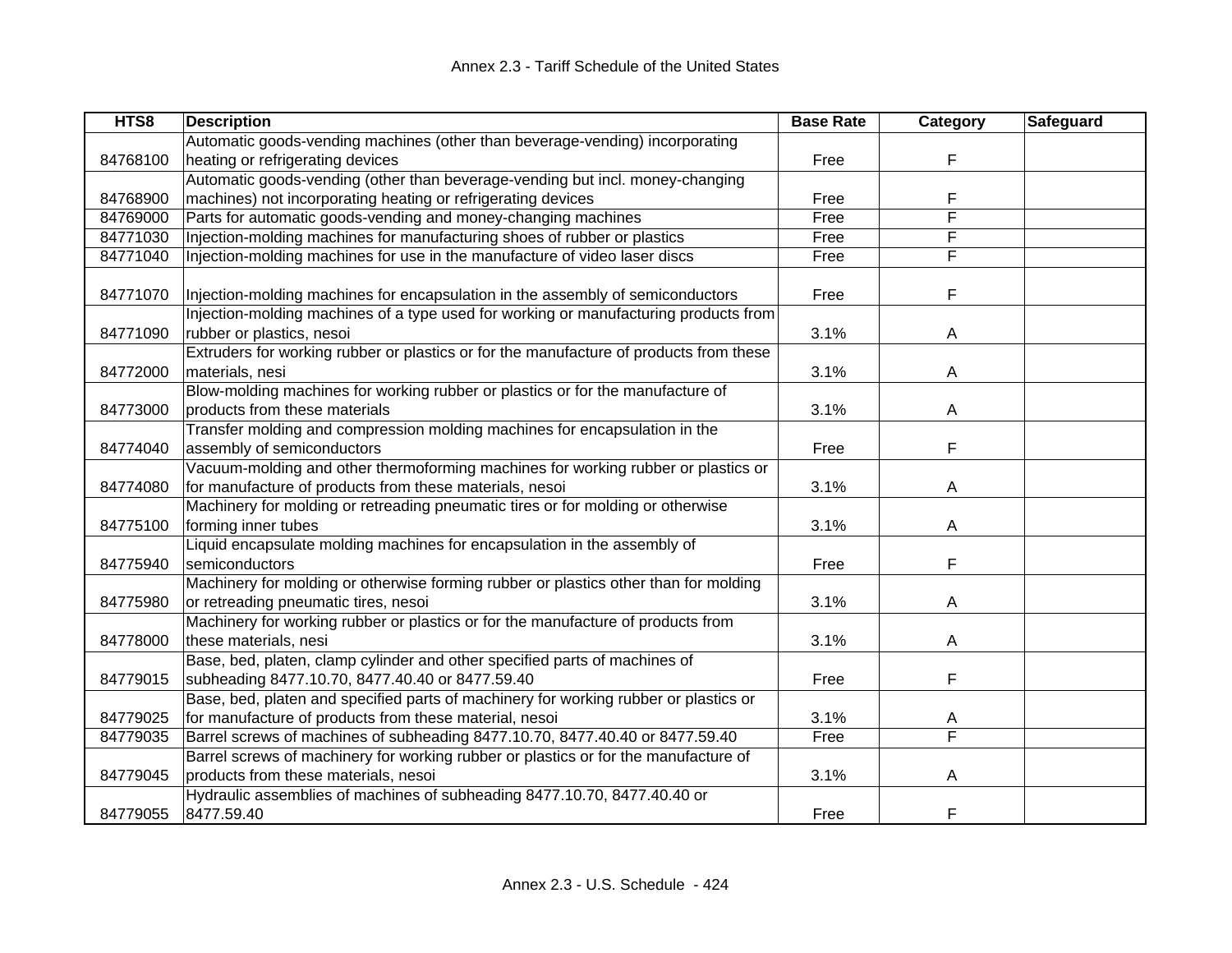| HTS8     | <b>Description</b>                                                                     | <b>Base Rate</b> | Category | Safeguard |
|----------|----------------------------------------------------------------------------------------|------------------|----------|-----------|
|          | Hydraulic assemblies of machinery for working rubber or plastics or for the            |                  |          |           |
| 84779065 | manufacture of products from these materials, nesoi                                    | 3.1%             | A        |           |
| 84779075 | Parts of machines of subheading 8477.10.70, 8477.40.40 or 8477.59.40, nesoi            | Free             | F        |           |
|          | Parts of machinery for working rubber or plastics or for the manufacture of products   |                  |          |           |
| 84779085 | from these materials, nesoi                                                            | 3.1%             | A        |           |
| 84781000 | Machinery for preparing or making up tobacco, nesi                                     | Free             | F        |           |
| 84789000 | Parts of machinery for preparing or making up tobacco, nesi                            | Free             | F        |           |
| 84791000 | Machinery for public works, building or the like, nesi                                 | Free             | F        |           |
|          | Machinery for the extraction or preparation of animal or fixed vegetable fats or oils, |                  |          |           |
| 84792000 | nesi                                                                                   | Free             | F        |           |
|          | Presses for making particle board or fiber building board of wood or other ligneous    |                  |          |           |
| 84793000 | materials, and mach. for treat. wood or cork, nesi                                     | Free             | F        |           |
| 84794000 | Rope- or cable-making machines nesi                                                    | Free             | F        |           |
| 84795000 | Industrial robots, not elsewhere specified or included                                 | 2.5%             | А        |           |
| 84796000 | Evaporative air coolers                                                                | 2.8%             | А        |           |
|          | Machines and mechanical appliances for treating metal, including electric wire coil-   |                  |          |           |
| 84798100 | winders, nesi                                                                          | Free             | F        |           |
|          | Machines for mixing, kneading, crushing, grinding, screening, sifting, homogenizing,   |                  |          |           |
| 84798200 | emulsifying or stirring, nesi                                                          | Free             | F        |           |
|          | Air humidifiers or dehumidifiers with self-contained electric motor, other than for    |                  |          |           |
| 84798910 | domestic purposes                                                                      | Free             | F        |           |
|          |                                                                                        |                  |          |           |
| 84798920 | Floor polishers with self-contained electric motor, other than for domestic purposes   | Free             | F        |           |
|          |                                                                                        |                  |          |           |
| 84798930 | Vacuum cleaners with self-contained electric motor, other than for domestic purposes   | Free             | F        |           |
|          |                                                                                        |                  |          |           |
| 84798955 | Electromechanical appliances with self-contained electric motor, trash compactors      | 2.8%             | A        |           |
| 84798965 | Electromechanical appliances with self-contained electric motor, nesi                  | 2.8%             | А        |           |
| 84798970 | Carpet sweepers, not electromechanical having self-contained electric motor            | Free             | F        |           |
|          | Machines for production & assembly of diodes, transistors and similar semiconductor    |                  |          |           |
| 84798984 | devices & circuits; machines for mfg video laser discs                                 | Free             | F        |           |
| 84798987 | Machines for wet-cleaning flat panel displays, nesoi                                   | Free             | F        |           |
| 84798996 | Printing machines other than those of heading 8443, 8471 or 8472                       | Free             | F        |           |
|          | Machines and mechanical appliances having individual functions, not specified or       |                  |          |           |
| 84798998 | included elsewhere in chapter 84, nesoi                                                | 2.5%             | A        |           |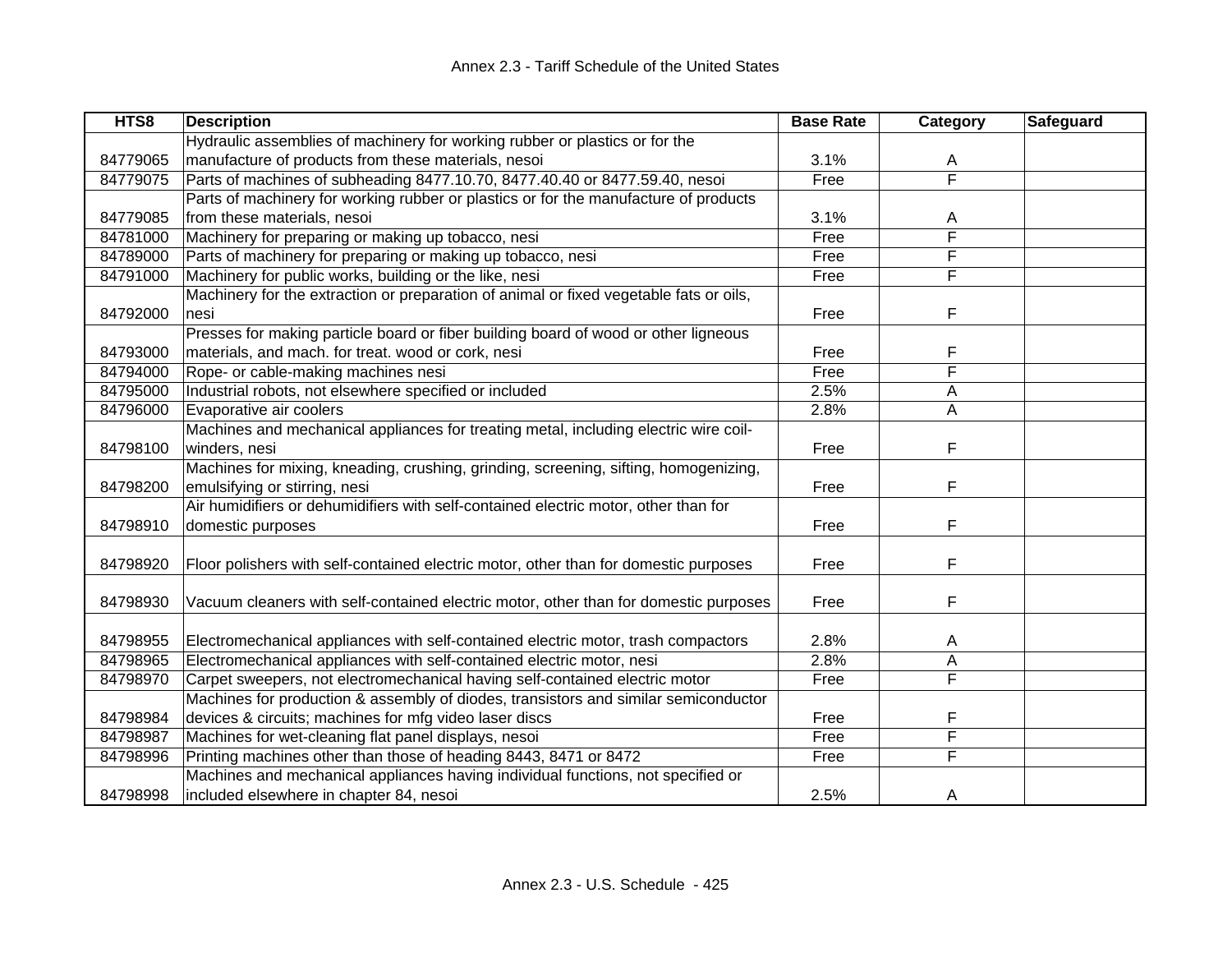| HTS8     | <b>Description</b>                                                                        | <b>Base Rate</b> | Category | Safeguard |
|----------|-------------------------------------------------------------------------------------------|------------------|----------|-----------|
|          | Parts of vacuum cleaners and floor polishers of subheadings 8479.89.10 and                |                  |          |           |
| 84799040 | 8479.89.30; parts of carpet sweepers                                                      | Free             | F        |           |
| 84799045 | Parts of trash compactors, frame assemblies                                               | Free             | F        |           |
| 84799055 | Parts of trash compactors, ram assemblies                                                 | Free             | F        |           |
| 84799065 | Parts of trash compactors, container assemblies                                           | Free             | F        |           |
| 84799075 | Parts of trash compactors, cabinets or cases                                              | Free             | F        |           |
| 84799085 | Parts of trash compactors, nesi                                                           | Free             | F        |           |
|          | Parts of machines and mechanical appliances having individual functions, not              |                  |          |           |
| 84799094 | specidied or included elsewhere in chapter 84, nesoi                                      | Free             | F        |           |
| 84801000 | Molding boxes for metal foundry                                                           | 3.8%             | Α        |           |
| 84802000 | Mold bases                                                                                | 3.4%             | Α        |           |
| 84803000 | Molding patterns                                                                          | 2.8%             | A        |           |
| 84804100 | Molds for metal or metal carbides, injection or compression types                         | 3.1%             | A        |           |
| 84804900 | Molds for metal or metal carbides other than injection or compression types               | 3.1%             | A        |           |
| 84805000 | Molds for glass                                                                           | Free             | F        |           |
| 84806000 | Molds for mineral materials                                                               | Free             | F        |           |
|          |                                                                                           |                  |          |           |
| 84807110 | Molds for rubber or plastics, injection or compression types, for shoe machinery          | Free             | F        |           |
|          | Injection or compression type molds for rubber or plastics for the manufacture of         |                  |          |           |
| 84807140 | semiconductor devices                                                                     | Free             | F        |           |
|          | Molds for rubber or plastics, injection or compression types, other than for shoe         |                  |          |           |
| 84807180 | machinery or for manufacture of semiconductor devices                                     | 3.1%             | A        |           |
|          | Molds for rubber or plastics, other than injection or compression types, for shoe         |                  |          |           |
| 84807910 | machinery                                                                                 | Free             | F        |           |
|          | Molds for rubber or plastics, other than injection or compression types, other than for   |                  |          |           |
| 84807990 | shoe machinery                                                                            | 3.1%             | A        |           |
| 84811000 | Pressure-reducing valves for pipes, boiler shells, tanks, vats or the like                | 2.0%             | A        |           |
| 84812000 | Valves for oleohydraulic or pneumatic transmissions                                       | 2.0%             | A        |           |
| 84813010 | Check valves of copper for pipes, boiler shells, tanks, vats or the like                  | 3.0%             | A        |           |
| 84813020 | Check valves of iron or steel for pipes, boiler shells, tanks, vats or the like           | 5.0%             | A        |           |
|          | Check valves other than of copper or iron or steel, for pipes, boiler shells, tanks, vats |                  |          |           |
| 84813090 | or the like                                                                               | 3.0%             | A        |           |
| 84814000 | Safety or relief valves for pipes, boiler shells, tanks, vats or the like                 | 2.0%             | A        |           |
|          | Taps, cocks, valves & similar appliances for pipes, boiler shells, tanks, vats or the     |                  |          |           |
| 84818010 | like, hand operated, of copper, nesi                                                      | 4.0%             | A        |           |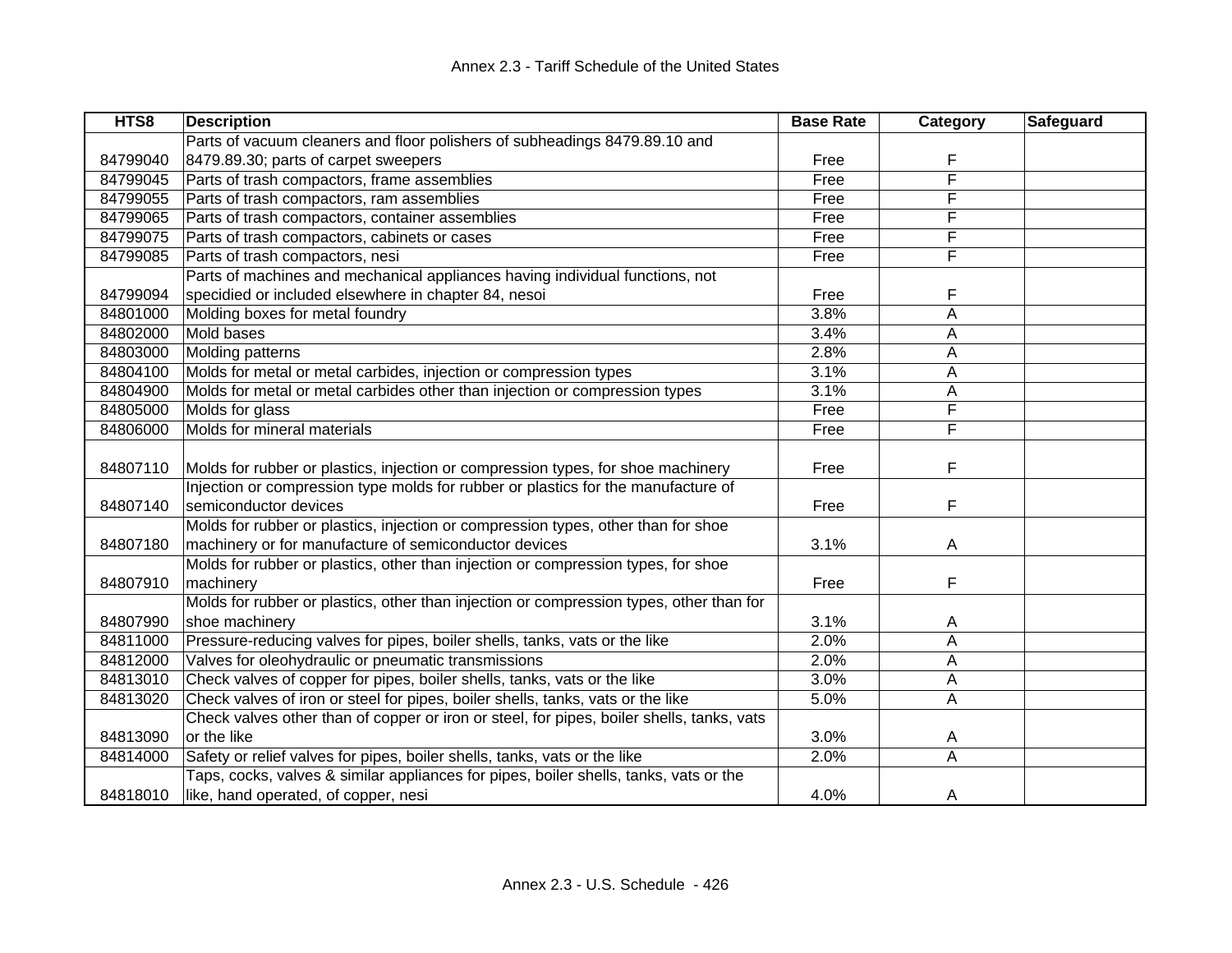| HTS8     | <b>Description</b>                                                                        | <b>Base Rate</b> | Category | Safeguard |
|----------|-------------------------------------------------------------------------------------------|------------------|----------|-----------|
|          | Taps, cocks, valves & similar appliances for pipes, boiler shells, tanks, vats or the     |                  |          |           |
| 84818030 | like, hand operated, of iron or steel, nesi                                               | 5.6%             | A        |           |
|          | Taps, cocks, valves & similar appliances for pipes, boiler shells, tanks, vats or the     |                  |          |           |
| 84818050 | like, hand operated, not copper, iron or steel, nesi                                      | 3.0%             | A        |           |
|          | Taps, cocks, valves & similar appliances for pipes, boiler shells, tanks, vats or the     |                  |          |           |
| 84818090 | like, other than hand operated, nesi                                                      | 2.0%             | A        |           |
|          | Parts of hand operated and check appliances for pipes, boiler shells, tanks, vats or      |                  |          |           |
| 84819010 | the like, of copper                                                                       | 3.0%             | A        |           |
|          | Parts of hand operated and check appliances for pipes, boiler shells, tanks, vats or      |                  |          |           |
| 84819030 | the like, of iron or steel                                                                | 5.0%             | A        |           |
|          | Parts of hand operated and check appliances for pipes, boiler shells, tanks, vats or      |                  |          |           |
| 84819050 | the like, other than of copper or iron or steel                                           | 3.0%             | A        |           |
|          | Parts of taps, cocks, valves and similar appliances for pipes, boiler shells, tanks, vats |                  |          |           |
| 84819090 | or the like, nesi                                                                         | Free             | F        |           |
| 84821010 | Ball bearings with integral shafts                                                        | 2.4%             | A        |           |
| 84821050 | Ball bearings other than ball bearings with integral shafts                               | 9.0%             | Α        |           |
| 84822000 | Tapered roller bearings, including cone and tapered roller assemblies                     | 5.8%             | А        |           |
| 84823000 | Spherical roller bearings                                                                 | 5.8%             | А        |           |
| 84824000 | Needle roller bearings                                                                    | 5.8%             | А        |           |
| 84825000 | Cylindrical roller bearings nesi                                                          | 5.8%             | А        |           |
| 84828000 | Ball or roller bearings nesi, including combined ball/roller bearings                     | 5.8%             | А        |           |
| 84829100 | Balls, needles and rollers for ball or roller bearings                                    | 4.4%             | А        |           |
| 84829905 | Inner or outer rings or races for ball bearings                                           | 9.9%             | Α        |           |
| 84829915 | Inner or outer rings or races for taper roller bearings                                   | 5.8%             | А        |           |
| 84829925 | Inner or outer rings or races for other bearings, nesi                                    | 5.8%             | A        |           |
| 84829935 | Parts of ball bearings (including parts of ball bearings with integral shafts), nesi      | 9.9%             | A        |           |
| 84829945 | Parts of tapered roller bearings, nesi                                                    | 5.8%             | A        |           |
| 84829965 | Parts of other ball or roller bearings, nesi                                              | 5.8%             | A        |           |
|          | Camshafts and crankshafts for use solely or principally with spark-ignition internal-     |                  |          |           |
| 84831010 | combustion piston or rotary engines                                                       | 2.5%             | A        |           |
| 84831030 | Camshafts and crankshafts nesi                                                            | 2.5%             | А        |           |
| 84831050 | Transmission shafts and cranks other than camshafts and crankshafts                       | Free             | F        |           |
|          | Housed bearings of the flange, take-up, cartridge and hanger unit type (incorporating     |                  |          |           |
| 84832040 | ball or roller bearings)                                                                  | 4.5%             | A        |           |
| 84832080 | Housed bearings (incorporating ball or roller bearings), nesi                             | 4.5%             | А        |           |
| 84833040 | Bearing housings of the flange, take-up, cartridge and hanger unit type                   | 4.5%             | A        |           |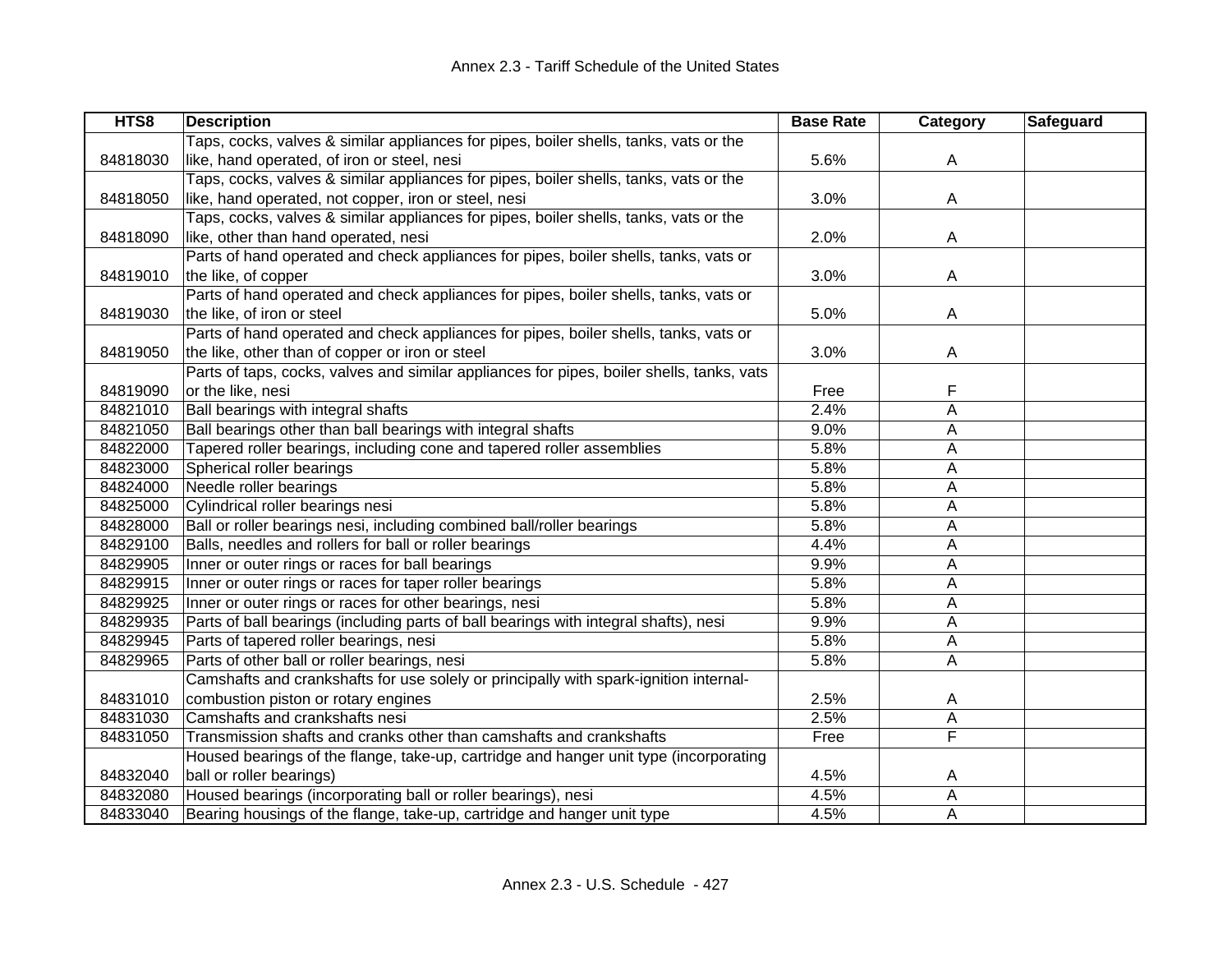| HTS8     | <b>Description</b>                                                                     | <b>Base Rate</b> | Category | <b>Safeguard</b> |
|----------|----------------------------------------------------------------------------------------|------------------|----------|------------------|
| 84833080 | Bearing housings nesi; plain shaft bearings                                            | 4.5%             | A        |                  |
| 84834010 | Torque converters                                                                      | Free             | F        |                  |
|          | Fixed, multiple and variable ratio speed changers, imported for use with machines for  |                  |          |                  |
| 84834030 | making cellulosic pulp, paper or paperboard                                            | Free             | F        |                  |
|          | Fixed, multiple and variable ratio speed changers, not imported for use with machines  |                  |          |                  |
| 84834050 | for making cellulosic pulp, paper or paperboard                                        | 2.5%             | A        |                  |
|          |                                                                                        | 25 cents         |          |                  |
| 84834070 | Speed changers other than fixed, multiple and variable ratio speed changers            | each + 3.9%      | A        |                  |
| 84834080 | <b>Ball or roller screws</b>                                                           | 3.8%             | Α        |                  |
|          | Gears and gearing, other than toothed wheels, chain sprockets and other                |                  |          |                  |
| 84834090 | transmission elements entered separately                                               | 2.5%             | A        |                  |
| 84835040 | Gray-iron awning or tackle pulleys, not over 6.4 cm in wheel diameter                  | 5.7%             | A        |                  |
| 84835060 | Flywheels, nesi                                                                        | 2.8%             | Α        |                  |
| 84835090 | Pulleys, including pulley blocks, nesi                                                 | 2.8%             | A        |                  |
| 84836040 | Clutches and universal joints                                                          | 2.8%             | Α        |                  |
| 84836080 | Shaft couplings (other than universal joints)                                          | 2.8%             | A        |                  |
| 84839010 | Chain sprockets and parts thereof                                                      | 2.8%             | A        |                  |
| 84839020 | Parts of flange, take-up, cartridge and hanger units                                   | 4.5%             | A        |                  |
| 84839030 | Parts of bearing housings and plain shaft bearings, nesi                               | 4.5%             | Α        |                  |
| 84839050 | Parts of gearing, gear boxes and other speed changers                                  | 2.5%             | Α        |                  |
| 84839070 | Parts of articles of subheading 8483.20                                                | 5.5%             | Α        |                  |
| 84839080 | Parts of transmission equipment, nesi                                                  | 2.8%             | A        |                  |
|          | Gaskets and similar joints of metal sheeting combined with other material or of two or |                  |          |                  |
| 84841000 | more layers of metal                                                                   | 2.5%             | A        |                  |
| 84842000 | Mechanical seals                                                                       | 3.9%             | A        |                  |
|          | Sets or assortments of gaskets and similar joints dissimilar in composition, put up in |                  |          |                  |
| 84849000 | pouches, envelopes or similar packings                                                 | 2.5%             | A        |                  |
| 84851000 | Ships' or boats propellers and blades therefor                                         | Free             | F        |                  |
|          | Machinery parts, not containing electrical connectors, insulators, coils, contacts or  |                  |          |                  |
| 84859000 | other electrical features and other parts nesi                                         | 3.9%             | A        |                  |
|          |                                                                                        |                  |          |                  |
| 85011020 | Electric motors of an output of under 18.65 W, synchronous, valued not over \$4 each   | 6.7%             | A        |                  |
|          | Electric motors of an output of under 18.65 W, other than synchronous valued not       |                  |          |                  |
| 85011040 | over \$4 each                                                                          | 4.4%             | A        |                  |
| 85011060 | Electric motors of an output of 18.65 W or more but not exceeding 37.5 W               | 2.8%             | A        |                  |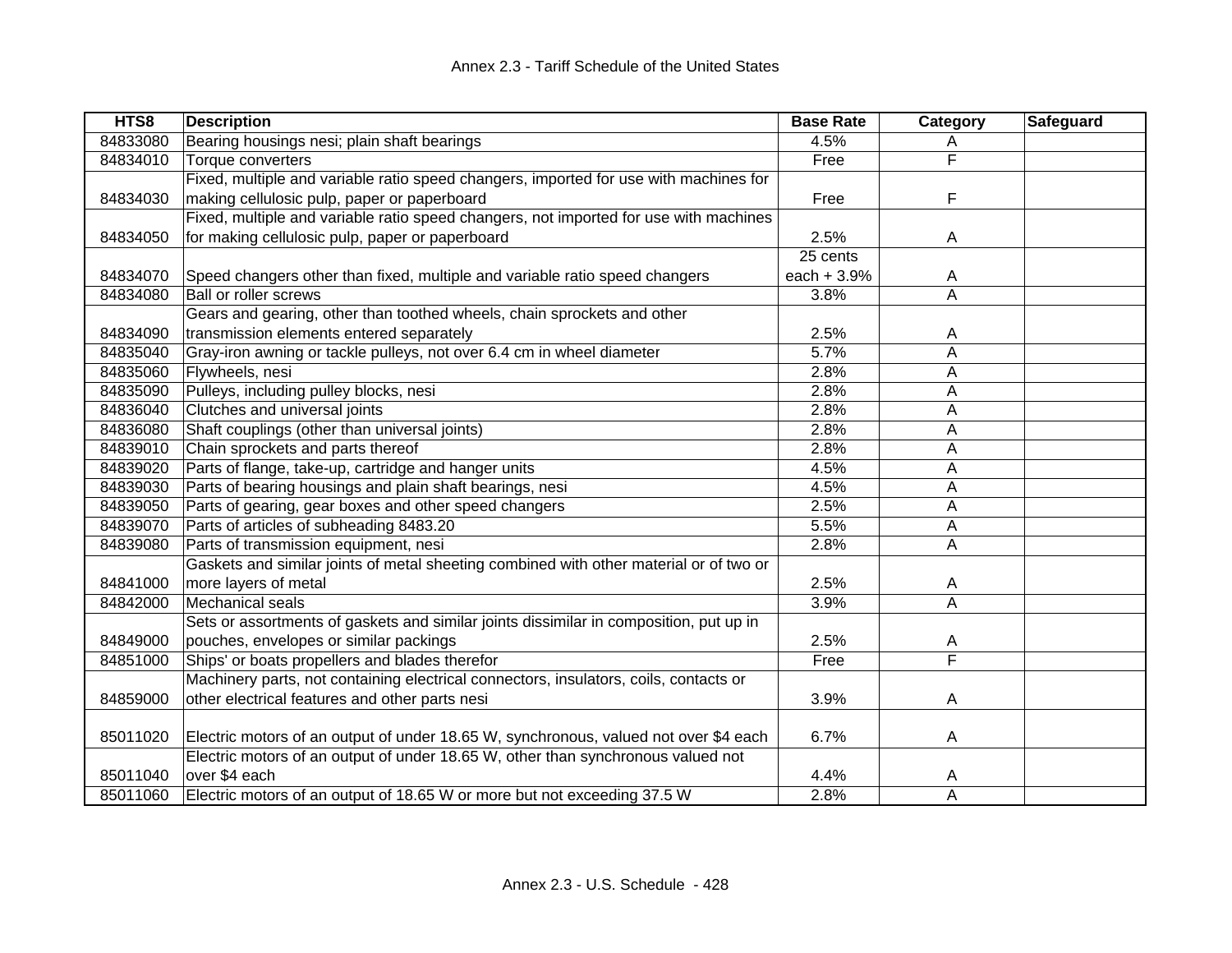| HTS8     | <b>Description</b>                                                                | <b>Base Rate</b> | <b>Category</b> | <b>Safeguard</b> |
|----------|-----------------------------------------------------------------------------------|------------------|-----------------|------------------|
|          |                                                                                   |                  |                 |                  |
| 85012020 | Universal AC/DC motors of an output exceeding 37.5 W but not exceeding 74.6 W     | 3.3%             | A               |                  |
|          |                                                                                   |                  |                 |                  |
| 85012040 | Universal AC/DC motors of an output exceeding 74.6 W but not exceeding 735 W      | 4.0%             | A               |                  |
| 85012050 | Universal AC/DC motors of an output exceeding 735 W but under 746 W               | 3.3%             | A               |                  |
| 85012060 | Universal AC/DC motors of an output of 746 W or more                              | 2.4%             | Α               |                  |
| 85013120 | DC motors nesi, of an output exceeding 37.5 W but not exceeding 74.6 W            | 2.8%             | A               |                  |
| 85013140 | DC motors, nesi, of an output exceeding 74.6 W but not exceeding 735 W            | 4.0%             | Α               |                  |
| 85013150 | DC motors, nesi, of an ouput exceeding 735 W but under 746 W                      | 3.3%             | Α               |                  |
| 85013160 | DC motors nesi, of an output of 746 W but not exceeding 750 W                     | 2.4%             | Α               |                  |
| 85013180 | DC generators of an output not exceeding 750 W                                    | 2.5%             | Α               |                  |
| 85013220 | DC motors nesi, of an output exceeding 750 W but not exceeding 14.92 kW           | 2.9%             | Α               |                  |
|          | DC motors nesi, of an output exceeding 14.92 kW but not exceeding 75 kW, used as  |                  |                 |                  |
| 85013245 | primary source of mechanical power for electric vehicles                          | Free             | F               |                  |
|          |                                                                                   |                  |                 |                  |
| 85013255 | DC motors nesi, of an output exceeding 14.92 kW but not exceeding 75 kW, nesi     | Free             | F               |                  |
| 85013260 | DC generators of an output exceeding 750 W but not exceeding 75 kW                | 2.0%             | A               |                  |
| 85013320 | DC motors nesi, of an output exceeding 75 kW but under 149.2 kW                   | Free             | F               |                  |
| 85013330 | DC motors, nesi, 149.2 kW or more but not exceeding 150 kW                        | 2.8%             | Α               |                  |
| 85013340 | DC motors nesi, of an output exceeding 150 kW but not exceeding 375 kW            | 2.8%             | Α               |                  |
| 85013360 | DC generators of an output exceeding 75 kW but not exceeding 375 kW               | 2.5%             | Α               |                  |
| 85013430 | DC motors nesi, of an output exceeding 375 kW                                     | 2.8%             | A               |                  |
| 85013460 | DC generators of an output exceeding 375 kW                                       | 2.0%             | A               |                  |
| 85014020 | AC motors nesi, single-phase, exceeding 37.5 W but not exceeding 74.6 W           | 3.3%             | A               |                  |
| 85014040 | AC motors, nesi, single-phase, exceeding 74.6 W but not exceeding 735 W           | 4.0%             | Α               |                  |
| 85014050 | AC motors, nesi, single-phase, exceeding 735 W but under 746 W                    | 3.3%             | Α               |                  |
| 85014060 | AC motors nesi, single-phase, of 746 W or more                                    | 3.7%             | Α               |                  |
|          | AC motors nesi, multi-phase, of an output exceeding 37.5 W but not exceeding 74.6 |                  |                 |                  |
| 85015120 | W                                                                                 | 2.5%             | Α               |                  |
|          | AC motors, nesi, multi-phase, of an output exceeding 74.6 W but not exceeding 735 |                  |                 |                  |
| 85015140 | W                                                                                 | 2.5%             | A               |                  |
| 85015150 | AC motors, nesi, multi-phase, of an output exceeding 735 W but under 746 W        | 3.3%             | Α               |                  |
| 85015160 | AC motors nesi, multi-phase of an output of 746 W but not exceeding 750 W         | 2.5%             | A               |                  |
|          | AC motors nesi, multi-phase, of an output exceeding 750 W but not exceeding 14.92 |                  |                 |                  |
| 85015240 | kW                                                                                | 3.7%             | A               |                  |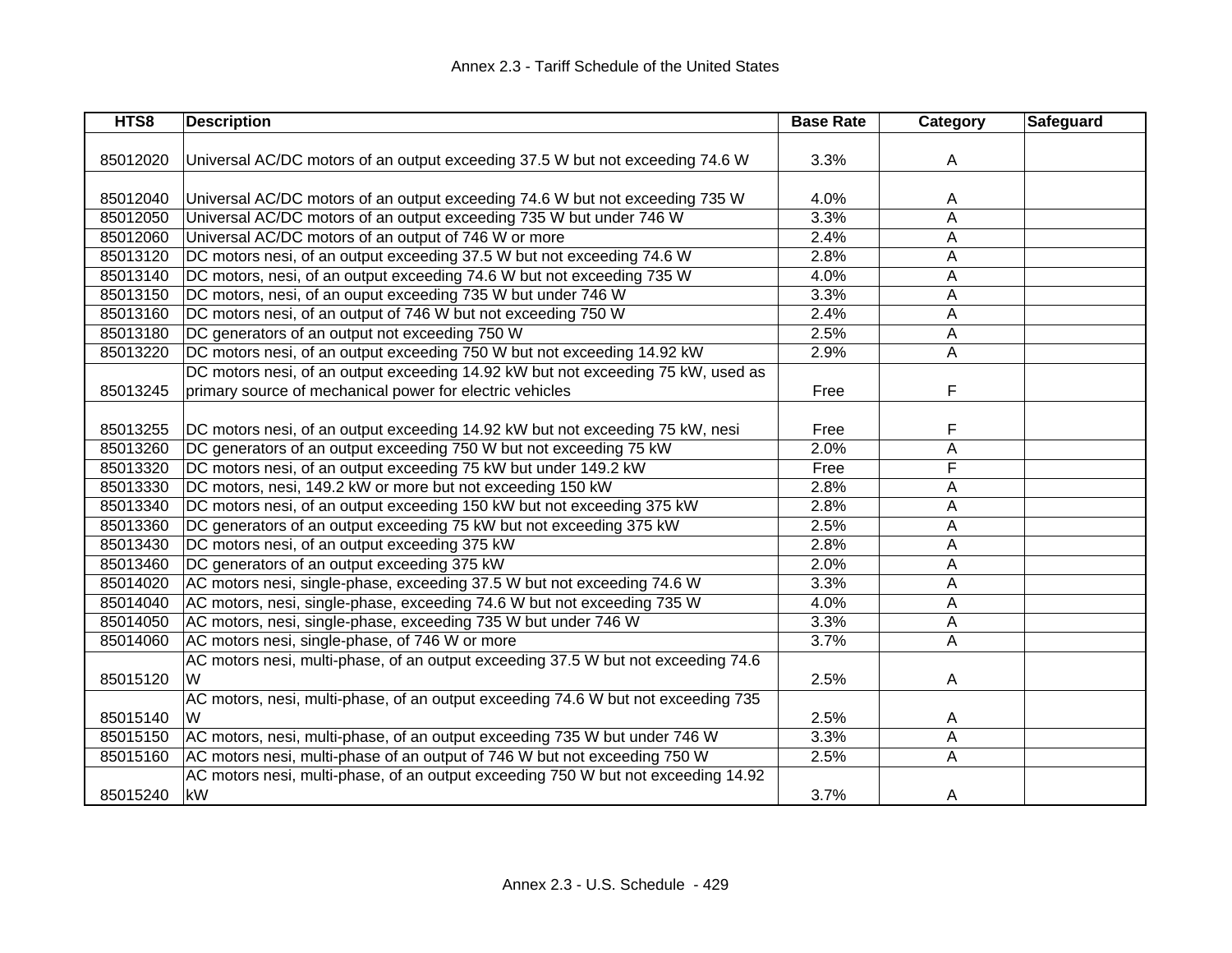| HTS8     | <b>Description</b>                                                                     | <b>Base Rate</b> | Category | <b>Safeguard</b> |
|----------|----------------------------------------------------------------------------------------|------------------|----------|------------------|
|          | AC motors nesi, multi-phase, of an output exceeding 14.92 kW but not exceeding 75      |                  |          |                  |
| 85015280 | kW                                                                                     | Free             | F        |                  |
| 85015340 | AC motors nesi, multi-phase, of an output exceeding 75 kW but under 149.2 kW           | Free             | F        |                  |
| 85015360 | AC motors, nesi, multi-phase, 149.2 kW or more but not exceeding 150 kW                | 4.2%             | Α        |                  |
| 85015380 | AC motors nesi, multi-phase, of an output exceeding 150 kW                             | 2.8%             | A        |                  |
| 85016100 | AC generators (alternators) of an output not exceeding 75 kVA                          | 2.5%             | A        |                  |
|          | AC generators (alternators) of an output exceeding 75 kVA but not exceeding 375        |                  |          |                  |
| 85016200 | <b>kVA</b>                                                                             | 2.5%             | A        |                  |
|          | AC generators (alternators) of an output exceeding 375 kVA but not exceeding 750       |                  |          |                  |
| 85016300 | kVA                                                                                    | 2.5%             | A        |                  |
| 85016400 | AC generators (alternators) of an output exceeding 750 kVA                             | 2.4%             | A        |                  |
|          | Electric generating sets with compression-ignition internal-combustion piston engines, |                  |          |                  |
| 85021100 | of an output not exceeding 75 kVA                                                      | 2.5%             | Α        |                  |
|          | Electric generating sets with compression-ignition internal-combustion piston engines, |                  |          |                  |
| 85021200 | of an output exceeding 75 kVA but not over 375 kVA                                     | 2.5%             | A        |                  |
|          | Electric generating sets with compression-ignition internal-combustion piston engines, |                  |          |                  |
| 85021300 | of an output exceeding 375 kVA                                                         | 2.0%             | A        |                  |
| 85022000 | Electric generating sets with spark-ignition internal-combustion piston engines        | 2.0%             | A        |                  |
| 85023100 | Wind-powered electric generating sets                                                  | 2.5%             | A        |                  |
| 85023900 | Electric generating sets, nesoi                                                        | 2.5%             | Α        |                  |
| 85024000 | Electric rotary converters                                                             | 3.0%             | Α        |                  |
|          | Commutators suitable for use solely or principally with the machines of heading 8501   |                  |          |                  |
| 85030020 | or 8502                                                                                | 2.4%             | A        |                  |
| 85030035 | Parts of electric motors under 18.65 W, stators and rotors                             | 6.5%             | A        |                  |
| 85030045 | Stators and rotors for electric generators for use on aircraft                         | Free             | F        |                  |
| 85030065 | Stators and rotors for electric motors & generators of heading 8501, nesi              | 3.0%             | Α        |                  |
| 85030075 | Parts of electric motors under 18.65 W, other than commutators, stators or rotors      | 6.5%             | Α        |                  |
| 85030090 | Parts for electric generators suitable for use on aircraft                             | Free             | F        |                  |
|          | Other parts, nesi, suitable for use solely or principally with the machines in heading |                  |          |                  |
| 85030095 | 8501 or 8502                                                                           | 3.0%             | A        |                  |
| 85041000 | Ballasts for discharge lamps or tubes                                                  | 3.0%             | A        |                  |
|          | Liquid dielectric transformers having a power handling capacity not exceeding 650      |                  |          |                  |
| 85042100 | <b>kVA</b>                                                                             | Free             | F        |                  |
|          | Liquid dielectric transformers having a power handling capacity exceeding 650 kVA      |                  |          |                  |
| 85042200 | but not exceeding 10,000 kVA                                                           | Free             | F        |                  |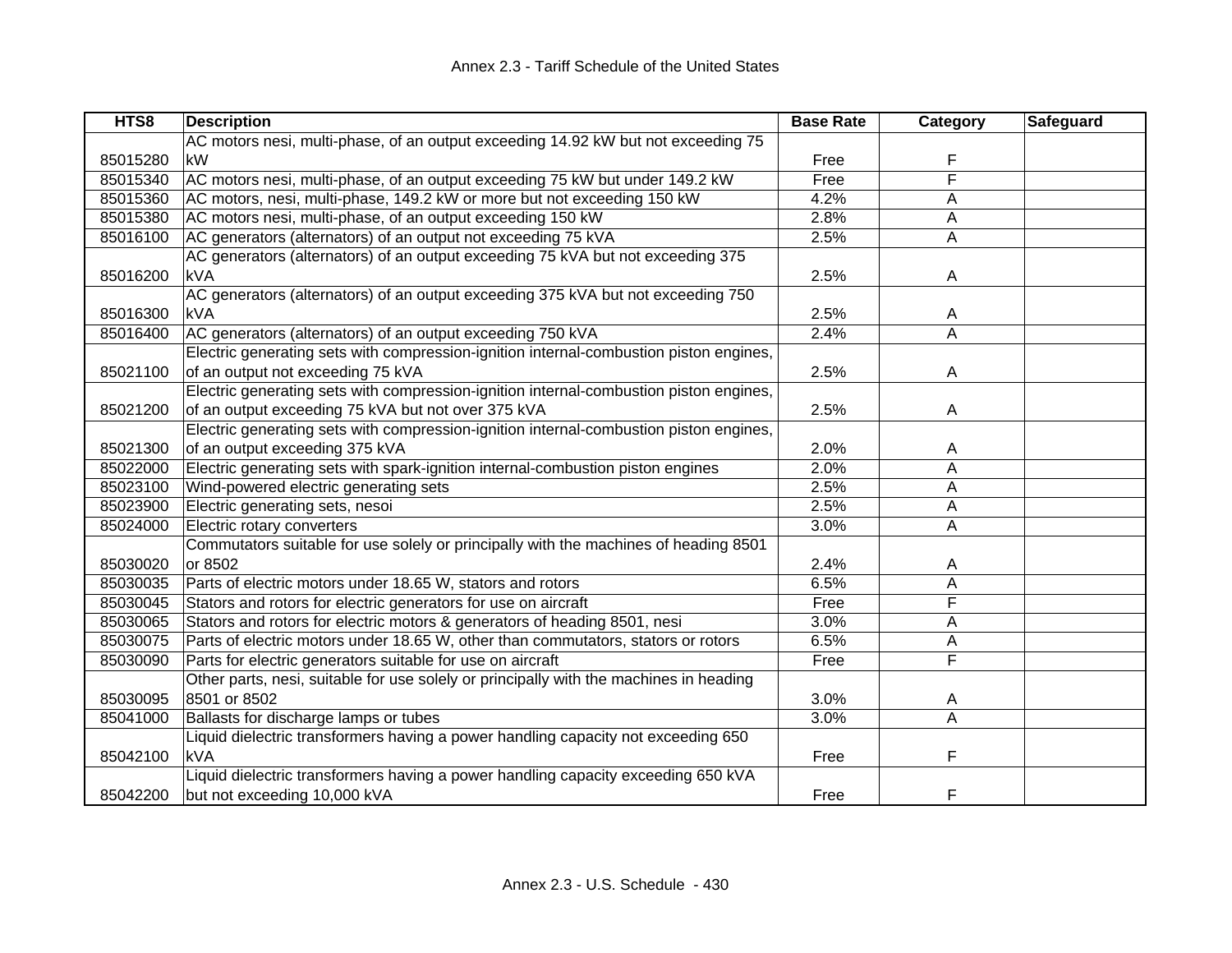| HTS8     | <b>Description</b>                                                                        | <b>Base Rate</b> | Category | Safeguard |
|----------|-------------------------------------------------------------------------------------------|------------------|----------|-----------|
|          |                                                                                           |                  |          |           |
| 85042300 | Liquid dielectric transformers having a power handling capacity exceeding 10,000 kVA      | 1.6%             | A        |           |
|          | Unrated electrical transformers other than liquid dielectric, having a power handling     |                  |          |           |
| 85043120 | capacity not exceeding 1 kVA                                                              | Free             | F        |           |
|          | Electrical transformers other than liquid dielectric, having a power handling capacity    |                  |          |           |
| 85043140 | less than 1 kVA                                                                           | 6.6%             | A        |           |
|          | Electrical transformers other than liquid dielectric, having a power handling capacity of |                  |          |           |
| 85043160 | <b>I kVA</b>                                                                              | 1.6%             | A        |           |
|          | Electrical transformers other than liquid dielectric, having a power handling capacity    |                  |          |           |
| 85043200 | exceeding 1 kVA but not exceeding 16 kVA                                                  | 2.4%             | A        |           |
|          | Electrical transformers other than liquid dielectric, having a power handling capacity    |                  |          |           |
| 85043300 | exceeding 16 kVA but not exceeding 500 kVA                                                | 1.6%             | A        |           |
|          | Electrical transformers other than liquid dielectric, having a power handling capacity    |                  |          |           |
| 85043400 | exceeding 500 kVA                                                                         | 1.6%             | A        |           |
| 85044040 | Electrical speed drive controllers for electric motors (static converters)                | 1.5%             | A        |           |
|          | Power supplies suitable for physical incorporation into automatic data processing         |                  |          |           |
| 85044060 | machines or units thereof of heading 8471                                                 | Free             | F        |           |
|          | Power supplies for automatic data processing machines or units thereof of heading         |                  |          |           |
| 85044070 | 8471, nesoi                                                                               | Free             | F        |           |
| 85044085 | Static converters (for example, rectifiers) for telecommunication apparatus               | Free             | F        |           |
| 85044095 | Static converters (for example, rectifiers), nesoi                                        | 1.5%             | A        |           |
|          | Other inductors for power supplies for ADP machines and units of heading 8471 or for      |                  |          |           |
| 85045040 | telecommunication apparatus                                                               | Free             | F        |           |
| 85045080 | Other inductors, nesoi                                                                    | 3.0%             | A        |           |
|          | Printed circuit assemblies of power supplies for automatic data processing machines       |                  |          |           |
| 85049020 | or units thereof of heading 8471                                                          | Free             | F        |           |
|          | Parts of power supplies (other than printed circuit assemblies) for automatic data        |                  |          |           |
| 85049040 | processing machines or units thereof of heading 8471                                      | Free             | F        |           |
|          | Printed circuit assemblies of the goods of subheading 8504.40 or 8504.50 for              |                  |          |           |
| 85049065 | telecommunication apparatus                                                               | Free             | F        |           |
|          | Printed circuit assemblies of electrical transformers, static converters and inductors,   |                  |          |           |
| 85049075 | nesoi                                                                                     | 2.4%             | A        |           |
|          | Parts (other than printed circuit assemblies) of electrical transformers, static          |                  |          |           |
| 85049095 | converters and inductors                                                                  | 2.4%             | A        |           |
|          | Permanent magnets and articles intended to become permanent magnets after                 |                  |          |           |
| 85051100 | magnetization, of metal                                                                   | 2.1%             | A        |           |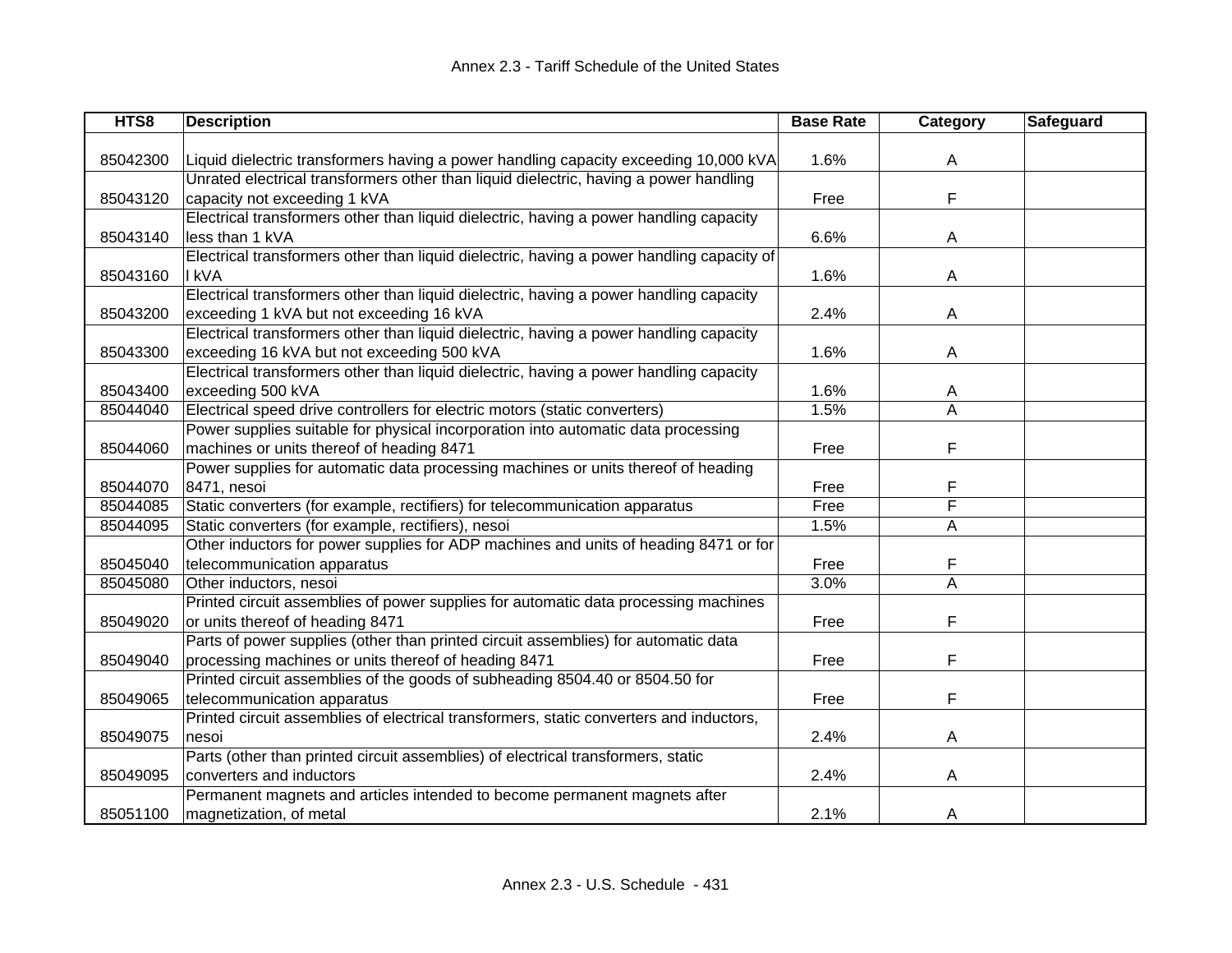| HTS8     | <b>Description</b>                                                                      | <b>Base Rate</b> | <b>Category</b> | Safeguard |
|----------|-----------------------------------------------------------------------------------------|------------------|-----------------|-----------|
|          | Permanent magnets and articles intended to become permanent magnets after               |                  |                 |           |
| 85051900 | magnetization, other than of metal                                                      | 4.9%             | A               |           |
| 85052000 | Electromagnetic couplings, clutches and brakes                                          | 3.1%             | A               |           |
| 85053000 | Electromagnetic lifting heads                                                           | Free             | F               |           |
| 85059040 | Electromagnetic or permanent magnet work holders and parts thereof                      | Free             | F               |           |
|          |                                                                                         |                  |                 |           |
| 85059080 | Electromagnets and parts thereof, and parts of related electromagnetic articles nesi    | 1.3%             | A               |           |
| 85061000 | Manganese dioxide primary cells and primary batteries                                   | 2.7%             | A               |           |
|          | Mercuric oxide primary cells and primary batteries having an external volume not        |                  |                 |           |
| 85063010 | exceeding 300 cubic cm                                                                  | 2.7%             | A               |           |
|          | Mercuric oxide primary cells and primary batteries having an external volume            |                  |                 |           |
| 85063050 | exceeding 300 cubic cm                                                                  | 2.7%             | A               |           |
|          | Silver oxide primary cells and primary batteries having an external volume not          |                  |                 |           |
| 85064010 | exceeding 300 cubic cm                                                                  | 2.7%             | A               |           |
|          | Silver oxide primary cells and primary batteries having an external volume exceeding    |                  |                 |           |
| 85064050 | 300 cubic cm                                                                            | 2.7%             | A               |           |
| 85065000 | Lithium primary cells and primary batteries                                             | 2.7%             | A               |           |
| 85066000 | Air-zinc primary cells and primary batteries                                            | 2.7%             | Α               |           |
| 85068000 | Primary cells and primary batteries, nesoi                                              | 2.7%             | A               |           |
| 85069000 | Parts of primary cells and primary batteries                                            | 2.7%             | Α               |           |
| 85071000 | Lead-acid storage batteries of a kind used for starting piston engines                  | 3.5%             | A               |           |
|          | Lead-acid storage batteries of a kind used as the primary source of electrical power    |                  |                 |           |
| 85072040 | for electrically powered vehicles of 8703.90                                            | 3.5%             | A               |           |
|          | Lead-acid storage batteries other than of a kind used for starting piston engines or as |                  |                 |           |
| 85072080 | the primary source of power for electric vehicles                                       | 3.5%             | A               |           |
|          | Nickel-cadmium storage batteries, of a kind used as the primary source of electrical    |                  |                 |           |
| 85073040 | power for electrically powered vehicles of 8703.90                                      | 2.5%             | A               |           |
|          | Nickel-cadmium storage batteries, other than of a kind used as the primary source of    |                  |                 |           |
| 85073080 | power for electric vehicles                                                             | 2.5%             | A               |           |
|          | Nickel-iron storage batteries, of a kind used as the primary source of electrical power |                  |                 |           |
| 85074040 | for electrically powered vehicles of 8703.90                                            | 3.4%             | Α               |           |
|          | Nickel-iron storage batteries, other than of a kind used as the primary source of power |                  |                 |           |
| 85074080 | for electric vehicles                                                                   | 3.4%             | A               |           |
|          | Other storage batteries nesi, of a kind used as the primary source of electrical power  |                  |                 |           |
| 85078040 | for electrically powered vehicles of 8703.90                                            | 3.4%             | A               |           |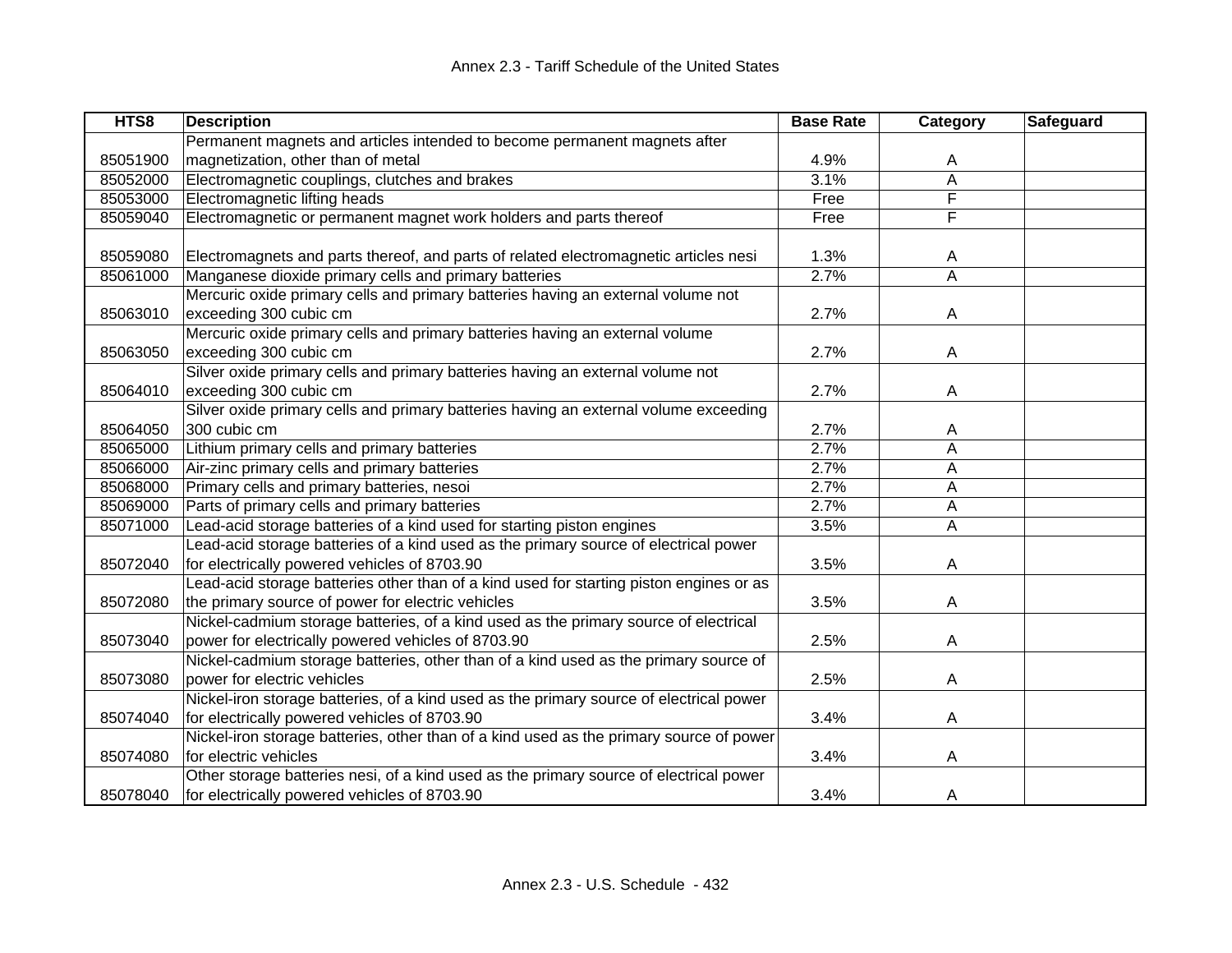| HTS8     | <b>Description</b>                                                                       | <b>Base Rate</b> | <b>Category</b>         | <b>Safeguard</b> |
|----------|------------------------------------------------------------------------------------------|------------------|-------------------------|------------------|
|          | Other storage batteries nesi, other than of a kind used as the primary source of power   |                  |                         |                  |
| 85078080 | for electric vehicles                                                                    | 3.4%             | A                       |                  |
| 85079040 | Parts of lead-acid storage batteries, including separators therefor                      | 3.5%             | Α                       |                  |
|          | Parts of storage batteries, including separators therefor, other than parts of lead-acid |                  |                         |                  |
| 85079080 | storage batteries                                                                        | 3.4%             | A                       |                  |
|          | Electromechanical vacuum cleaners, with self-contained electric motor, for domestic      |                  |                         |                  |
| 85091000 | uses                                                                                     | Free             | F                       |                  |
|          | Electromechanical floor polishers, with self-contained electric motor, for domestic      |                  |                         |                  |
| 85092000 | uses                                                                                     | Free             | F                       |                  |
|          | Electromechanical kitchen waste disposers (disposals), with self-contained electric      |                  |                         |                  |
| 85093000 | motor, for domestic uses                                                                 | Free             | F                       |                  |
|          | Electromechanical food grinders, processors, mixers, fruit or vegetable juice            |                  |                         |                  |
| 85094000 | extractors, w self-contained electric motor, for domestic uses                           | 4.2%             | Α                       |                  |
|          |                                                                                          |                  |                         |                  |
| 85098000 | Electromechanical domestic appliances nesi, with self-contained electric motor           | 4.2%             | A                       |                  |
| 85099005 | Housings for electromechanical domestic vacuum cleaners                                  | 2.0%             | A                       |                  |
| 85099015 | Parts of electromechanical domestic vacuum cleaners, other than housings                 | 2.0%             | Α                       |                  |
| 85099025 | Parts of electromechanical domestic floor polishers, housings                            | 3.4%             | Α                       |                  |
| 85099035 | Parts of electromechanical domestic floor polishers, other than housings                 | 3.4%             | Α                       |                  |
| 85099045 | Parts of electromechanical domestic appliances nesi, housings                            | 4.2%             | A                       |                  |
| 85099055 | Parts of electromechanical domestic appliances nesi, other than housings                 | 4.2%             | A                       |                  |
| 85101000 | Shavers, with self-contained electric motor                                              | Free             | F                       |                  |
| 85102000 | Hair clippers, with self-contained electric motor                                        | 4.0%             | Α                       |                  |
| 85103000 | Hair-removing appliances with self-contained electric motor                              | 4.2%             | Α                       |                  |
| 85109010 | Blades and cutting heads of shavers with self-contained electric motor                   | Free             | $\overline{\mathsf{F}}$ |                  |
|          | Parts of shavers with self-contained electric motor, other than blades and cutting       |                  |                         |                  |
| 85109020 | heads                                                                                    | Free             | F                       |                  |
| 85109030 | Parts of hair clippers with self-contained electric motor                                | 4.0%             | A                       |                  |
| 85109055 | Parts of hair-removing appliances of subheading 8510.30                                  | 4.2%             | Α                       |                  |
| 85111000 | Spark plugs                                                                              | 2.5%             | Α                       |                  |
| 85112000 | Ignition magnetos, magneto-dynamos and magnetic flywheels                                | 2.5%             | Α                       |                  |
| 85113000 | Distributors and ignition coils                                                          | 2.5%             | A                       |                  |
| 85114000 | Starter motors and dual purpose starter-generators                                       | 2.5%             | Α                       |                  |
|          | Generators nesi, of a kind used in conjunction with spark-ignition or compression-       |                  |                         |                  |
| 85115000 | ignition internal-combustion engines                                                     | 2.5%             | A                       |                  |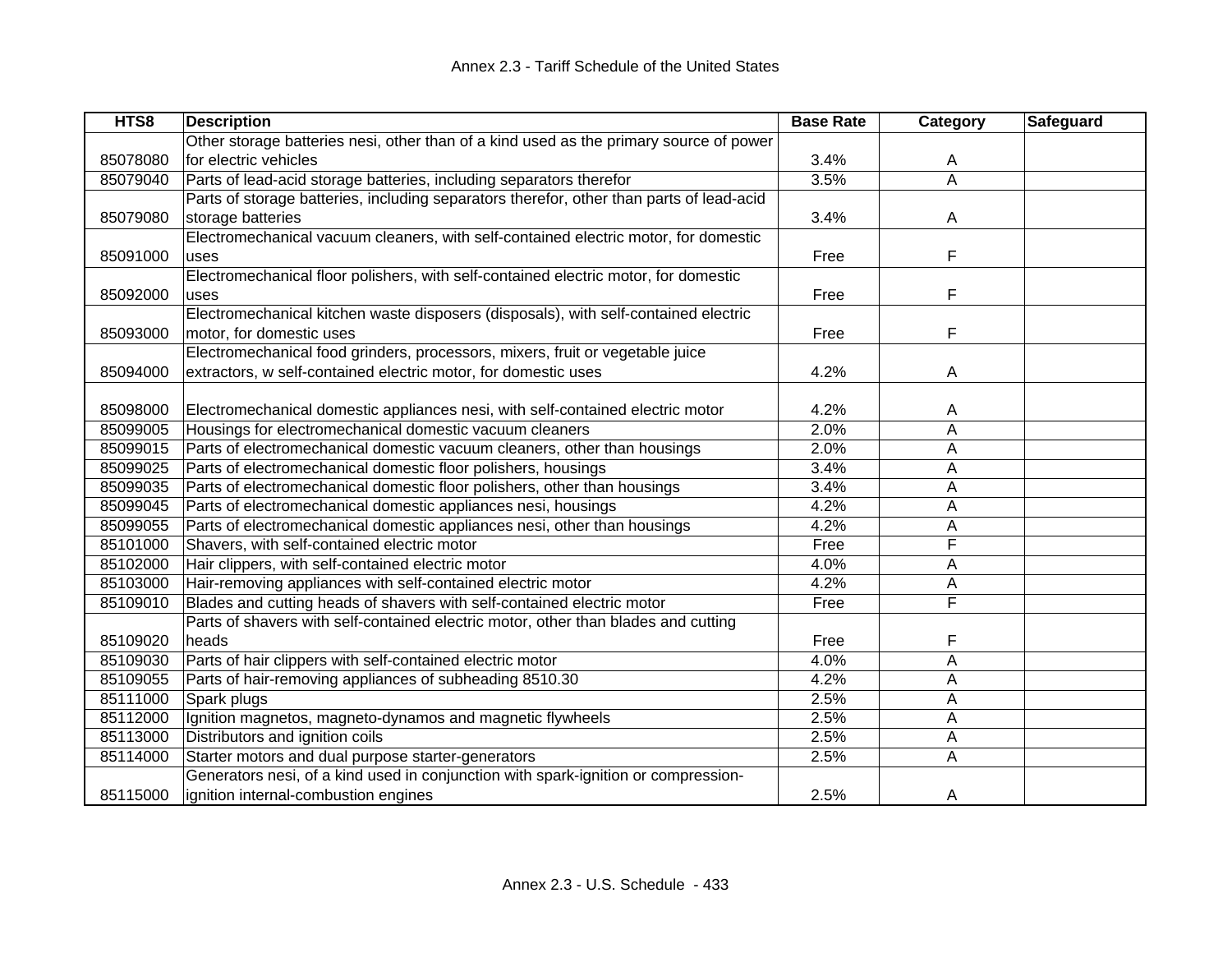| HTS8     | <b>Description</b>                                                                       | <b>Base Rate</b> | Category | Safeguard |
|----------|------------------------------------------------------------------------------------------|------------------|----------|-----------|
|          | Voltage and voltage-current regulators with cut-out relays designed for use on 6, 12 or  |                  |          |           |
| 85118020 | 24 V systems                                                                             | 2.5%             | A        |           |
|          | Voltage and voltage-current regulators with cut-out relays other than those designed     |                  |          |           |
| 85118040 | for use on 6, 12 or 24 V systems                                                         | Free             | F        |           |
|          | Electrical ignition or starting equipment of a kind used for spark-ignition internal-    |                  |          |           |
| 85118060 | combustion or compression-ignition engines, nesi                                         | 2.5%             | A        |           |
|          | Parts of voltage and voltage-current regulators with cut-out relays, designed for use    |                  |          |           |
| 85119020 | on 6, 12 or 24 V systems                                                                 | 3.1%             | A        |           |
|          | Parts of voltage and voltage-current regulators with cut-out relays, other than those    |                  |          |           |
| 85119040 | designed for use on 6, 12 or 24 V systems                                                | Free             | F        |           |
|          | Parts nesi of electrical ignition or starting equipment or generators used for spark- or |                  |          |           |
| 85119060 | compression-ignition internal-combustion engines                                         | 2.5%             | A        |           |
| 85121020 | Electrical lighting equipment of a kind used on bicycles                                 | Free             | F        |           |
| 85121040 | Electrical visual signaling equipment of a kind used on bicycles                         | 2.7%             | A        |           |
|          | Electrical lighting equipment of a kind used for motor vehicles or cycles other than     |                  |          |           |
| 85122020 | bicycles                                                                                 | Free             | F        |           |
|          | Electrical visual signaling equipment of a kind used for motor vehicles or cycles other  |                  |          |           |
| 85122040 | than bicycles                                                                            | 2.5%             | Α        |           |
|          |                                                                                          |                  |          |           |
| 85123000 | Electrical sound signaling equipment of a kind used for cycles or motor vehicles         | 2.5%             | A        |           |
| 85124020 | Defrosters and demisters of a kind used for cycles or motor vehicles                     | 2.5%             | A        |           |
| 85124040 | Windshield wipers of a kind used for cycles or motor vehicles                            | 2.5%             | A        |           |
|          |                                                                                          |                  |          |           |
| 85129020 | Parts of electrical signaling equipment of a kind used for cycles or motor vehicles      | 2.5%             | A        |           |
| 85129040 | Parts of electrical lighting equipment of a kind used on bicycles                        | Free             | F        |           |
|          | Parts of electrical lighting equipment of a kind used for motor vehicles or cycles other |                  |          |           |
| 85129060 | than bicycles                                                                            | Free             | F        |           |
| 85129070 | Parts of defrosters and demisters of a kind used for cycles or motor vehicles            | 2.5%             | A        |           |
| 85129090 | Parts of windshield wipers of a kind used for motor vehicles or cycles                   | 2.5%             | A        |           |
| 85131020 | Flashlights                                                                              | 12.5%            | A        |           |
|          | Portable electric lamps designed to function by their own source of energy, other than   |                  |          |           |
| 85131040 | flashlights                                                                              | 3.5%             | A        |           |
| 85139020 | Parts of flashlights                                                                     | 12.5%            | A        |           |
|          | Parts of portable electric lamps designed to function by their own source of energy,     |                  |          |           |
| 85139040 | other than flashlights                                                                   | 3.5%             | Α        |           |
| 85141000 | Resistance heated industrial or laboratory furnaces and ovens                            | Free             | F        |           |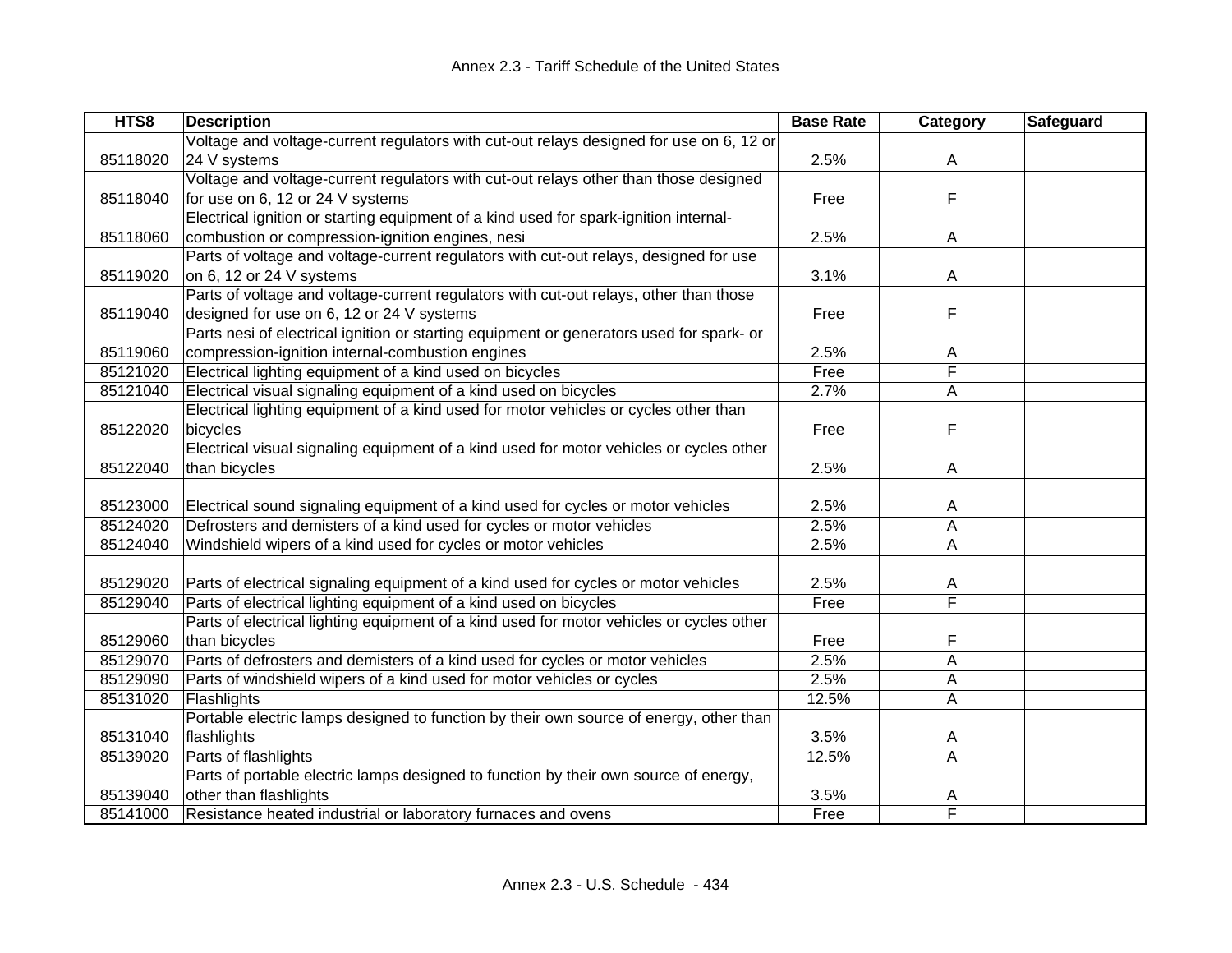| HTS8     | <b>Description</b>                                                                      | <b>Base Rate</b> | Category       | Safeguard |
|----------|-----------------------------------------------------------------------------------------|------------------|----------------|-----------|
|          | Industrial or laboratory microwave ovens for making hot drinks or for cooking or        |                  |                |           |
| 85142040 | heating food                                                                            | 4.0%             | A              |           |
| 85142060 | Industrial or laboratory microwave ovens, nesoi                                         | 4.2%             | $\overline{A}$ |           |
|          | Industrial or laboratory furnaces and ovens (other than microwave) functioning by       |                  |                |           |
| 85142080 | induction or dielectric loss                                                            | Free             | F              |           |
|          | Electric furnaces and ovens for diffusion, oxidation or annealing of semiconductor      |                  |                |           |
| 85143020 | wafers                                                                                  | Free             | F              |           |
|          | Industrial or laboratory electric furnaces and ovens, nesoi, for the rapid heating of   |                  |                |           |
| 85143060 | semiconductor wafers                                                                    | Free             | F              |           |
| 85143080 | Industrial or laboratory electric furnaces and ovens, nesoi                             | 1.3%             | A              |           |
| 85144000 | Industrial or laboratory induction or dielectric heating equipment nesi                 | Free             | F              |           |
| 85149040 | Parts of industrial or laboratory microwaves                                            | 4.0%             | Α              |           |
|          | Parts of industrial or laboratory electric furnaces and ovens and other industrial or   |                  |                |           |
| 85149080 | laboratory induction or dielectric heating equipment                                    | Free             | F              |           |
| 85151100 | Electric soldering irons and guns                                                       | 2.5%             | A              |           |
|          | Electric brazing or soldering machines and apparatus, other than soldering irons and    |                  |                |           |
| 85151900 | quns                                                                                    | Free             | F              |           |
|          | Electric machines and apparatus for resistance welding of metal, fully or partly        |                  |                |           |
| 85152100 | automatic                                                                               | Free             | F              |           |
|          | Electric machines and apparatus for resistance welding of metal, other than fully or    |                  |                |           |
| 85152900 | partly automatic                                                                        | Free             | F              |           |
|          | Electric machines and apparatus for arc (including plasma arc) welding of metals, fully |                  |                |           |
| 85153100 | or partly automatic                                                                     | 1.6%             | A              |           |
|          | Electric machines and apparatus for arc (including plasma arc) welding of metals,       |                  |                |           |
| 85153900 | other than fully or partly automatic                                                    | 1.6%             | A              |           |
|          | Electric welding apparatus nesi, and electric machines and apparatus for hot spraying   |                  |                |           |
| 85158000 | metals or sintered metal carbides                                                       | Free             | F              |           |
|          | Parts of electric welding die attach apparatus, tape automated bonders and wire         |                  |                |           |
| 85159010 | bonders of subheading 8515.80 for assembly of semiconductors                            | Free             | F              |           |
| 85159030 | Parts of electric welding machines and apparatus, nesoi                                 | 1.6%             | Α              |           |
|          | Parts of electric soldering or brazing machines & apparatus, & electric apparatus for   |                  |                |           |
| 85159040 | hot spraying of metals or sintered metal carbides                                       | Free             | F              |           |
| 85161000 | Electric instantaneous or storage water heaters and immersion heaters                   | Free             | F              |           |
| 85162100 | Electric storage heating radiators                                                      | Free             | F              |           |
|          | Electric space heating apparatus and electric soil heating apparatus, other than        |                  |                |           |
| 85162900 | storage heating radiators                                                               | 3.7%             | A              |           |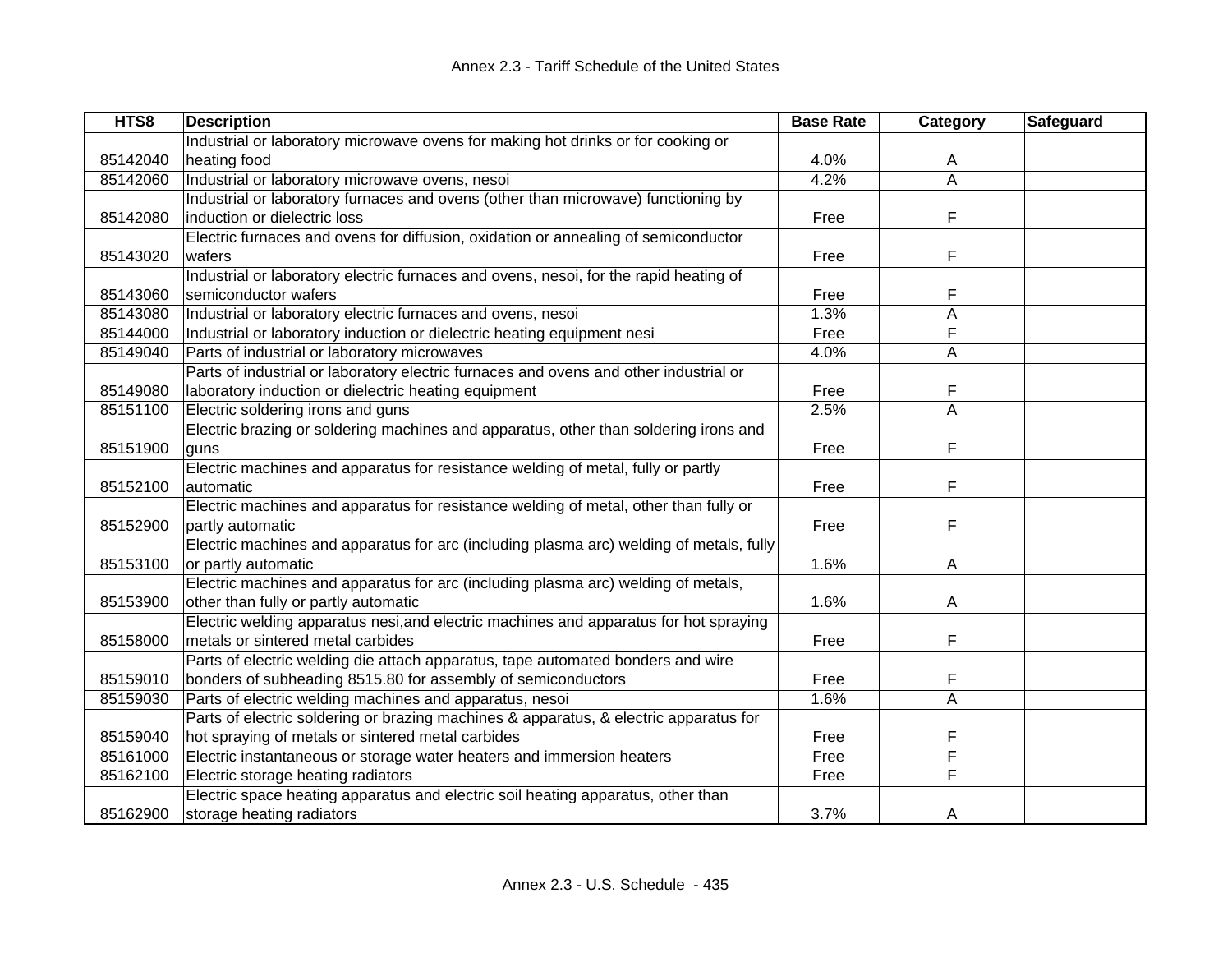| HTS8     | <b>Description</b>                                                                       | <b>Base Rate</b> | Category       | Safeguard |
|----------|------------------------------------------------------------------------------------------|------------------|----------------|-----------|
| 85163100 | Electrothermic hair dryers                                                               | 3.9%             |                |           |
| 85163200 | Electrothermic hairdressing apparatus other than hair dryers                             | 3.9%             | Α              |           |
| 85163300 | Electrothermic hand drying apparatus                                                     | Free             | F              |           |
| 85164020 | Electric flatirons, travel type                                                          | Free             | F              |           |
| 85164040 | Electric flatirons, other than travel type                                               | 2.8%             | Α              |           |
| 85165000 | Microwave ovens of a kind used for domestic purposes                                     | 2.0%             | A              |           |
|          | Electrothermic cooking stoves, ranges and ovens (excluding microwave ovens) of a         |                  |                |           |
| 85166040 | kind used for domestic purposes                                                          | Free             | F              |           |
|          | Electrothermic cookers, cooking plates, boiling rings, grillers and roasters, nesi, of a |                  |                |           |
| 85166060 | kind used for domestic purposes                                                          | 2.7%             | A              |           |
| 85167100 | Electrothermic coffee or tea makers, for domestic purposes                               | 3.7%             | A              |           |
| 85167200 | Electrothermic toasters, for domestic purposes                                           | 5.3%             | A              |           |
| 85167900 | Electrothermic appliances nesi, of a kind used for domestic purposes                     | 2.7%             | Α              |           |
|          | Electric heating resistors assembled only with simple insulated former and electrical    |                  |                |           |
| 85168040 | connectors, used for anti-icing or de-icing                                              | Free             | F              |           |
| 85168080 | Electric heating resistors, nesi                                                         | Free             | F              |           |
|          | Parts of electric heaters or heating apparatus of subheading 8516.10, 8516.21 or         |                  |                |           |
| 85169005 | 8516.29                                                                                  | 3.7%             | A              |           |
| 85169015 | Housings for hand-drying apparatus of subheading 8516.33                                 | 3.9%             | $\overline{A}$ |           |
| 85169025 | Housings and steel bases for electric flat irons of subheading 8516.40                   | 3.9%             | A              |           |
|          | Parts of domestic microwave ovens, assemblies, having more than one of: cooking          |                  |                |           |
| 85169035 | chamber; structural supporting chassis; door; outer case                                 | Free             | F              |           |
| 85169045 | Parts of domestic microwave ovens, printed circuit assemblies                            | Free             | F              |           |
| 85169050 | Parts of domestic microwave ovens, other nesi                                            | Free             | F              |           |
|          | Parts of domestic electrothermic cooking stoves, ranges and ovens of subheading          |                  |                |           |
| 85169055 | 8516.60.40, cooking chambers whether or not assembled                                    | Free             | F              |           |
|          | Parts of domestic electrothermic cooking stoves, ranges and ovens of subheading          |                  |                |           |
| 85169065 | 8516.60.40, top surface panels w/orw/o elements or controls                              | Free             | F              |           |
|          | Parts of domestic electrothermic cooking stoves, ranges and ovens of subheading          |                  |                |           |
| 85169075 | 8516.60.40, door assemblies                                                              | Free             | F              |           |
|          | Parts of domestic electrothermic cooking stoves, ranges and ovens of subheading          |                  |                |           |
| 85169080 | 8516.60.40, other nesi                                                                   | Free             | F              |           |
| 85169085 | Housings for domestic electrothermic toasters                                            | 3.9%             | A              |           |
|          | Parts of electric instantaneous or storage water heaters and immersion heaters and       |                  |                |           |
| 85169090 | other domestic electrothermic appliance, nesi                                            | 3.9%             | A              |           |
| 85171100 | Line telephone sets with cordless handsets                                               | Free             | F              |           |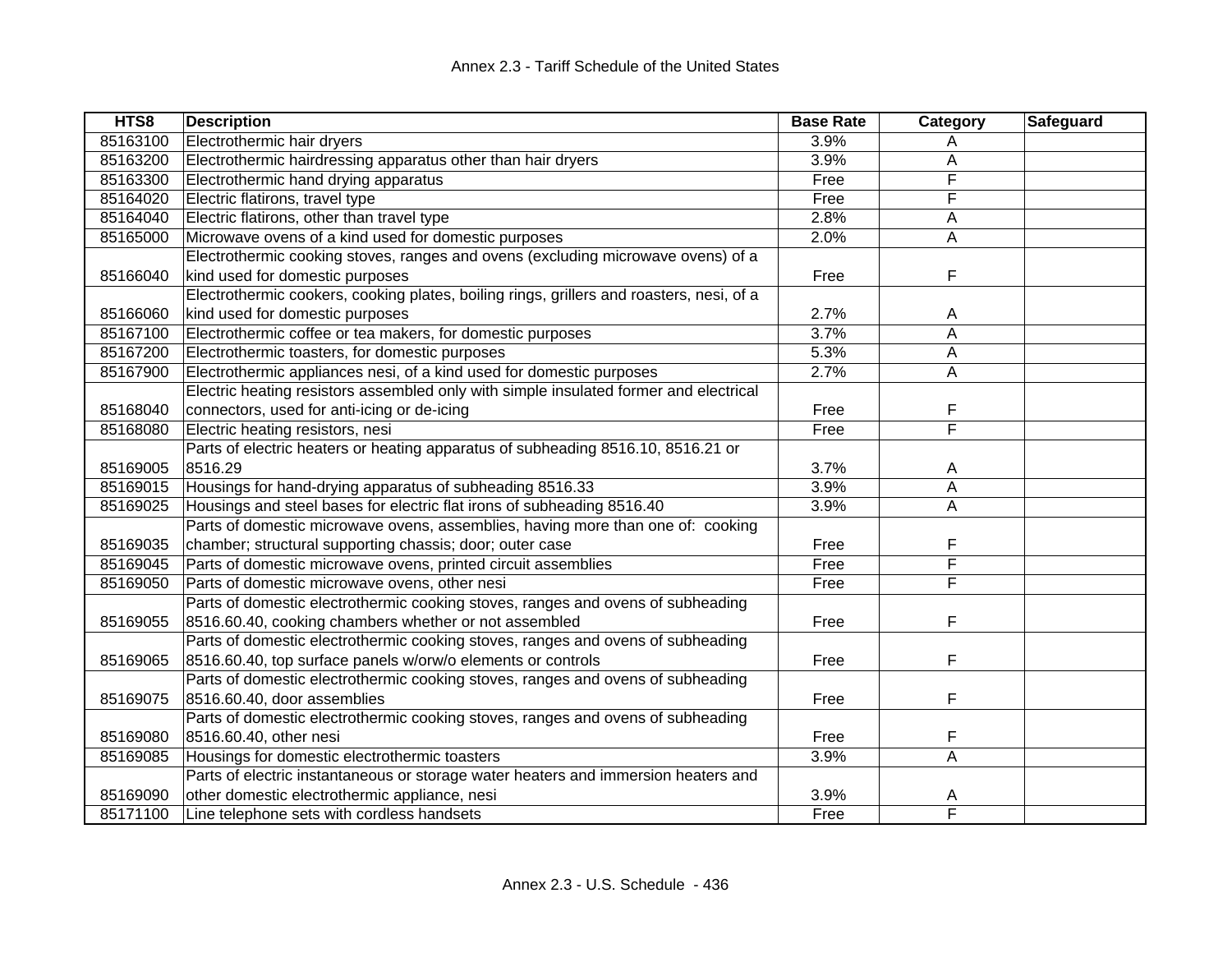| HTS8     | <b>Description</b>                                                                          | <b>Base Rate</b> | Category | Safeguard |
|----------|---------------------------------------------------------------------------------------------|------------------|----------|-----------|
| 85171940 | Videophones                                                                                 | Free             |          |           |
| 85171980 | Telephone sets, nesoi                                                                       | Free             | F        |           |
| 85172100 | Facsimile machines                                                                          | Free             | F        |           |
| 85172200 | <b>Teleprinters</b>                                                                         | Free             | F        |           |
| 85173015 | Electrical central office telephone switching apparatus                                     | Free             | F        |           |
| 85173020 | Electrical private branch exchange telephonic switching apparatus                           | Free             | F        |           |
| 85173025 | Electronic key telephonic switching system                                                  | Free             | F        |           |
| 85173030 | Electrical telephonic switching apparatus, nesi                                             | Free             | F        |           |
| 85173050 | Electrical telegraphic switching apparatus                                                  | Free             | F        |           |
| 85175010 | Modems, of a kind used with data processing machines of heading 8471                        | Free             | F        |           |
|          | Electrical apparatus for telephonic carrier-current line systems or for digital line        |                  |          |           |
| 85175050 | systems, nesoi                                                                              | Free             | F        |           |
| 85175060 | Electrical apparatus for telegraphic carrier-current line systems, nesoi                    | Free             | F        |           |
| 85175090 | Electrical apparatus for telegraphic digital line systems, nesoi                            | Free             | F        |           |
| 85178010 | Other electrical telephonic apparatus, nesoi                                                | Free             | F        |           |
| 85178020 | Other electrical telegraphic apparatus, nesoi                                               | Free             | F        |           |
| 85179004 | Parts of facsimile machines specified in additional U.S. note 7 to this chapter             | Free             | F        |           |
|          | Parts of facsimile machines other than those specified in additional U.S. note 7 to this    |                  |          |           |
| 85179008 | chapter                                                                                     | Free             | F        |           |
| 85179012 | Parts of telephone sets, incorporating printed circuit assemblies                           | Free             | F        |           |
|          |                                                                                             |                  |          |           |
| 85179016 | Parts of teleprinters (including teletypewriters), incorporating printed circuit assemblies | Free             | F        |           |
|          | Parts of electrical telephonic switching or terminal apparatus, incorporating printed       |                  |          |           |
| 85179024 | circuit assemblies                                                                          | Free             | F        |           |
|          | Parts of electrical telegraphic switching apparatus, nesi, incorporating printed circuit    |                  |          |           |
| 85179026 | assemblies                                                                                  | Free             | F        |           |
|          |                                                                                             |                  |          |           |
| 85179032 | Parts of electrical telephonic apparatus, nesi, incorporating printed circuit assemblies    | Free             | F        |           |
|          | Parts of electrical telephonic or telegraphic apparatus, nesi, incorporating printed        |                  |          |           |
| 85179034 | circuit assemblies                                                                          | Free             | F        |           |
|          | Printed circuit assemblies for telephonic switching or terminal apparatus (other than       |                  |          |           |
| 85179036 | telephone sets)                                                                             | Free             | F        |           |
|          | Printed circuit assemblies for telephonic apparatus, other than switching or terminal       |                  |          |           |
| 85179038 | apparatus                                                                                   | Free             | F        |           |
| 85179044 | Printed circuit assemblies for telegraphic apparatus                                        | Free             | F        |           |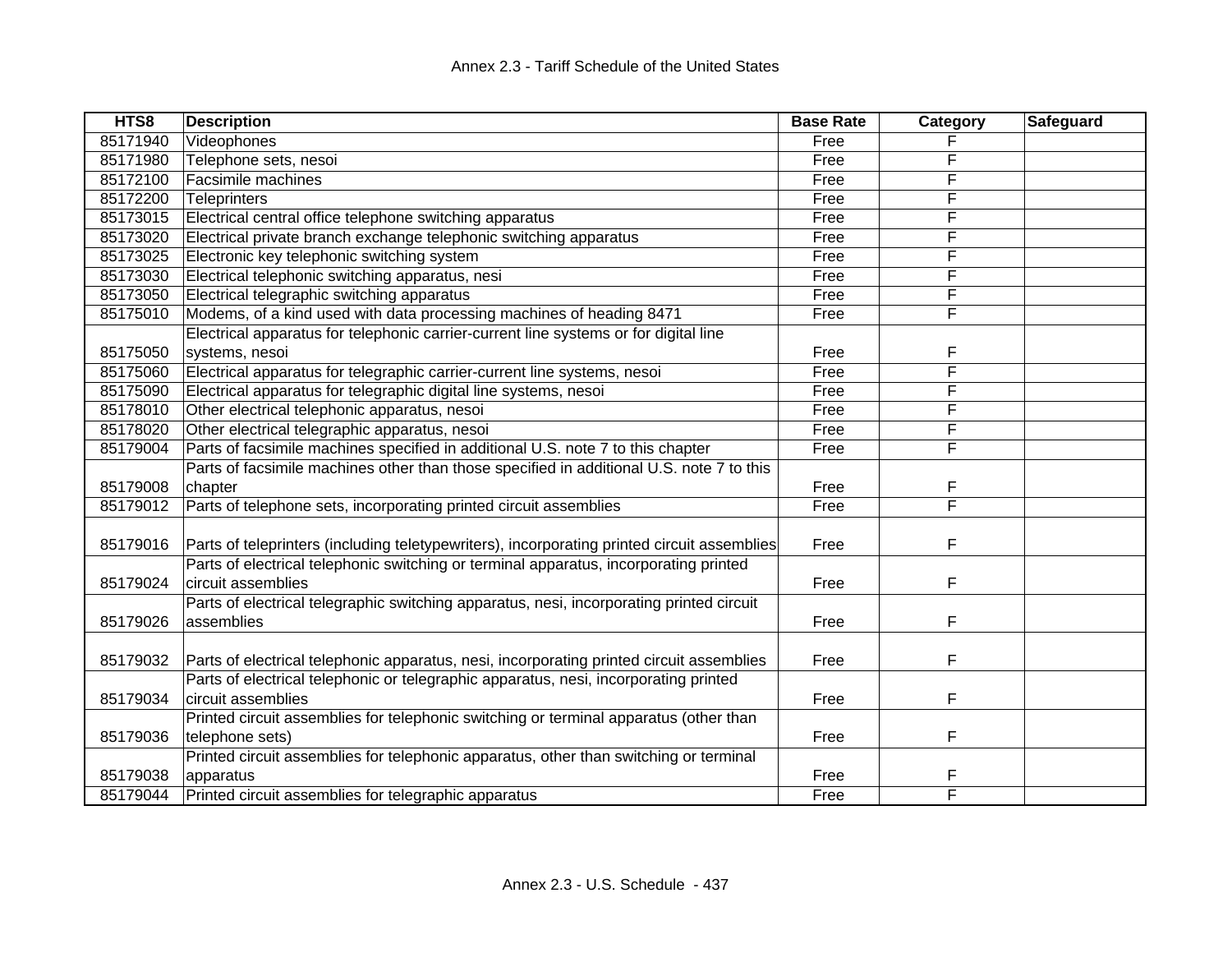| HTS8     | <b>Description</b>                                                                      | <b>Base Rate</b> | Category | Safeguard |
|----------|-----------------------------------------------------------------------------------------|------------------|----------|-----------|
|          | Parts of printed circuit assemblies for telephonic switching or terminal apparatus      |                  |          |           |
| 85179048 | (other than telephone sets)                                                             | Free             | F        |           |
|          | Parts for printed circuit assemblies for telephonic apparatus, other than switching or  |                  |          |           |
| 85179052 | terminal apparatus                                                                      | Free             | F        |           |
| 85179056 | Parts for printed circuit assemblies for telegraphic apparatus                          | Free             | F        |           |
|          | Other parts for telephonic switching or terminal apparatus (other than telephone sets), |                  |          |           |
| 85179058 | nesi                                                                                    | Free             | F        |           |
|          |                                                                                         |                  |          |           |
| 85179064 | Other parts for telephonic apparatus, other than switching or terminal apparatus, nesi  | Free             | F<br>F   |           |
| 85179066 | Other parts for telegraphic apparatus, nesi                                             | Free             |          |           |
|          | Microphones having a frequency range of 300Hz-3.4kHz with diameter not over 10          |                  |          |           |
| 85181040 | mm and height not over 3 mm, for telecommunication                                      | Free             | F        |           |
| 85181080 | Microphones and stands therefor, nesoi                                                  | 4.9%             | A        |           |
| 85182100 | Single loudspeakers mounted in their enclosures                                         | 4.9%             | Α        |           |
| 85182200 | Multiple loudspeakers mounted in the same enclosure                                     | 4.9%             | A        |           |
|          | Loudspeakers not mounted in their enclosures, with frequency range of 300Hz to          |                  |          |           |
| 85182940 | 3.4kHz, with a diameter not over 50 mm, for telecommunication                           | Free             | F        |           |
| 85182980 | Loudspeakers nesoi, not mounted in their enclosures, nesoi                              | 4.9%             | A        |           |
| 85183010 | Line telephone handsets                                                                 | Free             | F        |           |
|          | Headphones, earphones and combined microphone/speaker sets, other than                  |                  |          |           |
| 85183020 | telephone handsets                                                                      | 4.9%             | A        |           |
| 85184010 | Audio-frequency electric amplifiers for use as repeaters in line telephony              | Free             | F        |           |
| 85184020 | Audio-frequency electric amplifiers, other than for use as repeaters in line telephony  | 4.9%             | Α        |           |
| 85185000 | Electric sound amplifier sets                                                           | 4.9%             | A        |           |
| 85189020 | Printed circuit assemblies of line telephone handsets; parts of repeaters               | Free             | F        |           |
| 85189040 | Parts of telephone handsets other than printed circuit assemblies                       | 8.5%             | A        |           |
|          | Printed circuit assemblies of the microphones of subheading 8518.10.40 or the           |                  |          |           |
| 85189060 | loudspeakers of subheading 8518.29.40                                                   | Free             | F        |           |
|          | Parts of microphones & stands, loudspeakers, headphones & earphones nesi, electric      |                  |          |           |
| 85189080 | amplifiers, & electric sound amplifier sets, neso                                       | 4.9%             | A        |           |
| 85191000 | Coin- or token-operated record players                                                  | Free             | F        |           |
| 85192100 | Record players, other than coin- or token-operated, without loudspeaker                 | Free             | F        |           |
| 85192900 | Record players other than coin- or token-operated, with loudspeakers                    | 3.9%             | A        |           |
| 85193100 | Turntables with automatic record changing mechanism                                     | 3.9%             | Α        |           |
| 85193900 | Turntables without automatic record changing mechanism                                  | Free             | F        |           |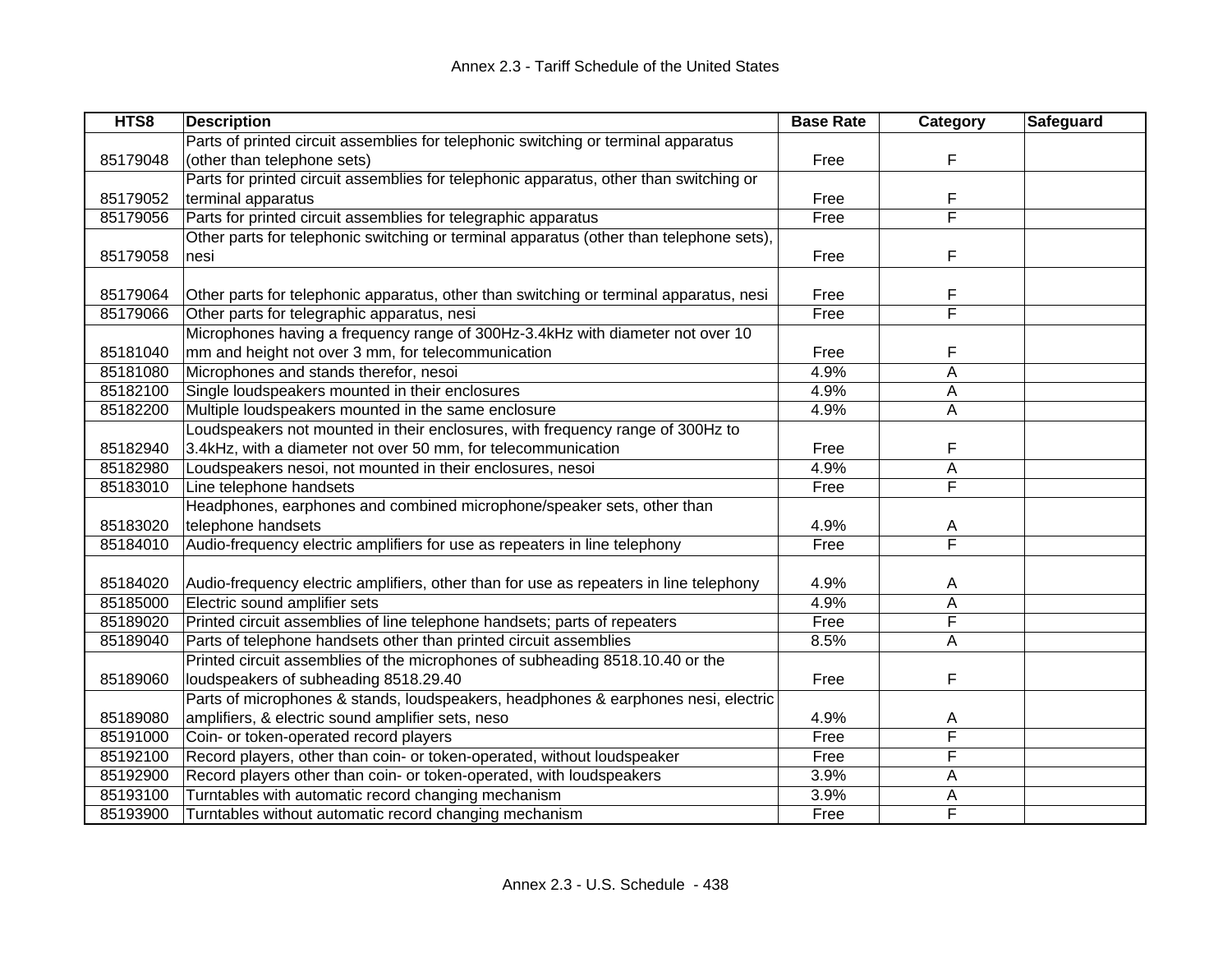| HTS8     | <b>Description</b>                                                                                                                            | <b>Base Rate</b> | Category                | Safeguard |
|----------|-----------------------------------------------------------------------------------------------------------------------------------------------|------------------|-------------------------|-----------|
| 85194000 | Transcribing machines                                                                                                                         | 3.9%             | Α                       |           |
| 85199200 | Pocket-size cassette players (non-recording)                                                                                                  | Free             | F                       |           |
|          | Cassette players (non-recording) designed exclusively for motor-vehicle installation                                                          |                  |                         |           |
| 85199340 | (non-recording)                                                                                                                               | 3.7%             | A                       |           |
| 85199380 | Cassette players (non-recording), nesoi                                                                                                       | Free             | F                       |           |
| 85199900 | Sound reproducing apparatus nesi, not incorporating a sound recording device                                                                  | Free             | F                       |           |
| 85201000 | Dictating machines not capable of operating without an external source of power                                                               | Free             | F                       |           |
| 85202000 | Telephone answering machines                                                                                                                  | Free             | F                       |           |
| 85203200 | Digital audio magnetic tape recorders incorporating sound reproducing apparatus                                                               | Free             | F                       |           |
| 85203300 | Cassette type magnetic tape recorders (other than digit audio type) incorporating<br>sound reproducing apparatus                              | Free             | F                       |           |
| 85203900 | Magnetic tape recorders, other than cassette type, incorporating sound reproducing<br>apparatus                                               | Free             | F                       |           |
| 85209000 | Sound recording apparatus, whether or not incorporating a sound reproducing device,<br>nesi                                                   | Free             | F                       |           |
| 85211030 | Color, cartridge or cassette magnetic tape-type video players                                                                                 | Free             | F                       |           |
| 85211060 | Color, cartridge or cassette magnetic tape-type video recording and reproducing<br>apparatus, nesi                                            | Free             | F                       |           |
| 85211090 | Magnetic tape-type video recording or reproducing apparatus, other than color,<br>cartridge or cassette type                                  | Free             | F                       |           |
| 85219000 | Video recording or reproducing apparatus, other than magnetic tape-type                                                                       | Free             | F                       |           |
| 85221000 | Pick-up cartridges for use with apparatus of heading 8519 to 8521                                                                             | 3.9%             | A                       |           |
| 85229025 | Assemblies & subassemblies of articles of 8520.90, consisting of 2 or more pieces<br>fastened together, printed circuit assemblies            | 2.0%             | A                       |           |
| 85229035 | Assemblies & subassemblies of articles of 8520.90, consisting of 2 or more pieces<br>fastened together, other than printed circuit assemblies | 2.0%             | A                       |           |
| 85229045 | Other parts of telephone answering machines, printed circuit assemblies                                                                       | Free             | $\overline{\mathsf{F}}$ |           |
| 85229055 | Other parts of telephone answering machines, other than printed circuit assemblies                                                            | 2.0%             | A                       |           |
| 85229065 | Parts and accessories of apparatus of headings 8519 to 8521, nesi, printed circuit<br>assemblies                                              | 2.0%             | A                       |           |
| 85229075 | Parts and accessories of apparatus of headings 8519 to 8521, nesi, other than printed<br>circuit assemblies                                   | 2.0%             | A                       |           |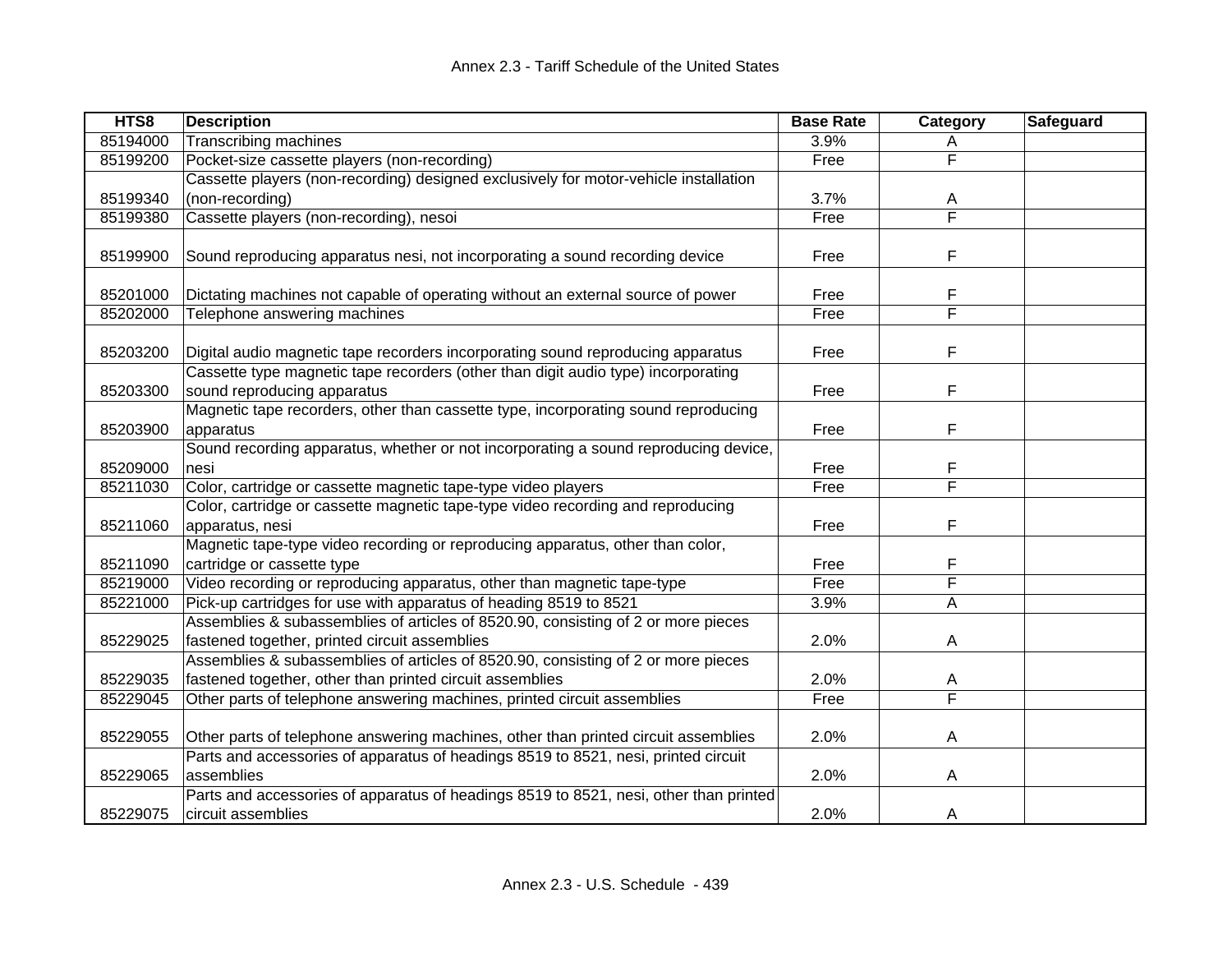| HTS8     | <b>Description</b>                                                                      | <b>Base Rate</b>  | Category | Safeguard |
|----------|-----------------------------------------------------------------------------------------|-------------------|----------|-----------|
|          | Prepared unrecorded magnetic tapes for sound recording or similar recording of other    |                   |          |           |
| 85231100 | phenomena, of a width not exceeding 4 mm                                                | Free              | F        |           |
|          | Prepared unrecorded magnetic tapes for sound recording or similar recording of other    |                   |          |           |
| 85231200 | phenomena, width exceeding 4 mm but not exceeding 6.5 mm                                | Free              | F        |           |
|          | Prepared unrecorded magnetic tapes for sound recording or similar recording of other    |                   |          |           |
| 85231300 | phenomena, of a width exceeding 6.5 mm                                                  | Free              | F        |           |
|          | Prepared unrecorded magnetic discs for sound recording or similar recording of other    |                   |          |           |
| 85232000 | phenomena                                                                               | Free              | F        |           |
|          | Cards incorporating a magnetic stripe for sound recording or similar recording of other |                   |          |           |
| 85233000 | phenomena, prepared but unrecorded                                                      | Free              | F        |           |
|          | Prepared unrecorded media for sound recording or similar recording of other             |                   |          |           |
| 85239000 | phenomena, other than magnetic tapes and magnetic discs                                 | Free              | F        |           |
| 85241000 | Phonograph records for sound or similarly recorded phenomena                            | 1.8%              | Α        |           |
|          | Pre-recorded discs for laser reading systems, reproducing phenomena other than          |                   |          |           |
| 85243100 | sound or image                                                                          | Free              | F        |           |
| 85243200 | Pre-recorded discs for laser reading systems, reproducing sound only                    | Free              | F        |           |
|          | Recorded discs for laser system, instructions, data, sound & image, in binary,          |                   |          |           |
| 85243940 | manipulate & interactive, by ADP machine; propietary media                              | Free              | F        |           |
|          | Pre-recorded discs for laser reading systems, reproducing sound and images or           |                   |          |           |
| 85243980 | images only, nesoi                                                                      | 2.7%              | A        |           |
|          |                                                                                         |                   |          |           |
| 85244000 | Pre-recorded magnetic tapes, reproducing phenomena other than sound or image            | Free              | F        |           |
|          | Pre-recorded magnetic tapes, of a width not exceeding 4 mm, of news sound               |                   |          |           |
| 85245110 | recording relating to current events                                                    | Free              | F        |           |
|          |                                                                                         | 4.8 cents/m?      |          |           |
|          |                                                                                         | of recording      |          |           |
| 85245130 | Pre-recorded magnetic tapes, of a width not exceeding 4 mm, nesoi                       | surface           | A        |           |
|          | Pre-recorded magnetic video tape recordings of a width exceeding 4 mm but not           | $0.33$ cents/lin. |          |           |
| 85245210 | exceeding 6.5 mm                                                                        | M                 | Α        |           |
|          |                                                                                         | 4.8 cents/m?      |          |           |
|          | Pre-recorded magnetic tapes of a width exceeding 4 mm but not exceeding 6.5 mm,         | of recording      |          |           |
| 85245220 | nesoi                                                                                   | surface           | A        |           |
| 85245310 | Pre-recorded magnetic video tape recordings of a width exceeding 6.5 mm                 | Free              | Ē        |           |
|          |                                                                                         | 4.8 cents/m?      |          |           |
|          |                                                                                         | of recording      |          |           |
| 85245320 | Pre-recorded magnetic tapes of a width exceeding 6.5 mm, nesoi                          | surface           | Α        |           |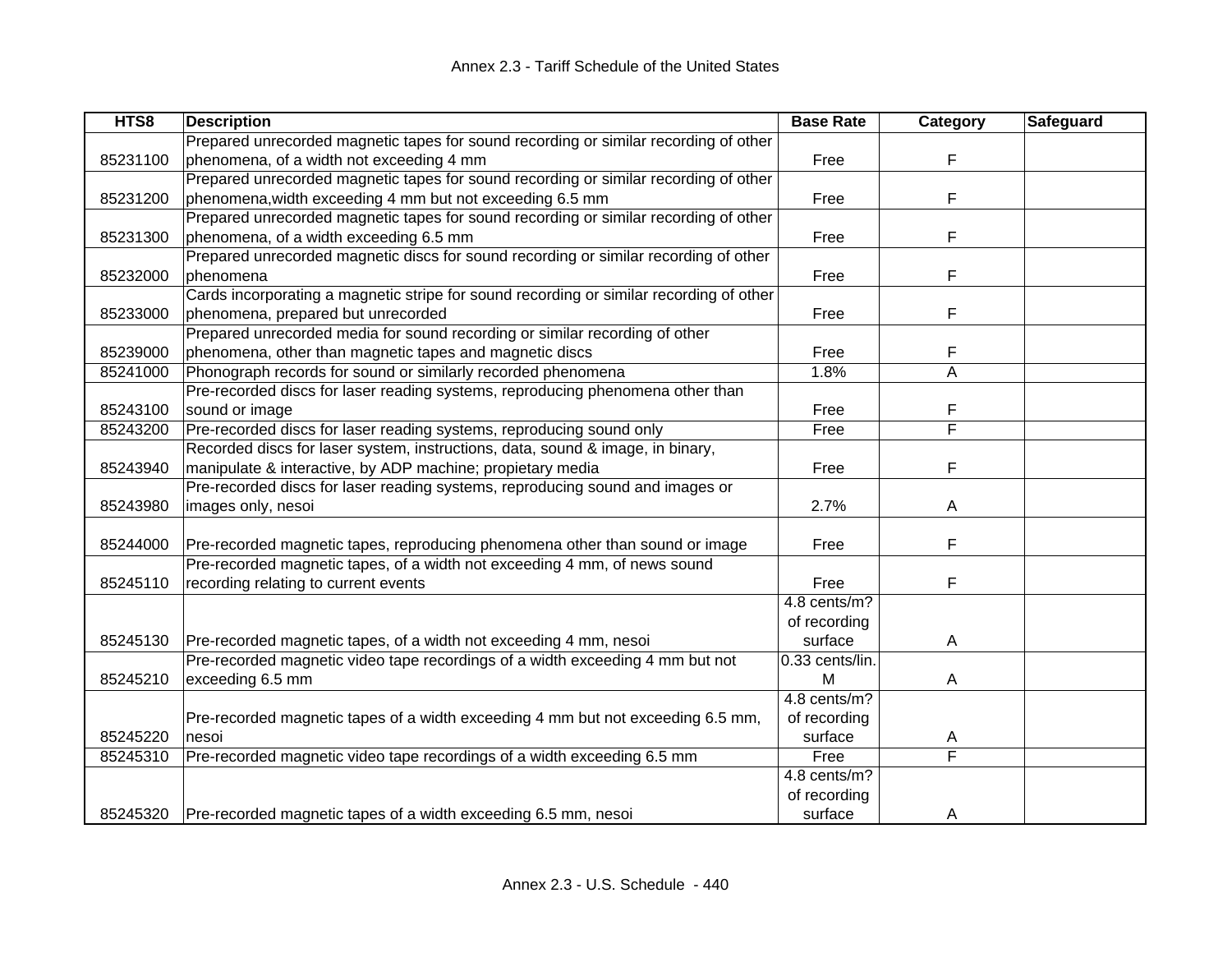| HTS8     | <b>Description</b>                                                                    | <b>Base Rate</b> | Category                | Safeguard |
|----------|---------------------------------------------------------------------------------------|------------------|-------------------------|-----------|
|          | Pre-recorded sound or other similar recorded phenomena, recorded on cards             |                  |                         |           |
| 85246000 | incorporating a magnetic stripe                                                       | Free             | F                       |           |
|          |                                                                                       |                  |                         |           |
| 85249100 | Pre-recorded media, nesoi, with recordings of phenomena other than sound or image     | Free             | F                       |           |
|          | Master records or metal matrices therefrom for use in the production of sound records |                  |                         |           |
| 85249920 | for export; recordings on wire                                                        | Free             | F                       |           |
| 85249940 | Pre-recorded media of sound or other similar recorded phenomena, nesoi                | Free             | F                       |           |
| 85251010 | Television transmission set top boxes which have a communication function             | Free             | F                       |           |
| 85251030 | Transmission apparatus for television, nesoi                                          | 1.8%             | Α                       |           |
| 85251070 | Transmission apparatus for radiobroadcasting                                          | 3.0%             | A                       |           |
| 85251090 | Transmission apparatus for radiotelephony or radiotelegraphy                          | Free             | F                       |           |
| 85252005 | Citizens Band (CB) transceivers, hand-held                                            | Free             | F                       |           |
| 85252015 | Citizens Band (CB) transceivers, other than hand-held                                 | Free             | F                       |           |
|          | Low-power radiotelephonic transceivers operating on frequencies from 49.82 to 49.90   |                  |                         |           |
| 85252020 | Mhz                                                                                   | Free             | F                       |           |
| 85252030 | Transceivers nesi, for radiotelephony, radiotelegraphy or radiobroadcasting           | Free             | F                       |           |
|          | Transmission apparatus incorp. reception app. (other than transceivers) for           |                  |                         |           |
| 85252090 | radiotelephony, radiotelegraphy, radiobroadcasting or television                      | Free             | F                       |           |
| 85253030 | Television cameras, gyrostabilized                                                    | 2.1%             | $\overline{A}$          |           |
|          | Television cameras, studio type, other than shoulder-carried or other portable        |                  |                         |           |
| 85253060 | cameras                                                                               | 2.1%             | A                       |           |
| 85253090 | Television cameras, nesi                                                              | 2.1%             | A                       |           |
| 85254040 | Digital still image video cameras                                                     | Free             | $\overline{\mathsf{F}}$ |           |
|          |                                                                                       |                  |                         |           |
| 85254080 | Still image video cameras (other than digital) and other video camera recorders       | 2.1%             | A                       |           |
| 85261000 | Radar apparatus                                                                       | Free             | F                       |           |
| 85269100 | Radio navigational aid apparatus, other than radar                                    | Free             | F                       |           |
| 85269200 | Radio remote control apparatus                                                        | 4.9%             | A                       |           |
| 85271200 | Pocket-size radio cassette players                                                    | Free             | F                       |           |
|          | Radio-tape player combination (other than pocket-size radio cassette                  |                  |                         |           |
| 85271311 | type), nonrecording, capable of operating w/o an external source of power             | Free             | F                       |           |
|          | Radio-tape recorder combinations, capable of operating without an external source of  |                  |                         |           |
| 85271320 | power, nesoi                                                                          | Free             | F                       |           |
|          | Radio-phonograph combinations, capable of operating without external power source,    |                  |                         |           |
| 85271340 | nesoi                                                                                 | Free             | F                       |           |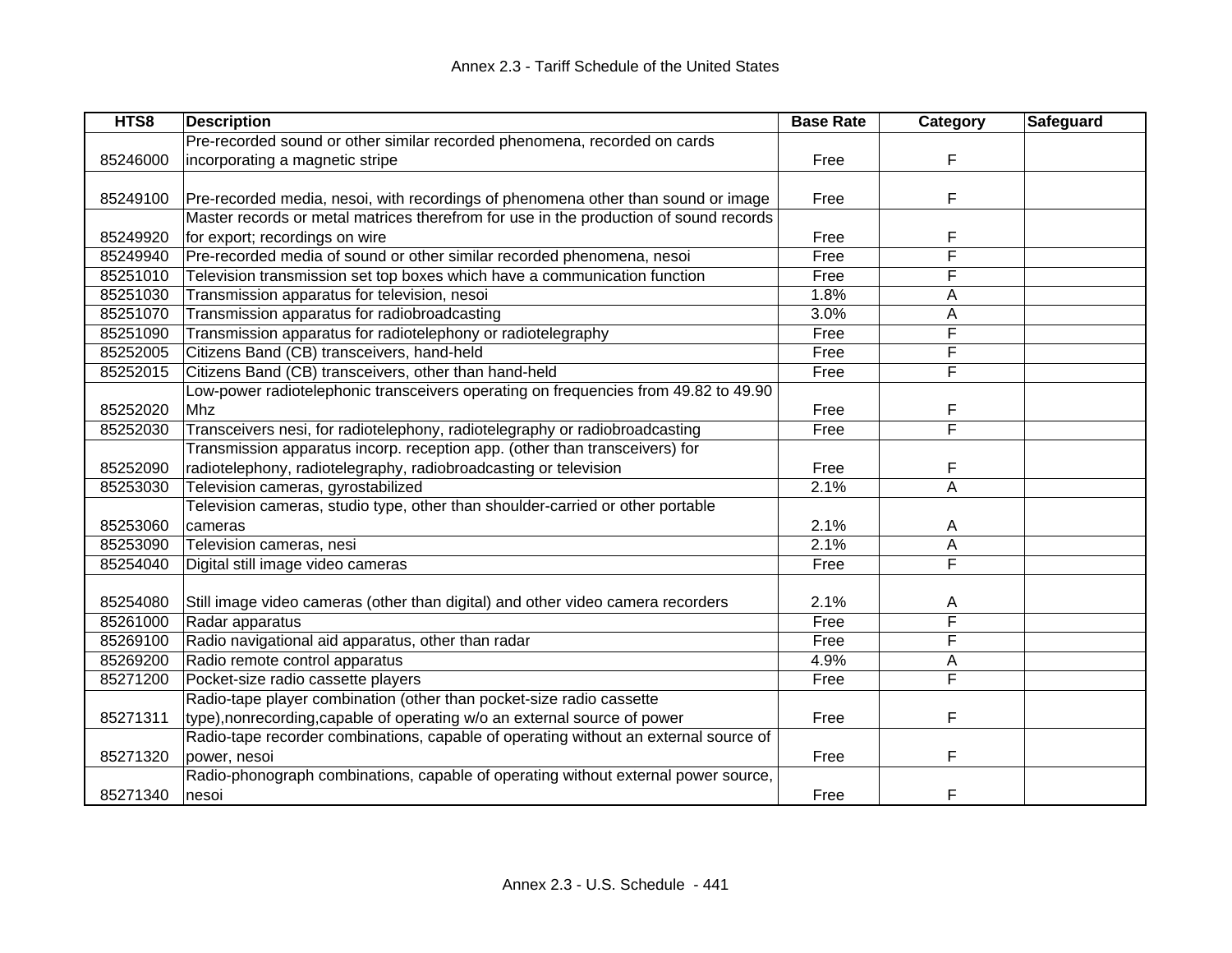| HTS8     | <b>Description</b>                                                                      | <b>Base Rate</b> | Category | Safeguard |
|----------|-----------------------------------------------------------------------------------------|------------------|----------|-----------|
|          | Radiobroadcast receivers capable of operating without external power source,            |                  |          |           |
| 85271360 | combined with sound recording or reproducing apparatus, nesoi                           | Free             | F        |           |
|          | Radiobroadcast receivers, able to operate w/o external power, with clock or clock-      |                  |          |           |
| 85271910 | timer, valued not over \$40, not for motor vehicles                                     | Free             | F        |           |
| 85271950 | Radiobroadcast receivers, capable of operation w/o external power, nesi                 | 3.0%             | A        |           |
|          | Radio-tape player combinations not operable without external power source, for motor    |                  |          |           |
| 85272110 | vehicles                                                                                | 2.0%             | A        |           |
|          | Radiobroadcast receivers not operable w/o external power source, for motor veh.,        |                  |          |           |
| 85272140 | combined with sound recording/reproducing apparatus, nesi                               | Free             | F        |           |
|          | Radiobroadcast receivers, not operating w/o external power, for motor vehicles, w/o     |                  |          |           |
| 85272940 | sound recording or reproducing apparatus, FM or AM/FM                                   | 4.4%             | A        |           |
|          | Radiobroadcast receivers, not operating w/o external power, for motor vehicles, w/o     |                  |          |           |
| 85272980 | sound recording or reproducing apparatus, other                                         | 4.4%             | A        |           |
|          | Radiobroadcast receiver combined w/ sound recording or reproducing apparatus for        |                  |          |           |
| 85273105 | connection to telegraphic/telephonic apparatus/network                                  | 4.9%             | A        |           |
| 85273140 | Radiobroadcast receiver combinations incorporating tape players, nesi                   | 1.0%             | A        |           |
| 85273150 | Radiobroadcast receiver combinations incorporating tape recorders, nesi                 | 2.5%             | A        |           |
|          | Radiobroadcast receivers combined with sound recording or reproducing apparatus,        |                  |          |           |
| 85273160 | nesi                                                                                    | Free             | F        |           |
|          | Radiobroadcast receiver with clock or clock-timer, n/for m.v., n/combined w/sound       |                  |          |           |
| 85273210 | recording or reproducing app., valued $<$ or $=$ \$40 ea                                | Free             | F        |           |
|          | Radiobroadcast receiver with clock or clock timer, n/for m.v., n/combined w/sound       |                  |          |           |
| 85273250 | recording or reproducing app., valued > \$40 ea                                         | 3.0%             | A        |           |
|          | Radiobroadcast receivers nesi, including apparatus capable of receiving also            |                  |          |           |
| 85273900 | radiotelephony or radiotelegraphy                                                       | 3.0%             | A        |           |
|          | Radio reception apparatus nesi, for connection to telegraphic/telephonic apparatus or   |                  |          |           |
| 85279040 | instruments or to telegraphic/telephonic networks                                       | Free             | F        |           |
|          | Infant nursery monitor systems, consisting, in the same package, of a radio             |                  |          |           |
| 85279050 | transmitter, electrical adapter and radio receiver                                      | Free             | F        |           |
| 85279086 | Radiotelegraphy or radiotelephony paging receivers                                      | Free             | F        |           |
|          |                                                                                         |                  |          |           |
| 85279095 | Reception apparatus for radiotelegraphy, radiotelephony, radiobroadcasting, nesoi       | 6.0%             | Α        |           |
|          | Incomplete or unfinished color tv reception apparatus, w/o cathode-ray tube, flat panel |                  |          |           |
| 85281204 | screen, or similar display, incorp. VCR or player                                       | Free             | F        |           |
|          | Incomplete or unfinished color tv reception apparatus, w/o cathode-ray tube, flat panel |                  |          |           |
| 85281208 | screen, or similar display, n/incorp. VCR or player                                     | Free             | F        |           |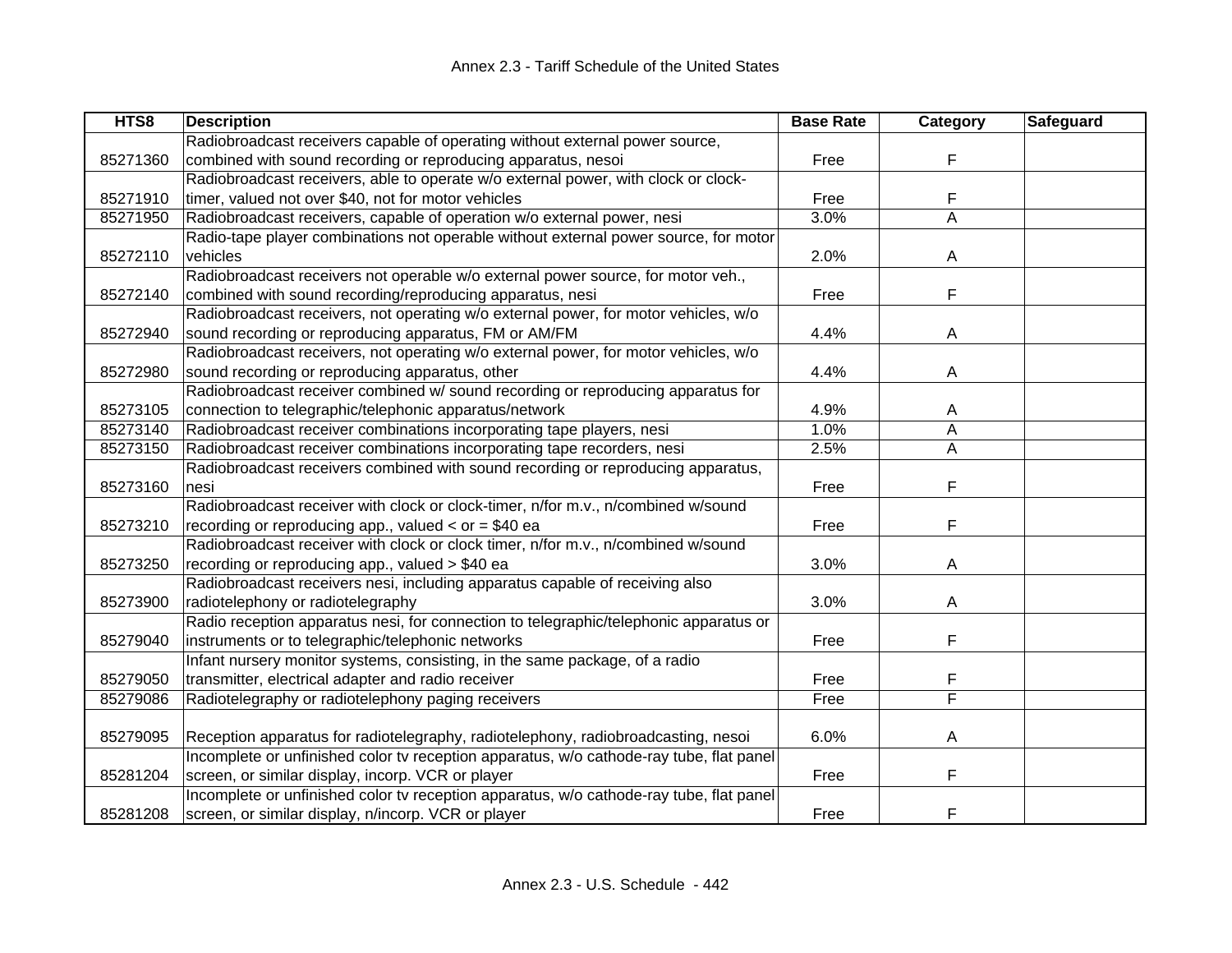| HTS8     | <b>Description</b>                                                                      | <b>Base Rate</b> | Category | Safeguard |
|----------|-----------------------------------------------------------------------------------------|------------------|----------|-----------|
|          | Non-high definition color television reception apparatus, nonprojection, w/CRT, video   |                  |          |           |
| 85281212 | display diag. not ov 34.29 cm, incorp. a VCR or player                                  | Free             | F        |           |
|          | Non-high def. color television reception app., nonprojection, w/CRT, display diag. ov   |                  |          |           |
| 85281216 | 34.29 cm but n/ov 35.56 cm, incorp. VCR or player                                       | 3.9%             | A        |           |
|          | Non-high def. color television reception app., nonprojection, w/CRT, video display      |                  |          |           |
| 85281220 | diag. not ov 34.29 cm, not incorporating VCR or player                                  | Free             | F        |           |
|          | Non-high def. color television reception app., nonprojection, w/CRT, display diag. ov   |                  |          |           |
| 85281224 | 34.29 cm but n/ov 35.56 cm, n/incorp. VCR or player                                     | 5.0%             | A        |           |
|          | Non-high definition color television reception app., nonprojection, w/CRT, video        |                  |          |           |
| 85281228 | display diag. ov 35.56 cm, incorporating a VCR or player                                | 3.9%             | A        |           |
|          | Non-high definition color television reception apparatus, nonprojection, w/CRT, video   |                  |          |           |
| 85281232 | display diag. ov 35.56 cm, not incorp. a VCR or player                                  | 5.0%             | Α        |           |
|          | Non-high definition color television reception apparatus, projection type, with a       |                  |          |           |
| 85281236 | cathode-ray tube, incorporating a VCR or player                                         | 3.9%             | A        |           |
|          | Non-high definition color television reception apparatus, projection type, with a       |                  |          |           |
| 85281240 | cathode-ray tube, not incorporating a VCR or player                                     | 5.0%             | A        |           |
|          | High definition color television reception apparatus, nonprojection, with cathode-ray   |                  |          |           |
| 85281244 | tube, incorporating a VCR or player                                                     | 3.9%             | A        |           |
|          | High definition color television reception apparatus, nonprojection, with cathode-ray   |                  |          |           |
| 85281248 | tube, not incorporating a VCR or player                                                 | 5.0%             | A        |           |
|          | High definition color television reception apparatus, projection type, with cathode-ray |                  |          |           |
| 85281252 | tube, incorporating a VCR or player                                                     | 3.9%             | A        |           |
|          | High definition color television reception apparatus, projection type, with cathode-ray |                  |          |           |
| 85281256 | tube, not incorporating a VCR or player                                                 | 5.0%             | A        |           |
|          | Color television reception apparatus w/flat panel screen, video display diagonal n/ov   |                  |          |           |
| 85281262 | 34.29 cm, incorporating a VCR or player                                                 | Free             | F        |           |
|          | Color television reception apparatus w/flat panel screen, video display diagonal over   |                  |          |           |
| 85281264 | 34.29 cm, incorporating a VCR or player                                                 | 3.9%             | A        |           |
|          | Color television reception apparatus w/flat panel screen, video display diagonal n/o    |                  |          |           |
| 85281268 | 34.29 cm, not incorporating a VCR or player                                             | Free             | F        |           |
|          | Color television reception apparatus w/flat panel screen, video display diagonal over   |                  |          |           |
| 85281272 | 34.29 cm, not incorporating a VCR or player                                             | 5.0%             | A        |           |
|          | Color television reception apparatus nesoi, video display diagonal not over 34.29 cm,   |                  |          |           |
| 85281276 | incorporating a VCR or player                                                           | Free             | F        |           |
|          | Color television reception apparatus nesoi, video display diagonal over 34.29 cm,       |                  |          |           |
| 85281280 | incorporating a VCR or player                                                           | 3.9%             | A        |           |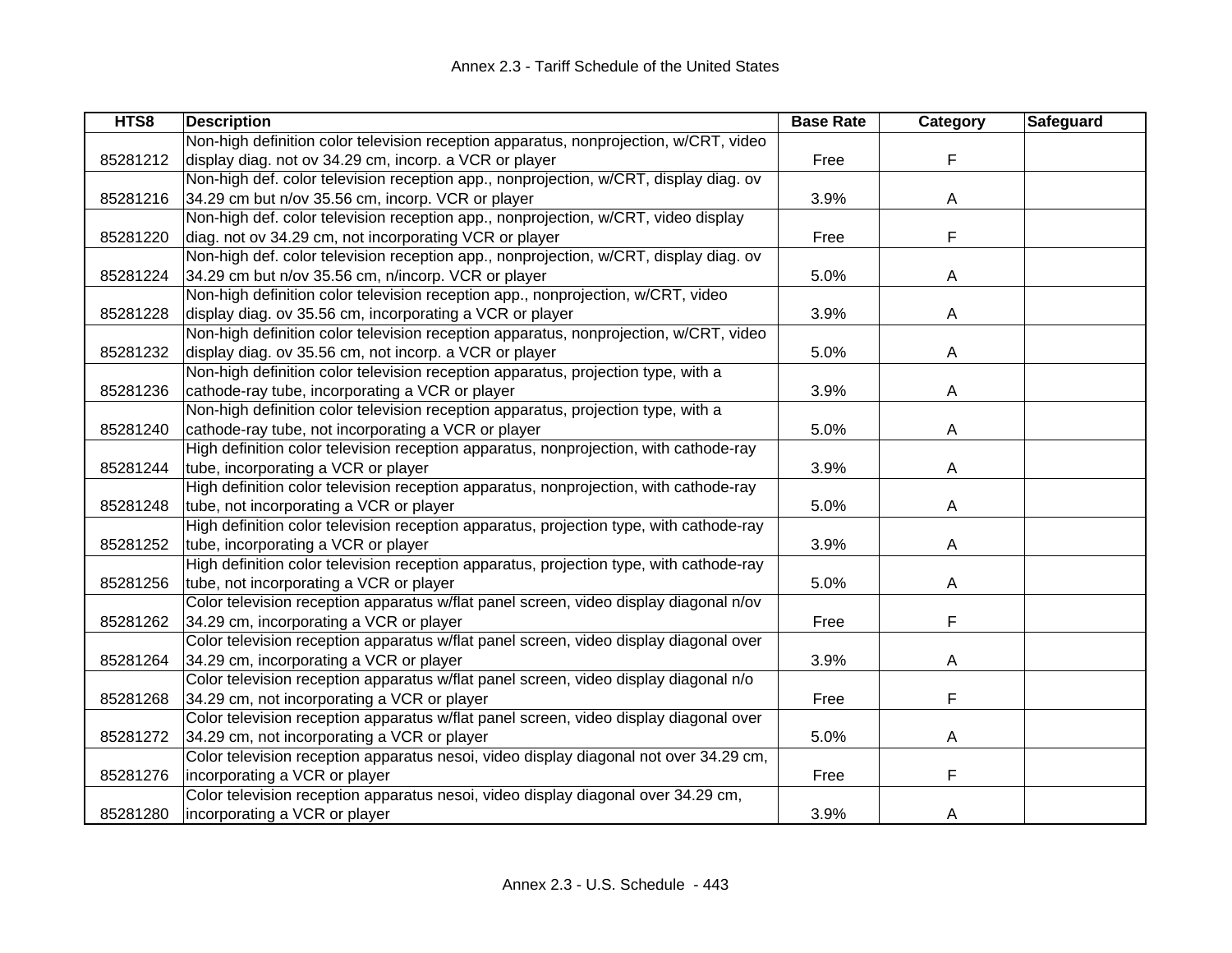| HTS8     | <b>Description</b>                                                                     | <b>Base Rate</b> | Category | <b>Safeguard</b> |
|----------|----------------------------------------------------------------------------------------|------------------|----------|------------------|
|          | Color television reception apparatus nesoi, video display diagonal not over 34.29 cm,  |                  |          |                  |
| 85281284 | not incorporating a VCR or player                                                      | Free             | F        |                  |
| 85281292 | Color TV reception set top boxes with a communication function, nesoi                  | Free             | F        |                  |
|          | Color TV reception printed circuit assemblies incorporating a tuner, of a kind used    |                  |          |                  |
| 85281293 | with ADP machines of heading 8471, nesoi                                               | Free             | F        |                  |
|          | Color television reception apparatus nesoi, video display diagonal over 34.29 cm, not  |                  |          |                  |
| 85281297 | incorporating a VCR or player, nesoi                                                   | 5.0%             | A        |                  |
| 85281300 | Black and white or other monochrome television reception apparatus                     | 5.0%             | A        |                  |
|          | Incomplete or unfinished color video monitors, w/o cathode-ray tube, flat panel screen |                  |          |                  |
| 85282105 | or similar display device, incorp. VCR or player                                       | Free             | F        |                  |
|          | Incomplete or unfinished color video monitors, w/o cathode-ray tube, flat panel screen |                  |          |                  |
| 85282110 | or similar display device, not incorp. VCR or player                                   | Free             | F        |                  |
|          | Non-high definition color video monitors, nonprojection type, w/CRT, video display     |                  |          |                  |
| 85282116 | diagonal not over 34.29 cm, incorporating VCR or player                                | Free             | F        |                  |
|          | Non-high definition color video monitors, nonprojection, w/CRT, video display diag. ov |                  |          |                  |
| 85282119 | 34.29 cm but n/ov 35.56 cm, incorp. VCR or player                                      | 3.9%             | A        |                  |
|          | Non-high definition color video monitors, nonprojection type, w/CRT, video display     |                  |          |                  |
| 85282124 | diagonal not over 34.29 cm, not incorp. VCR or player                                  | Free             | F        |                  |
|          | Non-high definition color video monitors, nonprojection, w/CRT, video display diag. ov |                  |          |                  |
| 85282129 | 34.29 cm but n/ov 35.56 cm, not incorp. VCR or player                                  | 5.0%             | A        |                  |
|          | Non-high definition color video monitors, nonprojection type, w/CRT, video display     |                  |          |                  |
| 85282134 | diagonal over 35.56 cm, incorporating VCR or player                                    | 3.9%             | A        |                  |
|          | Non-high definition color video monitors, nonprojection type, w/CRT, video display     |                  |          |                  |
| 85282139 | diagonal over 35.56 cm, not incorporating VCR or player                                | 5.0%             | A        |                  |
|          | Non-high definition color video monitors, projection type, with cathode-ray tube,      |                  |          |                  |
| 85282141 | incorporating VCR or player                                                            | 3.9%             | A        |                  |
|          | Non-high definition color video monitors, projection type, with cathode-ray tube, not  |                  |          |                  |
| 85282142 | incorporating VCR or player                                                            | 5.0%             | Α        |                  |
|          | High definition color video monitors, nonprojection type, with cathode-ray tube,       |                  |          |                  |
| 85282144 | incorporating VCR or player                                                            | 3.9%             | A        |                  |
|          | High definition color video monitors, nonprojection type, with cathode-ray tube, not   |                  |          |                  |
| 85282149 | incorporating VCR or player                                                            | 5.0%             | Α        |                  |
|          | High definition color video monitors, projection type, with cathode-ray tube,          |                  |          |                  |
| 85282151 | incorporating VCR or player                                                            | 3.9%             | A        |                  |
|          | High definition color video monitors, projection type, with cathode-ray tube, not      |                  |          |                  |
| 85282152 | incorporating VCR or player                                                            | 5.0%             | A        |                  |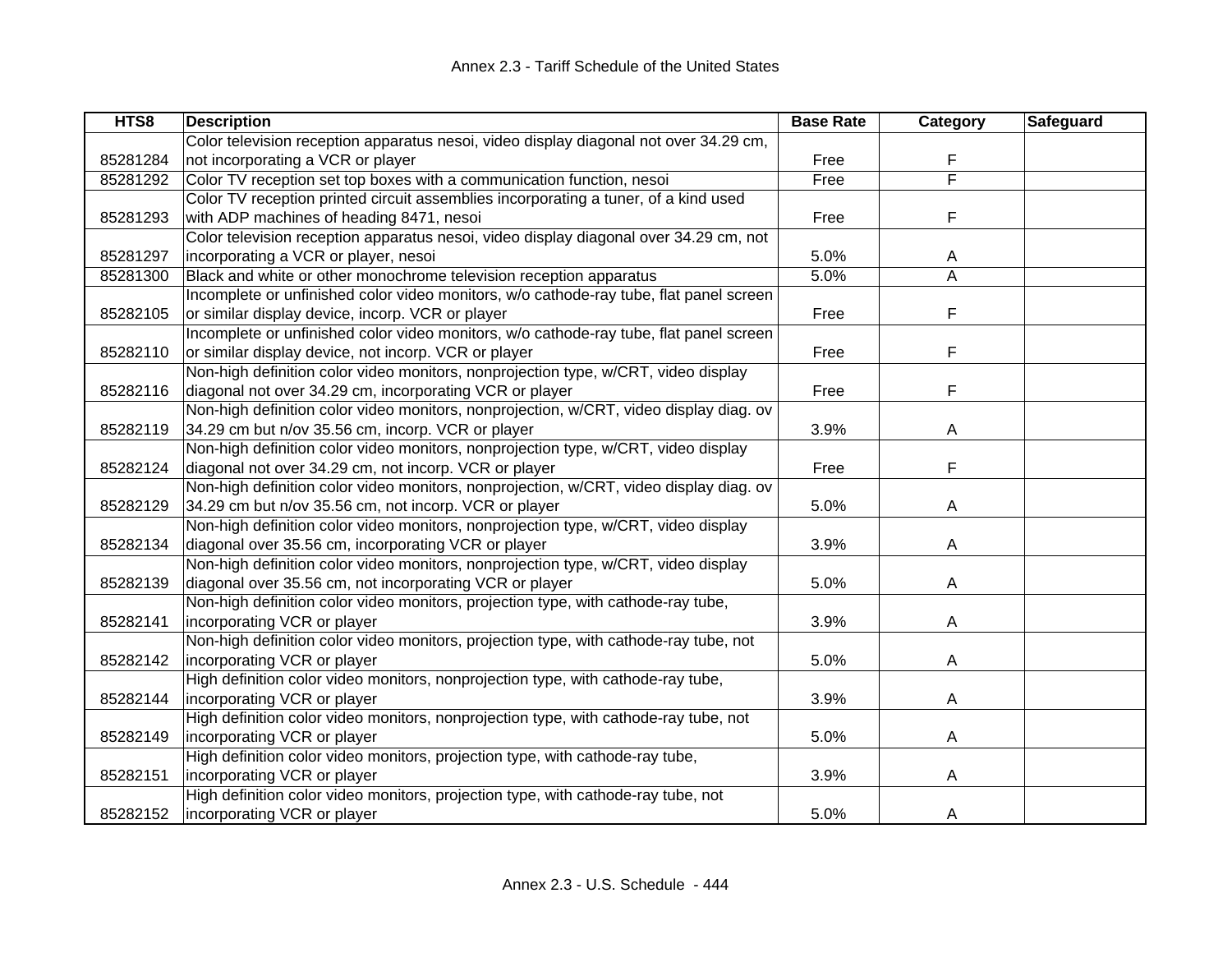| HTS8     | <b>Description</b>                                                                     | <b>Base Rate</b> | Category | Safeguard |
|----------|----------------------------------------------------------------------------------------|------------------|----------|-----------|
|          | Color video monitors w/flat panel screen, video display diagonal n/ov 34.29 cm,        |                  |          |           |
| 85282155 | incorporate VCR or player                                                              | Free             | F        |           |
|          | Color video monitors w/flat panel screen, video display diagonal over 34.29 cm,        |                  |          |           |
| 85282160 | incorporating VCR or player                                                            | 3.9%             | A        |           |
|          | Color video monitors w/flat panel screen, video display diagonal n/ov 34.29 cm, not    |                  |          |           |
| 85282165 | incorporate VCR or player                                                              | Free             | F        |           |
|          | Color video monitors w/flat panel screen, video display diagonal over 34.29 cm, not    |                  |          |           |
| 85282170 | incorporate VCR or player                                                              | 5.0%             | A        |           |
|          | Color video monitors nesoi, with video display diagonal not over 34.29 cm,             |                  |          |           |
| 85282175 | incorporating VCR or player                                                            | Free             | F        |           |
|          | Color video monitors nesoi, with video display diagonal over 34.29 cm, incorporating   |                  |          |           |
| 85282180 | VCR or player                                                                          | 3.9%             | Α        |           |
|          | Color video monitors nesoi, with video display diagonal not over 34.29 cm, not         |                  |          |           |
| 85282185 | incorporating VCR or player                                                            | Free             | F        |           |
|          | Color video monitors nesoi, with video display diagonal over 34.29 cm, not             |                  |          |           |
| 85282190 | incorporating VCR or player                                                            | 5.0%             | A        |           |
| 85282200 | Black and white or other monochrome video monitors                                     | 5.0%             | A        |           |
|          | Incomplete or unfinished color video projectors, w/o cathode-ray tube, flat panel      |                  |          |           |
| 85283010 | screen or similar display device, incorp. VCR or player                                | Free             | F        |           |
|          | Incomplete or unfinished color video projectors, w/o cathode-ray tube, flat panel      |                  |          |           |
| 85283020 | screen or similar display, not incorp. VCR or player                                   | Free             | F        |           |
|          | Non-high definition color video projectors, with a cathode-ray tube, incorporating VCR |                  |          |           |
| 85283030 | or player                                                                              | 3.9%             | Α        |           |
|          | Non-high definition color video projectors, with a cathode-ray tube, not incorporating |                  |          |           |
| 85283040 | VCR or player                                                                          | 5.0%             | A        |           |
|          | High definition color video projectors, with a cathode-ray tube, incorporating VCR or  |                  |          |           |
| 85283050 | player                                                                                 | 3.9%             | A        |           |
|          | High definition color video projectors, with a cathode-ray tube, not incorporating VCR |                  |          |           |
| 85283060 | or player                                                                              | 5.0%             | A        |           |
|          | Color video projectors w/flat panel screen, video display diagonal not over 34.29 cm,  |                  |          |           |
| 85283062 | incorporating VCR or player                                                            | Free             | F        |           |
|          | Color video projectors w/flat panel screen, video display diagonal over 34.29 cm,      |                  |          |           |
| 85283064 | incorporating VCR or player                                                            | 3.9%             | A        |           |
|          | Color video projectors w/flat panel screen, video display diagonal not over 34.29 cm,  |                  |          |           |
| 85283066 | not incorporating VCR or player                                                        | Free             | F        |           |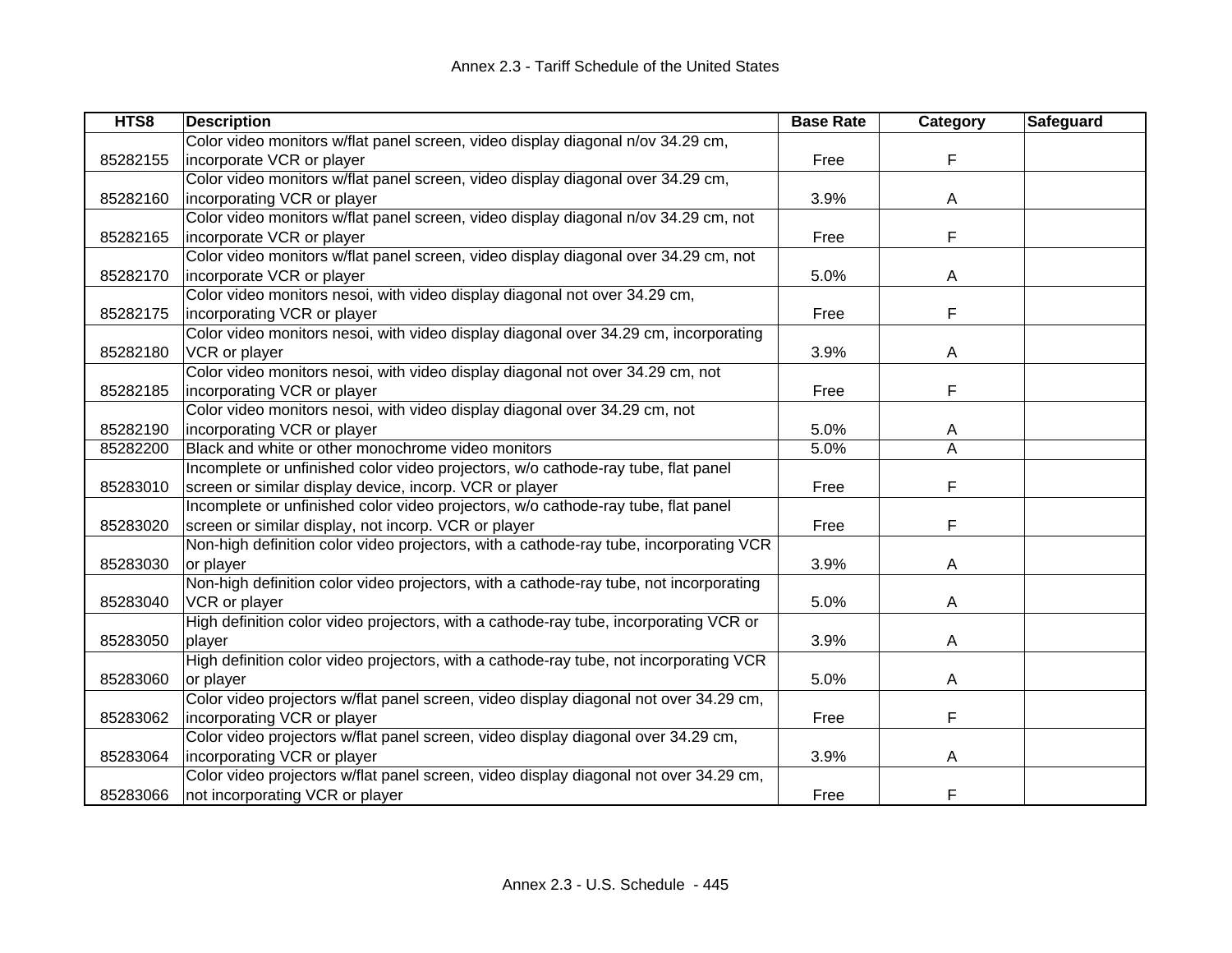| HTS8     | <b>Description</b>                                                                    | <b>Base Rate</b> | Category       | Safeguard |
|----------|---------------------------------------------------------------------------------------|------------------|----------------|-----------|
|          | Color video projectors w/flat panel screen, video display diagonal over 34.29 cm, not |                  |                |           |
| 85283068 | incorporating VCR or player                                                           | 5.0%             | A              |           |
|          |                                                                                       |                  |                |           |
| 85283072 | Color video projectors nesoi, incorporating video recording or reproducing apparatus  | 3.9%             | A              |           |
|          | Color video projectors nesoi, not incorporating a video recording or reproducing      |                  |                |           |
| 85283078 | apparatus                                                                             | 5.0%             | A              |           |
| 85283090 | Black and white or other monochrome video projectors                                  | 5.0%             | A              |           |
|          |                                                                                       |                  |                |           |
| 85291020 | Television antennas and antenna reflectors, and parts suitable for use therewith      | 1.8%             | A              |           |
|          | Radar, radio navigational aid and radio remote control antennas and antenna           |                  |                |           |
| 85291040 | reflectors, and parts suitable for use therewith                                      | Free             | F              |           |
|          | Antennas and antenna reflectors of a kind used with apparatus for radiotelephony or   |                  |                |           |
| 85291070 | radiotelegraphy                                                                       | Free             | F              |           |
|          | Antennas and antenna reflectors of all kinds and parts, for use solely or principally |                  |                |           |
| 85291090 | with apparatus of headings 8525 to 8528, nesoi                                        | 3.0%             | A              |           |
| 85299001 | Printed circuit assemblies for television tuners                                      | 3.0%             | $\overline{A}$ |           |
|          | Printed circuit boards and ceramic substrates and subassemblies thereof for color TV. |                  |                |           |
| 85299003 | with components listed in add. U.S. note 4, chap. 85                                  | 4.0%             | A              |           |
|          | Printed circuit boards and ceramic substrates and subassemblies thereof for color TV, |                  |                |           |
| 85299006 | nesi                                                                                  | Free             | F              |           |
| 85299009 | Printed circuit assemblies for television cameras                                     | 3.3%             | A              |           |
| 85299013 | Printed circuit assemblies for television apparatus, nesi                             | 2.9%             | A              |           |
|          | Printed circuit assemblies which are subassemblies of radar, radio nav. aid or remote |                  |                |           |
| 85299016 | control apparatus, of 2 or more parts joined together                                 | 3.2%             | A              |           |
|          | Printed circuit assemblies, nesi, for radar, radio navigational aid or radio remote   |                  |                |           |
| 85299019 | control apparatus                                                                     | 3.2%             | A              |           |
|          | Other printed circuit assemblies suitable for use solely or principally with the      |                  |                |           |
| 85299022 | apparatus of headings 8525 to 8528, nesi                                              | Free             | F              |           |
|          | Transceiver assemblies for the apparatus of subheading 8526.10, other than printed    |                  |                |           |
| 85299026 | circuit assemblies                                                                    | 3.2%             | A              |           |
| 85299029 | Tuners for television apparatus, other than printed circuit assemblies                | 3.0%             | A              |           |
|          | Printed circuit boards and ceramic substrates and subassemblies thereof for color TV. |                  |                |           |
| 85299033 | with components listed in add. U.S. note 4, chap. 85                                  | 4.0%             | A              |           |
|          | Printed circuit boards and ceramic substrates and subassemblies thereof for color TV. |                  |                |           |
| 85299036 | nesi                                                                                  | Free             | F              |           |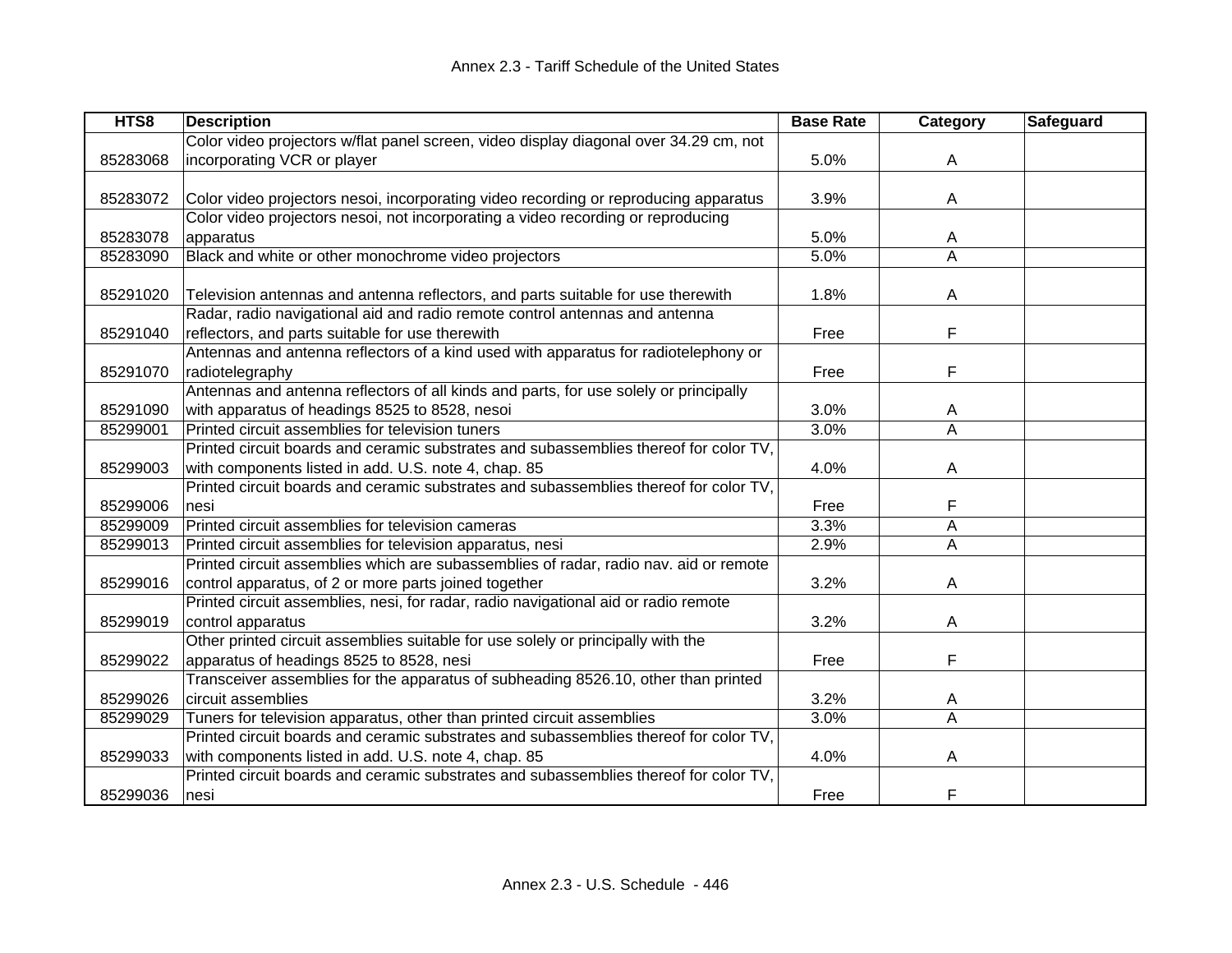| HTS8     | <b>Description</b>                                                                        | <b>Base Rate</b> | Category | <b>Safeguard</b> |
|----------|-------------------------------------------------------------------------------------------|------------------|----------|------------------|
|          | Parts of television receivers specified in U.S. note 10 to chapter 85, other than printed |                  |          |                  |
| 85299039 | circuit assemblies, nesi                                                                  | 2.9%             | A        |                  |
|          | Printed circuit boards and ceramic substrates and subassemblies thereof for color TV,     |                  |          |                  |
| 85299043 | with components listed in add. U.S. note 4, chap. 85                                      | 4.0%             | A        |                  |
|          | Printed circuit boards and ceramic substrates and subassemblies thereof for color TV.     |                  |          |                  |
| 85299046 | nesi                                                                                      | Free             | F        |                  |
|          | Combinations of parts of television receivers specified in U.S. note 10 to chapter 85,    |                  |          |                  |
| 85299049 | other than printed circuit assemblies, nesi                                               | 2.9%             | A        |                  |
|          | Flat panel screen assemblies for the apparatus of subheadings 8528.12.62,                 |                  |          |                  |
| 85299053 | 8528.12.64, 8528.12.68, 8528.12.72, 8528.21.55 and 7 other HTS                            | 2.9%             | Α        |                  |
|          | Parts of printed circuit assemblies (including face plates and lock latches) for          |                  |          |                  |
| 85299063 | television cameras                                                                        | 3.3%             | Α        |                  |
|          | Parts of printed circuit assemblies (including face plates and lock latches) for          |                  |          |                  |
| 85299069 | television apparatus other than television cameras                                        | 2.9%             | A        |                  |
|          | Parts of printed circuit assemblies (including face plates and lock latches) for radar,   |                  |          |                  |
| 85299073 | radio navigational aid or radio remote control app.                                       | 3.2%             | A        |                  |
|          | Parts of printed circuit assemblies (including face plates and lock latches) for other    |                  |          |                  |
| 85299075 | apparatus of headings 8525 to 8528, nesi                                                  | Free             | F        |                  |
|          | Mounted lenses for use in closed circuit television cameras, seperately imported, w/ or   |                  |          |                  |
| 85299078 | w/o attached elec. connectors or motors                                                   | Free             | F        |                  |
| 85299081 | Other parts of television camers, nesi                                                    | 3.3%             | Α        |                  |
| 85299083 | Other parts of television apparatus (other than television cameras), nesi                 | 2.9%             | A        |                  |
|          | Parts suitable for use solely or principally with the apparatus of 8525 and 8527 (except  |                  |          |                  |
| 85299086 | television apparatus or cellular phones), nesi                                            | Free             | F        |                  |
|          | Printed circuit boards and ceramic substrates and subassemblies thereof for color TV,     |                  |          |                  |
| 85299088 | with components listed in add. U.S. note 4, chap. 85                                      | 4.0%             | A        |                  |
|          | Printed circuit boards and ceramic substrates and subassemblies thereof for color TV.     |                  |          |                  |
| 85299089 | nesi                                                                                      | Free             | F        |                  |
| 85299093 | Parts of television apparatus, nesi                                                       | 2.9%             | Α        |                  |
|          | Assemblies and subassemblies of radar, radio navigational aid or remote control           |                  |          |                  |
| 85299095 | apparatus, of 2 or more parts joined together, nesi                                       | 3.2%             | A        |                  |
|          | Parts suitable for use solely or principally in radar, radio navigational aid or radio    |                  |          |                  |
| 85299097 | remote control apparatus, nesi                                                            | 3.2%             | A        |                  |
|          | Parts suitable for use solely or principally with the apparatus of headings 8525 to       |                  |          |                  |
| 85299099 | 8528, nesi                                                                                | Free             | F        |                  |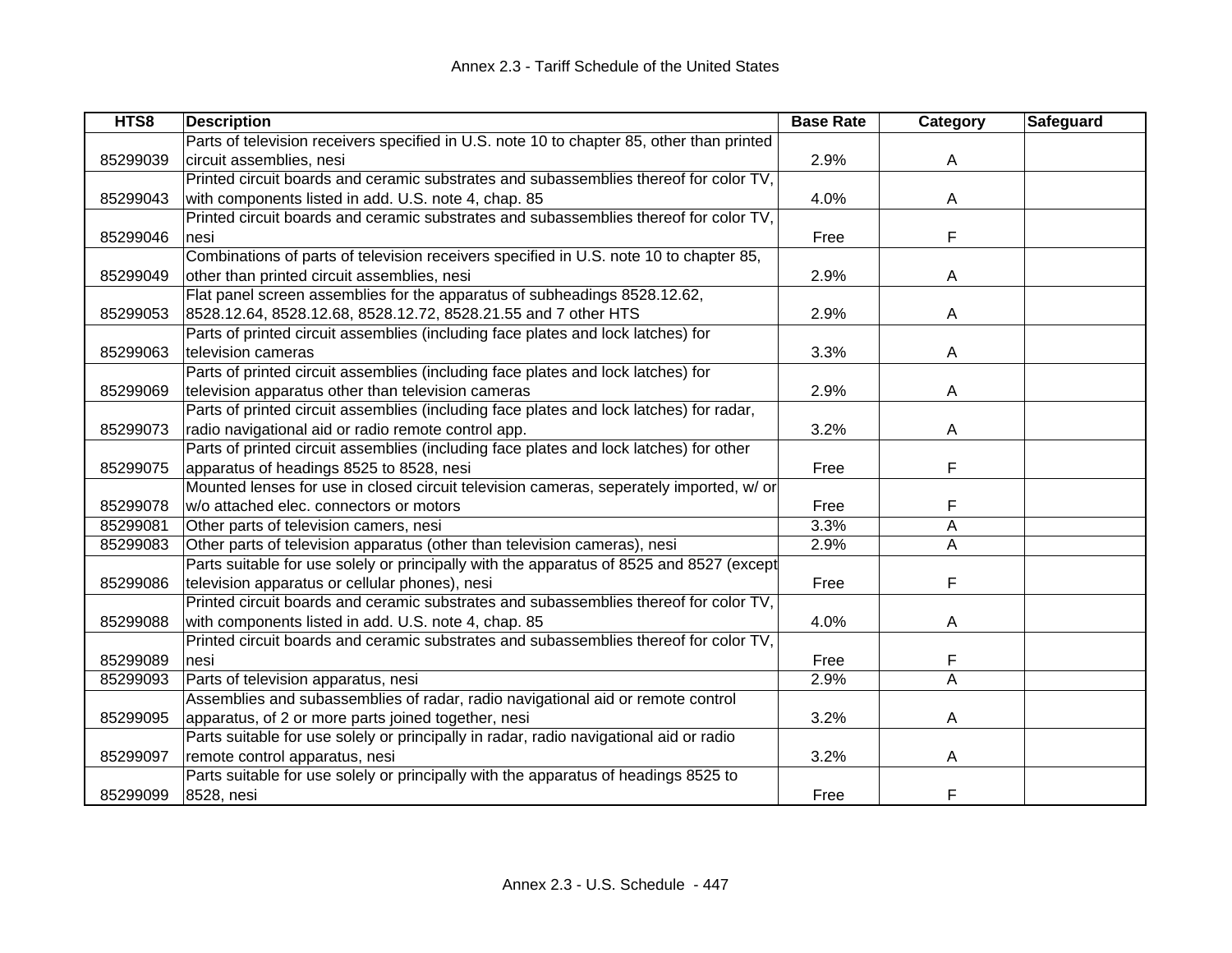| HTS8     | <b>Description</b>                                                                         | <b>Base Rate</b> | Category | <b>Safeguard</b> |
|----------|--------------------------------------------------------------------------------------------|------------------|----------|------------------|
|          | Electrical signaling, safety or traffic control equipment for railways, streetcar lines or |                  |          |                  |
| 85301000 | subways                                                                                    | Free             | F        |                  |
|          | Electrical signaling, safety or traffic control equipment for roads, inland waterways,     |                  |          |                  |
| 85308000 | parking facilities, port installations or airfields                                        | Free             | F        |                  |
| 85309000 | Parts for electrical signaling, safety or traffic control equipment                        | Free             | F        |                  |
| 85311000 | Electric burglar or fire alarms and similar apparatus                                      | 1.3%             | A        |                  |
|          | Indicator panels incorporating liquid crystal devices (LCD's) or light emitting diodes     |                  |          |                  |
| 85312000 | (LED's)                                                                                    | Free             | F        |                  |
|          | Electric sound or visual signaling apparatus, other than burglar or fire alarms or         |                  |          |                  |
| 85318000 | indicator panels incorporating LCD's or LED's                                              | 1.3%             | A        |                  |
| 85319015 | Printed circuit assemblies of the panels of subheading 8531.20                             | Free             | F        |                  |
|          |                                                                                            |                  |          |                  |
| 85319030 | Printed circuit assemblies of electric sound or visual signaling apparatus, nesoi          | 1.3%             | A        |                  |
| 85319075 | Parts of the panels of subheading 8531.20, other than printed circuit assemblies           | Free             | F        |                  |
| 85319090 | Parts of electric sound or visual signaling apparatus, nesoi                               | 1.3%             | A        |                  |
|          | Fixed electrical capacitors designed for use in 50/60 Hz circuits and having a reactive    |                  |          |                  |
| 85321000 | power handling capacity of not less than 0.5 kvar                                          | Free             | F        |                  |
| 85322100 | Tantalum fixed capacitors                                                                  | Free             | F        |                  |
| 85322200 | Aluminum electrolytic fixed capacitors                                                     | Free             | F        |                  |
| 85322300 | Ceramic dielectric fixed capacitors, single layer                                          | Free             | F        |                  |
| 85322400 | Ceramic dielectric fixed capacitors, multilayer                                            | Free             | F        |                  |
| 85322500 | Dielectric fixed capacitors of paper or plastics                                           | Free             | F        |                  |
| 85322900 | Fixed electrical capacitors, nesi                                                          | Free             | F        |                  |
| 85323000 | Variable or adjustable (pre-set) electrical capacitors                                     | Free             | F        |                  |
| 85329000 | Parts of electrical capacitors, fixed, variable or adjustable (pre-set)                    | Free             | F        |                  |
| 85331000 | Electrical fixed carbon resistors, composition or film types                               | Free             | F        |                  |
|          | Electrical fixed resistors, other than composition or film type carbon resistors, for a    |                  |          |                  |
| 85332100 | power handling capacity not exceeding 20 W                                                 | Free             | F        |                  |
|          | Electrical fixed resistors, other than composition or film type carbon resistors, for a    |                  |          |                  |
| 85332900 | power handling capacity exceeding 20 W                                                     | Free             | F        |                  |
|          | Electrical wirewound variable resistors, including rheostats and potentiometers, for a     |                  |          |                  |
| 85333100 | power handling capacity not exceeding 20 W                                                 | Free             | F        |                  |
|          | Electrical wirewound variable resistors, including rheostats and potentiometers, for a     |                  |          |                  |
| 85333900 | power handling capacity exceeding 20 W                                                     | Free             | F        |                  |
| 85334040 | Metal oxide resistors                                                                      | Free             | F        |                  |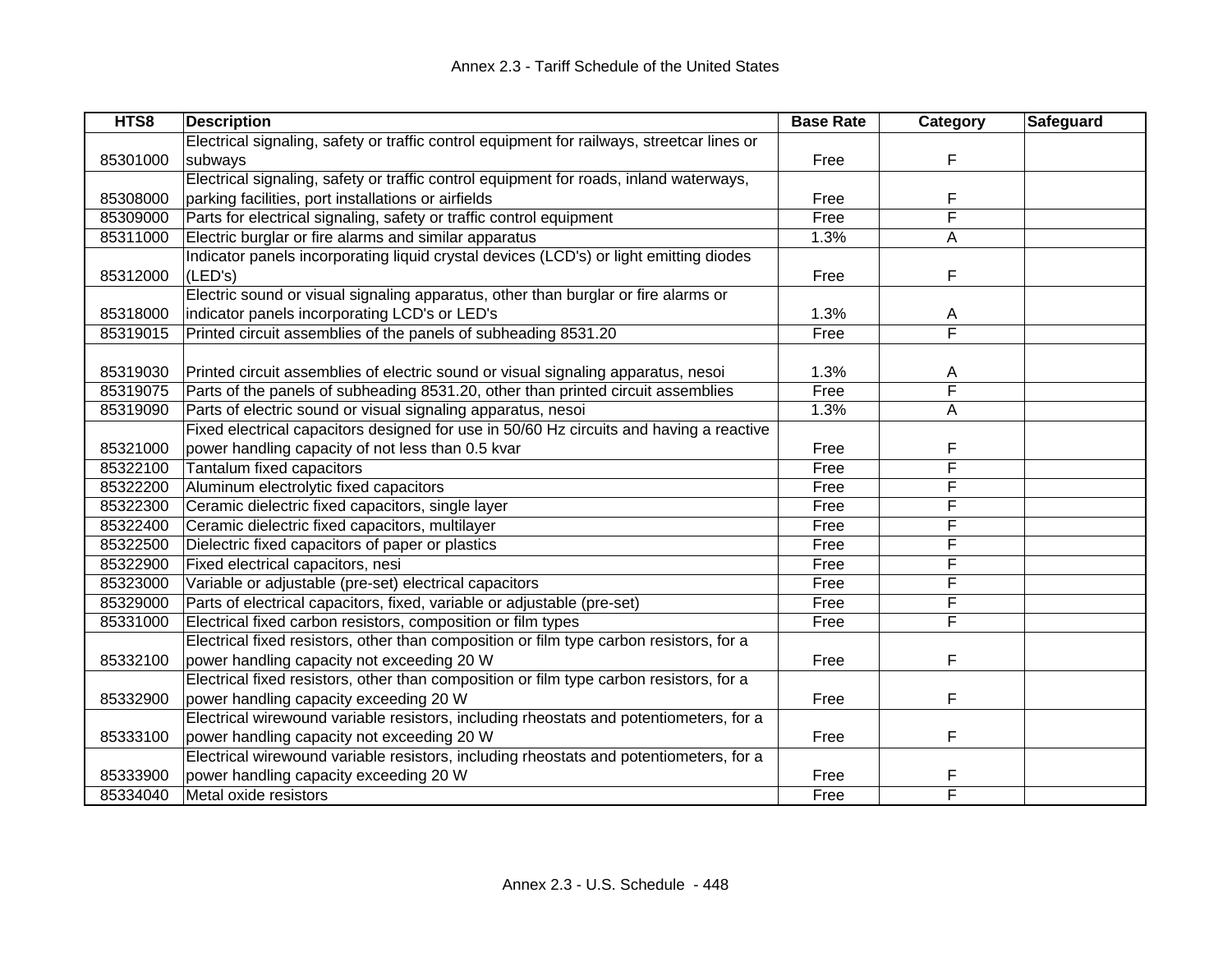| HTS8     | <b>Description</b>                                                                         | <b>Base Rate</b> | Category       | Safeguard |
|----------|--------------------------------------------------------------------------------------------|------------------|----------------|-----------|
|          | Electrical variable resistors, other than wirewound, including rheostats and               |                  |                |           |
| 85334080 | potentiometers                                                                             | Free             | F              |           |
|          | For the goods of subheading 8533.40, of ceramic or metallic materials, electrically or     |                  |                |           |
| 85339040 | mechanically reactive to changes in temperature                                            | Free             | F              |           |
| 85339080 | Other parts of electrical resistors, including rheostats and potentiometers, nesi          | Free             | F              |           |
| 85340000 | Printed circuits, without elements (other than connecting elements) fitted thereon         | Free             | F              |           |
| 85351000 | Fuses, for a voltage exceeding 1,000 V                                                     | 2.7%             | A              |           |
|          |                                                                                            |                  |                |           |
| 85352100 | Automatic circuit breakers, for a voltage of less than 72.5 kV, but exceeding 1,000 V      | 2.7%             | A              |           |
| 85352900 | Automatic circuit breakers, for a voltage of 72.5 kV or more                               | 2.0%             | A              |           |
|          |                                                                                            |                  |                |           |
| 85353000 | Isolating switches and make-and-break switches, for a voltage exceeding 1,000 V            | 2.7%             | A              |           |
|          | Lightning arrestors, voltage limiters and surge suppressors, for a voltage exceeding       |                  |                |           |
| 85354000 | 1,000 V                                                                                    | 2.7%             | A              |           |
|          | Electrical motor starters and electrical motor overload protector, for a voltage           |                  |                |           |
| 85359040 | exceeding 1,000 V                                                                          | 2.7%             | A              |           |
|          | Electrical apparatus nesi for switching, protecting, or making connections for electrical  |                  |                |           |
| 85359080 | circuits, for a voltage exceeding 1,000 V, nesi                                            | 2.7%             | A              |           |
| 85361000 | Fuses, for a voltage not exceeding 1,000 V                                                 | 2.7%             | A              |           |
| 85362000 | Automatic circuit breakers, for a voltage not exceeding 1,000 V                            | 2.7%             | A              |           |
| 85363040 | Electrical motor overload protectors, for a voltage not exceeding 1,000 V, nesi            | 2.7%             | A              |           |
|          | Electrical apparatus for protecting electrical circuits, for a voltage not exceeding 1,000 |                  |                |           |
| 85363080 | V, nesi                                                                                    | 2.7%             | A              |           |
|          | Relays for switching, protecting or making connections to or in electrical circuits, for a |                  |                |           |
| 85364100 | voltage not exceeding 60 V                                                                 | 2.7%             | A              |           |
|          | Relays for switching, protecting or making connections to or in electrical circuits, for a |                  |                |           |
| 85364900 | voltage exceeding 60 but not exceeding 1,000 V                                             | 2.7%             | A              |           |
|          |                                                                                            |                  |                |           |
| 85365040 | Electrical motor starters (which are switches), for a voltage not exceeding 1,000 V        | 2.7%             | A              |           |
|          | Certain specifed electronic and electromechanical snap-action switches, for a voltage      |                  |                |           |
| 85365070 | not exceeding 1,000 V                                                                      | Free             | F              |           |
|          | Switches nesoi, for switching or making connections to or in electrical circuits, for a    |                  |                |           |
| 85365090 | voltage not exceeding 1,000 V                                                              | 2.7%             | A              |           |
| 85366100 | Lampholders for a voltage not exceeding 1,000 V                                            | 2.7%             | $\overline{A}$ |           |
|          | Connectors: coaxial, cylindrical multicontact, rack and panel, printed circuit, ribbon or  |                  |                |           |
| 85366940 | flat cable, for a voltage not exceeding 1,000 V                                            | Free             | F              |           |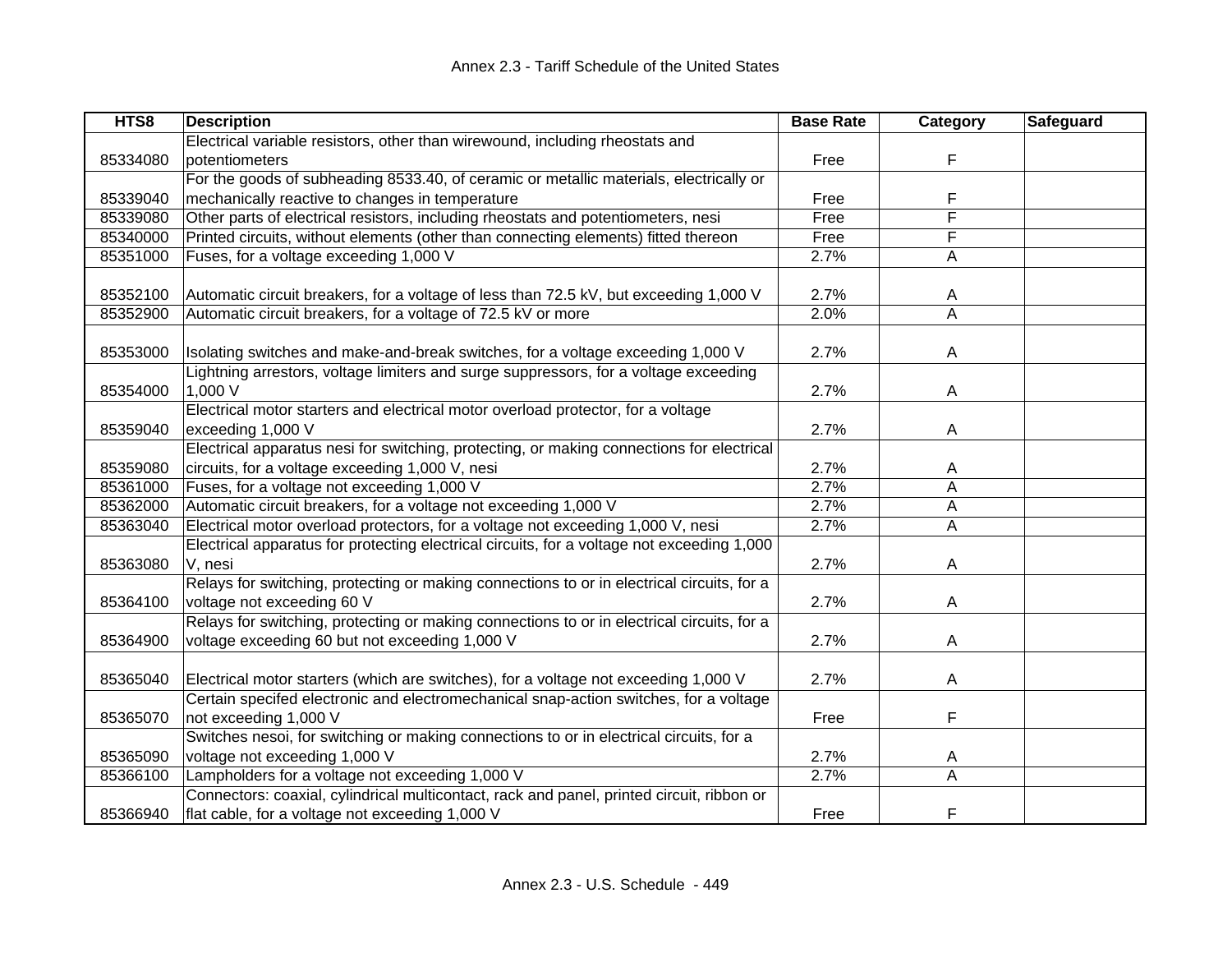| HTS8     | <b>Description</b>                                                                       | <b>Base Rate</b> | Category | <b>Safeguard</b> |
|----------|------------------------------------------------------------------------------------------|------------------|----------|------------------|
|          | Plugs and sockets for making connections to or in electrical circuits, for a voltage not |                  |          |                  |
| 85366980 | exceeding 1,000 V, nesoi                                                                 | 2.7%             | A        |                  |
|          | Electrical terminals, electrical splicers and electrical couplings, wafer probers, for a |                  |          |                  |
| 85369040 | voltage not exceeding 1,000 V                                                            | Free             | F        |                  |
|          | Electrical apparatus nesi, for switching or making connections to or in electrical       |                  |          |                  |
| 85369080 | circuits, for a voltage not exceeding 1,000 V, nesoi                                     | 2.7%             | A        |                  |
|          | Electric control panels, for a voltage not exceeding 1,000, assembled with outer         |                  |          |                  |
| 85371030 | housing or supports, for goods of 8421, 8422, 8450 or 8516                               | 2.7%             | A        |                  |
|          | Boards, panels, etc., equipped with apparatus for electric control, for a voltage not    |                  |          |                  |
| 85371060 | exceeding 1,000, motor control centers                                                   | 2.7%             | Α        |                  |
|          | Boards, panels, consoles, desks, cabinets, etc., equipped with apparatus for electric    |                  |          |                  |
| 85371090 | control, for a voltage not exceeding 1,000, nesi                                         | 2.7%             | Α        |                  |
|          | Boards, panels, consoles, desks, cabinets and other bases, equipped with apparatus       |                  |          |                  |
| 85372000 | for electric control, for a voltage exceeding 1,000 V                                    | 2.7%             | A        |                  |
|          | Parts of boards, panels, consoles, desks, cabinets and other bases for the goods of      |                  |          |                  |
| 85381000 | heading 8537, not equipped with their apparatus                                          | 3.7%             | Α        |                  |
|          | Printed circuit assemblies of an article of heading 8537 for one of the articles         |                  |          |                  |
| 85389010 | described in additional U.S. note 12 to chapter 85                                       | Free             | F        |                  |
|          | Printed circuit assemblies, suitable for use solely or principally with the apparatus of |                  |          |                  |
| 85389030 | heading 8535, 8536 or 8537, nesoi                                                        | 3.5%             | Α        |                  |
|          | Parts for articles of 8535.90.40, 8536.30.40 or 8536.50.40, of ceramic or metallic       |                  |          |                  |
| 85389040 | materials, mech. or elec. reactive to changes in temp.                                   | 3.5%             | A        |                  |
|          | Molded parts nesi, suitable for use solely or principally with the apparatus of heading  |                  |          |                  |
| 85389060 | 8535, 8536 or 8537                                                                       | 3.5%             | A        |                  |
|          | Other parts nesi, suitable for use solely or principally with the apparatus of heading   |                  |          |                  |
| 85389080 | 8535, 8536 or 8537                                                                       | 3.5%             | A        |                  |
| 85391000 | Sealed beam lamp units                                                                   | 2.0%             | A        |                  |
|          | Tungsten halogen electrical filament lamps, designed for a voltage not exceeding 100     |                  |          |                  |
| 85392120 | V                                                                                        | Free             | F        |                  |
|          |                                                                                          |                  |          |                  |
| 85392140 | Tungsten halogen electrical filament lamps, designed for a voltage exceeding 100 V       | 2.6%             | A        |                  |
|          | Electrical filament Christmas-tree lamps, of a power not exceeding 200 W and for a       |                  |          |                  |
| 85392240 | voltage exceeding 100 V                                                                  | 5.8%             | Α        |                  |
|          | Electrical filament lamps of a power not exceeding 200 W and for a voltage exceeding     |                  |          |                  |
| 85392280 | 100 V nesi, excluding ultraviolet and infrared lamps                                     | 2.6%             | A        |                  |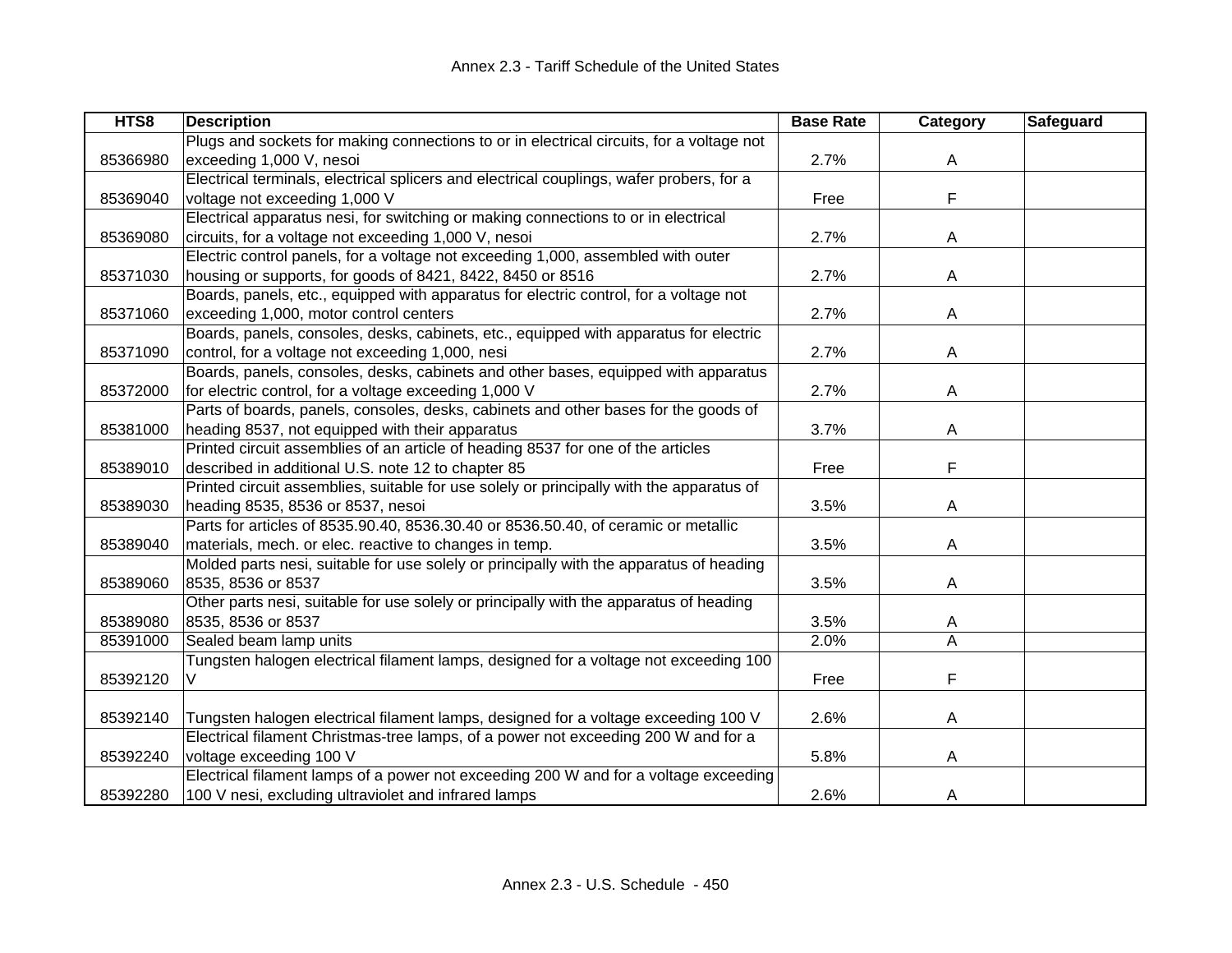| HTS8     | <b>Description</b>                                                                                             | <b>Base Rate</b> | Category | Safeguard |
|----------|----------------------------------------------------------------------------------------------------------------|------------------|----------|-----------|
|          |                                                                                                                |                  |          |           |
| 85392910 | Electrical filament Christmas-tree lamps, designed for a voltage not exceeding 100 V                           | 5.8%             | A        |           |
|          | Electrical filament lamps, voltage not exceeding 100 V, having glass envelopes n/o                             |                  |          |           |
| 85392920 | 6.35 mm in diameter, suitable in surgical instruments                                                          | 5.2%             | A        |           |
|          | Electrical filament lamps nesi, designed for a voltage not exceeding 100 V, excluding                          |                  |          |           |
| 85392930 | ultraviolet and infrared lamps                                                                                 | Free             | F        |           |
|          | Electrical filament lamps, designed for a voltage exceeding 100 V, of a power                                  |                  |          |           |
| 85392940 | exceeding 200 W                                                                                                | 2.6%             | Α        |           |
| 85393100 | Fluorescent, hot cathode discharge lamps, other than untraviolet lamps                                         | 2.4%             | Α        |           |
|          | Mercury or sodium vapor discharge lamps or metal halide discharge lamps (other                                 |                  |          |           |
| 85393200 | than ultraviolet lamps)                                                                                        | 2.4%             | A        |           |
|          | Electrical discharge lamps, other than fluorescent (hot cathode), mercury or sodium                            |                  |          |           |
| 85393900 | vapor, metal halide or ultraviolet lamps                                                                       | 2.4%             | A        |           |
| 85394100 | Arc lamps                                                                                                      | 2.6%             | Α        |           |
| 85394900 | Ultraviolet or infrared lamps                                                                                  | 2.4%             | A        |           |
| 85399000 | Parts of electrical filament or discharge lamps                                                                | 2.6%             | A        |           |
|          | Cathode-ray television picture tubes incl. video monitor, color, non-high definition, non-                     |                  |          |           |
| 85401110 | projection, display > 35.56 cm                                                                                 | 15.0%            | A        |           |
|          | Cathode-ray TV & video monitor tubes, color, non-high definition, non-projection,                              |                  |          |           |
| 85401124 | video display diagonal <or= 34.29="" cm<="" td=""><td>7.5%</td><td>A</td><td></td></or=>                       | 7.5%             | A        |           |
|          | Cathode-ray TV & video monitor tubes, color, non-high definition, non-projection,                              |                  |          |           |
| 85401128 | video display diagonal $> 34.29$ cm & <or= 35.56="" cm<="" td=""><td>15.0%</td><td>A</td><td></td></or=>       | 15.0%            | A        |           |
|          | Cathode-ray television picture tubes incl. video monitor, color, high definition, display                      |                  |          |           |
| 85401130 | diagonal > 35.56 cm                                                                                            | 15.0%            | A        |           |
|          | Cathode-ray TV & video monitor tubes, color, high definition, having video display                             |                  |          |           |
| 85401144 | display diagonal <or= 34.29="" cm<="" td=""><td>7.5%</td><td>A</td><td></td></or=>                             | 7.5%             | A        |           |
|          | Cathode-ray TV & video monitor tubes, color, high definition, video display diagonal                           |                  |          |           |
| 85401148 | video display diagonal > 34.29 cm & <or= 35.56="" cm<="" td=""><td>15.0%</td><td>A</td><td></td></or=>         | 15.0%            | A        |           |
|          | Cathode-ray television picture tubes incl. video monitor, color, non-high definition,                          |                  |          |           |
| 85401150 | projection type                                                                                                | 15.0%            | A        |           |
|          | Cathode-ray television picture tubes incl. video monitor, monochrome, non-high                                 |                  |          |           |
| 85401210 | definition, w/faceplate diagonal > 29 cm and <or 42="" =="" cm<="" td=""><td>3.6%</td><td>A</td><td></td></or> | 3.6%             | A        |           |
|          | Cathode-ray television picture tubes incl. video monitor, monochrome, high definition,                         |                  |          |           |
| 85401220 | w/faceplate diagonal > 29 cm and <or= 42="" cm<="" td=""><td>3.6%</td><td>A</td><td></td></or=>                | 3.6%             | A        |           |
|          | Cathode-ray television picture tubes incl. video monitor, monochrome, non-high                                 |                  |          |           |
| 85401250 | definition, nesi                                                                                               | 3.3%             | A        |           |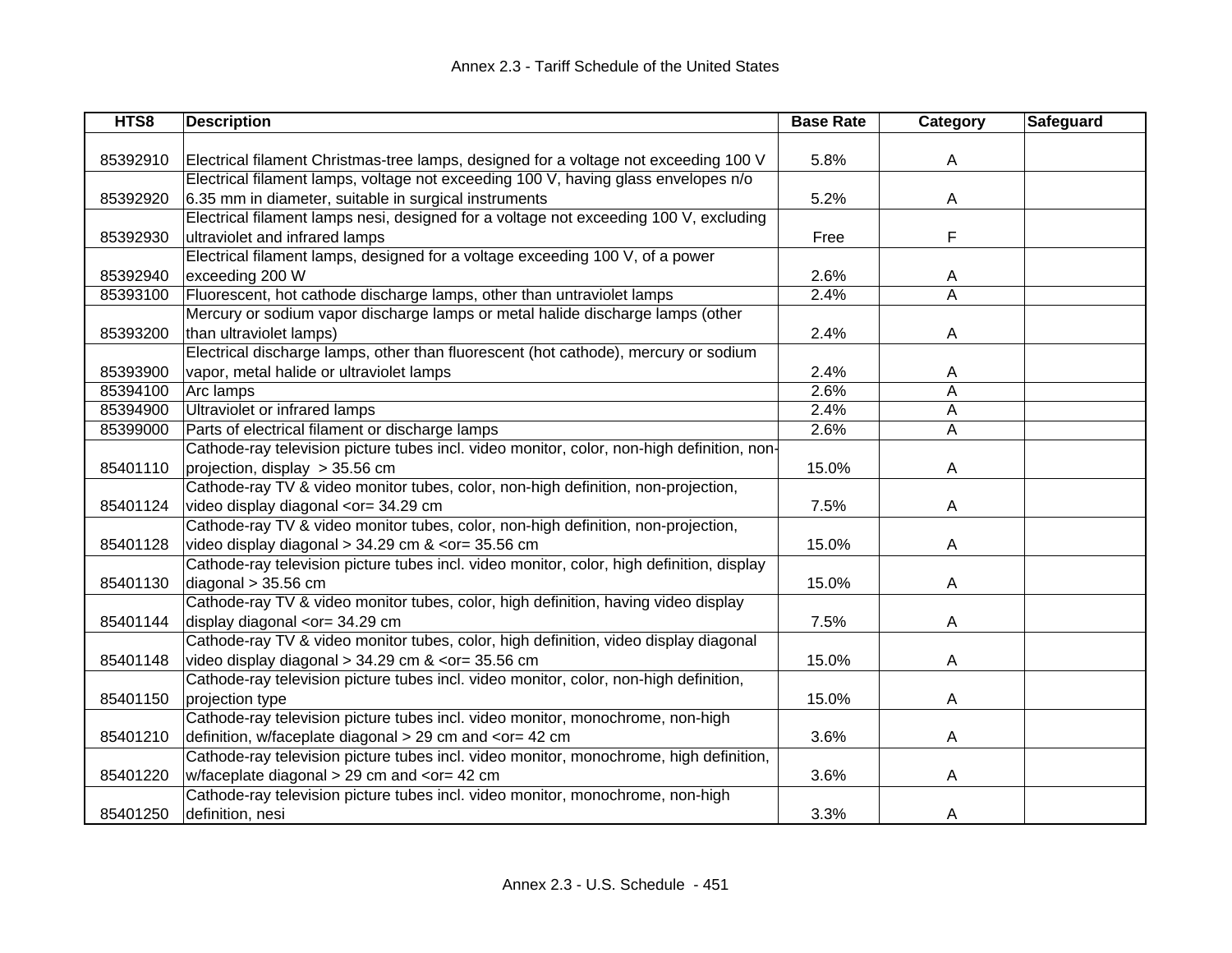| HTS8     | <b>Description</b>                                                                         | <b>Base Rate</b> | Category | Safeguard |
|----------|--------------------------------------------------------------------------------------------|------------------|----------|-----------|
|          | Cathode-ray television picture tubes incl. video monitor, monochrome, high definition,     |                  |          |           |
| 85401270 | nesi                                                                                       | 3.3%             | A        |           |
| 85402020 | Cathode-ray television camera tubes                                                        | 6.0%             | Ā        |           |
|          | Television camera tubes, image converters and intensifiers, and other photocathode         |                  |          |           |
| 85402040 | tubes, other than cathode-ray tubes                                                        | 3.3%             | A        |           |
|          | Data/graphic cathode-ray display tubes, color, with a phosphor dot screen pitch            |                  |          |           |
| 85404000 | smaller than 0.4 mm                                                                        | 3.0%             | A        |           |
| 85405000 | Data graphic cathode-ray display tubes, black and white or other monochrome                | 3.0%             | A        |           |
| 85406000 | Cathode-ray tubes nesoi                                                                    | 3.0%             | Α        |           |
| 85407120 | Magnetron tubes, modified for use as parts of microwave ovens                              | Free             | F        |           |
| 85407140 | Magnetron tubes nesoi                                                                      | 3.7%             | Α        |           |
| 85407200 | Klystron tubes                                                                             | 3.3%             | Α        |           |
|          |                                                                                            |                  |          |           |
| 85407900 | Microwave tubes (other than magnetrons or klystrons) excluding grid-controlled tubes       | 3.7%             | A        |           |
| 85408100 | Receiver or amplifier tubes                                                                | 4.2%             | A        |           |
| 85408900 | Thermionic, cold cathode or photocathode tubes, nesi                                       | 3.7%             | Α        |           |
| 85409115 | Front panel assemblies for cathode-ray tubes                                               | 5.4%             | A        |           |
| 85409120 | Deflection coils for cathode-ray tubes                                                     | Free             | F        |           |
| 85409150 | Parts of cathode-ray tubes other than deflection coils or front panel assemblies           | 5.4%             | Α        |           |
|          | Electron guns; radio frequency (RF) interaction structures for microwave tubes of          |                  |          |           |
| 85409940 | subheadings 8540.71 through 8540.79, inclusive                                             | Free             | F        |           |
|          | Parts of thermionic, cold cathode or photocathode tubes, other than parts of cathode-      |                  |          |           |
| 85409980 | ray tubes, electron guns, etc., nesi                                                       | Free             | F        |           |
| 85411000 | Diodes, other than photosensitive or light-emitting diodes                                 | Free             | F        |           |
|          | Transistors, other than photosensitive transistors, with a dissipation rating of less than |                  |          |           |
| 85412100 | 1 W                                                                                        | Free             | F        |           |
|          | Transistors, other than photosensitive transistors, with a dissipation rating of 1 W or    |                  |          |           |
| 85412900 | more                                                                                       | Free             | F        |           |
| 85413000 | Thyristors, diacs and triacs, other than photosensitive devices                            | Free             | F        |           |
| 85414020 | Light-emitting diodes (LED's)                                                              | Free             | F        |           |
| 85414060 | Diodes for semiconductor devices, other than light-emitting diodes, nesi                   | Free             | F        |           |
| 85414070 | Photosensitive transistors                                                                 | Free             | F        |           |
| 85414080 | Photosensitive semiconductor devices nesi, optical coupled isolators                       | Free             | F        |           |
| 85414095 | Photosensitive semiconductor devices nesi, other                                           | Free             | F        |           |
|          |                                                                                            |                  |          |           |
| 85415000 | Semiconductor devices other than photosensitive semiconductor devices, nesi                | Free             | F        |           |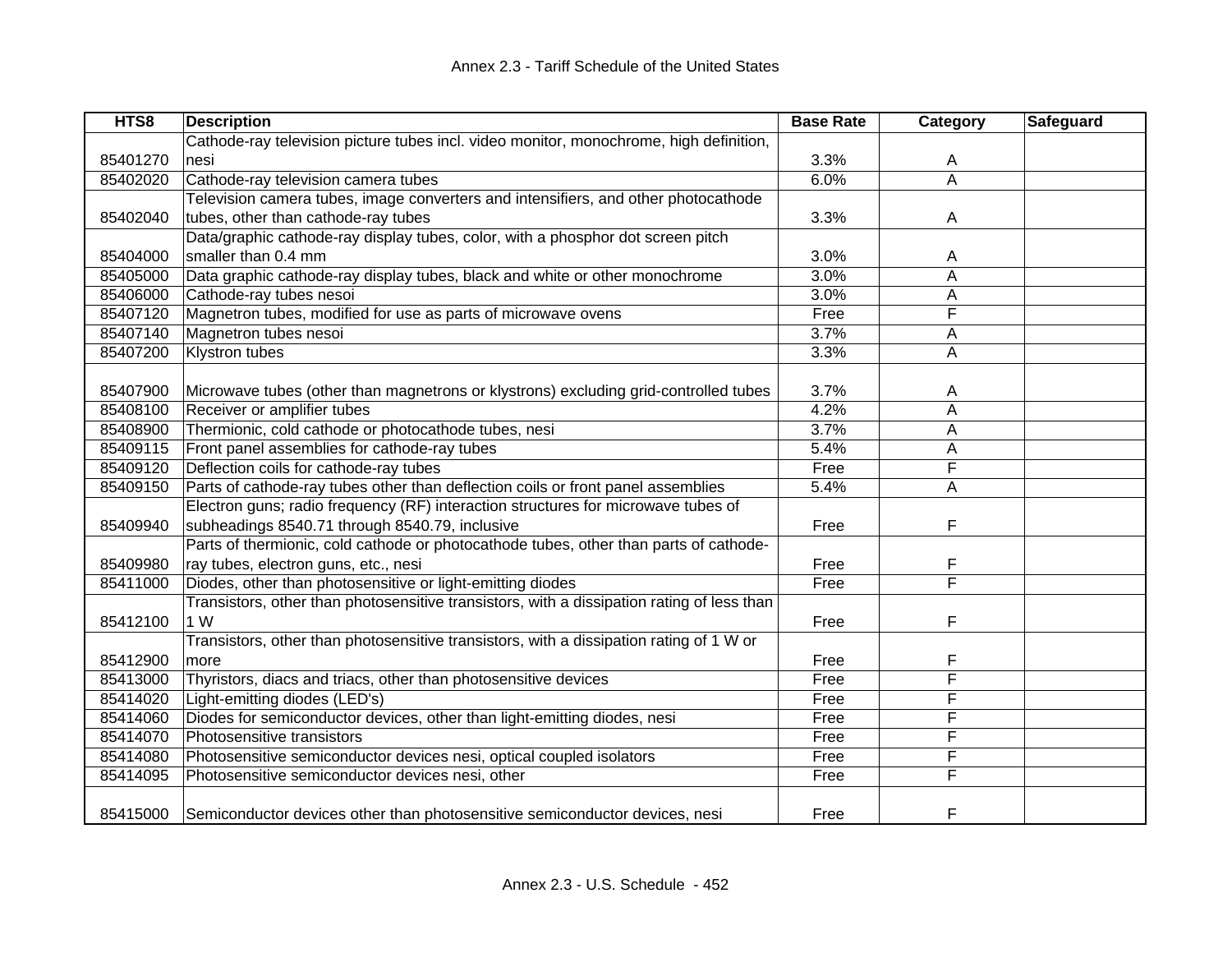| HTS8     | <b>Description</b>                                                                        | <b>Base Rate</b> | Category | Safeguard |
|----------|-------------------------------------------------------------------------------------------|------------------|----------|-----------|
| 85416000 | Mounted piezoelectric crystals                                                            | Free             |          |           |
|          | Parts of diodes, transistors, similar semiconductor devices, photosensitive               |                  |          |           |
| 85419000 | semiconductor devices, LED's and mounted piezoelectric crystals                           | Free             | F        |           |
| 85421000 | Cards incorporating an electronic integrated circuits ("smart" cards)                     | Free             | F        |           |
|          | Electronic monolithic digital integrated circuits, for high definition television, having |                  |          |           |
| 85422140 | greater than 100,000 gates                                                                | Free             | F        |           |
|          |                                                                                           |                  |          |           |
| 85422180 | Electronic monolithic digital integrated circuits, not elsewhere specified or included    | Free             | F        |           |
| 85422900 | Electronic monolithic integrated circuits other than digital                              | Free             | F        |           |
| 85426000 | Electronic hybrid integrated circuits                                                     | Free             | F        |           |
| 85427000 | Electronic microassemblies                                                                | Free             | F        |           |
| 85429000 | Parts of electronic integrated circuits and microassemblies                               | Free             | F        |           |
|          |                                                                                           |                  |          |           |
| 85431100 | Ion implanters (particle accelerators) designed for doping semiconductor materials        | Free             | F        |           |
|          |                                                                                           |                  |          |           |
| 85431900 | Particle accelerators other than ion implanters for doping semiconductor materials        | 1.9%             | A        |           |
| 85432000 | Electrical signal generators                                                              | 2.6%             | A        |           |
|          |                                                                                           |                  |          |           |
| 85433000 | Electrical machines and apparatus for electroplating, electrolysis, or electrophoresis    | 2.6%             | A        |           |
| 85434000 | Electric fence energizers                                                                 | 2.6%             | A        |           |
| 85438100 | Proximity cards and tags (electrical)                                                     | Free             | F        |           |
|          | Physical vapor deposition apparatus to process semiconduct material or produce            |                  |          |           |
| 85438910 | diodes, transistors & similar semiconductor device & circuits                             | Free             | F        |           |
|          | Physical vapor deposition appartus having individual functions, not specified or          |                  |          |           |
| 85438920 | included elsewhere in chapter 84, nesoi                                                   | 2.5%             | A        |           |
|          | Electric synchros and transducers; flight data recorders; defrosters and demisters with   |                  |          |           |
| 85438940 | electric resistors for aircraft                                                           | 2.6%             | Α        |           |
|          | Electrical machines and apparatus nesoi, designed for connection to telegraphic or        |                  |          |           |
| 85438960 | telephonic apparatus, instruments or networks                                             | 2.6%             | A        |           |
| 85438970 | Electric luminescent lamps                                                                | 2.0%             | Α        |           |
| 85438980 | Microwave amplifiers                                                                      | 2.6%             | Α        |           |
| 85438985 | Electrical machines and apparatus for electrical nerve stimulation                        | Free             | F        |           |
|          | Electrical machines with translation or dictionary functions; flat panel displays other   |                  |          |           |
| 85438992 | than for articles of heading 8528                                                         | Free             | F        |           |
|          | Other electrical machines and apparatus, having individual functions, not specified or    |                  |          |           |
| 85438996 | included elsewhere in this chapter                                                        | 2.6%             | A        |           |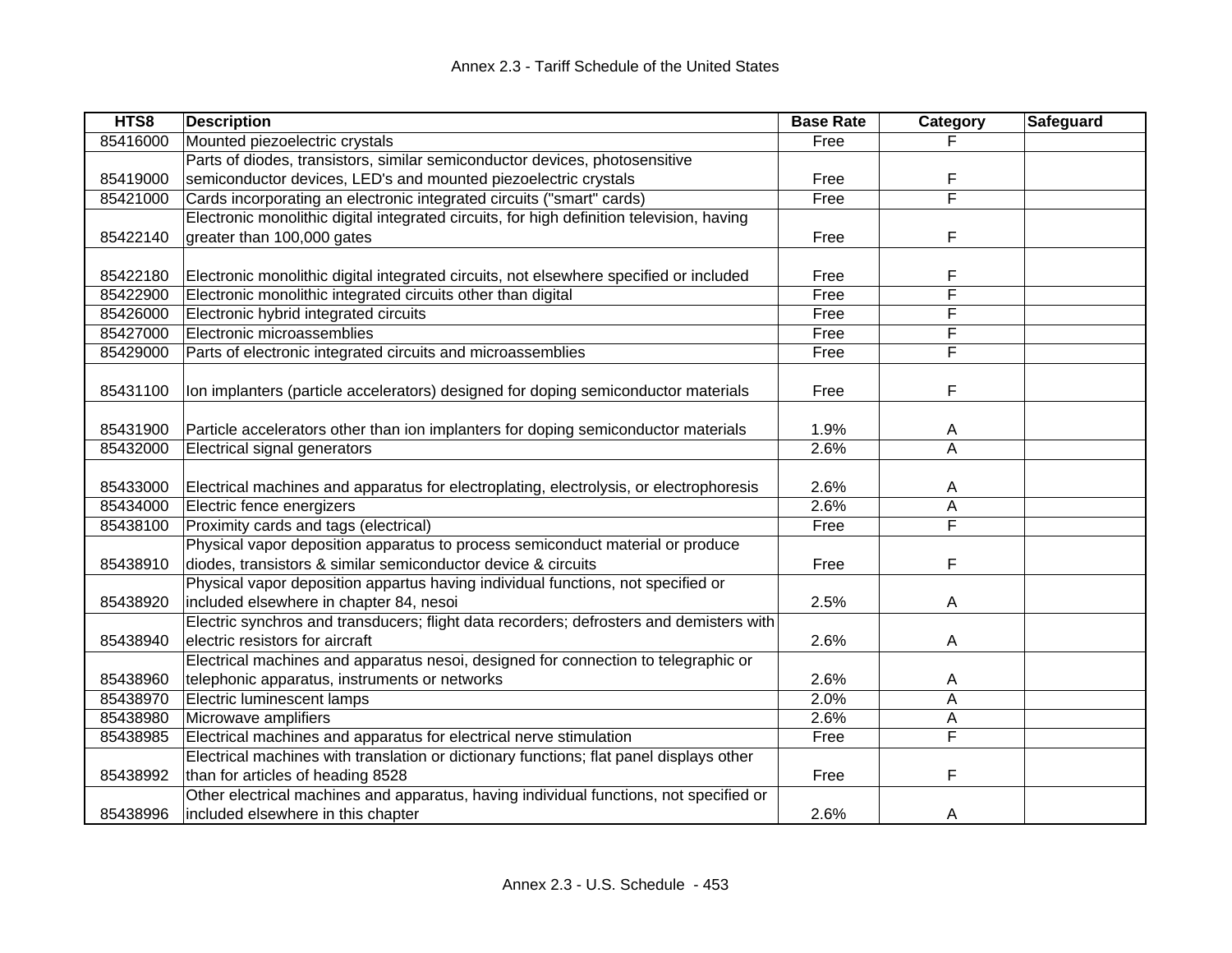| HTS8     | <b>Description</b>                                                                        | <b>Base Rate</b> | Category | <b>Safeguard</b> |
|----------|-------------------------------------------------------------------------------------------|------------------|----------|------------------|
| 85439010 | Parts of physical vapor deposition apparatus                                              | Free             |          |                  |
|          | Assemblies and subassemblies for flight data recorders, consisting of 2 or more parts     |                  |          |                  |
| 85439015 | pieces fastened together, printed circuit assemblies                                      | 2.6%             | A        |                  |
|          | Assemblies and subassemblies for flight data recorders, consisting of 2 or more parts     |                  |          |                  |
| 85439035 | pieces fastened together, not printed circuit assys.                                      | 2.6%             | A        |                  |
|          | Printed circuit assemblies of ion implanters of subheading 8543.11 or of flat panel       |                  |          |                  |
| 85439064 | displays other than for articles of heading 8528                                          | Free             | F        |                  |
|          | Printed circuit assemblies of electrical machines and apparatus, having individual        |                  |          |                  |
| 85439068 | functions, nesoi                                                                          | 2.6%             | A        |                  |
|          | Parts, nesoi, of ion implanters of subheading 8543.11 or of flat panel displays other     |                  |          |                  |
| 85439084 | than for articles of heading 8528                                                         | Free             | F        |                  |
|          | Parts (other than printed circuit assemblies) of electrical machines and apparatus,       |                  |          |                  |
| 85439088 | having individual functions, nesoi                                                        | 2.6%             | A        |                  |
| 85441100 | Insulated (including enameled or anodized) winding wire, of copper                        | 3.5%             | A        |                  |
| 85441900 | Insulated (including enameled or anodized) winding wire, other than of copper             | 3.9%             | A        |                  |
|          | Insulated (including enameled or anodized) coaxial cable and other coaxial                |                  |          |                  |
| 85442000 | conductors                                                                                | 5.3%             | A        |                  |
|          | Insulated ignition wiring sets and other wiring sets of a kind used in vehicles, aircraft |                  |          |                  |
| 85443000 | or ships                                                                                  | 5.0%             | A        |                  |
|          | Insulated electric conductors of a kind used for telecommunication, for a voltage not     |                  |          |                  |
| 85444140 | exceeding 80 V, fitted with connectors                                                    | Free             | F        |                  |
|          | Insulated electric conductors nesoi, for a voltage not exceeding 80 V, fitted with        |                  |          |                  |
| 85444180 | connectors                                                                                | 2.6%             | A        |                  |
|          | Insulated electric conductors of a kind used for telecommuncations, for a voltage not     |                  |          |                  |
| 85444940 | exceeding 80 V, not fitted with connectors                                                | Free             | F        |                  |
|          | Insulated electric conductors nesoi, for a voltage not exceeding 80 V, not fitted with    |                  |          |                  |
| 85444980 | connectors                                                                                | 3.5%             | A        |                  |
|          | Insulated electric conductors nesi, for a voltage exceeding 80 V but not exceeding        |                  |          |                  |
| 85445140 | 1,000 V, fitted with modular telephone connectors                                         | Free             | F        |                  |
|          | Insulated electric conductors nesi, used for telecommuncations, for voltage exceed        |                  |          |                  |
| 85445170 | 80 V but not exceeding 1,000 V, fitted with connectors                                    | Free             | F        |                  |
|          | Insulated electric conductors nesi, for a voltage exceeding 80 V but not exceeding        |                  |          |                  |
| 85445190 | 1,000 V, fitted with connectors, nesoi                                                    | 2.6%             | A        |                  |
|          | Insulated electric conductors nesi, of copper, for a voltage exceeding 80 V but not       |                  |          |                  |
| 85445920 | exceeding 1,000 V, not fitted with connectors                                             | 5.3%             | A        |                  |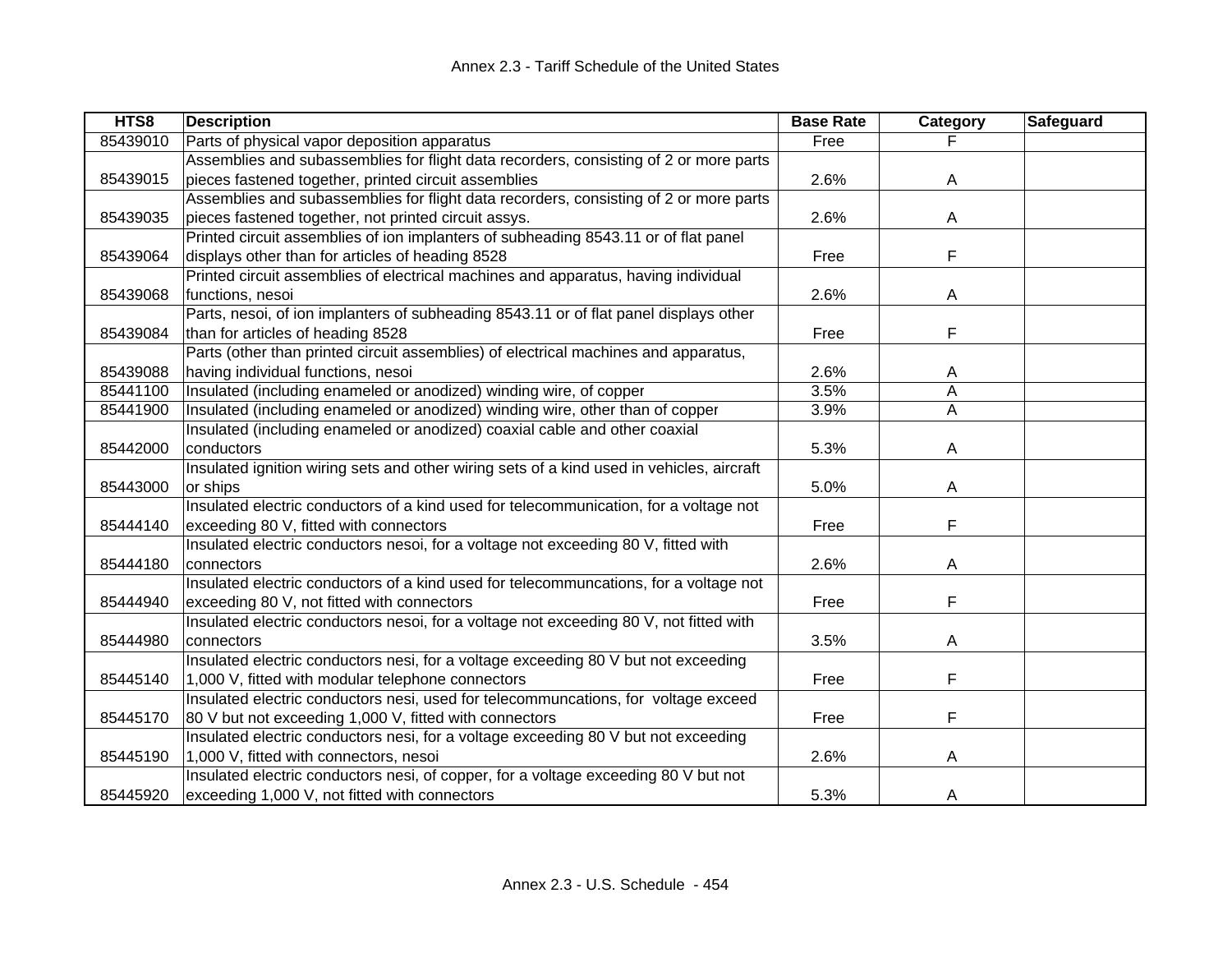| HTS8     | <b>Description</b>                                                                      | <b>Base Rate</b> | Category                | <b>Safeguard</b> |
|----------|-----------------------------------------------------------------------------------------|------------------|-------------------------|------------------|
|          | Insulated electric conductors nesi, not of copper, for a voltage exceeding 80 V but not |                  |                         |                  |
| 85445940 | exceeding 1,000 V, not fitted with connectors                                           | 3.9%             | A                       |                  |
|          | Insulated electric conductors nesi, for a voltage exceeding 1,000 V, fitted with        |                  |                         |                  |
| 85446020 | connectors                                                                              | 3.7%             | A                       |                  |
|          | Insulated electric conductors nesi, of copper, for a voltage exceeding 1,000 V, not     |                  |                         |                  |
| 85446040 | fitted with connectors                                                                  | 3.5%             | A                       |                  |
|          | Insulated electric conductors nesi, not of copper, for a voltage exceeding 1,000 V, not |                  |                         |                  |
| 85446060 | fitted with connectors                                                                  | 3.2%             | A                       |                  |
| 85447000 | Optical fiber cables made up of individually sheathed fibers                            | Free             | F                       |                  |
| 85451100 | Carbon electrodes of a kind used for furnaces                                           | Free             | F                       |                  |
| 85451920 | Carbon electrodes of a kind used for electrolytic purposes                              | Free             | F                       |                  |
|          | Carbon electrodes of a kind used for electrical purposes, other than those used for     |                  |                         |                  |
| 85451940 | furnaces or for electrolytic purposes                                                   | Free             | F                       |                  |
| 85452000 | Carbon brushes of a kind used for electrical purposes                                   | Free             | F                       |                  |
| 85459020 | Arc light carbons of a kind used for electrical purposes                                | Free             | F                       |                  |
|          | Lamp carbons, battery carbons and articles of graphite or other carbon nesi, of a kind  |                  |                         |                  |
| 85459040 | used for electrical purposes                                                            | Free             | F                       |                  |
| 85461000 | Electrical insulators of glass                                                          | 2.9%             | A                       |                  |
| 85462000 | Electrical insulators of ceramics                                                       | 3.0%             | Α                       |                  |
| 85469000 | Electrical insulators of any material, other than glass or ceramics                     | Free             | $\overline{\mathsf{F}}$ |                  |
|          | Ceramic insulators to be used in the production of spark plugs for natural gas fueled,  |                  |                         |                  |
| 85471040 | stationary, internal-combustion engines                                                 | 3.0%             | A                       |                  |
|          |                                                                                         |                  |                         |                  |
| 85471080 | Insulating fittings for electrical machines, appliances or equipment, of ceramics nesi  | 3.0%             | Α                       |                  |
| 85472000 | Insulating fittings for electrical machines, appliances or equipment, of plastics       | Free             | F                       |                  |
|          | Electrical conduit tubing and joints therefor, of base metal lined with insulating      |                  |                         |                  |
| 85479000 | material; insulating fittings for electrical goods nesi                                 | 4.6%             | A                       |                  |
|          | Spent primary cells, spent primary batteries and spent electric storage batteries,      |                  |                         |                  |
| 85481005 | entered for recovery of lead                                                            | Free             | F                       |                  |
|          | Spent primary cells, spent primary batteries and spent electric storage batteries, not  |                  |                         |                  |
| 85481015 | entered for recovery of lead                                                            | Free             | F                       |                  |
|          | Waste and scrap of primary cells, primary batteries and electric storage batteries,     |                  |                         |                  |
| 85481025 | entered for recovery of lead                                                            | Free             | F                       |                  |
|          | Waste and scrap of primary cells, primary batteries and electric storage batteries, not |                  |                         |                  |
| 85481035 | entered for recovery of lead                                                            | Free             | F                       |                  |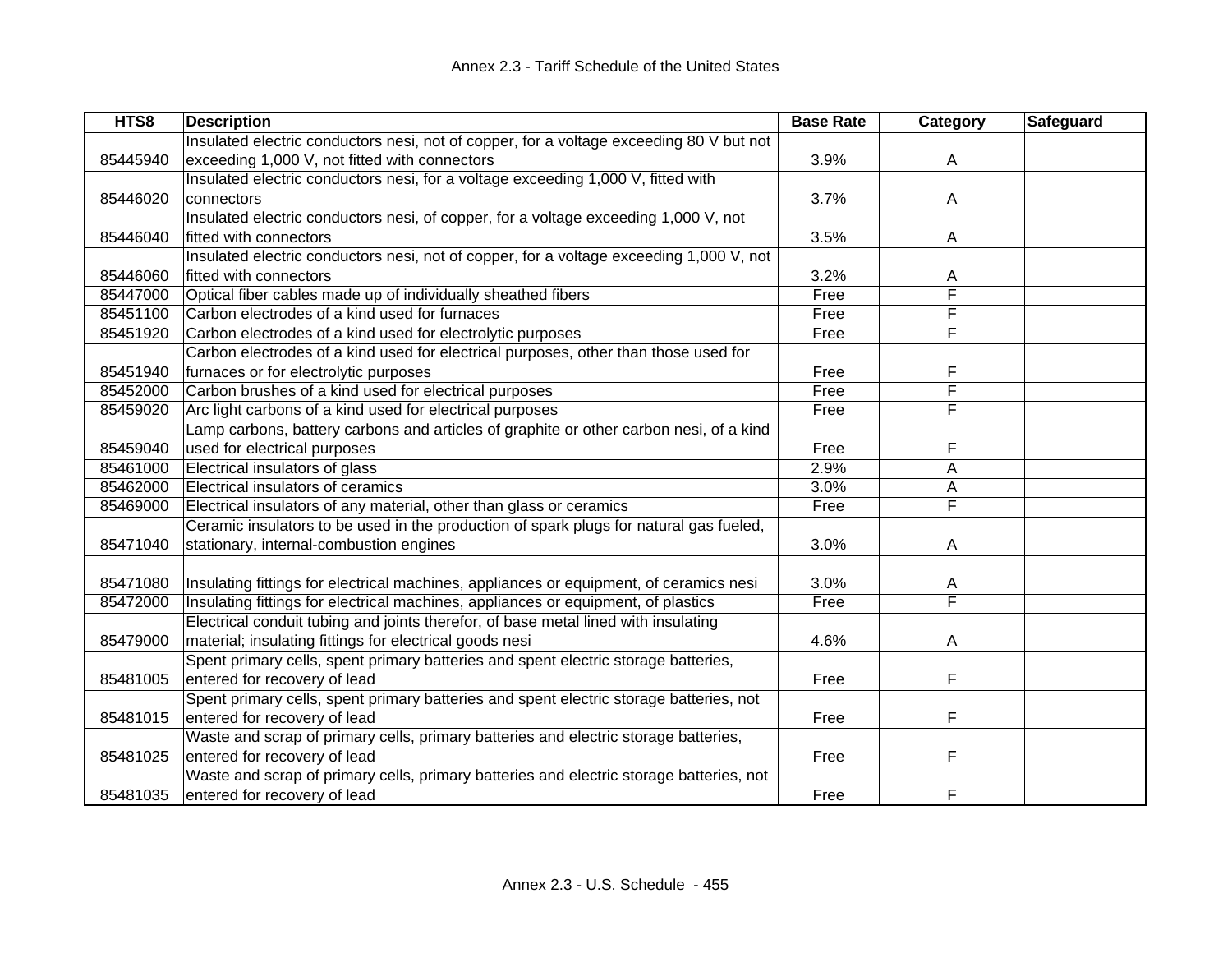| HTS8     | <b>Description</b>                                                                       | <b>Base Rate</b> | Category                | Safeguard |
|----------|------------------------------------------------------------------------------------------|------------------|-------------------------|-----------|
|          | Electrical parts of machinery or apparatus not specified or included elsewhere in        |                  |                         |           |
| 85489000 | chapter 85                                                                               | Free             |                         |           |
| 86011000 | Rail locomotives powered from an external source of electricity                          | Free             | F                       |           |
| 86012000 | Rail locomotives powered by electric accumulators (batteries)                            | Free             | F                       |           |
| 86021000 | Diesel-electric locomotives                                                              | Free             | F                       |           |
| 86029000 | Rail locomotives (o/than diesel-electric), non-electric; locomotive tenders              | Free             | F                       |           |
|          | Self-propelled railway or tramway coaches, vans and trucks (o/than those of 8604),       |                  |                         |           |
| 86031000 | powered from an external source of electricity                                           | 5.0%             | A                       |           |
|          | Self-propelled railway or tramway coaches, vans and trucks (o/than those of 8604),       |                  |                         |           |
| 86039000 | o/than powered from an external source of electricity                                    | 5.0%             | A                       |           |
|          |                                                                                          |                  |                         |           |
| 86040000 | Railway or tramway maintenance or service vehicles, whether or not self-propelled        | 2.9%             | A                       |           |
|          | Railway or tramway passenger coaches and special purpose railway or tramway              |                  |                         |           |
| 86050000 | coaches, not self-propelled                                                              | 14.0%            | A                       |           |
| 86061000 | Railway or tramway tank cars and the like, not self-propelled                            | 14.0%            | A                       |           |
|          | Railway or tramway insulated or refrigerated freight cars (o/than tank cars), not self-  |                  |                         |           |
| 86062000 | propelled                                                                                | 14.0%            | A                       |           |
|          | Railway or tramway self-discharging freight cars (o/than tank cars or insulated/refrig.  |                  |                         |           |
| 86063000 | freight cars), not self-propelled                                                        | 14.0%            | A                       |           |
| 86069100 | Railway or tramway freight cars nesoi, closed and covered, not self-propelled            | 14.0%            | A                       |           |
|          | Railway or tramway freight cars nesoi, open, with nonremovable sides of a height over    |                  |                         |           |
| 86069200 | 60 cm, not self-propelled                                                                | 14.0%            | A                       |           |
| 86069900 | Railway or tramway freight cars nesoi, not self-propelled                                | 14.0%            | $\overline{\mathsf{A}}$ |           |
|          | Parts of railway/tramway locomotives/rolling stock, truck assemblies for self-propelled  |                  |                         |           |
| 86071100 | vehicles                                                                                 | Free             | F                       |           |
|          | Parts of railway/tramway locomotives/rolling stock, truck assemblies for other than self |                  |                         |           |
| 86071200 | propelled vehicles                                                                       | 3.6%             | A                       |           |
| 86071903 | Parts of railway/tramway locomotives/rolling stock, axles                                | 0.4%             | A                       |           |
| 86071906 | Parts of railway/tramway locomotives/rolling stock, parts of axles                       | 0.4%             | A                       |           |
|          | Parts of railway/tramway locomotives/rolling stock, wheels, whether or not fitted with   |                  |                         |           |
| 86071912 | axles                                                                                    | Free             | F                       |           |
| 86071915 | Parts of railway/tramway locomotives/rolling stock, parts of wheels                      | Free             | F                       |           |
|          | Parts of railway/tramway locomotives/rolling stock, parts of truck assemblies for non-   |                  |                         |           |
| 86071930 | self-propelled passenger coaches or freight cars                                         | 3.6%             | A                       |           |
|          | Parts of railway/tramway locomotives/rolling stock, parts of truck assemblies for self-  |                  |                         |           |
| 86071990 | propelled vehicles or for non-self propelled nesoi                                       | 2.6%             | A                       |           |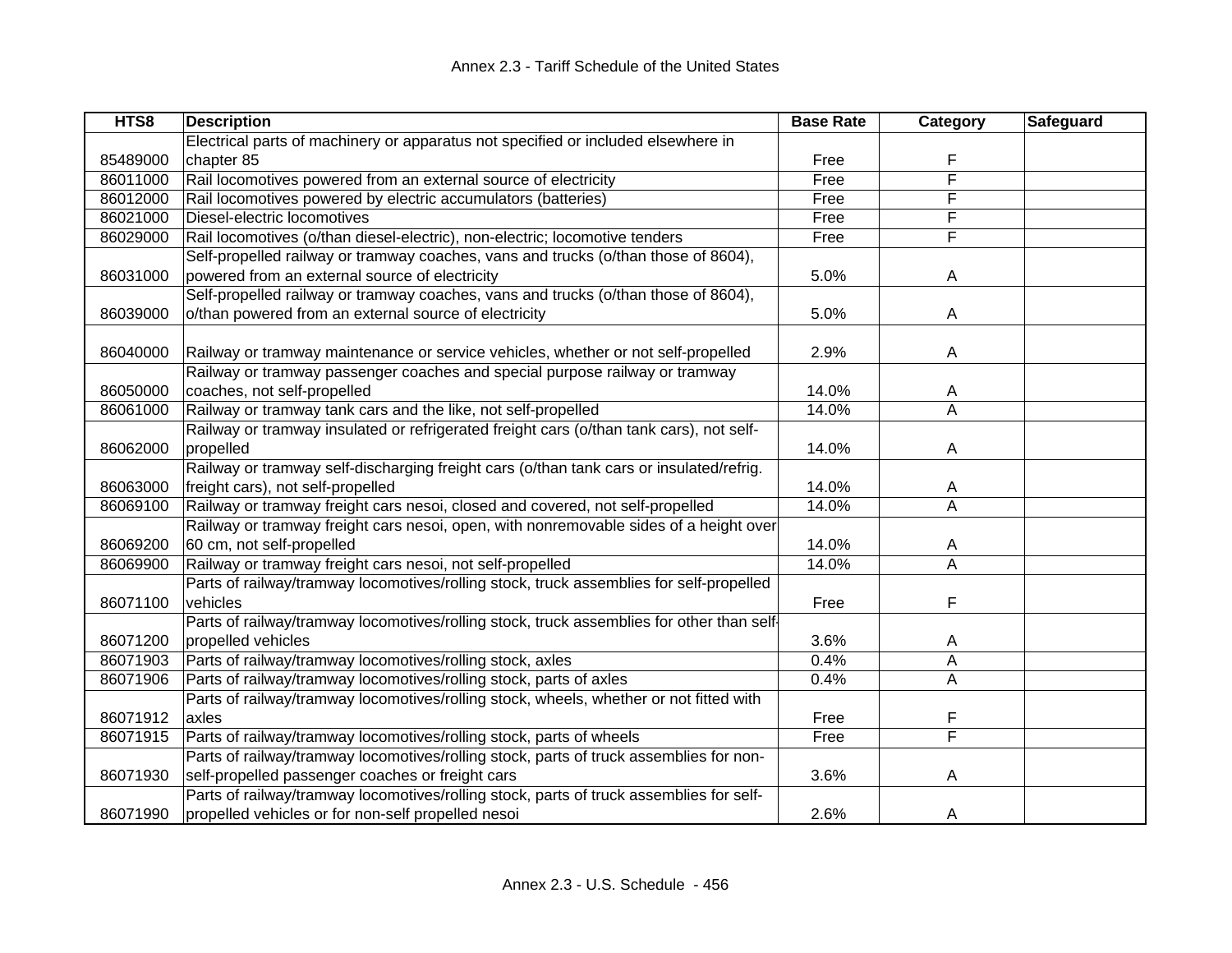| HTS8     | <b>Description</b>                                                                       | <b>Base Rate</b> | <b>Category</b> | <b>Safeguard</b> |
|----------|------------------------------------------------------------------------------------------|------------------|-----------------|------------------|
|          | Parts of railway/tramway locomotives/rolling stock, air brakes & parts thereof for non-  |                  |                 |                  |
| 86072110 | self-propelled passenger coaches or freight cars                                         | 3.6%             | A               |                  |
|          | Parts of railway/tramway locomotives/rolling stock, air brakes & parts thereof for self- |                  |                 |                  |
| 86072150 | propelled vehicles or non-self-propelled stock nesoi                                     | 3.9%             | A               |                  |
|          | Parts of railway/tramway locomotives/rolling stock, pts of brakes (o/than air brakes)    |                  |                 |                  |
| 86072910 | for non-self-propelled passenger coaches or freight                                      | 3.6%             | A               |                  |
|          | Parts of railway/tramway locomotives/rolling stock, pts of brakes (o/th air brakes) for  |                  |                 |                  |
| 86072950 | self-propelled vehicles or non-self-propelled nesoi                                      | 2.6%             | A               |                  |
|          | Parts of railway/tramway locomotives/rolling stock, hooks and other coupling devices,    |                  |                 |                  |
| 86073010 | buffers, pts thereof, for stock of 8605 or 8606                                          | 3.6%             | A               |                  |
|          | Parts of railway/tramway locomotives/rolling stock, hooks and other coupling devices,    |                  |                 |                  |
| 86073050 | buffers, pts thereof, for stock of 8601 to 8605                                          | 2.6%             | A               |                  |
| 86079100 | Parts, nesoi, of railway/tramway locomotives                                             | Free             | F               |                  |
|          | Parts (o/than brake regulators) nesoi, of railway/tramway, non-self-propelled            |                  |                 |                  |
| 86079910 | passenger coaches or freight cars                                                        | 2.8%             | A               |                  |
| 86079950 | Parts, nesoi, of railway or tramway rolling stock, nesoi                                 | 3.1%             | A               |                  |
|          | Railway or tramway track fixtures and fittings; mechanical signaling, safety or traffic  |                  |                 |                  |
| 86080000 | control equipment of all kinds nesoi; parts thereof                                      | 3.8%             | A               |                  |
|          | Containers (including containers for transport of fluids) specially designed and         |                  |                 |                  |
| 86090000 | equipped for carriage by one or more modes of transport                                  | Free             | F               |                  |
| 87011000 | Pedestrian controlled tractors                                                           | Free             | F               |                  |
| 87012000 | Road tractors for semi-trailers                                                          | 4.0%             | A               |                  |
| 87013010 | Track-laying tractors, suitable for agricultural use                                     | Free             | F               |                  |
| 87013050 | Track-laying tractors, not suitable for agricultural use                                 | Free             | F               |                  |
| 87019010 | Tractors (o/than track-laying) nesoi, suitable for agricultural use                      | Free             | F               |                  |
| 87019050 | Tractors (o/than track-laying) nesoi, not suitable for agricultural use                  | Free             | F               |                  |
|          |                                                                                          |                  |                 |                  |
| 87021030 | Motor vehicles, w/diesel engine, for transport of 16 or more persons incl. the driver    | 2.0%             | A               |                  |
|          |                                                                                          |                  |                 |                  |
| 87021060 | Motor vehicles, w/diesel engine, for transport of 10 but not more than 15 persons        | 2.0%             | A               |                  |
| 87029030 | Motor vehicles, w/other than diesel engine, for transport of 16 or more persons          | 2.0%             | A               |                  |
|          | Motor vehicles, w/other than diesel engine, for transport of 10 but not more than 15     |                  |                 |                  |
| 87029060 | persons                                                                                  | 2.0%             | A               |                  |
| 87031010 | Motor vehicles specially designed for traveling on snow                                  | 2.5%             | A               |                  |
| 87031050 | Golf carts and similar motor vehicles                                                    | 2.5%             | Α               |                  |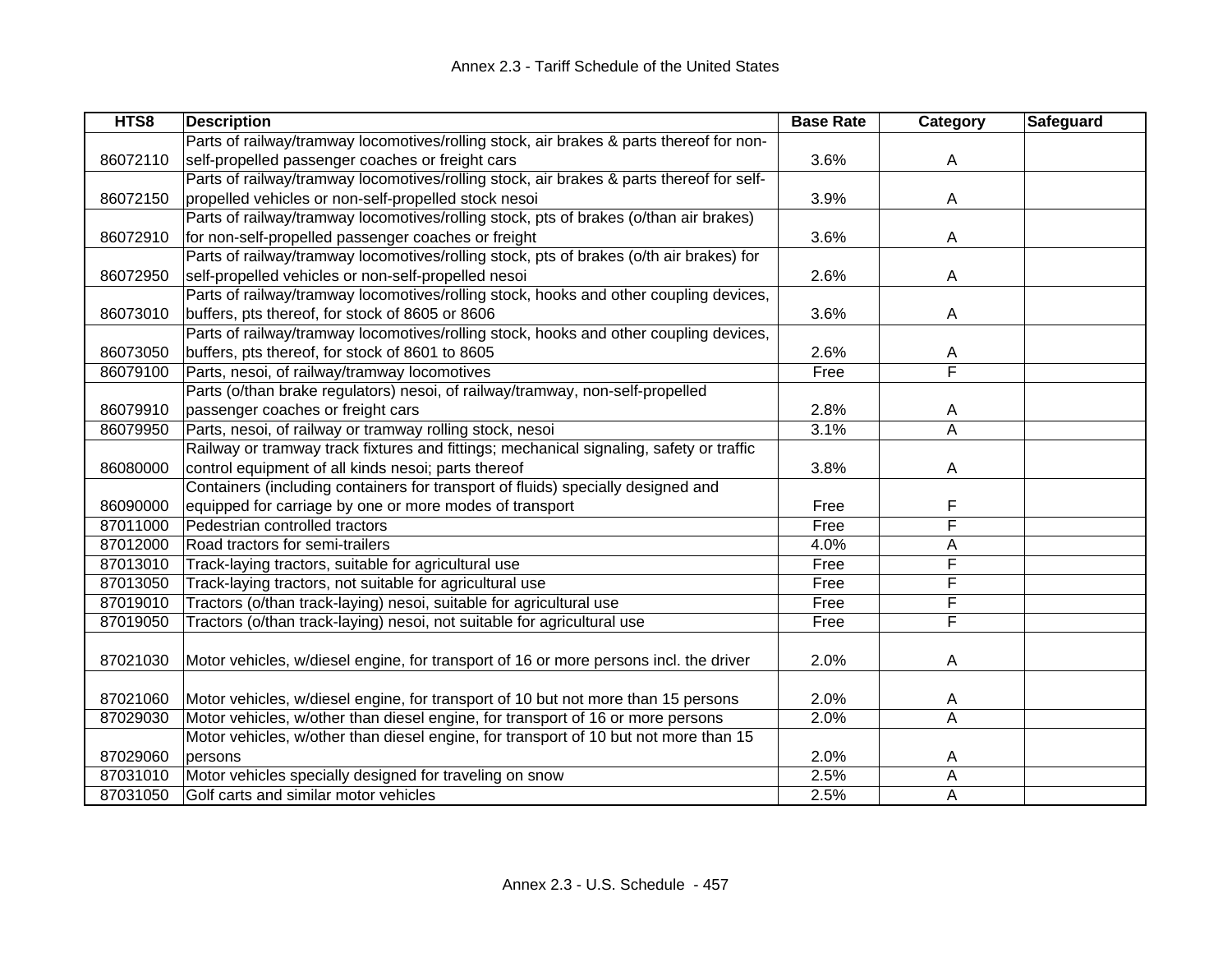| HTS8     | <b>Description</b>                                                                        | <b>Base Rate</b> | Category | <b>Safeguard</b> |
|----------|-------------------------------------------------------------------------------------------|------------------|----------|------------------|
|          | Mtr cars & o/mtr. vehicles for transport of persons, w/spark-ign. int. combust. recip.    |                  |          |                  |
| 87032100 | piston engine w/cyl. cap. n/o 1000 cc                                                     | 2.5%             | A        |                  |
|          | Mtr cars & o/mtr. vehicles for transport of persons, w/spark-ign. int. combust. recip.    |                  |          |                  |
| 87032200 | piston engine w/cyl. cap. o/1000 cc n/o 1500 cc                                           | 2.5%             | A        |                  |
|          | Mtr cars & o/mtr. vehicles for transport of persons, w/spark-ign. int. combust. recip.    |                  |          |                  |
| 87032300 | piston engine w/cyl. cap. o/1500 cc n/o 3000 cc                                           | 2.5%             | A        |                  |
|          | Mtr cars & o/mtr. vehicles for transport of persons, w/spark-ign. int. combust. recip.    |                  |          |                  |
| 87032400 | piston engine w/cyl. cap. o/ 3000 cc                                                      | 2.5%             | A        |                  |
|          | Mtr cars & o/mtr. vehicles for transport of persons, w/compress.-ign. int. combust.       |                  |          |                  |
| 87033100 | recip. piston engine w/cyl. cap. n/o 1500 cc                                              | 2.5%             | A        |                  |
|          | Mtr cars & o/mtr. vehicles for transport of persons, w/compress.-ign. int. combust.       |                  |          |                  |
| 87033200 | recip. piston engine w/cyl. cap. o/1500 cc n/o 2500 cc                                    | 2.5%             | A        |                  |
|          | Mtr cars & o/mtr. vehicles for transport of persons, w/compress.-ign. int. combust.       |                  |          |                  |
| 87033300 | recip. piston engine w/cyl. cap. o/2500 cc                                                | 2.5%             | Α        |                  |
|          | Mtr cars & other motor vehicles for transport of persons, o/than w/spark ign. or          |                  |          |                  |
| 87039000 | compress. ign. recip. piston engine, nesoi                                                | 2.5%             | A        |                  |
|          | Mtr. vehicles for transport of goods, cab chassis for dumpers designed for off-highway    |                  |          |                  |
| 87041010 | use                                                                                       | Free             | F        |                  |
|          |                                                                                           |                  |          |                  |
| 87041050 | Mtr. vehicles for transport of goods, complete dumpers designed for off-highway use       | Free             | F        |                  |
|          | Mtr. vehicles for transport of goods, w/compress.-ign. int. combust. recip. piston        |                  |          |                  |
| 87042100 | engine, w/G.V.W. not over 5 metric tons                                                   | 25.0%            | A        |                  |
|          | Mtr. vehicles for transport of goods, cab chassis, w/compress.-ign. int. combust. recip.  |                  |          |                  |
| 87042210 | piston engine, w/G.V.W. o/5 but n/o 20 metric tons                                        | 4.0%             | A        |                  |
|          | Mtr. vehicl. for transport of goods (o/than cab chassis), w/compress.-ign. int. combust.  |                  |          |                  |
| 87042250 | recip. piston engine, w/G.V.W. o/5 but n/o 20 mtons                                       | 25.0%            | Α        |                  |
|          | Mtr. vehicles for transport of goods, w/compress.-ign. int. combust. recip. piston        |                  |          |                  |
| 87042300 | engine, w/G.V.W. over 20 metric tons                                                      | 25.0%            | Α        |                  |
|          | Mtr. vehicles for transport of goods, w/spark.-ign. int. combust. recip. piston engine,   |                  |          |                  |
| 87043100 | w/G.V.W. not over 5 metric tons                                                           | 25.0%            | A        |                  |
|          | Mtr. vehicles for transport of goods, w/spark.-ign. int. combust. recip. piston engine,   |                  |          |                  |
| 87043200 | w/G.V.W. over 5 metric tons                                                               | 25.0%            | A        |                  |
|          | Mtr. vehicles for transport of goods, o/than w/compress. ign. or spark ign. recip. piston |                  |          |                  |
| 87049000 | engine, nesoi                                                                             | 25.0%            | A        |                  |
| 87051000 | Mtr. vehicles (o/than for transport of persons or of goods), mobile cranes                | Free             | F        |                  |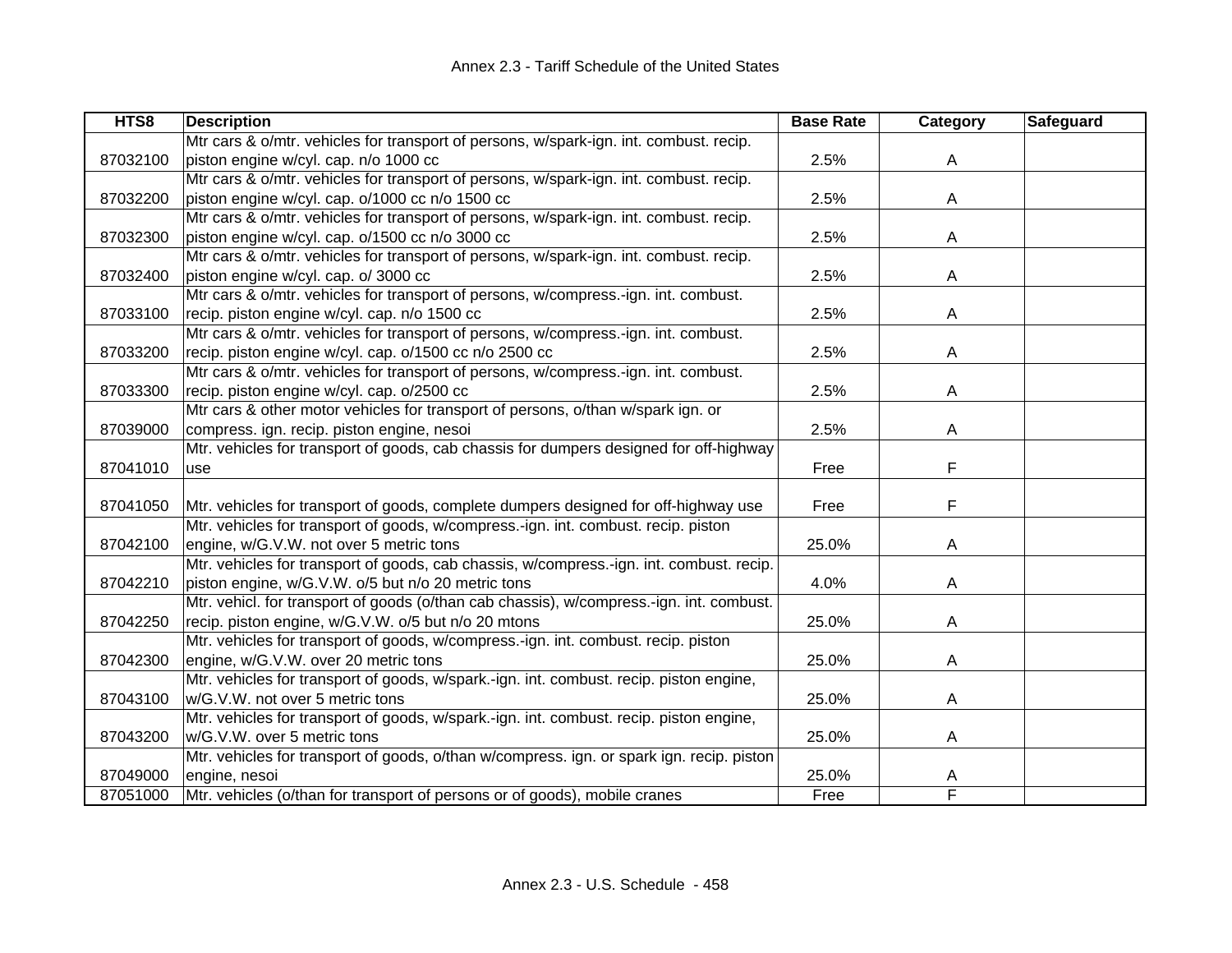| HTS8     | <b>Description</b>                                                                         | <b>Base Rate</b> | Category | Safeguard |
|----------|--------------------------------------------------------------------------------------------|------------------|----------|-----------|
|          |                                                                                            |                  |          |           |
| 87052000 | Mtr. vehicles (o/than for transport of persons or of goods), mobile drilling derricks      | Free             | F        |           |
| 87053000 | Mtr. vehicles (o/than for transport of persons or of goods), fire fighting vehicles        | Free             | F        |           |
| 87054000 | Mtr. vehicles (o/than for transport of persons or of goods), concrete mixers               | Free             | F        |           |
|          | Mtr. vehicles (o/than for transport of persons or of goods), special purpose motor         |                  |          |           |
| 87059000 | vehicles nesoi                                                                             | Free             | F        |           |
|          | Chassis fitted w/engines, for mtr. vehicles for transport of goods of 8704.21 or           |                  |          |           |
| 87060003 | 8704.31                                                                                    | 4.0%             | A        |           |
|          | Chassis fitted w/engines, for mtr. vehicles of 8701.20, 8702, & 8704 (except 8704.21       |                  |          |           |
| 87060005 | or 8704.31)                                                                                | 4.0%             | A        |           |
| 87060015 | Chassis fitted w/engines, for mtr. vehicles for transport of persons of 8703               | 2.5%             | A        |           |
| 87060025 | Chassis fitted w/engines, for mtr. vehicles of heading 8705                                | 1.6%             | А        |           |
| 87060030 | Chassis fitted w/engines, for tractors suitable for agricultural use                       | Free             | F        |           |
|          | Chassis fitted w/engines, for tractors (o/than for agric. use) and other motor vehicles    |                  |          |           |
| 87060050 | nesoi                                                                                      | 1.4%             | A        |           |
|          |                                                                                            |                  |          |           |
| 87071000 | Bodies (including cabs), for mtr. vehicles for transport of persons of heading 8703        | 2.5%             | A        |           |
| 87079010 | Bodies (including cabs), for tractors suitable for agricultural use                        | Free             | F        |           |
|          | Bodies (including cabs), for mtr. vehicles (o/than tract. for agri. use) of headings 8701- |                  |          |           |
| 87079050 | 8705 (except 8703)                                                                         | 4.0%             | A        |           |
| 87081030 | Pts. & access. for mtr vehicles of headings 8701 to 8705, bumpers                          | 2.5%             | A        |           |
| 87081060 | Pts. & access. of mtr. vehicles of headings 8701 to 8705, parts of bumpers                 | 2.5%             | A        |           |
|          |                                                                                            |                  |          |           |
| 87082100 | Pts. & access. of bodies for mtr. vehicles of headings 8701 to 8705, safety seat belts     | 2.5%             | A        |           |
|          | Pts. & access. of bodies for mtr. vehicles of headings 8701 to 8705, inflators &           |                  |          |           |
| 87082910 | modules for airbags                                                                        | 2.5%             | A        |           |
|          |                                                                                            |                  |          |           |
| 87082915 | Pts. & access. of bodies for mtr. vehicles of headings 8701 to 8705, door assemblies       | 2.5%             | A        |           |
|          |                                                                                            |                  |          |           |
| 87082920 | Pts. & access. of bodies for mtr. vehicles of headings 8701 to 8705, body stampings        | 2.5%             | A        |           |
| 87082950 | Pts. & access. of bodies for mtr. vehicles of headings 8701 to 8705, nesoi                 | 2.5%             | Α        |           |
| 87083110 | Pts. & access. of tractors suitable for agricultural use, mounted brake linings            | Free             | F        |           |
|          | Pts. & access. of motor vehicles of headings 8701, nesoi, and 8702-8705, mounted           |                  |          |           |
| 87083150 | brake linings                                                                              | 2.5%             | A        |           |
|          | Pts. & access. of tractors suit. for agric. use, brakes and servo-brakes & pts thereof     |                  |          |           |
| 87083910 | (o/than mounted brake linings)                                                             | Free             | F        |           |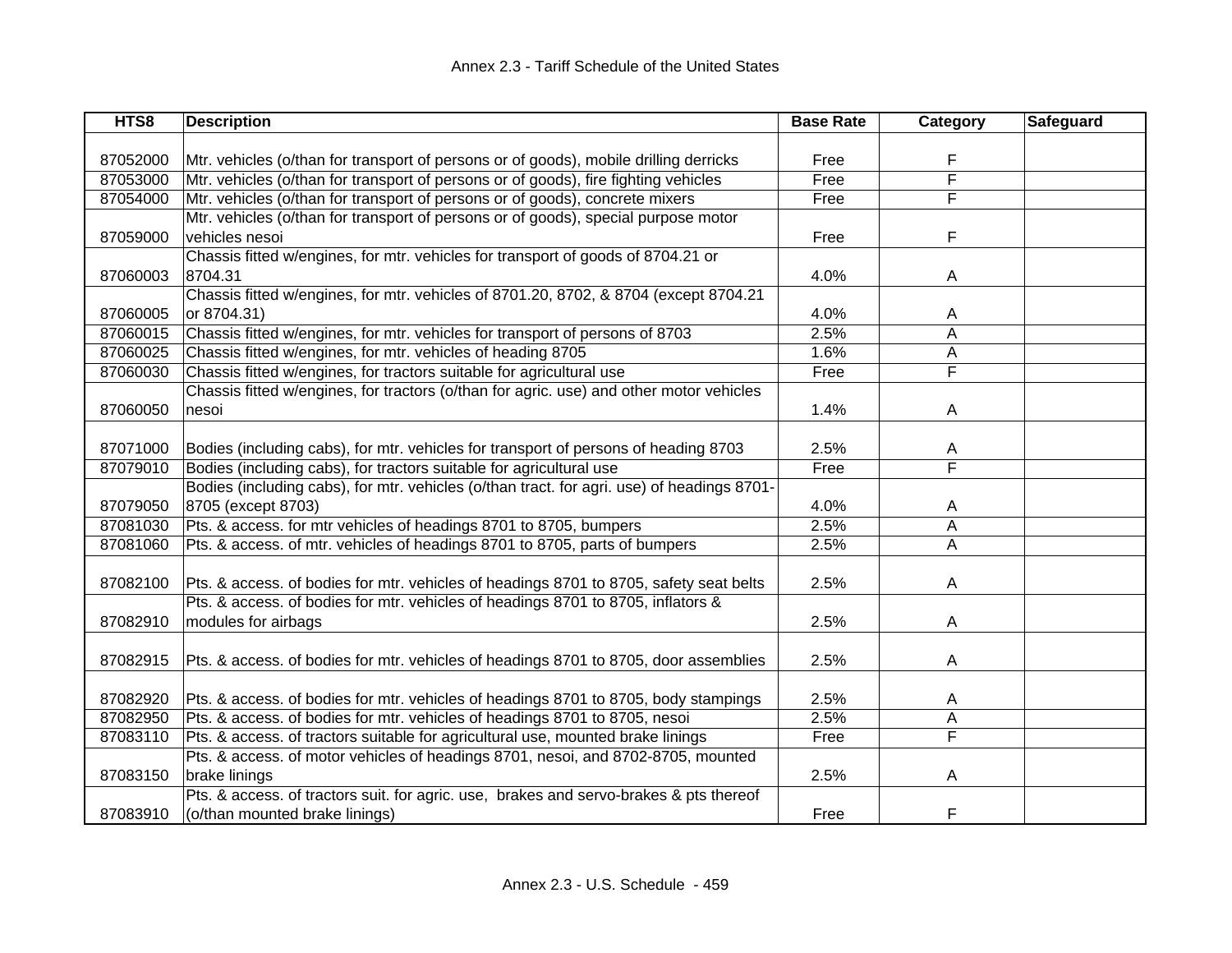| HTS8     | <b>Description</b>                                                                         | <b>Base Rate</b> | Category                | Safeguard |
|----------|--------------------------------------------------------------------------------------------|------------------|-------------------------|-----------|
|          | Pts. & access. of mtr. vehicles of 8701, nesoi, and 8702-8705, brakes and servo-           |                  |                         |           |
| 87083950 | brakes & pts thereof (o/than mounted brake linings)                                        | 2.5%             | A                       |           |
| 87084010 | Pts. & access. of mtr. vehic. of 8701.20, 8702 or 8704, gear boxes                         | 2.5%             | A                       |           |
| 87084020 | Pts. & access. of mtr. vehic. for transport of persons of 8703, gear boxes                 | 2.5%             | A                       |           |
| 87084030 | Pts. & access. of tractors suitable for agricultural use, gear boxes                       | Free             | F                       |           |
| 87084050 | Pts. & access. of mtr. vehic. of 8701, nesoi, and of 8705, gear boxes                      | 2.5%             | A                       |           |
|          | Pts. & access. of mtr. vehic., drive axles w/differential (whether or not w/other transm.  |                  |                         |           |
| 87085010 | components)                                                                                | Free             | F                       |           |
|          | Pts. & access. of tractors (o/than road tractors or suit. for agric. use), drive axles     |                  |                         |           |
| 87085030 | w/differential (wheth or not w/oth transm. components                                      | Free             | F                       |           |
|          | Pts. & access. of mtr. vehic. for transp. of persons of 8703, drive axles w/differential   |                  |                         |           |
| 87085050 | (wheth or not w/oth transm comp)                                                           | 2.5%             | A                       |           |
|          | Pts. & access. of mtr. vehic. of 8701, nesoi, 8702, and 8704-8705, drive axles             |                  |                         |           |
| 87085080 | w/different. (wheth or not w/oth transm components)                                        | 2.5%             | A                       |           |
|          |                                                                                            |                  |                         |           |
| 87086010 | Pts. & access. of tractors suitable for agricultural use, non-driving axles & pts. thereof | Free             | F                       |           |
|          | Pts. & access. of tractors (o/than road tractors or for agric. use), non-driving axles &   |                  |                         |           |
| 87086030 | pts. thereof                                                                               | Free             | F                       |           |
|          | Pts. & access. of mtr. vehic. for transp. of persons of 8703, non-driving axles & pts.     |                  |                         |           |
| 87086050 | thereof                                                                                    | 2.5%             | A                       |           |
|          | Pts. & access. of mtr. vehic. of 8701, nesoi, of 8702, and of 8704-8705, non-driving       |                  |                         |           |
| 87086080 | axles & pts. thereof                                                                       | 2.5%             | Α                       |           |
| 87087005 | Pts. & access. of tractors suitable for agricultural use, road wheels                      | Free             | $\overline{\mathsf{F}}$ |           |
|          |                                                                                            |                  |                         |           |
| 87087015 | Pts. & access. of tractors suitable for agricultural use, pts. & access. for road wheels   | Free             | F                       |           |
| 87087025 | Pts. & access. of tractors (o/than road tractors or for agric. use), road wheels           | Free             | F                       |           |
|          | Pts. & access. of tractors (o/than road tractors or for agric. use), pts. & access. for    |                  |                         |           |
| 87087035 | road wheels                                                                                | Free             | F                       |           |
| 87087045 | Pts. & access. of mtr. vehic. of 8701, nesoi, and of 8702-8705, road wheels                | 2.5%             | A                       |           |
|          | Pts. & access. of mtr. vehicc of 8701, nesoi, and of 8702-8705, pts. & access. for road    |                  |                         |           |
| 87087060 | wheels                                                                                     | 2.5%             | A                       |           |
| 87088015 | Pts. & access. of tractors suitable for agricultural use, McPherson struts                 | Free             | $\overline{\mathsf{F}}$ |           |
|          | Pts. & access. of tractors suitable for agricultural use, suspension shock absorbers       |                  |                         |           |
| 87088025 | (o/than McPherson struts)                                                                  | Free             | F                       |           |
| 87088030 | Pts. & access. of mtr. vehic. of 8701, nesoi, and of 8702-8705, McPherson struts           | 2.5%             | A                       |           |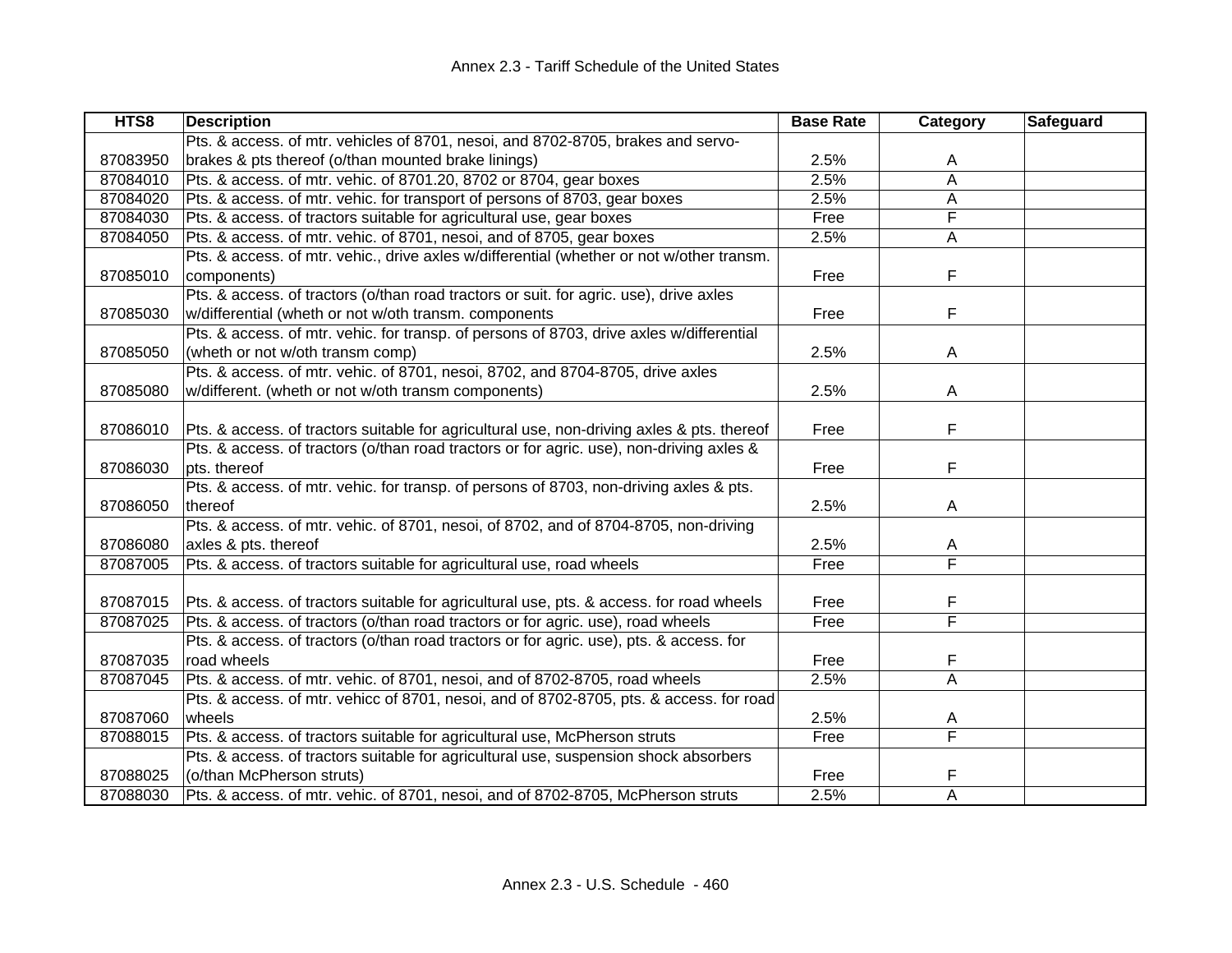| HTS8     | <b>Description</b>                                                                         | <b>Base Rate</b> | Category                | Safeguard |
|----------|--------------------------------------------------------------------------------------------|------------------|-------------------------|-----------|
|          | Pts. & access. of mtr. vehic. of 8701, nesoi, and of 8702-8705, suspension shock           |                  |                         |           |
| 87088045 | absorbers (o/than McPherson struts)                                                        | 2.5%             | A                       |           |
| 87089110 | Pts. & access. of tractors suitable for agricultural use, radiators                        | Free             | F                       |           |
| 87089150 | Pts. & access. of mtr. vehic. of 8701, nesoi, and 8702-8705, radiators                     | 2.5%             | A                       |           |
| 87089210 | Pts. & access. of tractors suitable for agricultural use, mufflers & exhaust pipes         | Free             | F                       |           |
|          |                                                                                            |                  |                         |           |
| 87089250 | Pts. & access. of mtr. vehic. of 8701, nesoi, and 8702-8705, mufflers & exhaust pipes      | 2.5%             | A                       |           |
| 87089315 | Pts. & access. of tractors suitable for agricultural use, clutches                         | Free             | F                       |           |
| 87089330 | Pts. & access. of tractors suitable for agricultural use, pts. of clutches                 | Free             | F                       |           |
| 87089360 | Pts. & access. of mtr. vehic. of 8701, nesoi, and 8702-8705, clutches                      | 2.5%             | A                       |           |
| 87089375 | Pts. & access. of mtr. vehic. of 8701, nesoi, and 8702-8705, pts. of clutches              | 2.5%             | A                       |           |
|          | Pts. & access. of tractors suitable for agricultural use, steering wheels, steering        |                  |                         |           |
| 87089410 | columns and steering boxes                                                                 | Free             | F                       |           |
|          | Pts. & access. of mtr. vehic. of 8701, nesoi, and 8702-8705, steering wheels, steering     |                  |                         |           |
| 87089450 | columns and steering boxes                                                                 | 2.5%             | A                       |           |
|          | Pts. & access. of tractors suitable for agricultural use, vibration control goods          |                  |                         |           |
| 87089903 | containing rubber                                                                          | Free             | F                       |           |
|          | Pts. & access. of tractors suitable for agricultural use, double flanged wheel hub units   |                  |                         |           |
| 87089906 | w/ball bearings                                                                            | Free             | F                       |           |
| 87089909 | Pts. & access. of tractors suitable for agricultural use, airbags                          | Free             | F                       |           |
|          |                                                                                            |                  |                         |           |
| 87089912 | Pts. & access. of tractors suitable for agricultural use, half-shafts and drive shafts     | Free             | F                       |           |
| 87089915 | Pts. & access. of tractors suitable for agricultural use, pts. for power trains nesoi      | Free             | $\overline{\mathsf{F}}$ |           |
|          | Pts. & access. of tractors suitable for agricultural use, pts. for suspension systems      |                  |                         |           |
| 87089918 | nesoi                                                                                      | Free             | F                       |           |
|          |                                                                                            |                  |                         |           |
| 87089921 | Pts. & access. of tractors suitable for agricultural use, pts. for steering systems nesoi  | Free             | F                       |           |
| 87089924 | Pts. & access., nesoi, of tractors suitable for agricultural use                           | Free             | $\overline{\mathsf{F}}$ |           |
|          | Pts. & access. of tractors (o/than road tractors or for agricultural use), vibration       |                  |                         |           |
| 87089927 | control goods containing rubber                                                            | Free             | F                       |           |
|          | Pts. & access. of tractors (o/than road tractors or for agricultural use), double flanged  |                  |                         |           |
| 87089931 | wheel hub units w/ball bearings                                                            | Free             | F                       |           |
| 87089934 | Pts. & access. of tractors (o/than road tractors or for agricultural use), airbags         | Free             | F                       |           |
|          | Pts. & access. of tractors (o/than road tractors or for agricultural use), half-shafts and |                  |                         |           |
| 87089937 | drive shafts                                                                               | Free             | F                       |           |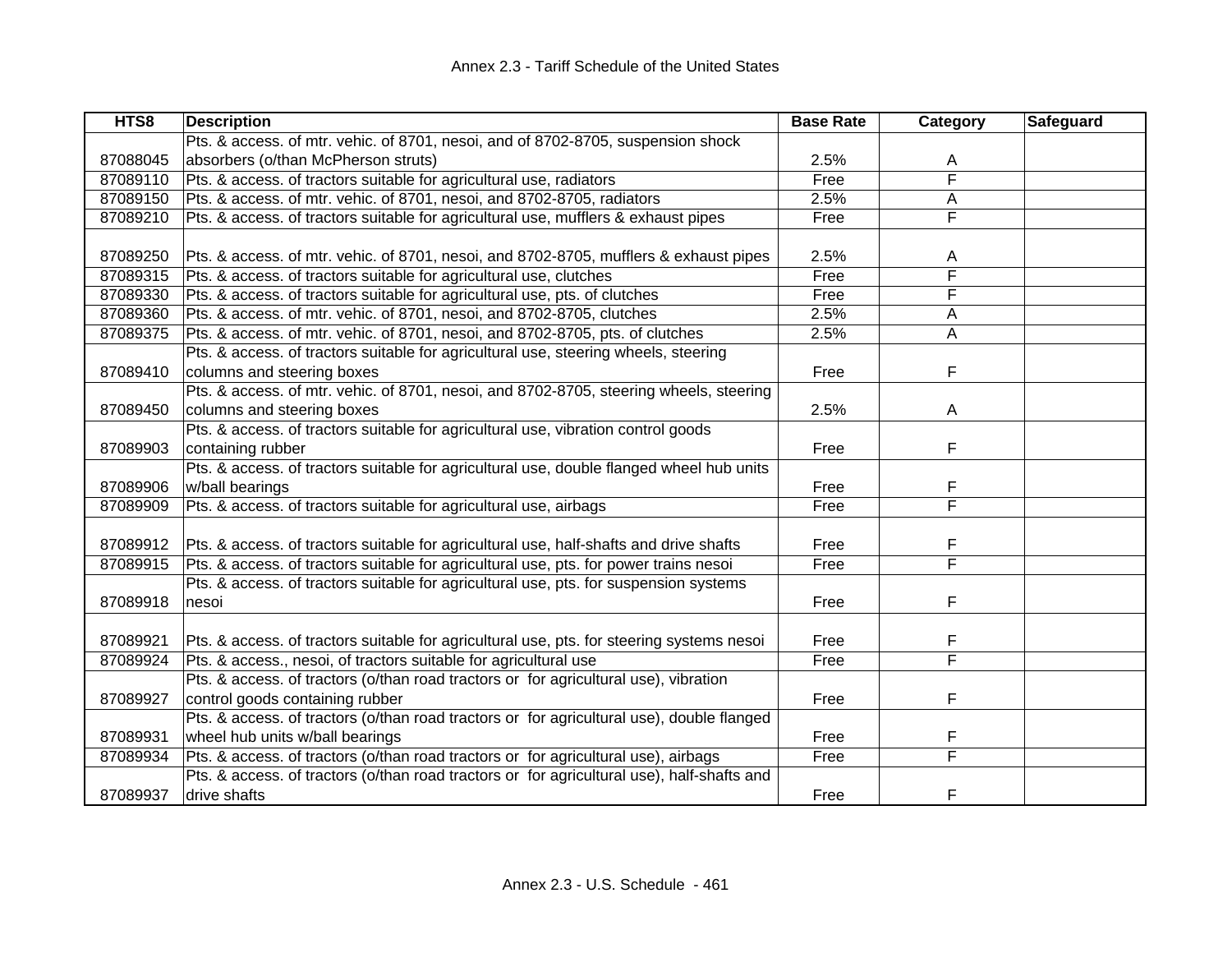| HTS8     | <b>Description</b>                                                                            | <b>Base Rate</b> | Category | Safeguard |
|----------|-----------------------------------------------------------------------------------------------|------------------|----------|-----------|
|          | Pts. & access. of tractors (o/than road tractors or for agricultural use), pts. for power     |                  |          |           |
| 87089940 | trains nesoi                                                                                  | Free             | F        |           |
|          | Pts. & access. of tractors (o/than road tractors or for agricultural use), pts. for           |                  |          |           |
| 87089943 | suspension systems nesoi                                                                      | Free             | F        |           |
|          | Pts. & access. of tractors (o/than road tractors or for agricultural use), pts. for steering  |                  |          |           |
| 87089946 | systems nesoi                                                                                 | Free             | F        |           |
|          |                                                                                               |                  |          |           |
| 87089949 | Pts. & access., nesoi, of tractors (o/than road tractors or suitable for agricultural use)    | Free             | F        |           |
|          |                                                                                               |                  |          |           |
| 87089952 | Pts. & access. of motor vehicles of 8701, nesoi, and 8702-8705, of cast iron nesoi            | Free             | F        |           |
|          | Pts. & access. of motor vehicles of 8701, nesoi, and 8702-8705, vibration control             |                  |          |           |
| 87089955 | goods containing rubber                                                                       | 2.5%             | A        |           |
|          | Pts. & access. of motor vehicles of 8701, nesoi, and 8702-8705, double flanged wheel          |                  |          |           |
| 87089958 | hub units w/ball bearings                                                                     | 2.5%             | A        |           |
| 87089961 | Pts. & access. of motor vehicles of 8701, nesoi, and 8702-8705, airbags                       | 2.5%             | A        |           |
|          | Pts. & access. of motor vehicles of 8701, nesoi, and 8702-8705, half-shafts and drive         |                  |          |           |
| 87089964 | shafts                                                                                        | 2.5%             | A        |           |
|          | Pts. & access. of motor vehicles of 8701, nesoi, and 8702-8705, pts. for power trains         |                  |          |           |
| 87089967 | nesoi                                                                                         | 2.5%             | Α        |           |
|          | Pts. & access. of motor vehicles of 8701, nesoi, and 8702-8705, pts. for suspension           |                  |          |           |
| 87089970 | systems nesoi                                                                                 | 2.5%             | A        |           |
|          | Pts. & access. of motor vehicles of 8701, nesoi, and 8702-8705, pts. for steering             |                  |          |           |
| 87089973 | systems nesoi                                                                                 | 2.5%             | A        |           |
| 87089980 | Pts. & access., nesoi, of motor vehicles of 8701, nesoi, and 8702-8705                        | 2.5%             | A        |           |
|          | Electrical, self-propelled, works trucks, not fitted w/lift. equip. and tractors of type used |                  |          |           |
| 87091100 | on railway station platforms                                                                  | Free             | F        |           |
|          | Non-electrical, self-propelled, works trucks, not fitted w/lift. equip. and tractors of type  |                  |          |           |
| 87091900 | used on railway station platforms                                                             | Free             | F        |           |
|          | Parts of self-propelled works trucks, not fitted w/lift. equip. and tractors of the type      |                  |          |           |
| 87099000 | used on railway station platforms                                                             | Free             | F        |           |
|          | Tanks & other armored fighting vehicles, motorized, whether or not fitted with                |                  |          |           |
| 87100000 | weapons, and parts of such vehicles                                                           | Free             | F        |           |
|          | Motorcycles (incl. mopeds) and cycles, fitted w/recip. internal-combustion piston             |                  |          |           |
| 87111000 | engine w/capacity n/o 50 cc                                                                   | Free             | F        |           |
|          | Motorcycles (incl. mopeds) and cycles, fitted w/recip. internal-combustion piston             |                  |          |           |
| 87112000 | engine w/capacity o/50 but n/o 250 cc                                                         | Free             | F        |           |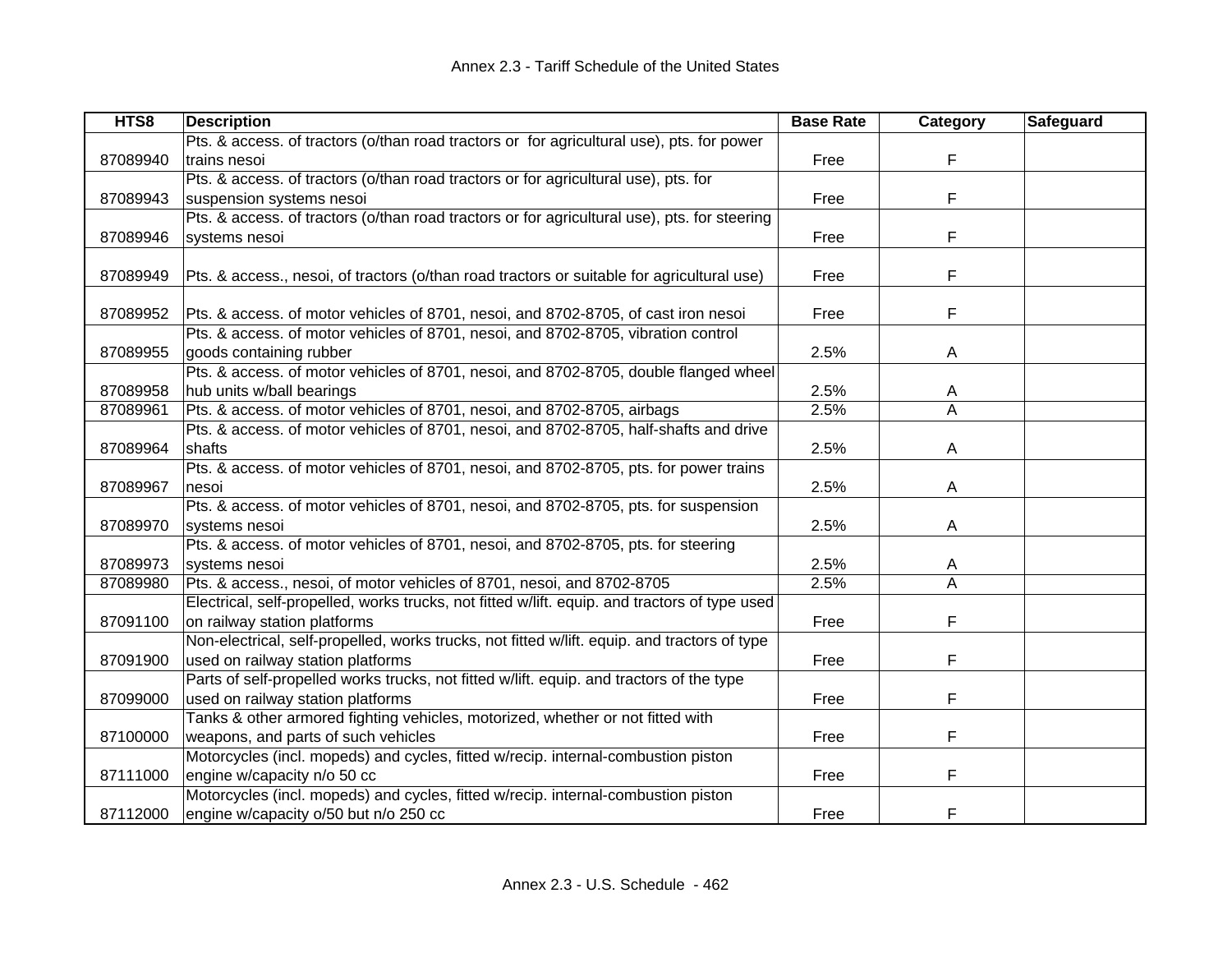| HTS8     | <b>Description</b>                                                                        | <b>Base Rate</b> | Category | Safeguard |
|----------|-------------------------------------------------------------------------------------------|------------------|----------|-----------|
|          | Motorcycles (incl. mopeds) and cycles, fitted w/recip. internal-combustion piston         |                  |          |           |
| 87113000 | engine w/capacity o/250 but n/o 500 cc                                                    | Free             | F        |           |
|          | Motorcycles (incl. mopeds) and cycles, fitted w/recip. internal-combustion piston         |                  |          |           |
| 87114030 | engine w/capacity o/500 cc but n/o 700 cc                                                 | Free             | F        |           |
|          | Motorcycles (incl. mopeds) and cycles, fitted w/recip. internal-combustion piston         |                  |          |           |
| 87114060 | engine w/capacity o/700 cc but n/o 800 cc                                                 | 2.4%             | A        |           |
|          | Motorcycles (incl. mopeds) and cycles, fitted w/recip. internal-combustion piston         |                  |          |           |
| 87115000 | engine w/capacity o/800 cc                                                                | 2.4%             | A        |           |
|          |                                                                                           |                  |          |           |
| 87119000 | Motorcycles (incl. mopeds) and cycles, fitted with an auxiliary motor nesoi; side-cars    | Free             | F        |           |
| 87120015 | Bicycles, not motorized, w/both wheels not over 63.5 cm in diameter                       | 11.0%            | A        |           |
|          | Bicycles, not motorized, w/both wheels o/63.5 cm in diam., weighing under 16.3 kg &       |                  |          |           |
| 87120025 | not design. for tires w/x-sect. diam. o/4.13cm                                            | 5.5%             | A        |           |
|          | Bicycles, not motorized, w/both wheels o/63.5 cm in diam., weighing 16.3 kg or more,      |                  |          |           |
| 87120035 | and/or for use w/tires w/x-sect. diam. o/4.13 cm                                          | 11.0%            | A        |           |
|          | Bicycles, n/motor., w/front wheel diam. o/55 cm but n/o 63.5 cm & rear wheel diam.        |                  |          |           |
| 87120044 | o/63.5 cm in diam., & wt <16.3 kg w/o acces., value \$200+                                | 5.5%             | A        |           |
|          |                                                                                           |                  |          |           |
| 87120048 | Bicycles, n/motor., w/front wheel w/diameter different than rear wheel diam., nesoi       | 11.0%            | A        |           |
| 87120050 | Cycles (o/than bicycles) (including delivery tricycles), not motorized                    | 3.7%             | A        |           |
| 87131000 | Invalid carriages, not mechanically propelled                                             | Free             | F        |           |
| 87139000 | Invalid carriages, motorized or otherwise mechanically propelled                          | Free             | F        |           |
| 87141100 | Pts. & access. for motorcycles (including mopeds), saddles & seats                        | Free             | F        |           |
|          |                                                                                           |                  |          |           |
| 87141900 | Pts. & access. for motorcycles (including mopeds), other than saddles and seats           | Free             | F        |           |
| 87142000 | Pts. & access. for invalid carriages                                                      | Free             | F        |           |
| 87149120 | Pts. & access. for bicycles & o/cycles, frames, valued over \$600 each                    | 3.9%             | Α        |           |
| 87149130 | Pts. & access. for bicycles & o/cycles, frames, valued at \$600 or less each              | 3.9%             | A        |           |
|          | Pts. & access. for bicycles, sets of steel tubing cut to exact length for the assembly    |                  |          |           |
| 87149150 | (w/other pts) into the frame & fork of one bicycle                                        | 6.0%             | A        |           |
|          | Pts. & access. for bicycles & o/cycles, forks, nesoi and pts of frames, nesoi and pts. of |                  |          |           |
| 87149190 | forks                                                                                     | Free             | F        |           |
| 87149210 | Pts. & access. for bicycles & o/cycles, wheel rims                                        | 5.0%             | A        |           |
| 87149250 | Pts. & access. for bicycles & o/cycles, wheel spokes                                      | 10.0%            | A        |           |
|          | Pts. & access. for bicycles & o/cycles, aluminum alloy hubs, w/hollow axle and lever-     |                  |          |           |
| 87149305 | operated quick release mechanism                                                          | Free             | F        |           |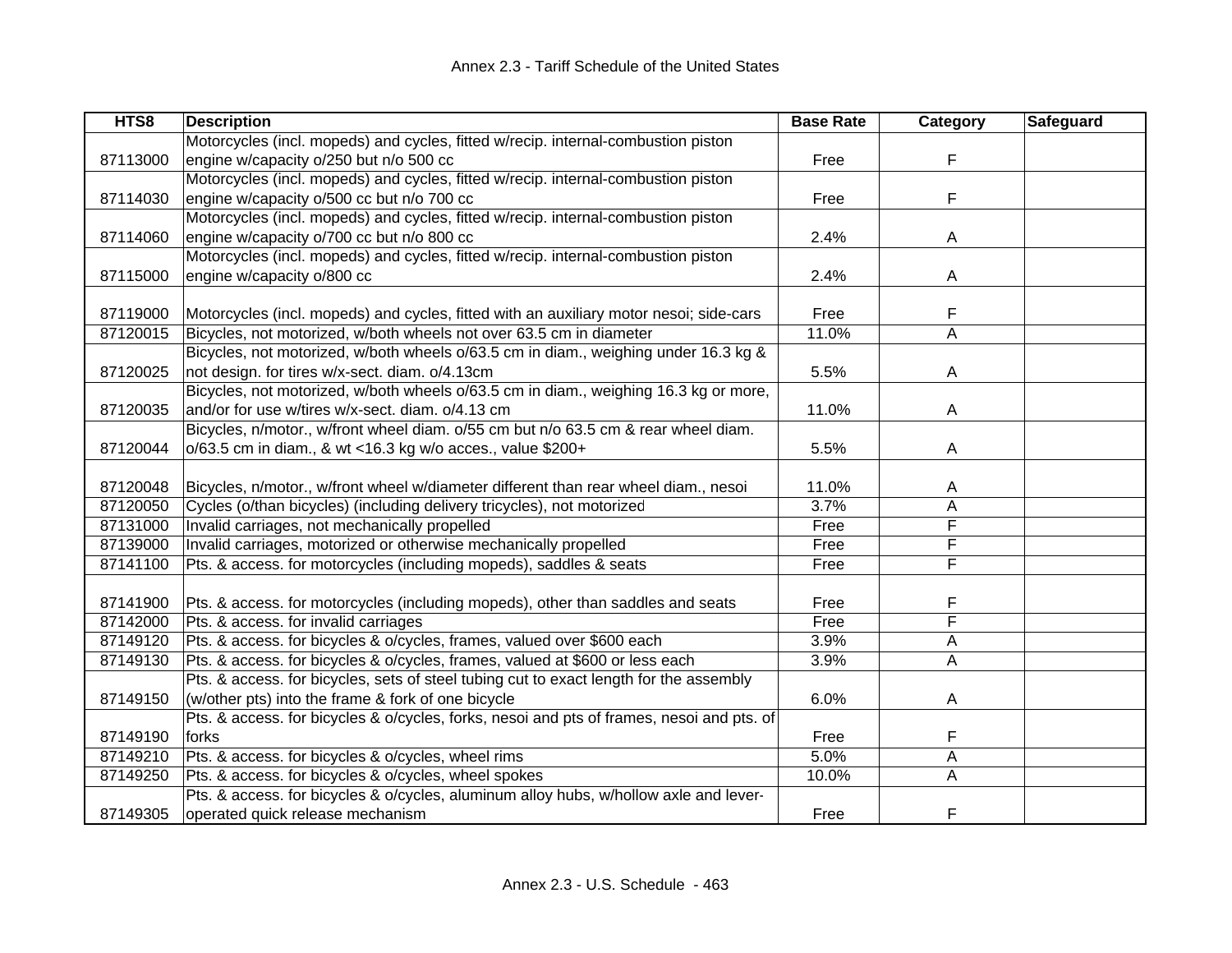| HTS8     | <b>Description</b>                                                                     | <b>Base Rate</b> | Category                | Safeguard |
|----------|----------------------------------------------------------------------------------------|------------------|-------------------------|-----------|
| 87149315 | Pts. & access. for bicycles & o/cycles, 3-speed hubs nesoi                             | Free             |                         |           |
|          | Pts. & access. for bicycles & o/cycles, 2-speed hubs, w/internal gear changing         |                  |                         |           |
| 87149324 | mechanisms, nesoi                                                                      | Free             | F                       |           |
|          | Pts. & access. for bicycles & o/cycles, variable speed hubs, w/internal gear changing  |                  |                         |           |
| 87149328 | mechanisms, nesoi                                                                      | 3.0%             | A                       |           |
| 87149335 | Pts. & access. for bicycles & o/cycles, non-variable speed hubs, nesoi                 | 10.0%            | А                       |           |
| 87149370 | Pts. & access. for bicycles & o/cycles, free-wheel sprocket-wheels                     | Free             | $\overline{\mathsf{F}}$ |           |
|          |                                                                                        |                  |                         |           |
| 87149430 | Pts. & access. for bicycles & o/cycles, brakes (o/than hub brakes) and parts thereof   | Free             | F                       |           |
| 87149490 | Pts. & access. for bicycles & o/cycles, brakes and parts thereof, nesoi                | 10.0%            | A                       |           |
| 87149500 | Pts. & access. for bicycles & o/cycles, saddles                                        | 8.0%             | А                       |           |
| 87149610 | Pts. & access. for bicycles & o/cycles, pedals and parts thereof                       | 8.0%             | A                       |           |
|          |                                                                                        |                  |                         |           |
| 87149650 | Pts. & access. for bicycles & o/cycles, cotterless-type crank sets and parts thereof   | Free             | F                       |           |
| 87149690 | Pts. & access. for bicycles & o/cycles, crank-gear nesoi and parts thereof             | 10.0%            | A                       |           |
| 87149910 | Pts. & access. for bicycles & o/cycles, click twist grips and click stick levers       | Free             | F                       |           |
| 87149950 | Pts. & access. for bicycles & o/cycles, derailleurs and parts thereof                  | Free             | $\overline{\mathsf{F}}$ |           |
|          | Pts. & accs. for bicycles & o/cycl., trigger & twist grip cntrls for 3-spd hubs, alum. |                  |                         |           |
| 87149960 | handlebar stems > \$2.15 ea, & stem rotor assys. & pts.                                | Free             | F                       |           |
| 87149980 | Pts. & access. nesoi, for bicycles and other cycles of heading 8712                    | 10.0%            | A                       |           |
| 87150000 | Baby carriages (including strollers) and parts thereof                                 | 4.4%             | Α                       |           |
| 87161000 | Trailers & semi-trailers, not mech. propelled, for housing or camping                  | Free             | $\overline{\mathsf{F}}$ |           |
|          | Self-loading or self-unloading trailers and semi-trailers, not mech. propelled, for    |                  |                         |           |
| 87162000 | agricultural purposes                                                                  | Free             | F                       |           |
|          | Tanker trailers and tanker semi-trailers, not mech. propelled, for the transport of    |                  |                         |           |
| 87163100 | goods                                                                                  | Free             | F                       |           |
| 87163900 | Trailers and semi-trailers, not mech. propelled, nesoi, for the transport of goods     | Free             | F                       |           |
| 87164000 | Trailers and semi-trailers, not mechanically propelled, nesoi                          | Free             | F                       |           |
| 87168010 | Farm wagons and carts, not mechanically propelled                                      | Free             | F                       |           |
| 87168050 | Vehicles, not mechanically propelled, nesoi                                            | 3.2%             | А                       |           |
| 87169010 | Parts of farm wagons and carts                                                         | Free             | $\overline{\mathsf{F}}$ |           |
|          | Parts of vehicles, not mechanically propelled, castors (o/than castors of heading      |                  |                         |           |
| 87169030 | 8302)                                                                                  | 5.7%             | A                       |           |
|          |                                                                                        |                  |                         |           |
| 87169050 | Parts of trailers and semi-trailers and vehicles, not mechanically propelled, nesoi    | 3.1%             | A                       |           |
| 88011000 | Gliders and hang gliders                                                               | Free             | F                       |           |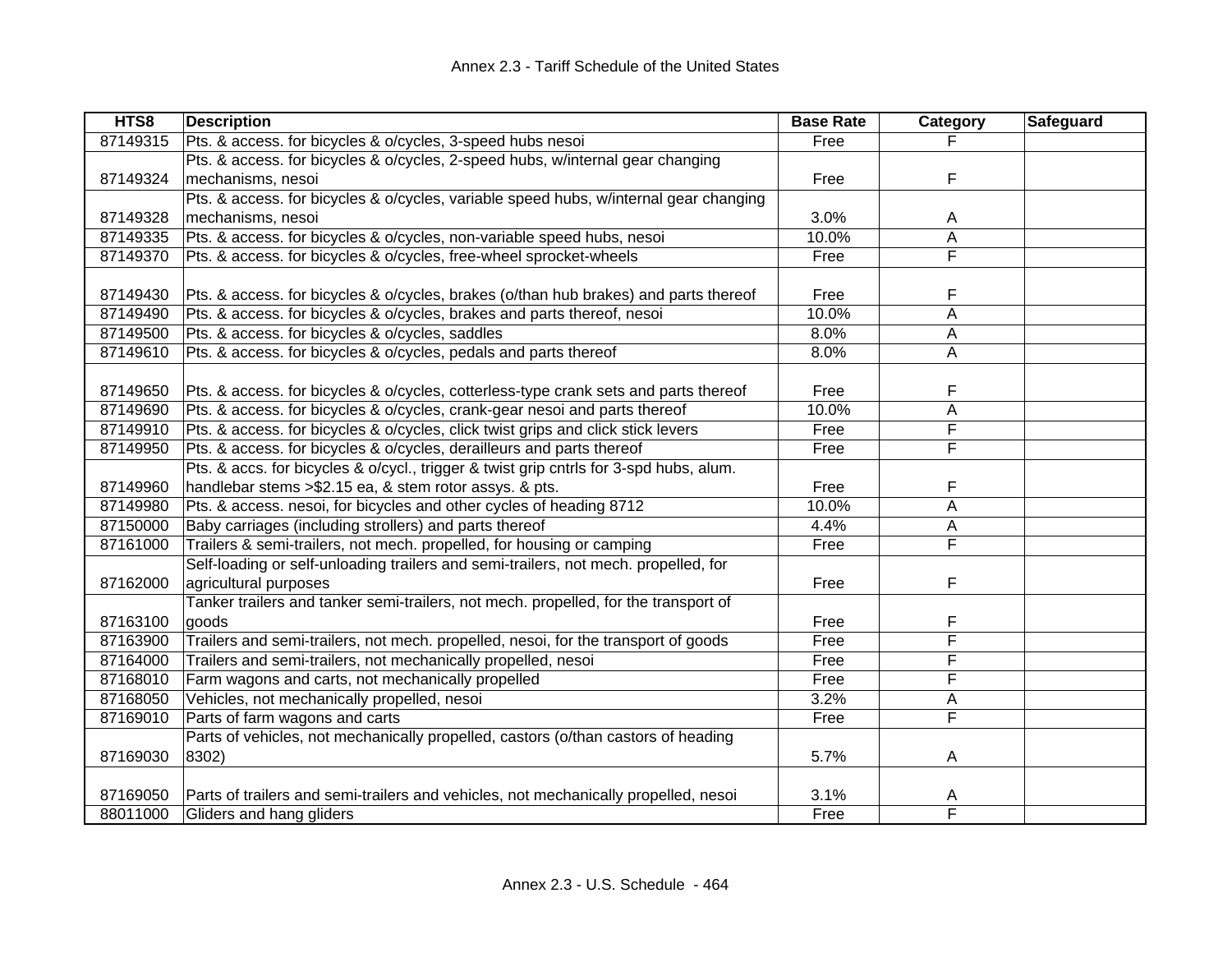| HTS8     | <b>Description</b>                                                                      | <b>Base Rate</b> | Category | Safeguard |
|----------|-----------------------------------------------------------------------------------------|------------------|----------|-----------|
| 88019000 | Balloons, dirigibles and non-powered aircraft, nesoi                                    | Free             |          |           |
| 88021100 | Helicopters, with an unladen weight not over 2,000 kg                                   | Free             | F        |           |
| 88021200 | Helicopters, with an unladen weight over 2,000 kg                                       | Free             | F        |           |
|          |                                                                                         |                  |          |           |
| 88022000 | Airplanes and other powered aircraft, nesoi, with an unladen weight not over 2,000 kg   | Free             | F        |           |
|          | Airplanes and other powered aircraft, nesoi, with an unladen weight over 2,000 kg but   |                  |          |           |
| 88023000 | not over 15,000 kg                                                                      | Free             | F        |           |
|          |                                                                                         |                  |          |           |
| 88024000 | Airplanes and other powered aircraft, nesoi, with an unladen weight over 15,000 kg      | Free             | F        |           |
| 88026030 | <b>Communication satellites</b>                                                         | Free             | F        |           |
|          | Spacecraft, including satellites (o/than communication satellites), and suborbital and  |                  |          |           |
| 88026090 | spacecraft launch vehicles                                                              | Free             | F        |           |
| 88031000 | Parts of airplanes and other aircraft, propellers and rotors and parts thereof          | Free             | F        |           |
| 88032000 | Parts of airplanes and other aircraft, undercarriages and parts thereof                 | Free             | F        |           |
| 88033000 | Parts of airplanes and helicopters, nesoi                                               | Free             | F        |           |
| 88039030 | Parts of communication satellites                                                       | Free             | F        |           |
|          | Parts of aircraft (o/than airplanes and helicopters), spacecraft (o/than comm. satell.) |                  |          |           |
| 88039090 | and suborbital and launch vehicles, nesoi                                               | Free             | F        |           |
|          |                                                                                         |                  |          |           |
| 88040000 | Parachutes (including dirigible parachutes) and rotochutes; parts & access. thereof     | 3.0%             | A        |           |
|          | Aircraft launching gear and parts thereof; deck-arrestors or similar gear and parts     |                  |          |           |
| 88051000 | thereof                                                                                 | Free             | F        |           |
| 88052100 | Air combat ground flying simulators and parts thereof                                   | Free             | F        |           |
| 88052900 | Ground flying trainers and parts thereof, other than air combat simulators              | Free             | F        |           |
|          | Vessels, designed for the transport of persons, cruise ships, excursion boats and       |                  |          |           |
| 89011000 | similar vessels; ferry boats of all kinds                                               | Free             | F        |           |
| 89012000 | Vessels, designed for the transport of goods, tankers                                   | Free             | F        |           |
|          |                                                                                         |                  |          |           |
| 89013000 | Vessels, designed for the transport of goods, refrigerated vessels (o/than tankers)     | Free             | F        |           |
|          | Vessels, designed for the transport of goods or for the transport of both persons and   |                  |          |           |
| 89019000 | goods, nesoi                                                                            | Free             | F        |           |
|          | Vessels, fishing; factory ships and other vessels for processing or preserving fishery  |                  |          |           |
| 89020000 | products                                                                                | Free             | F        |           |
| 89031000 | Vessels, inflatable, for pleasure or sports                                             | 2.4%             | Α        |           |
| 89039100 | Vessels, sailboats, with or without auxiliary motor, for pleasure or sports             | 1.5%             | A        |           |
| 89039200 | Vessels, motorboats (o/than outboard motorboats), for pleasure or sports                | 1.5%             | A        |           |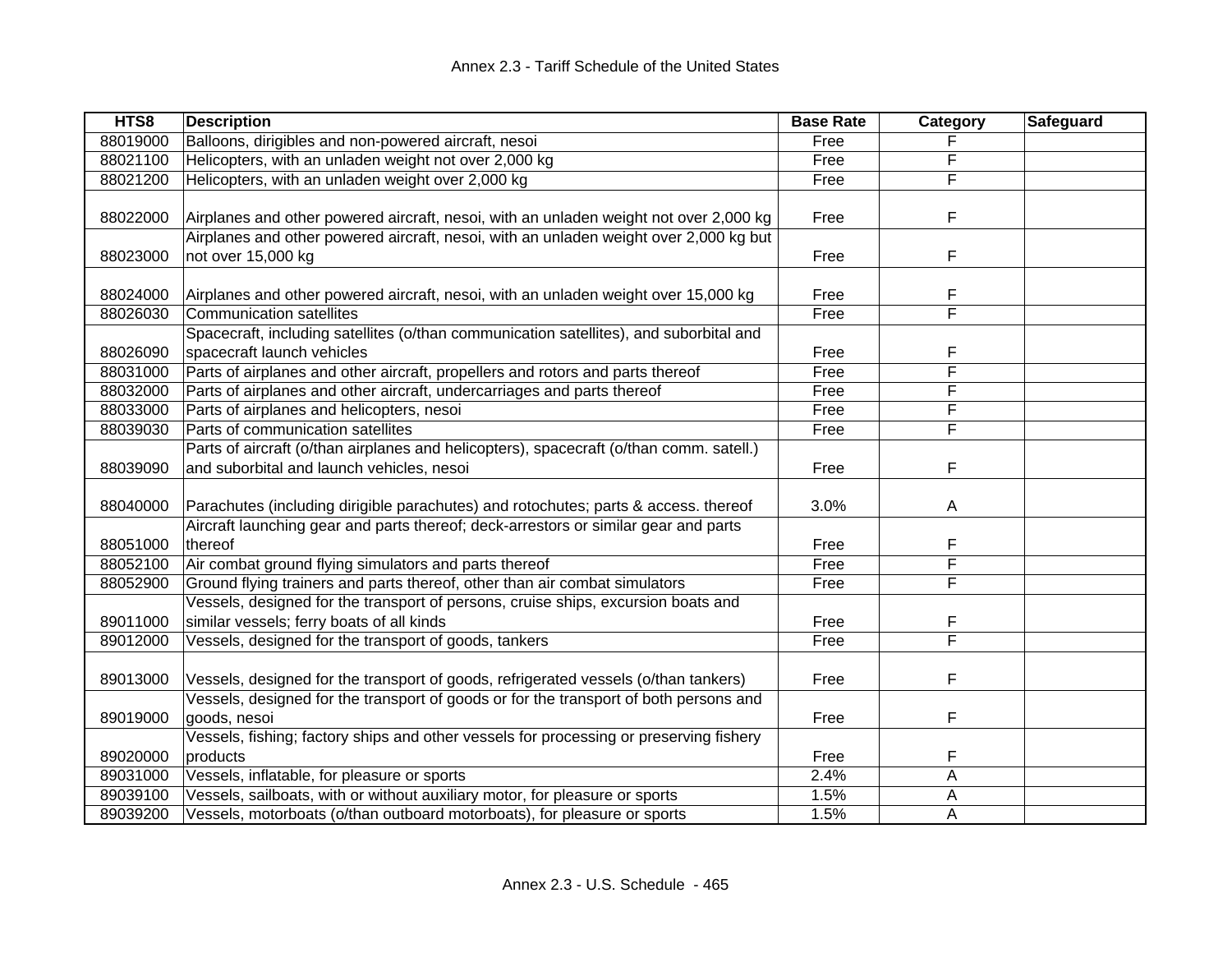| HTS8     | <b>Description</b>                                                                 | <b>Base Rate</b> | Category | <b>Safeguard</b> |
|----------|------------------------------------------------------------------------------------|------------------|----------|------------------|
|          |                                                                                    |                  |          |                  |
| 89039905 | Vessels, canoes, not of a type designed to be principally used with motor or sails | Free             | F        |                  |
| 89039915 | Vessels, row boats, not of a type to be principally used with motors or sails      | 2.7%             | A        |                  |
| 89039920 | Vessels, outboard motorboats, for pleasure or sports                               | 1.0%             | Α        |                  |
| 89039990 | Vessels, yachts and other vessels for pleasure or sports, nesoi                    | 1.0%             | Α        |                  |
| 89040000 | Vessels, tugs and pusher craft                                                     | Free             | F        |                  |
| 89051000 | Vessels, dredgers                                                                  | Free             | F        |                  |
| 89052000 | Floating or submersible drilling or production platforms                           | Free             | F        |                  |
| 89059010 | Floating docks                                                                     | Free             | F        |                  |
|          | Vessels, light-vessels, fire-floats, floating cranes, & other vessels nesoi, the   |                  |          |                  |
| 89059050 | navigability of which is subsidiary to their main function                         | Free             | F        |                  |
| 89061000 | Warships                                                                           | Free             | F        |                  |
| 89069000 | Vessels (including lifeboats other than row boats), nesoi                          | Free             | F        |                  |
| 89071000 | Inflatable rafts (o/than used for pleasure or sports of 8901.10)                   | Free             | F        |                  |
|          | Floating structures nesoi (for example, rafts, other than inflatable rafts, tanks, |                  |          |                  |
| 89079000 | cofferdams, landing stages, buoys and beacons)                                     | Free             | F        |                  |
| 89080000 | Vessels and other floating structures for breaking up (scrapping)                  | Free             | F        |                  |
|          |                                                                                    |                  |          |                  |
| 90011000 | Optical fibers, optical fiber bundles and cables, other than those of heading 8544 | 6.7%             | A        |                  |
| 90012000 | Sheets and plates of polarizing material                                           | 3.5%             | Α        |                  |
| 90013000 | <b>Contact lenses</b>                                                              | 2.0%             | Α        |                  |
| 90014000 | Spectacle lenses of glass, unmounted                                               | 2.0%             | Α        |                  |
| 90015000 | Spectacle lenses of materials other than glass, unmounted                          | 2.0%             | Α        |                  |
| 90019040 | Lenses nesi, unmounted                                                             | 2.0%             | A        |                  |
| 90019050 | Prisms, unmounted                                                                  | 2.8%             | A        |                  |
| 90019060 | Mirrors, unmounted                                                                 | 2.8%             | A        |                  |
|          | Half-tone screens designed for use in engraving or photographic processes,         |                  |          |                  |
| 90019080 | unmounted                                                                          | 1.1%             | A        |                  |
| 90019090 | Optical elements nesi, unmounted                                                   | 2.9%             | A        |                  |
|          | Projection lenses, mounted, and parts and accessories therefor, for cameras,       |                  |          |                  |
| 90021140 | projectors or photographic enlargers or reducers                                   | 2.45%            | A        |                  |
|          | Mounted objective lenses for use in closed circuit television cameras, seperately  |                  |          |                  |
| 90021160 | imported, w/ or w/o attached elec. connectors or motors                            | Free             | F        |                  |
|          | Objective lenses and parts & access. thereof, for cameras, projectors, or          |                  |          |                  |
| 90021190 | photographic enlargers or reducers, except projection, nesi                        | 2.3%             | A        |                  |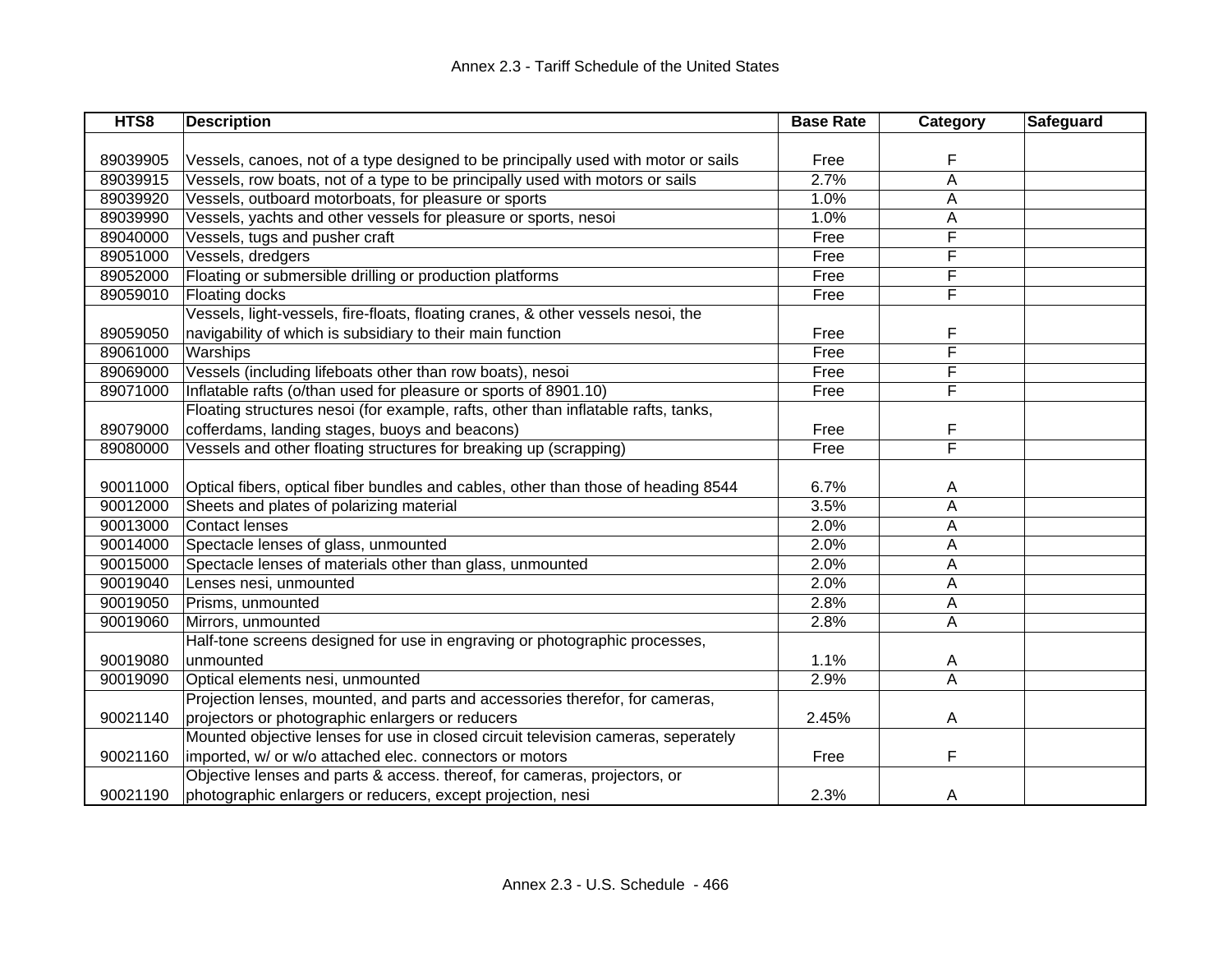| HTS8     | <b>Description</b>                                                                     | <b>Base Rate</b> | Category                | Safeguard |
|----------|----------------------------------------------------------------------------------------|------------------|-------------------------|-----------|
|          | Objective lenses, mounted, and parts and accessories therefor, other than for          |                  |                         |           |
| 90021900 | cameras, projectors or photographic enlargers or reducers                              | 2.3%             | A                       |           |
| 90022040 | Photographic filters, mounted, and parts and accessories therefor                      | 2.0%             | $\overline{\mathsf{A}}$ |           |
|          | Filters, mounted, and parts and accessories therefor, for optical uses other than      |                  |                         |           |
| 90022080 | photographic                                                                           | 2.9%             | A                       |           |
| 90029020 | Prisms, mounted, for optical uses                                                      | 2.8%             | A                       |           |
| 90029040 | Mirrors, mounted, for optical uses                                                     | 2.8%             | A                       |           |
|          |                                                                                        |                  |                         |           |
| 90029070 | Half-tone screens, mounted, designed for use in engraving or photographic processes    | 1.1%             | A                       |           |
|          | Mounted lenses, n/obj., for use in closed circuit television cameras, seperately       |                  |                         |           |
| 90029085 | imported, w/ or w/o attached elec. connectors or motors                                | Free             | F                       |           |
|          | Mounted optical elements, nesi; parts and accessories of mounted optical elements,     |                  |                         |           |
| 90029095 | nesi                                                                                   | 3.0%             | A                       |           |
| 90031100 | Frames and mountings, of plastics, for spectacles, goggles or the like                 | 2.5%             | A                       |           |
|          |                                                                                        |                  |                         |           |
| 90031900 | Frames and mountings, other than of plastics, for spectacles, goggles or the like      | Free             | F                       |           |
| 90039000 | Parts of frames and mountings for spectacles, goggles or the like                      | 2.5%             | A                       |           |
| 90041000 | Sunglasses, corrective, protective or other                                            | 2.0%             | A                       |           |
|          | Spectacles, goggles and the like, corrective, protective or other, other than          |                  |                         |           |
| 90049000 | sunglasses                                                                             | 2.5%             | A                       |           |
| 90051000 | <b>Binoculars</b>                                                                      | Free             | F                       |           |
| 90058040 | Optical telescopes, including monoculars                                               | 8.0%             | A                       |           |
|          | Monoculars and astronomical instruments other than binoculars and optical              |                  |                         |           |
| 90058060 | telescopes but not including instruments for radio-astronomy                           | 6.0%             | A                       |           |
|          |                                                                                        | The rate         |                         |           |
|          |                                                                                        | applicable to    |                         |           |
|          |                                                                                        | the article of   |                         |           |
|          |                                                                                        | which it is a    |                         |           |
|          | Parts and accessories, for binoculars, monoculars, optical telescopes, or astronomical | part or          |                         |           |
| 90059040 | instruments, incorp. good or 9001 or 9002                                              | accessory        | A                       |           |
|          |                                                                                        | The rate         |                         |           |
|          |                                                                                        | applicable to    |                         |           |
|          |                                                                                        | the article of   |                         |           |
|          |                                                                                        | which it is a    |                         |           |
|          | Parts and accessories, including mountings, for binoculars, monoculars, other optical  | part or          |                         |           |
| 90059080 | telescopes, and other astronomical instruments, nesi                                   | accessory        | A                       |           |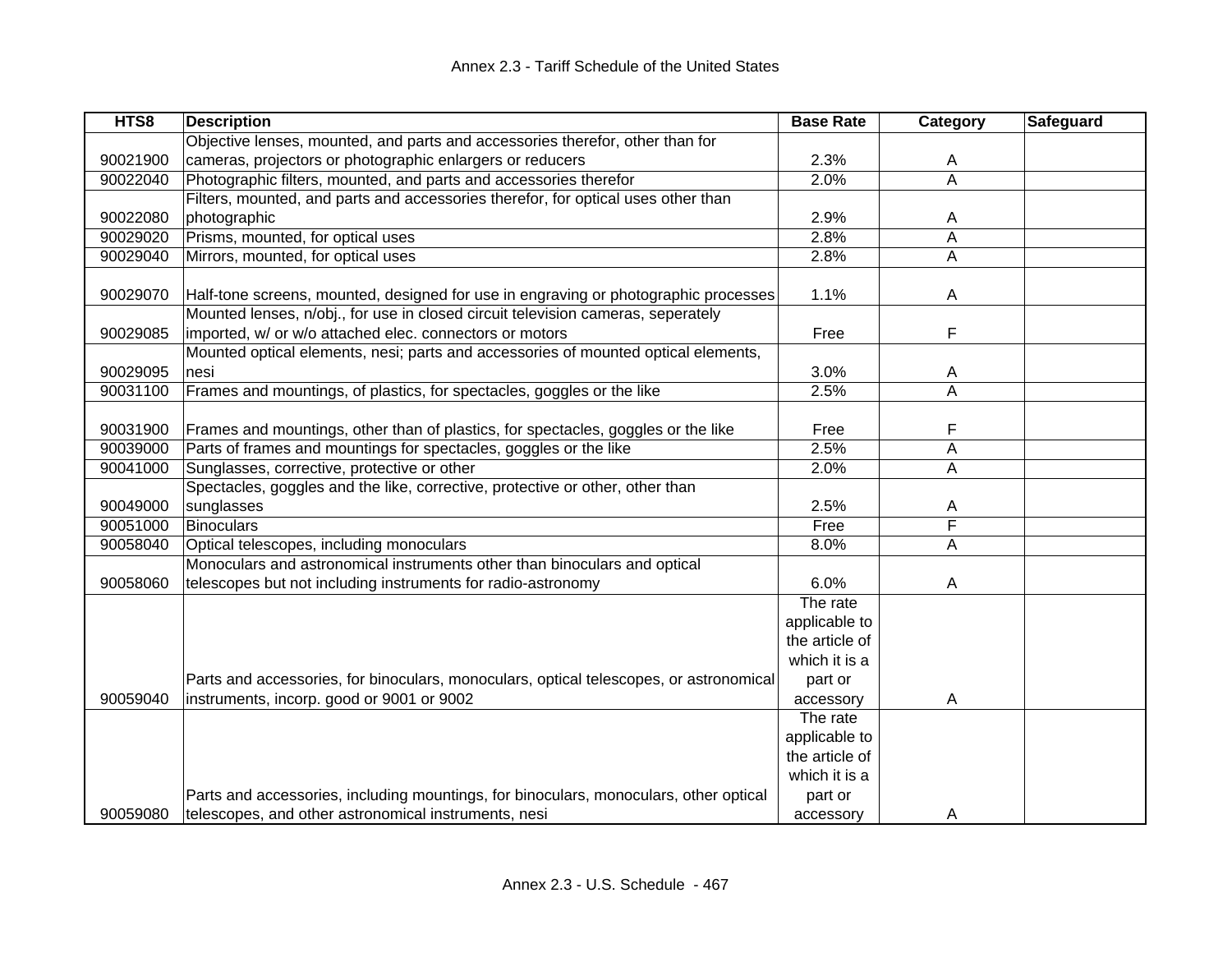| HTS8     | <b>Description</b>                                                                      | <b>Base Rate</b> | Category | <b>Safeguard</b> |
|----------|-----------------------------------------------------------------------------------------|------------------|----------|------------------|
| 90061000 | Photographic cameras of a kind used for preparing printing plates or cylinders          | Free             |          |                  |
|          | Photographic cameras of a kind used for recording documents on microfilm,               |                  |          |                  |
| 90062000 | microfiche or other microforms                                                          | Free             | F        |                  |
|          | Photographic cameras for underwater, aerial, medical, surgical, forensic or             |                  |          |                  |
| 90063000 | criminological purposes, not cinematographic                                            | Free             | F        |                  |
| 90064040 | Fixed focus instant print cameras                                                       | Free             | F        |                  |
| 90064060 | Instant print cameras, other than fixed focus, valued not over \$10 each                | 6.8%             | Α        |                  |
| 90064090 | Instant print cameras, other than fixed focus, valued over \$10 each                    | Free             | F        |                  |
|          | Cameras with through-the-lens viewfinder, for roll film of a width not exceeding 35     |                  |          |                  |
| 90065100 | mm, not cinematographic                                                                 | Free             | F        |                  |
| 90065210 | Fixed focus, hand held, 110 cameras                                                     | Free             | F        |                  |
|          | Fixed focus, hand held cameras, other than 110 cameras, for roll film of a width less   |                  |          |                  |
| 90065230 | than 35 mm, not cinematographic                                                         | 4.0%             | A        |                  |
|          | Fixed focus cameras nesi, for roll film of a width less than 35 mm, not                 |                  |          |                  |
| 90065250 | cinematographic                                                                         | Free             | F        |                  |
|          | Cameras, other than fixed focus, nesi, for roll film of a width less than 35 mm, valued |                  |          |                  |
| 90065260 | not over \$10 each, not cinematographic                                                 | 6.8%             | A        |                  |
|          | Cameras, other than fixed focus, nesi, for roll film of a width less than 35 mm, valued |                  |          |                  |
| 90065290 | over \$10 each, not cinematographic                                                     | Free             | F        |                  |
| 90065300 | Cameras nesi, for roll film of a width of 35 mm, not cinematographic                    | Free             | F        |                  |
| 90065940 | Fixed focus cameras, nesi, not cinematographic                                          | 4.0%             | Α        |                  |
|          |                                                                                         |                  |          |                  |
| 90065960 | Cameras nesi, other than fixed focus, valued not over \$10 each, not cinematographic    | 6.8%             | A        |                  |
| 90065990 | Photographic cameras, other than fixed focus, valued over \$10 each, nesi               | Free             | F        |                  |
| 90066100 | Photographic discharge lamp ("electronic") flashlight apparatus                         | Free             | F        |                  |
| 90066200 | Photographic flashbulbs, flashcubes and the like                                        | Free             | F        |                  |
| 90066900 | Photographic flashlight apparatus, nesi                                                 | Free             | F        |                  |
| 90069100 | Parts and accessories for photographic cameras, not cinematographic                     | 5.8%             | Α        |                  |
| 90069900 | Parts and accessories for photographic flashlight apparatus and flashbulbs              | 3.9%             | Α        |                  |
|          |                                                                                         |                  |          |                  |
| 90071100 | Cinematographic cameras for film of less than 16 mm width or for double-8 mm film       | Free             | F        |                  |
|          | Cinematographic cameras, for film of 16 mm or greater in width (other than for double-  |                  |          |                  |
| 90071940 | 8 mm film), gyrostabilized                                                              | Free             | F        |                  |
|          | Cinematographic cameras, for film of 16 mm or greater in width (other than for double-  |                  |          |                  |
| 90071980 | 8 mm film), not gyrostabilized                                                          | Free             | F        |                  |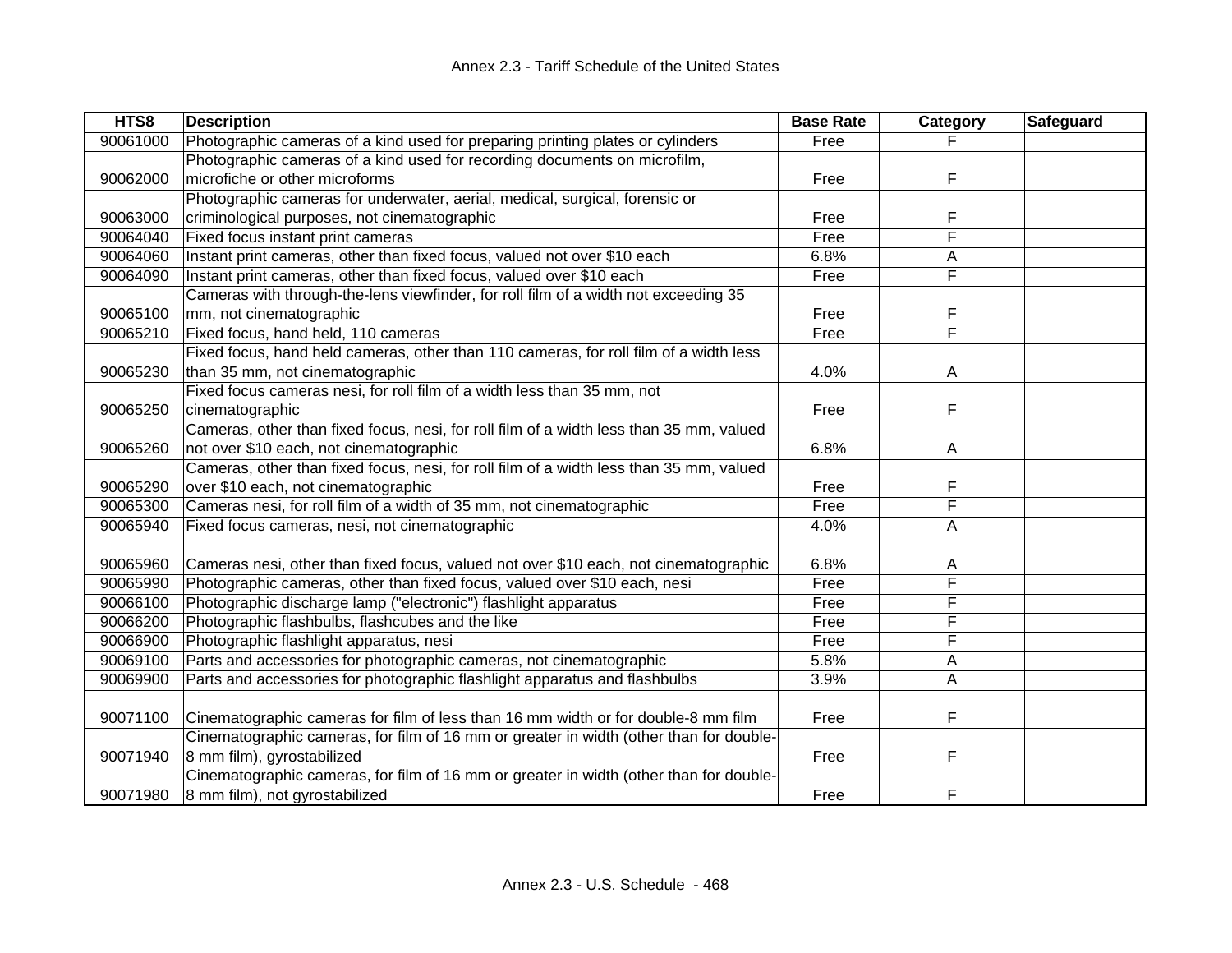| HTS8     | <b>Description</b>                                                                               | <b>Base Rate</b> | Category | <b>Safeguard</b> |
|----------|--------------------------------------------------------------------------------------------------|------------------|----------|------------------|
|          | Cinematographic projectors for film < 16 mm, w/sound recording and reproducing                   |                  |          |                  |
| 90072020 | systems and those for projecting only sound motion pictures                                      | Free             | F        |                  |
| 90072040 | Cinematographic projectors for film of less than 16 mm, nesoi                                    | 4.9%             | A        |                  |
|          | Cinematographic projectors for film = $or$ > $\overline{16}$ mm, w/sound recording & reproducing |                  |          |                  |
| 90072060 | systems & those for projecting only sound motion pictures                                        | Free             | F        |                  |
| 90072080 | Cinematographic projectors for film of 16 mm or greater, nesoi                                   | 3.5%             | A        |                  |
| 90079140 | Parts for cinematographic cameras                                                                | Free             | F        |                  |
| 90079180 | Accessories for cinematographic cameras                                                          | 3.9%             | A        |                  |
| 90079200 | Parts and accessories for cinematographic projectors                                             | 3.5%             | A        |                  |
| 90081000 | Slide projectors                                                                                 | 7.0%             | A        |                  |
| 90082040 | Microfilm, microfiche or other microform readers, capable of producing copies                    | Free             | F        |                  |
|          | Microfilm, microfiche or other microform readers, other than those capable of                    |                  |          |                  |
| 90082080 | producing copies                                                                                 | 3.5%             | Α        |                  |
|          | Image projectors, other than cinematographic, except slide projectors and microfilm,             |                  |          |                  |
| 90083000 | microfiche or other microform readers                                                            | 4.6%             | A        |                  |
| 90084000 | Photographic (other than cinematographic) enlargers and reducers                                 | Free             | F        |                  |
| 90089040 | Parts and accessories of image projectors, other than cinematographic                            | Free             | F        |                  |
|          | Parts and accessories of photographic (other than cinematographic) enlargers and                 |                  |          |                  |
| 90089080 | reducers                                                                                         | 2.9%             | Α        |                  |
|          | Electrostatic photocopying apparatus, operating by reproducing the original image                |                  |          |                  |
| 90091100 | directly onto the copy (direct process)                                                          | Free             | F        |                  |
|          | Electrostatic photocopying apparatus, operating by reproducing the original image via            |                  |          |                  |
| 90091200 | an intermediate onto the copy (indirect process)                                                 | 3.7%             | A        |                  |
|          |                                                                                                  |                  |          |                  |
| 90092100 | Photocopying apparatus, other than electrostatic, incorporating an optical system                | Free             | F        |                  |
| 90092200 | Photocopying apparatus, other than electrostatic, of the contact type                            | 1.8%             | Α        |                  |
| 90093000 | Thermocopying apparatus                                                                          | 1.8%             | Α        |                  |
| 90099100 | Automatic document feeders for photocopying apparatus                                            | Free             | F        |                  |
| 90099200 | Paper feeders for photocopying apparatus                                                         | Free             | F        |                  |
| 90099300 | Sorters for photocopying apparatus                                                               | Free             | F        |                  |
|          | Parts of photocopying apparatus of subheading 9009.12, specified in additional U.S.              |                  |          |                  |
| 90099940 | note 5 to chapter 90                                                                             | Free             | F        |                  |
| 90099980 | Parts and accessories of photocopying apparatus, nesoi                                           | Free             | F        |                  |
|          | Apparatus & equipment for auto. developing photographic film/paper in rolls or                   |                  |          |                  |
| 90101000 | exposing developed film to rolls of photographic paper                                           | 2.4%             | A        |                  |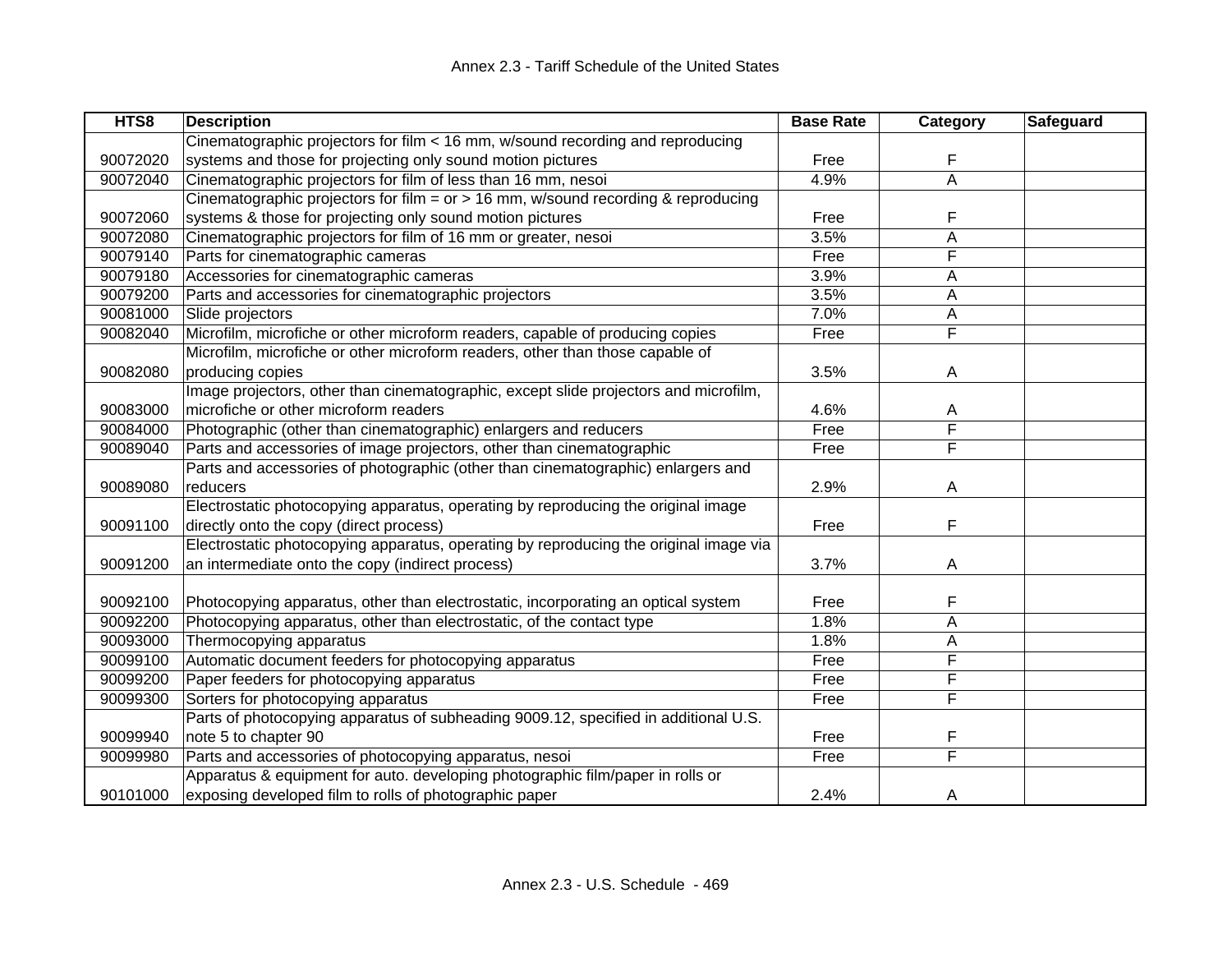| HTS8     | <b>Description</b>                                                                       | <b>Base Rate</b> | Category | Safeguard |
|----------|------------------------------------------------------------------------------------------|------------------|----------|-----------|
|          | Direct write-on-wafer apparatus for projection or drawing of circuit patterns on         |                  |          |           |
| 90104100 | sensitized semiconductor materials                                                       | Free             | F        |           |
|          | Step and repeat aligner apparatus for projection or drawing of circuit patterns on       |                  |          |           |
| 90104200 | sensitized semiconductor materials                                                       | Free             | F        |           |
|          | Apparatus for the projection or drawing of circuit patterns on sensitized semiconductor  |                  |          |           |
| 90104900 | materials, nesoi                                                                         | Free             | F        |           |
| 90105010 | Contact printers for photographic laboratories                                           | Free             | F        |           |
| 90105020 | Developing tanks for photographic laboratories                                           | Free             | F        |           |
|          | Editors and combination editor-splicers, for cinematographic film, containing an optical |                  |          |           |
| 90105030 | lens or designed to contain such a lens                                                  | 3.9%             | A        |           |
|          | Photographic film viewers, titlers, splicers and editors, and combinations thereof,      |                  |          |           |
| 90105040 | containing or designed to contain an optical lens, nesoi                                 | 4.5%             | Α        |           |
|          | Photographic film viewers, titlers, splicers and editors, and combinations thereof, not  |                  |          |           |
| 90105050 | containing or designed to contain an optical lens                                        | Free             | F        |           |
|          | Apparatus and equipment for photographic (including cinematographic) laboratories,       |                  |          |           |
| 90105060 | nesoi; negatoscopes                                                                      | Free             | F        |           |
| 90106000 | Projection screens                                                                       | 2.6%             | A        |           |
|          | Parts and accessories of photographic film viewers, titlers, splicers, editors or any    |                  |          |           |
| 90109040 | combination of the foregoing                                                             | 3.4%             | A        |           |
|          | Part/accessory of apparatus: of subhead 9010.41-9010.49 or of subhead 9010.50.60         |                  |          |           |
| 90109070 | projection/drawing circuit patterns on flat panel display                                | Free             | F        |           |
|          | Parts & accessories for apparatus & equipment for photographic (incl.                    |                  |          |           |
| 90109090 | cinematographic) labs, nesoi, negatoscopes, & projection screens                         | 2.9%             | A        |           |
|          |                                                                                          |                  |          |           |
| 90111040 | Stereoscopic microscopes, provided with a means for photographing the image              | 3.9%             | Α        |           |
|          | Stereoscopic microscopes, other than those provided with a means for photographing       |                  |          |           |
| 90111080 | the image                                                                                | 7.2%             | A        |           |
|          | Microscopes for microphotography, microcinematography or microprojection, provided       |                  |          |           |
| 90112040 | with a means for photographing the image                                                 | 3.9%             | A        |           |
|          | Microscopes for microphotography, microcinematography or microprojection, not            |                  |          |           |
| 90112080 | provided with a means for photographing the image                                        | 7.2%             | Α        |           |
|          | Compound optical microscopes other than stereoscopic or those for                        |                  |          |           |
| 90118000 | microphotography, microcinematography or microprojection                                 | 6.4%             | Α        |           |
|          | Parts and accessories for compound optical microscopes, including those for              |                  |          |           |
| 90119000 | microphotography, microcinematography or microprojection                                 | 5.7%             | A        |           |
| 90121000 | Microscopes other than optical microscopes; diffraction apparatus                        | 3.5%             | A        |           |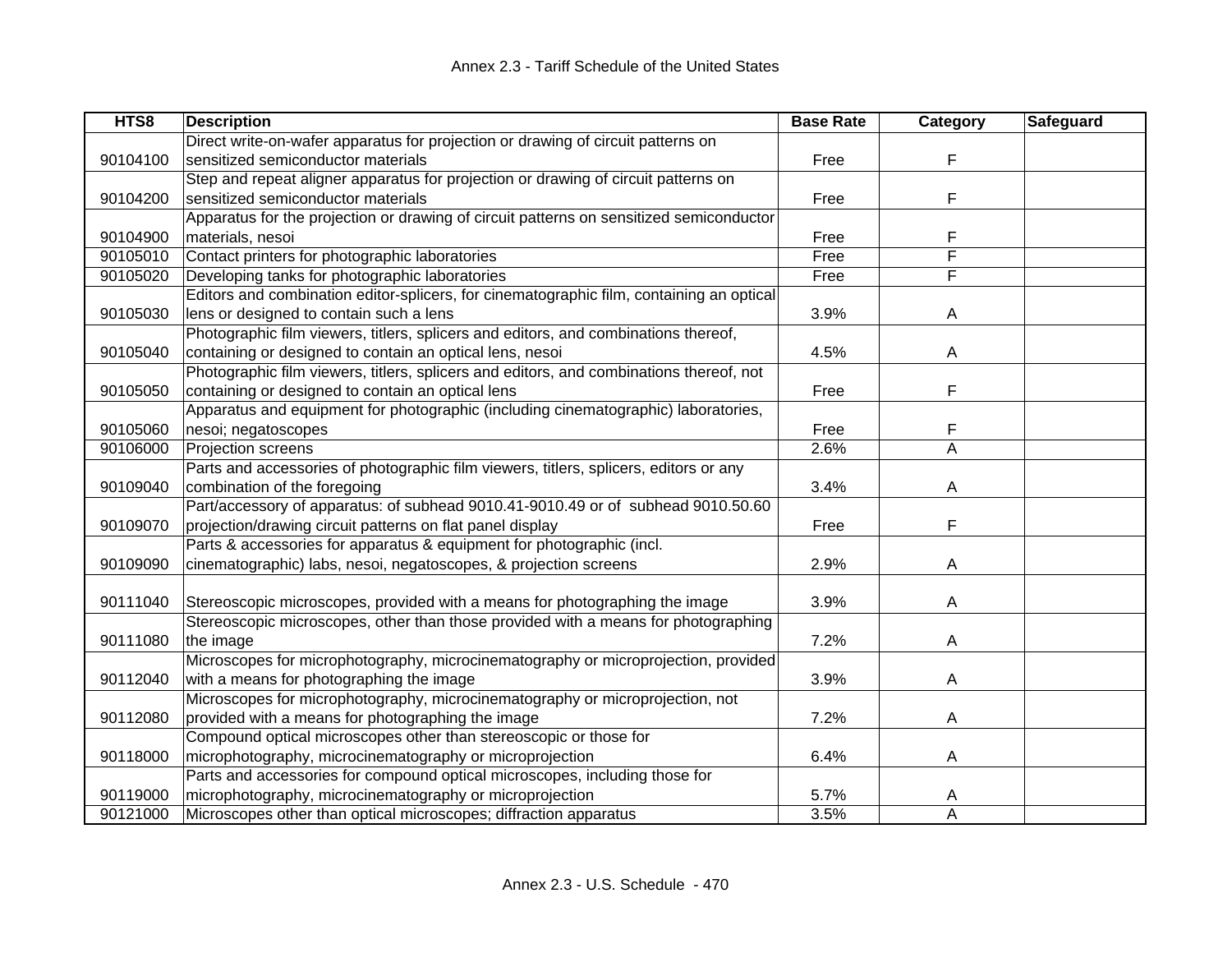| HTS8     | <b>Description</b>                                                                      | <b>Base Rate</b> | Category    | Safeguard |
|----------|-----------------------------------------------------------------------------------------|------------------|-------------|-----------|
|          | Parts and accessories for microscopes other than optical microscopes, and for           |                  |             |           |
| 90129000 | diffraction apparatus                                                                   | 4.9%             | A           |           |
| 90131010 | Telescopic sights for rifles not designed for use with infrared light                   | 14.9%            | $\mathsf A$ |           |
| 90131030 | Telescopic sights for rifles designed for use with infrared light                       | 1.4%             | A           |           |
|          | Telescopic sights for arms other than rifles; periscopes; telescopes as parts of        |                  |             |           |
| 90131040 | machines, appliances, etc. of chapter 90 or section XVI                                 | 5.3%             | A           |           |
| 90132000 | Lasers, other than laser diodes                                                         | 3.1%             | Α           |           |
|          | Hand magnifiers, magnifying glasses, loupes, thread counters and similar apparatus      |                  |             |           |
| 90138020 | nesi                                                                                    | 6.6%             | A           |           |
| 90138040 | Door viewers (door eyes)                                                                | 5.8%             | A           |           |
|          | Liquid crystal and other optical flat panel displays other than for articles of heading |                  |             |           |
| 90138070 | 8528, nesoi                                                                             | Free             | F           |           |
| 90138090 | Liquid crystal devices nesoi, and optical appliances and instruments, nesoi             | 4.5%             | A           |           |
| 90139020 | Parts and accessories of telescopic sights for rifles                                   | 16.0%            | A           |           |
|          |                                                                                         |                  |             |           |
| 90139050 | Parts and accessories of flat panel displays other than for articles of heading 8528    | Free             | F           |           |
|          | Parts and accessories of liquid crystal devices nesoi, and optical appliances and       |                  |             |           |
| 90139090 | instruments, nesoi                                                                      | 4.5%             | A           |           |
| 90141010 | Optical direction finding compasses                                                     | 4.0%             | A           |           |
| 90141060 | Gyroscopic directing finding compasses, other than electrical                           | Free             | F           |           |
| 90141070 | Electrical direction finding compasses                                                  | Free             | F           |           |
|          | Direction finding compasses, other than optical instruments, gyroscopic compasses or    |                  |             |           |
| 90141090 | electrical                                                                              | 2.9%             | A           |           |
|          | Optical instruments and appliances (other than compasses) for aeronautical or space     |                  |             |           |
| 90142020 | navigation                                                                              | 2.8%             | A           |           |
| 90142040 | Automatic pilots for aeronautical or space navigation                                   | 3.3%             | A           |           |
|          | Electrical instruments and appliances (other than compasses) for aeronautical or        |                  |             |           |
| 90142060 | space navigation                                                                        | Free             | F           |           |
|          | Nonelectrical instruments and appliances (other than compasses) for aeronautical or     |                  |             |           |
| 90142080 | space navigation                                                                        | Free             | F           |           |
| 90148010 | Optical navigational instruments, nesi                                                  | 2.8%             | A           |           |
| 90148020 | Ships' logs and depth-sounding apparatus                                                | 3.2%             | A           |           |
| 90148040 | Electrical navigational instruments and appliances, nesi                                | Free             | F           |           |
| 90148050 | Nonelectrical navigational instruments and appliances, nesi                             | Free             | F           |           |
|          | Parts and accessories of automatic pilots for aeronautical or space navigation of       |                  |             |           |
| 90149010 | subheading 9014.20.40                                                                   | Free             | F           |           |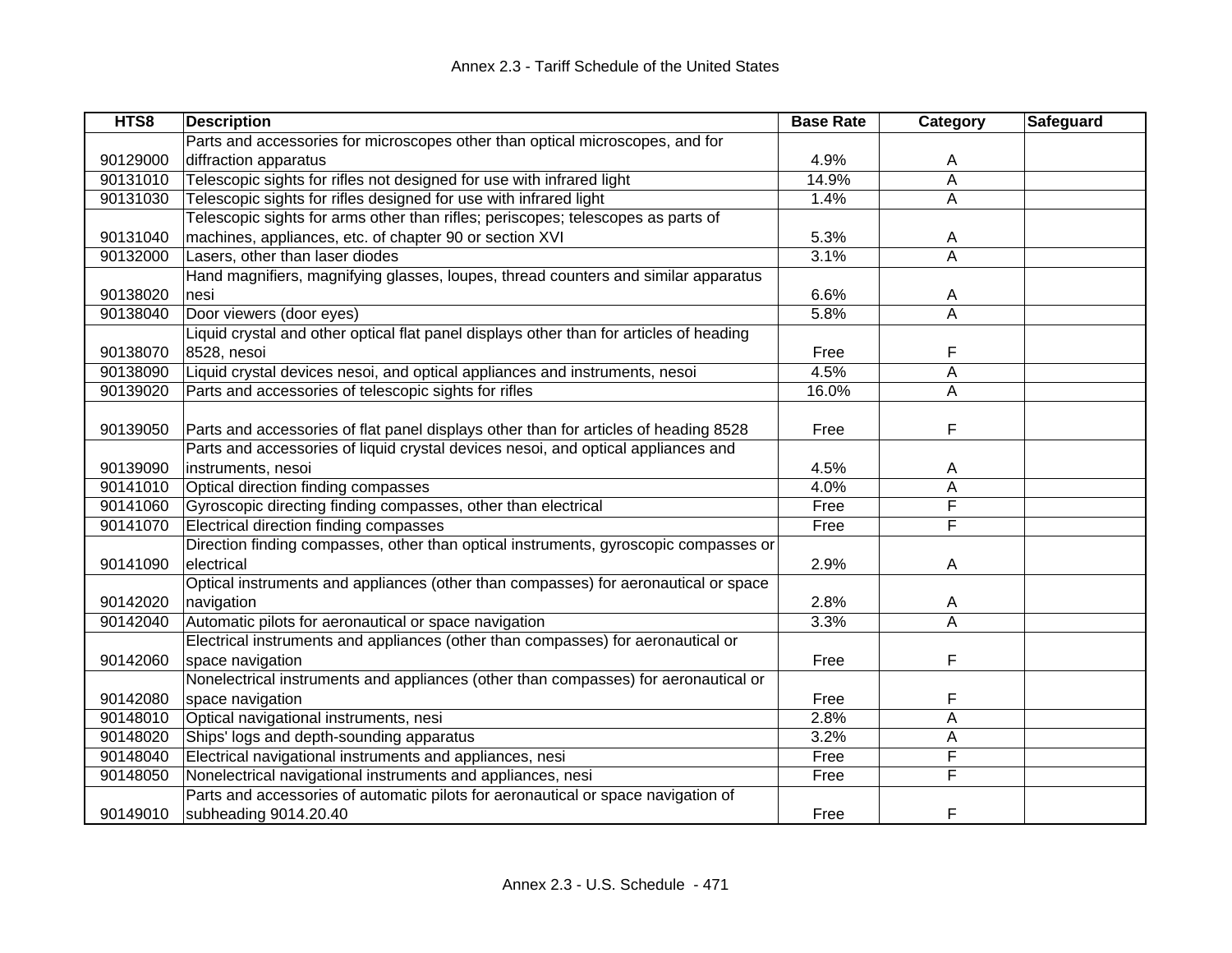| HTS8     | <b>Description</b>                                                                         | <b>Base Rate</b> | Category | Safeguard |
|----------|--------------------------------------------------------------------------------------------|------------------|----------|-----------|
|          | Parts and accessories of nonelectrical instruments and appliances for aeronautical or      |                  |          |           |
| 90149020 | space navigation of subheading 9014.20.80                                                  | Free             | F        |           |
|          | Parts and accessories of nonelectrical navigational instruments and appliances nesi        |                  |          |           |
| 90149040 | of subheading 9014.80.50                                                                   | Free             | F        |           |
| 90149060 | Parts and accessories of navigational instruments and appliances, nesi                     | Free             | F        |           |
| 90151040 | <b>Electrical rangefinders</b>                                                             | Free             | F        |           |
| 90151080 | Rangefinders, other than electrical                                                        | 2.8%             | Α        |           |
| 90152040 | Electrical theodolites and tachymeters                                                     | Free             | F        |           |
| 90152080 | Theodolites and tachymeters, other than electrical                                         | 2.8%             | А        |           |
| 90153040 | <b>Electrical levels</b>                                                                   | Free             | F        |           |
| 90153080 | Levels, other than electrical                                                              | 2.8%             | A        |           |
| 90154040 | Electrical photogrammetrical surveying instruments and appliances                          | Free             | F        |           |
| 90154080 | Photogrammetrical surveying instruments and appliances, other than electrical              | 3.0%             | A        |           |
|          | Optical surveying, hydrographic, oceanographic, hydrological, meteorological or            |                  |          |           |
| 90158020 | geophysical instruments and appliances, nesi                                               | 2.8%             | A        |           |
| 90158060 | Seismographs                                                                               | Free             | F        |           |
|          | Surveying, hydrographic, oceanographic, hydrological, meteorological or geophysical        |                  |          |           |
| 90158080 | instruments and appliances, nesi, nonoptical                                               | Free             | F        |           |
|          |                                                                                            | The rate         |          |           |
|          |                                                                                            | applicable to    |          |           |
|          |                                                                                            | the article of   |          |           |
|          |                                                                                            | which it is a    |          |           |
|          | Parts and accessories for surveying, hydrographic, oceanographic, hydrological,            | part or          |          |           |
| 90159000 | meteorological or geophysical instruments and appliances                                   | accessory        | Α        |           |
|          | Electrical balances of a sensitivity of 5 cg or better, with or without weights, and parts |                  |          |           |
| 90160020 | and accessories thereof                                                                    | 3.9%             | A        |           |
|          | Jewelers' balances (nonelectrical) of a sensitivity of 5 cg or better, with or without     |                  |          |           |
| 90160040 | weights, and parts and accessories thereof                                                 | 2.9%             | A        |           |
|          | Balances (nonelectrical) of a sensitivity of 5 cg or better, other than jewelers',         |                  |          |           |
| 90160060 | balances, and parts and accessories thereof                                                | 3.3%             | A        |           |
| 90171040 | Drafting plotters, whether or not automatic                                                | Free             | F        |           |
| 90171080 | Drafting tables and machines, whether or not automatic, nesoi                              | 3.9%             | Α        |           |
| 90172040 | Disc calculators, slide rules and other mathematical calculating instruments               | 3.9%             | A        |           |
|          | Pattern generation apparatus designed to produce masks and reticles from                   |                  |          |           |
| 90172050 | photoresist coated substrates (optical, e-beam, ion beam, etc.)                            | Free             | F        |           |
| 90172070 | Other drawing, marking-out or mathematical plotters, nesoi                                 | Free             | F        |           |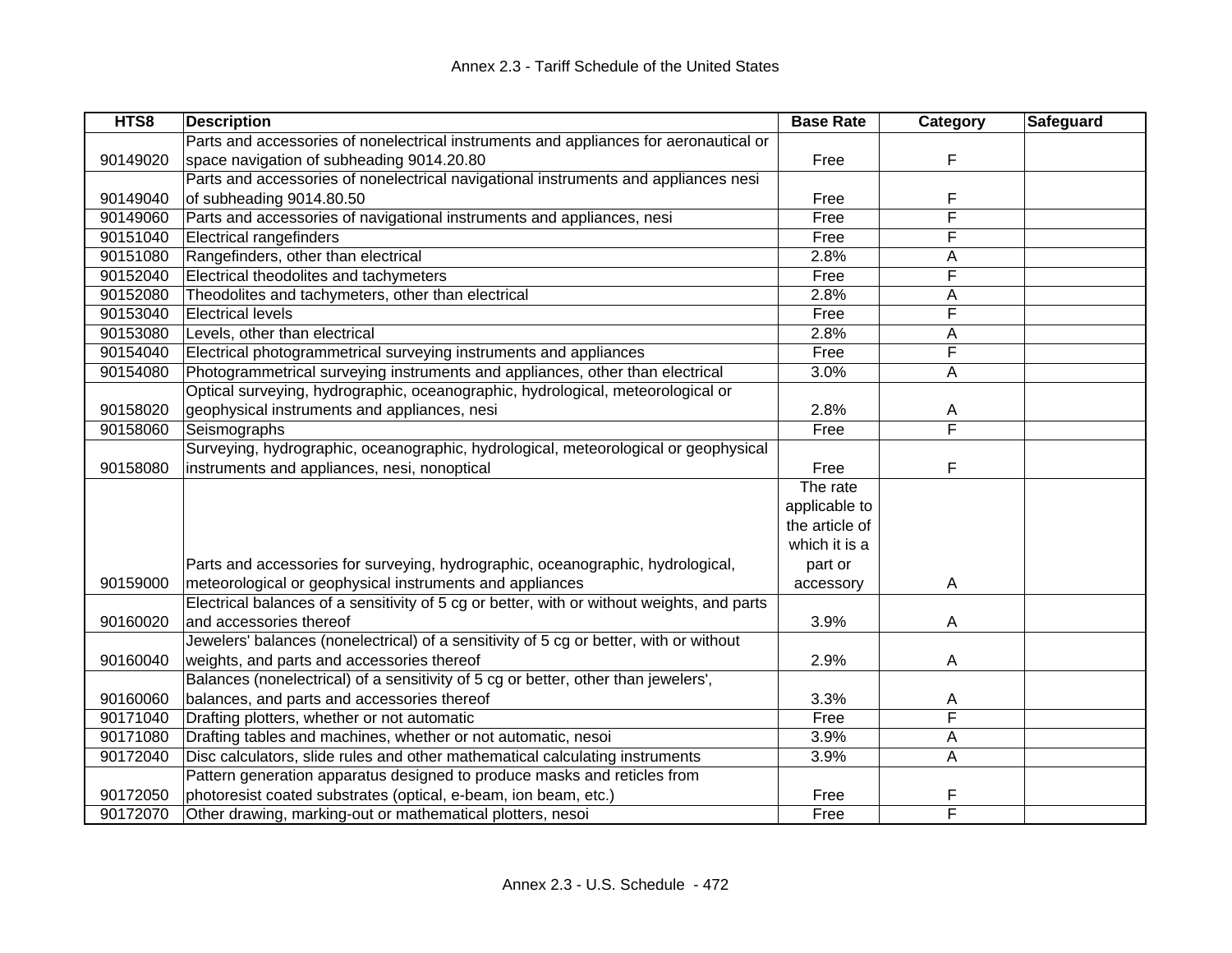| HTS8     | <b>Description</b>                                                                     | <b>Base Rate</b> | Category | Safeguard |
|----------|----------------------------------------------------------------------------------------|------------------|----------|-----------|
| 90172080 | Other drawing, marking-out or mathematical calculating instruments, nesoi              | 4.6%             | Α        |           |
| 90173040 | Micrometers and calipers, for use in the hand                                          | 5.8%             | Α        |           |
| 90173080 | Gauges for measuring length, for use in the hand                                       | 3.9%             | A        |           |
|          | Instruments for measuring length, for use in the hand, nesi (for example, measuring    |                  |          |           |
| 90178000 | rods and tapes)                                                                        | 5.3%             | A        |           |
|          |                                                                                        | The rate         |          |           |
|          |                                                                                        | applicable to    |          |           |
|          |                                                                                        | the article of   |          |           |
|          |                                                                                        | which it is a    |          |           |
|          | Parts and accessories for drawing, marking-out or mathematical calculating             | part or          |          |           |
| 90179000 | instruments, and for hand-held instruments for measuring length                        | accessory        | A        |           |
| 90181130 | Electrocardiographs                                                                    | Free             | F        |           |
| 90181160 | Printed circuit assemblies for electrocardiographs                                     | Free             | F        |           |
|          |                                                                                        |                  |          |           |
| 90181190 | Parts and accessories of electrocardiographs, other than printed circuit assemblies    | Free             | F        |           |
|          | Ultrasonic scanning electro-diagnostic apparatus used in medical, surgical, dental or  |                  |          |           |
| 90181200 | veterinary sciences                                                                    | Free             | F        |           |
|          | Magnetic resonance imaging electro-diagnostic apparatus used in medical, surgical,     |                  |          |           |
| 90181300 | dental or veterinary sciences                                                          | Free             | F        |           |
|          | Scintigraphic electro-diagnostic apparatus used in medical, surgical, dental or        |                  |          |           |
| 90181400 | veterinary sciences                                                                    | Free             | F        |           |
|          | Electro-diagnostic apparatus for functional exploratory examination, and parts and     |                  |          |           |
| 90181940 | accessories thereof                                                                    | Free             | F        |           |
| 90181955 | Electro-diagnostic patient monitoring systems                                          | Free             | F        |           |
|          |                                                                                        |                  |          |           |
| 90181975 | Printed circuit assemblies for electro-diagnostic parameter acquisition modules        | Free             | F        |           |
| 90181995 | Electro-diagnostic apparatus nesi, and parts and accessories thereof nesi              | Free             | F        |           |
|          | Ultraviolet or infrared ray apparatus used in medical, surgical, dental or veterinary  |                  |          |           |
| 90182000 | sciences, and parts and accessories thereof                                            | Free             | F        |           |
| 90183100 | Syringes, with or without their needles; parts and accessories thereof                 | Free             | F        |           |
|          | Tubular metal needles and needles for sutures, used in medical, surgical, dental or    |                  |          |           |
| 90183200 | veterinary sciences, and parts and accessories thereof                                 | Free             | F        |           |
|          | Catheters, cannulae and the like nesi, used in medical, surgical, dental or veterinary |                  |          |           |
| 90183900 | sciences, and parts and accessories thereof                                            | Free             | F        |           |
|          | Dental drill engines, whether or not combined on a single base with other dental       |                  |          |           |
| 90184100 | equipment, and parts and accessories thereof                                           | Free             | F        |           |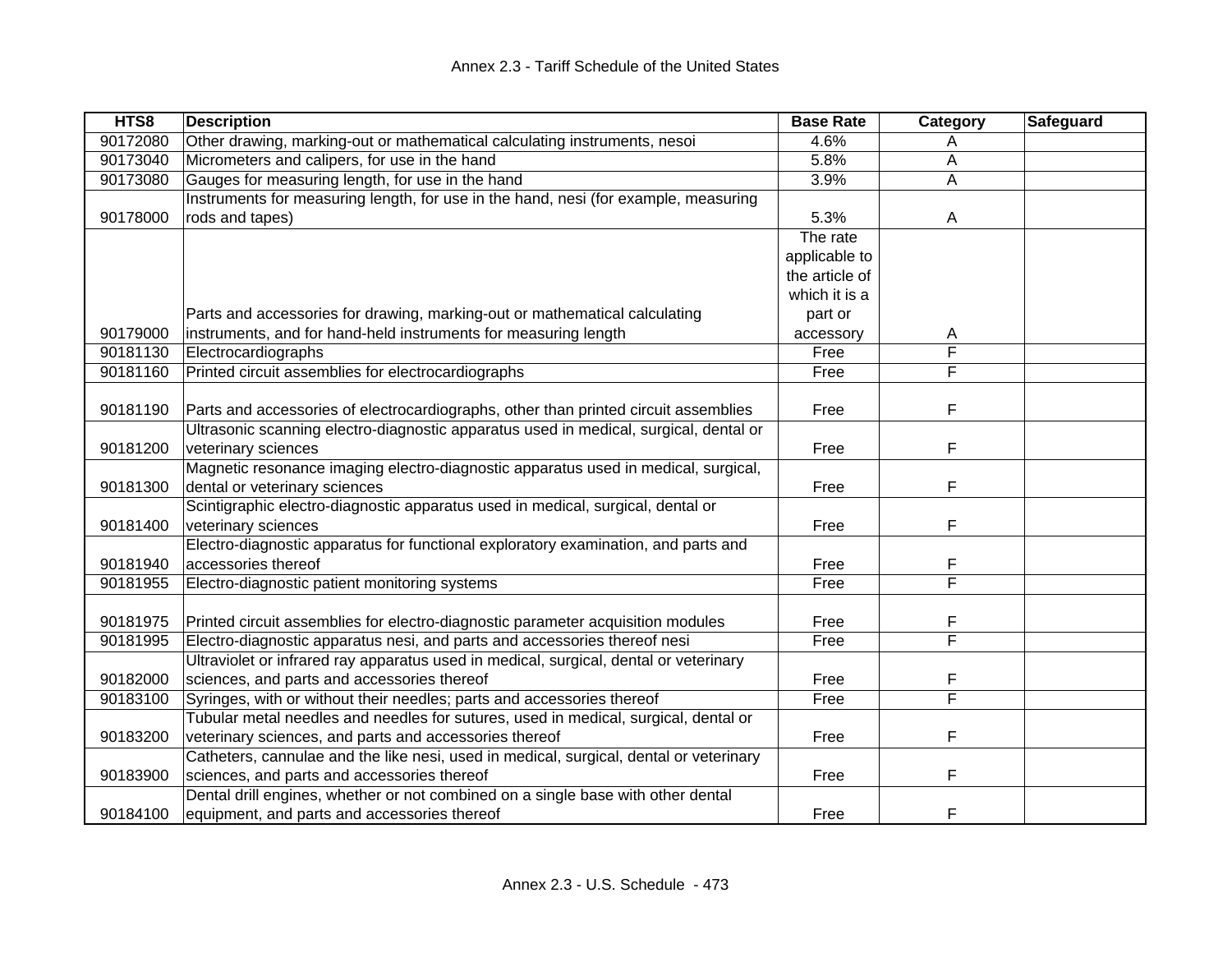| HTS8     | <b>Description</b>                                                                    | <b>Base Rate</b> | Category | <b>Safeguard</b> |
|----------|---------------------------------------------------------------------------------------|------------------|----------|------------------|
| 90184940 | Dental burs                                                                           | Free             |          |                  |
|          | Instruments and apparatus used in dental sciences, nesi, and parts and accessories    |                  |          |                  |
| 90184980 | thereof                                                                               | Free             | F        |                  |
|          |                                                                                       |                  |          |                  |
| 90185000 | Ophthalmic instruments and appliances nesi, and parts and accessories thereof         | Free             | F        |                  |
|          | Mirrors and reflectors used in medical, surgical, dental or veterinary sciences, and  |                  |          |                  |
| 90189010 | parts and accessories thereof                                                         | Free             | F        |                  |
|          | Optical instruments and appliances nesi, used in medical, surgical, dental or         |                  |          |                  |
| 90189020 | veterinary sciences, and parts and accessories thereof                                | Free             | F        |                  |
|          | Anesthetic instruments and appliances nesi, used in medical, surgical, dental or      |                  |          |                  |
| 90189030 | veterinary sciences, and parts and accessories thereof                                | Free             | F        |                  |
|          | Percussion hammers, stethescopes, and parts of stethescopes used in medical,          |                  |          |                  |
| 90189040 | surgical, dental or veterinary sciences                                               | Free             | F        |                  |
|          | Sphygmomanometers, tensimeters and oscillometers used in medical, surgical,           |                  |          |                  |
| 90189050 | dental or veterinary sciences; parts and accessories thereof                          | Free             | F        |                  |
|          | Electro-surgical instruments and appliances nesi, other than extracorporeal shock     |                  |          |                  |
| 90189060 | wave lithotripters and parts and accessories thereof                                  | Free             | F        |                  |
| 90189064 | Defibrillators                                                                        | Free             | F        |                  |
| 90189068 | Printed circuit assemblies for defibrillators                                         | Free             | F        |                  |
|          |                                                                                       |                  |          |                  |
| 90189075 | Electro-medical instruments and appliances nesi, and parts and accessories thereof    | Free             | F        |                  |
|          | Instruments and appliances used in medical, surgical, dental or veterinary sciences,  |                  |          |                  |
| 90189080 | nesi, and parts and accessories thereof                                               | Free             | F        |                  |
|          | Mechano-therapy appliances and massage apparatus, and parts and accessories           |                  |          |                  |
| 90191020 | thereof                                                                               | Free             | F        |                  |
|          |                                                                                       |                  |          |                  |
| 90191040 | Electrical psychological aptitude testing apparatus and parts and accessories thereof | Free             | F        |                  |
|          | Psychological aptitude testing apparatus, other than electrical, and parts and        |                  |          |                  |
| 90191060 | accessories thereof                                                                   | Free             | F        |                  |
|          | Ozone, oxygen and aerosol therapy, artificial respiration or other therapeutic        |                  |          |                  |
| 90192000 | respiration apparatus, and parts and accessories thereof                              | Free             | F        |                  |
|          | Underwater breathing devices designed as a complete unit to be carried on the         |                  |          |                  |
| 90200040 | person & not requiring attendants, parts & accessories thereof                        | Free             | F        |                  |
|          | Breathing appliances, nesi, & gas masks, excl. protective masks having neither        |                  |          |                  |
| 90200060 | mechanical parts/replaceable filters, parts, accessories of                           | 2.5%             | A        |                  |
| 90200090 | Parts and accessories of breathing appliances and gas masks, nesi                     | 2.5%             | A        |                  |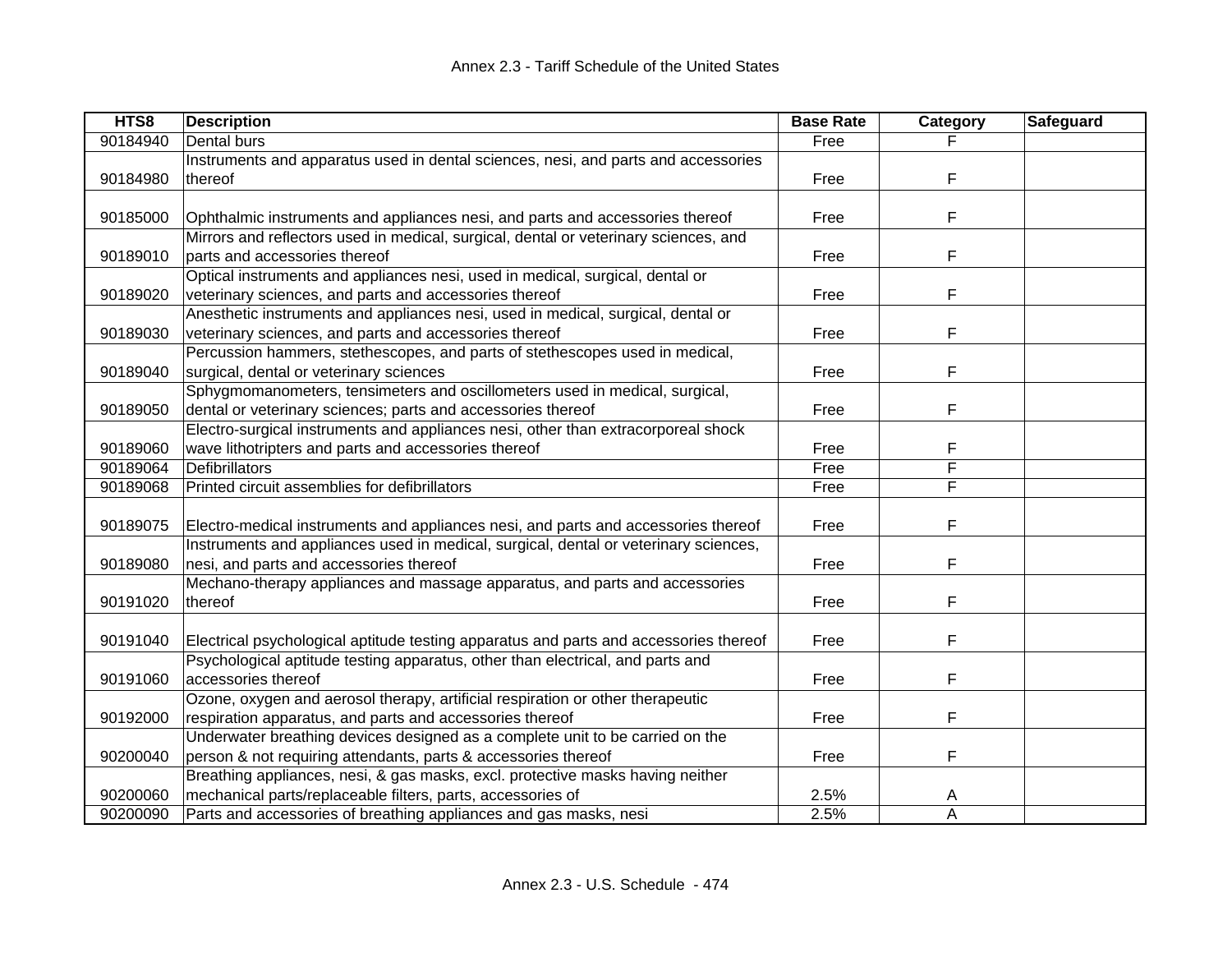| HTS8     | <b>Description</b>                                                                    | <b>Base Rate</b> | Category                | Safeguard |
|----------|---------------------------------------------------------------------------------------|------------------|-------------------------|-----------|
| 90211000 | Orthopedic or fracture appliances, and parts and accessories thereof                  | Free             |                         |           |
| 90212140 | Artificial teeth and parts and accessories thereof, of plastics                       | Free             | F                       |           |
| 90212180 | Artificial teeth and parts and accessories thereof, other than of plastics            | Free             | F                       |           |
| 90212940 | Dental fittings and parts and accessories thereof, of plastics                        | Free             | F                       |           |
| 90212980 | Dental fittings and parts and accessories thereof, other than of plastics             | Free             | F                       |           |
| 90213100 | Artificial joints and parts and accessories thereof                                   | Free             | F                       |           |
|          | Artificial parts of the body (other than artificial joints) and parts and accessories |                  |                         |           |
| 90213900 | thereof, nesoi                                                                        | Free             | F                       |           |
| 90214000 | Hearing aids, excluding parts and accessories thereof                                 | Free             | $\overline{\mathsf{F}}$ |           |
|          |                                                                                       |                  |                         |           |
| 90215000 | Pacemakers for stimulating heart muscles, excluding parts and accessories thereof     | Free             | F                       |           |
|          | Parts and accessories for hearing aids and for pacemakers for stimulating heart       |                  |                         |           |
| 90219040 | muscles                                                                               | Free             | F                       |           |
|          | Appliances nesi which are worn or carried, or implanted in the body, to compensate    |                  |                         |           |
| 90219080 | for a defect or disability, and parts and accessories                                 | Free             | F                       |           |
| 90221200 | Computed tomography apparatus based on the use of X-rays                              | Free             | F                       |           |
|          | Apparatus based on the use of X-rays for dental uses (other than computed             |                  |                         |           |
| 90221300 | tomography apparatus)                                                                 | Free             | F                       |           |
|          | Apparatus based on the use of X-rays for medical, surgical or veterinary uses (other  |                  |                         |           |
| 90221400 | than computed tomography apparatus)                                                   | Free             | F                       |           |
|          | Apparatus based on the use of X-rays other than for medical, surgical, dental or      |                  |                         |           |
| 90221900 | veterinary use                                                                        | Free             | F                       |           |
|          | Apparatus based on the use of alpha, beta or gamma radiations, for medical, surgical, |                  |                         |           |
| 90222100 | dental or veterinary use                                                              | Free             | F                       |           |
| 90222940 | Smoke detectors, ionization type                                                      | 1.0%             | A                       |           |
|          | Apparatus based on the use of alpha, beta or gama radiations, other than for medical, |                  |                         |           |
| 90222980 | surgical, dental or veterinary use, nesi                                              | 1.4%             | A                       |           |
| 90223000 | X-ray tubes                                                                           | 0.9%             | A                       |           |
| 90229005 | Radiation generator units                                                             | 0.8%             | Α                       |           |
| 90229015 | Radiation beam delivery units                                                         | 1.4%             | A                       |           |
|          | X-ray generators, high tension generators, desks, screens, examination or treatment   |                  |                         |           |
| 90229025 | tables, chairs and similar apparatus, nesi                                            | 0.8%             | A                       |           |
| 90229040 | Parts and accessories of X-ray tubes                                                  | 0.9%             | A                       |           |
| 90229060 | Parts and accessories of apparatus based on the use of X-rays                         | 0.8%             | A                       |           |
| 90229070 | Parts and accessories of ionization type smoke detectors                              | 1.0%             | A                       |           |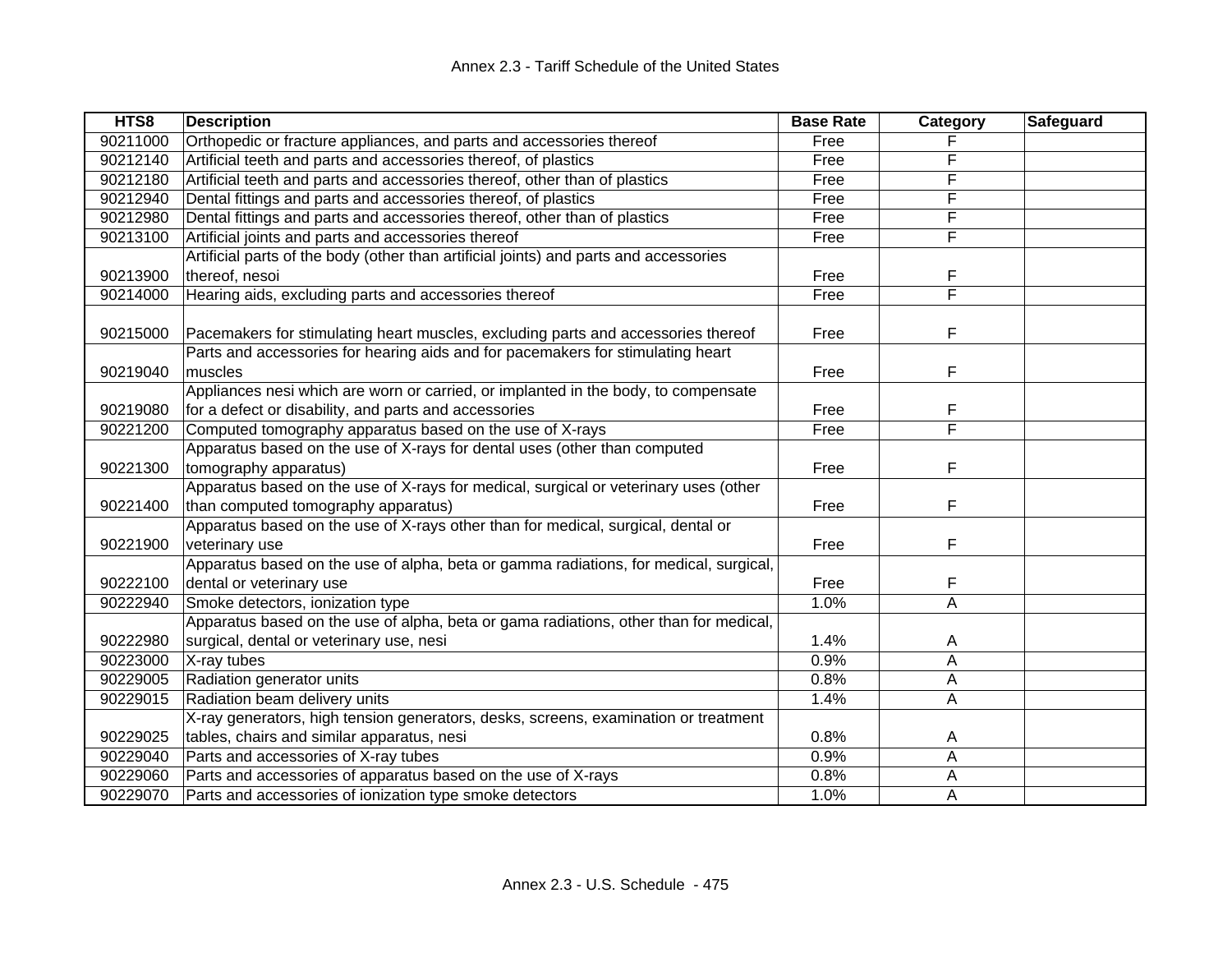| HTS8     | <b>Description</b>                                                                    | <b>Base Rate</b> | Category       | Safeguard |
|----------|---------------------------------------------------------------------------------------|------------------|----------------|-----------|
|          | Parts and accessories of apparatus based on the use of alpha, beta or gamma           |                  |                |           |
| 90229095 | radiations                                                                            | 1.4%             | Α              |           |
|          | Instruments, apparatus and models, designed for demonstrational purposes,             |                  |                |           |
| 90230000 | unsuitable for other uses, and parts and accessories thereof                          | Free             | F              |           |
| 90241000 | Machines and appliances for testing the mechanical properties of metals               | 1.7%             | A              |           |
|          | Machines and appliances for testing the mechanical properties of materials other than |                  |                |           |
| 90248000 | metals                                                                                | 1.7%             | A              |           |
|          | Parts and accessories of machines and appliances for testing the hardness, strength,  |                  |                |           |
| 90249000 | compressibility, or other properties of materials                                     | 1.7%             | A              |           |
|          | Clinical thermometers, liquid-filled, for direct reading, not combined with other     |                  |                |           |
| 90251120 | instruments                                                                           | Free             | F              |           |
|          | Liquid-filled thermometers, for direct reading, not combined with other instruments,  |                  |                |           |
| 90251140 | other than clinical thermometers                                                      | Free             | F              |           |
| 90251940 | Pyrometers, not combined with other instruments                                       | 1.4%             | $\overline{A}$ |           |
|          | Thermometers, for direct reading, not combined with other instruments, other than     |                  |                |           |
| 90251980 | liquid-filled thermometers                                                            | 1.8%             | A              |           |
|          | Electrical: hydrometers & sim. floating instr., hygrometers, psychometers, & any      |                  |                |           |
| 90258010 | comb. with or w/o thermometers, pyrometers, & barometers                              | 1.7%             | A              |           |
| 90258015 | Nonelectrical barometers, not combined with other instruments                         | 1.0%             | A              |           |
|          | Hydrometers and similar floating instruments, whether or not incorporating a          |                  |                |           |
| 90258020 | thermometer, non-recording, other than electrical                                     | 2.9%             | A              |           |
| 90258035 | Hygrometers and psychrometers, non-electrical, non-recording                          | 1.4%             | A              |           |
|          | Thermographs, barographs, hygrographs and other recording instruments, other than     |                  |                |           |
| 90258040 | electrical                                                                            | 1.0%             | A              |           |
|          | Combinations of thermometers, barometers and similar temperature and atmosphere       |                  |                |           |
| 90258050 | measuring and recording instruments, nonelectrical                                    | 1.6%             | A              |           |
|          |                                                                                       | The rate         |                |           |
|          |                                                                                       | applicable to    |                |           |
|          |                                                                                       | the article of   |                |           |
|          |                                                                                       | which it is a    |                |           |
|          | Parts & accessories of hydrometers & like floating instruments,                       | part or          |                |           |
| 90259000 | thermometers, pyrometers, barometers, hygrometers, psychrometers & combinations       | accessory        | A              |           |
|          | Electrical instruments and apparatus for measuring or checking the flow or level of   |                  |                |           |
| 90261020 | liquids                                                                               | Free             | F              |           |
| 90261040 | Flow meters, other than electrical, for measuring or checking the flow of liquids     | Free             | F              |           |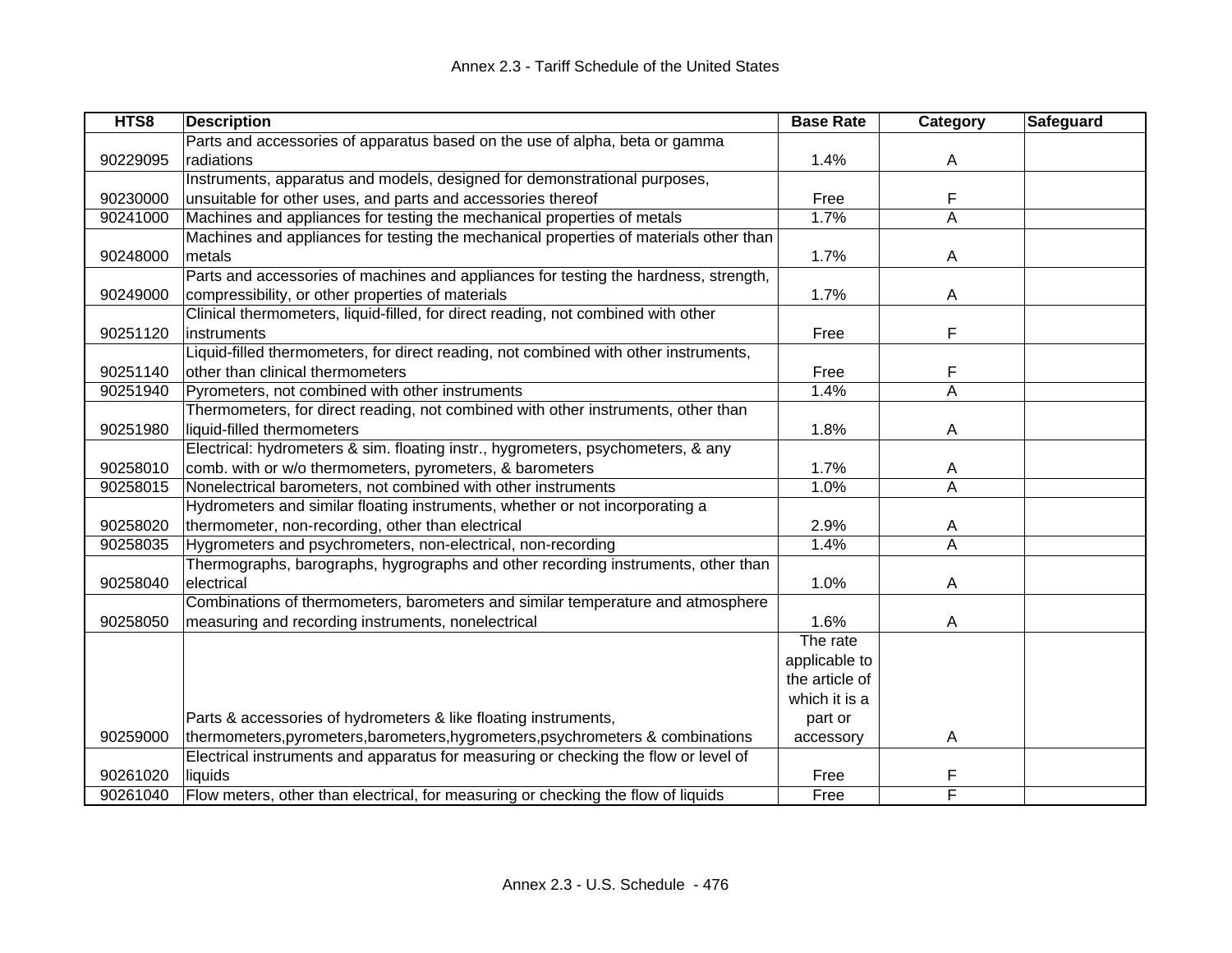| HTS8     | <b>Description</b>                                                                      | <b>Base Rate</b> | Category | Safeguard |
|----------|-----------------------------------------------------------------------------------------|------------------|----------|-----------|
|          | Instruments and apparatus for measuring or checking the level of liquids, other than    |                  |          |           |
| 90261060 | flow meters, non-electrical                                                             | Free             | F        |           |
|          | Electrical instruments and apparatus for measuring or checking the pressure of liquids  |                  |          |           |
| 90262040 | or gases                                                                                | Free             | F        |           |
|          | Instruments and apparatus, other than electrical, for measuring or checking the         |                  |          |           |
| 90262080 | pressure of liquids or gases                                                            | Free             | F        |           |
|          | Electrical instruments and apparatus for measuring or checking variables of liquids or  |                  |          |           |
| 90268020 | gases, nesi                                                                             | Free             | F        |           |
|          |                                                                                         |                  |          |           |
| 90268040 | Nonelectrical heat meters incorporating liquid supply meters, and anemometers           | Free             | F        |           |
|          | Nonelectrical instruments and apparatus for measuring or checking variables of          |                  |          |           |
| 90268060 | liquids or gases, nesi                                                                  | Free             | F        |           |
|          | Parts and accessories of electrical instruments and apparatus for measuring or          |                  |          |           |
| 90269020 | checking variables of liquids or gases                                                  | Free             | F        |           |
|          | Parts and accessories of nonelectrical flow meters, heat meters incorporating liquid    |                  |          |           |
| 90269040 | supply meters and anemometers                                                           | Free             | F        |           |
|          | Parts and accessories of nonelectrical instruments and apparatus for measuring or       |                  |          |           |
| 90269060 | checking variables of liquids or gases, nesi                                            | Free             | F        |           |
| 90271020 | Electrical gas or smoke analysis apparatus                                              | 1.7%             | А        |           |
| 90271040 | Nonelectrical optical instruments and apparatus for gas or smoke analysis               | 3.5%             | Α        |           |
|          | Nonelectrical gas or smoke analysis apparatus, other than optical instruments and       |                  |          |           |
| 90271060 | apparatus                                                                               | 2.2%             | A        |           |
| 90272050 | Electrical chromatographs and electrical electrophoresis instruments                    | Free             | F        |           |
| 90272080 | Nonelectrical chromatographs                                                            | Free             | F        |           |
|          | Electrical spectrometers, spectrophotometers and spectrographs using optical            |                  |          |           |
| 90273040 | radiations (ultraviolet, visible, infrared)                                             | Free             | F        |           |
|          | Nonelectrical spectrometers, spectrophotometers and spectrographs using optical         |                  |          |           |
| 90273080 | radiations (ultraviolet, visible, infrared)                                             | Free             |          |           |
| 90274000 | Exposure meters                                                                         | 1.2%             | A        |           |
|          | Electrical instruments and apparatus using optical radiations (ultraviolet, visible,    |                  |          |           |
| 90275040 | infrared), nesi                                                                         | Free             | F        |           |
|          | Nonelectrical instruments and apparatus using optical radiations (ultraviolet, visible, |                  |          |           |
| 90275080 | infrared), nesi                                                                         | Free             |          |           |
| 90278025 | Nuclear magnetic resonance instruments                                                  | Free             | F        |           |
|          | Electrical instruments and apparatus for physical or chemical analysis, measuring       |                  |          |           |
| 90278045 | viscosity, checking heat, sound, light, etc., nesi                                      | Free             | F        |           |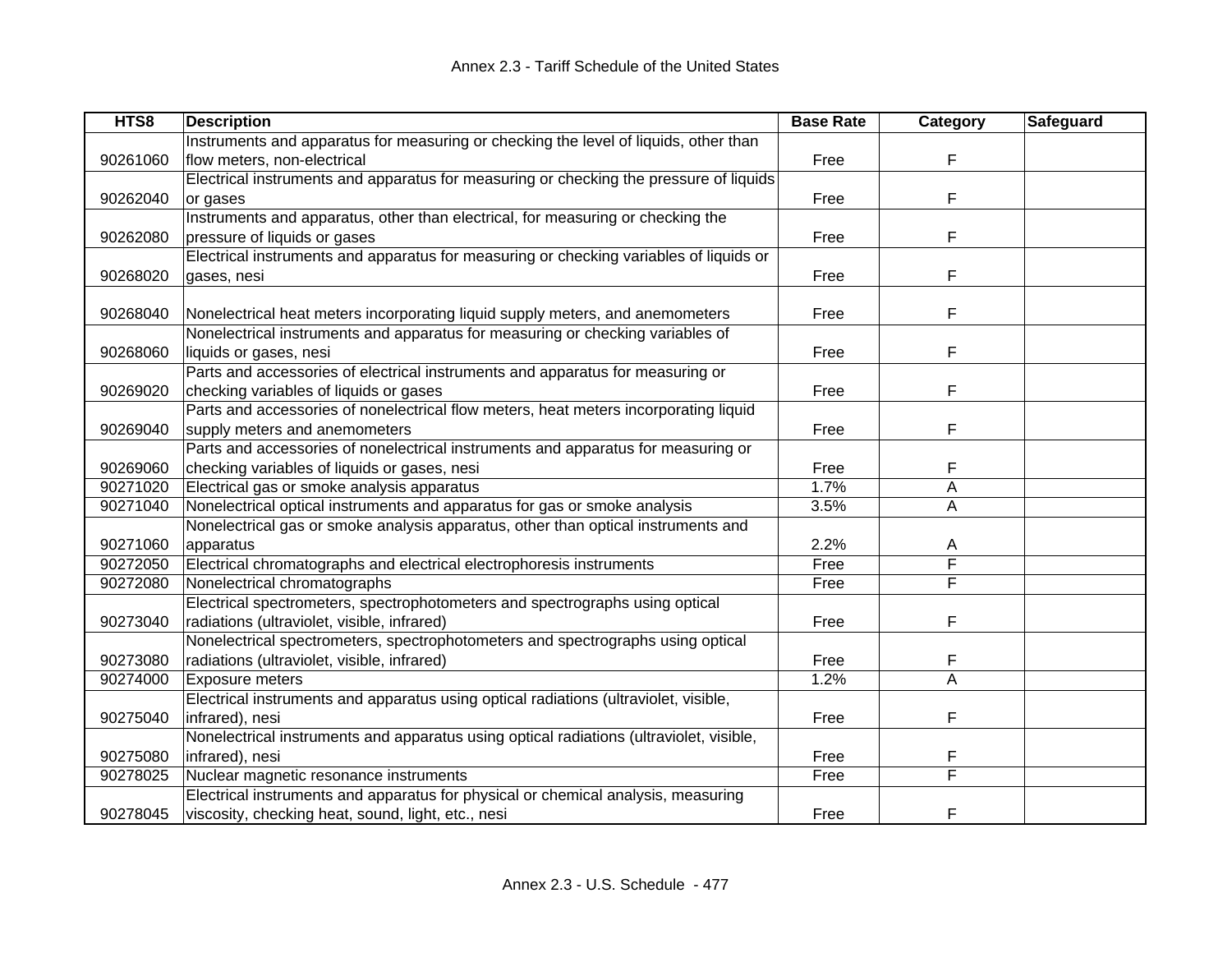| HTS8     | <b>Description</b>                                                                   | <b>Base Rate</b> | Category | Safeguard |
|----------|--------------------------------------------------------------------------------------|------------------|----------|-----------|
|          | Nonelectrical instruments and apparatus for physical or chemical analysis, measuring |                  |          |           |
| 90278080 | viscosity, checking heat, sound or light, nesi                                       | Free             | F        |           |
| 90279020 | Microtomes                                                                           | 2.2%             | A        |           |
|          |                                                                                      |                  |          |           |
| 90279045 | Printed circuit assemblies for instruments and apparatus of subheading 9027.80       | Free             | F        |           |
|          | Parts and accessories of electrical instruments and apparatus of subheading 9027.20, |                  |          |           |
| 90279054 | 9027.30, 9027.40, 9027.50 or 9027.80                                                 | Free             | F        |           |
|          | Parts and accessories of other electrical instruments and apparatus of heading 9027, |                  |          |           |
| 90279058 | nesoi                                                                                | 1.7%             | A        |           |
|          | Parts and accessories of nonelectrical optical instruments and apparatus of          |                  |          |           |
| 90279064 | subheading 9027.20, 9027.30, 9027.40, 9027.50 or 9027.80                             | Free             | F        |           |
|          | Parts and accessories of nonelectrical optical instruments and apparatus of heading  |                  |          |           |
| 90279068 | 9027, nesoi                                                                          | 3.5%             | A        |           |
|          | Parts and accessories of nonelectrical nonoptical instruments and apparatus of       |                  |          |           |
| 90279084 | heading 9027.20, 9027.30, 9027.40, 9027.50 or 9027.80                                | Free             | F        |           |
|          | Parts and accessories of nonelectrical instruments and apparatus of heading 9027,    |                  |          |           |
| 90279088 | nesoi                                                                                | 2.2%             | A        |           |
|          |                                                                                      | 16 cents         |          |           |
| 90281000 | Gas supply or production meters, including calibrating meters thereof                | each $+2.5%$     | A        |           |
|          |                                                                                      | 16 cents         |          |           |
| 90282000 | Liquid supply or production meters, including calibrating meters thereof             | each $+2.5%$     | A        |           |
|          |                                                                                      | 16 cents         |          |           |
| 90283000 | Electricity supply or production meters, including calibrating meters thereof        | each + $1.5%$    | A        |           |
| 90289000 | Parts and accessories for gas, liquid or electricity supply or production meters     | 3.2%             | A        |           |
| 90291040 | <b>Taximeters</b>                                                                    | 5.3%             | A        |           |
|          | Revolution counters, production counters, odometers, pedometers and the like, other  |                  |          |           |
| 90291080 | than taximeters                                                                      | Free             | F        |           |
| 90292020 | <b>Bicycle speedometers</b>                                                          | 6.0%             | А        |           |
| 90292040 | Speedometers and tachometers, other than bicycle speedometers                        | Free             | F        |           |
|          |                                                                                      | 16 cents         |          |           |
| 90292060 | Stroboscopes                                                                         | each $+2.5%$     | A        |           |
| 90299020 | Parts and accessories of taximeters                                                  | 5.3%             | A        |           |
| 90299040 | Parts and accessories of bicycle speedometers                                        | 6.0%             | A        |           |
| 90299060 | Parts and accessories of stroboscopes                                                | 3.2%             | Α        |           |
|          | Parts and accessories of revolution counters, production counters, odometers,        |                  |          |           |
| 90299080 | pedometers and the like, of speedometers nesi and tachometers                        | Free             | F        |           |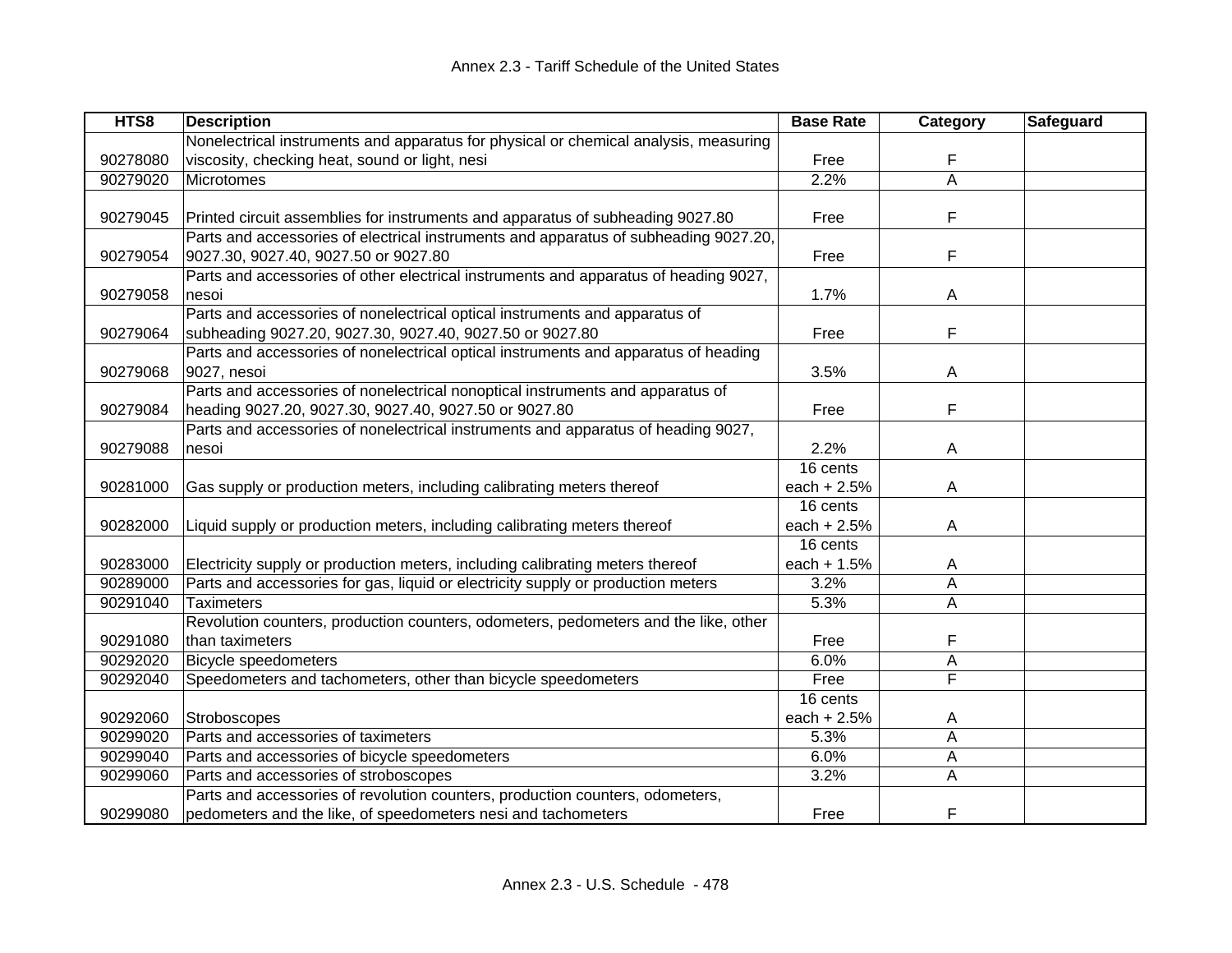| HTS8     | <b>Description</b>                                                                      | <b>Base Rate</b> | Category | Safeguard |
|----------|-----------------------------------------------------------------------------------------|------------------|----------|-----------|
| 90301000 | Instruments and apparatus for measuring or detecting ionizing radiations                | 1.6%             | A        |           |
| 90302000 | Cathode-ray oscilloscopes and cathode-ray oscillographs                                 | 1.7%             | Α        |           |
|          | Multimeters for measuring or checking electrical voltage, current, resistance or power, |                  |          |           |
| 90303100 | without a recording device                                                              | 1.7%             | A        |           |
|          | Instruments and apparatus, nesi, for measuring or checking electrical voltage, current, |                  |          |           |
| 90303900 | resistance or power, without a recording device                                         | 1.7%             | A        |           |
| 90304000 | Instruments and apparatus specially designed for telecommunications                     | Free             | F        |           |
|          | Instruments and apparatus for measuring or checking electrical quantities, nesoi: for   |                  |          |           |
| 90308200 | measuring or checking semiconductor wafers or devices                                   | Free             | F        |           |
|          | Instruments and apparatus for measuring, checking or detecting electrical quantities    |                  |          |           |
| 90308300 | or ionizing radiations, nesoi: with a recording device                                  | 1.7%             | A        |           |
|          | Instruments and apparatus for measuring, checking or detecting electrical quantities    |                  |          |           |
| 90308900 | or ionizing radiations, nesoi: w/o a recording device                                   | 1.7%             | A        |           |
|          | Printed circuit assemblies for instruments and apparatus for measuring or detecting     |                  |          |           |
| 90309025 | ionizing radiation                                                                      | 1.6%             | A        |           |
|          | Parts and accessories for instruments and apparatus for measuring or detecting          |                  |          |           |
| 90309045 | ionizing radiation, nesi                                                                | 1.6%             | A        |           |
|          | Printed circuit assemblies for instruments and apparatus for measuring or checking      |                  |          |           |
| 90309064 | semiconductor wafers or devices                                                         | Free             | F        |           |
|          | Printed circuit assemblies for articles of subheadings 9030.20 to 9030.40, 9030.83      |                  |          |           |
| 90309068 | and 9030.89                                                                             | 1.7%             | A        |           |
|          | Parts and accessories for instruments and apparatus for measuring or checking           |                  |          |           |
| 90309084 | semiconductor wafers or devices, nesoi                                                  | Free             | F        |           |
|          | Parts and accessories for articles of subheadings 9030.20 to 9030.40, 9030.83 and       |                  |          |           |
| 90309088 | 9030.89, nesoi                                                                          | 1.7%             | A        |           |
| 90311000 | Machines for balancing mechanical parts                                                 | 1.7%             | A        |           |
| 90312000 | <b>Test benches</b>                                                                     | 1.7%             | Α        |           |
| 90313000 | Profile projectors                                                                      | 2.5%             | Α        |           |
|          |                                                                                         |                  |          |           |
|          | Optical measuring/checking instruments/appliances for inspecting semiconductor          |                  |          |           |
| 90314100 | wafers/devices or photomasks/reticle used to mfg such devices                           | Free             | F        |           |
| 90314940 | Optical coordinate-measuring machines, nesoi                                            | 3.5%             | A        |           |
|          | Optical instrument & appliance: to inspect masks (not photomask) used to mfg            |                  |          |           |
| 90314970 | semiconductor devices; to measure contamination on such devices                         | Free             | F        |           |
|          |                                                                                         |                  |          |           |
| 90314990 | Other optical measuring or checking instruments, appliances and machines, nesoi         | 3.5%             | A        |           |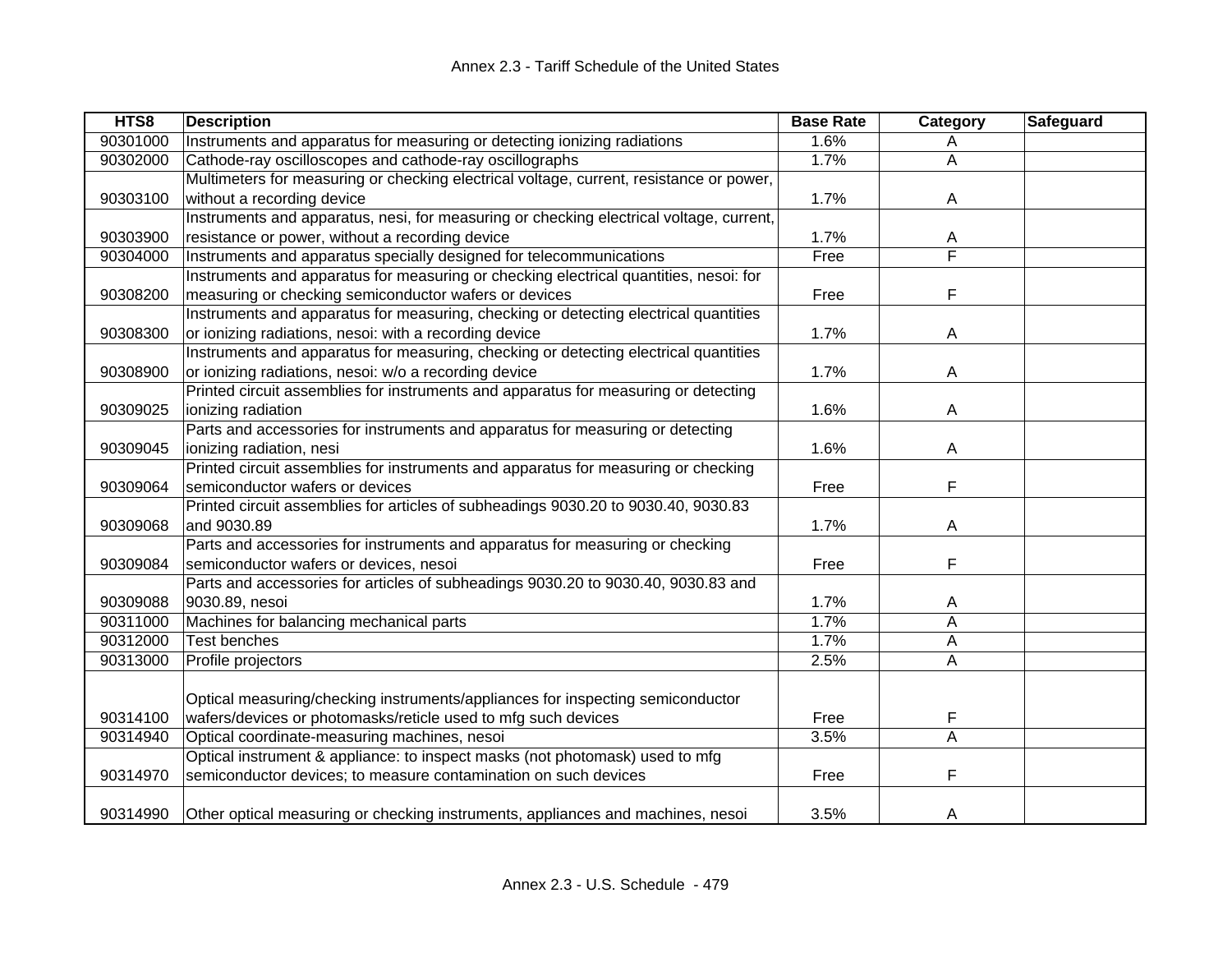| HTS8     | <b>Description</b>                                                                     | <b>Base Rate</b> | Category                | Safeguard |
|----------|----------------------------------------------------------------------------------------|------------------|-------------------------|-----------|
|          | Electron beam microscopes fitted with equipment specifically designed for the          |                  |                         |           |
| 90318040 | handling and transport of semiconductor devices or reticles                            | Free             | F                       |           |
| 90318080 | Measuring and checking instruments, appliances and machines, nesoi                     | 1.7%             | Α                       |           |
| 90319020 | Parts and accessories of profile projectors                                            | 2.5%             | A                       |           |
|          | Bases and frames for the optical coordinate-measuring machines of subheading           |                  |                         |           |
| 90319045 | 9031.49.40                                                                             | 3.5%             | A                       |           |
|          | Parts & accessories of measuring & checking optical instruments & appliances of        |                  |                         |           |
| 90319054 | subheading 9031.41 or 9031.49.70                                                       | Free             | F                       |           |
|          | Parts & accessories of measuring & checking optical instruments & appliances, other    |                  |                         |           |
| 90319058 | than test benches or profile projectors, nesoi                                         | 3.5%             | A                       |           |
| 90319070 | Parts and accessories of articles of subheading 9031.80.40                             | Free             | $\overline{\mathsf{F}}$ |           |
|          | Parts and accessories of measuring or checking instruments, appliances and             |                  |                         |           |
| 90319090 | machines, nesoi                                                                        | 1.7%             | A                       |           |
| 90321000 | Automatic thermostats                                                                  | 1.7%             | Α                       |           |
| 90322000 | Automatic manostats                                                                    | 1.7%             | A                       |           |
|          | Hydraulic and pneumatic automatic regulating or controlling instruments and            |                  |                         |           |
| 90328100 | apparatus                                                                              | 1.6%             | A                       |           |
|          | Automatic voltage and voltage-current regulators, designed for use in a 6, 12, or 24 V |                  |                         |           |
| 90328920 | system                                                                                 | 1.1%             | A                       |           |
|          | Automatic voltage and voltage-current regulators, not designed for use in a 6, 12, or  |                  |                         |           |
| 90328940 | 24 V system                                                                            | 1.7%             | A                       |           |
| 90328960 | Automatic regulating or controlling instruments and apparatus, nesi                    | 1.7%             | Α                       |           |
|          | Parts and accessories of automatic voltage and voltage-current regulators designed     |                  |                         |           |
| 90329020 | for use in a 6, 12, or 24 V system, nesi                                               | 1.1%             | A                       |           |
|          | Parts and accessories of automatic voltage and voltage-current regulators, not         |                  |                         |           |
| 90329040 | designed for use in a 6, 12, or 24 V system, nesi                                      | 1.7%             | A                       |           |
|          | Parts and accessories for automatic regulating or controlling instruments and          |                  |                         |           |
| 90329060 | apparatus, nesi                                                                        | 1.7%             | A                       |           |
|          | Parts and accessories for machines, appliances, instruments or apparatus of chapter    |                  |                         |           |
| 90330000 | 90, nesi                                                                               | 4.4%             | A                       |           |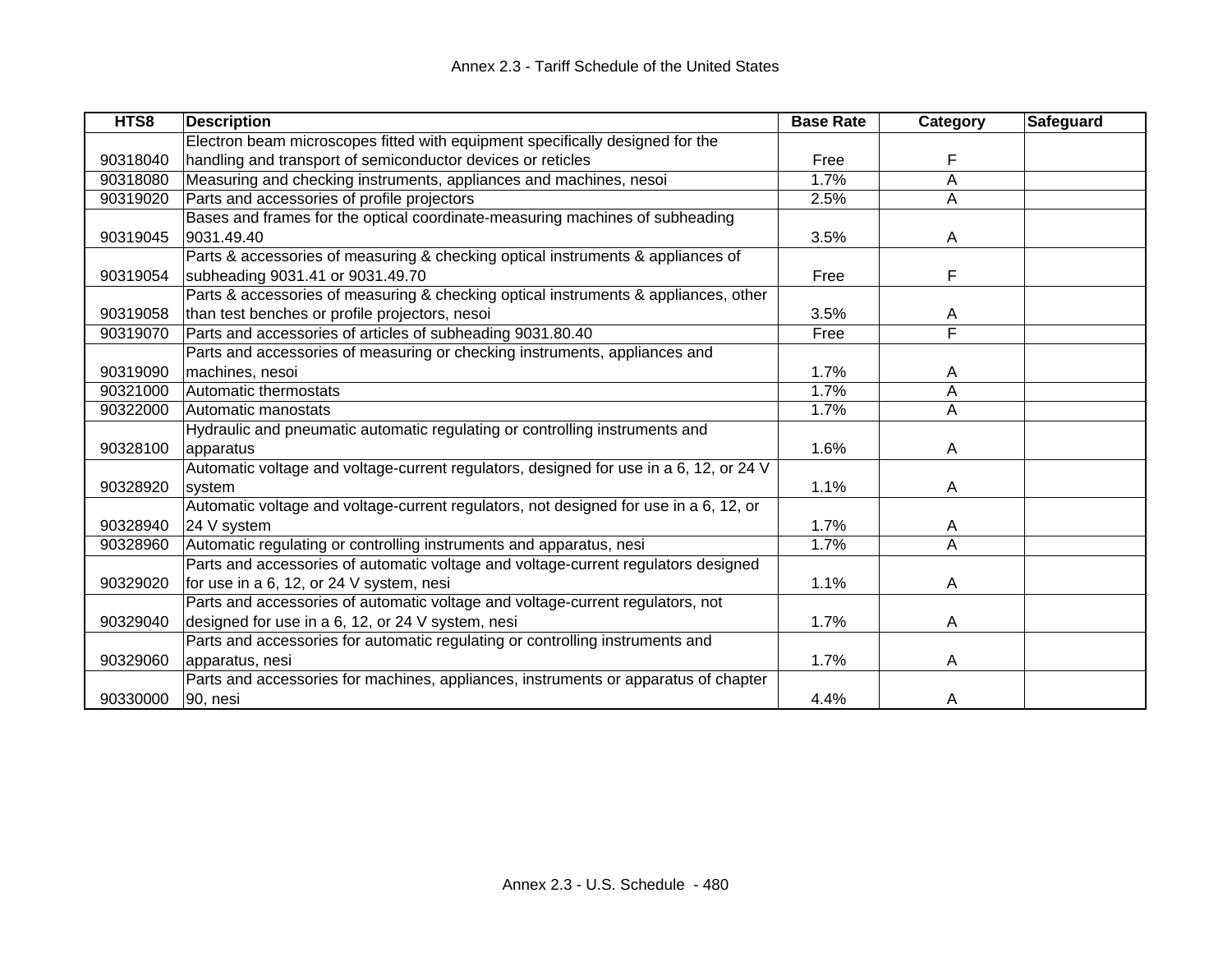| HTS8     | <b>Description</b>                                                                       | <b>Base Rate</b> | Category | Safeguard |
|----------|------------------------------------------------------------------------------------------|------------------|----------|-----------|
|          |                                                                                          | 51 cents         |          |           |
|          |                                                                                          | each + 6.25%     |          |           |
|          |                                                                                          | on the case      |          |           |
|          |                                                                                          | and strap,       |          |           |
|          |                                                                                          | band or          |          |           |
|          |                                                                                          | bracelet +       |          |           |
|          | Wrist watches with cases of or clad with precious metal, electrically operated, with     | 5.3% on the      |          |           |
| 91011140 | mechanical display only, with 0-1 jewel in mvmt                                          | battery          | A        |           |
|          |                                                                                          | 87 cents         |          |           |
|          |                                                                                          | each $+ 6.25%$   |          |           |
|          |                                                                                          | on the case      |          |           |
|          |                                                                                          | and strap,       |          |           |
|          |                                                                                          | band or          |          |           |
|          |                                                                                          | bracelet +       |          |           |
|          | Wrist watches with cases of or clad with precious metal, electrically operated, with     | 5.3% on the      |          |           |
| 91011180 | mechanical display only, w/more than 1 jewel in mvmt                                     | battery          | A        |           |
|          | Straps/bands/bracelets of tex. mat. or base metal, whether or not gold- or silver-plated |                  |          |           |
| 91011220 | entered with wrist watches of subheading 9101.12.80                                      | Free             | F        |           |
|          | Straps, bands or bracelets, nesi, entered with wrist watches of subheading               |                  |          |           |
| 91011240 | 9101.12.80 and classifiable therewith                                                    | Free             | F        |           |
|          | Wrist watches with cases of or clad with precious metal, electrically operated, with     |                  |          |           |
| 91011280 | opto-electronic display only                                                             | Free             | F        |           |
|          |                                                                                          | 41 cents         |          |           |
|          |                                                                                          | each $+5%$ on    |          |           |
|          |                                                                                          | case and         |          |           |
|          |                                                                                          | strap, band or   |          |           |
|          |                                                                                          | $bracelet +$     |          |           |
|          | Wrist watches with cases of or clad with precious metal, electrically operated, with     | 4.2% on the      |          |           |
| 91011940 | both opto-electronic and mechanical displays, 0-1 jewel                                  | battery          | A        |           |
|          |                                                                                          | 61 cents         |          |           |
|          |                                                                                          | each $+4.4%$     |          |           |
|          |                                                                                          | on case and      |          |           |
|          |                                                                                          | strap, band or   |          |           |
|          |                                                                                          | $bracelet +$     |          |           |
|          | Wrist watches with cases of or clad with precious metal, electrically operated, w/both   | 3.7% on the      |          |           |
| 91011980 | opto-electronic & mechanical displays, over 1 jewel                                      | battery          | A        |           |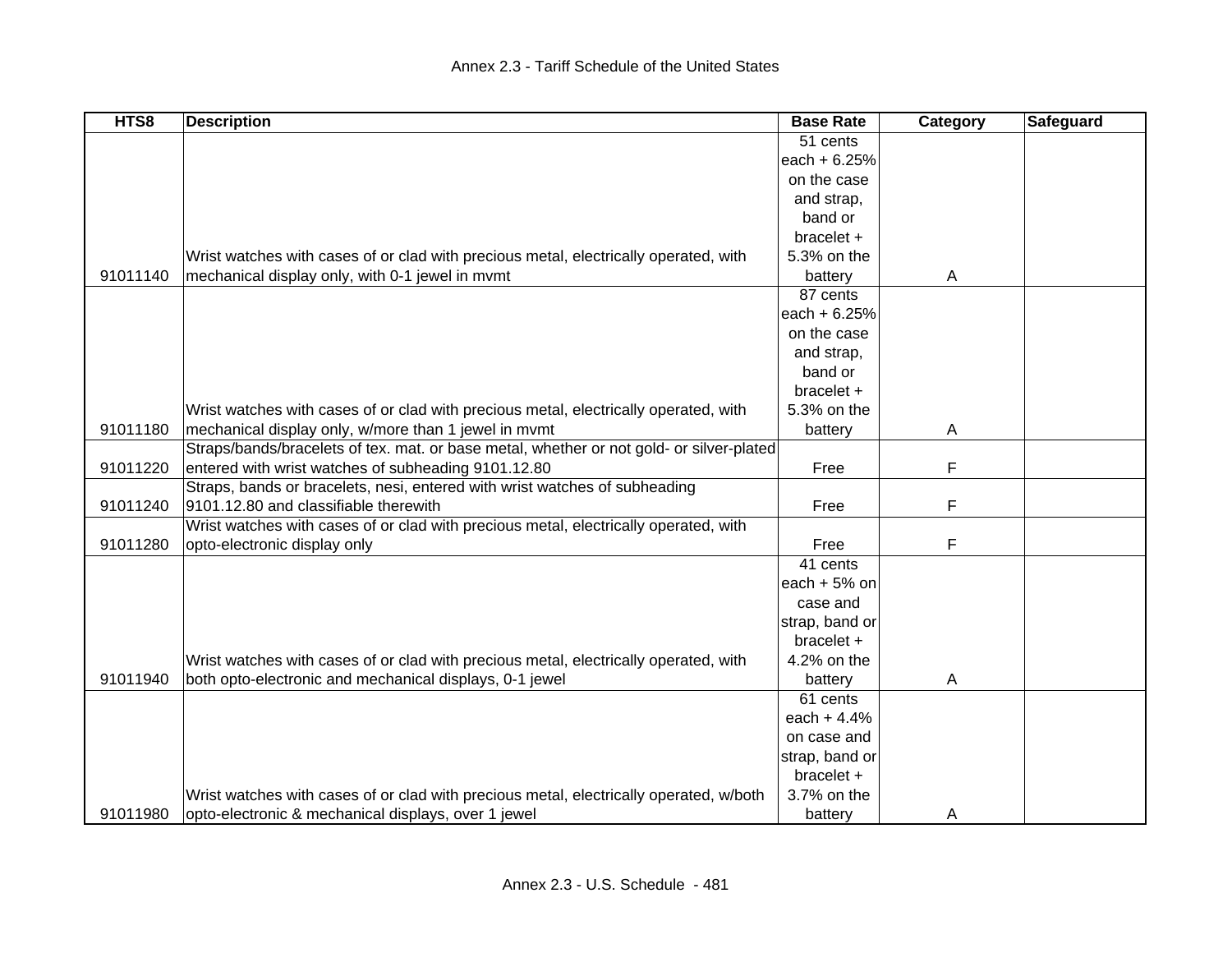| HTS8     | <b>Description</b>                                                                                      | <b>Base Rate</b>          | Category | Safeguard |
|----------|---------------------------------------------------------------------------------------------------------|---------------------------|----------|-----------|
|          | Straps/bands/bracelets of tex. mat. or base metal, whether or not gold- or silver-plated                |                           |          |           |
| 91012110 | entered with wrist watches of subheading 9101.21.50                                                     | 3.1%                      | A        |           |
|          | Straps, bands or bracelets, nesi, entered with wrist watches of subheading                              |                           |          |           |
| 91012130 | 9101.21.50 and classifiable therewith                                                                   | 3.1%                      | A        |           |
|          | Wrist watches with cases of or clad with precious metal, not electrically operated, with                |                           |          |           |
| 91012150 | automatic winding, with over 17 jewels in mvmt                                                          | Free                      | F        |           |
|          |                                                                                                         | $\overline{$1.61}$ each + |          |           |
|          |                                                                                                         | 4.4% on the               |          |           |
|          |                                                                                                         | case and                  |          |           |
|          | Wrist watches with cases of or clad with precious metal, not electrically operated, with strap, band or |                           |          |           |
| 91012180 | automatic winding, w/17 jewels or less in mvmt                                                          | bracelet                  | A        |           |
|          |                                                                                                         |                           |          |           |
|          |                                                                                                         | 40 cents                  |          |           |
|          |                                                                                                         | each $+5%$ on             |          |           |
|          |                                                                                                         | the case and              |          |           |
|          | Wrist watches with cases of or clad with precious metal, not electrically operated, not                 | strap, band or            |          |           |
| 91012910 | automatic winding, with 0-1 jewel in mymt                                                               | bracelet                  | A        |           |
|          |                                                                                                         | 61 cents                  |          |           |
|          |                                                                                                         | each $+4.4%$              |          |           |
|          |                                                                                                         | on the case               |          |           |
|          |                                                                                                         | and strap,                |          |           |
|          | Wrist watches with cases of or clad with precious metal, not electrically operated, not                 | band or                   |          |           |
| 91012920 | automatic winding, with 2-7 jewels in mvmt                                                              | bracelet                  | A        |           |
|          |                                                                                                         | $$2.28$ each +            |          |           |
|          |                                                                                                         | 5% on the                 |          |           |
|          |                                                                                                         | case and                  |          |           |
|          | Wrist watches with cases of or clad with precious metal, not electrically operated,                     | strap, band or            |          |           |
| 91012930 | n/auto winding, 8-17 jewels, mvmt n/o \$15 & n/o 15.2 mm                                                | bracelet                  | A        |           |
|          |                                                                                                         | $$1.92$ each +            |          |           |
|          |                                                                                                         | 5% on the                 |          |           |
|          |                                                                                                         | case and                  |          |           |
|          | Wrist watches with cases of or clad with precious metal, not electrically operated,                     | strap, band or            |          |           |
| 91012940 | n/auto winding, 8-17 jewels, mvmt n/o \$15 & ov 15.2 mm                                                 | bracelet                  | A        |           |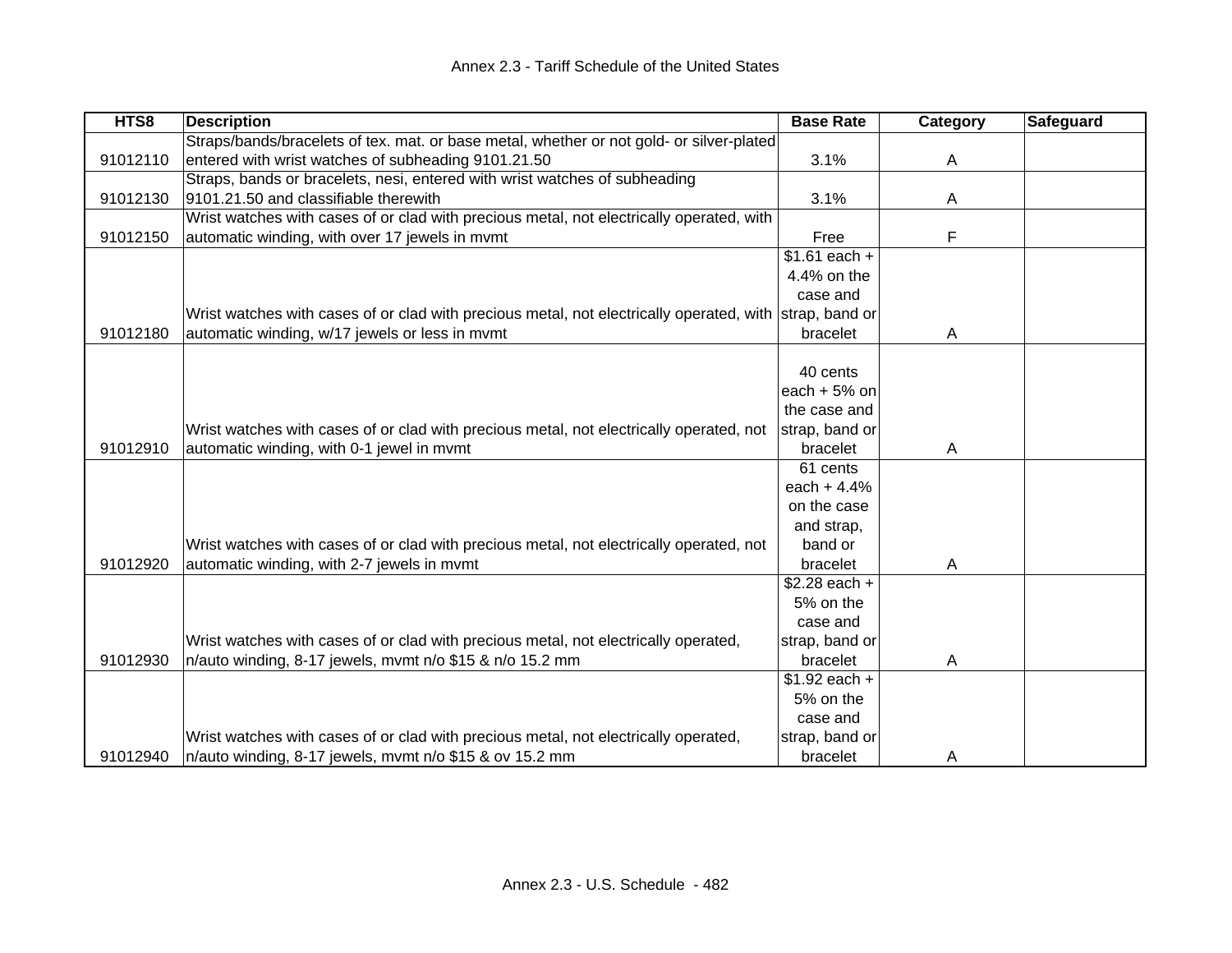| HTS8     | <b>Description</b>                                                                       | <b>Base Rate</b> | Category | <b>Safeguard</b> |
|----------|------------------------------------------------------------------------------------------|------------------|----------|------------------|
|          |                                                                                          | 90 cents         |          |                  |
|          |                                                                                          | each $+4.4%$     |          |                  |
|          |                                                                                          | on the case      |          |                  |
|          |                                                                                          | and strap,       |          |                  |
|          | Wrist watches with cases of or clad with precious metal, not electrically operated, not  | band or          |          |                  |
| 91012950 | automatic winding, 8-17 jewels, movement over \$15                                       | bracelet         | A        |                  |
|          | Straps/bands/bracelets of tex. mat. or base metal, whether or not gold- or silver-plated |                  |          |                  |
| 91012970 | entered with wrist watches of subheading 9101.29.90                                      | 3.1%             | A        |                  |
|          | Straps, bands or bracelets, nesi, entered with wrist watches of subheading               |                  |          |                  |
| 91012980 | 9101.29.90 and classifiable therewith                                                    | 3.1%             | A        |                  |
|          | Wrist watches with cases of or clad with precious metal, not electrically operated, not  |                  |          |                  |
| 91012990 | automatic winding, w/over 17 jewels in the mymt                                          | Free             | F        |                  |
|          | Watches (excl. wrist watches) with cases of or clad with precious metal, electrically    |                  |          |                  |
| 91019120 | operated, with opto-electronic display only                                              | Free             | F        |                  |
|          | Watches (excl. wrist watches) with cases of or clad with precious metal, electrically    |                  |          |                  |
| 91019140 | operated, with 0-1 jewel in mvmt, n/optoelec. display                                    | Free             | F        |                  |
|          | Watches (excl. wrist watches) with cases of or clad with precious metal, electrically    |                  |          |                  |
| 91019180 | operated, over 1 jewel in mvmt, n/optoelec. display                                      | Free             | F        |                  |
|          | Watches (excl. wrist watches) with cases of or clad with precious metal, not             |                  |          |                  |
| 91019920 | electrically operated, with 0-7 jewels in the mvmt                                       | Free             | F        |                  |
|          |                                                                                          | 98 cents         |          |                  |
|          | Watches (excl. wrist watches) with cases of or clad with precious metal, not             | each $+3%$ on    |          |                  |
| 91019940 | electrically operated, w/8-17 jewels in mvmt, mvmt n/o \$15 ea                           | the case         | A        |                  |
|          | Watches (excl. wrist watches) with cases of or clad with precious metal, not             |                  |          |                  |
| 91019960 | electrically operated, w/8-17 jewels in mymt, mymt over \$15 ea                          | Free             | F        |                  |
|          | Watches (excl. wrist watches) with cases of or clad with precious metal, not             |                  |          |                  |
| 91019980 | electrically operated, with over 17 jewels in the mvmt                                   | Free             | F        |                  |
|          |                                                                                          | 44 cents         |          |                  |
|          |                                                                                          | each $+6%$ on    |          |                  |
|          |                                                                                          | the case $+$     |          |                  |
|          |                                                                                          | 14% on the       |          |                  |
|          |                                                                                          | strap, band or   |          |                  |
|          |                                                                                          | bracelet +       |          |                  |
|          | Wrist watches nesoi, electrically operated, mechanical display only, 0-1 jewel,          | 5.3% on the      |          |                  |
| 91021110 | gold/silver-plated case, band of textile mat. or base metal                              | battery          | A        |                  |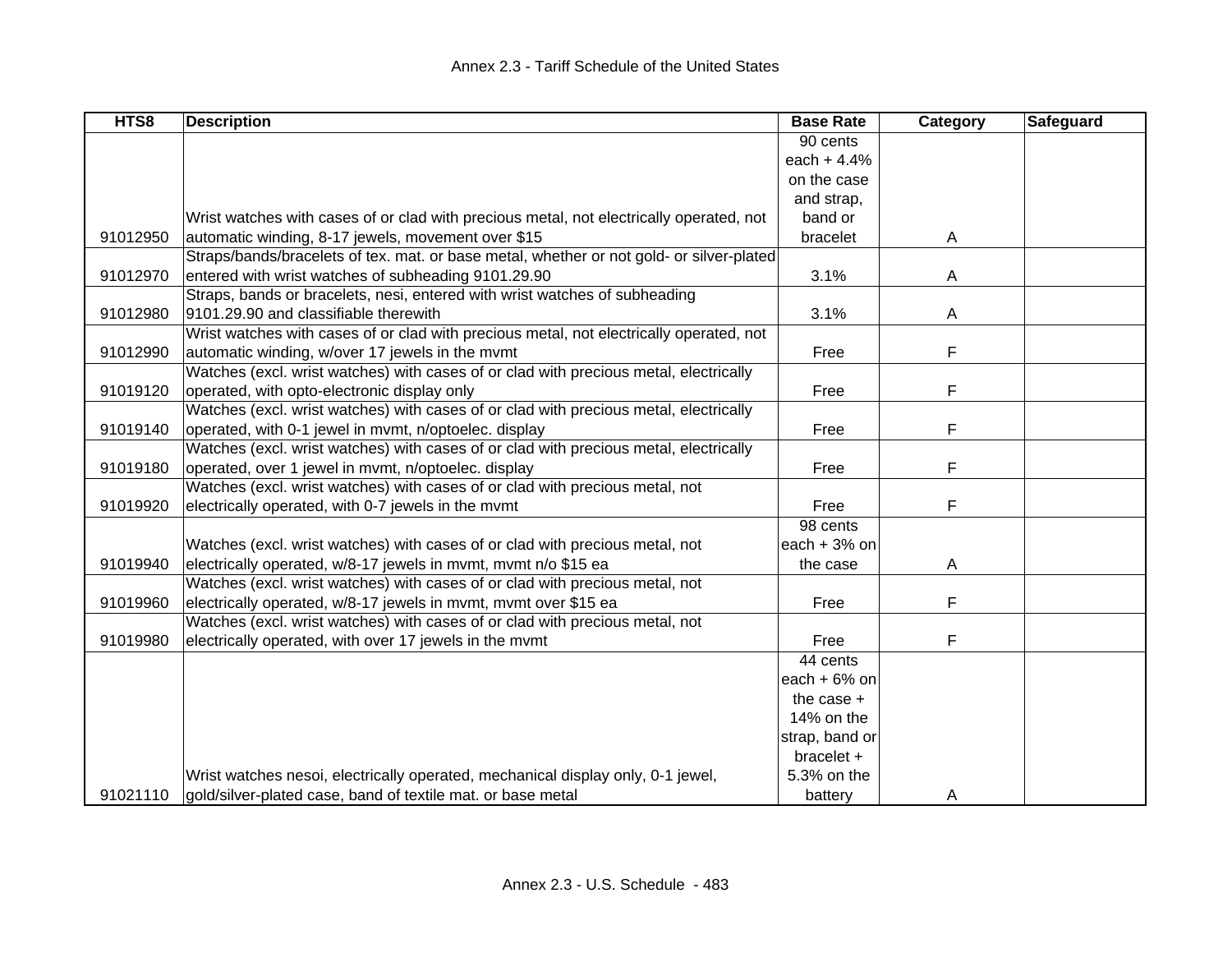| HTS8     | <b>Description</b>                                                                       | <b>Base Rate</b> | Category | <b>Safeguard</b> |
|----------|------------------------------------------------------------------------------------------|------------------|----------|------------------|
|          |                                                                                          | 40 cents         |          |                  |
|          |                                                                                          | each $+ 8.5%$    |          |                  |
|          |                                                                                          | on the case +    |          |                  |
|          |                                                                                          | 14% on the       |          |                  |
|          |                                                                                          | strap, band or   |          |                  |
|          |                                                                                          | bracelet +       |          |                  |
|          | Wrist watches nesoi, electrically operated, mechanical display only, 0-1 jewel, case     | 5.3% on the      |          |                  |
| 91021125 | nesoi, with band of textile material or base metal                                       | battery          | A        |                  |
|          |                                                                                          |                  |          |                  |
|          |                                                                                          | 44 cents         |          |                  |
|          |                                                                                          | each $+6%$ on    |          |                  |
|          |                                                                                          | the case $+$     |          |                  |
|          |                                                                                          | 2.8% on the      |          |                  |
|          |                                                                                          | strap, band or   |          |                  |
|          |                                                                                          | bracelet +       |          |                  |
|          | Wrist watches nesoi, electrically operated, mechanical display only, 0-1 jewel, gold- or | 5.3% on the      |          |                  |
| 91021130 | silver-plated case, with band of material nesoi                                          | battery          | A        |                  |
|          |                                                                                          |                  |          |                  |
|          |                                                                                          | 40 cents         |          |                  |
|          |                                                                                          | each $+8.5%$     |          |                  |
|          |                                                                                          | on the case +    |          |                  |
|          |                                                                                          | 2.8% on the      |          |                  |
|          |                                                                                          | strap, band or   |          |                  |
|          |                                                                                          | bracelet +       |          |                  |
|          | Wrist watches nesoi, electrically operated, mechanical display only, 0-1 jewel, case     | 5.3% on the      |          |                  |
| 91021145 | nesoi, with band of material nesoi                                                       | battery          | Α        |                  |
|          |                                                                                          | 80 cents         |          |                  |
|          |                                                                                          | each $+6%$ on    |          |                  |
|          |                                                                                          | the case $+$     |          |                  |
|          |                                                                                          | 14% on the       |          |                  |
|          |                                                                                          | strap, band or   |          |                  |
|          |                                                                                          | bracelet +       |          |                  |
|          | Wrist watches nesoi, electrically operated, mechanical display only, over 1 jewel,       | 5.3% on the      |          |                  |
| 91021150 | gold/silver-plated case, band of textile or base metal                                   | battery          | A        |                  |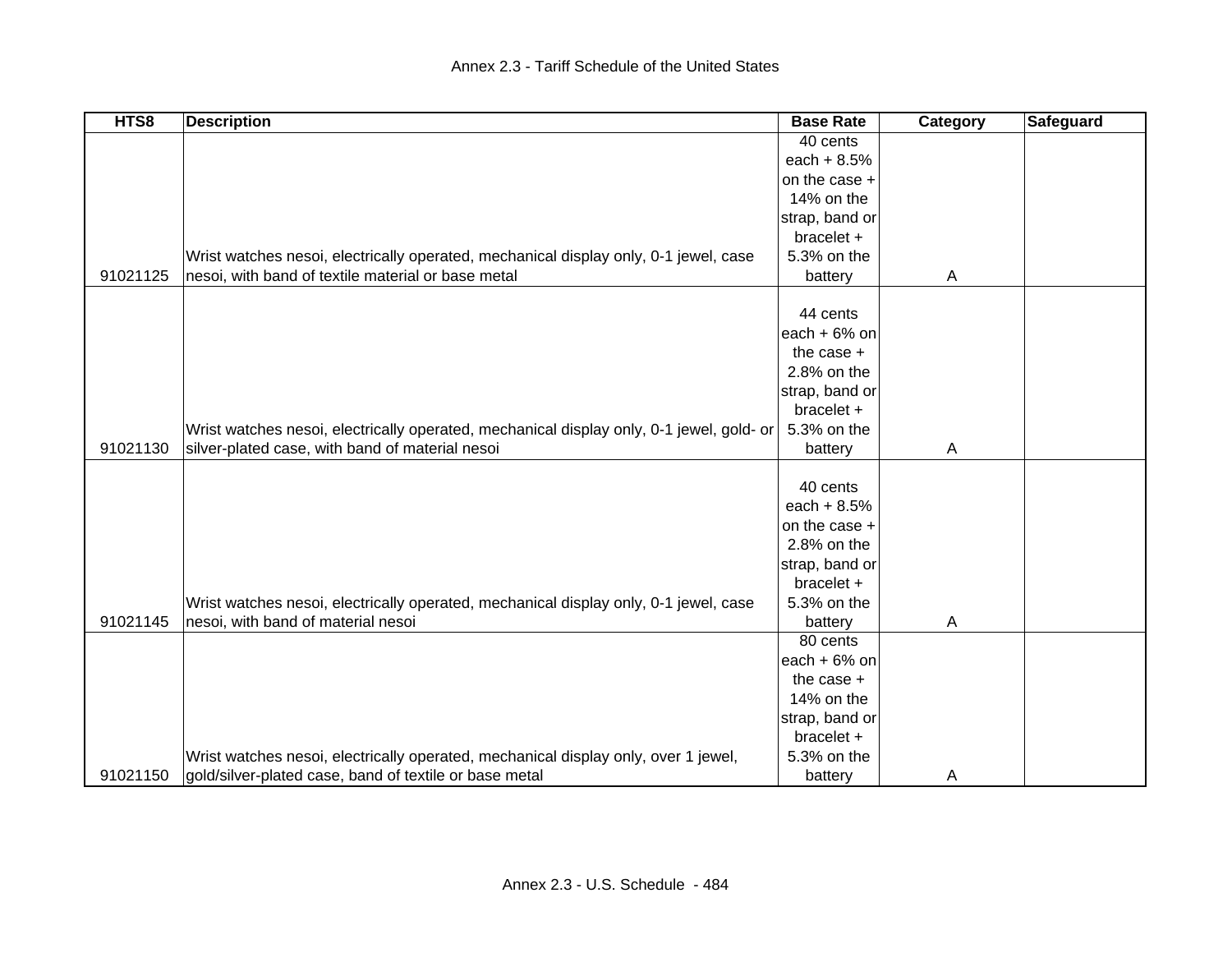| HTS8     | <b>Description</b>                                                                       | <b>Base Rate</b> | Category | <b>Safeguard</b> |
|----------|------------------------------------------------------------------------------------------|------------------|----------|------------------|
|          |                                                                                          | 76 cents         |          |                  |
|          |                                                                                          | each $+8.5%$     |          |                  |
|          |                                                                                          | on the case +    |          |                  |
|          |                                                                                          | 14% on the       |          |                  |
|          |                                                                                          | strap, band or   |          |                  |
|          |                                                                                          | bracelet +       |          |                  |
|          | Wrist watches nesoi, electrically operated, mechanical display only, over 1 jewel, case  | 5.3% on the      |          |                  |
| 91021165 | nesoi, with band of textile material or base metal                                       | battery          | A        |                  |
|          |                                                                                          |                  |          |                  |
|          |                                                                                          | 80 cents         |          |                  |
|          |                                                                                          | each $+6%$ on    |          |                  |
|          |                                                                                          | the case $+$     |          |                  |
|          |                                                                                          | 2.8% on the      |          |                  |
|          |                                                                                          | strap, band or   |          |                  |
|          |                                                                                          | bracelet +       |          |                  |
|          | Wrist watches nesoi, electrically operated, mechanical display only, over 1 jewel, gold- | 5.3% on the      |          |                  |
| 91021170 | or silver-case, with band of material nesoi                                              | battery          | A        |                  |
|          |                                                                                          |                  |          |                  |
|          |                                                                                          | 76 cents         |          |                  |
|          |                                                                                          | each $+8.5%$     |          |                  |
|          |                                                                                          | on the case +    |          |                  |
|          |                                                                                          | 2.8% on the      |          |                  |
|          |                                                                                          | strap, band or   |          |                  |
|          |                                                                                          | $bracket +$      |          |                  |
|          | Wrist watches nesoi, electrically operated, mechanical display only, over 1 jewel, case  | 5.3% on the      |          |                  |
| 91021195 | nesoi, with band of material nesoi                                                       | battery          | A        |                  |
|          | Straps/bands/bracelets of tex. mat. or base metal, whether or not gold- or silver-plated |                  |          |                  |
| 91021220 | entered with wrist watches of subheading 9102.12.80                                      | Free             | F        |                  |
|          | Straps, bands or bracelets, nesi, entered with wrist watches of subheading               |                  |          |                  |
| 91021240 | 9102.12.80 and classifiable therewith                                                    | Free             | F        |                  |
| 91021280 | Wrist watches nesoi, electrically operated, with opto-electronic display only            | Free             | F        |                  |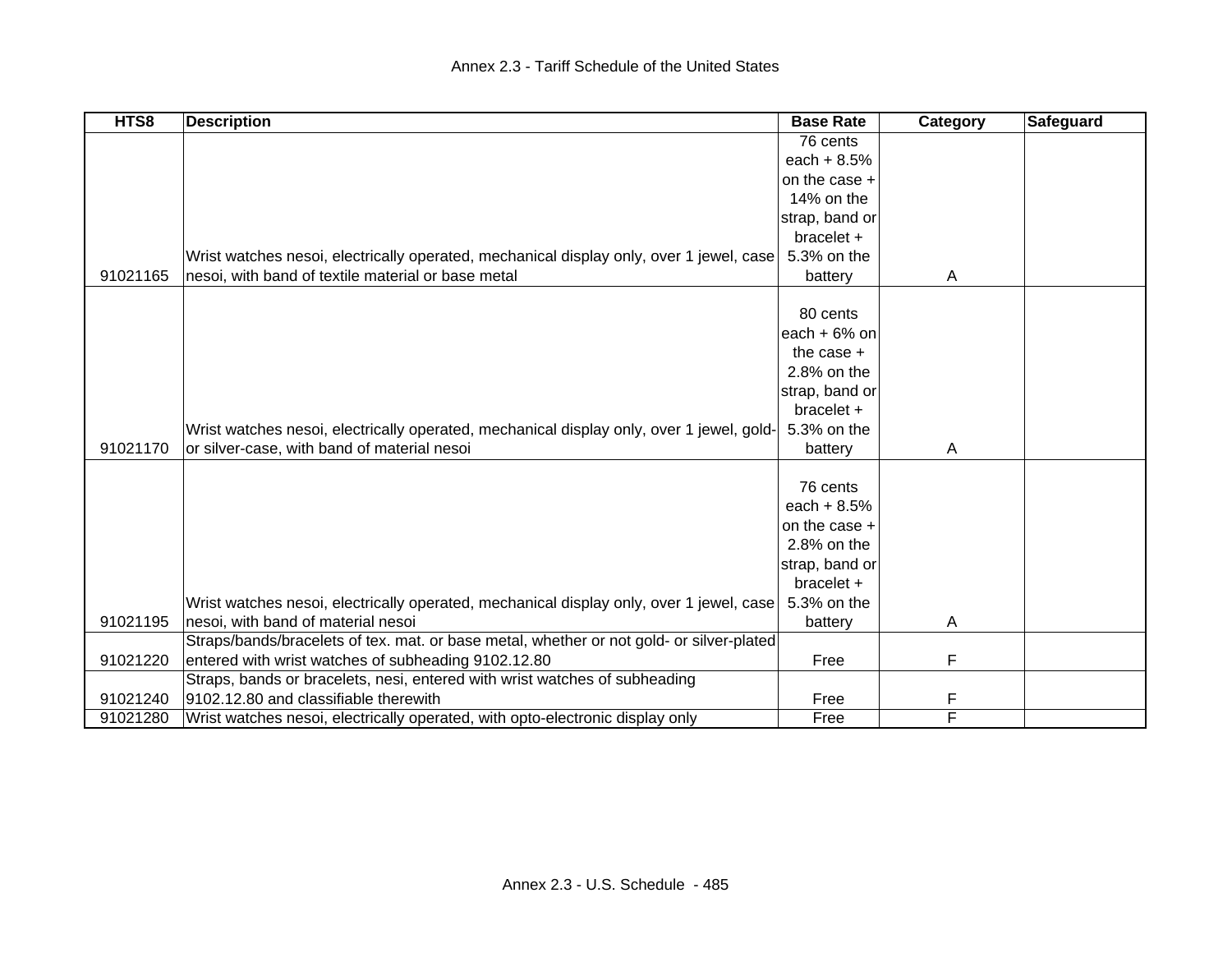| HTS8     | <b>Description</b>                                                             | <b>Base Rate</b> | Category | <b>Safeguard</b> |
|----------|--------------------------------------------------------------------------------|------------------|----------|------------------|
|          |                                                                                | 32 cents         |          |                  |
|          |                                                                                | each $+4.8%$     |          |                  |
|          |                                                                                | on the case +    |          |                  |
|          |                                                                                | 11% on the       |          |                  |
|          |                                                                                | strap, band or   |          |                  |
|          |                                                                                | bracelet +       |          |                  |
|          | Wrist watches nesoi, electrically operated, w/both optoelectronic & mechanical | 4.2% on the      |          |                  |
| 91021920 | displays, 0-1 jewel, band of textile material or base metal                    | battery          | A        |                  |
|          |                                                                                |                  |          |                  |
|          |                                                                                | 32 cents         |          |                  |
|          |                                                                                | each $+4.8%$     |          |                  |
|          |                                                                                | on the case +    |          |                  |
|          |                                                                                | 2.2% on the      |          |                  |
|          |                                                                                | strap, band or   |          |                  |
|          |                                                                                | bracelet +       |          |                  |
|          | Wrist watches nesoi, electrically operated, w/both optoelectronic & mechanical | 4.2% on the      |          |                  |
| 91021940 | displays, 0-1 jewel, band of material nesoi                                    | battery          | A        |                  |
|          |                                                                                |                  |          |                  |
|          |                                                                                | 57 cents         |          |                  |
|          |                                                                                | each $+4.5%$     |          |                  |
|          |                                                                                | on the case +    |          |                  |
|          |                                                                                | 10.6% on the     |          |                  |
|          |                                                                                | strap, band or   |          |                  |
|          | Wrist watches nesoi, electrically operated, w/both optoelectronic & mechanical | bracelet $+4%$   |          |                  |
| 91021960 | displays, over 1 jewel, band of textile mat. or base metal                     | on the battery   | A        |                  |
|          |                                                                                |                  |          |                  |
|          |                                                                                | 57 cents         |          |                  |
|          |                                                                                | each $+4.5%$     |          |                  |
|          |                                                                                | on the case +    |          |                  |
|          |                                                                                | 2.1% on the      |          |                  |
|          |                                                                                | strap, band or   |          |                  |
|          | Wrist watches nesoi, electrically operated, w/both optoelectronic & mechanical | bracelet $+4%$   |          |                  |
| 91021980 | displays, over 1 jewel, band of material nesoi                                 | on the battery   | A        |                  |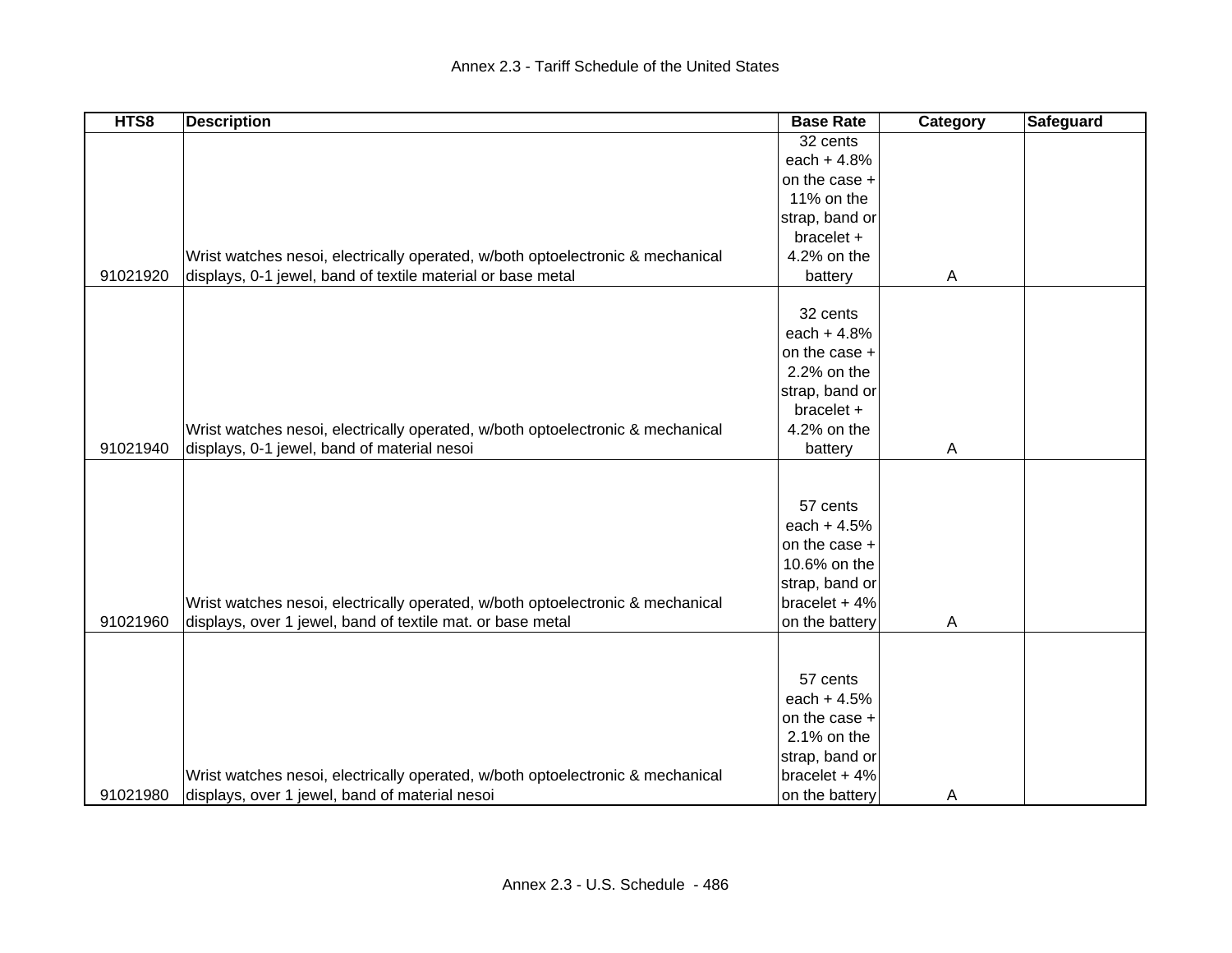| HTS8     | <b>Description</b>                                                                      | <b>Base Rate</b> | Category | Safeguard |
|----------|-----------------------------------------------------------------------------------------|------------------|----------|-----------|
|          |                                                                                         | 75 cents         |          |           |
|          |                                                                                         | each $+6%$ on    |          |           |
|          |                                                                                         | the case $+$     |          |           |
|          |                                                                                         | 14% on the       |          |           |
|          | Wrist watches nesi, automatic winding, 0-1 jewel, watch band of textile material or     | strap, band or   |          |           |
| 91022110 | base metal                                                                              | bracelet         | A        |           |
|          |                                                                                         |                  |          |           |
|          |                                                                                         | 75 cents         |          |           |
|          |                                                                                         | each $+6%$ on    |          |           |
|          |                                                                                         | the case $+$     |          |           |
|          |                                                                                         | 2.8% on the      |          |           |
|          | Wrist watches nesi, automatic winding, 0-1 jewel, watch band not of textile material or | strap, band or   |          |           |
| 91022125 | base metal                                                                              | bracelet         | A        |           |
|          |                                                                                         | $$1.75$ each +   |          |           |
|          |                                                                                         | 4.8% on the      |          |           |
|          |                                                                                         | case + 11.2%     |          |           |
|          |                                                                                         | on the strap,    |          |           |
|          | Wrist watches nesi, automatic winding, 2-17 jewels, watch band of textile material or   | band or          |          |           |
| 91022130 | base metal                                                                              | bracelet         | A        |           |
|          |                                                                                         | $$1.75$ each +   |          |           |
|          |                                                                                         | 4.8% on the      |          |           |
|          |                                                                                         | $case + 2.2%$    |          |           |
|          |                                                                                         | on the strap,    |          |           |
|          | Wrist watches nesi, automatic winding, 2-17 jewels, watch band not of textile material  | band or          |          |           |
| 91022150 | or base metal                                                                           | bracelet         | A        |           |
|          |                                                                                         | $$1.53$ each +   |          |           |
|          |                                                                                         | 4.2% on the      |          |           |
|          |                                                                                         | $case + 9.8%$    |          |           |
|          |                                                                                         | on the strap,    |          |           |
|          | Wrist watches nesi, automatic winding, over 17 jewels, watch band of textile material   | band or          |          |           |
| 91022170 | or base metal                                                                           | bracelet         | A        |           |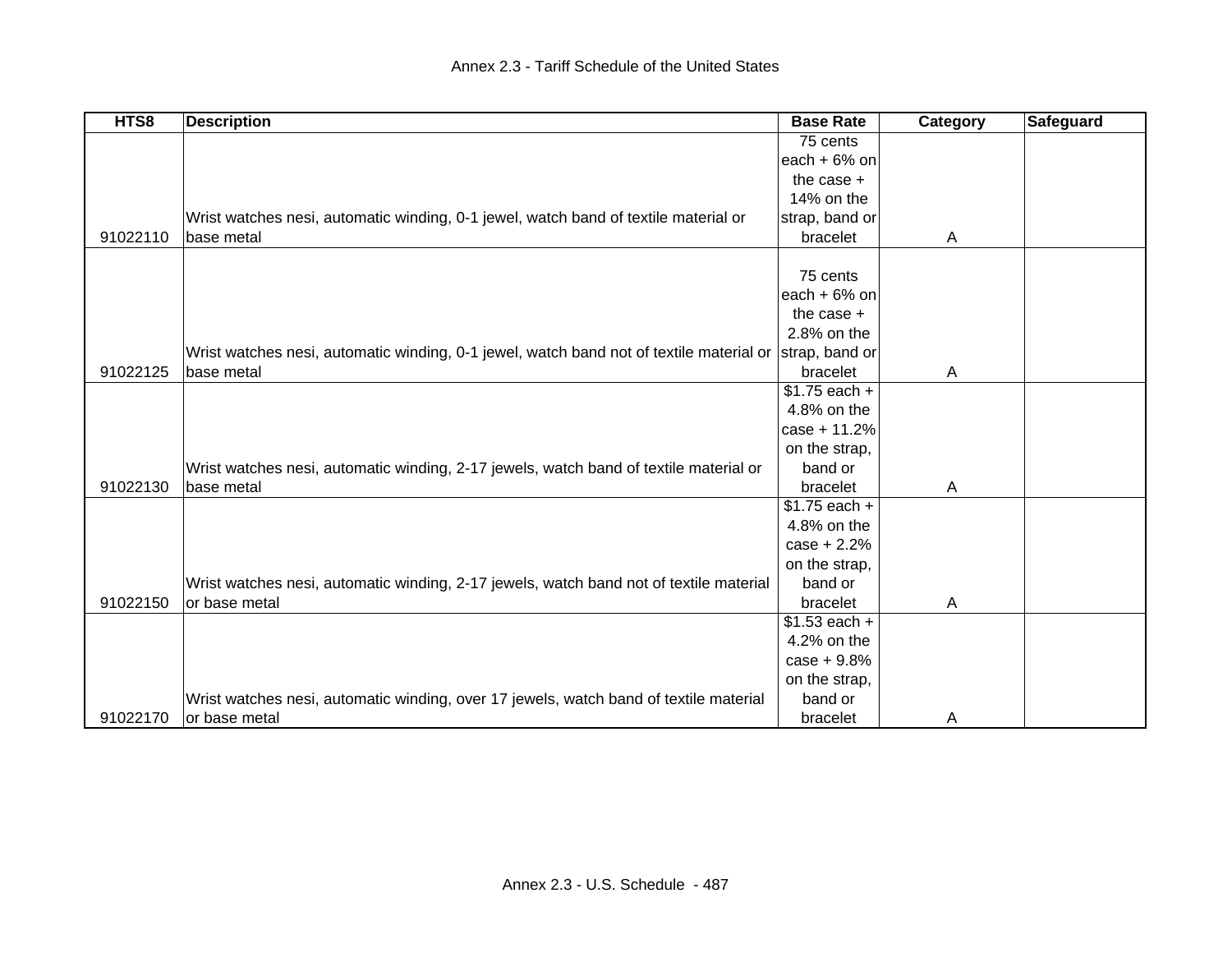| HTS8     | <b>Description</b>                                                                       | <b>Base Rate</b> | Category     | <b>Safeguard</b> |
|----------|------------------------------------------------------------------------------------------|------------------|--------------|------------------|
|          |                                                                                          | $$1.53$ each +   |              |                  |
|          |                                                                                          | 4.2% on the      |              |                  |
|          |                                                                                          | $case + 2%$ on   |              |                  |
|          |                                                                                          | the strap,       |              |                  |
|          | Wrist watches nesi, automatic winding, over 17 jewels, watch band not of textile         | band or          |              |                  |
| 91022190 | material or base metal                                                                   | bracelet         | Α            |                  |
|          | Straps/bands/bracelets of tex. mat. or base metal, whether or not gold- or silver-plated |                  |              |                  |
| 91022902 | entered with wrist watches of subheading 9102.29.04                                      | 14.0%            | A            |                  |
|          |                                                                                          | 40 cents         |              |                  |
|          | Wrist watches nesoi, not electrically operated, not autowind, 0-1 jewel, entered with    | each $+6%$ on    |              |                  |
| 91022904 | straps/bands/bracelet of tex. mat. or base metal                                         | the case         | $\mathsf{A}$ |                  |
|          |                                                                                          |                  |              |                  |
|          |                                                                                          | 40 cents         |              |                  |
|          |                                                                                          | each $+6%$ on    |              |                  |
|          |                                                                                          | the case $+$     |              |                  |
|          |                                                                                          | 2.8% on the      |              |                  |
|          | Wrist watches nesoi, not electrically operated, not automatic winding, 0-1 jewel, with   | strap, band or   |              |                  |
| 91022910 | strap/band/bracelet of material nesoi                                                    | bracelet         | A            |                  |
|          |                                                                                          |                  |              |                  |
|          |                                                                                          | 58 cents         |              |                  |
|          |                                                                                          | each $+4.6%$     |              |                  |
|          |                                                                                          | on the case +    |              |                  |
|          |                                                                                          | 10.6% on the     |              |                  |
|          | Wrist watches nesoi, not electrically operated, not automatic winding, 2-7 jewels, with  | strap, band or   |              |                  |
| 91022915 | strap/band of textile material or base metal                                             | bracelet         | A            |                  |
|          |                                                                                          | 56 cents         |              |                  |
|          |                                                                                          | each $+4.4%$     |              |                  |
|          |                                                                                          | on the case +    |              |                  |
|          |                                                                                          | 2% on the        |              |                  |
|          | Wrist watches nesoi, not electrically operated, not automatic winding, 2-7 jewels, with  | strap, band or   |              |                  |
| 91022920 | strap/band/bracelet of material nesoi                                                    | bracelet         | A            |                  |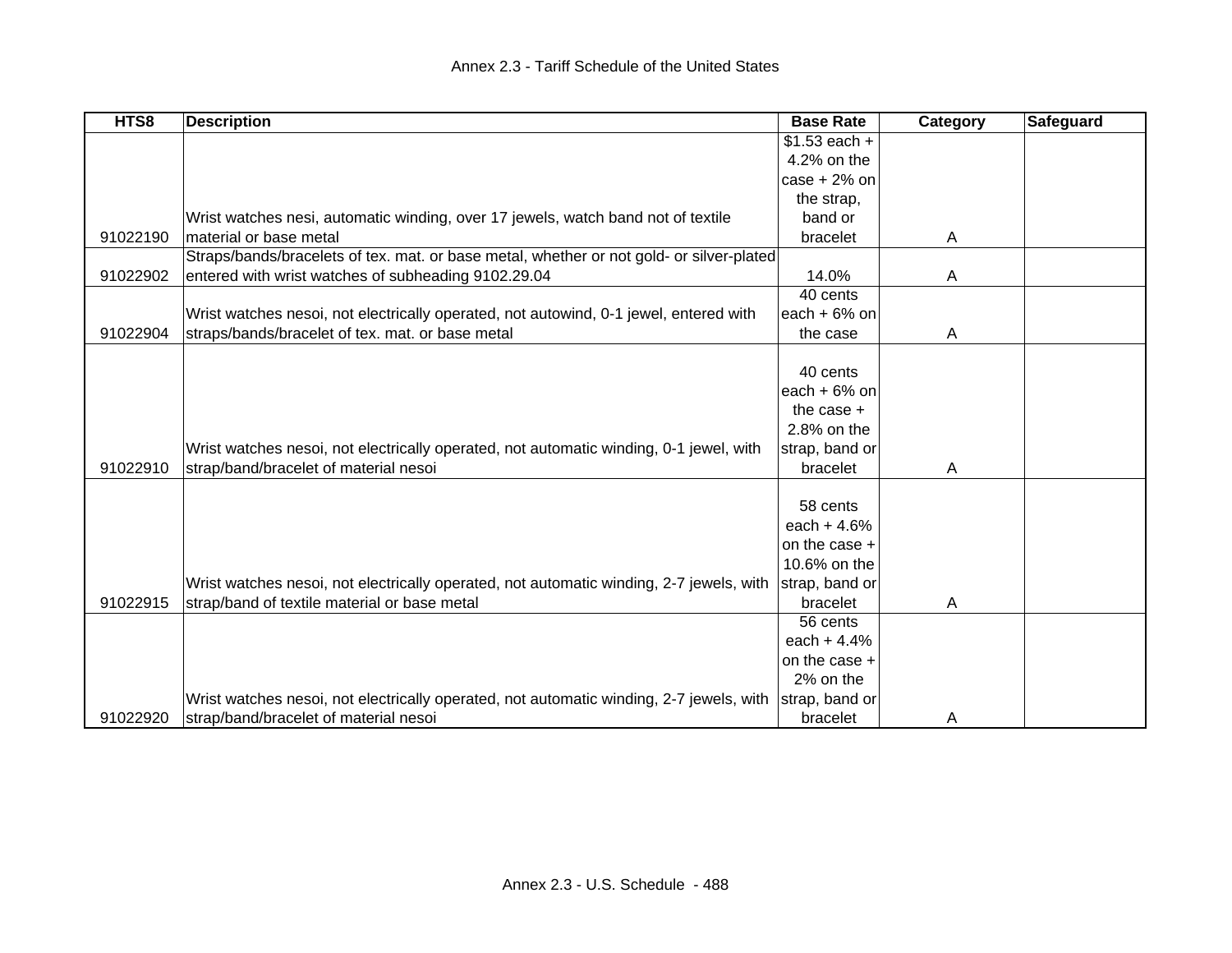| HTS8     | <b>Description</b>                                                                     | <b>Base Rate</b>          | Category | Safeguard |
|----------|----------------------------------------------------------------------------------------|---------------------------|----------|-----------|
|          |                                                                                        | $$2.19$ each +            |          |           |
|          |                                                                                        | 4.8% on the               |          |           |
|          |                                                                                        | $case + 11.2%$            |          |           |
|          |                                                                                        | on the strap,             |          |           |
|          | Wrist watches nesoi, not electrically operated, n/autowind, 8-17 jewels, mvmt n/o \$15 | band or                   |          |           |
| 91022925 | & n/o 15.2 mm, band of textile material or base metal                                  | bracelet                  | A        |           |
|          |                                                                                        | $\overline{$2.19}$ each + |          |           |
|          |                                                                                        | 4.8% on the               |          |           |
|          |                                                                                        | $case + 2.2%$             |          |           |
|          |                                                                                        | on the strap,             |          |           |
|          | Wrist watches nesoi, not electrically operated, not automatic winding, 8-17 jewels,    | band or                   |          |           |
| 91022930 | movement n/o \$15 & n/o 15.2 mm, band of material nesoi                                | bracelet                  | A        |           |
|          |                                                                                        | $$1.61$ each +            |          |           |
|          |                                                                                        | 4.2% on the               |          |           |
|          |                                                                                        | $case + 9.8%$             |          |           |
|          |                                                                                        | on the strap,             |          |           |
|          | Wrist watches nesoi, not electrically operated, n/autowinding, 8-17 jewel, mvmt n/o    | band or                   |          |           |
| 91022935 | \$15 & ov 15.2 mm, band of textile material or base metal                              | bracelet                  | A        |           |
|          |                                                                                        | $$1.83$ each +            |          |           |
|          |                                                                                        | 4.8% on the               |          |           |
|          |                                                                                        | $case + 2.2%$             |          |           |
|          |                                                                                        | on the strap,             |          |           |
|          | Wrist watches nesoi, not electrically operated, n/autowinding, 8-17 jewel, mvmt n/o    | band or                   |          |           |
| 91022940 | \$15 & over 15.2 mm, with band of material nesoi                                       | bracelet                  | A        |           |
|          |                                                                                        |                           |          |           |
|          |                                                                                        | 93 cents                  |          |           |
|          |                                                                                        | each $+4.8%$              |          |           |
|          |                                                                                        | on the case +             |          |           |
|          |                                                                                        | 11.2% on the              |          |           |
|          | Wrist watches nesoi, not electrically operated, not auto winding, 8-17 jewels,         | strap, band or            |          |           |
| 91022945 | movement over \$15 each, with band of textiles or base metal                           | bracelet                  | A        |           |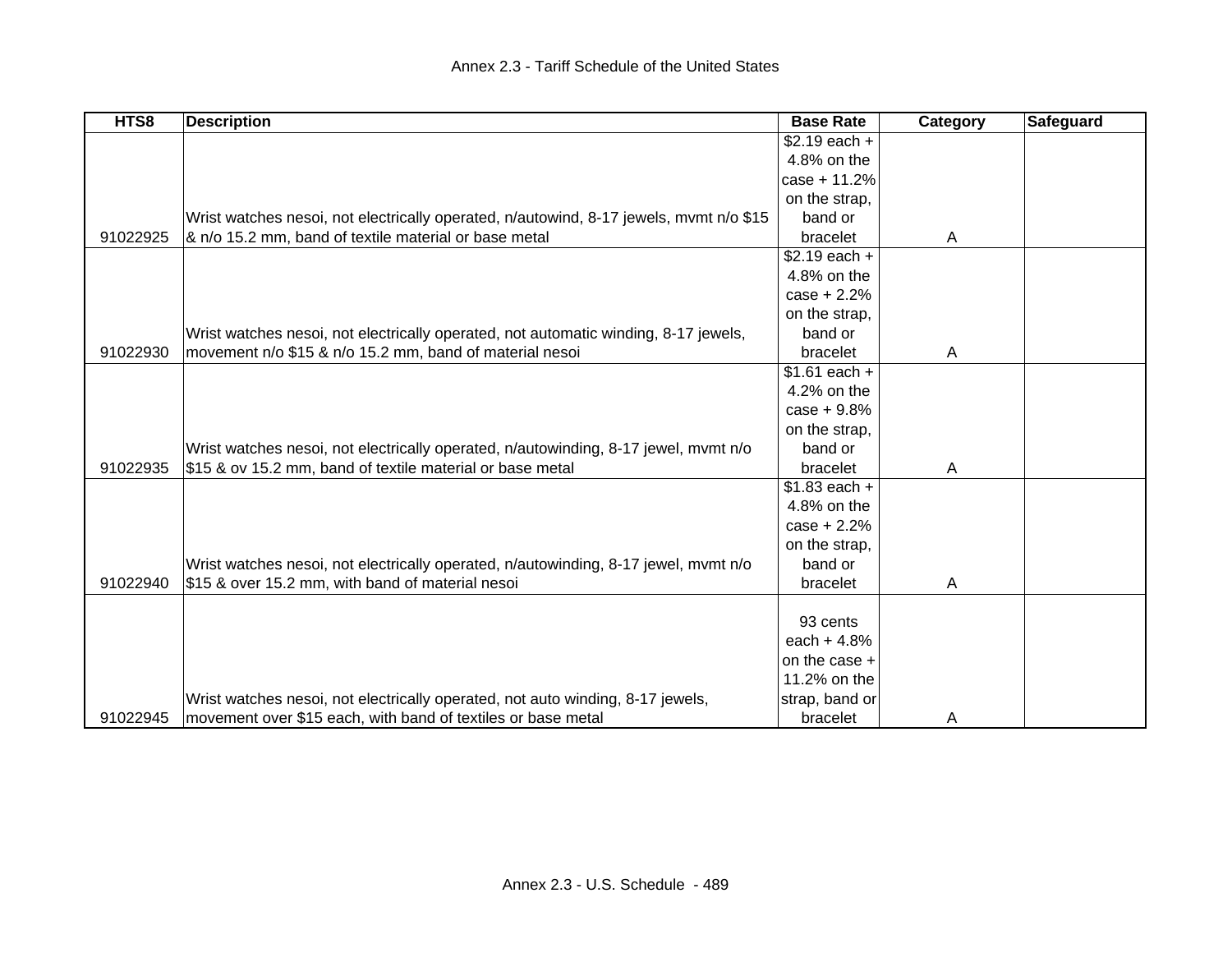| HTS8     | <b>Description</b>                                                                       | <b>Base Rate</b> | Category       | <b>Safeguard</b> |
|----------|------------------------------------------------------------------------------------------|------------------|----------------|------------------|
|          |                                                                                          |                  |                |                  |
|          |                                                                                          | 93 cents         |                |                  |
|          |                                                                                          | each $+4.8%$     |                |                  |
|          |                                                                                          | on the case +    |                |                  |
|          |                                                                                          | 2.2% on the      |                |                  |
|          | Wrist watches nesoi, not electrically operated, not auto winding, 8-17 jewels, mvmt      | strap, band or   |                |                  |
| 91022950 | over \$15 each, with band of material nesoi                                              | bracelet         | $\overline{A}$ |                  |
|          |                                                                                          | $$1.55$ each +   |                |                  |
|          |                                                                                          | 4.2% on the      |                |                  |
|          |                                                                                          | $case + 9.9%$    |                |                  |
|          |                                                                                          | on the strap,    |                |                  |
|          | Wrist watches nesoi, not electrically operated, not automatic winding, over 17 jewels    | band or          |                |                  |
| 91022955 | in the mvmt, with band of textiles or base metal                                         | bracelet         | A              |                  |
|          |                                                                                          | $$1.75$ each +   |                |                  |
|          |                                                                                          | 4.8% on the      |                |                  |
|          |                                                                                          | $case + 2.2%$    |                |                  |
|          |                                                                                          | on the strap,    |                |                  |
|          | Wrist watches nesoi, not electrically operated, not automatic winding, over 17 jewels    | band or          |                |                  |
| 91022960 | in the movement, with band of material nesoi                                             | bracelet         | A              |                  |
|          |                                                                                          | 3.9% on the      |                |                  |
|          |                                                                                          | movement         |                |                  |
|          |                                                                                          | and case +       |                |                  |
|          | Watches (excl. wrist watches) nesoi, electrically operated, with opto-electronic display | 5.3% on the      |                |                  |
| 91029120 | only                                                                                     | battery          | A              |                  |
|          |                                                                                          | 40 cents         |                |                  |
|          |                                                                                          | each $+6%$ on    |                |                  |
|          |                                                                                          | the case $+$     |                |                  |
|          | Watches (excl. wrist watches) nesoi, electrically operated, with 0-1 jewel in the        | 5.3% on the      |                |                  |
| 91029140 | movement                                                                                 | battery          | A              |                  |
|          |                                                                                          | 76 cents         |                |                  |
|          |                                                                                          | each + $6\%$ on  |                |                  |
|          |                                                                                          | the case $+$     |                |                  |
|          | Watches (excl. wrist watches) nesoi, electrically operated, with over 1 jewel in the     | 5.3% on the      |                |                  |
| 91029180 | movement                                                                                 | battery          | A              |                  |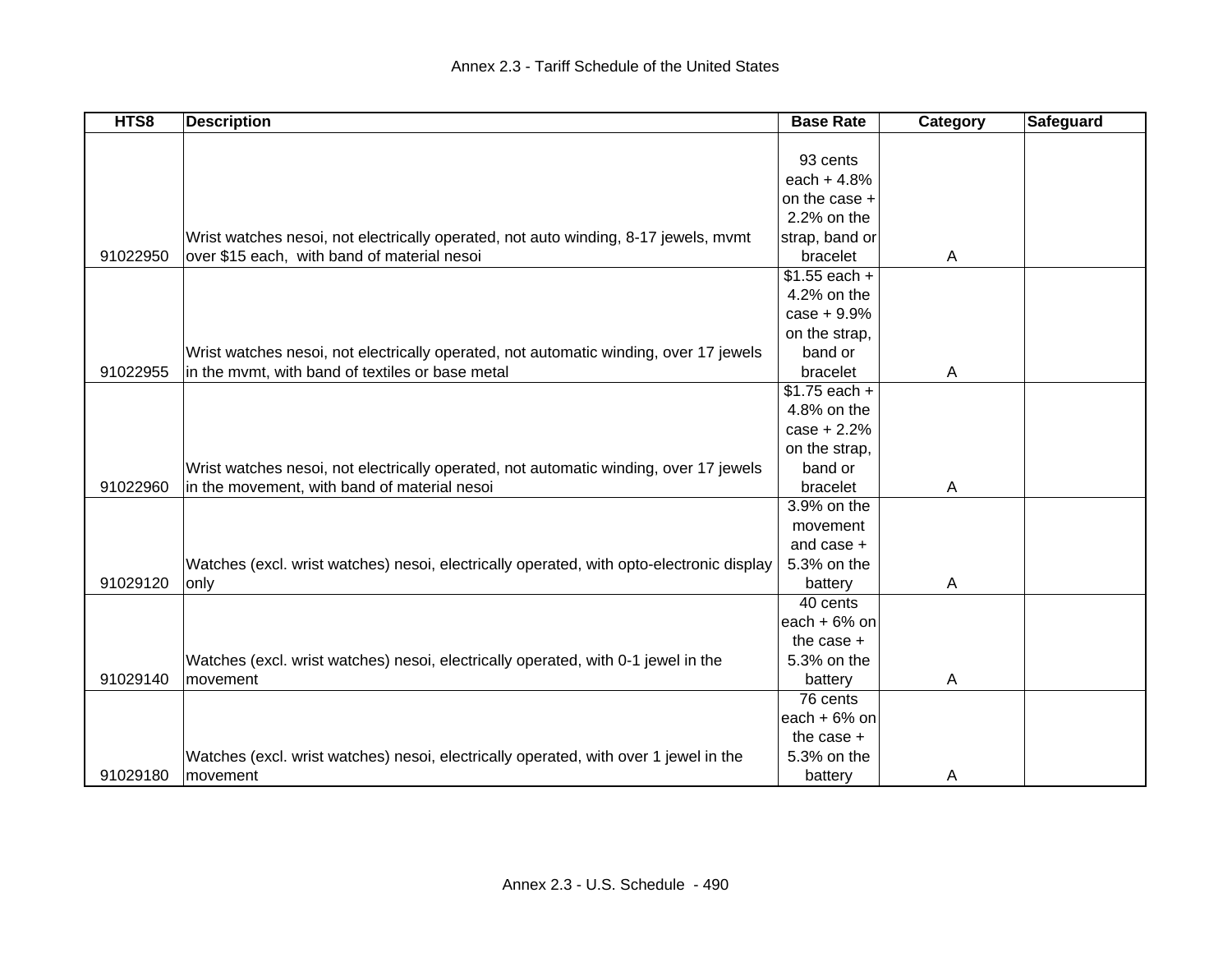| HTS8     | <b>Description</b>                                                                     | <b>Base Rate</b> | Category | <b>Safeguard</b> |
|----------|----------------------------------------------------------------------------------------|------------------|----------|------------------|
|          |                                                                                        | 20 cents         |          |                  |
|          | Watches (excl. wrist watches) nesoi, not electrically operated, with 0-7 jewels in the | each $+3%$ on    |          |                  |
| 91029920 | movement                                                                               | the case         | A        |                  |
|          |                                                                                        | 92 cents         |          |                  |
|          | Watches (excl. wrist watches) nesoi, not electrically operated, with 8-17 jewels in    | each $+3%$ on    |          |                  |
| 91029940 | movement, movement valued not over \$15 each                                           | the case         | A        |                  |
|          |                                                                                        | $$1.16$ each +   |          |                  |
|          | Watches (excl. wrist watches) nesoi, not electrically operated, with 8-17 jewels in    | 6% on the        |          |                  |
| 91029960 | movement, movement valued over \$15 each                                               | case             | Α        |                  |
|          |                                                                                        | $$2.19$ each +   |          |                  |
|          | Watches (excl. wrist watches) nesoi, not electrically operated, having over 17 jewels  | 6% on the        |          |                  |
| 91029980 | in the movement                                                                        | case             | A        |                  |
|          |                                                                                        | 2.6% on the      |          |                  |
|          |                                                                                        | movement         |          |                  |
|          |                                                                                        | and case +       |          |                  |
|          | Clocks with watch movements, excluding clocks of heading 9104, electrically            | 3.6% on the      |          |                  |
| 91031020 | operated, with opto-electronic display only                                            | battery          | A        |                  |
|          |                                                                                        | 24 cents         |          |                  |
|          |                                                                                        | each $+4.5%$     |          |                  |
|          |                                                                                        | on the case +    |          |                  |
|          | Clocks with watch movements, excluding clocks of heading 9104, electrically            | 3.5% on the      |          |                  |
| 91031040 | operated, with 0-1 jewel in the movement                                               | battery          | A        |                  |
|          |                                                                                        | 48 cents         |          |                  |
|          |                                                                                        | each $+4.6%$     |          |                  |
|          |                                                                                        | on the case +    |          |                  |
|          | Clocks with watch movements, excluding clocks of heading 9104, electrically            | 3.5% on the      |          |                  |
| 91031080 | operated, with over 1 jewel in the movement                                            | battery          | A        |                  |
|          |                                                                                        | 24 cents         |          |                  |
|          | Clocks with watch movements, excluding clocks of heading 9104, not electrically        | each $+4.6%$     |          |                  |
| 91039000 | operated                                                                               | on the case      | A        |                  |
|          |                                                                                        | 2.6% on the      |          |                  |
|          |                                                                                        | movement         |          |                  |
|          |                                                                                        | and case +       |          |                  |
|          | Instrument panel clocks for vehicles, air/spacecraft, vessels, clock movement over 50  | 3.5% on the      |          |                  |
| 91040005 | mm wide, opto-electronic display only, n/o \$10 each                                   | battery          | A        |                  |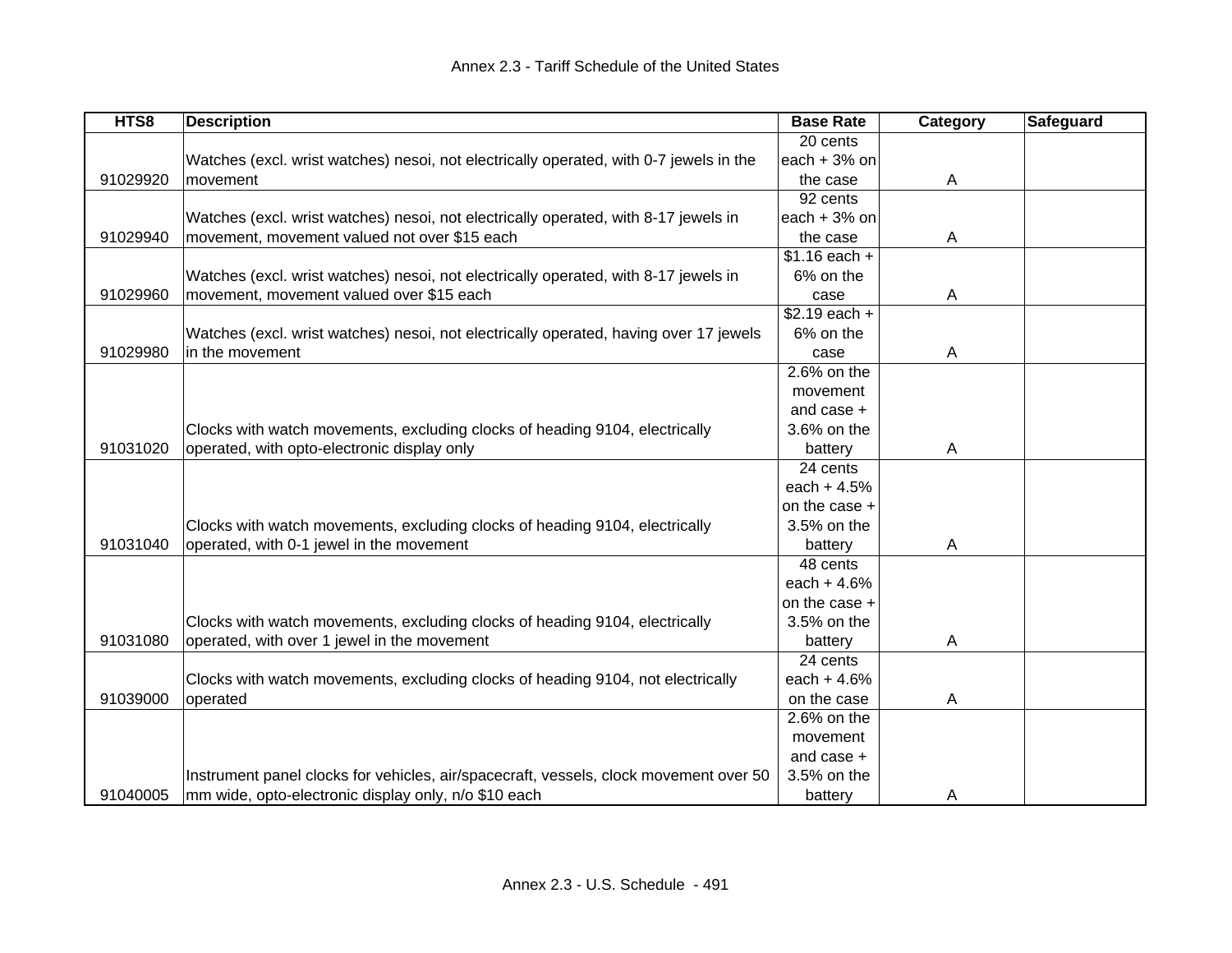| HTS8     | <b>Description</b>                                                                    | <b>Base Rate</b> | Category       | Safeguard |
|----------|---------------------------------------------------------------------------------------|------------------|----------------|-----------|
|          |                                                                                       | 20 cents         |                |           |
|          |                                                                                       | each $+4.3%$     |                |           |
|          |                                                                                       | on the           |                |           |
|          |                                                                                       | movement         |                |           |
|          |                                                                                       | and case +       |                |           |
|          | Instrument panel clocks for veh., air/spacecraft, vessels, clock mvmt over 50 mm      | 3.5% on the      |                |           |
| 91040010 | wide, electric, nt optoelectronic display, n/o \$10 each                              | battery          | A              |           |
|          | Instrument panel clocks for vehicles, air/spacecraft, vessels, w/clock movement over  | 30 cents         |                |           |
| 91040020 | 50 mm wide, valued n/o \$10 each, nonelectric                                         | each $+6.4%$     | A              |           |
|          |                                                                                       | 3.9% on the      |                |           |
|          |                                                                                       | movement         |                |           |
|          |                                                                                       | and case $+$     |                |           |
|          | Instrument panel clocks for vehicles, air/spacecraft, vessels, w/clock movement ov 50 | 5.3% on the      |                |           |
| 91040025 | mm wide, opto-electronic display only, ov \$10 each                                   | battery          | $\overline{A}$ |           |
|          |                                                                                       | 30 cents         |                |           |
|          |                                                                                       | each $+4.3%$     |                |           |
|          |                                                                                       | on the           |                |           |
|          |                                                                                       | movement         |                |           |
|          |                                                                                       | and case $+$     |                |           |
|          | Instrument panel clocks for vehicles, air/spacecraft, vessels, w/clock mvmt ov 50 mm  | 3.5% on the      |                |           |
| 91040030 | wide, electric, nt optoelectronic display, ov \$10 each                               | battery          | A              |           |
|          | Instrument panel clocks for vehicles, air/spacecraft, vessels, w/clock movement ov 50 | 30 cents         |                |           |
| 91040040 | mm wide, valued ov \$10 each, non-electric                                            | each + 4.3%      | A              |           |
|          |                                                                                       | 2.6% on the      |                |           |
|          |                                                                                       | movement         |                |           |
|          |                                                                                       | and case +       |                |           |
|          | Instrument panel clocks for vehicles, air/spacecraft, vessels, w/watch or clock       | 3.5% on the      |                |           |
| 91040045 | movement < 50 mm wide, opto-electronic display only                                   | battery          | $\mathsf{A}$   |           |
|          |                                                                                       | 20 cents         |                |           |
|          |                                                                                       | each $+4.6%$     |                |           |
|          |                                                                                       | on the case +    |                |           |
|          | Instrument panel clocks for vehicles, air/spacecraft, vessels, w/watch or clock       | 3.5% on the      |                |           |
| 91040050 | movement < 50 mm wide, electric, not opto-electronic display                          | battery          | $\mathsf{A}$   |           |
|          |                                                                                       | 19 cents         |                |           |
|          | Instrument panel clocks for vehicles, air/spacecraft or vessels, w/clock or watch     | each $+4.5%$     |                |           |
| 91040060 | movement < 50 mm wide, nonelectric                                                    | on the case      |                |           |
|          |                                                                                       |                  | A              |           |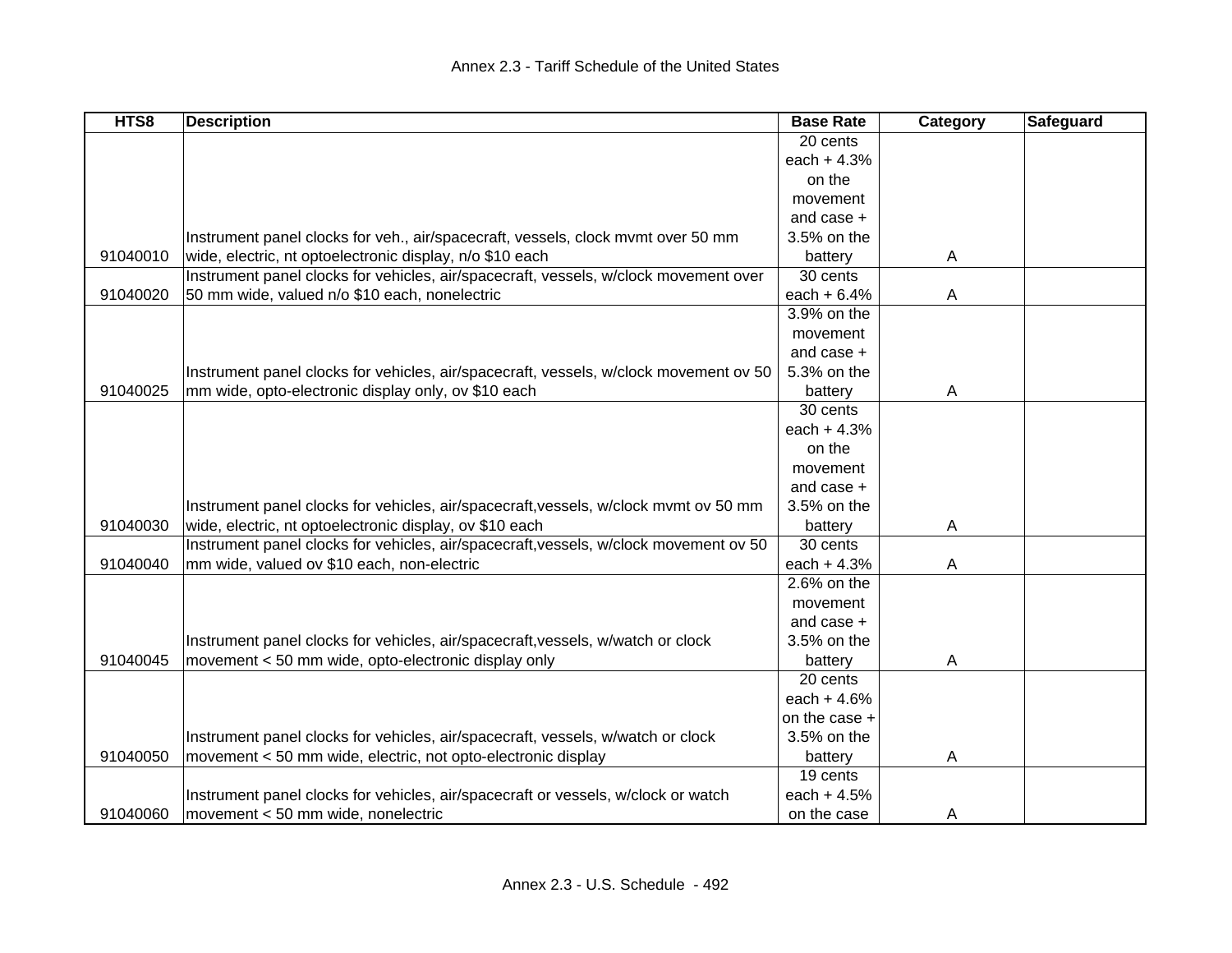| HTS8     | <b>Description</b>                                                                      | <b>Base Rate</b> | Category | Safeguard |
|----------|-----------------------------------------------------------------------------------------|------------------|----------|-----------|
|          |                                                                                         | 3.9% on the      |          |           |
|          |                                                                                         | movement         |          |           |
|          |                                                                                         | and case +       |          |           |
|          |                                                                                         | 5.3% on the      |          |           |
| 91051140 | Alarm clocks nesoi, electrically operated, with opto-electronic display only            | battery          | A        |           |
|          |                                                                                         | 30 cents         |          |           |
|          |                                                                                         | each $+6.9%$     |          |           |
|          |                                                                                         | on the case +    |          |           |
|          |                                                                                         | 5.3% on the      |          |           |
| 91051180 | Alarm clocks nesoi, electrically operated, other than with opto-electronic display only | battery          | A        |           |
|          |                                                                                         | 30 cents         |          |           |
|          | Alarm clocks nesoi, not electrically operated, movement measuring not over 50 mm,       | each $+6.9%$     |          |           |
| 91051910 | not designed to operate over 47 hrs without rewinding                                   | on the case      | A        |           |
|          |                                                                                         | 60 cents         |          |           |
|          | Alarm clocks nesoi, not electrically operated, movement measuring n/o 50 mm,            | each $+6.9%$     |          |           |
| 91051920 | designed to operate over 47 hrs w/o rewinding, with 0-1 jewel                           | on the case      | A        |           |
|          |                                                                                         |                  |          |           |
|          |                                                                                         | 43 cents         |          |           |
|          |                                                                                         | each $+2.8$      |          |           |
|          |                                                                                         | cents/jewel      |          |           |
|          | Alarm clocks nesoi, not electrically operated, movement measuring n/o 50 mm,            | over 7 + 3.7%    |          |           |
| 91051930 | designed to operate over 47 hrs w/o rewinding, over 1 jewel                             | on the case      | A        |           |
|          | Alarm clocks nesoi, not electrically operated, movement measuring over 50 mm in         | 15 cents         |          |           |
| 91051940 | width or diameter, valued not over \$5 each                                             | each $+6.4%$     | A        |           |
|          | Alarm clocks nesoi, not electrically operated, movement measuring over 50 mm in         | 23 cents         |          |           |
| 91051950 | width or diameter, valued over \$5 each                                                 | each $+3.2%$     | А        |           |
|          |                                                                                         | 3.9% on the      |          |           |
|          |                                                                                         | movement         |          |           |
|          |                                                                                         | and case+        |          |           |
|          |                                                                                         | 5.3% on the      |          |           |
| 91052140 | Wall clocks nesoi, electrically operated, with opto-electronic display only             | battery          | Α        |           |
|          |                                                                                         | 30 cents         |          |           |
|          |                                                                                         | each $+6.9%$     |          |           |
|          |                                                                                         | on the case +    |          |           |
|          |                                                                                         | 5.3% on the      |          |           |
| 91052180 | Wall clocks nesoi, electrically operated, other than with opto-electronic display only  | battery          | Α        |           |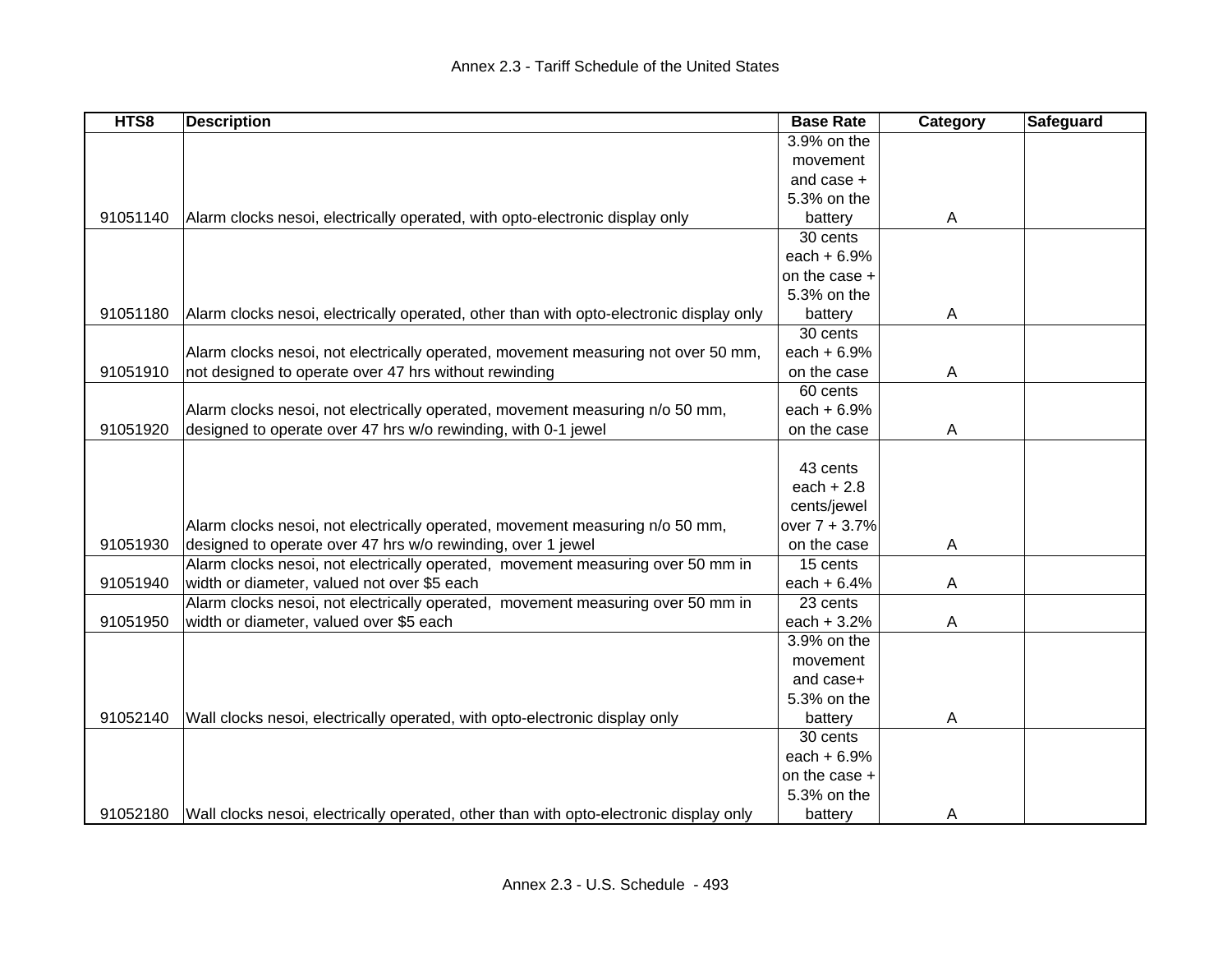| HTS8     | <b>Description</b>                                                                     | <b>Base Rate</b> | Category | Safeguard |
|----------|----------------------------------------------------------------------------------------|------------------|----------|-----------|
|          |                                                                                        | 20 cents         |          |           |
|          | Wall clocks nesoi, not electrically operated, mymt measuring n/o 50 mm, not designed   | each $+4.6%$     |          |           |
| 91052910 | or constr. to operate over 47 hrs without rewinding                                    | on the case      | Α        |           |
|          |                                                                                        | 40 cents         |          |           |
|          | Wall clocks nesoi, not electrically operated, mvmt measuring n/o 50 mm, 0-1 jewel,     | each $+4.6%$     |          |           |
| 91052920 | constructed/designed to operate over 47 hrs w/o rewinding                              | on the case      | A        |           |
|          |                                                                                        |                  |          |           |
|          |                                                                                        | 57 cents         |          |           |
|          |                                                                                        | each $+3.7$      |          |           |
|          |                                                                                        | cents/jewel      |          |           |
|          | Wall clocks nesoi, not electrically operated, mvmt measuring n/o 50 mm, ov 1 jewel,    | over 7 + 4.9%    |          |           |
| 91052930 | constructed/designed to operate ov 47 hrs w/o rewinding                                | on the case      | Α        |           |
|          | Wall clocks nesoi, not electrically operated, movement measuring over 50 mm in         | 15 cents         |          |           |
| 91052940 | width or diameter, valued not over \$5 each                                            | each $+ 6.4%$    | A        |           |
|          | Wall clocks nesoi, not electrically operated, movement measuring over 50 mm in         | 30 cents         |          |           |
| 91052950 | width or diameter, valued over \$5 each                                                | each $+4.3%$     | A        |           |
|          |                                                                                        | 3.9% on the      |          |           |
|          |                                                                                        | movement         |          |           |
|          |                                                                                        | and case+        |          |           |
|          |                                                                                        | 5.3% on the      |          |           |
| 91059140 | Clocks nesoi, electrically operated, with opto-electronic display only                 | battery          | Α        |           |
|          |                                                                                        | 30 cents         |          |           |
|          |                                                                                        | each $+6.9%$     |          |           |
|          |                                                                                        | on the case +    |          |           |
|          |                                                                                        | 5.3% on the      |          |           |
| 91059180 | Clocks nesoi, electrically operated, other than with opto-electronic display only      | battery          | A        |           |
|          |                                                                                        | 17 cents         |          |           |
|          |                                                                                        | each + 2.5%      |          |           |
|          |                                                                                        | $+1$             |          |           |
| 91059910 | Standard marine chronometers nesi, having spring-detent escapements                    | cents/jewel      | A        |           |
|          | Clocks nesoi, not electrically operated, mvmt not over 50 mm in width or diameter, not |                  |          |           |
| 91059920 | designed to operate for over 47 hrs without rewinding                                  | Free             | F        |           |
|          | Clocks nesoi, not electrically operated, mvmt not over 50 mm in width or diameter, 0-1 |                  |          |           |
| 91059930 | jewel, designed to operate ov 47 hrs w/o rewinding                                     | Free             | F        |           |
|          | Clocks nesoi, not electrically operated, mvmt not over 50 mm in width or diameter,     |                  |          |           |
| 91059940 | over 1 jewel, designed to operate ov 47 hrs w/o rewinding                              | Free             | F        |           |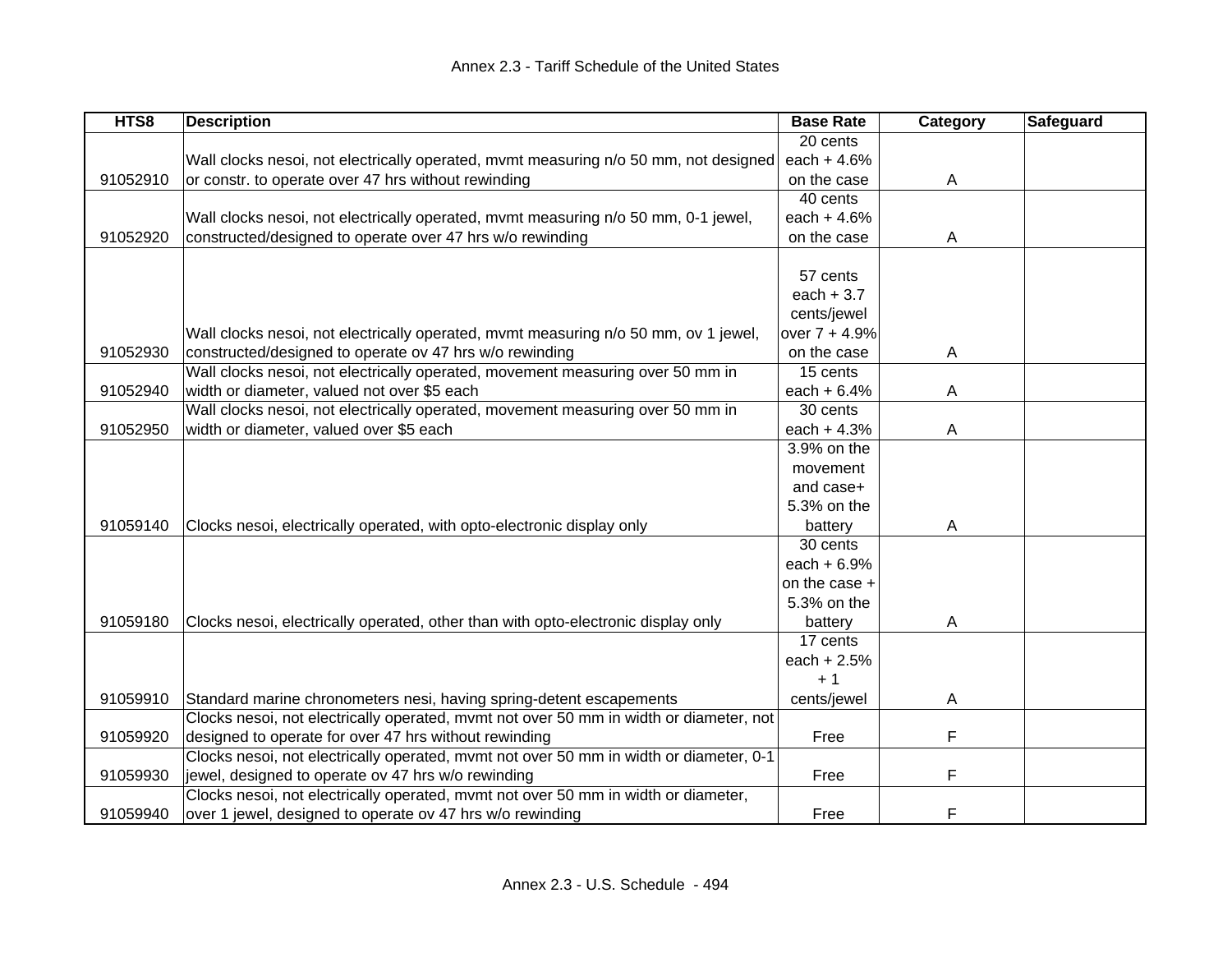| HTS8     | <b>Description</b>                                                                   | <b>Base Rate</b> | Category | Safeguard |
|----------|--------------------------------------------------------------------------------------|------------------|----------|-----------|
|          | Clocks nesoi, not electrically operated, movement measuring over 50 mm in width or   | 7.5 cents        |          |           |
| 91059950 | diameter, valued not over \$5 each                                                   | each $+3.2%$     | A        |           |
|          | Clocks nesoi, not electrically operated, movement measuring over 50 mm in width or   | 23 cents         |          |           |
| 91059960 | diameter, valued over \$5 each                                                       | each $+3.2%$     | A        |           |
|          |                                                                                      | 36 cents         |          |           |
|          |                                                                                      | each $+5.6%$     |          |           |
|          |                                                                                      | $+2$             |          |           |
| 91061000 | Time registers; time recorders                                                       | cents/jewel      | A        |           |
|          |                                                                                      | 36 cents         |          |           |
|          |                                                                                      | each $+ 5.6%$    |          |           |
|          |                                                                                      | $+2$             |          |           |
| 91062000 | Parking meters                                                                       | cents/jewel      | A        |           |
|          |                                                                                      | 36 cents         |          |           |
|          |                                                                                      | each $+5.6%$     |          |           |
|          |                                                                                      | $+2$             |          |           |
| 91069040 | Time locks valued over \$10 each                                                     | cents/jewel      | A        |           |
|          |                                                                                      | 3.9% on the      |          |           |
|          |                                                                                      | apparatus +      |          |           |
|          | Apparatus for meas., recording or indicating time intervals, w/watch or clock mvmt., | 5.3% on the      |          |           |
| 91069055 | battery powered, w/opto-electronic display only                                      | battery          | A        |           |
|          |                                                                                      | 15 cents         |          |           |
|          |                                                                                      | each $+2.3%$     |          |           |
|          | Other apparatus for meas., recording or otherwise indicating time intervals, w/watch | $+0.8$           |          |           |
| 91069065 | or clock mvmt., battery powered, nesi                                                | cents/jewel      | A        |           |
|          | Apparatus for meas., recording or indicating time intervals, w/watch or clock mvmt., |                  |          |           |
| 91069075 | AC powered, w/opto-electronic display only                                           | 3.9%             | A        |           |
|          |                                                                                      | 15 cents         |          |           |
|          |                                                                                      | each $+2.3%$     |          |           |
|          | Time of day recording apparatus & apparatus for measuring, detecting, recording or   | $+0.8$           |          |           |
| 91069085 | otherwise indicating intervals of time nesi                                          | cents/jewel      | A        |           |
|          |                                                                                      | 15 cents         |          |           |
|          |                                                                                      | each + $4%$ +    |          |           |
|          | Time switches with clock or watch movements or with synchronous motor, valued not    | 2.5              |          |           |
| 91070040 | over \$5 each                                                                        | cents/jewel      | A        |           |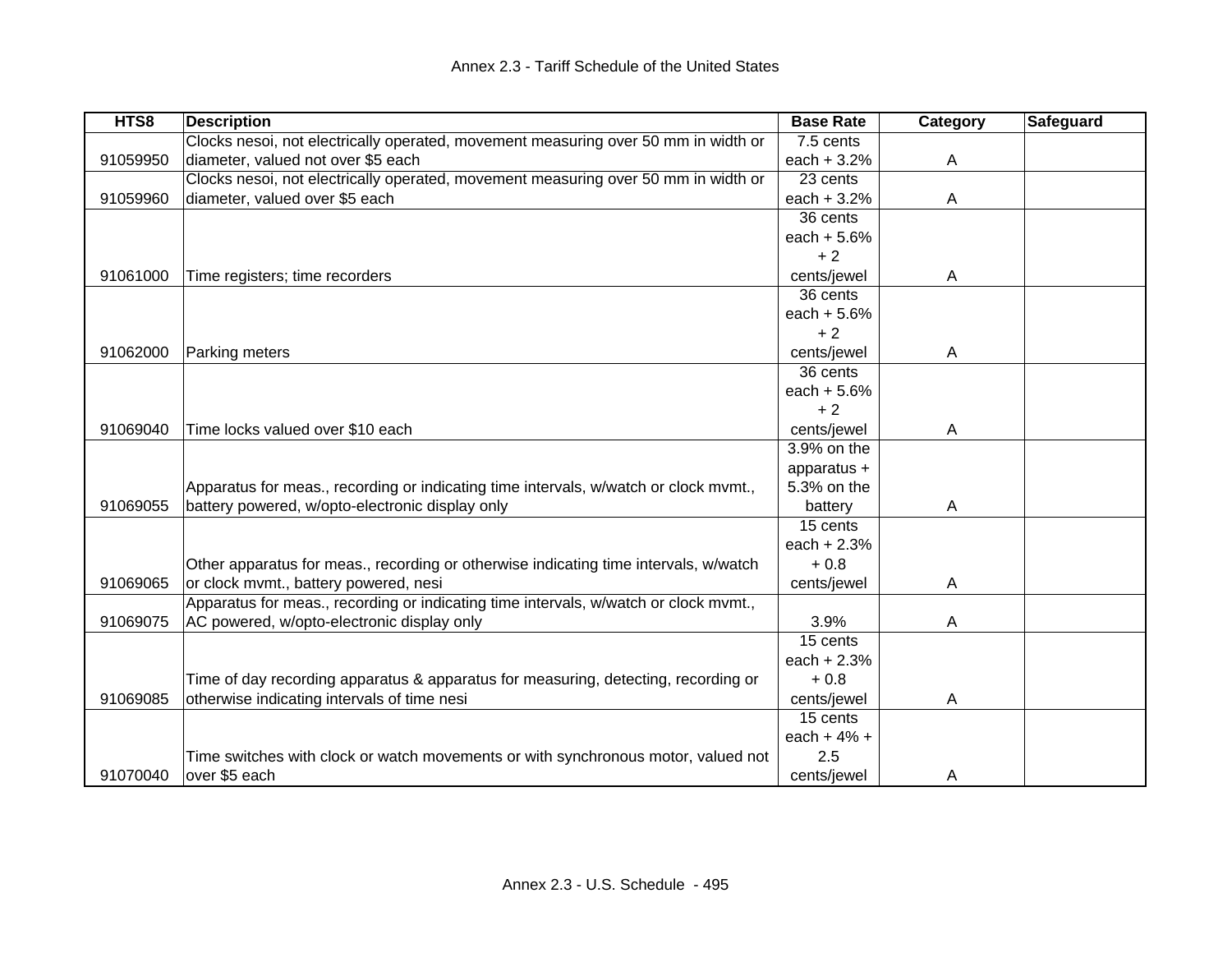| HTS8     | <b>Description</b>                                                              | <b>Base Rate</b> | Category     | Safeguard |
|----------|---------------------------------------------------------------------------------|------------------|--------------|-----------|
|          |                                                                                 | 45 cents         |              |           |
|          |                                                                                 | each $+ 6.4%$    |              |           |
|          | Time switches with clock or watch movements or with synchronous motor, valued   | $+2.5$           |              |           |
| 91070080 | over \$5 each                                                                   | cents/jewel      | $\mathsf{A}$ |           |
|          |                                                                                 |                  |              |           |
|          |                                                                                 | 36 cents         |              |           |
|          | Watch movements, complete and assembled, electrically operated, with mechanical | each $+5.3%$     |              |           |
| 91081140 | display or device to incorporate such display, 0-1 jewel                        | on the battery   | Α            |           |
|          |                                                                                 |                  |              |           |
|          |                                                                                 | 72 cents         |              |           |
|          | Watch movements, complete and assembled, electrically operated, with mechanical | each $+5.3%$     |              |           |
| 91081180 | display or device to incorporate such display, over 1 jewel                     | on the battery   | A            |           |
|          |                                                                                 | 3.1% on the      |              |           |
|          |                                                                                 | movement $+$     |              |           |
|          | Watch movements, complete and assembled, electrically operated, with opto-      | 4.2% on the      |              |           |
| 91081200 | electronic display only                                                         | battery          | A            |           |
|          |                                                                                 |                  |              |           |
|          |                                                                                 | 28 cents         |              |           |
|          | Watch movements, complete and assembled, electrically operated, w/both          | each $+4.2%$     |              |           |
| 91081940 | optoelectronic & mechanical displays, having 0-1 jewels                         | on the battery   | A            |           |
|          |                                                                                 |                  |              |           |
|          |                                                                                 | 53 cents         |              |           |
|          | Watch movements, complete and assembled, electrically operated, w/both          | each $+3.9%$     |              |           |
| 91081980 | optoelectronic & mechanical displays, having over 1 jewel                       | on the battery   | A            |           |
|          |                                                                                 |                  |              |           |
| 91082040 | Watch movements, complete and assembled, with automatic winding, over 17 jewels | Free             | F            |           |
|          | Watch movements, complete and assembled, with automatic winding, 17 jewels or   |                  |              |           |
| 91082080 | less                                                                            | Free             | F            |           |
|          | Watch movements, complete and assembled, not electrically operated or automatic | 29 cents         |              |           |
| 91089010 | winding, measuring 33.8 mm or less, none or only 1 jewel                        | each             | A            |           |
|          | Watch movements, complete and assembled, not electrically operated or automatic | 25 cents         |              |           |
| 91089020 | winding, measuring over 33.8 mm, none or only 1 jewel                           | each             | A            |           |
|          | Watch movements, complete and assembled, not electrically operated or automatic | 57 cents         |              |           |
| 91089030 | winding, measuring 33.8 mm or less, over 1 but n/o 7 jewels                     | each             | A            |           |
|          | Watch movements, complete and assembled, not electrically operated or automatic | 25 cents         |              |           |
| 91089040 | winding, measuring over 33.8 mm, ov 1 but not over 7 jewels                     | each             | A            |           |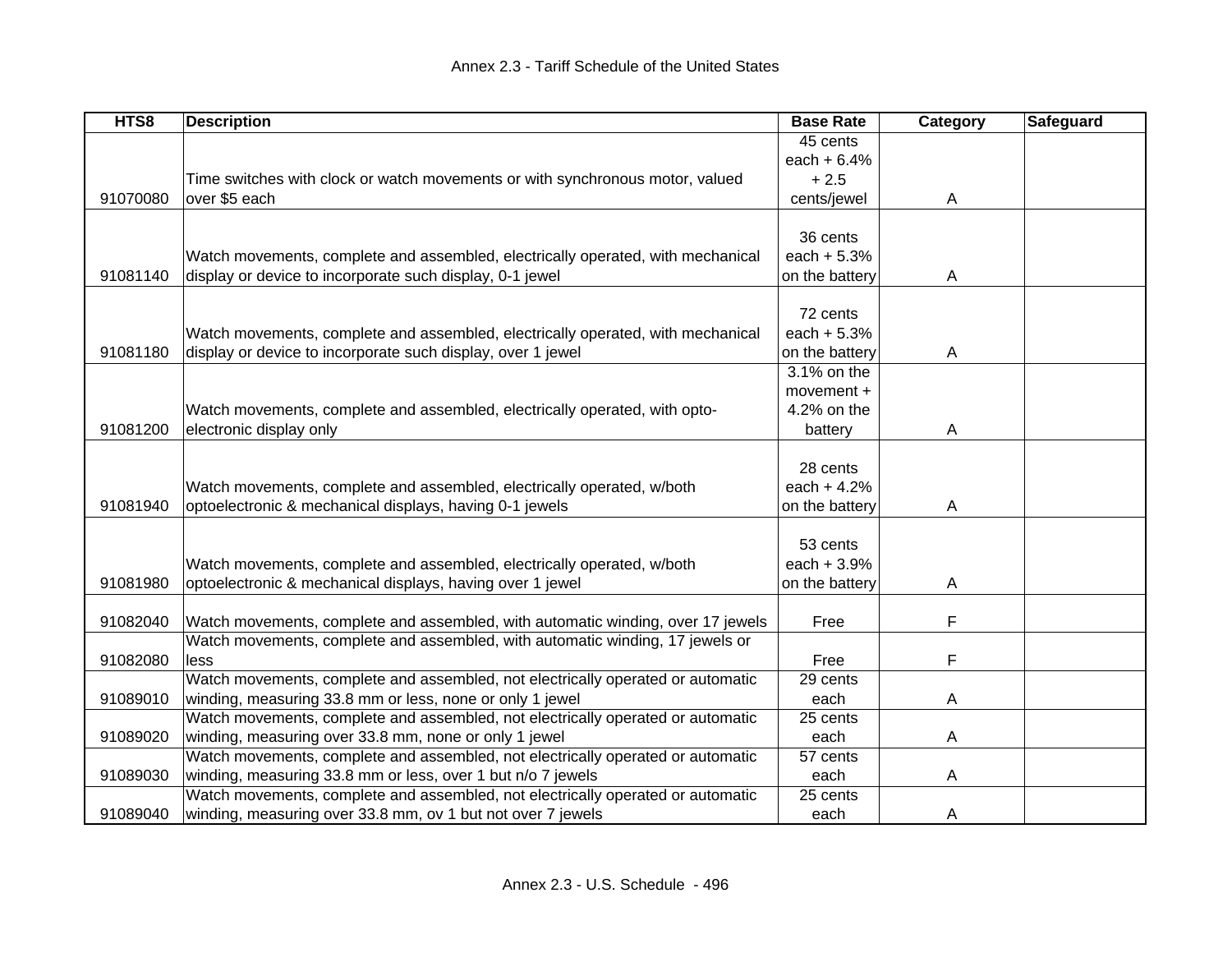| HTS8     | <b>Description</b>                                                                 | <b>Base Rate</b> | Category | <b>Safeguard</b> |
|----------|------------------------------------------------------------------------------------|------------------|----------|------------------|
|          | Watch movements, complete and assembled, nesoi, measuring not over 15.2 mm,        |                  |          |                  |
| 91089050 | over 7 but n/o 17 jewels, valued not over \$15 each                                | \$2.16 each      | A        |                  |
|          | Watch movements, complete and assembled, nesoi, measuring over 15.2 mm but not     |                  |          |                  |
| 91089060 | over 33.8 mm, over 7 but n/o 17 jewels, valued n/o \$15 each                       | \$1.80 each      | A        |                  |
|          | Watch movements, complete and assembled, nesoi, measuring 33.8 mm or less,         | 90 cents         |          |                  |
| 91089070 | over 7 but not over 17 jewels, valued over \$15 each                               | each             | Α        |                  |
|          | Watch movements, complete and assembled, nesoi, measuring over 33.8 mm, over 7     |                  |          |                  |
| 91089080 | but not over 17 jewels, valued not over \$15 each                                  | \$1.44 each      | Α        |                  |
|          | Watch movements, complete and assembled, nesoi, measuring over 33.8 mm, over 7     |                  |          |                  |
| 91089085 | but not over 17 jewels, valued over \$15 each                                      | Free             | F        |                  |
|          | Watch movements, complete and assembled, not electrically operated or automatic    |                  |          |                  |
| 91089090 | winding, measuring 33.8 mm or less, over 17 jewels                                 | \$1.50 each      | A        |                  |
|          | Watch movements, complete and assembled, not electrically operated or automatic    |                  |          |                  |
| 91089095 | winding, measuring over 33.8 mm, over 17 jewels                                    | \$1.72 each      | A        |                  |
|          |                                                                                    | 3.9% on the      |          |                  |
|          |                                                                                    | movement +       |          |                  |
|          | Alarm clock movements, complete and assembled, electrically operated, with opto-   | 5.3% on the      |          |                  |
| 91091110 | electronic display only                                                            | battery          | Α        |                  |
|          |                                                                                    |                  |          |                  |
|          |                                                                                    | 30 cents         |          |                  |
|          | Alarm clock movements, complete and assembled, electrically operated, with display | each $+5.3%$     |          |                  |
| 91091120 | nesoi, measuring not over 50 mm in width or diameter                               | on the battery   | Α        |                  |
|          |                                                                                    | 7.5 cents        |          |                  |
|          |                                                                                    | each $+3.2%$     |          |                  |
|          |                                                                                    | on the           |          |                  |
|          |                                                                                    | movement +       |          |                  |
|          | Alarm clock movements, complete and assembled, electrically operated, with display | 2.6% on the      |          |                  |
| 91091140 | nesoi, measuring over 50 mm, valued not over \$5 each                              | battery          | A        |                  |
|          |                                                                                    | 22 cents         |          |                  |
|          |                                                                                    | each $+3.2%$     |          |                  |
|          |                                                                                    | on the           |          |                  |
|          |                                                                                    | movement $+$     |          |                  |
|          | Alarm clock movements, complete and assembled, electrically operated, with display | $2.6%$ on the    |          |                  |
| 91091160 | nesoi, measuring over 50 mm, valued over \$5 each                                  | battery          | A        |                  |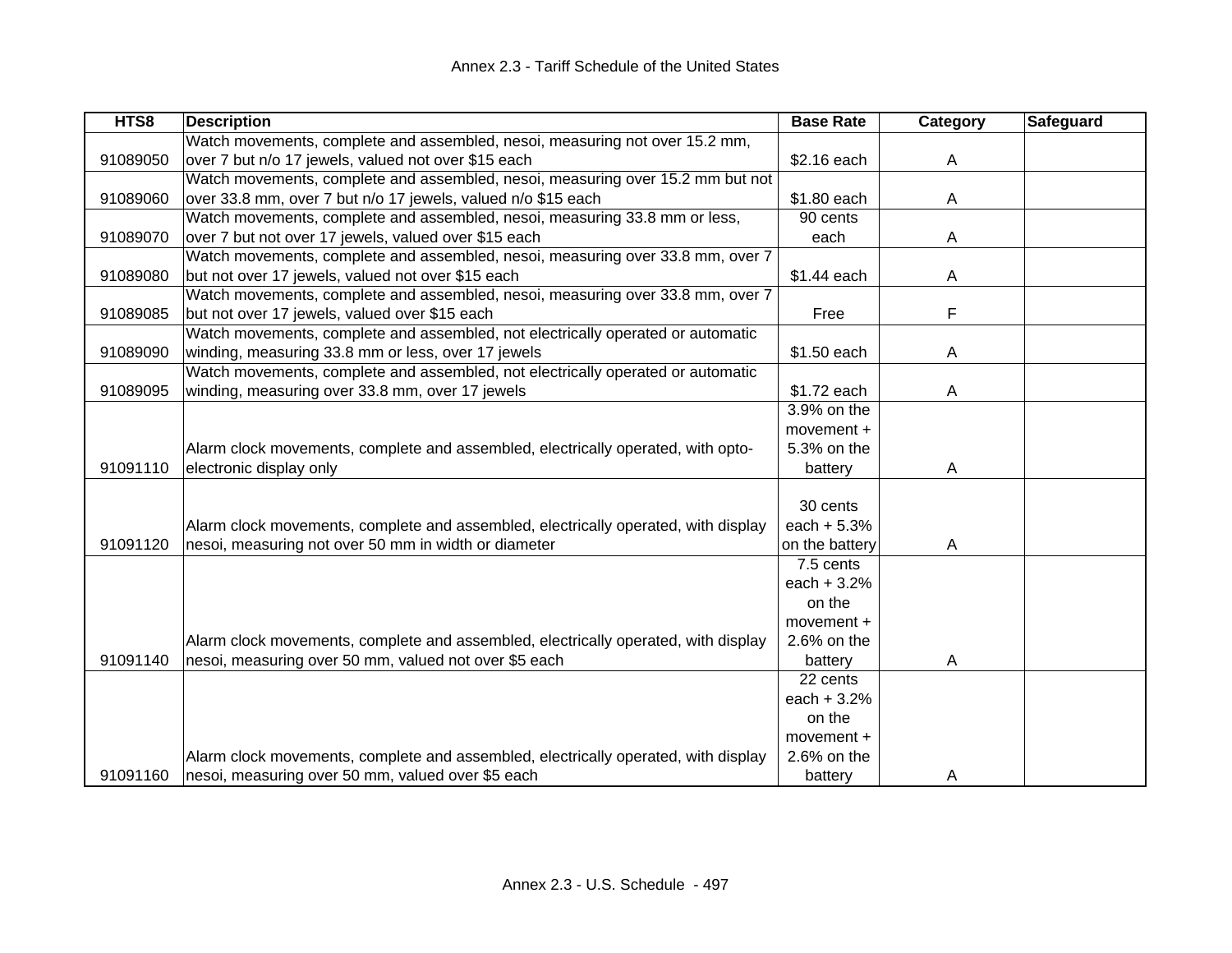| HTS8     | <b>Description</b>                                                                 | <b>Base Rate</b> | Category | Safeguard |
|----------|------------------------------------------------------------------------------------|------------------|----------|-----------|
|          |                                                                                    | 3.9% on the      |          |           |
|          |                                                                                    | movement +       |          |           |
|          | Clock movements nesoi, complete and assembled, electrically operated, with opto-   | 5.3% on the      |          |           |
| 91091910 | electronic display only                                                            | battery          | A        |           |
|          |                                                                                    |                  |          |           |
|          |                                                                                    | 20 cents         |          |           |
|          | Clock movements nesoi, complete and assembled, electrically operated, with display | each $+3.5%$     |          |           |
| 91091920 | nesoi, measuring not over 50 mm in width or diameter                               | on the battery   | A        |           |
|          |                                                                                    | 12 cents         |          |           |
|          |                                                                                    | each $+ 5.1%$    |          |           |
|          |                                                                                    | on the           |          |           |
|          |                                                                                    | movement +       |          |           |
|          | Clock movements nesoi, complete and assembled, electrically operated, with display | 4.2% on the      |          |           |
| 91091940 | nesoi, measuring over 50 mm, valued not over \$5 each                              | battery          | A        |           |
|          |                                                                                    | 30 cents         |          |           |
|          |                                                                                    | each $+4.3%$     |          |           |
|          |                                                                                    | on the           |          |           |
|          |                                                                                    | movement $+$     |          |           |
|          | Clock movements nesoi, complete and assembled, electrically operated, with display | 3.5% on the      |          |           |
| 91091960 | nesoi, measuring over 50 mm, valued over \$5 each                                  | battery          | A        |           |
|          | Clock movements, complete and assembled, not electrically operated, measuring not  | 20 cents         |          |           |
| 91099020 | over 50 mm in width or diameter                                                    | each             | A        |           |
|          | Clock movements, complete and assembled, not electrically operated, measuring      | 15 cents         |          |           |
| 91099040 | over 50 mm in width or diameter, valued not over \$5 each                          | each $+ 6.4%$    | Α        |           |
|          | Clock movements, complete and assembled, not electrically operated, measuring      | 30 cents         |          |           |
| 91099060 | over 50 mm in width or diameter, valued over \$5 each                              | each $+4.3%$     | A        |           |
|          |                                                                                    |                  |          |           |
|          |                                                                                    | The rate         |          |           |
|          |                                                                                    | applicable to    |          |           |
|          |                                                                                    | the complete,    |          |           |
|          |                                                                                    | assembled        |          |           |
| 91101100 | Complete watch movements, unassembled or partly assembled (movement sets)          | movement         | Α        |           |
| 91101200 | Incomplete watch movements, assembled                                              | 9.0%             | A        |           |
| 91101900 | Rough watch movements                                                              | 9.0%             | Α        |           |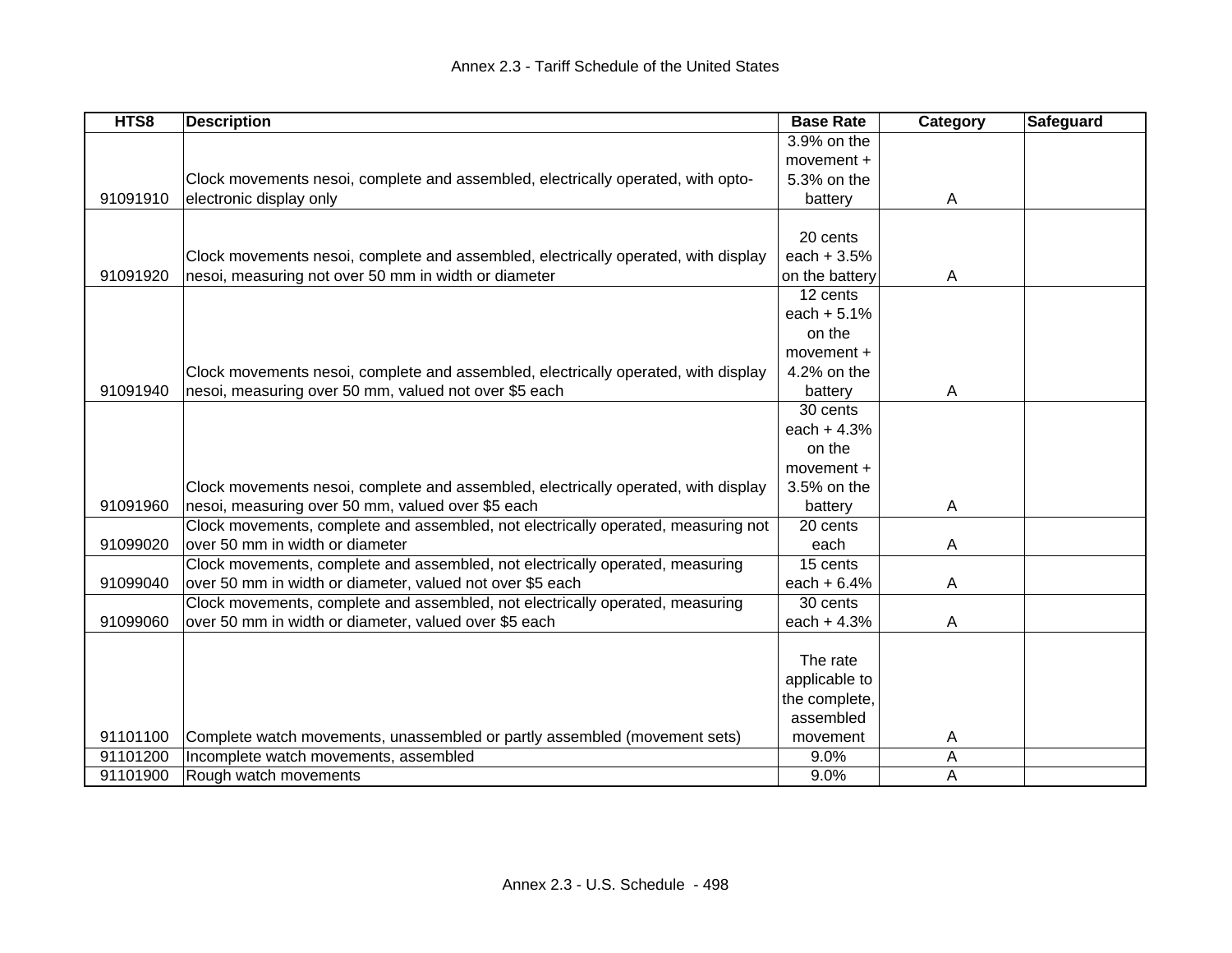| HTS8     | <b>Description</b>                                                                     | <b>Base Rate</b> | Category       | Safeguard |
|----------|----------------------------------------------------------------------------------------|------------------|----------------|-----------|
|          |                                                                                        |                  |                |           |
|          |                                                                                        | The rate         |                |           |
|          |                                                                                        | applicable to    |                |           |
|          |                                                                                        | the complete,    |                |           |
|          |                                                                                        | assembled        |                |           |
| 91109020 | Complete clock movements, unassembled or partly assembled (movement sets)              | movement         | $\overline{A}$ |           |
|          |                                                                                        | $4.3% + 1.7$     |                |           |
|          |                                                                                        | cents/jewel +    |                |           |
|          |                                                                                        | 0.2 cents for    |                |           |
|          |                                                                                        | each other       |                |           |
|          |                                                                                        | piece or part,   |                |           |
|          |                                                                                        | but if           |                |           |
|          |                                                                                        | consisting in    |                |           |
|          |                                                                                        | part of a plate  |                |           |
|          |                                                                                        | or a set of      |                |           |
|          |                                                                                        | plates the       |                |           |
|          |                                                                                        | total duty       |                |           |
|          |                                                                                        | shall not        |                |           |
|          |                                                                                        | exceed the       |                |           |
|          |                                                                                        | duty for the     |                |           |
|          | Incomplete clock movements consisting of 2 or more pieces or parts fastened or         | complete         |                |           |
| 91109040 | joined together                                                                        | movement         | A              |           |
| 91109060 | Incomplete clock movements, nesi                                                       | 4.2%             | A              |           |
|          |                                                                                        | 12 cents         |                |           |
| 91111000 | Watch cases of precious metal or of metal clad with precious metal                     | each + 4.8%      | A              |           |
|          |                                                                                        | 7 cents each     |                |           |
| 91112020 | Watch cases of gold- or silver-plated base metal                                       | $+5.4%$          | A              |           |
|          |                                                                                        | 3.6 cents        |                |           |
| 91112040 | Watch cases of base metal not gold- or silver-plated                                   | each + $7.6%$    | $\mathsf{A}$   |           |
|          | Watch cases, not of precious metal, of metal clad with precious metal or of base       | 3.6 cents        |                |           |
| 91118000 | metal                                                                                  | each + $7.6%$    | A              |           |
| 91119040 | Parts of watch cases, of precious metal or of metal clad with precious metal           | 6.4%             | A              |           |
|          | Bezels, backs and centers, of watch cases, not of precious metal or of metal clad with | 1.6 cents        |                |           |
| 91119050 | precious metal                                                                         | each $+6.8%$     | A              |           |
|          | Parts of watch cases, other than bezels, backs and centers, not of precious metal or   |                  |                |           |
| 91119070 | of metal clad with precious metal                                                      | 6.4%             | A              |           |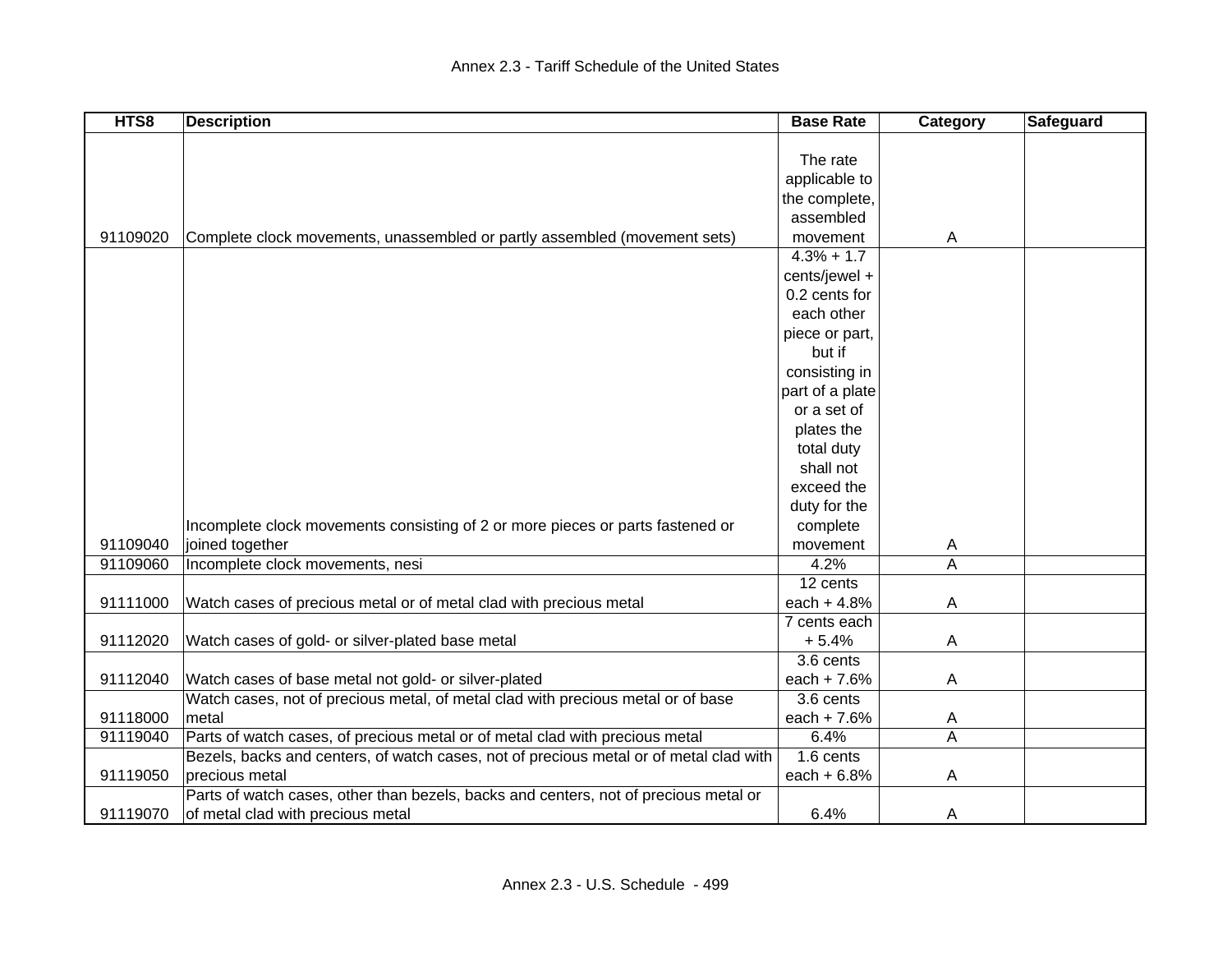| HTS8     | <b>Description</b>                                                                       | <b>Base Rate</b> | Category                | <b>Safeguard</b> |
|----------|------------------------------------------------------------------------------------------|------------------|-------------------------|------------------|
| 91122040 | Clock cases and cases of a similar type for other goods of chapter 91, of metal          | 3.5%             | A                       |                  |
|          | Clock cases and cases of a similar type for other goods of chapter 91, other than        |                  |                         |                  |
| 91122080 | cases of metal                                                                           | 5.5%             | A                       |                  |
| 91129000 | Parts of clock cases and cases of a similar type for other goods of chapter 91           | 5.5%             | A                       |                  |
|          | Watch straps, watch bands and watch bracelets, of precious metal or of metal clad        |                  |                         |                  |
| 91131000 | with precious metal, and parts thereof                                                   | 4.5%             | A                       |                  |
|          | Watch straps, watch bands and watch bracelets of base metal, whether or not gold-        |                  |                         |                  |
| 91132020 | or silver-plated, valued not over \$5 per dozen                                          | 11.2%            | A                       |                  |
|          | Watch straps, watch bands and watch bracelets of base metal, whether or not gold-        |                  |                         |                  |
| 91132040 | or silver-plated, valued over \$5 per dozen                                              | 11.2%            | A                       |                  |
|          | Parts of watch bracelet of base metal, whether or not gold- or silver-plated, valued not |                  |                         |                  |
| 91132060 | over \$12 per dozen                                                                      | 8.8%             | A                       |                  |
|          | Parts of watch bracelets of base metal, whether or not gold- or silver-plated, valued    |                  |                         |                  |
| 91132090 | over \$12 per dozen                                                                      | 8.8%             | A                       |                  |
|          |                                                                                          |                  |                         |                  |
| 91139040 | Watch straps, watch bands and watch bracelets, of textile material, and parts thereof    | 7.2%             | A                       |                  |
|          | Watch straps, watch bands and watch bracelets, other than of precious metal, base        |                  |                         |                  |
| 91139080 | metal or textile material, and parts thereof                                             | 1.8%             | A                       |                  |
| 91141040 | Springs, including hair-springs, for watches                                             | 7.3%             | A                       |                  |
| 91141080 | Springs, including hair-springs, for clocks                                              | 4.2%             | Α                       |                  |
| 91142000 | Jewels for watches and clocks                                                            | Free             | F                       |                  |
|          |                                                                                          | 0.4 cents        |                         |                  |
| 91143040 | Dials for watches and clocks, not exceeding 50 mm in width                               | each $+7.2%$     | A                       |                  |
| 91143080 | Dials for watches and clocks, exceeding 50 mm in width                                   | 4.4%             | $\overline{\mathsf{A}}$ |                  |
|          |                                                                                          | 12 cents         |                         |                  |
| 91144020 | Watch movement bottom or pillar plates or their equivalent                               | each             | A                       |                  |
|          |                                                                                          | 10 cents         |                         |                  |
| 91144040 | Any plate, or set of plates, suitable for assembling thereon a clock movement            | each             | A                       |                  |
| 91144060 | Plates and bridges for watches, nesi                                                     | 7.3%             | A                       |                  |
| 91144080 | Plates and bridges for clocks, nesi                                                      | 4.2%             | Α                       |                  |
|          | Assemblies and subassemblies for watch movements consisting of 2 or more pieces          |                  |                         |                  |
| 91149015 | or parts fastened or joined inseparably together                                         | 7.2%             | $\mathsf{A}$            |                  |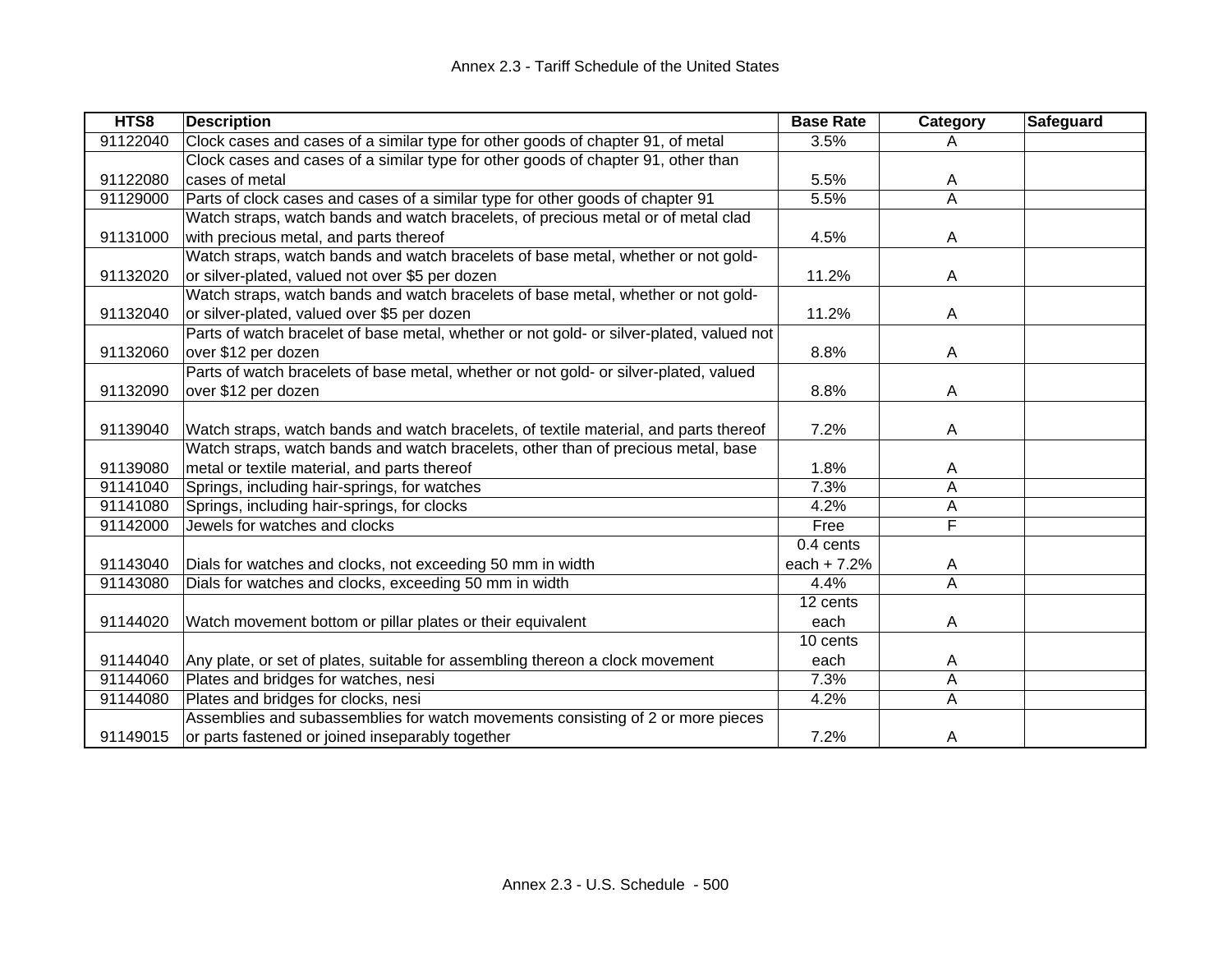| HTS8     | <b>Description</b>                                                                     | <b>Base Rate</b> | Category                | Safeguard |
|----------|----------------------------------------------------------------------------------------|------------------|-------------------------|-----------|
|          |                                                                                        | $6\% + 2.3$      |                         |           |
|          |                                                                                        | cents/jewel +    |                         |           |
|          |                                                                                        | 0.2 cents for    |                         |           |
|          |                                                                                        | each other       |                         |           |
|          |                                                                                        | piece or part,   |                         |           |
|          |                                                                                        | but if           |                         |           |
|          |                                                                                        | consisting in    |                         |           |
|          |                                                                                        | part of a plate  |                         |           |
|          |                                                                                        | or a set of      |                         |           |
|          |                                                                                        | plates the       |                         |           |
|          |                                                                                        | total duty       |                         |           |
|          |                                                                                        | shall not        |                         |           |
|          |                                                                                        | exceed the       |                         |           |
|          |                                                                                        | duty for the     |                         |           |
|          | Assemblies and subassemblies for clock movements consisting of 2 or more pieces        | complete         |                         |           |
| 91149030 | or parts fastened or joined inseparably together                                       | movement         | A                       |           |
| 91149040 | Watch parts, nesi                                                                      | 8.8%             | A                       |           |
| 91149050 | Clock parts, nesi                                                                      | 4.2%             | A                       |           |
| 92011000 | Upright pianos                                                                         | 4.7%             | A                       |           |
| 92012000 | Grand pianos                                                                           | 4.7%             | $\mathsf{A}$            |           |
|          | Keybd string. musical instru., o/than w/elect. sound or ampl., pianos (incl. player    |                  |                         |           |
| 92019000 | pianos) nesoi; harpsichords & oth keybd string. instr.                                 | 3.5%             | A                       |           |
| 92021000 | String musical instruments, o/than w/elect. sound or ampl., played with a bow          | 3.2%             | A                       |           |
|          | String musical instruments, o/than w/elect. sound or ampl., guitars, valued not over   |                  |                         |           |
| 92029020 | \$100 each (excluding the value of the case)                                           | 4.5%             | $\mathsf{A}$            |           |
|          | String musical instruments, o/than w/elect. sound or ampl., guitars, valued over \$100 |                  |                         |           |
| 92029040 | each (excluding the value of the case)                                                 | 8.7%             | $\mathsf{A}$            |           |
|          | String musical instruments (o/than guitars or instruments played with a bow), o/than   |                  |                         |           |
| 92029060 | w/elect. sound or ampl.                                                                | 4.6%             | A                       |           |
| 92030040 | Keyboard musical instruments, o/than w/elect. sound or ampl., pipe organs              | Free             | $\overline{\mathsf{F}}$ |           |
|          | Keyboard musical instruments, o/than w/elect. sound or ampl., harmoniums and           |                  |                         |           |
| 92030080 | similar keyboard instruments with free metal reeds                                     | 2.7%             | A                       |           |
| 92041040 | Piano accordions, o/than w/elect. sound or ampl.                                       | Free             | F                       |           |
|          | Accordions (o/than piano accordions) and similar instruments, o/than w/elect. sound    |                  |                         |           |
| 92041080 | or ampl.                                                                               | 2.6%             | A                       |           |
| 92042000 | Mouth organs                                                                           | Free             | $\overline{\mathsf{F}}$ |           |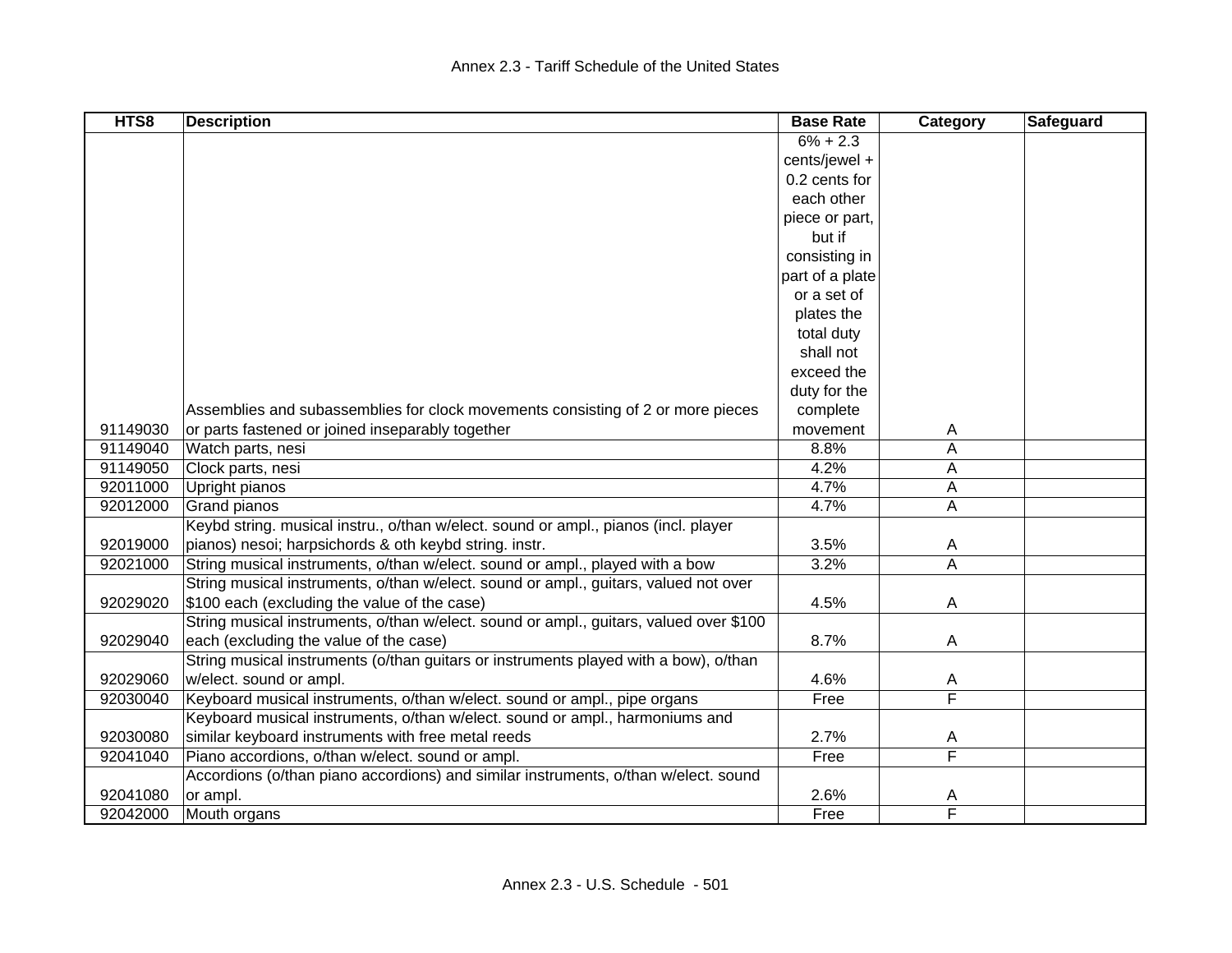| HTS8     | <b>Description</b>                                                                        | <b>Base Rate</b> | Category | Safeguard |
|----------|-------------------------------------------------------------------------------------------|------------------|----------|-----------|
|          |                                                                                           |                  |          |           |
| 92051000 | Wind musical instruments, o/than w/elect. sound or ampl., brass-wind instruments          | 2.9%             | A        |           |
| 92059020 | Wind musical instruments, o/than w/elect. sound or ampl., bagpipes                        | Free             | F        |           |
|          | Wind musical instruments, o/than w/elect. sound or ampl., woodwind instruments            |                  |          |           |
| 92059040 | (o/than bagpipes)                                                                         | 4.9%             | A        |           |
|          | Wind musical instruments (o/than brass-wind or woodwind) nesoi, o/than w/elect.           |                  |          |           |
| 92059060 | sound or ampl.                                                                            | Free             | F        |           |
| 92060020 | Percussion musical instruments, o/than w/elect. sound or ampl., drums                     | 4.8%             | А        |           |
| 92060040 | Percussion musical instruments, o/than w/elect. sound or ampl., cymbals                   | Free             | F        |           |
|          | Percussion musical instruments, o/than w/elect. sound or ampl., sets of tuned bells       |                  |          |           |
| 92060060 | known as chimes, peals or carillons                                                       | Free             | F        |           |
|          | Percussion musical instruments (o/than drums, cymbals, chimes, peals or carillons)        |                  |          |           |
| 92060080 | nesoi (e.g., xylophones, castanets, maracas)                                              | 5.3%             | A        |           |
|          | Keyboard musical instruments (o/than accordions), the sound of which is produced, or      |                  |          |           |
| 92071000 | must be amplified, electrically                                                           | 5.4%             | A        |           |
|          | Musical instruments (o/than keyboard except accordions) nesoi, the sound of which is      |                  |          |           |
| 92079000 | produced, or must be amplified, electrically                                              | 5.0%             | A        |           |
| 92081000 | Music boxes                                                                               | 3.2%             | A        |           |
|          | Musical instruments nesoi in chapter 92; decoy calls; whistles, and o/mouth-blown         |                  |          |           |
| 92089000 | sound signaling instruments                                                               | 5.3%             | A        |           |
| 92091000 | Metronomes, tuning forks and pitch pipes of all kinds                                     | Free             | F        |           |
| 92092000 | Mechanisms for music boxes                                                                | Free             | F        |           |
| 92093000 | Strings for musical instruments                                                           | Free             | F        |           |
| 92099140 | Tuning pins for pianos                                                                    | Free             | F        |           |
| 92099180 | Parts & access. for pianos (o/than tuning pins and strings) nesoi                         | 4.2%             | A        |           |
|          | Mutes, collapsible musical instru. stands, & music holders for attachment to instru., all |                  |          |           |
| 92099220 | the foregoing, for stringed music. instru. of 9202                                        | 3.9%             | A        |           |
|          |                                                                                           | $\overline{10}$  |          |           |
|          |                                                                                           | cents/1,000      |          |           |
| 92099240 | Tuning pins for stringed musical instruments of heading 9202                              | $pins + 3.5%$    | A        |           |
|          | Bows, parts of bows, bow hair, chin rests and other parts and accessories for stringed    |                  |          |           |
| 92099260 | musical instru. of 9202                                                                   | Free             | F        |           |
| 92099280 | Parts & access. nesoi, for stringed musical instruments of heading 9202                   | 4.6%             | A        |           |
| 92099340 | Parts & access. nesoi, for pipe organs                                                    | Free             | F        |           |
|          | Parts & access. nesoi, for harmoniums and similar keyboard instruments with free          |                  |          |           |
| 92099380 | metal reeds of heading 9203, nesoi                                                        | 2.7%             | A        |           |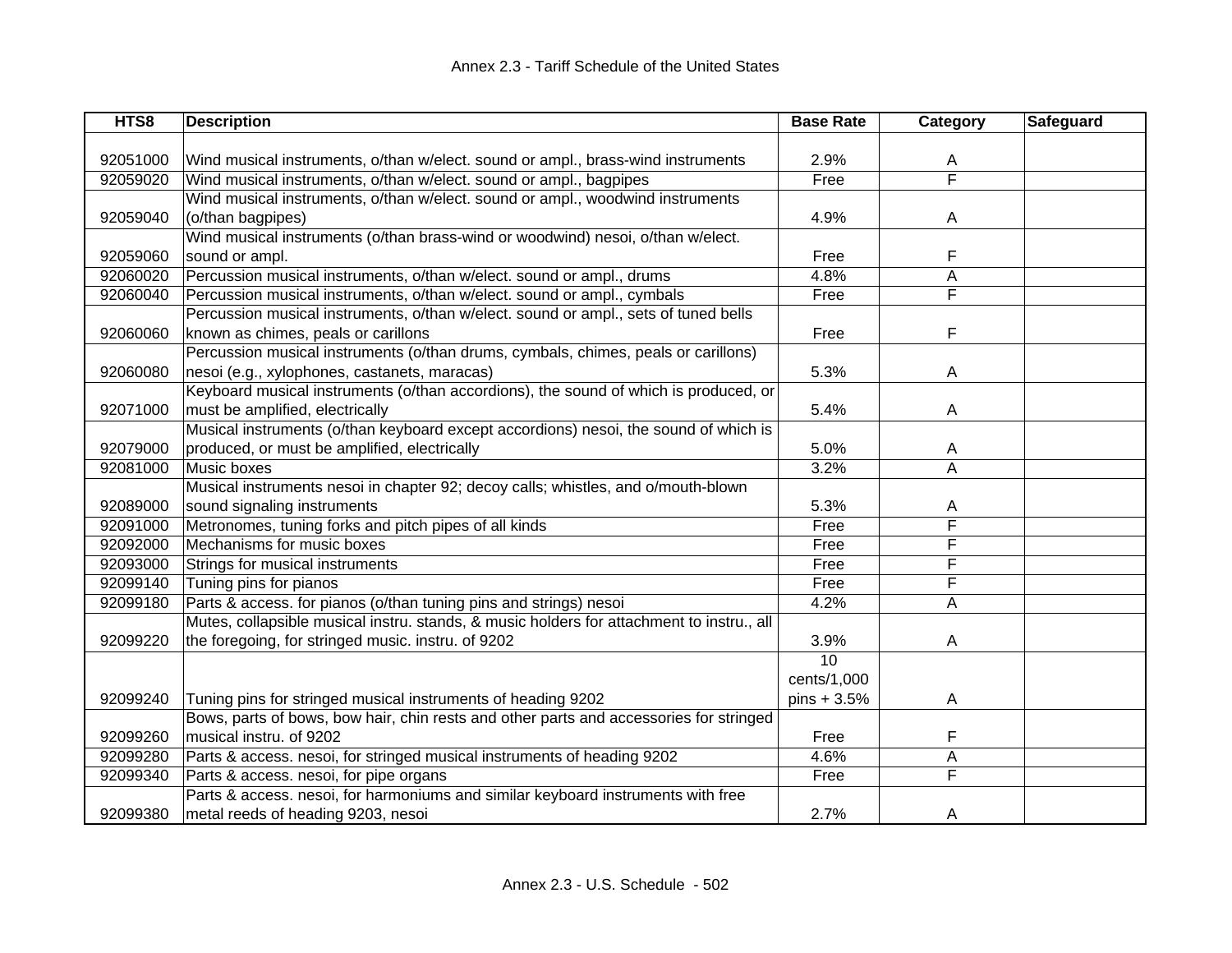| HTS8     | <b>Description</b>                                                                                       | <b>Base Rate</b> | Category | <b>Safeguard</b> |
|----------|----------------------------------------------------------------------------------------------------------|------------------|----------|------------------|
|          | Collapsible musical instrument stands, for the instruments w/elect sound or ampl. of                     |                  |          |                  |
| 92099440 | heading 9207                                                                                             | 5.7%             | Α        |                  |
|          | Parts & access. nesoi, for the musical instruments w/elect. sound or ampl. of heading                    |                  |          |                  |
| 92099480 | 9207 nesoi                                                                                               | 2.7%             | A        |                  |
|          | Mutes nesoi; pedals, dampers & spurs for drums; pedals & holders for cymbals;                            |                  |          |                  |
| 92099910 | music holders nesoi; collapsible music instru stands, nesoi                                              | 5.7%             | A        |                  |
| 92099920 | Parts & access. nesoi, for bagpipes                                                                      | Free             | F        |                  |
| 92099940 | Parts & access. nesoi, for woodwind and brass-wind musical instruments                                   | Free             | F        |                  |
| 92099960 | Parts & access. (o/than mechanisms) nesoi, for music boxes                                               | Free             | F        |                  |
| 92099980 | Parts & access. nesoi, for musical instruments, nesoi                                                    | 5.3%             | Α        |                  |
| 93011100 | Self-propelled artillery weapons                                                                         | Free             | F        |                  |
| 93011900 | Artillery weapons other than self-propelled                                                              | Free             | F        |                  |
|          | Rocket launchers; flame-throwers; grenade launchers; torpedo tubes and similar                           |                  |          |                  |
| 93012000 | projectors                                                                                               | Free             | F        |                  |
|          |                                                                                                          |                  |          |                  |
|          |                                                                                                          | 4.7% on the      |          |                  |
|          |                                                                                                          | value of the     |          |                  |
|          |                                                                                                          | rifle $+20\%$ on |          |                  |
|          |                                                                                                          | the value of     |          |                  |
|          |                                                                                                          | the telescopic   |          |                  |
| 93019030 | Rifles, military                                                                                         | sight, if any    | A        |                  |
| 93019060 | Shotguns, military                                                                                       | 2.6%             | A        |                  |
| 93019090 | Military weapons, nesoi                                                                                  | Free             | F        |                  |
|          |                                                                                                          | 14 cents         |          |                  |
| 93020000 | Revolvers and pistols (o/than of heading 9303 or 9304)                                                   | each $+3%$       | A        |                  |
| 93031000 | Muzzle-loading firearms                                                                                  | Free             | F        |                  |
| 93032000 | Shotguns (incl. comb. shotgun-rifles), for sport, hunting or target-shooting                             | 2.6%             | Α        |                  |
|          |                                                                                                          |                  |          |                  |
|          |                                                                                                          | 3.8% on the      |          |                  |
|          |                                                                                                          | value of the     |          |                  |
|          |                                                                                                          | rifle $+10%$ on  |          |                  |
|          |                                                                                                          | the value of     |          |                  |
|          | Rifles (o/than muzzle-loading), for sport, hunting or target-shootings, valued o/\$25 but the telescopic |                  |          |                  |
| 93033040 | n/or \$50 each                                                                                           | sight, if any    | A        |                  |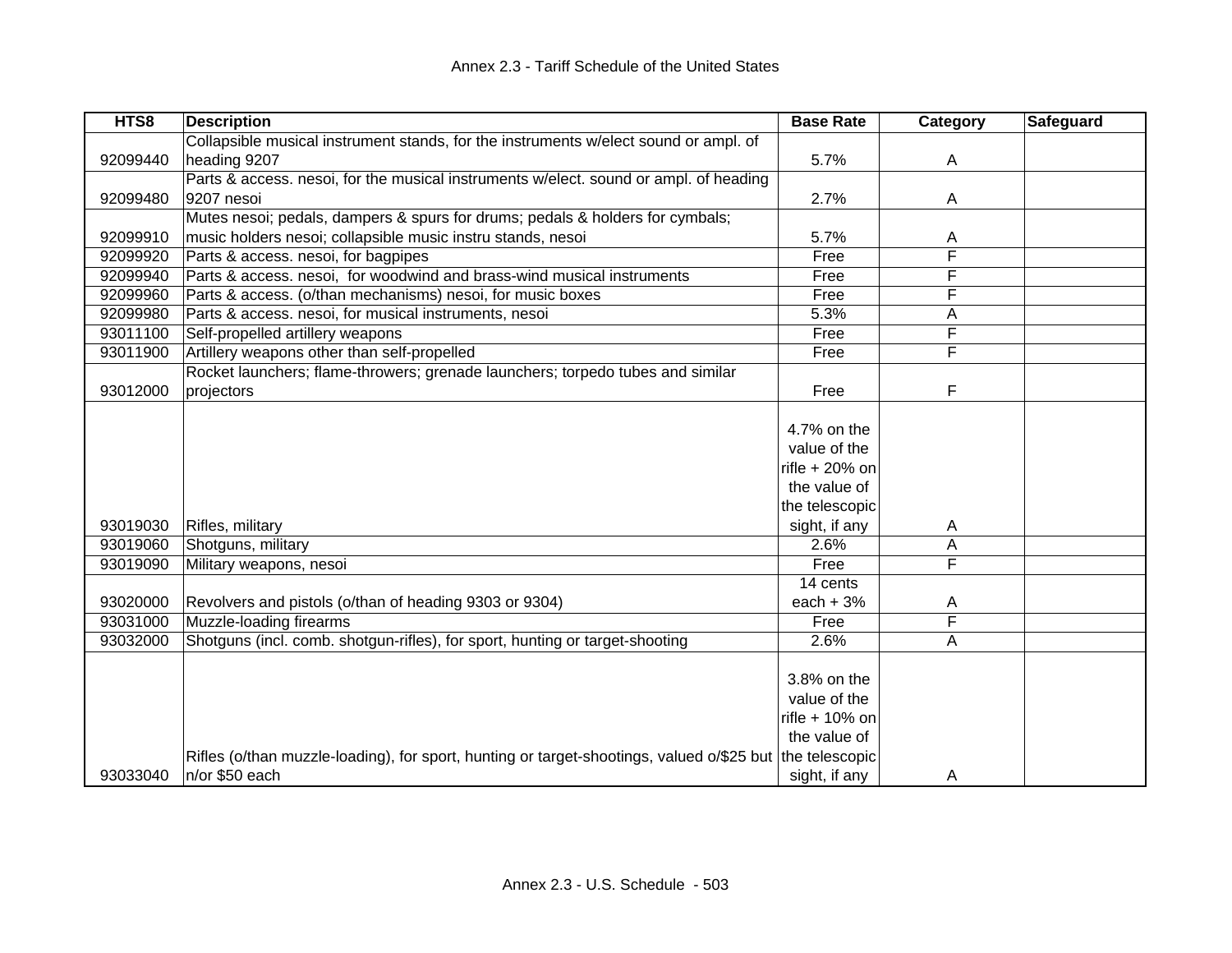| HTS8     | <b>Description</b>                                                                         | <b>Base Rate</b> | Category | Safeguard |
|----------|--------------------------------------------------------------------------------------------|------------------|----------|-----------|
|          |                                                                                            |                  |          |           |
|          |                                                                                            | 3.1% on the      |          |           |
|          |                                                                                            | value of the     |          |           |
|          |                                                                                            | rifle $+13%$ on  |          |           |
|          |                                                                                            | the value of     |          |           |
|          | Rifles (o/than muzzle-loading), for sport, hunting or target-shooting rifles, valued at    | the telescopic   |          |           |
| 93033080 | \$25 and under or o/\$50 each                                                              | sight, if any    | A        |           |
|          |                                                                                            |                  |          |           |
| 93039040 | Revolvers and pistols, designed to fire only blank cartridges or blank ammunition          | 4.2%             | A        |           |
|          |                                                                                            |                  |          |           |
| 93039080 | Firearms and similar devices that operate by the firing of an explosive charge, nesoi      | Free             | F        |           |
|          | Rifles that eject missiles by release of compressed air or gas, or by the release of a     |                  |          |           |
| 93040020 | spring mechanism or rubber held under tension                                              | 3.9%             | A        |           |
|          | Pistols & other guns (o/than rifles) that eject missiles by release of comp. air or gas, a |                  |          |           |
| 93040040 | spring mechanism or rubber held under tension                                              | Free             | F        |           |
| 93040060 | Arms (o/than those of heading 9307) nesoi                                                  | 5.7%             | A        |           |
| 93051020 | Parts and accessories nesoi, for revolvers or pistols of heading 9302                      | 4.2%             | A        |           |
|          | Parts and accessories nesoi, for revolvers or pistols designed to fire only blank          |                  |          |           |
| 93051040 | cartridges or blank ammunition                                                             | 4.2%             | A        |           |
| 93051060 | Parts and accessories nesoi, for muzzle-loading revolvers and pistols                      | Free             | F        |           |
| 93051080 | Parts and accessories nesoi, for revolvers or pistols nesoi                                | Free             | F        |           |
| 93052140 | Barrels for muzzle-loading shotguns of heading 9303                                        | Free             | F        |           |
|          | Barrels for sport, hunting & target shotguns shotguns (o/than muzzle-loading               |                  |          |           |
| 93052180 | shotguns)                                                                                  | Free             | F        |           |
|          |                                                                                            |                  |          |           |
| 93052905 | Parts and accessories nesoi, for muzzle-loading shotguns or rifles of heading 9303         | Free             | F        |           |
|          | Stocks, for sport, hunting & target shotguns shotguns (incl. comb. shotgun-rifles) of      |                  |          |           |
| 93052910 | heading 9303                                                                               | Free             | F        |           |
|          | Parts and accessories nesoi, for sport, hunting & target shotguns (incl. comb. shotgun-    |                  |          |           |
| 93052920 | rifles) of 9303                                                                            | Free             | F        |           |
| 93052940 | Stocks, for sport, hunting & target rifles of heading 9303                                 | 3.5%             | A        |           |
| 93052950 | Parts and accessories nesoi, for sport, hunting & target rifles of headinng 9303           | Free             | F        |           |
| 93059110 | Parts and accessories for military rifles of heading 9301                                  | Free             | F        |           |
| 93059120 | Parts and accessories for military shotguns of heading 9301                                | Free             | F        |           |
|          | Parts and accessories for military weapons (other than rifles and shotguns) of heading     |                  |          |           |
| 93059130 | 9301                                                                                       | Free             | F        |           |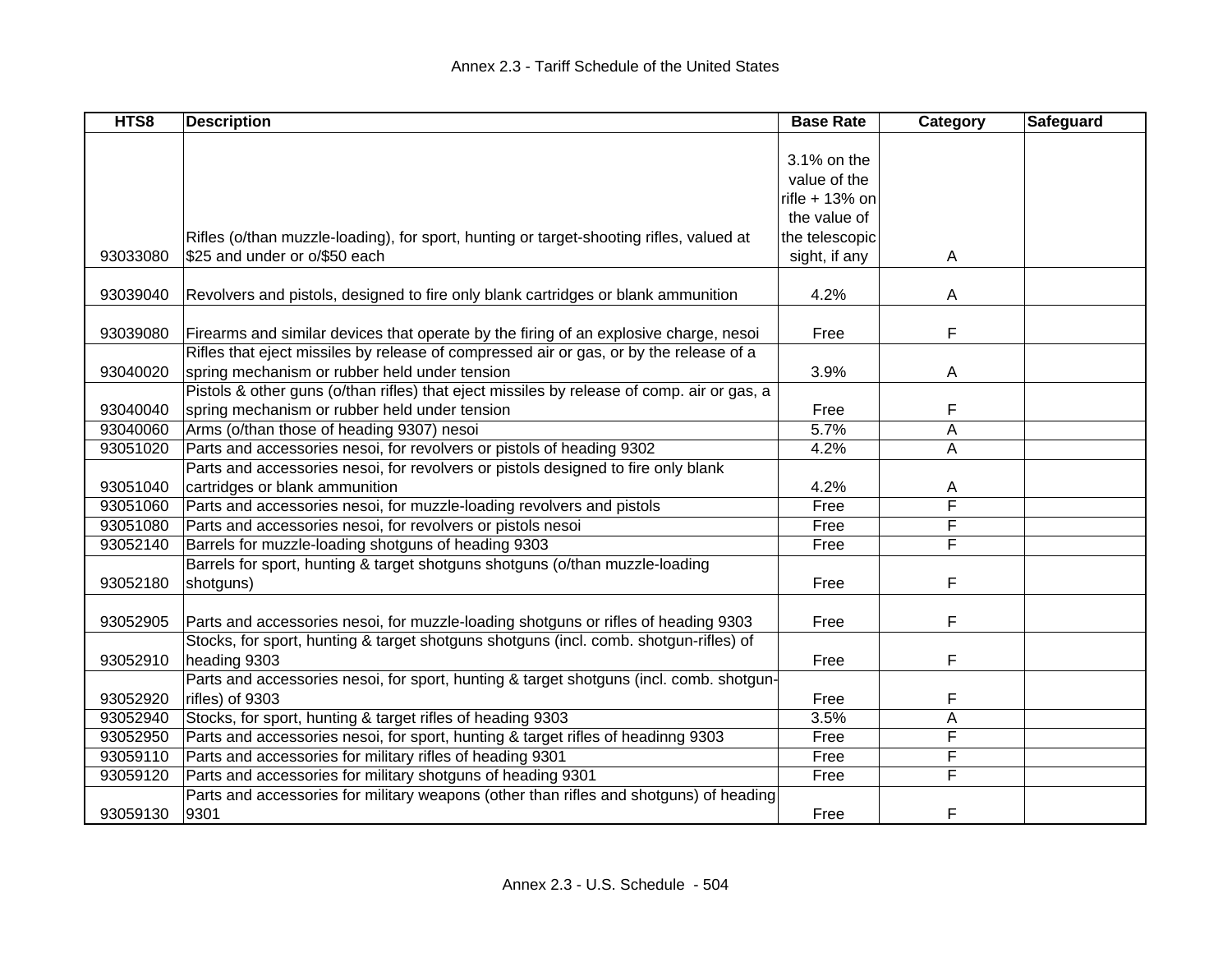| HTS8     | <b>Description</b>                                                                      | <b>Base Rate</b> | Category | Safeguard |
|----------|-----------------------------------------------------------------------------------------|------------------|----------|-----------|
| 93059940 | Parts and accessories for articles of heading 9303 other than shotguns or rifles        | Free             |          |           |
| 93059950 | Parts and accessories for articles of subheading 9304.00.20 or 9304.00.40               | 3.9%             | A        |           |
| 93059960 | Parts and accessories for articles of headings 9301 to 9304, nesoi                      | 2.9%             | A        |           |
|          | Cartridges and pts. thereof, for riveting or similar tools or for captive-bolt humane   |                  |          |           |
| 93061000 | killers                                                                                 | Free             | F        |           |
| 93062100 | Cartridges, for shotguns                                                                | Free             | F        |           |
| 93062900 | Parts of cartridges for shotguns; air gun pellets                                       | Free             | F        |           |
| 93063040 | Cartridges nesoi and empty cartridge shells                                             | Free             | F        |           |
| 93063080 | Parts of cartridges nesoi                                                               | Free             | F        |           |
|          | Bombs, grenades, torpedoes, mines, missiles and similar munitions of war and pts        |                  |          |           |
| 93069000 | thereof; other ammunition projectiles & pts. thereof                                    | Free             | F        |           |
|          | Swords, cutlasses, bayonets, lances and similar arms, parts thereof and scabbards       |                  |          |           |
| 93070000 | and sheaths therefor                                                                    | 2.7%             | A        |           |
| 94011040 | Seats, of a kind used for aircraft, leather upholstered                                 | Free             | F        |           |
| 94011080 | Seats, of a kind used for aircraft (o/than leather upholstered)                         | Free             | F        |           |
| 94012000 | Seats, of a kind used for motor vehicles                                                | Free             | F        |           |
|          | Seats nesoi, swivel w/variable height adjustment & w/wooden frame (o/than of            |                  |          |           |
| 94013040 | heading 9402)                                                                           | Free             | F        |           |
|          | Seats nesoi, swivel w/variable height adjustment & other than w/wooden frame            |                  |          |           |
| 94013080 | (o/than of heading 9402)                                                                | Free             | F        |           |
| 94014000 | Seats nesoi, convertible into beds (o/than garden seats or camping equip.)              | Free             | F        |           |
| 94015000 | Seats nesoi, of cane, osier, bamboo or similar materials                                | Free             | F        |           |
| 94016120 | Chairs nesoi, w/teak frames, upholstered                                                | Free             | F        |           |
| 94016140 | Chairs nesoi, w/wooden frames (o/than teak), upholstered                                | Free             | F        |           |
| 94016160 | Seats (o/than chairs) nesoi, w/wooden frames, upholstered                               | Free             | F        |           |
| 94016920 | Seats nesoi, of bent-wood                                                               | Free             | F        |           |
| 94016940 | Chairs nesoi, w/teak frames, not upholstered                                            | Free             | F        |           |
| 94016960 | Chairs nesoi, w/wooden frames (o/than teak), not upholstered                            | Free             | F        |           |
| 94016980 | Seats (o/than chairs) nesoi, w/wooden frames, not upholstered                           | Free             | F        |           |
| 94017100 | Seats nesoi, w/metal frame (o/than of heading 9402), upholstered                        | Free             | F        |           |
| 94017900 | Seats nesoi, w/metal frame (o/than of heading 9402), not upholstered                    | Free             | F        |           |
| 94018020 | Seats nesoi, of reinforced or laminated plastics (o/than of heading 9402)               | Free             | F        |           |
|          | Seats nesoi, of rubber or plastics (o/than of reinforced or laminated plastics & o/than |                  |          |           |
| 94018040 | of heading 9402)                                                                        | Free             | F        |           |
|          | Seats nesoi, o/than of wood, or w/metal frame or of rubber or plastics (o/than of       |                  |          |           |
| 94018060 | heading 9402)                                                                           | Free             | F        |           |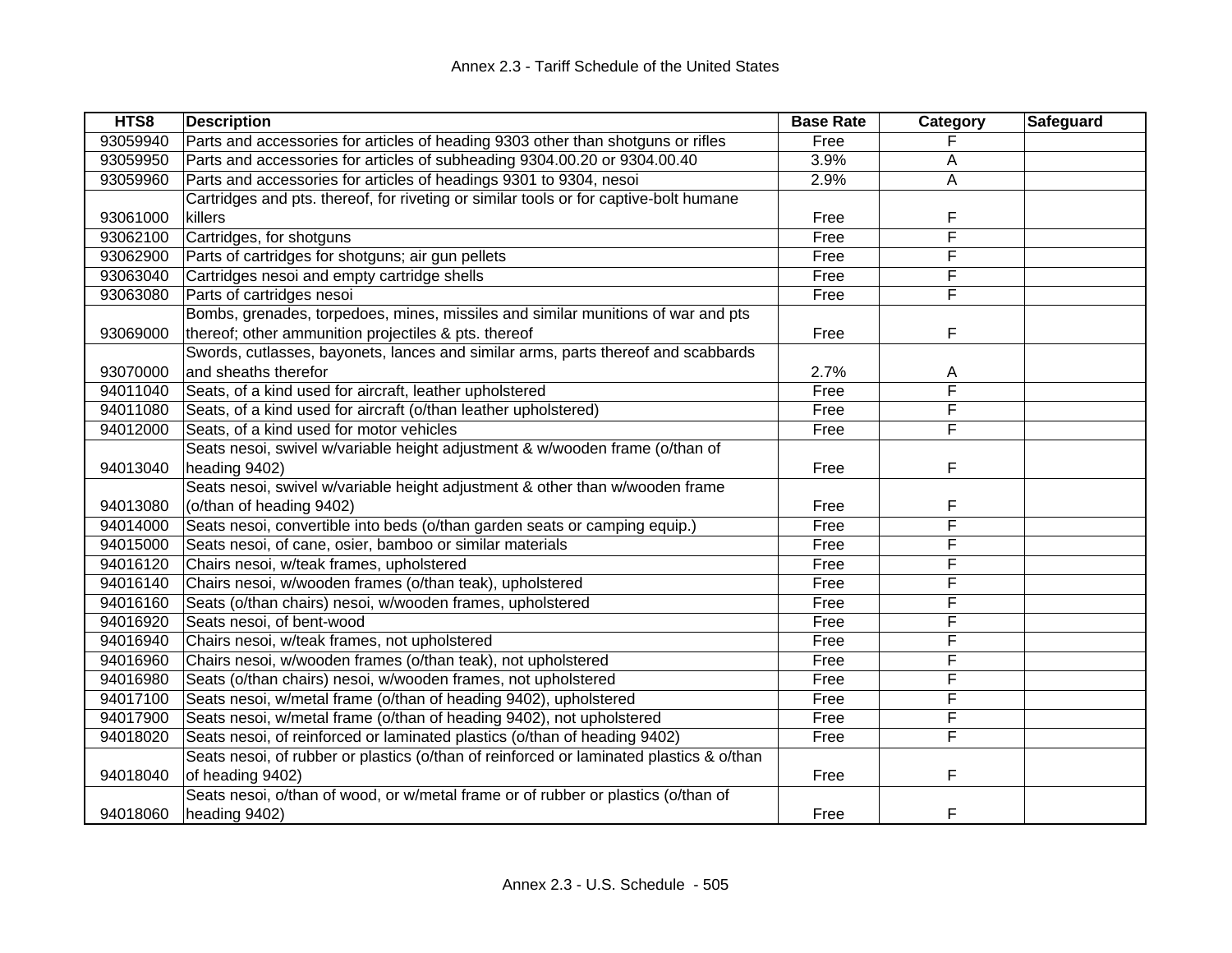| HTS8     | <b>Description</b>                                                                       | <b>Base Rate</b> | Category | Safeguard |
|----------|------------------------------------------------------------------------------------------|------------------|----------|-----------|
| 94019010 | Parts of seats nesoi, for seats of a kind used for motor vehicles                        | Free             |          |           |
| 94019015 | Parts of seats nesoi, for bent-wood seats                                                | Free             | F        |           |
|          |                                                                                          |                  |          |           |
| 94019025 | Parts of seats (o/than of 9402) nesoi, of cane, osier, bamboo or similar materials       | Free             | F        |           |
|          |                                                                                          |                  |          |           |
| 94019035 | Parts of seats (o/than of 9402) nesoi, of rubber or plastics (o/than of heading 9402)    | Free             | F        |           |
| 94019040 | Parts of seats (o/than of 9402) nesoi, of wood                                           | Free             | F        |           |
|          |                                                                                          |                  |          |           |
| 94019050 | Parts of seats (o/than of 9402) nesoi, o/than of cane etc, rubber or plastics or of wood | Free             | F        |           |
| 94021000 | Dentists', barbers' and similar chairs and parts thereof                                 | Free             | F        |           |
| 94029000 | Medical, surgical, dental or veterinary furniture and parts thereof                      | Free             | F        |           |
| 94031000 | Furniture (o/than seats) of metal nesoi, of a kind used in offices                       | Free             | F        |           |
| 94032000 | Furniture (o/than seats) of metal nesoi, o/than of a kind used in offices                | Free             | F        |           |
| 94033040 | Furniture (o/than seats) of bentwood nesoi, of a kind used in offices                    | Free             | F        |           |
|          |                                                                                          |                  |          |           |
| 94033080 | Furniture (o/than seats) of wood (o/than bentwood) nesoi, of a kind used in offices      | Free             | F        |           |
| 94034040 | Furniture (o/than seats) of bent-wood nesoi, of a kind used in the kitchen               | Free             | F        |           |
|          | Furniture (o/than seats) of wood (o/than bentwood) nesoi, of a kind used in the          |                  |          |           |
| 94034060 | kitchen & design. for motor vehicle use                                                  | Free             | F        |           |
|          | Furniture (o/than seats) of wood (o/than bentwood) nesoi, of a kind used in the          |                  |          |           |
| 94034090 | kitchen & not design. for motor vehicl. use                                              | Free             | F        |           |
| 94035040 | Furniture (o/than seats) of bentwood nesoi, of a kind used in the bedroom                | Free             | F        |           |
|          | Furniture (o/than seats) of wood (o/than bentwood), of a kind used in the bedroom &      |                  |          |           |
| 94035060 | designed for motor vehicle use                                                           | Free             | F        |           |
|          | Furniture (o/than seats) of wood (o/than bentwood), of a kind used in the bedroom &      |                  |          |           |
| 94035090 | not designed for motor vehicle use                                                       | Free             | F        |           |
| 94036040 | Furniture (o/than seats & o/than of 9402) of bentwood nesoi                              | Free             | F        |           |
| 94036080 | Furniture (o/than seats & o/than of 9402) of wooden (o/than bentwood) nesoi              | Free             | F        |           |
|          |                                                                                          |                  |          |           |
| 94037040 | Furniture (o/than seats & o/than of 9402) of reinforced or laminated plastics nesoi      | Free             | F        |           |
|          | Furniture (o/than seats & o/than of 9402) of plastics (o/than reinforced or laminated)   |                  |          |           |
| 94037080 | nesoi                                                                                    | Free             | F        |           |
| 94038030 | Furniture (o/than seats) of cane, osier, bamboo or similar materials nesoi               | Free             | F        |           |
| 94038060 | Furniture (o/than seats & o/than of 9402) of materials nesoi                             | Free             | F        |           |
| 94039010 | Parts of furniture (o/than seats), for furniture of a kind used for motor vehicles       | Free             | F        |           |
| 94039025 | Parts of furniture (o/than seats), of cane, osier, bamboo or similar materials           | Free             | F        |           |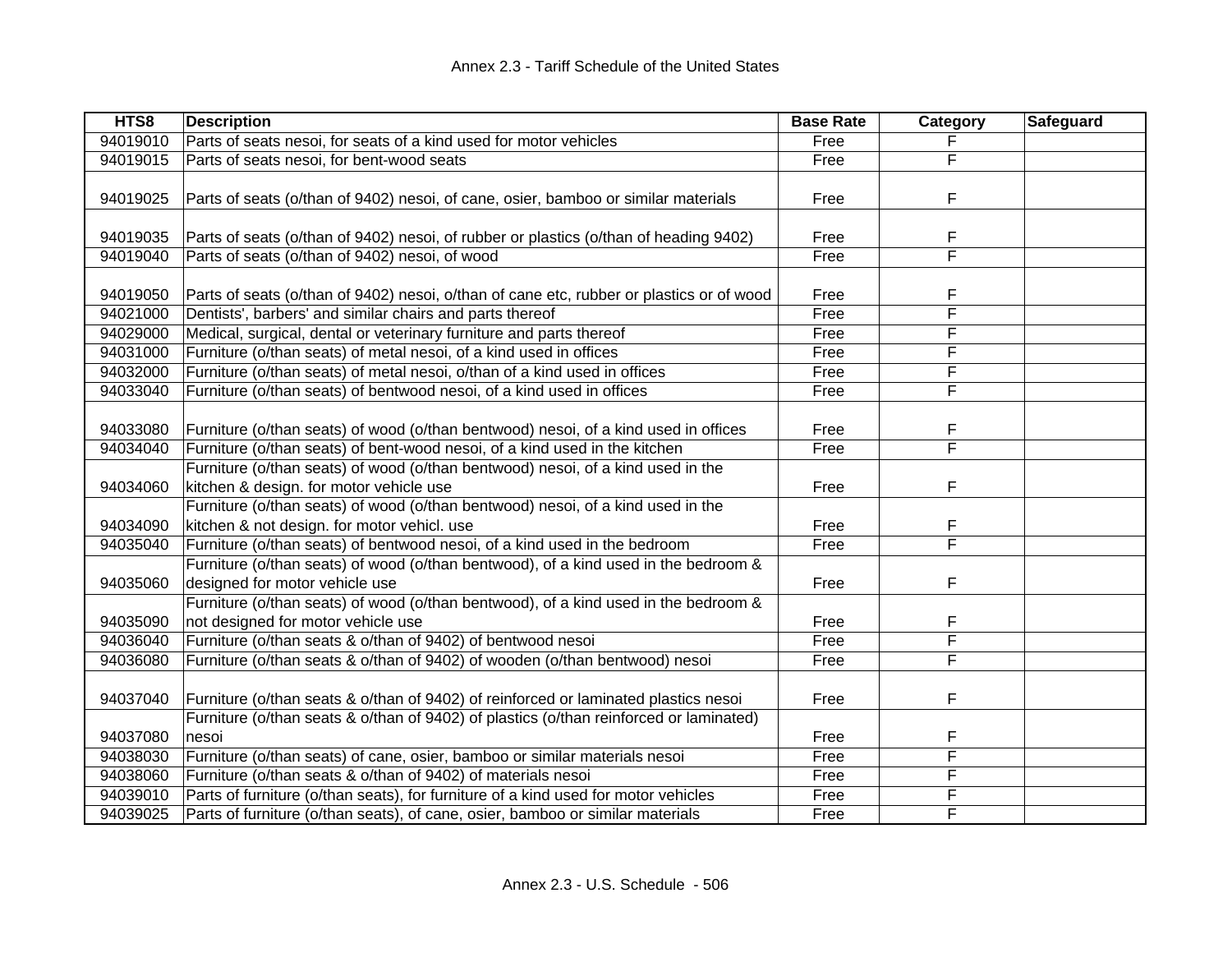| HTS8     | <b>Description</b>                                                                        | <b>Base Rate</b> | <b>Category</b> | <b>Safeguard</b> |
|----------|-------------------------------------------------------------------------------------------|------------------|-----------------|------------------|
|          |                                                                                           |                  |                 |                  |
| 94039040 | Parts of furniture (o/than seats or o/than of 9402), of reinforced or laminated plastics  | Free             | F               |                  |
|          | Parts of furniture (o/than seats or o/than of 9402), of rubber or plastics (o/than        |                  |                 |                  |
| 94039050 | reinforced or laminated plastics)                                                         | Free             | F               |                  |
|          |                                                                                           |                  |                 |                  |
| 94039060 | Parts of furniture (o/than seats or o/than of 9402), of textile material (o/than cotton)  | Free             | F               |                  |
| 94039070 | Parts of furniture (o/than seats or o/than of 9402), of wood                              | Free             | F               |                  |
| 94039080 | Parts of furniture (o/than seats or o/than of 9402) nesoi                                 | Free             | F               |                  |
| 94041000 | Mattress supports                                                                         | Free             | F               |                  |
| 94042100 | Mattresses, of cellular rubber or plastics, whether or not covered                        | 3.0%             | A               |                  |
| 94042910 | Mattresses, of cotton                                                                     | 3.0%             | A               |                  |
| 94042990 | Mattresses (o/than of cellular rubber or plastics or of cotton)                           | 6.0%             | A               |                  |
| 94043040 | Sleeping bags, containing 20% or more by weight of feathers and/or down                   | 4.7%             | A               |                  |
| 94043080 | Sleeping bags, not containing 20% or more by weight of feathers and/or down               | 9.0%             | A               |                  |
| 94049010 | Pillows, cushions and similar furnishings, of cotton                                      | 5.30%            | A               |                  |
| 94049020 | Pillows, cushions and similar furnishings, other than of cotton                           | 6.0%             | A               |                  |
|          | Arts. of bedding & similar furnishings stuffed or internally fitted w/any material nesoi, |                  |                 |                  |
| 94049080 | of cotton, w/o embroidery/lace/braid/edging,etc                                           | 4.40%            | A               |                  |
| 94049085 | Quilts, eiderdowns, comforters and similar articles, not of cotton                        | 12.80%           | $\overline{A}$  |                  |
|          |                                                                                           |                  |                 |                  |
| 94049095 | Arts. of bedding & similar furnishings stuffed or internally fitted w/any material nesoi  | 7.30%            | A               |                  |
|          | Chandeliers and other electric ceiling or wall lighting fittings (o/than used for public  |                  |                 |                  |
| 94051040 | spaces), of brass                                                                         | 3.9%             | Α               |                  |
|          | Chandeliers and other electric ceiling or wall lighting fixtures (o/than used for public  |                  |                 |                  |
| 94051060 | spaces), of base metal (o/than brass)                                                     | 7.6%             | Α               |                  |
|          | Chandeliers and other electric ceiling or wall lighting fixtures (o/than used for public  |                  |                 |                  |
| 94051080 | spaces), not of base metal                                                                | 3.9%             | A               |                  |
| 94052040 | Electric table, desk, bedside or floor-standing lamps, of brass                           | 3.7%             | A               |                  |
|          |                                                                                           |                  |                 |                  |
| 94052060 | Electric table, desk, bedside or floor-standing lamps, of base metal (o/than brass)       | 6.0%             | A               |                  |
| 94052080 | Electric table, desk, bedside or floor-standing lamps, not of base metal                  | 3.9%             | A               |                  |
| 94053000 | Lighting sets of a kind used for Christmas trees                                          | 8.0%             | Α               |                  |
| 94054040 | Electric lamps and lighting fixtures nesoi, of brass                                      | 4.7%             | Α               |                  |
| 94054060 | Electric lamps and lighting fixtures nesoi, of base metal (o/than brass)                  | 6.0%             | Α               |                  |
| 94054080 | Electric lamps and lighting fixtures nesoi, not of base metal                             | 3.9%             | Α               |                  |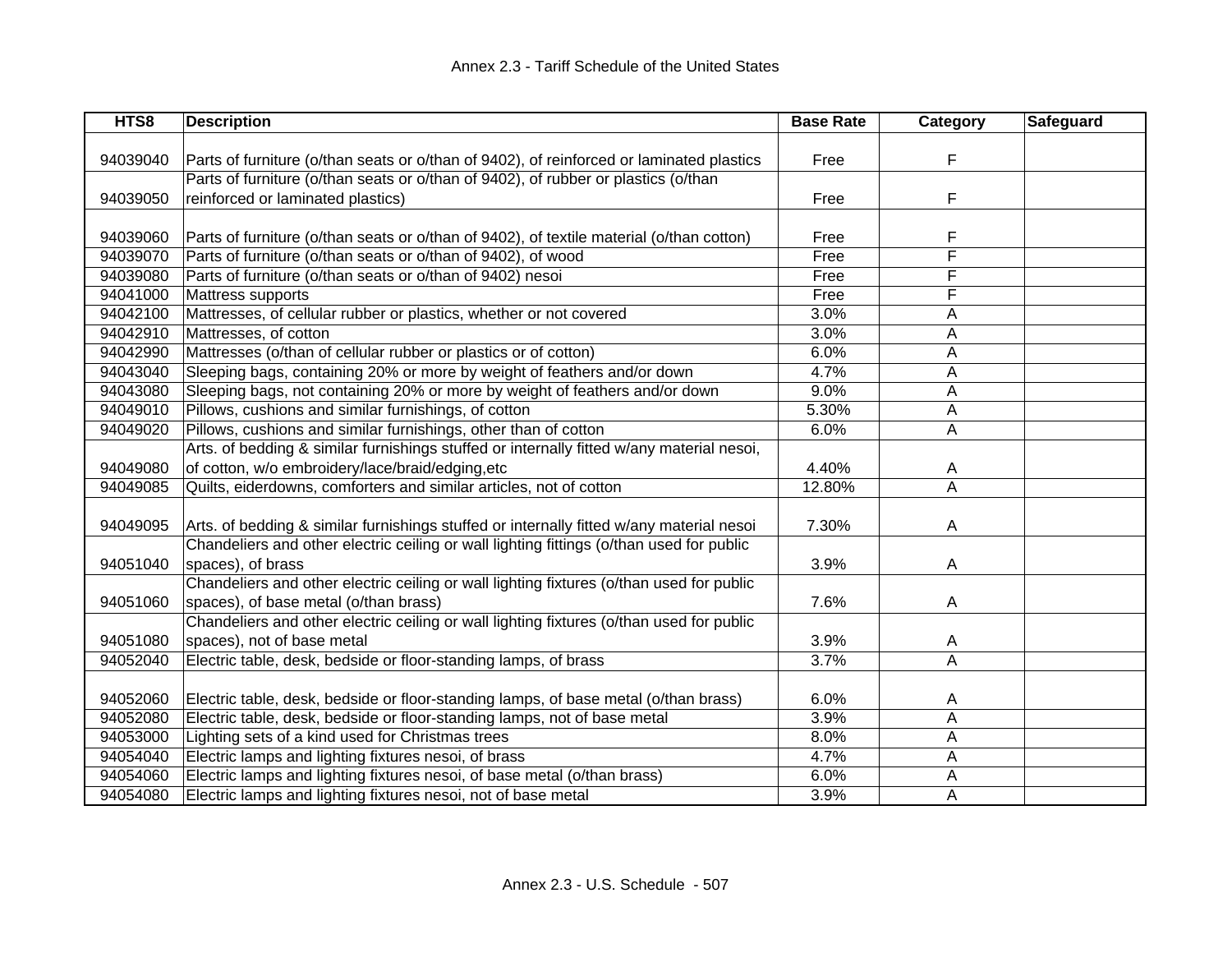| HTS8     | <b>Description</b>                                                                         | <b>Base Rate</b> | Category | <b>Safeguard</b> |
|----------|--------------------------------------------------------------------------------------------|------------------|----------|------------------|
|          | Non-electrical incandescent lamps designed to be operated by propane or other gas,         |                  |          |                  |
| 94055020 | or by compressed air and kerosene or gasoline                                              | 2.9%             | A        |                  |
| 94055030 | Non-electrical lamps and lighting fixtures nesoi, of brass                                 | 5.7%             | A        |                  |
| 94055040 | Non-electrical lamps and lighting fixtures nesoi, not of brass                             | 6.0%             | A        |                  |
| 94056020 | Illuminated signs, illuminated name plates and the like, of brass                          | 5.7%             | A        |                  |
|          |                                                                                            |                  |          |                  |
| 94056040 | Illuminated signs, illuminated name plates and the like, of base metal (o/than brass)      | 6.0%             | A        |                  |
| 94056060 | Illuminated signs, illuminated name plates and the like, not of base metal                 | 5.3%             | A        |                  |
|          | Parts of lamps, lighting fittings, illuminated signs & the like, globes and shades, of     |                  |          |                  |
| 94059110 | lead crystal glass                                                                         | 12.0%            | A        |                  |
|          | Parts of lamps, lighting fittings, illuminated signs & the like, globes and shades, of     |                  |          |                  |
| 94059130 | glass (o/than lead crystal)                                                                | 12.0%            | A        |                  |
| 94059140 | Parts of lamps, lighting fittings, illuminated signs & the like, chimneys, of glass        | 7.5%             | A        |                  |
| 94059160 | Parts of lamps, lighting fixtures, illuminated signs & the like, of glass nesoi            | 4.5%             | A        |                  |
| 94059200 | Parts of lamps, lighting fixtures, illuminated signs & the like, of plastics               | 3.7%             | Α        |                  |
| 94059920 | Parts of lamps, lighting fixtures, illuminated signs & the like, of brass                  | 3.9%             | Α        |                  |
|          | Parts of lamps, lighting fixtures, illuminated signs & the like, not of glass, plastics or |                  |          |                  |
| 94059940 | brass                                                                                      | 6.0%             | A        |                  |
| 94060040 | Prefabricated buildings, of wood                                                           | 2.6%             | A        |                  |
| 94060080 | Prefabricated buildings, not of wood                                                       | 2.9%             | Α        |                  |
| 95010020 | Wheeled toys designed to be ridden by children, chain driven                               | Free             | F        |                  |
|          | Wheeled toys designed to be ridden by children, not chain-driven; parts & accessories      |                  |          |                  |
| 95010040 | wheeled toys                                                                               | Free             | F        |                  |
| 95010060 | Dolls' carriages, dolls' strollers and parts & accessories thereof                         | Free             | F        |                  |
| 95021000 | Dolls representing only human beings, whether or not dressed                               | Free             | F        |                  |
|          | Garments and accessories, footwear and headgear, for dolls representing only human         |                  |          |                  |
| 95029100 | beings                                                                                     | Free             | F        |                  |
|          | Parts & accessories (o/than garments, headgear or footwear) nesoi, for dolls               |                  |          |                  |
| 95029900 | representing only human beings                                                             | Free             | F        |                  |
|          | Toy or reduced scale model electric trains & tracks, signals, and other accessories        |                  |          |                  |
| 95031000 | thereof & parts thereof                                                                    | Free             | F        |                  |
|          | Reduced-size scale model assembly kits (o/than of electric trains & parts &                |                  |          |                  |
| 95032000 | accessories thereof) and parts & accessories thereof                                       | Free             | F        |                  |
|          | Construction sets and constructional toys (o/than scale model kits) nesoi and parts        |                  |          |                  |
| 95033000 | and accessories thereof                                                                    | Free             | F        |                  |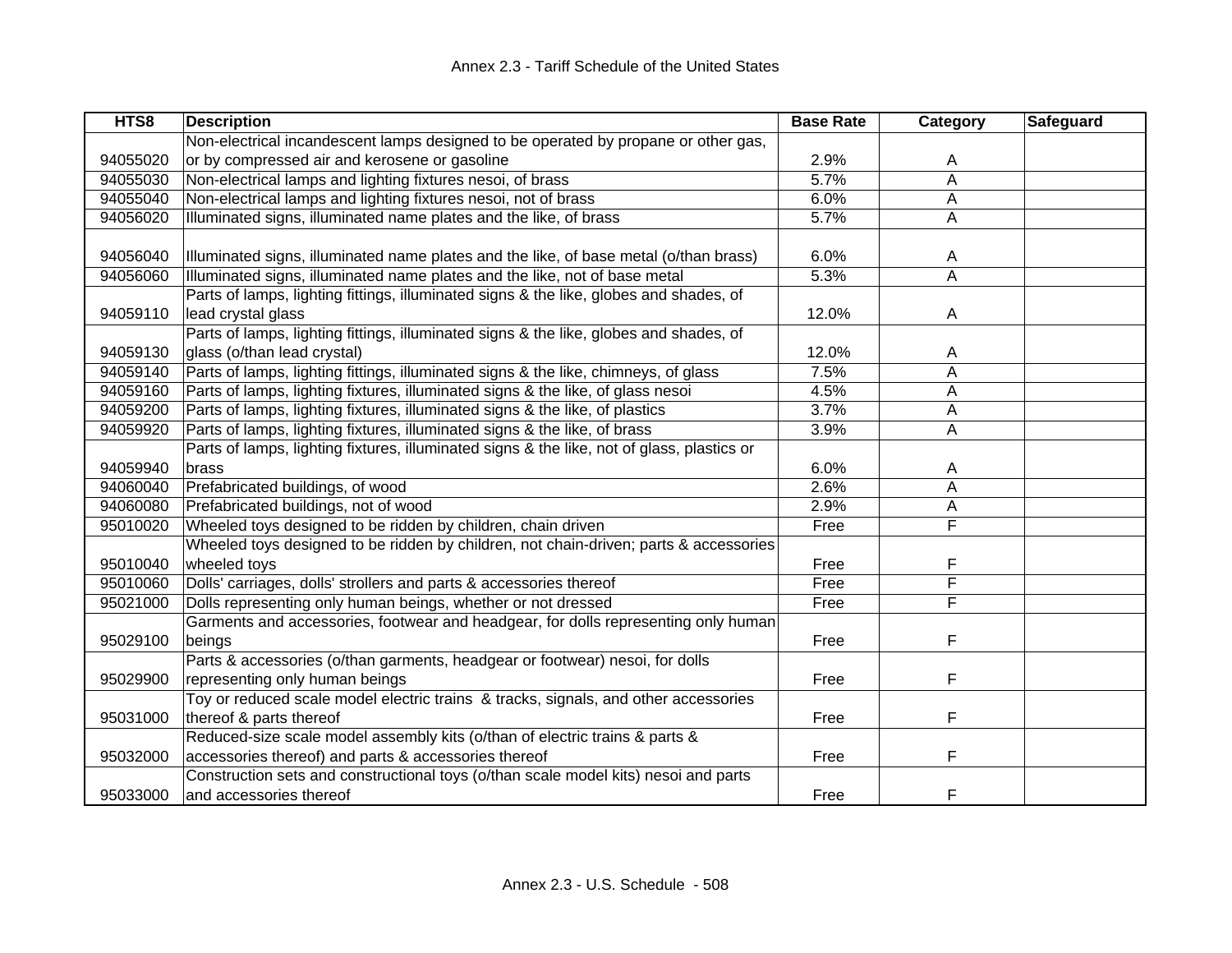| HTS8     | <b>Description</b>                                                                      | <b>Base Rate</b> | <b>Category</b> | <b>Safeguard</b> |
|----------|-----------------------------------------------------------------------------------------|------------------|-----------------|------------------|
|          | Toys representing animals or non-human creatures, stuffed and parts and                 |                  |                 |                  |
| 95034100 | accessories thereof                                                                     | Free             | F               |                  |
|          | Toys representing animals or non-human creatures, not stuffed and parts and             |                  |                 |                  |
| 95034900 | accessories thereof                                                                     | Free             | F               |                  |
| 95035000 | Toy musical instruments and apparatus and parts and accessories thereof                 | Free             | F               |                  |
| 95036010 | Crossword puzzle books                                                                  | Free             | F               |                  |
| 95036020 | Puzzles (o/than crossword puzzle books) and parts and accessories thereof               | Free             | F               |                  |
| 95037000 | Toys neosi, put up in sets or outfits and parts and accessories thereof                 | Free             | F               |                  |
|          | Toys and reduced scale models neosi, incorporating a motor and parts and                |                  |                 |                  |
| 95038000 | accessories thereof                                                                     | Free             | F               |                  |
| 95039000 | Toys and reduced scale models neosi and parts and accessories thereof                   | Free             | F               |                  |
|          | Video games of a kind used with a television receiver and parts and accessories         |                  |                 |                  |
| 95041000 | thereof                                                                                 | Free             | F               |                  |
| 95042020 | Balls, for billiards                                                                    | Free             | F               |                  |
| 95042040 | Chalk, for billiards                                                                    | Free             | F               |                  |
| 95042060 | Tables, for billiards                                                                   | Free             | F               |                  |
| 95042080 | Articles nesoi and parts and accessories, for billiards                                 | Free             | F               |                  |
|          | Coin- or token-operated games for arcade, table or parlor (o/than bowling alley         |                  |                 |                  |
| 95043000 | equipment) nesoi and parts and accessories thereof                                      | Free             | F               |                  |
| 95044000 | Playing cards                                                                           | Free             | F               |                  |
|          |                                                                                         |                  |                 |                  |
| 95049040 | Game machines (o/than coin- or token-operated) and parts and accessories thereof        | Free             | F               |                  |
|          | Chess, checkers, backgammon, darts and o/table and parlor games played on boards        |                  |                 |                  |
| 95049060 | of a special design and parts thereof; poker chips and dice                             | Free             | F               |                  |
|          | Articles nesoi for arcade, table or parlor games & parts & access.; automatic bowling   |                  |                 |                  |
| 95049090 | alley equipment & parts and accessories thereof                                         | Free             | F               |                  |
| 95051010 | Arts. for Christmas festivities, ornaments of glass                                     | Free             | F               |                  |
| 95051015 | Arts. for Christmas festivities, ornaments of wood                                      | Free             | F               |                  |
| 95051025 | Arts. for Christmas festivities, ornaments, not of glass or wood                        | Free             | F               |                  |
| 95051030 | Arts. for Christmas festivities, nativity scenes and figures thereof                    | Free             | F               |                  |
|          |                                                                                         |                  |                 |                  |
| 95051040 | Arts. for Christmas festivities (o/than ornaments & nativity scenes) nesoi, of plastics | Free             | F               |                  |
|          | Arts. for Christmas festivities (o/than ornaments & nativity scenes) nesoi, not of      |                  |                 |                  |
| 95051050 | plastics                                                                                | Free             | F               |                  |
| 95059020 | Magic tricks and practical joke articles, and parts & accessories thereof nesoi         | Free             | F               |                  |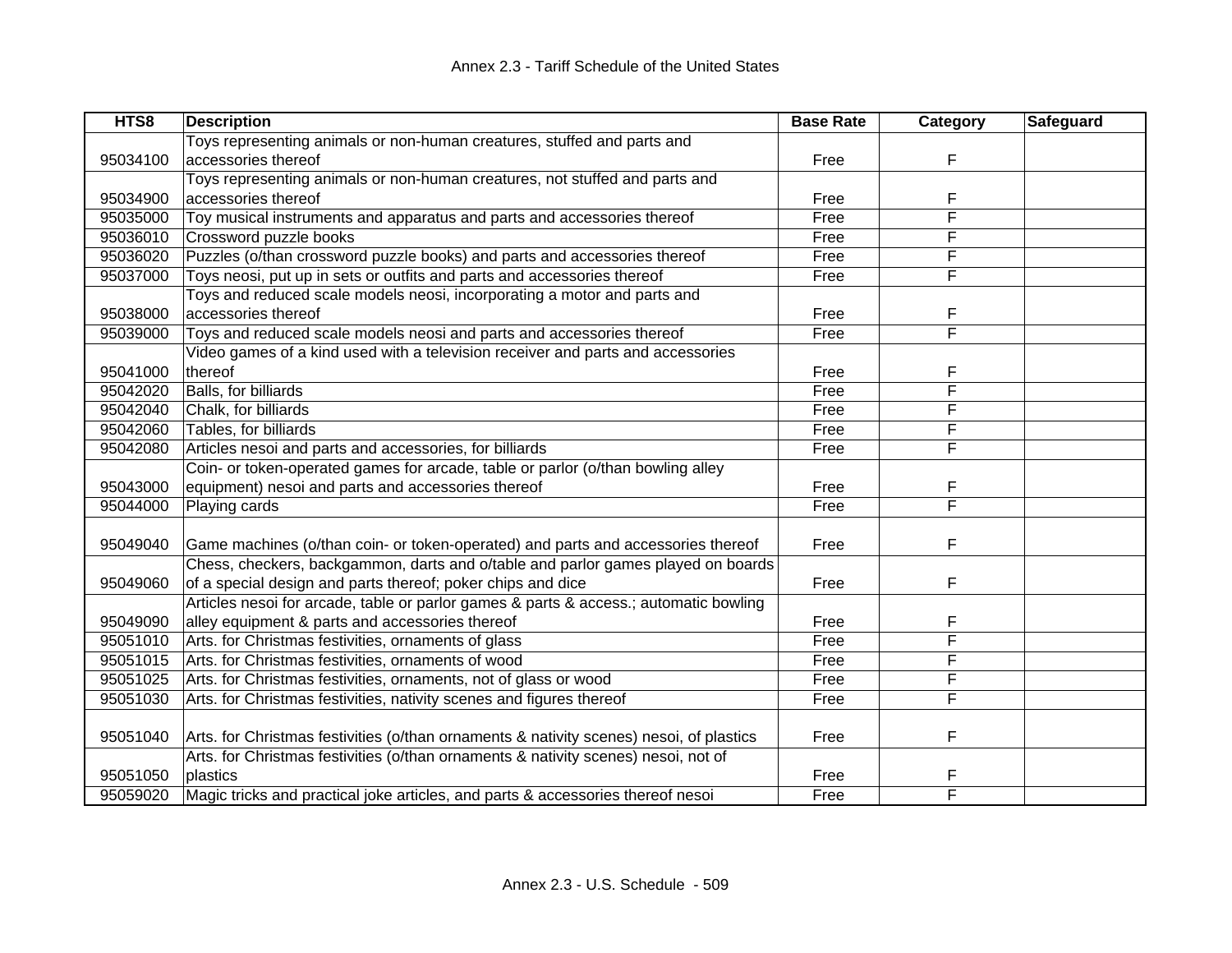| HTS8     | <b>Description</b>                                                                      | <b>Base Rate</b> | <b>Category</b> | Safeguard |
|----------|-----------------------------------------------------------------------------------------|------------------|-----------------|-----------|
|          | Confetti, paper spirals or streamers, party favors, and noisemakers, and parts &        |                  |                 |           |
| 95059040 | accessories thereof nesoi                                                               | Free             | F               |           |
|          | Festive, carnival or other entertainment articles nesoi and parts & accessories thereof |                  |                 |           |
| 95059060 | nesoi                                                                                   | Free             | F               |           |
| 95061120 | Skis, cross-country snow-skis                                                           | Free             | F               |           |
| 95061140 | Skis, snow-skis (o/than cross-country)                                                  | 2.6%             | A               |           |
| 95061160 | Parts and accessories (o/than poles) for snow-skis                                      | Free             | F               |           |
| 95061240 | Bindings and parts & accessories thereof, for cross-country snow skis                   | Free             | F               |           |
| 95061280 | Bindings and parts & accessories thereof, for snow-skis (o/than cross-country)          | 2.8%             | Α               |           |
|          |                                                                                         |                  |                 |           |
| 95061940 | Cross country snow-ski equipment nesoi, and parts & accessories thereof nesoi           | Free             | F               |           |
|          | Snow-ski (o/than cross country) equipment nesoi, and parts & accessories thereof        |                  |                 |           |
| 95061980 | nesoi                                                                                   | 2.8%             | A               |           |
| 95062140 | Sailboards                                                                              | Free             | F               |           |
| 95062180 | Parts and accessories for sailboards                                                    | Free             | F               |           |
|          | Water-skis, surf boards, and other water sport equipment (o/than sailboards) and        |                  |                 |           |
| 95062900 | parts & accessories thereof nesoi                                                       | Free             | F               |           |
| 95063100 | Golf clubs, complete                                                                    | 4.4%             | A               |           |
| 95063200 | Golf balls                                                                              | Free             | F               |           |
| 95063900 | Golf equipment (o/than golf footwear) nesoi and parts & accessories thereof             | 4.9%             | Α               |           |
| 95064000 | Articles and equipment for table-tennis and parts & accessories thereof                 | 5.1%             | A               |           |
| 95065120 | Lawn-tennis rackets, strung                                                             | 5.3%             | А               |           |
| 95065140 | Lawn-tennis rackets, not strung                                                         | 3.9%             | Α               |           |
| 95065160 | Parts and accessories for lawn-tennis rackets                                           | 3.1%             | A               |           |
| 95065940 | Badminton rackets and parts and accessories thereof                                     | 5.6%             | Α               |           |
|          | Rackets for games (o/than for lawn-tennis or badminton) and parts & accessories         |                  |                 |           |
| 95065980 | thereof                                                                                 | 4.0%             | A               |           |
| 95066100 | Lawn-tennis balls                                                                       | Free             | F               |           |
| 95066240 | Inflatable footballs and soccer balls                                                   | Free             | F               |           |
| 95066280 | Inflatable balls (o/than footballs and soccer balls) nesoi                              | 4.8%             | A               |           |
| 95066920 | Baseballs and softballs                                                                 | Free             | F               |           |
| 95066940 | Noninflatable hollow balls nesoi, w/diameter of 19 cm or less                           | 5.4%             | A               |           |
| 95066960 | Noninflatable balls nesoi                                                               | 4.9%             | A               |           |
| 95067020 | Roller skates and parts & accessories thereof                                           | Free             | F               |           |
| 95067040 | Ice skates w/footwear permanently attached                                              | 2.9%             | A               |           |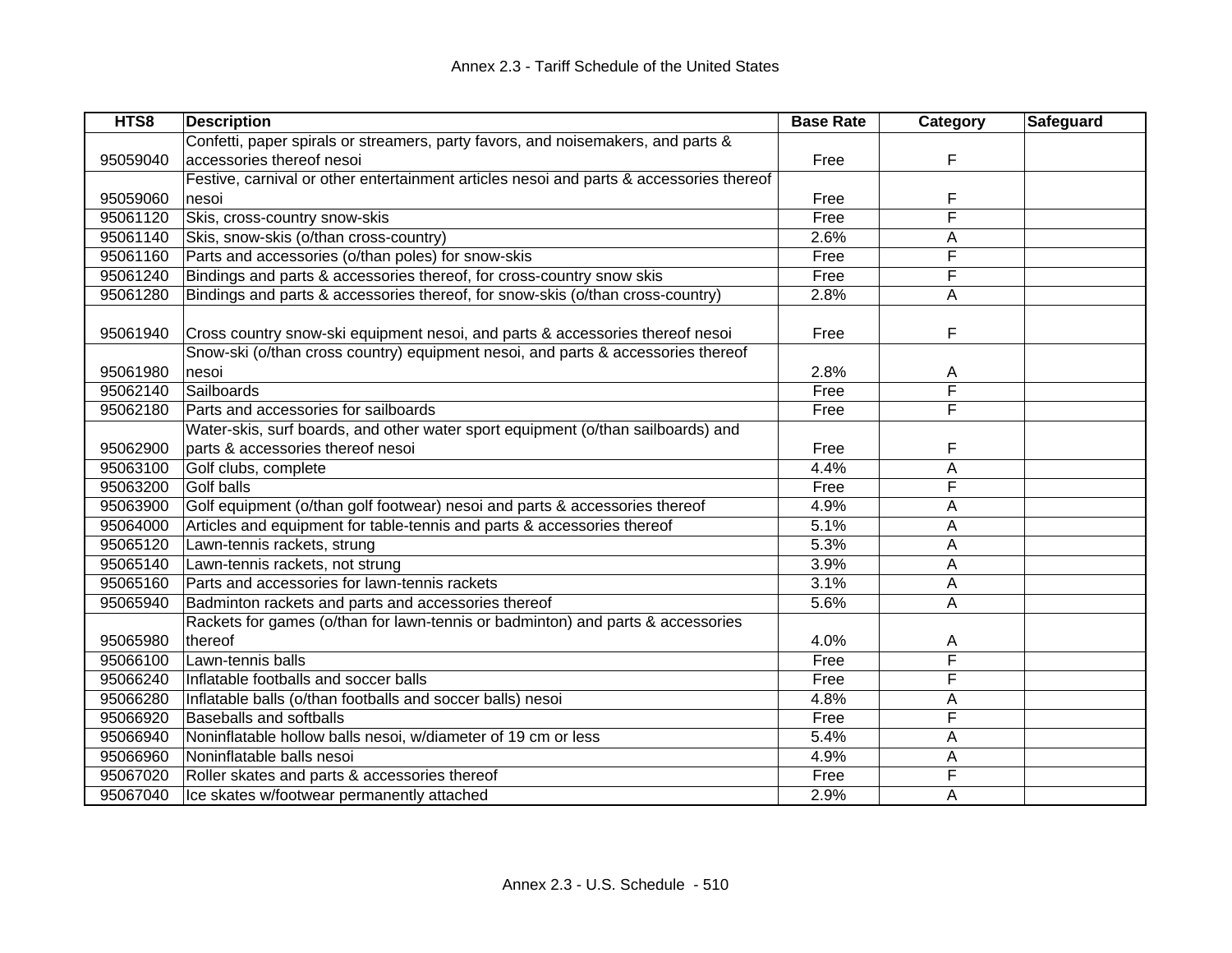| HTS8     | <b>Description</b>                                                                  | <b>Base Rate</b> | Category                | Safeguard |
|----------|-------------------------------------------------------------------------------------|------------------|-------------------------|-----------|
|          | Skates (o/than roller or ice) nesoi and parts & access. thereof (incl. parts and    |                  |                         |           |
| 95067060 | accessories for ice skates w/perm. attach. footwear)                                | Free             | F                       |           |
|          | Arts. and equip. for general physical exercise, gymnastics or athletics and parts & |                  |                         |           |
| 95069100 | accessories thereof                                                                 | 4.6%             | Α                       |           |
| 95069905 | Archery articles and equipment, and parts & accessories thereof                     | Free             | $\overline{\mathsf{F}}$ |           |
| 95069908 | Badminton nets, of cotton                                                           | 2.8%             | Α                       |           |
|          | Badminton articles and equipment (o/than rackets and cotton nets) and parts &       |                  |                         |           |
| 95069912 | accessories thereof                                                                 | 5.6%             | A                       |           |
|          |                                                                                     |                  |                         |           |
| 95069915 | Baseball articles and equipment (o/than baseballs) and parts & accessories thereof  | Free             | F                       |           |
|          | Football, soccer and polo articles and equipment (o/than balls), and parts &        |                  |                         |           |
| 95069920 | accessories thereof                                                                 | Free             | F                       |           |
|          | Ice-hockey and field-hockey articles and equipment (o/than balls and skates), and   |                  |                         |           |
| 95069925 | parts & accessories thereof                                                         | Free             | F                       |           |
| 95069928 | Lacrosse sticks                                                                     | Free             | F                       |           |
|          | Lawn-tennis articles and equipment (o/than balls and rackets), and parts &          |                  |                         |           |
| 95069930 | accessories thereof                                                                 | 3.1%             | Α                       |           |
| 95069935 | Skeet targets                                                                       | Free             | F                       |           |
| 95069940 | Toboggans; bobsleds and luges of a kind used in international competition           | Free             | F                       |           |
|          | Sleds and bobsleds (o/than bobsleds & luges for intl. competition) and parts &      |                  |                         |           |
| 95069945 | accessories for toboggans, sleds, bobsled, luges and the like                       | 2.8%             | A                       |           |
| 95069950 | Snowshoes and parts & accessories thereof                                           | 2.6%             | A                       |           |
| 95069955 | Swimming pools and wading pools and parts & accessories thereof                     | 5.3%             | A                       |           |
|          | Athletic and sports articles and equipment nesoi, and parts & accessories thereof   |                  |                         |           |
| 95069960 | nesoi                                                                               | 4.0%             | A                       |           |
| 95071000 | Fishing rods and parts & accessories thereof                                        | 6.0%             | A                       |           |
| 95072040 | Fish hooks, snelled                                                                 | 4.0%             | Α                       |           |
| 95072080 | Fish hooks, not snelled                                                             | 4.8%             | A                       |           |
| 95073020 | Fishing reels, valued not over \$2.70 each                                          | 9.2%             | A                       |           |
|          |                                                                                     | 24 cents         |                         |           |
| 95073040 | Fishing reels, valued over \$2.70 but not over \$8.45 each                          | each             | A                       |           |
| 95073060 | Fishing reels, valued over \$8.45 each                                              | 3.9%             | A                       |           |
| 95073080 | Parts and accessories for fishing reels                                             | 5.4%             | A                       |           |
| 95079020 | Fishing line, put up and packaged for retail sale                                   | 3.7%             | Α                       |           |
| 95079040 | Fishing casts or leaders                                                            | 5.6%             | Α                       |           |
| 95079060 | Fish landing nets, butterfly nets and similar nets                                  | 5.0%             | A                       |           |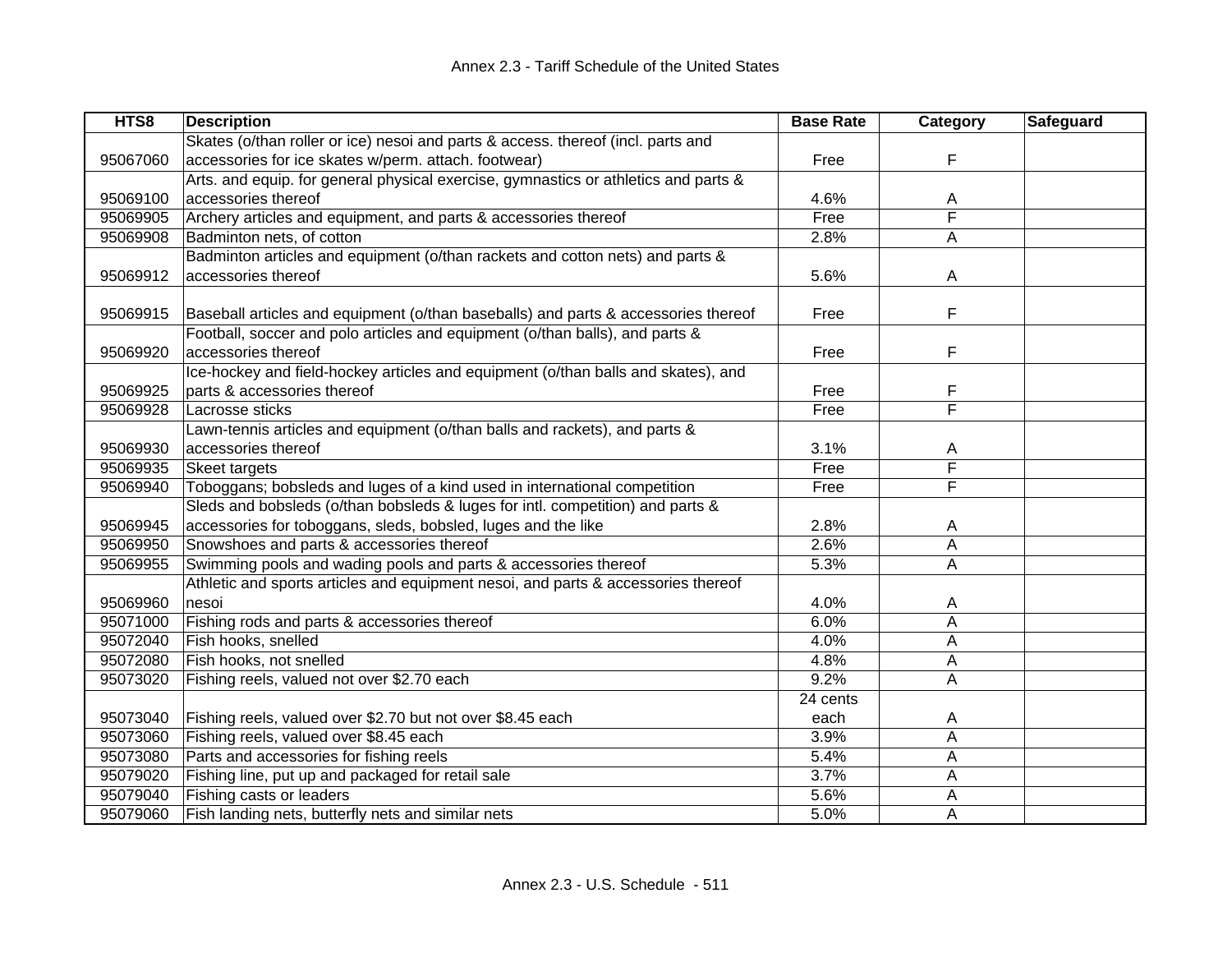| HTS8     | <b>Description</b>                                                                       | <b>Base Rate</b> | Category                | Safeguard |
|----------|------------------------------------------------------------------------------------------|------------------|-------------------------|-----------|
| 95079070 | Artificial baits and flies                                                               | 9.0%             | A                       |           |
|          | Line fishing tackle nesoi, decoy "birds" & similar hunting or shooting equip., and parts |                  |                         |           |
| 95079080 | & access. thereof                                                                        | 9.0%             | A                       |           |
| 95081000 | Traveling circuses and traveling menageries; parts and accessories thereof               | Free             | $\overline{\mathsf{F}}$ |           |
|          | Merry-go-rounds, boat-swings, shooting galleries and other fairground amusements;        |                  |                         |           |
| 95089000 | traveling theaters; parts and accessories thereof                                        | Free             | F                       |           |
| 96011000 | Ivory, worked and articles thereof                                                       | Free             | F                       |           |
| 96019020 | Shell, worked and articles thereof                                                       | Free             | F                       |           |
| 96019040 | Coral, cut but not set, and cameos, suitable for use in jewelry                          | 2.1%             | A                       |           |
|          | Bone, horn, hoof, whalebone, quill, or any combination thereof, worked and articles      |                  |                         |           |
| 96019060 | thereof                                                                                  | Free             | F                       |           |
| 96019080 | Carving materials of animal parts, worked and articles thereof, nesoi                    | 3.7%             | A                       |           |
| 96020010 | Unhardened gelatin, worked and articles thereof                                          | 3.0%             | Α                       |           |
| 96020040 | Wax, molded or carved articles                                                           | 1.8%             | A                       |           |
| 96020050 | Vegetable, mineral or gum materials, worked and articles of these materials              | 2.7%             | A                       |           |
|          | Wiskbrooms, wholly or pt. of broom corn, n/o \$0.96 each, first 61,655 doz in calendar   |                  |                         |           |
| 96031005 | year classif. in 9603.10.05-9603.10.35                                                   | 8.0%             | A                       |           |
|          | Wiskbrooms, wholly or pt. of broom corn, n/o \$0.96 each, in excess of first 61,655 dz   |                  |                         |           |
| 96031015 | in calendar year classif. in 9603.10.05-9603.10.35                                       | 5 cents each     | A                       |           |
| 96031035 | Wiskbrooms, wholly or pt. of broom corn, over \$0.96 each                                | 14.0%            | A                       |           |
|          | Brooms (o/than whiskbrooms), wholly or in part broom corn, val. n/o 96 cents ea, first   |                  |                         |           |
| 96031040 | 121478 dz in calendar yr, class. in 9603.10                                              | 8.0%             | A                       |           |
|          | Brooms (o/than whiskbrooms), wholly or in part broom corn, val. n/o 96 cents ea, in      | 32 cents         |                         |           |
| 96031050 | excess of 121478 dz in calendar yr., class in 9603.10                                    | each             | A                       |           |
|          |                                                                                          |                  |                         |           |
| 96031060 | Brooms (o/than whiskbrooms), wholly or in part broom corn, val. ov 96 cents each         | 32.0%            | A                       |           |
|          | Brooms & brushes of twigs or vegetable materials (o/than broom corn) bound               |                  |                         |           |
| 96031090 | together, w/ or w/o handles                                                              | 10.0%            | A                       |           |
| 96032100 | Toothbrushes, including dental-plate brushes                                             | Free             | F                       |           |
|          | Shaving brushes, hair brushes, nail brushes, eyelash and other toilet brushes (o/than    | 0.2 cents        |                         |           |
| 96032940 | tooth brushes), valued n/o 40 cents each                                                 | each $+7%$       | A                       |           |
|          | Shaving brushes, hair brushes, nail brushes, eyelash and other toilet brushes (o/than    | 0.3 cents        |                         |           |
| 96032980 | tooth brushes), valued o/40 cents each                                                   | each $+3.6%$     | A                       |           |
|          | Artists' brushes, writing brushes and similar brushes for the application of cosmetics,  |                  |                         |           |
| 96033020 | valued n/o 5 cents each                                                                  | 2.6%             | A                       |           |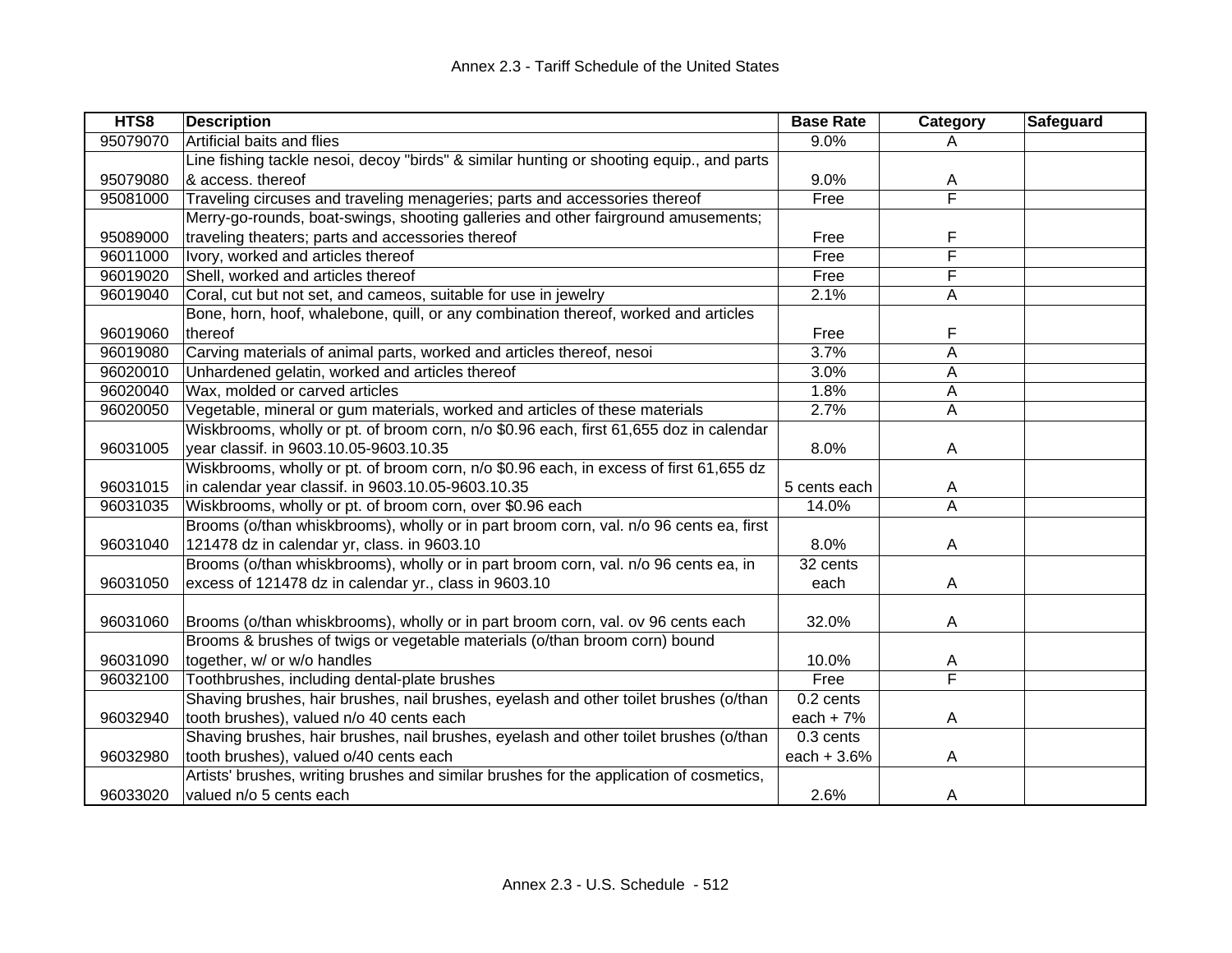| HTS8     | <b>Description</b>                                                                          | <b>Base Rate</b>                 | Category | Safeguard |
|----------|---------------------------------------------------------------------------------------------|----------------------------------|----------|-----------|
|          | Artists' brushes, writing brushes and similar brushes for the application of cosmetics,     |                                  |          |           |
| 96033040 | valued o/5 cents but n/o 10 cents each                                                      | Free                             | F        |           |
|          | Artists' brushes, writing brushes and similar brushes for the application of cosmetics,     |                                  |          |           |
| 96033060 | valued o/10 cents each                                                                      | Free                             | F        |           |
| 96034020 | Paint rollers                                                                               | 7.5%                             | Α        |           |
| 96034040 | Paint, distemper, varnish or similar brushes (o/than artists' brushes); paint pads          | 4.0%                             | Α        |           |
| 96035000 | Brushes, constituting parts of machines, appliances or vehicles, nesoi                      | Free                             | F        |           |
| 96039040 | Feather dusters                                                                             | Free                             | F        |           |
|          | Brooms & brushes nesoi, mops, hand-operated mechanical floor sweepers,                      |                                  |          |           |
| 96039080 | squeegees and similar articles, nesoi                                                       | 2.8%                             | A        |           |
| 96040000 | Hand sieves and hand riddles                                                                | 4.9%                             | A        |           |
|          | Travel sets for personal toilet, sewing, shoe or clothes cleaning (o/than manicure and      |                                  |          |           |
| 96050000 | pedicure sets of 8214)                                                                      | 8.1%                             | A        |           |
|          | Press-fasteners, snap-fasteners and press-studs and pts thereof, valued n/o 20              |                                  |          |           |
| 96061040 | cents/dozen pieces or parts                                                                 | 3.5%                             | A        |           |
|          | Press-fasteners, snap-fasteners and press-studs and pts thereof, valued o/20                |                                  |          |           |
| 96061080 | cents/dozen pieces or parts                                                                 | 2.7%                             | A        |           |
| 96062120 | Buttons, of casein, not covered with textile material                                       | Free                             | F        |           |
|          |                                                                                             |                                  |          |           |
| 96062140 | Buttons, of acrylic resin or polyester resin, or both resins, not covered with textile      | 0.3 cents/line/                  |          |           |
|          | material                                                                                    | gross $+4.6%$                    | A        |           |
|          | Buttons, of plastics (o/than casein, acrylic or polyester resins), not covered with textile |                                  |          |           |
| 96062160 | materials                                                                                   | 4.7%                             | A<br>F   |           |
| 96062200 | Buttons, of base metal, not covered with textile material                                   | Free                             |          |           |
| 96062920 | Buttons, of acrylic resin or polyester resin, or both resins, covered with textile material | 0.3 cents/line/<br>gross $+4.5%$ | A        |           |
|          |                                                                                             | 0.18<br>cents/line/              |          |           |
| 96062940 | Buttons, of pearl or shell                                                                  | gross $+2.5%$                    | A        |           |
| 96062960 | Buttons, nesoi                                                                              | 2.9%                             | A        |           |
| 96063040 | Button blanks, of casein                                                                    | Free                             | F        |           |
| 96063080 | Button molds & parts of buttons; button blanks (o/than casein)                              | 6.0%                             | A        |           |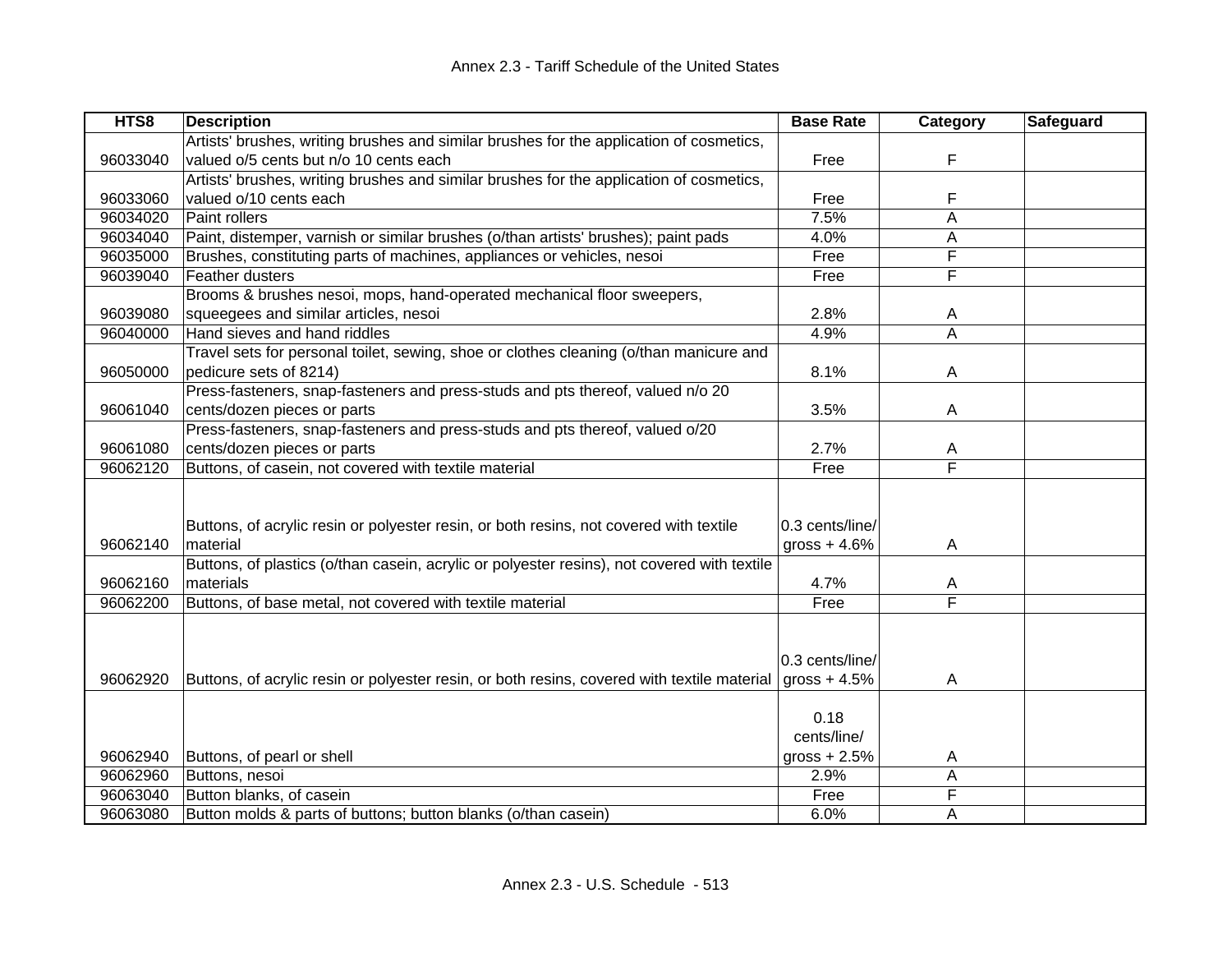| HTS8     | <b>Description</b>                                                                      | <b>Base Rate</b> | Category       | Safeguard |
|----------|-----------------------------------------------------------------------------------------|------------------|----------------|-----------|
| 96071100 | Slide fasteners, fitted with chain scoops of base metal                                 | 10.0%            |                |           |
| 96071900 | Slide fasteners, not fitted with chain scoops of base metal                             | 13.0%            | Α              |           |
| 96072000 | Parts of slide fasteners                                                                | 11.5%            | A              |           |
|          |                                                                                         | 0.8 cents        |                |           |
| 96081000 | Pens, w/ball point                                                                      | each $+ 5.4%$    | A              |           |
| 96082000 | Pens and markers, w/felt tip or other porous-tip                                        | 4.0%             | $\overline{A}$ |           |
|          |                                                                                         | 0.4 cents        |                |           |
| 96083100 | Pens, for drawing w/India ink                                                           | each $+2.7%$     | A              |           |
|          |                                                                                         | 0.4 cents        |                |           |
| 96083900 | Pens, fountain, stylograph and other pens, nesoi                                        | each $+2.7%$     | A              |           |
|          | Pencils, propelling or sliding, w/mechanical action for extending, or for extending and |                  |                |           |
| 96084040 | retracting, the lead                                                                    | 6.6%             | Α              |           |
|          | Pencils, propelling or sliding pencils, not w/mechanical action for extending, or for   |                  |                |           |
| 96084080 | extending and retracting, the lead                                                      | Free             | F              |           |
|          |                                                                                         |                  |                |           |
|          |                                                                                         | The rate         |                |           |
|          |                                                                                         | applicable to    |                |           |
|          |                                                                                         | each article in  |                |           |
|          |                                                                                         | the absence      |                |           |
|          | Sets of pens, mechanical pencils, etc. from two or more subheadings 9608.10 -           | of this          |                |           |
| 96085000 | 9608.40                                                                                 | subhead ing      | Α              |           |
|          |                                                                                         | 0.4 cents        |                |           |
| 96086000 | Refills for ball point pens, comprising the ball point and ink reservoir                | each + 2.7%      | A              |           |
| 96089100 | Pen nibs and nib points                                                                 | Free             | F              |           |
|          |                                                                                         | 0.4 cents        |                |           |
| 96089920 | Refill cartridges for pens (o/than ball point pens)                                     | each + 2.7%      | A              |           |
|          |                                                                                         | 20               |                |           |
|          |                                                                                         | cents/thousa     |                |           |
| 96089930 | Balls for ball point pens                                                               | $nd + 3.5%$      | A              |           |
|          | Parts, of pens, mechanical pencils, etc. provided for in 9608.10, 9608.31, and 9608.39  |                  |                |           |
| 96089940 | (o/than balls for ball point pens)                                                      | Free             | F              |           |
|          | Duplicating stylos, pen-holders, pencil-holders and similar holders & pts. thereof, and |                  |                |           |
| 96089960 | parts of pens, mech.pencils, etc. of 9608 nesoi                                         | Free             | F              |           |
|          |                                                                                         | 14               |                |           |
|          |                                                                                         | cents/gross +    |                |           |
|          | 96091000 Pencils & crayons, with leads encased in a rigid sheath                        | 4.3%             | A              |           |
|          |                                                                                         |                  |                |           |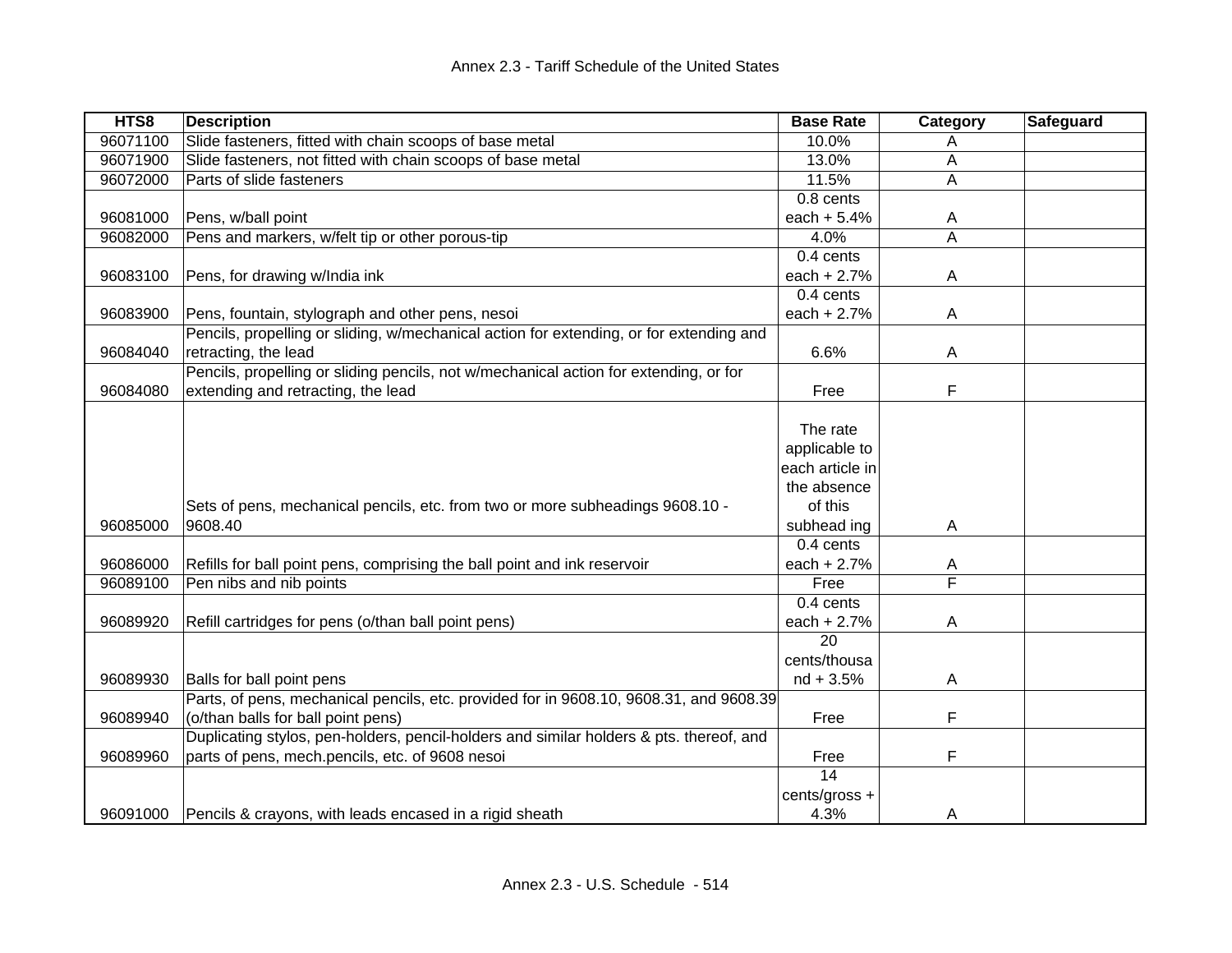| HTS8     | <b>Description</b>                                                                          | <b>Base Rate</b> | <b>Category</b>         | <b>Safeguard</b> |
|----------|---------------------------------------------------------------------------------------------|------------------|-------------------------|------------------|
|          |                                                                                             |                  |                         |                  |
| 96092020 | Pencil leads, black or colored, n/o 1.5 mm in maximum cross-sectional dimension             | Free             | F                       |                  |
|          |                                                                                             |                  |                         |                  |
| 96092040 | Pencil leads, black or colored, o/1.5 mm in maximum cross-sectional dimension               | Free             | F                       |                  |
| 96099040 | Tailors' chalks                                                                             | Free             | F                       |                  |
|          | Pencils & crayons (o/than in rigid sheath), pastels, drawing charcoals and writing or       |                  |                         |                  |
| 96099080 | drawing chalks, nesoi                                                                       | Free             | F                       |                  |
| 96100000 | Slates and boards, with writing or drawing surfaces (whether or not framed)                 | 3.5%             | A                       |                  |
|          | Date, sealing or numbering stamps and the like, designed for operating in the hand;         |                  |                         |                  |
| 96110000 | hand-operated composing sticks and hand printing sets                                       | 2.7%             | A                       |                  |
|          | Ribbons, inked or otherwise prepared, less than 30 mm wide, put up in plastic/metal         |                  |                         |                  |
| 96121010 | cart., of a kind used in typewriters, ADP or other mach.                                    | Free             | F                       |                  |
|          | Ribbons, inked or otherwise prepared (whether or not on spools) nesoi, for typewriters      |                  |                         |                  |
| 96121090 | and similar uses                                                                            | 7.9%             | A                       |                  |
| 96122000 | Ink pads (whether or not inked and with or without boxes)                                   | 3.5%             | A                       |                  |
| 96131000 | Cigarette lighters and similar lighters, gas fueled, not refillable, for the pocket         | 8.0%             | A                       |                  |
| 96132000 | Cigarette lighters and similar lighters, gas fueled, refillable, for the pocket             | 9.0%             | Α                       |                  |
| 96138010 | Cigarette lighters and similar lighters, for the table                                      | 4.8%             | Α                       |                  |
| 96138020 | Cigarette lighters and similar lighters (other than pocket or table), electrical            | 3.9%             | A                       |                  |
|          | Cigarette lighters & similar lighters (o/than pocket or table), n/elect., of prec.metal     |                  |                         |                  |
| 96138040 | (o/than silver), precious/semiprec. stones, or comb.                                        | 3.6%             | A                       |                  |
|          | Cigarette lighters & similar lighters (o/than pocket or table), n/elect., nesoi, valued n/o |                  |                         |                  |
| 96138060 | \$5/dozen pieces                                                                            | 8.0%             | Α                       |                  |
|          | Cigarette lighters & similar lighters (o/than pocket or table), n/elect., nesoi, valued     |                  |                         |                  |
| 96138080 | over \$5/dozen pieces                                                                       | 9.0%             | A                       |                  |
| 96139040 | Parts for electrical cigarette lighters and similar lighters                                | 3.9%             | A                       |                  |
| 96139080 | Parts for nonelectrical cigarette lighters and similar lighters                             | 8.0%             | Α                       |                  |
| 96142010 | Roughly shaped blocks of wood or root, for the manufacture of smoking pipes                 | Free             | $\overline{\mathsf{F}}$ |                  |
|          | Smoking pipes (o/than roughly shaped blocks of wood or root for the manufacture of          | 0.4 cents        |                         |                  |
| 96142015 | smoking pipes) and pipe bowls of wood or root                                               | each $+3.2%$     | A                       |                  |
|          | Smoking pipes and bowls, wholly of clay, and other smoking pipes w/bowls wholly of          |                  |                         |                  |
| 96142060 | clay                                                                                        | 3.0%             | A                       |                  |
|          |                                                                                             | 0.3 cents        |                         |                  |
| 96142080 | Smoking pipes and pipe bowls (o/than wood, root or wholly of clay)                          | each + 3.2%      | A                       |                  |
| 96149040 | Parts of metal, for smoking pipes & bowls, and for cigar or cigarette holders               | 7.2%             | A                       |                  |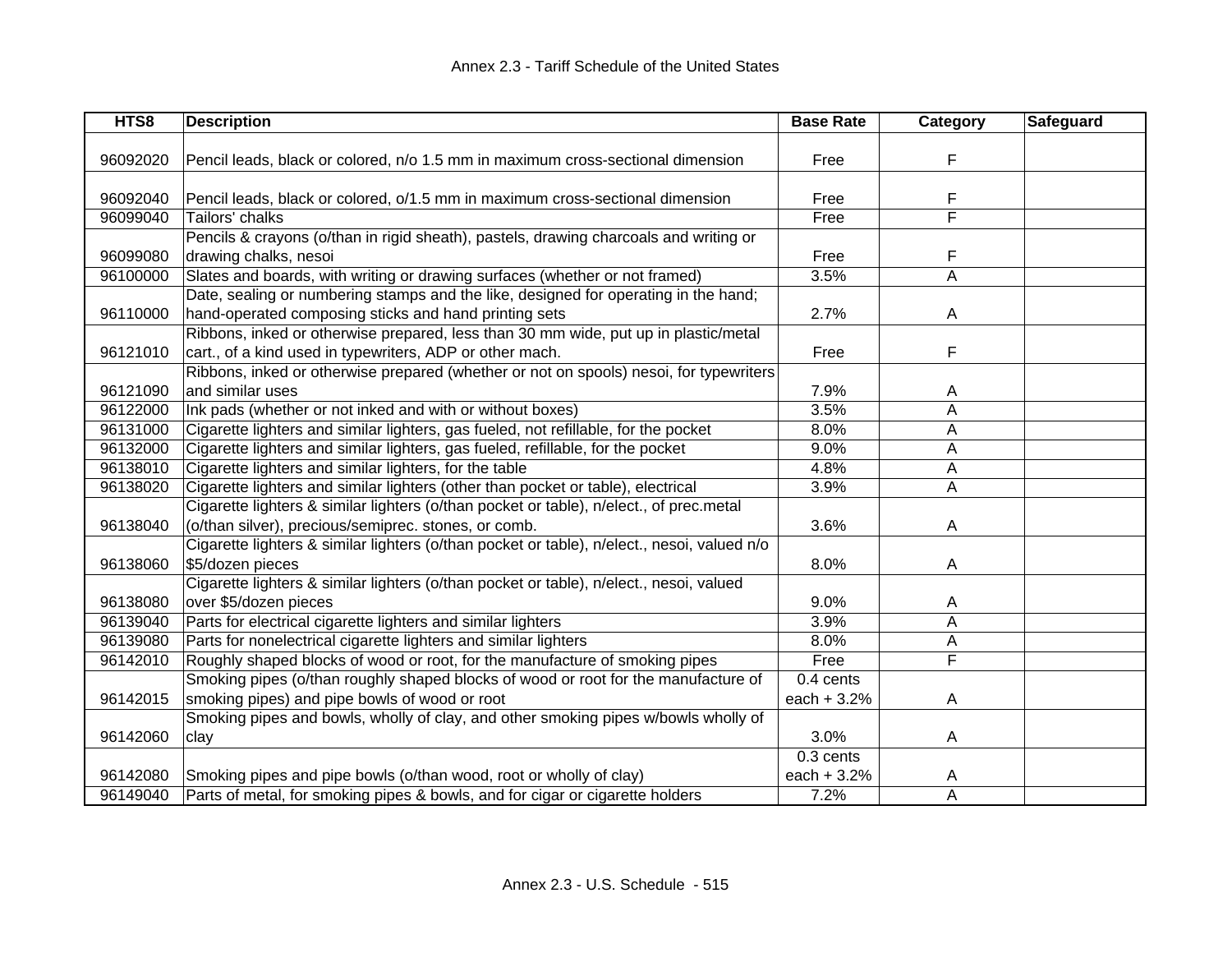| HTS8     | <b>Description</b>                                                                      | <b>Base Rate</b> | Category | Safeguard |
|----------|-----------------------------------------------------------------------------------------|------------------|----------|-----------|
|          |                                                                                         | 0.5 cents        |          |           |
| 96149080 | Parts (o/than of metal), for smoking pipes & bowls, and for cigar or cigarette holders  | each $+3%$       | A        |           |
|          |                                                                                         | 14.4             |          |           |
|          |                                                                                         | cents/gross +    |          |           |
| 96151110 | Combs, of hard rubber or plastics, valued n/o \$4.50 per gross                          | 2%               | A        |           |
| 96151120 | Combs, of hard rubber, valued over \$4.50 per gross                                     | 5.2%             | A        |           |
|          |                                                                                         | 28.8             |          |           |
|          |                                                                                         | cents/gross +    |          |           |
| 96151130 | Combs, of plastics, valued over \$4.50 per gross                                        | 4.6%             | A        |           |
|          | Hair slides and the like, of hard rubber or plastics, not set with imitation pearls or  |                  |          |           |
| 96151140 | imitation gemstones                                                                     | 5.3%             | A        |           |
|          | Hair slides and the like, of hard rubber or plastics, set w/imitation pearls or imit.   |                  |          |           |
| 96151150 | gemstones                                                                               | Free             | F        |           |
|          |                                                                                         | 9.7              |          |           |
|          |                                                                                         | cents/gross +    |          |           |
| 96151920 | Combs, not of hard rubber or plastics, valued n/o \$4.50 per gross                      | 1.3%             | A        |           |
|          |                                                                                         | 28.8             |          |           |
|          |                                                                                         | cents/gross +    |          |           |
| 96151940 | Combs, not of hard rubber or plastics, valued over \$4.50 per gross                     | 4.6%             | A        |           |
| 96151960 | Hair-slides and the like, not of hard rubber or plastics                                | 11.0%            | A        |           |
| 96159020 | Nonthermic, nonornamental devices for curling the hair                                  | 8.1%             | A        |           |
| 96159030 | Hair pins                                                                               | 5.1%             | A        |           |
|          | Hair accessories and pts thereof, and pts. of combs, hair slides, etc. nesoi, of rubber |                  |          |           |
| 96159040 | or plastics, n/set w/imit. pearls or imit. gemstones                                    | 5.3%             | A        |           |
| 96159060 | Hair accessories and pts thereof, and pts. of combs, hair slides, etc. nesoi            | 11.0%            | Α        |           |
| 96161000 | Scent sprayers and similar toilet sprayers, and mounts and heads therefor               | Free             | F        |           |
| 96162000 | Powder puffs and pads for the application of cosmetics or toilet preparations           | 4.3%             | Α        |           |
| 96170010 | Vacuum flasks and vessels, complete with cases, w/capacity n/o 1 liter                  | 7.2%             | A        |           |
|          |                                                                                         |                  |          |           |
| 96170030 | Vacuum flasks and vessels, complete with cases, w/capacity o/1 liter but n/o 2 liters   | 6.9%             | A        |           |
| 96170040 | Vacuum flasks and vessels, complete with cases, w/capacity o/2 liters                   | 6.9%             | A        |           |
| 96170060 | Vacuum flask and vacuum vessel parts (o/than glass liners)                              | 7.2%             | A        |           |
|          | Tailors' dummies and other mannequins; automatons and other animated displays           |                  |          |           |
| 96180000 | used for shop window dressing                                                           | 4.4%             | A        |           |
|          | Paintings, drawings (o/than of 4906) and pastels, executed entirely by hand, whether    |                  |          |           |
| 97011000 | or not framed                                                                           | Free             | F        |           |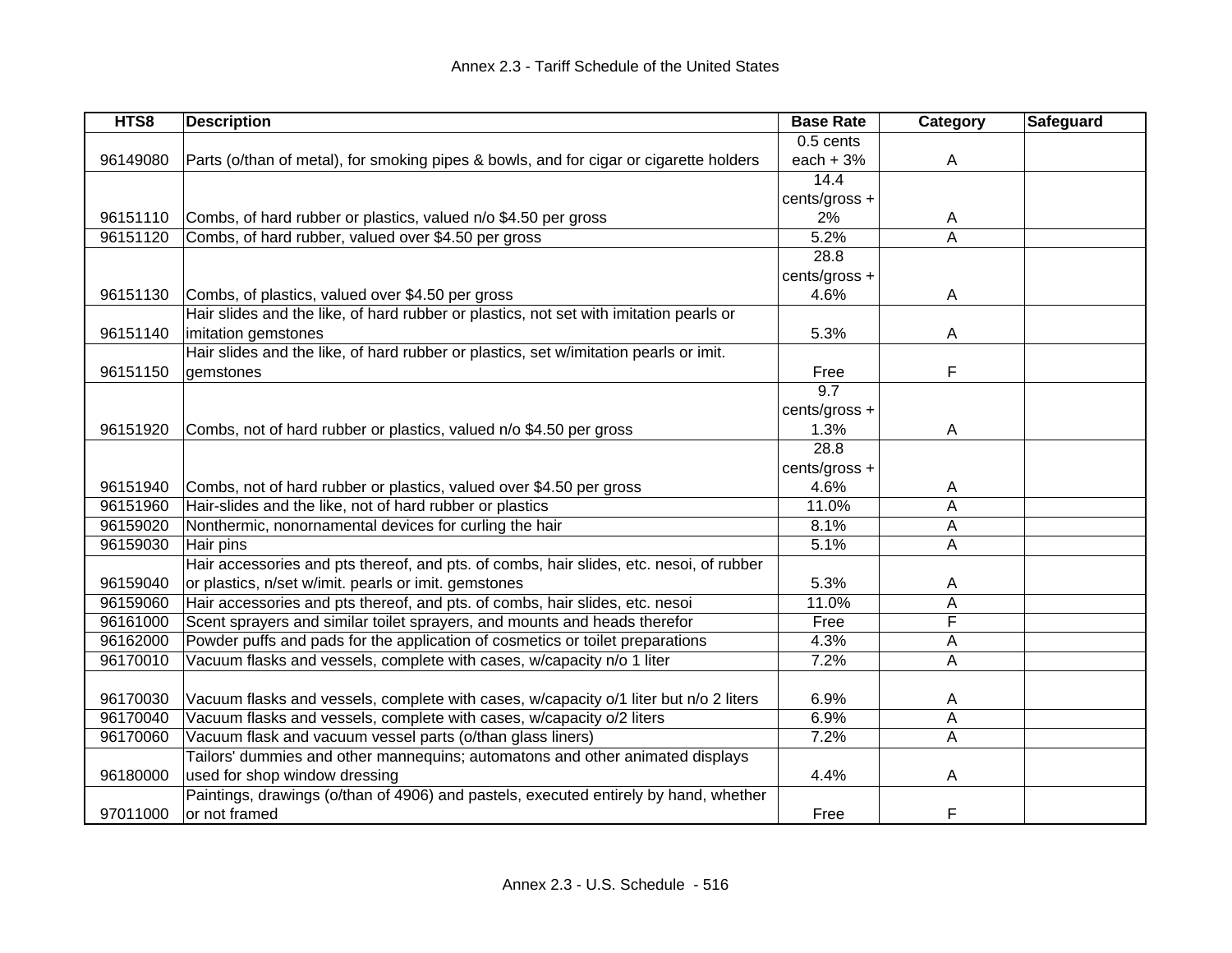| HTS8     | <b>Description</b>                                                                       | <b>Base Rate</b> | Category | Safeguard |
|----------|------------------------------------------------------------------------------------------|------------------|----------|-----------|
|          | Collages and similar decorative plaques, executed entirely by hand, whether or not       |                  |          |           |
| 97019000 | framed                                                                                   | Free             | F        |           |
| 97020000 | Original engravings, prints and lithographs, whether or not framed                       | Free             | F        |           |
| 97030000 | Original sculptures and statuary, in any material                                        | Free             | F        |           |
|          | Postage or revenue stamps, stamp-postmarks, first-day covers, postal stationery, and     |                  |          |           |
| 97040000 | the like, used or unused, other than heading 4907                                        | Free             | F        |           |
|          | Collections and collectors' pieces of zoological, botanical, mineralogical, anatomical,  |                  |          |           |
| 97050000 | historical, archaeological etc. interest                                                 | Free             | F        |           |
| 97060000 | Antiques of an age exceeding one hundred years                                           | Free             | F        |           |
|          | U.S. goods returned without having been advanced in value or improved in condition       |                  |          |           |
| 98010010 | while abroad                                                                             | Free             | F        |           |
|          | Articles reimported without having advanced in value or improved in condition while      |                  |          |           |
| 98010020 | abroad, under lease to a foreign manufacturer                                            | Free             | F        |           |
|          | Articles reimported without having advanced in value or improved in condition while      |                  |          |           |
| 98010025 | abroad, or do not conform to specifications                                              | Free             | F        |           |
|          | Articles sold for export for personal use and reimported without having advanced in      |                  |          |           |
| 98010026 | value or improved in condition while abroad by exporter                                  | Free             | F        |           |
|          | Any aircraft engine or part reimported without having advanced or improved while         |                  |          |           |
| 98010030 | abroad, after temporary substitution for engine overhauled                               | Free             | F        |           |
|          | Articles returned after temporary export for exhibition, examination or                  |                  |          |           |
| 98010040 | experimentation, for scientific or educational purposes                                  | Free             | F        |           |
|          | Articles returned after temporary export for exhibition in connection with any circus or |                  |          |           |
| 98010050 | menagerie                                                                                | Free             | F        |           |
|          | Articles returned after temporary export for exhibition or use at any public exposition, |                  |          |           |
| 98010060 | fair or conference                                                                       | Free             | F        |           |
|          | Art. ret. after temp. export for rendition of geophysical or contr. services, connected  |                  |          |           |
| 98010065 | w/exploration, extract. or dev. of natural resources                                     | Free             | F        |           |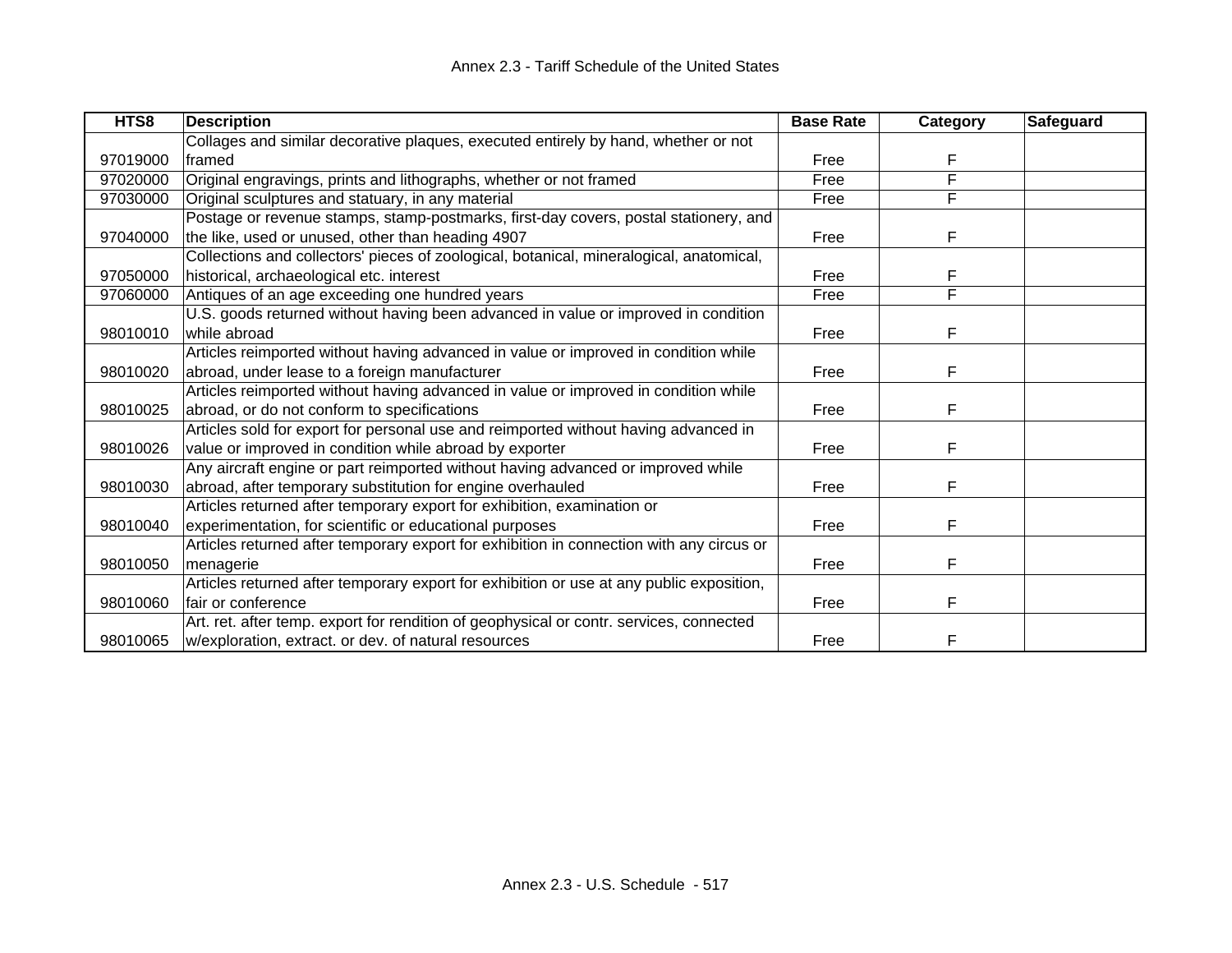| HTS8     | <b>Description</b>                                                          | <b>Base Rate</b> | <b>Category</b> | <b>Safeguard</b> |
|----------|-----------------------------------------------------------------------------|------------------|-----------------|------------------|
|          |                                                                             |                  |                 |                  |
|          |                                                                             |                  |                 |                  |
|          |                                                                             |                  |                 |                  |
|          |                                                                             |                  |                 |                  |
|          |                                                                             | A duty equal     |                 |                  |
|          |                                                                             | to the duty      |                 |                  |
|          |                                                                             | upon the         |                 |                  |
|          |                                                                             | importation of   |                 |                  |
|          |                                                                             | like articles    |                 |                  |
|          |                                                                             | not previously   |                 |                  |
|          |                                                                             | exported, but    |                 |                  |
|          |                                                                             | in no case in    |                 |                  |
|          |                                                                             | excess of the    |                 |                  |
|          |                                                                             | sum of $(a)$     |                 |                  |
|          |                                                                             | any customs      |                 |                  |
|          |                                                                             | drawback         |                 |                  |
|          |                                                                             | proved to        |                 |                  |
|          |                                                                             | have been        |                 |                  |
|          |                                                                             | allowed upon     |                 |                  |
|          |                                                                             | such             |                 |                  |
|          |                                                                             | exportation,     |                 |                  |
|          |                                                                             | and (b) the      |                 |                  |
|          |                                                                             | duty which       |                 |                  |
|          |                                                                             | would have       |                 |                  |
|          |                                                                             | been payable     |                 |                  |
| 98010070 | Previously exported aircraft with benefit of drawback, dutiable upon return | on an            | $\overline{A}$  |                  |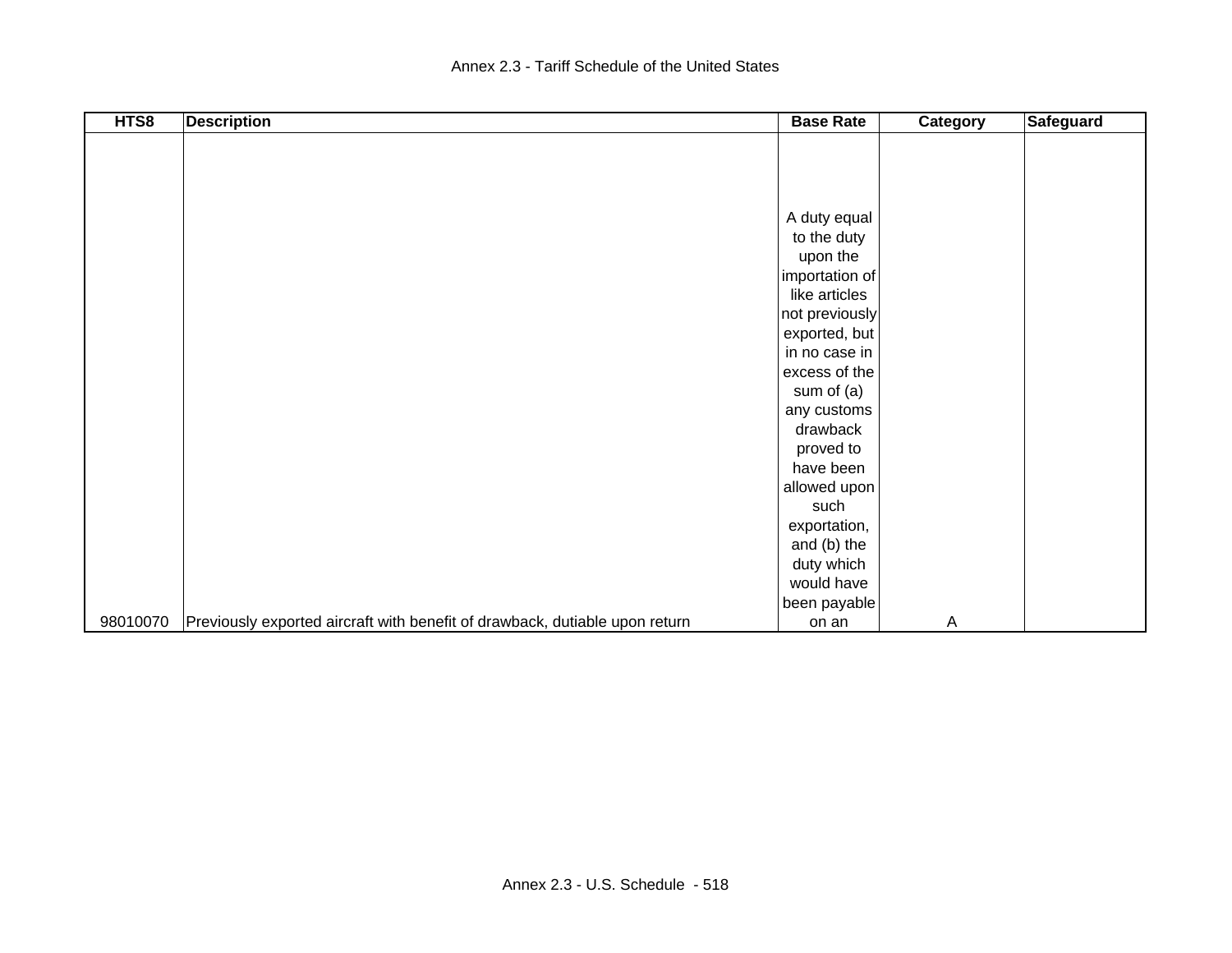| HTS8     | <b>Description</b>                                                                | <b>Base Rate</b> | Category | Safeguard |
|----------|-----------------------------------------------------------------------------------|------------------|----------|-----------|
|          |                                                                                   |                  |          |           |
|          |                                                                                   |                  |          |           |
|          |                                                                                   |                  |          |           |
|          |                                                                                   |                  |          |           |
|          |                                                                                   |                  |          |           |
|          |                                                                                   | A duty (in lieu  |          |           |
|          |                                                                                   | of any other     |          |           |
|          |                                                                                   | duty or tax)     |          |           |
|          |                                                                                   | equal to the     |          |           |
|          |                                                                                   | sum of any       |          |           |
|          |                                                                                   | duty and         |          |           |
|          |                                                                                   | internalreven    |          |           |
|          |                                                                                   | ue tax           |          |           |
|          |                                                                                   | imposed          |          |           |
|          |                                                                                   | upon the         |          |           |
|          |                                                                                   | importation of   |          |           |
|          |                                                                                   | like articles    |          |           |
|          |                                                                                   | not previously   |          |           |
|          |                                                                                   | exported, but    |          |           |
|          |                                                                                   | in no case in    |          |           |
|          |                                                                                   | excess of the    |          |           |
|          |                                                                                   | sum of $(a)$     |          |           |
|          |                                                                                   | any customs      |          |           |
|          |                                                                                   | drawback         |          |           |
|          |                                                                                   | proved to        |          |           |
| 98010080 | Previously exported articles except aircraft, dutiable upon return                | have been all    | A        |           |
|          | Professional books, implements, instruments & tools of trade, occupation or       |                  |          |           |
| 98010085 | employment returned US by person after use temporarily abroad                     | Free             | F        |           |
|          | U.S. domestic animals and offspring returned from straying across the border or   |                  |          |           |
| 98010090 | returned from pasture abroad within 8 months                                      | Free             | F        |           |
|          | Photographic films and dry plates manufactured in U.S. (except commercial motion- |                  |          |           |
| 98020020 | picture film) and exposed abroad, whether developed or not                        | Free             | F        |           |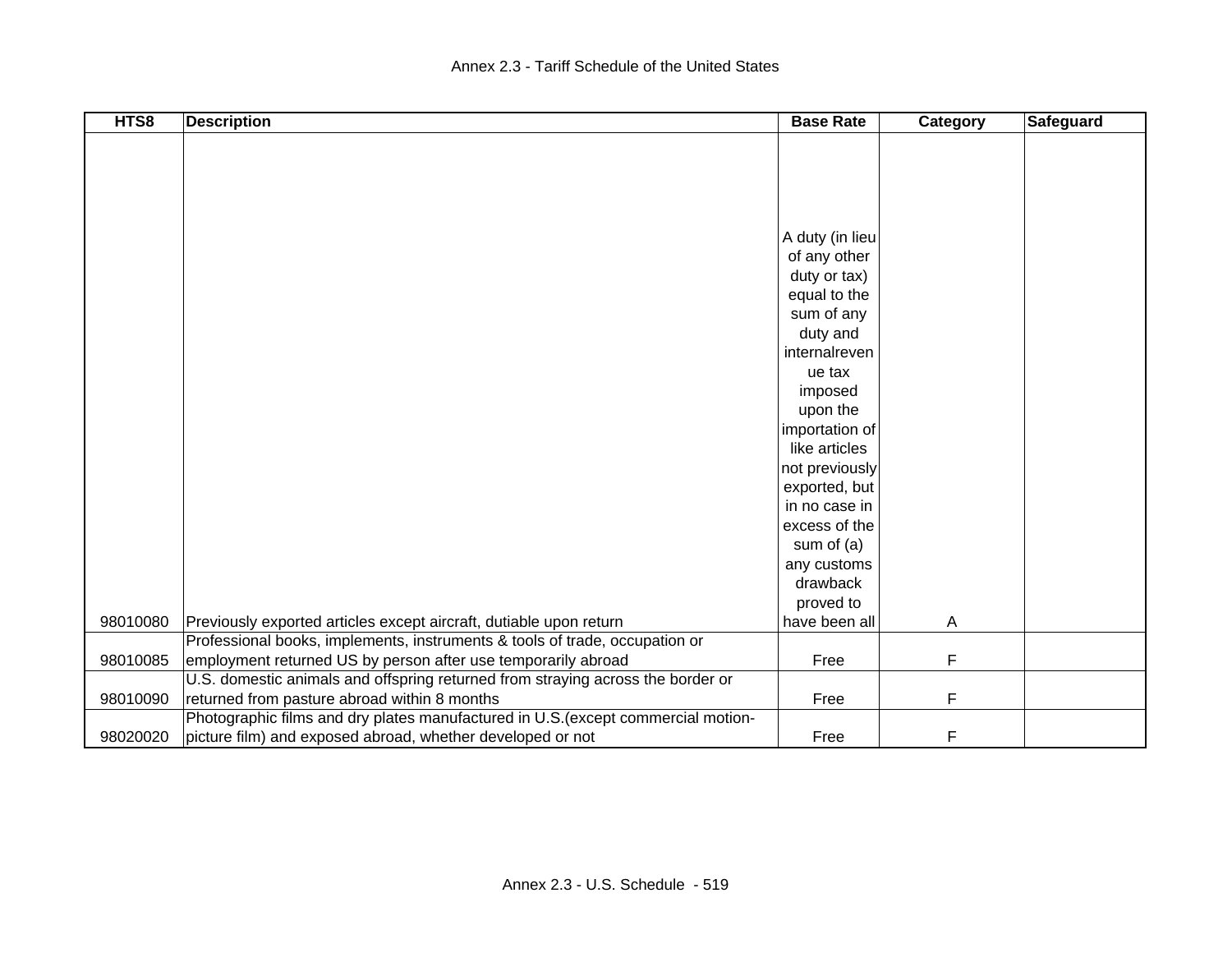| HTS8     | <b>Description</b>                                                                        | <b>Base Rate</b>     | Category | <b>Safeguard</b> |
|----------|-------------------------------------------------------------------------------------------|----------------------|----------|------------------|
|          |                                                                                           |                      |          |                  |
|          |                                                                                           |                      |          |                  |
|          |                                                                                           | A duty upon          |          |                  |
|          |                                                                                           | the value of         |          |                  |
|          |                                                                                           | the repairs or       |          |                  |
|          |                                                                                           | alterations          |          |                  |
|          |                                                                                           | (See U.S.            |          |                  |
|          | Articles returned to the U.S. after having been exported for repairs or alterations,      | Note 3 of this       |          |                  |
| 98020040 | made pursuant to a warranty                                                               | subchapter)          | Α        |                  |
|          |                                                                                           |                      |          |                  |
|          |                                                                                           |                      |          |                  |
|          |                                                                                           | A duty upon          |          |                  |
|          |                                                                                           | the value of         |          |                  |
|          |                                                                                           | the repairs or       |          |                  |
|          |                                                                                           | alterations          |          |                  |
|          |                                                                                           | (See U.S.            |          |                  |
|          |                                                                                           | Note 3 of this       |          |                  |
| 98020050 | Articles returned to the U.S. after having been exported for repairs or alterations, nesi | subchapter)          | Α        |                  |
|          |                                                                                           |                      |          |                  |
|          |                                                                                           | A duty upon          |          |                  |
|          |                                                                                           | the value of         |          |                  |
|          |                                                                                           | such                 |          |                  |
|          |                                                                                           | processing           |          |                  |
|          |                                                                                           | outside the          |          |                  |
|          |                                                                                           | <b>United States</b> |          |                  |
|          |                                                                                           | (see U.S.            |          |                  |
|          | U.S. articles of specific metals exported for further processing and returned for further | note 3 of this       |          |                  |
| 98020060 | processing                                                                                | subchapter)          | R        |                  |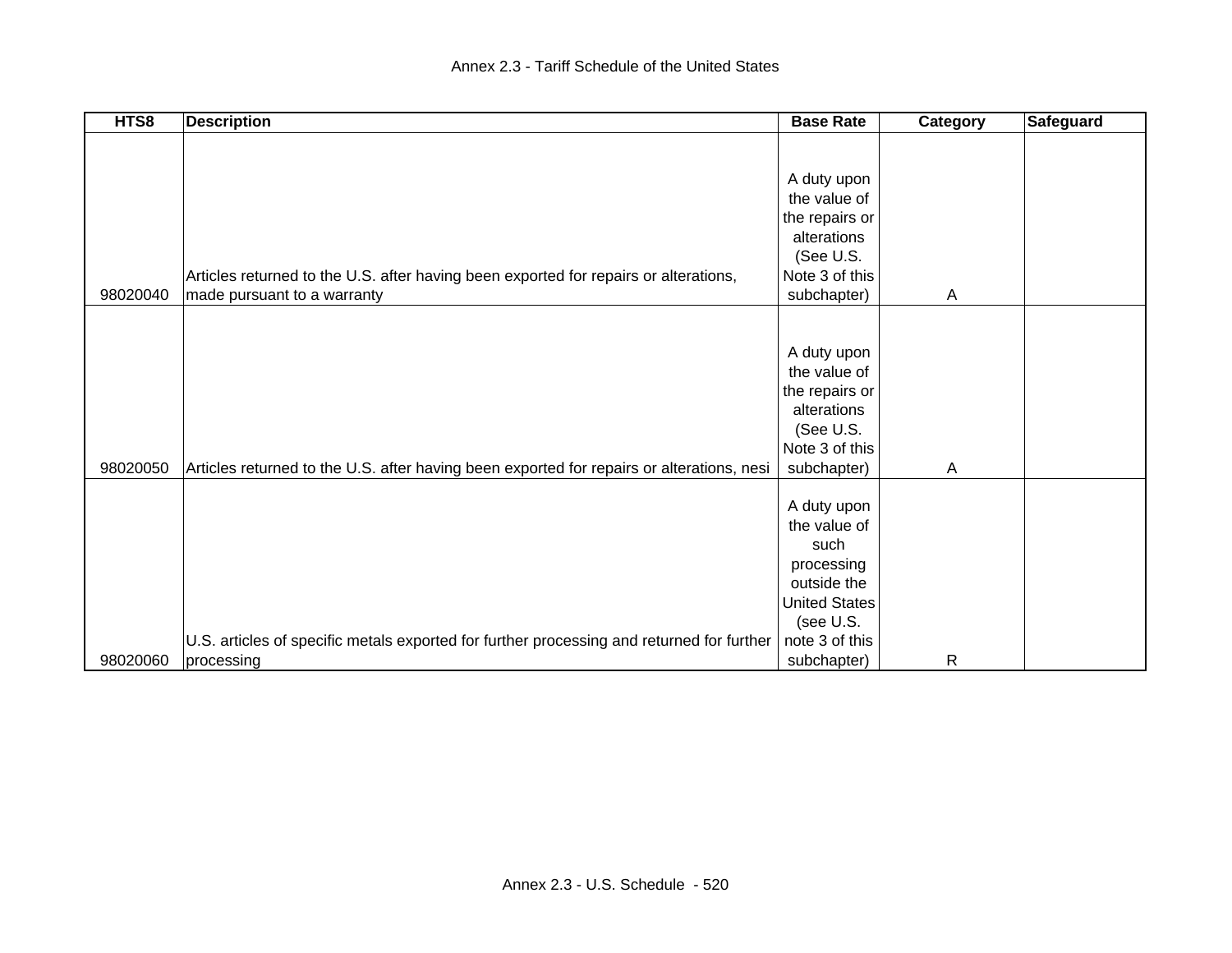| HTS8     | <b>Description</b>                                                                          | <b>Base Rate</b> | Category | Safeguard |
|----------|---------------------------------------------------------------------------------------------|------------------|----------|-----------|
|          |                                                                                             |                  |          |           |
|          |                                                                                             | A duty upon      |          |           |
|          |                                                                                             | the full value   |          |           |
|          |                                                                                             | of the           |          |           |
|          |                                                                                             | imported         |          |           |
|          |                                                                                             | article, less    |          |           |
|          |                                                                                             | the cost or      |          |           |
|          |                                                                                             | value of such    |          |           |
|          |                                                                                             | products of      |          |           |
|          |                                                                                             | the United       |          |           |
|          |                                                                                             | States (see      |          |           |
|          |                                                                                             | U.S. note 4 of   |          |           |
|          | U.S. articles assembled abroad, which have not lost their physical identity or have not     | this             |          |           |
| 98020080 | advanced in value or improved in condition abroad                                           | subchapter)      | A        |           |
|          | Substantial containers and holders, either U.S. or foreign prev. imported and dutied;       |                  |          |           |
| 98030050 | specified instruments of international traffic, etc                                         | Free             | F        |           |
|          | books, libraries, usual furniture & household effects, used 1 year+, and n/for other        |                  |          |           |
| 98040005 | person, or for sale                                                                         | Free             | F        |           |
|          | For person arriving in the U.S.: professional books, implements, instruments & tools        |                  |          |           |
| 98040010 | of trade/occupation/employ., previously taken abroad                                        | Free             | F        |           |
|          | For person emigrating to the U.S.: professional books, implements, instruments &            |                  |          |           |
| 98040015 | tools of trade/occupation/employ., he owned & used abroad                                   | Free             | F        |           |
|          | For person arriving in the U.S., not returning resident: certain wearing apparel,           |                  |          |           |
| 98040020 | personal adornment art., toilet art. & personal effects                                     | Free             | F        |           |
|          | For person arriving in the U.S., not returning resident: up to 50 cigars, 200 cigarettes,   |                  |          |           |
| 98040025 | or 2 kg smoking tobacco & n/ov. 1 liter of alcohol                                          | Free             | F        |           |
|          | For person arriving in the U.S., not returning resident: n/over \$100 of articles           |                  |          |           |
| 98040030 | (n/alcohol. bev. or cigarettes, n/over 100 cigars) for gift                                 | Free             | F        |           |
|          | For person arriving in the U.S., not returning resident: automobiles & other means of       |                  |          |           |
| 98040035 | transport, import connected w/arrival, for personal us                                      | Free             | F        |           |
|          | For person arriving in the U.S., not returning resident: n/over \$200 of articles (w/n/over |                  |          |           |
| 98040040 | 4 liters alcohol. bev.) for a person in transit                                             | Free             | F        |           |
|          | For person arriving in the U.S., returning resident, etc.: all personal and household       |                  |          |           |
| 98040045 | effects taken abroad by him or for his account                                              | Free             | F        |           |
|          | For person arriving in the U.S., returning resident, etc.: articles of metal (incl. medals, |                  |          |           |
| 98040050 | etc.), bestowed by foreign countries or citizens                                            | Free             | F        |           |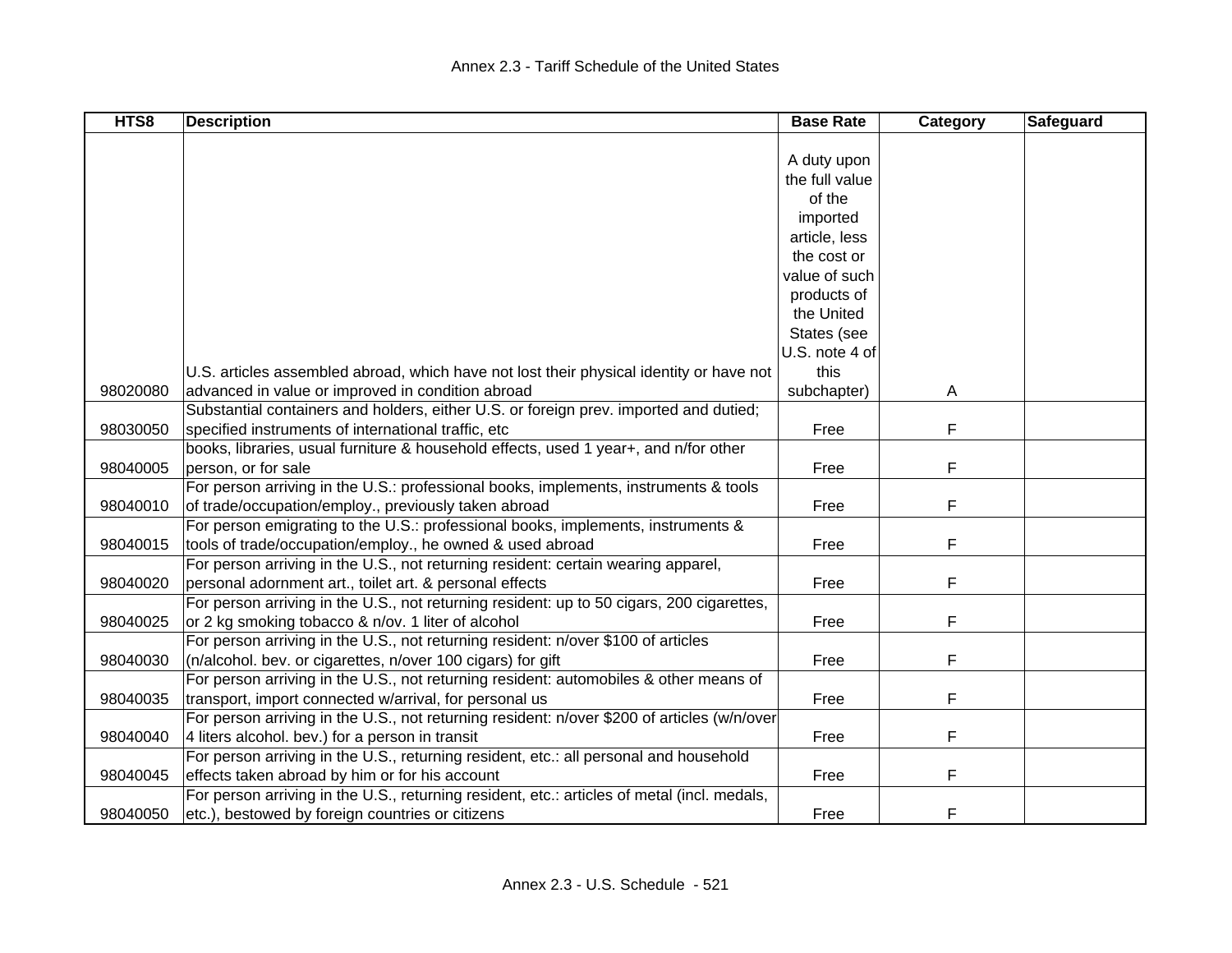| HTS8     | <b>Description</b>                                                                          | <b>Base Rate</b> | Category | Safeguard |
|----------|---------------------------------------------------------------------------------------------|------------------|----------|-----------|
|          | For person arriving in the U.S., returning resident, etc.: game animals, birds & fish       |                  |          |           |
| 98040055 | killed abroad by him & not for noncommercial purposes                                       | Free             | F        |           |
|          |                                                                                             |                  |          |           |
|          |                                                                                             |                  |          |           |
|          |                                                                                             | Free, for such   |          |           |
|          |                                                                                             | temporary        |          |           |
|          |                                                                                             | periods as       |          |           |
|          |                                                                                             | the Secretary    |          |           |
|          |                                                                                             | of the           |          |           |
|          |                                                                                             | Treasury by      |          |           |
|          |                                                                                             | regulation       |          |           |
|          | For person arriving in the U.S., returning resident, etc.: automobiles rented by U.S.       | may              |          |           |
| 98040060 | resident while abroad and imported for personal use                                         | prescribe        | Α        |           |
|          | For person arriving in the U.S., returning resident, etc.: acquired abroad,                 |                  |          |           |
| 98040065 | accompanying: n/over \$400 value, etc (limit on tobacco & alcoho                            | Free             | F        |           |
|          | For person arriving in the U.S., returning resident, etc.: acquired abroad: n/over          |                  |          |           |
| 98040070 | \$1,200 value, etc (limit on tobacco & alcohol): insular                                    | Free             | F        |           |
|          | For person arriving in the U.S., returning resident, etc.: acquired abroad: n/over \$600    |                  |          |           |
| 98040072 | value, etc (limit on tobacco & alcohol): beneficiar                                         | Free             | F        |           |
|          | For person arriving in the U.S., returning resident, etc.: article imported to replace like |                  |          |           |
| 98040075 | art. previously exempted under 9804.00.70, etc.                                             | Free             | F        |           |
|          | Articles (limits on tobacco & alcohol), for personal use of person leaving a vessel, etc.   |                  |          |           |
| 98040080 | engaged in int'l. traffic, on which employed, etc.                                          | Free             | F        |           |
|          | Personal & household effects, not stock in trade, part of estate of a citizen of the        |                  |          |           |
| 98040085 | United States who died abroad                                                               | Free             | F        |           |
|          | Personal & household effects (limit on alcohol & tobacco) of person in U.S. service         |                  |          |           |
| 98050050 | returning at end of assignment to extended duty, etc.                                       | Free             | F        |           |
|          | Baggage and effects of the following aliens (on req. of Dept. of State): ambassadors,       |                  |          |           |
| 98060005 | ministers and other rep., etc. & their families etc                                         | Free             | F        |           |
|          | Baggage and effects of the following aliens (on req. of Dept. of State): diplomatic         |                  |          |           |
| 98060010 | couriers of foreign governments                                                             | Free             | F        |           |
|          | Baggage and effects of the following aliens (on req. of Dept. of State): rep. etc. of       |                  |          |           |
| 98060015 | foreign govt in or to public int'l organizations, etc                                       | Free             | F        |           |
|          | Baggage and effects of the following aliens (on req. of Dept. of State): persons on         |                  |          |           |
| 98060020 | duty in the U.S. as members of foreign armed forces, etc                                    | Free             | F        |           |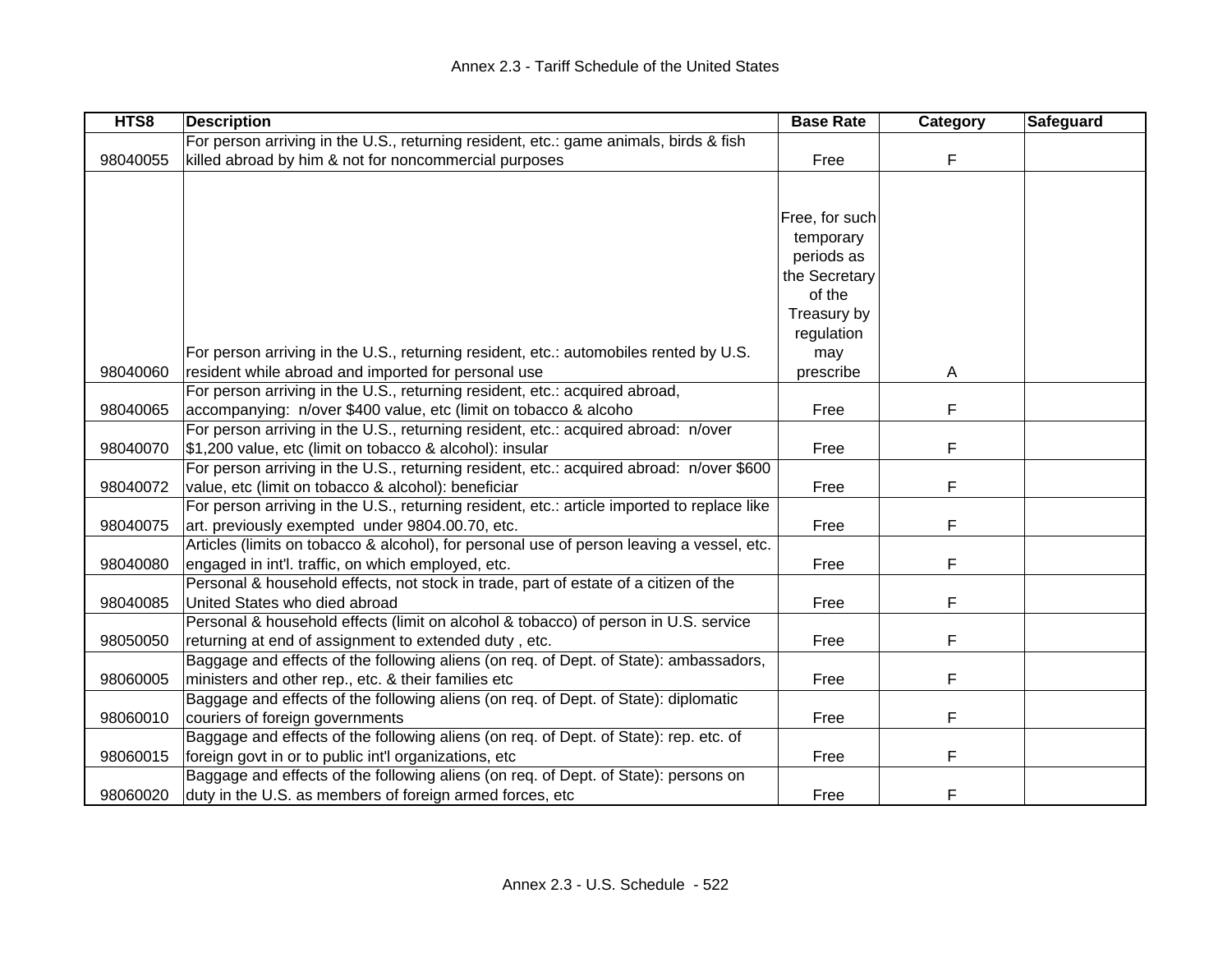| HTS8     | <b>Description</b>                                                                      | <b>Base Rate</b> | Category | <b>Safeguard</b> |
|----------|-----------------------------------------------------------------------------------------|------------------|----------|------------------|
|          | Baggage and effects of the following aliens (on req. of Dept. of State): persons        |                  |          |                  |
| 98060025 | designated by the State Dept. as foreign high officials, et                             | Free             | F        |                  |
|          | Baggage and effects of the following aliens (on req. of Dept. of State): persons        |                  |          |                  |
| 98060030 | designated by statute or treaty ratified by the U.S. Senate                             | Free             | F        |                  |
|          | On req. of Dept. of State: personal effects and equip. of groups of foreign residents   |                  |          |                  |
| 98060035 | arriving on goodwill visits of short duration, etc.                                     | Free             | F        |                  |
|          | Art. for the personal or family use of the following aliens on duty in U.S. (on req. of |                  |          |                  |
| 98060040 | Dept. of State): ambassadors, etc. of embassies, etc                                    | Free             | F        |                  |
|          | Art. for the personal or family use of the following aliens on duty in U.S. (on req. of |                  |          |                  |
| 98060045 | Dept. of State): members of foreign armed forces                                        | Free             | F        |                  |
|          | Art. for the personal or family use of the following aliens on duty in U.S. (on req. of |                  |          |                  |
| 98060050 | Dept. of State): other rep. & employ. of foreign gov                                    | Free             | F        |                  |
|          | Art. for the personal or family use of the following aliens on duty in U.S. (on req. of |                  |          |                  |
| 98060055 | Dept. of State): persons designated by statute, etc                                     | Free             | F        |                  |
|          | Art. of metal (incl. medals, trophies & prizes), for bestowal on persons in U.S., as    |                  |          |                  |
| 98070040 | honorary dist., by foreign countries or their citizens                                  | Free             | F        |                  |
|          | Upon req. of the Dept. of State, articles from citizens of foreign countries for        |                  |          |                  |
| 98070050 | presentation to the Pres. or Vice Pres. of the U.S.                                     | Free             | F        |                  |
|          | Engravings, etchings, photographic prints or exposed films, video tapes, and govt.      |                  |          |                  |
| 98080010 | publications on micromedia; all for U.S. govt. agency use                               | Free             | F        |                  |
|          | Sound recordings and recorded video tapes for State Department use under the            |                  |          |                  |
| 98080020 | U.S.I.E.E. Act of 1948                                                                  | Free             | F        |                  |
|          | Materials certified to the Commissioner of Customs by authorized military procuring     |                  |          |                  |
| 98080030 | agencies to be emergency war material purchased abroad                                  | Free             | F        |                  |
|          | Materials certified to the Commissioner of Customs by GSA to be strategic and critical  |                  |          |                  |
| 98080040 | for stockpiles                                                                          | Free             | F        |                  |
|          | Material certified to the Comm. of Customs by the Nuclear Regulatory Comm. or the       |                  |          |                  |
| 98080050 | Dept. of Energy to be necessary for defense and security                                | Free             | F        |                  |
|          | Plants, seeds and all other material for planting for use of the Department of          |                  |          |                  |
| 98080060 | Agriculture or United States Botanic Garden                                             | Free             | F        |                  |
|          | Materials certified to the Comm. of Customs by the Commodity Credit Corp. to be         |                  |          |                  |
| 98080070 | materials acquired by barter or exchange of agri. products                              | Free             | F.       |                  |
|          | Materials certified by NASA to the Comm. of Customs to be imported to be launched       |                  |          |                  |
| 98080080 | into space by NASA, spare parts and support equipment                                   | Free             | F        |                  |
|          | Public documents, incl. microfiche etc. (incl. motion pictures & other films, video     |                  |          |                  |
| 98090010 | tapes & audio tapes) issued by a foreign government, et                                 | Free             | F        |                  |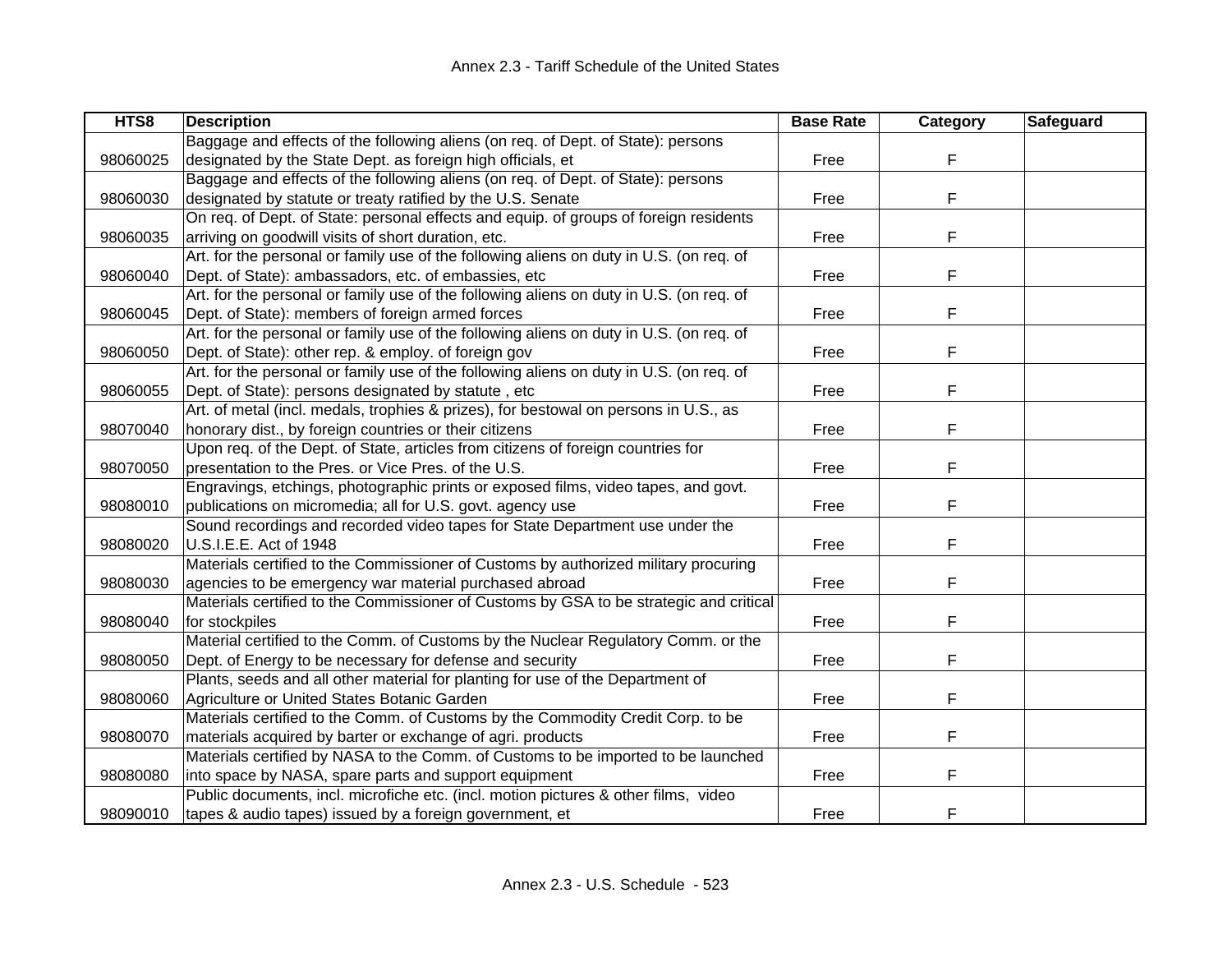| HTS8     | <b>Description</b>                                                                            | <b>Base Rate</b> | <b>Category</b> | Safeguard |
|----------|-----------------------------------------------------------------------------------------------|------------------|-----------------|-----------|
|          | For foreign govt on a recip. basis & for public intl. org. (on req. of Dept. of State):       |                  |                 |           |
| 98090020 | office supplies & other art. for the official use                                             | Free             | F               |           |
|          | For foreign govt on a recip. basis & for public intl. org.: articles for the official use of  |                  |                 |           |
| 98090030 | members foreign armed forces on duty in the U.S.                                              | Free             | F               |           |
|          | On req. of Dept. of State, property of a foreign govt or public intl. org.: used in           |                  |                 |           |
| 98090040 | noncommercial functions, exhibitions, etc                                                     | Free             | F               |           |
|          | On req. of Dept. of State, property of a foreign govt or public intl. org.: prosthetic        |                  |                 |           |
| 98090050 | appliances furnished by foreign govt to armed forces                                          | Free             | F               |           |
|          | On req. of Dept. of State, property of a foreign govt or public intl. org.: headstones        |                  |                 |           |
| 98090060 | furnished by foreign govt for graves of its war vet.                                          | Free             | F               |           |
|          | On req. of Dept. of State, property of a foreign govt or public intl. org.: gifts to the      |                  |                 |           |
| 98090070 | various govt. or public institutions in U.S.                                                  | Free             | F               |           |
|          | On req. of Dept. of State, property of a foreign govt or public intl. org.: printed matter,   |                  |                 |           |
| 98090080 | not containing advertising, for free distrib.                                                 | Free             | F               |           |
|          | Drawings, engravings, etchings and similar articles bound or unbound, and exposed             |                  |                 |           |
| 98100005 | photographic films for use of religious institutions                                          | Free             | F               |           |
|          | Painted, colored or stained glass windows and parts valued over \$161 per square              |                  |                 |           |
| 98100010 | meter, by a professional artist, for religious institutions                                   | Free             | F               |           |
| 98100015 | Regalia for the use of religious institutions                                                 | Free             | F               |           |
|          | Handwoven fabrics, to be used by religious institutions in making religious vestments         |                  |                 |           |
| 98100020 | for its own use or sale                                                                       | Free             | F               |           |
|          | Altars, pulpits, communion tables, fonts, mosaics, shrines and similar articles for use       |                  |                 |           |
| 98100025 | of religious institutions                                                                     | Free             | F               |           |
|          | Drawings and plans, reproductions, engravings, globes, sound recordings and similar           |                  |                 |           |
| 98100030 | articles for use of public institutions                                                       | Free             | F               |           |
|          | Symbols, arithmetical materials, printed matter, shapes, figures, models and other            |                  |                 |           |
| 98100035 | classroom materials for the instruction of children                                           | Free             | F               |           |
|          | Sculptures and statuary for use of any public or nonprofit institutions for educational,      |                  |                 |           |
| 98100040 | scientific, philosophical or fine arts purposes                                               | Free             | F               |           |
|          | Regalia for use of any public or nonprofit institution for educational, scientific, literary, |                  |                 |           |
| 98100045 | philosophical or fine arts purposes                                                           | Free             | F               |           |
|          | Any textile machine or machinery, or part thereof, solely for the instruction of students     |                  |                 |           |
| 98100050 | in any public or nonprofit institutions                                                       | Free             | F               |           |
|          | Patterns and models exclusively for exhibition or educational use at any public or            |                  |                 |           |
| 98100055 | nonprofit institution                                                                         | Free             | F               |           |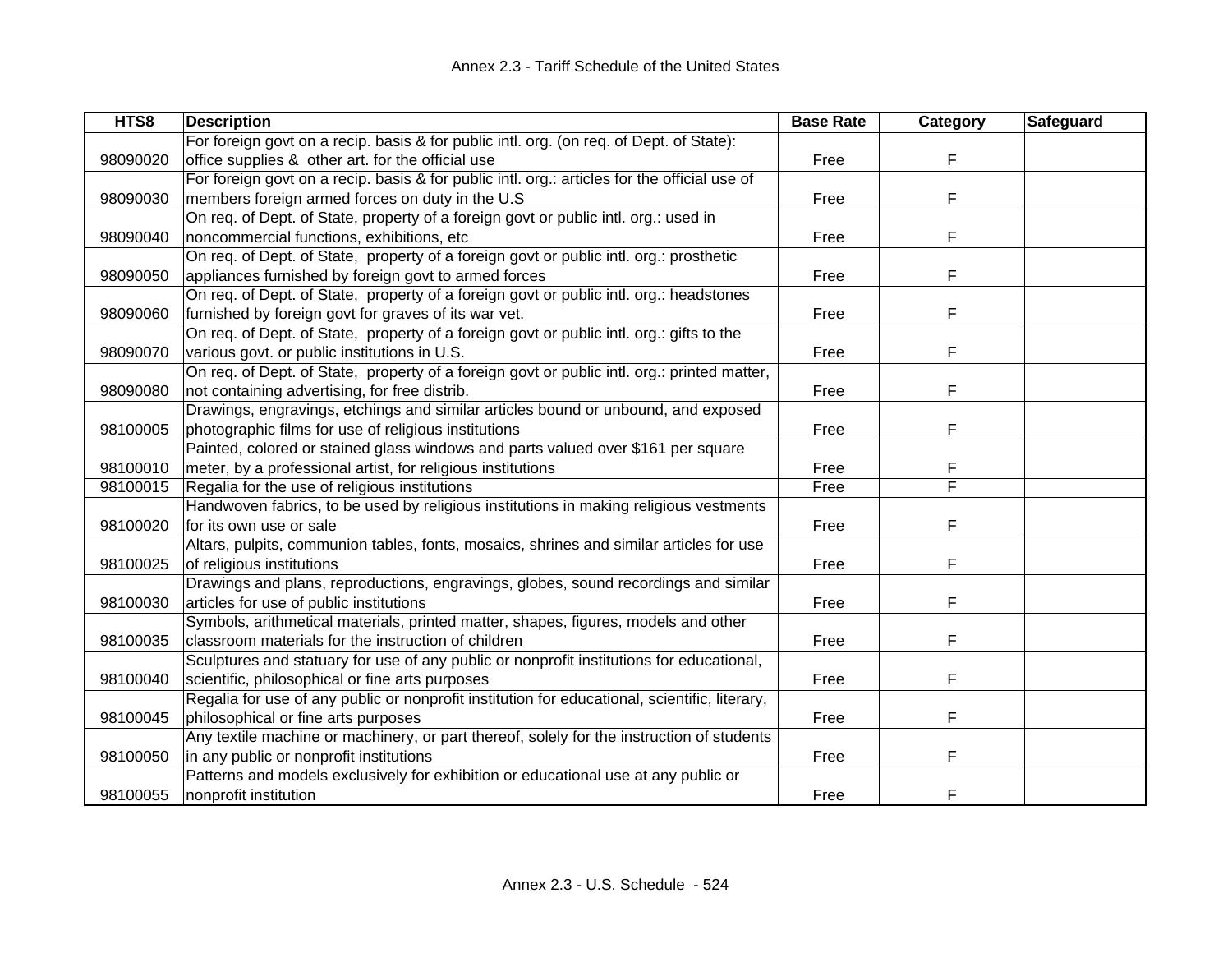| HTS8     | <b>Description</b>                                                                                                                              | <b>Base Rate</b> | <b>Category</b> | <b>Safeguard</b> |
|----------|-------------------------------------------------------------------------------------------------------------------------------------------------|------------------|-----------------|------------------|
|          | Instruments and apparatus, not manufactured in the U.S., to be used in nonprofit                                                                |                  |                 |                  |
| 98100060 | institutions for educational or scientific purposes                                                                                             | Free             | F               |                  |
|          |                                                                                                                                                 |                  |                 |                  |
| 98100065 | Repair components for instruments or apparatus admitted under heading 98100060                                                                  | Free             | F               |                  |
|          | Tools specially designed for maintenance, etc. of instruments and apparatus of                                                                  |                  |                 |                  |
| 98100067 | subheading 9810.00.60                                                                                                                           | Free             | F               |                  |
|          | Wild animals (including birds and fish) imported for use or sale for use in any scientific                                                      |                  |                 |                  |
| 98100070 | public collection for exhibition                                                                                                                | Free             | F               |                  |
| 98100075 | Lifeboats and life-saving apparatus for lifesaving institutions                                                                                 | Free             | F               |                  |
|          | Radiation apparatus (including parts or accessories) for nonprofit institutions for                                                             |                  |                 |                  |
| 98100080 | educational, scientific or therapeutic purposes                                                                                                 | Free             | F               |                  |
|          | Cellulosic plastics materials for use in artificial kidney machine by a hospital or by a                                                        |                  |                 |                  |
| 98100085 | patient pursuant to prescription of a physician                                                                                                 | Free             | F               |                  |
|          | Prayer shawls, bags for the keeping of prayer shawls, and headwear of a kind used                                                               |                  |                 |                  |
| 98100090 | for public or private religious observances                                                                                                     | Free             | F               |                  |
|          | Scrolls or tablets of wood or paper, commonly known as Gohonzon, imported for use                                                               |                  |                 |                  |
| 98100095 | in public or private religious observances                                                                                                      | Free             | F               |                  |
|          | Alcoholic bev. samples (each containing <or=n 300="" <or="150" a="" be.,="" if="" if<="" malt="" ml="" td=""><td></td><td></td><td></td></or=n> |                  |                 |                  |
| 98110020 | wine $<$ or = 100 ml if other) for use in soliciting orders                                                                                     | Free             | F               |                  |
|          | Samples of tobacco products, etc. (limited to 3 cigars, cigarettes, cig. tubes or papers,                                                       |                  |                 |                  |
| 98110040 | 3.5 gm tobacco or snuff), for soliciting orders                                                                                                 | Free             | F               |                  |
|          | Any sample (except 9811.00.20 or 9811.00.40), valued n/over \$1 each, or marked,                                                                |                  |                 |                  |
| 98110060 | torn, or otherwise unsuitable for sale, for soliciting order                                                                                    | Free             | F               |                  |
|          |                                                                                                                                                 | Free, under      |                 |                  |
|          |                                                                                                                                                 | bond, as         |                 |                  |
|          |                                                                                                                                                 | prescribed in    |                 |                  |
|          |                                                                                                                                                 | U.S. Note 2      |                 |                  |
|          | Articles imported by certain organizations, only for exhibition to encourage agriculture,                                                       | to this          |                 |                  |
| 98120020 | arts, education or science                                                                                                                      | subchapter       | S               |                  |
|          |                                                                                                                                                 | Free, under      |                 |                  |
|          |                                                                                                                                                 | bond, as         |                 |                  |
|          |                                                                                                                                                 | prescribed in    |                 |                  |
|          |                                                                                                                                                 | U.S. Note 2      |                 |                  |
|          | Articles imported by any institution, society or state, or for a municipal corporation, for                                                     | to this          |                 |                  |
| 98120040 | the purpose of erecting a public monument                                                                                                       | subchapter       | S               |                  |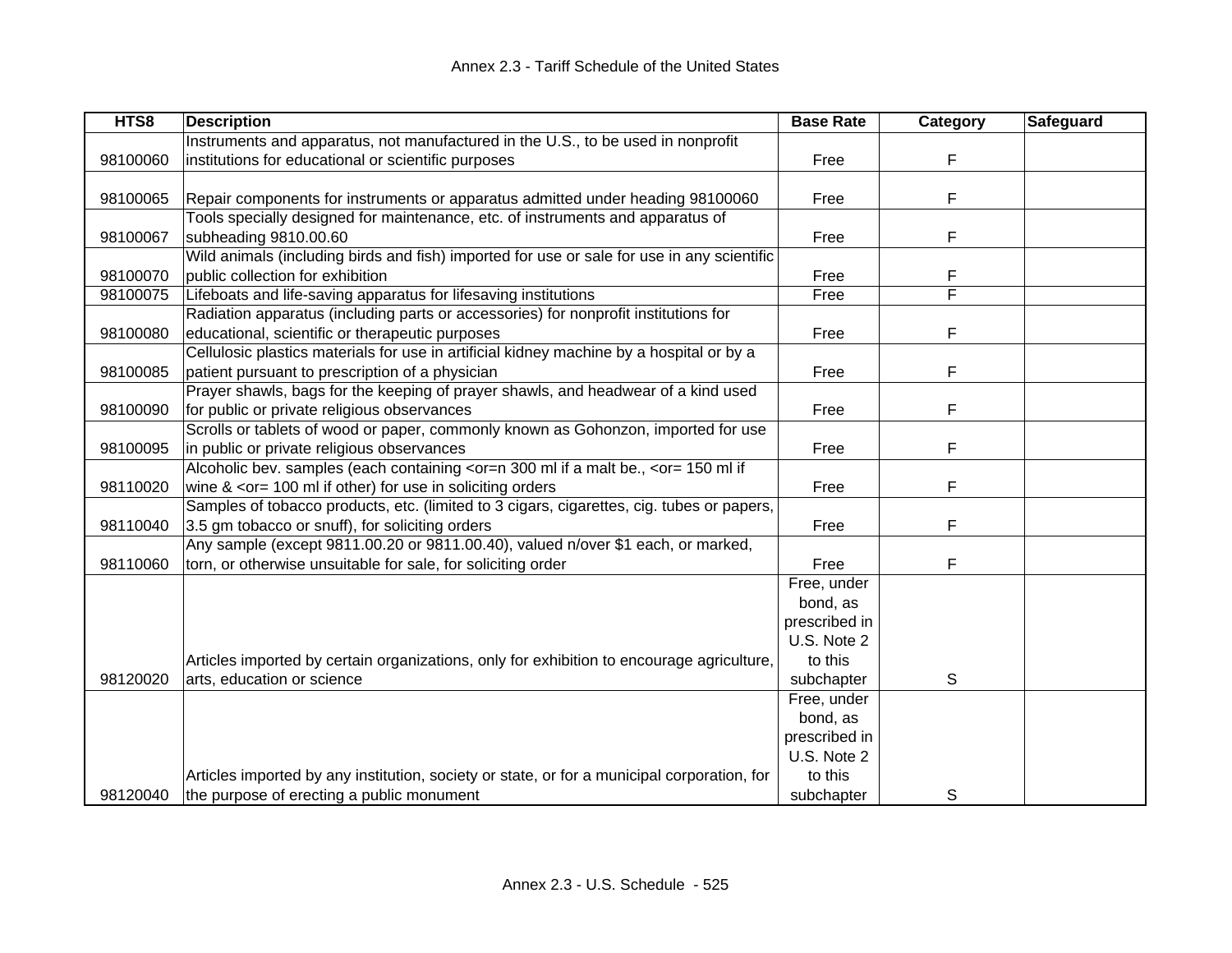| HTS8     | <b>Description</b>                                                                      | <b>Base Rate</b> | Category | <b>Safeguard</b> |
|----------|-----------------------------------------------------------------------------------------|------------------|----------|------------------|
|          |                                                                                         | Free, under      |          |                  |
|          |                                                                                         | bond, as         |          |                  |
|          |                                                                                         | prescribed in    |          |                  |
|          |                                                                                         | U.S. Note 1      |          |                  |
|          | Articles to be repaired, altered or processed (including processes which result in      | to this          |          |                  |
| 98130005 | articles manufactured or produced in the United States)                                 | subchapter       | S        |                  |
|          |                                                                                         | Free, under      |          |                  |
|          |                                                                                         | bond, as         |          |                  |
|          |                                                                                         | prescribed in    |          |                  |
|          |                                                                                         | U.S. Note 1      |          |                  |
|          | Models of women's wearing apparel imported by manufacturers for use solely as           | to this          |          |                  |
| 98130010 | models in their own establishments                                                      | subchapter       | S        |                  |
|          |                                                                                         | Free, under      |          |                  |
|          |                                                                                         | bond, as         |          |                  |
|          |                                                                                         | prescribed in    |          |                  |
|          |                                                                                         | U.S. Note 1      |          |                  |
|          | Art. imp. by illustrators and photographers for use as models in their establishments,  | to this          |          |                  |
| 98130015 | in illustrating of catalogues or advertising matters                                    | subchapter       | S        |                  |
|          |                                                                                         | Free, under      |          |                  |
|          |                                                                                         | bond, as         |          |                  |
|          |                                                                                         | prescribed in    |          |                  |
|          |                                                                                         | U.S. Note 1      |          |                  |
|          |                                                                                         | to this          |          |                  |
| 98130020 | Samples solely for use in taking orders for merchandise                                 | subchapter       | S        |                  |
|          |                                                                                         | Free, under      |          |                  |
|          |                                                                                         | bond, as         |          |                  |
|          |                                                                                         | prescribed in    |          |                  |
|          |                                                                                         | U.S. Note 1      |          |                  |
|          | Articles for examination w/view to reproduction, or for such examination and            | to this          |          |                  |
| 98130025 | reproduction; and motion-picture advertising films                                      | subchapter       | S        |                  |
|          |                                                                                         | Free, under      |          |                  |
|          |                                                                                         | bond, as         |          |                  |
|          |                                                                                         | prescribed in    |          |                  |
|          |                                                                                         | U.S. Note 1      |          |                  |
|          | Articles intended for testing, experimental or review purposes, incl. spec., photos and | to this          |          |                  |
| 98130030 | similar articles for use in experiments or for stud                                     | subchapter       | S        |                  |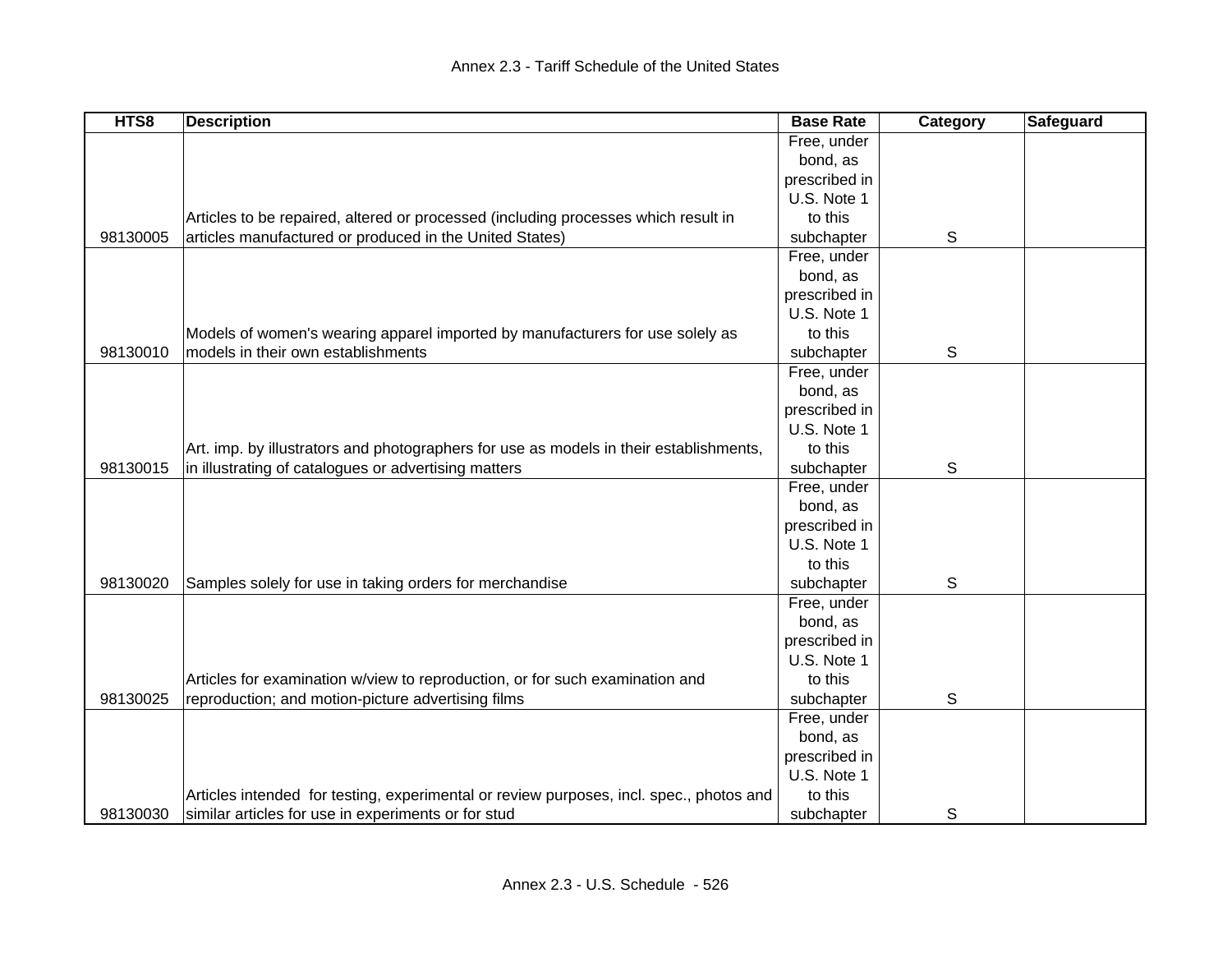| HTS8     | <b>Description</b>                                                                   | <b>Base Rate</b> | Category | <b>Safeguard</b> |
|----------|--------------------------------------------------------------------------------------|------------------|----------|------------------|
|          |                                                                                      | Free, under      |          |                  |
|          |                                                                                      | bond, as         |          |                  |
|          |                                                                                      | prescribed in    |          |                  |
|          |                                                                                      | U.S. Note 1      |          |                  |
|          | Automobiles, and other vehicles and craft, and the usual equip.; all temporarily     | to this          |          |                  |
| 98130035 | imported by nonresidents for races or other specific contes                          | subchapter       | S        |                  |
|          |                                                                                      | Free, under      |          |                  |
|          |                                                                                      | bond, as         |          |                  |
|          |                                                                                      | prescribed in    |          |                  |
|          |                                                                                      | U.S. Note 1      |          |                  |
|          | Locomotives and other railroad equipment temporarily imported for use in clearing    | to this          |          |                  |
| 98130040 | obstructions, fighting fire, making emergency repairs, etc                           | subchapter       | S        |                  |
|          |                                                                                      | Free, under      |          |                  |
|          |                                                                                      | bond, as         |          |                  |
|          |                                                                                      | prescribed in    |          |                  |
|          |                                                                                      | U.S. Note 1      |          |                  |
|          | Containers for compressed gases, & containers, etc. for use for covering or holding  | to this          |          |                  |
| 98130045 | merchandise during transportation and suitable for reuse                             | subchapter       | S        |                  |
|          |                                                                                      | Free, under      |          |                  |
|          |                                                                                      | bond, as         |          |                  |
|          |                                                                                      | prescribed in    |          |                  |
|          |                                                                                      | U.S. Note 1      |          |                  |
|          | Professional equip., tools of trade, & repair components for such and camping        | to this          |          |                  |
| 98130050 | equipment; imported by nonresidents sojourning temp. in U.S.                         | subchapter       | S        |                  |
|          |                                                                                      | Free, under      |          |                  |
|          |                                                                                      | bond, as         |          |                  |
|          |                                                                                      | prescribed in    |          |                  |
|          |                                                                                      | U.S. Note 1      |          |                  |
|          | Articles of special design for temporary use exclusively in connection with the      | to this          |          |                  |
| 98130055 | manufacture or production of articles for export                                     | subchapter       | S        |                  |
|          |                                                                                      | Free, under      |          |                  |
|          |                                                                                      | bond, as         |          |                  |
|          |                                                                                      | prescribed in    |          |                  |
|          |                                                                                      | U.S. Note 1      |          |                  |
|          | Animals and poultry brought into the U.S. for the purpose of breeding, exhibition or | to this          |          |                  |
| 98130060 | competition for prizes, and the usual equipment therefo                              | subchapter       | S        |                  |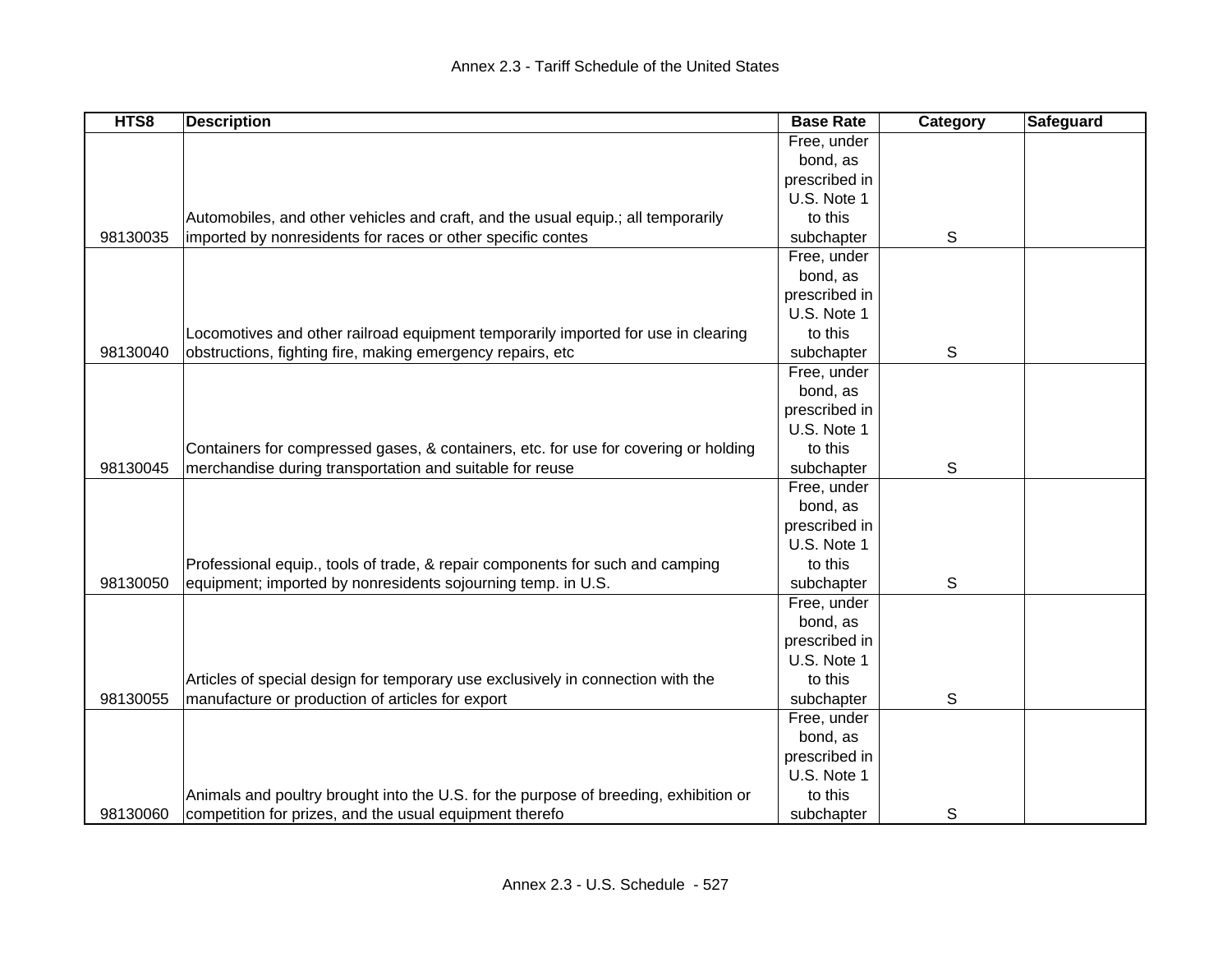| HTS8     | <b>Description</b>                                                                       | <b>Base Rate</b> | Category | Safeguard |
|----------|------------------------------------------------------------------------------------------|------------------|----------|-----------|
|          |                                                                                          | Free, under      |          |           |
|          |                                                                                          | bond, as         |          |           |
|          |                                                                                          | prescribed in    |          |           |
|          |                                                                                          | U.S. Note 1      |          |           |
|          | Art, engravings, photos & philo./scien. appar. imported by artist, lecturer or scientist | to this          |          |           |
| 98130070 | for exhib. or promotion of art, science & industry                                       | subchapter       | S        |           |
|          |                                                                                          | Free, under      |          |           |
|          |                                                                                          | bond, as         |          |           |
|          |                                                                                          | prescribed in    |          |           |
|          |                                                                                          | U.S. Note 1      |          |           |
|          | Automobiles, chassis, bodies, cutaway portions of such, and parts for such, finished,    | to this          |          |           |
| 98130075 | unfinished or cutaway, intended for show purposes                                        | subchapter       | S        |           |
|          |                                                                                          | Free, under      |          |           |
|          |                                                                                          | bond, as         |          |           |
|          |                                                                                          | prescribed in    |          |           |
|          |                                                                                          | U.S. Note 1      |          |           |
|          | Tea, tea waste, and tea siftings and sweepings, for manufacturing of chemical            | to this          |          |           |
| 98140050 | products                                                                                 | subchapter       | S        |           |
|          | Products of American fisheries which have not been landed in a foreign country, or       |                  |          |           |
| 98150020 | landed solely for transshipment                                                          | Free             | F        |           |
|          | Fish (except cod, cusk, haddock, hake, mackerel, pollock and swordfish) landed           |                  |          |           |
| 98150040 | abroad only for evisceration and/or chilling or freezing                                 | Free             | F        |           |
|          | Products of American fisheries, prepared or preserved by American fishery on treaty      |                  |          |           |
| 98150060 | coasts of Labrador, Magdalen Isles or Newfoundland                                       | Free             | F        |           |
|          |                                                                                          | 3 percent of     |          |           |
|          | Articles for personal or household use, or as gifts, valued not over \$1,000,            | the fair retail  |          |           |
| 98160020 | accompanying a person, arriving in the U.S.                                              | value            | A        |           |
|          |                                                                                          | 1.5 percent of   |          |           |
|          | Articles for personal or household use, or as gifts, valued not over \$1,000,            | the fair retail  |          |           |
| 98160040 | accompanying a person arriving from an insular possessions                               | value            | A        |           |
| 98170020 | Monofilament gill nets or sections or parts of nets to be used for fish sampling         | Free             | F        |           |
|          | Nets (incl. section or parts) to be used in taking wild birds under license issued by an |                  |          |           |
| 98170030 | appropriate Federal or State government authority                                        | Free             | F        |           |
|          | Visual or auditory material of educational, scientific or cultural character (except toy |                  |          |           |
| 98170040 | models) per U.S. note 1(a) of subchapter XVII                                            | Free             | F        |           |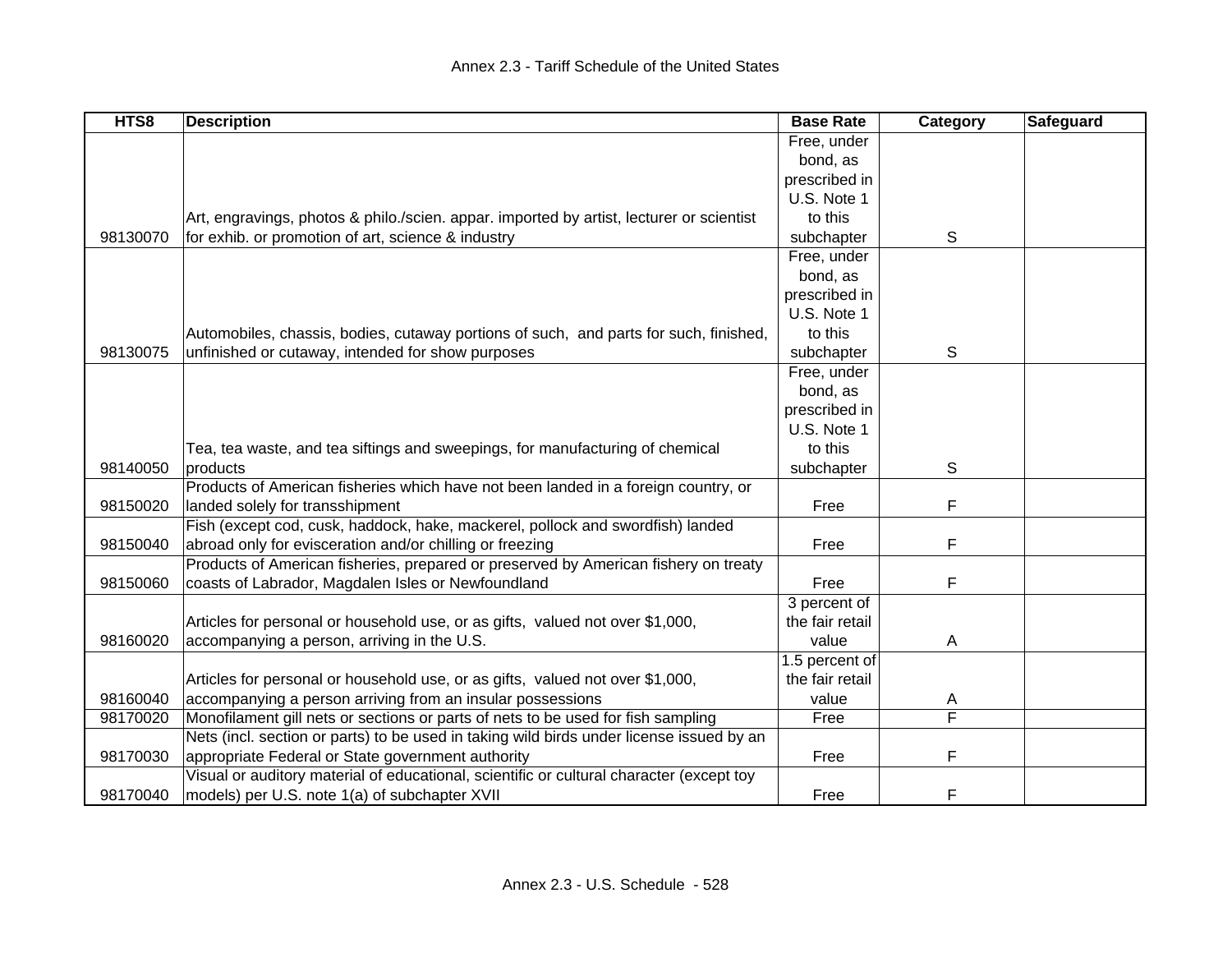| HTS8     | <b>Description</b>                                                                        | <b>Base Rate</b> | Category | Safeguard |
|----------|-------------------------------------------------------------------------------------------|------------------|----------|-----------|
|          | Holograms; microfilm, microfiche, etc.; the foregoing if defined as visual or auditory    |                  |          |           |
| 98170042 | materials                                                                                 | Free             | F        |           |
| 98170044 | Motion picture films if defined as visual or auditory materials                           | Free             | F        |           |
|          | Sound, sound+visual, and magnetic recordings; video discs, tapes, etc.; the foregoing     |                  |          |           |
| 98170046 | if defined as visual or auditory materials                                                | Free             | F        |           |
|          | Various specific articles and kits used generally as aids to learning or instruction, if  |                  |          |           |
| 98170048 | defined as visual or auditory materials                                                   | Free             | F        |           |
|          | Machinery, equipment and implements to be used for agricultural or horticultural          |                  |          |           |
| 98170050 | purposes                                                                                  | Free             | F        |           |
| 98170060 | Parts to be used in articles provided for in headings 8432, 8433, 8434, and 8436          | Free             | F        |           |
|          |                                                                                           |                  |          |           |
| 98170070 | Animals, game, imported to be liberated in the United States for stocking purposes        | Free             | F        |           |
|          | Articles of copper to be used in remanufacture by melting, or by shredding, shearing,     |                  |          |           |
| 98170080 | etc. rendering suitable only for recovery of metal                                        | Free             | F        |           |
|          | Specified unwrought metal and forms or articles of metal for remanufacture or for         |                  |          |           |
| 98170090 | recovery of the metal content                                                             | Free             | F        |           |
|          |                                                                                           |                  |          |           |
| 98170092 | Books, music and pamphlets, in raised print, used exclusively by or for the blind         | Free             | F        |           |
|          | Braille tablets, cubarithms, and special apparatus, machines, presses, and types for      |                  |          |           |
| 98170094 | use by or benefit exclusively of the blind                                                | Free             | F        |           |
|          | Other articles specially designed or adapted for the use or benefit of the blind or other |                  |          |           |
| 98170096 | physically or mentally handicapped persons                                                | Free             | F        |           |
|          | Articles specially designed or adapted for the use or benefit of the blind or other       |                  |          |           |
| 98170098 | physically or mentally handicapped persons, nesi                                          | Free             | F        |           |
|          | Photographic color couplers & cyclic organic chemical products, having an aromatic        |                  |          |           |
| 98172901 | or mod. aromatic structure, used in the mfg. of such                                      | Free             | F        |           |
|          | Methanol (Methyl alcohol) produced from natural gas aboard a vessel on the high           |                  |          |           |
| 98172902 | seas or in foreign waters                                                                 | Free             | F        |           |
|          | Certain needle-craft display models, primarily hand stitched, of completed mass-          |                  |          |           |
| 98175701 | produced kits (of certain specified headings)                                             | Free             | F        |           |
|          | Articles not sale/distribution to the public: personal effect/equipment of foreign        |                  |          |           |
| 98176000 | participant or official of international athletic events                                  | Free             | F        |           |
|          | Articles of ski racing apparel which, are specially designed to protect against injuries  |                  |          |           |
| 98176101 | from the sport of ski racing                                                              | 5.5%             | Α        |           |
|          | Footwear, not heading 9021, for support/hold foot after illness, injury or operation,     |                  |          |           |
| 98176401 | provided certain conditions are met                                                       | Free             | F        |           |